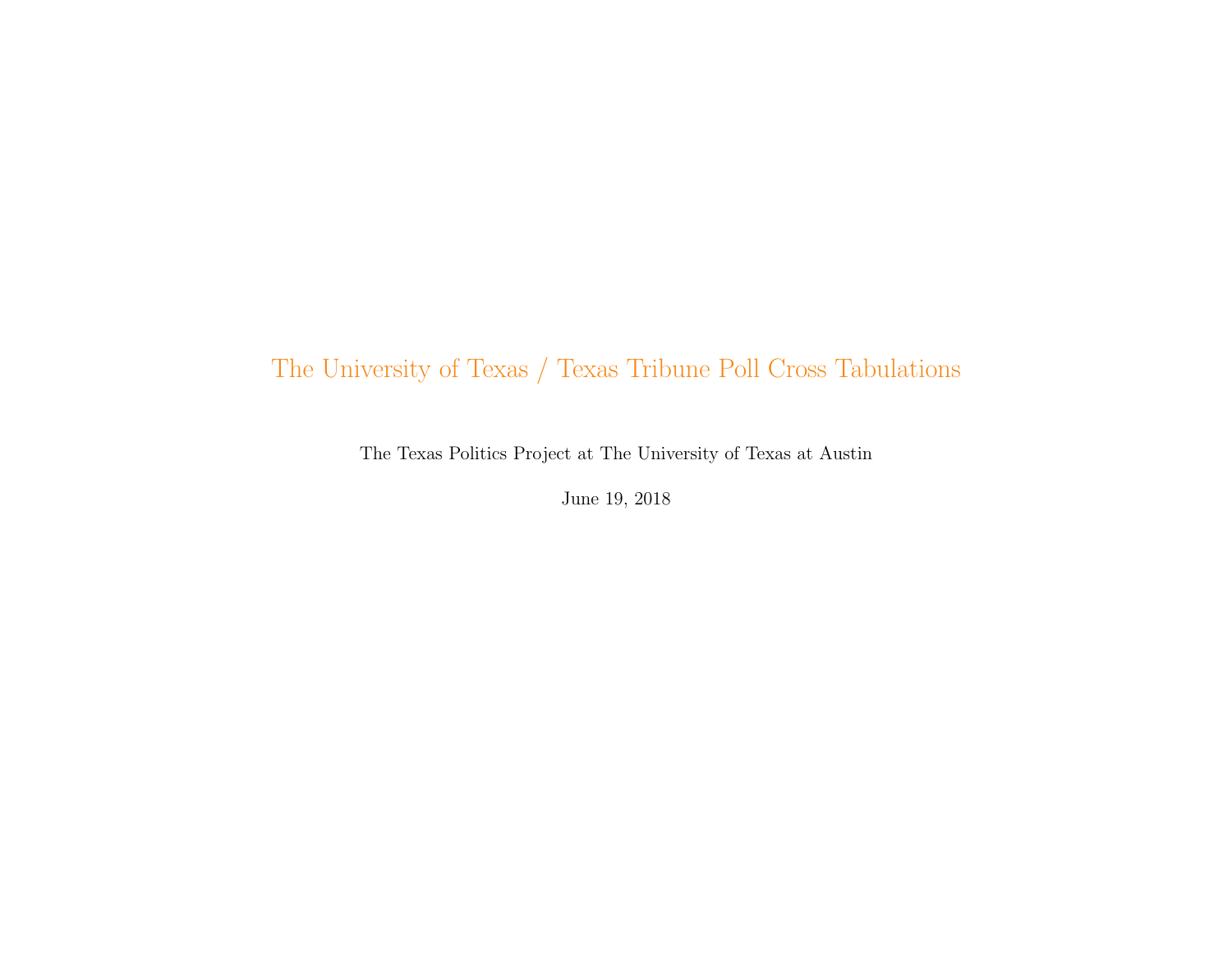# Contents

|                                                                                                                                     | -3<br>-14<br>26<br>37 |
|-------------------------------------------------------------------------------------------------------------------------------------|-----------------------|
|                                                                                                                                     |                       |
|                                                                                                                                     |                       |
|                                                                                                                                     |                       |
| <b>Texas Political Mood</b>                                                                                                         |                       |
|                                                                                                                                     |                       |
|                                                                                                                                     |                       |
|                                                                                                                                     |                       |
|                                                                                                                                     |                       |
|                                                                                                                                     |                       |
|                                                                                                                                     |                       |
|                                                                                                                                     |                       |
|                                                                                                                                     |                       |
|                                                                                                                                     |                       |
|                                                                                                                                     |                       |
|                                                                                                                                     |                       |
|                                                                                                                                     |                       |
|                                                                                                                                     |                       |
|                                                                                                                                     |                       |
|                                                                                                                                     |                       |
| Q16. Gubernatorial Trial Ballot (also notes in the case of also notes in the case of also not contained a contact the contact $268$ |                       |
|                                                                                                                                     |                       |
|                                                                                                                                     |                       |
|                                                                                                                                     |                       |
|                                                                                                                                     |                       |
|                                                                                                                                     |                       |
|                                                                                                                                     |                       |
|                                                                                                                                     |                       |
| Political Figure Favorability Ratings                                                                                               | 345                   |
|                                                                                                                                     |                       |
|                                                                                                                                     |                       |
|                                                                                                                                     |                       |

Field Dates: June 8 to 17, 2018 N=1200 Registered Voters Margin of Error:  $+/- 2.83\%$  (3.28% adjusted for weighting) for full sample 1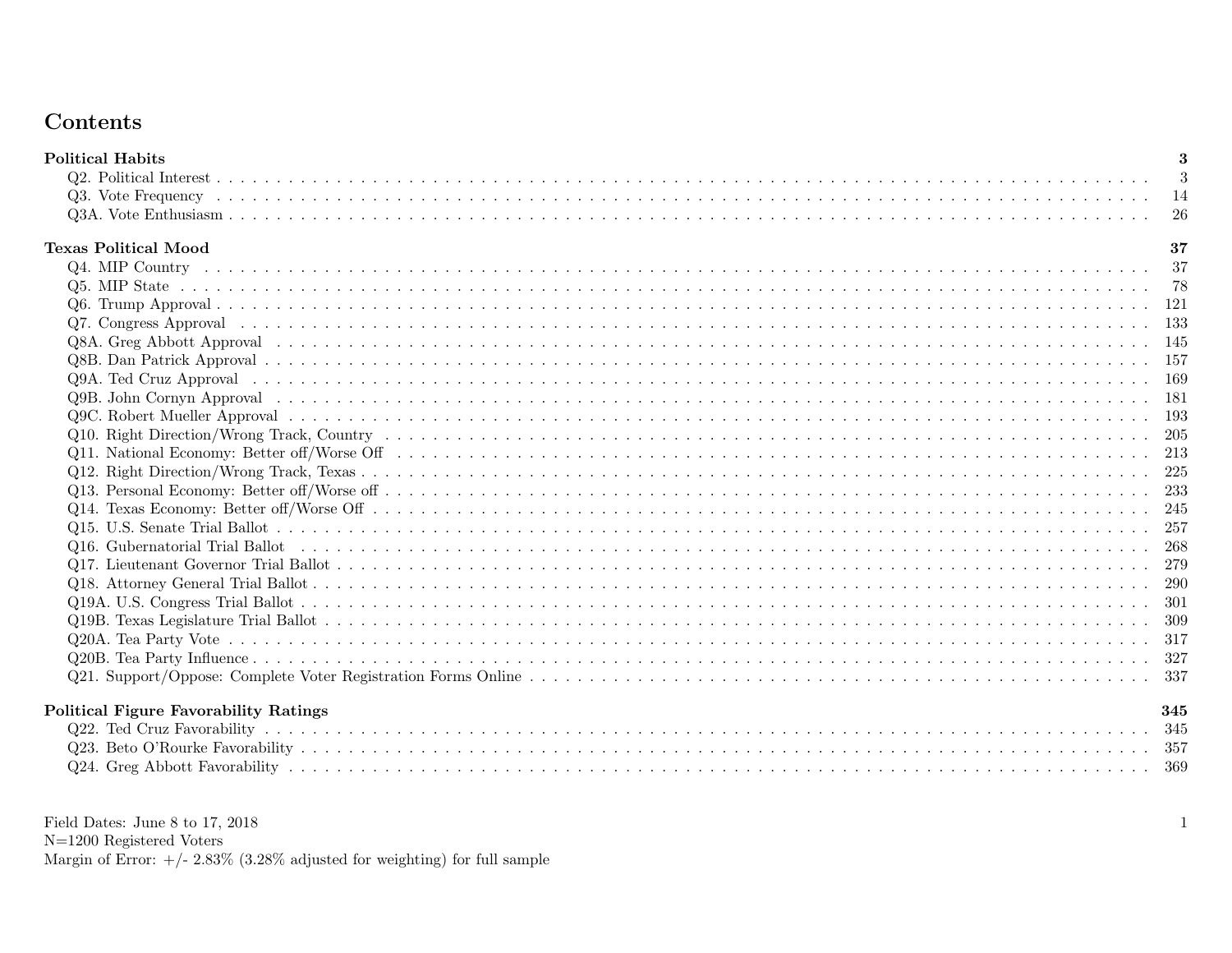| <b>Policy Questions</b><br>Q36. Agree/Disagree: This country would be better off if we just stayed home and did not concern ourselves with problems in other parts of the world 497 |       |
|-------------------------------------------------------------------------------------------------------------------------------------------------------------------------------------|-------|
|                                                                                                                                                                                     |       |
|                                                                                                                                                                                     |       |
|                                                                                                                                                                                     |       |
|                                                                                                                                                                                     |       |
|                                                                                                                                                                                     |       |
|                                                                                                                                                                                     |       |
|                                                                                                                                                                                     |       |
|                                                                                                                                                                                     |       |
|                                                                                                                                                                                     | 478   |
|                                                                                                                                                                                     | - 478 |
|                                                                                                                                                                                     |       |
|                                                                                                                                                                                     |       |
|                                                                                                                                                                                     | 508   |
|                                                                                                                                                                                     |       |
|                                                                                                                                                                                     |       |
|                                                                                                                                                                                     |       |
|                                                                                                                                                                                     |       |
|                                                                                                                                                                                     |       |
|                                                                                                                                                                                     |       |
|                                                                                                                                                                                     |       |
|                                                                                                                                                                                     |       |
|                                                                                                                                                                                     |       |
|                                                                                                                                                                                     |       |
|                                                                                                                                                                                     |       |
|                                                                                                                                                                                     |       |
|                                                                                                                                                                                     |       |
|                                                                                                                                                                                     |       |
|                                                                                                                                                                                     |       |
|                                                                                                                                                                                     |       |
|                                                                                                                                                                                     |       |
|                                                                                                                                                                                     |       |
|                                                                                                                                                                                     |       |
|                                                                                                                                                                                     |       |

Field Dates: June 8 to 17, 2018 N=1200 Registered Voters

Margin of Error:  $+/- 2.83\%$  (3.28% adjusted for weighting) for full sample

2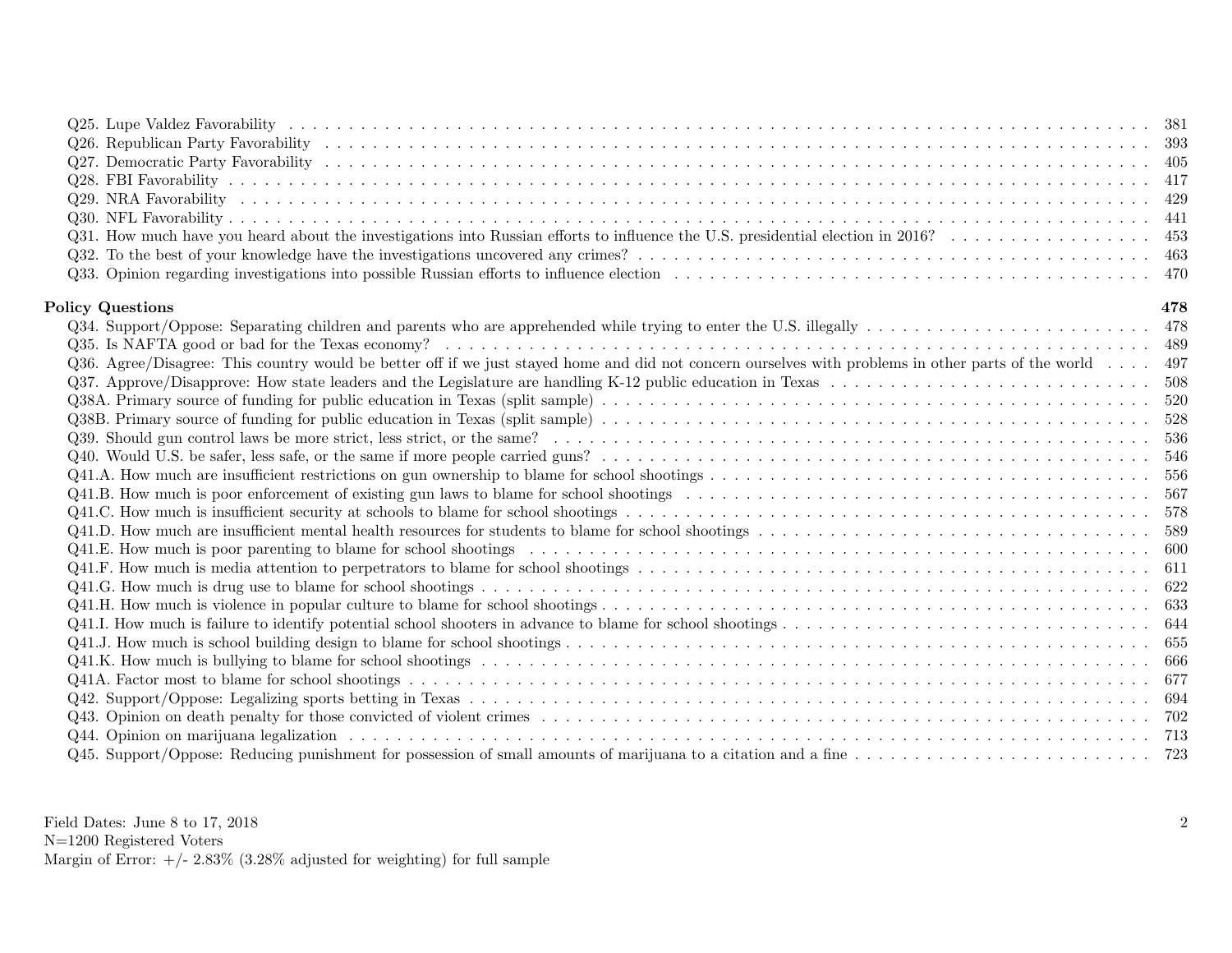## Political Habits

## Q2. Political Interest

Cell Contents |-------------------------|

| Count | | Column Percent | |-------------------------|

| Q                     | LIBCON7                 |                      |                                        |                            |                      | Extremely lib. Somewhat lib. Lean lib. Moderate Lean con. Somewhat con. | Extremely con.    | Total |
|-----------------------|-------------------------|----------------------|----------------------------------------|----------------------------|----------------------|-------------------------------------------------------------------------|-------------------|-------|
| Extremely interested  | - 88<br>76.52%          | 79                   | 53<br>$52.67\%$ $57.61\%$ $25.41\%$    | 77                         | 43                   | 92<br>$39.45\%$ $42.40\%$                                               | 128<br>63.05%     | 560   |
| Somewhat interested   | 23<br>20.00%            | 57<br>38.00%         | 35                                     | 157<br>$38.04\%$ $51.82\%$ | 50<br>45.87%         | 109<br>50.23%                                                           | 59<br>29.06%      | 490   |
| Not very interested   | $\overline{4}$<br>3.48% | 12<br>8.00%          | $\overline{\mathbf{2}}$<br>2.17%       | 33<br>10.89%               | 13<br>11.93%         | 11<br>$5.07\%$                                                          | 14<br>6.90%       | 89    |
| Not at all interested | $\Omega$<br>0.00%       | 2<br>$1.33\%$        | $\overline{\phantom{a}}$ 2<br>$2.17\%$ | 29<br>9.57%                | 3<br>$2.75\%$        | 5<br>$2.30\%$                                                           | 2<br>$0.99\%$     | 43    |
| Don't know            | $\Omega$<br>$0.00\%$    | $\Omega$<br>$0.00\%$ | $\overline{0}$<br>0.00%                | $\overline{7}$<br>2.31%    | $\Omega$<br>$0.00\%$ | $\Omega$<br>$0.00\%$                                                    | $\Omega$<br>0.00% | 7     |
| Total                 | 115<br>9.67%            | 150<br>12.62%        | 92<br>$7.74\%$                         | 303<br>25.48%              | 109<br>$9.17\%$      | 217<br>18.25%                                                           | 203<br>17.07%     | 1189  |

Cell Contents

|-------------------------| | Count | | Column Percent |

Field Dates: June 8 to 17, 2018

N=1200 Registered Voters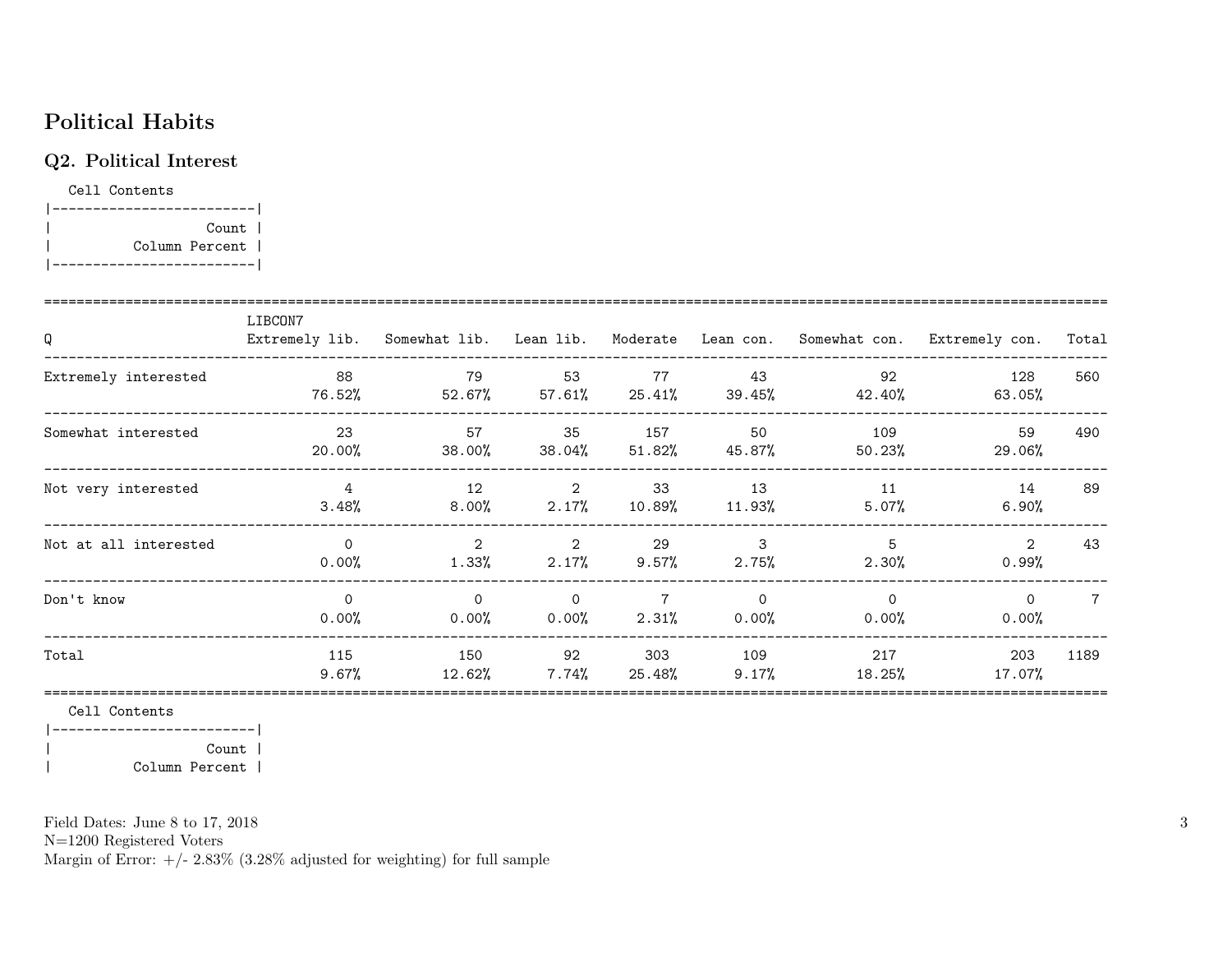|-------------------------|

| Q                                                                                                  | IDEOL                                |       | Liberals Moderates Conservatives Total   |                                                         |     |     |
|----------------------------------------------------------------------------------------------------|--------------------------------------|-------|------------------------------------------|---------------------------------------------------------|-----|-----|
| Extremely interested                                                                               | 220 77<br>$61.80\%$ 25.41% 49.81%    |       | 263 560                                  |                                                         |     |     |
| Somewhat interested                                                                                | 114 157 218 489                      |       | $32.02\%$ $51.82\%$ $41.29\%$            |                                                         |     |     |
| Not very interested                                                                                | 18 33<br>$5.06\%$ $10.89\%$ $7.20\%$ |       | 38 89                                    |                                                         |     |     |
| Not at all interested $4$ and $29$ and $42$                                                        | $1.12\%$ 9.57% $1.70\%$              |       |                                          |                                                         |     |     |
| Don't know                                                                                         |                                      | $0$ 7 | $0\qquad 7$<br>$0.00\%$ 2.31% 0.00%      |                                                         |     |     |
| Total                                                                                              |                                      |       | 356 303 528 1187<br>29.99% 25.53% 44.48% |                                                         |     |     |
| Cell Contents<br>----------------------- <br>Count  <br>Column Percent  <br>---------------------- |                                      |       |                                          |                                                         |     |     |
| Q                                                                                                  | PID7                                 |       |                                          | StrDem WeakDem LeanDem Ind LeanRep WeakRep StrRep Total |     |     |
| Extremely interested                                                                               | 150 35 71 50 82                      |       |                                          | 43<br>60.98% 29.66% 51.45% 40.65% 57.75% 29.66% 50.21%  | 121 | 552 |

Field Dates: June 8 to 17, 2018

N=1200 Registered Voters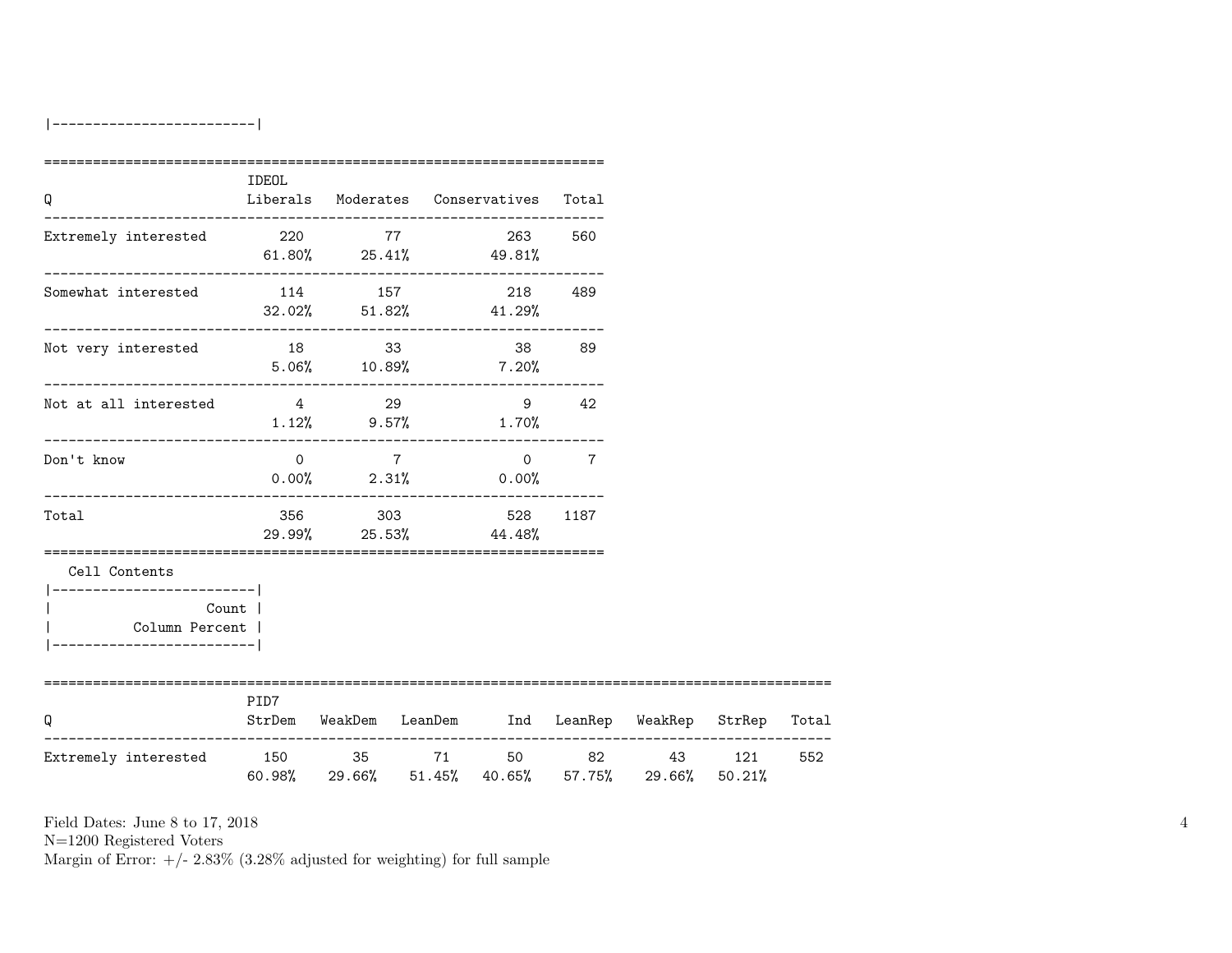| Somewhat interested 82 59 54 39 57 77                                                       |                  |    | $33.33\%$ 50.00% 39.13% 31.71% 40.14% 53.10% 41.49%                                                                     |     | 100 | 468      |
|---------------------------------------------------------------------------------------------|------------------|----|-------------------------------------------------------------------------------------------------------------------------|-----|-----|----------|
| Not very interested $9$ 18 $9$ 14 $2$ 18 16 86<br>----------                                |                  |    | $3.66\%$ $15.25\%$ $6.52\%$ $11.38\%$ $1.41\%$ $12.41\%$ $6.64\%$                                                       |     |     |          |
| Not at all interested $\begin{array}{cccccccc} 5 & 3 & 4 & 15 & 1 & 7 & 4 & 39 \end{array}$ |                  |    | $2.03\%$ $2.54\%$ $2.90\%$ $12.20\%$ $0.70\%$ $4.83\%$ $1.66\%$                                                         |     |     |          |
| Don't know                                                                                  |                  |    | $0 \qquad 3 \qquad 0 \qquad 5 \qquad 0 \qquad 0 \qquad 0 \qquad 8$<br>$0.00\%$ 2.54%  0.00%  4.07%  0.00%  0.00%  0.00% |     |     |          |
| Total                                                                                       |                  |    | 246 118 138 123 142 145<br>$21.34\%$ $10.23\%$ $11.97\%$ $10.67\%$ $12.32\%$ $12.58\%$ $20.90\%$                        |     |     | 241 1153 |
| Column Percent  <br>----------------------                                                  | Count            |    |                                                                                                                         |     |     |          |
| Q                                                                                           | PID <sub>3</sub> |    | Democrats Independents Republicans Total                                                                                |     |     |          |
| Extremely interested                                                                        |                  |    | 255 50 246<br>$51.00\%$ 40.65% 46.68%                                                                                   | 551 |     |          |
| Somewhat interested 194 39                                                                  |                  |    | 233<br>38.80% 31.71% 44.21%                                                                                             | 466 |     |          |
| Not very interested 36 36 14                                                                |                  |    | 36 86<br>$7.20\%$ 11.38% 6.83%                                                                                          |     |     |          |
| Not at all interested 12                                                                    |                  | 15 | 12 39                                                                                                                   |     |     |          |

N=1200 Registered Voters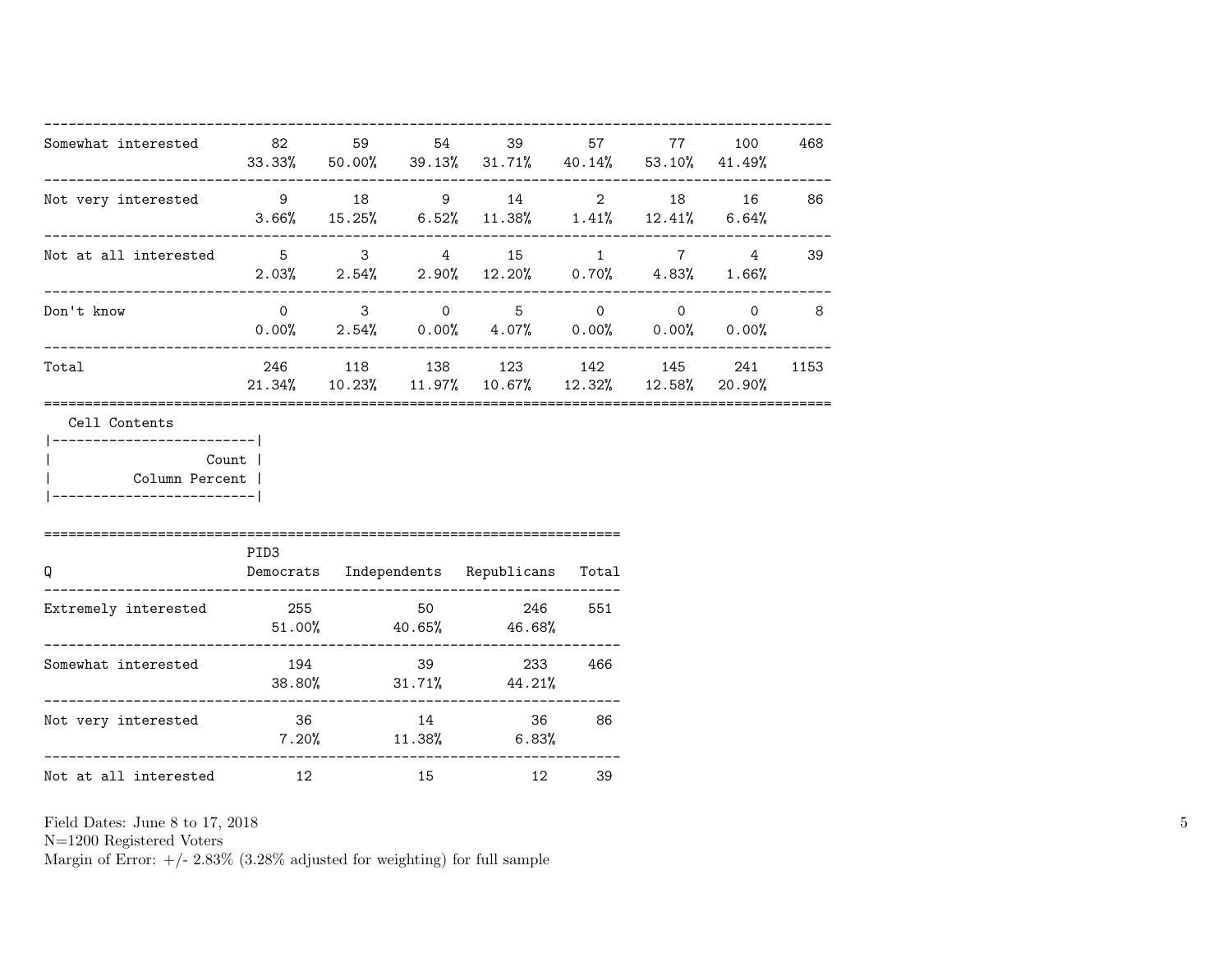|                                            | 2.40%                                  | 12.20%                        | 2.28%          |                         |                                                                          |                                                                                                                                                                                                                                                                                                                                    |       |
|--------------------------------------------|----------------------------------------|-------------------------------|----------------|-------------------------|--------------------------------------------------------------------------|------------------------------------------------------------------------------------------------------------------------------------------------------------------------------------------------------------------------------------------------------------------------------------------------------------------------------------|-------|
| Don't know                                 | $\mathbf{3}$<br>______________________ | $5 -$<br>$0.60\%$ 4.07% 0.00% | $\overline{0}$ | 8                       |                                                                          |                                                                                                                                                                                                                                                                                                                                    |       |
| Total                                      | 500<br>43.48%                          | 123<br>$10.70\%$ 45.83%       | 527 1150       |                         |                                                                          |                                                                                                                                                                                                                                                                                                                                    |       |
| Cell Contents<br>------------------------- |                                        |                               |                |                         |                                                                          |                                                                                                                                                                                                                                                                                                                                    |       |
| Count 1<br>Column Percent                  |                                        |                               |                |                         |                                                                          |                                                                                                                                                                                                                                                                                                                                    |       |
| Q                                          | Q20A                                   |                               |                |                         | Democratic candidate Republican candidate Tea Party candidate Don't know |                                                                                                                                                                                                                                                                                                                                    | Total |
| Extremely interested                       |                                        | 266<br>54.51%                 | 39.69%         | 127                     | $64.81\%$ 27.88%                                                         | 105 100<br>63                                                                                                                                                                                                                                                                                                                      | 561   |
| Somewhat interested                        |                                        | 177<br>36.27%                 | 49.38%         | 158                     | $29.63\%$ 49.56%                                                         | 48 112 495                                                                                                                                                                                                                                                                                                                         |       |
| Not very interested                        |                                        | 30<br>6.15%                   | 8.44%          | 27                      | $1.23\%$ $13.72\%$                                                       | $\overline{2}$ and $\overline{2}$ and $\overline{2}$ and $\overline{2}$ and $\overline{2}$ and $\overline{2}$ and $\overline{2}$ and $\overline{2}$ and $\overline{2}$ and $\overline{2}$ and $\overline{2}$ and $\overline{2}$ and $\overline{2}$ and $\overline{2}$ and $\overline{2}$ and $\overline{2}$ and $\overline{2}$ and | 31 90 |
| Not at all interested                      |                                        | 12<br>2.46%                   |                | 8 <sup>8</sup><br>2.50% |                                                                          | $2 \left( \frac{1}{2} \right)$<br>$1.23\%$ 8.85%                                                                                                                                                                                                                                                                                   | 20 42 |
| Don't know                                 |                                        | $\mathbf{3}$<br>0.61%         |                | $\Omega$<br>$0.00\%$    | 5 <sup>5</sup><br>3.09%                                                  | $0 \qquad \qquad$<br>$0.00\%$                                                                                                                                                                                                                                                                                                      | 8     |
| Total                                      |                                        | 488                           |                | 320                     | ------------------------------------<br>$40.80\%$ 26.76% 13.55% 18.90%   | 162 226                                                                                                                                                                                                                                                                                                                            | 1196  |

 ${\rm N}{=}1200$  Registered Voters

Margin of Error:  $+/- 2.83\%$  (3.28% adjusted for weighting) for full sample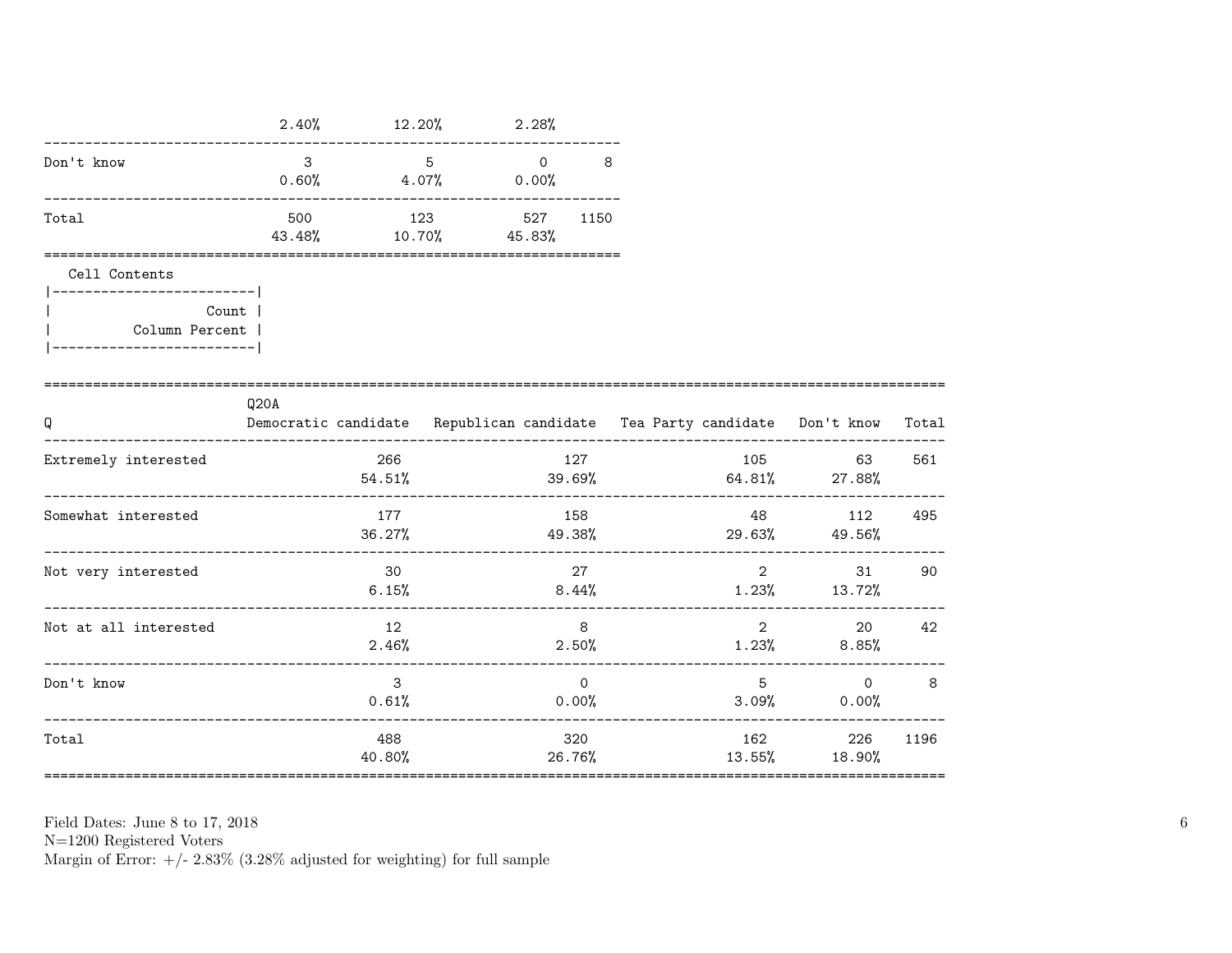#### Cell Contents

| Count          |  |
|----------------|--|
| Column Percent |  |
|                |  |

| Q                                                        | educ<br>No HS                       | High school graduate Some college 2-year 4-year Post-grad Total |                                                                                                                                                                                                                                                                         |                |          |                     |      |
|----------------------------------------------------------|-------------------------------------|-----------------------------------------------------------------|-------------------------------------------------------------------------------------------------------------------------------------------------------------------------------------------------------------------------------------------------------------------------|----------------|----------|---------------------|------|
| Extremely interested<br>____________________________     | 13<br>18.84%                        | $40.88\%$ $44.81\%$ $42.86\%$ $57.28\%$ $59.12\%$               | 121 121 51 173 81                                                                                                                                                                                                                                                       |                |          |                     | 560  |
| Somewhat interested<br>_____________________________     | 44<br>$63.77\%$                     |                                                                 | 128 128 46 98 49<br>43.24% 47.41% 38.66% 32.45% 35.77%                                                                                                                                                                                                                  |                |          |                     | 493  |
| Not very interested                                      | $\overline{\phantom{a}}$ 3<br>4.35% | 27<br>$9.12\%$                                                  | $4.81\%$ $13.45\%$ 7.95%                                                                                                                                                                                                                                                |                |          | 13 16 24 7<br>5.11% | 90   |
| Not at all interested<br>_______________________________ | - 9<br>13.04%                       | 13                                                              | 8 6 7 0<br>$4.39\%$ 2.96% 5.04% 2.32% 0.00%                                                                                                                                                                                                                             |                |          |                     | 43   |
| Don't know                                               | $\Omega$<br>0.00%                   | $7\overline{ }$                                                 | $\Omega$<br>$2.36\%$ 0.00% 0.00% 0.00% 0.00%                                                                                                                                                                                                                            | $\overline{0}$ | $\Omega$ | $\overline{O}$      |      |
| Total                                                    | 69<br>5.78%                         |                                                                 | 296 — 100 — 100 — 100 — 100 — 100 — 100 — 100 — 100 — 100 — 100 — 100 — 100 — 100 — 100 — 100 — 100 — 100 — 100 — 100 — 100 — 100 — 100 — 100 — 100 — 100 — 100 — 100 — 100 — 100 — 100 — 100 — 100 — 100 — 100 — 100 — 100 — 1<br>$24.81\%$ 22.63% 9.97% 25.31% 11.48% |                |          | 270 119 302 137     | 1193 |
| Cell Contents                                            |                                     |                                                                 |                                                                                                                                                                                                                                                                         |                |          |                     |      |

|-------------------------| | Count | | Column Percent | |-------------------------|

==========================================================================================================================

ATTEND

Field Dates: June 8 to 17, 2018

N=1200 Registered Voters

Margin of Error:  $+/- 2.83\%$  (3.28% adjusted for weighting) for full sample

7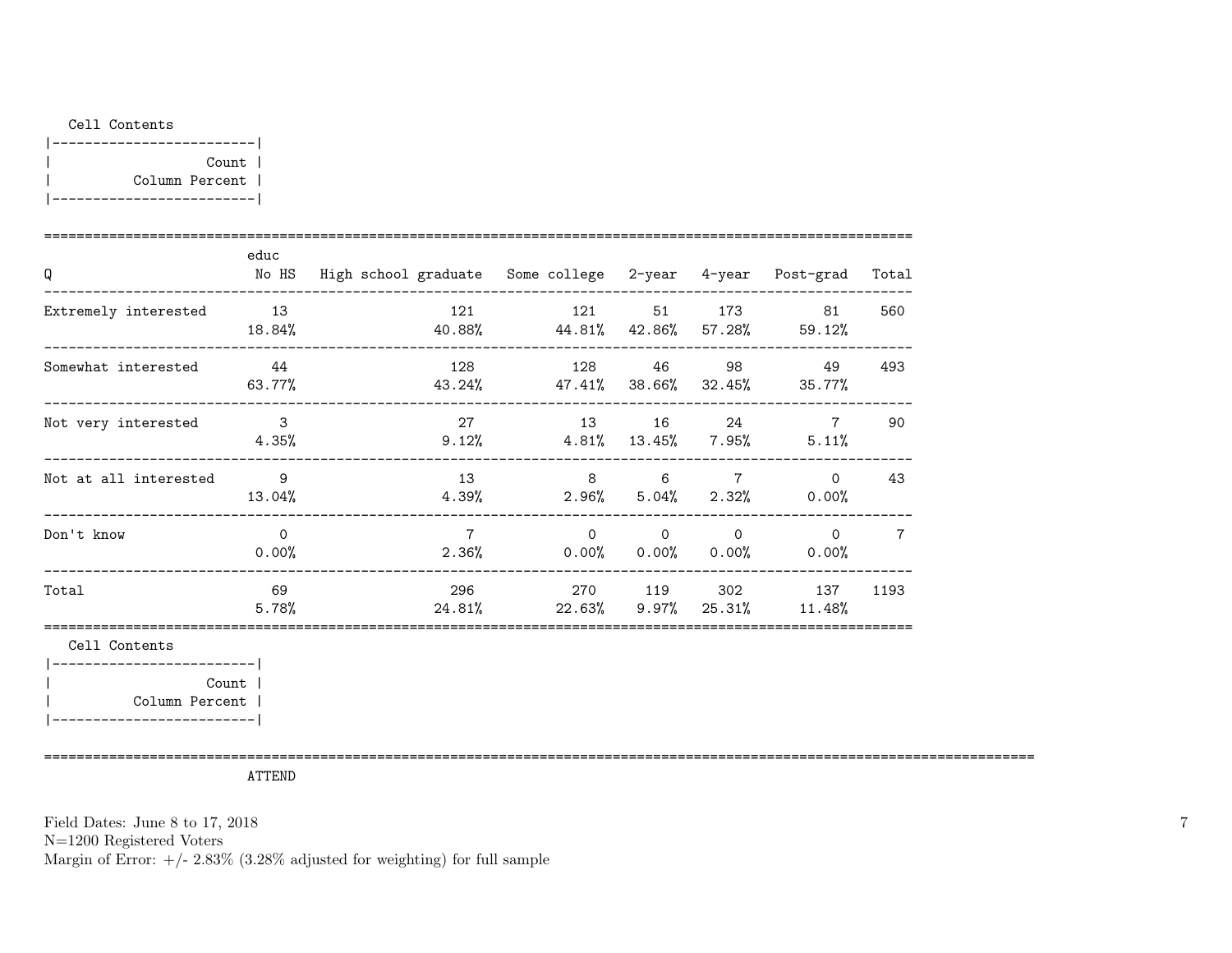| Q                                                                                          |             |                         |                         | More than once a week Once a week A few times a month Once or twice a year Never |                                               |                                                  |                      | Total |
|--------------------------------------------------------------------------------------------|-------------|-------------------------|-------------------------|----------------------------------------------------------------------------------|-----------------------------------------------|--------------------------------------------------|----------------------|-------|
| Extremely interested                                                                       |             | 75                      | 111                     | $53.57\%$ 44.58% 38.46% 46.62% 49.11%                                            | 50                                            |                                                  | 131 194              | 561   |
| Somewhat interested                                                                        |             |                         | 99                      | $36.43\%$ $39.76\%$ $50.77\%$ $43.42\%$ $39.75\%$                                | 66                                            |                                                  | 122 157              | 495   |
| Not very interested                                                                        |             |                         | 12 24<br>$8.57\%$ 9.64% |                                                                                  | $6\overline{6}$<br>$4.62\%$ $4.98\%$ $8.61\%$ |                                                  | 14 34 90             |       |
| Not at all interested                                                                      |             | $\overline{\mathbf{2}}$ | 12<br>$1.43\%$ $4.82\%$ | 2.31%                                                                            | $\overline{\mathbf{3}}$                       | 4.98%                                            | 14 10 41<br>$2.53\%$ |       |
| Don't know                                                                                 |             | $\overline{0}$          | 3                       | $0.00\%$ 1.20%                                                                   | 5<br>3.85%                                    |                                                  | $0.00\%$ 0.00%       | 8     |
| Total                                                                                      |             |                         | 140 249                 | $11.72\%$ 20.84% 10.88% 23.51% 33.05%                                            | 130                                           |                                                  | 281 395              | 1195  |
| Cell Contents                                                                              |             |                         |                         |                                                                                  |                                               |                                                  |                      |       |
| -------------------------- <br>Count  <br>  Column Percent  <br> ------------------------- |             |                         |                         |                                                                                  |                                               |                                                  |                      |       |
| Q                                                                                          | race_recode |                         |                         | White Black Hispanic Asian Native-American Middle-Eastern Mixed Other            |                                               |                                                  |                      | Total |
| Extremely interested 368 65 97 7                                                           |             |                         |                         | 5 <sup>7</sup><br>$52.87\%$ 38.46% 35.79% 46.67% 71.43% 60.00% 54.55% 40.00%     | $\overline{\mathbf{3}}$                       | 12                                               | 4                    | 561   |
| Somewhat interested 261 76 132                                                             |             |                         | $\overline{7}$          | 1<br>$37.50\%$ 44.97% 48.71% 46.67% 14.29% 40.00% 40.91% 60.00%                  |                                               | $\overline{2}$<br>$9 \left( \frac{1}{2} \right)$ | 6                    | 494   |

N=1200 Registered Voters

Margin of Error:  $+/- 2.83\%$  (3.28% adjusted for weighting) for full sample

8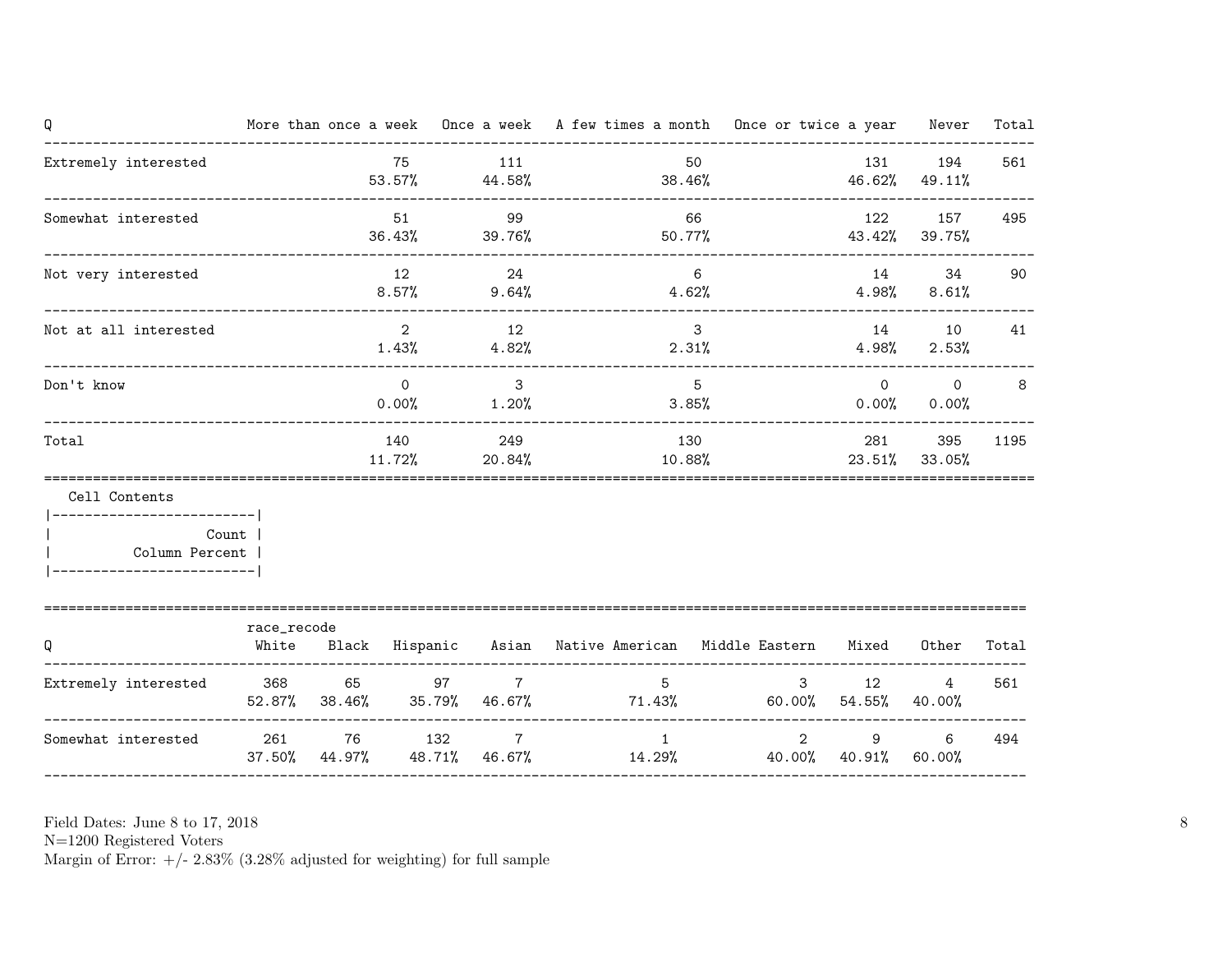| Not very interested   | 53<br>7.61%       | 16<br>9.47%   | 19<br>$7.01\%$ | 6.67%                      | 14.29%               | $0.00\%$      | 4.55%                | $\Omega$<br>$0.00\%$       | 91   |
|-----------------------|-------------------|---------------|----------------|----------------------------|----------------------|---------------|----------------------|----------------------------|------|
| Not at all interested | 14<br>2.01%       | - 11<br>6.51% | 17<br>$6.27\%$ | $\Omega$<br>$0.00\%$       | 0<br>0.00%           | 0<br>$0.00\%$ | $\circ$<br>$0.00\%$  | $\Omega$<br>$0.00\%$       | 42   |
| Don't know            | $\Omega$<br>0.00% | 0.59%         | 6<br>2.21%     | $\overline{0}$<br>$0.00\%$ | $\Omega$<br>$0.00\%$ | $0.00\%$      | $\Omega$<br>$0.00\%$ | $\overline{0}$<br>$0.00\%$ |      |
| Total                 | 696<br>58.24%     | 169<br>14.14% | 271<br>22.68%  | 15<br>1.26%                | 0.59%                | 5<br>0.42%    | 22<br>$1.84\%$       | 10<br>$0.84\%$             | 1195 |
| Cell Contents         |                   |               |                |                            |                      |               |                      |                            |      |

| Count          |  |
|----------------|--|
| Column Percent |  |
|                |  |

| Q                     | MARITAL<br>Married | Separated Divorced Widowed |                      |                                     | Single                  | Domestic Partnership | Total |
|-----------------------|--------------------|----------------------------|----------------------|-------------------------------------|-------------------------|----------------------|-------|
| Extremely interested  | 290<br>48.01%      | 12<br>$66.67\%$            | 62<br>$53.91\%$      | 37<br>52.11%                        | 133<br>41.56%           | 27<br>42.19%         | 561   |
| Somewhat interested   | 255<br>42.22%      | $\overline{4}$<br>22.22%   | - 42<br>36.52%       | 23<br>32.39%                        | - 140<br>43.75%         | 27<br>42.19%         | 491   |
| Not very interested   | 44<br>7.28%        | $\mathbf{1}$<br>$5.56\%$   | 8<br>6.96%           | 9<br>12.68%                         | 24<br>$7.50\%$          | 5<br>7.81%           | 91    |
| Not at all interested | 15<br>2.48%        | $\mathbf{1}$<br>5.56%      | 3<br>2.61%           | $\overline{\phantom{a}}$ 2<br>2.82% | 16<br>5.00%             | 5<br>7.81%           | 42    |
| Don't know            | $\Omega$<br>0.00%  | $\mathbf 0$<br>$0.00\%$    | $\Omega$<br>$0.00\%$ | $\Omega$<br>$0\,.\,00\%$            | $\overline{7}$<br>2.19% | $\Omega$<br>0.00%    | 7     |

N=1200 Registered Voters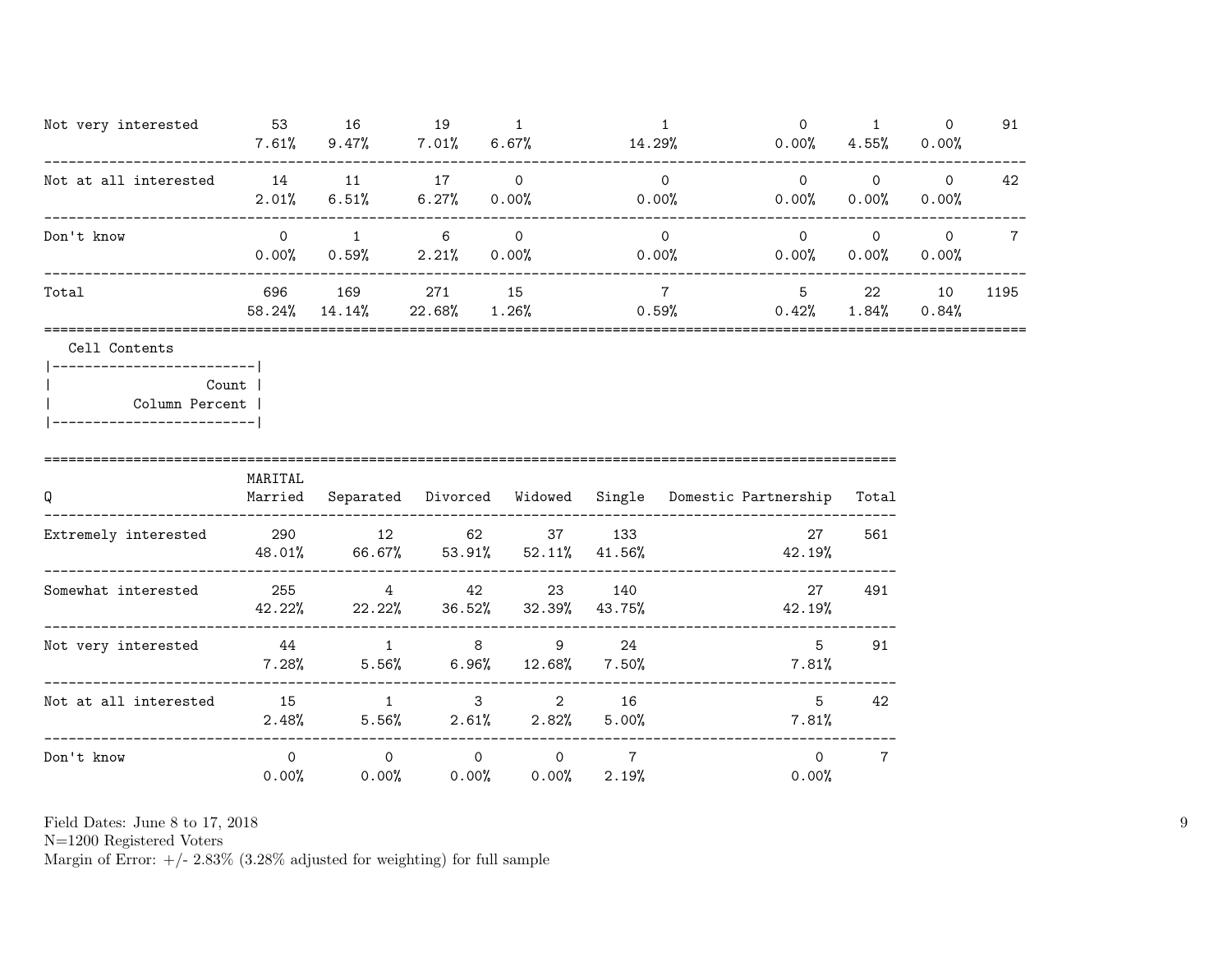| Total | 604    | 18       | 115      | 71              | 320 | 64<br>192 |
|-------|--------|----------|----------|-----------------|-----|-----------|
|       | 50.67% | $1.51\%$ | $9.65\%$ | $5.96\%$ 26.85% |     | 5.37%     |
|       |        |          |          |                 |     |           |

| Cell Contents |
|---------------|
|               |

|  | Count 1        |
|--|----------------|
|  | Column Percent |
|  |                |

================================================

| Q                          | gender | Male Female Total              |                |  |  |  |  |  |
|----------------------------|--------|--------------------------------|----------------|--|--|--|--|--|
| Extremely interested       |        | 324 237<br>57.86% 37.32%       | 561            |  |  |  |  |  |
| Somewhat interested        |        | 198 296<br>35.36% 46.61%       | 494            |  |  |  |  |  |
| Not very interested        |        | 22 69<br>$3.93\%$ 10.87%       | 91             |  |  |  |  |  |
| Not at all interested      |        | 10 32<br>$1.79\%$ $5.04\%$     | 42             |  |  |  |  |  |
| Don't know                 | 6      | $\mathbf{1}$<br>$1.07\%$ 0.16% | $\overline{7}$ |  |  |  |  |  |
| Total                      |        | 560 635<br>46.86% 53.14%       | 1195           |  |  |  |  |  |
| Cell Contents              |        |                                |                |  |  |  |  |  |
| _________________<br>Count |        |                                |                |  |  |  |  |  |

| Column Percent |

Field Dates: June 8 to 17, 2018

N=1200 Registered Voters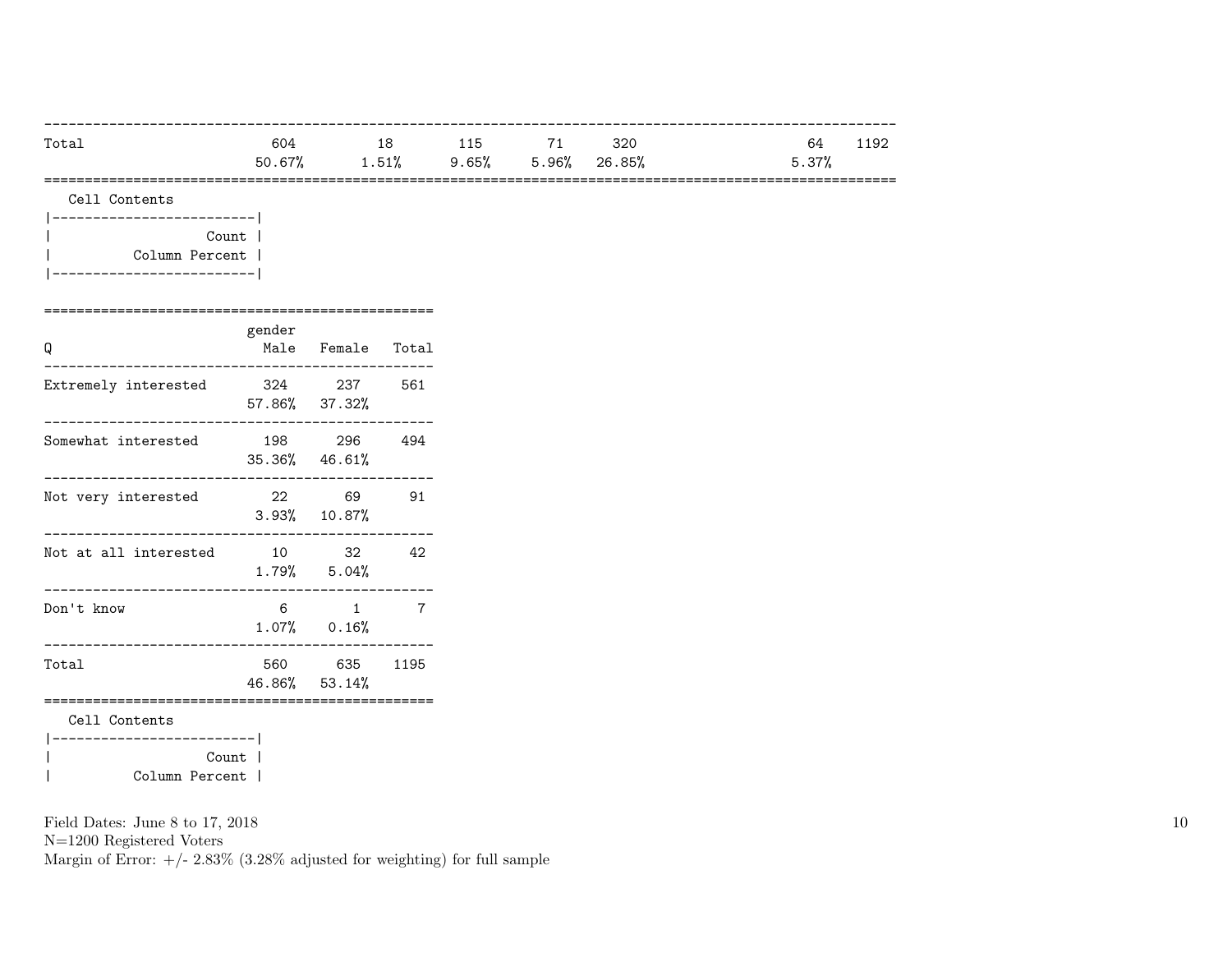|-------------------------|

| Q                                                                             | LOCATE | Urban Suburban Rural Total               |     |                               |       |                                                                                     |       |
|-------------------------------------------------------------------------------|--------|------------------------------------------|-----|-------------------------------|-------|-------------------------------------------------------------------------------------|-------|
| Extremely interested                                                          |        | 177 276 108 561<br>45.38% 48.42% 45.76%  |     |                               |       |                                                                                     |       |
| $\begin{tabular}{llll} Somewhat interested & 151 & 239 & 105\\ \end{tabular}$ |        | 38.72% 41.93% 44.49%                     | 495 |                               |       |                                                                                     |       |
| Not very interested 36 39 16                                                  |        | $9.23\%$ 6.84% 6.78%                     | 91  |                               |       |                                                                                     |       |
| Not at all interested 19 16 7 42                                              |        | $4.87\%$ 2.81% 2.97%                     |     |                               |       |                                                                                     |       |
| Don't know                                                                    |        | 7 0 0 7<br>$1.79\%$ 0.00% 0.00%          |     |                               |       |                                                                                     |       |
| Total                                                                         |        | 390 570 236 1196<br>32.61% 47.66% 19.73% |     |                               |       |                                                                                     |       |
| Cell Contents<br>___________________________<br>Column Percent                | Count  |                                          |     |                               |       |                                                                                     |       |
| Q                                                                             | metro  |                                          |     |                               |       | Houston Area Dallas-Fort Worth Area San Antonio Area Austin Area Another Part of TX | Total |
| Extremely interested                                                          |        | 124<br>43.82%                            | 172 | $52.44\%$ $45.54\%$ $57.55\%$ | 51 61 | 153<br>41.80%                                                                       |       |

Field Dates: June 8 to 17, 2018

N=1200 Registered Voters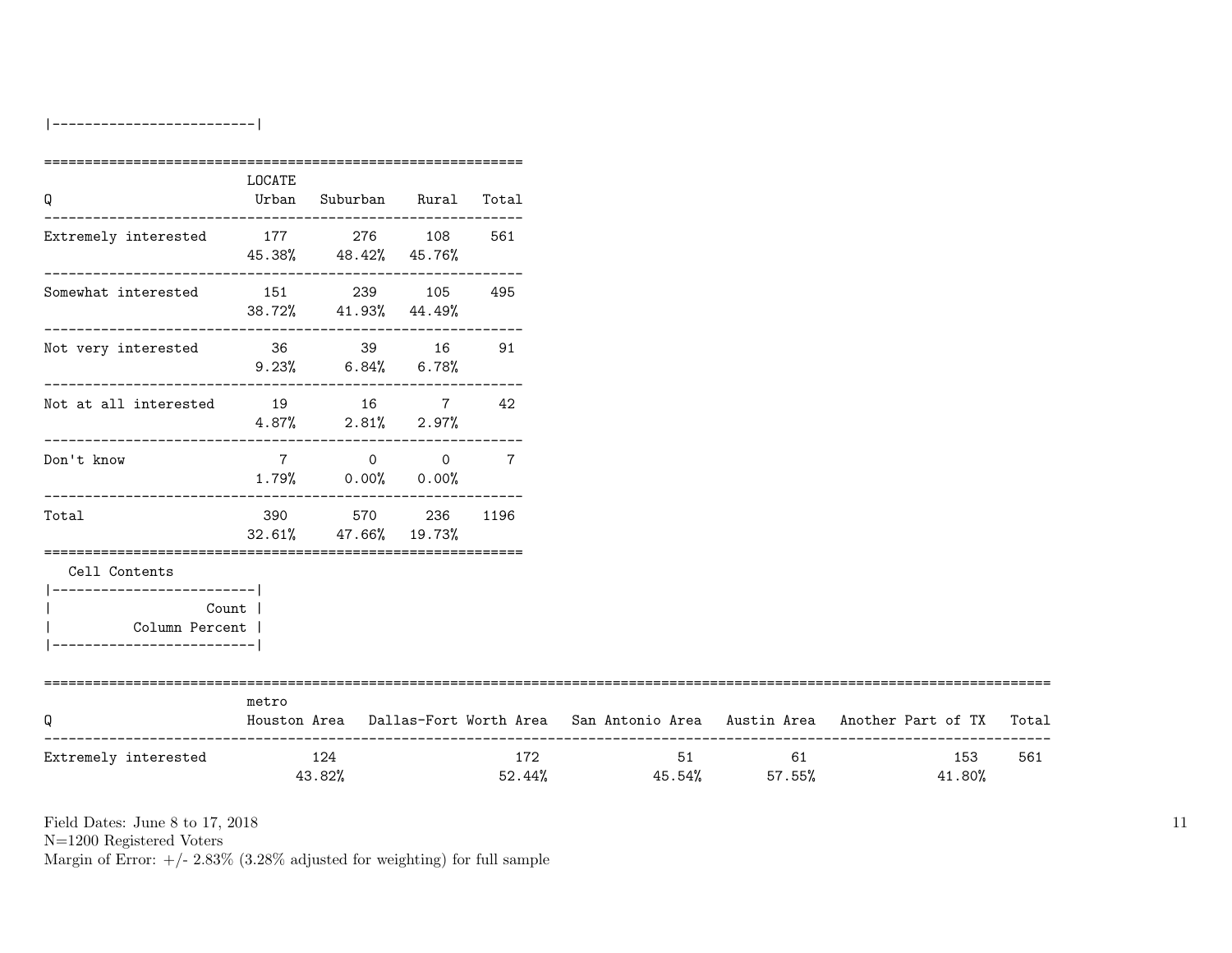| Somewhat interested                                                                                   | 43.46%                              | 123                         |           | 123                     | 45          | 39<br>$37.50\%$ 40.18% 36.79%                          | 163<br>44.54%    | 493   |
|-------------------------------------------------------------------------------------------------------|-------------------------------------|-----------------------------|-----------|-------------------------|-------------|--------------------------------------------------------|------------------|-------|
| Not very interested                                                                                   |                                     | 23<br>8.13%                 |           | 26                      | 9           | $4\overline{4}$<br>$7.93\%$ $8.04\%$ $3.77\%$ $7.92\%$ | 29               | 91    |
| Not at all interested                                                                                 |                                     | 10<br>3.53%                 |           | $7\overline{7}$         |             | 7 2<br>$2.13\%$ 6.25% 1.89%                            | 4.37%            | 16 42 |
| Don't know                                                                                            |                                     | $\mathbf{3}$<br>$1.06\%$    |           | $\overline{0}$<br>0.00% |             | $\overline{0}$ 0<br>$0.00\%$ 0.00% 1.37%               | $5$ 8            |       |
| Total                                                                                                 |                                     | 283<br>23.68%               |           | 27.45%                  | 328 112 106 | $9.37\%$ 8.87%                                         | 366<br>$30.63\%$ | 1195  |
| Cell Contents<br>__________________________<br><b>Count</b><br>Column Percent<br>-------------------- |                                     |                             |           |                         |             |                                                        |                  |       |
| Q                                                                                                     | AGEG<br>18-29 30-44 45-64 65+ Total |                             |           |                         |             |                                                        |                  |       |
| Extremely interested 58 112 214 177                                                                   |                                     | 30.85% 36.01% 50.23% 65.07% |           | 561                     |             |                                                        |                  |       |
| Somewhat interested 105 139 170 81 495                                                                |                                     | 55.85% 44.69% 39.91% 29.78% |           |                         |             |                                                        |                  |       |
| Not very interested $14$ $34$ $31$ $12$ $91$                                                          |                                     | $7.45\%$ 10.93% 7.28% 4.41% |           |                         |             |                                                        |                  |       |
| Not at all interested 9                                                                               |                                     | 21                          | $2 \quad$ | 42                      |             |                                                        |                  |       |

Field Dates: June 8 to 17,  $2018\,$ 

N=1200 Registered Voters<br>Margin of Error:  $+/- 2.83\%$  (3.28% adjusted for weighting) for full sample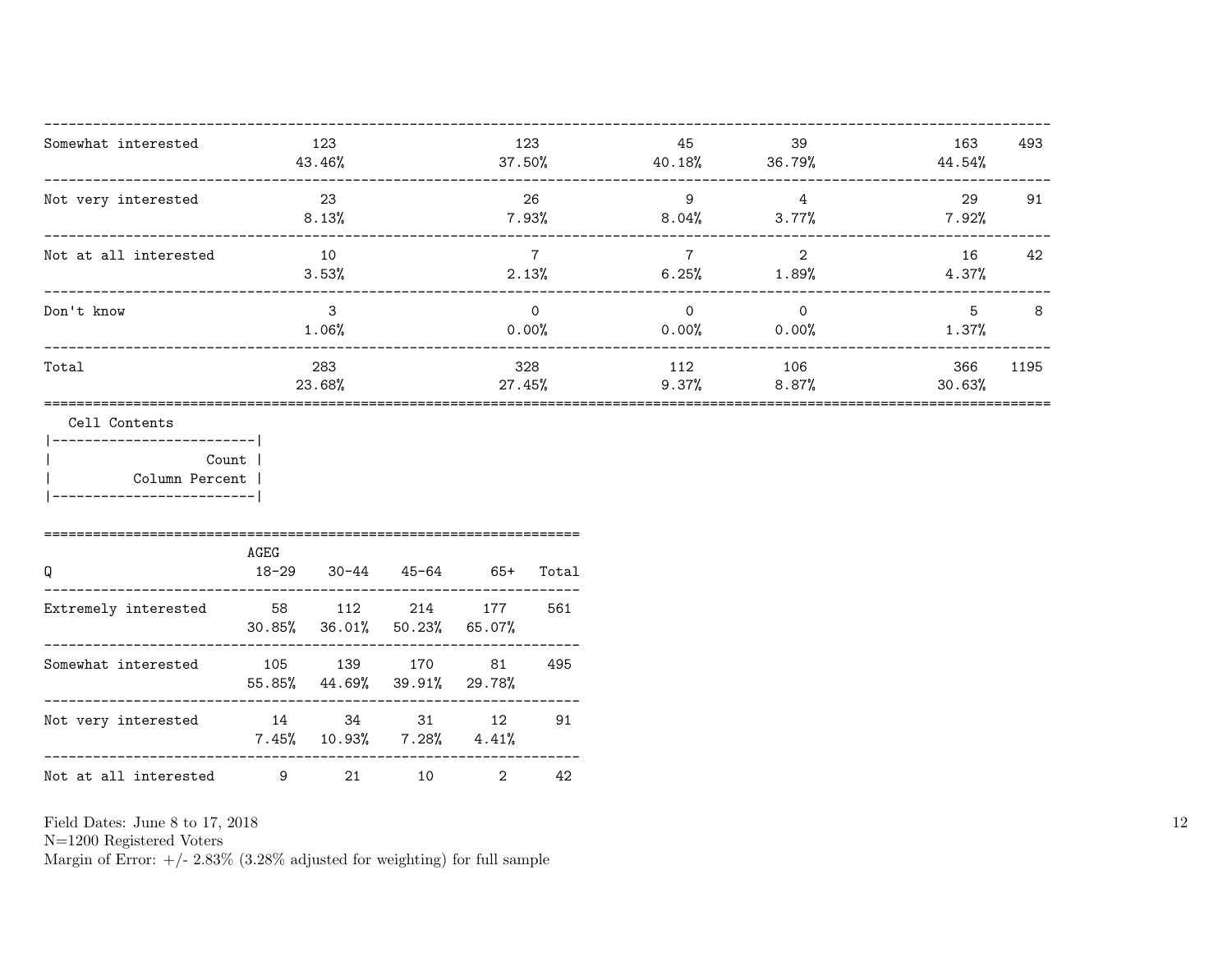| 2 5 1 0 |                                     |                                                |
|---------|-------------------------------------|------------------------------------------------|
|         | $1.06\%$ $1.61\%$ $0.23\%$ $0.00\%$ | -8                                             |
|         |                                     | 1197                                           |
|         |                                     | 188 311 426 272<br>15.71% 25.98% 35.59% 22.72% |

Field Dates: June 8 to 17, 2018 N=1200 Registered Voters Margin of Error:  $+/- 2.83\%$  (3.28% adjusted for weighting) for full sample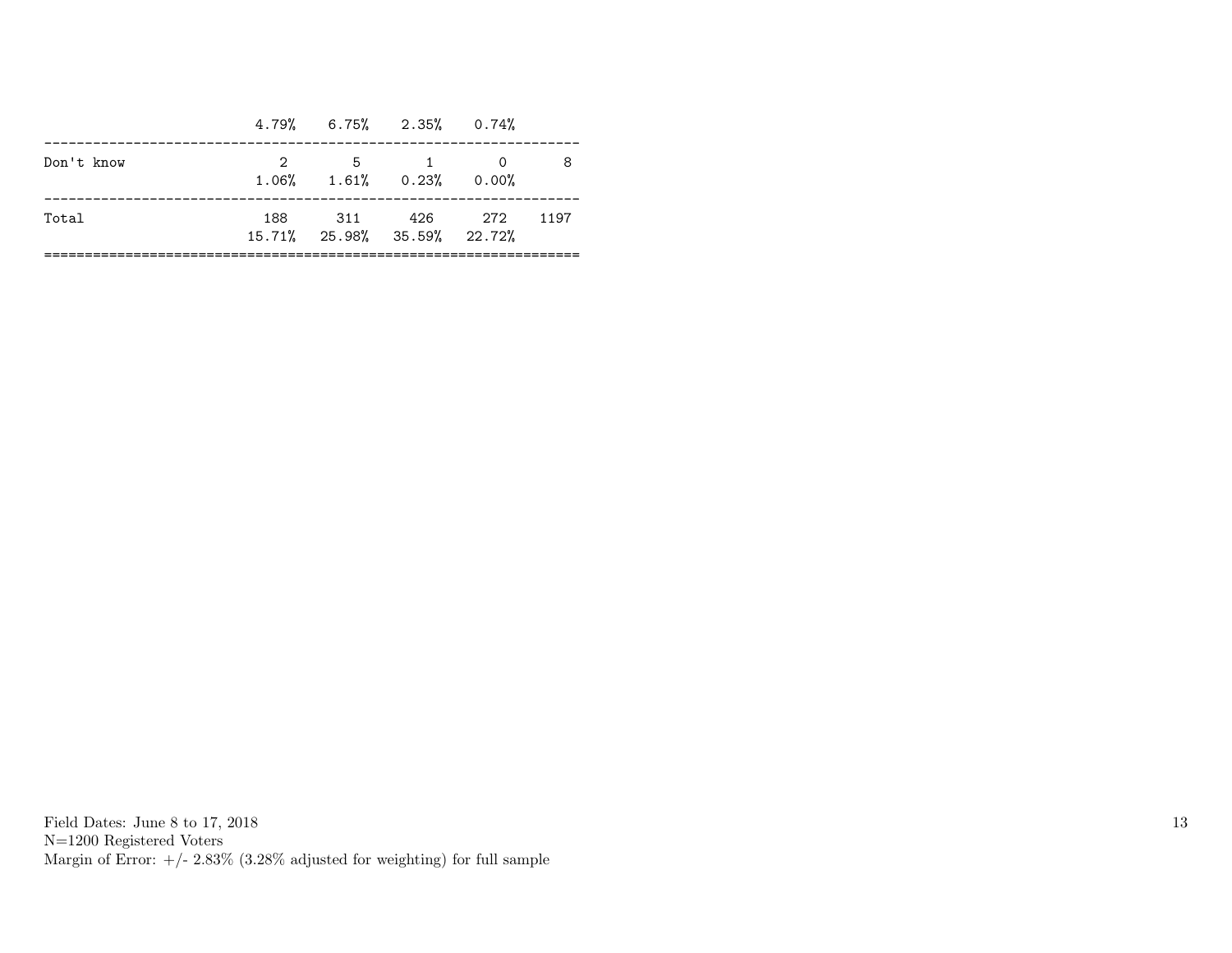## Q3. Vote Frequency

Cell Contents



| Q                     | LIBCON7                 |                            |                      |                 |                            |                                                         | Extremely lib. Somewhat lib. Lean lib. Moderate Lean con. Somewhat con. Extremely con. | Total |
|-----------------------|-------------------------|----------------------------|----------------------|-----------------|----------------------------|---------------------------------------------------------|----------------------------------------------------------------------------------------|-------|
| Every election        | 48<br>42.11%            | 50                         | 28                   | 54              | 23                         | 65<br>$32.89\%$ $30.77\%$ $17.76\%$ $21.50\%$ $29.68\%$ | 94<br>45.19%                                                                           | 362   |
| Almost every election | 38<br>33.33%            | 51<br>33.55%               | 34<br>$37.36\%$      | 107             | 39<br>$35.20\%$ $36.45\%$  | 86<br>39.27%                                            | 73<br>35.10%                                                                           | 428   |
| About half            | 9<br>7.89%              | 22<br>14.47%               | 13                   | 56              | 11                         | 29<br>$14.29\%$ $18.42\%$ $10.28\%$ $13.24\%$           | 13<br>6.25%                                                                            | 153   |
| One or two            | 15<br>13.16%            | 19<br>12.50%               | 8<br>$8.79\%$        | 50<br>$16.45\%$ | 26<br>24.30%               | 22<br>10.05%                                            | 20<br>9.62%                                                                            | 160   |
| None                  | $\overline{4}$<br>3.51% | 9<br>$5.92\%$ 8.79%        | 8 <sup>8</sup>       | 28<br>$9.21\%$  | $\overline{7}$<br>6.54%    | 16<br>$7.31\%$                                          | $\overline{7}$<br>3.37%                                                                | 79    |
| Don't know            | $\Omega$<br>0.00%       | $\overline{1}$<br>$0.66\%$ | $\Omega$<br>$0.00\%$ | 9<br>2.96%      | $\overline{1}$<br>$0.93\%$ | $\overline{1}$<br>$0.46\%$                              | $\overline{1}$<br>0.48%                                                                | 13    |
| Total                 | 114<br>9.54%            | 152<br>12.72%              | 91<br>7.62%          | 304<br>25.44%   | 107<br>8.95%               | 219<br>18.33%                                           | 208<br>17.41%                                                                          | 1195  |

Cell Contents

|------------------------| Count |  $\overline{1}$ 

Field Dates: June 8 to 17, 2018

 ${\rm N}{=}1200$  Registered Voters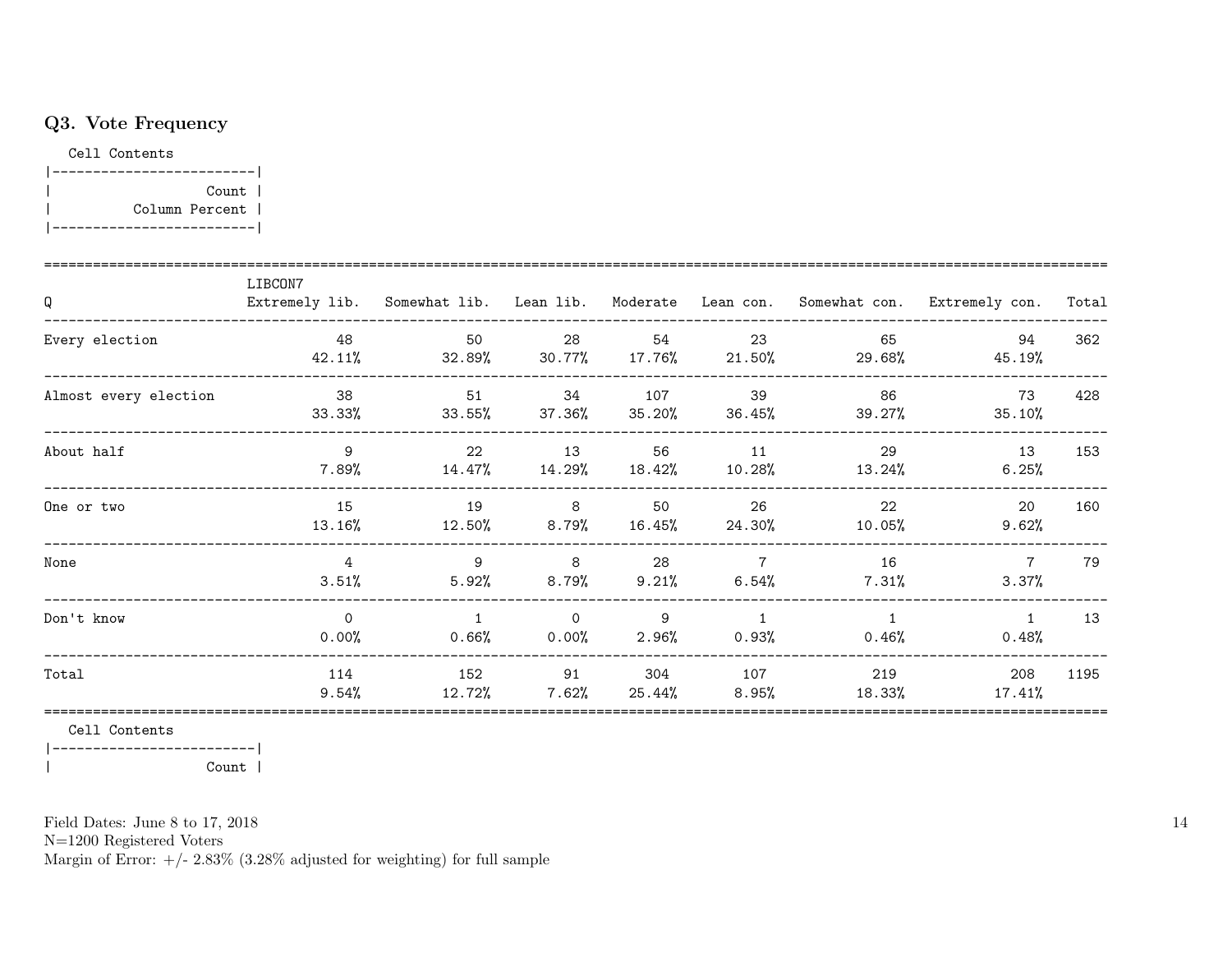### | Column Percent |

|-------------------------|

|                                           | <b>IDEOL</b>   |                           |                                        |     |
|-------------------------------------------|----------------|---------------------------|----------------------------------------|-----|
| Q                                         |                |                           | Liberals Moderates Conservatives Total |     |
| Every election                            | 126            | 54                        | 182<br>35.39% 17.76% 34.27%            | 362 |
| Almost every election                     |                | 123 107                   | 197<br>$34.55\%$ $35.20\%$ $37.10\%$   | 427 |
| About half                                |                | 43 56<br>12.08% 18.42%    | 52<br>$9.79\%$                         | 151 |
| One or two                                | 42             | 50<br>$11.80\%$ $16.45\%$ | 68 69<br>12.81%                        | 160 |
| None                                      |                | 28<br>$5.90\%$ $9.21\%$   | 30<br>5.65%                            | 79  |
| Don't know<br>____________                | $\overline{1}$ | - 9<br>$0.28\%$ 2.96%     | $2^{\circ}$<br>$0.38\%$                | 12  |
| Total                                     |                | 356 304                   | 531 1191<br>29.89% 25.52% 44.58%       |     |
| Cell Contents<br>------------------------ |                |                           |                                        |     |
| Count  <br>Column Percent                 |                |                           |                                        |     |

=================================================================================================

PID7

Field Dates: June 8 to 17, 2018

N=1200 Registered Voters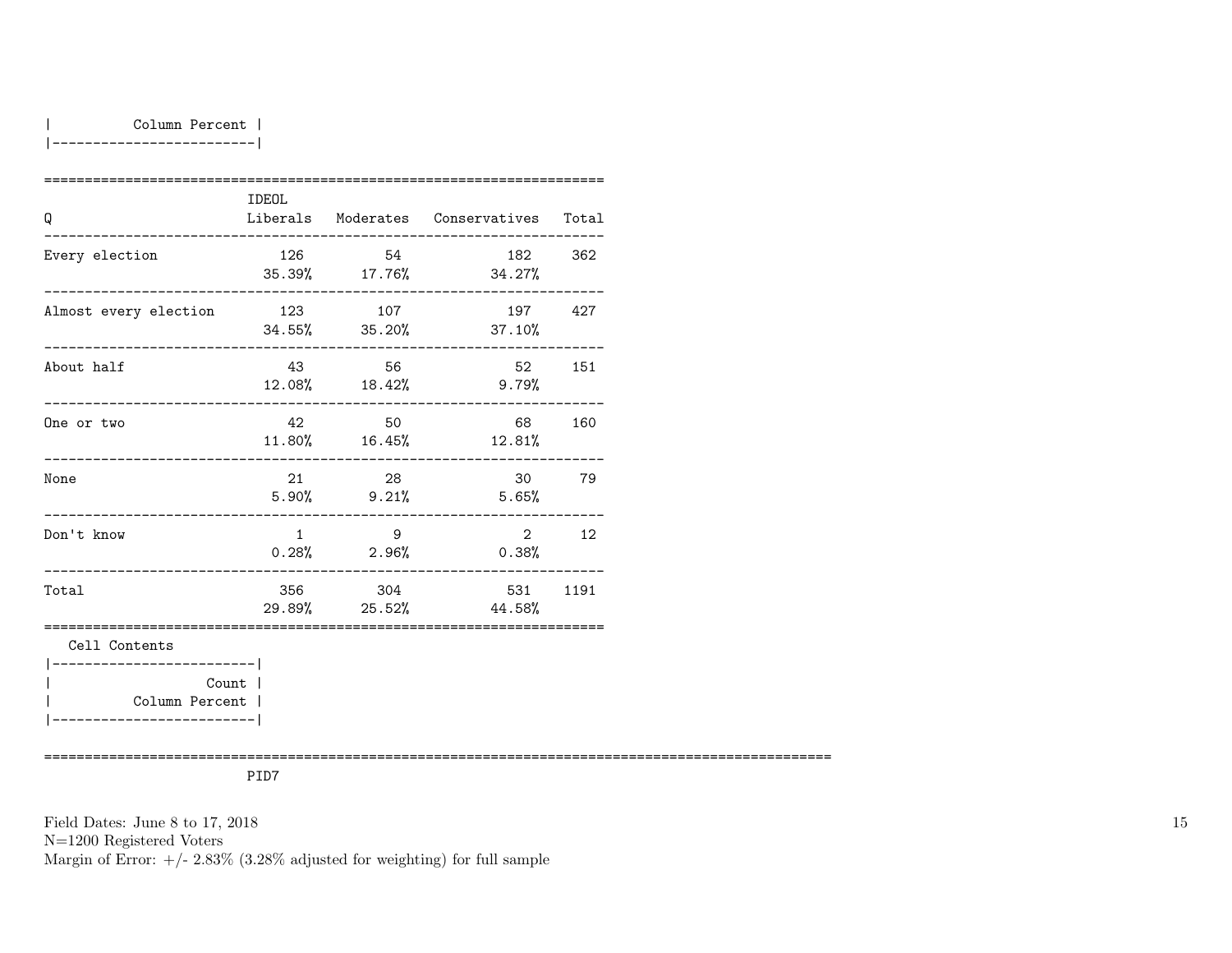| Q                                                             |                |  | StrDem WeakDem LeanDem Ind LeanRep WeakRep StrRep                                                                                |     |              |     | Total |
|---------------------------------------------------------------|----------------|--|----------------------------------------------------------------------------------------------------------------------------------|-----|--------------|-----|-------|
| Every election                                                |                |  | 95 15 42 38 49 30 87<br>38.31% 12.82% 30.66% 30.89% 34.51% 20.55% 35.80%                                                         |     |              |     | 356   |
| Almost every election 50 06 49 38 26                          |                |  | $38.71\%$ $41.88\%$ $27.74\%$ $21.14\%$ $42.96\%$ $33.56\%$ $39.51\%$                                                            |     | 61 49 96 415 |     |       |
| About half                                                    | 29             |  | 27 22 17 19 19 16 149<br>$11.69\%$ 23.08% 16.06% 13.82% 13.38% 13.01% 6.58%                                                      |     |              |     |       |
| One or two                                                    |                |  | 25 12 27 12 8 38<br>10.08% 10.26% 19.71% 9.76% 5.63% 26.03% 13.58%                                                               |     |              | 33  | 155   |
| None                                                          |                |  | $3 \qquad 13 \qquad 8 \qquad 21 \qquad 5 \qquad 8 \qquad 10$<br>$1.21\%$ $11.11\%$ $5.84\%$ $17.07\%$ $3.52\%$ $5.48\%$ $4.12\%$ |     |              |     | 68    |
| Don't know                                                    | $\overline{0}$ |  | $1 \qquad 0 \qquad 9 \qquad 0 \qquad 2 \qquad 1$<br>$0.00\%$ $0.85\%$ $0.00\%$ $7.32\%$ $0.00\%$ $1.37\%$ $0.41\%$               |     |              |     | 13    |
| Total                                                         |                |  | 248 117 137 123 142 146<br>$21.45\%$ $10.12\%$ $11.85\%$ $10.64\%$ $12.28\%$ $12.63\%$ $21.02\%$                                 |     |              | 243 | 1156  |
| Cell Contents<br>------------------------- <br>Column Percent | Count          |  |                                                                                                                                  |     |              |     |       |
| Q                                                             | PID3           |  | Democrats Independents Republicans Total                                                                                         |     |              |     |       |
| Every election                                                |                |  | 153 38 167<br>$30.48\%$ $30.89\%$ $31.51\%$                                                                                      | 358 |              |     |       |

N=1200 Registered Voters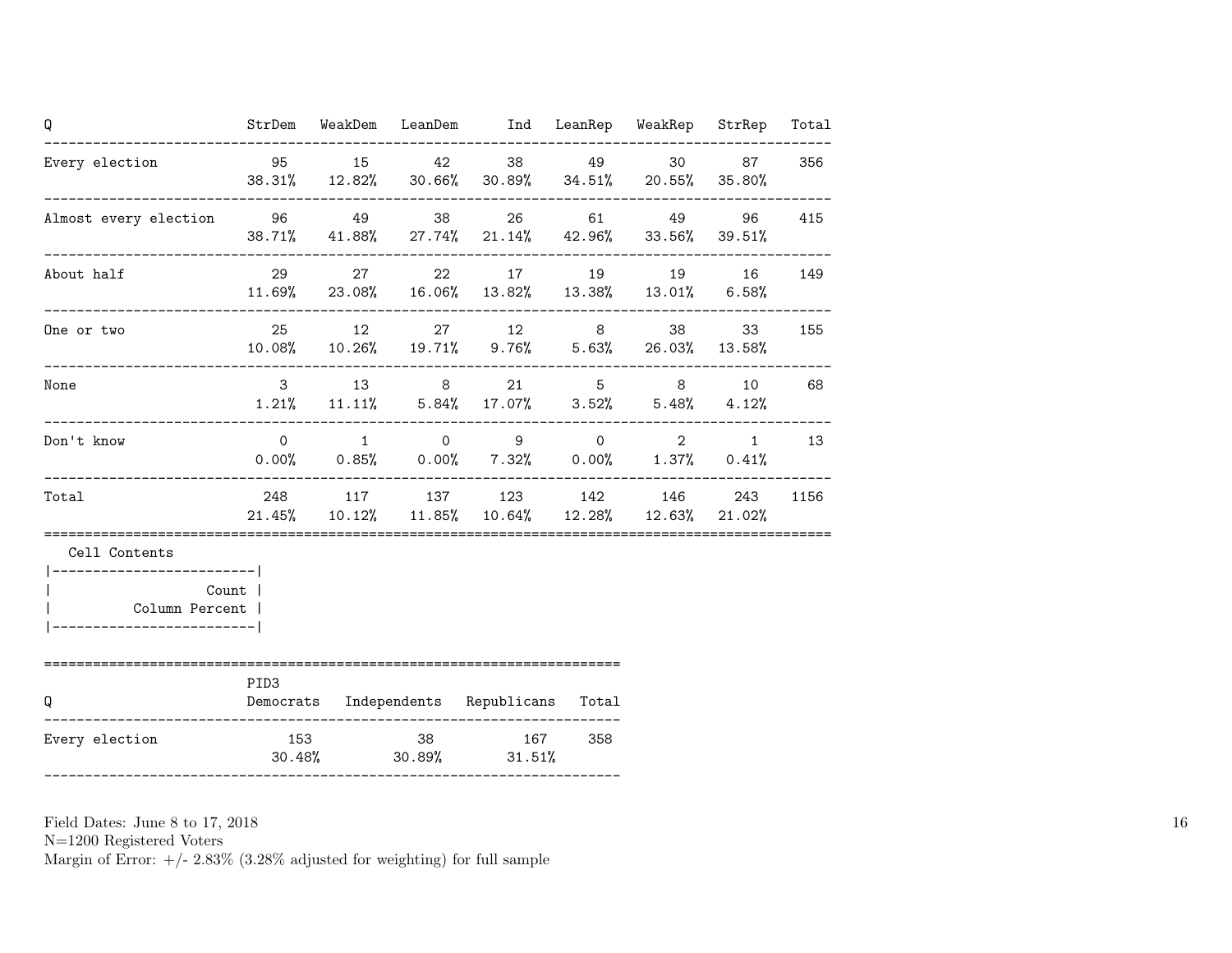| Almost every election                                                                                       | 183                                                                                           |               | 26                             | 205<br>$36.45\%$ 21.14% 38.68%         | 414              |       |                                    |       |
|-------------------------------------------------------------------------------------------------------------|-----------------------------------------------------------------------------------------------|---------------|--------------------------------|----------------------------------------|------------------|-------|------------------------------------|-------|
| About half                                                                                                  | 77<br>$15.34\%$ $13.82\%$ $10.19\%$                                                           | 17            |                                | 54                                     | 148              |       |                                    |       |
| One or two                                                                                                  | $12.75\%$ 9.76% $14.72\%$                                                                     | 64 12         |                                | 78 —                                   | 154              |       |                                    |       |
| None                                                                                                        | 24 and $\sim$                                                                                 |               |                                | 24<br>$4.78\%$ $17.07\%$ $4.53\%$      | 69               |       |                                    |       |
| -------------------------------------<br>Don't know                                                         |                                                                                               | $\mathbf 1$   | $9 \left( \frac{1}{2} \right)$ | $\overline{2}$<br>$0.20\%$ 7.32% 0.38% | 12               |       |                                    |       |
| Total                                                                                                       | 502<br>43.46%                                                                                 | 123           |                                | 530<br>$10.65\%$ 45.89%                | 1155             |       |                                    |       |
| Cell Contents<br>------------------------- <br>Count  <br>  Column Percent  <br> -------------------------- |                                                                                               |               |                                |                                        |                  |       |                                    |       |
| ====================================<br>Q                                                                   | Q <sub>20</sub> A<br>Democratic candidate Republican candidate Tea Party candidate Don't know |               |                                |                                        |                  |       |                                    | Total |
| Every election                                                                                              |                                                                                               | 162<br>33.20% |                                |                                        | 100<br>$31.15\%$ | 69    | 34<br>$42.59\%$ $14.91\%$          | 365   |
| Almost every election                                                                                       |                                                                                               | 177<br>36.27% |                                |                                        | 118<br>36.76%    |       | 65 — 100<br>69<br>$40.12\%$ 30.26% | 429   |
| About half                                                                                                  |                                                                                               | 63<br>12.91%  |                                |                                        | 38<br>11.84%     | 8.64% | 14 \,<br>37<br>16.23%              | 152   |

N=1200 Registered Voters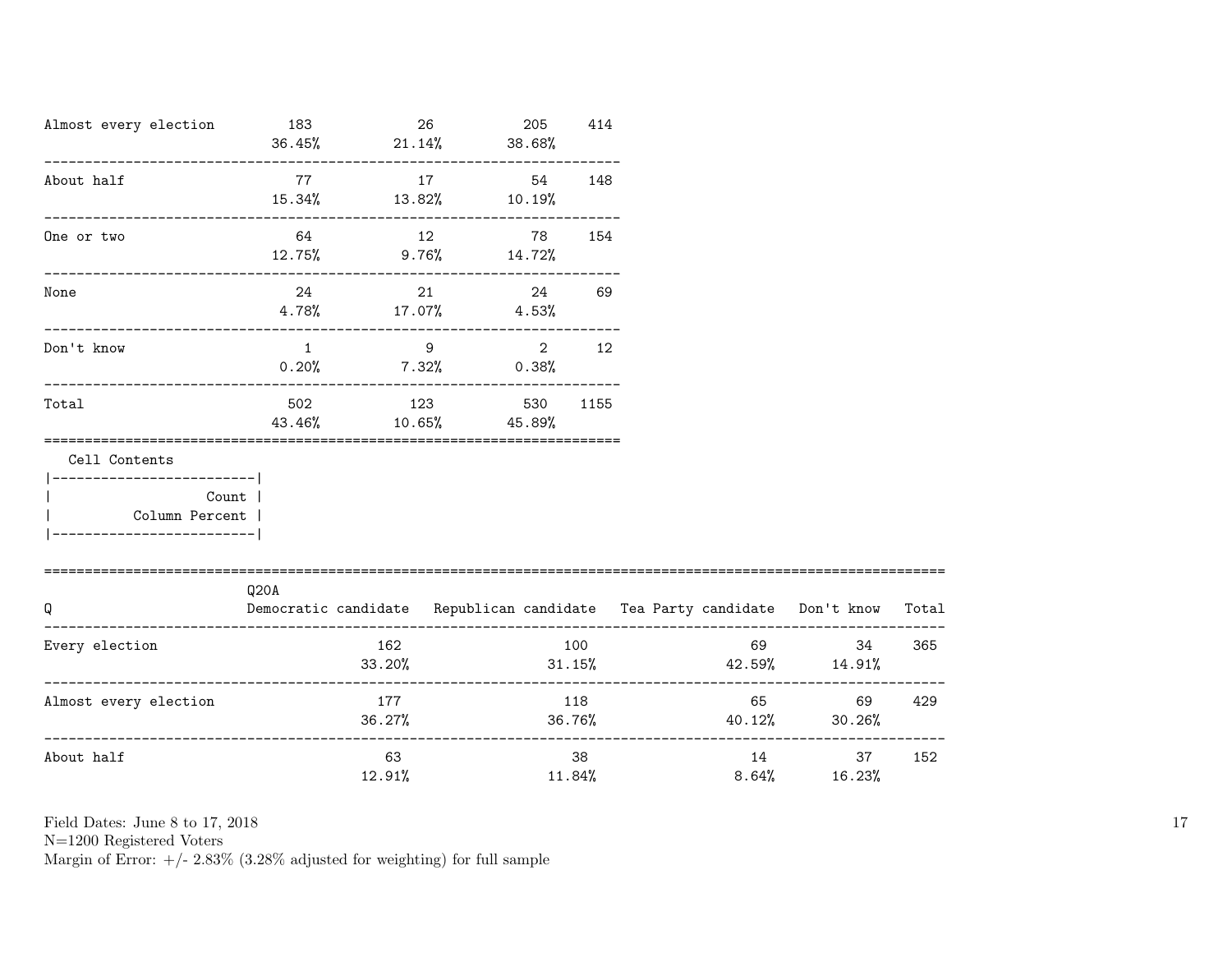| One or two | 65<br>13.32%  | 46<br>14.33%  | 6<br>3.70%    | 45<br>19.74%  | 162  |
|------------|---------------|---------------|---------------|---------------|------|
| None       | 20<br>4.10%   | 18<br>5.61%   | 3<br>1.85%    | 38<br>16.67%  | 79   |
| Don't know | 0.20%         | 0.31%         | 5<br>3.09%    | 5<br>2.19%    | 12   |
| Total      | 488<br>40.70% | 321<br>26.77% | 162<br>13.51% | 228<br>19.02% | 1199 |
|            |               |               |               |               |      |

Cell Contents

| Count 1        |
|----------------|
| Column Percent |
|                |

|                       | educ         |                                                 |                |                |                |                         |       |
|-----------------------|--------------|-------------------------------------------------|----------------|----------------|----------------|-------------------------|-------|
| Q                     | No HS        | High school graduate Some college 2-year 4-year |                |                |                | Post-grad               | Total |
| Every election        | -6<br>8.70%  | 75<br>25.17%                                    | 94<br>34.56%   | 32<br>26.45%   | 106<br>35.10%  | 50<br>36.50%            | 363   |
| Almost every election | 21<br>30.43% | 105<br>35.23%                                   | 78<br>28.68%   | 44<br>36.36%   | 123<br>40.73%  | 59<br>43.07%            | 430   |
| About half            | 15<br>21.74% | 53<br>17.79%                                    | 25<br>$9.19\%$ | 16<br>13.22%   | 24<br>$7.95\%$ | 20<br>14.60%            | 153   |
| One or two            | 5<br>7.25%   | 36<br>$12.08\%$                                 | 59<br>21.69%   | 19<br>15.70%   | 35<br>11.59%   | $\overline{7}$<br>5.11% | 161   |
| None                  | 21           | 23                                              | 15             | $\overline{7}$ | 12             |                         | 79    |

Field Dates: June 8 to 17, 2018

 ${\rm N}{=}1200$  Registered Voters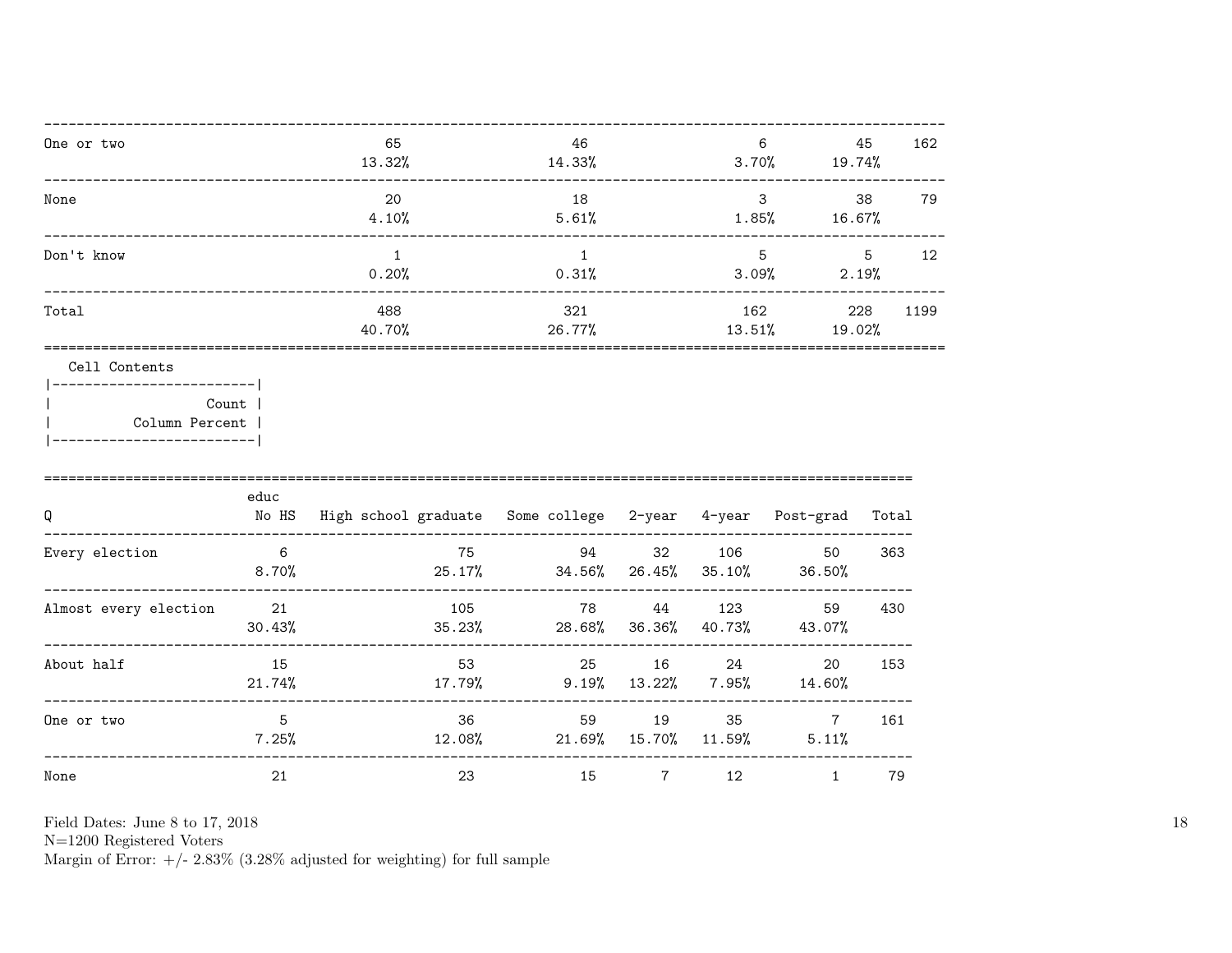| 30.43%                                                                                  |                                   | 7.72%          |                                                                |        |               |                                                                                                         |                                                                                                              |                            |                                                                                                                                                                                                                          |
|-----------------------------------------------------------------------------------------|-----------------------------------|----------------|----------------------------------------------------------------|--------|---------------|---------------------------------------------------------------------------------------------------------|--------------------------------------------------------------------------------------------------------------|----------------------------|--------------------------------------------------------------------------------------------------------------------------------------------------------------------------------------------------------------------------|
| 1<br>1.45%                                                                              |                                   | 6<br>2.01%     | $\overline{1}$                                                 |        |               |                                                                                                         | 13                                                                                                           |                            |                                                                                                                                                                                                                          |
| 69<br>5.75%                                                                             |                                   | 298            | 272<br>22.69%                                                  | 121    | 302<br>25.19% | 137<br>11.43%                                                                                           | 1199                                                                                                         |                            |                                                                                                                                                                                                                          |
| -------------------------- <br>Count  <br>Column Percent  <br>------------------------- |                                   |                |                                                                |        |               |                                                                                                         |                                                                                                              |                            |                                                                                                                                                                                                                          |
| ATTEND                                                                                  |                                   |                |                                                                |        |               |                                                                                                         |                                                                                                              | Never                      | Total                                                                                                                                                                                                                    |
|                                                                                         | 57                                | 78             |                                                                |        |               |                                                                                                         | 85                                                                                                           | 116                        | 365                                                                                                                                                                                                                      |
|                                                                                         | 36.69%                            | 100<br>39.84%  |                                                                |        |               |                                                                                                         |                                                                                                              |                            | 430                                                                                                                                                                                                                      |
|                                                                                         |                                   | 29             |                                                                |        |               |                                                                                                         |                                                                                                              | 49                         | 152                                                                                                                                                                                                                      |
|                                                                                         | 13                                | 28             |                                                                |        |               |                                                                                                         |                                                                                                              | 66                         | 161                                                                                                                                                                                                                      |
|                                                                                         | $\mathbf{3}$<br>2.16%             | 15<br>5.98%    |                                                                |        |               |                                                                                                         |                                                                                                              | 27<br>$6.84\%$             | 78                                                                                                                                                                                                                       |
|                                                                                         | $\overline{2}$<br>$1.44\%$        | $\overline{1}$ |                                                                |        |               |                                                                                                         | 1                                                                                                            | 3 <sup>7</sup><br>$0.76\%$ | 12                                                                                                                                                                                                                       |
|                                                                                         | _________________________________ |                | 51<br>13 and 13<br>$9.35\%$ 11.55%<br>$9.35\%$ 11.16%<br>0.40% | 24.85% | 0.37%         | 2.48%<br>$10.09\%$<br>29<br>50<br>38.17%<br>21<br>16.03%<br>20<br>15.27%<br>6<br>$4.58\%$<br>5<br>3.82% | $5.51\%$ $5.79\%$ $3.97\%$ 0.73%<br>$3 \qquad 2 \qquad 0$<br>$0.66\%$ 0.00%<br>$41.01\%$ $31.08\%$ $22.14\%$ |                            | More than once a week Once a week A few times a month Once or twice a year<br>$30.14\%$ 29.37%<br>95<br>134<br>$33.69\%$ $33.92\%$<br>40<br>$14.18\%$ $12.41\%$<br>34 \<br>12.06% 16.71%<br>27 — 27<br>$9.57\%$<br>0.35% |

 ${\rm N}{=}1200$  Registered Voters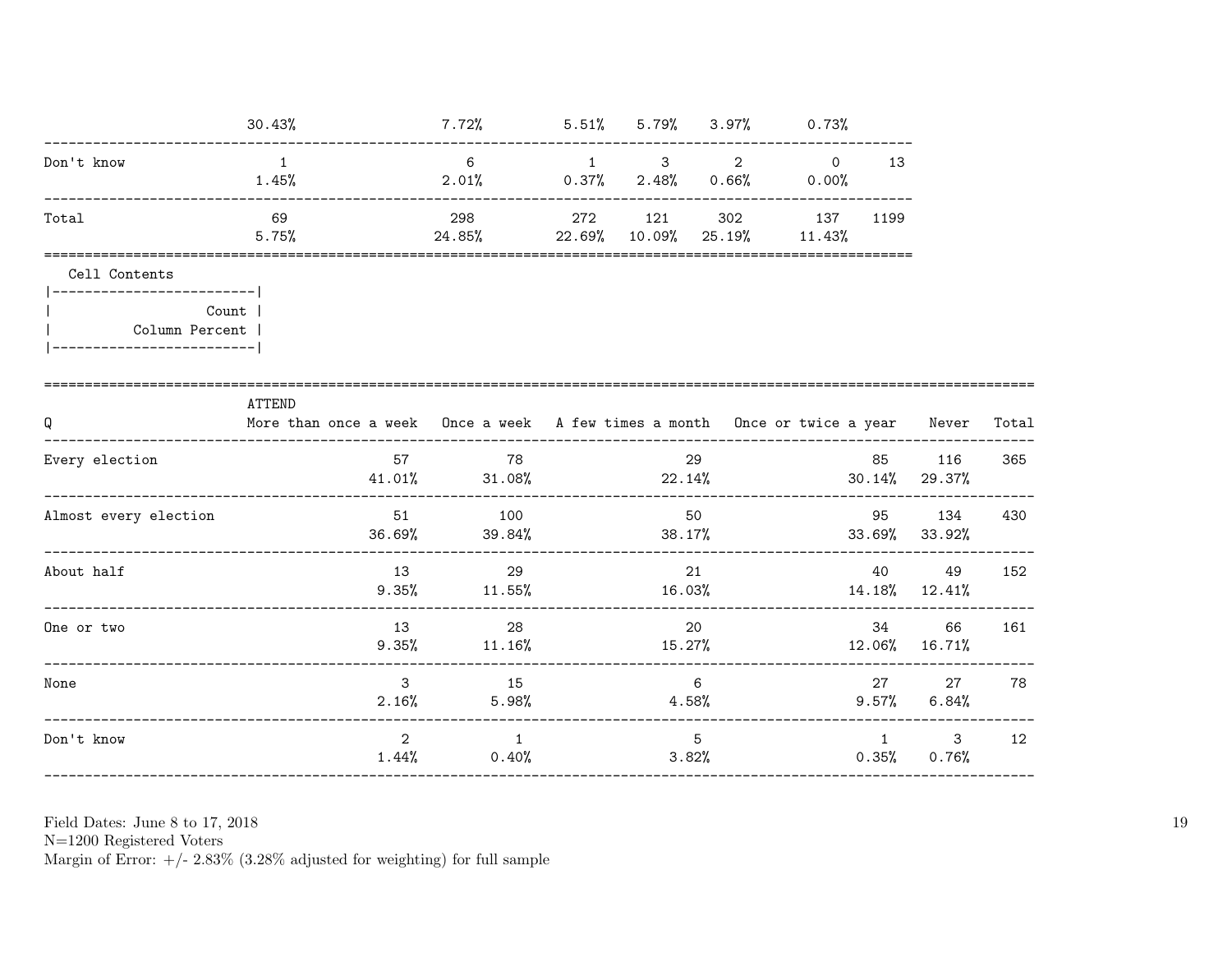| Total | 139       | 251        | $\sim$<br>⊥∪⊥ | 282        | 395                           | 198ء |
|-------|-----------|------------|---------------|------------|-------------------------------|------|
|       | $11.60\%$ | 95%،<br>20 | .93%          | 23<br>.54% | 97%<br>$\sim$<br><b>JZ.JI</b> |      |
| ---   |           |            |               |            |                               |      |

Cell Contents

|  | Count 1        |  |
|--|----------------|--|
|  | Column Percent |  |
|  |                |  |

| Q                     | race_recode<br>White | Black                |                           |                      | Hispanic Asian Native-American | Middle Eastern - Mixed |                              | Other                    | Total |
|-----------------------|----------------------|----------------------|---------------------------|----------------------|--------------------------------|------------------------|------------------------------|--------------------------|-------|
| Every election        | 252<br>36.10%        | 36                   | 59<br>21.05% 21.69%       | 3<br>20.00%          | 5<br>71.43%                    | 16.67%                 | $\overline{4}$<br>18.18%     | 5<br>50.00%              | 365   |
| Almost every election | 266<br>38.11%        | 57<br>33.33%         | 82<br>$30.15\%$           | 4<br>26.67%          | $\overline{1}$<br>14.29%       | $\mathbf{3}$<br>50.00% | 13<br>59.09%                 | $\overline{4}$<br>40.00% | 430   |
| About half            | 75<br>10.74%         | 36                   | 39<br>$21.05\%$ $14.34\%$ | 1<br>$6.67\%$        | $\mathbf{1}$<br>14.29%         |                        | $\mathsf{O}$<br>16.67% 0.00% | $\Omega$<br>0.00%        | 153   |
| One or two            | 71<br>$10.17\%$      | 36                   | 47<br>$21.05\%$ 17.28%    | 5<br>33.33%          | $\Omega$<br>$0.00\%$           | $\overline{1}$         | 2<br>16.67% 9.09%            | $\Omega$<br>0.00%        | 162   |
| None                  | 29<br>$4.15\%$       | 6                    | 39<br>$3.51\%$ $14.34\%$  | 2<br>13.33%          | $\Omega$<br>$0.00\%$           | $\Omega$<br>0.00%      | 3<br>13.64%                  | $\Omega$<br>0.00%        | 79    |
| Don't know            | 5<br>0.72%           | $\Omega$<br>$0.00\%$ | 6<br>2.21%                | $\Omega$<br>$0.00\%$ | $\Omega$<br>$0.00\%$           | $\Omega$<br>0.00%      | $\circ$<br>$0.00\%$          | $\overline{1}$<br>10.00% | 12    |
| Total                 | 698<br>58.12%        | 171<br>14.24%        | 272<br>22.65%             | 15<br>$1.25\%$       | $\overline{7}$<br>0.58%        | 6<br>$0.50\%$          | 22<br>$1.83\%$               | 10<br>0.83%              | 1201  |

Cell Contents

|-------------------------|

Field Dates: June 8 to 17, 2018

N=1200 Registered Voters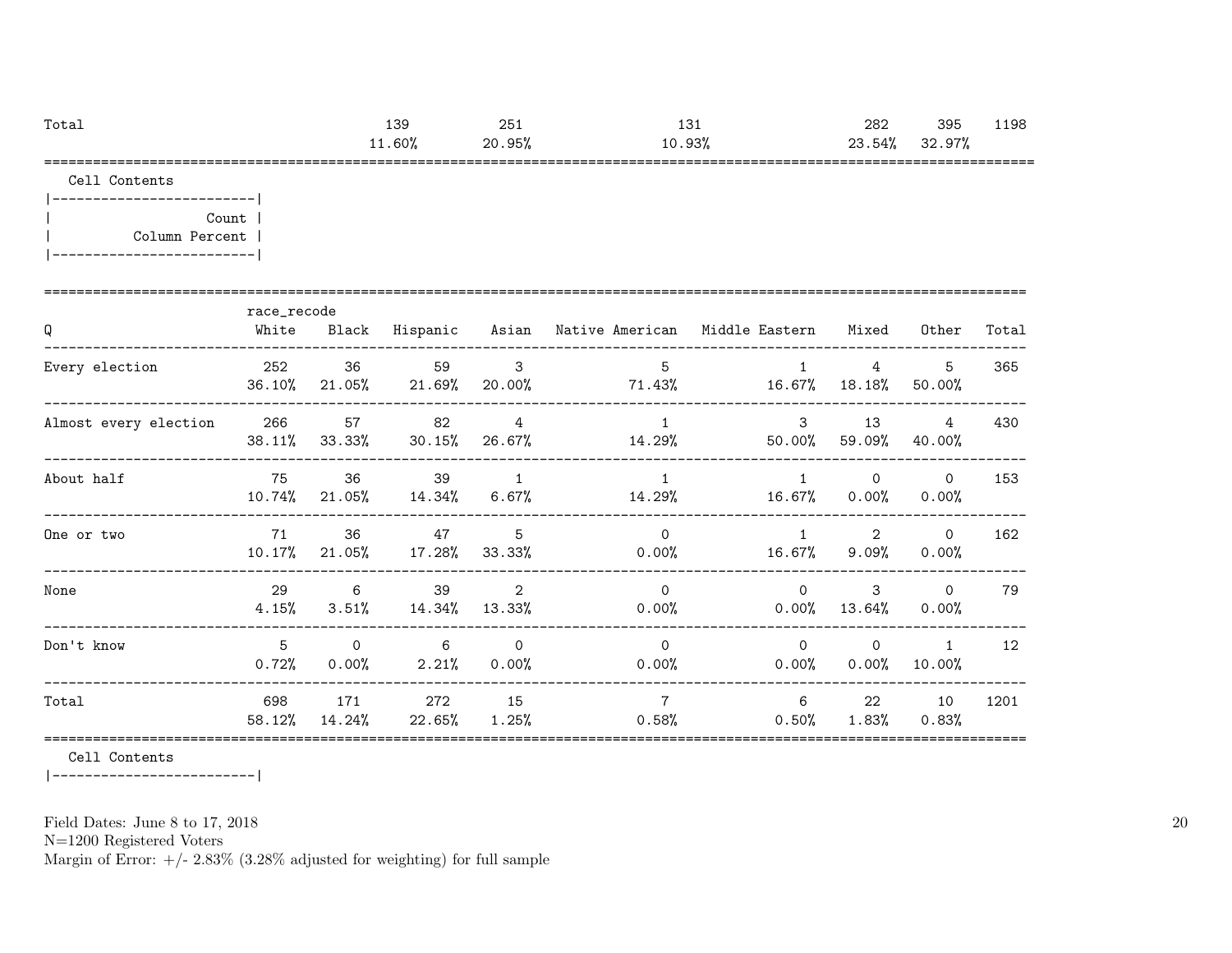|-------------------------|

| Q                     | MARITAL<br>Married |                                                                    |                  |                     |                          | Separated Divorced Widowed Single Domestic-Partnership Total |      |
|-----------------------|--------------------|--------------------------------------------------------------------|------------------|---------------------|--------------------------|--------------------------------------------------------------|------|
| Every election        | 194                | 7 30 32 88<br>32.01% 36.84% 26.32% 45.07% 27.41%                   |                  |                     |                          | 15<br>22.73%                                                 | 366  |
| Almost every election |                    | 249 6 51 24 77<br>41.09% 31.58% 44.74% 33.80% 23.99%               |                  |                     |                          | 22<br>33.33%                                                 | 429  |
| About half            | 73                 | 4 18 5 36<br>12.05% 21.05% 15.79% 7.04% 11.21%                     |                  |                     |                          | 14<br>21.21%                                                 | 150  |
| One or two            |                    | 57 1 12 7 80<br>$9.41\%$ $5.26\%$ $10.53\%$ $9.86\%$ $24.92\%$     |                  |                     |                          | 4<br>$6.06\%$                                                | 161  |
| None                  | 30<br>4.95%        | $5.26\%$ $2.63\%$ $4.23\%$ $9.97\%$                                | $1 \quad \cdots$ | $3 \quad \text{or}$ | $3 \overline{\smash)32}$ | 10<br>15.15%                                                 | 79   |
| Don't know            |                    | $3 \qquad 0 \qquad 0 \qquad 0$<br>$0.50\%$ 0.00% 0.00% 0.00% 2.49% |                  |                     | $\sim$ 8                 | 1<br>1.52%                                                   | 12   |
| Total                 |                    | 606 19 114 71<br>$50.63\%$ $1.59\%$ $9.52\%$ $5.93\%$ $26.82\%$    |                  |                     | 321                      | 66<br>5.51%                                                  | 1197 |

Cell Contents

|-------------------------| | Count | | Column Percent | |-------------------------|

================================================

Field Dates: June 8 to 17, 2018

N=1200 Registered Voters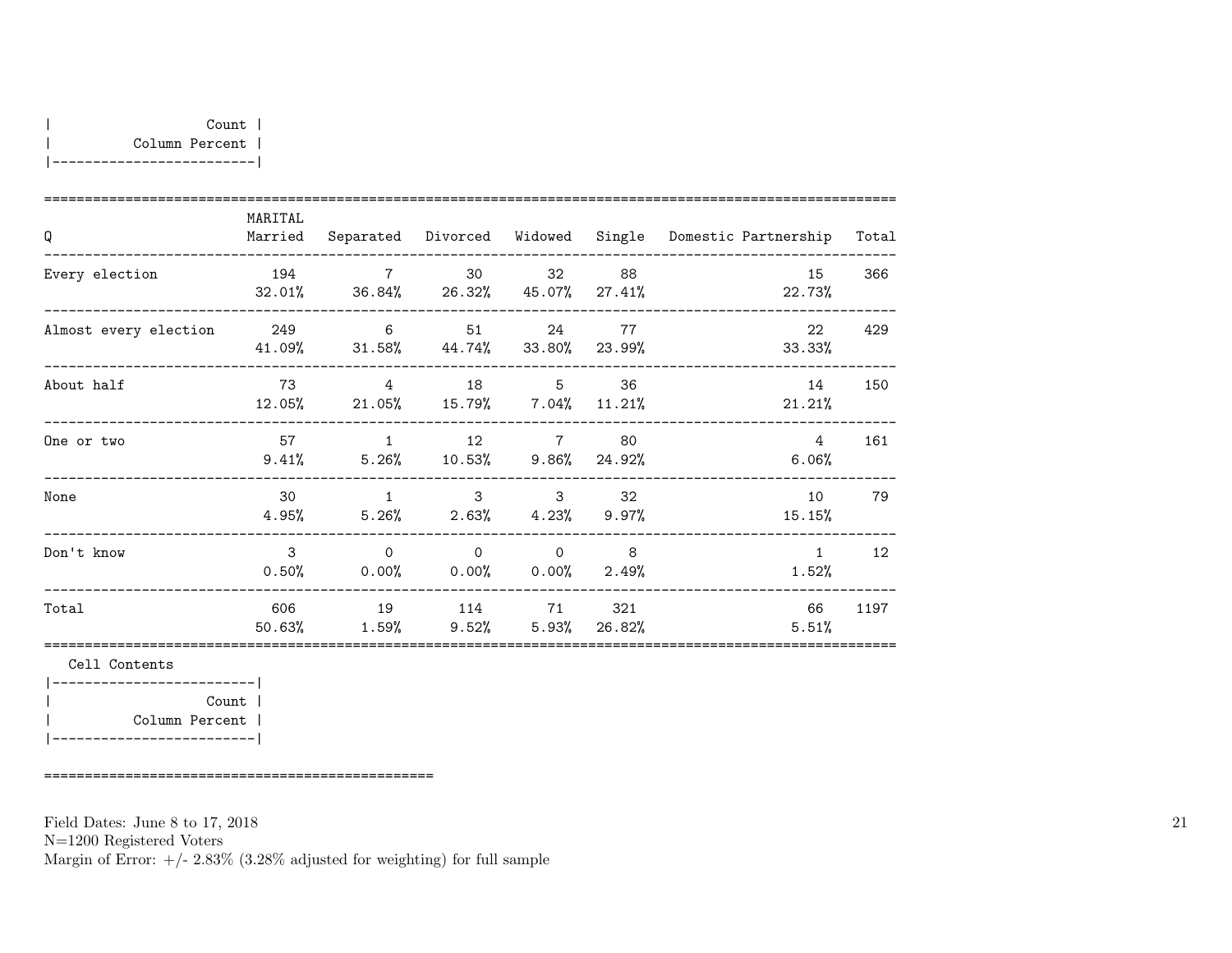| Q                                                                        | gender | Male Female Total                                                   |    |     |
|--------------------------------------------------------------------------|--------|---------------------------------------------------------------------|----|-----|
| Every election                                                           |        | 208 157 365<br>$37.14\%$ 24.57%                                     |    |     |
| Almost every election                                                    |        | 212 218 430<br>37.86% 34.12%                                        |    |     |
| About half                                                               |        | 58 94 152<br>10.36% 14.71%                                          |    |     |
| One or two                                                               |        | 50 111 161<br>8.93% 17.37%                                          |    |     |
| None                                                                     |        | 26 53 79<br>$4.64\%$ $8.29\%$                                       |    |     |
| Don't know                                                               | 6      | $\overline{6}$<br>$1.07\%$ 0.94%                                    | 12 |     |
| Total                                                                    |        | 560 639 1199<br>46.71% 53.29%<br>================================== |    |     |
| Cell Contents<br>----------------- <br>Column Percent  <br>------------- | Count  |                                                                     |    |     |
| Q                                                                        | LOCATE | Urban Suburban Rural Total                                          |    |     |
| Every election                                                           |        | 100 179<br>25.51% 31.29% 36.60%                                     | 86 | 365 |

N=1200 Registered Voters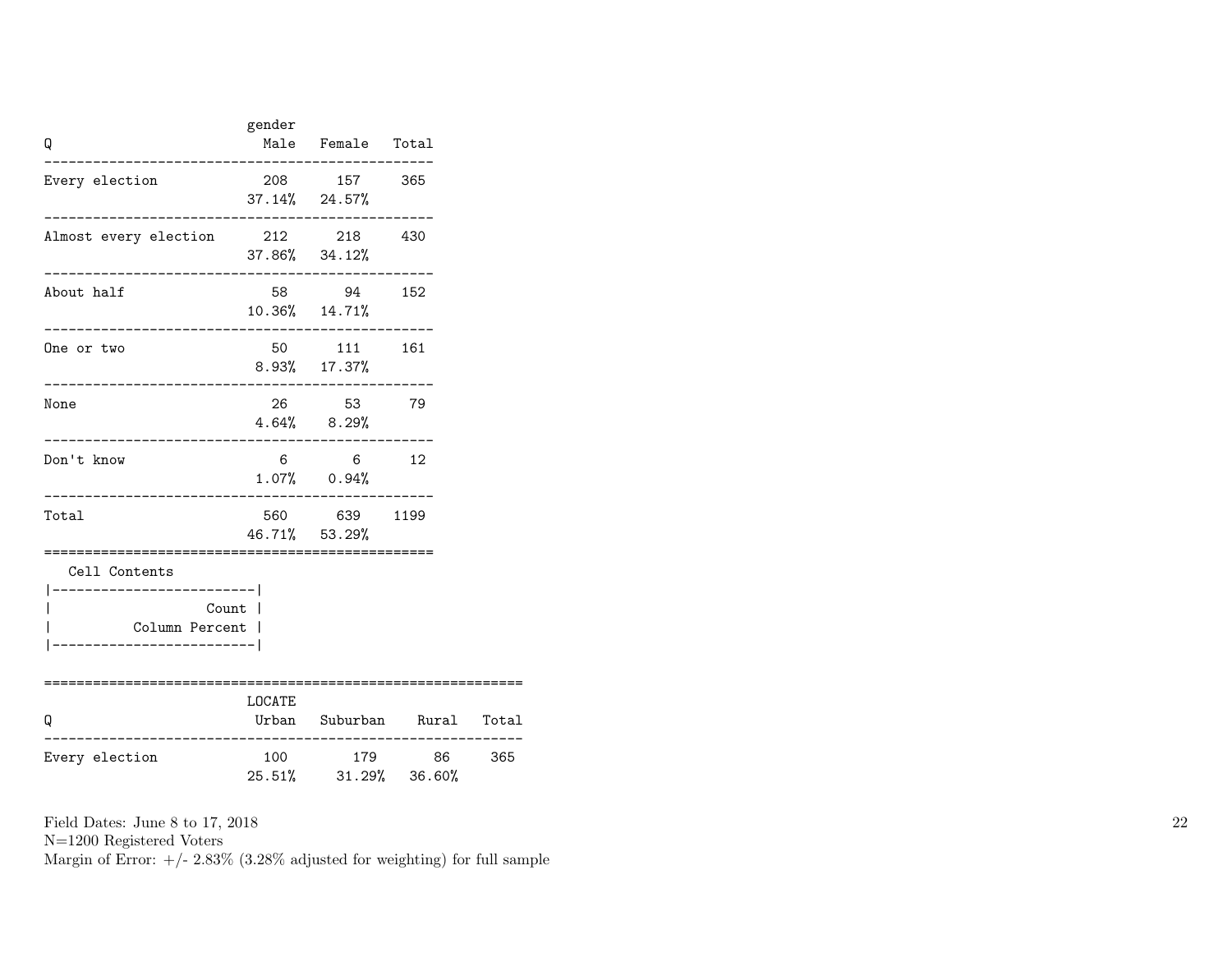|       |                           | 86                                                     | 430                                                                                                                                |                                                                                                                                         |     |               |                                                                                                                                                                   |
|-------|---------------------------|--------------------------------------------------------|------------------------------------------------------------------------------------------------------------------------------------|-----------------------------------------------------------------------------------------------------------------------------------------|-----|---------------|-------------------------------------------------------------------------------------------------------------------------------------------------------------------|
|       |                           |                                                        | 152                                                                                                                                |                                                                                                                                         |     |               |                                                                                                                                                                   |
|       |                           |                                                        |                                                                                                                                    |                                                                                                                                         |     |               |                                                                                                                                                                   |
|       |                           |                                                        |                                                                                                                                    |                                                                                                                                         |     |               |                                                                                                                                                                   |
|       |                           |                                                        |                                                                                                                                    |                                                                                                                                         |     |               |                                                                                                                                                                   |
|       |                           |                                                        |                                                                                                                                    |                                                                                                                                         |     |               |                                                                                                                                                                   |
|       |                           |                                                        |                                                                                                                                    |                                                                                                                                         |     |               |                                                                                                                                                                   |
|       |                           |                                                        |                                                                                                                                    |                                                                                                                                         |     |               |                                                                                                                                                                   |
| metro |                           |                                                        |                                                                                                                                    |                                                                                                                                         |     |               |                                                                                                                                                                   |
|       |                           |                                                        | 99                                                                                                                                 |                                                                                                                                         |     | 105<br>28.61% | 364                                                                                                                                                               |
|       |                           |                                                        |                                                                                                                                    |                                                                                                                                         |     | 127<br>34.60% | 428                                                                                                                                                               |
|       | 33                        |                                                        | 37                                                                                                                                 | 15                                                                                                                                      | 20  | 47            | 152                                                                                                                                                               |
|       | Count  <br>Column Percent | 88<br>31.10%<br>Almost every election 105<br>$37.10\%$ | Almost every election 137 207<br>$34.95\%$ $36.19\%$ $36.60\%$<br>59 71 22<br>$15.05\%$ $12.41\%$ $9.36\%$<br>32.69% 47.71% 19.60% | 55 77 29 161<br>14.03%  13.46%  12.34%<br>33 35 11 79<br>$8.42\%$ 6.12\% 4.68\%<br>8 3 1 12<br>$2.04\%$ 0.52% 0.43%<br>392 572 235 1199 | 125 | 32<br>40      | Houston Area Dallas-Fort Worth Area San Antonio Area Austin Area Another Part of TX Total<br>40<br>$30.00\%$ 28.83% 38.10%<br>31<br>$37.88\%$ $36.04\%$ $29.52\%$ |

N=1200 Registered Voters

Margin of Error:  $+/- 2.83\%$  (3.28% adjusted for weighting) for full sample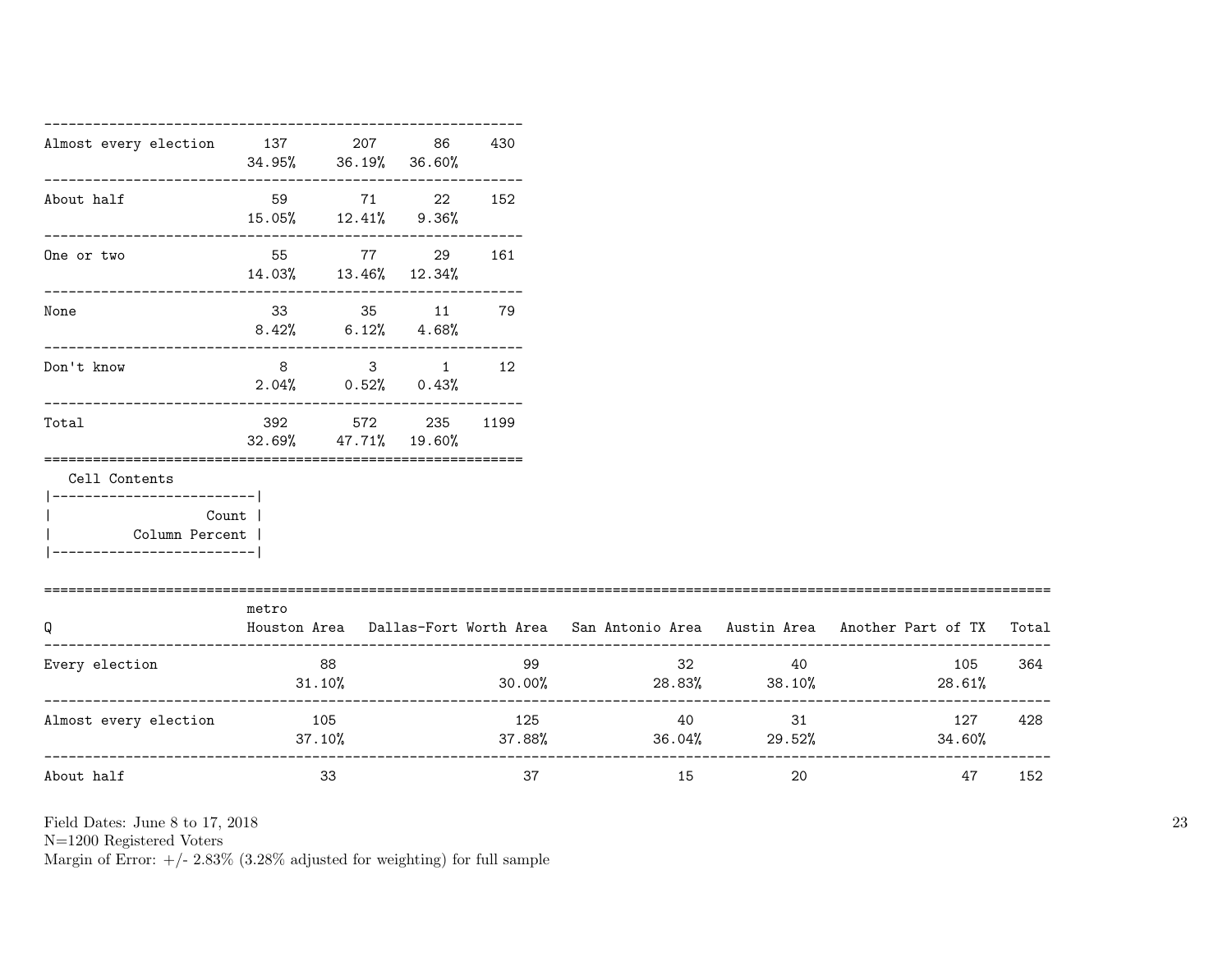| _______________________                               |                        | 11.66%                                       |               |                         |     | $11.21\%$ $13.51\%$ $19.05\%$ $12.81\%$ |                                          |                               |
|-------------------------------------------------------|------------------------|----------------------------------------------|---------------|-------------------------|-----|-----------------------------------------|------------------------------------------|-------------------------------|
| One or two                                            |                        | 42<br>14.84%                                 | 48            |                         |     | 12                                      | $\overline{9}$<br>$14.55\%$ 10.81% 8.57% | 50<br>161<br>13.62%           |
| None                                                  | 13<br>4.59%            |                                              |               | 19                      |     | 11<br>$5.76\%$ 9.91% 4.76%              | $5^{\circ}$                              | 31<br>79<br>8.45%             |
| Don't know                                            | $\mathcal{L}$<br>0.71% |                                              |               | $\overline{2}$<br>0.61% |     | $\overline{1}$<br>$0.90\%$ 0.00%        | $\overline{0}$                           | $\overline{7}$<br>12<br>1.91% |
| Total                                                 | 283<br>23.66%          |                                              | 330<br>27.59% |                         | 111 | 105<br>$9.28\%$ 8.78%                   | 367<br>1196<br>30.69%                    |                               |
| Count<br>Column Percent<br>__________________________ | AGEG                   |                                              |               |                         |     |                                         |                                          |                               |
| Q                                                     |                        | 18-29 30-44 45-64 65+ Total                  |               |                         |     |                                         |                                          |                               |
| Every election                                        |                        | 31 74 134 126<br>16.49% 23.72% 31.31% 46.15% |               |                         | 365 |                                         |                                          |                               |
| Almost every election                                 | 39 107 176 108         | 20.74% 34.29% 41.12% 39.56%                  |               |                         | 430 |                                         |                                          |                               |
| About half                                            |                        | 25 52 56 19<br>13.30% 16.67% 13.08% 6.96%    |               |                         | 152 |                                         |                                          |                               |
|                                                       |                        |                                              |               |                         |     |                                         |                                          |                               |

 ${\rm N}{=}1200$  Registered Voters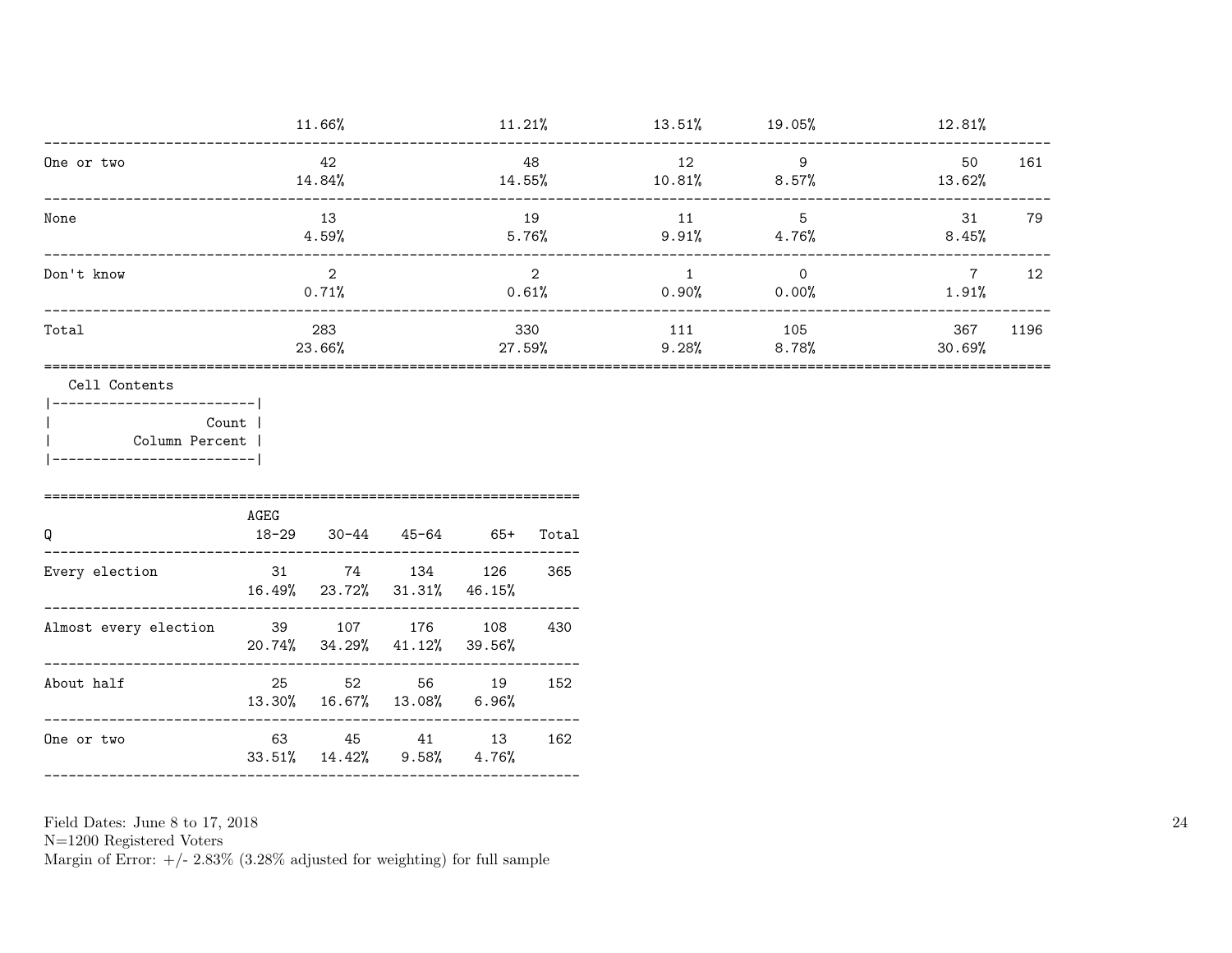| None       | 29  | 26 — 26<br>$15.43\%$ 8.33\% 4.21\% 2.20\% | 18       | 6        | 79   |
|------------|-----|-------------------------------------------|----------|----------|------|
| Don't know |     | 8<br>$0.53\%$ $2.56\%$ $0.70\%$ $0.37\%$  | $\sim$ 3 | $\sim$ 1 | -13  |
| Total      | 188 | 312<br>15.65% 25.98% 35.64% 22.73%        | 428 273  |          | 1201 |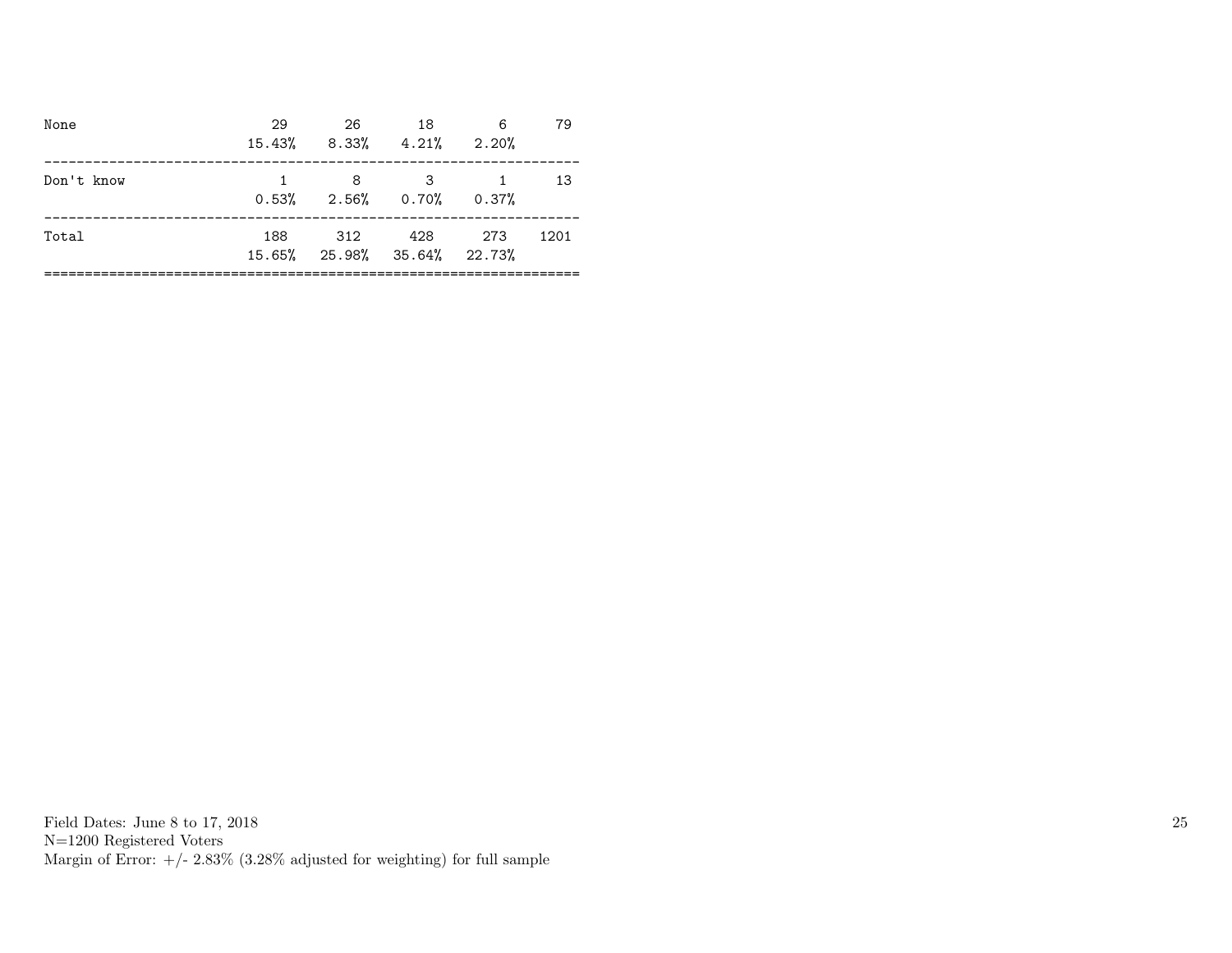## Q3A. Vote Enthusiasm

Cell Contents

| Count          |  |
|----------------|--|
| Column Percent |  |
|                |  |

| Q                       | LIBCON7                 | Extremely lib. Somewhat lib. Lean lib. Moderate Lean con. Somewhat con. |                            |                 |                 |                         | Extremely con.          | Total |
|-------------------------|-------------------------|-------------------------------------------------------------------------|----------------------------|-----------------|-----------------|-------------------------|-------------------------|-------|
| Extremely enthusiastic  | 69<br>60.53%            | 67<br>$44.67\%$ $46.74\%$                                               | 43                         | 66<br>$21.64\%$ | 27<br>25.00%    | 81<br>$37.16\%$         | 110<br>53.40%           | 463   |
| Very enthusiastic       | 17<br>14.91%            | 28<br>18.67%                                                            | 24<br>26.09%               | 67<br>21.97%    | 28<br>25.93%    | 52<br>23.85%            | 43<br>20.87%            | 259   |
| Somewhat enthusiastic   | 19<br>16.67%            | 29<br>19.33%                                                            | 12<br>13.04%               | 85<br>27.87%    | 30<br>27.78%    | 53<br>24.31%            | 35<br>16.99%            | 263   |
| Not too enthusiastic    | $\overline{7}$<br>6.14% | 15<br>10.00%                                                            | 12<br>13.04%               | 45<br>14.75%    | 18<br>16.67%    | 25<br>11.47%            | 11<br>5.34%             | 133   |
| Not at all enthusiastic | $\overline{2}$<br>1.75% | 11<br>$7.33\%$                                                          | $\overline{1}$<br>$1.09\%$ | 42<br>13.77%    | 5<br>4.63%      | $\overline{7}$<br>3.21% | $\overline{7}$<br>3.40% | 75    |
| Total                   | 114<br>$9.56\%$         | 150<br>12.57%                                                           | 92<br>$7.71\%$             | 305<br>25.57%   | 108<br>$9.05\%$ | 218<br>18.27%           | 206<br>17.27%           | 1193  |

Cell Contents

|-------------------------| | Count | | Column Percent | |-------------------------|

Field Dates: June 8 to 17, 2018

N=1200 Registered Voters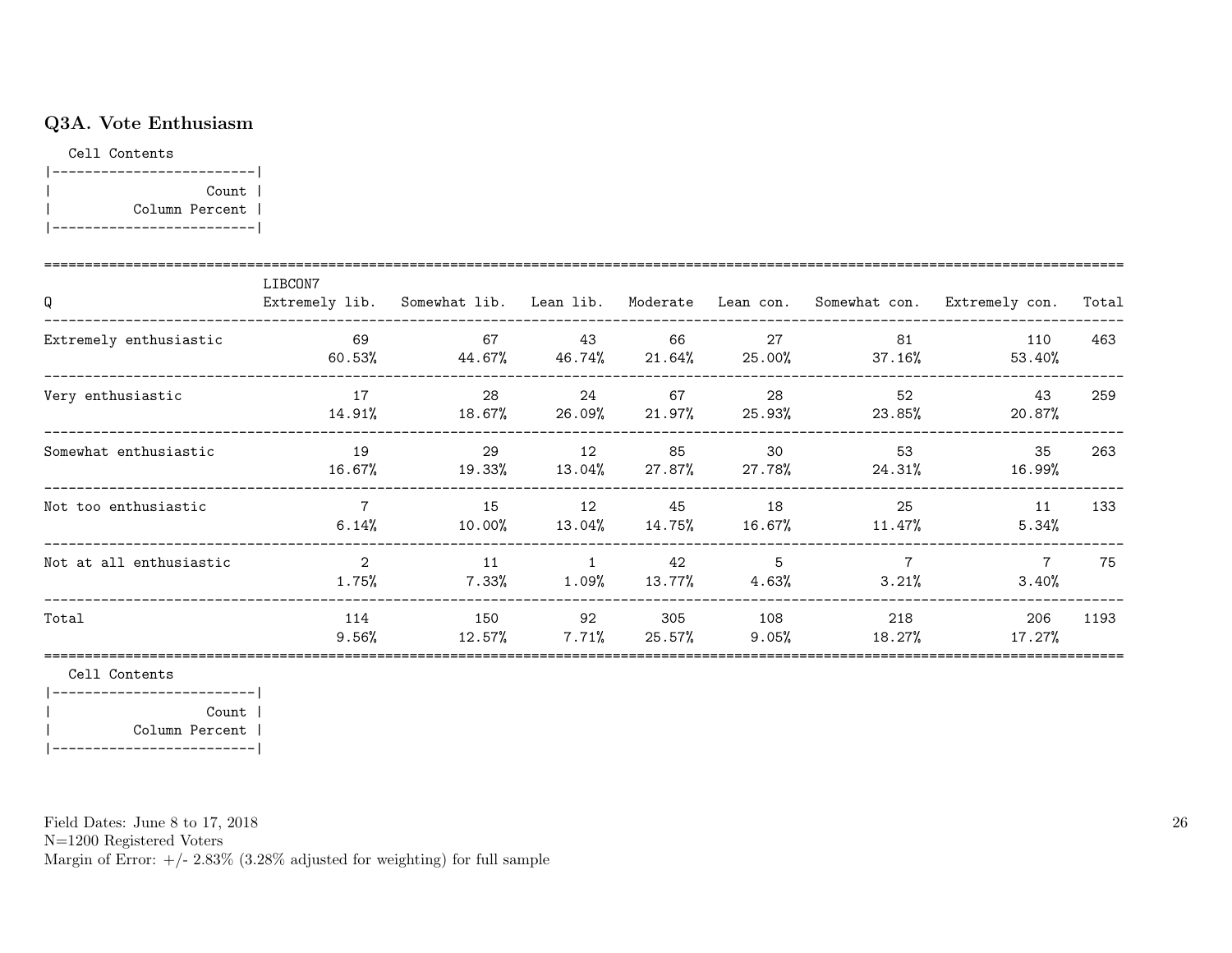| Q                                      | IDEOL                                |       | Liberals Moderates Conservatives Total   |           |                                                     |             |       |
|----------------------------------------|--------------------------------------|-------|------------------------------------------|-----------|-----------------------------------------------------|-------------|-------|
| Extremely enthusiastic                 | 179 66                               |       | $50.28\%$ 21.64% 40.79%                  | 217 462   |                                                     |             |       |
| Very enthusiastic                      |                                      |       | 69 67 123 259<br>$19.38\%$ 21.97% 23.12% |           |                                                     |             |       |
| Somewhat enthusiastic                  |                                      |       | 60 85 119 264<br>$16.85\%$ 27.87% 22.37% |           |                                                     |             |       |
| Not too enthusiastic                   |                                      | 34 45 | $9.55\%$ 14.75% 10.15%                   | 54<br>133 |                                                     |             |       |
| Not at all enthusiastic                | 14                                   | 42    | 19<br>$3.93\%$ $13.77\%$ $3.57\%$        | 75        |                                                     |             |       |
| Total                                  |                                      |       | 356 305 532<br>29.84% 25.57% 44.59%      | 1193      |                                                     |             |       |
| Cell Contents<br>-------------------   |                                      |       |                                          |           |                                                     |             |       |
| Count  <br>Column Percent              |                                      |       |                                          |           |                                                     |             |       |
| O                                      | PID7                                 |       |                                          |           | StrDem WeakDem LeanDem Ind LeanRep WeakRep StrRep   |             | Total |
| Extremely enthusiastic 134 31 55 38 57 | ------------------------------------ |       |                                          |           | $54.25\%$ 26.50% 40.15% 30.89% 40.43% 21.23% 44.67% | 31 7<br>109 | 455   |
| Very enthusiastic                      | 54 31                                |       | 21 15                                    |           | 36                                                  | 37 53       | 247   |

N=1200 Registered Voters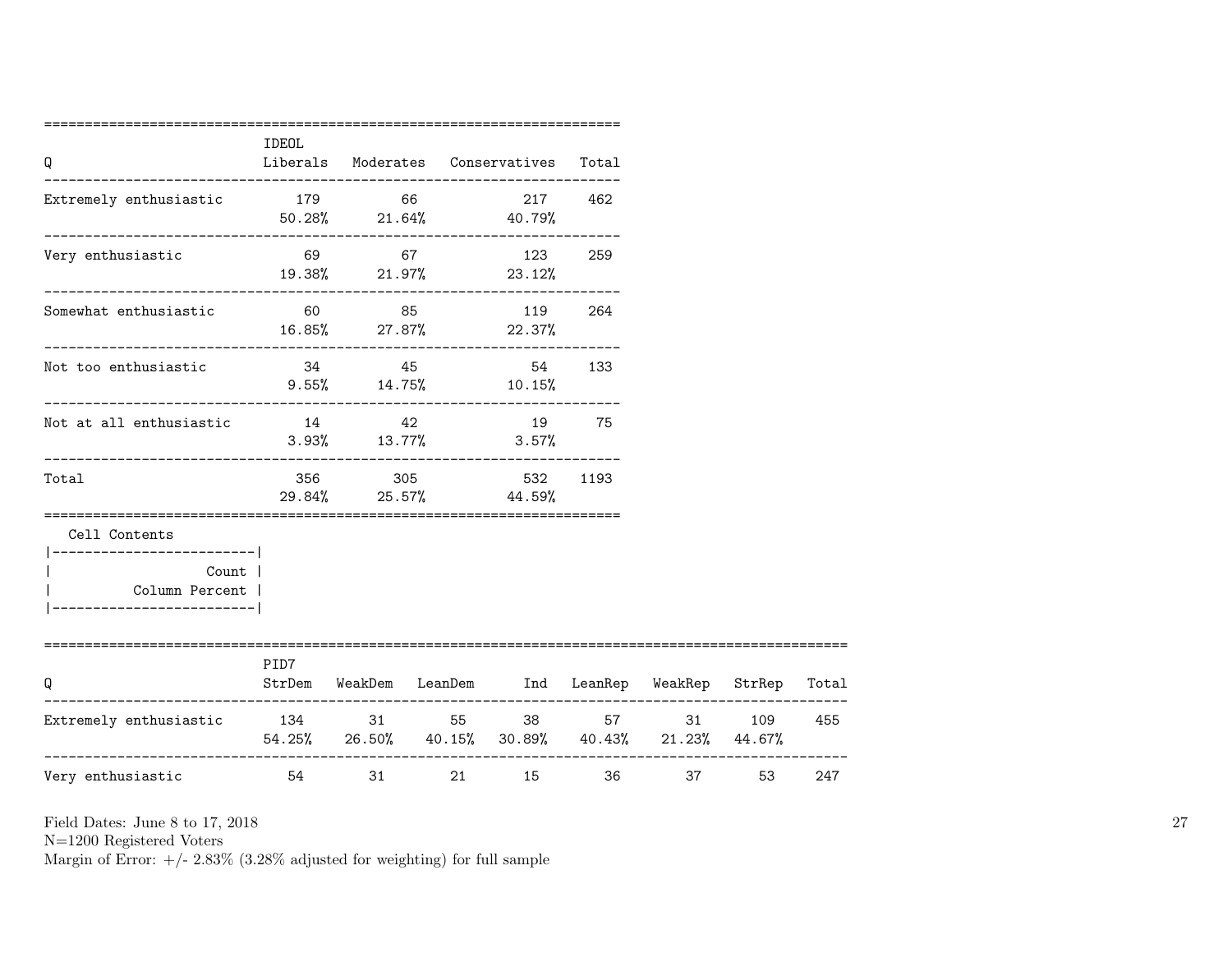|                                                        |               |  | 21.86% 26.50% 15.33% 12.20% 25.53% 25.34% 21.72%                               |       |               |    |          |
|--------------------------------------------------------|---------------|--|--------------------------------------------------------------------------------|-------|---------------|----|----------|
| Somewhat enthusiastic                                  |               |  | 38 30 36 23 34<br>15.38% 25.64% 26.28% 18.70% 24.11% 30.82% 21.31%             |       | 45            | 52 | 258      |
| Not too enthusiastic 17 19 17 18 11                    |               |  | $6.88\%$ $16.24\%$ $12.41\%$ $14.63\%$ $7.80\%$ $15.75\%$ $9.02\%$             |       | 23 and $\sim$ | 22 | 127      |
| Not at all enthusiastic $4$ 6 8 29 3 10 8 68           |               |  | $1.62\%$ 5.13% 5.84% 23.58% 2.13% 6.85% 3.28%                                  |       |               |    |          |
| Total                                                  |               |  | 247 117 137 123 141 146<br>$21.39\%$ 10.13% 11.86% 10.65% 12.21% 12.64% 21.13% |       |               |    | 244 1155 |
| ------------------- <br>Count  <br>Column Percent      |               |  |                                                                                |       |               |    |          |
| Q                                                      | PID3          |  | Democrats Independents Republicans                                             | Total |               |    |          |
| Extremely enthusiastic                                 | 221 38        |  | 197<br>44.11% 30.89% 37.17%                                                    | 456   |               |    |          |
| Very enthusiastic<br>.________________________________ | 106           |  | 15 127<br>$21.16\%$ $12.20\%$ $23.96\%$                                        | 248   |               |    |          |
| Somewhat enthusiastic                                  | 104           |  | 23 131<br>20.76% 18.70% 24.72%                                                 | 258   |               |    |          |
| Not too enthusiastic                                   | $52$ and $18$ |  | 55                                                                             | 125   |               |    |          |

N=1200 Registered Voters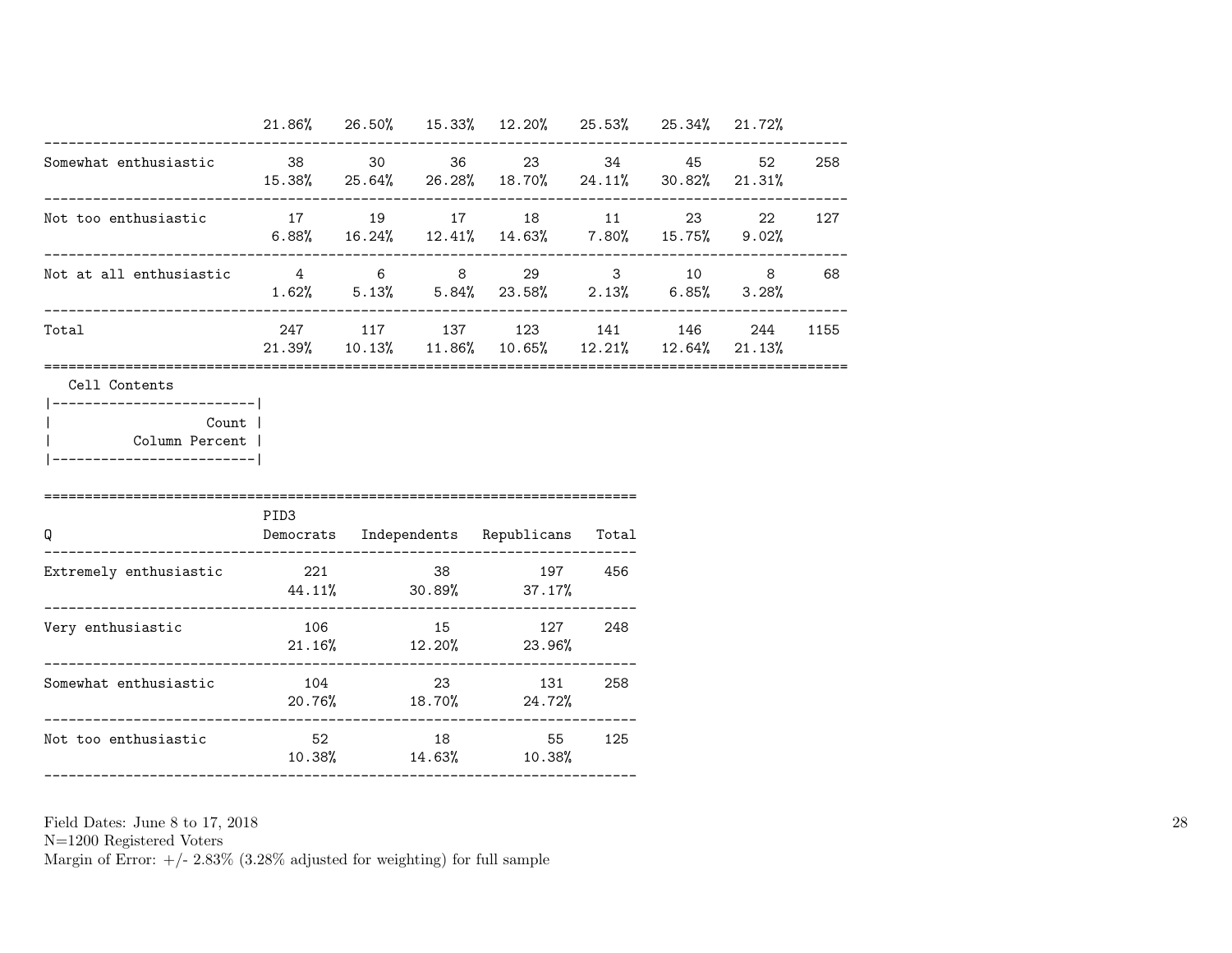| Not at all enthusiastic                                   | 18<br>$3.59\%$ | 23.58%        | 29<br>3.77% | 20  | 67   |  |                                                                          |       |
|-----------------------------------------------------------|----------------|---------------|-------------|-----|------|--|--------------------------------------------------------------------------|-------|
| Total                                                     | 501<br>43.41%  | 123<br>10.66% | 45.93%      | 530 | 1154 |  |                                                                          |       |
| Cell Contents<br>-----------------------                  |                |               |             |     |      |  |                                                                          |       |
| Count  <br>Column Percent  <br> ------------------------- |                |               |             |     |      |  |                                                                          |       |
|                                                           |                |               |             |     |      |  |                                                                          |       |
| Q                                                         | Q20A           |               |             |     |      |  | Democratic candidate Republican candidate Tea Party candidate Don't know | Total |

| Q                       |               | Democratic candidate Republican candidate Tea Party candidate Don't know |                 |                        | Total |
|-------------------------|---------------|--------------------------------------------------------------------------|-----------------|------------------------|-------|
| Extremely enthusiastic  | 228<br>46.63% | 112<br>34.67%                                                            | 82              | 43<br>$51.25\%$ 18.86% | 465   |
| Very enthusiastic       | 105<br>21.47% | 82<br>25.39%                                                             | 37<br>23.12%    | 39<br>$17.11\%$        | 263   |
| Somewhat enthusiastic   | 90<br>18.40%  | 83<br>25.70%                                                             | 26<br>$16.25\%$ | 67<br>29.39%           | 266   |
| Not too enthusiastic    | 41<br>8.38%   | 35<br>10.84%                                                             | 10<br>6.25%     | 46<br>20.18%           | 132   |
| Not at all enthusiastic | 25<br>5.11%   | 11<br>3.41%                                                              | 5<br>3.12%      | 33<br>14.47%           | 74    |
| Total                   | 489<br>40.75% | 323<br>26.92%                                                            | 160<br>13.33%   | 228<br>19.00%          | 1200  |

Cell Contents

|-------------------------|

Field Dates: June 8 to 17, 2018

N=1200 Registered Voters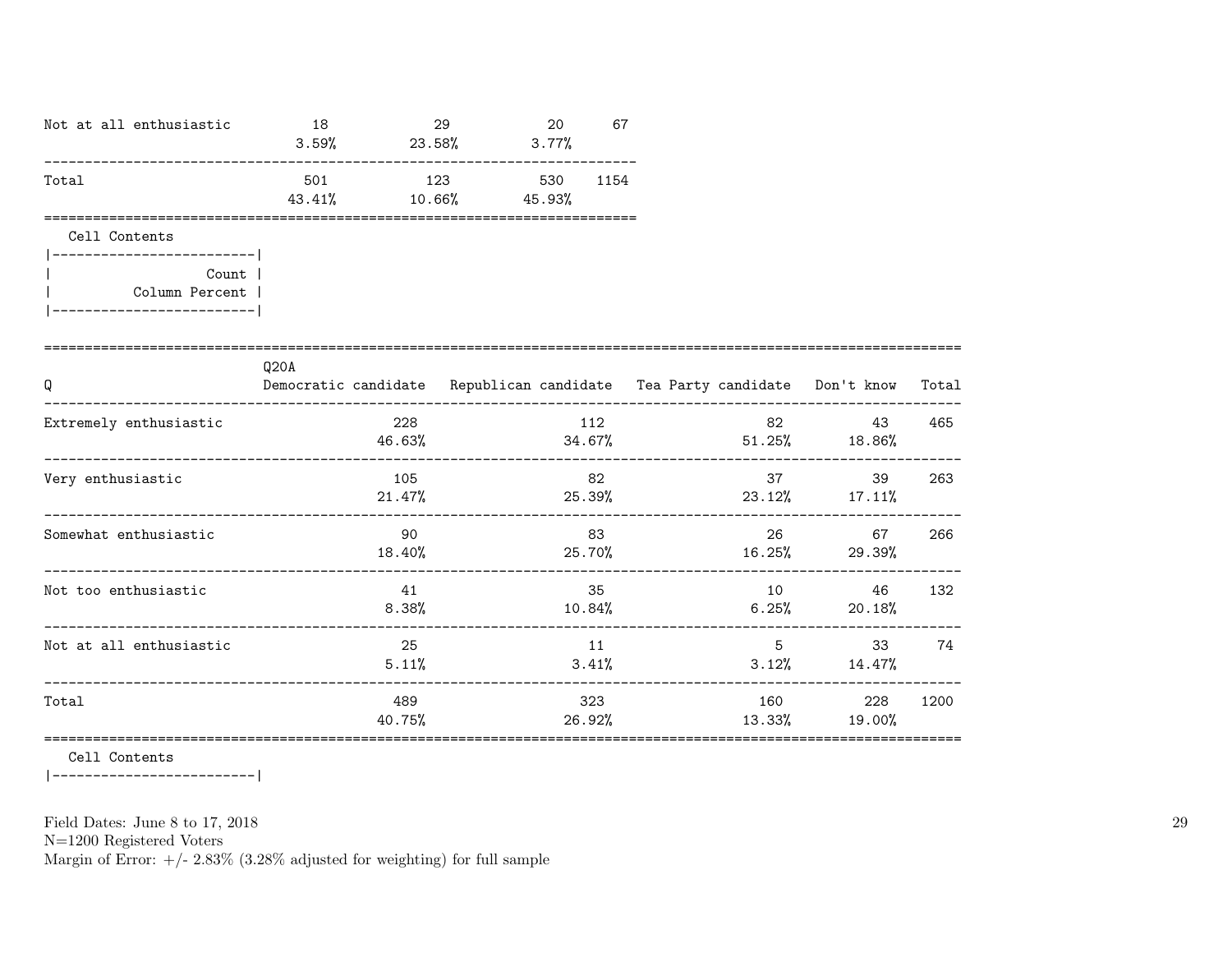| Q                                                                                      | educ                     | No HS  High school graduate  Some college  2-year  4-year  Post-grad  Total |              |  |                             |     |             |  |
|----------------------------------------------------------------------------------------|--------------------------|-----------------------------------------------------------------------------|--------------|--|-----------------------------|-----|-------------|--|
| Extremely enthusiastic                                                                 | 10<br>14.49%             | $32.78\%$ $35.90\%$ $35.54\%$ $47.52\%$ $52.17\%$                           | 98 98 43 144 |  | 72                          | 465 |             |  |
| Very enthusiastic                                                                      | 17<br>24.64%             | $21.40\%$ 23.08% 22.31% 22.44% 18.84%                                       | 64 63 27 68  |  | 26                          | 265 |             |  |
| Somewhat enthusiastic                                                                  | $\overline{22}$          | $31.88\%$ 24.75% 26.74% 17.36% 16.17% 18.84%                                | 74 73        |  | 49 and $\overline{a}$<br>26 | 265 |             |  |
| Not too enthusiastic                                                                   | $6\overline{6}$<br>8.70% | $12.37\%$ $10.62\%$ $20.66\%$ $7.92\%$ 8.70%                                | 37 37        |  | 29 25 24 12 133             |     |             |  |
| Not at all enthusiastic                                                                | 14                       | $20.29\%$ 8.70% 3.66% 4.13% 5.94% 1.45%                                     | 26 10 5 18   |  | 2                           | 75  |             |  |
| Total                                                                                  | 5.74%                    | $24.85\%$ 22.69% 10.06% 25.19% 11.47%                                       |              |  |                             |     |             |  |
| Cell Contents                                                                          |                          |                                                                             |              |  |                             |     |             |  |
| -------------------------<br>Count  <br>Column Percent  <br>__________________________ |                          |                                                                             |              |  |                             |     |             |  |
| O                                                                                      | ATTEND                   | More than once a week Once a week A few times a month Once or twice a year  |              |  |                             |     | Never Total |  |

N=1200 Registered Voters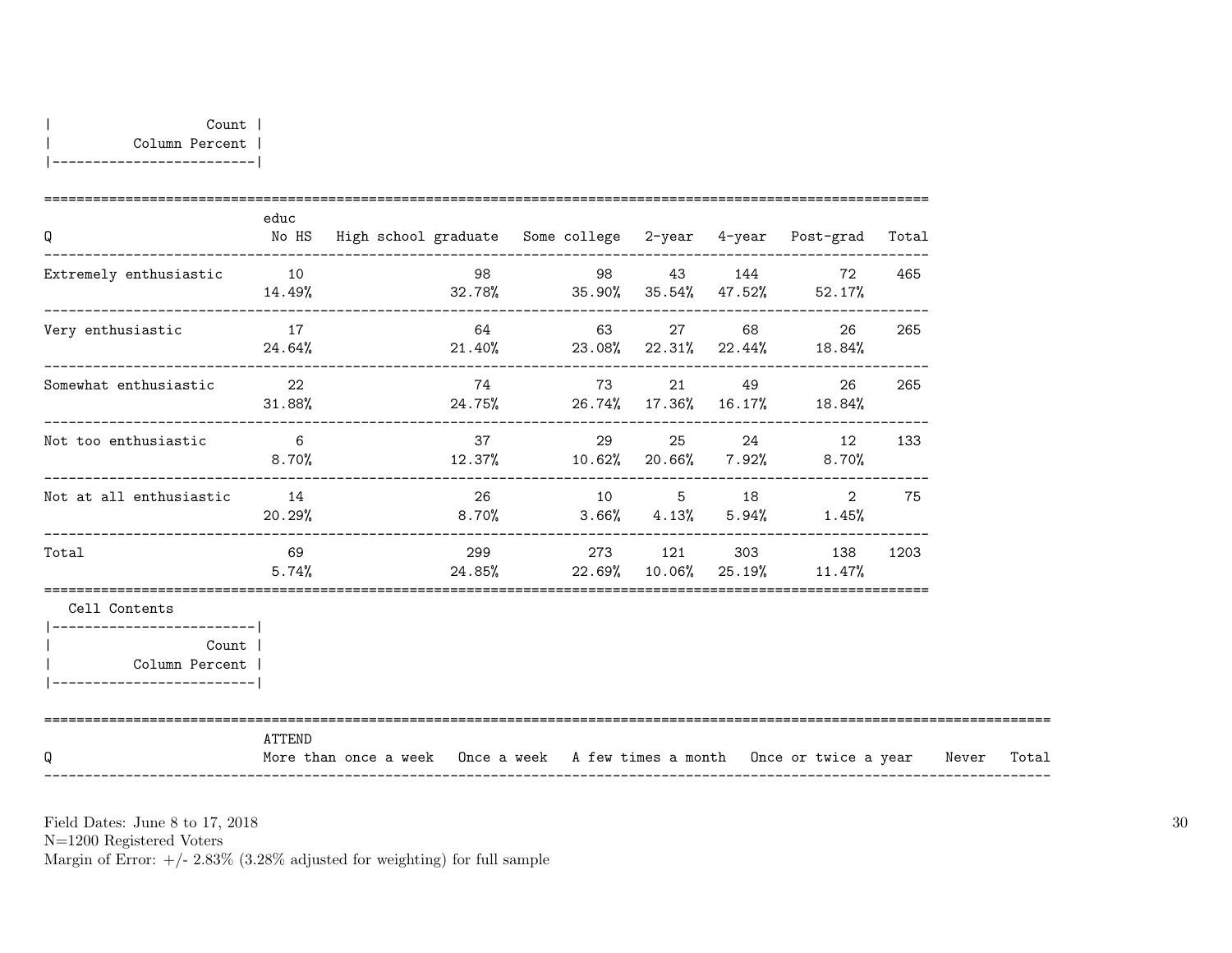| Extremely enthusiastic                                     |               |                     | 67<br>47.52%              | 88<br>35.20%                     | 30.30%                                              | 40            | 117                    | 152<br>41.34% 38.48%      | 464   |
|------------------------------------------------------------|---------------|---------------------|---------------------------|----------------------------------|-----------------------------------------------------|---------------|------------------------|---------------------------|-------|
| Very enthusiastic                                          |               |                     | 23<br>16.31%              | 78<br>31.20%                     | 25.76%                                              | 34            | 49<br>$17.31\%$        | 80<br>20.25%              | 264   |
| Somewhat enthusiastic                                      |               |                     | 32<br>22.70%              | 48<br>19.20%                     | 31.82%                                              | 42            | 56                     | 88<br>19.79% 22.28%       | 266   |
| Not too enthusiastic<br>__________________________________ |               |                     | 11<br>7.80%               | 18<br>7.20%                      |                                                     | 8<br>6.06%    | 46                     | 49<br>16.25% 12.41%       | 132   |
| Not at all enthusiastic                                    |               |                     | 8<br>5.67%                | 18<br>7.20%                      |                                                     | 8<br>$6.06\%$ | 15<br>5.30%            | 26<br>$6.58\%$            | 75    |
| Total                                                      |               |                     | 141<br>11.74%             | 250<br>20.82%                    | 132<br>10.99%                                       |               | 283                    | 395<br>23.56% 32.89%      | 1201  |
| Cell Contents<br>-------------------------                 |               |                     |                           |                                  |                                                     |               |                        |                           |       |
| Count  <br>Column Percent                                  |               |                     |                           |                                  |                                                     |               |                        |                           |       |
|                                                            | race_recode   |                     |                           |                                  |                                                     |               |                        |                           |       |
| Q                                                          | White         |                     |                           |                                  | Black Hispanic Asian Native-American Middle-Eastern |               | Mixed                  | Other                     | Total |
| Extremely enthusiastic                                     | 297           | 51<br>42.49% 30.00% | 90<br>33.09%              | $\overline{4}$<br>25.00%         | 5<br>71.43%                                         | $3^{\circ}$   | 12<br>$50.00\%$ 54.55% | 3<br>30.00%               | 465   |
| Very enthusiastic                                          | 155           | $22.17\%$ 24.12%    | 56<br>41<br>20.59% 25.00% | $\overline{4}$                   | $\overline{2}$<br>$28.57\%$ 16.67% 22.73%           | $\mathbf{1}$  | 5                      | $\circ$<br>0.00%          | 264   |
| Somewhat enthusiastic                                      | 149<br>21.32% | 47<br>27.65%        | 55                        | $7\overline{ }$<br>20.22% 43.75% | $\overline{0}$<br>$0.00\%$                          | 1<br>16.67%   | $\Omega$<br>$0.00\%$   | $7\overline{ }$<br>70.00% | 266   |

N=1200 Registered Voters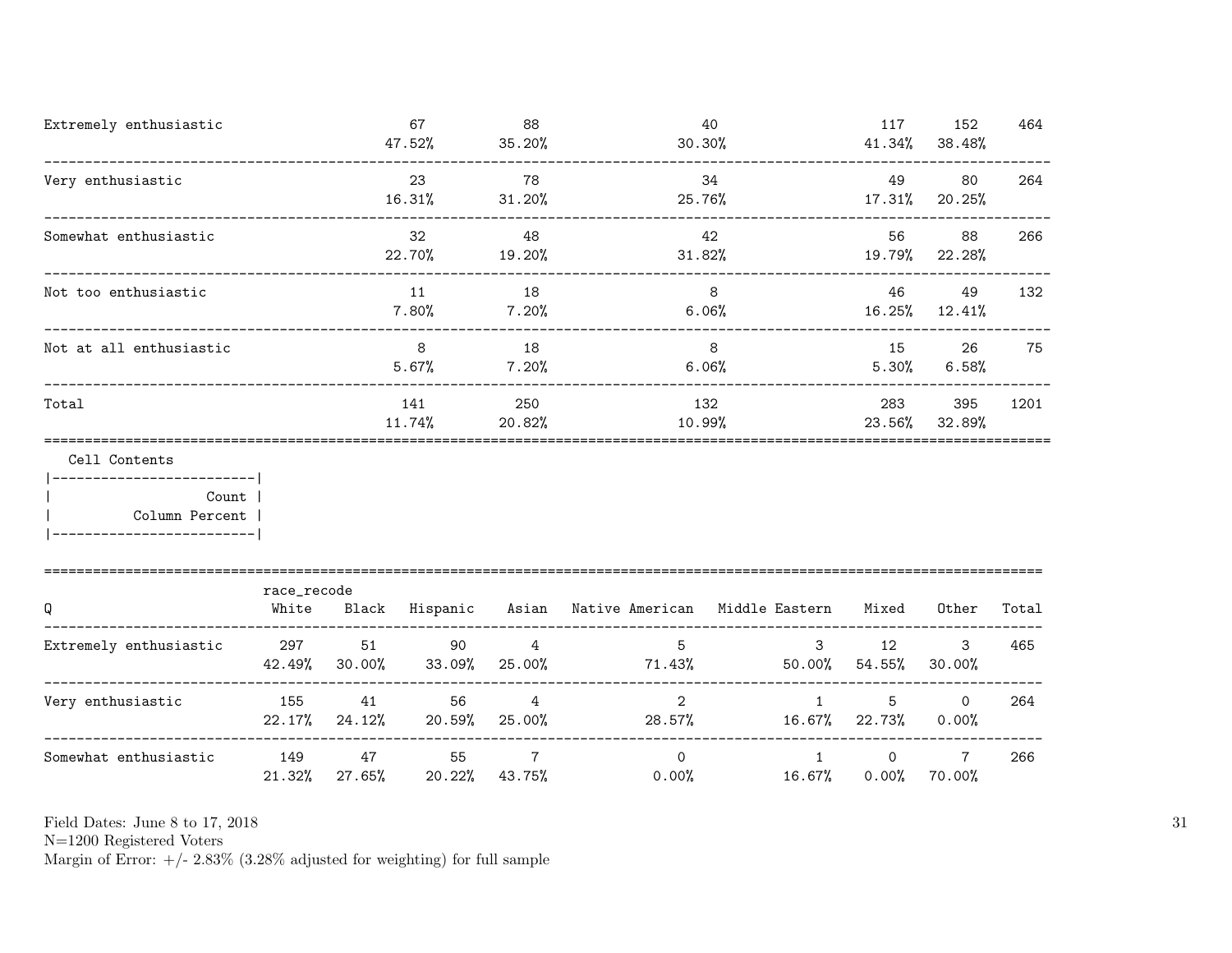| Not too enthusiastic and the T1 and 19 and 19 and 19 and 19 and 10 and 10 and 10 and 10 and 10 and 10 and 10 and 10 and 10 and 10 and 10 and 10 and 10 and 10 and 10 and 10 and 10 and 10 and 10 and 10 and 10 and 10 and 10 a |         |                                       |  | $\overline{0}$  | $1 \quad \cdots$<br>$10.16\%$ $11.18\%$ $13.60\%$ $6.25\%$ 0.00% 16.67% 13.64% 0.00%                | $3 \sim$<br>_______________________ | $\Omega$                  | 132  |
|--------------------------------------------------------------------------------------------------------------------------------------------------------------------------------------------------------------------------------|---------|---------------------------------------|--|-----------------|-----------------------------------------------------------------------------------------------------|-------------------------------------|---------------------------|------|
| Not at all enthusiastic $27$ 12 34 0                                                                                                                                                                                           |         | ------------------------------------- |  |                 | $\overline{0}$<br>$3.86\%$ $7.06\%$ $12.50\%$ $0.00\%$ $0.00\%$ $0.00\%$ $0.00\%$ $9.09\%$ $0.00\%$ | $0 \qquad \qquad 2 \qquad \qquad 0$ |                           | 75   |
| Total                                                                                                                                                                                                                          |         | 699 170 272 16                        |  | $7\overline{7}$ | ---------------------------<br>$58.15\%$ $14.14\%$ $22.63\%$ $1.33\%$ $0.58\%$ $0.50\%$             |                                     | 6 22 10<br>$1.83\%$ 0.83% | 1202 |
| Cell Contents                                                                                                                                                                                                                  |         |                                       |  |                 |                                                                                                     |                                     |                           |      |
| ------------------------- <br>Count  <br>Column Percent                                                                                                                                                                        |         |                                       |  |                 |                                                                                                     |                                     |                           |      |
| Q                                                                                                                                                                                                                              | MARITAL |                                       |  |                 | Married Separated Divorced Widowed Single Domestic Partnership Total                                |                                     |                           |      |
| Extremely enthusiastic $244$ 9 45 31 113                                                                                                                                                                                       |         |                                       |  |                 | 21<br>$40.20\%$ 50.00% 39.47% 43.66% 35.31% 32.31%                                                  | 463                                 |                           |      |
| Very enthusiastic                                                                                                                                                                                                              |         | 137 3 30 19 58                        |  |                 | 15<br>$22.57\%$ 16.67% 26.32% 26.76% 18.12% 23.08%                                                  | 262                                 |                           |      |
| Somewhat enthusiastic $127$ 3 21 9 85                                                                                                                                                                                          |         |                                       |  |                 | 19<br>$20.92\%$ 16.67% 18.42% 12.68% 26.56%<br>29.23%                                               | 264                                 |                           |      |
| Not too enthusiastic $71$ and $2$ and $14$ and $6$ and $34$                                                                                                                                                                    |         |                                       |  |                 | $6\overline{6}$<br>11.70% 11.11% 12.28% 8.45% 10.62% 9.23%                                          | 133                                 |                           |      |
| Not at all enthusiastic $28$ 1 4 6 30                                                                                                                                                                                          |         |                                       |  |                 | $4.61\%$ $5.56\%$ $3.51\%$ $8.45\%$ $9.38\%$ $6.15\%$                                               | 4 73                                |                           |      |
| Total                                                                                                                                                                                                                          |         | 607 18 114 71                         |  | 320             | 65                                                                                                  | 1195                                |                           |      |

N=1200 Registered Voters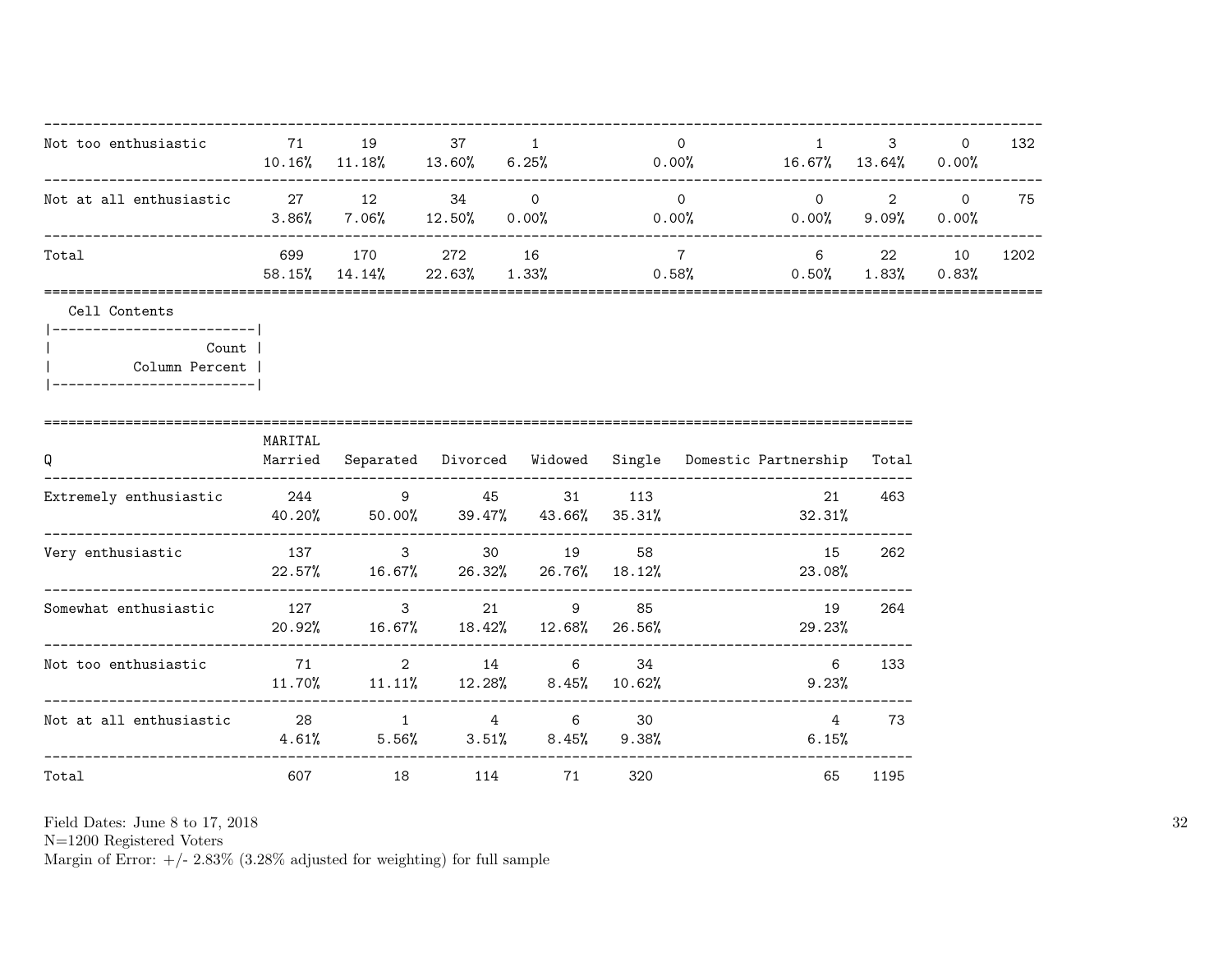#### ===========================================================================================================

| Cell Contents |
|---------------|
|               |

|  | Count 6        |  |
|--|----------------|--|
|  | Column Percent |  |
|  |                |  |

#### ==================================================

| Q                                           | gender | Male Female Total            |      |
|---------------------------------------------|--------|------------------------------|------|
| Extremely enthusiastic                      |        | 269 195 464<br>47.95% 30.52% |      |
| Very enthusiastic                           |        | 124 140<br>22.10% 21.91%     | 264  |
| Somewhat enthusiastic                       |        | 112 153 265<br>19.96% 23.94% |      |
| Not too enthusiastic                        |        | 30 103<br>$5.35\%$ 16.12%    | 133  |
| Not at all enthusiastic                     |        | 26 48<br>$4.63\%$ $7.51\%$   | -74  |
| Total                                       |        | 561 639<br>46.75% 53.25%     | 1200 |
| Cell Contents<br>------------------------   |        |                              |      |
| Count<br>Column Percent  <br>______________ |        |                              |      |

Field Dates: June 8 to 17, 2018

N=1200 Registered Voters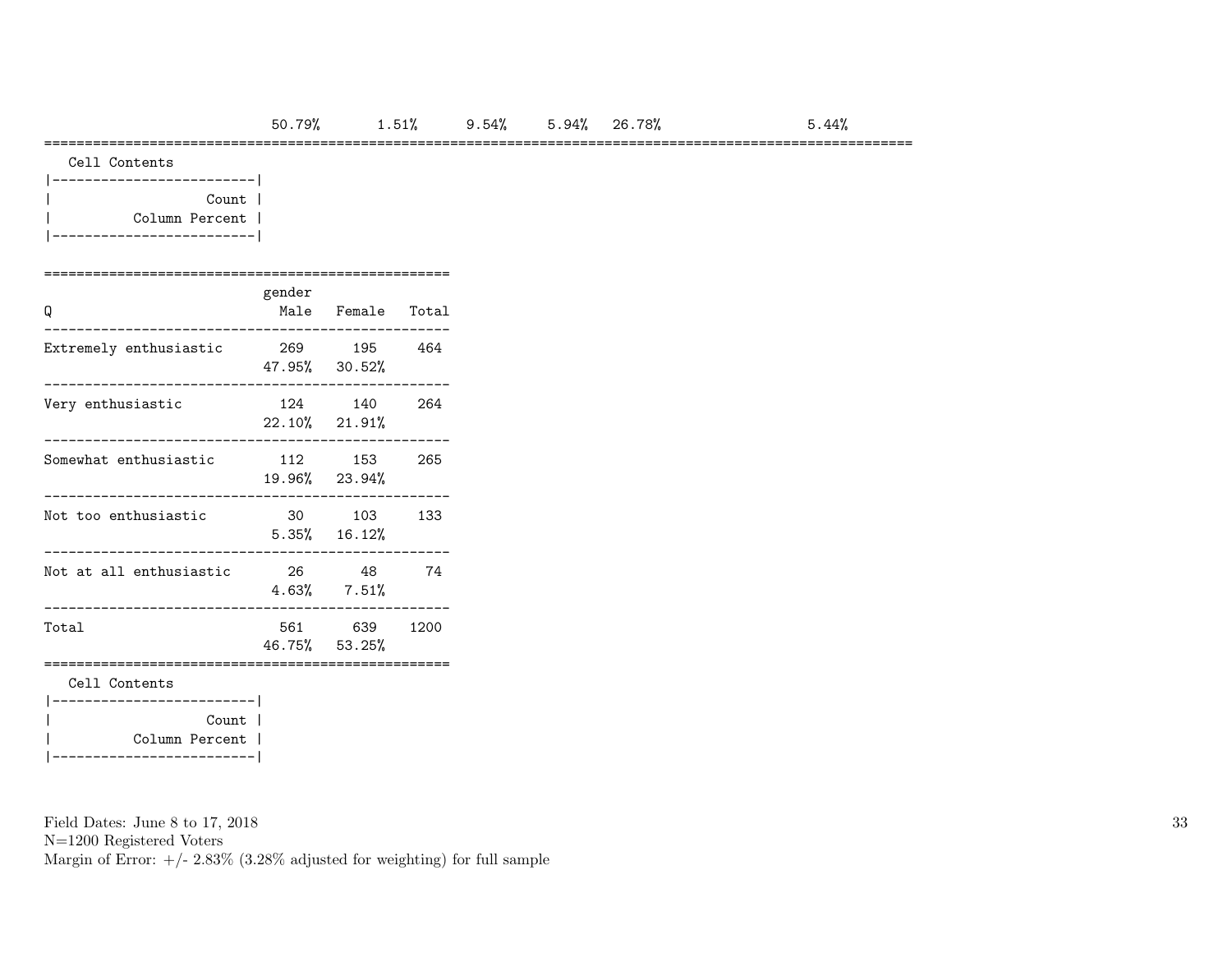|                                                                |        | ================================          |               |        |                                                                                     |          |               |
|----------------------------------------------------------------|--------|-------------------------------------------|---------------|--------|-------------------------------------------------------------------------------------|----------|---------------|
| Q                                                              | LOCATE | Urban Suburban Rural                      |               | Total  |                                                                                     |          |               |
| Extremely enthusiastic 151 220 93 464                          |        | $38.62\%$ $38.33\%$ $39.41\%$             |               |        |                                                                                     |          |               |
| ________________________<br>Very enthusiastic                  |        | 88 122 54<br>$22.51\%$ 21.25% 22.88%      |               | 264    |                                                                                     |          |               |
| ________________________<br>Somewhat enthusiastic 51 75 139 51 |        | 19.18% 24.22% 21.61%                      |               | 265    |                                                                                     |          |               |
| ---------------------------<br>Not too enthusiastic            |        | 43 63<br>11.00% 10.98% 11.44%             |               | 27 133 |                                                                                     |          |               |
| Not at all enthusiastic                                        |        | 34 30 11 75<br>$8.70\%$ $5.23\%$ $4.66\%$ |               |        |                                                                                     |          |               |
| Total                                                          | 391    | 574<br>$32.56\%$ $47.79\%$                | 236<br>19.65% | 1201   |                                                                                     |          |               |
| Cell Contents<br>-----------------------                       |        |                                           |               |        |                                                                                     |          |               |
| Count  <br>Column Percent  <br>_______________________         |        |                                           |               |        |                                                                                     |          |               |
| --------------------------                                     | metro  |                                           |               |        |                                                                                     |          |               |
| Q                                                              |        |                                           |               |        | Houston Area Dallas-Fort Worth Area San Antonio Area Austin Area Another Part of TX |          |               |
|                                                                |        |                                           |               |        |                                                                                     |          |               |
| Extremely enthusiastic                                         | 109    | 38.38%                                    |               | 132    | $40.00\%$ $32.14\%$ $42.45\%$                                                       | 36<br>45 | 142<br>38.69% |

N=1200 Registered Voters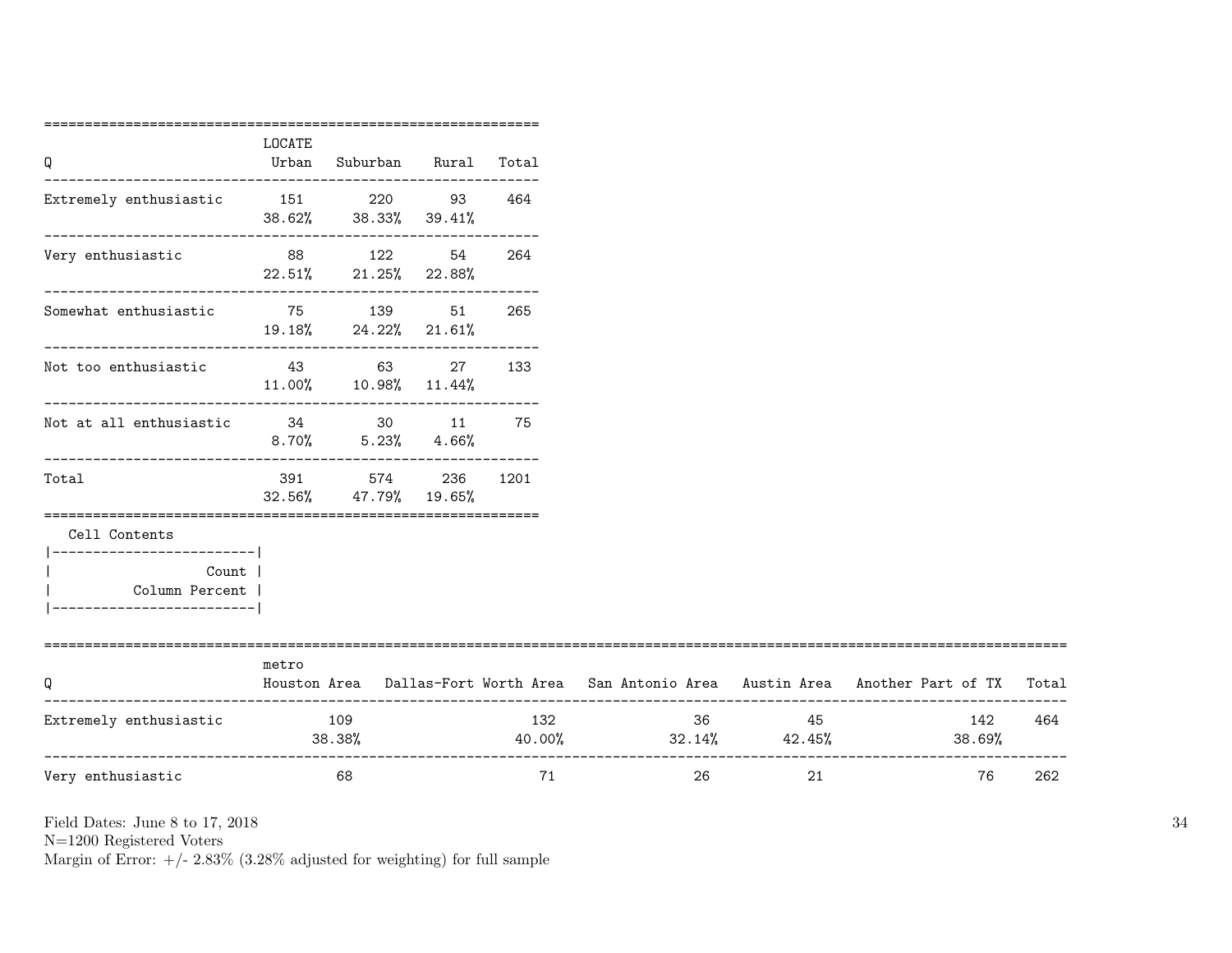|                                                                                                        | 23.94%            |                                                                    |                       | $21.52\%$ $23.21\%$ $19.81\%$ $20.71\%$ |       |                                     |                |               |      |
|--------------------------------------------------------------------------------------------------------|-------------------|--------------------------------------------------------------------|-----------------------|-----------------------------------------|-------|-------------------------------------|----------------|---------------|------|
| Somewhat enthusiastic                                                                                  | 67<br>23.59%      |                                                                    |                       | 72<br>$21.82%$ $19.64%$ $23.58%$        |       | 22                                  | 25             | 80<br>21.80%  | 266  |
| Not too enthusiastic                                                                                   |                   | 27<br>9.51%                                                        |                       |                                         | 36    | 12<br>$10.91\%$ $10.71\%$ $10.38\%$ | 11             | 47<br>12.81%  | 133  |
| Not at all enthusiastic                                                                                |                   | 13<br>4.58%                                                        |                       | 19<br>$5.76\%$ $14.29\%$ $3.77\%$       |       | 16                                  | $\overline{4}$ | 22<br>5.99%   | 74   |
| Total                                                                                                  | 284<br>23.69%     |                                                                    |                       | 330                                     |       | 112<br>$27.52\%$ 9.34% 8.84%        | 106            | 367<br>30.61% | 1199 |
| Cell Contents<br> ------------------------- <br>Count  <br>  Column Percent<br>----------------------- |                   |                                                                    |                       |                                         |       |                                     |                |               |      |
| Q                                                                                                      | AGEG<br>$18 - 29$ |                                                                    | $30-44$ $45-64$ $65+$ |                                         | Total |                                     |                |               |      |
| Extremely enthusiastic $46$ 89 185 145<br>__________________________                                   |                   | 24.47% 28.62% 43.22% 53.11%                                        |                       |                                         | 465   |                                     |                |               |      |
| Very enthusiastic 42                                                                                   |                   | 22.34% 22.51% 21.26% 22.34%<br>----------------------------------- | 70 91                 | 61                                      | 264   |                                     |                |               |      |
| Somewhat enthusiastic                                                                                  | 59                | 84<br>31.38% 27.01% 17.76% 16.48%                                  | 76                    | 45                                      | 264   |                                     |                |               |      |
| Not too enthusiastic                                                                                   |                   | 27 36 55 14<br>14.36% 11.58% 12.85% 5.13%                          |                       |                                         | 132   |                                     |                |               |      |
|                                                                                                        |                   |                                                                    |                       |                                         |       |                                     |                |               |      |

N=1200 Registered Voters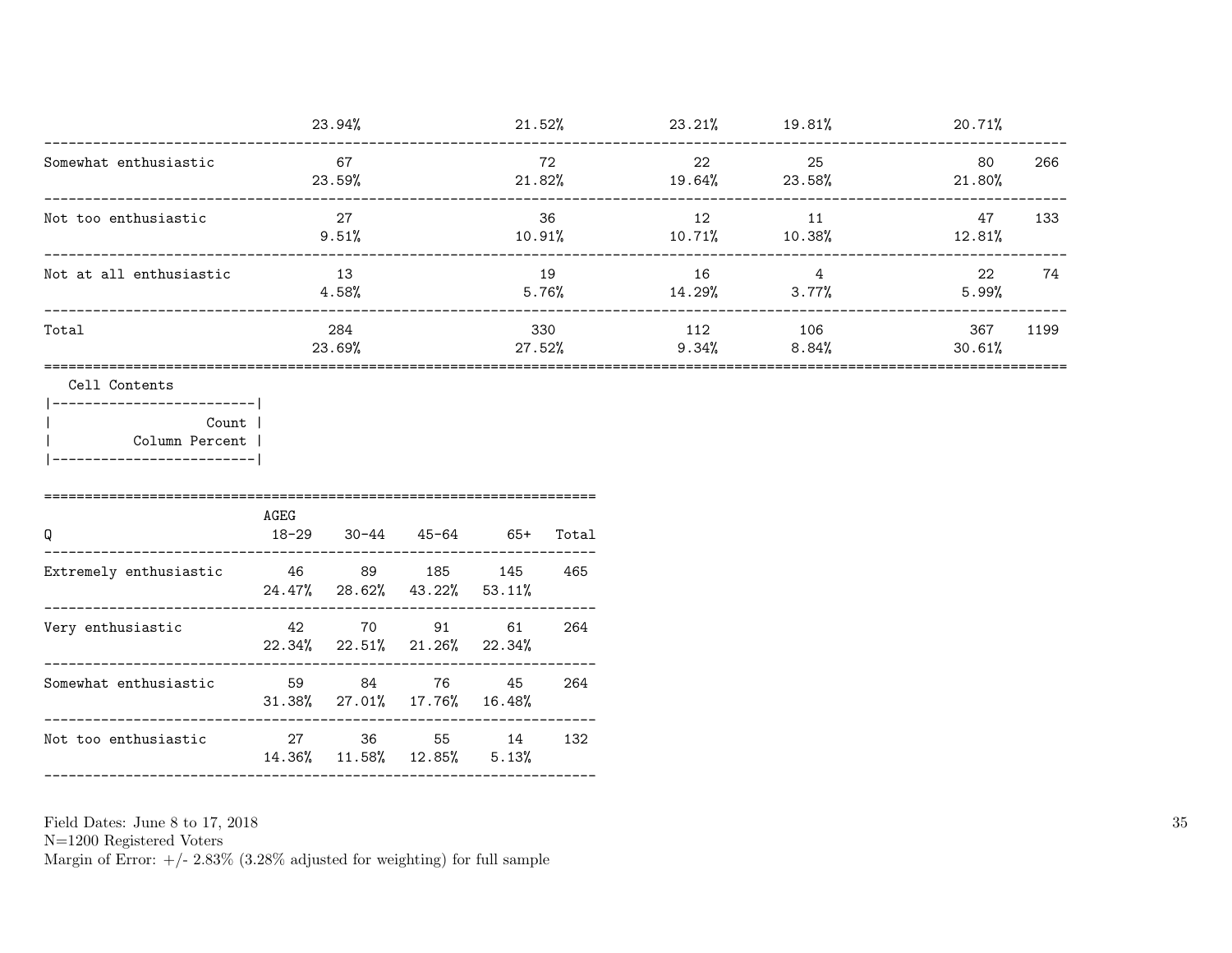| Not at all enthusiastic | 14  | -32<br>$7.45\%$ 10.29% 4.91% | -21                                   | 2.93% | 75   |
|-------------------------|-----|------------------------------|---------------------------------------|-------|------|
| Total                   | 188 | 311                          | 428<br>$15.67\%$ 25.92% 35.67% 22.75% | 273   | 1200 |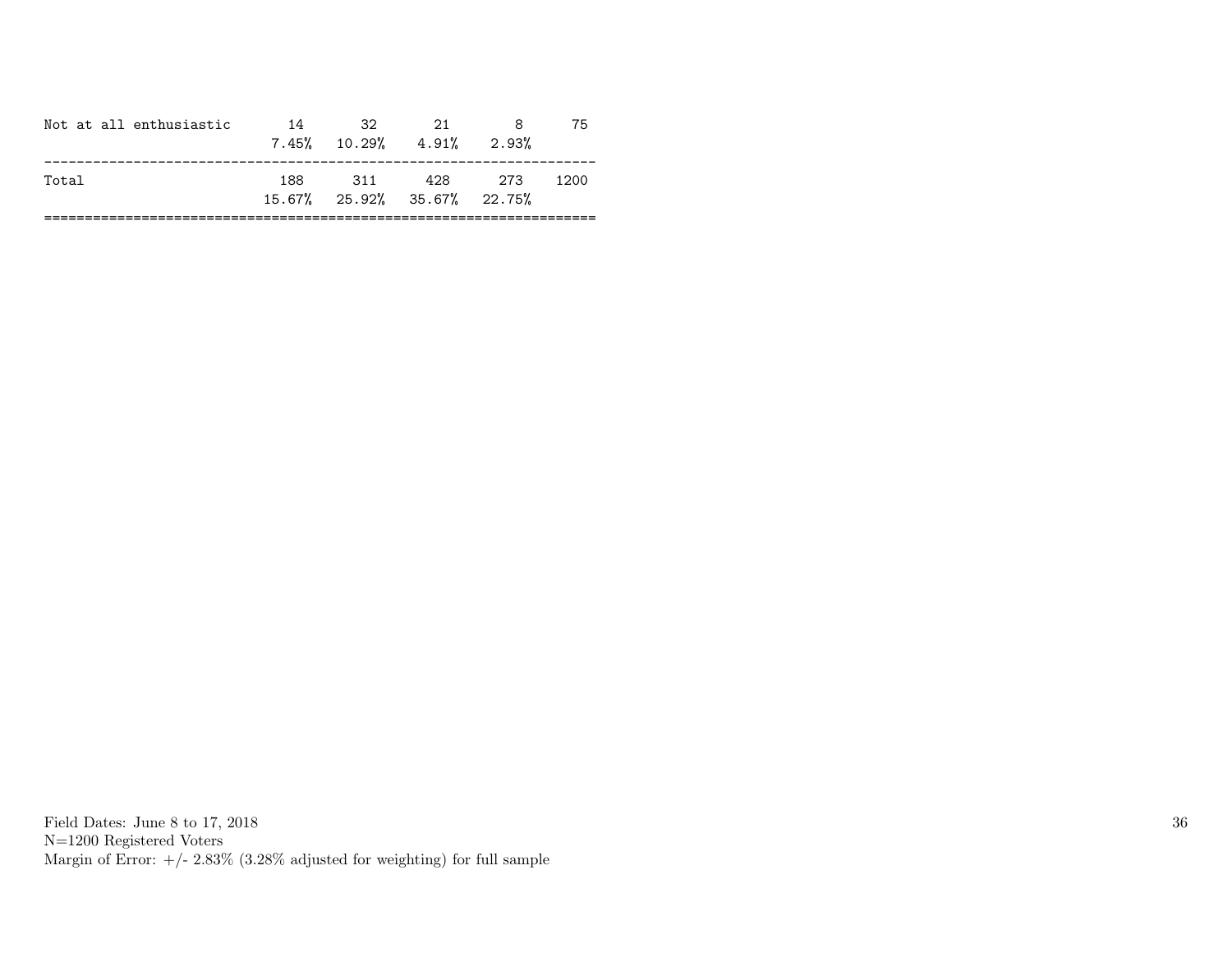## Texas Political Mood

## Q4. MIP Country

Cell Contents |-------------------------| | Count | | Column Percent | |-------------------------|

| Q                             | LIBCON7                 |                         |                       |                |                         |                | Extremely lib. Somewhat lib. Lean lib. Moderate Lean con. Somewhat con. Extremely con. | Total |
|-------------------------------|-------------------------|-------------------------|-----------------------|----------------|-------------------------|----------------|----------------------------------------------------------------------------------------|-------|
| The economy                   | 3<br>2.63%              | 4<br>2.61%              | 6<br>$6.45\%$         | 20<br>6.58%    | $\overline{2}$<br>1.83% | 12<br>5.58%    | 12<br>5.77%                                                                            | 59    |
| Federal spending/national dbt | 2<br>1.75%              | $\Omega$<br>0.00%       | $\mathbf{3}$<br>3.23% | 11<br>3.62%    | 16<br>14.68%            | 16<br>$7.44\%$ | 10<br>4.81%                                                                            | 58    |
| National security/terrorism   | $\Omega$<br>0.00%       | $\overline{4}$<br>2.61% | 3<br>3.23%            | 8<br>2.63%     | 3<br>2.75%              | 8<br>3.72%     | 13<br>6.25%                                                                            | 39    |
| Political corruption/leadrshp | 25<br>21.93%            | 50<br>32.68%            | 28<br>$30.11\%$       | 32<br>10.53%   | $\overline{7}$<br>6.42% | 18<br>$8.37\%$ | 17<br>8.17%                                                                            | 177   |
| Immigration                   | $\overline{1}$<br>0.88% | 9<br>5.88%              | $\mathbf{1}$<br>1.08% | 23<br>$7.57\%$ | 15<br>13.76%            | 35<br>16.28%   | 45<br>21.63%                                                                           | 129   |
| Health care                   | 8<br>7.02%              | 11<br>7.19%             | 14<br>15.05%          | 29<br>$9.54\%$ | $\overline{4}$<br>3.67% | 15<br>6.98%    | 4<br>1.92%                                                                             | 85    |
| Moral decline                 | $\mathbf{2}$<br>1.75%   | 4<br>2.61%              | 4<br>4.30%            | 18<br>5.92%    | 14<br>12.84%            | 38<br>17.67%   | 40<br>19.23%                                                                           | 120   |
| Income inequality             | 12                      | 13                      | $\overline{7}$        | 14             | 4                       | $\mathbf{1}$   | $\mathsf{O}$                                                                           | 51    |

Field Dates: June 8 to 17, 2018

N=1200 Registered Voters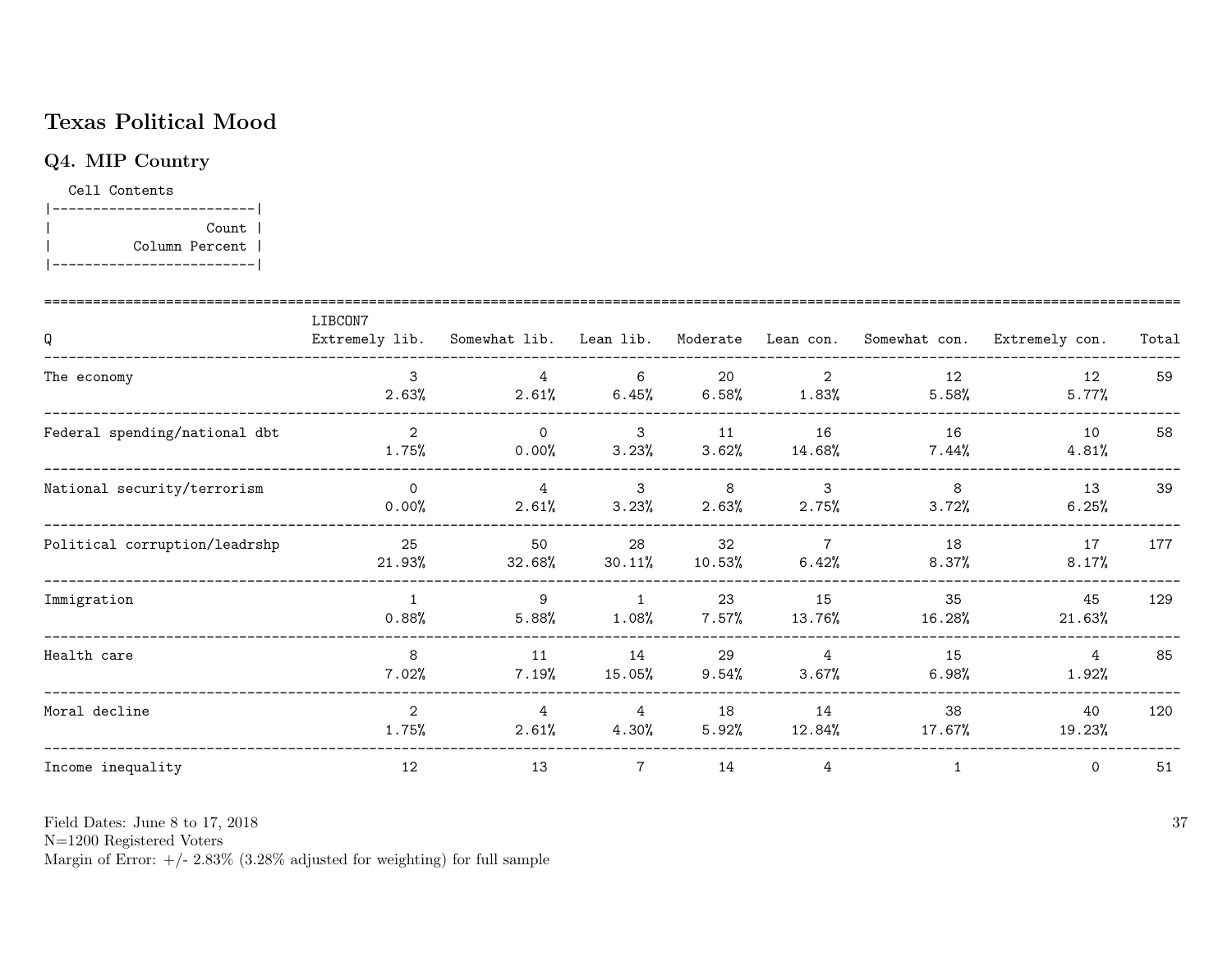|                          | 10.53%                  | 8.50%                   | 7.53%                   | 4.61%                    | 3.67%                   | 0.47%                   | 0.00%                        |              |
|--------------------------|-------------------------|-------------------------|-------------------------|--------------------------|-------------------------|-------------------------|------------------------------|--------------|
| Unemployment/jobs        | $\overline{2}$<br>1.75% | $\overline{2}$<br>1.31% | $\mathsf{O}$<br>0.00%   | 14<br>4.61%              | $\mathsf{O}$<br>0.00%   | $\overline{4}$<br>1.86% | $\mathsf{O}\xspace$<br>0.00% | 22           |
| Partisan gridlock        | $\circ$<br>0.00%        | $\overline{4}$<br>2.61% | $\overline{4}$<br>4.30% | 5<br>1.64%               | 3<br>2.75%              | 8<br>3.72%              | $\mathbf{3}$<br>1.44%        | 27           |
| Border security          | $\mathsf{O}$<br>0.00%   | $\mathsf{O}$<br>0.00%   | $\mathsf{O}$<br>0.00%   | $6\phantom{a}$<br>1.97%  | $\overline{7}$<br>6.42% | 22<br>10.23%            | 22<br>10.58%                 | 57           |
| Education                | $\overline{7}$<br>6.14% | $\overline{4}$<br>2.61% | $\overline{4}$<br>4.30% | $7\overline{ }$<br>2.30% | 3<br>2.75%              | 5<br>2.33%              | $\mathsf{O}$<br>0.00%        | 30           |
| Middle East instability  | $\overline{2}$<br>1.75% | $\mathsf{O}$<br>0.00%   | $\mathsf{O}$<br>0.00%   | $\mathsf 3$<br>0.99%     | 1<br>0.92%              | $\mathbf{1}$<br>0.47%   | $\mathbf{1}$<br>0.48%        | 8            |
| Taxes                    | $\mathbf 0$<br>0.00%    | 1<br>0.65%              | $\mathbf 0$<br>0.00%    | 3<br>0.99%               | $\overline{2}$<br>1.83% | 5<br>2.33%              | $\mathsf{O}$<br>0.00%        | 11           |
| Gun control/gun violence | 20<br>17.54%            | 9<br>5.88%              | 5<br>5.38%              | 33<br>10.86%             | $\overline{7}$<br>6.42% | 4<br>1.86%              | $\overline{7}$<br>3.37%      | 85           |
| Crime and drugs          | 2<br>1.75%              | 2<br>1.31%              | $\overline{2}$<br>2.15% | $\overline{4}$<br>1.32%  | 3<br>2.75%              | 5<br>2.33%              | $\overline{4}$<br>1.92%      | 22           |
| Gay marriage             | $\mathbf 0$<br>0.00%    | $\mathsf{O}$<br>0.00%   | $\mathsf{O}$<br>0.00%   | $\circ$<br>0.00%         | $\mathsf{O}$<br>0.00%   | $\mathbf{1}$<br>0.47%   | $\mathsf{O}$<br>0.00%        | $\mathbf{1}$ |
| Environment              | 5<br>4.39%              | 5<br>3.27%              | 5<br>5.38%              | 6<br>1.97%               | $\overline{2}$<br>1.83% | $\mathsf{O}$<br>0.00%   | $\mathsf{O}$<br>0.00%        | 23           |
| Social welfare programs  | $\mathbf 0$<br>0.00%    | 5<br>3.27%              | $\overline{2}$<br>2.15% | 8<br>2.63%               | 3<br>2.75%              | $\mathsf{O}$<br>0.00%   | $\mathsf{O}$<br>0.00%        | 18           |
| Gas prices               | $\mathsf{O}\xspace$     | $\mathbf{1}$            | 0                       | $\mathbf{1}$             | $\mathbf{2}$            | $\mathbf{2}$            | 3                            | 9            |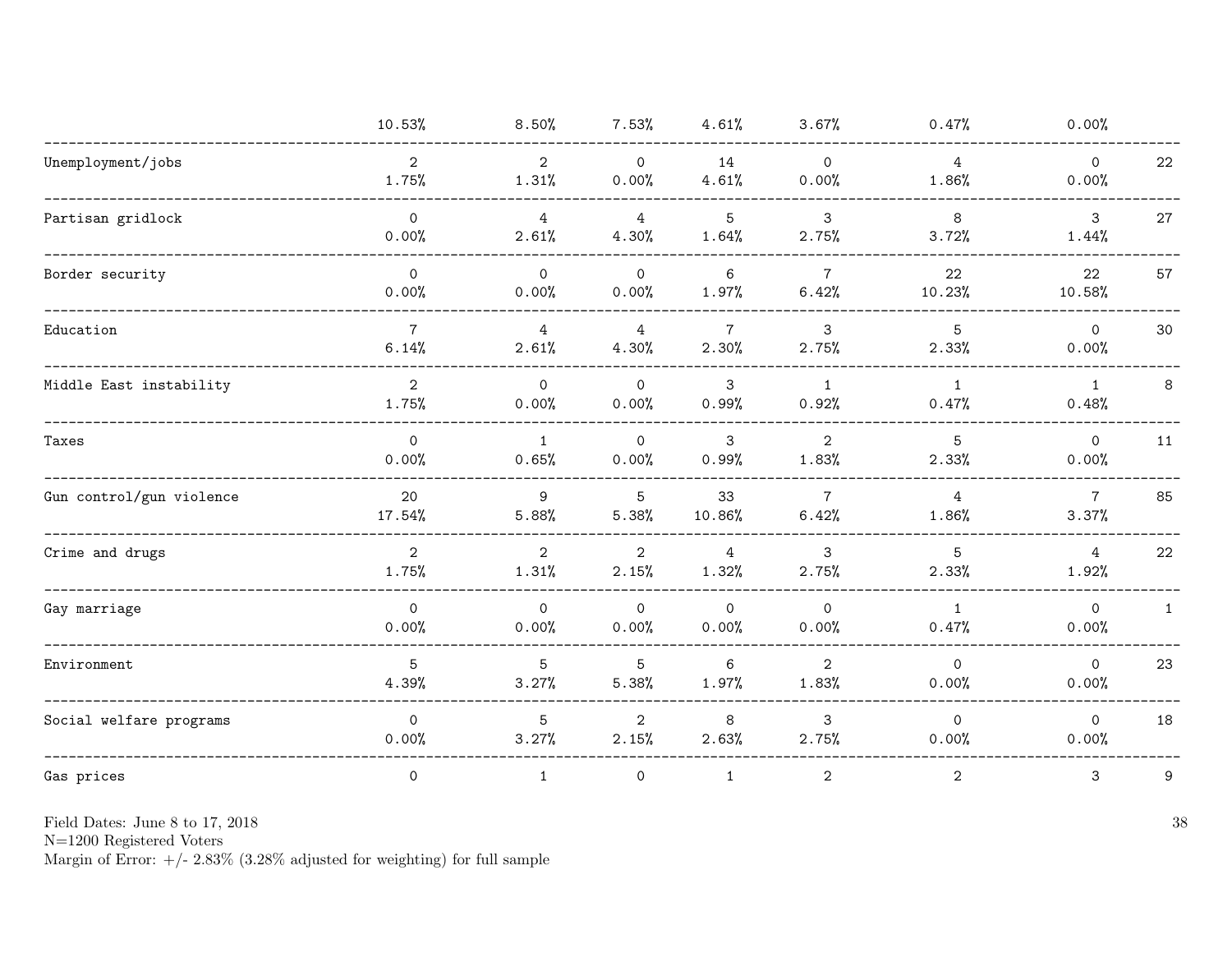|                               | 0.00%                        | 0.65%                    | 0.00%                   | 0.33%                   | 1.83%                 | 0.93%                   | 1.44%                    |                |
|-------------------------------|------------------------------|--------------------------|-------------------------|-------------------------|-----------------------|-------------------------|--------------------------|----------------|
| Abortion                      | $\mathbf{1}$<br>0.88%        | $\mathsf{O}$<br>0.00%    | $\mathsf{O}$<br>0.00%   | $\overline{2}$<br>0.66% | $\mathbf{1}$<br>0.92% | 5<br>2.33%              | $\overline{4}$<br>1.92%  | 13             |
| Voting system                 | $\mathbf{3}$<br>2.63%        | 5<br>3.27%               | $\mathbf{1}$<br>1.08%   | $\mathsf{O}$<br>0.00%   | $\mathsf{O}$<br>0.00% | $\mathsf{O}$<br>0.00%   | $\circ$<br>0.00%         | 9              |
| Police brutality/polc mltrztn | $\mathbf{1}$<br>0.88%        | $\overline{2}$<br>1.31%  | $\mathsf{O}$<br>0.00%   | 14<br>4.61%             | $\Omega$<br>0.00%     | $\mathbf{1}$<br>0.47%   | $\overline{2}$<br>0.96%  | 20             |
| Race relations                | 6<br>5.26%                   | 5<br>3.27%               | $\overline{2}$<br>2.15% | 15<br>4.93%             | 1<br>0.92%            | $\overline{2}$<br>0.93% | $\mathbf{1}$<br>0.48%    | 32             |
| The media                     | $\mathsf{O}\xspace$<br>0.00% | $\mathbf{1}$<br>0.65%    | $\mathbf 0$<br>0.00%    | $\overline{5}$<br>1.64% | 3<br>2.75%            | $\overline{2}$<br>0.93% | 9<br>4.33%               | 20             |
| Government data collection    | $\mathbf 0$<br>0.00%         | $\overline{2}$<br>1.31%  | $\mathbf 0$<br>0.00%    | $\mathbf{1}$<br>0.33%   | $\circ$<br>0.00%      | $\mathbf 0$<br>0.00%    | $\overline{2}$<br>0.96%  | 5              |
| Energy                        | $\Omega$<br>0.00%            | $\Omega$<br>0.00%        | $\mathbf 0$<br>0.00%    | 1<br>0.33%              | $\mathbf 0$<br>0.00%  | 2<br>0.93%              | $\circ$<br>0.00%         | $\mathbf{3}$   |
| Housing                       | $\Omega$<br>0.00%            | $\Omega$<br>0.00%        | $\overline{2}$<br>2.15% | $\mathbf 0$<br>0.00%    | $\mathbf{1}$<br>0.92% | $\mathbf{1}$<br>0.47%   | $5\overline{)}$<br>2.40% | 9              |
| Foreign trade                 | $\mathsf{O}$<br>0.00%        | $\overline{2}$<br>1.31%  | $\mathsf{O}$<br>0.00%   | $\overline{0}$<br>0.00% | $\circ$<br>0.00%      | $\mathsf{O}$<br>0.00%   | $\mathsf{O}$<br>0.00%    | $\overline{a}$ |
| Russia                        | 9<br>7.89%                   | $7\phantom{.0}$<br>4.58% | $\mathbf 0$<br>0.00%    | $\overline{7}$<br>2.30% | $\mathbf 0$<br>0.00%  | $\mathsf{O}$<br>0.00%   | 3<br>1.44%               | 26             |
| Sexual Harassment             | $\Omega$<br>0.00%            | $\mathsf{O}$<br>0.00%    | $\mathbf 0$<br>0.00%    | 6<br>1.97%              | $\mathsf{O}$<br>0.00% | $\mathsf{O}$<br>0.00%   | $\circ$<br>0.00%         | 6              |
| North Korea                   | $\mathbf{1}$                 | 0                        | $\mathsf{O}$            | $\mathbf{1}$            | 3                     | $\mathsf{O}\xspace$     | $\mathbf{1}$             | 6              |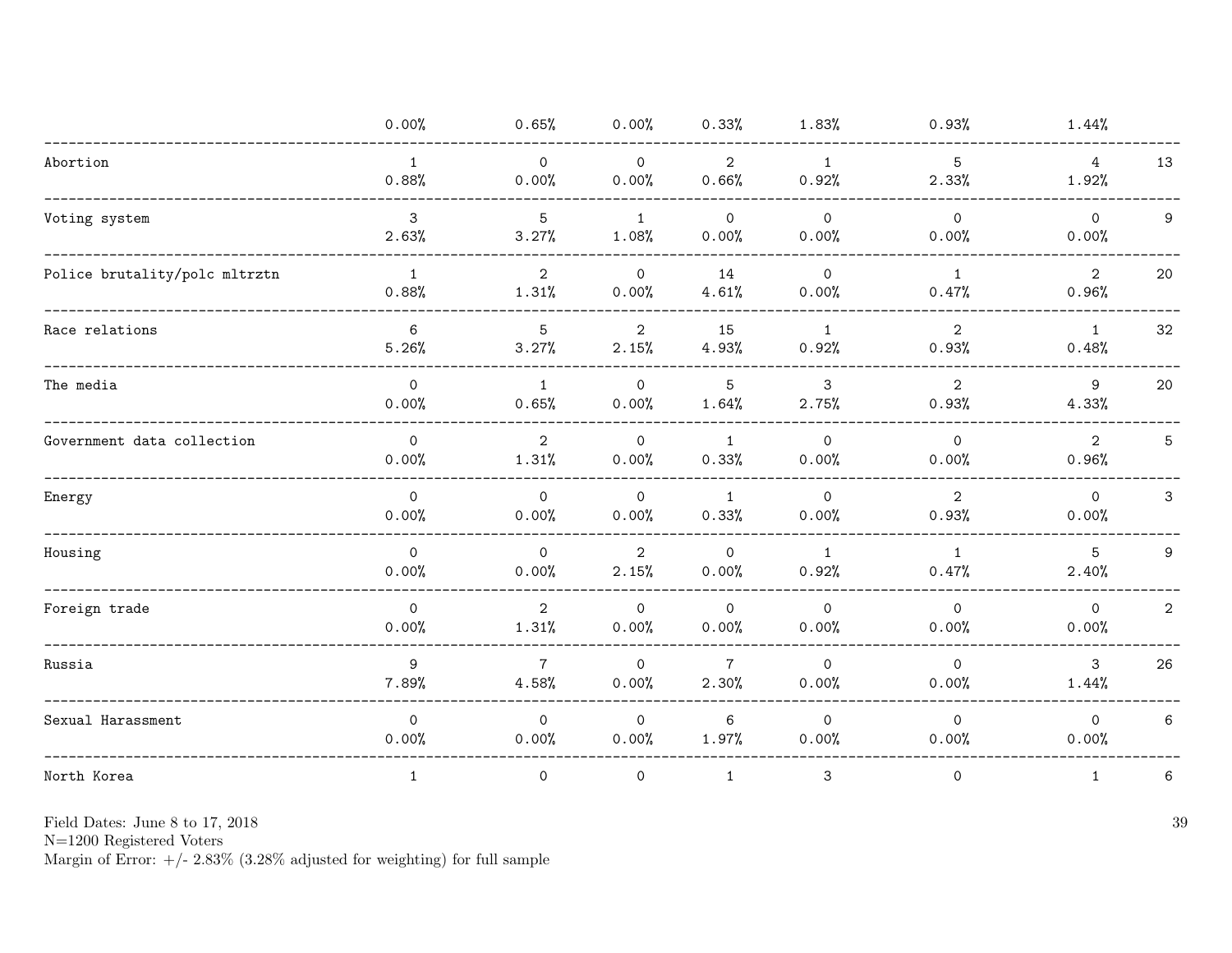|                               | 0.88%        | 0.00%         | 0.00%       | 0.33%         | 2.75%        | 0.00%         | 0.48%         |      |
|-------------------------------|--------------|---------------|-------------|---------------|--------------|---------------|---------------|------|
| Opioid/prescription drug abus | ∠<br>1.75%   | 0.65%         | 0.00%       | 2.30%         | 1.83%        | 0.93%         | 0.00%         | 14   |
| Total                         | 114<br>9.53% | 153<br>12.79% | 93<br>7.78% | 304<br>25.42% | 109<br>9.11% | 215<br>17.98% | 208<br>17.39% | 1196 |

Cell Contents

|------------------------|  $\overline{\phantom{a}}$ Count |  $\overline{1}$ Column Percent |  $|----------$ 

| Q                               | IDEOL<br>Liberals |                                                                                                                                                                                                                                       | Moderates Conservatives       | Total |
|---------------------------------|-------------------|---------------------------------------------------------------------------------------------------------------------------------------------------------------------------------------------------------------------------------------|-------------------------------|-------|
| The economy                     |                   | 13 and 13 and 13 and 13 and 13 and 13 and 13 and 13 and 13 and 13 and 13 and 13 and 13 and 13 and 13 and 13 and 14 and 15 and 15 and 15 and 15 and 15 and 15 and 15 and 15 and 15 and 15 and 15 and 15 and 15 and 15 and 15 and<br>20 | 26<br>$3.63\%$ 6.58% 4.89%    | 59    |
| Federal spending/national debt  |                   | 5 11                                                                                                                                                                                                                                  | 42<br>$1.40\%$ $3.62\%$ 7.89% | 58    |
| National security/terrorism     |                   | $7 \overline{}$<br>8<br>-----------                                                                                                                                                                                                   | 24<br>$1.96\%$ 2.63% 4.51%    | 39    |
| Political corruption/leadership |                   | 103 — 103<br>32<br>28.77% 10.53%                                                                                                                                                                                                      | 43<br>8.08%                   | 178   |
| Immigration                     |                   | 23<br>$11$ and $11$<br>$3.07\%$ 7.57%                                                                                                                                                                                                 | 94<br>$17.67\%$               | 128   |
| Health care                     |                   | 33 29<br>$9.22\%$ $9.54\%$                                                                                                                                                                                                            | 24<br>4.51%                   | 86    |

Field Dates: June 8 to 17, 2018

 ${\rm N}{=}1200$  Registered Voters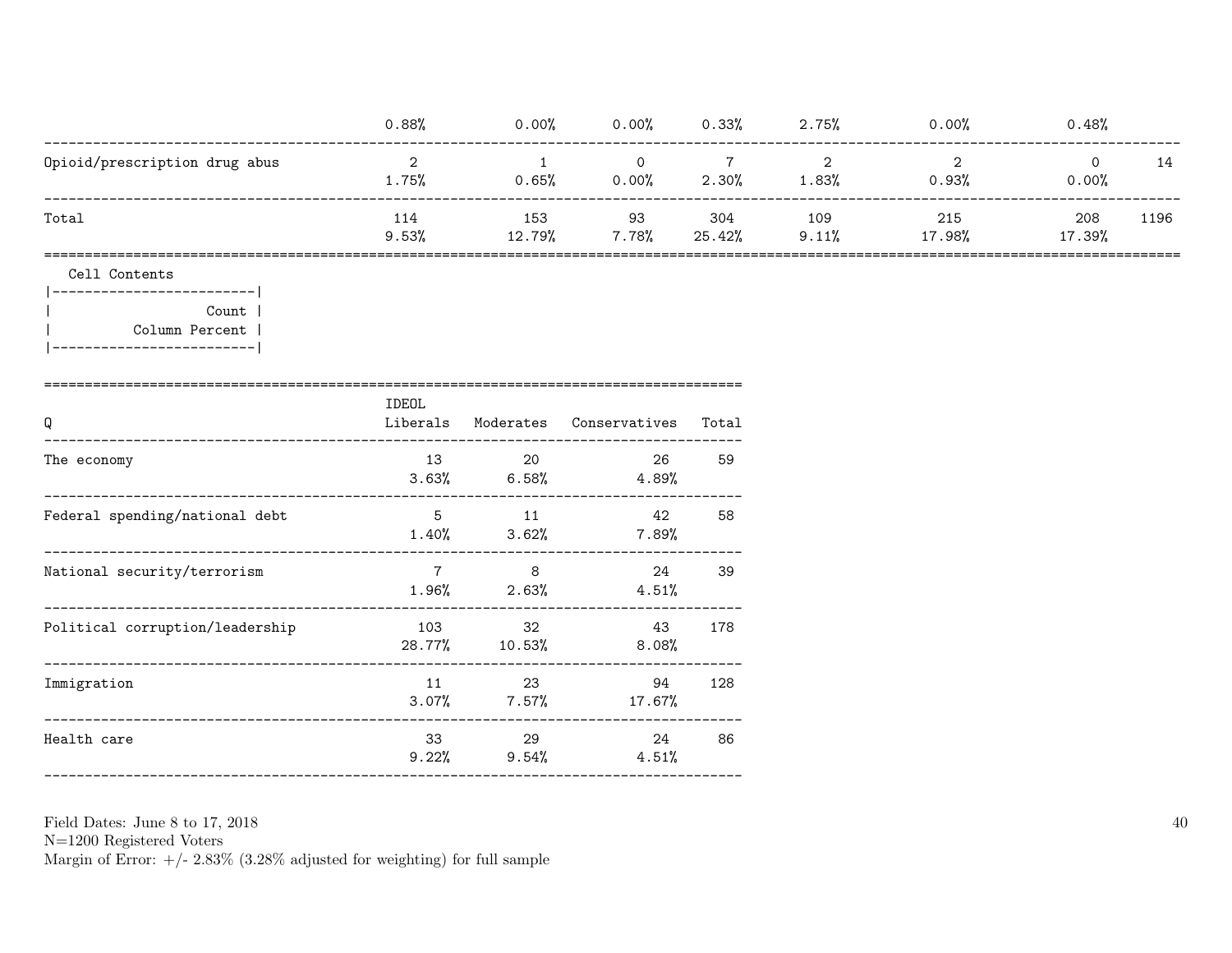| Moral decline                                     | 9                        | 18<br>$2.51\%$ $5.92\%$             | 91<br>17.11%             | 118            |
|---------------------------------------------------|--------------------------|-------------------------------------|--------------------------|----------------|
| Income inequality                                 | 32                       | 14<br>$8.94\%$ $4.61\%$             | $5^{\circ}$<br>0.94%     | 51             |
| Unemployment/jobs                                 | $4\overline{ }$<br>1.12% | 14<br>4.61%                         | 4<br>0.75%               | 22             |
| Partisan gridlock<br>_____________________        | 8                        | $5^{\circ}$<br>$2.23\%$ $1.64\%$    | 14<br>2.63%              | 27             |
| Border security<br>------------------------------ | $\mathsf{O}$             | $6\overline{6}$<br>$0.00\%$ 1.97%   | 51<br>9.59%              | 57             |
| Education<br>----------------------               | 15                       | $7\overline{ }$<br>$4.19\%$ 2.30%   | 9<br>1.69%               | 31             |
| Middle East instability                           | $2^{\circ}$              | 3 <sup>1</sup><br>$0.56\%$ 0.99%    | $2^{\circ}$<br>0.38%     | $\overline{7}$ |
| Taxes                                             | 1                        | 3<br>$0.28%$ $0.99%$                | $7\overline{7}$<br>1.32% | 11             |
| Gun control/gun violence                          | 34<br>9.50%              | 33<br>10.86%                        | 18<br>3.38%              | 85             |
| Crime and drugs                                   | 5 <sup>7</sup>           | $\overline{4}$<br>$1.40\%$ $1.32\%$ | 13<br>2.44%              | 22             |
| Gay marriage<br>___________________               | $\mathsf{O}$             | $\overline{0}$<br>$0.00\%$ 0.00%    | 1<br>0.19%               | $\mathbf{1}$   |
| Environment                                       | 15<br>4.19%              | 6<br>1.97%                          | $2^{\circ}$<br>0.38%     | 23             |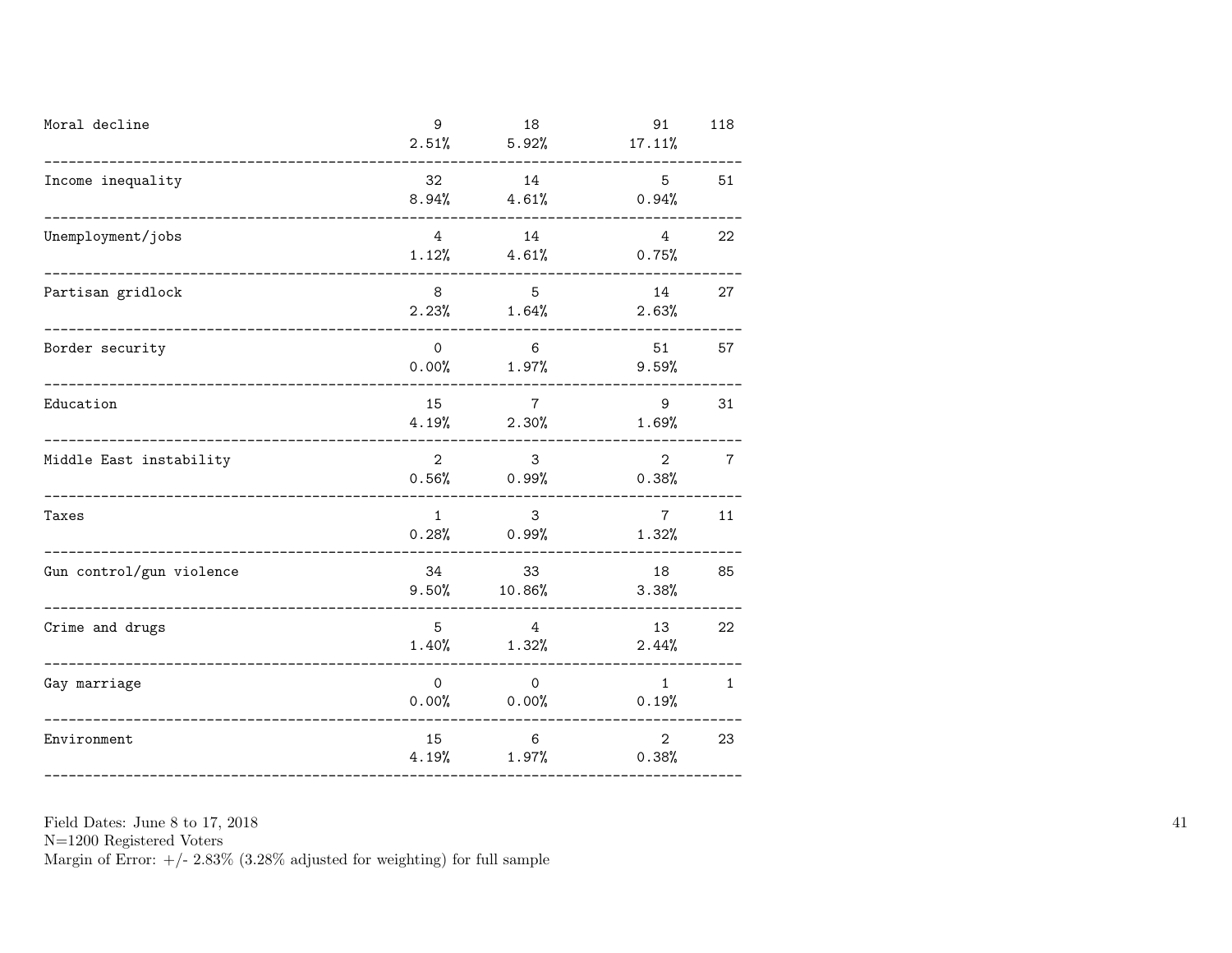| Social welfare programs                                               | 8                       | 8<br>$2.23\%$ 2.63%              | 3<br>0.56%               | 19              |
|-----------------------------------------------------------------------|-------------------------|----------------------------------|--------------------------|-----------------|
| Gas prices<br>___________________                                     | 1                       | $\mathbf{1}$<br>$0.28\%$ 0.33%   | $\overline{7}$<br>1.32%  | 9               |
| Abortion                                                              | 1                       | $2^{\circ}$<br>$0.28%$ $0.66%$   | 10<br>1.88%              | 13              |
| Voting system                                                         | 9                       | $\overline{0}$<br>$2.51\%$ 0.00% | $\overline{0}$<br>0.00%  | 9               |
| Police brutality/police militarization<br>--------------------------- | $\overline{\mathbf{3}}$ | 14<br>$0.84\%$ 4.61%             | $\mathbf{3}$<br>0.56%    | 20              |
| Race relations                                                        | 13                      | 15<br>$3.63\%$ 4.93%             | 4<br>0.75%               | 32              |
| The media                                                             | $\mathbf{1}$            | 5 <sup>5</sup><br>$0.28\%$ 1.64% | 14<br>2.63%              | 20              |
| Government data collection                                            | $2^{\circ}$             | 1<br>$0.56\%$ 0.33%              | $2^{\circ}$<br>0.38%     | $5\overline{)}$ |
| Energy                                                                | $\overline{0}$          | 1<br>$0.00\%$ 0.33%              | $2^{\circ}$<br>0.38%     | 3               |
| Housing<br>--------------------                                       | $2^{\circ}$             | $\overline{0}$<br>$0.56\%$ 0.00% | $6\overline{6}$<br>1.13% | 8               |
| Foreign trade                                                         | $\overline{2}$          | $\overline{0}$<br>$0.56\%$ 0.00% | $\overline{0}$<br>0.00%  | 2               |
| Russia                                                                | 16                      | $7\degree$<br>$4.47\%$ 2.30%     | 3 <sup>1</sup><br>0.56%  | 26              |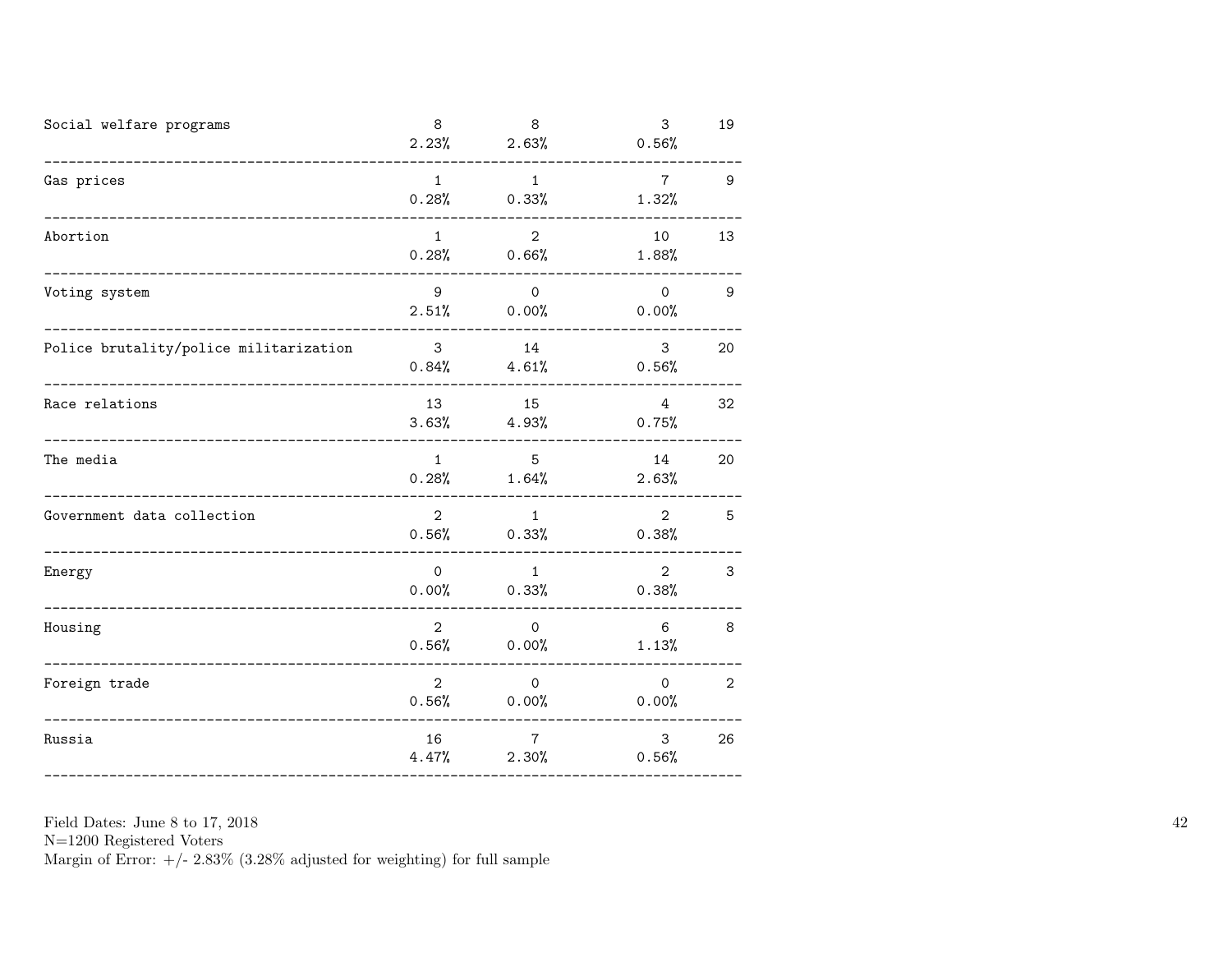| Sexual Harassment              | 0<br>0.00%    | 6<br>1.97%    | $\Omega$<br>0.00% | 6    |
|--------------------------------|---------------|---------------|-------------------|------|
| North Korea                    | 0.28%         | 0.33%         | 4<br>0.75%        | 6    |
| Opioid/prescription drug abuse | 2<br>0.56%    | 2.30%         | 4<br>0.75%        | 13   |
| Total                          | 358<br>29.98% | 304<br>25.46% | 532<br>44.56%     | 1194 |

Cell Contents

|-------------------------| | Count | | Column Percent | |-------------------------|

| Q                               | PID7<br>StrDem | WeakDem        | LeanDem                     | Ind           | LeanRep                 | WeakRep        | StrRep       | Total |
|---------------------------------|----------------|----------------|-----------------------------|---------------|-------------------------|----------------|--------------|-------|
| The economy                     | 7<br>2.83%     | 10<br>$8.55\%$ | $7\overline{ }$<br>$5.00\%$ | 5<br>4.13%    | 4<br>2.80%              | 12<br>$8.33\%$ | 10<br>4.10%  | 55    |
| Federal spending/national debt  | 4<br>1.62%     | 2<br>1.71%     | $\overline{2}$<br>1.43%     | 6<br>4.96%    | 12<br>$8.39\%$          | 13<br>$9.03\%$ | 13<br>5.33%  | 52    |
| National security/terrorism     | 2<br>0.81%     | 5<br>4.27%     | $\mathbf{2}$<br>1.43%       | 2<br>$1.65\%$ | $\overline{7}$<br>4.90% | 6<br>4.17%     | 16<br>6.56%  | 40    |
| Political corruption/leadership | 62<br>25.10%   | 15<br>12.82%   | 40<br>28.57%                | 11<br>9.09%   | 23<br>16.08%            | 13<br>9.03%    | 16<br>6.56%  | 180   |
| Immigration                     | 13<br>5.26%    | 4<br>3.42%     | $\mathbf{1}$<br>0.71%       | 13<br>10.74%  | 30<br>20.98%            | 15<br>10.42%   | 50<br>20.49% | 126   |

Field Dates: June 8 to 17, 2018

N=1200 Registered Voters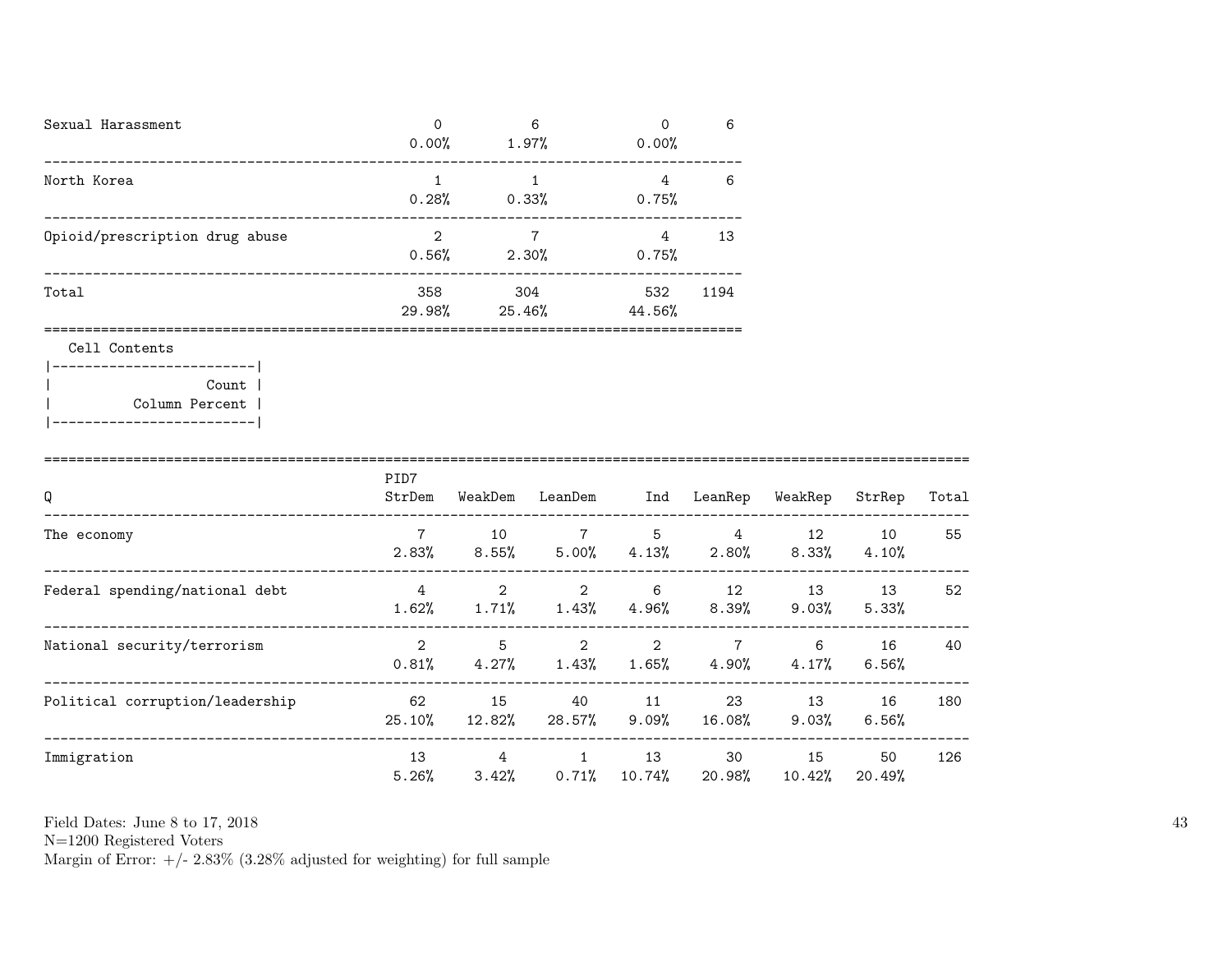| Health care              | 23<br>9.31%              | 19<br>16.24%            | 11<br>7.86%             | 9<br>7.44%              | 3<br>2.10%              | 8<br>5.56%               | 4<br>1.64%              | 77           |
|--------------------------|--------------------------|-------------------------|-------------------------|-------------------------|-------------------------|--------------------------|-------------------------|--------------|
| Moral decline            | $6\overline{6}$<br>2.43% | 3<br>2.56%              | $\overline{2}$<br>1.43% | 12<br>9.92%             | 14<br>9.79%             | 28<br>19.44%             | 53<br>21.72%            | 118          |
| Income inequality        | 14<br>5.67%              | 3<br>2.56%              | 22<br>15.71%            | $\mathbf{3}$<br>2.48%   | $\mathbf{1}$<br>0.70%   | 3<br>2.08%               | $\Omega$<br>0.00%       | 46           |
| Unemployment/jobs        | 5<br>2.02%               | $\overline{2}$<br>1.71% | $\Omega$<br>0.00%       | 9<br>7.44%              | $\mathbf{3}$<br>2.10%   | 2<br>1.39%               | $\mathsf{O}$<br>0.00%   | 21           |
| Partisan gridlock        | 5<br>2.02%               | $\overline{2}$<br>1.71% | $\mathbf{1}$<br>0.71%   | $\overline{4}$<br>3.31% | $\overline{4}$<br>2.80% | 3<br>2.08%               | 8<br>3.28%              | 27           |
| Border security          | $\mathbf{1}$<br>0.40%    | $\mathbf{1}$<br>0.85%   | $\mathsf{O}$<br>0.00%   | $\overline{4}$<br>3.31% | 12<br>8.39%             | $7\overline{ }$<br>4.86% | 34<br>13.93%            | 59           |
| Education                | 6<br>2.43%               | $\overline{2}$<br>1.71% | 6<br>4.29%              | 3<br>2.48%              | 3<br>2.10%              | $\overline{4}$<br>2.78%  | $\overline{4}$<br>1.64% | 28           |
| Middle East instability  | $\mathsf{O}$<br>0.00%    | $\overline{2}$<br>1.71% | $\mathsf{O}$<br>0.00%   | $\mathbf{1}$<br>0.83%   | $\overline{4}$<br>2.80% | $\mathsf{O}$<br>0.00%    | $\mathbf{1}$<br>0.41%   | 8            |
| Taxes                    | $\mathbf{3}$<br>1.21%    | $\mathsf{O}$<br>0.00%   | $\mathbf{1}$<br>0.71%   | $\overline{2}$<br>1.65% | $\mathbf{1}$<br>0.70%   | $\circ$<br>0.00%         | $\overline{4}$<br>1.64% | 11           |
| Gun control/gun violence | 33<br>13.36%             | 20<br>17.09%            | 14<br>10.00%            | 3<br>2.48%              | 3<br>2.10%              | $\overline{7}$<br>4.86%  | 3<br>1.23%              | 83           |
| Crime and drugs          | $\overline{4}$<br>1.62%  | $\overline{2}$<br>1.71% | $\Omega$<br>0.00%       | 3<br>2.48%              | $\overline{2}$<br>1.40% | 8<br>5.56%               | 3<br>1.23%              | 22           |
| Gay marriage             | $\Omega$<br>0.00%        | $\Omega$<br>0.00%       | $\Omega$<br>0.00%       | $\Omega$<br>0.00%       | $\Omega$<br>0.00%       | $\mathbf{1}$<br>0.69%    | $\mathbf{0}$<br>0.00%   | $\mathbf{1}$ |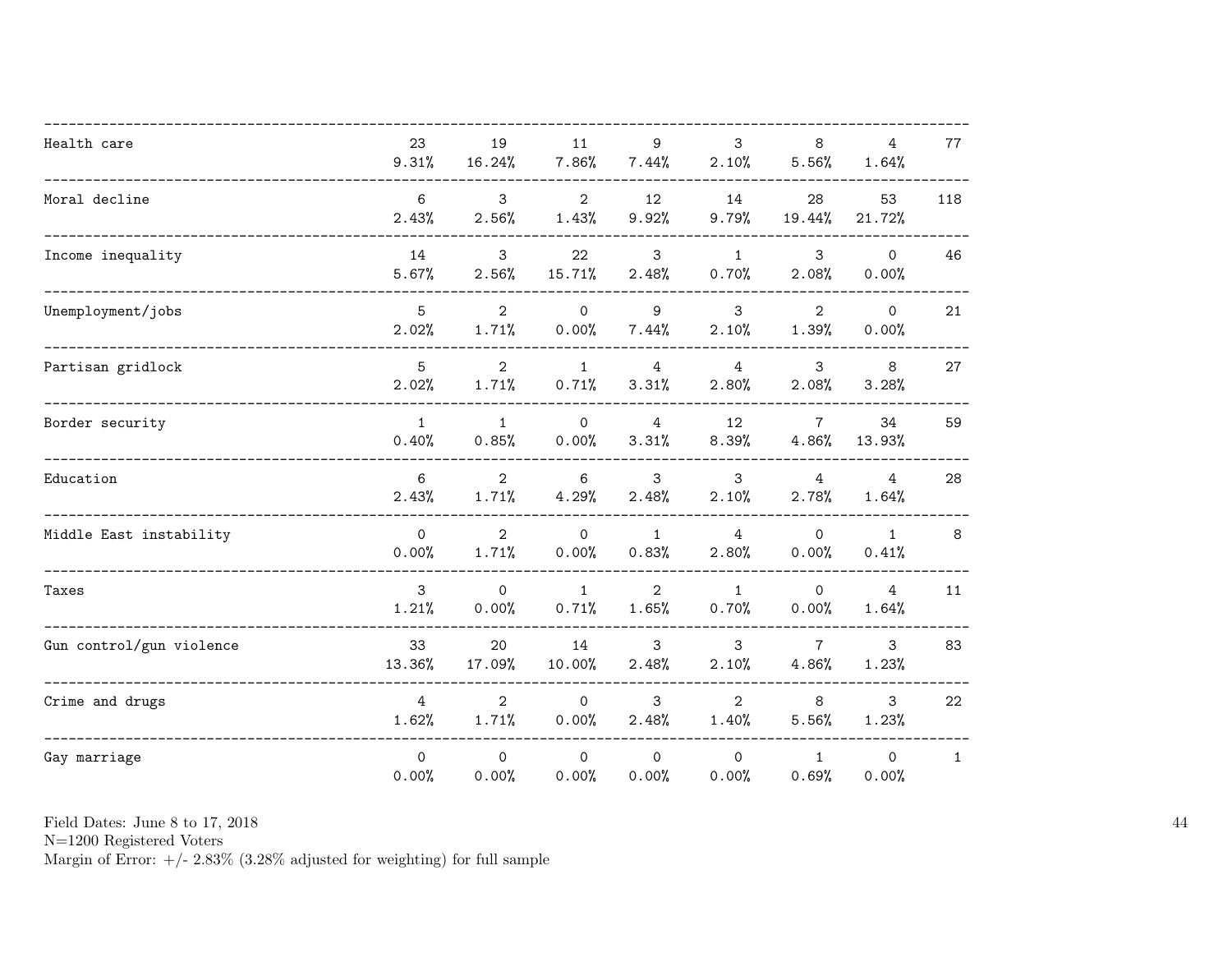| Environment                            | 6<br>2.43%              | 6<br>5.13%              | $\overline{4}$<br>2.86% | $\overline{4}$<br>3.31% | $\overline{2}$<br>1.40% | $\mathbf{1}$<br>0.69%   | $\mathsf{O}$<br>0.00%   | 23              |
|----------------------------------------|-------------------------|-------------------------|-------------------------|-------------------------|-------------------------|-------------------------|-------------------------|-----------------|
| Social welfare programs                | 8<br>3.24%              | $\mathbf{1}$<br>0.85%   | 6<br>4.29%              | $\overline{2}$<br>1.65% | $\Omega$<br>0.00%       | $\mathsf{O}$<br>0.00%   | $\Omega$<br>0.00%       | 17              |
| Gas prices                             | $\mathbf{1}$<br>0.40%   | $\mathsf{O}$<br>0.00%   | $\mathsf{O}$<br>0.00%   | $\mathbf{1}$<br>0.83%   | $\mathsf{O}$<br>0.00%   | $\overline{2}$<br>1.39% | $\overline{4}$<br>1.64% | 8               |
| Abortion                               | $\Omega$<br>0.00%       | $\Omega$<br>0.00%       | $\Omega$<br>0.00%       | 3<br>2.48%              | 3<br>2.10%              | $\overline{2}$<br>1.39% | 3<br>1.23%              | 11              |
| Voting system                          | $\overline{4}$<br>1.62% | $\overline{2}$<br>1.71% | $\mathbf{1}$<br>0.71%   | $\Omega$<br>0.00%       | $\Omega$<br>0.00%       | $\Omega$<br>0.00%       | $\mathbf{1}$<br>0.41%   | 8               |
| Police brutality/police militarization | $\mathbf{3}$<br>1.21%   | $\mathbf{3}$<br>2.56%   | $\overline{2}$<br>1.43% | $\overline{4}$<br>3.31% | $\overline{2}$<br>1.40% | 3<br>2.08%              | $\mathbf{1}$<br>0.41%   | 18              |
| Race relations                         | 12<br>4.86%             | 9<br>7.69%              | 3<br>2.14%              | $\mathbf{1}$<br>0.83%   | $\overline{2}$<br>1.40% | 3<br>2.08%              | $\overline{2}$<br>0.82% | 32              |
| The media                              | $\mathbf{1}$<br>0.40%   | $\mathbf{1}$<br>0.85%   | 5<br>3.57%              | 3<br>2.48%              | $\overline{4}$<br>2.80% | $\mathbf{1}$<br>0.69%   | 4<br>1.64%              | 19              |
| Government data collection             | $\mathsf{O}$<br>0.00%   | $\mathsf{O}$<br>0.00%   | $\overline{2}$<br>1.43% | $\mathbf{1}$<br>0.83%   | $\overline{2}$<br>1.40% | $\mathsf{O}$<br>0.00%   | $\mathsf{O}$<br>0.00%   | 5               |
| Energy                                 | $\mathbf 0$<br>0.00%    | $\mathsf{O}$<br>0.00%   | $\mathbf 0$<br>0.00%    | $\mathbf{1}$<br>0.83%   | $\mathbf 0$<br>0.00%    | $\mathbf{1}$<br>0.69%   | $\mathsf{O}$<br>0.00%   | $\overline{2}$  |
| Housing                                | 6<br>2.43%              | $\mathbf{1}$<br>0.85%   | $\Omega$<br>0.00%       | $\Omega$<br>0.00%       | $\Omega$<br>0.00%       | $\mathsf{O}$<br>0.00%   | $\mathsf{O}$<br>0.00%   | $7\overline{ }$ |
| Foreign trade                          | $\overline{2}$<br>0.81% | $\mathsf{O}$<br>0.00%   | $\mathbf 0$<br>0.00%    | $\mathbf 0$<br>0.00%    | $\mathsf{O}$<br>0.00%   | $\mathbf 0$<br>0.00%    | $\mathbf{1}$<br>0.41%   | 3               |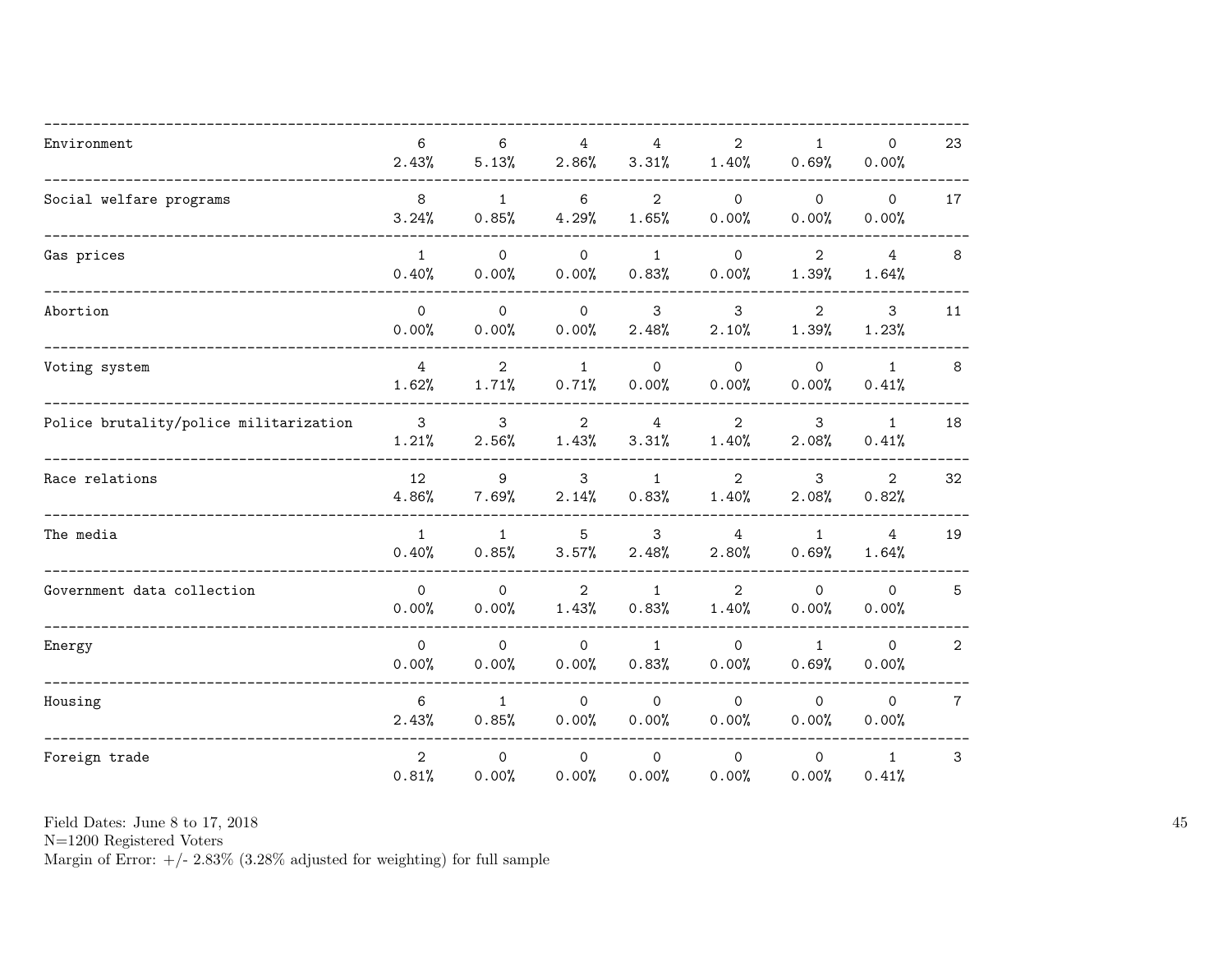| Russia                                     | 12<br>$4.86\%$ 0.85% $4.29\%$ | $\mathbf{1}$               | 6                                   | $\Omega$<br>0.00%                                                       | $\Omega$                | $\Omega$<br>$0.00\%$ 0.00% 2.46%                | 6                                                           | 25   |
|--------------------------------------------|-------------------------------|----------------------------|-------------------------------------|-------------------------------------------------------------------------|-------------------------|-------------------------------------------------|-------------------------------------------------------------|------|
| Sexual Harassment                          | $\Omega$<br>0.00%             | $\overline{0}$<br>$0.00\%$ | $\overline{0}$<br>$0.00\%$          | $5 -$<br>4.13%                                                          | $\overline{O}$<br>0.00% | $\overline{1}$<br>0.69%                         | $\overline{0}$<br>$0.00\%$                                  | 6    |
| North Korea                                | $2^{\circ}$<br>$0.81\%$ 0.00% | $\Omega$                   | $\overline{2}$<br>1.43%             | $\overline{0}$<br>0.00%                                                 | $\overline{O}$<br>0.00% | $0.00\%$                                        | $\begin{array}{ccc} & & 0 & \quad & 2 \end{array}$<br>0.82% | 6    |
| Opioid/prescription drug abuse             | $\overline{2}$                |                            | $1 \qquad \qquad$                   | $\overline{0}$<br>$6\overline{6}$<br>$0.81\%$ 0.85% 0.00% 4.96%         | 1.40%                   | $2 \qquad \qquad 0 \qquad \qquad 1$<br>$0.00\%$ | 0.41%                                                       | 12   |
| Total                                      | 247<br>21.37%                 |                            |                                     | 117 140 121 143<br>$10.12\%$ $12.11\%$ $10.47\%$ $12.37\%$              |                         | 144<br>12.46%                                   | 244<br>21.11%                                               | 1156 |
| Cell Contents<br>Count  <br>Column Percent |                               |                            |                                     |                                                                         |                         |                                                 |                                                             |      |
| Q<br>---------------------------------     | PID <sub>3</sub>              |                            |                                     | Democrats Independents Republicans Total<br>___________________________ |                         |                                                 |                                                             |      |
| The economy                                |                               |                            | $24$ 5<br>$4.80\%$ $4.13\%$         | 27<br>5.10%                                                             | 56                      |                                                 |                                                             |      |
| Federal spending/national debt             | 8 <sup>8</sup><br>1.60%       |                            | 6                                   | 38<br>$4.96\%$ 7.18%                                                    | 52                      |                                                 |                                                             |      |
| National security/terrorism                | 9 <sup>1</sup>                |                            | $\overline{2}$<br>$1.80\%$ $1.65\%$ | 5.29%                                                                   | 28 3<br>39              |                                                 |                                                             |      |
| Political corruption/leadership            | 116                           |                            | 11 \,                               | 51                                                                      | 178                     |                                                 |                                                             |      |

N=1200 Registered Voters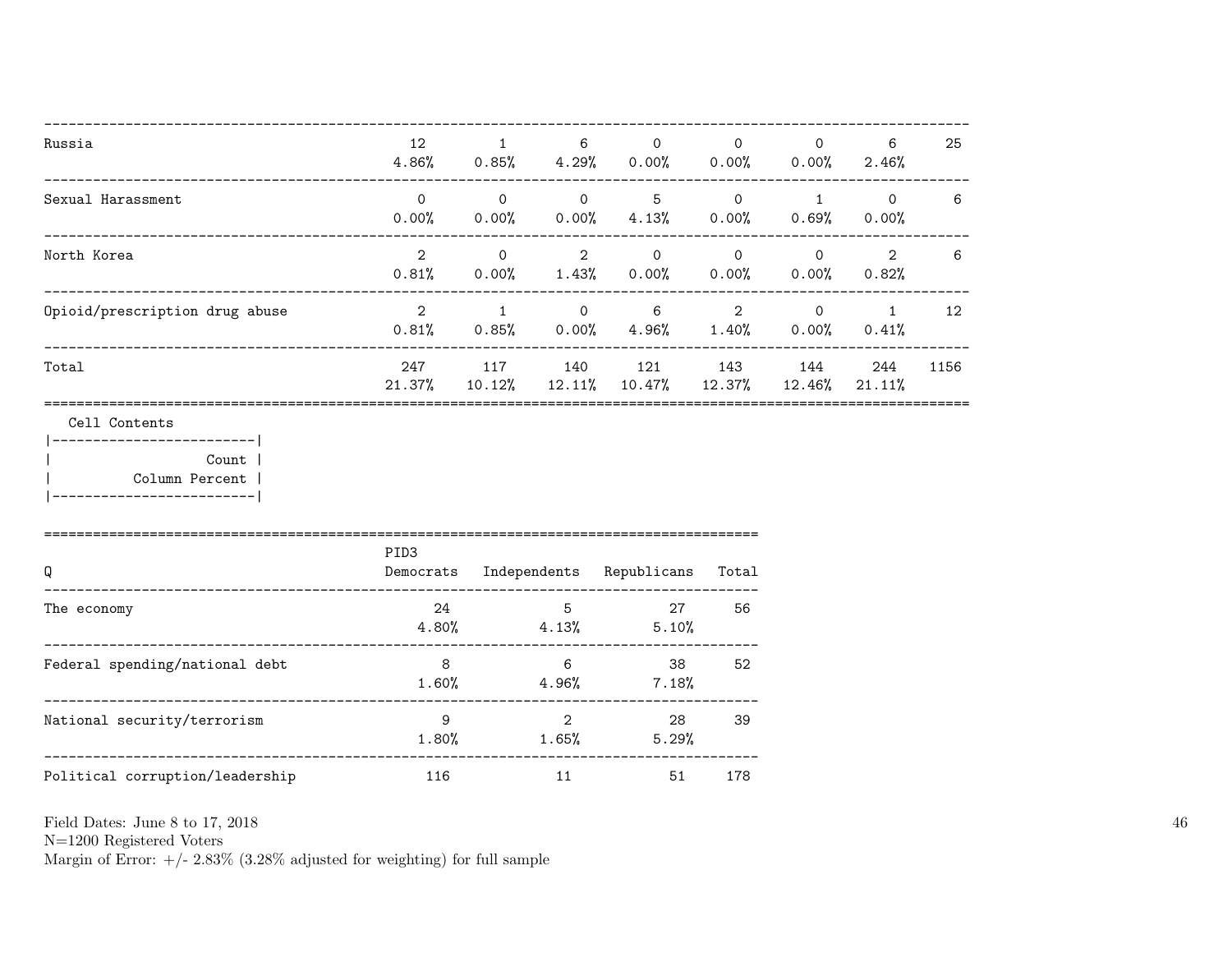|                                             | 23.20%                  | 9.09%                      | 9.64%                    |     |
|---------------------------------------------|-------------------------|----------------------------|--------------------------|-----|
| Immigration                                 | 18<br>3.60%             | 13<br>10.74%               | 95<br>17.96%             | 126 |
| Health care                                 | 53<br>10.60%            | 9<br>$7.44\%$              | 15<br>2.84%              | 77  |
| Moral decline                               | 11<br>2.20%             | 12<br>$9.92\%$             | 94<br>17.77%             | 117 |
| Income inequality                           | 39<br>7.80%             | 3 <sup>1</sup><br>$2.48\%$ | $4\overline{ }$<br>0.76% | 46  |
| Unemployment/jobs<br>______________________ | $\overline{7}$<br>1.40% | 9<br>$7.44\%$              | $6^{\circ}$<br>1.13%     | 22  |
| Partisan gridlock                           | 8<br>1.60%              | 4<br>3.31%                 | 14<br>2.65%              | 26  |
| Border security                             | $\mathbf{1}$<br>0.20%   | $4\overline{ }$<br>3.31%   | 52<br>9.83%              | 57  |
| Education                                   | 14<br>2.80%             | $\mathbf{3}$<br>2.48%      | 12<br>2.27%              | 29  |
| Middle East instability                     | 3<br>0.60%              | $\mathbf{1}$<br>0.83%      | 5<br>0.95%               | 9   |
| Taxes                                       | 3<br>0.60%              | $\overline{2}$<br>1.65%    | 5<br>0.95%               | 10  |
| Gun control/gun violence                    | 68<br>13.60%            | 3 <sup>1</sup><br>2.48%    | 13<br>2.46%              | 84  |
| Crime and drugs                             | 5                       | 3                          | 13                       | 21  |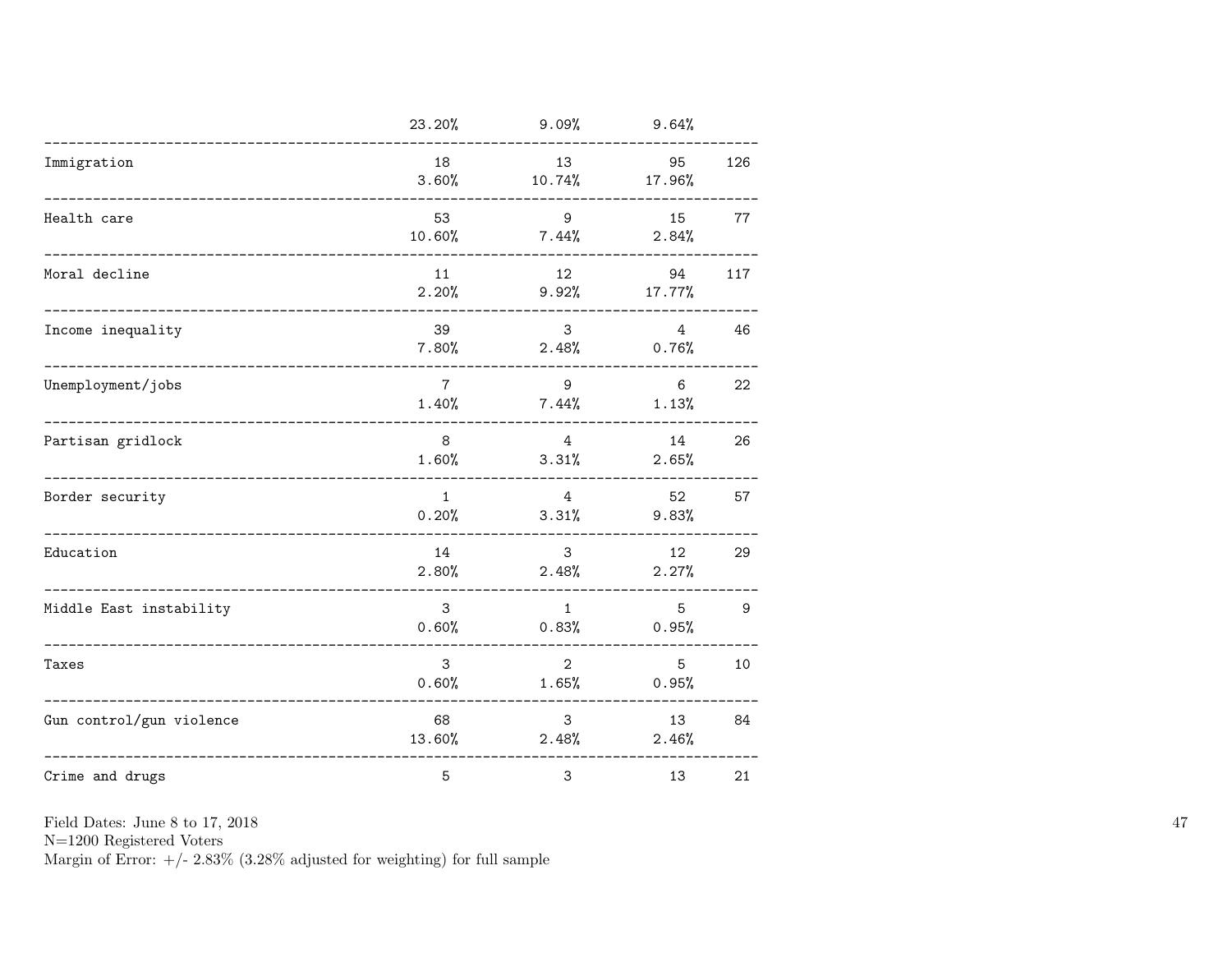|                                            | 1.00%                   | 2.48%                      | 2.46%                   |                |
|--------------------------------------------|-------------------------|----------------------------|-------------------------|----------------|
| Gay marriage                               | $\Omega$<br>0.00%       | $\Omega$<br>$0.00\%$ 0.19% | 1                       | $\mathbf{1}$   |
| Environment<br>--------------------------- | 16<br>3.20%             | $4^{\circ}$<br>3.31%       | $2^{\circ}$<br>0.38%    | 22             |
| Social welfare programs                    | 15<br>3.00%             | $2^{\circ}$<br>1.65%       | $\circ$<br>0.00%        | 17             |
| Gas prices                                 | $\mathbf{1}$<br>0.20%   | 1<br>0.83%                 | $7^{\circ}$<br>1.32%    | 9              |
| Abortion                                   | $\Omega$<br>0.00%       | $\mathbf{3}$<br>$2.48\%$   | 8<br>1.51%              | 11             |
| Voting system                              | 6<br>1.20%              | $\circ$<br>$0.00\%$        | 1<br>0.19%              | $\overline{7}$ |
| Police brutality/police militarization     | 8 <sup>8</sup><br>1.60% | $4\overline{ }$<br>3.31%   | 6<br>1.13%              | 18             |
| Race relations                             | 24<br>4.80%             | 1<br>0.83%                 | 6<br>1.13%              | 31             |
| The media                                  | 6<br>1.20%              | $\mathbf{3}$<br>2.48%      | 10<br>1.89%             | 19             |
| Government data collection                 | $\overline{2}$<br>0.40% | 1<br>0.83%                 | $\overline{2}$<br>0.38% | 5              |
| Energy                                     | $\Omega$<br>0.00%       | 1<br>$0.83\%$              | 1<br>0.19%              | $\overline{2}$ |
| Housing                                    | $\sqrt{7}$              | $\mathsf{O}\xspace$        | 0                       | $\overline{7}$ |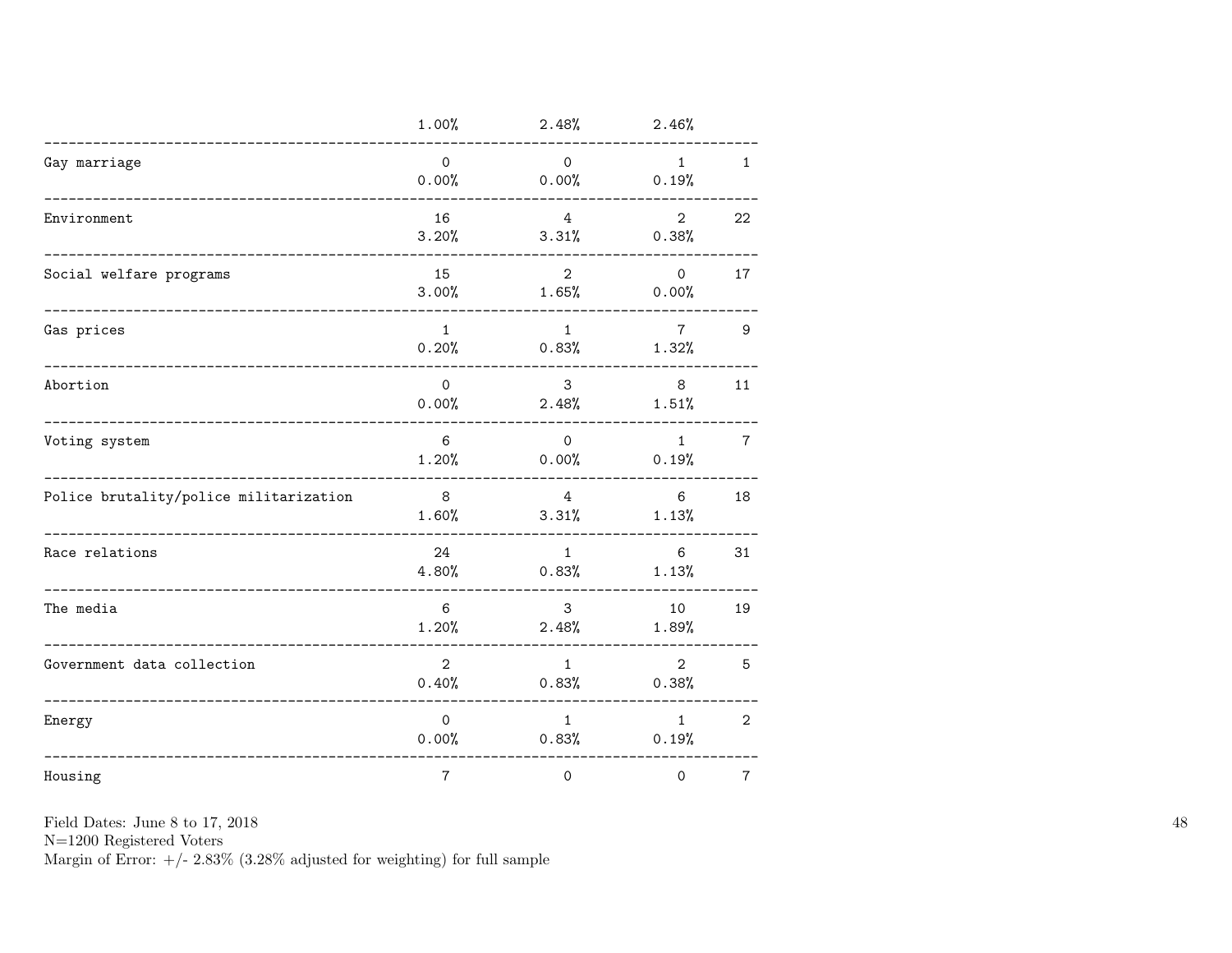|                                                         |                         |                 | $1.40\%$ 0.00% 0.00%                                        |                   |             |       |    |                                                                                |      |
|---------------------------------------------------------|-------------------------|-----------------|-------------------------------------------------------------|-------------------|-------------|-------|----|--------------------------------------------------------------------------------|------|
| Foreign trade                                           |                         |                 | $2 \qquad \qquad 0 \qquad \qquad 1$<br>$0.40\%$ 0.00% 0.19% |                   | 3           |       |    |                                                                                |      |
| Russia                                                  | 19                      | $\overline{O}$  | $3.80\%$ 0.00% 1.13%                                        | $6 \qquad \qquad$ | 25          |       |    |                                                                                |      |
| Sexual Harassment                                       | $\overline{0}$          | $5\overline{)}$ | $0.00\%$ 4.13% 0.19%                                        | $\sim$ 1          | 6           |       |    |                                                                                |      |
| North Korea                                             |                         |                 | $\frac{4}{10}$ 0<br>$0.80\%$ 0.00% 0.38%                    |                   | $2 \quad 6$ |       |    |                                                                                |      |
| Opioid/prescription drug abuse                          | $\overline{\mathbf{3}}$ | $6\overline{6}$ | $0.60\%$ 4.96% 0.57%                                        |                   | $3 \t 12$   |       |    |                                                                                |      |
| Total                                                   |                         |                 | 500 121 529<br>43.48% 10.52% 46.00%                         |                   | 1150        |       |    |                                                                                |      |
| Cell Contents<br> -------------------------             |                         |                 |                                                             |                   |             |       |    |                                                                                |      |
| Count  <br>Column Percent<br> ------------------------- |                         |                 |                                                             |                   |             |       |    |                                                                                |      |
| Q                                                       | Q20A                    |                 |                                                             |                   |             |       |    | Democratic candidate Republican candidate Tea Party candidate Don't know Total |      |
| The economy                                             |                         | 22<br>4.53%     |                                                             |                   | 26          | 8.07% |    | $3 \quad \cdots$<br>$1.85\%$ $3.49\%$                                          | 8 59 |
| Federal spending/national debt                          |                         | 6               |                                                             |                   | 15          |       | 25 | 12                                                                             | 58   |

 $1.23%$ 

Field Dates: June 8 to 17, 2018

N=1200 Registered Voters

Margin of Error:  $+/- 2.83\%$  (3.28% adjusted for weighting) for full sample

 $5.24%$ 

15.43%

 $4.66%$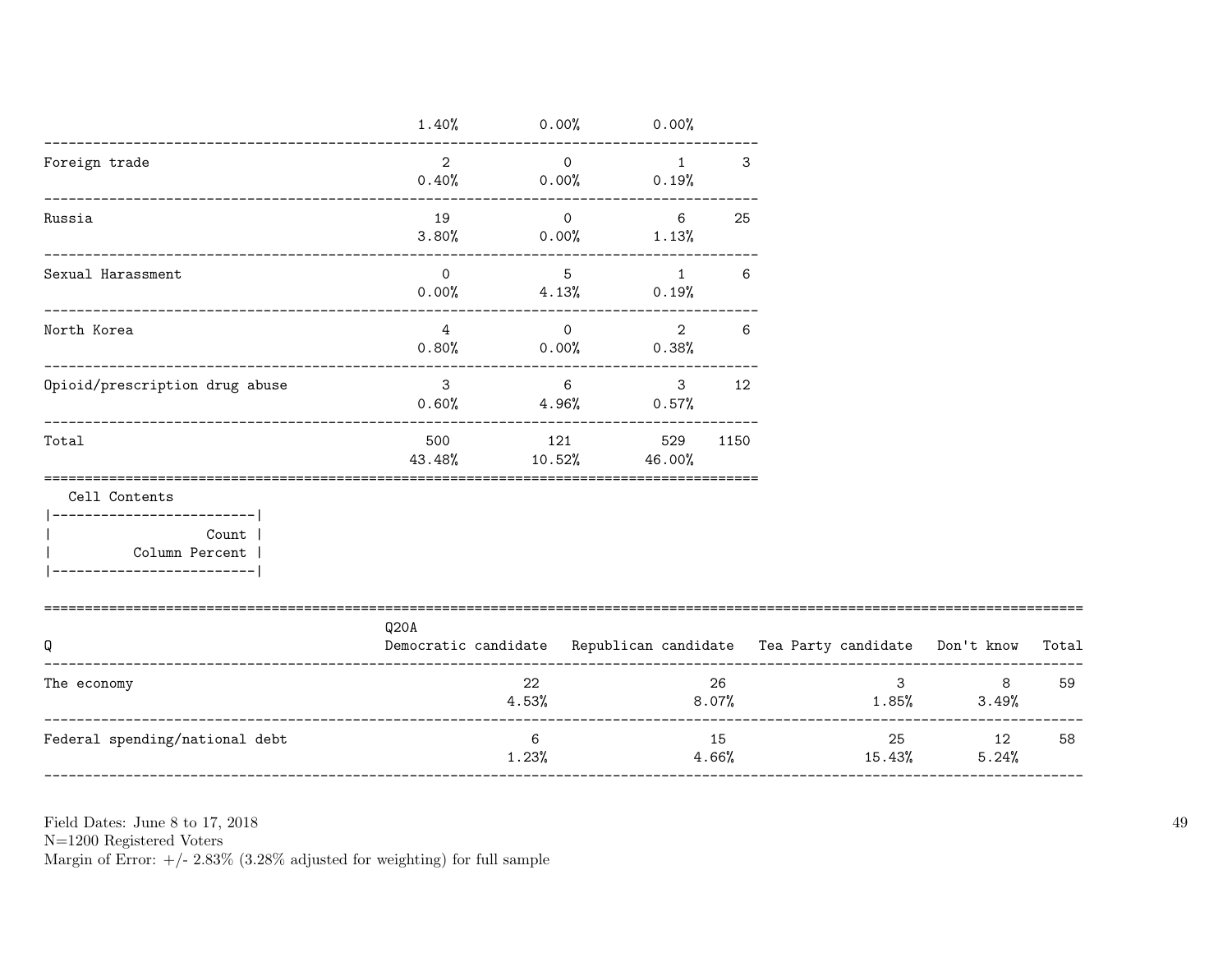| National security/terrorism     | 9<br>1.85%               | 19<br>5.90%                | $7\overline{ }$<br>4.32%   | 5<br>2.18%              | 40  |
|---------------------------------|--------------------------|----------------------------|----------------------------|-------------------------|-----|
| Political corruption/leadership | 118<br>24.28%            | 22<br>6.83%                | 19<br>11.73%               | 20<br>8.73%             | 179 |
| Immigration                     | 19<br>3.91%              | 45<br>13.98%               | 35<br>21.60%               | 28<br>12.23%            | 127 |
| Health care                     | 46<br>9.47%              | 14<br>$4.35\%$             | $\overline{4}$<br>$2.47\%$ | 24<br>10.48%            | 88  |
| Moral decline                   | 12<br>2.47%              | 57<br>17.70%               | 21<br>12.96%               | 30<br>$13.10\%$         | 120 |
| Income inequality               | 43<br>8.85%              | 3<br>0.93%                 | $\overline{1}$<br>0.62%    | $\overline{4}$<br>1.75% | 51  |
| Unemployment/jobs               | 8 <sup>8</sup><br>1.65%  | $\overline{4}$<br>$1.24\%$ | $\overline{0}$<br>$0.00\%$ | 10<br>$4.37\%$          | 22  |
| Partisan gridlock               | 9<br>1.85%               | 11<br>3.42%                | $\overline{0}$<br>0.00%    | $\overline{7}$<br>3.06% | 27  |
| Border security                 | $\overline{1}$<br>0.21%  | 31<br>9.63%                | 16<br>9.88%                | 10<br>4.37%             | 58  |
| Education                       | 17<br>3.50%              | 6<br>1.86%                 | 3 <sup>7</sup><br>1.85%    | 5 <sup>5</sup><br>2.18% | 31  |
| Middle East instability         | $4\overline{ }$<br>0.82% | 4<br>$1.24\%$              | $\circ$<br>$0.00\%$        | $\overline{1}$<br>0.44% | 9   |
| Taxes                           | 3<br>0.62%               | 2<br>0.62%                 | 6<br>3.70%                 | $\overline{O}$<br>0.00% | 11  |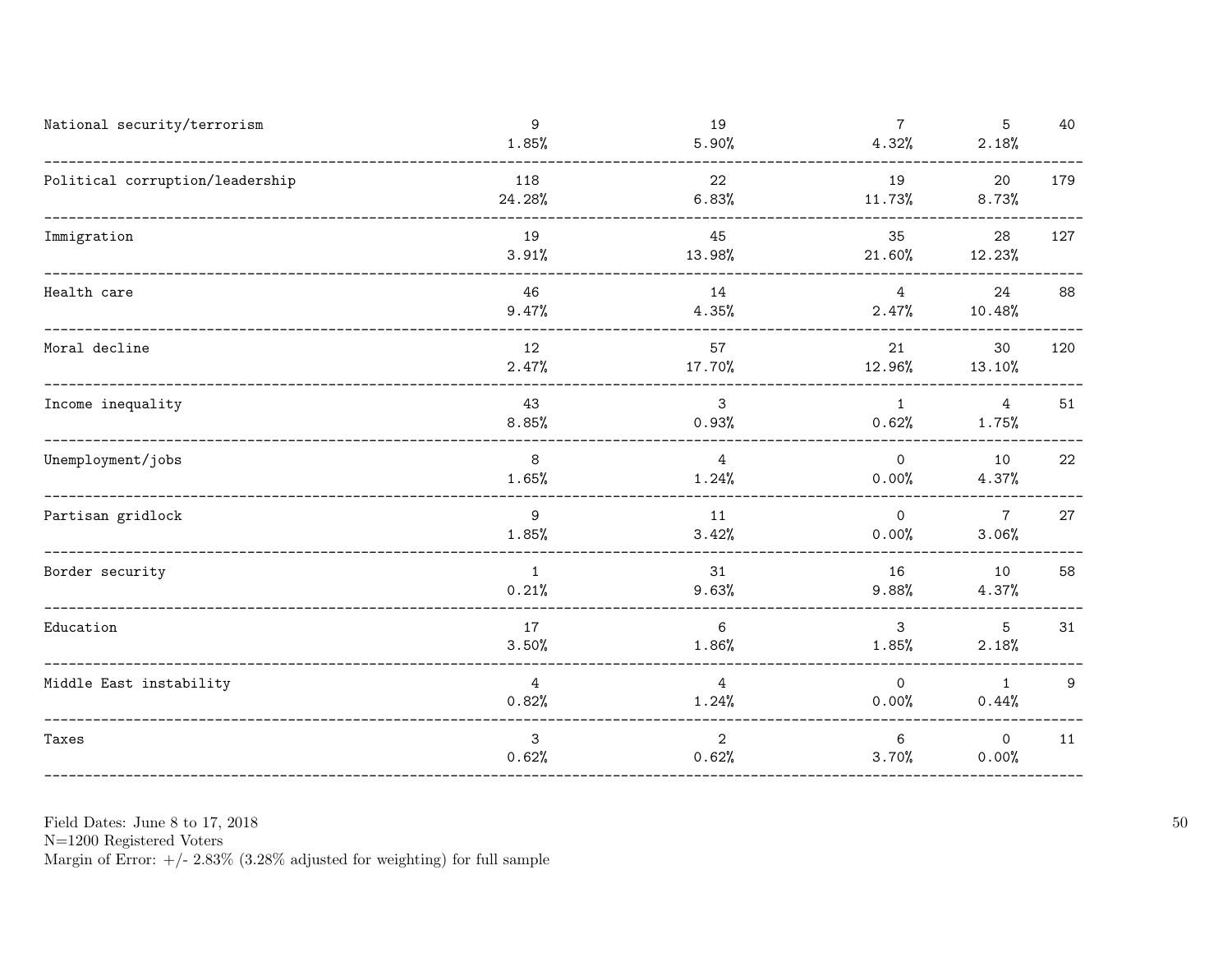| Gun control/gun violence                              | 60<br>12.35%             | 8<br>2.48%              | $\mathbf{1}$<br>0.62%      | 15<br>6.55%                      | 84           |
|-------------------------------------------------------|--------------------------|-------------------------|----------------------------|----------------------------------|--------------|
| Crime and drugs                                       | 4<br>0.82%               | 8<br>2.48%              | $\circ$<br>0.00%           | 10<br>4.37%                      | 22           |
| Gay marriage                                          | $\overline{0}$<br>0.00%  | $\mathbf{1}$<br>0.31%   | $\Omega$<br>0.00%          | $\overline{0}$<br>0.00%          | $\mathbf{1}$ |
| Environment                                           | 17<br>3.50%              | $\circ$<br>0.00%        | $\overline{1}$<br>$0.62\%$ | 5 <sup>5</sup><br>2.18%          | 23           |
| Social welfare programs                               | 9<br>1.85%               | 8<br>2.48%              | $\overline{0}$<br>$0.00\%$ | $\overline{2}$<br>0.87%          | 19           |
| Gas prices                                            | $\overline{1}$<br>0.21%  | 6<br>$1.86\%$           | $\overline{2}$<br>1.23%    | $\overline{1}$<br>0.44%          | 10           |
| Abortion                                              | $\overline{1}$<br>0.21%  | 6<br>$1.86\%$           | $\mathbf{3}$<br>$1.85\%$   | $\overline{\mathbf{3}}$<br>1.31% | 13           |
| Voting system<br>____________________________________ | $7\overline{ }$<br>1.44% | 1<br>0.31%              | $\Omega$<br>0.00%          | $\overline{0}$<br>0.00%          | 8            |
| Police brutality/police militarization                | 9<br>1.85%               | $\mathbf{3}$<br>0.93%   | $\mathbf{1}$<br>0.62%      | 6<br>2.62%                       | 19           |
| Race relations                                        | 19<br>3.91%              | $\overline{1}$<br>0.31% | $\mathbf{3}$<br>1.85%      | 9<br>3.93%                       | 32           |
| The media                                             | 5<br>1.03%               | 10<br>3.11%             | 4<br>2.47%                 | $\overline{1}$<br>0.44%          | 20           |
| Government data collection                            | 1<br>0.21%               | $\overline{0}$<br>0.00% | 2<br>1.23%                 | $\overline{2}$<br>0.87%          | 5            |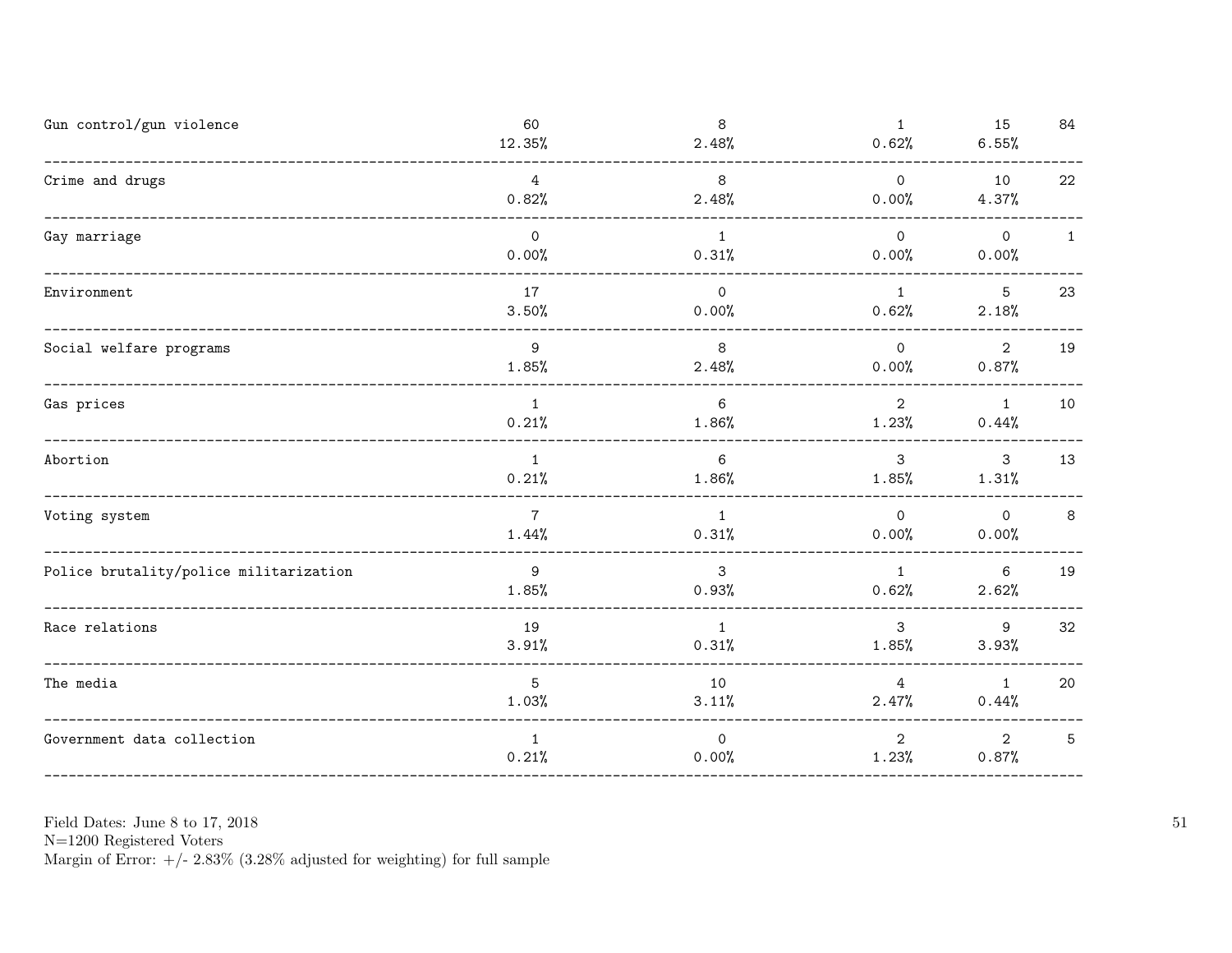| Energy                                                                                              |                       | $\mathbf{1}$<br>0.21%                                     | $\overline{0}$<br>0.00% |                         | $\mathbf 0$<br>0.00%     | 0.87%         | $\overline{2}$<br>3               |
|-----------------------------------------------------------------------------------------------------|-----------------------|-----------------------------------------------------------|-------------------------|-------------------------|--------------------------|---------------|-----------------------------------|
| Housing<br>____________________________                                                             |                       | $\overline{7}$<br>1.44%                                   | $\overline{O}$<br>0.00% |                         | $\overline{O}$<br>0.00%  | 0.00%         | $\overline{0}$<br>$7\overline{ }$ |
| Foreign trade<br>____________________________                                                       |                       | $\overline{2}$<br>0.41%                                   | 1<br>0.31%              |                         | $\circ$<br>0.00%         | 0.00%         | $\mathbf 0$<br>$\mathbf{3}$       |
| Russia                                                                                              |                       | 19<br>3.91%                                               | 6<br>$1.86\%$           |                         | $\Omega$<br>0.00%        | 0.00%         | $\circ$<br>25                     |
| Sexual Harassment                                                                                   |                       | $\overline{0}$<br>0.00%                                   | $\overline{1}$<br>0.31% |                         | $5\overline{)}$<br>3.09% | 0.00%         | $\overline{0}$<br>$6\phantom{.}6$ |
| North Korea                                                                                         |                       | $\overline{4}$<br>0.82%                                   | $\overline{2}$<br>0.62% |                         | $\Omega$<br>0.00%        | 0.00%         | $6\phantom{.}6$<br>$\overline{O}$ |
| Opioid/prescription drug abuse                                                                      |                       | $\mathbf{3}$<br>0.62%                                     | 1<br>0.31%              |                         | $\mathsf{O}$<br>$0.00\%$ | 9<br>3.93%    | 13                                |
| Total                                                                                               |                       | 486<br>40.53%                                             | 322<br>26.86%           |                         | 162<br>13.51%            | 229<br>19.10% | 1199                              |
| Cell Contents<br>----------------------- <br>Count  <br>Column Percent  <br>----------------------- |                       |                                                           |                         |                         |                          |               |                                   |
| Q                                                                                                   | educ<br>No HS         | High school graduate Some college 2-year 4-year Post-grad |                         |                         |                          |               | Total                             |
| The economy                                                                                         | $\mathsf{O}$<br>0.00% | 8                                                         | 25<br>2.69%<br>9.19%    | $\overline{7}$<br>5.93% | 16<br>5.37%              | 3<br>2.19%    | 59                                |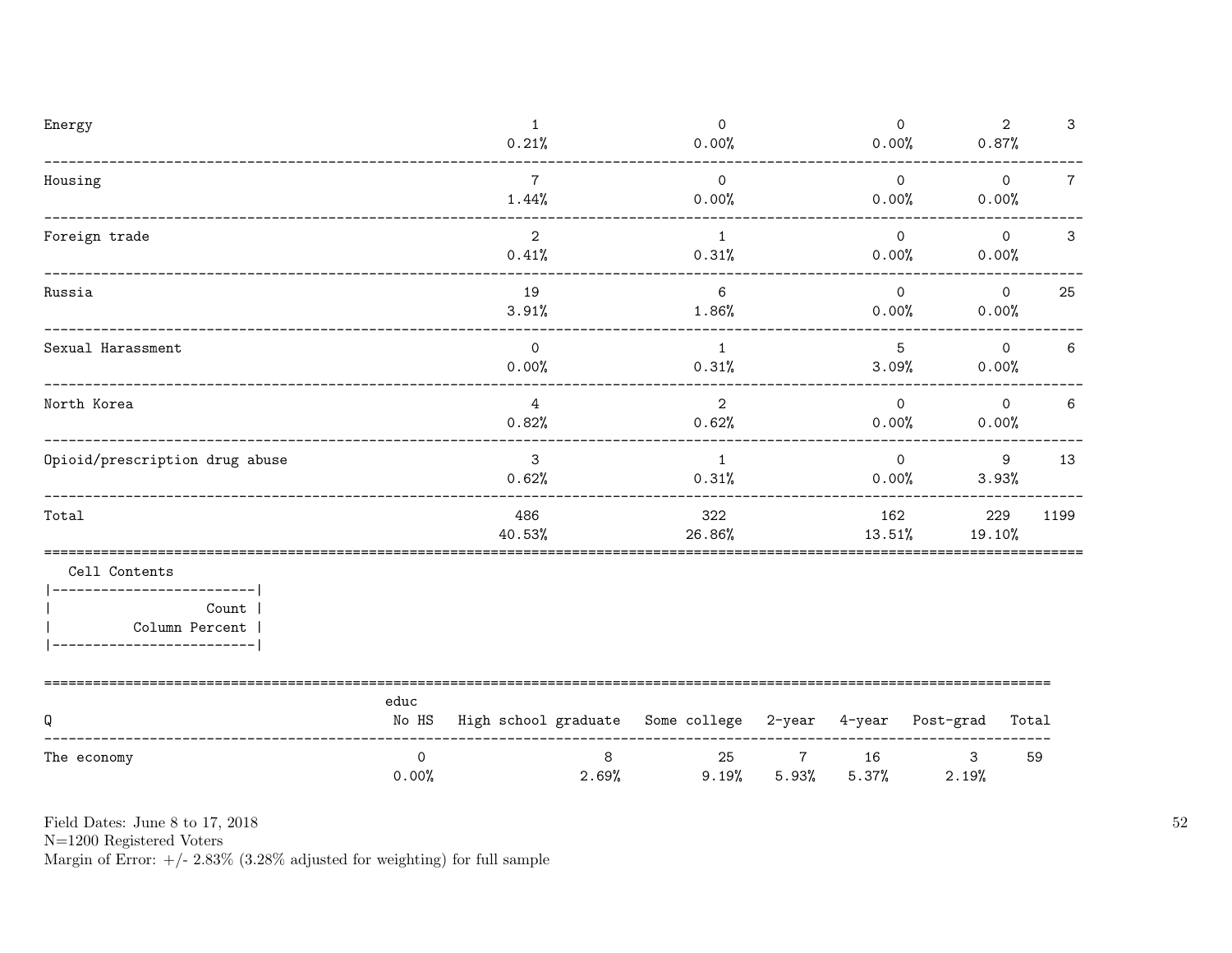| Federal spending/national debt  | 3<br>4.17%            | 10<br>3.37%              | 18<br>6.62%              | 5<br>4.24%              | 14<br>4.70%             | 8<br>5.84%               | 58  |
|---------------------------------|-----------------------|--------------------------|--------------------------|-------------------------|-------------------------|--------------------------|-----|
| National security/terrorism     | $\mathbf{1}$<br>1.39% | 13<br>4.38%              | $7\overline{ }$<br>2.57% | $\overline{4}$<br>3.39% | 10<br>3.36%             | 5<br>3.65%               | 40  |
| Political corruption/leadership | 5<br>6.94%            | 41<br>13.80%             | 35<br>12.87%             | 10<br>8.47%             | 54<br>18.12%            | 33<br>24.09%             | 178 |
| Immigration                     | 12<br>16.67%          | 32<br>10.77%             | 25<br>9.19%              | 10<br>8.47%             | 40<br>13.42%            | 8<br>5.84%               | 127 |
| Health care                     | 9<br>12.50%           | 27<br>9.09%              | 20<br>7.35%              | 11<br>9.32%             | 15<br>5.03%             | 6<br>4.38%               | 88  |
| Moral decline                   | 5<br>6.94%            | 34<br>11.45%             | 27<br>9.93%              | 13<br>11.02%            | 25<br>8.39%             | 16<br>11.68%             | 120 |
| Income inequality               | 3<br>4.17%            | 3<br>1.01%               | 15<br>5.51%              | 6<br>5.08%              | 15<br>5.03%             | 9<br>6.57%               | 51  |
| Unemployment/jobs               | 5<br>6.94%            | 5<br>1.68%               | 3<br>1.10%               | $\overline{2}$<br>1.69% | $\overline{4}$<br>1.34% | $\mathbf{1}$<br>0.73%    | 20  |
| Partisan gridlock               | $\mathsf{O}$<br>0.00% | 3<br>1.01%               | $7\overline{ }$<br>2.57% | $\mathbf{2}$<br>1.69%   | 13<br>4.36%             | $\overline{2}$<br>1.46%  | 27  |
| Border security                 | $\mathbf{1}$<br>1.39% | 15<br>5.05%              | 13<br>4.78%              | 11<br>9.32%             | 12<br>4.03%             | 6<br>4.38%               | 58  |
| Education                       | $\mathbf{1}$<br>1.39% | $7\overline{ }$<br>2.36% | 8<br>2.94%               | 4<br>3.39%              | 5<br>1.68%              | $7\overline{ }$<br>5.11% | 32  |
| Middle East instability         | 5<br>6.94%            | $\mathbf{1}$<br>0.34%    | $\circ$<br>0.00%         | $\mathbf 0$<br>0.00%    | $\mathsf{O}$<br>0.00%   | $\overline{2}$<br>1.46%  | 8   |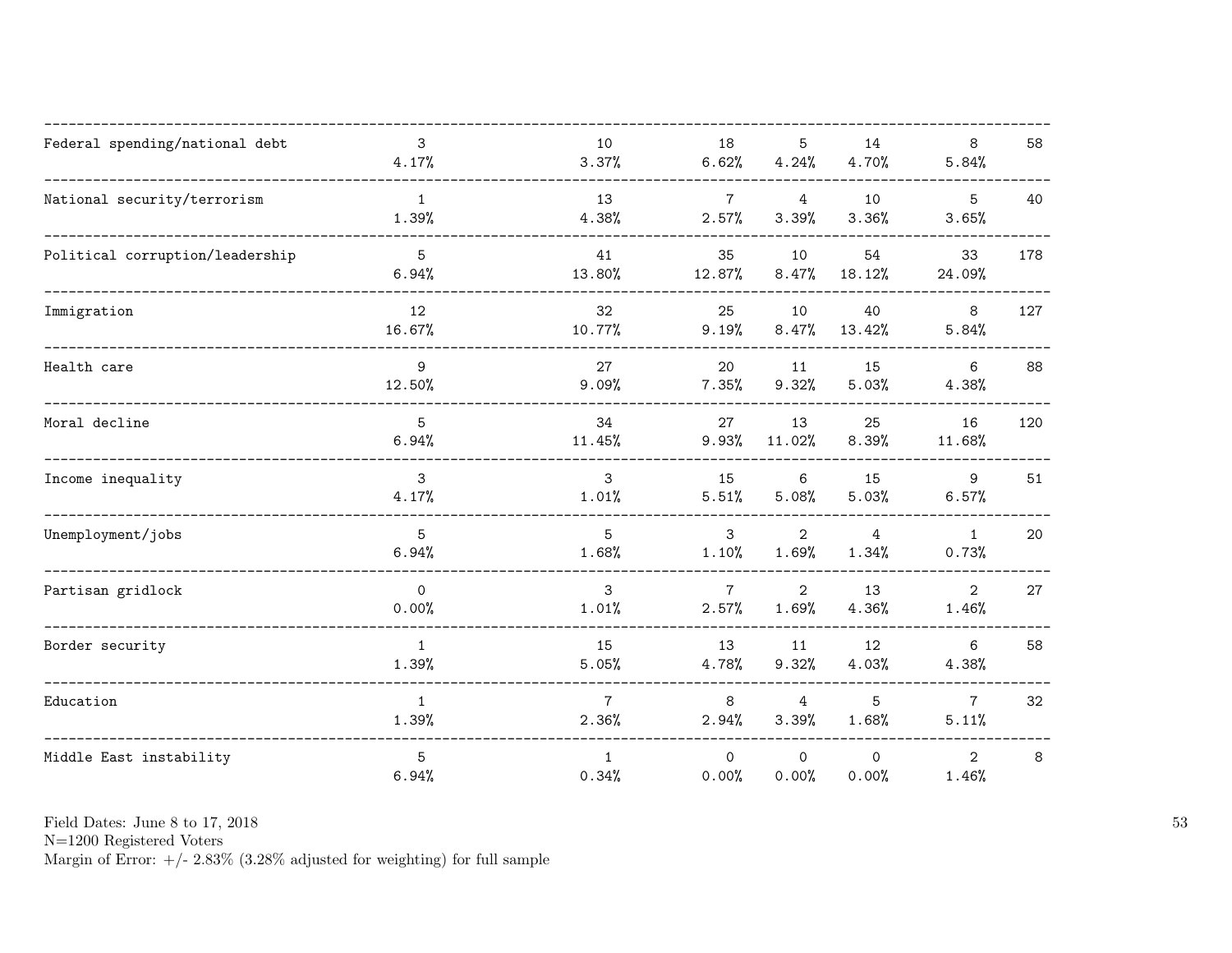| Taxes                                  | $\mathsf{O}$<br>0.00%   | 6<br>2.02%              | $\overline{2}$<br>0.74%  | $\mathbf 0$<br>0.00%    | $\mathbf{2}$<br>0.67%   | $\mathbf{1}$<br>0.73%   | 11           |
|----------------------------------------|-------------------------|-------------------------|--------------------------|-------------------------|-------------------------|-------------------------|--------------|
| Gun control/gun violence               | $\mathbf{1}$<br>1.39%   | 25<br>8.42%             | 31<br>11.40%             | 8<br>6.78%              | 17<br>5.70%             | $\overline{4}$<br>2.92% | 86           |
| Crime and drugs                        | $\mathsf{O}$<br>0.00%   | 6<br>2.02%              | 3<br>1.10%               | $\overline{4}$<br>3.39% | $\overline{7}$<br>2.35% | $\mathbf{O}$<br>0.00%   | 20           |
| Gay marriage                           | $\mathsf{O}$<br>0.00%   | $\Omega$<br>0.00%       | $\Omega$<br>0.00%        | $\Omega$<br>0.00%       | $\mathbf{1}$<br>0.34%   | $\mathsf{O}$<br>0.00%   | $\mathbf{1}$ |
| Environment                            | $\mathbf{1}$<br>1.39%   | $\overline{2}$<br>0.67% | $5\phantom{.0}$<br>1.84% | 6<br>5.08%              | 6<br>2.01%              | $\overline{4}$<br>2.92% | 24           |
| Social welfare programs                | 5<br>6.94%              | 5<br>1.68%              | $\overline{4}$<br>1.47%  | $\mathsf O$<br>0.00%    | $\mathsf{O}$<br>0.00%   | $\overline{4}$<br>2.92% | 18           |
| Gas prices                             | $\mathsf{O}$<br>0.00%   | $\overline{2}$<br>0.67% | $\overline{2}$<br>0.74%  | $\overline{2}$<br>1.69% | 3<br>1.01%              | $\Omega$<br>0.00%       | 9            |
| Abortion                               | $\overline{2}$<br>2.78% | $\mathbf{1}$<br>0.34%   | $\Omega$<br>0.00%        | $\overline{2}$<br>1.69% | 6<br>2.01%              | $\mathbf{1}$<br>0.73%   | 12           |
| Voting system                          | $\mathsf{O}$<br>0.00%   | 3<br>1.01%              | $\mathsf{O}$<br>0.00%    | $\mathsf{O}$<br>0.00%   | $\overline{2}$<br>0.67% | $\mathbf{3}$<br>2.19%   | 8            |
| Police brutality/police militarization | $\mathbf{3}$<br>4.17%   | 10<br>3.37%             | $\overline{2}$<br>0.74%  | $\overline{2}$<br>1.69% | $\overline{2}$<br>0.67% | $\overline{2}$<br>1.46% | 21           |
| Race relations                         | 3<br>4.17%              | 6<br>2.02%              | $7\overline{ }$<br>2.57% | $\mathbf{1}$<br>0.85%   | 9<br>3.02%              | 5<br>3.65%              | 31           |
| The media                              | $\mathsf{O}$<br>0.00%   | 9<br>3.03%              | $\mathbf{1}$<br>0.37%    | $\overline{2}$<br>1.69% | 8<br>2.68%              | $\circ$<br>0.00%        | 20           |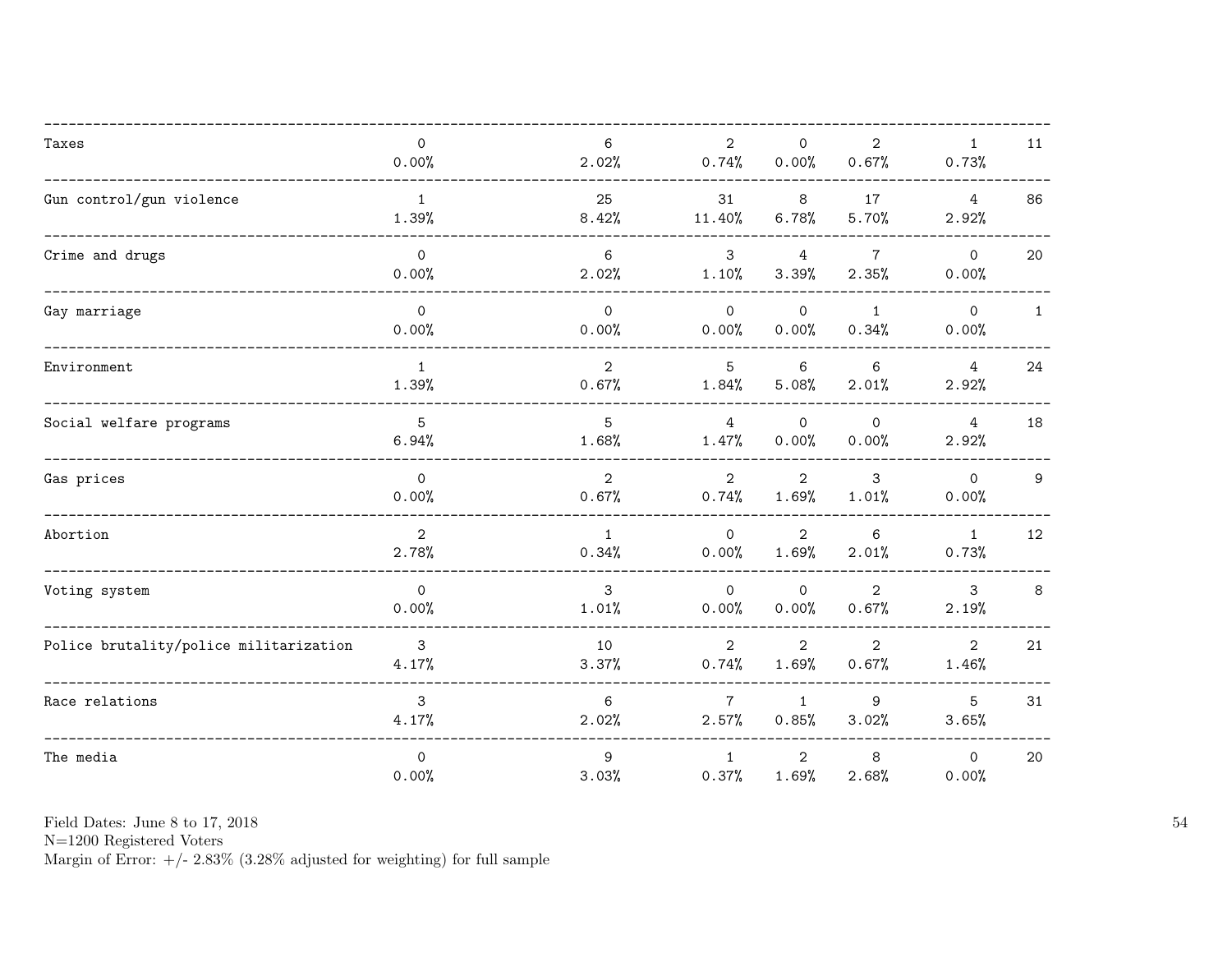| Government data collection     | $\mathbf 0$<br>0.00%  | $\Omega$<br>0.00%       | $\overline{2}$<br>0.74% | $\mathbf 0$<br>0.00%                | $\overline{2}$<br>0.67% | $\mathbf{1}$<br>0.73% | 5              |
|--------------------------------|-----------------------|-------------------------|-------------------------|-------------------------------------|-------------------------|-----------------------|----------------|
| Energy                         | $\Omega$<br>0.00%     | $\Omega$<br>0.00%       | $\overline{0}$<br>0.00% | 1<br>0.85%                          | $\mathbf{1}$<br>0.34%   | $\mathbf{1}$<br>0.73% | 3              |
| Housing                        | $\mathbf{1}$<br>1.39% | 6<br>2.02%              | $\Omega$<br>0.00%       | $\Omega$<br>0.00%                   | $\Omega$<br>0.00%       | $\Omega$<br>0.00%     | $\overline{7}$ |
| Foreign trade                  | $\Omega$<br>0.00%     | $\Omega$<br>0.00%       | $\mathbf{1}$<br>0.37%   | $\overline{O}$<br>0.00%             | $\mathbf{1}$<br>0.34%   | $\Omega$<br>0.00%     | $\overline{2}$ |
| Russia                         | $\Omega$<br>0.00%     | 8<br>2.69%              | 6                       | $\overline{2}$<br>$2.21\%$ $1.69\%$ | $\overline{4}$<br>1.34% | $5^{\circ}$<br>3.65%  | 25             |
| Sexual Harassment              | $\circ$<br>0.00%      | 5<br>1.68%              | $\Omega$<br>0.00%       | $\mathsf{O}$<br>$0.00\%$            | $\mathbf{1}$<br>0.34%   | $\Omega$<br>0.00%     | 6              |
| North Korea                    | $\mathsf{O}$<br>0.00% | $\Omega$<br>0.00%       | $\overline{1}$<br>0.37% | 3<br>$2.54\%$                       | 2<br>0.67%              | $\Omega$<br>0.00%     | 6              |
| Opioid/prescription drug abuse | 6<br>8.33%            | $\overline{4}$<br>1.35% | $\overline{2}$<br>0.74% | $\overline{0}$<br>0.00%             | 1<br>0.34%              | $\circ$<br>0.00%      | 13             |
| Total                          | 72<br>6.03%           | 297<br>24.87%           | 272<br>22.78%           | 118<br>9.88%                        | 298<br>24.96%           | 137<br>11.47%         | 1194           |
| Cell Contents                  |                       |                         |                         |                                     |                         |                       |                |
| Count<br>Column Percent        |                       |                         |                         |                                     |                         |                       |                |

**ATTEND** 

Field Dates: June 8 to 17, 2018  ${\rm N}{=}1200$  Registered Voters Margin of Error:  $+/- 2.83\%$  (3.28% adjusted for weighting) for full sample  $55\,$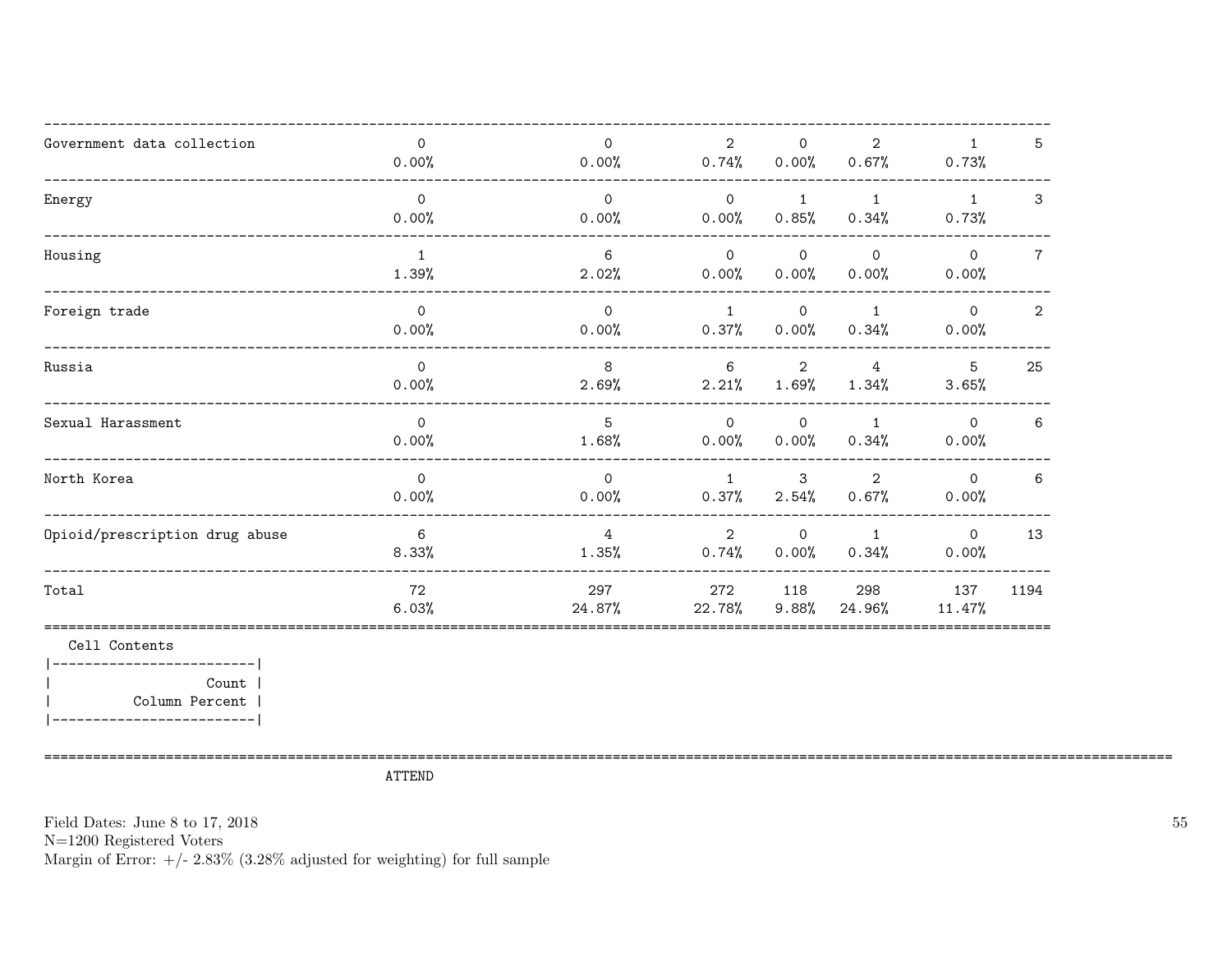| Q                               |                          |                         |                         | More than once a week Once a week A few times a month Once or twice a year | Never        | Total |
|---------------------------------|--------------------------|-------------------------|-------------------------|----------------------------------------------------------------------------|--------------|-------|
| The economy                     | $7\overline{ }$<br>5.04% | 13<br>5.24%             | 10<br>$7.63\%$          | 12<br>4.30%                                                                | 18<br>4.55%  | 60    |
| Federal spending/national debt  | 8<br>5.76%               | 13<br>5.24%             | 10<br>7.63%             | 14<br>5.02%                                                                | 13<br>3.28%  | 58    |
| National security/terrorism     | $\overline{4}$<br>2.88%  | $\overline{7}$<br>2.82% | $\mathbf{3}$<br>2.29%   | $\mathbf{3}$<br>$1.08\%$                                                   | 22<br>5.56%  | 39    |
| Political corruption/leadership | 10<br>7.19%              | 30<br>$12.10\%$         | 17<br>12.98%            | 41<br>14.70%                                                               | 80<br>20.20% | 178   |
| Immigration                     | 16<br>11.51%             | 27<br>10.89%            | 15<br>$11.45\%$         | 33<br>11.83%                                                               | 37<br>9.34%  | 128   |
| Health care                     | $\overline{4}$<br>2.88%  | 19<br>$7.66\%$          | 6<br>$4.58\%$           | 23<br>$8.24\%$                                                             | 36<br>9.09%  | 88    |
| Moral decline                   | 24<br>$17.27\%$          | 40<br>16.13%            | 12<br>9.16%             | 20<br>7.17%                                                                | 24<br>6.06%  | 120   |
| Income inequality               | $\mathbf{1}$<br>0.72%    | 10<br>$4.03\%$          | $\overline{2}$<br>1.53% | 19<br>6.81%                                                                | 18<br>4.55%  | 50    |
| Unemployment/jobs               | 5<br>3.60%               | 5<br>2.02%              | $\mathbf{1}$<br>0.76%   | $7\overline{ }$<br>2.51%                                                   | 4<br>1.01%   | 22    |
| Partisan gridlock               | 3<br>2.16%               | $\overline{4}$<br>1.61% | $\mathbf{3}$<br>2.29%   | $5\overline{)}$<br>1.79%                                                   | 12<br>3.03%  | 27    |
| Border security                 | $7\overline{ }$<br>5.04% | 10<br>4.03%             | 6<br>4.58%              | 15<br>5.38%                                                                | 20<br>5.05%  | 58    |
| Education                       | 5                        | 3                       | $\mathbf{2}$            | 5                                                                          | 16           | 31    |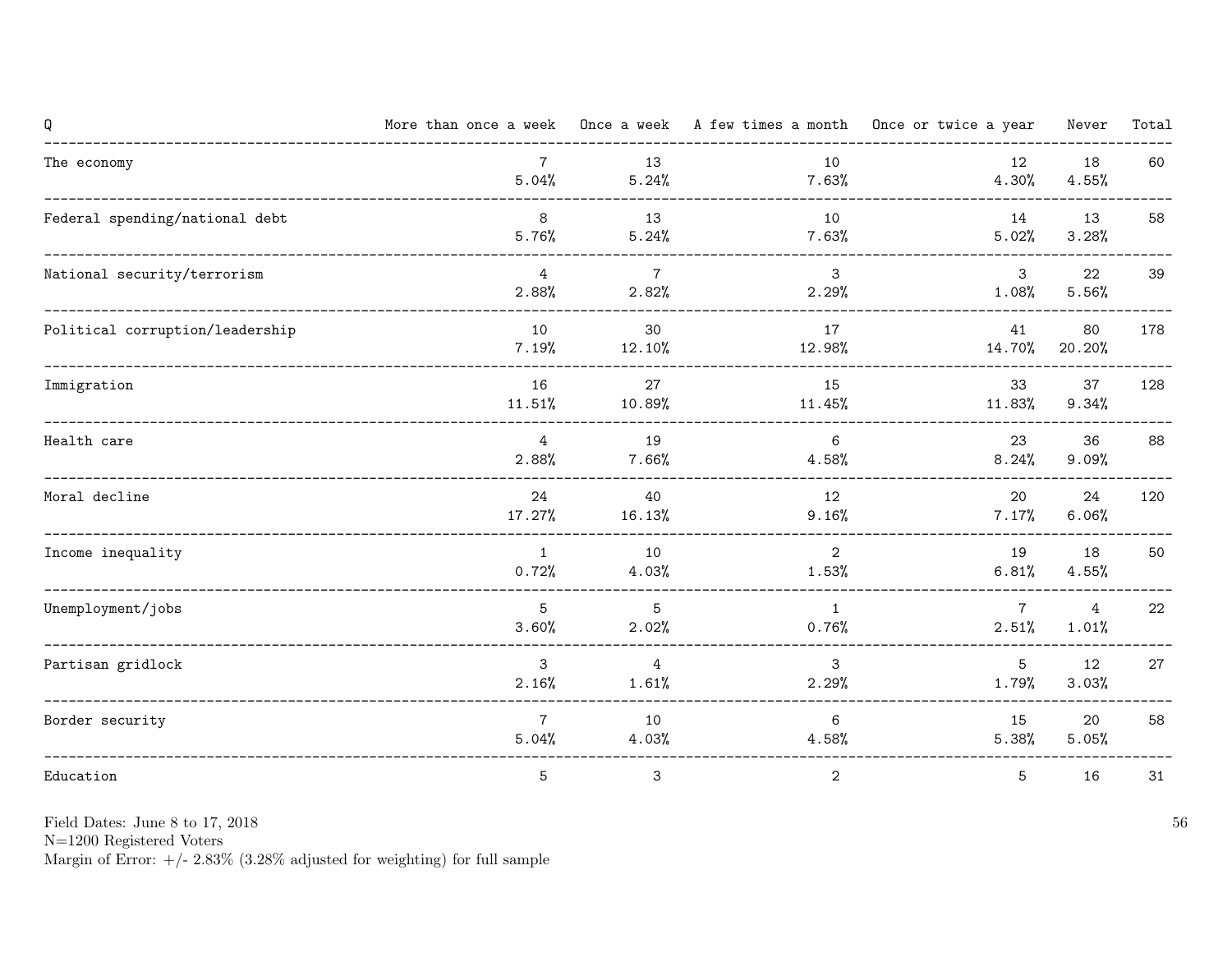|                                        | 3.60%                   | 1.21%                   | 1.53%                        | 1.79%                   | 4.04%                 |              |
|----------------------------------------|-------------------------|-------------------------|------------------------------|-------------------------|-----------------------|--------------|
| Middle East instability                | $\overline{2}$<br>1.44% | $\mathbf{3}$<br>1.21%   | $\mathsf{O}\xspace$<br>0.00% | $\overline{2}$<br>0.72% | $\mathbf{1}$<br>0.25% | 8            |
| Taxes                                  | $\mathbf{1}$<br>0.72%   | $\mathbf{1}$<br>0.40%   | 3<br>2.29%                   | 4<br>1.43%              | $\mathbf{1}$<br>0.25% | 10           |
| Gun control/gun violence               | 11<br>7.91%             | 17<br>6.85%             | 13<br>9.92%                  | 24<br>8.60%             | 20<br>5.05%           | 85           |
| Crime and drugs                        | 3<br>2.16%              | 3<br>1.21%              | $\mathbf{1}$<br>0.76%        | 9<br>3.23%              | 5<br>1.26%            | 21           |
| Gay marriage                           | $\mathsf{O}$<br>0.00%   | $\mathsf{O}$<br>0.00%   | $\mathsf{O}\xspace$<br>0.00% | $\mathsf{O}$<br>0.00%   | 1<br>0.25%            | $\mathbf{1}$ |
| Environment                            | $\mathbf{1}$<br>0.72%   | $\mathbf{1}$<br>0.40%   | $\mathbf{1}$<br>0.76%        | $\overline{7}$<br>2.51% | 14<br>3.54%           | 24           |
| Social welfare programs                | $\overline{4}$<br>2.88% | 5<br>2.02%              | $\mathbf{1}$<br>0.76%        | $\overline{2}$<br>0.72% | 6<br>1.52%            | 18           |
| Gas prices                             | $\mathsf{O}$<br>0.00%   | $\overline{4}$<br>1.61% | $\mathbf{1}$<br>0.76%        | $\overline{0}$<br>0.00% | 4<br>1.01%            | 9            |
| Abortion                               | $\overline{7}$<br>5.04% | 4<br>1.61%              | $\Omega$<br>0.00%            | $\circ$<br>0.00%        | $\mathbf{1}$<br>0.25% | 12           |
| Voting system                          | $\mathsf{O}$<br>0.00%   | 3<br>1.21%              | $\mathbf{1}$<br>0.76%        | $\mathsf{O}$<br>0.00%   | 5<br>1.26%            | 9            |
| Police brutality/police militarization | $\mathsf{O}$<br>0.00%   | $\mathbf{1}$<br>0.40%   | 4<br>3.05%                   | 4<br>1.43%              | 9<br>2.27%            | 18           |
| Race relations                         | $\mathsf 3$             | $\,6$                   | $\,6\,$                      | 11                      | 6                     | 32           |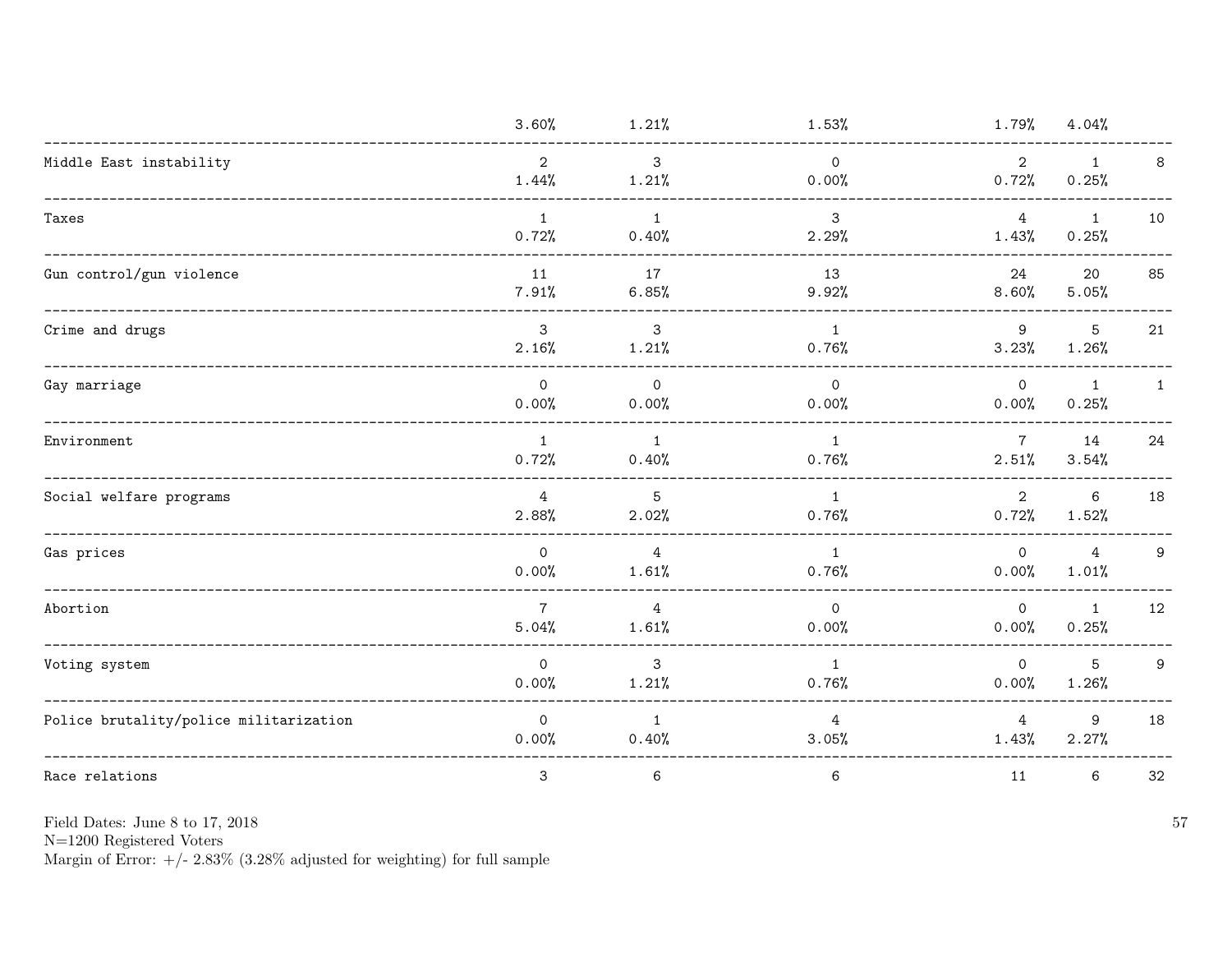|                                | 2.16%                   | 2.42%                   | 4.58%                   | 3.94%                    | 1.52%                   |                 |
|--------------------------------|-------------------------|-------------------------|-------------------------|--------------------------|-------------------------|-----------------|
| The media                      | 6<br>4.32%              | $\overline{1}$<br>0.40% | 5<br>3.82%              | $5^{\circ}$<br>1.79%     | $\mathbf{3}$<br>0.76%   | 20              |
| Government data collection     | $\Omega$<br>0.00%       | 2<br>0.81%              | $\Omega$<br>0.00%       | $\overline{0}$<br>0.00%  | $\mathbf{3}$<br>0.76%   | 5               |
| Energy                         | $\Omega$<br>0.00%       | $\overline{1}$<br>0.40% | $\Omega$<br>0.00%       | $\Omega$<br>0.00%        | 2<br>0.51%              | 3               |
| Housing                        | $\Omega$<br>0.00%       | $\overline{2}$<br>0.81% | $\overline{0}$<br>0.00% | $5^{\circ}$<br>$1.79\%$  | $\overline{0}$<br>0.00% | $7\overline{ }$ |
| Foreign trade                  | $\Omega$<br>0.00%       | $\overline{1}$<br>0.40% | $\mathsf{O}$<br>0.00%   | $\overline{1}$<br>0.36%  | $\circ$<br>0.00%        | $\mathbf{2}$    |
| Russia                         | 2<br>1.44%              | 8<br>3.23%              | $\mathbf{1}$<br>0.76%   | 1<br>0.36%               | 13<br>3.28%             | 25              |
| Sexual Harassment              | $\Omega$<br>0.00%       | $\overline{0}$<br>0.00% | 6<br>4.58%              | $\overline{0}$<br>0.00%  | $\Omega$<br>0.00%       | $6\phantom{.}6$ |
| North Korea                    | 3<br>2.16%              | $\mathbf{3}$<br>1.21%   | $\mathsf{O}$<br>0.00%   | $\Omega$<br>0.00%        | $\Omega$<br>0.00%       | 6               |
| Opioid/prescription drug abuse | $\overline{2}$<br>1.44% | $\overline{1}$<br>0.40% | $\mathbf{1}$<br>0.76%   | $7\overline{ }$<br>2.51% | $\overline{2}$<br>0.51% | 13              |
| Total                          | 139<br>11.65%           | 248<br>20.79%           | 131<br>10.98%           | 279<br>23.39%            | 396<br>33.19%           | 1193            |

Cell Contents

 $|----------|$  $Count$  |  $\overline{\phantom{a}}$ Column Percent |  $\overline{\phantom{a}}$ 

Field Dates: June 8 to 17, 2018

 ${\rm N}{=}1200$  Registered Voters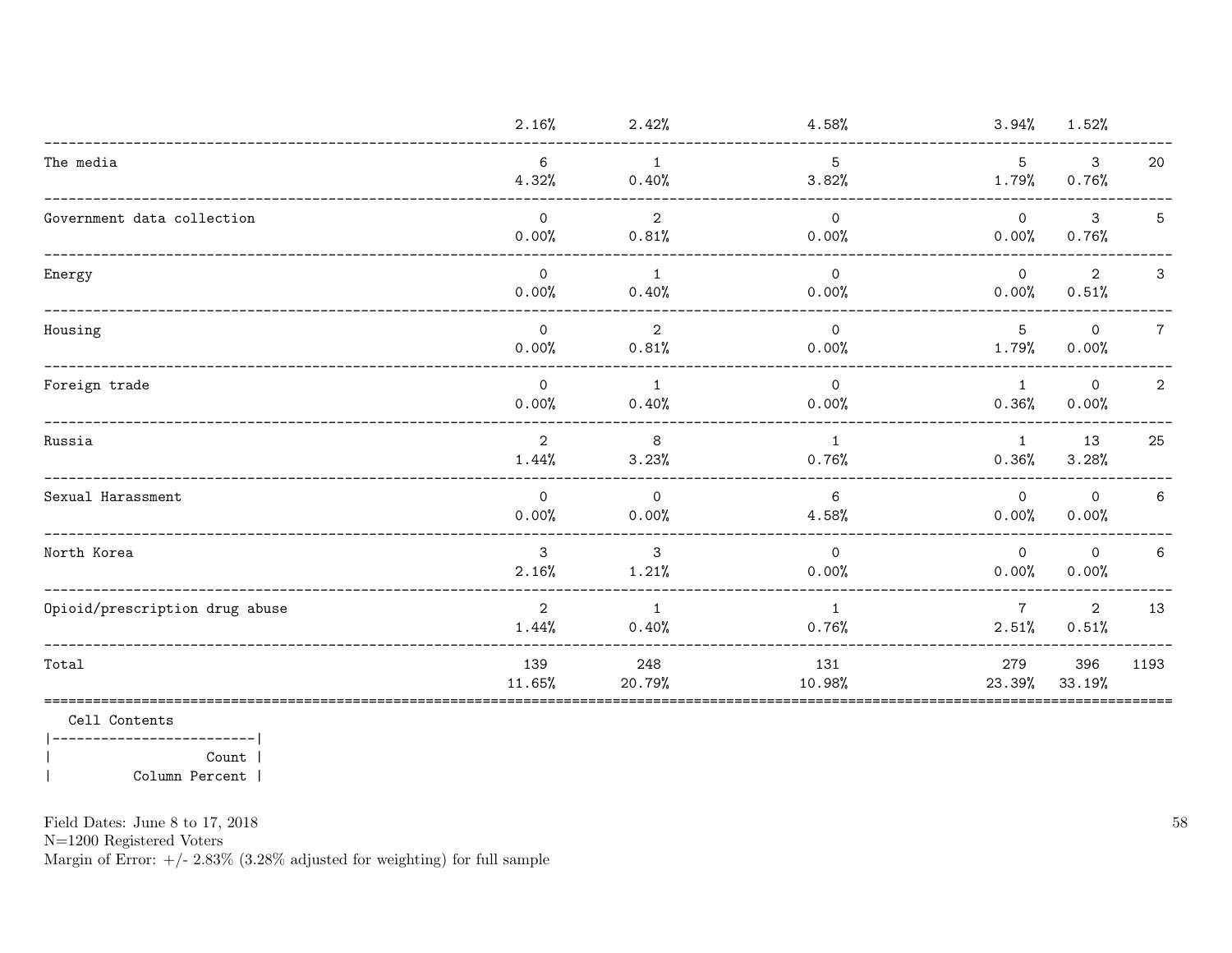|                                 | race_recode   |                         |              |                          |                          |                          |                         |                        |       |
|---------------------------------|---------------|-------------------------|--------------|--------------------------|--------------------------|--------------------------|-------------------------|------------------------|-------|
| Q                               | White         | Black                   | Hispanic     | Asian                    | Native American          | Middle Eastern           | Mixed                   | Other                  | Total |
| The economy                     | 23<br>3.30%   | 14<br>8.19%             | 19<br>7.04%  | 2<br>13.33%              | $\Omega$<br>0.00%        | $\Omega$<br>0.00%        | $\mathbf{1}$<br>4.55%   | $\Omega$<br>0.00%      | 59    |
| Federal spending/national debt  | 42<br>6.02%   | $\overline{2}$<br>1.17% | 10<br>3.70%  | $\overline{1}$<br>6.67%  | $\Omega$<br>0.00%        | $\overline{2}$<br>33.33% | $\mathbf 0$<br>0.00%    | $\mathbf{1}$<br>10.00% | 58    |
| National security/terrorism     | 26<br>3.72%   | $\overline{2}$<br>1.17% | 9<br>3.33%   | $\Omega$<br>0.00%        | $\mathbf{1}$<br>14.29%   | $\mathsf{O}$<br>0.00%    | 1<br>4.55%              | $\mathbf 0$<br>0.00%   | 39    |
| Political corruption/leadership | 106<br>15.19% | 21<br>12.28%            | 45<br>16.67% | $\overline{2}$<br>13.33% | $\overline{2}$<br>28.57% | $\Omega$<br>0.00%        | $\overline{2}$<br>9.09% | $\mathbf 0$<br>0.00%   | 178   |
| Immigration                     | 89<br>12.75%  | 9<br>5.26%              | 26<br>9.63%  | $\Omega$<br>0.00%        | $\mathbf{1}$<br>14.29%   | $\Omega$<br>0.00%        | $\overline{2}$<br>9.09% | $\mathbf{1}$<br>10.00% | 128   |
| Health care                     | 43<br>6.16%   | 17<br>9.94%             | 25<br>9.26%  | 2<br>13.33%              | $\Omega$<br>0.00%        | $\Omega$<br>0.00%        | $\mathbf{1}$<br>4.55%   | 1<br>10.00%            | 89    |
| Moral decline                   | 86<br>12.32%  | $\mathbf{1}$<br>0.58%   | 26<br>9.63%  | $\mathbf 0$<br>0.00%     | $\overline{2}$<br>28.57% | $\mathbf{1}$<br>16.67%   | 3<br>13.64%             | $\mathbf{1}$<br>10.00% | 120   |
| Income inequality               | 35<br>5.01%   | 6<br>3.51%              | 5<br>1.85%   | 1<br>6.67%               | $\Omega$<br>0.00%        | $\Omega$<br>0.00%        | 3<br>13.64%             | $\Omega$<br>0.00%      | 50    |
| Unemployment/jobs               | 8<br>1.15%    | 4<br>2.34%              | 9<br>3.33%   | $\Omega$<br>0.00%        | $\Omega$<br>0.00%        | $\Omega$<br>0.00%        | $\mathbf{1}$<br>4.55%   | $\mathbf 0$<br>0.00%   | 22    |
| Partisan gridlock               | 20<br>2.87%   | $\mathbf{1}$<br>0.58%   | 4<br>1.48%   | $\mathbf 0$<br>0.00%     | $\mathsf{O}$<br>0.00%    | $\mathbf{1}$<br>16.67%   | $\Omega$<br>0.00%       | $\mathbf 0$<br>0.00%   | 26    |

 ${\rm N}{=}1200$  Registered Voters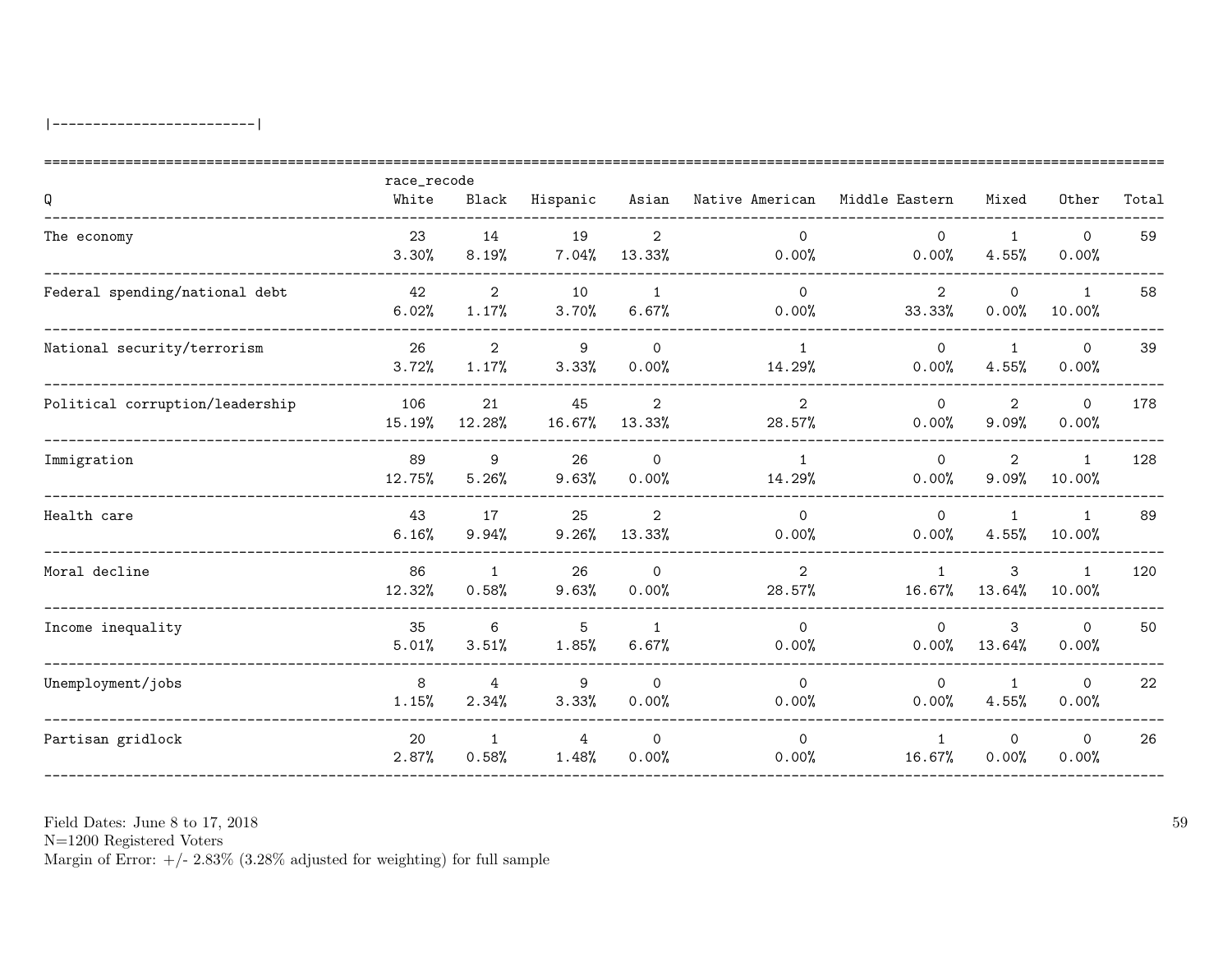| Border security                | 46<br>6.59%             | $\overline{2}$<br>1.17%      | 8<br>2.96%              | 1<br>6.67%            | $\mathsf{O}$<br>0.00%   | $\mathsf{O}$<br>0.00%   | $\mathbf{1}$<br>4.55%   | $\mathsf O$<br>0.00%   | 58           |
|--------------------------------|-------------------------|------------------------------|-------------------------|-----------------------|-------------------------|-------------------------|-------------------------|------------------------|--------------|
| Education                      | 15<br>2.15%             | 4<br>2.34%                   | 10<br>3.70%             | 2<br>13.33%           | $\mathbf 0$<br>0.00%    | $\overline{0}$<br>0.00% | $\mathsf{O}$<br>0.00%   | $\mathsf{O}$<br>0.00%  | 31           |
| Middle East instability        | $\overline{4}$<br>0.57% | $\overline{2}$<br>1.17%      | $\overline{2}$<br>0.74% | $\mathbf 0$<br>0.00%  | 1<br>14.29%             | $\circ$<br>0.00%        | $\mathbf 0$<br>0.00%    | $\mathbf 0$<br>0.00%   | 9            |
| Taxes                          | 6<br>0.86%              | $\overline{2}$<br>1.17%      | $\mathbf{1}$<br>0.37%   | $\mathsf{O}$<br>0.00% | $\mathsf{O}$<br>0.00%   | $\overline{0}$<br>0.00% | 0<br>0.00%              | $\mathbf{2}$<br>20.00% | 11           |
| Gun control/gun violence       | 25<br>3.58%             | 36<br>21.05%                 | 22<br>8.15%             | $\mathbf 0$<br>0.00%  | $\Omega$<br>0.00%       | $\mathsf{O}$<br>0.00%   | $\overline{2}$<br>9.09% | $\mathsf O$<br>0.00%   | 85           |
| Crime and drugs                | 16<br>2.29%             | $\mathbf{2}$<br>1.17%        | $\overline{2}$<br>0.74% | 1<br>6.67%            | $\circ$<br>0.00%        | $\overline{0}$<br>0.00% | 1<br>4.55%              | $\mathsf{O}$<br>0.00%  | 22           |
| Gay marriage                   | $\overline{O}$<br>0.00% | $\mathsf{O}$<br>0.00%        | $\mathsf{O}$<br>0.00%   | $\mathbf{1}$<br>6.67% | $\mathsf{O}$<br>0.00%   | $\overline{O}$<br>0.00% | $\mathbf 0$<br>0.00%    | $\mathbf 0$<br>0.00%   | $\mathbf{1}$ |
| ${\small\texttt{Environment}}$ | 20<br>2.87%             | $\mathsf{O}\xspace$<br>0.00% | 3<br>1.11%              | $\mathbf 0$<br>0.00%  | $\mathbf 0$<br>0.00%    | $\circ$<br>0.00%        | $\mathsf{O}$<br>0.00%   | $\mathbf 0$<br>0.00%   | 23           |
| Social welfare programs        | 15<br>2.15%             | 3<br>1.75%                   | $\mathbf{1}$<br>0.37%   | $\Omega$<br>0.00%     | $\Omega$<br>0.00%       | $\Omega$<br>0.00%       | 0<br>0.00%              | $\mathbf 0$<br>0.00%   | 19           |
| Gas prices                     | 8<br>1.15%              | $\mathbf{1}$<br>0.58%        | $\mathsf{O}$<br>0.00%   | $\mathbf 0$<br>0.00%  | $\overline{0}$<br>0.00% | $\overline{0}$<br>0.00% | $\mathbf 0$<br>0.00%    | $\mathbf 0$<br>0.00%   | 9            |
| Abortion                       | 10<br>1.43%             | $\mathbf 0$<br>0.00%         | $\mathbf{2}$<br>0.74%   | $\mathbf 0$<br>0.00%  | $\mathbf 0$<br>0.00%    | $\mathbf{1}$<br>16.67%  | $\mathbf 0$<br>0.00%    | $\mathbf 0$<br>0.00%   | 13           |
| Voting system                  | 4<br>0.57%              | 1<br>0.58%                   | 4<br>1.48%              | $\mathsf{O}$<br>0.00% | $\circ$<br>0.00%        | $\overline{0}$<br>0.00% | 0<br>0.00%              | $\mathbf 0$<br>0.00%   | 9            |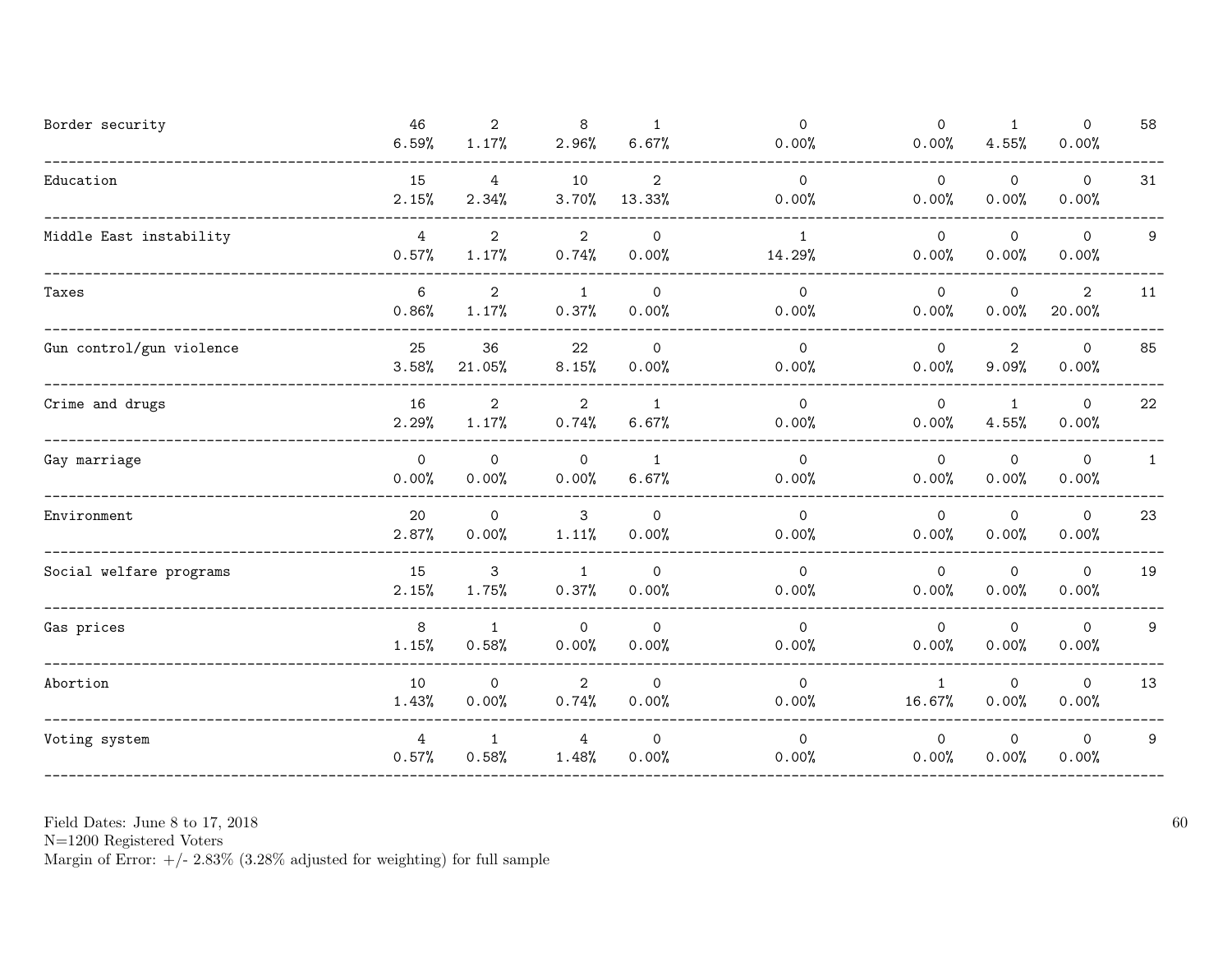| Police brutality/police militarization | 6<br>0.86%              | $\overline{7}$<br>4.09%      | 6<br>2.22%               | $\Omega$<br>0.00%     | $\mathsf{O}$<br>0.00%   | $\mathsf{O}$<br>0.00%   | $\mathbf{1}$<br>4.55% | 0<br>0.00%               | 20             |
|----------------------------------------|-------------------------|------------------------------|--------------------------|-----------------------|-------------------------|-------------------------|-----------------------|--------------------------|----------------|
| Race relations                         | 5<br>0.72%              | 15<br>8.77%                  | 10<br>3.70%              | $\mathbf{1}$<br>6.67% | $\mathbf 0$<br>0.00%    | $\mathsf{O}$<br>0.00%   | 1<br>4.55%            | 1<br>10.00%              | 33             |
| The media                              | 11<br>1.58%             | $\mathsf{O}$<br>0.00%        | $7\overline{ }$<br>2.59% | $\Omega$<br>0.00%     | $\Omega$<br>0.00%       | $\mathbf{1}$<br>16.67%  | 1<br>4.55%            | $\mathbf 0$<br>0.00%     | 20             |
| Government data collection             | 5<br>0.72%              | $\mathsf{O}\xspace$<br>0.00% | $\mathsf{O}$<br>0.00%    | $\mathbf 0$<br>0.00%  | $\mathbf 0$<br>0.00%    | $\circ$<br>0.00%        | $\mathbf 0$<br>0.00%  | $\mathbf 0$<br>0.00%     | 5              |
| Energy                                 | $\mathbf{2}$<br>0.29%   | 0<br>0.00%                   | 0<br>0.00%               | $\mathbf 0$<br>0.00%  | $\mathbf 0$<br>0.00%    | $\circ$<br>0.00%        | 0<br>0.00%            | 1<br>10.00%              | 3              |
| Housing                                | $\overline{0}$<br>0.00% | $\overline{7}$<br>4.09%      | 0<br>0.00%               | $\mathsf{O}$<br>0.00% | $\Omega$<br>0.00%       | $\circ$<br>0.00%        | 0<br>0.00%            | 0<br>0.00%               | $\overline{7}$ |
| Foreign trade                          | $\overline{O}$<br>0.00% | $\Omega$<br>0.00%            | 1<br>0.37%               | $\mathbf{1}$<br>6.67% | $\overline{0}$<br>0.00% | $\mathsf{O}$<br>0.00%   | $\mathbf 0$<br>0.00%  | $\mathbf 0$<br>0.00%     | $\overline{2}$ |
| Russia                                 | 14<br>2.01%             | 3<br>1.75%                   | $\overline{7}$<br>2.59%  | $\mathbf 0$<br>0.00%  | $\mathbf 0$<br>0.00%    | $\circ$<br>0.00%        | $\mathbf{1}$<br>4.55% | $\mathbf 0$<br>0.00%     | 25             |
| Sexual Harassment                      | 1<br>0.14%              | 0<br>0.00%                   | 5<br>1.85%               | $\mathbf 0$<br>0.00%  | $\mathbf 0$<br>0.00%    | $\overline{0}$<br>0.00% | 0<br>0.00%            | $\mathbf 0$<br>0.00%     | 6              |
| North Korea                            | $\overline{4}$<br>0.57% | $\overline{2}$<br>1.17%      | $\Omega$<br>0.00%        | $\Omega$<br>0.00%     | $\Omega$<br>0.00%       | $\Omega$<br>0.00%       | $\mathbf 0$<br>0.00%  | $\Omega$<br>0.00%        | 6              |
| Opioid/prescription drug abuse         | $\mathbf{3}$<br>0.43%   | $\overline{7}$<br>4.09%      | $\mathbf{1}$<br>0.37%    | $\mathsf{O}$<br>0.00% | 0<br>0.00%              | $\mathsf{O}$<br>0.00%   | 0<br>0.00%            | $\overline{2}$<br>20.00% | 13             |
| Total                                  | 698<br>58.22%           | 171<br>14.26%                | 270<br>22.52%            | 15<br>1.25%           | 7<br>0.58%              | 6<br>0.50%              | 22<br>1.83%           | 10<br>0.83%              | 1199           |

 ${\cal N}{=}1200$  Registered Voters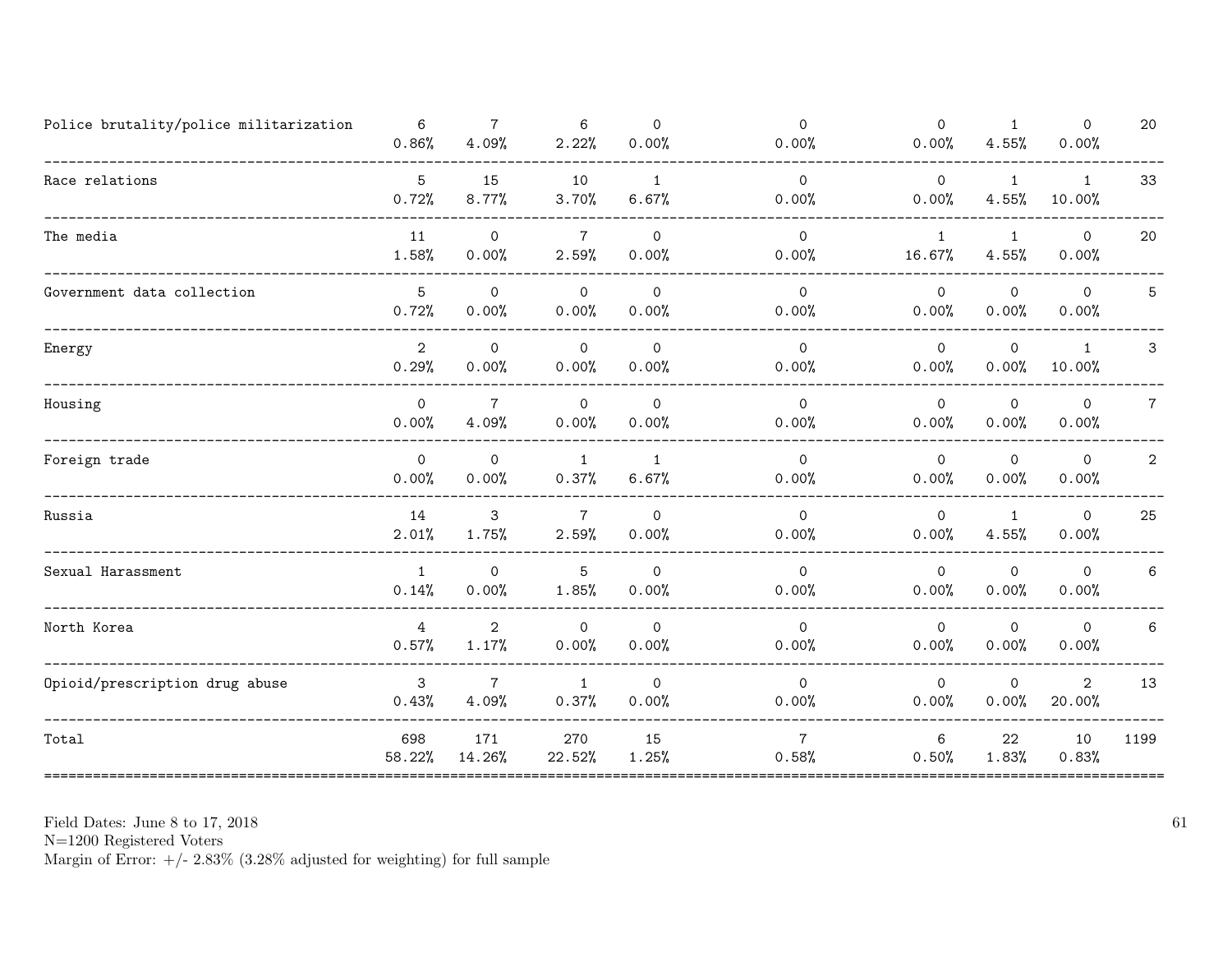## Cell Contents

|-------------------------| | Count | | Column Percent | |-------------------------|

| Q                               | MARITAL<br>Married    |                          | Separated Divorced            | Widowed                 |                         | Single Domestic Partnership | Total |
|---------------------------------|-----------------------|--------------------------|-------------------------------|-------------------------|-------------------------|-----------------------------|-------|
| The economy                     | 25<br>4.11%           | $\overline{2}$           | 2<br>$11.11\%$ $1.82\%$ 0.00% | $\circ$                 | 24<br>$7.48\%$          | 6<br>8.82%                  | 59    |
| Federal spending/national debt  | 35<br>5.76%           | $\Omega$                 | 4<br>$0.00\%$ $3.64\%$ 7.04%  | $5^{\circ}$             | 12<br>3.74%             | 1<br>1.47%                  | 57    |
| National security/terrorism     | 23<br>3.78%           | $\overline{0}$<br>0.00%  | $\overline{4}$                | 6<br>$3.64\%$ $8.45\%$  | $5^{\circ}$<br>$1.56\%$ | $\overline{2}$<br>2.94%     | 40    |
| Political corruption/leadership | 86<br>14.14%          | $\overline{2}$<br>11.11% | 32<br>29.09%                  | 10<br>14.08%            | 41<br>12.77%            | 5<br>7.35%                  | 176   |
| Immigration                     | 72<br>11.84%          | $\mathbf{3}$<br>16.67%   | 9<br>8.18%                    | 8<br>$11.27\%$          | 27<br>8.41%             | 10<br>14.71%                | 129   |
| Health care                     | 45<br>7.40%           | $\mathbf{1}$<br>5.56%    | 11                            | 3<br>$10.00\%$ $4.23\%$ | 23<br>7.17%             | 5<br>7.35%                  | 88    |
| Moral decline                   | 78<br>12.83%          | 1<br>5.56%               | 8 <sup>8</sup><br>7.27%       | 6<br>$8.45\%$           | 24<br>7.48%             | $\overline{2}$<br>2.94%     | 119   |
| Income inequality               | 16<br>2.63%           | $\overline{1}$<br>5.56%  | 6<br>5.45%                    | 1<br>1.41%              | 23<br>7.17%             | $\overline{4}$<br>5.88%     | 51    |
| Unemployment/jobs               | $\mathbf{1}$<br>0.16% | $2^{\circ}$<br>11.11%    | $\mathbf{1}$<br>$0.91\%$      | $\circ$<br>0.00%        | 16<br>4.98%             | 2<br>2.94%                  | 22    |

Field Dates: June 8 to 17, 2018

N=1200 Registered Voters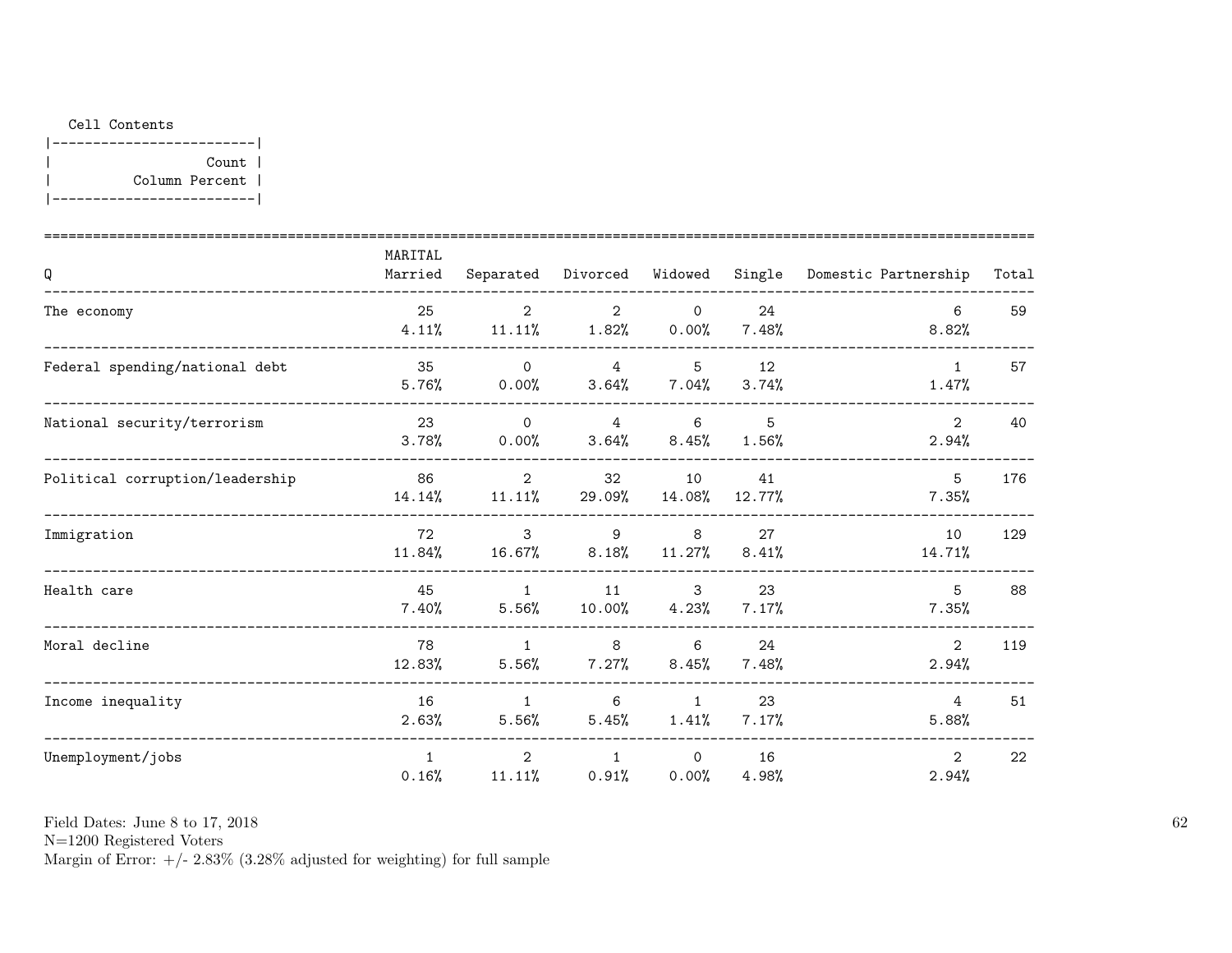| Partisan gridlock        | 17<br>2.80%              | $\mathsf{O}$<br>0.00%    | 3<br>2.73%              | $\mathbf{1}$<br>1.41%    | 3<br>0.93%               | $\mathbf{3}$<br>4.41%   | 27           |
|--------------------------|--------------------------|--------------------------|-------------------------|--------------------------|--------------------------|-------------------------|--------------|
| Border security          | 42<br>6.91%              | $\overline{1}$<br>5.56%  | $\mathbf{1}$<br>0.91%   | $\overline{4}$<br>5.63%  | 10<br>3.12%              | 1<br>1.47%              | 59           |
| Education                | 14<br>2.30%              | $\mathbf{O}$<br>0.00%    | $\mathsf{O}$<br>0.00%   | $\overline{2}$<br>2.82%  | 12<br>3.74%              | $\mathbf{3}$<br>4.41%   | 31           |
| Middle East instability  | $\overline{4}$<br>0.66%  | $\Omega$<br>0.00%        | $\Omega$<br>0.00%       | $\circ$<br>0.00%         | $\overline{4}$<br>1.25%  | $\Omega$<br>0.00%       | 8            |
| Taxes                    | $\mathbf{3}$<br>0.49%    | $\Omega$<br>0.00%        | $\mathbf{1}$<br>0.91%   | $\mathsf{O}$<br>0.00%    | 5<br>1.56%               | $\overline{2}$<br>2.94% | 11           |
| Gun control/gun violence | 34<br>5.59%              | $\mathbf{1}$<br>5.56%    | $\overline{7}$<br>6.36% | $6\phantom{.}6$<br>8.45% | 34<br>10.59%             | $\overline{2}$<br>2.94% | 84           |
| Crime and drugs          | 15<br>2.47%              | $\circ$<br>0.00%         | $\mathsf{O}$<br>0.00%   | 3<br>4.23%               | 3<br>0.93%               | $\mathbf{1}$<br>1.47%   | 22           |
| Gay marriage             | $\mathbf{1}$<br>0.16%    | $\Omega$<br>0.00%        | $\Omega$<br>0.00%       | $\circ$<br>0.00%         | $\Omega$<br>0.00%        | $\Omega$<br>0.00%       | $\mathbf{1}$ |
| Environment              | 10<br>1.64%              | $\mathbf{1}$<br>5.56%    | 4<br>3.64%              | $\mathsf{O}$<br>0.00%    | $7\overline{ }$<br>2.18% | $\overline{2}$<br>2.94% | 24           |
| Social welfare programs  | $6\phantom{.}6$<br>0.99% | $\mathsf{O}$<br>0.00%    | $\mathbf{3}$<br>2.73%   | $\overline{2}$<br>2.82%  | $\overline{7}$<br>2.18%  | $\circ$<br>0.00%        | 18           |
| Gas prices               | 3<br>0.49%               | $\overline{2}$<br>11.11% | 3<br>2.73%              | $\Omega$<br>0.00%        | $\Omega$<br>0.00%        | $\Omega$<br>0.00%       | 8            |
| Abortion                 | $6\phantom{a}$<br>0.99%  | $\circ$<br>0.00%         | $\circ$<br>0.00%        | 3<br>4.23%               | 1<br>0.31%               | 2<br>2.94%              | 12           |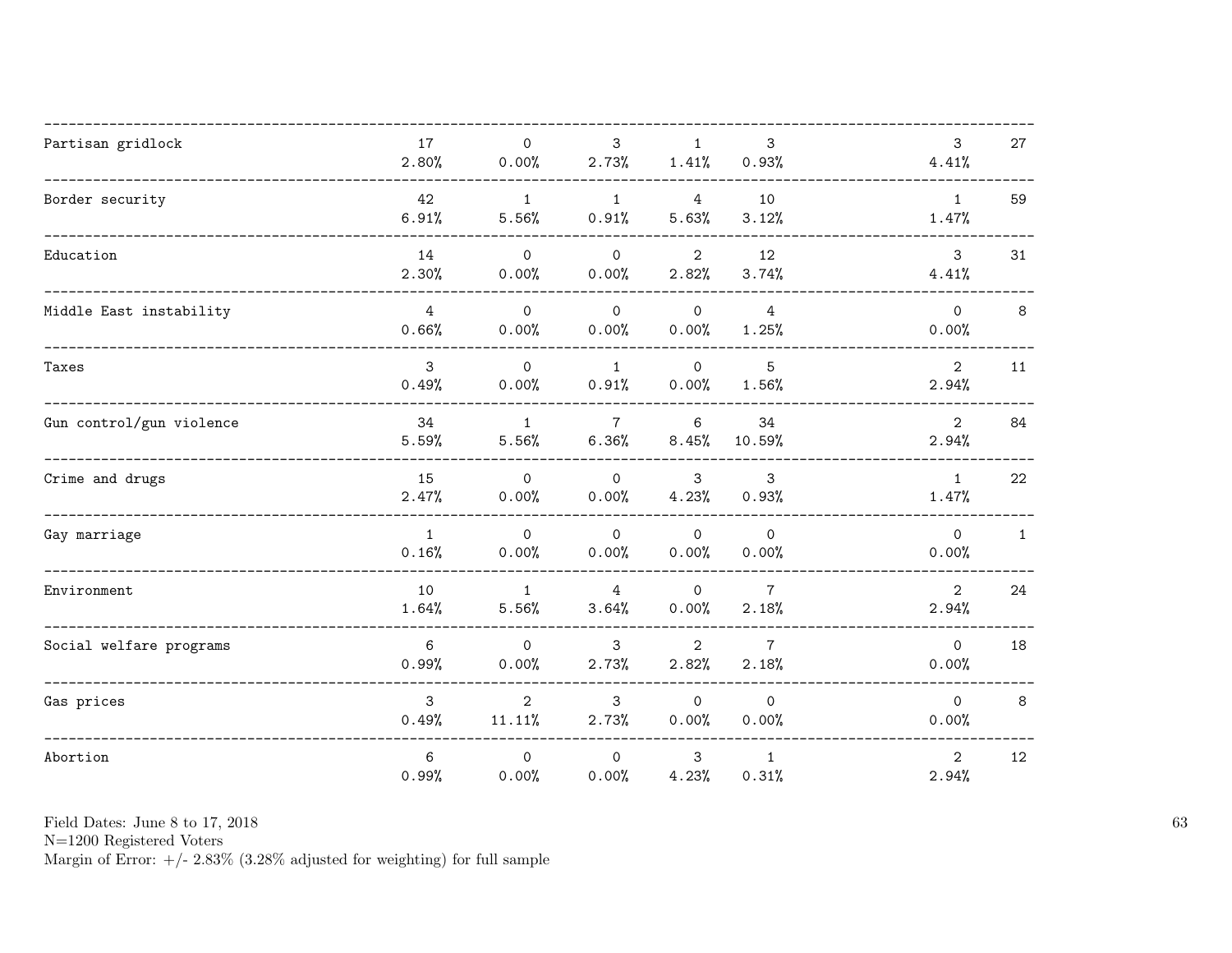| Voting system                          | 5<br>0.82%              | $\mathsf{O}\xspace$<br>0.00% | $\mathsf{O}\xspace$<br>0.00% | $\mathbf{1}$<br>1.41%   | $\mathbf{1}$<br>0.31%   | $\overline{2}$<br>2.94% | 9  |
|----------------------------------------|-------------------------|------------------------------|------------------------------|-------------------------|-------------------------|-------------------------|----|
| Police brutality/police militarization | 10<br>1.64%             | $\mathsf{O}$<br>0.00%        | $\overline{2}$<br>1.82%      | $\mathbf{1}$<br>1.41%   | 5<br>1.56%              | $\overline{2}$<br>2.94% | 20 |
| Race relations                         | 17<br>2.80%             | $\mathbf{1}$<br>5.56%        | $\mathbf{1}$<br>0.91%        | $\mathbf{1}$<br>1.41%   | 10<br>3.12%             | $\overline{2}$<br>2.94% | 32 |
| The media                              | 16<br>2.63%             | $\Omega$<br>0.00%            | $\mathbf{1}$<br>0.91%        | $\overline{2}$<br>2.82% | $\mathbf{1}$<br>0.31%   | $\Omega$<br>0.00%       | 20 |
| Government data collection             | $\mathsf{O}$<br>0.00%   | $\mathsf{O}$<br>0.00%        | $\mathbf{0}$<br>0.00%        | $\mathsf{O}$<br>0.00%   | 5<br>1.56%              | $\Omega$<br>0.00%       | 5  |
| Energy                                 | $\mathsf{O}$<br>0.00%   | $\mathsf{O}$<br>0.00%        | $\overline{2}$<br>1.82%      | $\mathbf 0$<br>0.00%    | $\mathsf{O}$<br>0.00%   | $\mathbf{1}$<br>1.47%   | 3  |
| Housing                                | $\overline{2}$<br>0.33% | $\mathbf 0$<br>0.00%         | $\mathsf{O}$<br>0.00%        | $\mathbf 0$<br>0.00%    | 5<br>1.56%              | $\mathbf{1}$<br>1.47%   | 8  |
| Foreign trade                          | $\mathbf{1}$<br>0.16%   | $\mathsf{O}$<br>0.00%        | $\mathsf{O}$<br>0.00%        | $\mathsf{O}$<br>0.00%   | $\overline{2}$<br>0.62% | $\Omega$<br>0.00%       | 3  |
| Russia                                 | 14<br>2.30%             | $\mathsf{O}$<br>0.00%        | $\overline{2}$<br>1.82%      | 3<br>4.23%              | 6<br>1.87%              | $\mathbf{1}$<br>1.47%   | 26 |
| Sexual Harassment                      | $\mathsf{O}$<br>0.00%   | $\mathbf 0$<br>0.00%         | $\mathbf{1}$<br>0.91%        | $\mathsf{O}$<br>0.00%   | 5<br>1.56%              | $\Omega$<br>0.00%       | 6  |
| North Korea                            | 3<br>0.49%              | $\Omega$<br>0.00%            | $\mathbf{1}$<br>0.91%        | $\overline{2}$<br>2.82% | $\Omega$<br>0.00%       | $\Omega$<br>0.00%       | 6  |
| Opioid/prescription drug abuse         | $\overline{4}$<br>0.66% | $\mathsf{O}$<br>0.00%        | $\mathbf{1}$<br>0.91%        | $\mathbf{1}$<br>1.41%   | $\mathsf{O}$<br>0.00%   | 6<br>8.82%              | 12 |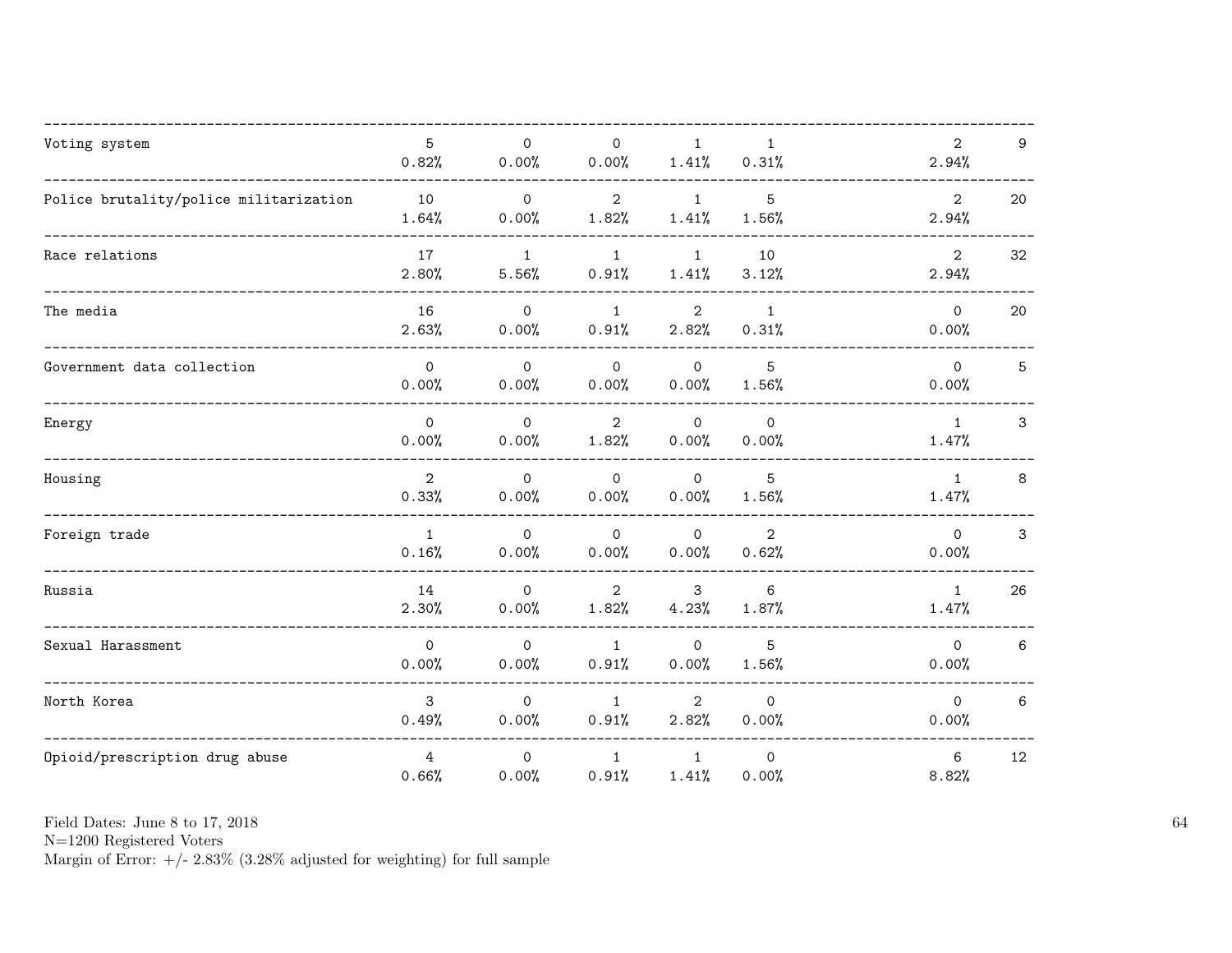| $9.20\%$ 5.94% 26.84%<br>1.51% | Total | 608    | 18 | 110 | 71 | 321 | 68    | 1196 |
|--------------------------------|-------|--------|----|-----|----|-----|-------|------|
|                                |       | 50.84% |    |     |    |     | 5.69% |      |

Cell Contents

|-------------------------| | Count | | Column Percent | |-------------------------|

| Q                               | gender  | Male Female                      | Total |
|---------------------------------|---------|----------------------------------|-------|
| The economy                     |         | 37 22<br>$6.61\%$ $3.44\%$       | 59    |
| Federal spending/national debt  |         | 40 18<br>$7.14\%$ 2.82%          | 58    |
| National security/terrorism     |         | 20 19<br>$3.57\%$ 2.97%          | 39    |
| Political corruption/leadership | 80 — 10 | 99<br>14.29% 15.49%<br>--------- | 179   |
| Immigration                     |         | 67 61<br>11.96% 9.55%            | 128   |
| Health care                     |         | 49 40<br>$8.75\%$ 6.26%          | 89    |
| Moral decline                   | 43      | 76<br>7.68% 11.89%               | 119   |
| Income inequality               | 22      | 29                               | 51    |

Field Dates: June 8 to 17, 2018

N=1200 Registered Voters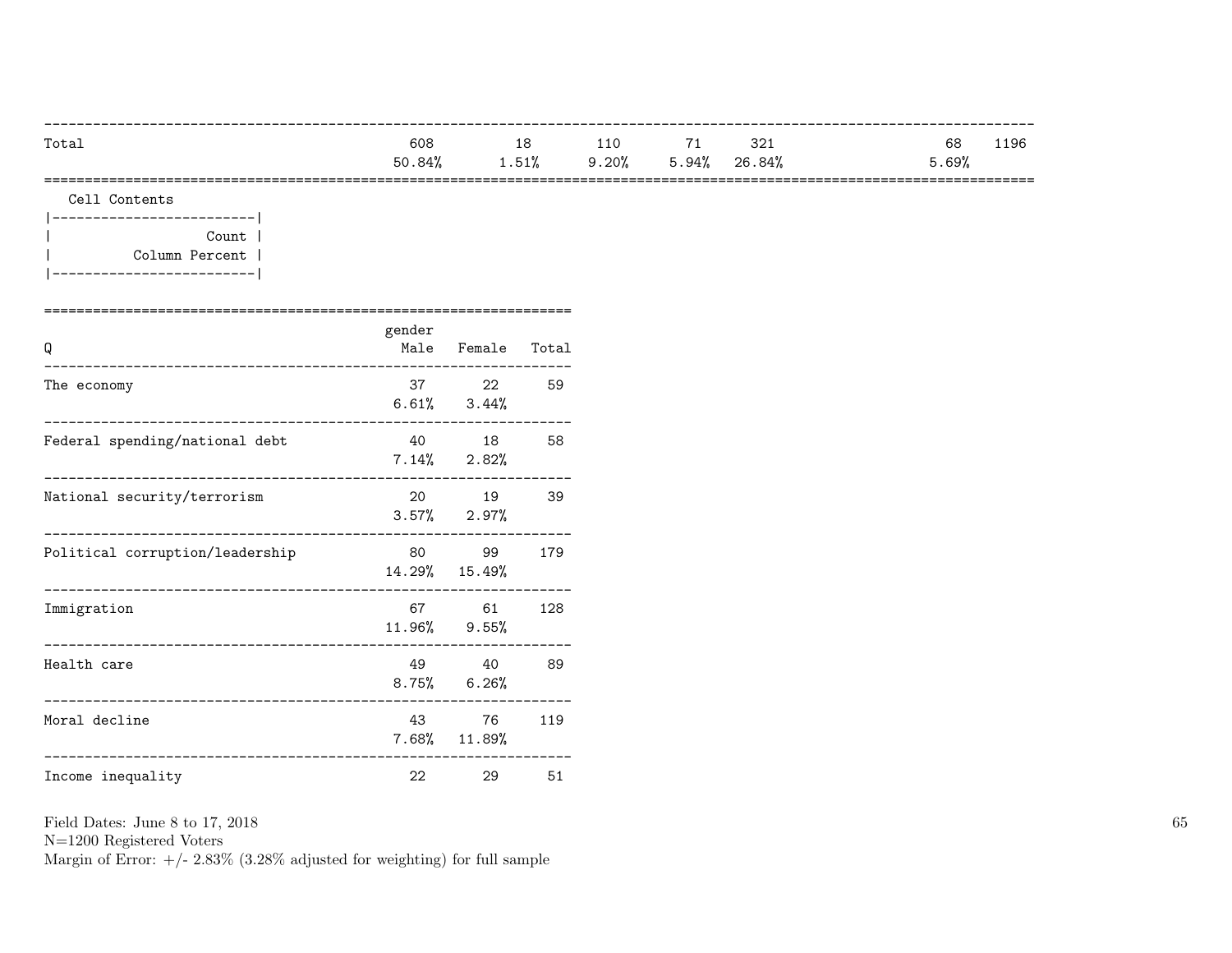|                          |                     | $3.93\%$ $4.54\%$          |              |
|--------------------------|---------------------|----------------------------|--------------|
| Unemployment/jobs        | $7^{\circ}$         | 15<br>$1.25\%$ $2.35\%$    | 22           |
| Partisan gridlock        | 12<br>2.14%         | 15<br>2.35%                | 27           |
| Border security          | 29                  | 29<br>$5.18\%$ $4.54\%$    | 58           |
| Education                | 15                  | 16<br>$2.68\%$ $2.50\%$    | 31           |
| Middle East instability  | 5                   | 4<br>$0.89%$ $0.63%$       | 9            |
| Taxes                    | 6                   | 5<br>$1.07\%$ 0.78%        | 11           |
| Gun control/gun violence | 28                  | 57<br>$5.00\%$ $8.92\%$    | 85           |
| Crime and drugs          | $7\degree$<br>1.25% | 15<br>2.35%                | 22           |
| Gay marriage             | 1                   | $\Omega$<br>$0.18\%$ 0.00% | $\mathbf{1}$ |
| Environment              | 6<br>1.07%          | 17<br>2.66%                | 23           |
| Social welfare programs  | 12                  | 6<br>$2.14\%$ 0.94%        | 18           |
| Gas prices               | $\mathsf{O}\xspace$ | 9                          | 9            |

N=1200 Registered Voters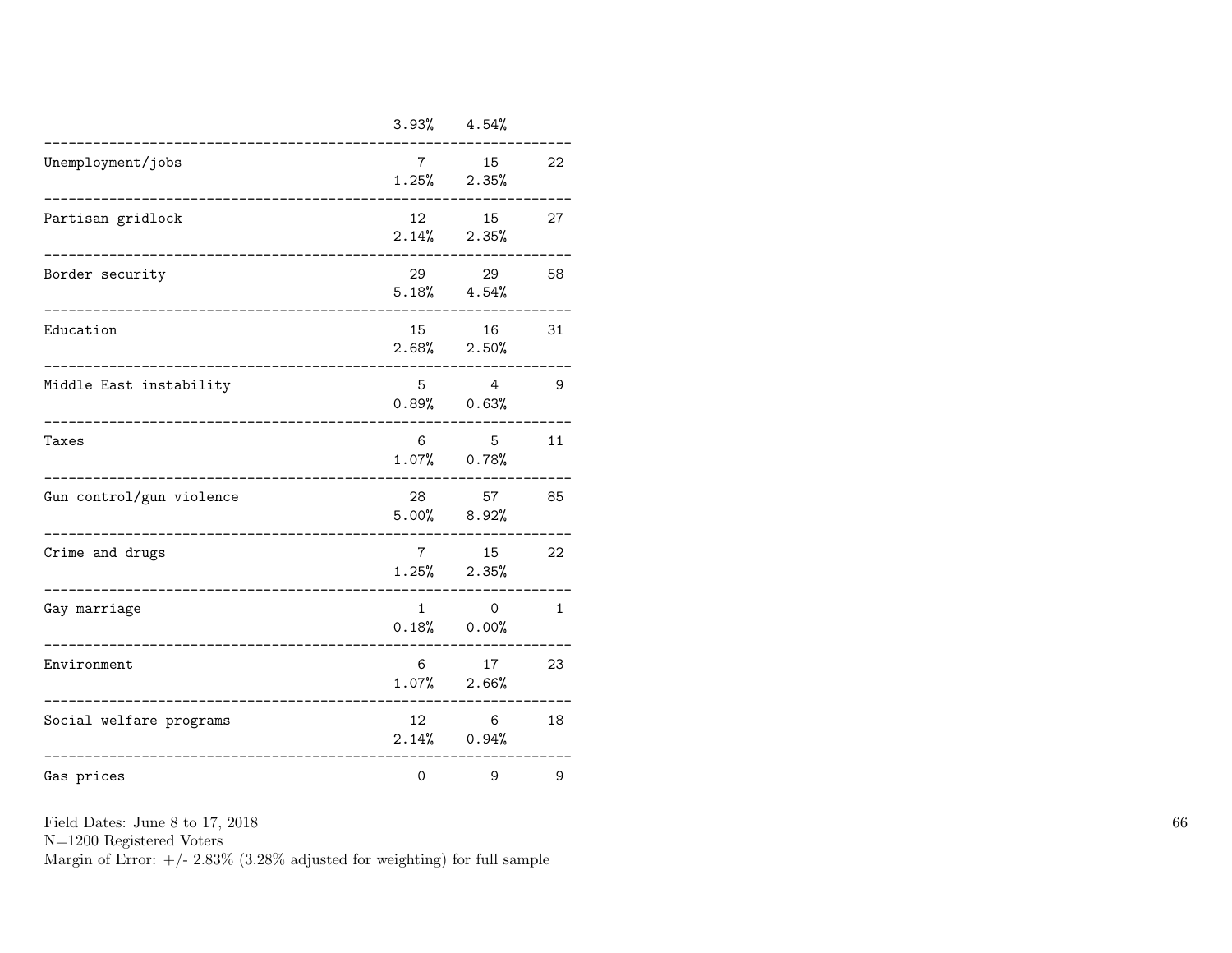|                                        | 0.00%          | 1.41%                             |    |
|----------------------------------------|----------------|-----------------------------------|----|
| Abortion                               | 3              | 9<br>$0.54\%$ 1.41%               | 12 |
| Voting system                          | 3              | 6<br>$0.54\%$ 0.94%               | 9  |
| Police brutality/police militarization | 8<br>1.43%     | 11<br>1.72%                       | 19 |
| Race relations                         | 12             | 20<br>$2.14\%$ $3.13\%$           | 32 |
| The media                              | 11             | 9<br>$1.96\%$ $1.41\%$            | 20 |
| Government data collection             | 4 <sup>1</sup> | $\mathbf{1}$<br>$0.71\%$ $0.16\%$ | 5  |
| Energy                                 | $\overline{2}$ | $\mathbf{1}$<br>$0.36\%$ $0.16\%$ | 3  |
| Housing<br>---------------             | 5              | 3<br>$0.89%$ $0.47%$              | 8  |
| Foreign trade                          | $\overline{2}$ | $\mathbf{1}$<br>$0.36\%$ $0.16\%$ | 3  |
| Russia                                 | 11             | 14<br>$1.96\%$ $2.19\%$           | 25 |
| Sexual Harassment                      | 5              | $\mathbf{1}$<br>$0.89%$ $0.16%$   | 6  |
| North Korea                            | $\mathbf 0$    | 6                                 | 6  |

N=1200 Registered Voters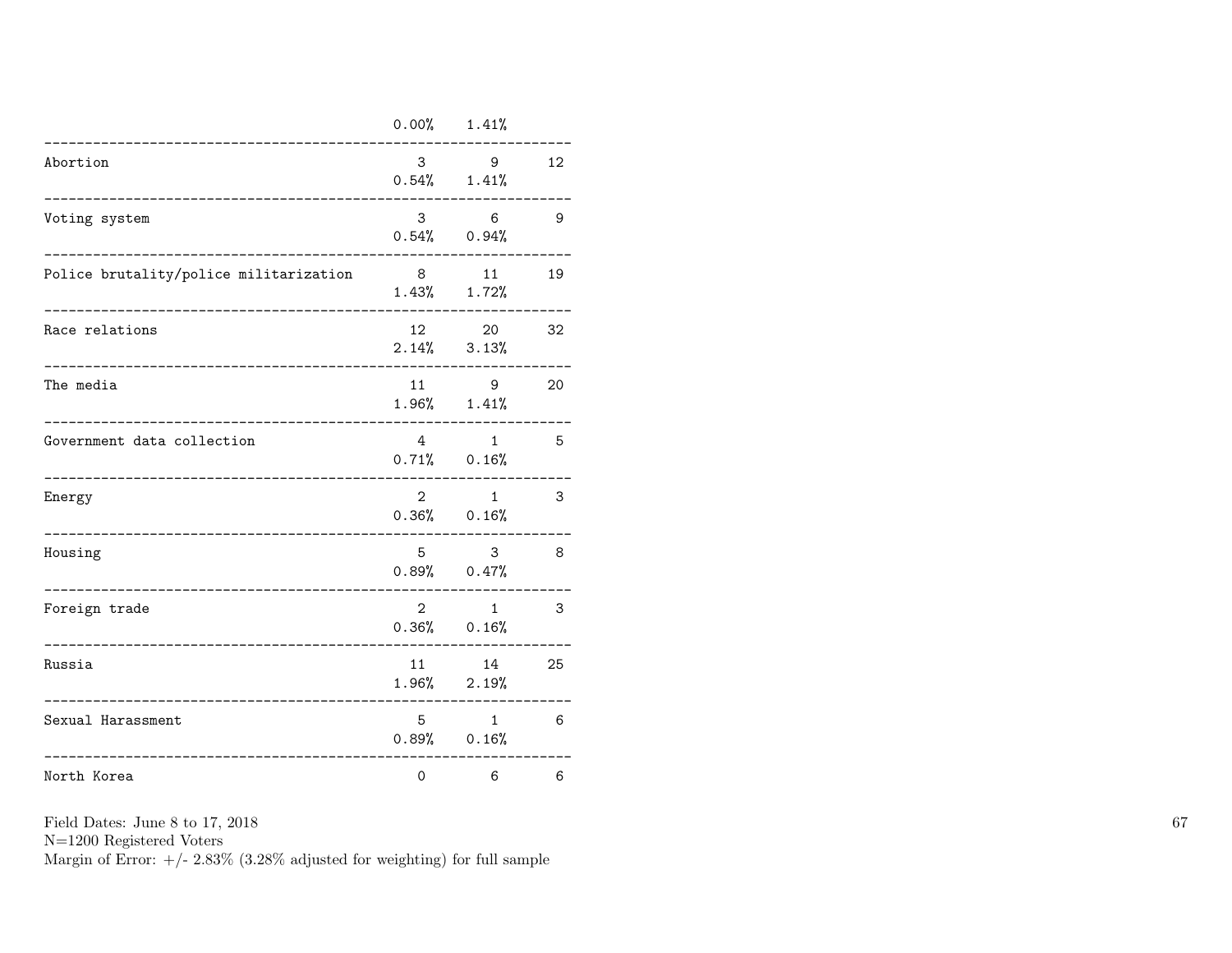|                                                                                                    |                | $0.00\%$ 0.94%                         |                                   |       |
|----------------------------------------------------------------------------------------------------|----------------|----------------------------------------|-----------------------------------|-------|
| Opioid/prescription drug abuse                                                                     | 8              | $5^{\circ}$<br>$1.43\%$ 0.78%          | 13                                |       |
| Total                                                                                              |                | 560 639<br>46.71% 53.29%               | 1199                              |       |
| Cell Contents<br>----------------------- <br>Count  <br>Column Percent  <br>---------------------- |                |                                        |                                   |       |
| ================================<br>Q                                                              | LOCATE         |                                        | Urban Suburban Rural              | Total |
| The economy                                                                                        |                | 17 31 11<br>$4.39\%$ $5.41\%$ $4.66\%$ |                                   | 59    |
| Federal spending/national debt<br>-----------                                                      |                | 9 37 12<br>$2.33\%$ 6.46% 5.08%        | . _ _ _ _ _ _ _ _ _ _ _ _ _ _ _ _ | 58    |
| National security/terrorism                                                                        |                | 19 14 6<br>$4.91\%$ $2.44\%$ $2.54\%$  |                                   | 39    |
| Political corruption/leadership                                                                    |                | 58 87<br>14.99%  15.18%  13.98%        | 33                                | 178   |
| Immigration                                                                                        |                | 26 65<br>$6.72\%$ $11.34\%$ $16.10\%$  | 38                                | 129   |
| Health care                                                                                        | 35<br>$9.04\%$ | 40<br>$6.98\%$ $5.93\%$                | 14                                | 89    |

N=1200 Registered Voters

Margin of Error:  $+/- 2.83\%$  (3.28% adjusted for weighting) for full sample

----------------------------------------------------------------------------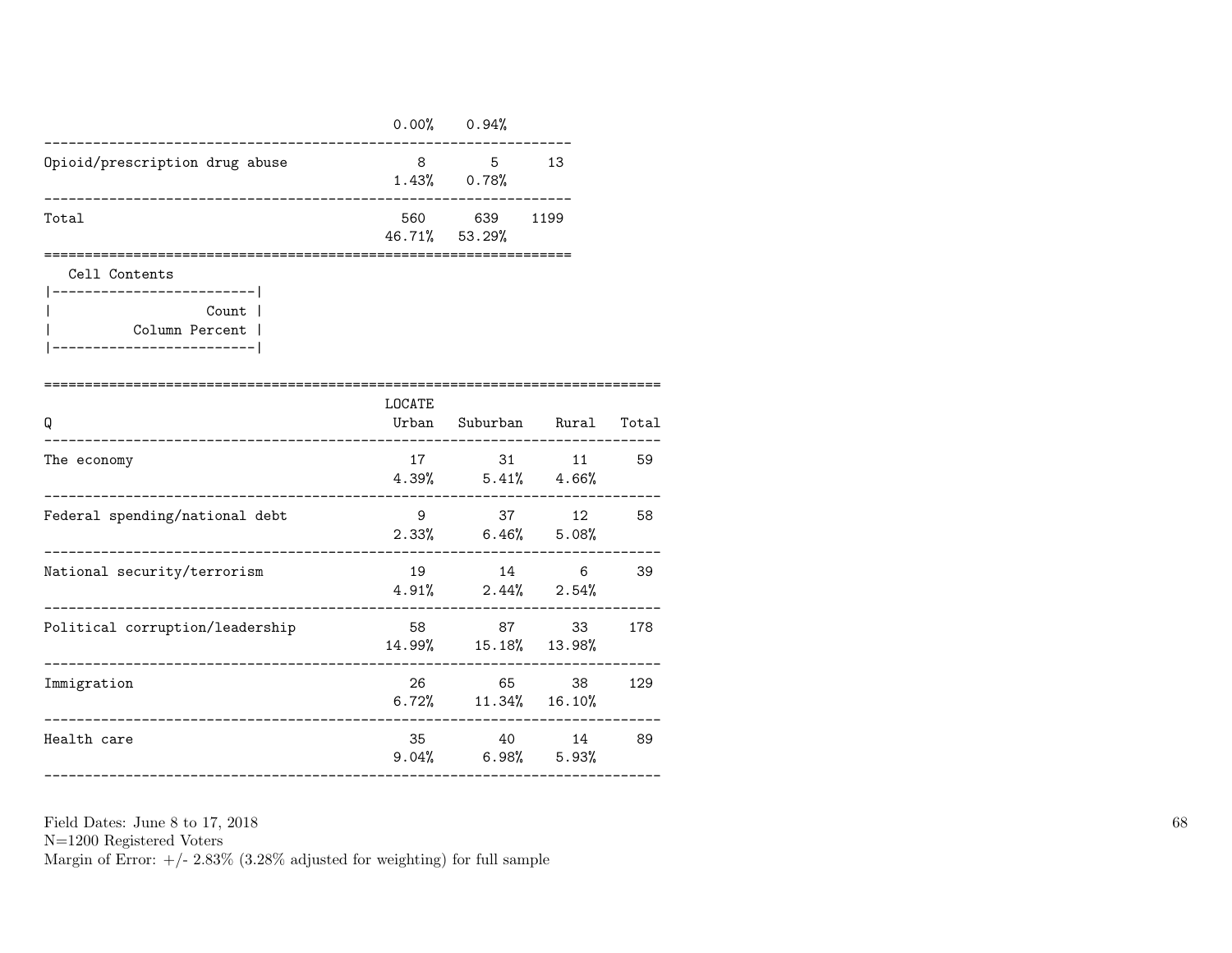| Moral decline                                  | 24                    | 52<br>$6.20\%$ $9.08\%$ $18.64\%$       | 44                              | 120          |
|------------------------------------------------|-----------------------|-----------------------------------------|---------------------------------|--------------|
| Income inequality                              | 27                    | $6.98\%$ $3.32\%$ $2.12\%$              | 19 5                            | 51           |
| Unemployment/jobs                              | 12 and $\overline{a}$ | $3.10\%$ $1.40\%$ $0.85\%$              | $\overline{2}$<br>$8 - 8$       | 22           |
| Partisan gridlock<br>-------------------       | 6                     | $1.55\%$ 2.97% 1.69%                    | 17 4                            | 27           |
| Border security<br>___________________________ | 9                     | $2.33\%$ 6.11\% 5.93\%                  | 35 14                           | 58           |
| Education                                      | 6                     | 21 3<br>$1.55\%$ $3.66\%$ $1.27\%$      |                                 | 30           |
| Middle East instability                        | $2^{\circ}$           | $6\overline{6}$<br>$0.52\%$ 1.05% 0.42% | $\mathbf{1}$                    | - 9          |
| Taxes                                          | 1                     | $0.26\%$ $0.87\%$ $2.12\%$              | 5 5                             | 11           |
| Gun control/gun violence                       | 34                    | 44<br>$8.79\%$ 7.68% $2.54\%$           | $6\overline{6}$                 | 84           |
| Crime and drugs                                | 6                     | $1.55\%$ 2.09% 1.69%                    | 12 4                            | 22           |
| Gay marriage                                   | $\mathbf{1}$          | $0.26%$ $0.00%$ $0.00%$                 | $\begin{matrix}0&0\end{matrix}$ | $\mathbf{1}$ |
| Environment                                    |                       | 10 11 3<br>$2.58\%$ $1.92\%$ $1.27\%$   |                                 | 24           |

N=1200 Registered Voters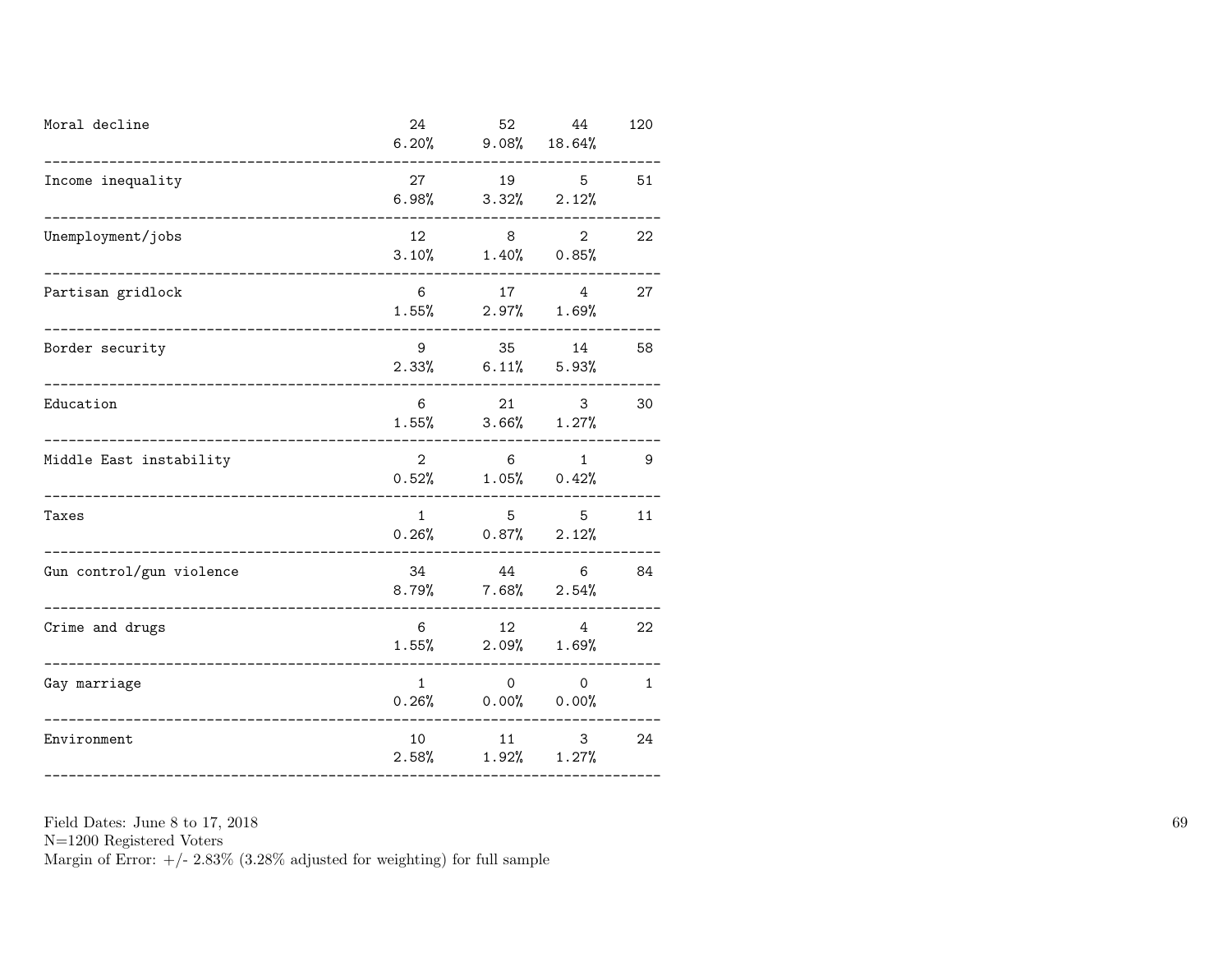| Social welfare programs                                                 | 14              | $3.62\%$ 0.52% 0.42%                                                     | $3 \t 1$                      | 18              |
|-------------------------------------------------------------------------|-----------------|--------------------------------------------------------------------------|-------------------------------|-----------------|
| Gas prices                                                              | $\mathbf{3}$    | $0.78\%$ 0.70% 1.27%                                                     | 4 3                           | 10              |
| Abortion<br>____________________                                        | $\overline{2}$  | $0.52\%$ 0.87% 2.12%                                                     | 5 5                           | 12 <sup>°</sup> |
| Voting system                                                           | 4               | $5$ 0<br>$1.03\%$ 0.87% 0.00%                                            |                               | $\overline{9}$  |
| Police brutality/police militarization<br>_____________________________ |                 | $\begin{array}{ccc} 7 & 8 & 4 \end{array}$<br>$1.81\%$ $1.40\%$ $1.69\%$ |                               | 19              |
| Race relations<br>____________________________                          |                 | 16 13 2<br>$4.13\%$ 2.27% 0.85%                                          |                               | 31              |
| The media                                                               | 5               | 10 5<br>$1.29\%$ $1.75\%$ $2.12\%$                                       |                               | 20              |
| Government data collection                                              | $\overline{1}$  | $3 \t 0$<br>$0.26\%$ $0.52\%$ $0.00\%$                                   |                               | $\overline{4}$  |
| Energy                                                                  |                 | $1 \qquad \qquad$<br>$0.26\%$ 0.00% 0.85%                                | $\overline{O}$<br>$2^{\circ}$ | 3               |
| Housing<br>---------------------------                                  | $7\overline{ }$ | $1.81\%$ 0.17\% 0.00\%                                                   | $1 \qquad \qquad 0$           | 8               |
| Foreign trade<br>____________________________                           | $\overline{0}$  | $3 \t 0$<br>$0.00\%$ 0.52% 0.00%                                         |                               | 3               |
| Russia                                                                  | 10              | 8 7<br>$2.58\%$ $1.40\%$ $2.97\%$                                        |                               | 25              |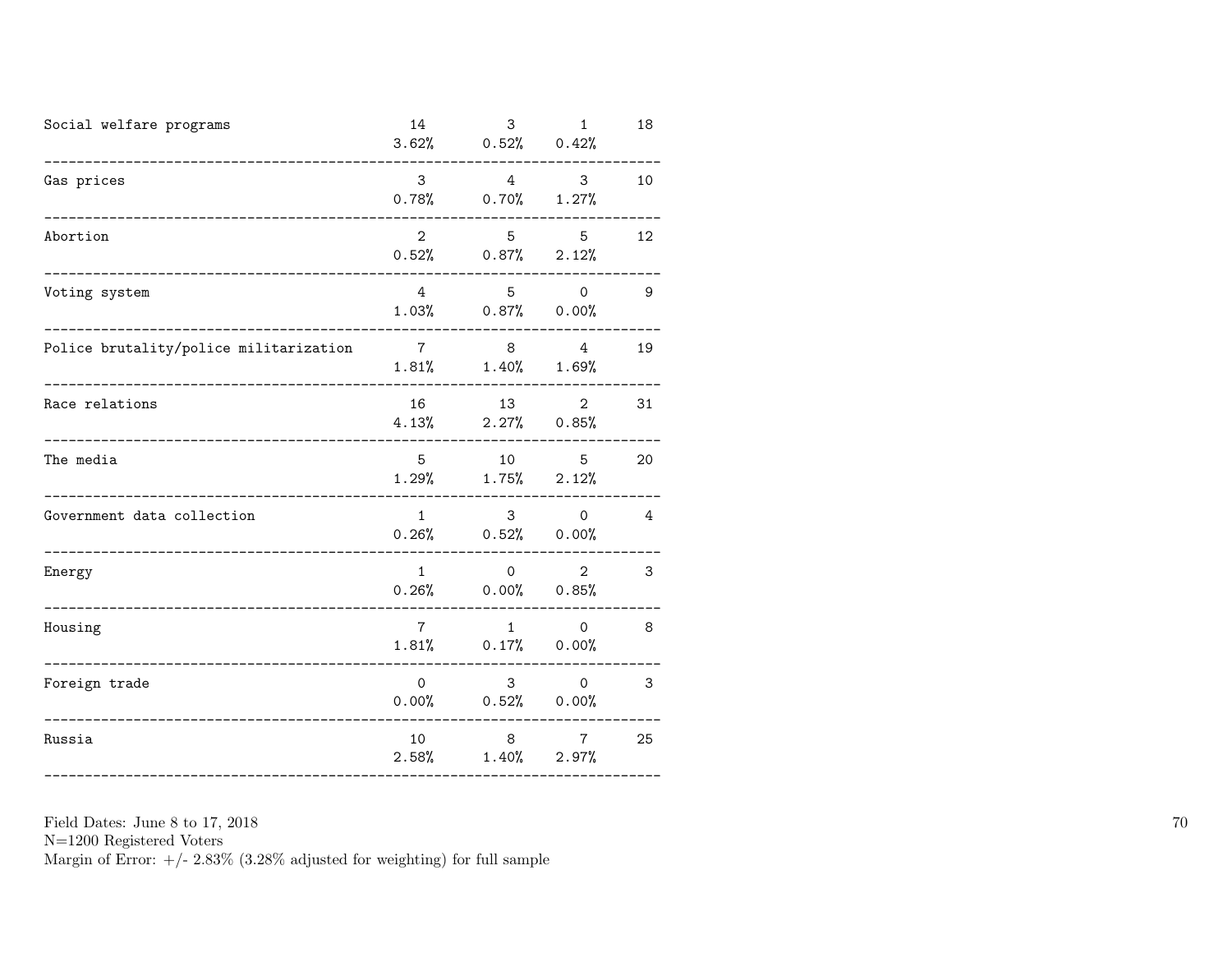| Sexual Harassment              | 6<br>$1.55\%$ | 0<br>$0.00\%$ 0.00%         | $\Omega$ | 6    |
|--------------------------------|---------------|-----------------------------|----------|------|
| North Korea                    | 0<br>0.00%    | 3<br>$0.52\%$ 0.85%         | 2        | 5    |
| Opioid/prescription drug abuse | 9<br>$2.33\%$ | 3<br>$0.52\%$ 0.00%         | $\Omega$ | 12   |
| Total                          | 387           | 573<br>32.36% 47.91% 19.73% | 236      | 1196 |
| Cell Contents                  |               |                             |          |      |

| Count 1        |  |
|----------------|--|
| Column Percent |  |
|                |  |

| Q                               | metro<br>Houston Area | Dallas-Fort Worth Area San Antonio Area Austin Area |                         |              | Another Part of TX | Total |
|---------------------------------|-----------------------|-----------------------------------------------------|-------------------------|--------------|--------------------|-------|
| The economy                     | 18<br>6.34%           | 18<br>5.47%                                         | 7<br>6.31%              | 3.81%        | 12<br>3.28%        | 59    |
| Federal spending/national debt  | 18<br>6.34%           | 14<br>4.26%                                         | $\overline{7}$<br>6.31% | 5<br>4.76%   | 13<br>$3.55\%$     | 57    |
| National security/terrorism     | 9<br>3.17%            | 12<br>3.65%                                         | 6<br>5.41%              | 4<br>3.81%   | 10<br>$2.73\%$     | 41    |
| Political corruption/leadership | 35<br>12.32%          | 50<br>15.20%                                        | 26<br>23.42%            | 19<br>18.10% | 49<br>13.39%       | 179   |
| Immigration                     | 24<br>8.45%           | 43<br>13.07%                                        | 9<br>8.11%              | 6<br>5.71%   | 46<br>12.57%       | 128   |

N=1200 Registered Voters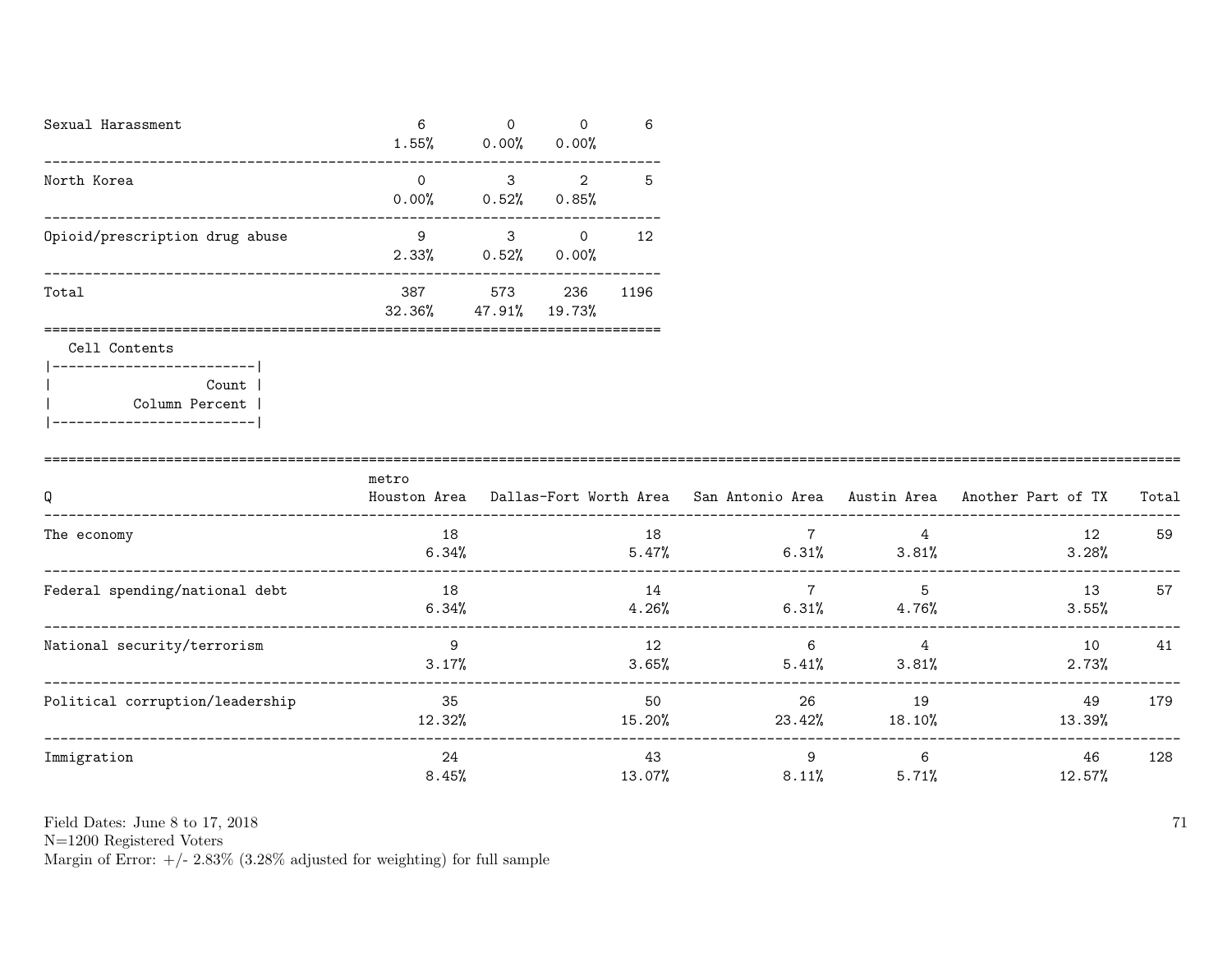| Health care              | 27<br>9.51%              | 14<br>4.26%             | $5\overline{)}$<br>4.50% | 8<br>7.62%              | 34<br>9.29%              | 88             |
|--------------------------|--------------------------|-------------------------|--------------------------|-------------------------|--------------------------|----------------|
| Moral decline            | 20<br>7.04%              | 30<br>9.12%             | 8<br>7.21%               | 12<br>11.43%            | 50<br>13.66%             | 120            |
| Income inequality        | 9<br>3.17%               | 16<br>4.86%             | 5<br>4.50%               | 10<br>9.52%             | 10<br>2.73%              | 50             |
| Unemployment/jobs        | $7\overline{ }$<br>2.46% | $\overline{2}$<br>0.61% | $7\overline{ }$<br>6.31% | $\mathsf{O}$<br>0.00%   | $6\overline{6}$<br>1.64% | 22             |
| Partisan gridlock        | $\mathbf{8}$<br>2.82%    | 6<br>1.82%              | $5\overline{)}$<br>4.50% | $\overline{2}$<br>1.90% | $7\overline{ }$<br>1.91% | 28             |
| Border security          | 14<br>4.93%              | 11<br>3.34%             | 6<br>5.41%               | 3<br>2.86%              | 23<br>6.28%              | 57             |
| Education                | 6<br>2.11%               | 11<br>3.34%             | 1<br>0.90%               | $\overline{2}$<br>1.90% | 11<br>3.01%              | 31             |
| Middle East instability  | $\overline{1}$<br>0.35%  | $\overline{4}$<br>1.22% | $\overline{0}$<br>0.00%  | $\Omega$<br>0.00%       | 2<br>0.55%               | $\overline{7}$ |
| Taxes                    | 6<br>2.11%               | $\overline{4}$<br>1.22% | $\circ$<br>0.00%         | $\circ$<br>0.00%        | $\mathsf{O}$<br>0.00%    | 10             |
| Gun control/gun violence | 28<br>9.86%              | 32<br>9.73%             | 5<br>4.50%               | 5<br>4.76%              | 14<br>3.83%              | 84             |
| Crime and drugs          | $4\overline{ }$<br>1.41% | 3<br>0.91%              | $4\overline{ }$<br>3.60% | 1<br>0.95%              | 9<br>2.46%               | 21             |
| Gay marriage             | $\mathsf{O}$<br>0.00%    | $\mathbf{1}$<br>0.30%   | $\circ$<br>0.00%         | $\mathsf{O}$<br>0.00%   | $\mathbf 0$<br>0.00%     | $\mathbf{1}$   |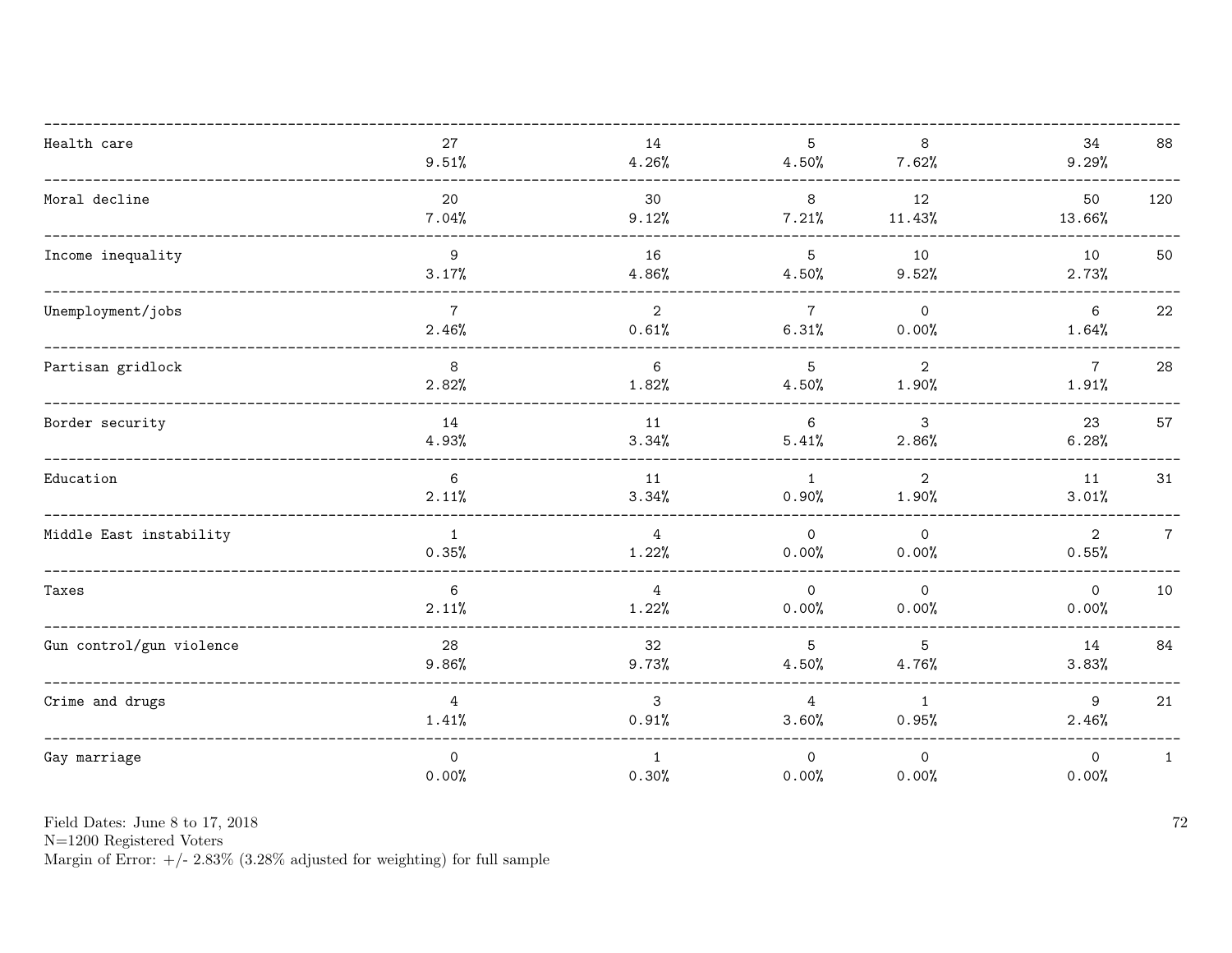| Environment                          | $\mathbf{1}$<br>0.35%   | 9<br>2.74%              | $\overline{2}$<br>1.80% | 3<br>2.86%              | 9<br>2.46%               | 24             |
|--------------------------------------|-------------------------|-------------------------|-------------------------|-------------------------|--------------------------|----------------|
| Social welfare programs              | 9<br>3.17%              | $\overline{2}$<br>0.61% | $\circ$<br>0.00%        | $\mathbf{3}$<br>2.86%   | $5\phantom{.0}$<br>1.37% | 19             |
| Gas prices                           | $\mathbf{1}$<br>0.35%   | $\overline{4}$<br>1.22% | $\overline{O}$<br>0.00% | $\overline{2}$<br>1.90% | $\overline{2}$<br>0.55%  | 9              |
| Abortion                             | $\circ$<br>0.00%        | 6<br>1.82%              | 1<br>0.90%              | 1<br>0.95%              | $4\overline{ }$<br>1.09% | 12             |
| Voting system                        | $\mathbf 0$<br>0.00%    | $\overline{4}$<br>1.22% | $\overline{O}$<br>0.00% | $\overline{2}$<br>1.90% | $\mathbf{3}$<br>0.82%    | 9              |
| Police brutality/police militarizatn | 11<br>3.87%             | 6<br>1.82%              | 1<br>0.90%              | 1<br>0.95%              | $\overline{1}$<br>0.27%  | 20             |
| Race relations                       | $\overline{7}$<br>2.46% | $\overline{7}$<br>2.13% | $\overline{2}$<br>1.80% | 3<br>2.86%              | 13<br>3.55%              | 32             |
| The media                            | 6<br>2.11%              | $\mathbf{1}$<br>0.30%   | 2<br>1.80%              | $\Omega$<br>0.00%       | 10<br>2.73%              | 19             |
| Government data collection           | $\overline{0}$<br>0.00% | $\mathbf{1}$<br>0.30%   | $\circ$<br>0.00%        | $\overline{0}$<br>0.00% | $\mathbf{3}$<br>0.82%    | $\overline{4}$ |
| Energy                               | $\mathsf{O}$<br>0.00%   | $\overline{2}$<br>0.61% | $\circ$<br>0.00%        | $\mathsf{O}$<br>0.00%   | $\mathbf{1}$<br>0.27%    | $\mathbf{3}$   |
| Housing                              | $\mathsf{O}$<br>0.00%   | $\overline{7}$<br>2.13% | $\overline{O}$<br>0.00% | $\mathbf{1}$<br>0.95%   | $\mathsf{O}$<br>0.00%    | 8              |
| Foreign trade                        | $\mathbf{1}$<br>0.35%   | $\mathbf{1}$<br>0.30%   | $\circ$<br>0.00%        | $\mathsf{O}$<br>0.00%   | $\mathbf{1}$<br>0.27%    | $\mathbf{3}$   |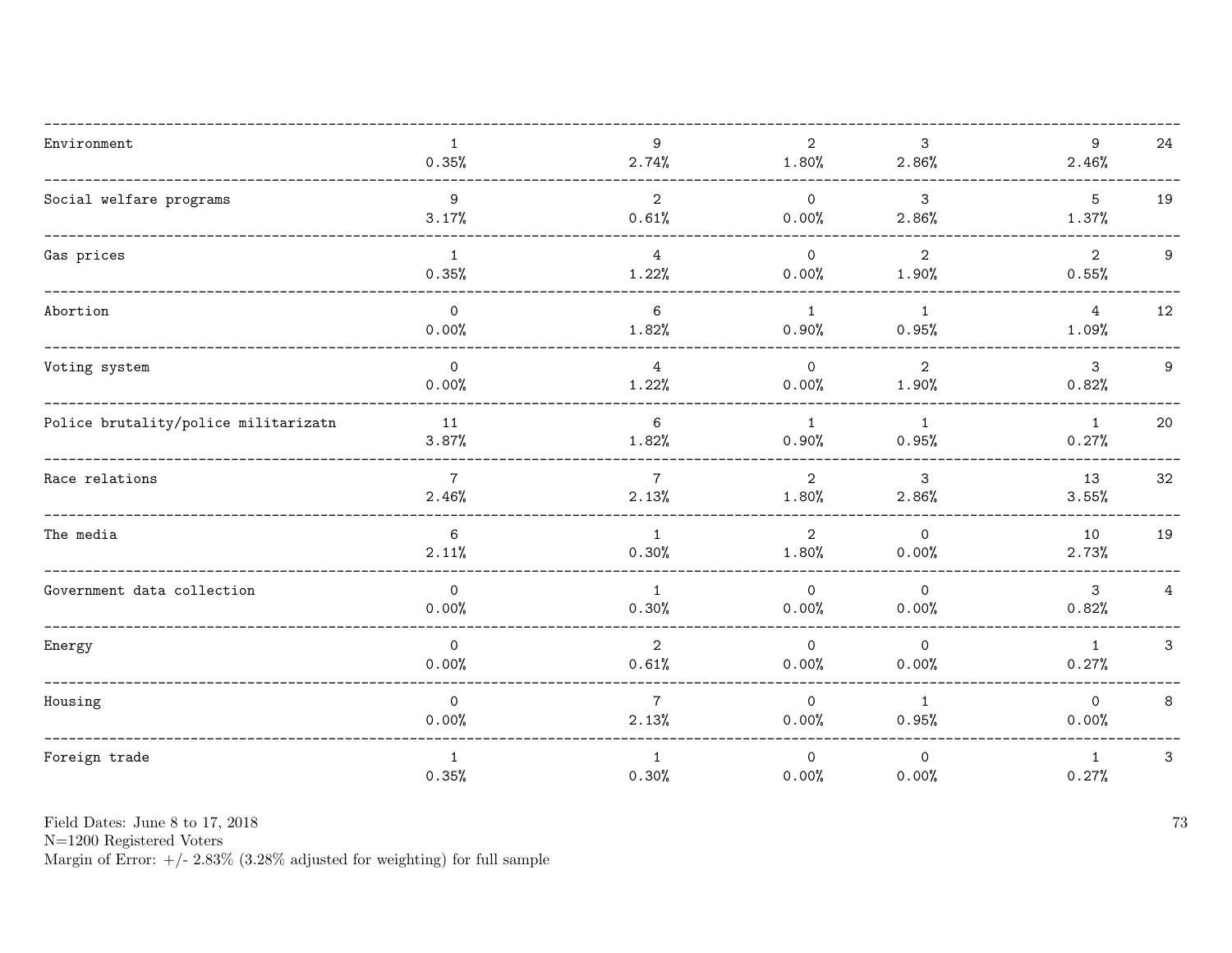| Russia                         | 10<br>3.52%            | 5<br>1.52%             | 0.90%                | $\mathcal{D}$<br>1.90% | 1.91%                  | 25 |
|--------------------------------|------------------------|------------------------|----------------------|------------------------|------------------------|----|
| Sexual Harassment              | 0.35%                  | $\Omega$<br>0.00%      | $\Omega$<br>0.00%    | $\Omega$<br>0.00%      | 5<br>1.37%             | 6  |
| North Korea                    | $\mathcal{D}$<br>0.70% | $\mathcal{D}$<br>0.61% | $\Omega$<br>$0.00\%$ | $\Omega$<br>0.00%      | $\mathcal{D}$<br>0.55% | 6  |
| Opioid/prescription drug abuse | 0.35%                  | 0.30%                  | $0.90\%$             | 6<br>5.71%             | 4<br>1.09%             | 13 |
| Total                          | 284<br>23.77%          | 329<br>27.53%          | 111<br>9.29%         | 105<br>8.79%           | 1195<br>366<br>30.63%  |    |
| $Call$ Contents                |                        |                        |                      |                        |                        |    |

Cell Contents

|------------------------| Count |  $\overline{1}$ Column Percent |  $\mathbf{I}$ |-------------------------|

| Q                               | AGEG<br>$18 - 29$       | $30 - 44$ | 45-64                                            | 65+ | Total |
|---------------------------------|-------------------------|-----------|--------------------------------------------------|-----|-------|
| The economy                     | 17                      | 16        | $\sim 20$<br>$8.99\%$ $5.13\%$ $4.71\%$ $2.57\%$ | 7   | 60    |
| Federal spending/national debt  | 6                       | 12        | 26<br>$3.17\%$ $3.85\%$ $6.12\%$ $5.15\%$        | 14  | 58    |
| National security/terrorism     | $\overline{2}$<br>1.06% | - 8       | 16<br>$2.56\%$ $3.76\%$ $5.15\%$                 | 14  | 40    |
| Political corruption/leadership | 15                      | 41        | 73                                               | 50  | 179   |

Field Dates: June 8 to 17, 2018

 ${\rm N}{=}1200$  Registered Voters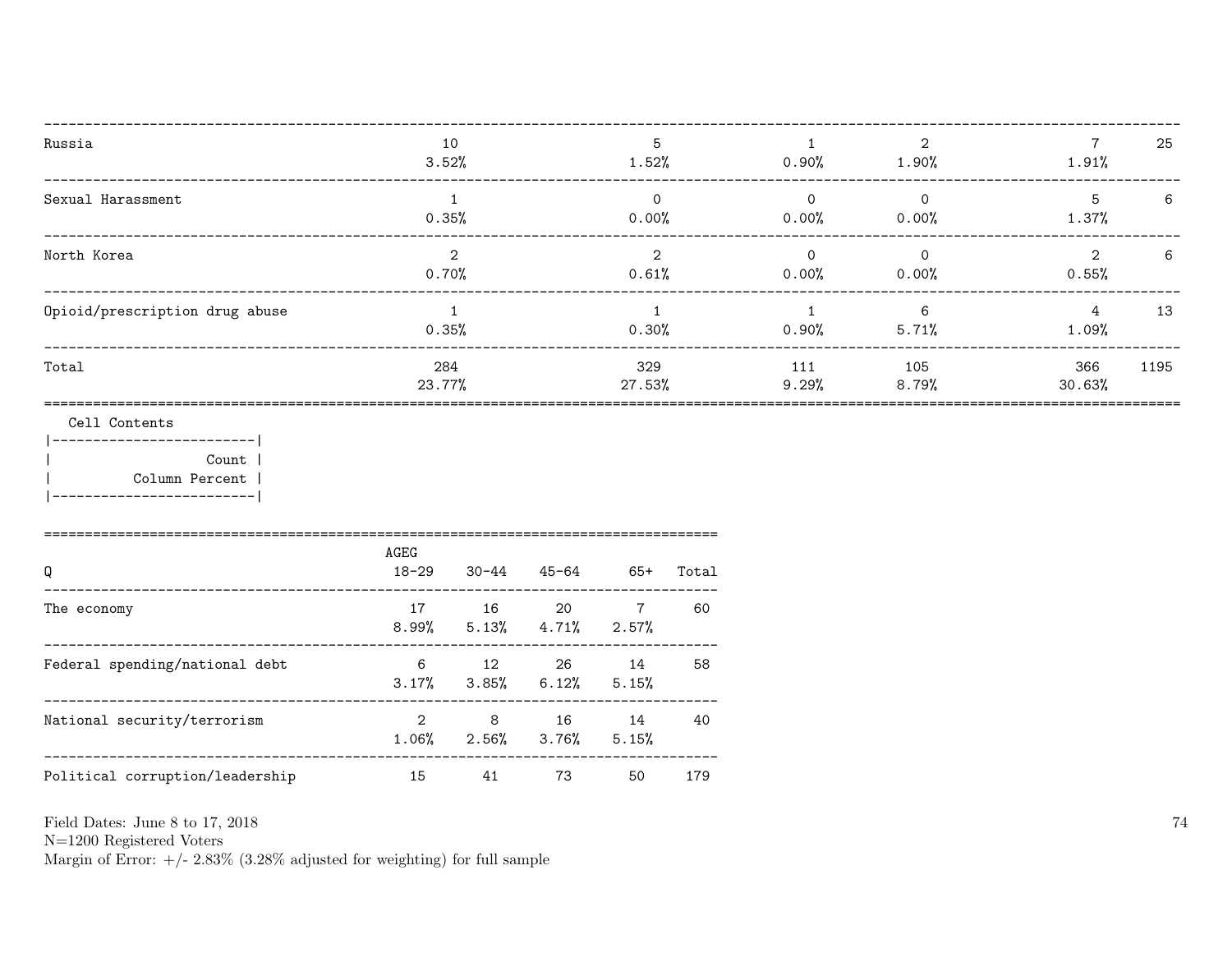|                                    | 7.94%                    |                         | 13.14% 17.18% 18.38%                                |                                                 |     |
|------------------------------------|--------------------------|-------------------------|-----------------------------------------------------|-------------------------------------------------|-----|
| Immigration                        | 21<br>11.11%             | 17                      | 37<br>$5.45\%$ $8.71\%$                             | 52<br>19.12%                                    | 127 |
| Health care                        | 13<br>6.88%              | 22                      | 39<br>$7.05\%$ 9.18% 5.15%                          | 14                                              | 88  |
| Moral decline<br>----------------- | 19<br>10.05%             | 25<br>8.01%             | 41<br>9.65%                                         | 34<br>12.50%                                    | 119 |
| Income inequality                  | 14<br>7.41%              | 20<br>6.41%             |                                                     | 14 and $\overline{a}$<br>3<br>$3.29\%$ $1.10\%$ | 51  |
| Unemployment/jobs                  | $7\overline{ }$          | 10                      | $6\overline{6}$<br>$3.70\%$ $3.21\%$ $1.41\%$ 0.00% | $\mathsf{O}$                                    | 23  |
| Partisan gridlock                  | 1<br>0.53%               | 8<br>$2.56\%$           | 14                                                  | $\overline{4}$<br>$3.29\%$ $1.47\%$             | 27  |
| Border security                    | $\mathsf{O}$<br>0.00%    | 5 <sup>1</sup><br>1.60% | 35<br>8.24%                                         | 19<br>6.99%                                     | 59  |
| Education                          | $7\overline{ }$<br>3.70% | 14<br>4.49%             | $7\overline{ }$<br>1.65%                            | $\overline{2}$<br>0.74%                         | 30  |
| Middle East instability            | $\mathbf{1}$<br>0.53%    | 3<br>0.96%              | 3 <sup>1</sup><br>0.71%                             | $\mathbf{1}$<br>0.37%                           | 8   |
| Taxes                              | 0<br>0.00%               | 5<br>1.60%              | 5 <sup>5</sup><br>1.18%                             | $\circ$<br>0.00%                                | 10  |
| Gun control/gun violence           | 26<br>13.76%             | 22                      | 21<br>$7.05\%$ $4.94\%$                             | 16<br>5.88%                                     | 85  |
| Crime and drugs                    | 3                        | 8                       | $\overline{7}$                                      | 5                                               | 23  |

N=1200 Registered Voters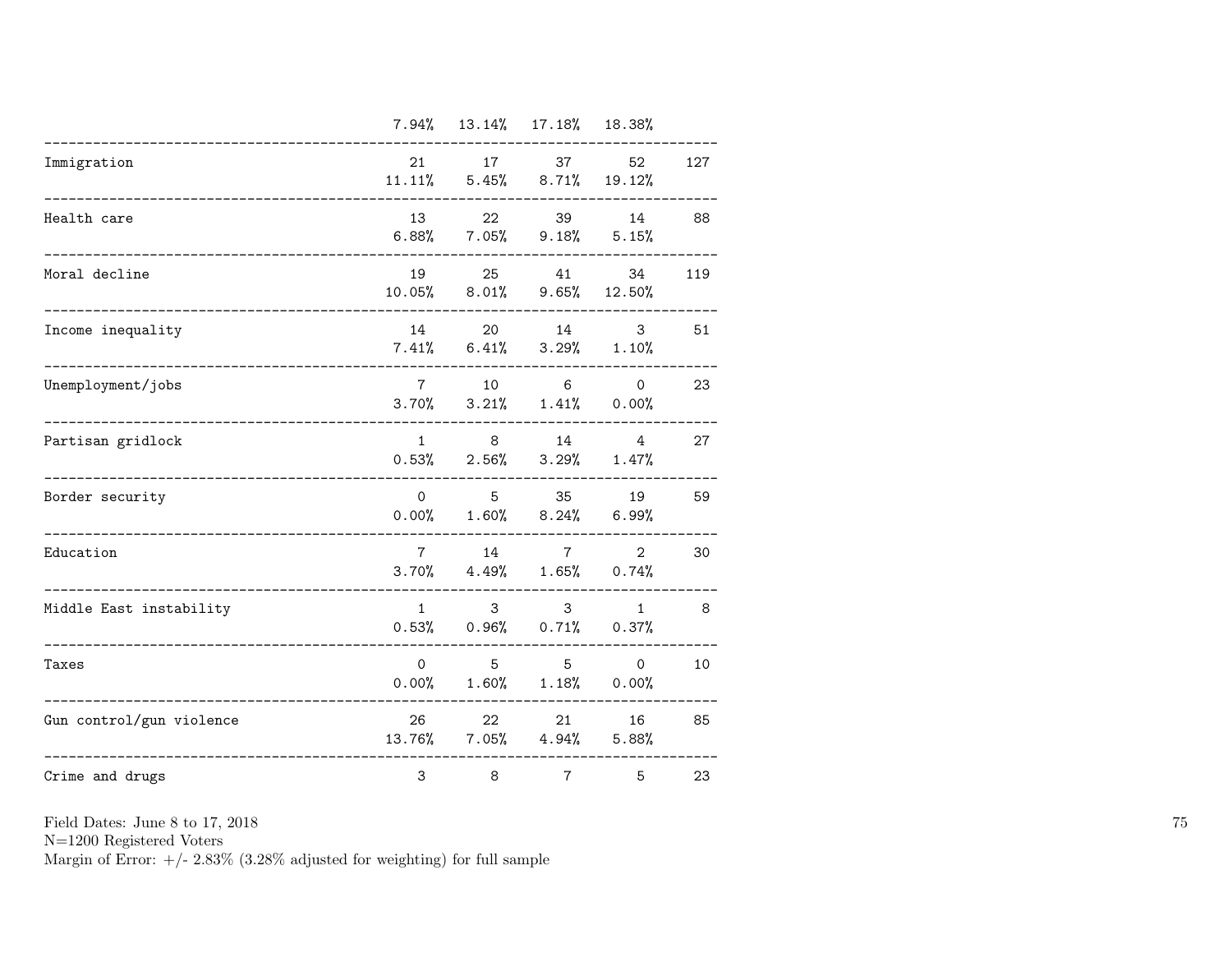|                                        |                         | $1.59\%$ $2.56\%$ $1.65\%$ $1.84\%$                         |                               |                                                |              |
|----------------------------------------|-------------------------|-------------------------------------------------------------|-------------------------------|------------------------------------------------|--------------|
| Gay marriage                           | $\Omega$                | $\overline{0}$<br>$0.00\%$ 0.00% 0.24% 0.00%                | 1                             | $\mathsf{O}$                                   | $\mathbf{1}$ |
| Environment                            | 5<br>2.65%              | 8<br>2.56%                                                  | 8 <sup>8</sup><br>1.88%       | 3<br>1.10%                                     | 24           |
| Social welfare programs                | $\overline{2}$<br>1.06% |                                                             | $3.53\%$ 0.47%                | $\overline{2}$<br>3<br>1.10%                   | 18           |
| Gas prices                             | 3                       | $1.59\%$ 0.64% 0.71% 0.37%                                  | $\overline{2}$<br>$3^{\circ}$ | 1                                              | 9            |
| Abortion                               | $\overline{2}$          | $5^{\circ}$<br>$1.06\%$ $1.60\%$ $0.24\%$ $1.47\%$          | $1 \quad$                     | 4                                              | 12           |
| Voting system                          | 1                       | 3 <sup>7</sup><br>$0.53\%$ 0.96% 0.24% 1.10%                | 1                             | 3                                              | 8            |
| Police brutality/police militarization | $\overline{2}$          | $3 \sim$<br>$1.06\%$ 0.96% 2.59% 1.10%                      | 11                            | 3                                              | 19           |
| Race relations                         |                         | $6 \qquad \qquad 14$<br>$3.17\%$ $4.49\%$ $2.12\%$ $1.10\%$ |                               | $9 \left( \frac{1}{2} \right)$<br>$\mathbf{3}$ | 32           |
| The media                              | $\overline{2}$          | 10<br>$1.06\%$ $3.21\%$ $1.41\%$ $0.74\%$                   | $6\overline{6}$               | $\overline{2}$                                 | 20           |
| Government data collection             | 3 <sup>1</sup>          | $2^{\circ}$<br>$1.59\%$ 0.64% 0.00% 0.00%                   | $\Omega$                      | $\Omega$                                       | 5            |
| Energy                                 | $\Omega$                | $\overline{2}$<br>$0.00\%$ 0.64% 0.00% 0.37%                | $0 \qquad \qquad$             | 1                                              | 3            |
| Housing                                | 5                       | $\overline{2}$                                              | $\mathbf{1}$                  | 0                                              | 8            |

N=1200 Registered Voters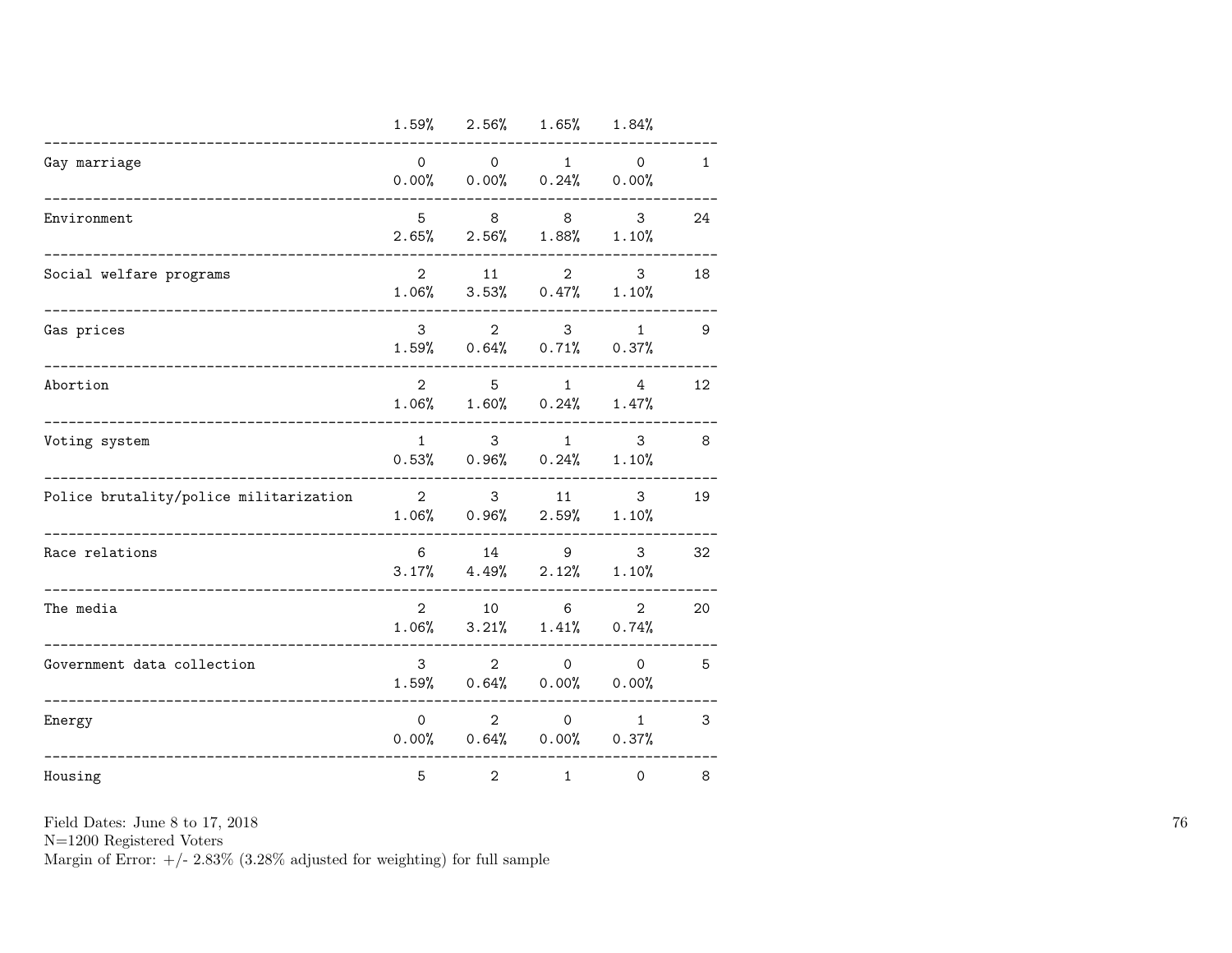|                                |              | $2.65\%$ 0.64% 0.24% 0.00%                                   |             |                        |                |
|--------------------------------|--------------|--------------------------------------------------------------|-------------|------------------------|----------------|
| Foreign trade                  | $\mathbf{1}$ | $0.53\%$ $0.32\%$ $0.00\%$ $0.00\%$                          | $\Omega$    | $\Omega$               | $\overline{2}$ |
| Russia                         |              | $5 \qquad 4 \qquad 8$<br>$2.65\%$ $1.28\%$ $1.88\%$ $3.31\%$ |             | 9                      | 26             |
| Sexual Harassment              |              | $0 \qquad 5 \qquad$<br>$0.00\%$ 1.60% 0.24% 0.00%            |             | 0<br>$1 \qquad \qquad$ | 6              |
| North Korea                    | $\Omega$     | $0.00\%$ $0.64\%$ $0.24\%$ $0.74\%$                          | $2 \quad 1$ | $\overline{2}$         | 5              |
| Opioid/prescription drug abuse | $\Omega$     | $2 \t 8$<br>$0.00\%$ $0.64\%$ $1.88\%$ $1.10\%$              |             | 3                      | 13             |
| Total                          |              | 189 312 425<br>15.78% 26.04% 35.48% 22.70%                   |             | 272                    | 1198           |
|                                |              |                                                              |             |                        |                |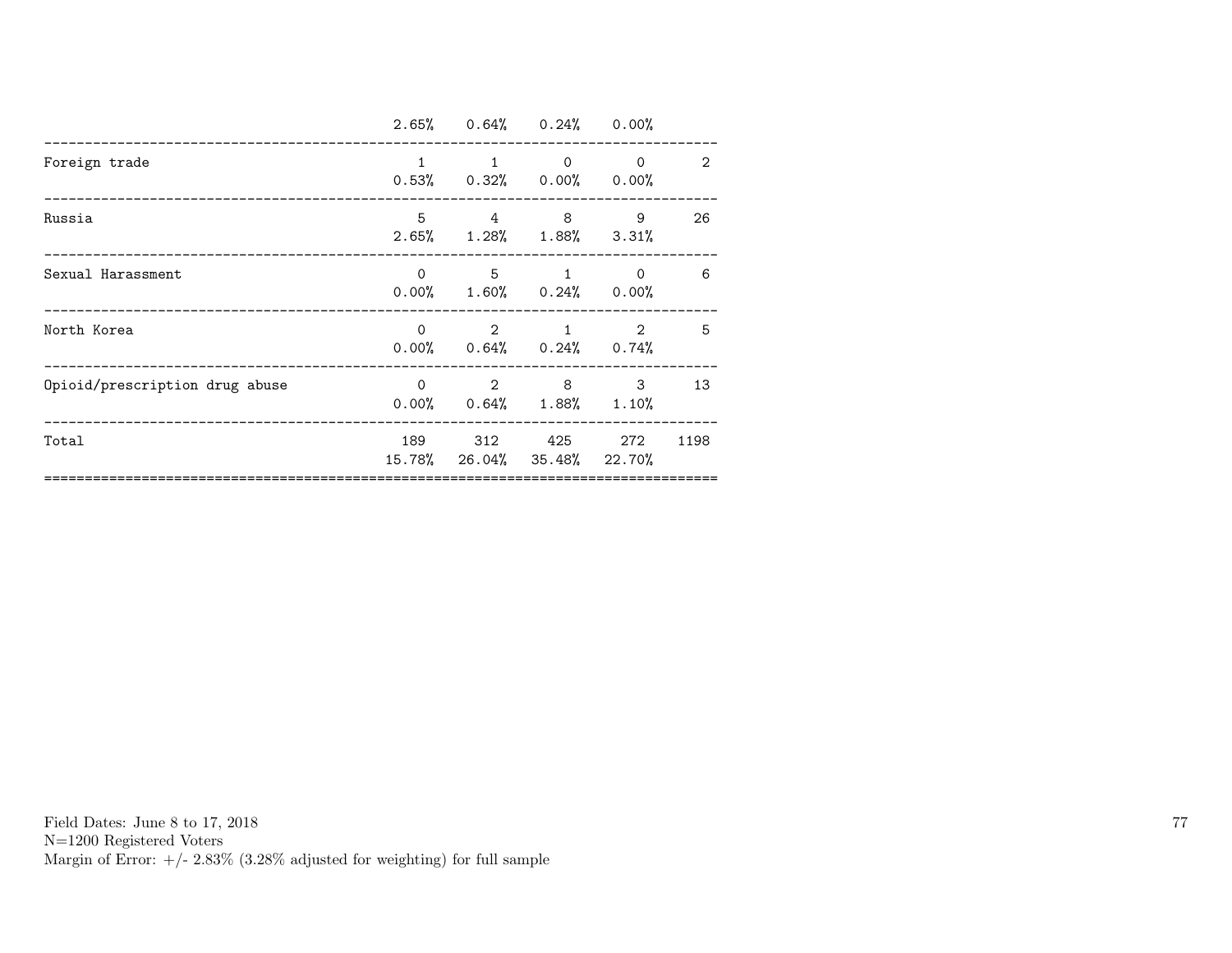## Q5. MIP State

Cell Contents



| Q                             | LIBCON7<br>Extremely lib.  | Somewhat lib. Lean lib.  |                            | Moderate       | Lean con.               |                         | Somewhat con. Extremely con. | Total |
|-------------------------------|----------------------------|--------------------------|----------------------------|----------------|-------------------------|-------------------------|------------------------------|-------|
| Border security               | $\overline{2}$<br>$1.74\%$ | $\mathcal{S}$<br>2.05%   | 5<br>5.49%                 | 15<br>4.95%    | 21<br>19.44%            | 61<br>28.77%            | 57<br>$27.67\%$              | 164   |
| Immigration                   | 9<br>7.83%                 | 14<br>$9.59\%$           | $\overline{4}$<br>$4.40\%$ | 29<br>$9.57\%$ | 24<br>$22.22\%$         | 44<br>20.75%            | 69<br>33.50%                 | 193   |
| Political corruption/leadrshp | 19<br>16.52%               | 28<br>19.18%             | 16<br>$17.58\%$            | 30<br>$9.90\%$ | $\overline{1}$<br>0.93% | $\mathbf{1}$<br>0.47%   | 2<br>0.97%                   | 97    |
| Education                     | 12<br>10.43%               | 14<br>$9.59\%$           | 19<br>20.88%               | 17<br>5.61%    | 6<br>5.56%              | 12<br>5.66%             | 5<br>2.43%                   | 85    |
| The economy                   | 3<br>2.61%                 | $\mathbf{1}$<br>$0.68\%$ | 2<br>2.20%                 | 9<br>2.97%     | 2<br>1.85%              | 8<br>3.77%              | $\Omega$<br>0.00%            | 25    |
| Health care                   | $\overline{7}$<br>6.09%    | 16<br>10.96%             | 6<br>6.59%                 | 32<br>10.56%   | 10<br>9.26%             | 8<br>3.77%              | $\mathbf{1}$<br>0.49%        | 80    |
| Unemployment/jobs             | $\overline{7}$<br>6.09%    | $\mathcal{S}$<br>2.05%   | $\mathbf{1}$<br>1.10%      | 16<br>5.28%    | 3<br>2.78%              | $\overline{2}$<br>0.94% | 5<br>2.43%                   | 37    |
| Water supply                  | $\mathbf 0$<br>0.00%       | $\mathbf{1}$<br>$0.68\%$ | $\circ$<br>$0.00\%$        | 8<br>2.64%     | 1<br>0.93%              | $\overline{2}$<br>0.94% | $\Omega$<br>0.00%            | 12    |

Field Dates: June 8 to 17, 2018

 ${\rm N}{=}1200$  Registered Voters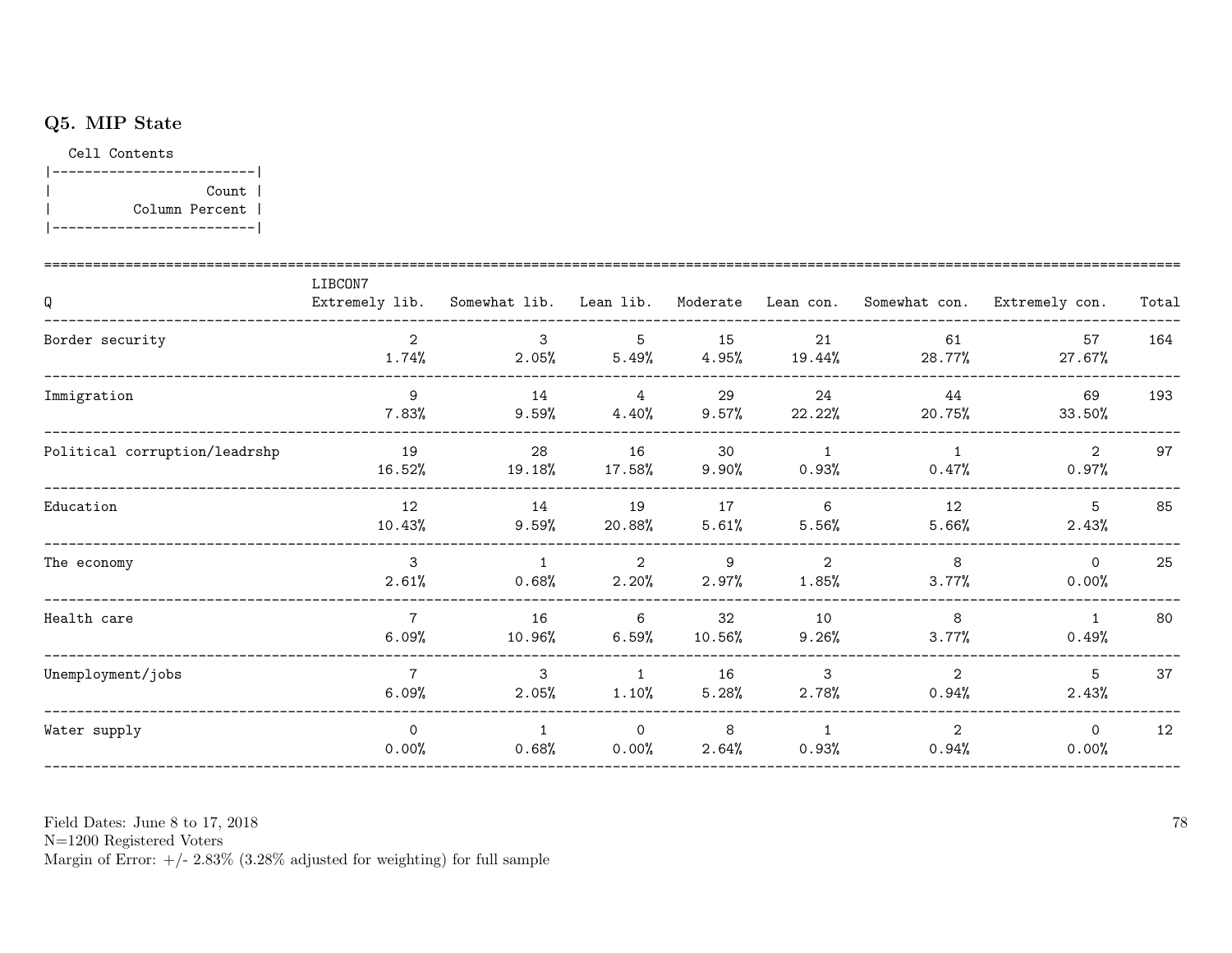| Crime and drugs              | 4<br>3.48%              | $\overline{1}$<br>0.68% | 3<br>3.30%              | 11<br>3.63%             | 4<br>3.70%              | $\overline{7}$<br>3.30% | $\mathbf{3}$<br>1.46%    | 33             |
|------------------------------|-------------------------|-------------------------|-------------------------|-------------------------|-------------------------|-------------------------|--------------------------|----------------|
| Moral decline                | 1<br>0.87%              | $\mathbf{3}$<br>2.05%   | $\overline{2}$<br>2.20% | 9<br>2.97%              | $\overline{7}$<br>6.48% | 5<br>2.36%              | 16<br>7.77%              | 43             |
| Transportation/roads/traffic | $\overline{2}$<br>1.74% | 3<br>2.05%              | 3<br>3.30%              | 14<br>4.62%             | 4<br>3.70%              | $\overline{4}$<br>1.89% | $\Omega$<br>0.00%        | 30             |
| Social welfare programs      | $\overline{5}$<br>4.35% | 3<br>2.05%              | $\mathbf{1}$<br>1.10%   | 3<br>0.99%              | $\mathbf 0$<br>0.00%    | $\overline{4}$<br>1.89% | 3<br>1.46%               | 19             |
| State government spending    | 5<br>4.35%              | $\mathbf{1}$<br>0.68%   | $\overline{2}$<br>2.20% | 5<br>1.65%              | 5<br>4.63%              | $\mathbf{1}$<br>0.47%   | 3<br>1.46%               | $22\,$         |
| Taxes                        | $\circ$<br>0.00%        | $\mathbf{1}$<br>0.68%   | 3<br>3.30%              | 6<br>1.98%              | 3<br>2.78%              | 8<br>3.77%              | $7\overline{ }$<br>3.40% | 28             |
| Gay marriage                 | $\overline{2}$<br>1.74% | $\mathsf{O}$<br>0.00%   | $\mathsf{O}$<br>0.00%   | $\mathsf{O}$<br>0.00%   | $\overline{0}$<br>0.00% | $\Omega$<br>0.00%       | $\mathsf{O}$<br>0.00%    | $\overline{2}$ |
| Gun control/gun violence     | 8<br>6.96%              | 17<br>11.64%            | 6<br>6.59%              | 27<br>8.91%             | 1<br>0.93%              | 5<br>2.36%              | $\overline{2}$<br>0.97%  | 66             |
| Abortion                     | 1<br>0.87%              | $\circ$<br>0.00%        | $\mathbf 0$<br>0.00%    | 1<br>0.33%              | $\Omega$<br>0.00%       | 5<br>2.36%              | 1<br>0.49%               | 8              |
| Redistricting                | 8<br>6.96%              | 11<br>7.53%             | 3<br>3.30%              | $\overline{1}$<br>0.33% | 3<br>2.78%              | $\mathbf{1}$<br>0.47%   | $\mathbf{1}$<br>0.49%    | 28             |
| State budget cuts            | 3<br>2.61%              | 3<br>2.05%              | $\overline{2}$<br>2.20% | $\overline{5}$<br>1.65% | $\mathbf{1}$<br>0.93%   | $\overline{2}$<br>0.94% | $\mathbf{1}$<br>0.49%    | 17             |
| Gas prices                   | $\mathbf{2}$<br>1.74%   | 4<br>2.74%              | $\mathbf{1}$<br>1.10%   | 10<br>3.30%             | $\overline{2}$<br>1.85% | 6<br>2.83%              | 3<br>1.46%               | 28             |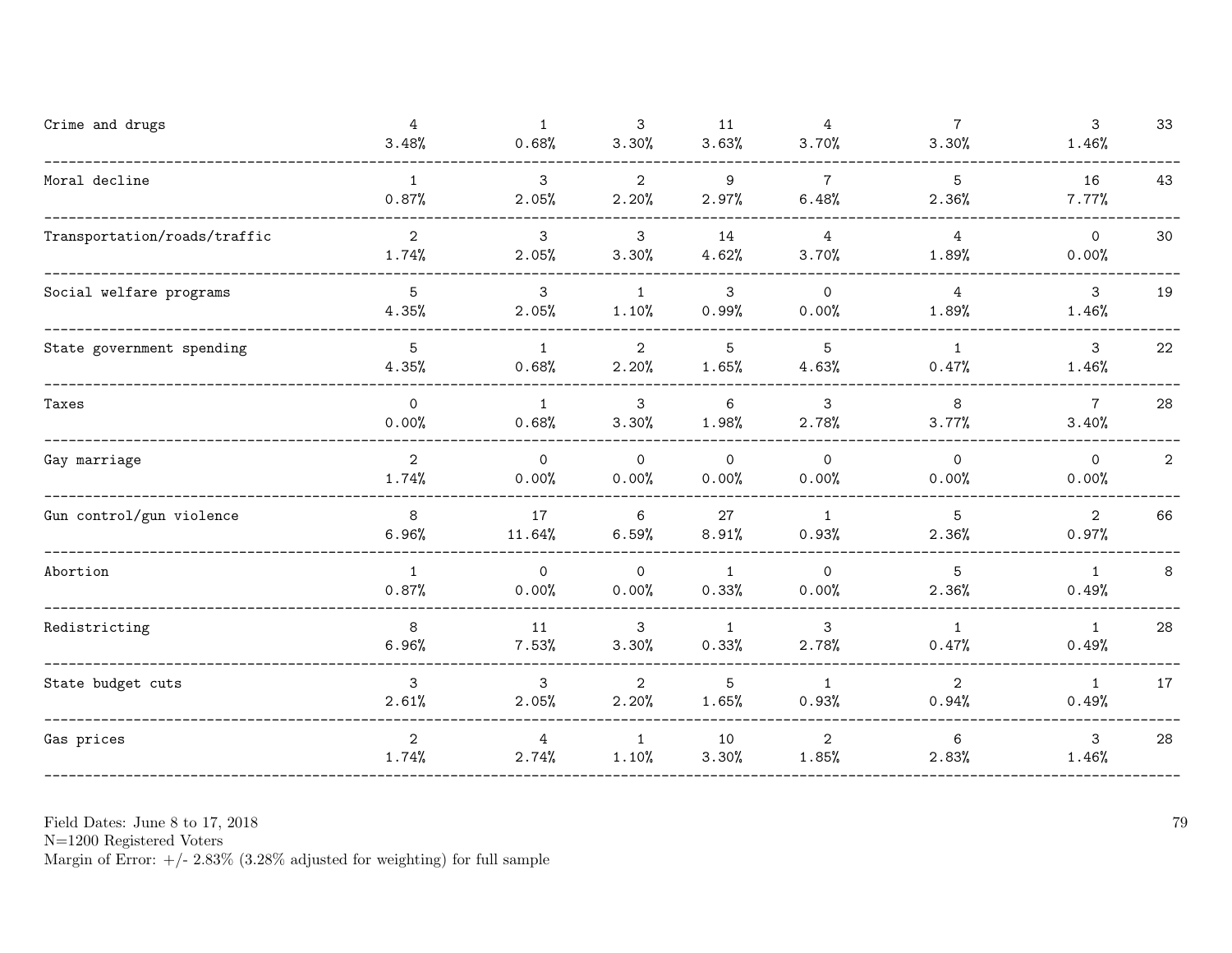| Environment                   | 6<br>5.22%                   | $\overline{4}$<br>2.74% | 3<br>3.30%                   | $\mathbf{3}$<br>0.99%   | $\overline{2}$<br>1.85% | $\mathsf{O}$<br>0.00%   | 5<br>2.43%              | 23 |
|-------------------------------|------------------------------|-------------------------|------------------------------|-------------------------|-------------------------|-------------------------|-------------------------|----|
| Insurance rates               | $\mathsf{O}\xspace$<br>0.00% | 3<br>2.05%              | $\mathsf{O}$<br>0.00%        | $\mathbf{1}$<br>0.33%   | $\mathsf{O}$<br>0.00%   | $\overline{5}$<br>2.36% | $\mathsf{O}$<br>0.00%   | 9  |
| Voting system                 | 1<br>0.87%                   | 1<br>0.68%              | $\overline{2}$<br>2.20%      | 5<br>1.65%              | $\Omega$<br>0.00%       | $\mathsf{O}$<br>0.00%   | $\mathsf{O}$<br>0.00%   | 9  |
| Utility rates                 | 1<br>0.87%                   | $\mathsf{O}$<br>0.00%   | $\mathsf{O}\xspace$<br>0.00% | 1<br>0.33%              | $\mathbf{1}$<br>0.93%   | $\mathsf{O}$<br>0.00%   | $\mathsf{O}$<br>0.00%   | 3  |
| Energy                        | $\mathbf{1}$<br>0.87%        | $\mathsf{O}$<br>0.00%   | $\overline{2}$<br>2.20%      | 3<br>0.99%              | $\mathbf 0$<br>0.00%    | $\overline{4}$<br>1.89% | $\mathsf{O}$<br>0.00%   | 10 |
| Housing                       | 1<br>0.87%                   | $\overline{2}$<br>1.37% | $\mathbf{1}$<br>1.10%        | 8<br>2.64%              | $\Omega$<br>0.00%       | $\overline{2}$<br>0.94% | $\mathsf{O}$<br>0.00%   | 14 |
| Electoral fraud               | $\mathsf{O}$<br>0.00%        | $\mathsf{O}$<br>0.00%   | $\mathsf{O}\xspace$<br>0.00% | $\circ$<br>0.00%        | $\mathbf 0$<br>0.00%    | 3<br>1.42%              | $\mathbf{1}$<br>0.49%   | 4  |
| The media                     | $\mathsf{O}$<br>0.00%        | $\mathsf{O}$<br>0.00%   | $\mathsf{O}$<br>0.00%        | 3<br>0.99%              | $\mathbf{1}$<br>0.93%   | $\mathsf{O}$<br>0.00%   | $\overline{2}$<br>0.97% | 6  |
| State courts                  | $\Omega$<br>0.00%            | $\overline{4}$<br>2.74% | $\mathsf{O}$<br>0.00%        | $\mathbf{1}$<br>0.33%   | $\Omega$<br>0.00%       | $\mathsf{O}$<br>0.00%   | $\mathsf{O}$<br>0.00%   | 5  |
| Property rights               | $\mathsf{O}$<br>0.00%        | $\mathsf{O}$<br>0.00%   | $\Omega$<br>0.00%            | $\mathbf{1}$<br>0.33%   | $\mathbf{1}$<br>0.93%   | $\overline{4}$<br>1.89% | $\Omega$<br>0.00%       | 6  |
| Police brutality/polc mltrztn | $\overline{2}$<br>1.74%      | $\mathbf{1}$<br>0.68%   | $\mathbf{1}$<br>1.10%        | $\overline{7}$<br>2.31% | $\mathbf{1}$<br>0.93%   | $\overline{2}$<br>0.94% | $\mathbf{3}$<br>1.46%   | 17 |
| Declining oil prices          | $\mathsf{O}$<br>0.00%        | $\mathbf{1}$<br>0.68%   | $\mathbf 0$<br>0.00%         | $\mathsf{O}$<br>0.00%   | $\mathbf 0$<br>0.00%    | $\mathbf{1}$<br>0.47%   | $\overline{2}$<br>0.97% | 4  |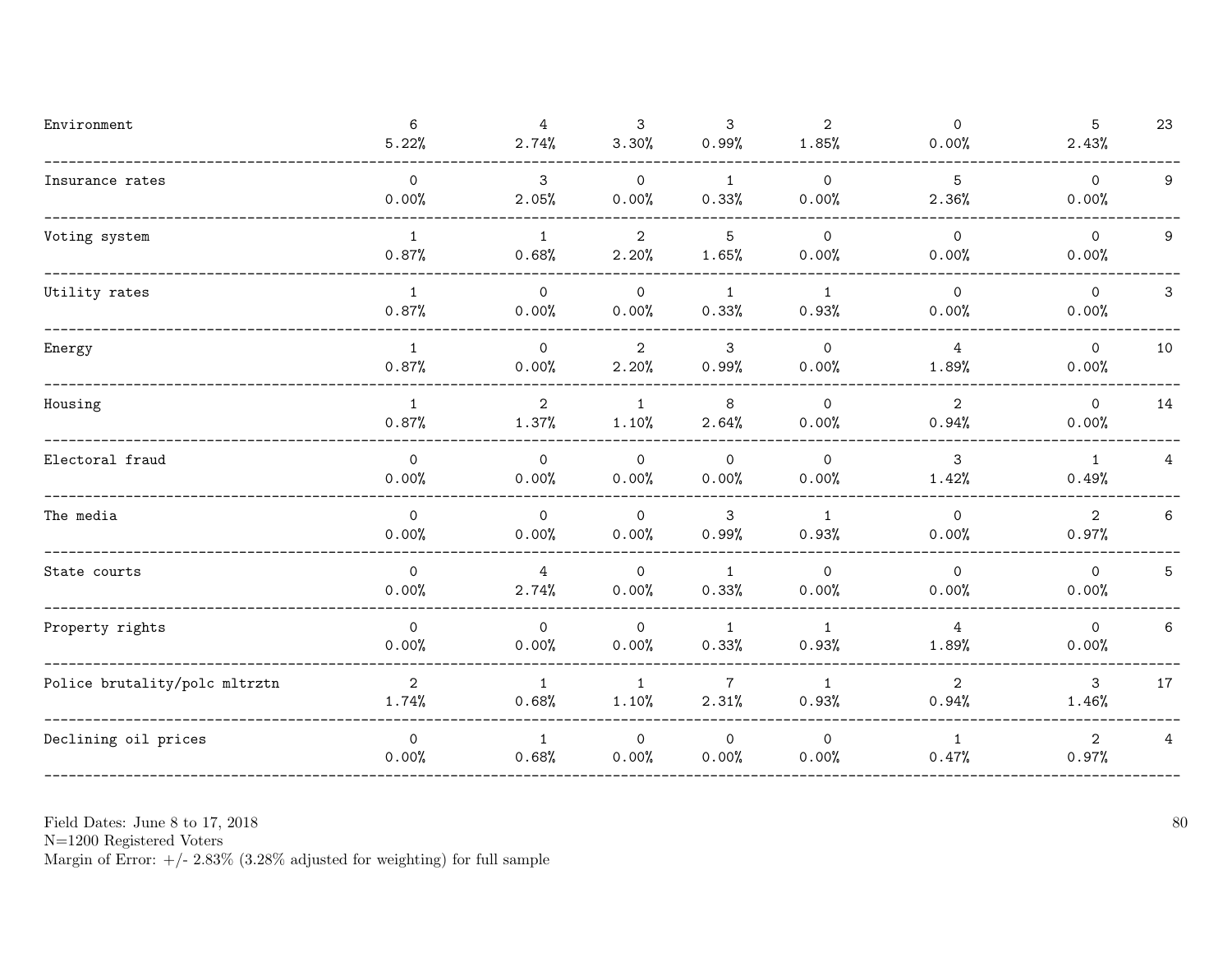| Pension funding               | 0.00%        | 0.00%         | 0<br>0.00%  | 1.32%         | 0.00%        | 0.47%         | 0.49%         | 6    |
|-------------------------------|--------------|---------------|-------------|---------------|--------------|---------------|---------------|------|
| Hurricane recovery            | 2.61%        | 1.37%         | 2.20%       | 8<br>2.64%    | 2.78%        | 1.42%         | 12<br>5.83%   | 33   |
| Opioid/prescription drug abus | 0.00%        | 0.68%         | 1.10%       | 10<br>3.30%   | 0.93%        | 0.47%         | 0.49%         | 15   |
| Total                         | 115<br>9.74% | 146<br>12.36% | 91<br>7.71% | 303<br>25.66% | 108<br>9.14% | 212<br>17.95% | 206<br>17.44% | 1181 |

## Cell Contents

|-------------------------| Count | | Column Percent | |-------------------------|

====================================================================================== IDEOL Q Liberals Moderates Conservatives Total -------------------------------------------------------------------------------------- Border security 10 15 138 163 2.88% 4.95% 26.19% -------------------------------------------------------------------------------------- Immigration 27 29 137 193 7.78% 9.57% 26.00% -------------------------------------------------------------------------------------- Political corruption/leadership 64 30 4 98 18.44% 9.90% 0.76% -------------------------------------------------------------------------------------- Education 45 17 23 85 12.97% 5.61% 4.36% -------------------------------------------------------------------------------------- The economy 5 9 10 24 1.44% 2.97% 1.90%

Field Dates: June 8 to 17, 2018

N=1200 Registered Voters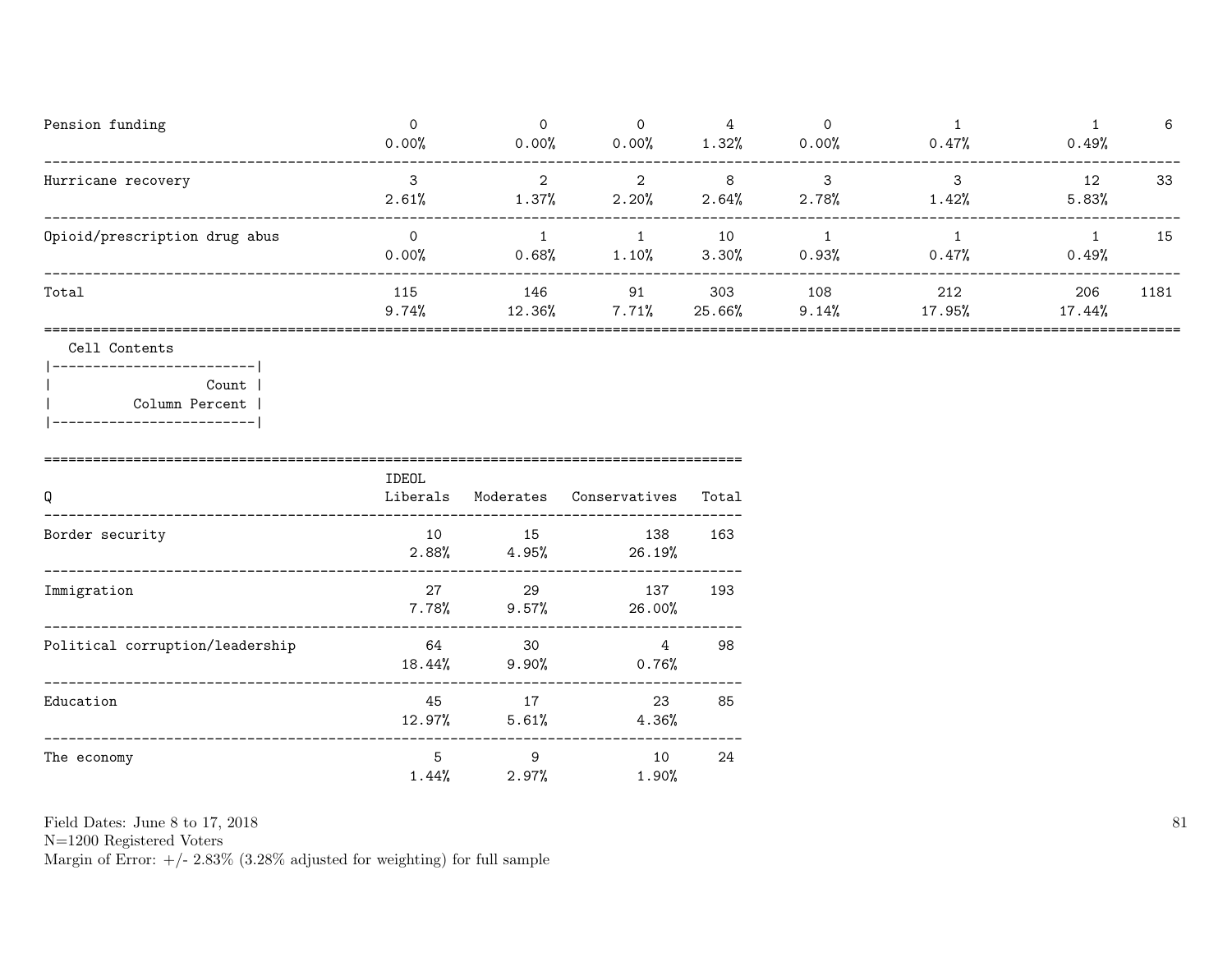| Health care                  | 30<br>8.65%             | 32<br>10.56%                   | 19<br>3.61%              | 81             |
|------------------------------|-------------------------|--------------------------------|--------------------------|----------------|
| Unemployment/jobs            | 10                      | 16<br>$2.88\%$ 5.28%           | 10<br>1.90%              | 36             |
| Water supply                 | $\overline{2}$<br>0.58% | 8<br>2.64%                     | $\mathbf{3}$<br>0.57%    | 13             |
| Crime and drugs              | 8<br>2.31%              | 11<br>3.63%                    | 15<br>2.85%              | 34             |
| Moral decline                | 6<br>1.73%              | 9<br>$2.97\%$                  | 28<br>5.31%              | 43             |
| Transportation/roads/traffic | 8 <sup>8</sup>          | 14<br>$2.31\%$ $4.62\%$        | 8 <sup>8</sup><br>1.52%  | 30             |
| Social welfare programs      | 8                       | 3<br>$2.31\%$ 0.99%            | 8<br>1.52%               | 19             |
| State government spending    | 8<br>2.31%              | 5<br>1.65%                     | 9<br>1.71%               | 22             |
| Taxes                        | $\overline{4}$<br>1.15% | 6<br>1.98%                     | 18<br>3.42%              | 28             |
| Gay marriage                 | $\overline{2}$          | $\mathsf{O}$<br>$0.58\%$ 0.00% | $\circ$<br>0.00%         | $\overline{2}$ |
| Gun control/gun violence     | 31<br>8.93%             | 27<br>8.91%                    | 8<br>1.52%               | 66             |
| Abortion                     | $\mathbf{1}$<br>0.29%   | $\mathbf{1}$<br>0.33%          | $6\overline{6}$<br>1.14% | 8              |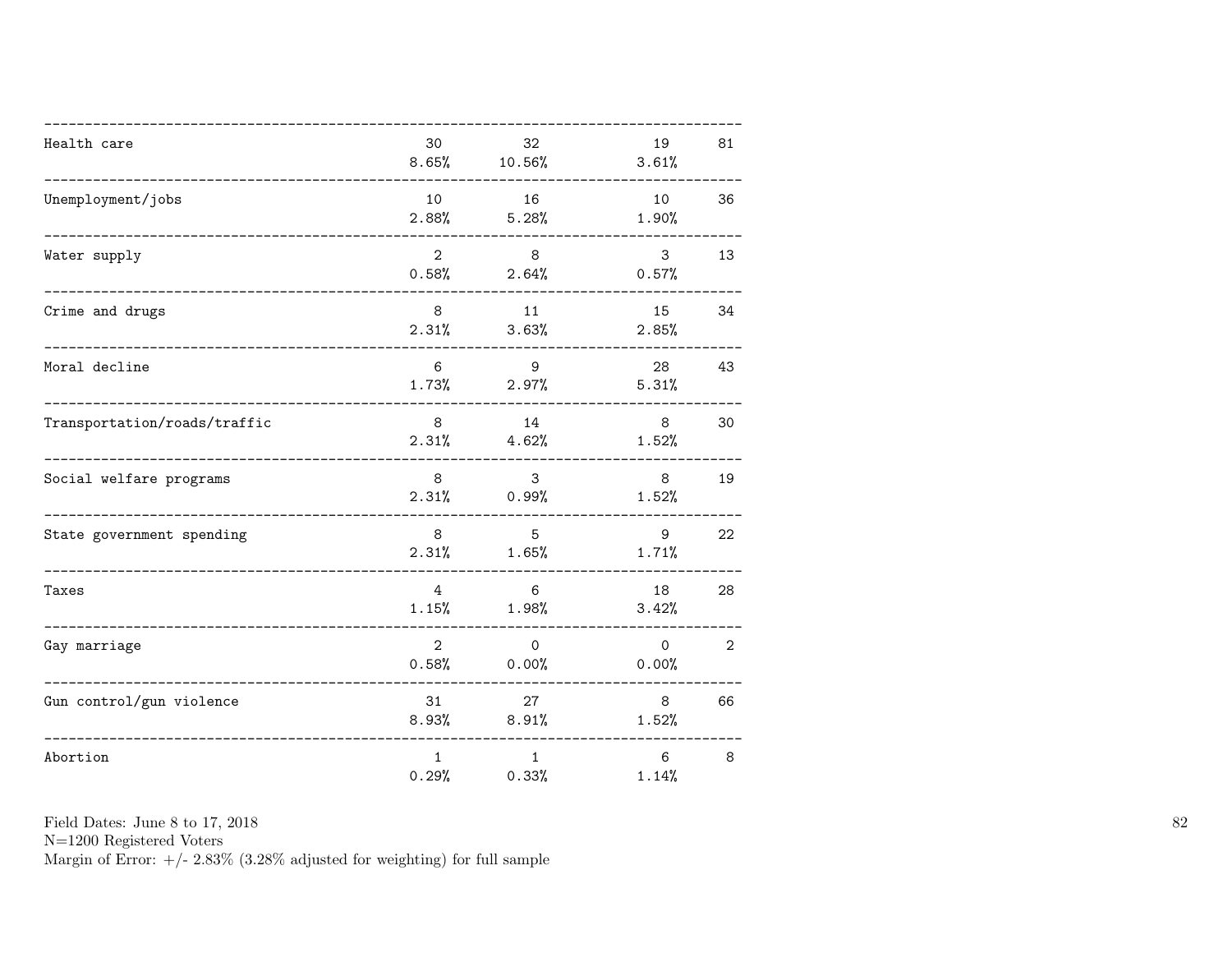| Redistricting     | 21                   | $\mathbf{1}$<br>$6.05\%$ 0.33%   | $4\overline{ }$<br>0.76% | 26             |
|-------------------|----------------------|----------------------------------|--------------------------|----------------|
| State budget cuts | $7\overline{ }$      | 5<br>$2.02\%$ 1.65%              | $4^{\circ}$<br>0.76%     | 16             |
| Gas prices        | 6                    | 10<br>$1.73\%$ $3.30\%$          | 11<br>2.09%              | 27             |
| Environment       | 13                   | 3 <sup>1</sup><br>$3.75\%$ 0.99% | $6\overline{6}$<br>1.14% | 22             |
| Insurance rates   | 3 <sup>7</sup>       | 1<br>$0.86%$ $0.33%$             | 5 <sub>5</sub><br>0.95%  | $\overline{9}$ |
| Voting system     | $\mathbf{3}$         | $5^{\circ}$<br>$0.86\%$ 1.65%    | $\overline{0}$<br>0.00%  | 8              |
| Utility rates     | $\overline{2}$       | 1<br>$0.58\%$ 0.33%              | 1<br>0.19%               | 4              |
| Energy            | $\overline{2}$       | 3<br>$0.58\%$ 0.99%              | $4\overline{ }$<br>0.76% | 9              |
| Housing           | 4                    | 8<br>$1.15\%$ 2.64%              | $\overline{2}$<br>0.38%  | 14             |
| Electoral fraud   | $\mathsf{O}$         | $\overline{O}$<br>$0.00\%$ 0.00% | $4\overline{ }$<br>0.76% | 4              |
| The media         | $\overline{0}$       | 3 <sup>7</sup><br>$0.00\%$ 0.99% | 3 <sup>1</sup><br>0.57%  | 6              |
| State courts      | $4^{\circ}$<br>1.15% | 1<br>0.33%                       | $\mathsf{O}$<br>0.00%    | 5              |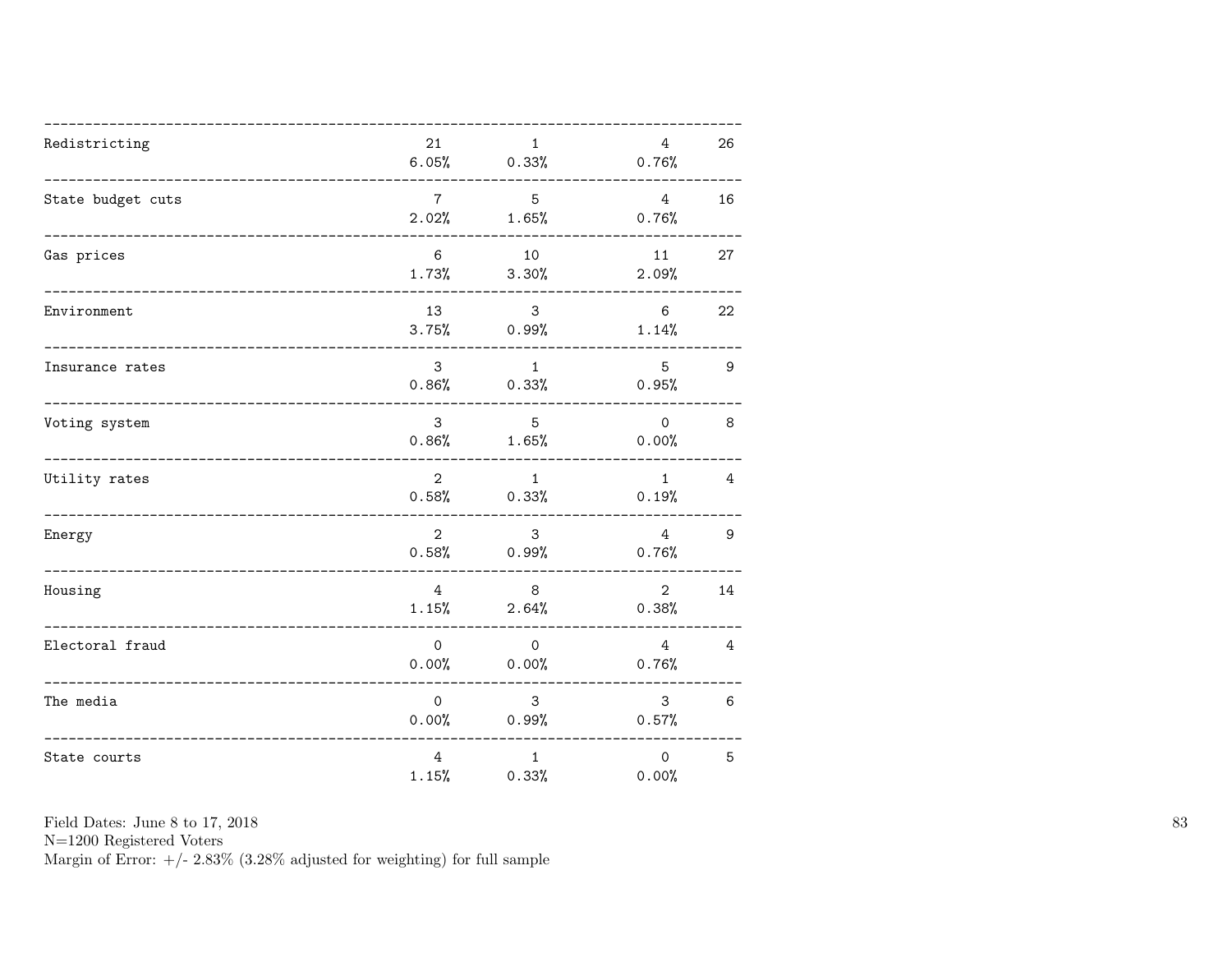| Property rights                                                                                   | $\overline{O}$                        | 0.00%          | $\mathbf{1}$<br>$0.33\%$ 0.95%          | 5                          | 6                    |                                            |              |       |
|---------------------------------------------------------------------------------------------------|---------------------------------------|----------------|-----------------------------------------|----------------------------|----------------------|--------------------------------------------|--------------|-------|
| Police brutality/police militarization                                                            | $4$ 7                                 |                | $1.15\%$ 2.31% $1.14\%$                 | 6                          | 17                   |                                            |              |       |
| Declining oil prices                                                                              |                                       | $\mathbf{1}$   | $\Omega$<br>$0.29\%$ 0.00% 0.76%        |                            | $4\overline{ }$<br>5 |                                            |              |       |
| Pension funding                                                                                   | $\Omega$                              |                | $4\overline{ }$<br>$0.00\%$ 1.32% 0.38% | $\overline{2}$             | 6                    |                                            |              |       |
| Hurricane recovery                                                                                | $6 \quad$                             | 8 <sup>8</sup> | $1.73\%$ 2.64%                          | 18<br>3.42%                | 32                   |                                            |              |       |
| Opioid/prescription drug abuse                                                                    | $\overline{2}$                        | 10             | $0.58\%$ $3.30\%$                       | $\overline{4}$<br>$0.76\%$ | 16                   |                                            |              |       |
| Total                                                                                             |                                       | 347 303        | $29.48\%$ 25.74% 44.77%                 | 527                        | 1177                 |                                            |              |       |
| Cell Contents<br>----------------------- <br>Count  <br>Column Percent<br>----------------------- |                                       |                |                                         |                            |                      |                                            |              |       |
| Q                                                                                                 | PID7                                  |                |                                         |                            |                      | StrDem WeakDem LeanDem Ind LeanRep WeakRep | StrRep       | Total |
| Border security                                                                                   | $1.66\%$ 7.56% $2.17\%$ 13.01% 33.33% |                | 4 9 3                                   | 16 16                      |                      | 23<br>47 — 200<br>16.43%                   | 62<br>25.41% | 164   |
| --------------------------------------<br>Immigration                                             | 8                                     | 13             | 11                                      | 14                         | 46                   | 31                                         | 69           | 192   |

N=1200 Registered Voters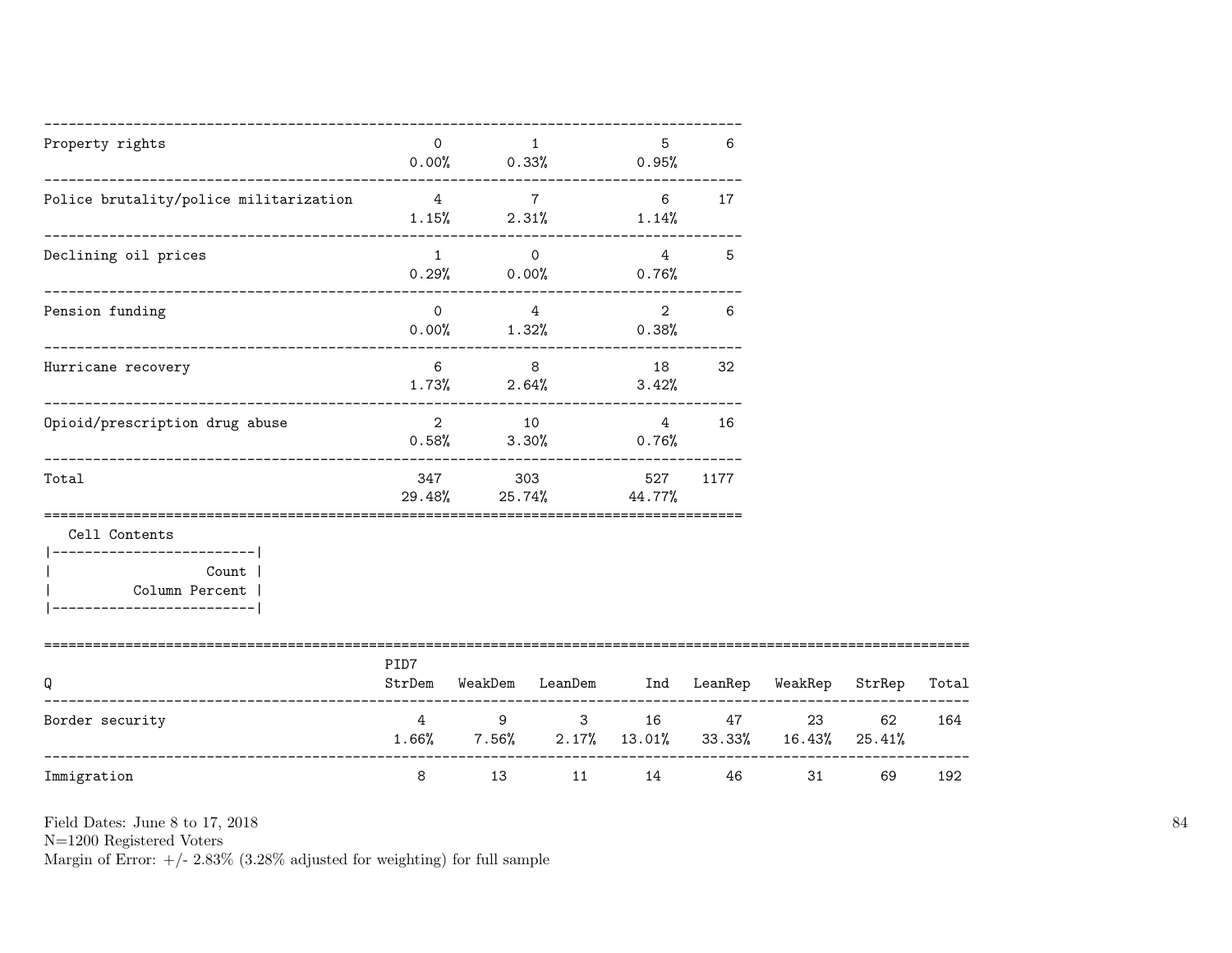|                                 | 3.32%                   | 10.92%                  | $7.97\%$                | 11.38%                  | 32.62%                  | 22.14%                  | 28.28%                  |    |
|---------------------------------|-------------------------|-------------------------|-------------------------|-------------------------|-------------------------|-------------------------|-------------------------|----|
| Political corruption/leadership | 31<br>12.86%            | 10<br>8.40%             | 36<br>26.09%            | 11<br>8.94%             | 3<br>2.13%              | $\overline{2}$<br>1.43% | $\mathbf{3}$<br>1.23%   | 96 |
| Education                       | 28<br>11.62%            | $\overline{7}$<br>5.88% | 13<br>9.42%             | $\overline{7}$<br>5.69% | $\overline{4}$<br>2.84% | 10<br>7.14%             | 11<br>4.51%             | 80 |
| The economy                     | 8<br>3.32%              | $\Omega$<br>0.00%       | 3<br>2.17%              | $\overline{4}$<br>3.25% | 5<br>3.55%              | 3<br>2.14%              | 2<br>0.82%              | 25 |
| Health care                     | 22<br>9.13%             | 16<br>13.45%            | 16<br>11.59%            | 6<br>4.88%              | 5<br>3.55%              | 8<br>5.71%              | 5<br>2.05%              | 78 |
| Unemployment/jobs               | 14<br>5.81%             | $\overline{2}$<br>1.68% | $\mathbf{1}$<br>0.72%   | 11<br>8.94%             | $\mathbf{1}$<br>0.71%   | $\overline{4}$<br>2.86% | 3<br>1.23%              | 36 |
| Water supply                    | 3<br>1.24%              | $\mathbf{1}$<br>0.84%   | $\overline{2}$<br>1.45% | $\mathbf{1}$<br>0.81%   | $\mathsf{O}$<br>0.00%   | 3<br>2.14%              | 3<br>1.23%              | 13 |
| Crime and drugs                 | 5<br>2.07%              | 5<br>4.20%              | 3<br>2.17%              | $\overline{2}$<br>1.63% | 3<br>2.13%              | 9<br>6.43%              | 6<br>2.46%              | 33 |
| Moral decline                   | $\overline{4}$<br>1.66% | $\overline{2}$<br>1.68% | $\overline{2}$<br>1.45% | $\overline{4}$<br>3.25% | 6<br>4.26%              | 12<br>8.57%             | 13<br>5.33%             | 43 |
| Transportation/roads/traffic    | $\overline{7}$<br>2.90% | $\Omega$<br>0.00%       | 5<br>3.62%              | $\mathbf{1}$<br>0.81%   | $\mathbf{1}$<br>0.71%   | 8<br>5.71%              | $\mathbf{1}$<br>0.41%   | 23 |
| Social welfare programs         | 9<br>3.73%              | $\mathsf{O}$<br>0.00%   | $\mathbf 0$<br>0.00%    | $\mathbf{1}$<br>0.81%   | $\mathsf{O}$<br>0.00%   | $\overline{4}$<br>2.86% | 3<br>1.23%              | 17 |
| State government spending       | $\overline{7}$<br>2.90% | 3<br>2.52%              | $\mathbf 0$<br>0.00%    | $\mathbf{1}$<br>0.81%   | 3<br>2.13%              | $\overline{2}$<br>1.43% | $\overline{4}$<br>1.64% | 20 |
| Taxes                           | $\mathbf{2}$            | 4                       | $\mathbf{1}$            | 3                       | $\overline{4}$          | 0                       | 13                      | 27 |

N=1200 Registered Voters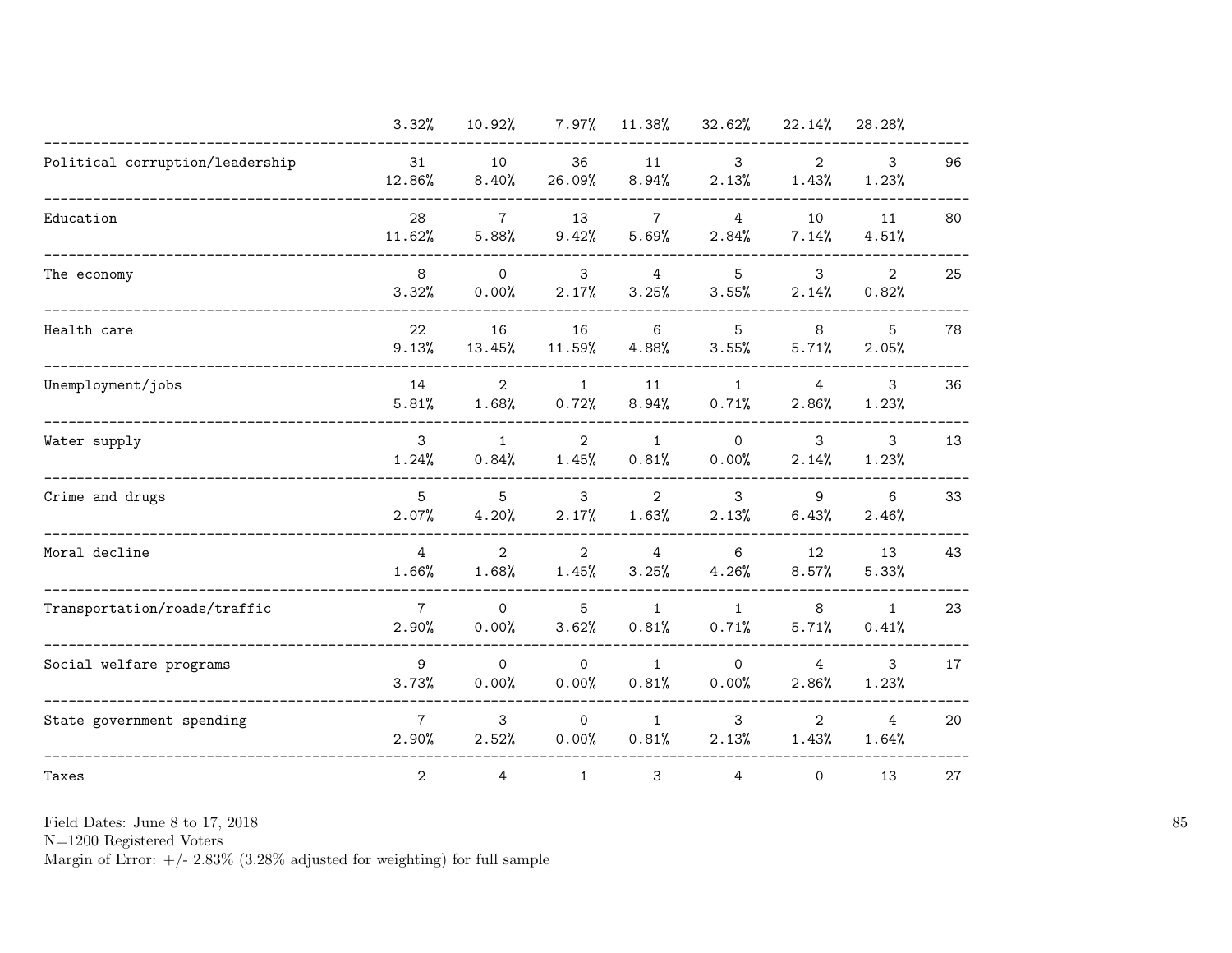|                          | 0.83%                   | 3.36%                   | 0.72%                   | 2.44%                   | 2.84%                   | 0.00%                   | 5.33%                   |                 |
|--------------------------|-------------------------|-------------------------|-------------------------|-------------------------|-------------------------|-------------------------|-------------------------|-----------------|
| Gay marriage             | $\mathsf{O}$<br>0.00%   | $\circ$<br>0.00%        | $\mathsf{O}$<br>0.00%   | $\mathsf{O}$<br>0.00%   | $\overline{2}$<br>1.42% | $\mathbf 0$<br>0.00%    | $\mathsf{O}$<br>0.00%   | $\overline{2}$  |
| Gun control/gun violence | 27<br>11.20%            | 19<br>15.97%            | $\,6\,$<br>4.35%        | $\overline{4}$<br>3.25% | 3<br>2.13%              | $\mathbf{1}$<br>0.71%   | $\overline{4}$<br>1.64% | 64              |
| Abortion                 | $\mathsf{O}$<br>0.00%   | $\mathbf{1}$<br>0.84%   | $\mathsf{O}$<br>0.00%   | $\overline{2}$<br>1.63% | $\mathsf{O}$<br>0.00%   | $\overline{2}$<br>1.43% | $\overline{2}$<br>0.82% | $7\overline{ }$ |
| Redistricting            | 19<br>7.88%             | $\mathbf{1}$<br>0.84%   | 6<br>4.35%              | $\mathsf{O}$<br>0.00%   | $\Omega$<br>0.00%       | $\mathsf{O}$<br>0.00%   | $\mathbf{1}$<br>0.41%   | 27              |
| State budget cuts        | 6<br>2.49%              | 3<br>2.52%              | $\overline{2}$<br>1.45% | $\overline{2}$<br>1.63% | $\mathsf{O}$<br>0.00%   | 3<br>2.14%              | $\mathsf{O}$<br>0.00%   | 16              |
| Gas prices               | $\overline{7}$<br>2.90% | $\overline{2}$<br>1.68% | $\mathbf{1}$<br>0.72%   | 6<br>4.88%              | $\mathsf{O}$<br>0.00%   | 4<br>2.86%              | $\overline{7}$<br>2.87% | 27              |
| Environment              | 6<br>2.49%              | $\overline{4}$<br>3.36% | 9<br>6.52%              | $\mathbf{1}$<br>0.81%   | $\overline{2}$<br>1.42% | $\mathsf{O}$<br>0.00%   | $\mathsf{O}$<br>0.00%   | 22              |
| Insurance rates          | 3<br>1.24%              | $\mathbf{0}$<br>0.00%   | $\mathsf{O}$<br>0.00%   | $\mathsf{O}$<br>0.00%   | $\Omega$<br>0.00%       | $\overline{2}$<br>1.43% | $\mathbf{0}$<br>0.00%   | 5               |
| Voting system            | $\overline{2}$<br>0.83% | $\mathsf{O}$<br>0.00%   | $\overline{2}$<br>1.45% | 5<br>4.07%              | $\mathsf{O}$<br>0.00%   | $\mathsf{O}$<br>0.00%   | $\mathsf{O}$<br>0.00%   | 9               |
| Utility rates            | $\mathbf{1}$<br>0.41%   | $\mathsf{O}$<br>0.00%   | $\mathbf{1}$<br>0.72%   | $\mathbf{1}$<br>0.81%   | $\mathsf{O}$<br>0.00%   | $\mathbf 0$<br>0.00%    | $\mathsf{O}$<br>0.00%   | 3               |
| Energy                   | $\overline{2}$<br>0.83% | $\mathsf{O}$<br>0.00%   | $\mathbf{1}$<br>0.72%   | 3<br>2.44%              | $\mathbf{1}$<br>0.71%   | $\mathbf{1}$<br>0.71%   | $\mathsf{O}$<br>0.00%   | 8               |
| Housing                  | 4                       | $\mathbf{1}$            | 5                       | 2                       | $\mathsf{O}$            | $\mathbf{1}$            | $\mathbf{1}$            | 14              |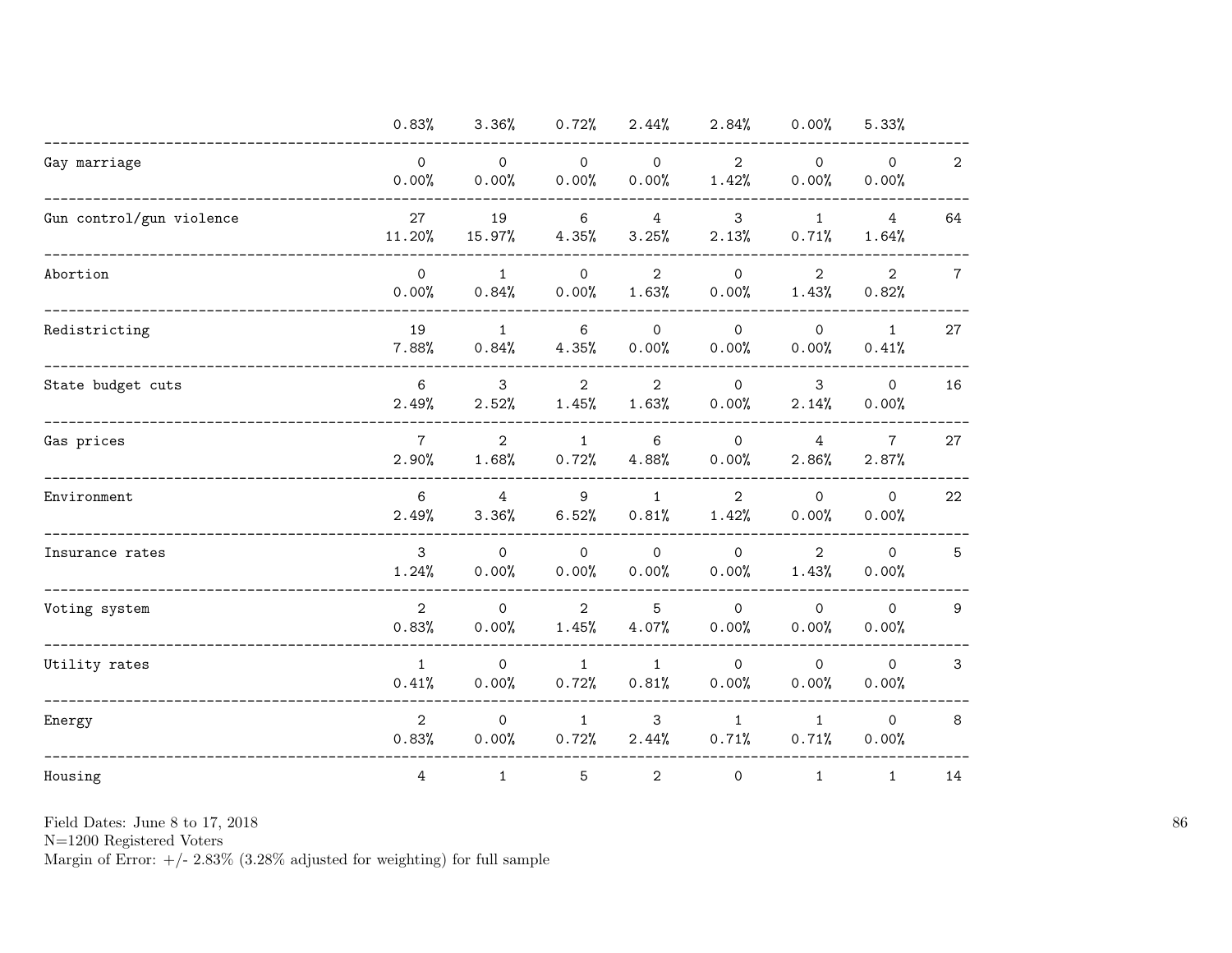|                                        | 1.66%                   | 0.84%                   | 3.62%                   | 1.63%                   | 0.00%                   | 0.71%                 | 0.41%                   |                |
|----------------------------------------|-------------------------|-------------------------|-------------------------|-------------------------|-------------------------|-----------------------|-------------------------|----------------|
| Electoral fraud                        | $\Omega$<br>0.00%       | $\overline{2}$<br>1.68% | $\mathsf{O}$<br>0.00%   | $\mathsf{O}$<br>0.00%   | $\mathbf 0$<br>0.00%    | $\mathbf 0$<br>0.00%  | $\overline{2}$<br>0.82% | 4              |
| The media                              | $\Omega$<br>0.00%       | 2<br>1.68%              | $\mathbf{0}$<br>0.00%   | $\mathbf{1}$<br>0.81%   | $\overline{2}$<br>1.42% | $\mathbf 0$<br>0.00%  | $\mathbf{1}$<br>0.41%   | 6              |
| State courts                           | $\mathbf{1}$<br>0.41%   | $\mathbf{1}$<br>0.84%   | 3<br>2.17%              | $\mathbf 0$<br>0.00%    | $\Omega$<br>0.00%       | $\mathbf 0$<br>0.00%  | $\Omega$<br>0.00%       | 5              |
| Property rights                        | $\Omega$<br>0.00%       | $\Omega$<br>0.00%       | $\Omega$<br>0.00%       | $\mathbf{1}$<br>0.81%   | $\mathbf{1}$<br>0.71%   | $\mathbf 0$<br>0.00%  | 4<br>1.64%              | 6              |
| Police brutality/police militarization | $\overline{4}$<br>1.66% | $\overline{2}$<br>1.68% | $\overline{2}$<br>1.45% | $\mathbf{2}$<br>1.63%   | $\Omega$<br>0.00%       | 3<br>2.14%            | 3<br>1.23%              | 16             |
| Declining oil prices                   | $\mathbf{1}$<br>0.41%   | $\mathbf{0}$<br>0.00%   | $\Omega$<br>0.00%       | $\Omega$<br>0.00%       | $\Omega$<br>0.00%       | $\mathbf{1}$<br>0.71% | 2<br>0.82%              | 4              |
| Pension funding                        | $\Omega$<br>0.00%       | $\Omega$<br>0.00%       | $\overline{2}$<br>1.45% | $\mathbf{1}$<br>0.81%   | $\Omega$<br>0.00%       | $\mathbf{1}$<br>0.71% | 3<br>1.23%              | $\overline{7}$ |
| Hurricane recovery                     | 6<br>2.49%              | 5<br>4.20%              | $\overline{2}$<br>1.45% | 3<br>2.44%              | $\mathbf{1}$<br>0.71%   | 2<br>1.43%            | 12<br>4.92%             | 31             |
| Opioid/prescription drug abuse         | $\Omega$<br>0.00%       | 4<br>3.36%              | $\Omega$<br>0.00%       | $\overline{7}$<br>5.69% | $\mathbf{1}$<br>0.71%   | $\mathbf 0$<br>0.00%  | 4<br>1.64%              | 16             |
| Total                                  | 241<br>21.03%           | 119<br>10.38%           | 138<br>12.04%           | 123<br>10.73%           | 141<br>12.30%           | 140<br>12.22%         | 244<br>21.29%           | 1146           |
|                                        |                         |                         |                         |                         |                         |                       |                         |                |

Cell Contents |-------------------------|

| Count | | Column Percent |

Field Dates: June 8 to 17, 2018

N=1200 Registered Voters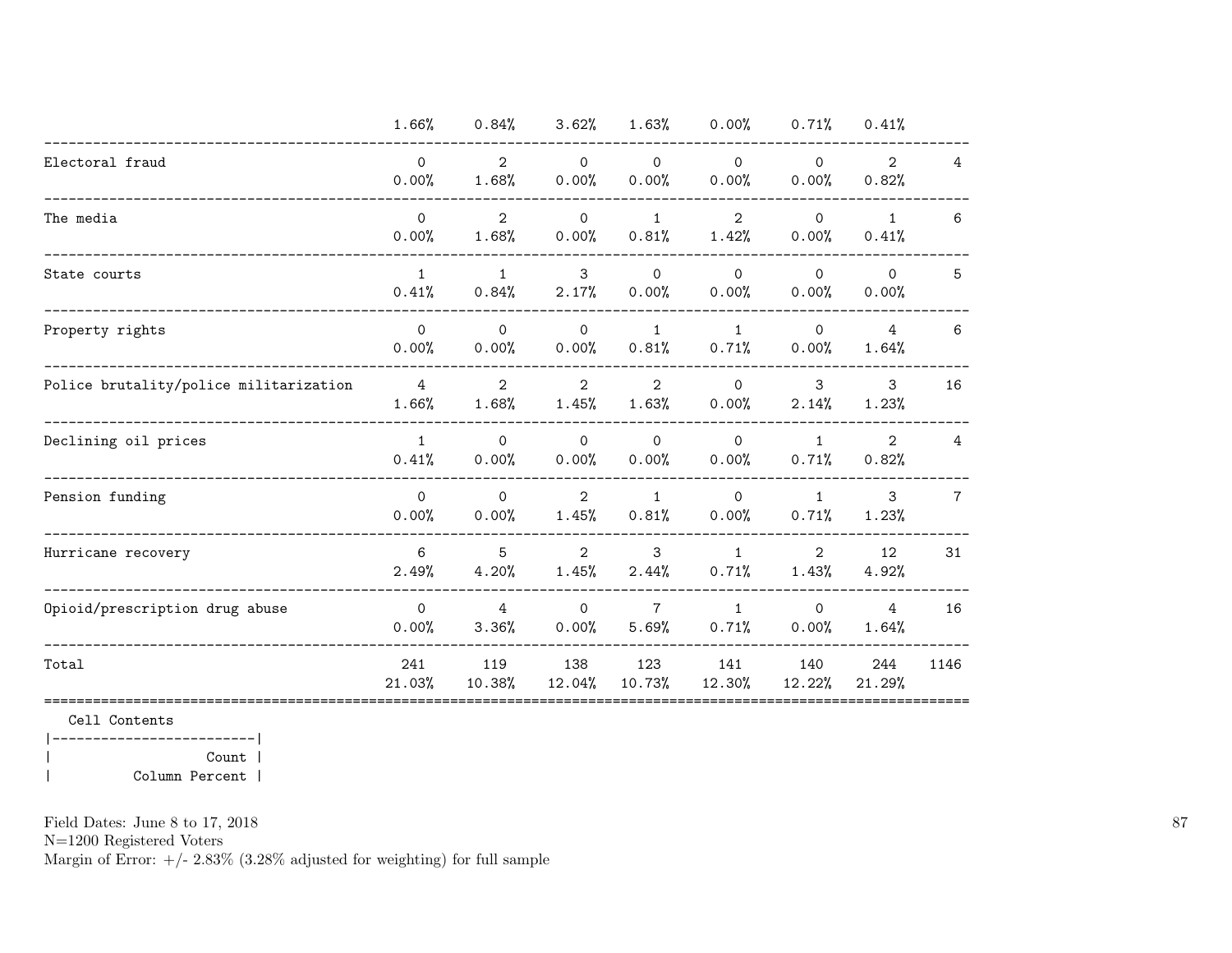| Q                                            | PID <sub>3</sub> | Democrats Independents Republicans |                         | Total |
|----------------------------------------------|------------------|------------------------------------|-------------------------|-------|
| Border security                              | 15<br>3.05%      | 16                                 | 132<br>$13.01\%$ 24.95% | 163   |
| Immigration                                  | 32               | 14<br>$6.50\%$ 11.38% 27.41%       | 145                     | 191   |
| Political corruption/leadership              | 77               | 11<br>$15.65\%$ 8.94% $1.51\%$     | 8                       | 96    |
| Education<br>_______________________________ | 48               | $7\overline{7}$<br>9.76%<br>5.69%  | 25<br>4.73%             | 80    |
| The economy                                  | 11               | 4<br>$2.24\%$ $3.25\%$ $1.70\%$    | 9                       | 24    |
| Health care                                  | 55<br>11.18%     | 6<br>4.88%                         | 3.40%                   | 79    |
| Unemployment/jobs<br>______________________  | 16               | 11<br>$3.25%$ 8.94%                | 8<br>1.51%              | 35    |
| Water supply                                 | $5^{\circ}$      | $\overline{1}$<br>$1.02%$ 0.81%    | 6<br>1.13%              | 12    |
| Crime and drugs                              | 13<br>2.64%      | $2^{\circ}$<br>1.63%               | 18<br>3.40%             | 33    |
| Moral decline                                | $7\phantom{.0}$  | 4<br>1.42%<br>3.25%                | 32<br>6.05%             | 43    |

 ${\rm N}{=}1200$  Registered Voters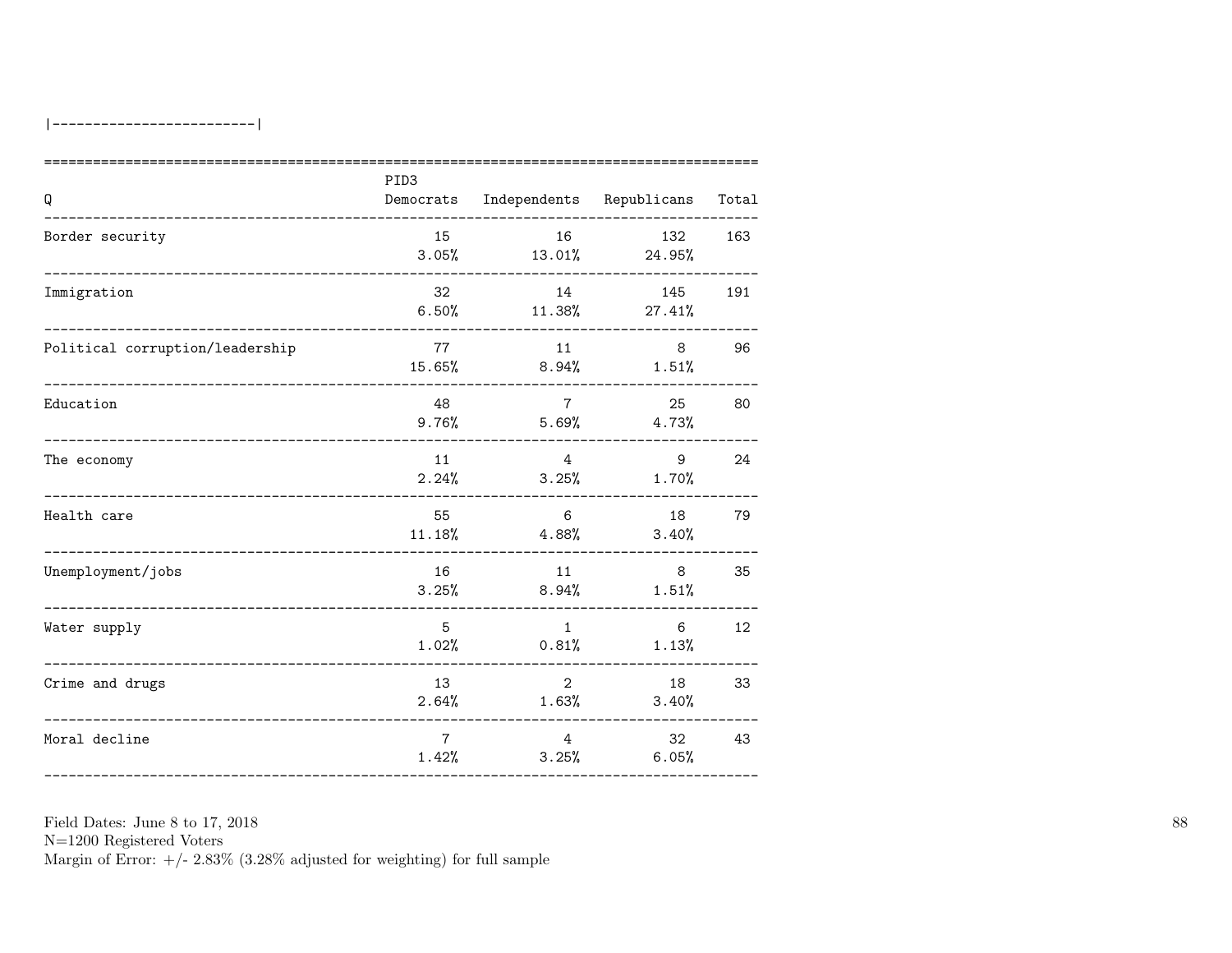| Transportation/roads/traffic          | 12<br>2.44%              | $\mathbf{1}$<br>0.81%   | 10<br>1.89%                      | 23 |
|---------------------------------------|--------------------------|-------------------------|----------------------------------|----|
| Social welfare programs               | 9<br>1.83%               | 1<br>0.81%              | 8 <sup>8</sup><br>1.51%          | 18 |
| State government spending             | 10<br>2.03%              | 1<br>0.81%              | 9<br>1.70%                       | 20 |
| Taxes                                 | $7\overline{ }$<br>1.42% | 3 <sup>7</sup><br>2.44% | 17<br>3.21%                      | 27 |
| Gay marriage<br>.____________________ | $\mathbf 0$<br>0.00%     | $\circ$                 | 3 <sup>1</sup><br>$0.00\%$ 0.57% | 3  |
| Gun control/gun violence              | 52<br>10.57%             | 4<br>3.25%              | 9<br>1.70%                       | 65 |
| Abortion                              | $\mathbf{1}$<br>0.20%    | $2^{\circ}$             | 5 <sup>5</sup><br>$1.63\%$ 0.95% | 8  |
| Redistricting                         | 25<br>5.08%              | $\circ$<br>0.00%        | 1<br>0.19%                       | 26 |
| State budget cuts                     | 11<br>2.24%              | $2^{\circ}$<br>1.63%    | 3<br>0.57%                       | 16 |
| Gas prices                            | 9<br>1.83%               | 6<br>4.88%              | 11<br>2.08%                      | 26 |
| Environment                           | 19<br>3.86%              | 1                       | $2^{\circ}$<br>$0.81\%$ 0.38%    | 22 |
| Insurance rates                       | 3<br>0.61%               | $\mathbf{0}$<br>0.00%   | 3 <sup>1</sup><br>0.57%          | 6  |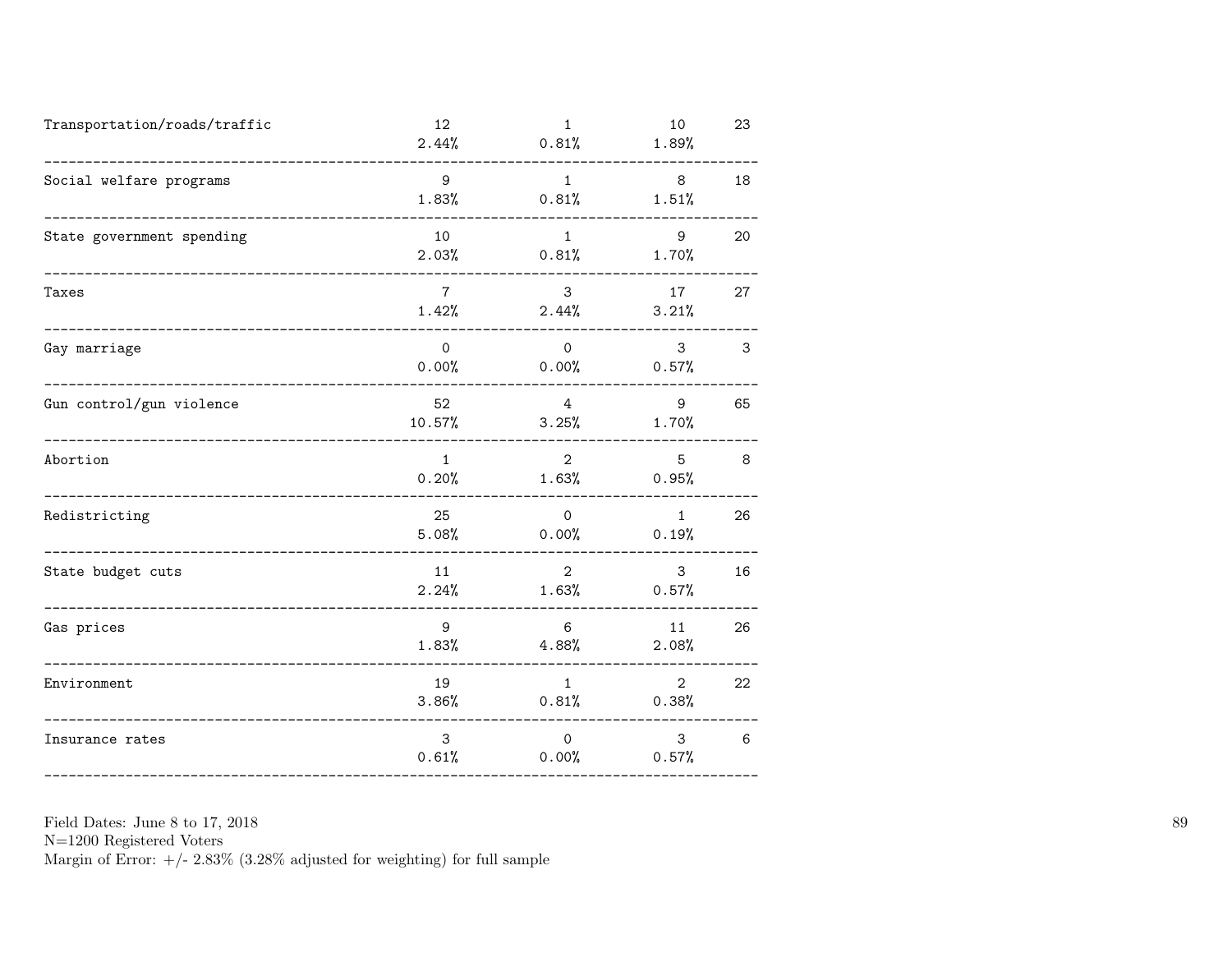| Voting system                                           | 3<br>0.61%              | 5<br>4.07%                             | $\mathbf 0$<br>0.00%     | 8              |
|---------------------------------------------------------|-------------------------|----------------------------------------|--------------------------|----------------|
| Utility rates                                           | $\overline{2}$<br>0.41% | 1<br>0.81%                             | $\overline{O}$<br>0.00%  | 3              |
| Energy                                                  | 3<br>0.61%              | 3 <sup>7</sup><br>2.44%                | $2^{\circ}$<br>0.38%     | 8              |
| Housing<br>------------------------                     | 9<br>1.83%              | $2^{\circ}$<br>$1.63\%$                | $2^{\circ}$<br>0.38%     | 13             |
| Electoral fraud<br>_______________________________      | $\overline{2}$          | $\overline{0}$<br>$0.41\%$ 0.00% 0.38% | $2^{\circ}$              | 4              |
| The media                                               | $\overline{2}$<br>0.41% | 1<br>0.81%                             | $\mathbf{3}$<br>0.57%    | 6              |
| State courts<br>_____________                           | 5<br>1.02%              | $\circ$<br>0.00%                       | $\overline{O}$<br>0.00%  | 5              |
| Property rights                                         | $\mathsf{O}$<br>0.00%   | 1<br>0.81%                             | 5 <sub>5</sub><br>0.95%  | 6              |
| Police brutality/police militarization                  | 9<br>1.83%              | $2^{\circ}$<br>1.63%                   | 6<br>1.13%               | 17             |
| Declining oil prices<br>------------------------------- | 1<br>0.20%              | $\overline{0}$<br>$0.00\%$             | 3 <sup>1</sup><br>0.57%  | 4              |
| Pension funding<br>__________________                   | $\overline{2}$          | 1<br>$0.41\%$ $0.81\%$                 | $4\overline{ }$<br>0.76% | $\overline{7}$ |
| Hurricane recovery                                      | 13<br>2.64%             | 3<br>2.44%                             | 15<br>2.84%              | 31             |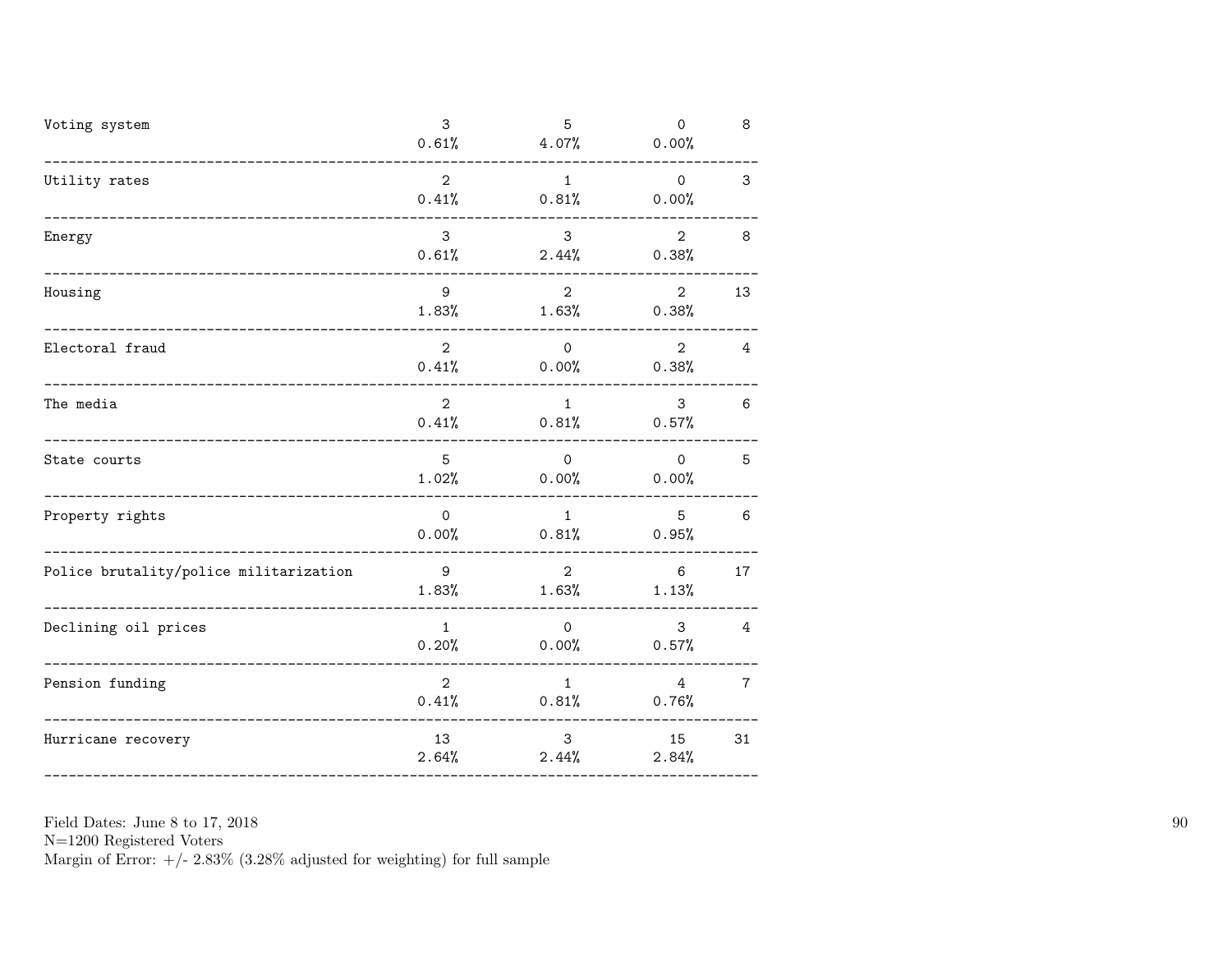| Opioid/prescription drug abuse | 0.81%         | 5.69%         | ь<br>0.95%    | 16   |
|--------------------------------|---------------|---------------|---------------|------|
| Total                          | 492<br>43.01% | 123<br>10.75% | 529<br>46.24% | 1144 |

Cell Contents

| Count          |
|----------------|
| Column Percent |
|                |

| Q                               | Q <sub>20</sub> A | Democratic candidate Republican candidate Tea Party candidate Don't know Total |                      |                     |     |
|---------------------------------|-------------------|--------------------------------------------------------------------------------|----------------------|---------------------|-----|
| Border security                 | 17<br>3.56%       | 73<br>22.74%                                                                   | 44                   | 33<br>28.03% 14.47% | 167 |
| Immigration                     | 31<br>6.50%       | 75<br>23.36%                                                                   | 48<br>30.57%         | 40<br>17.54%        | 194 |
| Political corruption/leadership | 82<br>17.19%      | 3<br>$0.93\%$                                                                  | 3<br>$1.91\%$        | 10<br>4.39%         | 98  |
| Education                       | 50<br>10.48%      | 14<br>$4.36\%$                                                                 | 6<br>$3.82\%$        | 15<br>6.58%         | 85  |
| The economy                     | 10<br>2.10%       | 8<br>2.49%                                                                     | $\Omega$<br>$0.00\%$ | 5<br>2.19%          | 23  |
| Health care                     | 52<br>10.90%      | 17<br>5.30%                                                                    | $\Omega$<br>$0.00\%$ | 11<br>4.82%         | 80  |
| Unemployment/jobs               | 17<br>3.56%       | 6<br>1.87%                                                                     | 3<br>1.91%           | 9<br>3.95%          | 35  |

Field Dates: June 8 to 17, 2018

 ${\rm N}{=}1200$  Registered Voters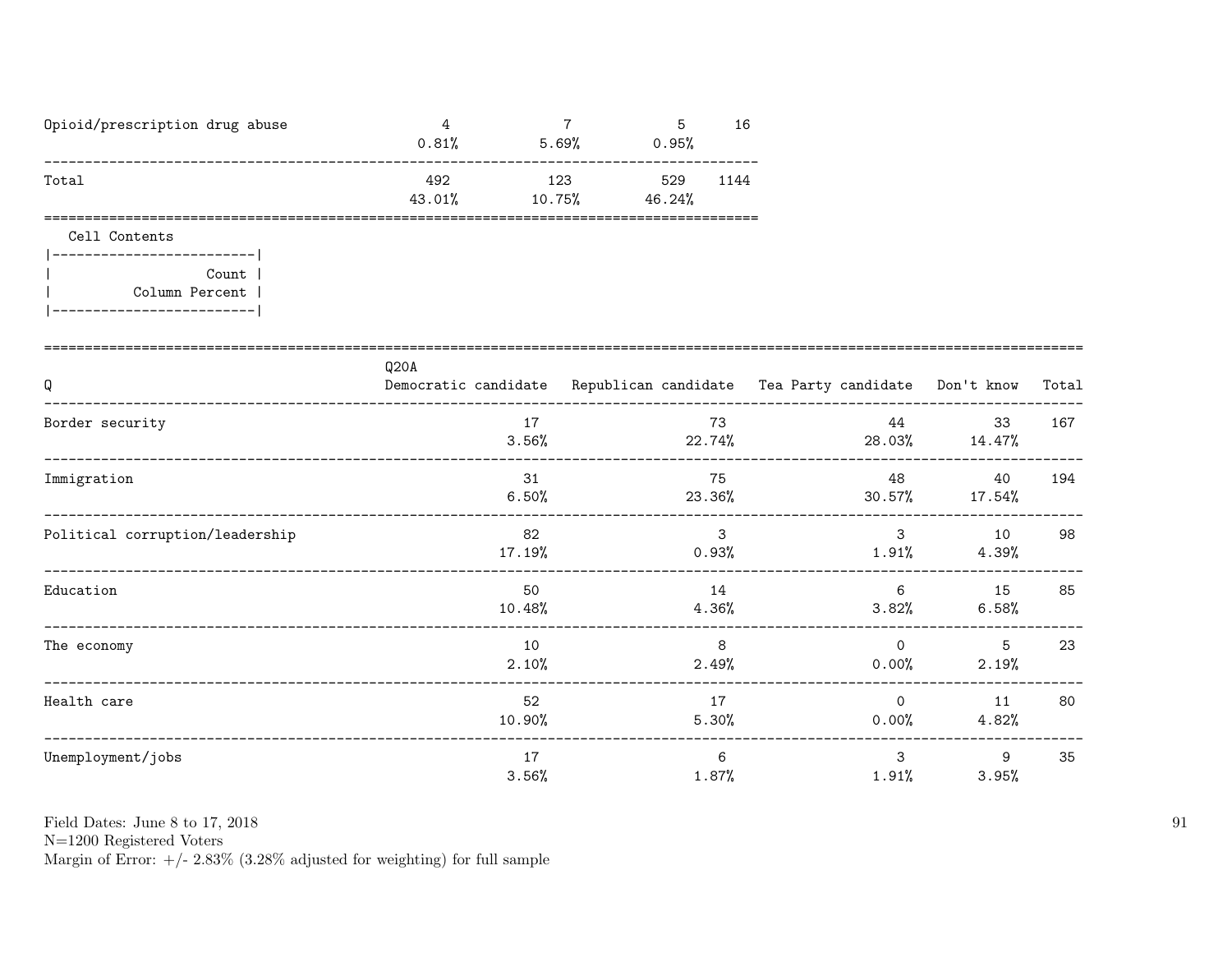| Water supply                                      | 6<br>1.26%               | $5^{\circ}$<br>$1.56\%$    | $\mathsf{O}$<br>0.00%   | $\overline{2}$<br>0.88%          | 13 |
|---------------------------------------------------|--------------------------|----------------------------|-------------------------|----------------------------------|----|
| Crime and drugs<br>---------------------------    | 9<br>1.89%               | 14<br>$4.36\%$             | $\mathbf{3}$<br>1.91%   | $\overline{9}$<br>3.95%          | 35 |
| Moral decline                                     | $7\overline{ }$<br>1.47% | 24<br>7.48%                | 5 <sup>5</sup><br>3.18% | 8<br>3.51%                       | 44 |
| Transportation/roads/traffic                      | 10<br>2.10%              | $5\overline{)}$<br>1.56%   | 5<br>3.18%              | 10<br>4.39%                      | 30 |
| Social welfare programs                           | 9<br>1.89%               | $\mathbf{3}$<br>0.93%      | $\mathbf{3}$<br>1.91%   | $\overline{4}$<br>1.75%          | 19 |
| State government spending                         | 8<br>1.68%               | 5 <sup>5</sup><br>$1.56\%$ | 5 <sup>5</sup><br>3.18% | $4\overline{4}$<br>1.75%         | 22 |
| Taxes                                             | 5<br>1.05%               | 11<br>3.43%                | 8<br>5.10%              | $\overline{4}$<br>$1.75\%$       | 28 |
| Gay marriage<br>--------------------------------- | $\overline{0}$<br>0.00%  | $\mathbf{3}$<br>0.93%      | $\circ$<br>0.00%        | $\overline{\mathbf{0}}$<br>0.00% | 3  |
| Gun control/gun violence                          | 43<br>9.01%              | 6<br>1.87%                 | $\overline{1}$<br>0.64% | 15<br>6.58%                      | 65 |
| Abortion                                          | $\mathbf{1}$<br>0.21%    | $5\overline{)}$<br>1.56%   | 1<br>0.64%              | $\mathbf{1}$<br>0.44%            | 8  |
| Redistricting                                     | 24<br>5.03%              | $\mathbf{3}$<br>0.93%      | $\Omega$<br>$0.00\%$    | $\mathsf{O}$<br>0.00%            | 27 |
| State budget cuts                                 | 11<br>2.31%              | 1<br>0.31%                 | $\circ$<br>0.00%        | $\overline{4}$<br>1.75%          | 16 |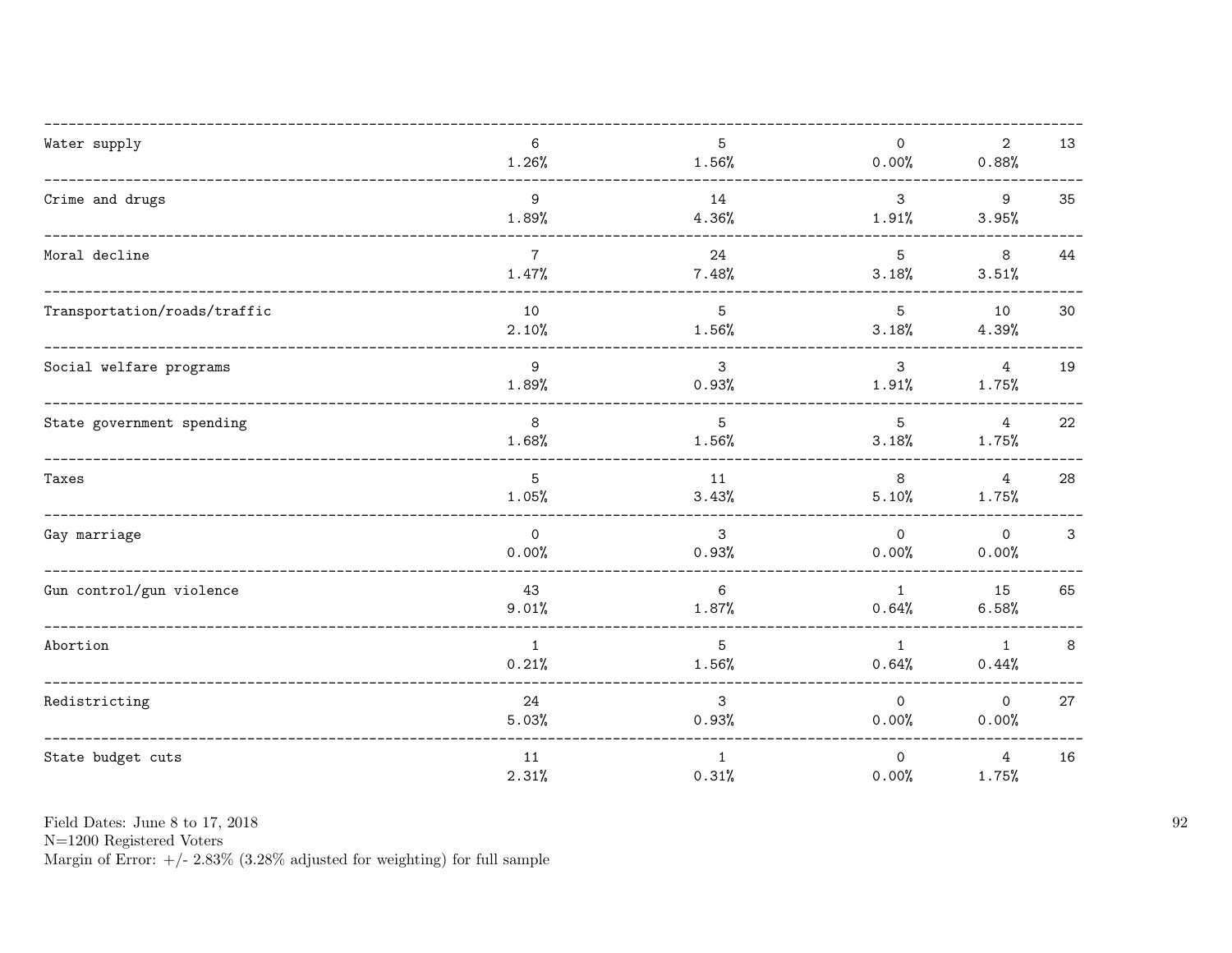| Gas prices                             | 12           | 5              | 1              | 9                       | 27             |
|----------------------------------------|--------------|----------------|----------------|-------------------------|----------------|
|                                        | 2.52%        | 1.56%          | 0.64%          | 3.95%                   |                |
|                                        |              |                |                |                         |                |
| Environment                            | 18           | $\overline{0}$ | $\overline{1}$ | $\overline{\mathbf{3}}$ | 22             |
|                                        | 3.77%        | 0.00%          | 0.64%          | 1.32%                   |                |
|                                        |              |                |                |                         |                |
| Insurance rates                        | 3            | 5              | $\Omega$       | $\mathbf{1}$            | 9              |
|                                        | 0.63%        | 1.56%          | 0.00%          | 0.44%                   |                |
|                                        |              |                |                |                         |                |
| Voting system                          | 3            | $\Omega$       | 5              | $\circ$                 | 8              |
|                                        | 0.63%        | 0.00%          | 3.18%          | 0.00%                   |                |
|                                        |              |                |                |                         |                |
| Utility rates                          | $\mathbf{3}$ | $\overline{0}$ | $\Omega$       | 1                       | $\overline{4}$ |
|                                        | 0.63%        | 0.00%          | 0.00%          | 0.44%                   |                |
|                                        |              |                |                |                         |                |
| Energy                                 | 2            | $\overline{2}$ | $\mathbf{1}$   | $5\overline{)}$         | 10             |
|                                        | 0.42%        | 0.62%          | 0.64%          | 2.19%                   |                |
|                                        |              |                |                |                         |                |
| Housing                                | 10           | $\overline{0}$ | $\mathbf{1}$   | 4                       | 15             |
|                                        | 2.10%        | 0.00%          | 0.64%          | 1.75%                   |                |
|                                        |              |                |                |                         |                |
| Electoral fraud                        | 2            | 1              | 1              | $\overline{\mathbf{0}}$ | 4              |
|                                        | 0.42%        | 0.31%          | 0.64%          | 0.00%                   |                |
|                                        |              |                |                |                         |                |
| The media                              | $\mathsf{O}$ | $\mathbf{1}$   | $\overline{2}$ | $\mathbf{3}$            | 6              |
|                                        | 0.00%        | 0.31%          | 1.27%          | 1.32%                   |                |
|                                        |              |                |                |                         |                |
| State courts                           | 2            | 1              | $\Omega$       | $\overline{2}$          | 5              |
|                                        | 0.42%        | 0.31%          | 0.00%          | 0.88%                   |                |
|                                        |              |                |                |                         |                |
| Property rights                        | $\mathbf{1}$ | $\Omega$       | 4              | $\mathbf{1}$            | $6\,$          |
|                                        | 0.21%        | 0.00%          | 2.55%          | 0.44%                   |                |
|                                        |              |                |                |                         |                |
| Police brutality/police militarization | 8            | 5              | 2              | 1                       | 16             |
|                                        | 1.68%        | 1.56%          | 1.27%          | 0.44%                   |                |
|                                        |              |                |                |                         |                |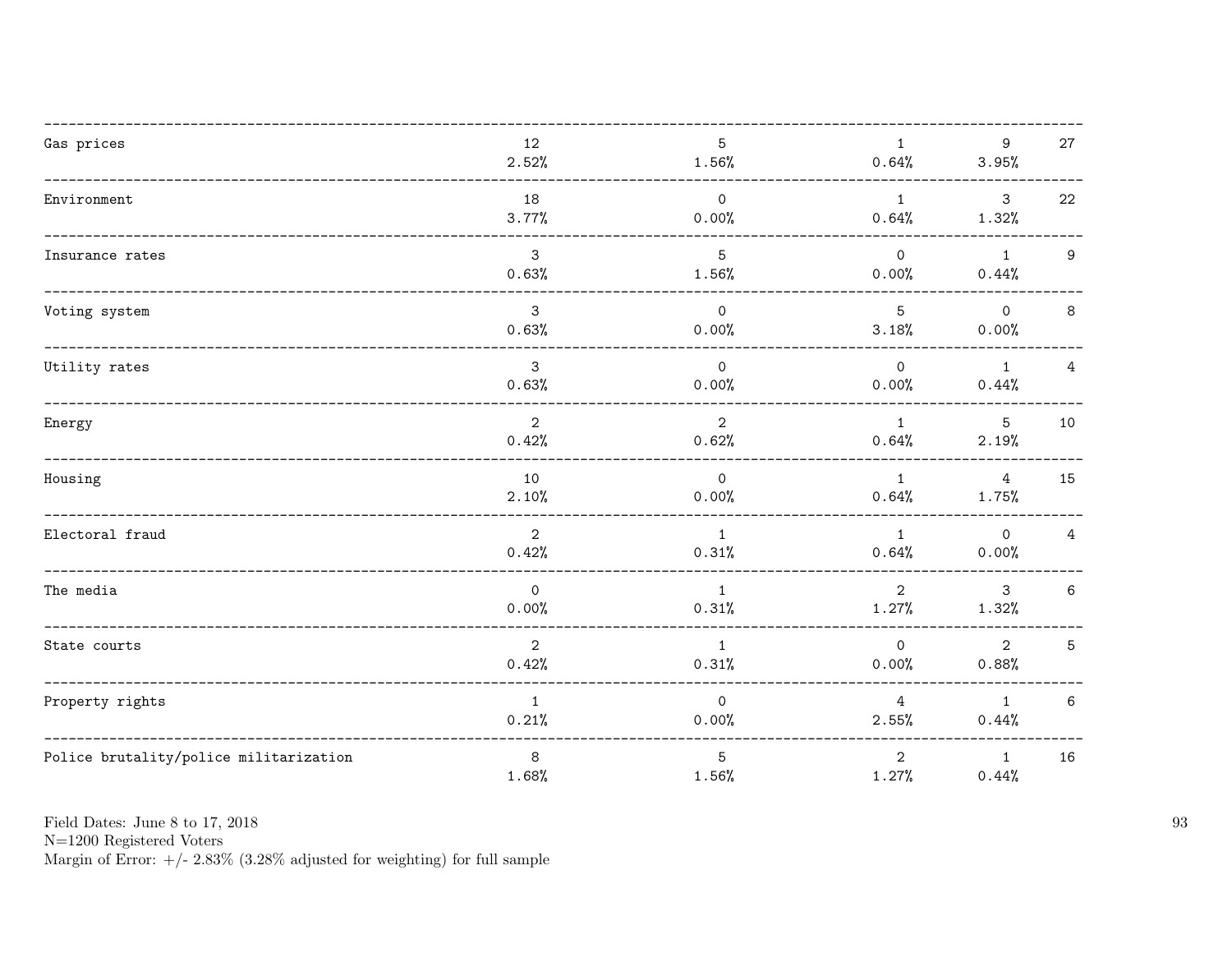| Declining oil prices                                                                                   |                  | $\overline{2}$<br>0.42%                                   | 3<br>0.93%                       |                        |               | $\Omega$<br>0.00%<br>$0.00\%$ | $\Omega$<br>5                              |
|--------------------------------------------------------------------------------------------------------|------------------|-----------------------------------------------------------|----------------------------------|------------------------|---------------|-------------------------------|--------------------------------------------|
| Pension funding                                                                                        |                  | $\overline{2}$<br>0.42%                                   | 2<br>0.62%                       |                        | 0.64%         | $\overline{1}$                | $\overline{2}$<br>$7\overline{ }$<br>0.88% |
| Hurricane recovery                                                                                     |                  | 14<br>2.94%                                               | 11<br>3.43%                      |                        | 1.91%         | $\mathbf{3}$                  | $4\overline{ }$<br>32<br>1.75%             |
| Opioid/prescription drug abuse                                                                         |                  | $\mathbf{3}$<br>0.63%                                     | $\overline{4}$<br>1.25%          |                        | 0.00%         | $\Omega$<br>3.51%             | 8<br>15                                    |
| Total                                                                                                  |                  | 477<br>40.32%                                             | 321<br>27.13%                    |                        | 157<br>13.27% | 19.27%                        | 228<br>1183                                |
| Cell Contents<br>------------------------ <br>Count  <br>Column Percent  <br>------------------------- |                  |                                                           |                                  |                        |               |                               |                                            |
| Q                                                                                                      | educ<br>No HS    | High school graduate Some college 2-year 4-year Post-grad |                                  |                        |               |                               | Total                                      |
| Border security                                                                                        | -5<br>7.25%      | 14.58%                                                    | 40<br>43<br>14.71% 17.39% 15.25% | 20                     | 45            | 13<br>9.56%                   | 166                                        |
| Immigration                                                                                            | 15<br>21.74%     | 17.29%                                                    | 45<br>51<br>$16.54\%$ $13.04\%$  | 15                     | 49<br>16.61%  | 19<br>13.97%                  | 194                                        |
| Political corruption/leadership                                                                        | $\circ$<br>0.00% | 8.47%                                                     | 25                               | 9<br>$6.99\%$ $7.83\%$ | 28<br>9.49%   | 17<br>12.50%                  | 98                                         |
| Education                                                                                              | $\mathbf{1}$     | 11                                                        | 20                               | 5                      | 29            | 19                            | 85                                         |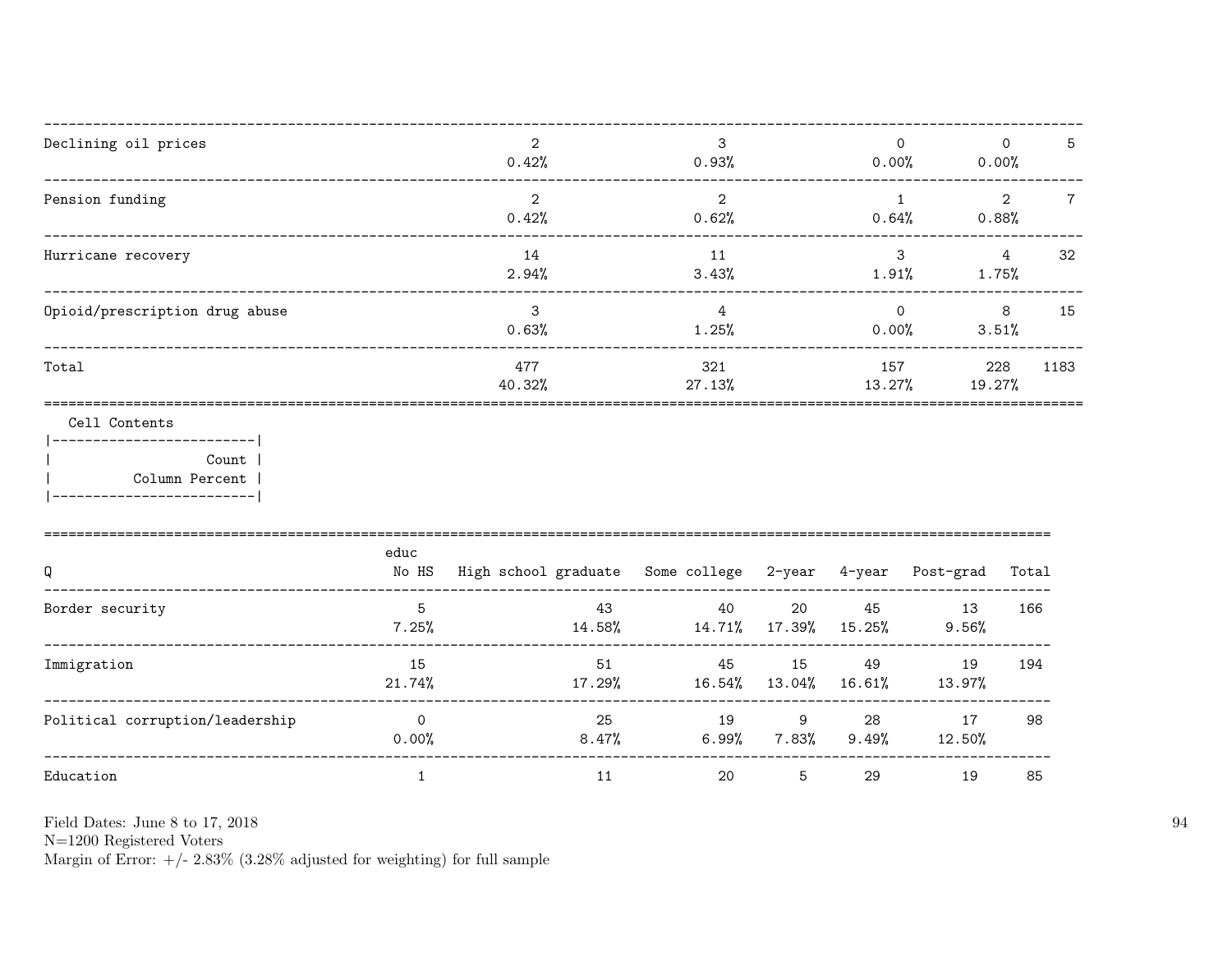|                              | 1.45%                     | 3.73%                    | $7.35\%$                | 4.35%                   | 9.83%                    | 13.97%                  |                |
|------------------------------|---------------------------|--------------------------|-------------------------|-------------------------|--------------------------|-------------------------|----------------|
| The economy                  | $\circ$<br>0.00%          | 8<br>2.71%               | 10<br>3.68%             | $\mathbf{2}$<br>1.74%   | $\overline{4}$<br>1.36%  | $\circ$<br>0.00%        | 24             |
| Health care                  | $6\phantom{1}$<br>8.70%   | 14<br>4.75%              | 24<br>8.82%             | 6<br>5.22%              | 21<br>7.12%              | 10<br>7.35%             | 81             |
| Unemployment/jobs            | 10<br>14.49%              | 12<br>4.07%              | 6<br>2.21%              | $\overline{2}$<br>1.74% | $7^{\circ}$<br>2.37%     | $\circ$<br>0.00%        | 37             |
| Water supply                 | $\mathsf{O}$<br>0.00%     | $\overline{4}$<br>1.36%  | $\overline{0}$<br>0.00% | 1<br>0.87%              | 5<br>1.69%               | $\overline{2}$<br>1.47% | 12             |
| Crime and drugs              | $\mathsf{O}$<br>0.00%     | $\overline{7}$<br>2.37%  | 12<br>4.41%             | $\,6$<br>5.22%          | $7\overline{ }$<br>2.37% | $\overline{4}$<br>2.94% | 36             |
| Moral decline                | 1<br>1.45%                | 12<br>4.07%              | 9<br>3.31%              | 4<br>3.48%              | 13<br>4.41%              | $\overline{4}$<br>2.94% | 43             |
| Transportation/roads/traffic | $7\overline{ }$<br>10.14% | $7\overline{ }$<br>2.37% | 5<br>1.84%              | $\overline{2}$<br>1.74% | $\overline{4}$<br>1.36%  | $\overline{4}$<br>2.94% | 29             |
| Social welfare programs      | $\mathbf{1}$<br>1.45%     | $\overline{2}$<br>0.68%  | $\overline{4}$<br>1.47% | $\overline{2}$<br>1.74% | 8<br>2.71%               | $\mathbf{3}$<br>2.21%   | 20             |
| State government spending    | $\overline{2}$<br>2.90%   | 5<br>1.69%               | 8<br>2.94%              | $\mathbf{2}$<br>1.74%   | $\overline{4}$<br>1.36%  | $\mathbf{1}$<br>0.74%   | 22             |
| Taxes                        | $\mathsf{O}$<br>0.00%     | 6<br>2.03%               | 13<br>4.78%             | $\overline{2}$<br>1.74% | $\overline{2}$<br>0.68%  | 5<br>3.68%              | 28             |
| Gay marriage                 | $\overline{2}$<br>2.90%   | $\Omega$<br>0.00%        | $\overline{O}$<br>0.00% | $\mathsf{O}$<br>0.00%   | $\Omega$<br>0.00%        | $\circ$<br>0.00%        | $\overline{2}$ |
| Gun control/gun violence     | $\overline{7}$            | 22                       | $7\phantom{.}$          | 9                       | 11                       | 9                       | 65             |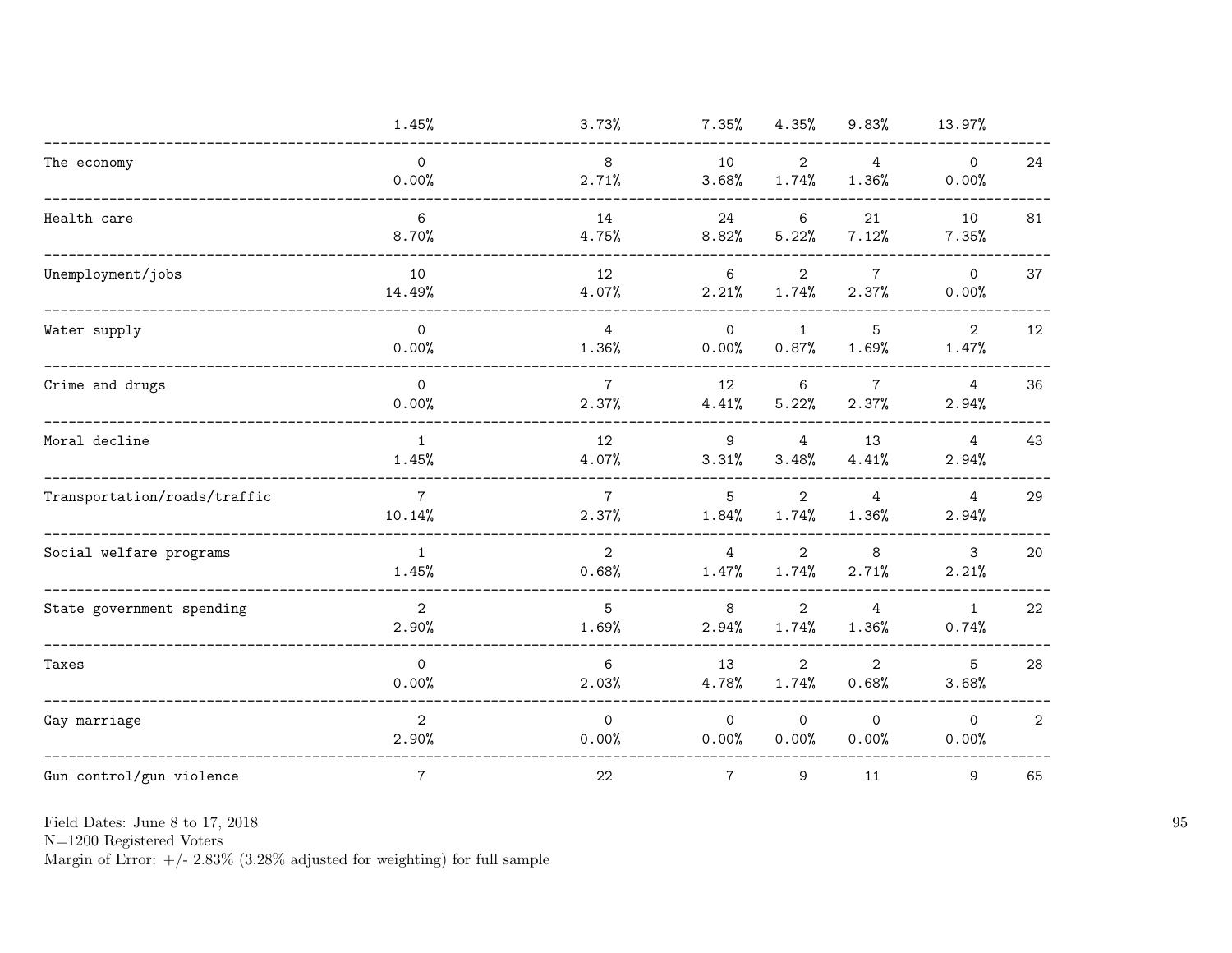|                   | 10.14%                       | 7.46%                   | 2.57%                       | $7.83\%$                | 3.73%                   | 6.62%                   |                |
|-------------------|------------------------------|-------------------------|-----------------------------|-------------------------|-------------------------|-------------------------|----------------|
| Abortion          | $\overline{2}$<br>2.90%      | $\overline{2}$<br>0.68% | $\mathbf{1}$<br>0.37%       | $\mathbf{1}$<br>0.87%   | $\overline{2}$<br>0.68% | $\mathsf{O}$<br>0.00%   | 8              |
| Redistricting     | $\mathsf{O}$<br>0.00%        | 5<br>1.69%              | 3<br>1.10%                  | $\mathsf{O}$<br>0.00%   | 12<br>4.07%             | $\overline{7}$<br>5.15% | 27             |
| State budget cuts | $\mathsf{O}$<br>0.00%        | $\mathbf{1}$<br>0.34%   | $\overline{4}$<br>1.47%     | $\mathbf{1}$<br>0.87%   | $\overline{4}$<br>1.36% | 5<br>3.68%              | 15             |
| Gas prices        | $\mathsf{O}\xspace$<br>0.00% | 11<br>3.73%             | $5\phantom{.0}$<br>$1.84\%$ | 9<br>7.83%              | $\overline{2}$<br>0.68% | $\mathsf{O}$<br>0.00%   | 27             |
| Environment       | $\mathsf{O}$<br>0.00%        | 6<br>2.03%              | $5^{\circ}$<br>$1.84\%$     | 3<br>2.61%              | 6<br>2.03%              | 2<br>1.47%              | 22             |
| Insurance rates   | $\mathsf{O}$<br>0.00%        | $\mathbf{1}$<br>0.34%   | $7\phantom{.0}$<br>2.57%    | $\mathbf{1}$<br>0.87%   | $\mathbf{1}$<br>0.34%   | $\circ$<br>0.00%        | 10             |
| Voting system     | $\Omega$<br>0.00%            | 5<br>1.69%              | 2<br>0.74%                  | $\circ$<br>0.00%        | $\overline{2}$<br>0.68% | $\Omega$<br>0.00%       | 9              |
| Utility rates     | $\overline{0}$<br>0.00%      | $\mathbf{1}$<br>0.34%   | $\overline{0}$<br>0.00%     | $\overline{2}$<br>1.74% | $\mathsf{O}$<br>0.00%   | $\overline{O}$<br>0.00% | 3              |
| Energy            | $\mathsf{O}$<br>0.00%        | $\overline{2}$<br>0.68% | $\overline{2}$<br>0.74%     | $\overline{2}$<br>1.74% | 3<br>1.02%              | $\mathsf{O}$<br>0.00%   | 9              |
| Housing           | $\mathsf{O}$<br>0.00%        | 6<br>2.03%              | 4<br>1.47%                  | $\mathbf{1}$<br>0.87%   | 3<br>1.02%              | $\mathbf{1}$<br>0.74%   | 15             |
| Electoral fraud   | $\mathsf{O}$<br>0.00%        | $\Omega$<br>0.00%       | $\Omega$<br>0.00%           | $\overline{2}$<br>1.74% | $\overline{2}$<br>0.68% | $\Omega$<br>0.00%       | $\overline{4}$ |
| The media         | $\mathsf{O}$                 | $\mathbf{3}$            | $\mathbf{1}$                | $\mathsf{O}$            | $\mathbf{1}$            | $\mathsf{O}$            | 5              |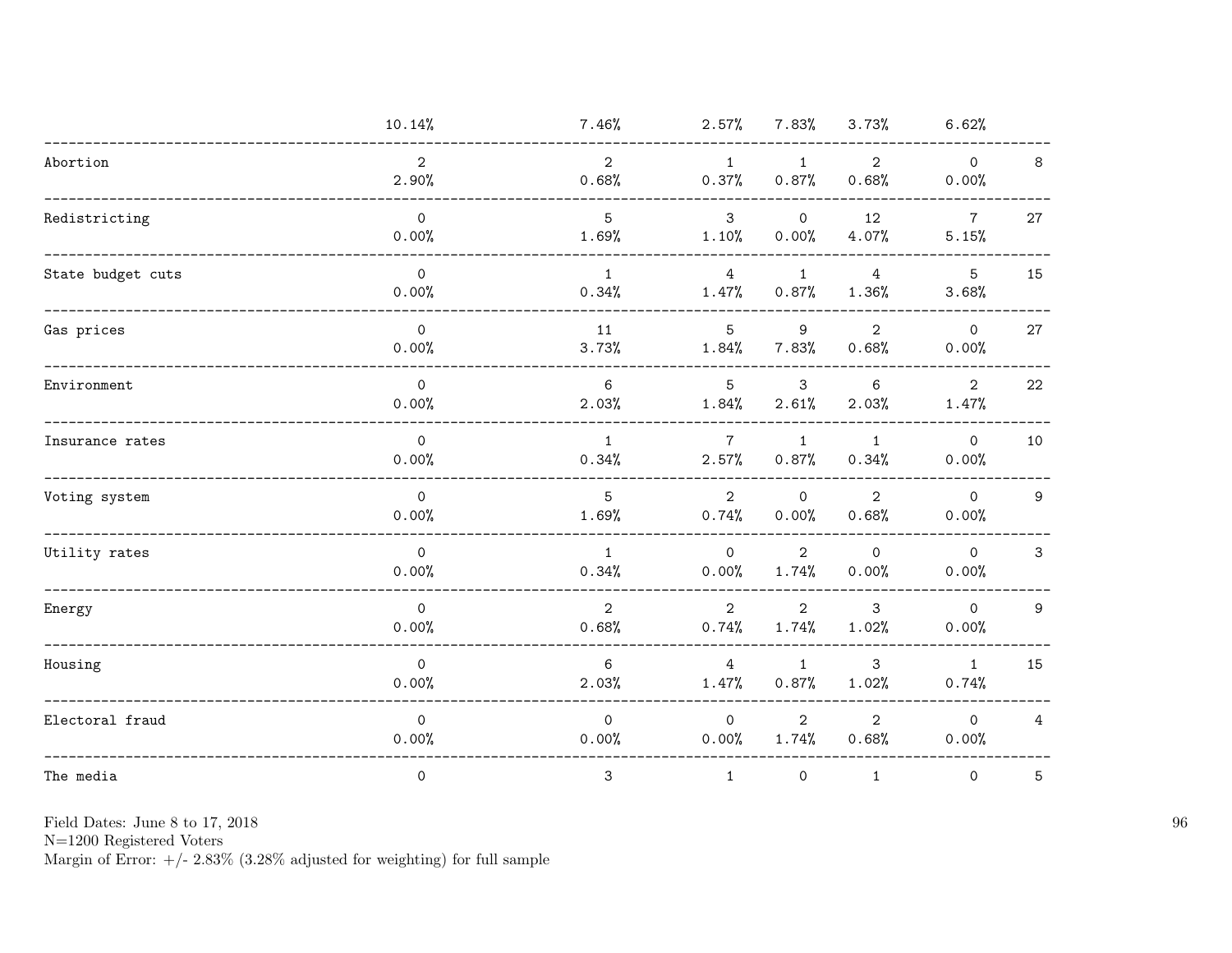|                                                                                                    | 0.00%                                                                                | 1.02%                      | 0.37%                      | 0.00%                      | 0.34%                    | 0.00%                   |                 |       |       |
|----------------------------------------------------------------------------------------------------|--------------------------------------------------------------------------------------|----------------------------|----------------------------|----------------------------|--------------------------|-------------------------|-----------------|-------|-------|
| State courts                                                                                       | $\Omega$<br>0.00%                                                                    | $\Omega$<br>0.00%          | $\mathbf{3}$<br>1.10%      | $\mathsf{O}$<br>0.00%      | $\mathbf{1}$<br>0.34%    | $\overline{0}$<br>0.00% | 4               |       |       |
| ______________________________<br>Property rights                                                  | $\overline{0}$<br>0.00%                                                              | $\overline{4}$<br>$1.36\%$ | $\overline{0}$<br>0.00%    | $\overline{0}$<br>0.00%    | $\Omega$<br>$0.00\%$     | $\mathbf{3}$<br>2.21%   | $\overline{7}$  |       |       |
| Police brutality/police militarization                                                             | $\overline{\mathbf{2}}$<br>2.90%                                                     | 9<br>3.05%                 | 1<br>$0.37\%$              | $\overline{2}$<br>1.74%    | $\overline{2}$<br>0.68%  | $\Omega$<br>$0.00\%$    | 16              |       |       |
| Declining oil prices                                                                               | $\overline{0}$<br>0.00%                                                              | $\overline{1}$<br>0.34%    | $\overline{O}$<br>$0.00\%$ | $\overline{0}$<br>$0.00\%$ | $\overline{2}$<br>0.68%  | $\overline{2}$<br>1.47% | 5               |       |       |
| Pension funding                                                                                    | $\overline{0}$<br>0.00%                                                              | $\overline{2}$<br>$0.68\%$ | $\overline{1}$<br>0.37%    | $\overline{0}$<br>$0.00\%$ | 3<br>1.02%               | $\mathbf{1}$<br>0.74%   | $7\phantom{.0}$ |       |       |
| Hurricane recovery                                                                                 | $\circ$<br>0.00%                                                                     | $5^{\circ}$<br>1.69%       | 10<br>3.68%                | $4\overline{ }$<br>3.48%   | $7\overline{ }$<br>2.37% | 5<br>3.68%              | 31              |       |       |
| Opioid/prescription drug abuse                                                                     | 8 <sup>8</sup><br>11.59%                                                             | 2<br>0.68%                 | $\overline{1}$<br>0.37%    | $\overline{0}$<br>0.00%    | 5<br>1.69%               | $\overline{0}$<br>0.00% | 16              |       |       |
| Total                                                                                              | 69<br>5.84%                                                                          | 295<br>24.96%              | 272<br>$23.01\%$           | 115<br>9.73%               | 295<br>24.96%            | 136<br>11.51%           | 1182            |       |       |
| Cell Contents<br>------------------------- <br>Count  <br>Column Percent<br>---------------------- |                                                                                      |                            |                            |                            |                          |                         |                 |       |       |
| Q                                                                                                  | ATTEND<br>More than once a week Once a week A few times a month Once or twice a year |                            |                            |                            |                          |                         |                 | Never | Total |

 ${\rm N}{=}1200$  Registered Voters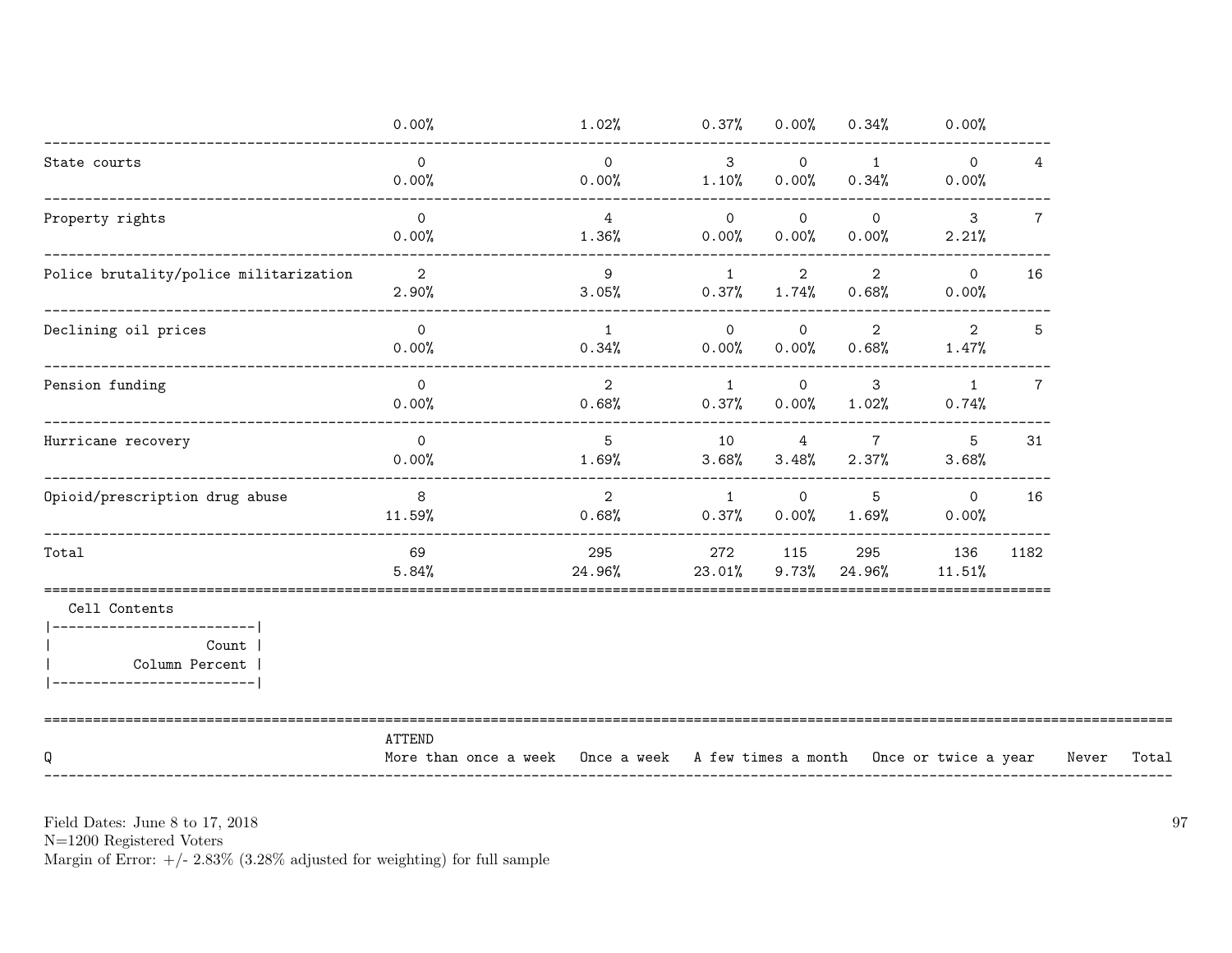| Border security                 | 13<br>9.42%             | 47<br>19.03%            | 24<br>18.60%            | 29<br>10.43%             | 53<br>13.70%             | 166 |
|---------------------------------|-------------------------|-------------------------|-------------------------|--------------------------|--------------------------|-----|
| Immigration                     | 25<br>18.12%            | 41<br>16.60%            | 24<br>18.60%            | 43<br>15.47%             | 62<br>16.02%             | 195 |
| Political corruption/leadership | $\mathbf{3}$<br>2.17%   | 8<br>3.24%              | 8<br>6.20%              | 27<br>9.71%              | 51<br>13.18%             | 97  |
| Education                       | 13<br>9.42%             | 11<br>4.45%             | 13<br>10.08%            | 26<br>$9.35\%$           | 22<br>5.68%              | 85  |
| The economy                     | $\mathbf{1}$<br>0.72%   | 5<br>2.02%              | 5<br>3.88%              | $\overline{4}$<br>1.44%  | 9<br>2.33%               | 24  |
| Health care                     | 6<br>4.35%              | 23<br>9.31%             | - 6<br>4.65%            | 16<br>5.76%              | 29<br>7.49%              | 80  |
| Unemployment/jobs               | 6<br>4.35%              | 6<br>2.43%              | $\mathbf{1}$<br>0.78%   | 12<br>4.32%              | 11<br>2.84%              | 36  |
| Water supply                    | $\overline{2}$<br>1.45% | 5<br>2.02%              | $\mathbf 0$<br>0.00%    | 2<br>0.72%               | 3<br>0.78%               | 12  |
| Crime and drugs                 | $\overline{4}$<br>2.90% | 9<br>3.64%              | 3<br>2.33%              | 6<br>2.16%               | 12<br>3.10%              | 34  |
| Moral decline                   | 11<br>$7.97\%$          | 11<br>4.45%             | $\overline{4}$<br>3.10% | 8<br>2.88%               | 8<br>2.07%               | 42  |
| Transportation/roads/traffic    | $\mathbf{1}$<br>0.72%   | 13<br>5.26%             | $\mathbf{1}$<br>0.78%   | 8<br>2.88%               | $7\overline{ }$<br>1.81% | 30  |
| Social welfare programs         | 5<br>3.62%              | $\overline{4}$<br>1.62% | $\overline{2}$<br>1.55% | $\mathbf{3}$<br>$1.08\%$ | $5\phantom{.0}$<br>1.29% | 19  |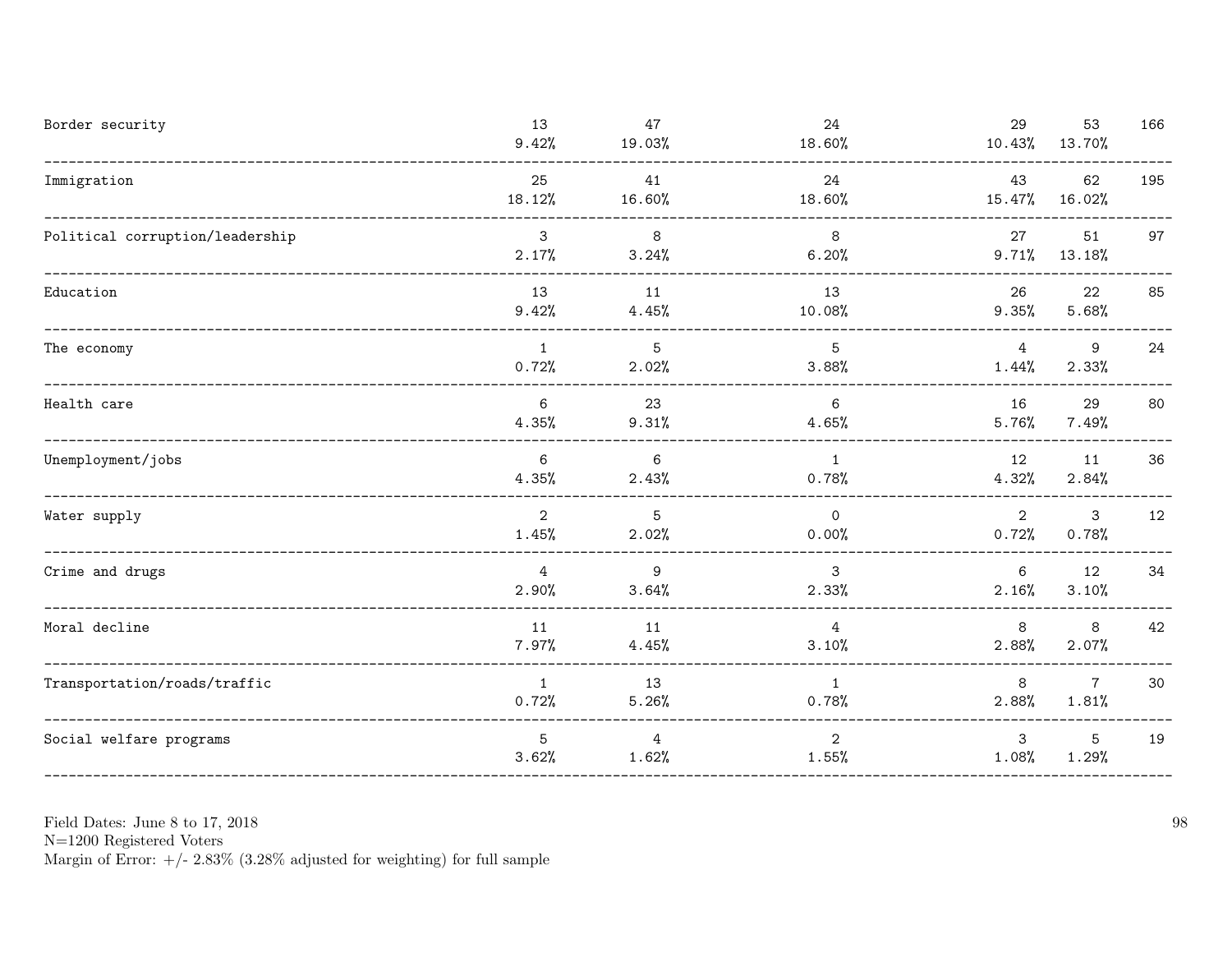| State government spending                         | $\mathsf{O}$<br>0.00%   | $\mathsf{O}$<br>0.00%   | 3<br>2.33%              | 12<br>4.32%              | $\overline{7}$<br>1.81%  | 22              |
|---------------------------------------------------|-------------------------|-------------------------|-------------------------|--------------------------|--------------------------|-----------------|
| Taxes                                             | 3<br>2.17%              | $\overline{4}$<br>1.62% | 3<br>2.33%              | $7\phantom{.0}$<br>2.52% | 12<br>3.10%              | 29              |
| Gay marriage                                      | $\overline{2}$<br>1.45% | $\circ$<br>0.00%        | $\mathsf{O}$<br>0.00%   | $\mathsf{O}$<br>0.00%    | $\circ$<br>0.00%         | $\overline{2}$  |
| Gun control/gun violence                          | $\overline{7}$<br>5.07% | 14<br>5.67%             | 11<br>8.53%             | 13<br>4.68%              | 21<br>5.43%              | 66              |
| Abortion                                          | $\overline{2}$<br>1.45% | $\overline{2}$<br>0.81% | $\overline{0}$<br>0.00% | $\circ$<br>0.00%         | $\mathbf{3}$<br>0.78%    | $7\overline{ }$ |
| Redistricting<br>-------------------------------- | $\overline{4}$<br>2.90% | $\overline{4}$<br>1.62% | $\Omega$<br>0.00%       | 6<br>2.16%               | 13<br>3.36%              | 27              |
| State budget cuts                                 | $\circ$<br>0.00%        | $\mathbf{3}$<br>1.21%   | 4<br>3.10%              | $\overline{2}$<br>0.72%  | $6\phantom{.}6$<br>1.55% | 15              |
| Gas prices                                        | 5<br>3.62%              | 10<br>4.05%             | $\mathbf{1}$<br>0.78%   | 6<br>2.16%               | 5<br>1.29%               | 27              |
| Environment                                       | 5<br>3.62%              | $\mathsf{O}$<br>0.00%   | $\mathbf{1}$<br>0.78%   | $5\overline{)}$<br>1.80% | 11<br>2.84%              | 22              |
| Insurance rates                                   | $\Omega$<br>0.00%       | 6<br>2.43%              | $\mathbf{1}$<br>0.78%   | $\circ$<br>0.00%         | $\mathbf{3}$<br>0.78%    | 10              |
| Voting system                                     | $\mathsf{O}$<br>0.00%   | $\circ$<br>0.00%        | 5<br>3.88%              | 1<br>0.36%               | $\overline{2}$<br>0.52%  | $\mathbf{8}$    |
| Utility rates                                     | $\mathsf{O}$<br>0.00%   | 1<br>0.40%              | $\mathsf{O}$<br>0.00%   | $\circ$<br>0.00%         | $\mathbf{3}$<br>0.78%    | $\overline{4}$  |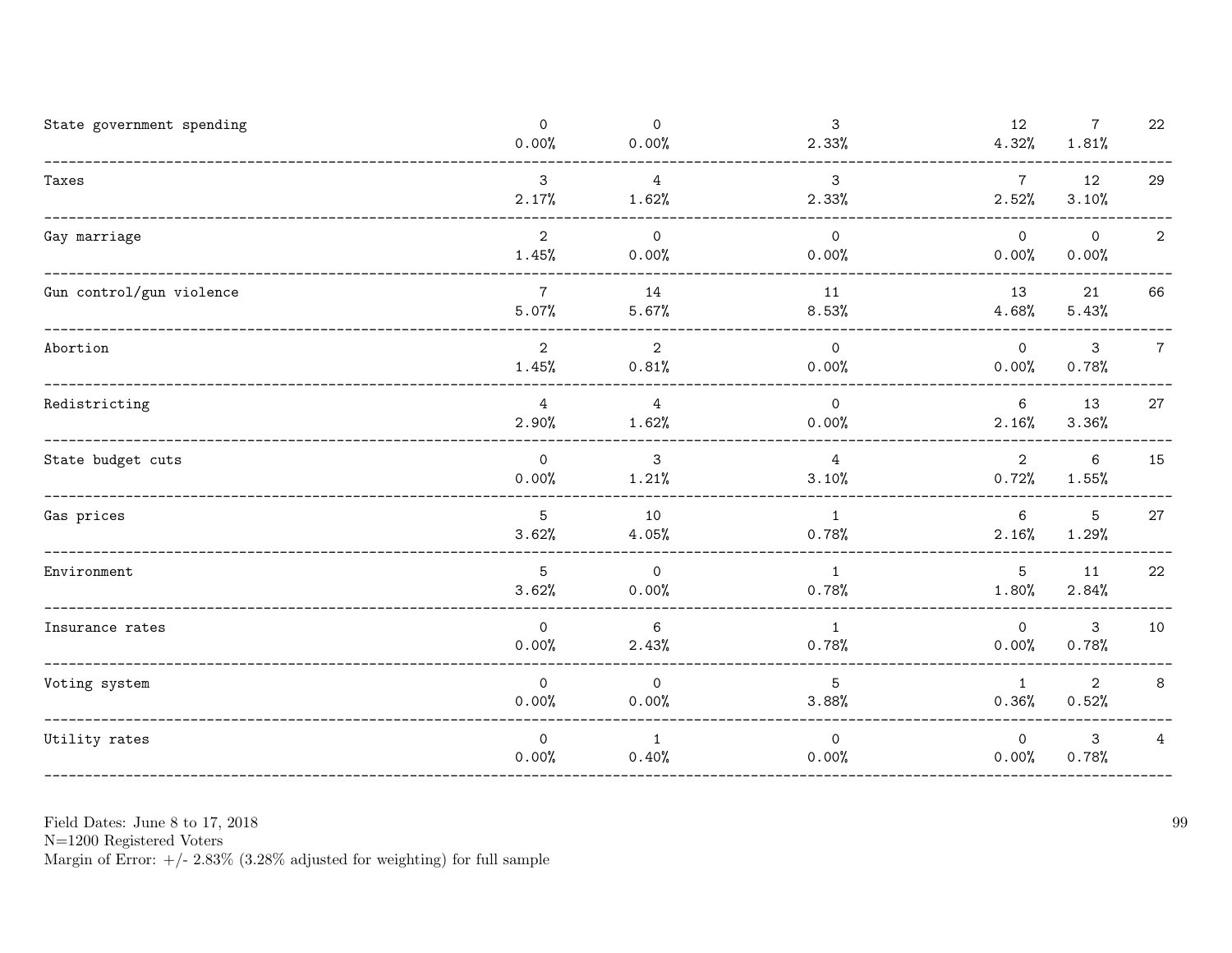| Energy                                            | $\overline{4}$<br>2.90%  | $\mathbf{1}$<br>0.40%   | $\mathbf{1}$<br>0.78%   | $\mathsf{O}$<br>0.00%   | 3<br>0.78%              | 9              |
|---------------------------------------------------|--------------------------|-------------------------|-------------------------|-------------------------|-------------------------|----------------|
| Housing                                           | $\mathbf{1}$<br>0.72%    | $\mathbf{1}$<br>0.40%   | $\mathbf{1}$<br>0.78%   | 8<br>2.88%              | 3<br>0.78%              | 14             |
| Electoral fraud                                   | 2<br>1.45%               | $\overline{1}$<br>0.40% | $\overline{0}$<br>0.00% | $\overline{0}$<br>0.00% | $\mathbf{1}$<br>0.26%   | 4              |
| The media<br>____________________________________ | $\mathsf{O}$<br>0.00%    | $\overline{1}$<br>0.40% | $\circ$<br>0.00%        | $\overline{2}$<br>0.72% | $\mathbf{3}$<br>0.78%   | 6              |
| State courts                                      | $\mathbf{1}$<br>0.72%    | $\circ$<br>0.00%        | $\overline{0}$<br>0.00% | $\mathbf{1}$<br>0.36%   | 3<br>0.78%              | 5              |
| Property rights                                   | $\Omega$<br>0.00%        | 2<br>0.81%              | $\overline{0}$<br>0.00% | 4<br>1.44%              | $\mathbf 0$<br>0.00%    | 6              |
| Police brutality/police militarization            | $5\phantom{.0}$<br>3.62% | $\circ$<br>0.00%        | $\overline{2}$<br>1.55% | 8<br>2.88%              | $\overline{2}$<br>0.52% | 17             |
| Declining oil prices                              | $\mathbf{1}$<br>0.72%    | $\circ$<br>0.00%        | $\overline{2}$<br>1.55% | $\mathbf{1}$<br>0.36%   | $\mathbf{1}$<br>0.26%   | 5              |
| Pension funding                                   | $\Omega$<br>0.00%        | $\overline{1}$<br>0.40% | 1<br>0.78%              | 3<br>1.08%              | 2<br>0.52%              | $\overline{7}$ |
| Hurricane recovery                                | $\overline{4}$<br>2.90%  | 11<br>4.45%             | $\overline{2}$<br>1.55% | 6<br>2.16%              | 8<br>2.07%              | 31             |
| Opioid/prescription drug abuse                    | 2<br>1.45%               | 2<br>0.81%              | $\Omega$<br>0.00%       | 9<br>3.24%              | 3<br>0.78%              | 16             |
| Total                                             | 138<br>11.70%            | 247<br>20.95%           | 129<br>10.94%           | 278<br>23.58%           | 387<br>32.82%           | 1179           |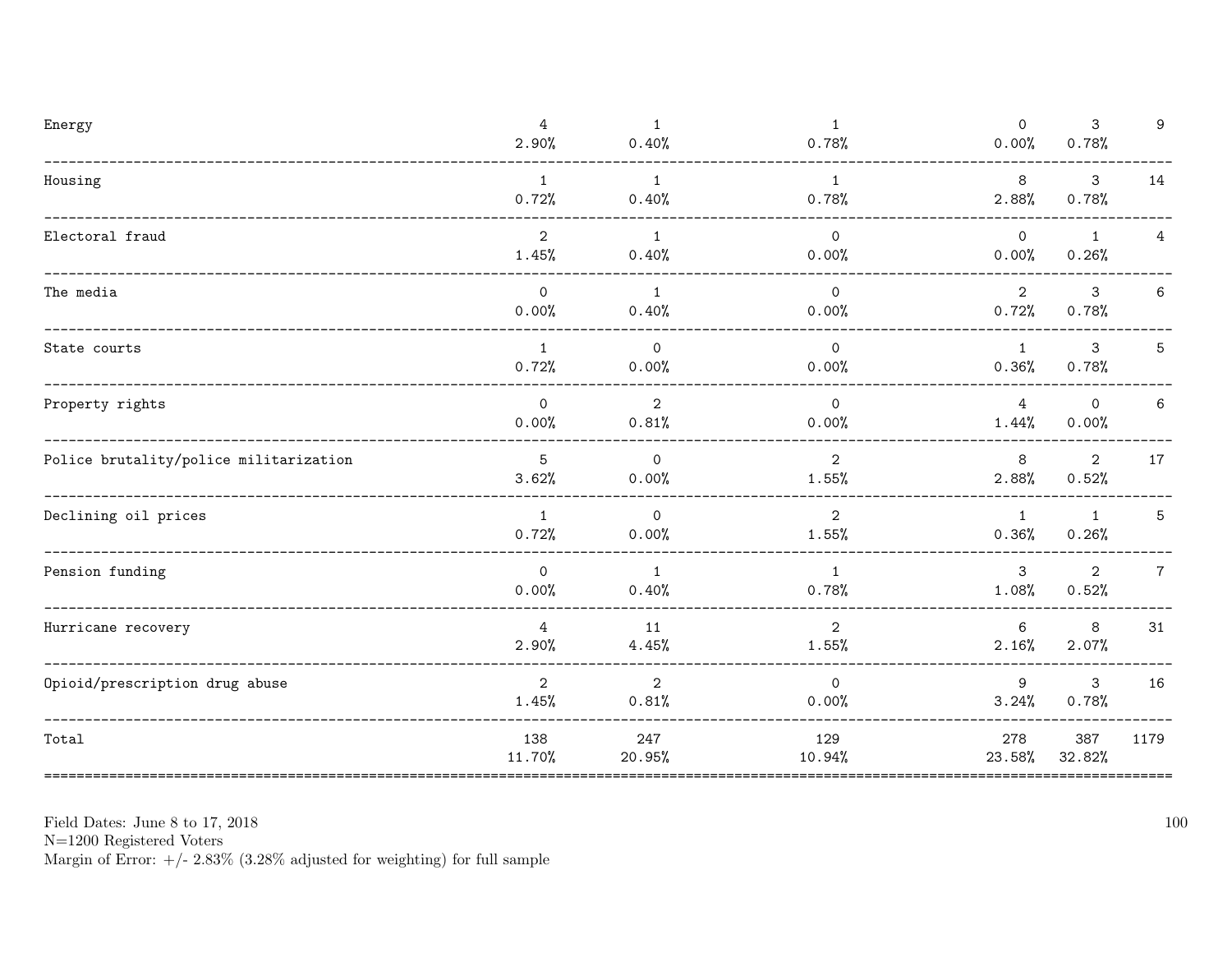## Cell Contents

|-------------------------| Count |  $\overline{\phantom{a}}$ Column Percent |  $\mathbf{I}$  $|---------------$ 

|                                 | race_recode   |                         |                         |                       |                          |                          |                       |                        |       |
|---------------------------------|---------------|-------------------------|-------------------------|-----------------------|--------------------------|--------------------------|-----------------------|------------------------|-------|
| Q                               | White         | Black                   | Hispanic                | Asian                 | Native American          | Middle Eastern           | Mixed                 | Other                  | Total |
| Border security                 | 121<br>17.49% | 14<br>8.48%             | 20<br>7.46%             | $\mathbf{1}$<br>5.88% | $\Omega$<br>0.00%        | $\Omega$<br>0.00%        | 6<br>28.57%           | 4<br>44.44%            | 166   |
| Immigration                     | 132<br>19.08% | 15<br>9.09%             | 35<br>13.06%            | 4<br>23.53%           | $\overline{2}$<br>28.57% | $\overline{2}$<br>33.33% | 3<br>14.29%           | $\mathbf{1}$<br>11.11% | 194   |
| Political corruption/leadership | 63<br>9.10%   | $\overline{7}$<br>4.24% | 24<br>8.96%             | $\Omega$<br>0.00%     | $\overline{1}$<br>14.29% | $\Omega$<br>0.00%        | 3<br>14.29%           | $\Omega$<br>0.00%      | 98    |
| Education                       | 54<br>7.80%   | 11<br>6.67%             | 16<br>5.97%             | 4<br>23.53%           | $\mathbf{0}$<br>0.00%    | $\Omega$<br>0.00%        | $\mathbf 0$<br>0.00%  | $\mathbf{1}$<br>11.11% | 86    |
| The economy                     | 16<br>2.31%   | 5<br>3.03%              | $\overline{2}$<br>0.75% | $\Omega$<br>0.00%     | $\Omega$<br>0.00%        | $\Omega$<br>0.00%        | $\Omega$<br>0.00%     | $\Omega$<br>0.00%      | 23    |
| Health care                     | 47<br>6.79%   | 17<br>10.30%            | 12<br>4.48%             | $\mathbf{1}$<br>5.88% | $\mathbf{1}$<br>14.29%   | $\overline{1}$<br>16.67% | $\mathbf{1}$<br>4.76% | $\mathbf{1}$<br>11.11% | 81    |
| Unemployment/jobs               | 9<br>1.30%    | 15<br>9.09%             | 12<br>4.48%             | $\Omega$<br>0.00%     | $\mathbf{0}$<br>0.00%    | $\mathsf{O}$<br>0.00%    | $\mathbf{1}$<br>4.76% | $\mathbf{0}$<br>0.00%  | 37    |
| Water supply                    | 8<br>1.16%    | $\Omega$<br>0.00%       | 4<br>1.49%              | $\Omega$<br>0.00%     | $\Omega$<br>0.00%        | $\Omega$<br>0.00%        | $\Omega$<br>0.00%     | $\mathbf 0$<br>0.00%   | 12    |
| Crime and drugs                 | 21<br>3.03%   | 3<br>1.82%              | 9<br>3.36%              | $\Omega$<br>0.00%     | $\mathbf{1}$<br>14.29%   | $\overline{1}$<br>16.67% | $\Omega$<br>0.00%     | 1<br>11.11%            | 36    |

Field Dates: June 8 to 17, 2018

 ${\rm N}{=}1200$  Registered Voters

Margin of Error:  $+/- 2.83\%$  (3.28% adjusted for weighting) for full sample

101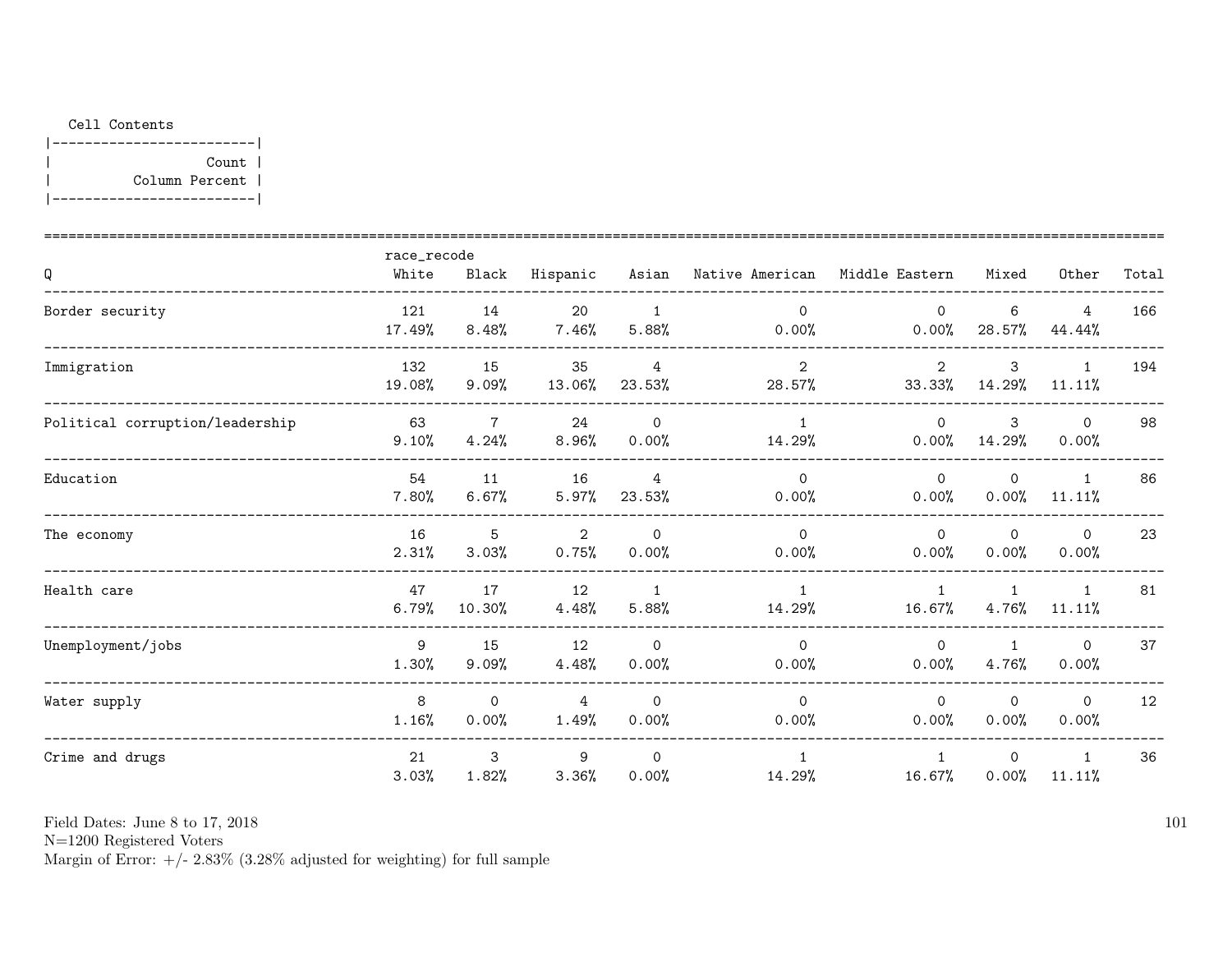| Moral decline                | 31<br>4.48%             | 5<br>3.03%            | $7\overline{ }$<br>2.61% | $\Omega$<br>0.00%     | $\Omega$<br>0.00%      | $\Omega$<br>0.00%      | $\mathbf 0$<br>0.00%    | $\mathbf 0$<br>0.00%  | 43           |
|------------------------------|-------------------------|-----------------------|--------------------------|-----------------------|------------------------|------------------------|-------------------------|-----------------------|--------------|
| Transportation/roads/traffic | 11<br>1.59%             | 8<br>4.85%            | 9<br>3.36%               | $\Omega$<br>0.00%     | $\mathbf{1}$<br>14.29% | $\mathsf{O}$<br>0.00%  | $\mathbf 0$<br>0.00%    | $\mathsf{O}$<br>0.00% | 29           |
| Social welfare programs      | 12<br>1.73%             | $\mathbf{2}$<br>1.21% | 3<br>1.12%               | $\mathbf{1}$<br>5.88% | $\mathsf{O}$<br>0.00%  | $\mathsf{O}$<br>0.00%  | $\mathbf{1}$<br>4.76%   | $\mathbf 0$<br>0.00%  | 19           |
| State government spending    | 10<br>1.45%             | $\mathbf{2}$<br>1.21% | 8<br>2.99%               | $\Omega$<br>0.00%     | $\Omega$<br>0.00%      | $\circ$<br>0.00%       | 2<br>9.52%              | $\mathsf{O}$<br>0.00% | 22           |
| Taxes                        | 10<br>1.45%             | $\mathbf{1}$<br>0.61% | 14<br>5.22%              | $\mathbf{1}$<br>5.88% | $\mathbf{1}$<br>14.29% | $\circ$<br>0.00%       | $\overline{1}$<br>4.76% | $\mathbf 0$<br>0.00%  | 28           |
| Gay marriage                 | $\overline{2}$<br>0.29% | $\mathsf{O}$<br>0.00% | $\mathsf{O}$<br>0.00%    | $\mathsf{O}$<br>0.00% | $\mathsf{O}$<br>0.00%  | $\mathsf{O}$<br>0.00%  | $\mathbf 0$<br>0.00%    | $\mathsf{O}$<br>0.00% | $\mathbf{2}$ |
| Gun control/gun violence     | 25<br>3.61%             | 20<br>12.12%          | 20<br>7.46%              | $\mathbf 0$<br>0.00%  | $\mathbf 0$<br>0.00%   | $\mathsf{O}$<br>0.00%  | $\mathbf{1}$<br>4.76%   | $\mathsf{O}$<br>0.00% | 66           |
| Abortion                     | 5<br>0.72%              | $\mathbf{1}$<br>0.61% | $\overline{2}$<br>0.75%  | $\Omega$<br>0.00%     | $\Omega$<br>0.00%      | $\mathbf{1}$<br>16.67% | $\mathbf 0$<br>0.00%    | $\Omega$<br>0.00%     | 9            |
| Redistricting                | 19<br>2.75%             | 3<br>1.82%            | $\mathbf{3}$<br>1.12%    | $\mathbf{1}$<br>5.88% | $\mathsf{O}$<br>0.00%  | $\mathsf{O}$<br>0.00%  | 1<br>4.76%              | $\mathsf{O}$<br>0.00% | 27           |
| State budget cuts            | 8<br>1.16%              | 3<br>1.82%            | $\overline{4}$<br>1.49%  | $\mathsf{O}$<br>0.00% | $\circ$<br>0.00%       | $\mathsf{O}$<br>0.00%  | $\mathbf 0$<br>0.00%    | $\mathbf 0$<br>0.00%  | 15           |
| Gas prices                   | $\overline{7}$<br>1.01% | 8<br>4.85%            | 13<br>4.85%              | $\Omega$<br>0.00%     | $\mathsf{O}$<br>0.00%  | $\Omega$<br>0.00%      | $\Omega$<br>0.00%       | $\mathbf 0$<br>0.00%  | 28           |
| Environment                  | 15<br>2.17%             | $\mathbf 0$<br>0.00%  | 6<br>2.24%               | $\mathbf{1}$<br>5.88% | $\mathsf{O}$<br>0.00%  | $\mathbf 0$<br>0.00%   | $\mathbf 0$<br>0.00%    | $\mathbf 0$<br>0.00%  | 22           |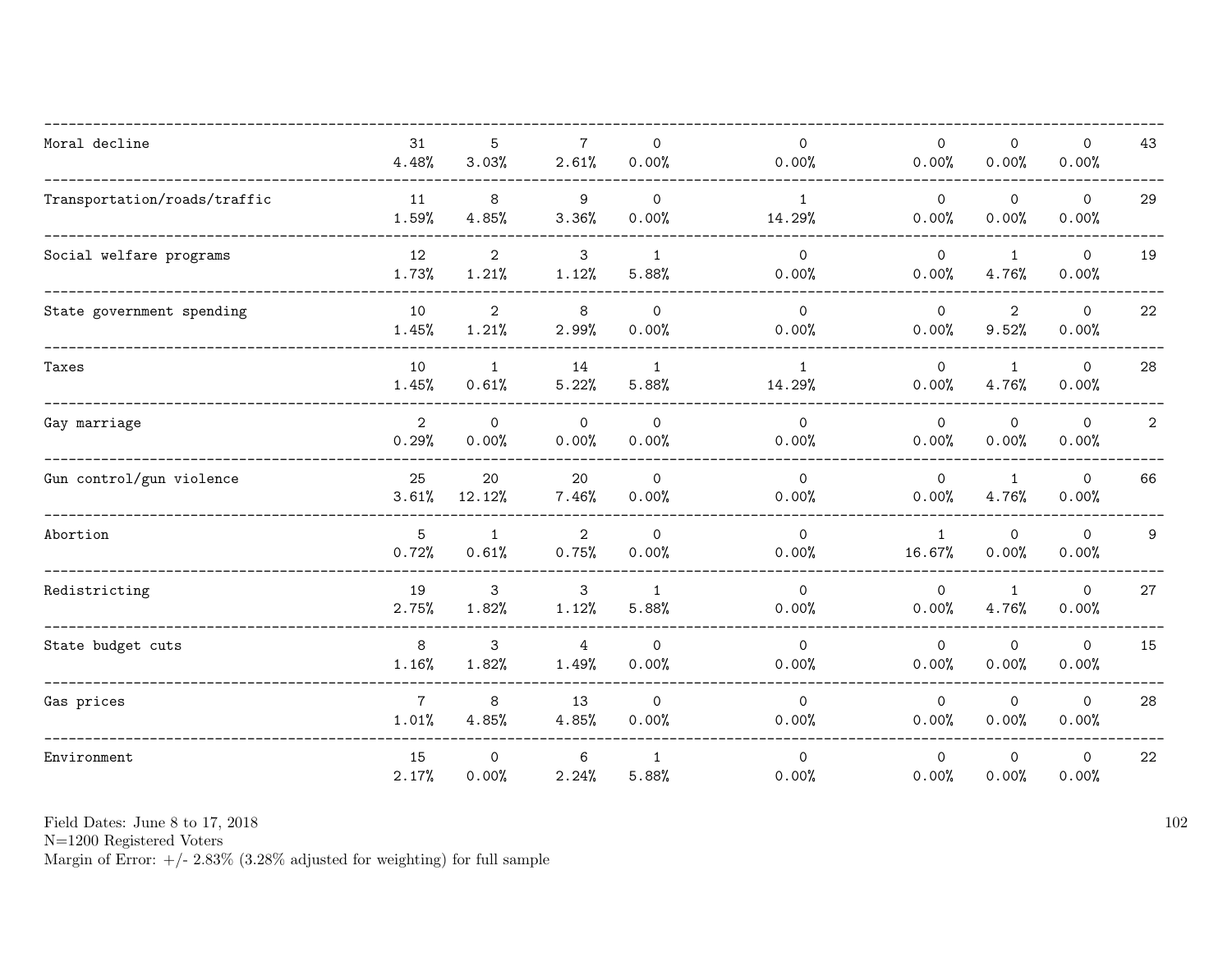| Insurance rates                        | $\mathbf{3}$<br>0.43%   | $\mathbf{0}$<br>0.00% | $\overline{7}$<br>2.61% | $\Omega$<br>0.00%        | $\Omega$<br>0.00%     | $\Omega$<br>0.00%     | $\mathbf 0$<br>0.00%  | $\mathbf 0$<br>0.00%  | 10 |
|----------------------------------------|-------------------------|-----------------------|-------------------------|--------------------------|-----------------------|-----------------------|-----------------------|-----------------------|----|
| Voting system                          | $\mathsf{O}$<br>0.00%   | $\mathbf{1}$<br>0.61% | 6<br>2.24%              | $\overline{2}$<br>11.76% | $\mathsf{O}$<br>0.00% | $\mathsf{O}$<br>0.00% | $\mathbf 0$<br>0.00%  | $\mathsf{O}$<br>0.00% | 9  |
| Utility rates                          | $\overline{2}$<br>0.29% | $\mathbf{1}$<br>0.61% | $\mathbf{1}$<br>0.37%   | $\Omega$<br>0.00%        | $\mathsf{O}$<br>0.00% | $\mathsf{O}$<br>0.00% | $\mathbf 0$<br>0.00%  | $\mathsf{O}$<br>0.00% | 4  |
| Energy                                 | $\overline{4}$<br>0.58% | 4<br>2.42%            | $\mathbf{1}$<br>0.37%   | $\mathbf 0$<br>0.00%     | $\mathsf{O}$<br>0.00% | $\mathsf{O}$<br>0.00% | $\mathbf 0$<br>0.00%  | $\circ$<br>0.00%      | 9  |
| Housing                                | $\,6\,$<br>0.87%        | $\mathbf{1}$<br>0.61% | $\overline{7}$<br>2.61% | $\Omega$<br>0.00%        | $\mathsf{O}$<br>0.00% | $\mathsf{O}$<br>0.00% | $\mathbf 0$<br>0.00%  | $\mathbf 0$<br>0.00%  | 14 |
| Electoral fraud                        | $\overline{4}$<br>0.58% | $\mathbf 0$<br>0.00%  | $\mathbf 0$<br>0.00%    | $\mathsf{O}$<br>0.00%    | $\mathsf{O}$<br>0.00% | $\mathsf{O}$<br>0.00% | $\mathbf 0$<br>0.00%  | $\mathbf 0$<br>0.00%  | 4  |
| The media                              | 4<br>0.58%              | $\mathbf 0$<br>0.00%  | $\overline{2}$<br>0.75% | $\mathbf 0$<br>0.00%     | $\mathsf{O}$<br>0.00% | $\mathsf{O}$<br>0.00% | $\mathbf 0$<br>0.00%  | $\mathbf 0$<br>0.00%  | 6  |
| State courts                           | $\overline{4}$<br>0.58% | $\Omega$<br>0.00%     | $\mathbf{1}$<br>0.37%   | $\Omega$<br>0.00%        | $\Omega$<br>0.00%     | $\Omega$<br>0.00%     | $\Omega$<br>0.00%     | $\Omega$<br>0.00%     | 5  |
| Property rights                        | $\overline{4}$<br>0.58% | $\mathbf{1}$<br>0.61% | $\mathbf{1}$<br>0.37%   | $\Omega$<br>0.00%        | $\mathsf{O}$<br>0.00% | $\mathsf{O}$<br>0.00% | $\mathbf 0$<br>0.00%  | $\mathsf{O}$<br>0.00% | 6  |
| Police brutality/police militarization | 3<br>0.43%              | 6<br>3.64%            | 8<br>2.99%              | $\mathsf{O}$<br>0.00%    | $\mathsf{O}$<br>0.00% | $\mathsf{O}$<br>0.00% | $\mathbf 0$<br>0.00%  | $\mathbf 0$<br>0.00%  | 17 |
| Declining oil prices                   | 3<br>0.43%              | $\mathbf 0$<br>0.00%  | $\mathbf{1}$<br>0.37%   | $\mathsf{O}$<br>0.00%    | $\Omega$<br>0.00%     | $\Omega$<br>0.00%     | $\mathbf{1}$<br>4.76% | $\mathbf 0$<br>0.00%  | 5  |
| Pension funding                        | 3<br>0.43%              | $\Omega$<br>0.00%     | 3<br>1.12%              | $\Omega$<br>0.00%        | $\Omega$<br>0.00%     | $\Omega$<br>0.00%     | $\mathbf 0$<br>0.00%  | $\mathbf 0$<br>0.00%  | 6  |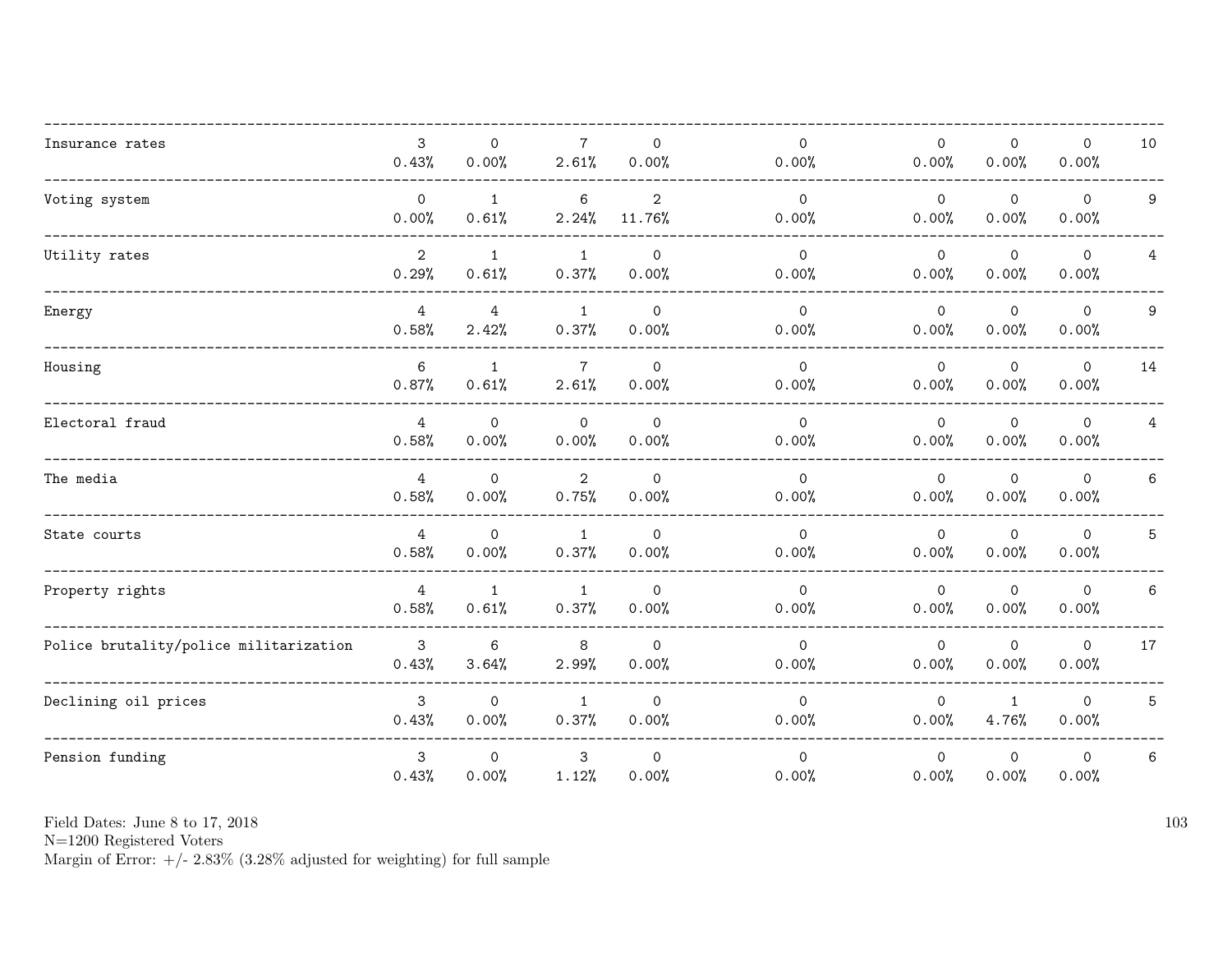| Hurricane recovery             | 19<br>2.75%   | 5<br>3.03%    | 5<br>$1.87\%$ | 5.88%       | 0.00% | 16.67%            | $0.00\%$       | $11.11\%$         | -32  |
|--------------------------------|---------------|---------------|---------------|-------------|-------|-------------------|----------------|-------------------|------|
| Opioid/prescription drug abuse | 1.01%         | 6<br>3.64%    | $0.75\%$      | $0.00\%$    | 0.00% | $\Omega$<br>0.00% | $0.00\%$       | $\Omega$<br>0.00% | 15   |
| Total                          | 692<br>58.40% | 165<br>13.92% | 268<br>22.62% | 17<br>1.43% | 0.59% | 6<br>0.51%        | 21<br>$1.77\%$ | 9<br>$0.76\%$     | 1185 |

Cell Contents

|-------------------------| Count |  $\overline{1}$ Column Percent | |------------------------|

| Q                               | MARITAL<br>Married |                         | Separated Divorced         | Widowed                    |                 | Single Domestic Partnership | Total |
|---------------------------------|--------------------|-------------------------|----------------------------|----------------------------|-----------------|-----------------------------|-------|
| Border security                 | 99<br>16.47%       | $\mathbf 0$<br>$0.00\%$ | 17<br>15.60%               | 18<br>26.09%               | 27<br>$8.41\%$  | 6<br>$9.09\%$               | 167   |
| Immigration                     | 108<br>17.97%      | 4<br>23.53%             | 17<br>15.60%               | 12<br>17.39%               | 44<br>13.71%    | 10<br>15.15%                | 195   |
| Political corruption/leadership | 39<br>6.49%        | 1<br>$5.88\%$           | 11<br>10.09%               | $7\phantom{.0}$<br>10.14%  | 35<br>$10.90\%$ | 3<br>4.55%                  | 96    |
| Education                       | 48<br>7.99%        | 2<br>11.76%             | 9<br>$8.26\%$              | $\mathbf{3}$<br>$4.35\%$   | 20<br>$6.23\%$  | 4<br>6.06%                  | 86    |
| The economy                     | 8<br>1.33%         | $\Omega$<br>$0.00\%$    | $\overline{0}$<br>$0.00\%$ | $\overline{1}$<br>$1.45\%$ | 13<br>4.05%     | 2<br>3.03%                  | 24    |
| Health care                     | 38                 | $\mathbf 0$             | 7                          | $\overline{2}$             | 31              | 2                           | 80    |

Field Dates: June 8 to 17, 2018

 ${\rm N}{=}1200$  Registered Voters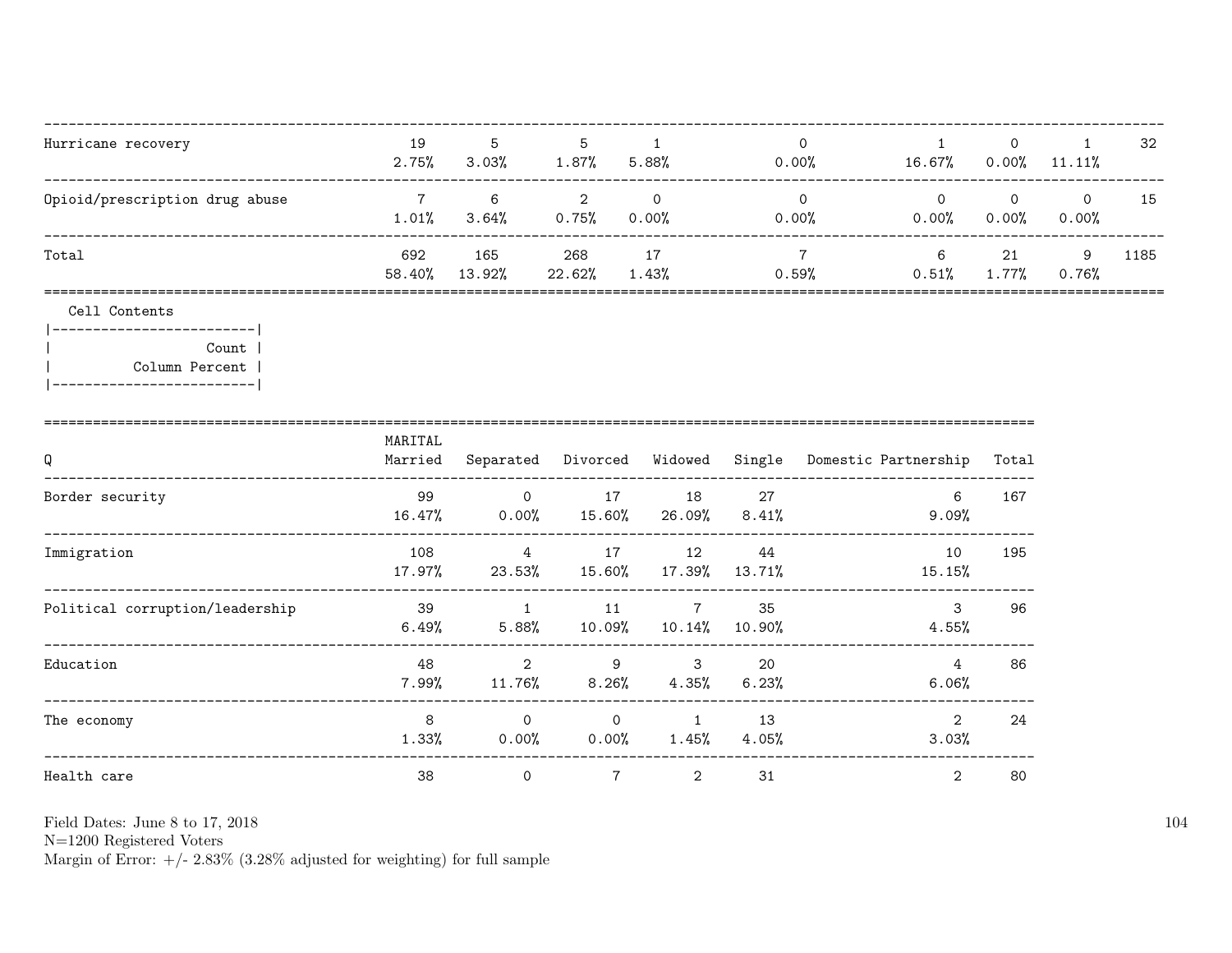|                              | 6.32%                   | 0.00%                        | 6.42%                   | 2.90%                        | 9.66%                   | 3.03%                    |    |
|------------------------------|-------------------------|------------------------------|-------------------------|------------------------------|-------------------------|--------------------------|----|
| Unemployment/jobs            | $\overline{4}$<br>0.67% | $\overline{2}$<br>11.76%     | $\mathbf{1}$<br>0.92%   | $\mathbf{1}$<br>1.45%        | 27<br>8.41%             | $\mathbf{1}$<br>1.52%    | 36 |
| Water supply                 | 9<br>1.50%              | $\Omega$<br>0.00%            | $\overline{2}$<br>1.83% | $\mathsf{O}$<br>0.00%        | $\mathbf{1}$<br>0.31%   | $\mathbf{1}$<br>1.52%    | 13 |
| Crime and drugs              | 26<br>4.33%             | $\mathsf{O}$<br>0.00%        | $\mathbf{3}$<br>2.75%   | 3<br>4.35%                   | $\overline{2}$<br>0.62% | $\mathbf{1}$<br>1.52%    | 35 |
| Moral decline                | 25<br>4.16%             | $\mathsf{O}$<br>0.00%        | 3<br>2.75%              | $\mathbf{3}$<br>4.35%        | 10<br>3.12%             | $\overline{2}$<br>3.03%  | 43 |
| Transportation/roads/traffic | 20<br>3.33%             | $\mathsf{O}\xspace$<br>0.00% | $\overline{2}$<br>1.83% | $\mathsf{O}\xspace$<br>0.00% | 5<br>1.56%              | $\overline{0}$<br>0.00%  | 27 |
| Social welfare programs      | 8<br>1.33%              | 2<br>11.76%                  | $\overline{2}$<br>1.83% | $\overline{2}$<br>2.90%      | $\overline{4}$<br>1.25% | $\mathbf{1}$<br>1.52%    | 19 |
| State government spending    | 6<br>1.00%              | $\mathsf{O}$<br>0.00%        | 3<br>2.75%              | $\mathbf{1}$<br>1.45%        | 8<br>2.49%              | $4\overline{ }$<br>6.06% | 22 |
| Taxes                        | 14<br>2.33%             | $\mathbf{1}$<br>5.88%        | $\overline{2}$<br>1.83% | $\mathsf{O}$<br>0.00%        | 10<br>3.12%             | $\mathbf{1}$<br>1.52%    | 28 |
| Gay marriage                 | $\mathsf{O}$<br>0.00%   | $\mathsf{O}$<br>0.00%        | $\mathsf{O}$<br>0.00%   | $\mathsf{O}\xspace$<br>0.00% | 3<br>0.93%              | $\overline{0}$<br>0.00%  | 3  |
| Gun control/gun violence     | 40<br>6.66%             | $\mathsf{O}$<br>0.00%        | 8<br>7.34%              | 4<br>5.80%                   | 13<br>4.05%             | $\overline{2}$<br>3.03%  | 67 |
| Abortion                     | 3<br>0.50%              | 2<br>11.76%                  | $\mathsf{O}$<br>0.00%   | $\mathsf{O}$<br>0.00%        | 1<br>0.31%              | 2<br>3.03%               | 8  |
| Redistricting                | 12                      | 0                            | $\mathbf{3}$            | $\mathbf{2}$                 | 8                       | $\overline{2}$           | 27 |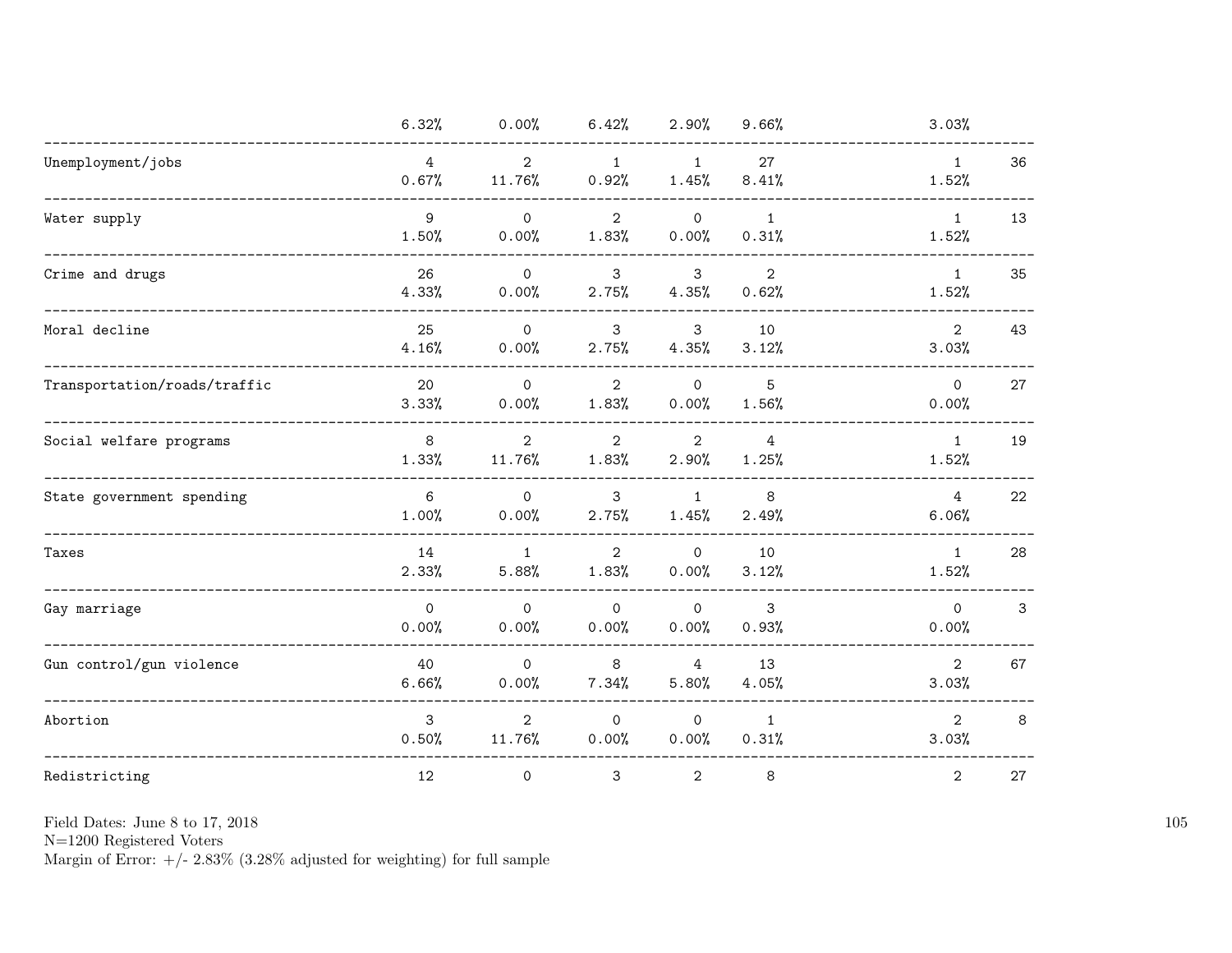|                   | 2.00%                   | $0.00\%$              | 2.75%                   | 2.90%                        | 2.49%                    | 3.03%                   |                 |
|-------------------|-------------------------|-----------------------|-------------------------|------------------------------|--------------------------|-------------------------|-----------------|
| State budget cuts | 8<br>1.33%              | $\mathsf{O}$<br>0.00% | $\overline{2}$<br>1.83% | $\mathbf{3}$<br>4.35%        | 3<br>0.93%               | $\mathbf{1}$<br>1.52%   | 17              |
| Gas prices        | 13<br>2.16%             | $\mathbf{1}$<br>5.88% | 3<br>2.75%              | $\mathbf{1}$<br>1.45%        | 8<br>2.49%               | $\overline{2}$<br>3.03% | 28              |
| Environment       | 12<br>2.00%             | $\mathsf{O}$<br>0.00% | $\mathbf{3}$<br>2.75%   | $\circ$<br>0.00%             | $5\overline{)}$<br>1.56% | $\overline{2}$<br>3.03% | 22              |
| Insurance rates   | $\mathbf{3}$<br>0.50%   | $\mathsf{O}$<br>0.00% | $\mathsf{O}$<br>0.00%   | $\overline{0}$<br>0.00%      | 5<br>1.56%               | $\overline{2}$<br>3.03% | 10              |
| Voting system     | 3<br>0.50%              | $\mathsf{O}$<br>0.00% | $\mathbf{1}$<br>0.92%   | $\mathsf{O}$<br>0.00%        | 5<br>1.56%               | $\mathsf{O}$<br>0.00%   | 9               |
| Utility rates     | 2<br>0.33%              | $\mathsf{O}$<br>0.00% | $\mathsf{O}$<br>0.00%   | $\overline{0}$<br>0.00%      | $\mathbf{1}$<br>0.31%    | $\mathbf{1}$<br>1.52%   | 4               |
| Energy            | 5<br>0.83%              | $\circ$<br>0.00%      | $\overline{2}$<br>1.83% | $\circ$<br>0.00%             | $\overline{1}$<br>0.31%  | 1<br>1.52%              | 9               |
| Housing           | 3<br>0.50%              | $\mathsf{O}$<br>0.00% | $\mathbf{3}$<br>2.75%   | $\mathbf{3}$<br>4.35%        | $\overline{2}$<br>0.62%  | $\overline{4}$<br>6.06% | 15              |
| Electoral fraud   | $\overline{2}$<br>0.33% | $\mathsf{O}$<br>0.00% | $\mathsf{O}$<br>0.00%   | $\mathsf{O}\xspace$<br>0.00% | $\overline{2}$<br>0.62%  | $\overline{0}$<br>0.00% | 4               |
| The media         | 5<br>0.83%              | $\mathsf{O}$<br>0.00% | $\mathsf{O}$<br>0.00%   | $\mathsf{O}$<br>0.00%        | $\mathsf{O}$<br>0.00%    | $\Omega$<br>0.00%       | $5\overline{)}$ |
| State courts      | $\mathbf{1}$<br>0.17%   | $\mathsf{O}$<br>0.00% | $\mathsf{O}$<br>0.00%   | $\mathsf{O}$<br>0.00%        | $\overline{2}$<br>0.62%  | $\Omega$<br>0.00%       | 3               |
| Property rights   | $\overline{2}$          | $\mathsf{O}$          | $\mathbf{1}$            | $\mathsf{O}$                 | $4\overline{ }$          | $\mathsf{O}$            | $\overline{7}$  |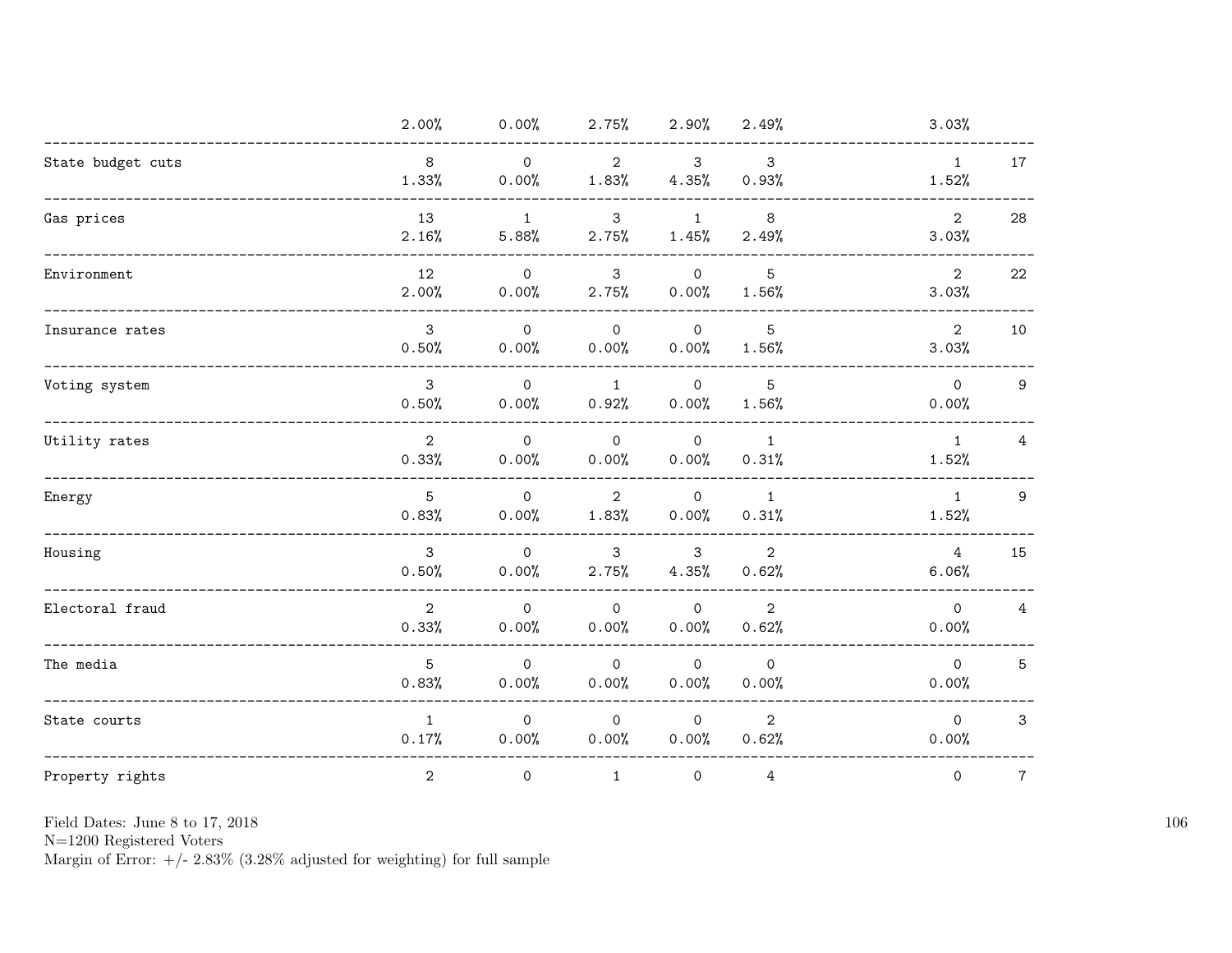|                                        | 0.33%                   | 0.00%                 | 0.92%                    | 0.00%                   | 1.25%                   | 0.00%             |      |
|----------------------------------------|-------------------------|-----------------------|--------------------------|-------------------------|-------------------------|-------------------|------|
| Police brutality/police militarization | 7<br>1.16%              | $\mathbf 0$<br>0.00%  | 3<br>$2.75\%$            | $1.45\%$                | 4<br>1.25%              | 3<br>4.55%        | 18   |
| Declining oil prices                   | $\overline{2}$<br>0.33% | $\mathbf{1}$<br>5.88% | $\Omega$<br>0.00%        | $\circ$<br>0.00%        | $\overline{2}$<br>0.62% | $\Omega$<br>0.00% | 5    |
| Pension funding                        | 3<br>0.50%              | $\mathbf 0$<br>0.00%  | $\mathbf{0}$<br>$0.00\%$ | $\mathbf 0$<br>$0.00\%$ | 3<br>$0.93\%$           | $\Omega$<br>0.00% | 6    |
| Hurricane recovery                     | 14<br>2.33%             | 5.88%                 | 0.92%                    | $\overline{2}$<br>2.90% | 12<br>3.74%             | $\Omega$<br>0.00% | 30   |
| Opioid/prescription drug abuse         | 9<br>1.50%              | $\mathbf 0$<br>0.00%  | $\mathbf{0}$<br>0.00%    | $\mathbf 0$<br>0.00%    | $\mathbf 0$<br>0.00%    | 6<br>9.09%        | 15   |
| Total                                  | 601<br>50.80%           | 17<br>1.44%           | 109<br>9.21%             | 69<br>5.83%             | 321<br>27.13%           | 66<br>5.58%       | 1183 |

Cell Contents

 $|----------|$ Count | Column Percent |  $|----------|$ 

|                 | gender                    |        |       |  |  |  |  |
|-----------------|---------------------------|--------|-------|--|--|--|--|
|                 | Male                      | Female | Total |  |  |  |  |
| Border security | 84<br>$15.05\%$ $13.10\%$ | -82    | 166   |  |  |  |  |

103

92

195

18.46% 14.70% 

Field Dates: June 8 to 17, 2018

 ${\rm N}{=}1200$  Registered Voters

Immigration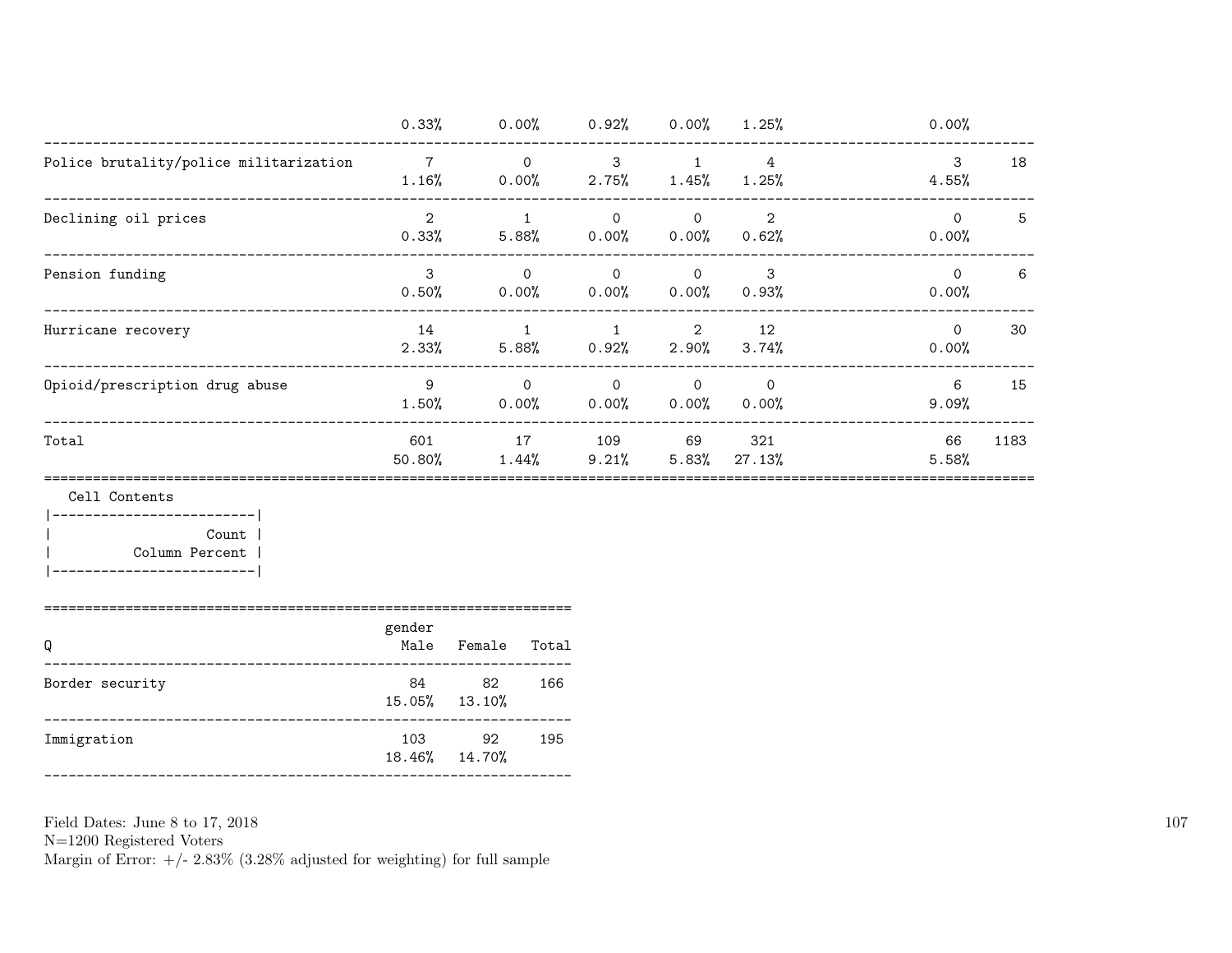| Political corruption/leadership | 48                        | 49<br>$8.60\%$ $7.83\%$  | 97 |
|---------------------------------|---------------------------|--------------------------|----|
| Education                       | 38<br>6.81%               | 47<br>7.51%              | 85 |
| The economy                     | 12 <sup>12</sup><br>2.15% | 12 <sup>°</sup><br>1.92% | 24 |
| Health care                     | 32<br>5.73%               | 49<br>$7.83\%$           | 81 |
| Unemployment/jobs               | 9                         | 28<br>$1.61\%$ $4.47\%$  | 37 |
| Water supply                    | $7\phantom{.0}$           | 6<br>$1.25\%$ 0.96%      | 13 |
| Crime and drugs                 | 11<br>$1.97\%$            | 24<br>3.83%              | 35 |
| Moral decline                   | 19<br>3.41%               | 24<br>3.83%              | 43 |
| Transportation/roads/traffic    | 17<br>$3.05\%$            | 12<br>1.92%              | 29 |
| Social welfare programs         | 11<br>1.97%               | 8<br>1.28%               | 19 |
| State government spending       | 13<br>$2.33\%$            | 10<br>1.60%              | 23 |
| Taxes                           | 16<br>$2.87\%$            | 12 <sup>°</sup><br>1.92% | 28 |

Field Dates: June 8 to 17, 2018 N=1200 Registered Voters Margin of Error:  $+/- 2.83\%$  (3.28% adjusted for weighting) for full sample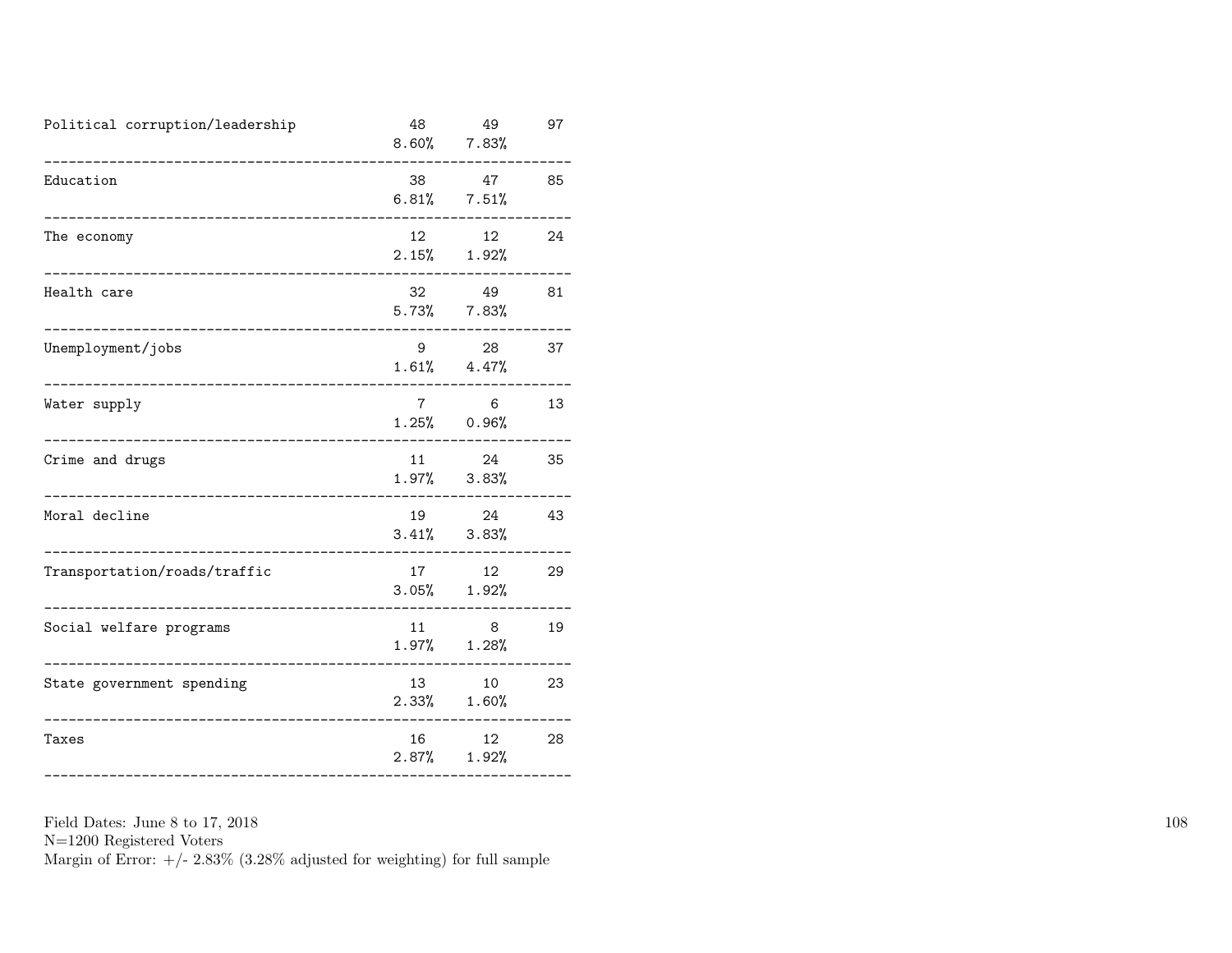| Gun control/gun violence<br>18<br>47<br>65<br>$3.23\%$ $7.51\%$<br>$\mathbf{1}$<br>6<br>Abortion<br>7<br>$0.18\%$ 0.96%<br>12 <sup>12</sup><br>14<br>Redistricting<br>26<br>2.15%<br>2.24%<br>6<br>16<br>State budget cuts<br>10<br>$1.08\%$ $1.60\%$<br>9<br>19<br>28<br>Gas prices<br>$1.61\%$ $3.04\%$<br>12<br>22<br>10<br>Environment<br>2.15%<br>1.60%<br>5<br>5<br>10<br>Insurance rates<br>$0.90%$ $0.80%$<br>$7^{\circ}$<br>$\mathbf{1}$<br>8<br>Voting system<br>$1.25\%$ 0.16%<br>2<br>2<br>$\overline{4}$<br>Utility rates<br>$0.36\%$ $0.32\%$<br>8<br>$\mathbf{1}$<br>9<br>Energy<br>$1.43\%$ 0.16%<br>$\overline{4}$<br>15<br>Housing<br>11<br>$0.72\%$ 1.76% | Gay marriage | 3 | $\Omega$<br>$0.54\%$ 0.00% | 3 |
|------------------------------------------------------------------------------------------------------------------------------------------------------------------------------------------------------------------------------------------------------------------------------------------------------------------------------------------------------------------------------------------------------------------------------------------------------------------------------------------------------------------------------------------------------------------------------------------------------------------------------------------------------------------------------|--------------|---|----------------------------|---|
|                                                                                                                                                                                                                                                                                                                                                                                                                                                                                                                                                                                                                                                                              |              |   |                            |   |
|                                                                                                                                                                                                                                                                                                                                                                                                                                                                                                                                                                                                                                                                              |              |   |                            |   |
|                                                                                                                                                                                                                                                                                                                                                                                                                                                                                                                                                                                                                                                                              |              |   |                            |   |
|                                                                                                                                                                                                                                                                                                                                                                                                                                                                                                                                                                                                                                                                              |              |   |                            |   |
|                                                                                                                                                                                                                                                                                                                                                                                                                                                                                                                                                                                                                                                                              |              |   |                            |   |
|                                                                                                                                                                                                                                                                                                                                                                                                                                                                                                                                                                                                                                                                              |              |   |                            |   |
|                                                                                                                                                                                                                                                                                                                                                                                                                                                                                                                                                                                                                                                                              |              |   |                            |   |
|                                                                                                                                                                                                                                                                                                                                                                                                                                                                                                                                                                                                                                                                              |              |   |                            |   |
|                                                                                                                                                                                                                                                                                                                                                                                                                                                                                                                                                                                                                                                                              |              |   |                            |   |
|                                                                                                                                                                                                                                                                                                                                                                                                                                                                                                                                                                                                                                                                              |              |   |                            |   |
|                                                                                                                                                                                                                                                                                                                                                                                                                                                                                                                                                                                                                                                                              |              |   |                            |   |

N=1200 Registered Voters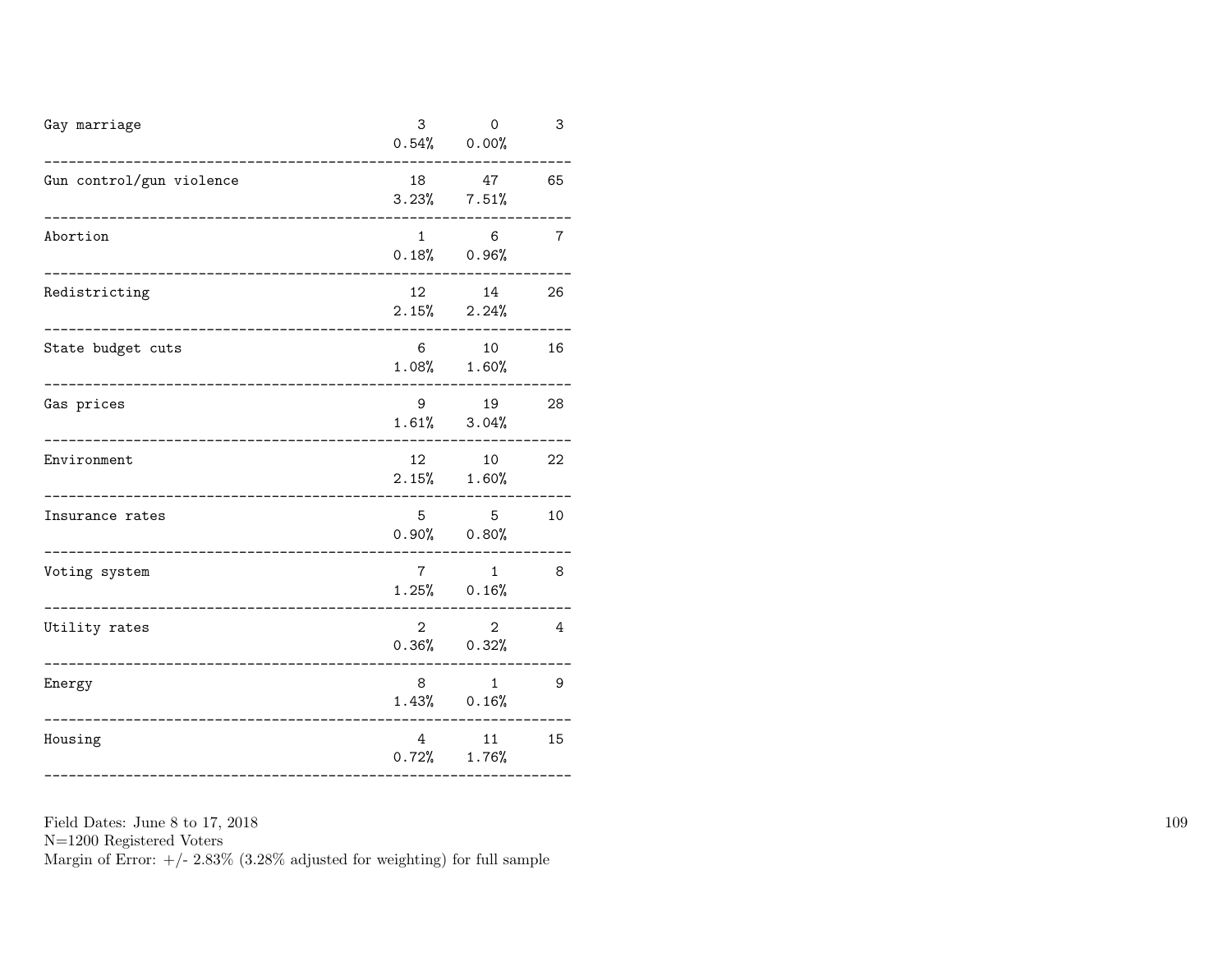| Electoral fraud                                        | 4              | 0<br>$0.72\%$ 0.00%                 | 4              |
|--------------------------------------------------------|----------------|-------------------------------------|----------------|
| The media                                              | 2              | 3<br>$0.36\%$ 0.48%                 | 5              |
| State courts                                           | 5              | 0<br>$0.90%$ $0.00%$                | 5              |
| Property rights                                        | 6              | $\mathbf{1}$<br>$1.08\%$ $0.16\%$   | $\overline{7}$ |
| Police brutality/police militarization                 | 9              | $7^{\circ}$<br>$1.61\%$ $1.12\%$    | 16             |
| Declining oil prices<br>______________________________ | 3 <sup>1</sup> | $\overline{2}$<br>$0.54\%$ $0.32\%$ | 5              |
| Pension funding                                        | $\overline{2}$ | 5<br>$0.36\%$ 0.80%                 | $\overline{7}$ |
| Hurricane recovery                                     |                | 22<br>$1.79\%$ $3.51\%$             | 32             |
| Opioid/prescription drug abuse                         | 10             | 5<br>$1.79\%$ 0.80%                 | 15             |
| Total                                                  |                | 558 626<br>47.13% 52.87%            | 1184           |
| Cell Contents<br>-------                               |                |                                     |                |
| Count<br>Column Percent                                |                |                                     |                |

|-------------------------|

Field Dates: June 8 to 17, 2018

N=1200 Registered Voters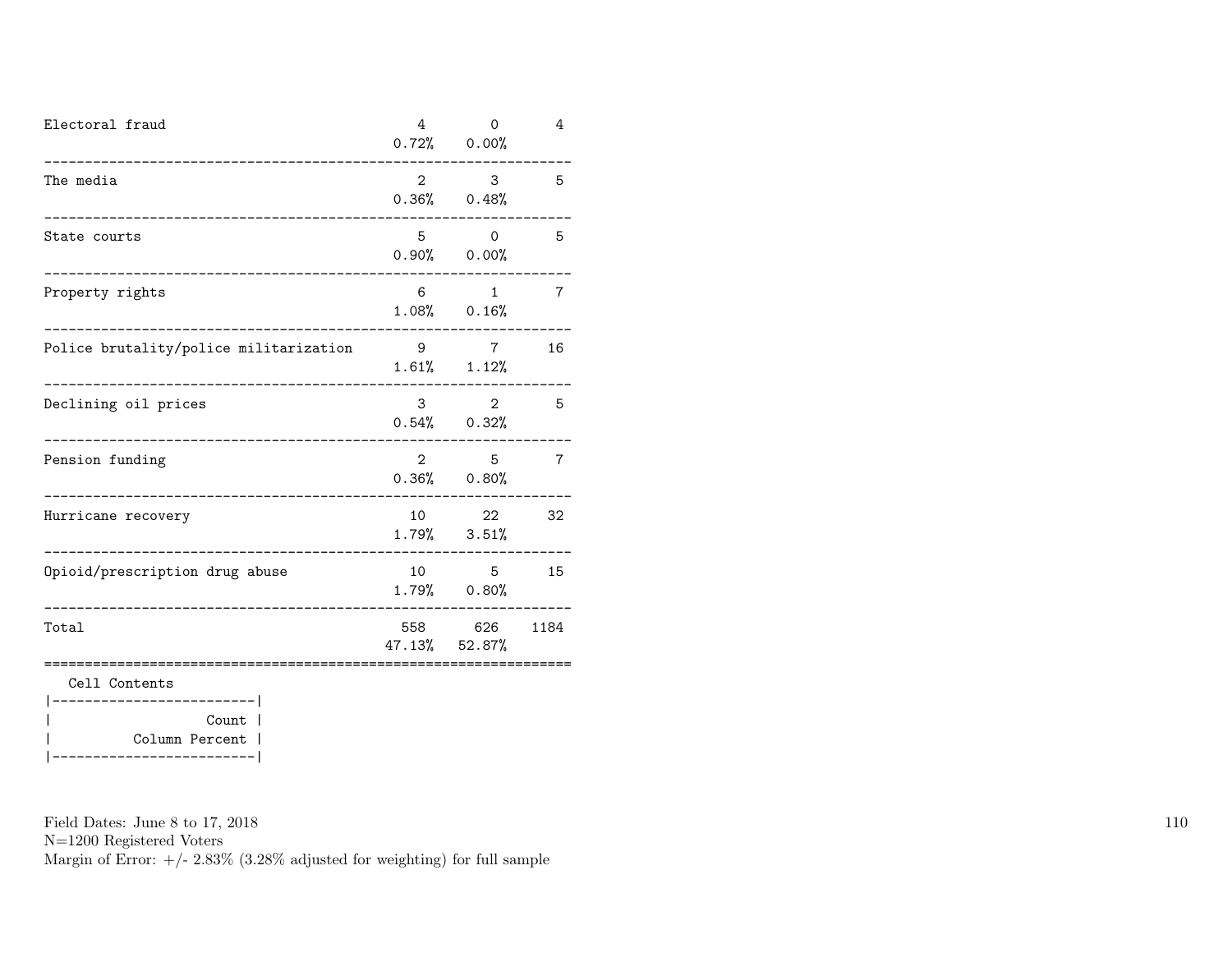| Q                               | LOCATE<br>Urban | Suburban Rural                   |                                       | Total |
|---------------------------------|-----------------|----------------------------------|---------------------------------------|-------|
| Border security                 | 38<br>9.92%     | 92<br>16.23%                     | 36<br>15.38%                          | 166   |
| Immigration                     | 47<br>12.27%    | 98<br>17.28%                     | 50<br>21.37%                          | 195   |
| Political corruption/leadership | 36              | 49<br>$9.40\%$ $8.64\%$          | 13<br>5.56%                           | 98    |
| Education                       | 19              | 48<br>$4.96\%$ $8.47\%$ 7.69%    | 18                                    | 85    |
| The economy                     | 9               | 13<br>$2.35\%$ $2.29\%$ 0.85%    | $\overline{2}$                        | 24    |
| Health care                     | 30              | $7.83\%$ 6.70% 5.56%             | 13                                    | 81    |
| Unemployment/jobs               | 28              | $7.31\%$ 0.71\%                  | 5 <sup>5</sup><br>$4\degree$<br>2.14% | 37    |
| Water supply                    | $\overline{4}$  | 5 <sub>1</sub><br>$1.04\%$ 0.88% | $\overline{4}$<br>1.71%               | 13    |
| Crime and drugs                 | 11<br>2.87%     | 12<br>2.12%                      | 12<br>5.13%                           | 35    |
| Moral decline                   | 8<br>2.09%      | 21 7<br>3.70%                    | 14<br>5.98%                           | 43    |
| Transportation/roads/traffic    | 17<br>4.44%     | 8<br>1.41%                       | 5<br>2.14%                            | 30    |

N=1200 Registered Voters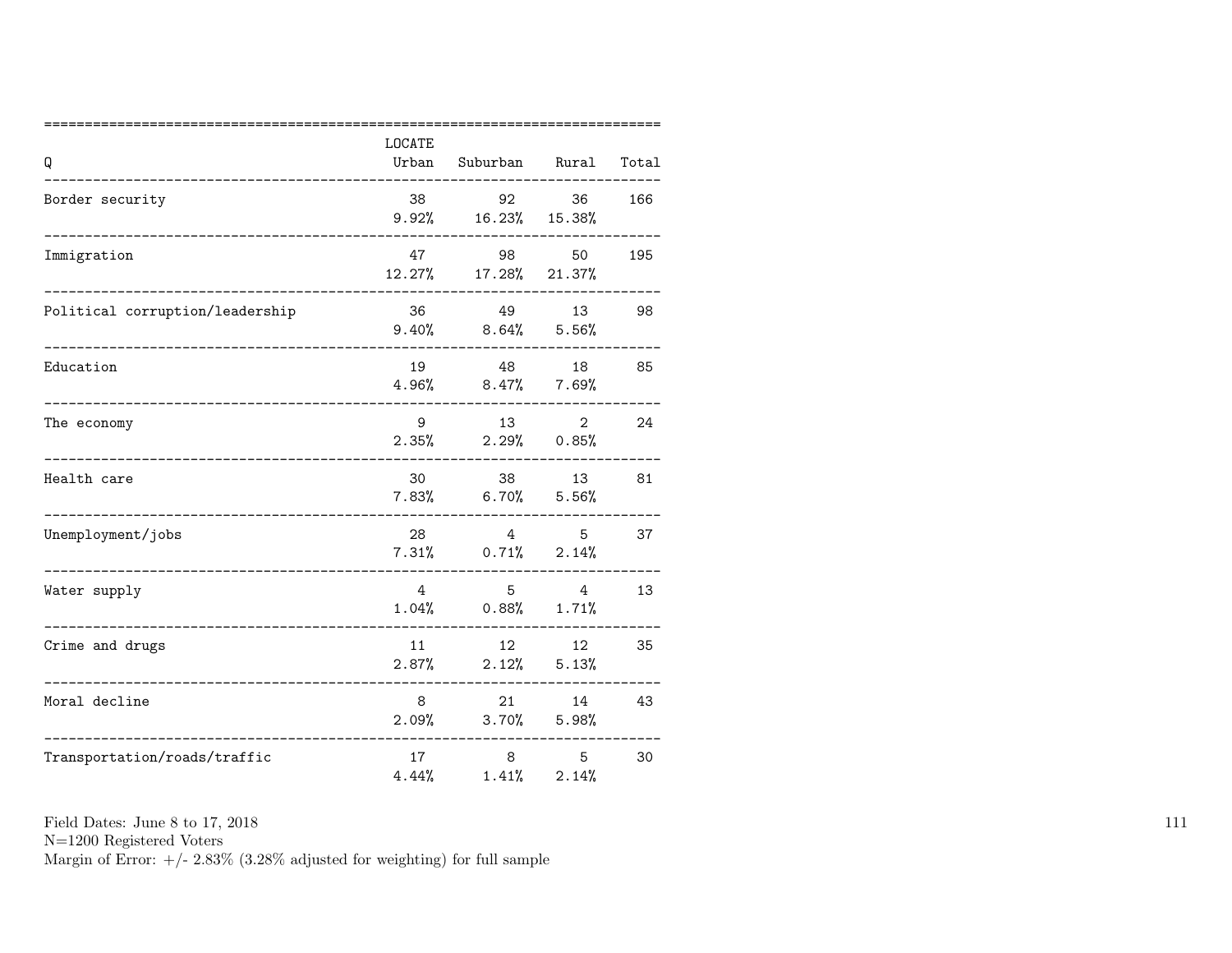| Social welfare programs   | 10             | $9 \left( \frac{1}{2} \right)$<br>$2.61\%$ $1.59\%$ 0.00% | $\mathbf 0$                                      | 19                      |
|---------------------------|----------------|-----------------------------------------------------------|--------------------------------------------------|-------------------------|
| State government spending | 8              | $2.09\%$ $1.41\%$ $2.56\%$                                | 8 6                                              | 22                      |
| Taxes                     | 5 <sup>5</sup> | $1.31\%$ $3.35\%$ $1.71\%$                                | 19 4                                             | 28                      |
| Gay marriage              | $\Omega$       | $0.00\%$ 0.53% 0.00%                                      | $3 \quad \blacksquare$<br>$\Omega$               | $\overline{\mathbf{3}}$ |
| Gun control/gun violence  | 27             | $7.05\%$ $5.29\%$ $3.85\%$                                | 30 9                                             | 66                      |
| Abortion                  | 1              | $\overline{\mathbf{3}}$<br>$0.26\%$ $0.53\%$ $1.28\%$     | $\overline{\phantom{a}}$ 3                       | $\overline{7}$          |
| Redistricting             |                | 14 12<br>$3.66\%$ $2.12\%$ $0.43\%$                       | 1                                                | 27                      |
| State budget cuts         | $5^{\circ}$    | $1.31\%$ $1.59\%$ $0.85\%$                                | $9 \left( \frac{1}{2} \right)$<br>$\overline{2}$ | 16                      |
| Gas prices                | 6              | $1.57\%$ 2.65% 2.99%                                      | 15 7                                             | 28                      |
| Environment               | 5              | 14 \,<br>$1.31\%$ $2.47\%$ $1.28\%$                       | 3 <sup>1</sup>                                   | 22                      |
| Insurance rates           | 7 <sup>7</sup> | $1.83\%$ 0.35% 0.43%                                      | $\overline{2}$<br>1                              | 10                      |
| Voting system             | 6<br>1.57%     | $2^{\circ}$<br>0.35%                                      | $\Omega$<br>0.00%                                | 8                       |

N=1200 Registered Voters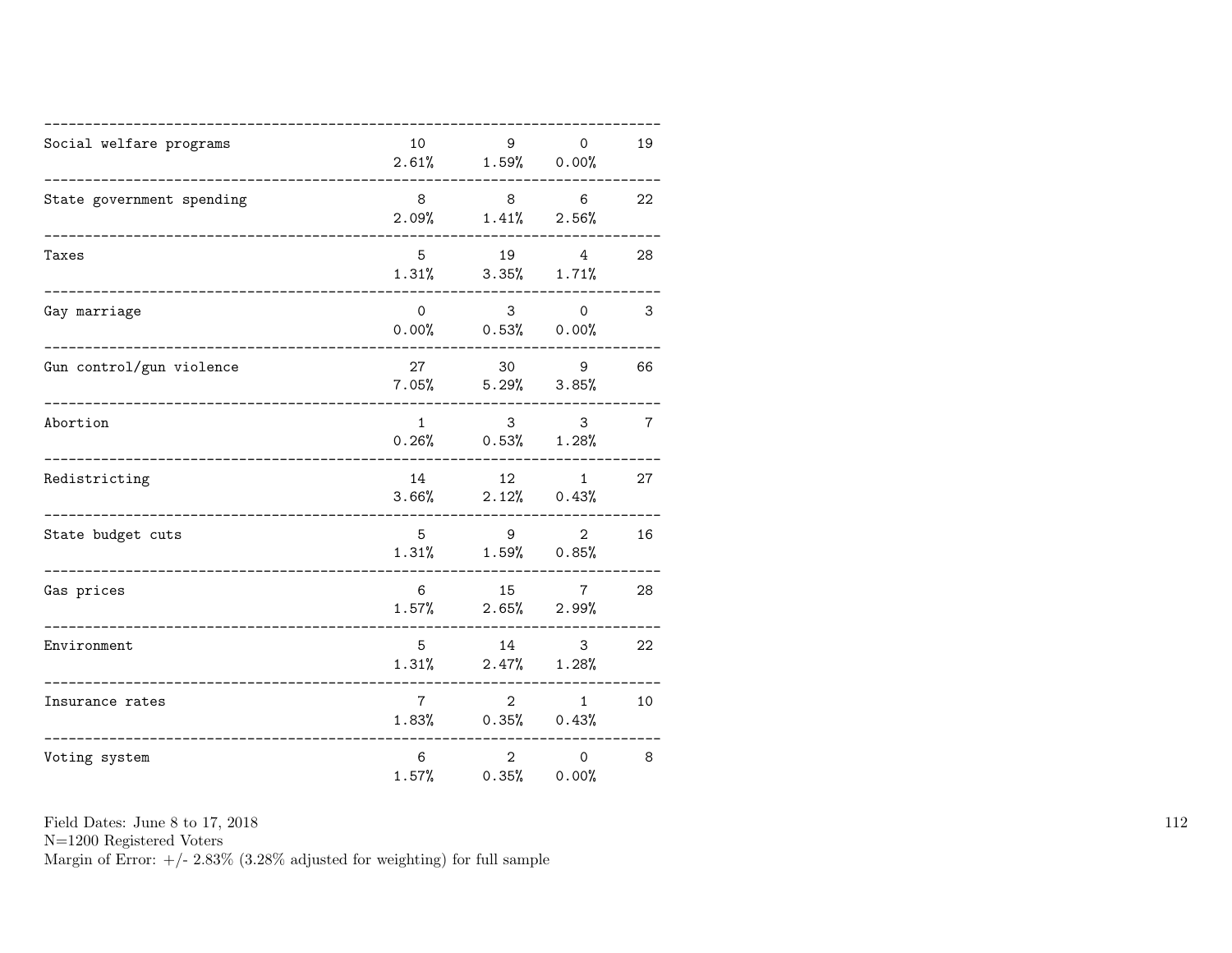| Utility rates                          | $\mathbf{1}$            | $\mathbf{1}$<br>$0.26\%$ $0.18\%$ $0.43\%$   | $\mathbf{1}$             | 3              |
|----------------------------------------|-------------------------|----------------------------------------------|--------------------------|----------------|
| Energy                                 | $\overline{4}$          | $\Omega$<br>$1.04\%$ 0.00%                   | 5 <sup>5</sup><br>2.14%  | 9              |
| Housing                                | $\overline{4}$<br>1.04% | 10                                           | 1<br>$1.76\%$ 0.43%      | 15             |
| Electoral fraud                        | $2^{\circ}$             | $\overline{2}$<br>$0.52\%$ $0.35\%$ $0.00\%$ | $\circ$                  | 4              |
| The media                              | 3                       | $2^{\circ}$<br>$0.78\%$ $0.35\%$ $0.00\%$    | $\Omega$                 | 5              |
| State courts                           | $\overline{2}$          | $2^{\circ}$<br>$0.52\%$ $0.35\%$ $0.43\%$    | 1                        | 5              |
| Property rights                        | $\overline{2}$          | $\overline{O}$<br>$0.52\%$ 0.00%             | $4\overline{ }$<br>1.71% | 6              |
| Police brutality/police militarization | 8 <sup>8</sup>          | 6<br>$2.09\%$ $1.06\%$ $0.85\%$              | $\overline{2}$           | 16             |
| Declining oil prices                   | $\overline{2}$          | 1<br>$0.52\%$ $0.18\%$ $0.85\%$              | $2^{\circ}$              | 5              |
| Pension funding                        | 1                       | $5 -$<br>$0.26\%$ $0.88\%$ $0.43\%$          | 1                        | $\overline{7}$ |
| Hurricane recovery                     | 5<br>1.31%              | 17 (1)                                       | 9<br>$3.00\%$ $3.85\%$   | 31             |
| Opioid/prescription drug abuse         | 8<br>2.09%              | 7 <sup>7</sup><br>1.23%                      | $\Omega$<br>0.00%        | 15             |

N=1200 Registered Voters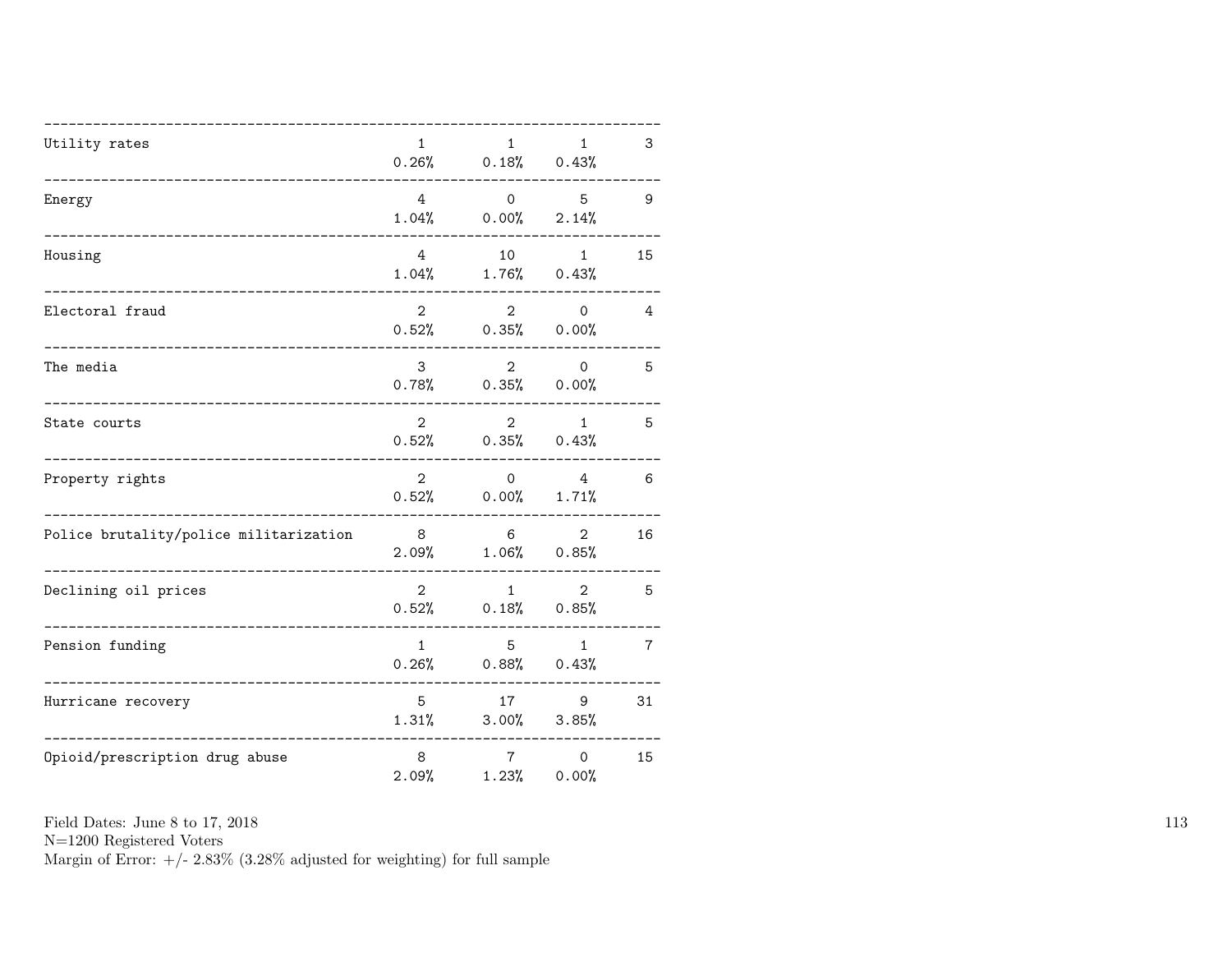| Total | 383 | 567 234 1184         |  |
|-------|-----|----------------------|--|
|       |     | 32.35% 47.89% 19.76% |  |
|       |     |                      |  |

Cell Contents

|-------------------------| Count |  $\overline{\phantom{a}}$ Column Percent |  $\mathbf{I}$ |-------------------------|

| Q                               | metro                   | Houston Area Dallas-Fort Worth Area San Antonio Area Austin Area Another Part of TX |                            |                           |                | Total |
|---------------------------------|-------------------------|-------------------------------------------------------------------------------------|----------------------------|---------------------------|----------------|-------|
| Border security                 | 38<br>13.67%            | 35<br>10.67%                                                                        | 11                         | 12<br>$10.19\%$ $11.11\%$ | 70<br>19.28%   | 166   |
| Immigration                     | 36<br>12.95%            | 69<br>21.04%                                                                        | 15<br>13.89%               | 10<br>9.26%               | 65<br>17.91%   | 195   |
| Political corruption/leadership | 27<br>$9.71\%$          | 35<br>10.67%                                                                        | 9<br>8.33%                 | 15<br>13.89%              | 12<br>3.31%    | 98    |
| Education                       | 19<br>6.83%             | 24<br>7.32%                                                                         | 8<br>7.41%                 | $\overline{4}$<br>3.70%   | 30<br>$8.26\%$ | 85    |
| The economy                     | 6<br>2.16%              | 6<br>1.83%                                                                          | $\overline{2}$<br>$1.85\%$ | $\overline{2}$<br>1.85%   | 8<br>2.20%     | 24    |
| Health care                     | 20<br>7.19%             | 27<br>8.23%                                                                         | $\overline{4}$<br>3.70%    | 7<br>6.48%                | 24<br>6.61%    | 82    |
| Unemployment/jobs               | $\overline{7}$<br>2.52% | 10<br>3.05%                                                                         | 9<br>8.33%                 | $\overline{1}$<br>0.93%   | 10<br>2.75%    | 37    |
| Water supply                    | 3                       | 2                                                                                   | $\overline{2}$             | $\overline{2}$            | 3              | 12    |

Field Dates: June 8 to 17, 2018

 ${\rm N}{=}1200$  Registered Voters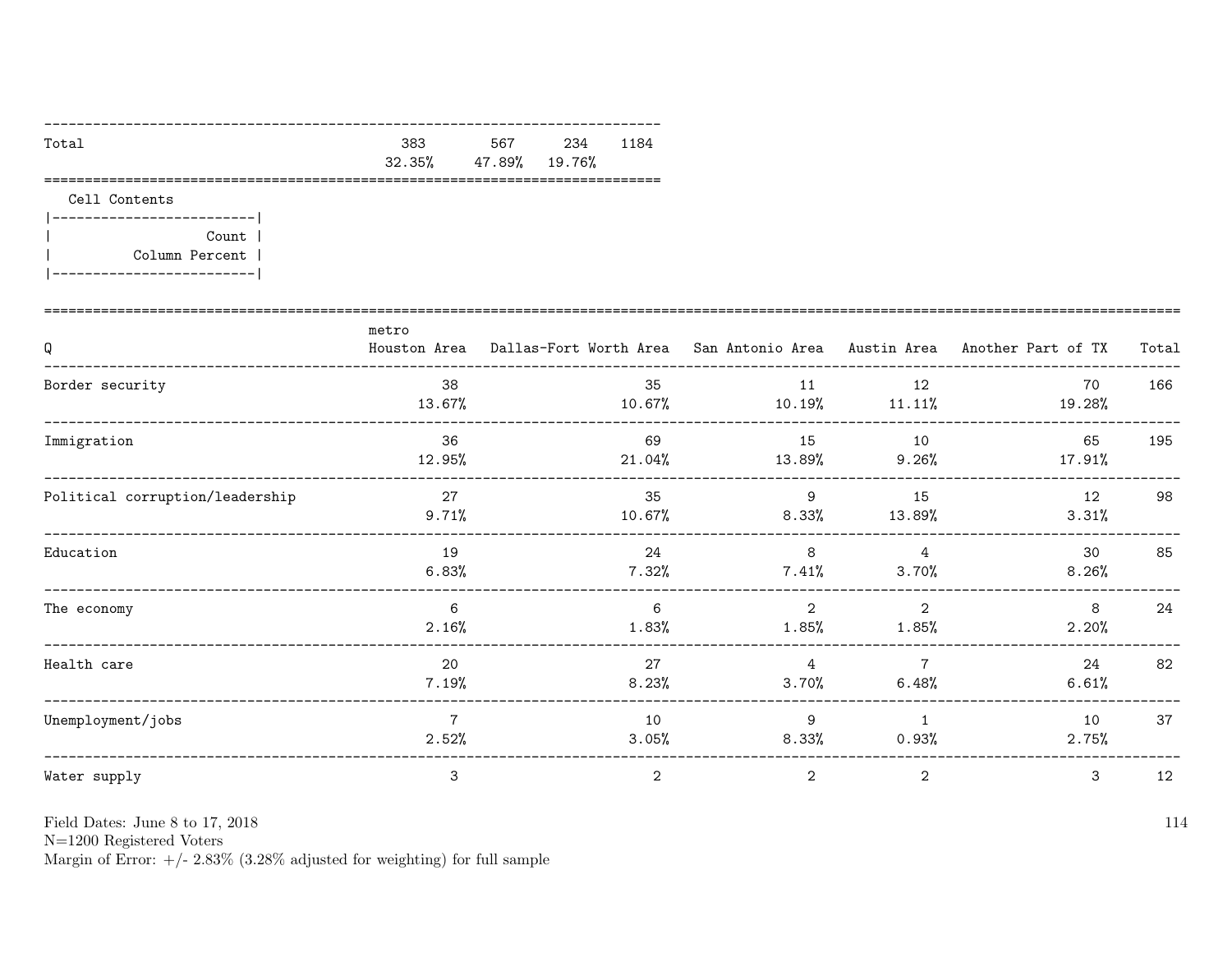|                              | 1.08%                    | 0.61%                    | 1.85%                   | 1.85%                   | 0.83%                                   |
|------------------------------|--------------------------|--------------------------|-------------------------|-------------------------|-----------------------------------------|
| Crime and drugs              | 8<br>2.88%               | $9\,$<br>2.74%           | $\mathbf{3}$<br>2.78%   | 1<br>0.93%              | 14<br>35<br>3.86%                       |
| Moral decline                | $7\overline{ }$<br>2.52% | 10<br>3.05%              | $\mathbf{3}$<br>2.78%   | $\overline{4}$<br>3.70% | 20<br>44<br>5.51%                       |
| Transportation/roads/traffic | 13<br>4.68%              | $\overline{4}$<br>1.22%  | 6<br>5.56%              | 3<br>2.78%              | 29<br>$\mathbf{3}$<br>0.83%             |
| Social welfare programs      | 5<br>1.80%               | 9<br>2.74%               | 1<br>0.93%              | $\overline{2}$<br>1.85% | $\mathbf{1}$<br>18<br>0.28%             |
| State government spending    | $\mathsf{O}$<br>0.00%    | $5\phantom{.0}$<br>1.52% | 9<br>8.33%              | $\overline{2}$<br>1.85% | $6\,$<br>22<br>1.65%                    |
| Taxes                        | 6<br>2.16%               | $\overline{7}$<br>2.13%  | 5<br>4.63%              | 3<br>2.78%              | 28<br>$7\overline{ }$<br>1.93%          |
| Gay marriage                 | $\mathbf 0$<br>0.00%     | $\overline{2}$<br>0.61%  | $\mathbf 0$<br>0.00%    | $\mathbf{0}$<br>0.00%   | $\overline{2}$<br>$\mathsf{O}$<br>0.00% |
| Gun control/gun violence     | 14<br>5.04%              | 22<br>6.71%              | $\overline{7}$<br>6.48% | 5<br>4.63%              | 66<br>18<br>4.96%                       |
| Abortion                     | $\overline{0}$<br>0.00%  | 3<br>0.91%               | $\Omega$<br>0.00%       | 3<br>2.78%              | $\overline{2}$<br>8<br>0.55%            |
| Redistricting                | 8<br>2.88%               | 5<br>1.52%               | $\overline{0}$<br>0.00% | 9<br>8.33%              | $5\overline{)}$<br>27<br>1.38%          |
| State budget cuts            | 3<br>1.08%               | 3<br>0.91%               | $\mathbf{1}$<br>0.93%   | 3<br>2.78%              | 5<br>15<br>1.38%                        |
| Gas prices                   | $\overline{7}$           | $\overline{5}$           | 3                       | $\mathbf{1}$            | 29<br>13                                |

N=1200 Registered Voters<br>Margin of Error:  $+/- 2.83\%$  (3.28% adjusted for weighting) for full sample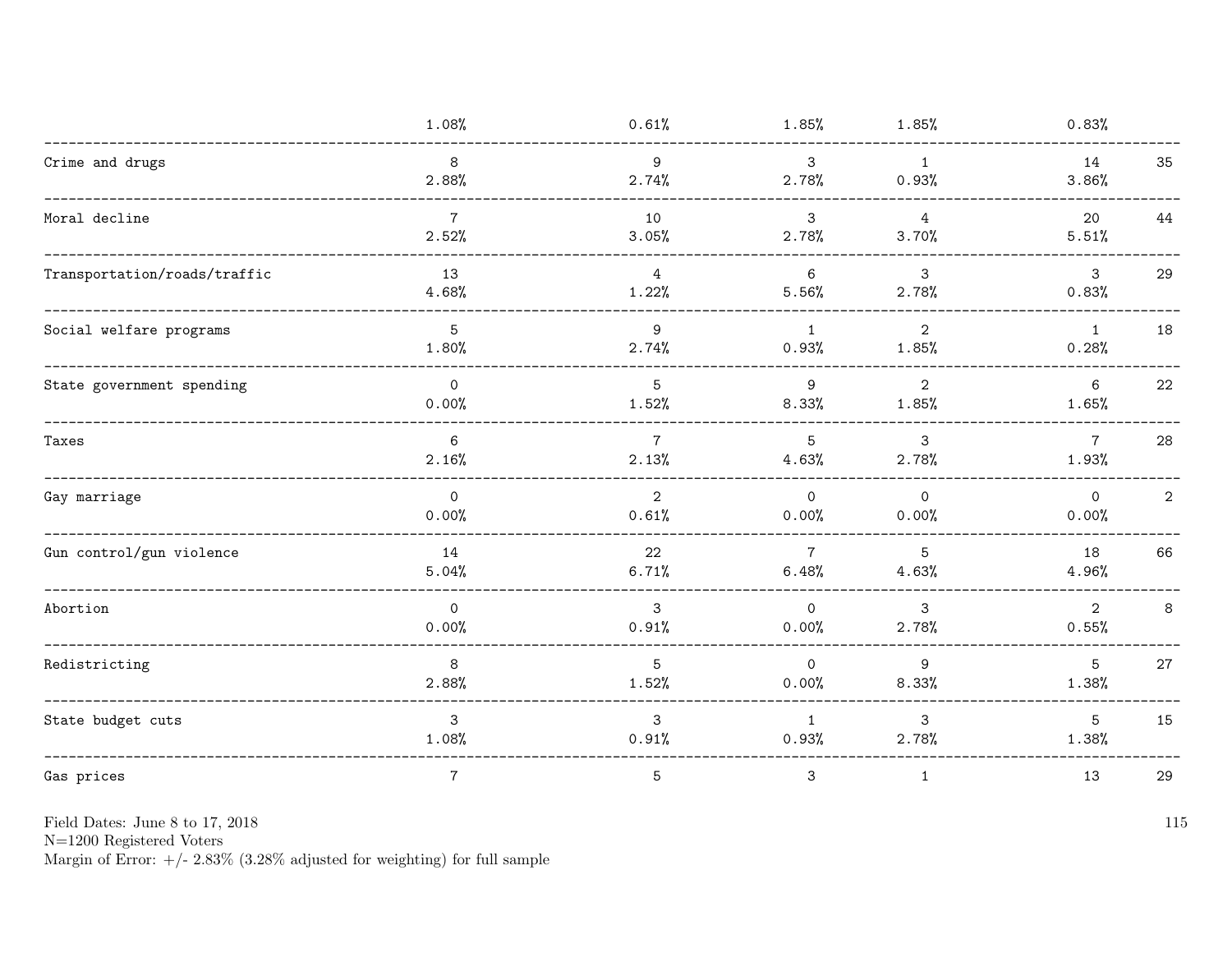|                                      | 2.52%                      | 1.52%                   | 2.78%                   | 0.93%                   | 3.58%                                      |
|--------------------------------------|----------------------------|-------------------------|-------------------------|-------------------------|--------------------------------------------|
| Environment                          | 6<br>2.16%                 | 5<br>1.52%              | $\Omega$<br>0.00%       | $\mathbf{3}$<br>2.78%   | $7\overline{ }$<br>21<br>1.93%             |
| Insurance rates                      | $\mathsf{O}$<br>0.00%      | 3<br>0.91%              | 1<br>0.93%              | $\Omega$<br>0.00%       | 6<br>10<br>1.65%                           |
| Voting system                        | $\mathbf{1}$<br>0.36%      | $\overline{2}$<br>0.61% | $\overline{O}$<br>0.00% | $\mathsf{O}$<br>0.00%   | $6\overline{6}$<br>9<br>1.65%              |
| Utility rates                        | $\mathbf{1}$<br>0.36%      | $\mathbf{1}$<br>0.30%   | $\Omega$<br>0.00%       | $\circ$<br>0.00%        | $\overline{2}$<br>$\overline{4}$<br>0.55%  |
| Energy                               | $\mathbf{1}$<br>0.36%      | $\overline{5}$<br>1.52% | $\mathbf{1}$<br>0.93%   | $\mathbf{1}$<br>0.93%   | $\overline{2}$<br>10<br>0.55%              |
| Housing                              | $\overline{4}$<br>$1.44\%$ | $\mathbf{3}$<br>0.91%   | 1<br>0.93%              | 5<br>4.63%              | $\overline{2}$<br>15<br>0.55%              |
| Electoral fraud                      | $\mathsf{O}$<br>0.00%      | 2<br>0.61%              | 1<br>0.93%              | $\circ$<br>0.00%        | 1<br>4<br>0.28%                            |
| The media                            | $\mathbf{3}$<br>1.08%      | $\circ$<br>0.00%        | $\circ$<br>0.00%        | $\circ$<br>0.00%        | $\overline{2}$<br>$5\phantom{.0}$<br>0.55% |
| State courts                         | $\Omega$<br>0.00%          | 1<br>0.30%              | $\Omega$<br>0.00%       | $\Omega$<br>0.00%       | $\mathbf{3}$<br>$\overline{4}$<br>0.83%    |
| Property rights                      | $6\phantom{.}6$<br>2.16%   | $\circ$<br>0.00%        | $\circ$<br>0.00%        | $\overline{0}$<br>0.00% | $\mathsf{O}$<br>6<br>0.00%                 |
| Police brutality/police militarizatn | 6<br>2.16%                 | 3<br>0.91%              | 3<br>2.78%              | 1<br>0.93%              | $\overline{4}$<br>17<br>1.10%              |
| Declining oil prices                 | $\mathbf{2}$               | $\mathsf{O}$            | 0                       | $\mathsf{O}$            | 3<br>5                                     |

Field Dates: June 8 to 17,  $2018\,$ 

N=1200 Registered Voters<br>Margin of Error:  $+/- 2.83\%$  (3.28% adjusted for weighting) for full sample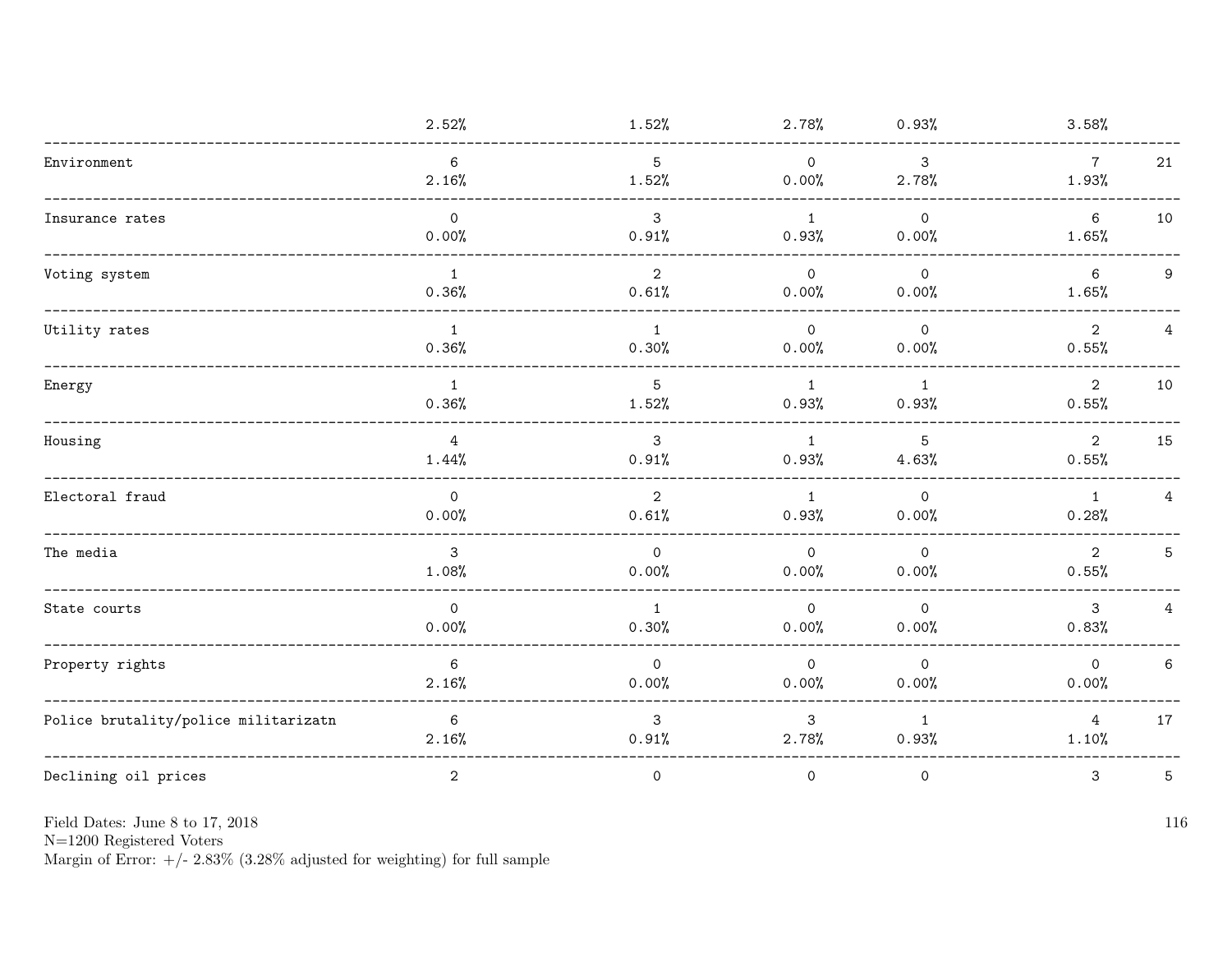|                                          | 0.72%         | 0.00%                | 0.00%        | 0.00%        | 0.83%                            |
|------------------------------------------|---------------|----------------------|--------------|--------------|----------------------------------|
| Pension funding                          | 0.36%         | 3<br>0.91%           | 0.93%        | 0<br>0.00%   | 2<br>$7\phantom{.}$<br>0.55%     |
| Hurricane recovery                       | 16<br>5.76%   | 8<br>2.44%           | $0.93\%$     | 2<br>1.85%   | 32<br>5<br>1.38%                 |
| Opioid/prescription drug abuse           | 4<br>1.44%    | $\mathbf 0$<br>0.00% | 0.93%        | 6.48%        | 14<br>$\mathcal{D}_{1}$<br>0.55% |
| Total                                    | 278<br>23.46% | 328<br>27.68%        | 108<br>9.11% | 108<br>9.11% | 363<br>1185<br>30.63%            |
| Cell Contents<br>Count<br>Column Percent |               |                      |              |              |                                  |

| Q                               | AGEG<br>18-29 | 30-44 | 45-64                                       | 65+          | Total |
|---------------------------------|---------------|-------|---------------------------------------------|--------------|-------|
| Border security                 | 9             | 29    | 74<br>$4.86\%$ $9.32\%$ $17.33\%$ $20.90\%$ | 56           | 168   |
| Immigration                     | 37<br>20.00%  | -30   | 60<br>9.65%14.05%                           | 68<br>25.37% | 195   |
| Political corruption/leadership | 10            | 21    | 43<br>$5.41\%$ 6.75% 10.07% 8.96%           | 24           | 98    |
| Education                       | 19<br>10.27%  | 29    | 25<br>$9.32\%$ 5.85% 4.10%                  | 11           | 84    |

 ${\cal N}{=}1200$  Registered Voters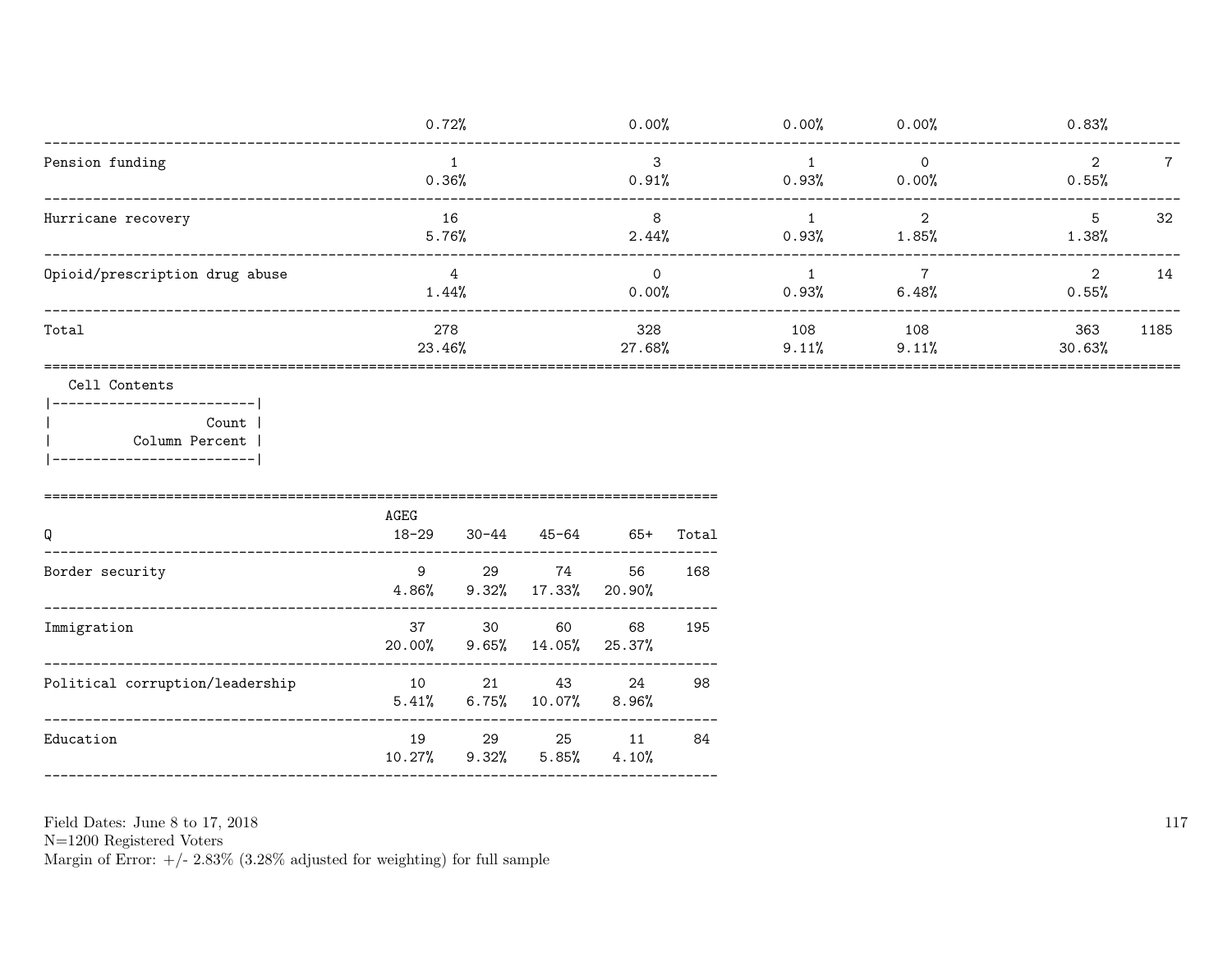| The economy                  | 8<br>4.32%      | $\overline{7}$                               | $7^{\circ}$<br>$2.25\%$ $1.64\%$ | 3<br>1.12%               | 25 |
|------------------------------|-----------------|----------------------------------------------|----------------------------------|--------------------------|----|
| Health care                  | 15              | 24<br>$8.11\%$ $7.72\%$ $7.49\%$             | 32                               | 9<br>3.36%               | 80 |
| Unemployment/jobs            | 10              | 14<br>$5.41\%$ $4.50\%$                      | 12<br>2.81%                      | $1\overline{ }$<br>0.37% | 37 |
| Water supply                 | 3 <sup>1</sup>  | $\overline{2}$<br>$1.62\%$ 0.64% 0.94% 1.12% |                                  | 3<br>$4\degree$          | 12 |
| Crime and drugs              | $1 \quad$       | 15<br>$0.54\%$ 4.82% 3.04% 2.24%             | 13                               | 6                        | 35 |
| Moral decline                | 4<br>2.16%      | 12                                           | 20<br>$3.86\%$ $4.68\%$ $2.99\%$ | 8                        | 44 |
| Transportation/roads/traffic | 6               | $3.24\%$ $3.54\%$ $1.87\%$ $1.87\%$          | 11 8                             | 5                        | 30 |
| Social welfare programs      | $4\overline{ }$ | $2.16\%$ 0.96% 1.41% 2.61%                   | $3 \t 6$                         | $7\phantom{.0}$          | 20 |
| State government spending    | 5               | $2^{\circ}$<br>$2.70\%$ 0.64% $2.81\%$ 1.12% | 12 and $\overline{a}$            | 3 <sup>1</sup>           | 22 |
| Taxes                        | 9               | 3 <sup>1</sup><br>$4.86\%$ 0.96%             | 12<br>2.81%                      | 3<br>1.12%               | 27 |
| Gay marriage                 | $\Omega$        | $3^{\circ}$<br>$0.00\%$ 0.96% 0.00% 0.00%    | $0 \qquad \qquad$                | $\overline{0}$           | 3  |
| Gun control/gun violence     | 9<br>4.86%      | 19                                           | 22<br>$6.11\%$ $5.15\%$          | 16<br>5.97%              | 66 |

N=1200 Registered Voters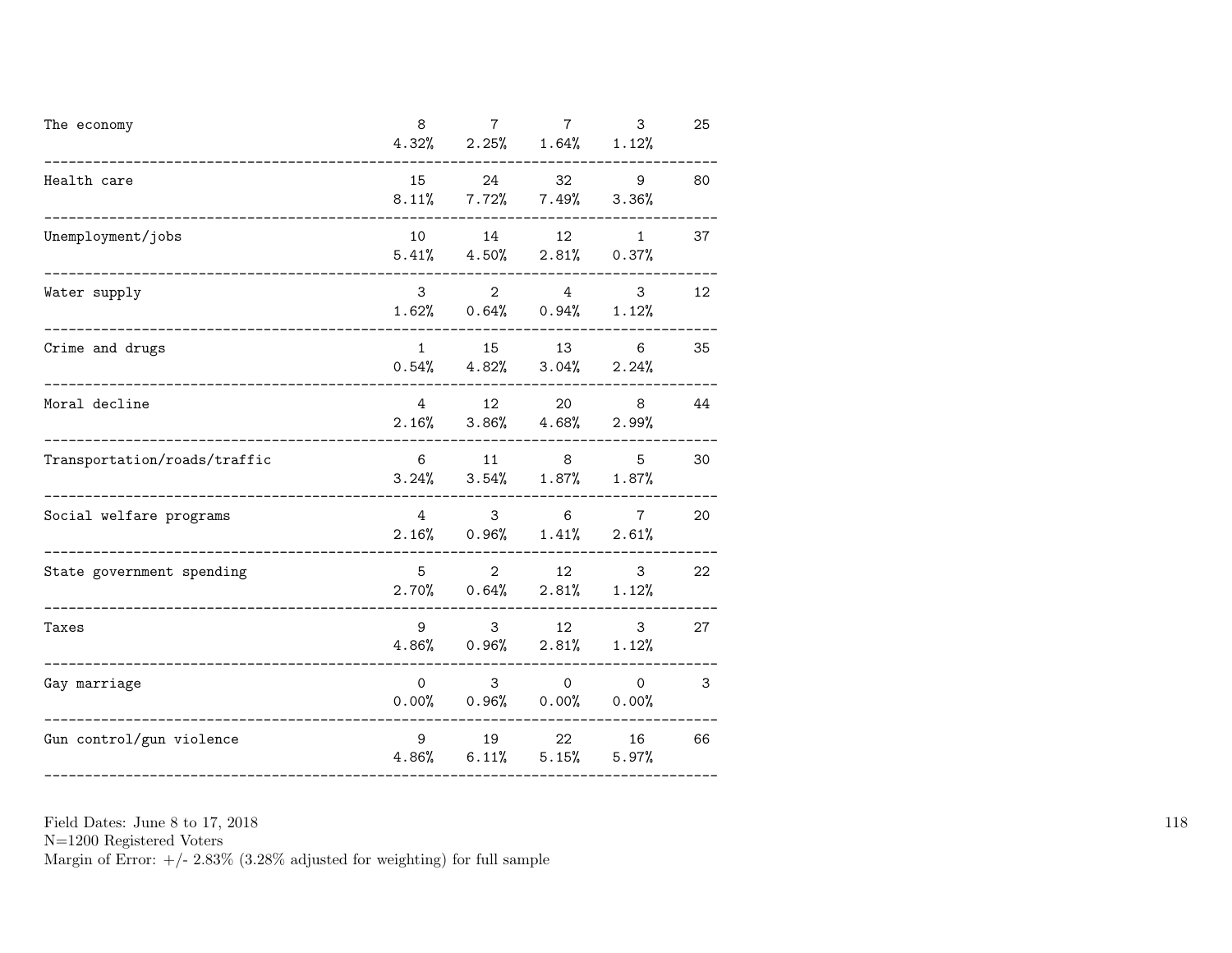| Abortion          | 4              | 1<br>$2.16\%$ 0.32% 0.47% 0.00%               | $2^{\circ}$                    | $\mathsf{O}$                     | $\overline{7}$ |
|-------------------|----------------|-----------------------------------------------|--------------------------------|----------------------------------|----------------|
| Redistricting     | $1 \quad$      | $0.54\%$ 2.25% 2.58% 2.99%                    | $7 \qquad 11 \qquad 8$         |                                  | 27             |
| State budget cuts | 1              | $0.54\%$ 1.93% 1.41% 1.49%                    | 6 6                            | 4                                | 17             |
| Gas prices        | 5 <sup>5</sup> | $2.70\%$ $2.57\%$ $2.34\%$ $1.87\%$           | 8 10                           | 5 <sup>5</sup>                   | 28             |
| Environment       |                | 3 13 5<br>$1.62\%$ $4.18\%$ $1.17\%$ $0.37\%$ |                                | 1                                | 22             |
| Insurance rates   | 5              | $\overline{O}$<br>$2.70\%$ 0.00% 0.70% 0.75%  |                                | $3 \sim$<br>$\overline{2}$       | 10             |
| Voting system     | $\circ$        | $7\overline{ }$<br>$0.00\%$ 2.25% 0.23% 0.00% |                                | $1 \qquad \qquad 0$              | 8 <sup>8</sup> |
| Utility rates     |                | $\overline{0}$<br>$0.00\%$ 0.64% 0.47% 0.00%  | $\overline{2}$                 | $\overline{2}$<br>$\overline{0}$ | $\overline{4}$ |
| Energy            | $\Omega$       | $0.00\%$ 2.25% 0.47% 0.00%                    | $7 \overline{}$                | $\overline{2}$<br>$\overline{0}$ | 9              |
| Housing           | $\Omega$       | $0.00\%$ 1.93% 1.17% 1.49%                    | 6 5 4                          |                                  | 15             |
| Electoral fraud   | $\mathbf{2}$   | $\Omega$<br>$1.08\%$ 0.00% 0.00% 0.75%        | $\Omega$                       | $\overline{2}$                   | 4              |
| The media         | $\mathbf{0}$   | $0.00\%$ $0.64\%$ $0.23\%$ $1.12\%$           | $2 \left( \frac{1}{2} \right)$ | 3<br>$1 \qquad \qquad$           | 6              |

N=1200 Registered Voters<br>Margin of Error:  $+/- 2.83\%$  (3.28% adjusted for weighting) for full sample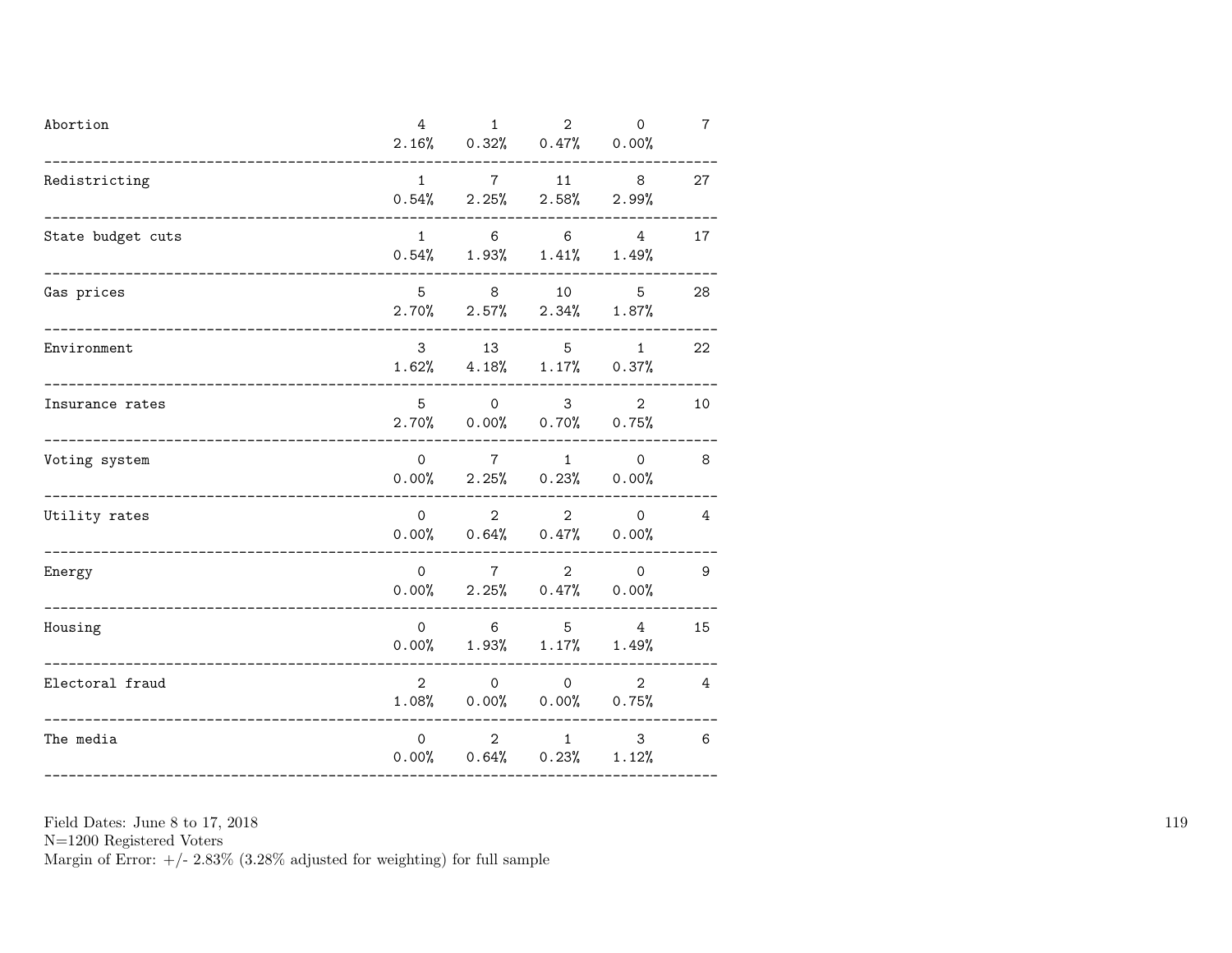| State courts                           | $\Omega$     | 5   | $\Omega$<br>$0.00\%$ 1.61% 0.00% 0.00%                 | $\Omega$       | 5    |
|----------------------------------------|--------------|-----|--------------------------------------------------------|----------------|------|
| Property rights                        |              |     | $0 \qquad 5 \qquad 2$<br>$0.00\%$ 1.61% 0.47% 0.00%    | $\Omega$       | 7    |
| Police brutality/police militarization |              | 2 4 | $7\overline{ }$<br>$1.08\%$ $1.29\%$ $1.64\%$ $1.49\%$ | 4              | 17   |
| Declining oil prices                   | $1 \quad$    |     | $2 \qquad \qquad 0$<br>$0.54\%$ 0.64% 0.00% 0.37%      | $\mathbf{1}$   | 4    |
| Pension funding                        | $\mathbf{3}$ |     | 2 2<br>$1.62\%$ 0.64% 0.47% 0.00%                      | $\Omega$       | 7    |
| Hurricane recovery                     | $9^{\circ}$  |     | 888<br>$4.86\%$ 2.57% 1.87% 2.61%                      | $\overline{7}$ | 32   |
| Opioid/prescription drug abuse         | $\Omega$     |     | $2 \t 10$<br>$0.00\%$ $0.64\%$ $2.34\%$ $1.49\%$       | 4              | 16   |
| Total                                  |              |     | 185 311 427<br>15.53% 26.11% 35.85% 22.50%             | 268            | 1191 |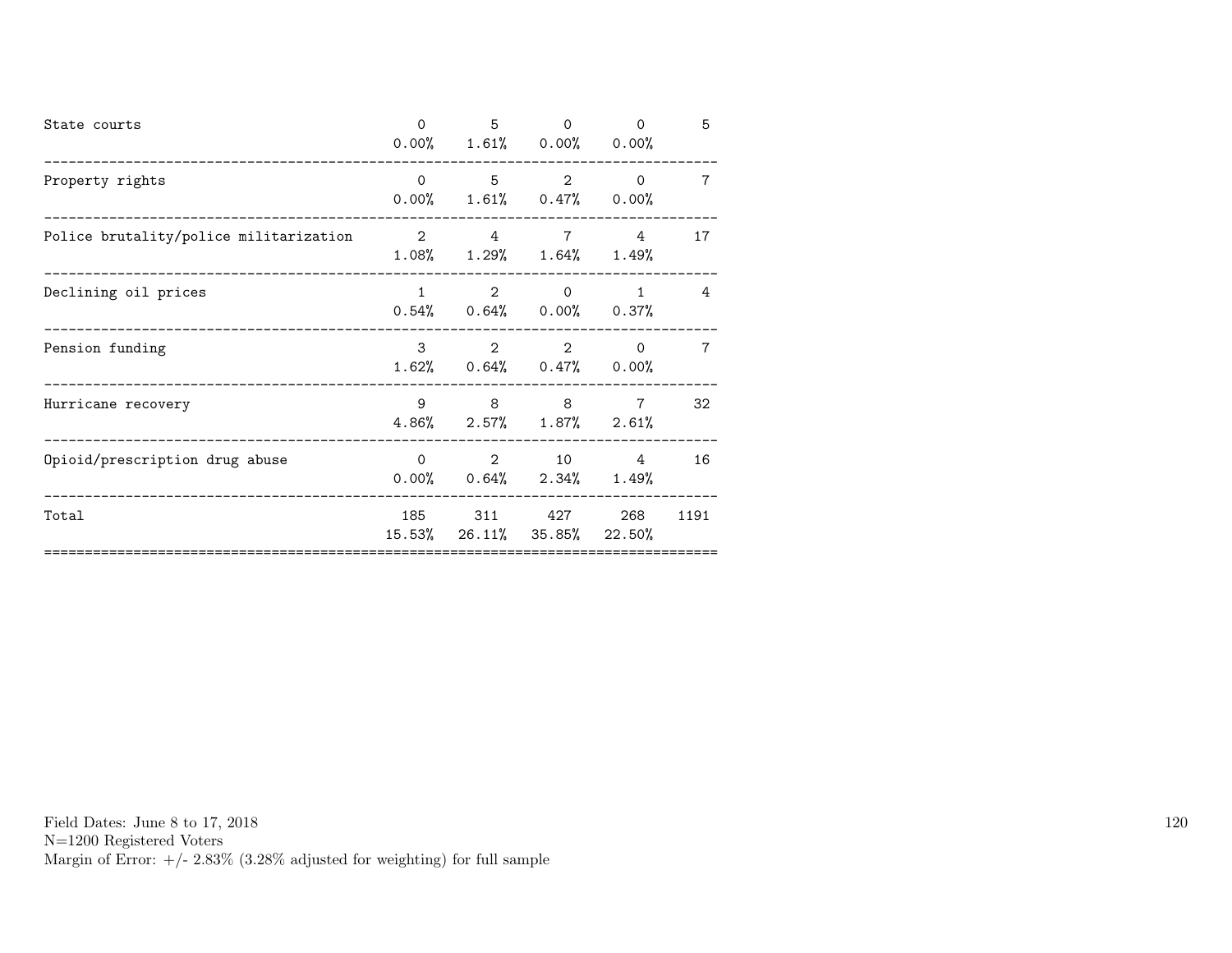## Q6. Trump Approval

Cell Contents

|-------------------------| Count | Column Percent |  $\overline{\phantom{a}}$  $|----------$ 

| Q                              | LIBCON7                 | Extremely lib. Somewhat lib. Lean lib. Moderate |                         |                  |                            |                 | Lean con. Somewhat con. Extremely con. | Total |
|--------------------------------|-------------------------|-------------------------------------------------|-------------------------|------------------|----------------------------|-----------------|----------------------------------------|-------|
| Approve strongly               | 6<br>5.22%              | 6<br>3.97%                                      | $\overline{0}$<br>0.00% | 30<br>9.84%      | 41<br>38.32%               | 116<br>53.46%   | 146<br>70.19%                          | 345   |
| Approve somewhat               | 4<br>3.48%              | $\overline{7}$<br>4.64%                         | $\overline{7}$<br>7.69% | 60<br>19.67%     | 34<br>31.78%               | 68<br>$31.34\%$ | 38<br>18.27%                           | 218   |
| Neither approve nor disapprove | $\overline{2}$<br>1.74% | 6<br>$3.97\%$                                   | 10<br>10.99%            | 47<br>15.41%     | 10<br>9.35%                | 10<br>4.61%     | 4<br>1.92%                             | 89    |
| Disapprove somewhat            | 4<br>3.48%              | 10<br>$6.62\%$                                  | 13<br>14.29%            | 28<br>9.18%      | $\overline{7}$<br>$6.54\%$ | 10<br>4.61%     | $\mathbf{1}$<br>0.48%                  | 73    |
| Disapprove strongly            | 99<br>86.09%            | 121<br>80.13%                                   | 61<br>67.03%            | 133<br>43.61%    | 14<br>13.08%               | 12<br>5.53%     | 18<br>8.65%                            | 458   |
| Don't know                     | $\Omega$<br>0.00%       | $\mathbf{1}$<br>0.66%                           | $\Omega$<br>0.00%       | 2.30%            | 0.93%                      | $0.46\%$        | $\mathbf{1}$<br>0.48%                  | 11    |
| Total                          | 115<br>9.63%            | 151<br>12.65%                                   | 91<br>7.62%             | 305<br>$25.54\%$ | 107<br>8.96%               | 217<br>18.17%   | 208<br>17.42%                          | 1194  |

Cell Contents

|-------------------------|  $\mathbf{I}$ 

 $Count$  |

Field Dates: June 8 to 17, 2018

 ${\rm N}{=}1200$  Registered Voters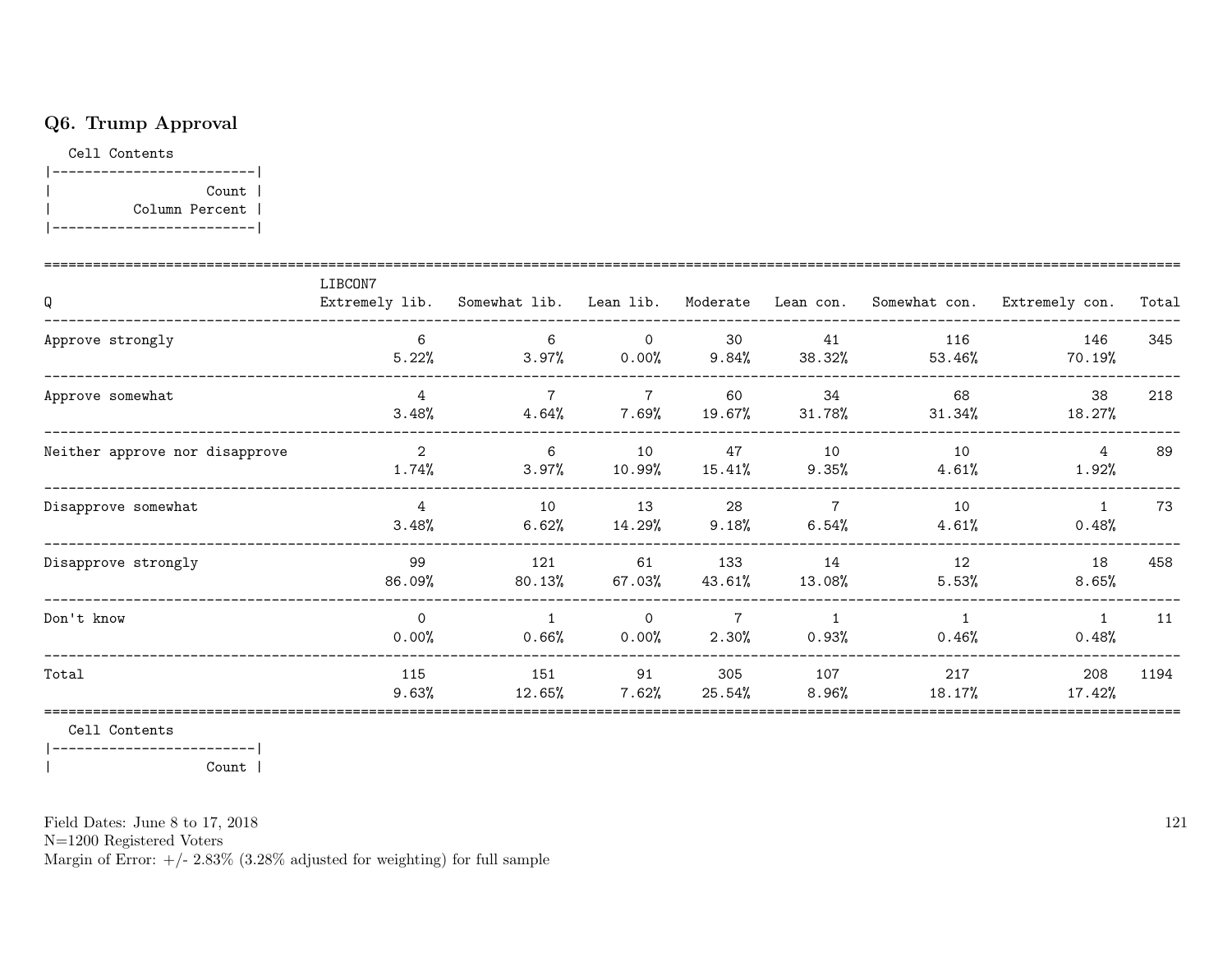|-------------------------|

| Q                                                         | IDEOL     |                          | Liberals Moderates Conservatives Total |      |
|-----------------------------------------------------------|-----------|--------------------------|----------------------------------------|------|
| Approve strongly                                          | 11        | 30                       | 303 344<br>$3.10\%$ 9.84% 57.06%       |      |
| Approve somewhat                                          |           | 18 60                    | 140<br>$5.07\%$ 19.67% 26.37%          | 218  |
| Neither approve nor disapprove                            |           | 17 47                    | 24 88<br>$4.79\%$ $15.41\%$ $4.52\%$   |      |
| Disapprove somewhat                                       |           | 26 28<br>$7.32\%$ 9.18%  | 18 72<br>3.39%                         |      |
| Disapprove strongly                                       |           | 282 133<br>79.44% 43.61% | 43 458<br>$8.10\%$                     |      |
| _______________________________<br>Don't know             | $1 \quad$ | $7\overline{7}$          | $\mathbf{3}$<br>$0.28\%$ 2.30% 0.56%   | 11   |
| _________________________________<br>Total                |           | 355 305                  | 531<br>29.81% 25.61% 44.58%            | 1191 |
| Cell Contents<br>-----------------------                  |           |                          |                                        |      |
| Count  <br>Column Percent  <br>-------------------------- |           |                          |                                        |      |

==========================================================================================================

PID7

Field Dates: June 8 to 17, 2018 N=1200 Registered Voters Margin of Error:  $+/- 2.83\%$  (3.28% adjusted for weighting) for full sample 122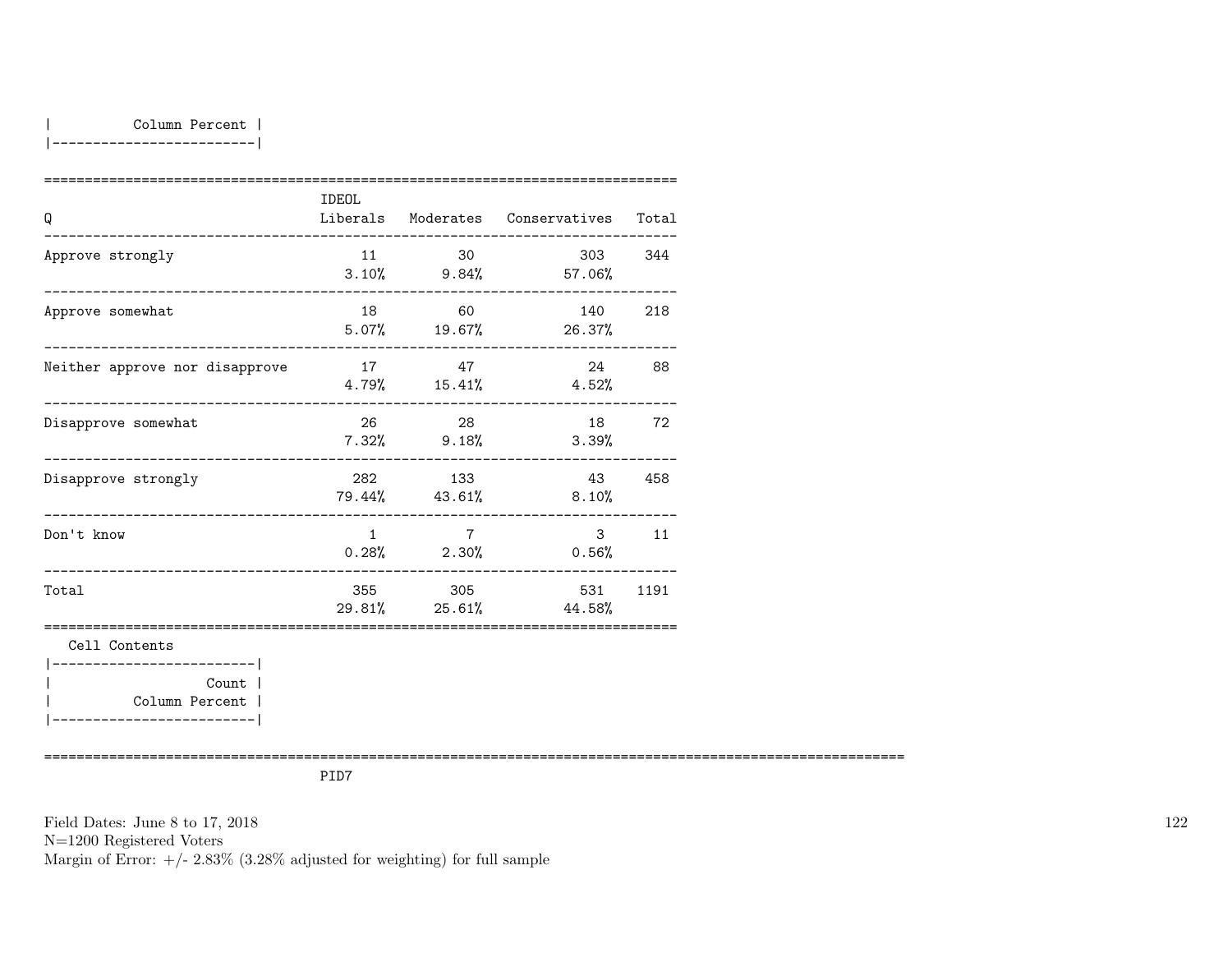| Q                                                     | StrDem           |                                     |             | WeakDem LeanDem Ind LeanRep WeakRep                                           |          |       | StrRep                       | Total |
|-------------------------------------------------------|------------------|-------------------------------------|-------------|-------------------------------------------------------------------------------|----------|-------|------------------------------|-------|
| Approve strongly                                      | $7\overline{7}$  |                                     | $2 \quad 5$ | 31<br>$2.82\%$ $1.74\%$ $3.62\%$ $25.20\%$ $57.75\%$ $30.34\%$                |          | 82 44 | 167<br>68.44%                | 338   |
| Approve somewhat                                      | $6\overline{6}$  |                                     | 8 10        | 22<br>$2.42\%$ 6.96% 7.25% 17.89% 32.39% 42.76% 25.82%                        | 46 — 10  | 62    | 63                           | 217   |
| Neither approve nor disapprove 16 15 10 12 3 15       |                  |                                     |             | 6.45% 13.04% 7.25% 9.76% 2.11% 10.34% 2.46%                                   |          |       | $6\overline{6}$              | 77    |
| Disapprove somewhat                                   |                  |                                     |             | 12 19 12 7 3 11 3<br>$4.84\%$ 16.52% 8.70% 5.69% 2.11% 7.59%                  |          |       | 1.23%                        | 67    |
| Disapprove strongly                                   |                  |                                     |             | 205 71 100 48 7 11<br>82.66%  61.74%  72.46%  39.02%   4.93%   7.59%          |          |       | $\overline{4}$<br>$1.64\%$   | 446   |
| Don't know                                            |                  | $2 \qquad \qquad 0 \qquad \qquad 1$ |             | $0.81\%$ $0.00\%$ $0.72\%$ $2.44\%$ $0.70\%$ $1.38\%$                         | $3 \t 1$ |       | $\overline{2}$<br>1<br>0.41% | 10    |
| Total                                                 |                  |                                     |             | 248 115 138 123 142 145<br>$21.47\%$ 9.96% 11.95% 10.65% 12.29% 12.55% 21.13% |          |       | 244                          | 1155  |
| Cell Contents<br>--------------------------           |                  |                                     |             |                                                                               |          |       |                              |       |
| Count  <br>Column Percent  <br>---------------------- |                  |                                     |             |                                                                               |          |       |                              |       |
| -------------------------------------<br>Q            | PID <sub>3</sub> |                                     |             | Democrats Independents Republicans Total                                      |          |       |                              |       |
| Approve strongly                                      | 13               |                                     | 31          | 293<br>$2.60\%$ 25.20% 55.39%                                                 | 337      |       |                              |       |

N=1200 Registered Voters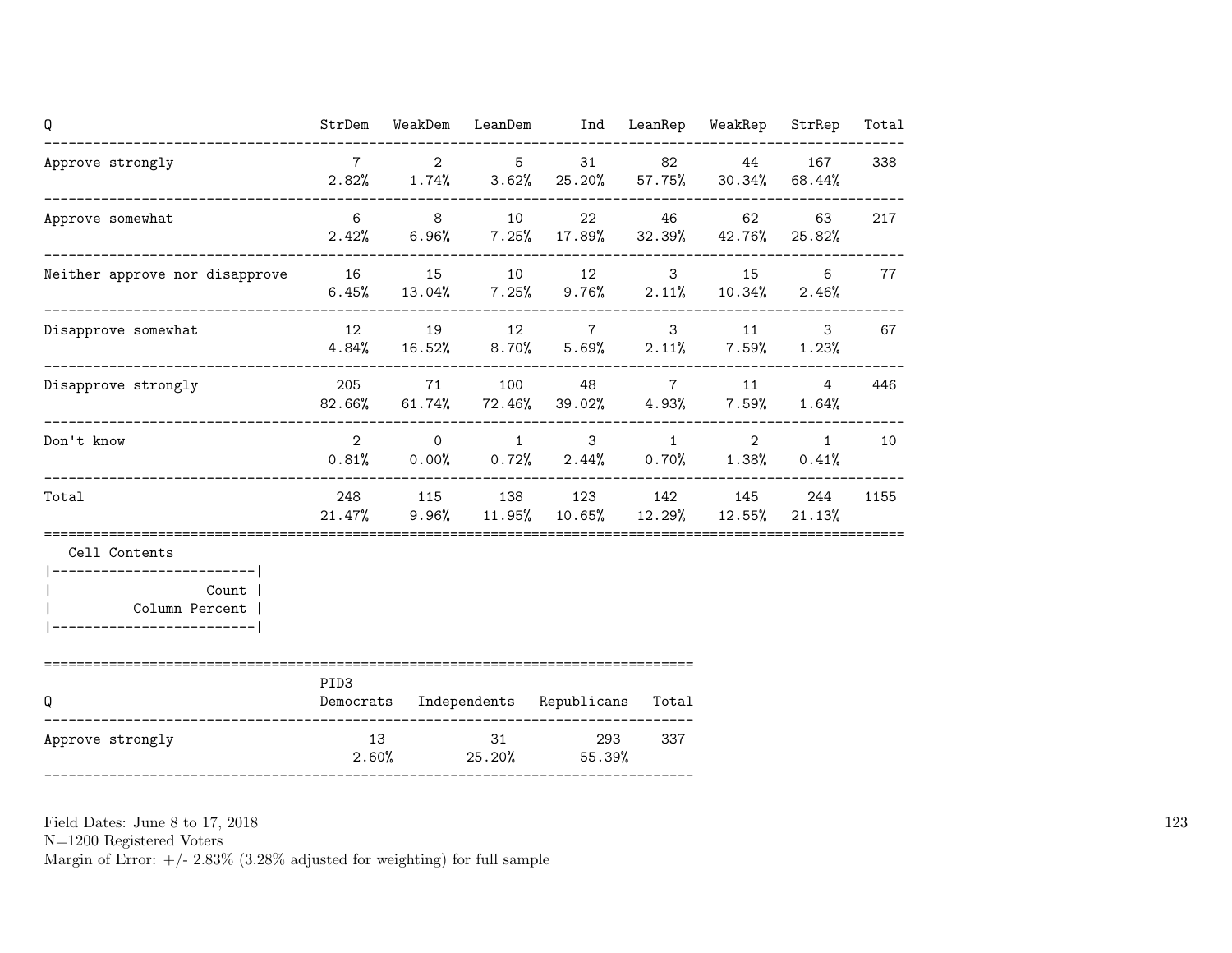| Approve somewhat<br>___________________________                                                            | 23<br>4.60%                                                                      | 17.89%                  | 22              | 170<br>32.14%              | 215            |  |       |                                     |       |
|------------------------------------------------------------------------------------------------------------|----------------------------------------------------------------------------------|-------------------------|-----------------|----------------------------|----------------|--|-------|-------------------------------------|-------|
| Neither approve nor disapprove<br>-------------------------------                                          | 41<br>-----------------------------                                              |                         | 12              | 24<br>$8.20\%$ 9.76% 4.54% | 77             |  |       |                                     |       |
| Disapprove somewhat                                                                                        | 43                                                                               | $8.60\%$ 5.69%          | $7\overline{7}$ | 17                         | 67<br>3.21%    |  |       |                                     |       |
| Disapprove strongly                                                                                        | $75.40\%$ 39.02%                                                                 | 377 48                  |                 | 22<br>4.16%                | 447            |  |       |                                     |       |
| Don't know                                                                                                 | $\mathbf{3}$                                                                     | $\overline{\mathbf{3}}$ |                 | $0.60\%$ 2.44% 0.57%       | $3^9$          |  |       |                                     |       |
| Total                                                                                                      | 500<br>43.40%                                                                    | 123                     |                 | $10.68\%$ 45.92%           | 529 1152       |  |       |                                     |       |
| Cell Contents<br>----------------------- <br><b>Count</b><br>  Column Percent  <br>----------------------- |                                                                                  |                         |                 |                            |                |  |       |                                     |       |
| Q                                                                                                          | Q20A<br>Democratic candidate Republican candidate Tea Party candidate Don't know |                         |                 |                            |                |  |       |                                     | Total |
| Approve strongly                                                                                           |                                                                                  | 13<br>2.66%             |                 |                            | 163<br>50.62%  |  | 105   | 67<br>$65.22\%$ 29.39%              | 348   |
| Approve somewhat                                                                                           |                                                                                  | 21<br>4.30%             |                 |                            | 112            |  |       | 31<br>57<br>$34.78\%$ 19.25% 25.00% | 221   |
| Neither approve nor disapprove                                                                             |                                                                                  | 29<br>5.94%             |                 |                            | 22<br>$6.83\%$ |  | 4.97% | $8 - 8$<br>29<br>12.72%             | 88    |

N=1200 Registered Voters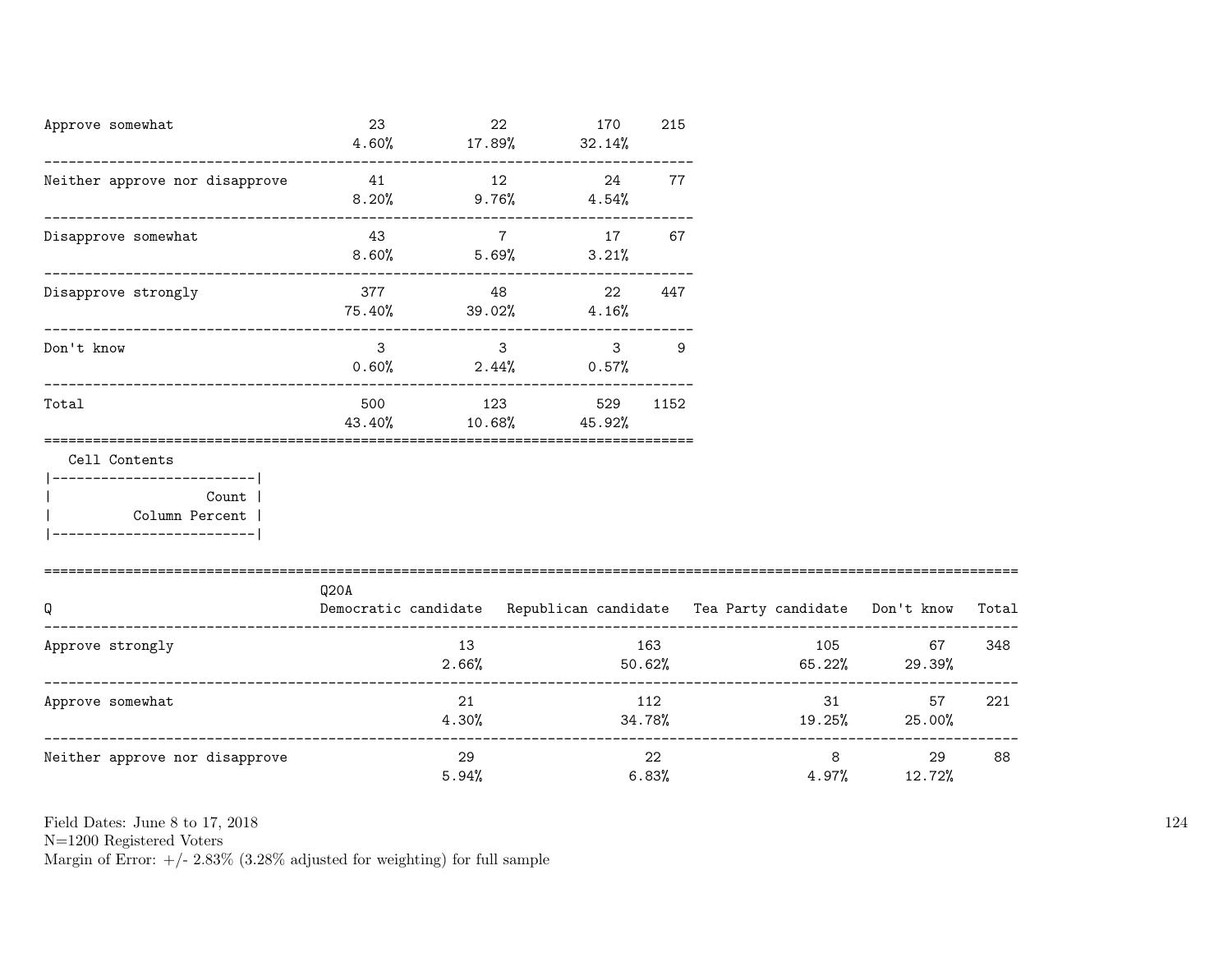| Disapprove somewhat                                                                                     |                         | 36<br>7.38%                                                     | 11<br>3.42%                                   |                |                  | 11<br>6.83%                                                                                                                                                                                                                                     | 15<br>73<br>6.58% |
|---------------------------------------------------------------------------------------------------------|-------------------------|-----------------------------------------------------------------|-----------------------------------------------|----------------|------------------|-------------------------------------------------------------------------------------------------------------------------------------------------------------------------------------------------------------------------------------------------|-------------------|
| Disapprove strongly                                                                                     |                         | 387<br>79.30%                                                   | 13<br>4.04%                                   |                |                  | 6<br>$3.73\%$ 22.81%                                                                                                                                                                                                                            | 52<br>458         |
| Don't know                                                                                              |                         | $\overline{2}$<br>0.41%                                         | 1<br>0.31%                                    |                |                  | $\Omega$<br>$0.00\%$ 3.51%                                                                                                                                                                                                                      | 8<br>11           |
| Total<br>------------------------                                                                       |                         | 488<br>40.70%                                                   | 322<br>26.86%<br>======================       |                | 161              | 13.43%<br>19.02%<br>==================================                                                                                                                                                                                          | 228<br>1199       |
| Cell Contents<br>---------------------------<br>Count<br>Column Percent  <br>__________________________ |                         |                                                                 |                                               |                |                  |                                                                                                                                                                                                                                                 |                   |
| Q                                                                                                       | educ                    | No HS High school graduate Some college 2-year 4-year Post-grad |                                               |                |                  |                                                                                                                                                                                                                                                 | Total             |
| Approve strongly                                                                                        | 14<br>20.29%            | 96                                                              | 89<br>$32.11\%$ $32.60\%$ $31.09\%$ $27.81\%$ | 37 — 17        |                  | 84 — 100 — 100 — 100 — 100 — 100 — 100 — 100 — 100 — 100 — 100 — 100 — 100 — 100 — 100 — 100 — 100 — 100 — 100 — 100 — 100 — 100 — 100 — 100 — 100 — 100 — 100 — 100 — 100 — 100 — 100 — 100 — 100 — 100 — 100 — 100 — 100 — 10<br>28<br>20.44% | 348               |
| Approve somewhat<br>_________________                                                                   | 16<br>23.19%            | 53<br>17.73%                                                    | 49<br>$17.95\%$                               | 25             | $21.01\%$ 18.54% | 56 7 10<br>21<br>15.33%                                                                                                                                                                                                                         | 220               |
| Neither approve nor disapprove                                                                          | 11<br>15.94%            | 32<br>10.70%                                                    | 13                                            | $4.76\%$ 6.72% | 8 17<br>5.63%    | 8<br>$5.84\%$                                                                                                                                                                                                                                   | 89                |
| Disapprove somewhat                                                                                     | 3 <sup>1</sup><br>4.35% | 16<br>$5.35\%$                                                  | 17<br>6.23%                                   | 6.72%          |                  | 19 10<br>$6.29\%$ 7.30%                                                                                                                                                                                                                         | 73                |
| Disapprove strongly                                                                                     | 22                      | 99                                                              | 103                                           | 39             | 126              | 70                                                                                                                                                                                                                                              | 459               |

 ${\cal N}{=}1200$  Registered Voters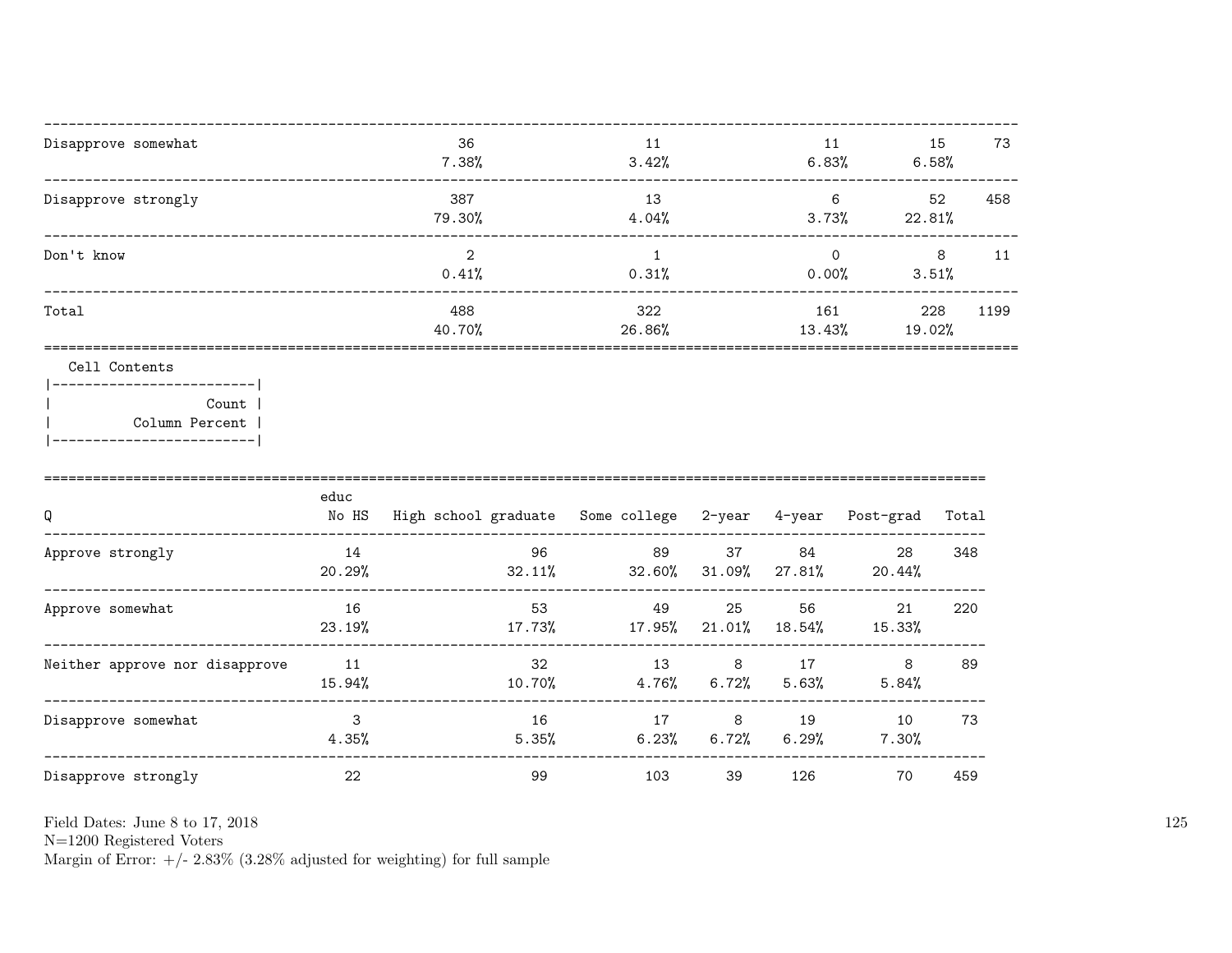|                                                           | $31.88\%$                                                                                               | 33.11%                                  |   | 37.73% 32.77% 41.72%       |          | 51.09%                           |                |                      |     |
|-----------------------------------------------------------|---------------------------------------------------------------------------------------------------------|-----------------------------------------|---|----------------------------|----------|----------------------------------|----------------|----------------------|-----|
| Don't know                                                | $\mathcal{B}$<br>$4.35\%$                                                                               | $\mathbf{3}$<br>$1.00\%$ 0.73% $1.68\%$ | 2 | $\sim$ 2                   | $\Omega$ | $\overline{0}$<br>$0.00\%$ 0.00% | 10             |                      |     |
| Total                                                     | 69<br>5.75%                                                                                             | 299<br>24.94%                           |   | 273 119<br>$22.77\%$ 9.92% | 302      | 137 1199<br>25.19% 11.43%        |                |                      |     |
| Cell Contents<br>--------------------------               |                                                                                                         |                                         |   |                            |          |                                  |                |                      |     |
| Count  <br>Column Percent  <br>-------------------------- |                                                                                                         |                                         |   |                            |          |                                  |                |                      |     |
| Q                                                         | <b>ATTEND</b><br>More than once a week Once a week A few times a month Once or twice a year Never Total |                                         |   |                            |          |                                  |                |                      |     |
| Approve strongly                                          | 54                                                                                                      | 85<br>$39.13\%$ $34.14\%$ $29.55\%$     |   |                            | 39       |                                  | 70             | 100<br>24.73% 25.25% | 348 |
| Approve somewhat                                          | 31                                                                                                      | 55<br>$22.46\%$ 22.09%                  |   | 17.42%                     | 23       | $17.67\%$ $15.40\%$              | 50             | 61                   | 220 |
| Neither approve nor disapprove                            | $7\overline{7}$<br>5.07%                                                                                | 22<br>8.84%                             |   | 17<br>12.88%               |          |                                  | 7.42%          | 22<br>5.56%          | 89  |
| Disapprove somewhat                                       | 9<br>6.52%                                                                                              | 11<br>4.42%                             |   | 11<br>8.33%                |          |                                  | 7.42%          | 20<br>5.05%          | 72  |
| Disapprove strongly                                       | 35<br>25.36%                                                                                            | 74<br>29.72%                            |   | 31.82%                     | 42       |                                  | 121            | 187<br>42.76% 47.22% | 459 |
| Don't know                                                | $\overline{2}$<br>1.45%                                                                                 | 2<br>0.80%                              |   | 0.00%                      | $\Omega$ |                                  | $\overline{0}$ | 6<br>$0.00\%$ 1.52%  | 10  |

N=1200 Registered Voters<br>Margin of Error:  $+/- 2.83\%$  (3.28% adjusted for weighting) for full sample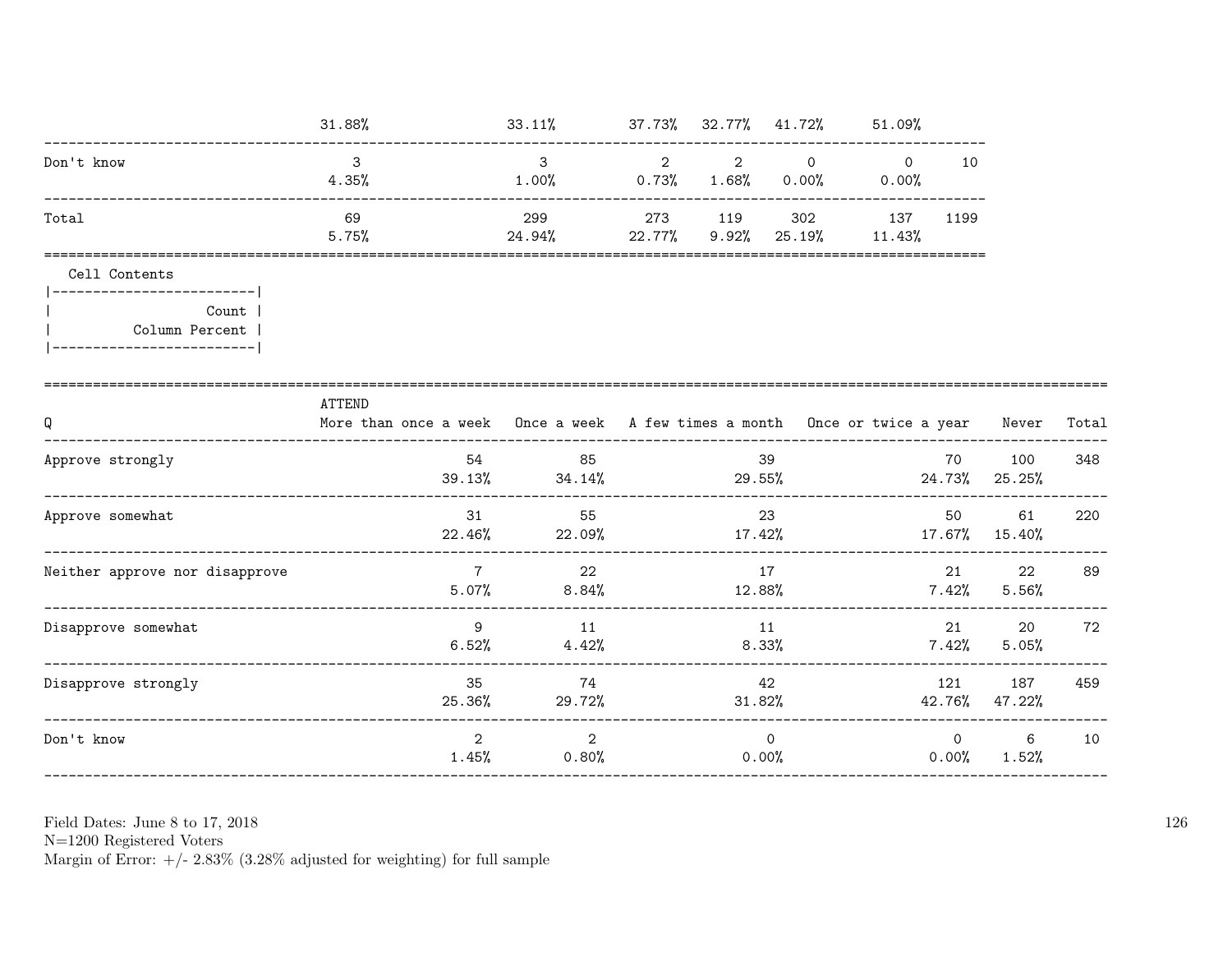| Total | 138   | 249         | າລເ<br>⊥ບ∠ | 283    | 396    | 1198 |
|-------|-------|-------------|------------|--------|--------|------|
|       | 1.52% | .78%<br>20. | $.1.02\%$  | 23.62% | 33.06% |      |
| ----  |       |             |            |        |        |      |

Cell Contents

|-------------------------| | Count | | Column Percent | |-------------------------|

| Q                              | race_recode<br>White | Black                 | Hispanic              |                          | Asian Native American   | Middle Eastern       | Mixed                      | Other                 | Total |
|--------------------------------|----------------------|-----------------------|-----------------------|--------------------------|-------------------------|----------------------|----------------------------|-----------------------|-------|
| Approve strongly               | 246<br>35.29%        | 10<br>5.92%           | 73<br>26.94%          | 2<br>12.50%              | 4<br>$57.14\%$          | 16.67%               | 9<br>40.91%                | 3<br>27.27%           | 348   |
| Approve somewhat               | 162<br>23.24%        | 12<br>$7.10\%$        | 31<br>11.44%          | $\overline{4}$<br>25.00% | 14.29%                  | 3<br>50.00%          | $\overline{2}$<br>$9.09\%$ | 5<br>45.45%           | 220   |
| Neither approve nor disapprove | 26<br>3.73%          | 31<br>18.34%          | 28<br>10.33%          | 2<br>12.50%              | 14.29%                  | $\Omega$<br>$0.00\%$ | $4.55\%$                   | $\Omega$<br>0.00%     | 89    |
| Disapprove somewhat            | 28<br>4.02%          | 13<br>$7.69\%$        | 26<br>$9.59\%$        | $\overline{2}$<br>12.50% | $\Omega$<br>$0.00\%$    | 16.67%               | $\overline{2}$<br>9.09%    | $\circ$<br>$0.00\%$   | 72    |
| Disapprove strongly            | 229<br>32.86%        | 102<br>60.36%         | 110<br>40.59%         | 6<br>37.50%              | $\mathbf{1}$<br>14.29%  | 16.67%               | 8<br>36.36%                | 2<br>18.18%           | 459   |
| Don't know                     | 6<br>$0.86\%$        | $\mathbf{1}$<br>0.59% | $\mathbf{3}$<br>1.11% | $\Omega$<br>0.00%        | $\Omega$<br>0.00%       | $\Omega$<br>$0.00\%$ | $\Omega$<br>0.00%          | $\mathbf{1}$<br>9.09% | 11    |
| Total                          | 697<br>58.13%        | 169<br>14.10%         | 271<br>22.60%         | 16<br>1.33%              | $\overline{7}$<br>0.58% | 6<br>0.50%           | 22<br>1.83%                | 11<br>0.92%           | 1199  |

Cell Contents

|-------------------------|

Field Dates: June 8 to 17, 2018

N=1200 Registered Voters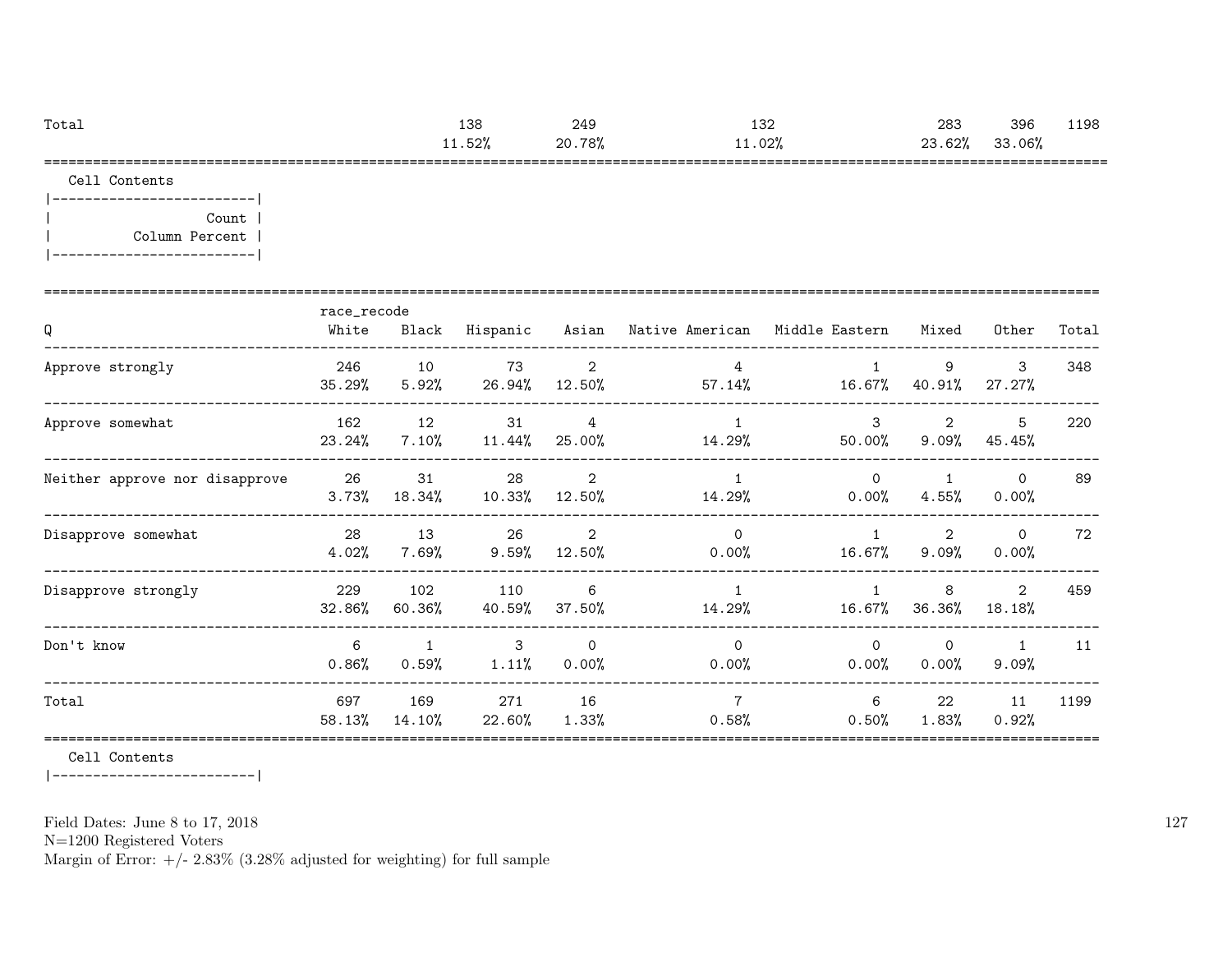| Q                              | MARITAL<br>Married   |                                                           | Separated Divorced                          | Widowed Single          |                | Domestic Partnership | Total |
|--------------------------------|----------------------|-----------------------------------------------------------|---------------------------------------------|-------------------------|----------------|----------------------|-------|
| Approve strongly               | 187                  | 8 <sup>8</sup><br>$30.81\%$ $44.44\%$ $21.05\%$ $39.44\%$ | 24                                          | 28                      | 83<br>25.94%   | 16<br>25.00%         | 346   |
| Approve somewhat               | 133                  | 2<br>$21.91\%$ $11.11\%$                                  | 20<br>$17.54\%$                             | 12<br>16.90%            | 34<br>10.62%   | 18<br>28.12%         | 219   |
| Neither approve nor disapprove | 46<br>$7.58\%$       | $\Omega$                                                  | $\mathbf{3}$<br>$0.00\%$ 2.63% 1.41% 11.25% | $\mathbf{1}$            | 36             | 3<br>4.69%           | 89    |
| Disapprove somewhat            | - 34<br>5.60%        | 2<br>$11.11\%$ 7.89% 7.04% 4.06%                          | 9                                           | $5\overline{)}$         | 13             | 9<br>14.06%          | 72    |
| Disapprove strongly            | 202                  | 6<br>$33.28\%$ $33.33\%$                                  | 50.00%                                      | 57 — 10<br>24<br>33.80% | 150<br>46.88%  | 18<br>28.12%         | 457   |
| Don't know                     | $5^{\circ}$<br>0.82% | $\Omega$<br>0.00%                                         | $\mathbf{1}$<br>$0.88\%$ $1.41\%$ $1.25\%$  | $\mathbf{1}$            | $\overline{4}$ | $\Omega$<br>0.00%    | 11    |
| Total                          | 607<br>50.84%        | 18<br>1.51%                                               | 114 71<br>$9.55\%$ 5.95%                    |                         | 320<br>26.80%  | 64<br>5.36%          | 1194  |

|-------------------------| | Count | | Column Percent | |-------------------------|

=========================================================

Field Dates: June 8 to 17, 2018 N=1200 Registered Voters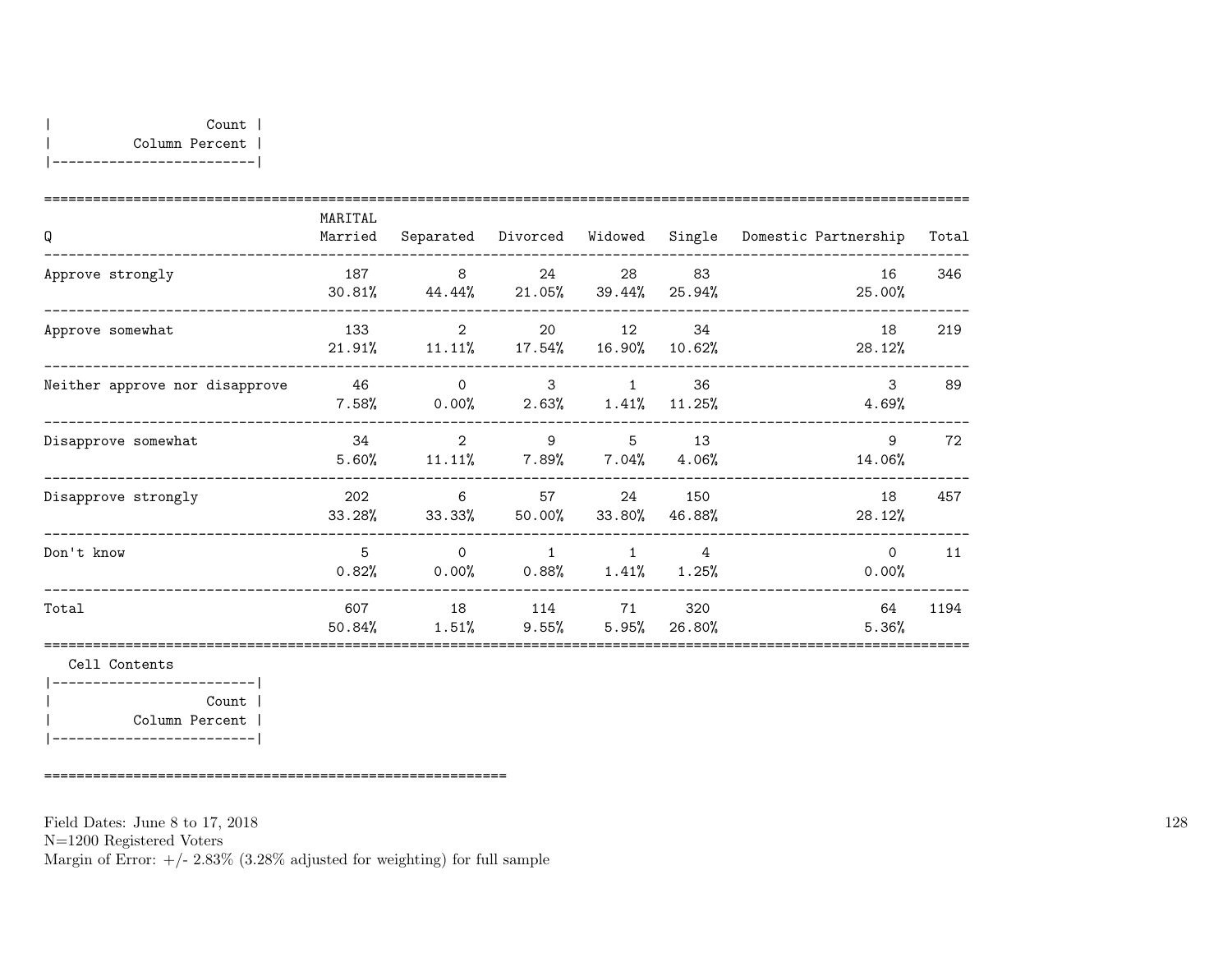| Q                                                                                                    | gender                 | Male Female Total                                                             |                            |  |
|------------------------------------------------------------------------------------------------------|------------------------|-------------------------------------------------------------------------------|----------------------------|--|
| Approve strongly                                                                                     |                        | 199 149 348<br>$35.54\%$ 23.32%                                               |                            |  |
| Approve somewhat                                                                                     |                        | 99 121 220<br>17.68% 18.94%                                                   |                            |  |
| Neither approve nor disapprove                                                                       |                        | 43 46 89<br>$7.68\%$ $7.20\%$                                                 |                            |  |
| Disapprove somewhat                                                                                  | ---------------------- | 24 49 73<br>$4.29\%$ 7.67%                                                    |                            |  |
| Disapprove strongly                                                                                  |                        | 192 266 458<br>34.29% 41.63%                                                  |                            |  |
| Don't know                                                                                           |                        | $\begin{array}{ccccccccc}\n3 & & & 8 & & & 11\n\end{array}$<br>$0.54\%$ 1.25% |                            |  |
| Total                                                                                                |                        | 560 639 1199<br>46.71% 53.29%                                                 |                            |  |
| Cell Contents<br>----------------------- <br>Count  <br>Column Percent  <br>------------------------ |                        |                                                                               |                            |  |
| Q<br>------------                                                                                    | LOCATE                 |                                                                               | Urban Suburban Rural Total |  |
| Approve strongly                                                                                     | 74                     | 18.93% 30.89% 41.45%                                                          | 177 97 348                 |  |

N=1200 Registered Voters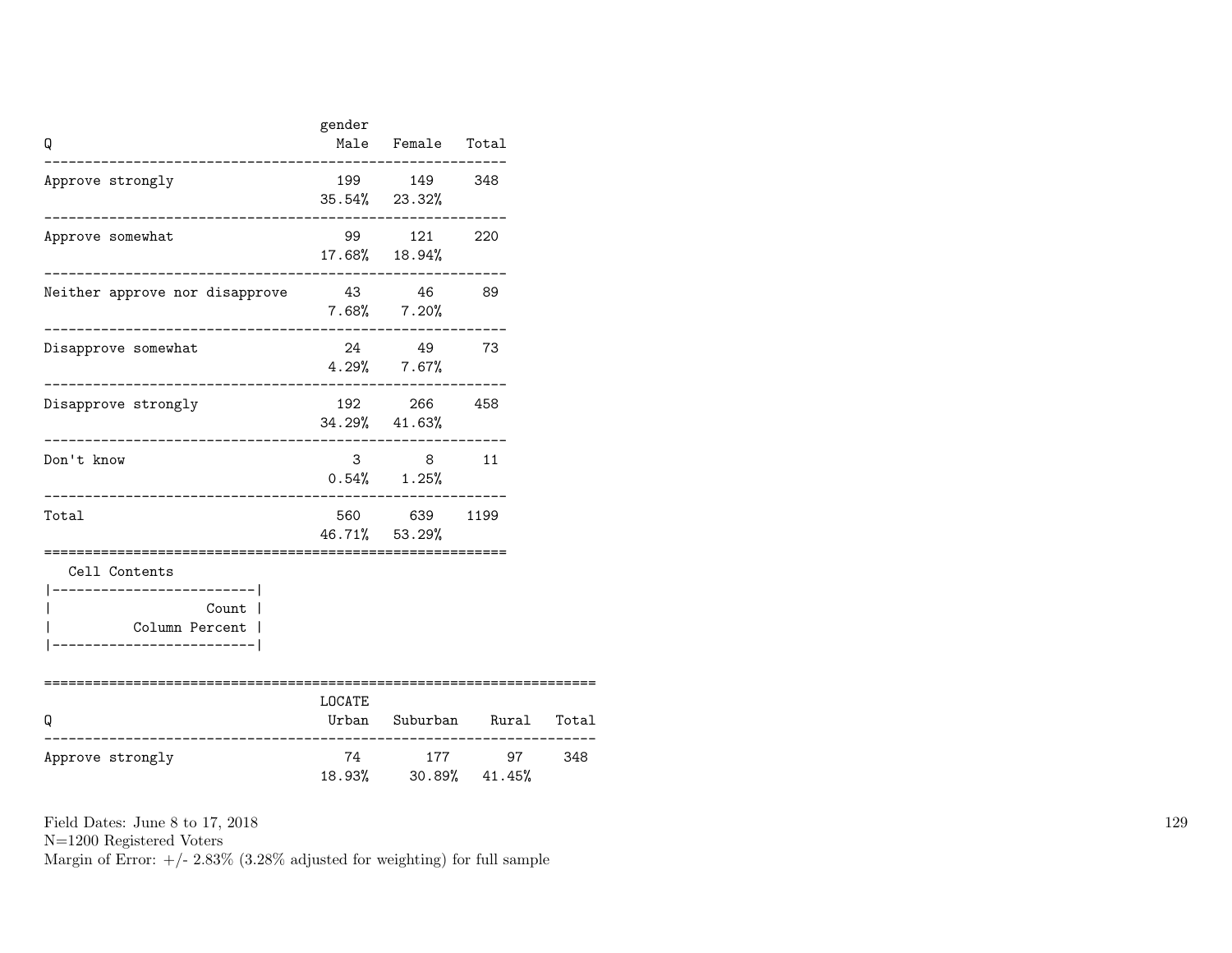| Approve somewhat                                                                                     | 58            | 106<br>14.83% 18.50% 23.93%                                  | 56                  | 220                    |                                     |                |                                                                                     |       |
|------------------------------------------------------------------------------------------------------|---------------|--------------------------------------------------------------|---------------------|------------------------|-------------------------------------|----------------|-------------------------------------------------------------------------------------|-------|
| Neither approve nor disapprove 37 34 18                                                              | 9.46%         |                                                              | $5.93\%$ $7.69\%$   | 89                     |                                     |                |                                                                                     |       |
| Disapprove somewhat                                                                                  | 6.65%         | 26 35 12                                                     | $6.11\%$ $5.13\%$   | 73                     |                                     |                |                                                                                     |       |
| Disapprove strongly                                                                                  | 191<br>48.85% | 216                                                          | 50<br>37.70% 21.37% | 457                    |                                     |                |                                                                                     |       |
| Don't know                                                                                           | 5             | 5<br>$1.28\%$ 0.87% 0.43%                                    |                     | $1 \quad \cdots$<br>11 |                                     |                |                                                                                     |       |
| Total                                                                                                | 391<br>32.64% | ____________________________________<br>573<br>47.83% 19.53% |                     | 234 1198               |                                     |                |                                                                                     |       |
| Cell Contents<br>------------------------- <br>Count  <br>Column Percent  <br>---------------------- |               |                                                              |                     |                        |                                     |                |                                                                                     |       |
| Q                                                                                                    | metro         |                                                              |                     |                        |                                     |                | Houston Area Dallas-Fort Worth Area San Antonio Area Austin Area Another Part of TX | Total |
| Approve strongly                                                                                     |               | 77<br>27.11%                                                 |                     | 90                     | $27.44\%$ 22.32% 15.09%             | 25 16          | 141<br>38.42%                                                                       | 349   |
| Approve somewhat                                                                                     | 16.90%        | 48                                                           |                     | 54                     | 17<br>$16.46\%$ $15.18\%$ $21.70\%$ | 23             | 79<br>$21.53\%$                                                                     | 221   |
| Neither approve nor disapprove                                                                       |               | 21                                                           |                     | 21                     | 11                                  | $\overline{7}$ | 29                                                                                  | 89    |

N=1200 Registered Voters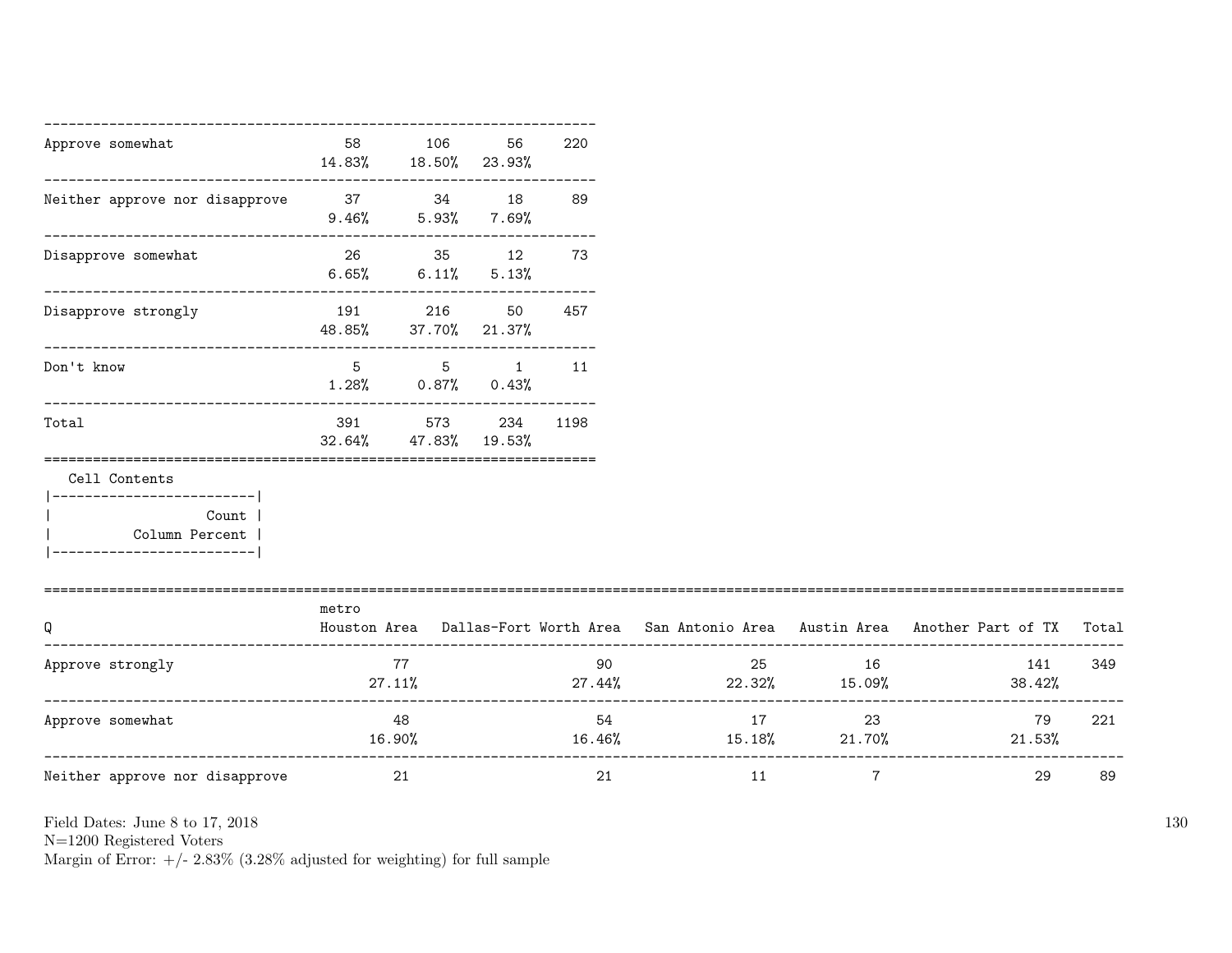| 7.39%         | 6.40%         |                 |             | 7.90%                                                                           |
|---------------|---------------|-----------------|-------------|---------------------------------------------------------------------------------|
| 23<br>8.10%   | 18<br>5.49%   | - 6<br>5.36%    | -8          | 18<br>73<br>4.90%                                                               |
| 114<br>40.14% | 142<br>43.29% | 53              | 52          | 94<br>455<br>25.61%                                                             |
| 0.35%         | 3             | $\overline{0}$  | $\mathbf 0$ | 6<br>10<br>1.63%                                                                |
| 284<br>23.73% | 328<br>27.40% | 112<br>$9.36\%$ | 106         | 367<br>1197<br>30.66%                                                           |
|               |               |                 |             |                                                                                 |
|               |               |                 |             | $9.82\%$ 6.60%<br>7.55%<br>$47.32\%$ $49.06\%$<br>$0.91\%$ 0.00% 0.00%<br>8.86% |

| Q                              | AGEG<br>$18 - 29$ | 30-44                           | 45-64                             | $65+$       | Total |
|--------------------------------|-------------------|---------------------------------|-----------------------------------|-------------|-------|
| Approve strongly               | 42                | 51<br>$22.34\%$ 16.40%          | 132<br>$30.84\%$ $45.05\%$        | 123         | 348   |
| Approve somewhat               | 28                | 67                              | 91<br>14.89% 21.54% 21.26% 12.45% | 34          | 220   |
| Neither approve nor disapprove | 20                | 37<br>$10.64\%$ $11.90\%$ 6.07% | 26                                | 7<br>2.56%  | 90    |
| Disapprove somewhat            | 14<br>$7.45\%$    | 27<br>8.68%                     | 19<br>4.44%                       | 13<br>4.76% | 73    |

N=1200 Registered Voters <br>Margin of Error: +/- 2.83% (3.28% adjusted for weighting) for full sample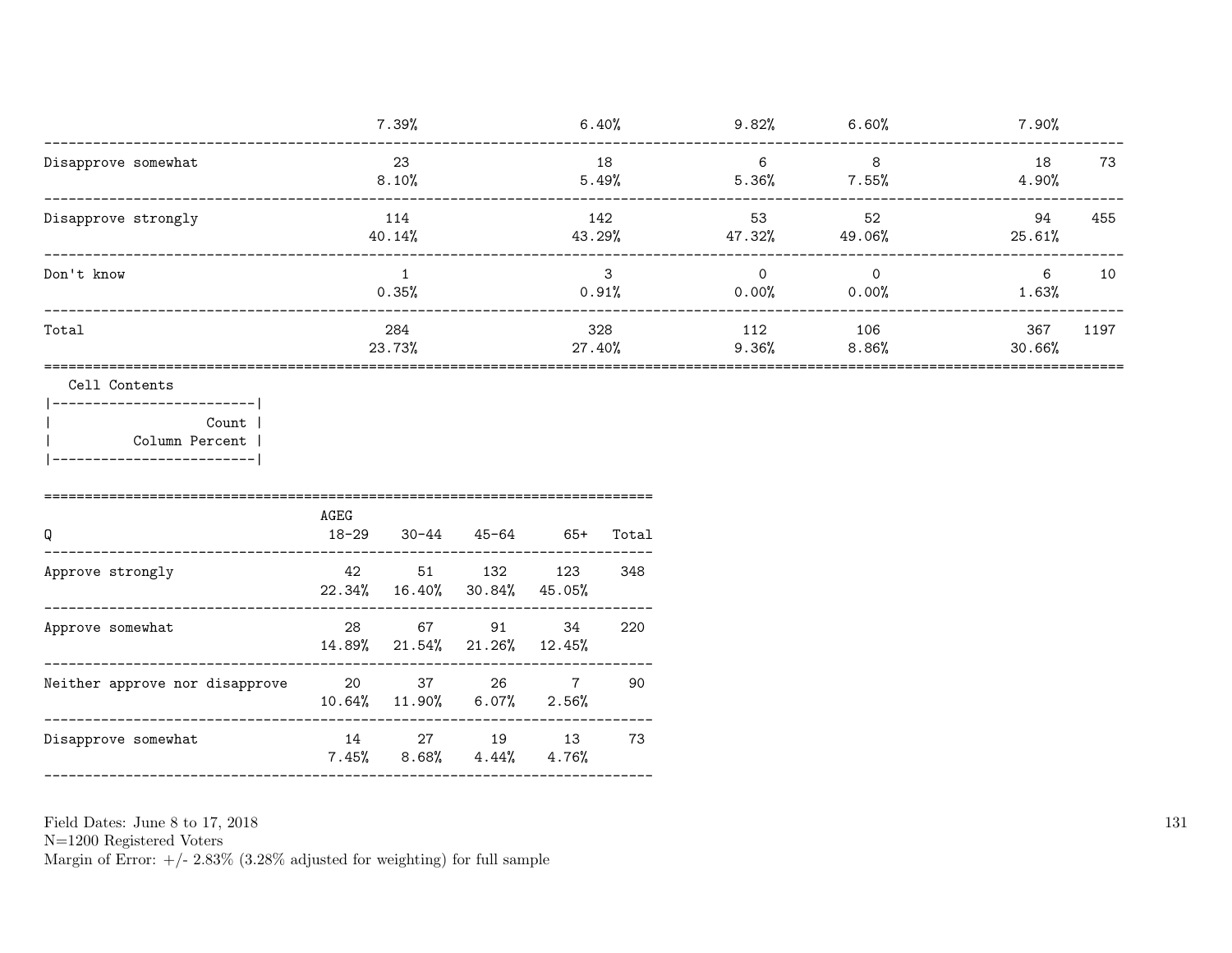| Disapprove strongly | 81<br>43.09% | 125<br>40.19% 36.68% 34.80%                    | 157 | 95    | 458  |
|---------------------|--------------|------------------------------------------------|-----|-------|------|
| Don't know          | 3            | 4<br>$1.60\%$ $1.29\%$ 0.70%                   | -3  | 0.37% | 11   |
| Total               | 188          | 311<br>$15.67\%$ $25.92\%$ $35.67\%$ $22.75\%$ | 428 | 273   | 1200 |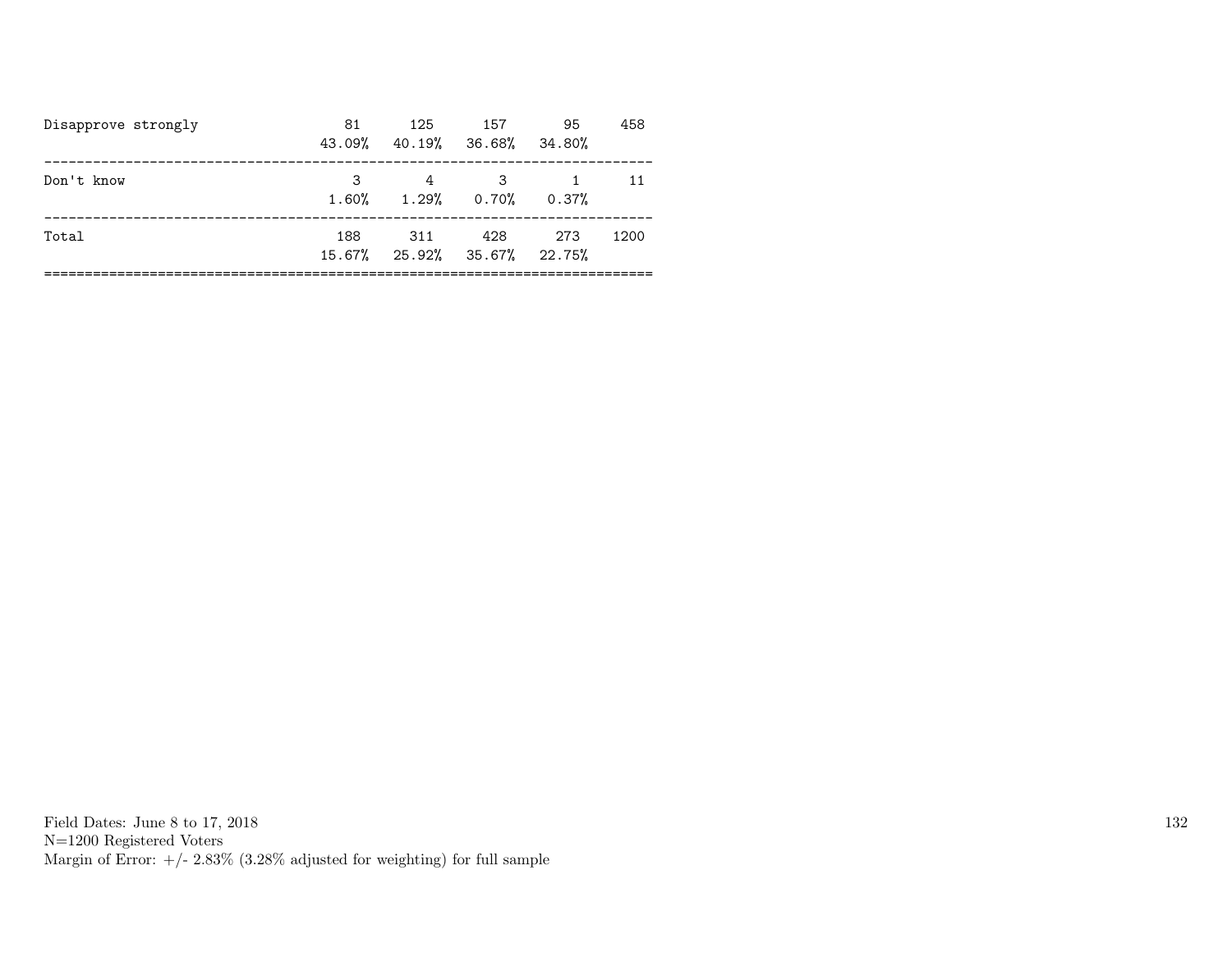## Q7. Congress Approval

Cell Contents

|-------------------------| | Count | | Column Percent | |-------------------------|

| Q                              | LIBCON7                 |                         |                            |                 |                 |               | Extremely lib. Somewhat lib. Lean lib. Moderate Lean con. Somewhat con. Extremely con. | Total |
|--------------------------------|-------------------------|-------------------------|----------------------------|-----------------|-----------------|---------------|----------------------------------------------------------------------------------------|-------|
| Approve strongly               | 6<br>5.41%              | $0.66\%$                | $\overline{0}$<br>$0.00\%$ | 8<br>2.64%      | 5<br>$4.67\%$   | 3<br>1.38%    | 15<br>7.25%                                                                            | 38    |
| Approve somewhat               | $\mathcal{E}$<br>2.70%  | 10<br>6.62%             | $\overline{1}$<br>1.09%    | 32<br>$10.56\%$ | 19<br>17.76%    | 57<br>26.15%  | 61<br>29.47%                                                                           | 183   |
| Neither approve nor disapprove | $\overline{2}$<br>1.80% | 18<br>11.92%            | 8<br>$8.70\%$              | 83<br>27.39%    | 31<br>28.97%    | 41<br>18.81%  | 33<br>15.94%                                                                           | 216   |
| Disapprove somewhat            | 13<br>11.71%            | 29<br>19.21%            | 31<br>33.70%               | 54<br>17.82%    | 29<br>27.10%    | 51<br>23.39%  | 46<br>22.22%                                                                           | 253   |
| Disapprove strongly            | 86<br>77.48%            | 89<br>58.94%            | 52<br>56.52%               | 97<br>$32.01\%$ | 20<br>18.69%    | 60<br>27.52%  | 49<br>23.67%                                                                           | 453   |
| Don't know                     | 0.90%                   | $\overline{4}$<br>2.65% | $\overline{0}$<br>0.00%    | 29<br>9.57%     | 3<br>2.80%      | 6<br>$2.75\%$ | $\mathbf{3}$<br>1.45%                                                                  | 46    |
| Total                          | 111<br>9.34%            | 151<br>12.70%           | 92<br>$7.74\%$             | 303<br>25.48%   | 107<br>$9.00\%$ | 218<br>18.33% | 207<br>17.41%                                                                          | 1189  |

Cell Contents

|-------------------------| | Count |

Field Dates: June 8 to 17, 2018

N=1200 Registered Voters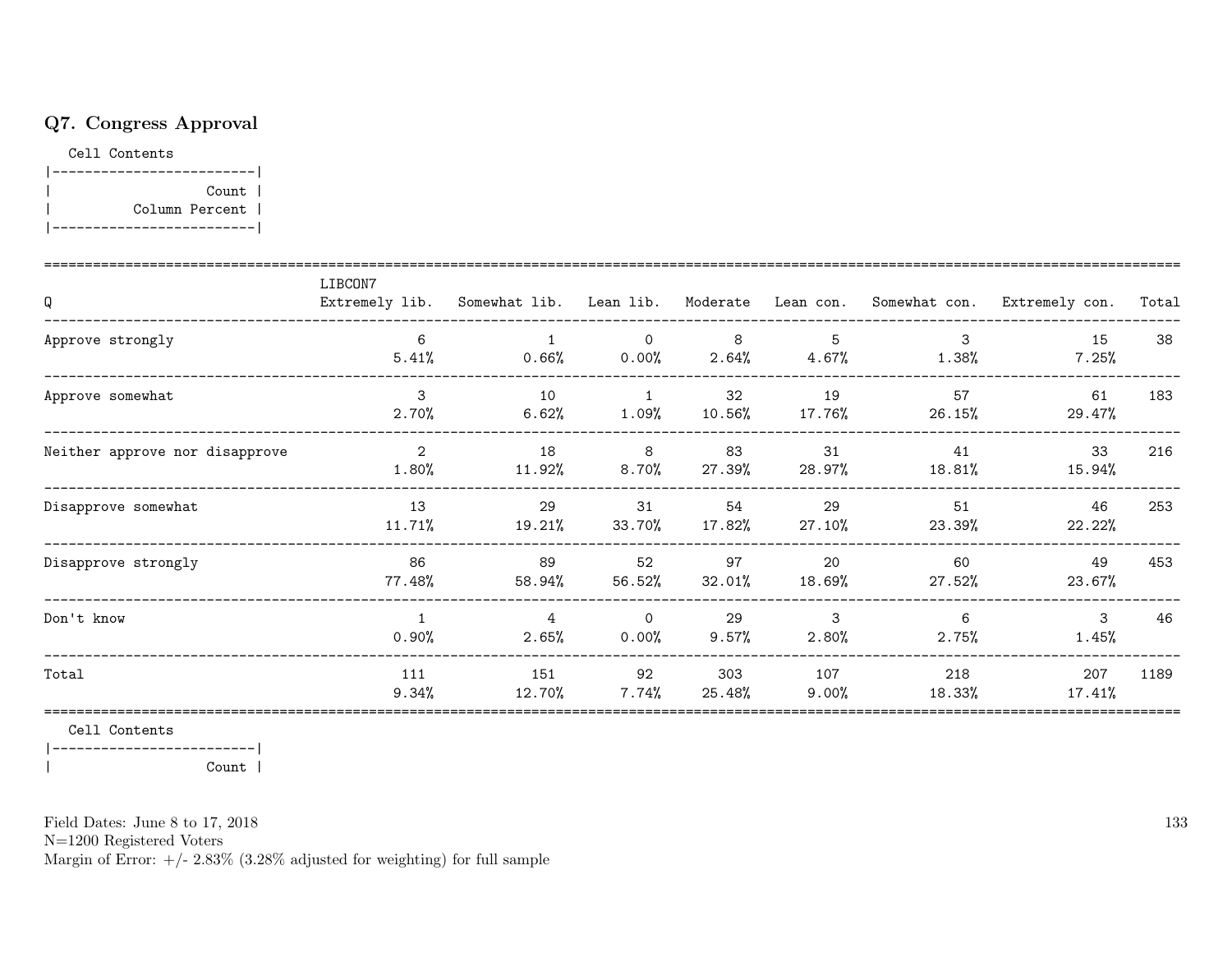|-------------------------|

| Q                                                          | IDEOL       |                           | Liberals Moderates Conservatives Total |       |
|------------------------------------------------------------|-------------|---------------------------|----------------------------------------|-------|
| Approve strongly                                           | $7^{\circ}$ | 8 <sup>8</sup>            | $1.98\%$ 2.64% 4.32%                   | 23 38 |
| --------------------------------------<br>Approve somewhat |             | 14 32                     | 137<br>$3.95\%$ $10.56\%$ $25.75\%$    | 183   |
| Neither approve nor disapprove                             |             | 28 83                     | 105<br>$7.91\%$ 27.39% 19.74%          | 216   |
| Disapprove somewhat                                        |             | 73 54<br>$20.62\%$ 17.82% | 126 253<br>23.68%                      |       |
| Disapprove strongly                                        |             | 227 97                    | 129 453<br>64.12% 32.01% 24.25%        |       |
| ______________________________<br>Don't know               | 5           | 29<br>$1.41\%$ 9.57%      | 2.26%                                  | 12 46 |
| ---------------------------------<br>Total                 |             | 354 303                   | 532<br>$29.77\%$ 25.48% 44.74%         | 1189  |
| Cell Contents<br>-----------------------                   |             |                           |                                        |       |
| Count  <br>Column Percent  <br>___________________________ |             |                           |                                        |       |

==========================================================================================================

PID7

Field Dates: June 8 to 17, 2018 N=1200 Registered Voters Margin of Error:  $+/- 2.83\%$  (3.28% adjusted for weighting) for full sample 134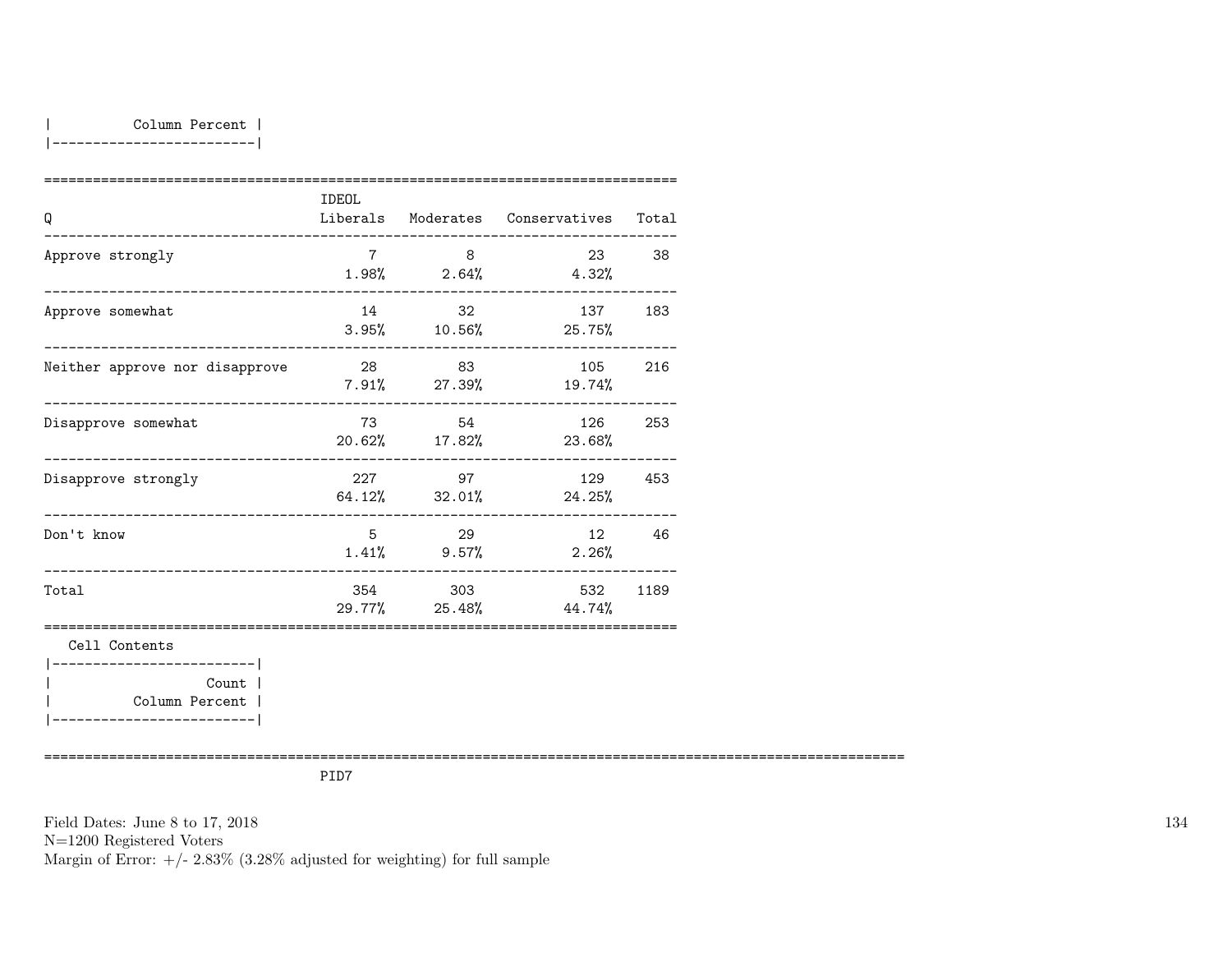| Q                                                                        | StrDem           |                         |             | WeakDem LeanDem Ind LeanRep WeakRep                                           |          |                      | StrRep                   | Total |
|--------------------------------------------------------------------------|------------------|-------------------------|-------------|-------------------------------------------------------------------------------|----------|----------------------|--------------------------|-------|
| Approve strongly                                                         | 12               |                         | $7 \quad 5$ | $4.86\%$ 6.03% 3.62% 1.64% 0.72%                                              | $2 \t 1$ | 1<br>0.69%           | 9<br>3.70%               | 37    |
| Approve somewhat                                                         | $\overline{9}$   |                         | 7 1         | $3.64\%$ 6.03% 0.72% 8.20% 15.11% 31.25% 34.57%                               |          | 21 45                | 84                       | 177   |
| Neither approve nor disapprove 28                                        |                  |                         | 29 16       | 22 and $\sim$<br>$11.34\%$ 25.00% 11.59% 18.03% 19.42% 23.61% 20.99%          |          | 27 34                | 51                       | 207   |
| Disapprove somewhat                                                      | 49               |                         | 24 27       | 22<br>19.84% 20.69% 19.57% 18.03% 27.34% 27.78% 20.58%                        |          | 38 40                | 50                       | 250   |
| Disapprove strongly                                                      |                  |                         |             | 144 41 88 49 48<br>58.30% 35.34% 63.77% 40.16% 34.53% 15.28% 17.28%           |          | 22                   | 42                       | 434   |
| Don't know                                                               |                  |                         |             | $5 \qquad 8 \qquad 1 \qquad 17 \qquad 4$<br>$2.02\%$ 6.90% 0.72% 13.93% 2.88% |          | $2^{\circ}$<br>1.39% | $7\overline{ }$<br>2.88% | 44    |
| Total                                                                    |                  |                         |             | 247 116 138 122 139 144<br>21.50% 10.10% 12.01% 10.62% 12.10% 12.53% 21.15%   |          |                      | 243                      | 1149  |
| Cell Contents<br>------------------------- <br>Count  <br>Column Percent |                  |                         |             |                                                                               |          |                      |                          |       |
| Q                                                                        | PID <sub>3</sub> |                         |             | Democrats Independents Republicans Total                                      |          |                      |                          |       |
| Approve strongly                                                         |                  | 24<br>$4.79\%$ $1.64\%$ | $2^{\circ}$ | 11<br>$2.09\%$                                                                | 37       |                      |                          |       |

N=1200 Registered Voters

Margin of Error:  $+/- 2.83\%$  (3.28% adjusted for weighting) for full sample

135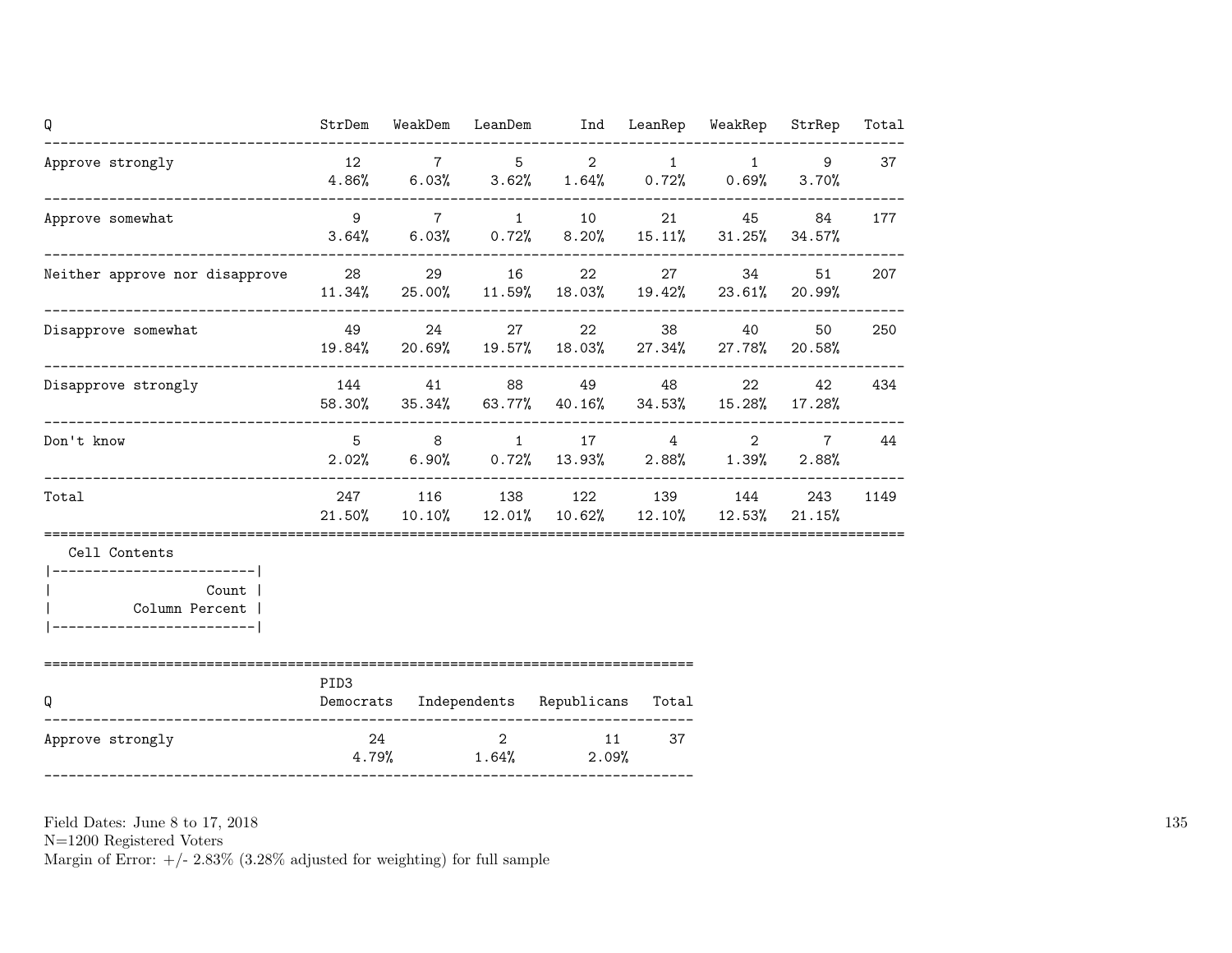| Approve somewhat<br>_______________________________                                                              | 17                      | 10<br>$3.39%$ 8.20% | 150<br>28.52%                           | 177         |        |             |                                                                                |        |
|------------------------------------------------------------------------------------------------------------------|-------------------------|---------------------|-----------------------------------------|-------------|--------|-------------|--------------------------------------------------------------------------------|--------|
| Neither approve nor disapprove                                                                                   | 73                      | 22                  | 112<br>$14.57\%$ $18.03\%$ $21.29\%$    | 207         |        |             |                                                                                |        |
| Disapprove somewhat                                                                                              | 100 22<br>19.96% 18.03% |                     | 128<br>24.33%                           | 250         |        |             |                                                                                |        |
| Disapprove strongly                                                                                              | 273 and $\sim$          |                     | 49 112<br>$54.49\%$ $40.16\%$ $21.29\%$ | 434         |        |             |                                                                                |        |
| Don't know                                                                                                       | 14                      |                     | 17 13 44<br>$2.79\%$ $13.93\%$ $2.47\%$ |             |        |             |                                                                                |        |
| Total                                                                                                            | 501<br>43.60%           |                     | 122 526 1149<br>$10.62\%$ 45.78%        |             |        |             |                                                                                |        |
| Cell Contents<br> ------------------------- <br><b>Count</b><br>  Column Percent  <br> ------------------------- |                         |                     |                                         |             |        |             |                                                                                |        |
| Q                                                                                                                | Q20A                    |                     |                                         |             |        |             | Democratic candidate Republican candidate Tea Party candidate Don't know Total |        |
| Approve strongly                                                                                                 |                         | 21<br>4.31%         |                                         | 15<br>4.67% |        | $2^{\circ}$ | $1.24\%$ 0.44%                                                                 | 1 39   |
| Approve somewhat                                                                                                 |                         | 18                  |                                         | 107         |        |             | 20<br>$3.70\%$ $33.33\%$ $12.42\%$ $17.26\%$                                   | 39 184 |
| Neither approve nor disapprove                                                                                   |                         | 52<br>10.68%        |                                         | 83          | 25.86% | 16.77%      | 27 and $\sim$<br>55<br>24.34%                                                  | 217    |

N=1200 Registered Voters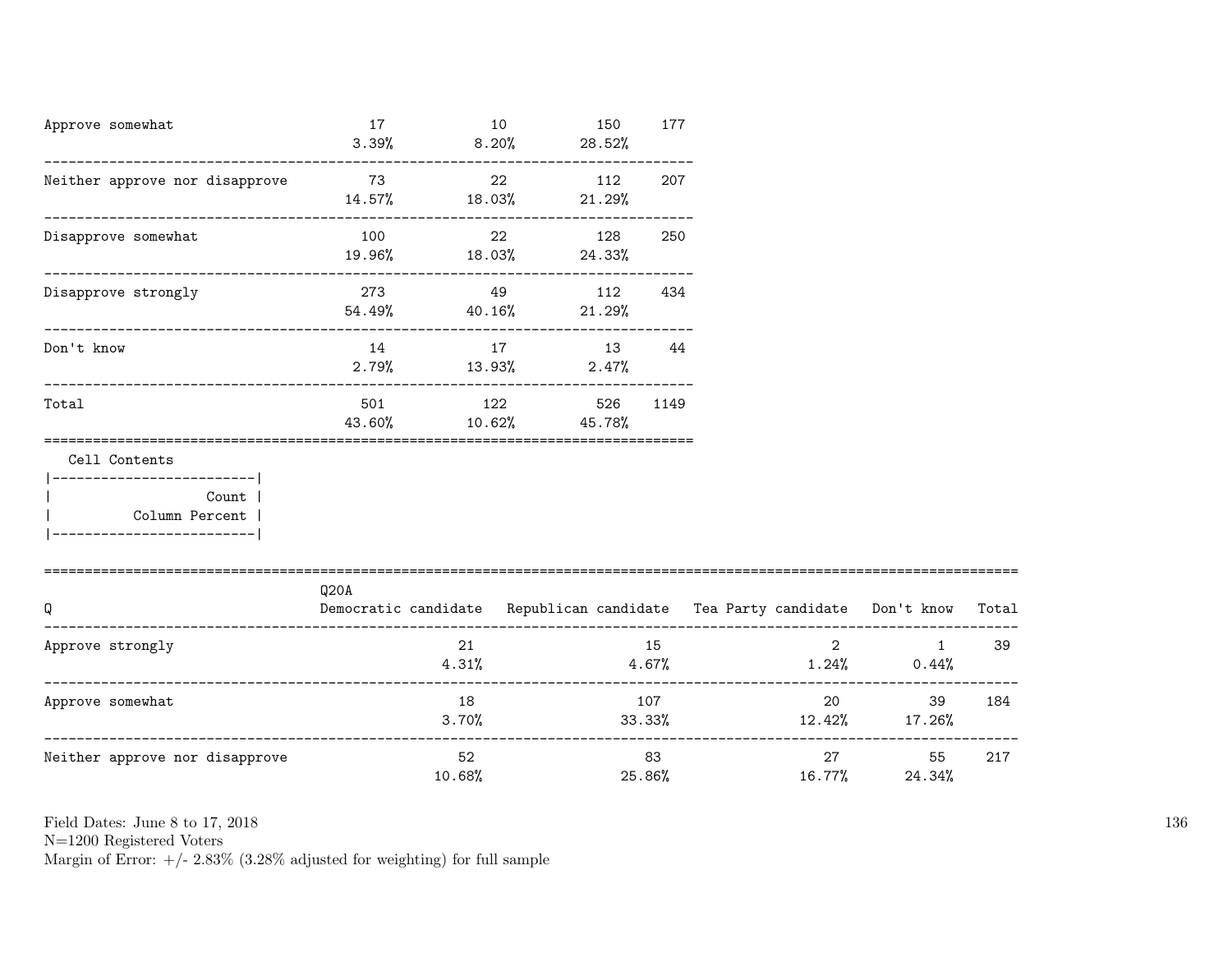| Disapprove somewhat                                               | 99<br>20.33%  | 63<br>19.63%  | 45<br>$27.95\%$ | 49<br>21.68%  | 256  |
|-------------------------------------------------------------------|---------------|---------------|-----------------|---------------|------|
| Disapprove strongly                                               | 287<br>58.93% | 49<br>15.26%  | 62<br>38.51%    | 55<br>24.34%  | 453  |
| Don't know                                                        | 10<br>2.05%   | 4<br>1.25%    | 5<br>$3.11\%$   | 27<br>11.95%  | 46   |
| Total                                                             | 487<br>40.75% | 321<br>26.86% | 161<br>13.47%   | 226<br>18.91% | 1195 |
| Cell Contents<br>---------------------<br>Count<br>Column Percent |               |               |                 |               |      |

|  | ----------------------- |  |
|--|-------------------------|--|
|  |                         |  |

| Q                              | educ<br>No HS | High school graduate Some college 2-year |              |              | 4-year         | Post-grad    | Total |
|--------------------------------|---------------|------------------------------------------|--------------|--------------|----------------|--------------|-------|
| Approve strongly               | 1.47%         | 21<br>7.02%                              | 3<br>1.11%   | 0.83%        | 10<br>$3.30\%$ | 2<br>1.46%   | 38    |
| Approve somewhat               | 14<br>20.59%  | 44<br>14.72%                             | 53<br>19.56% | 16<br>13.33% | 42<br>13.86%   | 16<br>11.68% | 185   |
| Neither approve nor disapprove | 25<br>36.76%  | 52<br>17.39%                             | 48<br>17.71% | 32<br>26.67% | 41<br>13.53%   | 21<br>15.33% | 219   |
| Disapprove somewhat            | 10<br>14.71%  | 61<br>20.40%                             | 60<br>22.14% | 27<br>22.50% | 66<br>21.78%   | 32<br>23.36% | 256   |
| Disapprove strongly            | 9             | 99                                       | 101          | 39           | 139            | 66           | 453   |

Field Dates: June 8 to 17,  $2018\,$ 

N=1200 Registered Voters<br>Margin of Error:  $+/- 2.83\%$  (3.28% adjusted for weighting) for full sample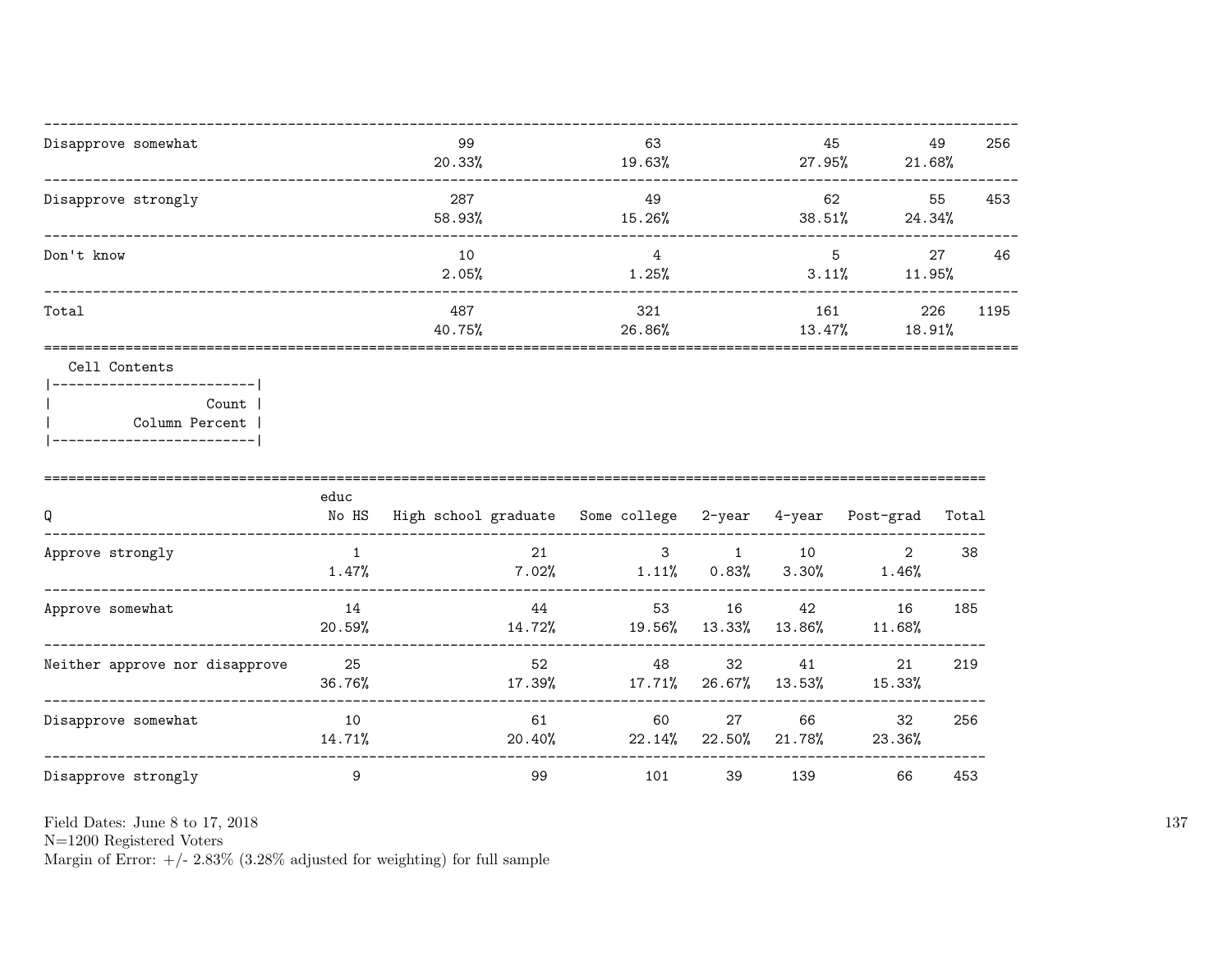|                                                            | 13.24%                                                                                           | 33.11%                              |     | 37.27% 32.50% 45.87% |                | 48.18%                                 |                         |                        |     |
|------------------------------------------------------------|--------------------------------------------------------------------------------------------------|-------------------------------------|-----|----------------------|----------------|----------------------------------------|-------------------------|------------------------|-----|
| Don't know                                                 | 9<br>13.24%                                                                                      | 22<br>7.36%                         | 6   | 5 <sup>5</sup>       | 5 <sup>5</sup> | $\Omega$<br>$2.21\%$ 4.17% 1.65% 0.00% | 47                      |                        |     |
| Total                                                      | 68<br>5.68%                                                                                      | 299<br>24.96%                       | 271 | 120<br>22.62% 10.02% | 303            | 137 1198<br>25.29% 11.44%              |                         |                        |     |
| Cell Contents<br>-------------------------                 |                                                                                                  |                                     |     |                      |                |                                        |                         |                        |     |
| Count  <br>Column Percent  <br>.__________________________ |                                                                                                  |                                     |     |                      |                |                                        |                         |                        |     |
| Q                                                          | ATTEND<br>More than once a week Once a week A few times a month Once or twice a year Never Total |                                     |     |                      |                |                                        |                         |                        |     |
| Approve strongly                                           | 18                                                                                               | 9<br>$12.95\%$ 3.61% 0.78%          |     |                      | $\overline{1}$ |                                        | 8 <sup>8</sup><br>2.83% | $3^{\circ}$<br>0.76%   | 39  |
| Approve somewhat                                           | 31                                                                                               | 47<br>$22.30\%$ 18.88%              |     | 17.05%               | 22             |                                        | 44                      | 40<br>15.55% 10.10%    | 184 |
| Neither approve nor disapprove                             |                                                                                                  | 31<br>53<br>$22.30\%$ 21.29% 27.13% |     |                      | 35             |                                        | 48 —                    | 50<br>16.96% 12.63%    | 217 |
| Disapprove somewhat                                        | 20<br>14.39%                                                                                     | 59<br>23.69%                        |     | 40<br>$31.01\%$      |                |                                        | 57                      | 80<br>$20.14\%$ 20.20% | 256 |
| Disapprove strongly                                        | 36<br>25.90%                                                                                     | 71<br>28.51%                        |     | 26<br>$20.16\%$      |                |                                        | 113<br>39.93%           | 207<br>52.27%          | 453 |
| Don't know                                                 | $\mathbf{3}$                                                                                     | 10<br>$2.16\%$ 4.02%                |     | 3.88%                | 5 <sup>5</sup> |                                        | $4.59\%$                | 13 16<br>4.04%         | 47  |

N=1200 Registered Voters<br>Margin of Error:  $+/- 2.83\%$  (3.28% adjusted for weighting) for full sample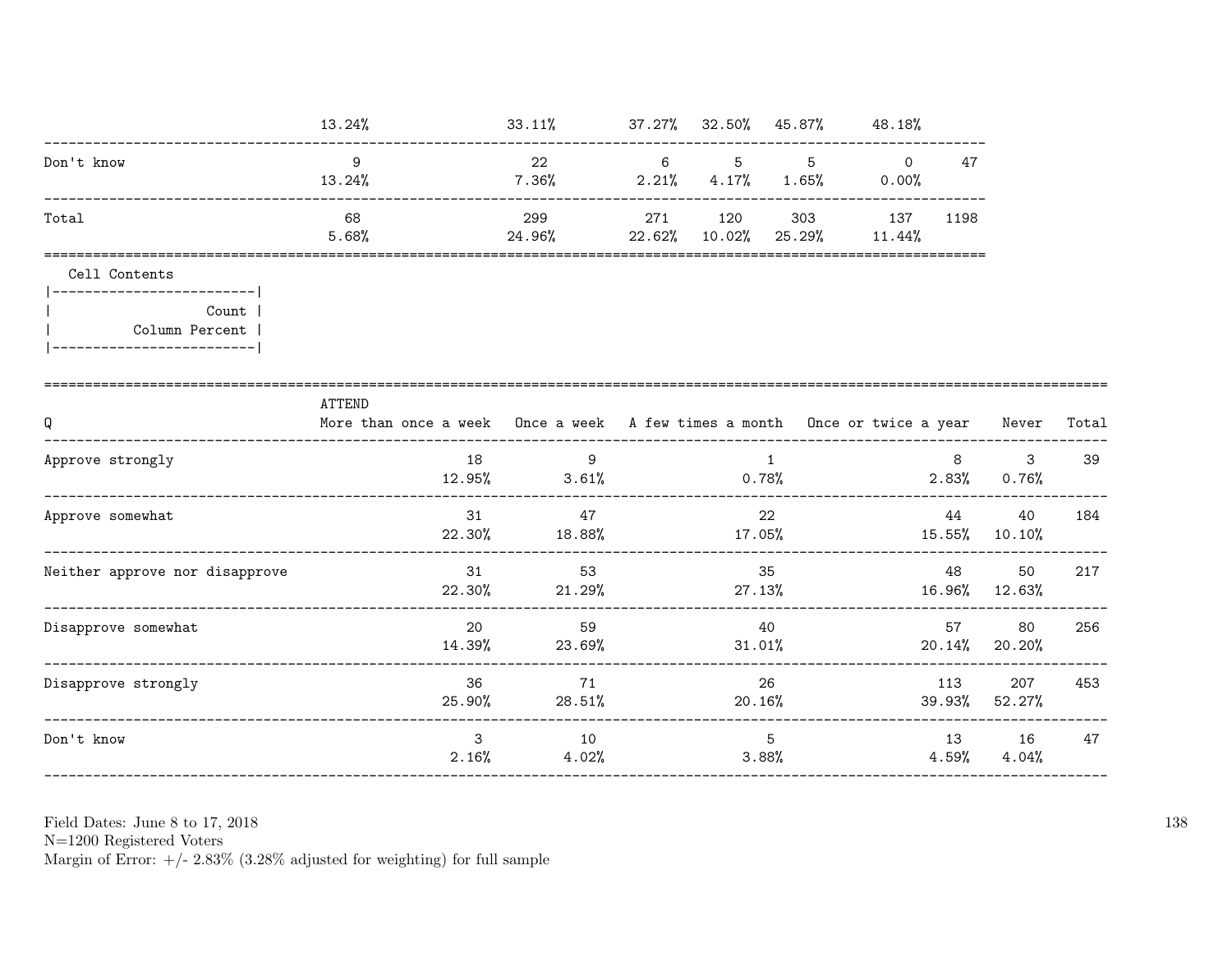| Total | 139    | 249    | 129        | 283    | 396    | 1196 |
|-------|--------|--------|------------|--------|--------|------|
|       | 11.62% | 20.82% | 79%<br>10. | 23.66% | 33.11% |      |
| ----  |        |        |            |        |        |      |

Cell Contents

|-------------------------| | Count | | Column Percent | |-------------------------|

|                                | race_recode   |               |                 |                            |                                      |                                       |                         |                         |       |
|--------------------------------|---------------|---------------|-----------------|----------------------------|--------------------------------------|---------------------------------------|-------------------------|-------------------------|-------|
| Q                              | White         | Black         | Hispanic        |                            | Asian Native American Middle Eastern |                                       | Mixed                   | Other                   | Total |
| Approve strongly               | 14<br>2.01%   | 14<br>8.19%   | 10<br>3.69%     | $\overline{0}$<br>$0.00\%$ | $\Omega$<br>$0.00\%$                 | $\Omega$<br>$0.00\%$                  | $\mathbf 0$<br>$0.00\%$ | $\Omega$<br>0.00%       | 38    |
| Approve somewhat               | 126<br>18.10% | 17<br>9.94%   | 36<br>13.28%    | 2<br>13.33%                | $\mathbf{1}$<br>14.29%               | $\Omega$<br>$0.00\%$                  | 3<br>14.29%             | $\mathsf{O}$<br>0.00%   | 185   |
| Neither approve nor disapprove | 107<br>15.37% | 43<br>25.15%  | 57<br>$21.03\%$ | 5<br>33.33%                | $\Omega$<br>$0.00\%$                 | $\mathbf{1}$<br>20.00%                | 3<br>14.29%             | $\mathcal{L}$<br>20.00% | 218   |
| Disapprove somewhat            | 151<br>21.70% | 29<br>16.96%  | 64<br>23.62%    | 3<br>20.00%                | $\mathbf{1}$<br>14.29%               | $\mathcal{D}_{\mathcal{L}}$<br>40.00% | 3<br>14.29%             | 3<br>30.00%             | 256   |
| Disapprove strongly            | 282<br>40.52% | 62<br>36.26%  | 81<br>29.89%    | 5<br>33.33%                | 5<br>71.43%                          | $\mathbf{1}$<br>20.00%                | 12<br>57.14%            | 4<br>40.00%             | 452   |
| Don't know                     | 16<br>2.30%   | 6<br>3.51%    | 23<br>8.49%     | $\Omega$<br>0.00%          | $\Omega$<br>0.00%                    | $\mathbf{1}$<br>20.00%                | $\mathbf 0$<br>0.00%    | $\mathbf{1}$<br>10.00%  | 47    |
| Total                          | 696<br>58.19% | 171<br>14.30% | 271<br>22.66%   | 15<br>$1.25\%$             | $\overline{7}$<br>0.59%              | 5<br>0.42%                            | 21<br>$1.76\%$          | 10<br>0.84%             | 1196  |

Cell Contents

|-------------------------|

Field Dates: June 8 to 17, 2018

N=1200 Registered Voters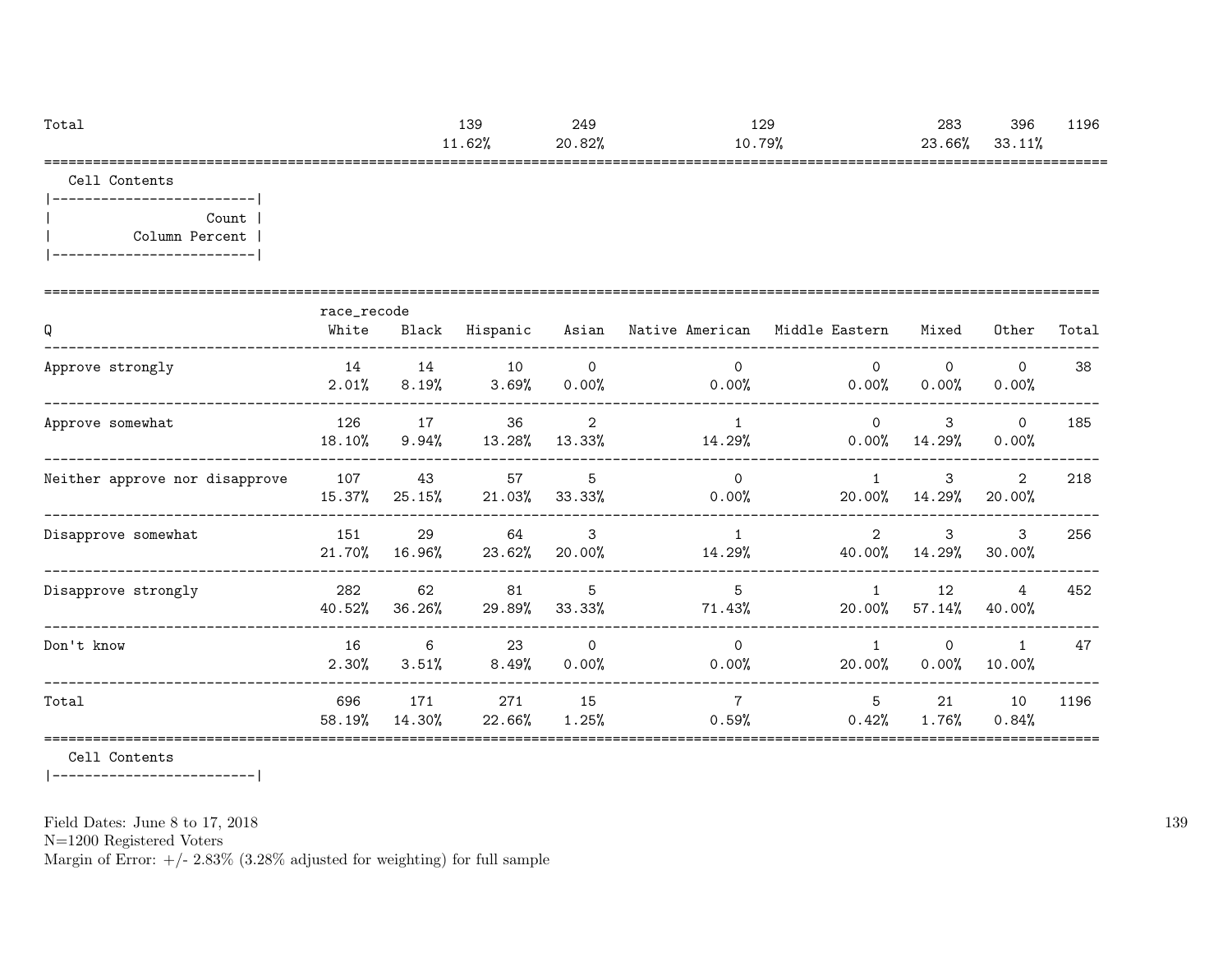| Q                              | MARITAL<br>Married | Separated                          | Divorced Widowed     |                         | Single          | Domestic Partnership  | Total |
|--------------------------------|--------------------|------------------------------------|----------------------|-------------------------|-----------------|-----------------------|-------|
| Approve strongly               | 13<br>2.15%        | $\mathbf{3}$<br>15.79% 0.00% 0.00% | $\Omega$             | $\Omega$                | 21<br>6.60%     | $\mathbf{1}$<br>1.56% | 38    |
| Approve somewhat               | 92<br>15.23%       | 2<br>$10.53\%$                     | 19<br>16.67%         | 12<br>16.67%            | 47<br>14.78%    | 11<br>17.19%          | 183   |
| Neither approve nor disapprove | 114<br>18.87%      | 2<br>10.53%                        | 19<br>16.67%         | 14<br>19.44%            | 58<br>18.24%    | 11<br>17.19%          | 218   |
| Disapprove somewhat            | 142<br>23.51%      | 4<br>$21.05\%$                     | 20<br>17.54%         | 20<br>27.78%            | 56<br>$17.61\%$ | 12<br>18.75%          | 254   |
| Disapprove strongly            | 226<br>37.42%      | 8<br>$42.11\%$                     | 56<br>49.12%         | 24<br>33.33%            | 110<br>34.59%   | 29<br>45.31%          | 453   |
| Don't know                     | 17<br>2.81%        | $\Omega$<br>$0.00\%$               | $\Omega$<br>$0.00\%$ | $\overline{2}$<br>2.78% | 26<br>$8.18\%$  | $\Omega$<br>0.00%     | 45    |
| Total                          | 604<br>50.71%      | 19<br>1.60%                        | $9.57\%$             | 114 72<br>$6.05\%$      | 318<br>26.70%   | 64<br>5.37%           | 1191  |

Cell Contents |-------------------------| | Count | | Column Percent | |-------------------------|

=========================================================

Field Dates: June 8 to 17, 2018

N=1200 Registered Voters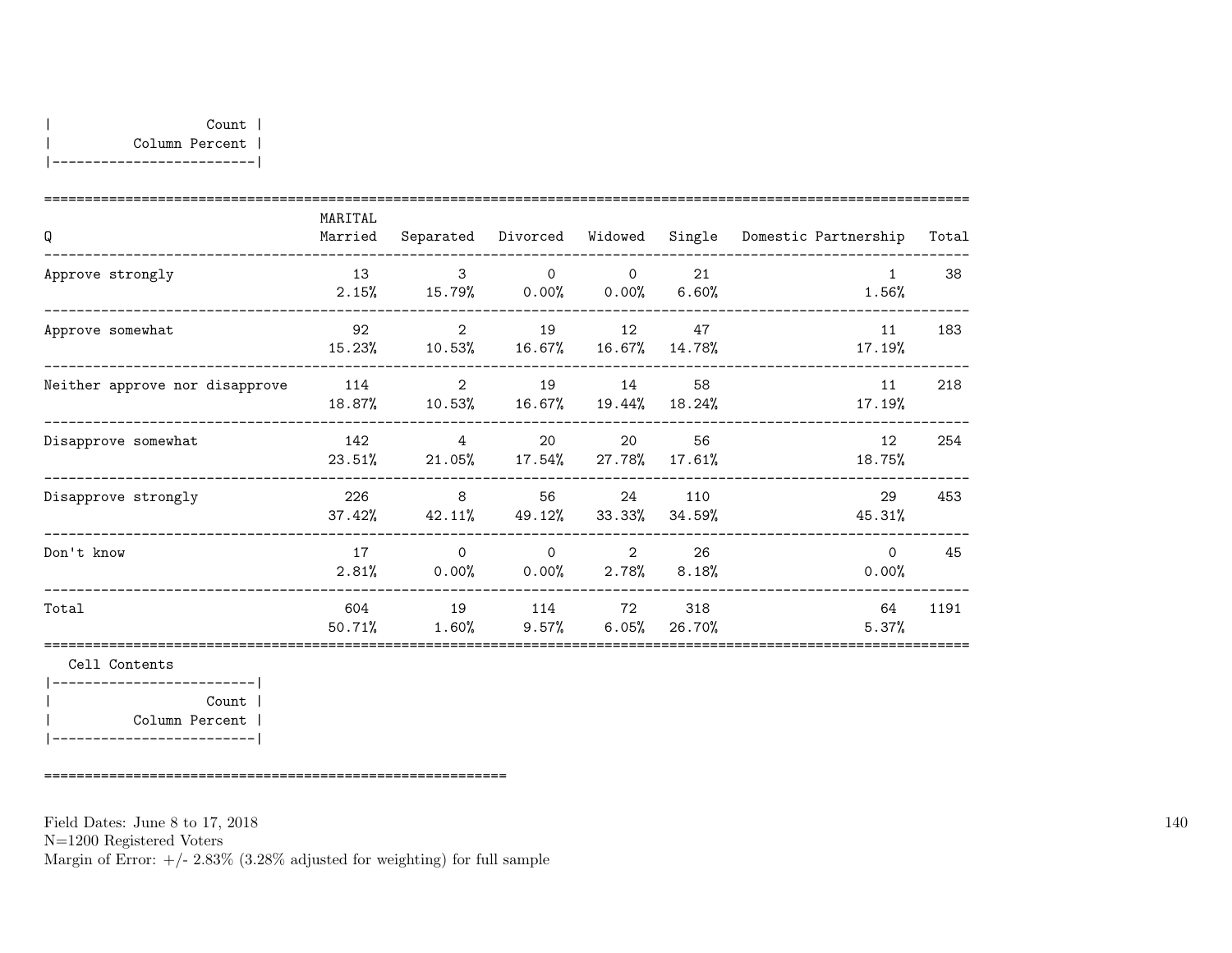| Q                                                                                                   | gender            | Male Female Total<br>-----------------                        |                            |    |
|-----------------------------------------------------------------------------------------------------|-------------------|---------------------------------------------------------------|----------------------------|----|
| Approve strongly<br>________                                                                        | $4.84\%$ $1.73\%$ | 27 11 38                                                      |                            |    |
| Approve somewhat                                                                                    |                   | 89 95 184<br>15.95% 14.91%                                    |                            |    |
| Neither approve nor disapprove 75 143 218<br>--------------------------------------                 |                   | $13.44\%$ $22.45\%$                                           |                            |    |
| Disapprove somewhat<br>----------------------                                                       |                   | 119 137 256<br>$21.33\%$ $21.51\%$<br>----------------------- |                            |    |
| Disapprove strongly<br>------------------------                                                     |                   | 231 222 453<br>41.40% 34.85%                                  |                            |    |
| Don't know                                                                                          |                   | 17 29 46<br>$3.05\%$ $4.55\%$                                 |                            |    |
| Total                                                                                               | ==========        | 558 637 1195<br>46.69% 53.31%                                 |                            |    |
| Cell Contents<br>----------------------- <br>Count  <br>Column Percent  <br>----------------------- |                   |                                                               |                            |    |
| Q                                                                                                   | LOCATE            |                                                               | Urban Suburban Rural Total |    |
| Approve strongly                                                                                    | 18                | 12<br>$4.60\%$ 2.11% 2.98%                                    | $7^{\circ}$                | 37 |

N=1200 Registered Voters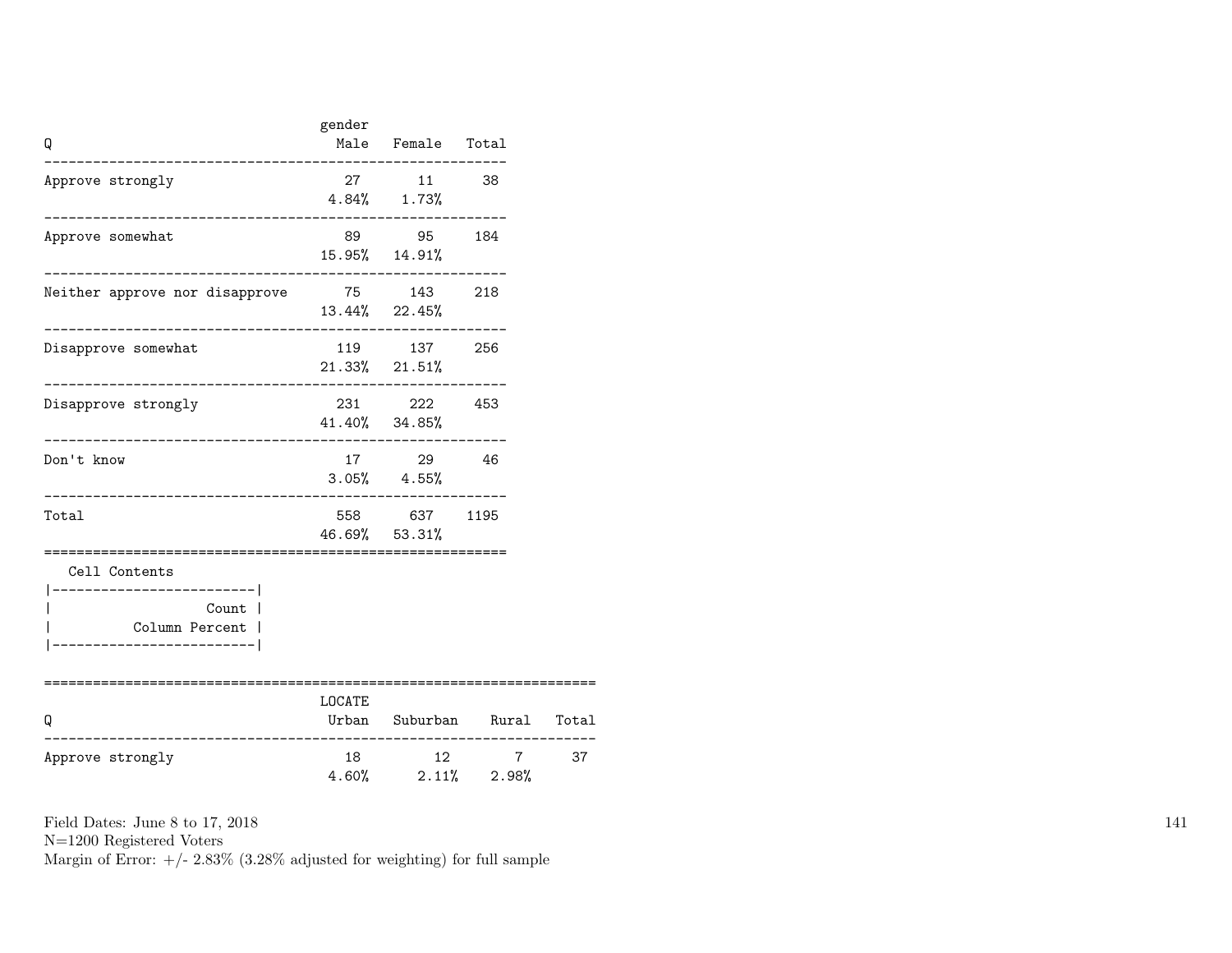| Approve somewhat                                                                                    | 64            | 80<br>16.37% 14.04% 17.45%                            | 41                  | 185  |                           |                                  |                                                                                           |     |
|-----------------------------------------------------------------------------------------------------|---------------|-------------------------------------------------------|---------------------|------|---------------------------|----------------------------------|-------------------------------------------------------------------------------------------|-----|
| Neither approve nor disapprove 72 98 48                                                             |               | -----------------------------<br>18.41% 17.19% 20.43% |                     | 218  |                           |                                  |                                                                                           |     |
| ____________________________<br>Disapprove somewhat                                                 | 20.20%        | -----------------------------------<br>79 128         | 50<br>22.46% 21.28% | 257  |                           |                                  |                                                                                           |     |
| Disapprove strongly                                                                                 | 134           | 237<br>34.27% 41.58% 34.89%                           | 82                  | 453  |                           |                                  |                                                                                           |     |
| Don't know                                                                                          | 6.14%         | 24 15 7                                               | $2.63\%$ $2.98\%$   | 46   |                           |                                  |                                                                                           |     |
| Total                                                                                               | 391<br>32.69% | ----------------------------------<br>570<br>47.66%   | 235<br>19.65%       | 1196 |                           |                                  |                                                                                           |     |
| Cell Contents<br>.________________________<br>Count  <br>Column Percent  <br>---------------------- |               |                                                       |                     |      |                           |                                  |                                                                                           |     |
| Q                                                                                                   | metro         |                                                       |                     |      |                           |                                  | Houston Area Dallas-Fort Worth Area San Antonio Area Austin Area Another Part of TX Total |     |
| Approve strongly                                                                                    |               | 12<br>4.24%                                           |                     | 16   | $3^{\circ}$<br>4.91%      | $\overline{0}$<br>$2.70\%$ 0.00% | $7 \overline{}$<br>$1.90\%$                                                               | 38  |
| Approve somewhat                                                                                    | 16.61%        | 47                                                    |                     | 48   | $8\overline{)}$<br>14.72% | 18                               | 63<br>$7.21\%$ $17.14\%$ $17.12\%$                                                        | 184 |
| Neither approve nor disapprove                                                                      |               | 59                                                    |                     | 47   | 26                        | 13                               | 74                                                                                        | 219 |

N=1200 Registered Voters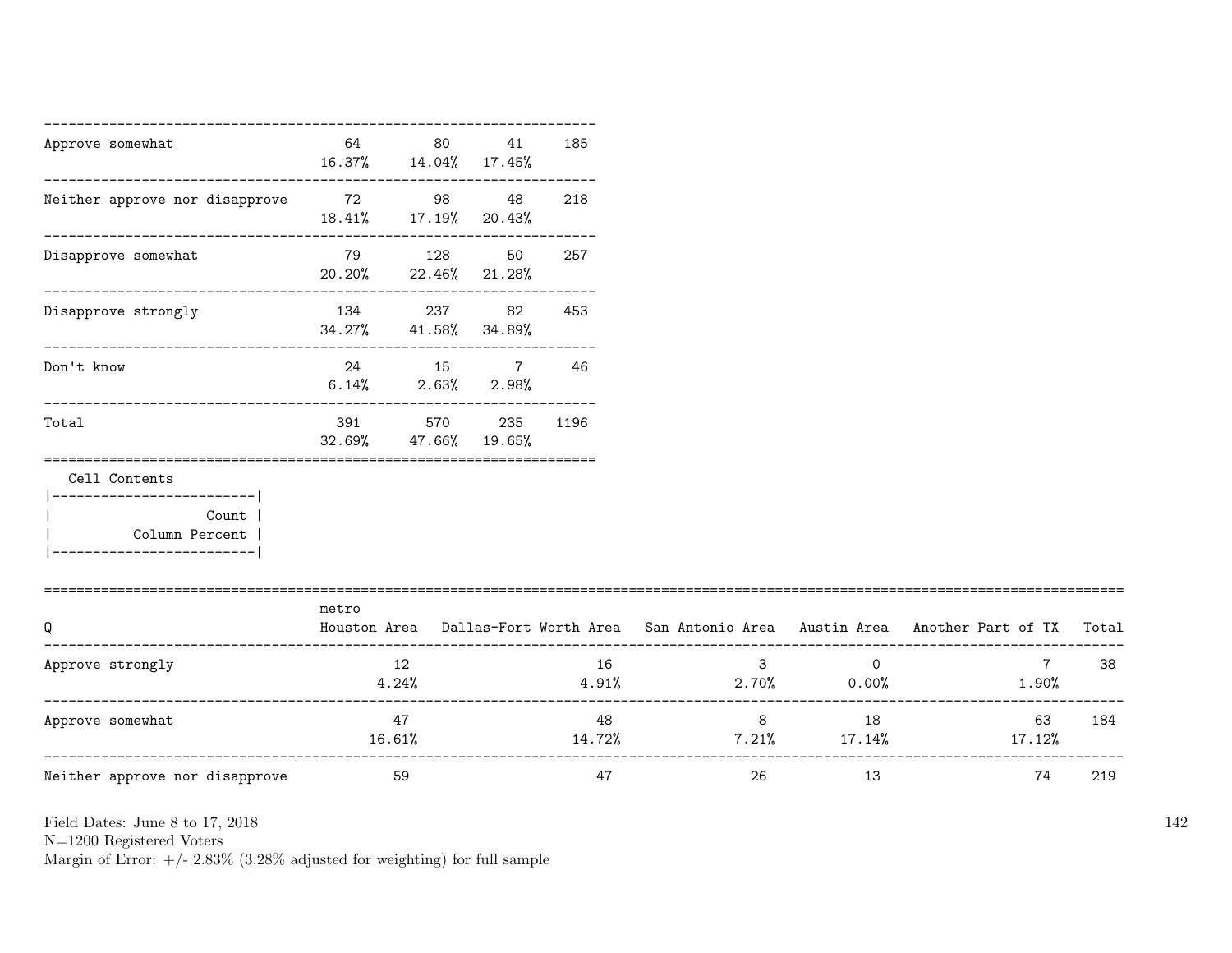|                     | 20.85%        | 14.42%        | 23.42%       | 12.38%       | 20.11%                |
|---------------------|---------------|---------------|--------------|--------------|-----------------------|
| Disapprove somewhat | 55<br>19.43%  | 64<br>19.63%  | 27<br>24.32% | 21<br>20.00% | 256<br>89<br>24.18%   |
| Disapprove strongly | 102<br>36.04% | 141<br>43.25% | 40<br>36.04% | 52<br>49.52% | 451<br>116<br>31.52%  |
| Don't know          | 8<br>2.83%    | 10<br>3.07%   | 6.31%        | 0.95%        | 19<br>45<br>5.16%     |
| Total               | 283<br>23.72% | 326<br>27.33% | 111<br>9.30% | 105<br>8.80% | 1193<br>368<br>30.85% |

Cell Contents

 $|----------$ Count | Column Percent |  $\overline{1}$ |------------------------|

| Q                              | AGEG<br>$18 - 29$ | $30 - 44$                                     | 45-64 | $65+$         | Total |
|--------------------------------|-------------------|-----------------------------------------------|-------|---------------|-------|
| Approve strongly               | 11                | 19<br>$5.88\%$ 6.17% 1.17% 0.74%              | 5     | $\mathcal{D}$ | 37    |
| Approve somewhat               | 40                | 39<br>$21.39\%$ $12.66\%$ $15.46\%$ $14.76\%$ | 66    | 40            | 185   |
| Neither approve nor disapprove | 37                | 70<br>19.79% 22.73% 18.50% 11.81%             | 79    | 32            | 218   |
| Disapprove somewhat            | 33                | 57<br>17.65% 18.51% 22.25% 25.83%             | 95    | 70            | 255   |

Field Dates: June 8 to 17, 2018

 ${\rm N}{=}1200$  Registered Voters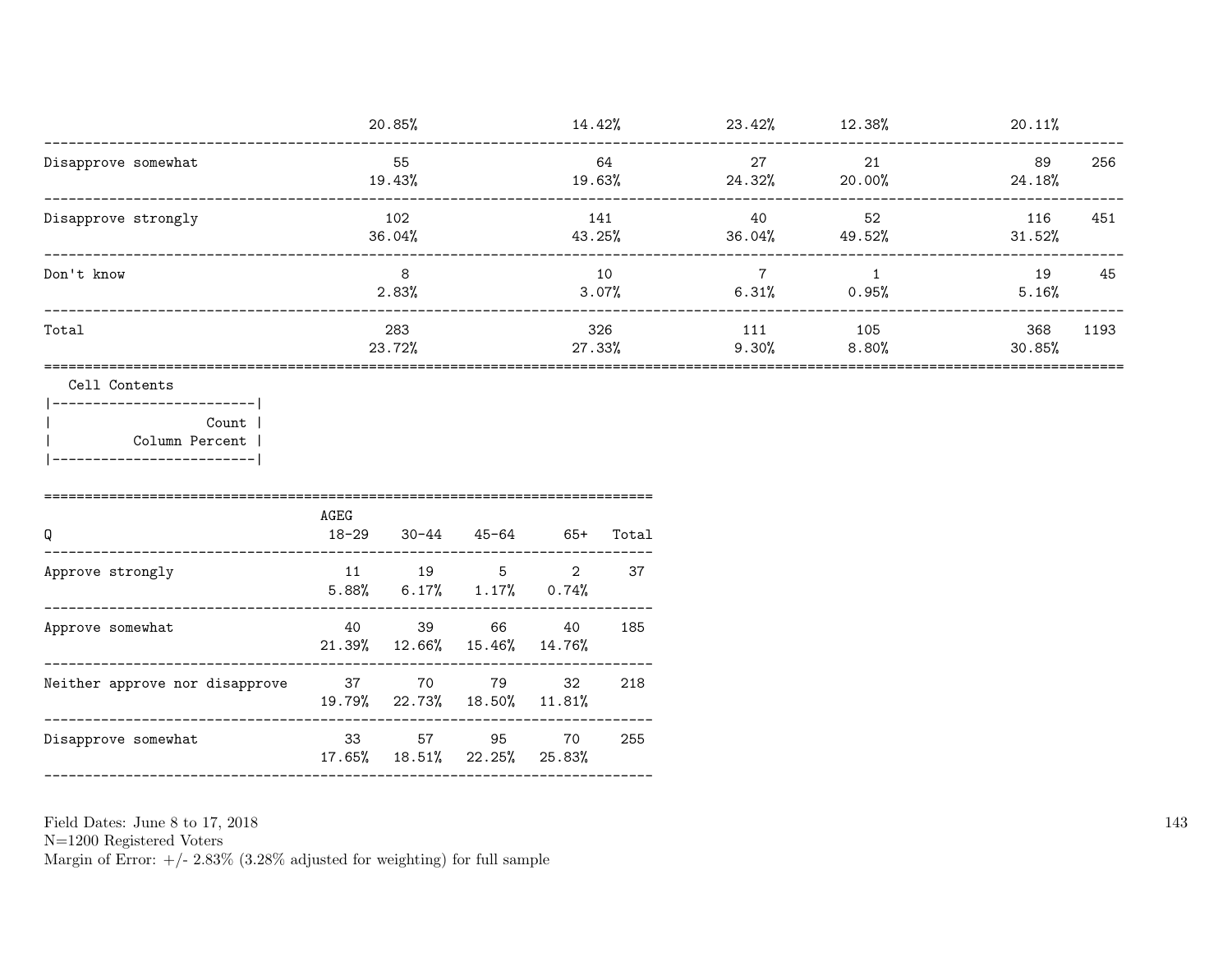| Disapprove strongly | 55  | 99<br>$29.41\%$ $32.14\%$ $40.75\%$ | 174                                      | 125<br>46.13% | 453  |
|---------------------|-----|-------------------------------------|------------------------------------------|---------------|------|
| Don't know          | 11  | 24                                  | 8<br>$5.88\%$ $7.79\%$ $1.87\%$ $0.74\%$ | 2             | 45   |
| Total               | 187 | 308                                 | 427<br>15.67% 25.82% 35.79% 22.72%       | 271           | 1193 |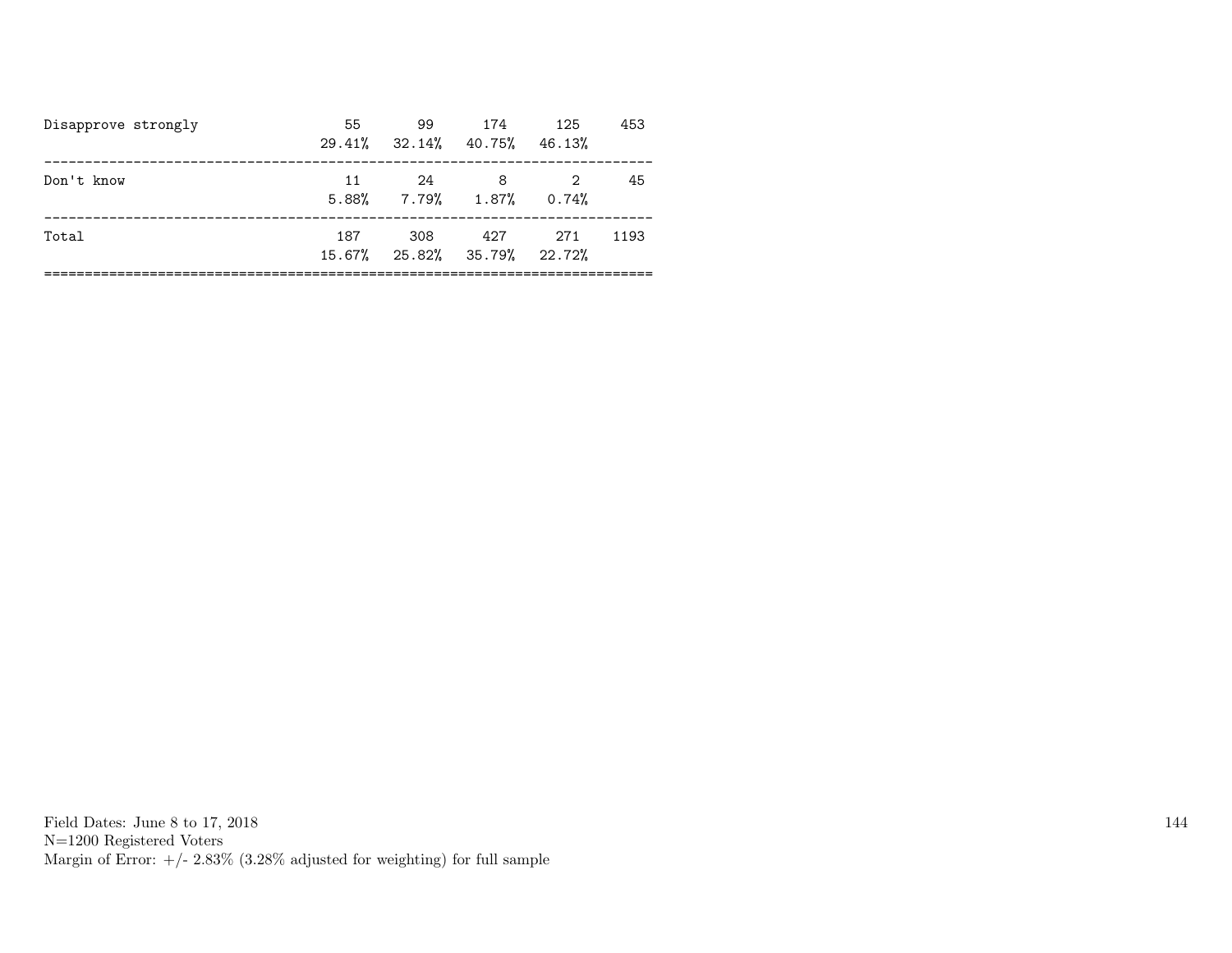## Q8A. Greg Abbott Approval

Cell Contents |-------------------------|

| Count | | Column Percent | |-------------------------|

| Q                              | LIBCON7                 |                |              |               |                         |                | Extremely lib. Somewhat lib. Lean lib. Moderate Lean con. Somewhat con. Extremely con. | Total |
|--------------------------------|-------------------------|----------------|--------------|---------------|-------------------------|----------------|----------------------------------------------------------------------------------------|-------|
| Approve strongly               | $\overline{4}$<br>3.48% | 4.64%          | 2<br>2.17%   | 30<br>9.97%   | 34<br>$31.78\%$         | 103<br>47.03%  | 139<br>67.80%                                                                          | 319   |
| Approve somewhat               | 6.09%                   | 10<br>6.62%    | 14<br>15.22% | 62<br>20.60%  | 39<br>36.45%            | 69<br>31.51%   | 32<br>15.61%                                                                           | 233   |
| Neither approve nor disapprove | 8<br>6.96%              | 15<br>$9.93\%$ | 9<br>9.78%   | 74<br>24.58%  | 17<br>15.89%            | 14<br>6.39%    | 18<br>$8.78\%$                                                                         | 155   |
| Disapprove somewhat            | 15<br>13.04%            | 34<br>22.52%   | 18<br>19.57% | 46<br>15.28%  | 10<br>9.35%             | 21<br>$9.59\%$ | 2<br>0.98%                                                                             | 146   |
| Disapprove strongly            | 77<br>66.96%            | 79<br>52.32%   | 46<br>50.00% | 63<br>20.93%  | $\overline{1}$<br>0.93% | 6<br>$2.74\%$  | 9<br>4.39%                                                                             | 281   |
| Don't know                     | $\overline{4}$<br>3.48% | 6<br>3.97%     | 3<br>3.26%   | 26<br>8.64%   | 6<br>5.61%              | 6<br>$2.74\%$  | 5<br>2.44%                                                                             | 56    |
| Total                          | 115<br>$9.66\%$         | 151<br>12.69%  | 92<br>7.73%  | 301<br>25.29% | 107<br>$8.99\%$         | 219<br>18.40%  | 205<br>17.23%                                                                          | 1190  |

Cell Contents

|-------------------------|

| Count |

Field Dates: June 8 to 17, 2018

N=1200 Registered Voters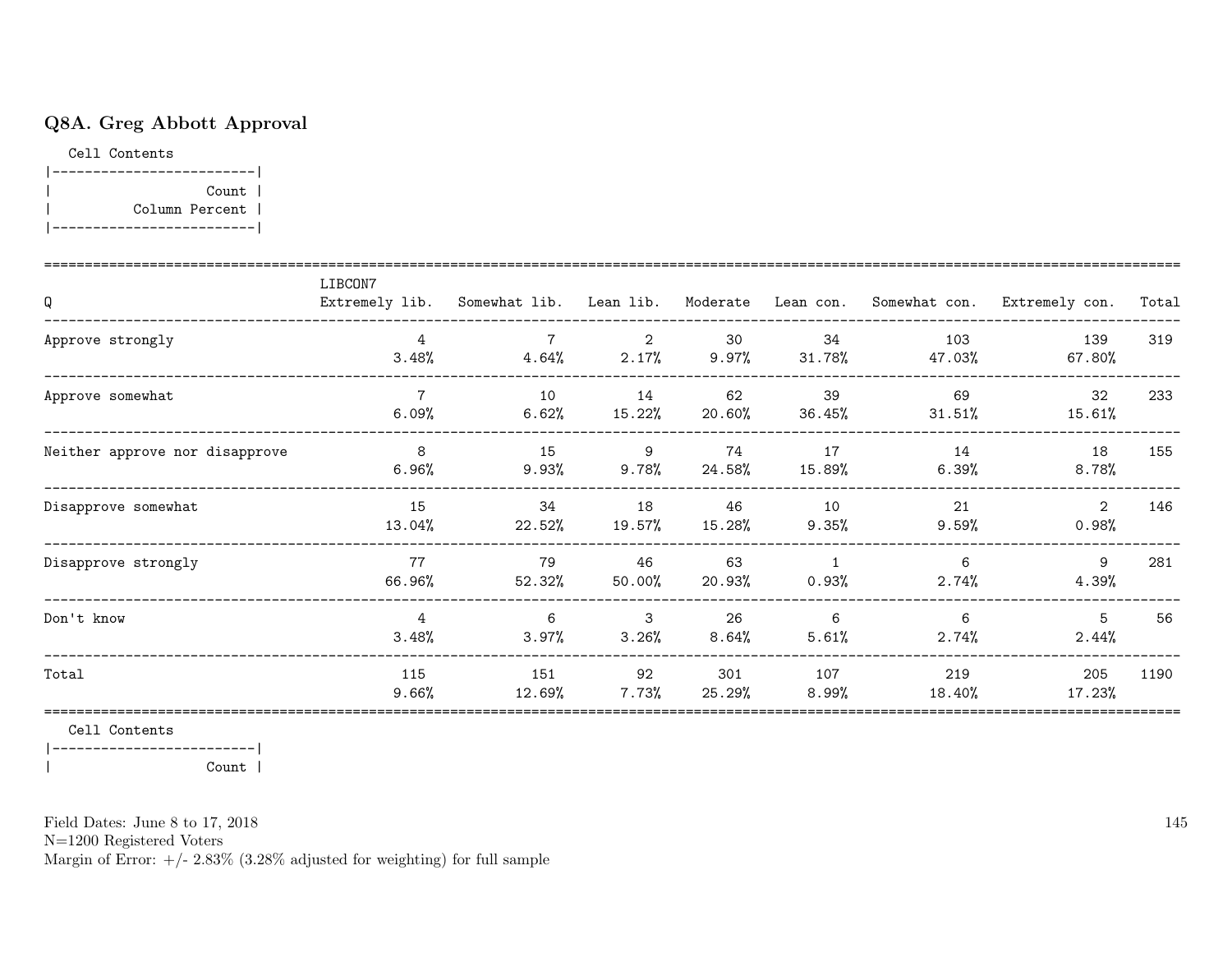|-------------------------|

| Q                                                        | IDEOL |                          | Liberals Moderates Conservatives Total |        |
|----------------------------------------------------------|-------|--------------------------|----------------------------------------|--------|
| Approve strongly                                         | 13    | 30                       | 275 318<br>$3.64\%$ 9.97% 51.89%       |        |
| ____________________________________<br>Approve somewhat |       | 31 62                    | 140<br>$8.68\%$ 20.60% 26.42%          | 233    |
| Neither approve nor disapprove                           |       | 32 74<br>$8.96\%$ 24.58% | 49 155<br>$9.25\%$                     |        |
| Disapprove somewhat                                      |       | 66 46<br>18.49% 15.28%   | 33 145<br>6.23%                        |        |
| -----------------------<br>Disapprove strongly           |       | 202 63<br>56.58% 20.93%  | 3.02%                                  | 16 281 |
| Don't know                                               | 13    | 26<br>$3.64\%$ 8.64%     | 17 56<br>3.21%                         |        |
| Total                                                    |       | 357 301                  | 530<br>$30.05\%$ 25.34% 44.61%         | 1188   |
| Cell Contents<br>-------------------------               |       |                          |                                        |        |
| Count  <br>Column Percent                                |       |                          |                                        |        |

==========================================================================================================

PID7

Field Dates: June 8 to 17, 2018 N=1200 Registered Voters Margin of Error:  $+/- 2.83\%$  (3.28% adjusted for weighting) for full sample 146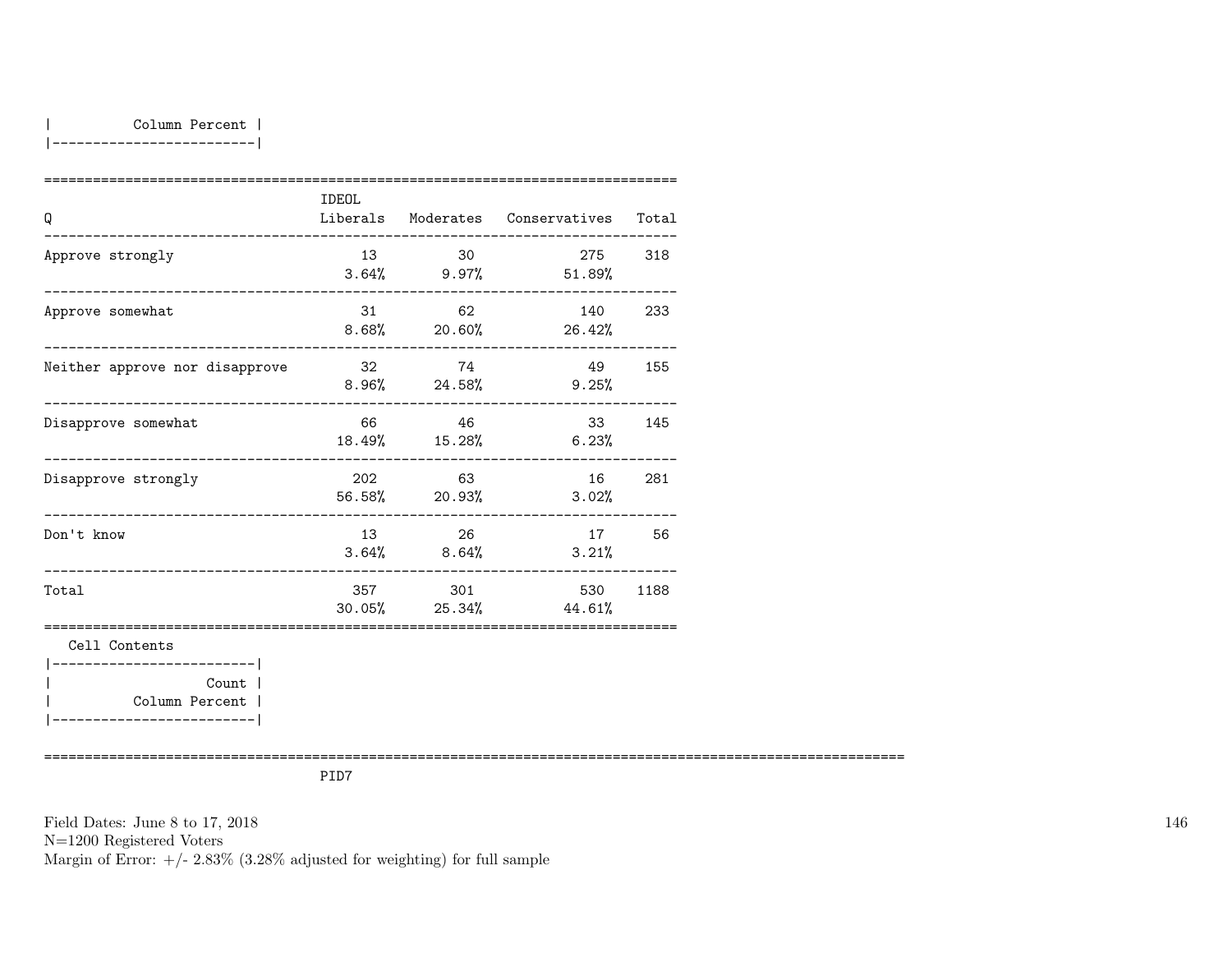| Q                                                                                                    | StrDem           |          | WeakDem LeanDem Ind LeanRep WeakRep                                                              |     |                                       | StrRep                                        | Total |
|------------------------------------------------------------------------------------------------------|------------------|----------|--------------------------------------------------------------------------------------------------|-----|---------------------------------------|-----------------------------------------------|-------|
| Approve strongly                                                                                     | $5\overline{)}$  | $1 \t 7$ | 21<br>$2.05\%$ 0.86% 5.11% 17.21% 55.00% 30.34% 64.46%                                           |     | 77 44                                 | 156                                           | 311   |
| Approve somewhat                                                                                     | 22 and $\sim$    |          | 29 9 27<br>$9.02\%$ 25.00% 6.57% 22.13%                                                          |     | 52 and $\sim$<br>27.86% 35.86% 21.90% | 53                                            | 231   |
| Neither approve nor disapprove 36                                                                    |                  |          | 27 12 17 8 25<br>14.75% 23.28% 8.76% 13.93% 5.71% 17.24% 7.44%                                   |     |                                       | 18                                            | 143   |
| Disapprove somewhat                                                                                  |                  |          | 33 27 39 12 9 16<br>$13.52\%$ 23.28% 28.47% 9.84% 6.43% 11.03%                                   |     |                                       | $7\overline{ }$<br>2.89%                      | 143   |
| Disapprove strongly                                                                                  |                  |          | 140 28 68 30 0<br>$57.38\%$ 24.14% 49.64% 24.59% 0.00% 1.38%                                     |     |                                       | $\overline{2}$<br>1<br>0.41%                  | 269   |
| Don't know                                                                                           |                  |          | 8 4 2 15 7<br>$3.28\%$ $3.45\%$ $1.46\%$ $12.30\%$ $5.00\%$ $4.14\%$                             |     |                                       | $6 \qquad \qquad$<br>$7\overline{ }$<br>2.89% | 49    |
| Total                                                                                                |                  |          | 244 116 137 122 140 145<br>$21.29\%$ $10.12\%$ $11.95\%$ $10.65\%$ $12.22\%$ $12.65\%$ $21.12\%$ |     |                                       | 242                                           | 1146  |
| Cell Contents<br>------------------------- <br>Count  <br>Column Percent  <br>---------------------- |                  |          |                                                                                                  |     |                                       |                                               |       |
| Q                                                                                                    | PID <sub>3</sub> |          | Democrats Independents Republicans Total                                                         |     |                                       |                                               |       |
| Approve strongly                                                                                     | 12               | 21       | 278<br>$2.40\%$ 17.21% 52.55%                                                                    | 311 |                                       |                                               |       |

N=1200 Registered Voters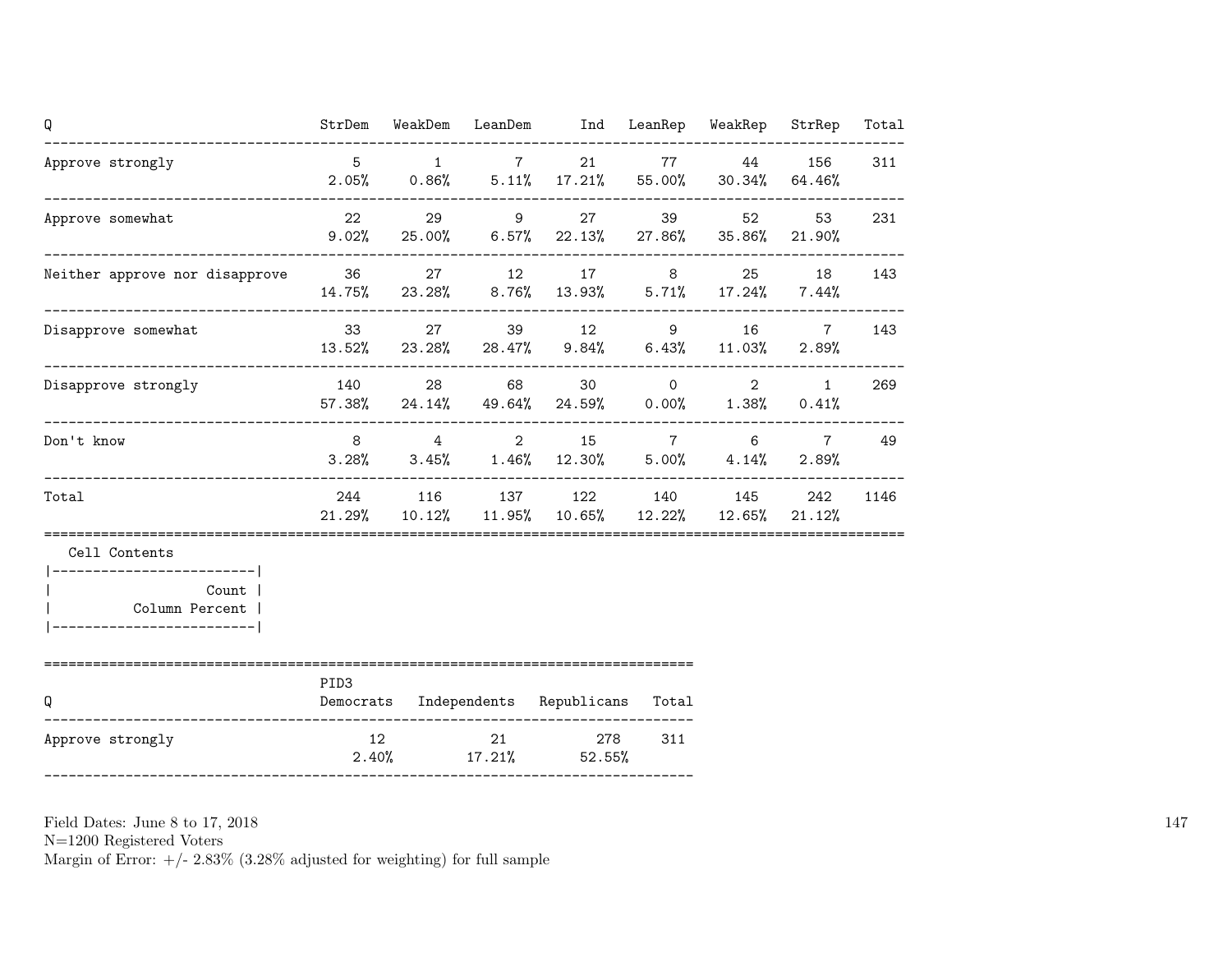| Approve somewhat                                                                  | 60                                       |              | 27 | 144<br>$12.02\%$ 22.13% 27.22%           | 231 |                                                                          |                             |        |
|-----------------------------------------------------------------------------------|------------------------------------------|--------------|----|------------------------------------------|-----|--------------------------------------------------------------------------|-----------------------------|--------|
| Neither approve nor disapprove                                                    | 76<br>$15.23\%$ $13.93\%$ $9.64\%$       |              |    | 17 51 144                                |     |                                                                          |                             |        |
| Disapprove somewhat                                                               | 100                                      |              | 12 | 32 144<br>$20.04\%$ 9.84% 6.05%          |     |                                                                          |                             |        |
| Disapprove strongly                                                               | 237 and $\sim$<br>$47.49\%$ 24.59% 0.76% |              | 30 | $4\overline{4}$                          | 271 |                                                                          |                             |        |
| Don't know                                                                        | $2.81\%$ $12.30\%$                       |              |    | 14 15 20<br>$3.78\%$                     | 49  |                                                                          |                             |        |
| Total                                                                             |                                          |              |    | 499 122 529 1150<br>43.39% 10.61% 46.00% |     |                                                                          |                             |        |
| Cell Contents                                                                     |                                          |              |    |                                          |     |                                                                          |                             |        |
| --------------------- <br>Count  <br>Column Percent<br>__________________________ |                                          |              |    |                                          |     |                                                                          |                             |        |
|                                                                                   | Q20A                                     |              |    |                                          |     |                                                                          |                             |        |
| Q                                                                                 |                                          |              |    |                                          |     | Democratic candidate Republican candidate Tea Party candidate Don't know |                             | Total  |
| Approve strongly                                                                  |                                          | 13           |    |                                          | 152 | $2.68\%$ $47.06\%$ $57.41\%$ $28.32\%$                                   | 64 —                        | 322    |
| Approve somewhat                                                                  |                                          | 49           |    |                                          | 92  | $10.10\%$ 28.48% 28.40% 22.12%                                           | 46                          | 50 237 |
| Neither approve nor disapprove                                                    |                                          | 66<br>13.61% |    |                                          | 41  | 3.09%<br>12.69%                                                          | $5^{\circ}$<br>43<br>19.03% | 155    |

 $\rm N{=}1200$  Registered Voters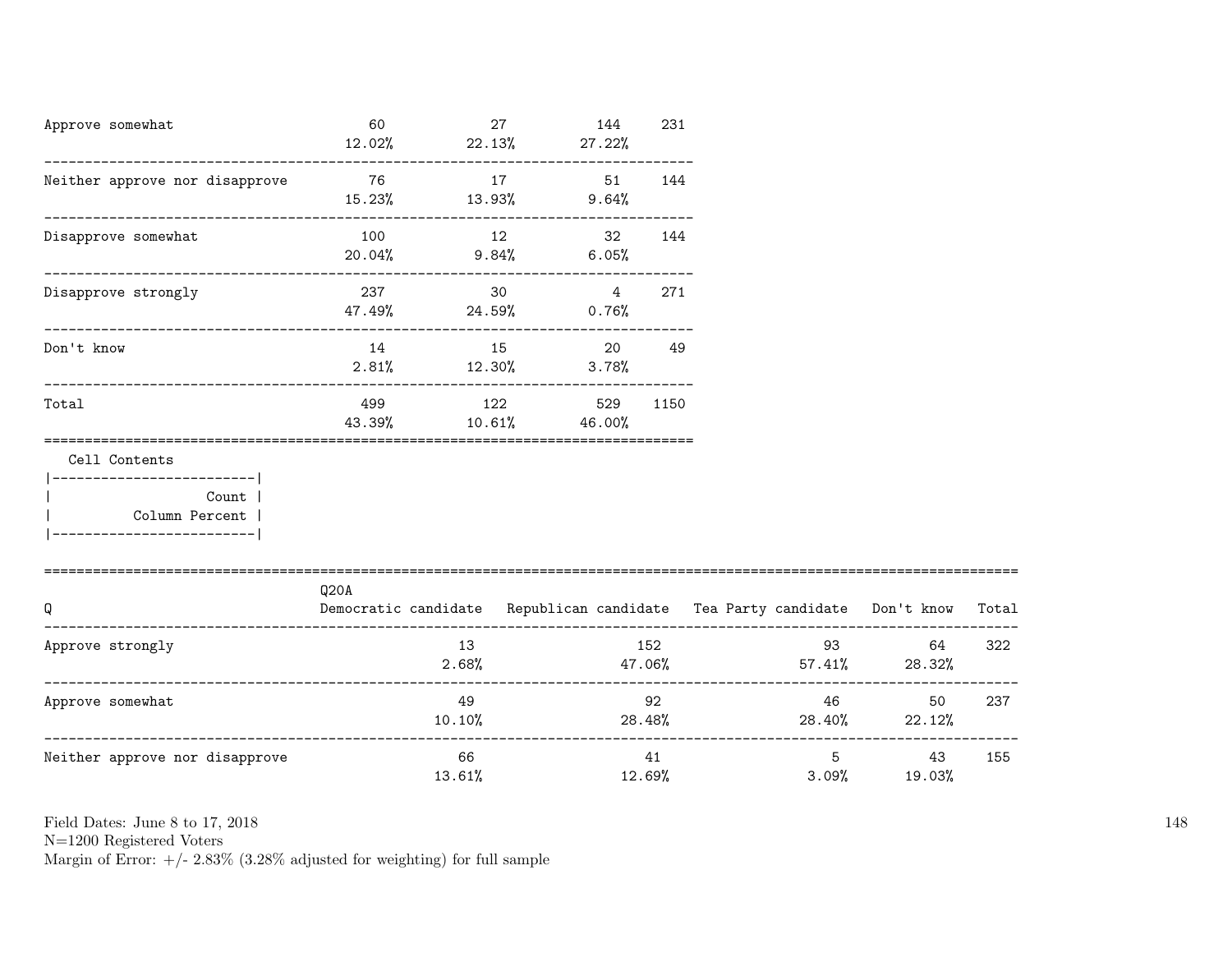| Disapprove somewhat                                                 | 95<br>19.59%  | 21<br>6.50%      | 10<br>6.17%             | 20<br>8.85%   | 146  |
|---------------------------------------------------------------------|---------------|------------------|-------------------------|---------------|------|
| Disapprove strongly                                                 | 249<br>51.34% | 6<br>1.86%       | $\overline{7}$<br>4.32% | 19<br>8.41%   | 281  |
| Don't know                                                          | 13<br>2.68%   | 11<br>3.41%      | 0.62%                   | 30<br>13.27%  | 55   |
| Total                                                               | 485<br>40.55% | 323<br>$27.01\%$ | 162<br>13.55%           | 226<br>18.90% | 1196 |
| Cell Contents<br>-----------------------<br>Count<br>Column Percent |               |                  |                         |               |      |

|------------------------|

| Q                              | educ<br>No HS | High school graduate Some college 2-year 4-year |                |              |              | Post-grad    | Total |
|--------------------------------|---------------|-------------------------------------------------|----------------|--------------|--------------|--------------|-------|
| Approve strongly               | 14<br>20.00%  | 89<br>30.07%                                    | 82<br>30.15%   | 29<br>23.97% | 77<br>25.75% | 30<br>21.90% | 321   |
| Approve somewhat               | 14<br>20.00%  | 66<br>22.30%                                    | 56<br>20.59%   | 22<br>18.18% | 60<br>20.07% | 19<br>13.87% | 237   |
| Neither approve nor disapprove | 18<br>25.71%  | 37<br>12.50%                                    | 26<br>$9.56\%$ | 24<br>19.83% | 37<br>12.37% | 13<br>9.49%  | 155   |
| Disapprove somewhat            | 6<br>$8.57\%$ | 33<br>11.15%                                    | 43<br>15.81%   | 13<br>10.74% | 28<br>9.36%  | 23<br>16.79% | 146   |
| Disapprove strongly            | 6             | 57                                              | 59             | 25           | 87           | 46           | 280   |

Field Dates: June 8 to 17, 2018

 ${\rm N}{=}1200$  Registered Voters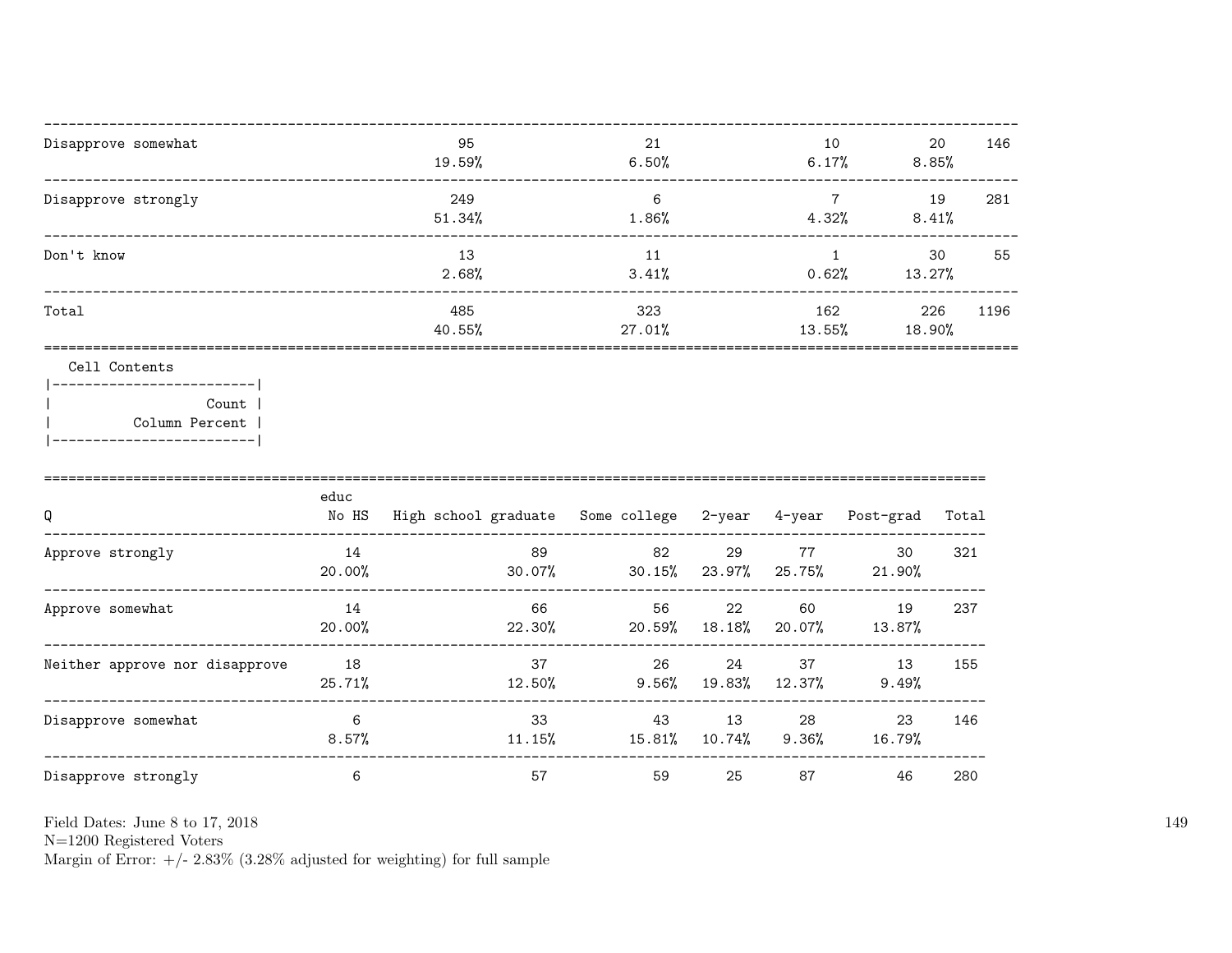|                                                                                         | $8.57\%$                                                                                   | $19.26\%$ 21.69% 20.66% 29.10% 33.58%                      |                |                |                            |                 |                      |       |
|-----------------------------------------------------------------------------------------|--------------------------------------------------------------------------------------------|------------------------------------------------------------|----------------|----------------|----------------------------|-----------------|----------------------|-------|
| Don't know                                                                              | 12<br>$17.14\%$                                                                            | 14<br>4.73%                                                | $2.21\%$ 6.61% |                | 6 8 10 6<br>$3.34\%$ 4.38% | 56              |                      |       |
| Total                                                                                   | 70<br>5.86%                                                                                | 296<br>$24.77\%$ 22.76% 10.13%                             | 272 121        | 299            | 137 1195<br>25.02% 11.46%  |                 |                      |       |
| Cell Contents                                                                           |                                                                                            |                                                            |                |                |                            |                 |                      |       |
| ------------------------- <br>Count  <br>Column Percent  <br> ------------------------- |                                                                                            |                                                            |                |                |                            |                 |                      |       |
| Q<br>------------------------                                                           | ATTEND<br>More than once a week Once a week A few times a month Once or twice a year Never |                                                            |                |                |                            |                 |                      | Total |
| Approve strongly                                                                        | 64                                                                                         | 86<br>$46.72\%$ $34.40\%$ $20.77\%$                        |                | 27             |                            | 59              | 85<br>20.92% 21.52%  | 321   |
| Approve somewhat                                                                        | 24                                                                                         | 49<br>$17.52\%$ 19.60% 33.08%                              | 43             |                |                            | 66 —            | 55<br>23.40% 13.92%  | 237   |
| Neither approve nor disapprove                                                          |                                                                                            | 18 44<br>$13.14\%$ $17.60\%$ $16.15\%$ $10.64\%$ $10.63\%$ |                | 21             |                            | 30 <sub>2</sub> | 42                   | 155   |
| Disapprove somewhat                                                                     | 12                                                                                         | 34<br>$8.76\%$ $13.60\%$                                   | 18<br>13.85%   |                | $12.06\%$ 11.90%           | 34 7            | 47                   | 145   |
| Disapprove strongly                                                                     | 11                                                                                         | 30<br>$8.03\%$ $12.00\%$                                   |                | 20             | 15.38%                     | 75              | 145<br>26.60% 36.71% | 281   |
| Don't know                                                                              | 8                                                                                          | $7\overline{ }$<br>$5.84\%$ 2.80%                          |                | $\overline{1}$ | 0.77%                      | $6.38\%$        | 18 21<br>5.32%       | 55    |

Field Dates: June 8 to 17,  $2018\,$ 

N=1200 Registered Voters<br>Margin of Error:  $+/- 2.83\%$  (3.28% adjusted for weighting) for full sample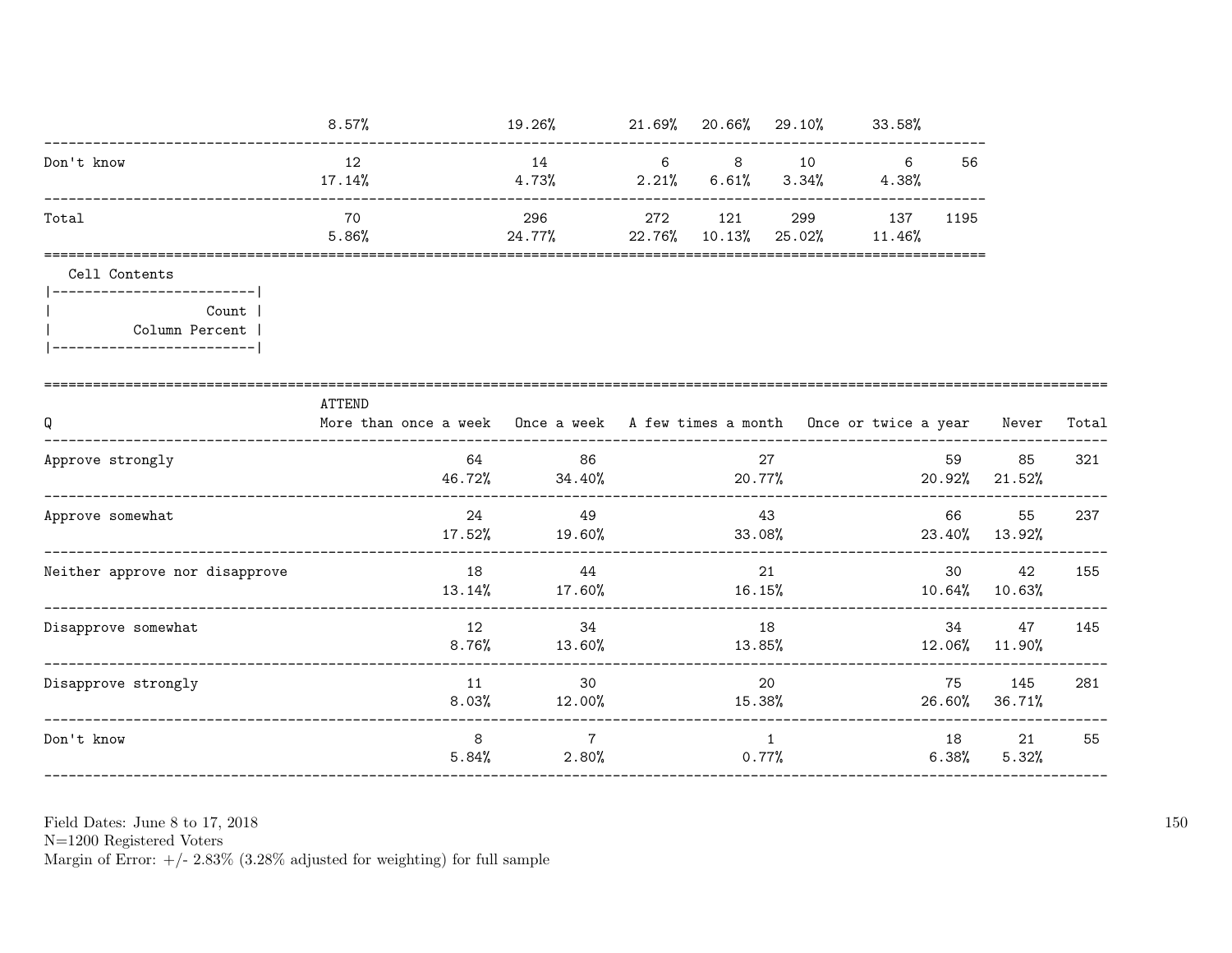| Total       | 10 <sup>o</sup><br>∘ ت⊥ | 250    | 130    | 282    | 395    | 1194 |
|-------------|-------------------------|--------|--------|--------|--------|------|
|             | $7 - 9$<br>11. TI 10    | 20.94% | 10.89% | 23.62% | 33.08% |      |
| ____<br>--- |                         |        |        |        |        |      |

Cell Contents

|-------------------------| | Count | | Column Percent | |-------------------------|

| Q                              | race_recode<br>White | Black         | Hispanic        |                          | Asian Native American Middle Eastern |                      | Mixed                | Other                    | Total |
|--------------------------------|----------------------|---------------|-----------------|--------------------------|--------------------------------------|----------------------|----------------------|--------------------------|-------|
| Approve strongly               | 230<br>33.05%        | 12<br>7.10%   | 60<br>22.22%    | $\overline{4}$<br>26.67% | $\overline{2}$<br>28.57%             | 16.67%               | 9<br>40.91%          | 4<br>36.36%              | 322   |
| Approve somewhat               | 145<br>20.83%        | 29<br>17.16%  | 52<br>19.26%    | $\mathbf{3}$<br>20.00%   | $\mathbf{1}$<br>14.29%               | 16.67%               | $4.55\%$             | 4<br>36.36%              | 236   |
| Neither approve nor disapprove | 58<br>8.33%          | 44<br>26.04%  | 45<br>$16.67\%$ | 2<br>13.33%              | 14.29%                               | $\Omega$<br>$0.00\%$ | 5<br>22.73%          | $\mathbf{1}$<br>9.09%    | 156   |
| Disapprove somewhat            | 77<br>11.06%         | 33<br>19.53%  | 30<br>$11.11\%$ | $\mathbf{1}$<br>$6.67\%$ | $\mathbf{1}$<br>14.29%               | 3<br>50.00%          | $\Omega$<br>$0.00\%$ | $\circ$<br>0.00%         | 145   |
| Disapprove strongly            | 161<br>23.13%        | 42<br>24.85%  | 63<br>23.33%    | 5<br>$33.33\%$           | $\overline{2}$<br>28.57%             | $16.67\%$            | 7<br>31.82%          | $\mathbf{1}$<br>$9.09\%$ | 282   |
| Don't know                     | 25<br>3.59%          | 9<br>5.33%    | 20<br>$7.41\%$  | $\Omega$<br>0.00%        | $\Omega$<br>0.00%                    | $\Omega$<br>$0.00\%$ | $\Omega$<br>0.00%    | 1<br>9.09%               | 55    |
| Total                          | 696<br>58.19%        | 169<br>14.13% | 270<br>22.58%   | 15<br>$1.25\%$           | $\overline{7}$<br>0.59%              | 6<br>0.50%           | 22<br>$1.84\%$       | 11<br>0.92%              | 1196  |

Cell Contents

|-------------------------|

Field Dates: June 8 to 17, 2018

N=1200 Registered Voters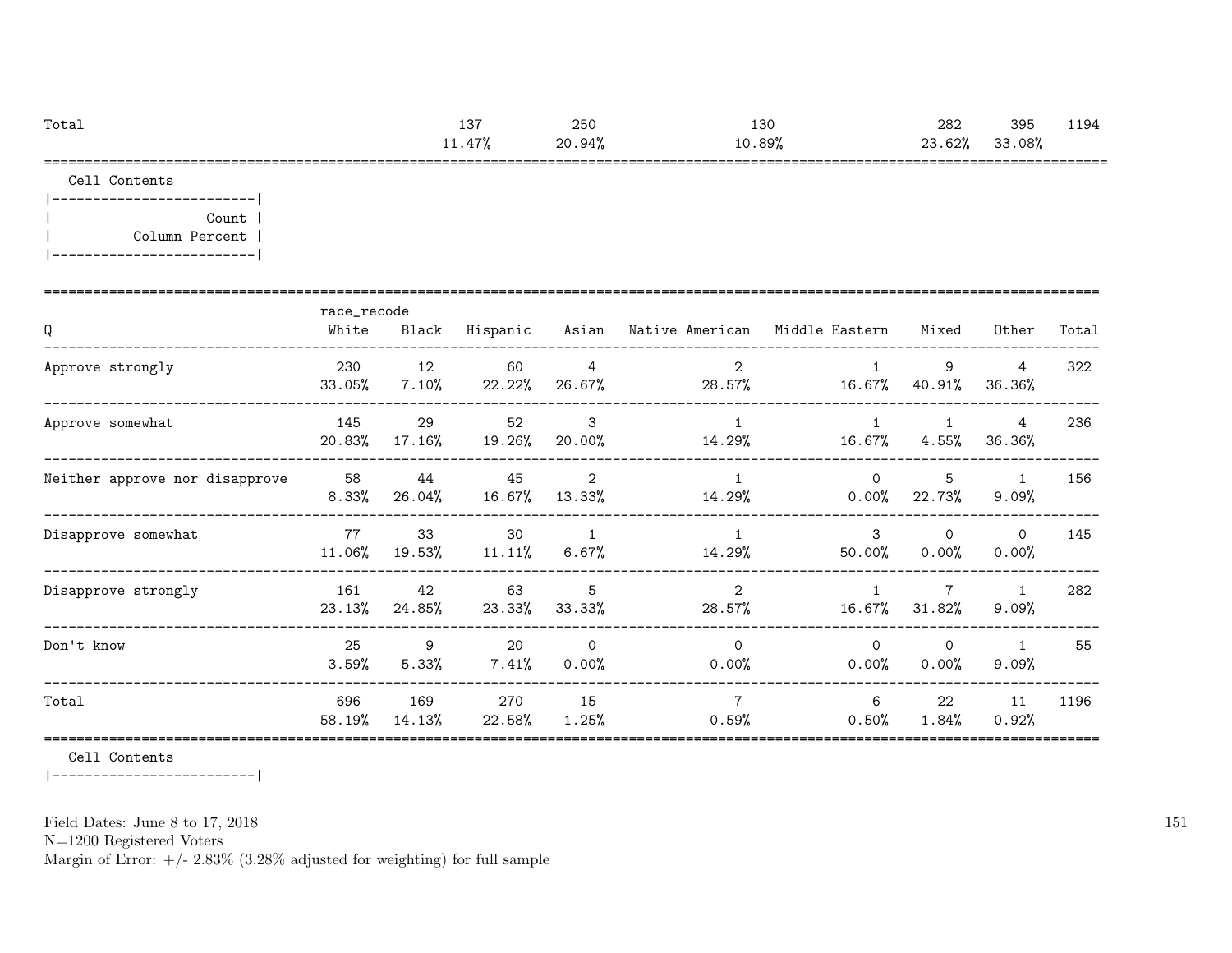| Q                              | MARITAL<br>Married |                                                                 |                                 |                |                 | Separated Divorced Widowed Single Domestic Partnership | Total |
|--------------------------------|--------------------|-----------------------------------------------------------------|---------------------------------|----------------|-----------------|--------------------------------------------------------|-------|
| Approve strongly               | 197                | $\overline{4}$<br>$32.62\%$ 22.22\% 20.18\% 34.72\%             | 23                              | 25             | 56<br>$17.61\%$ | 17<br>26.15%                                           | 322   |
| Approve somewhat               | 130                | $\mathbf 1$<br>$21.52\%$ $5.56\%$ $17.54\%$ $25.00\%$ $16.04\%$ |                                 | 20 18 51       |                 | 14<br>21.54%                                           | 234   |
| Neither approve nor disapprove |                    | 71 5<br>11.75% 27.78% 14.04% 15.28% 11.64%                      |                                 | 16 11 37       |                 | 14<br>21.54%                                           | 154   |
| Disapprove somewhat            | 65<br>10.76%       | $\mathbf{3}$<br>$16.67\%$ $14.91\%$ $5.56\%$                    | 17                              | 4              | 53<br>16.67%    | 4<br>6.15%                                             | 146   |
| Disapprove strongly            | 121                | $5\,$<br>$20.03\%$ 27.78% 33.33% 18.06% 27.36%                  |                                 | 38 13          | 87              | 15<br>23.08%                                           | 279   |
| Don't know                     | 20<br>3.31%        | $\Omega$<br>$0.00\%$ 0.00% 1.39%                                | $\Omega$                        | $\overline{1}$ | 34<br>10.69%    | $\mathbf{1}$<br>1.54%                                  | 56    |
| Total                          | 604<br>50.71%      | 18<br>1.51%                                                     | 114 72<br>$9.57\%$ 6.05% 26.70% |                | 318             | 65<br>5.46%                                            | 1191  |

|-------------------------| | Count | | Column Percent | |-------------------------|

=========================================================

Field Dates: June 8 to 17, 2018

N=1200 Registered Voters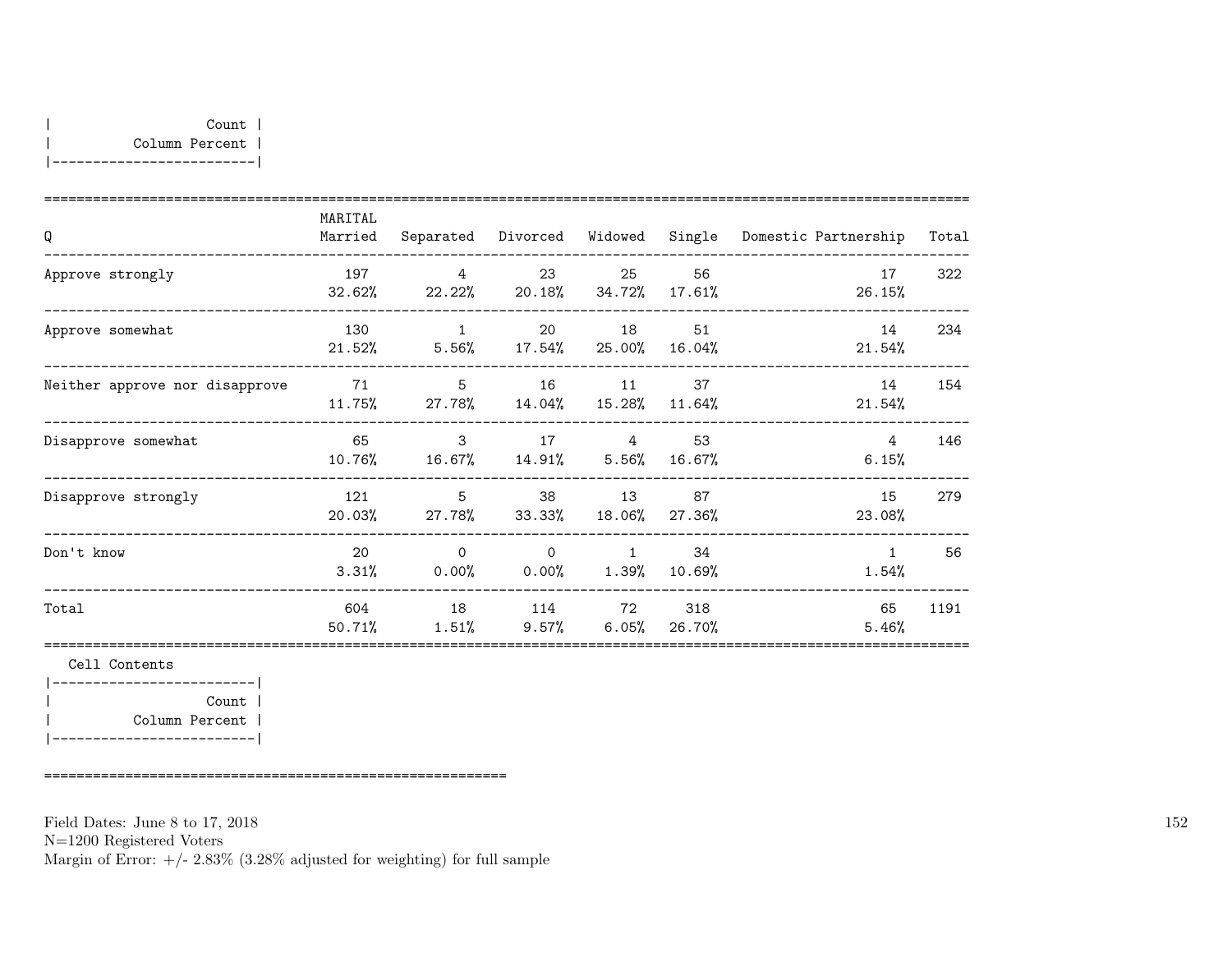| Q                                                                                              | gender | Male Female Total                                            |                                                                     |     |
|------------------------------------------------------------------------------------------------|--------|--------------------------------------------------------------|---------------------------------------------------------------------|-----|
| Approve strongly                                                                               |        | 165 157 322<br>29.36% 24.72%                                 |                                                                     |     |
| Approve somewhat                                                                               |        | 121 116 237<br>$21.53\%$ $18.27\%$                           |                                                                     |     |
| Neither approve nor disapprove 55 101 156                                                      |        | $9.79\%$ 15.91%                                              |                                                                     |     |
| Disapprove somewhat                                                                            |        | 72 74 146<br>12.81% 11.65%                                   |                                                                     |     |
| Disapprove strongly                                                                            |        | 129 152 281<br>22.95% 23.94%                                 |                                                                     |     |
| Don't know                                                                                     |        | 20 35 55<br>$3.56\%$ $5.51\%$                                |                                                                     |     |
| Total                                                                                          |        | 562 635 1197<br>46.95% 53.05%<br>___________________________ |                                                                     |     |
| Cell Contents<br>______________________<br>Count  <br>Column Percent  <br>-------------------- |        |                                                              |                                                                     |     |
| Q<br>------------                                                                              | LOCATE |                                                              | Urban Suburban Rural Total<br>------------------------------------- |     |
| Approve strongly                                                                               |        | 17.74% 28.45% 38.46%                                         | 69 163 90                                                           | 322 |

N=1200 Registered Voters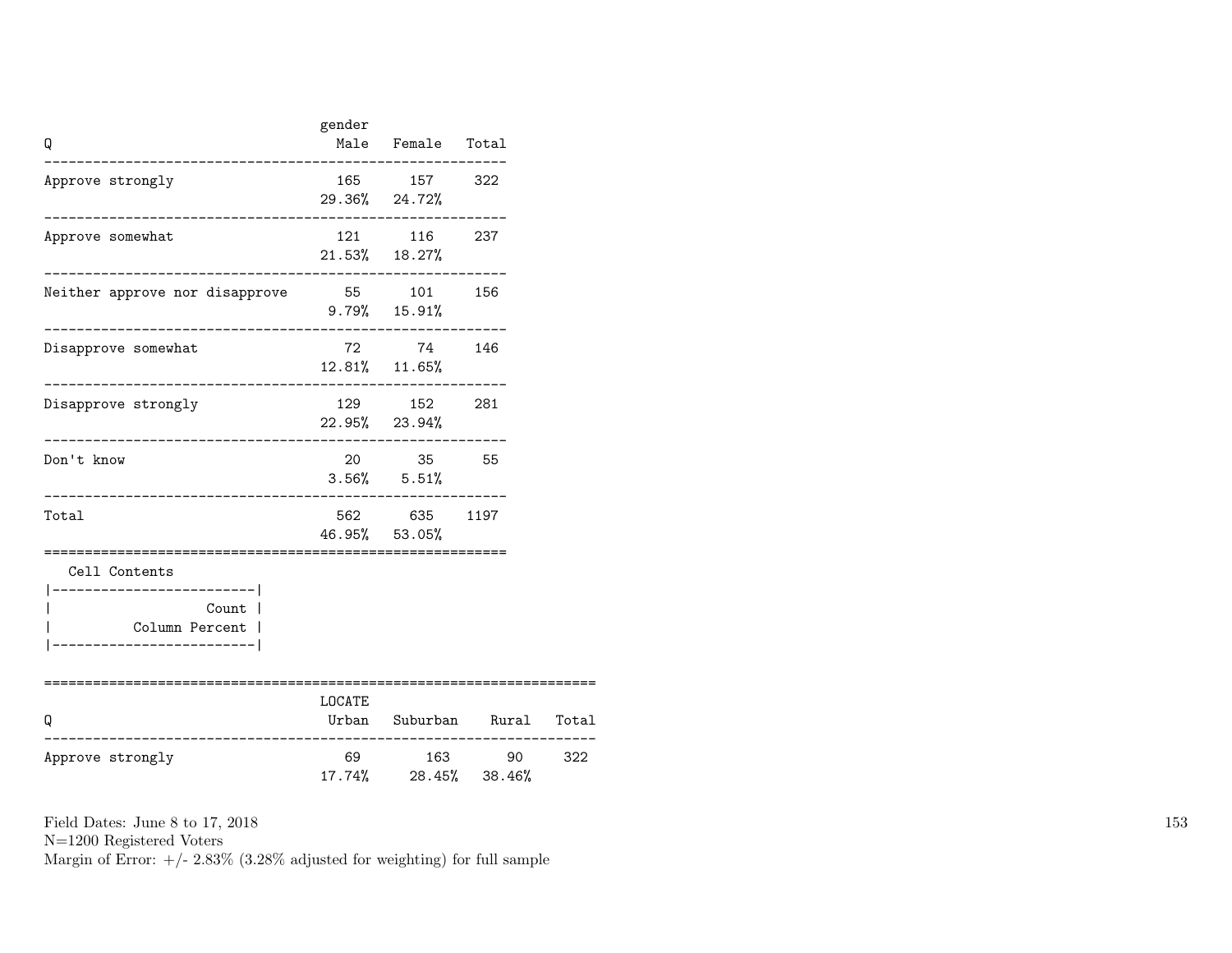| Approve somewhat                                                                                 | 70            | 110<br>17.99% 19.20% 24.36%                                   | 57             | 237  |                                     |                |                                                                                           |     |
|--------------------------------------------------------------------------------------------------|---------------|---------------------------------------------------------------|----------------|------|-------------------------------------|----------------|-------------------------------------------------------------------------------------------|-----|
| Neither approve nor disapprove                                                                   | 60 66         | 15.42% 11.52% 12.82%                                          | 30             | 156  |                                     |                |                                                                                           |     |
| ----------------------------<br>Disapprove somewhat                                              |               | ----------------------------<br>52 69<br>13.37% 12.04% 10.26% | 24             | 145  |                                     |                |                                                                                           |     |
| ---------------------------------<br>Disapprove strongly                                         |               | 113 138<br>29.05% 24.08% 12.82%                               | 30             | 281  |                                     |                |                                                                                           |     |
| Don't know                                                                                       | 25            | 27<br>$6.43\%$ $4.71\%$ $1.28\%$                              | 3 <sup>1</sup> | 55   |                                     |                |                                                                                           |     |
| Total                                                                                            | 389<br>32.53% | ._________________________<br>573<br>47.91%                   | 234<br>19.57%  | 1196 |                                     |                |                                                                                           |     |
| Cell Contents<br>---------------------- <br>Count  <br>Column Percent<br>----------------------- |               |                                                               |                |      |                                     |                |                                                                                           |     |
| Q                                                                                                | metro         |                                                               |                |      |                                     |                | Houston Area Dallas-Fort Worth Area San Antonio Area Austin Area Another Part of TX Total |     |
| Approve strongly                                                                                 |               | 68<br>23.86%                                                  |                | 83   | 28<br>$25.23\%$ 25.69% 20.95%       | 22             | 122<br>33.24%                                                                             | 323 |
| Approve somewhat                                                                                 |               | 62<br>$21.75\%$                                               |                | 62   | 16<br>$18.84\%$ $14.68\%$ $16.19\%$ | 17             | 79<br>$21.53\%$                                                                           | 236 |
| Neither approve nor disapprove                                                                   |               | 44                                                            |                | 39   | 20                                  | $\overline{7}$ | 46                                                                                        | 156 |

N=1200 Registered Voters

Margin of Error:  $+/- 2.83\%$  (3.28% adjusted for weighting) for full sample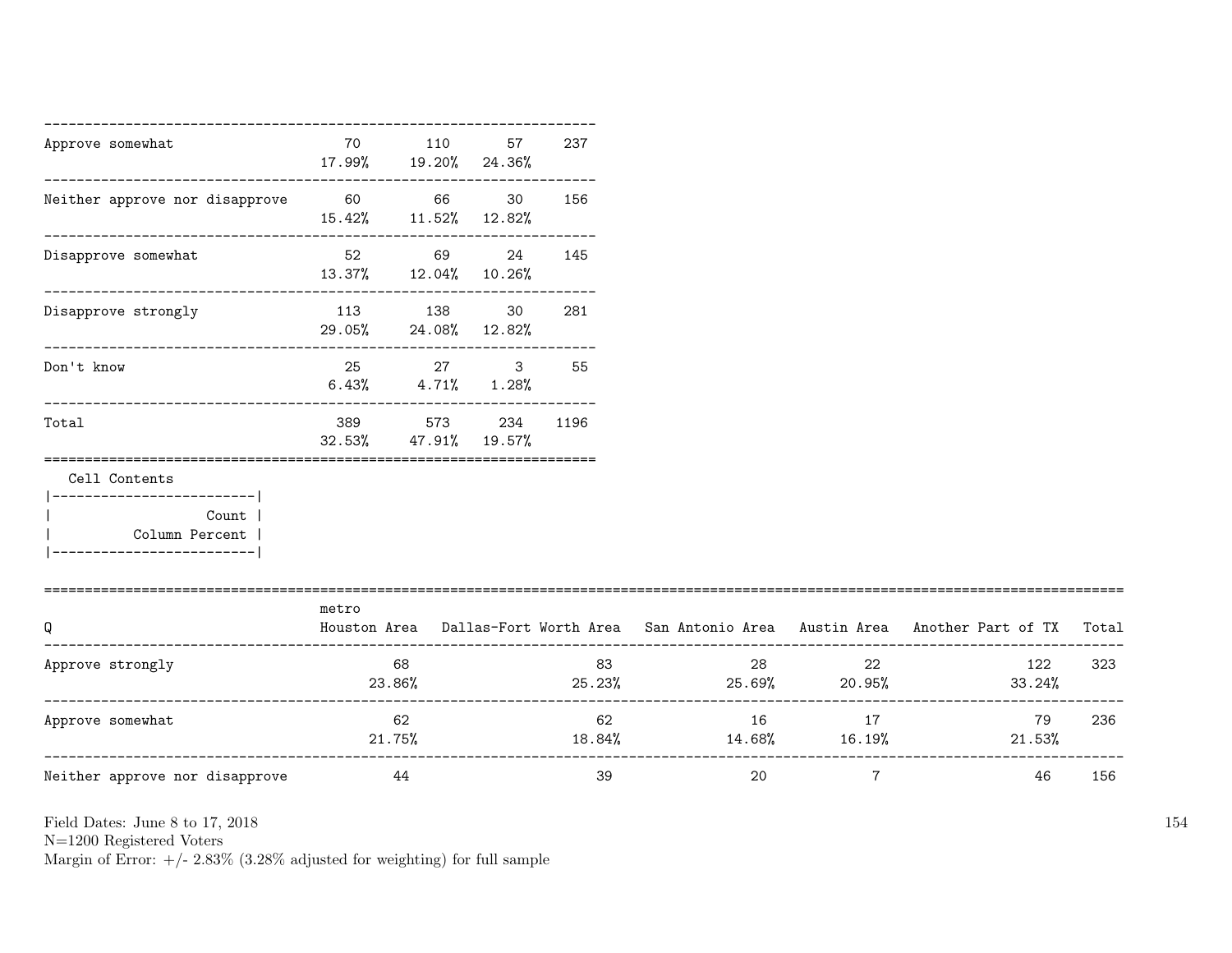|                        | 15.44%        | $11.85\%$     | 18.35%       | 6.67%        | $12.53\%$             |
|------------------------|---------------|---------------|--------------|--------------|-----------------------|
| Disapprove somewhat    | 39<br>13.68%  | 40<br>12.16%  | 12<br>11.01% | 10<br>9.52%  | 145<br>44<br>11.99%   |
| Disapprove strongly    | 66<br>23.16%  | 84<br>25.53%  | 26<br>23.85% | 41<br>39.05% | 62<br>279<br>16.89%   |
| Don't know             | 6<br>2.11%    | 21<br>6.38%   | 7<br>6.42%   | 8<br>7.62%   | 14<br>56<br>3.81%     |
| Total                  | 285<br>23.85% | 329<br>27.53% | 109<br>9.12% | 105<br>8.79% | 1195<br>367<br>30.71% |
| Cell Contents<br>Count |               |               |              |              |                       |

Column Percent | |-------------------------|

|                                | AGEG      |                                               |       |              |       |
|--------------------------------|-----------|-----------------------------------------------|-------|--------------|-------|
| Q                              | $18 - 29$ | $30 - 44$                                     | 45-64 | $65+$        | Total |
| Approve strongly               | 34        | 47<br>$18.28\%$ $15.21\%$ $29.11\%$ $42.34\%$ | 124   | - 116        | 321   |
| Approve somewhat               | 38        | 56<br>20.43% 18.12% 21.60% 18.25%             | 92    | 50           | 236   |
| Neither approve nor disapprove | 31        | 57<br>$16.67\%$ $18.45\%$ $11.27\%$           | 48    | 19<br>6.93%  | 155   |
| Disapprove somewhat            | 31        | 41<br>16.67% 13.27% 10.56%                    | 45    | 29<br>10.58% | 146   |

Field Dates: June 8 to 17, 2018

 ${\rm N}{=}1200$  Registered Voters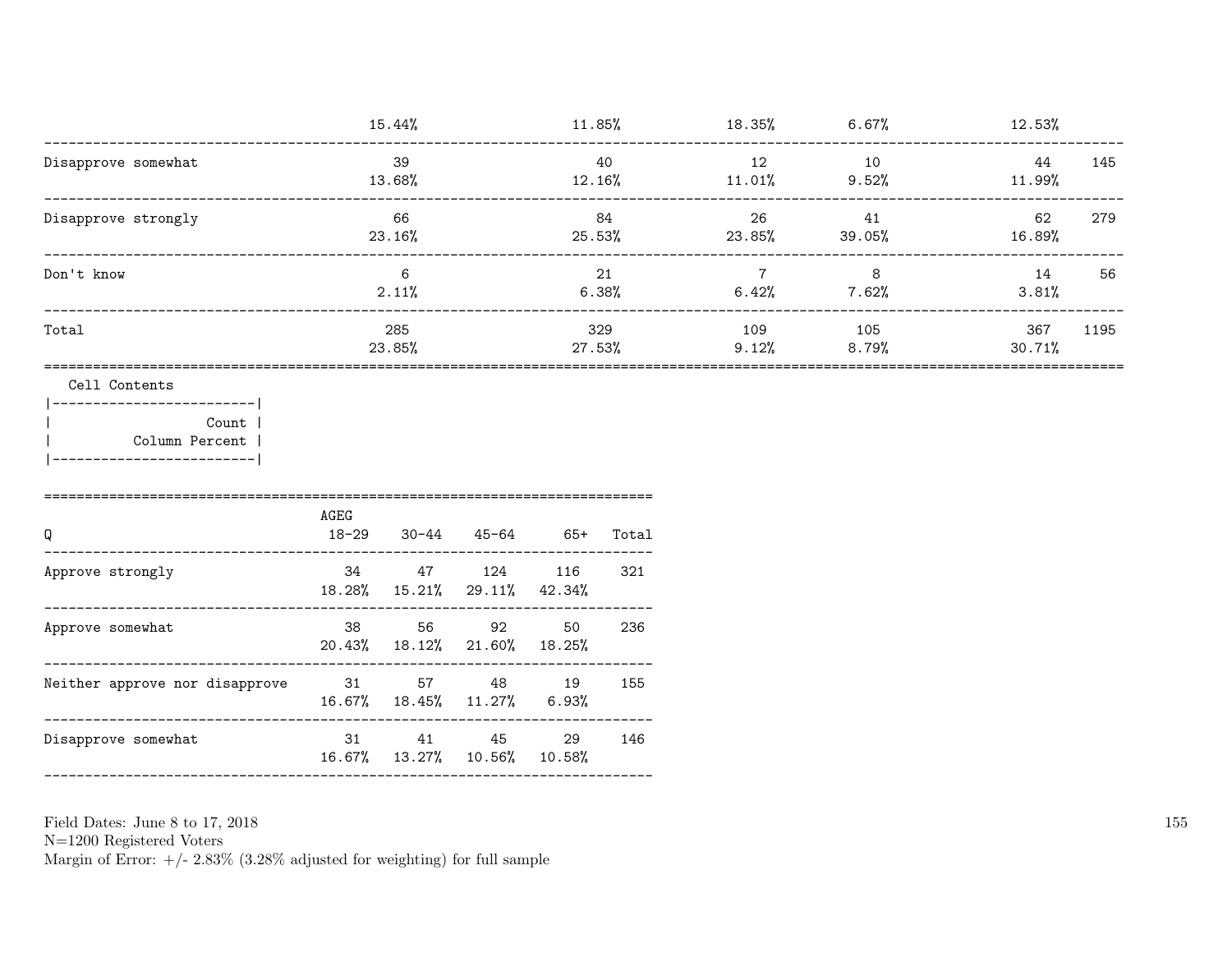| Disapprove strongly | 38<br>20.43%  | 78<br>25.24% 25.35% 21.17%   | 108 | 58    | 282  |
|---------------------|---------------|------------------------------|-----|-------|------|
| Don't know          | 14            | 30<br>$7.53\%$ 9.71\% 2.11\% | 9   | 0.73% | 55   |
| Total               | 186<br>15.56% | 309<br>25.86% 35.65% 22.93%  | 426 | 274   | 1195 |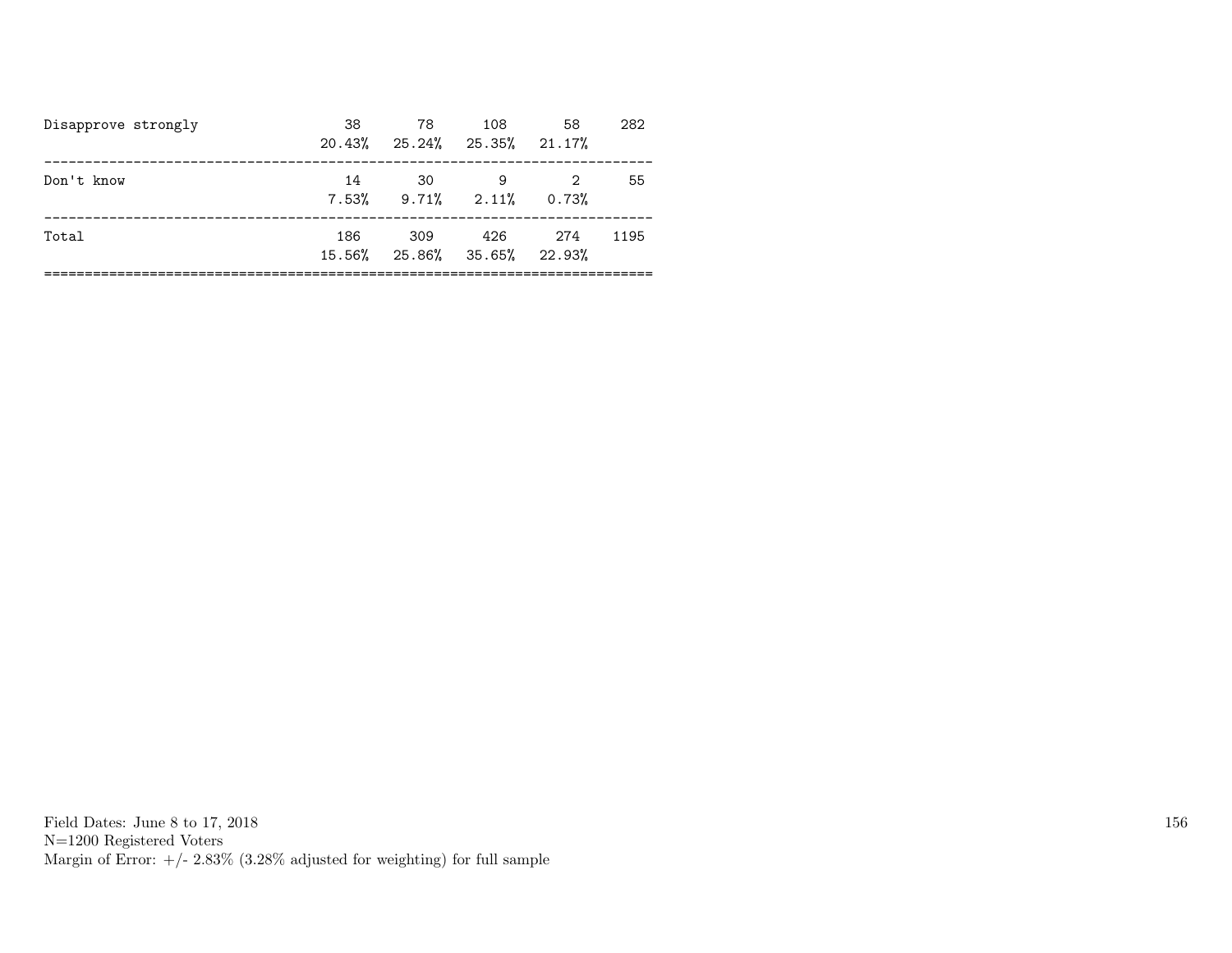## Q8B. Dan Patrick Approval

Cell Contents |-------------------------| | Count | | Column Percent | |-------------------------|

| Q                              | LIBCON7                |                 |                          |               |                 |                | Extremely lib. Somewhat lib. Lean lib. Moderate Lean con. Somewhat con. Extremely con. | Total |
|--------------------------------|------------------------|-----------------|--------------------------|---------------|-----------------|----------------|----------------------------------------------------------------------------------------|-------|
| Approve strongly               | 6.19%                  | 3<br>$1.99\%$   | 2<br>2.20%               | 19<br>6.31%   | 16<br>14.95%    | 63<br>28.90%   | 106<br>$50.96\%$                                                                       | 216   |
| Approve somewhat               | 2<br>1.77%             | 9<br>5.96%      | $\overline{1}$<br>1.10%  | 46<br>15.28%  | 36<br>33.64%    | 77<br>35.32%   | 45<br>21.63%                                                                           | 216   |
| Neither approve nor disapprove | 11<br>9.73%            | 11<br>7.28%     | $7\overline{ }$<br>7.69% | 88<br>29.24%  | 25<br>23.36%    | 34<br>15.60%   | 36<br>17.31%                                                                           | 212   |
| Disapprove somewhat            | $\mathcal{E}$<br>2.65% | 18<br>11.92%    | 20<br>21.98%             | 28<br>9.30%   | 9<br>$8.41\%$   | 10<br>4.59%    | $\overline{4}$<br>1.92%                                                                | 92    |
| Disapprove strongly            | 81<br>71.68%           | 88<br>58.28%    | 50<br>54.95%             | 66<br>21.93%  | 5<br>$4.67\%$   | 14<br>6.42%    | 8<br>3.85%                                                                             | 312   |
| Don't know                     | 9<br>7.96%             | 22<br>$14.57\%$ | 11<br>12.09%             | 54<br>17.94%  | 16<br>14.95%    | 20<br>$9.17\%$ | 9<br>4.33%                                                                             | 141   |
| Total                          | 113<br>9.50%           | 151<br>12.70%   | 91<br>$7.65\%$           | 301<br>25.32% | 107<br>$9.00\%$ | 218<br>18.33%  | 208<br>17.49%                                                                          | 1189  |

Cell Contents

|-------------------------|

| Count |

Field Dates: June 8 to 17, 2018

N=1200 Registered Voters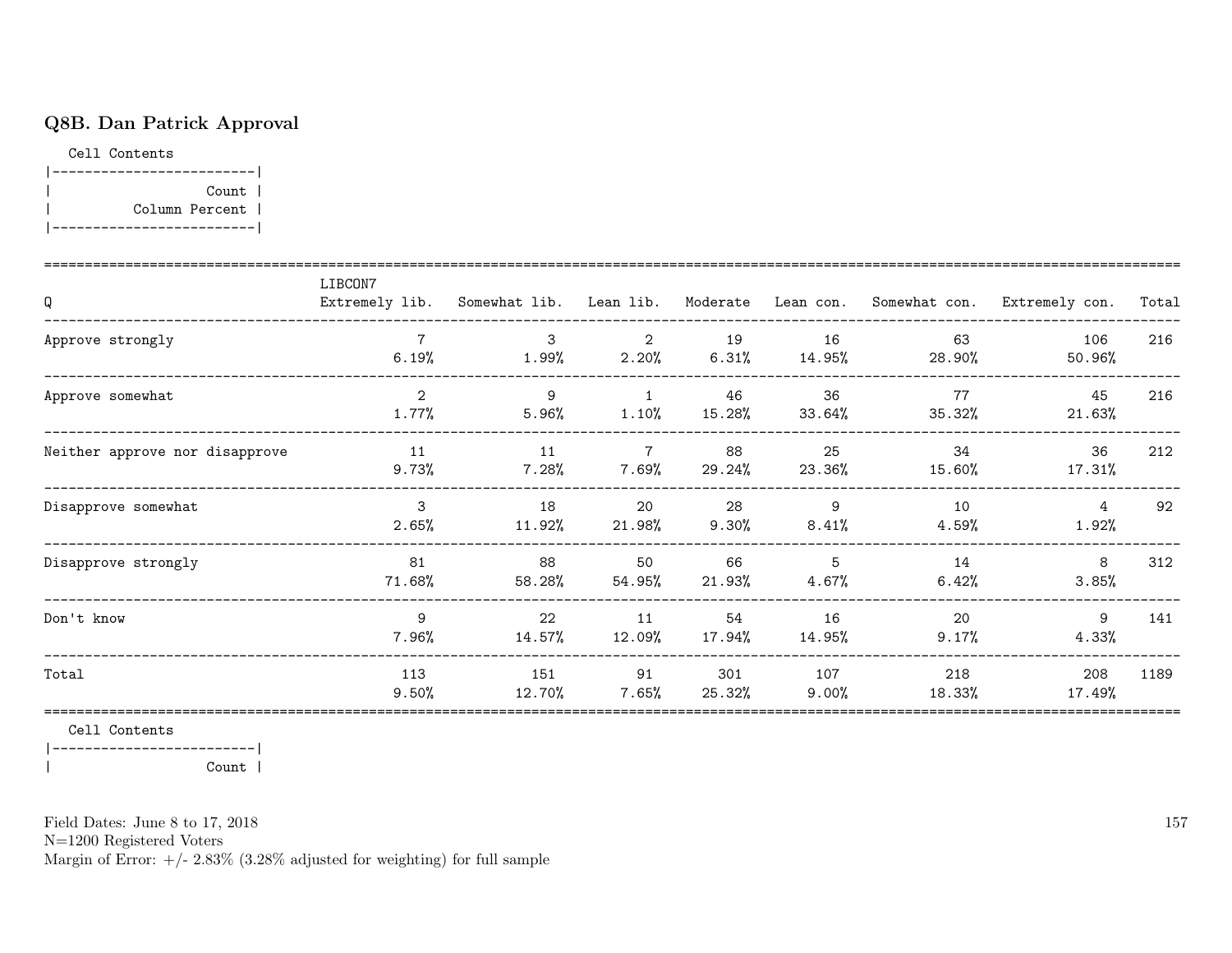|-------------------------|

| Q                                                          | IDEOL                 |                            | Liberals Moderates Conservatives Total |        |
|------------------------------------------------------------|-----------------------|----------------------------|----------------------------------------|--------|
| Approve strongly                                           | 12                    | 19                         | 184 215<br>$3.37\%$ 6.31% 34.65%       |        |
| --------------------------------------<br>Approve somewhat |                       | 12 46                      | 157<br>$3.37\%$ 15.28% 29.57%          | 215    |
| Neither approve nor disapprove                             |                       | 29 88                      | 96<br>$8.15\%$ 29.24% 18.08%           | 213    |
| Disapprove somewhat                                        | 42 and $\overline{a}$ | 28<br>$11.80\%$ 9.30%      | 23 93<br>4.33%                         |        |
| Disapprove strongly                                        |                       | 219 66<br>$61.52\%$ 21.93% | 5.08%                                  | 27 312 |
| _______________________________<br>Don't know              | 42                    | 54                         | $11.80\%$ $17.94\%$ 8.29%              | 44 140 |
| __________________________________<br>Total                |                       | 356 301                    | 531<br>$29.97\%$ 25.34% 44.70%         | 1188   |
| Cell Contents<br>-----------------------                   |                       |                            |                                        |        |
| Count  <br>Column Percent  <br>__________________________  |                       |                            |                                        |        |

==========================================================================================================

PID7

Field Dates: June 8 to 17, 2018 N=1200 Registered Voters Margin of Error:  $+/- 2.83\%$  (3.28% adjusted for weighting) for full sample 158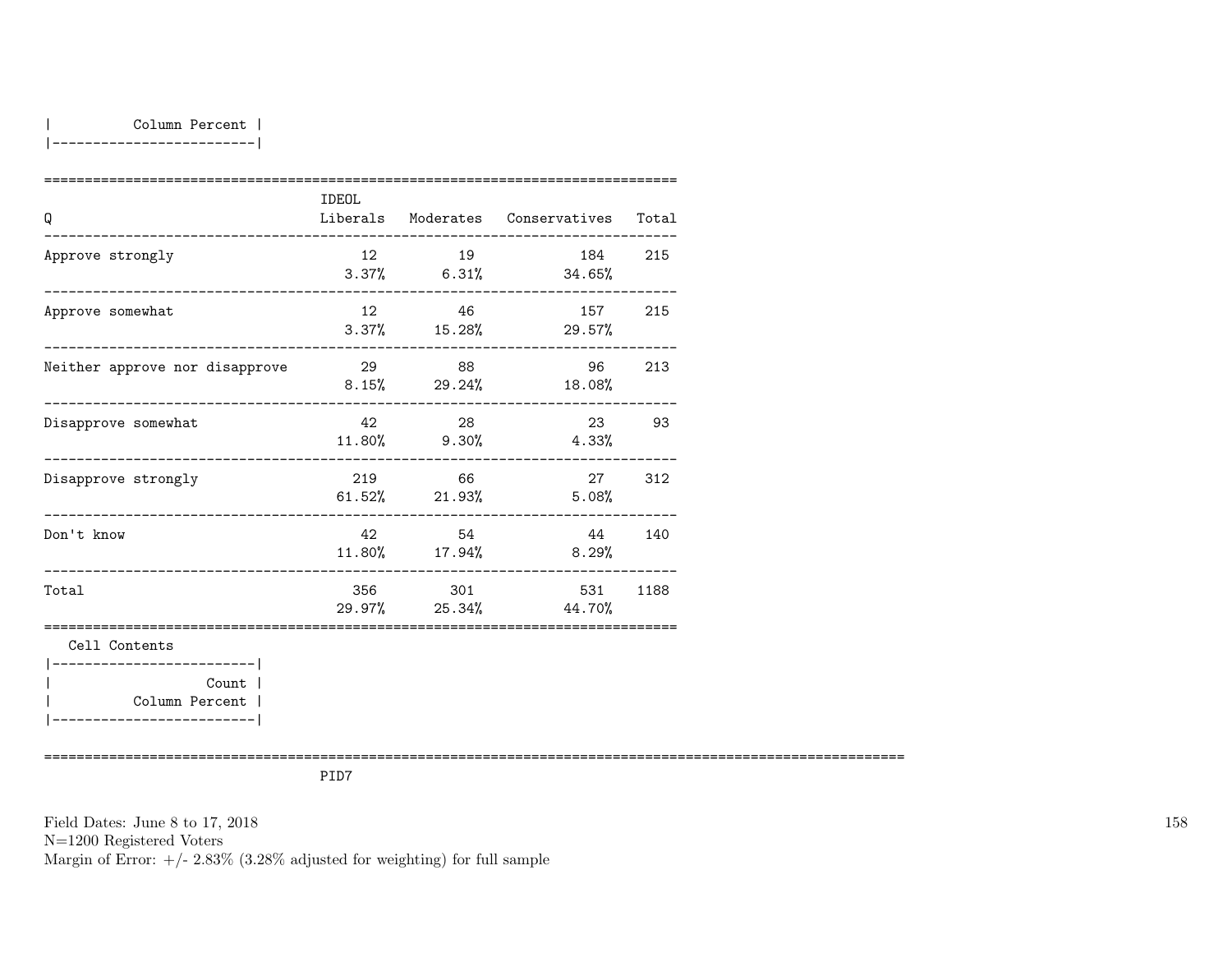| Q                                                                                      |                  |  | StrDem WeakDem LeanDem Ind LeanRep WeakRep                                        |     | StrRep                      | Total |
|----------------------------------------------------------------------------------------|------------------|--|-----------------------------------------------------------------------------------|-----|-----------------------------|-------|
| Approve strongly<br>-----------------------------------                                |                  |  | 6 1 9 16 47 28<br>$2.43\%$ 0.87% 6.52% 13.11% 33.10% 19.44% 41.98%                |     | 102                         | 209   |
| Approve somewhat                                                                       |                  |  | 11 13 2 21 46 47 72<br>4.45% 11.30% 1.45% 17.21% 32.39% 32.64% 29.63%             |     |                             | 212   |
| Neither approve nor disapprove 34 31                                                   |                  |  | 21 17 25 37<br>13.77% 26.96% 15.22% 13.93% 17.61% 25.69% 14.81%                   |     | 36                          | 201   |
| Disapprove somewhat                                                                    |                  |  | 27 15 19 10 5 8 4 88<br>10.93% 13.04% 13.77% 8.20% 3.52% 5.56%                    |     | $1.65\%$                    |       |
| Disapprove strongly                                                                    |                  |  | 150 33 68 34 4 9<br>$60.73\%$ 28.70% 49.28% 27.87% 2.82% 6.25%                    |     | $7\overline{ }$<br>$2.88\%$ | 305   |
| Don't know                                                                             |                  |  | 19 22 19 24 15 15 22<br>$7.69\%$ 19.13% 13.77% 19.67% 10.56% 10.42% 9.05%         |     |                             | 136   |
| Total                                                                                  |                  |  | 247 115 138 122 142 144 243<br>$21.46\%$ 9.99% 11.99% 10.60% 12.34% 12.51% 21.11% |     |                             | 1151  |
| Cell Contents                                                                          |                  |  |                                                                                   |     |                             |       |
| -------------------------- <br>Count  <br>Column Percent  <br>________________________ |                  |  |                                                                                   |     |                             |       |
| ___________________________________<br>Q                                               | PID <sub>3</sub> |  | Democrats Independents Republicans Total                                          |     |                             |       |
| Approve strongly                                                                       |                  |  | 15 16 176<br>$3.01\%$ $13.11\%$ $33.27\%$                                         | 207 |                             |       |

N=1200 Registered Voters

Margin of Error:  $+/- 2.83\%$  (3.28% adjusted for weighting) for full sample

159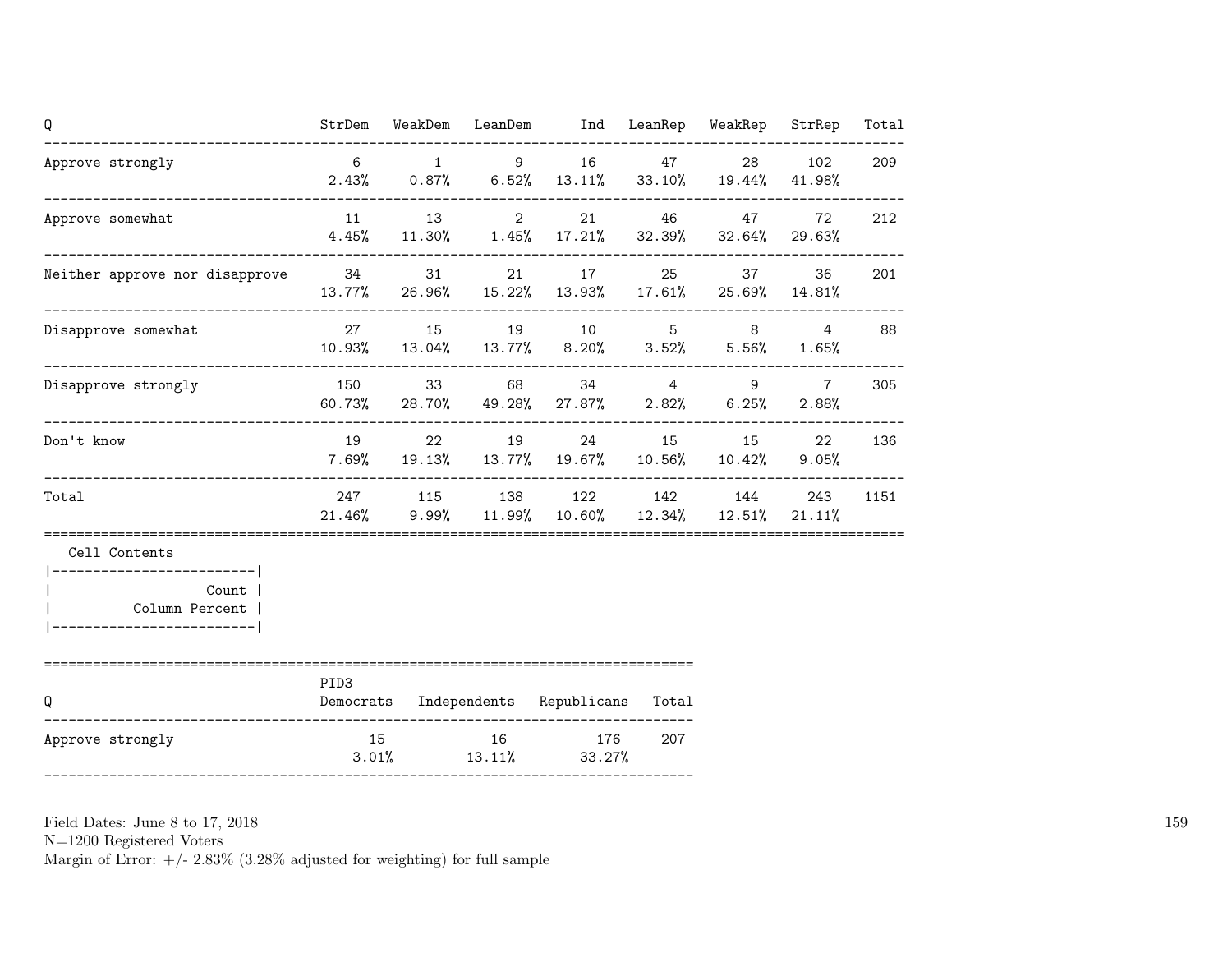| Approve somewhat<br>-------------------------------                                                               | 26<br>5.21%                                                                      |                | 21 | 165<br>$17.21\%$ $31.19\%$                | 212 |        |                       |                                      |       |
|-------------------------------------------------------------------------------------------------------------------|----------------------------------------------------------------------------------|----------------|----|-------------------------------------------|-----|--------|-----------------------|--------------------------------------|-------|
| Neither approve nor disapprove                                                                                    | 86 17                                                                            |                |    | 98<br>$17.23\%$ $13.93\%$ $18.53\%$       | 201 |        |                       |                                      |       |
| Disapprove somewhat                                                                                               | 61 10<br>$12.22\%$ 8.20%                                                         |                |    | 18 89<br>3.40%                            |     |        |                       |                                      |       |
| Disapprove strongly                                                                                               | 252 200                                                                          |                |    | 34<br>20<br>$50.50\%$ 27.87% 3.78%        | 306 |        |                       |                                      |       |
| Don't know                                                                                                        | 59 30 31 32 33 43 44 59 45                                                       |                |    | 24 52 135<br>$11.82\%$ $19.67\%$ $9.83\%$ |     |        |                       |                                      |       |
| Total                                                                                                             | 499<br>43.39%                                                                    |                |    | 122 529 1150<br>$10.61\%$ 46.00%          |     |        |                       |                                      |       |
| Cell Contents<br>------------------------- <br><b>Count</b><br>  Column Percent  <br>  __________________________ |                                                                                  |                |    |                                           |     |        |                       |                                      |       |
| Q<br>-----------------------                                                                                      | Q20A<br>Democratic candidate Republican candidate Tea Party candidate Don't know |                |    |                                           |     |        |                       |                                      | Total |
| Approve strongly                                                                                                  |                                                                                  | 10<br>2.06%    |    | 31.06%                                    | 100 |        |                       | 72 — 10<br>34<br>$45.28\%$ $15.04\%$ | 216   |
| Approve somewhat                                                                                                  |                                                                                  | 22<br>$4.54\%$ |    |                                           | 115 |        | 42 and $\overline{a}$ | 39<br>$35.71\%$ 26.42% 17.26%        | 218   |
| Neither approve nor disapprove                                                                                    |                                                                                  | 68<br>14.02%   |    |                                           | 63  | 19.57% |                       | 63<br>$11.32\%$ 27.88%               | 212   |

N=1200 Registered Voters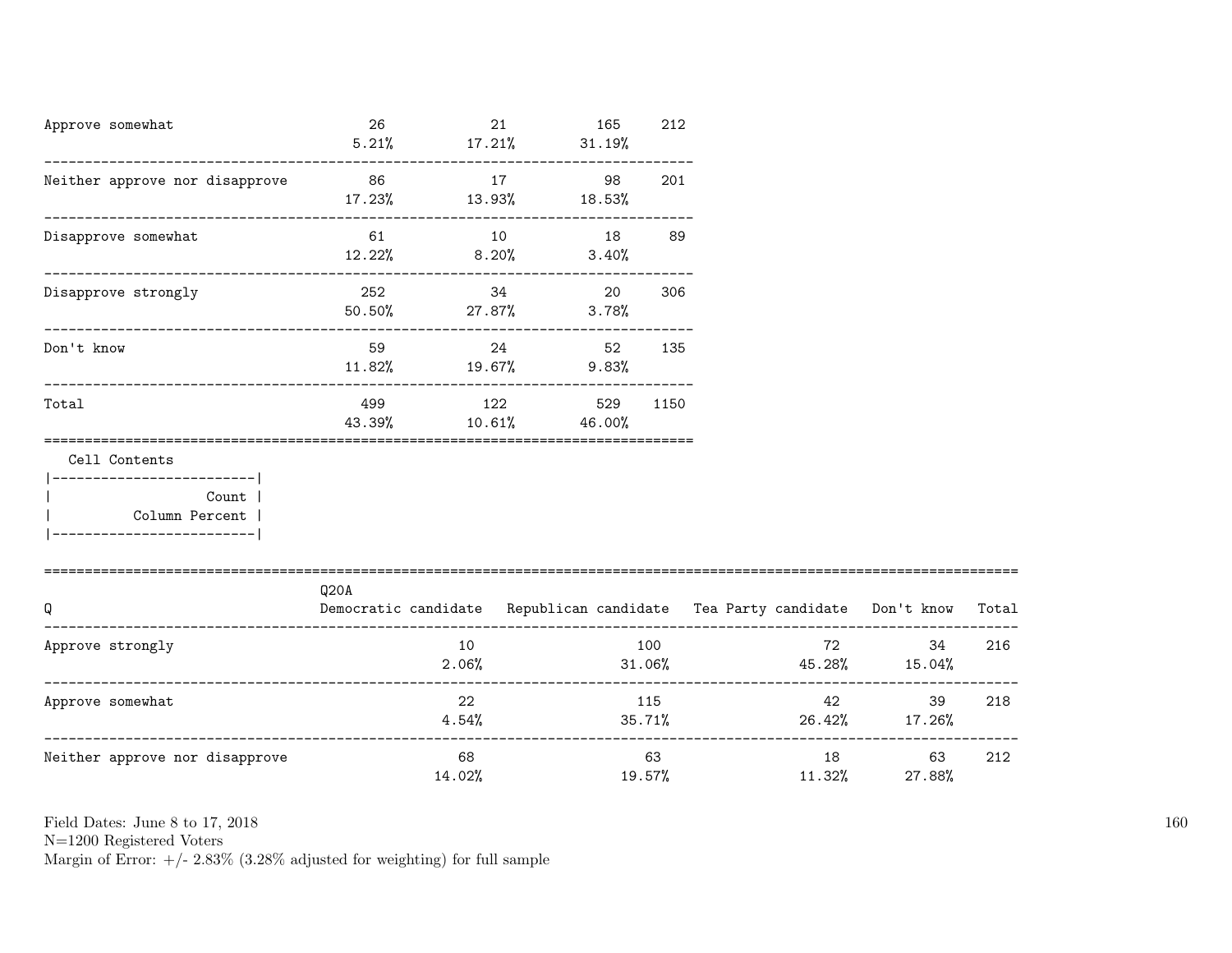| Disapprove somewhat                      | 62<br>12.78%  | 11<br>3.42%      | 6<br>3.77%     | 13<br>5.75%   | 92   |
|------------------------------------------|---------------|------------------|----------------|---------------|------|
| Disapprove strongly                      | 272<br>56.08% | 9<br>2.80%       | 11<br>6.92%    | 19<br>8.41%   | 311  |
| Don't know                               | 51<br>10.52%  | 24<br>7.45%      | 10<br>$6.29\%$ | 58<br>25.66%  | 143  |
| Total                                    | 485<br>40.69% | 322<br>$27.01\%$ | 159<br>13.34%  | 226<br>18.96% | 1192 |
| Cell Contents<br>Count<br>Column Percent |               |                  |                |               |      |

|                                | educ         |                                          |                |               |              |              |       |
|--------------------------------|--------------|------------------------------------------|----------------|---------------|--------------|--------------|-------|
| Q                              | No HS        | High school graduate Some college 2-year |                |               | 4-year       | Post-grad    | Total |
| Approve strongly               | 16<br>23.53% | 59<br>19.80%                             | 53<br>19.70%   | 14<br>11.76%  | 50<br>16.56% | 24<br>17.78% | 216   |
| Approve somewhat               | 9<br>13.24%  | 50<br>16.78%                             | 52<br>19.33%   | 28<br>23.53%  | 63<br>20.86% | 15<br>11.11% | 217   |
| Neither approve nor disapprove | 20<br>29.41% | 66<br>22.15%                             | 40<br>14.87%   | 27<br>22.69%  | 46<br>15.23% | 14<br>10.37% | 213   |
| Disapprove somewhat            | 1.47%        | 25<br>$8.39\%$                           | 23<br>$8.55\%$ | 8<br>$6.72\%$ | 28<br>9.27%  | 8<br>5.93%   | 93    |
| Disapprove strongly            | 3            | 61                                       | 62             | 27            | 95           | 62           | 310   |

Field Dates: June 8 to 17,  $2018\,$ 

N=1200 Registered Voters<br>Margin of Error:  $+/- 2.83\%$  (3.28% adjusted for weighting) for full sample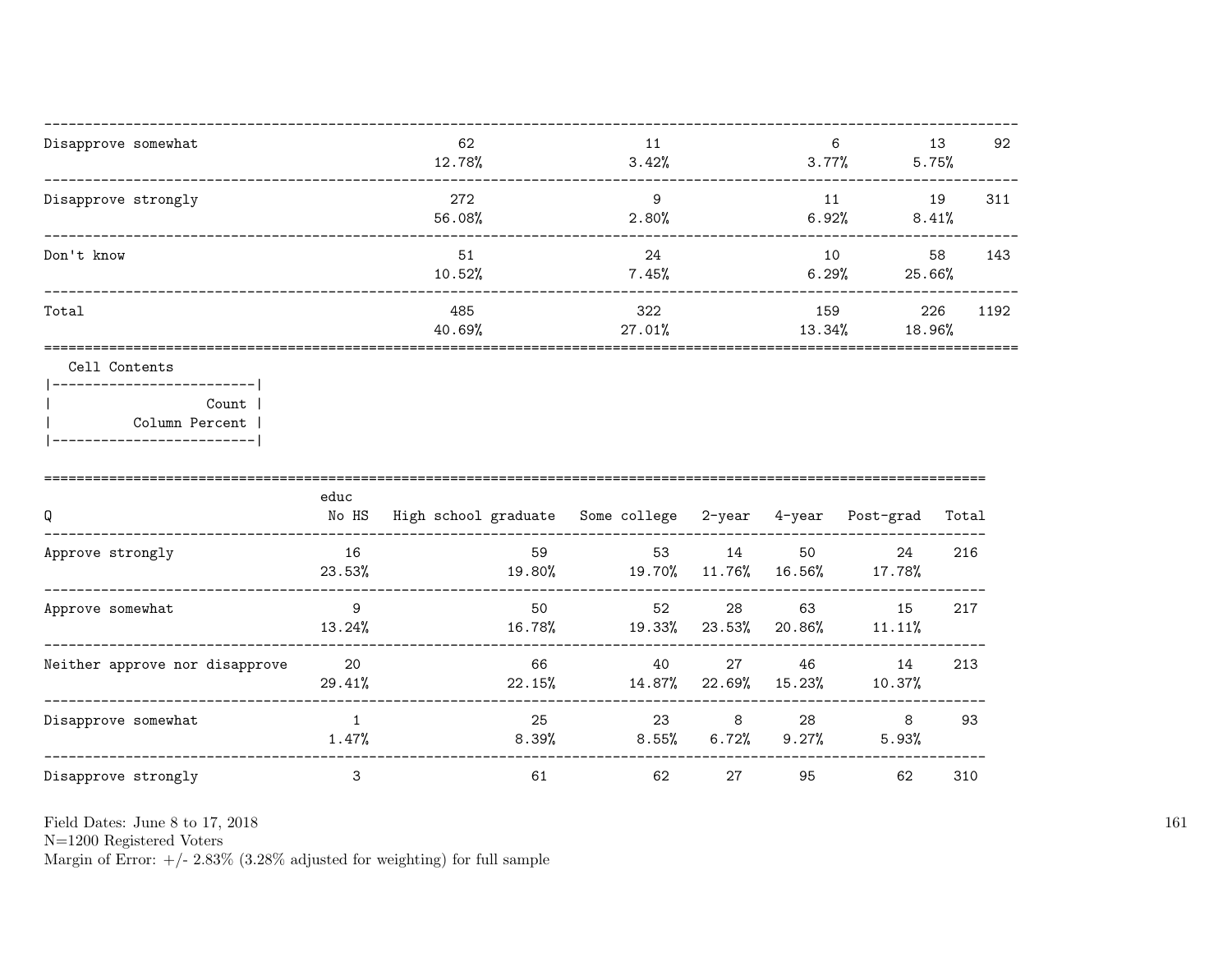|                                                                                                | 4.41%                                                                                      | $20.47\%$ 23.05% 22.69% 31.46% 45.93%               |        |       |                                       |                  |                            |       |
|------------------------------------------------------------------------------------------------|--------------------------------------------------------------------------------------------|-----------------------------------------------------|--------|-------|---------------------------------------|------------------|----------------------------|-------|
| Don't know                                                                                     | 19<br>27.94%                                                                               | $12.42\%$ $14.50\%$ $12.61\%$ $6.62\%$ $8.89\%$     |        |       | 37 39 15 20 12                        | 142              |                            |       |
| Total                                                                                          | 68<br>5.71%                                                                                | 298<br>$25.02\%$ 22.59% 9.99%                       |        |       | 269 119 302 135 1191<br>25.36% 11.34% |                  |                            |       |
| Cell Contents                                                                                  |                                                                                            |                                                     |        |       |                                       |                  |                            |       |
| ------------------------- <br><b>Count</b>  <br>Column Percent  <br> ------------------------- |                                                                                            |                                                     |        |       |                                       |                  |                            |       |
| Q<br>----------------------------                                                              | ATTEND<br>More than once a week Once a week A few times a month Once or twice a year Never |                                                     |        |       |                                       |                  |                            | Total |
| Approve strongly                                                                               | 48                                                                                         | 57<br>$34.04\%$ 22.80% 13.74% 13.62% 14.18%         |        | 18    |                                       | 38 — 1           | 56                         | 217   |
| Approve somewhat                                                                               | 28                                                                                         | 55<br>19.86% 22.00%                                 | 32     |       | $24.43\%$ $19.00\%$ $12.66\%$         |                  | 50                         | 218   |
| Neither approve nor disapprove                                                                 | 14.89%                                                                                     | 21<br>52<br>$20.80\%$ $22.90\%$ $16.49\%$ $16.46\%$ |        | 30    |                                       | 46 — 10          | 65                         | 214   |
| Disapprove somewhat                                                                            | 11<br>7.80%                                                                                | 22<br>8.80%                                         | 12     | 9.16% |                                       | 25 3<br>$8.96\%$ | 22<br>5.57%                | 92    |
| Disapprove strongly                                                                            | 18                                                                                         | 35<br>$12.77\%$ $14.00\%$                           | 17.56% | 23    |                                       | 84               | 152<br>$30.11\%$ $38.48\%$ | 312   |
| Don't know                                                                                     | 15                                                                                         | 29<br>$10.64\%$ $11.60\%$                           |        | 16    | 12.21%                                |                  | 33 50<br>11.83% 12.66%     | 143   |
|                                                                                                |                                                                                            |                                                     |        |       |                                       |                  |                            |       |

Field Dates: June 8 to 17,  $2018\,$ 

N=1200 Registered Voters<br>Margin of Error:  $+/- 2.83\%$  (3.28% adjusted for weighting) for full sample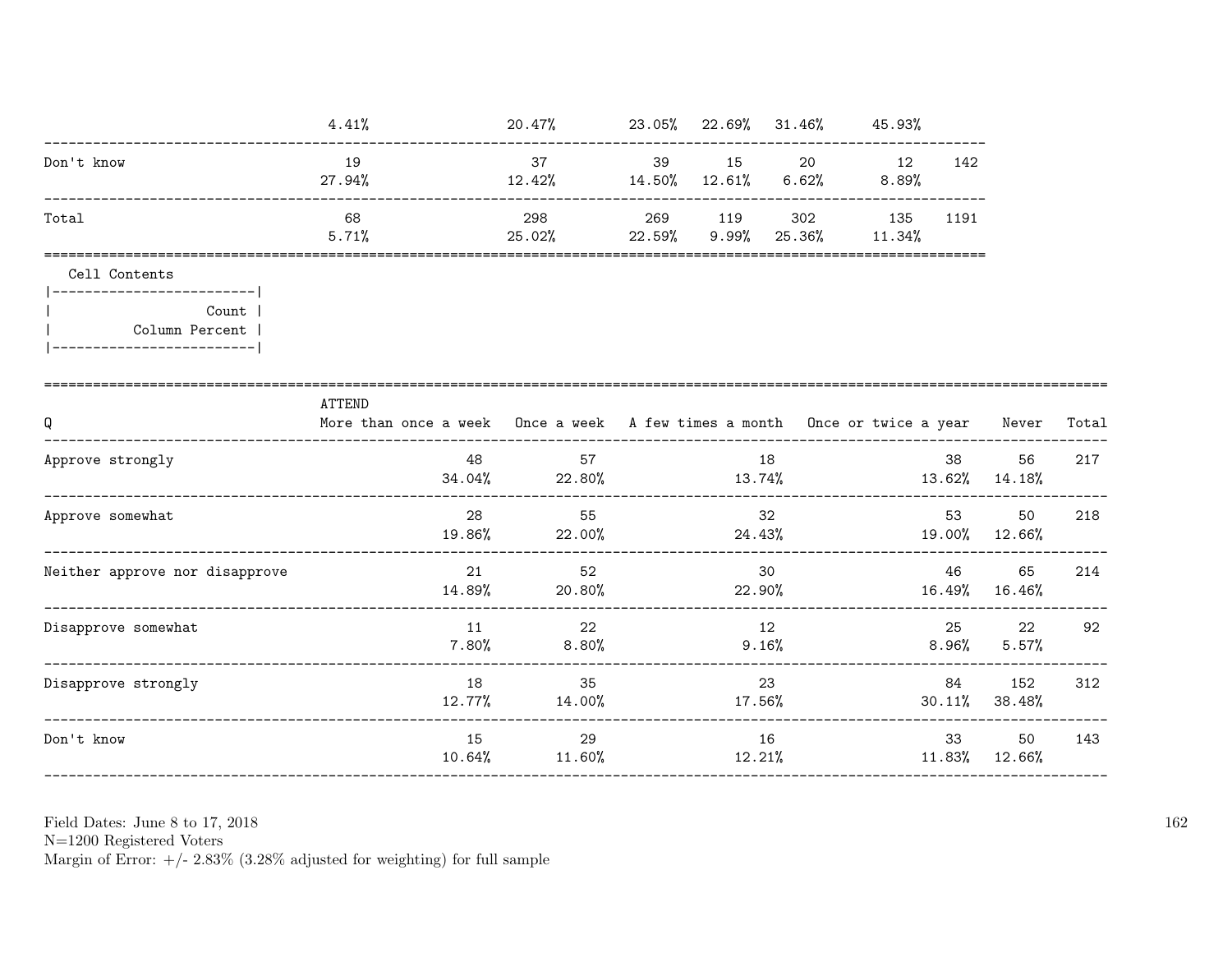| Total       | ᆠᆂᆂ    | 250    | $\sim$<br>⊥∪⊥ | 279    | 395    | 1196 |
|-------------|--------|--------|---------------|--------|--------|------|
|             | 11.79% | 20.90% | 0.95%         | 23.33% | 33.03% |      |
| ----<br>--- |        |        |               |        |        |      |

Cell Contents

|-------------------------| | Count | | Column Percent | |-------------------------|

| Q                              | race_recode<br>White | Black         | Hispanic        |                          | Asian Native American Middle Eastern |                          | Mixed                    | Other                    | Total |
|--------------------------------|----------------------|---------------|-----------------|--------------------------|--------------------------------------|--------------------------|--------------------------|--------------------------|-------|
| Approve strongly               | 161<br>23.13%        | 5<br>2.91%    | 36<br>13.33%    | 1<br>6.25%               | 3<br>42.86%                          | 20.00%                   | $\overline{7}$<br>35.00% | 4<br>36.36%              | 218   |
| Approve somewhat               | 151<br>21.70%        | 22<br>12.79%  | 38<br>14.07%    | $\overline{4}$<br>25.00% | $\mathbf{1}$<br>14.29%               | 20.00%                   | 5.00%                    | $\circ$<br>0.00%         | 218   |
| Neither approve nor disapprove | 91<br>13.07%         | 48<br>27.91%  | 68<br>$25.19\%$ | 2<br>12.50%              | 14.29%                               | $\Omega$<br>$0.00\%$     | 2<br>10.00%              | 2<br>18.18%              | 214   |
| Disapprove somewhat            | 46<br>6.61%          | 21<br>12.21%  | 19<br>7.04%     | 2<br>12.50%              | $\Omega$<br>$0.00\%$                 | $\overline{2}$<br>40.00% | $\overline{2}$<br>10.00% | $\mathbf{1}$<br>$9.09\%$ | 93    |
| Disapprove strongly            | 188<br>27.01%        | 50<br>29.07%  | 61<br>22.59%    | 5<br>$31.25\%$           | $\overline{2}$<br>28.57%             | 20.00%                   | 3<br>15.00%              | $\mathbf{1}$<br>9.09%    | 311   |
| Don't know                     | 59<br>$8.48\%$       | 26<br>15.12%  | 48<br>17.78%    | $\overline{2}$<br>12.50% | $\Omega$<br>0.00%                    | $\Omega$<br>$0.00\%$     | 5<br>25.00%              | 3<br>27.27%              | 143   |
| Total                          | 696<br>58.15%        | 172<br>14.37% | 270<br>22.56%   | 16<br>$1.34\%$           | $\overline{7}$<br>0.58%              | 5<br>0.42%               | 20<br>1.67%              | 11<br>0.92%              | 1197  |

Cell Contents

|-------------------------|

Field Dates: June 8 to 17, 2018

N=1200 Registered Voters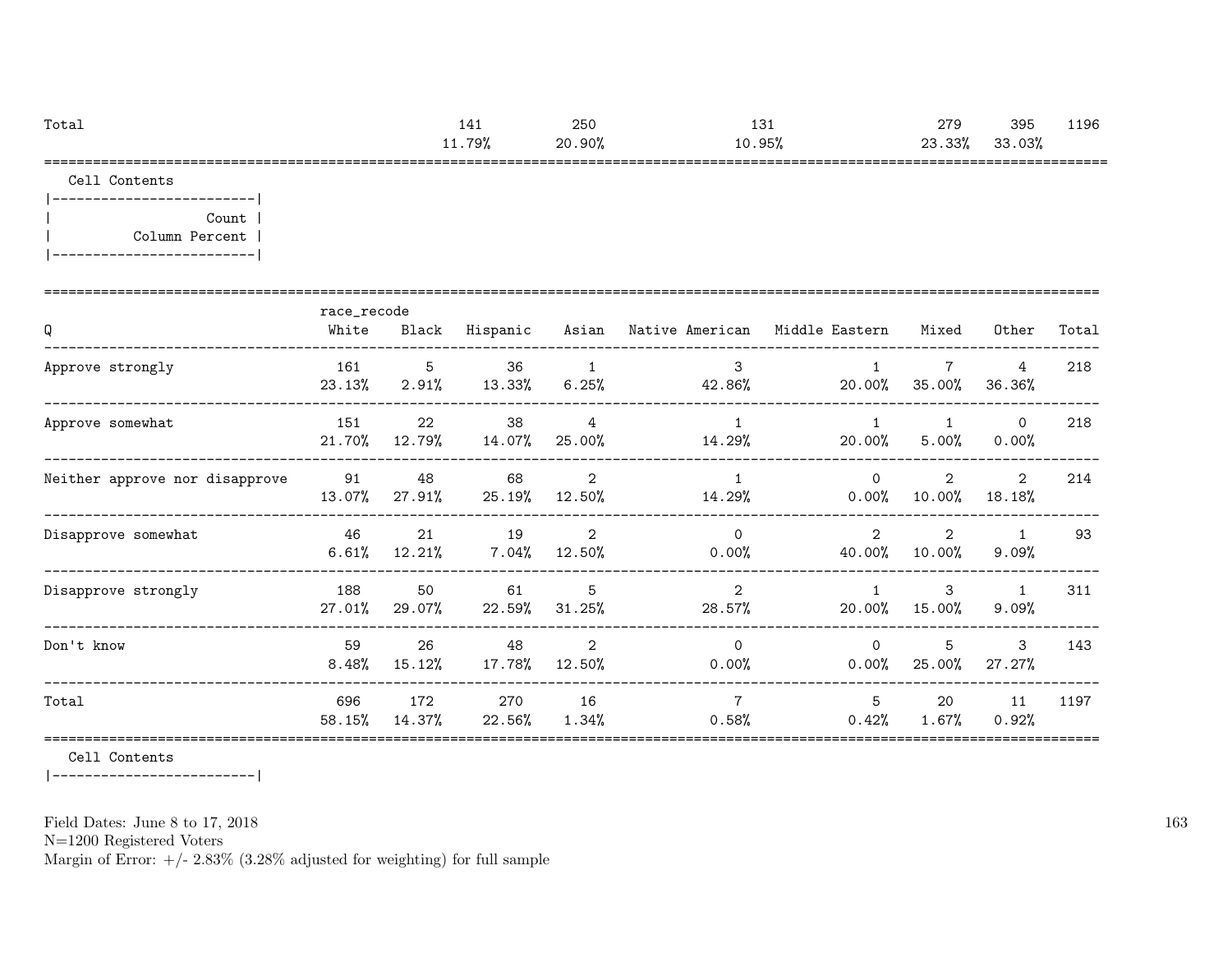| Q                              | MARITAL<br>Married |                                                      |            |       |              | Separated Divorced Widowed Single Domestic Partnership | Total |
|--------------------------------|--------------------|------------------------------------------------------|------------|-------|--------------|--------------------------------------------------------|-------|
| Approve strongly               | 137                | $\overline{4}$<br>22.72% 22.22% 14.91% 26.76%        | 17         | 19    | 33<br>10.34% | $7\phantom{.0}$<br>10.77%                              | 217   |
| Approve somewhat               | 121                | 20.07% 5.56% 14.04% 23.94% 12.23%                    | 1 16 17 39 |       |              | $22 \overline{ }$<br>33.85%                            | 216   |
| Neither approve nor disapprove | 100                | $\overline{7}$<br>16.58% 38.89% 14.91% 22.54% 17.87% |            | 16    | 57           | 14<br>21.54%                                           | 211   |
| Disapprove somewhat            | 52<br>8.62%        | $5.56\%$ $4.39\%$ $5.63\%$ $9.09\%$                  | 1 5 4      |       | 29           | $2^{1}$<br>3.08%                                       | 93    |
| Disapprove strongly            | 140                | 5 <sup>5</sup><br>23.22% 27.78% 43.86% 18.31%        |            | 50 13 | 90<br>28.21% | 13<br>20.00%                                           | 311   |
| Don't know                     | 53<br>8.79%        | $\Omega$<br>$0.00\%$ $7.89\%$ $2.82\%$               | 9          | 2     | 71<br>22.26% | $7\overline{ }$<br>10.77%                              | 142   |
| Total                          | 603<br>50.67%      | 18<br>$1.51\%$ 9.58% 5.97% 26.81%                    | 114 71     |       | 319          | 65<br>5.46%                                            | 1190  |

|-------------------------| | Count | | Column Percent | |-------------------------|

=========================================================

Field Dates: June 8 to 17, 2018

N=1200 Registered Voters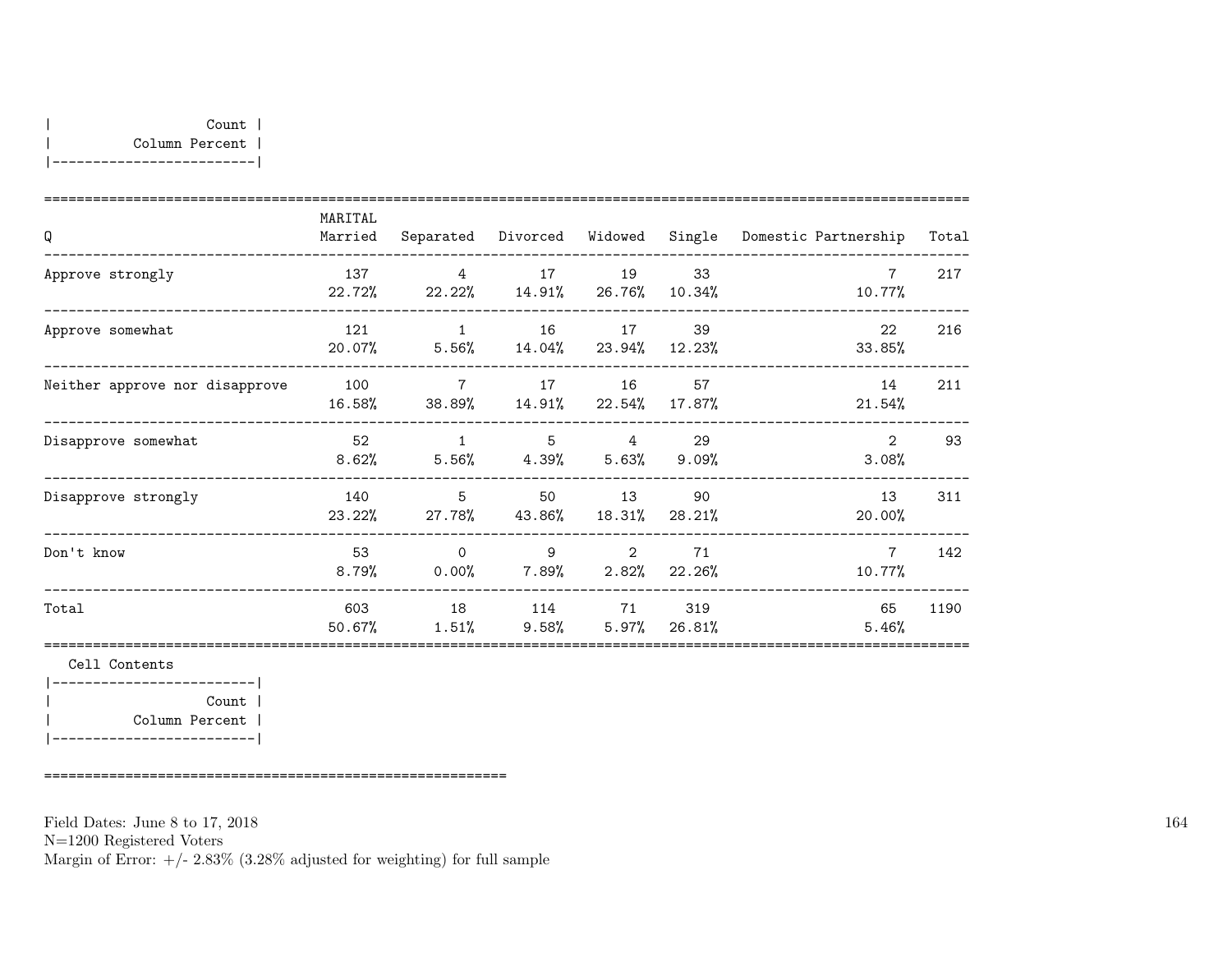| Q                                                                                                                             | gender                                       | Male Female Total                                        |                            |  |
|-------------------------------------------------------------------------------------------------------------------------------|----------------------------------------------|----------------------------------------------------------|----------------------------|--|
| Approve strongly                                                                                                              |                                              | 132 84 216<br>23.61% 13.23%                              |                            |  |
| Approve somewhat                                                                                                              |                                              | $117 \qquad \quad 101 \qquad \quad 218$<br>20.93% 15.91% |                            |  |
| Neither approve nor disapprove 80 134 214                                                                                     |                                              | $14.31\%$ $21.10\%$<br>------------------------          |                            |  |
| Disapprove somewhat                                                                                                           | $6.80\%$ $8.50\%$<br>.______________________ | 38 54 92                                                 |                            |  |
| Disapprove strongly                                                                                                           |                                              | 151 160 311<br>$27.01\%$ $25.20\%$                       |                            |  |
| Don't know                                                                                                                    |                                              | 41 102 143<br>$7.33\%$ $16.06\%$                         |                            |  |
| Total                                                                                                                         |                                              | 559 635 1194<br>46.82% 53.18%                            |                            |  |
| Cell Contents<br>----------------------- <br>Count  <br>Column Percent  <br>----------------------- <br>===================== |                                              |                                                          |                            |  |
| Q<br>___________________                                                                                                      | LOCATE<br>______________                     |                                                          | Urban Suburban Rural Total |  |
| Approve strongly                                                                                                              | 56 100                                       | 14.40% 20.53% 19.15%                                     | 117 45 218                 |  |

N=1200 Registered Voters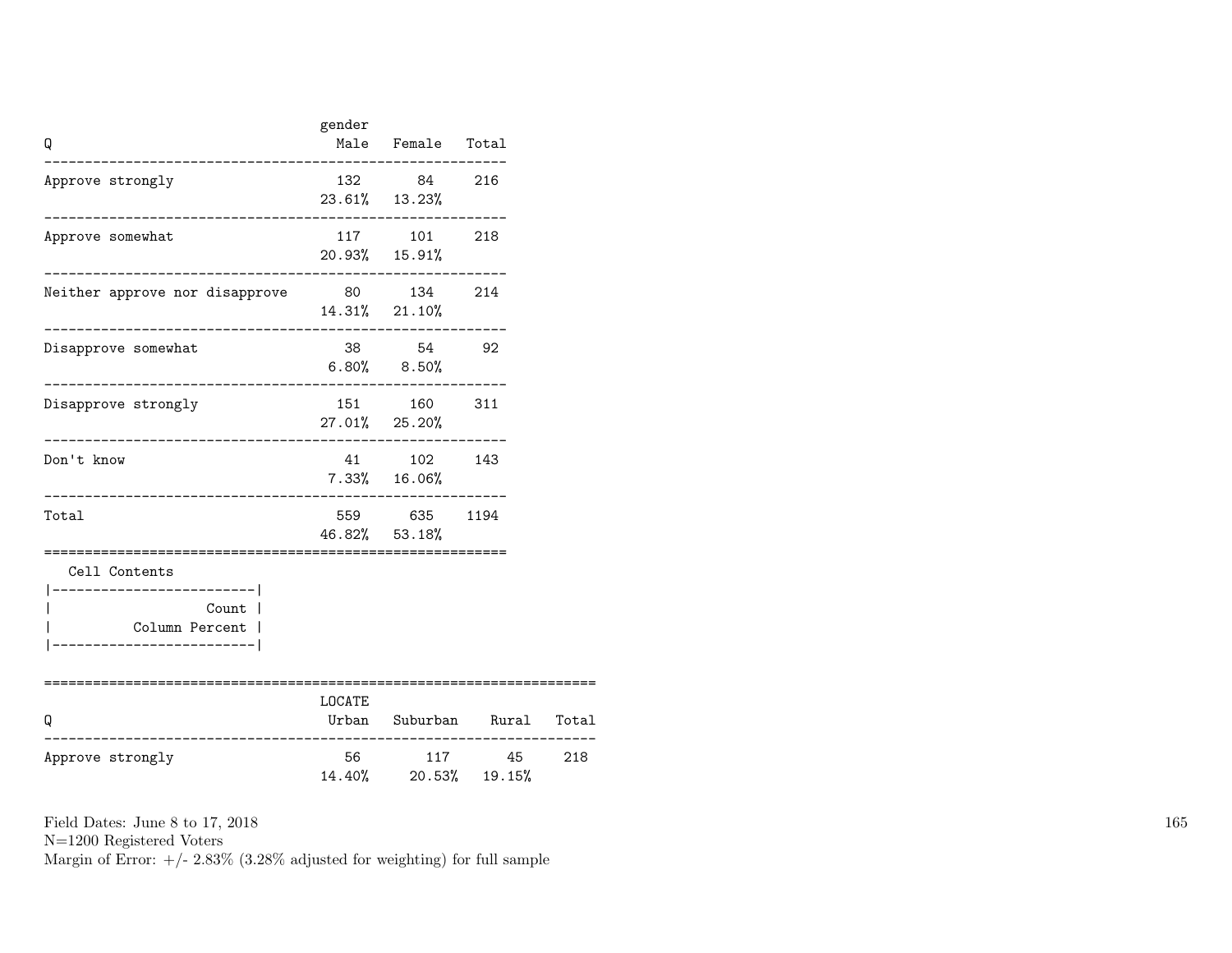| Approve somewhat                                      | 56            | 98<br>14.40% 17.19% 26.81%       | 63 | 217      |                                     |       |                                                                                     |       |
|-------------------------------------------------------|---------------|----------------------------------|----|----------|-------------------------------------|-------|-------------------------------------------------------------------------------------|-------|
| Neither approve nor disapprove 72 101 40              |               | 18.51% 17.72% 17.02%             |    | 213      |                                     |       |                                                                                     |       |
| Disapprove somewhat                                   |               | 37 38 18<br>$9.51\%$ 6.67% 7.66% |    | 93       |                                     |       |                                                                                     |       |
| Disapprove strongly                                   | 108 159 43    | 27.76% 27.89% 18.30%             |    | 310      |                                     |       |                                                                                     |       |
| Don't know                                            | 60 000        | 57 — 17<br>15.42% 10.00% 11.06%  | 26 | 143      |                                     |       |                                                                                     |       |
| Total                                                 | 389<br>32.58% | 570<br>47.74% 19.68%             |    | 235 1194 |                                     |       |                                                                                     |       |
| Cell Contents                                         |               |                                  |    |          |                                     |       |                                                                                     |       |
| Count  <br>Column Percent  <br>---------------------- |               |                                  |    |          |                                     |       |                                                                                     |       |
| Q                                                     | metro         |                                  |    |          |                                     |       | Houston Area Dallas-Fort Worth Area San Antonio Area Austin Area Another Part of TX | Total |
| Approve strongly                                      |               | 52<br>$18.25\%$                  |    | 53       | $16.16\%$ 22.32%                    | 25 10 | 76<br>9.52%<br>20.71%                                                               | 216   |
| Approve somewhat                                      | 17.89%        | 51                               |    | 63       | 16<br>$19.21\%$ $14.29\%$ $19.05\%$ | 20    | 69<br>$18.80\%$                                                                     | 219   |
| Neither approve nor disapprove                        | 54            |                                  |    | 56       | 23                                  | 10    | 71                                                                                  | 214   |

N=1200 Registered Voters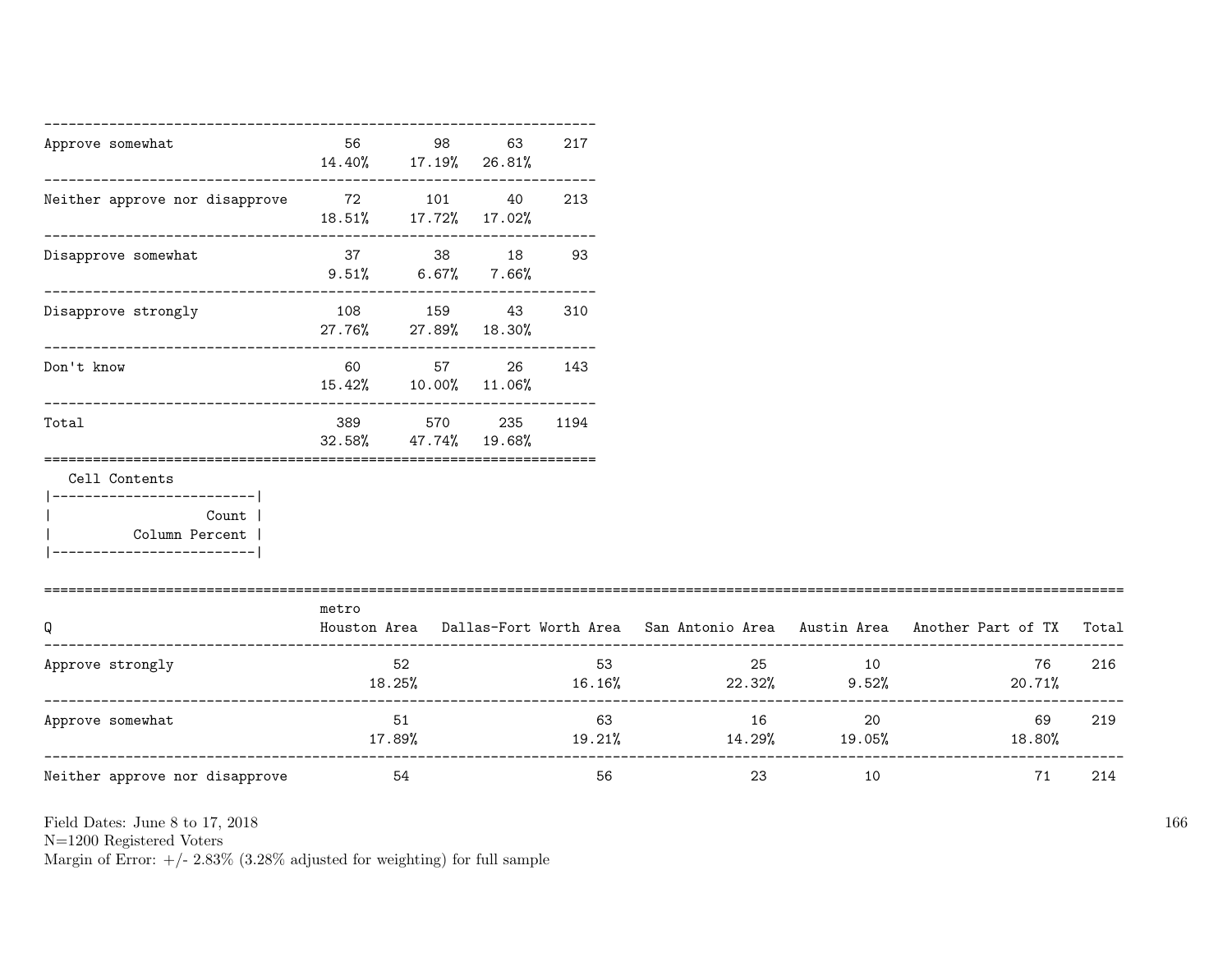|                     | 18.95%        | 17.07%        | 20.54%        | 9.52%           | 19.35%                   |  |
|---------------------|---------------|---------------|---------------|-----------------|--------------------------|--|
| Disapprove somewhat | 24<br>8.42%   | 24<br>7.32%   | 9<br>$8.04\%$ | 5<br>4.76%      | 93<br>31<br>8.45%        |  |
| Disapprove strongly | 80<br>28.07%  | 99<br>30.18%  | 26<br>23.21%  | 45<br>42.86%    | 62<br>312<br>16.89%      |  |
| Don't know          | 24<br>8.42%   | 33<br>10.06%  | 13<br>11.61%  | 15<br>14.29%    | 58<br>143<br>15.80%      |  |
| Total               | 285<br>23.81% | 328<br>27.40% | 112<br>9.36%  | 105<br>$8.77\%$ | 367<br>1197<br>$30.66\%$ |  |
|                     |               |               |               |                 |                          |  |

Cell Contents

 $|----------|$ Count | Column Percent |  $\overline{\phantom{a}}$ |-------------------------|

| AGEG<br>$18 - 29$ |                | 45-64          | - 65+                                           | Total                                                                    |
|-------------------|----------------|----------------|-------------------------------------------------|--------------------------------------------------------------------------|
| 16                | 31             | 81             | 89                                              | 217                                                                      |
| 22                | 56             | 91             | 50                                              | 219                                                                      |
| - 45              | 67             | 69             | 33<br>12.18%                                    | 214                                                                      |
| 16<br>8.51%       | 25<br>$8.06\%$ | 31<br>$7.28\%$ | 20<br>7.38%                                     | 92                                                                       |
|                   |                |                | 30-44<br>$8.51\%$ 10.00%<br>$23.94\%$ $21.61\%$ | $19.01\%$ $32.84\%$<br>$11.70\%$ $18.06\%$ $21.36\%$ $18.45\%$<br>16.20% |

Field Dates: June 8 to 17, 2018

 ${\rm N}{=}1200$  Registered Voters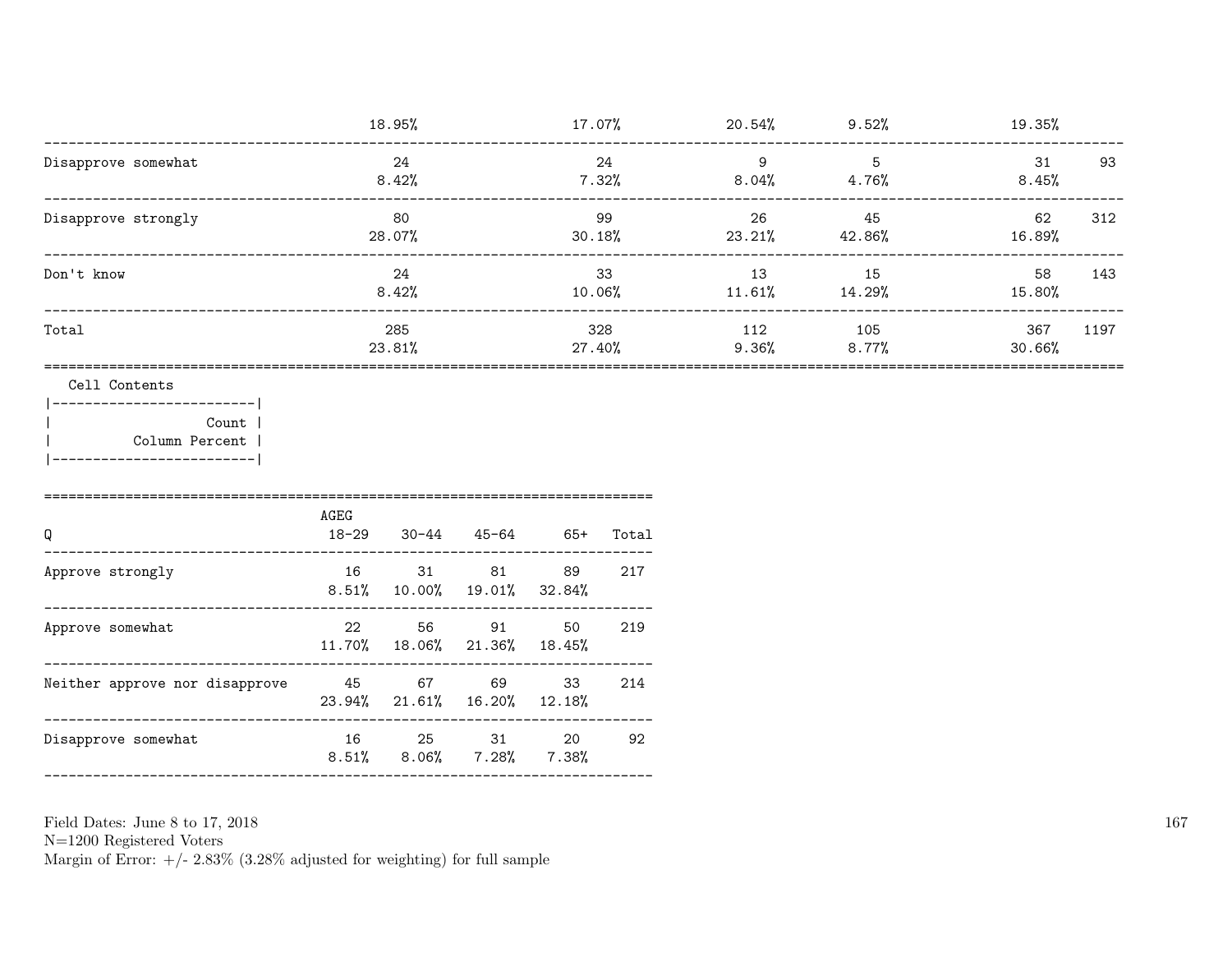| Disapprove strongly | 43<br>22.87% | 77<br>24.84% 28.17% 26.20%         | 120 | 71         | 311  |
|---------------------|--------------|------------------------------------|-----|------------|------|
| Don't know          | 46           | .54<br>24.47% 17.42% 7.98%         | -34 | 8<br>2.95% | 142  |
| Total               | 188          | 310<br>15.73% 25.94% 35.65% 22.68% | 426 | 271        | 1195 |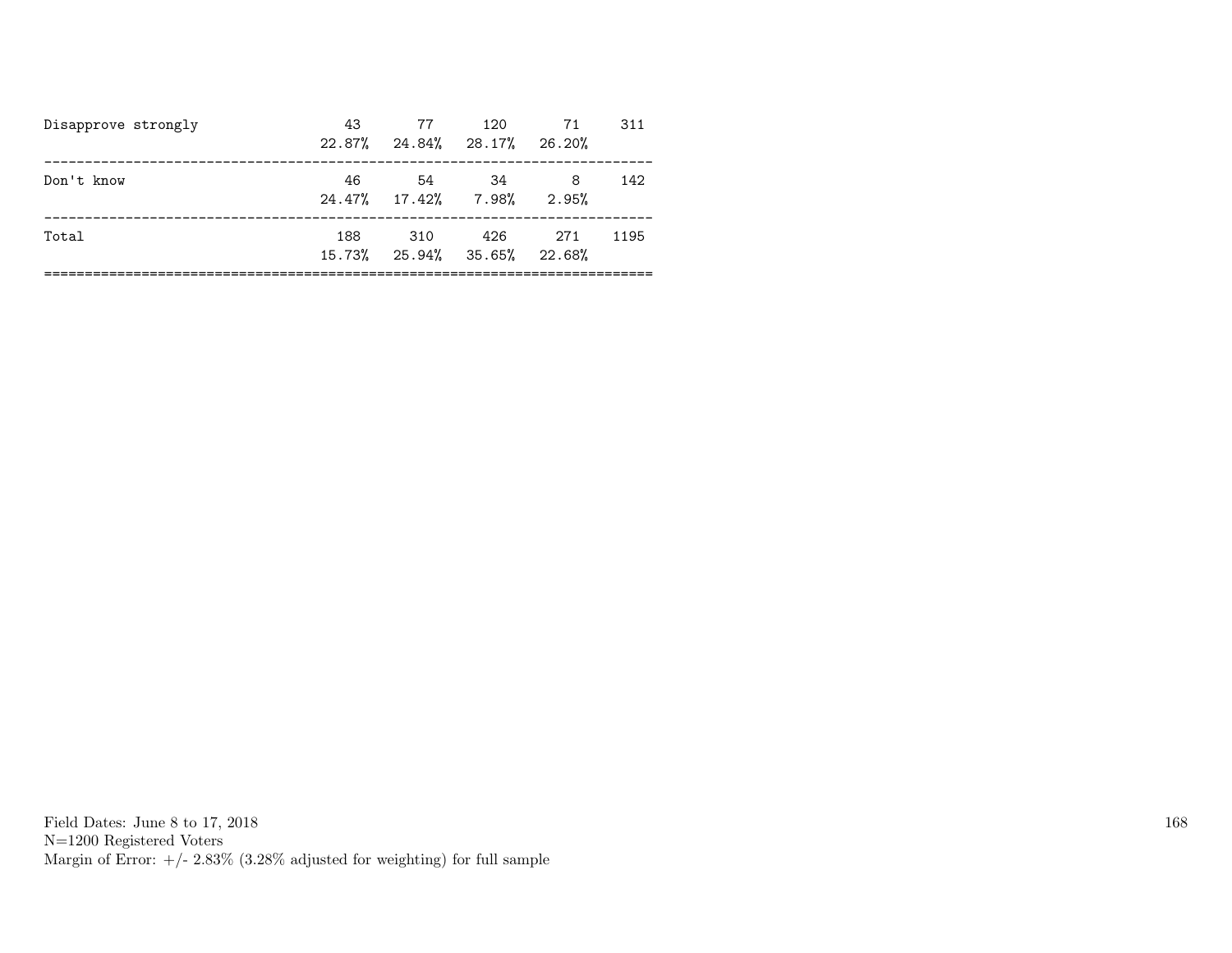## Q9A. Ted Cruz Approval

Cell Contents

|-------------------------| | Count | | Column Percent | |-------------------------|

| Q                              | LIBCON7                 |                            |                            |                |                          |                | Extremely lib. Somewhat lib. Lean lib. Moderate Lean con. Somewhat con. Extremely con. | Total |
|--------------------------------|-------------------------|----------------------------|----------------------------|----------------|--------------------------|----------------|----------------------------------------------------------------------------------------|-------|
| Approve strongly               | 8<br>$6.96\%$           | $\overline{1}$<br>$0.67\%$ | $\mathbf{1}$<br>$1.09\%$   | 15<br>$4.95\%$ | 19<br>17.59%             | 87<br>39.91%   | 123<br>59.71%                                                                          | 254   |
| Approve somewhat               | $\overline{2}$<br>1.74% | 6<br>4.03%                 | 3<br>3.26%                 | 50<br>16.50%   | 46<br>42.59%             | 61<br>27.98%   | 45<br>21.84%                                                                           | 213   |
| Neither approve nor disapprove | 2<br>1.74%              | 10<br>$6.71\%$             | 11<br>11.96%               | 75<br>24.75%   | 13<br>12.04%             | 29<br>13.30%   | 13<br>6.31%                                                                            | 153   |
| Disapprove somewhat            | $\overline{7}$<br>6.09% | 14<br>9.40%                | 11<br>11.96%               | 29<br>9.57%    | 16<br>14.81%             | 15<br>$6.88\%$ | $4\overline{ }$<br>$1.94\%$                                                            | 96    |
| Disapprove strongly            | 93<br>$80.87\%$         | 110<br>73.83%              | 59<br>64.13%               | 95<br>31.35%   | $7\overline{ }$<br>6.48% | 11<br>5.05%    | 12<br>5.83%                                                                            | 387   |
| Don't know                     | $\mathcal{S}$<br>2.61%  | 8<br>5.37%                 | $\overline{7}$<br>$7.61\%$ | 39<br>12.87%   | $\overline{7}$<br>6.48%  | 15<br>$6.88\%$ | 9<br>4.37%                                                                             | 88    |
| Total                          | 115<br>9.66%            | 149<br>12.51%              | 92<br>7.72%                | 303<br>25.44%  | 108<br>9.07%             | 218<br>18.30%  | 206<br>17.30%                                                                          | 1191  |

Cell Contents

|-------------------------|

| Count |

Field Dates: June 8 to 17, 2018

N=1200 Registered Voters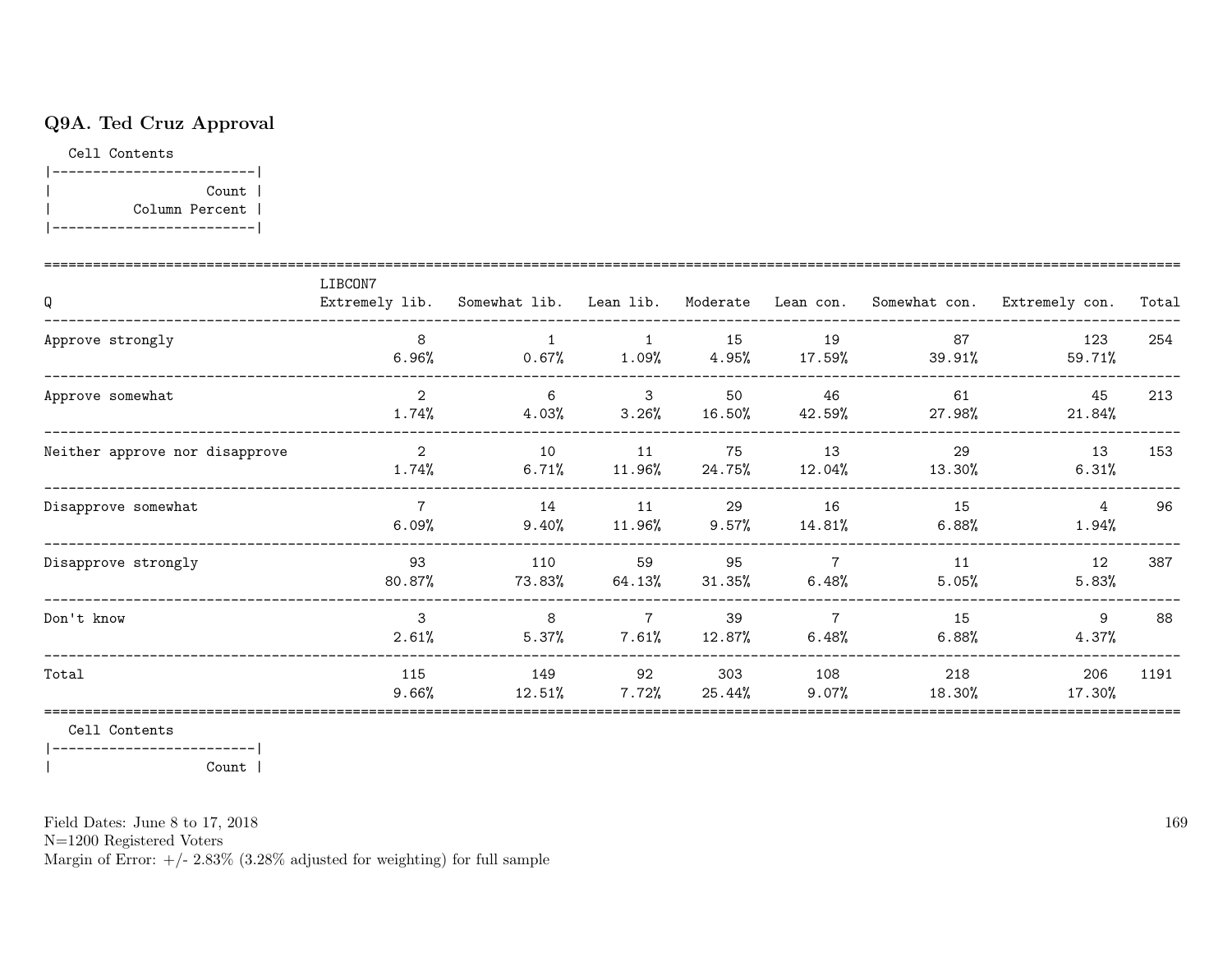|-------------------------|

| Q                                                     | IDEOL |                         | Liberals Moderates Conservatives Total |        |
|-------------------------------------------------------|-------|-------------------------|----------------------------------------|--------|
| Approve strongly                                      | 10    | 15                      | 229 254<br>$2.82\%$ 4.95% 43.21%       |        |
| Approve somewhat                                      |       | 10 50                   | 152<br>$2.82\%$ 16.50% 28.68%          | 212    |
| Neither approve nor disapprove                        |       | 23 75                   | 54 152<br>$6.48\%$ 24.75% 10.19%       |        |
| Disapprove somewhat                                   |       | 31 29<br>$8.73\%$ 9.57% | 35 95<br>$6.60\%$                      |        |
| Disapprove strongly<br>______________________________ |       | 263 95<br>74.08% 31.35% | $5.66\%$                               | 30 388 |
| Don't know                                            | 18    | 39                      | $5.07\%$ $12.87\%$ $5.66\%$            | 30 87  |
| __________________________________<br>Total           |       | 355 303                 | 530<br>29.88% 25.51% 44.61%            | 1188   |
| Cell Contents<br>-----------------------              |       |                         |                                        |        |
| Count  <br>Column Percent                             |       |                         |                                        |        |

==========================================================================================================

PID7

Field Dates: June 8 to 17, 2018 N=1200 Registered Voters Margin of Error:  $+/- 2.83\%$  (3.28% adjusted for weighting) for full sample 170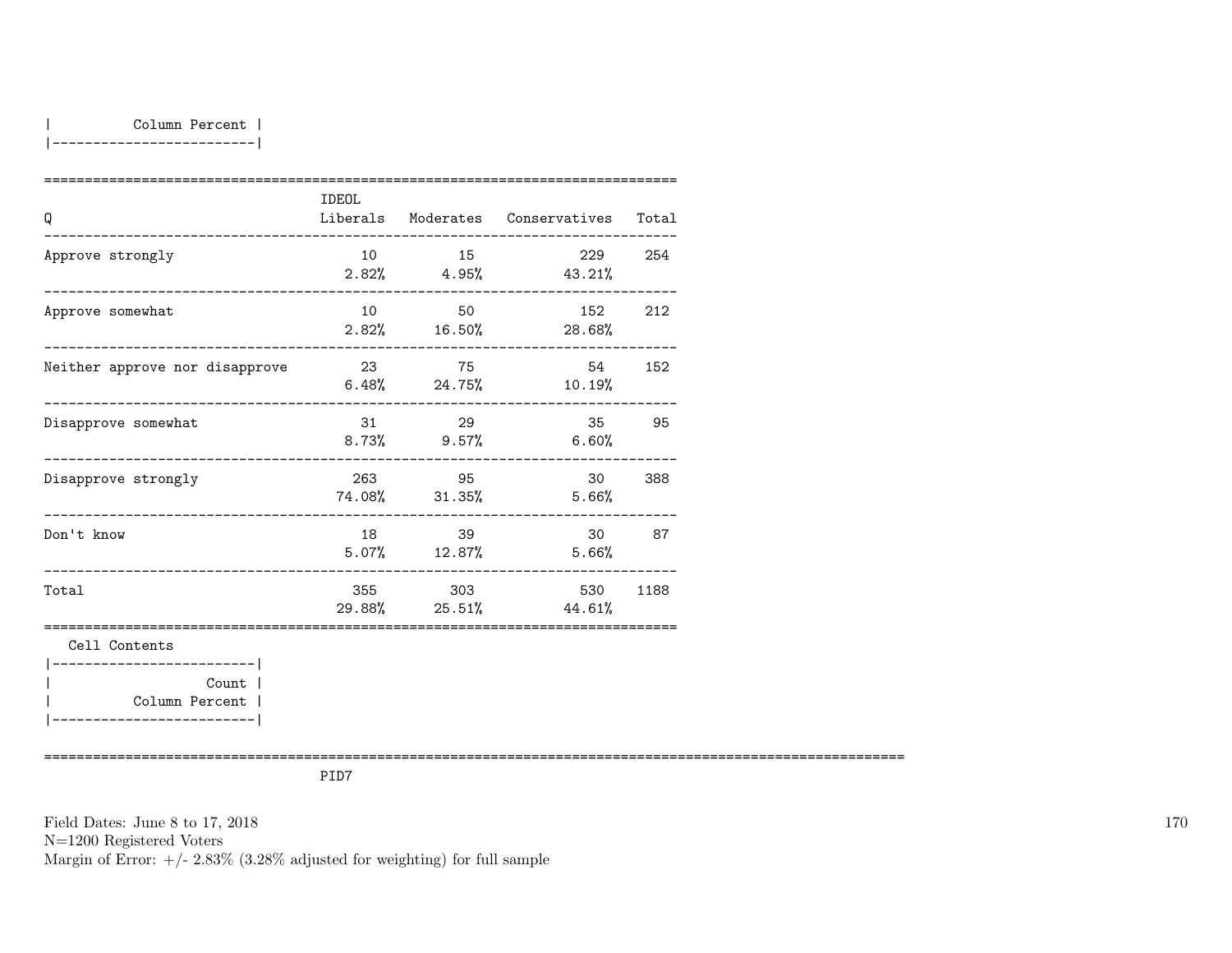| Q                                                                        | StrDem           |       | WeakDem LeanDem Ind LeanRep WeakRep                                                                                       |          |       | StrRep                | Total |
|--------------------------------------------------------------------------|------------------|-------|---------------------------------------------------------------------------------------------------------------------------|----------|-------|-----------------------|-------|
| Approve strongly<br>----------------------------------                   | $\overline{4}$   |       | $3 \qquad 5 \qquad 12$<br>$1.63\%$ $2.59\%$ $3.60\%$ $9.84\%$ $47.18\%$ $25.34\%$ $48.76\%$                               |          | 67 37 | 118                   | 246   |
| Approve somewhat                                                         | 13               | 15 10 | $9 \left( \frac{1}{2} \right)$<br>$5.31\%$ $12.93\%$ $7.19\%$ $7.38\%$ $33.10\%$ $34.25\%$ $28.93\%$                      | 47 — 200 | 50    | 70                    | 214   |
| Neither approve nor disapprove 24                                        |                  |       | --------------------------------------<br>23 4 29 10<br>$9.80\%$ $19.83\%$ $2.88\%$ $23.77\%$ $7.04\%$ $21.23\%$ $7.44\%$ |          | 31 7  | 18                    | 139   |
| Disapprove somewhat                                                      |                  |       | 18 12 15 15 6 13 14 93<br>$7.35\%$ 10.34% 10.79% 12.30% 4.23% 8.90%                                                       |          |       | 5.79%                 |       |
| Disapprove strongly<br>---------------------------------                 |                  |       | 176 53 97 38 3 8<br>$71.84\%$ $45.69\%$ $69.78\%$ $31.15\%$ $2.11\%$ $5.48\%$                                             |          |       | $\mathbf{3}$<br>1.24% | 378   |
| Don't know                                                               | 10               |       | 10 8 19 9 7<br>$4.08\%$ $8.62\%$ $5.76\%$ $15.57\%$ $6.34\%$ $4.79\%$ $7.85\%$                                            |          |       | 19                    | 82    |
| Total                                                                    |                  |       | 245 116 139 122 142 146<br>$21.27\%$ $10.07\%$ $12.07\%$ $10.59\%$ $12.33\%$ $12.67\%$ $21.01\%$                          |          |       | 242                   | 1152  |
| Cell Contents<br>------------------------- <br>Count  <br>Column Percent |                  |       |                                                                                                                           |          |       |                       |       |
| Q                                                                        | PID <sub>3</sub> |       | Democrats Independents Republicans Total                                                                                  |          |       |                       |       |
| Approve strongly                                                         | 12               | 12    | 221<br>$2.40\%$ 9.84% $41.94\%$                                                                                           | 245      |       |                       |       |

N=1200 Registered Voters

Margin of Error:  $+/- 2.83\%$  (3.28% adjusted for weighting) for full sample

171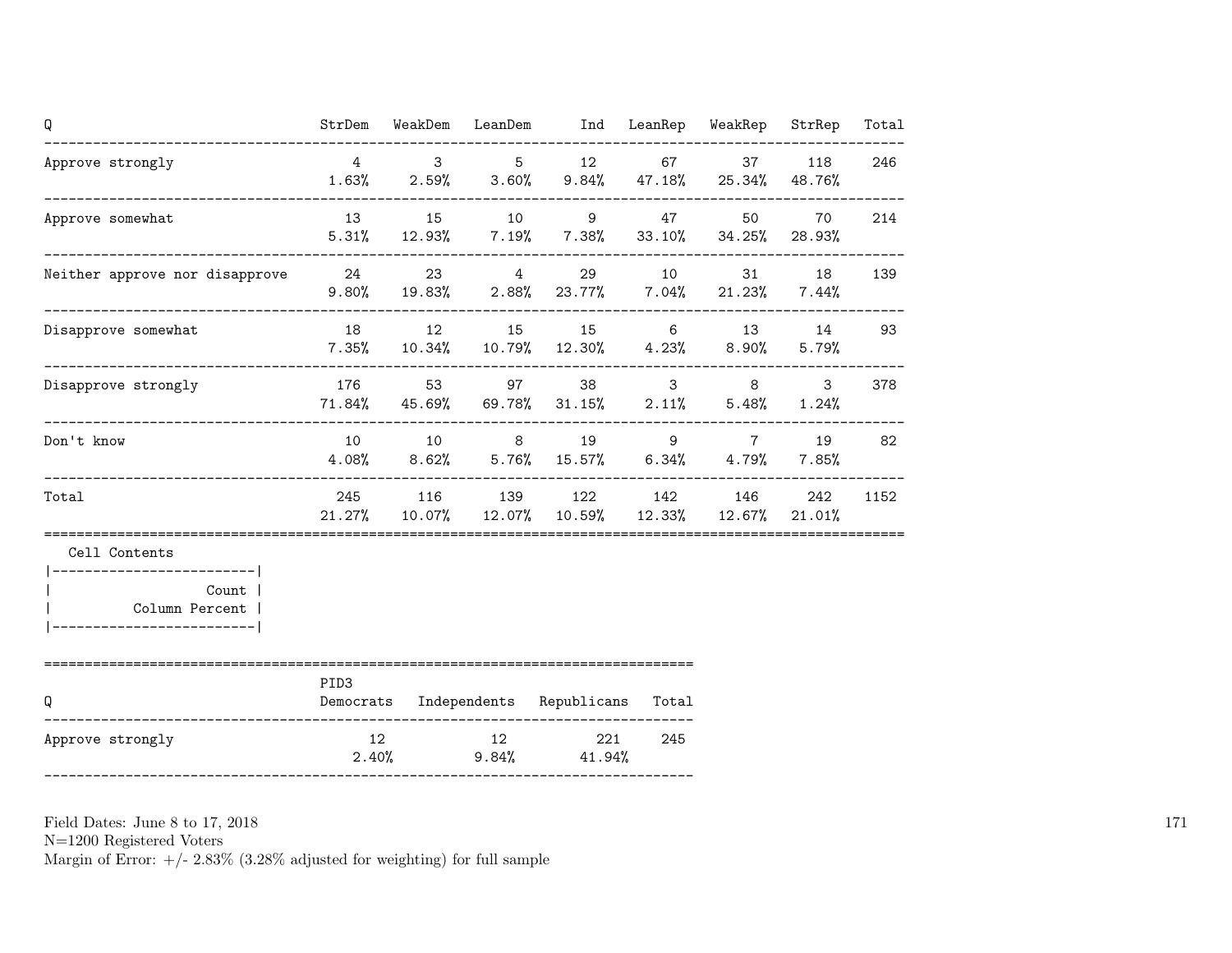| Approve somewhat                                                                                             | 37<br>7.39%   | 9           | 167<br>$7.38\%$ $31.69\%$                                                      | 213 |        |                                                                                                                                                                                                                                 |                                                |     |
|--------------------------------------------------------------------------------------------------------------|---------------|-------------|--------------------------------------------------------------------------------|-----|--------|---------------------------------------------------------------------------------------------------------------------------------------------------------------------------------------------------------------------------------|------------------------------------------------|-----|
| Neither approve nor disapprove 51                                                                            |               |             | 29<br>58<br>$10.18\%$ 23.77% $11.01\%$                                         | 138 |        |                                                                                                                                                                                                                                 |                                                |     |
| Disapprove somewhat                                                                                          |               | 46 15       | 32 93<br>$9.18\%$ $12.30\%$ $6.07\%$                                           |     |        |                                                                                                                                                                                                                                 |                                                |     |
| Disapprove strongly                                                                                          |               | 327         | 38 14<br>$65.27\%$ $31.15\%$ $2.66\%$                                          | 379 |        |                                                                                                                                                                                                                                 |                                                |     |
| Don't know                                                                                                   |               |             | 28 19 35 82<br>$5.59\%$ $15.57\%$ $6.64\%$                                     |     |        |                                                                                                                                                                                                                                 |                                                |     |
| Total                                                                                                        | 501<br>43.57% |             | 122 527 1150<br>$10.61\%$ 45.83%                                               |     |        |                                                                                                                                                                                                                                 |                                                |     |
| Cell Contents<br>------------------------- <br><b>Count</b><br>  Column Percent  <br>----------------------- |               |             |                                                                                |     |        |                                                                                                                                                                                                                                 |                                                |     |
| Q                                                                                                            | Q20A          |             | Democratic candidate Republican candidate Tea Party candidate Don't know Total |     |        |                                                                                                                                                                                                                                 |                                                |     |
| Approve strongly                                                                                             |               | 12<br>2.45% | 37.27%                                                                         | 120 |        | 90 — 100 — 100 — 100 — 100 — 100 — 100 — 100 — 100 — 100 — 100 — 100 — 100 — 100 — 100 — 100 — 100 — 100 — 100 — 100 — 100 — 100 — 100 — 100 — 100 — 100 — 100 — 100 — 100 — 100 — 100 — 100 — 100 — 100 — 100 — 100 — 100 — 10 | 35<br>$56.25\%$ 15.56%                         | 257 |
| Approve somewhat                                                                                             |               | 27          | $5.52\%$ $35.71\%$ $21.88\%$ $16.89\%$                                         | 115 |        |                                                                                                                                                                                                                                 | 35<br>38                                       | 215 |
| Neither approve nor disapprove                                                                               |               | 40<br>8.18% |                                                                                | 40  | 12.42% | 5.62%                                                                                                                                                                                                                           | $9 \left( \frac{1}{2} \right)$<br>63<br>28.00% | 152 |

N=1200 Registered Voters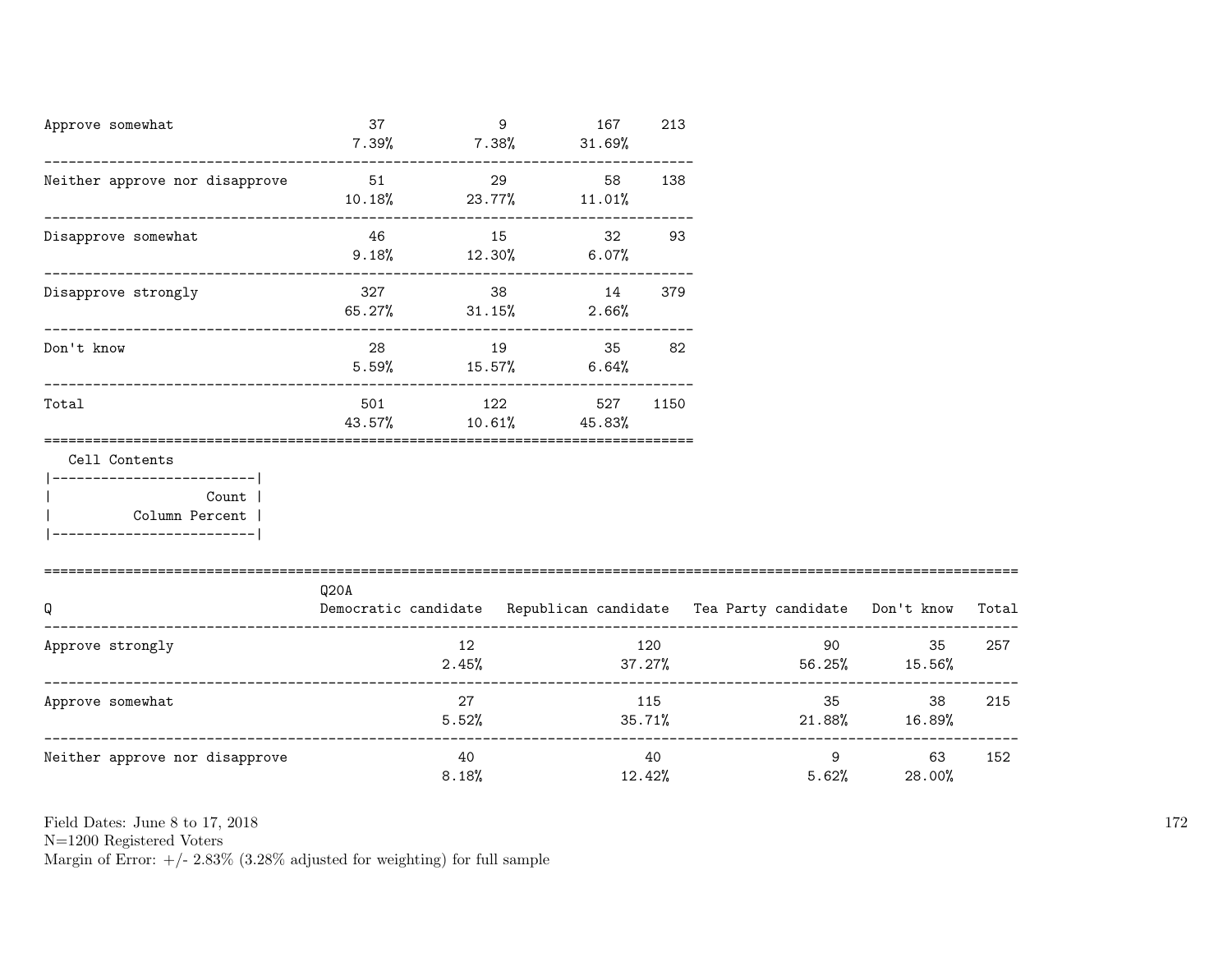| Disapprove somewhat                      | 44<br>9.00%   | 19<br>5.90%   | 11<br>6.88%   | 22<br>9.78%   | 96   |
|------------------------------------------|---------------|---------------|---------------|---------------|------|
| Disapprove strongly                      | 343<br>70.14% | 13<br>4.04%   | 10<br>6.25%   | 23<br>10.22%  | 389  |
| Don't know                               | 23<br>4.70%   | 15<br>4.66%   | 5<br>3.12%    | 44<br>19.56%  | 87   |
| Total                                    | 489<br>40.89% | 322<br>26.92% | 160<br>13.38% | 225<br>18.81% | 1196 |
| Cell Contents<br>Count<br>Column Percent |               |               |               |               |      |

 $\mathbf{I}$ 

| Q                              | educ<br>No HS | High school graduate | Some college   | 2-year          | 4-year         | Post-grad    | Total |
|--------------------------------|---------------|----------------------|----------------|-----------------|----------------|--------------|-------|
| Approve strongly               | 10<br>14.49%  | 66<br>22.30%         | 64<br>23.44%   | 26<br>$21.67\%$ | 67<br>22.19%   | 24<br>17.65% | 257   |
| Approve somewhat               | 11<br>15.94%  | 58<br>19.59%         | 46<br>16.85%   | 13<br>10.83%    | 63<br>20.86%   | 23<br>16.91% | 214   |
| Neither approve nor disapprove | 24<br>34.78%  | 35<br>11.82%         | 35<br>12.82%   | 20<br>16.67%    | 27<br>$8.94\%$ | 11<br>8.09%  | 152   |
| Disapprove somewhat            | 1.45%         | 26<br>8.78%          | 19<br>$6.96\%$ | 16<br>13.33%    | 24<br>7.95%    | 10<br>7.35%  | 96    |
| Disapprove strongly            | 6             | 80                   | 95             | 36              | 108            | 65           | 390   |

Field Dates: June 8 to 17, 2018

 ${\rm N}{=}1200$  Registered Voters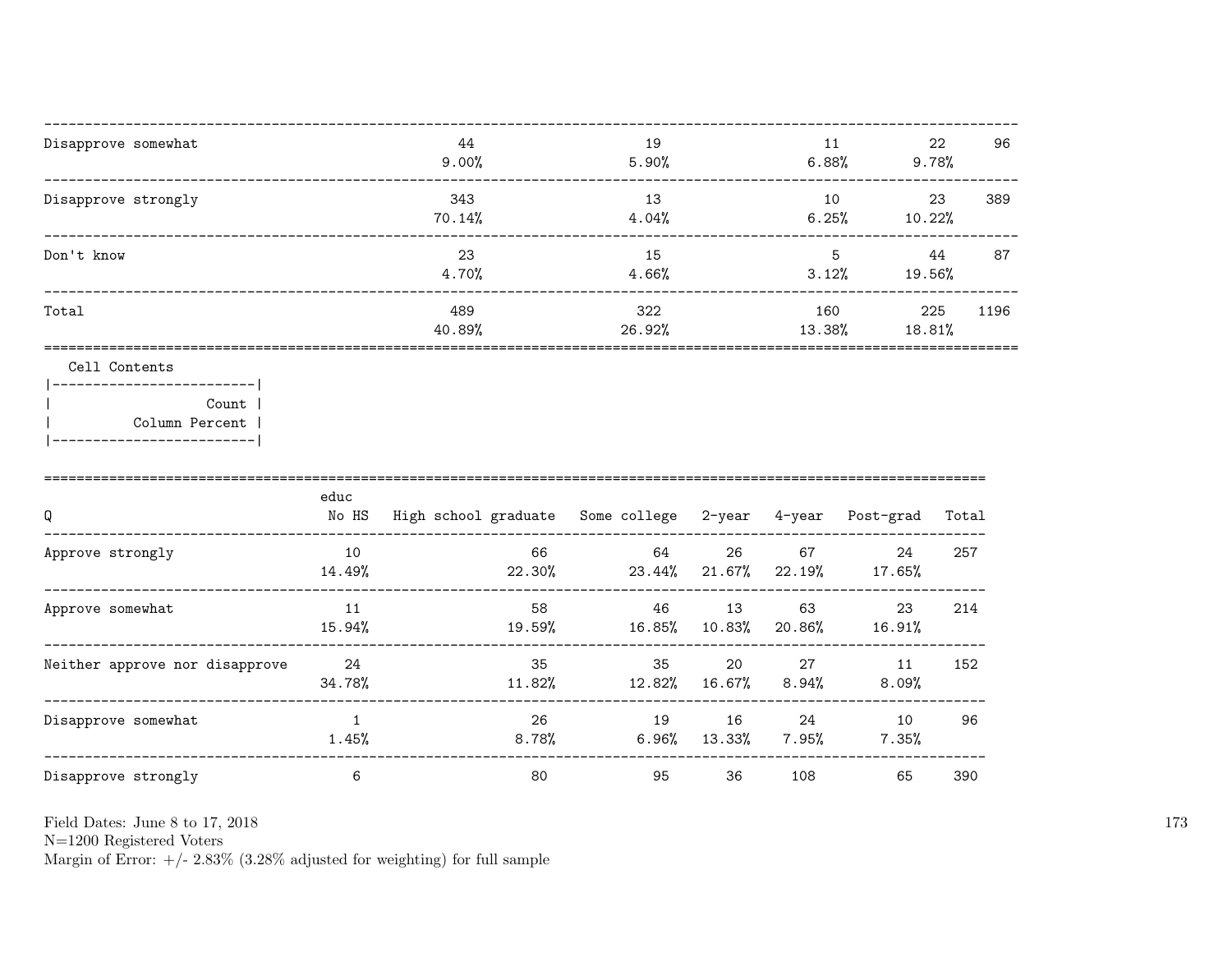|                                                                                         | 8.70%                                                                                      | 27.03%                                             |              |                | 34.80% 30.00% 35.76% 47.79%                         |          |                               |       |
|-----------------------------------------------------------------------------------------|--------------------------------------------------------------------------------------------|----------------------------------------------------|--------------|----------------|-----------------------------------------------------|----------|-------------------------------|-------|
| Don't know                                                                              | 17<br>24.64%                                                                               | 31 14 9 13<br>10.47%                               |              |                | $\mathbf{3}$<br>$5.13\%$ $7.50\%$ $4.30\%$ $2.21\%$ | 87       |                               |       |
| Total                                                                                   | 69<br>5.77%                                                                                | 296<br>$24.75\%$ 22.83% 10.03%                     | 273 120 302  |                | 136 1196<br>$25.25\%$ 11.37%                        |          |                               |       |
| Cell Contents                                                                           |                                                                                            |                                                    |              |                |                                                     |          |                               |       |
| ------------------------- <br>Count  <br>Column Percent  <br> ------------------------- |                                                                                            |                                                    |              |                |                                                     |          |                               |       |
| Q                                                                                       | ATTEND<br>More than once a week Once a week A few times a month Once or twice a year Never |                                                    |              |                |                                                     |          |                               | Total |
| Approve strongly                                                                        | 56 —                                                                                       | 71<br>$40.29%$ 28.51% 17.69% 17.144% 17.44% 14.47% |              | 23             |                                                     | 49       | 57                            | 256   |
| Approve somewhat                                                                        | 29                                                                                         | 55<br>$20.86\%$ 22.09% 23.85% 14.59% 14.72%        | 31           |                |                                                     | 41       | 58                            | 214   |
| Neither approve nor disapprove                                                          |                                                                                            | 14<br>34<br>$10.07\%$ 13.65% 20.00% 14.95%         |              | 26             |                                                     | 42       | 36<br>$9.14\%$                | 152   |
| Disapprove somewhat                                                                     | 12                                                                                         | 15<br>$8.63\%$ 6.02%                               | 14<br>10.77% |                |                                                     |          | 27 28 96<br>$9.61\%$ $7.11\%$ |       |
| Disapprove strongly                                                                     | 21                                                                                         | 57<br>$15.11\%$ 22.89%                             |              | 28             | 21.54%                                              | 95       | 188<br>33.81% 47.72%          | 389   |
| Don't know                                                                              | $7^{\circ}$                                                                                | 17<br>$5.04\%$ 6.83%                               |              | 8 <sup>8</sup> | 6.15%                                               | $9.61\%$ | 27 27<br>6.85%                | 86    |

N=1200 Registered Voters<br>Margin of Error:  $+/- 2.83\%$  (3.28% adjusted for weighting) for full sample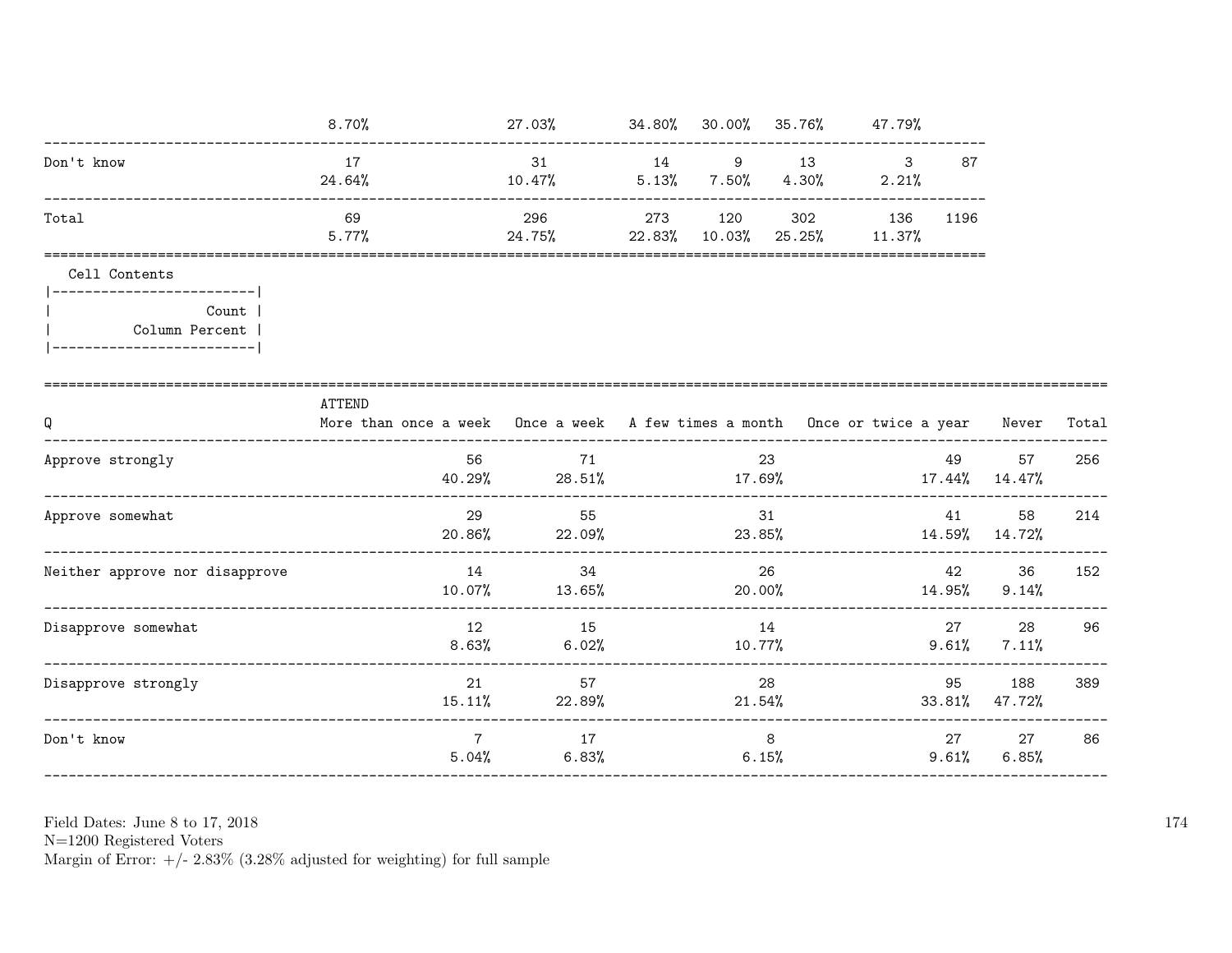| Total | 139    | 249                      | 130    | 281    | 394    | 1102<br>ᆂᆂ୰୳ |
|-------|--------|--------------------------|--------|--------|--------|--------------|
|       | ⊥1.65% | 70.87°′∠<br><i>' 1</i> 0 | 10.90% | 23.55% | 33.03% |              |
| ----  |        |                          |        |        |        | _____        |

Cell Contents

|-------------------------| | Count | | Column Percent | |-------------------------|

| Q                              | race_recode<br>White | Black         | Hispanic      |                            | Asian Native American Middle Eastern |                         | Mixed                    | Other                    | Total |
|--------------------------------|----------------------|---------------|---------------|----------------------------|--------------------------------------|-------------------------|--------------------------|--------------------------|-------|
| Approve strongly               | 189<br>27.16%        | 6<br>3.53%    | 48<br>17.78%  | $\overline{0}$<br>$0.00\%$ | 3<br>42.86%                          | $20.00\%$               | 9<br>40.91%              | $\mathbf{1}$<br>10.00%   | 257   |
| Approve somewhat               | 146<br>20.98%        | 19<br>11.18%  | 39<br>14.44%  | 5<br>31.25%                | $\Omega$<br>$0.00\%$                 | $\Omega$<br>$0.00\%$    | $4.55\%$                 | $\mathbf{3}$<br>30.00%   | 213   |
| Neither approve nor disapprove | 69<br>9.91%          | 44<br>25.88%  | 36<br>13.33%  | 2<br>12.50%                | $\mathbf{1}$<br>14.29%               | $\mathbf{1}$<br>20.00%  | $\Omega$<br>0.00%        | $\overline{1}$<br>10.00% | 154   |
| Disapprove somewhat            | 53<br>$7.61\%$       | 15<br>8.82%   | 24<br>8.89%   | $\mathbf{1}$<br>6.25%      | $\mathbf{1}$<br>14.29%               | $\Omega$<br>$0.00\%$    | $\mathbf{1}$<br>$4.55\%$ | $\overline{1}$<br>10.00% | 96    |
| Disapprove strongly            | 210<br>30.17%        | 76<br>44.71%  | 81<br>30.00%  | 6<br>37.50%                | 2<br>28.57%                          | $\mathcal{S}$<br>60.00% | 8<br>36.36%              | 3<br>30.00%              | 389   |
| Don't know                     | 29<br>4.17%          | 10<br>5.88%   | 42<br>15.56%  | $\overline{2}$<br>12.50%   | $\Omega$<br>$0.00\%$                 | $\Omega$<br>$0.00\%$    | 3<br>13.64%              | $\mathbf{1}$<br>10.00%   | 87    |
| Total                          | 696<br>58.19%        | 170<br>14.21% | 270<br>22.58% | 16<br>$1.34\%$             | $\overline{7}$<br>$0.59\%$           | 5<br>0.42%              | 22<br>$1.84\%$           | 10<br>0.84%              | 1196  |

Cell Contents

|-------------------------|

Field Dates: June 8 to 17, 2018

N=1200 Registered Voters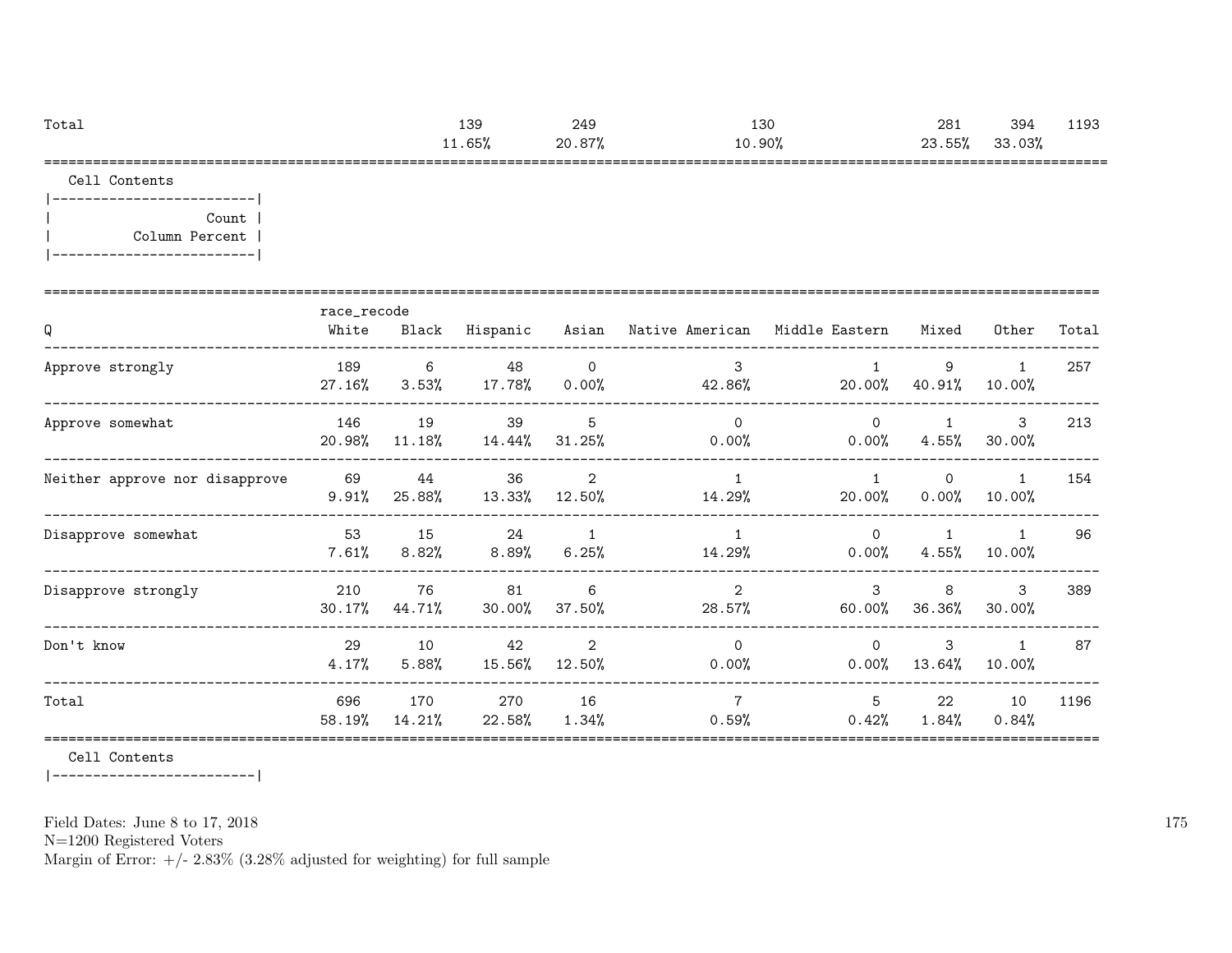| Q                              | MARITAL<br>Married | Separated                | Divorced     | Widowed                 | Single         | Domestic Partnership | Total |
|--------------------------------|--------------------|--------------------------|--------------|-------------------------|----------------|----------------------|-------|
| Approve strongly               | 148<br>24.50%      | $\overline{4}$<br>20.00% | 21<br>18.42% | 19<br>26.76%            | 56<br>17.50%   | 9<br>14.06%          | 257   |
| Approve somewhat               | 132<br>21.85%      | $\mathbf{3}$<br>15.00%   | 13<br>11.40% | 13<br>18.31%            | 42<br>13.12%   | 10<br>15.62%         | 213   |
| Neither approve nor disapprove | 73<br>12.09%       | 6<br>$30.00\%$           | 11<br>9.65%  | 11<br>15.49%            | - 33<br>10.31% | 19<br>29.69%         | 153   |
| Disapprove somewhat            | 48<br>$7.95\%$     | 1<br>$5.00\%$            | 17           | 3<br>$14.91\%$ $4.23\%$ | 22<br>$6.88\%$ | 4<br>6.25%           | 95    |
| Disapprove strongly            | 165<br>27.32%      | 5<br>25.00%              | 50<br>43.86% | 22<br>30.99%            | 130<br>40.62%  | 17<br>26.56%         | 389   |
| Don't know                     | 38<br>6.29%        | $\overline{1}$<br>5.00%  | 2<br>1.75%   | 3<br>4.23%              | 37<br>11.56%   | 5<br>7.81%           | 86    |
| Total                          | 604<br>50.63%      | 20<br>$1.68\%$           | $9.56\%$     | 114 71<br>5.95%         | 320<br>26.82%  | 64<br>5.36%          | 1193  |

Cell Contents |-------------------------| | Count | | Column Percent | |-------------------------|

=========================================================

Field Dates: June 8 to 17, 2018

N=1200 Registered Voters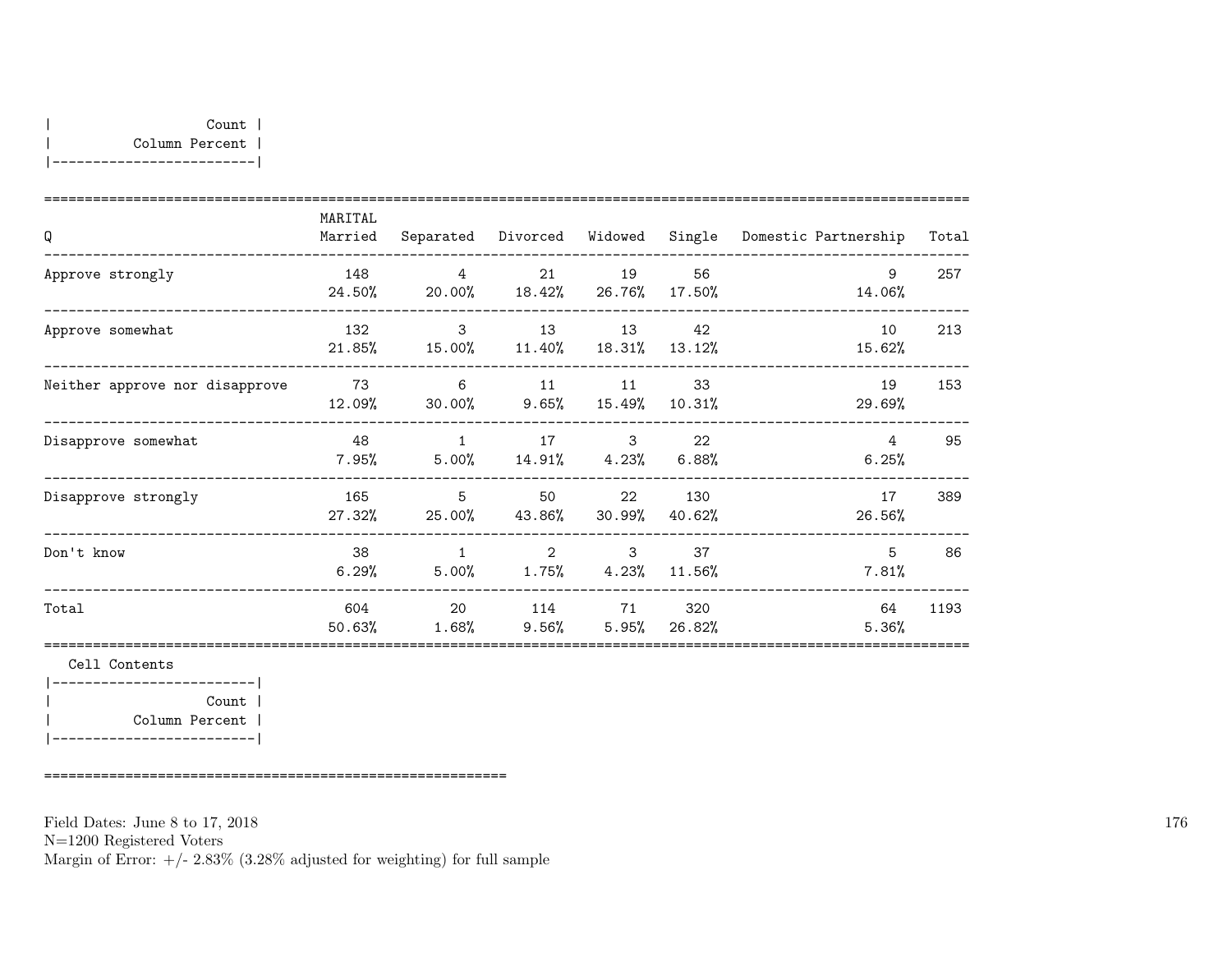| Q                                                                                             | gender | Male Female Total<br>. _ _ _ _ _ _ _ _ _ _ _ _           |      |       |
|-----------------------------------------------------------------------------------------------|--------|----------------------------------------------------------|------|-------|
| Approve strongly                                                                              |        | 158 99 257<br>28.32% 15.54%                              |      |       |
| Approve somewhat                                                                              |        | $106 \qquad \quad 108 \qquad \quad 214$<br>19.00% 16.95% |      |       |
| Neither approve nor disapprove 58 94 152                                                      |        | 10.39% 14.76%                                            |      |       |
| Disapprove somewhat                                                                           |        | 44 52 96<br>$7.89\%$ $8.16\%$                            |      |       |
| Disapprove strongly                                                                           |        | 171 218 389<br>$30.65\%$ $34.22\%$                       |      |       |
| Don't know<br>--------------------------                                                      |        | 21 66 87<br>$3.76\%$ 10.36%                              |      |       |
| Total                                                                                         |        | 558 637<br>46.69% 53.31%<br>====================         | 1195 |       |
| Cell Contents<br>-------------------- <br>Count  <br>Column Percent  <br>-------------------- |        |                                                          |      |       |
| Q<br>-------------                                                                            | LOCATE | Urban Suburban Rural<br>-----------------------------    |      | Total |
| Approve strongly                                                                              |        | 55 138 64<br>14.18% 24.08% 27.23%                        |      | 257   |

N=1200 Registered Voters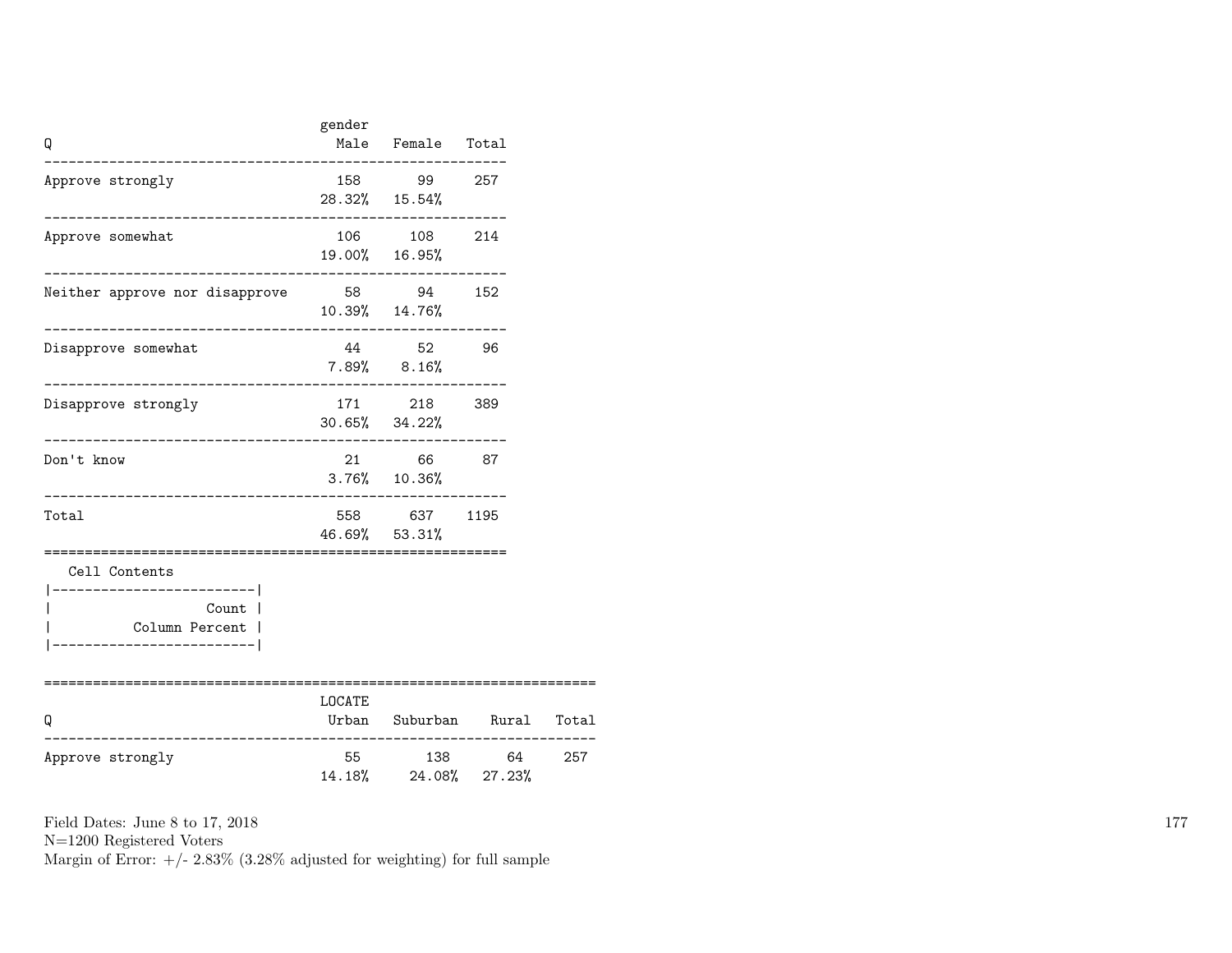| Approve somewhat                                                                                       | 60            | 98<br>15.46% 17.10% 23.83%          | 56                       | 214      |                                  |    |                                                                                           |     |
|--------------------------------------------------------------------------------------------------------|---------------|-------------------------------------|--------------------------|----------|----------------------------------|----|-------------------------------------------------------------------------------------------|-----|
| Neither approve nor disapprove                                                                         | 61 60         | 15.72% 10.47% 13.62%                | 32                       | 153      |                                  |    |                                                                                           |     |
| Disapprove somewhat                                                                                    | $8.76\%$      | 34 35                               | 27<br>$6.11\%$ $11.49\%$ | 96       |                                  |    |                                                                                           |     |
| Disapprove strongly                                                                                    | 146<br>37.63% | 201                                 | 42<br>35.08% 17.87%      | 389      |                                  |    |                                                                                           |     |
| Don't know                                                                                             |               | 32 41 14 87<br>$8.25\%$ 7.16% 5.96% |                          |          |                                  |    |                                                                                           |     |
| Total                                                                                                  | 388<br>32.44% | 573<br>47.91%                       | 19.65%                   | 235 1196 |                                  |    |                                                                                           |     |
| Cell Contents<br>------------------------- <br>Count  <br>Column Percent  <br>._______________________ |               |                                     |                          |          |                                  |    |                                                                                           |     |
| Q                                                                                                      | metro         |                                     |                          |          |                                  |    | Houston Area Dallas-Fort Worth Area San Antonio Area Austin Area Another Part of TX Total |     |
| Approve strongly                                                                                       | 21.20%        | 60                                  |                          | 73       | 22<br>$22.12\%$ 20.00% $13.21\%$ | 14 | 89<br>24.25%                                                                              | 258 |
| Approve somewhat                                                                                       | 19.79%        | 56                                  |                          | 55       | 12<br>$16.67\%$ 10.91% 11.32%    | 12 | 80<br>21.80%                                                                              | 215 |
| Neither approve nor disapprove                                                                         |               | 33                                  |                          | 37       | 23                               | 14 | 46                                                                                        | 153 |

N=1200 Registered Voters

Margin of Error:  $+/- 2.83\%$  (3.28% adjusted for weighting) for full sample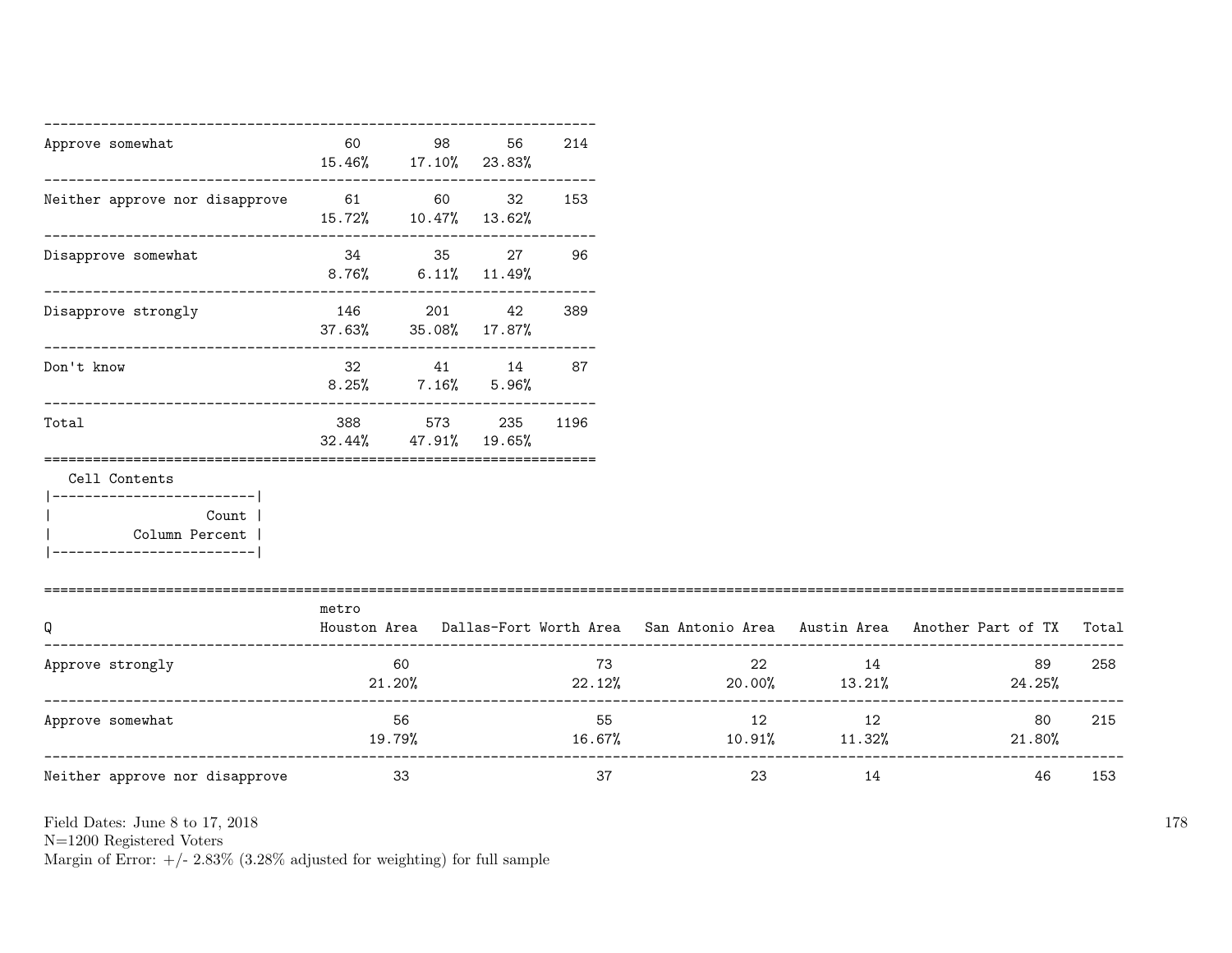|                     | 11.66%        | 11.21%        | 20.91%       | 13.21%          | 12.53%        |      |
|---------------------|---------------|---------------|--------------|-----------------|---------------|------|
| Disapprove somewhat | 29<br>10.25%  | 20<br>6.06%   | 15<br>13.64% | 6<br>5.66%      | 26<br>7.08%   | 96   |
| Disapprove strongly | 94<br>33.22%  | 119<br>36.06% | 29<br>26.36% | 53<br>$50.00\%$ | 92<br>25.07%  | 387  |
| Don't know          | 11<br>3.89%   | 26<br>7.88%   | 9<br>8.18%   | 7<br>6.60%      | 34<br>9.26%   | 87   |
| Total               | 283<br>23.66% | 330<br>27.59% | 110<br>9.20% | 106<br>8.86%    | 367<br>30.69% | 1196 |

## Cell Contents

 $|----------$ Count |  $\overline{1}$ Column Percent |  $\mathbf{I}$  $|---------------$ 

| Q                              | AGEG<br>$18 - 29$ | 30-44                             | 45-64        | $65+$       | Total |
|--------------------------------|-------------------|-----------------------------------|--------------|-------------|-------|
| Approve strongly               | 28                | 39<br>15.05% 12.62% 24.07% 31.73% | 103          | 86          | 256   |
| Approve somewhat               | 32                | 59<br>17.20% 19.09% 16.82% 18.82% | 72           | 51          | 214   |
| Neither approve nor disapprove | -23               | 52<br>$12.37\%$ $16.83\%$         | 55<br>12.85% | 22<br>8.12% | 152   |
| Disapprove somewhat            | 9                 | 31<br>$4.84\%$ $10.03\%$ $8.88\%$ | 38           | 18<br>6.64% | 96    |

Field Dates: June 8 to 17, 2018

 ${\rm N}{=}1200$  Registered Voters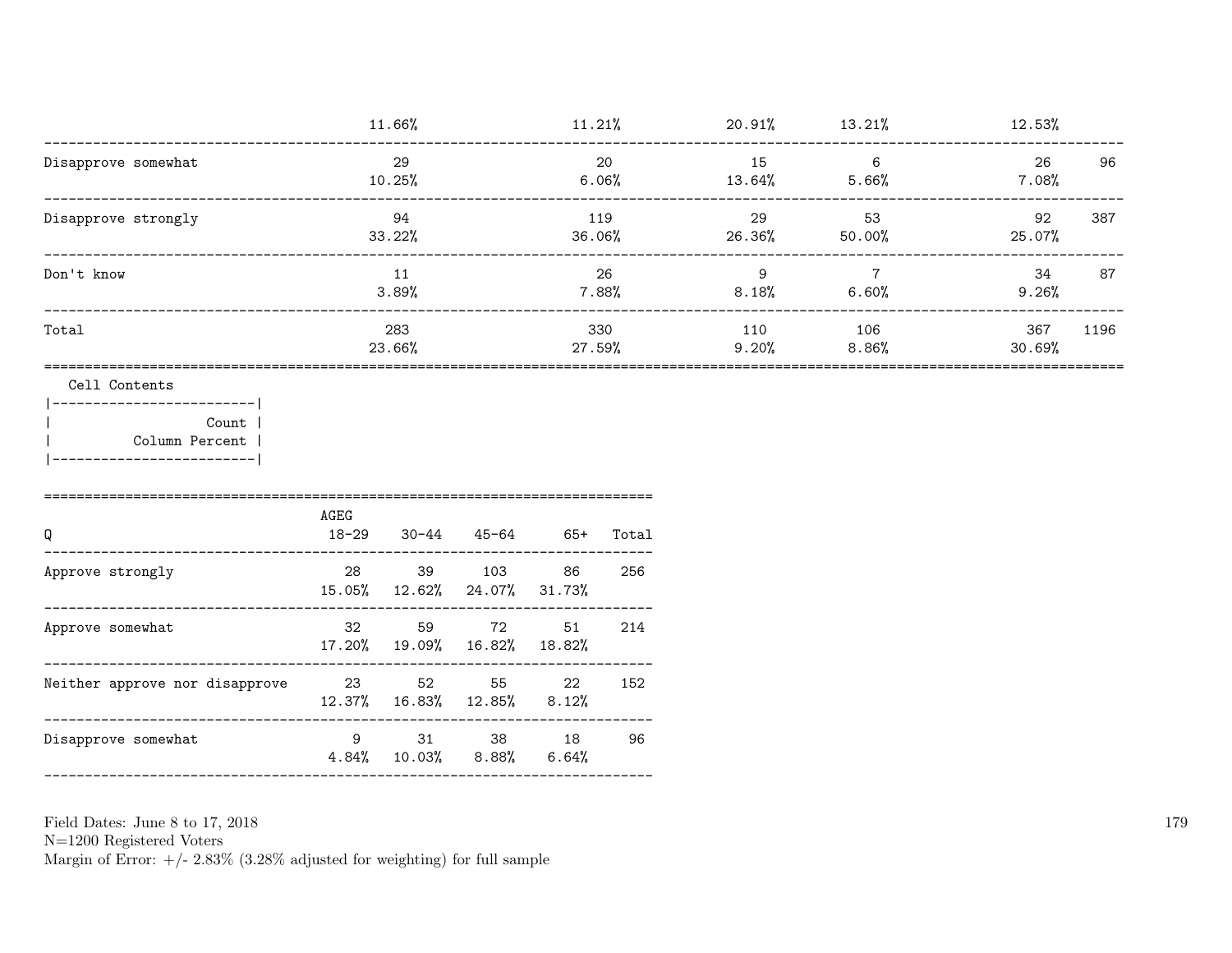| Disapprove strongly | 65<br>34.95%  | 90<br>29.13% 33.41%         | 143 | 91<br>33.58% | 389  |
|---------------------|---------------|-----------------------------|-----|--------------|------|
| Don't know          | 29            | 38<br>15.59% 12.30% 3.97%   | 17  | 1.11%        | 87   |
| Total               | 186<br>15.58% | 309<br>25.88% 35.85% 22.70% | 428 | 271          | 1194 |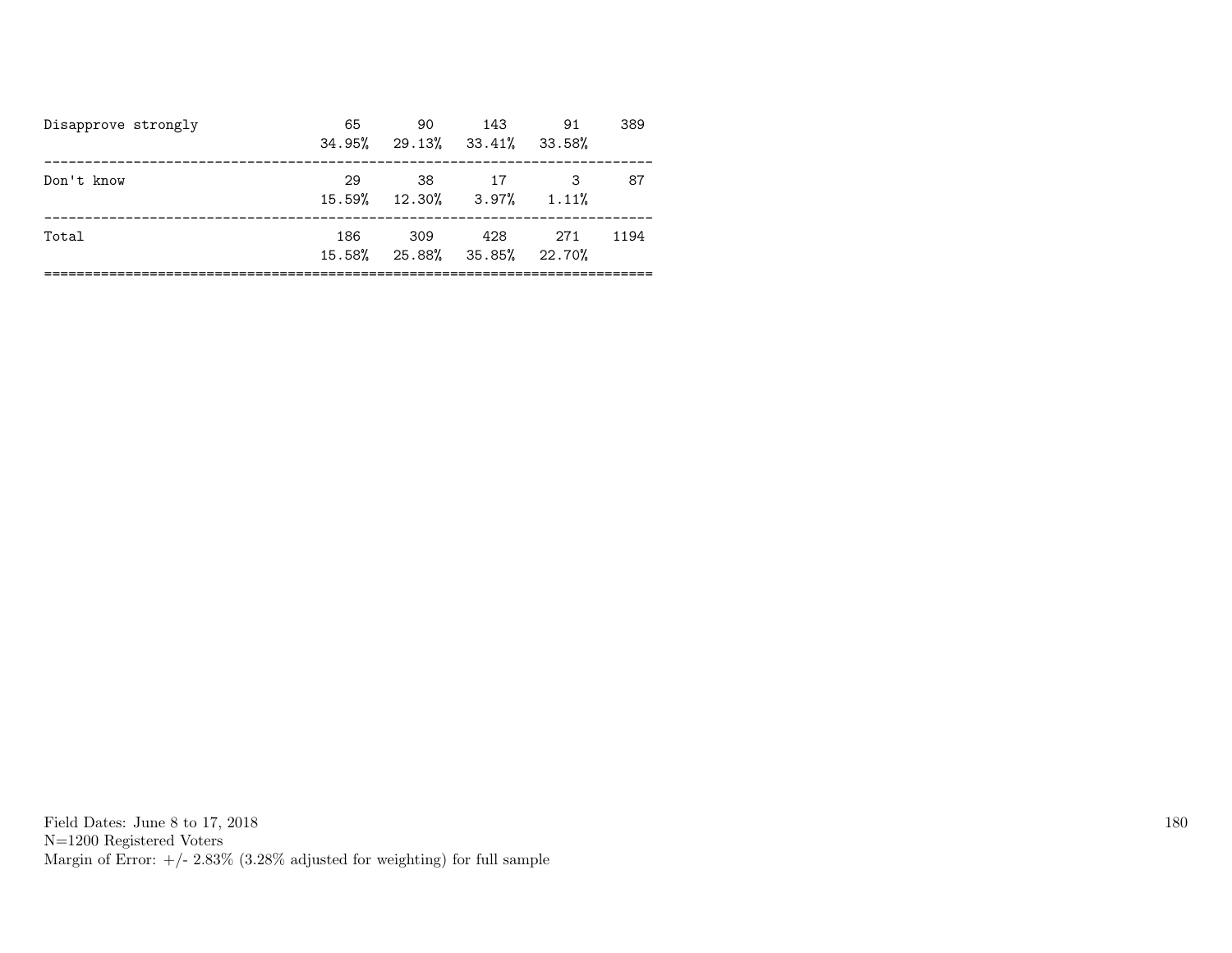# Q9B. John Cornyn Approval

Cell Contents

|-------------------------| | Count | | Column Percent | |-------------------------|

| Q                              | LIBCON7                     |                            |                |               |                            |                  | Extremely lib. Somewhat lib. Lean lib. Moderate Lean con. Somewhat con. Extremely con. | Total |
|--------------------------------|-----------------------------|----------------------------|----------------|---------------|----------------------------|------------------|----------------------------------------------------------------------------------------|-------|
| Approve strongly               | 3.54%                       | $\mathbf 0$<br>$0.00\%$    | 2<br>2.20%     | 11<br>3.61%   | 5<br>$4.63\%$              | 31<br>14.42%     | 45<br>21.84%                                                                           | 98    |
| Approve somewhat               | $4\overline{ }$<br>$3.54\%$ | $\overline{7}$<br>$4.67\%$ | -9<br>$9.89\%$ | 44<br>14.43%  | 40<br>37.04%               | 57<br>26.51%     | 64<br>31.07%                                                                           | 225   |
| Neither approve nor disapprove | 8 <sup>1</sup><br>$7.08\%$  | 18<br>$12.00\%$            | 12<br>13.19%   | 99<br>32.46%  | 30<br>27.78%               | 45<br>20.93%     | 44<br>21.36%                                                                           | 256   |
| Disapprove somewhat            | 17<br>15.04%                | 31<br>20.67%               | 18<br>19.78%   | 35<br>11.48%  | $\overline{7}$<br>6.48%    | 41<br>19.07%     | 21<br>10.19%                                                                           | 170   |
| Disapprove strongly            | 69<br>$61.06\%$             | 77<br>$51.33\%$            | 36<br>39.56%   | 60<br>19.67%  | 8 <sup>8</sup><br>$7.41\%$ | 23<br>10.70%     | 17<br>8.25%                                                                            | 290   |
| Don't know                     | 11<br>9.73%                 | 17<br>11.33%               | 14<br>15.38%   | 56<br>18.36%  | 18<br>16.67%               | 18<br>$8.37\%$   | 15<br>$7.28\%$                                                                         | 149   |
| Total                          | 113<br>9.51%                | 150<br>12.63%              | 91<br>$7.66\%$ | 305<br>25.67% | 108<br>$9.09\%$            | 215<br>$18.10\%$ | 206<br>17.34%                                                                          | 1188  |

Cell Contents

|-------------------------| | Count |

Field Dates: June 8 to 17, 2018

N=1200 Registered Voters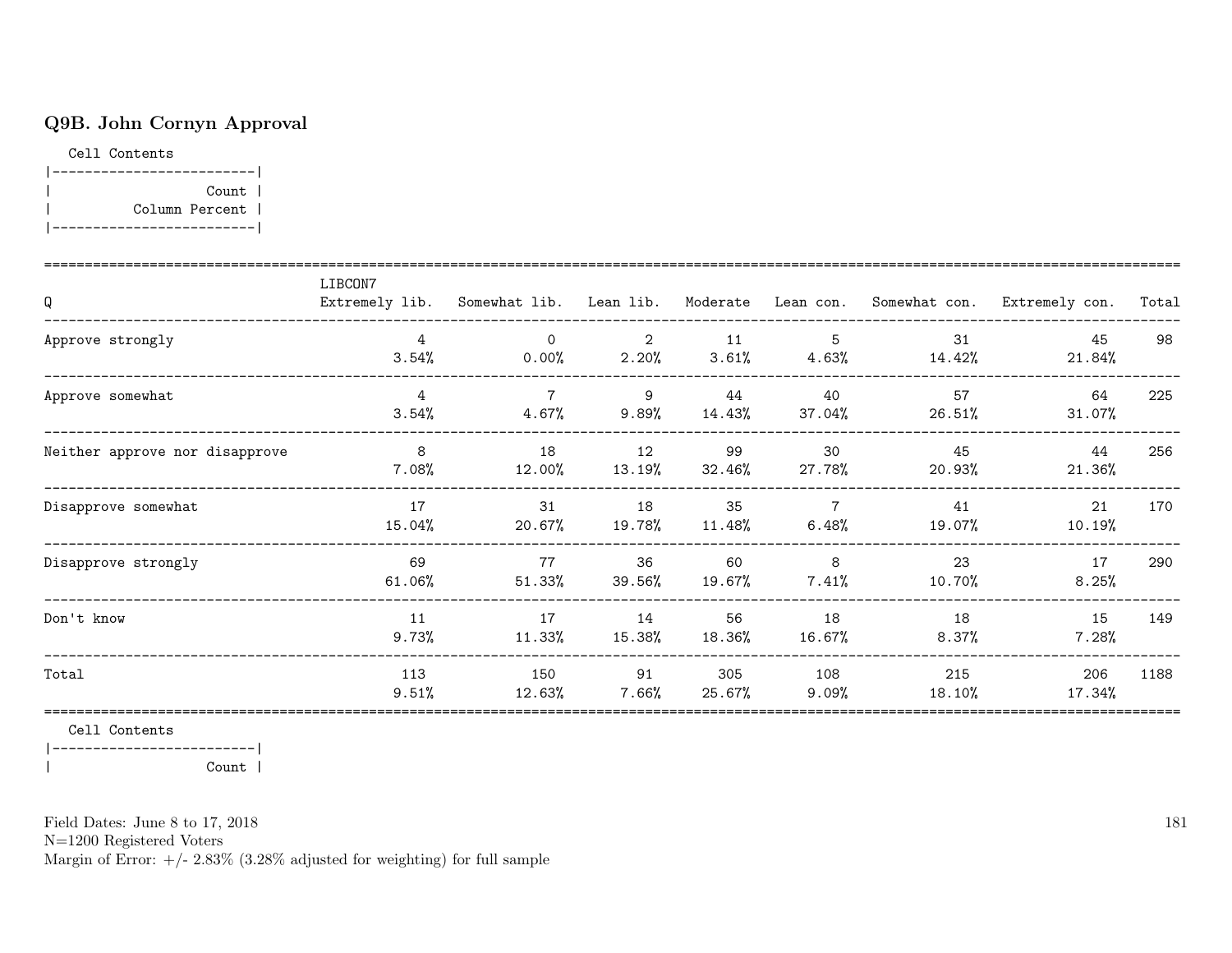|-------------------------|

| Q                                                         | <b>IDEOL</b> |                              | Liberals Moderates Conservatives     | Total  |
|-----------------------------------------------------------|--------------|------------------------------|--------------------------------------|--------|
| Approve strongly                                          | 6            | 11                           | $1.69\%$ $3.61\%$ $15.12\%$          | 80 97  |
| Approve somewhat                                          | 20           | 44                           | 162<br>$5.62\%$ $14.43\%$ $30.62\%$  | 226    |
| Neither approve nor disapprove                            | 39 99        |                              | 118<br>$10.96\%$ $32.46\%$ $22.31\%$ | 256    |
| Disapprove somewhat                                       |              | 66 35<br>$18.54\%$ $11.48\%$ | 13.23%                               | 70 171 |
| Disapprove strongly<br>---------------------------------- |              | 183 60<br>51.40% 19.67%      | 49 292<br>$9.26\%$                   |        |
| Don't know<br>____________________________                | 42.          | 56                           | 50 148<br>11.80% 18.36% 9.45%        |        |
| Total                                                     |              | 356 305                      | 529<br>$29.92\%$ 25.63% 44.45%       | 1190   |
| Cell Contents<br>-----------------------                  |              |                              |                                      |        |
| Count  <br>Column Percent                                 |              |                              |                                      |        |

==========================================================================================================

PID7

Field Dates: June 8 to 17, 2018 N=1200 Registered Voters Margin of Error:  $+/- 2.83\%$  (3.28% adjusted for weighting) for full sample 182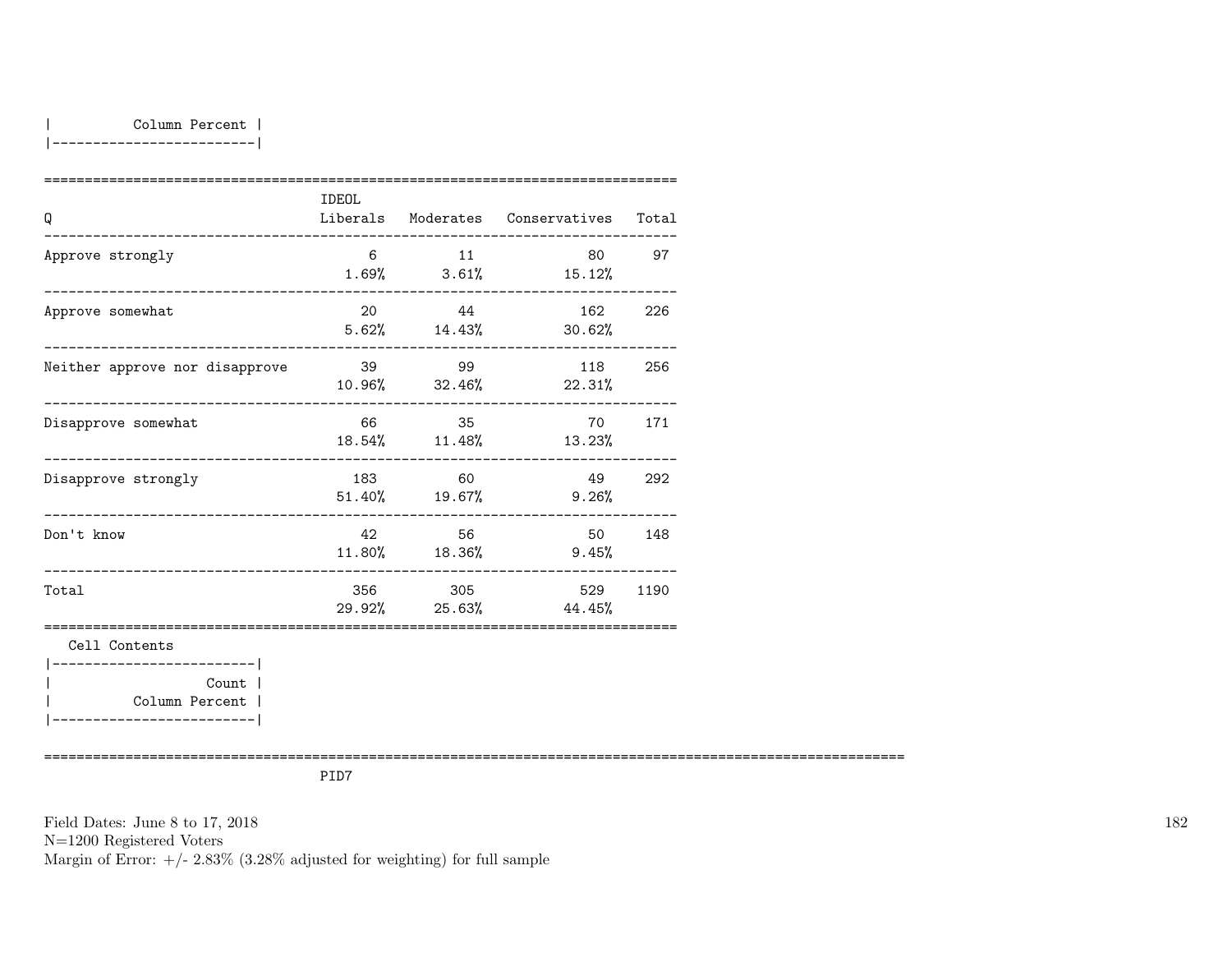| Q                                                                                                        |                  |          | StrDem WeakDem LeanDem Ind LeanRep WeakRep StrRep                                           |    |          |       | Total |
|----------------------------------------------------------------------------------------------------------|------------------|----------|---------------------------------------------------------------------------------------------|----|----------|-------|-------|
| Approve strongly<br>-----------------------------------                                                  | $5 - 5$          |          | 5 5 10 8 8 56<br>$2.02\%$ $4.31\%$ $3.65\%$ $8.13\%$ $5.67\%$ $5.56\%$ $23.24\%$            |    |          |       | 97    |
| Approve somewhat                                                                                         |                  |          | 16 12 3 20 40 48<br>$6.48\%$ $10.34\%$ $2.19\%$ $16.26\%$ $28.37\%$ $33.33\%$ $33.20\%$     |    |          | 80 —  | 219   |
| Neither approve nor disapprove $44$ 29 12 26                                                             |                  |          | $17.81\%$ 25.00% 8.76% 21.14% 26.95% 29.17% 19.92%                                          |    | 38 42    | 48    | 239   |
| Disapprove somewhat                                                                                      |                  |          | 33 17 38 12 29 19 17<br>$13.36\%$ $14.66\%$ $27.74\%$ $9.76\%$ $20.57\%$ $13.19\%$ $7.05\%$ |    |          |       | 165   |
| Disapprove strongly                                                                                      |                  |          | 128 27 63 34 14 7 12<br>$51.82\%$ 23.28% 45.99% 27.64% 9.93% 4.86%                          |    |          | 4.98% | 285   |
| Don't know                                                                                               |                  | 21 26 16 | $8.50\%$ 22.41% 11.68% 17.07% 8.51% 13.89% 11.62%                                           |    | 21 12 20 | 28    | 144   |
| Total                                                                                                    |                  |          | 247 116 137 123 141 144<br>21.50% 10.10% 11.92% 10.70% 12.27% 12.53% 20.97%                 |    |          | 241   | 1149  |
| Cell Contents<br>============================<br>Count  <br>Column Percent  <br>________________________ |                  |          |                                                                                             |    |          |       |       |
| ;==================================<br>Q                                                                 | PID <sub>3</sub> |          | Democrats Independents Republicans Total                                                    |    |          |       |       |
| Approve strongly                                                                                         |                  |          | 15 10 72<br>$3.01\%$ $8.13\%$ $13.64\%$                                                     | 97 |          |       |       |

N=1200 Registered Voters

Margin of Error:  $+/- 2.83\%$  (3.28% adjusted for weighting) for full sample

183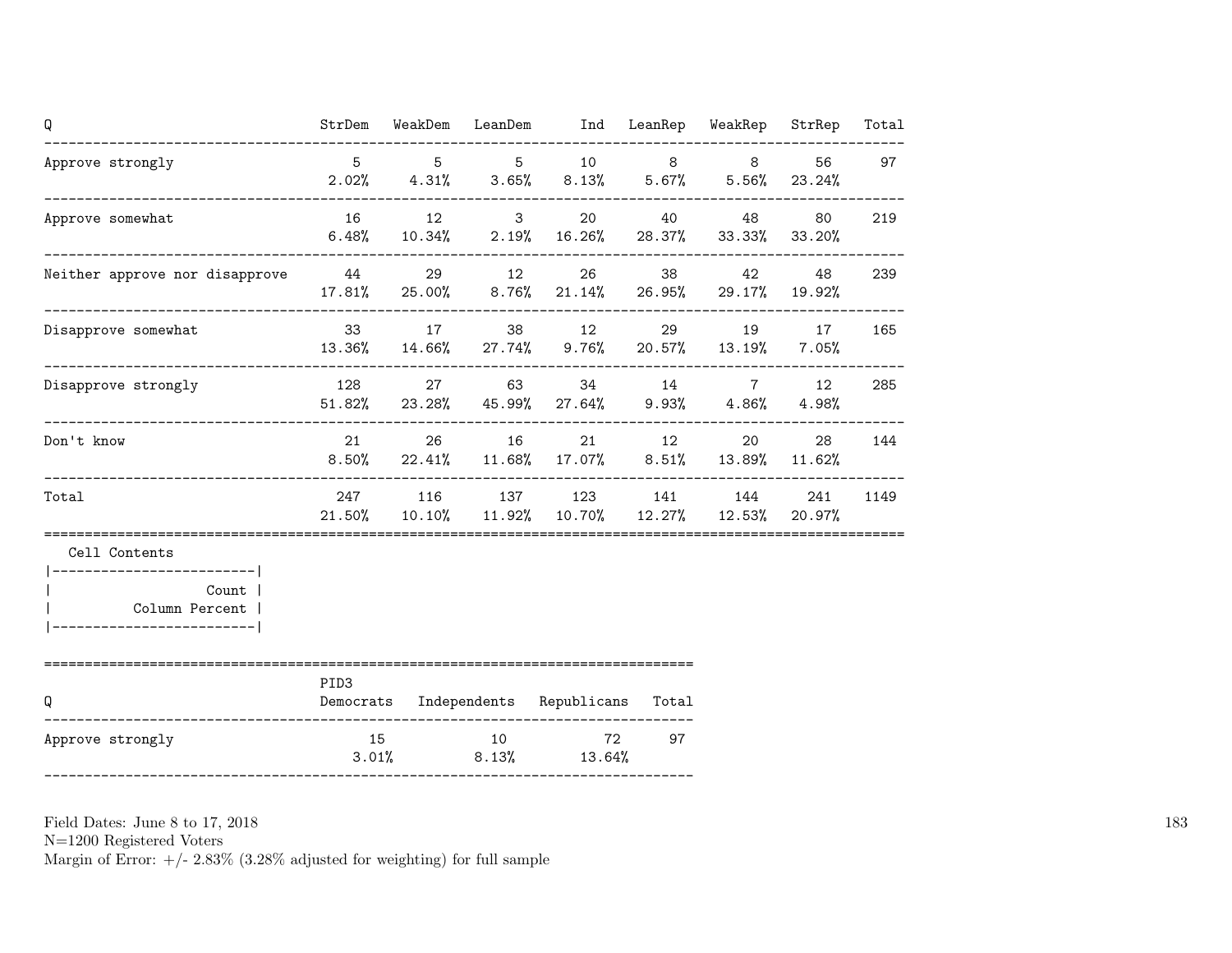| Approve somewhat<br>_____________________________                                                                 | 31                                                                                     | $\sim$ 20    | 169<br>$6.21\%$ $16.26\%$ $32.01\%$ | 220  |        |          |                     |      |
|-------------------------------------------------------------------------------------------------------------------|----------------------------------------------------------------------------------------|--------------|-------------------------------------|------|--------|----------|---------------------|------|
| Neither approve nor disapprove                                                                                    | 85                                                                                     | $\sim$ 26    | 129<br>$17.03\%$ 21.14% 24.43%      | 240  |        |          |                     |      |
| Disapprove somewhat                                                                                               | 88 12                                                                                  |              | 65 165<br>$17.64\%$ 9.76% $12.31\%$ |      |        |          |                     |      |
| Disapprove strongly                                                                                               | 218<br>$43.69\%$ 27.64% 6.25%                                                          |              | 34<br>33                            | 285  |        |          |                     |      |
| Don't know                                                                                                        |                                                                                        |              | 21 60 143<br>12.42% 17.07% 11.36%   |      |        |          |                     |      |
| Total                                                                                                             | 499                                                                                    |              | 123 528<br>43.39% 10.70% 45.91%     | 1150 |        |          |                     |      |
| Cell Contents<br> ------------------------- <br><b>Count</b><br>  Column Percent  <br>___________________________ |                                                                                        |              |                                     |      |        |          |                     |      |
| Q                                                                                                                 | Q20A<br>Democratic candidate Republican candidate Tea Party candidate Don't know Total |              |                                     |      |        |          |                     |      |
| Approve strongly                                                                                                  |                                                                                        | 16<br>3.29%  | 18.63%                              | 60   |        | 18       | $11.18\%$ 2.20%     | 5 99 |
| Approve somewhat                                                                                                  |                                                                                        | 31<br>6.37%  | 33.85%                              | 109  |        | 47 — 200 | 43<br>29.19% 18.94% | 230  |
| Neither approve nor disapprove                                                                                    |                                                                                        | 71<br>14.58% |                                     | 83   | 25.78% | 17.39%   | 74<br>32.60%        | 256  |

N=1200 Registered Voters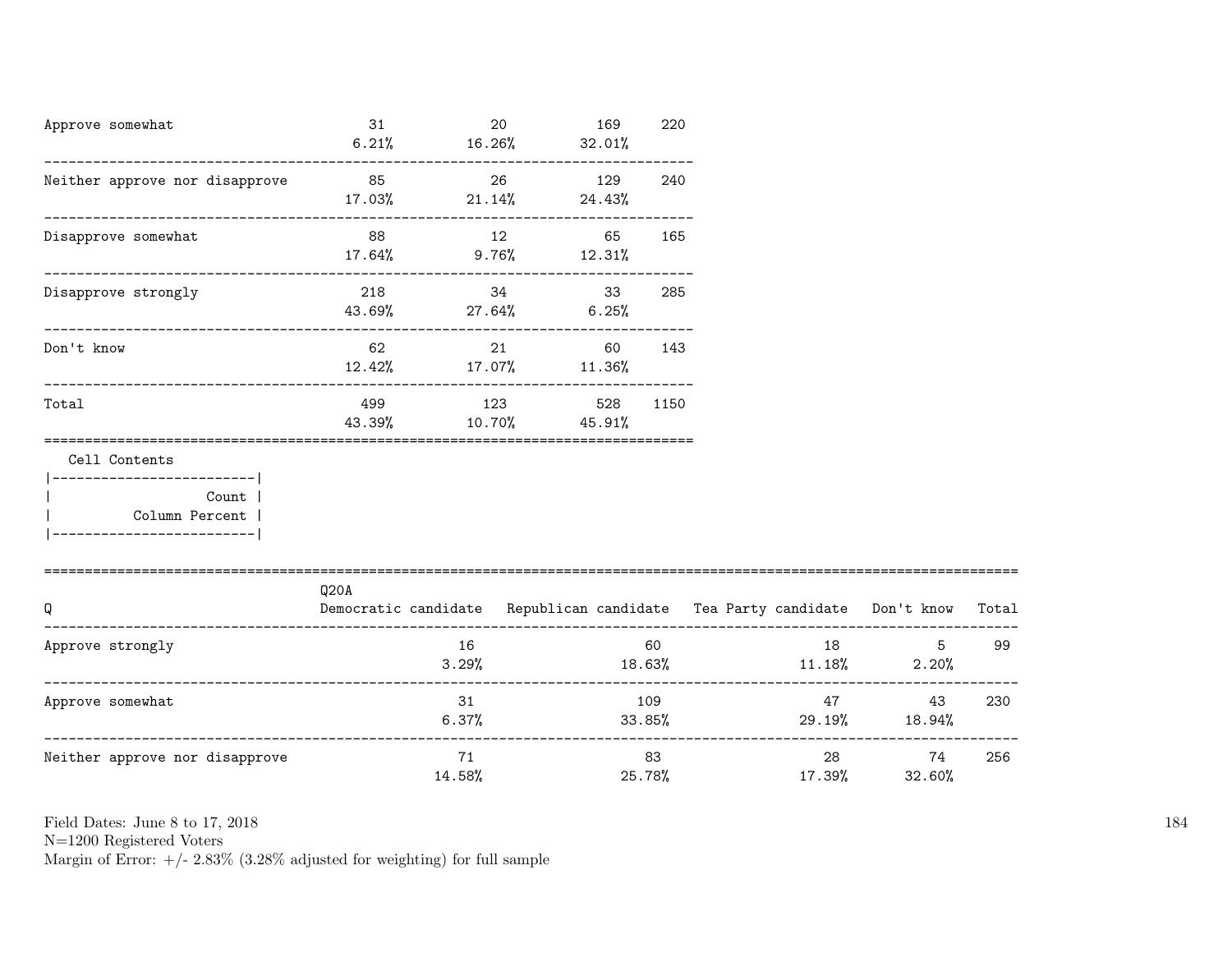| Disapprove somewhat | 86<br>17.66%  | 26<br>8.07%   | 37<br>22.98%  | 21<br>9.25%   | 170  |
|---------------------|---------------|---------------|---------------|---------------|------|
| Disapprove strongly | 232<br>47.64% | 14<br>4.35%   | 21<br>13.04%  | 25<br>11.01%  | 292  |
| Don't know          | 51<br>10.47%  | 30<br>9.32%   | 10<br>6.21%   | 59<br>25.99%  | 150  |
| Total               | 487<br>40.69% | 322<br>26.90% | 161<br>13.45% | 227<br>18.96% | 1197 |
| Cell Contents       |               |               |               |               |      |

|  | Count 1        |
|--|----------------|
|  | Column Percent |
|  |                |

| Q                              | educ<br>No HS           | High school graduate Some college 2-year 4-year |                |              |              | Post-grad    | Total |
|--------------------------------|-------------------------|-------------------------------------------------|----------------|--------------|--------------|--------------|-------|
| Approve strongly               | $\overline{2}$<br>2.94% | 27<br>9.06%                                     | 17<br>$6.30\%$ | 5.83%        | 38<br>12.54% | 5.15%        | 98    |
| Approve somewhat               | 14<br>20.59%            | 59<br>19.80%                                    | 54<br>20.00%   | 19<br>15.83% | 55<br>18.15% | 28<br>20.59% | 229   |
| Neither approve nor disapprove | 27<br>39.71%            | 79<br>26.51%                                    | 52<br>19.26%   | 27<br>22.50% | 53<br>17.49% | 19<br>13.97% | 257   |
| Disapprove somewhat            | $\Omega$<br>0.00%       | 39<br>13.09%                                    | 40<br>14.81%   | 22<br>18.33% | 42<br>13.86% | 26<br>19.12% | 169   |
| Disapprove strongly            | 4                       | 55                                              | 69             | 30           | 87           | 47           | 292   |

 ${\rm N}{=}1200$  Registered Voters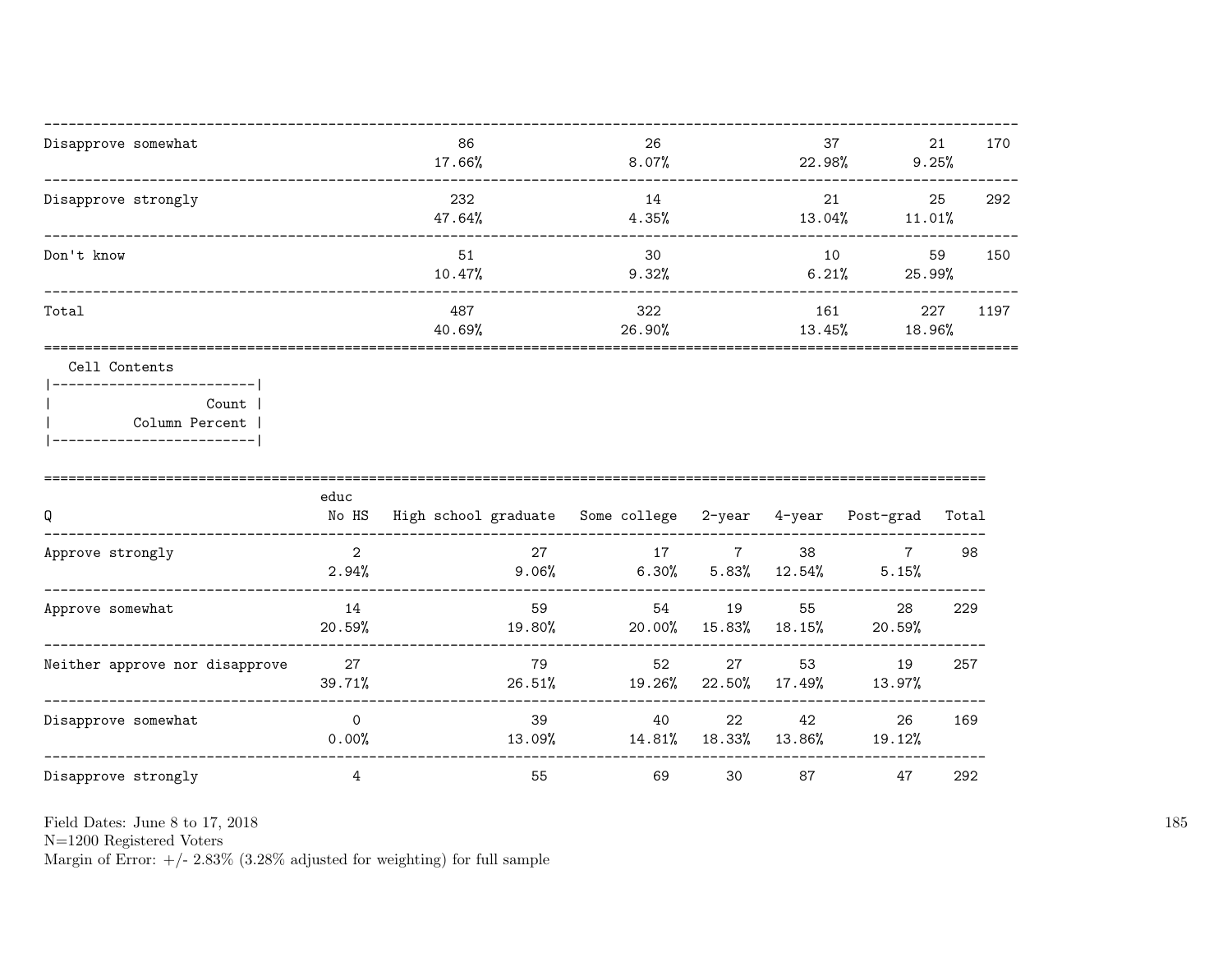|                                                                                       | 5.88%                                                                                            | $18.46\%$ 25.56% 25.00% 28.71% 34.56%              |              |                |                               |       |                           |     |
|---------------------------------------------------------------------------------------|--------------------------------------------------------------------------------------------------|----------------------------------------------------|--------------|----------------|-------------------------------|-------|---------------------------|-----|
| Don't know                                                                            | 21<br>30.88%                                                                                     | 39<br>$13.09\%$ $14.07\%$ $12.50\%$ $9.24\%$ 6.62% |              |                | 38 15 28 9                    | 150   |                           |     |
| Total                                                                                 | 68<br>5.69%                                                                                      | 298<br>$24.94\%$ 22.59% 10.04%                     | 270 120      |                | 303 136 1195<br>25.36% 11.38% |       |                           |     |
| Cell Contents                                                                         | ===============                                                                                  |                                                    |              |                |                               |       |                           |     |
| ------------------------- <br>Count  <br>Column Percent<br> ------------------------- |                                                                                                  |                                                    |              |                |                               |       |                           |     |
| Q<br>_________________________                                                        | ATTEND<br>More than once a week Once a week A few times a month Once or twice a year Never Total |                                                    |              |                |                               |       |                           |     |
| Approve strongly                                                                      | 29                                                                                               | 34<br>$20.71\%$ $13.71\%$ $1.53\%$                 |              | $\overline{2}$ |                               | 6.74% | 19 14<br>3.56%            | 98  |
| Approve somewhat                                                                      | 39                                                                                               | 59<br>27.86% 23.79%                                |              | 29             | 22.14%                        | 58    | 44<br>20.57% 11.20%       | 229 |
| Neither approve nor disapprove                                                        |                                                                                                  | 25<br>62<br>$17.86\%$ 25.00%                       | 41           |                | $31.30\%$ $19.50\%$ $18.32\%$ | 55    | 72                        | 255 |
| Disapprove somewhat                                                                   |                                                                                                  | 15<br>27<br>10.71% 10.89%                          | 17<br>12.98% |                |                               |       | 36 74<br>$12.77\%$ 18.83% | 169 |
| Disapprove strongly                                                                   | 18                                                                                               | 38<br>$12.86\%$ $15.32\%$                          | 16.03%       | 21             |                               | 74    | 141<br>$26.24\%$ 35.88%   | 292 |
| Don't know                                                                            | 14                                                                                               | 28<br>$10.00\%$ $11.29\%$                          |              | 21             | 16.03%                        |       | 40 48<br>14.18% 12.21%    | 151 |
|                                                                                       |                                                                                                  |                                                    |              |                |                               |       |                           |     |

N=1200 Registered Voters<br>Margin of Error:  $+/- 2.83\%$  (3.28% adjusted for weighting) for full sample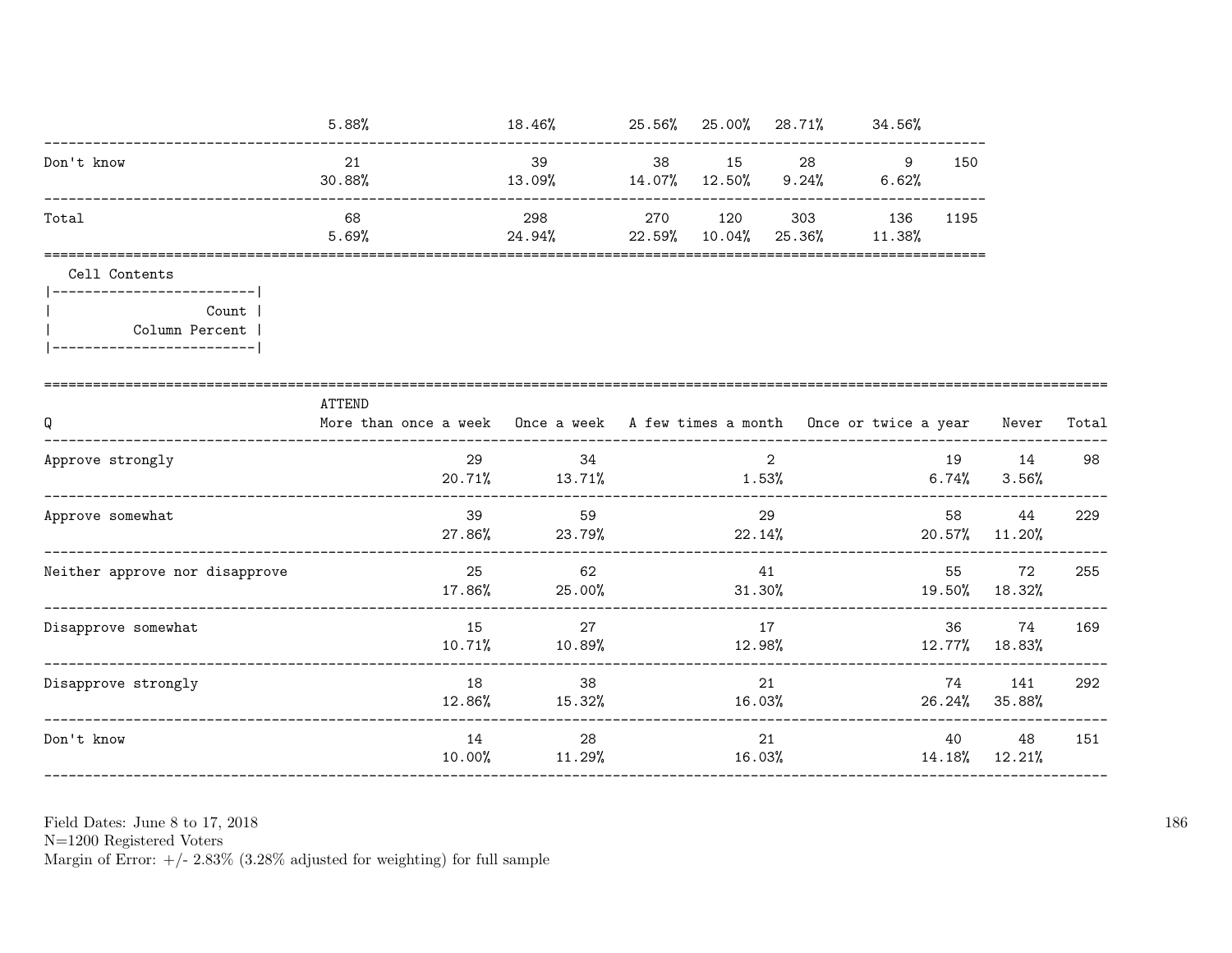| Totai                                      | 40ء          | 248                         | $\cdot$ n $\cdot$<br>ᅩᇰ        | nor<br>202                                                                                      | 393                     | 1194  |
|--------------------------------------------|--------------|-----------------------------|--------------------------------|-------------------------------------------------------------------------------------------------|-------------------------|-------|
|                                            | 700<br>ە / ب | ົ<br>$- - -$<br>zv.<br>- 70 | $\sim$<br>. .<br>◡<br>10.J'    | $\sim$ $\sim$ $\sim$<br>ດລ<br>026<br>ـ ت<br>the contract of the contract of the contract of the | $\sim$<br>91°<br>32.91% |       |
| --------<br>___________<br>_______<br>____ | ____         | ______________________      | ___________<br>____<br>_______ |                                                                                                 |                         | _____ |

Cell Contents

|-------------------------| | Count | | Column Percent | |-------------------------|

| Q                              | race_recode<br>White | Black         | Hispanic        |                            | Asian – Native American – Middle Eastern |                        | Mixed                    | Other                  | Total |
|--------------------------------|----------------------|---------------|-----------------|----------------------------|------------------------------------------|------------------------|--------------------------|------------------------|-------|
| Approve strongly               | 71<br>10.22%         | 11<br>6.47%   | 14<br>5.15%     | $\circ$<br>$0.00\%$        | $\Omega$<br>$0.00\%$                     | $\Omega$<br>$0.00\%$   | $\mathbf{1}$<br>$4.55\%$ | $\mathbf{1}$<br>10.00% | 98    |
| Approve somewhat               | 159<br>22.88%        | 16<br>9.41%   | 39<br>14.34%    | 5 <sup>5</sup><br>29.41%   | 3<br>42.86%                              | $\Omega$<br>0.00%      | 5<br>22.73%              | 3<br>30.00%            | 230   |
| Neither approve nor disapprove | 131<br>18.85%        | 52<br>30.59%  | 68<br>25.00%    | 3<br>17.65%                | $\Omega$<br>$0.00\%$                     | $\mathbf{1}$<br>20.00% | $\Omega$<br>0.00%        | 2<br>20.00%            | 257   |
| Disapprove somewhat            | 105<br>$15.11\%$     | 25<br>14.71%  | 32<br>$11.76\%$ | $\overline{0}$<br>$0.00\%$ | 2<br>28.57%                              | 3<br>60.00%            | 4<br>18.18%              | $\circ$<br>$0.00\%$    | 171   |
| Disapprove strongly            | 171<br>24.60%        | 44<br>25.88%  | 60<br>22.06%    | $\overline{4}$<br>23.53%   | $\mathbf{1}$<br>14.29%                   | $\mathbf{1}$<br>20.00% | $\mathbf{7}$<br>31.82%   | 3<br>30.00%            | 291   |
| Don't know                     | 58<br>$8.35\%$       | 22<br>12.94%  | 59<br>21.69%    | 5<br>29.41%                | $\mathbf{1}$<br>14.29%                   | $\Omega$<br>$0.00\%$   | 5<br>22.73%              | $\mathbf{1}$<br>10.00% | 151   |
| Total                          | 695<br>58.01%        | 170<br>14.19% | 272<br>22.70%   | 17<br>$1.42\%$             | $\overline{7}$<br>$0.58\%$               | 5<br>0.42%             | 22<br>$1.84\%$           | 10<br>0.83%            | 1198  |

Cell Contents

|-------------------------|

Field Dates: June 8 to 17, 2018

N=1200 Registered Voters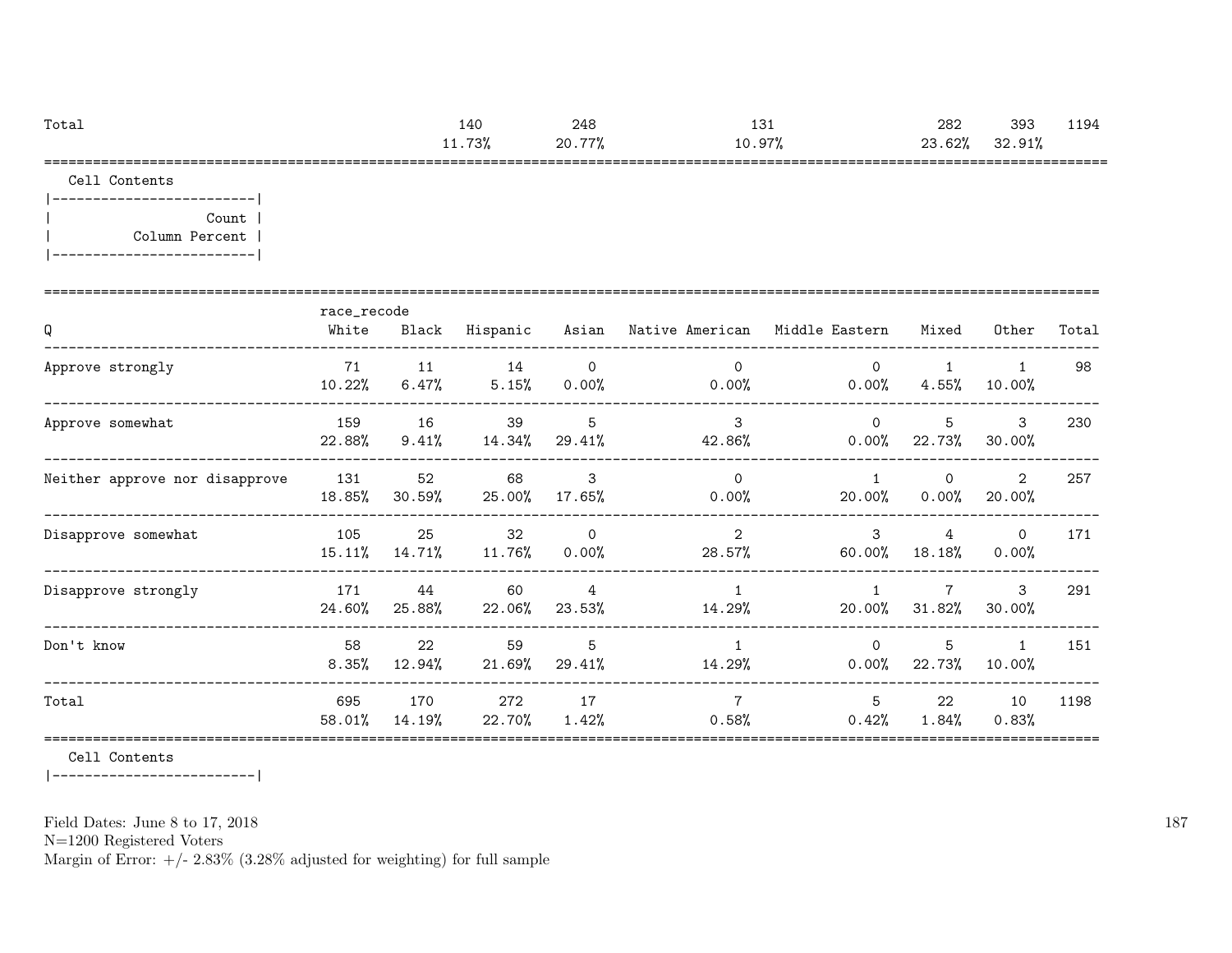| Q                              | MARITAL<br>Married | Separated                               | Divorced Widowed         |                 | Single         | Domestic Partnership      | Total |
|--------------------------------|--------------------|-----------------------------------------|--------------------------|-----------------|----------------|---------------------------|-------|
| Approve strongly               | 60<br>9.92%        | $\mathcal{S}$<br>15.79% 6.96% 5.63%     | 8                        | $\overline{4}$  | 21<br>$6.56\%$ | 2<br>3.12%                | 98    |
| Approve somewhat               | 131<br>$21.65\%$   | 2<br>10.53%                             | 18<br>15.65%             | 23<br>32.39%    | 40<br>12.50%   | 16<br>25.00%              | 230   |
| Neither approve nor disapprove | 135<br>22.31%      | $\overline{7}$<br>36.84%                | 20<br>17.39%             | 14<br>19.72%    | 59<br>18.44%   | 21<br>32.81%              | 256   |
| Disapprove somewhat            | 84<br>13.88%       | $\circ$<br>$0.00\%$ 22.61%              |                          | 26 12<br>16.90% | 43<br>13.44%   | 5<br>7.81%                | 170   |
| Disapprove strongly            | 132<br>$21.82\%$   | $7\phantom{.0}$<br>36.84%               | 36<br>31.30%             | 16<br>22.54%    | 87<br>27.19%   | 13<br>20.31%              | 291   |
| Don't know                     | 63                 | $\Omega$<br>$10.41\%$ 0.00% 6.09% 2.82% | $\overline{7}$           | $\sim$ 2        | 70<br>21.88%   | $7\phantom{.0}$<br>10.94% | 149   |
| Total                          | 605<br>$50.67\%$   | 19<br>1.59%                             | 115 71<br>$9.63\%$ 5.95% |                 | 320<br>26.80%  | 64<br>5.36%               | 1194  |

Cell Contents |-------------------------| | Count | | Column Percent | |-------------------------|

=========================================================

Field Dates: June 8 to 17, 2018

N=1200 Registered Voters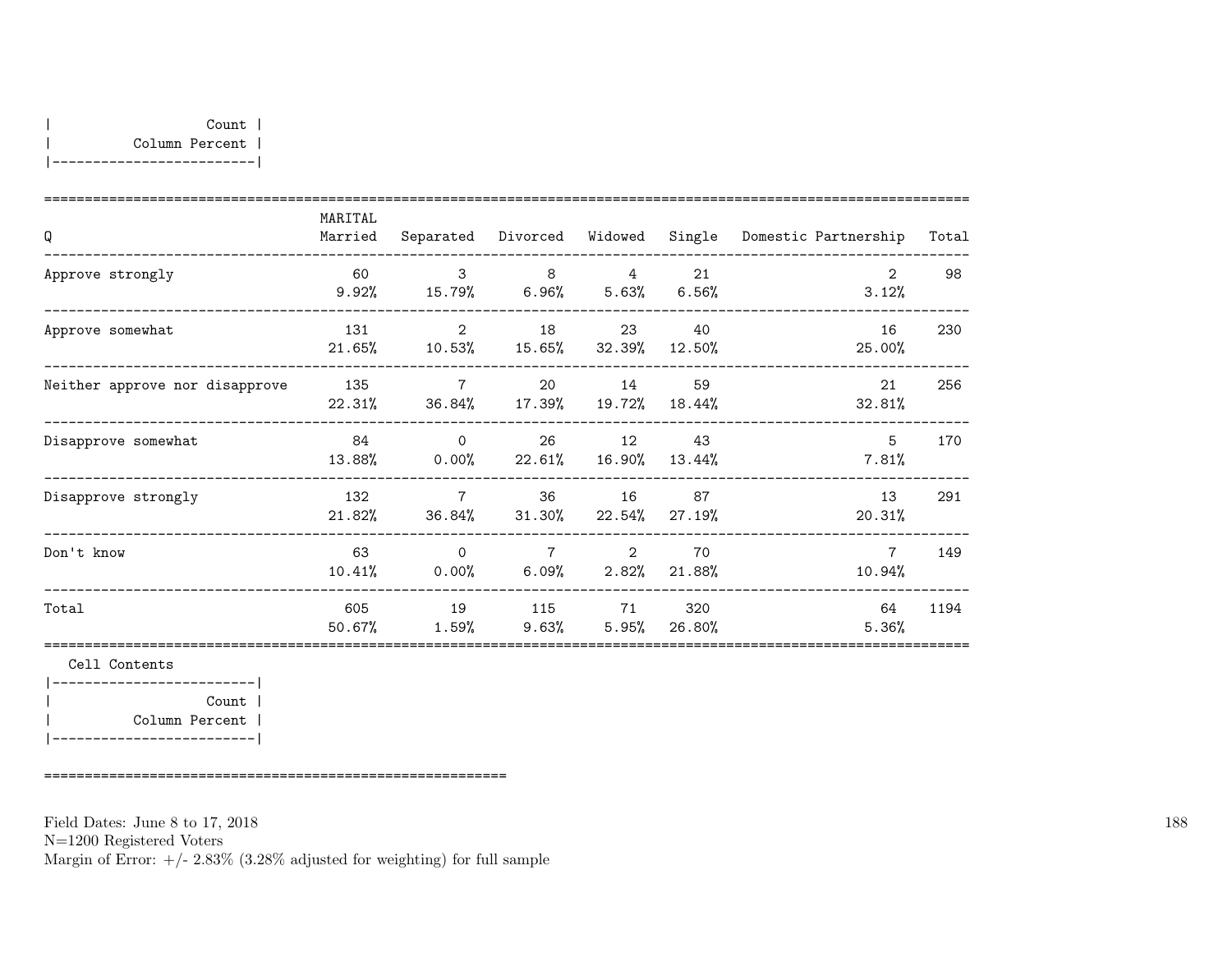| Q                                                                            | gender     | Male Female Total<br>________________                        |                            |    |
|------------------------------------------------------------------------------|------------|--------------------------------------------------------------|----------------------------|----|
| Approve strongly                                                             |            | 59 39 98<br>$10.55\%$ 6.12%                                  |                            |    |
| Approve somewhat                                                             |            | 112 118 230<br>20.04% 18.52%                                 |                            |    |
| Neither approve nor disapprove 111 145 256<br>------------------------------ |            | 19.86% 22.76%                                                |                            |    |
| Disapprove somewhat<br>._____________________                                |            | 99 71 170<br>$17.71\%$ $11.15\%$<br>________________________ |                            |    |
| Disapprove strongly<br>-------------------------                             |            | 142 150 292<br>25.40% 23.55%                                 |                            |    |
| Don't know                                                                   |            | 36 114 150<br>$6.44\%$ 17.90%                                |                            |    |
| Total                                                                        | ========== | 559 637 1196<br>46.74% 53.26%                                |                            |    |
| Cell Contents<br>----------------------- <br>Count  <br>Column Percent       |            |                                                              |                            |    |
| Q                                                                            | LOCATE     |                                                              | Urban Suburban Rural Total |    |
| Approve strongly                                                             | 30         | $7.67\%$ $7.37\%$ $11.11\%$                                  | 42 26                      | 98 |

N=1200 Registered Voters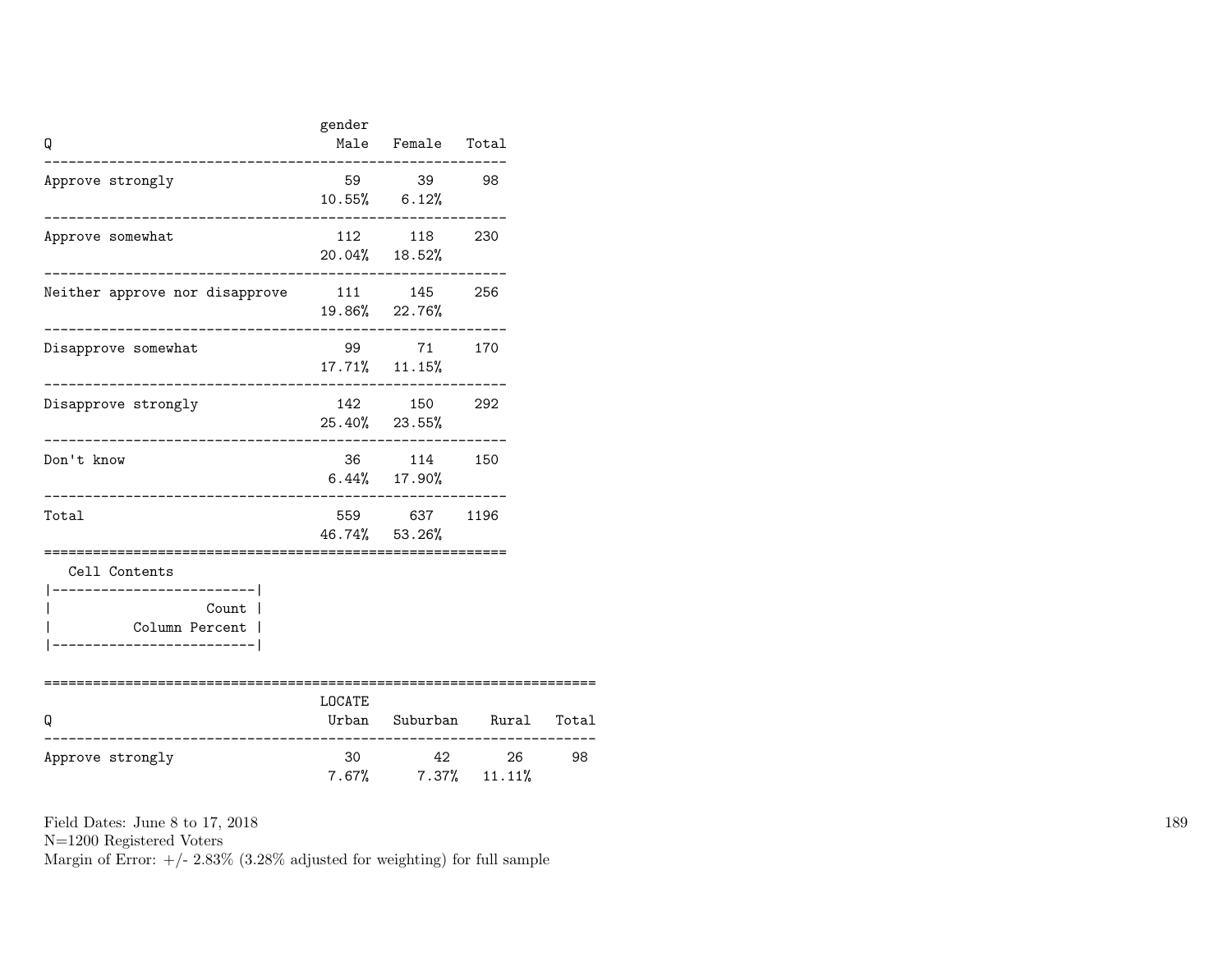| Approve somewhat                                                                                      | 64                                        | 116<br>16.37% 20.35% 20.94%                                  | 49     | 229      |                             |                            |                                                                                     |       |
|-------------------------------------------------------------------------------------------------------|-------------------------------------------|--------------------------------------------------------------|--------|----------|-----------------------------|----------------------------|-------------------------------------------------------------------------------------|-------|
| Neither approve nor disapprove                                                                        | -------------------------------<br>94 107 | 24.04% 18.77% 23.93%                                         | 56     | 257      |                             |                            |                                                                                     |       |
| Disapprove somewhat                                                                                   |                                           | ---------------------------<br>43 87<br>11.00% 15.26% 16.67% | 39     | 169      |                             |                            |                                                                                     |       |
| Disapprove strongly                                                                                   |                                           | 105 145<br>26.85% 25.44% 17.95%                              | 42     | 292      |                             |                            |                                                                                     |       |
| Don't know                                                                                            |                                           | 55 73<br>14.07% 12.81% 9.40%                                 | 22     | 150      |                             |                            |                                                                                     |       |
| Total                                                                                                 | 391<br>32.72%                             | ----------------------------------<br>570<br>47.70%          | 19.58% | 234 1195 |                             |                            |                                                                                     |       |
| Cell Contents<br>__________________________<br>Count  <br>Column Percent  <br>----------------------- |                                           |                                                              |        |          |                             |                            |                                                                                     |       |
| O                                                                                                     | metro                                     |                                                              |        |          |                             |                            | Houston Area Dallas-Fort Worth Area San Antonio Area Austin Area Another Part of TX | Total |
| Approve strongly                                                                                      |                                           | 19<br>6.71%                                                  |        | 27       | 8<br>$8.23\%$ 7.21\% 2.83\% | $\overline{\phantom{a}}$ 3 | 40<br>10.96%                                                                        | 97    |
| Approve somewhat                                                                                      |                                           | 57<br>20.14%                                                 |        | 54       | 29<br>16.46%                | 20<br>26.13% 18.87%        | 69<br>18.90%                                                                        | 229   |
| Neither approve nor disapprove                                                                        | 77                                        |                                                              |        | 64       | 21                          | 13                         | 80                                                                                  | 255   |

N=1200 Registered Voters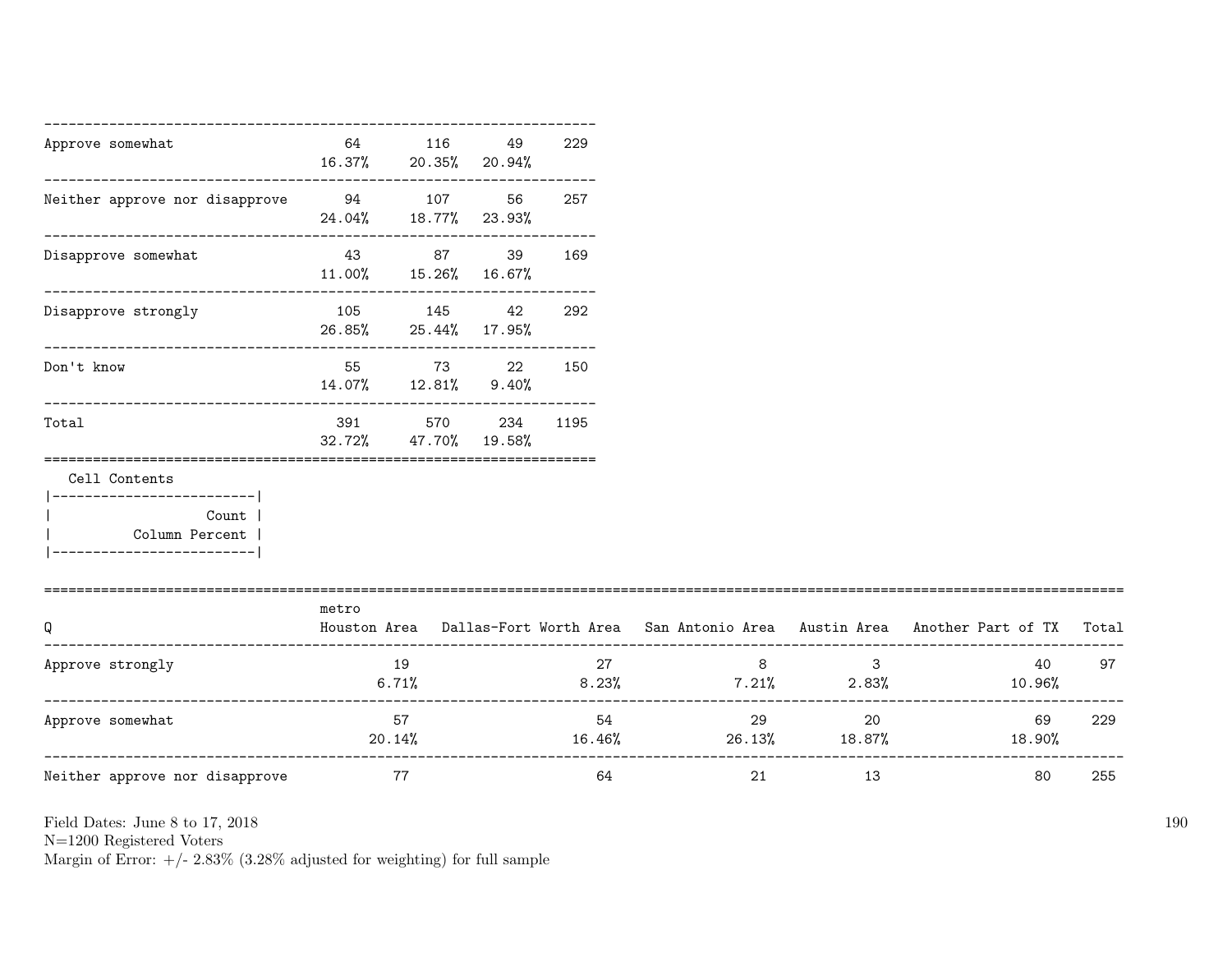|                     | 27.21%        | 19.51%        | 18.92%       | 12.26%       | 21.92%        |      |
|---------------------|---------------|---------------|--------------|--------------|---------------|------|
| Disapprove somewhat | 45<br>15.90%  | 52<br>15.85%  | 9<br>8.11%   | 15<br>14.15% | 49<br>13.42%  | 170  |
| Disapprove strongly | 55<br>19.43%  | 95<br>28.96%  | 28<br>25.23% | 39<br>36.79% | 74<br>20.27%  | 291  |
| Don't know          | 30<br>10.60%  | 36<br>10.98%  | 16<br>14.41% | 16<br>15.09% | 53<br>14.52%  | 151  |
| Total               | 283<br>23.72% | 328<br>27.49% | 111<br>9.30% | 106<br>8.89% | 365<br>30.60% | 1193 |

#### Cell Contents

 $|----------|$ Count | Column Percent |  $\mathbf{I}$ |-------------------------|

| AGEG<br>$18 - 29$ |    |    | 65+         | Total                                                                                                                                                                         |
|-------------------|----|----|-------------|-------------------------------------------------------------------------------------------------------------------------------------------------------------------------------|
| 9                 | 22 | 32 | 35          | 98                                                                                                                                                                            |
| 21                | 47 | 97 | 65          | 230                                                                                                                                                                           |
|                   | 78 | 86 | 51          | 257                                                                                                                                                                           |
| 23                | 32 |    | 45          | 169                                                                                                                                                                           |
|                   |    | 42 | 30-44 45-64 | $4.79\%$ $7.10\%$ $7.51\%$ $12.87\%$<br>$11.17\%$ $15.16\%$ $22.77\%$ $23.90\%$<br>$22.34\%$ $25.16\%$ $20.19\%$ $18.75\%$<br>69 —<br>$12.23\%$ $10.32\%$ $16.20\%$ $16.54\%$ |

Field Dates: June 8 to 17, 2018

 ${\rm N}{=}1200$  Registered Voters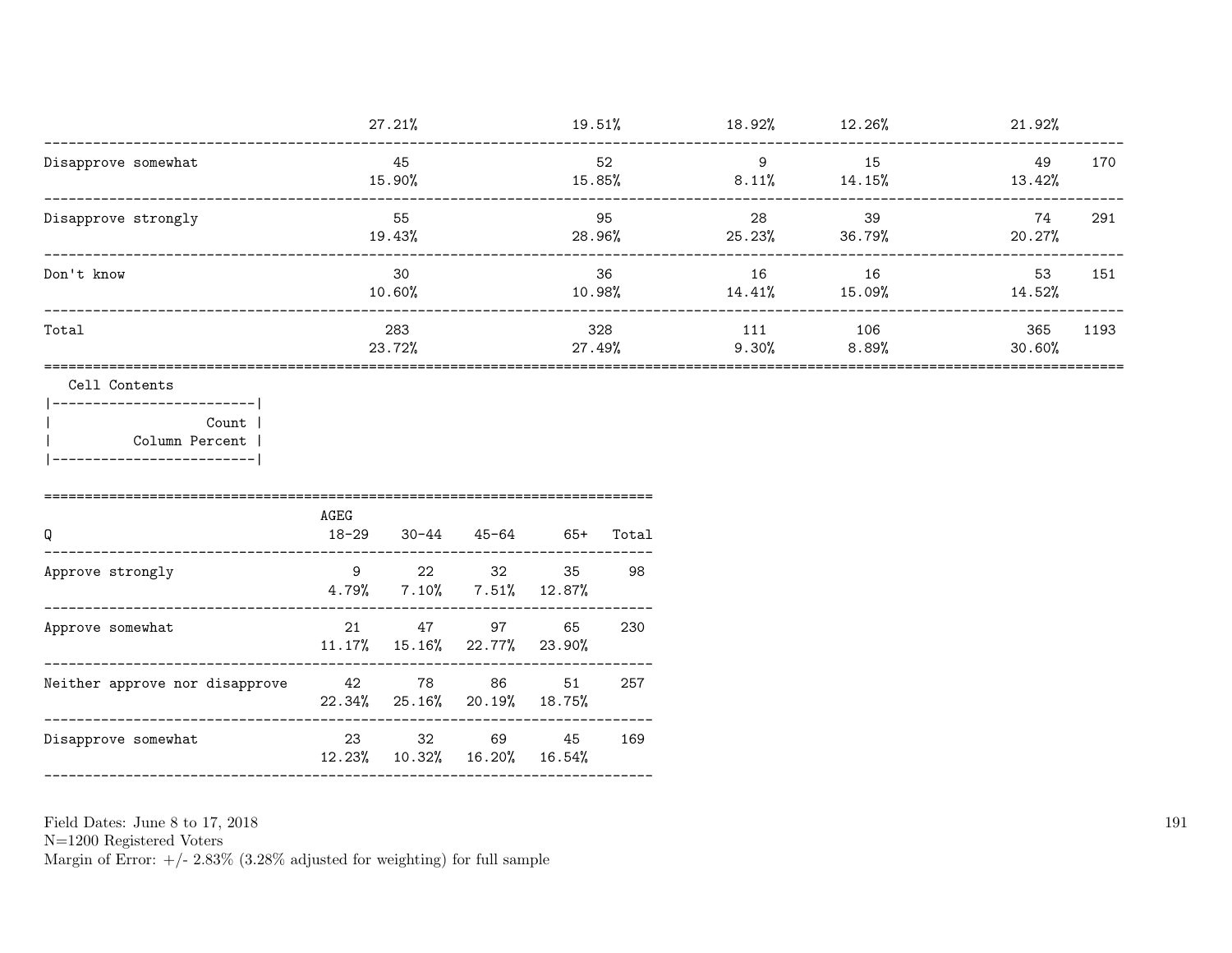| Disapprove strongly | 38  | 69<br>$20.21\%$ $22.26\%$ $27.23\%$ $25.37\%$  | 116 | 69    | 292  |
|---------------------|-----|------------------------------------------------|-----|-------|------|
| Don't know          | 55  | 62<br>$29.26\%$ 20.00% 6.10%                   | 26  | 2.57% | 150  |
| Total               | 188 | 310<br>$15.72\%$ $25.92\%$ $35.62\%$ $22.74\%$ | 426 | 272   | 1196 |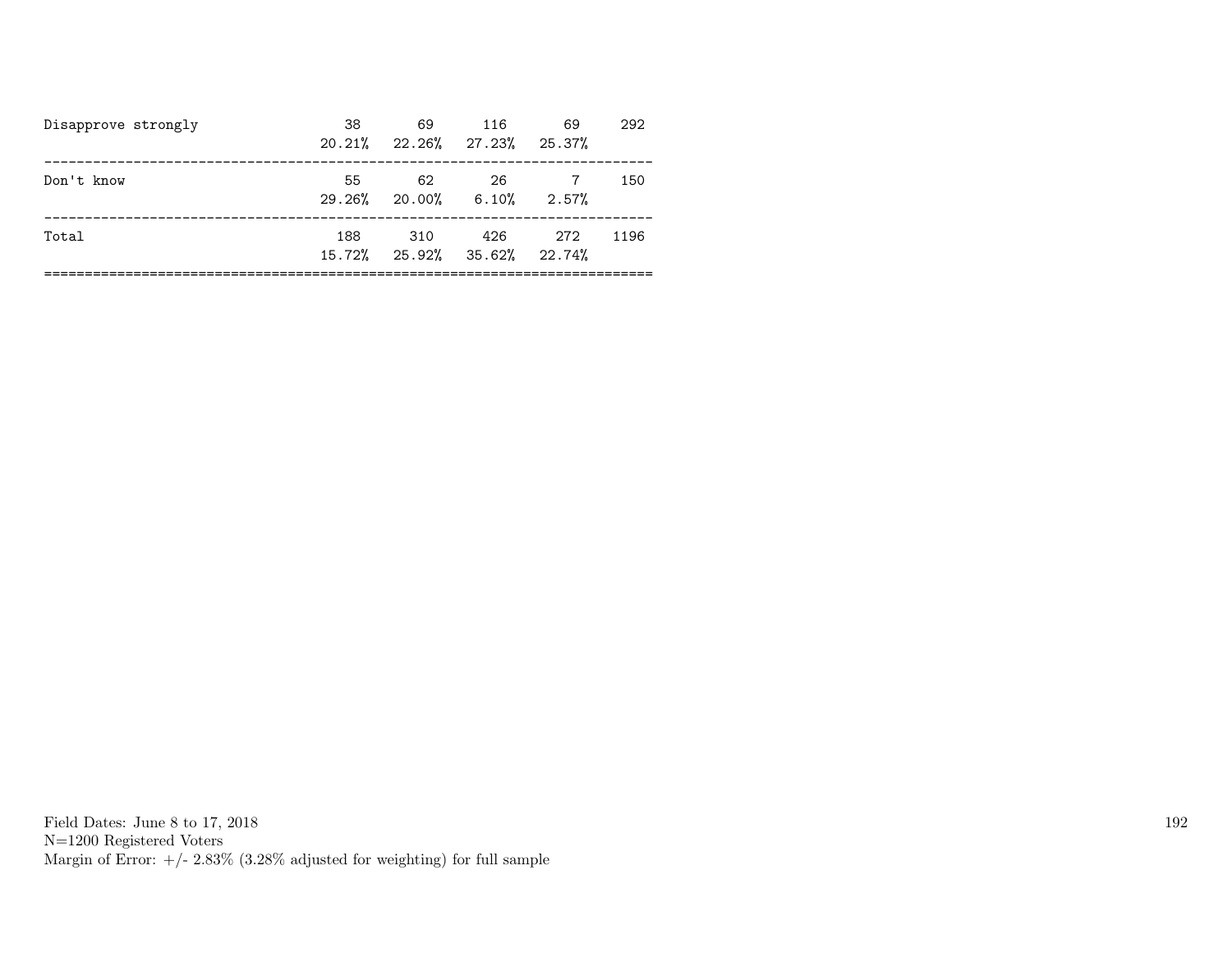## Q9C. Robert Mueller Approval

Cell Contents

|-------------------------| | Count | | Column Percent | |-------------------------|

| Q                              | LIBCON7                  |                         |                 |               |                 |                | Extremely lib. Somewhat lib. Lean lib. Moderate Lean con. Somewhat con. Extremely con. | Total |
|--------------------------------|--------------------------|-------------------------|-----------------|---------------|-----------------|----------------|----------------------------------------------------------------------------------------|-------|
| Approve strongly               | 72<br>63.16%             | 82<br>54.30%            | 47<br>$51.09\%$ | 59<br>19.47%  | 6<br>5.56%      | 4.13%          | 13<br>6.31%                                                                            | 288   |
| Approve somewhat               | 14<br>12.28%             | 23<br>15.23%            | 23<br>25.00%    | 57<br>18.81%  | 15<br>13.89%    | 21<br>$9.63\%$ | 6<br>2.91%                                                                             | 159   |
| Neither approve nor disapprove | 18<br>15.79%             | 17<br>$11.26\%$         | 8<br>8.70%      | 63<br>20.79%  | 16<br>14.81%    | 26<br>11.93%   | 19<br>9.22%                                                                            | 167   |
| Disapprove somewhat            | $\mathbf{1}$<br>$0.88\%$ | 12<br>$7.95\%$          | 2<br>2.17%      | 15<br>4.95%   | 24<br>22.22%    | 30<br>13.76%   | 34<br>16.50%                                                                           | 118   |
| Disapprove strongly            | 5<br>4.39%               | $\overline{4}$<br>2.65% | 4<br>4.35%      | 53<br>17.49%  | 38<br>35.19%    | 109<br>50.00%  | 120<br>58.25%                                                                          | 333   |
| Don't know                     | $\overline{4}$<br>3.51%  | 13<br>8.61%             | 8<br>$8.70\%$   | 56<br>18.48%  | 9<br>8.33%      | 23<br>10.55%   | 14<br>6.80%                                                                            | 127   |
| Total                          | 114<br>9.56%             | 151<br>12.67%           | 92<br>$7.72\%$  | 303<br>25.42% | 108<br>$9.06\%$ | 218<br>18.29%  | 206<br>17.28%                                                                          | 1192  |

Cell Contents

|-------------------------|

| Count |

Field Dates: June 8 to 17, 2018

N=1200 Registered Voters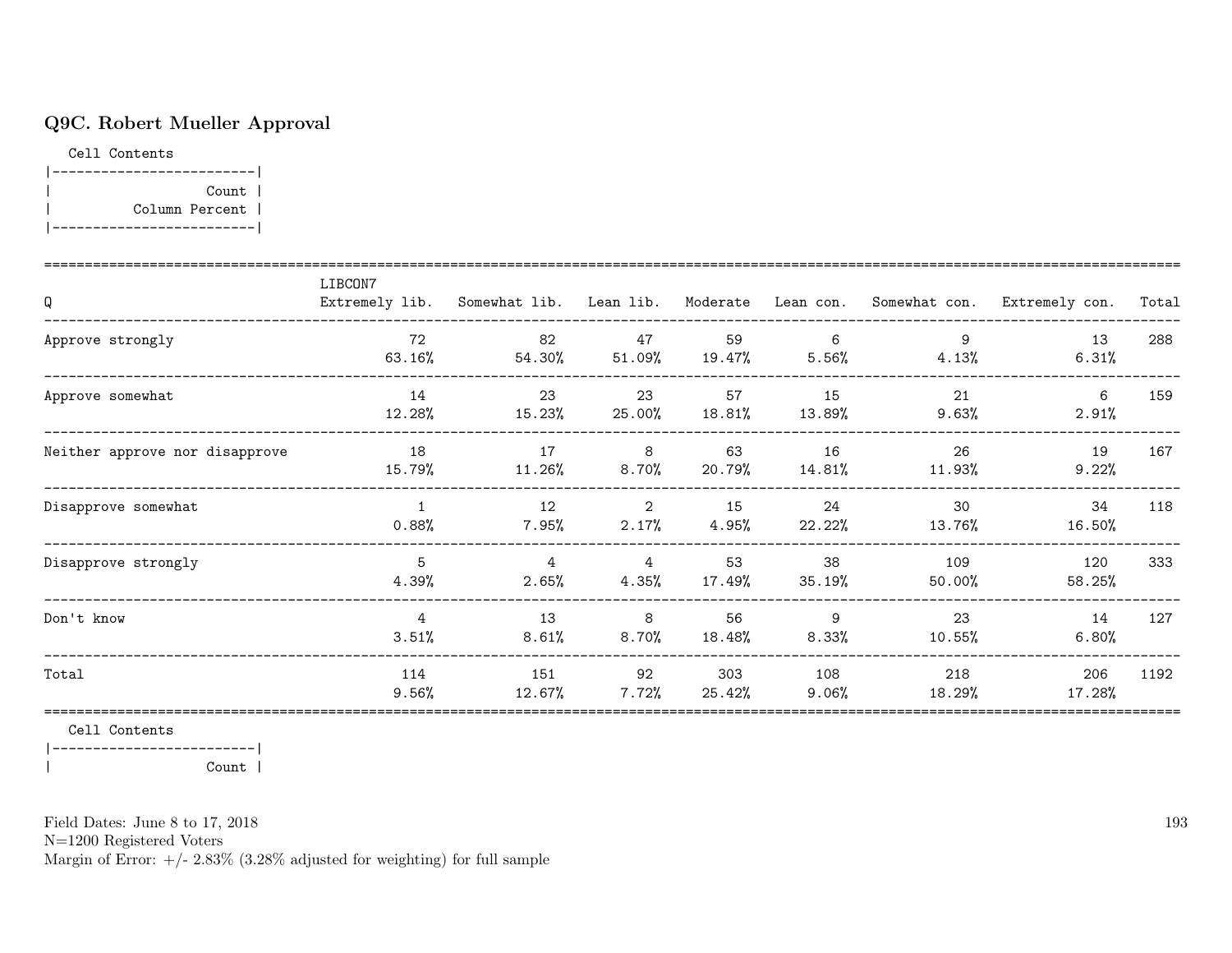|-------------------------|

| Q                                                                                       | <b>IDEOL</b> |                         | Liberals Moderates Conservatives Total |        |
|-----------------------------------------------------------------------------------------|--------------|-------------------------|----------------------------------------|--------|
| Approve strongly                                                                        | 201          | 59                      | $56.30\%$ 19.47% 5.45%                 | 29 289 |
| Approve somewhat                                                                        |              | 60 57                   | 43<br>$16.81\%$ $18.81\%$ $8.08\%$     | 160    |
| Neither approve nor disapprove 544 63                                                   |              |                         | 60<br>12.32% 20.79% 11.28%             | 167    |
| Disapprove somewhat                                                                     |              | 14 15<br>$3.92\%$ 4.95% | 88 117<br>16.54%                       |        |
| Disapprove strongly                                                                     |              | 13 53                   | 267 333<br>$3.64\%$ 17.49% 50.19%      |        |
| __________________________________<br>Don't know<br>___________________________________ | 25           | 56                      | 45 126<br>$7.00\%$ 18.48% 8.46%        |        |
| Total                                                                                   |              | 357 303                 | 532<br>29.95% 25.42% 44.63%            | 1192   |
| Cell Contents<br>-----------------------                                                |              |                         |                                        |        |
| Count  <br>Column Percent  <br>-------------------------                                |              |                         |                                        |        |

==========================================================================================================

PID7

Field Dates: June 8 to 17, 2018 N=1200 Registered Voters Margin of Error:  $+/- 2.83\%$  (3.28% adjusted for weighting) for full sample 194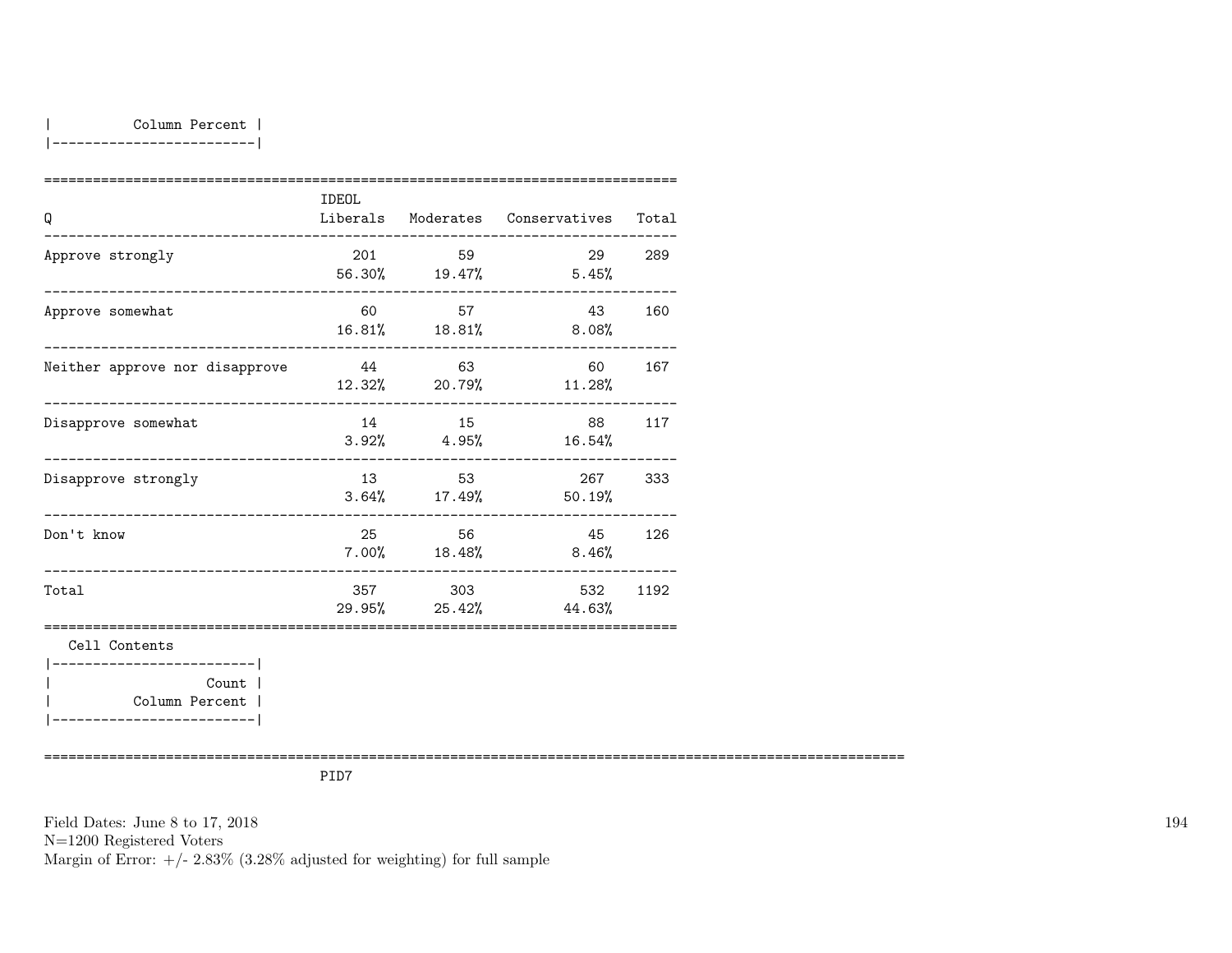| Q                                                                                    | StrDem           |                     | WeakDem LeanDem Ind LeanRep WeakRep                                                              |     |           | StrRep                   | Total |
|--------------------------------------------------------------------------------------|------------------|---------------------|--------------------------------------------------------------------------------------------------|-----|-----------|--------------------------|-------|
| Approve strongly                                                                     | 134              |                     | 39 70 24 3 11<br>$54.25\%$ 33.05% 50.72% 19.83% 2.14% 7.59%                                      |     |           | $7\overline{ }$<br>2.87% | 288   |
| Approve somewhat                                                                     | 41               | 32                  | 23<br>16.60% 27.12% 16.67% 16.53% 2.14% 10.34% 6.15%                                             |     | 20 3 15   | 15                       | 149   |
| Neither approve nor disapprove 27 27 18                                              |                  |                     | 22 20 12 27<br>$10.93\%$ $15.25\%$ $15.94\%$ $16.53\%$ $8.57\%$ $18.62\%$ $10.66\%$              |     |           | 26                       | 152   |
| Disapprove somewhat                                                                  |                  |                     | 11 6 5 9<br>$4.45\%$ $5.08\%$ $3.62\%$ $7.44\%$ $17.14\%$ $10.34\%$ $18.85\%$                    |     | 24 15 46  |                          | 116   |
| Disapprove strongly                                                                  |                  |                     | 14 6 4 32<br>$5.67\%$ $5.08\%$ $2.90\%$ $26.45\%$ $65.00\%$ $33.79\%$                            |     | 91 49 129 | 52.87%                   | 325   |
| Don't know                                                                           |                  |                     | 20 17 14 16 7 28<br>$8.10\%$ $14.41\%$ $10.14\%$ $13.22\%$ $5.00\%$ $19.31\%$ $8.61\%$           |     |           | 21                       | 123   |
| Total                                                                                |                  |                     | 247 118 138 121 140 145<br>$21.42\%$ $10.23\%$ $11.97\%$ $10.49\%$ $12.14\%$ $12.58\%$ $21.16\%$ |     |           | 244                      | 1153  |
| Cell Contents                                                                        |                  |                     |                                                                                                  |     |           |                          |       |
| -------------------------- <br>Count  <br>Column Percent  <br>---------------------- |                  |                     |                                                                                                  |     |           |                          |       |
| Q                                                                                    | PID <sub>3</sub> |                     | Democrats Independents Republicans Total                                                         |     |           |                          |       |
| Approve strongly                                                                     | 242              | 24<br>48.21% 19.83% | 21<br>$3.95\%$                                                                                   | 287 |           |                          |       |

N=1200 Registered Voters

Margin of Error:  $+/- 2.83\%$  (3.28% adjusted for weighting) for full sample

195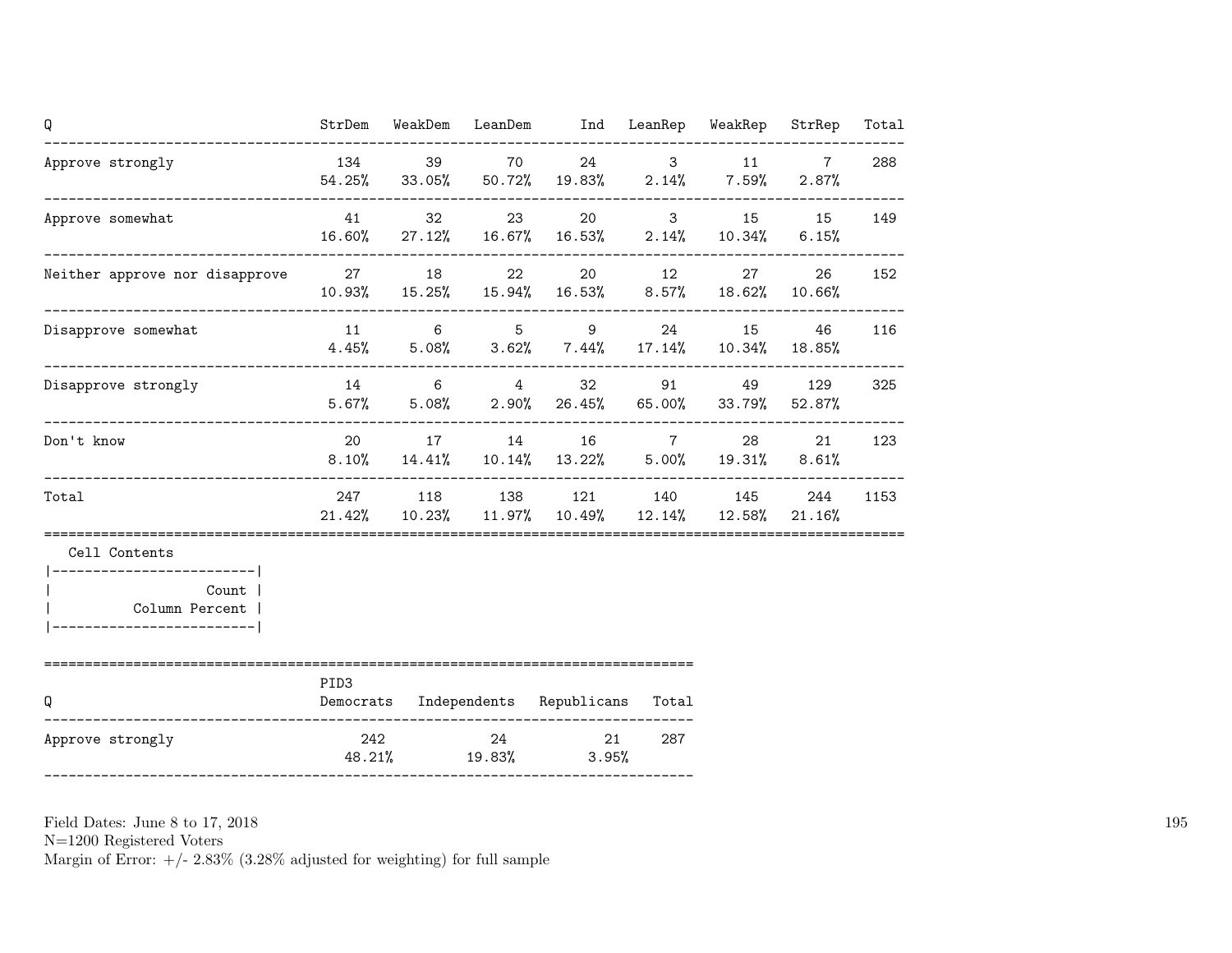| Approve somewhat                                                                                    | 96                            |              | 20 | 34<br>$19.12\%$ $16.53\%$ $6.40\%$        | 150    |                                                                          |                                            |        |
|-----------------------------------------------------------------------------------------------------|-------------------------------|--------------|----|-------------------------------------------|--------|--------------------------------------------------------------------------|--------------------------------------------|--------|
| Neither approve nor disapprove                                                                      | $13.35\%$ $16.53\%$ $12.24\%$ |              | 20 | 65 —                                      | 152    |                                                                          |                                            |        |
| Disapprove somewhat                                                                                 | 22                            |              |    | $9$ 86<br>$4.38\%$ 7.44% 16.20%           | 117    |                                                                          |                                            |        |
| Disapprove strongly                                                                                 |                               |              |    | 24 32 269<br>$4.78\%$ 26.45% 50.66%       | 325    |                                                                          |                                            |        |
| Don't know                                                                                          |                               |              |    | 51 16 56<br>$10.16\%$ $13.22\%$ $10.55\%$ | 123    |                                                                          |                                            |        |
| Total                                                                                               | 502                           |              |    | 121 531 1154<br>43.50% 10.49% 46.01%      |        |                                                                          |                                            |        |
| Cell Contents<br>---------------------- <br>Count  <br>Column Percent<br>__________________________ |                               |              |    |                                           |        |                                                                          |                                            |        |
| O                                                                                                   | Q20A                          |              |    |                                           |        | Democratic candidate Republican candidate Tea Party candidate Don't know |                                            | Total  |
| Approve strongly                                                                                    |                               | 256 20       |    | 52.35%                                    | 11 \,  | 12<br>$3.41\%$ $7.45\%$ $3.98\%$                                         | 9                                          | 288    |
| Approve somewhat                                                                                    |                               | 98           |    |                                           | 37 — 1 | $20.04\%$ $11.46\%$ $4.97\%$ $7.52\%$                                    | $8 \overline{)}$                           | 17 160 |
| Neither approve nor disapprove                                                                      |                               | 58<br>11.86% |    |                                           | 56 —   | 1.86%<br>17.34%                                                          | $3 \overline{\phantom{a}}$<br>52<br>23.01% | 169    |

N=1200 Registered Voters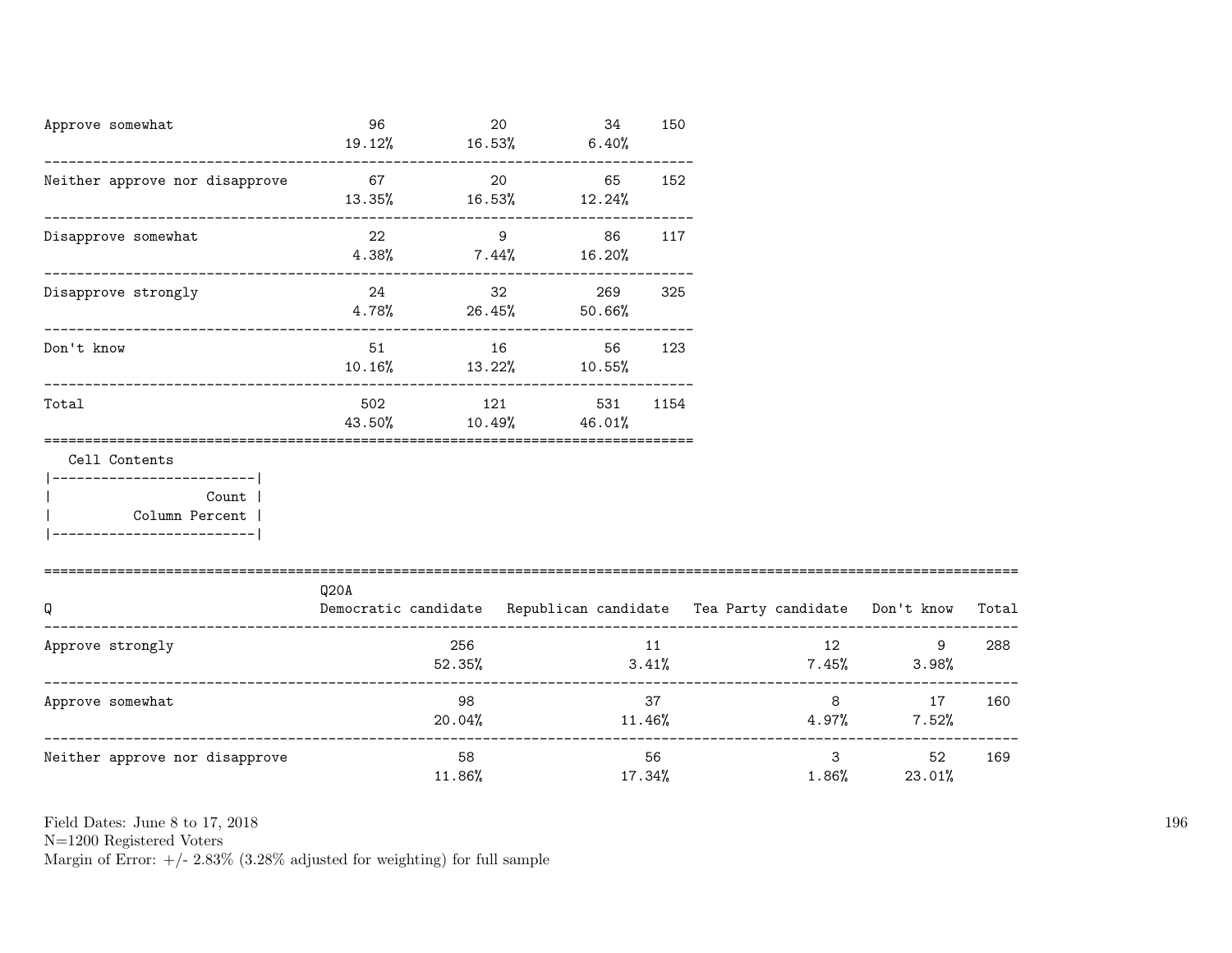| Disapprove somewhat                           | 18<br>3.68%   | 58<br>17.96%  | 19<br>11.80%  | 24<br>10.62%  | 119  |
|-----------------------------------------------|---------------|---------------|---------------|---------------|------|
| Disapprove strongly                           | 21<br>4.29%   | 132<br>40.87% | 118<br>73.29% | 66<br>29.20%  | 337  |
| Don't know                                    | 38<br>7.77%   | 29<br>8.98%   | 0.62%         | 58<br>25.66%  | 126  |
| Total                                         | 489<br>40.78% | 323<br>26.94% | 161<br>13.43% | 226<br>18.85% | 1199 |
| Cell Contents<br>  __________________________ |               |               |               |               |      |

Count |  $\overline{\phantom{a}}$ Column Percent |  $\overline{\phantom{a}}$ |-------------------------|

| Q                              | educ<br>No HS | High school graduate Some college |              | 2-year       | 4-year       | Post-grad    | Total |
|--------------------------------|---------------|-----------------------------------|--------------|--------------|--------------|--------------|-------|
| Approve strongly               | 8<br>11.43%   | 64<br>21.40%                      | 55<br>20.15% | 22<br>18.49% | 82<br>27.15% | 58<br>42.65% | 289   |
| Approve somewhat               | 4<br>5.71%    | 41<br>13.71%                      | 42<br>15.38% | 13<br>10.92% | 41<br>13.58% | 20<br>14.71% | 161   |
| Neither approve nor disapprove | 19<br>27.14%  | 37<br>12.37%                      | 41<br>15.02% | 23<br>19.33% | 32<br>10.60% | 15<br>11.03% | 167   |
| Disapprove somewhat            | 9<br>12.86%   | 22<br>$7.36\%$                    | 35<br>12.82% | 10<br>8.40%  | 32<br>10.60% | 10<br>7.35%  | 118   |
| Disapprove strongly            | 10            | 96                                | 70           | 38           | 94           | 29           | 337   |

Field Dates: June 8 to 17, 2018

 ${\rm N}{=}1200$  Registered Voters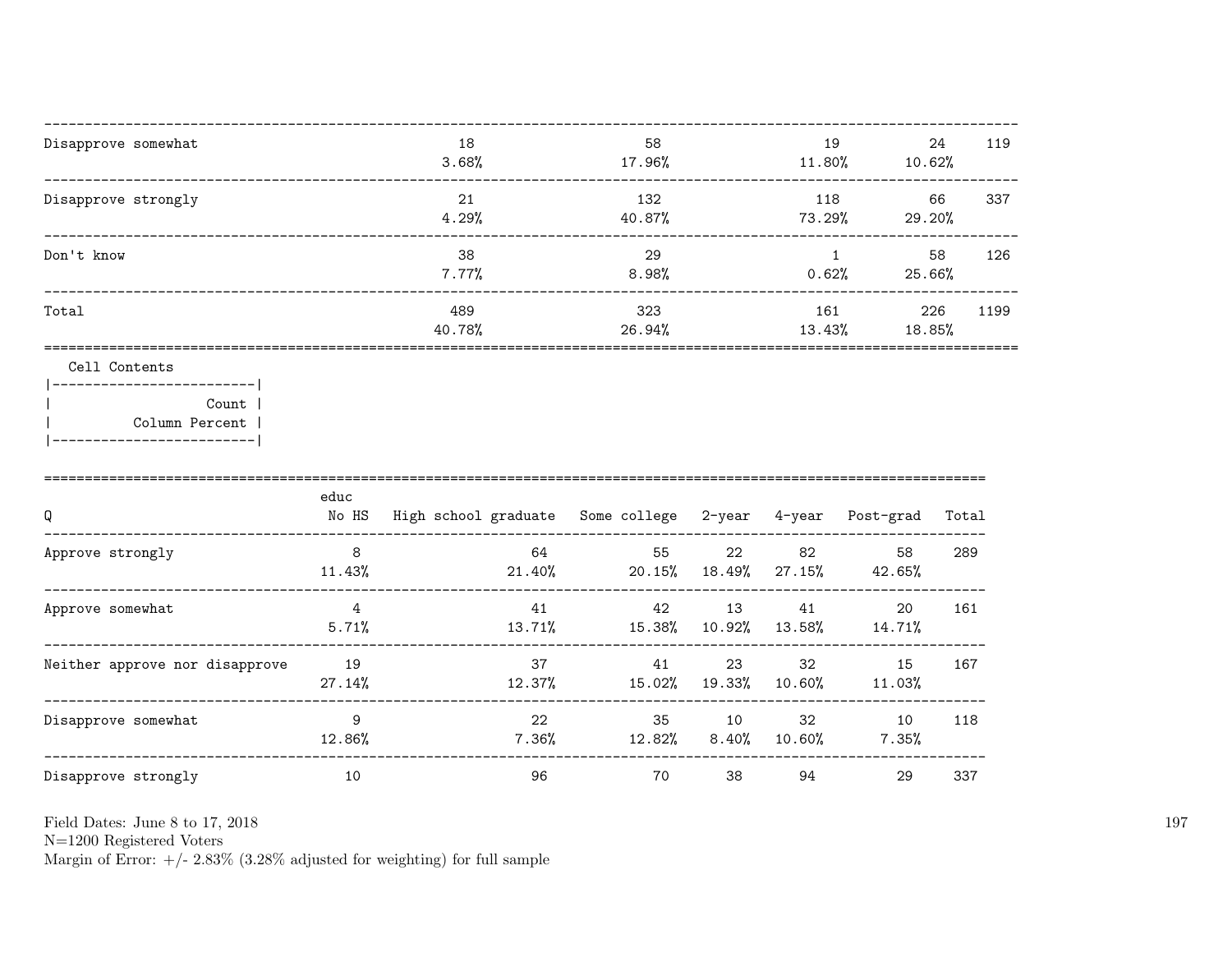|                                                           | 14.29%                                                                                     | $32.11\%$ 25.64% 31.93% 31.13% 21.32%                         |              |    |                               |                 |                          |       |
|-----------------------------------------------------------|--------------------------------------------------------------------------------------------|---------------------------------------------------------------|--------------|----|-------------------------------|-----------------|--------------------------|-------|
| Don't know                                                | 20<br>28.57%                                                                               | 39<br>$13.04\%$ $10.99\%$ $10.92\%$ $6.95\%$ $2.94\%$         |              |    | 30 13 21 4                    | 127             |                          |       |
| Total                                                     | 70<br>5.84%                                                                                | 299<br>$24.94\%$ 22.77% 9.92%                                 | 273 119      |    | 302 136 1199<br>25.19% 11.34% |                 |                          |       |
| Cell Contents<br> --------------------------              |                                                                                            |                                                               |              |    |                               |                 |                          |       |
| Count  <br>Column Percent  <br> ------------------------- |                                                                                            |                                                               |              |    |                               |                 |                          |       |
| Q<br>------------------------                             | ATTEND<br>More than once a week Once a week A few times a month Once or twice a year Never |                                                               |              |    |                               | _______________ |                          | Total |
| Approve strongly                                          | 23                                                                                         | 40<br>$16.55\%$ 16.00% 15.27%                                 |              | 20 |                               |                 | 76 130<br>26.76% 32.91%  | 289   |
| Approve somewhat                                          | 18                                                                                         | 43<br>$12.95\%$ $17.20\%$ $18.32\%$ $13.38\%$ $9.37\%$        |              | 24 |                               | 38 — 10         | 37                       | 160   |
| Neither approve nor disapprove                            |                                                                                            | 26<br>39<br>$18.71\%$ $15.60\%$ $16.03\%$ $11.62\%$ $12.66\%$ |              | 21 |                               | 33              | 50                       | 169   |
| Disapprove somewhat                                       |                                                                                            | 16 24<br>$11.51\%$ 9.60%                                      | 16<br>12.21% |    |                               |                 | 41<br>$7.39\%$ 10.38%    | 118   |
| Disapprove strongly                                       | 45                                                                                         | 76<br>$32.37\%$ $30.40\%$                                     | 29.01%       | 38 |                               | 72              | 104<br>25.35% 26.33%     | 335   |
| Don't know                                                | 11                                                                                         | 28<br>$7.91\%$ $11.20\%$                                      |              | 12 | 9.16%                         |                 | 44 33<br>$15.49\%$ 8.35% | 128   |
|                                                           |                                                                                            |                                                               |              |    |                               |                 |                          |       |

N=1200 Registered Voters<br>Margin of Error:  $+/- 2.83\%$  (3.28% adjusted for weighting) for full sample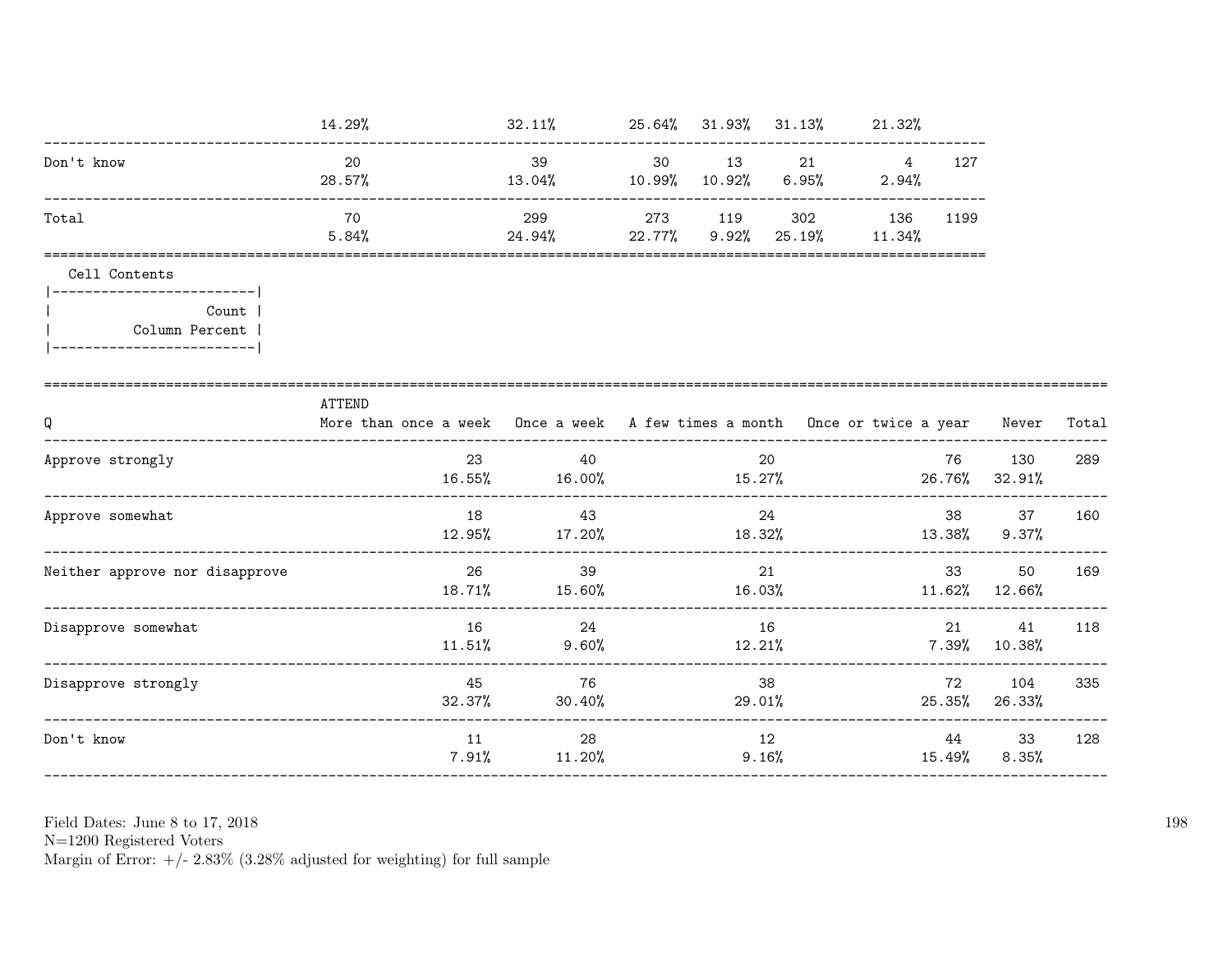| Total | 139   | 250    | $\cdot$ $\sim$<br>⊥∪⊥ | 284    | 395    | 1199<br>ن ن ن ن |
|-------|-------|--------|-----------------------|--------|--------|-----------------|
|       | 1.59% | 20.85% | $0.93\%$<br>10        | 23.69% | 32.94% |                 |
| ----  |       |        |                       |        |        | _____           |

Cell Contents

|-------------------------| | Count | | Column Percent | |-------------------------|

| Q                              | race_recode<br>White | Black           | Hispanic        |                          | Asian – Native American – Middle Eastern |                          | Mixed                    | Other                    | Total |
|--------------------------------|----------------------|-----------------|-----------------|--------------------------|------------------------------------------|--------------------------|--------------------------|--------------------------|-------|
| Approve strongly               | 162<br>23.21%        | 47<br>27.81%    | 66<br>24.35%    | 4<br>23.53%              | 14.29%                                   | 20.00%                   | $\mathbf{7}$<br>30.43%   | $\mathbf{1}$<br>9.09%    | 289   |
| Approve somewhat               | 79<br>11.32%         | 29<br>$17.16\%$ | 49<br>18.08%    | 2<br>11.76%              | $\mathsf{O}$<br>0.00%                    | $\Omega$<br>$0.00\%$     | $\mathbf{1}$<br>$4.35\%$ | 1<br>$9.09\%$            | 161   |
| Neither approve nor disapprove | 85<br>12.18%         | 43<br>25.44%    | 33<br>$12.18\%$ | 2<br>11.76%              | $\overline{2}$<br>28.57%                 | $\overline{2}$<br>40.00% | $\Omega$<br>$0.00\%$     | $\mathbf{1}$<br>9.09%    | 168   |
| Disapprove somewhat            | 79<br>11.32%         | 9<br>5.33%      | 26<br>$9.59\%$  | $\mathbf{3}$<br>17.65%   | $\Omega$<br>$0.00\%$                     | $\mathbf{1}$<br>20.00%   | 4.35%                    | $\circ$<br>$0.00\%$      | 119   |
| Disapprove strongly            | 233<br>33.38%        | 18<br>10.65%    | 58<br>21.40%    | $\overline{4}$<br>23.53% | 4<br>$57.14\%$                           | $\mathbf{1}$<br>20.00%   | 12<br>52.17%             | 7<br>63.64%              | 337   |
| Don't know                     | 60<br>8.60%          | 23<br>13.61%    | 39<br>14.39%    | 2<br>11.76%              | $\Omega$<br>$0.00\%$                     | $\Omega$<br>$0.00\%$     | $\overline{2}$<br>8.70%  | $\mathbf{1}$<br>$9.09\%$ | 127   |
| Total                          | 698<br>58.12%        | 169<br>14.07%   | 271<br>22.56%   | 17<br>$1.42\%$           | $\overline{7}$<br>$0.58\%$               | 5<br>0.42%               | 23<br>$1.92\%$           | 11<br>0.92%              | 1201  |

Cell Contents

|-------------------------|

Field Dates: June 8 to 17, 2018

N=1200 Registered Voters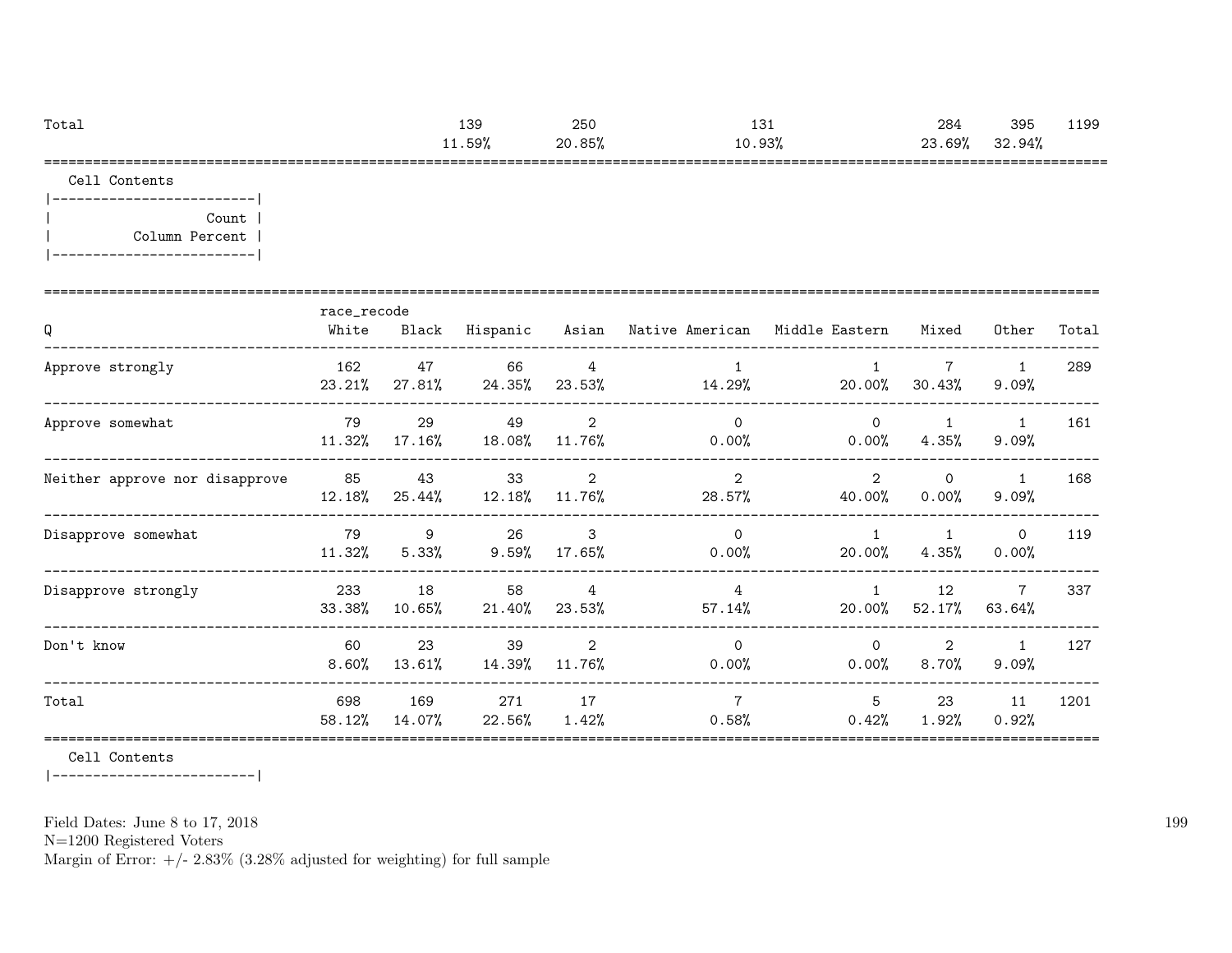| MARITAL<br>Married |                      |              |                                          |                                                                                                         |                                                                                                                                        | Total                                                  |
|--------------------|----------------------|--------------|------------------------------------------|---------------------------------------------------------------------------------------------------------|----------------------------------------------------------------------------------------------------------------------------------------|--------------------------------------------------------|
| 133                | $\overline{4}$       |              | 20                                       | 80                                                                                                      | 8<br>12.50%                                                                                                                            | 290                                                    |
| 79                 | $\mathbf{3}$         |              |                                          | 53<br>$16.56\%$                                                                                         | 3<br>4.69%                                                                                                                             | 160                                                    |
| 78<br>12.85%       |                      |              |                                          | 50                                                                                                      | 20<br>31.25%                                                                                                                           | 169                                                    |
| 70<br>11.53%       | $\overline{2}$       | $\mathbf{3}$ | 10                                       | 25                                                                                                      | $7\overline{ }$<br>10.94%                                                                                                              | 117                                                    |
| 192<br>31.63%      | $\overline{7}$       |              | 25                                       | 64<br>20.00%                                                                                            | 20<br>31.25%                                                                                                                           | 337                                                    |
| 55<br>$9.06\%$     | $\Omega$<br>$0.00\%$ |              |                                          | 48                                                                                                      | 6<br>9.38%                                                                                                                             | 124                                                    |
| 607<br>50.71%      | 19                   |              |                                          | 320                                                                                                     | 64<br>5.35%                                                                                                                            | 1197                                                   |
|                    |                      | 1.59%        | $\mathbf{3}$<br>36.84%<br>$\overline{7}$ | 45<br>19 3<br>13.01% 15.79% 16.52% 4.17%<br>12 6<br>29<br>25.22% 34.72%<br>$6.09\%$ $11.11\%$<br>115 72 | $21.91\%$ 21.05% 39.13% 27.78% 25.00%<br>15.79% 10.43% 8.33% 15.62%<br>$10.53\%$ 2.61% 13.89% 7.81%<br>15.00%<br>$9.61\%$ 6.02% 26.73% | Separated Divorced Widowed Single Domestic Partnership |

|-------------------------| | Count | | Column Percent | |-------------------------|

=========================================================

Field Dates: June 8 to 17, 2018

N=1200 Registered Voters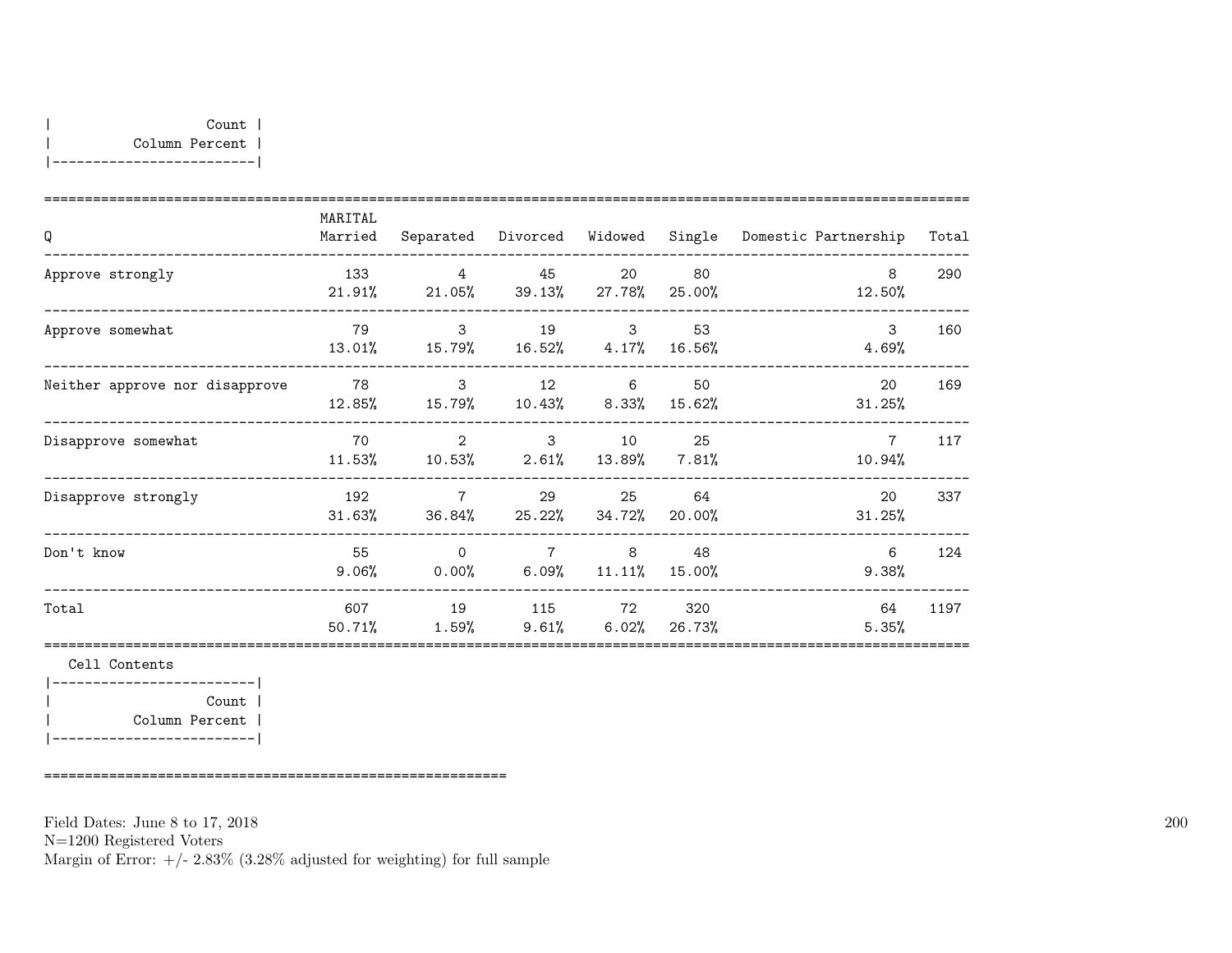| Q                                                                                              | gender | Male Female Total                                                |                                                                    |  |
|------------------------------------------------------------------------------------------------|--------|------------------------------------------------------------------|--------------------------------------------------------------------|--|
| Approve strongly                                                                               |        | 133 156 289<br>$23.79\%$ $24.41\%$                               |                                                                    |  |
| Approve somewhat                                                                               |        | 72 88 160<br>12.88% 13.77%                                       |                                                                    |  |
| Neither approve nor disapprove 65 103 168                                                      |        | $11.63\%$ $16.12\%$                                              |                                                                    |  |
| Disapprove somewhat                                                                            |        | 60 58 118<br>10.73% 9.08%                                        |                                                                    |  |
| Disapprove strongly                                                                            |        | 205 131 336<br>36.67% 20.50%                                     |                                                                    |  |
| Don't know                                                                                     |        | 24 103 127<br>$4.29\%$ 16.12%<br>--------------------------      |                                                                    |  |
| Total                                                                                          |        | 559 639 1198<br>46.66% 53.34%<br>=============================== |                                                                    |  |
| Cell Contents<br>---------------------- <br>Count  <br>Column Percent  <br>------------------- |        |                                                                  |                                                                    |  |
| Q<br>-------------                                                                             | LOCATE |                                                                  | Urban Suburban Rural Total<br>------------------------------------ |  |
| Approve strongly                                                                               |        | 28.90% 25.35% 13.14%                                             | 113 145 31 289                                                     |  |

N=1200 Registered Voters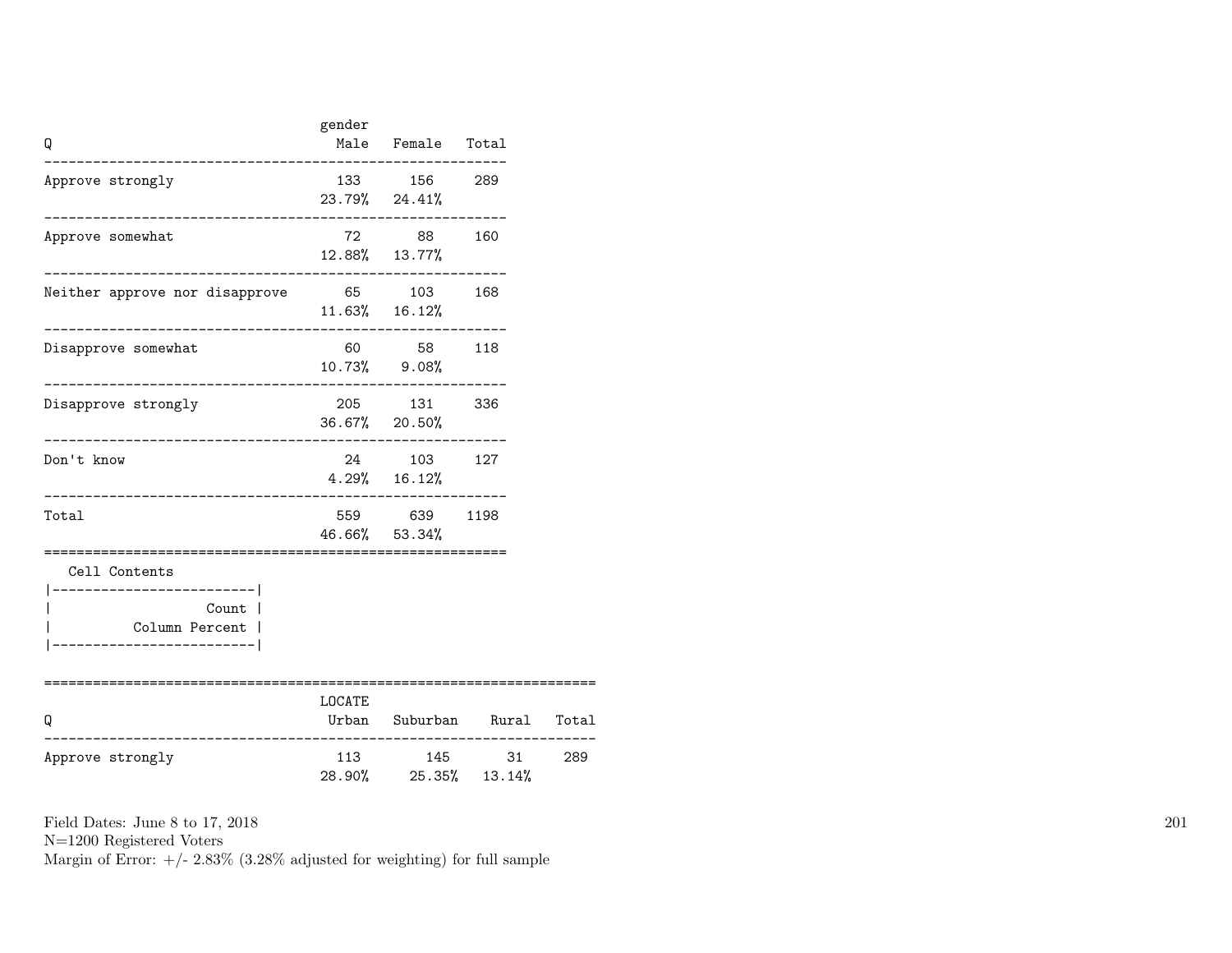| Approve somewhat                                                                                     | 62                                        | 72<br>15.86% 12.59% 11.44%     | 27              | 161      |                 |          |                                                                                           |     |
|------------------------------------------------------------------------------------------------------|-------------------------------------------|--------------------------------|-----------------|----------|-----------------|----------|-------------------------------------------------------------------------------------------|-----|
| Neither approve nor disapprove 59 59 74                                                              |                                           | 15.09% 12.94% 14.83%           | 35              | 168      |                 |          |                                                                                           |     |
| --------------------------------<br>Disapprove somewhat                                              | -----------------------------<br>$9.72\%$ | 38 61 19 118                   | $10.66\%$ 8.05% |          |                 |          |                                                                                           |     |
| Disapprove strongly                                                                                  |                                           | 68 169<br>17.39% 29.55% 41.95% | 99              | 336      |                 |          |                                                                                           |     |
| Don't know                                                                                           |                                           | 51 51<br>13.04% 8.92% 10.59%   | 25              | 127      |                 |          |                                                                                           |     |
| Total                                                                                                | 391<br>32.61%                             | 572<br>47.71%                  | 19.68%          | 236 1199 |                 |          |                                                                                           |     |
| Cell Contents<br>----------------------- <br>Count  <br>Column Percent  <br>._______________________ |                                           |                                |                 |          |                 |          |                                                                                           |     |
| Q                                                                                                    | metro                                     |                                |                 |          |                 |          | Houston Area Dallas-Fort Worth Area San Antonio Area Austin Area Another Part of TX Total |     |
| Approve strongly                                                                                     |                                           | 77<br>$27.21\%$                |                 | 84       |                 | 33<br>37 | 59<br>$25.45\%$ 29.46% $34.91\%$ 16.03%                                                   | 290 |
| Approve somewhat                                                                                     | 13.78%                                    | 39                             |                 | 46       | 19              | 13       | 42<br>$13.94\%$ $16.96\%$ $12.26\%$ $11.41\%$                                             | 159 |
| Neither approve nor disapprove                                                                       | 47                                        |                                |                 | 42       | $7\overline{ }$ | 21       | 52                                                                                        | 169 |

N=1200 Registered Voters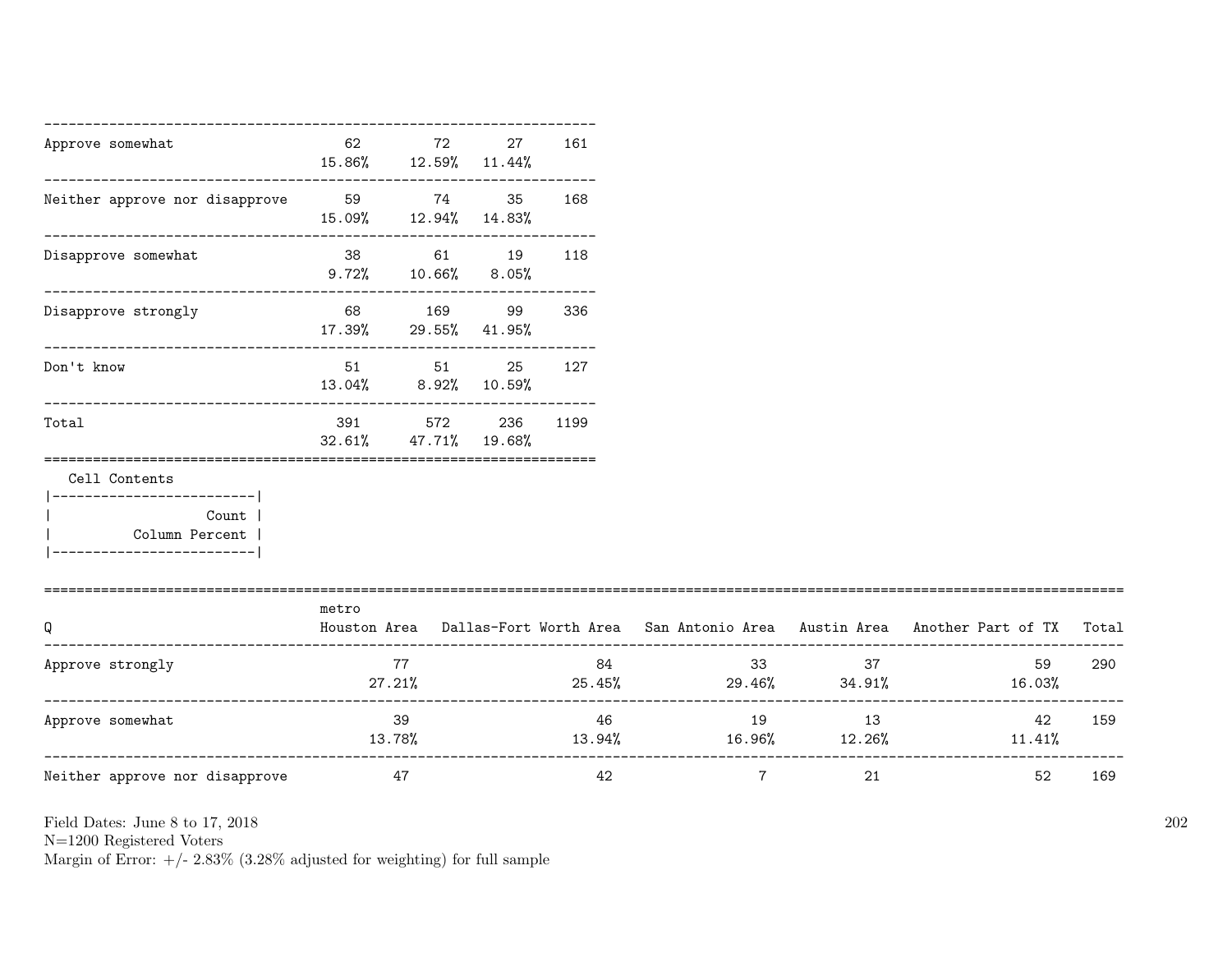|                     | 16.61%        | 12.73%           | 6.25%        | 19.81%          | 14.13%                |
|---------------------|---------------|------------------|--------------|-----------------|-----------------------|
| Disapprove somewhat | 34<br>12.01%  | 27<br>8.18%      | 13<br>11.61% | 12<br>11.32%    | 118<br>32<br>8.70%    |
| Disapprove strongly | 63<br>22.26%  | 96<br>29.09%     | 28<br>25.00% | 14<br>$13.21\%$ | 337<br>136<br>36.96%  |
| Don't know          | 23<br>8.13%   | 35<br>10.61%     | 12<br>10.71% | 9<br>8.49%      | 47<br>126<br>12.77%   |
| Total               | 283<br>23.60% | 330<br>$27.52\%$ | 112<br>9.34% | 106<br>8.84%    | 1199<br>368<br>30.69% |

Cell Contents

|-------------------------| Count | Column Percent |  $\mathbf{I}$ |-------------------------|

| Q                              | AGEG<br>$18 - 29$ | $30 - 44$           | 45-64                   | 65+          | Total |
|--------------------------------|-------------------|---------------------|-------------------------|--------------|-------|
| Approve strongly               | 34                | 64<br>18.18% 20.58% | 110<br>$25.70\%$ 29.30% | 80           | 288   |
| Approve somewhat               | 26                | 58<br>13.90% 18.65% | 56<br>13.08%            | 21<br>7.69%  | 161   |
| Neither approve nor disapprove | -39<br>$20.86\%$  | 64<br>20.58%        | 52<br>12.15%            | 14<br>5.13%  | 169   |
| Disapprove somewhat            | 26<br>13.90%      | 28<br>$9.00\%$      | -35<br>$8.18\%$         | 29<br>10.62% | 118   |

Field Dates: June 8 to 17, 2018

 ${\rm N}{=}1200$  Registered Voters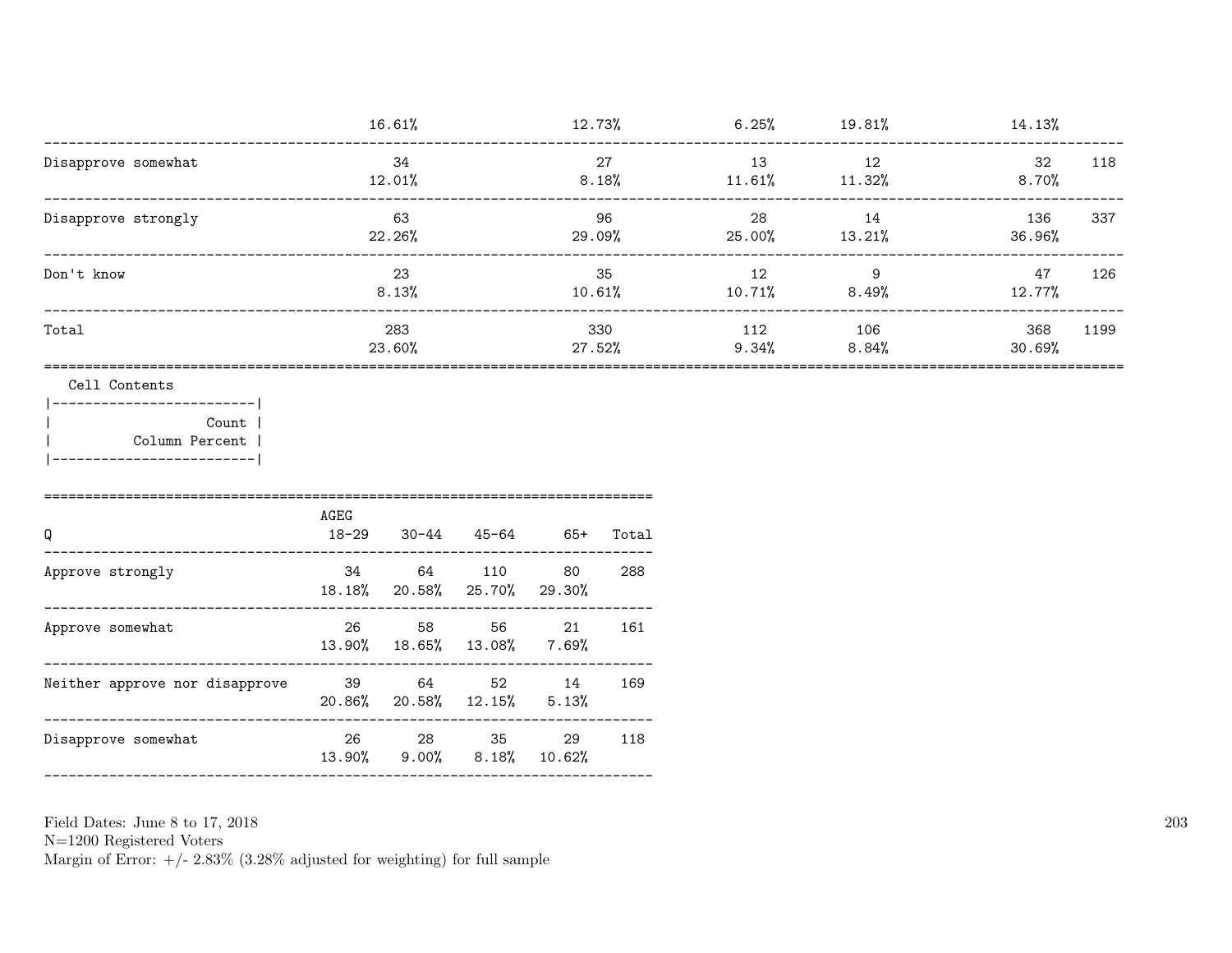| Disapprove strongly | 25<br>13.37% | 47                         | 146<br>$15.11\%$ $34.11\%$ $43.22\%$ | 118         | 336  |
|---------------------|--------------|----------------------------|--------------------------------------|-------------|------|
| Don't know          | 37           | .50<br>19.79% 16.08% 6.78% | -29                                  | 11<br>4.03% | 127  |
| Total               | 187          | 311                        | 428<br>15.60% 25.94% 35.70% 22.77%   | 273         | 1199 |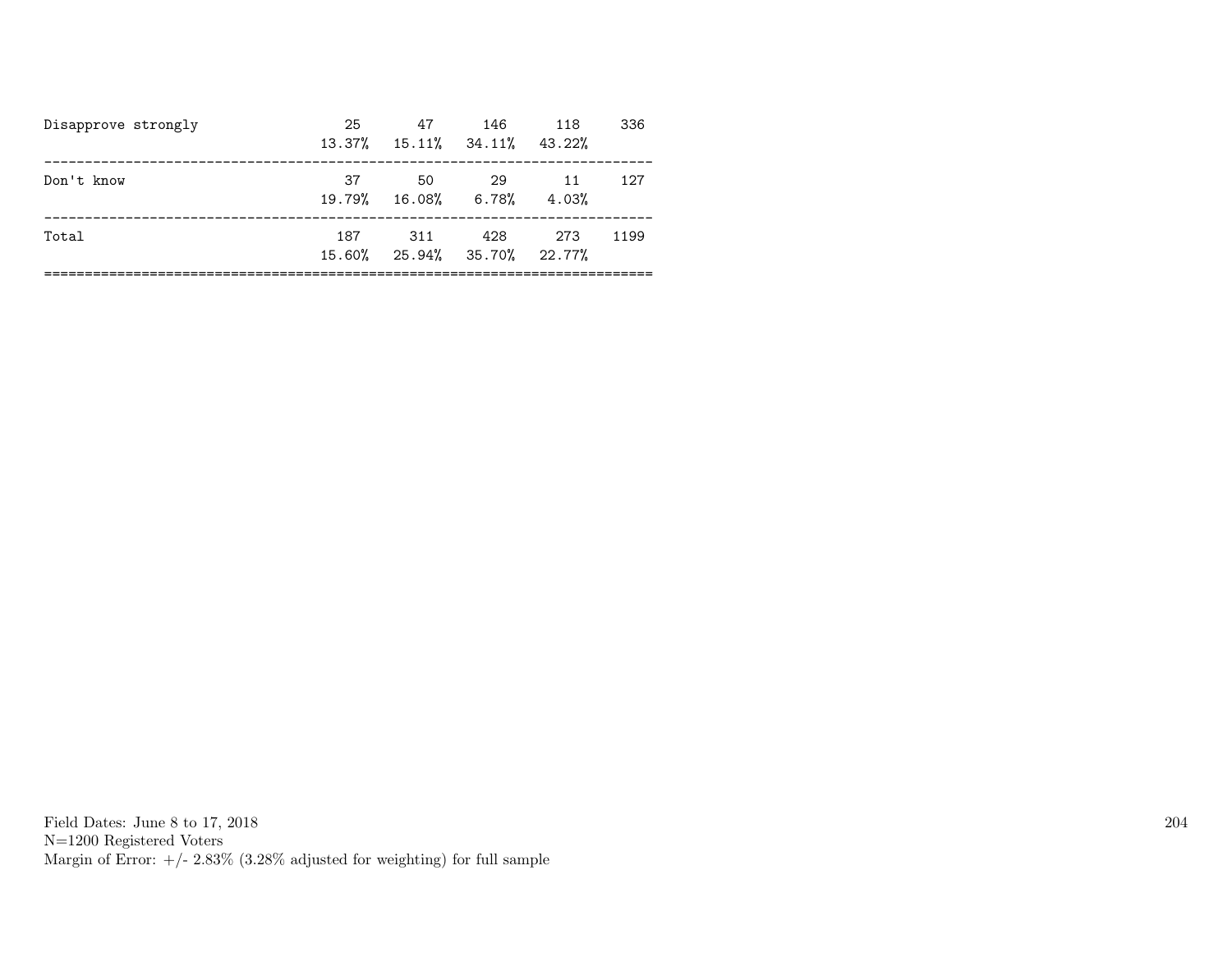### Q10. Right Direction/Wrong Track, Country

Cell Contents |-------------------------| | Count | | Column Percent | |-------------------------|

| Q                                                                                               | LIBCON7           |                               |            |  |                                                                                    | Extremely lib. Somewhat lib. Lean lib. Moderate Lean con. Somewhat con. Extremely con.   | Total |
|-------------------------------------------------------------------------------------------------|-------------------|-------------------------------|------------|--|------------------------------------------------------------------------------------|------------------------------------------------------------------------------------------|-------|
| Right direction                                                                                 |                   |                               |            |  | 12 14 9 81 66 150<br>$10.53\%$ 9.33% 9.78% 26.56% 61.11% 69.12%                    | 160<br>77.67%                                                                            | 492   |
| Wrong track                                                                                     |                   | 98 130 70 168 31              |            |  |                                                                                    | $32 - 32$<br>36<br>$85.96\%$ $86.67\%$ $76.09\%$ $55.08\%$ $28.70\%$ $14.75\%$ $17.48\%$ | 565   |
| Don't know                                                                                      |                   |                               |            |  |                                                                                    | 4 6 13 56 11 35 10<br>$3.51\%$ 4.00% $14.13\%$ 18.36% 10.19% 16.13% 4.85%                | 135   |
| Total                                                                                           |                   |                               |            |  | 114 150 92 305 108 217<br>$9.56\%$ $12.58\%$ $7.72\%$ $25.59\%$ $9.06\%$ $18.20\%$ | 206<br>17.28%                                                                            | 1192  |
| Cell Contents<br>___________________________<br>Column Percent  <br> -------------------------- | Count             |                               |            |  |                                                                                    |                                                                                          |       |
| Q                                                                                               | IDEOL<br>Liberals | Moderates Conservatives Total |            |  |                                                                                    |                                                                                          |       |
| Right direction                                                                                 | 35 81             | $9.80\%$ 26.56% 70.68%        | 376<br>492 |  |                                                                                    |                                                                                          |       |

Field Dates: June 8 to 17, 2018

N=1200 Registered Voters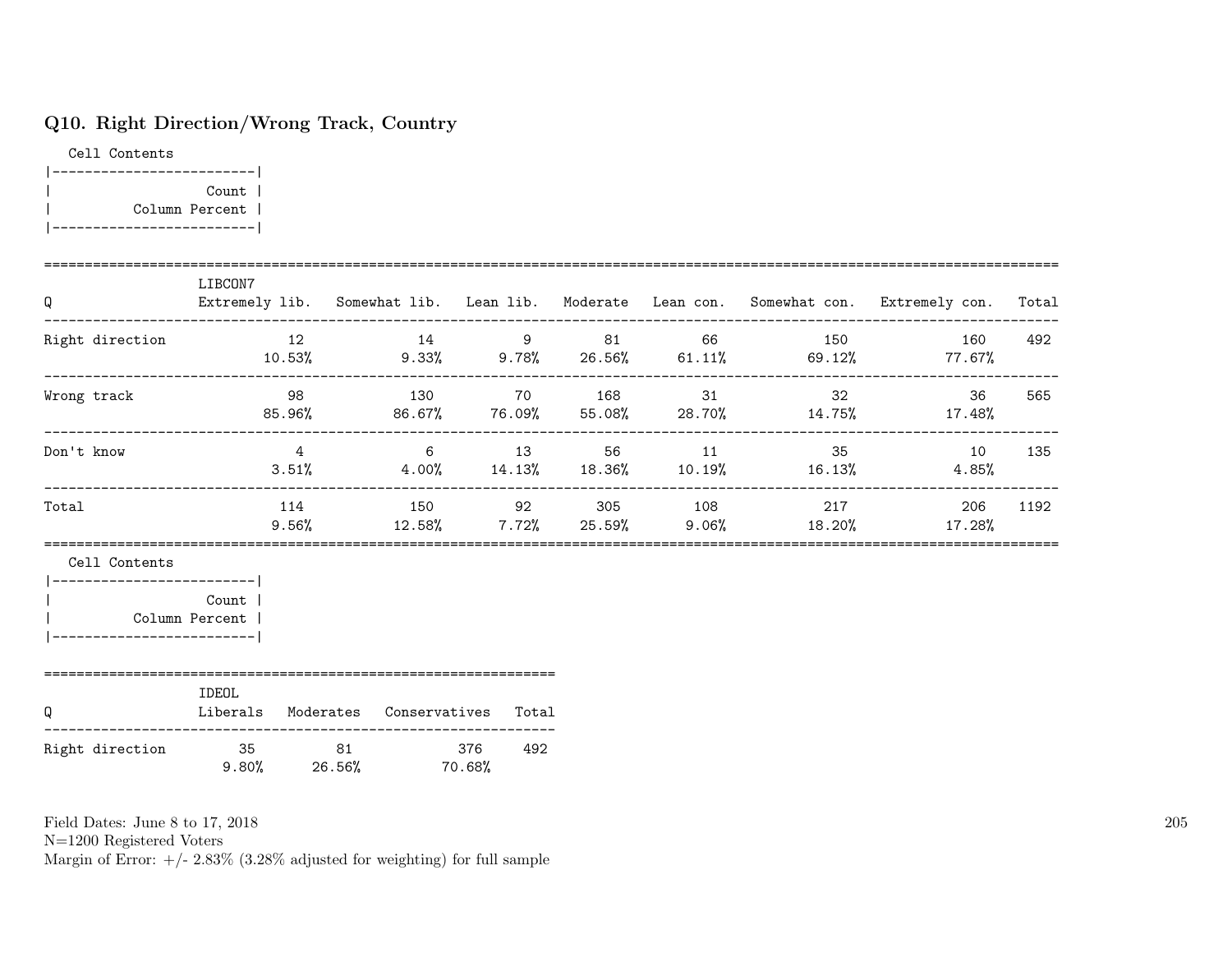| Wrong track 298 168                                                 |       | $83.47\%$ 55.08% 18.61%                                                                 | 99 | 565  |  |        |
|---------------------------------------------------------------------|-------|-----------------------------------------------------------------------------------------|----|------|--|--------|
| Don't know                                                          |       | 24 56 57 137<br>$6.72\%$ $18.36\%$ $10.71\%$                                            |    |      |  |        |
| Total                                                               |       | 357 305 532<br>29.90% 25.54% 44.56%                                                     |    | 1194 |  |        |
| ====================<br>Cell Contents<br> ------------------------- |       | =====================================                                                   |    |      |  |        |
| Column Percent  <br>_________________________                       | Count |                                                                                         |    |      |  |        |
| Q                                                                   | PID7  | StrDem WeakDem LeanDem Ind LeanRep WeakRep StrRep Total                                 |    |      |  |        |
| Right direction 16 12 12 45 111 83 194 473                          |       | $6.48\%$ $10.26\%$ $8.76\%$ $37.19\%$ $78.72\%$ $57.24\%$ $79.84\%$                     |    |      |  |        |
| Wrong track 213 87 111 55 20 37                                     |       | 86.23% 74.36% 81.02% 45.45% 14.18% 25.52% 10.29%                                        |    |      |  | 25 548 |
| Don't know                                                          |       | 18 18 14 21 10 25 24<br>$7.29\%$ 15.38% 10.22% 17.36% 7.09% 17.24% 9.88%                |    |      |  | 130    |
| Total                                                               |       | 247 117 137 121 141 145 243 1151<br>$21.46\%$ 10.17% 11.90% 10.51% 12.25% 12.60% 21.11% |    |      |  |        |
| Cell Contents<br>-----------------------                            |       |                                                                                         |    |      |  |        |

| Count | | Column Percent |

Field Dates: June 8 to 17, 2018

N=1200 Registered Voters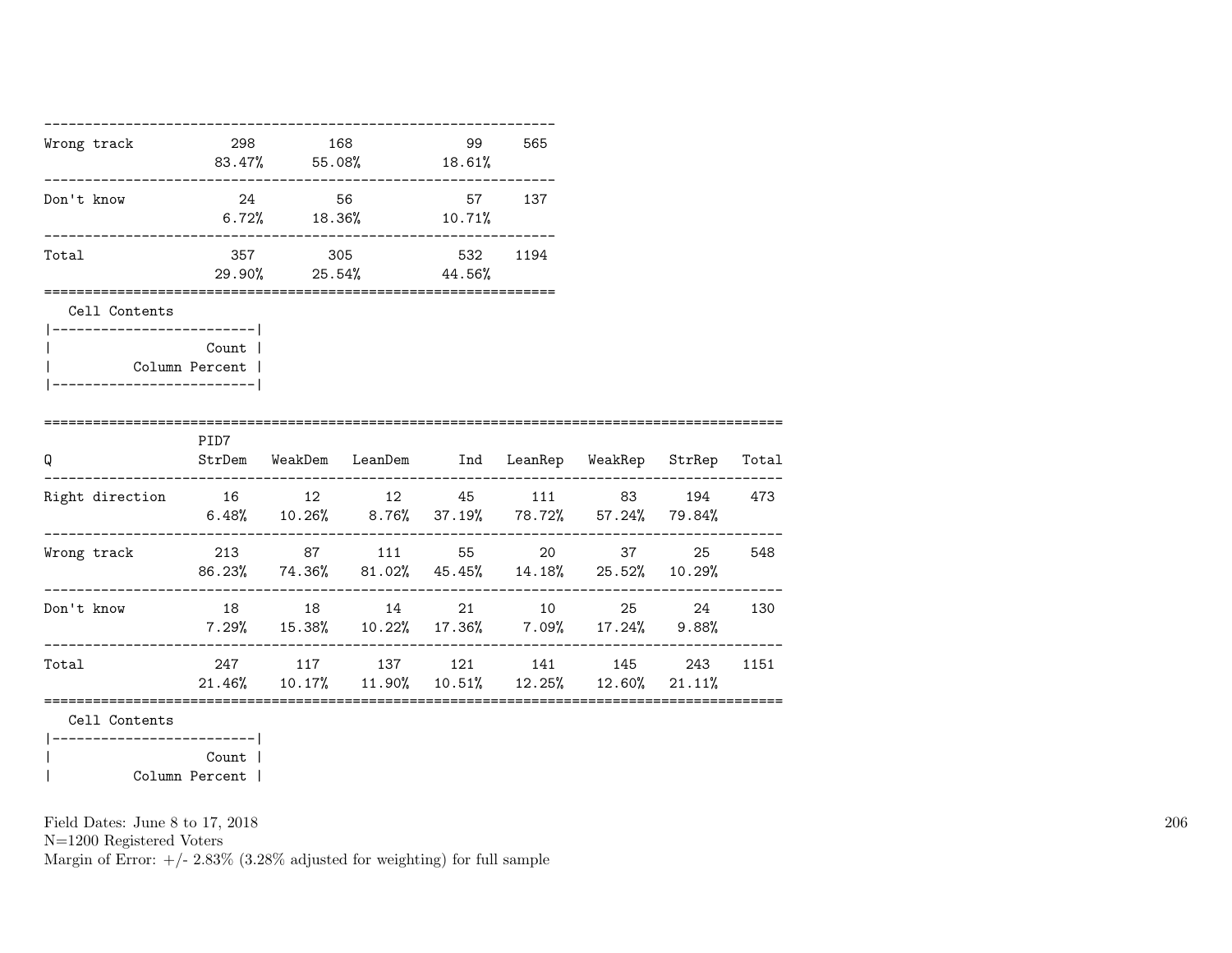|-------------------------|

|                                                                          | PID <sub>3</sub>                    |                                   |                                          |              |                                                                                |                                          |  |
|--------------------------------------------------------------------------|-------------------------------------|-----------------------------------|------------------------------------------|--------------|--------------------------------------------------------------------------------|------------------------------------------|--|
| Q                                                                        |                                     |                                   | Democrats Independents Republicans Total |              |                                                                                |                                          |  |
| Right direction $41$ 45 388 474                                          |                                     | $8.17\%$ 37.19% 73.35%            |                                          |              |                                                                                |                                          |  |
| Wrong track                                                              |                                     | 412 55 82<br>82.07% 45.45% 15.50% |                                          | 549          |                                                                                |                                          |  |
| Don't know                                                               | 49                                  | 21<br>$9.76\%$ 17.36% 11.15%      | 59 129                                   |              |                                                                                |                                          |  |
| Total                                                                    |                                     | 502 121<br>43.58% 10.50% 45.92%   |                                          | 529 1152     |                                                                                |                                          |  |
| Cell Contents<br>------------------------ <br>__________________________ | Count<br>Column Percent             |                                   |                                          |              |                                                                                |                                          |  |
| Q                                                                        | Q20A                                |                                   |                                          |              | Democratic candidate Republican candidate Tea Party candidate Don't know Total |                                          |  |
| Right direction                                                          |                                     | 39<br>8.01%                       |                                          | 232          | $71.60\%$ $79.38\%$ $42.73\%$                                                  | 127 97                                   |  |
| Wrong track                                                              | .__________________________________ | 408<br>83.78%                     |                                          | 53           | $16.36\%$ $16.25\%$ $34.80\%$                                                  | 26<br>79                                 |  |
| Don't know                                                               |                                     | 40<br>8.21%                       |                                          | 39<br>12.04% |                                                                                | $7 \overline{}$<br>51<br>$4.38\%$ 22.47% |  |

Field Dates: June 8 to 17, 2018

N=1200 Registered Voters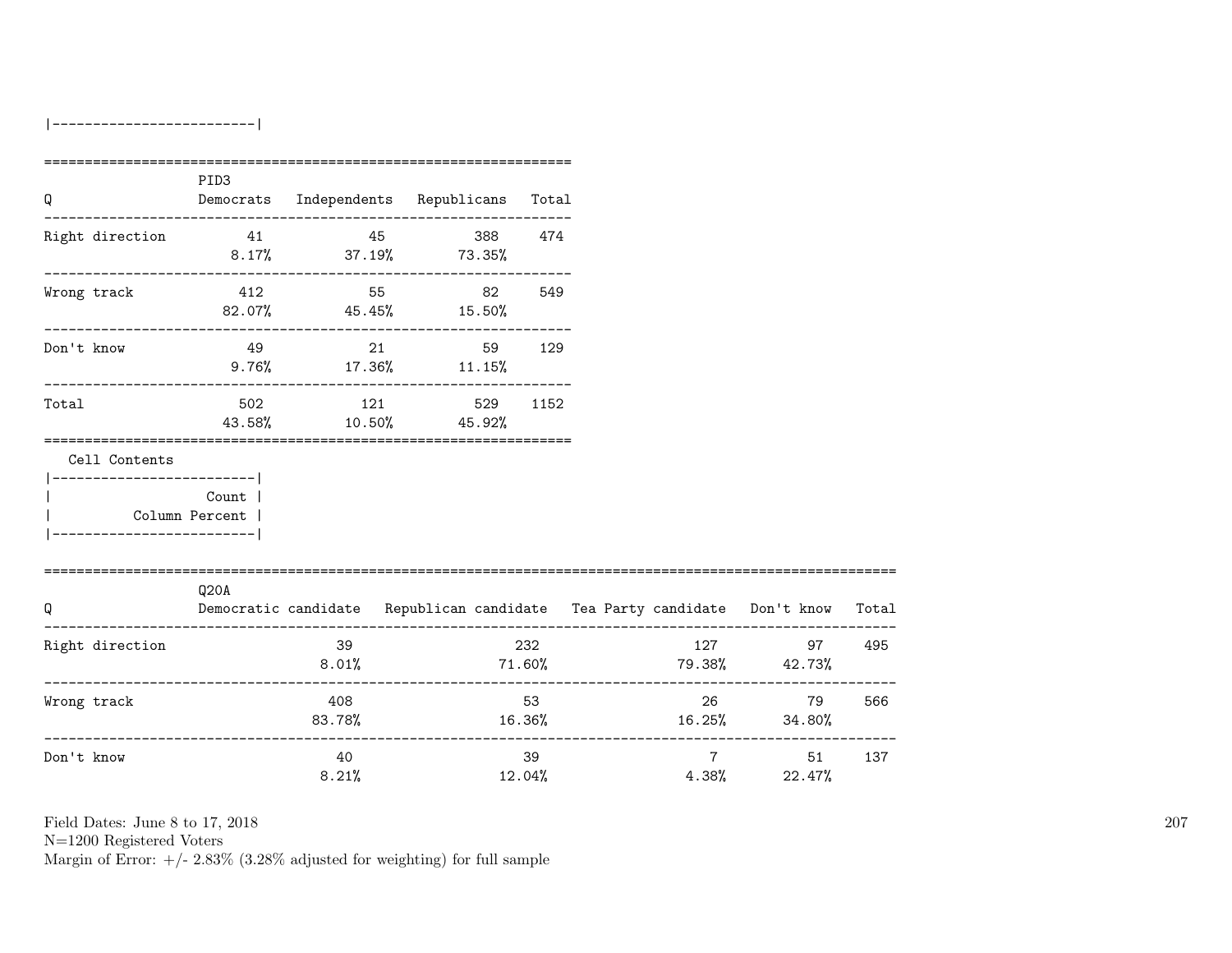| Total                                                     |                           | 487<br>40.65%                                                                          | 27.05% | 324 |  | $13.36\%$ 18.95%                                             | 227  | 1198 |
|-----------------------------------------------------------|---------------------------|----------------------------------------------------------------------------------------|--------|-----|--|--------------------------------------------------------------|------|------|
| Cell Contents                                             |                           |                                                                                        |        |     |  |                                                              |      |      |
| ------------------------- <br>___________________________ | Count  <br>Column Percent |                                                                                        |        |     |  |                                                              |      |      |
| =====================================<br>Q                | educ                      | No HS High school graduate Some college 2-year 4-year Post-grad Total                  |        |     |  |                                                              |      |      |
| Right direction 25                                        | 35.71%                    | $43.29\%$ $43.38\%$ $44.63\%$ $41.58\%$ $31.62\%$                                      |        |     |  | 129 118 54 126 43 495                                        |      |      |
| Wrong track                                               | 24                        | $34.29\%$ $43.62\%$ $44.12\%$ $47.11\%$ $52.48\%$ $57.35\%$                            |        |     |  | 130 120 57 159 78                                            | 568  |      |
| Don't know                                                | 21<br>30.00%              | $13.09\%$ $12.50\%$ $8.26\%$ $5.94\%$ $11.03\%$                                        |        |     |  | 39 34 10 18 15 137                                           |      |      |
| Total                                                     | 70<br>5.83%               |                                                                                        |        |     |  | 298 272 121 303 136<br>$24.83\%$ 22.67% 10.08% 25.25% 11.33% | 1200 |      |
| Cell Contents<br>-------------------------                |                           |                                                                                        |        |     |  |                                                              |      |      |
| Column Percent                                            | Count                     |                                                                                        |        |     |  |                                                              |      |      |
| Q                                                         | ATTEND                    | More than once a week Once a week A few times a month Once or twice a year Never Total |        |     |  |                                                              |      |      |

N=1200 Registered Voters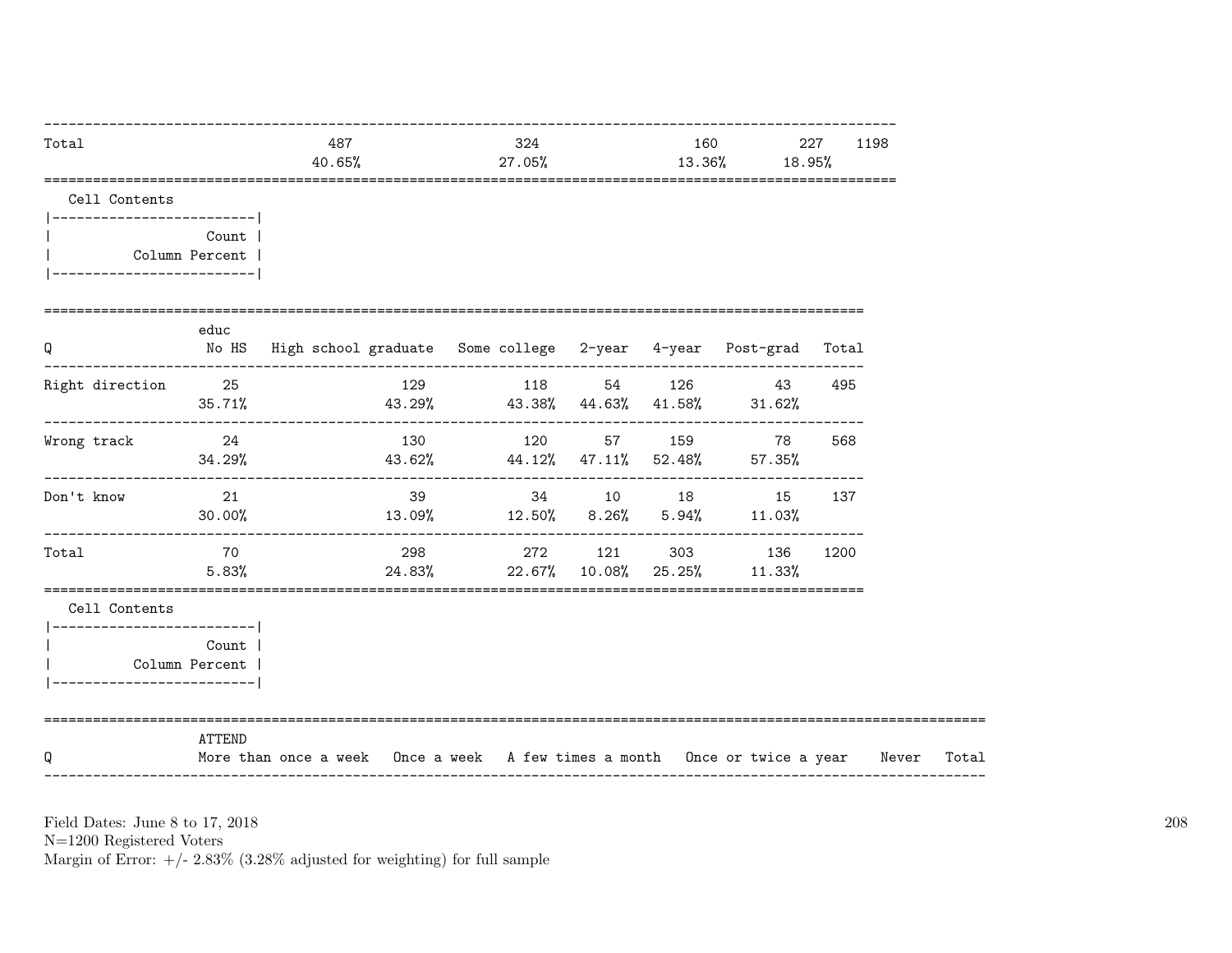| Right direction | 69<br>49.64%  | 126<br>50.40% | 62<br>46.97%  | 101<br>$35.56\%$ | 137<br>34.60% | 495  |
|-----------------|---------------|---------------|---------------|------------------|---------------|------|
| Wrong track     | 55<br>39.57%  | 97<br>38.80%  | 56<br>42.42%  | 145<br>51.06%    | 215<br>54.29% | 568  |
| Don't know      | 15<br>10.79%  | 27<br>10.80%  | 14<br>10.61%  | 38<br>13.38%     | 44<br>11.11%  | 138  |
| Total           | 139<br>11.57% | 250<br>20.82% | 132<br>10.99% | 284<br>23.65%    | 396<br>32.97% | 1201 |
| Cell Contents   |               |               |               |                  |               |      |

|  | Count 1        |  |
|--|----------------|--|
|  | Column Percent |  |
|  |                |  |

| Q               | race_recode<br>White | Black         | Hispanic      | Asian                    | Native American          | Middle Eastern | Mixed        | Other                    | Total |
|-----------------|----------------------|---------------|---------------|--------------------------|--------------------------|----------------|--------------|--------------------------|-------|
| Right direction | 351<br>50.21%        | -26<br>15.29% | 91<br>33.46%  | 8<br>50.00%              | 2<br>28.57%              | 20.00%         | 9<br>40.91%  | $\overline{7}$<br>70.00% | 495   |
| Wrong track     | 281<br>40.20%        | 125<br>73.53% | 136<br>50.00% | $\overline{7}$<br>43.75% | 3<br>42.86%              | 20.00%         | 12<br>54.55% | 3<br>30.00%              | 568   |
| Don't know      | 67<br>9.59%          | 19<br>11.18%  | 45<br>16.54%  | 6.25%                    | $\overline{2}$<br>28.57% | 3<br>60.00%    | 4.55%        | $\mathbf 0$<br>0.00%     | 138   |
| Total           | 699<br>58.20%        | 170<br>14.15% | 272<br>22.65% | 16<br>1.33%              | $\overline{7}$<br>0.58%  | 5<br>0.42%     | 22<br>1.83%  | 10<br>$0.83\%$           | 1201  |

Cell Contents

|-------------------------|

Field Dates: June 8 to 17, 2018

N=1200 Registered Voters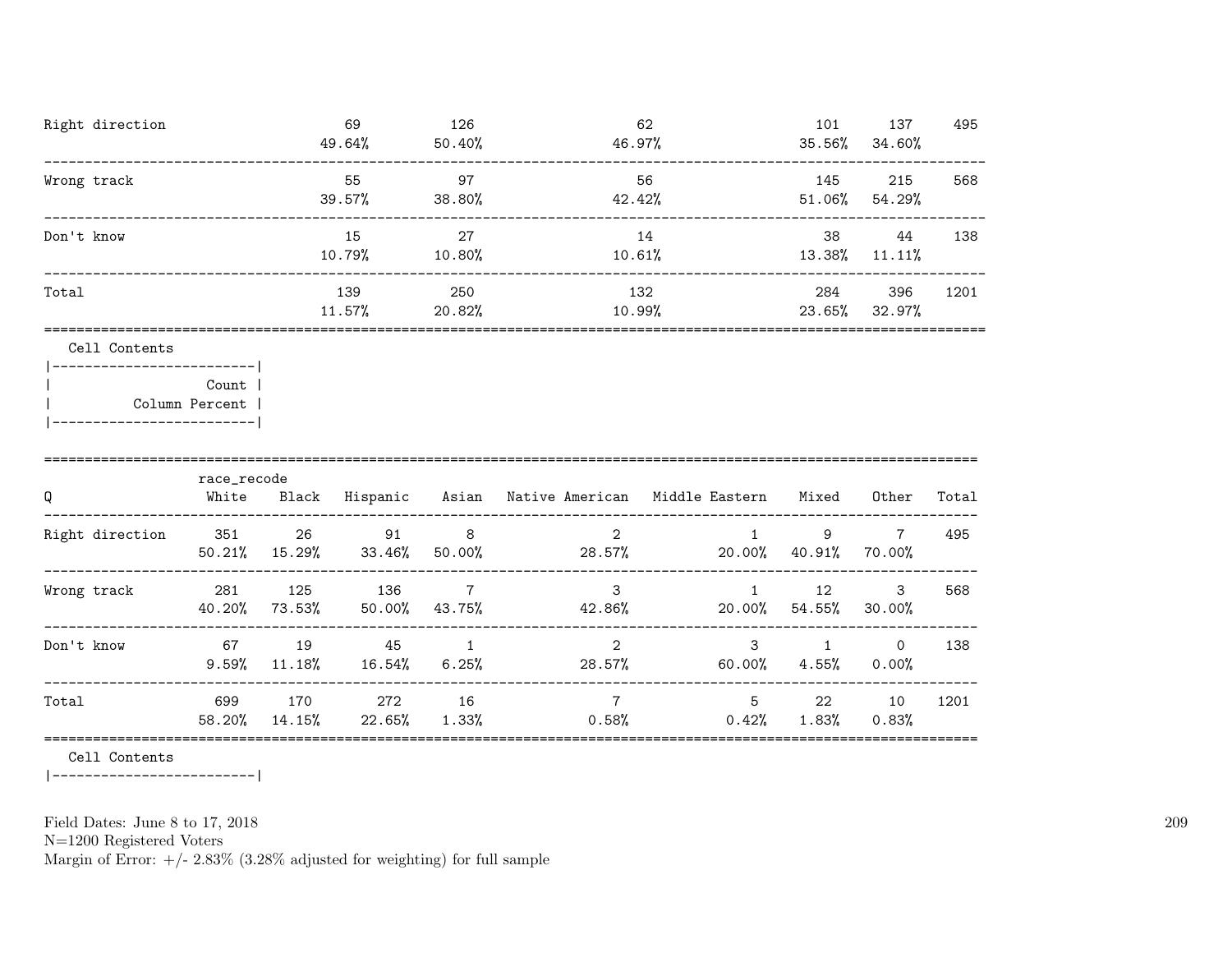|-------------------------|

|                 | MARITAL       |                      |                            |               |               |                      |       |
|-----------------|---------------|----------------------|----------------------------|---------------|---------------|----------------------|-------|
| Q               | Married       |                      | Separated Divorced Widowed |               | Single        | Domestic Partnership | Total |
| Right direction | 279<br>46.04% | 10<br>55.56%         | 39<br>34.21%               | 38<br>53.52%  | 103<br>32.09% | 25<br>38.46%         | 494   |
| Wrong track     | 254<br>41.91% | 8<br>44.44%          | 68<br>59.65%               | 27<br>38.03%  | 181<br>56.39% | 26<br>40.00%         | 564   |
| Don't know      | 73<br>12.05%  | $\Omega$<br>$0.00\%$ | $\overline{7}$<br>6.14%    | 6<br>$8.45\%$ | 37<br>11.53%  | 14<br>21.54%         | 137   |
| Total           | 606<br>50.71% | 18<br>1.51%          | 114<br>$9.54\%$            | 71<br>5.94%   | 321<br>26.86% | 65<br>5.44%          | 1195  |

Cell Contents

| Count          |  |
|----------------|--|
| Column Percent |  |
|                |  |

#### ========================================== gender Q Male Female Total ------------------------------------------ Right direction 280 215 495 50.00% 33.65% ------------------------------------------

Wrong track 232 335 567 41.43% 52.43% ------------------------------------------

Field Dates: June 8 to 17, 2018 N=1200 Registered Voters Margin of Error:  $+/- 2.83\%$  (3.28% adjusted for weighting) for full sample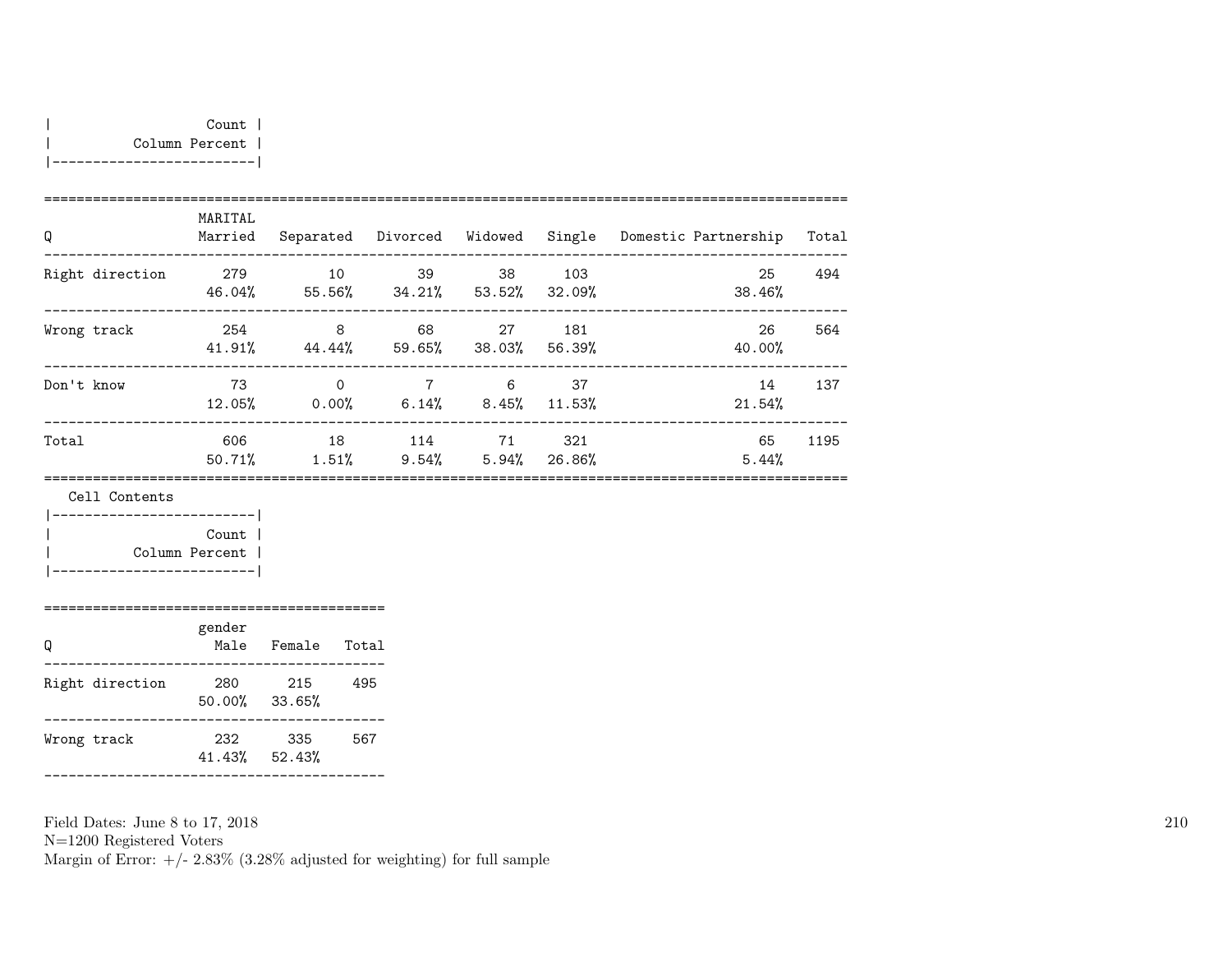| Don't know                                  |                                                | 48 89<br>8.57% 13.93%                           | 137                    |        |
|---------------------------------------------|------------------------------------------------|-------------------------------------------------|------------------------|--------|
| Total                                       |                                                | 560 639 1199<br>46.71% 53.29%                   |                        |        |
| Cell Contents<br>-------------------------- |                                                |                                                 |                        |        |
|                                             | Count  <br>Column Percent  <br>--------------- |                                                 |                        |        |
| Q                                           | LOCATE<br>__________                           | Urban Suburban Rural Total                      |                        |        |
| Right direction                             |                                                | 131 249 116 496<br>33.50% 43.38% 49.15%         |                        |        |
| Wrong track<br>___________________________  | 215                                            | 54.99% 45.99% 37.29%<br>. _ _ _ _ _ _ _ _ _ _ _ | 264 88 567             |        |
| Don't know                                  | 45                                             | 61<br>$11.51\%$ $10.63\%$ $13.56\%$             |                        | 32 138 |
| Total                                       | ===========                                    | 391 574 236 1201<br>32.56% 47.79% 19.65%        | ====================== |        |
| Cell Contents<br>----------------------     |                                                |                                                 |                        |        |
|                                             | Count  <br>Column Percent  <br>--------------- |                                                 |                        |        |

======================================================================================================================

metro

Field Dates: June 8 to 17, 2018 N=1200 Registered Voters Margin of Error:  $+/- 2.83\%$  (3.28% adjusted for weighting) for full sample 211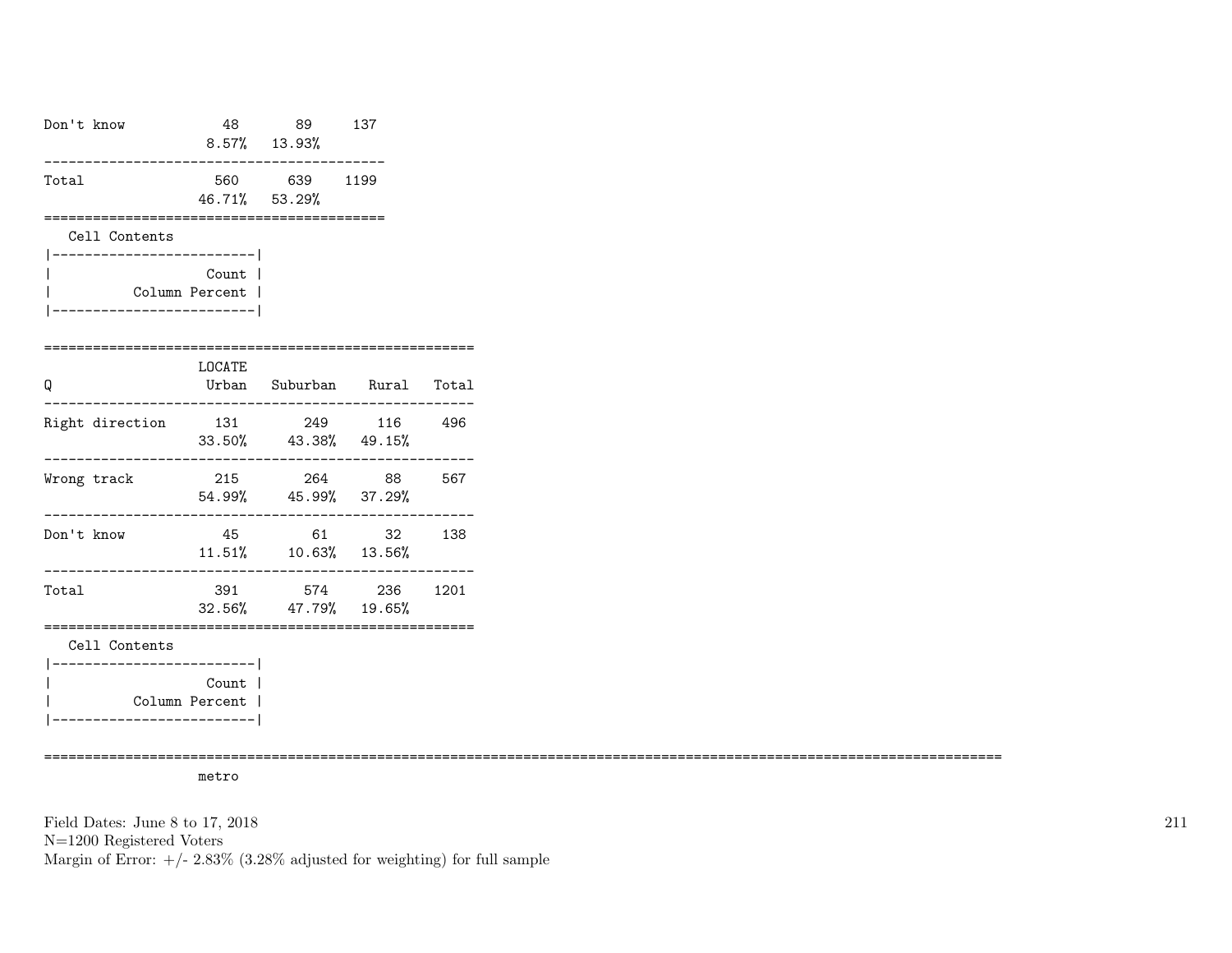| Q                              |       |                |                                                |               |       |                                        |         | Houston Area Dallas-Fort Worth Area San Antonio Area Austin Area Another Part of TX Total |      |
|--------------------------------|-------|----------------|------------------------------------------------|---------------|-------|----------------------------------------|---------|-------------------------------------------------------------------------------------------|------|
| Right direction 121            |       | 42.61%         |                                                |               |       | 133 and 133<br>$40.30\%$ 29.73% 27.36% | 33 29   | 180<br>49.05%                                                                             | 496  |
| Wrong track                    |       | 138<br>48.59%  |                                                | 162<br>49.09% |       | 61<br>$54.95\%$ 60.38%                 | 64      | 140<br>38.15%                                                                             | 565  |
| Don't know                     |       | 25<br>$8.80\%$ |                                                |               | 35    | 17<br>$10.61\%$ $15.32\%$ $12.26\%$    | 13      | 47<br>12.81%                                                                              | 137  |
| Total<br>===================== |       | 284<br>23.71%  | =============================                  |               | 330   | $27.55\%$ $9.27\%$ $8.85\%$            | 111 106 | 367<br>$30.63\%$                                                                          | 1198 |
| Cell Contents                  |       |                |                                                |               |       |                                        |         |                                                                                           |      |
| Column Percent                 | Count |                |                                                |               |       |                                        |         |                                                                                           |      |
| Q                              | AGEG  |                | 18-29 30-44 45-64 65+                          |               | Total |                                        |         |                                                                                           |      |
| Right direction 56 116 178 145 |       |                | 29.79% 37.42% 41.59% 53.11%                    |               | 495   |                                        |         |                                                                                           |      |
| Wrong track 107 156 191 113    |       |                | 56.91% 50.32% 44.63% 41.39%                    |               | 567   |                                        |         |                                                                                           |      |
| Don't know                     |       |                | 25 38 59 15<br>13.30% 12.26% 13.79%            | 5.49%         | 137   |                                        |         |                                                                                           |      |
| Total                          |       |                | 188 310 428 273<br>15.68% 25.85% 35.70% 22.77% |               | 1199  |                                        |         |                                                                                           |      |

N=1200 Registered Voters

Margin of Error:  $+/- 2.83\%$  (3.28% adjusted for weighting) for full sample

212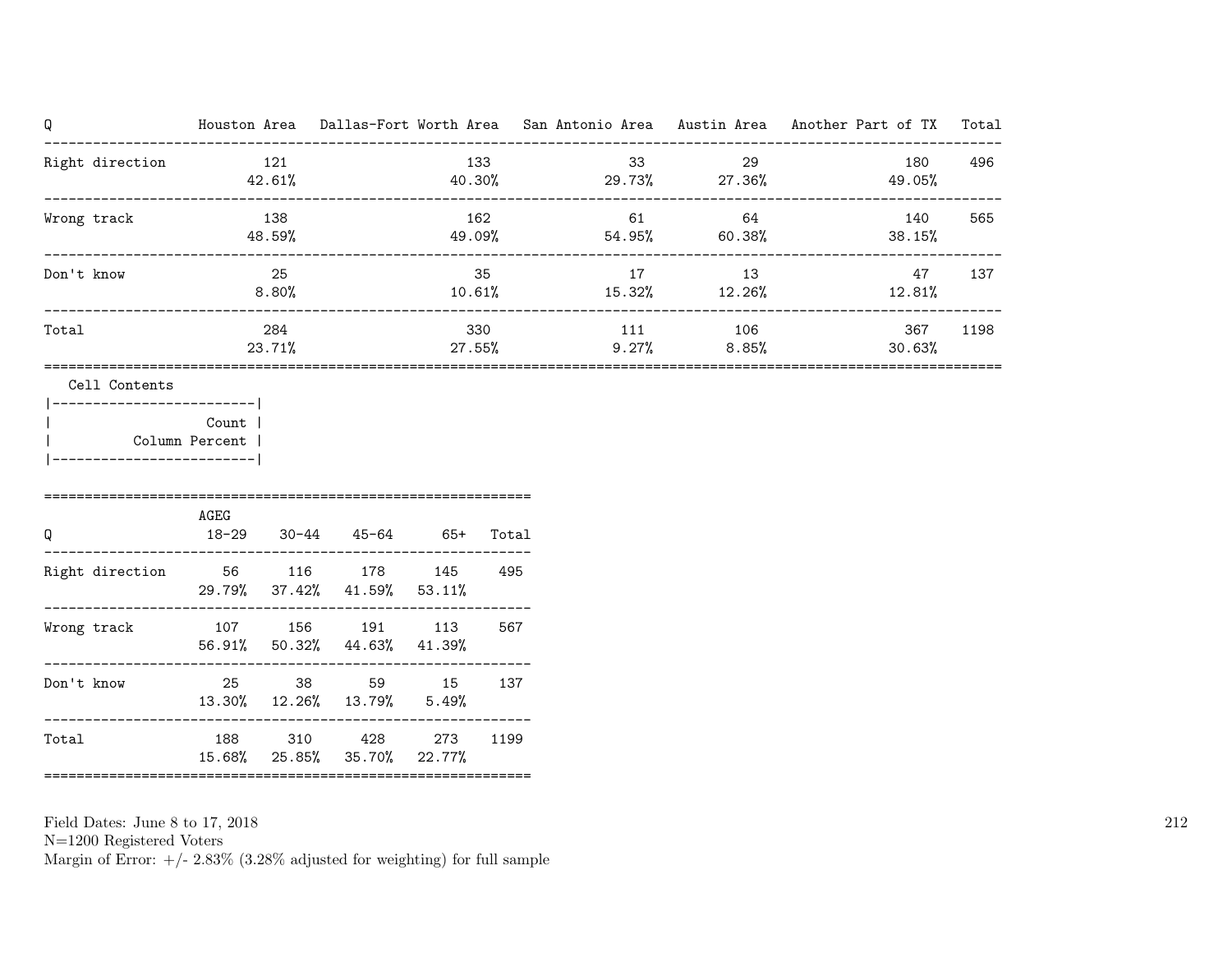### Q11. National Economy: Better off/Worse Off

Cell Contents |-------------------------| | Count | | Column Percent | |-------------------------|

| Q                   | LIBCON7              |                                                        |                            |                 |                                    |                            | Extremely lib. Somewhat lib. Lean lib. Moderate Lean con. Somewhat con. Extremely con. | Total |
|---------------------|----------------------|--------------------------------------------------------|----------------------------|-----------------|------------------------------------|----------------------------|----------------------------------------------------------------------------------------|-------|
| A lot better off    | 6.09%                | $\overline{4}$<br>$2.67\%$ $4.30\%$ $9.21\%$ $30.19\%$ | $\overline{4}$             | 28              | 32                                 | 103<br>47.25%              | 132<br>63.77%                                                                          | 310   |
| Somewhat better off | 19<br>16.52%         | $\overline{30}$<br>20.00%                              | 22                         | 66              | 42<br>23.66% 21.71% 39.62%         | 75<br>34.40%               | 43<br>20.77%                                                                           | 297   |
| About the same      | 36<br>31.30%         | 57<br>38.00%                                           | 35<br>37.63%               | 97              | 13<br>$31.91\%$ $12.26\%$          | 20<br>9.17%                | 12<br>5.80%                                                                            | 270   |
| Somewhat worse off  | 32<br>27.83%         | 37<br>24.67%                                           | 18<br>$19.35\%$ 17.43%     | 53              | 14<br>13.21%                       | 8 <sup>8</sup><br>$3.67\%$ | 5<br>2.42%                                                                             | 167   |
| A lot worse off     | 16<br>13.91%         | 16<br>$10.67\%$ 11.83%                                 | 11                         | 39<br>$12.83\%$ | $\overline{4}$                     | 8<br>3.77%<br>$3.67\%$     | 6<br>2.90%                                                                             | 100   |
| Don't know          | $5^{\circ}$<br>4.35% | $6\overline{6}$<br>4.00%                               | $\overline{\phantom{a}}$ 3 | 21              | $\sim$ 1<br>$3.23\%$ 6.91\% 0.94\% | $4\overline{ }$            | 9<br>1.83%<br>4.35%                                                                    | 49    |
| Total               | 115<br>9.64%         | 150<br>12.57%                                          | 93<br>$7.80\%$             | 304<br>25.48%   | 106<br>8.89%                       | 218<br>18.27%              | 207<br>$17.35\%$                                                                       | 1193  |

Cell Contents

|-------------------------| | Count |

Field Dates: June 8 to 17, 2018

N=1200 Registered Voters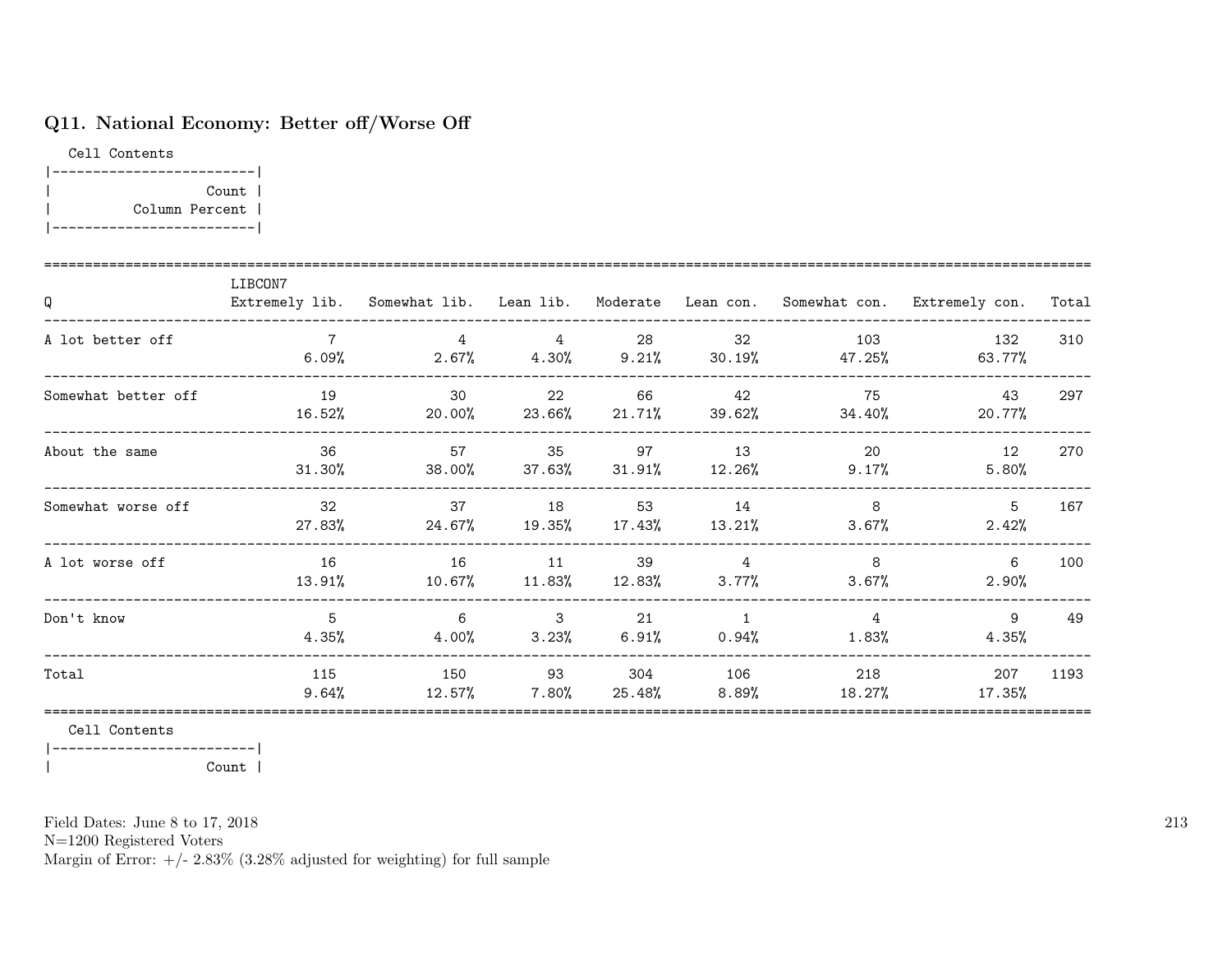#### | Column Percent |

|-------------------------|

| Q                                           | <b>IDEOL</b> |                         | Liberals Moderates Conservatives Total |     |
|---------------------------------------------|--------------|-------------------------|----------------------------------------|-----|
| A lot better off                            | 14           | 28                      | 267<br>$3.94\%$ 9.21% 50.19%           | 309 |
| Somewhat better off                         | 71           | 66                      | 160<br>20.00% 21.71% 30.08%            | 297 |
| About the same                              |              | 127 97<br>35.77% 31.91% | 45 269<br>8.46%                        |     |
| Somewhat worse off                          | 86           | 53<br>24.23% 17.43%     | 27<br>5.08%                            | 166 |
| A lot worse off                             | 42           | 39<br>11.83% 12.83%     | 18<br>3.38%                            | 99  |
| Don't know                                  | 15           | 21<br>$4.23\%$ 6.91%    | 15 51<br>2.82%                         |     |
| Total                                       |              | 355 304                 | 532 1191<br>29.81% 25.52% 44.67%       |     |
| Cell Contents                               |              |                         |                                        |     |
| Column Percent  <br>_______________________ | Count        |                         |                                        |     |

===============================================================================================

PID7

Field Dates: June 8 to 17, 2018

N=1200 Registered Voters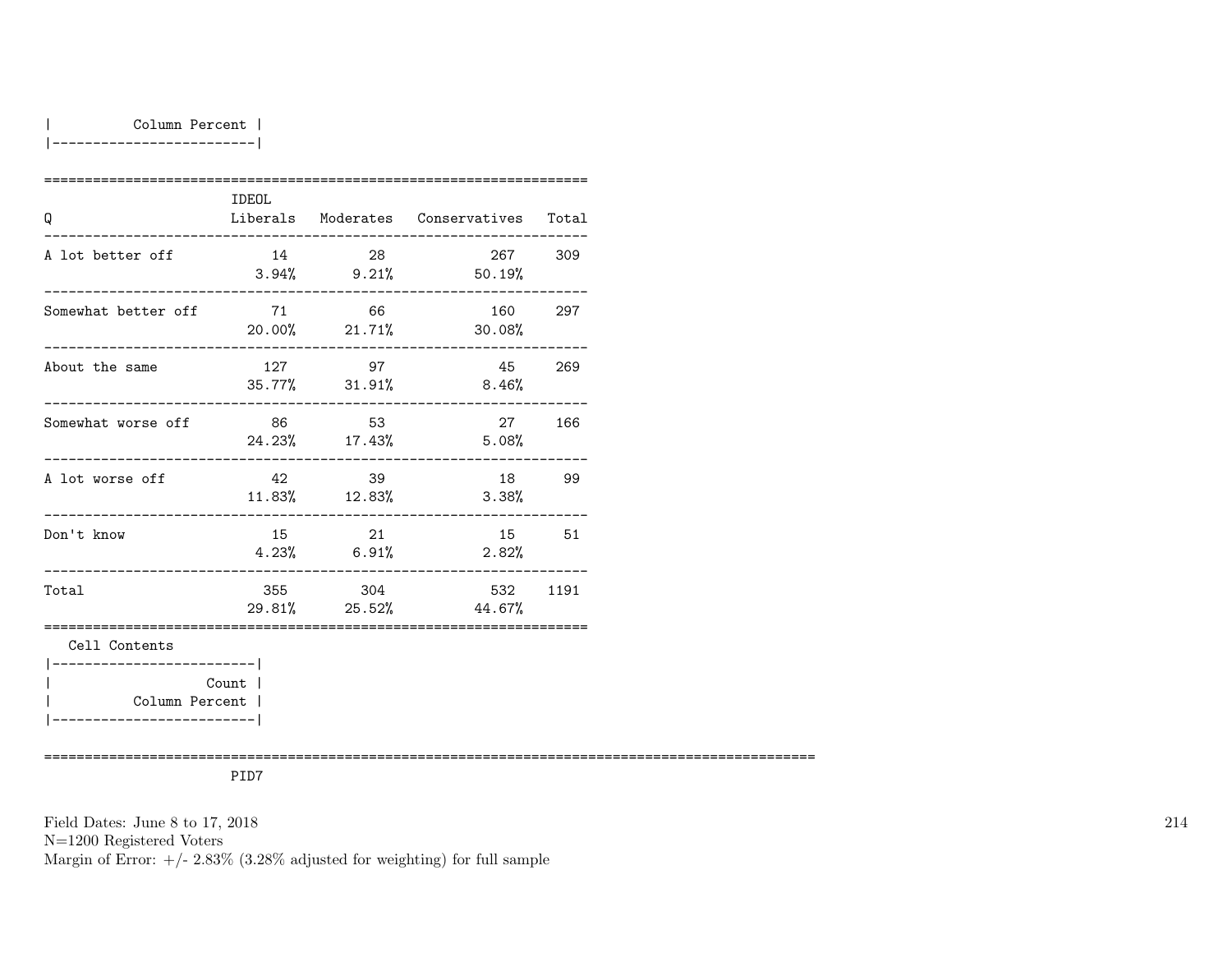| Q                                                                       |                  | ------------------------ | StrDem WeakDem LeanDem Ind LeanRep WeakRep StrRep                                                          |     |  | Total |
|-------------------------------------------------------------------------|------------------|--------------------------|------------------------------------------------------------------------------------------------------------|-----|--|-------|
| A lot better of f = 15 = 2 = 8 = 27 = 82 = 34 = 135                     |                  |                          | $6.07\%$ $1.72\%$ $5.84\%$ $22.13\%$ $57.75\%$ $23.29\%$ $55.79\%$                                         |     |  | 303   |
| Somewhat better off 39 30 15 29 41 59 77 290                            |                  |                          | 15.79% 25.86% 10.95% 23.77% 28.87% 40.41% 31.82%                                                           |     |  |       |
| About the same<br>-----------------------                               |                  |                          | 90 41 47 29 14 24 14 259<br>$36.44\%$ $35.34\%$ $34.31\%$ $23.77\%$ $9.86\%$ $16.44\%$ $5.79\%$            |     |  |       |
| Somewhat worse off 60 28 37 11 4 15 6                                   |                  |                          | 24.29% 24.14% 27.01% 9.02% 2.82% 10.27% 2.48%                                                              |     |  | 161   |
| A lot worse off<br>----------------------                               |                  |                          | $33 \t 9 \t 23 \t 18 \t 0 \t 6 \t 2$<br>$13.36\%$ $7.76\%$ $16.79\%$ $14.75\%$ $0.00\%$ $4.11\%$ $0.83\%$  |     |  | 91    |
| Don't know                                                              |                  |                          | $10 \qquad 6 \qquad 7 \qquad 8 \qquad 1 \qquad 8 \qquad 8$<br>$4.05\%$ 5.17% 5.11% 6.56% 0.70% 5.48% 3.31% |     |  | 48    |
| Total                                                                   |                  |                          | 247 116 137 122 142 146 242<br>$21.44\%$ $10.07\%$ $11.89\%$ $10.59\%$ $12.33\%$ $12.67\%$ $21.01\%$       |     |  | 1152  |
| Cell Contents                                                           |                  |                          |                                                                                                            |     |  |       |
| ------------------------ <br>Column Percent  <br>---------------------- | Count            |                          |                                                                                                            |     |  |       |
| Q                                                                       | PID <sub>3</sub> |                          | Democrats Independents Republicans Total                                                                   |     |  |       |
| A lot better off                                                        |                  |                          | 25 27 251<br>$4.99\%$ 22.13% 47.36%                                                                        | 303 |  |       |

N=1200 Registered Voters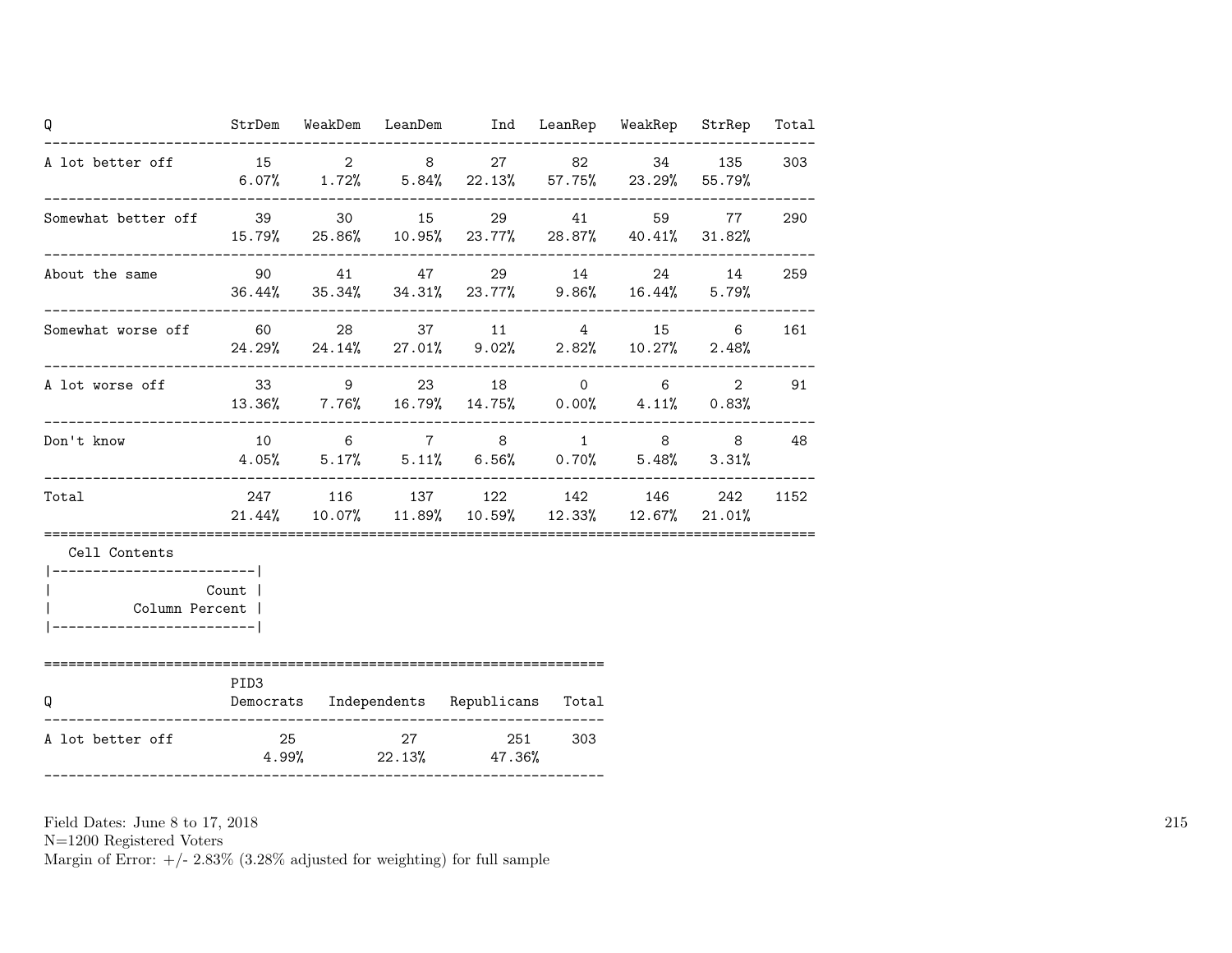| Somewhat better off 83                                                                         |                                 | 16.57% 23.77% 33.40%                     | 177<br>29 |       | 289           |                                                                                |                    |     |
|------------------------------------------------------------------------------------------------|---------------------------------|------------------------------------------|-----------|-------|---------------|--------------------------------------------------------------------------------|--------------------|-----|
| About the same                                                                                 | 179                             | 29<br>$35.73\%$ 23.77% 9.81%             |           | 52    | 260           |                                                                                |                    |     |
| Somewhat worse off                                                                             | 125 11<br>$24.95\%$ 9.02% 4.72% |                                          |           | 25    | 161           |                                                                                |                    |     |
| A lot worse off                                                                                |                                 | 65 18<br>$12.97\%$ $14.75\%$ $1.51\%$    |           |       | $8 - 8$<br>91 |                                                                                |                    |     |
| Don't know                                                                                     |                                 | 24 8 17 49<br>$4.79%$ 6.56%              |           | 3.21% |               |                                                                                |                    |     |
| Total                                                                                          |                                 | 501 122 530 1153<br>43.45% 10.58% 45.97% |           |       |               |                                                                                |                    |     |
| Cell Contents<br>------------------------- <br>  Column Percent  <br>------------------------- | Count                           |                                          |           |       |               |                                                                                |                    |     |
| =====================================<br>Q                                                     | Q20A                            |                                          |           |       |               | Democratic candidate Republican candidate Tea Party candidate Don't know Total |                    |     |
| A lot better off                                                                               |                                 | 17<br>3.48%                              |           |       | 135           | $41.67\%$ 61.25% 27.63%                                                        | 98 — 100<br>63 — 1 | 313 |
| Somewhat better off                                                                            |                                 | 90 —<br>18.44%                           |           |       | 117           | $36.11\%$ 24.38% 22.81%                                                        | 39<br>52           | 298 |
| About the same                                                                                 |                                 | 169<br>34.63%                            |           |       | 40            | 6.88%<br>12.35%                                                                | 50 —<br>21.93%     | 270 |

N=1200 Registered Voters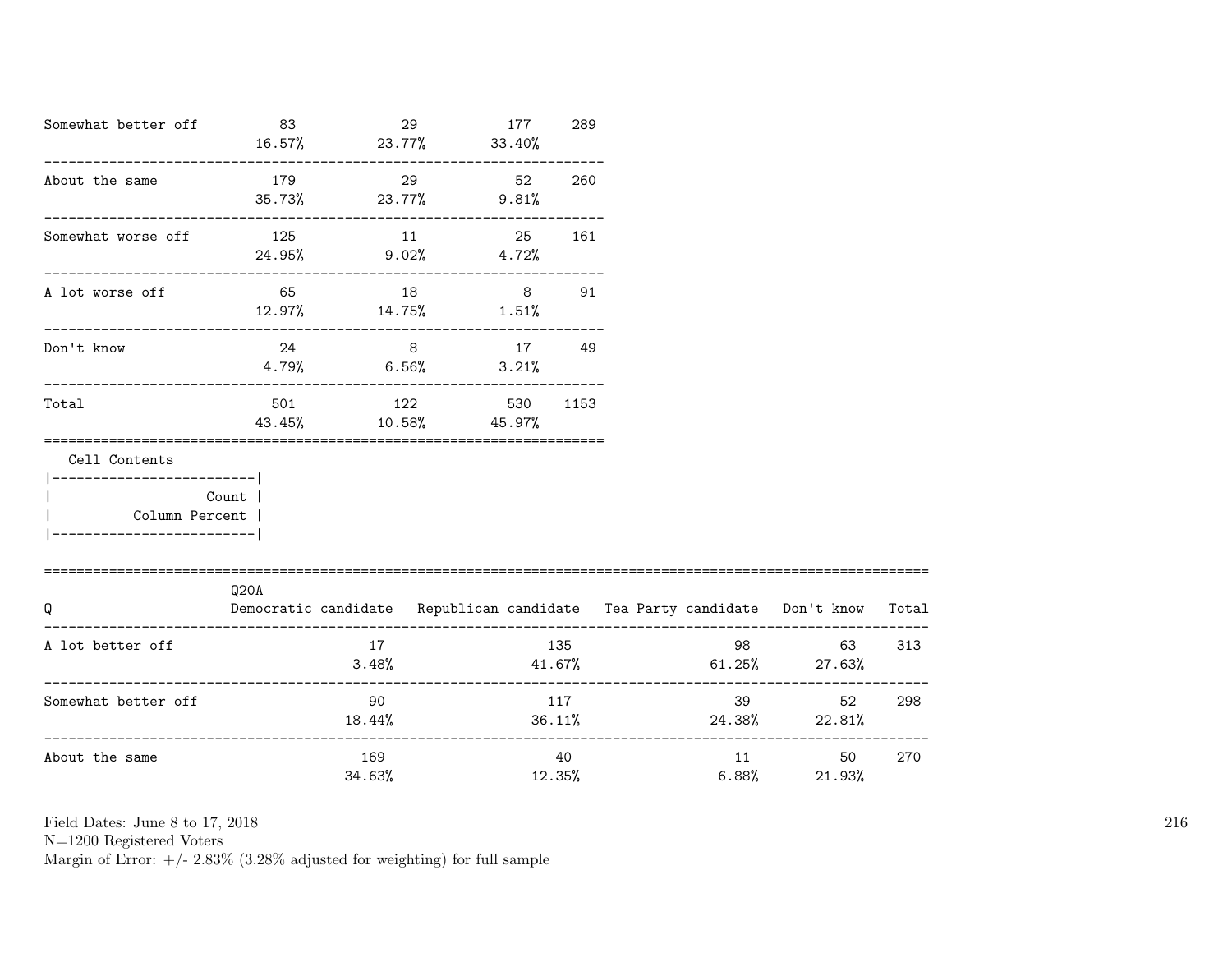| Somewhat worse off | 114<br>23.36% | 15<br>4.63%   | 10<br>6.25%   | 28<br>12.28%   | 167  |
|--------------------|---------------|---------------|---------------|----------------|------|
| A lot worse off    | 77<br>15.78%  | 2.16%         | 0.62%         | 15<br>6.58%    | 100  |
| Don't know         | 21<br>4.30%   | 10<br>3.09%   | 0.62%         | 20<br>$8.77\%$ | 52   |
| Total              | 488<br>40.67% | 324<br>27.00% | 160<br>13.33% | 228<br>19.00%  | 1200 |

| Count          |  |
|----------------|--|
| Column Percent |  |

| ---------------------- |  |
|------------------------|--|
|                        |  |

| Q                   | educ<br>No HS            | High school graduate Some college 2-year 4-year |                 |              |              | Post-grad    | Total |
|---------------------|--------------------------|-------------------------------------------------|-----------------|--------------|--------------|--------------|-------|
| A lot better off    | 9<br>13.04%              | 80<br>26.85%                                    | 74<br>$27.11\%$ | 35<br>29.17% | 87<br>28.81% | 27<br>19.85% | 312   |
| Somewhat better off | 17<br>24.64%             | 71<br>23.83%                                    | 67<br>24.54%    | 26<br>21.67% | 70<br>23.18% | 47<br>34.56% | 298   |
| About the same      | 19<br>27.54%             | 71<br>23.83%                                    | 64<br>23.44%    | 28<br>23.33% | 64<br>21.19% | 25<br>18.38% | 271   |
| Somewhat worse off  | $\overline{7}$<br>10.14% | 37<br>12.42%                                    | 37<br>13.55%    | 17<br>14.17% | 45<br>14.90% | 23<br>16.91% | 166   |
| A lot worse off     | 5                        | 29                                              | 21              | 11           | 21           | 12           | 99    |

Field Dates: June 8 to 17, 2018

N=1200 Registered Voters<br>Margin of Error: +/- 2.83% (3.28% adjusted for weighting) for full sample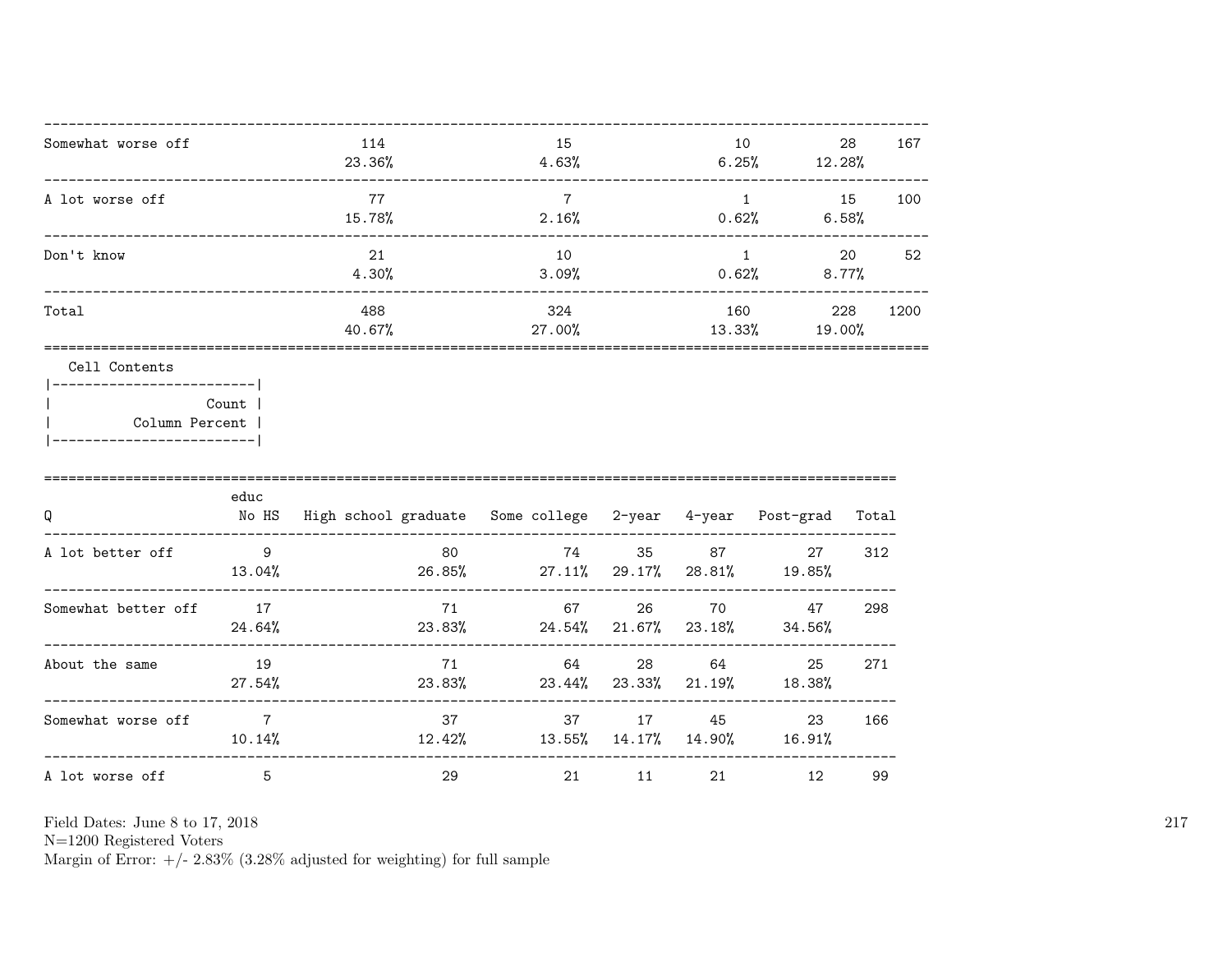|                                                                  |                 | 7.25%                                                                                  | 9.73%                                                             |              |    | $7.69\%$ 9.17% 6.95% 8.82% |           |                            |     |
|------------------------------------------------------------------|-----------------|----------------------------------------------------------------------------------------|-------------------------------------------------------------------|--------------|----|----------------------------|-----------|----------------------------|-----|
| Don't know                                                       | 12<br>$17.39\%$ | $3.36\%$ $3.66\%$ $2.50\%$ $4.97\%$ $1.47\%$                                           | 10 10 3 15 2                                                      |              |    |                            | 52        |                            |     |
| Total                                                            |                 | 69<br>5.76%                                                                            | 298 273 120 302 136 1198<br>$24.87\%$ 22.79% 10.02% 25.21% 11.35% |              |    |                            |           |                            |     |
| Cell Contents<br>  Column Percent<br> -------------------------- | Count           |                                                                                        |                                                                   |              |    |                            |           |                            |     |
| Q                                                                | ATTEND          | More than once a week Once a week A few times a month Once or twice a year Never Total |                                                                   |              |    |                            |           |                            |     |
| A lot better off                                                 |                 | 55                                                                                     | 77<br>$39.57\%$ 30.80% 23.66% 23.66% 23.51% 20.76%                |              | 31 |                            |           | 67 82                      | 312 |
| Somewhat better off                                              |                 |                                                                                        | 34 66<br>$24.46\%$ 26.40% 28.82% 23.86% 22.03%                    |              | 43 |                            |           | 68 87                      | 298 |
| About the same                                                   |                 |                                                                                        | 23<br>54<br>$16.55\%$ 21.60% 22.14% 20.14% 21.05% 26.58%          |              | 29 |                            |           | 60 105                     | 271 |
| Somewhat worse off                                               |                 |                                                                                        | 13 23<br>$9.35\%$ $9.20\%$                                        | 17<br>12.98% |    |                            | 55 — 10   | 59<br>19.30% 14.94%        | 167 |
| A lot worse off                                                  |                 | $7\overline{7}$                                                                        | 21<br>$5.04\%$ 8.40%                                              |              | 6  | 4.58%                      | 23 and 23 | 43<br>$8.07\%$ 10.89%      | 100 |
| Don't know                                                       |                 | $7^{\circ}$                                                                            | 9<br>$5.04\%$ $3.60\%$                                            |              | 5  | 3.82%                      |           | 12 19<br>$4.21\%$ $4.81\%$ | 52  |

Field Dates: June 8 to 17,  $2018\,$ 

N=1200 Registered Voters<br>Margin of Error:  $+/- 2.83\%$  (3.28% adjusted for weighting) for full sample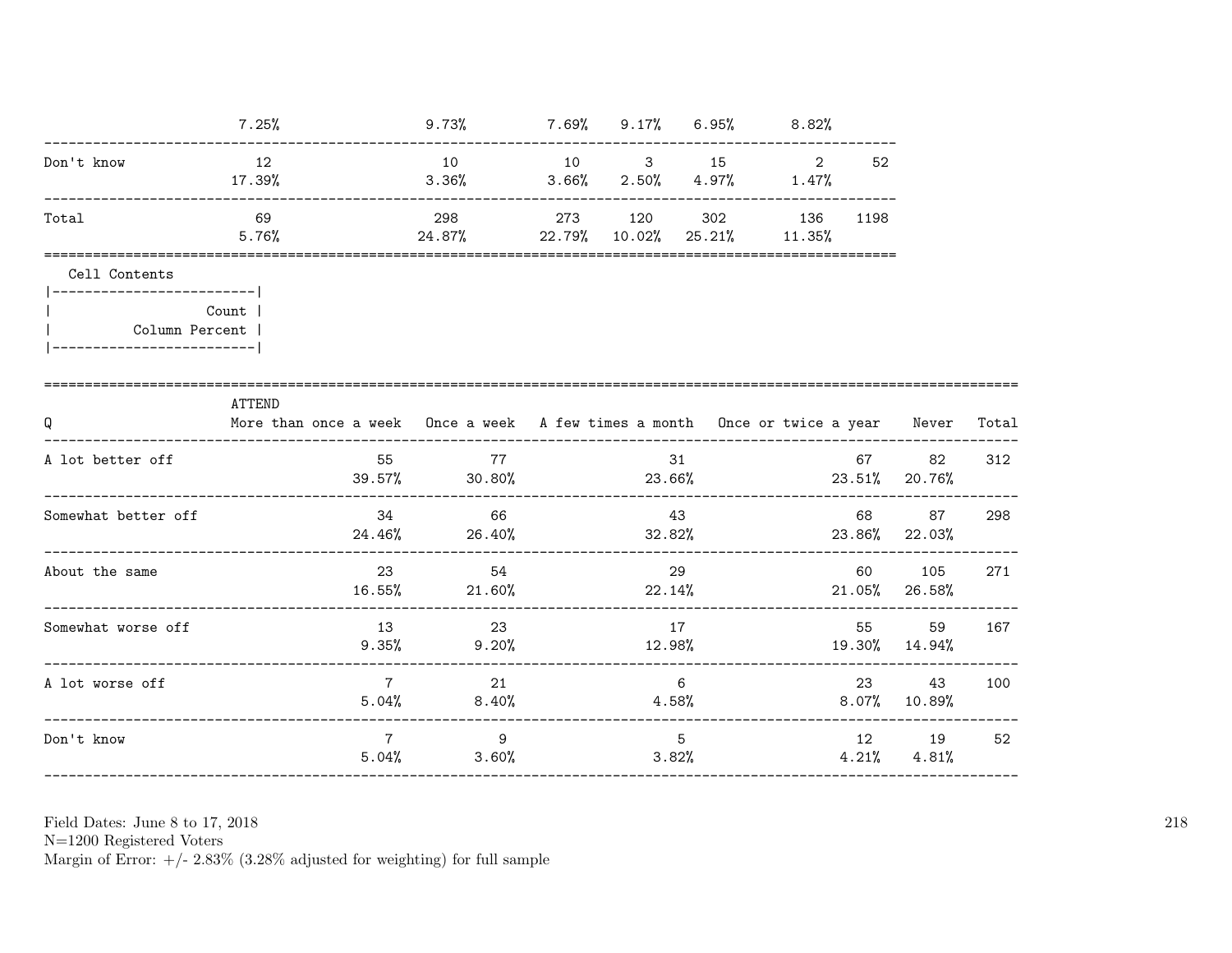| Tota.       | ס פ<br>⊥ບປ | 250              | ᆂᇦᆂ                    | 285                        | $\sim$ $\sim$ $\sim$<br>39F | 1200   |
|-------------|------------|------------------|------------------------|----------------------------|-----------------------------|--------|
|             | 1.58%      | 83%<br>nn.<br>zu | 92%<br>10.92%          | nn.<br>75일<br>'ರಿ ⁄<br>ں∠  | $\sim$<br>o c<br>.926       |        |
| -----<br>__ |            | _____<br>_____   | ______________________ | __________________________ |                             | ------ |

|-------------------------| | Count | | Column Percent | |-------------------------|

|                     | race_recode     |                |                 |                         |                                          |                           |                          |                            |       |
|---------------------|-----------------|----------------|-----------------|-------------------------|------------------------------------------|---------------------------|--------------------------|----------------------------|-------|
| Q                   | White           | Black          | Hispanic Asian  |                         | Native American – Middle Eastern – Mixed |                           |                          | Other                      | Total |
| A lot better off    | 234<br>33.48%   | 13<br>$7.60\%$ | 55<br>$20.22\%$ | 1<br>$6.67\%$           | 3<br>42.86%                              | $\mathbf{1}$<br>$16.67\%$ | 6<br>27.27%              | $\overline{1}$<br>9.09%    | 314   |
| Somewhat better off | 174<br>24.89%   | 41<br>23.98%   | 59<br>21.69%    | 6<br>40.00%             | $\mathcal{L}$<br>28.57%                  | $\mathbf{3}$<br>50.00%    | 5<br>22.73%              | 8<br>72.73%                | 298   |
| About the same      | 133<br>19.03%   | 45<br>26.32%   | 81<br>29.78%    | 6<br>40.00%             | $\mathbf{1}$<br>14.29%                   | $\mathbf{1}$<br>16.67%    | $\overline{4}$<br>18.18% | $\overline{1}$<br>9.09%    | 272   |
| Somewhat worse off  | 85<br>$12.16\%$ | 46<br>26.90%   | 33<br>12.13%    | 1<br>$6.67\%$           | $\Omega$<br>0.00%                        | $\mathbf{1}$              | 1<br>$16.67\%$ $4.55\%$  | $\Omega$<br>0.00%          | 167   |
| A lot worse off     | 50<br>7.15%     | 17<br>9.94%    | 26<br>9.56%     | $\overline{1}$<br>6.67% | $\Omega$<br>0.00%                        | $\Omega$<br>$0.00\%$      | 5<br>22.73%              | $\overline{1}$<br>$9.09\%$ | 100   |
| Don't know          | 23<br>3.29%     | 9<br>5.26%     | 18<br>6.62%     | $\Omega$<br>0.00%       | $\mathbf{1}$<br>14.29%                   | $\Omega$<br>$0.00\%$      | $\mathbf{1}$<br>$4.55\%$ | $\Omega$<br>0.00%          | 52    |
| Total               | 699<br>58.10%   | 171<br>14.21%  | 272<br>22.61%   | 15<br>$1.25\%$          | 0.58%                                    | 6<br>0.50%                | 22<br>1.83%              | 11<br>0.91%                | 1203  |

Cell Contents

|-------------------------|

Field Dates: June 8 to 17, 2018

N=1200 Registered Voters

Margin of Error:  $+/- 2.83\%$  (3.28% adjusted for weighting) for full sample

219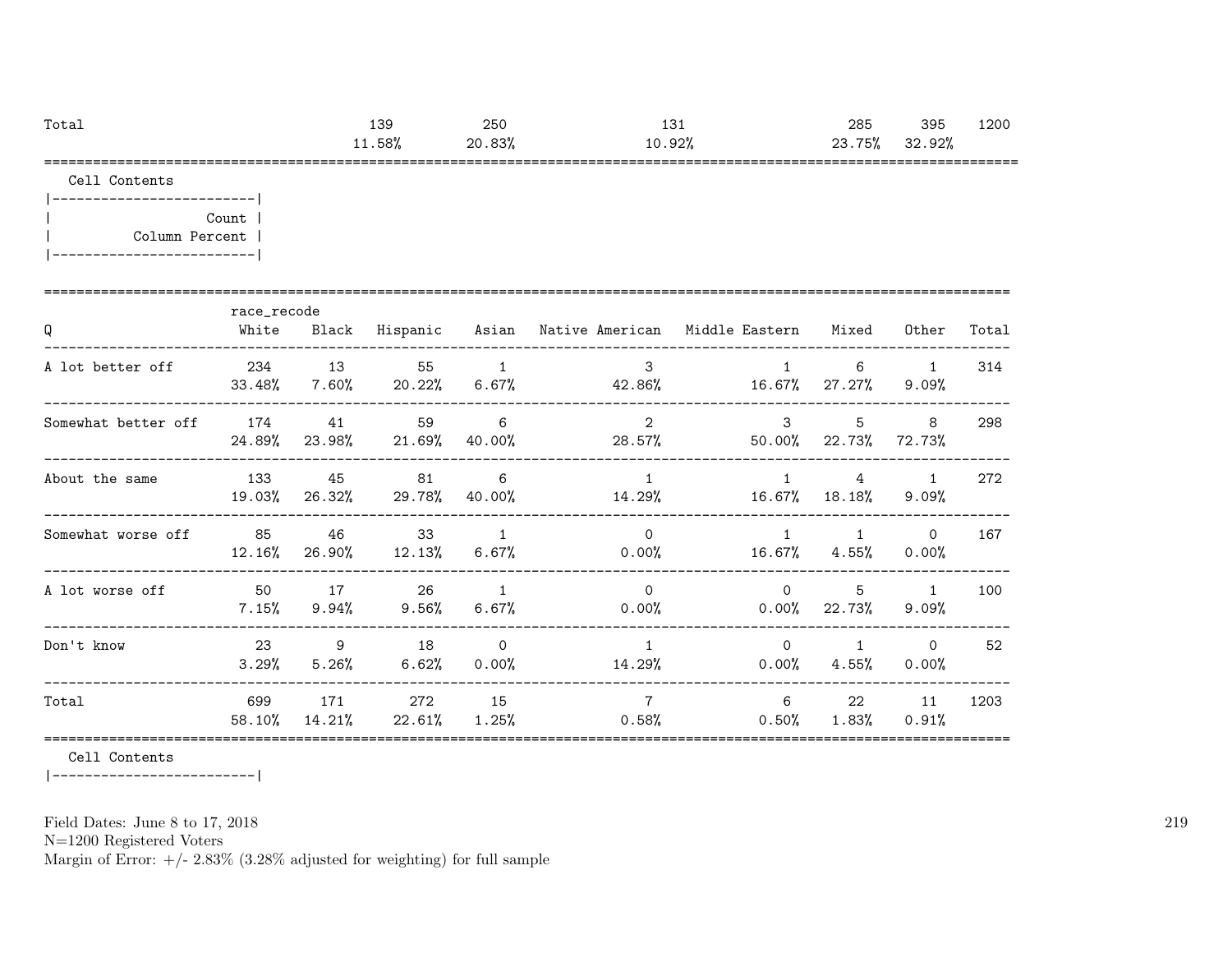| Q                   | MARITAL<br>Married |                                                |                                               |          |                 | Separated Divorced Widowed Single Domestic Partnership | Total |
|---------------------|--------------------|------------------------------------------------|-----------------------------------------------|----------|-----------------|--------------------------------------------------------|-------|
| A lot better off    |                    | 189 5<br>$31.14\%$ 26.32% 18.26% 33.80%        | 21                                            |          | - 54<br>16.88%  | 18<br>28.12%                                           | 311   |
| Somewhat better off |                    | 144 7<br>23.72% 36.84% 28.70% 26.76% 24.69%    | 33                                            | 19 79    |                 | 15<br>23.44%                                           | 297   |
| About the same      | 131<br>21.58%      | $\mathbf{1}$<br>$5.26\%$ 25.22% 19.72% 24.38%  | 29                                            | 14       | - 78            | 17<br>26.56%                                           | 270   |
| Somewhat worse off  | 13.18%             | 80 4<br>$21.05\%$ $13.91\%$ $9.86\%$ $15.94\%$ |                                               | 16 7 51  |                 | 8<br>12.50%                                            | 166   |
| A lot worse off     | 40<br>6.59%        | $\sim$ 2                                       | $\overline{11}$<br>$10.53\%$ 9.57% 8.45%      | $\sim$ 6 | 34<br>$10.62\%$ | 6<br>9.38%                                             | 99    |
| Don't know          | 23<br>3.79%        | $\overline{0}$<br>0.00%                        | $5\overline{)}$<br>$4.35\%$ $1.41\%$ $7.50\%$ | $\sim$ 1 | - 24            | $\Omega$<br>0.00%                                      | 53    |
| Total               | 607 — 10<br>50.75% | $1.59\%$ 9.62% 5.94%                           | 19 115 71 320                                 |          | 26.76%          | 64<br>5.35%                                            | 1196  |
|                     |                    |                                                |                                               |          |                 |                                                        |       |

|-------------------------| | Count | | Column Percent | |-------------------------|

==============================================

Field Dates: June 8 to 17, 2018

N=1200 Registered Voters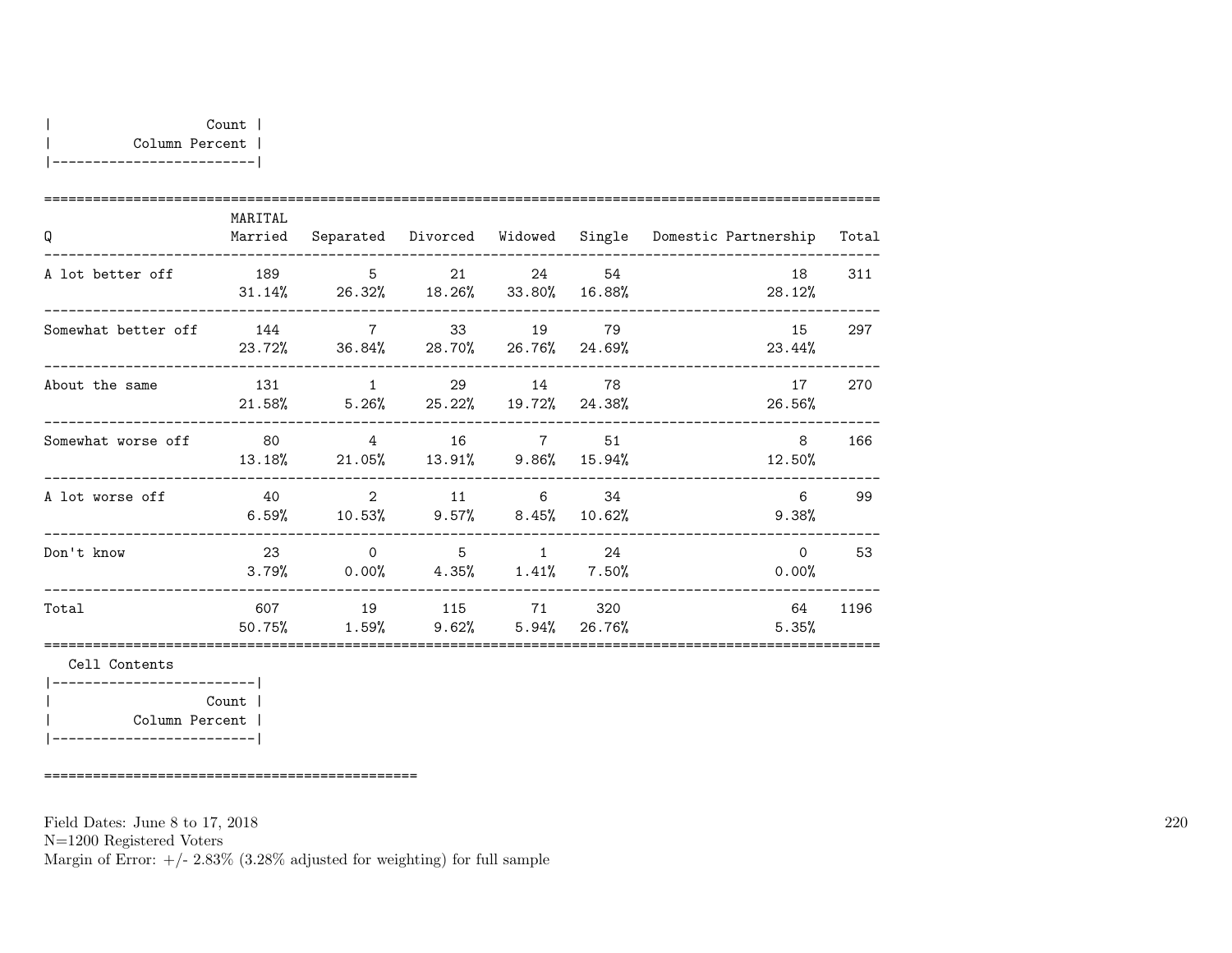| Q                                                                         | gender                                          | Male Female Total               |        |     |
|---------------------------------------------------------------------------|-------------------------------------------------|---------------------------------|--------|-----|
| A lot better off                                                          |                                                 | 194 119 313<br>$34.64\%$ 18.62% |        |     |
| Somewhat better off 131 166 297                                           | 23.39% 25.98%                                   |                                 |        |     |
| About the same                                                            |                                                 | 121 150 271<br>$21.61\%$ 23.47% |        |     |
| Somewhat worse off                                                        | . _ _ _ _ _ _ .<br>62 105 167<br>11.07%  16.43% |                                 |        |     |
| A lot worse off<br>-------------------------------                        | $6.79\%$ $9.55\%$                               | 38 61 99                        |        |     |
| Don't know<br>------------------------------------                        |                                                 | 14 38<br>$2.50\%$ 5.95%         | - 52   |     |
| Total                                                                     |                                                 | 560 639 1199<br>46.71% 53.29%   |        |     |
| Cell Contents<br>---------------- <br>Column Percent  <br>--------------- | Count                                           | ==========================      |        |     |
| Q                                                                         | LOCATE<br>Urban Suburban Rural Total            |                                 |        |     |
| A lot better off                                                          | 71                                              | 18.21% 28.40% 33.62%            | 163 79 | 313 |

N=1200 Registered Voters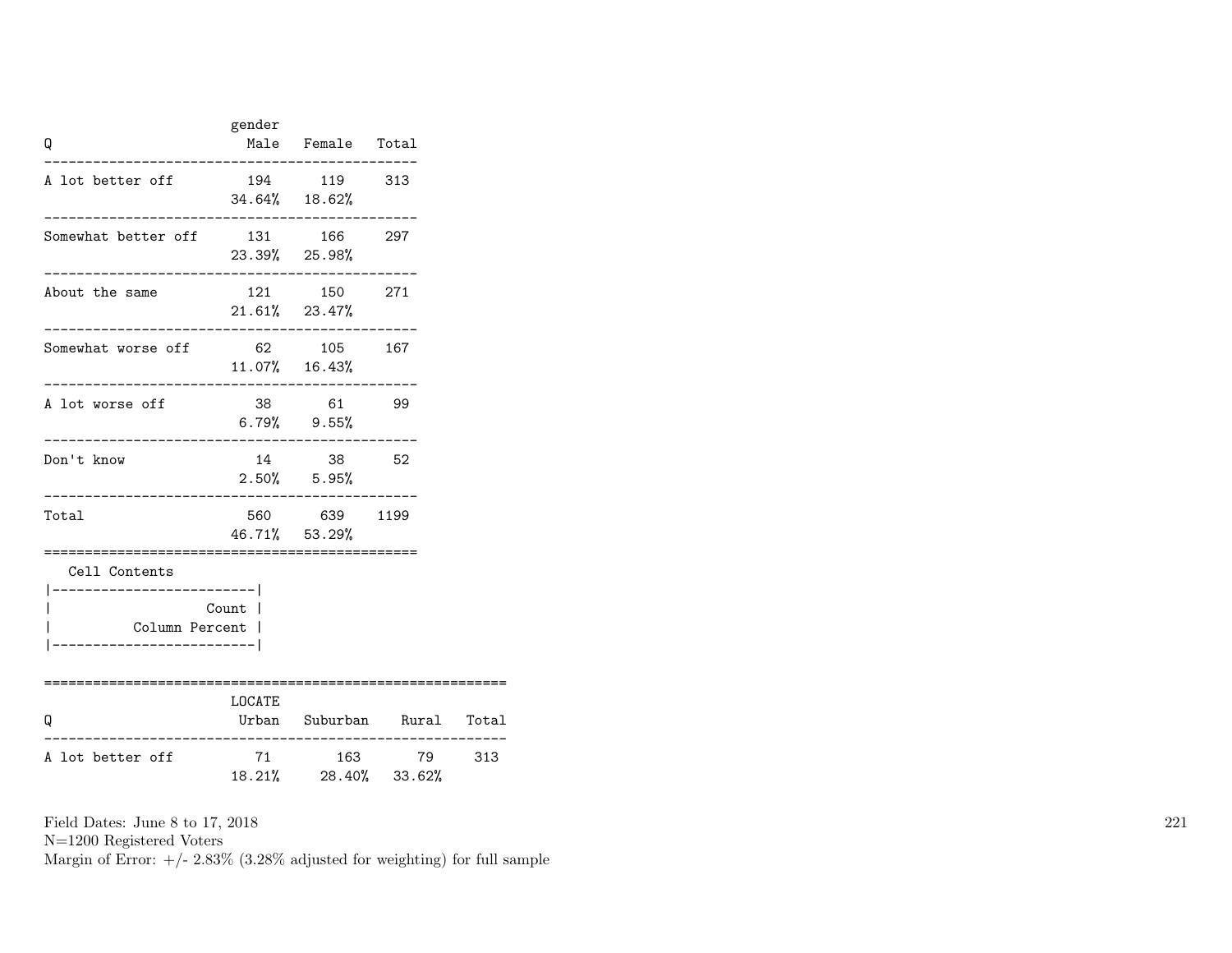| Somewhat better off 79 149                |                              | 20.26% 25.96% 29.79%                     | 70 | 298          |                               |    |                                                                                           |
|-------------------------------------------|------------------------------|------------------------------------------|----|--------------|-------------------------------|----|-------------------------------------------------------------------------------------------|
| About the same 111 116 44                 | 28.46% 20.21% 18.72%         |                                          |    | 271          |                               |    |                                                                                           |
| Somewhat worse off 72 73 21               | $18.46\%$ $12.72\%$ $8.94\%$ |                                          |    | 166          |                               |    |                                                                                           |
| A lot worse off 34 51 14                  | $8.72\%$ $8.89\%$ $5.96\%$   |                                          |    | 99           |                               |    |                                                                                           |
| Don't know                                |                              | 23 22 7 52<br>$5.90\%$ $3.83\%$ $2.98\%$ |    |              |                               |    |                                                                                           |
| Total                                     |                              | 390 574 235 1199<br>32.53% 47.87% 19.60% |    |              |                               |    |                                                                                           |
| Cell Contents<br>------------------------ |                              |                                          |    |              |                               |    |                                                                                           |
| Column Percent  <br>--------------------  | Count                        |                                          |    |              |                               |    |                                                                                           |
| Q                                         | metro                        |                                          |    |              |                               |    | Houston Area Dallas-Fort Worth Area San Antonio Area Austin Area Another Part of TX Total |
| A lot better off                          | $23.67\%$                    | 67                                       |    | 86           | 29 18<br>26.06% 25.89% 17.14% |    | 112<br>$30.52\%$                                                                          |
| Somewhat better off                       |                              | 69<br>24.38%                             |    | 86<br>26.06% | 14<br>$12.50\%$ 30.48%        | 32 | 97 298<br>26.43%                                                                          |
| About the same                            |                              | 65                                       |    | 76           | 33                            | 18 | 79                                                                                        |

N=1200 Registered Voters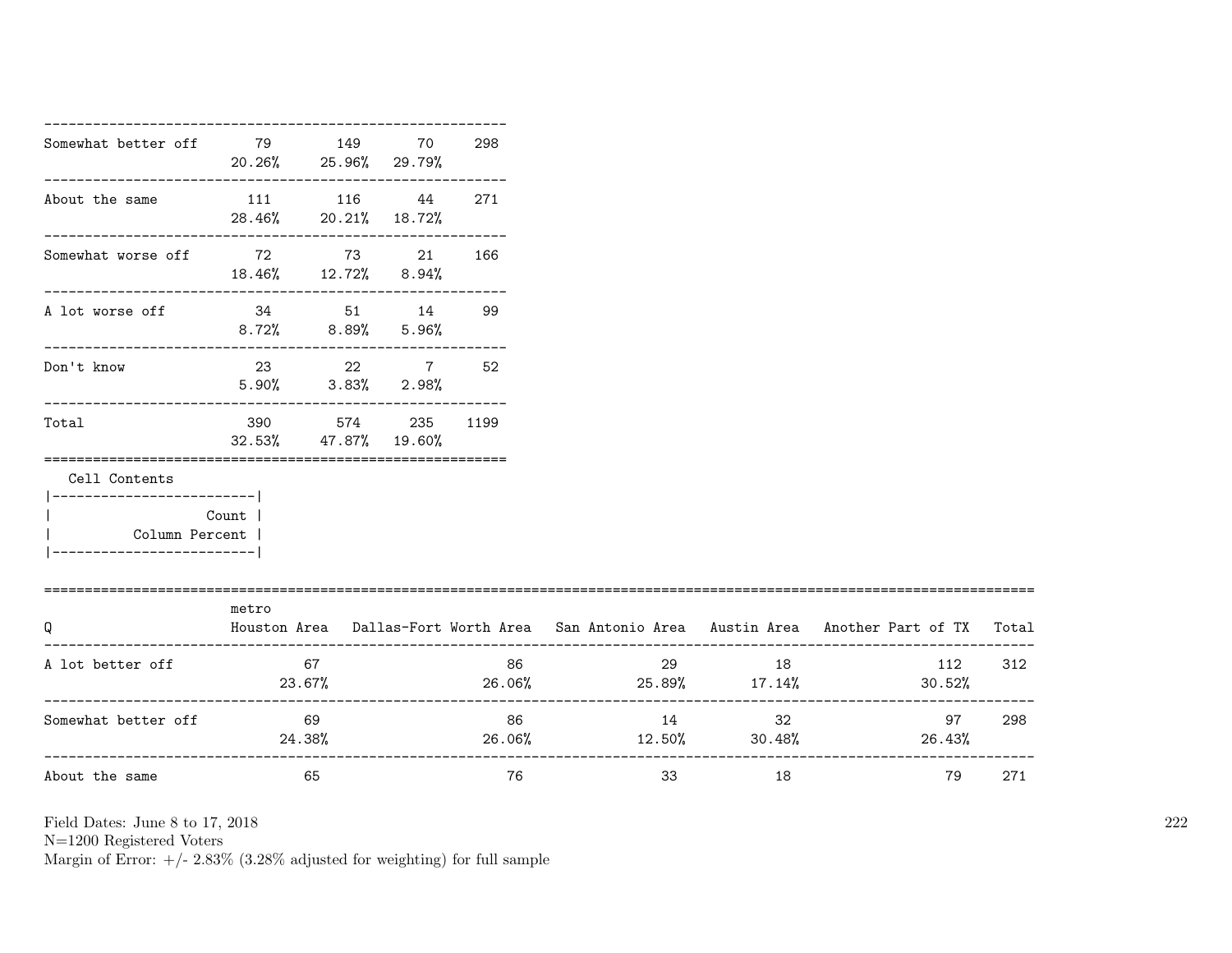|                    | 22.97%        | 23.03%        | 29.46%       | $17.14\%$       | 21.53%                |
|--------------------|---------------|---------------|--------------|-----------------|-----------------------|
| Somewhat worse off | 49<br>17.31%  | 45<br>13.64%  | 19<br>16.96% | 18<br>$17.14\%$ | 36<br>167<br>9.81%    |
| A lot worse off    | 25<br>8.83%   | 21<br>6.36%   | 11<br>9.82%  | 13<br>12.38%    | 28<br>98<br>7.63%     |
| Don't know         | 8<br>2.83%    | 16<br>4.85%   | 6<br>5.36%   | 6<br>5.71%      | 15<br>51<br>4.09%     |
| Total              | 283<br>23.64% | 330<br>27.57% | 112<br>9.36% | 105<br>$8.77\%$ | 1197<br>367<br>30.66% |
|                    |               |               |              |                 |                       |

|-------------------------| | Count | | Column Percent | |-------------------------|

| Q                   | AGEG | $18-29$ $30-44$ $45-64$ $65+$                |    | Total |
|---------------------|------|----------------------------------------------|----|-------|
| A lot better off    |      | 31 52 115 116<br>16.49% 16.67% 26.87% 42.65% |    | -314  |
| Somewhat better off | 60 — | 68 116<br>$31.91\%$ 21.79% 27.10% 19.85%     | 54 | 298   |
| About the same      |      | 35 94 95 46<br>18.62% 30.13% 22.20% 16.91%   |    | 270   |
| Somewhat worse off  |      | 31 47 54<br>16.49% 15.06% 12.62% 12.87%      | 35 | 167   |
|                     |      |                                              |    |       |

Field Dates: June 8 to 17, 2018

N=1200 Registered Voters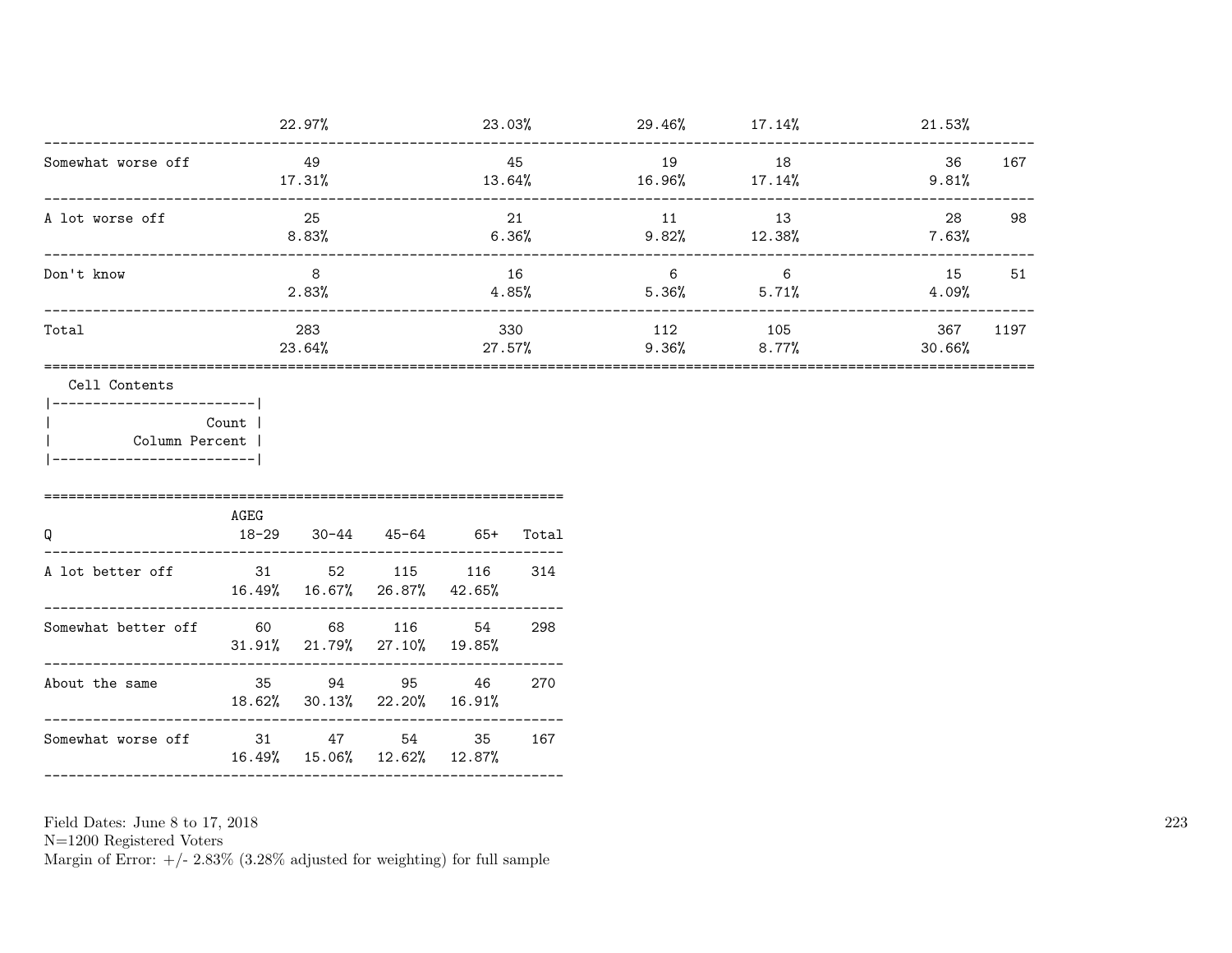| A lot worse off | 21  | 28<br>$11.17\%$ 8.97% 7.48% 6.62%         | 32.         | 18 | 99   |
|-----------------|-----|-------------------------------------------|-------------|----|------|
| Don't know      | 10  | 23<br>$5.32\%$ $7.37\%$ $3.74\%$ $1.10\%$ | 16          | 3  | 52   |
| Total           | 188 | 15.67% 26.00% 35.67% 22.67%               | 312 428 272 |    | 1200 |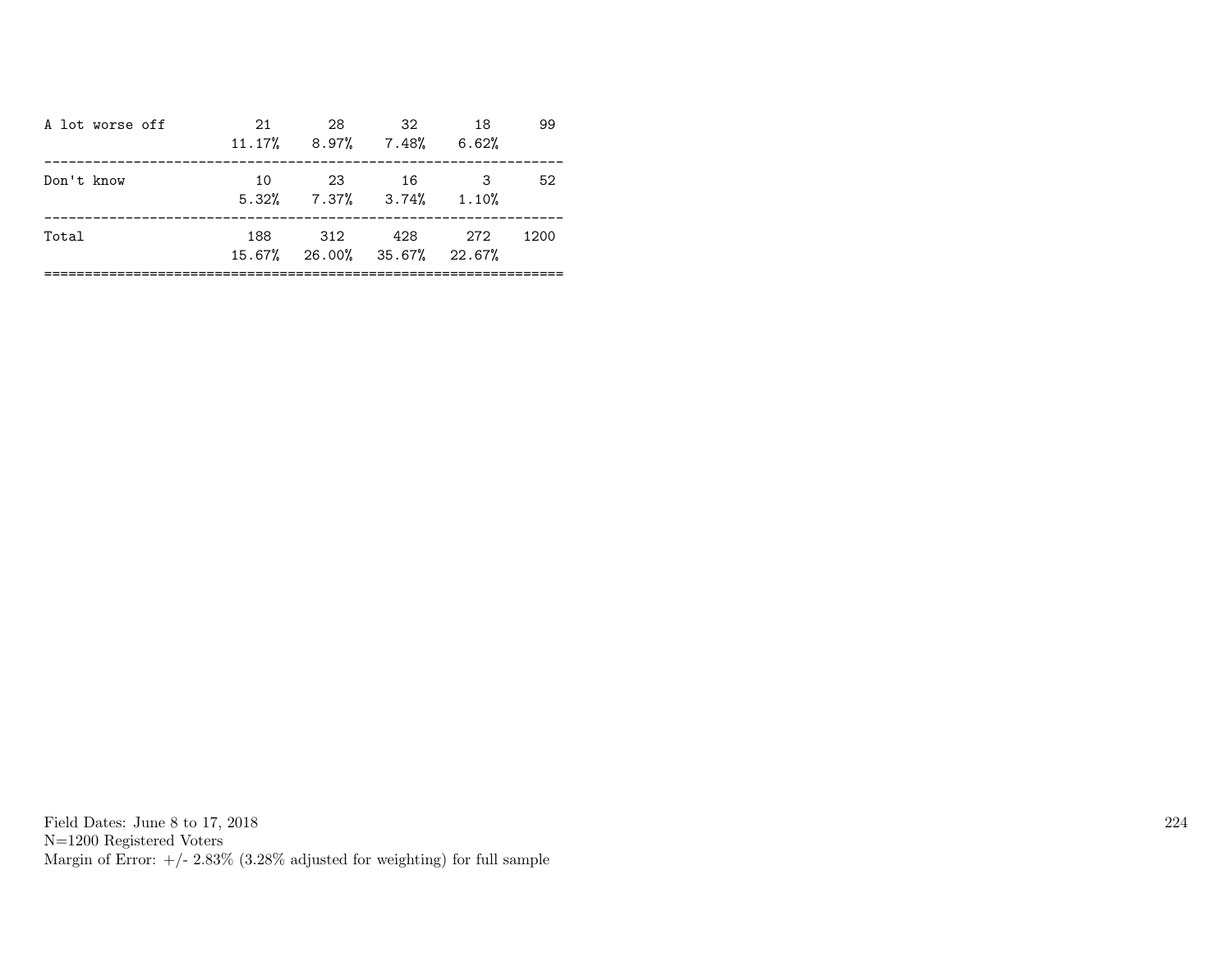# Q12. Right Direction/Wrong Track, Texas

Cell Contents |-------------------------| | Count | | Column Percent | |-------------------------|

| Q                                                              | LIBCON7                                         |                      |     |  |                                                                                    | Extremely lib. Somewhat lib. Lean lib. Moderate Lean con. Somewhat con. Extremely con. | Total |
|----------------------------------------------------------------|-------------------------------------------------|----------------------|-----|--|------------------------------------------------------------------------------------|----------------------------------------------------------------------------------------|-------|
| Right direction                                                |                                                 |                      |     |  | $21$ 14 13 93 73 170<br>18.58% 9.33% 14.13% 30.39% 67.59% 78.34%                   | 167<br>81.46%                                                                          | 551   |
| Wrong track                                                    |                                                 |                      |     |  | 83 117 62 117 20 27<br>$73.45\%$ $78.00\%$ $67.39\%$ $38.24\%$ $18.52\%$ $12.44\%$ | 22<br>10.73%                                                                           | 448   |
| Don't know                                                     |                                                 |                      |     |  |                                                                                    | 9 19 17 96 15 20 16<br>$7.96\%$ 12.67% 18.48% 31.37% 13.89% 9.22% 7.80%                | 192   |
| Total                                                          |                                                 |                      |     |  | 113 150 92 306 108 217<br>$9.49\%$ $12.59\%$ $7.72\%$ $25.69\%$ $9.07\%$ $18.22\%$ | 205<br>$17.21\%$                                                                       | 1191  |
| Cell Contents<br>Column Percent<br> -------------------------- | <b>Count</b>                                    |                      |     |  |                                                                                    |                                                                                        |       |
| Q                                                              | IDEOL<br>Liberals Moderates Conservatives Total |                      |     |  |                                                                                    |                                                                                        |       |
| Right direction                                                | 48 93 411                                       | 13.52% 30.39% 77.26% | 552 |  |                                                                                    |                                                                                        |       |

Field Dates: June 8 to 17, 2018

N=1200 Registered Voters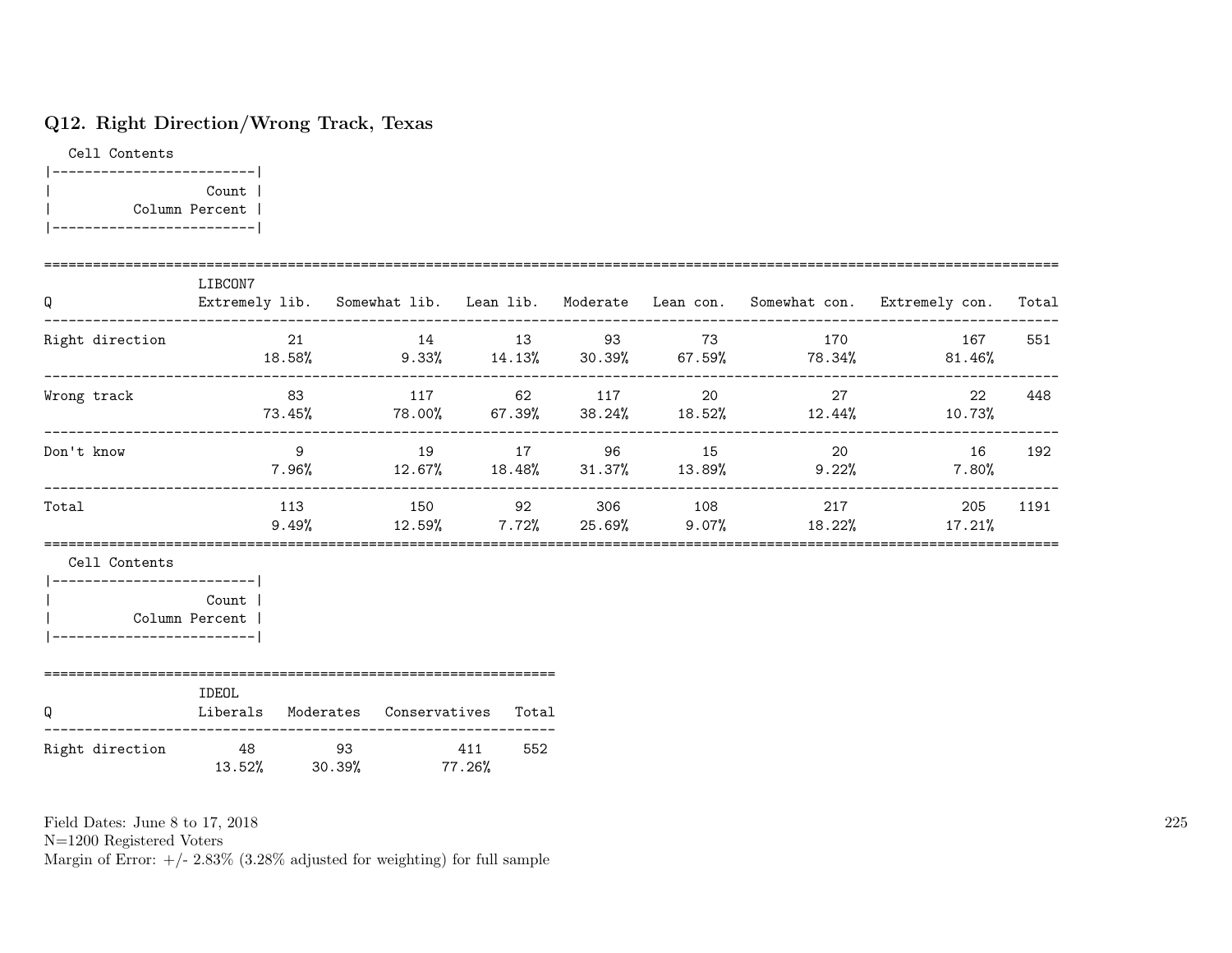| Wrong track 262 117                           |                | $73.80\%$ $38.24\%$ $12.97\%$                                                           | 69 448 |      |  |     |
|-----------------------------------------------|----------------|-----------------------------------------------------------------------------------------|--------|------|--|-----|
| Don't know                                    |                | 45 96 52 193<br>12.68% 31.37% 9.77%                                                     |        |      |  |     |
| Total                                         |                | 355 306 532<br>29.76% 25.65% 44.59%<br>=============================                    |        | 1193 |  |     |
| Cell Contents<br> ------------------------    |                |                                                                                         |        |      |  |     |
| Column Percent  <br>_________________________ | <b>Count</b> 1 |                                                                                         |        |      |  |     |
| $\Omega$                                      | PID7           | StrDem WeakDem LeanDem Ind LeanRep WeakRep StrRep Total                                 |        |      |  |     |
| Right direction 28 25 21 45 119 92 206 536    |                | $11.38\%$ 21.55% 15.22% 36.89% 83.80% 63.89% 84.77%                                     |        |      |  |     |
| Wrong track $184$ 56 97 44 11 20 15 427       |                | $74.80\%$ $48.28\%$ $70.29\%$ $36.07\%$ $7.75\%$ $13.89\%$ $6.17\%$                     |        |      |  |     |
| Don't know                                    |                | 34 35 20 33 12 32 22<br>13.82% 30.17% 14.49% 27.05% 8.45% 22.22% 9.05%                  |        |      |  | 188 |
| Total                                         |                | 246 116 138 122 142 144 243 1151<br>$21.37\%$ 10.08% 11.99% 10.60% 12.34% 12.51% 21.11% |        |      |  |     |
| Cell Contents<br>-------------------------    |                |                                                                                         |        |      |  |     |

| Count | | Column Percent |

Field Dates: June 8 to 17, 2018

N=1200 Registered Voters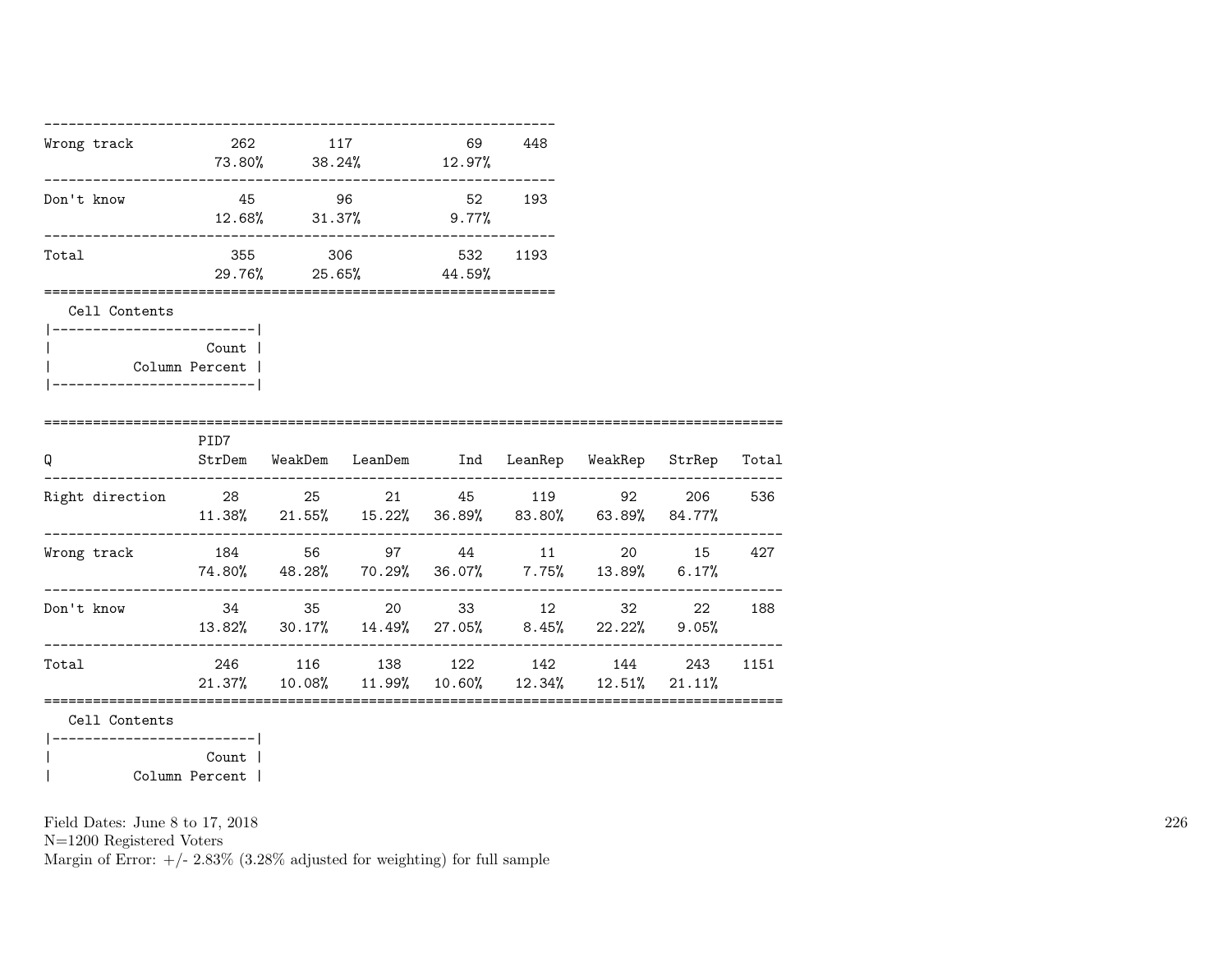|-------------------------|

|                                                                         | PID <sub>3</sub>                 |               |                                          |              |                                                                                |                                                    |     |
|-------------------------------------------------------------------------|----------------------------------|---------------|------------------------------------------|--------------|--------------------------------------------------------------------------------|----------------------------------------------------|-----|
| Q                                                                       |                                  |               | Democrats Independents Republicans Total |              |                                                                                |                                                    |     |
| Right direction 75 45 416                                               |                                  |               | $14.94\%$ 36.89% 78.64%                  | 536          |                                                                                |                                                    |     |
| Wrong track                                                             |                                  | $338$ 44 47   | $67.33\%$ $36.07\%$ $8.88\%$             | 429          |                                                                                |                                                    |     |
| Don't know                                                              | 89                               | 33            | 66<br>$17.73\%$ 27.05% $12.48\%$         | 188          |                                                                                |                                                    |     |
| Total                                                                   |                                  | 502 122       | 43.54% 10.58% 45.88%                     | 529 1153     |                                                                                |                                                    |     |
| Cell Contents<br>----------------------- <br>__________________________ | Count<br>Column Percent          |               |                                          |              |                                                                                |                                                    |     |
| =================================<br>Q                                  | Q20A                             |               |                                          |              | Democratic candidate Republican candidate Tea Party candidate Don't know Total |                                                    |     |
| Right direction<br>_________________________________                    |                                  | 69<br>14.20%  |                                          | 249          | $77.09\%$ 83.85% 45.37%<br>.________________________                           | 135 103                                            | 556 |
| Wrong track                                                             | ________________________________ | 344<br>70.78% |                                          | 32<br>9.91%  | $9.32\%$ 24.67%                                                                | 15 and $\overline{15}$<br>56 —                     | 447 |
| Don't know                                                              |                                  | 73<br>15.02%  |                                          | 42<br>13.00% |                                                                                | ______________________<br>11 68<br>$6.83\%$ 29.96% | 194 |

Field Dates: June 8 to 17, 2018

N=1200 Registered Voters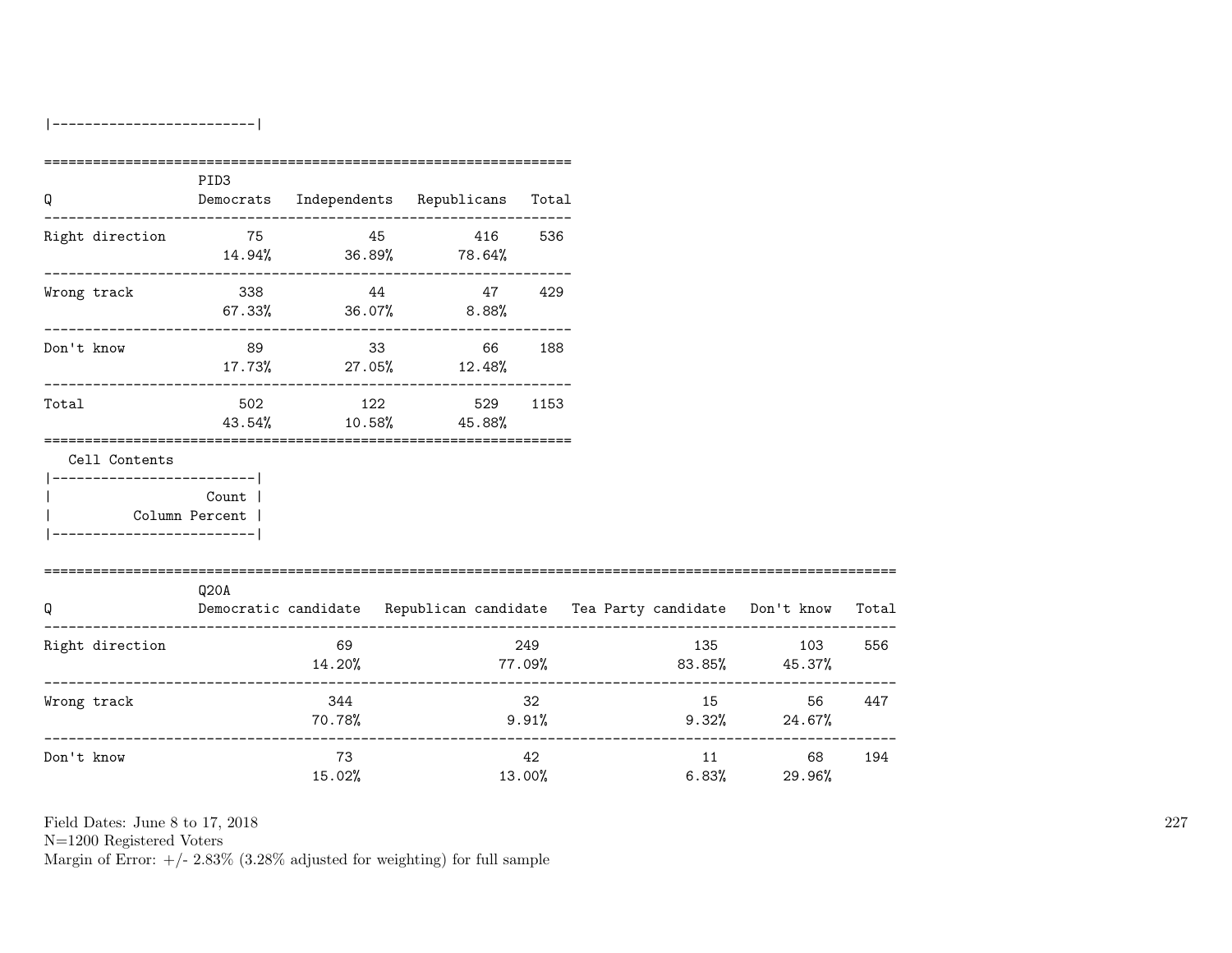| Total                                       |                           | 486<br>40.60%                                                                    |     | 323<br>26.98%                      |                                | 161<br>$13.45\%$ 18.96% | 227 | 1197 |  |
|---------------------------------------------|---------------------------|----------------------------------------------------------------------------------|-----|------------------------------------|--------------------------------|-------------------------|-----|------|--|
| Cell Contents<br> ------------------------- |                           |                                                                                  |     |                                    |                                |                         |     |      |  |
| ------------------------                    | Count  <br>Column Percent |                                                                                  |     |                                    |                                |                         |     |      |  |
| Q                                           | educ                      | No HS High school graduate Some college 2-year 4-year Post-grad Total            |     |                                    |                                |                         |     |      |  |
| Right direction 27                          | 39.13%                    | $45.79\%$ 50.92% $47.50\%$ $48.01\%$ 36.96%                                      |     | 136 139 57 145 51                  |                                |                         |     | 555  |  |
| Wrong track                                 | 14<br>20.29%              | $33.00\%$ $37.36\%$ $35.00\%$ $41.39\%$ $49.28\%$                                | 98  | 102                                | ------------------------------ | 42 125 68               |     | 449  |  |
| Don't know                                  | $\sim$ 28<br>40.58%       | $21.21\%$ $11.72\%$ $17.50\%$ $10.60\%$ $13.77\%$                                | 63  |                                    | 32 21 32 19                    |                         |     | 195  |  |
| Total                                       | 69<br>5.75%               |                                                                                  | 297 | 24.77% 22.77% 10.01% 25.19% 11.51% | 273 120 302 138                |                         |     | 1199 |  |
| Cell Contents<br> ------------------------- | Count                     |                                                                                  |     |                                    |                                |                         |     |      |  |
| ________________________                    | Column Percent            |                                                                                  |     |                                    |                                |                         |     |      |  |
| Q                                           | ATTEND                    | More than once a week Once a week A few times a month Once or twice a year Never |     |                                    |                                |                         |     |      |  |

N=1200 Registered Voters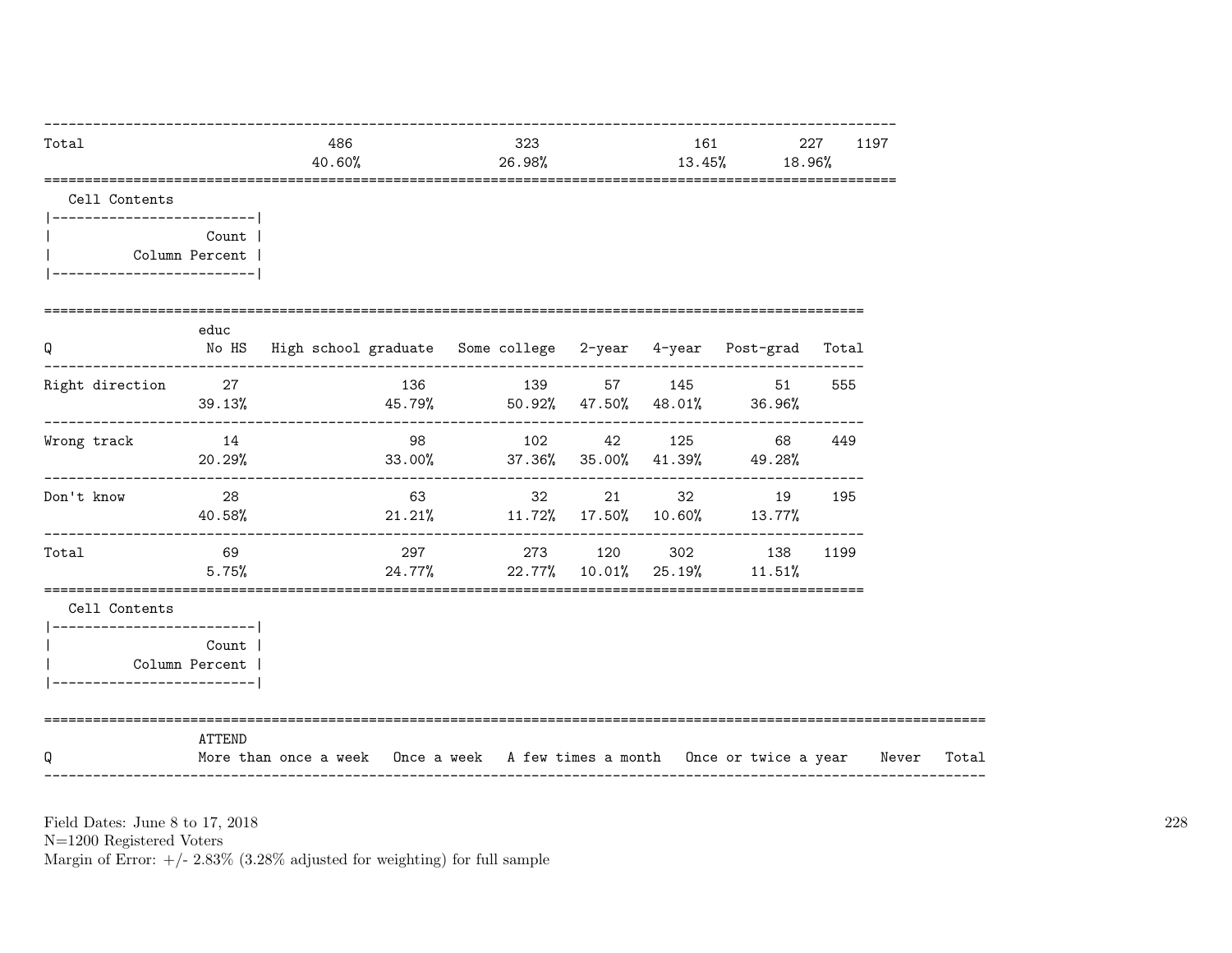| Right direction | 85     | 143       | 65     | 118    | 144    | 555  |
|-----------------|--------|-----------|--------|--------|--------|------|
|                 | 61.15% | $57.20\%$ | 49.62% | 41.70% | 36.64% |      |
| Wrong track     | 35     | 71        | 33     | 116    | 192    | 447  |
|                 | 25.18% | 28.40%    | 25.19% | 40.99% | 48.85% |      |
| Don't know      | 19     | 36        | 33     | 49     | 57     | 194  |
|                 | 13.67% | 14.40%    | 25.19% | 17.31% | 14.50% |      |
| Total           | 139    | 250       | 131    | 283    | 393    | 1196 |
|                 | 11.62% | 20.90%    | 10.95% | 23.66% | 32.86% |      |
| Cell Contents   |        |           |        |        |        |      |

| Count          |  |
|----------------|--|
| Column Percent |  |
|                |  |

| Q               | race_recode<br>White | Black         | Hispanic      | Asian                    | Native American | Middle Eastern | Mixed        | Other         | Total |  |  |
|-----------------|----------------------|---------------|---------------|--------------------------|-----------------|----------------|--------------|---------------|-------|--|--|
| Right direction | 383<br>54.95%        | 40<br>23.53%  | 101<br>37.13% | 7<br>43.75%              | 3<br>42.86%     | 2<br>40.00%    | 10<br>47.62% | 9<br>81.82%   | 555   |  |  |
| Wrong track     | 236<br>33.86%        | 87<br>51.18%  | 104<br>38.24% | $\overline{7}$<br>43.75% | 3<br>42.86%     | 20.00%         | 10<br>47.62% | $9.09\%$      | 449   |  |  |
| Don't know      | 78<br>11.19%         | 43<br>25.29%  | 67<br>24.63%  | 2<br>12.50%              | 14.29%          | 2<br>40.00%    | 4.76%        | 1<br>$9.09\%$ | 195   |  |  |
| Total           | 697<br>58.13%        | 170<br>14.18% | 272<br>22.69% | 16<br>1.33%              | 7<br>0.58%      | 5<br>0.42%     | 21<br>1.75%  | 11<br>0.92%   | 1199  |  |  |

|-------------------------|

Field Dates: June 8 to 17, 2018

N=1200 Registered Voters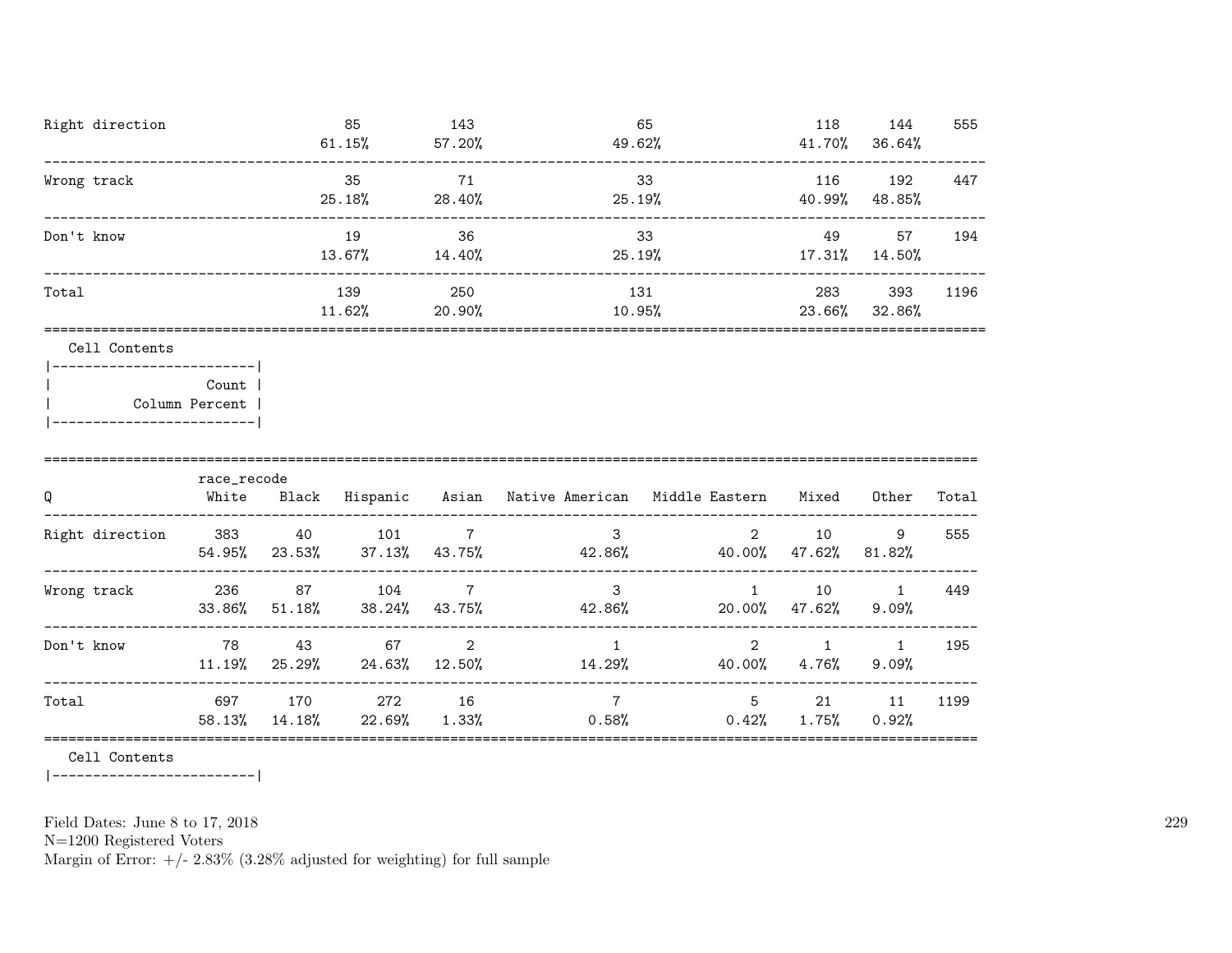| Q               | MARITAL<br>Married |                       | Separated Divorced Widowed |                     |                 | Single Domestic Partnership | Total |
|-----------------|--------------------|-----------------------|----------------------------|---------------------|-----------------|-----------------------------|-------|
| Right direction | 310<br>51.07%      | 8<br>44.44%           | 41                         | 41<br>35.65% 57.75% | 129<br>40.19%   | 26<br>41.27%                | 555   |
| Wrong track     | 200<br>32.95%      | 9<br>50.00%           | 58<br>50.43%               | -20<br>28.17%       | 136<br>42.37%   | 23<br>36.51%                | 446   |
| Don't know      | 97<br>15.98%       | $\mathbf{1}$<br>5.56% | 16<br>13.91%               | 10<br>14.08%        | 56<br>17.45%    | 14<br>22.22%                | 194   |
| Total           | 607<br>50.79%      | 18<br>1.51%           | 115<br>9.62%               | 71<br>5.94%         | - 321<br>26.86% | 63<br>5.27%                 | 1195  |

| Count          |  |
|----------------|--|
| Column Percent |  |
|                |  |

|                 | gender        |               |       |  |  |  |  |  |  |  |  |
|-----------------|---------------|---------------|-------|--|--|--|--|--|--|--|--|
|                 | Male          | Female        | Total |  |  |  |  |  |  |  |  |
| Right direction | 309<br>55.08% | 246<br>38.62% | 555   |  |  |  |  |  |  |  |  |
| Wrong track     | 188<br>33.51% | 260<br>40.82% | 448   |  |  |  |  |  |  |  |  |

------------------------------------------

Field Dates: June 8 to 17, 2018 N=1200 Registered Voters Margin of Error:  $+/- 2.83\%$  (3.28% adjusted for weighting) for full sample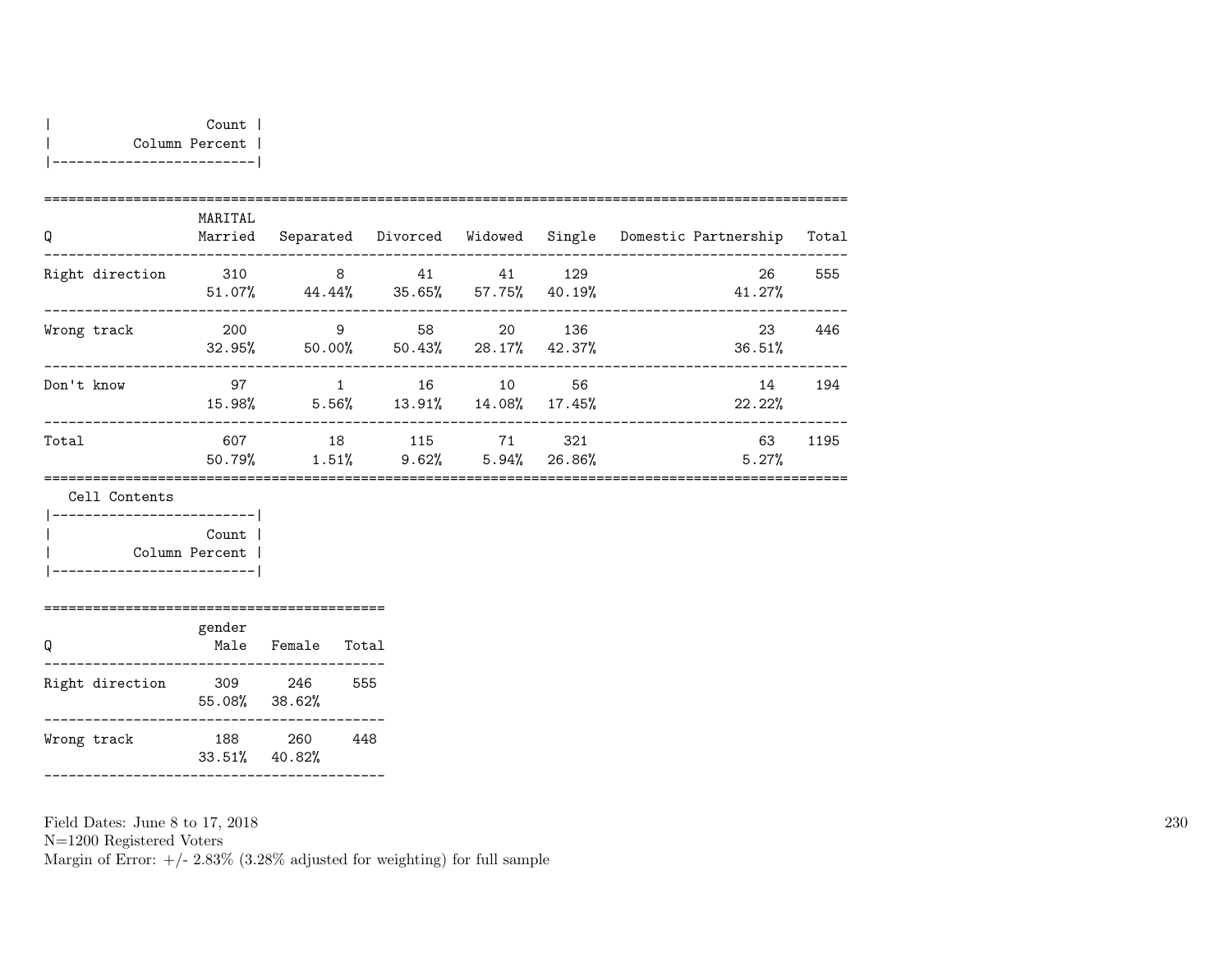| Don't know                                  |                                                | 64 131 195<br>11.41% 20.57%                                                       |                  |  |
|---------------------------------------------|------------------------------------------------|-----------------------------------------------------------------------------------|------------------|--|
| Total                                       |                                                | 561 637 1198<br>46.83% 53.17%                                                     |                  |  |
| Cell Contents<br>-------------------------- |                                                |                                                                                   |                  |  |
|                                             | Count  <br>Column Percent  <br>--------------- |                                                                                   |                  |  |
| Q                                           | LOCATE<br>_______________                      | Urban Suburban Rural Total                                                        |                  |  |
| Right direction                             |                                                | 138 280 137 555<br>$35.38\%$ $48.95\%$ $58.05\%$                                  |                  |  |
| Wrong track<br>--------------------------   | 177                                            | 209 62 448<br>45.38% 36.54% 26.27%                                                | ________________ |  |
| Don't know                                  | 75                                             | $19.23\% \qquad 14.51\% \qquad 15.68\%$                                           | 83 37 195        |  |
| Total                                       |                                                | 390 572 236 1198<br>32.55% 47.75% 19.70%<br>------------------------------------- |                  |  |
| Cell Contents<br>_______________________    |                                                |                                                                                   |                  |  |
|                                             | Count  <br>Column Percent  <br>--------------- |                                                                                   |                  |  |

======================================================================================================================

metro

Field Dates: June 8 to 17, 2018 N=1200 Registered Voters Margin of Error:  $+/- 2.83\%$  (3.28% adjusted for weighting) for full sample 231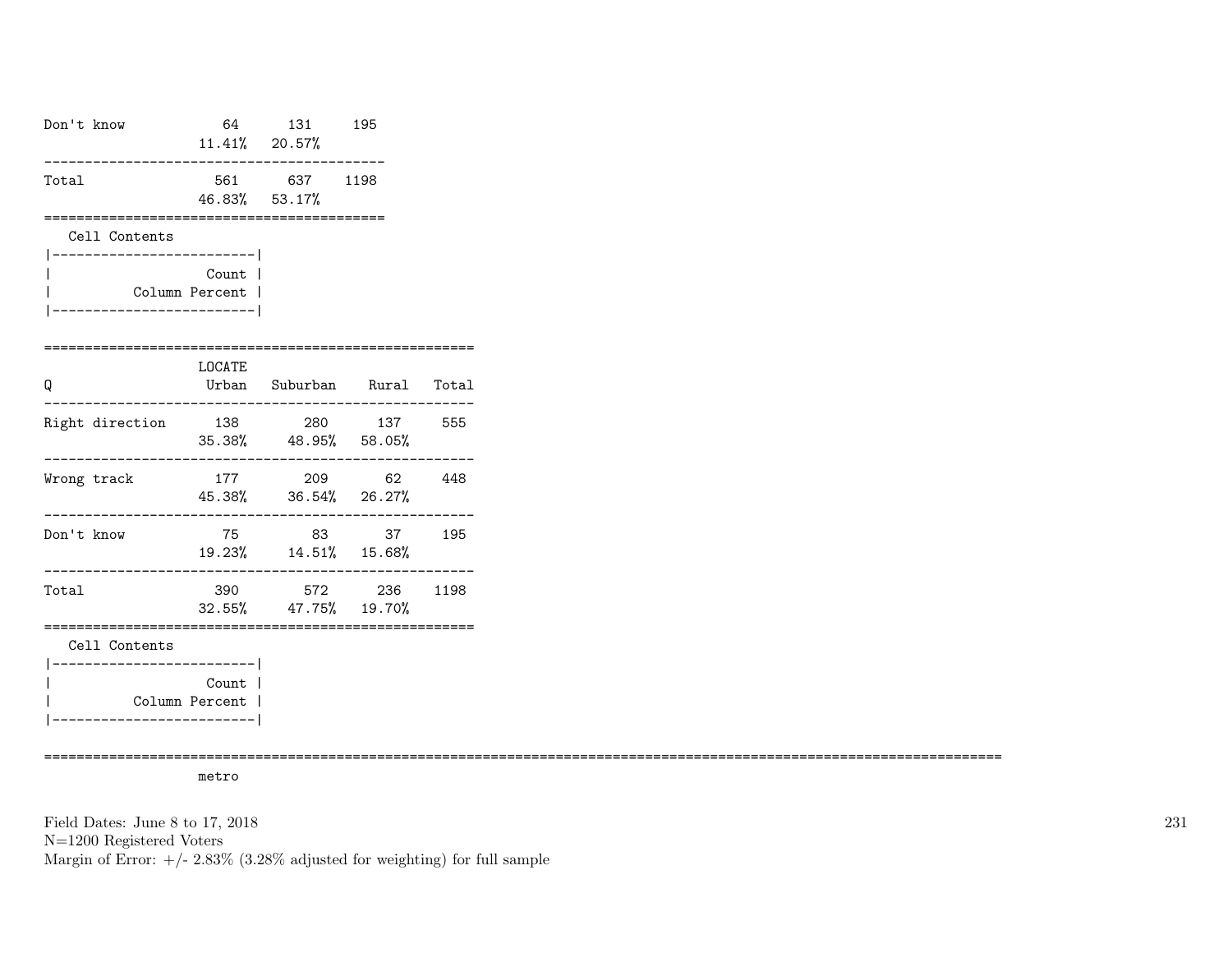| Q                                              |       |               |                             |     |       |                                     |         | Houston Area Dallas-Fort Worth Area San Antonio Area Austin Area Another Part of TX | Total |
|------------------------------------------------|-------|---------------|-----------------------------|-----|-------|-------------------------------------|---------|-------------------------------------------------------------------------------------|-------|
| Right direction                                | 139   | 49.12%        |                             |     | 148   | $44.98\%$ $40.54\%$ $33.02\%$       | 45 35   | 187<br>50.95%                                                                       | 554   |
| Wrong track                                    |       | 94<br>33.22%  |                             | 132 |       | 50<br>$40.12\%$ $45.05\%$ $53.77\%$ | 57      | 114<br>$31.06\%$                                                                    | 447   |
| Don't know                                     |       | 50<br>17.67%  |                             |     | 49    | 16                                  | 14      | 66<br>$14.89\%$ $14.41\%$ $13.21\%$ $17.98\%$                                       | 195   |
| Total                                          |       | 283<br>23.66% |                             |     | 329   | $27.51\%$ 9.28% 8.86%               | 111 106 | 367<br>30.69%                                                                       | 1196  |
| Cell Contents<br> --------------------------   |       |               |                             |     |       |                                     |         |                                                                                     |       |
| Column Percent  <br> ------------------------- | Count |               |                             |     |       |                                     |         |                                                                                     |       |
| Q                                              | AGEG  |               | 18-29 30-44 45-64 65+       |     | Total |                                     |         |                                                                                     |       |
| Right direction 81 127 197 151                 |       |               | 43.32% 40.84% 46.03% 55.31% |     | 556   |                                     |         |                                                                                     |       |
| Wrong track $76$ 131 151 90 448                |       |               |                             |     |       |                                     |         |                                                                                     |       |

N=1200 Registered Voters

Margin of Error:  $+/- 2.83\%$  (3.28% adjusted for weighting) for full sample

40.64% 42.12% 35.28% 32.97%

16.04% 17.04% 18.69% 11.72%

15.60% 25.94% 35.70% 22.77%

------------------------------------------------------------ Don't know 30 53 80 32 195

------------------------------------------------------------ Total 187 311 428 273 1199

============================================================

232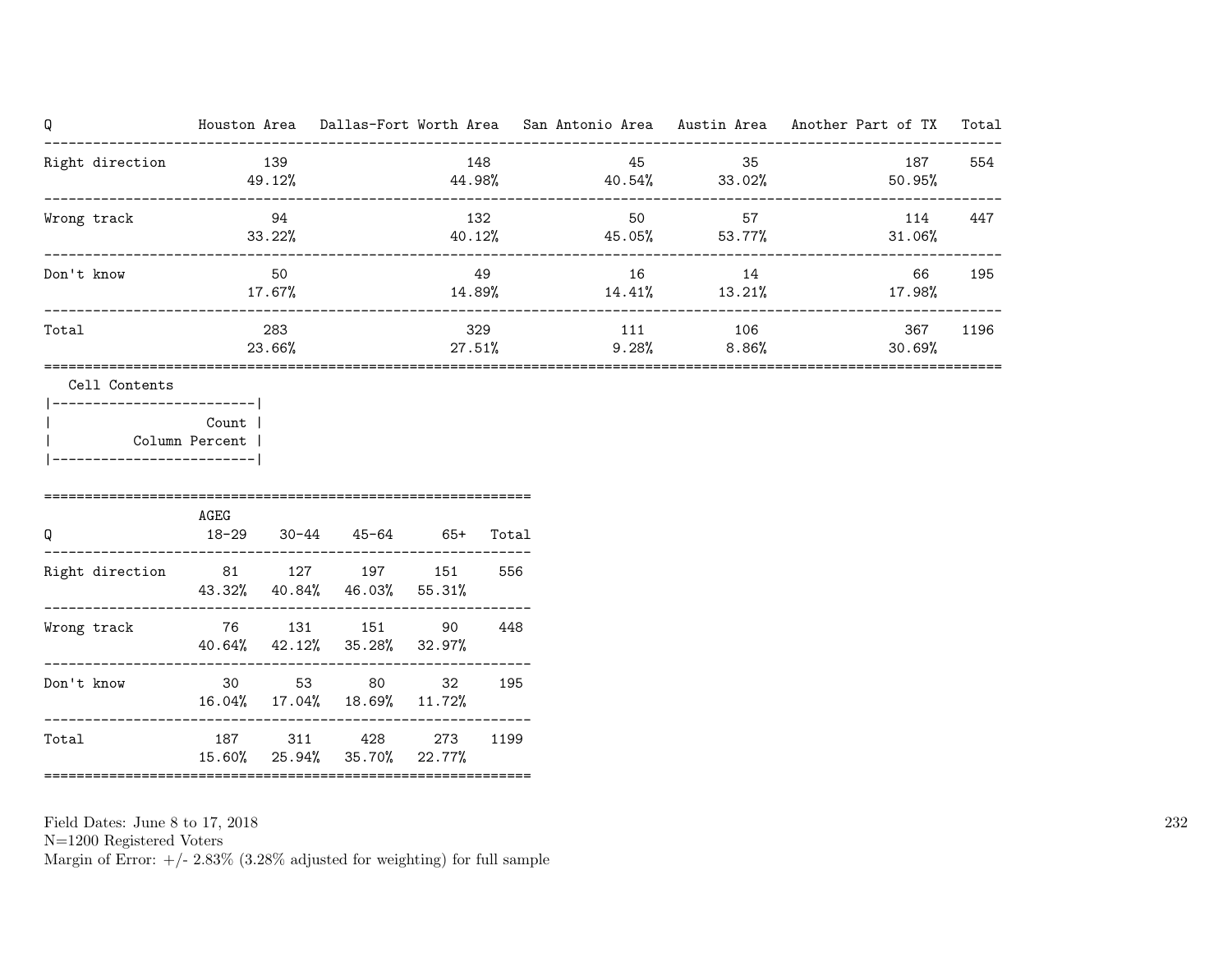# Q13. Personal Economy: Better off/Worse off

Cell Contents |-------------------------| | Count | | Column Percent | |-------------------------|

| Q                   | LIBCON7                    |                                      |                 |                  |                                                    |                                         | Extremely lib. Somewhat lib. Lean lib. Moderate Lean con. Somewhat con. Extremely con. | Total |
|---------------------|----------------------------|--------------------------------------|-----------------|------------------|----------------------------------------------------|-----------------------------------------|----------------------------------------------------------------------------------------|-------|
| A lot better off    | 8<br>6.96%                 | $\overline{2}$                       | $\overline{0}$  | 18               | 10                                                 | 32<br>$1.34\%$ 0.00% 5.90% 9.35% 14.68% | 43<br>20.77%                                                                           | 113   |
| Somewhat better off | 8 <sup>8</sup><br>$6.96\%$ | 19<br>12.75%  19.78%  27.21%  36.45% | 18              | 83               | 39                                                 | 78<br>35.78%                            | 75<br>36.23%                                                                           | 320   |
| About the same      | 54<br>46.96%               | 80<br>53.69%                         | 42<br>$46.15\%$ | 128              | 44<br>$41.97\%$ $41.12\%$                          | 78<br>35.78%                            | 72<br>34.78%                                                                           | 498   |
| Somewhat worse off  | 34<br>29.57%               | 35<br>23.49%                         | 20<br>21.98%    | 40               | 12<br>13.11% 11.21%                                | 18<br>$8.26\%$                          | 6<br>$2.90\%$                                                                          | 165   |
| A lot worse off     | 10<br>8.70%                | 13                                   |                 | 29<br>11 \,      | $\mathbf{1}$<br>$8.72\%$ $12.09\%$ $9.51\%$ 0.93\% | 8<br>$3.67\%$                           | 5<br>2.42%                                                                             | 77    |
| Don't know          | $\overline{1}$<br>0.87%    | $\Omega$<br>0.00%                    | $\overline{0}$  | $7\overline{ }$  | $0.00\%$ 2.30% 0.93%                               | $\overline{4}$<br>$1.83\%$              | 6<br>2.90%                                                                             | 19    |
| Total               | 115<br>$9.65\%$            | 149<br>$12.50\%$                     | 91<br>$7.63\%$  | 305<br>$25.59\%$ | 107<br>8.98%                                       | 218<br>18.29%                           | 207<br>17.37%                                                                          | 1192  |

Cell Contents

|-------------------------| | Count |

Field Dates: June 8 to 17, 2018

N=1200 Registered Voters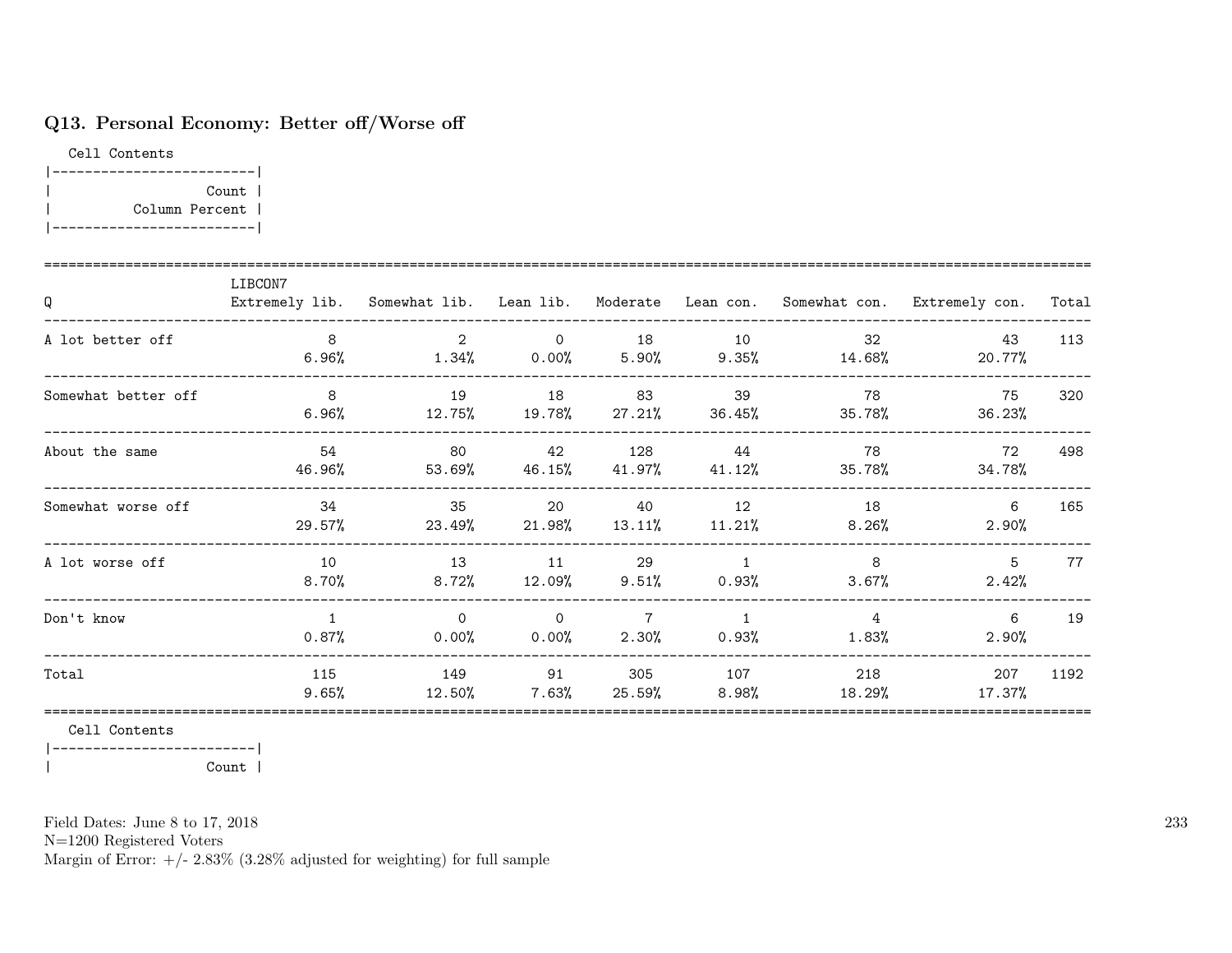#### | Column Percent |

|-------------------------|

|                                              | <b>IDEOL</b>   |                                   |                                        |     |
|----------------------------------------------|----------------|-----------------------------------|----------------------------------------|-----|
| Q                                            |                |                                   | Liberals Moderates Conservatives Total |     |
| A lot better off                             | 10             | 18                                | 86<br>$2.82\%$ 5.90% 16.17%            | 114 |
| Somewhat better off 545                      |                | 83                                | 191 319<br>12.68% 27.21% 35.90%        |     |
| About the same                               |                | 176 128<br>49.58% 41.97%          | 194 498<br>36.47%                      |     |
| Somewhat worse off                           | 89             | 40                                | 36 36<br>$25.07\%$ 13.11\% 6.77\%      | 165 |
| A lot worse off                              | 34             | 29<br>$9.58\%$ $9.51\%$           | 14<br>2.63%                            | 77  |
| Don't know                                   | $\overline{1}$ | $7\overline{7}$<br>$0.28\%$ 2.30% | 11 19<br>2.07%                         |     |
| Total                                        |                | 355 305                           | 532 1192<br>29.78% 25.59% 44.63%       |     |
| Cell Contents                                |                |                                   |                                        |     |
| Column Percent  <br>________________________ | Count          |                                   |                                        |     |

===============================================================================================

PID7

Field Dates: June 8 to 17, 2018

N=1200 Registered Voters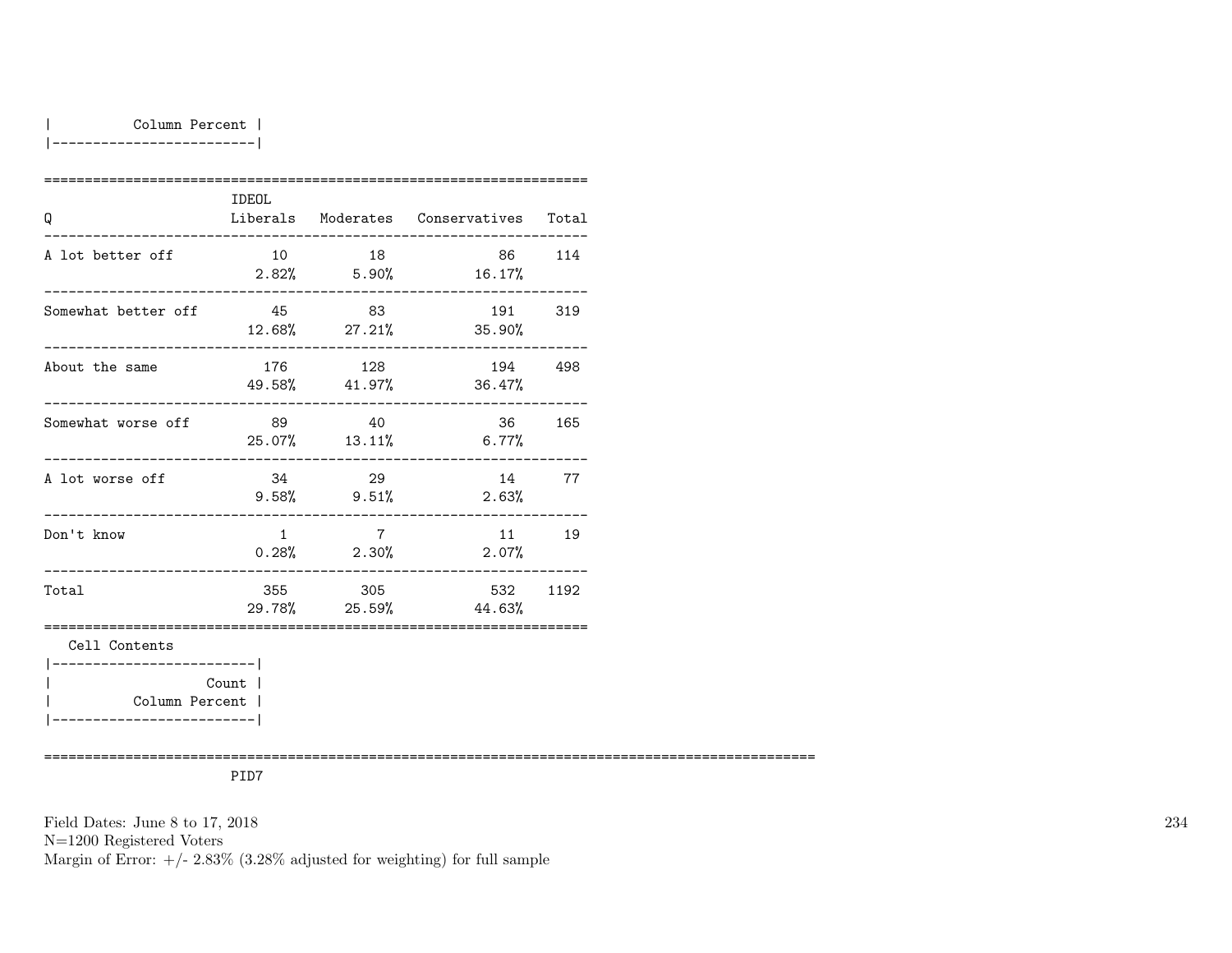| Q                                                             |                  |  | StrDem WeakDem LeanDem Ind LeanRep WeakRep StrRep                                                                           |     |  | Total |
|---------------------------------------------------------------|------------------|--|-----------------------------------------------------------------------------------------------------------------------------|-----|--|-------|
| A lot better off 14 3 6 13 21 9 42                            |                  |  | $5.71\%$ 2.56% $4.32\%$ 10.66% 14.79% 6.16% 17.21%                                                                          |     |  | 108   |
| Somewhat better off 30 24 24 36 60 46 94 314                  |                  |  | $12.24\%$ 20.51% 17.27% 29.51% 42.25% 31.51% 38.52%                                                                         |     |  |       |
| About the same                                                |                  |  | 127 63 52 45 53 70 78 488<br>$51.84\%$ $53.85\%$ $37.41\%$ $36.89\%$ $37.32\%$ $47.95\%$ $31.97\%$                          |     |  |       |
| Somewhat worse off 55 17 37 16 5 14 15                        |                  |  | $22.45\%$ 14.53% 26.62% 13.11% 3.52% 9.59% 6.15%                                                                            |     |  | 159   |
| A lot worse off<br>------------------------                   |                  |  | 17 9 19 12 3 3 7<br>$6.94\%$ $7.69\%$ $13.67\%$ $9.84\%$ $2.11\%$ $2.05\%$ $2.87\%$                                         |     |  | 70    |
| Don't know                                                    |                  |  | $2 \qquad 1 \qquad 1 \qquad 0 \qquad 0 \qquad 4 \qquad 8$<br>$0.82\%$ $0.85\%$ $0.72\%$ $0.00\%$ $0.00\%$ $2.74\%$ $3.28\%$ |     |  | 16    |
| Total                                                         |                  |  | 245 117 139 122 142 146 244<br>$21.21\%$ $10.13\%$ $12.03\%$ $10.56\%$ $12.29\%$ $12.64\%$ $21.13\%$                        |     |  | 1155  |
| Cell Contents<br> ------------------------ <br>Column Percent | Count            |  |                                                                                                                             |     |  |       |
| Q                                                             | PID <sub>3</sub> |  | Democrats Independents Republicans Total                                                                                    |     |  |       |
| A lot better off                                              |                  |  | 22 13 71<br>$4.39\%$ $10.66\%$ $13.40\%$                                                                                    | 106 |  |       |

N=1200 Registered Voters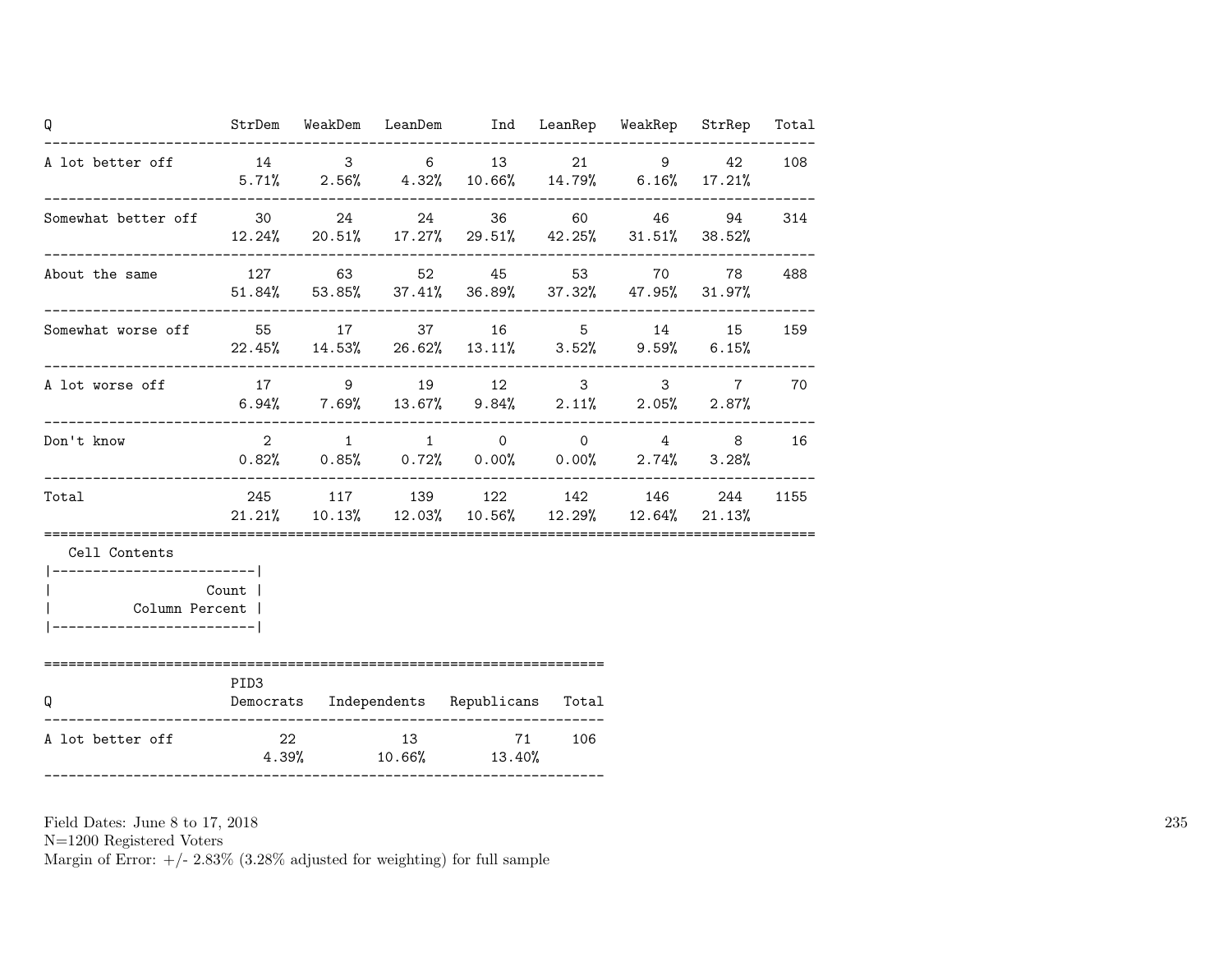| Somewhat better off 78                                       |                                  | $15.57\%$ 29.51% 37.74%                | 36    | 200 | 314  |                                                                                |                        |     |
|--------------------------------------------------------------|----------------------------------|----------------------------------------|-------|-----|------|--------------------------------------------------------------------------------|------------------------|-----|
| About the same                                               | 242                              | 48.30% 36.89% 38.11%                   | 45    | 202 | 489  |                                                                                |                        |     |
| Somewhat worse off                                           | 109<br>$21.76\%$ $13.11\%$ 6.23% |                                        | 16 33 |     | 158  |                                                                                |                        |     |
| A lot worse off                                              |                                  | 46 12 12<br>$9.18\%$ $9.84\%$ $2.26\%$ |       |     | 70   |                                                                                |                        |     |
| Don't know                                                   |                                  | 4 0 12 16<br>$0.80\%$ 0.00% 2.26%      |       |     |      |                                                                                |                        |     |
| Total                                                        | 43.45%                           | 501 122 530<br>$10.58\%$ 45.97%        |       |     | 1153 |                                                                                |                        |     |
| Cell Contents<br>------------------------ <br>Column Percent | Count                            |                                        |       |     |      |                                                                                |                        |     |
| =============================<br>Q                           | Q20A                             |                                        |       |     |      | Democratic candidate Republican candidate Tea Party candidate Don't know Total |                        |     |
| A lot better off                                             |                                  | 22<br>4.52%                            |       |     | 60   | 21 —<br>$18.63\%$ $13.12\%$ $4.82\%$                                           | 11 114                 |     |
| Somewhat better off                                          |                                  | 69<br>14.17%                           |       |     | 115  | $35.71\%$ $43.12\%$ $30.26\%$                                                  | 69 — 100<br>69 —       | 322 |
| About the same                                               |                                  | 248<br>50.92%                          |       |     | 118  | 33.75%<br>36.65%                                                               | 54 7<br>82 —<br>35.96% | 502 |

N=1200 Registered Voters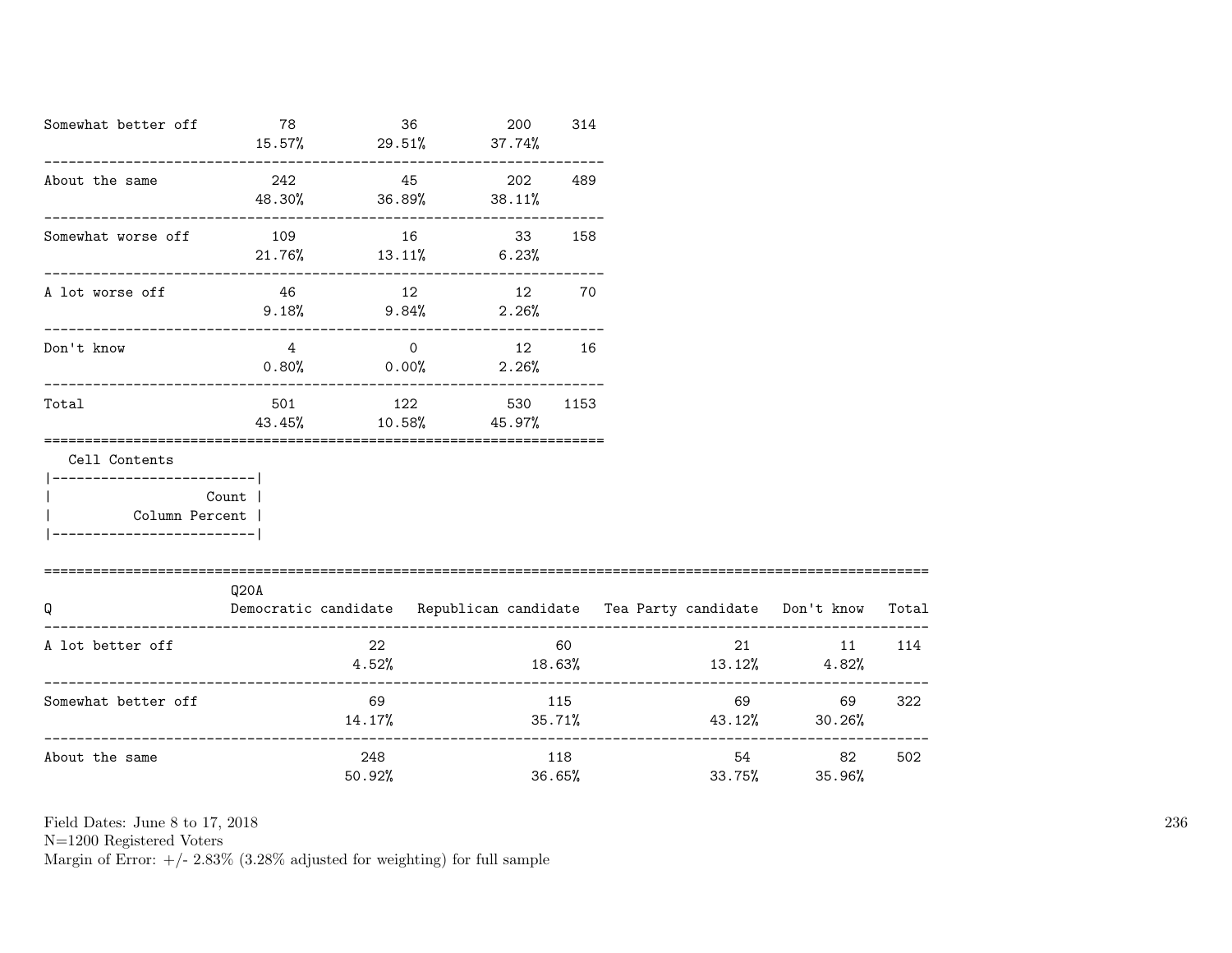| Somewhat worse off | 103<br>21.15% | 19<br>5.90%   | 8<br>5.00%        | 33<br>14.47%  | 163  |
|--------------------|---------------|---------------|-------------------|---------------|------|
| A lot worse off    | 41<br>8.42%   | 6<br>1.86%    | 8<br>5.00%        | 21<br>9.21%   | 76   |
| Don't know         | 4<br>0.82%    | 4<br>1.24%    | $\Omega$<br>0.00% | 12<br>5.26%   | 20   |
| Total              | 487<br>40.69% | 322<br>26.90% | 160<br>13.37%     | 228<br>19.05% | 1197 |

| -------------------- |  |
|----------------------|--|
| Count 1              |  |
| Column Percent       |  |

|  |  |  | ---------------------- | ___ |  |
|--|--|--|------------------------|-----|--|
|  |  |  |                        |     |  |

| Q                   | educ<br>No HS            | High school graduate Some college 2-year 4-year |               |                |               | Post-grad      | Total |
|---------------------|--------------------------|-------------------------------------------------|---------------|----------------|---------------|----------------|-------|
| A lot better off    | $\mathbf{2}$<br>$2.86\%$ | 30<br>10.07%                                    | 22<br>8.06%   | 13<br>10.83%   | 37<br>12.29%  | 11<br>7.97%    | 115   |
| Somewhat better off | 28<br>40.00%             | 59<br>19.80%                                    | 84<br>30.77%  | 21<br>17.50%   | 89<br>29.57%  | 42<br>30.43%   | 323   |
| About the same      | -22<br>31.43%            | 144<br>48.32%                                   | 107<br>39.19% | 58<br>48.33%   | 108<br>35.88% | 63<br>45.65%   | 502   |
| Somewhat worse off  | 10<br>14.29%             | 33<br>11.07%                                    | 37<br>13.55%  | 18<br>15.00%   | 46<br>15.28%  | 20<br>14.49%   | 164   |
| A lot worse off     | 5                        | 25                                              | 18            | $\overline{7}$ | 20            | $\mathfrak{D}$ | 77    |

Field Dates: June 8 to 17, 2018

N=1200 Registered Voters<br>Margin of Error: +/- 2.83% (3.28% adjusted for weighting) for full sample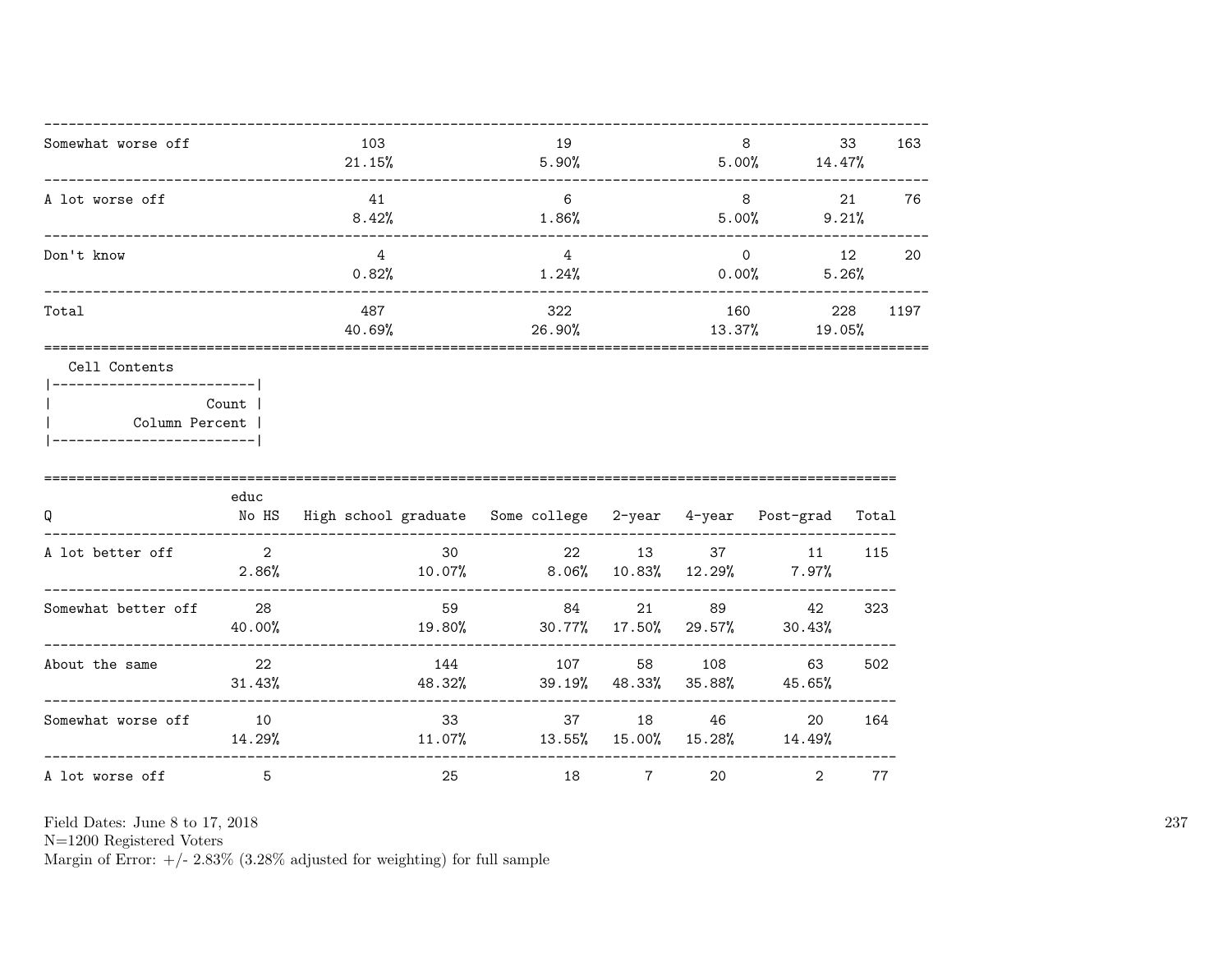|                                                              | 7.14%        | 8.39%                                                                            |                                                                 |        |          | $6.59\%$ $5.83\%$ $6.64\%$ $1.45\%$ |      |                            |       |
|--------------------------------------------------------------|--------------|----------------------------------------------------------------------------------|-----------------------------------------------------------------|--------|----------|-------------------------------------|------|----------------------------|-------|
| Don't know                                                   | - 3<br>4.29% |                                                                                  | $7\phantom{0}7$<br>$2.35\%$ $1.83\%$ $2.50\%$ $0.33\%$ $0.00\%$ |        | 5 3 1    | $\circ$                             | 19   |                            |       |
| Total                                                        | 70<br>5.83%  |                                                                                  | 298 273 120<br>$24.83\%$ 22.75% 10.00% 25.08% 11.50%            |        |          | 301 138                             | 1200 |                            |       |
| Cell Contents<br>Column Percent<br>------------------------- | Count        |                                                                                  |                                                                 |        |          |                                     |      |                            |       |
| Q                                                            | ATTEND       | More than once a week Once a week A few times a month Once or twice a year Mever |                                                                 |        |          |                                     |      |                            | Total |
| A lot better off                                             |              |                                                                                  | 23 30<br>$16.55\%$ $12.05\%$ $6.87\%$ $9.86\%$ $6.09\%$         |        | 9        |                                     |      | 28 24                      | 114   |
| Somewhat better off                                          |              | 48                                                                               | 79<br>$34.53\%$ $31.73\%$                                       |        | 57       | $43.51\%$ 22.18% 19.04%             |      | 63 75                      | 322   |
| About the same                                               |              |                                                                                  | 50 94<br>$35.97\%$ 37.75% 35.11% 40.49% 49.75%                  |        | 46       |                                     |      | 115 196                    | 501   |
| Somewhat worse off                                           |              |                                                                                  | 8 29<br>$5.76\%$ $11.65\%$                                      | 10.69% | 14       |                                     | 49   | 65<br>17.25% 16.50%        | 165   |
| A lot worse off                                              |              | 8 <sup>1</sup>                                                                   | $5.76\%$ $3.21\%$                                               |        | 5        | 3.82%                               |      | 26 29<br>$9.15\%$ $7.36\%$ | 76    |
| Don't know                                                   |              | $2^{\circ}$                                                                      | 9<br>$1.44\%$ $3.61\%$ 0.00%                                    |        | $\Omega$ |                                     |      | 355<br>$1.06\%$ $1.27\%$   | 19    |

N=1200 Registered Voters<br>Margin of Error:  $+/- 2.83\%$  (3.28% adjusted for weighting) for full sample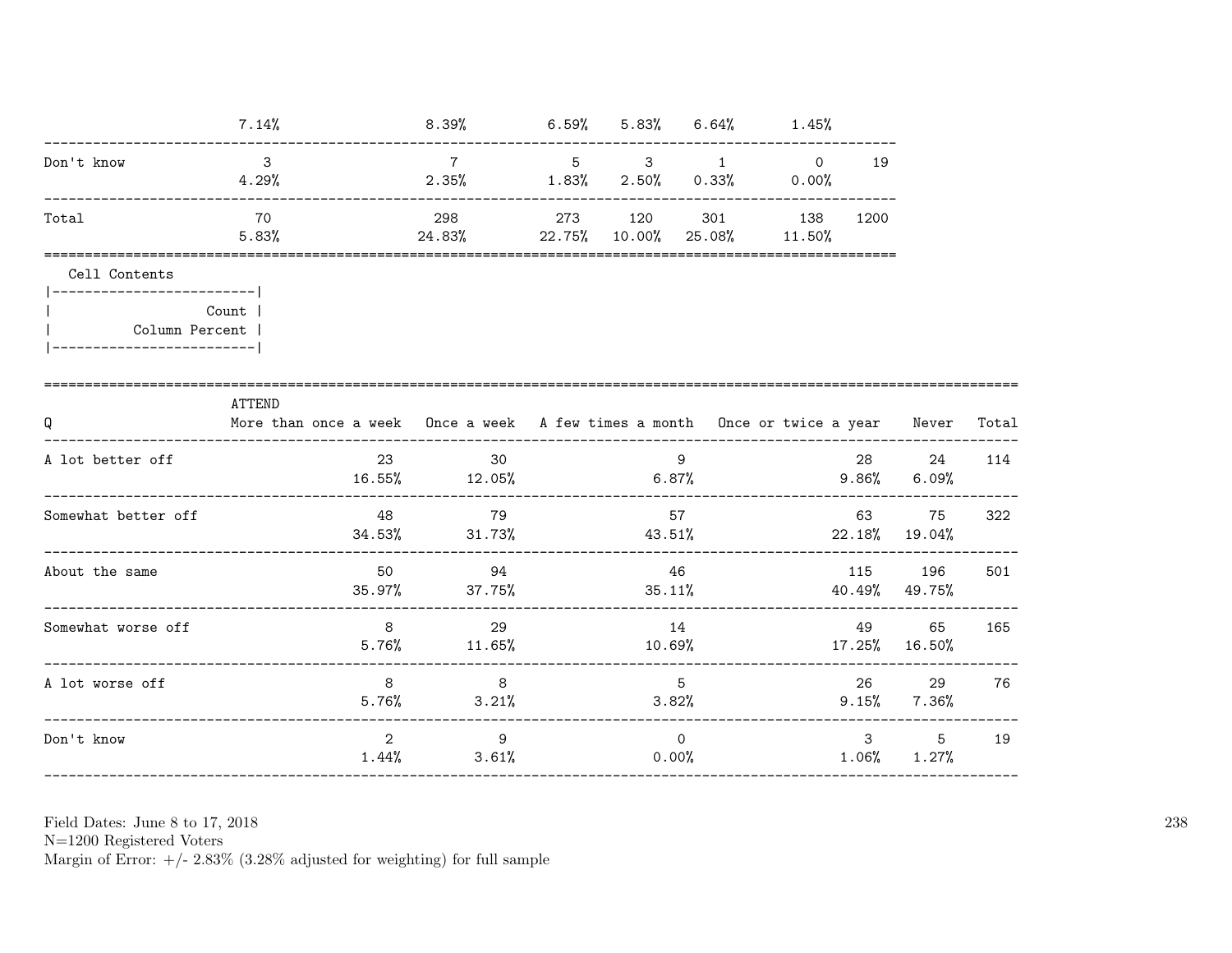| Total | $\sim$<br>ن ب⊥ | 249    | ⊥∪⊥       | 284              | 394        | ᅩᅩ         |
|-------|----------------|--------|-----------|------------------|------------|------------|
|       | 11.01/         | 20.80% | ۹∆°<br>τV | 73%<br>ົດລ<br>∠◡ | 92%<br>n c |            |
|       |                |        |           |                  |            | ---------- |

|-------------------------| | Count | | Column Percent | |-------------------------|

|                     | race_recode   |                         |                 |                            |                                  |                        |                            |                          |       |
|---------------------|---------------|-------------------------|-----------------|----------------------------|----------------------------------|------------------------|----------------------------|--------------------------|-------|
| Q                   | White         | Black                   | Hispanic        | Asian                      | Native American – Middle Eastern |                        | Mixed                      | Other                    | Total |
| A lot better off    | 64<br>9.18%   | 13<br>7.60%             | 31<br>$11.40\%$ | $\overline{0}$<br>$0.00\%$ | $\overline{2}$<br>28.57%         | $\Omega$<br>0.00%      | $\overline{4}$<br>18.18%   | $\Omega$<br>0.00%        | 114   |
| Somewhat better off | 206<br>29.56% | 46<br>26.90%            | 56<br>20.59%    | $\overline{2}$<br>11.76%   | $\mathbf{1}$<br>14.29%           | 3<br>60.00%            | $\overline{2}$<br>$9.09\%$ | $\overline{7}$<br>63.64% | 323   |
| About the same      | 291<br>41.75% | 69<br>40.35%            | 116<br>42.65%   | 12<br>70.59%               | 3<br>42.86%                      | $\mathbf{1}$<br>20.00% | 8<br>36.36%                | 2<br>18.18%              | 502   |
| Somewhat worse off  | 91<br>13.06%  | 33<br>19.30%            | 32<br>11.76%    | $\overline{2}$<br>11.76%   | $\mathbf{1}$<br>14.29%           | $\mathbf{1}$<br>20.00% | 5<br>22.73%                | $\mathbf{1}$<br>$9.09\%$ | 166   |
| A lot worse off     | 40<br>5.74%   | 8<br>$4.68\%$           | 24<br>$8.82\%$  | $\overline{1}$<br>5.88%    | $\Omega$<br>0.00%                | $\Omega$<br>$0.00\%$   | 3<br>13.64%                | $\mathbf{1}$<br>$9.09\%$ | 77    |
| Don't know          | 5<br>$0.72\%$ | $\overline{2}$<br>1.17% | 13<br>4.78%     | $\Omega$<br>0.00%          | $\Omega$<br>0.00%                | $\Omega$<br>$0.00\%$   | $\Omega$<br>$0.00\%$       | $\Omega$<br>0.00%        | 20    |
| Total               | 697<br>57.99% | 171<br>14.23%           | 272<br>22.63%   | 17<br>1.41%                | $\overline{7}$<br>0.58%          | 5<br>0.42%             | 22<br>1.83%                | 11<br>0.92%              | 1202  |

Cell Contents

|-------------------------|

Field Dates: June 8 to 17, 2018

N=1200 Registered Voters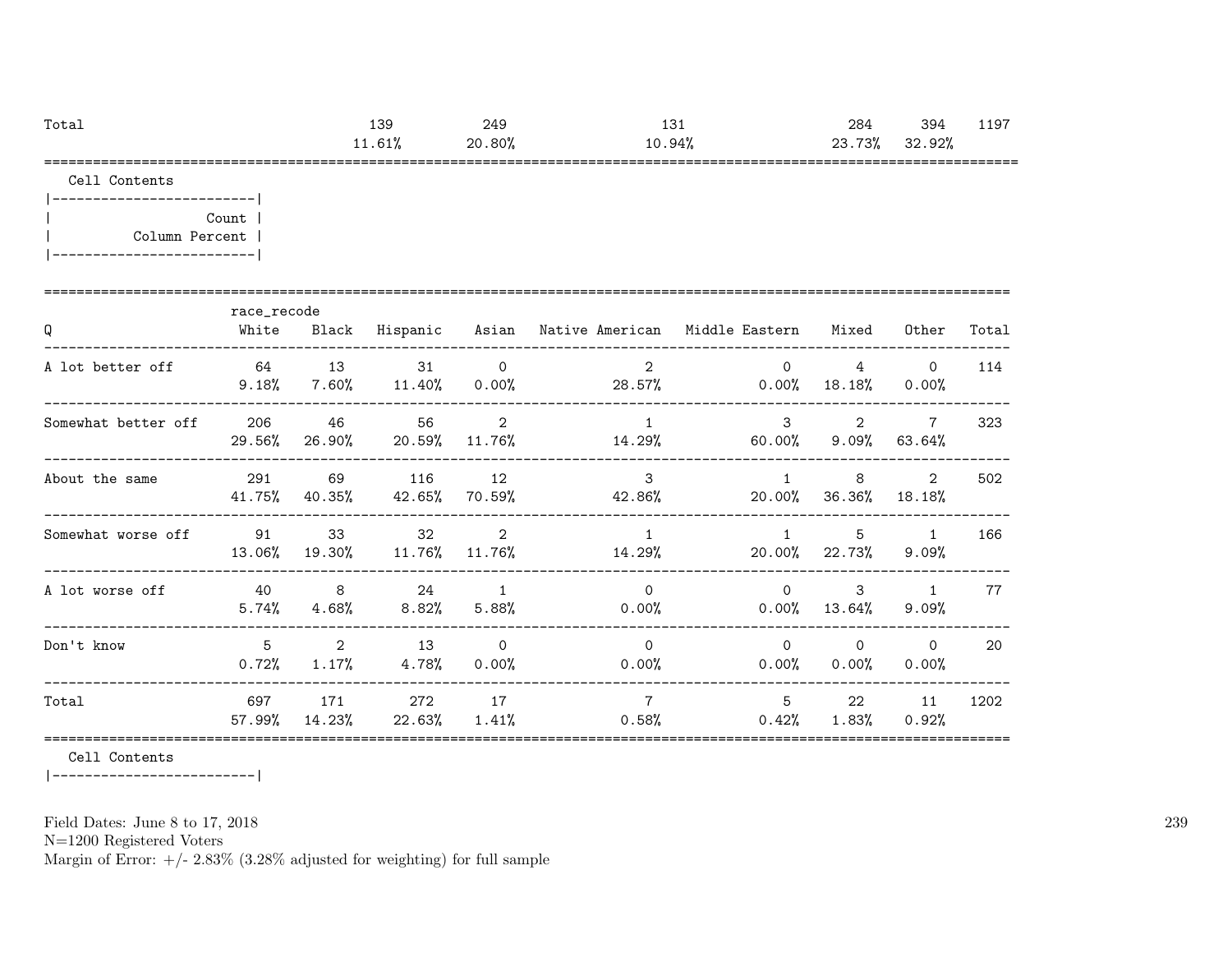| Q                   | MARITAL<br>Married |                                             |                         |                                              |                         | Separated Divorced Widowed Single Domestic-Partnership Total |      |
|---------------------|--------------------|---------------------------------------------|-------------------------|----------------------------------------------|-------------------------|--------------------------------------------------------------|------|
| A lot better off    |                    | 60 2<br>$9.90\%$ 11.11% 6.03% 5.63% 10.94%  |                         | 7 4                                          | 35                      | 6<br>$9.23\%$                                                | 114  |
| Somewhat better off |                    | 173 4<br>28.55% 22.22% 18.10% 21.13% 26.88% |                         |                                              | 15 86                   | 20<br>30.77%                                                 | 319  |
| About the same      | 40.10%             | 243 7<br>38.89% 51.72% 50.70% 40.94%        | 60 60                   |                                              | 36 131                  | 26<br>40.00%                                                 | 503  |
| Somewhat worse off  | 78                 | $\overline{4}$<br>$12.87\%$ 22.22%          |                         | 22 12 44<br>18.97% 16.90% 13.75%             |                         | 6<br>9.23%                                                   | 166  |
| A lot worse off     | 41<br>$6.77\%$     | $5.56\%$ $5.17\%$                           | $1 \quad 6 \quad 4$     |                                              | 16<br>$5.63\%$ $5.00\%$ | $\overline{7}$<br>10.77%                                     | 75   |
| Don't know          | 11<br>1.82%        | $\overline{0}$<br>0.00%                     | $\overline{0}$<br>0.00% | $\begin{array}{ccc} & & 0 & & 8 \end{array}$ | $0.00\%$ 2.50%          | $\Omega$<br>0.00%                                            | 19   |
| Total               | 606<br>50.67%      | $1.51\%$ 9.70% 5.94% 26.76%                 | 18 116 71               |                                              | 320                     | 65<br>5.43%                                                  | 1196 |
|                     |                    |                                             |                         |                                              |                         |                                                              |      |

|-------------------------| | Count | | Column Percent | |-------------------------|

==============================================

Field Dates: June 8 to 17, 2018

N=1200 Registered Voters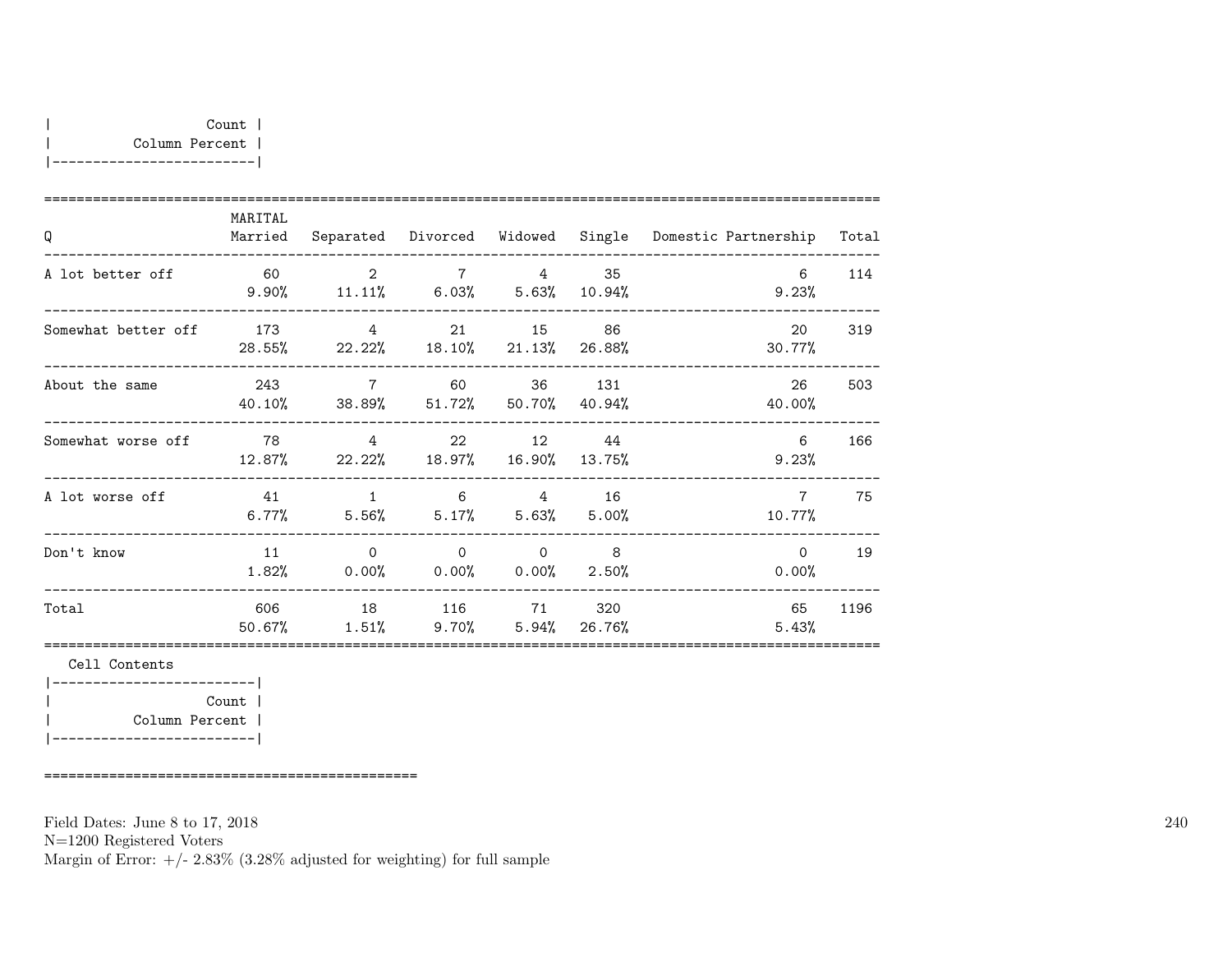| Q                                                                        | gender                      | Male Female Total                          |       |     |
|--------------------------------------------------------------------------|-----------------------------|--------------------------------------------|-------|-----|
| A lot better off                                                         |                             | 69 45 114<br>$12.30\%$ 7.04%               |       |     |
| Somewhat better off 188 134 322                                          | 33.51% 20.97%               |                                            |       |     |
| About the same                                                           |                             | 199 303 502<br>$35.47\%$ $47.42\%$         |       |     |
| Somewhat worse off<br>_____________________                              | 60 105 165<br>10.70% 16.43% |                                            |       |     |
| A lot worse off<br>--------------------------------                      |                             | 40 37 77<br>$7.13\%$ 5.79%                 |       |     |
| Don't know<br>--------------------------------                           |                             | 5 15<br>$0.89%$ 2.35%                      | 20    |     |
| Total                                                                    | 46.75% 53.25%               | 561 639 1200<br>========================== |       |     |
| Cell Contents<br>--------------- <br>Column Percent  <br>_______________ | Count                       |                                            |       |     |
| Q                                                                        | LOCATE                      | Urban Suburban Rural Total                 |       |     |
| A lot better off                                                         | 32                          | $8.21\%$ 10.30% 9.79%                      | 59 23 | 114 |

N=1200 Registered Voters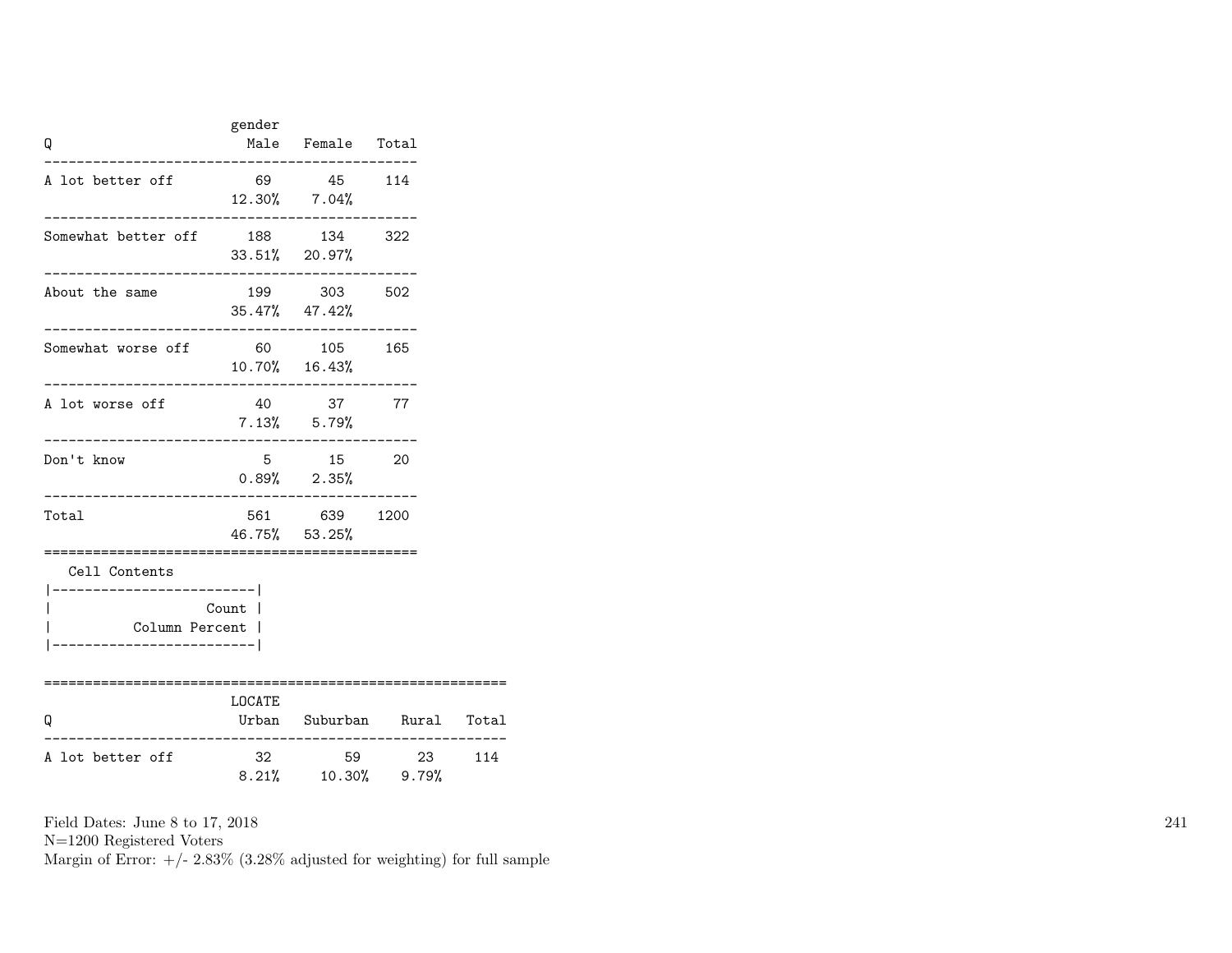| Somewhat better off 104 158                |                                             | 26.67% 27.57% 25.11%                              | 59 | 321 |                                        |                                               |                                                                                           |     |
|--------------------------------------------|---------------------------------------------|---------------------------------------------------|----|-----|----------------------------------------|-----------------------------------------------|-------------------------------------------------------------------------------------------|-----|
| About the same                             | 162 241 99<br>$41.54\%$ $42.06\%$ $42.13\%$ |                                                   |    | 502 |                                        |                                               |                                                                                           |     |
| Somewhat worse off 58 71 36                |                                             |                                                   |    | 165 |                                        |                                               |                                                                                           |     |
| A lot worse off                            | 25 38 14 77<br>$6.41\%$ $6.63\%$ $5.96\%$   |                                                   |    |     |                                        |                                               |                                                                                           |     |
| ------------------------<br>Don't know     |                                             | 9 6 4 19<br>$2.31\%$ $1.05\%$ $1.70\%$            |    |     |                                        |                                               |                                                                                           |     |
| Total                                      |                                             | 390 573 235 1198<br>$32.55\%$ $47.83\%$ $19.62\%$ |    |     |                                        |                                               |                                                                                           |     |
| Cell Contents<br>-----------------------   |                                             |                                                   |    |     |                                        |                                               |                                                                                           |     |
| Column Percent  <br>______________________ | Count                                       |                                                   |    |     |                                        |                                               |                                                                                           |     |
| Q                                          | metro                                       |                                                   |    |     |                                        |                                               | Houston Area Dallas-Fort Worth Area San Antonio Area Austin Area Another Part of TX Total |     |
| A lot better off                           | 7.42%                                       | 21                                                |    | 50  | $15.11\%$ 8.11\% 4.72\%                | $9 \left( \frac{1}{2} \right)$<br>$5^{\circ}$ | 30<br>$8.17\%$                                                                            | 115 |
| Somewhat better off                        | 81<br>28.62%                                |                                                   |    | 81  | 22 22<br>$24.47\%$ $19.82\%$ $29.25\%$ | 31                                            | 107 322<br>29.16%                                                                         |     |
| About the same                             | 124                                         |                                                   |    | 126 |                                        | 51 7<br>46                                    | 155                                                                                       | 502 |

N=1200 Registered Voters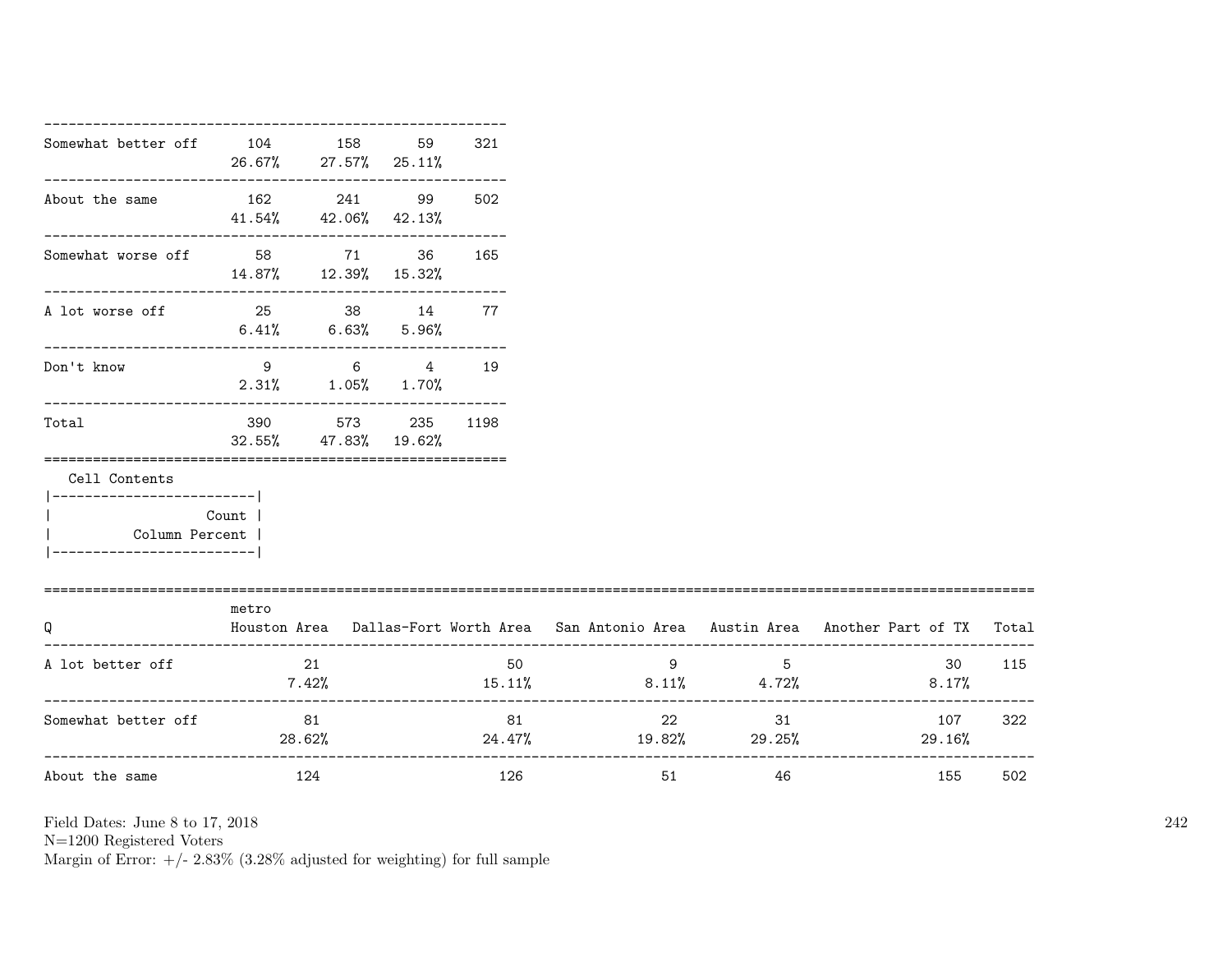| 43.82%     | 38.07%     | 45.95%    | 43.40%     | 42.23%      |      |
|------------|------------|-----------|------------|-------------|------|
| 35         | 48         | 16        | 17         | 49          | 165  |
| 12.37%     | 14.50%     | 14.41%    | 16.04%     | 13.35%      |      |
| 20         | 22         | 12        | 4          | 16          | 74   |
| 7.07%      | 6.65%      | $10.81\%$ | 3.77%      | 4.36%       |      |
| 2<br>0.71% | 4<br>1.21% | $0.90\%$  | 3<br>2.83% | 10<br>2.72% | 20   |
| 283        | 331        | 111       | 106        | 367         | 1198 |
| 23.62%     | 27.63%     | 9.27%     | 8.85%      | 30.63%      |      |
|            |            |           |            |             |      |

|-------------------------| | Count | | Column Percent | |-------------------------|

| Q                   | AGEG | 18-29 30-44 45-64                                         |        | 65+ | Total |
|---------------------|------|-----------------------------------------------------------|--------|-----|-------|
| A lot better off    |      | 15 32 45 22<br>$7.94\%$ 10.32\% 10.54\% 8.06\%            |        |     | 114   |
| Somewhat better off | 63   | $33.33\%$ $25.81\%$ $26.00\%$ $24.91\%$                   | 80 111 | 68  | 322   |
| About the same      |      | 67 122 182 132<br>$35.45\%$ $39.35\%$ $42.62\%$ $48.35\%$ |        |     | 503   |
| Somewhat worse off  |      | 27 45<br>14.29% 14.52% 13.11% 13.19%                      | 56 -   | 36  | 164   |
|                     |      |                                                           |        |     |       |

Field Dates: June 8 to 17, 2018

N=1200 Registered Voters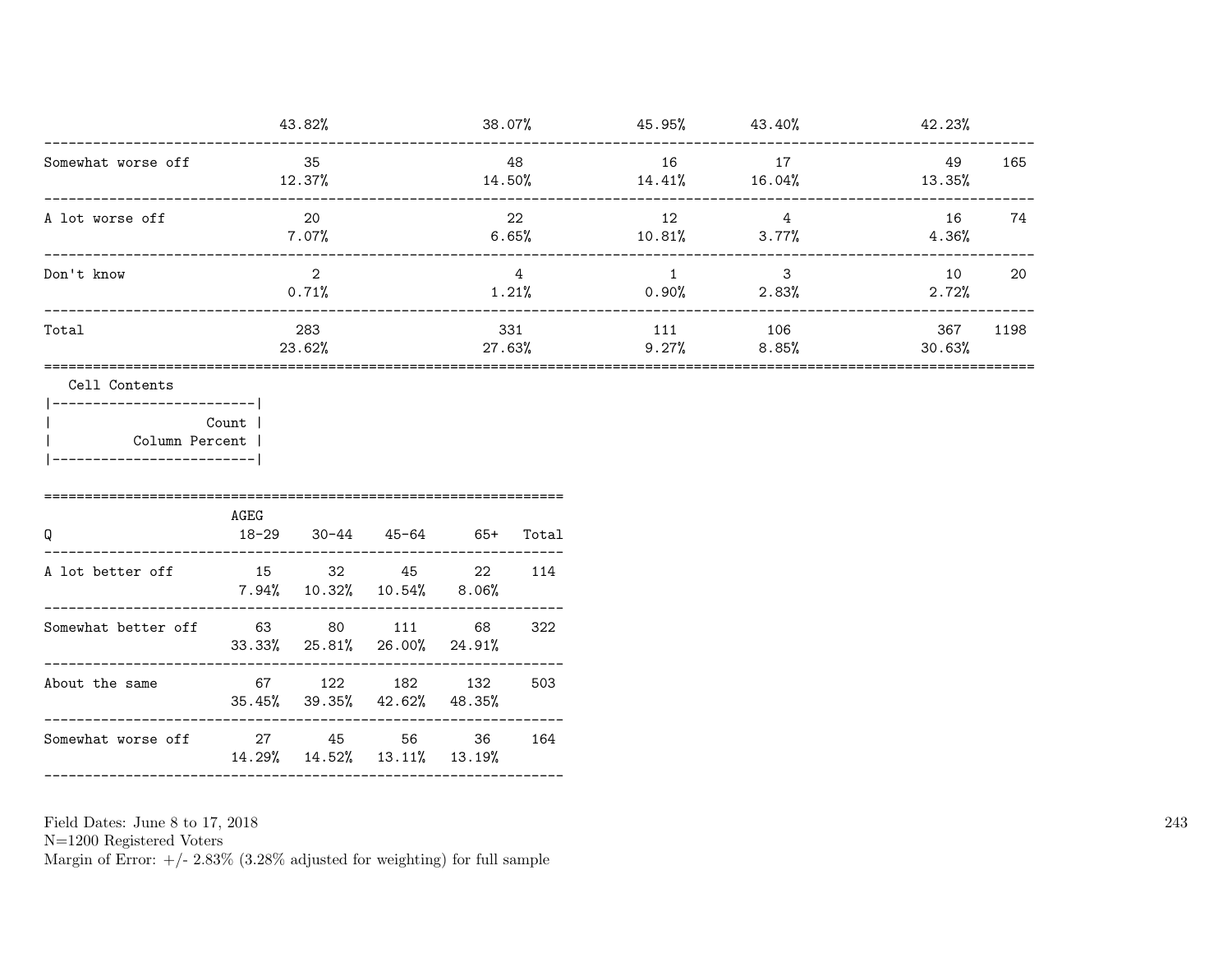| A lot worse off | 10  | 23<br>$5.29\%$ $7.42\%$ $7.03\%$ $5.13\%$  | .30                     | 14 | 77   |
|-----------------|-----|--------------------------------------------|-------------------------|----|------|
| Don't know      |     | - 8<br>$3.70\%$ $2.58\%$ $0.70\%$ $0.37\%$ | $\overline{\mathbf{3}}$ |    | 19   |
| Total           | 189 | 310 427 273<br>15.76% 25.85% 35.61% 22.77% |                         |    | 1199 |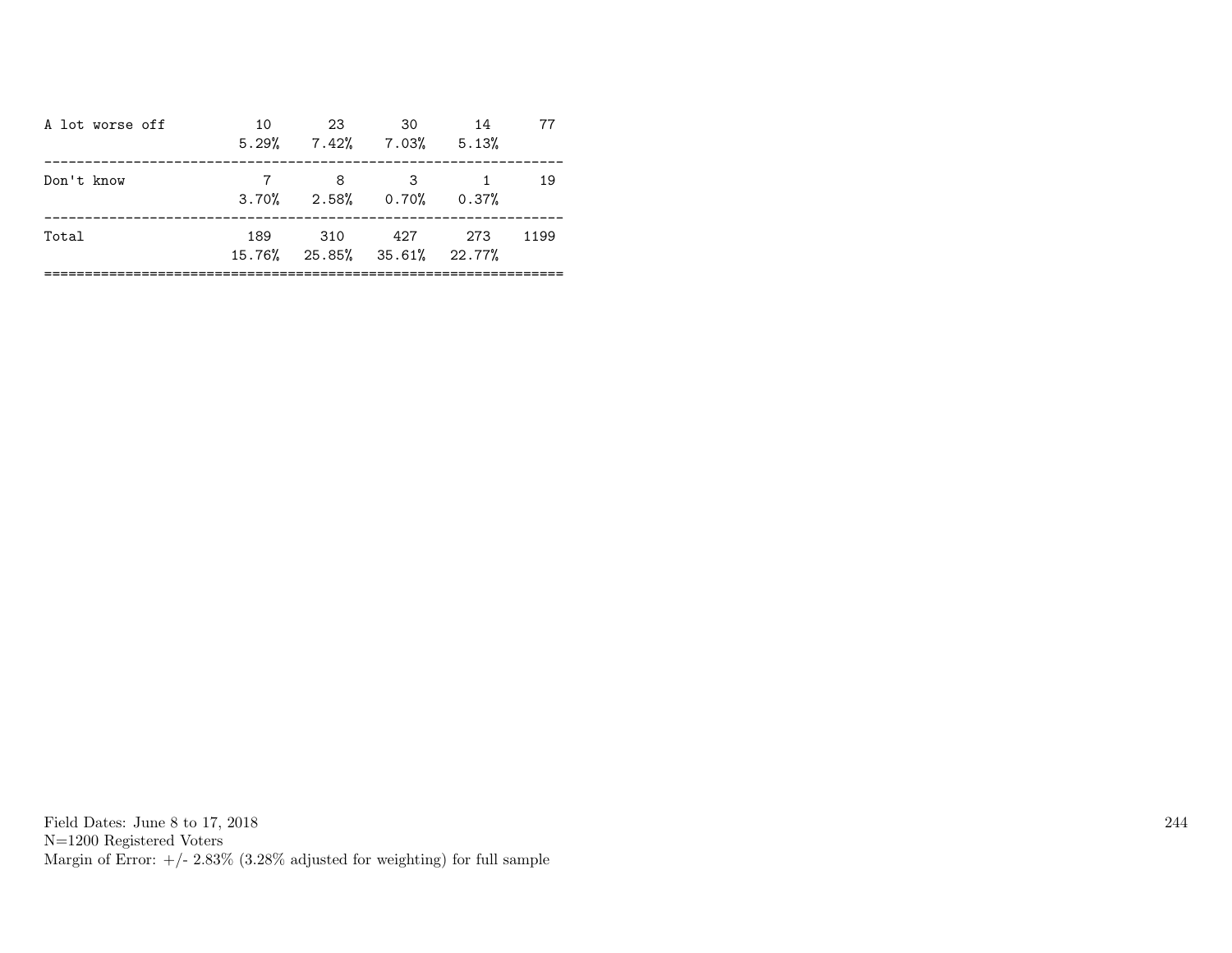## Q14. Texas Economy: Better off/Worse Off

Cell Contents |-------------------------| | Count | | Column Percent | |-------------------------|

| Q                   | LIBCON7       |                                  |                   |                 |                 |                          | Extremely lib. Somewhat lib. Lean lib. Moderate Lean con. Somewhat con. Extremely con. | Total |
|---------------------|---------------|----------------------------------|-------------------|-----------------|-----------------|--------------------------|----------------------------------------------------------------------------------------|-------|
| A lot better off    | 8<br>$7.14\%$ | 3<br>$2.00\%$ 0.00% 4.97% 13.89% | $\Omega$          | 15              | 15              | 36<br>16.90%             | 77<br>37.56%                                                                           | 154   |
| Somewhat better off | 14<br>12.50%  | 18<br>12.00%                     | 12<br>$13.19\%$   | 78<br>25.83%    | 43<br>39.81%    | 106<br>49.77%            | 88<br>42.93%                                                                           | 359   |
| About the same      | 44<br>39.29%  | 80<br>53.33%                     | 58<br>63.74%      | 115<br>38.08%   | 29<br>26.85%    | 51<br>23.94%             | 25<br>12.20%                                                                           | 402   |
| Somewhat worse off  | 31<br>27.68%  | 33<br>$22.00\%$                  | 16<br>17.58%      | 37<br>$12.25\%$ | 11<br>10.19%    | 6<br>2.82%               | $4\overline{ }$<br>$1.95\%$                                                            | 138   |
| A lot worse off     | 9<br>$8.04\%$ | $\overline{7}$<br>$4.67\%$       | $\sim$ 3<br>3.30% | 22<br>$7.28\%$  | 2<br>$1.85\%$   | $\mathbf{3}$<br>$1.41\%$ | $\mathbf{3}$<br>$1.46\%$                                                               | 49    |
| Don't know          | 6<br>5.36%    | 9<br>6.00%                       | 2<br>2.20%        | 35<br>11.59%    | 8<br>$7.41\%$   | 11<br>$5.16\%$           | 8<br>3.90%                                                                             | 79    |
| Total               | 112<br>9.48%  | 150<br>12.70%                    | 91<br>$7.71\%$    | 302<br>25.57%   | 108<br>$9.14\%$ | 213<br>18.04%            | 205<br>17.36%                                                                          | 1181  |

Cell Contents

|-------------------------|

| Count |

Field Dates: June 8 to 17, 2018

N=1200 Registered Voters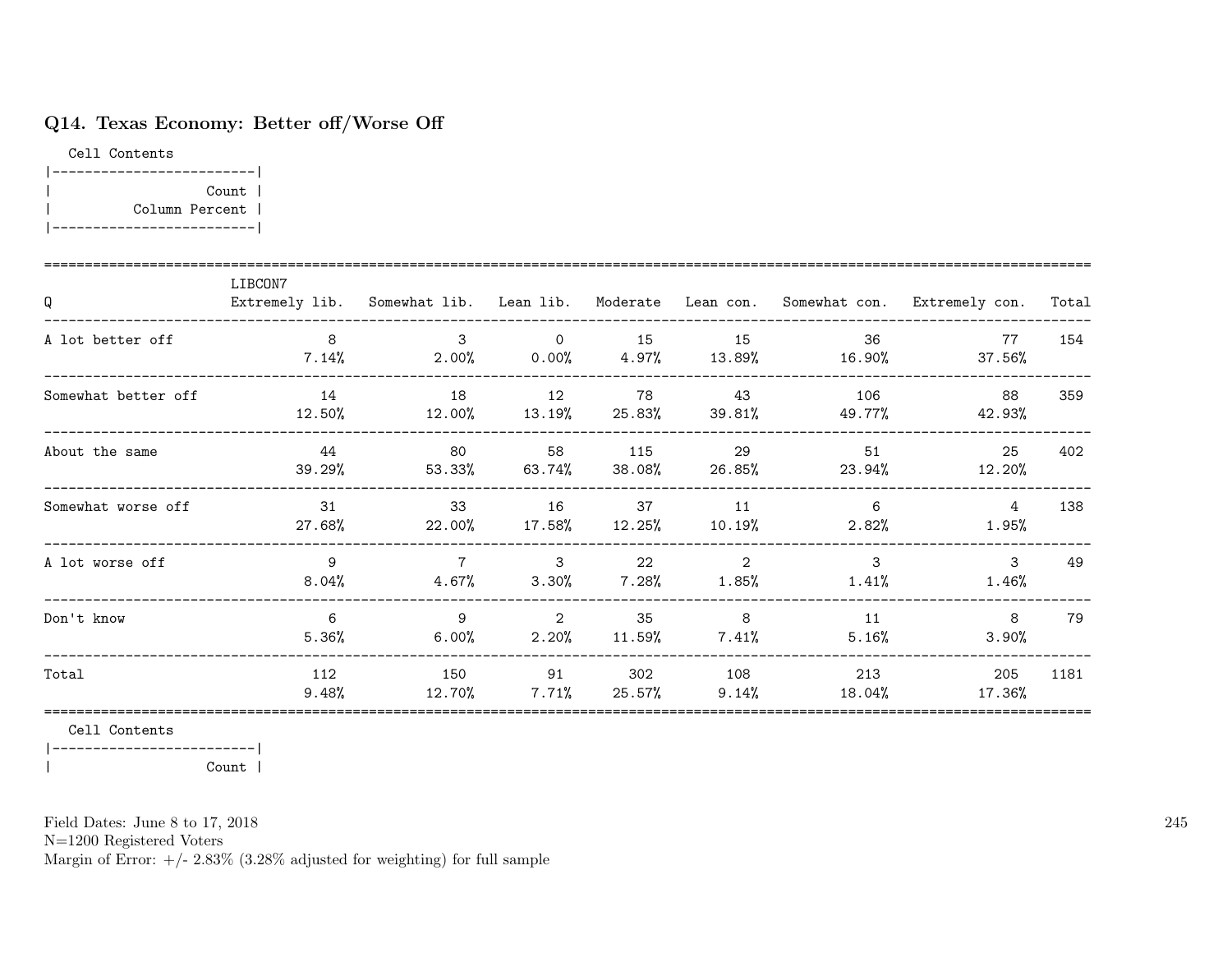#### | Column Percent |

|-------------------------|

| Q                                            | <b>IDEOL</b>                                                                                                                                                                                                                    |                          | Liberals Moderates Conservatives Total |         |
|----------------------------------------------|---------------------------------------------------------------------------------------------------------------------------------------------------------------------------------------------------------------------------------|--------------------------|----------------------------------------|---------|
| A lot better off                             | 12                                                                                                                                                                                                                              | 15                       | 128<br>$3.37\%$ 4.97% 24.33%           | 155     |
| Somewhat better off                          | 44                                                                                                                                                                                                                              | 78                       | 237<br>$12.36\%$ 25.83% 45.06%         | 359     |
| About the same                               | 183 — 183 — 184 — 185 — 186 — 187 — 187 — 188 — 188 — 188 — 188 — 188 — 188 — 188 — 188 — 188 — 188 — 188 — 188 — 188 — 188 — 188 — 188 — 188 — 188 — 188 — 188 — 188 — 188 — 188 — 188 — 188 — 188 — 188 — 188 — 188 — 188 — 1 | 115<br>$51.40\%$ 38.08%  | $20.15\%$                              | 106 404 |
| Somewhat worse off                           | 81                                                                                                                                                                                                                              | 37                       | 22<br>$22.75\%$ $12.25\%$ $4.18\%$     | 140     |
| A lot worse off                              | 19                                                                                                                                                                                                                              | 22<br>$5.34\%$ 7.28%     | $\overline{7}$<br>1.33%                | 48      |
| Don't know<br>_________________              | 17                                                                                                                                                                                                                              | 35<br>$4.78\%$ $11.59\%$ | 26<br>4.94%                            | 78      |
| Total                                        |                                                                                                                                                                                                                                 | 356 302                  | 526 1184<br>$30.07\%$ 25.51% 44.43%    |         |
| Cell Contents<br>__________________________  |                                                                                                                                                                                                                                 |                          |                                        |         |
| Column Percent  <br>________________________ | Count                                                                                                                                                                                                                           |                          |                                        |         |

===============================================================================================

PID7

Field Dates: June 8 to 17, 2018

N=1200 Registered Voters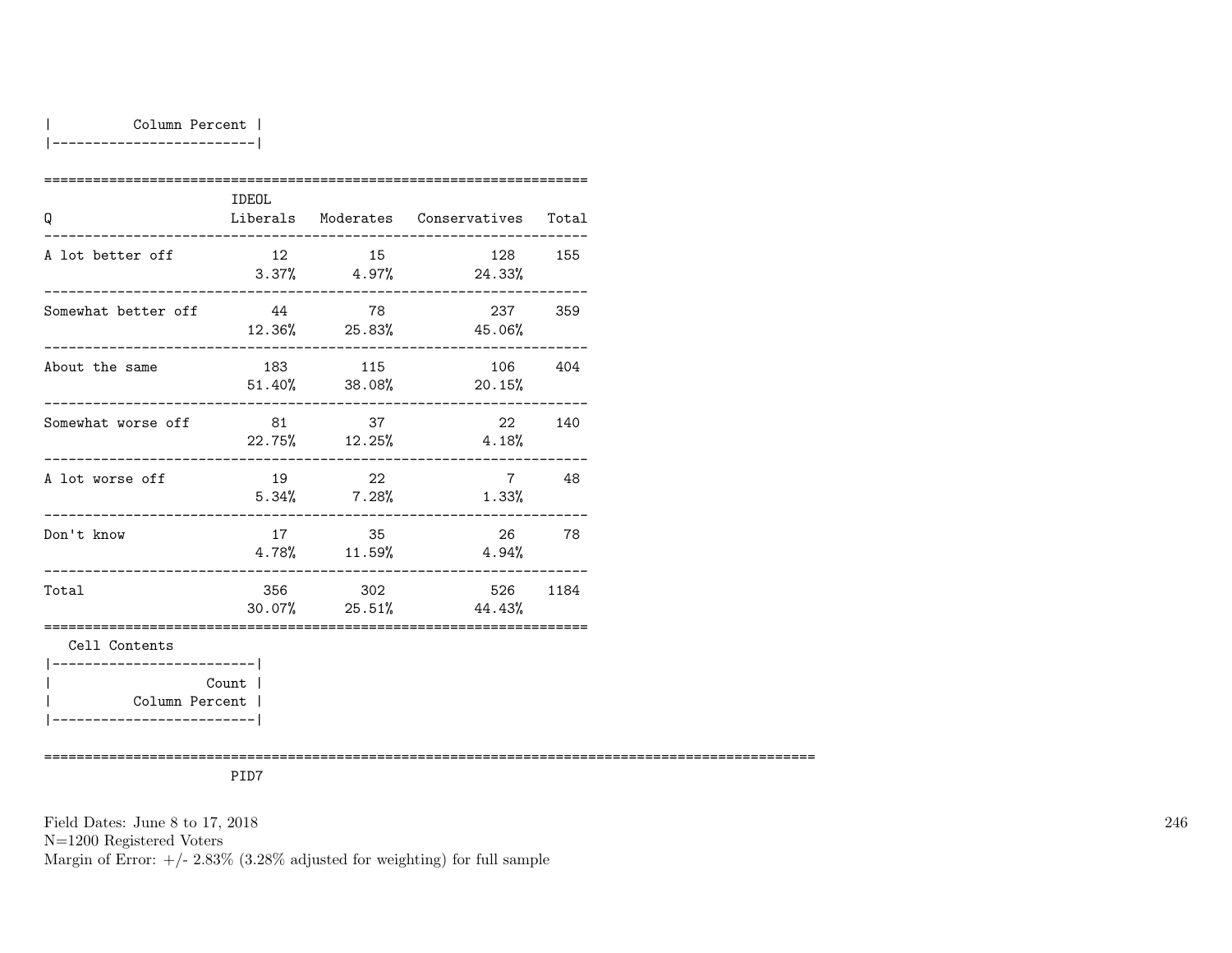| Q                                                              |                                                                                   | .__________________________ | StrDem WeakDem LeanDem Ind LeanRep WeakRep StrRep                                                    |               | Total |
|----------------------------------------------------------------|-----------------------------------------------------------------------------------|-----------------------------|------------------------------------------------------------------------------------------------------|---------------|-------|
| A lot better off 12 2 5 11 35 19 65                            | $4.88\%$ $1.72\%$ $3.62\%$ $9.32\%$ $25.00\%$ $13.29\%$ $26.75\%$                 |                             |                                                                                                      |               | 149   |
| Somewhat better off 30 24 17 34 76 49 119 349                  | $12.20\%$ 20.69% $12.32\%$ 28.81% 54.29% 34.27% 48.97%                            |                             |                                                                                                      |               |       |
| About the same $134$ 56 59 30 22 53 41 395                     |                                                                                   |                             | $54.47\%$ $48.28\%$ $42.75\%$ $25.42\%$ $15.71\%$ $37.06\%$ $16.87\%$                                |               |       |
| Somewhat worse off 46 17 39 18 4 8 4                           | 18.70% 14.66% 28.26% 15.25% 2.86% 5.59% 1.65%                                     |                             |                                                                                                      |               | 136   |
| A lot worse off<br>-------------------------                   | 15 5 12 9 0 1 0<br>$6.10\%$ $4.31\%$ $8.70\%$ $7.63\%$ $0.00\%$ $0.70\%$ $0.00\%$ |                             |                                                                                                      |               | 42    |
| Don't know                                                     | 9 12 6                                                                            |                             | $3.66\%$ $10.34\%$ $4.35\%$ $13.56\%$ $2.14\%$ $9.09\%$ $5.76\%$                                     | 16 3 13 14 73 |       |
| Total                                                          |                                                                                   |                             | 246 116 138 118 140 143 243<br>$21.50\%$ $10.14\%$ $12.06\%$ $10.31\%$ $12.24\%$ $12.50\%$ $21.24\%$ |               | 1144  |
| Cell Contents<br> ------------------------- <br>Column Percent | Count                                                                             |                             |                                                                                                      |               |       |
| Q                                                              | PID <sub>3</sub><br>Democrats Independents Republicans Total                      |                             |                                                                                                      |               |       |
| A lot better off                                               | 18 11 119 148                                                                     |                             | $3.59\%$ 9.32% 22.67%                                                                                |               |       |

N=1200 Registered Voters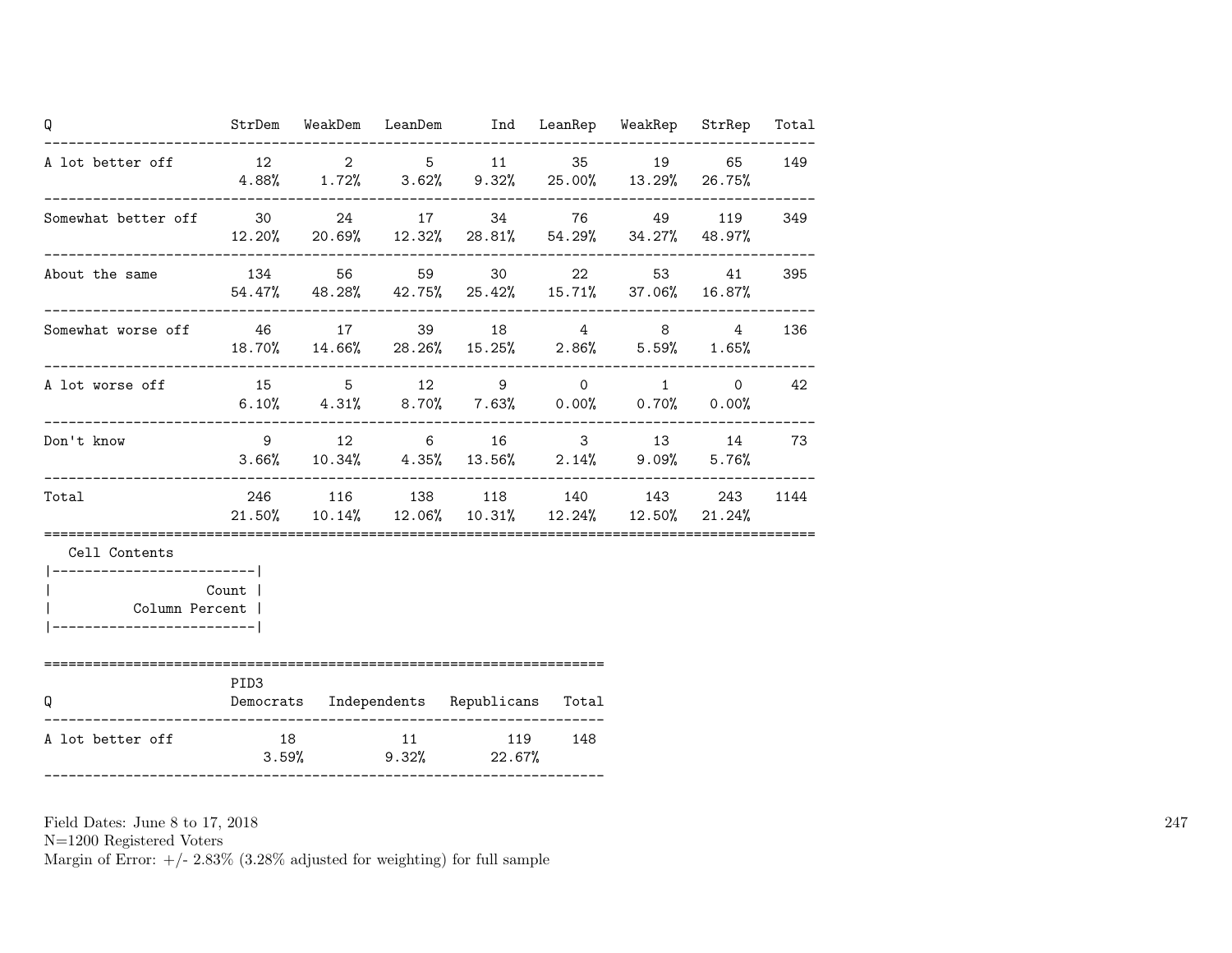| Somewhat better off                          | 71                      | $14.17\%$ 28.81% 46.48%                    | 34 | 244            | 349                    |                                                                                                   |              |       |
|----------------------------------------------|-------------------------|--------------------------------------------|----|----------------|------------------------|---------------------------------------------------------------------------------------------------|--------------|-------|
| About the same                               | 250                     | $49.90\%$ 25.42% 22.10%                    | 30 | 116            | 396                    |                                                                                                   |              |       |
| Somewhat worse off                           | 103<br>$20.56\%$ 15.25% |                                            | 18 | 15<br>$2.86\%$ | 136                    |                                                                                                   |              |       |
| A lot worse off                              |                         | $32 \qquad \qquad 9$<br>$6.39\%$ 7.63%     |    | $0.19\%$       | $1 \quad \cdots$<br>42 |                                                                                                   |              |       |
| Don't know                                   |                         | 27 16 30 73<br>$5.39\%$ $13.56\%$ $5.71\%$ |    |                |                        |                                                                                                   |              |       |
| Total                                        | 501                     | 118<br>43.79% 10.31% 45.89%                |    | 525 1144       |                        |                                                                                                   |              |       |
| Cell Contents<br>-----------------------     |                         |                                            |    |                |                        |                                                                                                   |              |       |
| Column Percent  <br>------------------------ | Count                   |                                            |    |                |                        |                                                                                                   |              |       |
| Q                                            | Q20A                    |                                            |    |                |                        | Democratic candidate Republican candidate Tea Party candidate Don't know                          |              | Total |
| A lot better off                             |                         | 19<br>3.90%                                |    |                | 69                     | 52<br>$21.84\%$ $32.30\%$ $7.05\%$                                                                | 16           | 156   |
| Somewhat better off                          |                         | 63<br>$12.94\%$                            |    |                | 144                    | -------------------------------------<br>$45.57\%$ $42.24\%$ $37.89\%$<br>----------------------- | 86 — 1       | 361   |
| About the same                               |                         | 243<br>49.90%                              |    |                | 75<br>23.73%           | 26<br>16.15%                                                                                      | 64<br>28.19% | 408   |

N=1200 Registered Voters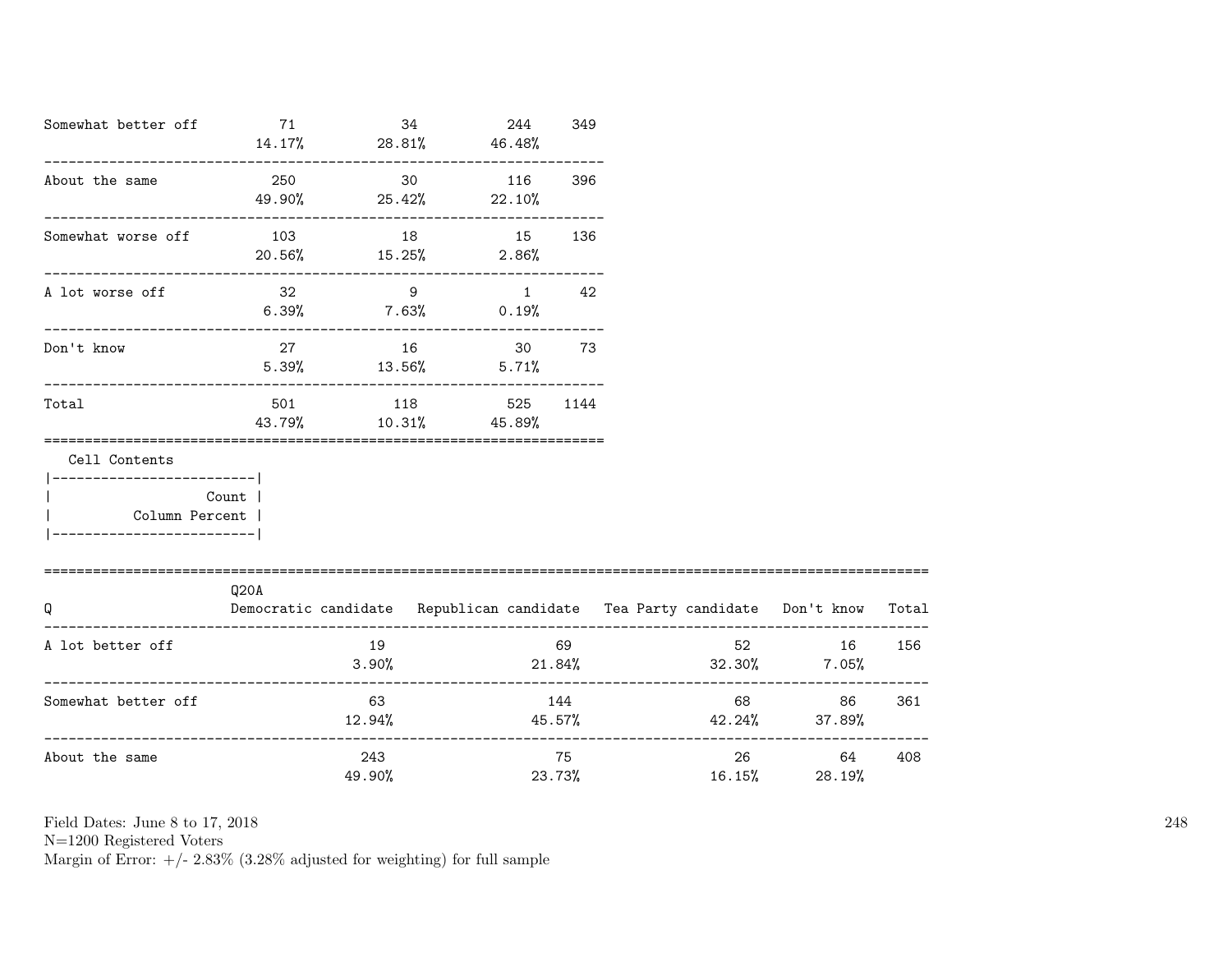| Somewhat worse off | 103<br>21.15% | 9<br>2.85%    | 4.35%             | 20<br>8.81%   | 139  |
|--------------------|---------------|---------------|-------------------|---------------|------|
| A lot worse off    | 33<br>6.78%   | 3<br>0.95%    | $\Omega$<br>0.00% | 12<br>5.29%   | 48   |
| Don't know         | 26<br>5.34%   | 16<br>5.06%   | 8<br>4.97%        | 29<br>12.78%  | 79   |
| Total              | 487<br>40.89% | 316<br>26.53% | 161<br>13.52%     | 227<br>19.06% | 1191 |

|  | Count 1        |  |
|--|----------------|--|
|  | Column Percent |  |
|  |                |  |

| Q                   | educ<br>No HS | High school graduate Some college 2-year |                 |                | 4-year       | Post-grad    | Total |
|---------------------|---------------|------------------------------------------|-----------------|----------------|--------------|--------------|-------|
| A lot better off    | 3<br>4.48%    | 43<br>14.58%                             | 30<br>11.11%    | 16<br>13.45%   | 49<br>16.39% | 16<br>11.76% | 157   |
| Somewhat better off | 25<br>37.31%  | 77<br>26.10%                             | 98<br>36.30%    | 37<br>31.09%   | 87<br>29.10% | 37<br>27.21% | 361   |
| About the same      | -20<br>29.85% | 109<br>36.95%                            | 84<br>$31.11\%$ | 44<br>36.97%   | 98<br>32.78% | 51<br>37.50% | 406   |
| Somewhat worse off  | 5<br>7.46%    | 27<br>9.15%                              | 32<br>11.85%    | 10<br>$8.40\%$ | 37<br>12.37% | 27<br>19.85% | 138   |
| A lot worse off     | 5             | 13                                       | 13              | 4              | 9            | 2            | 46    |

Field Dates: June 8 to 17, 2018

 ${\rm N}{=}1200$  Registered Voters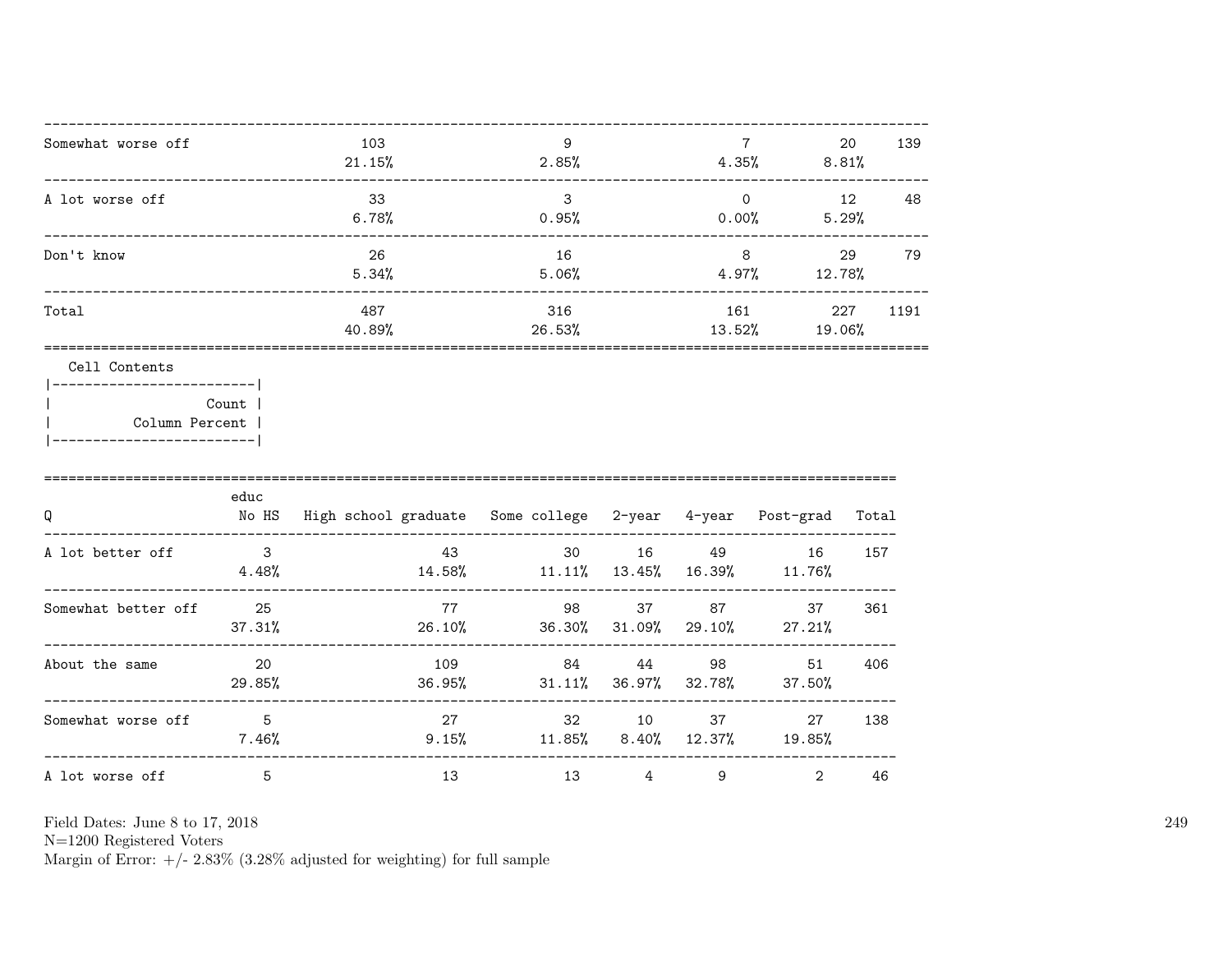| $7.46\%$                                             |              | 4.41% |                                                                               |                |                                                        |                                                                                                |                                                                         |                                                                                                                                                                                                                                                                                                                                                                |
|------------------------------------------------------|--------------|-------|-------------------------------------------------------------------------------|----------------|--------------------------------------------------------|------------------------------------------------------------------------------------------------|-------------------------------------------------------------------------|----------------------------------------------------------------------------------------------------------------------------------------------------------------------------------------------------------------------------------------------------------------------------------------------------------------------------------------------------------------|
| - 9<br>13.43%                                        |              |       |                                                                               |                |                                                        | 78                                                                                             |                                                                         |                                                                                                                                                                                                                                                                                                                                                                |
| 67<br>5.65%                                          |              |       |                                                                               |                |                                                        | 1186                                                                                           |                                                                         |                                                                                                                                                                                                                                                                                                                                                                |
| Count<br>Column Percent<br>------------------------- |              |       |                                                                               |                |                                                        |                                                                                                |                                                                         |                                                                                                                                                                                                                                                                                                                                                                |
| ATTEND                                               |              |       |                                                                               |                |                                                        |                                                                                                |                                                                         | Total                                                                                                                                                                                                                                                                                                                                                          |
|                                                      |              | 40    |                                                                               |                |                                                        |                                                                                                |                                                                         | 158                                                                                                                                                                                                                                                                                                                                                            |
|                                                      |              |       |                                                                               |                |                                                        |                                                                                                |                                                                         | 361                                                                                                                                                                                                                                                                                                                                                            |
|                                                      |              |       |                                                                               |                |                                                        |                                                                                                |                                                                         | 406                                                                                                                                                                                                                                                                                                                                                            |
|                                                      |              |       |                                                                               |                |                                                        |                                                                                                | 60                                                                      | 139                                                                                                                                                                                                                                                                                                                                                            |
|                                                      | $\mathbf{1}$ | 5     |                                                                               |                |                                                        |                                                                                                |                                                                         | 47                                                                                                                                                                                                                                                                                                                                                             |
|                                                      |              |       |                                                                               |                |                                                        |                                                                                                |                                                                         | 79                                                                                                                                                                                                                                                                                                                                                             |
|                                                      |              |       | 34<br>51 84<br>36 74<br>8 26<br>$5.71\%$ $10.61\%$<br>$0.71\%$ 2.04%<br>10 16 | $7.14\%$ 6.53% | 295 270 119<br>9<br>58<br>37<br>11<br>8.46%<br>4<br>11 | $4.81\%$ $3.36\%$ $3.01\%$ $1.47\%$<br>$24.87\%$ 22.77% 10.03% 25.21% 11.47%<br>3.08%<br>8.46% | 26 13 8 19 3<br>$8.81\%$ $4.81\%$ $6.72\%$ $6.35\%$ $2.21\%$<br>299 136 | More than once a week Once a week A few times a month Once or twice a year Never<br>38 37<br>$24.29\%$ 16.33% 6.92% 13.43% 9.44%<br>72 96<br>$36.43\%$ $34.29\%$ $44.62\%$ $25.44\%$ $24.49\%$<br>107<br>152<br>$25.71\%$ 30.20% 28.46% 37.81% 38.78%<br>34 and $\overline{a}$<br>$12.01\%$ 15.31%<br>17<br>20<br>$6.01\%$ $5.10\%$<br>15 27<br>$5.30\%$ 6.89% |

N=1200 Registered Voters<br>Margin of Error:  $+/- 2.83\%$  (3.28% adjusted for weighting) for full sample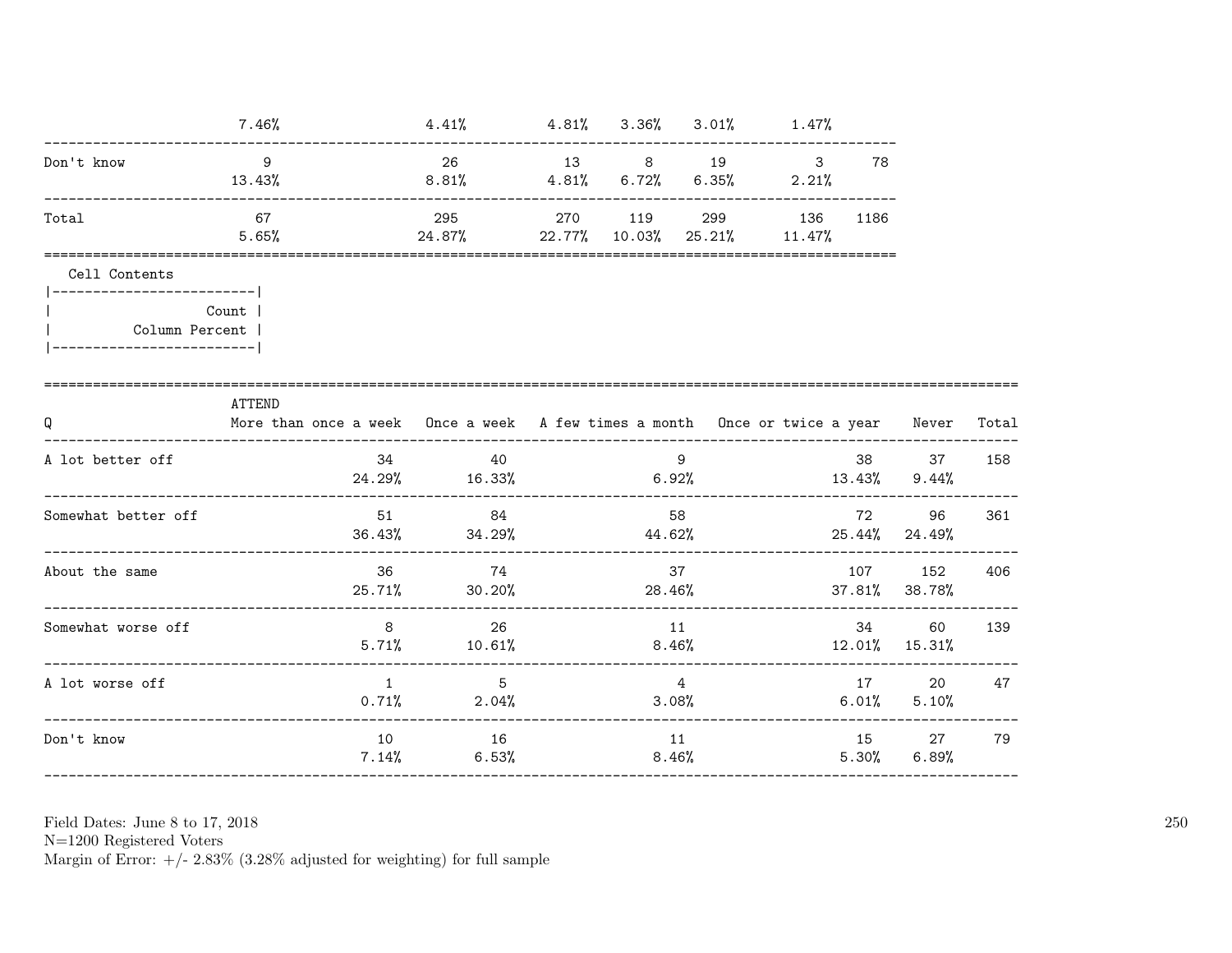| Tota. | $\Lambda$<br><b>⊥⊤</b> ∨ | 245             | $\sim$<br>⊥∪∪                                           | 283                           | 392         | 1190   |
|-------|--------------------------|-----------------|---------------------------------------------------------|-------------------------------|-------------|--------|
|       | 76°<br>, ט ו             | 59%<br>∩∩<br>zυ | $\sim$ $\sim$ 0.<br>ч<br>ΙV<br>$\cdot$ $\sim$ $\sim$ 10 | 78%<br>ົດ<br>ں∡               | .94%<br>o c |        |
|       |                          |                 | ______________________________                          | _____________________________ |             | ------ |

|-------------------------| | Count | | Column Percent | |-------------------------|

|                     | race_recode   |                            |                                  |                                      |                                                     |                                |                                  |                         |       |
|---------------------|---------------|----------------------------|----------------------------------|--------------------------------------|-----------------------------------------------------|--------------------------------|----------------------------------|-------------------------|-------|
| Q                   | White         | Black                      |                                  |                                      | Hispanic Asian Native-American Middle-Eastern Mixed |                                |                                  | Other                   | Total |
| A lot better off    | 104<br>14.99% | 12                         | 31<br>$7.02\%$ $11.61\%$ 0.00%   | $\circ$                              | $\overline{4}$<br>$57.14\%$                         | $\Omega$<br>$0\,.\,00\%$       | $\overline{4}$<br>18.18%         | $\overline{1}$<br>9.09% | 156   |
| Somewhat better off | 250<br>36.02% | 41                         | 55<br>23.98% 20.60%              | $\overline{\phantom{a}}$ 3<br>18.75% | $\overline{1}$<br>14.29%                            | $\overline{1}$                 | $5\overline{)}$<br>20.00% 22.73% | 5<br>45.45%             | 361   |
| About the same      | 201<br>28.96% | 77<br>45.03%               | 108<br>40.45%                    | 10<br>62.50%                         | $\overline{1}$<br>14.29%                            | $\mathbf{3}$<br>60.00%         | 6<br>27.27%                      | $2^{\circ}$<br>18.18%   | 408   |
| Somewhat worse off  | 83<br>11.96%  | 26<br>15.20%               | 25<br>9.36%                      | 2<br>12.50%                          | $\Omega$<br>$0.00\%$                                | 1                              | $\mathbf{3}$<br>20.00% 13.64%    | $\circ$<br>$0.00\%$     | 140   |
| A lot worse off     | 21<br>3.03%   | $\overline{6}$<br>$3.51\%$ | 15<br>5.62%                      | 1<br>6.25%                           | $\mathbf{1}$                                        | $\Omega$<br>14.29%<br>$0.00\%$ | $\mathbf{3}$<br>13.64%           | $\overline{1}$<br>9.09% | 48    |
| Don't know          | 35<br>5.04%   | 9                          | 33<br>$5.26\%$ $12.36\%$         | $\Omega$<br>$0.00\%$                 | $\Omega$<br>$0.00\%$                                | $\Omega$                       | $\mathbf{1}$<br>$0.00\%$ 4.55%   | $\mathcal{L}$<br>18.18% | 80    |
| Total               | 694<br>58.17% | 171                        | 267<br>$14.33\%$ 22.38% $1.34\%$ | 16                                   | $7\overline{ }$<br>0.59%                            | 5<br>0.42%                     | 22<br>$1.84\%$                   | 11<br>0.92%             | 1193  |

Cell Contents

|-------------------------|

Field Dates: June 8 to 17, 2018

N=1200 Registered Voters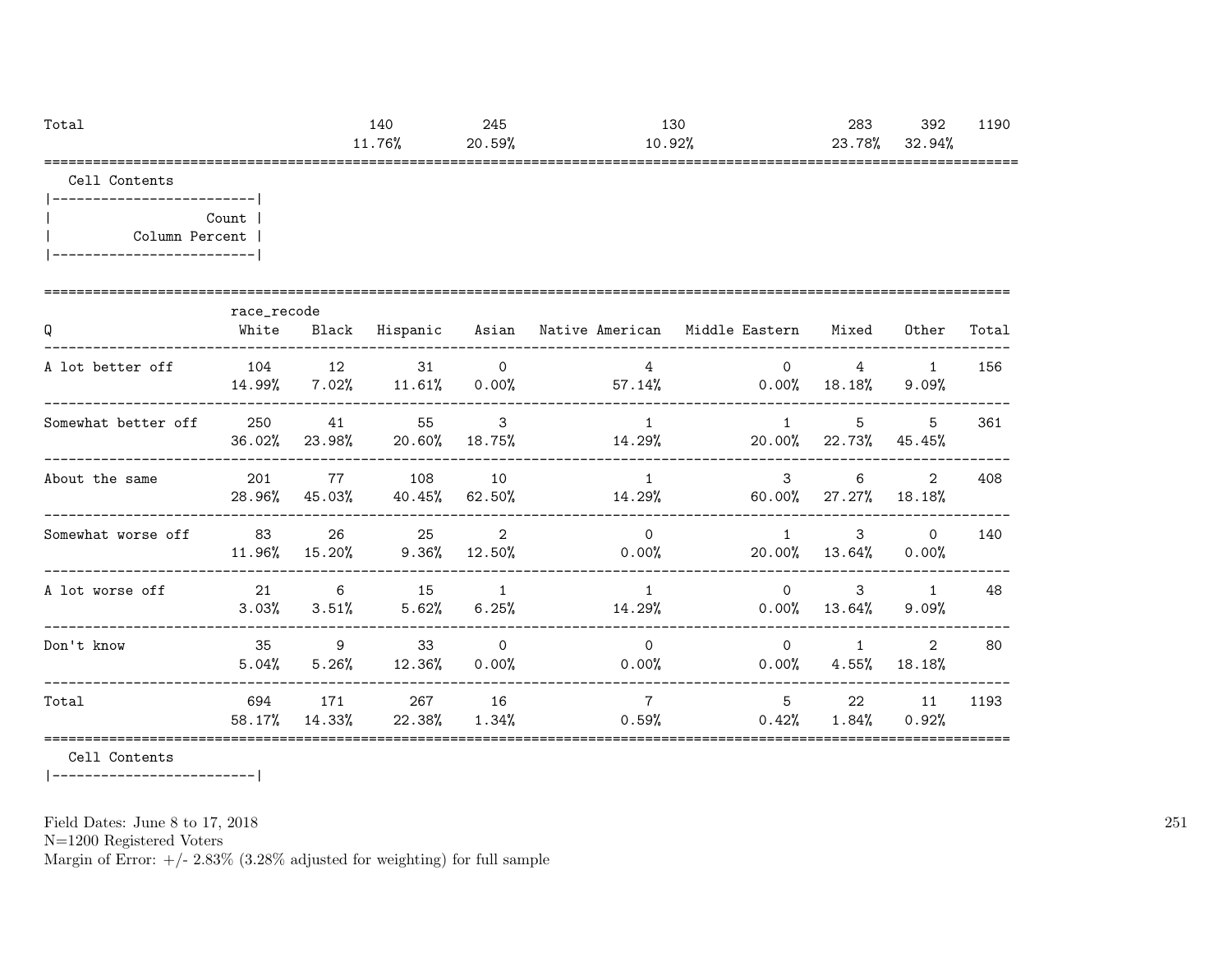| MARITAL<br>Married |  |                           |          |                                                                                                                                                                                                                                                                                                                                                                                                                                                                                                                                                                                                                                                                                                       |                                                              |
|--------------------|--|---------------------------|----------|-------------------------------------------------------------------------------------------------------------------------------------------------------------------------------------------------------------------------------------------------------------------------------------------------------------------------------------------------------------------------------------------------------------------------------------------------------------------------------------------------------------------------------------------------------------------------------------------------------------------------------------------------------------------------------------------------------|--------------------------------------------------------------|
|                    |  |                           |          | 10<br>15.62%                                                                                                                                                                                                                                                                                                                                                                                                                                                                                                                                                                                                                                                                                          | 156                                                          |
|                    |  |                           |          | 21<br>32.81%                                                                                                                                                                                                                                                                                                                                                                                                                                                                                                                                                                                                                                                                                          | 360                                                          |
|                    |  |                           |          | 19<br>29.69%                                                                                                                                                                                                                                                                                                                                                                                                                                                                                                                                                                                                                                                                                          | 408                                                          |
|                    |  |                           |          | 5<br>7.81%                                                                                                                                                                                                                                                                                                                                                                                                                                                                                                                                                                                                                                                                                            | 138                                                          |
|                    |  |                           |          | $7^{\circ}$<br>10.94%                                                                                                                                                                                                                                                                                                                                                                                                                                                                                                                                                                                                                                                                                 | 47                                                           |
| 36<br>5.96%        |  |                           |          | $\overline{2}$<br>3.12%                                                                                                                                                                                                                                                                                                                                                                                                                                                                                                                                                                                                                                                                               | 79                                                           |
| 50.84%             |  |                           |          | 64<br>5.39%                                                                                                                                                                                                                                                                                                                                                                                                                                                                                                                                                                                                                                                                                           | 1188                                                         |
|                    |  | 86 5 11<br>$\overline{0}$ | 212 7 46 | $6 \qquad \qquad 38$<br>14.24% 27.78% 9.73% 8.57% 11.91%<br>Somewhat better off 194 2 31 31 81<br>32.12% 11.11% 27.43% 44.29% 25.39%<br>20 104<br>$35.10\%$ $38.89\%$ $40.71\%$ $28.57\%$ $32.60\%$<br>55 2 19 9 48<br>$9.11\%$ $11.11\%$ $16.81\%$ $12.86\%$ $15.05\%$<br>21 2 3 1 13<br>$3.48\%$ $11.11\%$ $2.65\%$ $1.43\%$ $4.08\%$<br>3 3 3 3 3 3 3 4 3 4 3 4 3 4 3 4 3 4 $\sim$ 3 4 $\sim$ 3 + 3 + 3 + $\sim$ 3 + $\sim$ 3 + $\sim$ 3 + $\sim$ 3 + $\sim$ 3 + $\sim$ 3 + $\sim$ 3 + $\sim$ 4 + $\sim$ 4 + $\sim$ 4 + $\sim$ 4 + $\sim$ 4 + $\sim$ 4 + $\sim$ 4 + $\sim$ 4 + $\sim$ 4 + $\sim$ 4 + $\sim$ 4 +<br>$0.00\%$ 2.65% 4.29% 10.97%<br>604 18 113 70 319<br>$1.52\%$ 9.51% 5.89% 26.85% | Separated Divorced Widowed Single Domestic-Partnership Total |

|-------------------------| | Count | | Column Percent | |-------------------------|

==============================================

Field Dates: June 8 to 17, 2018

N=1200 Registered Voters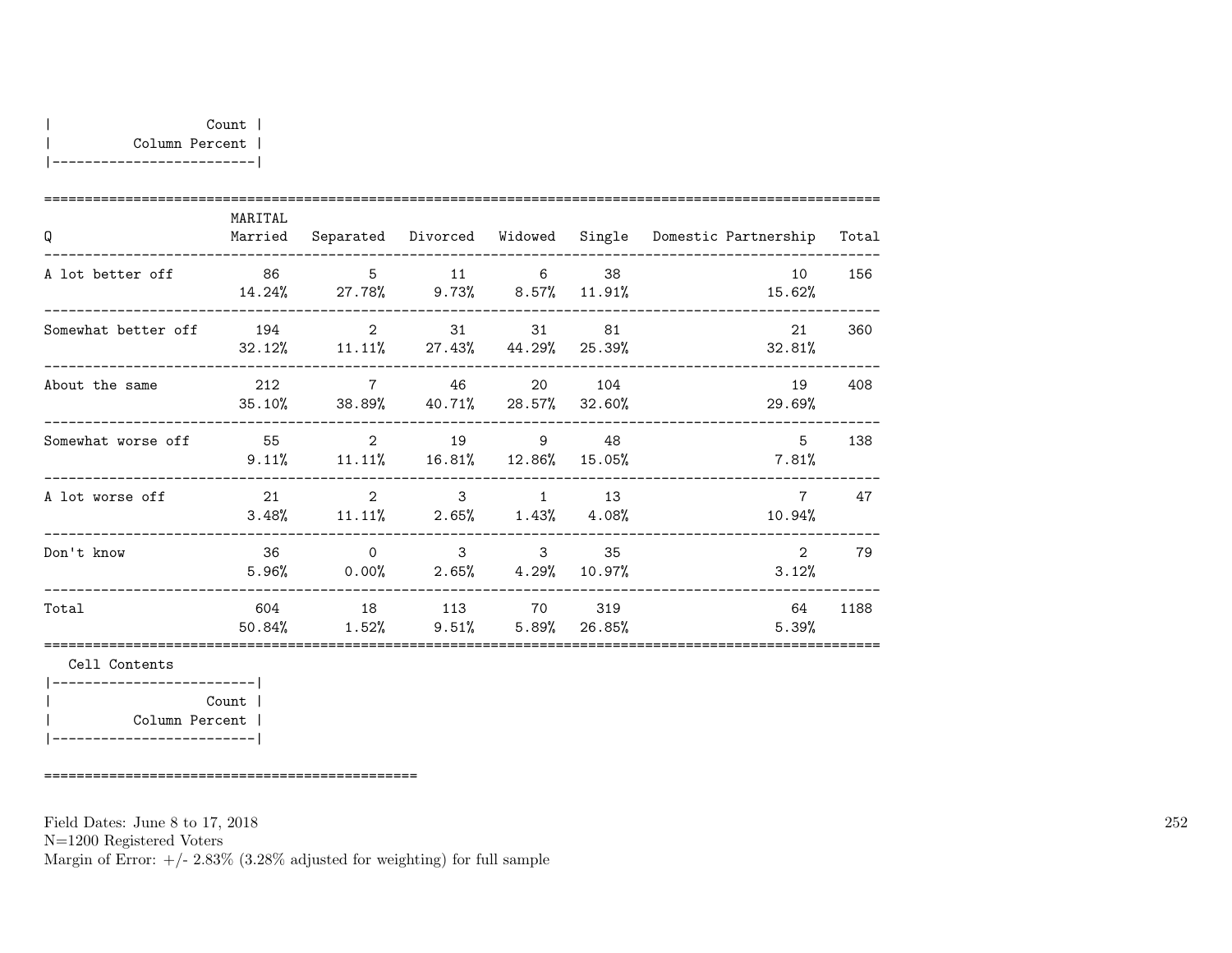| Q                                                            | gender                               | Male Female Total                                   |          |     |
|--------------------------------------------------------------|--------------------------------------|-----------------------------------------------------|----------|-----|
| A lot better off                                             | 105 52 157<br>$18.88\%$ 8.18%        |                                                     |          |     |
| Somewhat better off 188 173 361                              | $33.81\%$ 27.20%                     |                                                     |          |     |
| About the same                                               |                                      | 158 249 407<br>28.42% 39.15%                        |          |     |
| Somewhat worse off<br>----------------------                 | 55 85 140                            | $9.89\%$ 13.36%                                     |          |     |
| A lot worse off<br>-------------------------------------     |                                      | 25 23<br>$4.50\%$ $3.62\%$                          | - 48     |     |
| Don't know                                                   |                                      | 25 54 79<br>$4.50\%$ 8.49%                          |          |     |
| Total<br>---------------                                     |                                      | 556 636 1192<br>46.64% 53.36%<br>------------------ |          |     |
| Cell Contents<br>------------------------ <br>Column Percent | Count l                              |                                                     |          |     |
| Q                                                            | LOCATE<br>Urban Suburban Rural Total |                                                     |          |     |
| A lot better off                                             |                                      | 11.28%  12.52%  17.67%                              | 44 71 41 | 156 |

N=1200 Registered Voters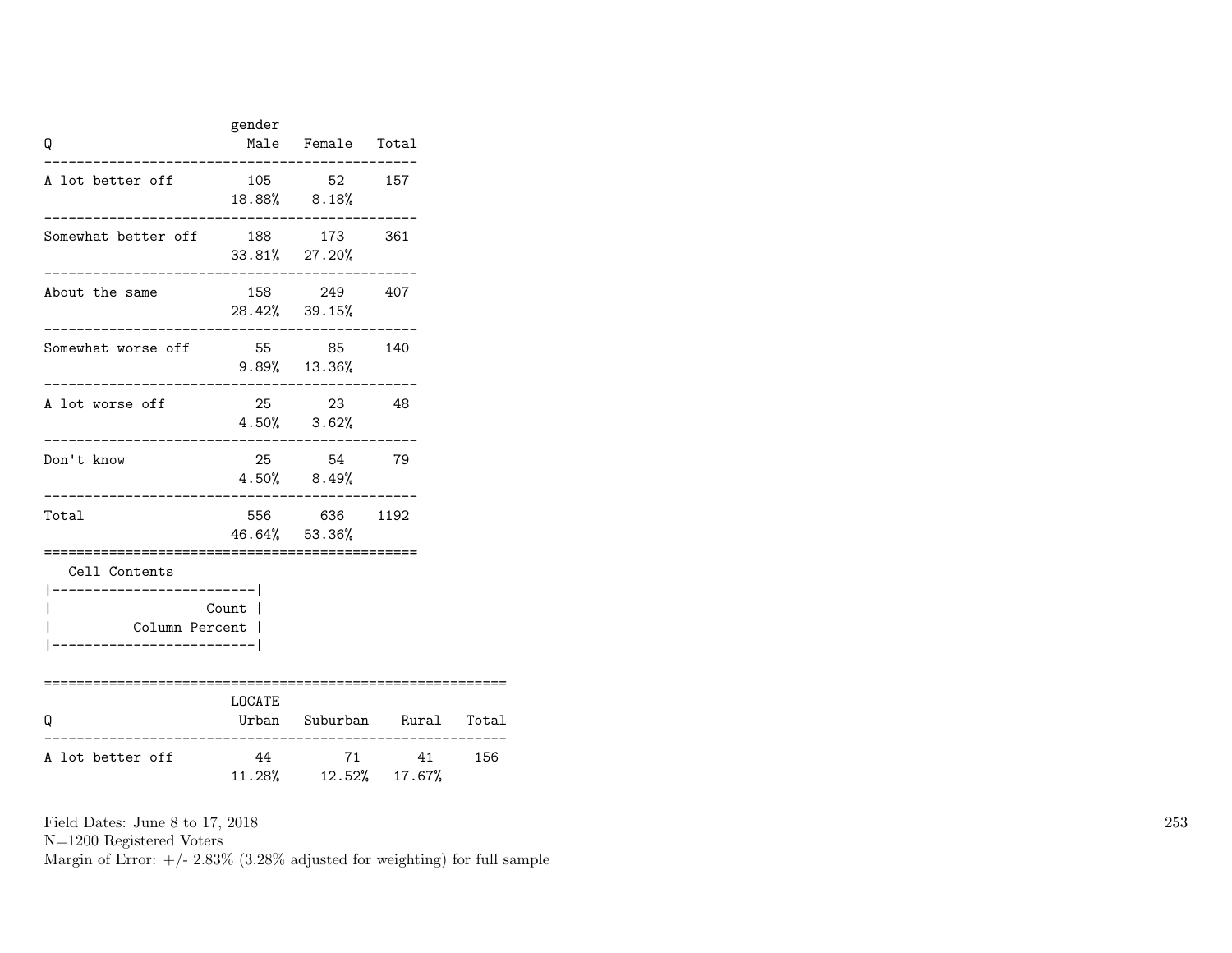| Somewhat better off 90 90 192                                        |                              | 23.08% 33.86% 34.05%                                   | 79           | 361          |                           |    |                                                                                           |     |
|----------------------------------------------------------------------|------------------------------|--------------------------------------------------------|--------------|--------------|---------------------------|----|-------------------------------------------------------------------------------------------|-----|
| About the same                                                       | 153 189                      | ------------------------------<br>39.23% 33.33% 28.02% | 65           | 407          |                           |    |                                                                                           |     |
| Somewhat worse off 58 59 22                                          | $14.87\%$ $10.41\%$ $9.48\%$ |                                                        |              | 139          |                           |    |                                                                                           |     |
| A lot worse off 13 28 7 48                                           | $3.33\%$ $4.94\%$ $3.02\%$   |                                                        |              |              |                           |    |                                                                                           |     |
| -------------------------<br>Don't know                              |                              | 32 28 18 78<br>$8.21\%$ $4.94\%$ $7.76\%$              |              |              |                           |    |                                                                                           |     |
| Total                                                                | 390 390                      | 32.80% 47.69% 19.51%                                   | 567 232 1189 |              |                           |    |                                                                                           |     |
| Cell Contents                                                        |                              |                                                        |              |              |                           |    |                                                                                           |     |
| ----------------------- <br>Column Percent  <br>-------------------- | Count                        |                                                        |              |              |                           |    |                                                                                           |     |
| Q                                                                    | metro                        |                                                        |              |              |                           |    | Houston Area Dallas-Fort Worth Area San Antonio Area Austin Area Another Part of TX Total |     |
| A lot better off                                                     | 10.21%                       | 29                                                     |              | 60 —         | 14                        | 8  | 46<br>$18.24\%$ $12.50\%$ $7.48\%$ $12.78\%$                                              | 157 |
| Somewhat better off                                                  |                              | 104<br>36.62%                                          |              | 96<br>29.18% | 29 29<br>$25.89\%$ 26.17% | 28 | 105<br>29.17%                                                                             | 362 |
| About the same                                                       |                              | 93                                                     |              | 107          | 41                        | 38 | 129                                                                                       | 408 |

N=1200 Registered Voters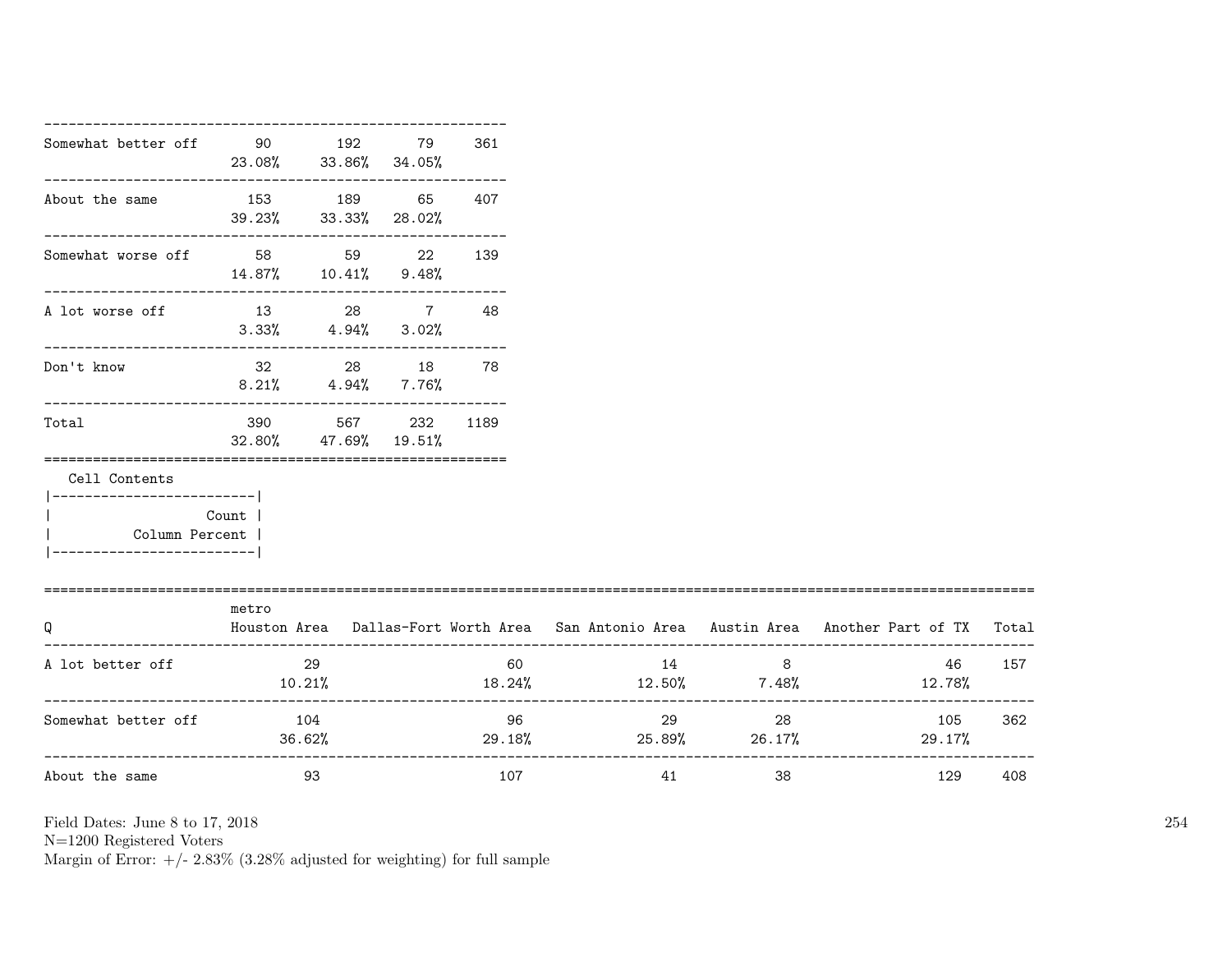|                    | 32.75%        | 32.52%        | 36.61%          | 35.51%       | 35.83%                |
|--------------------|---------------|---------------|-----------------|--------------|-----------------------|
| Somewhat worse off | 32<br>11.27%  | 38<br>11.55%  | 13<br>$11.61\%$ | 17<br>15.89% | 39<br>139<br>10.83%   |
| A lot worse off    | 15<br>5.28%   | 9<br>2.74%    | 6<br>5.36%      | 8<br>7.48%   | 46<br>8<br>2.22%      |
| Don't know         | 11<br>3.87%   | 19<br>5.78%   | 9<br>$8.04\%$   | 8<br>7.48%   | 33<br>80<br>9.17%     |
| Total              | 284<br>23.83% | 329<br>27.60% | 112<br>$9.40\%$ | 107<br>8.98% | 1192<br>360<br>30.20% |

Cell Contents

|-------------------------| | Count | | Column Percent | |-------------------------|

| Q                   | AGEG | 18-29 30-44 45-64                                     |     | -65+ | Total |
|---------------------|------|-------------------------------------------------------|-----|------|-------|
| A lot better off    | 22   | 32<br>$11.83\%$ $10.32\%$ $11.76\%$ $19.70\%$         | 50  | 53   | 157   |
| Somewhat better off |      | 47 80<br>$25.27\%$ $25.81\%$ $33.41\%$ $34.20\%$      | 142 | 92   | 361   |
| About the same      |      | 64 119 142<br>$34.41\%$ $38.39\%$ $33.41\%$ $30.48\%$ |     | 82   | 407   |
| Somewhat worse off  | 27   | 36<br>$14.52\%$ $11.61\%$ $11.53\%$ $10.04\%$         | 49  | 27   | 139   |
|                     |      |                                                       |     |      |       |

Field Dates: June 8 to 17, 2018

N=1200 Registered Voters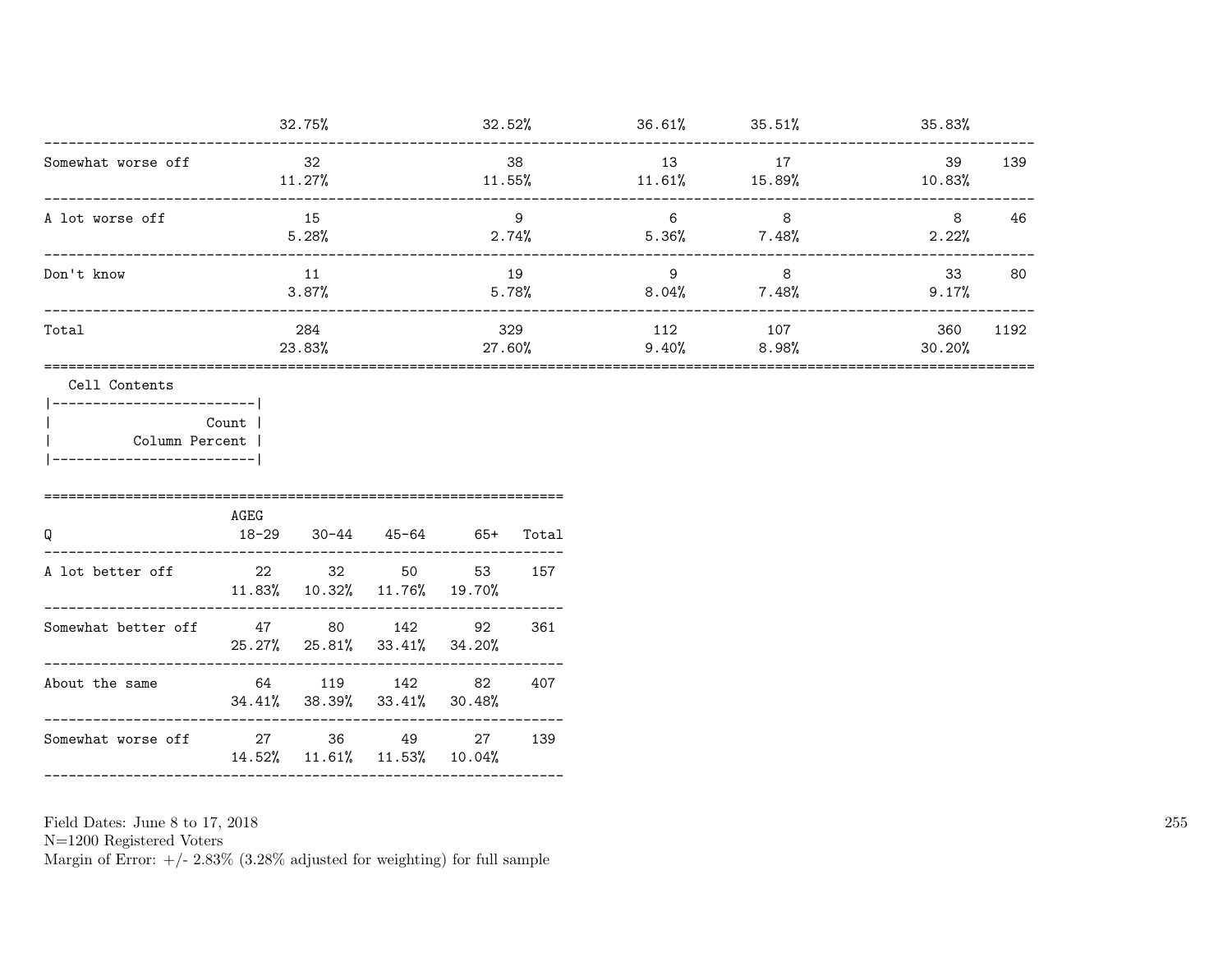| A lot worse off |     | 9<br>$3.76\%$ $2.90\%$ $5.88\%$ $2.60\%$     | 25  |       | 48   |
|-----------------|-----|----------------------------------------------|-----|-------|------|
| Don't know      | 19  | -34<br>$10.22\%$ $10.97\%$ $4.00\%$ $2.97\%$ | 17  | 8     | 78   |
| Total           | 186 | 310<br>15.63% 26.05% 35.71% 22.61%           | 425 | - 269 | 1190 |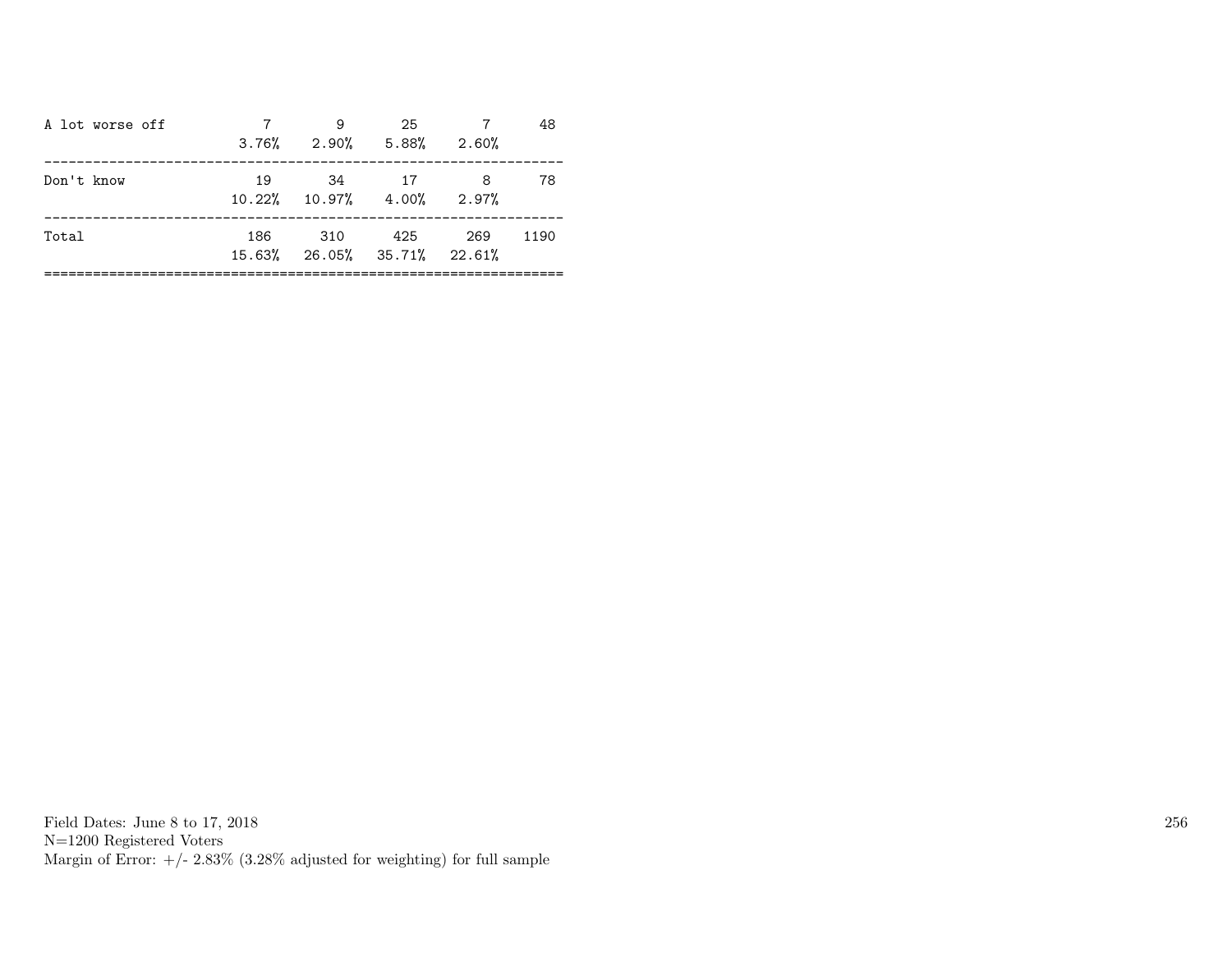# Q15. U.S. Senate Trial Ballot

Cell Contents

| Count          |  |
|----------------|--|
| Column Percent |  |
|                |  |

| Q             | LIBCON7           |                      |                                        |               |                                     |               | Extremely lib. Somewhat lib. Lean lib. Moderate Lean con. Somewhat con. Extremely con. | Total |
|---------------|-------------------|----------------------|----------------------------------------|---------------|-------------------------------------|---------------|----------------------------------------------------------------------------------------|-------|
| Ted Cruz      | 8<br>$7.02\%$     | 2<br>$1.34\%$        | $\mathbf{3}$<br>$3.26\%$ 21.31% 65.74% | 65            | 71                                  | 156<br>71.56% | 178<br>86.41%                                                                          | 483   |
| Beto O'Rourke | 95<br>83.33%      | 123<br>82.55%        | 75                                     | 107           | 14<br>$81.52\%$ $35.08\%$ $12.96\%$ | 14<br>6.42%   | 9<br>4.37%                                                                             | 437   |
| Neal Dikeman  | $\Omega$<br>0.00% | $4^{\circ}$<br>2.68% | 3<br>$3.26\%$ $3.28\%$ $3.70\%$        | 10            | 4                                   | 8<br>$3.67\%$ | $\Omega$<br>0.00%                                                                      | 29    |
| Someone else  | 5<br>4.39%        | 6<br>4.03%           | $\overline{0}$<br>0.00%                | 14<br>4.59%   | $\overline{0}$<br>0.00%             | 5<br>$2.29\%$ | 6<br>2.91%                                                                             | 36    |
| No opinion    | 6<br>5.26%        | 14<br>$9.40\%$       | 11<br>$11.96\%$                        | 109<br>35.74% | 19<br>17.59%                        | 35<br>16.06%  | 13<br>6.31%                                                                            | 207   |
| Total         | 114<br>$9.56\%$   | 149<br>12.50%        | 92<br>$7.72\%$                         | 305<br>25.59% | 108<br>9.06%                        | 218<br>18.29% | 206<br>$17.28\%$                                                                       | 1192  |

Cell Contents

|-------------------------| | Count | | Column Percent | |-------------------------|

Field Dates: June 8 to 17, 2018

N=1200 Registered Voters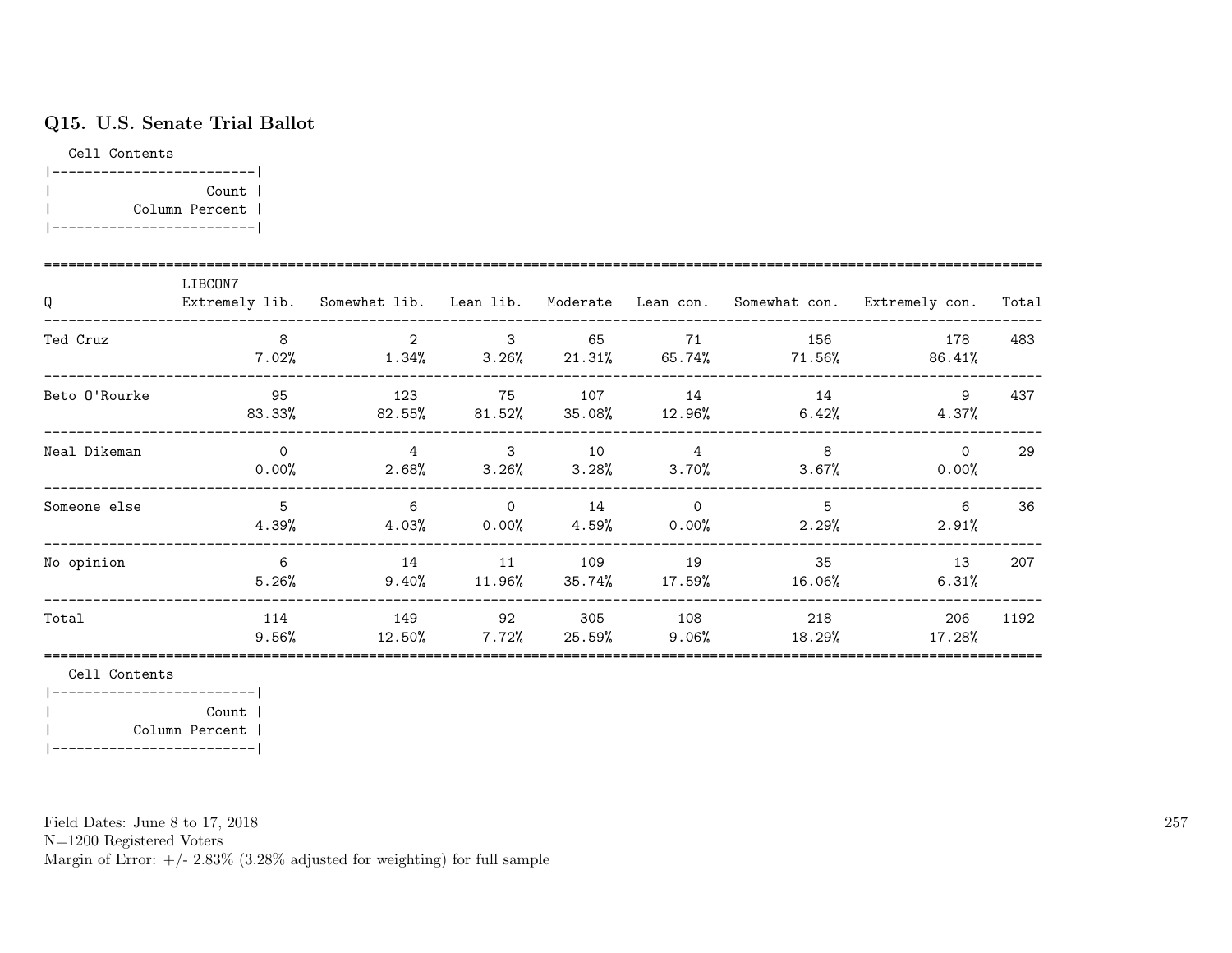| Q                                          | IDEOL                     |                              | Liberals Moderates Conservatives Total                                                         |        |                       |    |     |
|--------------------------------------------|---------------------------|------------------------------|------------------------------------------------------------------------------------------------|--------|-----------------------|----|-----|
| Ted Cruz                                   |                           | 13 65                        | 406<br>$3.65\%$ 21.31% 76.32%                                                                  | 484    |                       |    |     |
| Beto O'Rourke                              |                           | 293 107                      | $82.30\%$ $35.08\%$ 6.95%                                                                      | 37 437 |                       |    |     |
| Neal Dikeman                               | 7 10                      |                              | $1.97\%$ $3.28\%$ $2.07\%$                                                                     | 11 28  |                       |    |     |
| Someone else                               | 11 14                     |                              | 11 36<br>$3.09\%$ $4.59\%$ $2.07\%$                                                            |        |                       |    |     |
| No opinion                                 |                           | 32 109<br>$8.99\%$ $35.74\%$ | 67 208<br>12.59%                                                                               |        |                       |    |     |
| Total                                      |                           | 356 305                      | 532<br>29.84% 25.57% 44.59%                                                                    | 1193   |                       |    |     |
| Cell Contents<br>_________________________ |                           |                              |                                                                                                |        |                       |    |     |
| -----------------------                    | Count  <br>Column Percent |                              |                                                                                                |        |                       |    |     |
| 0                                          | PID7                      |                              | StrDem WeakDem LeanDem Ind LeanRep WeakRep StrRep Total                                        |        |                       |    |     |
| Ted Cruz                                   |                           |                              | 12 9 5 30 120 95 204 475<br>$4.88\%$ $7.69\%$ $3.62\%$ $24.59\%$ $84.51\%$ $65.07\%$ $83.61\%$ |        |                       |    |     |
| Beto 0'Rourke 190 72 107 36                |                           |                              |                                                                                                |        | 13 and 13<br>$3 \sim$ | 10 | 431 |

N=1200 Registered Voters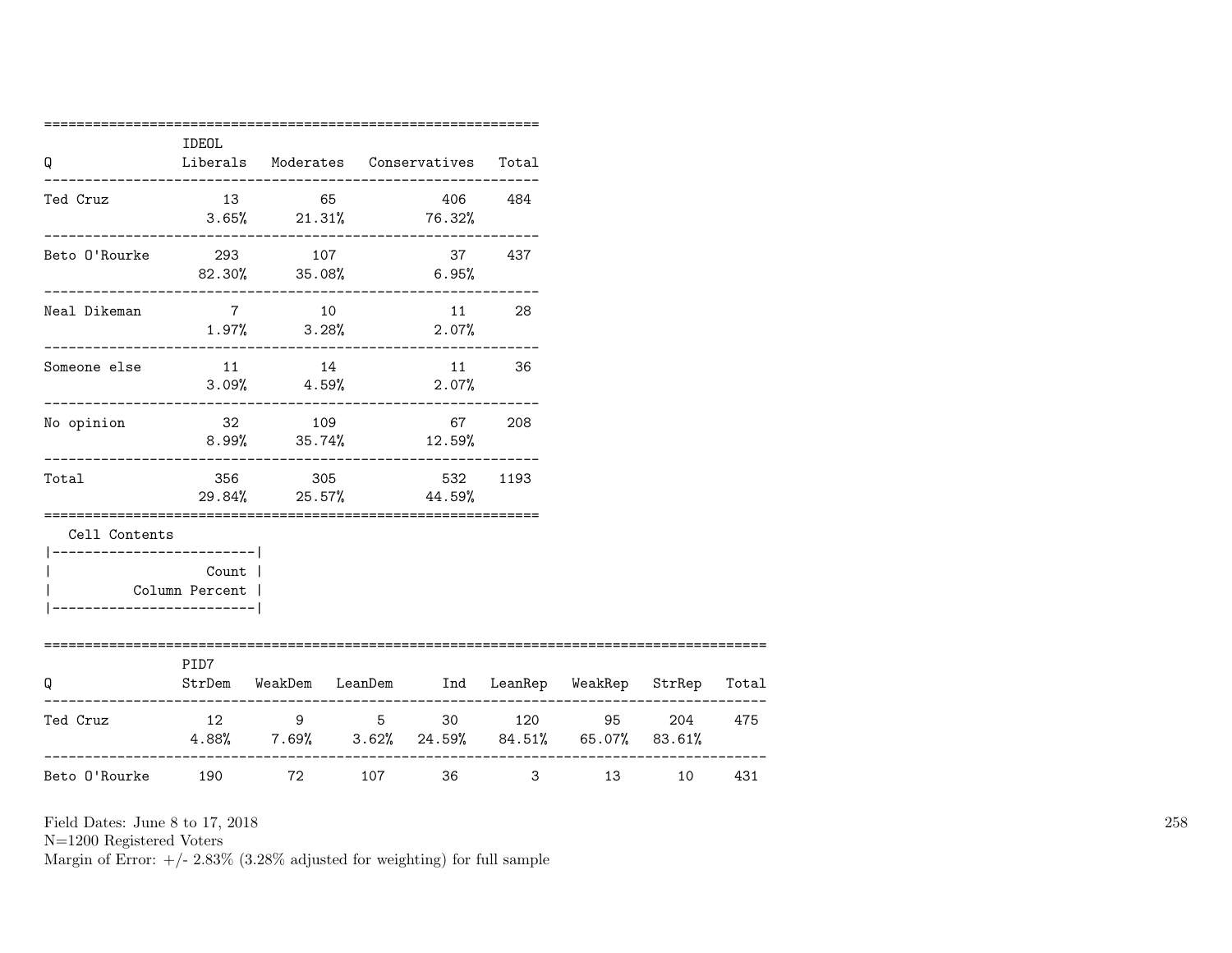|                                                      |          |  | $77.24\%$ 61.54% 77.54% 29.51% 2.11% 8.90% 4.10%                                                          |      |                          |          |        |
|------------------------------------------------------|----------|--|-----------------------------------------------------------------------------------------------------------|------|--------------------------|----------|--------|
| Neal Dikeman                                         |          |  | $1 \qquad 2 \qquad 9 \qquad 7 \qquad 2 \qquad 4 \qquad 4$<br>$0.41\%$ 1.71% 6.52% 5.74% 1.41% 2.74% 1.64% |      |                          | -------- | 29     |
|                                                      |          |  | $4.07\%$ $3.42\%$ $1.45\%$ $6.56\%$ $0.00\%$ $4.11\%$ $1.23\%$                                            |      | ------------------------ |          |        |
| No opinion                                           |          |  | 33 30 15 41 17 28<br>$13.41\%$ 25.64% $10.87\%$ 33.61% $11.97\%$ 19.18% 9.43%                             |      |                          |          | 23 187 |
| Total                                                |          |  | 246 117 138 122 142 146<br>21.30% 10.13% 11.95% 10.56% 12.29% 12.64% 21.13%                               |      |                          | 244      | 1155   |
| ----------------------- <br>Column Percent           | Count    |  |                                                                                                           |      |                          |          |        |
| $\mathsf Q$                                          | PID3     |  | Democrats Independents Republicans Total                                                                  |      |                          |          |        |
| Ted Cruz                                             |          |  | 27 30 418 475<br>$5.39\%$ 24.59% 78.87%                                                                   |      |                          |          |        |
|                                                      |          |  | $73.45\%$ 29.51% 4.91%                                                                                    |      |                          |          |        |
| Neal Dikeman<br>------------------------------------ | $12$ $7$ |  | $2.40\%$ 5.74% 1.70%                                                                                      | 9 28 |                          |          |        |
| Someone else                                         | 16       |  | 8 9 33<br>$3.19\%$ 6.56% 1.70%                                                                            |      |                          |          |        |

N=1200 Registered Voters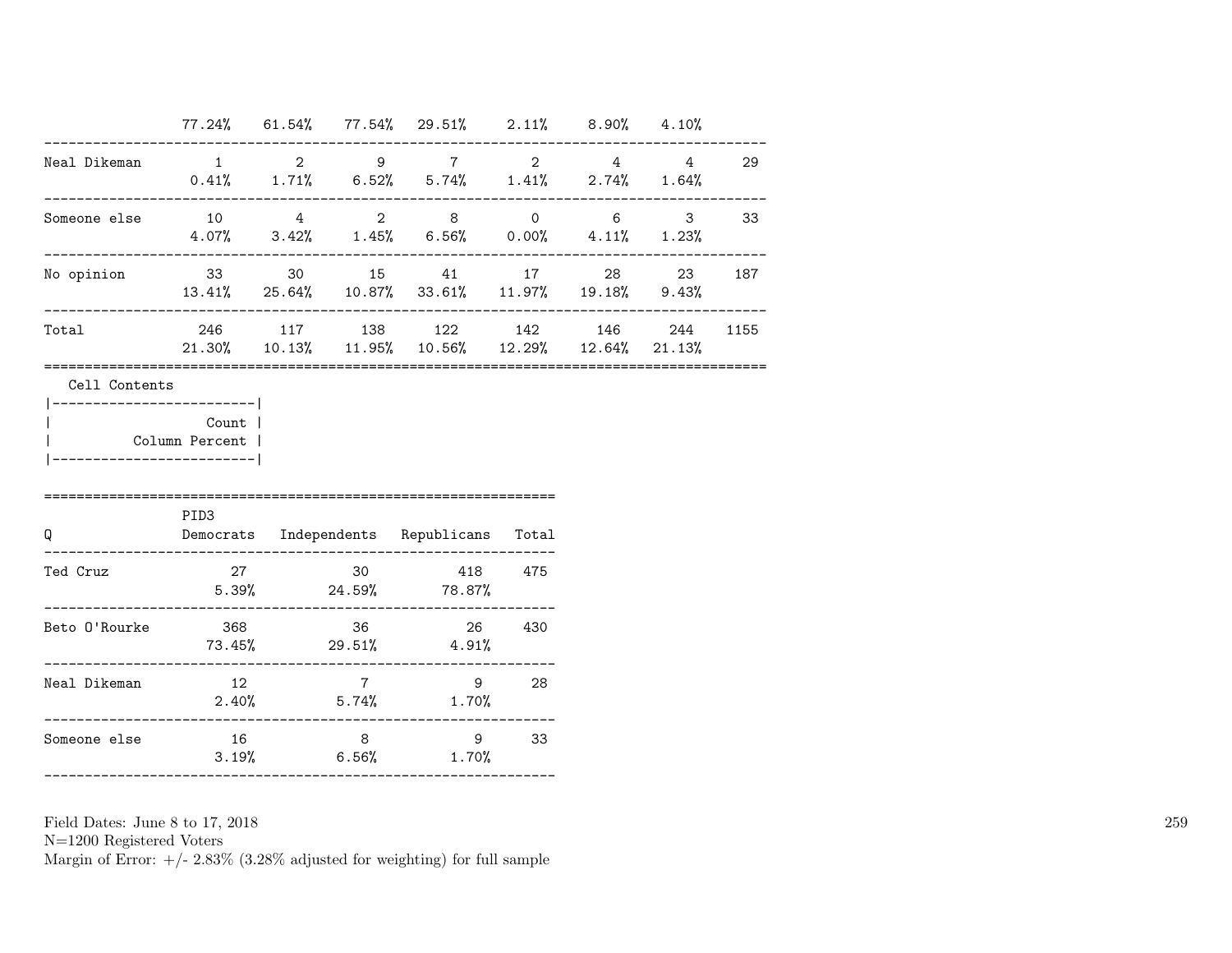| No opinion    | 78                                                            | 41<br>$15.57\%$ 33.61% $12.83\%$ | 68  | 187            |       |                                       |                                                                                |      |
|---------------|---------------------------------------------------------------|----------------------------------|-----|----------------|-------|---------------------------------------|--------------------------------------------------------------------------------|------|
| Total         | 501<br>43.45%                                                 | 122<br>$10.58\%$ 45.97%          | 530 | 1153           |       |                                       |                                                                                |      |
| Cell Contents |                                                               |                                  |     |                |       |                                       |                                                                                |      |
|               | <b>Count</b> l<br>Column Percent  <br>----------------------- |                                  |     |                |       |                                       |                                                                                |      |
| Q             | Q20A                                                          |                                  |     |                |       |                                       | Democratic candidate Republican candidate Tea Party candidate Don't know Total |      |
| Ted Cruz      |                                                               | 24                               |     | 242            |       |                                       | 142 81<br>$4.92\%$ $74.92\%$ $88.20\%$ $35.68\%$                               | 489  |
| Beto O'Rourke |                                                               | 383<br>78.48%                    |     | 30<br>$9.29\%$ |       |                                       | 5 <sup>1</sup><br>20<br>$3.11\%$ 8.81%                                         | 438  |
| Neal Dikeman  |                                                               | $7\phantom{.0}$<br>1.43%         |     | 9              | 2.79% | 8                                     | 4<br>$4.97\%$ 1.76%                                                            | 28   |
| Someone else  |                                                               | 16<br>3.28%                      |     | 6<br>1.86%     |       | 0.00%<br>---------------------------- | $\sim$ 0 14<br>6.17%                                                           | 36   |
| No opinion    |                                                               | 58<br>11.89%                     |     | 36<br>11.15%   |       |                                       | $6 \quad \sigma$<br>108<br>$3.73\%$ 47.58%                                     | 208  |
| Total         |                                                               | 488                              |     | 323            |       | 161                                   | 227                                                                            | 1199 |

40.70% 26.94% 13.43% 18.93%

=======================================================================================================

Cell Contents

|-------------------------|

Field Dates: June 8 to 17, 2018

N=1200 Registered Voters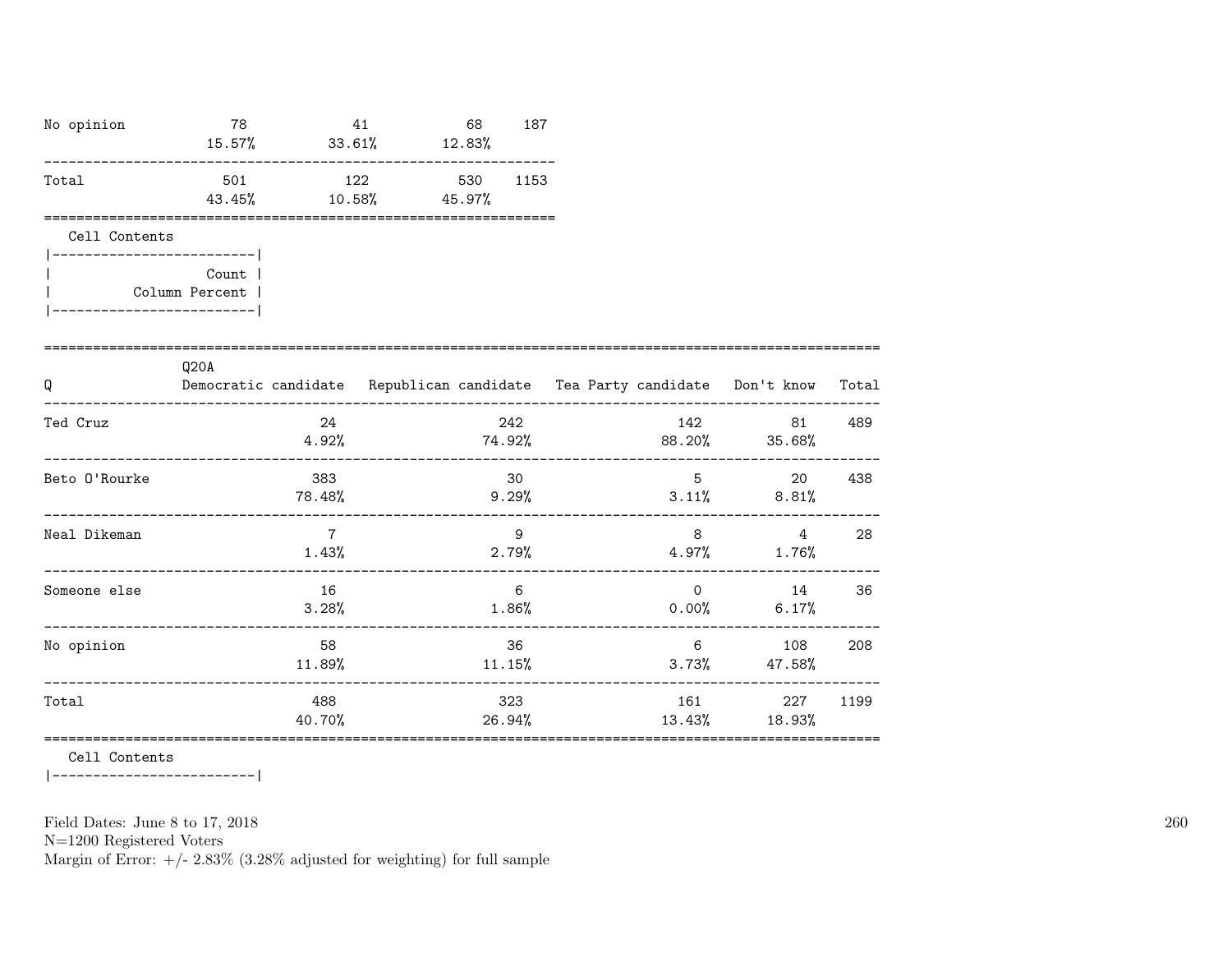| Count 1        |  |
|----------------|--|
| Column Percent |  |
|                |  |

| Q                                            | educ                      | No HS  High school graduate  Some college  2-year  4-year  Post-grad  Total            |                |  |          |                                                                             |      |  |
|----------------------------------------------|---------------------------|----------------------------------------------------------------------------------------|----------------|--|----------|-----------------------------------------------------------------------------|------|--|
| Ted Cruz                                     | 17                        | $24.64\%$ $40.94\%$ $46.69\%$ $39.17\%$ $44.37\%$ $29.20\%$                            | 122 127 47 134 |  |          | 40                                                                          | 487  |  |
| Beto O'Rourke 4                              | 5.80%                     | $29.19\%$ 38.60% $41.67\%$ 37.75% 57.66%                                               | 87 105 50 114  |  |          | 79                                                                          | 439  |  |
| Neal Dikeman                                 | $5\overline{)}$           | $7.25\%$ $1.01\%$ $1.47\%$ $0.83\%$ $3.64\%$ $2.92\%$                                  |                |  |          | $\begin{array}{ccccccccccccc}\n3 & & & 4 & & 1 & & 11 & & & 4\n\end{array}$ | 28   |  |
| Someone else 4                               | 5.80%                     |                                                                                        |                |  |          | $17$ $7$ $1$ $7$ $1$ $37$<br>$5.70\%$ 2.57% 0.83% 2.32% 0.73%               |      |  |
| No opinion 39                                |                           | $56.52\%$ 23.15% $10.66\%$ 17.50% $11.92\%$ 9.49%                                      | 69             |  | 29 21 36 | 13                                                                          | 207  |  |
| Total 69                                     | 5.76%                     |                                                                                        |                |  |          | 298 272 120 302 137<br>$24.87\%$ 22.70% 10.02% 25.21% 11.44%                | 1198 |  |
| Cell Contents<br>___________________________ |                           |                                                                                        |                |  |          |                                                                             |      |  |
| __________________________                   | Count  <br>Column Percent |                                                                                        |                |  |          |                                                                             |      |  |
| Q                                            | ATTEND                    | More than once a week Once a week A few times a month Once or twice a year Never Total |                |  |          |                                                                             |      |  |

N=1200 Registered Voters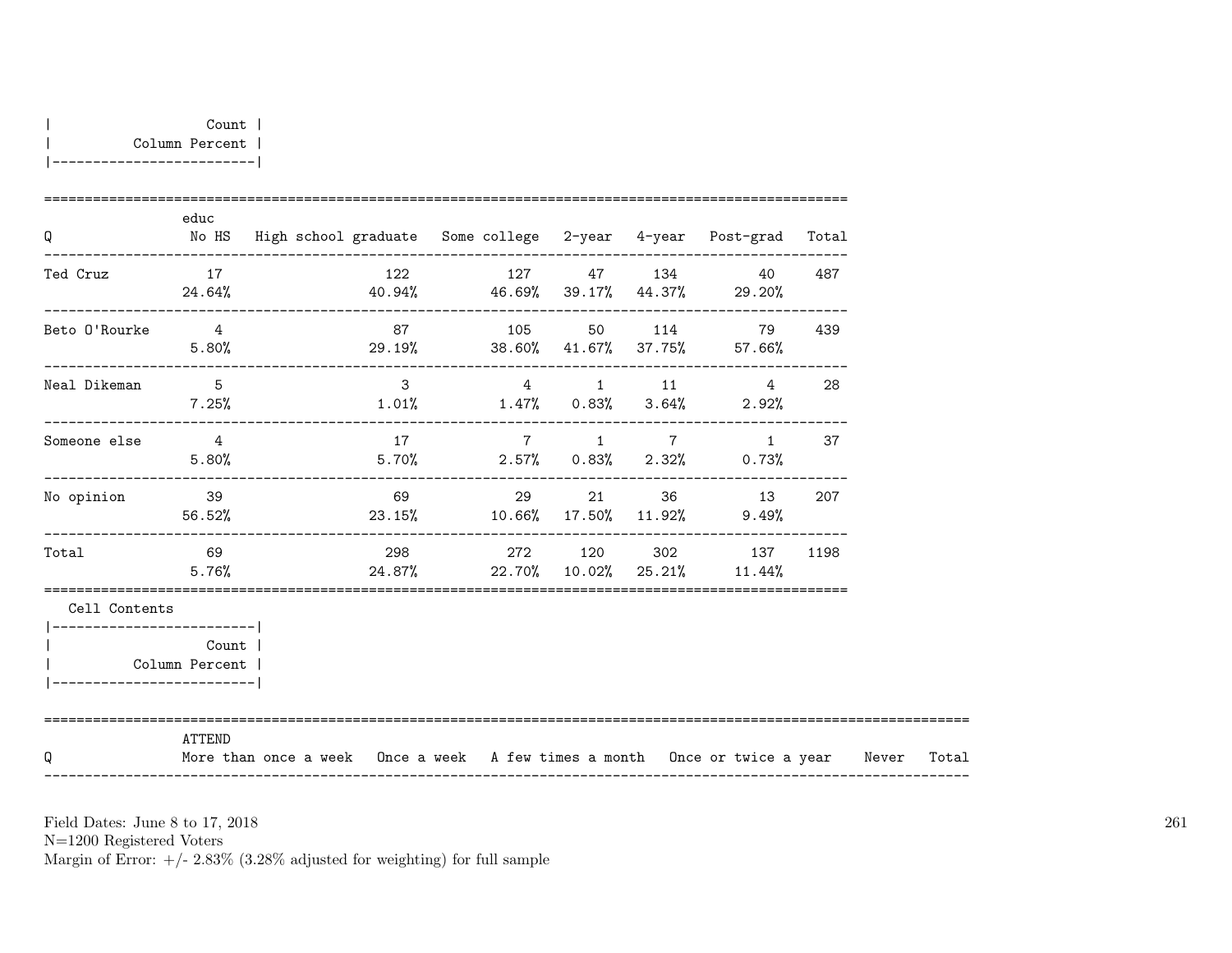| Ted Cruz                          |                                |                     | 73<br>$52.14\%$                      | 128<br>51.20%            | 61<br>45.86%                                                                             |                                  | 95<br>33.57%        | 131<br>33.16%                       | 488   |
|-----------------------------------|--------------------------------|---------------------|--------------------------------------|--------------------------|------------------------------------------------------------------------------------------|----------------------------------|---------------------|-------------------------------------|-------|
| Beto O'Rourke                     |                                |                     | 33<br>23.57%                         | 66<br>26.40%             | 34.59%                                                                                   | 46                               | 104<br>36.75%       | 189<br>47.85%                       | 438   |
| Neal Dikeman                      | ------------------------------ |                     | 5<br>3.57%                           | $7\overline{7}$<br>2.80% |                                                                                          | $\mathbf{1}$<br>$0.75\%$         | 4                   | 12<br>$1.41\%$ $3.04\%$             | 29    |
| Someone else                      |                                |                     | $5^{\circ}$<br>3.57%                 | $\overline{4}$<br>1.60%  |                                                                                          | $\overline{4}$<br>$3.01\%$       | 17                  | $\overline{7}$<br>$6.01\%$ $1.77\%$ | 37    |
| No opinion                        |                                |                     | 24<br>$17.14\%$                      | 45<br>18.00%             | 15.79%                                                                                   | 21                               | 63<br>22.26%        | 56<br>14.18%                        | 209   |
| Total                             |                                |                     | 140<br>11.66% 20.82%                 | 250                      | 133<br>11.07%                                                                            |                                  | 283                 | 395<br>23.56% 32.89%                | 1201  |
| Cell Contents<br>  Column Percent | Count                          |                     |                                      |                          |                                                                                          |                                  |                     |                                     |       |
| Q                                 | race_recode<br>White           |                     |                                      |                          | Black Hispanic Asian Native-American Middle-Eastern                                      |                                  | Mixed               | Other                               | Total |
| Ted Cruz                          |                                |                     | 359 18 87                            | 5                        | $4\overline{ }$<br>$51.36\%$ $10.59\%$ $31.99\%$ $29.41\%$ $57.14\%$ $25.00\%$ $47.62\%$ | 1                                | 10                  | 4<br>40.00%                         | 488   |
| Beto 0'Rourke 239                 |                                | 83<br>34.19% 48.82% | 97<br>35.66% 29.41%                  | 5                        | $\mathbf{1}$                                                                             | 3<br>14.29% 75.00% 33.33% 20.00% | $7\phantom{0}$      | $\overline{2}$                      | 437   |
| Neal Dikeman                      | 20<br>2.86%                    | $\overline{1}$      | $5^{\circ}$<br>$0.59\%$ 1.84% 11.76% | 2                        | $\overline{0}$<br>0.00%                                                                  | $\circ$<br>$0.00\%$              | $\circ$<br>$0.00\%$ | $\mathbf{1}$<br>10.00%              | 29    |

N=1200 Registered Voters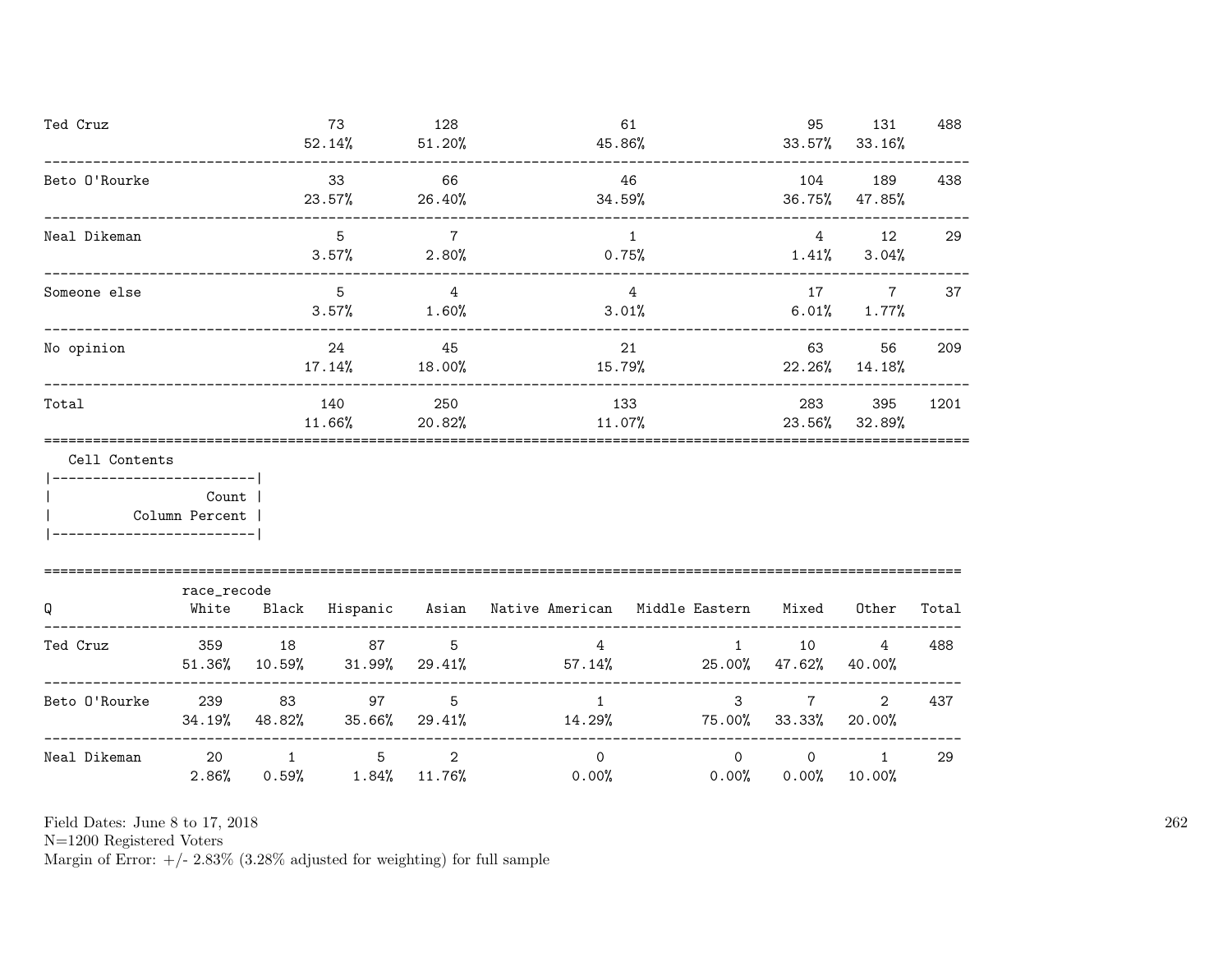| Someone else 6 15 11                             |                                |                                                   | $\sim$ 1 | $\mathbf{1}$    | $\overline{0}$ and $\overline{0}$ and $\overline{0}$ and $\overline{0}$ and $\overline{0}$ and $\overline{0}$ and $\overline{0}$ and $\overline{0}$ and $\overline{0}$ and $\overline{0}$ and $\overline{0}$ and $\overline{0}$ and $\overline{0}$ and $\overline{0}$ and $\overline{0}$ and $\overline{0}$ and $\overline{0}$ and<br>$0.86\%$ $8.82\%$ $4.04\%$ $5.88\%$ $14.29\%$ $0.00\%$ $9.52\%$ $0.00\%$ | ----------------- | $2 \left( \frac{1}{2} \right)$<br>$\circ$ | 36   |
|--------------------------------------------------|--------------------------------|---------------------------------------------------|----------|-----------------|----------------------------------------------------------------------------------------------------------------------------------------------------------------------------------------------------------------------------------------------------------------------------------------------------------------------------------------------------------------------------------------------------------------|-------------------|-------------------------------------------|------|
| No opinion 55 53 72 4                            |                                |                                                   |          | $\sim$ 1        | $10.73\%$ 31.18% 26.47% 23.53% 14.29% 0.00% 9.52% 30.00%                                                                                                                                                                                                                                                                                                                                                       |                   | $0 \qquad \qquad 2 \qquad \qquad 3$       | 210  |
| Total                                            |                                | 699 170 272 17                                    |          | $7\overline{ }$ | 4 21 10<br>58.25% 14.17% 22.67% 1.42% 0.58% 0.33% 1.75% 0.83%                                                                                                                                                                                                                                                                                                                                                  |                   |                                           | 1200 |
| Cell Contents<br> ------------------------       |                                |                                                   |          |                 |                                                                                                                                                                                                                                                                                                                                                                                                                |                   |                                           |      |
| -------------------------                        | <b>Count</b><br>Column Percent |                                                   |          |                 |                                                                                                                                                                                                                                                                                                                                                                                                                |                   |                                           |      |
| Q                                                | MARITAL                        | ----------------------                            |          |                 | Married Separated Divorced Widowed Single Domestic-Partnership Total                                                                                                                                                                                                                                                                                                                                           |                   |                                           |      |
| Ted Cruz 279 279 7 37 39 102                     |                                |                                                   |          |                 | 22<br>$45.96\%$ $38.89\%$ $32.46\%$ $54.93\%$ $31.78\%$ $31.78\%$ $34.38\%$                                                                                                                                                                                                                                                                                                                                    | 486               |                                           |      |
| Beto 0'Rourke 191 7 59 23 137                    |                                | $31.47\%$ $38.89\%$ $51.75\%$ $32.39\%$ $42.68\%$ |          |                 | 20<br>$31.25\%$                                                                                                                                                                                                                                                                                                                                                                                                | 437               |                                           |      |
| Neal Dikeman $20$ $0$ $2$ $0$ $3$                |                                | $3.29\%$ 0.00% 1.75% 0.00% 0.93%                  |          |                 | $4 \quad$<br>6.25%                                                                                                                                                                                                                                                                                                                                                                                             | 29                |                                           |      |
| Someone else $18$ 0 3 0 14                       |                                | $2.97\%$ 0.00% 2.63% 0.00% 4.36%                  |          |                 | 3.12%                                                                                                                                                                                                                                                                                                                                                                                                          | 2 37              |                                           |      |
| ._________________<br>No opinion 99 39 4 13 9 65 |                                |                                                   |          |                 | 16<br>$16.31\%$ 22.22% $11.40\%$ 12.68% 20.25% 25.00%                                                                                                                                                                                                                                                                                                                                                          | 206               |                                           |      |
| Total                                            |                                | 607 18 114 71 321                                 |          |                 |                                                                                                                                                                                                                                                                                                                                                                                                                | 64 1195           |                                           |      |

N=1200 Registered Voters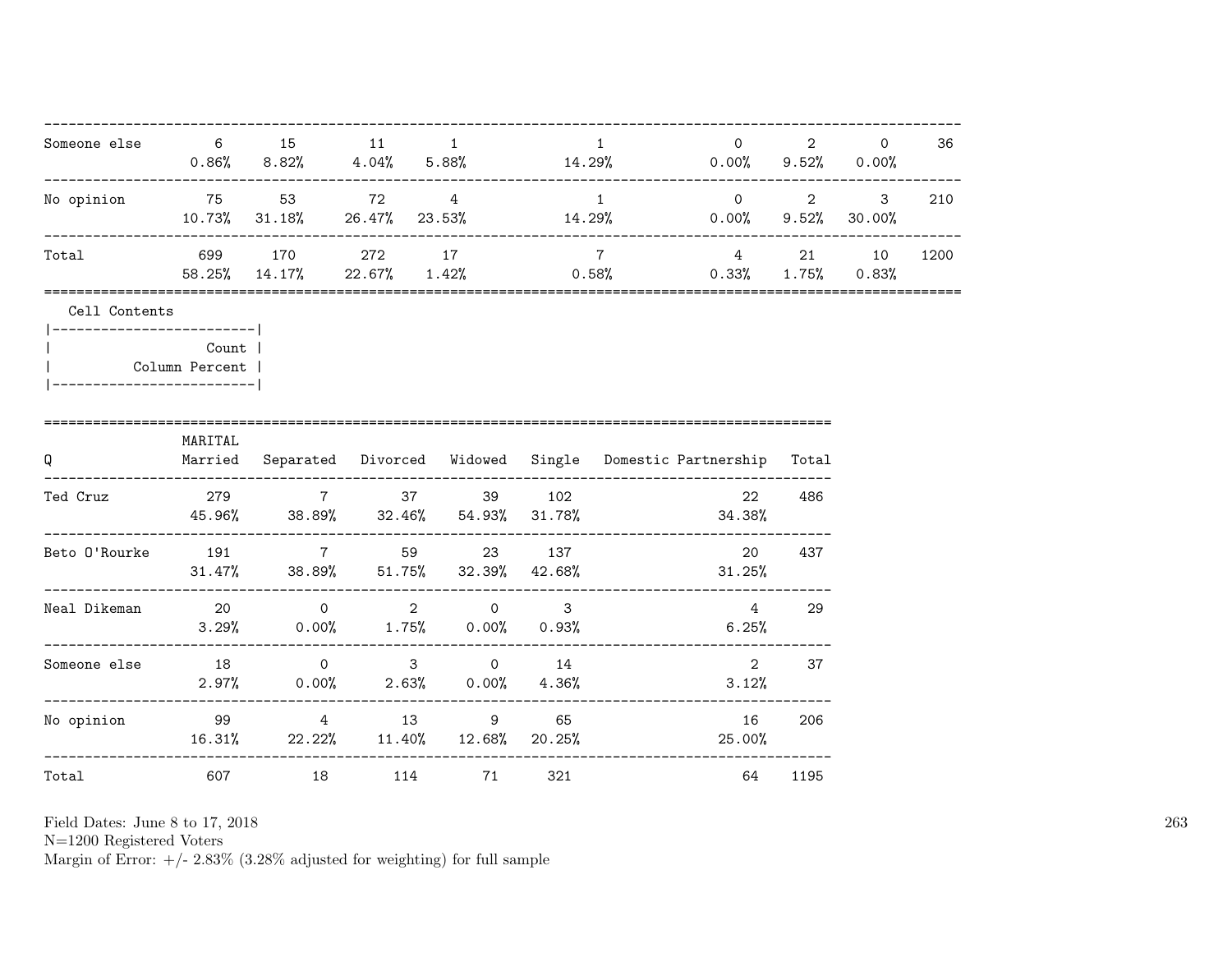### =================================================================================================

Cell Contents

| Count          |  |
|----------------|--|
| Column Percent |  |
|                |  |

### ========================================

| Q                                                    | gender<br>Male | Female Total               |      |  |  |  |  |  |  |  |
|------------------------------------------------------|----------------|----------------------------|------|--|--|--|--|--|--|--|
| Ted Cruz                                             | 273            | 216<br>48.66% 33.80%       | 489  |  |  |  |  |  |  |  |
| Beto O'Rourke                                        | 190            | 248<br>$33.87\%$ $38.81\%$ | 438  |  |  |  |  |  |  |  |
| Neal Dikeman                                         | 20<br>$3.57\%$ | 8<br>$1.25\%$              | 28   |  |  |  |  |  |  |  |
| Someone else                                         | 17<br>3.03%    | 20<br>3.13%                | 37   |  |  |  |  |  |  |  |
| No opinion                                           | 61             | 147<br>10.87% 23.00%       | 208  |  |  |  |  |  |  |  |
| Total                                                | 561            | 639<br>46.75% 53.25%       | 1200 |  |  |  |  |  |  |  |
| Cell Contents                                        |                |                            |      |  |  |  |  |  |  |  |
| Count<br>Column Percent  <br>. _ _ _ _ _ _ _ _ _ _ _ |                |                            |      |  |  |  |  |  |  |  |

Field Dates: June 8 to 17, 2018

N=1200 Registered Voters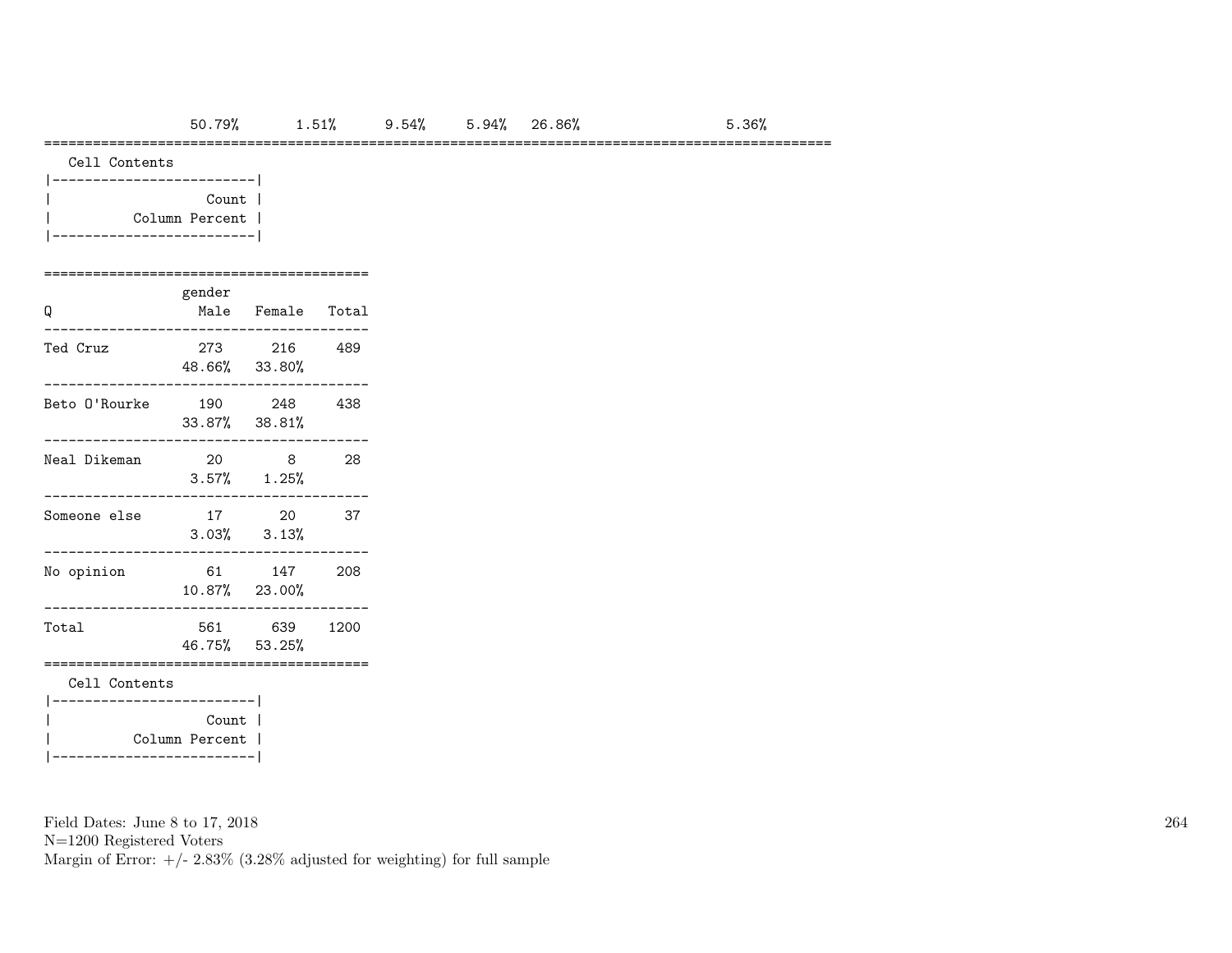|                                   | LOCATE                    |                                                           |     |                               |          |                                                                                           |     |
|-----------------------------------|---------------------------|-----------------------------------------------------------|-----|-------------------------------|----------|-------------------------------------------------------------------------------------------|-----|
| Q                                 |                           | Urban Suburban Rural Total                                |     |                               |          |                                                                                           |     |
| Ted Cruz                          |                           | 103 247 138 488<br>26.34% 43.18% 58.72%                   |     |                               |          |                                                                                           |     |
| Beto 0'Rourke 175 210 52 437      |                           | ---------------------------------<br>44.76% 36.71% 22.13% |     |                               |          |                                                                                           |     |
| Neal Dikeman                      |                           | 12 13 3<br>$3.07\%$ 2.27% 1.28%                           | 28  |                               |          |                                                                                           |     |
| Someone else 22 11 4 37           |                           | $5.63\%$ $1.92\%$ $1.70\%$                                |     |                               |          |                                                                                           |     |
| No opinion 579 591 591 592 91     |                           | 20.20% 15.91% 16.17%                                      |     |                               |          |                                                                                           |     |
| Total                             |                           | 391 572 235 1198<br>32.64% 47.75% 19.62%                  |     |                               |          |                                                                                           |     |
| Cell Contents                     |                           |                                                           |     |                               |          |                                                                                           |     |
| ----------------------            | Count  <br>Column Percent |                                                           |     |                               |          |                                                                                           |     |
| Q                                 | metro                     |                                                           |     |                               |          | Houston Area Dallas-Fort Worth Area San Antonio Area Austin Area Another Part of TX Total |     |
| Ted Cruz                          | 107                       | 37.81%                                                    | 127 | $38.48\%$ $31.25\%$ $27.62\%$ | 35<br>29 | 190<br>51.77%                                                                             | 488 |
| ________________<br>Beto O'Rourke | 118                       |                                                           | 126 | 45                            | 53       | 94                                                                                        | 436 |

N=1200 Registered Voters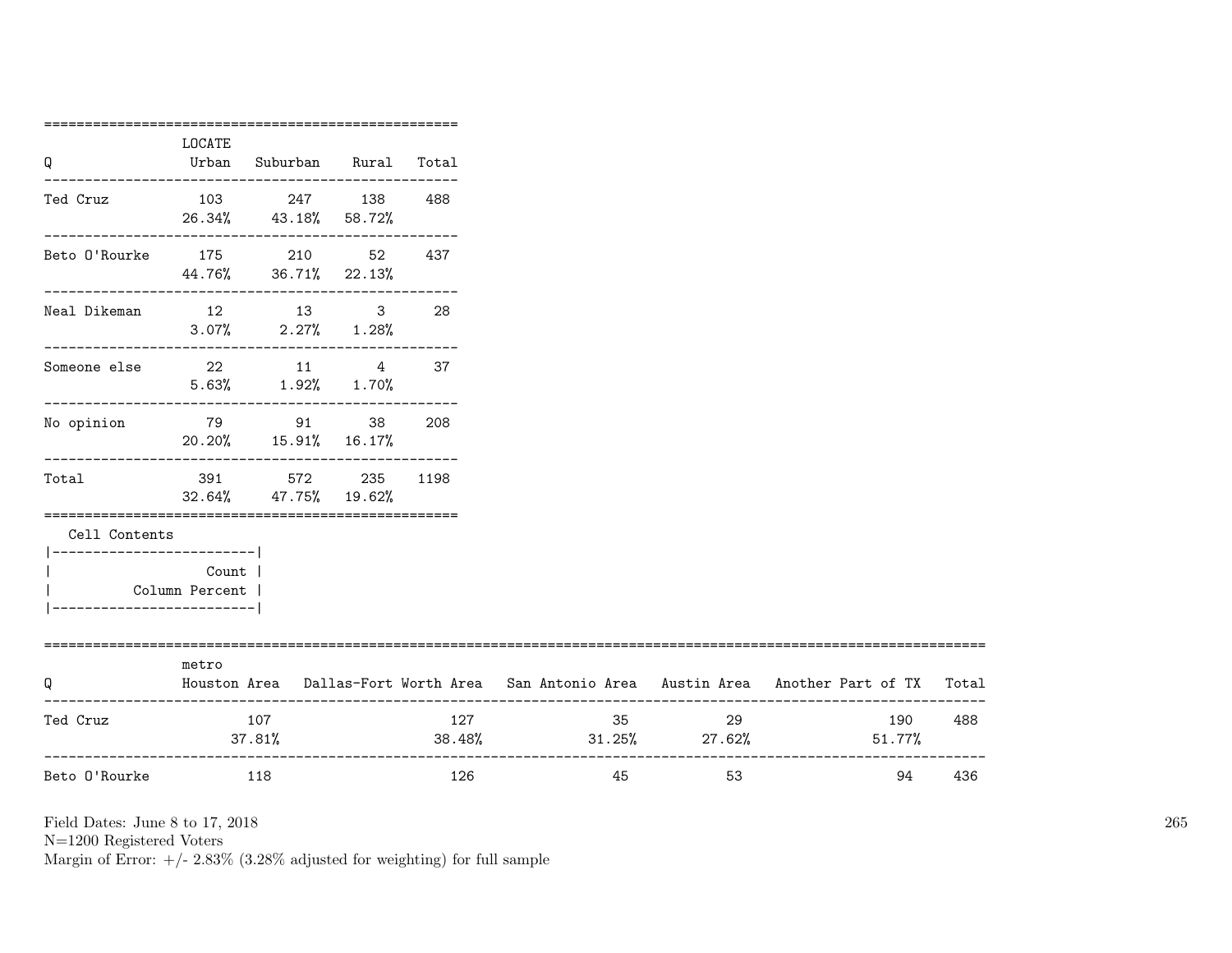|              | 41.70%        | 38.18%        | 40.18%       | 50.48%            | 25.61%        |      |
|--------------|---------------|---------------|--------------|-------------------|---------------|------|
| Neal Dikeman | 10<br>3.53%   | 12<br>3.64%   | 2<br>1.79%   | 0.95%             | 5<br>1.36%    | 30   |
| Someone else | 2.47%         | 12<br>3.64%   | 6<br>5.36%   | $\Omega$<br>0.00% | 10<br>2.72%   | 35   |
| No opinion   | 41<br>14.49%  | 53<br>16.06%  | 24<br>21.43% | 22<br>20.95%      | 68<br>18.53%  | 208  |
| Total        | 283<br>23.64% | 330<br>27.57% | 112<br>9.36% | 105<br>$8.77\%$   | 367<br>30.66% | 1197 |
|              |               |               |              |                   |               |      |

Cell Contents

|-------------------------| Count | Column Percent |  $\overline{1}$ 

 $|---------------$ 

| Q             | AGEG<br>18-29 |        | 30-44 45-64                                       | 65+ | Total |
|---------------|---------------|--------|---------------------------------------------------|-----|-------|
| Ted Cruz      | 57            |        | 99 181<br>$30.32\%$ $31.83\%$ $42.29\%$ $55.51\%$ | 151 | 488   |
| Beto O'Rourke | 74            | 111    | 160<br>39.36% 35.69% 37.38% 34.19%                | 93  | 438   |
| Neal Dikeman  | $\mathbf{3}$  | 15     | 6<br>$1.60\%$ $4.82\%$ $1.40\%$ $1.47\%$          | 4   | 28    |
| Someone else  | 9             | $10-1$ | 14<br>$4.79\%$ $3.22\%$ $3.27\%$ $1.47\%$         | 4   | 37    |

Field Dates: June 8 to 17, 2018

 ${\rm N}{=}1200$  Registered Voters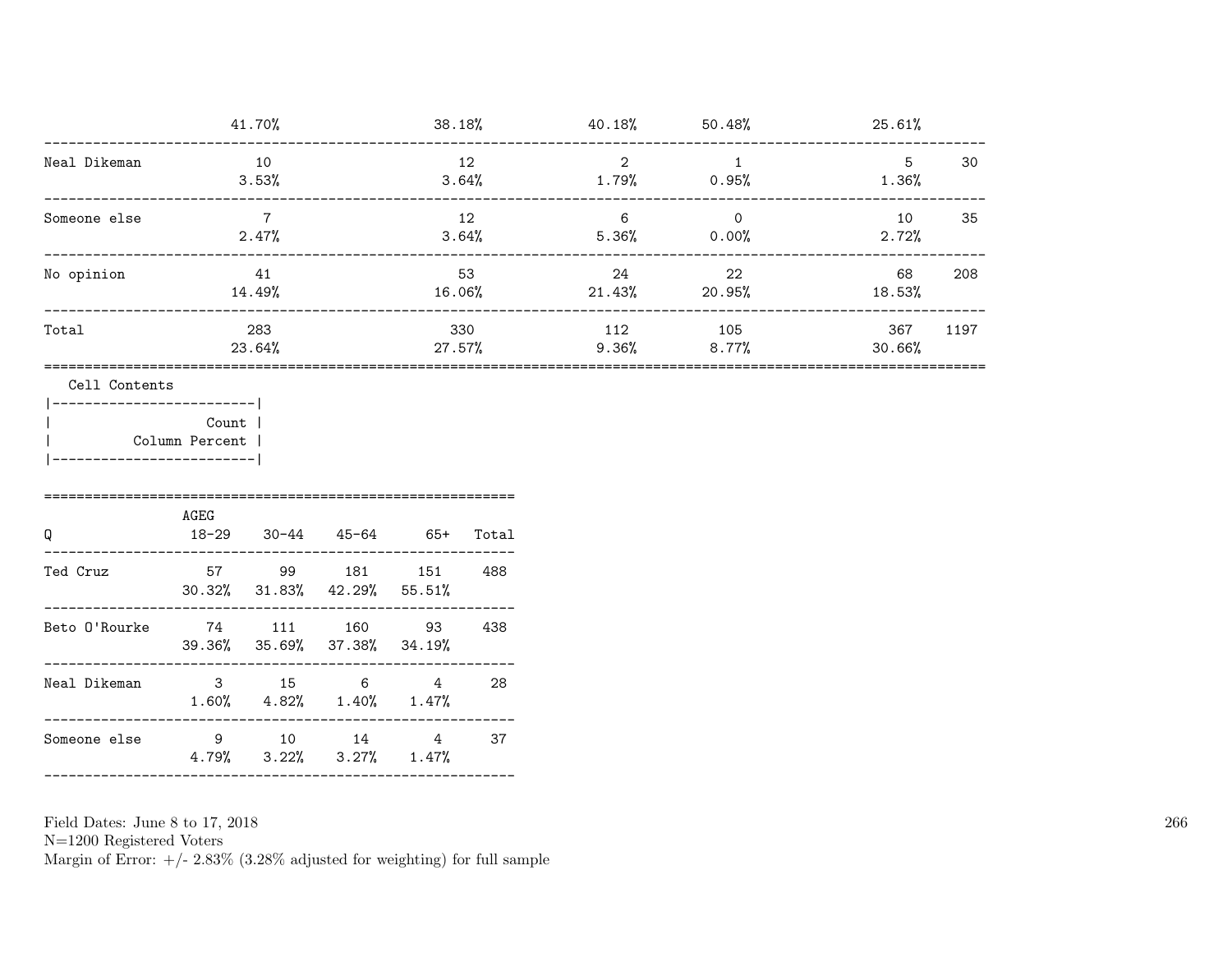| No opinion | 45  | 76.<br>$23.94\%$ $24.44\%$ $15.65\%$ | 67  | 20<br>7.35% | 208  |
|------------|-----|--------------------------------------|-----|-------------|------|
| Total      | 188 | 311<br>15.68% 25.94% 35.70% 22.69%   | 428 | - 272       | 1199 |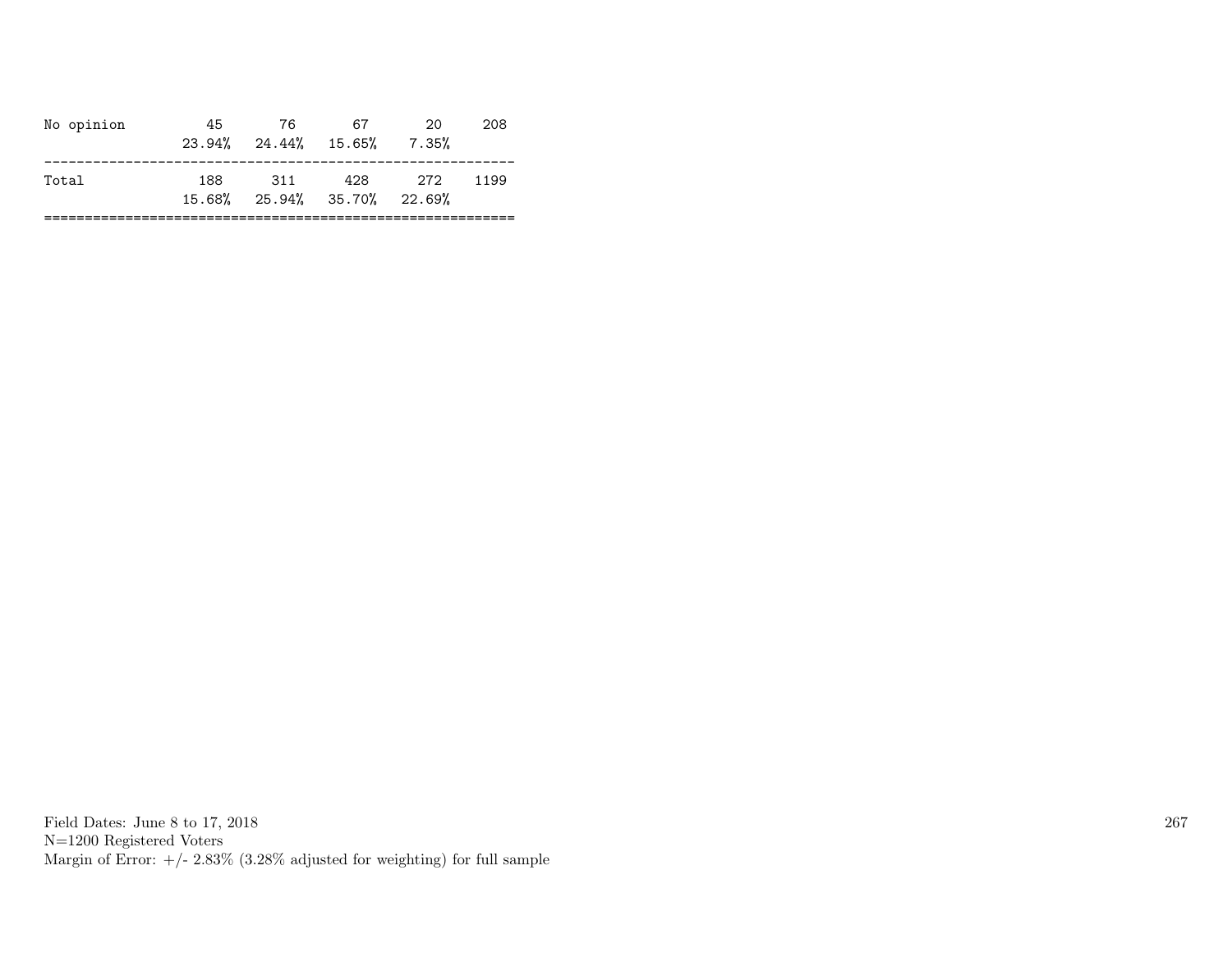# Q16. Gubernatorial Trial Ballot

Cell Contents

| Count          |  |
|----------------|--|
| Column Percent |  |
|                |  |

| Q             | LIBCON7           |                            |                             |                |                      |                         | Extremely lib. Somewhat lib. Lean lib. Moderate Lean con. Somewhat con. Extremely con. | Total |
|---------------|-------------------|----------------------------|-----------------------------|----------------|----------------------|-------------------------|----------------------------------------------------------------------------------------|-------|
| Greg Abbott   | 5<br>$4.39\%$     | 11<br>$7.28\%$             | 8<br>$8.79\%$ 27.81% 71.30% | - 84           | 77                   | 160<br>73.39%           | 181<br>$87.44\%$                                                                       | 526   |
| Lupe Valdez   | 95<br>83.33%      | 106<br>70.20%              | 62<br>68.13%                | 86<br>28.48%   | 6<br>$5.56\%$        | 8<br>3.67%              | 14<br>6.76%                                                                            | 377   |
| Mark Tippetts | $\Omega$<br>0.00% | 4<br>2.65%                 | 4<br>4.40%                  | 14<br>4.64%    | 5<br>4.63%           | 13<br>5.96%             | 3<br>1.45%                                                                             | 43    |
| Someone else  | 5<br>4.39%        | $\overline{7}$<br>$4.64\%$ | 5<br>5.49%                  | 25<br>$8.28\%$ | $\Omega$<br>$0.00\%$ | $\overline{7}$<br>3.21% | $\overline{2}$<br>$0.97\%$                                                             | 51    |
| No opinion    | 9<br>7.89%        | 23<br>15.23%               | 12<br>13.19%                | 93<br>30.79%   | 20<br>18.52%         | 30<br>13.76%            | $\overline{7}$<br>3.38%                                                                | 194   |
| Total         | 114<br>9.57%      | 151<br>12.68%              | 91<br>7.64%                 | 302<br>25.36%  | 108<br>$9.07\%$      | 218<br>18.30%           | 207<br>17.38%                                                                          | 1191  |

Cell Contents

|-------------------------| | Count | | Column Percent | |-------------------------|

Field Dates: June 8 to 17, 2018

N=1200 Registered Voters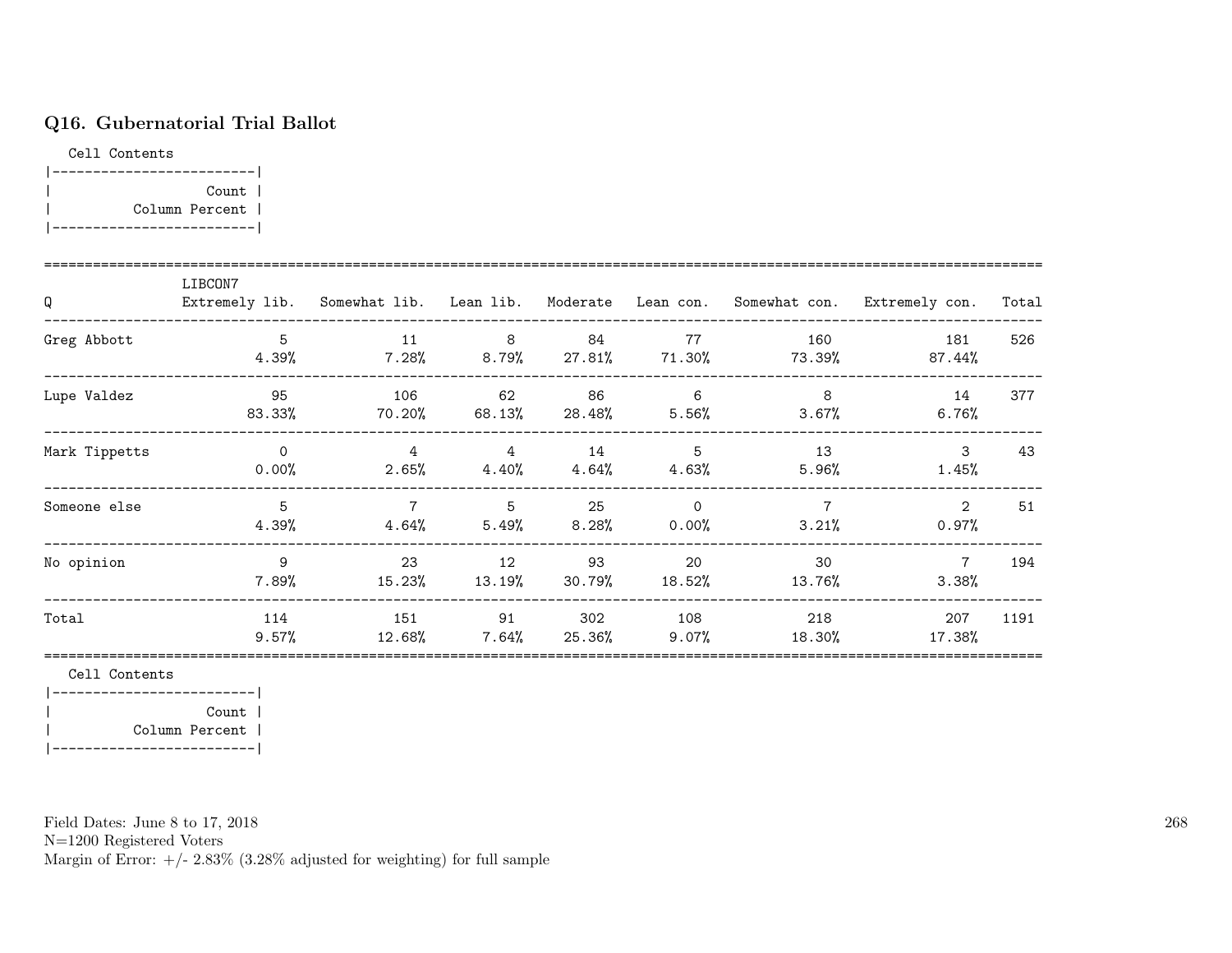| Q                                        | IDEOL                             | Liberals Moderates Conservatives Total                              |    |                  |              |         |            |     |
|------------------------------------------|-----------------------------------|---------------------------------------------------------------------|----|------------------|--------------|---------|------------|-----|
| Greg Abbott                              |                                   | 23 84<br>$6.46\%$ 27.81% 78.72%                                     |    |                  | 418 525      |         |            |     |
| Lupe Valdez                              | $73.88\%$ 28.48% 5.08%            | 263 86                                                              |    |                  | 27 376       |         |            |     |
| Mark Tippetts                            | 8 14                              | $2.25\%$ $4.64\%$ $3.77\%$                                          |    | 20 42            |              |         |            |     |
| Someone else                             |                                   | 18 25<br>$5.06\%$ 8.28% 1.69%                                       |    |                  | 9 52         |         |            |     |
| No opinion                               |                                   | 44 93<br>12.36% 30.79%                                              |    | 57 194<br>10.73% |              |         |            |     |
| Total                                    |                                   | 356 302<br>29.94% 25.40% 44.66%                                     |    | 531              | 1189         |         |            |     |
| Cell Contents<br>----------------------- | ----------------                  |                                                                     |    |                  |              |         |            |     |
| Column Percent                           | Count  <br>---------------------- |                                                                     |    |                  |              |         |            |     |
| ================================<br>O    | PID7                              | StrDem WeakDem LeanDem Ind LeanRep WeakRep StrRep Total             |    |                  |              |         |            |     |
| Greg Abbott 15 13 9 45 118 103 212       |                                   | $6.12\%$ $11.11\%$ $6.52\%$ $36.89\%$ $83.10\%$ $71.53\%$ $86.89\%$ |    |                  |              |         |            | 515 |
| Lupe Valdez                              | 189 63                            |                                                                     | 90 | 20               | $\mathbf{1}$ | $5 - 5$ | $4\degree$ | 372 |

N=1200 Registered Voters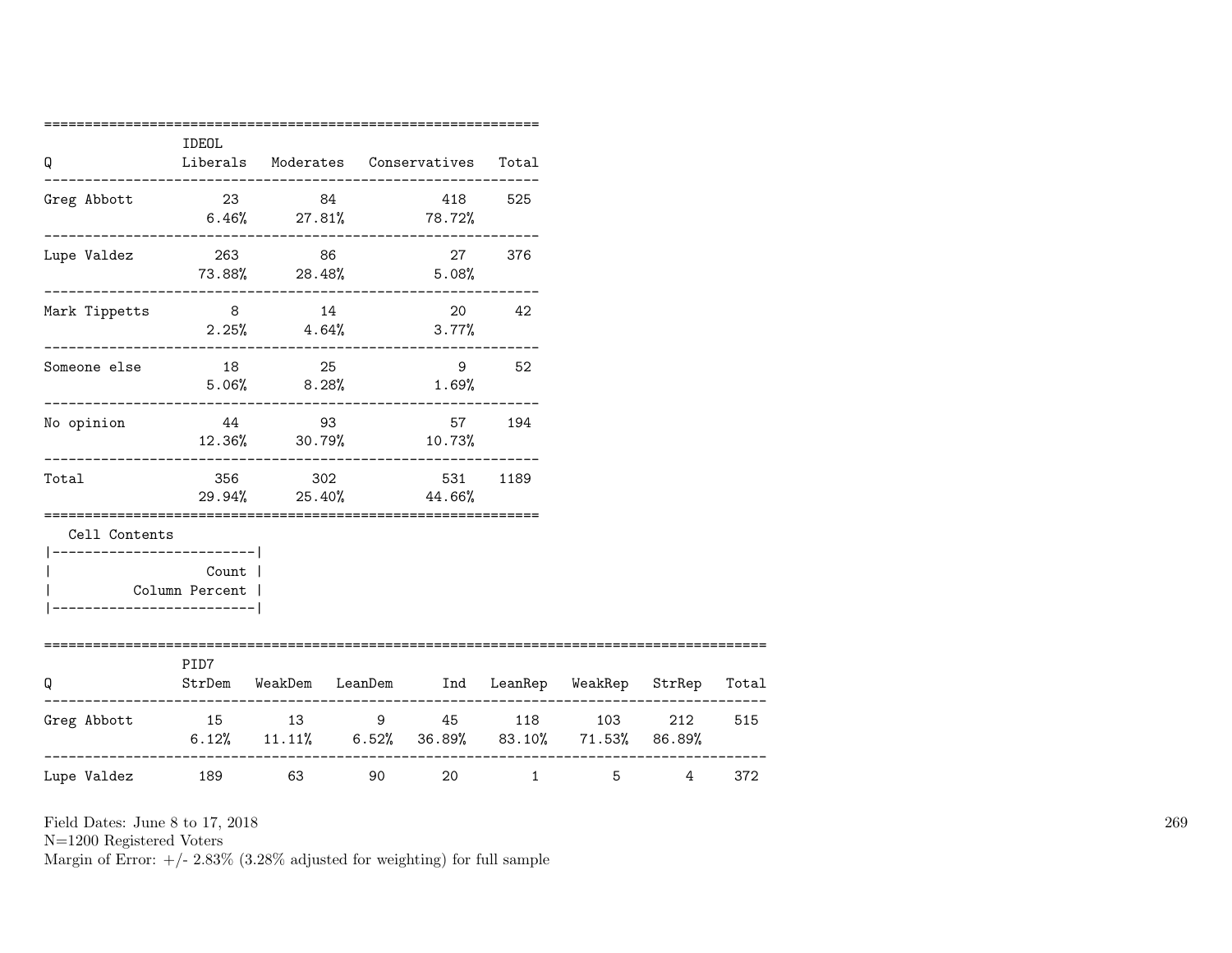|                                                                                            |       |  | 77.14% 53.85% 65.22% 16.39% 0.70% 3.47% 1.64%                                   |  |                |        |
|--------------------------------------------------------------------------------------------|-------|--|---------------------------------------------------------------------------------|--|----------------|--------|
| Mark Tippetts 3 2 5 10 4 10 6 40                                                           |       |  | $1.22\%$ $1.71\%$ $3.62\%$ $8.20\%$ $2.82\%$ $6.94\%$ $2.46\%$                  |  |                |        |
| Someone else 5 9 9 9 15 1 4 4 47                                                           |       |  | $2.04\%$ 7.69% 6.52% 12.30% 0.70% 2.78% 1.64%                                   |  | ______________ |        |
| No opinion                                                                                 |       |  | 33 30 25 32 18 22<br>13.47% 25.64% 18.12% 26.23% 12.68% 15.28% 7.38%            |  |                | 18 178 |
| Total                                                                                      |       |  | 245 117 138 122 142 144 244<br>21.27% 10.16% 11.98% 10.59% 12.33% 12.50% 21.18% |  |                | 1152   |
| Cell Contents<br>------------------------- <br>Column Percent  <br>----------------------- | Count |  |                                                                                 |  |                |        |
| $\Omega$                                                                                   | PID3  |  | Democrats Independents Republicans Total                                        |  |                |        |
| Greg Abbott<br>._____________________                                                      | 37    |  | 45 432 514<br>$7.39\%$ 36.89% 81.82%                                            |  |                |        |
| Lupe Valdez                                                                                |       |  | 342 20 10 372<br>$68.26\%$ 16.39% 1.89%                                         |  |                |        |
| Mark Tippetts                                                                              |       |  | 11 10 19 40<br>$2.20\%$ 8.20% 3.60%                                             |  |                |        |
| Someone else                                                                               | 22    |  | 15 10 47<br>$4.39\%$ $12.30\%$ $1.89\%$                                         |  |                |        |

N=1200 Registered Voters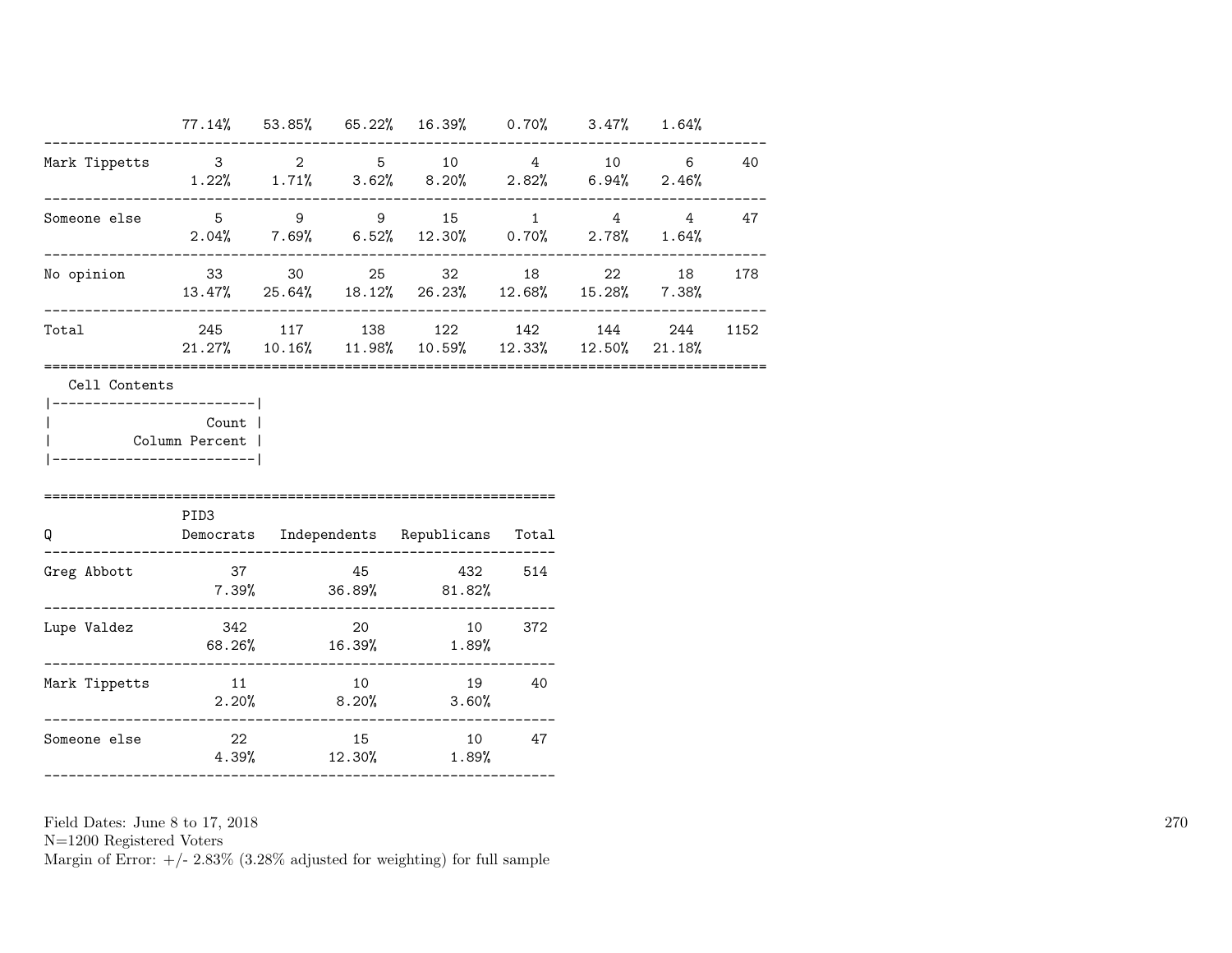| No opinion                  | 89                                    | 17.76% 26.23% 10.80% | 32               | 57            | 178                   |       |                                           |                                                                                                                                                                                                                                                                                                                                                               |      |
|-----------------------------|---------------------------------------|----------------------|------------------|---------------|-----------------------|-------|-------------------------------------------|---------------------------------------------------------------------------------------------------------------------------------------------------------------------------------------------------------------------------------------------------------------------------------------------------------------------------------------------------------------|------|
| Total                       | 501<br>43.53%                         | 122<br>10.60%        |                  | 528<br>45.87% | 1151                  |       |                                           |                                                                                                                                                                                                                                                                                                                                                               |      |
| Cell Contents               |                                       |                      |                  |               |                       |       |                                           |                                                                                                                                                                                                                                                                                                                                                               |      |
| ___________________________ | Count  <br>Column Percent             |                      |                  |               |                       |       |                                           |                                                                                                                                                                                                                                                                                                                                                               |      |
| Q                           | Q20A                                  |                      |                  |               |                       |       |                                           | Democratic candidate Republican candidate Tea Party candidate Don't know Total                                                                                                                                                                                                                                                                                |      |
| Greg Abbott                 |                                       | 29                   |                  |               | 260                   |       | 138                                       | 102<br>$5.97\%$ 80.75% 80.75% 86.25% 45.13%                                                                                                                                                                                                                                                                                                                   | 529  |
| Lupe Valdez                 |                                       | 351<br>72.22%        |                  |               | 8<br>2.48%            |       |                                           | $\overline{2}$<br>16 —<br>$1.25\%$ 7.08%                                                                                                                                                                                                                                                                                                                      | 377  |
| Mark Tippetts               |                                       | 15<br>3.09%          |                  |               | 14                    | 4.35% |                                           | $8 \overline{)}$<br>5<br>$5.00\%$ 2.21%                                                                                                                                                                                                                                                                                                                       | 42   |
| Someone else                | ------------------------------------- | 25<br>5.14%          | ________________ |               | $\mathbf{3}$<br>0.93% |       | 6.25%<br>________________________________ | 10 14 52<br>6.19%                                                                                                                                                                                                                                                                                                                                             |      |
| No opinion                  |                                       | 66<br>13.58%         |                  |               | 37<br>11.49%          |       |                                           | $\overline{2}$ and $\overline{2}$ and $\overline{2}$ and $\overline{2}$ and $\overline{2}$ and $\overline{2}$ and $\overline{2}$ and $\overline{2}$ and $\overline{2}$ and $\overline{2}$ and $\overline{2}$ and $\overline{2}$ and $\overline{2}$ and $\overline{2}$ and $\overline{2}$ and $\overline{2}$ and $\overline{2}$ and<br>89 —<br>$1.25\%$ 39.38% | 194  |
| Total                       |                                       | 486                  |                  |               | 322                   |       | 160                                       | 226                                                                                                                                                                                                                                                                                                                                                           | 1194 |

40.70% 26.97% 13.40% 18.93%

=======================================================================================================

Cell Contents

|-------------------------|

Field Dates: June 8 to 17, 2018

N=1200 Registered Voters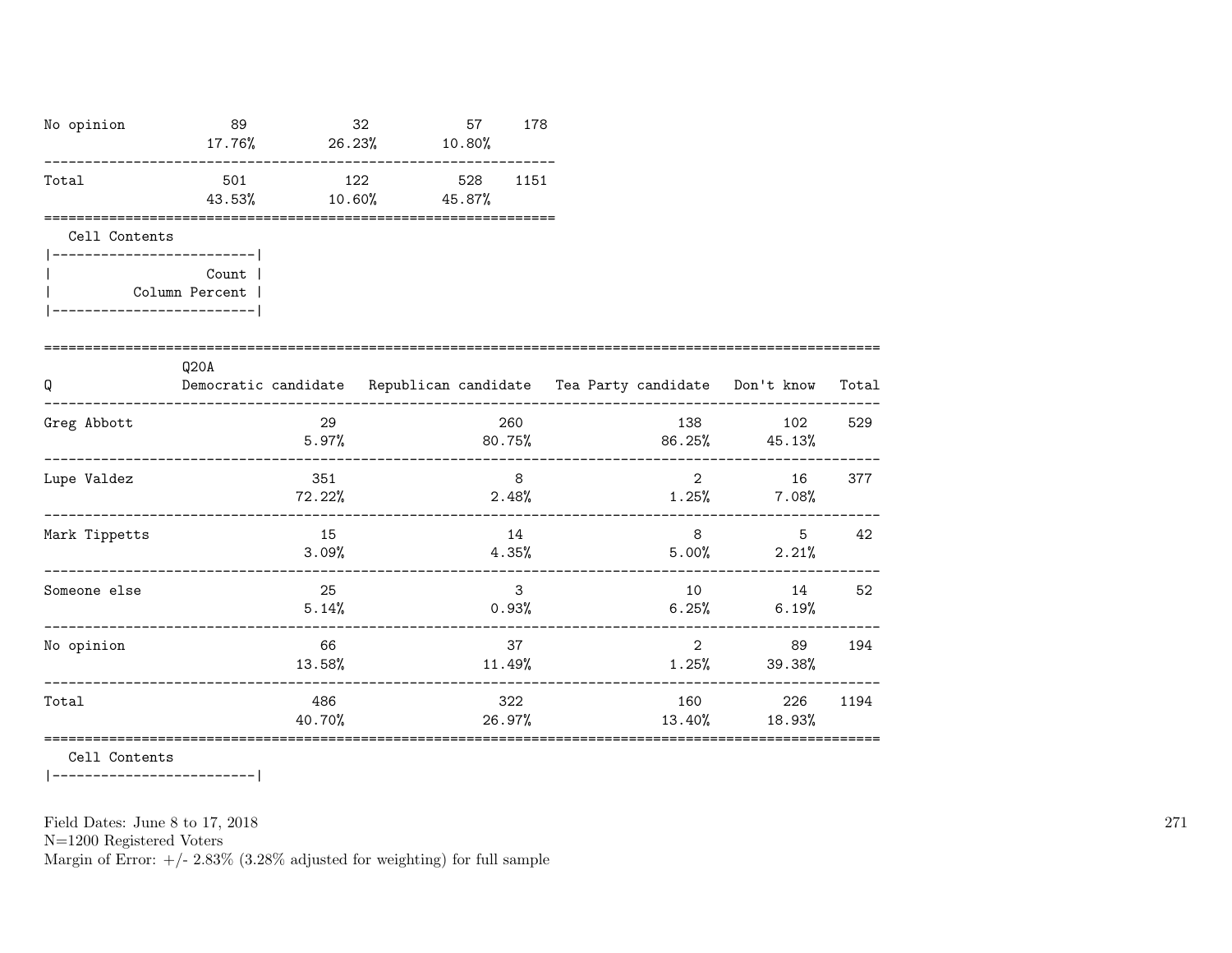| Q                                                        | educ                                 | No HS High school graduate Some college 2-year 4-year Post-grad Total                  |             |                |  |          |    |        |  |
|----------------------------------------------------------|--------------------------------------|----------------------------------------------------------------------------------------|-------------|----------------|--|----------|----|--------|--|
| Greg Abbott 31                                           |                                      | 124 137 53 139 45<br>$44.93\%$ $41.61\%$ $50.55\%$ $43.80\%$ $46.03\%$ $32.85\%$       |             |                |  |          |    | 529    |  |
| Lupe Valdez 5                                            | $7.25\%$                             | $25.50\%$ 35.42% 36.36% 32.45% 43.80%                                                  | 76 96 44 98 |                |  |          |    | 60 379 |  |
| Mark Tippetts                                            | $\sim$ 1                             | $1.45\%$ $2.68\%$ $1.11\%$ $3.31\%$ $5.63\%$ $6.57\%$                                  |             | $3 \t 4 \t 17$ |  |          | 9  | 42     |  |
| Someone else 3                                           | 4.35%                                | $6.38\%$ 2.21% 1.65% 4.30% 6.57%                                                       | 19 6 2 13 9 |                |  |          |    | 52     |  |
| No opinion                                               | 29                                   | $42.03\%$ 23.83% $10.70\%$ $14.88\%$ $11.59\%$ $10.22\%$                               | 71          |                |  | 29 18 35 | 14 | 196    |  |
| Total                                                    | 69<br>5.76%                          | 298 271 121 302 137<br>$24.87\%$ 22.62% 10.10% 25.21% 11.44%                           |             |                |  |          |    | 1198   |  |
| Cell Contents                                            |                                      |                                                                                        |             |                |  |          |    |        |  |
| __________________________<br>__________________________ | Count<br>Column Percent              |                                                                                        |             |                |  |          |    |        |  |
| Q                                                        | ==========================<br>ATTEND | More than once a week Once a week A few times a month Once or twice a year Never Total |             |                |  |          |    |        |  |

N=1200 Registered Voters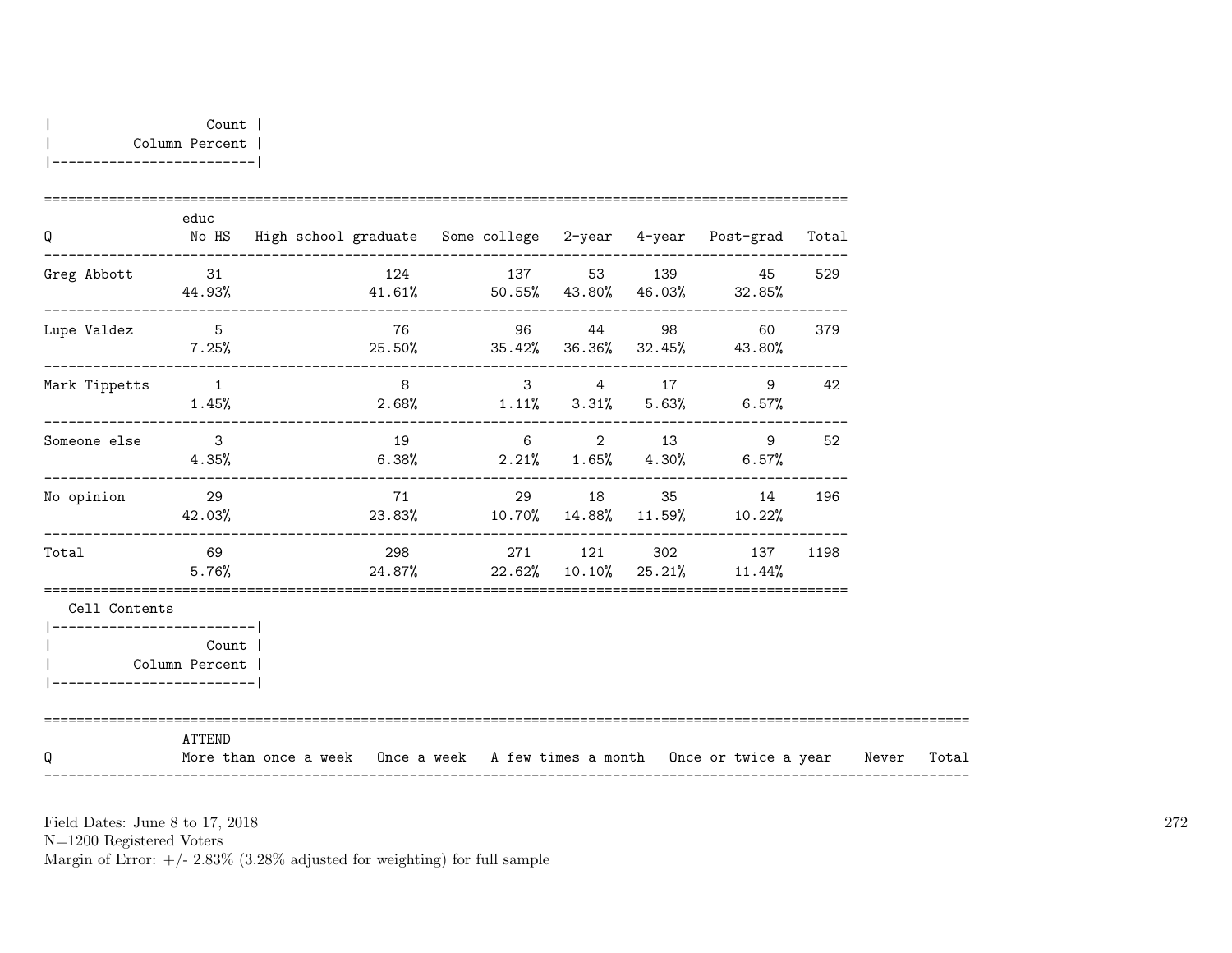| Greg Abbott                                                   |                      |                 | 83<br>60.14%              | 133<br>52.99%            |                                                     | 60<br>45.80%                           |                             | 143<br>38.87%<br>36.39%   | 529   |
|---------------------------------------------------------------|----------------------|-----------------|---------------------------|--------------------------|-----------------------------------------------------|----------------------------------------|-----------------------------|---------------------------|-------|
| Lupe Valdez                                                   |                      |                 | 25<br>18.12%              | 53<br>21.12%             | 28.24%                                              | 37                                     | 94<br>33.22%                | 169<br>43.00%             | 378   |
| Mark Tippetts                                                 |                      |                 | $\overline{4}$<br>2.90%   | 14<br>5.58%              |                                                     | 5<br>3.82%                             | $7\phantom{.0}$<br>$2.47\%$ | 12<br>3.05%               | 42    |
| Someone else                                                  |                      |                 | $7\overline{7}$<br>5.07%  | 6<br>2.39%               | 8 <sup>8</sup>                                      | 6.11%                                  | 18<br>6.36%                 | 12<br>3.05%               | 51    |
| No opinion                                                    |                      |                 | 19<br>13.77%              | 45<br>17.93%             | 16.03%                                              | 21                                     | 19.08%                      | 57<br>54 7<br>14.50%      | 196   |
| Total                                                         |                      |                 | 138<br>11.54%             | 251<br>20.99%            |                                                     | 131<br>10.95%                          |                             | 393<br>23.66%<br>32.86%   | 1196  |
| Cell Contents<br>----------------------- <br>  Column Percent | Count                |                 |                           |                          |                                                     |                                        |                             |                           |       |
| Q                                                             | race_recode<br>White |                 |                           |                          | Black Hispanic Asian Native American Middle Eastern |                                        | Mixed                       | Other                     | Total |
| Greg Abbott 388                                               | 55.75%               | 25<br>14.79%    | 88<br>$32.47\%$ $37.50\%$ | 6                        | 4<br>57.14%                                         | $\mathbf{1}$                           | 10<br>$20.00\%$ 45.45%      | $7\overline{ }$<br>63.64% | 529   |
| Lupe Valdez 187                                               | 26.87%               | 91<br>$53.85\%$ | 84<br>$31.00\%$           | 5<br>$31.25\%$           | $\mathbf{1}$                                        | $\overline{2}$<br>14.29% 40.00% 31.82% | $7\overline{ }$             | 1<br>9.09%                | 378   |
| Mark Tippetts                                                 | 3.88%                | 0.59%           | 27 1 14<br>5.17%          | $\mathsf{O}$<br>$0.00\%$ | $\Omega$<br>$0.00\%$                                | $\mathbf{1}$<br>20.00%                 | $\circ$<br>0.00%            | $\circ$<br>0.00%          | 43    |

N=1200 Registered Voters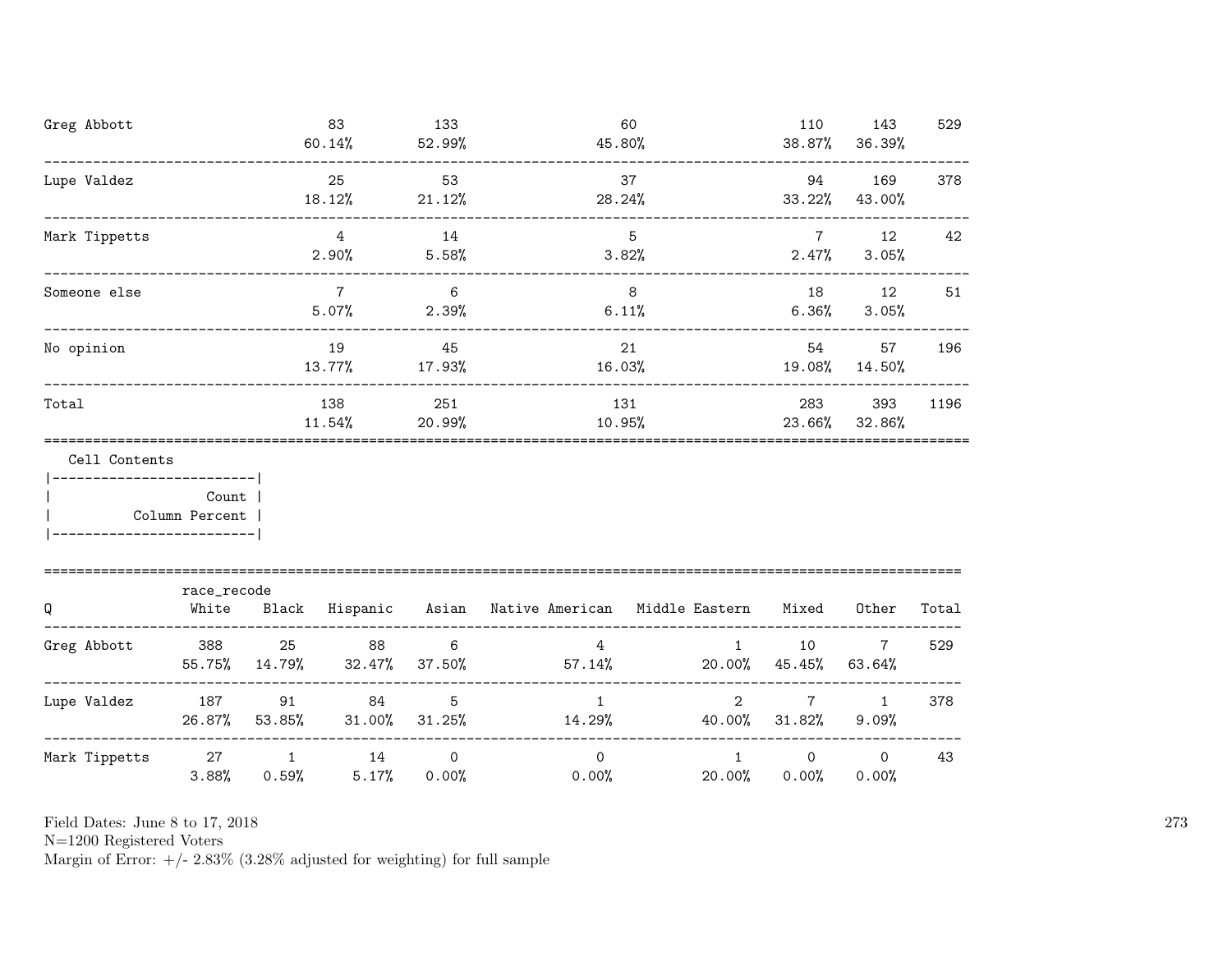| Someone else 20 14 12                        |                                |                                              | $\sim$ 1 | $\mathbf{1}$    | $\overline{0}$<br>$2.87\%$ $8.28\%$ $4.43\%$ $6.25\%$ $14.29\%$ $0.00\%$ $13.64\%$ $0.00\%$ |                        | $3 \sim$<br>$\circ$                 | 51   |
|----------------------------------------------|--------------------------------|----------------------------------------------|----------|-----------------|---------------------------------------------------------------------------------------------|------------------------|-------------------------------------|------|
| No opinion 574 38 573 573 574                |                                | $10.63\%$ 22.49% 26.94% 25.00% 14.29%        |          | $\overline{1}$  | 20.00% 9.09% 27.27%                                                                         | ---------------------- | $1 \qquad \qquad 2 \qquad \qquad 3$ | 196  |
| Total                                        |                                | 696 169 271 16                               |          | $7\overline{ }$ | 5 22 11<br>58.15% 14.12% 22.64% 1.34% 0.58% 0.42% 1.84% 0.92%                               |                        |                                     | 1197 |
| Cell Contents<br> ------------------------   |                                |                                              |          |                 |                                                                                             |                        |                                     |      |
| -------------------------                    | <b>Count</b><br>Column Percent |                                              |          |                 |                                                                                             |                        |                                     |      |
| Q                                            | MARITAL                        |                                              |          |                 | Married Separated Divorced Widowed Single Domestic-Partnership Total                        |                        |                                     |      |
| Greg Abbott 313 8 40 41 94                   |                                |                                              |          |                 | 31<br>$51.82\%$ $42.11\%$ $34.78\%$ $56.94\%$ $29.56\%$ $48.44\%$                           | 527                    |                                     |      |
| Lupe Valdez 163 4 52 24 118                  |                                | 26.99% 21.05% 45.22% 33.33% 37.11%           |          |                 | 15<br>$23.44\%$                                                                             | 376                    |                                     |      |
| Mark Tippetts 27 13 0 9                      |                                | $4.47\%$ 5.26% 2.61% 0.00% 2.83%             |          |                 | $3^{\circ}$<br>4.69%                                                                        | 43                     |                                     |      |
| Someone else $24$ and $1$ and $3$ and $19$   |                                | $3.97\%$ $5.26\%$ $2.61\%$ $0.00\%$ $5.97\%$ |          |                 | 6.25%                                                                                       | 4 51                   |                                     |      |
| _________________<br>No opinion 77 5 17 7 78 |                                |                                              |          |                 | $12.75\%$ 26.32% $14.78\%$ 9.72% 24.53% 17.19%                                              | 11 195                 |                                     |      |
| Total                                        |                                | 604 19 115 72 318                            |          |                 |                                                                                             | 64 1192                |                                     |      |

N=1200 Registered Voters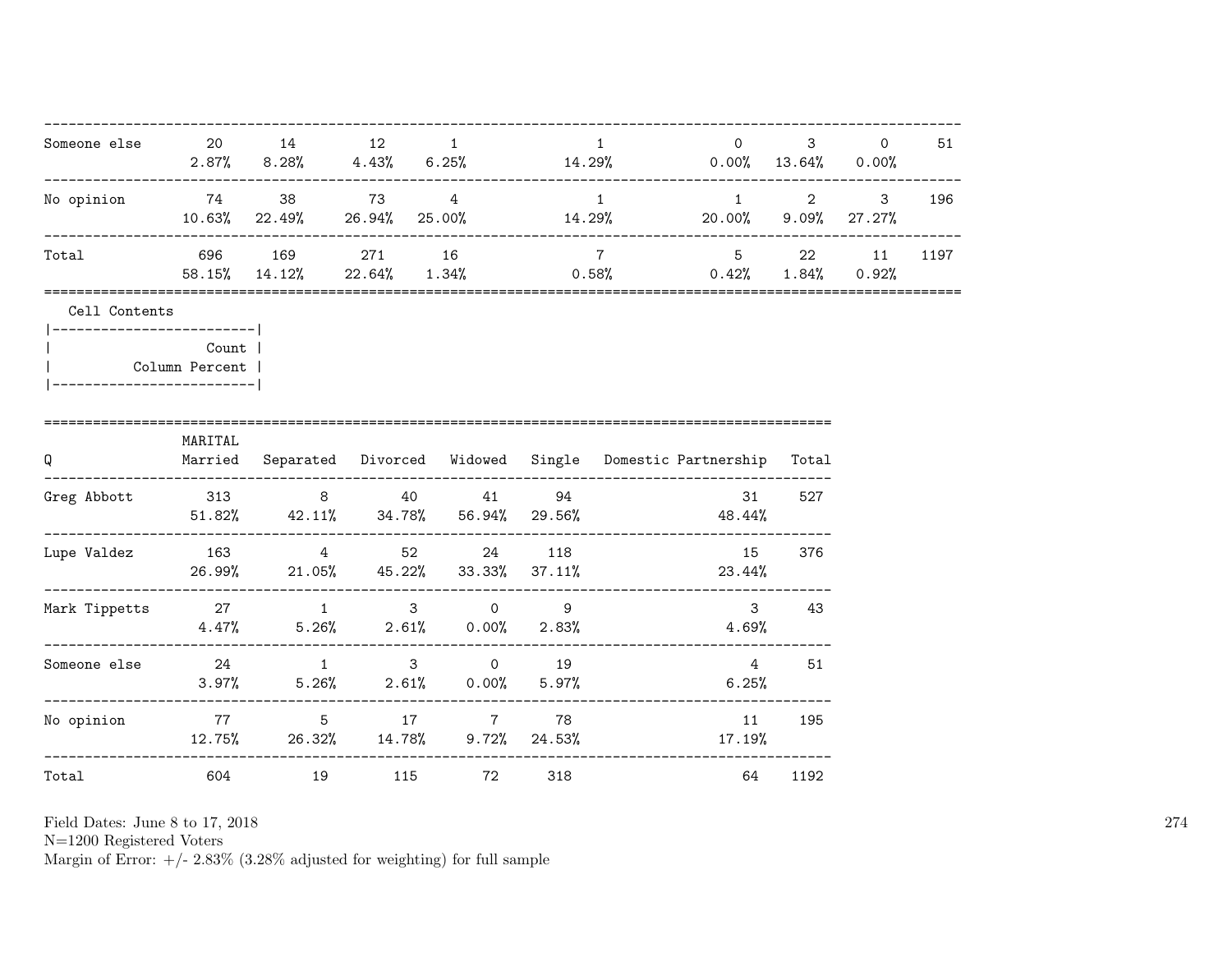### =================================================================================================

| Cell Contents |
|---------------|
|---------------|

| Count          |  |
|----------------|--|
| Column Percent |  |
|                |  |

#### ========================================

| Q             | gender<br>Male          | Female               | Total |
|---------------|-------------------------|----------------------|-------|
| Greg Abbott   | 283<br>$50.54\%$ 38.68% | 246                  | 529   |
| Lupe Valdez   | 157<br>28.04% 34.75%    | 221                  | 378   |
| Mark Tippetts | 29<br>5.18%             | - 13<br>2.04%        | 42    |
| Someone else  | 28<br>5.00%             | - 23<br>3.62%        | 51    |
| No opinion    | 63                      | 133<br>11.25% 20.91% | 196   |
| Total         | 560<br>46.82% 53.18%    | 636                  | 1196  |
| Cell Contents |                         |                      |       |
|               | Count<br>Column Percent |                      |       |

Field Dates: June 8 to 17, 2018

N=1200 Registered Voters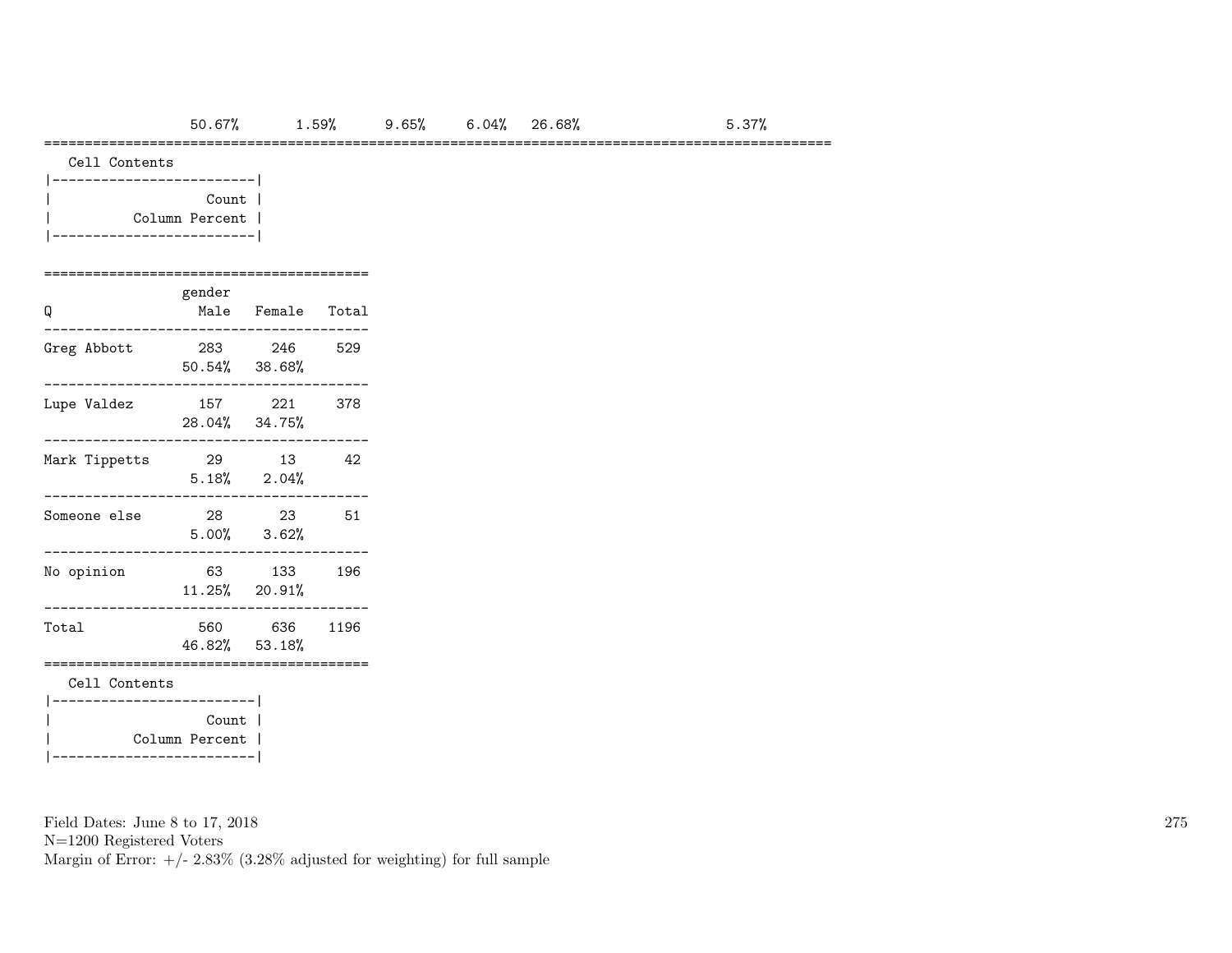| Q                                          | LOCATE<br>Urban           | Suburban Rural Total                                  |     |                         |       |                                                                                           |     |
|--------------------------------------------|---------------------------|-------------------------------------------------------|-----|-------------------------|-------|-------------------------------------------------------------------------------------------|-----|
| Greg Abbott 113 270 146 529                |                           | 29.05% 47.29% 61.60%                                  |     |                         |       |                                                                                           |     |
| Lupe Valdez  158  181  39  378             |                           | 40.62% 31.70% 16.46%                                  |     |                         |       |                                                                                           |     |
| Mark Tippetts 19 15 9                      |                           | $4.88\%$ $2.63\%$ $3.80\%$                            | 43  |                         |       |                                                                                           |     |
| Someone else                               |                           | 24 16 11<br>$6.17\%$ $2.80\%$ $4.64\%$                | 51  |                         |       |                                                                                           |     |
| No opinion 75 89 32                        |                           | 19.28% 15.59% 13.50%<br>_____________________________ | 196 |                         |       |                                                                                           |     |
| Total                                      |                           | 389 571 237 1197<br>$32.5\%$ $47.7\%$ $19.8\%$        |     |                         |       |                                                                                           |     |
| Cell Contents<br>------------------------- |                           |                                                       |     |                         |       |                                                                                           |     |
| ----------------------                     | Count  <br>Column Percent |                                                       |     |                         |       |                                                                                           |     |
| Q                                          | metro                     |                                                       |     |                         |       | Houston Area Dallas-Fort Worth Area San Antonio Area Austin Area Another Part of TX Total |     |
| Greg Abbott                                | 118                       | 41.70%                                                | 137 | $41.77\%$ 35.14% 39.62% | 39 42 | 193<br>52.59%                                                                             | 529 |
| Lupe Valdez                                | 100                       |                                                       | 118 | 31                      | 48    | 79                                                                                        | 376 |

N=1200 Registered Voters

Margin of Error:  $+/- 2.83\%$  (3.28% adjusted for weighting) for full sample

===================================================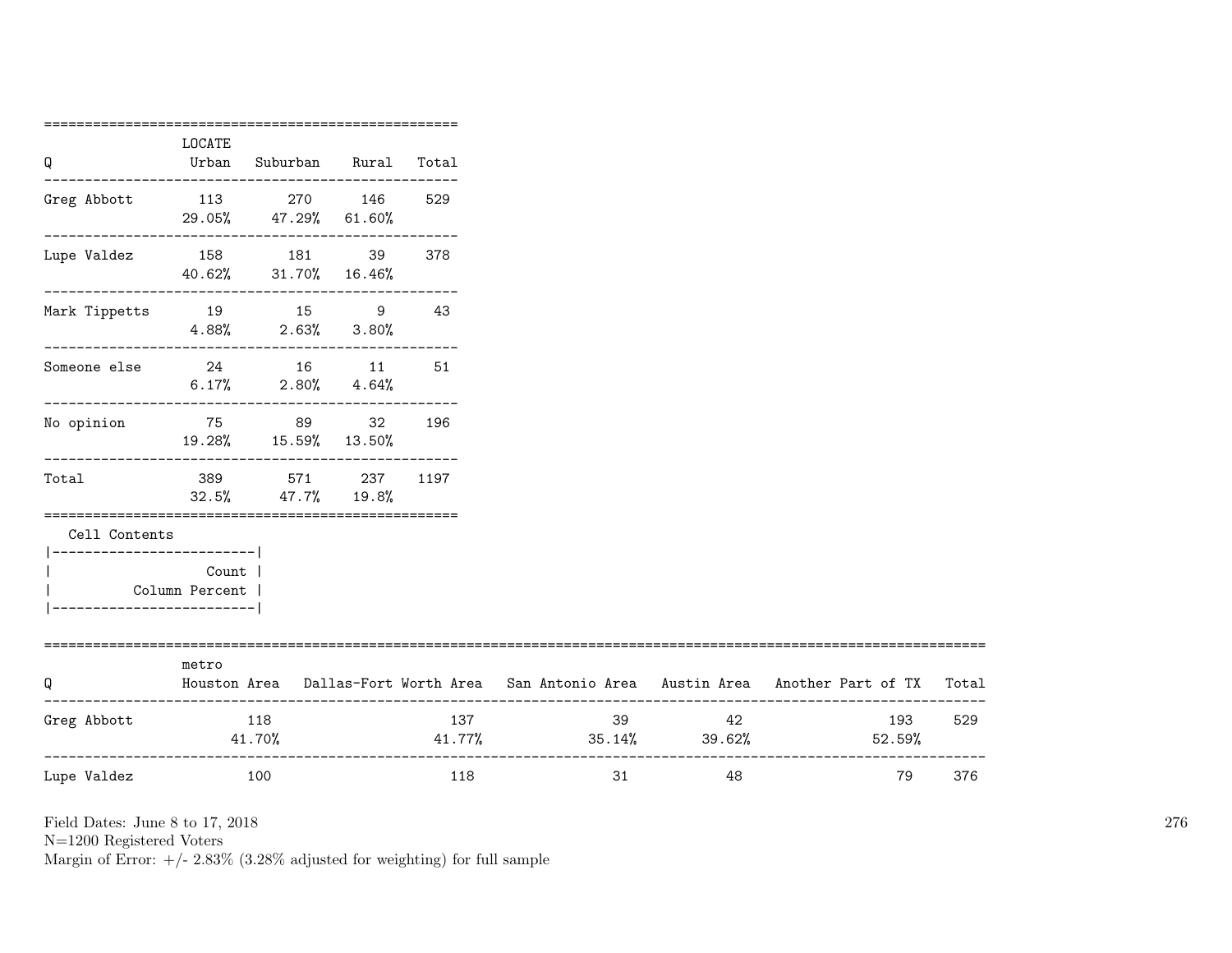|               | 35.34%        | 35.98%           | 27.93%       | 45.28%          | 21.53%        |      |
|---------------|---------------|------------------|--------------|-----------------|---------------|------|
| Mark Tippetts | 10<br>3.53%   | 14<br>4.27%      | 4<br>3.60%   | 0.94%           | 13<br>3.54%   | 42   |
| Someone else  | 19<br>6.71%   | 11<br>3.35%      | 9<br>8.11%   | 0.94%           | 13<br>3.54%   | 53   |
| No opinion    | 36<br>12.72%  | 48<br>14.63%     | 28<br>25.23% | 14<br>13.21%    | 69<br>18.80%  | 195  |
| Total         | 283<br>23.68% | 328<br>$27.45\%$ | 111<br>9.29% | 106<br>$8.87\%$ | 367<br>30.71% | 1195 |
| Cell Contents |               |                  |              |                 |               |      |

|-------------------------|

| Count |

| Column Percent | |-------------------------|

| Q             | AGEG<br>18-29 | 30-44 | 45-64                                       | 65+        | Total |
|---------------|---------------|-------|---------------------------------------------|------------|-------|
| Greg Abbott   | 61            | 103   | 207<br>$32.62\%$ $33.23\%$ $48.48\%$ 58.09% | 158        | 529   |
| Lupe Valdez   | 67            | 91    | 135<br>35.83% 29.35% 31.62% 31.25%          | 85         | 378   |
| Mark Tippetts | 6             | 20    | 13<br>$3.21\%$ 6.45% $3.04\%$ 1.10%         | 3          | 42    |
| Someone else  | 5             | 27    | 15<br>$2.67\%$ $8.71\%$ $3.51\%$            | 5<br>1.84% | 52    |
|               |               |       |                                             |            |       |

Field Dates: June 8 to 17, 2018

N=1200 Registered Voters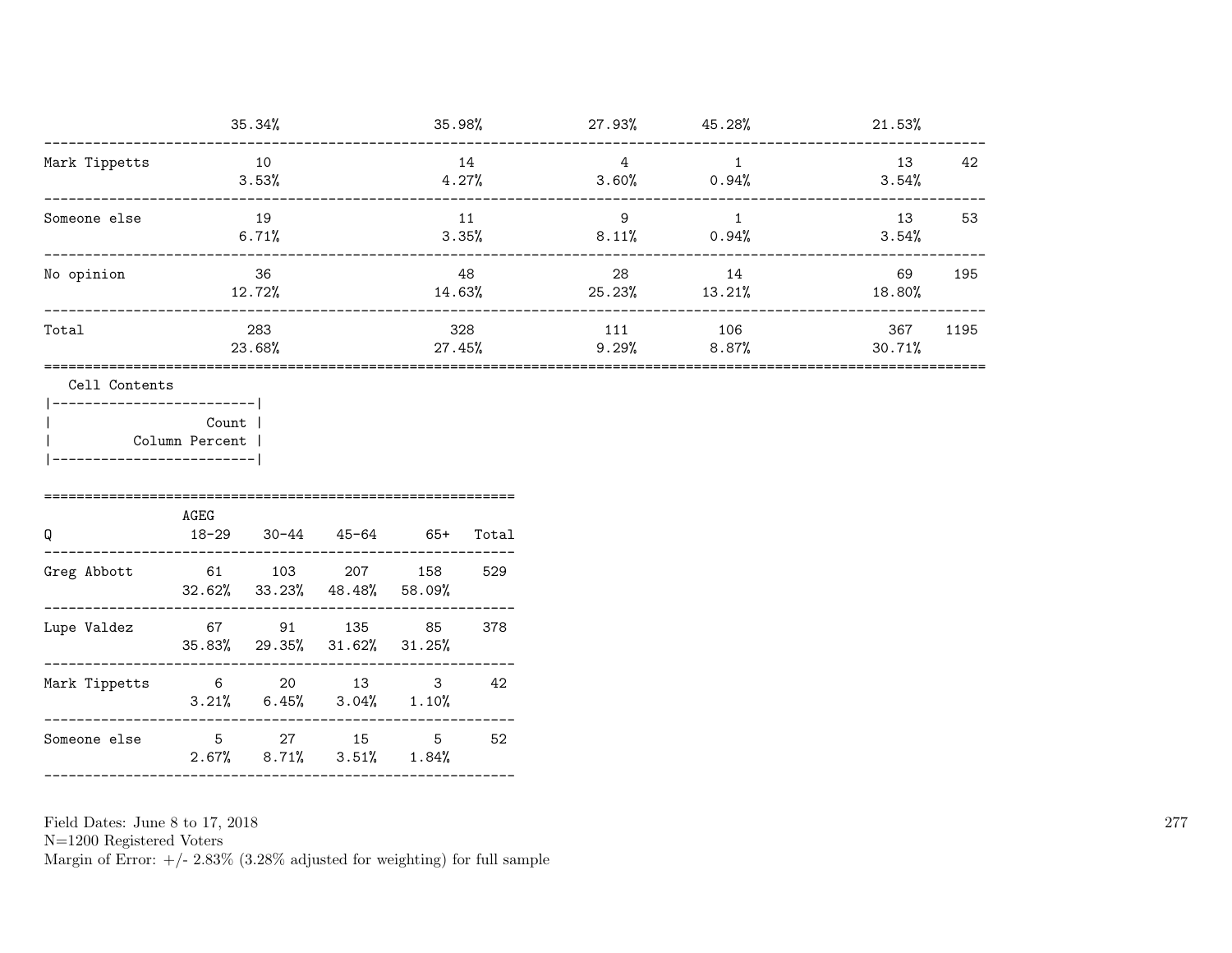| No opinion | 48. | 69<br>$25.67\%$ $22.26\%$ $13.35\%$ | 57                                             | 21<br>7.72% | 195  |
|------------|-----|-------------------------------------|------------------------------------------------|-------------|------|
| Total      | 187 | 310                                 | 427<br>$15.64\%$ $25.92\%$ $35.70\%$ $22.74\%$ | 272         | 1196 |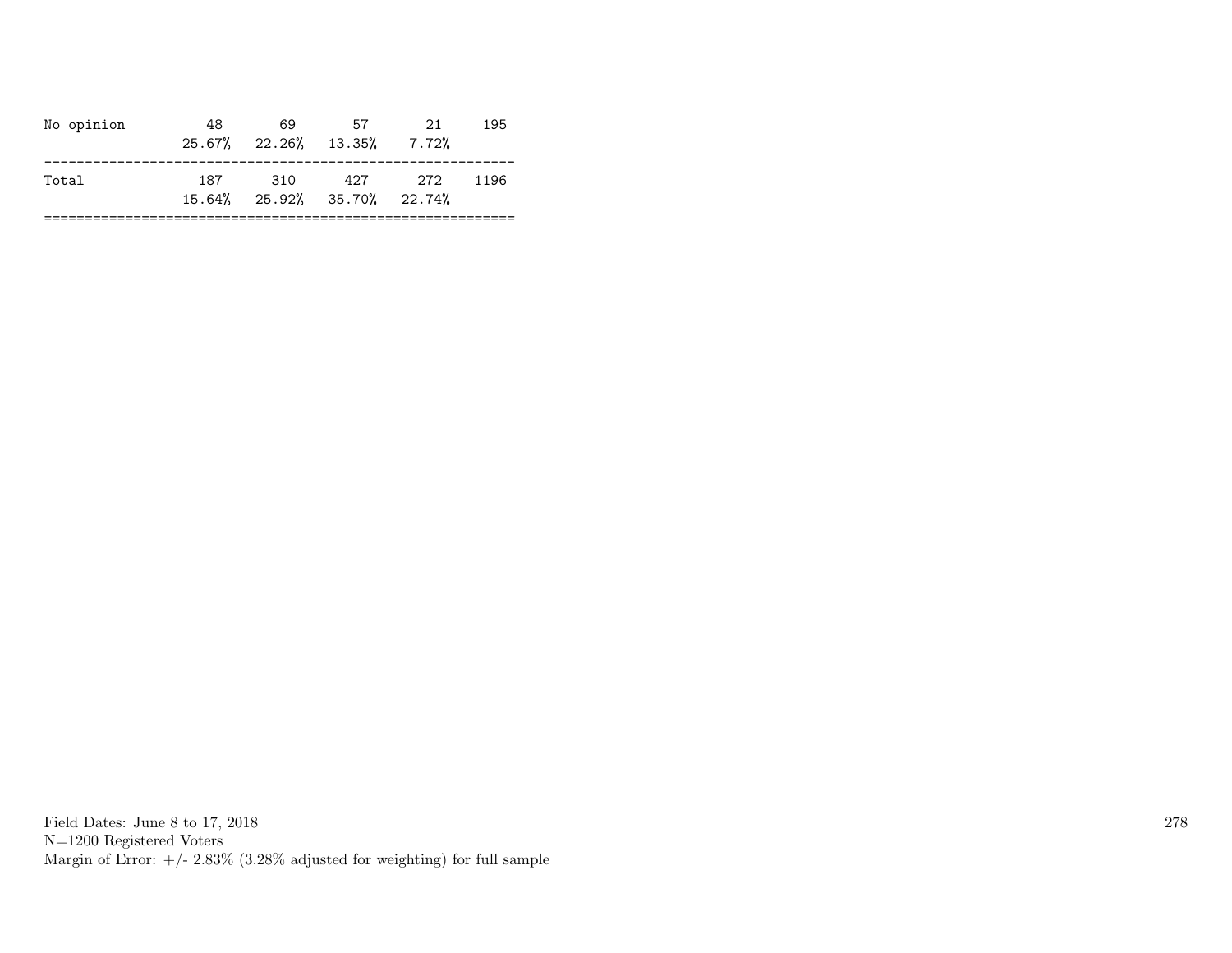# Q17. Lieutenant Governor Trial Ballot

Cell Contents |-------------------------| | Count | | Column Percent | |-------------------------|

| Q              | LIBCON7      |                  |                                   |               |                                |                     | Extremely lib. Somewhat lib. Lean lib. Moderate Lean con. Somewhat con. Extremely con. | Total |
|----------------|--------------|------------------|-----------------------------------|---------------|--------------------------------|---------------------|----------------------------------------------------------------------------------------|-------|
| Dan Patrick    | -6<br>5.31%  | 4<br>2.68%       | $\overline{2}$<br>2.20%           | 48            | 65<br>15.84% 60.75%            | 140<br>64.52%       | 172<br>$82.69\%$                                                                       | 437   |
| Mike Collier   | 83<br>73.45% | 105<br>$70.47\%$ | 66<br>72.53%                      | 82<br>27.06%  | 8<br>7.48%                     | 13<br>5.99%         | 15<br>7.21%                                                                            | 372   |
| Kerry McKennon | $0.88\%$     | 8                | $\mathbf{3}$<br>$5.37\%$ $3.30\%$ | 20            | 4<br>$6.60\%$ $3.74\%$         | 8<br>$3.69\%$       | 3<br>$1.44\%$                                                                          | 47    |
| Someone else   | 6<br>5.31%   | 4                | $\overline{4}$<br>$2.68\%$ 4.40%  | 28            | $\mathbf{1}$<br>$9.24\%$ 0.93% | 11<br>$5.07\%$      | $\mathcal{S}$<br>$1.44\%$                                                              | 57    |
| No opinion     | 17<br>15.04% | 28<br>$18.79\%$  | 16<br>17.58%                      | 125<br>41.25% | 29<br>27.10%                   | 45<br>20.74%        | 15<br>7.21%                                                                            | 275   |
| Total          | 113<br>9.51% | 149<br>12.54%    | 91<br>7.66%                       | 303<br>25.51% | $9.01\%$                       | 107 — 107<br>18.27% | 217<br>208<br>17.51%                                                                   | 1188  |

Cell Contents

|-------------------------| | Count | | Column Percent | |-------------------------|

Field Dates: June 8 to 17, 2018

N=1200 Registered Voters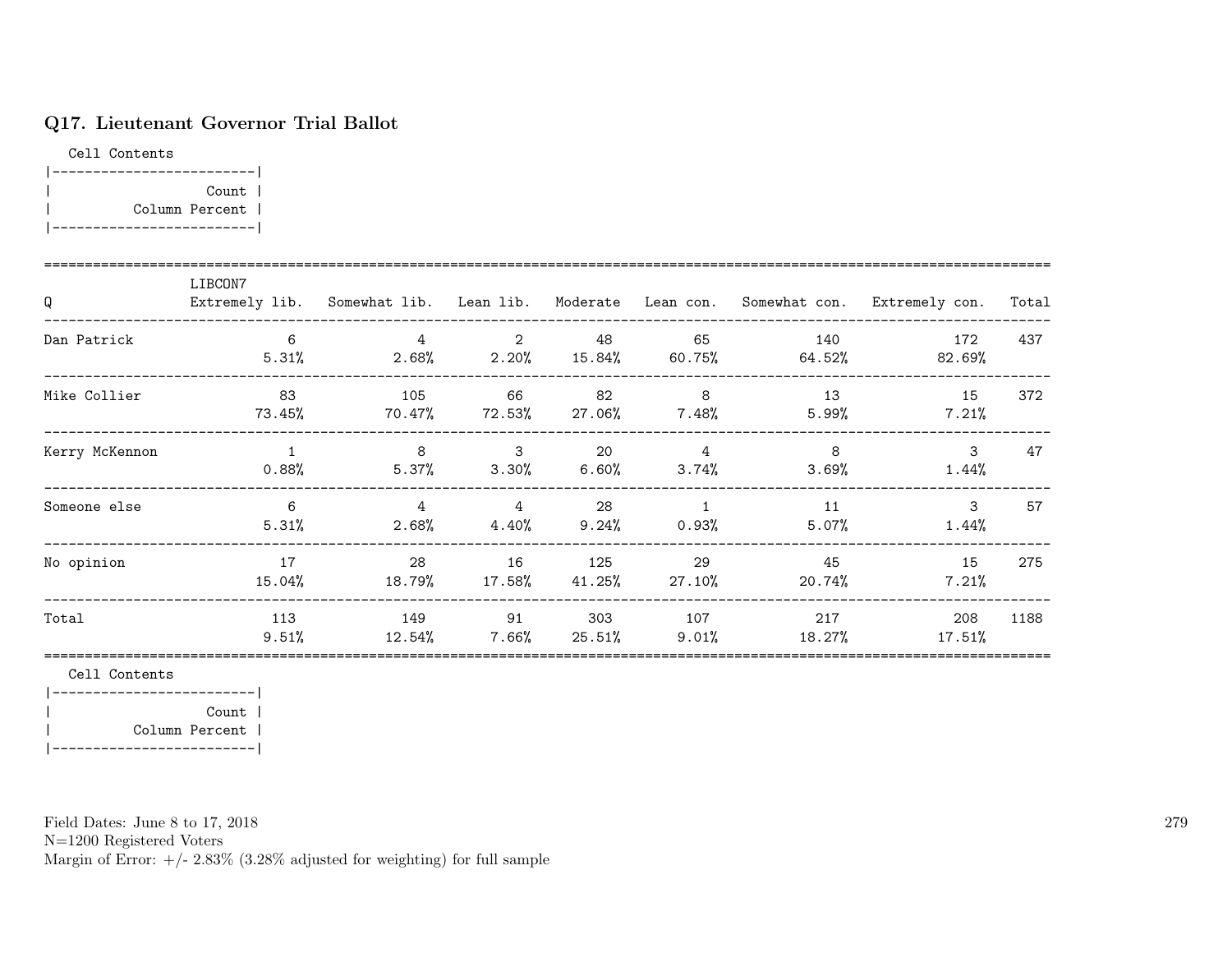| Q                                          | IDEOL                |         | Liberals Moderates Conservatives                                                              | Total   |        |           |     |
|--------------------------------------------|----------------------|---------|-----------------------------------------------------------------------------------------------|---------|--------|-----------|-----|
| Dan Patrick                                |                      | 11 48   | $3.11\%$ $15.84\%$ 71.13%                                                                     | 377 436 |        |           |     |
| Mike Collier                               | 254                  | 82      | $71.75\%$ 27.06% 6.60%                                                                        | 35 371  |        |           |     |
| Kerry McKennon                             | 13 20                |         | 15 48<br>$3.67\%$ 6.60% 2.83%                                                                 |         |        |           |     |
| ____________________<br>Someone else       |                      |         | 14 28 14 56<br>$3.95\%$ 9.24% 2.64%                                                           |         |        |           |     |
| No opinion                                 |                      | 62 125  | 89 276<br>17.51% 41.25% 16.79%                                                                |         |        |           |     |
| Total                                      |                      | 354 303 | 530<br>29.82% 25.53% 44.65%                                                                   | 1187    |        |           |     |
| Cell Contents<br>---------------------     |                      |         |                                                                                               |         |        |           |     |
| Column Percent  <br>---------------------- | Count                |         |                                                                                               |         |        |           |     |
| Q                                          | ============<br>PID7 |         | ============================<br>StrDem WeakDem LeanDem Ind LeanRep WeakRep StrRep Total       |         |        |           |     |
| Dan Patrick                                |                      |         | 5 4 7 30 105 84 195 430<br>$2.04\%$ $3.45\%$ $5.11\%$ $24.39\%$ $75.00\%$ $58.33\%$ $80.25\%$ |         |        |           |     |
| Mike Collier 179 66 87                     |                      |         |                                                                                               |         | 20 3 7 | $7 \quad$ | 369 |

N=1200 Registered Voters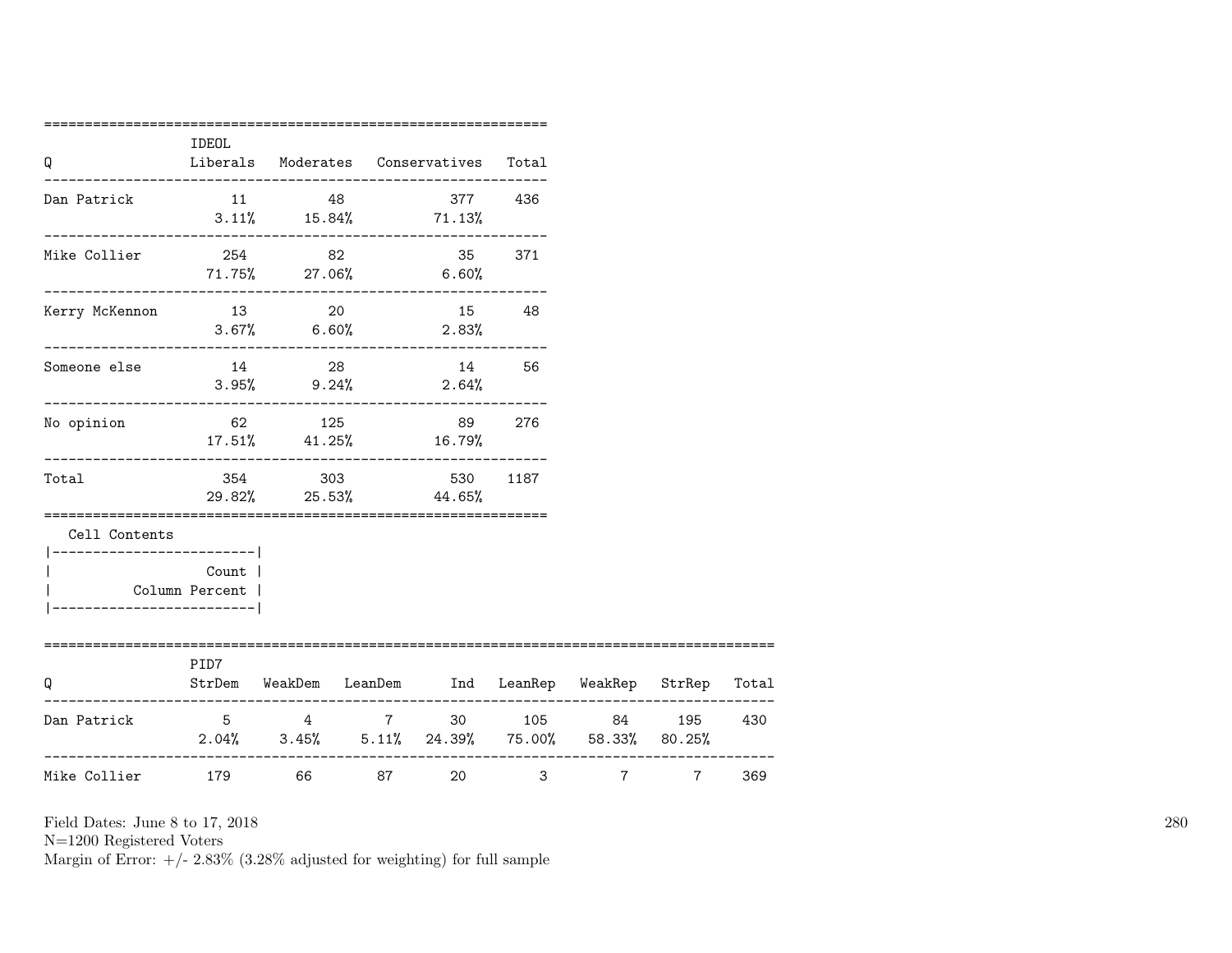|                                                                                          |       |    | 73.06% 56.90% 63.50% 16.26% 2.14% 4.86% 2.88%                                              |         |    |      |
|------------------------------------------------------------------------------------------|-------|----|--------------------------------------------------------------------------------------------|---------|----|------|
| Kerry McKennon 6    4    6    10    7    7    4    44                                    |       |    | $2.45\%$ $3.45\%$ $4.38\%$ $8.13\%$ $5.00\%$ $4.86\%$ $1.65\%$                             |         |    |      |
| Someone else 6 7 8 16 3 3 7 50                                                           |       |    | $2.45\%$ 6.03% 5.84% 13.01% 2.14% 2.08% 2.88%                                              |         |    |      |
| No opinion                                                                               |       |    | 49 35 29 47 22 43<br>$20.00\%$ $30.17\%$ $21.17\%$ $38.21\%$ $15.71\%$ $29.86\%$ $12.35\%$ |         | 30 | 255  |
| Total<br>:========================                                                       |       |    | 245 116 137 123 140 144 243<br>$21.34\%$ 10.10% 11.93% 10.71% 12.20% 12.54% 21.17%         |         |    | 1148 |
| Cell Contents<br>----------------------- <br>Column Percent  <br>----------------------- | Count |    |                                                                                            |         |    |      |
| $\mathsf Q$                                                                              | PID3  |    | Democrats Independents Republicans Total                                                   |         |    |      |
| Dan Patrick                                                                              | 16    | 30 | $3.20\%$ 24.39% 72.87%                                                                     | 384 430 |    |      |
|                                                                                          |       |    | $66.60\%$ 16.26% 3.23%                                                                     |         |    |      |
| Kerry McKennon                                                                           |       |    | 16 10 18 44<br>$3.20\%$ 8.13% 3.42%                                                        |         |    |      |
| Someone else                                                                             |       |    | 21 16 13<br>$4.20\%$ $13.01\%$ $2.47\%$                                                    | 50      |    |      |

N=1200 Registered Voters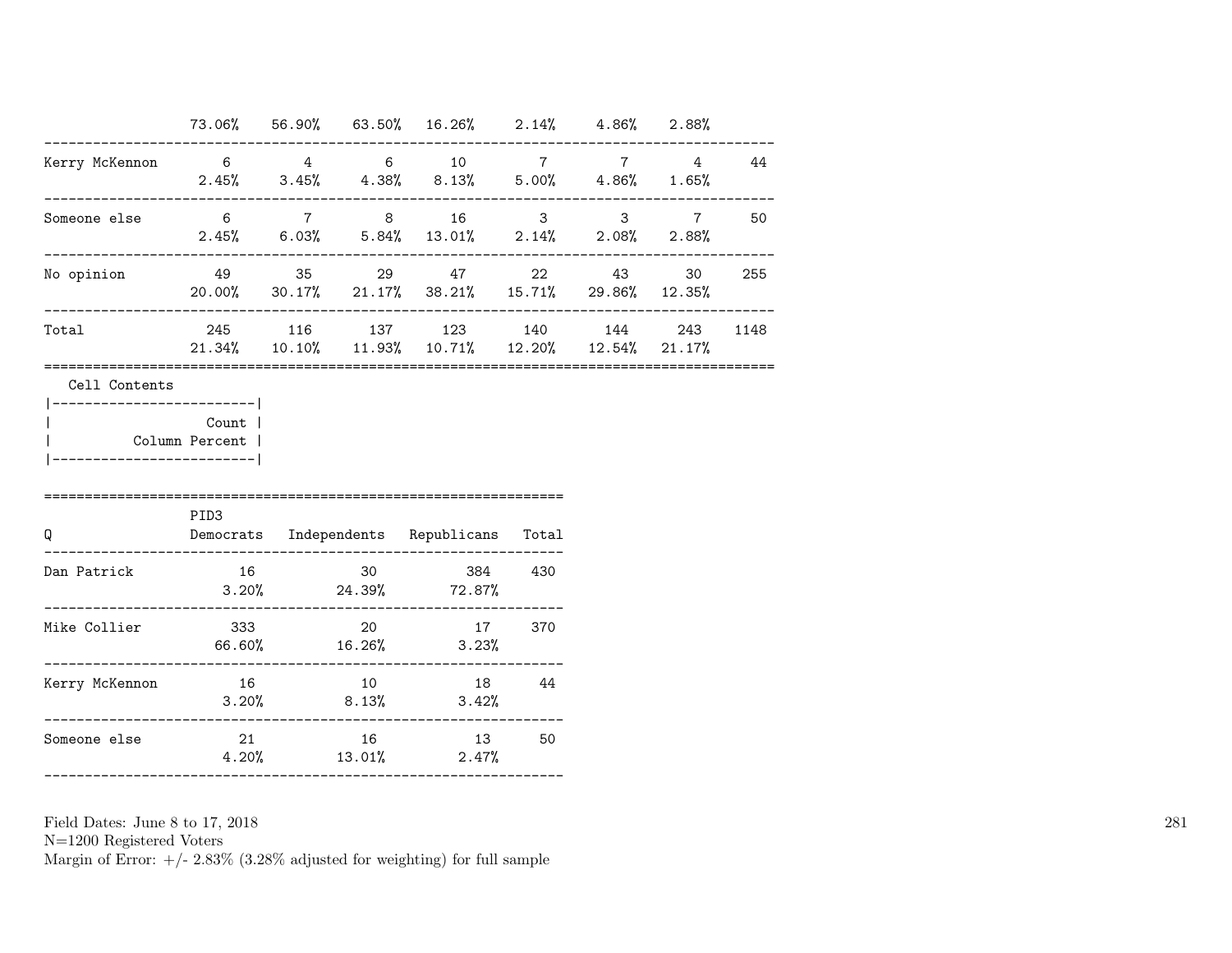| No opinion                                                                                 | 114                               | 47            | 95<br>$22.80\%$ $38.21\%$ $18.03\%$ |                            | 256  |                 |                                                                          |       |
|--------------------------------------------------------------------------------------------|-----------------------------------|---------------|-------------------------------------|----------------------------|------|-----------------|--------------------------------------------------------------------------|-------|
| Total                                                                                      | 43.48%                            | 10.70%        | 500 123<br>45.83%                   | 527                        | 1150 |                 |                                                                          |       |
| Cell Contents<br>----------------------- <br>Column Percent  <br>_________________________ | Count                             |               |                                     |                            |      |                 |                                                                          |       |
| Q                                                                                          | ---------------------<br>Q20A     |               |                                     |                            |      |                 | Democratic candidate Republican candidate Tea Party candidate Don't know | Total |
| Dan Patrick                                                                                |                                   | 16<br>3.29%   |                                     | 234                        |      |                 | 121 69<br>$72.67\%$ $75.62\%$ 30.53%                                     | 440   |
| Mike Collier                                                                               |                                   | 343<br>70.58% | $4.04%$ $4.38%$                     | 13                         |      | $7\overline{ }$ | 12<br>5.31%                                                              | 375   |
| Kerry McKennon                                                                             | --------------------------------- | 13<br>2.67%   |                                     | 17                         |      | 10              | 8<br>$5.28\%$ 6.25% 3.54%                                                | 48    |
| Someone else                                                                               |                                   | 23<br>4.73%   |                                     | 8 <sup>8</sup><br>$2.48\%$ |      | 6.88%           | 11 13<br>5.75%                                                           | 55    |
| No opinion                                                                                 |                                   | 91<br>18.72%  |                                     | 50<br>15.53%               |      |                 | 124<br>$6.88\%$ $54.87\%$                                                | 276   |
| Total                                                                                      |                                   | 486<br>40.70% |                                     | 322<br>26.97%              |      | 13.40%          | 160 000<br>226<br>18.93%                                                 | 1194  |

========================================================================================================

Cell Contents

|-------------------------|

Field Dates: June 8 to 17, 2018

N=1200 Registered Voters

Margin of Error:  $+/- 2.83\%$  (3.28% adjusted for weighting) for full sample

282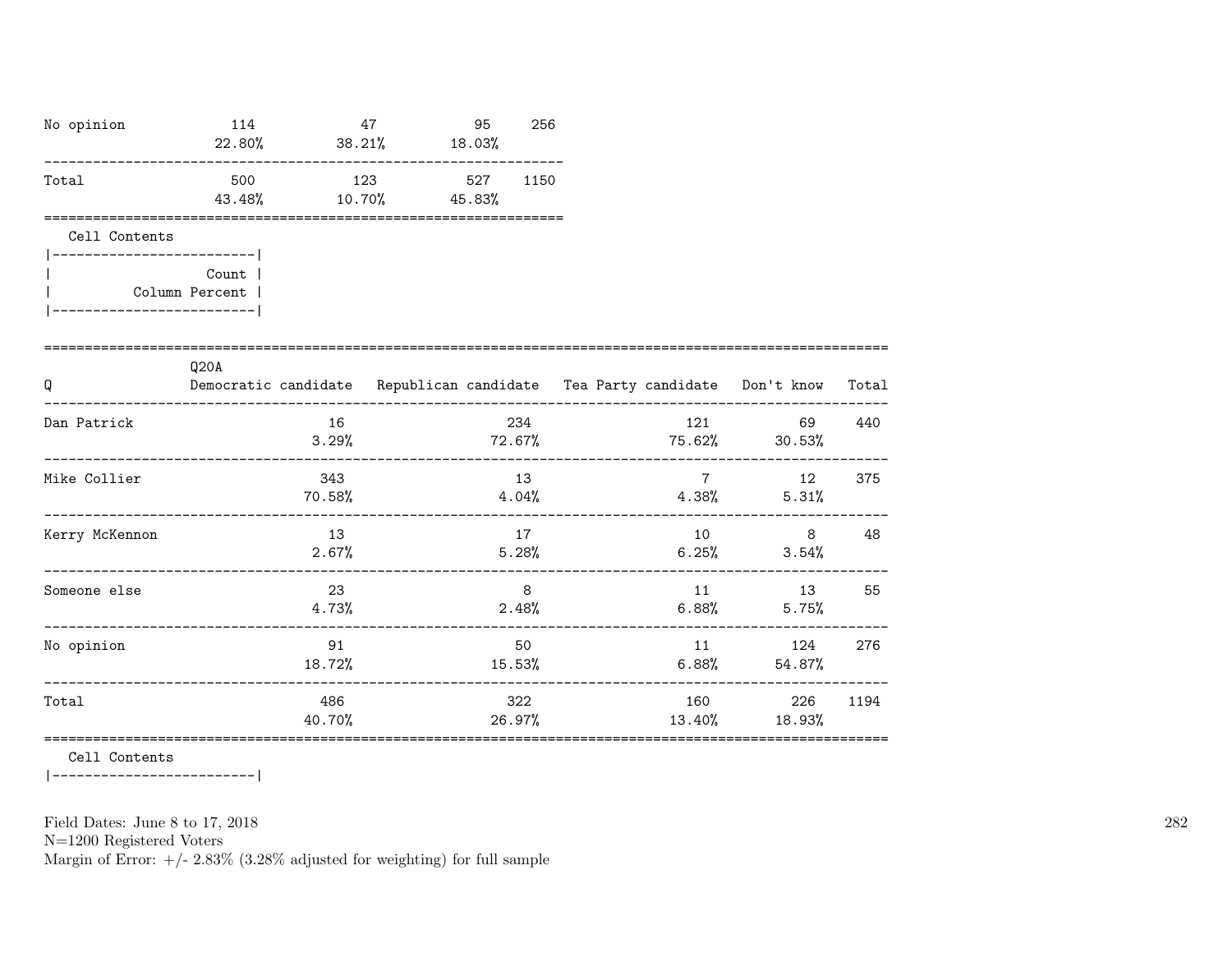| Count 1        |  |
|----------------|--|
| Column Percent |  |
|                |  |

| Q                           | educ                      | No HS High school graduate Some college 2-year 4-year Post-grad Total                  |                |  |          |                                                             |        |  |
|-----------------------------|---------------------------|----------------------------------------------------------------------------------------|----------------|--|----------|-------------------------------------------------------------|--------|--|
| Dan Patrick                 | 17                        | $24.29\%$ $37.04\%$ $40.81\%$ $36.97\%$ $40.53\%$ $26.28\%$                            | 110 111 44 122 |  |          | 36                                                          | 440    |  |
| Mike Collier                | $\overline{4}$<br>5.71%   | $23.91\%$ $34.93\%$ $31.09\%$ $34.22\%$ $47.45\%$                                      | 71 95 37 103   |  |          |                                                             | 65 375 |  |
| Kerry McKennon 5            | 7.14%                     | $2.02\%$ $2.57\%$ $5.04\%$ $4.98\%$ $6.57\%$                                           | $\overline{6}$ |  | 7 6 15   | 9                                                           | 48     |  |
| Someone else 6              | $8.57\%$                  |                                                                                        |                |  |          | 19 9 8 8 6<br>$6.40\%$ $3.31\%$ $6.72\%$ $2.66\%$ $4.38\%$  | 56     |  |
| No opinion                  | 38                        | $54.29\%$ 30.64% $18.38\%$ 20.17% $17.61\%$ 15.33%                                     | 91             |  | 50 24 53 | 21                                                          | 277    |  |
| Total                       | <b>2012</b><br>5.85%      |                                                                                        |                |  |          | 297 272 119 301 137<br>$24.83\%$ 22.74% 9.95% 25.17% 11.45% | 1196   |  |
| Cell Contents               |                           |                                                                                        |                |  |          |                                                             |        |  |
| ___________________________ | Count  <br>Column Percent |                                                                                        |                |  |          |                                                             |        |  |
| Q                           | ATTEND                    | More than once a week Once a week A few times a month Once or twice a year Never Total |                |  |          |                                                             |        |  |

N=1200 Registered Voters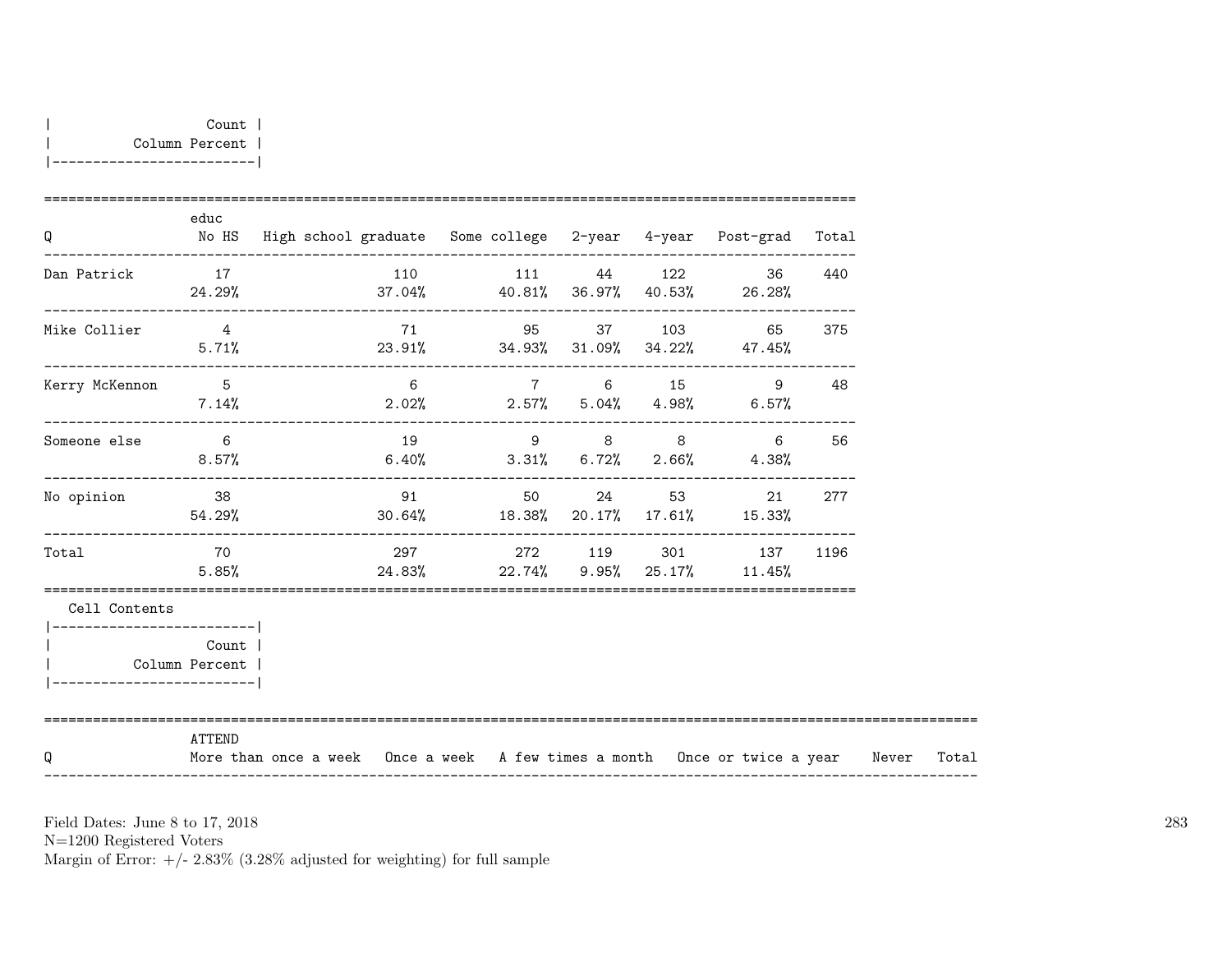| Dan Patrick                                   |             |       | 73<br>$52.14\%$ $42.80\%$       | 107                      | 37.40%                                              | 49                                     | 87<br>30.85%          | 124<br>31.55%    | 440   |
|-----------------------------------------------|-------------|-------|---------------------------------|--------------------------|-----------------------------------------------------|----------------------------------------|-----------------------|------------------|-------|
| Mike Collier                                  |             |       | 30<br>21.43%                    | 67<br>26.80%             | 23.66%                                              | 31                                     | 88<br>31.21%          | 159<br>40.46%    | 375   |
| Kerry McKennon                                |             |       | $\mathbf{3}$<br>$2.14\%$        | 14<br>5.60%              |                                                     | $7\overline{ }$<br>5.34%               | 10<br>3.55%           | 14<br>3.56%      | 48    |
| Someone else                                  |             |       | $\mathbf{3}$<br>2.14%           | 4<br>1.60%               | 10                                                  | $7.63\%$                               | 27<br>$9.57\%$        | 12<br>3.05%      | 56    |
| No opinion                                    |             |       | 31<br>22.14%                    | 58<br>23.20%             | 34<br>25.95%                                        |                                        | 70<br>24.82%          | 84<br>21.37%     | 277   |
| Total                                         |             |       | 140<br>11.71%                   | 250<br>$20.90\%$         |                                                     | 131<br>10.95%                          |                       |                  | 1196  |
| Cell Contents<br>_________________________    |             |       |                                 |                          |                                                     |                                        |                       |                  |       |
| Column Percent  <br>------------------------- | Count       |       |                                 |                          |                                                     |                                        |                       |                  |       |
|                                               | race_recode |       |                                 |                          |                                                     |                                        |                       |                  |       |
| Q                                             | White       |       |                                 |                          | Black Hispanic Asian Native-American Middle-Eastern |                                        | Mixed                 | Other            | Total |
| Dan Patrick                                   |             |       | 329 5 84<br>47.34% 2.94% 30.88% | $\overline{4}$<br>25.00% | 4                                                   | $\mathbf{1}$<br>$57.14\%$ 16.67%       | 8<br>38.10%           | 5<br>45.45%      | 440   |
| Mike Collier 195                              | 28.06%      |       | 71<br>54.71% 26.10% 31.25%      | 5                        | $\mathbf{1}$                                        | $\overline{2}$<br>14.29% 33.33% 33.33% | $7\overline{ }$       | 1<br>9.09%       | 375   |
| Kerry McKennon                                | 4.89%       | 2.94% | $34$ 5 8<br>$2.94\%$            | $\Omega$<br>0.00%        | $\Omega$<br>$0.00\%$                                | 1<br>$16.67\%$                         | $\mathsf{O}$<br>0.00% | $\circ$<br>0.00% | 48    |

N=1200 Registered Voters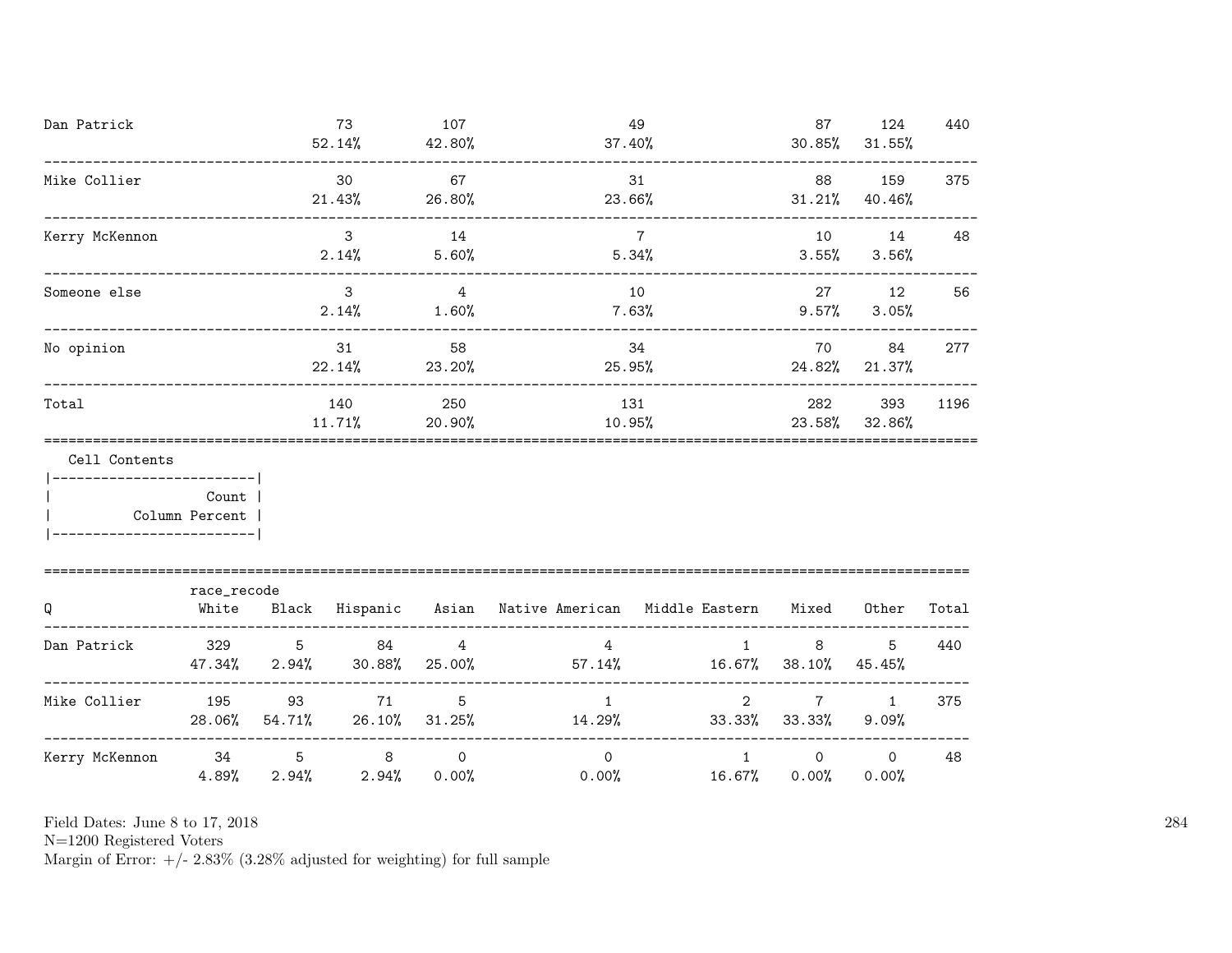| Someone else 25 6 17                                                                            |                |                                              | 3 | $\mathbf{1}$    | $1 \qquad \qquad$<br>$3.60\%$ $3.53\%$ $6.25\%$ $18.75\%$ $14.29\%$ $16.67\%$ $9.52\%$ $18.18\%$ | $2 \left( \frac{1}{2} \right)$ | 2     | 57   |
|-------------------------------------------------------------------------------------------------|----------------|----------------------------------------------|---|-----------------|--------------------------------------------------------------------------------------------------|--------------------------------|-------|------|
| No opinion 112 61 92 4                                                                          |                |                                              |   | $\overline{1}$  | $16.12\%$ 35.88% 33.82% 25.00% 14.29% 16.67% 19.05% 27.27%                                       |                                | 1 4 3 | 278  |
| Total                                                                                           |                | 695 170 272 16                               |   | $7\overline{7}$ | 6 21 11<br>58.01% 14.19% 22.70% 1.34% 0.58% 0.50% 1.75% 0.92%                                    |                                |       | 1198 |
| Cell Contents<br> ------------------------- <br>Column Percent  <br>___________________________ | <b>Count</b> 1 |                                              |   |                 |                                                                                                  |                                |       |      |
| Q                                                                                               | MARITAL        | ---------------------------                  |   |                 | Married Separated Divorced Widowed Single Domestic Partnership Total                             |                                |       |      |
| Dan Patrick                                                                                     |                | 270 7 30 37 73                               |   |                 | 24<br>$44.70\%$ 38.89% 26.09% 52.86% 22.74% 37.50%                                               | 441                            |       |      |
| Mike Collier $157$ 4 54 20 123                                                                  |                | $25.99\%$ 22.22% 46.96% 28.57% 38.32%        |   |                 | 14<br>21.88%                                                                                     | 372                            |       |      |
| Kerry McKennon and 31 and 31 and 4 and 4 and 7                                                  |                | $5.13\%$ $5.56\%$ $3.48\%$ $1.43\%$ $2.18\%$ |   |                 | $6.25\%$                                                                                         | 4 48                           |       |      |
| Someone else 22 1 6 2 20                                                                        |                | $3.64\%$ $5.56\%$ $5.22\%$ $2.86\%$ $6.23\%$ |   |                 |                                                                                                  | $5^{\circ}$<br>56<br>7.81%     |       |      |
| --------------------------------<br>No opinion 124 5 21 10 98                                   |                | 20.53% 27.78% 18.26% 14.29% 30.53%           |   |                 | 17<br>26.56%                                                                                     | 275                            |       |      |
| Total                                                                                           |                | 604 18 115 70 321                            |   |                 |                                                                                                  | 64 1192                        |       |      |

N=1200 Registered Voters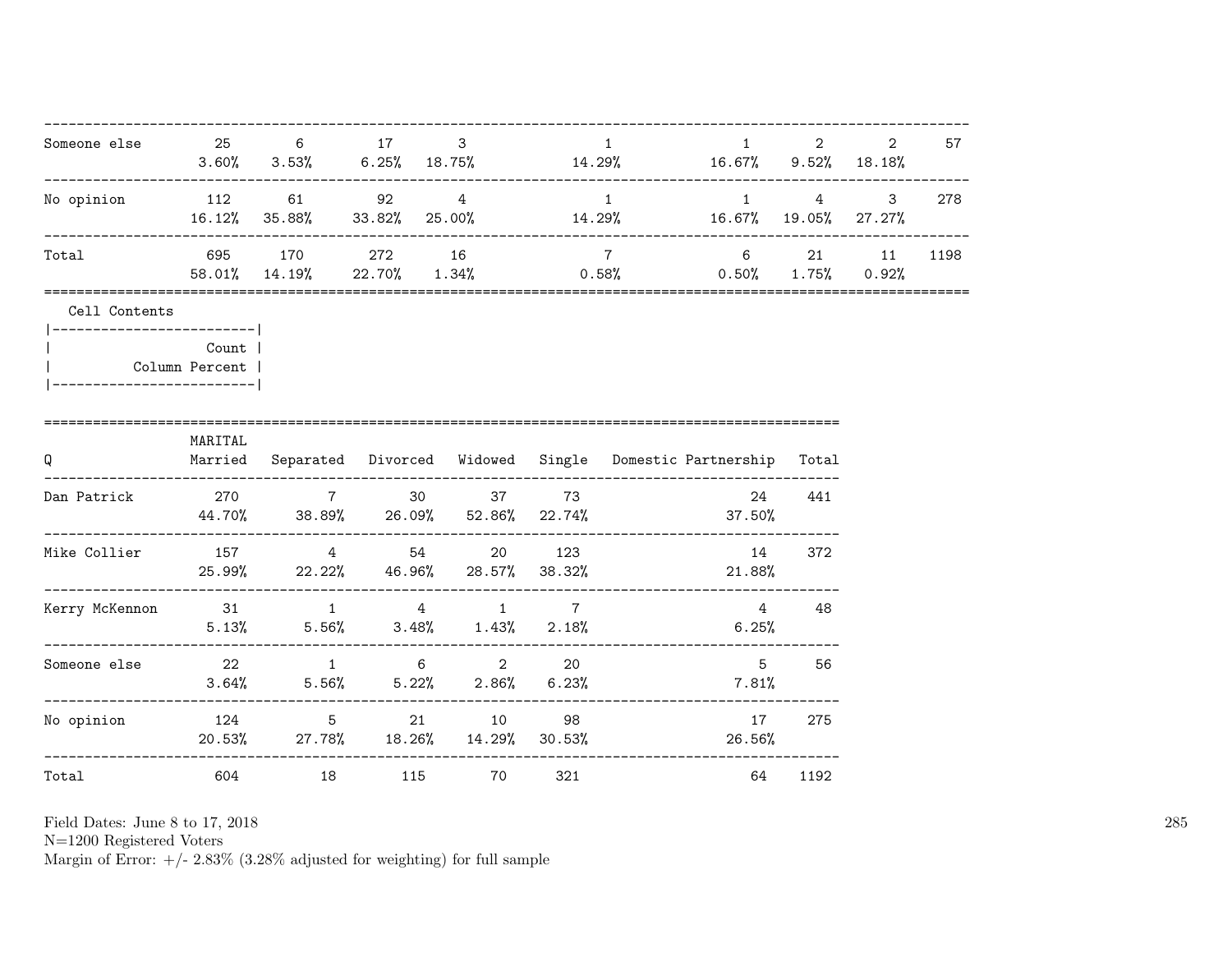## ==================================================================================================

Cell Contents

| Count          |  |
|----------------|--|
| Column Percent |  |
|                |  |

### =========================================

| Q              | gender<br>Male                          | Female Total            |      |
|----------------|-----------------------------------------|-------------------------|------|
| Dan Patrick    | 235<br>42.04% 32.23%                    | 205                     | 440  |
| Mike Collier   | 173<br>$30.95\%$ $31.60\%$              | 201                     | 374  |
| Kerry McKennon | - 29                                    | 19<br>$5.19\%$ 2.99%    | 48   |
| Someone else   | 37                                      | 19<br>$6.62\%$ $2.99\%$ | 56   |
| No opinion     | 85<br>15.21% 30.19%                     | 192                     | 277  |
| Total          | 559<br>46.78% 53.22%                    | 636                     | 1195 |
| Cell Contents  |                                         |                         |      |
|                | Count<br>Column Percent  <br>__________ |                         |      |

Field Dates: June 8 to 17, 2018

N=1200 Registered Voters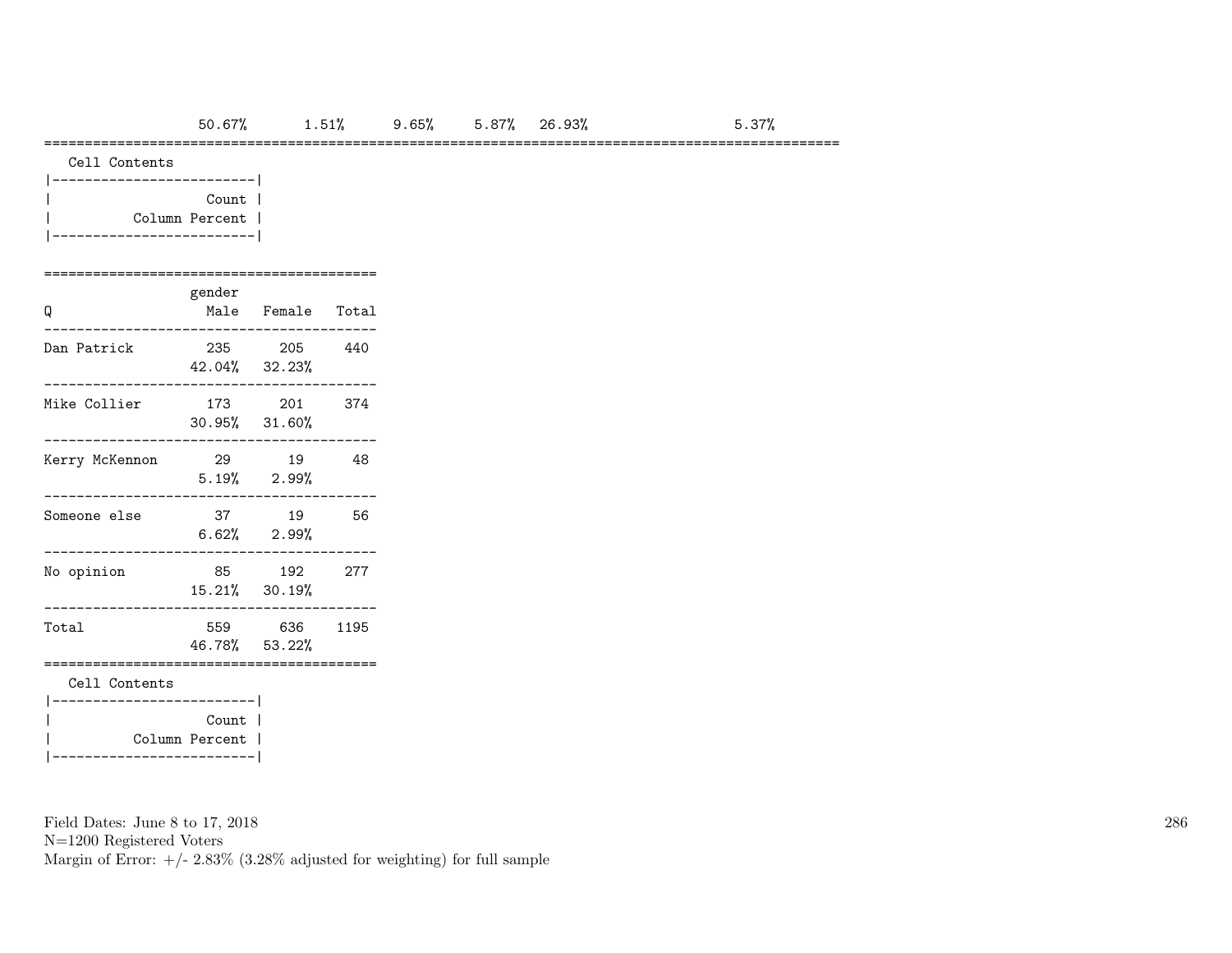|                                                      | =============<br>LOCATE   |                                                               |     |                               |                |                                                                                     |       |
|------------------------------------------------------|---------------------------|---------------------------------------------------------------|-----|-------------------------------|----------------|-------------------------------------------------------------------------------------|-------|
| Q                                                    |                           | Urban Suburban Rural Total                                    |     |                               |                |                                                                                     |       |
| Dan Patrick                                          |                           | 91 239 110 440<br>23.45% 41.78% 46.61%                        |     |                               |                |                                                                                     |       |
|                                                      |                           | -------------------------------------<br>38.66% 30.42% 21.61% |     |                               |                |                                                                                     |       |
| Kerry McKennon 22 18 8 48                            |                           | $5.67\%$ $3.15\%$ $3.39\%$                                    |     |                               |                |                                                                                     |       |
| Someone else                                         |                           | 24 21 11 56<br>$6.19\%$ $3.67\%$ $4.66\%$                     |     |                               |                |                                                                                     |       |
| No opinion                                           |                           | 101 120 56 277<br>26.03% 20.98% 23.73%                        |     |                               |                |                                                                                     |       |
| Total                                                |                           | 388 572 236 1196<br>32.44% 47.83% 19.73%                      |     |                               |                |                                                                                     |       |
| Cell Contents                                        |                           |                                                               |     |                               |                |                                                                                     |       |
| __________________________<br>---------------------- | Count  <br>Column Percent |                                                               |     |                               |                |                                                                                     |       |
| Q                                                    | ===============<br>metro  |                                                               |     |                               |                | Houston Area Dallas-Fort Worth Area San Antonio Area Austin Area Another Part of TX | Total |
| Dan Patrick                                          |                           | 100<br>35.34%                                                 | 111 | $33.94\%$ $34.23\%$ $26.67\%$ | $38 - 1$<br>28 | 163<br>44.29%                                                                       | 440   |
| Mike Collier                                         | 101                       |                                                               | 113 | 35                            | 47             | _______________<br>79                                                               | 375   |

N=1200 Registered Voters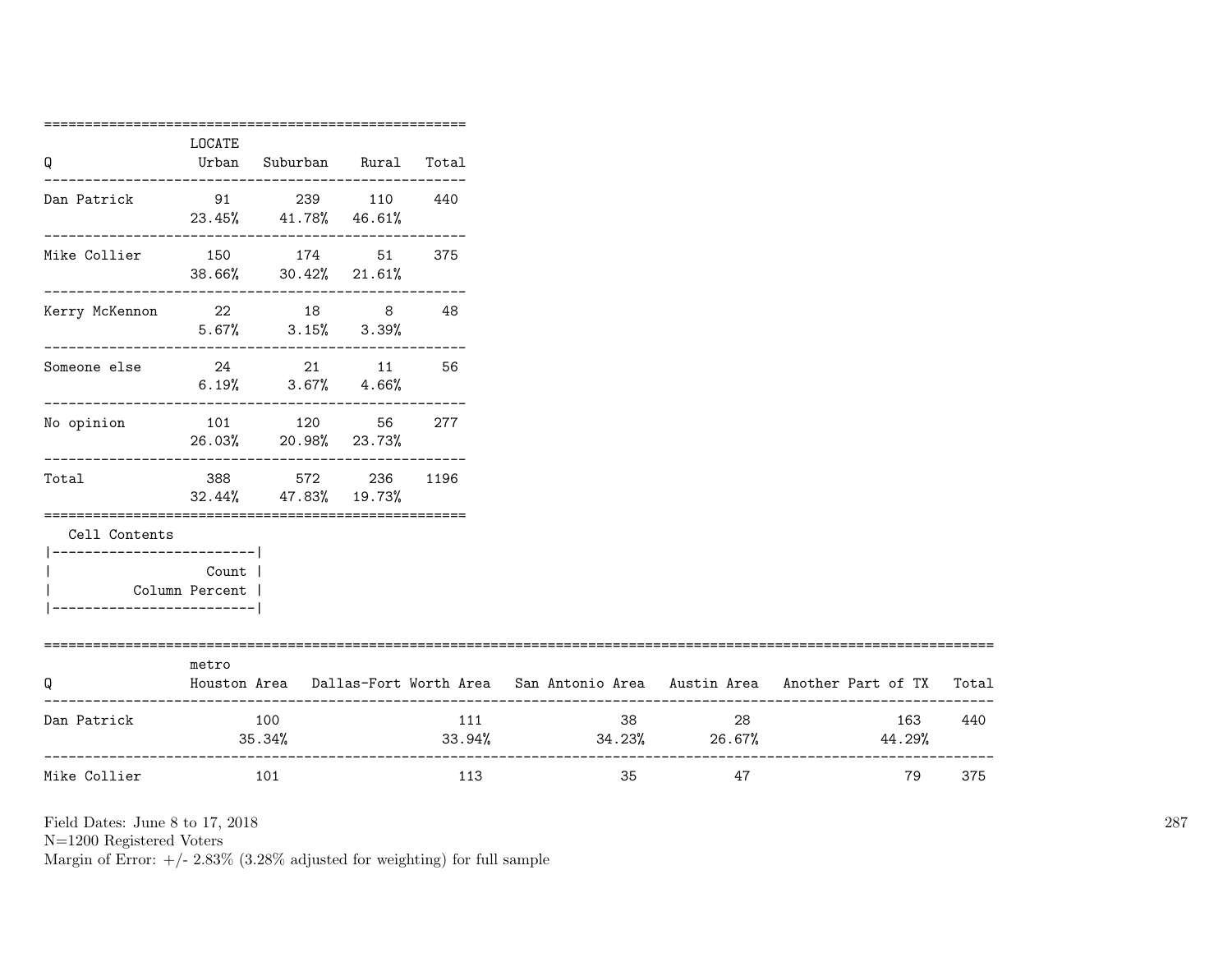|                                                                              |                                                                                      | 35.69%         |                                     | 34.56% |       |                                         | $31.53\%$ $44.76\%$     | 21.47%                           |      |
|------------------------------------------------------------------------------|--------------------------------------------------------------------------------------|----------------|-------------------------------------|--------|-------|-----------------------------------------|-------------------------|----------------------------------|------|
| Kerry McKennon                                                               |                                                                                      | 16<br>$5.65\%$ |                                     |        | 16    | $1 \quad \blacksquare$                  | $\overline{\mathbf{c}}$ | 12<br>$4.89\%$ 0.90% 1.90% 3.26% | 47   |
| Someone else                                                                 |                                                                                      | 14<br>4.95%    |                                     | 16     |       | $7\overline{ }$<br>$4.89\%$ 6.31% 0.95% | $\overline{\mathbf{1}}$ | 4.62%                            | 55   |
| No opinion                                                                   |                                                                                      | 52             |                                     |        | 71    | $18.37\%$ 21.71% 27.03% 25.71%          | 30 <sup>2</sup><br>27   | 97<br>26.36%                     | 277  |
| Total                                                                        |                                                                                      | 283<br>23.70%  |                                     |        | 327   | $27.39\%$ 9.30% 8.79%                   | 111 105                 | 368<br>30.82%                    | 1194 |
| __________________________<br>=================================<br>Q         | ------------------- <br>Count  <br>Column Percent  <br>AGEG<br>18-29 30-44 45-64 65+ |                |                                     |        | Total |                                         |                         |                                  |      |
| Dan Patrick $46$ 79 169 146 440                                              | 24.60% 25.40% 39.76% 53.87%                                                          |                |                                     |        |       |                                         |                         |                                  |      |
| __________________<br>Mike Collier 66 96 131 81 374<br>--------------------- | 35.29% 30.87% 30.82% 29.89%                                                          |                |                                     |        |       |                                         |                         |                                  |      |
| Kerry McKennon 6 17 17 7 47                                                  |                                                                                      |                | $3.21\%$ $5.47\%$ $4.00\%$ $2.58\%$ |        |       |                                         |                         |                                  |      |
| Someone else                                                                 | 7 25 15 9                                                                            |                | $3.74\%$ $8.04\%$ $3.53\%$ $3.32\%$ |        | 56    |                                         |                         |                                  |      |

N=1200 Registered Voters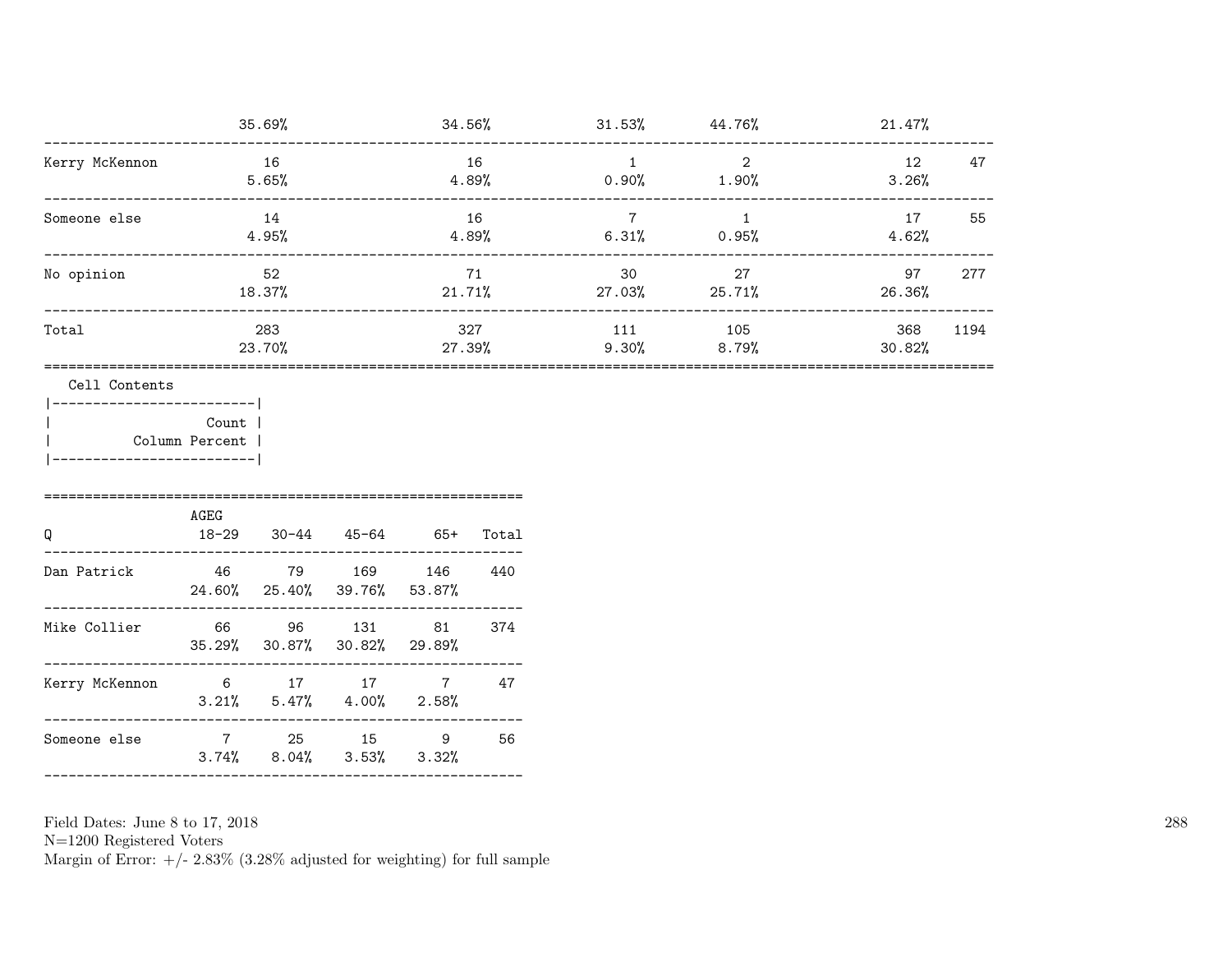| No opinion | 62. | 94  | 93.<br>33.16% 30.23% 21.88% 10.33% | 28  | 277  |
|------------|-----|-----|------------------------------------|-----|------|
| Total      | 187 | 311 | 425<br>15.66% 26.05% 35.59% 22.70% | 271 | 1194 |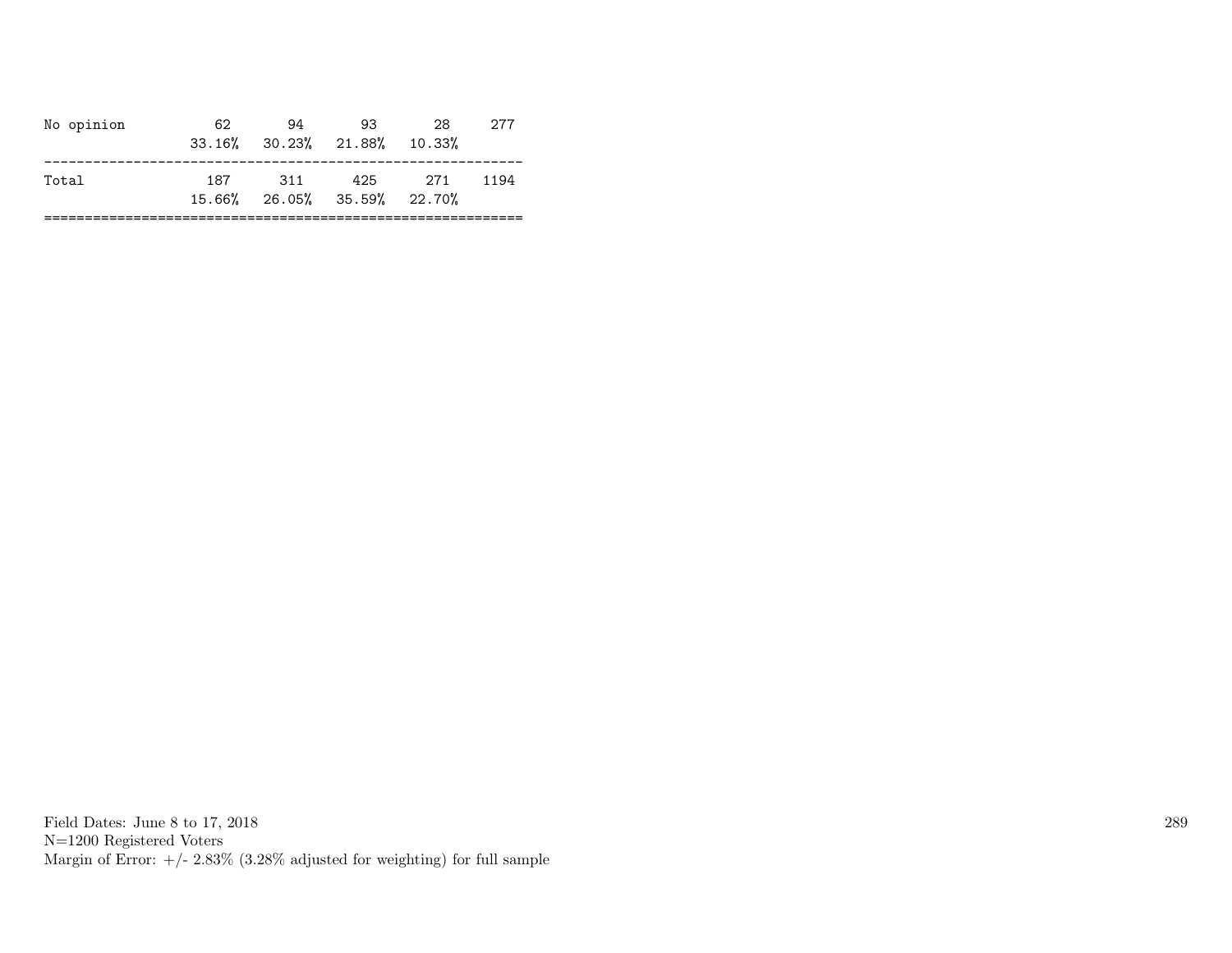# Q18. Attorney General Trial Ballot

Cell Contents

|-------------------------| | Count | | Column Percent | |-------------------------|

| Q                  | LIBCON7       |                |                            |                         |                     | Extremely lib. Somewhat lib. Lean lib. Moderate Lean con. Somewhat con. | Extremely con. | Total |
|--------------------|---------------|----------------|----------------------------|-------------------------|---------------------|-------------------------------------------------------------------------|----------------|-------|
| Ken Paxton         | 5<br>4.39%    | 5<br>$3.36\%$  | $\circ$<br>$0.00\%$ 12.50% | 38                      | 50<br>45.87%        | 128<br>58.72%                                                           | 156<br>75.36%  | 382   |
| Justin Nelson      | 85<br>74.56%  | 100<br>67.11%  | 66<br>$71.74\%$            | 91                      | 11<br>29.93% 10.09% | 10<br>$4.59\%$                                                          | 13<br>6.28%    | 376   |
| Michael Ray Harris | 2<br>1.75%    | 11<br>$7.38\%$ | 9<br>$9.78\%$ 5.92%        | 18                      | 9<br>$8.26\%$       | 14<br>6.42%                                                             | 12<br>5.80%    | 75    |
| Someone else       | 8<br>$7.02\%$ | 6<br>4.03%     | 2                          | 13<br>$2.17\%$ $4.28\%$ | 1<br>$0.92\%$       | 17<br>$7.80\%$                                                          | 3<br>$1.45\%$  | 50    |
| No opinion         | 14<br>12.28%  | 27<br>18.12%   | 15<br>16.30%               | 144<br>47.37%           | 38<br>34.86%        | 49<br>22.48%                                                            | 23<br>11.11%   | 310   |
| Total              | 114<br>9.56%  | 149<br>12.49%  | 92<br>$7.71\%$             | 304<br>25.48%           | 109<br>9.14%        | 218<br>18.27%                                                           | 207<br>17.35%  | 1193  |

Cell Contents

|-------------------------| | Count | | Column Percent | |-------------------------|

Field Dates: June 8 to 17, 2018

N=1200 Registered Voters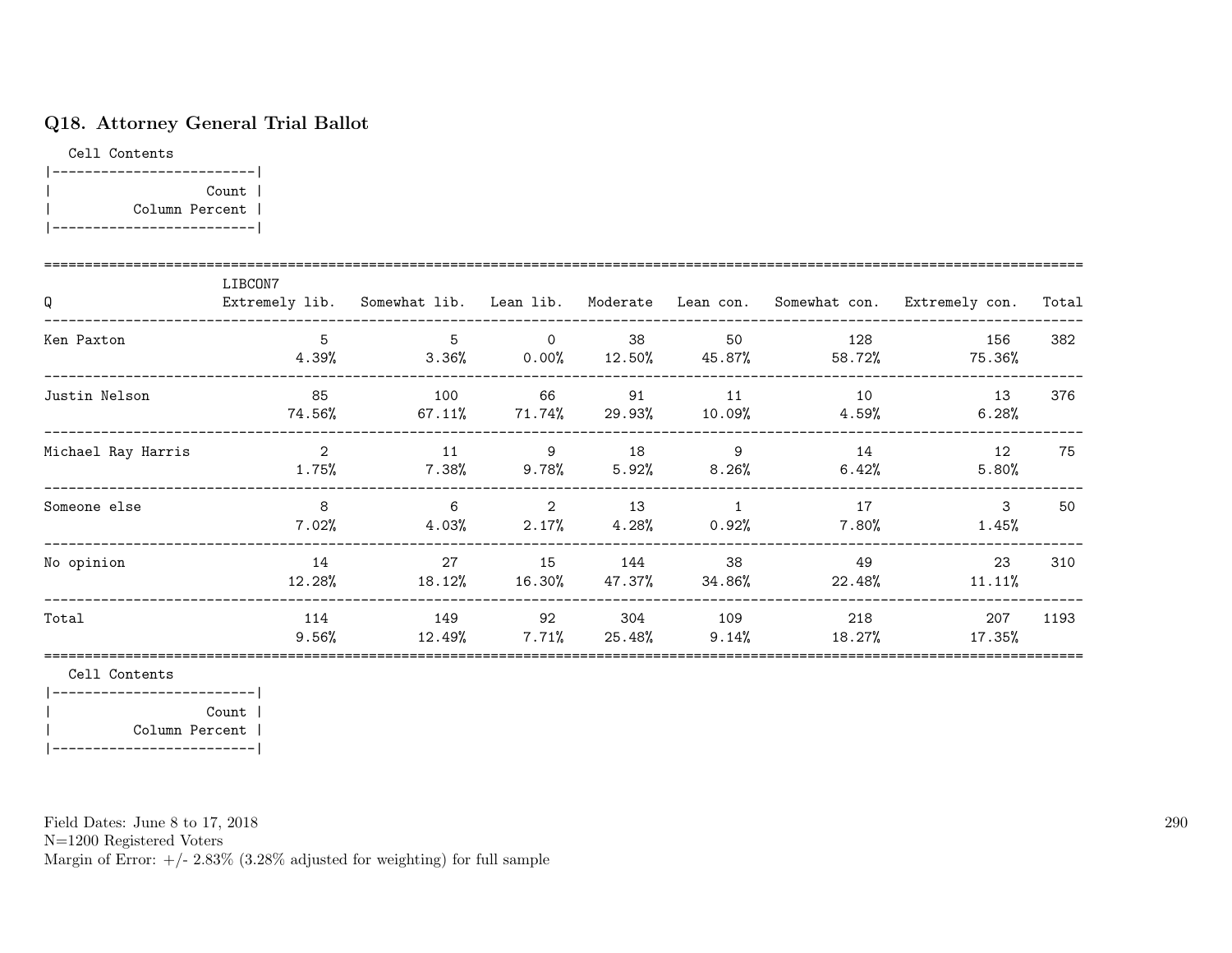| Q                               | IDEOL                                                              |                                      | Liberals Moderates Conservatives Total    |        |                                                         |                         |     |
|---------------------------------|--------------------------------------------------------------------|--------------------------------------|-------------------------------------------|--------|---------------------------------------------------------|-------------------------|-----|
| Ken Paxton                      |                                                                    | 10 38                                | $2.81\%$ $12.50\%$ 62.59%                 | 381    |                                                         |                         |     |
| Justin Nelson                   | $70.51\%$ 29.93% 6.20%                                             | 251 91                               |                                           | 33 375 |                                                         |                         |     |
| Michael Ray Harris              | 22 18 35 75                                                        |                                      | $6.18\%$ $5.92\%$ $6.58\%$                |        |                                                         |                         |     |
| Someone else                    |                                                                    |                                      | 16 13 21 50<br>$4.49\%$ $4.28\%$ $3.95\%$ |        |                                                         |                         |     |
| No opinion                      |                                                                    | 57 144                               | 110 311<br>16.01% 47.37% 20.68%           |        |                                                         |                         |     |
| Total                           |                                                                    |                                      | 356 304 532 1192<br>29.87% 25.50% 44.63%  |        |                                                         |                         |     |
| Cell Contents<br>Column Percent | Count                                                              |                                      |                                           |        |                                                         |                         |     |
| O                               | PID7                                                               |                                      |                                           |        | StrDem WeakDem LeanDem Ind LeanRep WeakRep StrRep Total |                         |     |
| Ken Paxton                      | $4.47\%$ $1.72\%$ $2.17\%$ $16.53\%$ $61.70\%$ $46.90\%$ $76.13\%$ | $11 \qquad \qquad 2 \qquad \qquad 3$ |                                           |        | 20 87 68 185                                            |                         | 376 |
| Justin Nelson                   | 179                                                                | 70 — 20                              | 84 — 10                                   | 18 7   | $3 \sim$                                                | 12<br>$6 \qquad \qquad$ | 372 |

N=1200 Registered Voters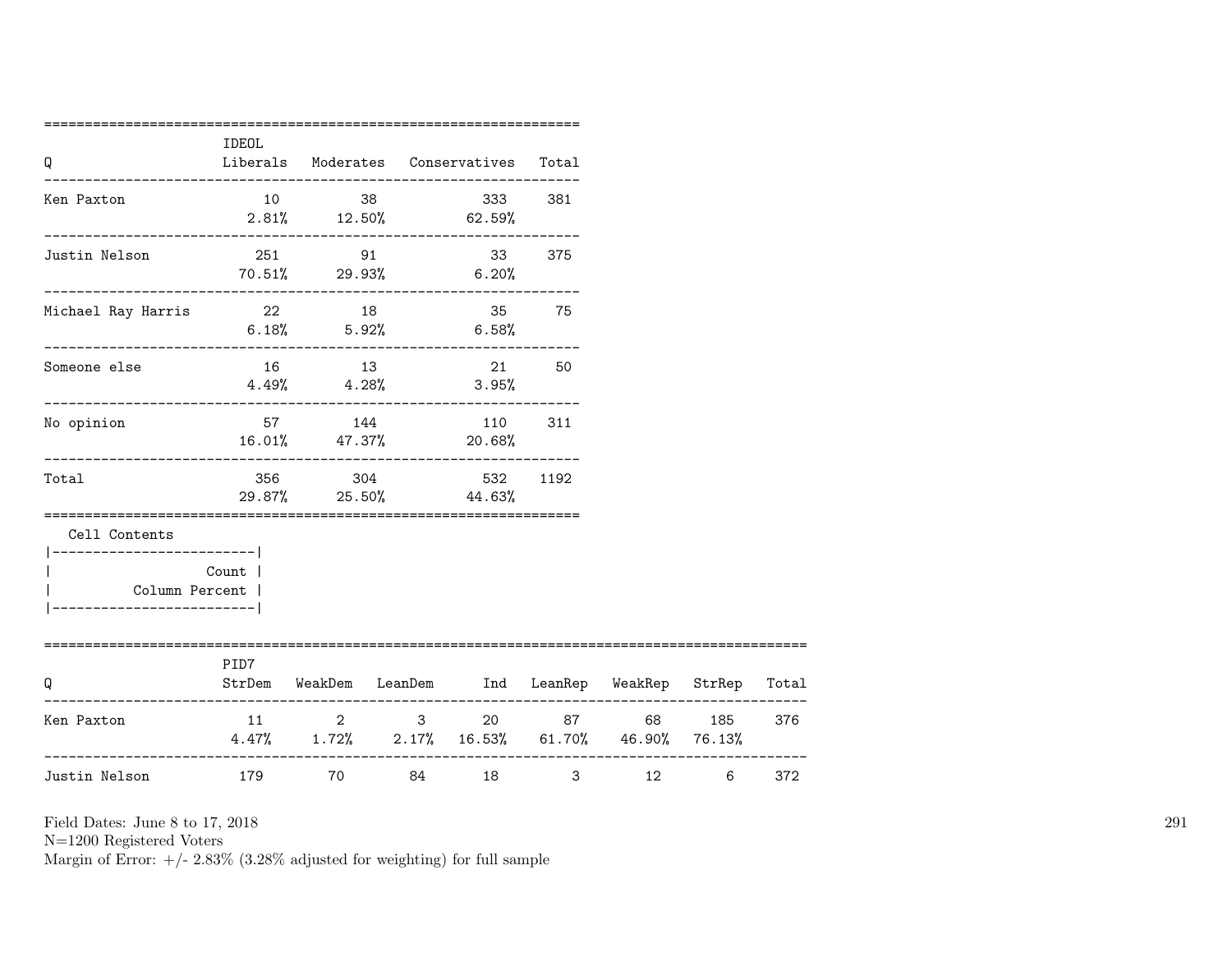|                                                                                |                                                                  |        | $72.76\%$ 60.34% 60.87% 14.88% 2.13% 8.28% 2.47%                               |        |     |      |
|--------------------------------------------------------------------------------|------------------------------------------------------------------|--------|--------------------------------------------------------------------------------|--------|-----|------|
| Michael Ray Harris 9 2 19 16 13 7 5                                            | $3.66\%$ $1.72\%$ $13.77\%$ $13.22\%$ $9.22\%$ $4.83\%$ $2.06\%$ |        |                                                                                |        |     | 71   |
| Someone else                                                                   | $5 \t 3 \t 6 \t 10 \t 3 \t 5 \t 13 \t 45$                        |        | $2.03\%$ $2.59\%$ $4.35\%$ $8.26\%$ $2.13\%$ $3.45\%$ $5.35\%$                 |        |     |      |
| No opinion                                                                     |                                                                  |        | 42 39 26 57 35 53<br>$17.07\%$ 33.62% $18.84\%$ 47.11% $24.82\%$ 36.55% 13.99% |        | 34  | 286  |
| Total                                                                          |                                                                  |        | 246 116 138 121 141 145<br>21.39% 10.09% 12.00% 10.52% 12.26% 12.61% 21.13%    |        | 243 | 1150 |
|                                                                                |                                                                  |        |                                                                                |        |     |      |
| Column Percent  <br>-----------------------                                    | Count  <br>PID <sub>3</sub>                                      |        |                                                                                |        |     |      |
|                                                                                |                                                                  |        | Democrats Independents Republicans Total                                       |        |     |      |
|                                                                                | 16                                                               |        | 20 340 376<br>$3.19\%$ 16.53% 64.15%                                           |        |     |      |
| Q<br>Ken Paxton<br>Justin Nelson                                               | $66.47\%$ 14.88% $4.15\%$                                        | 333 18 |                                                                                | 22 373 |     |      |
| --------------------------<br>Michael Ray Harris<br>-------------------------- | 30 16                                                            |        | $5.99\%$ $13.22\%$ $4.72\%$                                                    | 25 71  |     |      |

N=1200 Registered Voters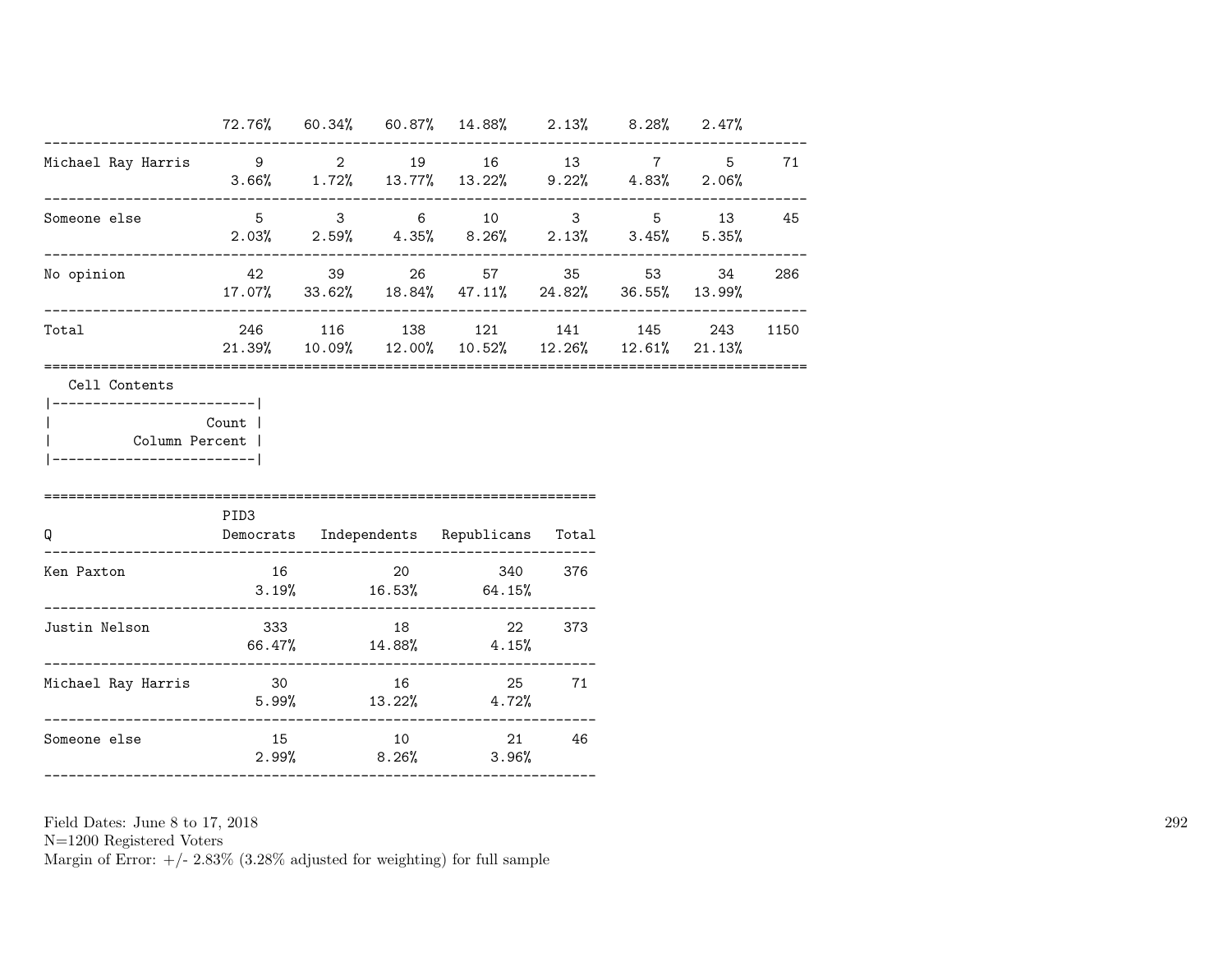| No opinion                                              | 107<br>------------------------------  |               | 57<br>$21.36\%$ $47.11\%$ $23.02\%$ | 122            | 286  |                                                                          |                                       |       |
|---------------------------------------------------------|----------------------------------------|---------------|-------------------------------------|----------------|------|--------------------------------------------------------------------------|---------------------------------------|-------|
| Total                                                   | 501<br>43.49%                          | 121<br>10.50% | 46.01%                              | 530            | 1152 |                                                                          |                                       |       |
| Cell Contents<br>____________________<br>Column Percent | Count                                  |               |                                     |                |      |                                                                          |                                       |       |
| Q                                                       | Q20A                                   |               |                                     |                |      | Democratic candidate Republican candidate Tea Party candidate Don't know |                                       | Total |
| Ken Paxton                                              | -------------------------------        | 15<br>3.07%   |                                     | 209            |      | $64.71\%$ 63.35% 26.43%                                                  | 102<br>60                             | 386   |
| Justin Nelson                                           |                                        | 343<br>70.29% |                                     | 15<br>$4.64\%$ |      | $4.97\%$ $4.41\%$                                                        | $8 \overline{)}$<br>10                | 376   |
| Michael Ray Harris                                      |                                        | 24<br>4.92%   |                                     | 17             |      | 20<br>$5.26\%$ $12.42\%$ $6.17\%$                                        | 14                                    | 75    |
| Someone else                                            | ----------------------------           | 14<br>2.87%   |                                     | 17<br>5.26%    |      | $7\overline{7}$                                                          | $4.35\%$ 5.73%                        | 13 51 |
| No opinion                                              | -------------------------------------- | 92<br>18.85%  |                                     | 20.12%         | 65   |                                                                          | 24 and $\sim$<br>130<br>14.91% 57.27% | 311   |
| Total                                                   |                                        | 488<br>40.70% |                                     | 323            |      | 161<br>26.94%                                                            | 227<br>13.43% 18.93%                  | 1199  |

Cell Contents

 $|----------$ 

Field Dates: June 8 to 17, 2018

 ${\rm N}{=}1200$  Registered Voters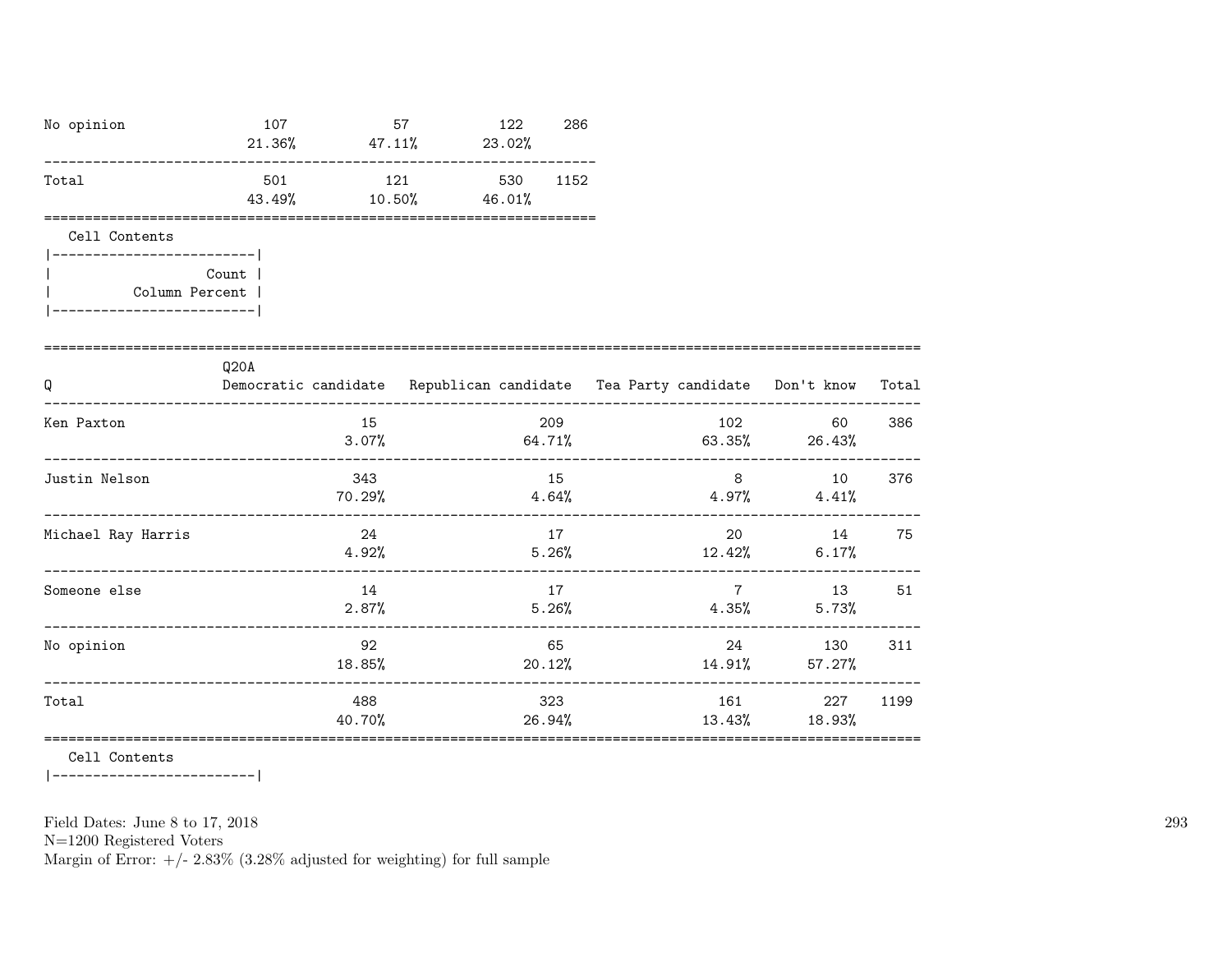| Q                                           | educ                       | No HS High school graduate Some college 2-year 4-year Post-grad Total            |                                                              |  | ---------------------------------- |  |      |       |
|---------------------------------------------|----------------------------|----------------------------------------------------------------------------------|--------------------------------------------------------------|--|------------------------------------|--|------|-------|
| Ken Paxton                                  | 12<br>17.39%               | $32.78\%$ $34.07\%$ $33.33\%$ $35.88\%$ $26.47\%$                                | 98                                                           |  | 92 40 108 36                       |  | 386  |       |
| Justin Nelson                               | $\overline{9}$<br>13.04%   | $26.76\%$ 33.70% 30.00% 33.22% 43.38%                                            | 80 91 36 100 59                                              |  |                                    |  | 375  |       |
| Michael Ray Harris                          | $\overline{\phantom{a}}$ 2 | $2.90\%$ $8.03\%$ $5.56\%$ $2.50\%$ $6.64\%$ $7.35\%$                            | 24                                                           |  | 15 3 20 10 74                      |  |      |       |
| Someone else                                | $\overline{4}$<br>5.80%    |                                                                                  | $18$ 9 6 9 4<br>$6.02\%$ $3.33\%$ $5.00\%$ $2.99\%$ $2.94\%$ |  |                                    |  | 50   |       |
| No opinion                                  | 42                         | $60.87\%$ 28.42% 23.33% 29.17% 21.26% 19.85%                                     | 79                                                           |  | 63 35 64 27                        |  | 310  |       |
| Total                                       | 69<br>5.77%                |                                                                                  | 299 270 120 301 136<br>$25.02\%$ 22.59% 10.04% 25.19% 11.38% |  |                                    |  | 1195 |       |
| Cell Contents<br>-----------------------    |                            |                                                                                  |                                                              |  |                                    |  |      |       |
| Column Percent<br>------------------------- | Count                      |                                                                                  |                                                              |  |                                    |  |      |       |
| O                                           | ATTEND                     | More than once a week Once a week A few times a month Once or twice a year Never |                                                              |  |                                    |  |      | Total |

N=1200 Registered Voters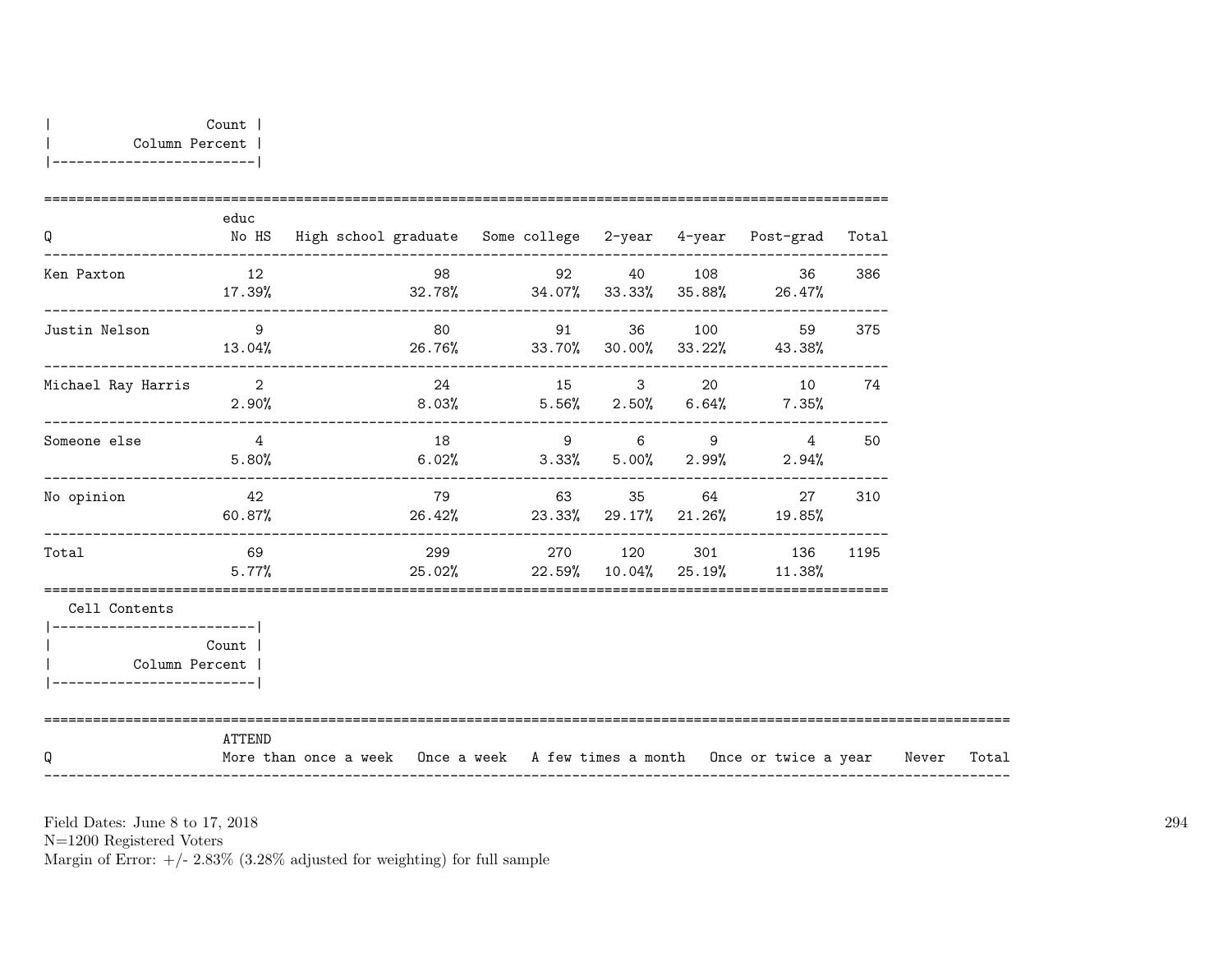| Ken Paxton                                                     |                      |              |                                     | 104<br>41.77%           | 34.85%                                                                             | 46                                | 69<br>24.47%             | 104<br>26.33%           | 385   |
|----------------------------------------------------------------|----------------------|--------------|-------------------------------------|-------------------------|------------------------------------------------------------------------------------|-----------------------------------|--------------------------|-------------------------|-------|
| Justin Nelson                                                  |                      |              | 26<br>18.71%                        | 62<br>24.90%            | 28.79%                                                                             | 38                                | 88<br>$31.21\%$          | 163<br>41.27%           | 377   |
| Michael Ray Harris                                             |                      |              | 13<br>9.35%<br>6.83%                |                         | 4<br>$3.03\%$                                                                      |                                   |                          | 22<br>$6.38\%$ $5.57\%$ | 74    |
| Someone else                                                   |                      |              |                                     | $\overline{5}$<br>2.01% | 6<br>4.55%                                                                         |                                   | $7.45\%$ 1.77%           | $7\overline{ }$<br>21   | 49    |
| No opinion                                                     |                      | 28<br>20.14% | 61<br>24.50%                        | 28.79%                  | 38                                                                                 | 86<br>30.50%                      | 99<br>25.06%             | 312                     |       |
| Total                                                          |                      |              | 139<br>$11.61\%$ 20.80%             | 249                     | 132                                                                                | 11.03%                            | 282<br>23.56%            | 395<br>33.00%           | 1197  |
| Cell Contents<br>_________________________<br>  Column Percent | Count                |              |                                     |                         |                                                                                    |                                   |                          |                         |       |
| Q                                                              | race_recode<br>White |              |                                     |                         | Black Hispanic Asian Native-American Middle-Eastern Mixed                          |                                   |                          | Other                   | Total |
| Ken Paxton                                                     |                      |              | 285 9 71                            |                         | $3 \left( \frac{1}{2} \right)$<br>$40.89\%$ $5.29\%$ $26.20\%$ $18.75\%$ $57.14\%$ | $4\overline{ }$<br>1              | 9<br>20.00% 40.91%       | 4<br>36.36%             | 386   |
| Justin Nelson                                                  | 195                  |              | 94 74                               | 4                       | 27.98% 55.29% 27.31% 25.00% 14.29%                                                 | $1 \qquad \qquad$<br>$\mathbf{3}$ | 6<br>$60.00\%$ 27.27%    | 1<br>9.09%              | 378   |
| Michael Ray Harris                                             | 6.89%                |              | 48 2 21<br>$1.18\%$ 7.75% $12.50\%$ | 2                       | $\overline{0}$<br>$0.00\%$                                                         | $\overline{O}$<br>0.00%           | $\mathbf{1}$<br>$4.55\%$ | $\Omega$<br>0.00%       | 74    |

N=1200 Registered Voters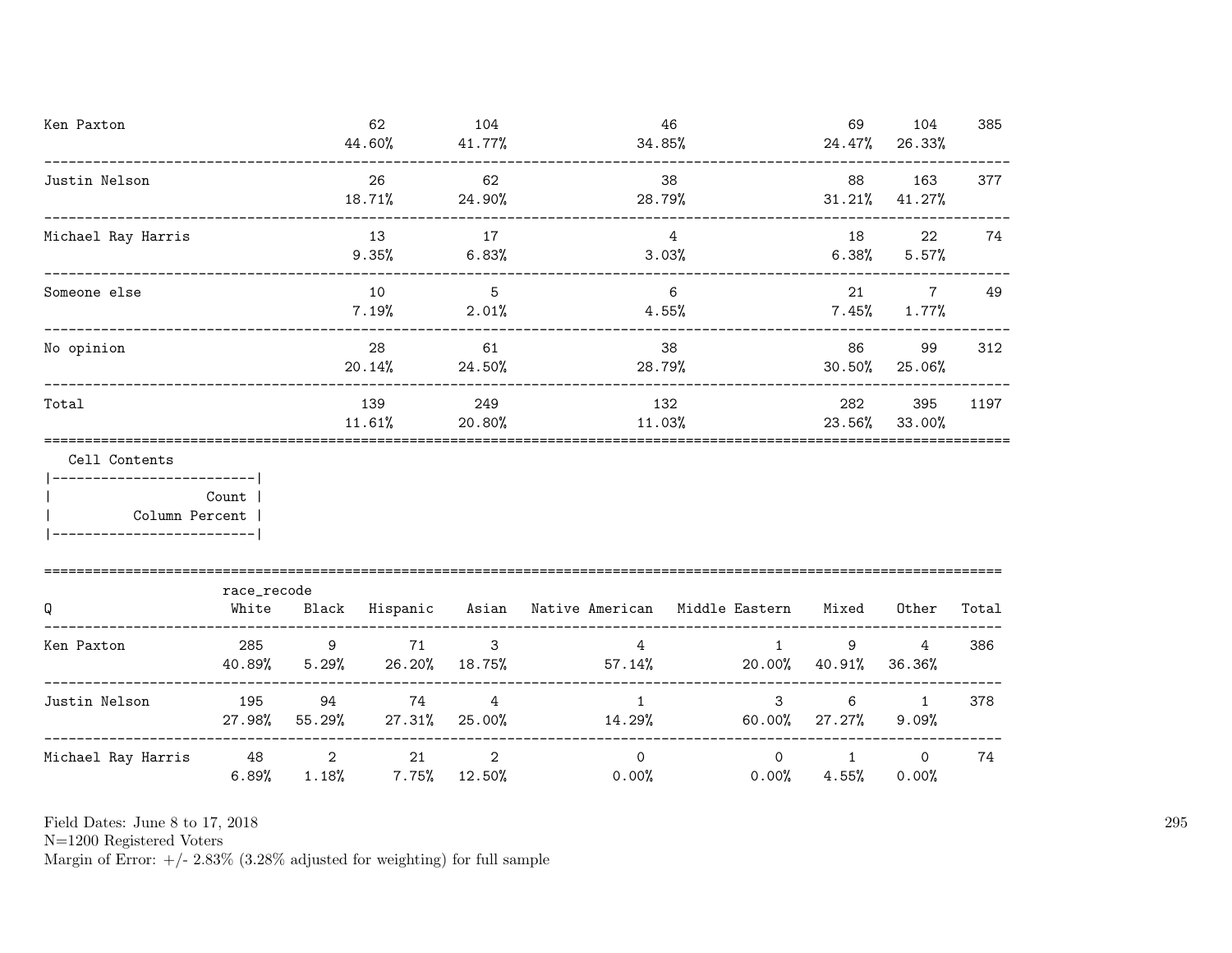| Someone else                                                                                             |         | 23 10 11<br>---------------                           |      | $\overline{\phantom{a}}$ 2 |  | $\mathbf{1}$   | $\overline{0}$<br>$3.30\%$ 5.88% 4.06% 12.50% 14.29% 0.00% 9.09% 0.00%                        | 2     | $\Omega$  | 49   |
|----------------------------------------------------------------------------------------------------------|---------|-------------------------------------------------------|------|----------------------------|--|----------------|-----------------------------------------------------------------------------------------------|-------|-----------|------|
| No opinion                                                                                               |         | 146 55 94 5                                           |      |                            |  | $\overline{1}$ | $20.95\%$ 32.35% 34.69% 31.25% 14.29% 20.00% 18.18% 54.55%                                    |       | 1 4 6 312 |      |
| Total                                                                                                    |         | 697 170 271 16                                        |      |                            |  | 7              | $5 \t 22 \t 11$<br>$58.13\%$ $14.18\%$ $22.60\%$ $1.33\%$ $0.58\%$ $0.42\%$ $1.83\%$ $0.92\%$ |       |           | 1199 |
| Cell Contents<br> ------------------------ <br>Count  <br>Column Percent  <br>__________________________ |         |                                                       |      |                            |  |                |                                                                                               |       |           |      |
| Q                                                                                                        | MARITAL |                                                       |      |                            |  |                | Married Separated Divorced Widowed Single Domestic Partnership                                | Total |           |      |
| Ken Paxton<br>_____________________                                                                      |         | 234 8 28 36 59                                        |      |                            |  |                | 23<br>$38.55\%$ $44.44\%$ $24.56\%$ $50.00\%$ $18.44\%$ $35.94\%$                             | 388   |           |      |
| Justin Nelson                                                                                            |         | 158 5 50 23 125<br>26.03% 27.78% 43.86% 31.94% 39.06% |      |                            |  |                | 15<br>23.44%                                                                                  | 376   |           |      |
| Michael Ray Harris $47$ 2 6 0 18                                                                         |         | $7.74\%$ 11.11% 5.26% 0.00% 5.62%                     |      |                            |  |                | $\sim$ 1<br>$1.56\%$                                                                          | 74    |           |      |
| Someone else                                                                                             |         | 22 0 3 1 20<br>$3.62\%$ 0.00% 2.63% 1.39% 6.25%       |      |                            |  |                | $4\overline{4}$<br>$6.25\%$                                                                   | 50    |           |      |
| No opinion 146 327 12 98                                                                                 |         | 24.05% 16.67% 23.68% 16.67% 30.63%                    |      |                            |  |                | 21<br>32.81%                                                                                  | 307   |           |      |
| Total                                                                                                    |         | 607 — 100                                             | 18 7 | 114 72 320                 |  |                | 64                                                                                            | 1195  |           |      |

N=1200 Registered Voters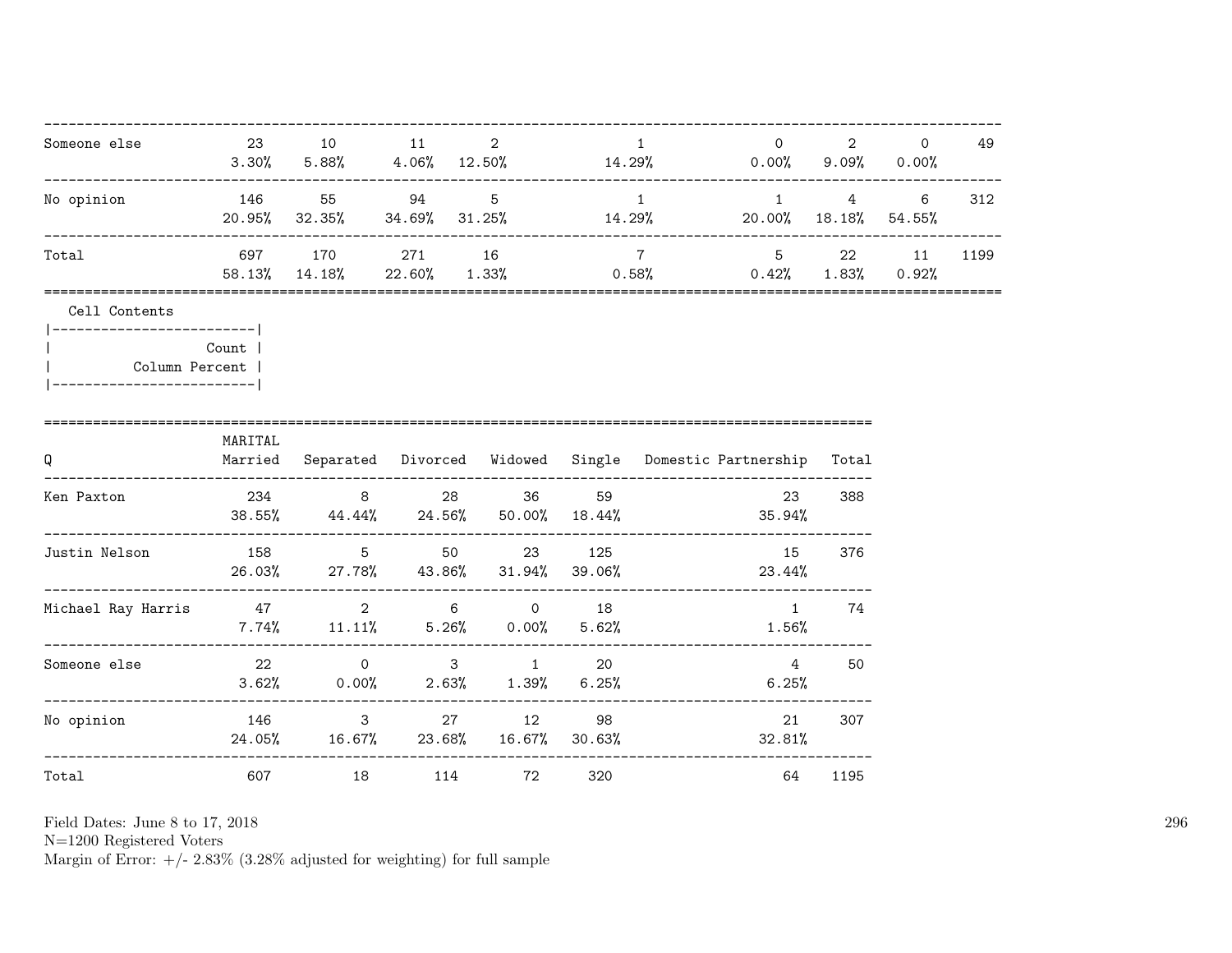======================================================================================================

Cell Contents

| Count          |  |
|----------------|--|
| Column Percent |  |
|                |  |

### =============================================

| Q                                  | gender | Male Female Total              |      |
|------------------------------------|--------|--------------------------------|------|
| Ken Paxton                         |        | 201 185<br>35.77% 29.00%       | 386  |
| Justin Nelson                      |        | 170 207<br>$30.25\%$ $32.45\%$ | 377  |
| Michael Ray Harris                 |        | 54 21<br>$9.61\%$ $3.29\%$     | 75   |
| Someone else                       | 30     | 21<br>$5.34\%$ $3.29\%$        | 51   |
| No opinion                         |        | 107 204<br>19.04% 31.97%       | 311  |
| Total                              |        | 562 638<br>46.83% 53.17%       | 1200 |
| Cell Contents                      |        |                                |      |
| Column Percent  <br>-------------- | Count  |                                |      |

Field Dates: June 8 to 17, 2018

N=1200 Registered Voters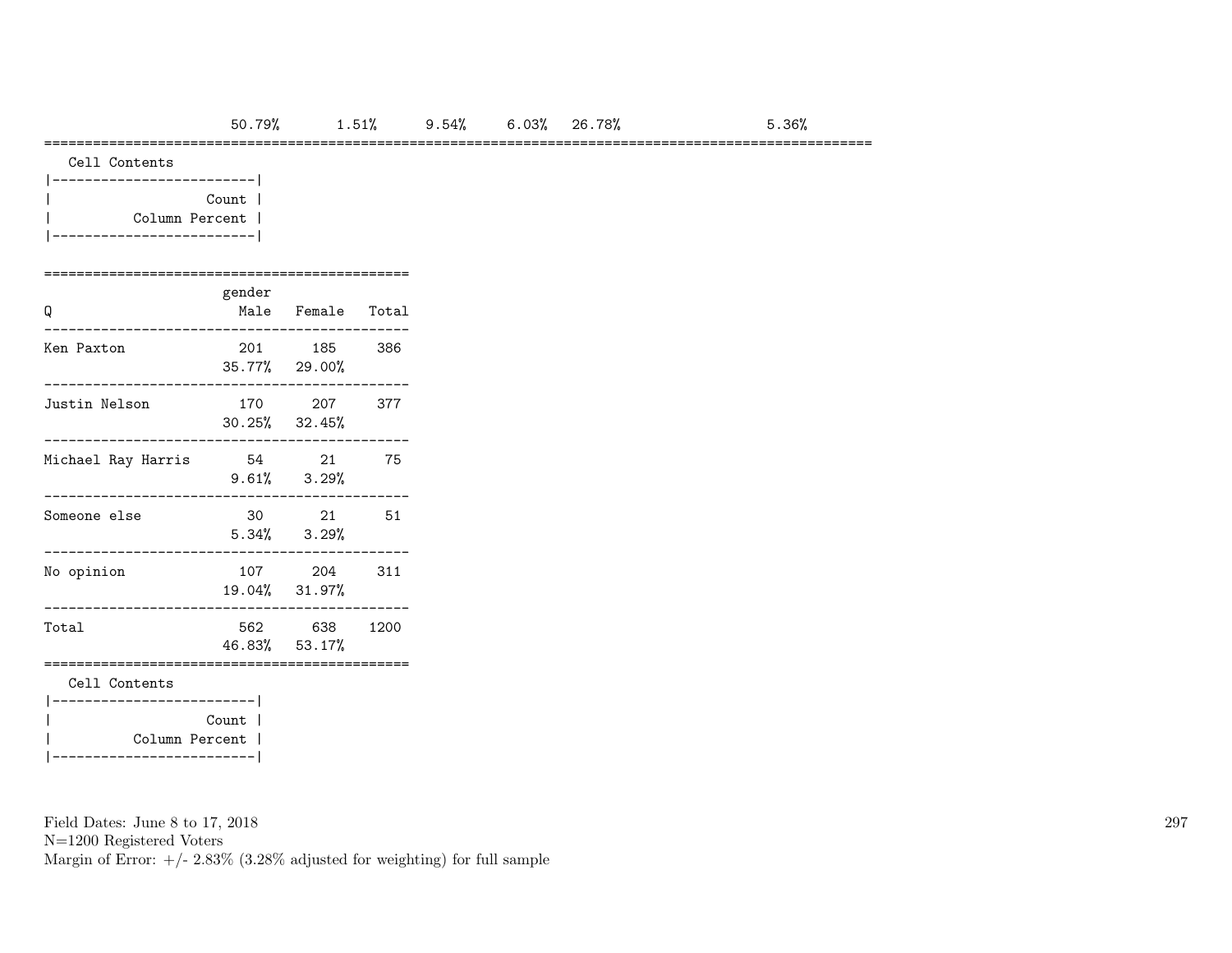|                                                                          | ===========<br>LOCATE |                                                                             |     |      |                           |                     |                                                                                     |       |
|--------------------------------------------------------------------------|-----------------------|-----------------------------------------------------------------------------|-----|------|---------------------------|---------------------|-------------------------------------------------------------------------------------|-------|
| Q                                                                        |                       | Urban Suburban Rural Total                                                  |     |      |                           |                     |                                                                                     |       |
| Ken Paxton                                                               |                       | 79 201 106<br>20.26% 35.08% 45.11%<br>------------------------------------- |     | 386  |                           |                     |                                                                                     |       |
| Justin Nelson                                                            |                       | 163 170 43<br>41.79% 29.67% 18.30%                                          |     | 376  |                           |                     |                                                                                     |       |
| Michael Ray Harris 18 16 10 74                                           |                       | $4.62\%$ $8.03\%$ $4.26\%$                                                  |     |      |                           |                     |                                                                                     |       |
| Someone else                                                             |                       | 18 18 14<br>$4.62\%$ $3.14\%$ $5.96\%$                                      |     | 50   |                           |                     |                                                                                     |       |
| _________________<br>No opinion                                          |                       | 112 138 62 312<br>28.72% 24.08% 26.38%                                      |     |      |                           |                     |                                                                                     |       |
| Total                                                                    |                       | ---------------------------------<br>390 573<br>32.55% 47.83% 19.62%        | 235 | 1198 |                           |                     |                                                                                     |       |
| Cell Contents                                                            |                       |                                                                             |     |      |                           |                     |                                                                                     |       |
| ------------------------- <br>Column Percent  <br>---------------------- | Count 1               |                                                                             |     |      |                           |                     |                                                                                     |       |
| Q                                                                        | metro                 |                                                                             |     |      |                           |                     | Houston Area Dallas-Fort Worth Area San Antonio Area Austin Area Another Part of TX | Total |
| Ken Paxton                                                               |                       | 80<br>28.07%                                                                |     | 102  | $30.91\%$ 24.32\% 22.64\% | 27 and $\sim$<br>24 | 154<br>42.08%                                                                       | 387   |
| _______________________<br>Justin Nelson                                 |                       | - 104                                                                       |     | 106  | 40                        | 48                  | 78                                                                                  | 376   |

N=1200 Registered Voters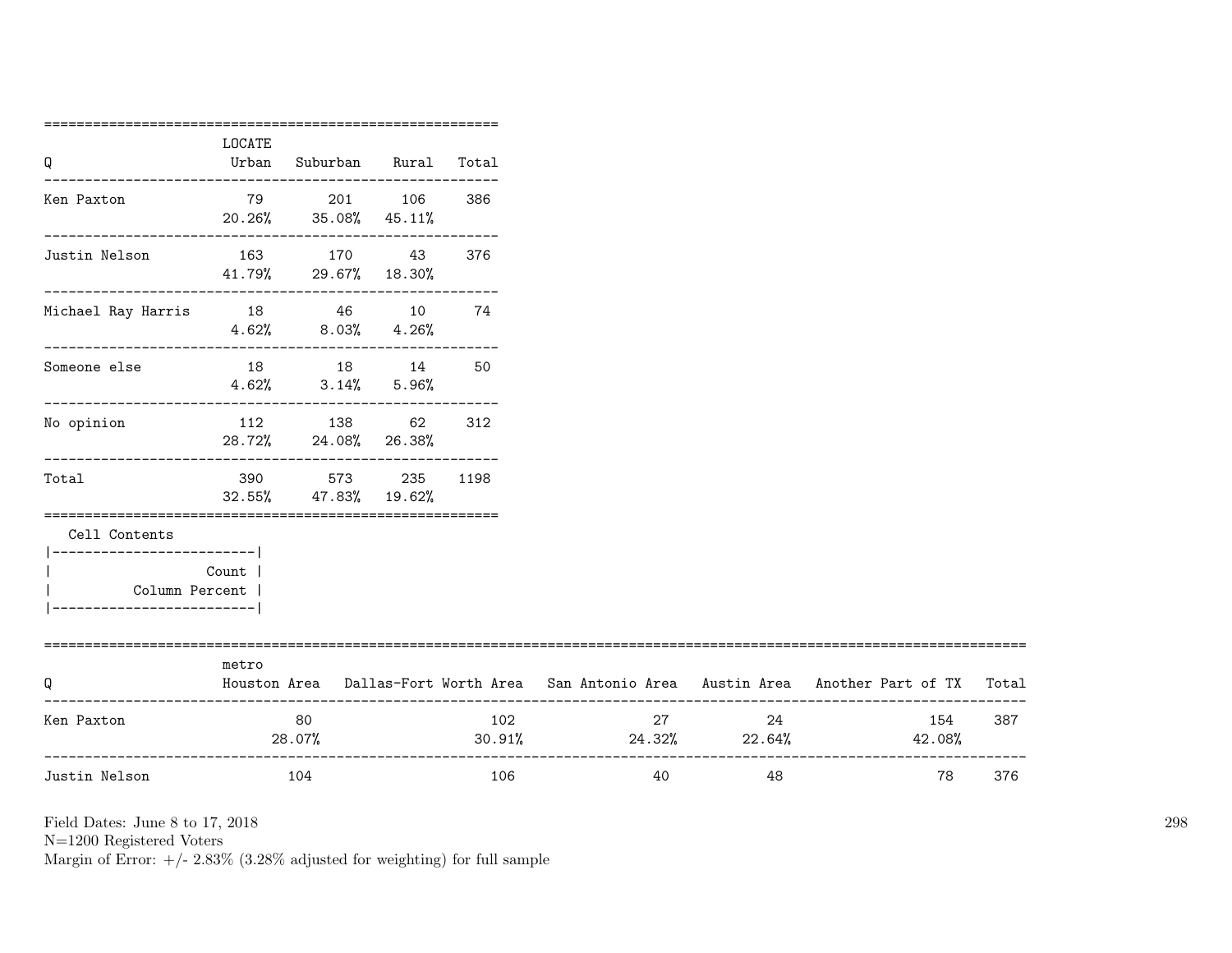|                                                                                 |                        | 36.49%                                       |                            | 32.12%       |             |                                              |                        | $36.04\%$ 45.28%<br>21.31% |      |
|---------------------------------------------------------------------------------|------------------------|----------------------------------------------|----------------------------|--------------|-------------|----------------------------------------------|------------------------|----------------------------|------|
| ------------------------------<br>Michael Ray Harris                            | 26                     | 9.12%                                        |                            | 23           |             | $\overline{7}$<br>$6.97\%$ $6.31\%$ $1.89\%$ | $\overline{2}$         | 17<br>$4.64\%$             | 75   |
| Someone else                                                                    | 11<br>3.86%            |                                              |                            |              | 14<br>4.24% | $\overline{9}$<br>$8.11\%$ 5.66%             | 6                      | 10<br>2.73%                | 50   |
| No opinion                                                                      | 64<br>22.46%           |                                              |                            | 85<br>25.76% |             | 28                                           | 26<br>$25.23\%$ 24.53% | 107<br>29.23%              | 310  |
| Total                                                                           |                        | 285<br>23.79%                                |                            | $27.55\%$    | 330         | 111                                          | 106<br>$9.27\%$ 8.85%  | 366<br>30.55%              | 1198 |
| _________________________<br>  Column Percent<br>-------------------------<br>Q | Count<br>AGEG<br>18-29 |                                              | $30-44$ $45-64$ $65+$      |              | Total       |                                              |                        |                            |      |
| Ken Paxton                                                                      |                        | 33 64 158 132<br>17.55% 20.65% 36.92% 48.35% |                            |              | 387         |                                              |                        |                            |      |
| Justin Nelson                                                                   |                        | 76 90 126<br>40.43% 29.03% 29.44% 31.14%     |                            | 85           | 377         |                                              |                        |                            |      |
| Michael Ray Harris 12 31 23 8 74                                                |                        | $6.38\%$ 10.00% 5.37% 2.93%                  |                            |              |             |                                              |                        |                            |      |
| Someone else                                                                    | 4.26%                  | 8 19 18                                      | $6.13\%$ $4.21\%$ $1.83\%$ | $5^{\circ}$  | 50          |                                              |                        |                            |      |

N=1200 Registered Voters<br>Margin of Error: +/- 2.83% (3.28% adjusted for weighting) for full sample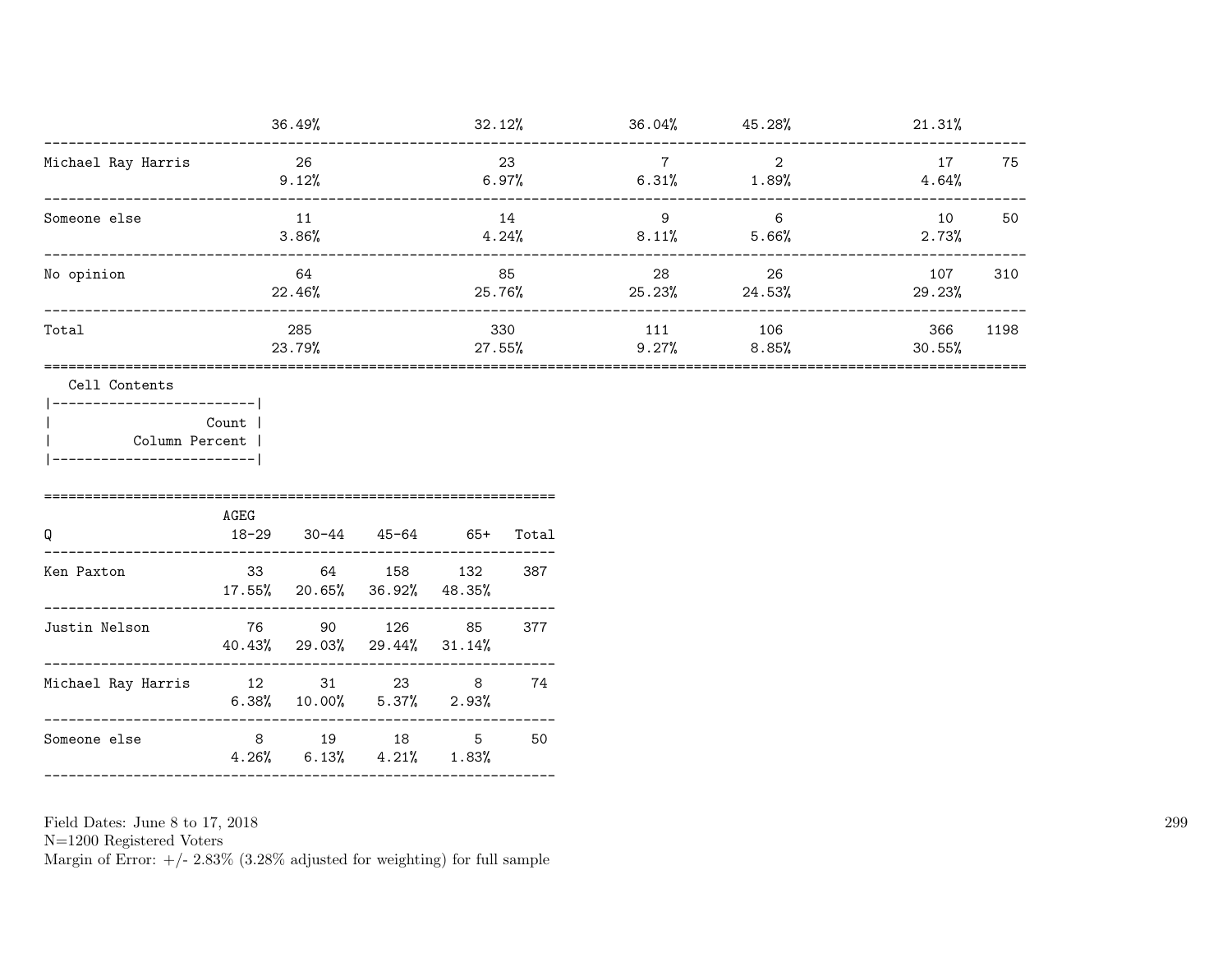| No opinion | 59  | 106   | 103<br>$31.38\%$ $34.19\%$ $24.07\%$ $15.75\%$     | 43 | 311  |
|------------|-----|-------|----------------------------------------------------|----|------|
| Total      | 188 | - 310 | 428 273<br>$15.68\%$ $25.85\%$ $35.70\%$ $22.77\%$ |    | 1199 |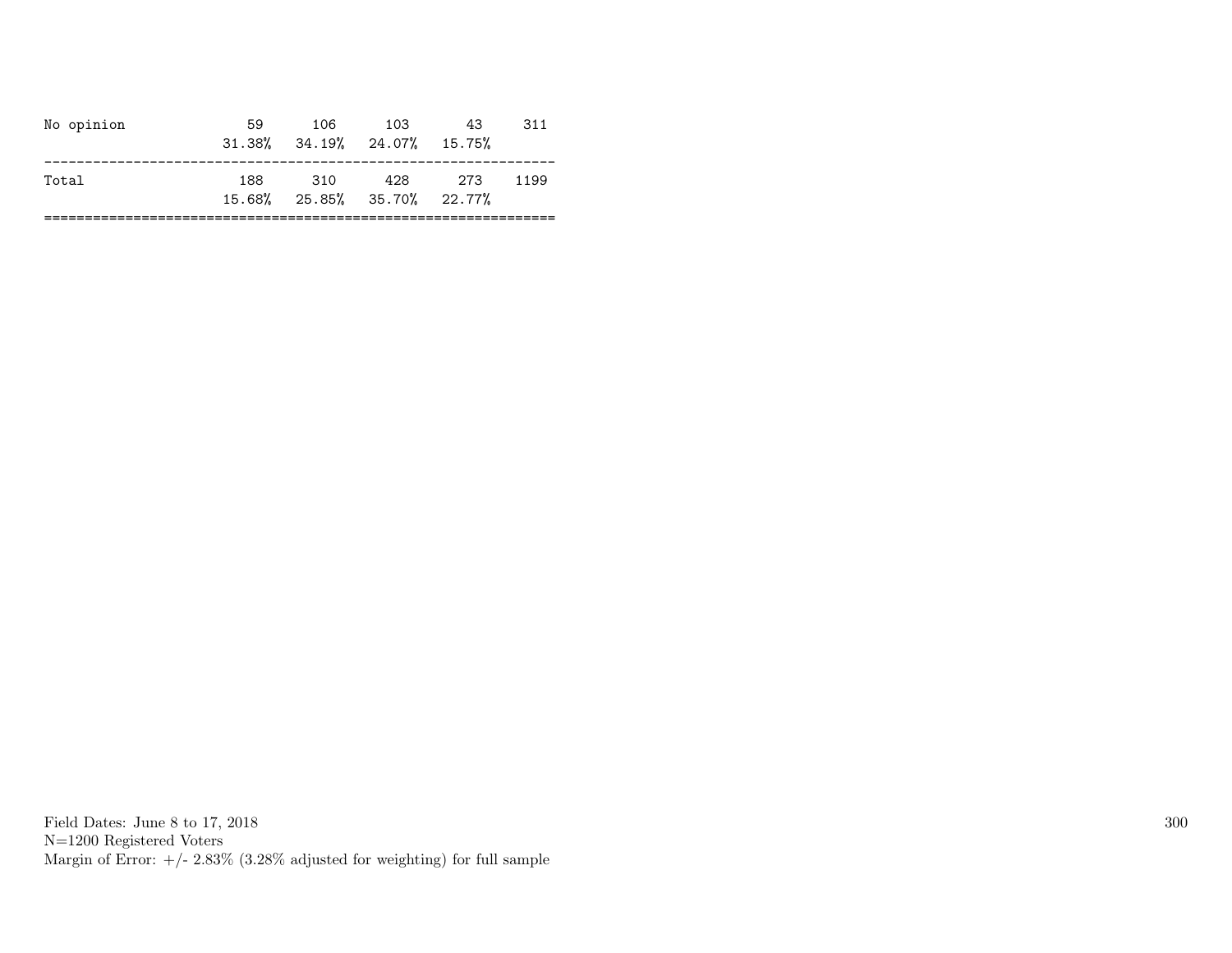### Q19A. U.S. Congress Trial Ballot

Cell Contents |-------------------------| | Count | | Column Percent | |-------------------------|

| Q                                                                                                            | LIBCON7 |       |                                            |     |                        | Extremely lib. Somewhat lib. Lean lib. Moderate Lean con. Somewhat con. Extremely con. Total |      |
|--------------------------------------------------------------------------------------------------------------|---------|-------|--------------------------------------------|-----|------------------------|----------------------------------------------------------------------------------------------|------|
| Democratic candidate                                                                                         |         |       |                                            |     | 105 124 76 133 13 12   | $20 -$<br>$92.11\%$ 82.67% 81.72% 43.75% 12.04% 5.53% 9.76%                                  | 483  |
| Republican candidate                                                                                         |         |       |                                            |     |                        | 4 10 5 56 76 180 176<br>$3.51\%$ 6.67% 5.38% 18.42% 70.37% 82.95% 85.85%                     | 507  |
| Hvn't thght abt it en t h a o                                                                                |         |       |                                            |     | 5 16 12 115 19 25      | 9<br>$4.39\%$ $10.67\%$ $12.90\%$ $37.83\%$ $17.59\%$ $11.52\%$ $4.39\%$                     | 201  |
| Total                                                                                                        |         |       |                                            |     | 114 150 93 304 108 217 | 205<br>$9.57\%$ 12.59% 7.81% 25.52% 9.07% 18.22% 17.21%                                      | 1191 |
| Cell Contents<br> ------------------------- <br>Count  <br>  Column Percent  <br> -------------------------- |         |       |                                            |     |                        |                                                                                              |      |
| Q                                                                                                            |         | IDEOL | Liberals Moderates Conservatives Total     |     |                        |                                                                                              |      |
| Democratic candidate                                                                                         |         |       | 304 133 46<br>$85.39\%$ $43.75\%$ $8.68\%$ | 483 |                        |                                                                                              |      |

Field Dates: June 8 to 17, 2018

N=1200 Registered Voters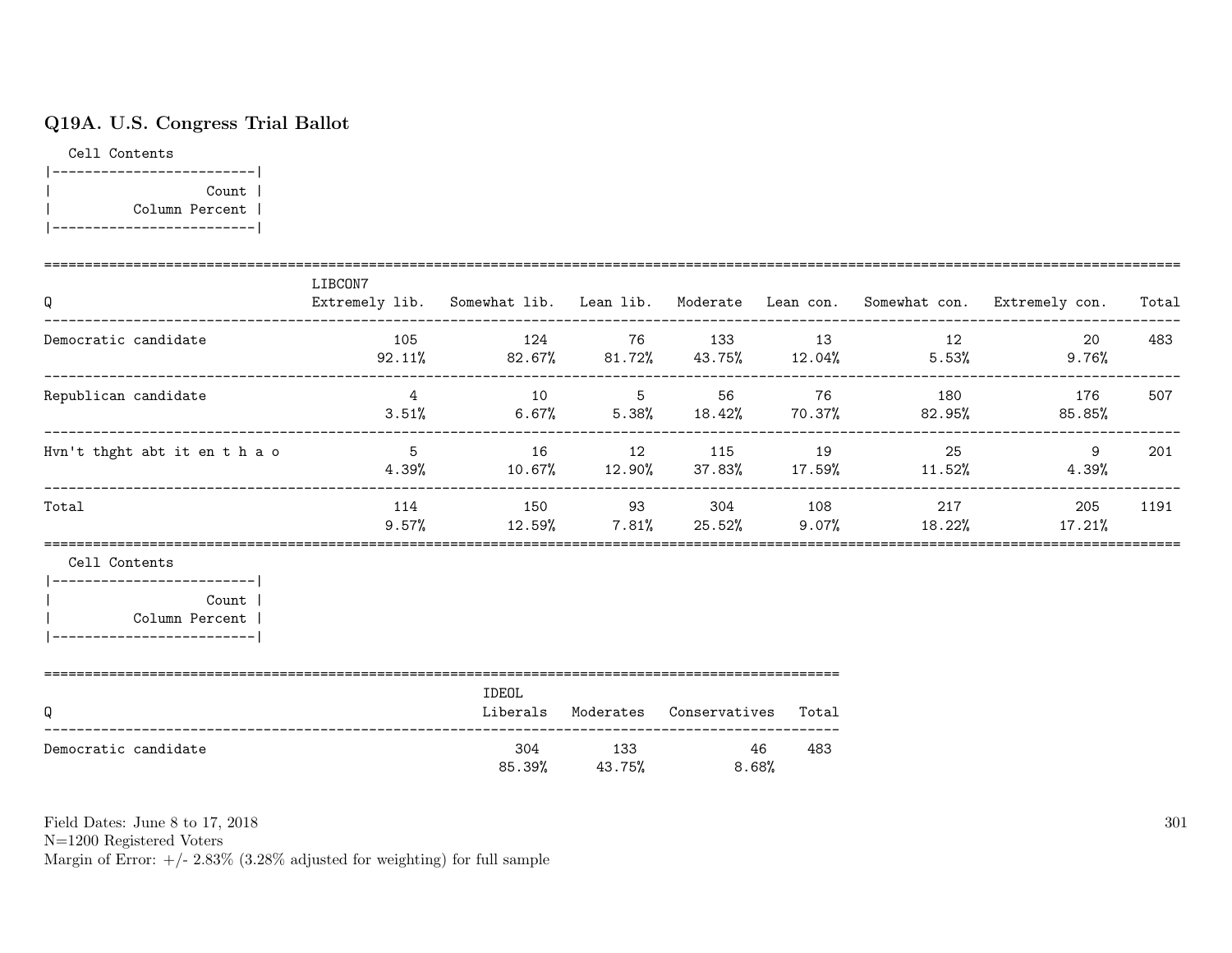| Republican candidate                               | 20<br>5.62%   | 56<br>18.42%  | 432<br>81.51% | 508  |
|----------------------------------------------------|---------------|---------------|---------------|------|
| Haven't thought about it enough to have an opinion | 32<br>8.99%   | 115<br>37.83% | 52<br>9.81%   | 199  |
| Total                                              | 356<br>29.92% | 304<br>25.55% | 530<br>44.54% | 1190 |

Cell Contents

|-------------------------| | Count | | Column Percent | |-------------------------|

| Q                                                  | PID7<br>StrDem             | WeakDem          | LeanDem       | Ind             | LeanRep       | WeakRep                    | StrRep           | Total |
|----------------------------------------------------|----------------------------|------------------|---------------|-----------------|---------------|----------------------------|------------------|-------|
| Democratic candidate                               | 235<br>$95.14\%$           | 97<br>82.91%     | 108<br>78.83% | 27<br>22.13%    | 3<br>$2.13\%$ | $\overline{4}$<br>$2.76\%$ | 3<br>1.24%       | 477   |
| Republican candidate                               | 5<br>2.02%                 | 1<br>0.85%       | 2<br>$1.46\%$ | 32<br>26.23%    | 111<br>78.72% | 117<br>80.69%              | 230<br>95.04%    | 498   |
| Haven't thought about it enough to have an opinion | $\overline{7}$<br>$2.83\%$ | 19<br>16.24%     | 27<br>19.71%  | 63<br>$51.64\%$ | 27<br>19.15%  | 24<br>16.55%               | 9<br>3.72%       | 176   |
| Total                                              | 247<br>$21.46\%$           | 117<br>$10.17\%$ | 137<br>11.90% | 122<br>10.60%   | 141<br>12.25% | 145<br>12.60%              | 242<br>$21.03\%$ | 1151  |
| Cell Contents<br>__________________________        |                            |                  |               |                 |               |                            |                  |       |

| Count | | Column Percent |

Field Dates: June 8 to 17, 2018

N=1200 Registered Voters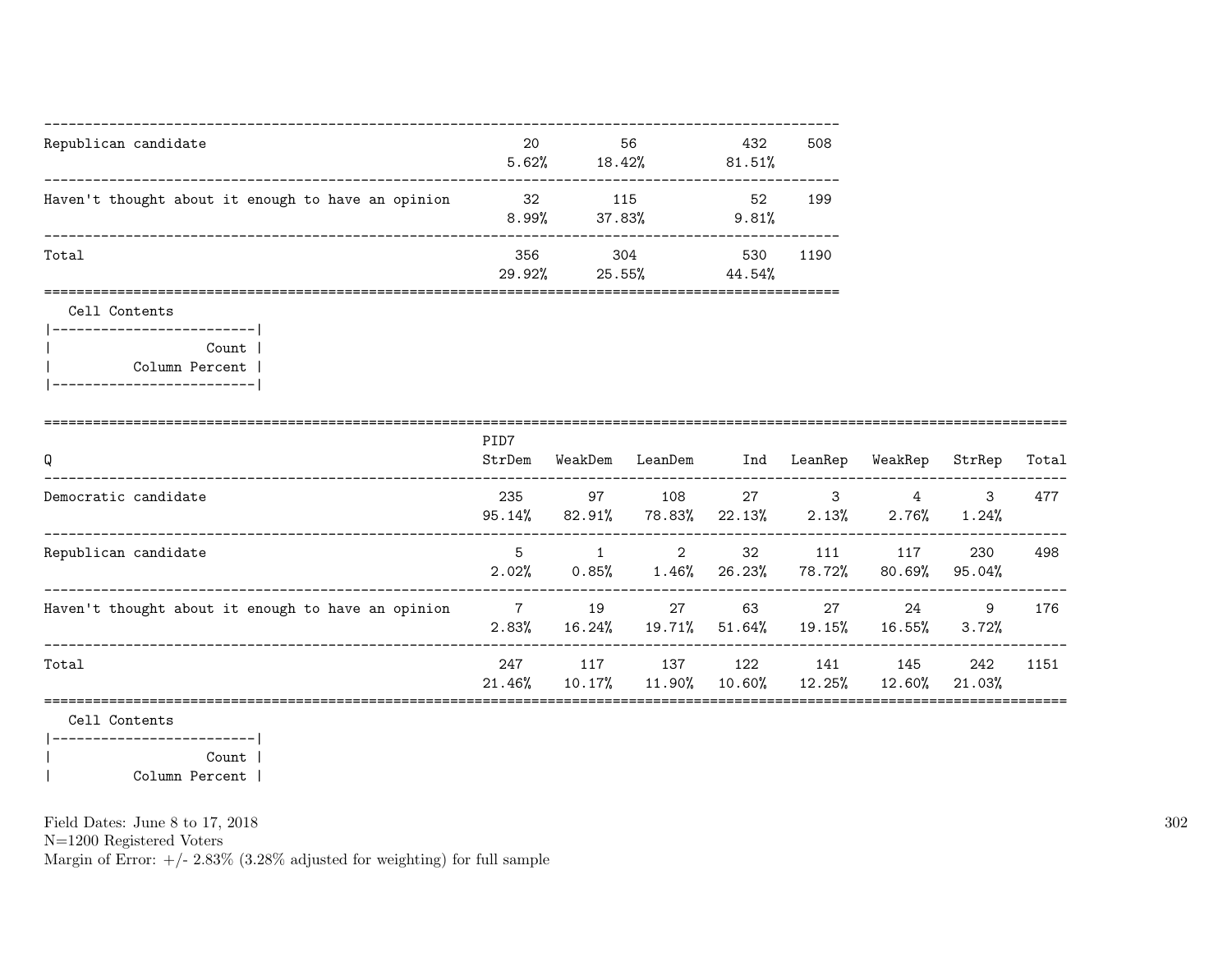| Q                                                                                                            | PID <sub>3</sub> |                  | Democrats Independents Republicans Total |               |                                                                                |                       |     |
|--------------------------------------------------------------------------------------------------------------|------------------|------------------|------------------------------------------|---------------|--------------------------------------------------------------------------------|-----------------------|-----|
| Democratic candidate                                                                                         |                  |                  | 440 27 11 478<br>$87.82\%$ 22.13% 2.08%  |               |                                                                                |                       |     |
| Republican candidate                                                                                         | 8                |                  | 32 457<br>$1.60\%$ 26.23% 86.39%         | 497           |                                                                                |                       |     |
| Haven't thought about it enough to have an opinion 53 63 63 61 177                                           |                  |                  | $10.58\%$ $51.64\%$ $11.53\%$            |               |                                                                                |                       |     |
| Total                                                                                                        |                  | 43.49% 10.59%    | 501 122<br>45.92%                        | 529 1152      |                                                                                |                       |     |
| Cell Contents<br> ------------------------- <br>Count  <br>  Column Percent  <br> -------------------------- |                  |                  |                                          |               |                                                                                |                       |     |
| Q                                                                                                            | Q20A             |                  |                                          |               | Democratic candidate Republican candidate Tea Party candidate Don't know Total |                       |     |
| Democratic candidate                                                                                         |                  | 452<br>$92.62\%$ |                                          | 8             | $2.48\%$ $2.50\%$                                                              | $4 \t 21$<br>$9.25\%$ | 485 |
| Republican candidate                                                                                         |                  | 7<br>1.43%       |                                          | 287<br>89.13% | 136<br>$85.00\%$ 36.12%                                                        | 82                    | 512 |
| Haven't thought about it enough to have an opinion                                                           |                  | 29<br>5.94%      |                                          | 27<br>8.39%   | 12.50%                                                                         | 20 124<br>54.63%      | 200 |

N=1200 Registered Voters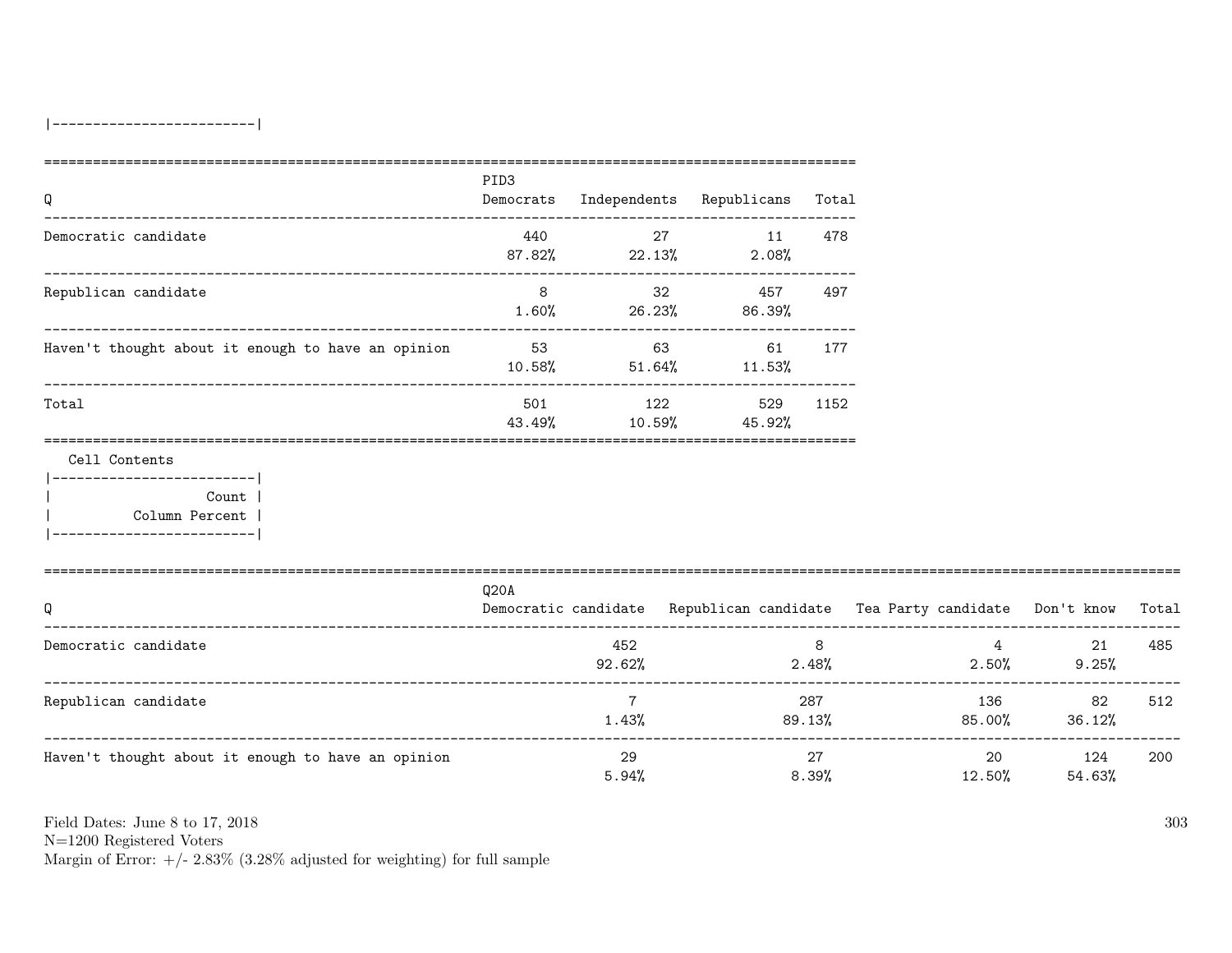| Total                                                                                                   |               | 488<br>40.77%                                                              | 322<br>26.90%                                            |                     |               | 160<br>13.37%<br>18.96%         | 227<br>1197 |
|---------------------------------------------------------------------------------------------------------|---------------|----------------------------------------------------------------------------|----------------------------------------------------------|---------------------|---------------|---------------------------------|-------------|
| Cell Contents<br>____________________________<br>Count  <br>Column Percent<br>------------------------- |               |                                                                            | =====================                                    |                     |               | =============================== |             |
| Q                                                                                                       | educ<br>No HS | High school graduate Some college 2-year 4-year Post-grad                  |                                                          |                     |               |                                 | Total       |
| Democratic candidate                                                                                    | - 9           | 109<br>13.04%                                                              | 116<br>36.58% 42.49% 38.66% 43.23% 54.74%                | 46                  |               | 131<br>75                       | 486         |
| Republican candidate                                                                                    | 18<br>26.09%  | 128                                                                        | 130<br>$42.95\%$ $47.62\%$ $44.54\%$ $45.21\%$ $34.31\%$ |                     |               | 53 137 47                       | 513         |
| Haven't thought about it enough to have an opinion                                                      | 42<br>60.87%  | 61                                                                         | 27<br>$20.47\%$ 9.89% 16.81% 11.55%                      | 20                  |               | 35 15<br>10.95%                 | 200         |
| Total                                                                                                   | 69<br>5.75%   | 298<br>24.85%                                                              | 22.77%                                                   | 273 119<br>$9.92\%$ | 303<br>25.27% | 137<br>11.43%                   | 1199        |
| Cell Contents<br>------------------------- <br>Count<br>Column Percent<br>------------------------      |               |                                                                            |                                                          |                     |               |                                 |             |
| ATTEND<br>Q                                                                                             |               | More than once a week Once a week A few times a month Once or twice a year |                                                          |                     |               | Never                           | Total       |

N=1200 Registered Voters<br>Margin of Error:  $+/- 2.83\%$  (3.28% adjusted for weighting) for full sample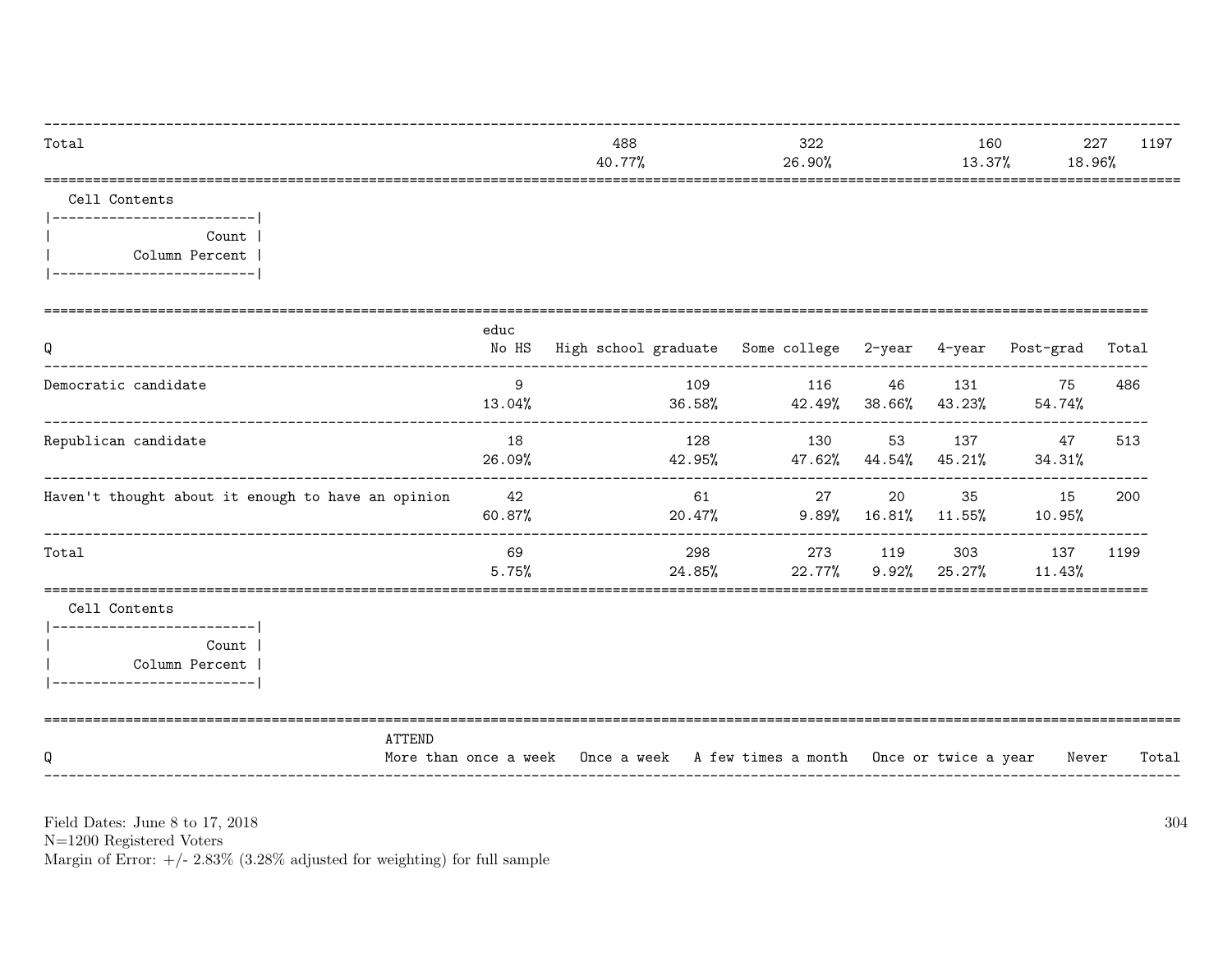| Democratic candidate                   | 43<br>30.94%  | 83<br>33.20%     | 48<br>36.36%  | 115<br>40.78% | 196<br>49.62% | 485  |
|----------------------------------------|---------------|------------------|---------------|---------------|---------------|------|
| Republican candidate                   | 78<br>56.12%  | 129<br>51.60%    | 61<br>46.21%  | 100<br>35.46% | 145<br>36.71% | 513  |
| Haven't thght abt it engh t hv an opnn | 18<br>12.95%  | 38<br>15.20%     | 23<br>17.42%  | 67<br>23.76%  | 54<br>13.67%  | 200  |
| Total                                  | 139<br>11.60% | 250<br>$20.87\%$ | 132<br>11.02% | 282<br>23.54% | 395<br>32.97% | 1198 |
|                                        |               |                  |               |               |               |      |

#### Cell Contents

|-------------------------| | Count | | Column Percent | |-------------------------|

| Q                                       | race_recode<br>White | Black         | Hispanic      | Asian                                       | Native American Middle Eastern |                      | Mixed          | Other                    | Total |
|-----------------------------------------|----------------------|---------------|---------------|---------------------------------------------|--------------------------------|----------------------|----------------|--------------------------|-------|
| Democratic candidate                    | 230<br>32.95%        | 126<br>74.12% | 111<br>40.96% | -6<br>37.50%                                | 14.29%                         | 4<br>80.00%          | 8<br>36.36%    | 9.09%                    | 487   |
| Republican candidate                    | 391<br>56.02%        | 10<br>5.88%   | 83<br>30.63%  | 7<br>43.75%                                 | 5<br>71.43%                    | 20.00%               | 9<br>40.91%    | 6<br>54.55%              | 512   |
| Haven't thoght abt it engh t hv an opnn | 77<br>11.03%         | 34<br>20.00%  | 77            | $\overline{\phantom{a}}$ 3<br>28.41% 18.75% | 14.29%                         | $\Omega$<br>$0.00\%$ | 5<br>22.73%    | $\overline{4}$<br>36.36% | 201   |
| Total                                   | 698<br>58.17%        | 170<br>14.17% | 271<br>22.58% | 16<br>$1.33\%$                              | 0.58%                          | 5<br>0.42%           | 22<br>$1.83\%$ | 11<br>0.92%              | 1200  |
|                                         |                      |               |               |                                             |                                |                      |                |                          |       |

Cell Contents

|-------------------------|

Field Dates: June 8 to 17, 2018

N=1200 Registered Voters

Margin of Error:  $+/- 2.83\%$  (3.28% adjusted for weighting) for full sample

305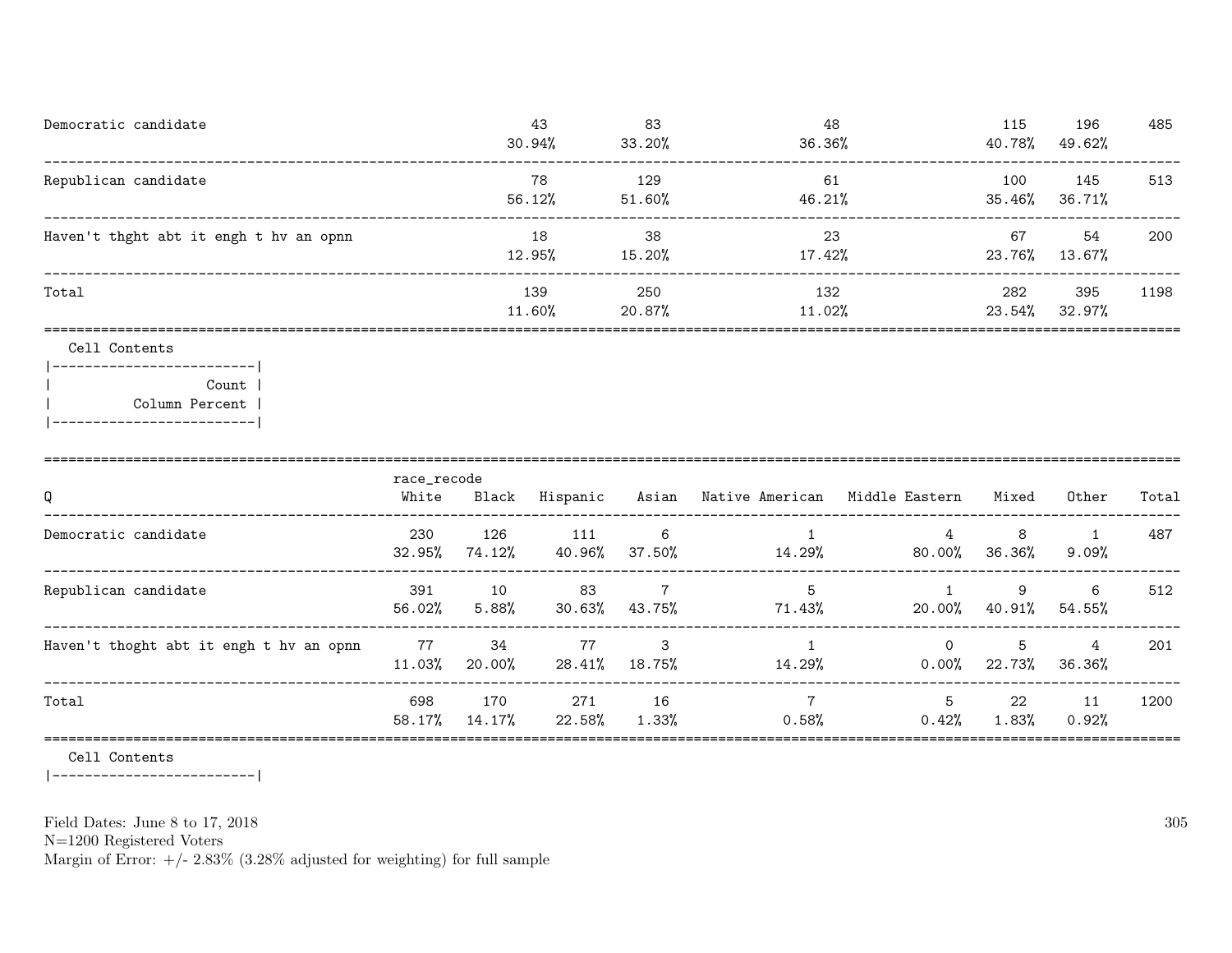| Count | | Column Percent | |-------------------------|

| Q                                                  | MARITAL<br>Married | Separated   | Divorced Widowed |                 | Single        | Domestic Partnership | Total |
|----------------------------------------------------|--------------------|-------------|------------------|-----------------|---------------|----------------------|-------|
| Democratic candidate                               | 212<br>34.98%      | 8<br>44.44% | 62<br>54.39%     | 24<br>33.80%    | 156<br>48.60% | 21<br>32.81%         | 483   |
| Republican candidate                               | 299<br>49.34%      | 9<br>50.00% | -34<br>29.82%    | 40<br>56.34%    | 101<br>31.46% | 28<br>43.75%         | 511   |
| Haven't thought about it enough to have an opinion | 95<br>15.68%       | 5.56%       | 18<br>15.79%     | - 7<br>$9.86\%$ | 64<br>19.94%  | 15<br>23.44%         | 200   |
| Total                                              | 606<br>50.75%      | 18<br>1.51% | 114<br>9.55%     | -71<br>5.95%    | 321<br>26.88% | 64<br>5.36%          | 1194  |

Cell Contents

|-------------------------| | Count | | Column Percent | |-------------------------|

=============================================================================

| Q                    | gender<br>Male | Female                     | Total |
|----------------------|----------------|----------------------------|-------|
| Democratic candidate | 204            | 282<br>$36.43\%$ $44.13\%$ | 486   |
| Republican candidate | 271            | 242<br>48.39% 37.87%       | 513   |

Field Dates: June 8 to 17, 2018 N=1200 Registered Voters Margin of Error:  $+/- 2.83\%$  (3.28% adjusted for weighting) for full sample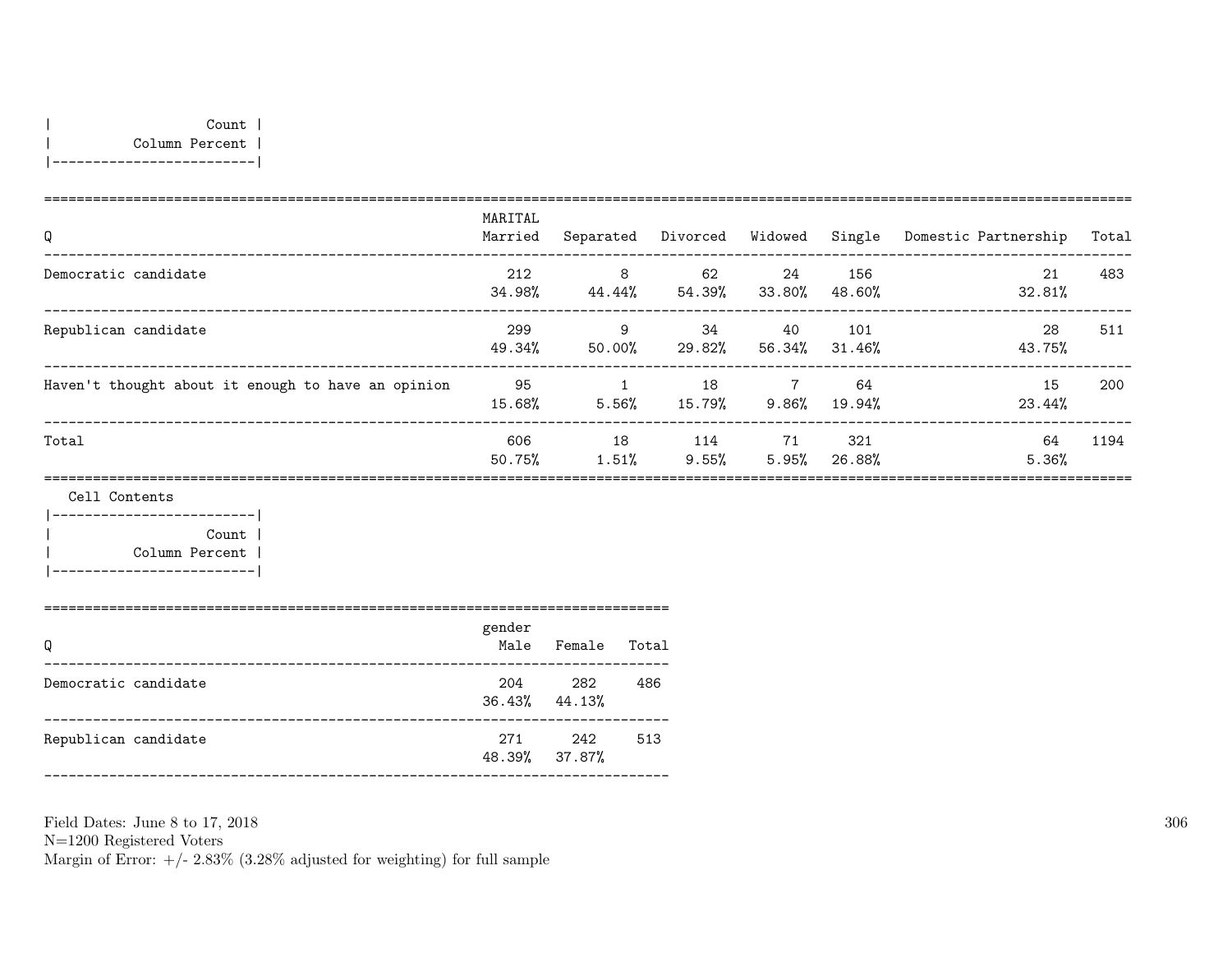| Haven't thought about it enough to have an opinion 85<br>-------------------------------------- |        | 115<br>15.18% 18.00%          | 200                                 |        |
|-------------------------------------------------------------------------------------------------|--------|-------------------------------|-------------------------------------|--------|
| Total                                                                                           |        | 560 639<br>46.71% 53.29%      | 1199                                |        |
| Cell Contents<br>-------------------------                                                      |        |                               |                                     |        |
| Count  <br>Column Percent  <br> ------------------------                                        |        |                               |                                     |        |
| Q                                                                                               | LOCATE |                               | Urban Suburban Rural Total          |        |
| Democratic candidate                                                                            |        | 52.43% 37.87% 27.78%          | 205 217 65 487                      |        |
| Republican candidate                                                                            |        |                               | 111 266 135<br>28.39% 46.42% 57.69% | 512    |
| Haven't thought about it enough to have an opinion 75 90                                        |        |                               | 19.18%  15.71%  14.53%              | 34 199 |
| Total                                                                                           |        | $32.64\%$ $47.83\%$ $19.53\%$ | 391 573 234                         | 1198   |
| Cell Contents                                                                                   |        |                               |                                     |        |
| Count  <br>Column Percent                                                                       |        |                               |                                     |        |

metro

============================================================================================================================================

Field Dates: June 8 to 17, 2018 N=1200 Registered Voters Margin of Error:  $+/- 2.83\%$  (3.28% adjusted for weighting) for full sample 307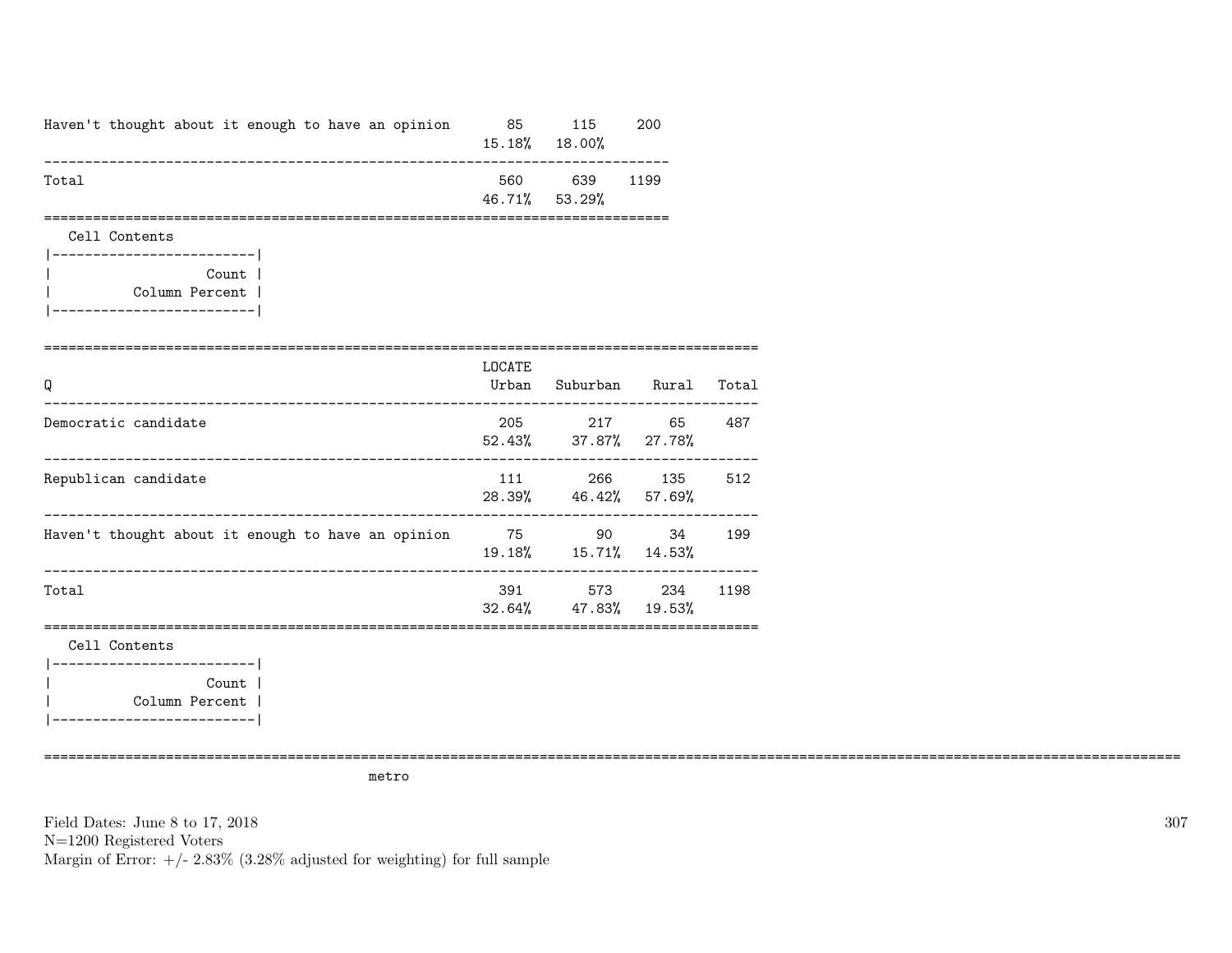|               |      |                    |        |                                                                       |                                                                                                                                                         |                                     |                                        | Total                                                                                                                                                         |
|---------------|------|--------------------|--------|-----------------------------------------------------------------------|---------------------------------------------------------------------------------------------------------------------------------------------------------|-------------------------------------|----------------------------------------|---------------------------------------------------------------------------------------------------------------------------------------------------------------|
| 135<br>47.87% |      |                    |        |                                                                       |                                                                                                                                                         | 56<br>52.83%                        | 108<br>29.43%                          | 484                                                                                                                                                           |
| 37.23%        |      |                    |        |                                                                       |                                                                                                                                                         |                                     | 196<br>53.41%                          | 512                                                                                                                                                           |
| 14.89%        |      |                    |        |                                                                       |                                                                                                                                                         |                                     | 63<br>$17.17\%$                        | 199                                                                                                                                                           |
| 282<br>23.60% |      |                    | 27.53% |                                                                       | $9.29\%$                                                                                                                                                |                                     | 367<br>30.71%                          | 1195                                                                                                                                                          |
|               |      |                    |        |                                                                       |                                                                                                                                                         |                                     |                                        |                                                                                                                                                               |
|               | AGEG |                    |        |                                                                       |                                                                                                                                                         |                                     |                                        |                                                                                                                                                               |
|               | 86   |                    |        | 37.13%                                                                | 486                                                                                                                                                     |                                     |                                        |                                                                                                                                                               |
|               | 67   | 95                 | 202    | 148                                                                   | 512                                                                                                                                                     |                                     |                                        |                                                                                                                                                               |
|               |      |                    |        | $8.46\%$                                                              | 200                                                                                                                                                     |                                     |                                        |                                                                                                                                                               |
|               | 188  | 310                | 428    | 272                                                                   | 1198                                                                                                                                                    |                                     |                                        |                                                                                                                                                               |
|               |      | 105<br>42<br>18-29 |        | $30 - 44$<br>Haven't thought about it enough to have an opinion 35 78 | 139<br>137<br>329<br>137 162 101<br>45.74% 44.19% 37.85%<br>35.64% 30.65% 47.20% 54.41%<br>64 23<br>18.62% 25.16% 14.95%<br>15.69% 25.88% 35.73% 22.70% | 41.64%<br>16.11%<br>45-64 65+ Total | 46<br>$42.25\%$ $41.44\%$<br>39<br>111 | Houston Area Dallas-Fort Worth Area San Antonio Area Austin Area Another Part of TX<br>35<br>$35.14\%$ $33.02\%$<br>26 15<br>$23.42\%$ 14.15%<br>106<br>8.87% |

N=1200 Registered Voters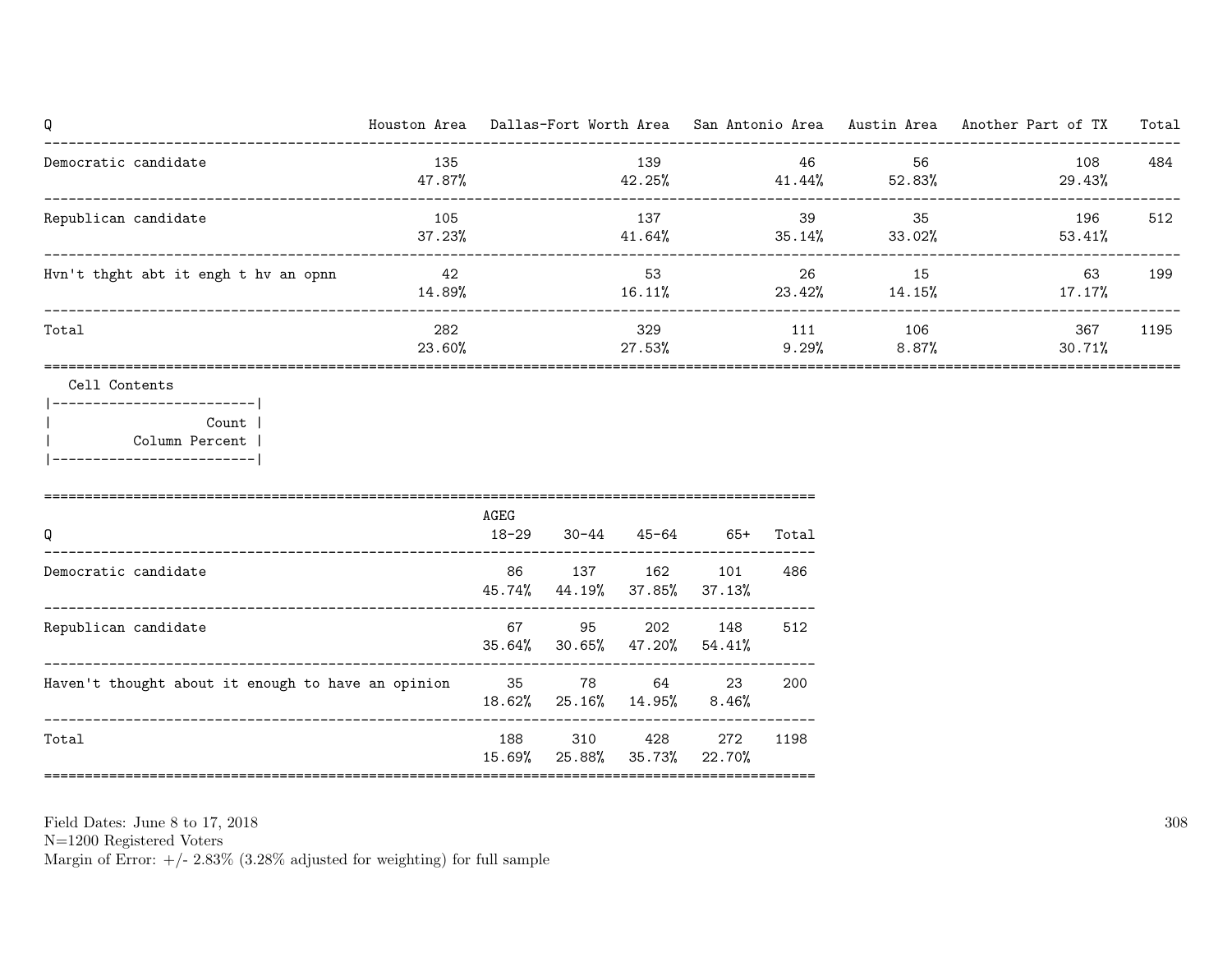# Q19B. Texas Legislature Trial Ballot

Cell Contents |-------------------------| | Count | | Column Percent | |-------------------------|

| Q                                                                                                            | LIBCON7 |       |                                         |     |                                  | Extremely lib. Somewhat lib. Lean lib. Moderate Lean con. Somewhat con. Extremely con. Total |      |
|--------------------------------------------------------------------------------------------------------------|---------|-------|-----------------------------------------|-----|----------------------------------|----------------------------------------------------------------------------------------------|------|
| Democratic candidate                                                                                         |         |       |                                         |     | $103$ $124$ $80$ $135$ $12$ $16$ | 21<br>$92.79\%$ 82.12% 86.02% 44.26% 11.54% 7.44% 10.29%                                     | 491  |
| Republican candidate                                                                                         |         |       |                                         |     |                                  | 5 12 2 67 71 174 173<br>$4.50\%$ 7.95% 2.15% 21.97% 68.27% 80.93% 84.80%                     | 504  |
| Hvn't thght abt it en t h a o                                                                                |         |       |                                         |     |                                  | 3 15 11 103 21 25 10 188<br>$2.70\%$ 9.93% 11.83% 33.77% 20.19% 11.63% 4.90%                 |      |
| Total                                                                                                        | 111     |       |                                         |     | 151 93 305 104 215               | 204<br>$9.38\%$ 12.76% 7.86% 25.78% 8.79% 18.17% 17.24%                                      | 1183 |
| Cell Contents<br> ------------------------- <br>Count  <br>  Column Percent  <br> -------------------------- |         |       |                                         |     |                                  |                                                                                              |      |
| Q                                                                                                            |         | IDEOL | Liberals Moderates Conservatives Total  |     |                                  |                                                                                              |      |
| Democratic candidate                                                                                         |         |       | 307 135 49<br>$86.72\%$ $44.26\%$ 9.37% | 491 |                                  |                                                                                              |      |

Field Dates: June 8 to 17, 2018

N=1200 Registered Voters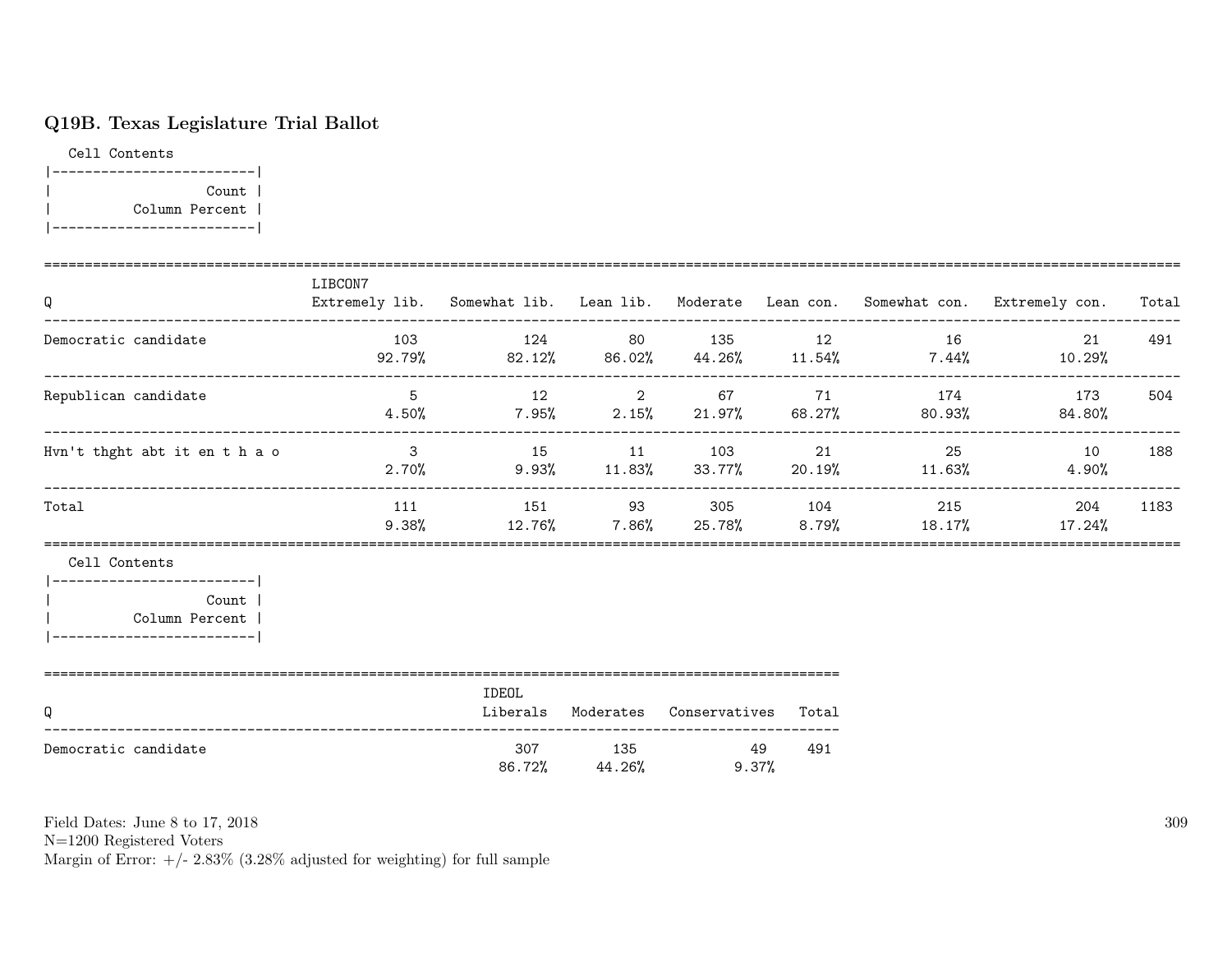| Republican candidate                               | 19<br>5.37%   | 67<br>21.97%  | 418<br>504<br>79.92%  |  |
|----------------------------------------------------|---------------|---------------|-----------------------|--|
| Haven't thought about it enough to have an opinion | 28<br>7.91%   | 103<br>33.77% | 56<br>187<br>10.71%   |  |
| Total                                              | 354<br>29.95% | 305<br>25.80% | 523<br>1182<br>44.25% |  |

Cell Contents

|-------------------------| | Count | | Column Percent | |-------------------------|

|                                                    | PID7             |               |                  |               |               |               |               |       |
|----------------------------------------------------|------------------|---------------|------------------|---------------|---------------|---------------|---------------|-------|
| Q                                                  | StrDem           | WeakDem       | LeanDem          | Ind           | LeanRep       | WeakRep       | StrRep        | Total |
| Democratic candidate                               | 229<br>93.85%    | 102<br>87.18% | 112<br>$81.16\%$ | 29<br>23.77%  | 3<br>$2.17\%$ | 8<br>5.67%    | 2<br>0.83%    | 485   |
| Republican candidate                               | 5<br>2.05%       | 1<br>$0.85\%$ | 5<br>3.62%       | 29<br>23.77%  | 108<br>78.26% | 113<br>80.14% | 231<br>95.45% | 492   |
| Haven't thought about it enough to have an opinion | 10<br>4.10%      | 14<br>11.97%  | 21<br>15.22%     | 64<br>52.46%  | 27<br>19.57%  | 20<br>14.18%  | 9<br>3.72%    | 165   |
| Total                                              | 244<br>$21.37\%$ | 117<br>10.25% | 138<br>12.08%    | 122<br>10.68% | 138<br>12.08% | 141<br>12.35% | 242<br>21.19% | 1142  |
| Cell Contents                                      |                  |               |                  |               |               |               |               |       |

|-------------------------| | Count | | Column Percent |

Field Dates: June 8 to 17, 2018

N=1200 Registered Voters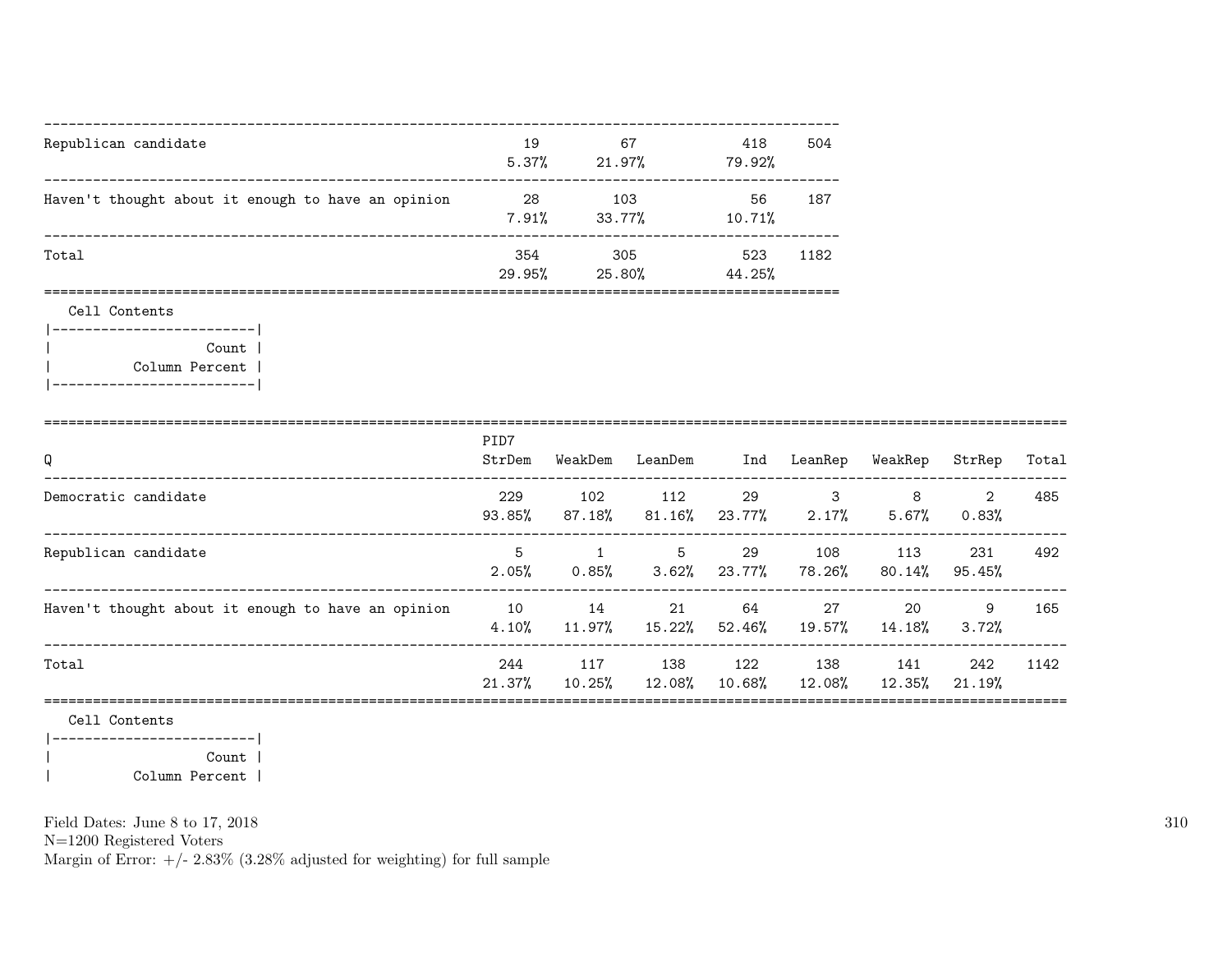| Q                                                                                                       | PID <sub>3</sub> |                             | Democrats Independents Republicans Total |                |                                                                                |                          |     |
|---------------------------------------------------------------------------------------------------------|------------------|-----------------------------|------------------------------------------|----------------|--------------------------------------------------------------------------------|--------------------------|-----|
| Democratic candidate                                                                                    |                  |                             | 444 29 13<br>88.80% 23.77% 2.50%         | 486            |                                                                                |                          |     |
| Republican candidate                                                                                    | 11               |                             | 29 453<br>$2.20\%$ 23.77% 86.95%         | 493            |                                                                                |                          |     |
| Haven't thought about it enough to have an opinion 45 64 64 55 164                                      |                  |                             | $9.00\%$ 52.46% 10.56%                   |                |                                                                                |                          |     |
| Total                                                                                                   |                  | 43.74% 10.67%               | 500 122 521<br>45.58%                    | 1143           |                                                                                |                          |     |
| Cell Contents<br>._________________________<br>Count  <br>Column Percent  <br>------------------------- |                  |                             |                                          |                |                                                                                |                          |     |
| Q                                                                                                       | Q20A             |                             |                                          |                | Democratic candidate Republican candidate Tea Party candidate Don't know Total |                          |     |
| Democratic candidate                                                                                    |                  | 455<br>93.81%               | 2.51%                                    | 8 <sup>8</sup> |                                                                                | $9$ 22<br>$5.70\%$ 9.69% | 494 |
| Republican candidate                                                                                    |                  | $7\overline{ }$<br>$1.44\%$ |                                          | 296<br>92.79%  | $82.91\%$ 33.04%                                                               | 131 75                   | 509 |
| Haven't thought about it enough to have an opinion                                                      |                  | 23<br>$4.74\%$              |                                          | 15<br>$4.70\%$ | 11.39%                                                                         | 18 130<br>57.27%         | 186 |

N=1200 Registered Voters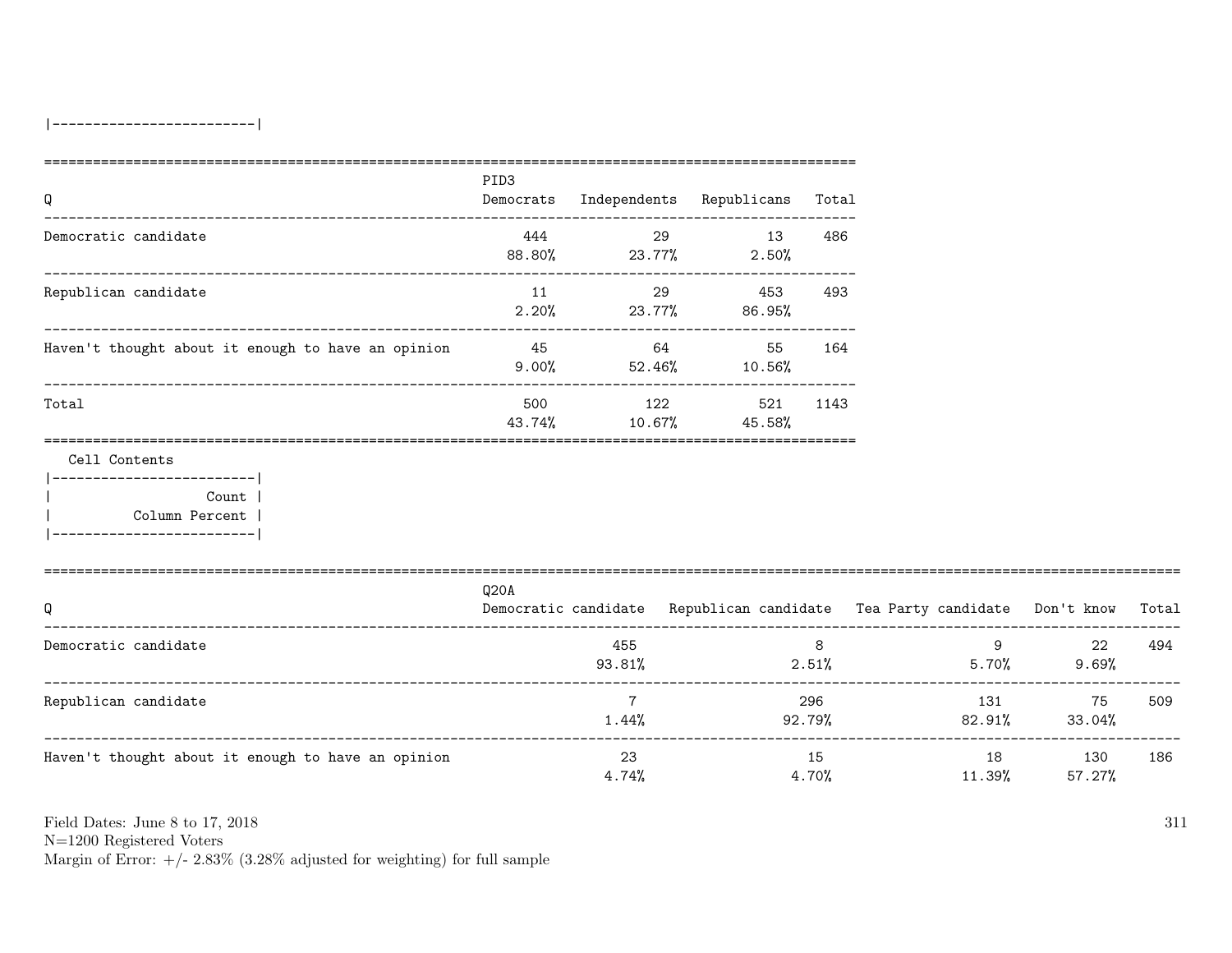| Total                                                                                                   |              | 485<br>40.79%                                                              | 319<br>26.83% |                             |               | 158<br>13.29%<br>19.09% | 227<br>1189 |
|---------------------------------------------------------------------------------------------------------|--------------|----------------------------------------------------------------------------|---------------|-----------------------------|---------------|-------------------------|-------------|
| Cell Contents<br>__________________________                                                             |              |                                                                            |               |                             |               |                         |             |
| Count l<br>Column Percent  <br>__________________________                                               |              |                                                                            |               |                             |               |                         |             |
| Q                                                                                                       | educ         | No HS High school graduate Some college 2-year 4-year Post-grad            |               |                             |               |                         | Total       |
| Democratic candidate                                                                                    | 9            | 112<br>$12.86\%$ $37.97\%$ $43.70\%$ $41.32\%$ $43.29\%$ $54.74\%$         | 118           | 50                          |               | 129<br>75               | 493         |
| Republican candidate                                                                                    | 27<br>38.57% | 118<br>$40.00\%$ $46.30\%$ $42.98\%$ $46.31\%$ $36.50\%$                   | 125           | 52                          | 138           | 50                      | 510         |
| Haven't thought about it enough to have an opinion 34                                                   | 48.57%       | 65<br>22.03% 10.00% 15.70% 10.40%                                          |               | 27 19                       | 31            | 12<br>$8.76\%$          | 188         |
| Total                                                                                                   | 70<br>5.88%  | 295<br>24.77%                                                              |               | 270 121<br>$22.67\%$ 10.16% | 298<br>25.02% | 137<br>11.50%           | 1191        |
| Cell Contents<br>------------------------- <br>Count  <br>Column Percent  <br>_________________________ |              |                                                                            |               |                             |               |                         |             |
| <b>ATTEND</b><br>Q                                                                                      |              | More than once a week Once a week A few times a month Once or twice a year |               |                             |               | Never                   | Total       |

N=1200 Registered Voters<br>Margin of Error:  $+/- 2.83\%$  (3.28% adjusted for weighting) for full sample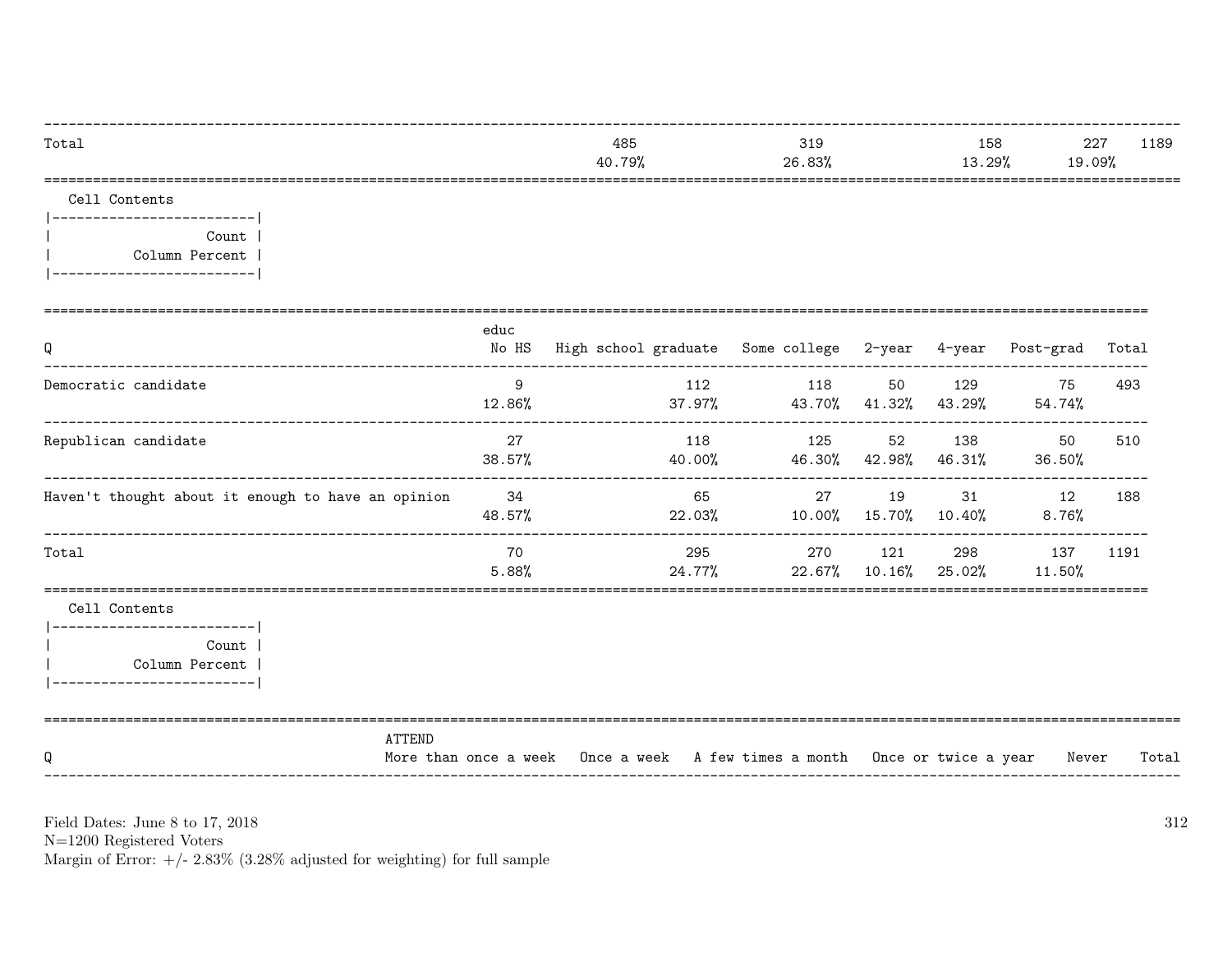| Democratic candidate                   | 43<br>31.39%   | 81<br>32.93%  | 55<br>41.98%  | 124<br>43.82% | 190<br>48.59% | 493  |
|----------------------------------------|----------------|---------------|---------------|---------------|---------------|------|
| Republican candidate                   | 81<br>59.12%   | 125<br>50.81% | 63<br>48.09%  | 96<br>33.92%  | 143<br>36.57% | 508  |
| Haven't thght abt it engh t hv an opnn | 13<br>$9.49\%$ | 40<br>16.26%  | 13<br>9.92%   | 63<br>22.26%  | 58<br>14.83%  | 187  |
| Total                                  | 137<br>11.53%  | 246<br>20.71% | 131<br>11.03% | 283<br>23.82% | 391<br>32.91% | 1188 |
|                                        |                |               |               |               |               |      |

### Cell Contents

|-------------------------| | Count | | Column Percent | |-------------------------|

| Q                                       | race_recode<br>White | Black         | Hispanic      |                                    | Asian Native American Middle Eastern |             | Mixed       | Other                    | Total |
|-----------------------------------------|----------------------|---------------|---------------|------------------------------------|--------------------------------------|-------------|-------------|--------------------------|-------|
| Democratic candidate                    | 233<br>33.82%        | 127<br>74.71% | 117<br>43.33% | $\overline{4}$<br>26.67%           | 14.29%                               | 3<br>60.00% | 8<br>36.36% | 9.09%                    | 494   |
| Republican candidate                    | 387<br>56.17%        | -9<br>5.29%   | 82            | $\overline{7}$<br>$30.37\%$ 46.67% | 5<br>71.43%                          | 20.00%      | 9<br>40.91% | $\overline{7}$<br>63.64% | 507   |
| Haven't thoght abt it engh t hv an opnn | 69<br>10.01%         | -34<br>20.00% | 71<br>26.30%  | 4<br>26.67%                        | 14.29%                               | 20.00%      | 5<br>22.73% | 3<br>$27.27\%$           | 188   |
| Total                                   | 689<br>57.95%        | 170<br>14.30% | 270<br>22.71% | 15<br>1.26%                        | $0.59\%$                             | 5<br>0.42%  | 22<br>1.85% | 11<br>0.93%              | 1189  |
|                                         |                      |               |               |                                    |                                      |             |             |                          |       |

Cell Contents

|-------------------------|

Field Dates: June 8 to 17, 2018

N=1200 Registered Voters

Margin of Error:  $+/- 2.83\%$  (3.28% adjusted for weighting) for full sample

313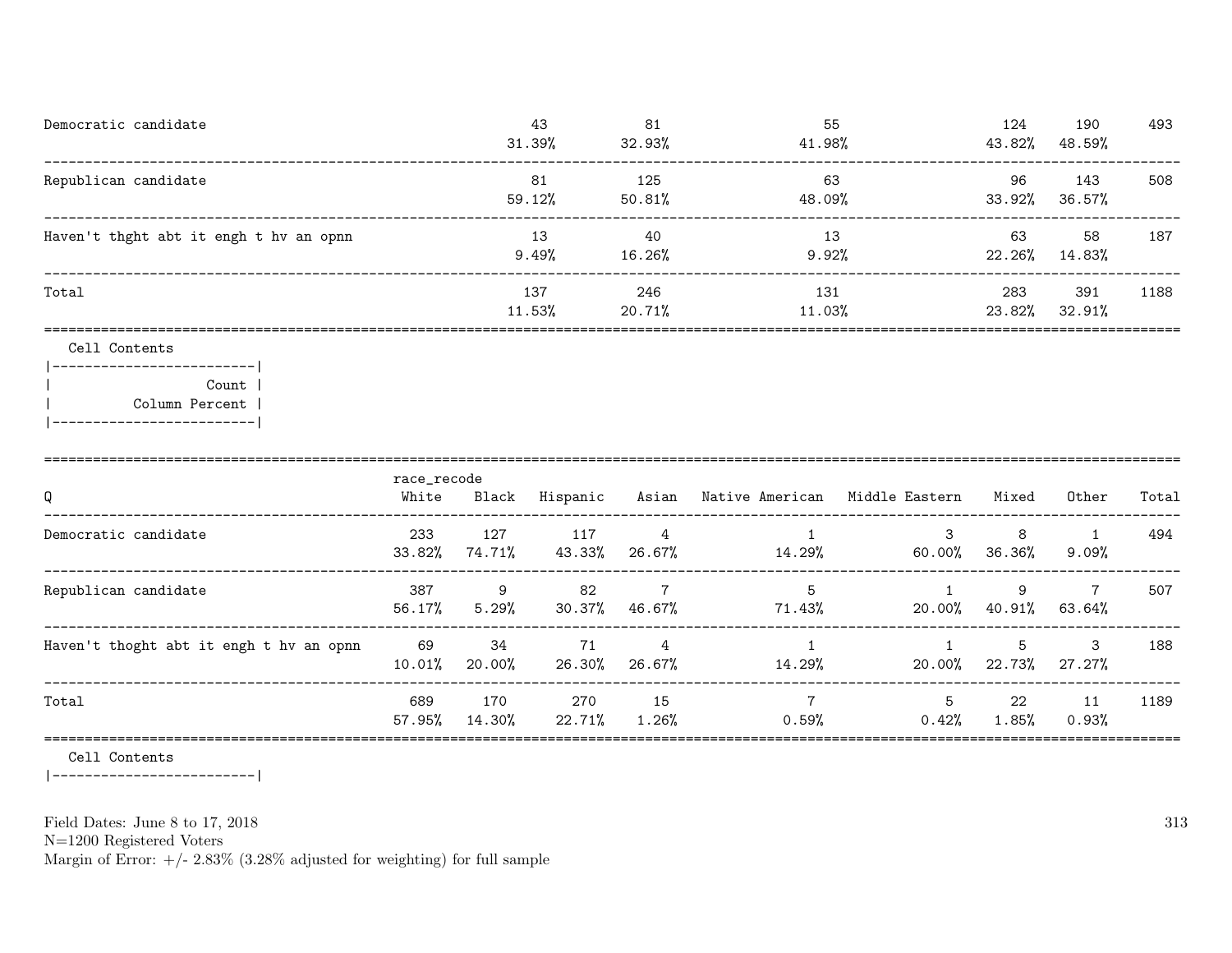| Count | | Column Percent | |-------------------------|

| Q                                                  | MARITAL<br>Married | Separated                                | Divorced Widowed |               |               | Single Domestic Partnership | Total |
|----------------------------------------------------|--------------------|------------------------------------------|------------------|---------------|---------------|-----------------------------|-------|
| Democratic candidate                               | 214<br>35.55%      | $7\phantom{.0}$<br>38.89%                | 64<br>56.14%     | -25<br>35.21% | 161<br>50.79% | 21<br>32.31%                | 492   |
| Republican candidate                               | 301<br>50.00%      | 9<br>50.00%                              | 35<br>30.70%     | 38<br>53.52%  | 98<br>30.91%  | 27<br>41.54%                | 508   |
| Haven't thought about it enough to have an opinion | 87<br>14.45%       | $\mathcal{D}_{\mathcal{L}}$<br>$11.11\%$ | 15<br>$13.16\%$  | 8<br>11.27%   | 58<br>18.30%  | 17<br>26.15%                | 187   |
| Total                                              | 602<br>50.72%      | 18<br>1.52%                              | 114<br>9.60%     | 71<br>5.98%   | 317<br>26.71% | 65<br>5.48%                 | 1187  |
|                                                    |                    |                                          |                  |               |               |                             |       |

Cell Contents

|-------------------------| | Count | | Column Percent | |-------------------------|

=============================================================================

| Q                    | gender<br>Male | Female                     | Total |
|----------------------|----------------|----------------------------|-------|
| Democratic candidate | 202            | 292<br>$36.33\%$ $46.13\%$ | 494   |
| Republican candidate | 275            | 233<br>49.46% 36.81%       | 508   |

Field Dates: June 8 to 17, 2018 N=1200 Registered Voters Margin of Error:  $+/- 2.83\%$  (3.28% adjusted for weighting) for full sample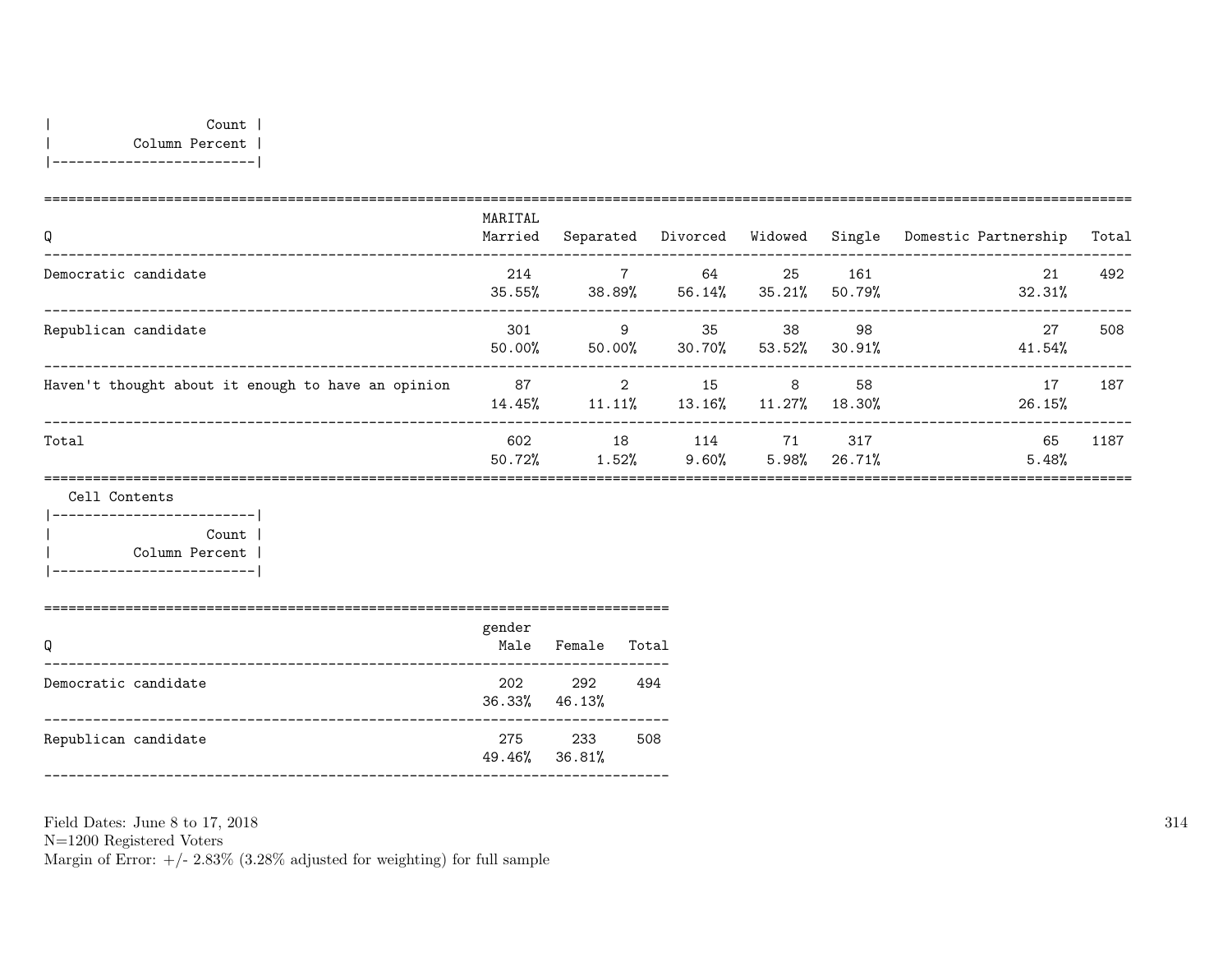| Haven't thought about it enough to have an opinion 79                                                                           |                                  | 108 187<br>14.21% 17.06% |                            |        |
|---------------------------------------------------------------------------------------------------------------------------------|----------------------------------|--------------------------|----------------------------|--------|
| Total                                                                                                                           |                                  | 556 633<br>46.76% 53.24% | 1189                       |        |
| ==================<br>Cell Contents<br> ------------------------- <br>Count  <br>Column Percent  <br> ------------------------- |                                  |                          |                            |        |
| =======================<br>Q                                                                                                    | ======================<br>LOCATE |                          | Urban Suburban Rural Total |        |
| Democratic candidate                                                                                                            |                                  | 51.67% 40.07% 27.83%     | 201 228 64 493             |        |
| Republican candidate                                                                                                            |                                  | 30.33% 45.69% 56.52%     | 118 260 130                | 508    |
| Haven't thought about it enough to have an opinion 70 81                                                                        |                                  | 17.99%  14.24%  15.65%   |                            | 36 187 |
| Total                                                                                                                           |                                  | 32.74% 47.90% 19.36%     | 389 569 230                | 1188   |
| Cell Contents                                                                                                                   |                                  |                          |                            |        |
| ------------------------- <br>Count  <br>Column Percent  <br>__________________________                                         |                                  |                          |                            |        |

metro

============================================================================================================================================

Field Dates: June 8 to 17, 2018 N=1200 Registered Voters Margin of Error:  $+/- 2.83\%$  (3.28% adjusted for weighting) for full sample 315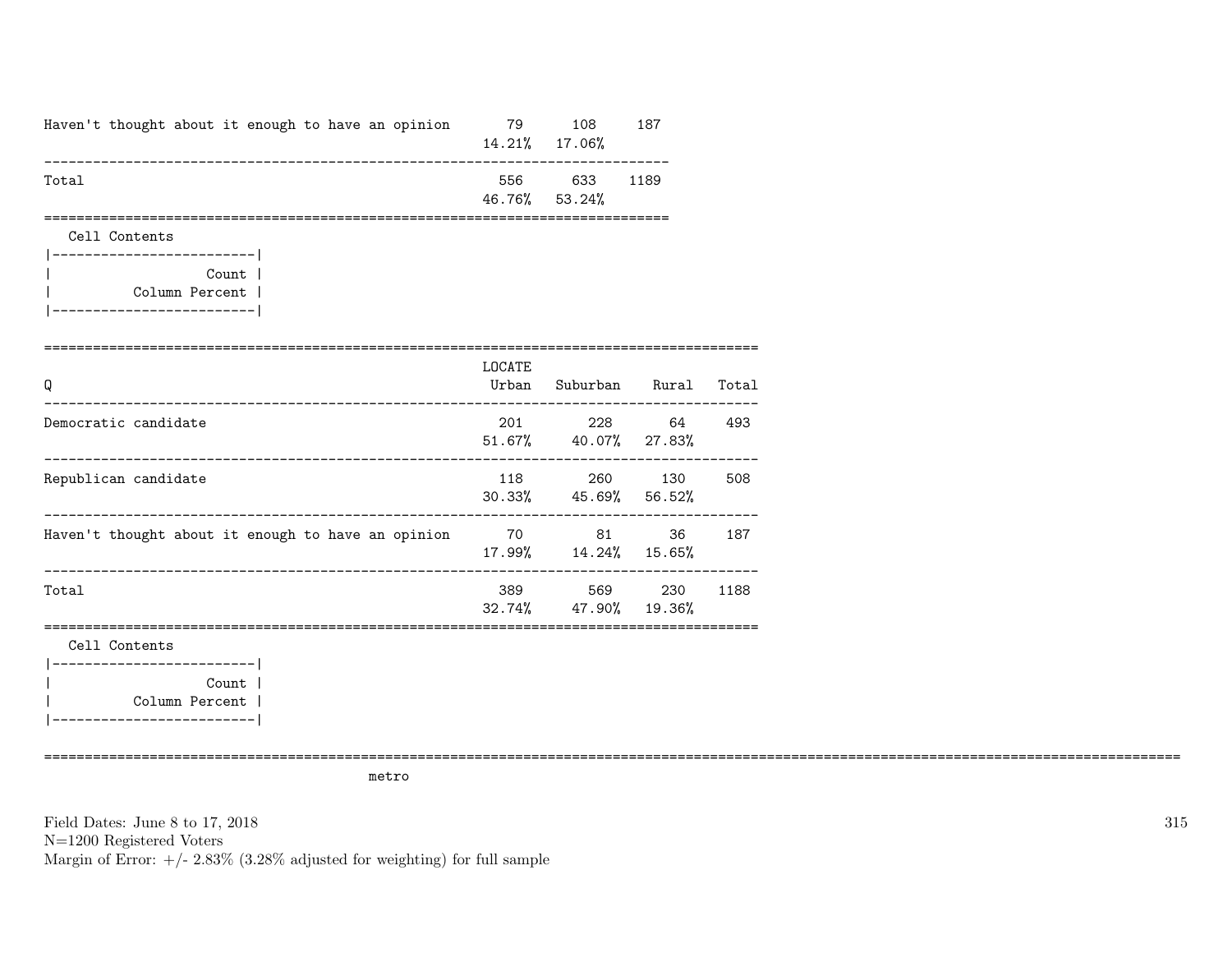| Q                                                                                                          |               |               |                             |                      |                     |                 |                                     | Houston Area Dallas-Fort Worth Area San Antonio Area Austin Area Another Part of TX | Total        |
|------------------------------------------------------------------------------------------------------------|---------------|---------------|-----------------------------|----------------------|---------------------|-----------------|-------------------------------------|-------------------------------------------------------------------------------------|--------------|
| Democratic candidate                                                                                       | 133<br>46.83% |               |                             | 151                  |                     | 48              | 55<br>$46.32\%$ $43.24\%$ $52.88\%$ | 105<br>28.93%                                                                       | 492          |
| Republican candidate                                                                                       | 111<br>39.08% |               |                             | 127<br>38.96%        |                     | 39.64%          | 44<br>34                            | 192<br>32.69%<br>52.89%                                                             | 508<br>----- |
| Hvn't thght abt it engh t hv an opnn                                                                       | 40<br>14.08%  |               |                             | 48                   | 14.72%              |                 | 19 15<br>$17.12\%$ $14.42\%$        | 66<br>18.18%                                                                        | 188          |
| Total                                                                                                      | 284<br>23.91% |               |                             | 326<br>27.44%        |                     | 111<br>$9.34\%$ | 104<br>$8.75\%$                     | 363<br>30.56%                                                                       | 1188         |
| Cell Contents<br> ------------------------ <br>Count  <br>  Column Percent  <br> ------------------------- |               |               |                             |                      |                     |                 |                                     |                                                                                     |              |
| Q                                                                                                          |               | AGEG<br>18-29 | 30-44                       |                      | $45-64$ $65+$ Total |                 |                                     |                                                                                     |              |
| Democratic candidate                                                                                       |               | 92<br>48.94%  | 135                         | 162<br>44.26% 37.94% | 104<br>38.81%       | 493             |                                     |                                                                                     |              |
| Republican candidate                                                                                       |               | 65            | 98<br>$34.57\%$ $32.13\%$   | 205<br>48.01%        | 140<br>52.24%       | 508             |                                     |                                                                                     |              |
| Haven't thought about it enough to have an opinion 31                                                      |               |               | 72<br>16.49% 23.61% 14.05%  | 60                   | 24<br>8.96%         | 187             |                                     |                                                                                     |              |
| Total                                                                                                      |               | 188           | 305<br>15.82% 25.67% 35.94% | 427                  | 268<br>22.56%       | 1188            |                                     |                                                                                     |              |
|                                                                                                            |               |               |                             |                      |                     |                 |                                     |                                                                                     |              |

N=1200 Registered Voters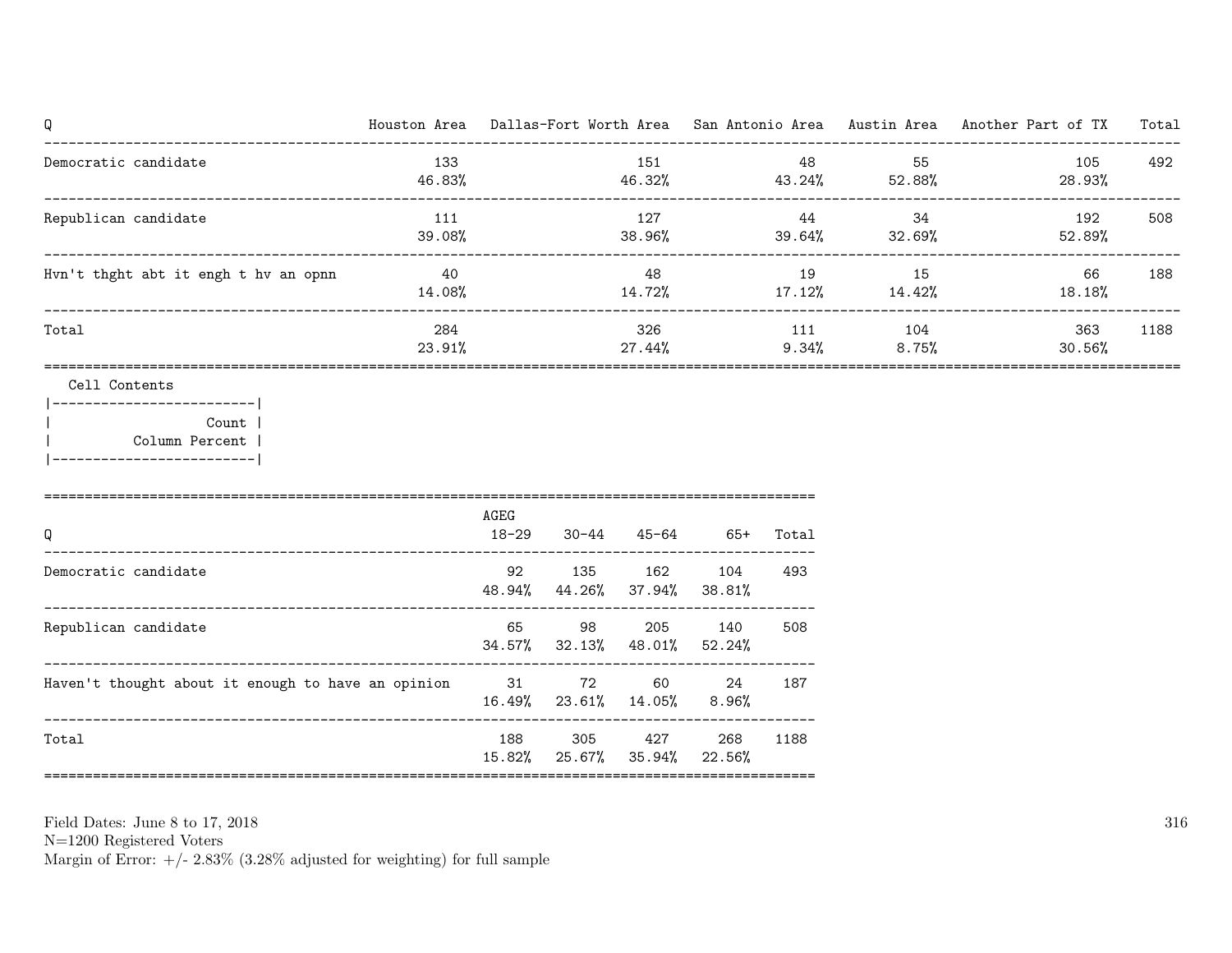# Q20A. Tea Party Vote

Cell Contents

|-------------------------| | Count | | Column Percent | |-------------------------|

| Q                                                                                          | LIBCON7                    |    |  |         |                                                        | Extremely lib. Somewhat lib. Lean lib. Moderate Lean con. Somewhat con. Extremely con. Total   |      |
|--------------------------------------------------------------------------------------------|----------------------------|----|--|---------|--------------------------------------------------------|------------------------------------------------------------------------------------------------|------|
| Democratic candidate<br>---------------------------                                        |                            |    |  |         |                                                        | 102 129 81 132 11 12 19<br>$89.47\%$ $86.00\%$ $88.04\%$ $43.28\%$ $10.28\%$ $5.50\%$ $9.22\%$ | 486  |
| Republican candidate                                                                       |                            |    |  |         |                                                        | 7 9 9 2 51 51 99 100<br>$6.14\%$ $6.00\%$ $2.17\%$ $16.72\%$ $47.66\%$ $45.41\%$ $48.54\%$     | 319  |
| Tea Party candidate                                                                        | $\overline{\phantom{a}}$ 2 |    |  |         | 2 0 23 15 60                                           | 57<br>$1.75\%$ $1.33\%$ $0.00\%$ $7.54\%$ $14.02\%$ $27.52\%$ $27.67\%$                        | 159  |
| Don't know                                                                                 | $\mathcal{B}$              | 10 |  | 9 99 30 | 47<br>$2.63\%$ 6.67% 9.78% 32.46% 28.04% 21.56% 14.56% | 30                                                                                             | 228  |
| Total                                                                                      |                            |    |  |         |                                                        | 114 150 92 305 107 218 206<br>$9.56\%$ 12.58% 7.72% 25.59% 8.98% 18.29% 17.28%                 | 1192 |
| Cell Contents                                                                              |                            |    |  |         |                                                        |                                                                                                |      |
| ___________________________<br>Count  <br>  Column Percent  <br>__________________________ |                            |    |  |         |                                                        |                                                                                                |      |
|                                                                                            | <b>IDEOL</b>               |    |  |         |                                                        |                                                                                                |      |

Q Liberals Moderates Conservatives Total

Field Dates: June 8 to 17, 2018

N=1200 Registered Voters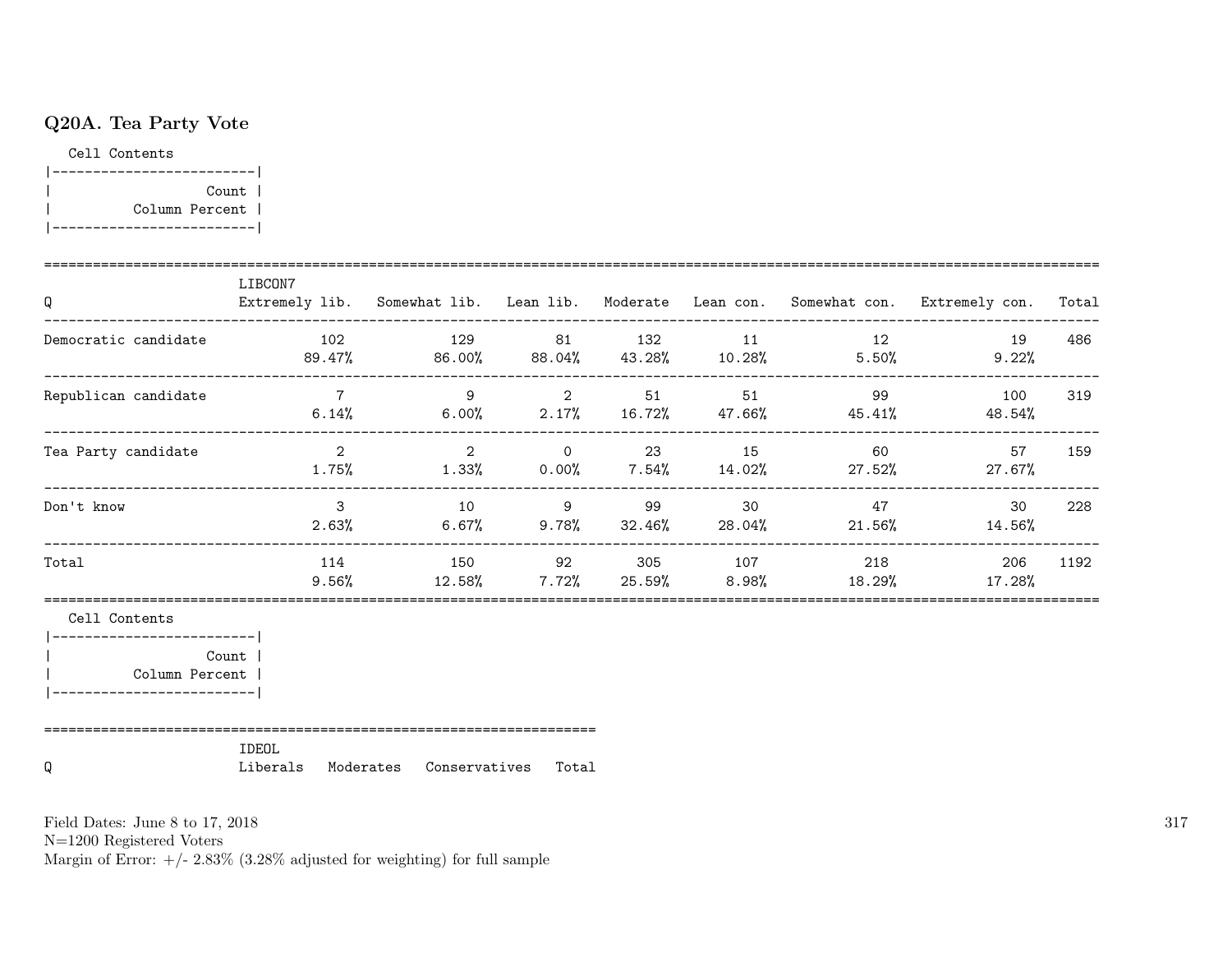| Democratic candidate                                                                      | 312 132                             |         | $87.64\%$ $43.28\%$ $7.71\%$                  | 41  | 485     |                                                                                     |    |     |
|-------------------------------------------------------------------------------------------|-------------------------------------|---------|-----------------------------------------------|-----|---------|-------------------------------------------------------------------------------------|----|-----|
| Republican candidate                                                                      | --------------------------<br>18 51 |         | $5.06\%$ $16.72\%$ $47.18\%$                  |     | 251 320 |                                                                                     |    |     |
| Tea Party candidate                                                                       |                                     |         | 5 23 133 161<br>$1.40\%$ 7.54% 25.00%         |     |         |                                                                                     |    |     |
| Don't know                                                                                |                                     |         | 21 99 107 227<br>$5.90\%$ $32.46\%$ $20.11\%$ |     |         |                                                                                     |    |     |
| Total                                                                                     |                                     | 356 305 | 29.84% 25.57% 44.59%                          | 532 | 1193    |                                                                                     |    |     |
| Cell Contents<br>------------------------- <br>Column Percent  <br>______________________ | Count                               |         |                                               |     |         |                                                                                     |    |     |
| Q                                                                                         | PID7                                |         |                                               |     |         | StrDem WeakDem LeanDem Ind LeanRep WeakRep StrRep Total                             |    |     |
| Democratic candidate 226 98 111 32 3 3 5                                                  |                                     |         |                                               |     |         | $91.50\%$ 84.48% 81.02% 26.45% 2.11% 2.07% 2.05%                                    |    | 478 |
| Republican candidate 8 4 5 15 38 80 163 313<br>------------------------                   |                                     |         |                                               |     |         | $3.24\%$ $3.45\%$ $3.65\%$ $12.40\%$ $26.76\%$ $55.17\%$ 66.80%                     |    |     |
| Tea Party candidate $\qquad \qquad 2 \qquad \qquad 2 \qquad \qquad 17$                    |                                     |         |                                               |     |         | 59 7 10<br>29<br>$0.81\%$ $1.72\%$ $1.46\%$ $14.05\%$ $41.55\%$ $20.00\%$ $18.03\%$ | 44 | 155 |
| Don't know                                                                                | 11 \,                               |         | 12 19                                         |     | 57 42   |                                                                                     | 32 | 206 |

N=1200 Registered Voters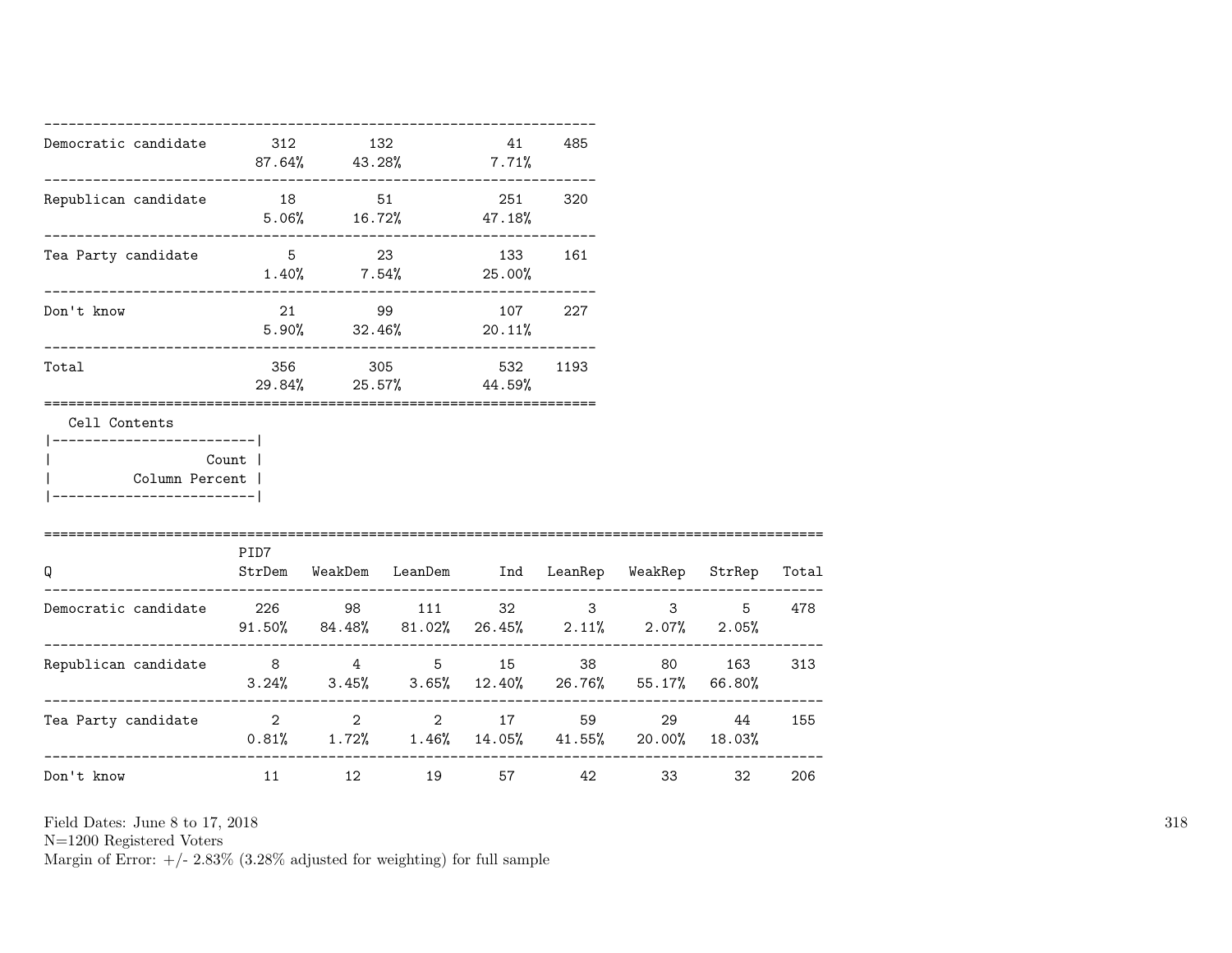|                                              |       |  | $4.45\%$ 10.34% 13.87% 47.11% 29.58% 22.76% 13.11%                             |     |  |          |
|----------------------------------------------|-------|--|--------------------------------------------------------------------------------|-----|--|----------|
| Total                                        |       |  | 247 116 137 121 142 145<br>$21.44\%$ 10.07% 11.89% 10.50% 12.33% 12.59% 21.18% |     |  | 244 1152 |
| Cell Contents                                |       |  |                                                                                |     |  |          |
| Column Percent  <br>________________________ | Count |  |                                                                                |     |  |          |
| Q                                            | PID3  |  | Democrats Independents Republicans Total                                       |     |  |          |
| Democratic candidate                         | 436   |  | 32 11<br>$87.03\%$ 26.45% 2.08%                                                | 479 |  |          |
| Republican candidate                         |       |  | 18 15 281<br>$3.59\%$ $12.40\%$ $53.02\%$                                      | 314 |  |          |
| Tea Party candidate                          |       |  | 5 17 132 154<br>$1.00\%$ $14.05\%$ $24.91\%$                                   |     |  |          |
| Don't know                                   | 42    |  | 57 106<br>$8.38\%$ 47.11% 20.00%                                               | 205 |  |          |
| Total                                        |       |  | 501 121 530 1152<br>43.49% 10.50% 46.01%                                       |     |  |          |
| Cell Contents<br>__________________________  |       |  |                                                                                |     |  |          |
| Column Percent                               | Count |  |                                                                                |     |  |          |

|-------------------------|

N=1200 Registered Voters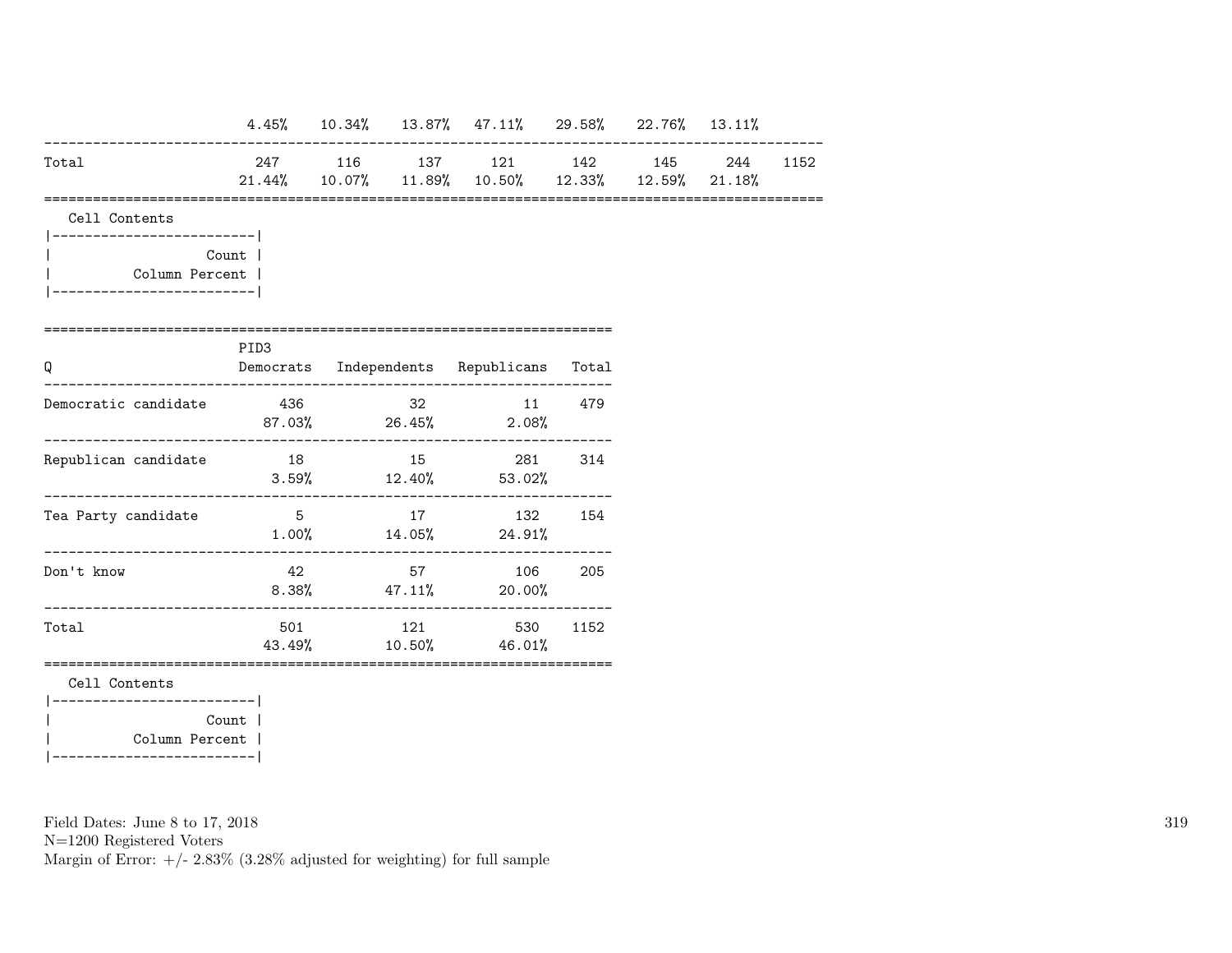| Q                                             | Q20A         |                   |     | Democratic candidate Republican candidate Tea Party candidate Don't know |         |       |                   |                | Total |
|-----------------------------------------------|--------------|-------------------|-----|--------------------------------------------------------------------------|---------|-------|-------------------|----------------|-------|
| Democratic candidate                          |              | 488<br>100%       |     | $\Omega$<br>$0\%$                                                        |         |       | $\Omega$<br>$0\%$ | $\Omega$<br>0% | 488   |
| Republican candidate<br>--------------------- |              | $\Omega$<br>$0\%$ |     | 323<br>100%                                                              |         |       | $\Omega$<br>$0\%$ | $\circ$<br>0%  | 323   |
| Tea Party candidate                           |              | $\Omega$<br>$0\%$ |     | $\Omega$<br>0%                                                           |         |       | 161<br>100%       | $\Omega$<br>0% | 161   |
| Don't know                                    |              | $\Omega$<br>$0\%$ |     | $\Omega$<br>0%                                                           |         |       | $\Omega$<br>0%    | 228<br>100%    | 228   |
| Total                                         |              | 488<br>40.67%     |     | 323<br>26.92%                                                            |         |       | 161<br>13.42%     | 228<br>19.00%  | 1200  |
| Cell Contents<br>Column Percent               | Count        |                   |     |                                                                          |         |       |                   |                |       |
| Q                                             | educ         |                   |     | No HS High school graduate Some college 2-year 4-year Post-grad Total    |         |       |                   |                |       |
| Democratic candidate                          | 12<br>17.14% |                   | 113 | 37.92% 41.18% 37.82% 43.71% 54.41%                                       |         |       | 112 45 132 74     | 488            |       |
| Republican candidate 19                       | $27.14\%$    |                   | 80  | 26.85% 27.94% 31.09% 27.48% 19.85%                                       | 76 — 17 | 37 83 | 27                |                | 322   |
| Tea Party candidate                           | 4            |                   | 40  | 36                                                                       | 18      | 41    | 21                |                | 160   |

N=1200 Registered Voters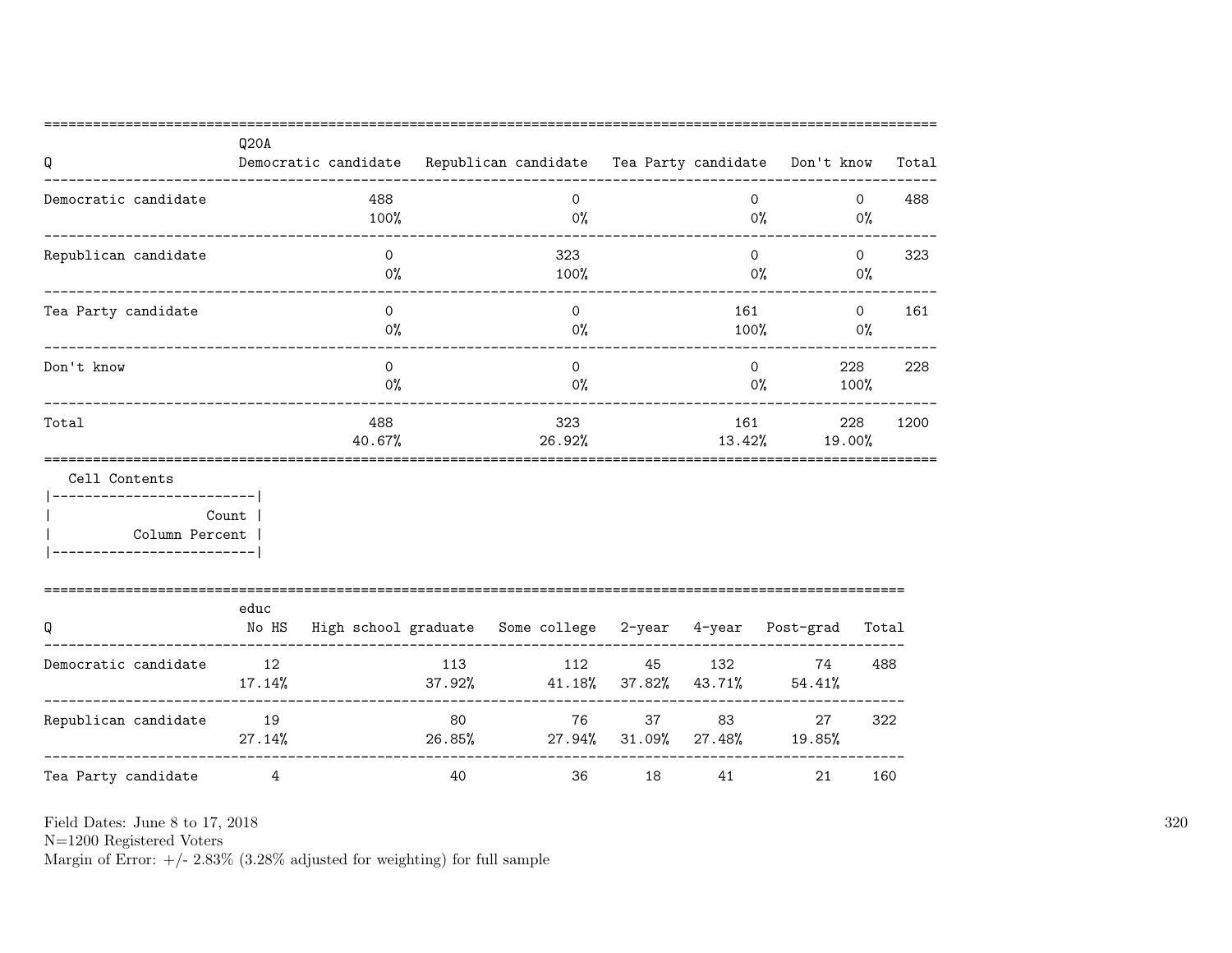|                                            | 5.71%         |                                                                                        | $13.42\%$ $13.24\%$ $15.13\%$ $13.58\%$ $15.44\%$    |         |              |     |         |                       |      |
|--------------------------------------------|---------------|----------------------------------------------------------------------------------------|------------------------------------------------------|---------|--------------|-----|---------|-----------------------|------|
| Don't know                                 | 35<br>50.00%  |                                                                                        | 65 48 19 46 14<br>21.81% 17.65% 15.97% 15.23% 10.29% |         |              |     | 227     |                       |      |
| Total                                      | 70<br>5.85%   | $24.90\%$ 22.72% 9.94% 25.23% 11.36%                                                   | 298                                                  | 272 119 | 302          | 136 | 1197    |                       |      |
| Cell Contents<br>------------------------- |               |                                                                                        |                                                      |         |              |     |         |                       |      |
| <b>Count</b> I<br>Column Percent           |               |                                                                                        |                                                      |         |              |     |         |                       |      |
| Q                                          | <b>ATTEND</b> | More than once a week Once a week A few times a month Once or twice a year Never Total |                                                      |         |              |     |         |                       |      |
| Democratic candidate                       |               |                                                                                        | 41 78<br>$29.50\%$ 31.20% 36.17% 43.46% 49.49%       |         | 50 — 10      |     |         | 123 196 488           |      |
| Republican candidate                       |               | 56                                                                                     | 90<br>$40.29\%$ 36.00% 25.95%                        |         | 34           |     | 61      | 82<br>21.55% 20.71%   | 323  |
| Tea Party candidate                        |               | 19                                                                                     | 37<br>$13.67\%$ 14.80% 12.21% 13.07% 13.13%          |         | 16           |     | 37 8    | 52                    | 161  |
| Don't know                                 |               |                                                                                        | 23<br>45<br>16.55% 18.00%                            |         | 31<br>23.66% |     | 62 — 10 | 66 —<br>21.91% 16.67% | 227  |
| Total                                      |               | 139                                                                                    | 250<br>$11.59\%$ 20.85% 10.93% 23.60% 33.03%         |         | 131          |     | 283     | 396                   | 1199 |
| $0.11 \quad 0.00000000$                    |               |                                                                                        |                                                      |         |              |     |         |                       |      |

Cell Contents

 $|---------------$ Count |  $\overline{\phantom{a}}$ 

Field Dates: June 8 to 17, 2018

 ${\rm N}{=}1200$  Registered Voters

Margin of Error:  $+/- 2.83\%$  (3.28% adjusted for weighting) for full sample

321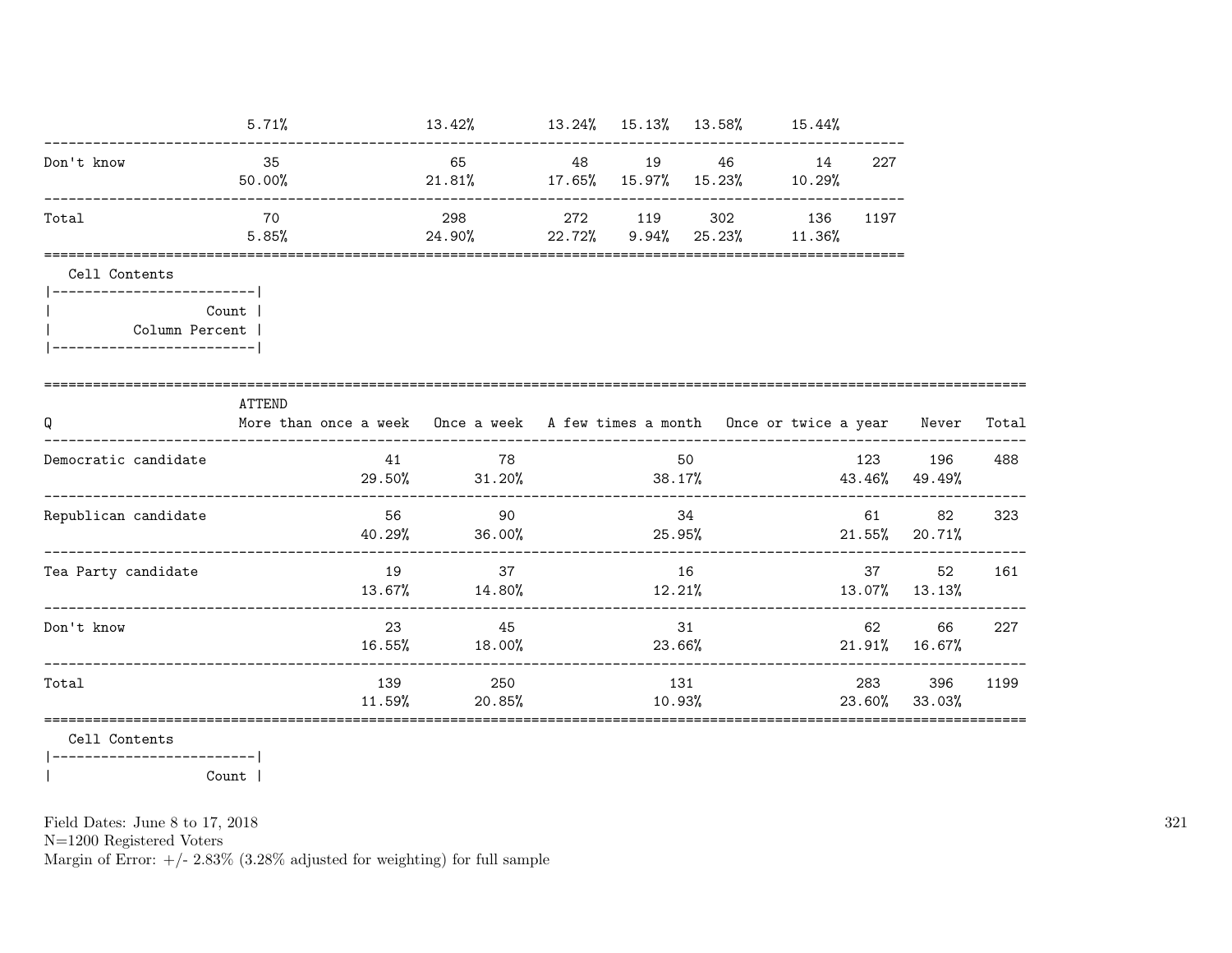| Column Percent |

|-------------------------|

| Q                                                               | race_recode        |                                         |    |                |    |           |                 | White Black Hispanic Asian Native-American Middle-Eastern Mixed Other      |             |                            | Total |
|-----------------------------------------------------------------|--------------------|-----------------------------------------|----|----------------|----|-----------|-----------------|----------------------------------------------------------------------------|-------------|----------------------------|-------|
| Democratic candidate 229 130 110 6                              |                    |                                         |    |                |    |           | $\overline{1}$  | $32.86\%$ 76.02% $40.74\%$ 40.00% $14.29\%$ 80.00% $31.82\%$ 10.00%        | $4$ 7       | $\overline{1}$             | 488   |
| Republican candidate 241 5 61                                   |                    |                                         |    | -6             |    |           | $\mathcal{D}$   | $\Omega$<br>$34.58\%$ 2.92% 22.59% 40.00% 28.57% 0.00% 22.73% 30.00%       | 5           | $\mathbf{3}$               | 323   |
| Tea Party candidate 118 0 30 2                                  |                    | 16.93% 0.00% 11.11% 13.33%              |    |                |    |           |                 | $2 \t\t 0$<br>28.57% 0.00% 22.73% 20.00%                                   |             | $5^{\circ}$<br>$2^{\circ}$ | 159   |
| Don't know                                                      | 109                | 36 36                                   | 69 | $\overline{1}$ |    |           | $2^{\circ}$     | $1 \quad$<br>$15.64\%$ 21.05% 25.56% 6.67% 28.57% 20.00% 22.73% 40.00%     | $5^{\circ}$ | $\overline{4}$             | 227   |
| Total                                                           |                    | 697 171 270 15                          |    |                |    |           | $7\overline{7}$ | $58.23\%$ $14.29\%$ $22.56\%$ $1.25\%$ $0.58\%$ $0.42\%$ $1.84\%$ $0.84\%$ | 5 22 10     |                            | 1197  |
| Cell Contents<br>------------------------- <br>  Column Percent | Count              |                                         |    |                |    |           |                 |                                                                            |             |                            |       |
| Q                                                               | MARITAL<br>Married |                                         |    |                |    |           |                 | Separated Divorced Widowed Single Domestic Partnership                     | Total       |                            |       |
| Democratic candidate $206$ 7 63 24 164                          |                    | $33.99\%$ $38.89\%$ $55.26\%$ $33.80\%$ |    |                |    | $51.25\%$ |                 | 21<br>32.81%                                                               | 485         |                            |       |
| Republican candidate 190                                        |                    | $5^{\circ}$                             |    | 19             | 17 | 74        |                 | 16                                                                         | 321         |                            |       |

Field Dates: June 8 to 17, 2018

N=1200 Registered Voters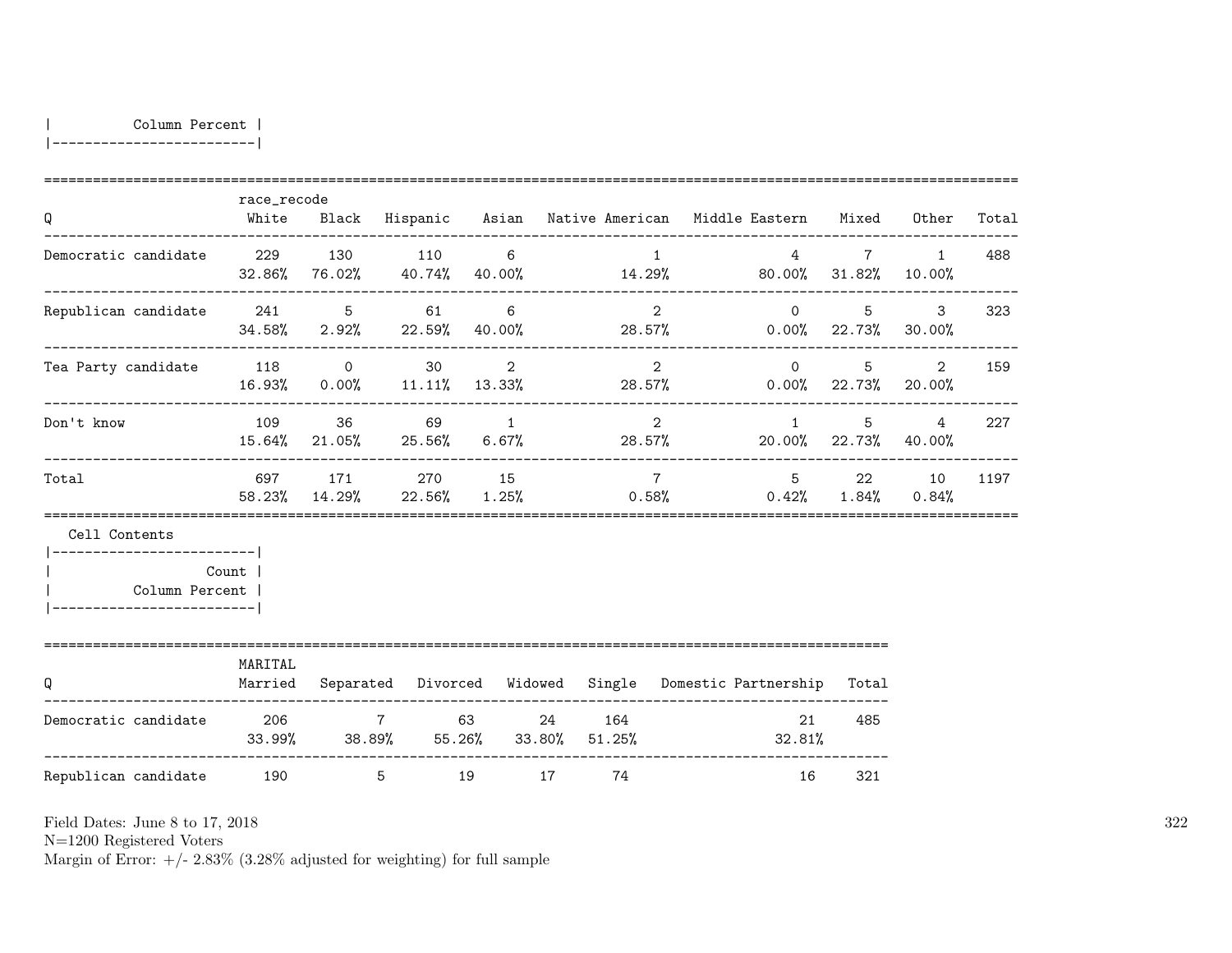|                     | 31.35%        | 27.78%         |                 | 16.67% 23.94% | $23.12\%$      | 25.00%       |      |
|---------------------|---------------|----------------|-----------------|---------------|----------------|--------------|------|
| Tea Party candidate | 94<br>15.51%  | 2<br>$11.11\%$ | 12<br>10.53%    | 14<br>19.72%  | 27<br>$8.44\%$ | 10<br>15.62% | 159  |
| Don't know          | 116<br>19.14% | 4<br>22.22%    | 20<br>17.54%    | 16<br>22.54%  | 55<br>17.19%   | 17<br>26.56% | 228  |
| Total               | 606<br>50.80% | 18<br>1.51%    | 114<br>$9.56\%$ | 71<br>5.95%   | 320<br>26.82%  | 64<br>5.36%  | 1193 |

========================================================================================================

Cell Contents

| Count          |
|----------------|
| Column Percent |
|                |

| Q                    | gender                     | Male Female Total                      |      |
|----------------------|----------------------------|----------------------------------------|------|
| Democratic candidate | 210                        | 278<br>$37.50\%$ $43.44\%$             | 488  |
| Republican candidate | 154<br>$27.50\%$ $26.41\%$ | 169                                    | 323  |
| Tea Party candidate  | 114<br>$20.36\%$ 7.34%     | 47                                     | 161  |
| Don't know           | 82                         | 146<br>14.64% 22.81%                   | 228  |
| Total                | 560<br>46.67% 53.33%       | 640<br>=============================== | 1200 |

Field Dates: June 8 to 17, 2018 N=1200 Registered Voters Margin of Error:  $+/- 2.83\%$  (3.28% adjusted for weighting) for full sample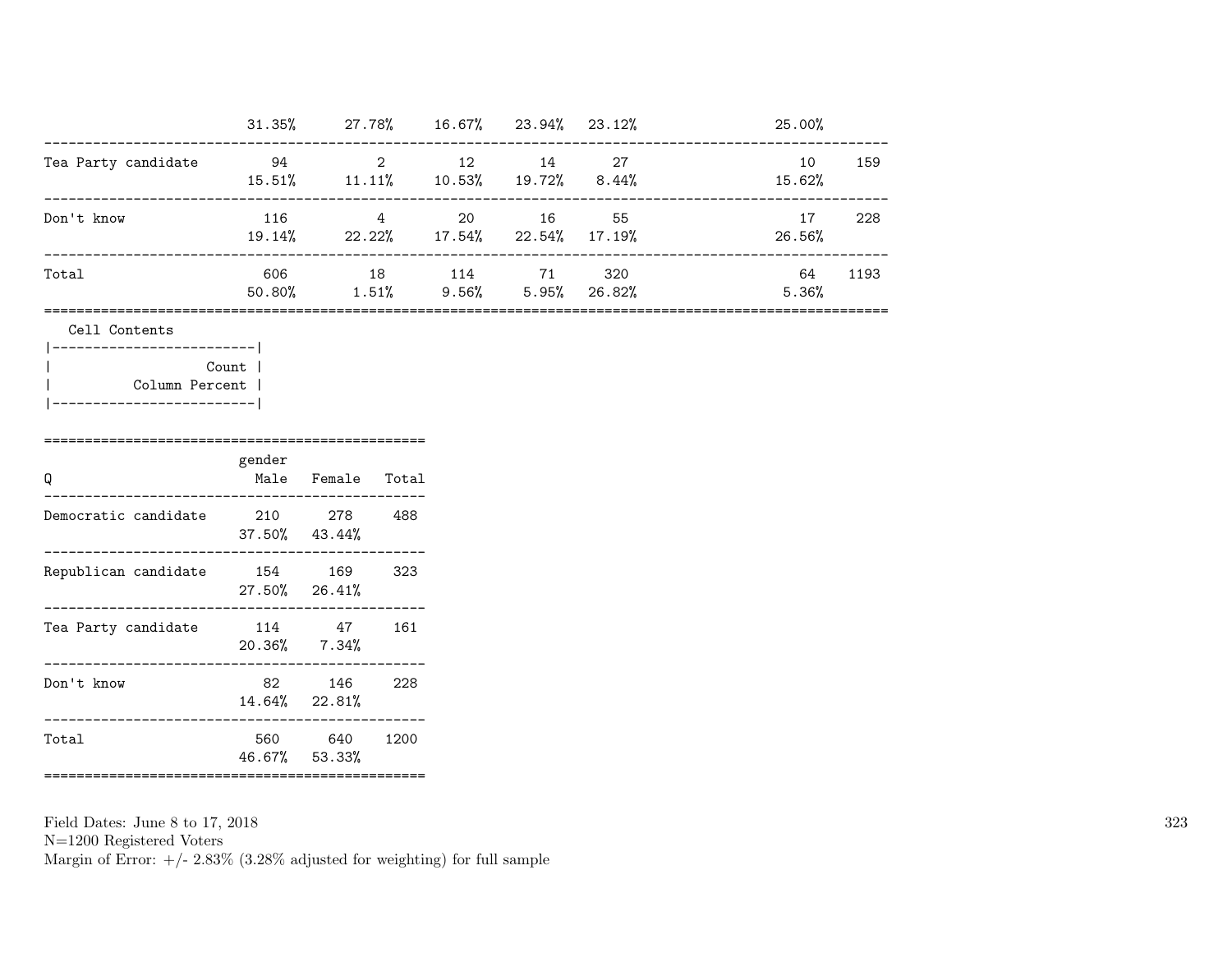| Cell Contents     |  |
|-------------------|--|
| _________________ |  |
| Count             |  |
| Column Percent    |  |
| --------------    |  |

| Q                                            | LOCATE | Urban Suburban Rural Total               |     |    |                                                                                     |     |       |
|----------------------------------------------|--------|------------------------------------------|-----|----|-------------------------------------------------------------------------------------|-----|-------|
| Democratic candidate 193 232 63              |        | 49.49% 40.49% 26.69%                     | 488 |    |                                                                                     |     |       |
| Republican candidate 81 167 75               |        | 20.77% 29.14% 31.78%                     | 323 |    |                                                                                     |     |       |
| Tea Party candidate<br>34<br>74<br>53<br>161 |        | $8.72\%$ $12.91\%$ $22.46\%$             |     |    |                                                                                     |     |       |
| ---------------------<br>Don't know          |        | 82 100 45<br>21.03% 17.45% 19.07%        | 227 |    |                                                                                     |     |       |
| Total                                        |        | 390 573 236 1199<br>32.53% 47.79% 19.68% |     |    |                                                                                     |     |       |
| Cell Contents<br>---------------------       |        |                                          |     |    |                                                                                     |     |       |
| Column Percent<br>---------------------      | Count  |                                          |     |    |                                                                                     |     |       |
| Q                                            | metro  |                                          |     |    | Houston Area Dallas-Fort Worth Area San Antonio Area Austin Area Another Part of TX |     | Total |
| Democratic candidate                         |        | 130                                      | 149 | 50 | 56                                                                                  | 101 | 486   |

N=1200 Registered Voters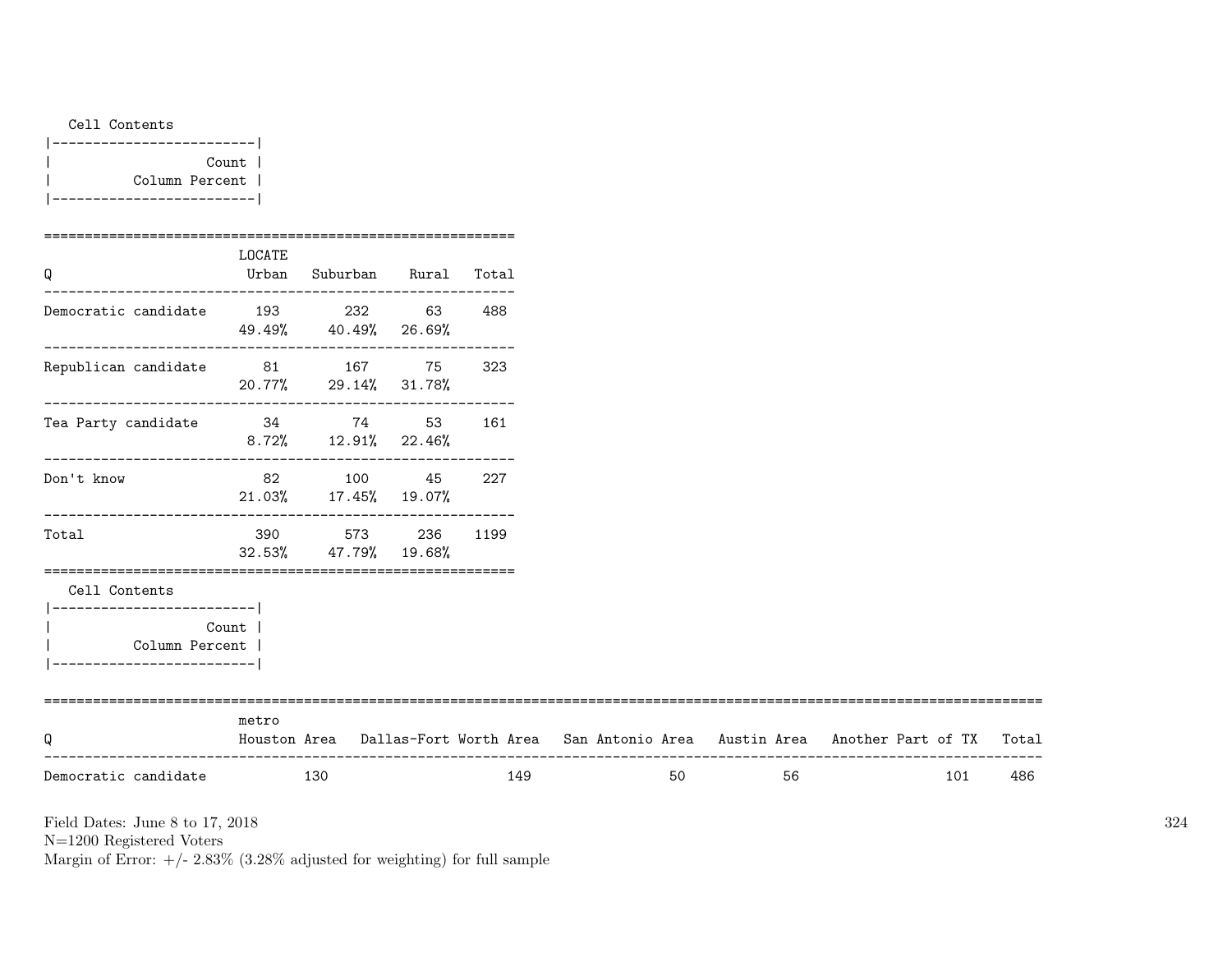|                                                                    |                 | 45.77%        |                                         |                             |               | $45.29\%$ $45.05\%$ $53.33\%$       |                       | 27.60%                |  |  |  |  |  |                           |    |                     |
|--------------------------------------------------------------------|-----------------|---------------|-----------------------------------------|-----------------------------|---------------|-------------------------------------|-----------------------|-----------------------|--|--|--|--|--|---------------------------|----|---------------------|
| Republican candidate                                               |                 | 71<br>25.00%  |                                         | $26.14\%$                   | 86            | 26<br>$23.42\%$ 20.00%              | 21                    | 119<br>323<br>32.51%  |  |  |  |  |  |                           |    |                     |
| Tea Party candidate                                                |                 | 35<br>12.32%  |                                         | 35<br>10.64%                |               |                                     |                       |                       |  |  |  |  |  | 15<br>$13.51\%$ $13.33\%$ | 14 | 60<br>159<br>16.39% |
| Don't know                                                         |                 | 48<br>16.90%  |                                         |                             | 59            | 20<br>$17.93\%$ $18.02\%$ $13.33\%$ | 14                    | 86<br>227<br>23.50%   |  |  |  |  |  |                           |    |                     |
| Total                                                              |                 | 284<br>23.77% |                                         |                             | 329<br>27.53% | 111                                 | 105<br>$9.29\%$ 8.79% | 366<br>1195<br>30.63% |  |  |  |  |  |                           |    |                     |
| ----------------- <br>Column Percent<br>._________________________ | Count  <br>AGEG |               |                                         |                             |               |                                     |                       |                       |  |  |  |  |  |                           |    |                     |
| Q                                                                  |                 |               |                                         | 18-29 30-44 45-64 65+ Total |               |                                     |                       |                       |  |  |  |  |  |                           |    |                     |
| Democratic candidate<br>_________________                          | 92 134 156      |               | 48.94% 42.95% 36.45% 38.83%             | 106                         | 488           |                                     |                       |                       |  |  |  |  |  |                           |    |                     |
| Republican candidate<br>_____________________                      | 58 77 113       |               | 30.85% 24.68% 26.40% 27.84%             | 76                          | 324           |                                     |                       |                       |  |  |  |  |  |                           |    |                     |
| Tea Party candidate                                                | 10 27 67        |               | $5.32\%$ $8.65\%$ $15.65\%$ 20.88%      | 57                          | 161           |                                     |                       |                       |  |  |  |  |  |                           |    |                     |
| Don't know                                                         |                 |               | 28 74 92<br>14.89% 23.72% 21.50% 12.45% | 34                          | 228           |                                     |                       |                       |  |  |  |  |  |                           |    |                     |
|                                                                    |                 |               |                                         |                             |               |                                     |                       |                       |  |  |  |  |  |                           |    |                     |

N=1200 Registered Voters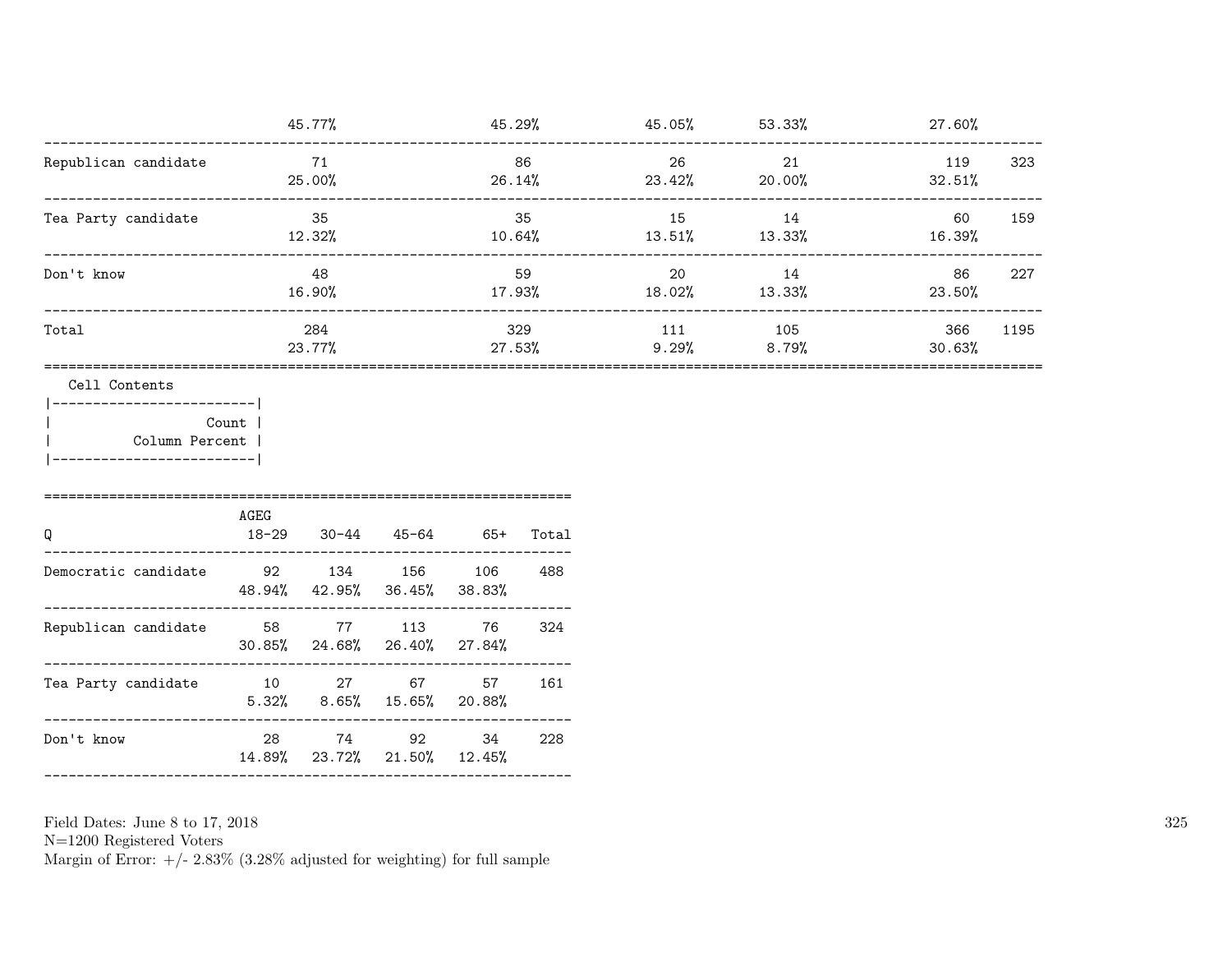| $\circ$                    |        | $\mu$            |       |              |
|----------------------------|--------|------------------|-------|--------------|
| <b>65%</b><br>15.<br>◡◡ ៸。 | 25.98% | $35.64\%$ 22.73% |       |              |
|                            |        |                  | ----- | ___<br>_____ |

Field Dates: June 8 to 17, 2018 N=1200 Registered Voters Margin of Error:  $+/- 2.83\%$  (3.28% adjusted for weighting) for full sample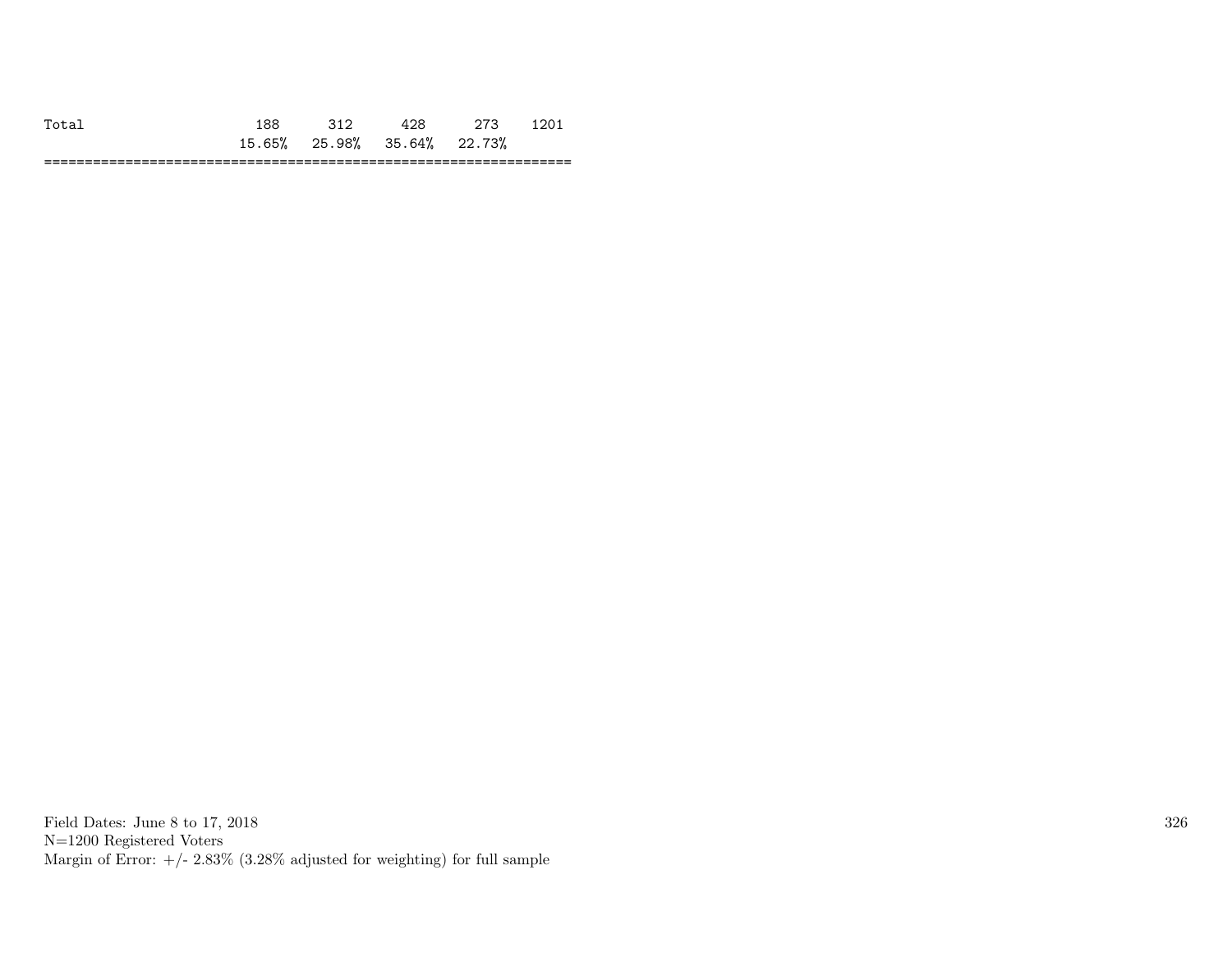# Q20B. Tea Party Influence

Cell Contents

|-------------------------| | Count | | Column Percent | |-------------------------|

| Q                                                                                  | LIBCON7           |                               |  |    | Extremely lib. Somewhat lib. Lean lib. Moderate Lean con. Somewhat con. Extremely con. Total |      |
|------------------------------------------------------------------------------------|-------------------|-------------------------------|--|----|----------------------------------------------------------------------------------------------|------|
| Too much influence                                                                 |                   |                               |  |    | 83 33 54 75 15 22 16 358<br>$72.17\%$ 62.00% 58.70% 24.59% 13.89% 10.14% 7.73%               |      |
| Too little influence                                                               |                   | 12 14 8 67 35                 |  | 88 | 85<br>$10.43\%$ $9.33\%$ $8.70\%$ $21.97\%$ $32.41\%$ $40.55\%$ $41.06\%$                    | 309  |
| The right amount of influence                                                      |                   | 4 15 7 35 21                  |  | 49 | 57 188<br>$3.48\%$ $10.00\%$ $7.61\%$ $11.48\%$ $19.44\%$ $22.58\%$ $27.54\%$                |      |
| Don't know                                                                         | 16                | 28 23 128 37                  |  | 58 | 49<br>$13.91\%$ 18.67% 25.00% 41.97% 34.26% 26.73% 23.67%                                    | 339  |
| Total                                                                              | 115               |                               |  |    | 150 92 305 108 217 207<br>$9.63\%$ $12.56\%$ $7.71\%$ $25.54\%$ $9.05\%$ $18.17\%$ $17.34\%$ | 1194 |
| Cell Contents<br><b>Count</b><br>  Column Percent  <br> -------------------------- |                   |                               |  |    |                                                                                              |      |
| Q                                                                                  | IDEOL<br>Liberals | Moderates Conservatives Total |  |    |                                                                                              |      |

Field Dates: June 8 to 17, 2018

N=1200 Registered Voters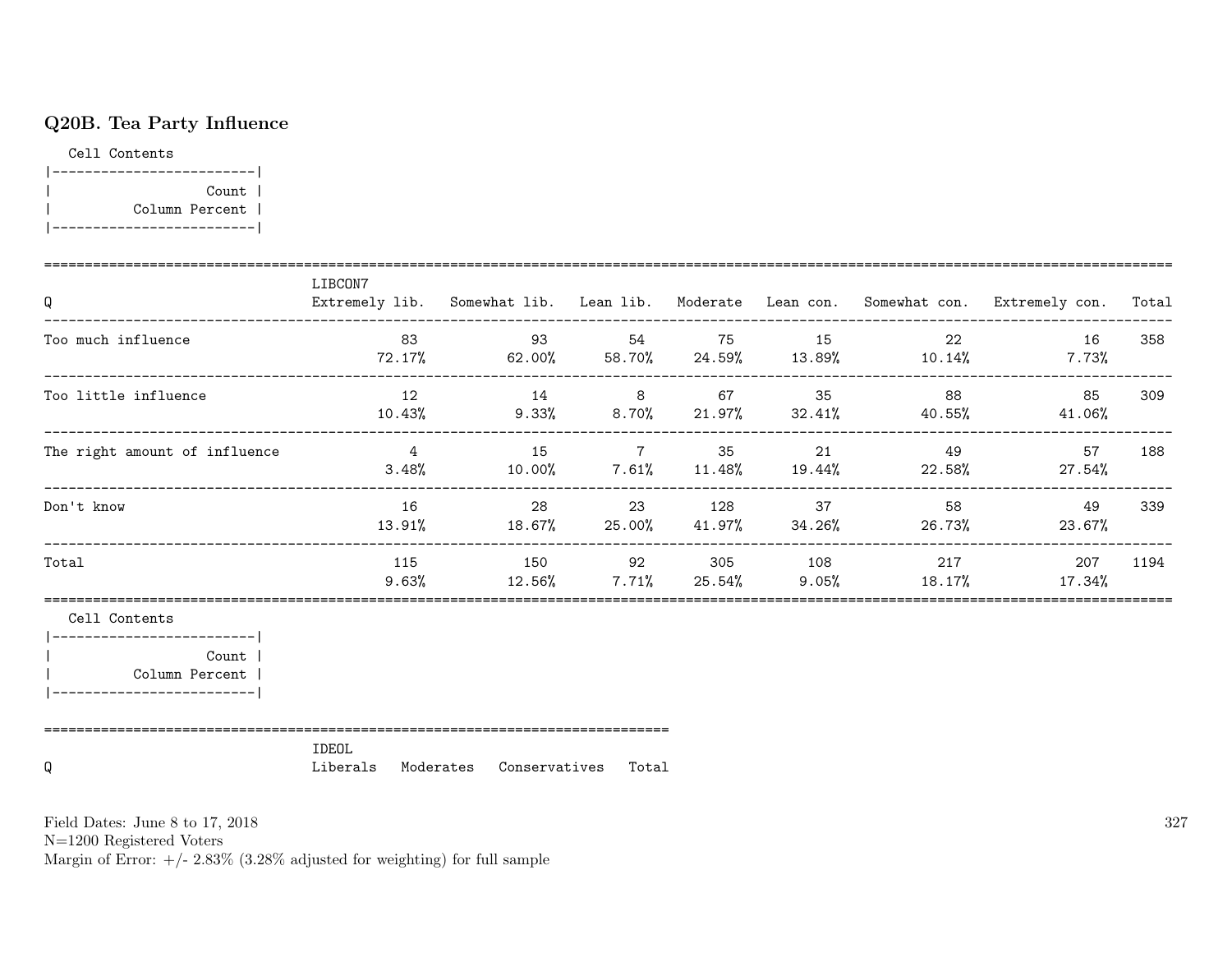| Too much influence                                                                                     | 230  |       | 75<br>64.61% 24.59% 9.98%                                              | 53      | 358 |       |       |     |
|--------------------------------------------------------------------------------------------------------|------|-------|------------------------------------------------------------------------|---------|-----|-------|-------|-----|
| Too little influence                                                                                   | 34   |       | $9.55\%$ 21.97% 38.98%                                                 | 207     | 308 |       |       |     |
| The right amount of influence                                                                          |      |       | 26 35<br>$7.30\%$ $11.48\%$ $23.92\%$                                  | 127 188 |     |       |       |     |
| Don't know                                                                                             |      |       | 66 128 144 338<br>$18.54\%$ $41.97\%$ $27.12\%$                        |         |     |       |       |     |
| Total                                                                                                  |      |       | 356 305 531 1192<br>29.87% 25.59% 44.55%                               |         |     |       |       |     |
| Cell Contents<br>------------------------- <br>Count  <br>Column Percent  <br>------------------------ |      |       |                                                                        |         |     |       |       |     |
| Q                                                                                                      | PID7 |       | StrDem WeakDem LeanDem Ind LeanRep WeakRep StrRep Total                |         |     |       |       |     |
| Too much influence                                                                                     |      |       | 141 36 83 41 14 10 18<br>57.09% 31.03% 60.14% 33.61% 9.86% 6.90% 7.44% |         |     |       |       | 343 |
| Too little influence                                                                                   |      |       | 27 28 9 22<br>$10.93\%$ 24.14% 6.52% 18.03% 54.23% 35.86% 36.78%       |         |     | 77 52 | 89    | 304 |
| The right amount of influence $26$ $13$ $17$ $15$ $23$ $28$<br>---------------------------------       |      |       | $10.53\%$ $11.21\%$ $12.32\%$ $12.30\%$ $16.20\%$ $19.31\%$ $26.86\%$  |         |     |       | 65 —  | 187 |
| Don't know                                                                                             |      | 53 39 |                                                                        | 29 44   |     |       | 55 70 | 318 |

N=1200 Registered Voters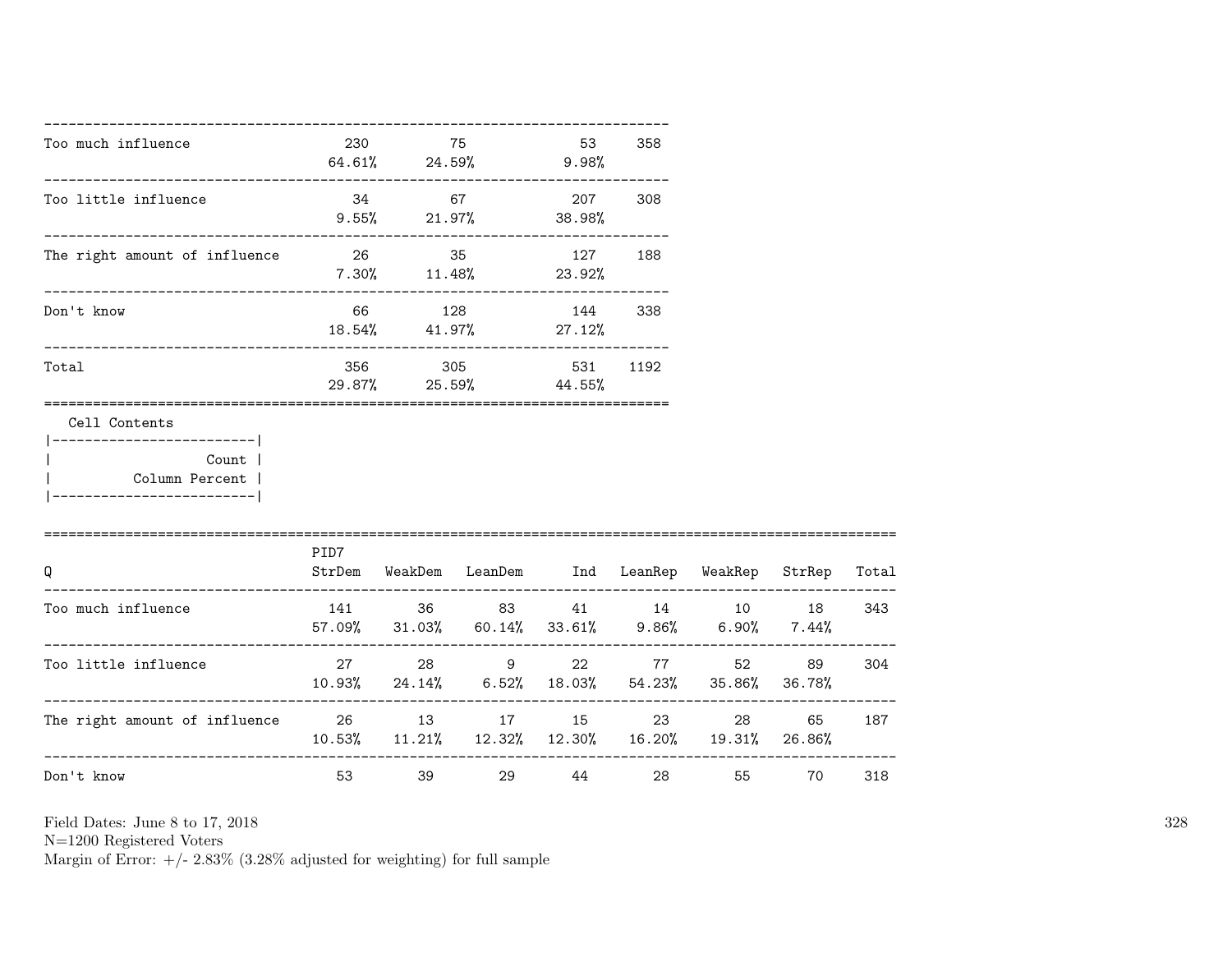|                                                       |                  |  | 21.46% 33.62% 21.01% 36.07% 19.72% 37.93% 28.93%                               |     |  |          |
|-------------------------------------------------------|------------------|--|--------------------------------------------------------------------------------|-----|--|----------|
| Total                                                 |                  |  | 247 116 138 122 142 145<br>$21.44\%$ 10.07% 11.98% 10.59% 12.33% 12.59% 21.01% |     |  | 242 1152 |
| Cell Contents                                         |                  |  |                                                                                |     |  |          |
| ----------------------- <br>Count  <br>Column Percent |                  |  |                                                                                |     |  |          |
| Q                                                     | PID <sub>3</sub> |  | Democrats Independents Republicans Total                                       |     |  |          |
| Too much influence                                    | 261              |  | 41 43<br>$51.99\%$ $33.61\%$ $8.13\%$                                          | 345 |  |          |
| Too little influence                                  |                  |  | 64 22 217<br>$12.75\%$ $18.03\%$ $41.02\%$                                     | 303 |  |          |
| The right amount of influence                         |                  |  | 56 15 116 187<br>$11.16\%$ $12.30\%$ $21.93\%$                                 |     |  |          |
| Don't know                                            | 121              |  | 44 153<br>24.10% 36.07% 28.92%                                                 | 318 |  |          |
| Total                                                 |                  |  | 502 122 529 1153<br>43.54% 10.58% 45.88%                                       |     |  |          |
| Cell Contents                                         |                  |  |                                                                                |     |  |          |
| Count  <br>Column Percent                             |                  |  |                                                                                |     |  |          |

|-------------------------|

Field Dates: June 8 to 17, 2018

N=1200 Registered Voters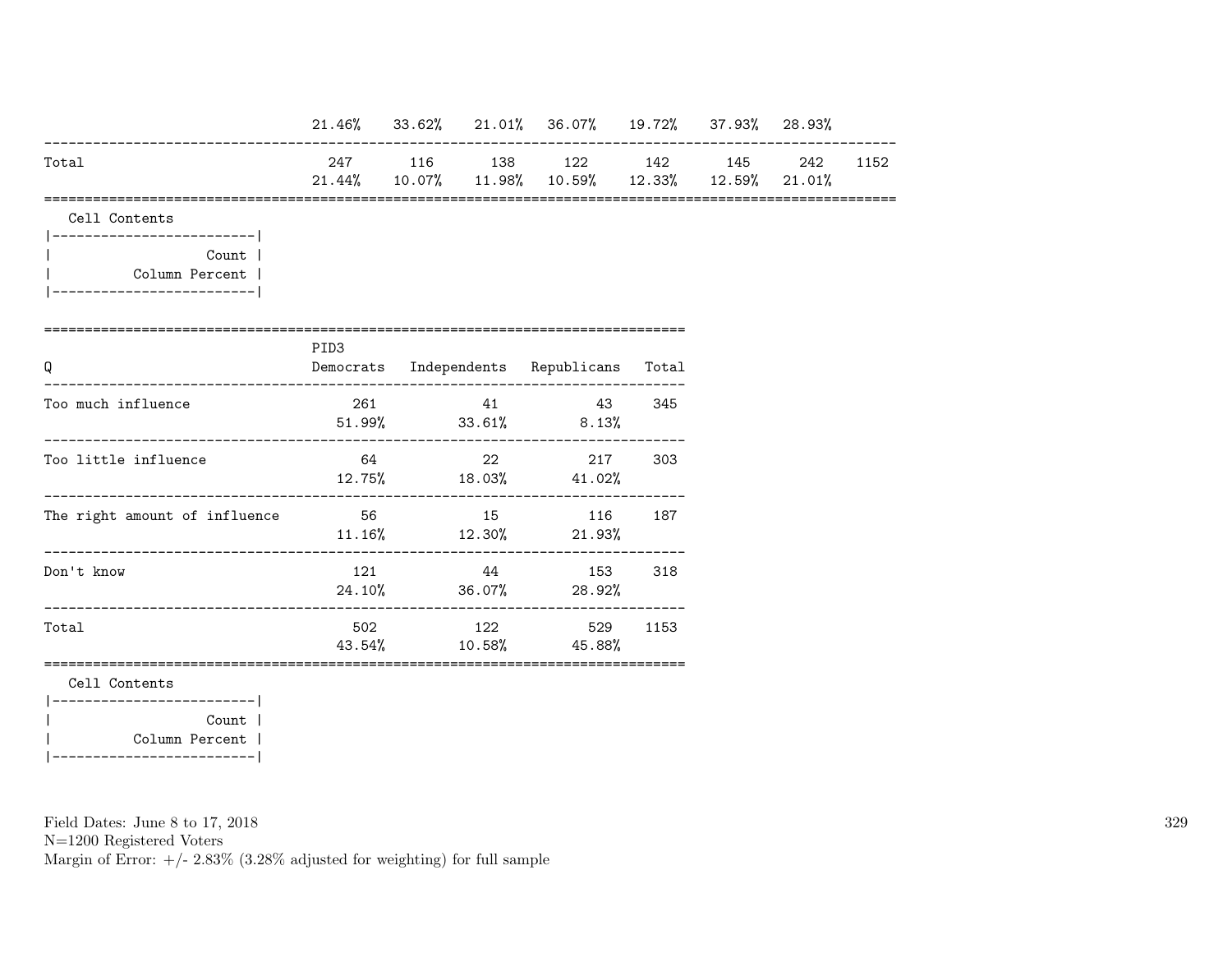| Q<br>_________________________________                                                   | Q20A                      |                |              | Democratic candidate Republican candidate Tea Party candidate Don't know |    |                |                     |       | Total |
|------------------------------------------------------------------------------------------|---------------------------|----------------|--------------|--------------------------------------------------------------------------|----|----------------|---------------------|-------|-------|
| Too much influence                                                                       |                           | 284<br>58.20%  |              | 48<br>14.91%                                                             |    | $\overline{2}$ | $1.24\%$ $10.13\%$  | 23    | 357   |
| Too little influence<br>__________________________________                               |                           | 59<br>12.09%   |              | 69<br>21.43%                                                             |    | 133            | $82.61\%$ 22.47%    | 51    | 312   |
| The right amount of influence                                                            |                           | 43<br>8.81%    |              | 100<br>$31.06\%$                                                         |    |                | $11.18\%$ $12.78\%$ | 29    | 190   |
| Don't know                                                                               |                           | 102<br>20.90%  |              | 105<br>32.61%                                                            |    | 4.97%          | 8 124<br>54.63%     |       | 339   |
| Total                                                                                    |                           | 488<br>40.73%  |              | 322<br>26.88%                                                            |    | 161            | 13.44%<br>18.95%    | 227   | 1198  |
| Cell Contents                                                                            |                           | -------------- |              |                                                                          |    |                |                     |       |       |
| ------------------------- <br>Count  <br>Column Percent  <br> -------------------------- |                           |                |              |                                                                          |    |                |                     |       |       |
| Q                                                                                        | educ                      |                |              | No HS High school graduate Some college 2-year 4-year Post-grad          |    |                |                     | Total |       |
| Too much influence                                                                       | $7\overline{7}$<br>10.00% |                | 71<br>23.91% | 84 — 10<br>$30.88\%$ 20.66% $34.11\%$ 48.91%                             |    | 25 103 67      |                     | 357   |       |
| ------------------------------------<br>Too little influence                             | 13<br>18.57%              |                | 81           | 76 — 17<br>$27.27\%$ 27.94% 23.97% 27.48% 21.90%                         |    | 29 83          | 30                  | 312   |       |
| The right amount of influence                                                            | 8                         |                | 55           | 33                                                                       | 21 |                | 54 7<br>20          | 191   |       |

N=1200 Registered Voters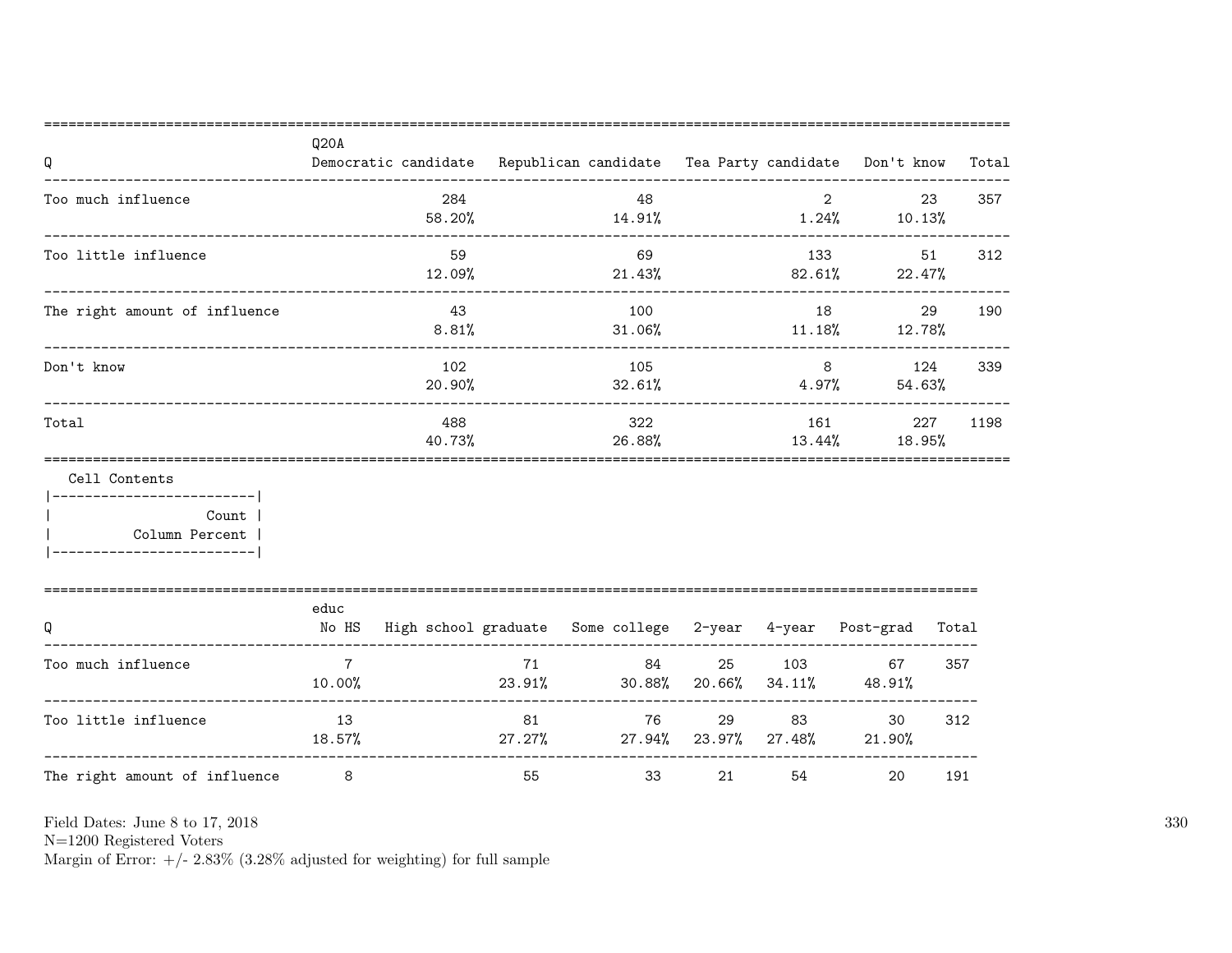|                                                            | 11.43%                                                                                     | $18.52\%$ $12.13\%$ $17.36\%$ $17.88\%$ $14.60\%$ |        |                                     |                  |      |                            |        |
|------------------------------------------------------------|--------------------------------------------------------------------------------------------|---------------------------------------------------|--------|-------------------------------------|------------------|------|----------------------------|--------|
| Don't know                                                 | 42<br>60.00%                                                                               | 90 — 10<br>$30.30\%$ 29.04% 38.02% 20.53% 14.60%  |        | 79 46 62                            | 20               | 339  |                            |        |
| Total                                                      | 70<br>$24.77\%$ 22.69% 10.09% 25.19% 11.43%<br>5.84%                                       | 297                                               |        | 272 121 302 137                     |                  | 1199 |                            |        |
| Cell Contents<br> -------------------------                |                                                                                            |                                                   |        |                                     |                  |      |                            |        |
| Count  <br>Column Percent  <br> -------------------------- |                                                                                            |                                                   |        |                                     |                  |      |                            |        |
| Q                                                          | ATTEND<br>More than once a week Once a week A few times a month Once or twice a year Never |                                                   |        |                                     |                  |      |                            | Total  |
| Too much influence                                         |                                                                                            | 28 54<br>$20.14\%$ 21.51% 22.14%                  |        | 29                                  | $32.16\%$ 39.34% |      | 91 155                     | 357    |
| Too little influence                                       |                                                                                            | 45 75<br>$32.37\%$ 29.88% $31.30\%$               |        | 41                                  |                  | 70   | 81<br>24.73% 20.56%        | 312    |
| The right amount of influence                              | 29                                                                                         | 47<br>$20.86\%$ 18.73%                            |        | 21<br>$16.03\%$ $14.84\%$ $12.69\%$ |                  | 42   |                            | 50 189 |
| Don't know                                                 | 37                                                                                         | 75<br>26.62% 29.88%                               | 30.53% | 40                                  |                  |      | 80 108<br>28.27% 27.41%    | 340    |
| Total                                                      |                                                                                            | 139 251<br>$11.60\%$ 20.95%                       | 10.93% | 131                                 |                  | 283  | 394<br>$23.62\%$ $32.89\%$ | 1198   |
|                                                            |                                                                                            |                                                   |        |                                     |                  |      |                            |        |

Cell Contents |------------------------|

Count |  $\overline{\phantom{a}}$ 

Field Dates: June 8 to 17, 2018

 ${\rm N}{=}1200$  Registered Voters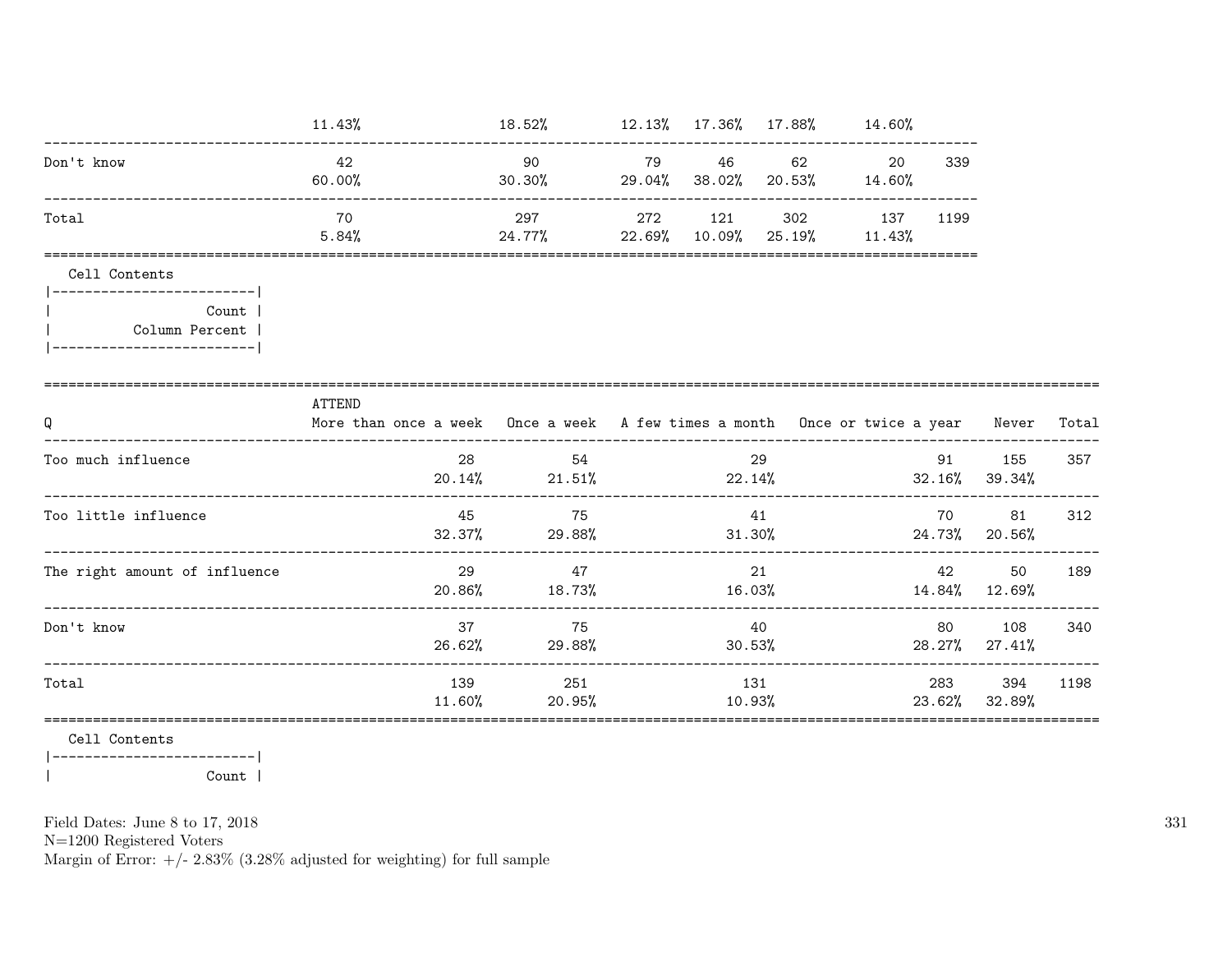| Column Percent |

|-------------------------|

| Q                                                                                          | race_recode        |                                                       |       |                 |    |    |                 | White Black Hispanic Asian Native-American Middle-Eastern Mixed Other                     |           |                               | Total |
|--------------------------------------------------------------------------------------------|--------------------|-------------------------------------------------------|-------|-----------------|----|----|-----------------|-------------------------------------------------------------------------------------------|-----------|-------------------------------|-------|
| Too much influence                                                                         |                    | 214 54 68 4                                           |       |                 |    |    |                 | 3 10 2<br>$30.66\%$ $31.76\%$ $25.09\%$ $26.67\%$ $14.29\%$ $75.00\%$ $47.62\%$ $20.00\%$ |           |                               | 356   |
| Too little influence                                                                       | 188                |                                                       | 27 78 | $\mathbf{3}$    |    |    | $5^{\circ}$     | $\mathbf{1}$<br>$26.93\%$ 15.88% 28.78% 20.00% 71.43% 25.00% 28.57% 40.00%                | 6         | 4                             | 312   |
| The right amount of influence $127$ $23$ $38$ $1$ 0 0 1 0                                  |                    |                                                       |       |                 |    |    |                 | $18.19\%$ $13.53\%$ $14.02\%$ 6.67% 0.00% 0.00% 0.00% 4.76% 0.00%                         |           |                               | 190   |
| Don't know                                                                                 | 169                |                                                       | 66 87 | $7\overline{ }$ |    |    | $\overline{1}$  | $\Omega$<br>$24.21\%$ 38.82% 32.10% 46.67% 14.29% 0.00% 19.05% 40.00%                     |           | $\overline{4}$<br>$4^{\circ}$ | 338   |
| Total                                                                                      |                    | 698 170 271 15                                        |       |                 |    |    | $7\overline{7}$ | 58.36% 14.21% 22.66% 1.25% 0.59% 0.33% 1.76% 0.84%                                        |           | 4 21 10                       | 1196  |
| Cell Contents                                                                              |                    |                                                       |       |                 |    |    |                 |                                                                                           |           |                               |       |
| __________________________<br>Count  <br>  Column Percent  <br>___________________________ |                    |                                                       |       |                 |    |    |                 |                                                                                           |           |                               |       |
| Q                                                                                          | MARITAL<br>Married |                                                       |       |                 |    |    |                 | Separated Divorced Widowed Single Domestic Partnership                                    | Total     |                               |       |
| Too much influence                                                                         |                    | 153 5 47 23 115<br>25.21% 29.41% 41.23% 32.39% 35.83% |       |                 |    |    |                 | 23.08%                                                                                    | 15<br>358 |                               |       |
| Too little influence                                                                       |                    | $7\overline{ }$                                       | 19    |                 | 24 | 76 |                 | 21                                                                                        | 313       |                               |       |

Field Dates: June 8 to 17, 2018

N=1200 Registered Voters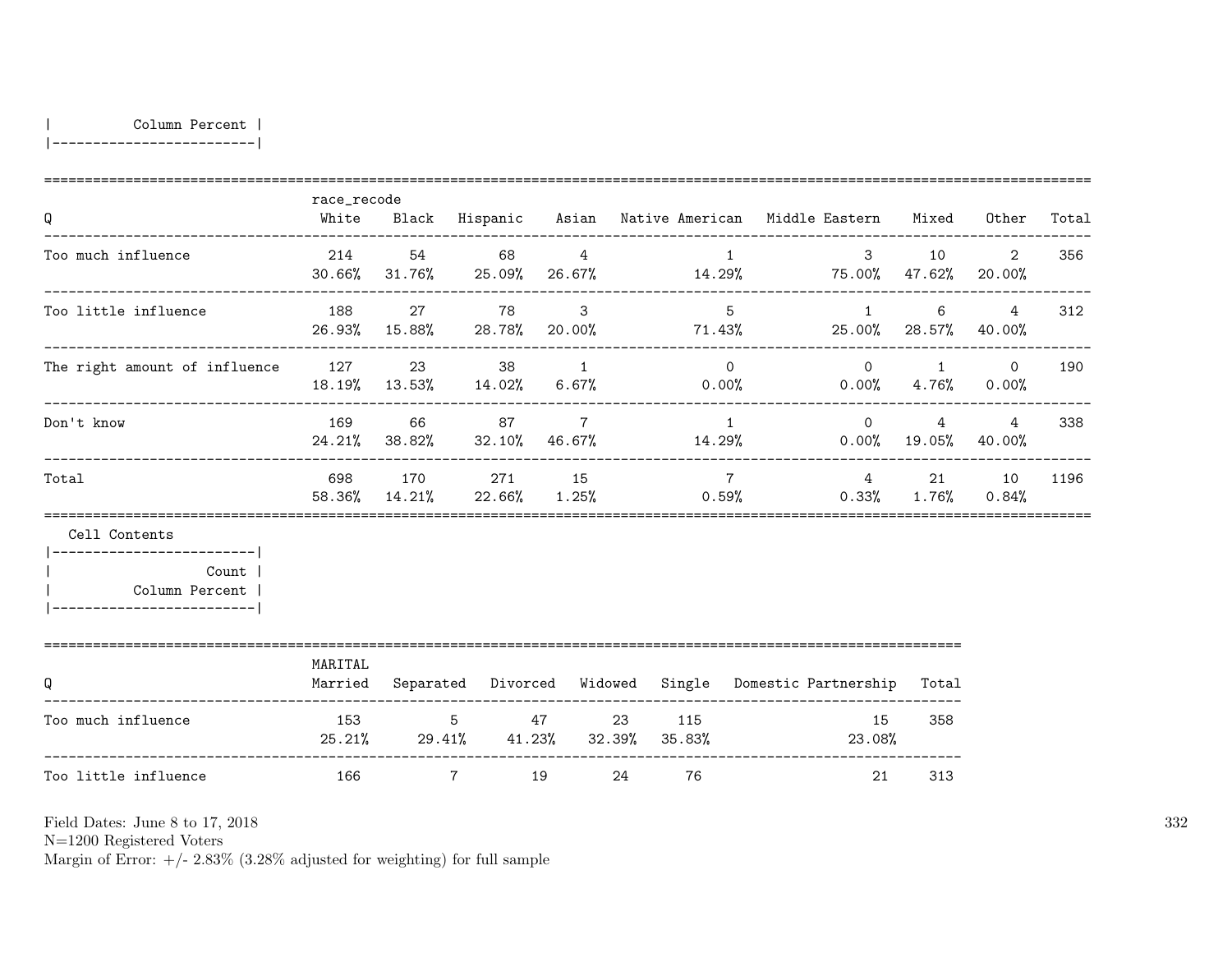|                               | 27.35%          | 41.18%      | 16.67%       | 33.80%         | 23.68%          | 32.31%              |  |
|-------------------------------|-----------------|-------------|--------------|----------------|-----------------|---------------------|--|
| The right amount of influence | - 115<br>18.95% | 11.76%      | 22<br>19.30% | 4<br>$5.63\%$  | 36<br>$11.21\%$ | 8<br>187<br>12.31%  |  |
| Don't know                    | 173<br>28.50%   | 3<br>17.65% | 26<br>22.81% | 20<br>28.17%   | 94<br>29.28%    | 337<br>21<br>32.31% |  |
| Total                         | 607<br>50.79%   | 17<br>1.42% | 114<br>9.54% | 71<br>$5.94\%$ | 321<br>26.86%   | 1195<br>65<br>5.44% |  |

=================================================================================================================

| Cell Contents |
|---------------|
|               |

| --------       |
|----------------|
| Count          |
| Column Percent |
|                |

| O                                    | gender | Male Female Total<br>--------------- |      |
|--------------------------------------|--------|--------------------------------------|------|
| Too much influence                   |        | 169 189<br>$30.07\%$ 29.58%          | -358 |
| Too little influence                 |        | 179 134<br>$31.85\%$ 20.97%          | 313  |
| The right amount of influence 101 89 |        | 17.97% 13.93%                        | 190  |
| Don't know                           |        | 113 227<br>$20.11\%$ 35.52%          | 340  |
| Total                                |        | 562 639 1201<br>46.79% 53.21%        |      |

Field Dates: June 8 to 17, 2018 N=1200 Registered Voters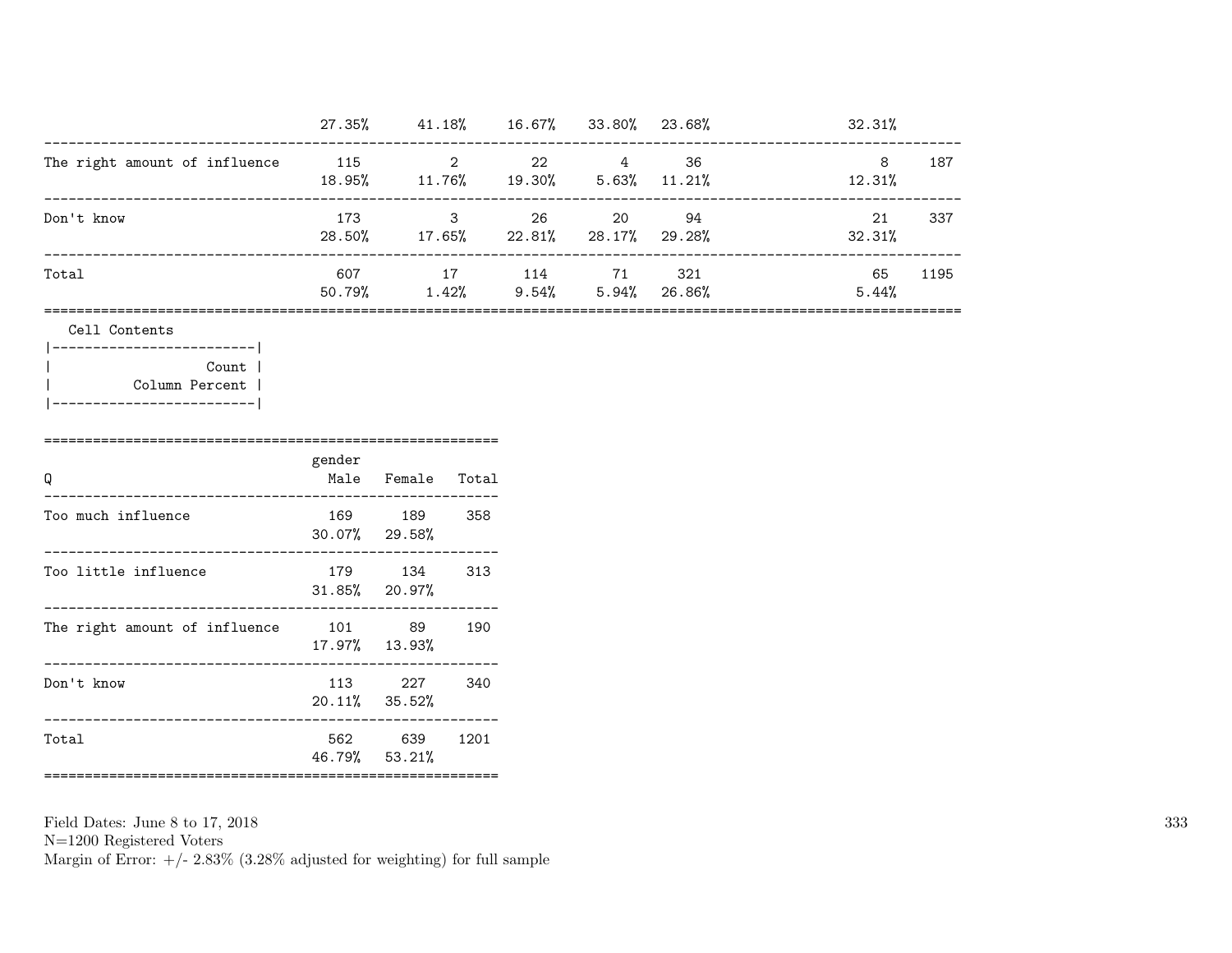| Cell Contents |  |
|---------------|--|
|               |  |

|-------------------------| | Count | | Column Percent | |-------------------------|

|                                                                                   | LOCATE | Urban Suburban Rural Total                  |     |    |    |                                                                                           |     |
|-----------------------------------------------------------------------------------|--------|---------------------------------------------|-----|----|----|-------------------------------------------------------------------------------------------|-----|
| ----------------------<br>Too much influence                                      |        | 137 176 45<br>$35.04\%$ $30.66\%$ $19.15\%$ | 358 |    |    |                                                                                           |     |
| Too little influence                                                              |        | 87 142 84<br>$22.25\%$ 24.74% 35.74%        | 313 |    |    |                                                                                           |     |
| The right amount of influence 59 59 96 34 189                                     |        | 15.09% 16.72% 14.47%                        |     |    |    |                                                                                           |     |
| Don't know                                                                        |        | 108 160 72<br>27.62% 27.87% 30.64%          | 340 |    |    |                                                                                           |     |
| ----------------------------<br>Total                                             |        | 391 574 235 1200<br>32.58% 47.83% 19.58%    |     |    |    |                                                                                           |     |
| Cell Contents                                                                     |        |                                             |     |    |    |                                                                                           |     |
| _______________________<br>Count<br>Column Percent<br>___________________________ |        |                                             |     |    |    |                                                                                           |     |
| Q                                                                                 | metro  |                                             |     |    |    | Houston Area Dallas-Fort Worth Area San Antonio Area Austin Area Another Part of TX Total |     |
| Too much influence                                                                |        | 73                                          | 122 | 38 | 43 | 80                                                                                        | 356 |

Field Dates: June 8 to 17, 2018

N=1200 Registered Voters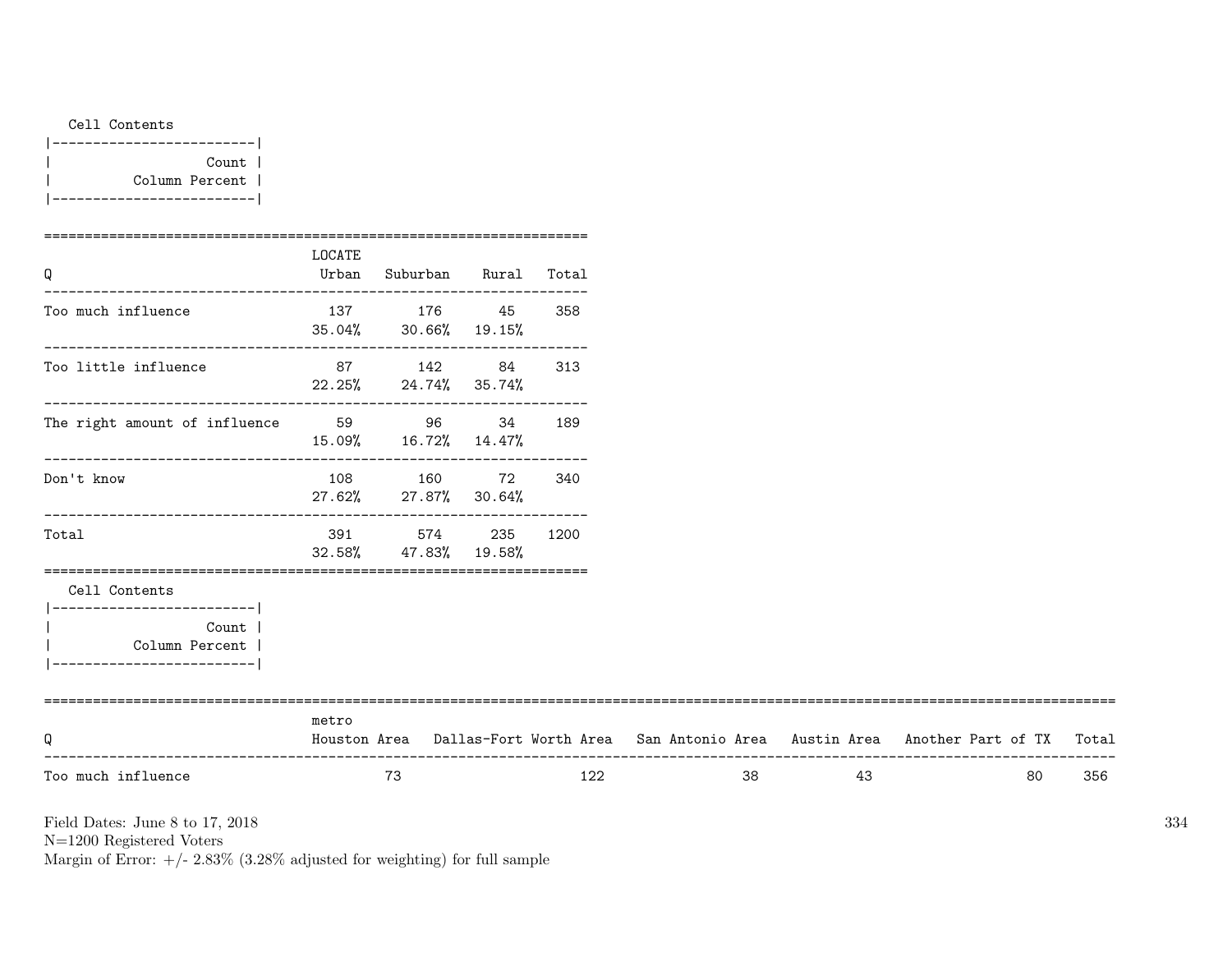| -------------------------------------                                                                            |                                         | 25.80%       |                                           |                     |                  | $36.97\%$ $34.23\%$ $40.57\%$ |              | 21.80%        |      |
|------------------------------------------------------------------------------------------------------------------|-----------------------------------------|--------------|-------------------------------------------|---------------------|------------------|-------------------------------|--------------|---------------|------|
| Too little influence                                                                                             |                                         | 79<br>27.92% |                                           | 81                  |                  | 31<br>$24.55\%$ 27.93% 17.92% | 19           | 103<br>28.07% | 313  |
| The right amount of influence                                                                                    |                                         | 52<br>18.37% |                                           | $14.55\%$           | 48               | 8 <sup>8</sup><br>7.21%       | 18<br>16.98% | 64<br>17.44%  | 190  |
| Don't know                                                                                                       |                                         | 79<br>27.92% |                                           |                     | 79               | 34<br>$23.94\%$ 30.63% 24.53% | 26           | 120<br>32.70% | 338  |
| Total                                                                                                            | 283<br>23.64%                           |              |                                           |                     | 330<br>$27.57\%$ | 111<br>9.27%                  | 106<br>8.86% | 367<br>30.66% | 1197 |
| Cell Contents<br> ------------------------- <br><b>Count</b>  <br>  Column Percent<br>__________________________ | AGEG                                    |              |                                           |                     |                  |                               |              |               |      |
| Q<br>Too much influence                                                                                          | 18-29<br>64 79 125 89                   | $30 - 44$    | $34.04\%$ 25.40% 29.21%                   | 45-64 65+<br>32.84% | Total<br>357     |                               |              |               |      |
| Too little influence 42                                                                                          |                                         | 66           | 114<br>22.34% 21.22% 26.64%               | 91<br>33.58%        | 313              |                               |              |               |      |
| The right amount of influence                                                                                    | 21 58 72<br>11.17% 18.65% 16.82% 14.02% |              |                                           | 38                  | 189              |                               |              |               |      |
| Don't know                                                                                                       |                                         |              | 61 108 117<br>32.45% 34.73% 27.34% 19.56% | 53                  | 339              |                               |              |               |      |
|                                                                                                                  |                                         |              |                                           |                     |                  |                               |              |               |      |

N=1200 Registered Voters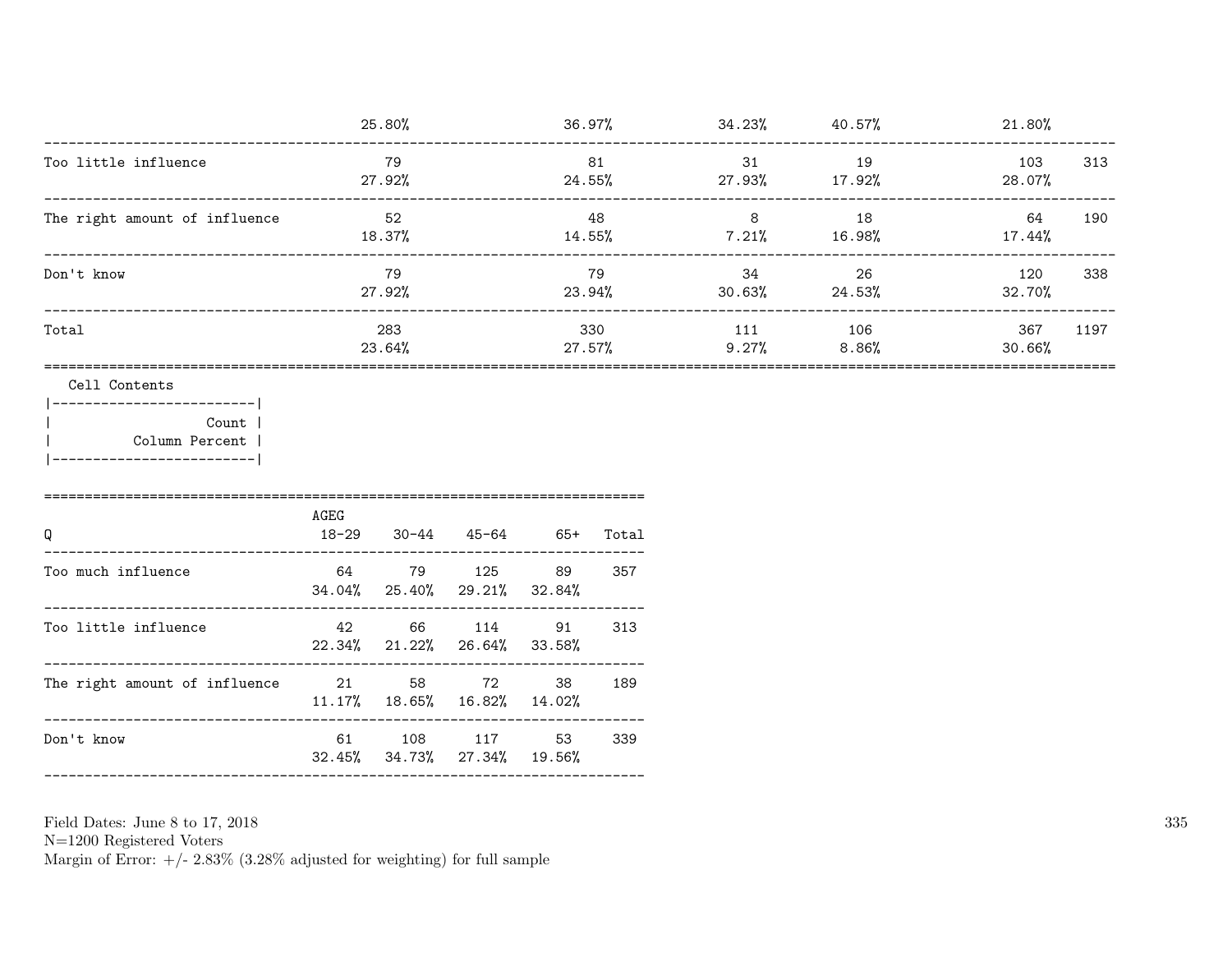| $T_{0} + T_{1}$ | ΩS                   |                      |                              | .98 |
|-----------------|----------------------|----------------------|------------------------------|-----|
|                 | ഭാ″<br>15.<br>∪ ⊘ /ი | 25.96% 35.73% 22.62% |                              |     |
|                 |                      |                      | ---------------------------- | --- |

Field Dates: June 8 to 17, 2018 N=1200 Registered Voters Margin of Error:  $+/- 2.83\%$  (3.28% adjusted for weighting) for full sample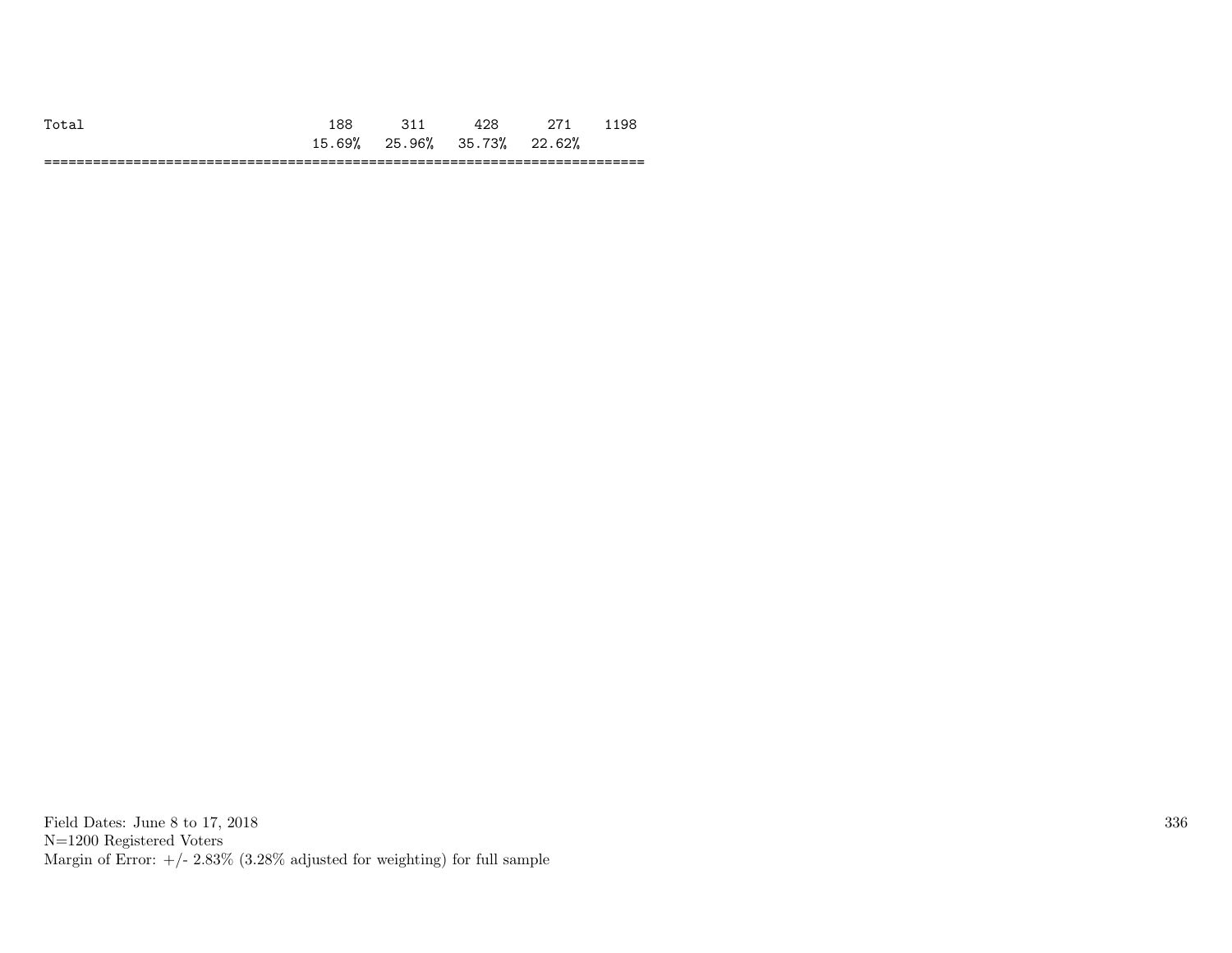# Q21. Support/Oppose: Complete Voter Registration Forms Online

Cell Contents |-------------------------| | Count | | Column Percent | |-------------------------|

| Q                                                                                                            | LIBCON7        |                      |        |                                        |               |                                                  | Extremely lib. Somewhat lib. Lean lib. Moderate Lean con. Somewhat con. Extremely con. | Total |
|--------------------------------------------------------------------------------------------------------------|----------------|----------------------|--------|----------------------------------------|---------------|--------------------------------------------------|----------------------------------------------------------------------------------------|-------|
| Support                                                                                                      |                | 102<br>89.47%        |        |                                        | 115 75 177 61 | 93<br>76.67% 80.65% 58.03% 57.01% 42.66%         | 63<br>30.58%                                                                           | 686   |
| Oppose                                                                                                       |                | $4\overline{4}$      |        |                                        | 16 10 51 23   | 67                                               | 95<br>$3.51\%$ 10.67% 10.75% 16.72% 21.50% 30.73% 46.12%                               | 266   |
| Don't know/No opinion                                                                                        | 8 <sup>8</sup> |                      |        |                                        | 19 8 77 23    | 58<br>$7.02\%$ 12.67% 8.60% 25.25% 21.50% 26.61% | 48<br>23.30%                                                                           | 241   |
| Total                                                                                                        |                | 114                  |        |                                        |               | 150 93 305 107 218                               | 206<br>$9.56\%$ $12.57\%$ $7.80\%$ $25.57\%$ $8.97\%$ $18.27\%$ $17.27\%$              | 1193  |
| Cell Contents<br>___________________________<br><b>Count</b><br>Column Percent<br>__________________________ |                |                      |        |                                        |               |                                                  |                                                                                        |       |
| Q                                                                                                            | IDEOL          |                      |        | Liberals Moderates Conservatives Total |               |                                                  |                                                                                        |       |
| Support                                                                                                      | 291            | 177<br>81.74% 58.03% | 40.87% | 217<br>685                             |               |                                                  |                                                                                        |       |

Field Dates: June 8 to 17, 2018

N=1200 Registered Voters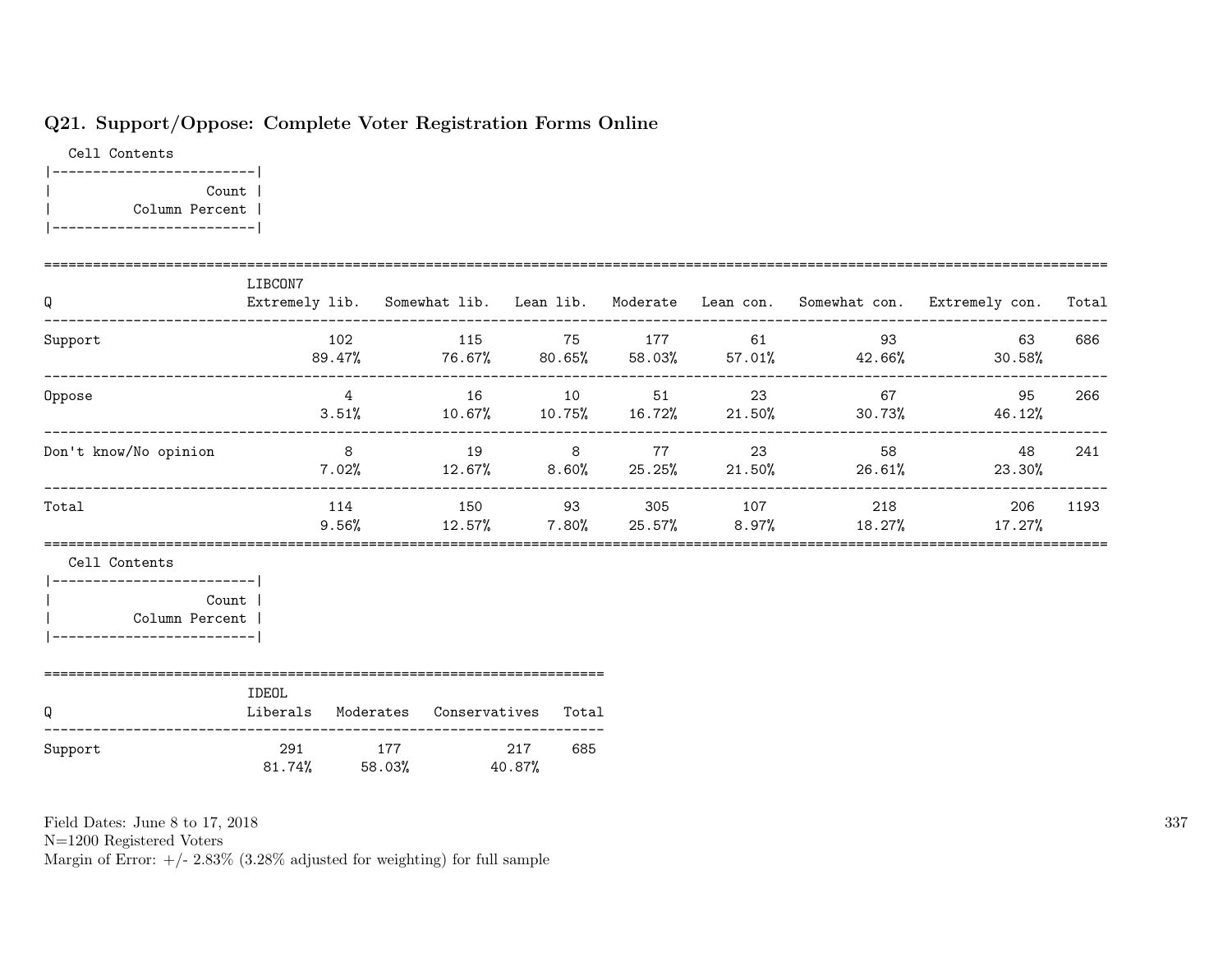| Oppose                                                    |       | 30 <sub>2</sub> | $8.43\%$ 16.72\% 34.84\%                                                             | 185 | 266  |       |     |
|-----------------------------------------------------------|-------|-----------------|--------------------------------------------------------------------------------------|-----|------|-------|-----|
| Don't know/No opinion                                     | 35 77 |                 | $9.83\%$ 25.25% 24.29%                                                               | 129 | 241  |       |     |
| Total                                                     |       |                 | 356 305<br>29.87% 25.59% 44.55%                                                      | 531 | 1192 |       |     |
| Cell Contents                                             |       |                 |                                                                                      |     |      |       |     |
| Count  <br>Column Percent  <br> ------------------------- |       |                 |                                                                                      |     |      |       |     |
| Q                                                         | PID7  |                 | StrDem WeakDem LeanDem Ind LeanRep WeakRep StrRep Total                              |     |      |       |     |
| Support                                                   |       |                 | 192 86 108 57 50 68<br>77.42% 73.50% 78.26% 46.72% 35.21% 46.58% 41.08%              |     |      | 99    | 660 |
| Oppose                                                    |       |                 | 21 9 11 25 57 47<br>$8.47\%$ 7.69% 7.97% 20.49% 40.14% 32.19% 38.59%                 |     |      | 93    | 263 |
| Don't know/No opinion 35 22 19 40 35                      |       |                 | $14.11\%$ $18.80\%$ $13.77\%$ $32.79\%$ $24.65\%$ $21.23\%$ $20.33\%$                |     |      | 31 49 | 231 |
| Total                                                     |       |                 | 248 117 138 122 142 146 241 1154<br>21.49% 10.14% 11.96% 10.57% 12.31% 12.65% 20.88% |     |      |       |     |
| Cell Contents<br> -------------------------               |       |                 |                                                                                      |     |      |       |     |

|<br>| Column Percent |<br>| Column Percent | | Column Percent |

Field Dates: June 8 to 17, 2018

N=1200 Registered Voters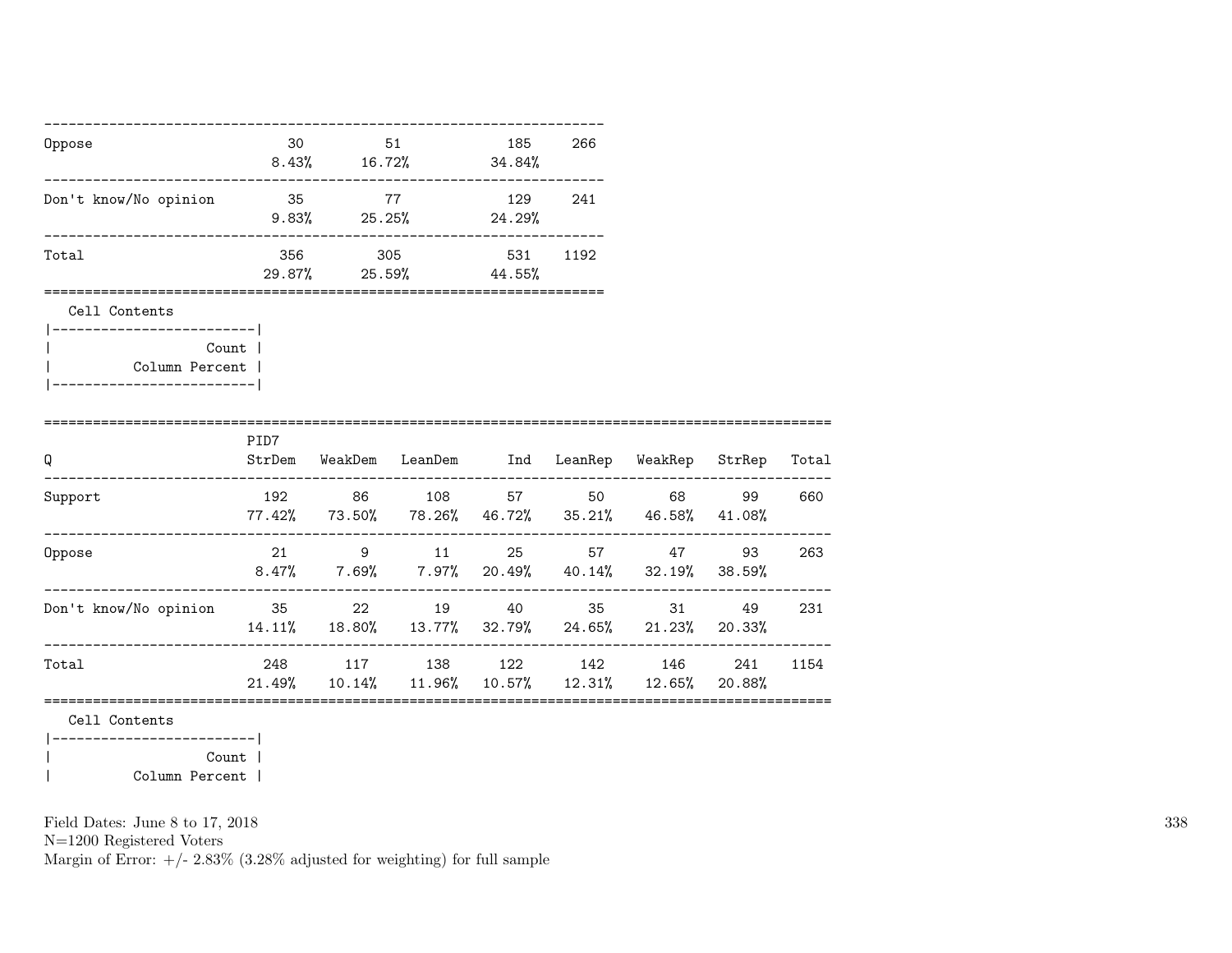|-------------------------|

| Q                                   | PID <sub>3</sub> |                                          |    |     |           |        |                                                                                |     |
|-------------------------------------|------------------|------------------------------------------|----|-----|-----------|--------|--------------------------------------------------------------------------------|-----|
|                                     |                  | Democrats Independents Republicans Total |    |     |           |        |                                                                                |     |
| Support                             |                  |                                          |    | 217 | 660       |        |                                                                                |     |
|                                     |                  | $76.89\%$ 46.72% 41.02%                  |    |     |           |        |                                                                                |     |
| Oppose                              | 41               |                                          | 25 | 196 | 262       |        |                                                                                |     |
|                                     |                  | $8.17\%$ 20.49% 37.05%                   |    |     |           |        |                                                                                |     |
| Don't know/No opinion               | 75 40            |                                          |    | 116 | 231       |        |                                                                                |     |
|                                     |                  | $14.94\%$ 32.79% 21.93%                  |    |     |           |        |                                                                                |     |
| Total                               |                  | 502 122                                  |    | 529 | 1153      |        |                                                                                |     |
|                                     |                  | 43.54% 10.58% 45.88%                     |    |     |           |        |                                                                                |     |
| Cell Contents                       |                  |                                          |    |     |           |        |                                                                                |     |
| ------------------------- <br>Count |                  |                                          |    |     |           |        |                                                                                |     |
| Column Percent                      |                  |                                          |    |     |           |        |                                                                                |     |
| -----------------------             |                  |                                          |    |     |           |        |                                                                                |     |
| ============================        | Q20A             |                                          |    |     |           |        |                                                                                |     |
| Q                                   |                  |                                          |    |     |           |        | Democratic candidate Republican candidate Tea Party candidate Don't know Total |     |
| Support                             |                  | 380                                      |    |     | 151       |        | 51 7<br>106                                                                    | 688 |
|                                     |                  | 77.87%                                   |    |     |           |        | 46.89% 31.68% 46.70%                                                           |     |
| Oppose                              |                  | 44                                       |    |     | 102       |        | 81 — 100<br>42                                                                 | 269 |
|                                     |                  | 9.02%                                    |    |     | $31.68\%$ |        | $50.31\%$ 18.50%                                                               |     |
| Don't know/No opinion               |                  | 64                                       |    |     | 69        |        | ---------------------------<br>29<br>79                                        | 241 |
|                                     |                  | 13.11%                                   |    |     | 21.43%    | 18.01% | 34.80%                                                                         |     |

Field Dates: June 8 to 17, 2018

N=1200 Registered Voters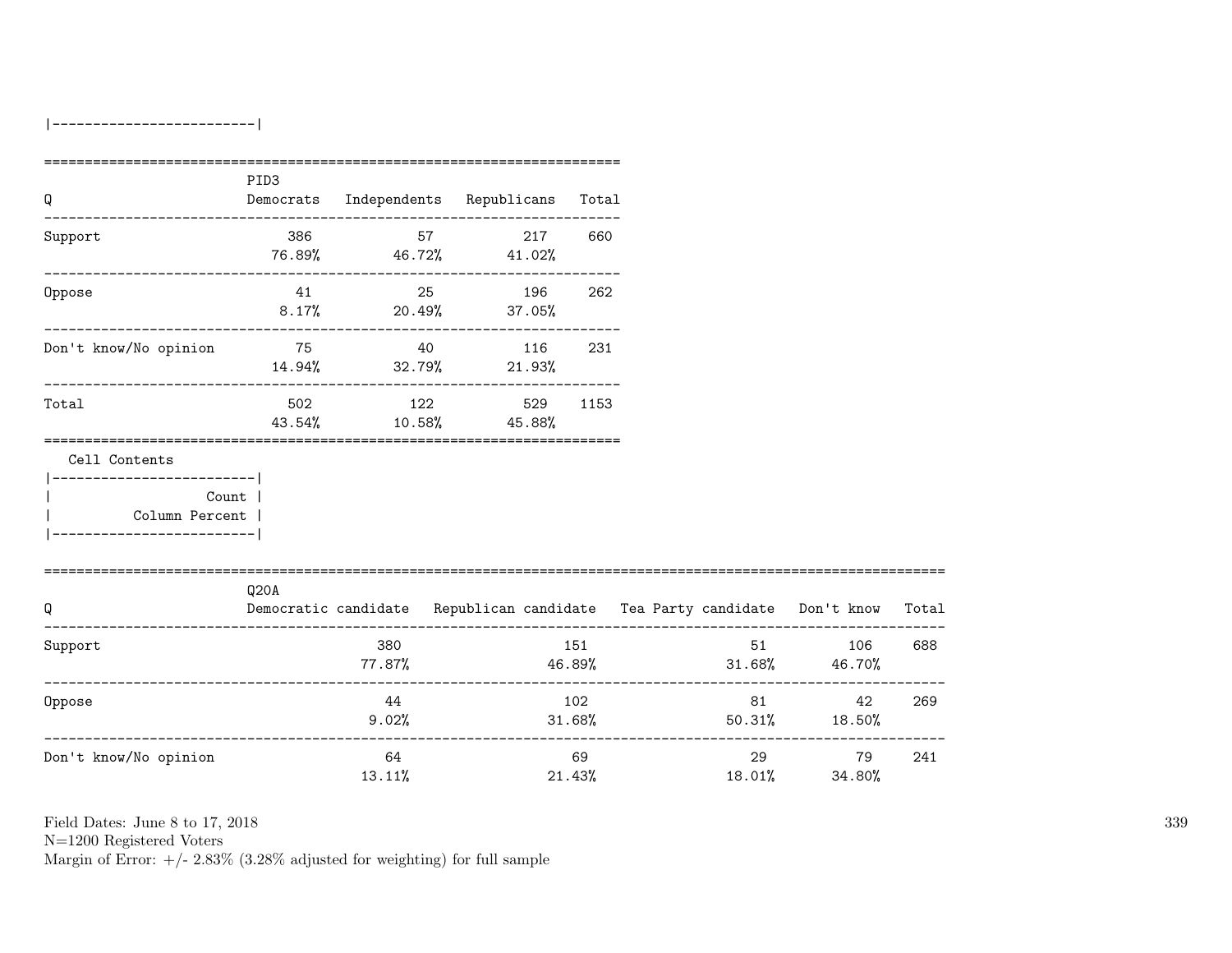| Total                                           |              | 488<br>40.73%                                                               |       | 322<br>26.88% | 161<br>13.44%               |                                                         | 227<br>18.95% | 1198  |
|-------------------------------------------------|--------------|-----------------------------------------------------------------------------|-------|---------------|-----------------------------|---------------------------------------------------------|---------------|-------|
| Cell Contents<br> ------------------------      |              |                                                                             |       |               |                             |                                                         |               |       |
| Column Percent<br>-------------------------     | Count        |                                                                             |       |               |                             |                                                         |               |       |
| Q                                               | educ         | No HS  High school graduate  Some college  2-year  4-year  Post-grad  Total |       |               |                             |                                                         |               |       |
| Support                                         | 42<br>60.87% | ----------------------------------<br>49.33% 59.56% 51.67% 59.41% 69.12%    | 147   | 162           | 62 180                      | 94                                                      | 687           |       |
| Oppose                                          | 10<br>14.49% |                                                                             | 79 57 |               | 29 73                       | 21<br>$26.51\%$ 20.96% 24.17% 24.09% 15.44%             | 269           |       |
| Don't know/No opinion 17                        | 24.64%       |                                                                             | 72    | 53            | 29 50                       | 21<br>$24.16\%$ $19.49\%$ $24.17\%$ $16.50\%$ $15.44\%$ | 242           |       |
| Total                                           | 69<br>5.76%  |                                                                             |       |               | 24.87% 22.70% 10.02% 25.29% | 298 272 120 303 136<br>11.35%                           | 1198          |       |
| Cell Contents<br> -------------------------     |              |                                                                             |       |               |                             |                                                         |               |       |
| Column Percent  <br> -------------------------- | Count        |                                                                             |       |               |                             |                                                         |               |       |
| Q                                               | ATTEND       | More than once a week Once a week A few times a month Once or twice a year  |       |               |                             |                                                         |               | Never |

N=1200 Registered Voters<br>Margin of Error:  $+/- 2.83\%$  (3.28% adjusted for weighting) for full sample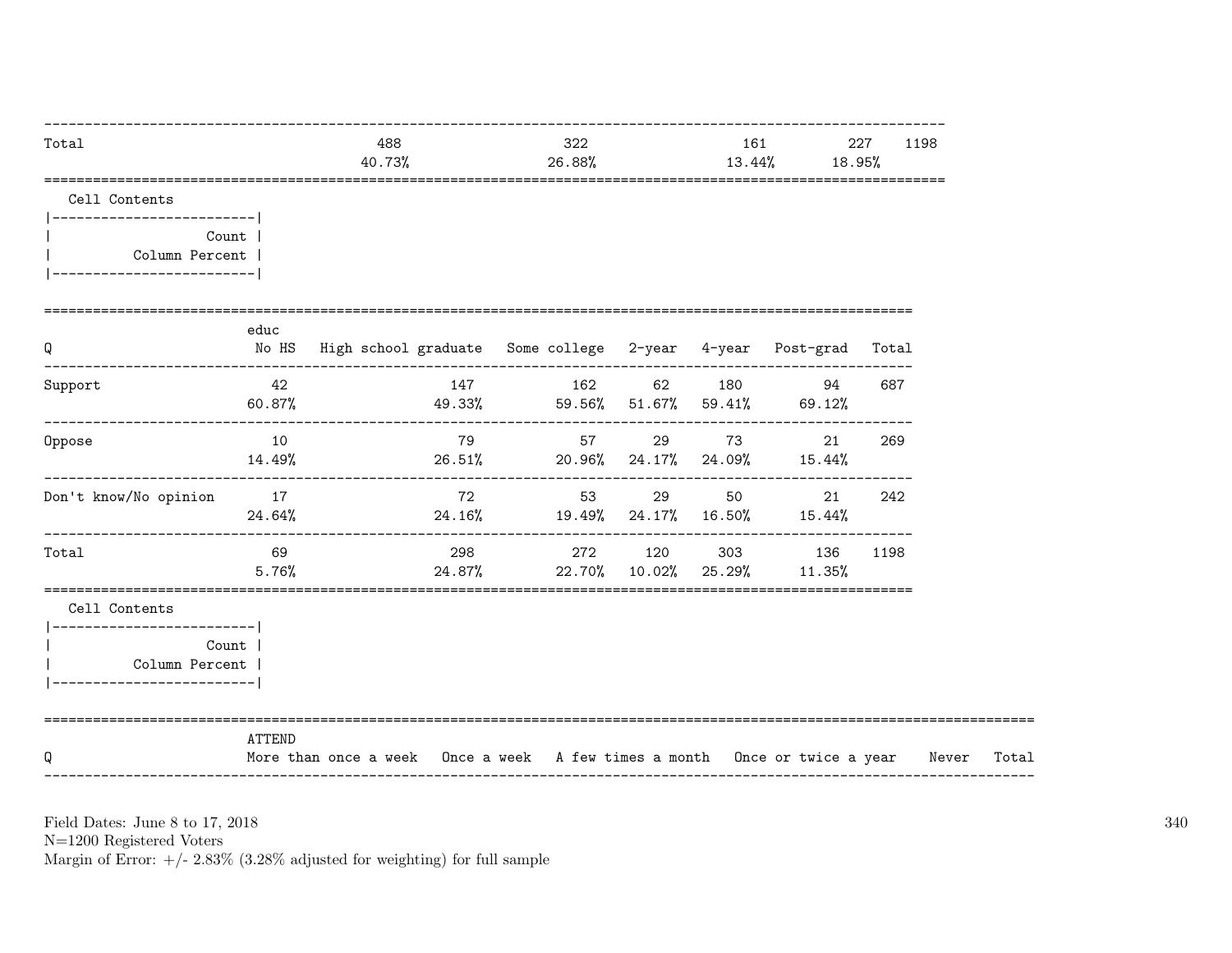| 72     | 127    | 76                         | 168    | 244    | 687  |
|--------|--------|----------------------------|--------|--------|------|
| 51.80% | 51.21% | $57.58\%$                  | 59.36% | 61.77% |      |
| 36     | 59     | 37                         | 48     | 89     | 269  |
| 25.90% |        | 28.03%                     | 16.96% | 22.53% |      |
| 31     | 62     | 19                         | 67     | 62     | 241  |
| 22.30% |        | 14.39%                     | 23.67% | 15.70% |      |
| 139    | 248    | 132                        | 283    | 395    | 1197 |
|        |        | 11.03%                     | 23.64% | 33.00% |      |
|        |        |                            |        |        |      |
|        |        |                            |        |        |      |
|        |        |                            |        |        |      |
|        |        |                            |        |        |      |
|        |        |                            |        |        |      |
|        |        |                            |        |        |      |
|        | 11.61% | 23.79%<br>25.00%<br>20.72% |        |        |      |

| Q                     | race_recode<br>White | Black         | Hispanic      | Asian        | Native American | Middle Eastern       | Mixed        | Other       | Total |
|-----------------------|----------------------|---------------|---------------|--------------|-----------------|----------------------|--------------|-------------|-------|
| Support               | 382<br>54.81%        | 123<br>71.93% | 153<br>56.25% | 10<br>62.50% | 2<br>$28.57\%$  | 4<br>80.00%          | 10<br>45.45% | 4<br>40.00% | 688   |
| Oppose                | 182<br>26.11%        | 17<br>9.94%   | 58<br>21.32%  | 6.25%        | 2<br>28.57%     | $\Omega$<br>$0.00\%$ | 6<br>27.27%  | 3<br>30.00% | 269   |
| Don't know/No opinion | 133<br>19.08%        | -31<br>18.13% | 61<br>22.43%  | 5<br>31.25%  | 3<br>42.86%     | 20.00%               | 6<br>27.27%  | 3<br>30.00% | 243   |
| Total                 | 697<br>58.08%        | 171<br>14.25% | 272<br>22.67% | 16<br>1.33%  | 0.58%           | 5<br>0.42%           | 22<br>1.83%  | 10<br>0.83% | 1200  |

Cell Contents

|-------------------------|

Field Dates: June 8 to 17, 2018

N=1200 Registered Voters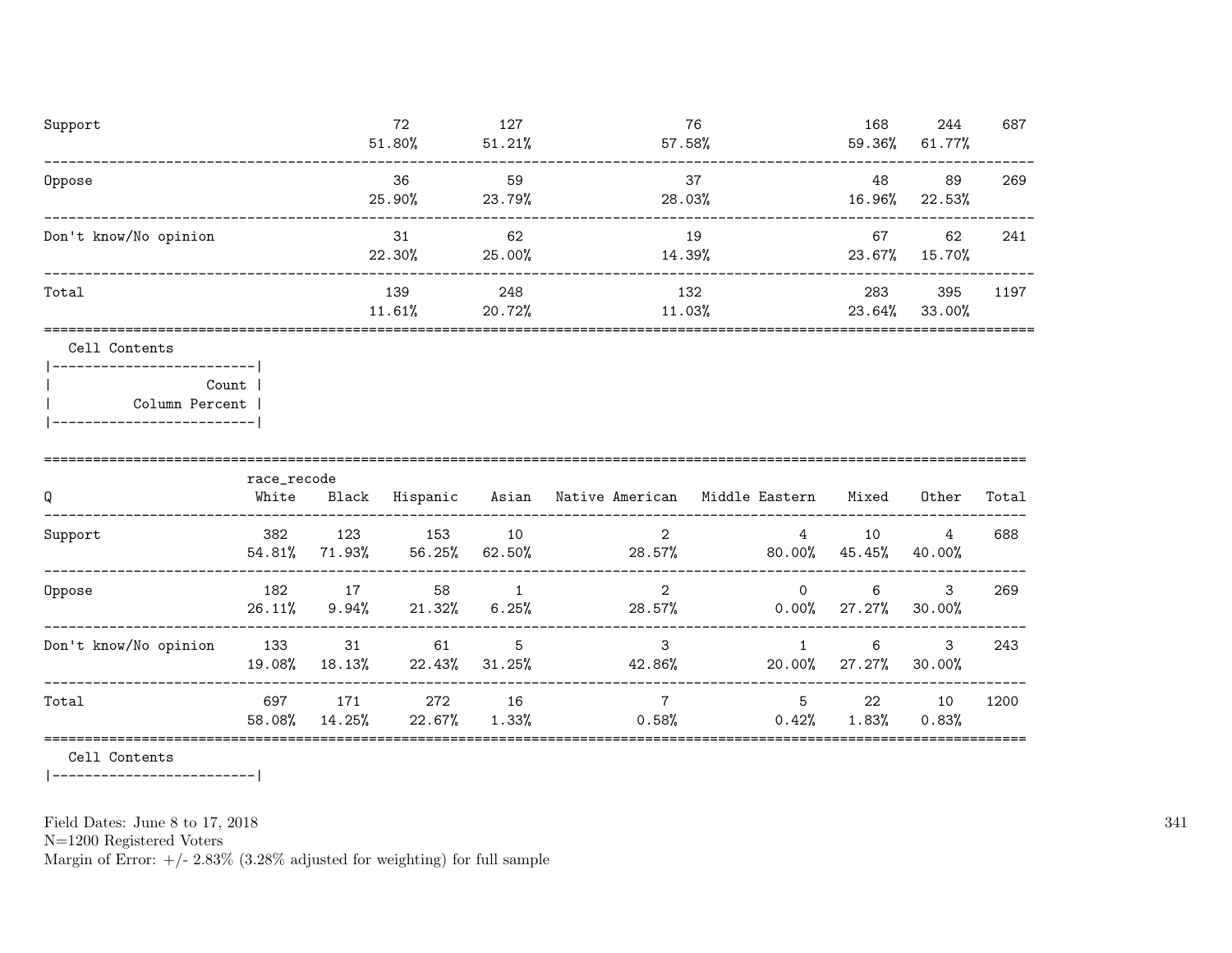| Q                     | MARITAL<br>Married | Separated             | Divorced        | Widowed       |                | Single Domestic Partnership | Total |
|-----------------------|--------------------|-----------------------|-----------------|---------------|----------------|-----------------------------|-------|
| Support               | 330<br>54.46%      | 11<br>61.11%          | 71<br>$61.74\%$ | 22<br>30.99%  | 208<br>65.00%  | 42<br>64.62%                | 684   |
| Oppose                | 159<br>26.24%      | 6<br>33.33%           | 21<br>18.26%    | 24<br>33.80%  | 48<br>15.00%   | 11<br>16.92%                | 269   |
| Don't know/No opinion | 117<br>19.31%      | $\mathbf{1}$<br>5.56% | 23<br>20.00%    | -25<br>35.21% | - 64<br>20.00% | 12<br>18.46%                | 242   |
| Total                 | 606<br>50.71%      | 18<br>1.51%           | 115<br>9.62%    | 71<br>5.94%   | 320<br>26.78%  | 65<br>5.44%                 | 1195  |

Cell Contents

|-------------------------| | Count | | Column Percent | |-------------------------|

| Q       | gender<br>Male | Female        | Total |
|---------|----------------|---------------|-------|
| Support | 328<br>58.68%  | 360<br>56.34% | 688   |
| Oppose  | 140<br>25.04%  | 128<br>20.03% | 268   |

================================================

Field Dates: June 8 to 17, 2018

N=1200 Registered Voters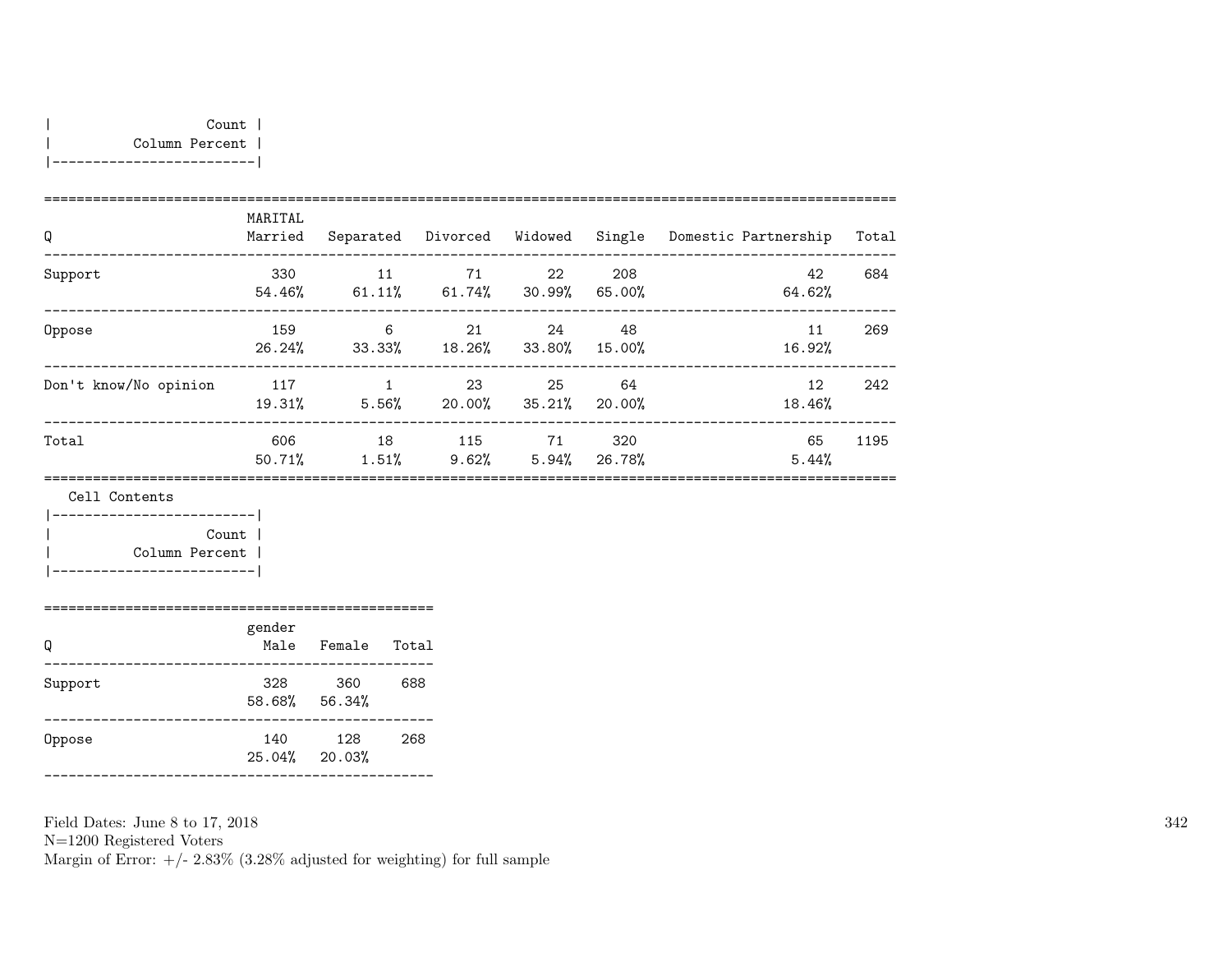| Don't know/No opinion                                              |        | 91 151 242<br>16.28% 23.63%             |              |     |
|--------------------------------------------------------------------|--------|-----------------------------------------|--------------|-----|
| Total                                                              |        | 559 639 1198<br>46.66% 53.34%           |              |     |
| Cell Contents                                                      |        |                                         |              |     |
| Count l<br>Column Percent  <br>__________________________          |        |                                         |              |     |
| Q                                                                  | LOCATE | Urban Suburban Rural Total              |              |     |
| Support                                                            |        | 256 324 108 688<br>65.64% 56.54% 45.76% |              |     |
| Oppose                                                             | 60     | 136 73<br>15.38% 23.73% 30.93%          |              | 269 |
| Don't know/No opinion                                              |        | 74 113 55<br>18.97%  19.72%  23.31%     |              | 242 |
| Total                                                              | 390    | 32.53% 47.79% 19.68%                    | 573 236 1199 |     |
| Cell Contents                                                      |        |                                         |              |     |
| --------------- <br>Count<br>Column Percent  <br>_________________ |        |                                         |              |     |

============================================================================================================================

metro

Field Dates: June 8 to 17, 2018 N=1200 Registered Voters Margin of Error:  $+/- 2.83\%$  (3.28% adjusted for weighting) for full sample 343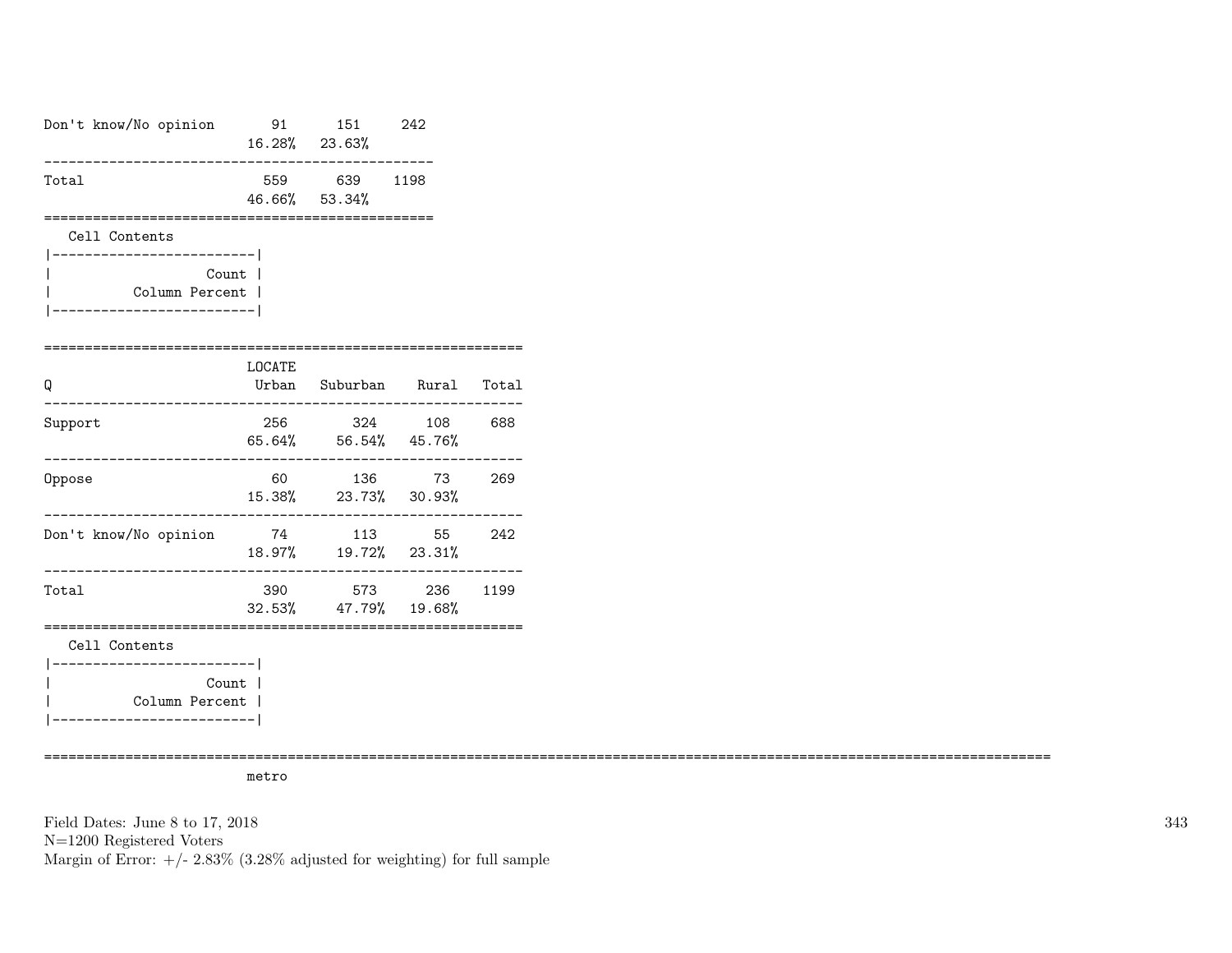| Q                                                               |                 |               |                                                                       |               |               |        |     |                            | Houston Area Dallas-Fort Worth Area San Antonio Area Austin Area Another Part of TX | Total |
|-----------------------------------------------------------------|-----------------|---------------|-----------------------------------------------------------------------|---------------|---------------|--------|-----|----------------------------|-------------------------------------------------------------------------------------|-------|
| Support<br>-----------------------------------                  |                 | 182<br>64.31% |                                                                       |               | 193           |        | 59  | 77<br>58.66% 52.68% 72.64% | 177<br>48.23%                                                                       | 688   |
| Oppose                                                          |                 | 47<br>16.61%  |                                                                       |               | 70            | 21.28% | 25  | 12<br>22.32% 11.32%        | 115<br>31.34%                                                                       | 269   |
| Don't know/No opinion                                           |                 | 54<br>19.08%  |                                                                       |               | 66<br>20.06%  |        | 28  | 17<br>25.00% 16.04%        | 75<br>20.44%                                                                        | 240   |
| Total                                                           |                 | 283<br>23.64% |                                                                       |               | 329<br>27.49% |        | 112 | 106<br>$9.36\%$ 8.86%      | 367<br>30.66%                                                                       | 1197  |
| ________________ <br>Column Percent<br>________________________ | Count  <br>AGEG |               |                                                                       |               |               |        |     |                            |                                                                                     |       |
| Q<br>Support                                                    | 18-29           |               | $30 - 44$ $45 - 64$ $65 +$<br>136 210 231 111<br>72.73% 67.74% 53.97% | 40.81%        | Total<br>688  |        |     |                            |                                                                                     |       |
| Oppose                                                          |                 |               | 23 46 103<br>12.30% 14.84% 24.07%                                     | 96<br>35.29%  | 268           |        |     |                            |                                                                                     |       |
| Don't know/No opinion 28 54 94                                  |                 |               | 14.97% 17.42% 21.96%                                                  | 65<br>23.90%  | 241           |        |     |                            |                                                                                     |       |
| Total                                                           |                 | 15.62% 25.90% | 187 310 428<br>35.76%                                                 | 272<br>22.72% | 1197          |        |     |                            |                                                                                     |       |

N=1200 Registered Voters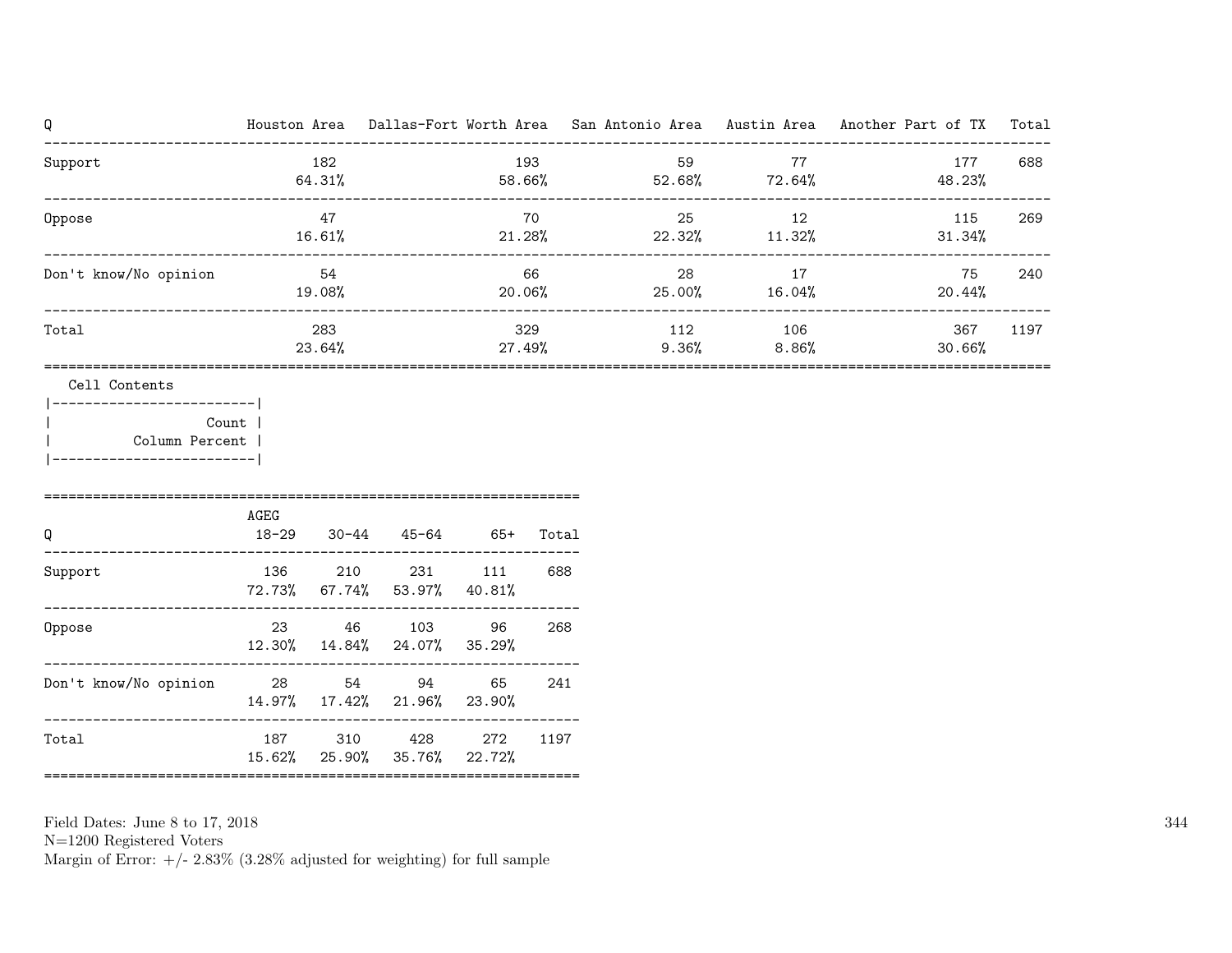# Political Figure Favorability Ratings

### Q22. Ted Cruz Favorability

Cell Contents |-------------------------| | Count | | Column Percent | |-------------------------|

| Q                             | LIBCON7               |                            |                            |                 |               |                 | Extremely lib. Somewhat lib. Lean lib. Moderate Lean con. Somewhat con. Extremely con. | Total |
|-------------------------------|-----------------------|----------------------------|----------------------------|-----------------|---------------|-----------------|----------------------------------------------------------------------------------------|-------|
| Very favorable                | 8<br>$7.08\%$         | 5<br>3.33%                 | $\Omega$<br>$0.00\%$       | 27<br>$8.91\%$  | 24<br>22.43%  | 78<br>35.94%    | 132<br>64.08%                                                                          | 274   |
| Somewhat favorable            | $\mathbf{1}$<br>0.88% | $\overline{4}$<br>$2.67\%$ | $\overline{1}$<br>1.10%    | 45<br>14.85%    | 47<br>43.93%  | 75<br>34.56%    | 42<br>20.39%                                                                           | 215   |
| Neither favorable/unfavorable | 2<br>1.77%            | 12<br>$8.00\%$             | 8<br>8.79%                 | 63<br>20.79%    | 9<br>8.41%    | 19<br>8.76%     | $\overline{7}$<br>3.40%                                                                | 120   |
| Somewhat unfavorable          | 4<br>$3.54\%$         | 13<br>$8.67\%$             | 11<br>12.09%               | 37<br>$12.21\%$ | 9<br>8.41%    | 22<br>$10.14\%$ | 5<br>2.43%                                                                             | 101   |
| Very unfavorable              | 97<br>85.84%          | 111<br>74.00%              | 67<br>73.63%               | 90<br>29.70%    | 10<br>9.35%   | 11<br>$5.07\%$  | 14<br>$6.80\%$                                                                         | 400   |
| Don't know/no opinion         | $\mathbf{1}$<br>0.88% | 5<br>$3.33\%$              | $\overline{4}$<br>$4.40\%$ | 41<br>13.53%    | 8<br>$7.48\%$ | 12<br>5.53%     | 6<br>2.91%                                                                             | 77    |
| Total                         | 113<br>9.52%          | 150<br>12.64%              | 91<br>$7.67\%$             | 303<br>25.53%   | 107<br>9.01%  | 217<br>18.28%   | 206<br>17.35%                                                                          | 1187  |

Cell Contents

Field Dates: June 8 to 17, 2018

N=1200 Registered Voters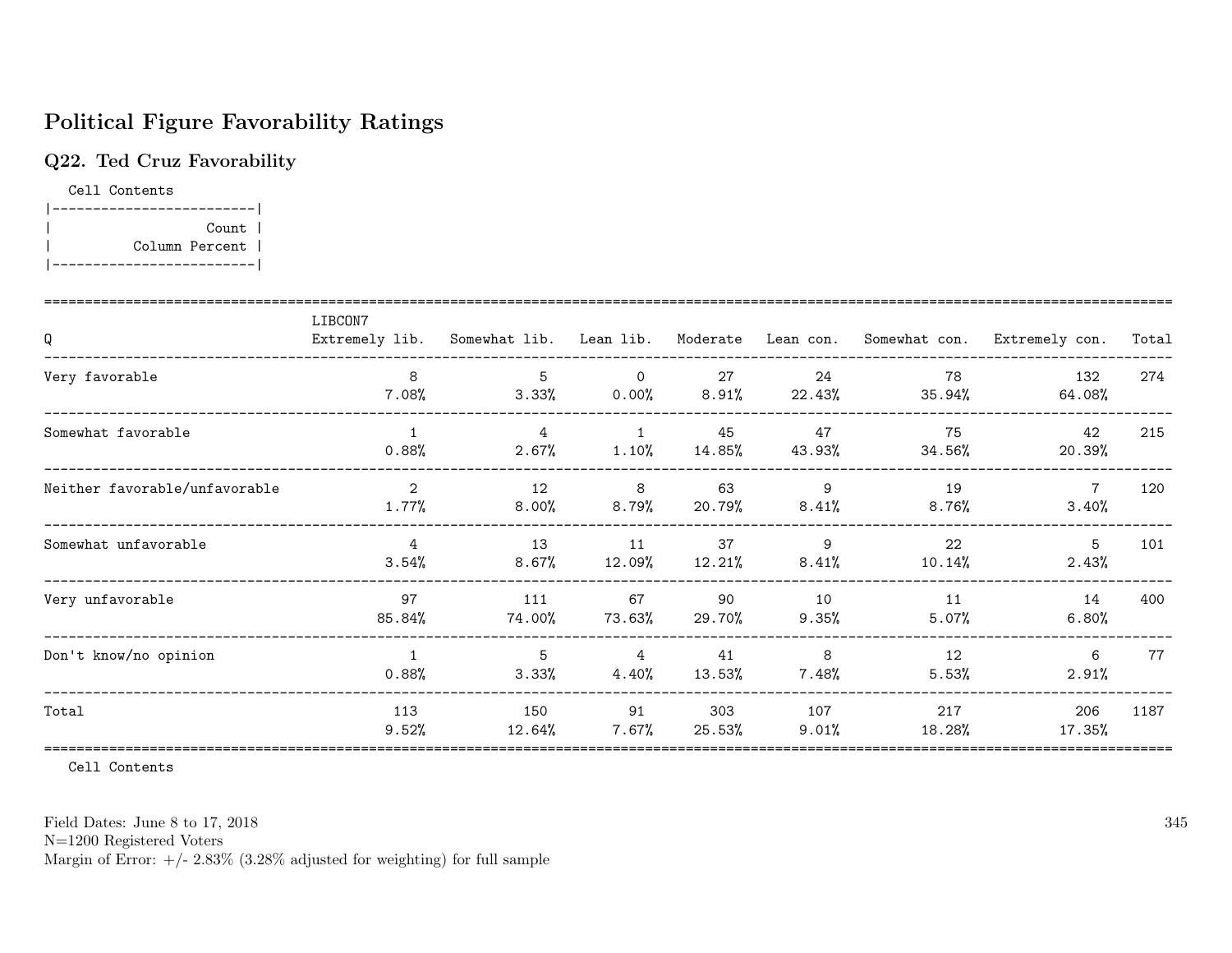| Count 1        |
|----------------|
| Column Percent |
|                |

|                               | IDEOL          |                             |                                     |       |
|-------------------------------|----------------|-----------------------------|-------------------------------------|-------|
| O                             |                |                             | Liberals Moderates Conservatives    | Total |
| Very favorable                | 13             | 27                          | 233 273<br>$3.66\%$ 8.91% 44.13%    |       |
| Somewhat favorable            | 6 <sup>6</sup> | 45                          | 163<br>$1.69\%$ $14.85\%$ $30.87\%$ | 214   |
| Neither favorable/unfavorable | 23 23          | 63                          | 35<br>$6.48\%$ 20.79% 6.63%         | 121   |
| Somewhat unfavorable          |                | 28 37<br>$7.89\%$ $12.21\%$ | 36 —<br>6.82%                       | 101   |
| Very unfavorable              | 275            | 90<br>77.46% 29.70%         | 35<br>6.63%                         | 400   |
| Don't know/no opinion         |                | 10 41<br>$2.82\%$ $13.53\%$ | 26<br>4.92%                         | 77    |
| Total                         |                | 355 303                     | 528<br>$29.93\%$ 25.55% 44.52%      | 1186  |
|                               |                |                             |                                     |       |

Cell Contents

|-------------------------| | Count | | Column Percent | |-------------------------|

Field Dates: June 8 to 17, 2018

N=1200 Registered Voters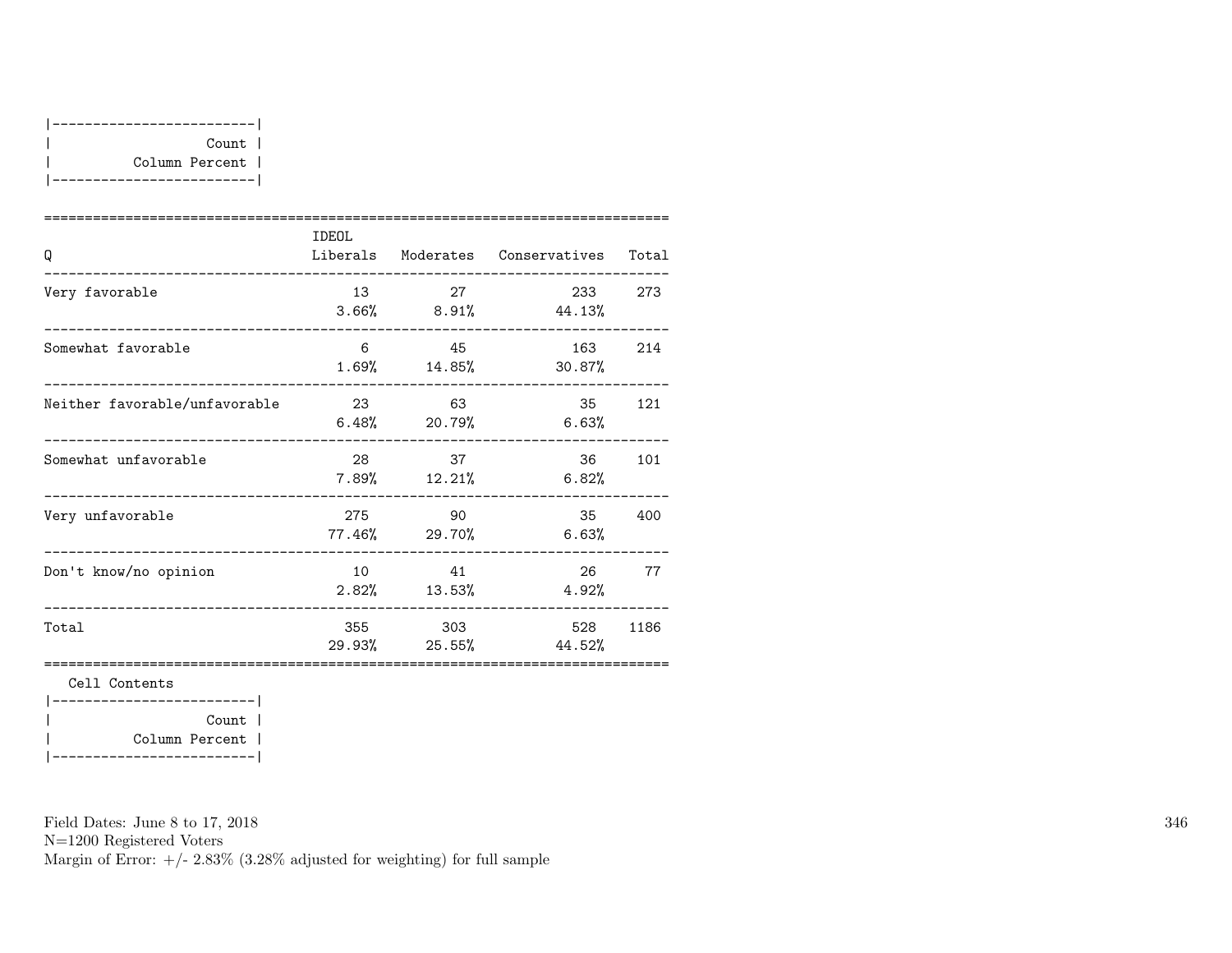| Q                                                                                                  | PID7<br>StrDem                |                |                | WeakDem LeanDem Ind LeanRep WeakRep StrRep                                                               |                 |                           |                          | Total |
|----------------------------------------------------------------------------------------------------|-------------------------------|----------------|----------------|----------------------------------------------------------------------------------------------------------|-----------------|---------------------------|--------------------------|-------|
| Very favorable                                                                                     | 11                            | 8 <sup>8</sup> | 6              | 12 69 35<br>$4.45\%$ 6.96% $4.35\%$ 9.84% $48.59\%$ 24.48%                                               |                 |                           | 125<br>51.44%            | 266   |
| Somewhat favorable                                                                                 | 5 <sup>5</sup><br>2.02%       | 10<br>$8.70\%$ | 5 <sup>5</sup> | 18 18<br>$3.62\%$ 14.75%                                                                                 | 44              | 61<br>$30.99\%$ $42.66\%$ | 70<br>28.81%             | 213   |
| Neither favorable/unfavorable                                                                      | 20                            |                | 22             | 24 and $\sim$<br>$6 \quad \text{or}$<br>$8.10\%$ $19.13\%$ $4.35\%$ $19.67\%$ $7.75\%$ $7.69\%$ $7.82\%$ | 11 \,           | 11                        | 19                       | 113   |
| Somewhat unfavorable                                                                               | 20                            | 16             |                | 12 14<br>$8.10\%$ $13.91\%$ $8.70\%$ $11.48\%$ $6.34\%$ $11.89\%$ $4.12\%$                               |                 | 9 17 10                   |                          | 98    |
| Very unfavorable                                                                                   | 178<br>72.06%                 | 51             | 101            | 44.35% 73.19% 31.97% 2.11% 5.59%                                                                         | $3^{\circ}$     | 8                         | $7\overline{ }$<br>2.88% | 387   |
| Don't know/no opinion                                                                              | 13 8 8                        |                |                | 15<br>$5.26\%$ $6.96\%$ $5.80\%$ $12.30\%$ $4.23\%$ $7.69\%$                                             | $6\overline{6}$ | 11                        | 12<br>4.94%              | 73    |
| Total                                                                                              |                               |                |                | 247 115 138 122 142<br>$21.48\%$ $10.00\%$ $12.00\%$ $10.61\%$ $12.35\%$ $12.43\%$                       |                 | 143                       | 243<br>21.13%            | 1150  |
| Cell Contents<br>--------------------- <br>Count  <br>Column Percent  <br>________________________ |                               |                |                |                                                                                                          |                 |                           |                          |       |
| Q                                                                                                  | PID <sub>3</sub><br>Democrats |                |                | Independents Republicans Total                                                                           |                 |                           |                          |       |
| Very favorable                                                                                     | 25                            |                | 12             | 228                                                                                                      | 265             |                           |                          |       |

N=1200 Registered Voters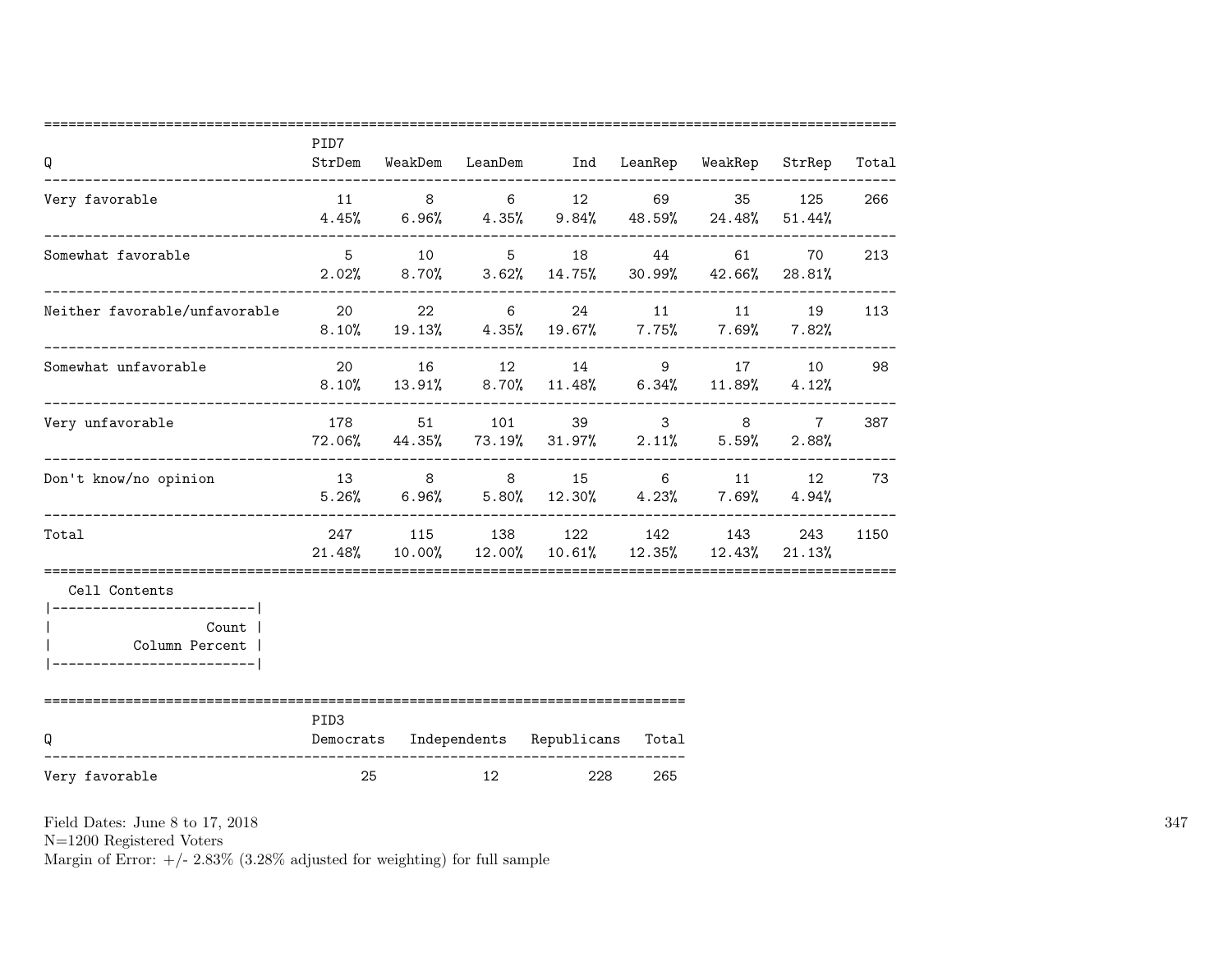|                                                       | 5.00% | $9.84\%$ 43.35%                    |           |       |               |        |              |                                                                          |       |
|-------------------------------------------------------|-------|------------------------------------|-----------|-------|---------------|--------|--------------|--------------------------------------------------------------------------|-------|
| Somewhat favorable                                    |       | 20<br>$4.00\%$ $14.75\%$ $33.08\%$ | 18 174    |       | 212           |        |              |                                                                          |       |
| Neither favorable/unfavorable                         |       | $9.80\%$ 19.67% 7.79%              | 24 41 114 |       |               |        |              |                                                                          |       |
| Somewhat unfavorable                                  | 48    | $9.60\%$ 11.48% 6.84%              | 14 36     |       | 98            |        |              |                                                                          |       |
| Very unfavorable                                      |       | 330 39 18<br>66.00% 31.97%         |           | 3.42% | 387           |        |              |                                                                          |       |
| Don't know/no opinion                                 |       | 28 15 29 72<br>$5.60\%$ $12.30\%$  |           | 5.51% |               |        |              |                                                                          |       |
| Total                                                 |       | 500 122<br>43.55% 10.63% 45.82%    |           | 526   | 1148          |        |              |                                                                          |       |
| Cell Contents<br>------------------------             |       |                                    |           |       |               |        |              |                                                                          |       |
| Count<br>Column Percent  <br>________________________ |       |                                    |           |       |               |        |              |                                                                          |       |
| Q                                                     | Q20A  |                                    |           |       |               |        |              | Democratic candidate Republican candidate Tea Party candidate Don't know | Total |
| Very favorable                                        |       | 20                                 | 4.10%     |       | 128           | 40.25% |              | 90<br>38<br>55.90% 16.74%                                                | 276   |
| Somewhat favorable                                    |       | 15<br>3.07%                        |           |       | 114<br>35.85% |        | 45<br>27.95% | 42<br>18.50%                                                             | 216   |

-----------------------------------------------------------------------------------------------------------------------

Field Dates: June 8 to 17, 2018

N=1200 Registered Voters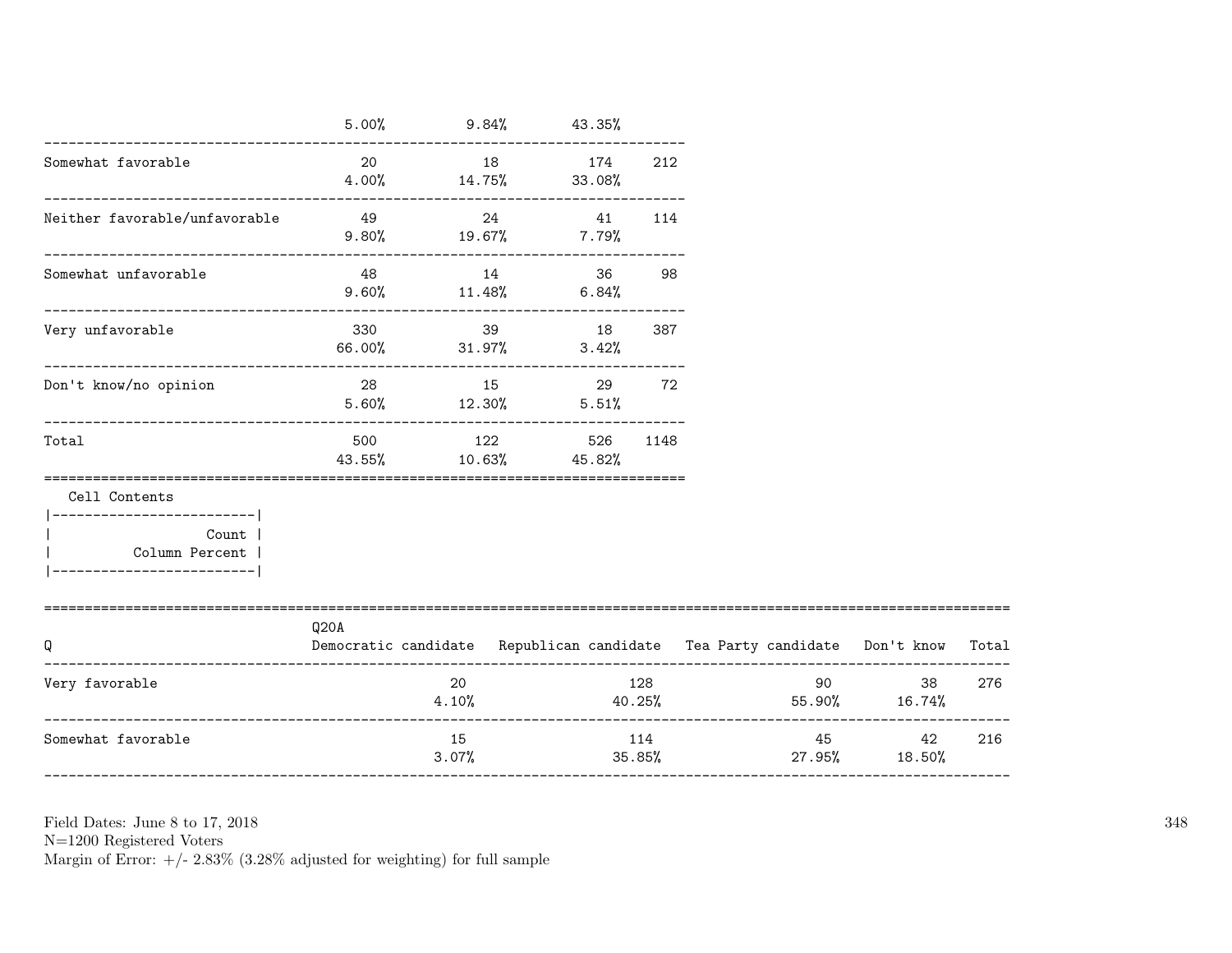| Neither favorable/unfavorable                                                              |               | 43<br>8.81%                                               |                         | 28<br>8.81%    |              |               | $7\overline{ }$<br>4.35%<br>19.82%      | 45    | 123  |
|--------------------------------------------------------------------------------------------|---------------|-----------------------------------------------------------|-------------------------|----------------|--------------|---------------|-----------------------------------------|-------|------|
| Somewhat unfavorable                                                                       |               | 47<br>9.63%                                               |                         | 18<br>5.66%    |              | 8.07%         | 13<br>10.13%                            | 23    | 101  |
| Very unfavorable                                                                           |               | 344<br>70.49%                                             |                         | 18<br>5.66%    |              | 2.48%         | $\overline{4}$<br>14.98%                | 34    | 400  |
| Don't know/no opinion                                                                      |               | 19<br>3.89%                                               |                         | 12<br>3.77%    |              | $1.24\%$      | $\overline{2}$<br>19.82%                | 45    | 78   |
| Total                                                                                      |               | 488<br>40.87%                                             | 26.63%                  | 318            |              | 161<br>13.48% | 19.01%                                  | 227   | 1194 |
| Cell Contents                                                                              |               |                                                           |                         |                |              |               |                                         |       |      |
| ------------------------- <br><b>Count</b><br>Column Percent  <br>------------------------ |               |                                                           |                         |                |              |               |                                         |       |      |
| Q                                                                                          | educ<br>No HS | High school graduate Some college 2-year 4-year Post-grad |                         |                |              |               |                                         | Total |      |
| Very favorable                                                                             | 11<br>16.18%  | 79<br>26.42%                                              | $24.91\%$ 19.17% 23.26% | 67 — 10        | 23           | 70            | 26<br>18.98%                            | 276   |      |
| Somewhat favorable                                                                         | 12<br>17.65%  | 17.39%                                                    | 52<br>21.56%            | 58             | 15<br>12.50% | 60<br>19.93%  | 19<br>13.87%                            | 216   |      |
| Neither favorable/unfavorable                                                              | 21<br>30.88%  | 12.71%                                                    | 38                      | 15             | 18           |               | 10<br>$5.58\%$ $15.00\%$ $6.98\%$ 7.30% | 123   |      |
| Somewhat unfavorable                                                                       | 5<br>7.35%    | $11.04\%$                                                 | 33                      | 21<br>$7.81\%$ | 11<br>9.17%  | $5.98\%$      | 13<br>9.49%                             | 101   |      |

N=1200 Registered Voters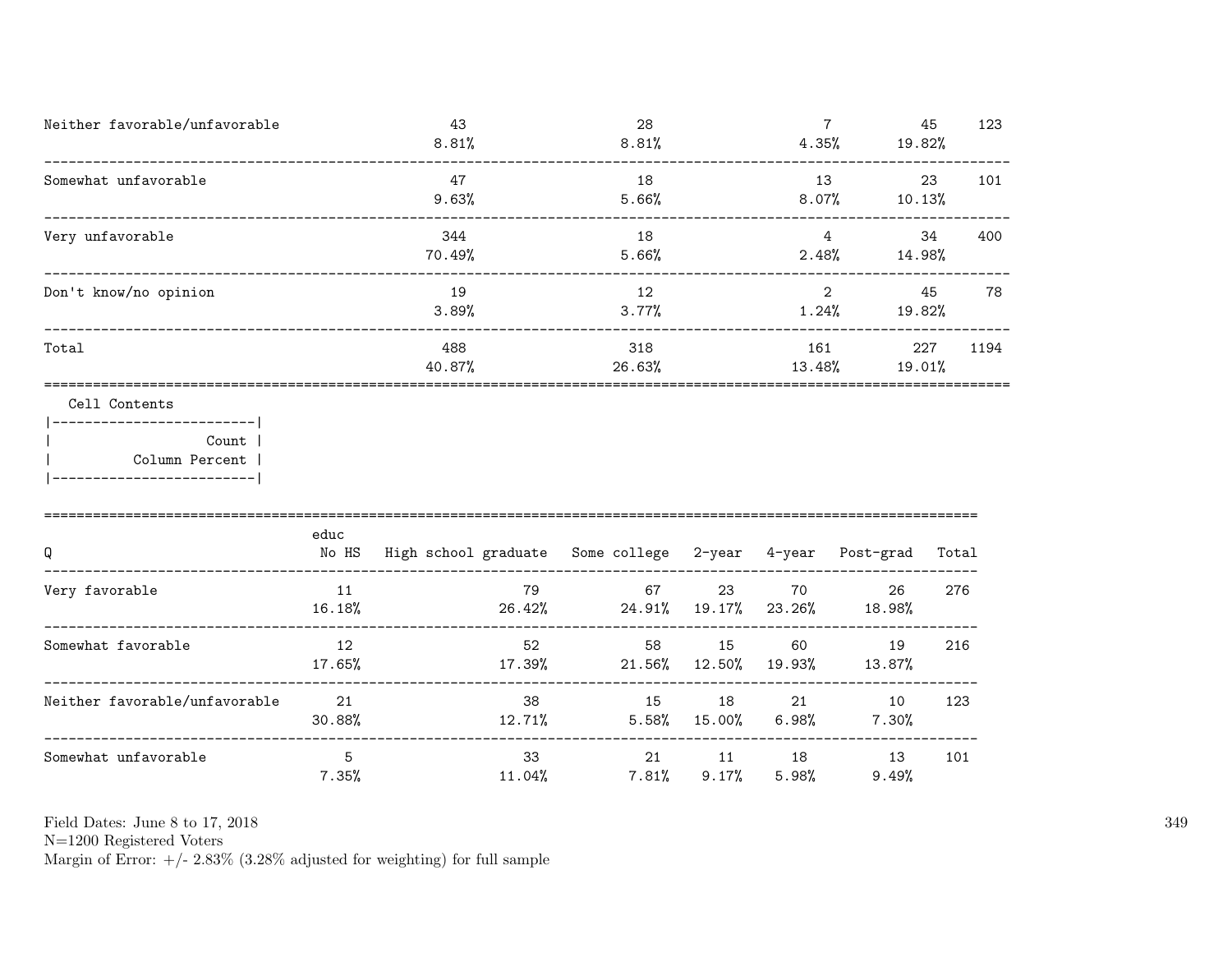| Very unfavorable                                                                                     | 7<br>10.29%                                                                                | 81<br>27.09%     | 92<br>$34.20\%$ $32.50\%$ | 39                    | 116<br>38.54%    | 65<br>47.45%        | 400            |                     |       |
|------------------------------------------------------------------------------------------------------|--------------------------------------------------------------------------------------------|------------------|---------------------------|-----------------------|------------------|---------------------|----------------|---------------------|-------|
| Don't know/no opinion                                                                                | 12<br>17.65%                                                                               | 16<br>5.35%      | 16                        | 14<br>$5.95\%$ 11.67% | 16<br>5.32%      | 4<br>2.92%          | 78             |                     |       |
| Total                                                                                                | 68<br>5.70%                                                                                | 299<br>$25.04\%$ | 269<br>22.53%             | 120<br>$10.05\%$      | 301<br>$25.21\%$ | 137<br>11.47%       | 1194           |                     |       |
| Cell Contents<br>___________________________<br>Count  <br>Column Percent<br>_______________________ |                                                                                            |                  |                           |                       |                  |                     |                |                     |       |
| Q                                                                                                    | ATTEND<br>More than once a week Once a week A few times a month Once or twice a year Never |                  |                           |                       |                  |                     |                |                     | Total |
| Very favorable                                                                                       | 56<br>40.58%                                                                               | 80<br>32.52%     |                           | 20.77%                | 27               | $17.67\%$ $15.95\%$ | 50             | 63                  | 276   |
| Somewhat favorable                                                                                   | 30<br>21.74%                                                                               | 44<br>17.89%     |                           | 27.69%                | 36               |                     | 41             | 65<br>14.49% 16.46% | 216   |
| Neither favorable/unfavorable                                                                        | 10<br>7.25%                                                                                | 34<br>13.82%     |                           | 14.62%                | 19               |                     | 35<br>12.37%   | 25<br>$6.33\%$      | 123   |
| Somewhat unfavorable<br>-----------------                                                            | 10<br>7.25%                                                                                | 15<br>6.10%      |                           | 12.31%                | 16               |                     | 27<br>$9.54\%$ | 32<br>8.10%         | 100   |
| Very unfavorable                                                                                     | 26<br>18.84%                                                                               | 51<br>20.73%     |                           | 22.31%                | 29               |                     | 103<br>36.40%  | 191<br>48.35%       | 400   |
| Don't know/no opinion                                                                                | ____________________________<br>6                                                          | 22               |                           |                       | 3                |                     | 27             | 19                  | 77    |

N=1200 Registered Voters <br>Margin of Error: +/-  $2.83\%$  (3.28% adjusted for weighting) for full sample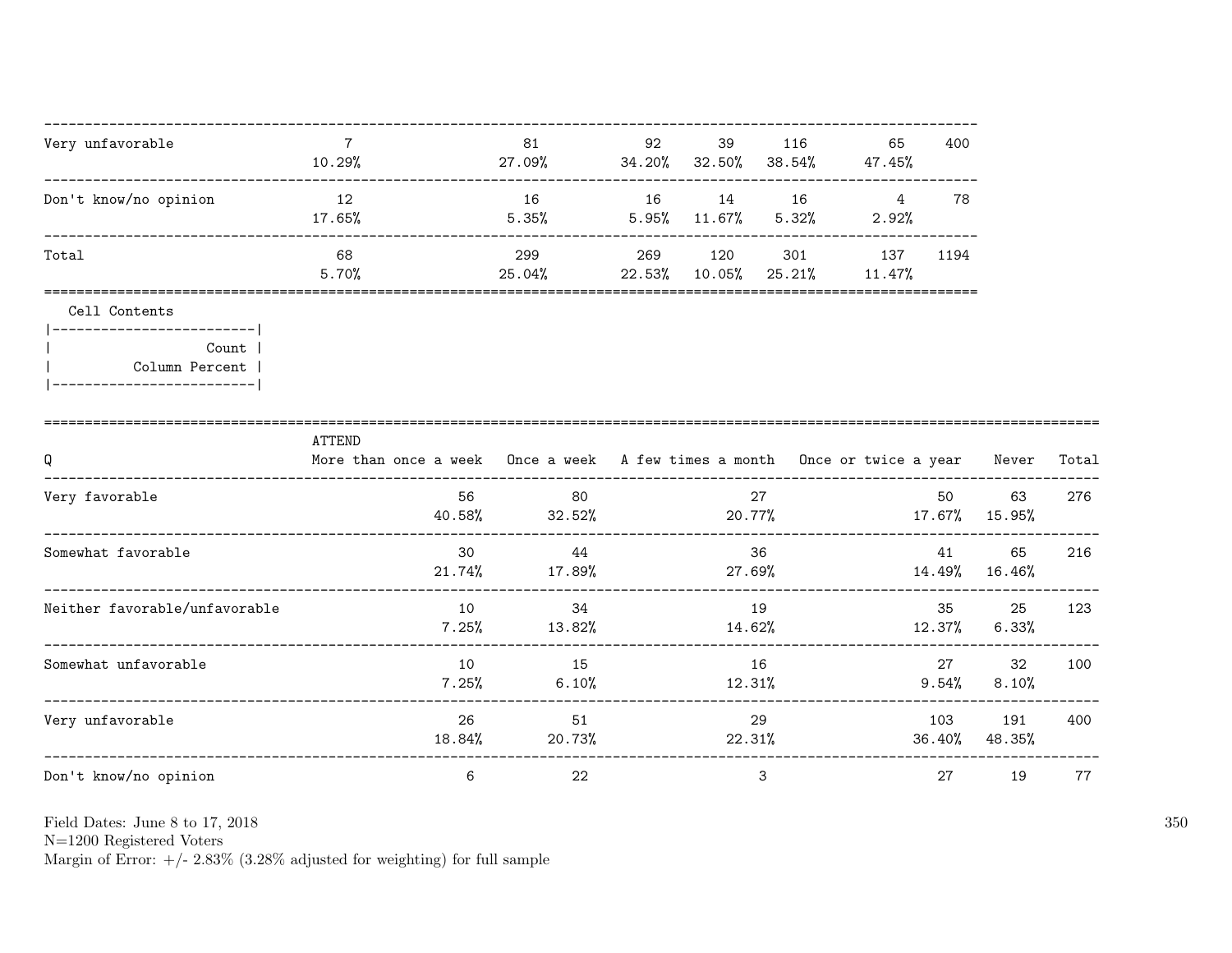|                               | 4.35%                |                       |                     | 8.94%                   | 2.31%                                      | 9.54%                  | 4.81%                    |                           |       |
|-------------------------------|----------------------|-----------------------|---------------------|-------------------------|--------------------------------------------|------------------------|--------------------------|---------------------------|-------|
| Total                         |                      |                       | 138<br>11.58%       | 246<br>20.64%           | 130<br>10.91%                              |                        | 283<br>23.74%            | 395<br>33.14%             | 1192  |
| Cell Contents                 |                      |                       |                     |                         |                                            |                        |                          |                           |       |
| Count  <br>Column Percent     |                      |                       |                     |                         |                                            |                        |                          |                           |       |
| Q                             | race_recode<br>White |                       | Black Hispanic      |                         | Asian Native American Middle Eastern Mixed |                        |                          | Other                     | Total |
| Very favorable                | 202<br>29.15%        | 12<br>$7.10\%$        | 49<br>$18.08\%$     | $\Omega$<br>$0.00\%$    | 2<br>28.57%                                | $\mathbf{1}$<br>20.00% | 9<br>40.91%              | $\mathbf{1}$<br>$10.00\%$ | 276   |
| Somewhat favorable            | 147<br>$21.21\%$     | 5.92%                 | 10 47<br>17.34%     | 5<br>33.33%             | 2<br>28.57%                                | $\mathbf{1}$<br>20.00% | $\mathbf{1}$<br>4.55%    | $\mathbf{3}$<br>30.00%    | 216   |
| Neither favorable/unfavorable | 37<br>5.34%          | 44<br>26.04%          | 39<br>14.39% 13.33% | $\overline{2}$          | $\mathbf{1}$<br>14.29%                     | $\Omega$<br>$0.00\%$   | $\Omega$<br>0.00%        | $\Omega$<br>0.00%         | 123   |
| Somewhat unfavorable          | 54                   | 18<br>$7.79\%$ 10.65% | 26<br>$9.59\%$      | $\overline{1}$<br>6.67% | $\Omega$<br>$0.00\%$                       | $\Omega$<br>$0.00\%$   | $\Omega$<br>0.00%        | 1<br>$10.00\%$            | 100   |
| Very unfavorable              | 221<br>31.89%        | 70<br>41.42%          | 83<br>$30.63\%$     | 6<br>40.00%             | $\overline{2}$<br>28.57%                   | 3<br>60.00%            | 11<br>50.00%             | $\mathbf{3}$<br>30.00%    | 399   |
| Don't know/no opinion         | 32<br>4.62%          | 15<br>8.88%           | 27<br>$9.96\%$      | $\overline{1}$<br>6.67% | $\circ$<br>$0.00\%$                        | $\circ$<br>$0.00\%$    | $\mathbf{1}$<br>$4.55\%$ | $\overline{2}$<br>20.00%  | 78    |
| Total                         | 693<br>58.14%        | 169<br>14.18%         | 271<br>22.73%       | 15<br>1.26%             | $7\overline{ }$                            | 5<br>0.59%<br>0.42%    | 22<br>1.85%              | 10<br>0.84%               | 1192  |

Field Dates: June 8 to 17,  $2018\,$ 

N=1200 Registered Voters<br>Margin of Error: +/- 2.83% (3.28% adjusted for weighting) for full sample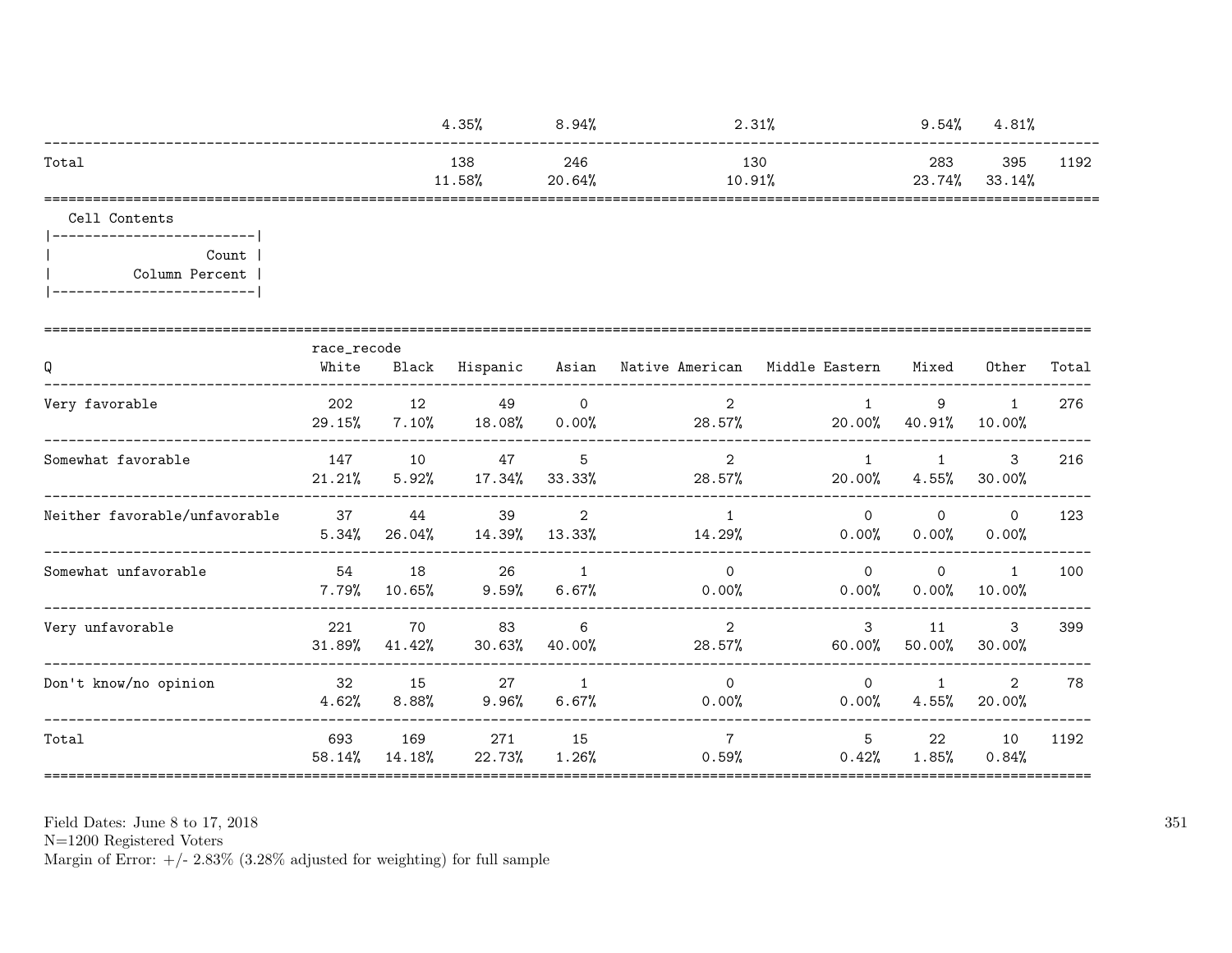#### Cell Contents

| Count          |  |
|----------------|--|
| Column Percent |  |
|                |  |

| Q                             | MARITAL<br>Married |                                              |                                              |                        |               | Separated Divorced Widowed Single Domestic Partnership | Total |
|-------------------------------|--------------------|----------------------------------------------|----------------------------------------------|------------------------|---------------|--------------------------------------------------------|-------|
| Very favorable                | 157<br>25.91%      | $\overline{4}$<br>20.00%  17.54%  29.58%     | 20                                           | 21                     | 65<br>20.44%  | 10<br>15.87%                                           | 277   |
| Somewhat favorable            | 125<br>20.63%      | $\overline{4}$<br>$20.00\%$                  | 19<br>16.67%26.76%                           | 19                     | 38<br>11.95%  | 11<br>17.46%                                           | 216   |
| Neither favorable/unfavorable | 66<br>10.89%       | $\overline{4}$                               | $7\overline{}$<br>20.00% 6.14% 4.23% 9.43%   | $\mathbf{3}$           | 30            | 13<br>20.63%                                           | 123   |
| Somewhat unfavorable          | - 53<br>$8.75\%$   | $\overline{1}$<br>$5.00\%$ 7.89% 7.04% 7.55% | 9                                            | $5^{\circ}$            | 24            | 8<br>12.70%                                            | 100   |
| Very unfavorable              | 172<br>28.38%      | 6<br>30.00%                                  | 55<br>48.25%                                 | 21<br>29.58%           | 126<br>39.62% | 19<br>30.16%                                           | 399   |
| Don't know/no opinion         | 33<br>5.45%        | $\overline{1}$                               | $\overline{4}$<br>$5.00\%$ $3.51\%$ $2.82\%$ | 2                      | 35<br>11.01%  | $\overline{2}$<br>3.17%                                | 77    |
| Total                         | 606<br>50.84%      | 20<br>$1.68\%$                               | 114                                          | 71 —<br>$9.56\%$ 5.96% | 318<br>26.68% | 63<br>5.29%                                            | 1192  |

Cell Contents

|-------------------------| | Count | | Column Percent | |-------------------------|

Field Dates: June 8 to 17, 2018

N=1200 Registered Voters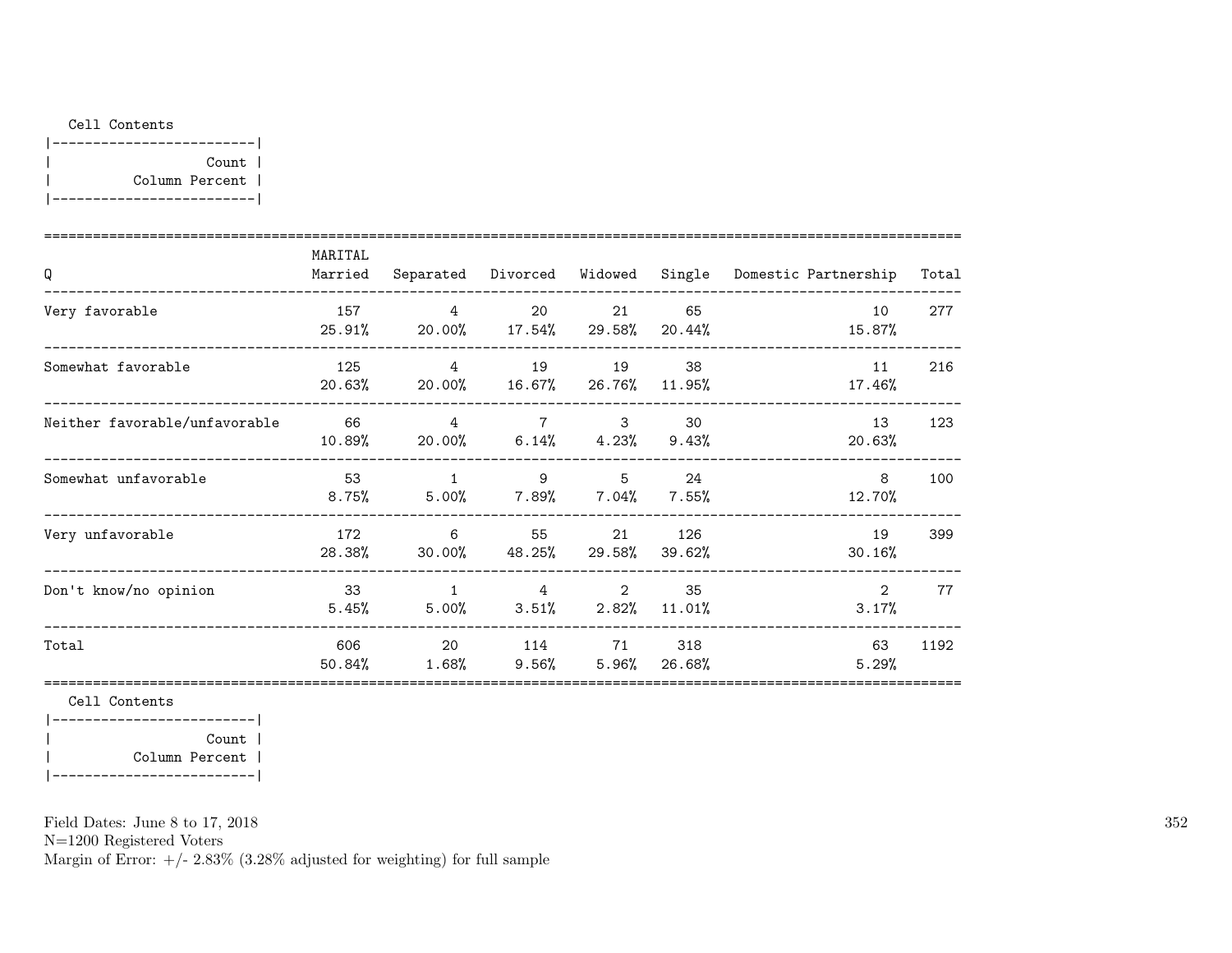|                                                                                                       | gender          |                                                                  |  |
|-------------------------------------------------------------------------------------------------------|-----------------|------------------------------------------------------------------|--|
| Q<br>--------------------------------------                                                           |                 | Male Female Total                                                |  |
| Very favorable                                                                                        |                 | 170 106 276<br>$30.41\%$ 16.67%<br>._________________            |  |
| Somewhat favorable<br>____________________________                                                    |                 | 104 113 217<br>18.60% 17.77%                                     |  |
| Neither favorable/unfavorable 61 62 123                                                               |                 | $10.91\%$ 9.75%                                                  |  |
| Somewhat unfavorable                                                                                  | $7.69%$ $8.96%$ | 43 57 100                                                        |  |
| Very unfavorable                                                                                      |                 | 168 233 401<br>$30.05\%$ $36.64\%$                               |  |
| Don't know/no opinion                                                                                 |                 | 13 65 78<br>$2.33\%$ $10.22\%$                                   |  |
| Total                                                                                                 |                 | 559 636 1195<br>46.78% 53.22%<br>------------------------------- |  |
| Cell Contents<br>------------------------- <br>Count l<br>Column Percent  <br>----------------------- |                 |                                                                  |  |
| Q                                                                                                     | LOCATE          | Urban Suburban Rural Total                                       |  |

Field Dates: June 8 to 17, 2018 N=1200 Registered Voters Margin of Error:  $+/- 2.83\%$  (3.28% adjusted for weighting) for full sample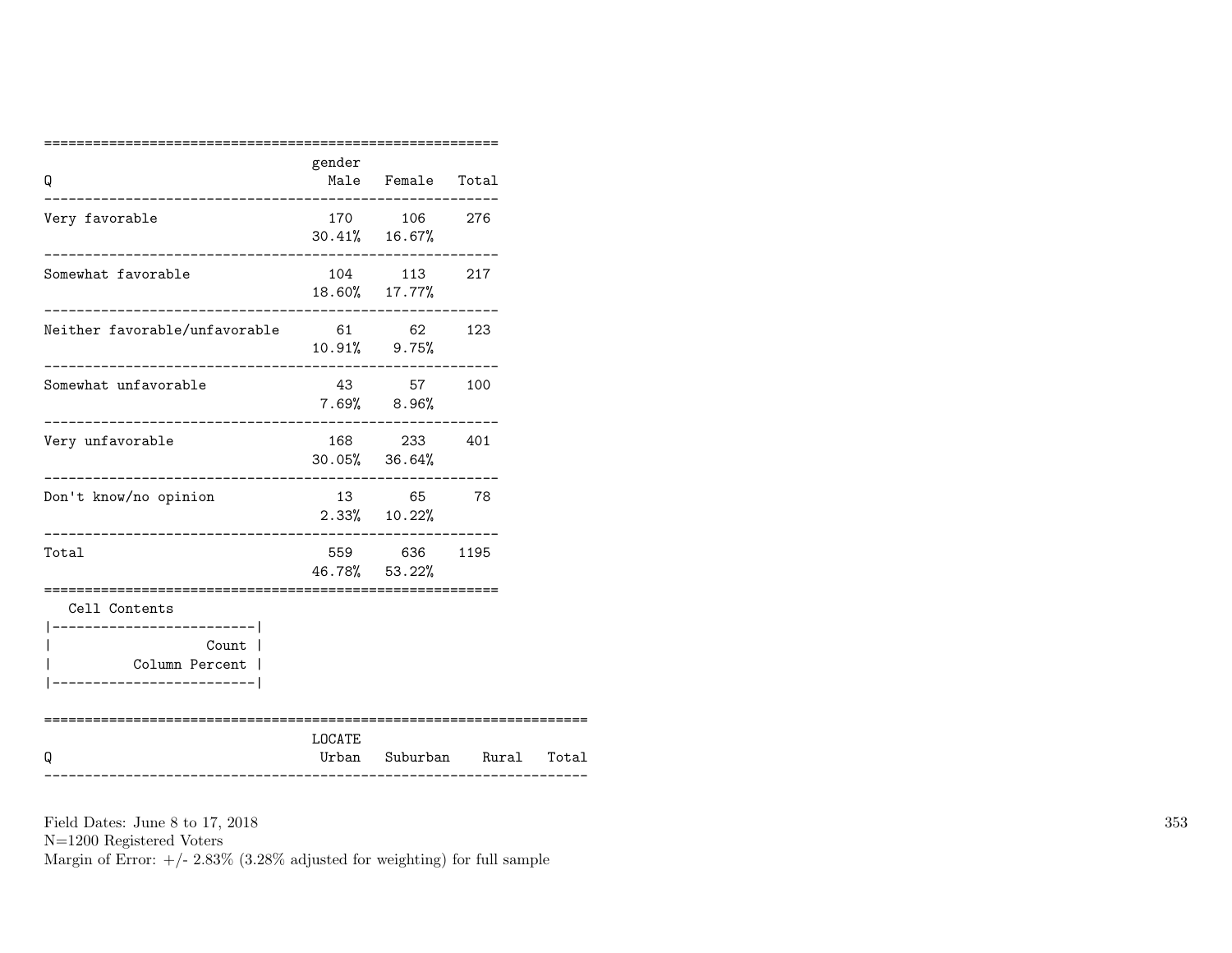| Very favorable                                                         | 63             | 145 67 275<br>$16.11\%$ 25.44% 28.51%             |           |    |
|------------------------------------------------------------------------|----------------|---------------------------------------------------|-----------|----|
| Somewhat favorable                                                     |                | 15.35% 17.37% 24.68%                              | 99 58 217 |    |
| Neither favorable/unfavorable                                          | 48 48          | 12.28% 8.95% 10.64%                               | 51 25 124 |    |
| Somewhat unfavorable                                                   |                | 34 43 24 101<br>8.70% 7.54% 10.21%                |           |    |
| Very unfavorable                                                       | 152 204 45 401 | 38.87% 35.79% 19.15%                              |           |    |
| Don't know/no opinion                                                  | 34             | 28 — 10<br>$8.70\%$ $4.91\%$ $6.81\%$             | 16 —      | 78 |
| Total                                                                  |                | 391 570 235 1196<br>$32.69\%$ $47.66\%$ $19.65\%$ |           |    |
| Cell Contents                                                          |                |                                                   |           |    |
| Count  <br>$\mathbf{L}$<br>Column Percent  <br>----------------------- |                |                                                   |           |    |

| Q                  | metro<br>Houston Area | Dallas-Fort Worth Area   San Antonio Area   Austin Area   Another Part of TX   Total |              |              |              |     |
|--------------------|-----------------------|--------------------------------------------------------------------------------------|--------------|--------------|--------------|-----|
| Very favorable     | 70<br>24.82%          | 75<br>22.80%                                                                         | 23<br>20.91% | 12<br>11.11% | 96<br>26.30% | 276 |
| Somewhat favorable | 38<br>13.48%          | 58<br>17.63%                                                                         | 16<br>14.55% | 18<br>16.67% | 87<br>23.84% | 217 |

N=1200 Registered Voters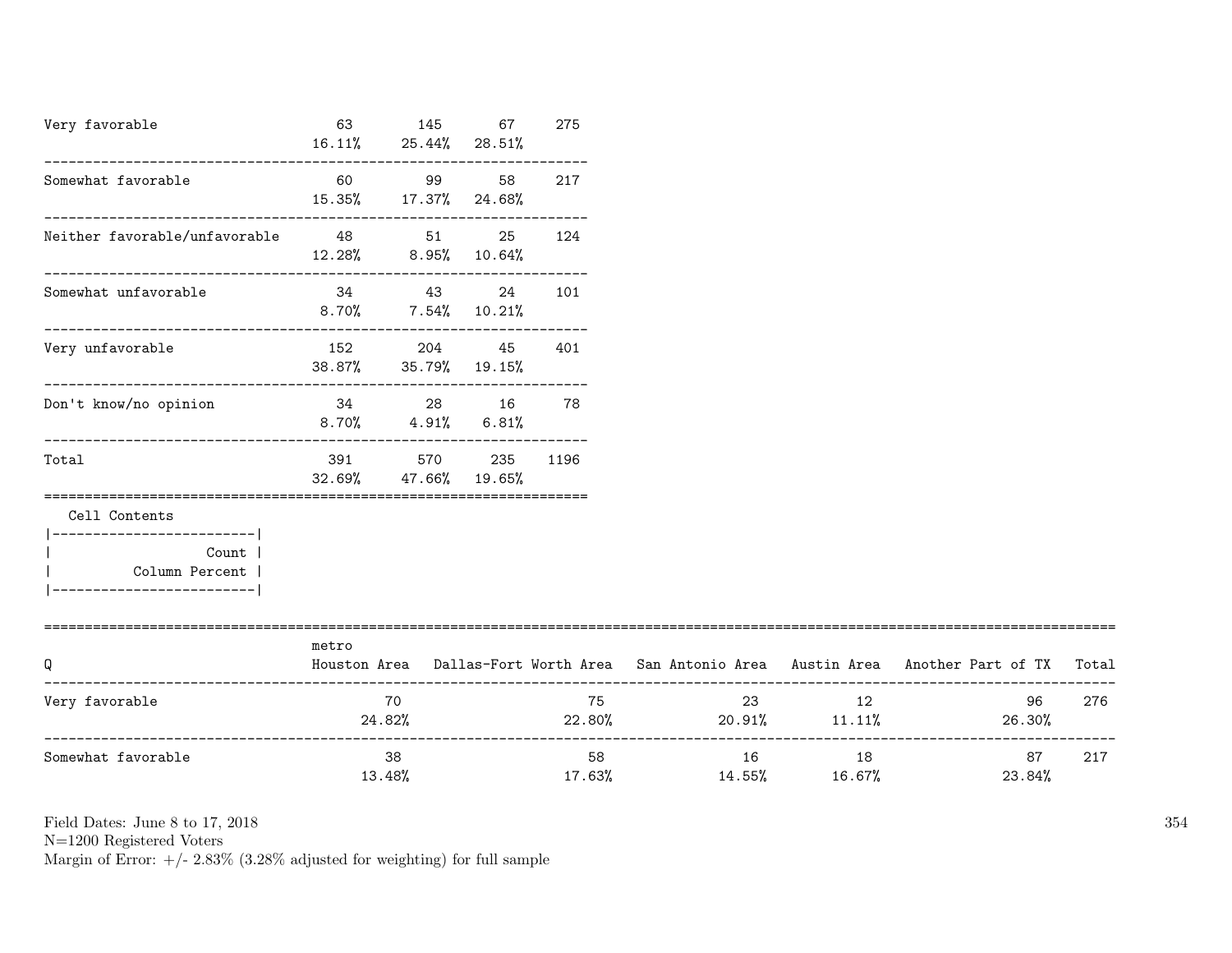| Neither favorable/unfavorable                                                         | $12.06\%$                         | 34            |                                       |                   | 26    | 11<br>$7.90\%$ 10.00% | 14<br>12.96%                        | 38<br>10.41%   | 123  |
|---------------------------------------------------------------------------------------|-----------------------------------|---------------|---------------------------------------|-------------------|-------|-----------------------|-------------------------------------|----------------|------|
| Somewhat unfavorable                                                                  |                                   | 35<br>12.41%  |                                       | 7.60%             | 25    | $\overline{7}$        | 6<br>$6.36\%$ $5.56\%$              | 28<br>$7.67\%$ | 101  |
| Very unfavorable                                                                      | 90<br>31.91%                      |               |                                       |                   | 124   | 42 and $\overline{a}$ | 53<br>$37.69\%$ $38.18\%$ $49.07\%$ | 89<br>24.38%   | 398  |
| Don't know/no opinion                                                                 |                                   | 15<br>5.32%   |                                       | 21<br>$6.38\%$    |       | 11<br>10.00%          | $5^{\circ}$<br>4.63%                | 27<br>$7.40\%$ | 79   |
| Total                                                                                 |                                   | 282<br>23.62% |                                       | 329<br>27.55%     |       | 110<br>9.21%          | 108<br>$9.05\%$                     | 365<br>30.57%  | 1194 |
| Cell Contents<br>Count  <br>Column Percent<br> -------------------------              |                                   |               |                                       |                   |       |                       |                                     |                |      |
| Q                                                                                     | AGEG<br>18-29 30-44               |               | $45 - 64$                             | 65+               | Total |                       |                                     |                |      |
| ----------------------------------<br>Very favorable<br>_____________________________ | 37 37                             |               | 42 105<br>19.89% 13.55% 24.65% 33.70% | 92                | 276   |                       |                                     |                |      |
| Somewhat favorable                                                                    | 25<br>13.44% 19.68% 18.31% 19.05% | 61            | 78                                    | 52                | 216   |                       |                                     |                |      |
| Neither favorable/unfavorable<br>23 45 40 14                                          | 12.37%  14.52%                    |               |                                       | $9.39\%$ $5.13\%$ | 122   |                       |                                     |                |      |
| Somewhat unfavorable                                                                  | 18                                | 30            | 33                                    | 20                | 101   |                       |                                     |                |      |

Field Dates: June 8 to 17,  $2018\,$ 

N=1200 Registered Voters<br>Margin of Error:  $+/- 2.83\%$  (3.28% adjusted for weighting) for full sample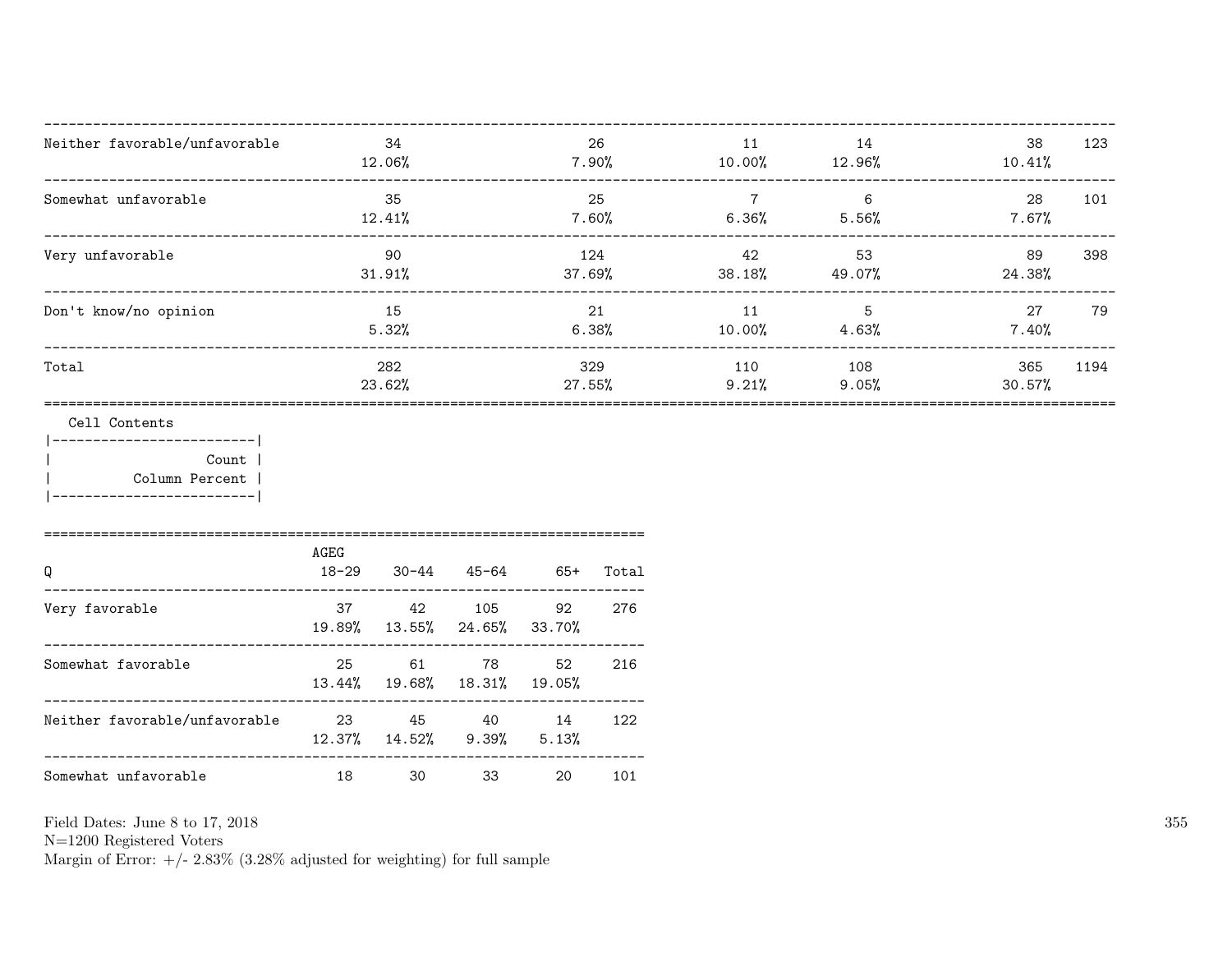|                       |     | $9.68\%$ $9.68\%$ $7.75\%$ $7.33\%$           |      |     |      |
|-----------------------|-----|-----------------------------------------------|------|-----|------|
| Very unfavorable      | 63  | 96<br>$33.87\%$ $30.97\%$ $36.15\%$ $32.23\%$ | 154  | 88  | 401  |
| Don't know/no opinion | 20  | 36<br>10.75% 11.61% 3.76% 2.56%               | - 16 |     | 79   |
| Total                 | 186 | - 310<br>15.56% 25.94% 35.65% 22.85%          | 426  | 273 | 1195 |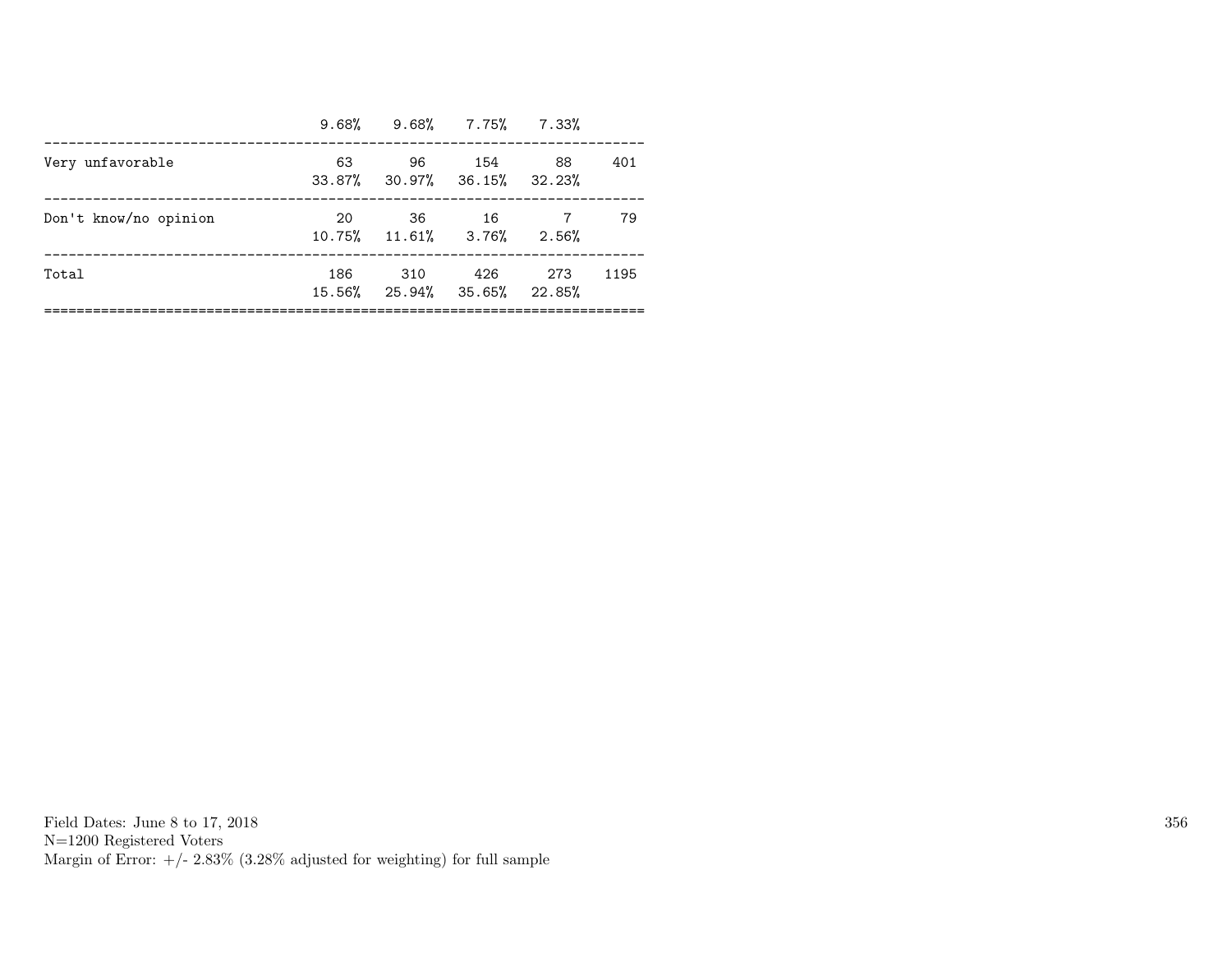# Q23. Beto O'Rourke Favorability

Cell Contents



| Q                             | LIBCON7                    |                |                       |               |                |                  | Extremely lib. Somewhat lib. Lean lib. Moderate Lean con. Somewhat con. Extremely con. | Total |
|-------------------------------|----------------------------|----------------|-----------------------|---------------|----------------|------------------|----------------------------------------------------------------------------------------|-------|
| Very favorable                | 84<br>74.34%               | 71<br>47.65%   | 41<br>44.57%          | 44<br>14.52%  | 8<br>$7.34\%$  | 3.26%            | 13<br>6.31%                                                                            | 268   |
| Somewhat favorable            | 17<br>15.04%               | 42<br>28.19%   | 29<br>31.52%          | 56<br>18.48%  | 10<br>9.17%    | 14<br>6.51%      | $\overline{7}$<br>3.40%                                                                | 175   |
| Neither favorable/unfavorable | $\overline{4}$<br>3.54%    | 13<br>$8.72\%$ | 10<br>$10.87\%$       | 72<br>23.76%  | 27<br>24.77%   | 39<br>18.14%     | 20<br>9.71%                                                                            | 185   |
| Somewhat unfavorable          | $\Omega$<br>0.00%          | 2<br>$1.34\%$  | $\mathbf{3}$<br>3.26% | 13<br>4.29%   | 18<br>16.51%   | 31<br>14.42%     | 21<br>10.19%                                                                           | 88    |
| Very unfavorable              | $\overline{2}$<br>$1.77\%$ | 3<br>$2.01\%$  | $\Omega$<br>0.00%     | 19<br>6.27%   | 10<br>$9.17\%$ | 58<br>26.98%     | 97<br>47.09%                                                                           | 189   |
| Don't know/no opinion         | 6<br>5.31%                 | 18<br>12.08%   | 9<br>$9.78\%$         | 99<br>32.67%  | 36<br>33.03%   | 66<br>30.70%     | 48<br>23.30%                                                                           | 282   |
| Total                         | 113<br>9.52%               | 149<br>12.55%  | 92<br>$7.75\%$        | 303<br>25.53% | 109<br>9.18%   | 215<br>$18.11\%$ | 206<br>17.35%                                                                          | 1187  |

Cell Contents

|-------------------------|

| Count |

Field Dates: June 8 to 17, 2018

N=1200 Registered Voters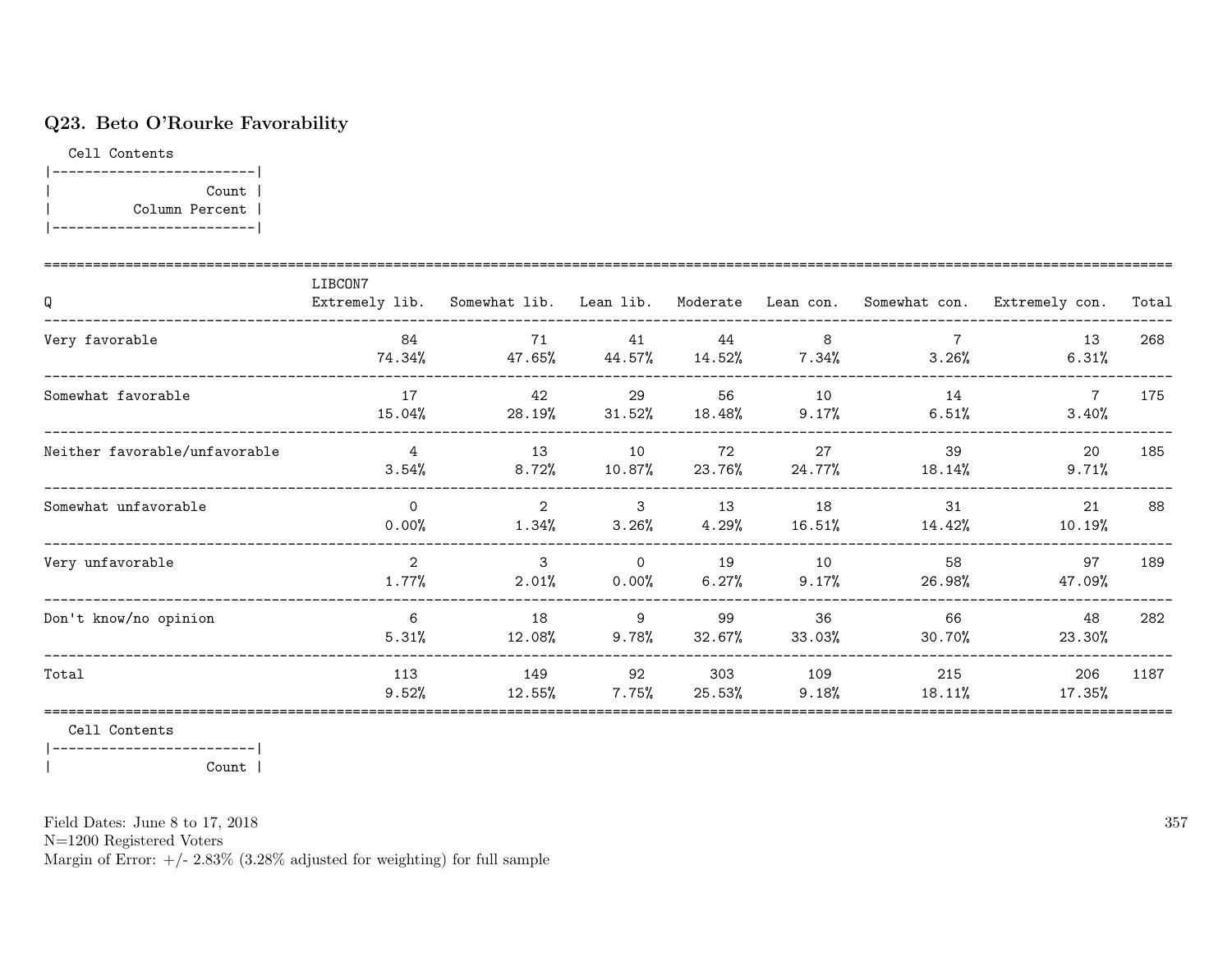| Column Percent |

|-------------------------|

| Q                                                                       | IDEOL          |         | Liberals Moderates Conservatives    | Total  |
|-------------------------------------------------------------------------|----------------|---------|-------------------------------------|--------|
| Very favorable                                                          | 196 — 196      | 44      | 55.21% 14.52% 5.30%                 | 28 268 |
| Somewhat favorable                                                      | 88             | 56      | 24.79% 18.48% 5.87%                 | 31 175 |
| Neither favorable/unfavorable                                           | 28             | 72      | 85 185<br>$7.89\%$ 23.76% 16.10%    |        |
| Somewhat unfavorable                                                    | 5              | 13      | 70<br>$1.41\%$ $4.29\%$ $13.26\%$   | 88     |
| Very unfavorable                                                        | 5 <sup>5</sup> | 19      | 164<br>$1.41\%$ 6.27% 31.06%        | 188    |
| Don't know/no opinion                                                   |                | 33 99   | 150<br>$9.30\%$ $32.67\%$ $28.41\%$ | 282    |
| Total                                                                   |                | 355 303 | 528<br>$29.93\%$ 25.55% 44.52%      | 1186   |
| Cell Contents<br>------------------------ <br>Count  <br>Column Percent |                |         |                                     |        |

|-------------------------|

=========================================================================================================

PID7

Field Dates: June 8 to 17, 2018 N=1200 Registered Voters Margin of Error:  $+/- 2.83\%$  (3.28% adjusted for weighting) for full sample 358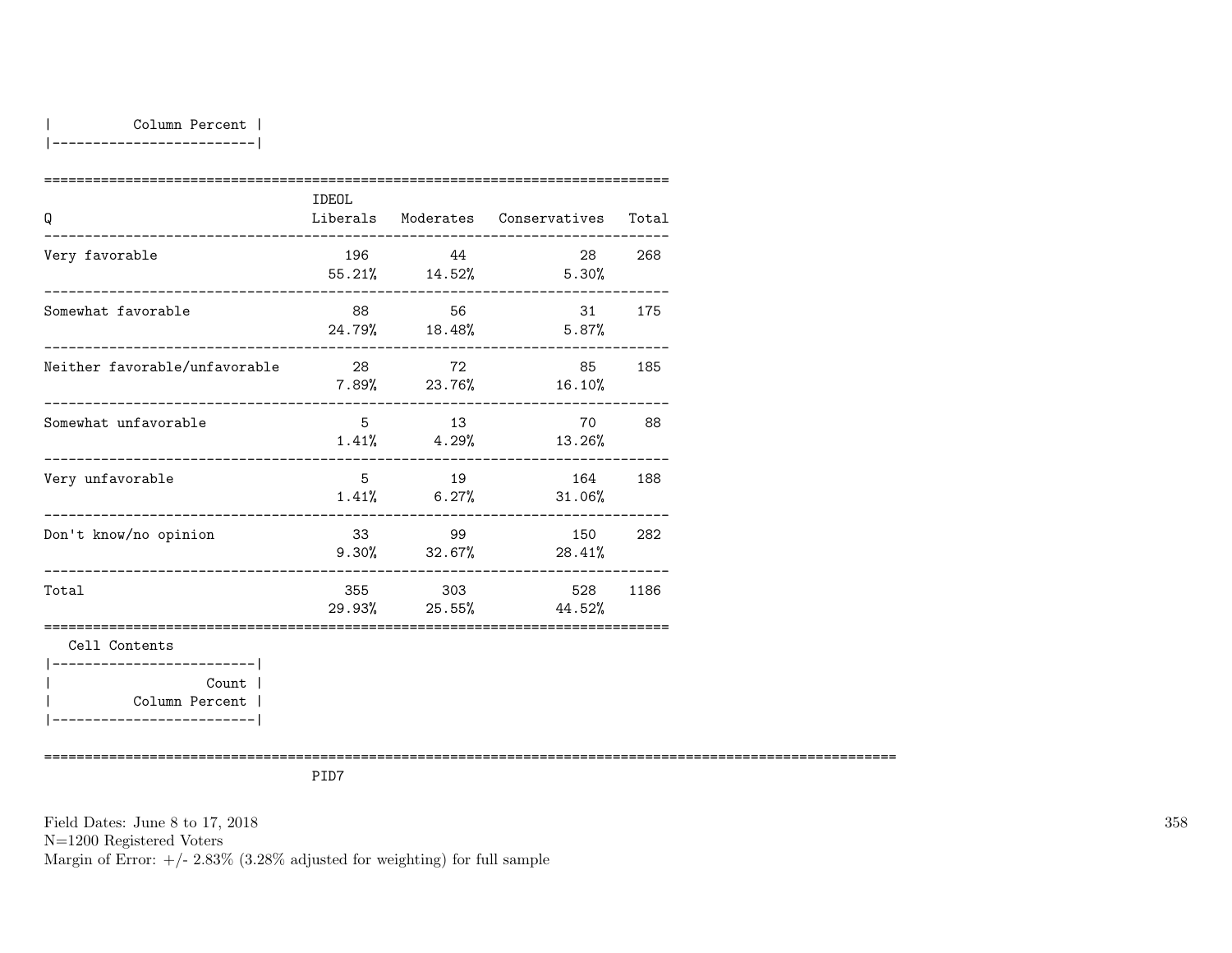|      |                 |       |                                                                                                                                        |                          | Total                                                                                                                                                                                                                                                                                                                                                                                                                                                                                                                                                                                 |
|------|-----------------|-------|----------------------------------------------------------------------------------------------------------------------------------------|--------------------------|---------------------------------------------------------------------------------------------------------------------------------------------------------------------------------------------------------------------------------------------------------------------------------------------------------------------------------------------------------------------------------------------------------------------------------------------------------------------------------------------------------------------------------------------------------------------------------------|
|      |                 |       |                                                                                                                                        | $6\overline{6}$<br>2.47% | 265                                                                                                                                                                                                                                                                                                                                                                                                                                                                                                                                                                                   |
|      |                 |       |                                                                                                                                        |                          | 175                                                                                                                                                                                                                                                                                                                                                                                                                                                                                                                                                                                   |
|      |                 |       |                                                                                                                                        |                          | 176                                                                                                                                                                                                                                                                                                                                                                                                                                                                                                                                                                                   |
|      |                 |       |                                                                                                                                        |                          | 37 88                                                                                                                                                                                                                                                                                                                                                                                                                                                                                                                                                                                 |
|      |                 |       |                                                                                                                                        | 82                       | 178                                                                                                                                                                                                                                                                                                                                                                                                                                                                                                                                                                                   |
|      |                 |       |                                                                                                                                        |                          | 269                                                                                                                                                                                                                                                                                                                                                                                                                                                                                                                                                                                   |
|      |                 |       |                                                                                                                                        |                          | 1151                                                                                                                                                                                                                                                                                                                                                                                                                                                                                                                                                                                  |
|      |                 |       |                                                                                                                                        |                          |                                                                                                                                                                                                                                                                                                                                                                                                                                                                                                                                                                                       |
|      |                 |       |                                                                                                                                        |                          |                                                                                                                                                                                                                                                                                                                                                                                                                                                                                                                                                                                       |
| PID3 |                 |       |                                                                                                                                        |                          |                                                                                                                                                                                                                                                                                                                                                                                                                                                                                                                                                                                       |
|      |                 | 265   |                                                                                                                                        |                          |                                                                                                                                                                                                                                                                                                                                                                                                                                                                                                                                                                                       |
|      | 50 50<br>47.41% | 8.94% | Neither favorable/unfavorable 25 18 13 27<br>4 1 3 21<br>25 25 19 34<br>Democrats Independents Republicans Total<br>238 11 16<br>3.04% | 26 30                    | StrDem WeakDem LeanDem Ind LeanRep WeakRep StrRep<br>138 35 66 11 6 3<br>$55.65\%$ 29.91% 47.48% 8.94% 4.26% 2.14%<br>37 22 3 16 10<br>20.16% 31.62% 26.62% 17.89% 2.13% 11.43% 4.12%<br>29<br>38<br>$10.08\%$ $15.38\%$ $9.35\%$ $21.95\%$ $18.44\%$ $20.71\%$ $15.64\%$<br>6 1 1 8 20 15<br>$2.42\%$ 0.85% 0.72% 6.50% 14.18% 10.71% 15.23%<br>50 17<br>$1.61\%$ 0.85% 2.16% 17.07% 35.46% 12.14% 33.74%<br>36 60<br>70<br>10.08% 21.37% 13.67% 27.64% 25.53% 42.86% 28.81%<br>248 117 139 123 141 140 243<br>$21.55\%$ $10.17\%$ $12.08\%$ $10.69\%$ $12.25\%$ $12.16\%$ $21.11\%$ |

N=1200 Registered Voters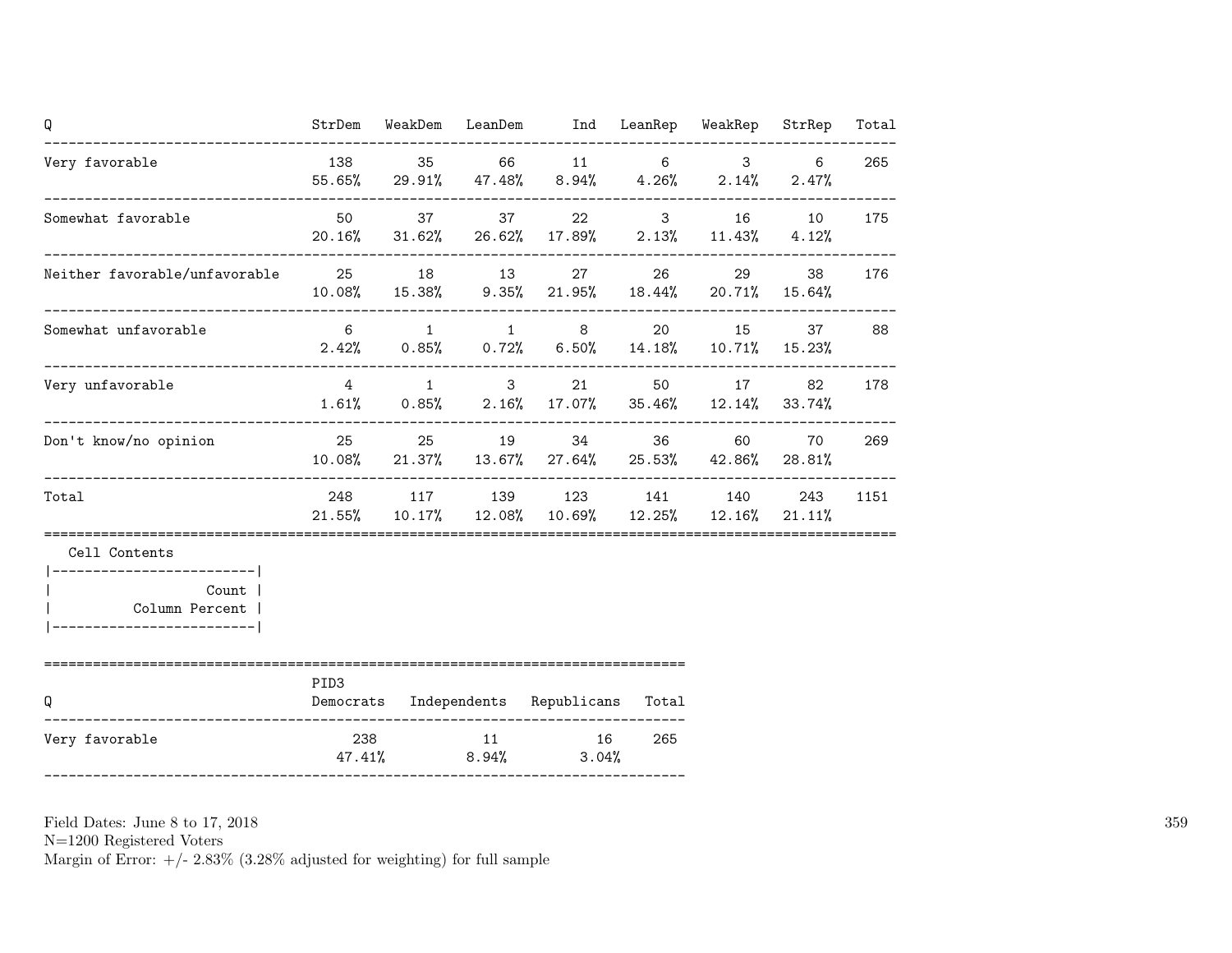| Somewhat favorable                                                                                  | 123<br>24.50%                                                                    | 22          | $17.89\%$ 5.51%                      | 29 | 174            |        |                                          |       |
|-----------------------------------------------------------------------------------------------------|----------------------------------------------------------------------------------|-------------|--------------------------------------|----|----------------|--------|------------------------------------------|-------|
| Neither favorable/unfavorable                                                                       | 56<br>$11.16\%$ 21.95% 17.68%                                                    | 27          |                                      | 93 | 176            |        |                                          |       |
| Somewhat unfavorable                                                                                | 8<br>$1.59\%$ 6.50% 13.69%                                                       | $8 - 8$     |                                      | 72 | 88             |        |                                          |       |
| Very unfavorable                                                                                    | $8\overline{)}$                                                                  |             | 21 150 179<br>$1.59\%$ 17.07% 28.52% |    |                |        |                                          |       |
| Don't know/no opinion                                                                               | 69 34 166<br>$13.75\%$ 27.64% 31.56%                                             |             |                                      |    | 269            |        |                                          |       |
| Total<br>==================================                                                         | 43.61% 10.69% 45.70%                                                             |             | 502 123 526 1151                     |    |                |        |                                          |       |
| Cell Contents<br>---------------------- <br>Count<br>  Column Percent<br>__________________________ |                                                                                  |             |                                      |    |                |        |                                          |       |
| Q                                                                                                   | Q20A<br>Democratic candidate Republican candidate Tea Party candidate Don't know |             |                                      |    |                |        |                                          | Total |
| Very favorable                                                                                      | 48.87%                                                                           | 238         |                                      |    | 21             |        | $\mathbf 1$<br>8<br>$6.58\%$ 0.62% 3.54% | 268   |
| Somewhat favorable                                                                                  |                                                                                  | 133         | $27.31\%$ $7.21\%$                   |    | 23             |        | $5^{\circ}$<br>15<br>$3.12\%$ 6.64%      | 176   |
| Neither favorable/unfavorable                                                                       |                                                                                  | 47<br>9.65% |                                      |    | 60 —<br>18.81% | 15.62% | 25 and $\sim$<br>54<br>23.89%            | 186   |

N=1200 Registered Voters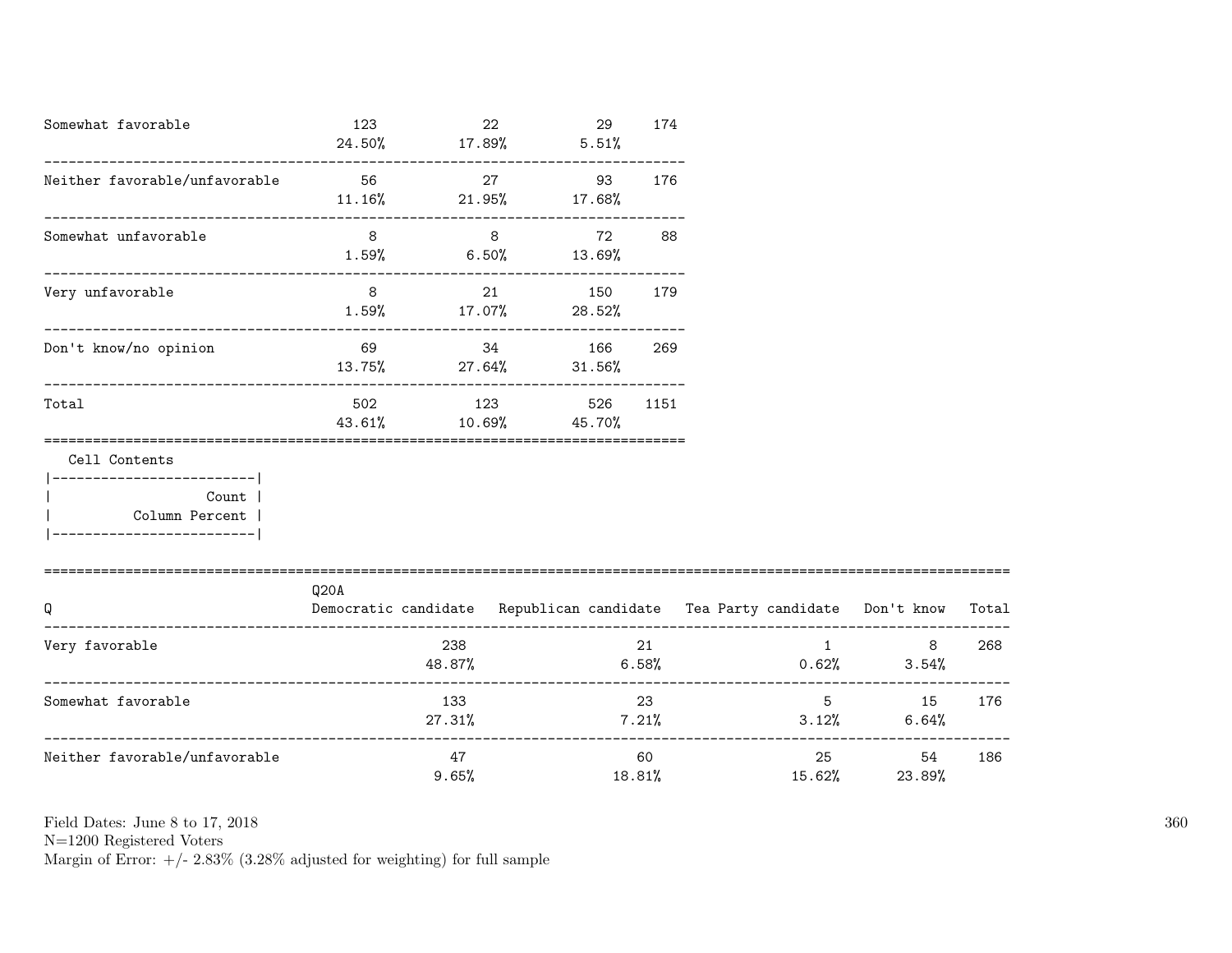| Somewhat unfavorable  | 12<br>2.46%   | 48<br>15.05%  | 14<br>8.75%   | 16<br>$7.08\%$ | 90   |
|-----------------------|---------------|---------------|---------------|----------------|------|
| Very unfavorable      | 3<br>0.62%    | 81<br>25.39%  | 72<br>45.00%  | 31<br>13.72%   | 187  |
| Don't know/no opinion | 54<br>11.09%  | 86<br>26.96%  | 43<br>26.88%  | 102<br>45.13%  | 285  |
| Total                 | 487<br>40.86% | 319<br>26.76% | 160<br>13.42% | 226<br>18.96%  | 1192 |
|                       |               |               |               |                |      |

Cell Contents

|------------------------| Count | Column Percent |  $\overline{\phantom{a}}$ |-------------------------|

| Q                             | educ<br>No HS | High school graduate Some college 2-year 4-year |                |              |              | Post-grad               | Total |
|-------------------------------|---------------|-------------------------------------------------|----------------|--------------|--------------|-------------------------|-------|
| Very favorable                | 4<br>5.80%    | 56<br>18.92%                                    | 60<br>22.06%   | 24<br>20.00% | 74<br>24.67% | 51<br>36.96%            | 269   |
| Somewhat favorable            | 4<br>5.80%    | 33<br>11.15%                                    | 35<br>12.87%   | 27<br>22.50% | 51<br>17.00% | 28<br>20.29%            | 178   |
| Neither favorable/unfavorable | -32<br>46.38% | 51<br>17.23%                                    | 36<br>13.24%   | 12<br>10.00% | 42<br>14.00% | 13<br>9.42%             | 186   |
| Somewhat unfavorable          | 1<br>1.45%    | 32<br>$10.81\%$                                 | 20<br>$7.35\%$ | 6<br>5.00%   | 24<br>8.00%  | $\overline{7}$<br>5.07% | 90    |
| Very unfavorable              | 3             | 53                                              | 37             | 22           | 55           | 18                      | 188   |

Field Dates: June 8 to 17, 2018

 ${\rm N}{=}1200$  Registered Voters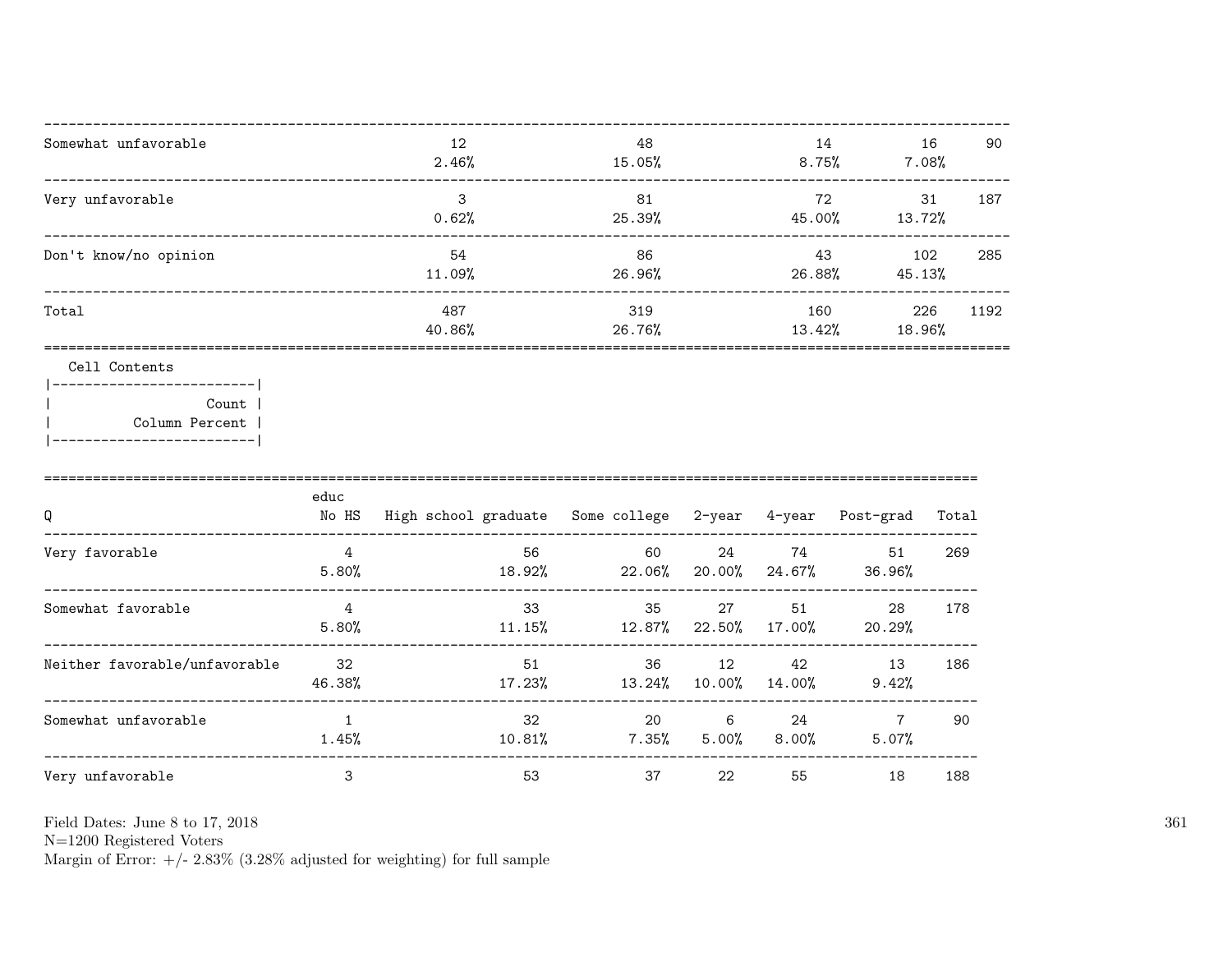|                                                                                      | 4.35%                                                                                      | $17.91\%$ $13.60\%$ $18.33\%$ $18.33\%$ $13.04\%$  |    |             |                        |     |              |                     |       |
|--------------------------------------------------------------------------------------|--------------------------------------------------------------------------------------------|----------------------------------------------------|----|-------------|------------------------|-----|--------------|---------------------|-------|
| Don't know/no opinion                                                                | 25<br>36.23%                                                                               | 71<br>$23.99\%$ 30.88% $24.17\%$ 18.00% 15.22%     | 84 | 29          | 54 7                   | 21  | 284          |                     |       |
| Total                                                                                | 69<br>5.77%                                                                                | 296<br>24.77% 22.76% 10.04% 25.10% 11.55%          |    | 272 120     | 300                    | 138 | 1195         |                     |       |
| Cell Contents                                                                        |                                                                                            |                                                    |    |             |                        |     |              |                     |       |
| ------------------------- <br>Count<br>Column Percent<br> -------------------------- |                                                                                            |                                                    |    |             |                        |     |              |                     |       |
| Q<br>-------------------------                                                       | ATTEND<br>More than once a week Once a week A few times a month Once or twice a year Never |                                                    |    |             |                        |     |              |                     | Total |
| Very favorable                                                                       | 33                                                                                         | 40<br>$23.40\%$ 15.94% 15.91% 17.91% 19.79% 30.61% |    |             | 21                     |     | 56           | 120                 | 270   |
| Somewhat favorable                                                                   | 19                                                                                         | 31<br>$13.48\%$ $12.35\%$ $17.42\%$                |    |             | 23                     |     | 41 — 1       | 64<br>14.49% 16.33% | 178   |
| Neither favorable/unfavorable                                                        | 18                                                                                         | 49<br>$12.77\%$ 19.52% 16.67% 17.31% 12.50%        |    |             | 22                     |     | 49           | 49                  | 187   |
| Somewhat unfavorable                                                                 | 11                                                                                         | 22<br>$7.80\%$ 8.76%                               |    | 11<br>8.33% |                        |     | 25           | 21<br>8.83% 5.36%   | 90    |
| Very unfavorable                                                                     | 25<br>17.73%                                                                               | 53<br>21.12%                                       |    | 12.88%      | 17                     |     | 44           | 50<br>15.55% 12.76% | 189   |
| Don't know/no opinion<br>____________________________________                        | 35<br>24.82%                                                                               | 56                                                 |    |             | 38<br>$22.31\%$ 28.79% |     | 68<br>24.03% | 88<br>22.45%        | 285   |

N=1200 Registered Voters<br>Margin of Error:  $+/- 2.83\%$  (3.28% adjusted for weighting) for full sample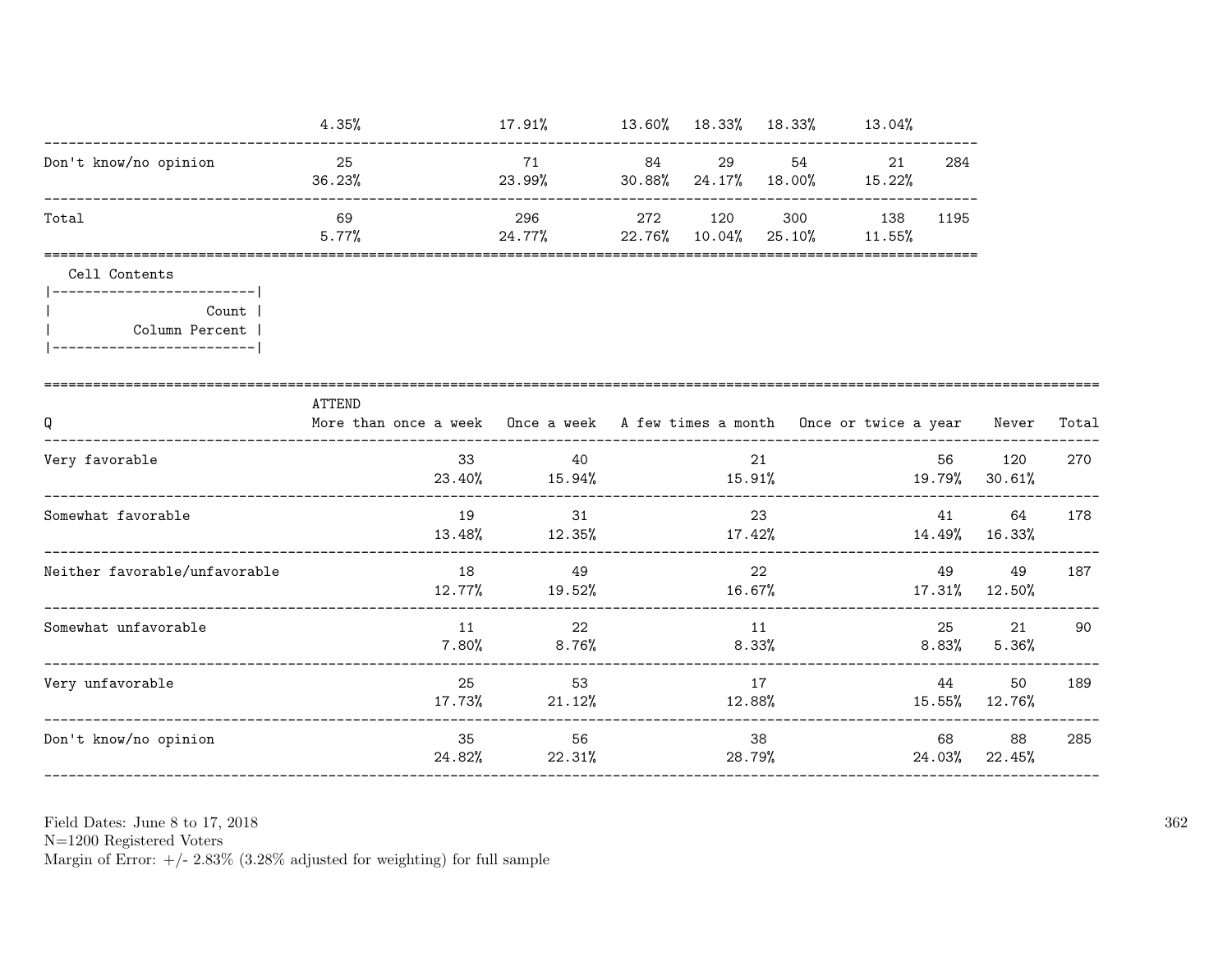| Total | 141    | 251    | 132    | 283    | 392    | 1199 |
|-------|--------|--------|--------|--------|--------|------|
|       | 11.76% | 20.93% | 11.01% | 23.60% | 32.69% |      |
|       |        |        |        |        |        |      |

Cell Contents

|-------------------------| | Count | | Column Percent | |-------------------------|

| Q                             | race_recode<br>White | Black                   | Hispanic        |                            | Asian – Native American – Middle Eastern |                        | Mixed                     | Other                     | Total |
|-------------------------------|----------------------|-------------------------|-----------------|----------------------------|------------------------------------------|------------------------|---------------------------|---------------------------|-------|
| Very favorable                | 144<br>20.75%        | 48<br>28.07%            | 63<br>23.16%    | 4<br>25.00%                | 14.29%                                   | 16.67%                 | $\overline{7}$<br>31.82%  | $\overline{2}$<br>22.22%  | 270   |
| Somewhat favorable            | 102<br>14.70%        | 26<br>15.20%            | 43<br>$15.81\%$ | 1<br>$6.25\%$              | $\Omega$<br>$0.00\%$                     | $\mathbf{3}$<br>50.00% | $\mathbf{1}$<br>$4.55\%$  | $\mathbf{1}$<br>$11.11\%$ | 177   |
| Neither favorable/unfavorable | 101<br>14.55%        | 38<br>22.22%            | 43<br>15.81%    | 3<br>18.75%                | $\Omega$<br>$0.00\%$                     | $\mathbf{1}$<br>16.67% | $\Omega$<br>$0.00\%$      | $\mathbf{1}$<br>11.11%    | 187   |
| Somewhat unfavorable          | 65<br>9.37%          | $\overline{7}$<br>4.09% | 17<br>6.25%     | $\Omega$<br>$0.00\%$       | $\Omega$<br>$0.00\%$                     | $\Omega$<br>$0.00\%$   | $\Omega$<br>$0.00\%$      | 2<br>22.22%               | 91    |
| Very unfavorable              | 133<br>19.16%        | 8<br>$4.68\%$           | 34<br>12.50%    | $\overline{1}$<br>$6.25\%$ | 5<br>71.43%                              | 16.67%                 | $7\overline{ }$<br>31.82% | $\Omega$<br>$0.00\%$      | 189   |
| Don't know/no opinion         | 149<br>21.47%        | 44<br>25.73%            | 72<br>26.47%    | $\overline{7}$<br>43.75%   | $\mathbf{1}$<br>14.29%                   | $\Omega$<br>$0.00\%$   | $\overline{7}$<br>31.82%  | 3<br>33.33%               | 283   |
| Total                         | 694<br>57.98%        | 171<br>14.29%           | 272<br>22.72%   | 16<br>$1.34\%$             | $\overline{7}$<br>0.58%                  | 6<br>0.50%             | 22<br>1.84%               | 9<br>0.75%                | 1197  |

Cell Contents

|-------------------------|

Field Dates: June 8 to 17, 2018

N=1200 Registered Voters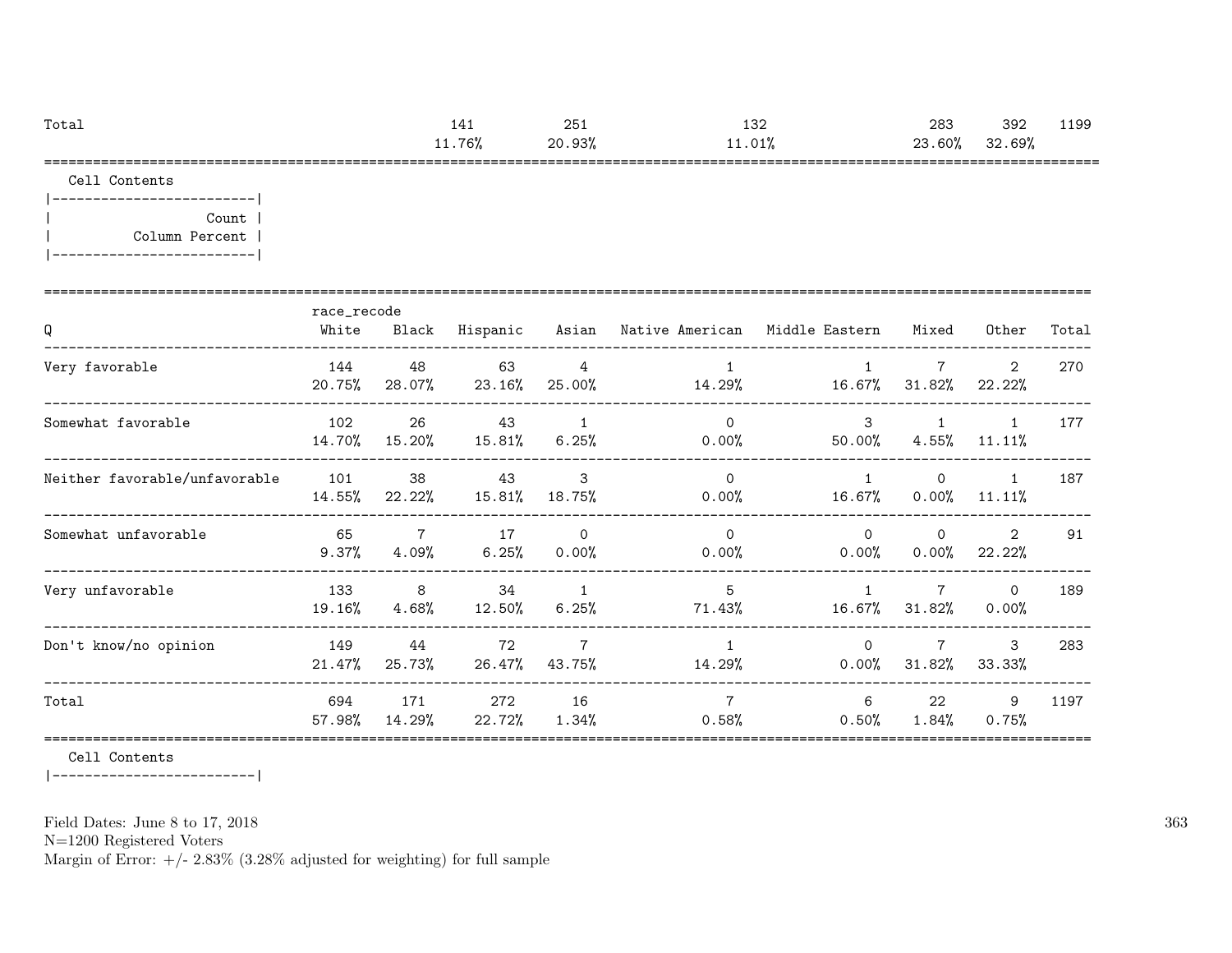|-------------------------|

| Q                             | MARITAL<br>Married |                                                                       |               |                           |              | Separated Divorced Widowed Single Domestic Partnership | Total |
|-------------------------------|--------------------|-----------------------------------------------------------------------|---------------|---------------------------|--------------|--------------------------------------------------------|-------|
| Very favorable                |                    | 111 7 31 17 91<br>18.32% 43.75% 27.19% 23.61% 28.53%                  |               |                           |              | 12<br>18.75%                                           | 269   |
| Somewhat favorable            | 88                 | $\overline{0}$<br>$14.52\%$ 0.00% 19.30% 12.50% 14.11%                |               | 22<br>9                   | 45           | 13<br>20.31%                                           | 177   |
| Neither favorable/unfavorable |                    | 111 3 11 5<br>18.32% 18.75% 9.65% 6.94% 13.48%                        |               |                           | 43           | 13<br>20.31%                                           | 186   |
| Somewhat unfavorable          | 53<br>$8.75\%$     | $\overline{0}$<br>$0.00\%$ 4.39% 12.50% 4.70%                         | 5 9 15        |                           |              | 8<br>12.50%                                            | 90    |
| Very unfavorable              | 17.66%             | 107 4<br>25.00%                                                       |               | 23 10 39<br>20.18% 13.89% | 12.23%       | 5<br>7.81%                                             | 188   |
| Don't know/no opinion         | 136                | $\overline{\phantom{a}}$ 2<br>$22.44\%$ $12.50\%$ $19.30\%$ $30.56\%$ |               | 22 and $\sim$<br>22       | 86<br>26.96% | 13<br>20.31%                                           | 281   |
| Total                         | 606 100            | 50.88% 1.34% 9.57% 6.05% 26.78%                                       | 16 114 72 319 |                           |              | 64<br>5.37%                                            | 1191  |
| Cell Contents                 |                    |                                                                       |               |                           |              |                                                        |       |

| Count |

| Column Percent | |-------------------------|

========================================================

Field Dates: June 8 to 17, 2018

N=1200 Registered Voters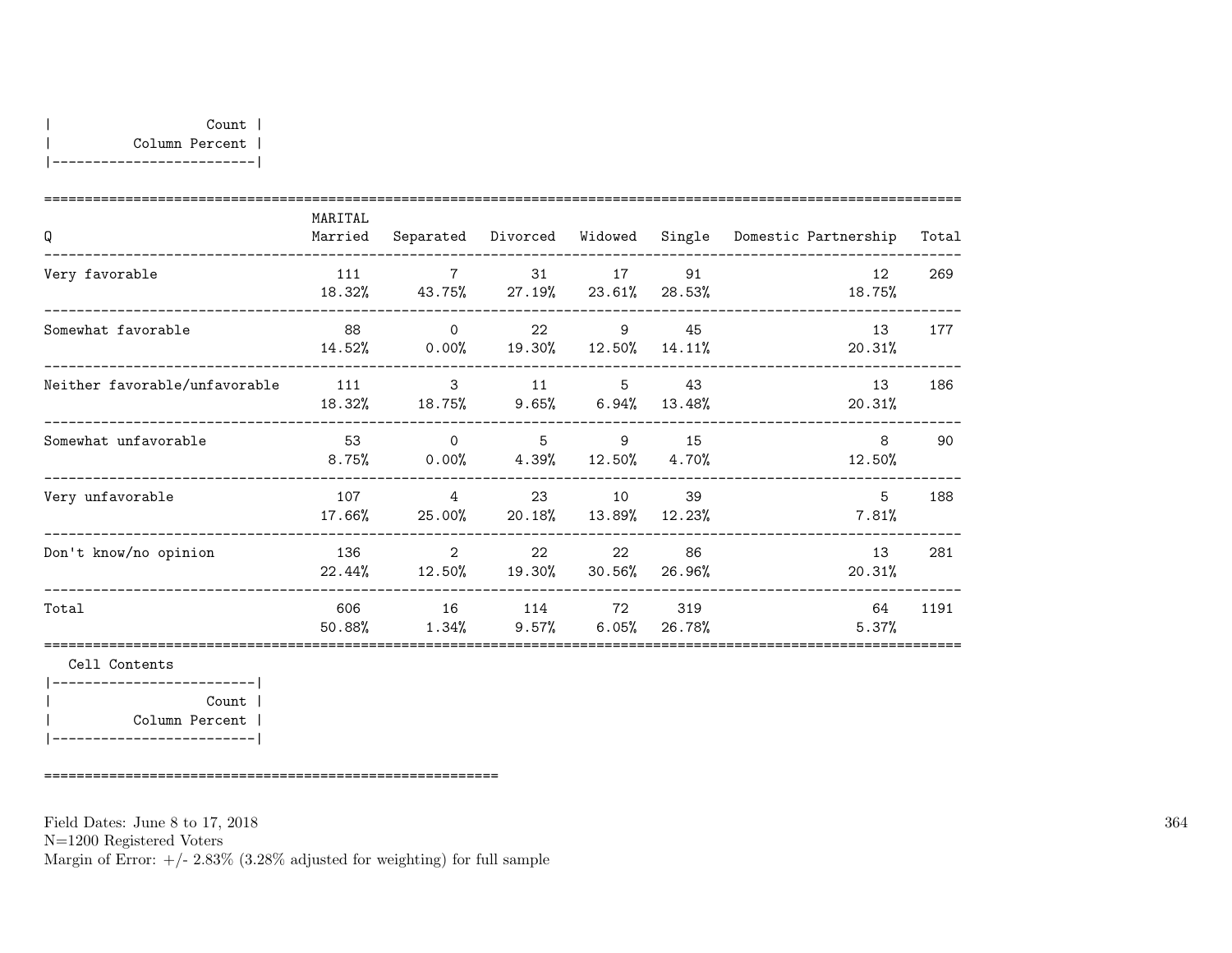| Q                                                                                                                      | gender   | Male Female Total                  |                      |       |
|------------------------------------------------------------------------------------------------------------------------|----------|------------------------------------|----------------------|-------|
| Very favorable                                                                                                         |          | 119 150 269<br>$21.21\%$ 23.62%    |                      |       |
| Somewhat favorable                                                                                                     |          | 78 99 177<br>13.90% 15.59%         |                      |       |
| Neither favorable/unfavorable<br>91 95 186                                                                             |          | 16.22% 14.96%                      |                      |       |
| Somewhat unfavorable                                                                                                   |          | 57 34 91<br>$10.16\%$ 5.35%        |                      |       |
| Very unfavorable<br>_______________                                                                                    |          | 121 68 189<br>$21.57\%$ 10.71%     |                      |       |
| Don't know/no opinion                                                                                                  |          | 95 189 284<br>16.93% 29.76%        |                      |       |
| Total                                                                                                                  |          | 561 635 1196<br>46.91% 53.09%      |                      |       |
| Cell Contents<br>___________________ <br>Count  <br>Column Percent  <br>______________________<br>==================== | ======== |                                    |                      |       |
| Q<br>.__________________                                                                                               | LOCATE   | ______________________             | Urban Suburban Rural | Total |
| Very favorable                                                                                                         |          | 111 124 34<br>28.46% 21.79% 14.41% |                      | 269   |

N=1200 Registered Voters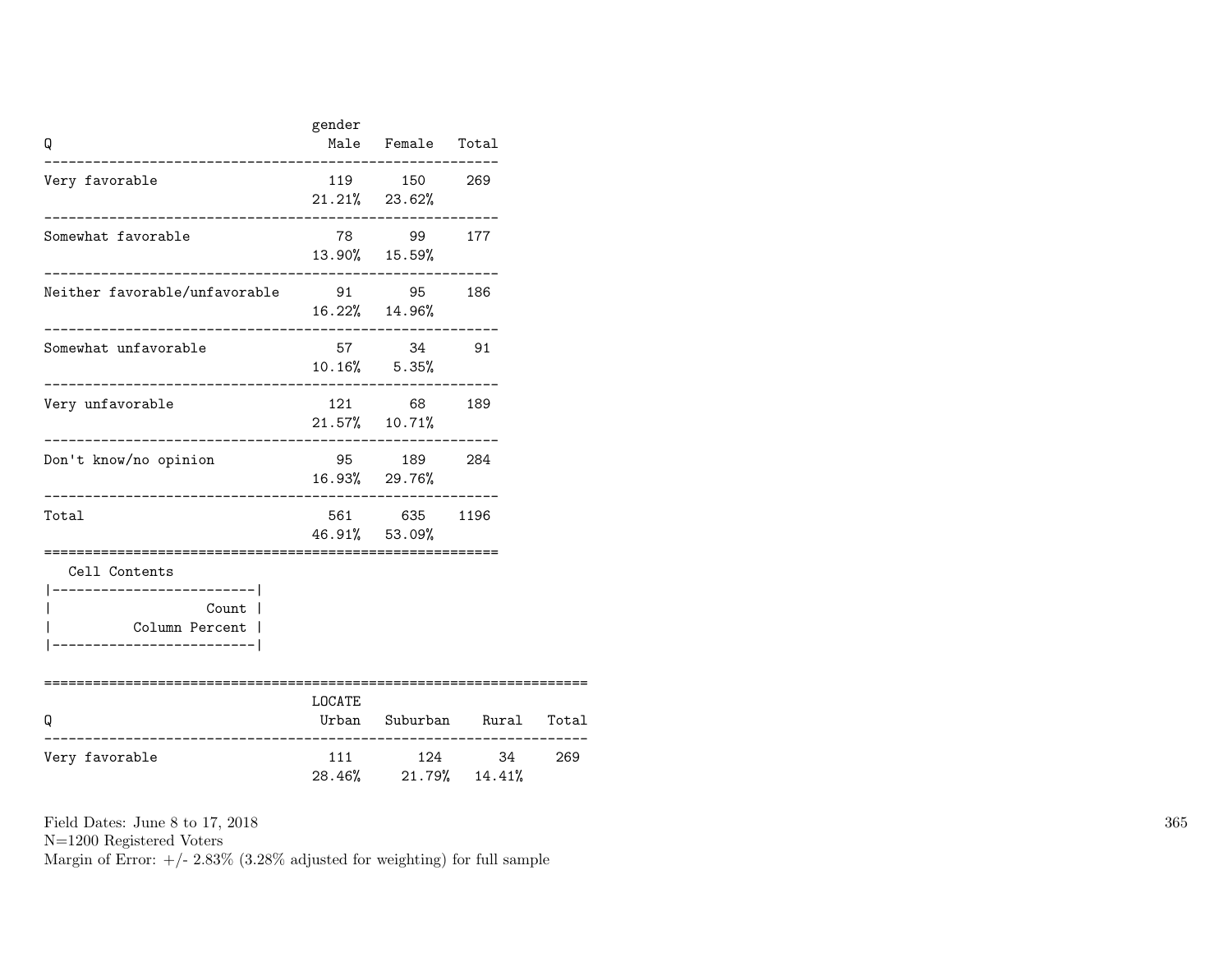| Somewhat favorable                                                                   | 69<br>$17.69\%$ $15.11\%$ $9.32\%$ | 86                                 | 22 | 177  |                                     |    |                                                                                     |       |
|--------------------------------------------------------------------------------------|------------------------------------|------------------------------------|----|------|-------------------------------------|----|-------------------------------------------------------------------------------------|-------|
| Neither favorable/unfavorable 63 67 36                                               | $16.15\%$ $15.29\%$ $15.25\%$      | .--------------------------------- |    | 186  |                                     |    |                                                                                     |       |
| Somewhat unfavorable                                                                 |                                    | 25 44 21<br>$6.41\%$ 7.73% 8.90%   |    | 90   |                                     |    |                                                                                     |       |
| ----------------------------------<br>Very unfavorable                               | 11.03% 17.22% 20.34%               | 43 98 48                           |    | 189  |                                     |    |                                                                                     |       |
| Don't know/no opinion                                                                | 79 130 75<br>20.26% 22.85% 31.78%  |                                    |    | 284  |                                     |    |                                                                                     |       |
| Total                                                                                | $32.64\%$ $47.62\%$ $19.75\%$      | 390 569 236                        |    | 1195 |                                     |    |                                                                                     |       |
| Cell Contents                                                                        |                                    |                                    |    |      |                                     |    |                                                                                     |       |
| ----------------------- <br>Count  <br>  Column Percent<br>------------------------- |                                    |                                    |    |      |                                     |    |                                                                                     |       |
| Q                                                                                    | metro                              |                                    |    |      |                                     |    | Houston Area Dallas-Fort Worth Area San Antonio Area Austin Area Another Part of TX | Total |
| Very favorable                                                                       |                                    | 70<br>24.73%                       |    | 87   | 22                                  | 29 | 60<br>$26.36\%$ 19.82% 28.16% 16.35%                                                | 268   |
| Somewhat favorable                                                                   |                                    | 42<br>14.84%                       |    | 50   | 19<br>$15.15\%$ $17.12\%$ $25.24\%$ | 26 | 40<br>10.90%                                                                        | 177   |
| Neither favorable/unfavorable                                                        |                                    | 50                                 |    | 46   | 20                                  | 18 | 51                                                                                  | 185   |

N=1200 Registered Voters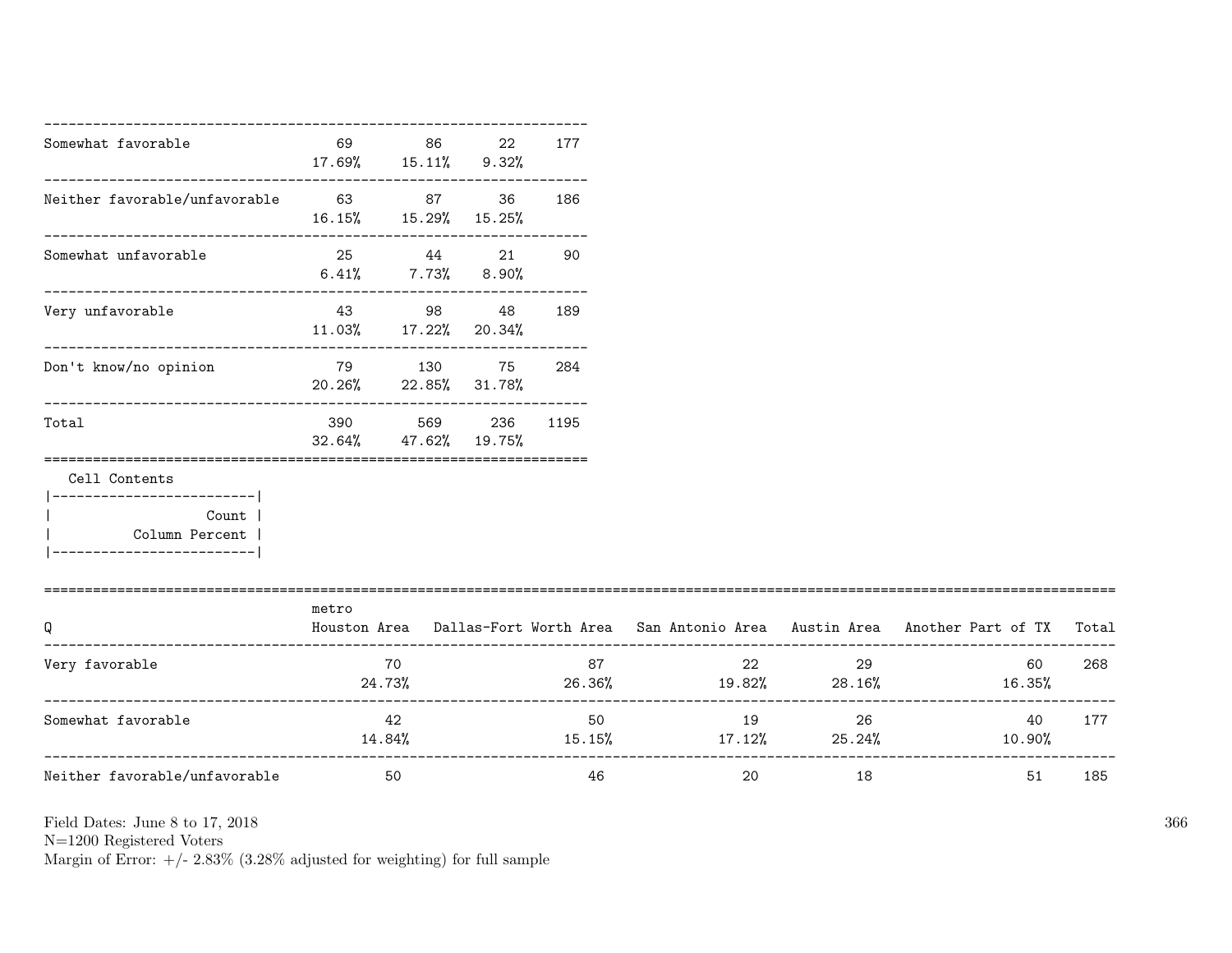|                                                                                                            |                      | 17.67%               |                             |                 |                  | $13.94\%$ $18.02\%$ $17.48\%$ |                               | 13.90%         |      |
|------------------------------------------------------------------------------------------------------------|----------------------|----------------------|-----------------------------|-----------------|------------------|-------------------------------|-------------------------------|----------------|------|
| Somewhat unfavorable<br>________________________________                                                   |                      | 19<br>6.71%          |                             |                 | 24<br>7.27%      | 11                            | $5^{\circ}$<br>$9.91\%$ 4.85% | 32<br>$8.72\%$ | 91   |
| Very unfavorable<br>_________________________________                                                      |                      | 41<br>14.49%         |                             | 17.88%          | 59               | $\sim$ 4<br>3.60%             | 9<br>8.74%                    | 75<br>20.44%   | 188  |
| Don't know/no opinion                                                                                      | 61<br>$21.55\%$      |                      |                             | 64<br>19.39%    |                  | 35<br>$31.53\%$ $15.53\%$     | 16                            | 109<br>29.70%  | 285  |
| Total                                                                                                      |                      | 283<br>23.70%        |                             |                 | 330<br>$27.64\%$ | 111<br>9.30%                  | 103<br>8.63%                  | 367<br>30.74%  | 1194 |
| Cell Contents<br> -------------------------- <br>Count  <br>  Column Percent<br> ------------------------- |                      |                      |                             |                 |                  |                               |                               |                |      |
| Q                                                                                                          | AGEG<br>$18 - 29$    |                      | $30-44$ $45-64$ $65+$       |                 | Total            |                               |                               |                |      |
| ------------------------------------<br>Very favorable                                                     | 49                   | 26.49% 19.74% 22.14% | 61 95                       | 63<br>23.16%    | 268              |                               |                               |                |      |
| Somewhat favorable                                                                                         | 22<br>11.89% 22.33%  | 69                   | 57<br>13.29%                | 29<br>10.66%    | 177              |                               |                               |                |      |
| Neither favorable/unfavorable 27 53                                                                        | 14.59% 17.15% 17.48% |                      | 75                          | 32<br>$11.76\%$ | 187              |                               |                               |                |      |
| Somewhat unfavorable                                                                                       | 8.11%                | 5.18%                | 15 16 31<br>$7.23\%$ 10.66% | 29              | 91               |                               |                               |                |      |
|                                                                                                            |                      |                      |                             |                 |                  |                               |                               |                |      |

Field Dates: June 8 to 17,  $2018\,$ 

N=1200 Registered Voters<br>Margin of Error:  $+/- 2.83\%$  (3.28% adjusted for weighting) for full sample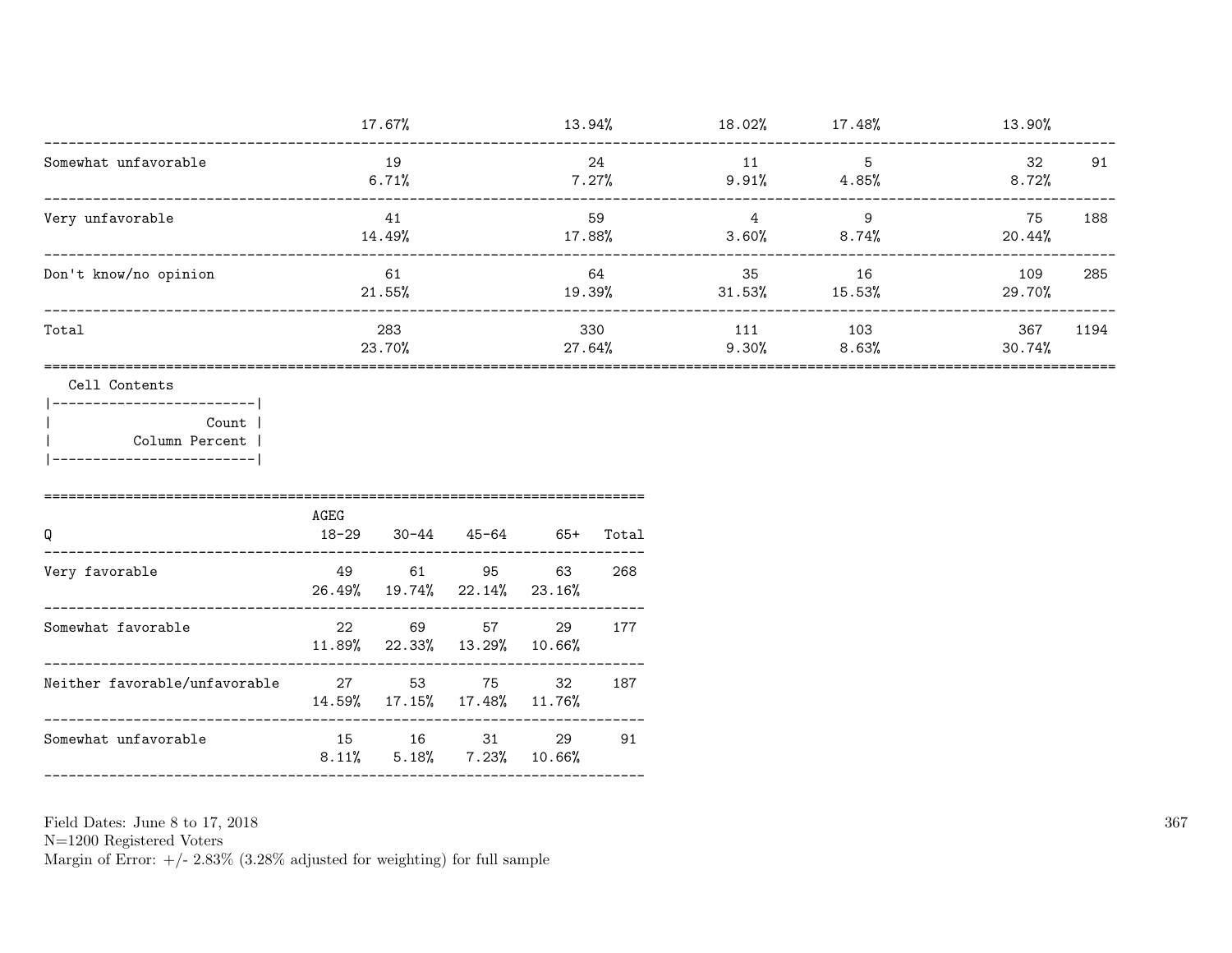| Very unfavorable      | 13<br>7.03%   | 30<br>$9.71\%$ 19.35% 22.79%         | 83  | 62    | 188  |
|-----------------------|---------------|--------------------------------------|-----|-------|------|
| Don't know/no opinion | 59            | 80<br>$31.89\%$ 25.89% 20.51% 20.96% | 88  | 57    | 284  |
| Total                 | 185<br>15.48% | 309<br>25.86% 35.90% 22.76%          | 429 | - 272 | 1195 |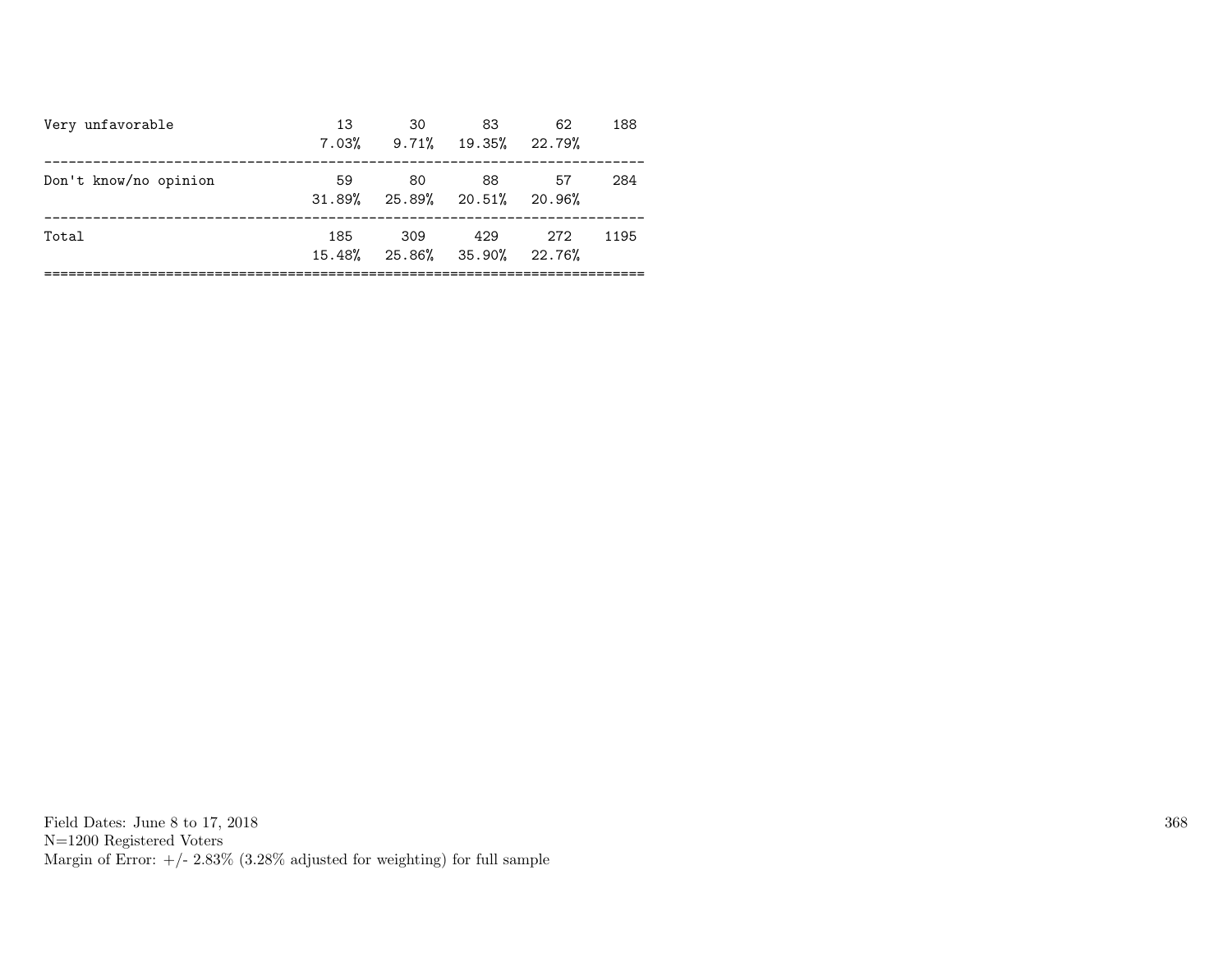# Q24. Greg Abbott Favorability

Cell Contents



| Q                             | LIBCON7      |                |                         |                 |               |                | Extremely lib. Somewhat lib. Lean lib. Moderate Lean con. Somewhat con. Extremely con. | Total |
|-------------------------------|--------------|----------------|-------------------------|-----------------|---------------|----------------|----------------------------------------------------------------------------------------|-------|
| Very favorable                | 5<br>4.39%   | 12<br>8.00%    | $\overline{2}$<br>2.20% | 35<br>11.55%    | 27<br>25.23%  | 104<br>47.71%  | 153<br>75.74%                                                                          | 338   |
| Somewhat favorable            | 6<br>5.26%   | 8<br>5.33%     | 14<br>15.38%            | 68<br>22.44%    | 50<br>46.73%  | 59<br>27.06%   | 24<br>11.88%                                                                           | 229   |
| Neither favorable/unfavorable | 5<br>4.39%   | 10<br>$6.67\%$ | 8<br>8.79%              | 52<br>$17.16\%$ | 11<br>10.28%  | 18<br>$8.26\%$ | 10<br>4.95%                                                                            | 114   |
| Somewhat unfavorable          | 21<br>18.42% | 31<br>20.67%   | 23<br>25.27%            | 34<br>11.22%    | 6<br>5.61%    | 17<br>7.80%    | 9<br>4.46%                                                                             | 141   |
| Very unfavorable              | 72<br>63.16% | 81<br>54.00%   | 43<br>47.25%            | 63<br>20.79%    | 5<br>4.67%    | 6<br>$2.75\%$  | 3<br>1.49%                                                                             | 273   |
| Don't know/no opinion         | 5<br>4.39%   | 8<br>5.33%     | $\overline{1}$<br>1.10% | 51<br>16.83%    | 8<br>$7.48\%$ | 14<br>6.42%    | 3<br>1.49%                                                                             | 90    |
| Total                         | 114<br>9.62% | 150<br>12.66%  | 91<br>7.68%             | 303<br>25.57%   | 107<br>9.03%  | 218<br>18.40%  | 202<br>17.05%                                                                          | 1185  |

Cell Contents

|-------------------------| | Count |

Field Dates: June 8 to 17, 2018

N=1200 Registered Voters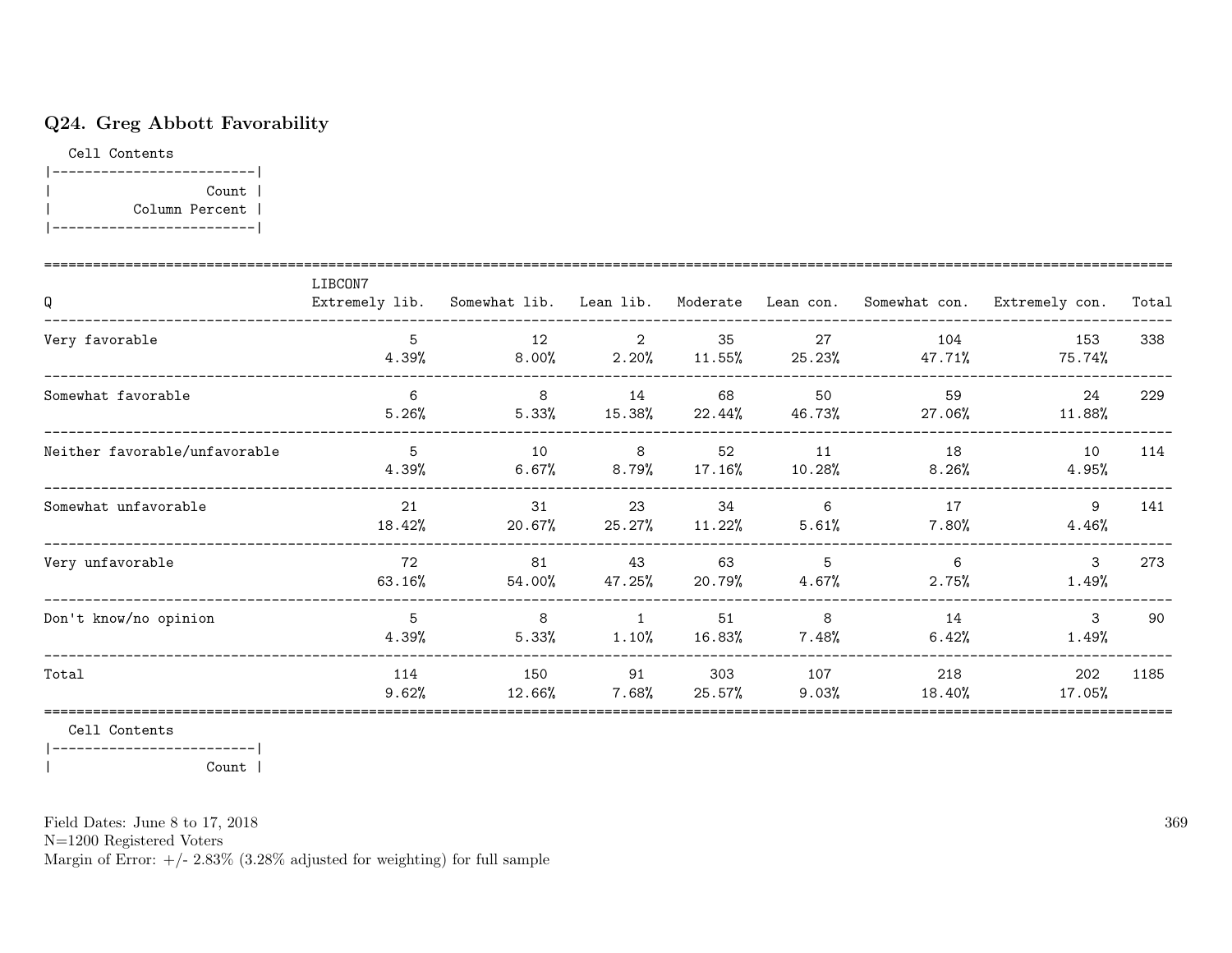| Column Percent |

|-------------------------|

| Q                                                                       | IDEOL |         | Liberals Moderates Conservatives        | Total  |
|-------------------------------------------------------------------------|-------|---------|-----------------------------------------|--------|
| Very favorable                                                          | 19    | 35      | 284 338<br>$5.32\%$ $11.55\%$ $53.89\%$ |        |
| Somewhat favorable                                                      | 28    | 68      | 133<br>$7.84\%$ 22.44% 25.24%           | 229    |
| Neither favorable/unfavorable                                           | 24    | 52      | $6.72\%$ $17.16\%$ $7.21\%$             | 38 114 |
| Somewhat unfavorable                                                    |       | 76 34   | 32<br>$21.29\%$ $11.22\%$ 6.07%         | 142    |
| Very unfavorable                                                        |       | 196 63  | 15<br>$54.90\%$ 20.79% 2.85%            | 274    |
| Don't know/no opinion                                                   |       | 14 51   | 25<br>$3.92\%$ $16.83\%$ $4.74\%$       | 90     |
| Total                                                                   |       | 357 303 | 527<br>$30.08\%$ 25.53% 44.40%          | 1187   |
| Cell Contents<br>------------------------ <br>Count  <br>Column Percent |       |         |                                         |        |

|-------------------------|

=========================================================================================================

PID7

Field Dates: June 8 to 17, 2018 N=1200 Registered Voters Margin of Error:  $+/- 2.83\%$  (3.28% adjusted for weighting) for full sample 370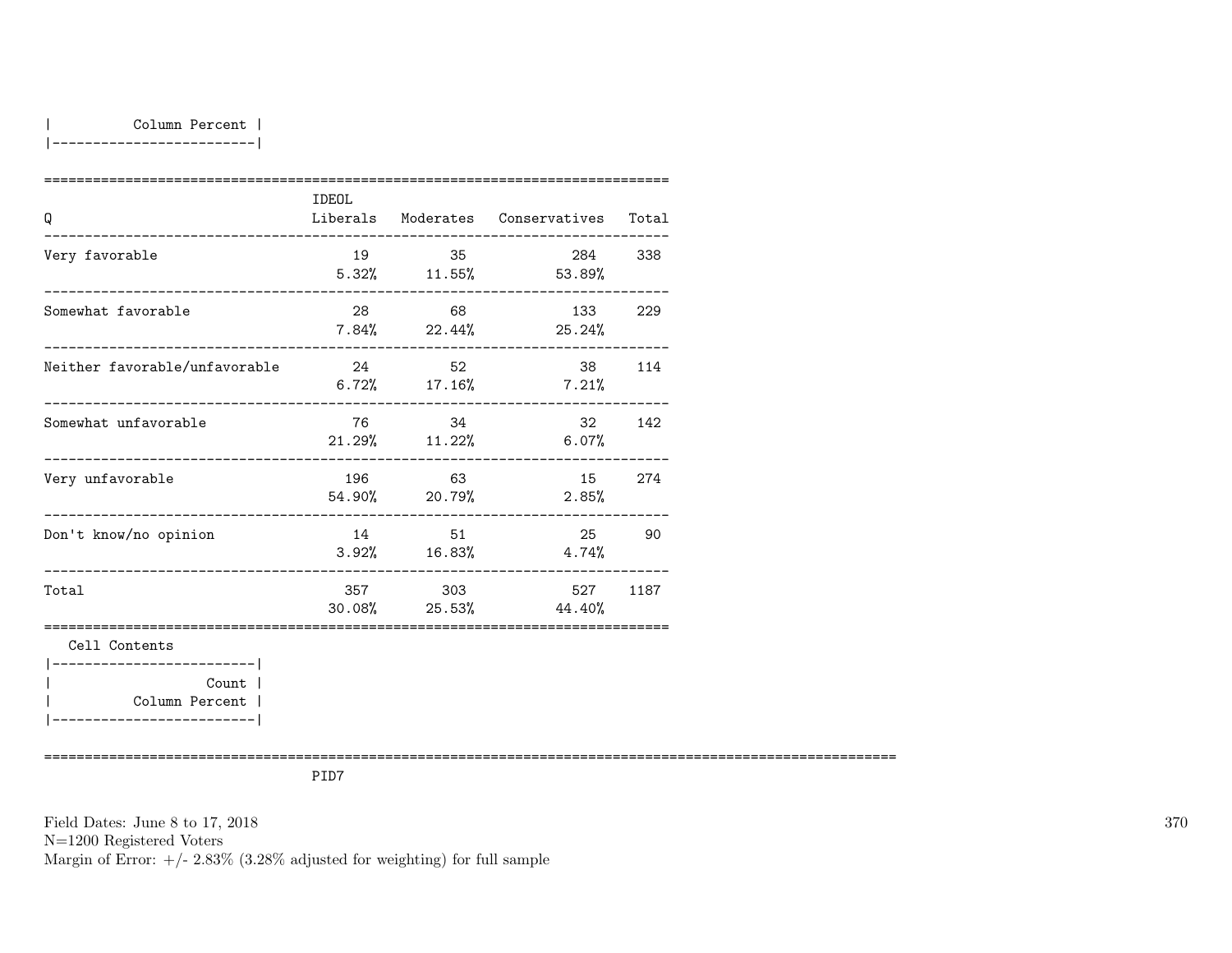| Q                                                                                    |                  |       | StrDem WeakDem LeanDem Ind LeanRep WeakRep                                                     |            |       | StrRep                  | Total |
|--------------------------------------------------------------------------------------|------------------|-------|------------------------------------------------------------------------------------------------|------------|-------|-------------------------|-------|
| Very favorable                                                                       | 8 <sup>8</sup>   | 5 6   | 23 and $\sim$<br>$3.25\%$ $4.35\%$ $4.35\%$ $18.85\%$ $52.82\%$ $31.94\%$ $70.00\%$            |            | 75 46 | 168                     | 331   |
| Somewhat favorable                                                                   | 22               | 21 11 | 25<br>$8.94\%$ 18.26% 7.97% 20.49% 26.76% 40.28% 18.33%                                        |            | 58    | 44                      | 219   |
| Neither favorable/unfavorable 22 29                                                  |                  |       | 11 14 12 15<br>$8.94\%$ 25.22% 7.97% 11.48% 8.45% 10.42%                                       |            |       | 8<br>$3.33\%$           | 111   |
| Somewhat unfavorable                                                                 |                  |       | 38 24 37 16 8<br>15.45% 20.87% 26.81% 13.11% 5.63% 6.25%                                       |            | 9     | 6<br>2.50%              | 138   |
| Very unfavorable                                                                     |                  |       | 135 27 68 27 1 7<br>$54.88\%$ 23.48% 49.28% 22.13% 0.70% 4.86%<br>---------------------------- |            |       | $\overline{2}$<br>0.83% | 267   |
| Don't know/no opinion                                                                |                  |       | 21 9 5 17 8 9 12<br>$8.54\%$ $7.83\%$ $3.62\%$ $13.93\%$ $5.63\%$ $6.25\%$                     |            |       | 5.00%                   | 81    |
| Total                                                                                |                  |       | 246 115 138 122 142 144<br>21.45% 10.03% 12.03% 10.64% 12.38% 12.55% 20.92%                    |            |       | 240                     | 1147  |
| Cell Contents                                                                        |                  |       |                                                                                                |            |       |                         |       |
| ------------------------- <br>Count  <br>Column Percent  <br>_______________________ |                  |       |                                                                                                |            |       |                         |       |
| Q                                                                                    | PID <sub>3</sub> |       | Democrats Independents Republicans                                                             | Total      |       |                         |       |
| Very favorable<br>--------------------------------------                             | 19<br>3.80%      | 23    | $18.85\%$ 54.75%                                                                               | 288<br>330 |       |                         |       |

N=1200 Registered Voters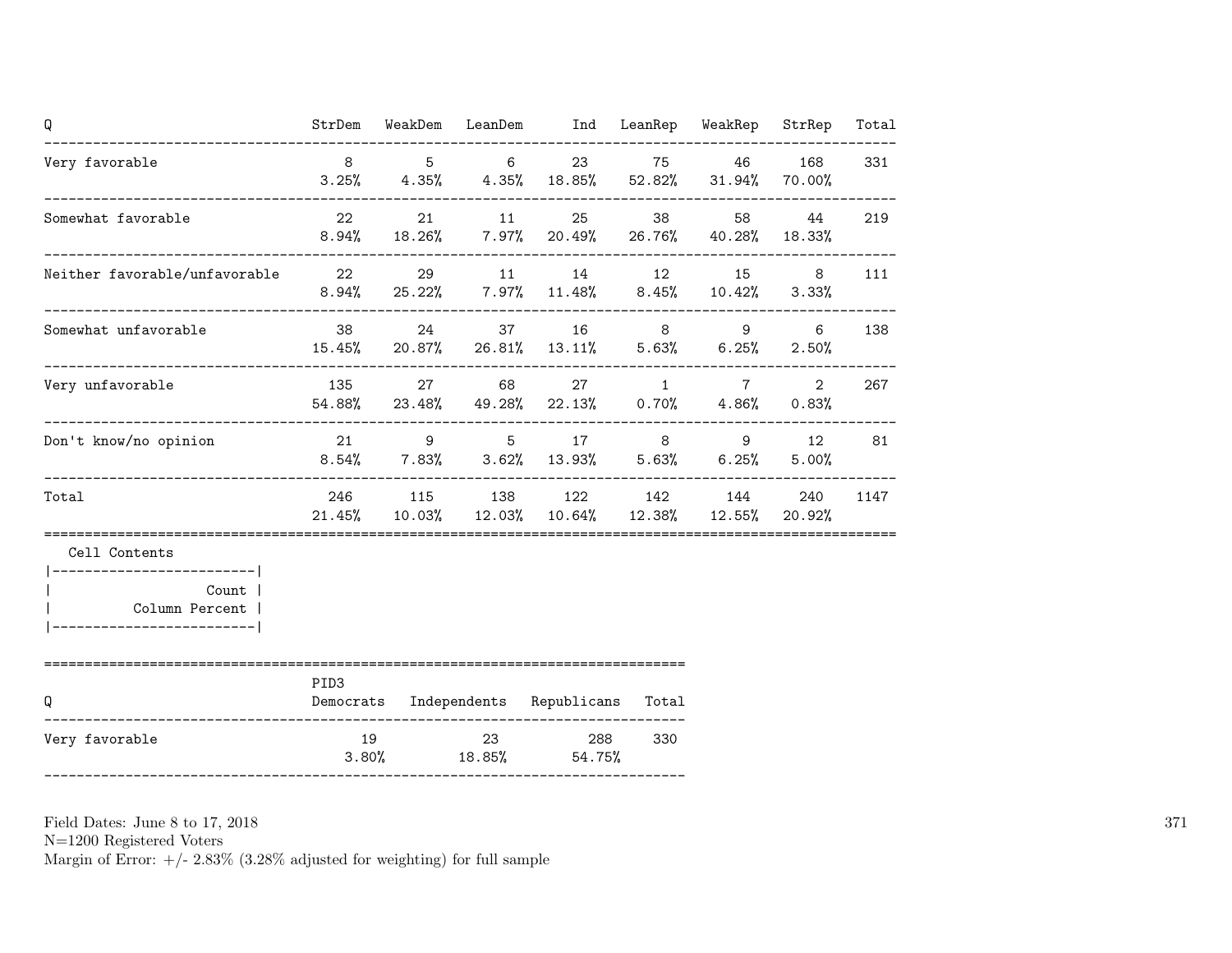| Somewhat favorable                                                                                  | 55<br>$11.00\%$ | 25           | 139<br>$20.49\%$ 26.43%            | 219         |                                                                          |                                       |       |
|-----------------------------------------------------------------------------------------------------|-----------------|--------------|------------------------------------|-------------|--------------------------------------------------------------------------|---------------------------------------|-------|
| Neither favorable/unfavorable                                                                       | 61<br>12.20%    | 14<br>11.48% | 35<br>6.65%                        | 110         |                                                                          |                                       |       |
| Somewhat unfavorable                                                                                | 99              | 16           | 24<br>$19.80\%$ $13.11\%$ $4.56\%$ | 139         |                                                                          |                                       |       |
| Very unfavorable                                                                                    | 230             | 27           | 10<br>$46.00\%$ 22.13% 1.90%       | 267         |                                                                          |                                       |       |
| Don't know/no opinion                                                                               | $7.20\%$ 13.93% |              | 36 17 30<br>5.70%                  | 83          |                                                                          |                                       |       |
| Total                                                                                               |                 |              | 500 122<br>43.55% 10.63% 45.82%    | 526 1148    |                                                                          |                                       |       |
| Cell Contents<br>---------------------- <br>Count<br>  Column Percent<br>__________________________ |                 |              |                                    |             |                                                                          |                                       |       |
| Q                                                                                                   | Q20A            |              |                                    |             | Democratic candidate Republican candidate Tea Party candidate Don't know |                                       | Total |
| Very favorable                                                                                      |                 | 17           |                                    | 169         | $3.49\%$ $53.14\%$ $59.63\%$ $25.99\%$                                   | 96 — 100<br>59                        | 341   |
| Somewhat favorable                                                                                  |                 | 45           | $9.24%$ 26.42%                     | 84          |                                                                          | 61 —<br>25.47% 26.87%                 | 231   |
| Neither favorable/unfavorable                                                                       |                 | 58<br>11.91% |                                    | 22<br>6.92% |                                                                          | $7 \overline{}$<br>29<br>4.35% 12.78% | 116   |

N=1200 Registered Voters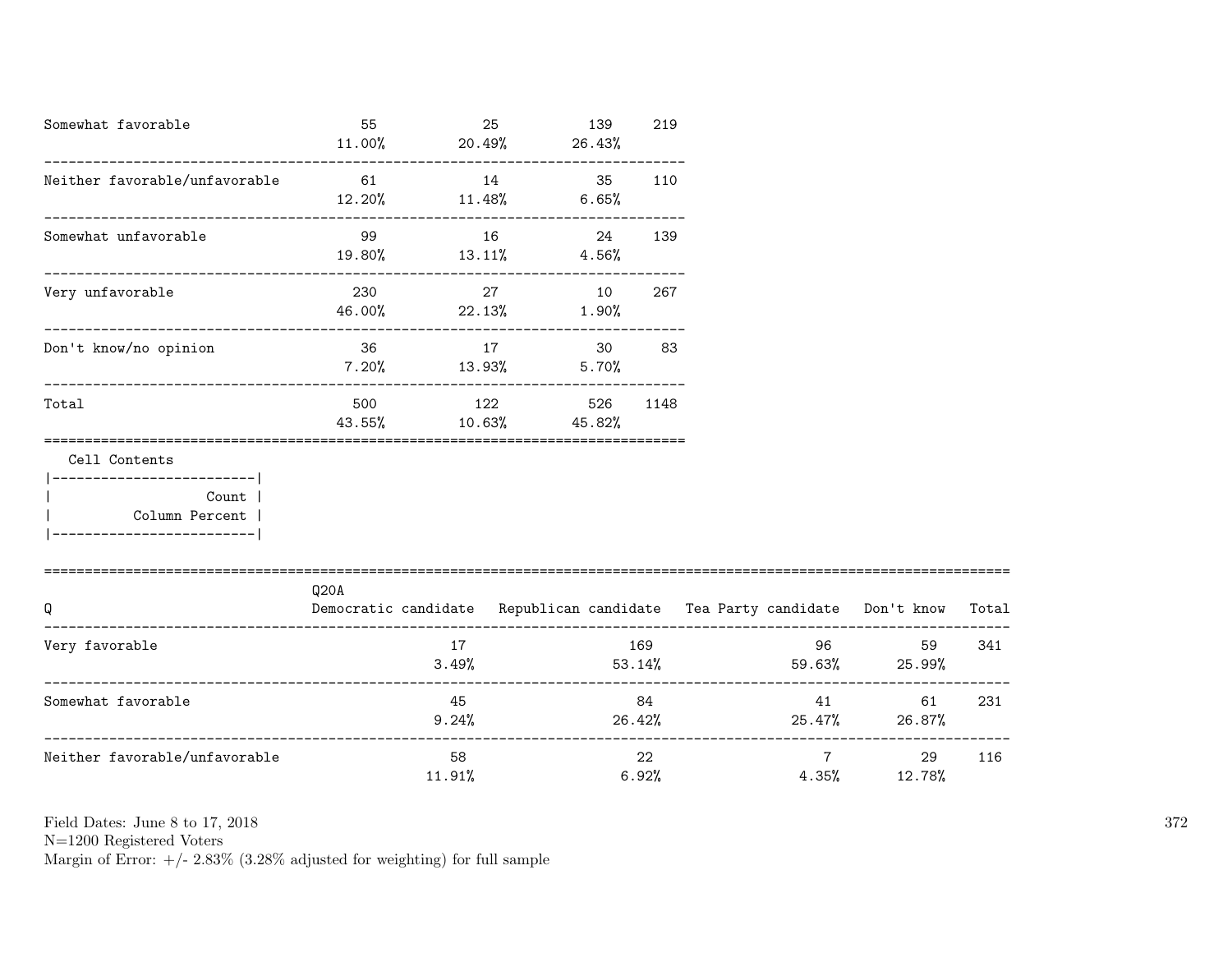| 141<br>12             |
|-----------------------|
| 5.29%                 |
| 273<br>19<br>8.37%    |
| 47<br>91<br>20.70%    |
| 227<br>1193<br>19.03% |
|                       |

### Cell Contents

|  | Count 1        |
|--|----------------|
|  | Column Percent |
|  |                |

| Q                             | educ<br>No HS | High school graduate | Some college | 2-year       | 4-year       | Post-grad    | Total |
|-------------------------------|---------------|----------------------|--------------|--------------|--------------|--------------|-------|
| Very favorable                | 14<br>20.59%  | 97<br>32.55%         | 81<br>29.89% | 28<br>23.53% | 90<br>30.10% | 32<br>23.19% | 342   |
| Somewhat favorable            | 16<br>23.53%  | 57<br>19.13%         | 66<br>24.35% | 22<br>18.49% | 53<br>17.73% | 17<br>12.32% | 231   |
| Neither favorable/unfavorable | 10<br>14.71%  | 36<br>12.08%         | 15<br>5.54%  | 12<br>10.08% | 28<br>9.36%  | 15<br>10.87% | 116   |
| Somewhat unfavorable          | 5<br>7.35%    | 34<br>11.41%         | 33<br>12.18% | 17<br>14.29% | 30<br>10.03% | 21<br>15.22% | 140   |
| Very unfavorable              |               | 54                   | 61           | 26           | 83           | 48           | 273   |

Field Dates: June 8 to 17, 2018

 ${\rm N}{=}1200$  Registered Voters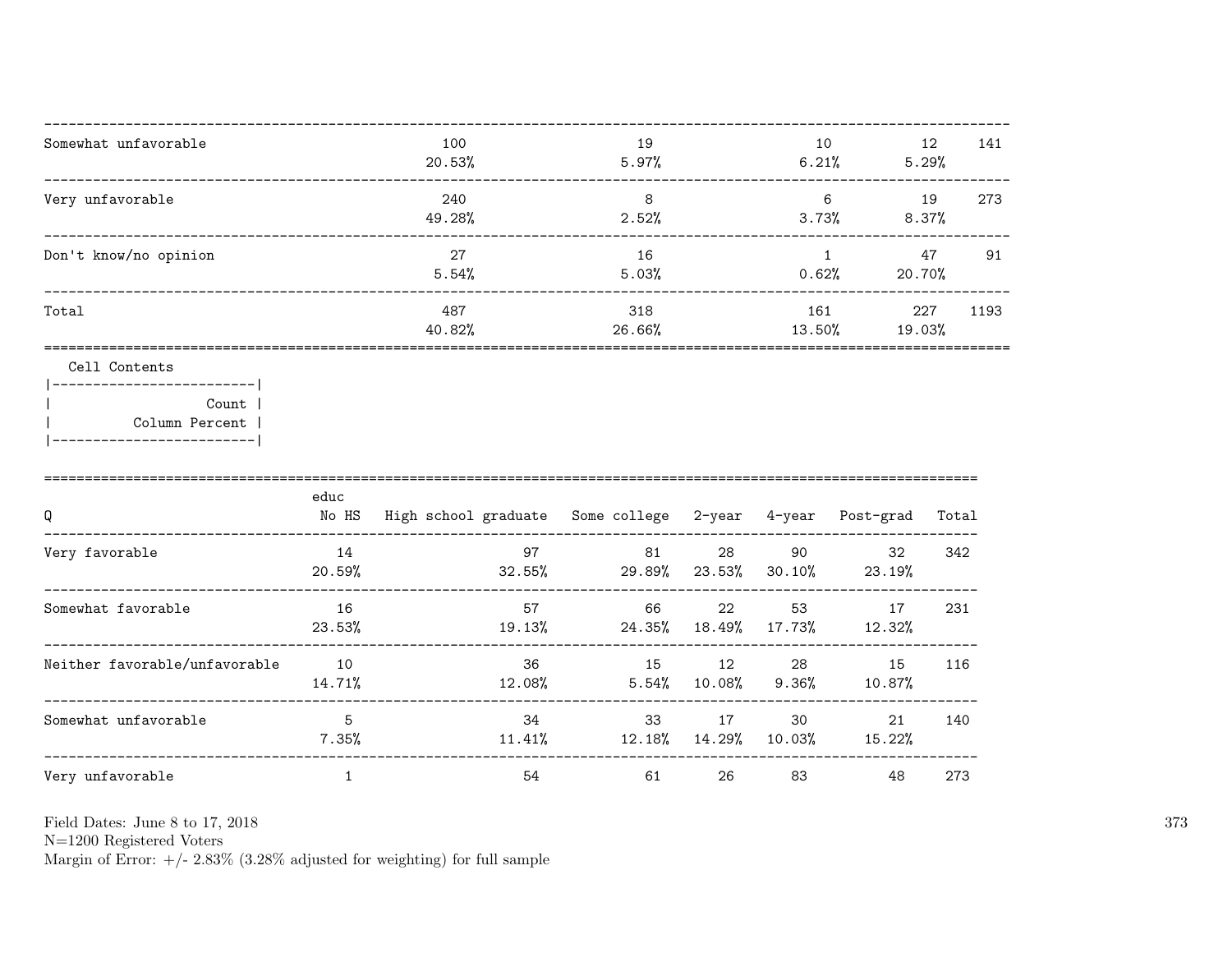|                                                                                     | $1.47\%$                                                                                   | 18.12% 22.51% 21.85% 27.76% 34.78%        |       |         |                          |                   |                |                       |       |
|-------------------------------------------------------------------------------------|--------------------------------------------------------------------------------------------|-------------------------------------------|-------|---------|--------------------------|-------------------|----------------|-----------------------|-------|
| Don't know/no opinion                                                               | 22<br>32.35%                                                                               | 20<br>$6.71\%$ $5.54\%$ $11.76\%$         | 15    |         | 14 15 5                  | $5.02\%$ $3.62\%$ | 91             |                       |       |
| Total                                                                               | 68<br>5.70%                                                                                | 298<br>24.98% 22.72% 9.97% 25.06% 11.57%  |       | 271 119 | 299                      | 138               | 1193           |                       |       |
| Cell Contents                                                                       |                                                                                            |                                           |       |         |                          |                   |                |                       |       |
| ------------------------ <br>Count<br>Column Percent<br> -------------------------- |                                                                                            |                                           |       |         |                          |                   |                |                       |       |
| Q<br>_________________________                                                      | ATTEND<br>More than once a week Once a week A few times a month Once or twice a year Never |                                           |       |         |                          |                   |                |                       | Total |
| Very favorable                                                                      | 68                                                                                         | 89<br>48.57% 36.33% 22.73%                |       |         | 30                       |                   | 68<br>24.03%   | 88<br>22.22%          | 343   |
| Somewhat favorable                                                                  | 23                                                                                         | 48<br>$16.43\%$ $19.59\%$                 |       |         | 41<br>31.06%             |                   | 55             | 64<br>19.43% 16.16%   | 231   |
| Neither favorable/unfavorable                                                       |                                                                                            | 16<br>31<br>$11.43\%$ $12.65\%$ $10.61\%$ |       | 14      |                          |                   |                | 22<br>$11.66\%$ 5.56% | 116   |
| Somewhat unfavorable                                                                | 9<br>6.43%                                                                                 | 23<br>9.39%                               |       | 14.39%  | 19                       |                   | 34             | 57<br>12.01% 14.39%   | 142   |
| Very unfavorable                                                                    | 15                                                                                         | 32<br>$10.71\%$ $13.06\%$                 |       | 15.91%  | 21                       |                   | 67             | 139<br>23.67% 35.10%  | 274   |
| Don't know/no opinion                                                               | 9                                                                                          | 22<br>6.43%                               | 8.98% |         | $7\phantom{.0}$<br>5.30% |                   | 26<br>$9.19\%$ | 26<br>$6.57\%$        | 90    |

Field Dates: June 8 to 17,  $2018\,$ 

N=1200 Registered Voters<br>Margin of Error:  $+/- 2.83\%$  (3.28% adjusted for weighting) for full sample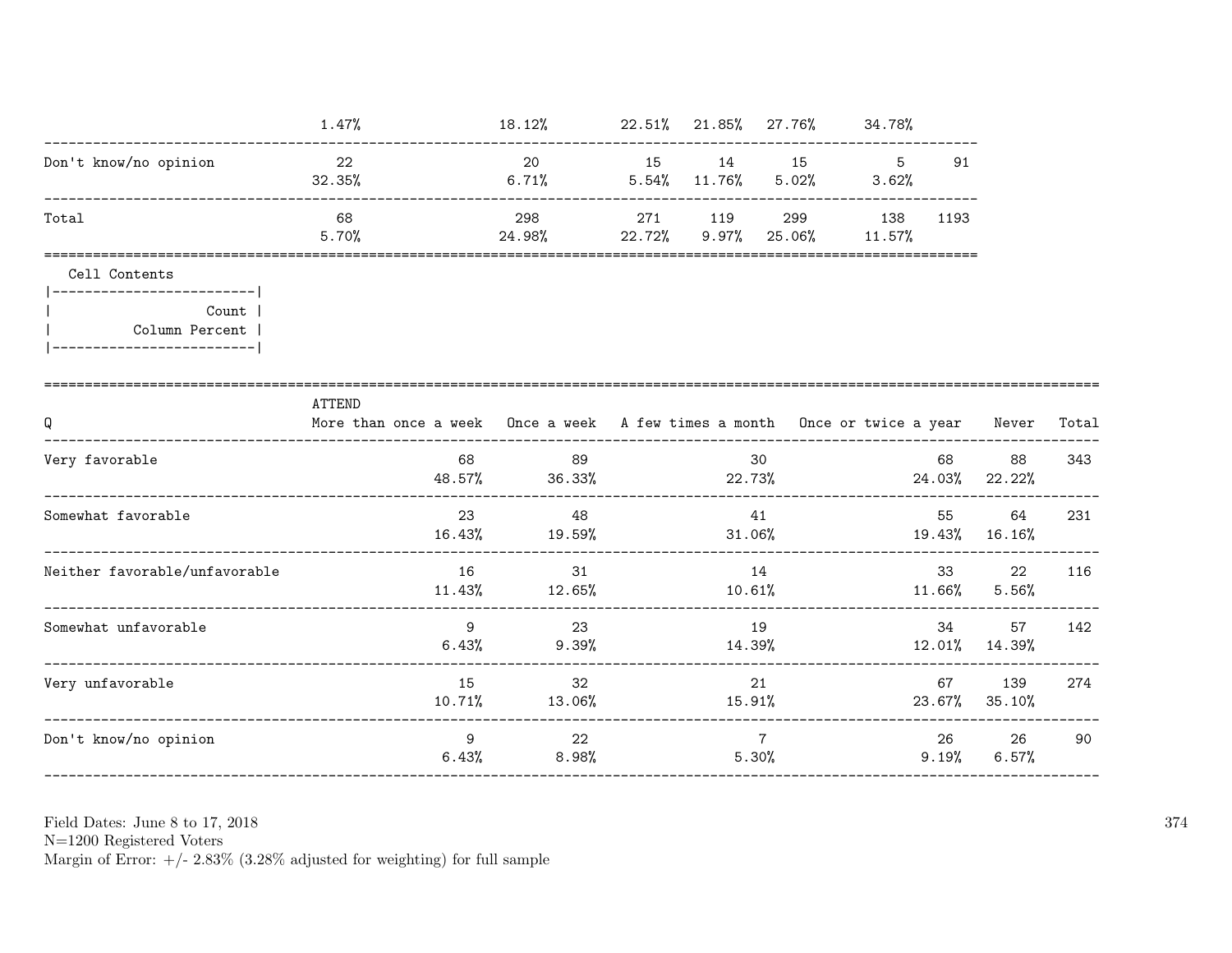| Total | 140                                      | 245    | 132    | 283    | 396    | 1196 |
|-------|------------------------------------------|--------|--------|--------|--------|------|
|       | 71%<br>11<br><b>LL</b> . $I$ <b>L</b> /a | 20.48% | -1.04% | 23.66% | 33.11% |      |
|       |                                          |        |        |        |        |      |

Cell Contents

|-------------------------| | Count | | Column Percent | |-------------------------|

| Q                             | race_recode<br>White | Black           | Hispanic        |                          | Asian – Native American – Middle Eastern |                        | Mixed                 | Other                    | Total |
|-------------------------------|----------------------|-----------------|-----------------|--------------------------|------------------------------------------|------------------------|-----------------------|--------------------------|-------|
| Very favorable                | 258<br>37.23%        | 9<br>5.33%      | 55<br>20.30%    | 3<br>18.75%              | $\overline{2}$<br>28.57%                 | $\Omega$<br>$0.00\%$   | 10<br>47.62%          | 4<br>36.36%              | 341   |
| Somewhat favorable            | 122<br>17.60%        | 37<br>21.89%    | 62<br>22.88%    | 3<br>18.75%              | 2<br>28.57%                              | 1<br>25.00%            | $\Omega$<br>$0.00\%$  | 4<br>36.36%              | 231   |
| Neither favorable/unfavorable | 44<br>6.35%          | 33<br>19.53%    | 34<br>12.55%    | 3<br>18.75%              | $\Omega$<br>$0.00\%$                     | $\Omega$<br>$0.00\%$   | 2<br>9.52%            | $\Omega$<br>0.00%        | 116   |
| Somewhat unfavorable          | 76<br>10.97%         | 33<br>19.53%    | 26<br>$9.59\%$  | $\mathbf{3}$<br>18.75%   | $\Omega$<br>$0.00\%$                     | 2<br>50.00%            | $\mathbf{1}$<br>4.76% | $\circ$<br>$0.00\%$      | 141   |
| Very unfavorable              | 161<br>23.23%        | 36<br>$21.30\%$ | 63<br>23.25%    | $\overline{4}$<br>25.00% | $\overline{2}$<br>28.57%                 | $\mathbf{1}$<br>25.00% | 5<br>23.81%           | $\mathbf{1}$<br>9.09%    | 273   |
| Don't know/no opinion         | 32<br>4.62%          | 21<br>12.43%    | 31<br>$11.44\%$ | $\circ$<br>$0.00\%$      | $\overline{1}$<br>14.29%                 | $\Omega$<br>$0.00\%$   | 3<br>14.29%           | $\overline{2}$<br>18.18% | 90    |
| Total                         | 693<br>58.14%        | 169<br>14.18%   | 271<br>22.73%   | 16<br>$1.34\%$           | $\overline{7}$<br>0.59%                  | 4<br>$0.34\%$          | 21<br>1.76%           | 11<br>0.92%              | 1192  |

Cell Contents

|-------------------------|

Field Dates: June 8 to 17, 2018

N=1200 Registered Voters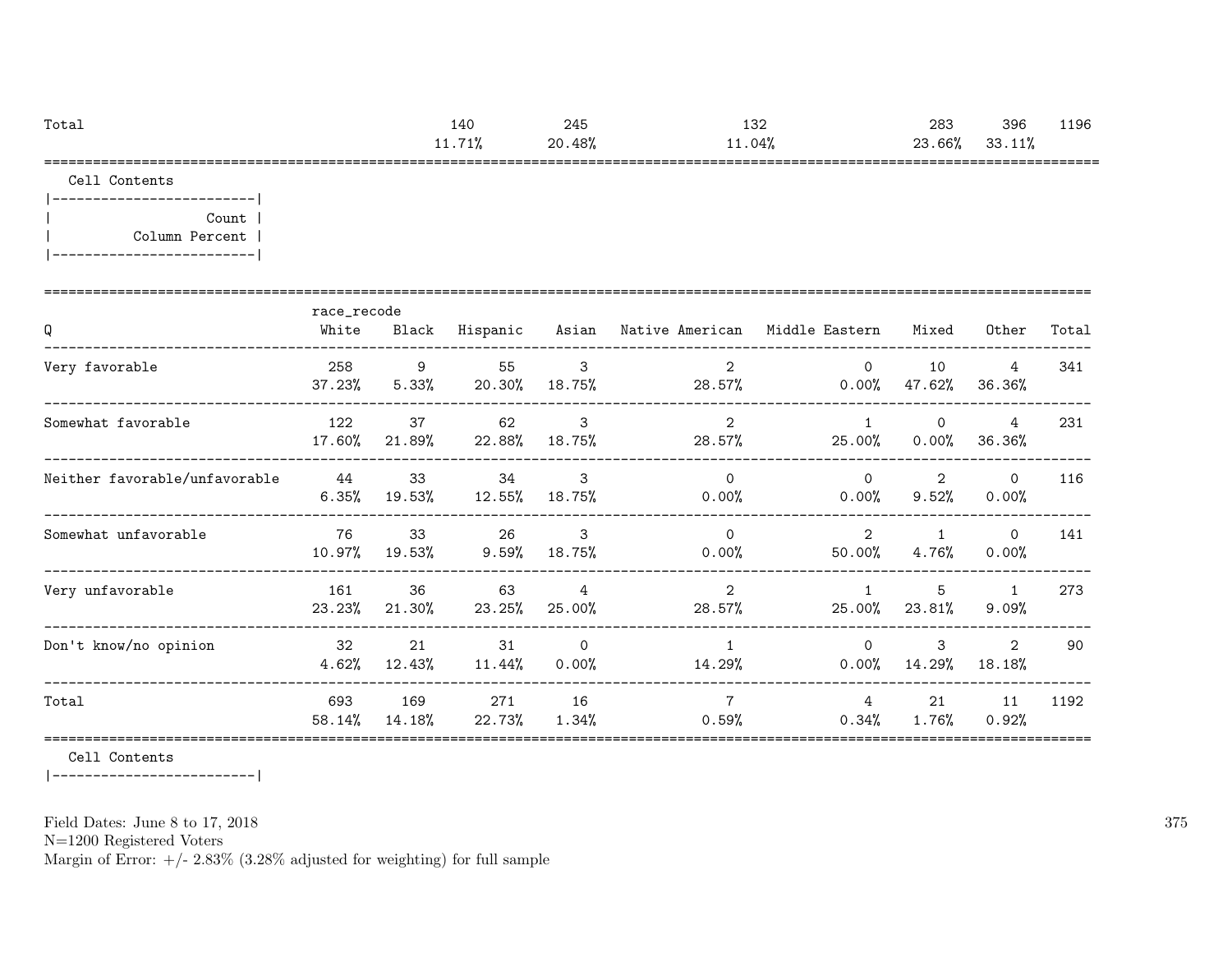|-------------------------|

| Q                             | MARITAL<br>Married | Separated                                                            | Divorced                                  | Widowed                          | Single        | Domestic Partnership      | Total |
|-------------------------------|--------------------|----------------------------------------------------------------------|-------------------------------------------|----------------------------------|---------------|---------------------------|-------|
| Very favorable                | 215<br>35.48%      | 6<br>$31.58\%$                                                       | 26                                        | 30<br>$22.81\%$ $41.67\%$        | 49<br>15.41%  | 16<br>24.62%              | 342   |
| Somewhat favorable            | 121<br>19.97%      | $\overline{1}$<br>$5.26\%$ $15.79\%$ $18.06\%$                       |                                           | 18 13                            | 59<br>18.55%  | 18<br>27.69%              | 230   |
| Neither favorable/unfavorable | 60<br>$9.90\%$     | $\overline{4}$                                                       | $21.05\%$ 6.14% 12.50% 9.12%              | 7 9                              | 29            | $7\overline{ }$<br>10.77% | 116   |
| Somewhat unfavorable          | 58<br>$9.57\%$     | $\overline{\phantom{a}}$ 2<br>$10.53\%$ $18.42\%$ $9.72\%$ $15.09\%$ | 21                                        | $\overline{7}$                   | 48            | 5<br>7.69%                | 141   |
| Very unfavorable              | 124<br>20.46%      | $5^{\circ}$<br>26.32%                                                | 36                                        | 12<br>$31.58\%$ $16.67\%$ 27.04% | 86            | 11<br>16.92%              | 274   |
| Don't know/no opinion         | 28<br>4.62%        | $\mathbf{1}$                                                         | 6<br>$5.26\%$ $5.26\%$ $1.39\%$ $14.78\%$ | $\mathbf{1}$                     | 47            | 8<br>12.31%               | 91    |
| Total                         | 606<br>50.75%      | 19<br>$1.59\%$                                                       | 114<br>$9.55\%$                           | 72<br>$6.03\%$                   | 318<br>26.63% | 65<br>5.44%               | 1194  |
| Cell Contents                 |                    |                                                                      |                                           |                                  |               |                           |       |
| Count                         |                    |                                                                      |                                           |                                  |               |                           |       |

| Column Percent | |-------------------------|

========================================================

Field Dates: June 8 to 17, 2018

N=1200 Registered Voters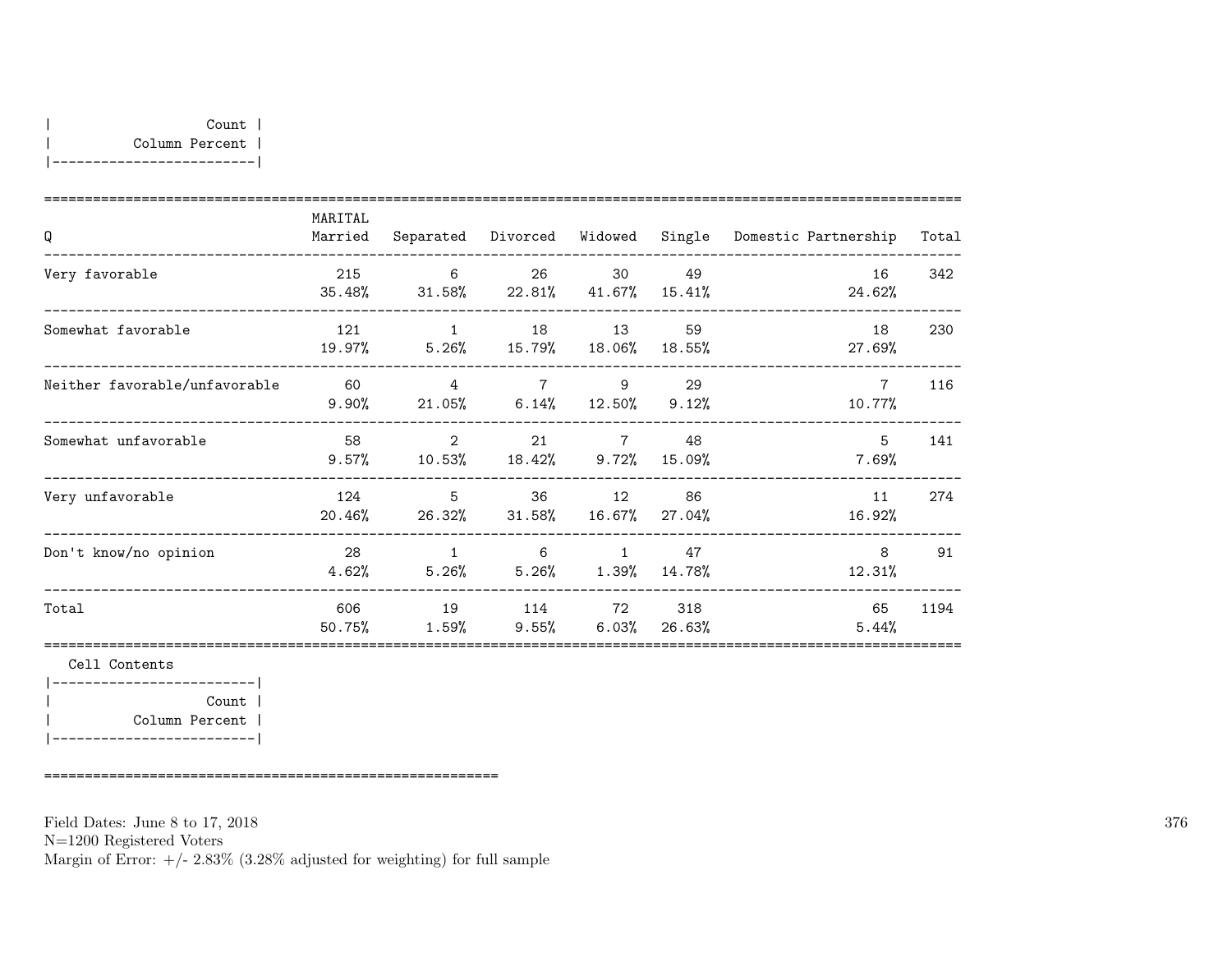| Q                                                                                                                       | gender   | Male Female Total                 |                      |       |
|-------------------------------------------------------------------------------------------------------------------------|----------|-----------------------------------|----------------------|-------|
| Very favorable                                                                                                          |          | 179 163 342<br>$31.96\%$ 25.71%   |                      |       |
| Somewhat favorable                                                                                                      |          | 115 116 231<br>20.54% 18.30%      |                      |       |
| Neither favorable/unfavorable 50 66 116                                                                                 |          | $8.93\%$ 10.41%                   |                      |       |
| Somewhat unfavorable                                                                                                    |          | 71 70 141<br>12.68% 11.04%        |                      |       |
| Very unfavorable<br>_______________                                                                                     |          | 127 147 274<br>22.68% 23.19%      |                      |       |
| Don't know/no opinion                                                                                                   |          | 18 72 90<br>$3.21\%$ 11.36%       |                      |       |
| Total                                                                                                                   |          | 560 634 1194<br>$46.9\%$ $53.1\%$ |                      |       |
| Cell Contents<br>___________________ <br>Count  <br>Column Percent  <br>_______________________<br>==================== | ======== |                                   |                      |       |
| Q<br>------------------                                                                                                 | LOCATE   |                                   | Urban Suburban Rural | Total |
| Very favorable                                                                                                          |          | 70 176 95<br>18.04% 30.88% 40.77% |                      | 341   |

N=1200 Registered Voters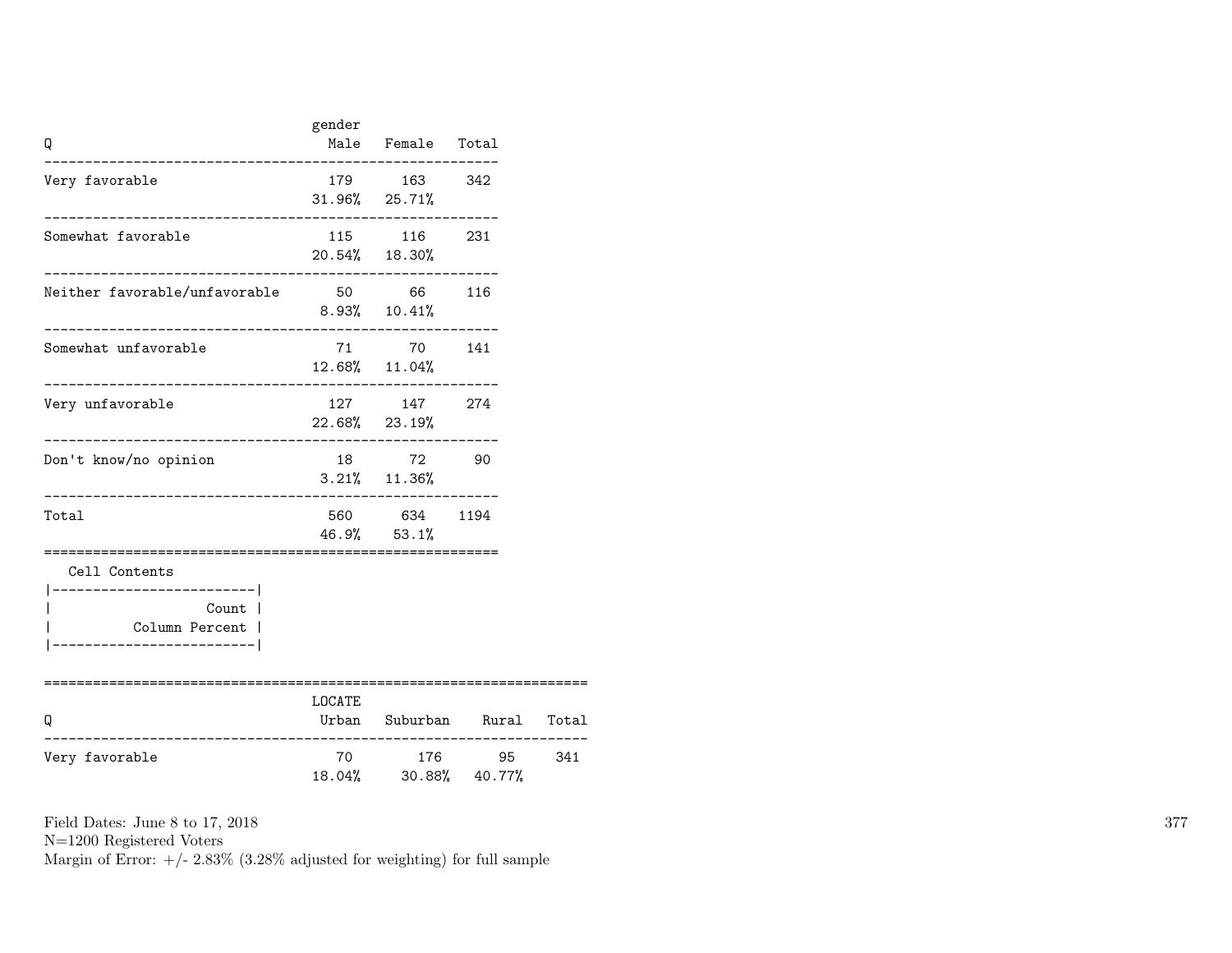| Somewhat favorable                                   | 75<br>19.33% 18.95% 20.17%        | 108                          | 47 | 230      |                               |                              |                                                                                     |       |
|------------------------------------------------------|-----------------------------------|------------------------------|----|----------|-------------------------------|------------------------------|-------------------------------------------------------------------------------------|-------|
| Neither favorable/unfavorable<br>41<br>53<br>22      | $10.57\%$ 9.30% 9.44%             |                              |    | 116      |                               |                              |                                                                                     |       |
| Somewhat unfavorable                                 | $14.43\%$ $11.75\%$ 7.73%         | 56 67 18                     |    | 141      |                               |                              |                                                                                     |       |
| --------------------------------<br>Very unfavorable | 103 135<br>26.55% 23.68% 15.02%   | ---------------------------- | 35 | 273      |                               |                              |                                                                                     |       |
| Don't know/no opinion                                | 43 31 16<br>$11.08\%$ 5.44% 6.87% |                              |    | 90       |                               |                              |                                                                                     |       |
| Total                                                | 32.58%                            | 388 570<br>47.86% 19.56%     |    | 233 1191 |                               |                              |                                                                                     |       |
| Cell Contents<br>-----------------------             |                                   |                              |    |          |                               |                              |                                                                                     |       |
| Count  <br>Column Percent                            |                                   |                              |    |          |                               |                              |                                                                                     |       |
| Q                                                    | metro                             |                              |    |          |                               |                              | Houston Area Dallas-Fort Worth Area San Antonio Area Austin Area Another Part of TX | Total |
| Very favorable                                       | $25.35\%$                         | 72                           |    | 89       | $27.13\%$ 26.55% 25.96%       | 30 <sub>2</sub><br>27        | 125<br>34.06%                                                                       | 343   |
| Somewhat favorable                                   | 23.94%                            | 68                           |    |          | $16.16\%$ $15.93\%$ $15.38\%$ | $18 \quad \text{or}$<br>16 — | 76<br>20.71%                                                                        | 231   |
| Neither favorable/unfavorable                        |                                   | 30                           |    | 31       | 11                            | $7\overline{ }$              | 37                                                                                  | 116   |

N=1200 Registered Voters

Margin of Error:  $+/- 2.83\%$  (3.28% adjusted for weighting) for full sample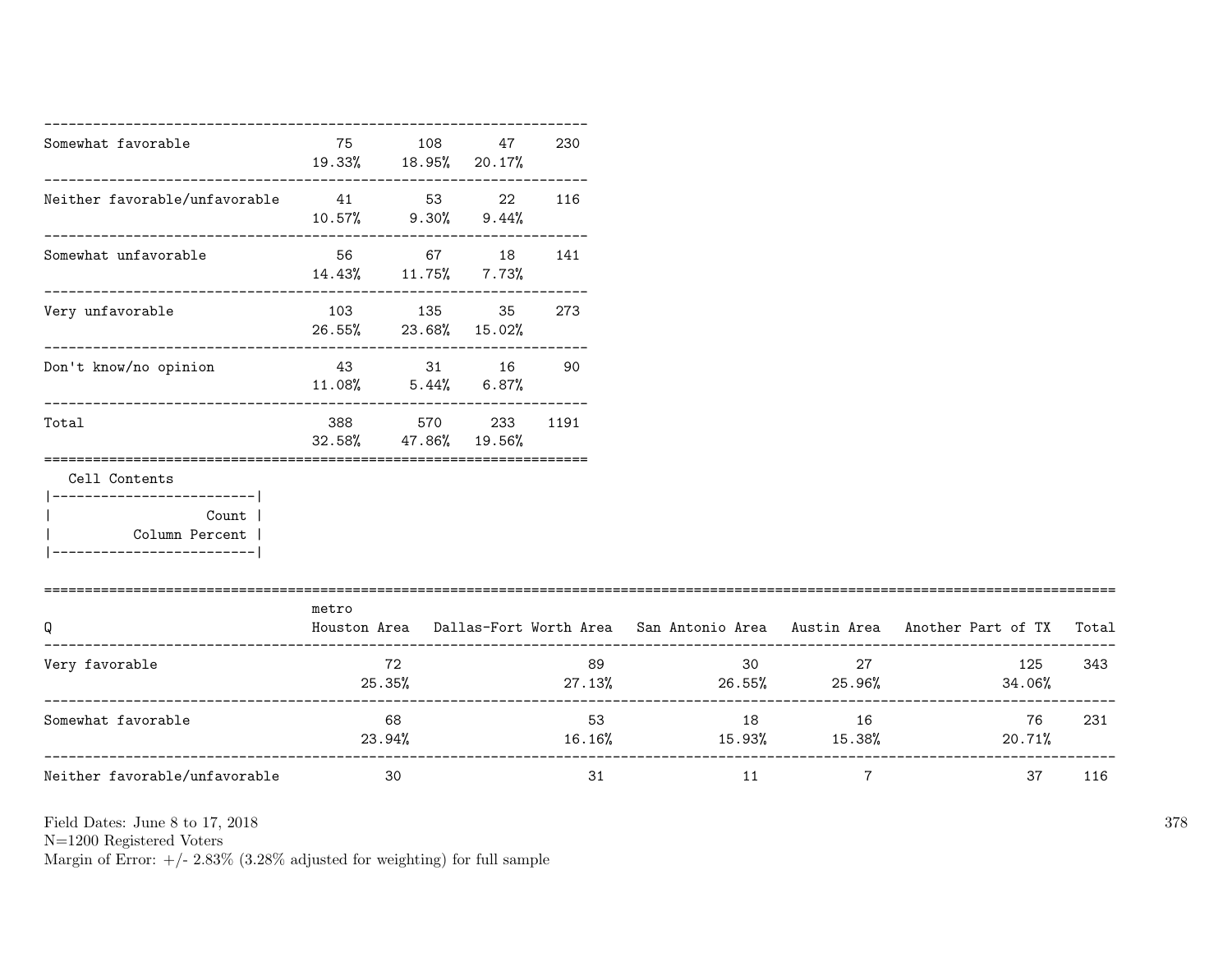| ---------------------------                                                                             |                     | 10.56%        |                     |                       |                 | $9.45\%$ $9.73\%$ 6.73% |                | 10.08%        |      |
|---------------------------------------------------------------------------------------------------------|---------------------|---------------|---------------------|-----------------------|-----------------|-------------------------|----------------|---------------|------|
| Somewhat unfavorable                                                                                    | 33<br>11.62%        |               | 48<br>14.63%        |                       | 17<br>$15.04\%$ | 12<br>11.54%            | 32<br>$8.72\%$ | 142           |      |
| Very unfavorable                                                                                        | 64<br>22.54%        |               |                     | 80<br>24.39%          |                 | 21<br>18.58%            | 38<br>36.54%   | 70<br>19.07%  | 273  |
| Don't know/no opinion                                                                                   | 17<br>5.99%         |               | 27<br>$8.23\%$      |                       | 16<br>14.16%    | $\overline{4}$<br>3.85% | 27<br>$7.36\%$ | 91            |      |
| Total                                                                                                   |                     | 284<br>23.75% |                     | 27.42%                | 328             | 113<br>9.45%            | 104<br>8.70%   | 367<br>30.69% | 1196 |
| Cell Contents<br> ------------------------ <br>Count  <br>  Column Percent<br> ------------------------ |                     |               |                     |                       |                 |                         |                |               |      |
| Q                                                                                                       | AGEG<br>18-29       |               | $30-44$ $45-64$ 65+ |                       | Total           |                         |                |               |      |
| Very favorable                                                                                          | 31<br>16.76% 16.18% | 50            | 136 124<br>31.85%   | 45.59%                | 341             |                         |                |               |      |
| Somewhat favorable                                                                                      | 44<br>23.78%        | 63<br>20.39%  | 87<br>20.37%        | 36<br>13.24%          | 230             |                         |                |               |      |
| _________________________________                                                                       | 14.05% 10.36%       | 32            | 38<br>8.90%         | 20<br>$7.35\%$        | 116             |                         |                |               |      |
| Somewhat unfavorable                                                                                    | 31                  | 16.76% 14.56% | $9.84\%$            | 45 42 24 142<br>8.82% |                 |                         |                |               |      |
|                                                                                                         |                     |               |                     |                       |                 |                         |                |               |      |

Field Dates: June 8 to 17,  $2018\,$ 

N=1200 Registered Voters<br>Margin of Error:  $+/- 2.83\%$  (3.28% adjusted for weighting) for full sample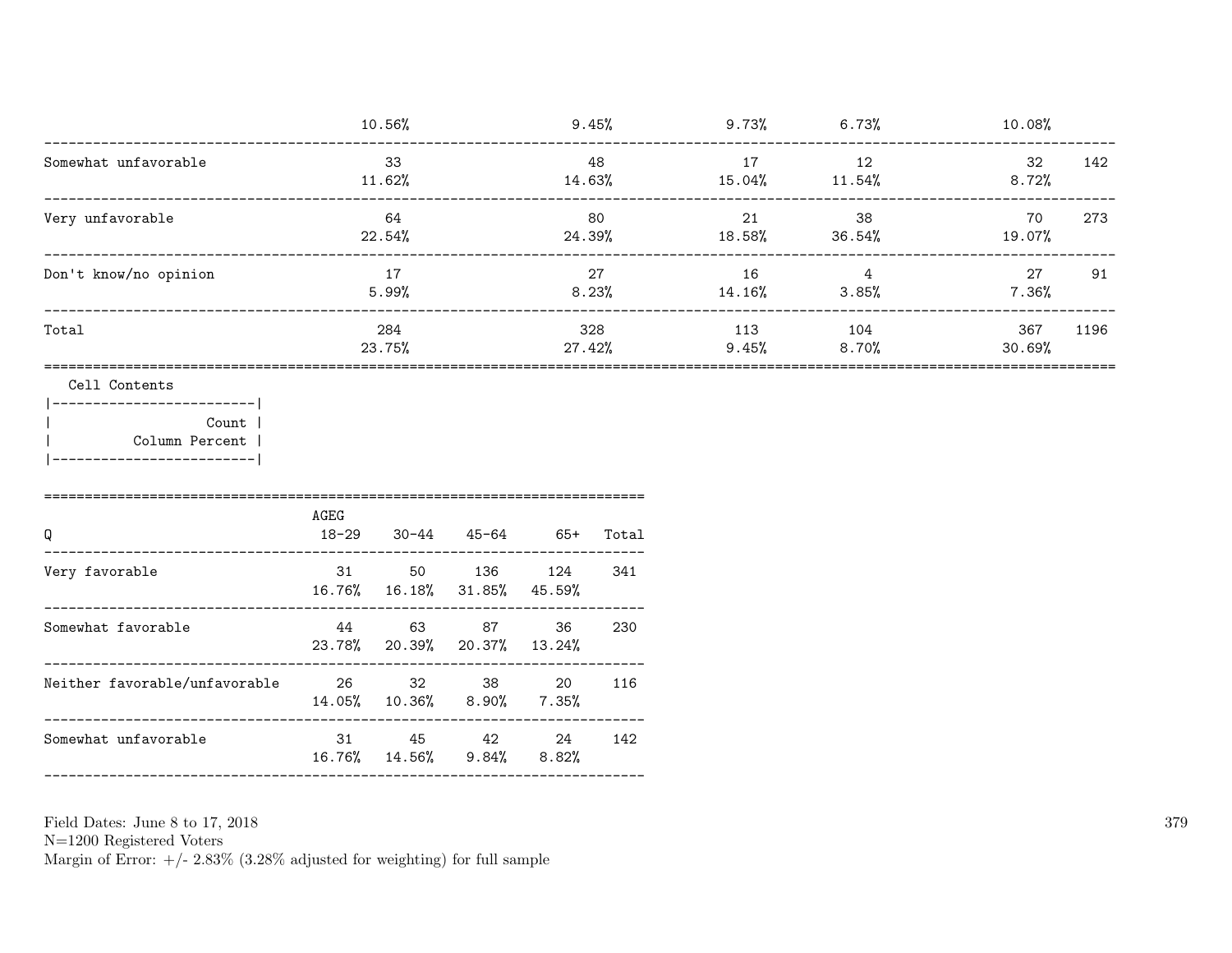| Very unfavorable      | 28  | 74<br>15.14% 23.95% 25.53% 23.16%    | 109  | 63          | 274  |
|-----------------------|-----|--------------------------------------|------|-------------|------|
| Don't know/no opinion | 25  | 45<br>$13.51\%$ $14.56\%$ $3.51\%$   | - 15 | -5<br>1.84% | 90   |
| Total                 | 185 | - 309<br>15.51% 25.90% 35.79% 22.80% | 427  | 272         | 1193 |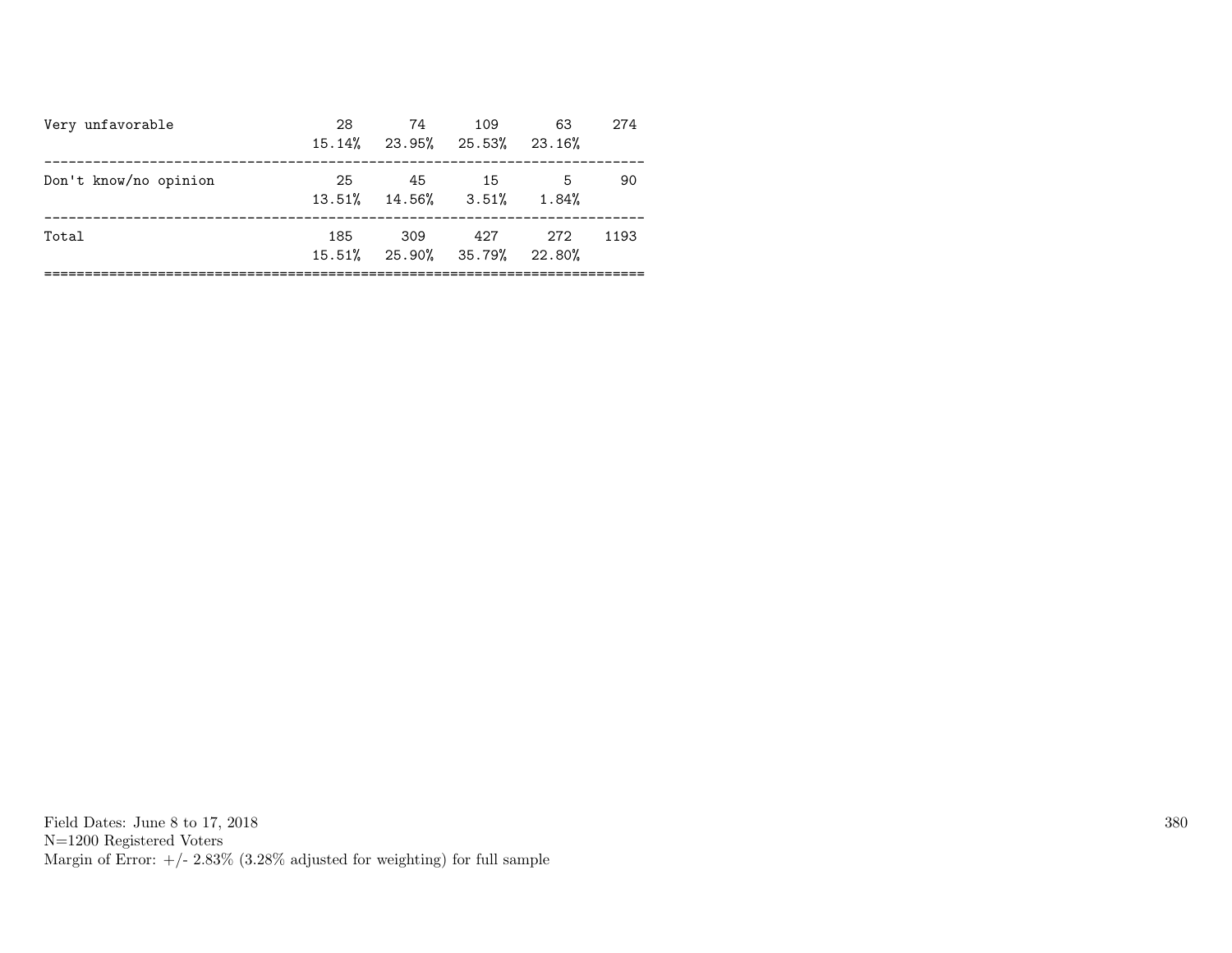# Q25. Lupe Valdez Favorability

Cell Contents

|-------------------------| | Count | | Column Percent | |-------------------------|

| Q                             | LIBCON7                 |                         |                         |                |              |                           | Extremely lib. Somewhat lib. Lean lib. Moderate Lean con. Somewhat con. Extremely con. | Total |
|-------------------------------|-------------------------|-------------------------|-------------------------|----------------|--------------|---------------------------|----------------------------------------------------------------------------------------|-------|
| Very favorable                | 51<br>44.74%            | 33<br>$22.15\%$ 17.78%  | 16                      | 25<br>$8.36\%$ | 3<br>2.86%   | $\mathcal{B}$<br>$1.40\%$ | 12<br>5.80%                                                                            | 143   |
| Somewhat favorable            | 39<br>34.21%            | 59<br>39.60%            | 33<br>36.67%            | 53<br>17.73%   | 14<br>13.33% | 11<br>5.12%               | 4<br>$1.93\%$                                                                          | 213   |
| Neither favorable/unfavorable | 9<br>7.89%              | 34<br>22.82%            | 21<br>$23.33\%$         | 72<br>24.08%   | 26<br>24.76% | 35<br>16.28%              | 29<br>14.01%                                                                           | 226   |
| Somewhat unfavorable          | 3<br>2.63%              | $\overline{4}$<br>2.68% | $\mathbf{3}$<br>3.33%   | 20<br>6.69%    | 18<br>17.14% | 25<br>11.63%              | 24<br>11.59%                                                                           | 97    |
| Very unfavorable              | $\overline{2}$<br>1.75% | $\Omega$<br>$0.00\%$    | $\overline{7}$<br>7.78% | 25<br>$8.36\%$ | 12<br>11.43% | 64<br>29.77%              | 90<br>43.48%                                                                           | 200   |
| Don't know/no opinion         | 10<br>$8.77\%$          | 19<br>12.75%            | 10<br>11.11%            | 104<br>34.78%  | 32<br>30.48% | 77<br>35.81%              | 48<br>23.19%                                                                           | 300   |
| Total                         | 114<br>9.67%            | 149<br>12.64%           | 90<br>7.63%             | 299<br>25.36%  | 105<br>8.91% | 215<br>18.24%             | 207<br>17.56%                                                                          | 1179  |

Cell Contents

|-------------------------|

| Count |

Field Dates: June 8 to 17, 2018

N=1200 Registered Voters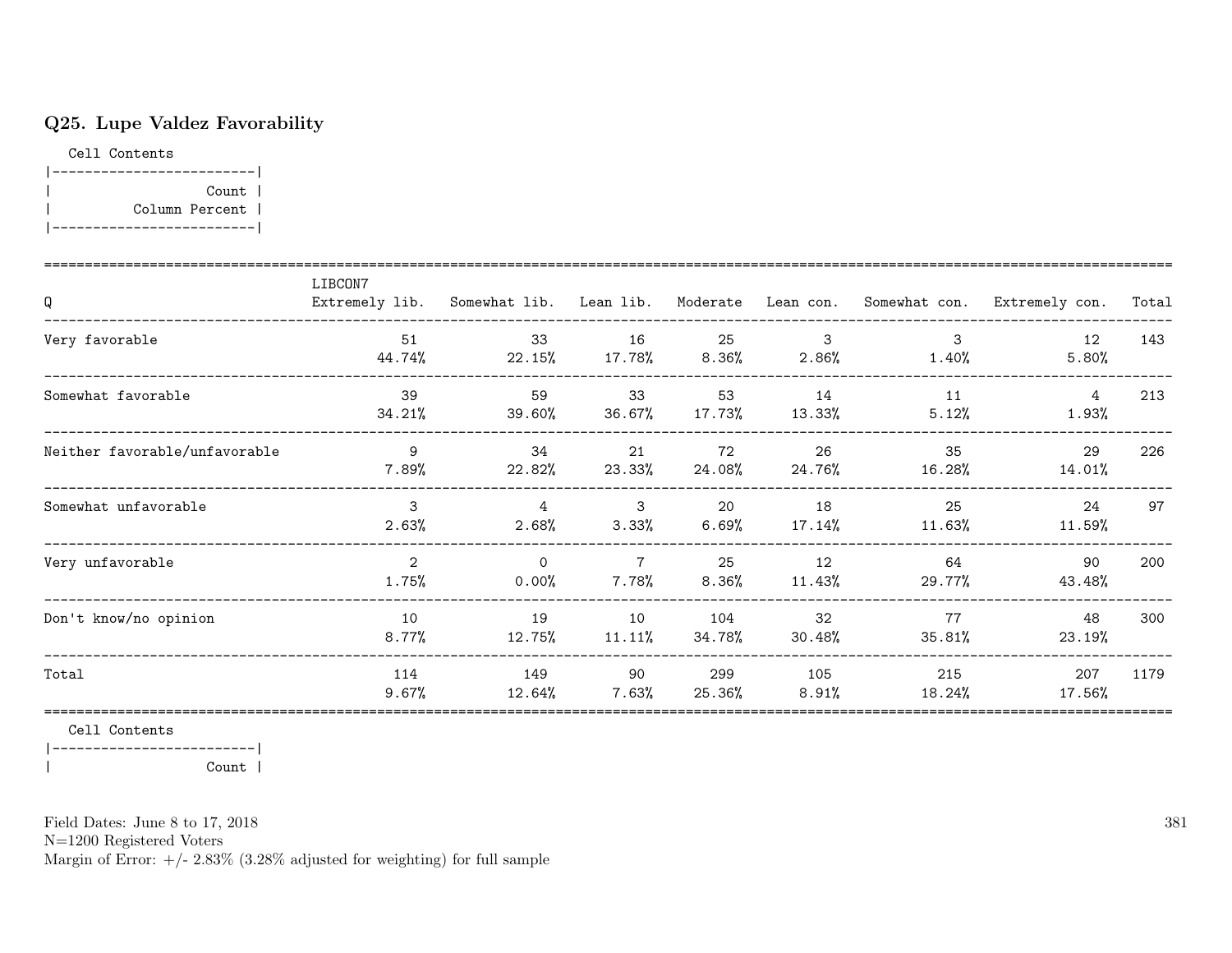|-------------------------|

| Q                                                                        | IDEOL |          | Liberals Moderates Conservatives   | Total  |
|--------------------------------------------------------------------------|-------|----------|------------------------------------|--------|
| Very favorable                                                           |       | 99 25    | 27.97% 8.36% 3.42%                 | 18 142 |
| Somewhat favorable                                                       | 131   | 53       | 29<br>37.01% 17.73% 5.50%          | 213    |
| Neither favorable/unfavorable<br>________________ <b>_______________</b> | 64    | 72       | 90<br>$18.08\%$ 24.08% 17.08%      | 226    |
| Somewhat unfavorable                                                     | 10    | 20       | 67<br>$2.82\%$ 6.69% 12.71%        | 97     |
| Very unfavorable                                                         | 10    | 25       | 166<br>$2.82\%$ $8.36\%$ $31.50\%$ | 201    |
| Don't know/no opinion                                                    |       | 40   104 | 157<br>$11.30\%$ $34.78\%$ 29.79%  | 301    |
| Total                                                                    |       | 354 299  | 527<br>$30.00\%$ 25.34% 44.66%     | 1180   |
| Cell Contents<br>------------------------                                |       |          |                                    |        |
| Count l                                                                  |       |          |                                    |        |
| Column Percent                                                           |       |          |                                    |        |

|-------------------------|

=========================================================================================================

PID7

Field Dates: June 8 to 17, 2018 N=1200 Registered Voters Margin of Error:  $+/- 2.83\%$  (3.28% adjusted for weighting) for full sample 382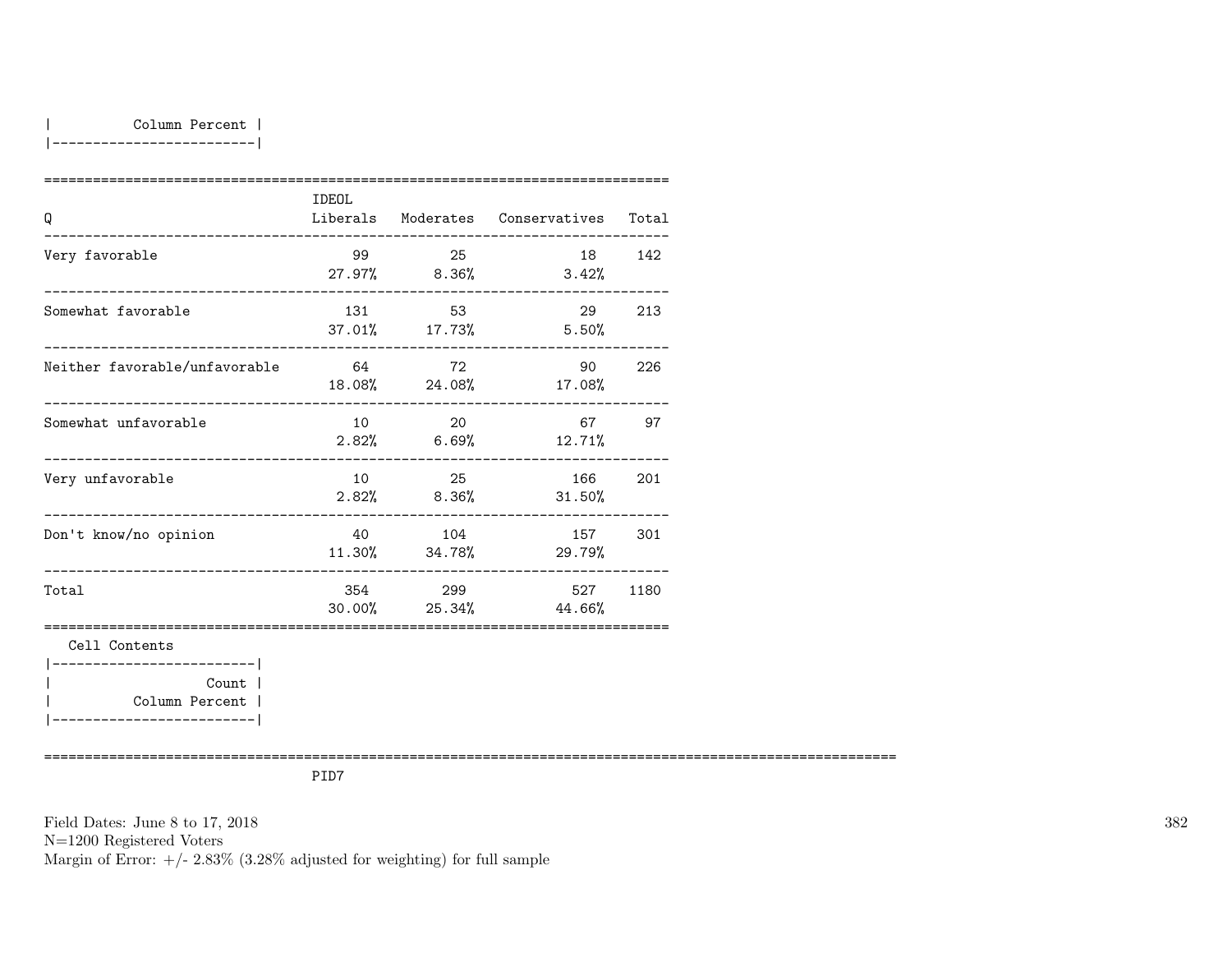| Q                                                                      |               |  | StrDem WeakDem LeanDem Ind LeanRep WeakRep                                                           |     |       | StrRep          | Total |
|------------------------------------------------------------------------|---------------|--|------------------------------------------------------------------------------------------------------|-----|-------|-----------------|-------|
| Very favorable<br>------ <b>----------------------------</b> --        |               |  | 73 15 35 8 1 1<br>$30.04\%$ $12.82\%$ $25.36\%$ $6.96\%$ $0.72\%$ $0.71\%$ $2.88\%$                  |     |       | $7\overline{ }$ | 140   |
| Somewhat favorable                                                     |               |  | 94 49 35 9 1 15<br>38.68% 41.88% 25.36% 7.83% 0.72% 10.64% 3.29%                                     |     |       | 8               | 211   |
| Neither favorable/unfavorable<br>29 25 39 33                           |               |  | $11.93\%$ 21.37% 28.26% 28.70% 16.55% 22.70% 13.58%                                                  |     | 23 32 | 33              | 214   |
| Somewhat unfavorable                                                   |               |  | 12 2 5 8 21 19 27 94<br>$4.94\%$ $1.71\%$ $3.62\%$ $6.96\%$ $15.11\%$ $13.48\%$ $11.11\%$            |     |       |                 |       |
| Very unfavorable                                                       |               |  | $1 \t 4 \t 3 \t 25$<br>$0.41\%$ $3.42\%$ $2.17\%$ $21.74\%$ $37.41\%$ $14.18\%$ $37.86\%$            |     | 52 20 | 92              | 197   |
| Don't know/no opinion                                                  |               |  | 34 22 21 32 41 54<br>13.99% 18.80% 15.22% 27.83% 29.50% 38.30% 31.28%                                |     |       | 76              | 280   |
| Total                                                                  |               |  | 243 117 138 115 139 141 243<br>$21.39\%$ $10.30\%$ $12.15\%$ $10.12\%$ $12.24\%$ $12.41\%$ $21.39\%$ |     |       |                 | 1136  |
| Cell Contents<br>Count  <br>Column Percent<br>------------------------ |               |  |                                                                                                      |     |       |                 |       |
| -----------------------------------<br>Q                               | PID3          |  | Democrats Independents Republicans Total                                                             |     |       |                 |       |
| Very favorable                                                         | 123<br>24.70% |  | 8 10<br>$6.96\%$ 1.91%                                                                               | 141 |       |                 |       |

N=1200 Registered Voters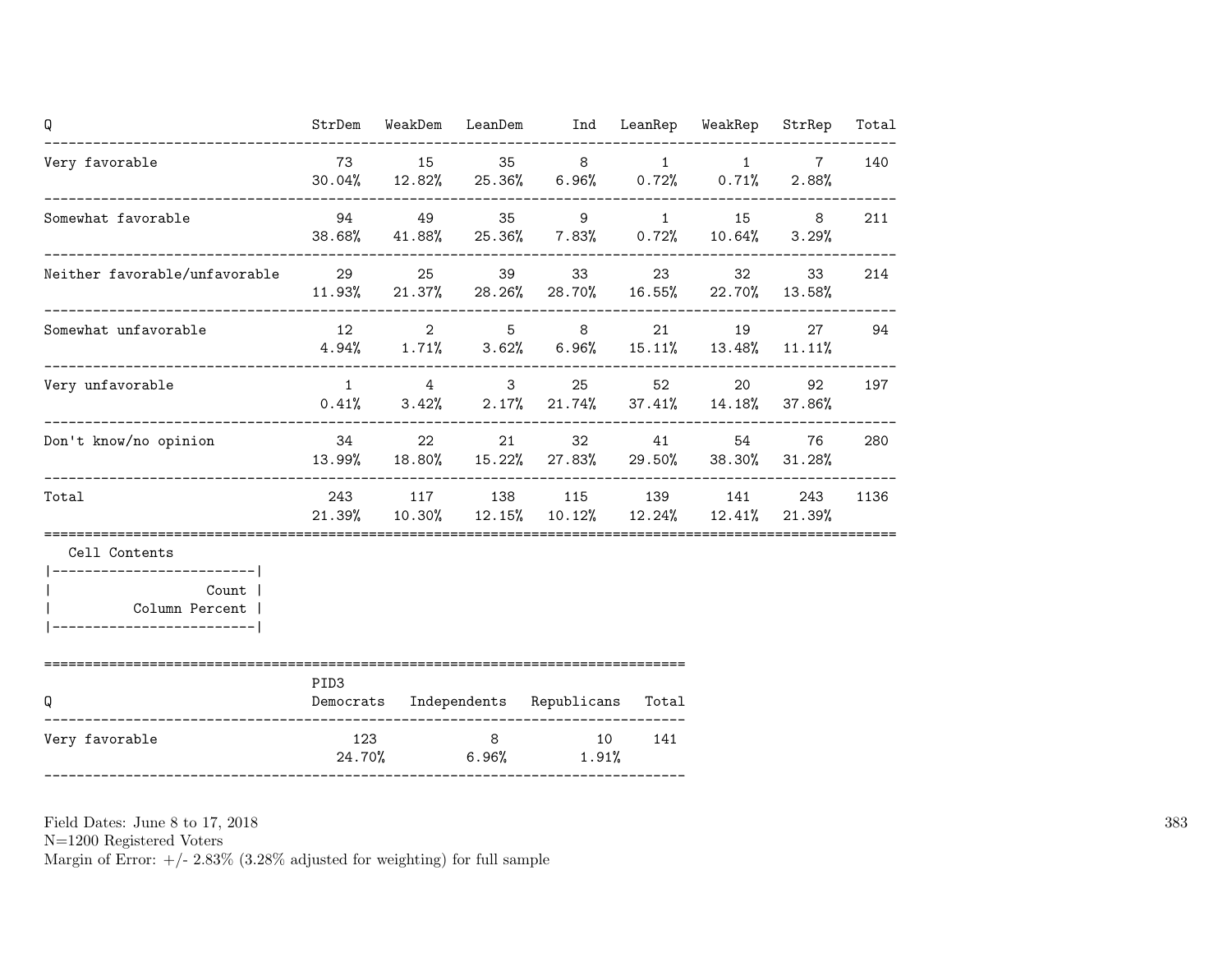| Somewhat favorable                                                                                  | 178<br>35.74%   | 9             | 24<br>$7.83\%$ 4.58%                     | 211          |                                                                          |                            |       |
|-----------------------------------------------------------------------------------------------------|-----------------|---------------|------------------------------------------|--------------|--------------------------------------------------------------------------|----------------------------|-------|
| Neither favorable/unfavorable                                                                       | 94<br>$18.88\%$ | 33            | 88<br>$28.70\%$ 16.79%                   | 215          |                                                                          |                            |       |
| Somewhat unfavorable                                                                                | 18              | $8 - 8$       | 67<br>$3.61\%$ 6.96% 12.79%              | 93           |                                                                          |                            |       |
| Very unfavorable                                                                                    | $8\overline{)}$ |               | 25<br>164<br>$1.61\%$ 21.74% 31.30%      | 197          |                                                                          |                            |       |
| Don't know/no opinion                                                                               |                 |               | 77 32 171<br>$15.46\%$ 27.83% 32.63%     | 280          |                                                                          |                            |       |
| Total<br>==================================                                                         |                 |               | 498 115 524 1137<br>43.80% 10.11% 46.09% |              |                                                                          |                            |       |
| Cell Contents<br>---------------------- <br>Count<br>  Column Percent<br>__________________________ |                 |               |                                          |              |                                                                          |                            |       |
| Q                                                                                                   | Q20A            |               |                                          |              | Democratic candidate Republican candidate Tea Party candidate Don't know |                            | Total |
| Very favorable                                                                                      |                 | 129<br>26.54% |                                          | 11           | $3.45\%$ 0.62% 0.92%                                                     | $2^{\circ}$<br>$\mathbf 1$ | 143   |
| Somewhat favorable                                                                                  |                 | 176           |                                          | 26           | $36.21\%$ $8.15\%$ $1.24\%$ $4.59\%$                                     | $\overline{2}$<br>10       | 214   |
| Neither favorable/unfavorable                                                                       |                 | 88<br>18.11%  |                                          | 62<br>19.44% | 18.01%                                                                   | 46<br>21.10%               | 225   |

N=1200 Registered Voters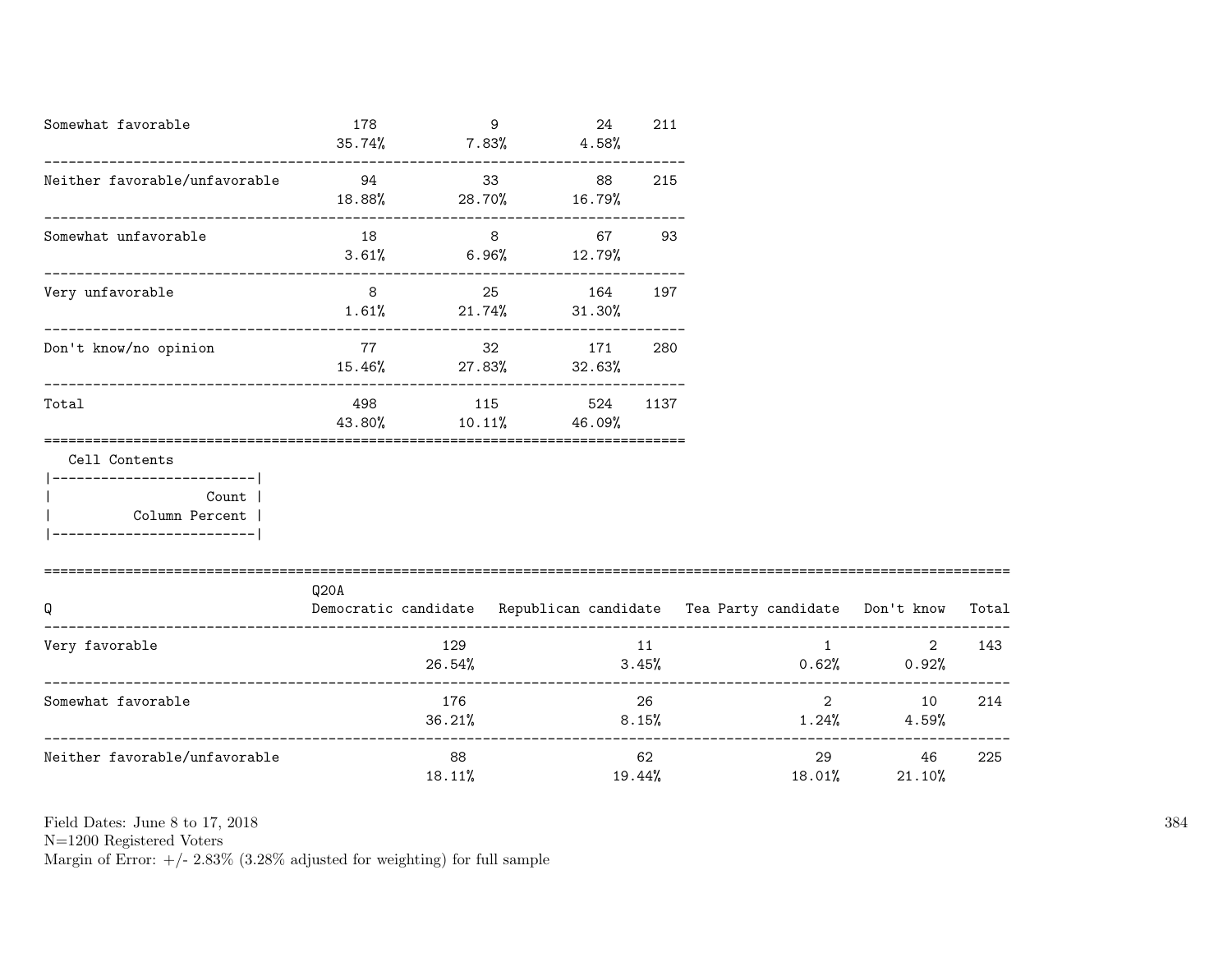| Somewhat unfavorable  | 18<br>3.70%   | 32<br>10.03%  | 25<br>15.53%  | 21<br>9.63%   | 96   |
|-----------------------|---------------|---------------|---------------|---------------|------|
| Very unfavorable      | 10<br>2.06%   | 88<br>27.59%  | 64<br>39.75%  | 42<br>19.27%  | 204  |
| Don't know/no opinion | 65<br>13.37%  | 100<br>31.35% | 40<br>24.84%  | 97<br>44.50%  | 302  |
| Total                 | 486<br>41.05% | 319<br>26.94% | 161<br>13.60% | 218<br>18.41% | 1184 |

#### Cell Contents

|  | Count 1        |
|--|----------------|
|  | Column Percent |
|  |                |

| Q                             | educ<br>No HS            | High school graduate | Some college 2-year |              | 4-year          | Post-grad    | Total |
|-------------------------------|--------------------------|----------------------|---------------------|--------------|-----------------|--------------|-------|
| Very favorable                | $\Omega$<br>0.00%        | 45<br>15.31%         | 37<br>13.55%        | 11<br>9.24%  | 28<br>9.36%     | 21<br>15.44% | 142   |
| Somewhat favorable            | $\overline{7}$<br>10.94% | 40<br>13.61%         | 42<br>15.38%        | 26<br>21.85% | 63<br>$21.07\%$ | 36<br>26.47% | 214   |
| Neither favorable/unfavorable | 20<br>31.25%             | 64<br>21.77%         | 45<br>16.48%        | 18<br>15.13% | 57<br>19.06%    | 23<br>16.91% | 227   |
| Somewhat unfavorable          | 6<br>$9.38\%$            | 18<br>6.12%          | 25<br>9.16%         | 5.88%        | 32<br>10.70%    | 8<br>5.88%   | 96    |
| Very unfavorable              | 5                        | 54                   | 38                  | 23           | 60              | 24           | 204   |

Field Dates: June 8 to 17, 2018

 ${\rm N}{=}1200$  Registered Voters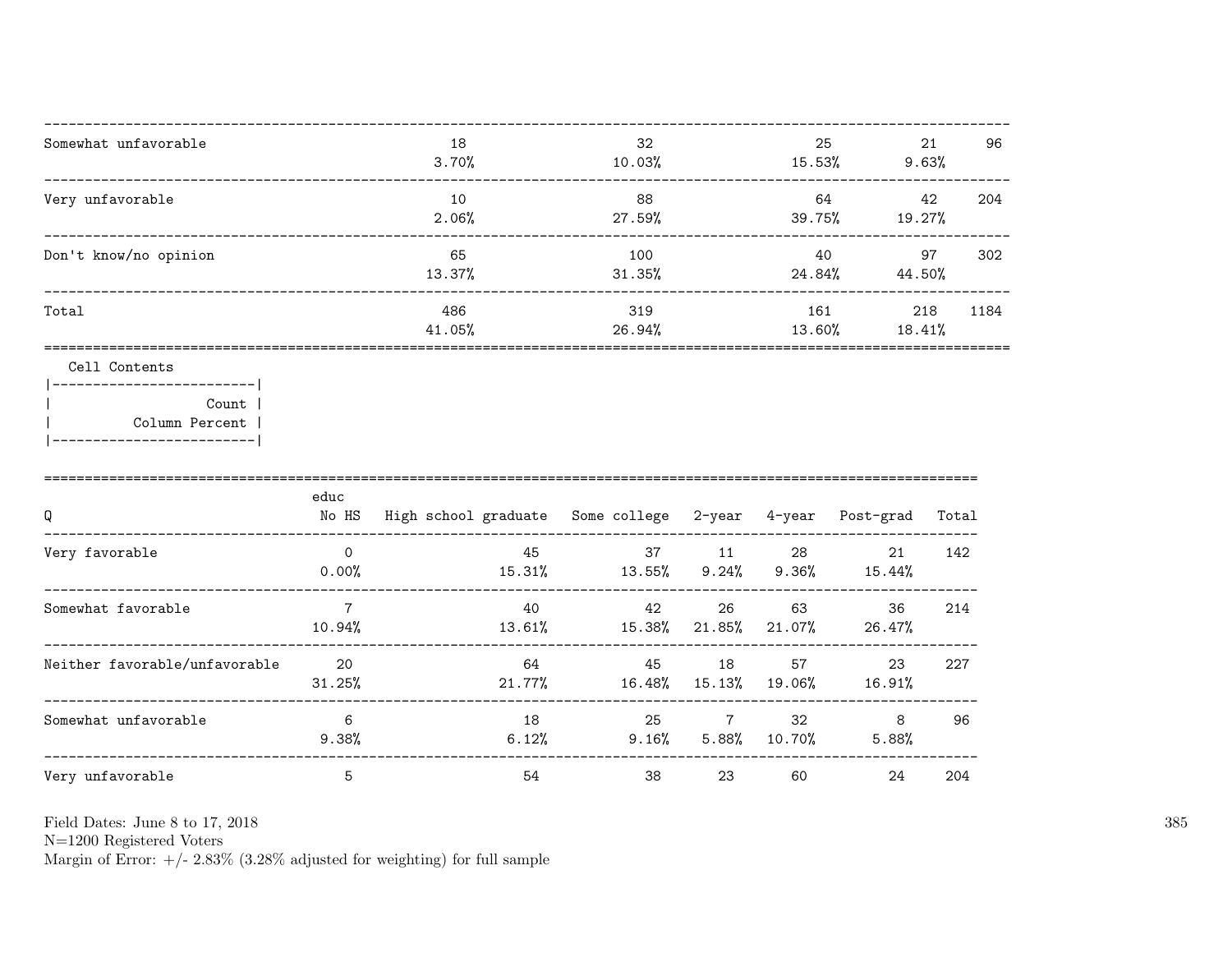|                                                                                         | 7.81%                                                                                             | 18.37% 13.92% 19.33% 20.07% 17.65%                     |    |              |                 |          |                |                         |       |
|-----------------------------------------------------------------------------------------|---------------------------------------------------------------------------------------------------|--------------------------------------------------------|----|--------------|-----------------|----------|----------------|-------------------------|-------|
| Don't know/no opinion                                                                   | 26<br>40.62%                                                                                      | 73<br>$24.83\%$ 31.50% 28.57% 19.73% 17.65%            | 86 | 34           |                 | 24       | 302            |                         |       |
| Total                                                                                   | 64<br>5.40%                                                                                       | 294<br>24.81% 23.04% 10.04% 25.23% 11.48%              |    | 273 119      | 299             | 136 1185 |                |                         |       |
| Cell Contents                                                                           |                                                                                                   |                                                        |    |              |                 |          |                |                         |       |
| ------------------------- <br>Count  <br>Column Percent  <br> ------------------------- |                                                                                                   |                                                        |    |              |                 |          |                |                         |       |
| Q                                                                                       | <b>ATTEND</b><br>More than once a week Once a week A few times a month Once or twice a year Never |                                                        |    |              |                 |          | ______________ |                         | Total |
| Very favorable                                                                          | 19                                                                                                | 26<br>$13.57\%$ $10.53\%$ $5.30\%$ $10.22\%$ $15.86\%$ |    |              | $7\overline{ }$ |          | 28             | 62                      | 142   |
| Somewhat favorable                                                                      | 19                                                                                                | 35<br>$13.57\%$ 14.17% 23.48% 18.61% 20.46%            |    |              | 31              |          | 51 7           | 80                      | 216   |
| Neither favorable/unfavorable                                                           |                                                                                                   | 24<br>48<br>$17.14\%$ 19.43% 26.52% 18.61% 17.65%      |    |              | 35              |          | 51             | 69                      | 227   |
| Somewhat unfavorable                                                                    | 10                                                                                                | 20<br>$7.14\%$ 8.10%                                   |    | 13<br>9.85%  |                 |          | 24             | 28<br>$8.76\%$ $7.16\%$ | 95    |
| Very unfavorable                                                                        | 28<br>$20.00\%$                                                                                   | 50<br>20.24%                                           |    | 19<br>14.39% |                 |          | 53             | 53<br>19.34% 13.55%     | 203   |
| Don't know/no opinion                                                                   | 40                                                                                                | 68<br>28.57% 27.53%                                    |    |              | 27<br>20.45%    |          | 67             | 99<br>24.45% 25.32%     | 301   |

N=1200 Registered Voters<br>Margin of Error:  $+/- 2.83\%$  (3.28% adjusted for weighting) for full sample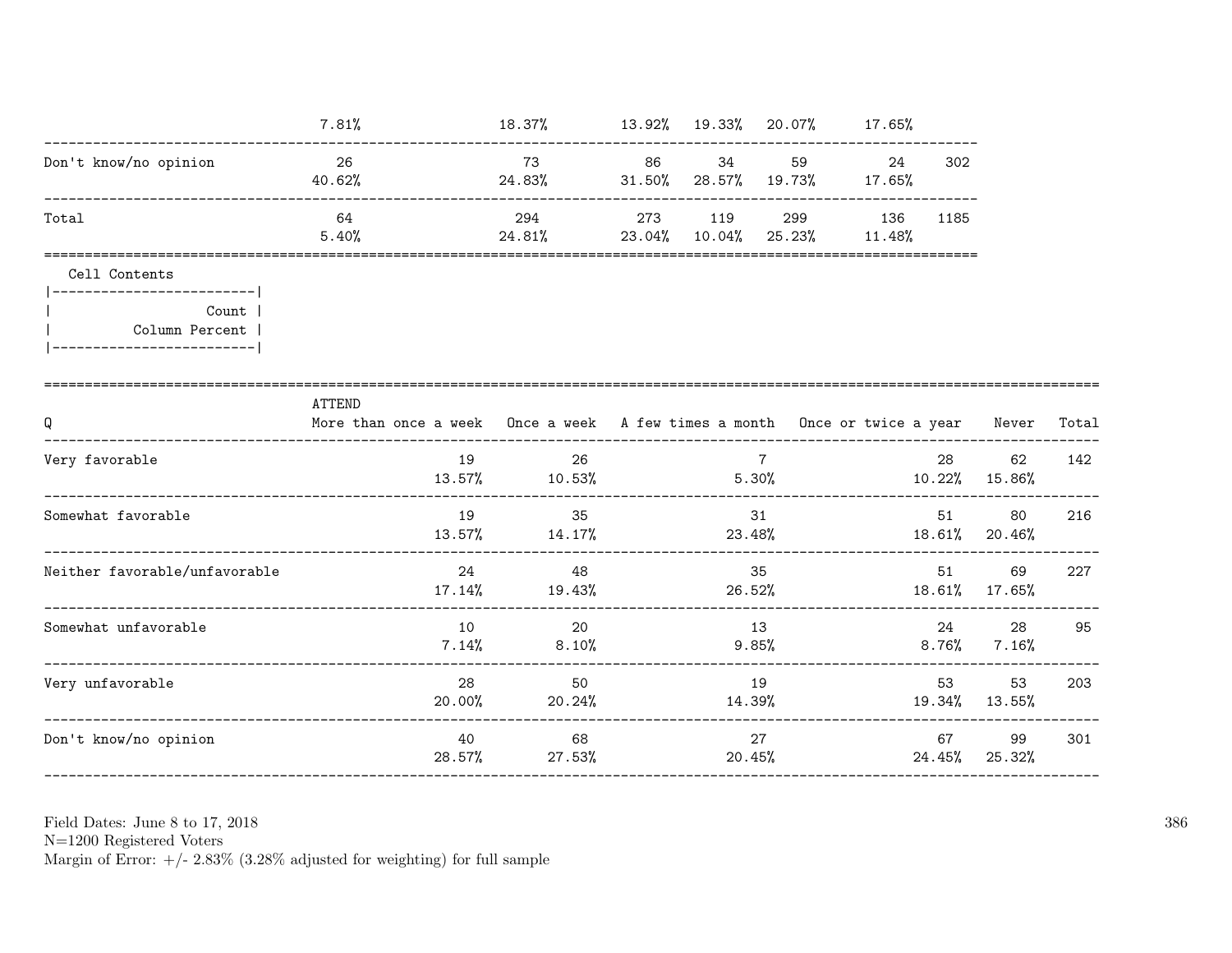| Total | 140   | 247    | 132    | 274    | 39 <sup>2</sup> | 1184 |
|-------|-------|--------|--------|--------|-----------------|------|
|       | 1.82% | 20.86% | 11.15% | 23.14% | 33.02%          |      |
|       |       |        |        |        |                 |      |

Cell Contents

|-------------------------| | Count | | Column Percent | |-------------------------|

| Q                             | race_recode<br>White | Black                   | Hispanic       |                            | Asian – Native American – Middle Eastern |                          | Mixed                    | Other                    | Total |
|-------------------------------|----------------------|-------------------------|----------------|----------------------------|------------------------------------------|--------------------------|--------------------------|--------------------------|-------|
| Very favorable                | 62<br>8.96%          | 38<br>23.46%            | 39<br>14.34%   | 1<br>$6.67\%$              | 14.29%                                   | 16.67%                   | 2<br>$9.52\%$            | $\Omega$<br>0.00%        | 144   |
| Somewhat favorable            | 113<br>16.33%        | 40<br>24.69%            | 53<br>19.49%   | 2<br>13.33%                | $\Omega$<br>$0.00\%$                     | 1<br>16.67%              | 4<br>19.05%              | $\overline{2}$<br>18.18% | 215   |
| Neither favorable/unfavorable | 121<br>17.49%        | 27<br>16.67%            | 72<br>26.47%   | 3<br>20.00%                | $\Omega$<br>$0.00\%$                     | $2^{\circ}$<br>33.33%    | $\mathbf{1}$<br>$4.76\%$ | $\mathbf{1}$<br>9.09%    | 227   |
| Somewhat unfavorable          | 72<br>10.40%         | 8<br>4.94%              | 15<br>$5.51\%$ | $\Omega$<br>$0.00\%$       | $\Omega$<br>$0.00\%$                     | $\Omega$<br>$0.00\%$     | $\Omega$<br>$0.00\%$     | $\mathbf{1}$<br>9.09%    | 96    |
| Very unfavorable              | 151<br>21.82%        | $\overline{4}$<br>2.47% | 34<br>12.50%   | $\overline{1}$<br>$6.67\%$ | 5<br>71.43%                              | $\overline{1}$<br>16.67% | 4<br>19.05%              | 2<br>18.18%              | 202   |
| Don't know/no opinion         | 173<br>25.00%        | 45<br>27.78%            | 59<br>21.69%   | 8<br>53.33%                | $\mathbf{1}$<br>14.29%                   | $\mathbf{1}$<br>16.67%   | 10<br>47.62%             | 5<br>45.45%              | 302   |
| Total                         | 692<br>58.35%        | 162<br>13.66%           | 272<br>22.93%  | 15<br>$1.26\%$             | $\overline{7}$<br>0.59%                  | 6<br>0.51%               | 21<br>1.77%              | 11<br>0.93%              | 1186  |

Cell Contents

|-------------------------|

Field Dates: June 8 to 17, 2018

N=1200 Registered Voters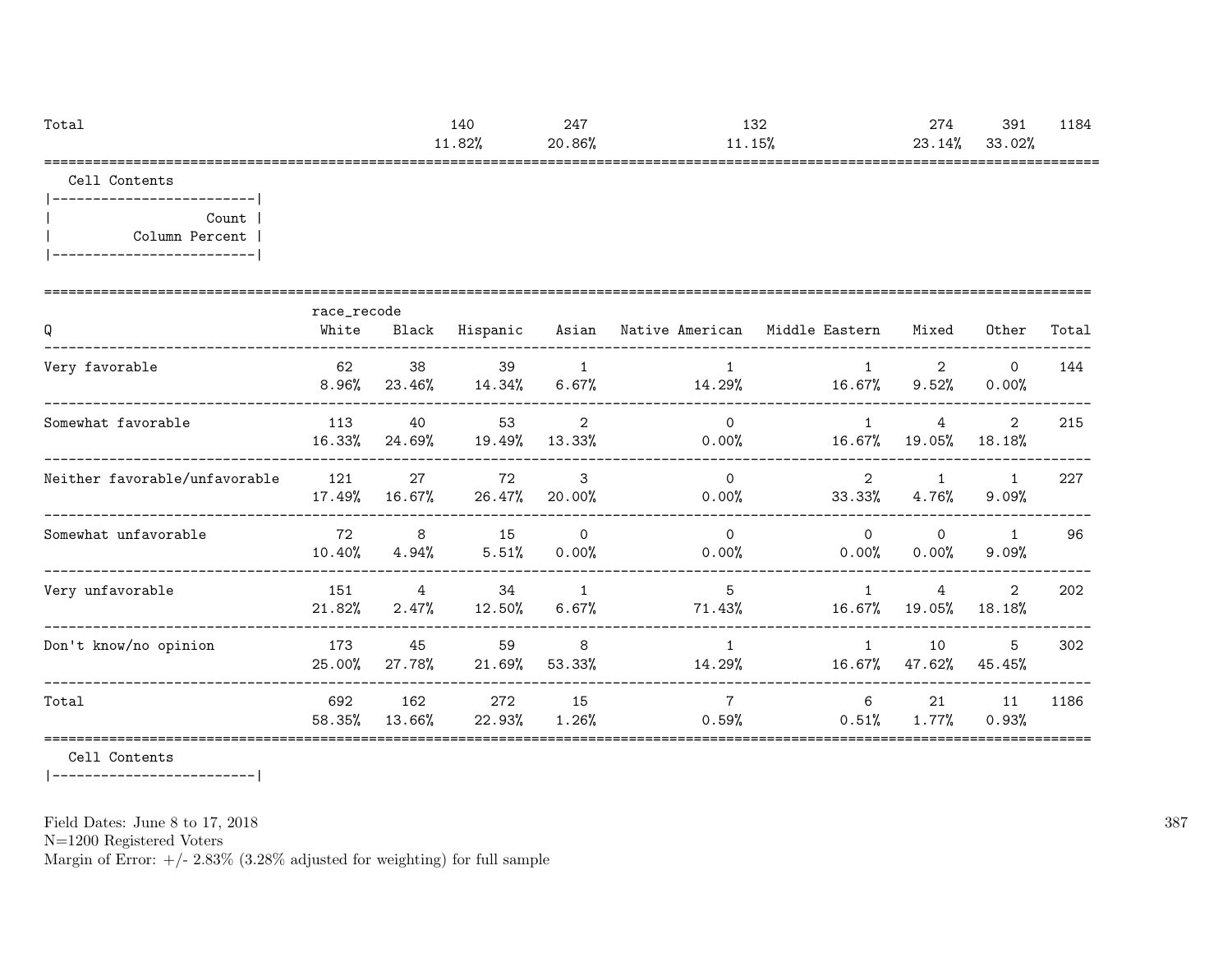|-------------------------|

| Q                             | MARITAL<br>Married |                                                       | Separated Divorced |                | Widowed Single | Domestic Partnership | Total |
|-------------------------------|--------------------|-------------------------------------------------------|--------------------|----------------|----------------|----------------------|-------|
| Very favorable                | 56<br>9.24%        | $\mathcal{B}$<br>18.75% 17.70% 12.50%                 | 20                 | $\overline{9}$ | 50<br>15.82%   | 5<br>8.47%           | 143   |
| Somewhat favorable            | 105<br>17.33%      | $\overline{1}$<br>$6.25\%$ 20.35% 18.06%              |                    | 23 13          | 60<br>18.99%   | 12<br>20.34%         | 214   |
| Neither favorable/unfavorable | 120<br>19.80%      | $5^{\circ}$<br>$31.25\%$ $14.16\%$ $16.67\%$          |                    | 16 12          | 62<br>19.62%   | 11<br>18.64%         | 226   |
| Somewhat unfavorable          | 63<br>10.40%       | $\overline{1}$<br>$6.25\%$ $6.19\%$ $6.94\%$ $4.75\%$ |                    | 7 5            | 15             | 6<br>10.17%          | 97    |
| Very unfavorable              | 122<br>20.13%      | $\overline{4}$<br>25.00% 20.35% 19.44%                | 23                 | 14             | 33<br>10.44%   | 8<br>13.56%          | 204   |
| Don't know/no opinion         | 140<br>23.10%      | 2<br>$12.50\%$                                        | 24<br>$21.24\%$    | 19<br>26.39%   | 96<br>30.38%   | 17<br>28.81%         | 298   |
| Total                         | 606<br>51.27%      | 16<br>$1.35\%$                                        | 113 72<br>$9.56\%$ | $6.09\%$       | 316<br>26.73%  | 59<br>4.99%          | 1182  |
| Cell Contents                 |                    |                                                       |                    |                |                |                      |       |
| Count                         |                    |                                                       |                    |                |                |                      |       |

| Column Percent | |-------------------------|

========================================================

Field Dates: June 8 to 17, 2018

N=1200 Registered Voters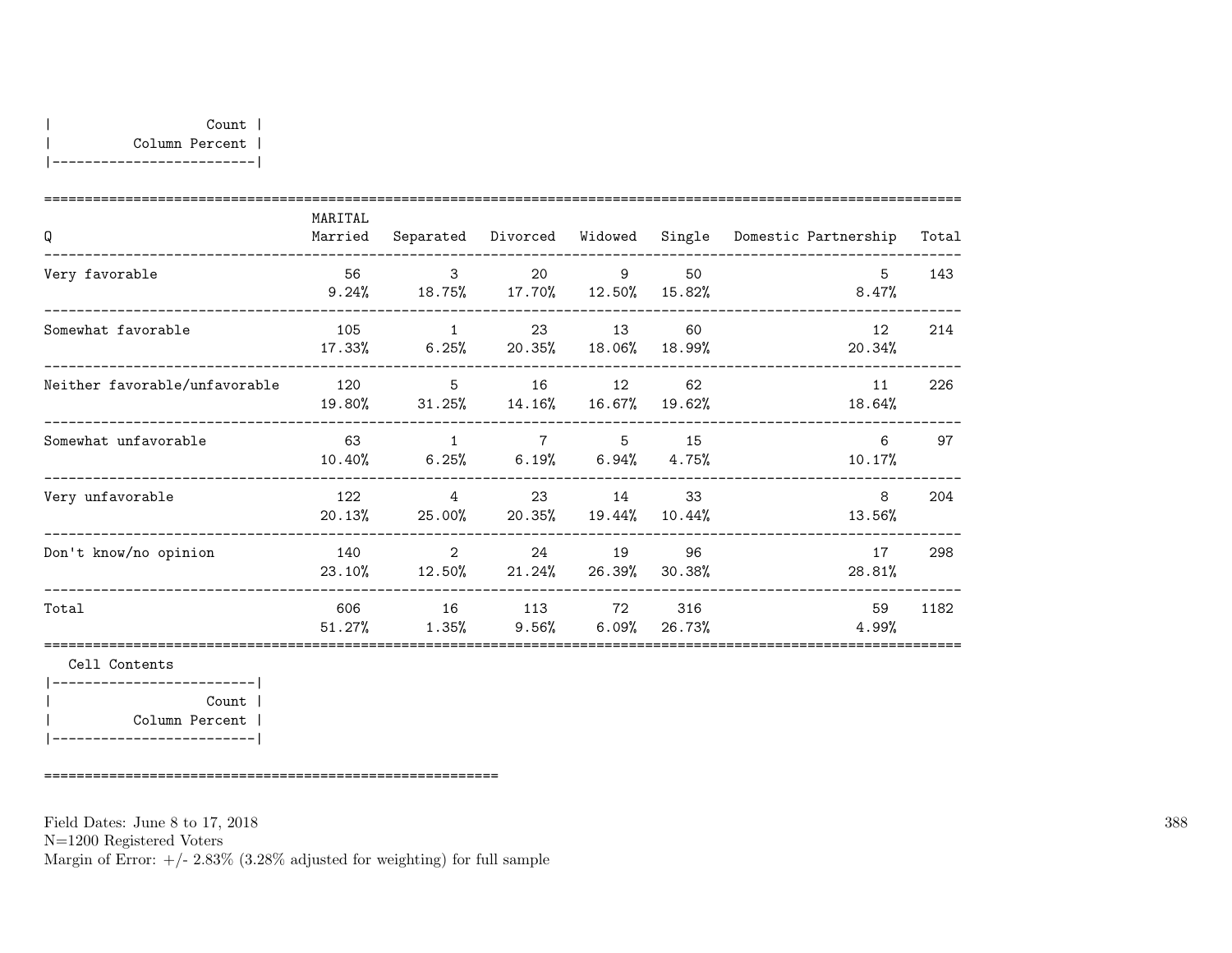| Q                                                                      | gender | Male Female Total                                               |                      |       |
|------------------------------------------------------------------------|--------|-----------------------------------------------------------------|----------------------|-------|
| Very favorable                                                         |        | 56 86 142<br>10.13% 13.59%                                      |                      |       |
| Somewhat favorable                                                     |        | 91 124 215<br>16.46% 19.59%                                     |                      |       |
| Neither favorable/unfavorable 125 102 227                              |        | $22.60\%$ 16.11%                                                |                      |       |
| Somewhat unfavorable<br>____________________________                   |        | 60 36 96<br>10.85% 5.69%<br>. _ _ _ _ _ _ _ _ _ _ _ _ _ _ _ _ _ |                      |       |
| Very unfavorable                                                       |        | 115 89 204<br>20.80% 14.06%                                     |                      |       |
| Don't know/no opinion                                                  |        | 106 196<br>19.17% 30.96%                                        | 302                  |       |
| Total                                                                  |        | 553 633<br>46.63% 53.37%                                        | 1186                 |       |
| Cell Contents<br>----------------------- <br>Count  <br>Column Percent |        |                                                                 |                      |       |
| O<br>--------------------                                              | LOCATE |                                                                 | Urban Suburban Rural | Total |
| Very favorable                                                         | 60     | 76<br>15.75% 13.33% 2.58%                                       | 6 <sup>6</sup>       | 142   |

N=1200 Registered Voters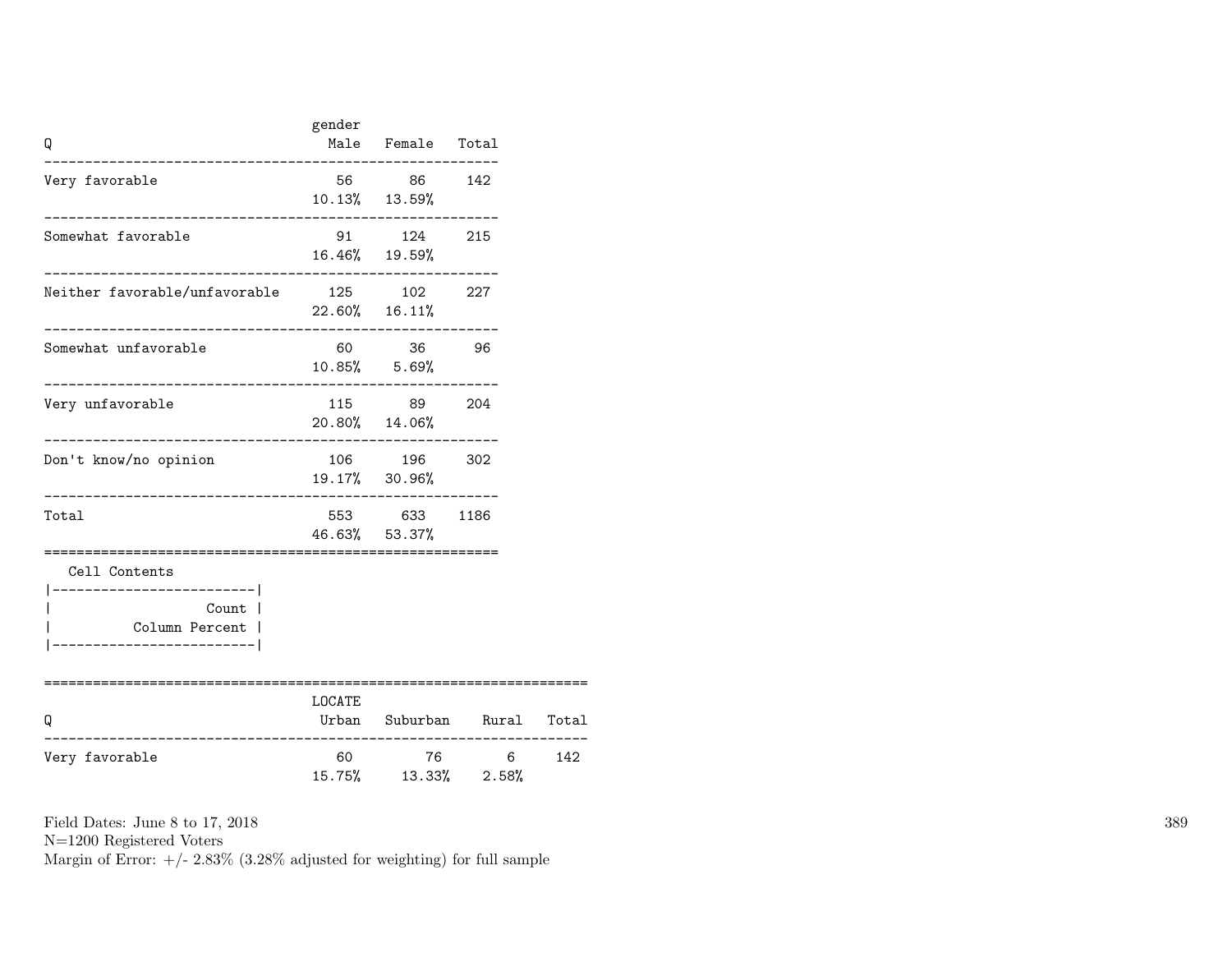| Somewhat favorable                                                                       | 71<br>18.64% 19.30% 14.59%    | 110                                               | 34   | 215 |                         |          |                                                                                           |        |
|------------------------------------------------------------------------------------------|-------------------------------|---------------------------------------------------|------|-----|-------------------------|----------|-------------------------------------------------------------------------------------------|--------|
| Neither favorable/unfavorable 81 105 40                                                  | $21.26\%$ $18.42\%$ $17.17\%$ |                                                   |      | 226 |                         |          |                                                                                           |        |
| Somewhat unfavorable                                                                     | $8.92\%$ $7.02\%$ $9.44\%$    | 34 40 22 96                                       |      |     |                         |          |                                                                                           |        |
| Very unfavorable                                                                         |                               | 36 112<br>$9.45\%$ 19.65% 24.03%                  | 56 — | 204 |                         |          |                                                                                           |        |
| Don't know/no opinion                                                                    |                               | 99 127 75<br>25.98% 22.28% 32.19%                 |      | 301 |                         |          |                                                                                           |        |
| Total                                                                                    |                               | 381 570 233 1184<br>$32.18\%$ $48.14\%$ $19.68\%$ |      |     |                         |          |                                                                                           |        |
| Cell Contents                                                                            |                               |                                                   |      |     |                         |          |                                                                                           |        |
| ------------------------- <br>Count  <br>  Column Percent  <br>------------------------- |                               |                                                   |      |     |                         |          |                                                                                           |        |
| Q                                                                                        | metro                         |                                                   |      |     |                         |          | Houston Area Dallas-Fort Worth Area San Antonio Area Austin Area Another Part of TX Total |        |
| Very favorable                                                                           |                               | 44<br>15.49%                                      |      |     | 53 11 12<br>16.06%      |          | $10 \hspace{1.5cm}$<br>$9.82\%$ 10.20% 7.18%                                              | 26 144 |
| Somewhat favorable                                                                       |                               | 52<br>18.31%                                      |      | 73  | $22.12\%$ 17.86% 26.53% | 20<br>26 | 43<br>$11.88\%$                                                                           | 214    |
| Neither favorable/unfavorable                                                            |                               | 71                                                |      | 38  | 24                      | 20       | 74                                                                                        | 227    |

N=1200 Registered Voters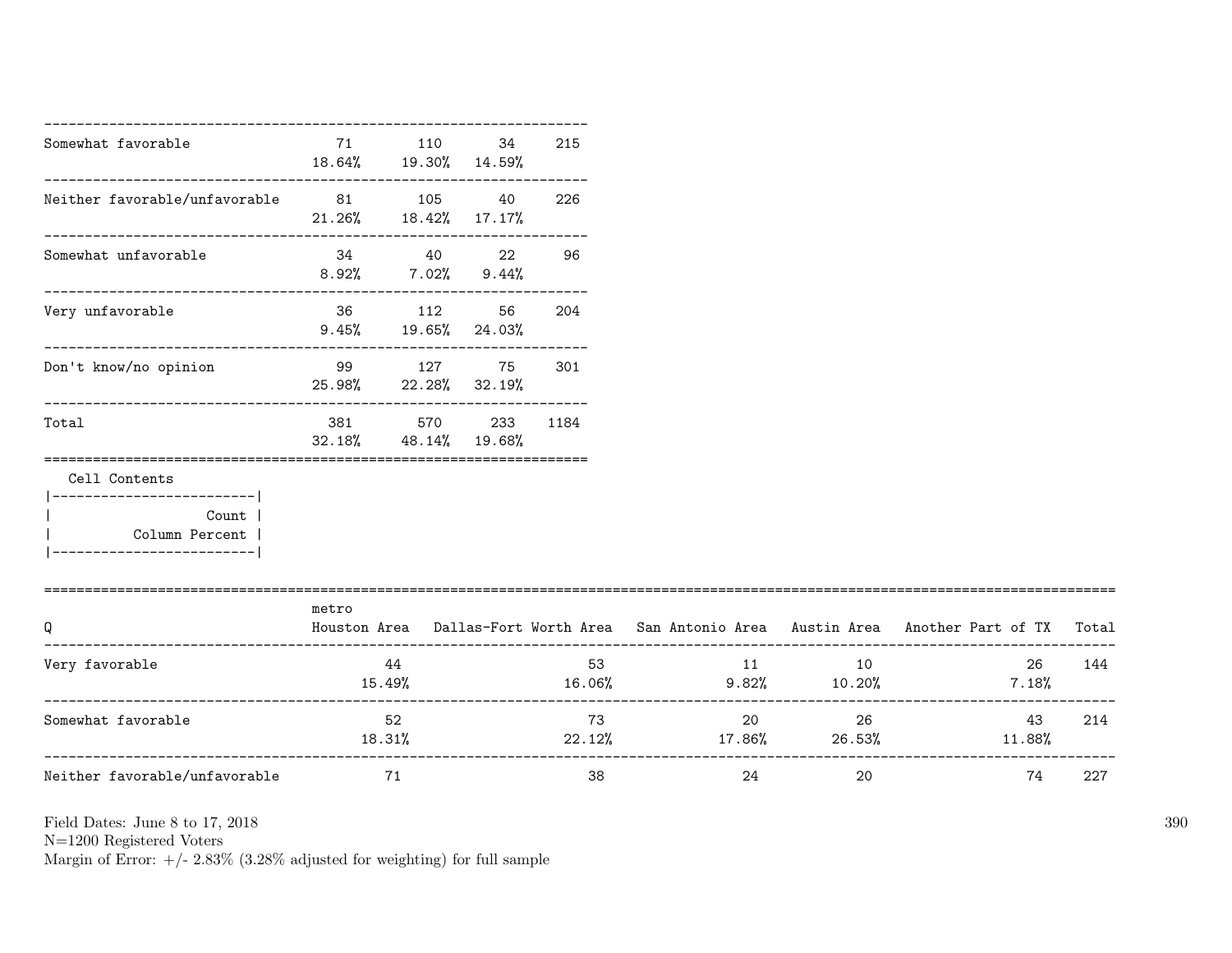|                                                                                                           |                             | 25.00%                       |                                   |                                                    |                          | $11.52\%$ 21.43% 20.41% |                        | 20.44%         |     |
|-----------------------------------------------------------------------------------------------------------|-----------------------------|------------------------------|-----------------------------------|----------------------------------------------------|--------------------------|-------------------------|------------------------|----------------|-----|
| Somewhat unfavorable<br>-------------------------------------                                             |                             | 16<br>5.63%                  |                                   | 36<br>$36$<br>10.91%<br>10.71%<br>20.71%<br>20.71% |                          | 12                      | $\overline{7}$         | 25<br>$6.91\%$ | 96  |
| Very unfavorable                                                                                          |                             | 37<br>79<br>23.94%<br>13.03% |                                   | 11                                                 | 13<br>$9.82\%$ $13.27\%$ | 63<br>17.40%            | 203                    |                |     |
| Don't know/no opinion                                                                                     | 64<br>22.54%                |                              |                                   | 51<br>15.45%                                       |                          | 34                      | 22<br>$30.36\%$ 22.45% | 131<br>36.19%  | 302 |
| Total                                                                                                     | 284<br>23.95%               |                              | 330<br>27.82%                     |                                                    | 112<br>9.44%             | 98<br>$8.26\%$          | 362<br>30.52%          | 1186           |     |
| Cell Contents<br>----------------------- <br>Count  <br>  Column Percent<br>  ___________________________ | AGEG                        |                              |                                   |                                                    |                          |                         |                        |                |     |
| Q<br>-----------------------------                                                                        | 18-29                       |                              | 30-44 45-64 65+ Total             |                                                    |                          |                         |                        |                |     |
| Very favorable                                                                                            | 14.36% 11.90%               |                              | 26 37 41                          | 39<br>$9.79\%$ $14.29\%$                           | 143                      |                         |                        |                |     |
| Somewhat favorable                                                                                        | 36 11                       | 56                           | 83<br>19.89% 18.01% 19.81% 14.65% | 40                                                 | 215                      |                         |                        |                |     |
| Neither favorable/unfavorable 34 79<br>---------------------------------                                  | 18.78% 25.40% 19.57% 11.36% |                              | 82                                | 31                                                 | 226                      |                         |                        |                |     |
| Somewhat unfavorable                                                                                      | $6.08\%$                    | $8.04\%$                     | 11 25 33 27                       | $7.88\%$ $9.89\%$                                  | 96                       |                         |                        |                |     |
|                                                                                                           |                             |                              |                                   |                                                    |                          |                         |                        |                |     |

Field Dates: June 8 to 17,  $2018\,$ 

N=1200 Registered Voters<br>Margin of Error:  $+/- 2.83\%$  (3.28% adjusted for weighting) for full sample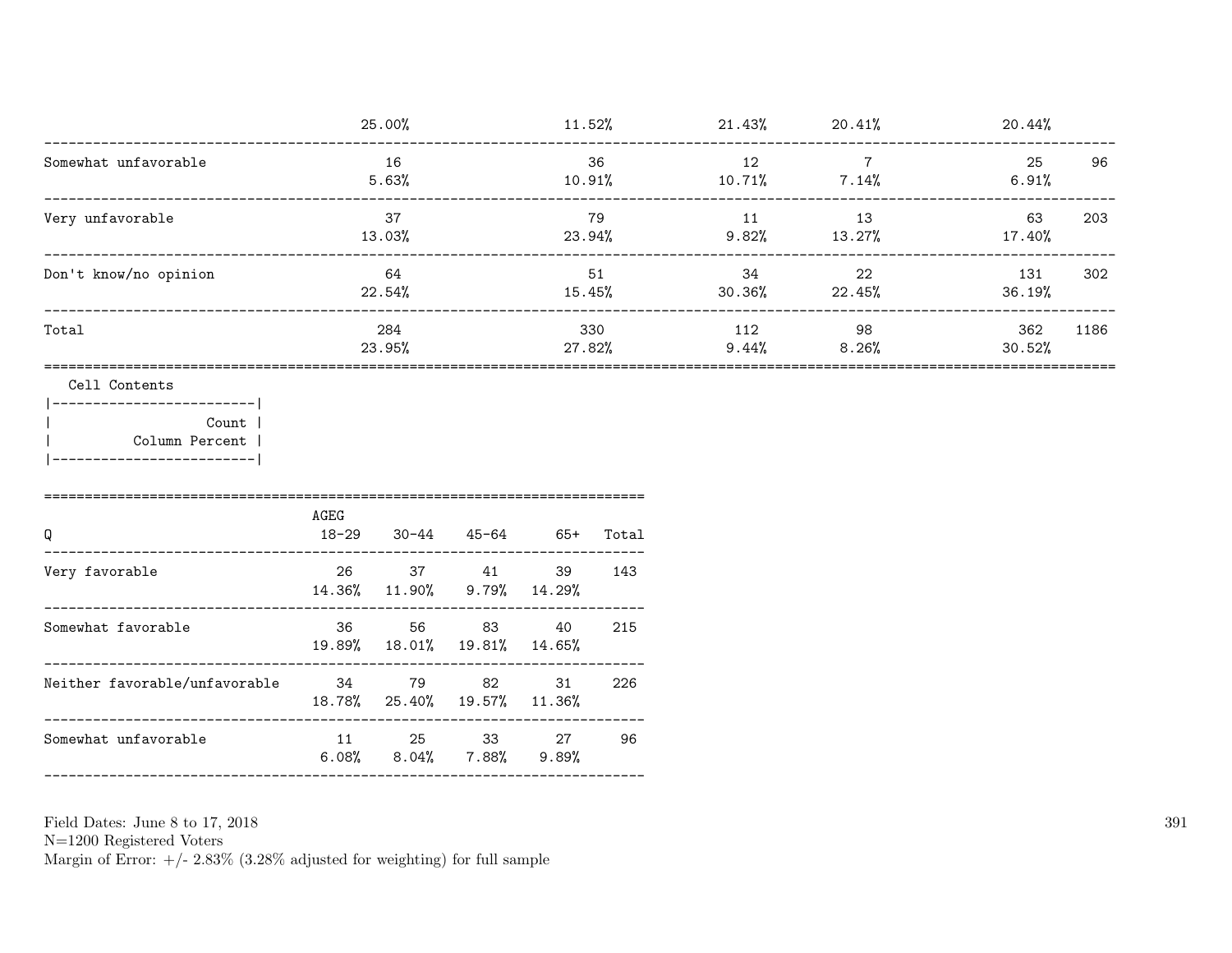| Very unfavorable      | 11<br>$6.08\%$ | 31<br>$9.97\%$ 20.29% 27.84%       | 85  | -76   | 203  |
|-----------------------|----------------|------------------------------------|-----|-------|------|
| Don't know/no opinion | 63             | -83<br>34.81% 26.69% 22.67% 21.98% | 95  | 60    | 301  |
| Total                 | 181            | 311<br>15.29% 26.27% 35.39% 23.06% | 419 | - 273 | 1184 |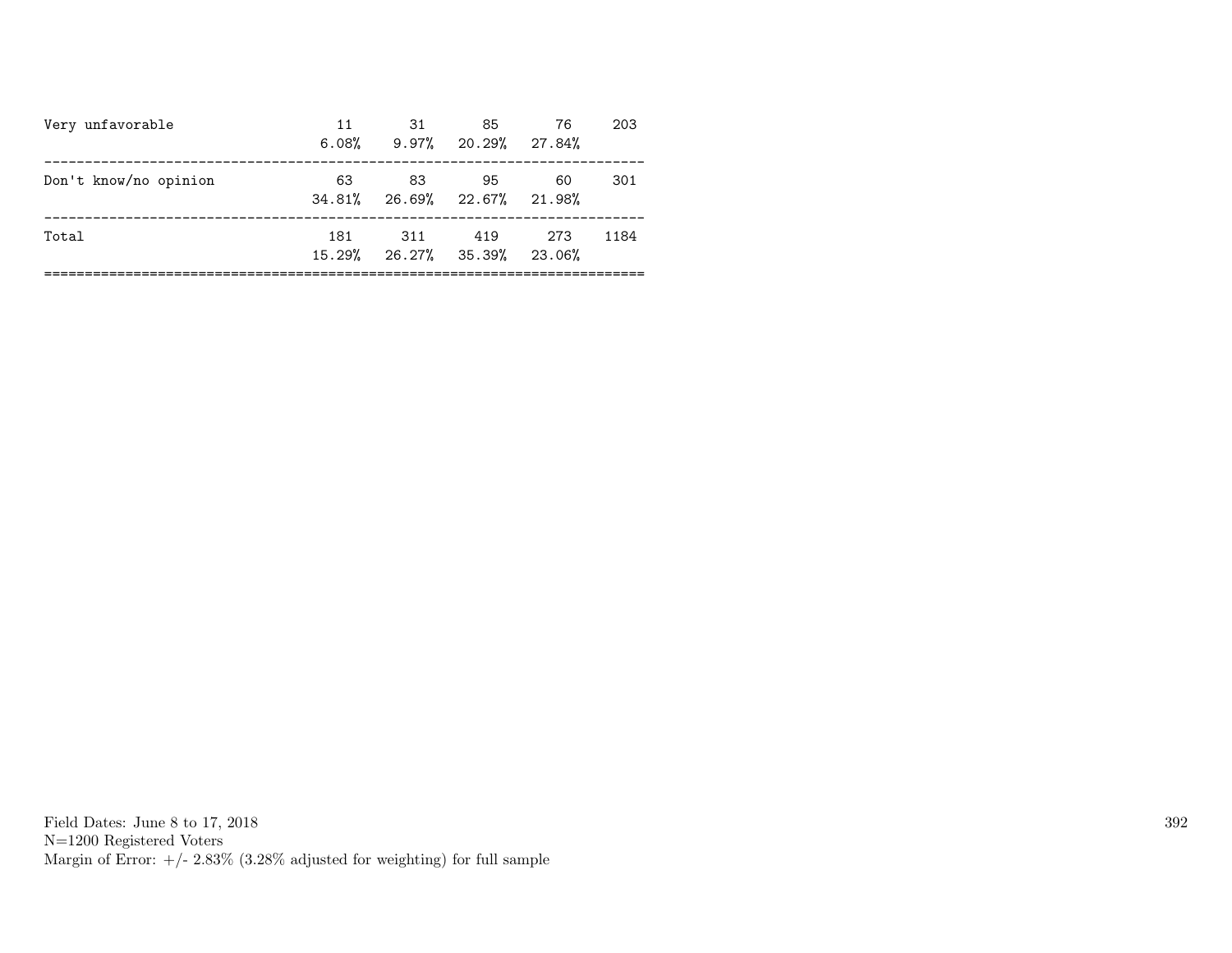# Q26. Republican Party Favorability

Cell Contents |-------------------------| | Count | | Column Percent | |-------------------------|

| Q                             | LIBCON7                | Extremely lib. Somewhat lib. Lean lib. |                            |               |                         |               | Moderate Lean con. Somewhat con. Extremely con. | Total |
|-------------------------------|------------------------|----------------------------------------|----------------------------|---------------|-------------------------|---------------|-------------------------------------------------|-------|
| Very favorable                | 5<br>4.42%             | 3<br>$2.10\%$                          | $\overline{0}$<br>0.00%    | 11<br>3.61%   | $\overline{7}$<br>6.54% | 34<br>15.67%  | 61<br>29.61%                                    | 121   |
| Somewhat favorable            | 4<br>3.54%             | $\overline{2}$<br>$1.40\%$             | 2<br>2.20%                 | 50<br>16.39%  | 45<br>42.06%            | 99<br>45.62%  | 91<br>44.17%                                    | 293   |
| Neither favorable/unfavorable | 3<br>2.65%             | 6<br>$4.20\%$                          | 6<br>6.59%                 | 52<br>17.05%  | 19<br>17.76%            | 36<br>16.59%  | 17<br>8.25%                                     | 139   |
| Somewhat unfavorable          | $\mathcal{L}$<br>1.77% | 26<br>18.18%                           | 33<br>36.26%               | 59<br>19.34%  | 24<br>22.43%            | 26<br>11.98%  | 19<br>9.22%                                     | 189   |
| Very unfavorable              | 96<br>84.96%           | 103<br>72.03%                          | 49<br>$53.85\%$            | 103<br>33.77% | 8<br>$7.48\%$           | 13<br>5.99%   | 12<br>5.83%                                     | 384   |
| Don't know/no opinion         | 3<br>2.65%             | 3<br>2.10%                             | $\overline{1}$<br>$1.10\%$ | 30<br>9.84%   | $\overline{4}$<br>3.74% | 9<br>4.15%    | 6<br>2.91%                                      | 56    |
| Total                         | 113<br>9.56%           | 143<br>12.10%                          | 91<br>$7.70\%$             | 305<br>25.80% | 107<br>9.05%            | 217<br>18.36% | 206<br>17.43%                                   | 1182  |

Cell Contents

|-------------------------| | Count |

Field Dates: June 8 to 17, 2018

N=1200 Registered Voters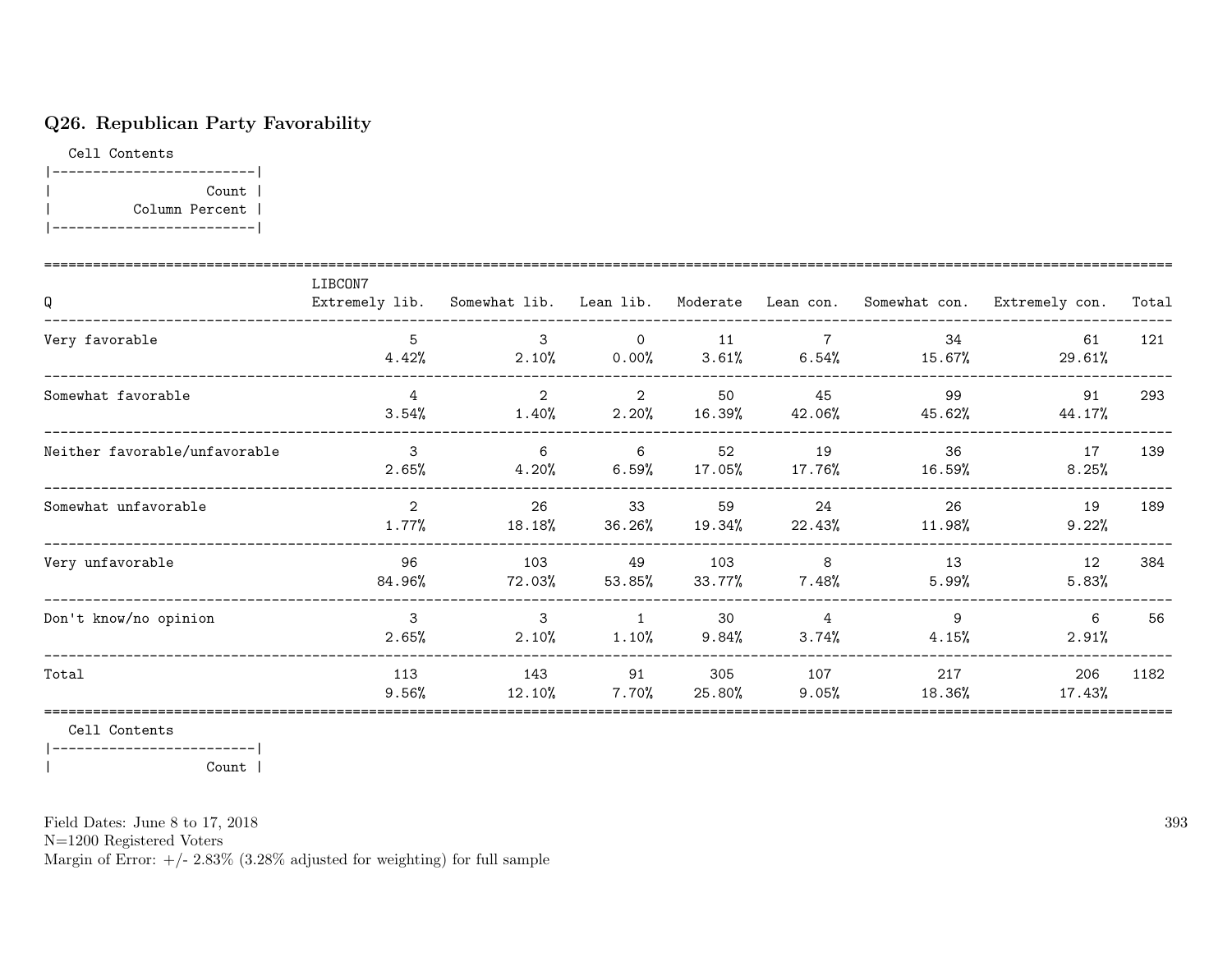|-------------------------|

| Q                                         | IDEOL       |           | Liberals Moderates Conservatives Total |      |
|-------------------------------------------|-------------|-----------|----------------------------------------|------|
| Very favorable                            | $9^{\circ}$ | 11        | 102 122<br>$2.58\%$ $3.61\%$ $19.28\%$ |      |
| Somewhat favorable                        | 8           | 50        | 235 293<br>$2.29\%$ 16.39% 44.42%      |      |
| Neither favorable/unfavorable             | 15          | 52        | 71 —<br>$4.30\%$ 17.05% 13.42%         | 138  |
| Somewhat unfavorable                      |             | 61 59     | 69<br>$17.48\%$ $19.34\%$ $13.04\%$    | 189  |
| Very unfavorable                          |             | 248 103   | 32<br>71.06% 33.77% 6.05%              | 383  |
| Don't know/no opinion                     | 8           | $\sim$ 30 | 20<br>$2.29%$ 9.84% 3.78%              | 58   |
| Total                                     |             | 349 305   | 529<br>$29.50\%$ 25.78% 44.72%         | 1183 |
| Cell Contents<br>------------------------ |             |           |                                        |      |
| Count l                                   |             |           |                                        |      |
| Column Percent                            |             |           |                                        |      |

|-------------------------|

=========================================================================================================

PID7

Field Dates: June 8 to 17, 2018 N=1200 Registered Voters Margin of Error:  $+/- 2.83\%$  (3.28% adjusted for weighting) for full sample 394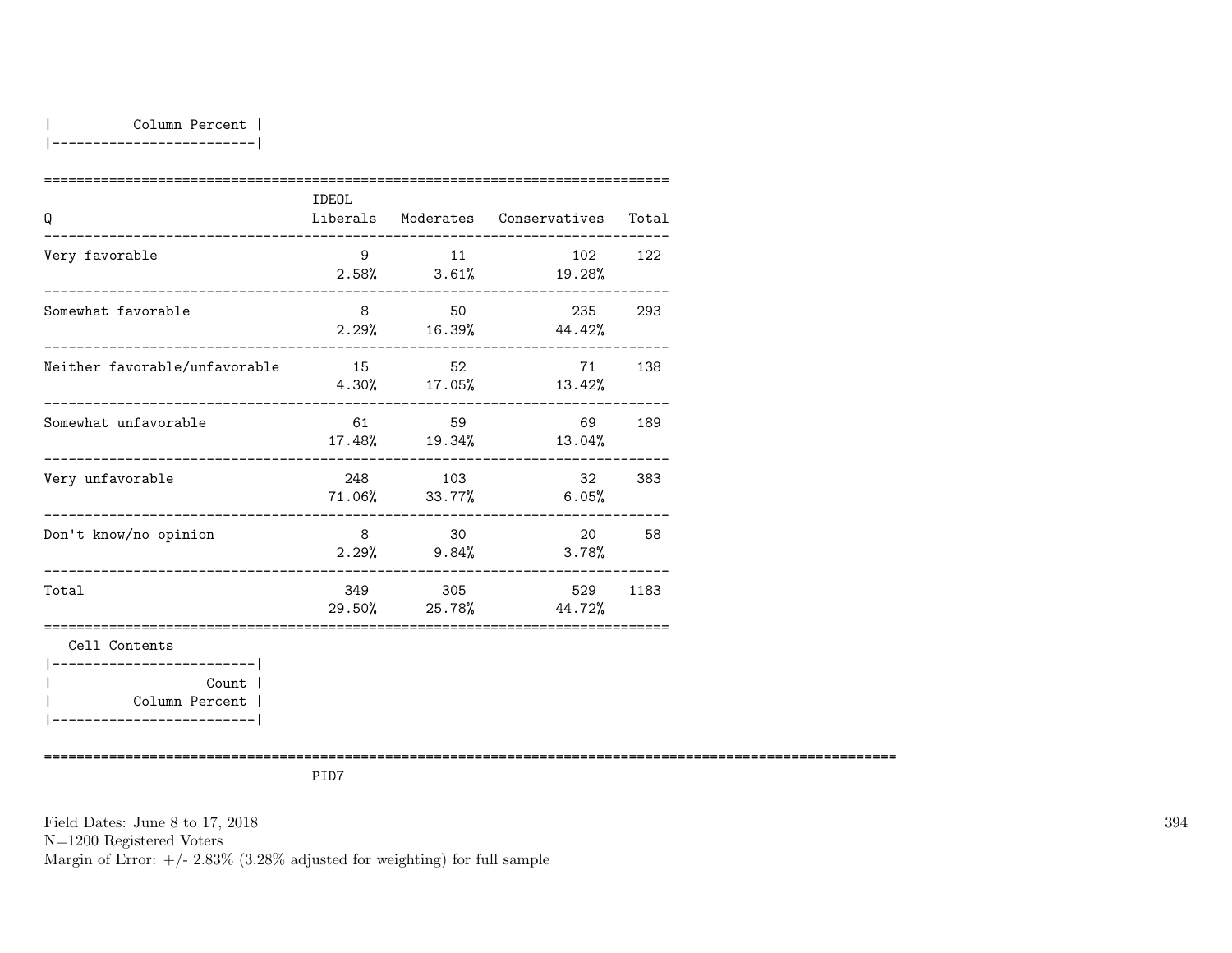| Q                                                                                     |                  |  | StrDem WeakDem LeanDem Ind LeanRep WeakRep                                                                                                                                                                                                               |     |       | StrRep        | Total |
|---------------------------------------------------------------------------------------|------------------|--|----------------------------------------------------------------------------------------------------------------------------------------------------------------------------------------------------------------------------------------------------------|-----|-------|---------------|-------|
| Very favorable<br>_______ <b>_____________________</b>                                | $6\overline{6}$  |  | $\begin{matrix}0\end{matrix}\qquad \begin{matrix}5\end{matrix}\qquad \begin{matrix}5\end{matrix}\qquad \begin{matrix}8\end{matrix}\qquad \begin{matrix}9\end{matrix}\qquad \begin{matrix}1\end{matrix}$<br>$2.45\%$ 0.00% 3.62% 4.13% 5.67% 6.21% 35.44% |     |       | 84            | 117   |
| Somewhat favorable                                                                    | 9                |  | $9 \qquad \qquad 0 \qquad \qquad 17$<br>$3.67\%$ $7.69\%$ $0.00\%$ $14.05\%$ $39.01\%$ $56.55\%$                                                                                                                                                         |     | 55 82 | 119<br>50.21% | 291   |
| Neither favorable/unfavorable 9 14 10 29                                              |                  |  | $3.67\%$ 11.97% 7.25% 23.97% 22.70% 12.41% 7.17%                                                                                                                                                                                                         |     | 32 18 | 17            | 129   |
| Somewhat unfavorable                                                                  |                  |  | 28 46 24 19<br>$11.43\%$ 39.32% 17.39% 15.70% 24.11% 15.86%                                                                                                                                                                                              |     | 34 23 | 9<br>$3.80\%$ | 183   |
| Very unfavorable                                                                      |                  |  | 188 44 93 38 4 5<br>76.73% 37.61% 67.39% 31.40% 2.84% 3.45%                                                                                                                                                                                              |     |       | 1<br>0.42%    | 373   |
| Don't know/no opinion                                                                 |                  |  | 5 4 6 13 8 8<br>$2.04\%$ $3.42\%$ $4.35\%$ $10.74\%$ $5.67\%$ $5.52\%$                                                                                                                                                                                   |     |       | 7<br>2.95%    | 51    |
| Total                                                                                 |                  |  | 245 117 138 121 141 145 237<br>$21.42\%$ $10.23\%$ $12.06\%$ $10.58\%$ $12.33\%$ $12.67\%$ $20.72\%$                                                                                                                                                     |     |       |               | 1144  |
| Cell Contents                                                                         |                  |  |                                                                                                                                                                                                                                                          |     |       |               |       |
| ------------------------- <br>Count  <br>Column Percent  <br>________________________ |                  |  |                                                                                                                                                                                                                                                          |     |       |               |       |
| Q                                                                                     | PID <sub>3</sub> |  | Democrats Independents Republicans Total                                                                                                                                                                                                                 |     |       |               |       |
| Very favorable                                                                        | 11               |  | 5 101<br>$2.20\%$ 4.13% 19.31%                                                                                                                                                                                                                           | 117 |       |               |       |

N=1200 Registered Voters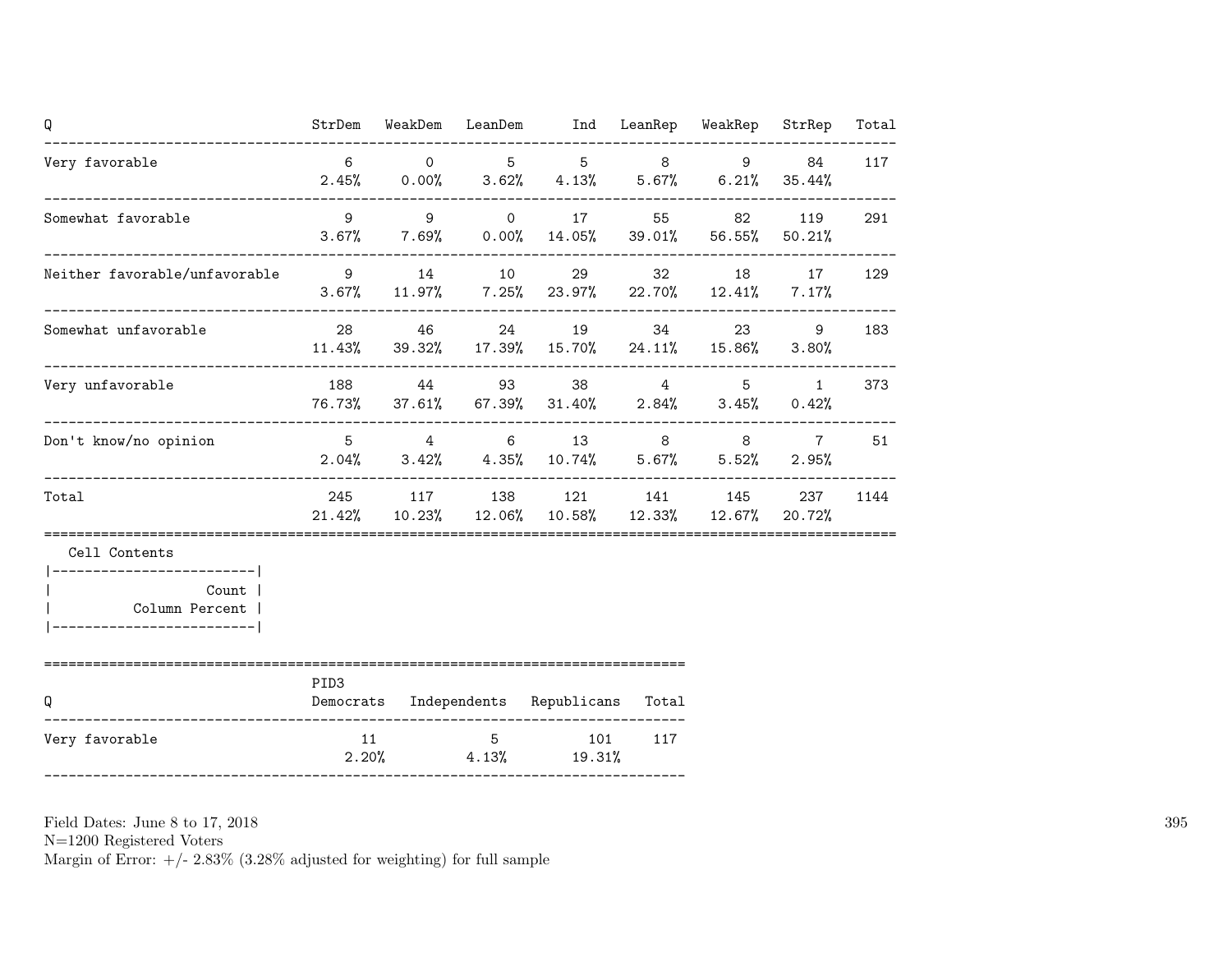| Somewhat favorable                                                                                     | 18<br>3.60%   | $14.05\%$ $48.95\%$                  | 17  | 256                     | 291          |   |                                                                          |       |
|--------------------------------------------------------------------------------------------------------|---------------|--------------------------------------|-----|-------------------------|--------------|---|--------------------------------------------------------------------------|-------|
| Neither favorable/unfavorable                                                                          | 33            | $6.60\%$ 23.97% 12.81%               | 29  | 67                      | 129          |   |                                                                          |       |
| Somewhat unfavorable                                                                                   | 98            | 19.60% 15.70% 12.62%                 | 19  | 66                      | 183          |   |                                                                          |       |
| Very unfavorable                                                                                       | 325           | 65.00% 31.40%                        |     | $38 - 1$<br>10<br>1.91% | 373          |   |                                                                          |       |
| Don't know/no opinion                                                                                  |               | 15 13<br>$3.00\%$ $10.74\%$ $4.40\%$ |     |                         | 23<br>51     |   |                                                                          |       |
| Total                                                                                                  | 500<br>43.71% | $10.58\%$ 45.72%                     | 121 | 523                     | 1144         |   |                                                                          |       |
| Cell Contents<br>----------------------- <br>Count  <br>  Column Percent  <br>________________________ |               |                                      |     |                         |              |   |                                                                          |       |
| Q                                                                                                      | Q20A          |                                      |     |                         |              |   | Democratic candidate Republican candidate Tea Party candidate Don't know | Total |
| Very favorable                                                                                         |               | 11<br>2.27%                          |     |                         | 96<br>30.09% | 9 | $\overline{7}$<br>$5.59\%$ 3.07%                                         | 123   |
| Somewhat favorable                                                                                     |               | 14<br>2.89%                          |     |                         | 148          |   | 69 — 100<br>66<br>$46.39\%$ $42.86\%$ 28.95%                             | 297   |
| Neither favorable/unfavorable                                                                          |               | 24<br>4.95%                          |     |                         | 38<br>11.91% |   | 39<br>24.22% 17.11%                                                      | 140   |

N=1200 Registered Voters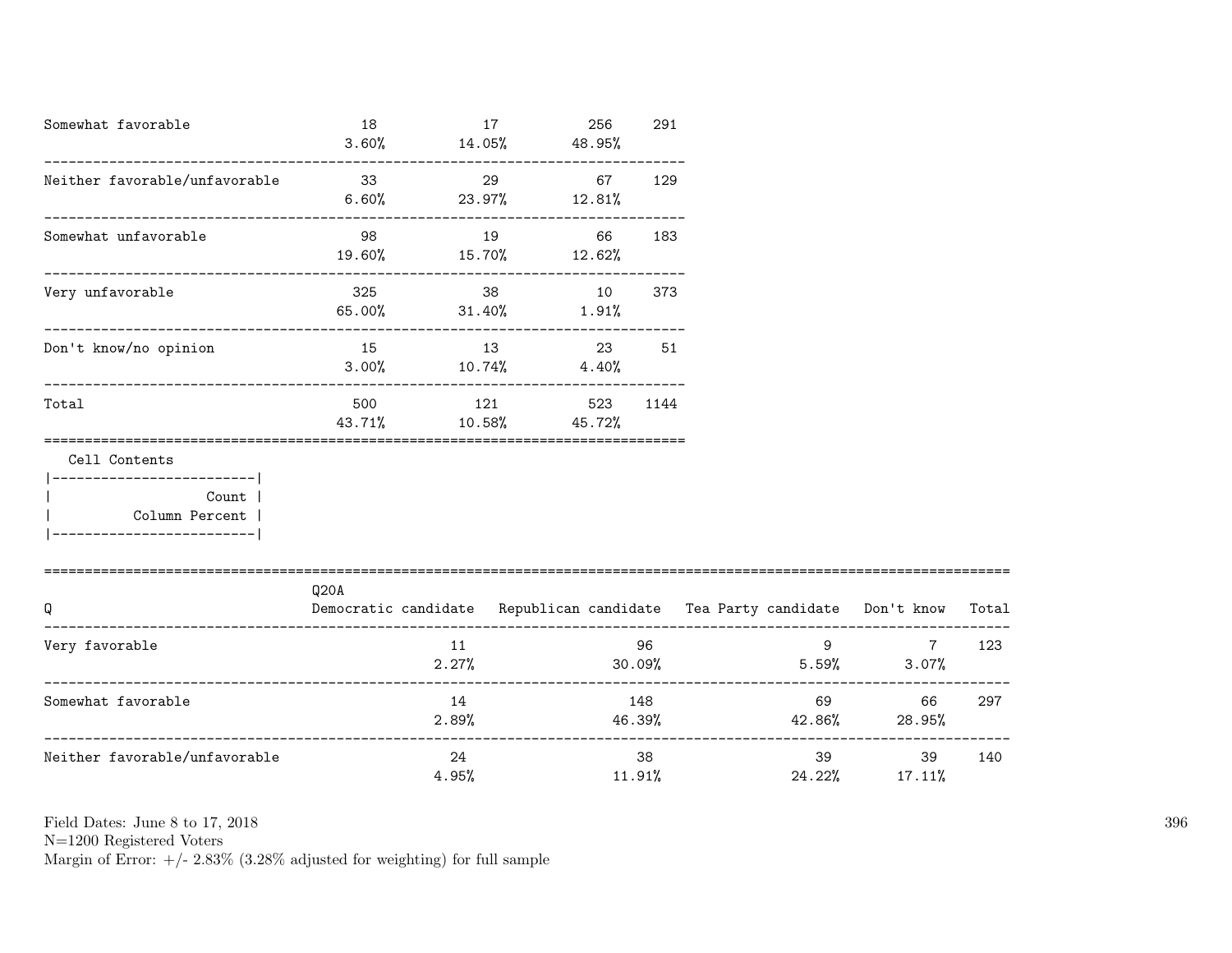| Somewhat unfavorable  | 95<br>19.59%  | 23<br>7.21%   | 33<br>20.50%  | 40<br>17.54%     | 191  |
|-----------------------|---------------|---------------|---------------|------------------|------|
| Very unfavorable      | 332<br>68.45% | 6<br>1.88%    | 10<br>6.21%   | 37<br>16.23%     | 385  |
| Don't know/no opinion | 9<br>1.86%    | 8<br>2.51%    | 0.62%         | 39<br>$17.11\%$  | 57   |
| Total                 | 485<br>40.65% | 319<br>26.74% | 161<br>13.50% | 228<br>$19.11\%$ | 1193 |
|                       |               |               |               |                  |      |

### Cell Contents

|  | Count 1        |
|--|----------------|
|  | Column Percent |
|  |                |

| Q                             | educ<br>No HS | High school graduate Some college 2-year |              |              | 4-year       | Post-grad    | Total |
|-------------------------------|---------------|------------------------------------------|--------------|--------------|--------------|--------------|-------|
| Very favorable                | 9<br>13.24%   | 37<br>12.42%                             | 27<br>10.00% | 13<br>10.74% | 31<br>10.40% | 6<br>4.41%   | 123   |
| Somewhat favorable            | 10<br>14.71%  | 74<br>24.83%                             | 75<br>27.78% | 31<br>25.62% | 76<br>25.50% | 30<br>22.06% | 296   |
| Neither favorable/unfavorable | 11<br>16.18%  | 39<br>13.09%                             | 28<br>10.37% | 13<br>10.74% | 37<br>12.42% | 12<br>8.82%  | 140   |
| Somewhat unfavorable          | 13<br>19.12%  | 55<br>18.46%                             | 35<br>12.96% | 17<br>14.05% | 41<br>13.76% | 29<br>21.32% | 190   |
| Very unfavorable              | 11            | 81                                       | 93           | 38           | 106          | 55           | 384   |

Field Dates: June 8 to 17, 2018

 ${\rm N}{=}1200$  Registered Voters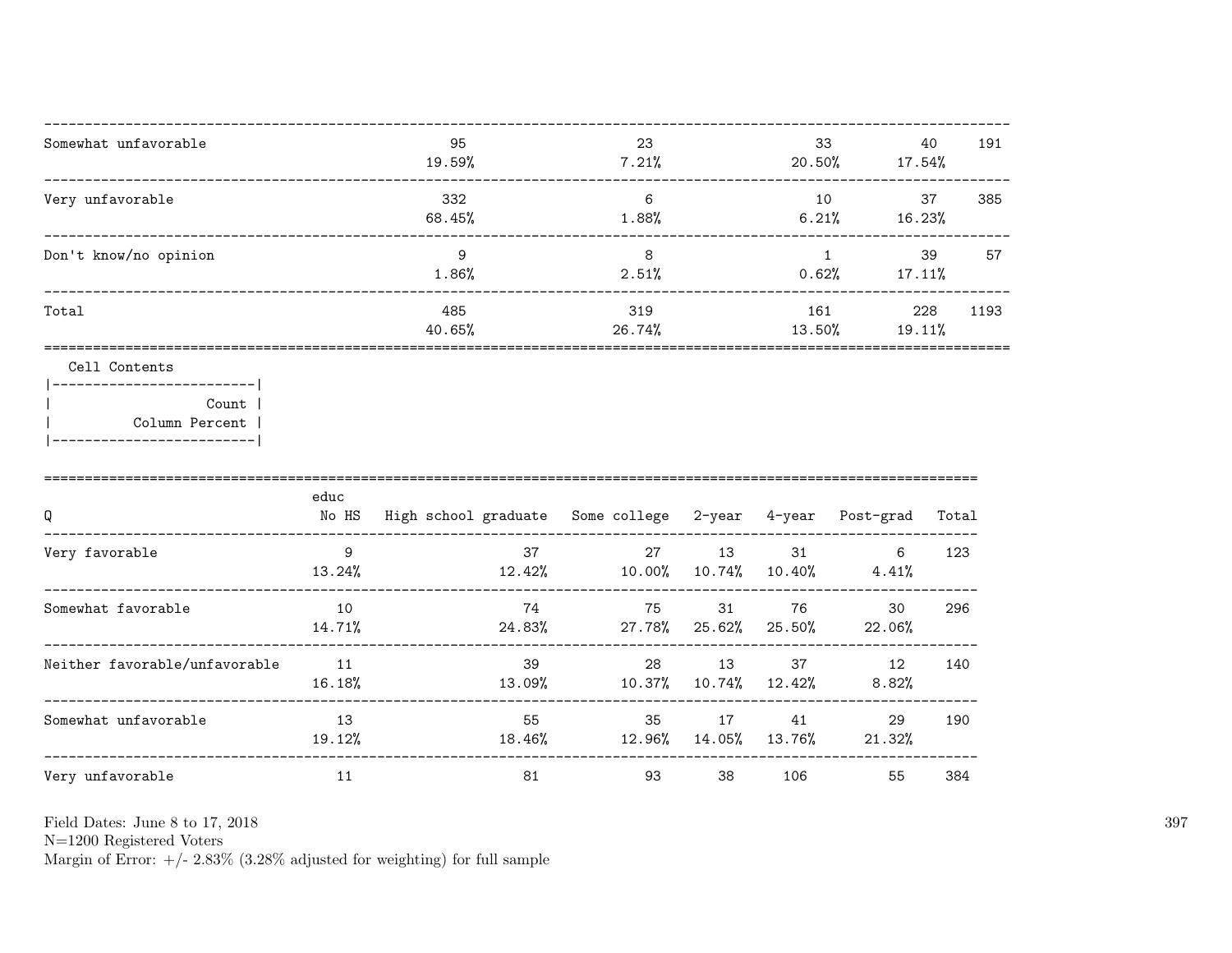|                                                      | 16.18%                                                                                     | $27.18\%$ $34.44\%$ $31.40\%$ $35.57\%$ $40.44\%$ |     |                     |                             |                         |                |                     |       |
|------------------------------------------------------|--------------------------------------------------------------------------------------------|---------------------------------------------------|-----|---------------------|-----------------------------|-------------------------|----------------|---------------------|-------|
| Don't know/no opinion                                | 14<br>20.59%                                                                               | 12<br>4.03%                                       | 12  | 9<br>$4.44\%$ 7.44% | $7\overline{ }$<br>$2.35\%$ | $\overline{4}$<br>2.94% | 58             |                     |       |
| Total                                                | 68<br>5.71%                                                                                | 298<br>$25.02\%$ 22.67% 10.16%                    | 270 | 121                 | 298<br>25.02% 11.42%        | 136                     | 1191           |                     |       |
| Cell Contents                                        |                                                                                            |                                                   |     |                     |                             |                         |                |                     |       |
| Count<br>Column Percent<br>------------------------- |                                                                                            |                                                   |     |                     |                             |                         |                |                     |       |
| Q                                                    | ATTEND<br>More than once a week Once a week A few times a month Once or twice a year Never |                                                   |     |                     |                             |                         |                |                     | Total |
| Very favorable                                       | 28<br>20.29%                                                                               | 40<br>$16.06\%$                                   |     | 12<br>9.16%         |                             |                         | 22<br>$7.83\%$ | 20<br>5.09%         | 122   |
| Somewhat favorable                                   | 43<br>$31.16\%$<br>________________________________                                        | 66<br>26.51%                                      |     | 35.11%              | 46                          |                         | 59             | 84<br>21.00% 21.37% | 298   |
| Neither favorable/unfavorable                        | 16<br>$11.59\%$                                                                            | 40<br>16.06%                                      |     | 12.21%              | 16                          |                         | 29<br>10.32%   | 39<br>9.92%         | 140   |
| Somewhat unfavorable                                 | 20<br>14.49%                                                                               | 35<br>14.06%                                      |     | 20.61%              | 27                          |                         | 54             | 55<br>19.22% 13.99% | 191   |
| Very unfavorable                                     | 24<br>17.39%                                                                               | 52<br>20.88%                                      |     | 21.37%              | 28                          |                         | 97<br>34.52%   | 182<br>46.31%       | 383   |
| Don't know/no opinion                                | $7\overline{ }$                                                                            | 16<br>5.07%<br>6.43%                              |     | 1.53%               | $\overline{2}$              |                         | 7.12%          | 20 13<br>3.31%      | 58    |

Field Dates: June 8 to 17,  $2018\,$ 

N=1200 Registered Voters<br>Margin of Error:  $+/- 2.83\%$  (3.28% adjusted for weighting) for full sample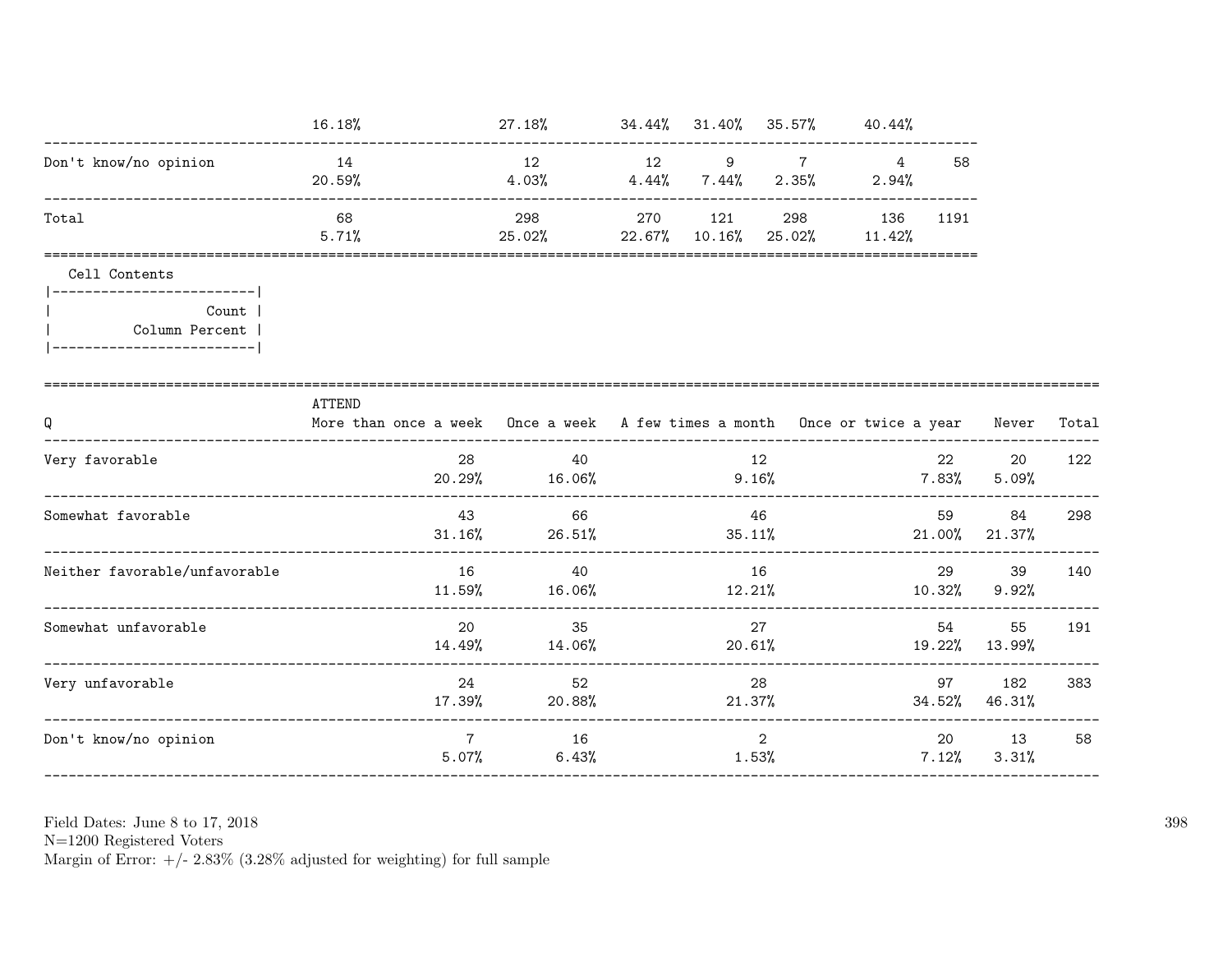| Total | 138  | 249    | 12'<br>⊥د⊥ | 281    | 393    | 1192 |
|-------|------|--------|------------|--------|--------|------|
|       | .58% | 20.89% | 10.99%     | 23.57% | 32.97% |      |
|       |      |        |            |        |        |      |

Cell Contents

|-------------------------| | Count | | Column Percent | |-------------------------|

| Q                             | race_recode<br>White | Black           | Hispanic         |                            | Asian – Native American – Middle Eastern |                          | Mixed                 | Other                 | Total |
|-------------------------------|----------------------|-----------------|------------------|----------------------------|------------------------------------------|--------------------------|-----------------------|-----------------------|-------|
| Very favorable                | 89<br>12.84%         | 6<br>$3.53\%$   | 27<br>10.04%     | $\mathbf 0$<br>$0.00\%$    | 14.29%                                   | $\Omega$<br>$0.00\%$     | $\Omega$<br>$0.00\%$  | $\mathbf 0$<br>0.00%  | 123   |
| Somewhat favorable            | 205<br>29.58%        | 19<br>$11.18\%$ | 52<br>19.33%     | 5<br>$31.25\%$             | $\overline{2}$<br>28.57%                 | $\Omega$<br>$0.00\%$     | 8<br>36.36%           | 4<br>36.36%           | 295   |
| Neither favorable/unfavorable | 74<br>10.68%         | 21<br>12.35%    | 38<br>$14.13\%$  | $\overline{4}$<br>25.00%   | $\mathbf{1}$<br>14.29%                   | $\overline{1}$<br>20.00% | $\mathbf{1}$<br>4.55% | 2<br>18.18%           | 142   |
| Somewhat unfavorable          | 101<br>14.57%        | 30<br>17.65%    | 51<br>18.96%     | $\overline{1}$<br>$6.25\%$ | $\overline{1}$<br>14.29%                 | $\mathcal{S}$<br>60.00%  | 3<br>13.64%           | $\mathbf{1}$<br>9.09% | 191   |
| Very unfavorable              | 202<br>29.15%        | 82<br>48.24%    | 80<br>29.74%     | 5<br>$31.25\%$             | $\overline{2}$<br>28.57%                 | $\mathbf{1}$<br>20.00%   | 10<br>45.45%          | 2<br>18.18%           | 384   |
| Don't know/no opinion         | 22<br>3.17%          | 12<br>$7.06\%$  | 21<br>$7.81\%$   | $\overline{1}$<br>6.25%    | $\Omega$<br>0.00%                        | $\Omega$<br>$0.00\%$     | $\Omega$<br>0.00%     | 2<br>18.18%           | 58    |
| Total                         | 693<br>58.09%        | 170<br>14.25%   | 269<br>$22.55\%$ | 16<br>$1.34\%$             | $\overline{7}$<br>0.59%                  | 5<br>0.42%               | 22<br>1.84%           | 11<br>0.92%           | 1193  |

Cell Contents

|-------------------------|

Field Dates: June 8 to 17, 2018

N=1200 Registered Voters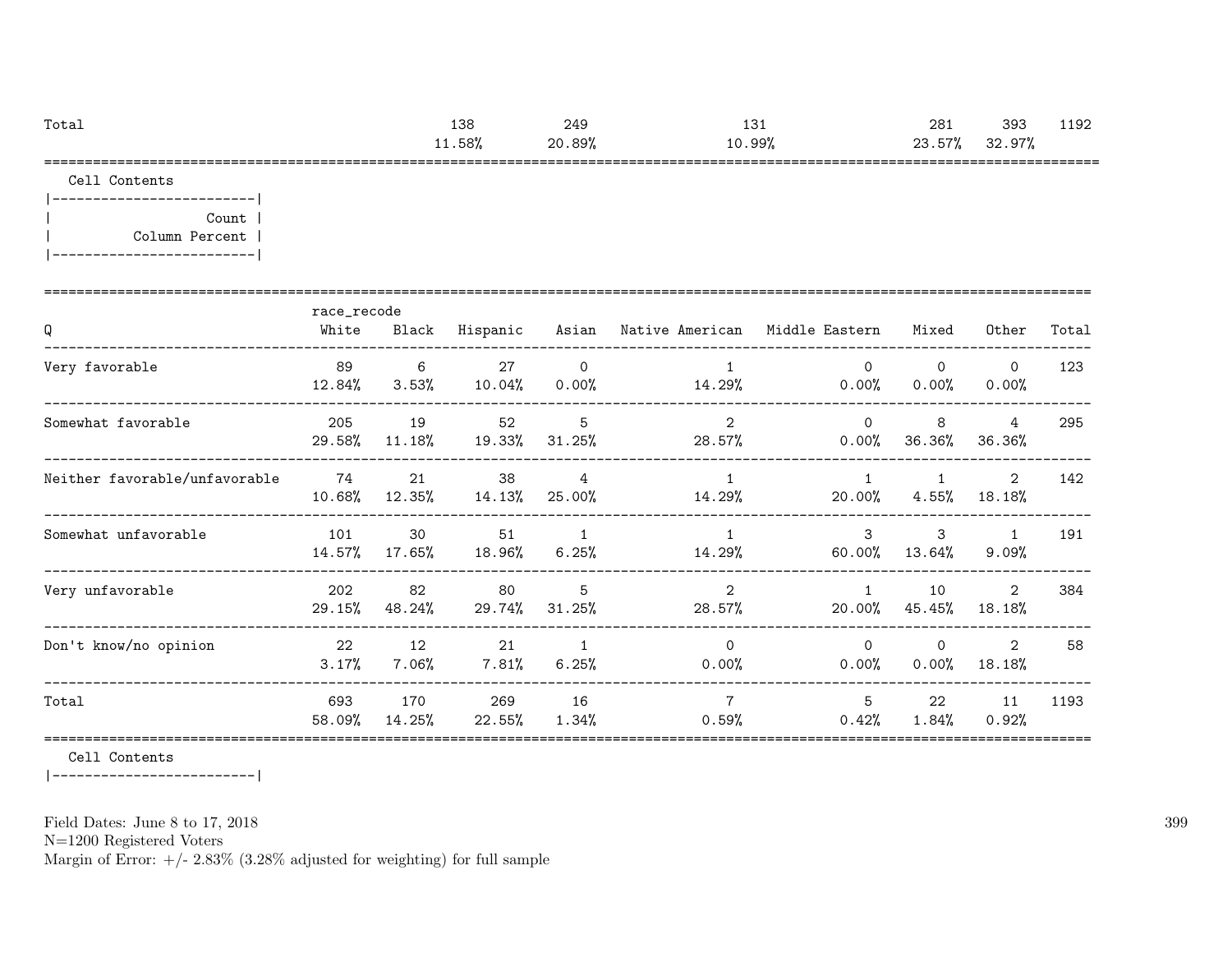|-------------------------|

| Q                             | MARITAL<br>Married |                                         | Separated Divorced                        | Widowed             | Single        | Domestic Partnership  | Total |
|-------------------------------|--------------------|-----------------------------------------|-------------------------------------------|---------------------|---------------|-----------------------|-------|
| Very favorable                | 68<br>11.35%       | $\mathcal{S}$                           | 6<br>15.79% 5.26%                         | 12<br>16.90%        | 33<br>10.31%  | $\Omega$<br>0.00%     | 122   |
| Somewhat favorable            | 160<br>26.71%      | 5<br>26.32%                             | 28                                        | 21<br>24.56% 29.58% | 60<br>18.75%  | 23<br>35.94%          | 297   |
| Neither favorable/unfavorable | 81<br>13.52%       | $\overline{1}$<br>$5.26\%$ 6.14% 11.27% |                                           | 7 8                 | 32<br>10.00%  | 10<br>15.62%          | 139   |
| Somewhat unfavorable          | 100<br>16.69%      | -5                                      | 26.32% 16.67% 8.45%                       | 19 6                | 47<br>14.69%  | 12<br>18.75%          | 189   |
| Very unfavorable              | 168<br>28.05%      | -5<br>26.32%                            |                                           | 22<br>45.61% 30.99% | 118<br>36.88% | 18<br>28.12%          | 383   |
| Don't know/no opinion         | 22<br>3.67%        | $\Omega$<br>0.00%                       | $2^{\circ}$<br>$1.75\%$ $2.82\%$ $9.38\%$ | 2                   | 30            | $\mathbf{1}$<br>1.56% | 57    |
| Total                         | 599<br>50.46%      | 19<br>1.60%                             | 114<br>$9.60\%$                           | 71<br>5.98%         | 320<br>26.96% | 64<br>5.39%           | 1187  |
| Cell Contents                 |                    |                                         |                                           |                     |               |                       |       |
| Count                         |                    |                                         |                                           |                     |               |                       |       |

| Column Percent | |-------------------------|

========================================================

Field Dates: June 8 to 17, 2018

N=1200 Registered Voters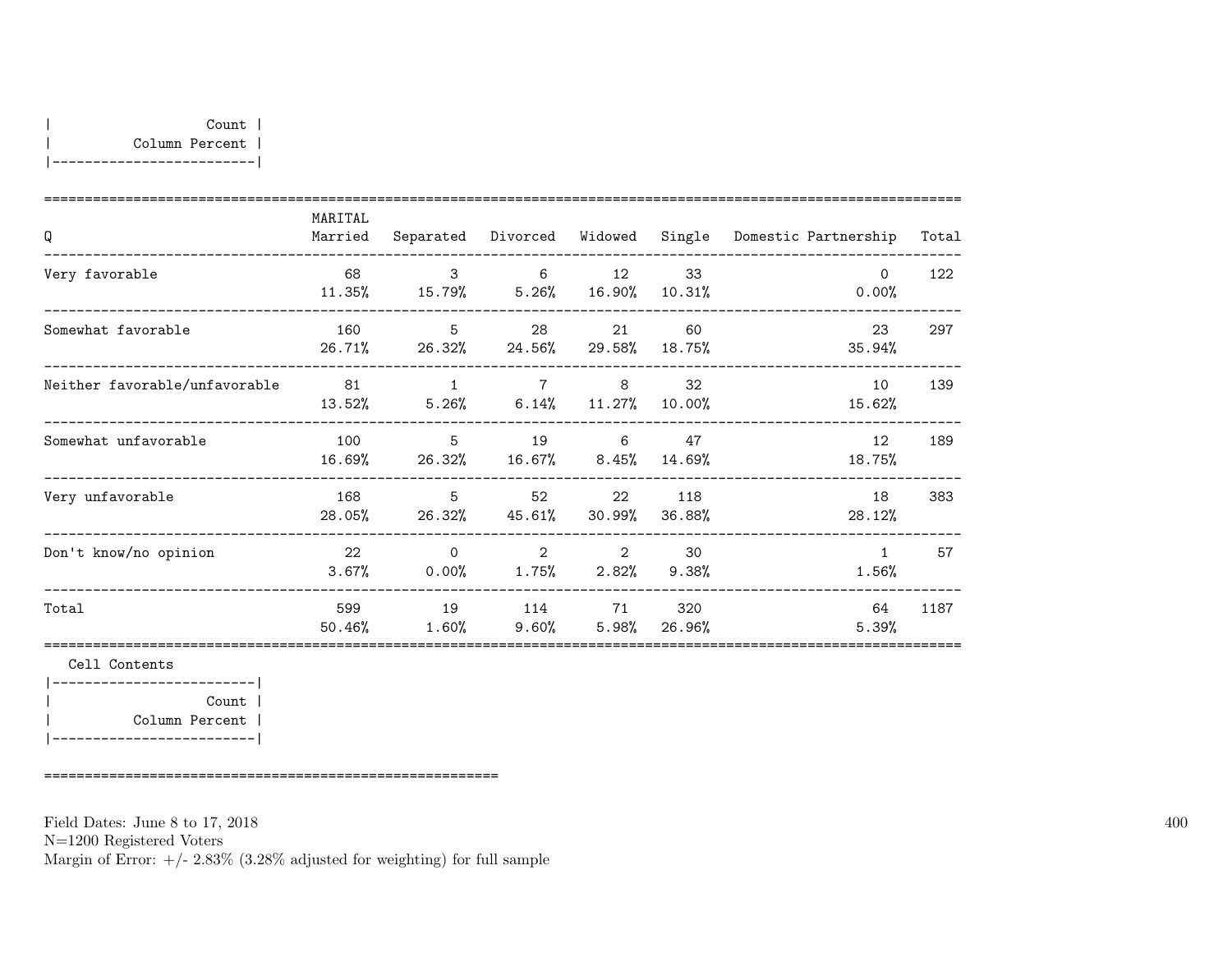| Q                                                                                              | gender | Male Female Total                                  |                            |     |
|------------------------------------------------------------------------------------------------|--------|----------------------------------------------------|----------------------------|-----|
| Very favorable                                                                                 |        | 67 55 122<br>12.05% 8.68%                          |                            |     |
| Somewhat favorable                                                                             |        | 140   157   297<br>25.18% 24.76%                   |                            |     |
| Neither favorable/unfavorable 81 59 140                                                        |        | 14.57% 9.31%                                       |                            |     |
| Somewhat unfavorable                                                                           |        | 89 101 190<br>16.01% 15.93%<br>------------------- |                            |     |
| Very unfavorable<br>---------------------                                                      |        | 167 216 383<br>$30.04\%$ $34.07\%$                 |                            |     |
| Don't know/no opinion<br>___________________________                                           |        | 12 46 58<br>$2.16\%$ 7.26%                         |                            |     |
| Total                                                                                          |        | 556 634 1190<br>46.72% 53.28%                      |                            |     |
| Cell Contents<br>____________________<br>Count  <br>Column Percent  <br>______________________ |        |                                                    |                            |     |
| ======================================<br>Q                                                    | LOCATE |                                                    | Urban Suburban Rural Total |     |
| Very favorable                                                                                 | 27     | $6.99\%$ $10.86\%$ $14.16\%$                       | 62 33                      | 122 |

N=1200 Registered Voters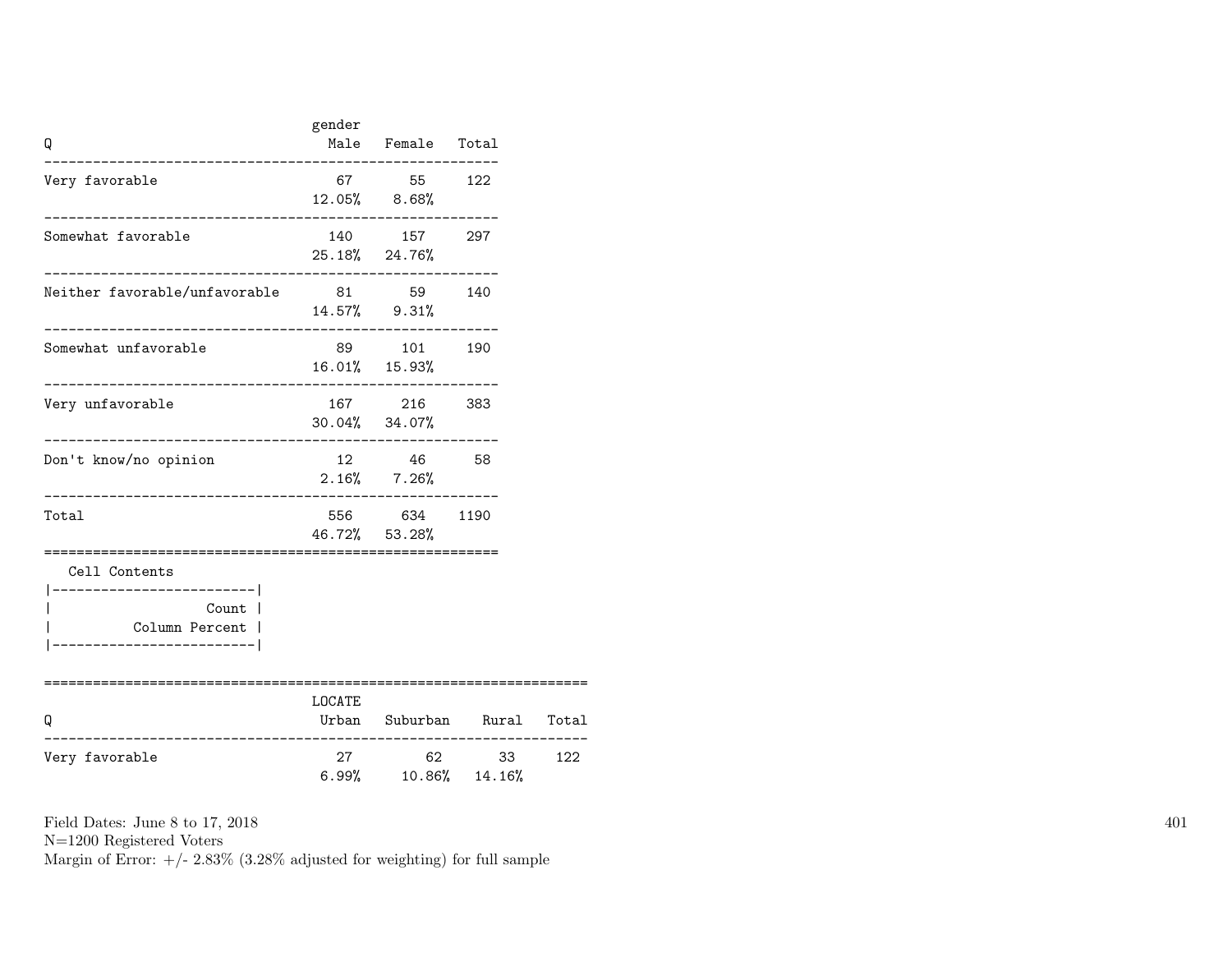| Somewhat favorable                                                                                    | 70<br>18.13% 25.74% 33.91%                                        | 147    | 79                     | 296 |             |                                  |                                                                                     |       |
|-------------------------------------------------------------------------------------------------------|-------------------------------------------------------------------|--------|------------------------|-----|-------------|----------------------------------|-------------------------------------------------------------------------------------|-------|
| Neither favorable/unfavorable 51 58                                                                   | --------------------------------<br>$13.21\%$ $10.16\%$ $13.73\%$ |        | 32                     | 141 |             |                                  |                                                                                     |       |
| Somewhat unfavorable                                                                                  | 13.73%                                                            | 53 105 | 32<br>18.39% 13.73%    | 190 |             |                                  |                                                                                     |       |
| Very unfavorable                                                                                      | 156 184<br>40.41% 32.22% 18.45%                                   |        | 43                     | 383 |             |                                  |                                                                                     |       |
| Don't know/no opinion                                                                                 | 29 15 14<br>$7.51\%$ 2.63%                                        |        | 6.01%                  | 58  |             |                                  |                                                                                     |       |
| Total                                                                                                 | 386<br>$32.44\%$ $47.98\%$                                        |        | 571 233 1190<br>19.58% |     |             |                                  |                                                                                     |       |
| Cell Contents<br>------------------------- <br>Count  <br>Column Percent  <br>----------------------- |                                                                   |        |                        |     |             |                                  |                                                                                     |       |
| Q                                                                                                     | metro                                                             |        |                        |     |             |                                  | Houston Area Dallas-Fort Worth Area San Antonio Area Austin Area Another Part of TX | Total |
| Very favorable                                                                                        | 10.21%                                                            | 29     |                        | 30  | 10<br>9.20% | $\overline{4}$<br>$9.01\%$ 3.77% | 51<br>14.05%                                                                        | 124   |
| Somewhat favorable                                                                                    | 55<br>19.37%                                                      |        |                        | 75  | 23.01%      | 24<br>30<br>$21.62\%$ 28.30%     | 111<br>30.58%                                                                       | 295   |
| Neither favorable/unfavorable                                                                         | 47                                                                |        |                        | 37  | 10          | -6                               | 40                                                                                  | 140   |

N=1200 Registered Voters

Margin of Error:  $+/- 2.83\%$  (3.28% adjusted for weighting) for full sample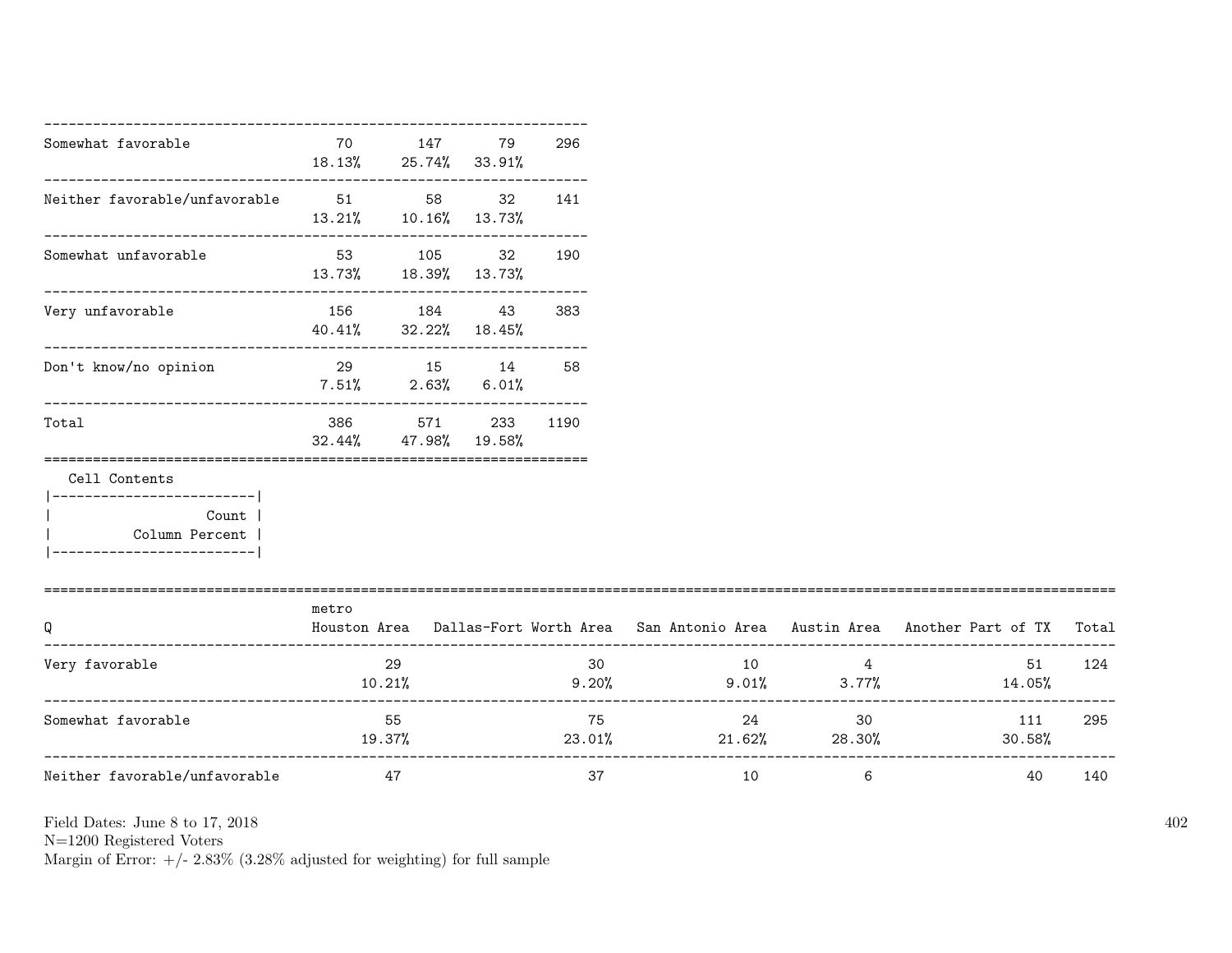|                                                                             | 16.55%                       |               |                                         | $11.35\%$                           |               | $9.01\%$ 5.66% |                           | $11.02\%$      |      |
|-----------------------------------------------------------------------------|------------------------------|---------------|-----------------------------------------|-------------------------------------|---------------|----------------|---------------------------|----------------|------|
| Somewhat unfavorable                                                        |                              | 49<br>17.25%  |                                         | 56<br>$17.18\%$ $15.32\%$ $11.32\%$ |               | 17             | 12                        | 57<br>15.70%   | 191  |
| Very unfavorable                                                            | 94<br>33.10%                 |               |                                         | 114<br>34.97%                       |               | 39             | 53<br>$35.14\%$ 50.00%    | 82<br>22.59%   | 382  |
| Don't know/no opinion                                                       | 10<br>3.52%                  |               |                                         | 14<br>4.29%                         |               |                | 11 1<br>$9.91\%$ 0.94%    | 22<br>$6.06\%$ | 58   |
| Total                                                                       |                              | 284<br>23.87% |                                         |                                     | 326<br>27.39% |                | 111 106<br>$9.33\%$ 8.91% | 363<br>30.50%  | 1190 |
| Cell Contents<br>Count  <br>Column Percent  <br> -------------------------- |                              |               |                                         |                                     |               |                |                           |                |      |
| Q<br>____________________________                                           | AGEG<br>$18 - 29$            |               | 30-44 45-64 65+ Total                   |                                     |               |                |                           |                |      |
| Very favorable                                                              |                              | 12.77% 7.12%  | 24 22 34                                | 43<br>$8.00\%$ 15.87%               | 123           |                |                           |                |      |
| Somewhat favorable                                                          | 45 49                        |               | 127<br>23.94% 15.86% 29.88% 27.68%      | 75                                  | 296           |                |                           |                |      |
| Neither favorable/unfavorable 8 62 45 25<br>------------------------------  | $4.26\%$ 20.06% 10.59% 9.23% |               |                                         |                                     | 140           |                |                           |                |      |
| Somewhat unfavorable                                                        |                              |               | 39 53 58<br>20.74% 17.15% 13.65% 15.13% | 41                                  | 191           |                |                           |                |      |
|                                                                             |                              |               |                                         |                                     |               |                |                           |                |      |

N=1200 Registered Voters<br>Margin of Error:  $+/- 2.83\%$  (3.28% adjusted for weighting) for full sample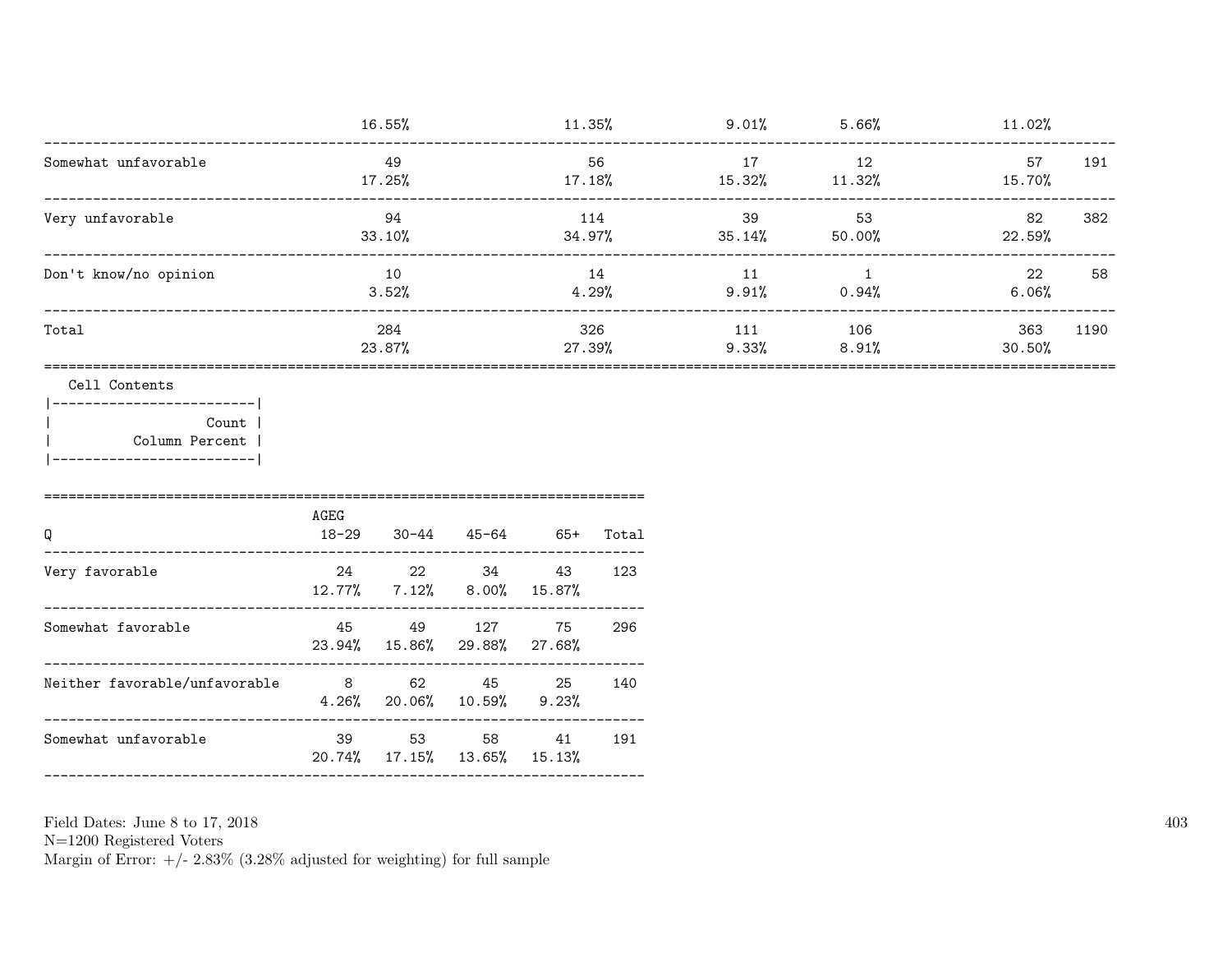| Very unfavorable      | 59          | 97<br>31.38% 31.39% 34.35% 30.26%  | 146  | 82          | 384  |
|-----------------------|-------------|------------------------------------|------|-------------|------|
| Don't know/no opinion | 13<br>6.91% | -26<br>$8.41\%$ $3.53\%$           | - 15 | -5<br>1.85% | 59   |
| Total                 | 188         | 309<br>15.76% 25.90% 35.62% 22.72% | 425  | 271         | 1193 |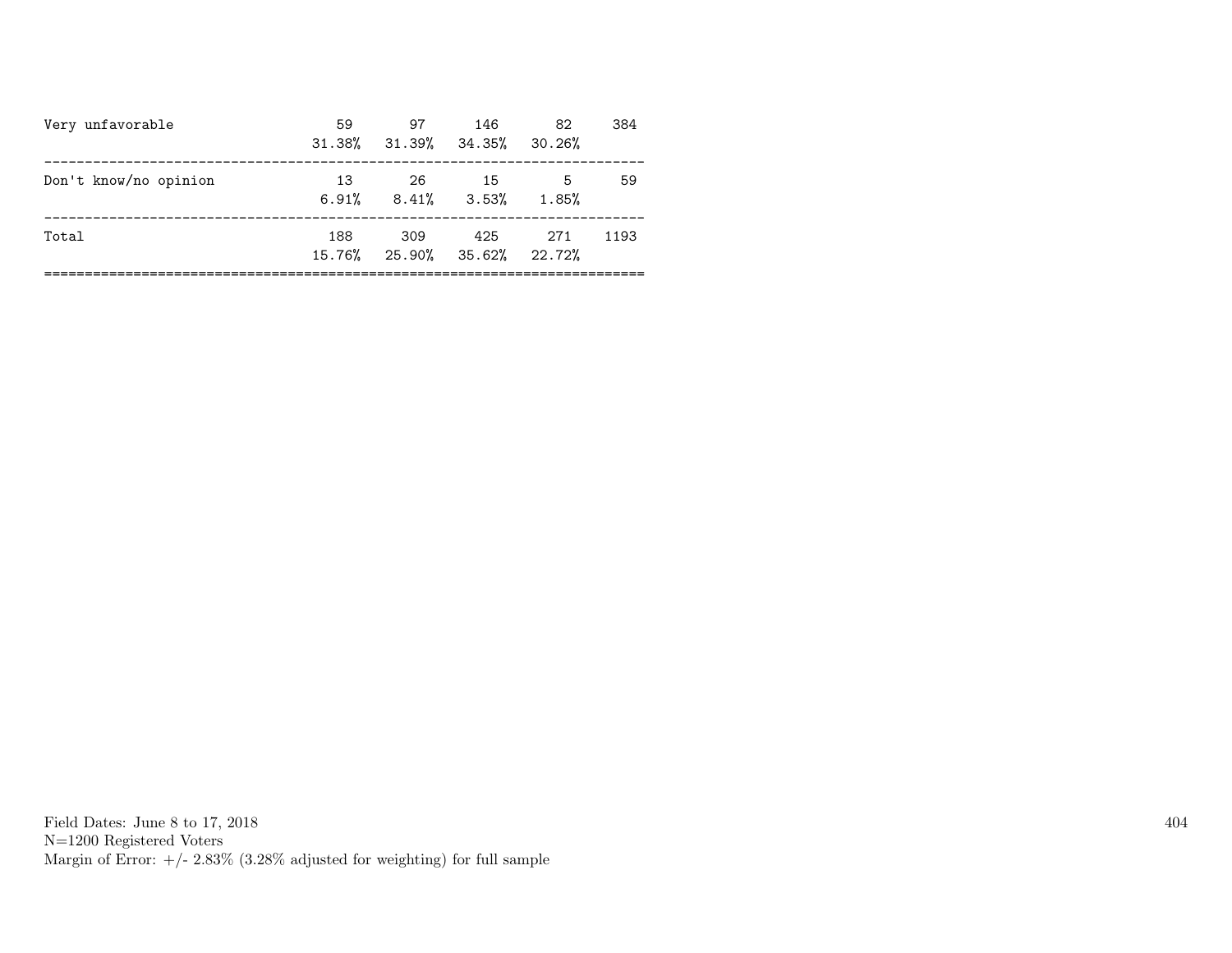# Q27. Democratic Party Favorability

Cell Contents |-------------------------| | Count | | Column Percent | |-------------------------|

| Q                             | LIBCON7                 | Extremely lib. Somewhat lib. Lean lib. |                            |                 |                         |                         | Moderate Lean con. Somewhat con. Extremely con. | Total |
|-------------------------------|-------------------------|----------------------------------------|----------------------------|-----------------|-------------------------|-------------------------|-------------------------------------------------|-------|
| Very favorable                | 47<br>41.23%            | 46<br>30.67%                           | 17<br>$18.48\%$            | 38<br>$12.67\%$ | 5<br>$4.67\%$           | 8<br>3.69%              | 18<br>$8.78\%$                                  | 179   |
| Somewhat favorable            | 47<br>41.23%            | 66<br>44.00%                           | 42<br>45.65%               | 85<br>28.33%    | $\overline{4}$<br>3.74% | 9<br>4.15%              | 2<br>$0.98\%$                                   | 255   |
| Neither favorable/unfavorable | 6<br>5.26%              | 10<br>$6.67\%$                         | 16<br>$17.39\%$            | 50<br>$16.67\%$ | 15<br>14.02%            | 9<br>$4.15\%$           | 3<br>1.46%                                      | 109   |
| Somewhat unfavorable          | 9<br>7.89%              | 19<br>12.67%                           | 12<br>13.04%               | 36<br>12.00%    | 30<br>28.04%            | 27<br>12.44%            | 16<br>$7.80\%$                                  | 149   |
| Very unfavorable              | $\overline{2}$<br>1.75% | 5<br>$3.33\%$                          | 4<br>4.35%                 | 61<br>20.33%    | 48<br>44.86%            | 157<br>72.35%           | 160<br>78.05%                                   | 437   |
| Don't know/no opinion         | 3<br>2.63%              | $\overline{4}$<br>2.67%                | $\overline{1}$<br>$1.09\%$ | 30<br>10.00%    | 5<br>4.67%              | $\overline{7}$<br>3.23% | 6<br>2.93%                                      | 56    |
| Total                         | 114<br>9.62%            | 150<br>12.66%                          | 92<br>7.76%                | 300<br>25.32%   | 107<br>9.03%            | 217<br>18.31%           | 205<br>17.30%                                   | 1185  |

Cell Contents

|-------------------------| | Count |

Field Dates: June 8 to 17, 2018

N=1200 Registered Voters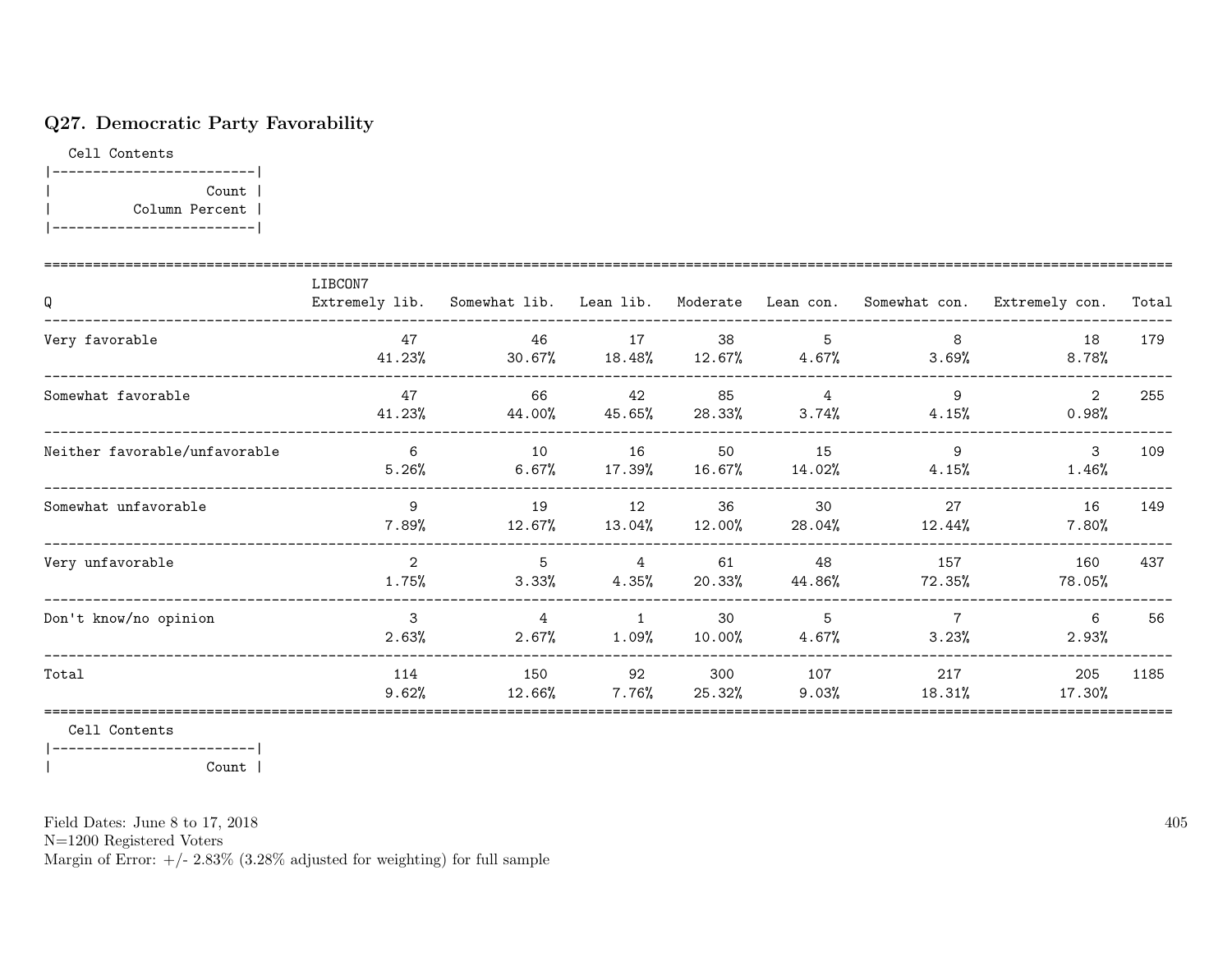| Column Percent |

|-------------------------|

| Q                                                                       | IDEOL |         | Liberals Moderates Conservatives Total |        |
|-------------------------------------------------------------------------|-------|---------|----------------------------------------|--------|
| Very favorable                                                          | 110   | 38      | $30.81\%$ 12.67% 5.83%                 | 31 179 |
| Somewhat favorable                                                      | 155 — | 85      | 16 —<br>43.42% 28.33% 3.01%            | 256    |
| Neither favorable/unfavorable                                           | 32    | 50      | $8.96\%$ 16.67% 5.26%                  | 28 110 |
| Somewhat unfavorable                                                    | 40    | 36      | 73 —<br>11.20% 12.00% 13.72%           | 149    |
| Very unfavorable                                                        |       | 11 61   | 366<br>$3.08\%$ 20.33% 68.80%          | 438    |
| Don't know/no opinion                                                   |       | 9 30    | 18<br>$2.52\%$ 10.00% 3.38%            | 57     |
| Total                                                                   |       | 357 300 | 532<br>$30.03\%$ 25.23% 44.74%         | 1189   |
| Cell Contents<br>------------------------ <br>Count  <br>Column Percent |       |         |                                        |        |

|-------------------------|

=========================================================================================================

PID7

Field Dates: June 8 to 17, 2018 N=1200 Registered Voters Margin of Error:  $+/- 2.83\%$  (3.28% adjusted for weighting) for full sample 406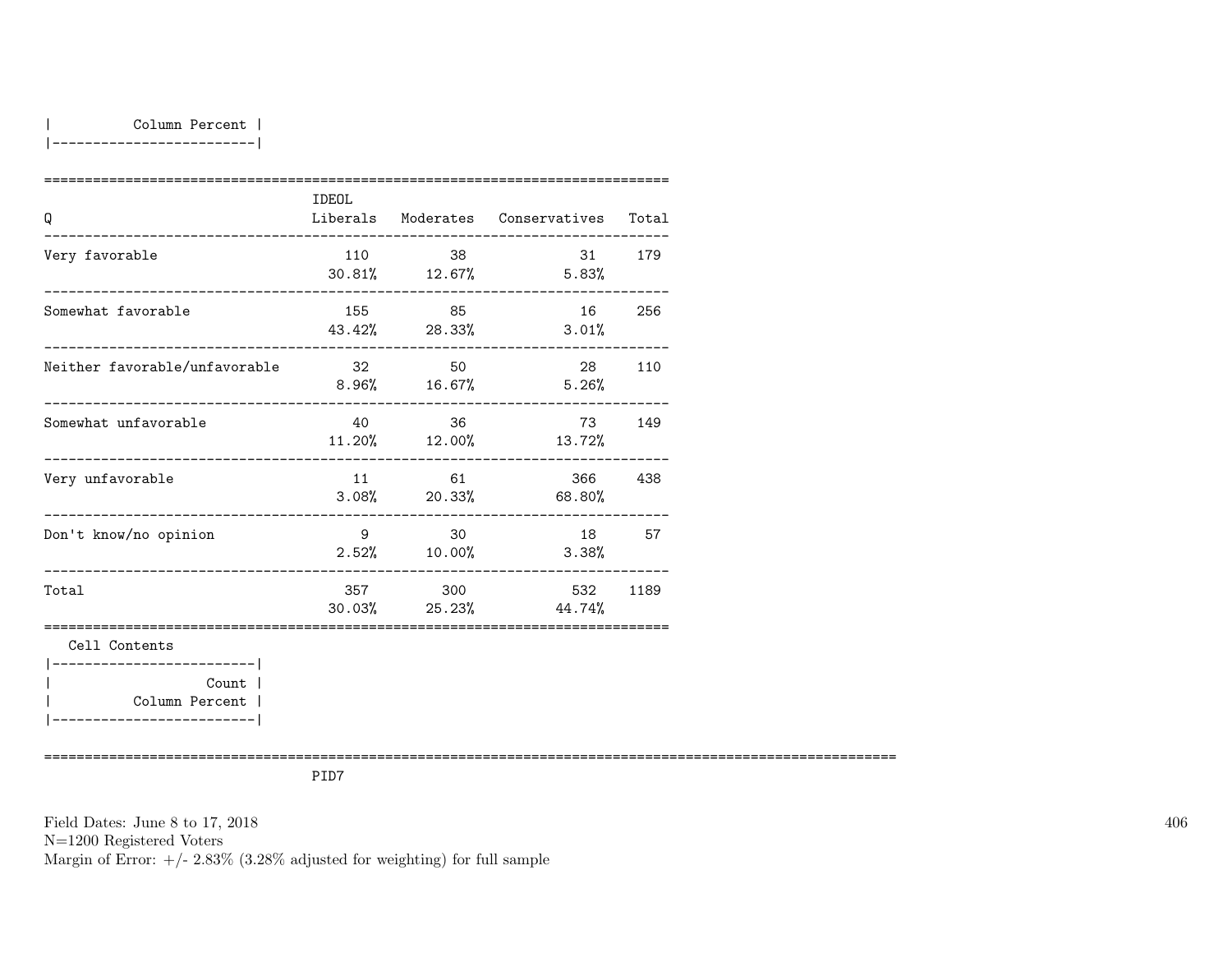| Q                                                     |               |                     | StrDem WeakDem LeanDem Ind LeanRep WeakRep StrRep                                                                |                    |                          | Total |
|-------------------------------------------------------|---------------|---------------------|------------------------------------------------------------------------------------------------------------------|--------------------|--------------------------|-------|
| Very favorable                                        |               | 128 16              | $22 \qquad \qquad 4 \qquad \qquad 1 \qquad \qquad 0$<br>$51.82\%$ $13.68\%$ $15.94\%$ $3.42\%$ $0.70\%$ $0.00\%$ |                    | $7\overline{ }$<br>2.87% | 178   |
| Somewhat favorable                                    |               |                     | 98 74 58 7 1 11<br>39.68% 63.25% 42.03% 5.98% 0.70% 7.53% 1.64%                                                  |                    | $4 \quad$                | 253   |
| Neither favorable/unfavorable 11 12                   |               |                     | 20 27 5 17<br>$4.45\%$ $10.26\%$ $14.49\%$ $23.08\%$ $3.52\%$ $11.64\%$ $2.87\%$                                 |                    |                          | 7 99  |
| Somewhat unfavorable                                  |               | $4 \qquad \qquad 9$ | 25 18 17 39<br>$1.62\%$ 7.69% 18.12% 15.38% 11.97% 26.71% 14.34%                                                 |                    | 35                       | 147   |
| Very unfavorable                                      |               |                     | 2 3 7 48 109 71<br>$0.81\%$ 2.56% 5.07% 41.03% 76.76% 48.63% 74.18%                                              |                    | 181                      | 421   |
| Don't know/no opinion                                 |               |                     | 4 3 6 13 9 8 10<br>$1.62\%$ $2.56\%$ $4.35\%$ $11.11\%$ $6.34\%$ $5.48\%$ $4.10\%$                               |                    |                          | 53    |
| Total                                                 |               |                     | 247 117 138 117 142 146 244<br>$21.46\%$ $10.17\%$ $11.99\%$ $10.17\%$ $12.34\%$ $12.68\%$ $21.20\%$             |                    |                          | 1151  |
| Cell Contents                                         |               |                     |                                                                                                                  |                    |                          |       |
| Count  <br>Column Percent<br>------------------------ |               |                     |                                                                                                                  |                    |                          |       |
| Q                                                     | PID3          |                     | Democrats Independents Republicans Total                                                                         |                    |                          |       |
| Very favorable                                        | 166<br>33.07% |                     | $4\overline{ }$<br>$3.42\%$ $1.70\%$                                                                             | 179<br>$9^{\circ}$ |                          |       |

N=1200 Registered Voters

Margin of Error:  $+/- 2.83\%$  (3.28% adjusted for weighting) for full sample

407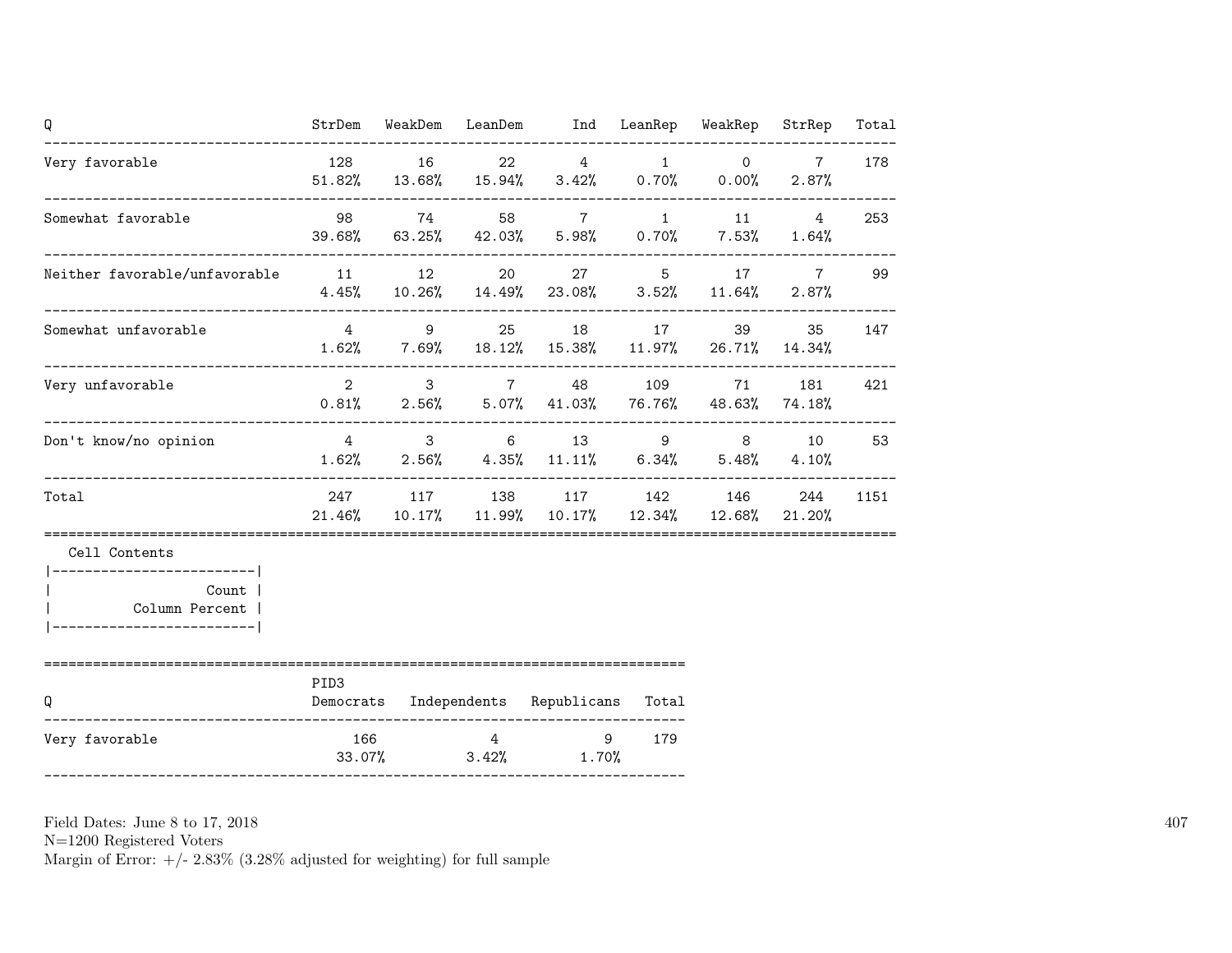| Somewhat favorable                                                                                  | 229<br>45.62%                |              | $7^{\circ}$<br>5.98%                     | 17<br>3.21% | 253 |                                                                          |                                         |       |
|-----------------------------------------------------------------------------------------------------|------------------------------|--------------|------------------------------------------|-------------|-----|--------------------------------------------------------------------------|-----------------------------------------|-------|
| Neither favorable/unfavorable                                                                       | 44<br>$8.76\%$               |              | 27<br>$23.08\%$ 5.28%                    | 28          | 99  |                                                                          |                                         |       |
| Somewhat unfavorable                                                                                | 38<br>$7.57\%$ 15.38% 16.98% | 18           | 90                                       |             | 146 |                                                                          |                                         |       |
| Very unfavorable                                                                                    | 12                           | 48           | $2.39\%$ 41.03% 67.92%                   | 360 —       | 420 |                                                                          |                                         |       |
| Don't know/no opinion                                                                               |                              |              | 13 13 26<br>$2.59\%$ 11.11% 4.91%        |             | 52  |                                                                          |                                         |       |
| Total<br>____________________________________                                                       |                              |              | 502 117 530 1149<br>43.69% 10.18% 46.13% |             |     |                                                                          |                                         |       |
| Cell Contents<br>---------------------- <br>Count<br>  Column Percent<br>__________________________ |                              |              |                                          |             |     |                                                                          |                                         |       |
| Q                                                                                                   | Q20A                         |              |                                          |             |     | Democratic candidate Republican candidate Tea Party candidate Don't know |                                         | Total |
| Very favorable                                                                                      |                              | 160          |                                          |             | 14  | $32.72\%$ $4.33\%$ $0.64\%$ $1.76\%$                                     | $1 \quad \cdots \quad \cdots$           | 4 179 |
| Somewhat favorable                                                                                  |                              | 217          |                                          |             | 24  | $44.38\%$ $7.43\%$ $1.92\%$ $6.17\%$                                     | $3 \quad \text{or} \quad$<br>14         | 258   |
| Neither favorable/unfavorable                                                                       |                              | 53<br>10.84% |                                          | 6.50%       | 21  |                                                                          | $5^{\circ}$<br>30<br>$3.21\%$ $13.22\%$ | 109   |

N=1200 Registered Voters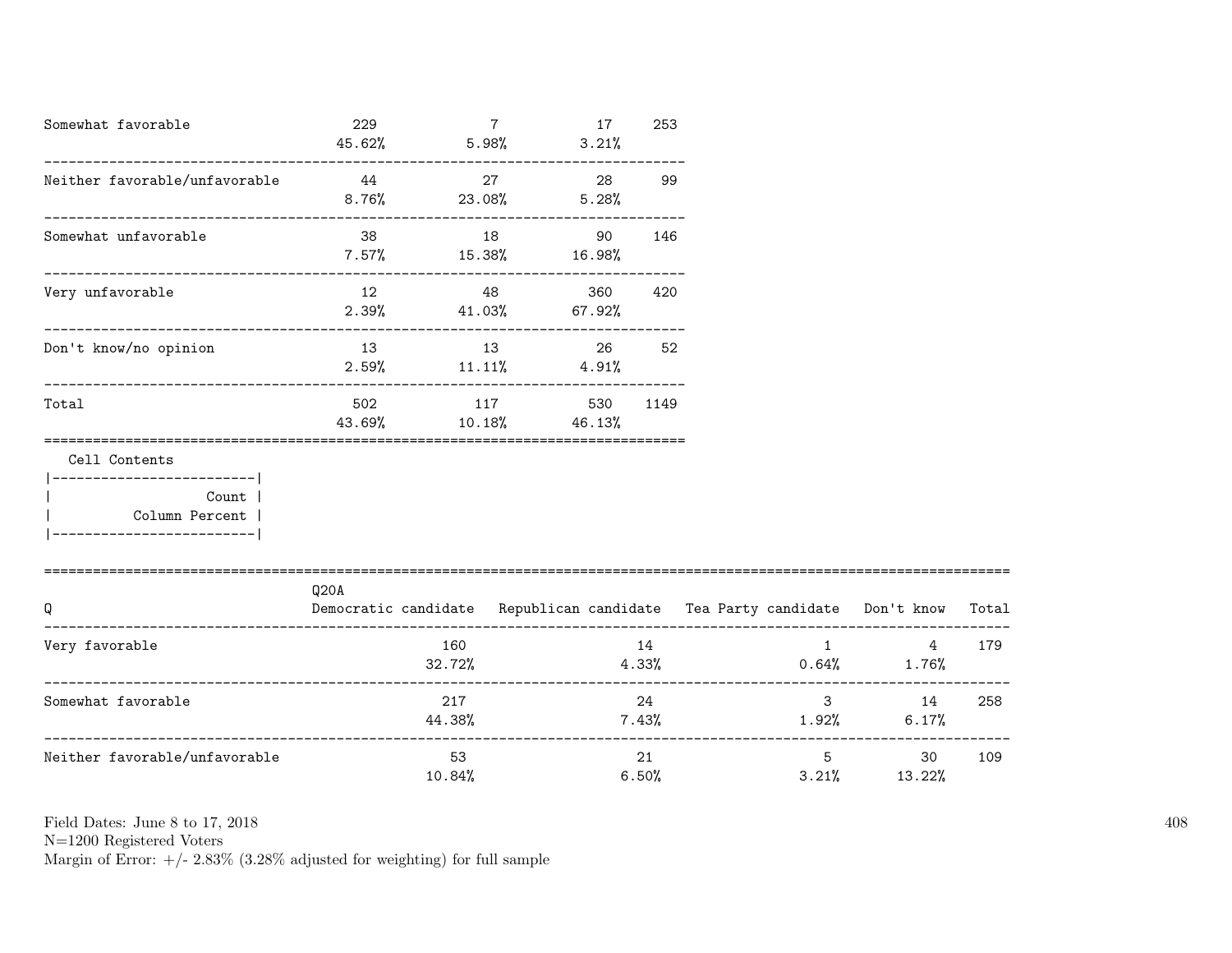| 35<br>7.16% | 47<br>14.55%  | 18<br>11.54%  | 49<br>21.59%               | 149  |
|-------------|---------------|---------------|----------------------------|------|
| 14<br>2.86% | 207<br>64.09% | 128<br>82.05% | 93<br>40.97%               | 442  |
| 10<br>2.04% | 10<br>3.10%   | 0.64%         | 37<br>16.30%               | 58   |
| 489         | 323           | 156           | 227<br>19.00%              | 1195 |
|             |               |               | 40.92%<br>27.03%<br>13.05% |      |

|  |  |  | Contents |  |  |  |  |  |
|--|--|--|----------|--|--|--|--|--|
|  |  |  |          |  |  |  |  |  |

| Count 1        |  |
|----------------|--|
| Column Percent |  |

|  | ----------------------- |  |  |  |  |  |
|--|-------------------------|--|--|--|--|--|
|  |                         |  |  |  |  |  |

| Q                             | educ<br>No HS   | High school graduate Some college 2-year 4-year |                 |               |              | Post-grad      | Total |
|-------------------------------|-----------------|-------------------------------------------------|-----------------|---------------|--------------|----------------|-------|
| Very favorable                | 1.43%           | 63<br>21.36%                                    | 40<br>14.65%    | 22<br>18.33%  | 34<br>11.30% | 19<br>13.87%   | 179   |
| Somewhat favorable            | 15<br>21.43%    | 54<br>18.31%                                    | 49<br>17.95%    | 21<br>17.50%  | 70<br>23.26% | 49<br>35.77%   | 258   |
| Neither favorable/unfavorable | 8<br>11.43%     | 24<br>8.14%                                     | 22<br>$8.06\%$  | 13<br>10.83%  | 33<br>10.96% | 10<br>$7.30\%$ | 110   |
| Somewhat unfavorable          | 12<br>$17.14\%$ | 26<br>$8.81\%$                                  | 44<br>$16.12\%$ | 8<br>$6.67\%$ | 39<br>12.96% | 20<br>14.60%   | 149   |
| Very unfavorable              | 19              | 118                                             | 104             | 48            | 117          | 36             | 442   |

 ${\rm N}{=}1200$  Registered Voters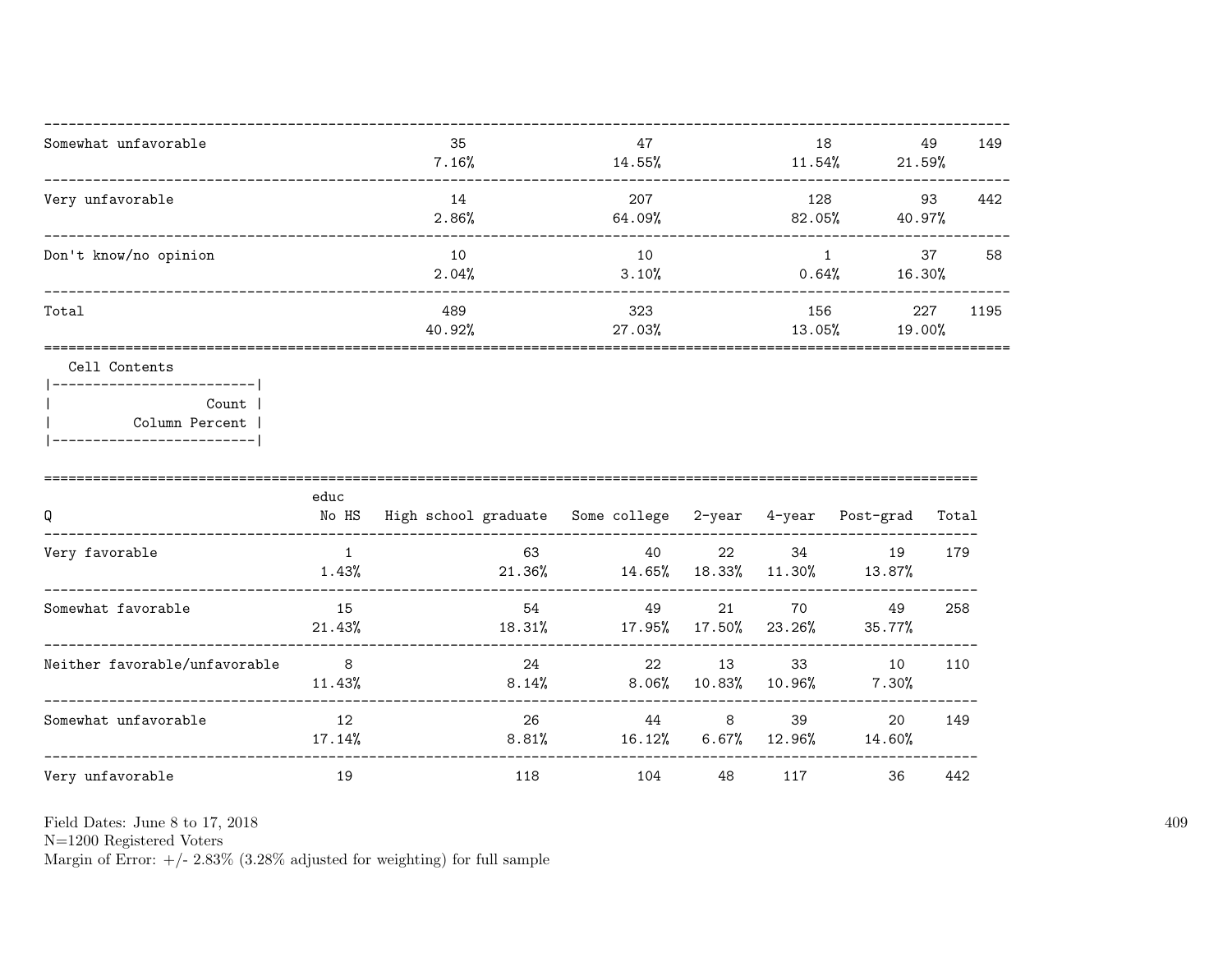|                                                          | $27.14\%$                                                                                         | 40.00%          |     |                         |     | 38.10% 40.00% 38.87% 26.28%    |               |                           |       |
|----------------------------------------------------------|---------------------------------------------------------------------------------------------------|-----------------|-----|-------------------------|-----|--------------------------------|---------------|---------------------------|-------|
| Don't know/no opinion                                    | 15<br>21.43%                                                                                      | 10<br>3.39%     |     | 14 8<br>$5.13\%$ 6.67%  | 8   | $\mathbf{3}$<br>$2.66\%$ 2.19% | 58            |                           |       |
| Total                                                    | 70<br>5.85%                                                                                       | 295<br>24.67%   | 273 | 120<br>$22.83\%$ 10.03% | 301 | 137<br>25.17% 11.45%           | 1196          |                           |       |
| Cell Contents<br>-------------------------               |                                                                                                   |                 |     |                         |     |                                |               |                           |       |
| Count  <br>Column Percent  <br>------------------------- |                                                                                                   |                 |     |                         |     |                                |               |                           |       |
| Q                                                        | <b>ATTEND</b><br>More than once a week Once a week A few times a month Once or twice a year Never |                 |     |                         |     |                                |               |                           | Total |
| Very favorable                                           | 34<br>24.46%                                                                                      | 30<br>11.95%    |     | 15.87%                  | 20  |                                | 40            | 56<br>$14.08\%$ $14.11\%$ | 180   |
| Somewhat favorable                                       | 10<br>7.19%<br>------------------------------                                                     | 49<br>19.52%    |     |                         | 34  | $26.98\%$ 22.89% 25.44%        | 65 — 1        | 101                       | 259   |
| Neither favorable/unfavorable                            | 13<br>9.35%                                                                                       | 28<br>$11.16\%$ |     | 11<br>8.73%             |     |                                | 19<br>6.69%   | 39<br>9.82%               | 110   |
| Somewhat unfavorable                                     | 12<br>8.63%                                                                                       | 18<br>7.17%     |     | 16.67%                  | 21  |                                | 40            | 59<br>14.08% 14.86%       | 150   |
| Very unfavorable                                         | 63<br>45.32%                                                                                      | 111<br>44.22%   |     | 30.16%                  | 38  |                                | 101<br>35.56% | 128<br>32.24%             | 441   |
| Don't know/no opinion                                    | $\overline{7}$<br>5.04%                                                                           | 15<br>$5.98\%$  |     | 1.59%                   | 2   |                                | $6.69\%$      | 19 14<br>3.53%            | 57    |

Field Dates: June 8 to 17,  $2018\,$ 

N=1200 Registered Voters<br>Margin of Error:  $+/- 2.83\%$  (3.28% adjusted for weighting) for full sample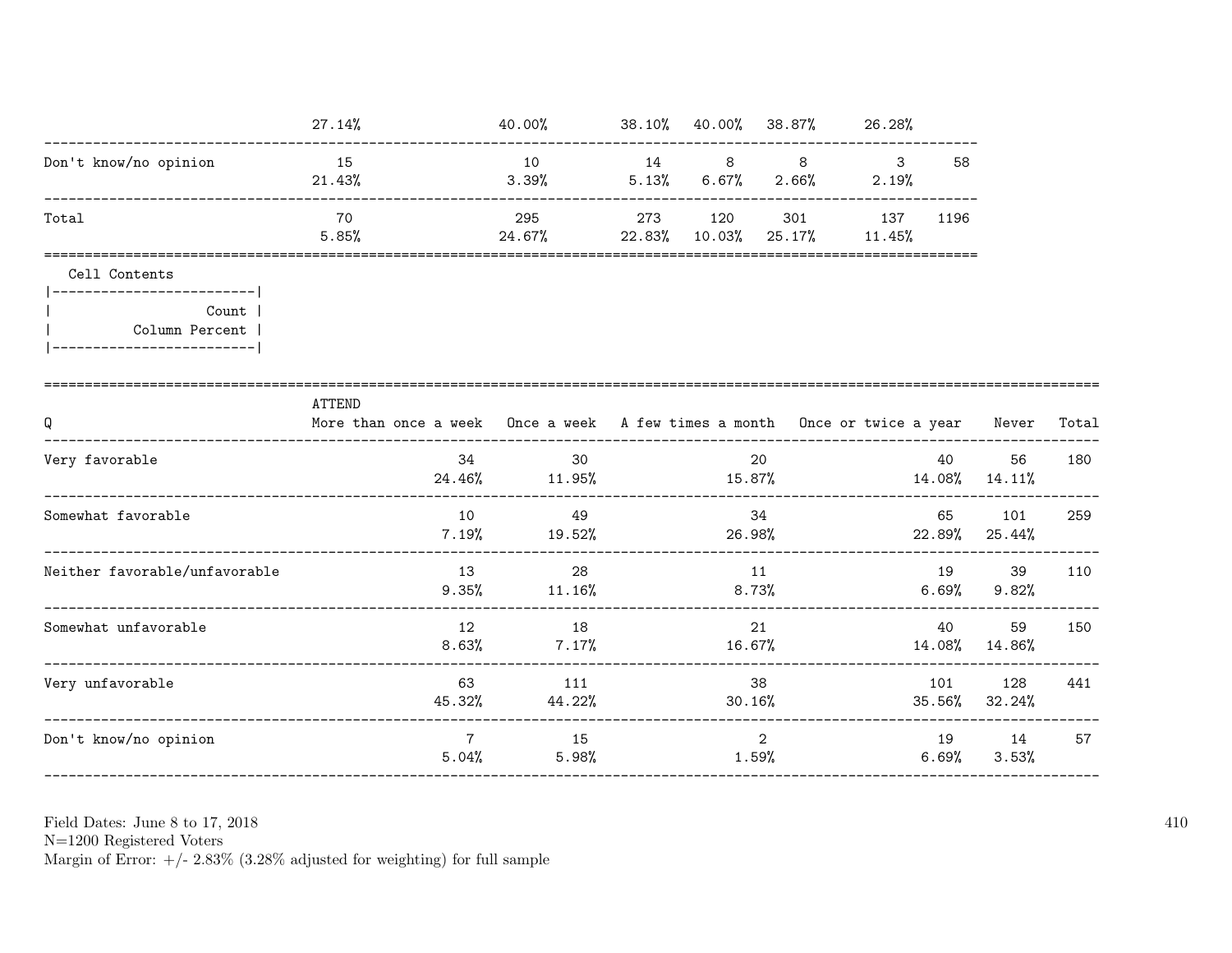| Total | 139   | 251    | 126    | 284         | 397          | 1197<br>ᅩᅩ |
|-------|-------|--------|--------|-------------|--------------|------------|
|       | 1.61% | 20.97% | 10.53% | 73%<br>23.7 | 33.17%<br>ろろ |            |
|       |       |        |        |             |              |            |

Cell Contents

|-------------------------| | Count | | Column Percent | |-------------------------|

| Q                             | race_recode<br>White | Black         | Hispanic       |                          | Asian – Native American – Middle Eastern |                           | Mixed                    | Other                    | Total |
|-------------------------------|----------------------|---------------|----------------|--------------------------|------------------------------------------|---------------------------|--------------------------|--------------------------|-------|
| Very favorable                | 61<br>$8.73\%$       | 67<br>39.64%  | 44<br>16.48%   | 2<br>12.50%              | $\Omega$<br>$0.00\%$                     | 16.67%                    | 4<br>17.39%              | $\mathbf{1}$<br>10.00%   | 180   |
| Somewhat favorable            | 132<br>18.88%        | 48<br>28.40%  | 71<br>26.59%   | 2<br>12.50%              | $\overline{1}$<br>14.29%                 | 1<br>16.67%               | 4<br>17.39%              | $\circ$<br>$0.00\%$      | 259   |
| Neither favorable/unfavorable | 56<br>8.01%          | 24<br>14.20%  | 22<br>8.24%    | $\overline{4}$<br>25.00% | $\Omega$<br>$0.00\%$                     | $\mathcal{S}$<br>50.00%   | 2<br>8.70%               | $\Omega$<br>0.00%        | 111   |
| Somewhat unfavorable          | 95<br>13.59%         | 9<br>5.33%    | 38<br>14.23%   | 3<br>18.75%              | $\overline{1}$<br>14.29%                 | $\Omega$<br>$0.00\%$      | $\mathbf{1}$<br>$4.35\%$ | 2<br>20.00%              | 149   |
| Very unfavorable              | 332<br>47.50%        | 13<br>7.69%   | 70<br>26.22%   | 3<br>18.75%              | 5<br>71.43%                              | $\mathbf{1}$<br>$16.67\%$ | 12<br>$52.17\%$          | 5<br>50.00%              | 441   |
| Don't know/no opinion         | 23<br>3.29%          | 8<br>4.73%    | 22<br>$8.24\%$ | $\overline{2}$<br>12.50% | $\Omega$<br>$0.00\%$                     | $\Omega$<br>$0.00\%$      | $\Omega$<br>0.00%        | $\overline{2}$<br>20.00% | 57    |
| Total                         | 699<br>58.40%        | 169<br>14.12% | 267<br>22.31%  | 16<br>$1.34\%$           | $\overline{7}$<br>0.58%                  | 6<br>0.50%                | 23<br>1.92%              | 10<br>0.84%              | 1197  |

Cell Contents

|-------------------------|

Field Dates: June 8 to 17, 2018

N=1200 Registered Voters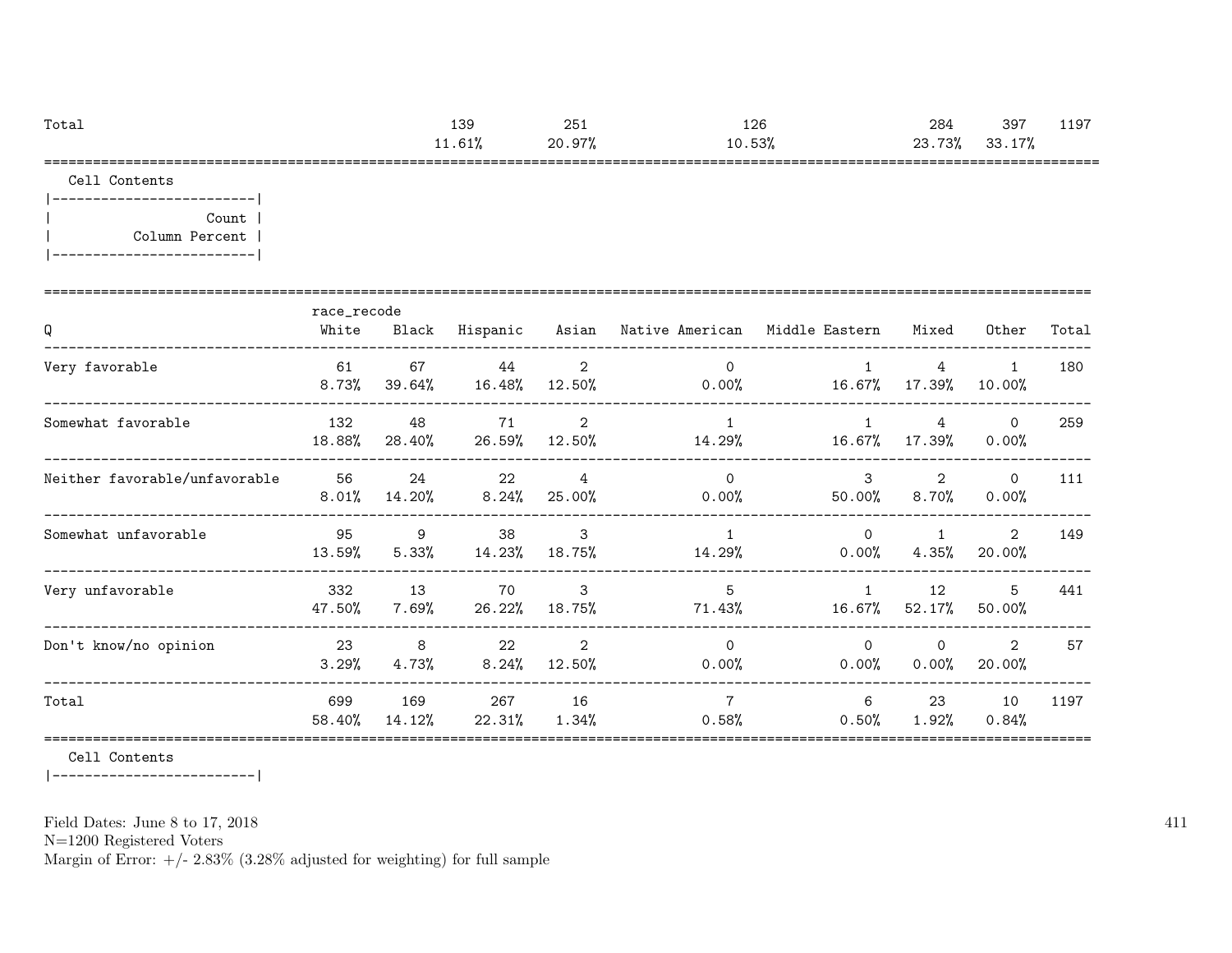|-------------------------|

| Q                             | MARITAL<br>Married | Separated                                               | Divorced                                              | Widowed                     | Single          | Domestic Partnership      | Total |
|-------------------------------|--------------------|---------------------------------------------------------|-------------------------------------------------------|-----------------------------|-----------------|---------------------------|-------|
| Very favorable                | 79<br>12.99%       | $5^{\circ}$<br>25.00%                                   | 26<br>22.81%                                          | 15<br>$21.13\%$             | 51<br>$16.19\%$ | $\mathcal{S}$<br>4.76%    | 179   |
| Somewhat favorable            | 116<br>19.08%      | $\mathbf{R}$<br>15.00%                                  | 31                                                    | $5^{\circ}$<br>27.19% 7.04% | 82<br>26.03%    | 18<br>28.57%              | 255   |
| Neither favorable/unfavorable | 58<br>9.54%        | 2<br>$10.00\%$ 7.89% 5.63% 9.52%                        | $9 \t 4$                                              |                             | 30              | 6<br>9.52%                | 109   |
| Somewhat unfavorable          | 79                 | $\overline{1}$<br>$12.99\%$ $5.00\%$ $9.65\%$ $14.08\%$ |                                                       | 11 10                       | 40<br>12.70%    | $7\overline{ }$<br>11.11% | 148   |
| Very unfavorable              | 253<br>41.61%      | $\overline{\phantom{0}}$ 8<br>40.00%                    |                                                       | 34<br>35<br>29.82%  49.30%  | 83<br>26.35%    | 28<br>44.44%              | 441   |
| Don't know/no opinion         | 23<br>3.78%        | 1<br>5.00%                                              | $\overline{\mathbf{3}}$<br>$2.63\%$ $2.82\%$ $9.21\%$ | $\overline{\phantom{a}}$ 2  | 29              | $\mathbf{1}$<br>1.59%     | 59    |
| Total                         | 608<br>51.05%      | 20<br>$1.68\%$                                          | 114<br>$9.57\%$                                       | 71<br>$5.96\%$              | 315<br>26.45%   | 63<br>5.29%               | 1191  |
| Cell Contents                 |                    |                                                         |                                                       |                             |                 |                           |       |
| Count                         |                    |                                                         |                                                       |                             |                 |                           |       |

| Column Percent | |-------------------------|

========================================================

Field Dates: June 8 to 17, 2018

N=1200 Registered Voters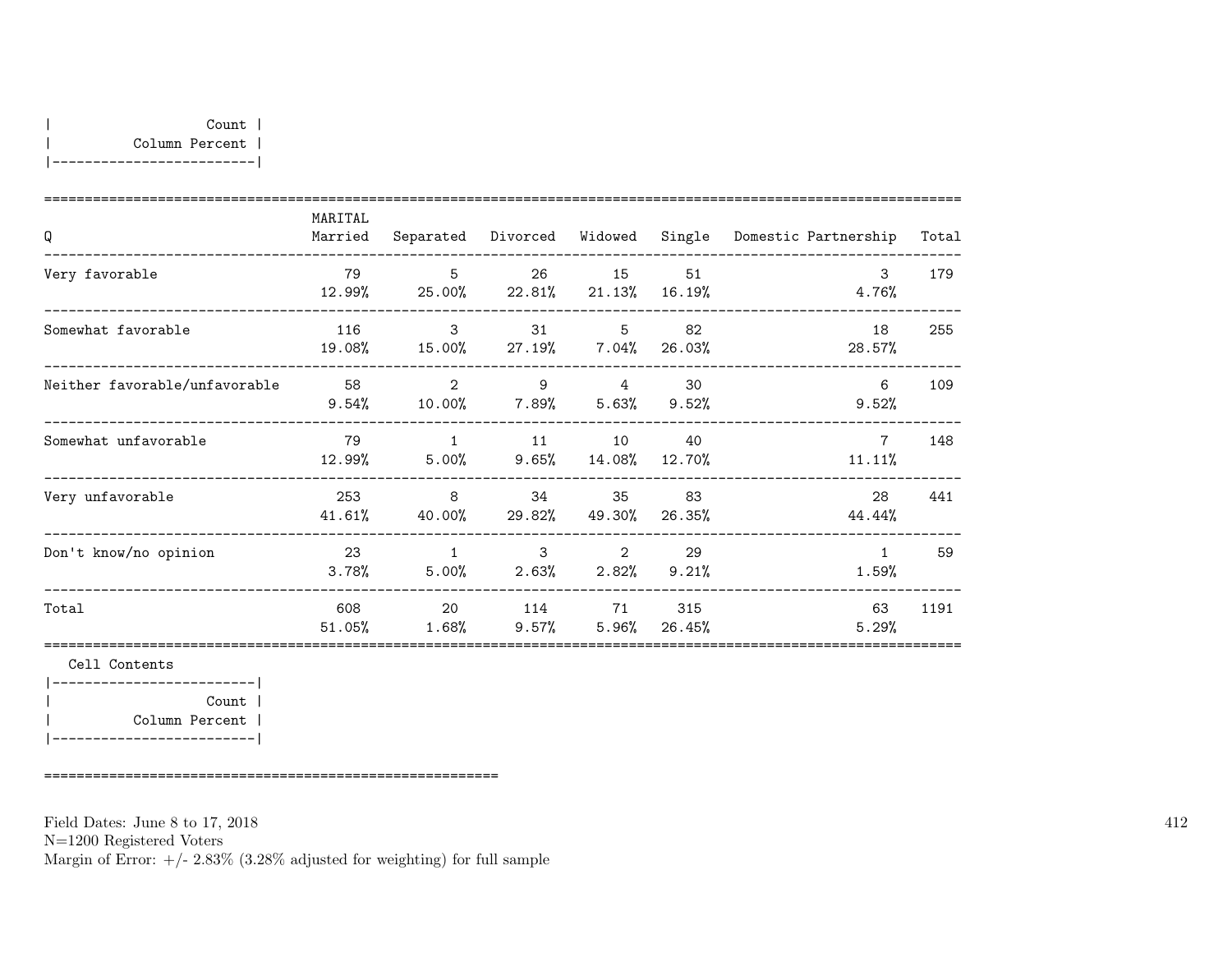| Q                                                                                              | gender                   | Male Female Total                               |                      |       |
|------------------------------------------------------------------------------------------------|--------------------------|-------------------------------------------------|----------------------|-------|
| Very favorable                                                                                 |                          | 77 102 179<br>13.82% 15.99%                     |                      |       |
| Somewhat favorable                                                                             |                          | 104 154 258<br>18.67% 24.14%                    |                      |       |
| Neither favorable/unfavorable                                                                  |                          | 46 64 110<br>$8.26\%$ 10.03%                    |                      |       |
| Somewhat unfavorable                                                                           |                          | 69 80 149<br>12.39% 12.54%<br>----------------- |                      |       |
| Very unfavorable                                                                               |                          | 251 190 441<br>45.06% 29.78%                    |                      |       |
| Don't know/no opinion<br>_________________________________                                     |                          | 10 48 58<br>$1.80\%$ 7.52%                      |                      |       |
| Total                                                                                          |                          | 557 638 1195<br>46.61% 53.39%                   |                      |       |
| Cell Contents<br>------------------- <br>Count  <br>Column Percent  <br>______________________ |                          |                                                 |                      |       |
| Q                                                                                              | ==============<br>LOCATE |                                                 | Urban Suburban Rural | Total |
| Very favorable                                                                                 | 77                       | -----------------------<br>19.90% 14.14% 8.94%  | 81 21 179            |       |

N=1200 Registered Voters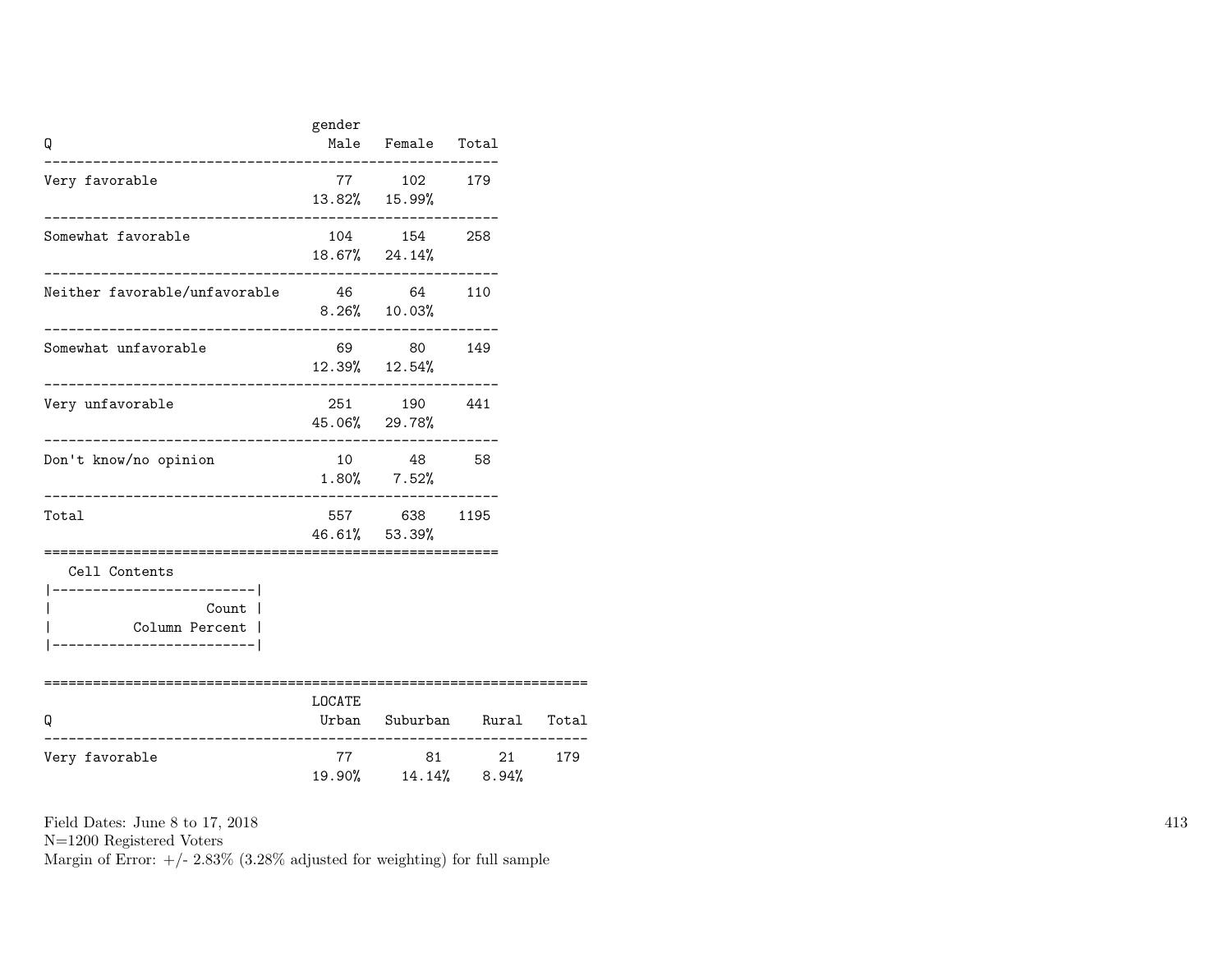| Somewhat favorable                                                                         | 108                           | 114<br>27.91% 19.90% 14.89%                                 | 35      | 257      |                |                   |                                                                                           |     |
|--------------------------------------------------------------------------------------------|-------------------------------|-------------------------------------------------------------|---------|----------|----------------|-------------------|-------------------------------------------------------------------------------------------|-----|
| Neither favorable/unfavorable 36 53 21                                                     |                               | -----------------------------<br>$9.30\%$ $9.25\%$ $8.94\%$ |         | 110      |                |                   |                                                                                           |     |
| Somewhat unfavorable                                                                       | $11.11\%$ $13.96\%$ $11.06\%$ | 43 80                                                       | 26      | 149      |                |                   |                                                                                           |     |
| Very unfavorable                                                                           | 94 — 100                      | 24.29% 39.79% 51.06%                                        | 228 120 | 442      |                |                   |                                                                                           |     |
| Don't know/no opinion                                                                      | 29 17 12                      | $7.49\%$ 2.97% 5.11%                                        |         | 58       |                |                   |                                                                                           |     |
| Total                                                                                      | 387<br>32.38%                 | 573<br>47.95% 19.67%                                        |         | 235 1195 |                |                   |                                                                                           |     |
| Cell Contents<br>-------------------<br>Count<br>Column Percent<br>----------------------- |                               |                                                             |         |          |                |                   |                                                                                           |     |
| Q                                                                                          | metro                         |                                                             |         |          |                |                   | Houston Area Dallas-Fort Worth Area San Antonio Area Austin Area Another Part of TX Total |     |
| Very favorable                                                                             | 20.77%                        | 59                                                          |         | 53       |                | 18 13             | 37<br>$16.06\%$ $16.07\%$ $12.26\%$ $10.19\%$                                             | 180 |
| Somewhat favorable                                                                         |                               | 71<br>25.00%                                                |         | 70       |                | $26 \quad \sigma$ | 27 — 27<br>62<br>$21.21\%$ $23.21\%$ $25.47\%$ $17.08\%$                                  | 256 |
| Neither favorable/unfavorable                                                              |                               | 27                                                          |         | 32       | $\overline{7}$ | 11                | 33                                                                                        | 110 |

N=1200 Registered Voters

Margin of Error:  $+/- 2.83\%$  (3.28% adjusted for weighting) for full sample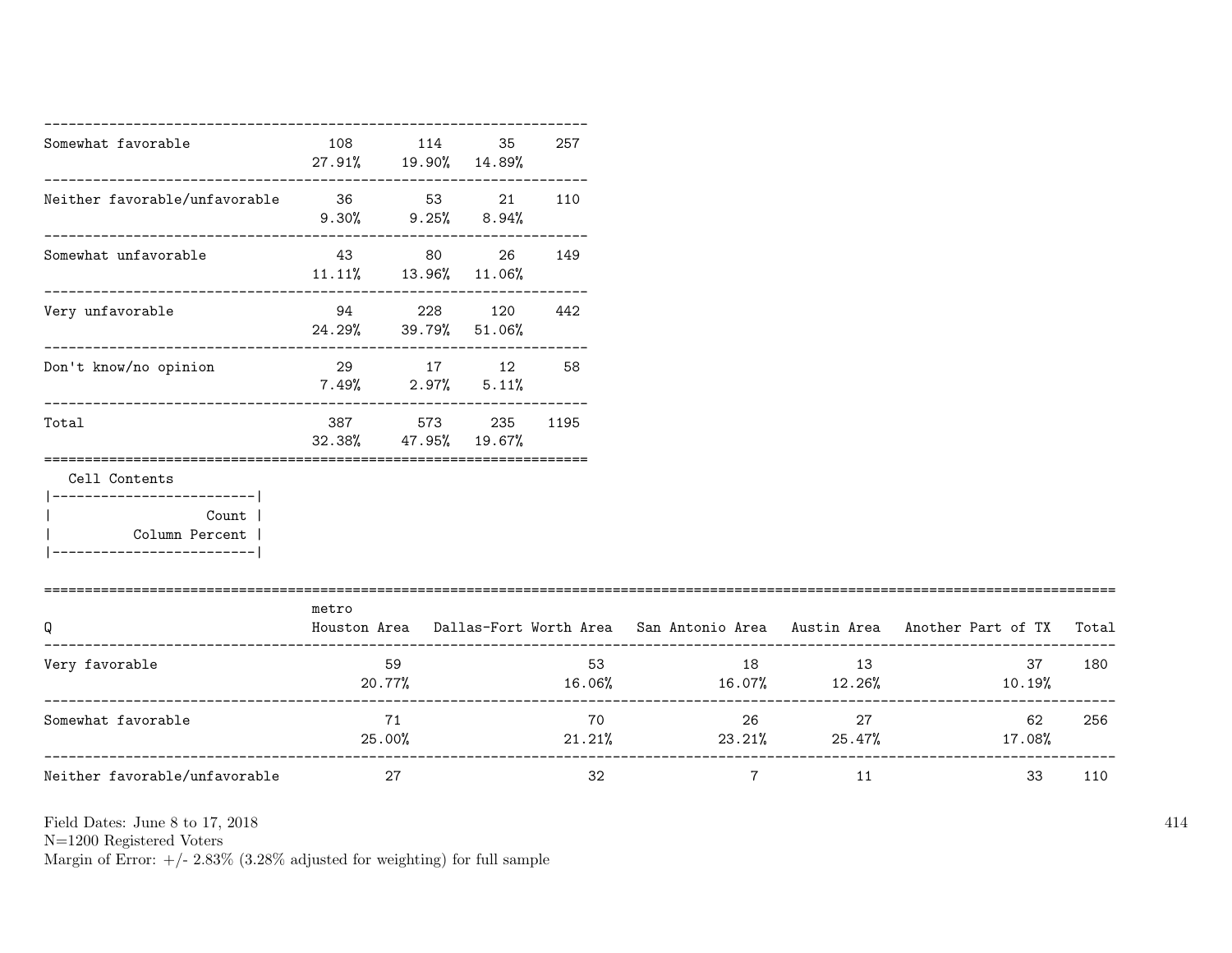| --------------------------------------                                                             |               | 9.51%         |                                               |                |                                     |     | $9.70\%$ 6.25% 10.38%           | 9.09%         |      |
|----------------------------------------------------------------------------------------------------|---------------|---------------|-----------------------------------------------|----------------|-------------------------------------|-----|---------------------------------|---------------|------|
| Somewhat unfavorable                                                                               | 31<br>10.92%  |               | 46                                            |                | 13<br>$13.94\%$ $11.61\%$ $13.21\%$ | 14  | 46<br>$12.67\%$                 | 150           |      |
| Very unfavorable<br>--------------------------------                                               | 85<br>29.93%  |               |                                               | 113            | 34.24%                              | 37  | 40<br>$33.04\%$ $37.74\%$       | 166<br>45.73% | 441  |
| Don't know/no opinion                                                                              | 11<br>3.87%   |               |                                               | 16<br>$4.85\%$ |                                     | 11  | $\overline{1}$<br>$9.82%$ 0.94% | 19<br>5.23%   | 58   |
| Total                                                                                              |               | 284<br>23.77% |                                               |                | 330<br>27.62%                       | 112 | 106<br>$9.37\%$ 8.87%           | 363<br>30.38% | 1195 |
| Cell Contents<br>__________________ <br>Count  <br>Column Percent  <br> -------------------------- |               |               |                                               |                |                                     |     |                                 |               |      |
| Q<br>------------------------                                                                      | AGEG<br>18-29 |               | 30-44 45-64 65+ Total                         |                |                                     |     |                                 |               |      |
| Very favorable                                                                                     |               |               | 32 45 59<br>17.02%  14.61%  13.79%  15.75%    | 43             | 179                                 |     |                                 |               |      |
| Somewhat favorable                                                                                 | 43 82         |               | 83 83<br>22.87% 26.62% 19.39% 18.32%          | 50             | 258                                 |     |                                 |               |      |
| Neither favorable/unfavorable<br>20<br>42<br>38<br>11                                              |               |               | $10.64\%$ $13.64\%$ $8.88\%$ $4.03\%$         |                | 111                                 |     |                                 |               |      |
| Somewhat unfavorable                                                                               |               |               | 32 41 51 25 149<br>17.02% 13.31% 11.92% 9.16% |                |                                     |     |                                 |               |      |
|                                                                                                    |               |               |                                               |                |                                     |     |                                 |               |      |

N=1200 Registered Voters<br>Margin of Error:  $+/- 2.83\%$  (3.28% adjusted for weighting) for full sample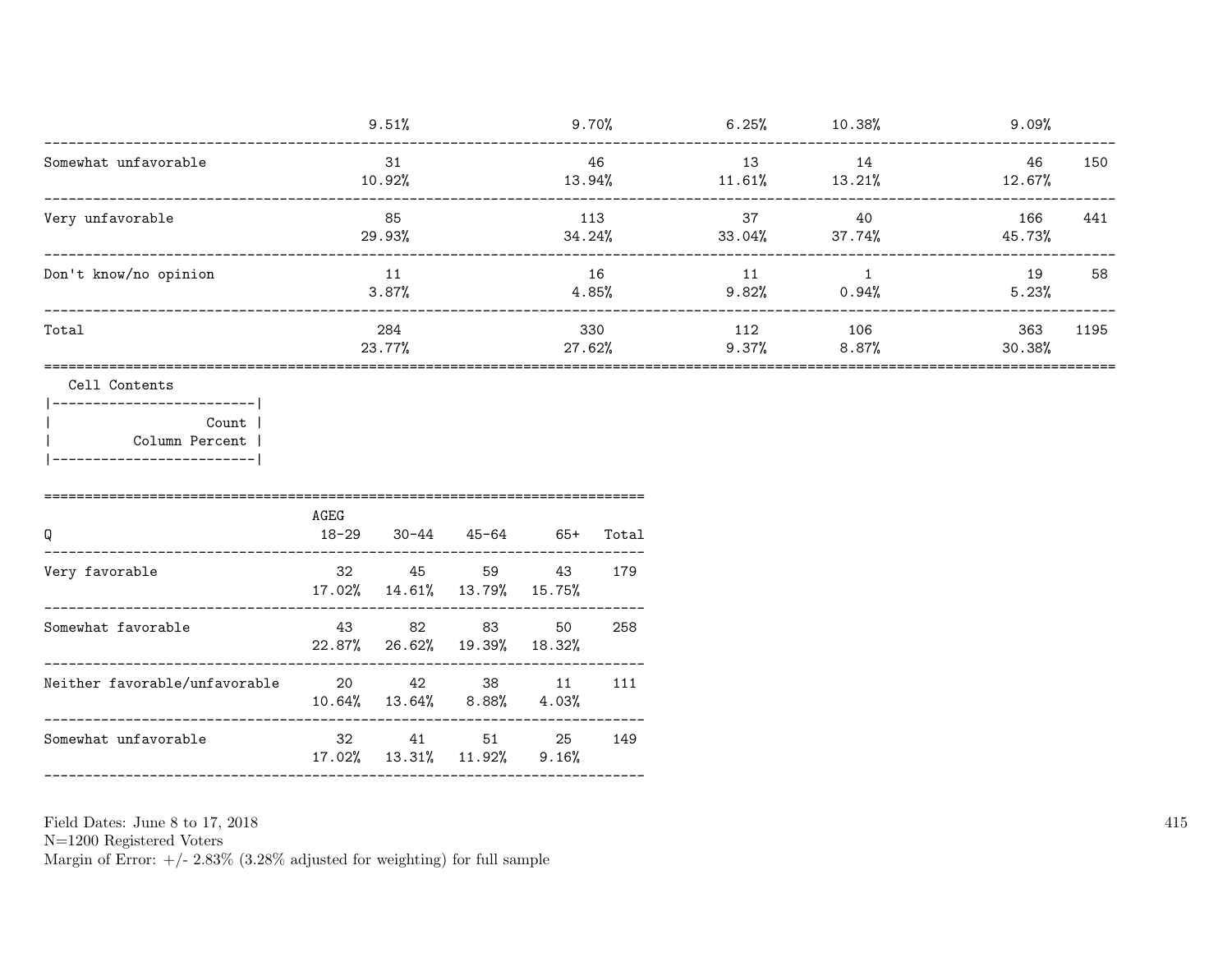| Very unfavorable      | 48<br>25.53% | 69<br>22.40% 42.99% 51.28%         | 184 | 140   | 441  |
|-----------------------|--------------|------------------------------------|-----|-------|------|
| Don't know/no opinion | 13<br>6.91%  | -29<br>$9.42\%$ $3.04\%$ $1.47\%$  | -13 | 4     | 59   |
| Total                 | 188          | 308<br>15.71% 25.73% 35.76% 22.81% | 428 | - 273 | 1197 |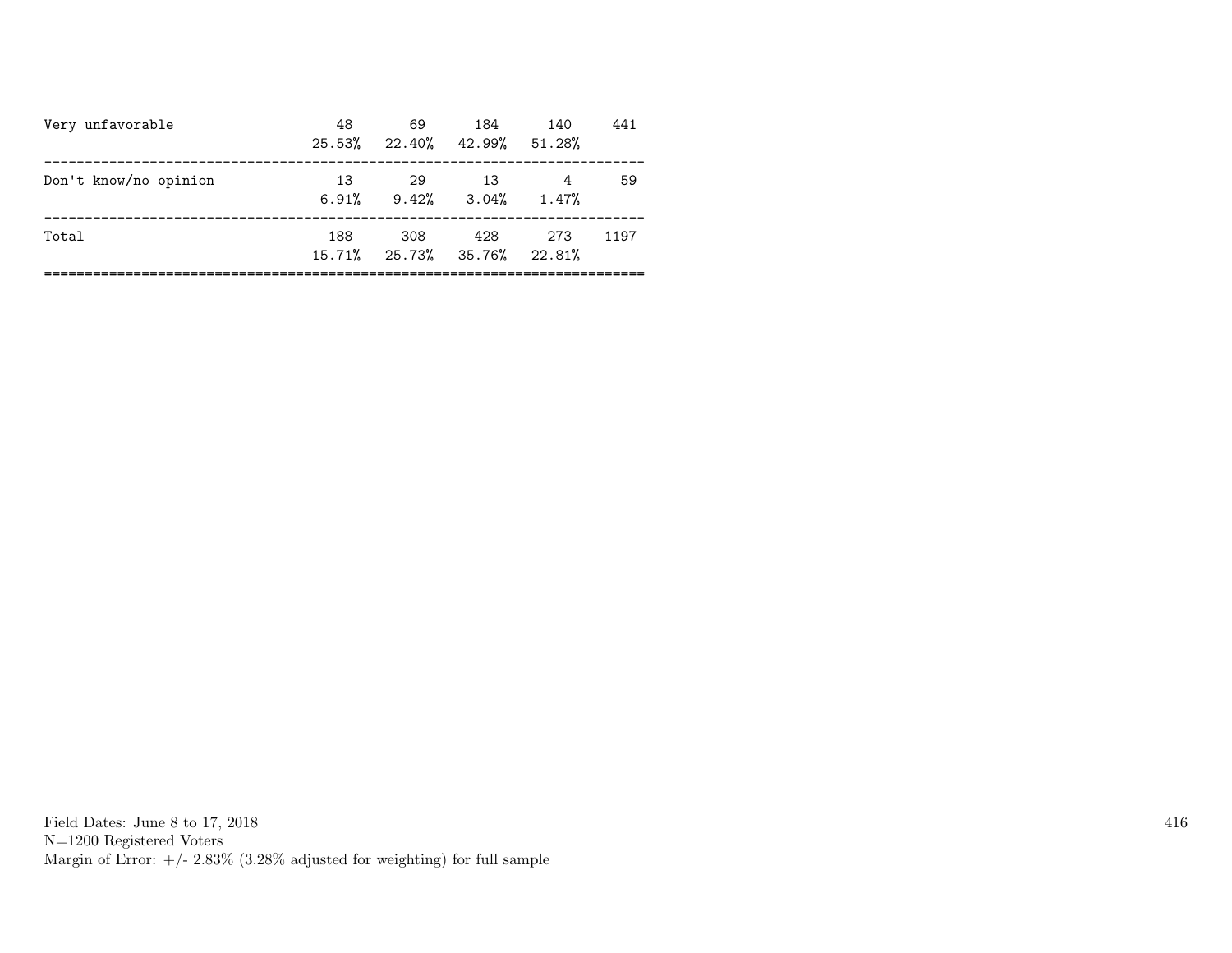### Q28. FBI Favorability

Cell Contents

|-------------------------| | Count | | Column Percent | |-------------------------|

| Q                             | LIBCON7<br>Extremely lib. Somewhat lib. Lean lib. |                            |                            |                 |              |                 | Moderate Lean con. Somewhat con. Extremely con. | Total |
|-------------------------------|---------------------------------------------------|----------------------------|----------------------------|-----------------|--------------|-----------------|-------------------------------------------------|-------|
| Very favorable                | 31<br>26.96%                                      | 49<br>33.11%               | 30<br>$32.61\%$            | 37<br>12.17%    | 8<br>7.48%   | 8<br>3.69%      | 21<br>10.14%                                    | 184   |
| Somewhat favorable            | 46<br>40.00%                                      | 48<br>32.43%               | 34<br>36.96%               | 81<br>26.64%    | 27<br>25.23% | 30<br>13.82%    | 38<br>18.36%                                    | 304   |
| Neither favorable/unfavorable | 21<br>18.26%                                      | 27<br>18.24%               | 20<br>$21.74\%$            | 82<br>26.97%    | 30<br>28.04% | 51<br>23.50%    | 34<br>16.43%                                    | 265   |
| Somewhat unfavorable          | 9<br>7.83%                                        | 12<br>$8.11\%$             | - 5<br>5.43%               | 22<br>$7.24\%$  | 25<br>23.36% | 69<br>31.80%    | 52<br>25.12%                                    | 194   |
| Very unfavorable              | 5<br>4.35%                                        | 5<br>$3.38\%$              | $\overline{2}$<br>$2.17\%$ | 30<br>9.87%     | 11<br>10.28% | 47<br>$21.66\%$ | 53<br>25.60%                                    | 153   |
| Don't know/no opinion         | 3<br>2.61%                                        | $\overline{7}$<br>$4.73\%$ | $\overline{1}$<br>$1.09\%$ | 52<br>$17.11\%$ | 6<br>5.61%   | 12<br>5.53%     | 9<br>4.35%                                      | 90    |
| Total                         | 115<br>9.66%                                      | 148<br>12.44%              | 92<br>$7.73\%$             | 304<br>25.55%   | 107<br>8.99% | 217<br>18.24%   | 207<br>17.39%                                   | 1190  |

Cell Contents

|-------------------------|

| Count |

Field Dates: June 8 to 17, 2018

N=1200 Registered Voters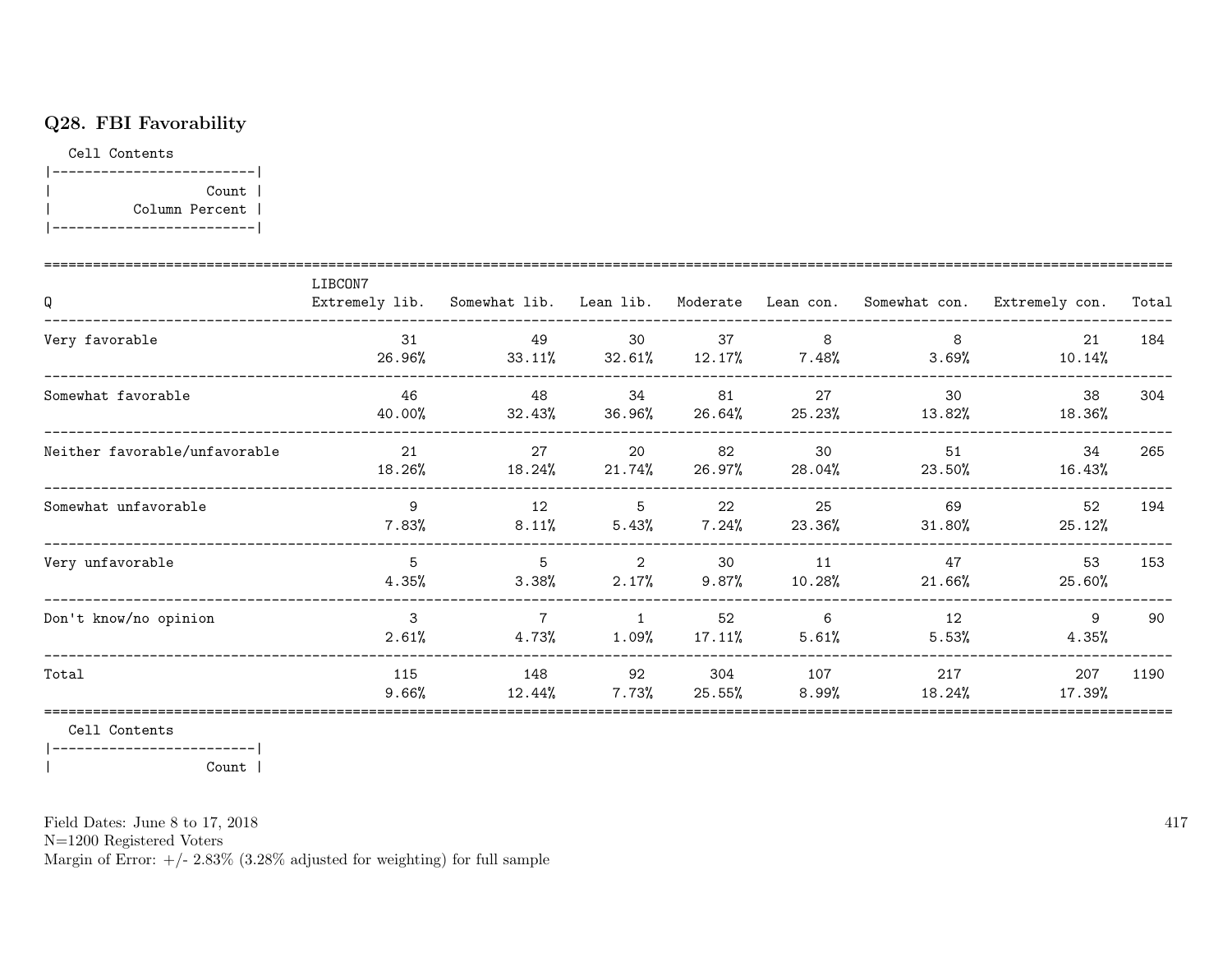|-------------------------|

| Q                                                                       | IDEOL                 |         | Liberals Moderates Conservatives Total |      |
|-------------------------------------------------------------------------|-----------------------|---------|----------------------------------------|------|
| Very favorable                                                          | 111                   | 37      | 37 185<br>$31.36\%$ $12.17\%$ 6.97%    |      |
| Somewhat favorable                                                      | 128                   | 81      | 95 304<br>36.16% 26.64% 17.89%         |      |
| Neither favorable/unfavorable<br>_______________ <b>_______________</b> | 67                    | 82      | 115<br>18.93% 26.97% 21.66%            | 264  |
| Somewhat unfavorable                                                    | 26                    | 22      | 146<br>$7.34\%$ $7.24\%$ 27.50%        | 194  |
| Very unfavorable                                                        | --------------------- | 11 30   | 111<br>$3.11\%$ 9.87% 20.90%           | 152  |
| Don't know/no opinion<br>__________________________                     |                       | 11 52   | 27<br>$3.11\%$ 17.11% 5.08%            | 90   |
| Total                                                                   |                       | 354 304 | 531<br>$29.77\%$ 25.57% 44.66%         | 1189 |
| Cell Contents<br>------------------------                               |                       |         |                                        |      |
| Count                                                                   |                       |         |                                        |      |
| Column Percent                                                          |                       |         |                                        |      |

|-------------------------|

=========================================================================================================

PID7

Field Dates: June 8 to 17, 2018 N=1200 Registered Voters Margin of Error:  $+/- 2.83\%$  (3.28% adjusted for weighting) for full sample 418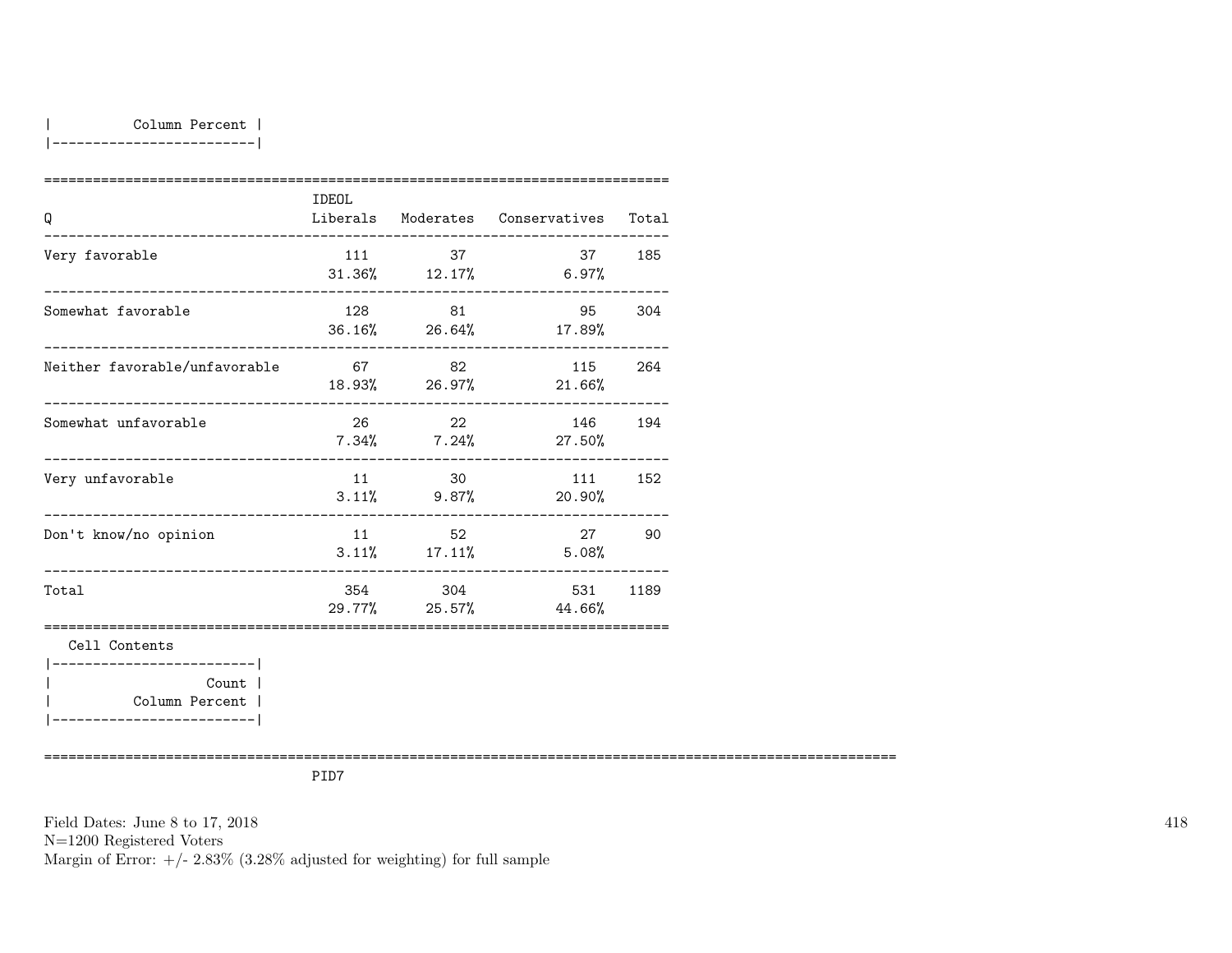| Q                                                   |        |       | StrDem WeakDem LeanDem Ind LeanRep WeakRep StrRep                                      |     |                 |          | Total |
|-----------------------------------------------------|--------|-------|----------------------------------------------------------------------------------------|-----|-----------------|----------|-------|
| Very favorable                                      |        |       | 74 26 33 11 8 13 19<br>$29.96\%$ 22.03% 23.91% 9.17% 5.63% 8.97%                       |     |                 | $7.85\%$ | 184   |
| Somewhat favorable                                  |        | 84 41 | 56 22<br>34.01% 34.75% 40.58% 18.33% 11.97% 20.69% 21.90%                              |     | 30 <sub>2</sub> | 53       | 303   |
| Neither favorable/unfavorable 51 51 25              |        |       | 25 29<br>$20.65\%$ 21.19% 18.12% 24.17% 19.01% 26.21% 22.31%                           |     | 27 38           | 54       | 249   |
| Somewhat unfavorable                                |        |       | 12 9 11 15 45 33<br>$4.86\%$ 7.63% 7.97% 12.50% 31.69% 22.76% 26.86%                   |     |                 | 65 —     | 190   |
| Very unfavorable                                    |        |       | 11 4 8 20 40 17<br>$4.45\%$ $3.39\%$ $5.80\%$ $16.67\%$ $28.17\%$ $11.72\%$ $16.12\%$  |     |                 | 39       | 139   |
| Don't know/no opinion                               |        |       | 15 13 5 23 5 14 12<br>$6.07\%$ $11.02\%$ $3.62\%$ $19.17\%$ $3.52\%$ $9.66\%$ $4.96\%$ |     |                 |          | 87    |
| Total                                               |        |       | 247 118 138 120 142 145 242<br>21.44% 10.24% 11.98% 10.42% 12.33% 12.59% 21.01%        |     |                 |          | 1152  |
| Cell Contents                                       |        |       |                                                                                        |     |                 |          |       |
| Count  <br>Column Percent<br>______________________ |        |       |                                                                                        |     |                 |          |       |
| Q                                                   | PID3   |       | Democrats Independents Republicans Total                                               |     |                 |          |       |
| Very favorable                                      | 26.44% |       | 133 11 40<br>$9.17\%$ 7.56%                                                            | 184 |                 |          |       |

N=1200 Registered Voters

Margin of Error:  $+/- 2.83\%$  (3.28% adjusted for weighting) for full sample

419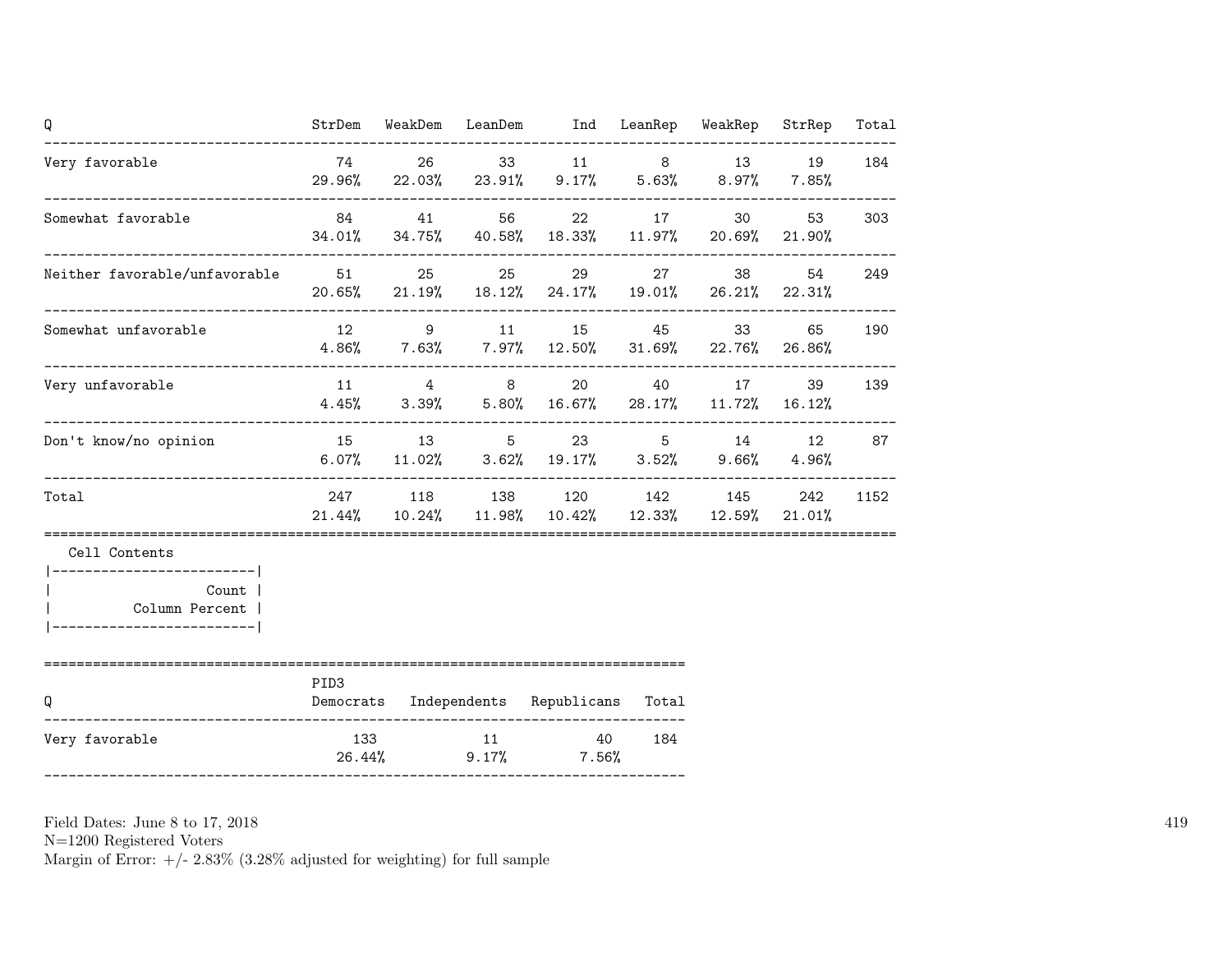| Somewhat favorable                                                                               | 181<br>35.98% | 22              | 101<br>$18.33\%$ $19.09\%$               | 304            |                                                                          |                               |       |
|--------------------------------------------------------------------------------------------------|---------------|-----------------|------------------------------------------|----------------|--------------------------------------------------------------------------|-------------------------------|-------|
| Neither favorable/unfavorable                                                                    | 101<br>20.08% | 29<br>24.17%    | 119<br>$22.50\%$                         | 249            |                                                                          |                               |       |
| Somewhat unfavorable                                                                             | 32            | 15              | 143<br>$6.36\%$ $12.50\%$ $27.03\%$      | 190            |                                                                          |                               |       |
| Very unfavorable                                                                                 | 23            |                 | 20<br>96<br>$4.57\%$ 16.67% 18.15%       | 139            |                                                                          |                               |       |
| Don't know/no opinion                                                                            |               | $6.56\%$ 19.17% | 33 23 30<br>$5.67\%$                     | 86             |                                                                          |                               |       |
| Total                                                                                            |               |                 | 503 120 529 1152<br>43.66% 10.42% 45.92% |                |                                                                          |                               |       |
| Cell Contents<br>------------------- <br>Count<br>  Column Percent<br>__________________________ |               |                 |                                          |                |                                                                          |                               |       |
| Q                                                                                                | Q20A          |                 |                                          |                | Democratic candidate Republican candidate Tea Party candidate Don't know |                               | Total |
| Very favorable                                                                                   |               | 147<br>30.18%   |                                          | 24             | $7.45\%$ 3.75% 3.51%                                                     | $6 \qquad \qquad$<br>8        | 185   |
| Somewhat favorable                                                                               |               | 173             |                                          | 77             | $35.52\%$ 23.91% $11.25\%$ 16.67%                                        | 38                            | 306   |
| Neither favorable/unfavorable                                                                    |               | 95<br>$19.51\%$ |                                          | 81 —<br>25.16% | 15.62%                                                                   | 25 and $\sim$<br>65<br>28.51% | 266   |

N=1200 Registered Voters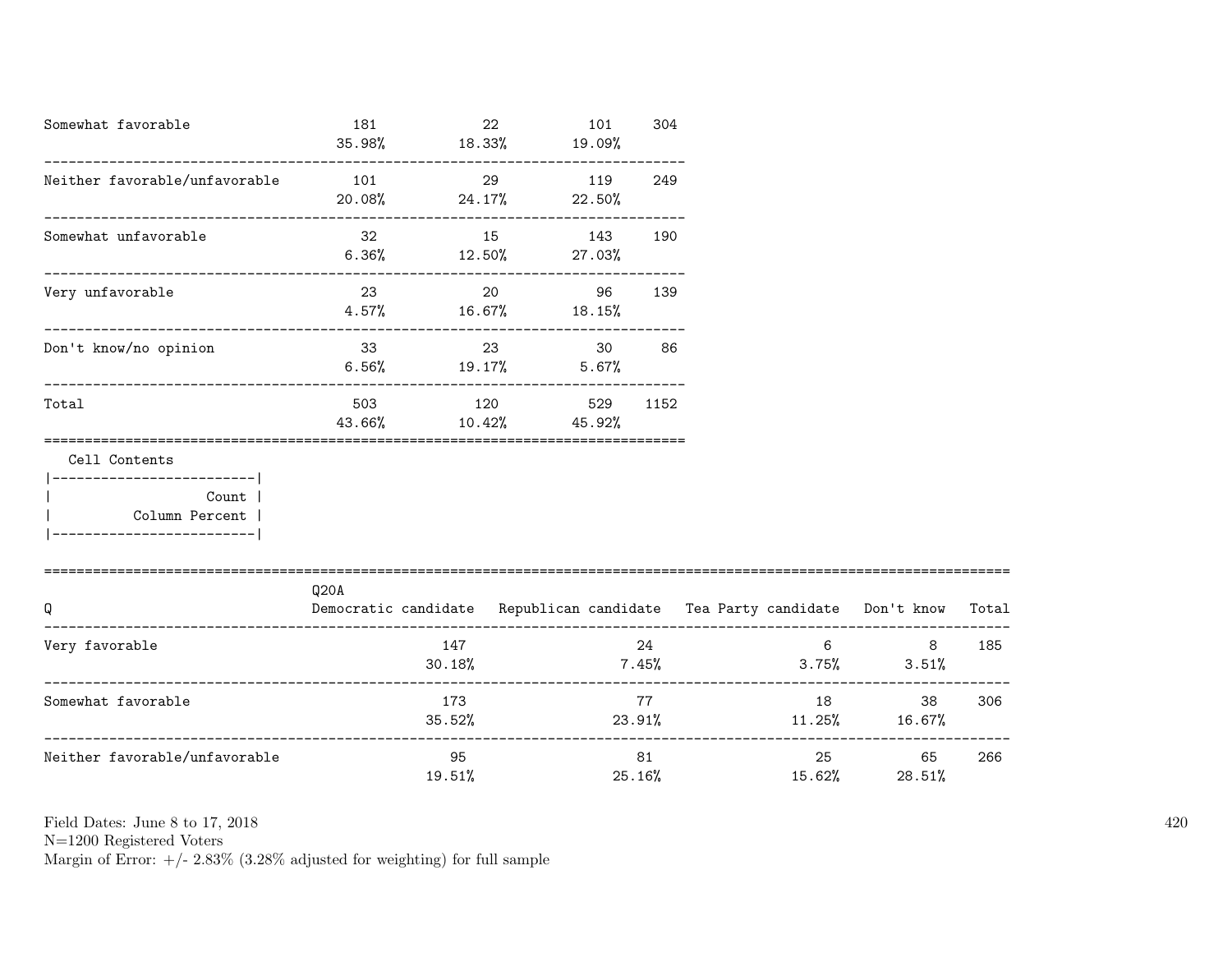| 24     | 73        | 51     | 47     | 195  |
|--------|-----------|--------|--------|------|
| 4.93%  | $22.67\%$ | 31.87% | 20.61% |      |
| 18     | 52        | 55     | 28     | 153  |
| 3.70%  | 16.15%    | 34.38% | 12.28% |      |
| 30     | 15        | 5      | 42     | 92   |
| 6.16%  | 4.66%     | 3.12%  | 18.42% |      |
| 487    | 322       | 160    | 228    | 1197 |
| 40.69% | 26.90%    | 13.37% | 19.05% |      |
|        |           |        |        |      |

### Cell Contents

|  | Count 1        |
|--|----------------|
|  | Column Percent |
|  |                |

| Q                             | educ<br>No HS | High school graduate Some college 2-year 4-year |              |              |              | Post-grad    | Total |
|-------------------------------|---------------|-------------------------------------------------|--------------|--------------|--------------|--------------|-------|
| Very favorable                | 15<br>21.74%  | 41<br>13.80%                                    | 32<br>11.76% | 17<br>14.05% | 40<br>13.25% | 38<br>28.36% | 183   |
| Somewhat favorable            | 9<br>13.04%   | 76<br>25.59%                                    | 75<br>27.57% | 23<br>19.01% | 94<br>31.13% | 29<br>21.64% | 306   |
| Neither favorable/unfavorable | -20<br>28.99% | 67<br>22.56%                                    | 59<br>21.69% | 29<br>23.97% | 63<br>20.86% | 29<br>21.64% | 267   |
| Somewhat unfavorable          | 6<br>$8.70\%$ | 46<br>15.49%                                    | 56<br>20.59% | 23<br>19.01% | 48<br>15.89% | 17<br>12.69% | 196   |
| Very unfavorable              | 5             | 39                                              | 33           | 20           | 37           | 18           | 152   |

Field Dates: June 8 to 17, 2018

 ${\rm N}{=}1200$  Registered Voters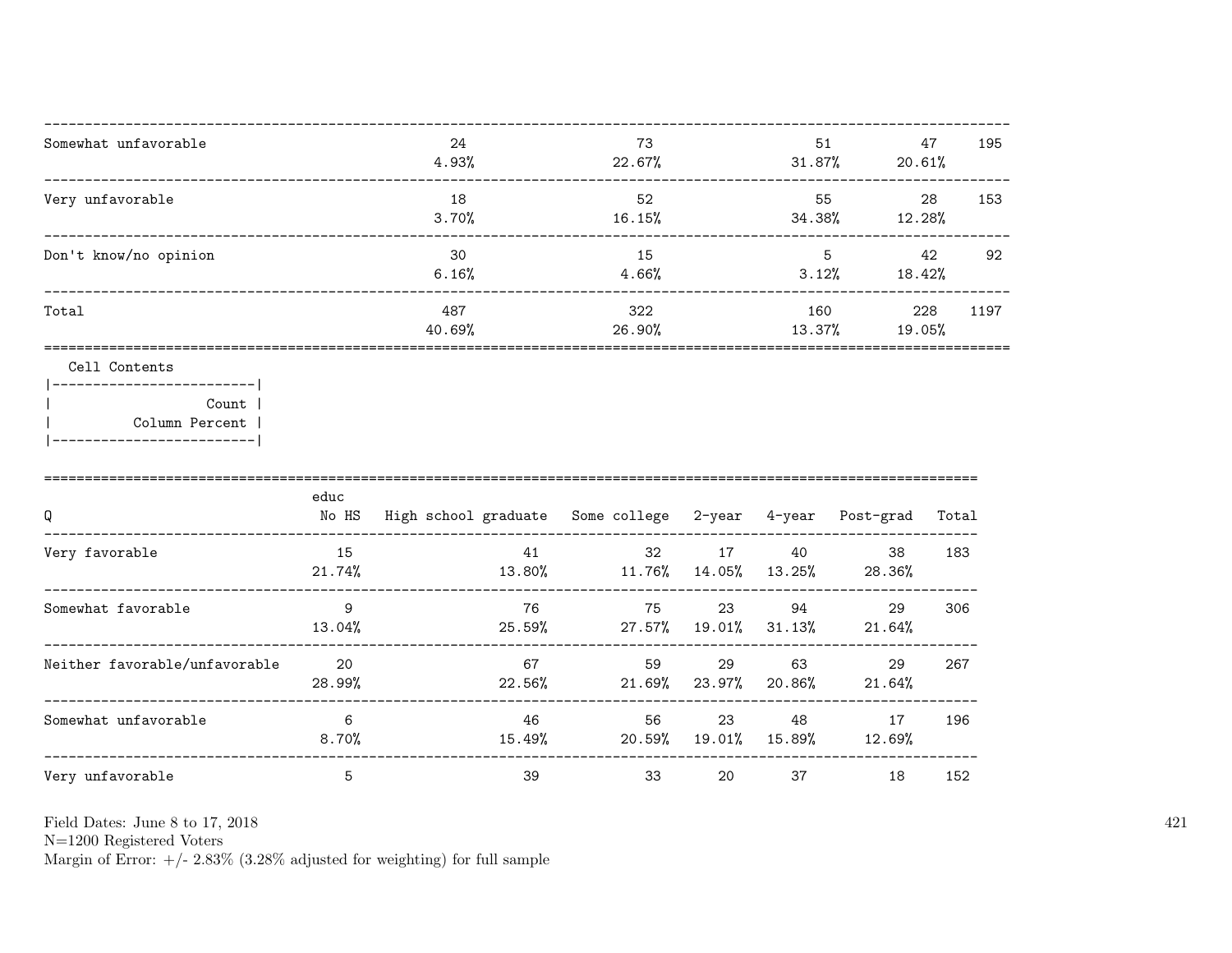|                                                      | 7.25%                                                                                      | $13.13\%$ $12.13\%$ $16.53\%$ $12.25\%$ $13.43\%$ |             |                       |                            |                     |                        |       |
|------------------------------------------------------|--------------------------------------------------------------------------------------------|---------------------------------------------------|-------------|-----------------------|----------------------------|---------------------|------------------------|-------|
| Don't know/no opinion                                | 14<br>20.29%                                                                               | 28<br>$9.43\%$ 6.25% 7.44%                        | 17 9        | 20<br>$6.62\%$ 2.24%  | $\overline{\phantom{a}}$ 3 | 91                  |                        |       |
| Total                                                | 69<br>5.77%                                                                                | 297<br>$24.85\%$ 22.76% 10.13% 25.27% 11.21%      | 272 121     | 302                   | 134                        | 1195                |                        |       |
| Cell Contents<br>-------------------------           |                                                                                            |                                                   |             |                       |                            |                     |                        |       |
| Count<br>Column Percent<br>------------------------- |                                                                                            |                                                   |             |                       |                            |                     |                        |       |
| Q                                                    | ATTEND<br>More than once a week Once a week A few times a month Once or twice a year Never |                                                   |             |                       |                            |                     |                        | Total |
| Very favorable                                       | 27<br>19.29%                                                                               | 29<br>11.74%                                      | 11.36%      | 15                    | $16.90\%$ $16.50\%$        | 48                  | 65                     | 184   |
| Somewhat favorable                                   | 41<br>29.29%                                                                               | 57<br>23.08%                                      |             | 29<br>21.97%          |                            | 69 — 10             | 110<br>24.30% 27.92%   | 306   |
| Neither favorable/unfavorable                        | 20.00%                                                                                     | 28<br>66<br>26.72%                                |             | 31<br>23.48%          |                            | 58 — 10             | 84<br>$20.42\%$ 21.32% | 267   |
| Somewhat unfavorable                                 | 26                                                                                         | 42<br>18.57% 17.00%                               | 22.73%      | 30                    |                            | 44 — 200            | 54<br>15.49% 13.71%    | 196   |
| Very unfavorable                                     | 10                                                                                         | 34<br>$7.14\%$ $13.77\%$                          | 13<br>9.85% |                       |                            | 37                  | 59<br>13.03% 14.97%    | 153   |
| Don't know/no opinion                                | 8                                                                                          | 19<br>5.71%                                       |             | 14<br>$7.69\%$ 10.61% |                            | 28 — 10<br>$9.86\%$ | 22<br>5.58%            | 91    |

N=1200 Registered Voters<br>Margin of Error:  $+/- 2.83\%$  (3.28% adjusted for weighting) for full sample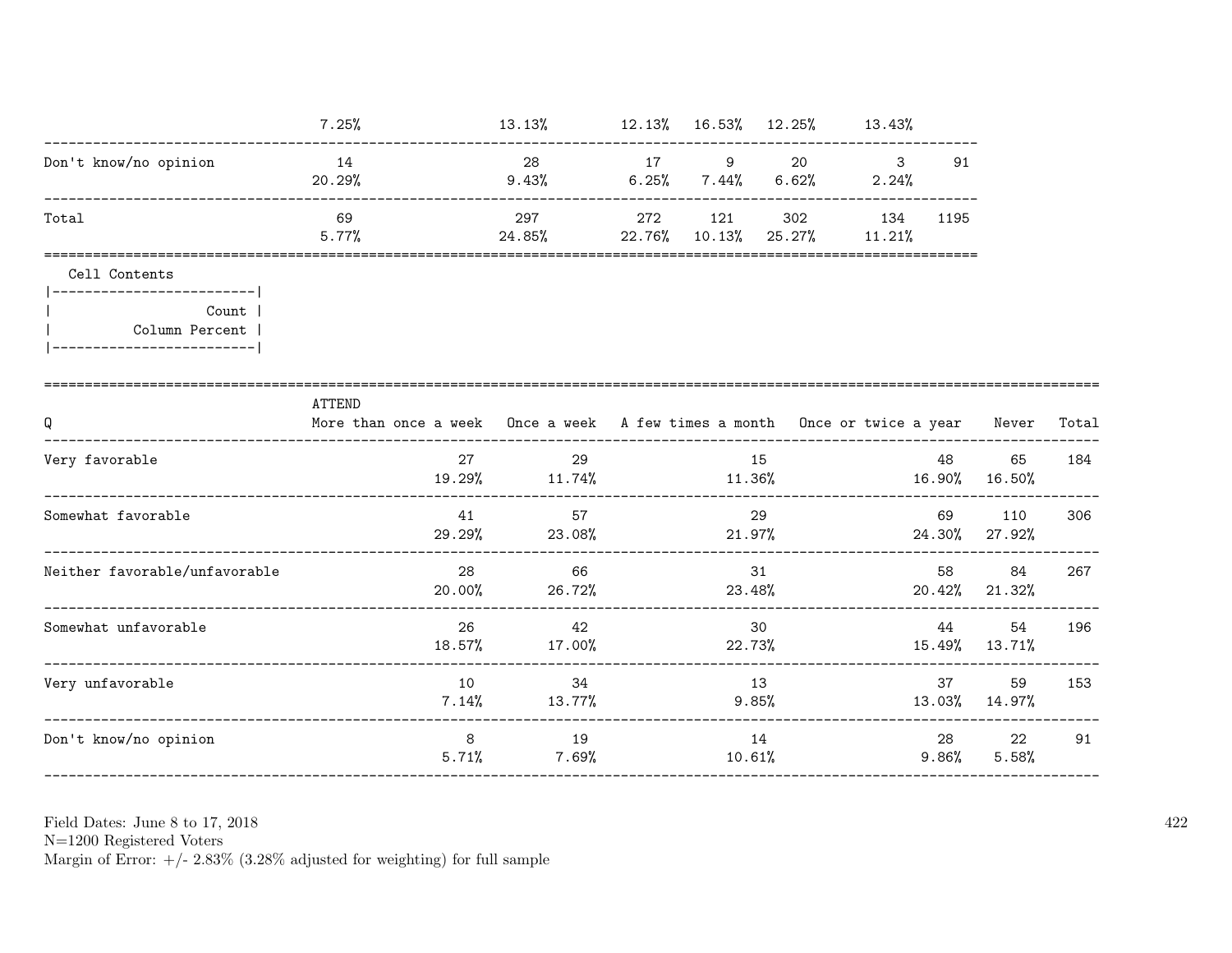| Total | 140    | $24^{\circ}$ | 132    | 284    | 394    | 197<br>. |
|-------|--------|--------------|--------|--------|--------|----------|
|       | 11.70% | 20.63%       | 11.03% | 23.73% | 32.92% |          |
|       |        |              |        |        |        |          |

Cell Contents

|-------------------------| | Count | | Column Percent | |-------------------------|

| Q                             | race_recode<br>White | Black           | Hispanic        |                      | Asian – Native American – Middle Eastern |                         | Mixed             | Other                           | Total |
|-------------------------------|----------------------|-----------------|-----------------|----------------------|------------------------------------------|-------------------------|-------------------|---------------------------------|-------|
| Very favorable                | 99<br>14.22%         | 32<br>19.05%    | 48<br>$17.65\%$ | 1<br>$6.25\%$        | 14.29%                                   | 20.00%                  | 3<br>13.64%       | $\mathbf{0}$<br>0.00%           | 185   |
| Somewhat favorable            | 177<br>25.43%        | 51<br>$30.36\%$ | 69<br>25.37%    | 5<br>$31.25\%$       | $\mathbf{1}$<br>14.29%                   | $\Omega$<br>$0.00\%$    | $\mathbf{3}$      | $\mathbf{1}$<br>$13.64\%$ 9.09% | 307   |
| Neither favorable/unfavorable | 149<br>21.41%        | 39<br>23.21%    | 56<br>20.59%    | 7<br>43.75%          | $\Omega$<br>0.00%                        | $\mathcal{B}$<br>60.00% | 8<br>36.36%       | 3<br>27.27%                     | 265   |
| Somewhat unfavorable          | 137<br>19.68%        | 21<br>12.50%    | 31<br>$11.40\%$ | $\Omega$<br>$0.00\%$ | $\overline{1}$<br>14.29%                 | $\Omega$<br>$0.00\%$    | 3<br>13.64%       | $\mathbf{3}$<br>$27.27\%$       | 196   |
| Very unfavorable              | 96<br>13.79%         | 9<br>5.36%      | 33<br>12.13%    | 3<br>18.75%          | 4<br>$57.14\%$                           | $\mathbf{1}$<br>20.00%  | 5<br>22.73%       | $\overline{2}$<br>18.18%        | 153   |
| Don't know/no opinion         | 38<br>5.46%          | 16<br>$9.52\%$  | 35<br>12.87%    | $\circ$<br>$0.00\%$  | $\Omega$<br>$0.00\%$                     | $\Omega$<br>$0.00\%$    | $\Omega$<br>0.00% | $\overline{2}$<br>$18.18\%$     | 91    |
| Total                         | 696<br>58.15%        | 168<br>14.04%   | 272<br>22.72%   | 16<br>$1.34\%$       | $\overline{7}$<br>0.58%                  | 5<br>0.42%              | 22<br>1.84%       | 11<br>0.92%                     | 1197  |

Cell Contents

|-------------------------|

Field Dates: June 8 to 17, 2018

N=1200 Registered Voters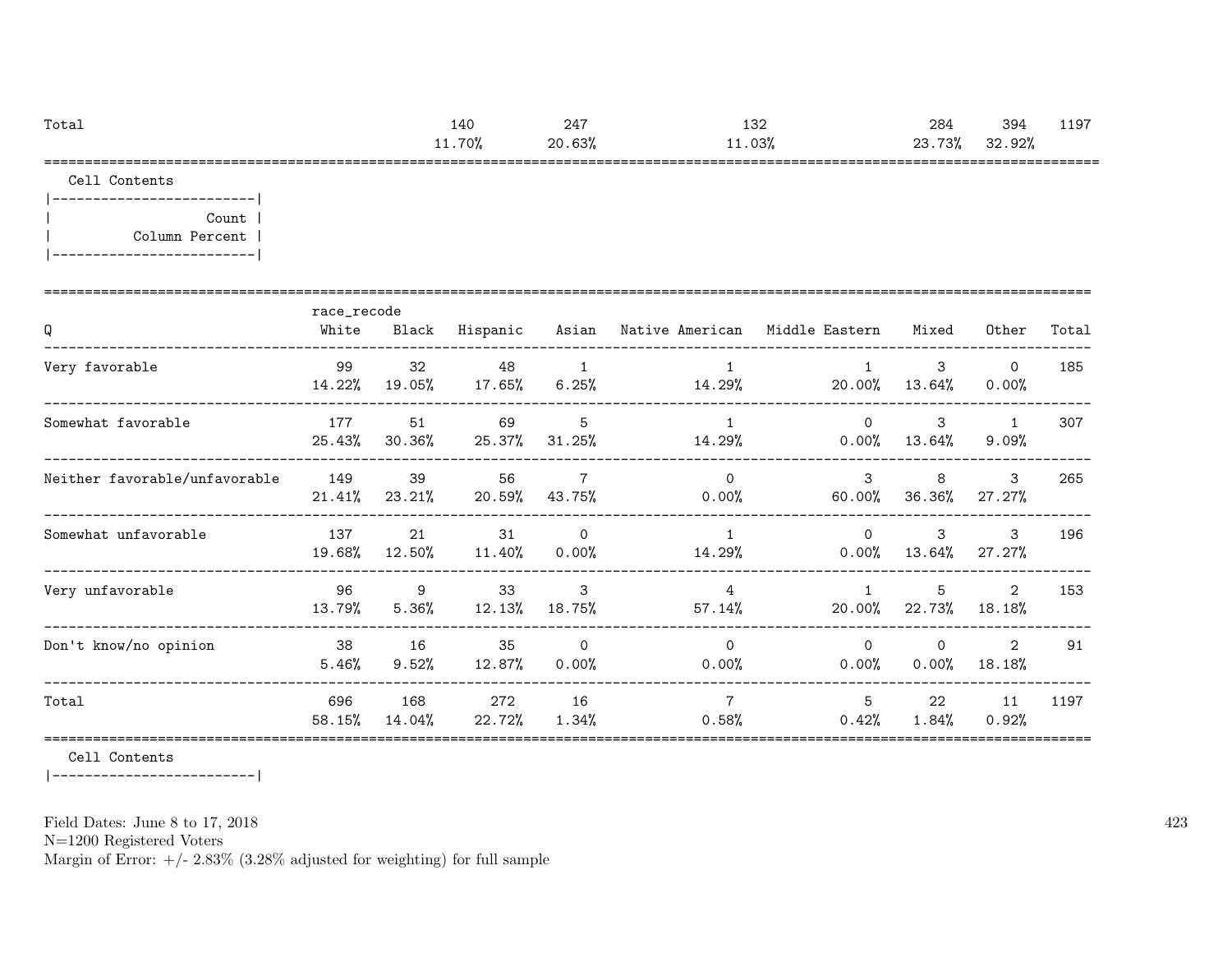|-------------------------|

| Q                             | MARITAL<br>Married | Separated                                                 | Divorced                                 | Widowed             | Single                 | Domestic Partnership | Total |
|-------------------------------|--------------------|-----------------------------------------------------------|------------------------------------------|---------------------|------------------------|----------------------|-------|
| Very favorable                | 88<br>14.59%       | $\overline{4}$<br>21.05%                                  | 26                                       | 17<br>22.81% 23.94% | 44<br>13.79%           | -5<br>7.69%          | 184   |
| Somewhat favorable            | 157                | $\overline{O}$<br>$26.04\%$ 0.00% 32.46% 19.72% 26.96%    |                                          | 37 14               | 86                     | 11<br>16.92%         | 305   |
| Neither favorable/unfavorable | 135<br>22.39%      | $5^{\circ}$<br>$26.32\%$                                  | 19.30% 22.54% 21.00%                     | 22 16               | 67                     | 19<br>29.23%         | 264   |
| Somewhat unfavorable          | 116<br>19.24%      | $\overline{\phantom{a}}$ 2<br>10.53% 13.16% 22.54% 11.29% | 15                                       | 16                  | 36                     | 10<br>15.38%         | 195   |
| Very unfavorable              | 68<br>11.28%       | $\overline{8}$<br>42.11%                                  | 10<br>$8.77\%$ $9.86\%$                  | $7\overline{7}$     | 44<br>13.79%           | 15<br>23.08%         | 152   |
| Don't know/no opinion         | 39<br>6.47%        | $\Omega$<br>0.00%                                         | $4 \quad$<br>$3.51\%$ $1.41\%$ $13.17\%$ | $\mathbf{1}$        | 42                     | 5<br>7.69%           | 91    |
| Total                         | 603<br>50.63%      | 19<br>1.60%                                               | 114<br>$9.57\%$                          | 71                  | 319<br>$5.96\%$ 26.78% | 65<br>5.46%          | 1191  |
| Cell Contents                 |                    |                                                           |                                          |                     |                        |                      |       |
| Count                         |                    |                                                           |                                          |                     |                        |                      |       |

| Column Percent | |-------------------------|

========================================================

Field Dates: June 8 to 17, 2018

N=1200 Registered Voters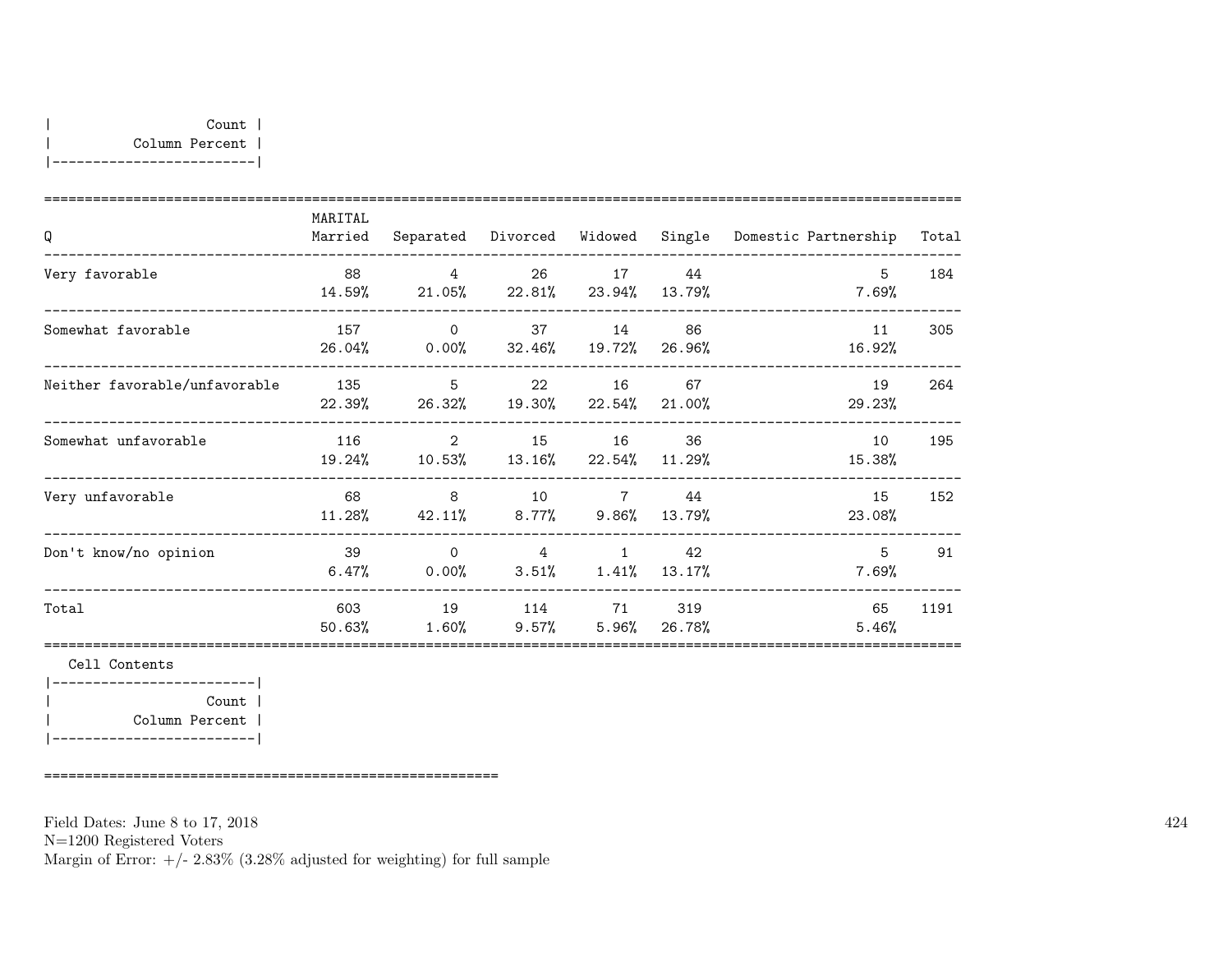| Q                                                                                            | gender                 | Male Female Total             |                      |       |
|----------------------------------------------------------------------------------------------|------------------------|-------------------------------|----------------------|-------|
| Very favorable                                                                               |                        | 80 105 185<br>14.34% 16.41%   |                      |       |
| Somewhat favorable                                                                           |                        | 144 163 307<br>25.81% 25.47%  |                      |       |
| Neither favorable/unfavorable 113 153 266                                                    |                        | $20.25\%$ 23.91%              |                      |       |
| Somewhat unfavorable                                                                         |                        | 107 89 196<br>19.18% 13.91%   |                      |       |
| Very unfavorable                                                                             |                        | 96 57 153<br>$17.20\%$ 8.91%  |                      |       |
| Don't know/no opinion<br>____________________________                                        |                        | 18 73 91<br>$3.23\%$ 11.41%   |                      |       |
| Total                                                                                        |                        | 558 640 1198<br>46.58% 53.42% |                      |       |
| Cell Contents<br>------------------ <br>Count  <br>Column Percent  <br>_____________________ |                        |                               |                      |       |
| Q                                                                                            | ============<br>LOCATE |                               | Urban Suburban Rural | Total |
| Very favorable                                                                               | 70                     | 18.09%  14.81%  12.39%        | 85 29                | 184   |

N=1200 Registered Voters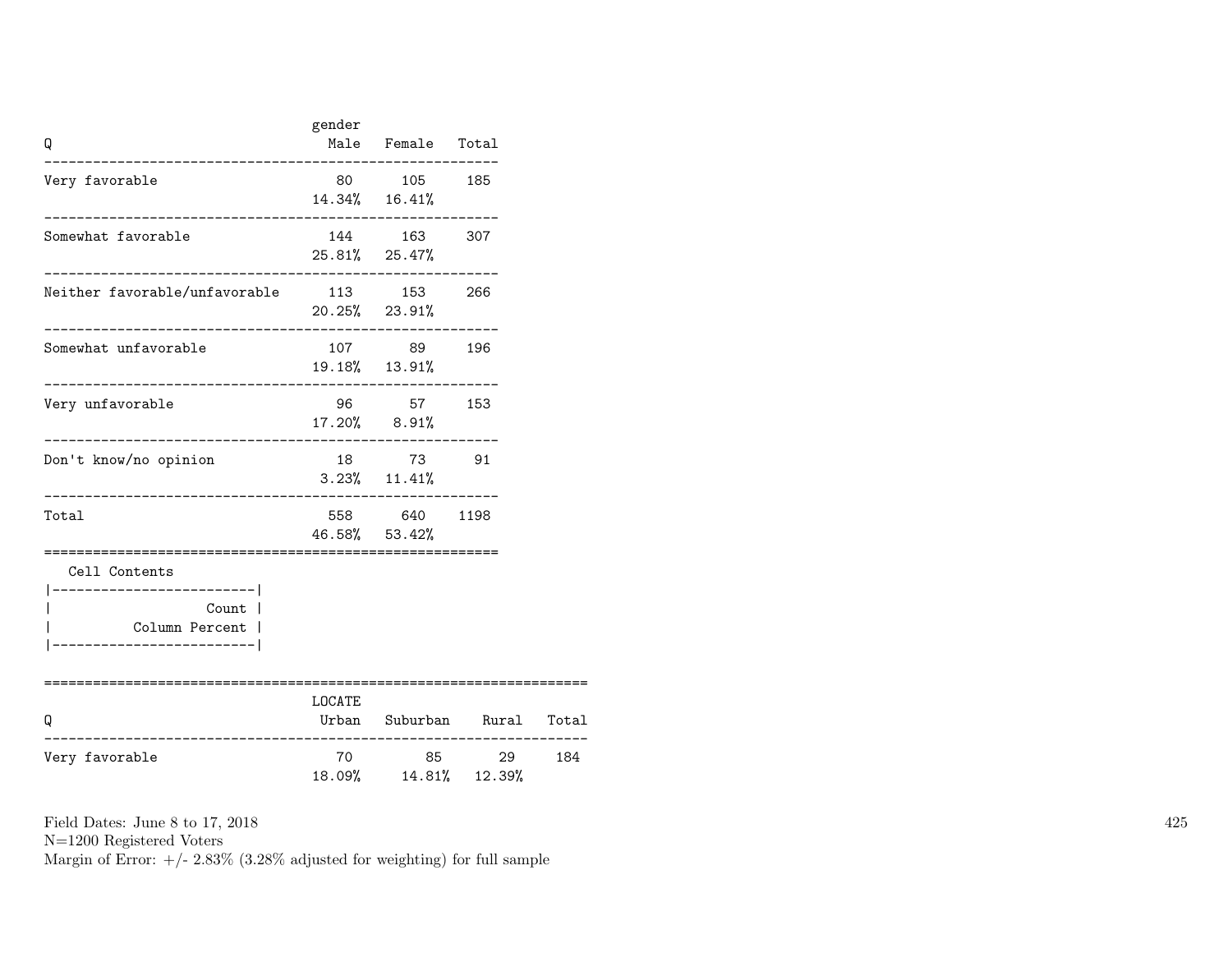| Somewhat favorable                                                                                      | 96<br>24.81% 28.40% 20.09% | 163                                     | 47 | 306    |                                          |          |                                                                                           |     |
|---------------------------------------------------------------------------------------------------------|----------------------------|-----------------------------------------|----|--------|------------------------------------------|----------|-------------------------------------------------------------------------------------------|-----|
| Neither favorable/unfavorable 88 121 57                                                                 | 22.74% 21.08% 24.36%       |                                         |    | 266    |                                          |          |                                                                                           |     |
| Somewhat unfavorable                                                                                    | 12.92% 18.12% 17.52%       | 50 104                                  | 41 | 195    |                                          |          |                                                                                           |     |
| --------------------------------<br>Very unfavorable                                                    | 10.08% 13.24% 16.24%       | 39 76                                   |    | 38 153 |                                          |          |                                                                                           |     |
| Don't know/no opinion                                                                                   |                            | 44 25 22<br>$11.37\%$ $4.36\%$ $9.40\%$ |    | 91     |                                          |          |                                                                                           |     |
| Total                                                                                                   |                            | 387 574 234<br>32.38% 48.03% 19.58%     |    | 1195   |                                          |          |                                                                                           |     |
| Cell Contents<br>__________________________<br>Count  <br>Column Percent  <br>------------------------- |                            |                                         |    |        |                                          |          |                                                                                           |     |
| Q                                                                                                       | metro                      |                                         |    |        |                                          |          | Houston Area Dallas-Fort Worth Area San Antonio Area Austin Area Another Part of TX Total |     |
| Very favorable                                                                                          | 15.60%                     | 44                                      |    | 59     | $17.93\%$ 24.11% $17.92\%$               | 27<br>19 | 36<br>9.81%                                                                               | 185 |
| Somewhat favorable                                                                                      |                            | 87<br>$30.85\%$                         |    |        | 87 — 10<br>$26.44\%$ $25.00\%$ $27.36\%$ | 29       | 75<br>20.44%                                                                              | 306 |
| Neither favorable/unfavorable                                                                           |                            | 61                                      |    | 67     | 24                                       | 25       | 90                                                                                        | 267 |

N=1200 Registered Voters

Margin of Error:  $+/- 2.83\%$  (3.28% adjusted for weighting) for full sample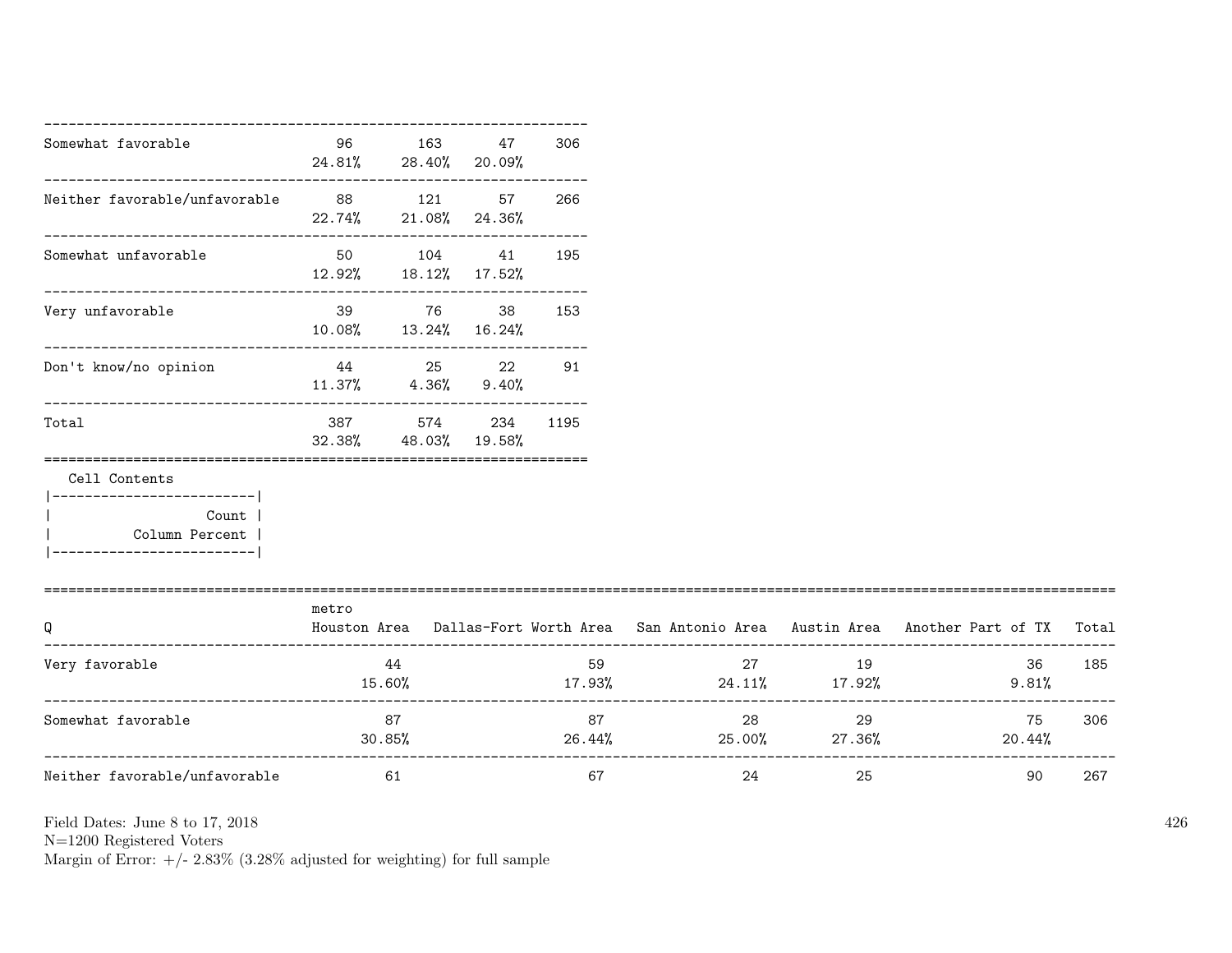|                                                                       | 21.63%              |              |                                    | 20.36%          |              | $21.43\%$ 23.58% |                             | 24.52%         |     |
|-----------------------------------------------------------------------|---------------------|--------------|------------------------------------|-----------------|--------------|------------------|-----------------------------|----------------|-----|
| Somewhat unfavorable<br>___________________________________           |                     | 41<br>14.54% |                                    | 16.72%          | 55           | 10<br>$8.93\%$   | 19<br>17.92%                | 70<br>19.07%   | 195 |
| Very unfavorable                                                      | 32<br>11.35%        |              |                                    | 12.77%          | 42           | 10<br>8.93%      | 8 <sup>8</sup><br>7.55%     | 62<br>16.89%   | 154 |
| Don't know/no opinion                                                 | 17<br>6.03%         |              |                                    | 19<br>5.78%     |              | 13<br>$11.61\%$  | $6\overline{6}$<br>$5.66\%$ | 34<br>$9.26\%$ | 89  |
| Total                                                                 | 282<br>23.58%       |              | $27.51\%$                          | 329             | 112<br>9.36% | 106<br>8.86%     | 367<br>30.69%               | 1196           |     |
| Cell Contents<br>_______________________<br>Count  <br>Column Percent | AGEG                |              |                                    |                 |              |                  |                             |                |     |
| Q                                                                     | $18 - 29$           |              | $30 - 44$ $45 - 64$ $65 +$         |                 | Total        |                  |                             |                |     |
| Very favorable                                                        | 19<br>$10.27\%$     | 40<br>12.82% | 73<br>$17.10\%$                    | 51<br>$18.75\%$ | 183          |                  |                             |                |     |
| Somewhat favorable                                                    | 44<br>23.78% 28.53% | 89           | 103<br>24.12%                      | 71<br>26.10%    | 307          |                  |                             |                |     |
| Neither favorable/unfavorable 50                                      | 27.03% 23.40%       | 73           | 104<br>24.36%                      | 40<br>14.71%    | 267          |                  |                             |                |     |
| Somewhat unfavorable                                                  |                     |              | 19 45 71<br>10.27%  14.42%  16.63% | 61<br>22.43%    | 196          |                  |                             |                |     |
|                                                                       |                     |              |                                    |                 |              |                  |                             |                |     |

Field Dates: June 8 to 17,  $2018\,$ 

N=1200 Registered Voters<br>Margin of Error:  $+/- 2.83\%$  (3.28% adjusted for weighting) for full sample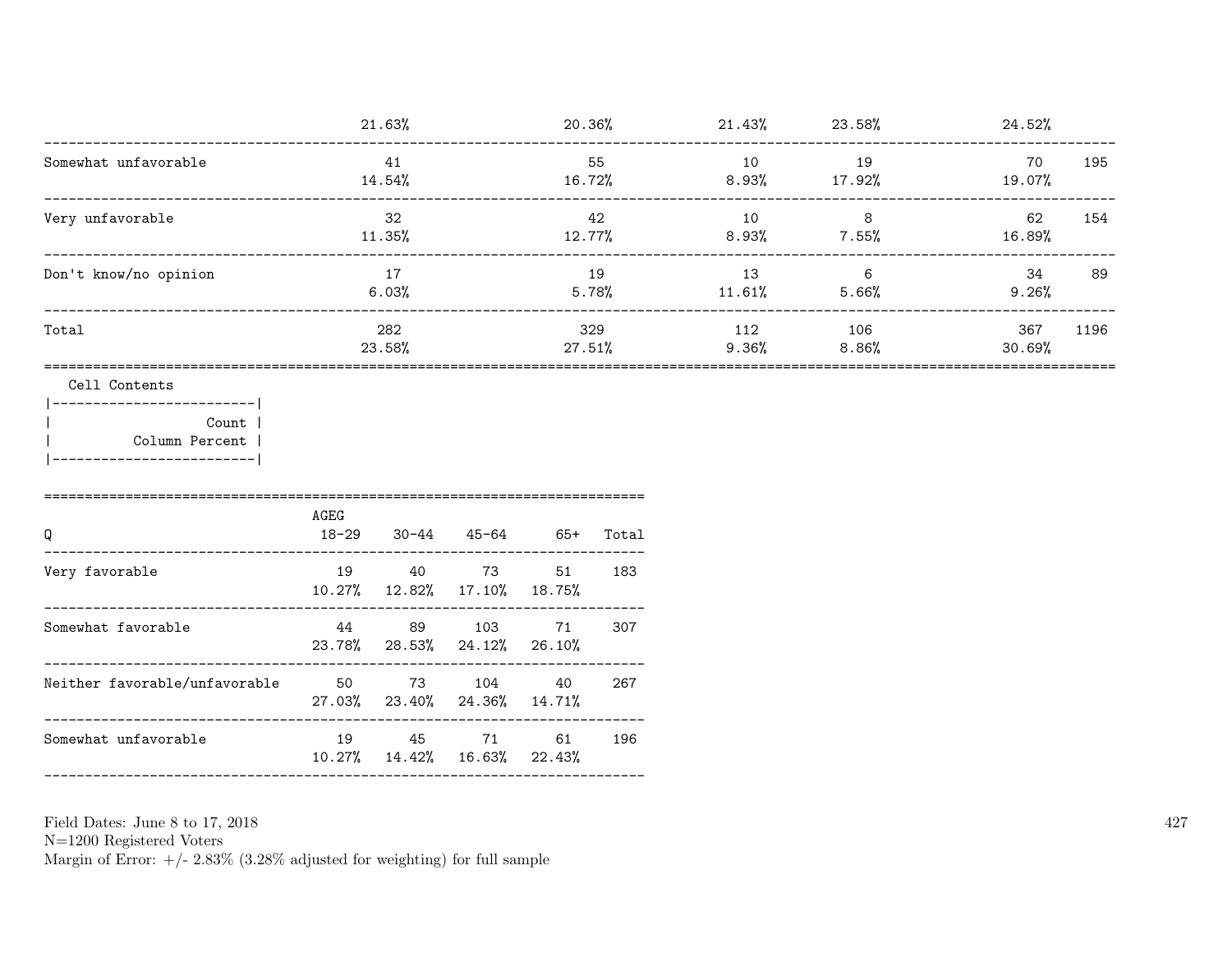| Very unfavorable      | 26<br>14.05% | 25<br>$8.01\%$ $13.58\%$ $15.81\%$ | 58  | 43         | 152  |
|-----------------------|--------------|------------------------------------|-----|------------|------|
| Don't know/no opinion | 27           | 40<br>$14.59\%$ $12.82\%$ $4.22\%$ | -18 | 6<br>2.21% | 91   |
| Total                 | 185          | 312<br>15.47% 26.09% 35.70% 22.74% | 427 | 272        | 1196 |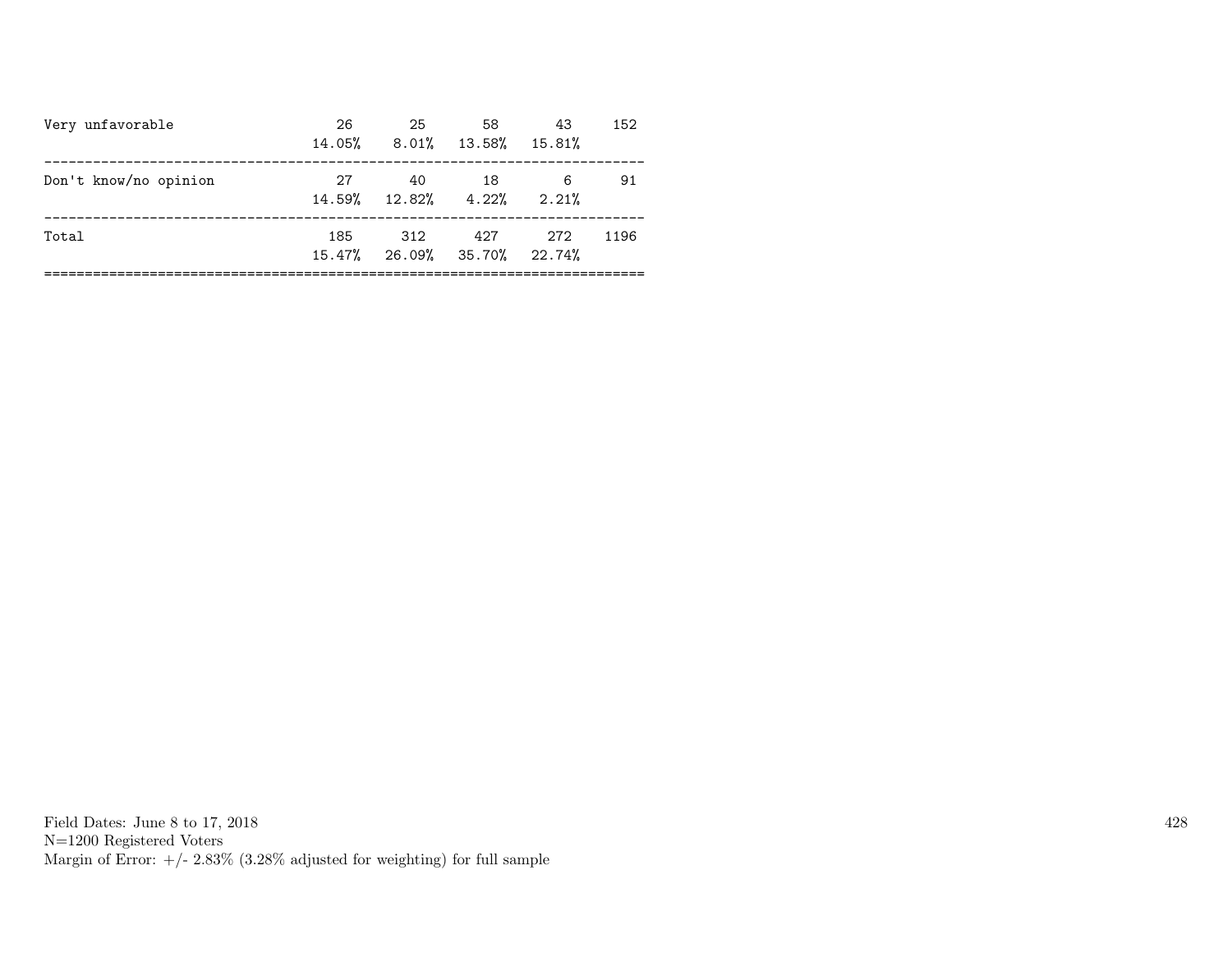# Q29. NRA Favorability

Cell Contents

|-------------------------| | Count | | Column Percent | |-------------------------|

| Q                             | LIBCON7<br>Extremely lib. Somewhat lib. Lean lib. |                            |                         |                 |                         |               | Moderate Lean con. Somewhat con. Extremely con. | Total |
|-------------------------------|---------------------------------------------------|----------------------------|-------------------------|-----------------|-------------------------|---------------|-------------------------------------------------|-------|
| Very favorable                | 10<br>8.77%                                       | 3<br>1.99%                 | $\mathbf{3}$<br>3.26%   | 26<br>8.52%     | 20<br>18.52%            | 104<br>48.37% | 144<br>69.90%                                   | 310   |
| Somewhat favorable            | $\overline{1}$<br>0.88%                           | 12<br>$7.95\%$             | $\overline{4}$<br>4.35% | 57<br>18.69%    | 24<br>22.22%            | 56<br>26.05%  | 30<br>14.56%                                    | 184   |
| Neither favorable/unfavorable | $\overline{2}$<br>1.75%                           | 14<br>9.27%                | 9<br>9.78%              | 55<br>18.03%    | 41<br>37.96%            | 27<br>12.56%  | 8<br>3.88%                                      | 156   |
| Somewhat unfavorable          | $\mathcal{L}$<br>1.75%                            | $\overline{7}$<br>4.64%    | 15<br>16.30%            | 31<br>$10.16\%$ | 8<br>7.41%              | 9<br>4.19%    | 8<br>3.88%                                      | 80    |
| Very unfavorable              | 97<br>85.09%                                      | 111<br>73.51%              | 61<br>66.30%            | 87<br>28.52%    | 8<br>7.41%              | 9<br>$4.19\%$ | 12<br>5.83%                                     | 385   |
| Don't know/no opinion         | 2<br>1.75%                                        | $\overline{4}$<br>$2.65\%$ | $\Omega$<br>0.00%       | 49<br>16.07%    | $\overline{7}$<br>6.48% | 10<br>4.65%   | $\overline{4}$<br>1.94%                         | 76    |
| Total                         | 114<br>9.57%                                      | 151<br>12.68%              | 92<br>7.72%             | 305<br>25.61%   | 108<br>$9.07\%$         | 215<br>18.05% | 206<br>17.30%                                   | 1191  |

Cell Contents

|-------------------------| | Count |

Field Dates: June 8 to 17, 2018

N=1200 Registered Voters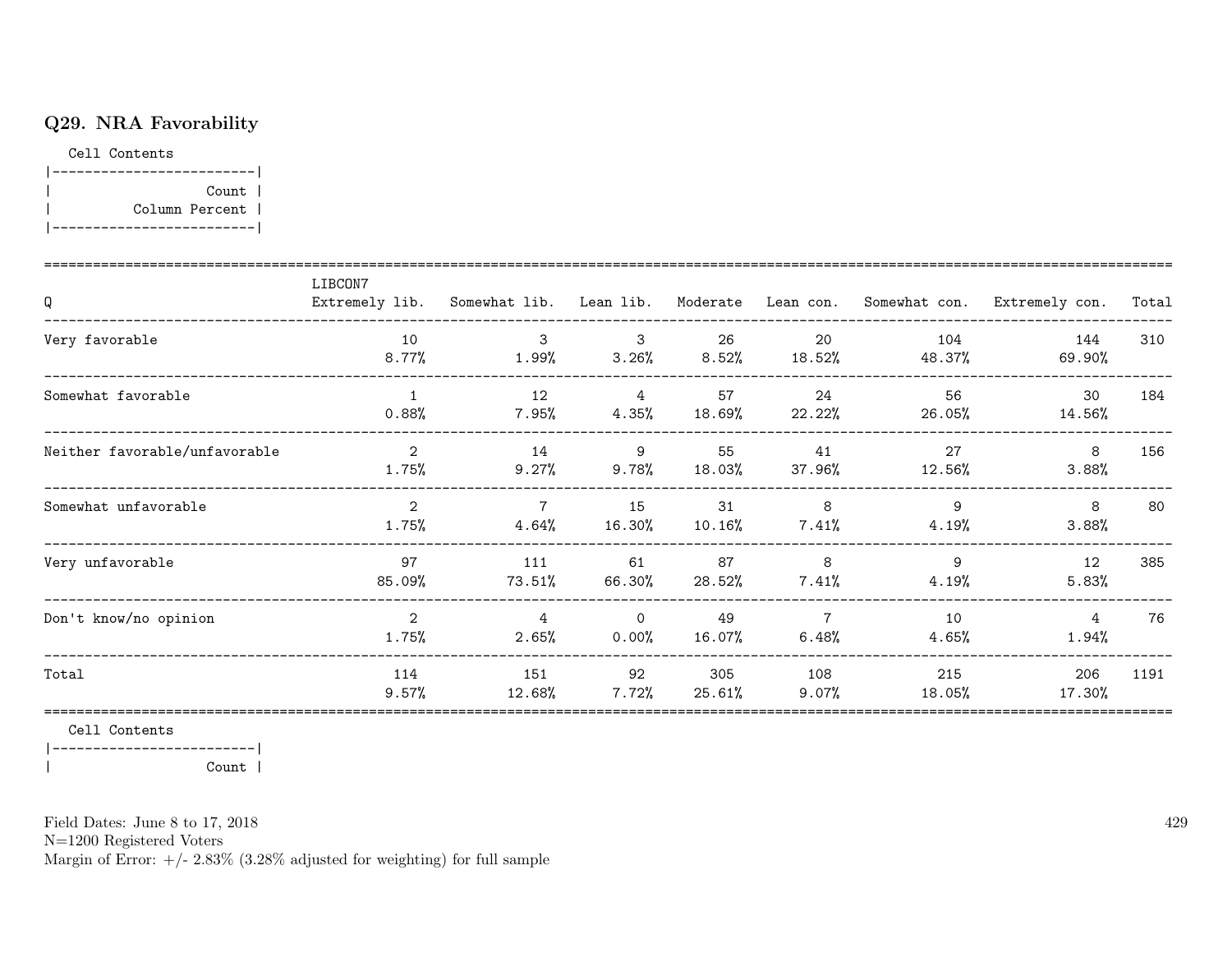|-------------------------|

| Q                                        | IDEOL |         | Liberals Moderates Conservatives     | Total |
|------------------------------------------|-------|---------|--------------------------------------|-------|
| Very favorable                           |       | 16 26   | 268 310<br>$4.48\%$ $8.52\%$ 50.66%  |       |
| Somewhat favorable                       | 17    | 57      | 110 184<br>$4.76\%$ $18.69\%$ 20.79% |       |
| Neither favorable/unfavorable            | 26    | 55      | 76 —<br>$7.28\%$ 18.03% 14.37%       | 157   |
| Somewhat unfavorable                     |       | 24 31   | 25<br>$6.72\%$ $10.16\%$ $4.73\%$    | 80    |
| Very unfavorable                         | 268   | 87      | 30<br>75.07% 28.52% 5.67%            | 385   |
| Don't know/no opinion                    |       | 6 49    | 20<br>$1.68\%$ $16.07\%$ $3.78\%$    | 75    |
| Total                                    |       | 357 305 | 529<br>$29.97\%$ 25.61% 44.42%       | 1191  |
| Cell Contents<br>----------------------- |       |         |                                      |       |
| Count  <br>Column Percent                |       |         |                                      |       |

|-------------------------|

=========================================================================================================

PID7

Field Dates: June 8 to 17, 2018 N=1200 Registered Voters Margin of Error:  $+/- 2.83\%$  (3.28% adjusted for weighting) for full sample 430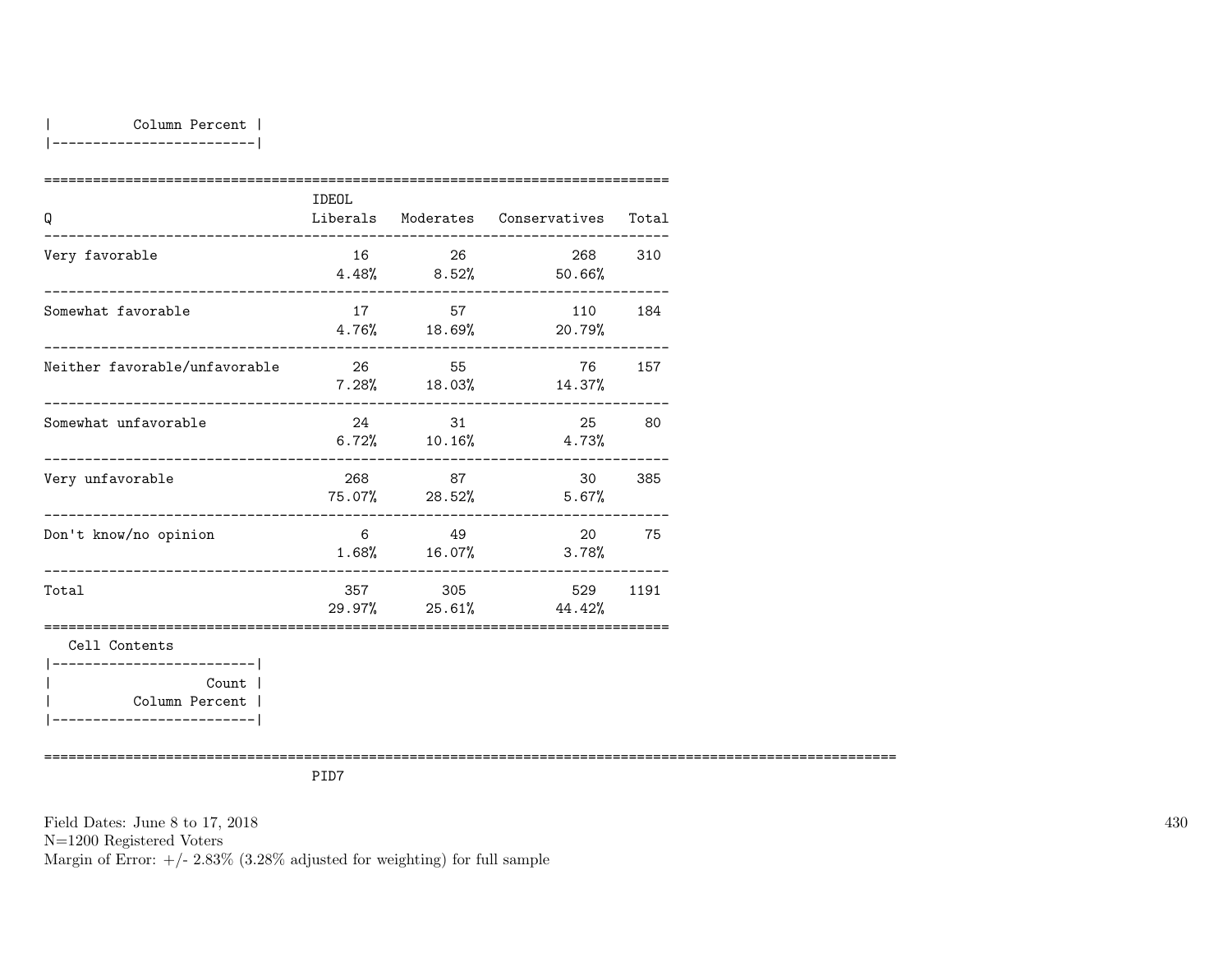| Q                                                       |                  |       |          | StrDem WeakDem LeanDem Ind LeanRep WeakRep StrRep                                      |               |              |            | Total |
|---------------------------------------------------------|------------------|-------|----------|----------------------------------------------------------------------------------------|---------------|--------------|------------|-------|
| Very favorable                                          | $\overline{9}$   |       | $3 \t 6$ | $3.63\%$ $2.59\%$ $4.35\%$ $19.17\%$ $46.81\%$ $31.03\%$                               |               | 23 66 45 150 | 61.73%     | 302   |
| Somewhat favorable                                      |                  |       |          | 10 11 14 17<br>$4.03\%$ 9.48% 10.14% 14.17% 29.79% 23.45% 20.99%                       | 42 and $\sim$ | 34 7         | 51         | 179   |
| Neither favorable/unfavorable 17 20 19 19               |                  |       |          | $6.85\%$ 17.24% 13.77% 15.83% 14.89% 22.07% 9.05%                                      |               | 21 32        | 22         | 150   |
| Somewhat unfavorable                                    |                  |       |          | 25 13 3 11 2 13 6 73<br>$10.08\%$ $11.21\%$ $2.17\%$ $9.17\%$ $1.42\%$ $8.97\%$        |               |              | 2.47%      |       |
| Very unfavorable                                        |                  |       |          | 173 60 92 32 4 9<br>$69.76\%$ $51.72\%$ $66.67\%$ $26.67\%$ $2.84\%$ $6.21\%$ $2.06\%$ |               |              | $5 -$      | 375   |
| Don't know/no opinion                                   |                  |       |          | 14 9 4 18 6 12<br>$5.65\%$ $7.76\%$ $2.90\%$ $15.00\%$ $4.26\%$ $8.28\%$               |               |              | 9<br>3.70% | 72    |
| Total                                                   |                  |       |          | 248 116 138 120 141 145 243<br>21.55% 10.08% 11.99% 10.43% 12.25% 12.60% 21.11%        |               |              |            | 1151  |
| Cell Contents                                           |                  |       |          |                                                                                        |               |              |            |       |
| Count  <br>Column Percent  <br>________________________ |                  |       |          |                                                                                        |               |              |            |       |
| Q                                                       | PID <sub>3</sub> |       |          | Democrats Independents Republicans Total                                               |               |              |            |       |
| Very favorable                                          |                  | 18 23 |          | $3.60\%$ 19.17% 49.34%                                                                 | 261<br>302    |              |            |       |

N=1200 Registered Voters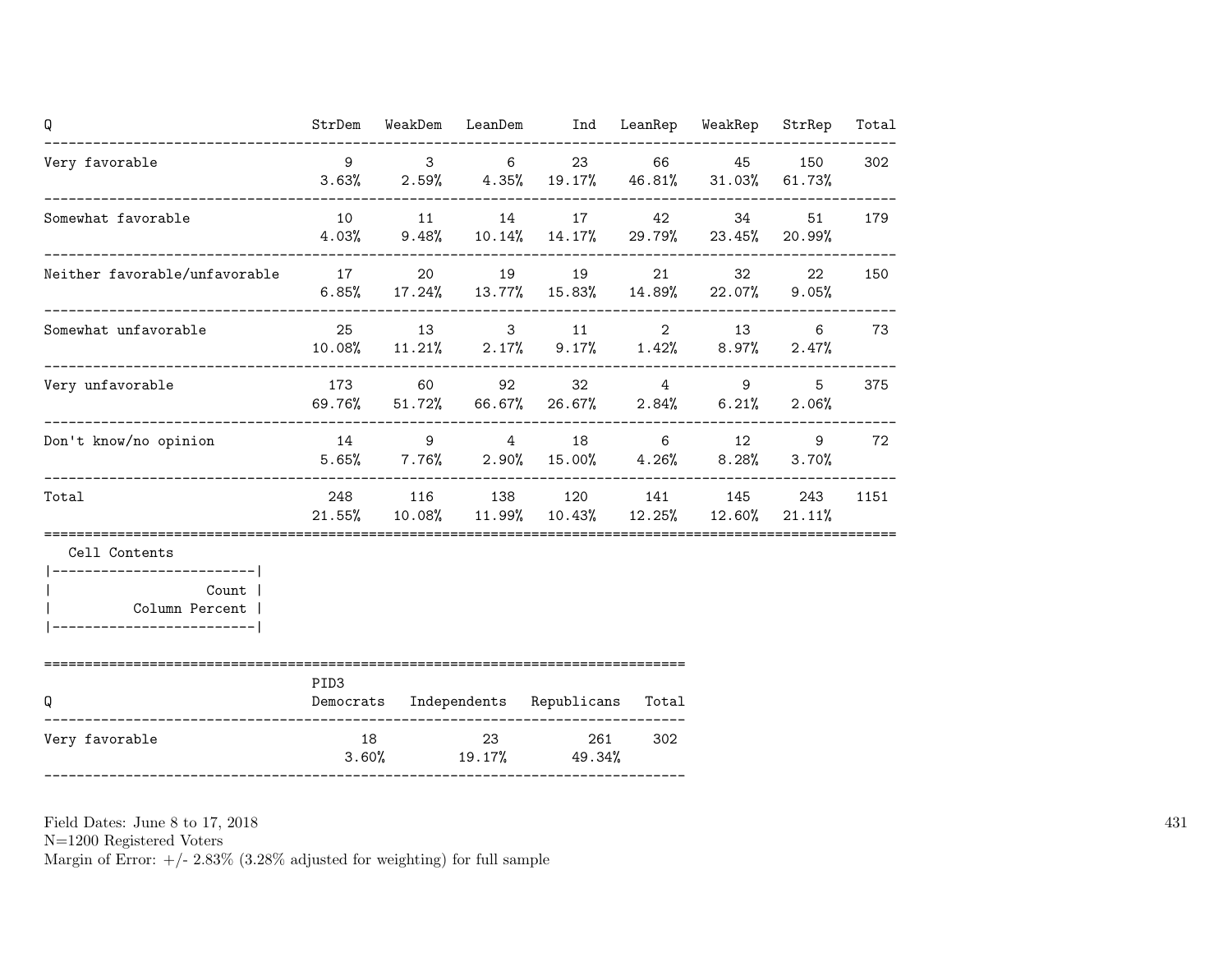| Somewhat favorable                                                              | 35<br>$7.00\%$          |                    | 17 | 127<br>$14.17\%$ 24.01%                  | 179          |                                                                          |                                                                                                                                                                                                                                       |       |
|---------------------------------------------------------------------------------|-------------------------|--------------------|----|------------------------------------------|--------------|--------------------------------------------------------------------------|---------------------------------------------------------------------------------------------------------------------------------------------------------------------------------------------------------------------------------------|-------|
| Neither favorable/unfavorable                                                   | 56<br>11.20%            | 19                 |    | 75 150<br>$15.83\%$ $14.18\%$            |              |                                                                          |                                                                                                                                                                                                                                       |       |
| Somewhat unfavorable                                                            | 41                      | 11                 |    | 21<br>$8.20\%$ 9.17% 3.97%               | 73           |                                                                          |                                                                                                                                                                                                                                       |       |
| Very unfavorable                                                                | 324<br>$64.80\%$ 26.67% |                    |    | 32 18<br>$3.40\%$                        | 374          |                                                                          |                                                                                                                                                                                                                                       |       |
| Don't know/no opinion                                                           |                         | $5.20\%$ $15.00\%$ |    | 26 18 27<br>5.10%                        | 71           |                                                                          |                                                                                                                                                                                                                                       |       |
| Total                                                                           |                         |                    |    | 500 120 529 1149<br>43.52% 10.44% 46.04% |              |                                                                          |                                                                                                                                                                                                                                       |       |
| Cell Contents                                                                   |                         |                    |    |                                          |              |                                                                          |                                                                                                                                                                                                                                       |       |
| ----------------------- <br>Count<br>Column Percent<br>________________________ |                         |                    |    |                                          |              |                                                                          |                                                                                                                                                                                                                                       |       |
| Q                                                                               | Q20A                    |                    |    |                                          |              | Democratic candidate Republican candidate Tea Party candidate Don't know |                                                                                                                                                                                                                                       | Total |
|                                                                                 |                         |                    |    |                                          |              |                                                                          |                                                                                                                                                                                                                                       |       |
| Very favorable                                                                  |                         |                    |    |                                          | 145          | $3.28\%$ $44.89\%$ $62.26\%$ $22.81\%$                                   | 99 — 100 — 100 — 100 — 100 — 100 — 100 — 100 — 100 — 100 — 100 — 100 — 100 — 100 — 100 — 100 — 100 — 100 — 100 — 100 — 100 — 100 — 100 — 100 — 100 — 100 — 100 — 100 — 100 — 100 — 100 — 100 — 100 — 100 — 100 — 100 — 100 — 10<br>52 | 312   |
| Somewhat favorable                                                              |                         | 23                 |    |                                          | 87 — 1       | $4.71\%$ 26.93%                                                          | $32 - 32$<br>43<br>20.13% 18.86%                                                                                                                                                                                                      | 185   |
| Neither favorable/unfavorable                                                   |                         | 46<br>9.43%        |    |                                          | 49<br>15.17% |                                                                          | 14<br>50<br>8.81%<br>21.93%                                                                                                                                                                                                           | 159   |

N=1200 Registered Voters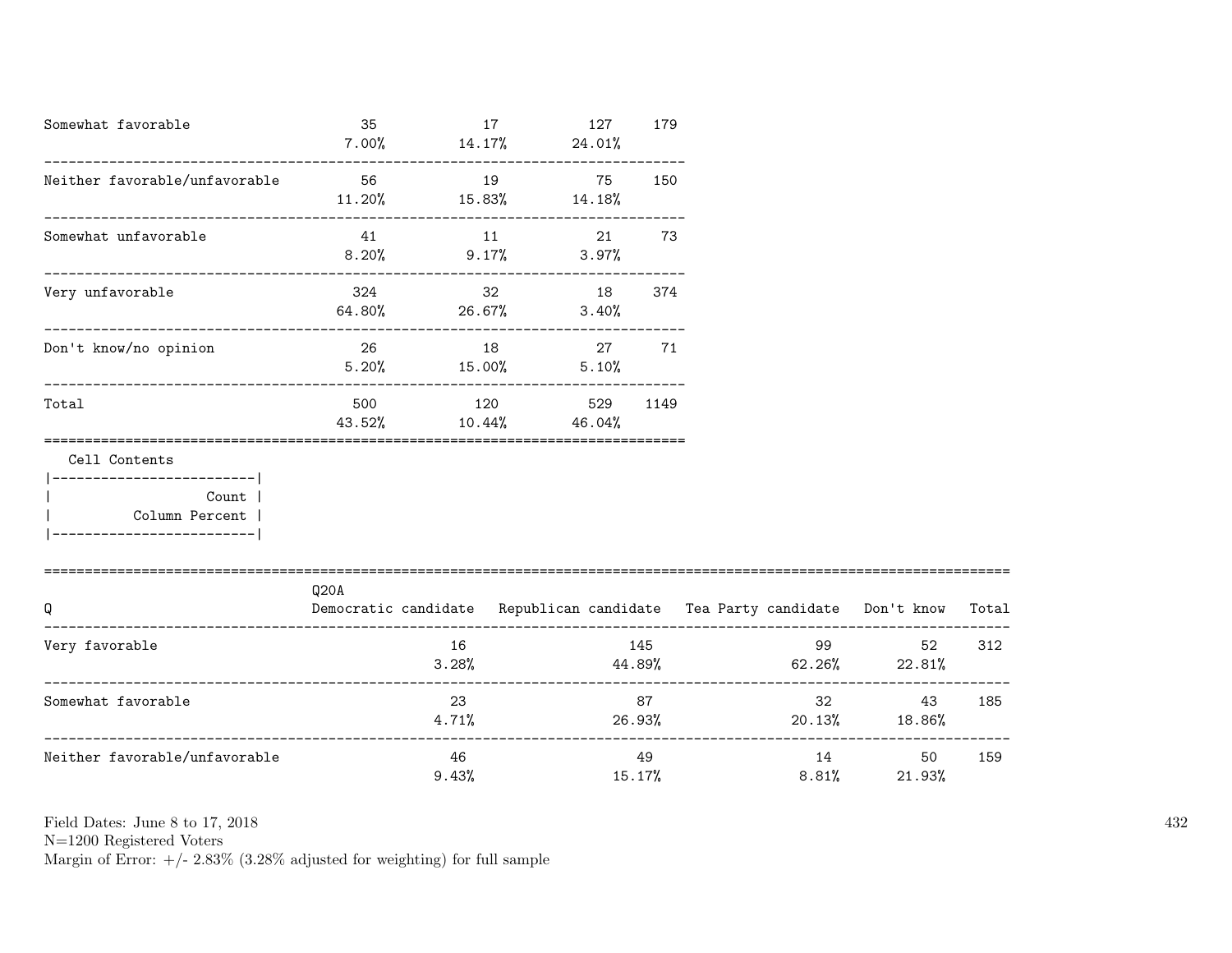| Somewhat unfavorable  | 47<br>9.63%   | 13<br>4.02%   | 4.40%             | 13<br>5.70%   | 80   |
|-----------------------|---------------|---------------|-------------------|---------------|------|
| Very unfavorable      | 335<br>68.65% | 16<br>4.95%   | 4.40%             | 27<br>11.84%  | 385  |
| Don't know/no opinion | 21<br>4.30%   | 13<br>4.02%   | $\Omega$<br>0.00% | 43<br>18.86%  | 77   |
| Total                 | 488<br>40.73% | 323<br>26.96% | 159<br>13.27%     | 228<br>19.03% | 1198 |
|                       |               |               |                   |               |      |

Cell Contents

|------------------------| Count | Column Percent |  $\overline{\phantom{a}}$ |-------------------------|

| Q                             | educ<br>No HS | High school graduate Some college 2-year |                |               | 4-year         | Post-grad    | Total |
|-------------------------------|---------------|------------------------------------------|----------------|---------------|----------------|--------------|-------|
| Very favorable                | 9<br>12.86%   | 86<br>28.96%                             | 72<br>26.37%   | 38<br>32.20%  | 79<br>26.25%   | 29<br>21.01% | 313   |
| Somewhat favorable            | 19<br>27.14%  | 44<br>14.81%                             | 42<br>15.38%   | 11<br>9.32%   | 50<br>16.61%   | 18<br>13.04% | 184   |
| Neither favorable/unfavorable | 9<br>12.86%   | 44<br>14.81%                             | 43<br>15.75%   | 20<br>16.95%  | 32<br>10.63%   | 13<br>9.42%  | 161   |
| Somewhat unfavorable          | 12<br>17.14%  | 16<br>5.39%                              | 17<br>$6.23\%$ | 6<br>$5.08\%$ | 19<br>$6.31\%$ | 9<br>6.52%   | 79    |
| Very unfavorable              | 7             | 82                                       | 82             | 35            | 111            | 67           | 384   |

Field Dates: June 8 to 17, 2018

 ${\rm N}{=}1200$  Registered Voters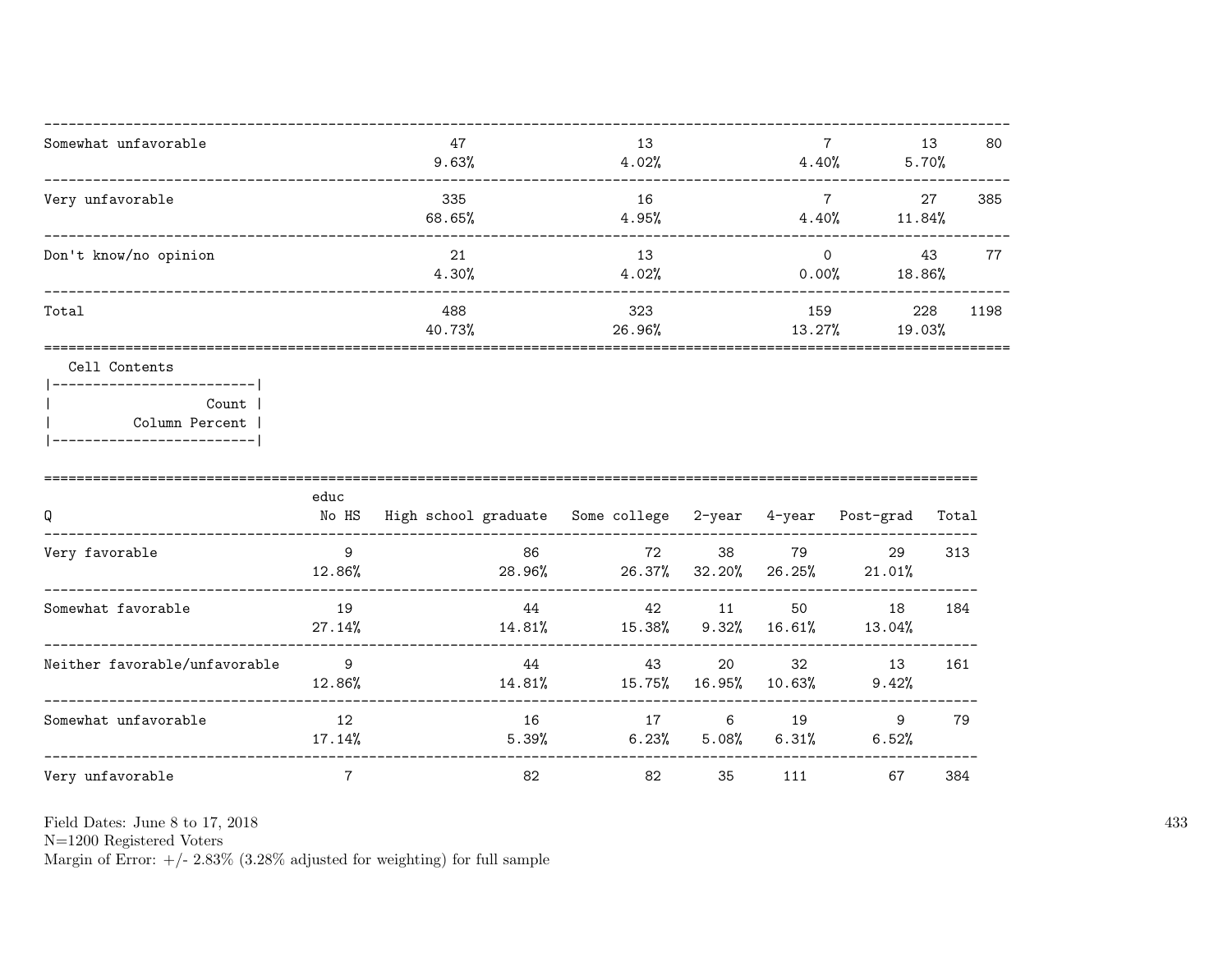|                                                                                     | 10.00%                                                                                     | 27.61% 30.04% 29.66% 36.88% 48.55%                      |              |                          |                     |                 |                |       |
|-------------------------------------------------------------------------------------|--------------------------------------------------------------------------------------------|---------------------------------------------------------|--------------|--------------------------|---------------------|-----------------|----------------|-------|
| Don't know/no opinion                                                               | 14<br>20.00%                                                                               | 25<br>$8.42\%$ 6.23% 6.78%                              | 17 8 10      | $3.32\%$ 1.45%           | 2                   | 76              |                |       |
| Total                                                                               | 70<br>5.85%                                                                                | 297<br>$24.81\%$ 22.81\% 9.86\% 25.15\% 11.53\%         | 273 118      |                          | 301 138             | 1197            |                |       |
| Cell Contents                                                                       |                                                                                            |                                                         |              |                          |                     |                 |                |       |
| ------------------------- <br>Count<br>Column Percent<br>__________________________ |                                                                                            |                                                         |              |                          |                     |                 |                |       |
| Q                                                                                   | ATTEND<br>More than once a week Once a week A few times a month Once or twice a year Never |                                                         |              |                          |                     |                 |                | Total |
| Very favorable                                                                      | 56<br>40.29%                                                                               | 79<br>$31.73\%$                                         | 30<br>22.90% |                          |                     | 60<br>$21.05\%$ | 89<br>22.59%   | 314   |
| Somewhat favorable                                                                  | 21<br>15.11%                                                                               | 48<br>19.28%                                            | 20.61%       | 27                       | $15.44\%$ $11.17\%$ | 44              | 44             | 184   |
| Neither favorable/unfavorable                                                       | 25                                                                                         | 33<br>$17.99\%$ $13.25\%$ $15.27\%$ $11.58\%$ $12.18\%$ |              | 20                       |                     |                 | 48             | 159   |
| Somewhat unfavorable                                                                | 10<br>7.19%                                                                                | 14<br>$5.62\%$                                          | 11<br>8.40%  |                          |                     | 26<br>9.12%     | 18<br>$4.57\%$ | 79    |
| Very unfavorable                                                                    | 23<br>16.55%                                                                               | 58<br>23.29%                                            | 36<br>27.48% |                          |                     | 95<br>33.33%    | 174<br>44.16%  | 386   |
| Don't know/no opinion                                                               | $4^{\circ}$<br>2.88%                                                                       | 17<br>6.83%                                             |              | $7\phantom{.0}$<br>5.34% |                     | 27<br>$9.47\%$  | 21<br>5.33%    | 76    |

Field Dates: June 8 to 17,  $2018\,$ 

N=1200 Registered Voters<br>Margin of Error:  $+/- 2.83\%$  (3.28% adjusted for weighting) for full sample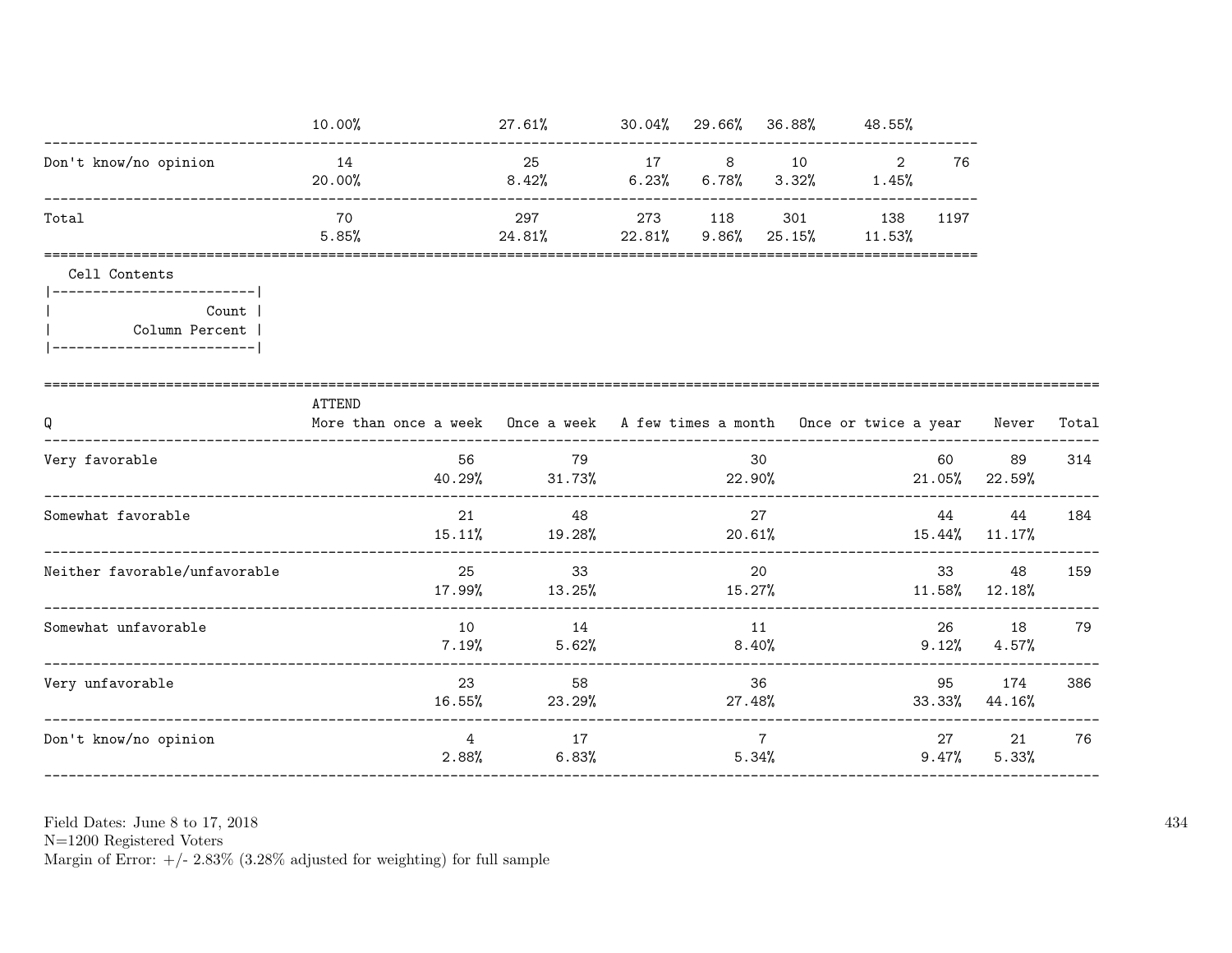| Total | 139    | 249    | 121<br>⊥د⊥ | 285    | 394    | 1198 |
|-------|--------|--------|------------|--------|--------|------|
|       | 11.60% | 20.78% | 10.93%     | 23.79% | 32.89% |      |
|       |        |        |            |        |        |      |

Cell Contents

|-------------------------| | Count | | Column Percent | |-------------------------|

| Q                             | race_recode<br>White | Black            | Hispanic      |                            | Asian – Native American – Middle Eastern |                         | Mixed                    | Other                           | Total |
|-------------------------------|----------------------|------------------|---------------|----------------------------|------------------------------------------|-------------------------|--------------------------|---------------------------------|-------|
| Very favorable                | 235<br>33.72%        | 8<br>4.73%       | 53<br>19.63%  | $\mathbf 0$<br>$0.00\%$    | 4<br>57.14%                              | $\Omega$<br>$0.00\%$    | $\overline{7}$<br>33.33% | 5<br>50.00%                     | 312   |
| Somewhat favorable            | 121<br>17.36%        | 18<br>$10.65\%$  | 33<br>12.22%  | 5<br>33.33%                | 14.29%                                   | 25.00%                  | 3<br>14.29%              | $\mathbf{1}$<br>10.00%          | 183   |
| Neither favorable/unfavorable | 76<br>10.90%         | 21<br>12.43%     | 54<br>20.00%  | 2<br>13.33%                | $\Omega$<br>0.00%                        | $\mathcal{L}$<br>50.00% | 3<br>14.29%              | $\mathbf{1}$<br>10.00%          | 159   |
| Somewhat unfavorable          | 39<br>5.60%          | 26<br>15.38%     | 13<br>4.81%   | $\Omega$<br>$0.00\%$       | $\Omega$<br>0.00%                        | $\Omega$<br>$0.00\%$    | $\Omega$<br>$0.00\%$     | $\Omega$<br>0.00%               | 78    |
| Very unfavorable              | 199<br>28.55%        | 76<br>44.97%     | 91<br>33.70%  | $\overline{7}$<br>46.67%   | 2<br>28.57%                              | 25.00%                  | $\mathbf{7}$<br>33.33%   | $\mathbf{1}$<br>10.00%          | 384   |
| Don't know/no opinion         | 27<br>3.87%          | 20<br>11.83%     | 26<br>9.63%   | $\overline{1}$<br>$6.67\%$ | $\Omega$<br>0.00%                        | $\Omega$<br>$0.00\%$    | $\mathbf{1}$<br>4.76%    | $\mathbf{2}^{\prime}$<br>20.00% | 77    |
| Total                         | 697<br>58.42%        | 169<br>$14.17\%$ | 270<br>22.63% | 15<br>$1.26\%$             | $\overline{7}$<br>0.59%                  | 4<br>0.34%              | 21<br>1.76%              | 10<br>0.84%                     | 1193  |

Cell Contents

|-------------------------|

Field Dates: June 8 to 17, 2018

N=1200 Registered Voters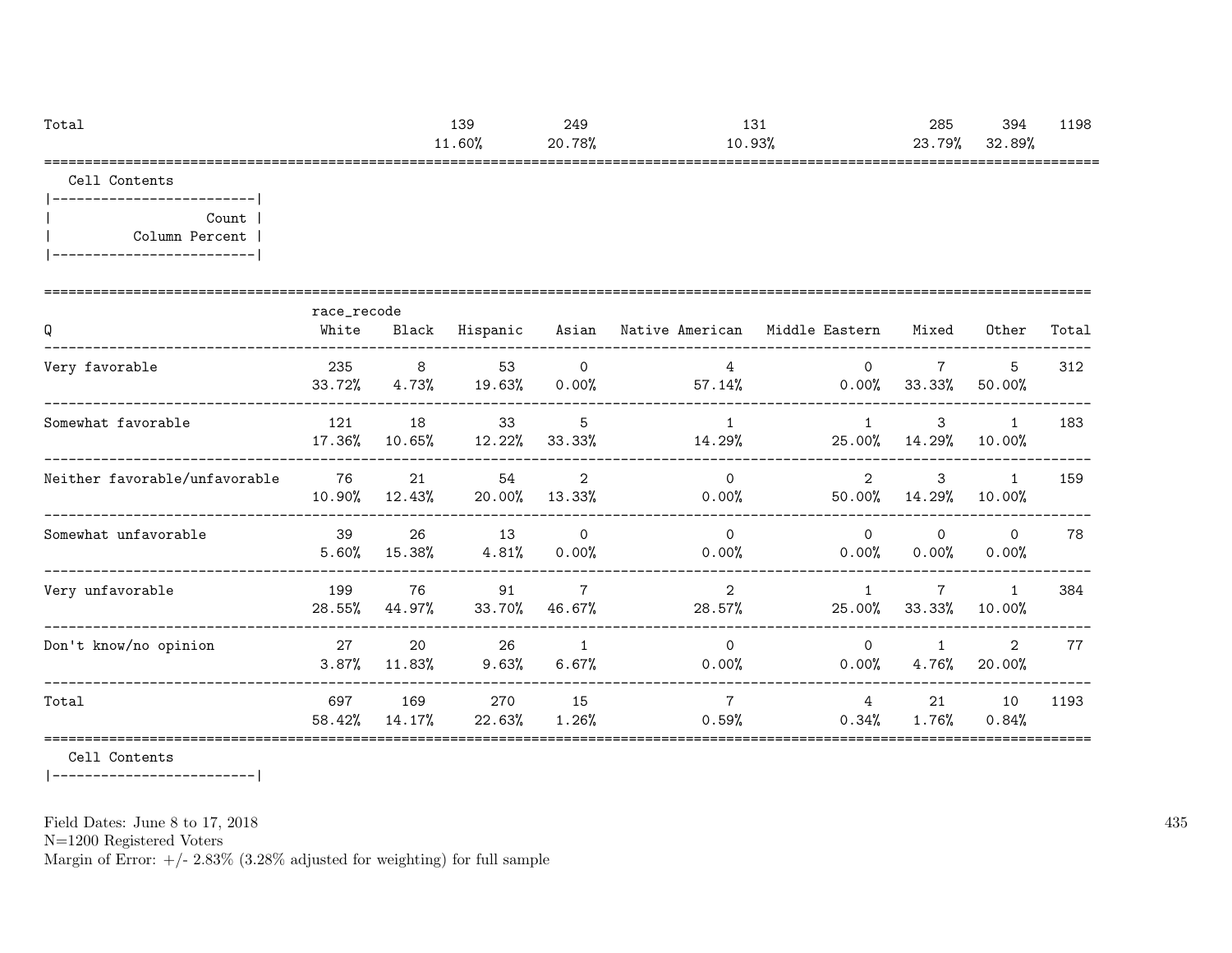| MARITAL<br>Married | Separated                  |                |                                     |               | Domestic Partnership                                                                               | Total              |
|--------------------|----------------------------|----------------|-------------------------------------|---------------|----------------------------------------------------------------------------------------------------|--------------------|
| 177<br>29.21%      | 8                          | 27             | 24<br>33.80%                        | 63<br>19.69%  | 14<br>21.88%                                                                                       | 313                |
| 110<br>18.15%      | $\overline{1}$             | 13             | 14                                  | 27            | 17<br>26.56%                                                                                       | 182                |
| 78<br>12.87%       | $\mathcal{D}$<br>$11.11\%$ | 16<br>13.91%   | 6                                   | 44<br>13.75%  | 12<br>18.75%                                                                                       | 158                |
| 37<br>6.11%        | $\Omega$<br>$0.00\%$       | 5              | 4                                   | 29            | 4<br>6.25%                                                                                         | 79                 |
| 174<br>28.71%      | $\overline{7}$<br>38.89%   | 50<br>43.48%   | 22<br>30.99%                        | 118<br>36.88% | 13<br>20.31%                                                                                       | 384                |
| 30<br>4.95%        | $\overline{0}$<br>$0.00\%$ | $\overline{4}$ | $\mathbf{1}$                        | 39<br>12.19%  | 4<br>6.25%                                                                                         | 78                 |
| 606<br>50.75%      | 18<br>1.51%                | 115            | 71                                  | 320<br>26.80% | 64<br>5.36%                                                                                        | 1194               |
|                    |                            |                | 44.44% 23.48%<br>$5.56\%$ $11.30\%$ | $8.45\%$      | Divorced Widowed<br>$19.72\%$ 8.44%<br>$4.35\%$ $5.63\%$ $9.06\%$<br>$3.48\%$ $1.41\%$<br>$5.95\%$ | Single<br>$9.63\%$ |

|-------------------------| | Count | | Column Percent | |-------------------------|

========================================================

Field Dates: June 8 to 17, 2018

N=1200 Registered Voters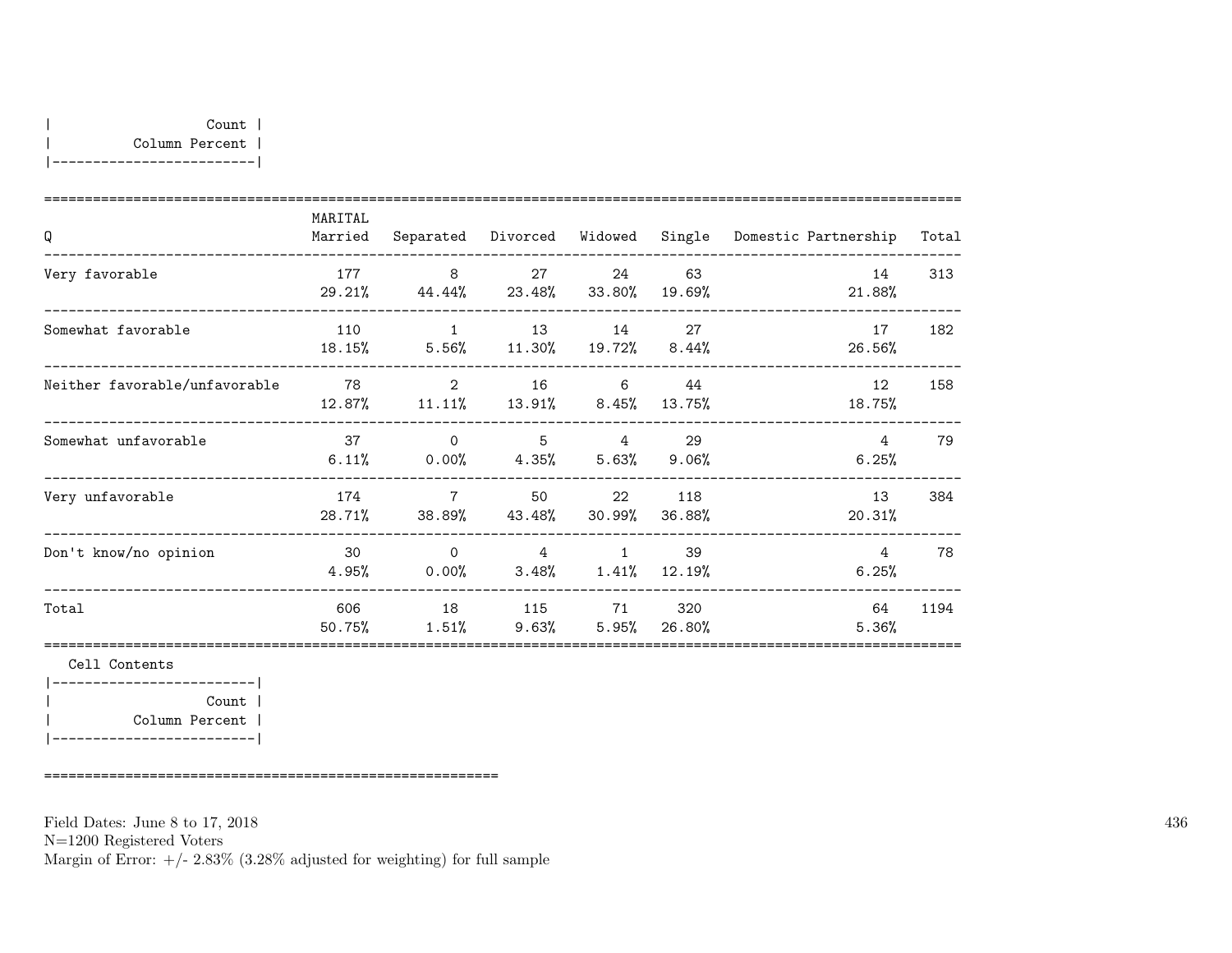| Q                                                                    | gender                    | Male Female Total                                         |                      |       |
|----------------------------------------------------------------------|---------------------------|-----------------------------------------------------------|----------------------|-------|
| Very favorable                                                       |                           | 194 119 313<br>34.70% 18.62%                              |                      |       |
| Somewhat favorable                                                   |                           | 86 98 184<br>15.38% 15.34%                                |                      |       |
| Neither favorable/unfavorable 61 99 160<br>_____________________     |                           | $10.91\%$ $15.49\%$                                       |                      |       |
| Somewhat unfavorable                                                 |                           | 45 35 80<br>$8.05\%$ $5.48\%$                             |                      |       |
| Very unfavorable<br>----------------------                           |                           | 164 220 384<br>29.34% 34.43%<br>_________________________ |                      |       |
| Don't know/no opinion                                                |                           | 9 68 77<br>$1.61\%$ $10.64\%$                             |                      |       |
| Total                                                                |                           | 559 639 1198<br>46.66% 53.34%                             |                      |       |
| Cell Contents<br>______________________<br>Count  <br>Column Percent |                           |                                                           |                      |       |
| Q                                                                    | ===============<br>LOCATE |                                                           | Urban Suburban Rural | Total |
| Very favorable                                                       |                           | 66 151 96<br>16.88% 26.40% 40.85%                         |                      | 313   |

N=1200 Registered Voters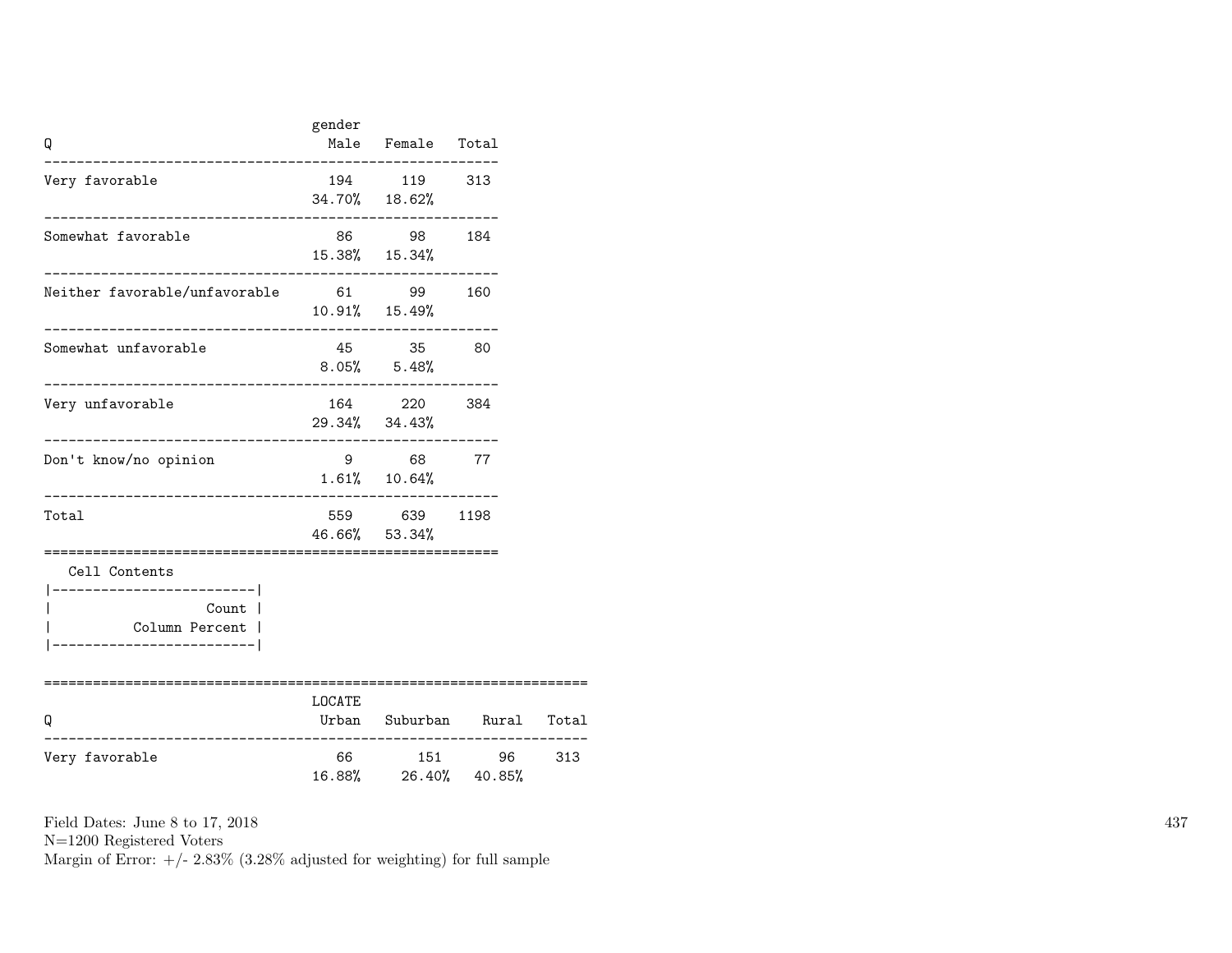| Somewhat favorable                                                                          | 54                                  | 85<br>$13.81\%$ $14.86\%$ $19.15\%$ | 45 | 184      |                         |          |                                                                                           |     |
|---------------------------------------------------------------------------------------------|-------------------------------------|-------------------------------------|----|----------|-------------------------|----------|-------------------------------------------------------------------------------------------|-----|
| Neither favorable/unfavorable 49 83 28                                                      | $12.53\%$ $14.51\%$ $11.91\%$       |                                     |    | 160      |                         |          |                                                                                           |     |
| Somewhat unfavorable                                                                        | 36 33 10 79<br>$9.21\%$ 5.77% 4.26% |                                     |    |          |                         |          |                                                                                           |     |
| Very unfavorable                                                                            |                                     | 151 197<br>38.62% 34.44% 15.74%     | 37 | 385      |                         |          |                                                                                           |     |
| Don't know/no opinion                                                                       | 35 23 19 77                         | $8.95\%$ $4.02\%$ $8.09\%$          |    |          |                         |          |                                                                                           |     |
| Total                                                                                       | 391<br>32.64%                       | 572<br>47.75% 19.62%                |    | 235 1198 |                         |          |                                                                                           |     |
| Cell Contents<br>____________________<br>Count<br>Column Percent<br>----------------------- |                                     |                                     |    |          |                         |          |                                                                                           |     |
| Q                                                                                           | metro                               |                                     |    |          |                         |          | Houston Area Dallas-Fort Worth Area San Antonio Area Austin Area Another Part of TX Total |     |
| Very favorable                                                                              | 22.61%                              | 64                                  |    | 79       | $24.01\%$ 26.13% 20.75% | 29<br>22 | 119<br>$32.51\%$                                                                          | 313 |
| Somewhat favorable                                                                          |                                     | 46<br>16.25%                        |    |          | 46 — 16<br>13.98%       | 11 15    | 66<br>$9.91\%$ 14.15% 18.03%                                                              | 184 |
| Neither favorable/unfavorable                                                               |                                     | 35                                  |    | 41       | 18                      | 9        | 57                                                                                        | 160 |

N=1200 Registered Voters

Margin of Error:  $+/- 2.83\%$  (3.28% adjusted for weighting) for full sample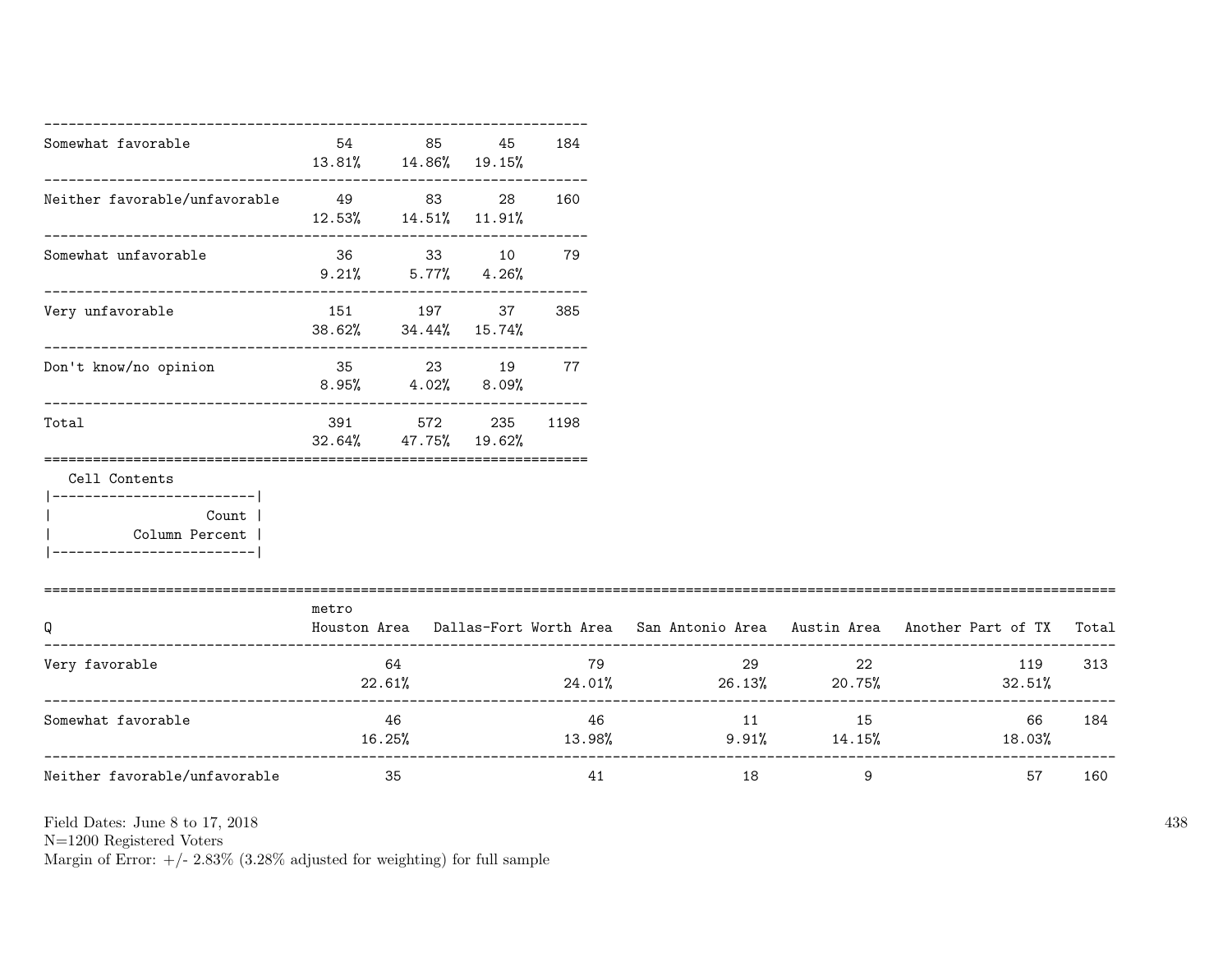|                                                                                                           |                             | 12.37%         |                                                    | $12.46\%$ |               |                | $16.22\%$ 8.49%                         | $15.57\%$      |      |
|-----------------------------------------------------------------------------------------------------------|-----------------------------|----------------|----------------------------------------------------|-----------|---------------|----------------|-----------------------------------------|----------------|------|
| Somewhat unfavorable                                                                                      |                             | 23<br>$8.13\%$ |                                                    |           | 25            | $\overline{7}$ | $6\overline{6}$<br>$7.60\%$ 6.31% 5.66% | 17<br>4.64%    | 78   |
| Very unfavorable                                                                                          |                             | 100<br>35.34%  |                                                    | 117       | $35.56\%$     | 35 48          | $31.53\%$ $45.28\%$                     | 83<br>22.68%   | 383  |
| Don't know/no opinion                                                                                     |                             | 15<br>5.30%    |                                                    |           | 21<br>6.38%   | 11             | $\overline{6}$<br>$9.91\%$ 5.66%        | 24<br>$6.56\%$ | 77   |
| Total                                                                                                     |                             | 283<br>23.68%  |                                                    |           | 329<br>27.53% |                | 111 106<br>$9.29%$ 8.87%                | 366<br>30.63%  | 1195 |
| Cell Contents<br>------------------------- <br>Count  <br>Column Percent  <br> -------------------------- | AGEG                        |                |                                                    |           |               |                |                                         |                |      |
| Q                                                                                                         | 18-29 30-44 45-64 65+ Total |                |                                                    |           |               |                |                                         |                |      |
| Very favorable                                                                                            |                             |                | 32 56 128<br>17.02% 18.01% 29.84% 35.93%           |           | 97 313        |                |                                         |                |      |
| Somewhat favorable                                                                                        |                             |                | 34 43 60<br>18.09% 13.83% 13.99% 17.41%            | 47        | 184           |                |                                         |                |      |
| Neither favorable/unfavorable 26 48 69 17                                                                 |                             |                | 13.83% 15.43% 16.08% 6.30%                         |           | 160           |                |                                         |                |      |
| Somewhat unfavorable                                                                                      |                             |                | 16 30 23 11<br>$8.51\%$ $9.65\%$ $5.36\%$ $4.07\%$ |           | 80            |                |                                         |                |      |
|                                                                                                           |                             |                |                                                    |           |               |                |                                         |                |      |

N=1200 Registered Voters<br>Margin of Error:  $+/- 2.83\%$  (3.28% adjusted for weighting) for full sample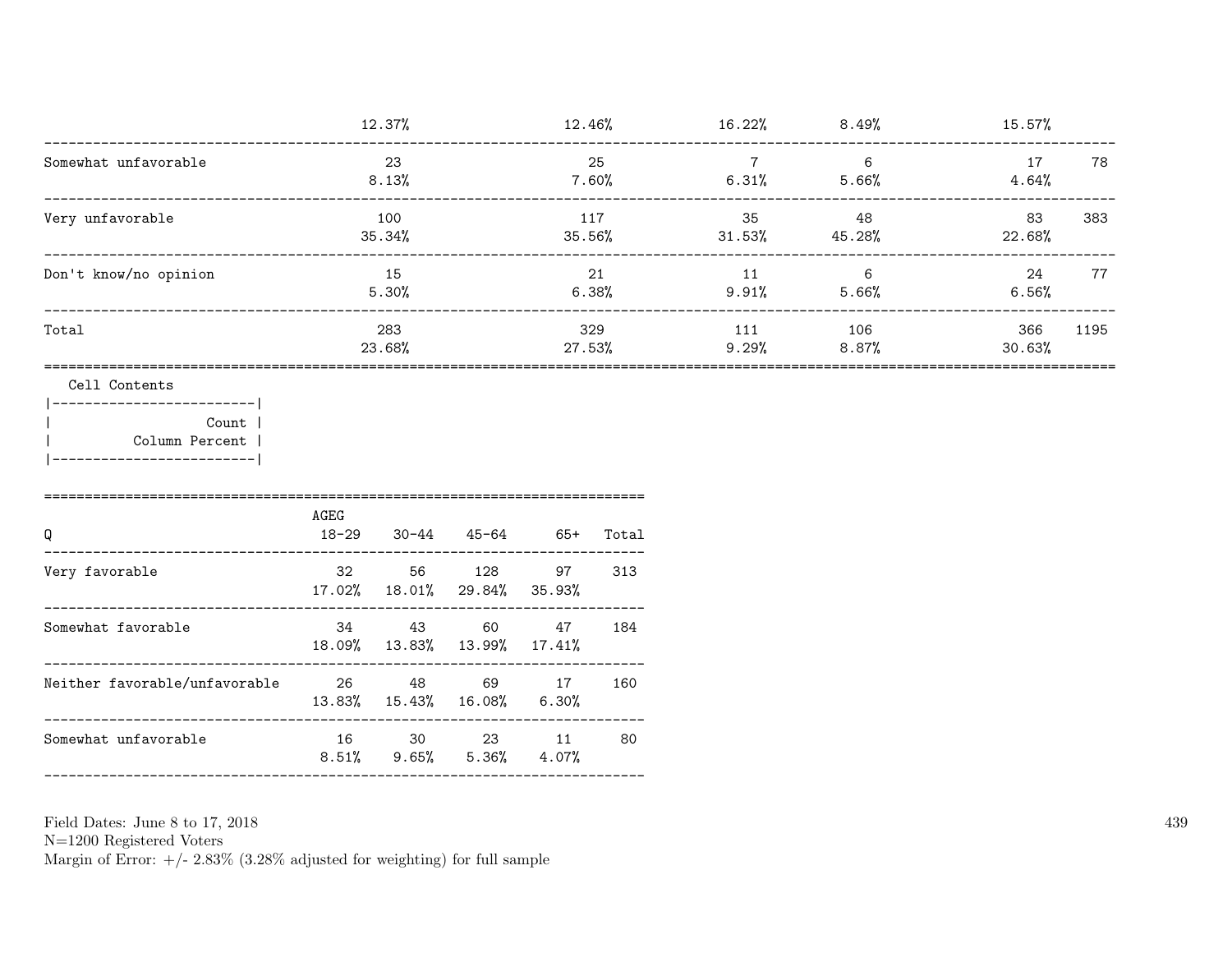| Very unfavorable      | 56  | 105<br>29.79% 33.76% 31.00% 33.70%             | - 133 | 91    | 385  |
|-----------------------|-----|------------------------------------------------|-------|-------|------|
| Don't know/no opinion | 24  | 29<br>$12.77\%$ 9.32% 3.73%                    | -16   | 2.59% | 76   |
| Total                 | 188 | 311<br>$15.69\%$ $25.96\%$ $35.81\%$ $22.54\%$ | 429   | 270   | 1198 |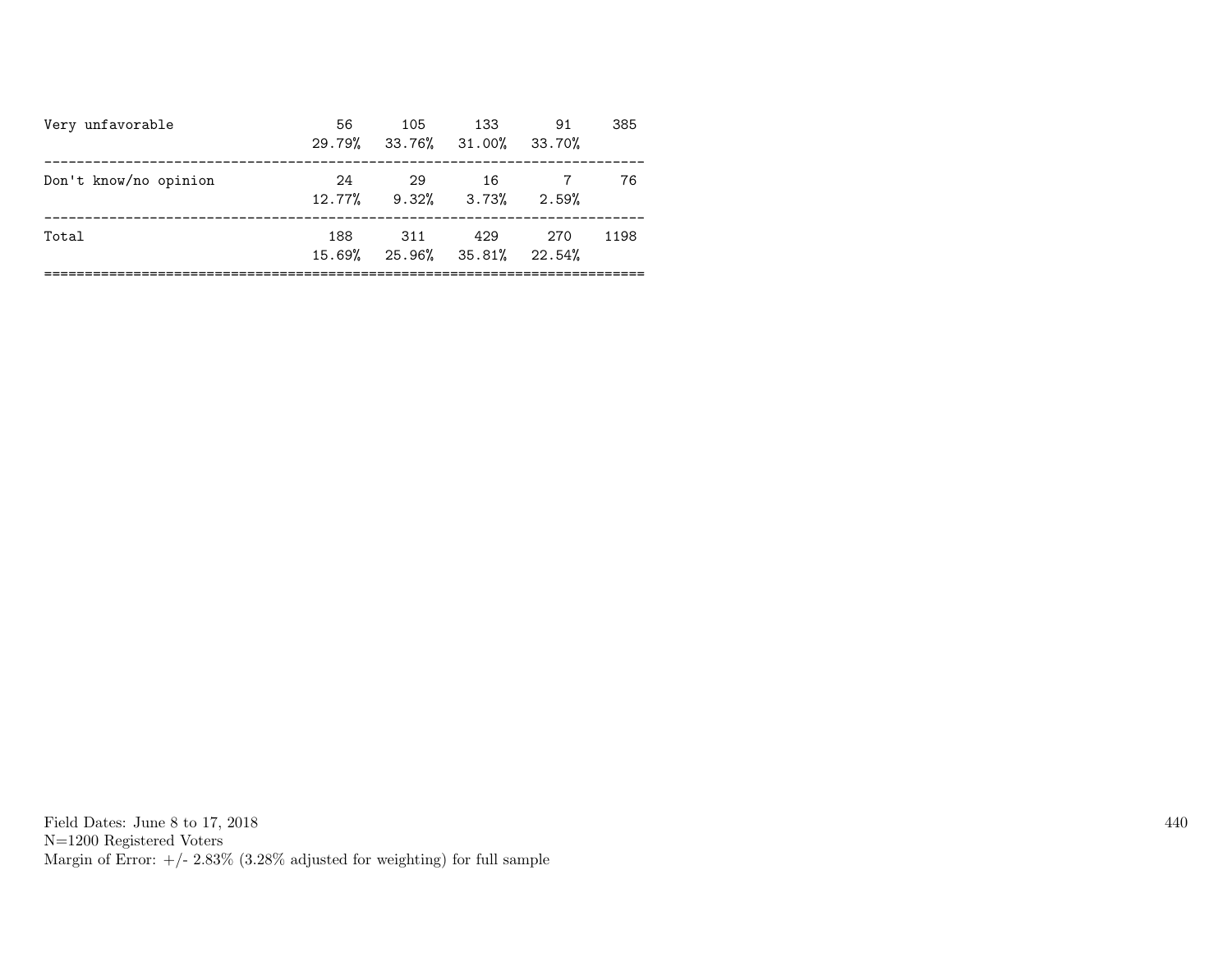## Q30. NFL Favorability

Cell Contents

|-------------------------| | Count | | Column Percent | |-------------------------|

| Q                             | LIBCON7         |               |                         |                 |                 |                | Extremely lib. Somewhat lib. Lean lib. Moderate Lean con. Somewhat con. Extremely con. | Total |
|-------------------------------|-----------------|---------------|-------------------------|-----------------|-----------------|----------------|----------------------------------------------------------------------------------------|-------|
| Very favorable                | 20<br>17.39%    | 29<br>19.33%  | 16<br>17.39%            | 44<br>14.67%    | 10<br>9.35%     | 10<br>4.61%    | 24<br>11.71%                                                                           | 153   |
| Somewhat favorable            | 13<br>11.30%    | 24<br>16.00%  | 14<br>15.22%            | 67<br>22.33%    | 10<br>9.35%     | 17<br>$7.83\%$ | 11<br>5.37%                                                                            | 156   |
| Neither favorable/unfavorable | 22<br>19.13%    | 43<br>28.67%  | 33<br>35.87%            | 62<br>20.67%    | 28<br>$26.17\%$ | 21<br>9.68%    | 21<br>10.24%                                                                           | 230   |
| Somewhat unfavorable          | 22<br>19.13%    | 26<br>17.33%  | 15<br>16.30%            | 27<br>$9.00\%$  | 24<br>22.43%    | 72<br>33.18%   | 45<br>21.95%                                                                           | 231   |
| Very unfavorable              | 35<br>30.43%    | 18<br>12.00%  | 10<br>10.87%            | 52<br>$17.33\%$ | 29<br>27.10%    | 88<br>40.55%   | 98<br>47.80%                                                                           | 330   |
| Don't know/no opinion         | 3<br>2.61%      | 10<br>6.67%   | $\overline{4}$<br>4.35% | 48<br>16.00%    | 6<br>5.61%      | 9<br>4.15%     | 6<br>2.93%                                                                             | 86    |
| Total                         | 115<br>$9.70\%$ | 150<br>12.65% | 92<br>7.76%             | 300<br>25.30%   | 107<br>9.02%    | 217<br>18.30%  | 205<br>17.28%                                                                          | 1186  |

Cell Contents

|-------------------------| | Count |

Field Dates: June 8 to 17, 2018

N=1200 Registered Voters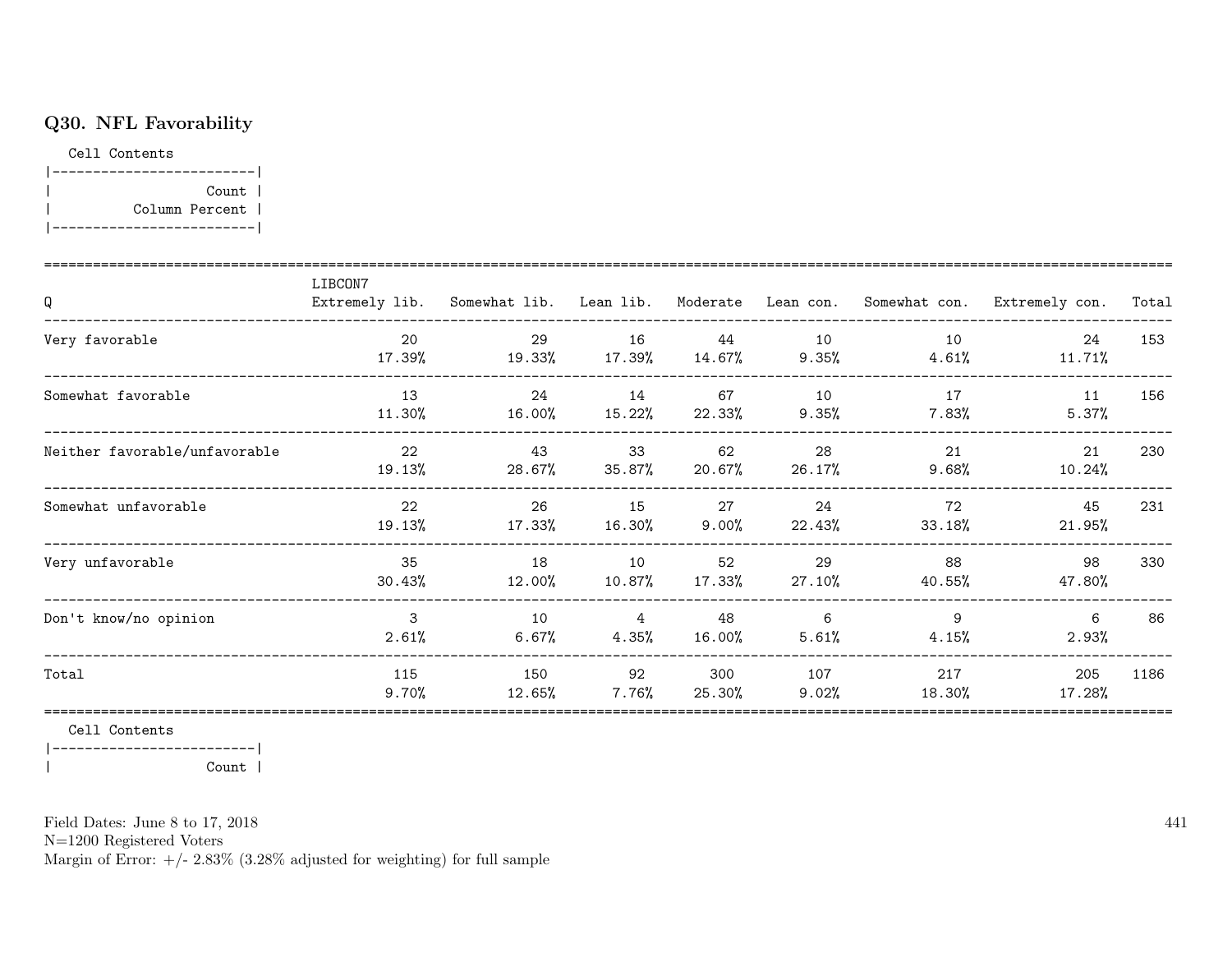| Column Percent |

|-------------------------|

| Q                                                                       | IDEOL |         | Liberals Moderates Conservatives Total |        |
|-------------------------------------------------------------------------|-------|---------|----------------------------------------|--------|
| Very favorable                                                          | 64    | 44      | 43 151<br>18.03% 14.67% 8.10%          |        |
| Somewhat favorable                                                      | 50    | 67      | 14.08% 22.33% 7.34%                    | 39 156 |
| Neither favorable/unfavorable                                           | 98    | 62      | 70<br>$27.61\%$ 20.67% 13.18%          | 230    |
| Somewhat unfavorable                                                    | 63    | 27      | 141<br>17.75% 9.00% 26.55%             | 231    |
| Very unfavorable                                                        |       | 63 52   | 216<br>$17.75\%$ $17.33\%$ $40.68\%$   | 331    |
| Don't know/no opinion                                                   |       | 17 48   | 22<br>$4.79\%$ $16.00\%$ $4.14\%$      | 87     |
| ------------------------<br>Total                                       |       | 355 300 | 531<br>$29.93\%$ 25.30% 44.77%         | 1186   |
| Cell Contents<br>------------------------ <br>Count  <br>Column Percent |       |         |                                        |        |

|-------------------------|

=========================================================================================================

PID7

Field Dates: June 8 to 17, 2018 N=1200 Registered Voters Margin of Error:  $+/- 2.83\%$  (3.28% adjusted for weighting) for full sample 442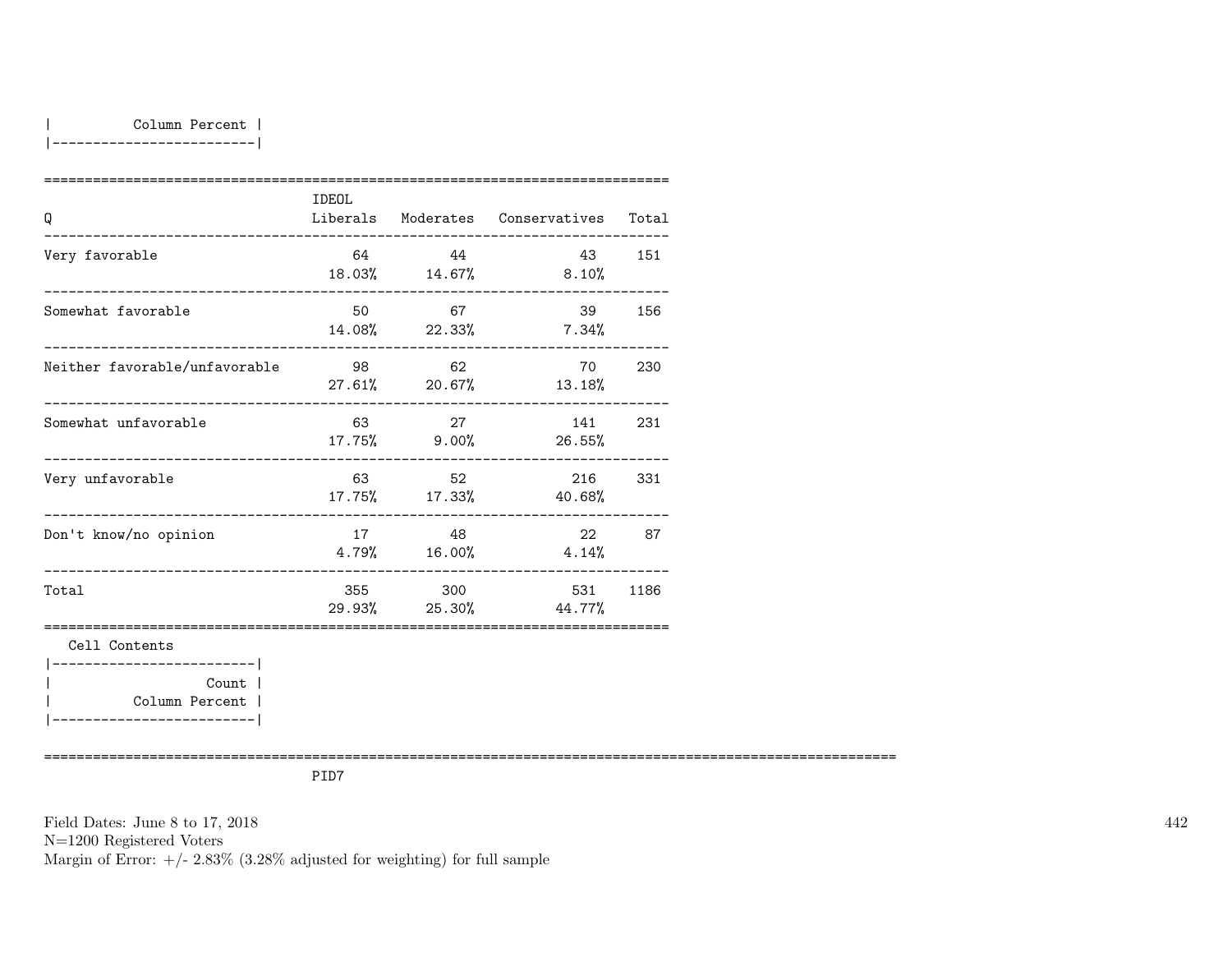| Q                                                   |        |       | StrDem WeakDem LeanDem Ind LeanRep WeakRep StrRep                                              |     |       |                 | Total |
|-----------------------------------------------------|--------|-------|------------------------------------------------------------------------------------------------|-----|-------|-----------------|-------|
| Very favorable                                      |        | 54 25 | 21 15 8 9 17<br>$22.04\%$ 21.93% 15.33% 12.50% 5.67% 6.29%                                     |     |       | $6.94\%$        | 149   |
| Somewhat favorable                                  | 54 7   |       | 20 16 18 4<br>$22.04\%$ $17.54\%$ $11.68\%$ $15.00\%$ $2.84\%$ $15.38\%$ 6.12%                 |     |       | 22 15           | 149   |
| Neither favorable/unfavorable 56 32 38              |        |       | $22.86\%$ 28.07% 27.74% 17.50% 14.89% 20.28% 12.24%                                            | 21  | 29    | 30 <sub>2</sub> | 227   |
| Somewhat unfavorable                                |        | 36 12 | 23 20<br>14.69% 10.53% 16.79% 16.67% 17.73% 27.97% 26.12%                                      |     | 25 40 | 64              | 220   |
| Very unfavorable                                    |        |       | 30 13 26 32 74 36 108<br>$12.24\%$ $11.40\%$ $18.98\%$ $26.67\%$ $52.48\%$ $25.17\%$ $44.08\%$ |     |       |                 | 319   |
| Don't know/no opinion                               |        |       | 15 12 13 14 9 7 11<br>$6.12\%$ $10.53\%$ $9.49\%$ $11.67\%$ $6.38\%$ $4.90\%$                  |     |       | 4.49%           | 81    |
| Total                                               |        |       | 245 114 137 120 141 143 245<br>21.40% 9.96% 11.97% 10.48% 12.31% 12.49% 21.40%                 |     |       |                 | 1145  |
| Cell Contents                                       |        |       |                                                                                                |     |       |                 |       |
| Count  <br>Column Percent<br>______________________ |        |       |                                                                                                |     |       |                 |       |
| Q                                                   | PID3   |       | Democrats Independents Republicans Total                                                       |     |       |                 |       |
| Very favorable                                      | 20.32% |       | 101 15 34<br>$12.50\%$ 6.42%                                                                   | 150 |       |                 |       |

N=1200 Registered Voters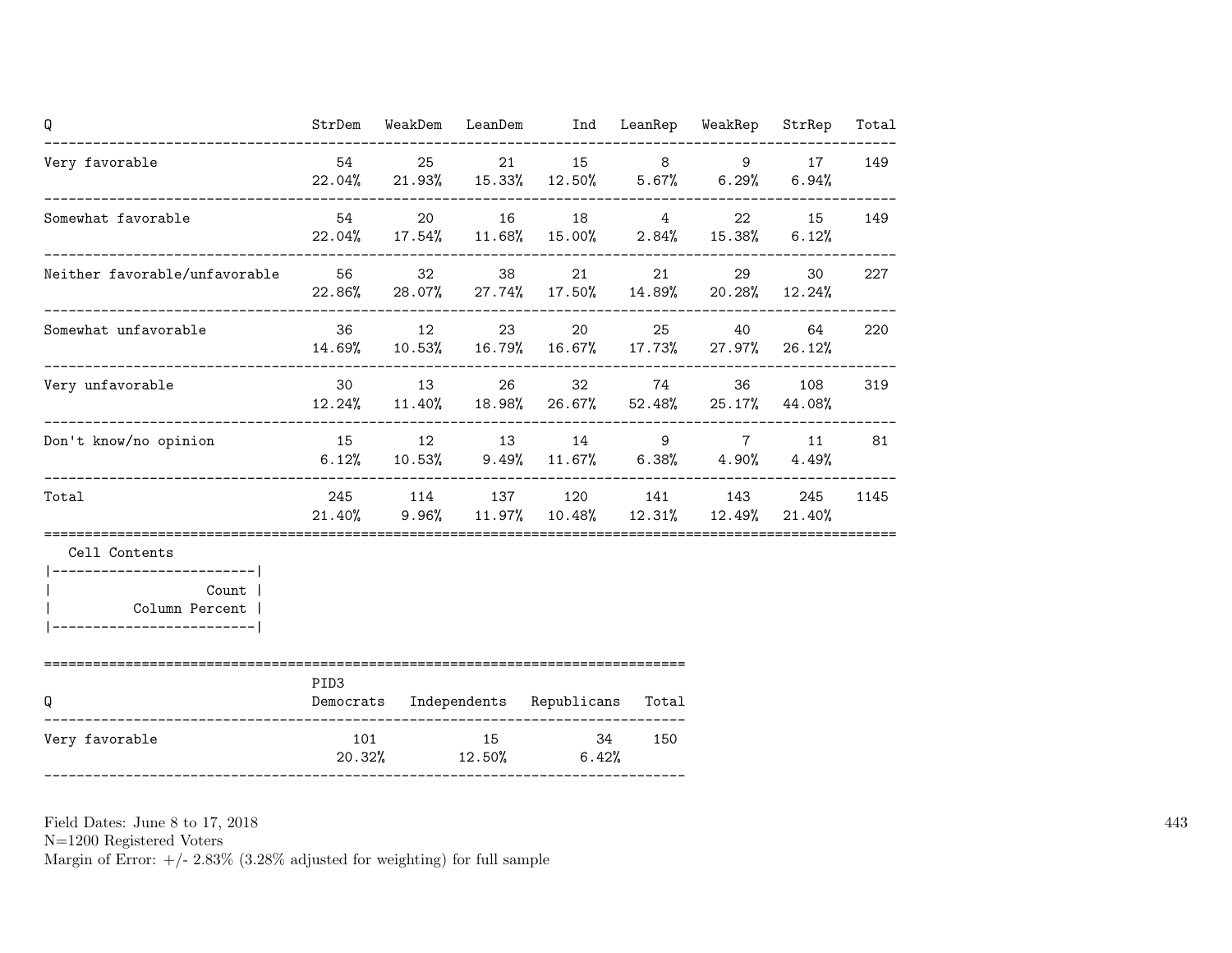| Somewhat favorable                                                                                    | 90<br>18.11%            | $15.00\%$ 7.74%               | 18        | 41       | 149           |             |                                                                          |       |
|-------------------------------------------------------------------------------------------------------|-------------------------|-------------------------------|-----------|----------|---------------|-------------|--------------------------------------------------------------------------|-------|
| Neither favorable/unfavorable                                                                         | 126                     | 25.35% 17.50% 15.09%          | 21        | 80       | 227           |             |                                                                          |       |
| Somewhat unfavorable                                                                                  | 72                      | $14.49\%$ $16.67\%$ $24.34\%$ | 20        | 129      | 221           |             |                                                                          |       |
| Very unfavorable                                                                                      | $13.88\%$ 26.67% 41.13% | 69 — 100                      | $32 - 32$ | 218      | 319           |             |                                                                          |       |
| Don't know/no opinion                                                                                 |                         | 39 14<br>$7.85\%$ 11.67%      |           | $5.28\%$ | 28 — 10<br>81 |             |                                                                          |       |
| Total                                                                                                 | 497<br>43.33%           | $10.46\%$ $46.21\%$           | 120       | 530      | 1147          |             |                                                                          |       |
| Cell Contents<br>----------------------- <br>Count  <br>  Column Percent  <br>----------------------- |                         |                               |           |          |               |             |                                                                          |       |
| Q                                                                                                     | Q20A                    |                               |           |          |               |             | Democratic candidate Republican candidate Tea Party candidate Don't know | Total |
| Very favorable                                                                                        |                         | 102<br>21.12%                 |           | 9.60%    | 31            | 10          | 8<br>$6.25\%$ $3.52\%$                                                   | 151   |
| Somewhat favorable                                                                                    |                         | 83<br>17.18%                  |           |          | 34            |             | $6 \qquad \qquad$<br>34<br>$10.53\%$ 3.75% $14.98\%$                     | 157   |
| Neither favorable/unfavorable                                                                         |                         | 127<br>26.29%                 |           |          | 55<br>17.03%  | 15<br>9.38% | 36<br>15.86%                                                             | 233   |

N=1200 Registered Voters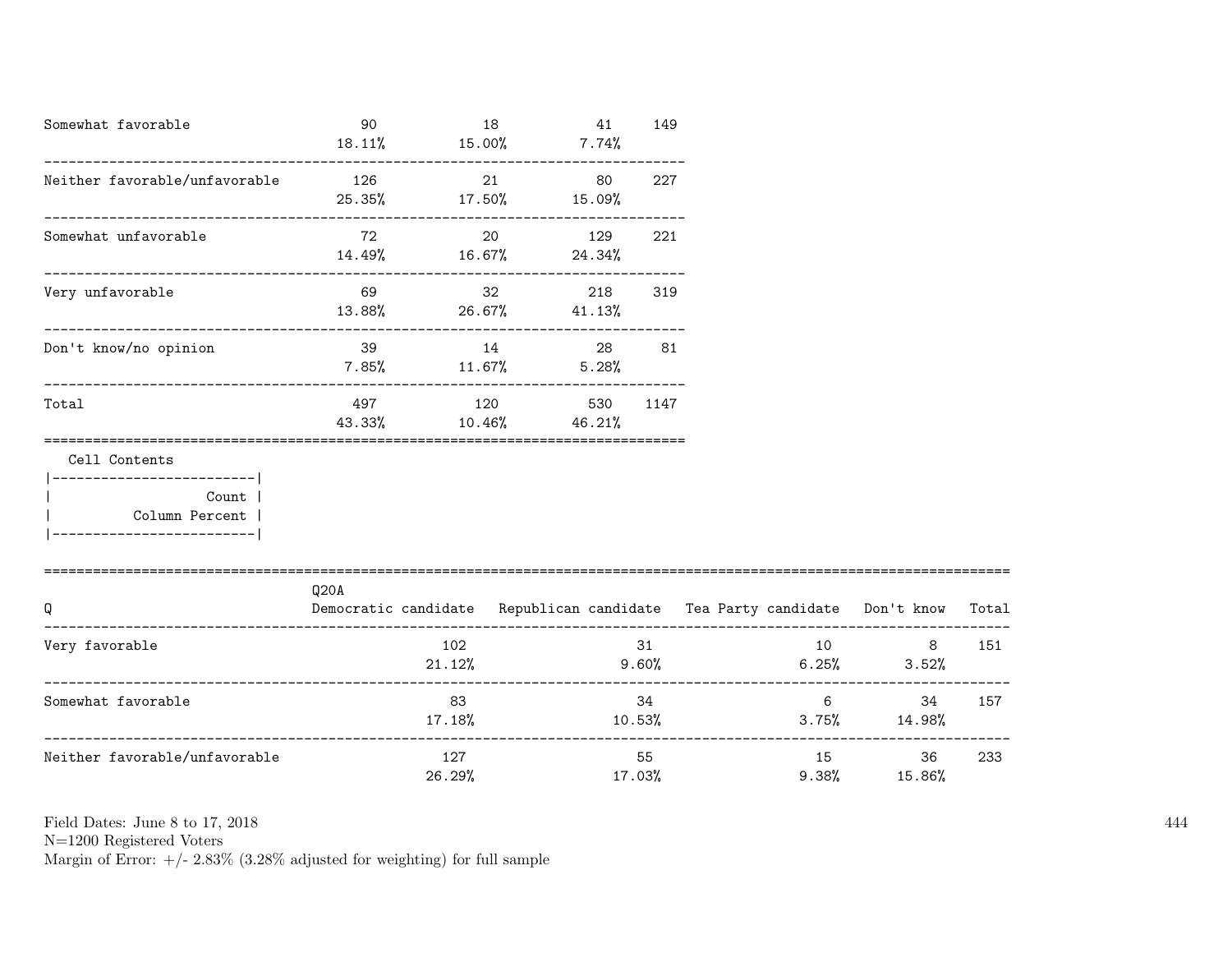| 70     | 84     | 36     | 40     | 230  |
|--------|--------|--------|--------|------|
| 14.49% | 26.01% | 22.50% | 17.62% |      |
| 66     | 106    | 89     | 73     | 334  |
| 13.66% | 32.82% | 55.62% | 32.16% |      |
| 35     | 13     | 4      | 36     | 88   |
| 7.25%  | 4.02%  | 2.50%  | 15.86% |      |
| 483    | 323    | 160    | 227    | 1193 |
| 40.49% | 27.07% | 13.41% | 19.03% |      |
|        |        |        |        |      |

### Cell Contents

| Count 1        |
|----------------|
| Column Percent |
|                |

| Q                             | educ<br>No HS | High school graduate Some college 2-year 4-year |                 |              |              | Post-grad    | Total |
|-------------------------------|---------------|-------------------------------------------------|-----------------|--------------|--------------|--------------|-------|
| Very favorable                | 3<br>4.48%    | 60<br>20.48%                                    | 30<br>11.03%    | 9<br>7.56%   | 32<br>10.60% | 16<br>11.76% | 150   |
| Somewhat favorable            | 12<br>17.91%  | -38<br>12.97%                                   | 36<br>13.24%    | 14<br>11.76% | 33<br>10.93% | 24<br>17.65% | 157   |
| Neither favorable/unfavorable | 14<br>20.90%  | 49<br>16.72%                                    | 47<br>17.28%    | 21<br>17.65% | 69<br>22.85% | 33<br>24.26% | 233   |
| Somewhat unfavorable          | 10<br>14.93%  | 51<br>$17.41\%$                                 | 55<br>$20.22\%$ | 21<br>17.65% | 67<br>22.19% | 25<br>18.38% | 229   |
| Very unfavorable              | 15            | 68                                              | 86              | 45           | 88           | 32           | 334   |

Field Dates: June 8 to 17, 2018

 ${\rm N}{=}1200$  Registered Voters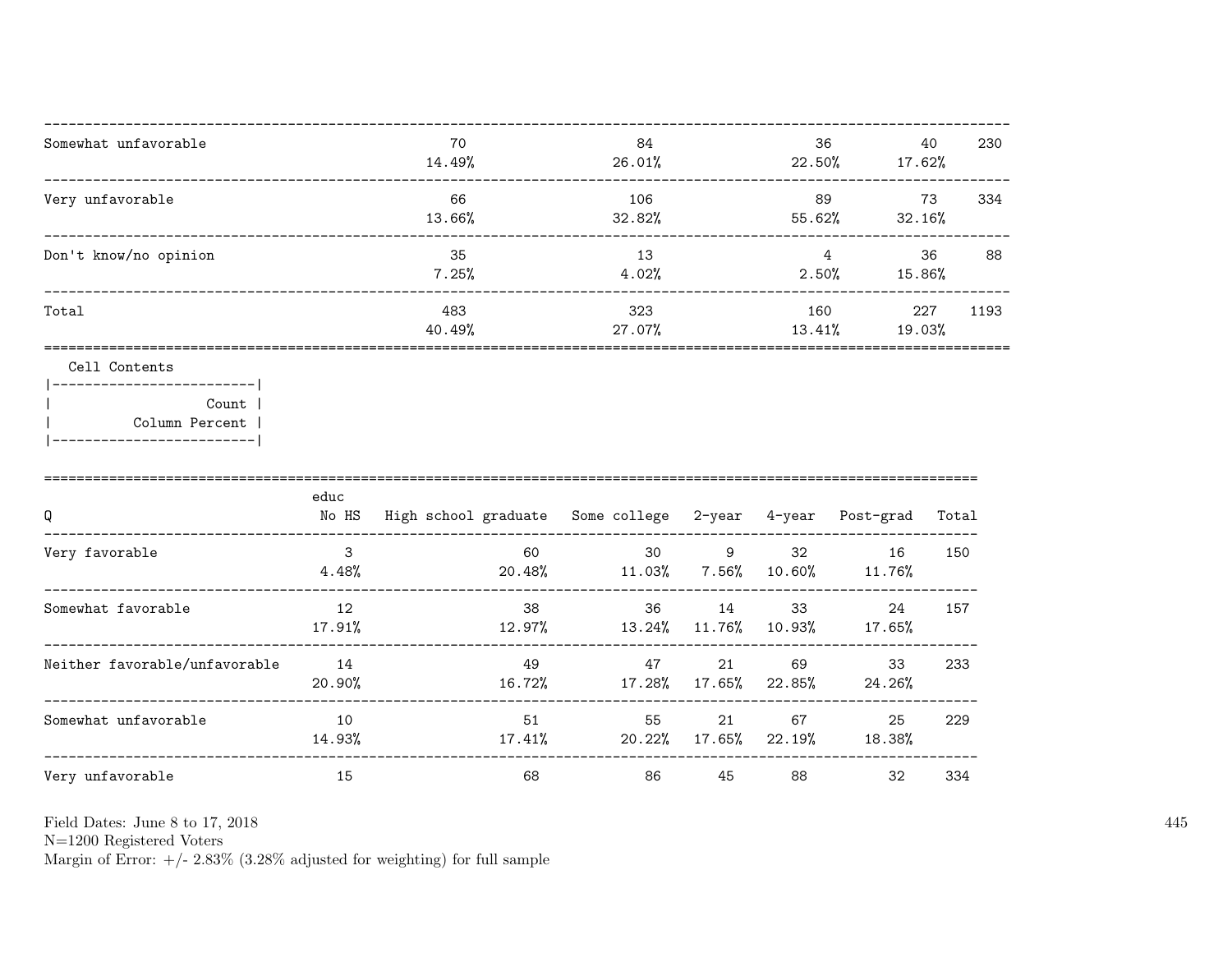|                                                      | 22.39%                                                                                     | $23.21\%$ $31.62\%$ $37.82\%$ $29.14\%$ $23.53\%$ |        |                          |                                      |                         |                     |       |
|------------------------------------------------------|--------------------------------------------------------------------------------------------|---------------------------------------------------|--------|--------------------------|--------------------------------------|-------------------------|---------------------|-------|
| Don't know/no opinion                                | 13<br>19.40%                                                                               | 27<br>$9.22\%$ 6.62% 7.56%                        |        | 18 9 13                  | $6\overline{6}$<br>$4.30\%$ $4.41\%$ | 86                      |                     |       |
| Total                                                | 67<br>5.63%                                                                                | 293<br>$24.64\%$ 22.88% 10.01%                    |        | 272 119 302 136          | $25.40\%$ 11.44%                     | 1189                    |                     |       |
| Cell Contents                                        |                                                                                            |                                                   |        |                          |                                      |                         |                     |       |
| Count<br>Column Percent<br>------------------------- |                                                                                            |                                                   |        |                          |                                      |                         |                     |       |
| Q                                                    | ATTEND<br>More than once a week Once a week A few times a month Once or twice a year Never |                                                   |        |                          |                                      |                         |                     | Total |
| Very favorable                                       | 28                                                                                         | 33<br>$20.14\%$ $13.31\%$ $14.29\%$               |        | 19                       | 12.14%                               | 34                      | 37<br>9.41%         | 151   |
| Somewhat favorable                                   | 26                                                                                         | 33<br>$18.71\%$ $13.31\%$ $15.79\%$ $13.57\%$     |        | 21                       |                                      | 38 — 13                 | 39<br>9.92%         | 157   |
| Neither favorable/unfavorable                        | 22                                                                                         | 36<br>15.83% 14.52%                               | 24.06% | 32                       |                                      | 55                      | 89<br>19.64% 22.65% | 234   |
| Somewhat unfavorable                                 | 26<br>18.71%                                                                               | 61<br>24.60%                                      | 20.30% | 27                       |                                      | 45                      | 70<br>16.07% 17.81% | 229   |
| Very unfavorable                                     | 30<br>21.58%                                                                               | 69<br>27.82%                                      | 20.30% | 27                       |                                      | 76<br>27.14%            | 132<br>33.59%       | 334   |
| Don't know/no opinion                                | $\overline{7}$                                                                             | 16<br>5.04%<br>$6.45\%$                           |        | $7\phantom{.0}$<br>5.26% |                                      | 32 and $\sim$<br>11.43% | 26<br>6.62%         | 88    |

N=1200 Registered Voters<br>Margin of Error:  $+/- 2.83\%$  (3.28% adjusted for weighting) for full sample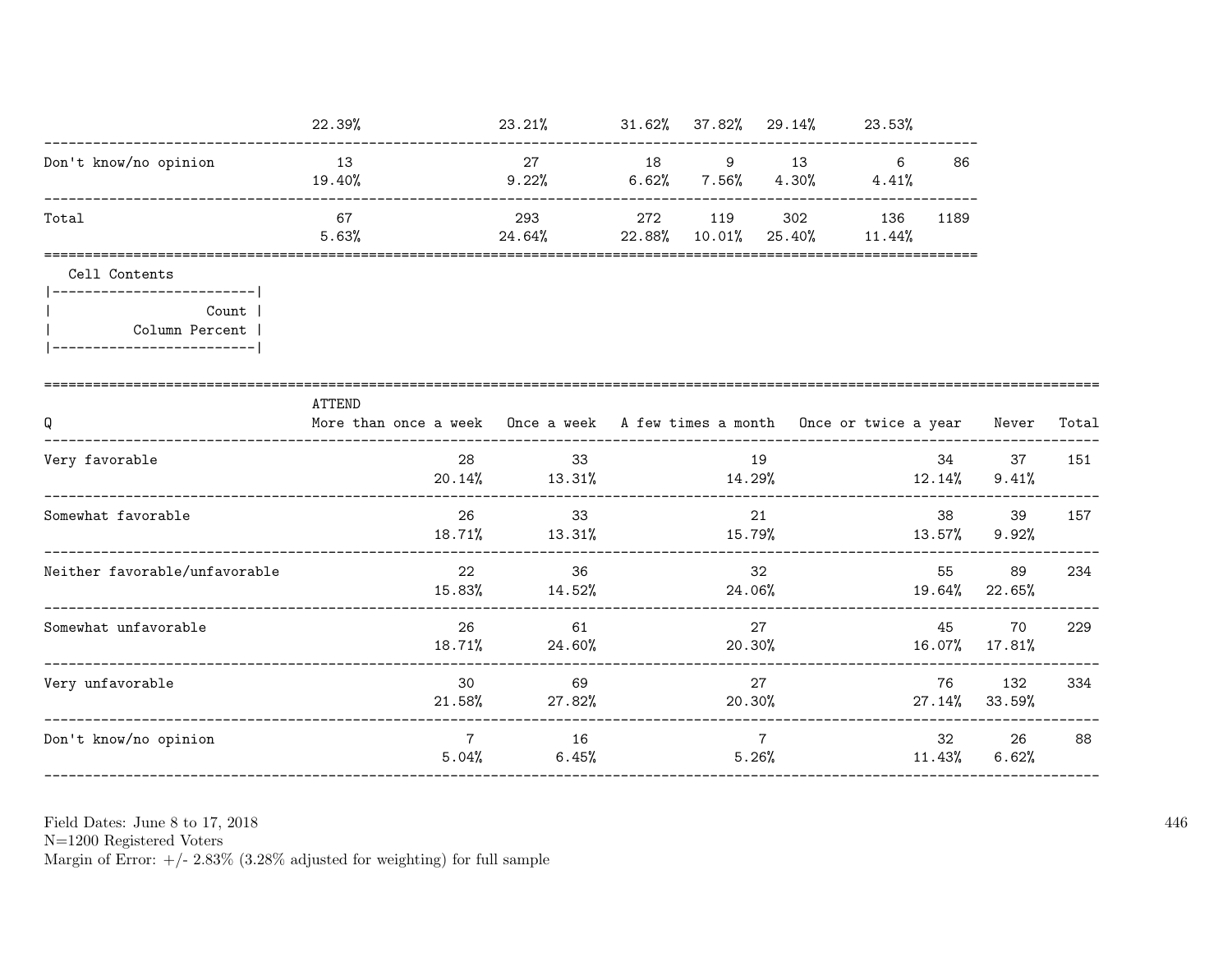| Total | 139    | 248    | 133    | 280                 | 393        | 193<br>. |
|-------|--------|--------|--------|---------------------|------------|----------|
|       | 11.65% | 20.79% | 11.15% | . 47%<br>ດລ<br>20.4 | .94%<br>32 |          |
|       |        |        |        |                     |            |          |

Cell Contents

|-------------------------| | Count | | Column Percent | |-------------------------|

| Q                             | race_recode<br>White | Black           | Hispanic        |                            | Asian – Native American – Middle Eastern |                          | Mixed                      | Other                  | Total |
|-------------------------------|----------------------|-----------------|-----------------|----------------------------|------------------------------------------|--------------------------|----------------------------|------------------------|-------|
| Very favorable                | 58<br>$8.35\%$       | 41<br>24.40%    | 51<br>18.89%    | 1<br>$6.25\%$              | $\Omega$<br>$0.00\%$                     | $\Omega$<br>$0.00\%$     | $\Omega$<br>$0.00\%$       | $\mathbf 0$<br>0.00%   | 151   |
| Somewhat favorable            | 81<br>11.65%         | 41<br>24.40%    | 28<br>10.37%    | 3<br>18.75%                | $\mathbf{1}$<br>14.29%                   | 2<br>40.00%              | $\overline{2}$<br>$9.09\%$ | $\circ$<br>0.00%       | 158   |
| Neither favorable/unfavorable | 137<br>19.71%        | 29<br>$17.26\%$ | 57<br>$21.11\%$ | 6<br>37.50%                | $\Omega$<br>$0.00\%$                     | $\Omega$<br>$0.00\%$     | 4<br>$18.18\%$             | $\mathbf{1}$<br>10.00% | 234   |
| Somewhat unfavorable          | 149<br>21.44%        | 24<br>14.29%    | 45<br>16.67%    | $\overline{1}$<br>$6.25\%$ | $\overline{1}$<br>14.29%                 | $\mathcal{L}$<br>40.00%  | 5<br>22.73%                | 3<br>30.00%            | 230   |
| Very unfavorable              | 231<br>33.24%        | 17<br>10.12%    | 59<br>21.85%    | 5<br>$31.25\%$             | 5<br>71.43%                              | $\overline{1}$<br>20.00% | 11<br>$50.00\%$            | 4<br>40.00%            | 333   |
| Don't know/no opinion         | 39<br>5.61%          | 16<br>$9.52\%$  | 30<br>$11.11\%$ | $\mathbf 0$<br>$0.00\%$    | $\Omega$<br>$0.00\%$                     | $\Omega$<br>$0.00\%$     | $\Omega$<br>0.00%          | 2<br>20.00%            | 87    |
| Total                         | 695<br>58.26%        | 168<br>14.08%   | 270<br>22.63%   | 16<br>1.34%                | $\overline{7}$<br>0.59%                  | 5<br>0.42%               | 22<br>1.84%                | 10<br>0.84%            | 1193  |

Cell Contents

|-------------------------|

Field Dates: June 8 to 17, 2018

N=1200 Registered Voters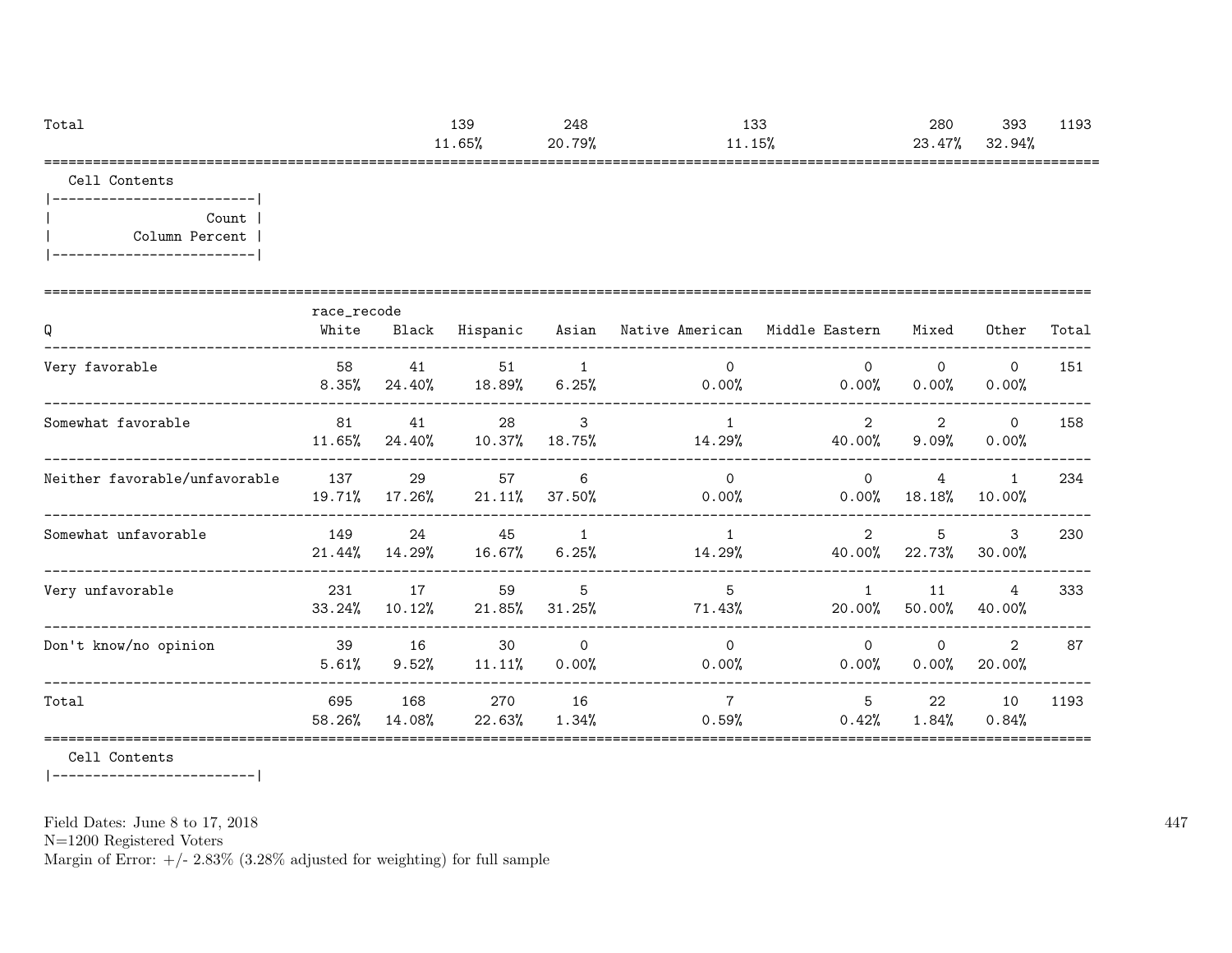| MARITAL<br>Married | Separated       |                                   |                                | Domestic Partnership                                                                                                                                                                                                                                        | Total  |
|--------------------|-----------------|-----------------------------------|--------------------------------|-------------------------------------------------------------------------------------------------------------------------------------------------------------------------------------------------------------------------------------------------------------|--------|
| 68<br>11.33%       | $6\overline{6}$ | 10                                | 42<br>13.12%                   | -6<br>9.38%                                                                                                                                                                                                                                                 | 151    |
| 85<br>14.17%       |                 |                                   |                                | 6<br>9.38%                                                                                                                                                                                                                                                  | 154    |
| 116<br>19.33%      | 2               | 16                                | 71                             | 12<br>18.75%                                                                                                                                                                                                                                                | 233    |
| 123<br>20.50%      | $\overline{1}$  | $7\overline{ }$                   | 60<br>18.75%                   | 17<br>26.56%                                                                                                                                                                                                                                                | 228    |
| 175<br>29.17%      | $\overline{6}$  | 26                                | 72<br>22.50%                   | 18<br>28.12%                                                                                                                                                                                                                                                | 333    |
| 33<br>5.50%        | 1               | $\mathbf{3}$                      | 38<br>11.88%                   | 5<br>7.81%                                                                                                                                                                                                                                                  | 88     |
| 600<br>50.55%      | 19<br>1.60%     |                                   | 26.96%                         | 64<br>5.39%                                                                                                                                                                                                                                                 | 1187   |
|                    |                 | $\overline{\mathbf{3}}$<br>31.58% | 19<br>16<br>20<br>36<br>8 - 10 | Divorced Widowed<br>$31.58\%$ $16.67\%$ $14.29\%$<br>15 8 37<br>15.79% 13.16% 11.43% 11.56%<br>$10.53\%$ $14.04\%$ $22.86\%$ $22.19\%$<br>$5.26\%$ $17.54\%$ $10.00\%$<br>$31.58\%$ $37.14\%$<br>$5.26\%$ $7.02\%$ $4.29\%$<br>114 70 320<br>$9.60\%$ 5.90% | Single |

|-------------------------| | Count | | Column Percent | |-------------------------|

========================================================

Field Dates: June 8 to 17, 2018

N=1200 Registered Voters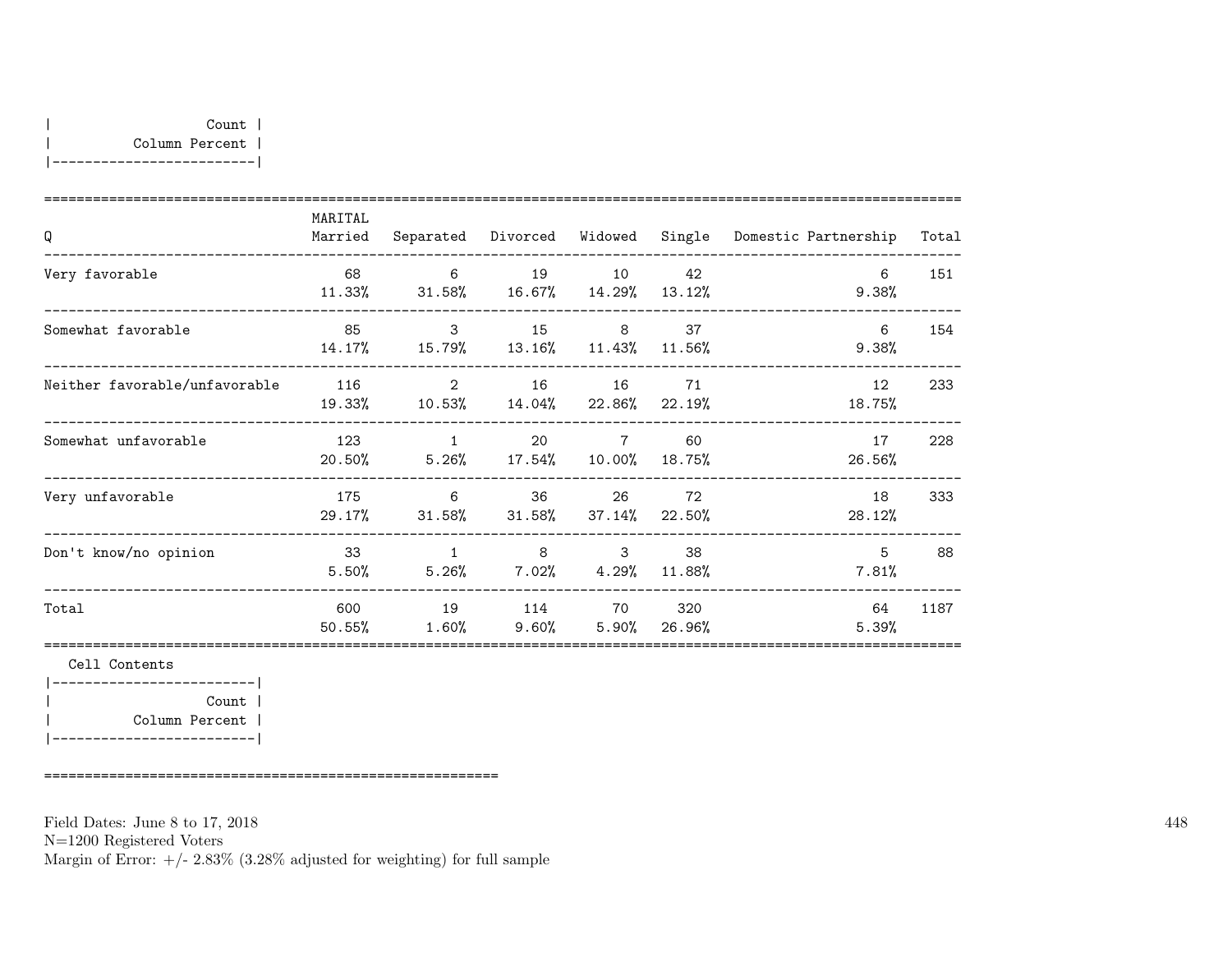| Q                                                                    | gender                     | Male Female Total                                       |                      |       |
|----------------------------------------------------------------------|----------------------------|---------------------------------------------------------|----------------------|-------|
| Very favorable                                                       |                            | 79 72 151<br>14.21% 11.32%                              |                      |       |
| Somewhat favorable                                                   |                            | 64 93 157<br>$11.51\%$ $14.62\%$                        |                      |       |
| Neither favorable/unfavorable 98 135 233                             |                            | 17.63% 21.23%                                           |                      |       |
| Somewhat unfavorable<br>_________________________                    |                            | 123 107 230<br>$22.12\%$ 16.82%<br>-------------------- |                      |       |
| Very unfavorable                                                     |                            | 174 160 334<br>$31.29\%$ 25.16%                         |                      |       |
| Don't know/no opinion                                                |                            | 18 69 87<br>$3.24\%$ 10.85%                             |                      |       |
| Total                                                                |                            | 556 636 1192<br>46.64% 53.36%                           |                      |       |
| Cell Contents<br>______________________<br>Count  <br>Column Percent |                            |                                                         |                      |       |
| O                                                                    | ================<br>LOCATE |                                                         | Urban Suburban Rural | Total |
| Very favorable                                                       | 62                         | 15.86% 12.87% 6.84%                                     | 73 16                | 151   |

N=1200 Registered Voters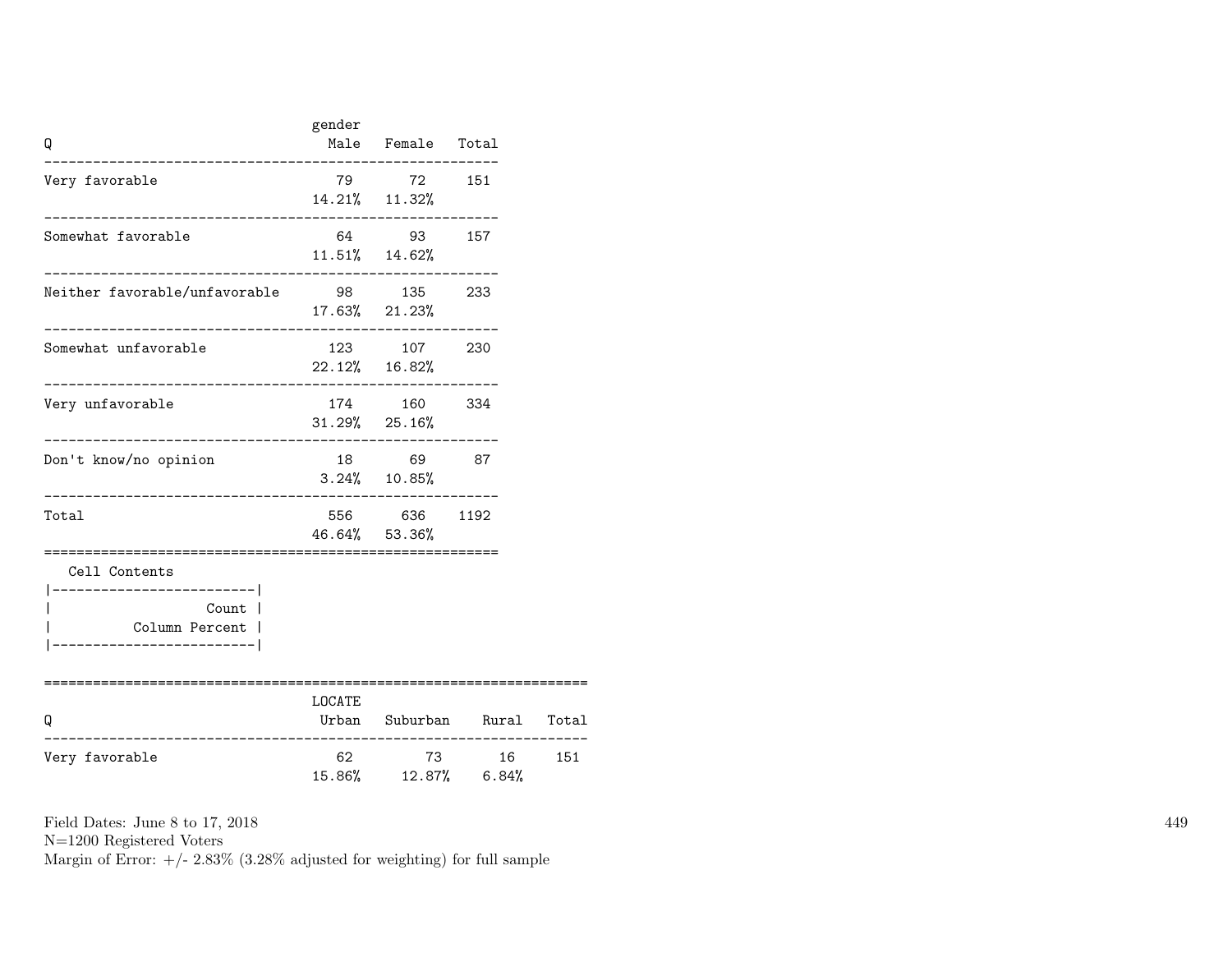| Somewhat favorable                                                                           | 65<br>16.62% 12.52% 8.97%  | 71                         | 21 | 157      |                                                                                                                                                                                                                                                                  |       |                                                                                           |     |
|----------------------------------------------------------------------------------------------|----------------------------|----------------------------|----|----------|------------------------------------------------------------------------------------------------------------------------------------------------------------------------------------------------------------------------------------------------------------------|-------|-------------------------------------------------------------------------------------------|-----|
| Neither favorable/unfavorable 77 111 45                                                      | 19.69%  19.58%  19.23%     |                            |    | 233      |                                                                                                                                                                                                                                                                  |       |                                                                                           |     |
| Somewhat unfavorable                                                                         | $19.18\%$ 20.81% $15.81\%$ | 75 118 37                  |    | 230      |                                                                                                                                                                                                                                                                  |       |                                                                                           |     |
| Very unfavorable                                                                             | 19.44% 29.28% 39.32%       | 76 166                     | 92 | 334      |                                                                                                                                                                                                                                                                  |       |                                                                                           |     |
| Don't know/no opinion                                                                        | 36 28 23                   | $9.21\%$ $4.94\%$ $9.83\%$ |    | 87       |                                                                                                                                                                                                                                                                  |       |                                                                                           |     |
| Total                                                                                        | 391<br>32.80%              | 567<br>47.57% 19.63%       |    | 234 1192 |                                                                                                                                                                                                                                                                  |       |                                                                                           |     |
| Cell Contents<br>____________________<br>Count<br>Column Percent<br>________________________ |                            |                            |    |          |                                                                                                                                                                                                                                                                  |       |                                                                                           |     |
| Q                                                                                            | metro                      |                            |    |          |                                                                                                                                                                                                                                                                  |       | Houston Area Dallas-Fort Worth Area San Antonio Area Austin Area Another Part of TX Total |     |
| Very favorable                                                                               | 18.02%                     | 51                         |    |          | 41 — 2007 — 2008 — 2008 — 2008 — 2008 — 2008 — 2008 — 2008 — 2008 — 2008 — 2008 — 2008 — 2008 — 2008 — 2008 — 2008 — 2008 — 2008 — 2008 — 2008 — 2008 — 2008 — 2008 — 2008 — 2008 — 2008 — 2008 — 2008 — 2008 — 2008 — 2008 — 2<br>$12.50\%$ $16.22\%$ $11.32\%$ | 18 12 | 29<br>$7.92\%$                                                                            | 151 |
| Somewhat favorable                                                                           |                            | 41                         |    |          |                                                                                                                                                                                                                                                                  | 9 10  | 41<br>$14.49\%$ $17.38\%$ $8.11\%$ $9.43\%$ $11.20\%$                                     | 158 |
| Neither favorable/unfavorable                                                                |                            | 54                         |    | 59       | 21                                                                                                                                                                                                                                                               | 26    | 73                                                                                        | 233 |

N=1200 Registered Voters

Margin of Error:  $+/- 2.83\%$  (3.28% adjusted for weighting) for full sample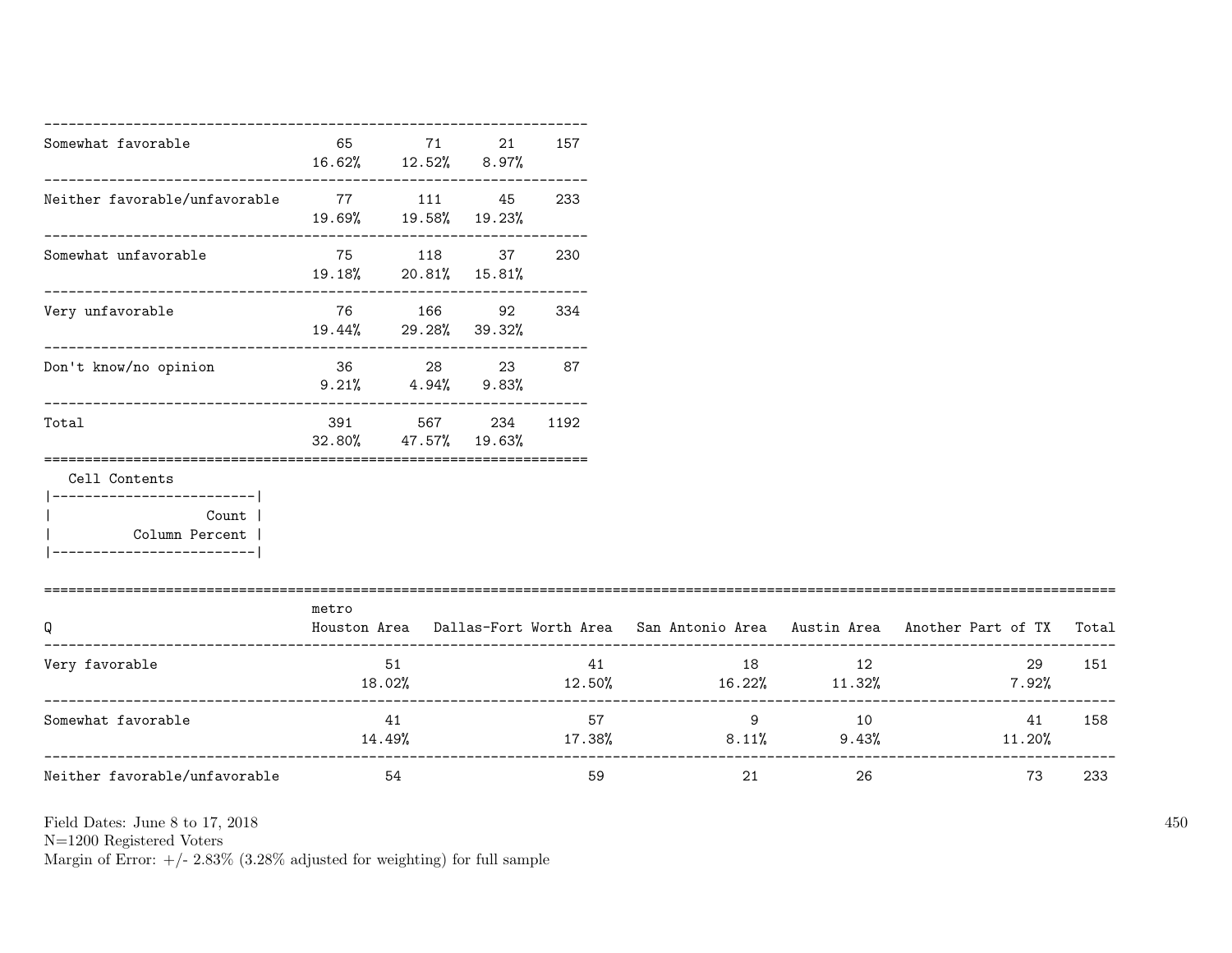|                                                                                              |               | 19.08%         |                                                                                                                                              |                       |               | $17.99\%$ 18.92% 24.53%    |                                              | 19.95%         |      |
|----------------------------------------------------------------------------------------------|---------------|----------------|----------------------------------------------------------------------------------------------------------------------------------------------|-----------------------|---------------|----------------------------|----------------------------------------------|----------------|------|
| ---------------------------------<br>Somewhat unfavorable<br>------------------------------- |               | 44<br>15.55%   |                                                                                                                                              |                       | 58            | 21<br>17.68% 18.92% 28.30% | 30                                           | 78<br>21.31%   | 231  |
| Very unfavorable<br>-------------------------------                                          |               | 73<br>25.80%   |                                                                                                                                              |                       | 89<br>27.13%  | 30                         | 25<br>27.03% 23.58%                          | 117<br>31.97%  | 334  |
| Don't know/no opinion                                                                        |               | 20<br>$7.07\%$ |                                                                                                                                              |                       | 24<br>7.32%   | 12                         | $\overline{\phantom{a}}$ 3<br>$10.81%$ 2.83% | 28<br>$7.65\%$ | 87   |
| Total                                                                                        |               | 283<br>23.70%  |                                                                                                                                              |                       | 328<br>27.47% | 111<br>9.30%               | 106<br>$8.88\%$                              | 366<br>30.65%  | 1194 |
| Cell Contents<br>________________________<br>Count  <br>Column Percent                       |               |                |                                                                                                                                              |                       |               |                            |                                              |                |      |
| Q                                                                                            | AGEG<br>18-29 |                |                                                                                                                                              | 30-44 45-64 65+ Total |               |                            |                                              |                |      |
| Very favorable<br>---------------------------                                                | 14.89% 14.15% |                | 28 44 43<br>10.19% 13.33%                                                                                                                    | 36                    | 151           |                            |                                              |                |      |
| Somewhat favorable                                                                           |               |                | 16 54 53<br>$8.51\%$ 17.36% 12.56% 12.59%                                                                                                    | 34                    | 157           |                            |                                              |                |      |
| Neither favorable/unfavorable                                                                | 39 64 90      |                | $20.74\%$ 20.58% $21.33\%$ 14.44%                                                                                                            | 39                    | 232           |                            |                                              |                |      |
| Somewhat unfavorable                                                                         |               | 46 53          | 79 — 179 — 179 — 179 — 179 — 179 — 179 — 179 — 179 — 179 — 179 — 179 — 179 — 179 — 179 — 179 — 179 — 179 — 17<br>24.47% 17.04% 18.72% 19.26% | 52                    | 230           |                            |                                              |                |      |
|                                                                                              |               |                |                                                                                                                                              |                       |               |                            |                                              |                |      |

N=1200 Registered Voters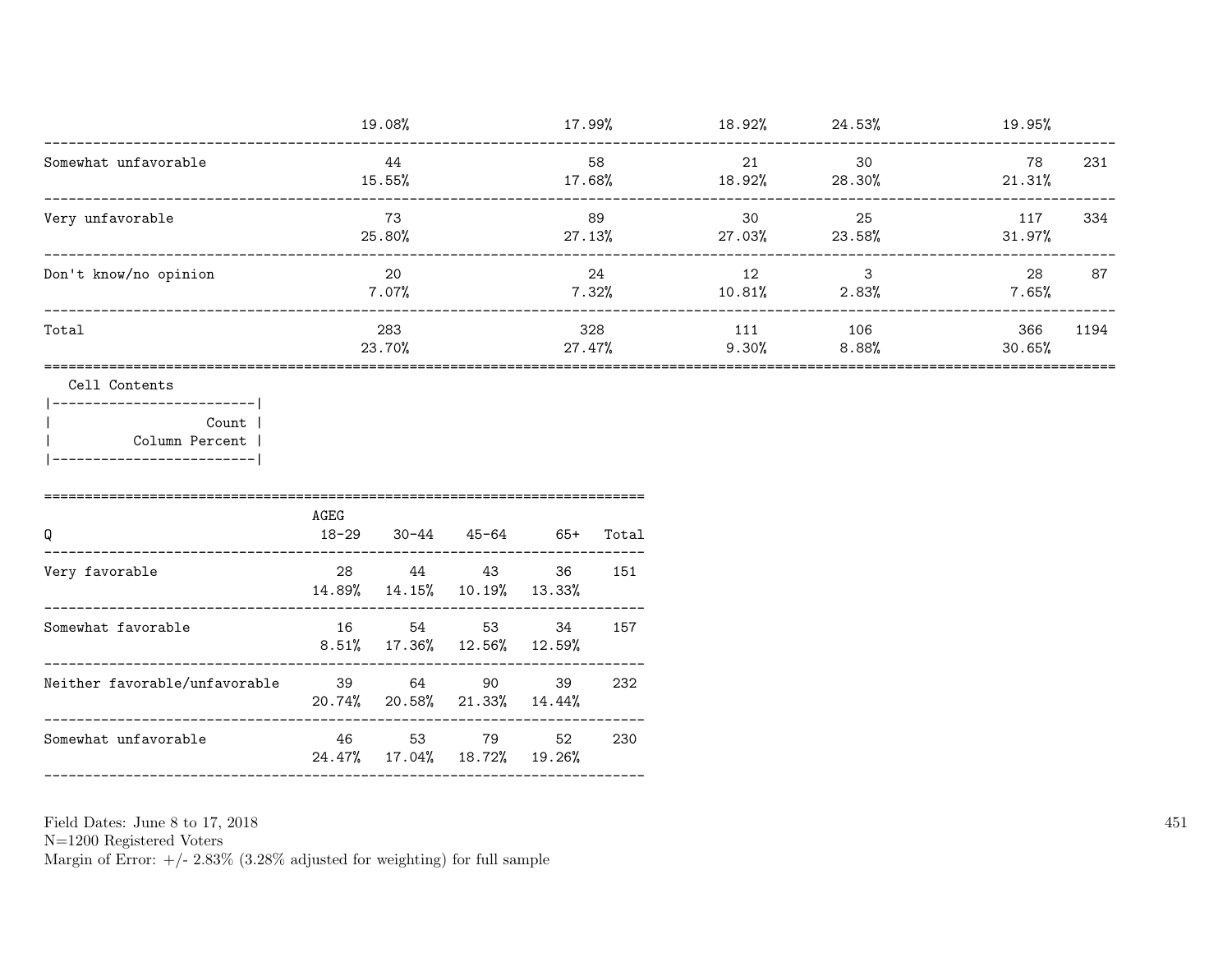| Very unfavorable      | 33<br>$17.55\%$ | 65<br>20.90% 32.46% 36.67%            | 137 | 99  | 334  |
|-----------------------|-----------------|---------------------------------------|-----|-----|------|
| Don't know/no opinion | 26              | -31<br>$13.83\%$ 9.97% $4.74\%$ 3.70% | -20 | 10  | 87   |
| Total                 | 188             | 311<br>15.79% 26.11% 35.43% 22.67%    | 422 | 270 | 1191 |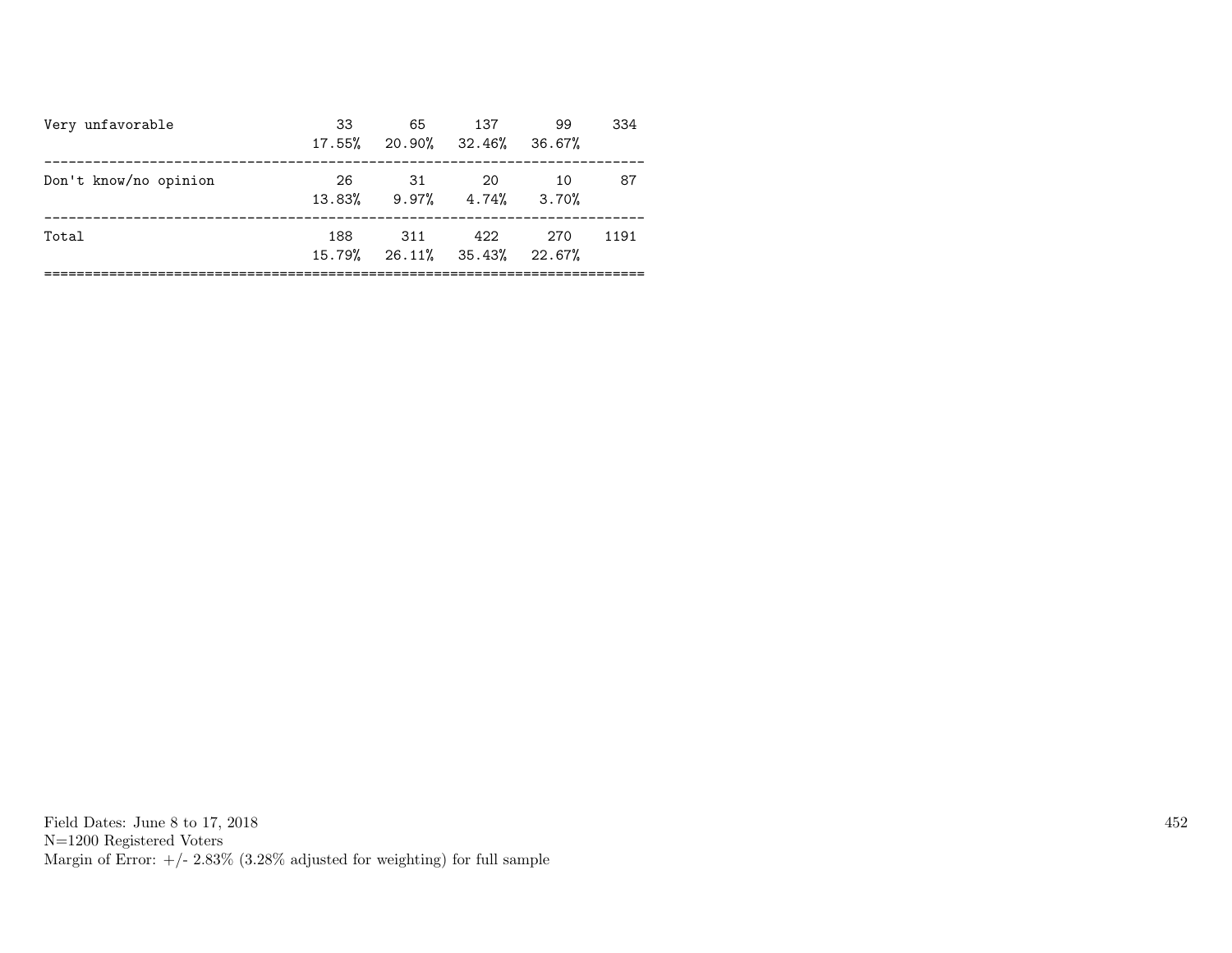Q31. How much have you heard about the investigations into Russian efforts to influence the U.S. presidential election in 2016?

Cell Contents

|-------------------------| | Count | | Column Percent | |-------------------------|

| Q              | LIBCON7         |                                         |                                         |     |                                             |                           | Extremely lib. Somewhat lib. Lean lib. Moderate Lean con. Somewhat con. Extremely con. | Total |
|----------------|-----------------|-----------------------------------------|-----------------------------------------|-----|---------------------------------------------|---------------------------|----------------------------------------------------------------------------------------|-------|
| A lot          | 87<br>76.32%    | 99<br>66.00%   67.03%   39.02%   57.41% | 61                                      | 119 | 62                                          | 131<br>60.65%             | 131<br>63.29%                                                                          | 690   |
| Some           | 18<br>15.79%    | 36<br>24.00%                            | 23                                      | 110 | 28<br>$25.27\%$ 36.07% 25.93%               | 63<br>29.17%              | 46<br>22.22%                                                                           | 324   |
| Not very much  | -6<br>$5.26\%$  | 8                                       | $\overline{7}$                          | 43  | 12<br>$5.33\%$ $7.69\%$ $14.10\%$ $11.11\%$ | 19<br>8.80%               | 23<br>11.11%                                                                           | 118   |
| Nothing at all | 3<br>$2.63\%$   | $7\overline{ }$                         | $\overline{0}$<br>$4.67\%$ 0.00% 10.82% | 33  | $\sim$ 6                                    | 3<br>$5.56\%$<br>$1.39\%$ | $\overline{7}$<br>3.38%                                                                | 59    |
| Total          | 114<br>$9.57\%$ | 150<br>12.59%                           | 91<br>$7.64\%$ 25.61%                   | 305 | 108<br>9.07%                                | 216<br>18.14%             | 207<br>17.38%                                                                          | 1191  |
| Cell Contents  |                 |                                         |                                         |     |                                             |                           |                                                                                        |       |

|-------------------------| | Count | | Column Percent | |-------------------------|

==============================================================

IDEOL

Field Dates: June 8 to 17, 2018

N=1200 Registered Voters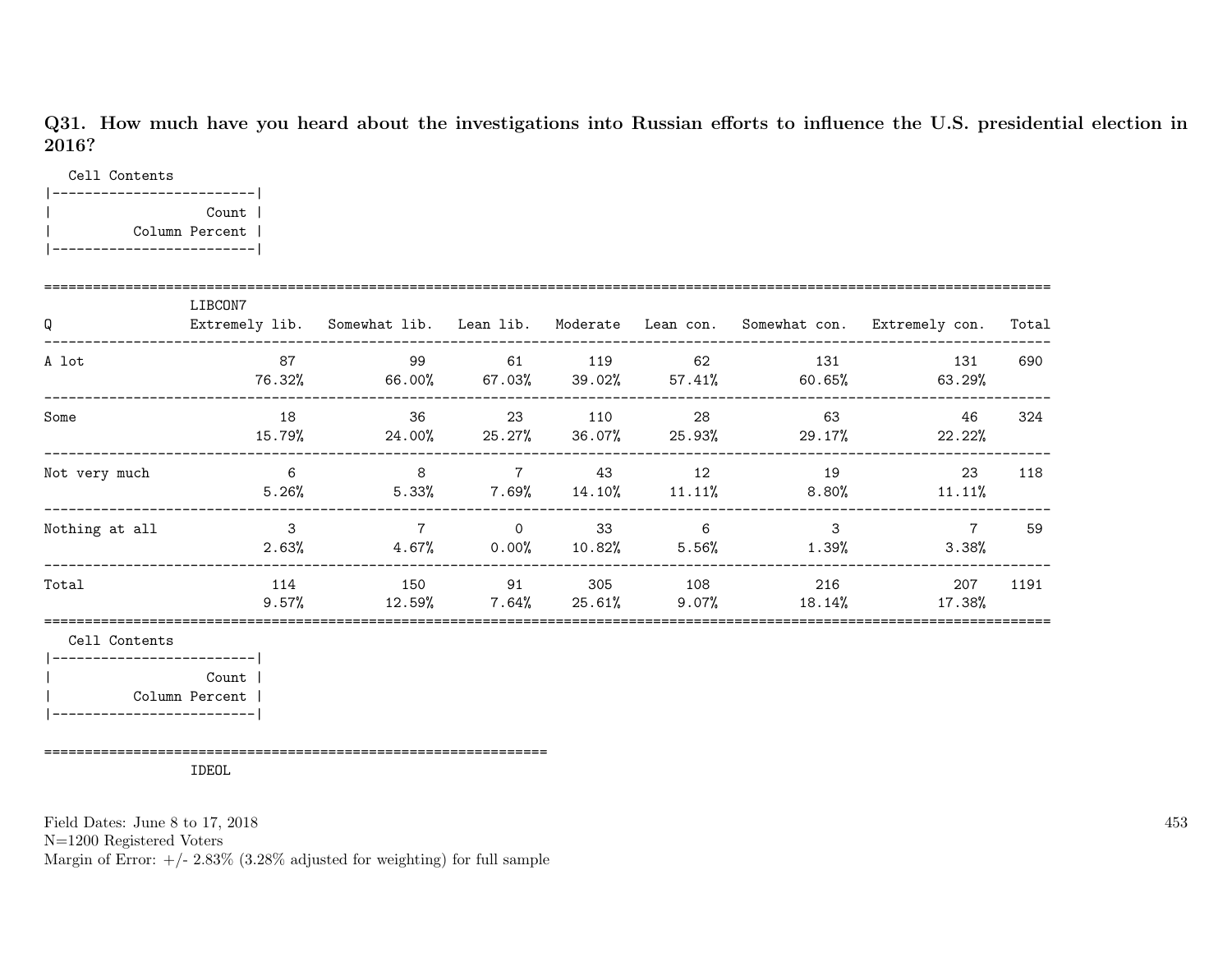| Q                                          |       |                 | Liberals Moderates Conservatives Total                                                               |                              |         |        |
|--------------------------------------------|-------|-----------------|------------------------------------------------------------------------------------------------------|------------------------------|---------|--------|
| A lot                                      |       | 247 119         | 324 690<br>$69.58\%$ $39.02\%$ $61.02\%$                                                             |                              |         |        |
| Some                                       |       | 77 110          | 137 324<br>$21.69\%$ $36.07\%$ $25.80\%$                                                             |                              |         |        |
| Not very much                              |       |                 | 21 43 54 118<br>$5.92\%$ $14.10\%$ $10.17\%$                                                         |                              |         |        |
| Nothing at all $10$ 33 3 16 59             |       | $2.82\%$ 10.82% | 3.01%                                                                                                |                              |         |        |
| Total                                      |       | 355 305         | 531 1191<br>29.81% 25.61% 44.58%                                                                     |                              |         |        |
| Cell Contents<br>-----------------------   |       |                 |                                                                                                      |                              |         |        |
| Column Percent  <br>---------------------- | Count |                 |                                                                                                      |                              |         |        |
| =====================<br>O                 | PID7  |                 | StrDem WeakDem LeanDem Ind LeanRep WeakRep StrRep Total                                              |                              |         |        |
| A lot                                      |       |                 | 165 48 88 62 106 61 149 679<br>$67.07\%$ $41.38\%$ $63.77\%$ $51.24\%$ $74.65\%$ $42.07\%$ $61.32\%$ | ---------                    |         |        |
| Some                                       |       |                 | 56 47 37 32 23 52<br>22.76% 40.52% 26.81% 26.45% 16.20% 35.86% 25.93%                                |                              | 63 — 10 | 310    |
| Not very much                              |       |                 | 19 15 9 9 7 26<br>$7.72\%$ 12.93% 6.52% 7.44% 4.93% 17.93% 9.47%                                     | ---------------------------- |         | 23 108 |
|                                            |       |                 |                                                                                                      |                              |         |        |

N=1200 Registered Voters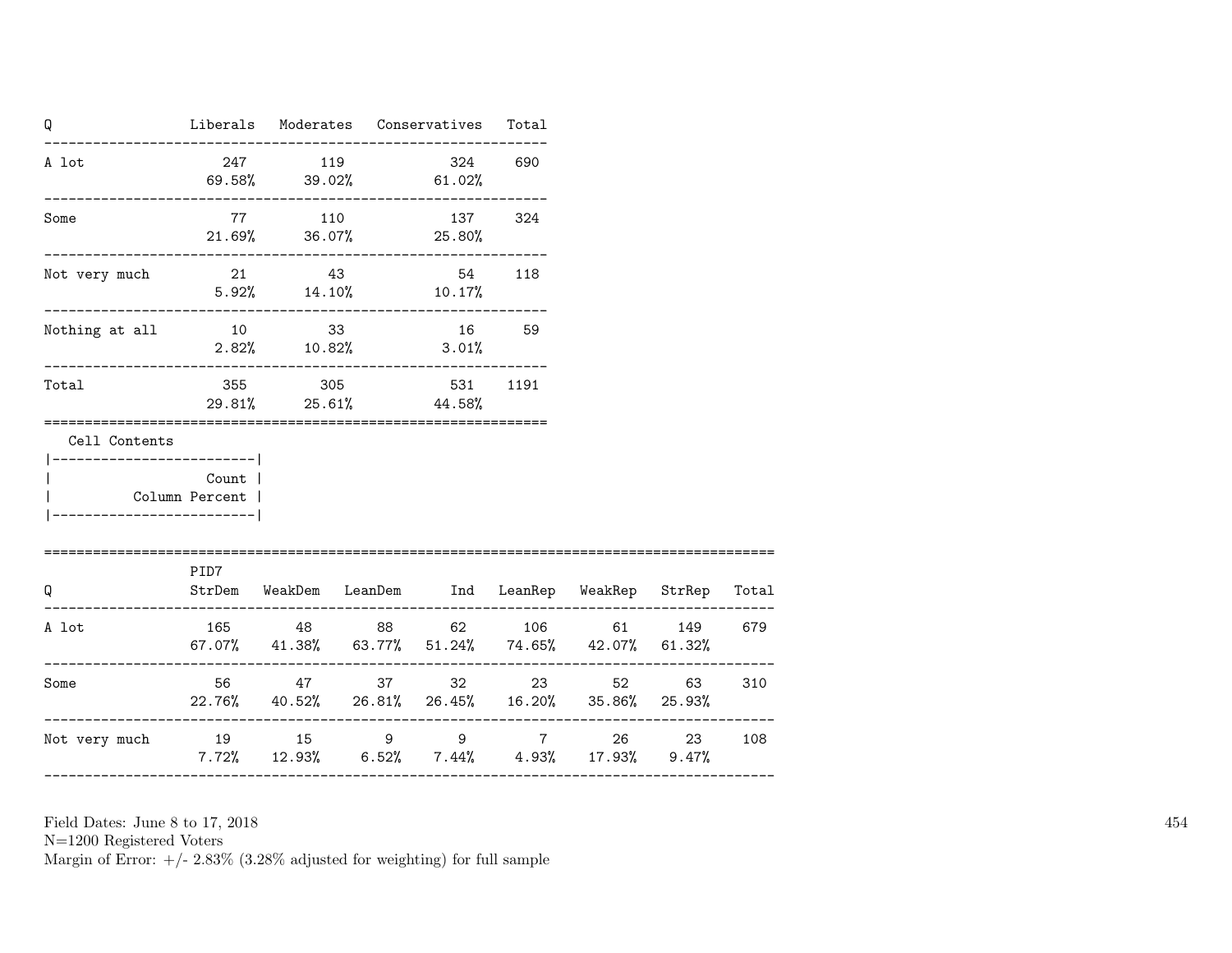| Nothing at all |                                            | $6\qquad 6$ |                | 4 18<br>$2.44\%$ 5.17% 2.90% 14.88% 4.23% 4.14% 3.29%                                                  | 6    | $6$ 8 | 54   |
|----------------|--------------------------------------------|-------------|----------------|--------------------------------------------------------------------------------------------------------|------|-------|------|
| Total          |                                            |             |                | 246 116 138 121 142 145<br>$21.37\%$ 10.08 $\%$ 11.99 $\%$ 10.51 $\%$ 12.34 $\%$ 12.60 $\%$ 21.11 $\%$ |      | 243   | 1151 |
| Cell Contents  |                                            |             |                |                                                                                                        |      |       |      |
|                | Count  <br>Column Percent                  |             |                |                                                                                                        |      |       |      |
| Q              | ======================<br>PID <sub>3</sub> |             |                | Democrats Independents Republicans Total                                                               |      |       |      |
| A lot          |                                            |             |                | 301 62 315 678<br>59.96% 51.24% 59.55%                                                                 |      |       |      |
| Some           |                                            |             |                | 141 32 138 311<br>28.09% 26.45% 26.09%                                                                 |      |       |      |
| Not very much  | 44                                         |             | $\overline{9}$ | 56 109<br>$8.76\%$ 7.44% 10.59%                                                                        |      |       |      |
| Nothing at all | 16 18                                      |             |                | 20 54<br>$3.19%$ $14.88%$ $3.78%$                                                                      |      |       |      |
| Total          |                                            |             | 502 121        | 529<br>43.58% 10.50% 45.92%                                                                            | 1152 |       |      |

Cell Contents

|-------------------------| | Count | | Column Percent | |-------------------------|

Field Dates: June 8 to 17, 2018

N=1200 Registered Voters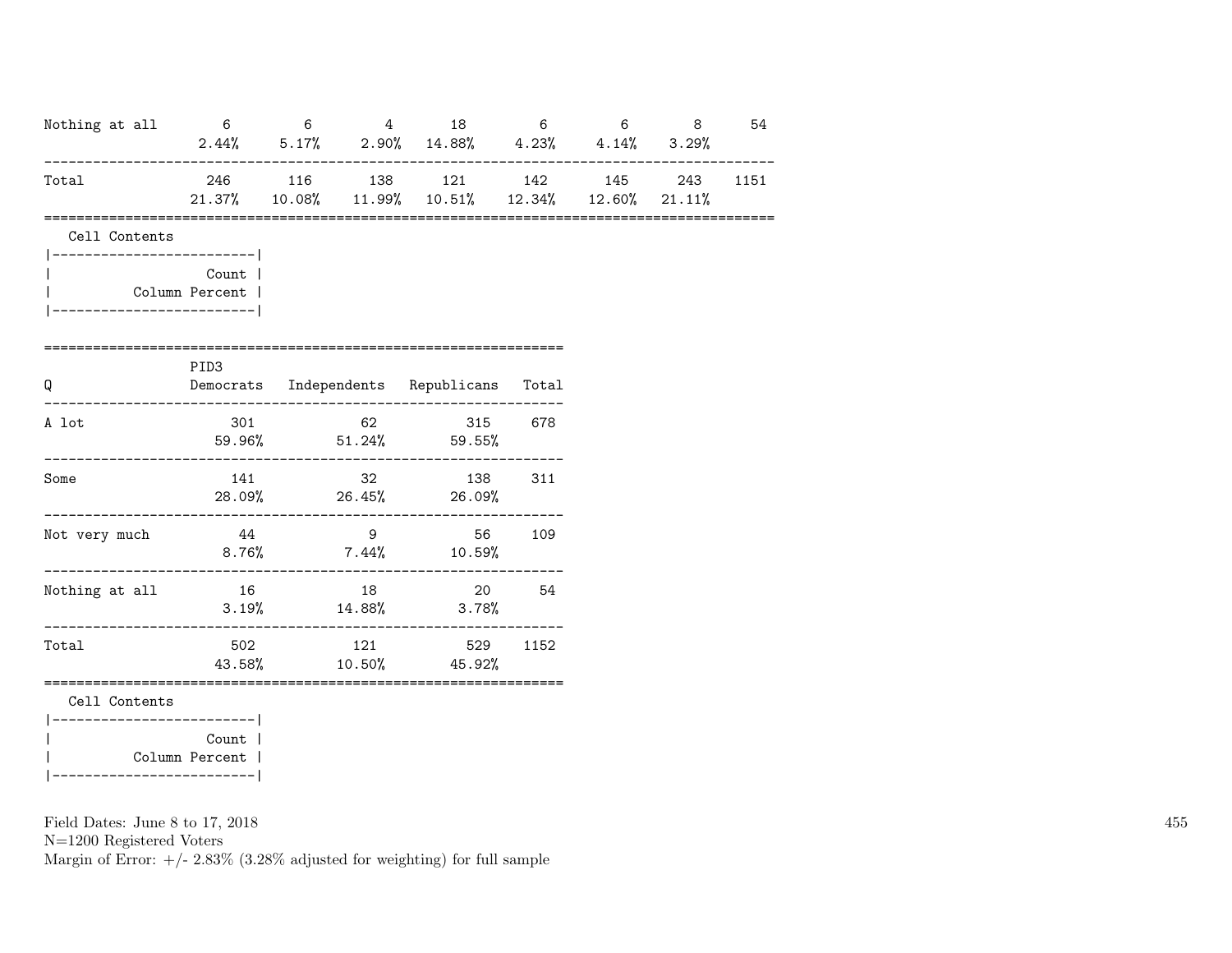| Q                                 | Q20A                     |                               |                       | Democratic candidate Republican candidate Tea Party candidate Don't know Total |                                       |         |                         |                       |
|-----------------------------------|--------------------------|-------------------------------|-----------------------|--------------------------------------------------------------------------------|---------------------------------------|---------|-------------------------|-----------------------|
| A lot                             |                          | 311                           |                       | 161                                                                            |                                       | 126     | 95                      | 693                   |
|                                   |                          | $63.86\%$                     |                       |                                                                                |                                       |         | $50.00\%$ 78.26% 41.67% |                       |
| Some                              |                          | 126                           |                       | 105                                                                            | ------------------------------------- | 32      | 65                      | 328                   |
|                                   | ________________________ | 25.87%                        |                       |                                                                                | 32.61%                                |         | $19.88\%$ 28.51%        |                       |
| Not very much                     |                          | 35                            |                       | 42                                                                             |                                       |         | $\overline{2}$          | 38<br>117             |
|                                   |                          | $7.19\%$                      |                       | $13.04\%$                                                                      |                                       |         | $1.24\%$ 16.67%         |                       |
| Nothing at all                    |                          | 15                            |                       | 14                                                                             |                                       | 1       |                         | 30 <sub>2</sub><br>60 |
| --------------------------------- |                          | 3.08%                         |                       | 4.35%                                                                          | ----------------------                |         | $0.62\%$ 13.16%         |                       |
| Total                             |                          | 487                           |                       | 322                                                                            |                                       | 161     |                         | 228<br>1198           |
|                                   |                          | 40.65%<br>------------------- | _____________________ | 26.88%                                                                         |                                       |         | $13.44\%$ $19.03\%$     |                       |
| Cell Contents                     |                          |                               |                       |                                                                                |                                       |         |                         |                       |
|                                   | Count                    |                               |                       |                                                                                |                                       |         |                         |                       |
|                                   | Column Percent           |                               |                       |                                                                                |                                       |         |                         |                       |
| --------------------------        |                          |                               |                       |                                                                                |                                       |         |                         |                       |
|                                   | educ                     |                               |                       |                                                                                |                                       |         |                         |                       |
| Q                                 |                          |                               |                       | No HS High school graduate Some college 2-year 4-year Post-grad Total          |                                       |         |                         |                       |
| A lot                             | 15                       |                               |                       | 151                                                                            | 158 57 209 103                        |         |                         | 693                   |
|                                   | $21.74\%$                |                               |                       | $50.50\%$ $58.30\%$ $47.50\%$ $69.21\%$ $74.64\%$                              |                                       |         |                         |                       |
| Some                              | 25                       |                               | 92                    |                                                                                | 81 — 10                               | 67 — 10 | 25                      | 328                   |
|                                   | 36.23%                   |                               | 30.77%                | 29.89%                                                                         |                                       |         | $31.67\%$ 22.19% 18.12% |                       |

Field Dates: June 8 to 17, 2018

 ${\rm N}{=}1200$  Registered Voters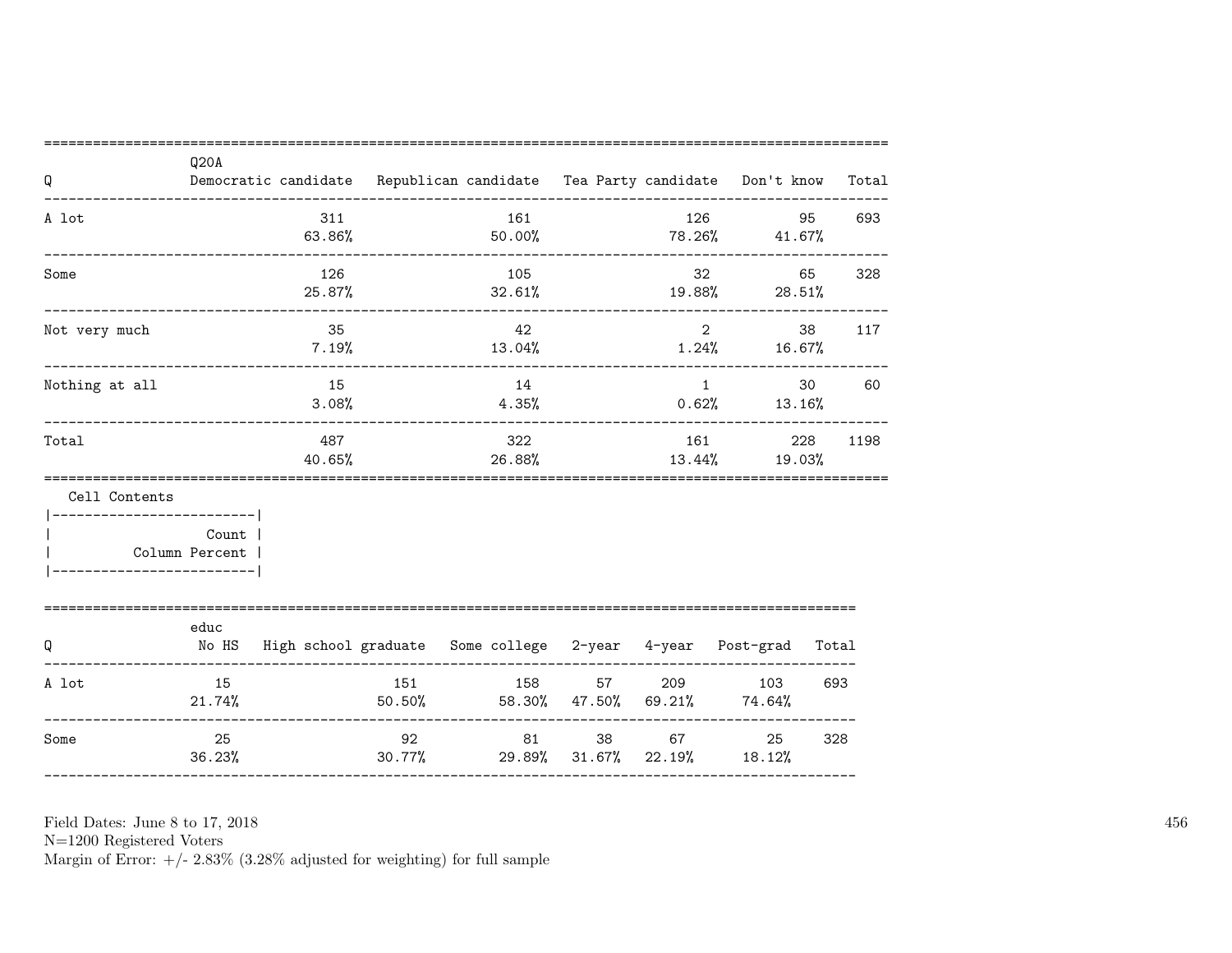| Not very much 15                                                              |          |                | - 36                                                                             | 22 |    | 20 17           |   | 118           |                   |       |
|-------------------------------------------------------------------------------|----------|----------------|----------------------------------------------------------------------------------|----|----|-----------------|---|---------------|-------------------|-------|
|                                                                               | 21.74%   |                | $12.04\%$ 8.12% 16.67% 5.63% 5.80%                                               |    |    |                 |   |               |                   |       |
| Nothing at all 14                                                             |          |                | 20 10 5 9                                                                        |    |    |                 | 2 | 60            |                   |       |
|                                                                               | 20.29%   |                | $6.69\%$ $3.69\%$ $4.17\%$ $2.98\%$ $1.45\%$                                     |    |    |                 |   |               |                   |       |
| Total                                                                         | 69       |                | 299                                                                              |    |    | 271 120 302 138 |   | 1199          |                   |       |
|                                                                               | $5.75\%$ |                | $24.94\%$ 22.60% 10.01% 25.19% 11.51%                                            |    |    |                 |   |               |                   |       |
| Cell Contents                                                                 |          |                |                                                                                  |    |    |                 |   |               |                   |       |
| ------------------------- <br>  Column Percent  <br> ------------------------ | Count    |                |                                                                                  |    |    |                 |   |               |                   |       |
|                                                                               |          |                |                                                                                  |    |    |                 |   |               |                   |       |
|                                                                               | ATTEND   |                |                                                                                  |    |    |                 |   |               |                   |       |
| Q                                                                             |          |                | More than once a week Once a week A few times a month Once or twice a year Never |    |    |                 |   |               |                   | Total |
| A lot                                                                         |          | 83             | 134                                                                              |    |    | 68              |   | 160           | 249               | 694   |
|                                                                               |          |                | 59.71% 53.60% 51.52% 56.54% 63.04%                                               |    |    |                 |   |               |                   |       |
| Some                                                                          |          |                | 33 71                                                                            |    |    | 46              |   |               | 69 108            | 327   |
|                                                                               |          |                | $23.74\%$ 28.40% 34.85%                                                          |    |    |                 |   |               | 24.38% 27.34%     |       |
| Not very much                                                                 |          | 16             | 30                                                                               |    | 15 |                 |   | 32 and $\sim$ | 25                | 118   |
|                                                                               |          |                | $11.51\%$ $12.00\%$ $11.36\%$ $11.31\%$ 6.33%                                    |    |    |                 |   |               |                   |       |
| Nothing at all                                                                |          | $\overline{7}$ | 15                                                                               |    |    | $\mathbf{3}$    |   |               | 22 13             | 60    |
|                                                                               |          |                | $5.04\%$ 6.00%                                                                   |    |    | 2.27%           |   |               | $7.77\%$ $3.29\%$ |       |
| Total                                                                         |          |                | 139 250                                                                          |    |    | 132             |   | 283           | 395               | 1199  |
|                                                                               |          |                | $11.59\%$ 20.85%                                                                 |    |    | 11.01%          |   | 23.60%        | 32.94%            |       |
|                                                                               |          |                |                                                                                  |    |    |                 |   |               |                   |       |

Cell Contents

|-------------------------|

Field Dates: June 8 to 17, 2018

N=1200 Registered Voters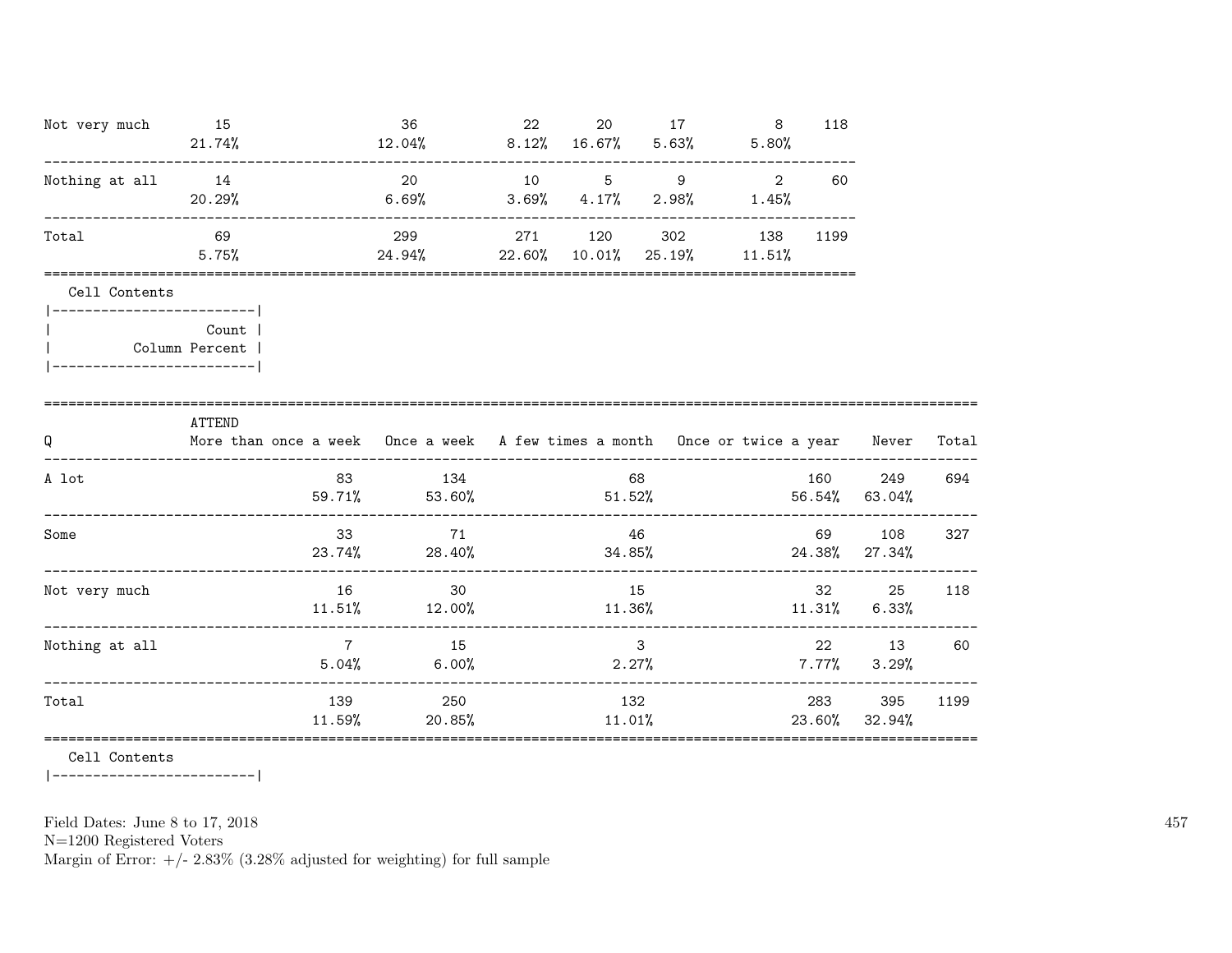|  | Count 1        |  |
|--|----------------|--|
|  | Column Percent |  |

|-------------------------|

|                            | race_recode |                |                                                                             |                |                |                                   |                                                                                                                  |      |
|----------------------------|-------------|----------------|-----------------------------------------------------------------------------|----------------|----------------|-----------------------------------|------------------------------------------------------------------------------------------------------------------|------|
| Q                          |             |                | White Black Hispanic Asian Native-American Middle-Eastern Mixed Other Total |                |                |                                   |                                                                                                                  |      |
| A lot                      |             | 442 87 124 7   | $63.23\%$ 51.18% 45.93% 43.75% 83.33% 80.00% 78.26% 70.00%                  | $5^{\circ}$    | $\overline{4}$ |                                   | 18 7                                                                                                             | 694  |
| Some                       |             | 178 46 91 5    | 25.46% 27.06% 33.70% 31.25% 16.67% 20.00% 17.39% 10.00%                     | $\sim$ 1       |                |                                   | $1 \qquad 4 \qquad 1$                                                                                            | 327  |
| Not very much 54 28 33 3   |             |                | $7.73\%$ 16.47% 12.22% 18.75% 0.00% 0.00% 0.00% 0.00% 0.00%                 | $\Omega$       |                | $0\qquad \qquad 0\qquad \qquad 0$ |                                                                                                                  | 118  |
| Nothing at all $25$ 9 22 1 |             |                | $3.58\%$ $5.29\%$ $8.15\%$ $6.25\%$ $0.00\%$ $0.00\%$ $4.35\%$ $20.00\%$    | $\overline{0}$ |                |                                   | $\begin{matrix}0\\1\end{matrix}\qquad\quad \begin{matrix}2\\2\end{matrix}\qquad \begin{matrix}60\\1\end{matrix}$ |      |
| Total                      |             | 699 170 270 16 | 58.30% 14.18% 22.52% 1.33% 0.50% 0.42% 1.92% 0.83%                          | 6              | $5^{\circ}$    |                                   | 23 10                                                                                                            | 1199 |
| Cell Contents              |             |                |                                                                             |                |                |                                   |                                                                                                                  |      |
| Column Percent             | Count       |                |                                                                             |                |                |                                   |                                                                                                                  |      |
| Q                          | MARITAL     |                | Married Separated Divorced Widowed Single Domestic-Partnership Total        |                |                |                                   |                                                                                                                  |      |
| A lot                      |             |                | 368 11 75 39 168<br>60.83% 57.89% 65.79% 54.93% 52.50%                      |                | 49.23%         | 32<br>693                         |                                                                                                                  |      |

Field Dates: June 8 to 17, 2018

N=1200 Registered Voters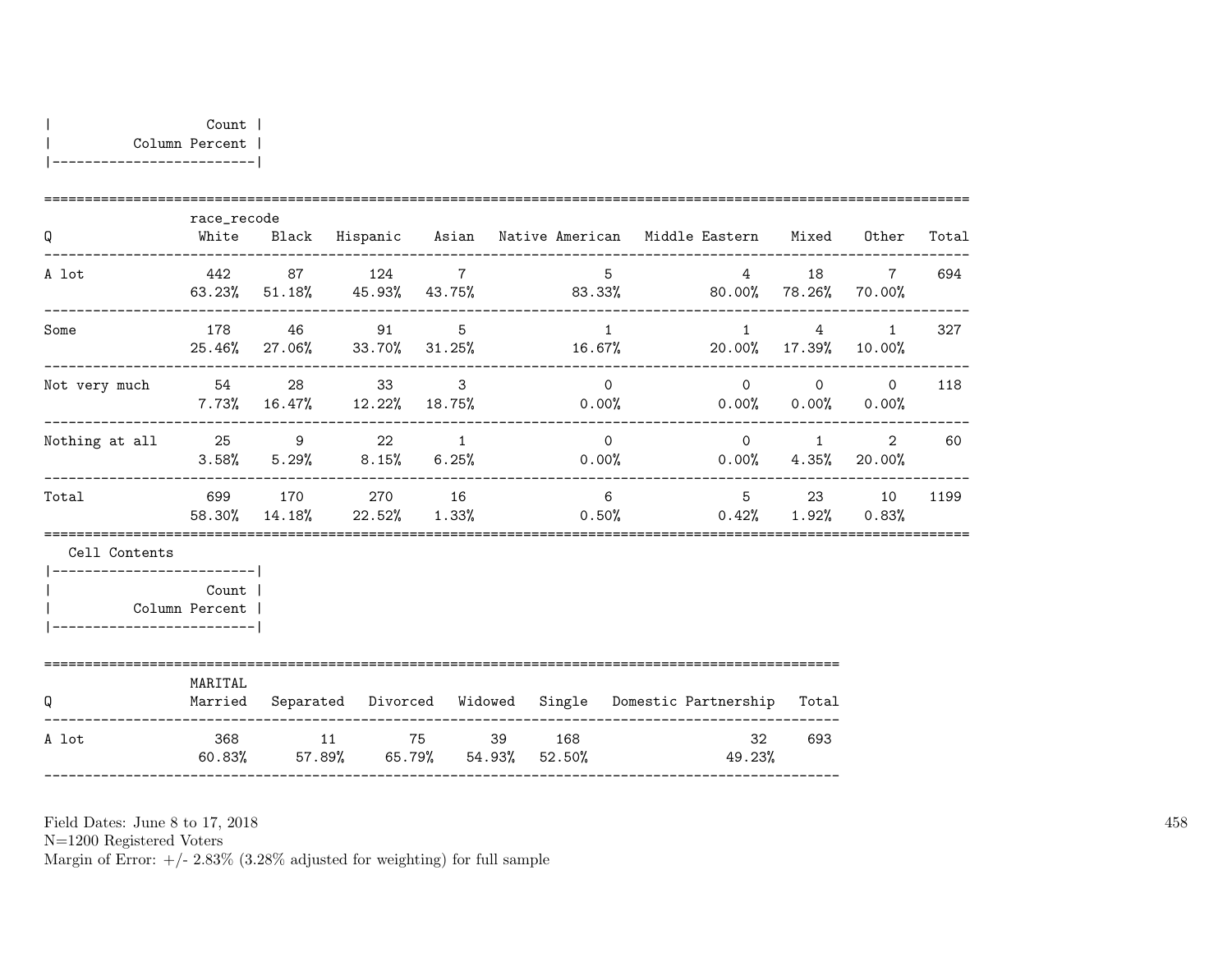| Some           | 155<br>25.62% | 3<br>15.79% | 29<br>25.44%    | 19<br>26.76%           | 96<br>30.00%   | 21<br>32.31% | 323  |
|----------------|---------------|-------------|-----------------|------------------------|----------------|--------------|------|
| Not very much  | 59<br>9.75%   | 5<br>26.32% | 9<br>$7.89\%$   | 11<br>15.49%           | 28<br>$8.75\%$ | 6<br>9.23%   | 118  |
| Nothing at all | 23<br>3.80%   | 0<br>0.00%  | 0.88%           | $\mathcal{D}$<br>2.82% | 28<br>8.75%    | 6<br>9.23%   | 60   |
| Total          | 605<br>50.67% | 19<br>1.59% | 114<br>$9.55\%$ | 71<br>5.95%            | 320<br>26.80%  | 65<br>5.44%  | 1194 |
|                |               |             |                 |                        |                |              |      |

|  | Cell Contents |                |
|--|---------------|----------------|
|  |               |                |
|  |               | Count          |
|  |               | Column Percent |
|  |               |                |

| Q              | gender<br>Male | Female                     | Total |
|----------------|----------------|----------------------------|-------|
| A lot          | 379            | 315<br>$67.44\%$ $49.30\%$ | 694   |
| Some           | 133<br>23.67%  | 195<br>30.52%              | 328   |
| Not very much  | 37             | 82<br>$6.58\%$ 12.83%      | 119   |
| Nothing at all | 13<br>2.31%    | 47<br>7.36%                | 60    |
| Total          | 562<br>46.79%  | 639<br>53.21%              | 1201  |

N=1200 Registered Voters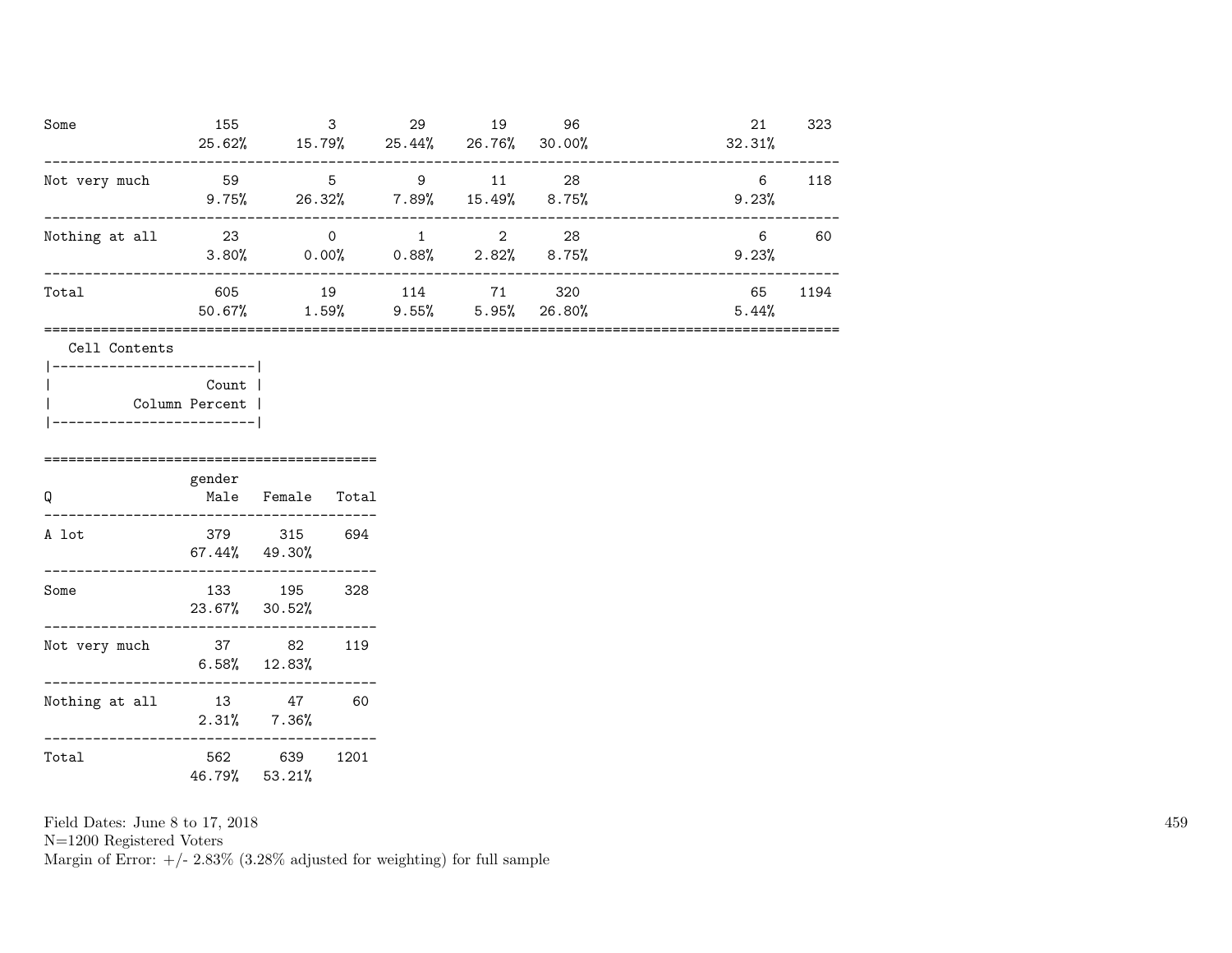| Cell Contents<br> -------------------------                    |        |                                               |     |  |  |                                                                                           |
|----------------------------------------------------------------|--------|-----------------------------------------------|-----|--|--|-------------------------------------------------------------------------------------------|
| $\mathbf{L}$<br>Column Percent  <br>__________________________ | Count  |                                               |     |  |  |                                                                                           |
| ========================                                       | LOCATE |                                               |     |  |  |                                                                                           |
| Q<br>A lot                                                     |        | Urban Suburban Rural Total<br>207 353 134 694 |     |  |  |                                                                                           |
|                                                                |        | 52.94% 61.82% 56.78%                          |     |  |  |                                                                                           |
| Some                                                           |        | 116 145 66 327<br>29.67% 25.39% 27.97%        |     |  |  |                                                                                           |
| Not very much 44 51 23<br>$11.25\%$ 8.93% 9.75%                |        |                                               | 118 |  |  |                                                                                           |
| Nothing at all $24$ 22 13 59                                   |        | $6.14\%$ $3.85\%$ $5.51\%$                    |     |  |  |                                                                                           |
| Total                                                          |        | 391 571 236 1198<br>32.64% 47.66% 19.70%      |     |  |  |                                                                                           |
| Cell Contents<br> -------------------------                    |        |                                               |     |  |  |                                                                                           |
| Column Percent                                                 | Count  |                                               |     |  |  |                                                                                           |
| Q                                                              | metro  |                                               |     |  |  | Houston Area Dallas-Fort Worth Area San Antonio Area Austin Area Another Part of TX Total |

 $\rm N{=}1200$  Registered Voters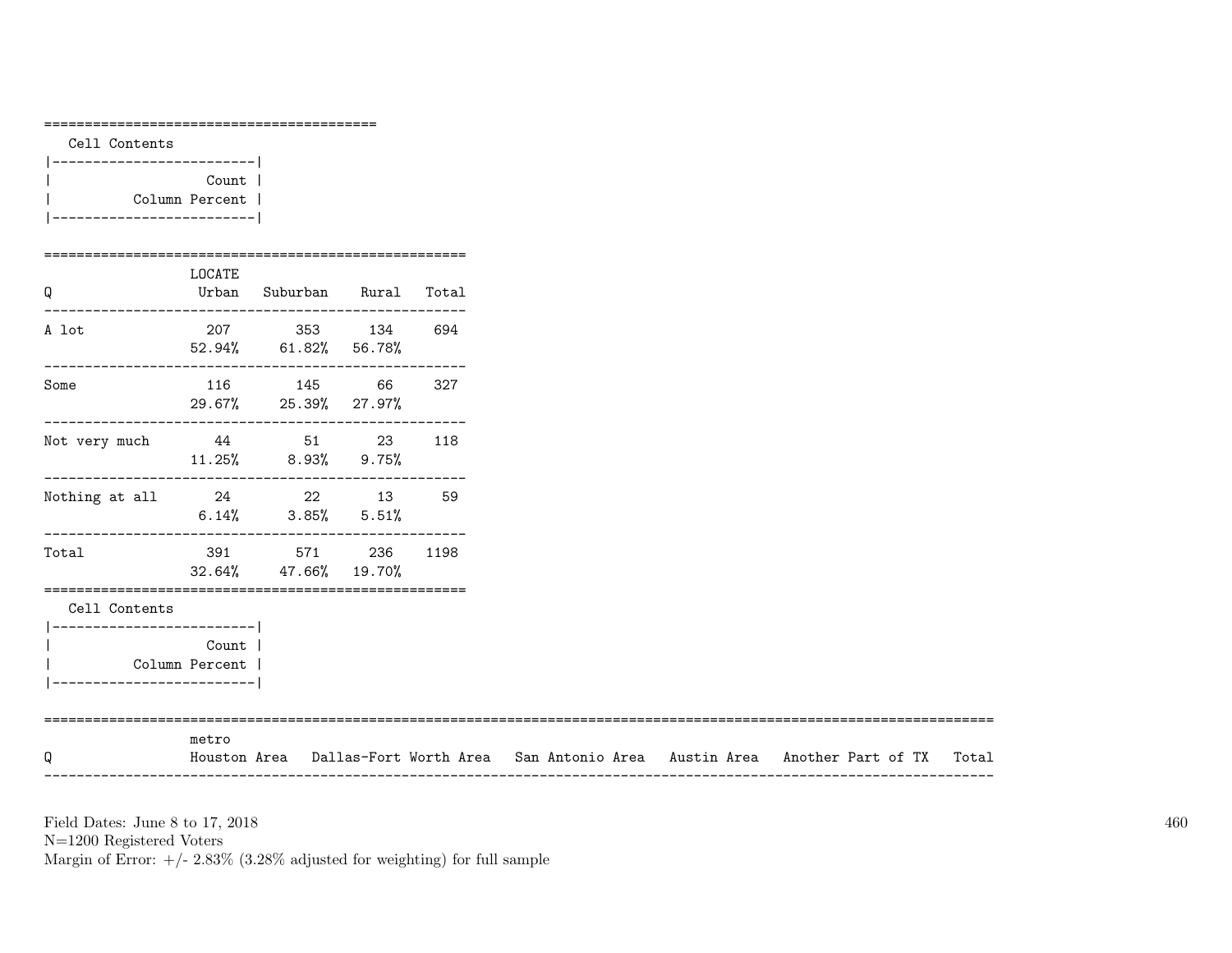| A lot                                           | 165<br>58.10%                              |           |                                           | 204             | 61.82% | 63      | 64<br>$56.76\%$ 60.38% | 197<br>53.68%                                                              | 693           |     |
|-------------------------------------------------|--------------------------------------------|-----------|-------------------------------------------|-----------------|--------|---------|------------------------|----------------------------------------------------------------------------|---------------|-----|
| Some                                            | -----------------------                    |           | 76<br>26.76%                              | _______________ | 84     |         | 25                     | 30<br>$25.45\%$ $22.52\%$ $28.30\%$                                        | 111<br>30.25% | 326 |
| Not very much                                   |                                            |           | 28<br>$9.86\%$                            |                 |        | 28      | 14                     | $\overline{7}$<br>$8.48\%$ $12.61\%$ $6.60\%$ $11.17\%$                    | 41            | 118 |
| Nothing at all                                  |                                            | $\sim$ 15 | 5.28%                                     |                 |        | 14      |                        | $9 \left( \frac{1}{2} \right)$<br>5<br>$4.24\%$ $8.11\%$ $4.72\%$ $4.90\%$ | 18            | 61  |
| Total                                           | 284<br>23.71%                              |           |                                           |                 | 330    | 111 106 | $27.55\%$ 9.27% 8.85%  | 367<br>30.63%                                                              | 1198          |     |
|                                                 | Cell Contents<br>_________________________ |           |                                           |                 |        |         |                        |                                                                            |               |     |
| Column Percent  <br> -------------------------- | <b>Count</b>                               |           |                                           |                 |        |         |                        |                                                                            |               |     |
| Q                                               |                                            | AGEG      | 18-29 30-44 45-64 65+ Total               |                 |        |         |                        |                                                                            |               |     |
| A lot                                           |                                            |           | 80 142 266<br>43.01% 45.66% 62.30% 75.46% |                 | 206    | 694     |                        |                                                                            |               |     |
| Some                                            |                                            | 62        | 101                                       | 115 48          |        | 326     |                        |                                                                            |               |     |

N=1200 Registered Voters

Margin of Error:  $+/- 2.83\%$  (3.28% adjusted for weighting) for full sample

33.33% 32.48% 26.93% 17.58%

15.05% 13.18% 7.96% 5.49%

8.60% 8.68% 2.81% 1.47%

----------------------------------------------------------- Not very much 28 41 34 15 118<br>15.05% 13.18% 7.96% 5.49%

----------------------------------------------------------- Nothing at all  $16$  27 12 4 59<br>8.60% 8.68% 2.81% 1.47%

461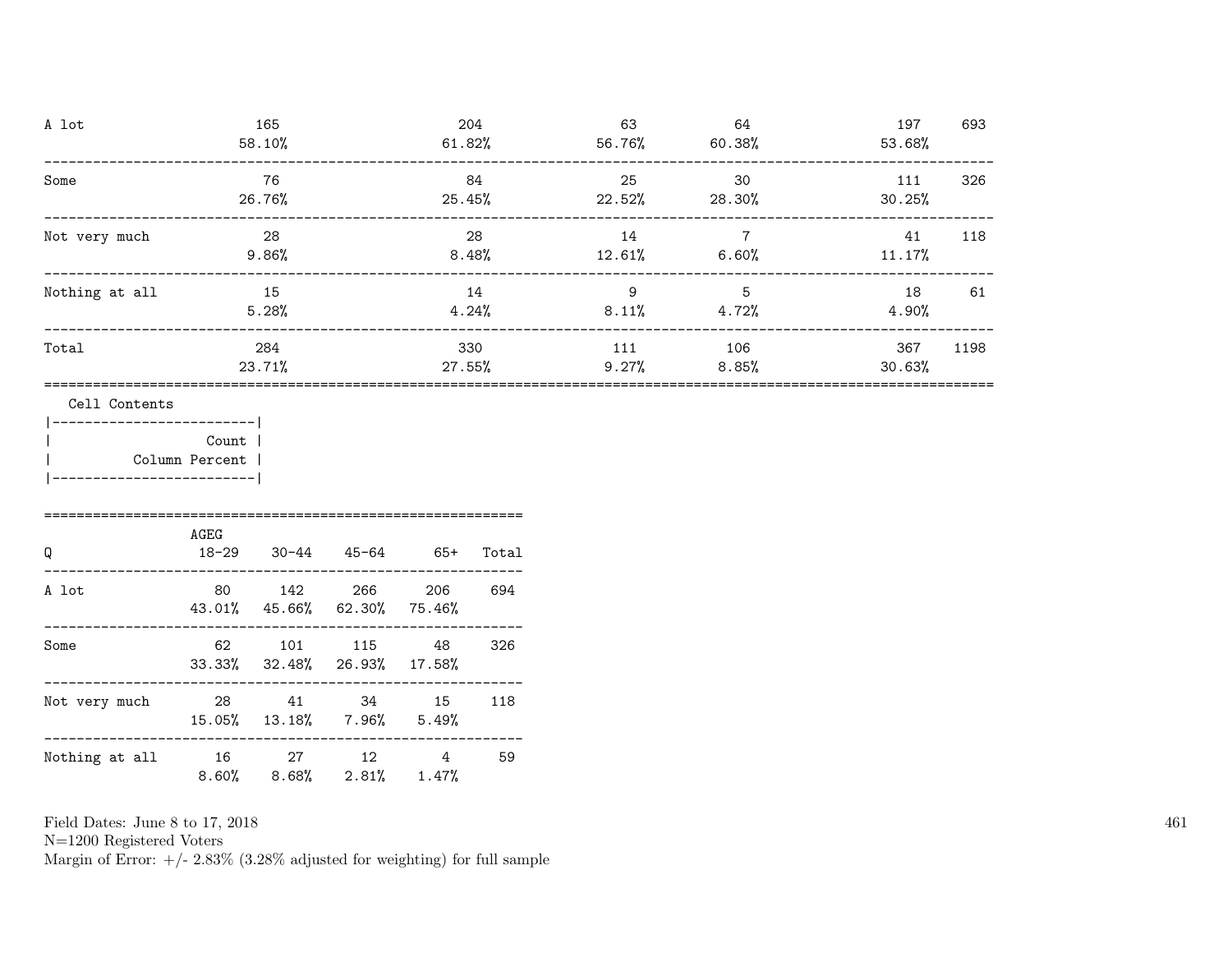| Total | 186. | - 311 | 497                            | 273 | 1197 |
|-------|------|-------|--------------------------------|-----|------|
|       |      |       | $15.54\%$ 25.98% 35.67% 22.81% |     |      |
|       |      |       |                                |     |      |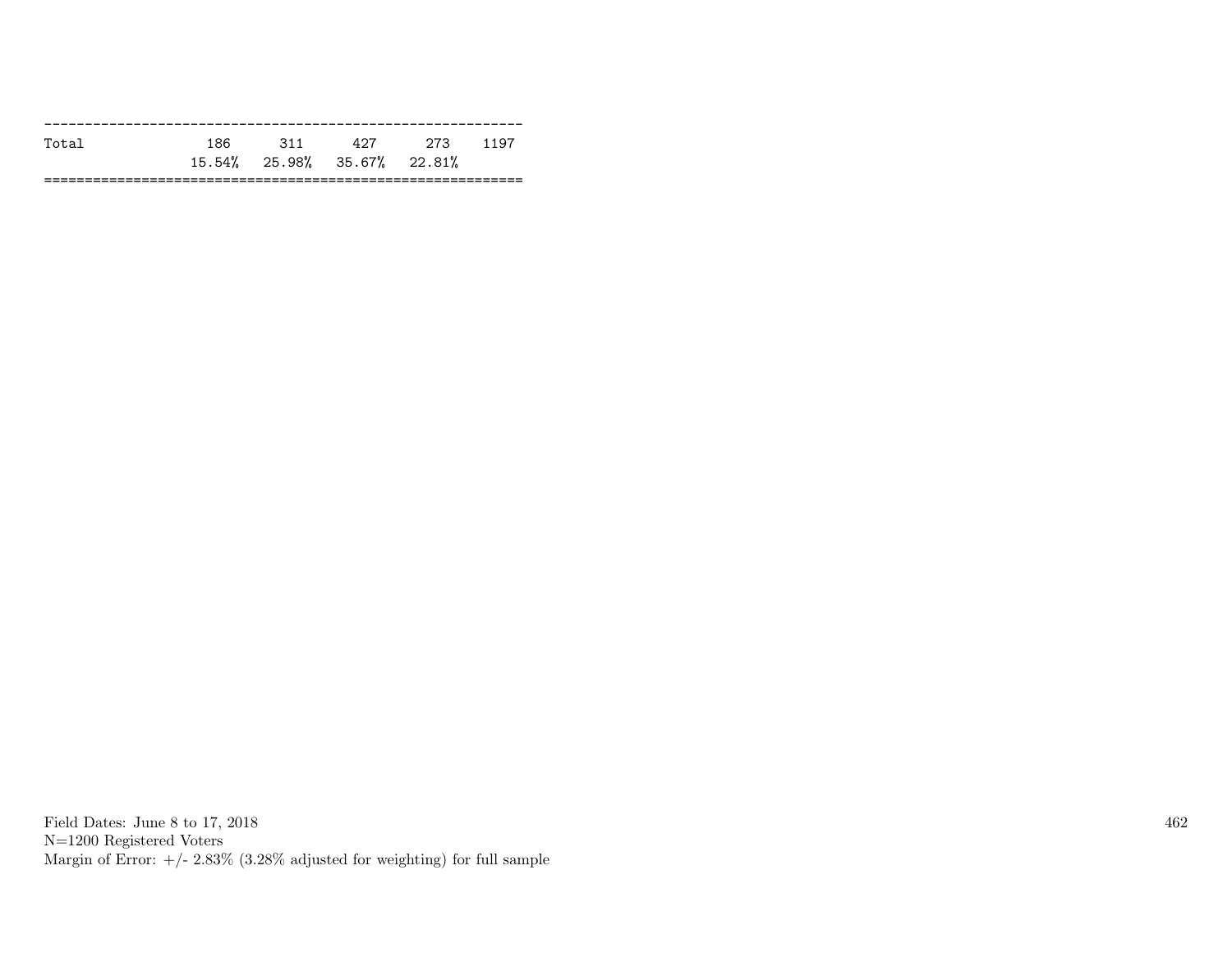# Q32. To the best of your knowledge have the investigations uncovered any crimes?

|  | Cell Contents |                |  |
|--|---------------|----------------|--|
|  | ------        |                |  |
|  |               | Count          |  |
|  |               | Column Percent |  |
|  |               |                |  |

| Q     | LIBCON7<br>Extremely lib. Somewhat lib. Lean lib. Moderate Lean con. Somewhat con. Extremely con. Total     |           |  |  |                                                                                              |      |
|-------|-------------------------------------------------------------------------------------------------------------|-----------|--|--|----------------------------------------------------------------------------------------------|------|
| Yes   | 93                                                                                                          |           |  |  | 121 71 134 26 60 36<br>$81.58\%$ $80.67\%$ $77.17\%$ $44.22\%$ $24.07\%$ $27.78\%$ $17.48\%$ | 541  |
| No    | 21                                                                                                          | $\sim$ 29 |  |  | 21 169 82 156 170<br>$18.42\%$ $19.33\%$ $22.83\%$ $55.78\%$ $75.93\%$ $72.22\%$ $82.52\%$   | 648  |
| Total | 114                                                                                                         |           |  |  | $9.59\%$ $12.62\%$ $7.74\%$ $25.48\%$ $9.08\%$ $18.17\%$ $17.33\%$                           | 1189 |
|       | Cell Contents                                                                                               |           |  |  |                                                                                              |      |
|       | ------------------------- <br>Count  <br>  Column Percent  <br> -------------------------                   |           |  |  |                                                                                              |      |
|       | IDEOL<br>$\overline{a}$ , and $\overline{a}$ , and $\overline{a}$ , and $\overline{a}$ , and $\overline{a}$ |           |  |  |                                                                                              |      |

| Q   | IDEUL<br>Liberals | Moderates     | Conservatives | Total |
|-----|-------------------|---------------|---------------|-------|
| Yes | 284<br>79.78%     | 134<br>44.22% | 122<br>23.02% | 540   |
| No  | 72<br>20.22%      | 169<br>55.78% | 408<br>76.98% | 649   |

Field Dates: June 8 to 17, 2018

N=1200 Registered Voters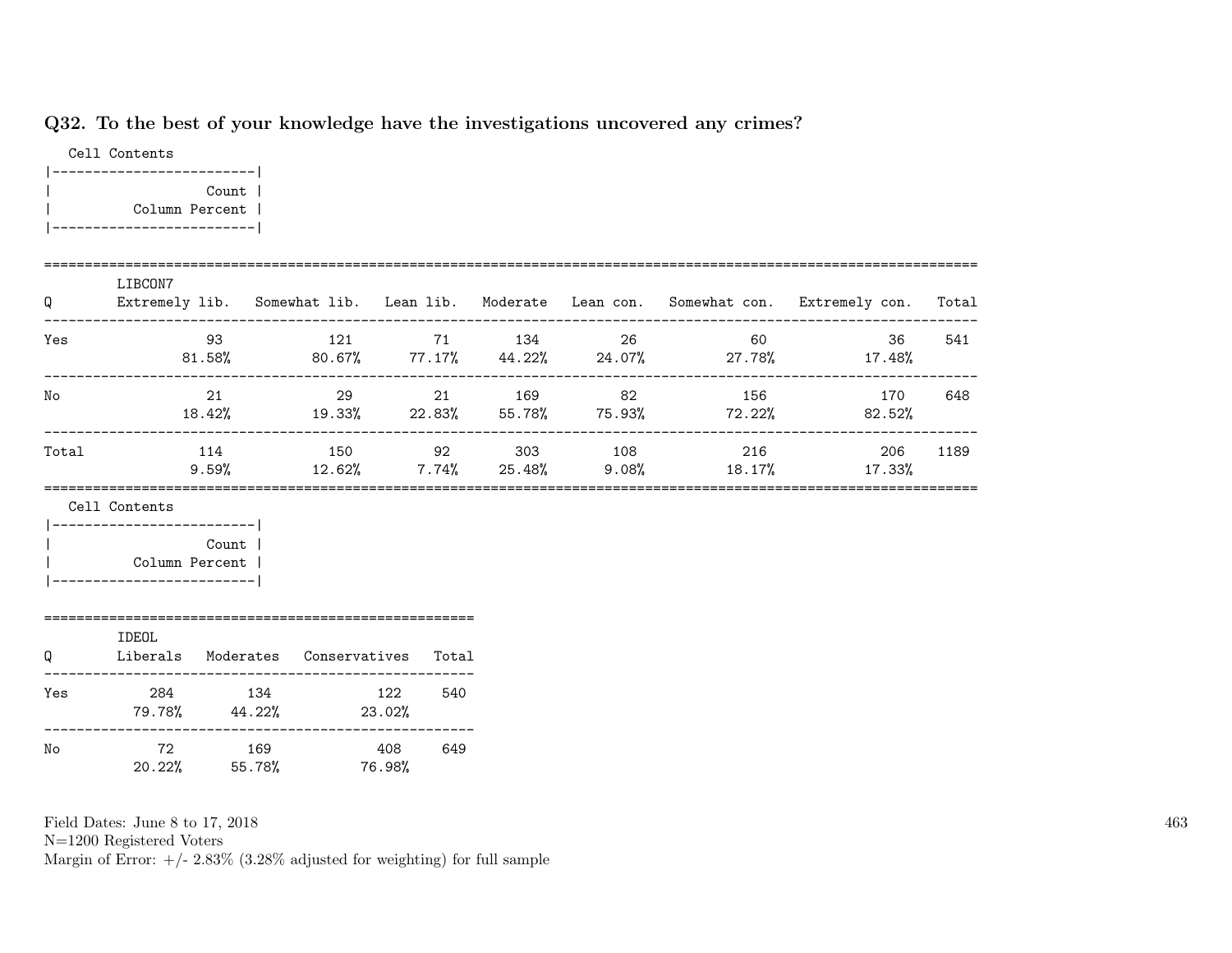| Total | 356<br>29.94% | 25.48% | 303 | 530<br>44.58% | 1189 |
|-------|---------------|--------|-----|---------------|------|
|       | Cell Contents |        |     |               |      |
|       |               | Count  |     |               |      |

|                             | Column Percent |  |
|-----------------------------|----------------|--|
| --------------------------- |                |  |

#### =================================================================================

| Q     | PID7<br>StrDem | WeakDem       | LeanDem       | Ind           | LeanRep             | WeakRep       | StrRep        | Total |
|-------|----------------|---------------|---------------|---------------|---------------------|---------------|---------------|-------|
| Yes   | 198<br>80.16%  | 71<br>60.68%  | 98<br>71.01%  | 44            | 29<br>36.07% 20.57% | 36<br>24.66%  | 52<br>21.58%  | 528   |
| No    | 49<br>19.84%   | 46<br>39.32%  | 40<br>28.99%  | 78<br>63.93%  | 112<br>79.43%       | 110<br>75.34% | 189<br>78.42% | 624   |
| Total | 247<br>21.44%  | 117<br>10.16% | 138<br>11.98% | 122<br>10.59% | 141<br>12.24%       | 146<br>12.67% | 241<br>20.92% | 1152  |

=================================================================================

Cell Contents

|  | Count          |  |
|--|----------------|--|
|  | Column Percent |  |
|  |                |  |

### ======================================================= **PID3**

| Q   | ں سد ت<br>Democrats | Independents | Republicans   | Total |
|-----|---------------------|--------------|---------------|-------|
| Yes | 367<br>73.25%       | 44<br>36.07% | 117<br>22.20% | 528   |

Field Dates: June 8 to 17, 2018

N=1200 Registered Voters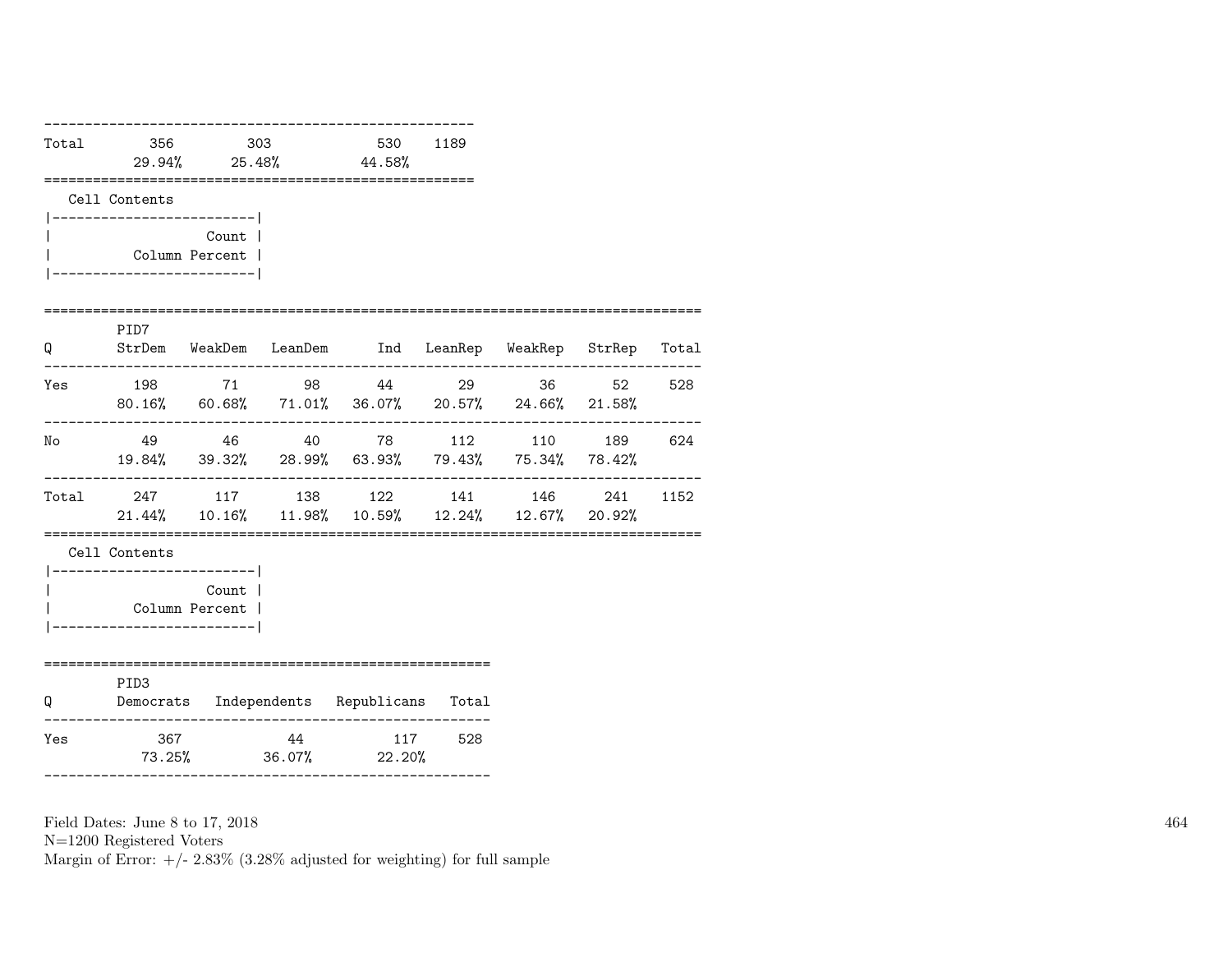| No    | 134<br>26.75%                                                          | 63.93%                    | 78                                                                       | 410<br>$77.80\%$ | 622           |                       |     |                     |             |
|-------|------------------------------------------------------------------------|---------------------------|--------------------------------------------------------------------------|------------------|---------------|-----------------------|-----|---------------------|-------------|
| Total | 501<br>43.57%                                                          |                           | 122<br>$10.61\%$ $45.83\%$                                               | 527              | 1150          |                       |     |                     |             |
|       | Cell Contents<br>------------------------- <br>----------------------- | Count 1<br>Column Percent |                                                                          |                  |               |                       |     |                     |             |
| Q     | Q20A                                                                   |                           | Democratic candidate Republican candidate Tea Party candidate Don't know |                  |               |                       |     |                     | Total       |
| Yes   |                                                                        | 372<br>76.39%             |                                                                          |                  | 79<br>24.61%  |                       | 35  | $21.88\%$ $24.12\%$ | 55<br>541   |
| No    | ____________________                                                   | 115<br>23.61%             |                                                                          | 75.39%           | 242           | --------------------- | 125 | 78.12% 75.88%       | 173<br>655  |
| Total |                                                                        | 487<br>40.72%             |                                                                          |                  | 321<br>26.84% |                       | 160 | 13.38%<br>19.06%    | 228<br>1196 |
|       | Cell Contents<br>------------------------ <br>-----------------------  | Count  <br>Column Percent |                                                                          |                  |               |                       |     |                     |             |
| Q     | educ                                                                   |                           | No HS  High school graduate  Some college  2-year  4-year  Post-grad     |                  |               |                       |     |                     | Total       |
| Yes   | 22                                                                     |                           | 137                                                                      |                  | 114           | 48                    | 139 | 82                  | 542         |

N=1200 Registered Voters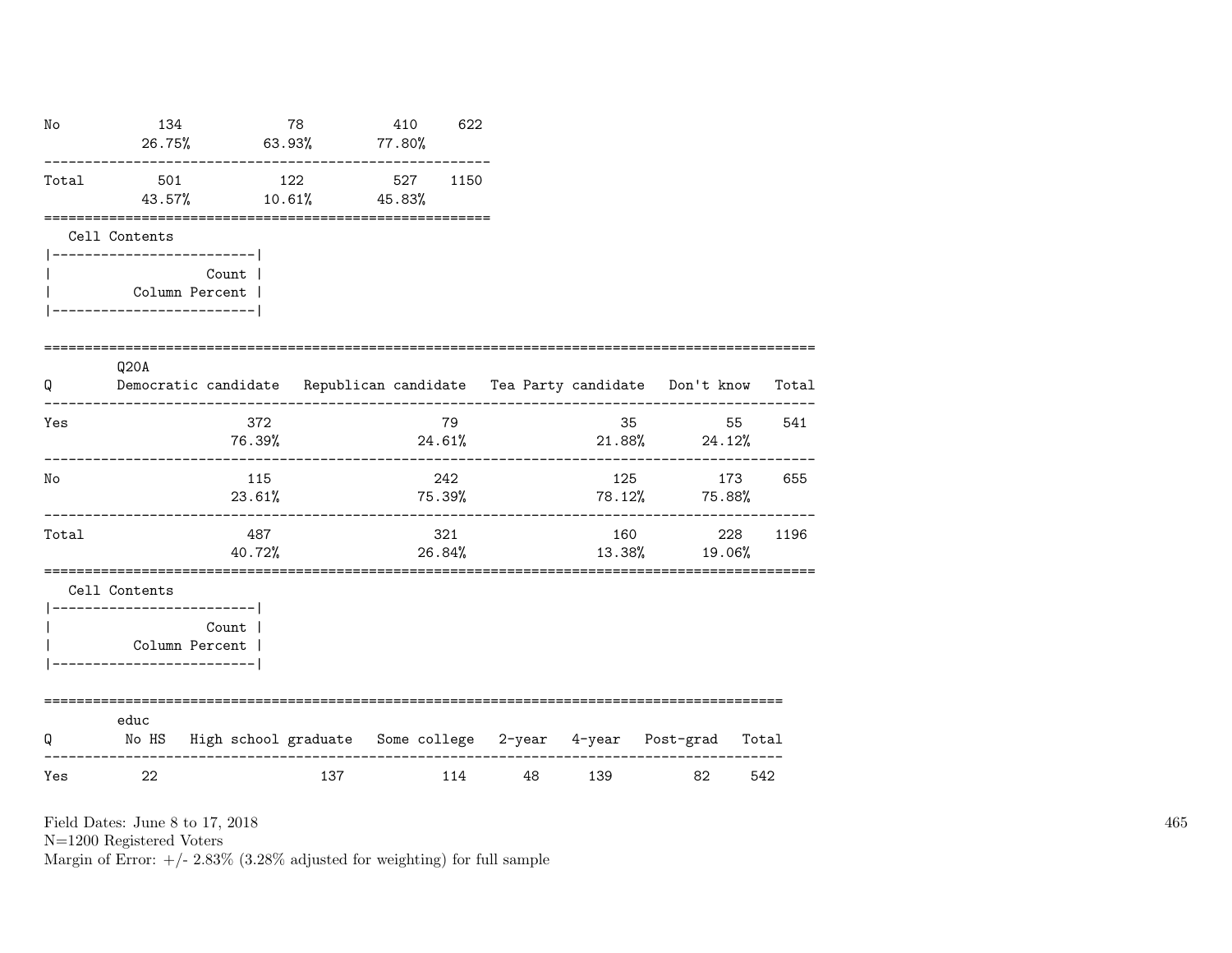|       | 31.43%                                     |       | 46.13%                                                                           | 41.91% 40.34% 46.03% |               |                                                                              | $59.85\%$ |               |                            |       |
|-------|--------------------------------------------|-------|----------------------------------------------------------------------------------|----------------------|---------------|------------------------------------------------------------------------------|-----------|---------------|----------------------------|-------|
| No    | 48<br>68.57%                               |       | 160<br>53.87%                                                                    | 158                  | 71            | 163<br>58.09% 59.66% 53.97% 40.15%                                           | 55        | 655           |                            |       |
| Total | 70<br>5.85%                                |       | 297<br>24.81%                                                                    |                      |               | -------------------------------<br>272 119 302<br>22.72% 9.94% 25.23% 11.45% | 137       | 1197          |                            |       |
|       | Cell Contents<br>------------------------- |       |                                                                                  |                      |               |                                                                              |           |               |                            |       |
|       | Column Percent<br>-----------------------  | Count |                                                                                  |                      |               |                                                                              |           |               |                            |       |
| Q     | ATTEND                                     |       | More than once a week Once a week A few times a month Once or twice a year Never |                      |               |                                                                              |           |               |                            | Total |
| Yes   |                                            | 54    | 110<br>$39.13\%$ 44.18%                                                          |                      |               | 58<br>44.27%                                                                 |           | 110           | 209<br>$39.01\%$ 52.91%    | 541   |
| No    |                                            | 84    | 139<br>60.87% 55.82%<br>--------------------                                     |                      |               | 73<br>55.73%                                                                 |           | 172           | 186<br>$60.99\%$ $47.09\%$ | 654   |
| Total |                                            | 138   | 249<br>$11.55\%$ 20.84%                                                          |                      | 131<br>10.96% |                                                                              |           | 282<br>23.60% | 395<br>33.05%              | 1195  |
|       | Cell Contents<br>------------------------  |       |                                                                                  |                      |               |                                                                              |           |               |                            |       |
|       | Column Percent<br>-----------------------  | Count |                                                                                  |                      |               |                                                                              |           |               |                            |       |
|       | ===================                        |       | =====================================                                            |                      |               |                                                                              |           |               |                            |       |

N=1200 Registered Voters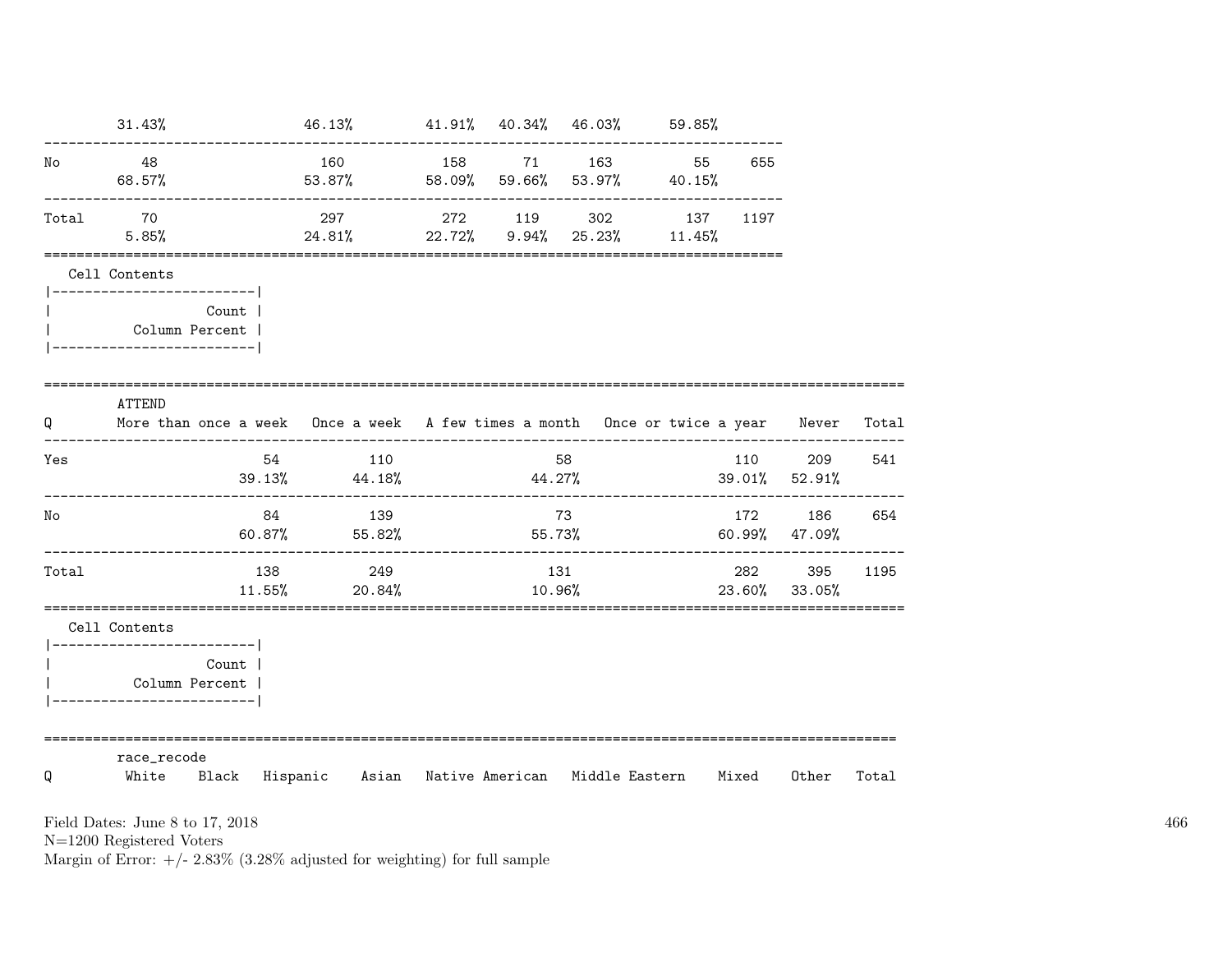| Yes |                                             | 296 87 135 8                                                              |  |                | 1<br>$42.47\%$ 51.18% 50.00% 50.00% 14.29% 60.00% 50.00% 9.09%       |              | $3 \t 11$            | $\mathbf{1}$ | 542    |
|-----|---------------------------------------------|---------------------------------------------------------------------------|--|----------------|----------------------------------------------------------------------|--------------|----------------------|--------------|--------|
|     |                                             | No 401 83 135 8 6                                                         |  |                | 57.53% 48.82% 50.00% 50.00% 85.71% 40.00% 50.00% 90.91%              |              | $2 \qquad \qquad 11$ |              | 10 656 |
|     |                                             | Total 697 170 270 16                                                      |  | $\overline{7}$ | 58.18%, 14.19%, 22.54%, 1.34%, 0.58%, 0.42%, 1.84%, 0.92%,           | 5 22 11 1198 |                      |              |        |
|     | Cell Contents<br>-------------------------- |                                                                           |  |                |                                                                      |              |                      |              |        |
|     | Column Percent                              | Count                                                                     |  |                |                                                                      |              |                      |              |        |
| Q   | MARITAL                                     |                                                                           |  |                | Married Separated Divorced Widowed Single Domestic-Partnership Total |              |                      |              |        |
|     |                                             | Yes 241 8 74                                                              |  | 24 170         | $39.90\%$ $42.11\%$ $64.35\%$ $33.80\%$ $53.12\%$                    | 22<br>34.38% | 539                  |              |        |
|     |                                             | No 363 11 41 47 150<br>$60.10\%$ 57.89% 35.65% 66.20% 46.88%              |  |                |                                                                      | 42<br>65.62% | 654                  |              |        |
|     |                                             | Total 604 19 115 71 320<br>$50.63\%$ $1.59\%$ $9.64\%$ $5.95\%$ $26.82\%$ |  |                |                                                                      | 64<br>5.36%  | 1193                 |              |        |
|     | Cell Contents<br>-------------------------  |                                                                           |  |                |                                                                      |              |                      |              |        |
|     | Column Percent                              | Count                                                                     |  |                |                                                                      |              |                      |              |        |

================================

Field Dates: June 8 to 17, 2018

N=1200 Registered Voters

Margin of Error:  $+/- 2.83\%$  (3.28% adjusted for weighting) for full sample

467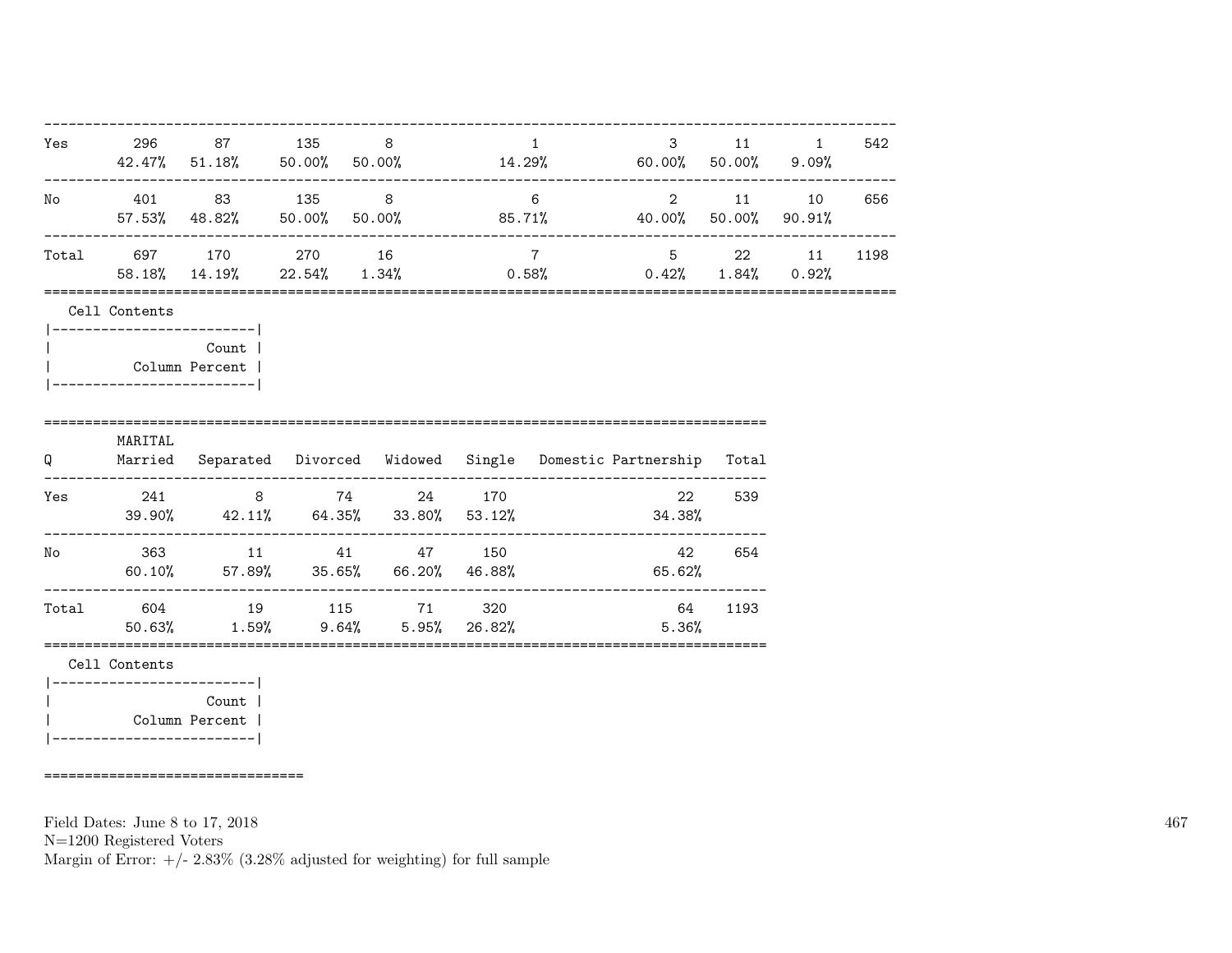| Q     | gender                                       | Male Female Total         |     |
|-------|----------------------------------------------|---------------------------|-----|
| Yes   | 43.39% 46.86%                                | 243 298                   | 541 |
| No    | 56.61% 53.14%                                | 317 338                   | 655 |
| Total | 46.82% 53.18%                                | 560 636 1196              |     |
|       | Cell Contents<br>___________________________ |                           |     |
|       | --------------------                         | Count  <br>Column Percent |     |
|       | I NCATE                                      |                           |     |

| Q     | LOCATE<br>Urban                        | Suburban                        | Rural         | Total |
|-------|----------------------------------------|---------------------------------|---------------|-------|
| Yes   | 210<br>53.98%                          | 249<br>43.53%                   | 82<br>34.89%  | 541   |
| Νo    | 179<br>46.02%                          | 323<br>56.47%                   | 153<br>65.11% | 655   |
| Total | 389<br>32.53%                          | 572<br>47.83% 19.65%            | 235           | 1196  |
|       | Cell Contents<br>--------------------- | $C_{\alpha n}$ + $\blacksquare$ |               |       |

| Count | | Column Percent | |-------------------------|

Field Dates: June 8 to 17, 2018

N=1200 Registered Voters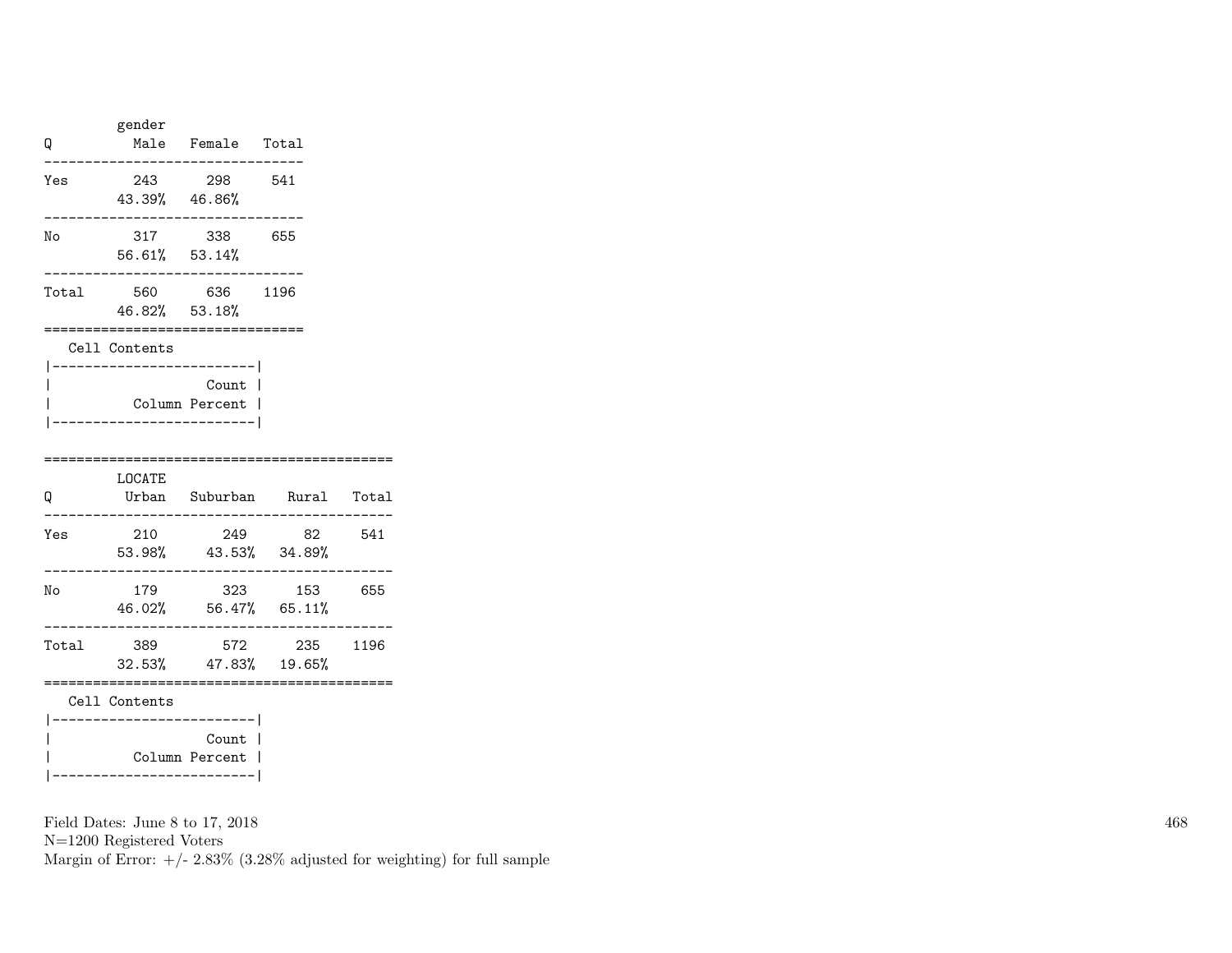| Q     | metro                                        |                      |                                                                                                                                  |     |  |                                     |                       | Houston Area  Dallas-Fort Worth Area  San Antonio Area  Austin Area  Another Part of TX | Total |
|-------|----------------------------------------------|----------------------|----------------------------------------------------------------------------------------------------------------------------------|-----|--|-------------------------------------|-----------------------|-----------------------------------------------------------------------------------------|-------|
| Yes   |                                              | - 134<br>47.18%      |                                                                                                                                  | 151 |  | 53<br>$45.90\%$ $47.32\%$ $56.19\%$ | 59                    | 143<br>39.18%                                                                           | 540   |
| No    |                                              | 178<br>150<br>52.82% |                                                                                                                                  |     |  | $54.10\%$ $52.68\%$ $43.81\%$       | ____________<br>59 46 | 222<br>60.82%                                                                           | 655   |
| Total |                                              | 284<br>23.77%        | ------------------------<br>_______________<br>--------------------------------<br>105<br>329<br>112<br>$9.37\%$ 8.79%<br>27.53% |     |  |                                     | 365<br>30.54%         | 1195                                                                                    |       |
|       | ------------------------- <br>Column Percent | <b>Count</b>         |                                                                                                                                  |     |  |                                     |                       |                                                                                         |       |
| O     | AGEG                                         |                      | 18-29 30-44 45-64 65+ Total                                                                                                      |     |  |                                     |                       |                                                                                         |       |
|       |                                              |                      | Yes 84 148 193 116 541<br>44.68% 47.74% 45.20% 42.65%                                                                            |     |  |                                     |                       |                                                                                         |       |
| No    |                                              |                      | 104 162 234 156 656<br>55.32% 52.26% 54.80% 57.35%                                                                               |     |  |                                     |                       |                                                                                         |       |
|       |                                              |                      | Total 188 310 427 272 1197<br>15.71% 25.90% 35.67% 22.72%                                                                        |     |  |                                     |                       |                                                                                         |       |

Field Dates: June 8 to 17, 2018 N=1200 Registered Voters

Margin of Error:  $+/- 2.83\%$  (3.28% adjusted for weighting) for full sample

469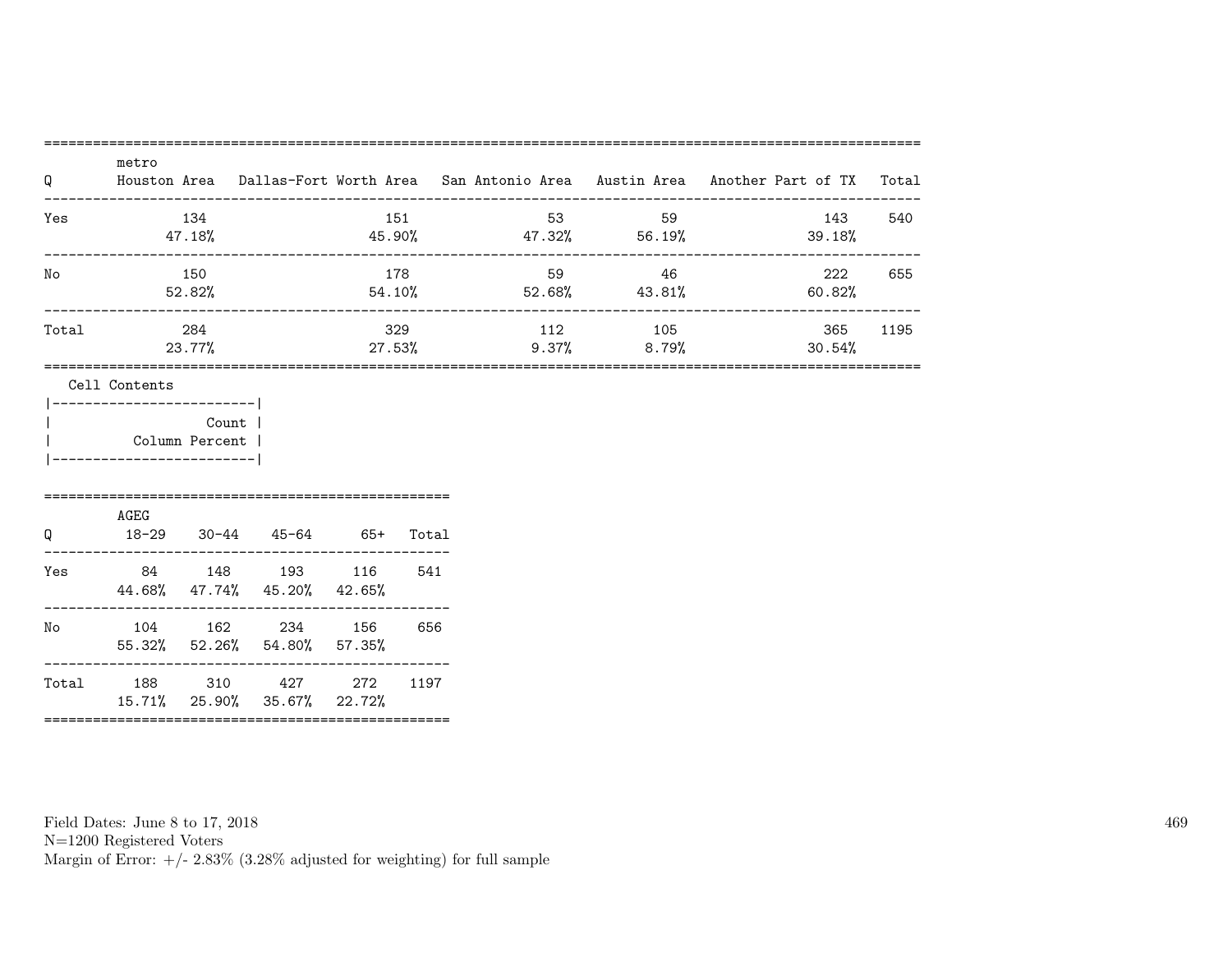## Q33. Opinion regarding investigations into possible Russian efforts to influence election

============================================================================================================================================

Cell Contents |-------------------------| | Count | | Column Percent | |-------------------------|

| Q                                                                                                                 | LIBCON7<br>Extremely lib. Somewhat lib. Lean lib. Moderate Lean con. Somewhat con. Extremely con. |                                        |           |                                                                            |                                                                                     | Total |
|-------------------------------------------------------------------------------------------------------------------|---------------------------------------------------------------------------------------------------|----------------------------------------|-----------|----------------------------------------------------------------------------|-------------------------------------------------------------------------------------|-------|
| Mstly effrts t invstgt intrfr                                                                                     | 104 126 74 135 27                                                                                 |                                        |           |                                                                            | 27<br>14<br>90.43% 83.44% 80.43% 44.26% 24.77% 12.44% 6.76%                         | 507   |
| Mstly effrts t dscrdt Dnld Tr                                                                                     |                                                                                                   | 7 17 10 88 71                          |           |                                                                            | 170 173 536<br>$6.09\%$ $11.26\%$ $10.87\%$ $28.85\%$ $65.14\%$ $78.34\%$ $83.57\%$ |       |
| Don't know/No opinion                                                                                             | $\overline{4}$                                                                                    |                                        |           | 8 8 82 11 20 20<br>$3.48\%$ $5.30\%$ $8.70\%$ $26.89\%$ $10.09\%$ $9.22\%$ | 9.66%                                                                               | 153   |
| Total                                                                                                             |                                                                                                   |                                        |           | 115 151 92 305 109 217                                                     | 207<br>$9.62\%$ 12.63% 7.69% 25.50% 9.11% 18.14% 17.31%                             | 1196  |
| Cell Contents<br> ------------------------- <br><b>Count</b><br>  Column Percent  <br> -------------------------- |                                                                                                   |                                        |           |                                                                            |                                                                                     |       |
| Q                                                                                                                 | IDEOL                                                                                             | Liberals Moderates Conservatives Total |           |                                                                            |                                                                                     |       |
| Mostly efforts to investigate interference                                                                        |                                                                                                   | 303 135<br>84.87% 44.26% 12.78%        | 68<br>506 |                                                                            |                                                                                     |       |

Field Dates: June 8 to 17, 2018

N=1200 Registered Voters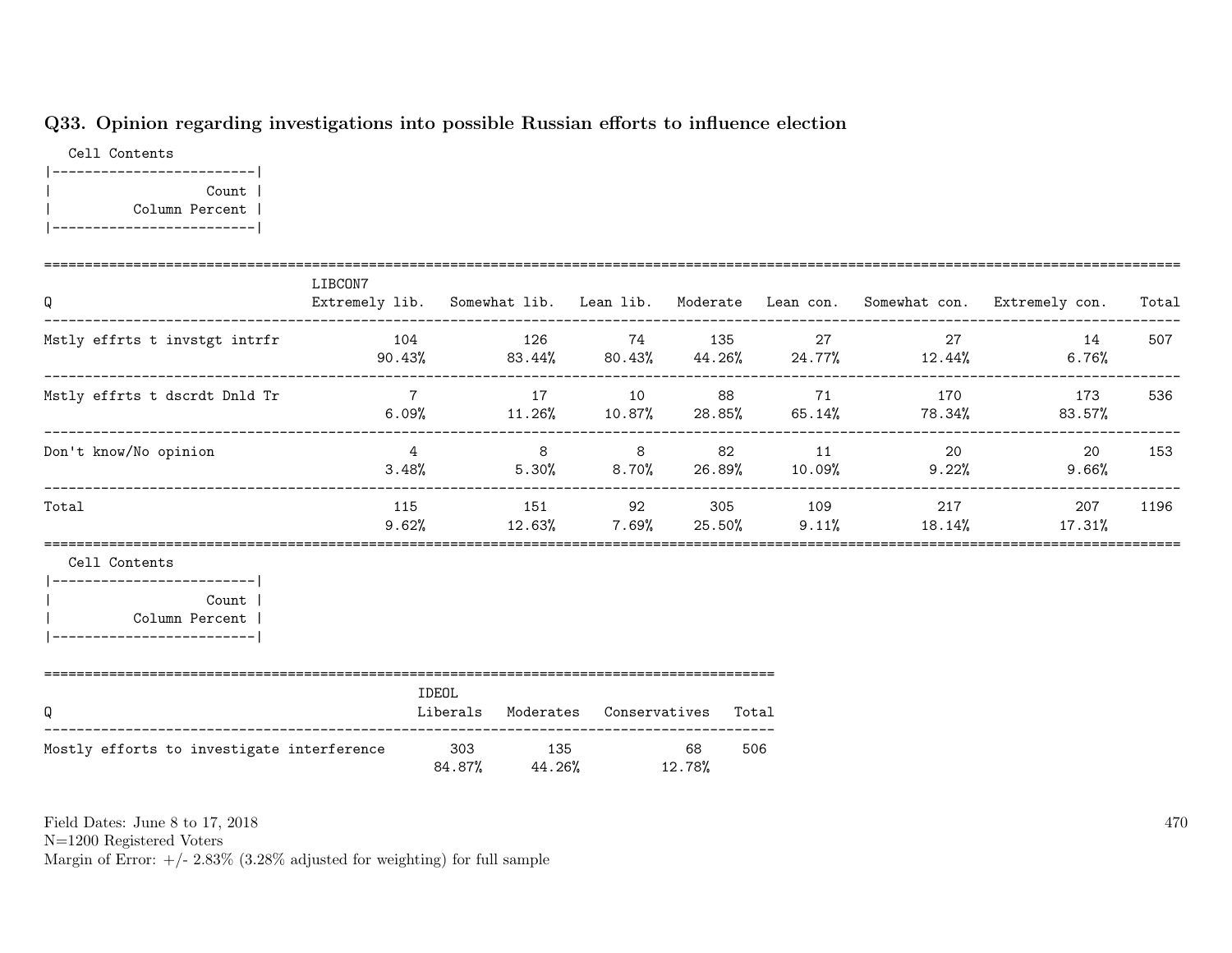| Mostly efforts to discredit Donald Trump | 34<br>9.52%   | 88<br>28.85%  | 536<br>414<br>77.82%  |  |
|------------------------------------------|---------------|---------------|-----------------------|--|
| Don't know/No opinion                    | 20<br>5.60%   | 82<br>26.89%  | 152<br>50<br>9.40%    |  |
| Total                                    | 357<br>29.90% | 305<br>25.54% | 532<br>1194<br>44.56% |  |

Cell Contents



|                                            | PID7          |               |               |                 |               |               |               |       |
|--------------------------------------------|---------------|---------------|---------------|-----------------|---------------|---------------|---------------|-------|
| Q                                          | StrDem        | WeakDem       | LeanDem       | Ind             | LeanRep       | WeakRep       | StrRep        | Total |
| Mostly efforts to investigate interference | 209<br>84.96% | 72<br>61.54%  | 107<br>77.54% | 48<br>39.34%    | 11<br>7.80%   | 30<br>20.69%  | 19<br>7.82%   | 496   |
| Mostly efforts to discredit Donald Trump   | 13<br>5.28%   | 20<br>17.09%  | 14<br>10.14%  | 45<br>36.89%    | 123<br>87.23% | 94<br>64.83%  | 212<br>87.24% | 521   |
| Don't know/No opinion                      | 24<br>9.76%   | 25<br>21.37%  | 17<br>12.32%  | 29<br>$23.77\%$ | 7<br>4.96%    | 21<br>14.48%  | 12<br>4.94%   | 135   |
| Total                                      | 246<br>21.35% | 117<br>10.16% | 138<br>11.98% | 122<br>10.59%   | 141<br>12.24% | 145<br>12.59% | 243<br>21.09% | 1152  |
| Cell Contents                              |               |               |               |                 |               |               |               |       |

|-------------------------| | Count | | Column Percent |

Field Dates: June 8 to 17, 2018

N=1200 Registered Voters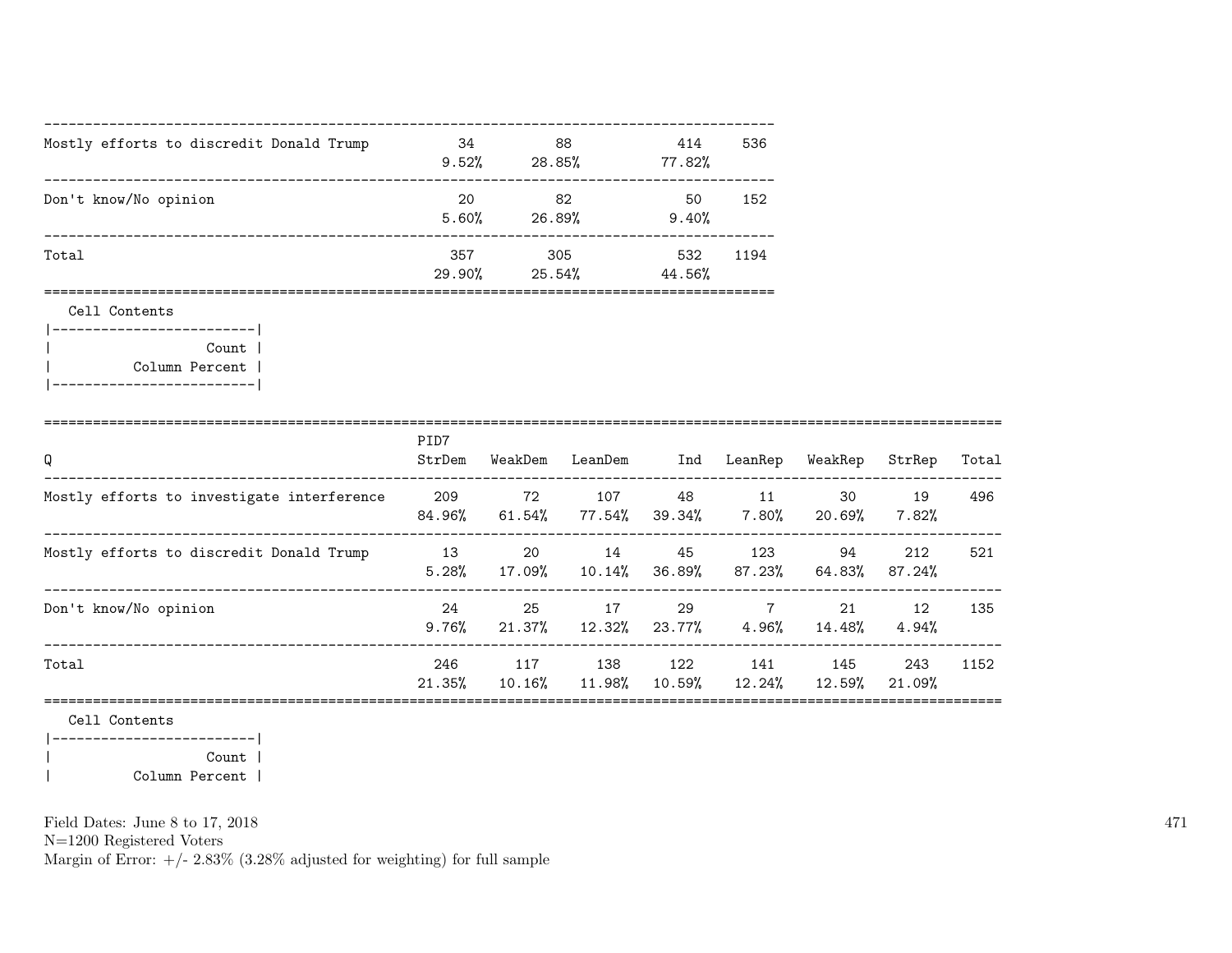|-------------------------|

| Q                                                                                                    | PID3  |                              |    | Democrats Independents Republicans Total |             |                                                                          |              |       |
|------------------------------------------------------------------------------------------------------|-------|------------------------------|----|------------------------------------------|-------------|--------------------------------------------------------------------------|--------------|-------|
| Mostly efforts to investigate interference 388 388 48                                                |       | $77.45\%$ 39.34% 11.30%      |    | 60                                       | 496         |                                                                          |              |       |
| Mostly efforts to discredit Donald Trump                                                             | 47 45 | $9.38\%$ $36.89\%$ $80.98\%$ |    | 430                                      | 522         |                                                                          |              |       |
| Don't know/No opinion                                                                                | 66    | $13.17\%$ 23.77% 7.72%       | 29 | 41                                       | 136         |                                                                          |              |       |
| Total                                                                                                |       | 43.41% 10.57% 46.01%         |    | 501 122 531 1154                         |             |                                                                          |              |       |
| Cell Contents<br>________________________<br>Count<br>  Column Percent<br>__________________________ |       |                              |    |                                          |             |                                                                          |              |       |
| Q                                                                                                    | Q20A  |                              |    |                                          |             | Democratic candidate Republican candidate Tea Party candidate Don't know |              | Total |
| Mostly efforts to investigate interference                                                           |       | 401<br>82.17%                |    |                                          | 42          | $13.00\%$ $12.35\%$ $19.82\%$                                            | 20 45        | 508   |
| Mostly efforts to discredit Donald Trump                                                             |       | 38<br>7.79%                  |    |                                          | 257         | 139<br>$79.57\%$ 85.80% 46.70%                                           | 106          | 540   |
| Don't know/No opinion                                                                                |       | 49<br>10.04%                 |    |                                          | 24<br>7.43% | $\mathbf{3}$<br>$1.85\%$                                                 | 76<br>33.48% | 152   |

Field Dates: June 8 to 17, 2018

N=1200 Registered Voters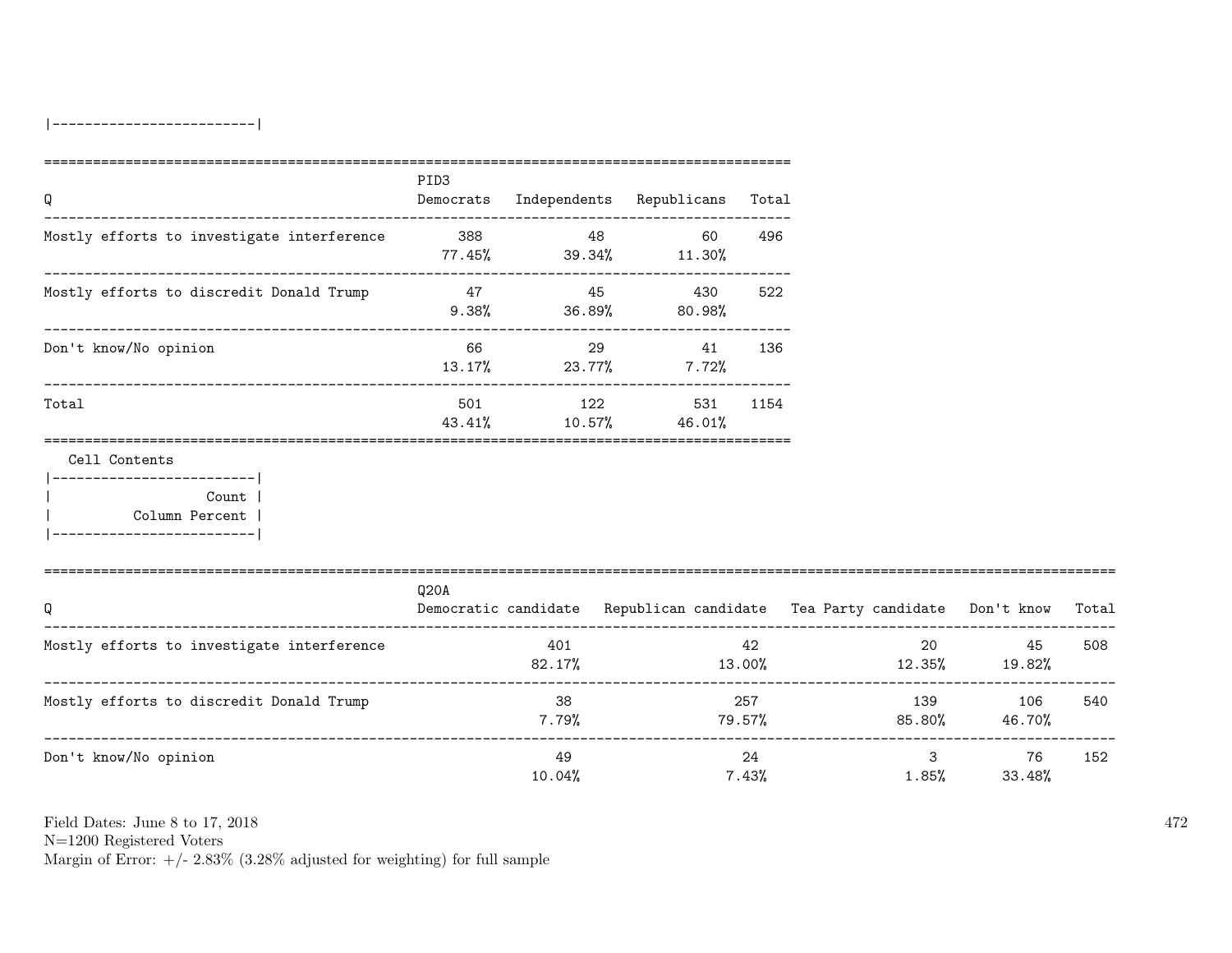| Total         | 488<br>40.67% | 323<br>26.92% | 162<br>13.50% | 227<br>1200<br>18.92% |
|---------------|---------------|---------------|---------------|-----------------------|
| Cell Contents |               |               |               |                       |

|------------------------| Count | Column Percent | |------------------------|

| Q                                                                                                 | educ            | No HS High school graduate Some college 2-year 4-year Post-grad Total      |                                                                                                                                                                                                                                 |             |     |       |       |
|---------------------------------------------------------------------------------------------------|-----------------|----------------------------------------------------------------------------|---------------------------------------------------------------------------------------------------------------------------------------------------------------------------------------------------------------------------------|-------------|-----|-------|-------|
| Mostly efforts to investigate interference                                                        | 15<br>$21.43\%$ | $37.25\%$ 41.18% $37.50\%$ 47.52% 58.39%                                   | 111 112 45 144                                                                                                                                                                                                                  |             | 80  | 507   |       |
| Mostly efforts to discredit Donald Trump                                                          | 23<br>32.86%    | $43.29\%$ $49.63\%$ $49.17\%$ $46.53\%$ $38.69\%$                          | 129 135 59 141                                                                                                                                                                                                                  |             | 53  | 540   |       |
| Don't know/No opinion                                                                             | 32<br>45.71%    | 58<br>$19.46\%$ $9.19\%$ $13.33\%$ $5.94\%$ 2.92%                          | 25 16 18                                                                                                                                                                                                                        |             | 4   | 153   |       |
| Total                                                                                             | 70<br>5.83%     | $24.83\%$ 22.67% 10.00% 25.25% 11.42%                                      | 298 — 100 — 100 — 100 — 100 — 100 — 100 — 100 — 100 — 100 — 100 — 100 — 100 — 100 — 100 — 100 — 100 — 100 — 100 — 100 — 100 — 100 — 100 — 100 — 100 — 100 — 100 — 100 — 100 — 100 — 100 — 100 — 100 — 100 — 100 — 100 — 100 — 1 | 272 120 303 | 137 | 1200  |       |
| Cell Contents<br>-----------------------<br>Count<br>Column Percent<br>__________________________ |                 |                                                                            |                                                                                                                                                                                                                                 |             |     |       |       |
| Q                                                                                                 | ATTEND          | More than once a week Once a week A few times a month Once or twice a year |                                                                                                                                                                                                                                 |             |     | Never | Total |

Field Dates: June 8 to 17, 2018

 ${\rm N}{=}1200$  Registered Voters

Margin of Error:  $+/- 2.83\%$  (3.28% adjusted for weighting) for full sample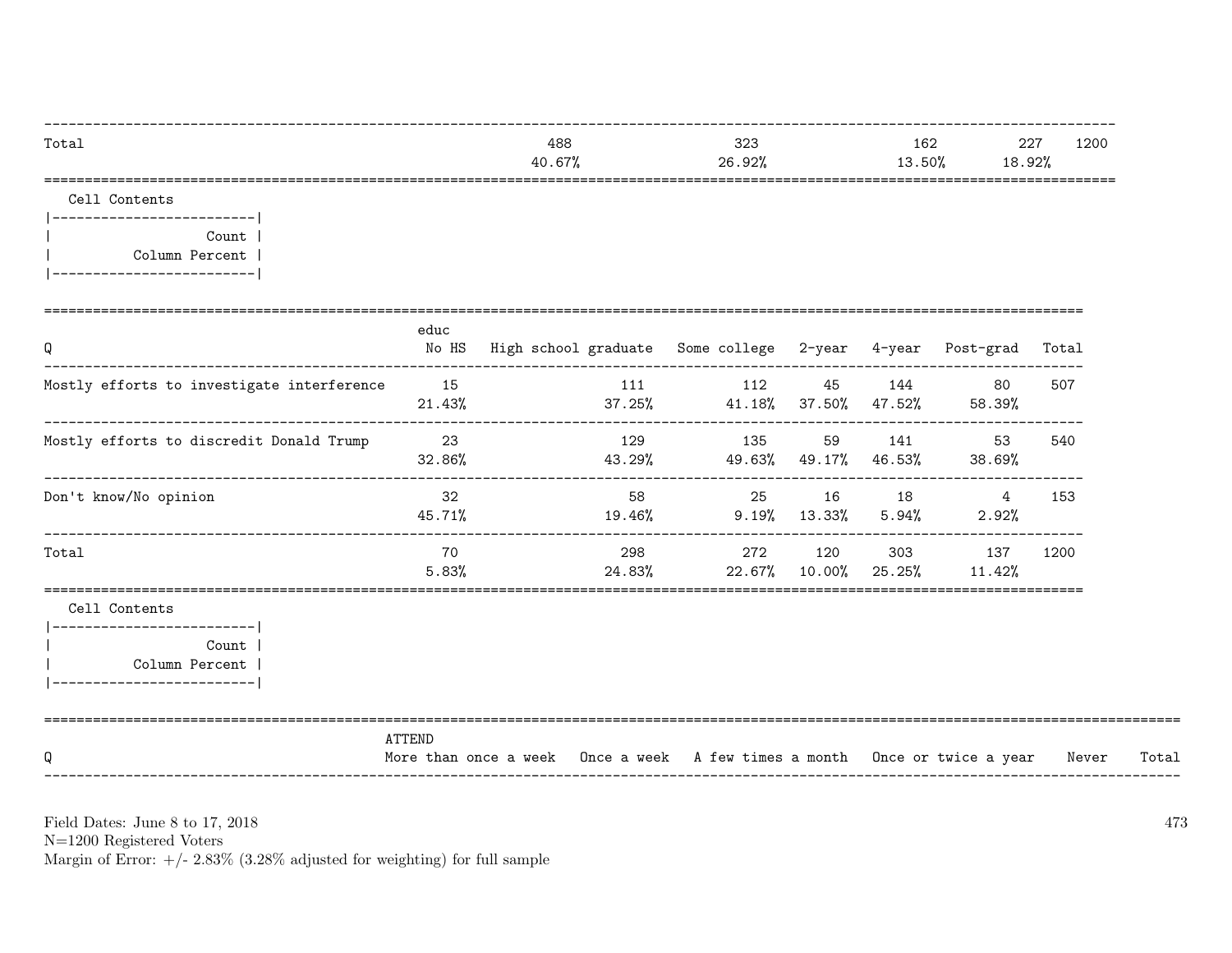| Mostly efforts to investigate intrfrnc | 45<br>32.14%  | -80<br>$31.87\%$ | 53<br>40.46%  | 125<br>44.17%    | 205<br>51.90% | 508  |
|----------------------------------------|---------------|------------------|---------------|------------------|---------------|------|
| Mostly efforts to discredit Donld Trmp | 78<br>55.71%  | 132<br>52.59%    | 63<br>48.09%  | 105<br>$37.10\%$ | 162<br>41.01% | 540  |
| Don't know/No opinion                  | 17<br>12.14%  | 39<br>15.54%     | 15<br>11.45%  | 53<br>18.73%     | 28<br>7.09%   | 152  |
| Total                                  | 140<br>11.67% | 251<br>20.92%    | 131<br>10.92% | 283<br>23.58%    | 395<br>32.92% | 1200 |
|                                        |               |                  |               |                  |               |      |

#### Cell Contents

|-------------------------| | Count | | Column Percent | |-------------------------|

| Q                                          | race_recode<br>White | Black           | Hispanic      | Asian       | Native American      | Middle Eastern                        | Mixed        | Other                     | Total |
|--------------------------------------------|----------------------|-----------------|---------------|-------------|----------------------|---------------------------------------|--------------|---------------------------|-------|
| Mostly efforts to investigate interference | 269<br>38.54%        | 97<br>$57.06\%$ | 124<br>45.59% | 5<br>33.33% | 14.29%               | 2<br>40.00%                           | 8<br>34.78%  | 2<br>18.18%               | 508   |
| Mostly efforts to discredit Donald Trump   | 382<br>54.73%        | -26<br>15.29%   | 99<br>36.40%  | 8<br>53.33% | 6<br>85.71%          | 20.00%                                | 11<br>47.83% | $7\overline{ }$<br>63.64% | 540   |
| Don't know/No opinion                      | 47<br>6.73%          | 47<br>27.65%    | 49<br>18.01%  | 2<br>13.33% | $\Omega$<br>$0.00\%$ | $\mathcal{D}_{\mathcal{L}}$<br>40.00% | 4<br>17.39%  | $2^{\circ}$<br>18.18%     | 153   |
| Total                                      | 698<br>58.12%        | 170<br>14.15%   | 272<br>22.65% | 15<br>1.25% | 7<br>$0.58\%$        | 5<br>$0.42\%$                         | 23<br>1.92%  | 11<br>$0.92\%$            | 1201  |
|                                            |                      |                 |               |             |                      |                                       |              |                           |       |

Cell Contents

|-------------------------|

Field Dates: June 8 to 17, 2018

N=1200 Registered Voters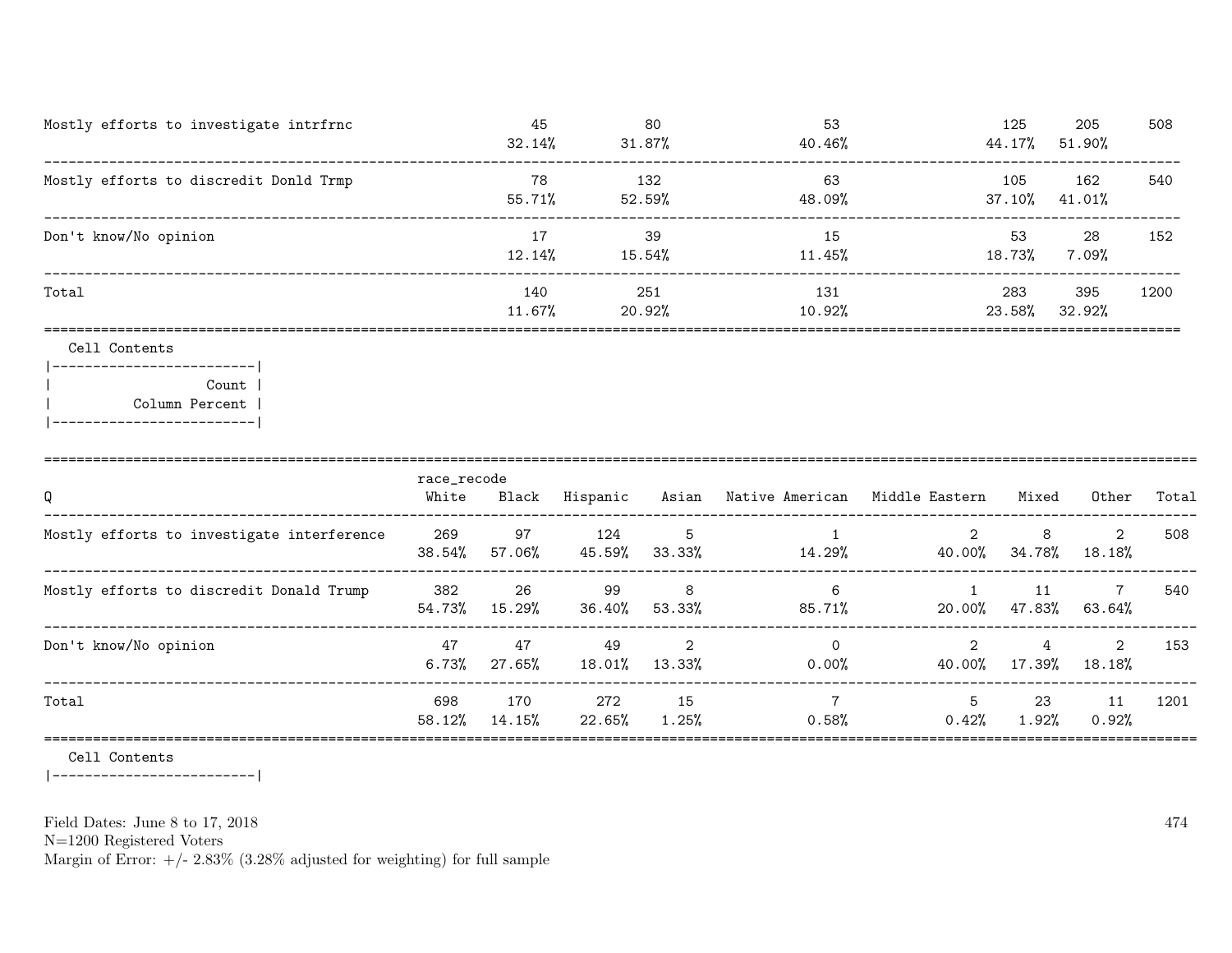| Count | | Column Percent | |-------------------------|

| Q                                          | MARITAL<br>Married | Separated                | Divorced Widowed Single |              |               | Domestic Partnership | Total |
|--------------------------------------------|--------------------|--------------------------|-------------------------|--------------|---------------|----------------------|-------|
| Mostly efforts to investigate interference | 240<br>39.54%      | 8<br>42.11%              | 66<br>57.39%            | 23<br>32.39% | 148<br>46.11% | 20<br>30.77%         | 505   |
| Mostly efforts to discredit Donald Trump   | 303<br>49.92%      | $\overline{7}$<br>36.84% | 43<br>37.39%            | 41<br>57.75% | 115<br>35.83% | 31<br>47.69%         | 540   |
| Don't know/No opinion                      | 64<br>$10.54\%$    | $\overline{4}$<br>21.05% | 6<br>5.22%              | 7<br>9.86%   | 58<br>18.07%  | 14<br>21.54%         | 153   |
| Total                                      | 607<br>50.67%      | 19<br>1.59%              | 115<br>$9.60\%$         | 71<br>5.93%  | 321<br>26.79% | 65<br>5.43%          | 1198  |
| Cell Contents                              |                    |                          |                         |              |               |                      |       |

|-------------------------| | Count | | Column Percent | |-------------------------|

| Q                                          | gender<br>Male             | Female | Total |
|--------------------------------------------|----------------------------|--------|-------|
| Mostly efforts to investigate interference | 217<br>$38.75\%$ $45.31\%$ | 290    | 507   |
| Mostly efforts to discredit Donald Trump   | 292<br>$52.14\%$ 38.75%    | 248    | 540   |

Field Dates: June 8 to 17, 2018 N=1200 Registered Voters Margin of Error:  $+/- 2.83\%$  (3.28% adjusted for weighting) for full sample 475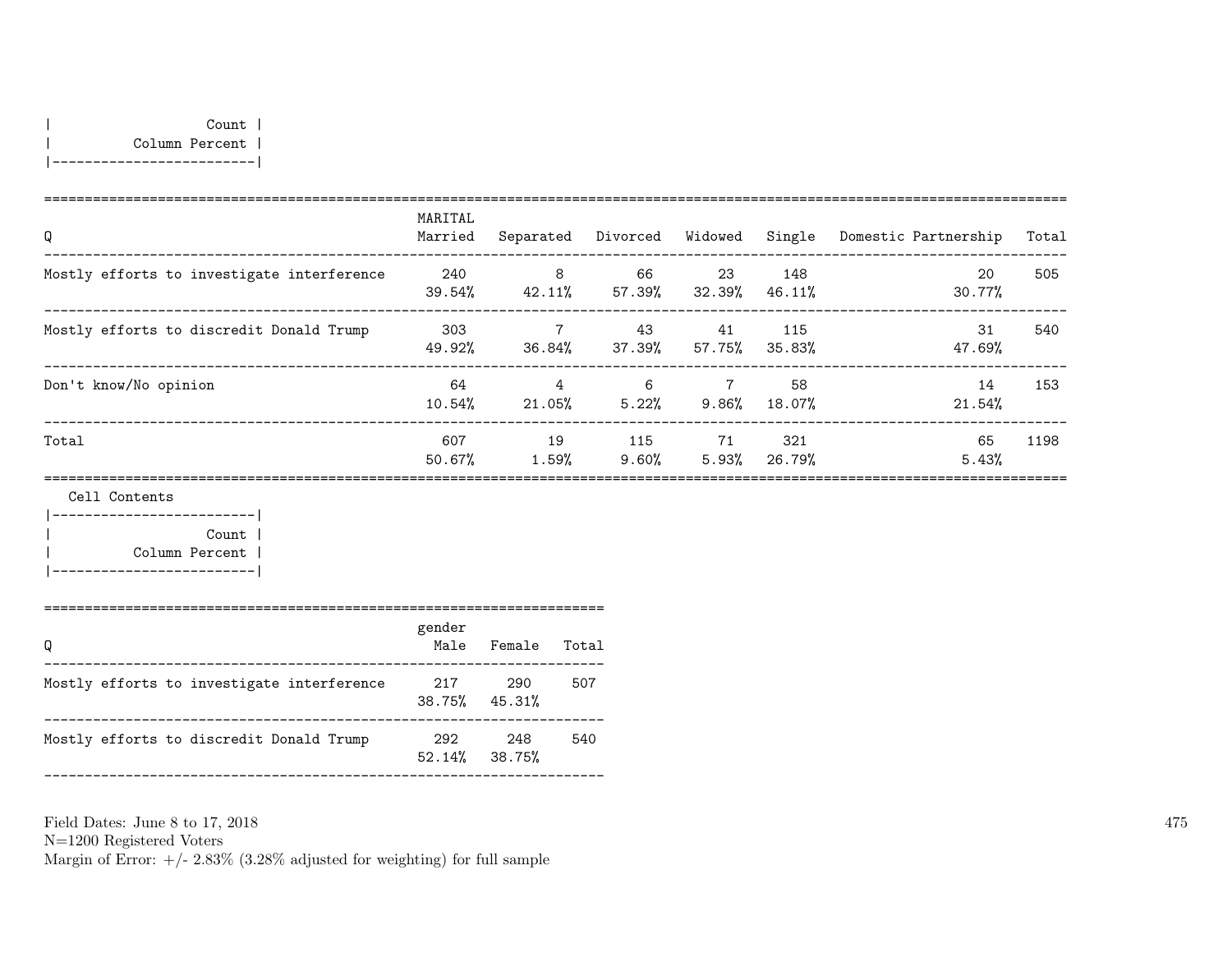| Don't know/No opinion                                 | 51  | 102<br>$9.11\%$ 15.94% | 153  |
|-------------------------------------------------------|-----|------------------------|------|
| Total                                                 | 560 | 640<br>46.67% 53.33%   | 1200 |
| Cell Contents<br>___________________________<br>Count |     |                        |      |

| Column Percent | |-------------------------|

| Q                                          | LOCATE<br>Urban  | Suburban                    | Rural | Total |
|--------------------------------------------|------------------|-----------------------------|-------|-------|
| Mostly efforts to investigate interference | 193 — 193        | 251<br>49.36% 43.80% 27.12% | 64    | 508   |
| Mostly efforts to discredit Donald Trump   | 126<br>32.23%    | 268<br>46.77% 61.86%        | 146   | 540   |
| Don't know/No opinion                      | 72<br>18.41%     | 54<br>$9.42\%$ 11.02%       | 26    | 152   |
| Total                                      | 391<br>$32.58\%$ | 573<br>47.75% 19.67%        | 236   | 1200  |

Cell Contents

|-------------------------| Count | | Column Percent | |-------------------------|

metro

============================================================================================================================================

Field Dates: June 8 to 17, 2018 N=1200 Registered Voters Margin of Error:  $+/- 2.83\%$  (3.28% adjusted for weighting) for full sample 476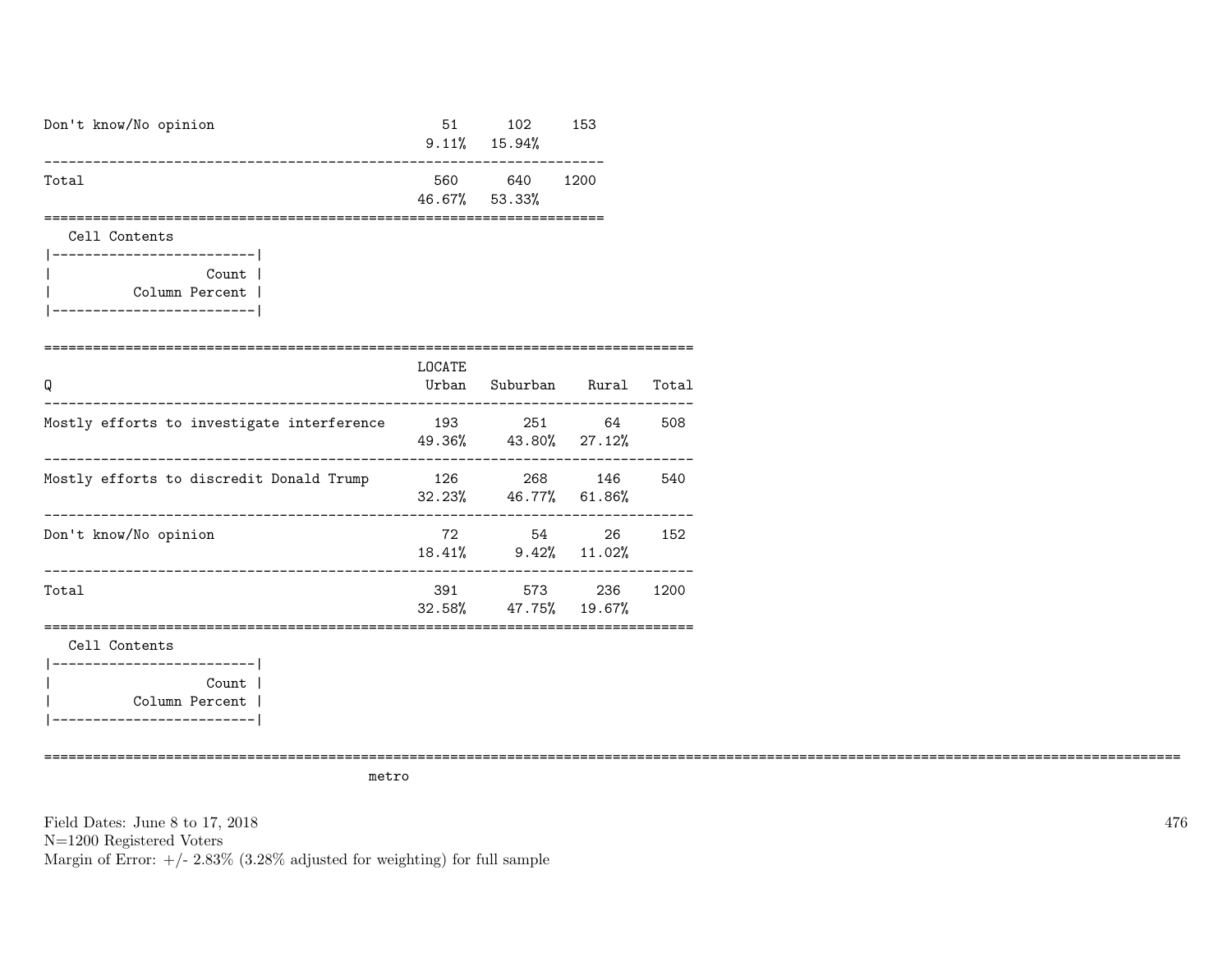| Q                                    | Houston Area  | Dallas-Fort Worth Area | San Antonio Area Austin Area |              | Another Part of TX | Total |
|--------------------------------------|---------------|------------------------|------------------------------|--------------|--------------------|-------|
| Mostly efforts to investigt intrfrnc | 136<br>47.72% | 144<br>43.77%          | 58<br>51.79%                 | 56<br>52.83% | 112<br>$30.52\%$   | 506   |
| Mostly efforts to discredt Dnld Trmp | 111<br>38.95% | 145<br>44.07%          | 39<br>34.82%                 | 34<br>32.08% | 211<br>57.49%      | 540   |
| Don't know/No opinion                | 38<br>13.33%  | 40<br>12.16%           | 15<br>13.39%                 | 16<br>15.09% | 44<br>11.99%       | 153   |
| Total                                | 285<br>23.77% | 329<br>27.44%          | 112<br>9.34%                 | 106<br>8.84% | 367<br>30.61%      | 1199  |
|                                      |               |                        |                              |              |                    |       |

Cell Contents

|-------------------------| | Count | | Column Percent | |-------------------------|

| Q                                          | AGEG<br>$18 - 29$ | 30-44                       | 45-64          | -65+          | Total |
|--------------------------------------------|-------------------|-----------------------------|----------------|---------------|-------|
| Mostly efforts to investigate interference | 75                | 39.89% 47.76% 41.49% 38.97% | 149 178        | 106           | 508   |
| Mostly efforts to discredit Donald Trump   | 67                | 35.64% 34.94% 49.42% 55.88% | 109 212        | 152           | 540   |
| Don't know/No opinion                      | 46                | 54<br>24.47% 17.31%         | 39<br>$9.09\%$ | -14<br>5.15%  | 153   |
| Total                                      | 188               | 312<br>15.65% 25.98% 35.72% | 429            | 272<br>22.65% | 1201  |

Field Dates: June 8 to 17, 2018

N=1200 Registered Voters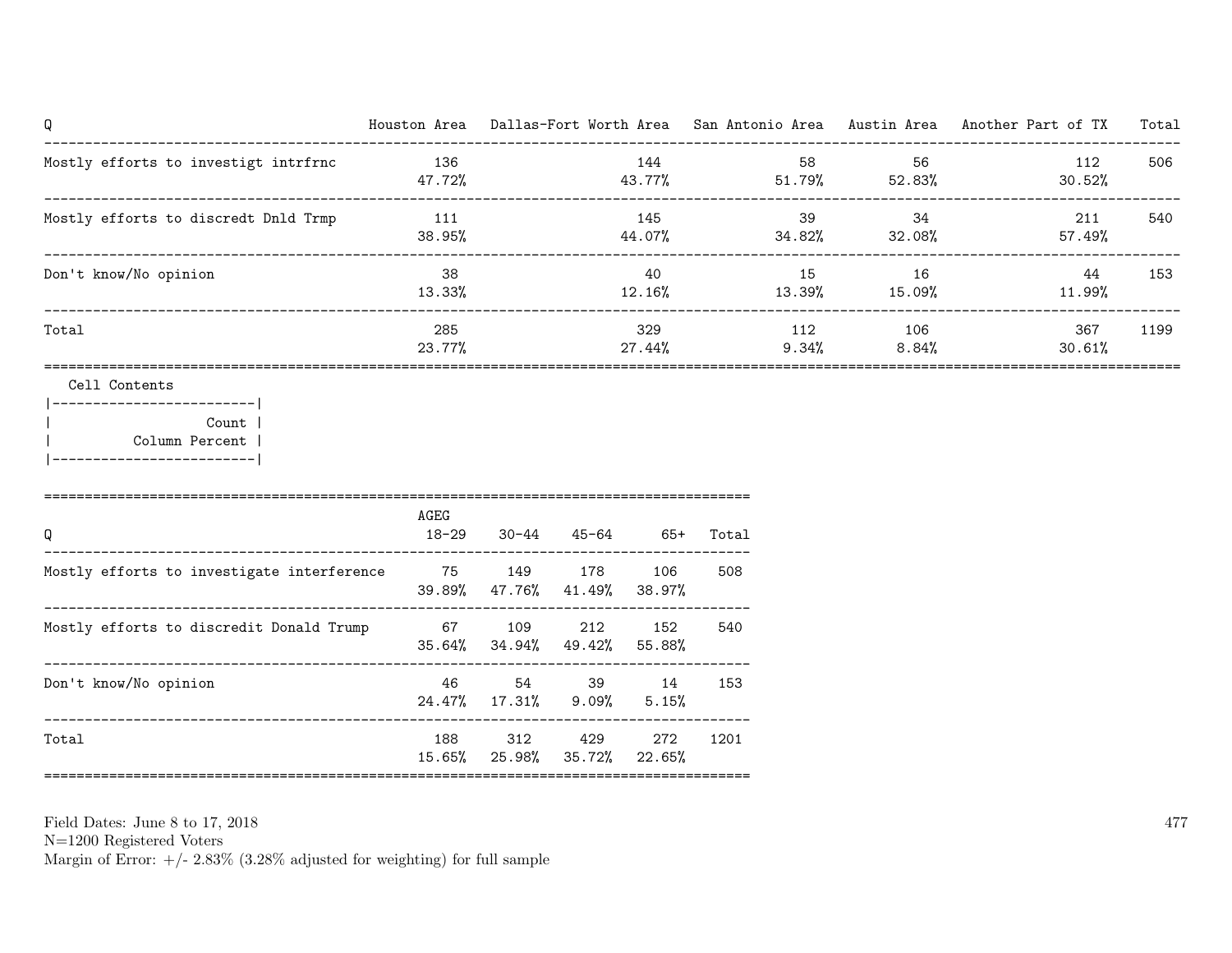# Policy Questions

Q34. Support/Oppose: Separating children and parents who are apprehended while trying to enter the U.S. illegally

Cell Contents |-------------------------| | Count | | Column Percent | |-------------------------|

| Q                     | LIBCON7                    |                |                          |                      |                 |                                          | Extremely lib. Somewhat lib. Lean lib. Moderate Lean con. Somewhat con. Extremely con. | Total |
|-----------------------|----------------------------|----------------|--------------------------|----------------------|-----------------|------------------------------------------|----------------------------------------------------------------------------------------|-------|
| Strongly support      | 14<br>12.28%               | $\mathbf{3}$   | $\overline{1}$           | 27                   | 12              | 59<br>$2.01\%$ 1.10% 8.88% 11.11% 27.19% | 79<br>38.35%                                                                           | 195   |
| Somewhat support      | $\mathbf{3}$<br>$2.63\%$   | 8<br>$5.37\%$  | $\overline{\mathbf{3}}$  | 25<br>$3.30\%$ 8.22% | 32<br>29.63%    | 37<br>$17.05\%$                          | 36<br>17.48%                                                                           | 144   |
| Somewhat oppose       | 3<br>2.63%                 | 14<br>$9.40\%$ | 9<br>$9.89\%$            | 41<br>13.49%         | 19<br>$17.59\%$ | 44<br>20.28%                             | 27<br>13.11%                                                                           | 157   |
| Strongly oppose       | 92<br>80.70%               | 114<br>76.51%  | 73<br>80.22%             | 147<br>48.36%        | 29<br>26.85%    | 39<br>17.97%                             | 28<br>13.59%                                                                           | 522   |
| Don't know/No opinion | $\overline{2}$<br>$1.75\%$ | 10<br>$6.71\%$ | $5\overline{5}$<br>5.49% | 64<br>21.05%         | 16<br>14.81%    | 38<br>17.51%                             | 36<br>17.48%                                                                           | 171   |
| Total                 | 114<br>$9.59\%$            | 149<br>12.53%  | 91<br>$7.65\%$           | 304<br>25.57%        | 108<br>9.08%    | 217<br>18.25%                            | 206<br>17.33%                                                                          | 1189  |

Cell Contents

|-------------------------| | Count | | Column Percent |

Field Dates: June 8 to 17, 2018

N=1200 Registered Voters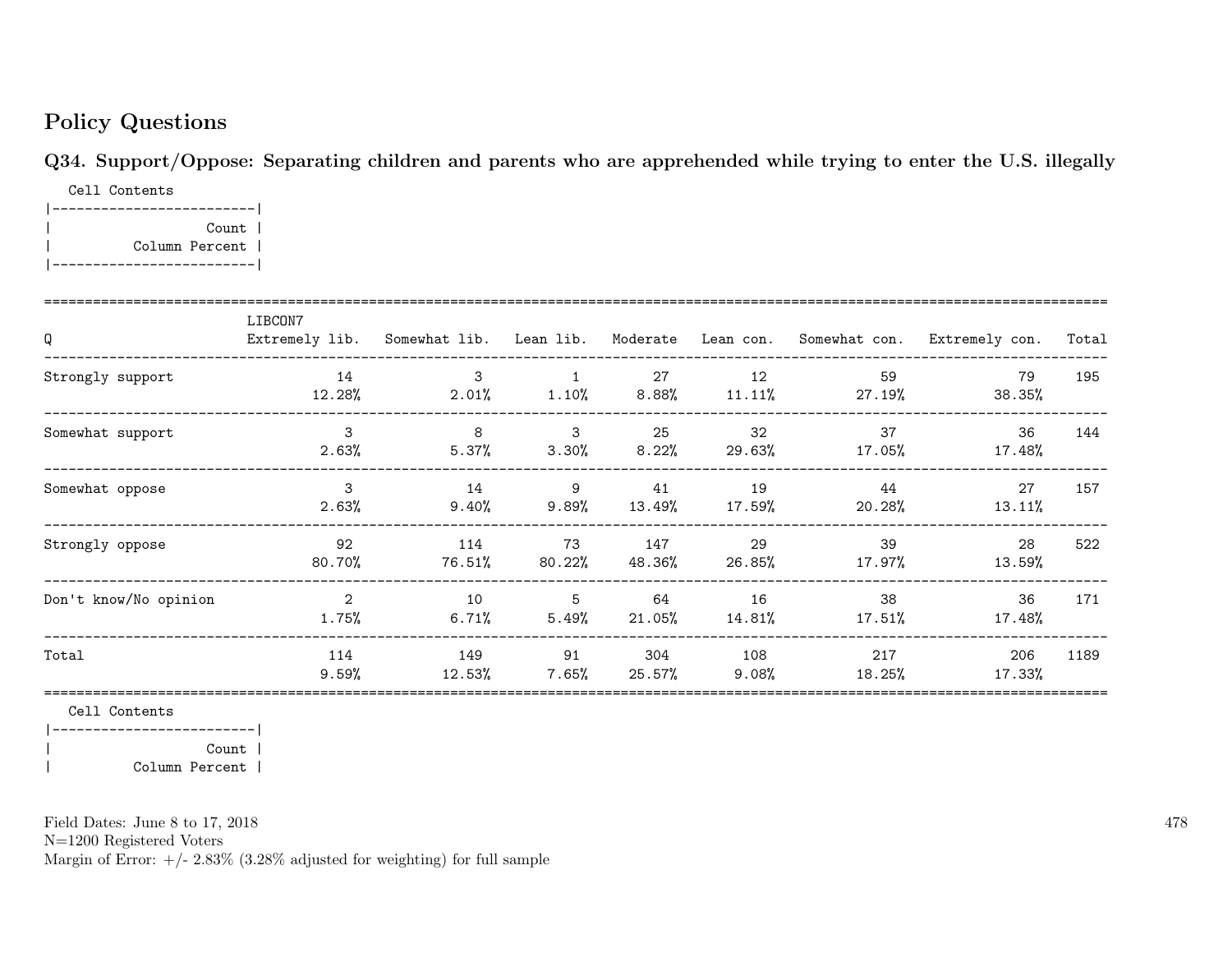|-------------------------|

| Q                                                                                                    | IDEOL |  | Liberals Moderates Conservatives Total                  |         |                                                                    |     |
|------------------------------------------------------------------------------------------------------|-------|--|---------------------------------------------------------|---------|--------------------------------------------------------------------|-----|
| Strongly support                                                                                     | 18 27 |  | $5.04\%$ $8.88\%$ 28.44%                                | 151 196 |                                                                    |     |
| Somewhat support                                                                                     |       |  | 14 25 105 144<br>$3.92\%$ $8.22\%$ $19.77\%$            |         |                                                                    |     |
| Somewhat oppose                                                                                      |       |  | 27 41 90 158<br>$7.56\%$ 13.49% 16.95%                  |         |                                                                    |     |
| Strongly oppose                                                                                      |       |  | 280 147 96 523<br>78.43% 48.36% 18.08%                  |         |                                                                    |     |
| Don't know/No opinion                                                                                |       |  | 18 64 89 171<br>$5.04\%$ 21.05% 16.76%                  |         |                                                                    |     |
| Total                                                                                                |       |  | 357 304 531 1192<br>29.95% 25.50% 44.55%                |         |                                                                    |     |
| Cell Contents<br>------------------------ <br>Count  <br>Column Percent  <br>----------------------- |       |  |                                                         |         |                                                                    |     |
| ===========================<br>Q                                                                     | PID7  |  | StrDem WeakDem LeanDem Ind LeanRep WeakRep StrRep Total |         |                                                                    |     |
| Strongly support                                                                                     |       |  | 17 5 9 24 50 15 69                                      |         | $6.88\%$ $4.31\%$ $6.52\%$ $19.67\%$ $35.46\%$ $10.27\%$ $28.40\%$ | 189 |

Field Dates: June 8 to 17, 2018

N=1200 Registered Voters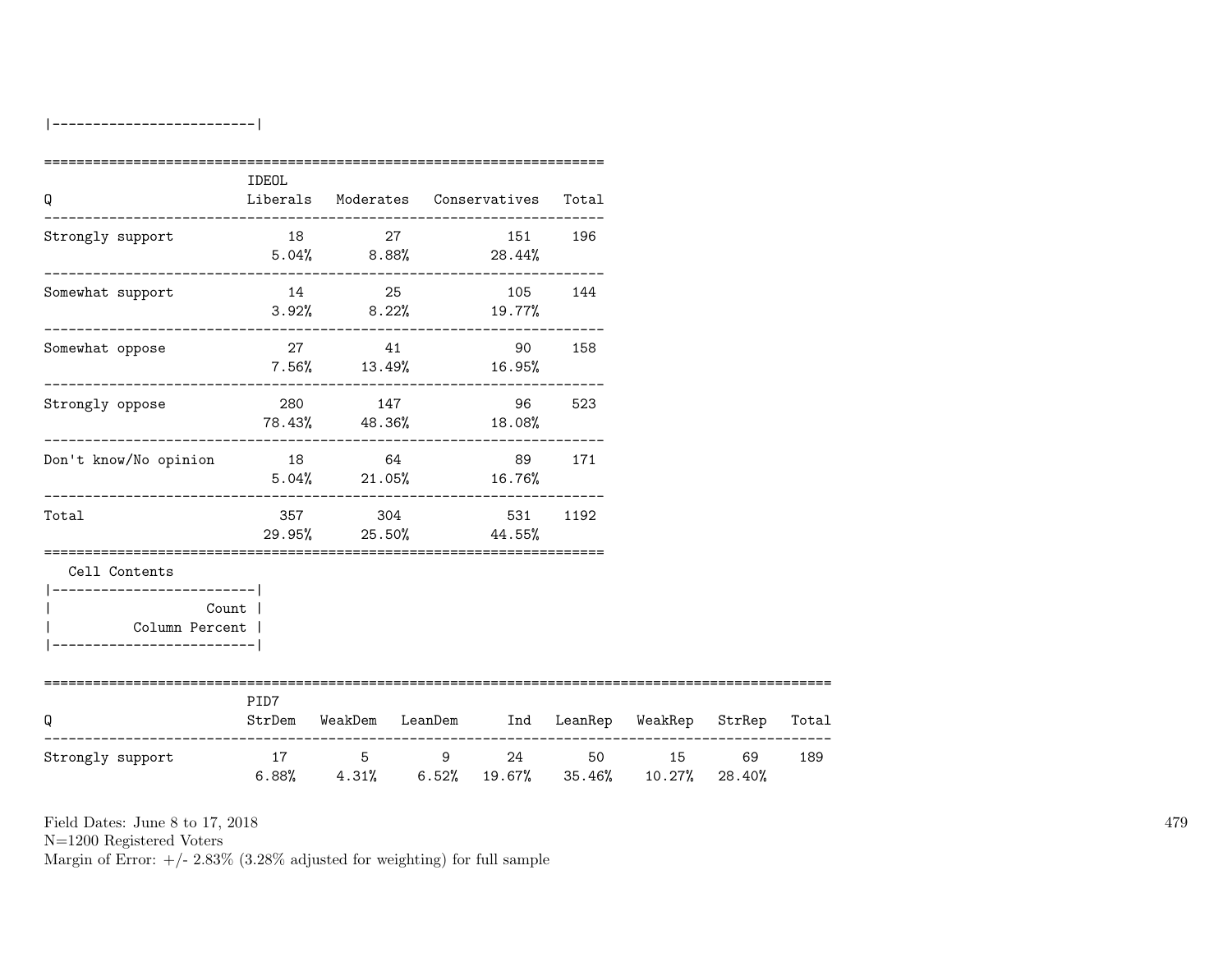| Somewhat support                                                         |                  |                 | 14 3 5 10<br>$5.67\%$ 2.59% 3.62% 8.20% 19.86% 15.75% 24.69%                                     | 28     | 23 | 60        | 143  |
|--------------------------------------------------------------------------|------------------|-----------------|--------------------------------------------------------------------------------------------------|--------|----|-----------|------|
| Somewhat oppose                                                          |                  |                 | 13 21 18 6 29 30 38 155<br>$5.26\%$ $18.10\%$ $13.04\%$ $4.92\%$ $20.57\%$ $20.55\%$ $15.64\%$   |        |    |           |      |
| Strongly oppose                                                          |                  |                 | 189 73 102 50 16 48 30<br>76.52% 62.93% 73.91% 40.98% 11.35% 32.88% 12.35%                       |        |    |           | 508  |
| Don't know/No opinion 14 14 14 32 18                                     |                  |                 | $5.67\%$ $12.07\%$ $2.90\%$ $26.23\%$ $12.77\%$ $20.55\%$ $18.93\%$                              |        |    | 30 46 158 |      |
| Total                                                                    |                  |                 | 247 116 138 122 141 146<br>$21.42\%$ $10.06\%$ $11.97\%$ $10.58\%$ $12.23\%$ $12.66\%$ $21.08\%$ |        |    | 243       | 1153 |
| ------------------------- <br>Column Percent  <br>---------------------- | Count            |                 |                                                                                                  |        |    |           |      |
| Q                                                                        | PID <sub>3</sub> |                 | Democrats Independents Republicans Total                                                         |        |    |           |      |
| Strongly support                                                         |                  |                 | 31 24 134<br>$6.18\%$ $19.67\%$ $25.28\%$                                                        | 189    |    |           |      |
| Somewhat support                                                         | 23               | 10              | 111 144<br>$4.58\%$ $8.20\%$ 20.94%                                                              |        |    |           |      |
| Somewhat oppose                                                          | 52               | $6\overline{6}$ | $10.36\%$ $4.92\%$ $18.30\%$                                                                     | 97 155 |    |           |      |
| Strongly oppose                                                          | 364              | 50              | 94                                                                                               | 508    |    |           |      |

N=1200 Registered Voters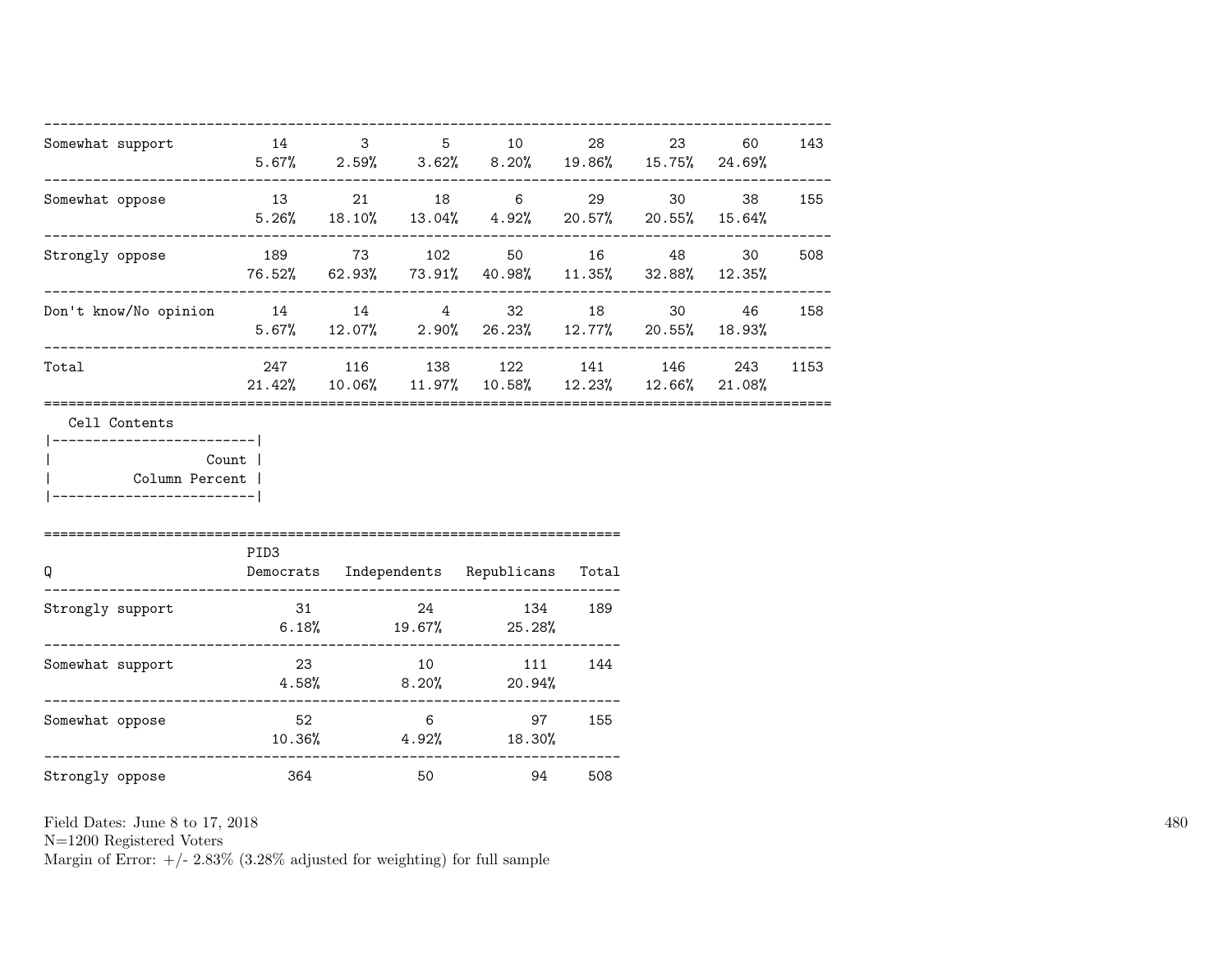|                           | $72.51\%$                              | $40.98\%$ 17.74% |                 |     |                                                                          |                                        |        |
|---------------------------|----------------------------------------|------------------|-----------------|-----|--------------------------------------------------------------------------|----------------------------------------|--------|
| Don't know/No opinion     | 32 32 94 158<br>$6.37\%$ 26.23% 17.74% |                  |                 |     |                                                                          |                                        |        |
| Total                     | 502<br>43.50% 10.57% 45.93%            | 122 200          | 530 1154        |     |                                                                          |                                        |        |
| Cell Contents             |                                        |                  |                 |     |                                                                          |                                        |        |
| Count  <br>Column Percent |                                        |                  |                 |     |                                                                          |                                        |        |
| Q                         | Q20A                                   |                  |                 |     | Democratic candidate Republican candidate Tea Party candidate Don't know |                                        | Total  |
| Strongly support          |                                        | 30<br>6.15%      |                 | 78  | $24.15\%$ 36.88% 12.78%                                                  | 29<br>____________________________     | 196    |
| Somewhat support          |                                        | 22<br>4.51%      | 69<br>$21.36\%$ |     |                                                                          | 30 <sup>1</sup><br>$18.75\%$ $11.45\%$ | 26 147 |
| Somewhat oppose           |                                        | 43<br>8.81%      |                 | 62  | $19.20\%$ $14.37\%$ $14.10\%$                                            | 23 and $\sim$                          | 32 160 |
| Strongly oppose           |                                        | 366<br>75.00%    |                 | 61  | 18.89% 15.62% 31.72%                                                     | 25 72 524                              |        |
| Don't know/No opinion     |                                        | 27<br>5.53%      | 16.41%          | 53  | 23<br>$14.37\%$ 29.96%                                                   | 68 —                                   | 171    |
| Total                     |                                        | 488<br>40.73%    |                 | 323 | $26.96\%$ 13.36% 18.95%                                                  | 160 227                                | 1198   |

N=1200 Registered Voters <br>Margin of Error: +/- 2.83% (3.28% adjusted for weighting) for full sample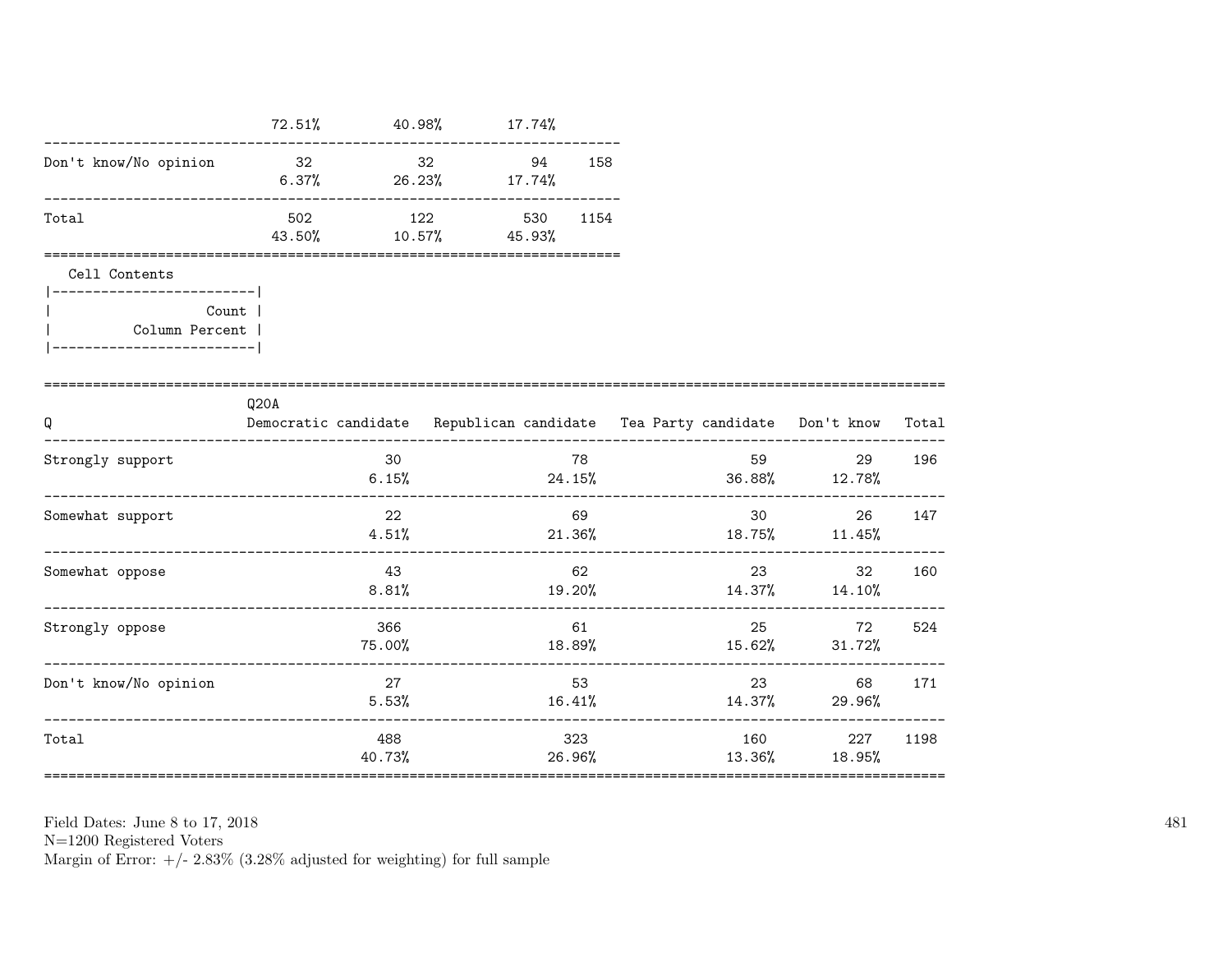### Cell Contents

| Count          |  |
|----------------|--|
| Column Percent |  |
|                |  |

| Q                                        | educ<br>No HS            | High school graduate Some college 2-year 4-year Post-grad |                                                            |         |          |                                    | Total |
|------------------------------------------|--------------------------|-----------------------------------------------------------|------------------------------------------------------------|---------|----------|------------------------------------|-------|
| Strongly support                         | $-5$<br>$7.14\%$         | 63                                                        | $21.07\%$ 18.01% 19.01% 12.54% 13.97%                      |         | 49 23 38 | 19<br>_________                    | 197   |
| Somewhat support<br>-------------------- | $\overline{7}$<br>10.00% | 35                                                        | $11.71\%$ $13.24\%$ $8.26\%$ $14.85\%$ $9.56\%$            |         |          | 36 10 45 13                        | 146   |
| Somewhat oppose                          | 10<br>14.29%             |                                                           | 30 <sub>2</sub><br>$10.03\%$ 17.28% 13.22% 14.52% 10.29%   |         |          | 47 16 44 14                        | 161   |
| Strongly oppose                          | 17<br>24.29%             |                                                           | 122 104 59 145 79<br>$40.80\%$ 38.24% 48.76% 47.85% 58.09% |         |          |                                    | 526   |
| Don't know/No opinion                    | 31<br>44.29%             | 49                                                        | $16.39\%$ $13.24\%$                                        |         |          | 36 13 31 11<br>10.74% 10.23% 8.09% | 171   |
| Total                                    | 70<br>5.83%              | $24.90\%$ 22.65%                                          | 299 — 200                                                  | 272 121 | 303      | 136<br>$10.07\%$ 25.23% $11.32\%$  | 1201  |
| Cell Contents                            |                          |                                                           |                                                            |         |          |                                    |       |

==========================================================================================================================

|-------------------------| | Count | | Column Percent |

|-------------------------|

ATTEND

Field Dates: June 8 to 17, 2018

N=1200 Registered Voters

Margin of Error:  $+/- 2.83\%$  (3.28% adjusted for weighting) for full sample

482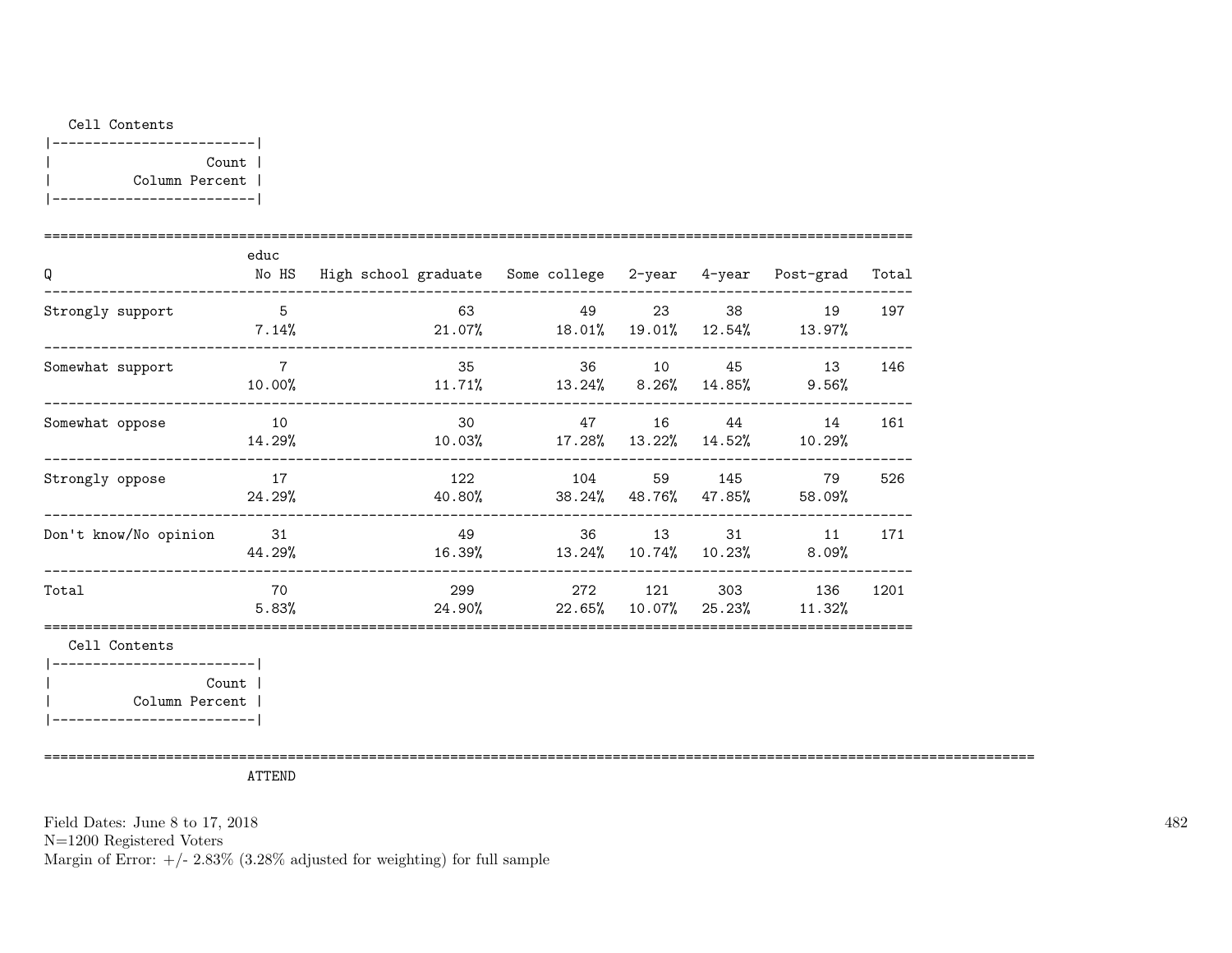| Q                                                        |             |                     |              |                           |                  |                | More than once a week Once a week A few times a month Once or twice a year Never |                                    |                          | Total |
|----------------------------------------------------------|-------------|---------------------|--------------|---------------------------|------------------|----------------|----------------------------------------------------------------------------------|------------------------------------|--------------------------|-------|
| Strongly support                                         |             |                     | 37           | 38<br>26.43% 15.20%       | 8.27%            | 11             | $16.55\%$ 15.91%                                                                 | 47                                 | 63                       | 196   |
| Somewhat support                                         |             |                     | 16           | 39<br>$11.43\%$ $15.60\%$ |                  | 23             | $17.29\%$ $10.92\%$ $9.60\%$                                                     |                                    | 38<br>31                 | 147   |
| Somewhat oppose                                          |             |                     | 24           | 38<br>$17.14\%$ $15.20\%$ | 20.30%           | 27             |                                                                                  | 24<br>$8.45\%$ 12.12%              | 48                       | 161   |
| Strongly oppose                                          |             |                     | 46<br>32.86% | 90<br>36.00%              | 38.35%           | 51             | $47.18\%$ 52.02%                                                                 | 134                                | 206                      | 527   |
| Don't know/No opinion                                    |             |                     | 17           | 45                        | $12.14\%$ 18.00% | 21             | $15.79\%$ $16.90\%$ $10.35\%$                                                    | 48                                 | 41                       | 172   |
| Total                                                    |             |                     | 140          | 250<br>$11.64\%$ 20.78%   | 11.06%           | 133            |                                                                                  |                                    | 284 396<br>23.61% 32.92% | 1203  |
| Cell Contents                                            |             |                     |              |                           |                  |                |                                                                                  |                                    |                          |       |
| -------------------------- <br>Count  <br>Column Percent |             |                     |              |                           |                  |                |                                                                                  |                                    |                          |       |
| Q                                                        | race_recode |                     |              |                           |                  |                | White Black Hispanic Asian Native-American Middle-Eastern Mixed Other            |                                    |                          | Total |
| Strongly support 125 26                                  |             |                     | 38           | $\overline{2}$            |                  | $\mathbf{1}$   | 1<br>$17.88\%$ $15.20\%$ $13.92\%$ $12.50\%$ $14.29\%$ $20.00\%$ $13.64\%$       | $3 \sim$                           | 2<br>20.00%              | 198   |
| Somewhat support 91 91 14                                |             | 13.02% 8.19% 12.82% |              | 35 7<br>1                 | 6.25%            | $\overline{2}$ | 28.57% 20.00% 0.00% 20.00%                                                       | $1 \quad \cdots$<br>$\overline{0}$ | $\overline{2}$           | 146   |

N=1200 Registered Voters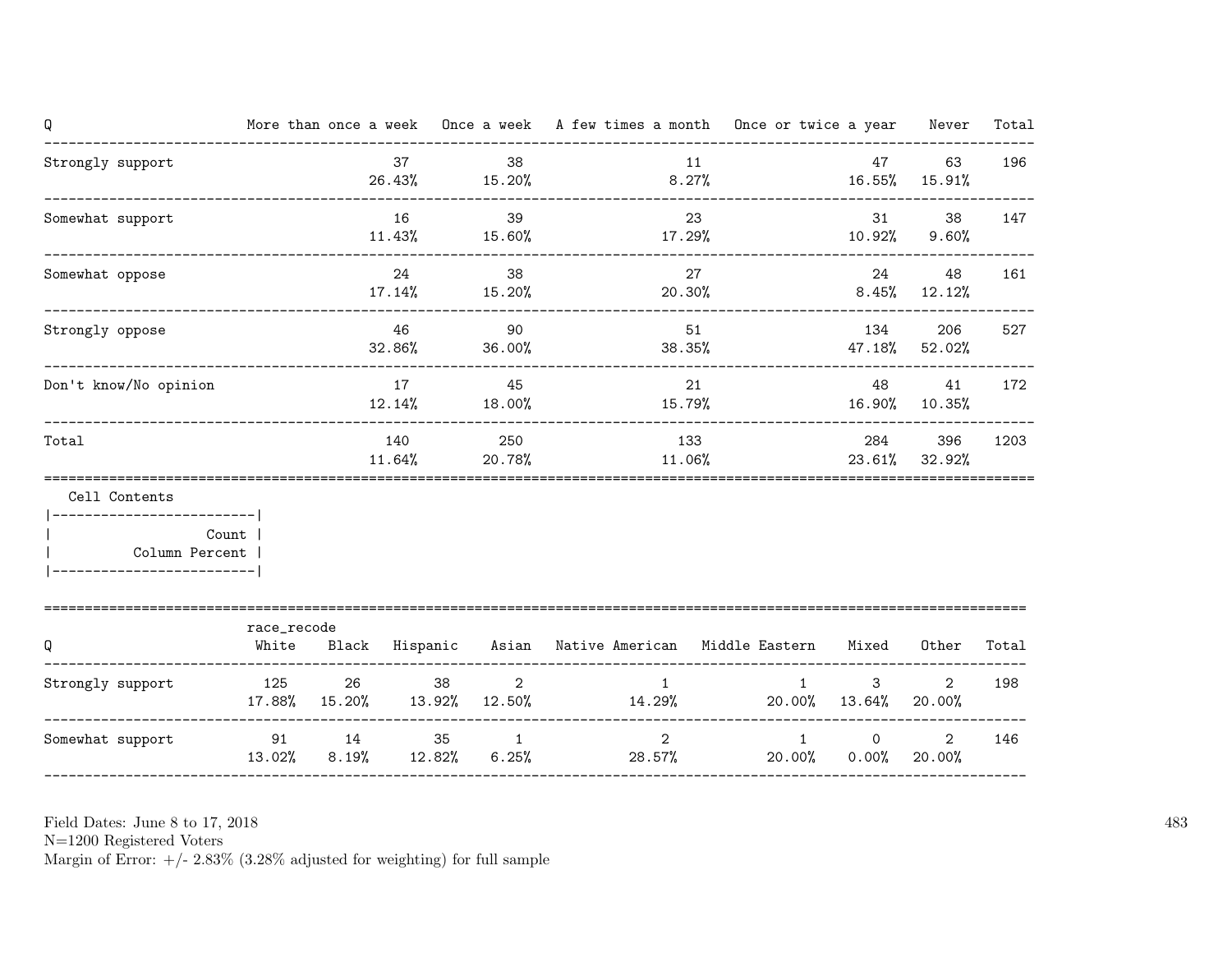| Somewhat oppose                 | 112<br>16.02% | 20<br>11.70%  | 22<br>$8.06\%$ | 5<br>$31.25\%$              | $\Omega$<br>$0.00\%$    | $\Omega$<br>$0.00\%$ | 2<br>9.09%     | $\Omega$<br>0.00% | 161  |
|---------------------------------|---------------|---------------|----------------|-----------------------------|-------------------------|----------------------|----------------|-------------------|------|
| Strongly oppose                 | 284<br>40.63% | 86<br>50.29%  | 128<br>46.89%  | 6<br>37.50%                 | 3<br>42.86%             | 3<br>60.00%          | 14<br>63.64%   | 2<br>20.00%       | 526  |
| Don't know/No opinion           | 87<br>12.45%  | 25<br>14.62%  | 50<br>18.32%   | $\mathcal{D}_{1}$<br>12.50% | 14.29%                  | $\Omega$<br>0.00%    | 3<br>13.64%    | 4<br>40.00%       | 172  |
| Total                           | 699<br>58.10% | 171<br>14.21% | 273<br>22.69%  | 16<br>1.33%                 | $\overline{7}$<br>0.58% | 5<br>0.42%           | 22<br>$1.83\%$ | 10<br>0.83%       | 1203 |
| Cell Contents<br>Column Percent | Count         |               |                |                             |                         |                      |                |                   |      |

| Q                     | MARITAL<br>Married | Separated               | Divorced     | Widowed      | Single         | Domestic Partnership     | Total |
|-----------------------|--------------------|-------------------------|--------------|--------------|----------------|--------------------------|-------|
| Strongly support      | 94<br>15.51%       | 4<br>$21.05\%$          | 15<br>13.04% | 15<br>21.13% | 58<br>18.07%   | 10<br>15.38%             | 196   |
| Somewhat support      | 86<br>14.19%       | 6<br>$31.58\%$          | 10<br>8.70%  | 7<br>9.86%   | 31<br>$9.66\%$ | $\overline{7}$<br>10.77% | 147   |
| Somewhat oppose       | 87<br>14.36%       | 3<br>15.79%             | 9<br>7.83%   | 13<br>18.31% | 40<br>12.46%   | 8<br>12.31%              | 160   |
| Strongly oppose       | 242<br>39.93%      | 6<br>31.58%             | 75<br>65.22% | 28<br>39.44% | 145<br>45.17%  | 27<br>41.54%             | 523   |
| Don't know/No opinion | 97<br>16.01%       | $\mathbf 0$<br>$0.00\%$ | 6<br>5.22%   | 8<br>11.27%  | 47<br>14.64%   | 13<br>20.00%             | 171   |

N=1200 Registered Voters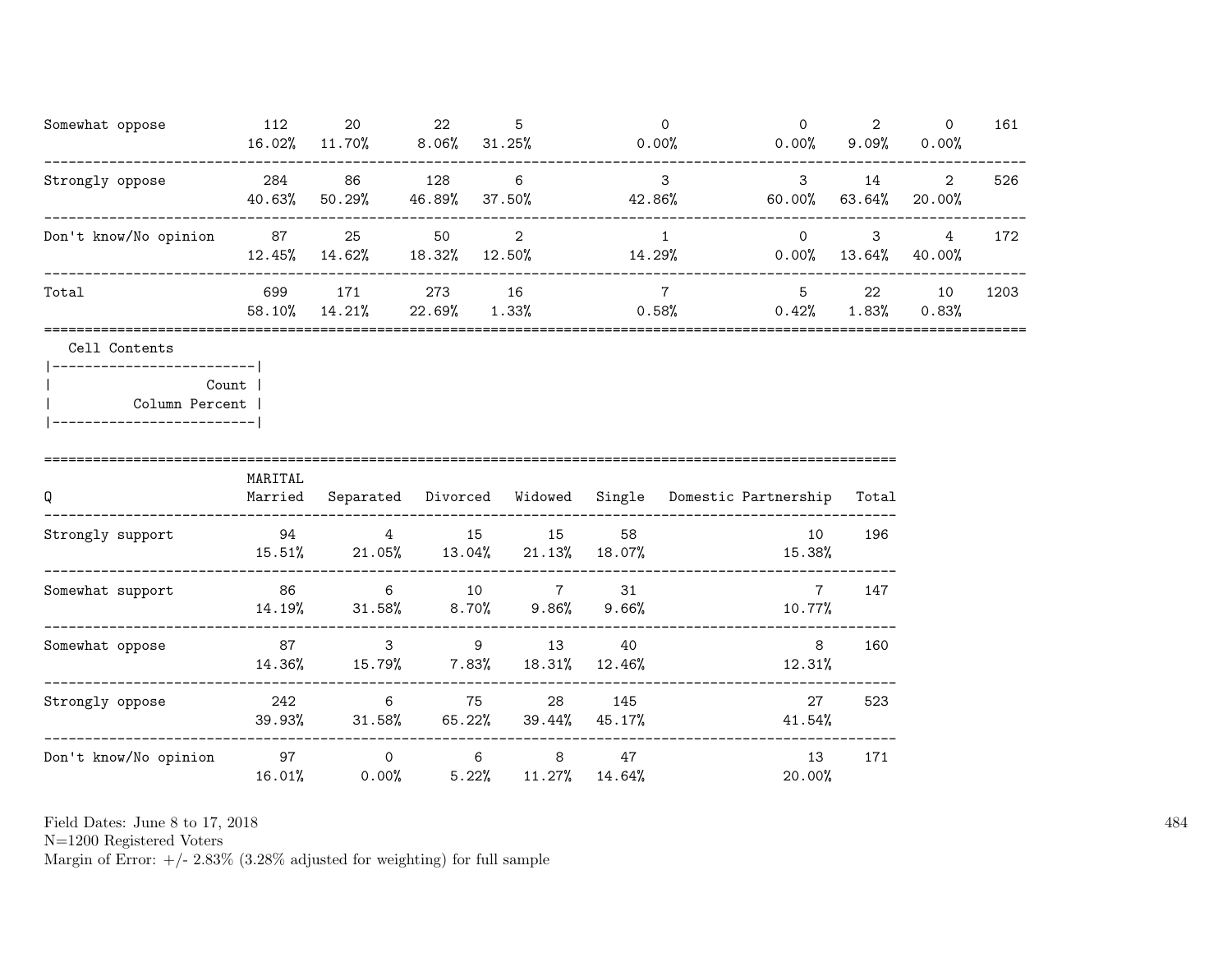| Total | 606    | 19       | 115      | 74              | 321 | 65<br>. 197<br>ᆠᆠ |
|-------|--------|----------|----------|-----------------|-----|-------------------|
|       | 50.63% | $1.59\%$ | $9.61\%$ | $5.93\%$ 26.82% |     | 5.43%             |
|       |        |          |          |                 |     |                   |

| Count          |  |
|----------------|--|
| Column Percent |  |
|                |  |

| Q                     | gender  | Male Female Total        |      |
|-----------------------|---------|--------------------------|------|
| Strongly support      | 131     | 65<br>23.39% 10.17%      | 196  |
| Somewhat support      |         | 76 70<br>13.57% 10.95%   | 146  |
| Somewhat oppose       | 83      | 78<br>14.82% 12.21%      | 161  |
| Strongly oppose       |         | 197 328<br>35.18% 51.33% | 525  |
| Don't know/No opinion |         | 73 98<br>13.04% 15.34%   | 171  |
| Total                 |         | 560 639<br>46.71% 53.29% | 1199 |
| Cell Contents         |         |                          |      |
| ----------------      |         |                          |      |
|                       | Count 1 |                          |      |
| Column Percent        |         |                          |      |

N=1200 Registered Voters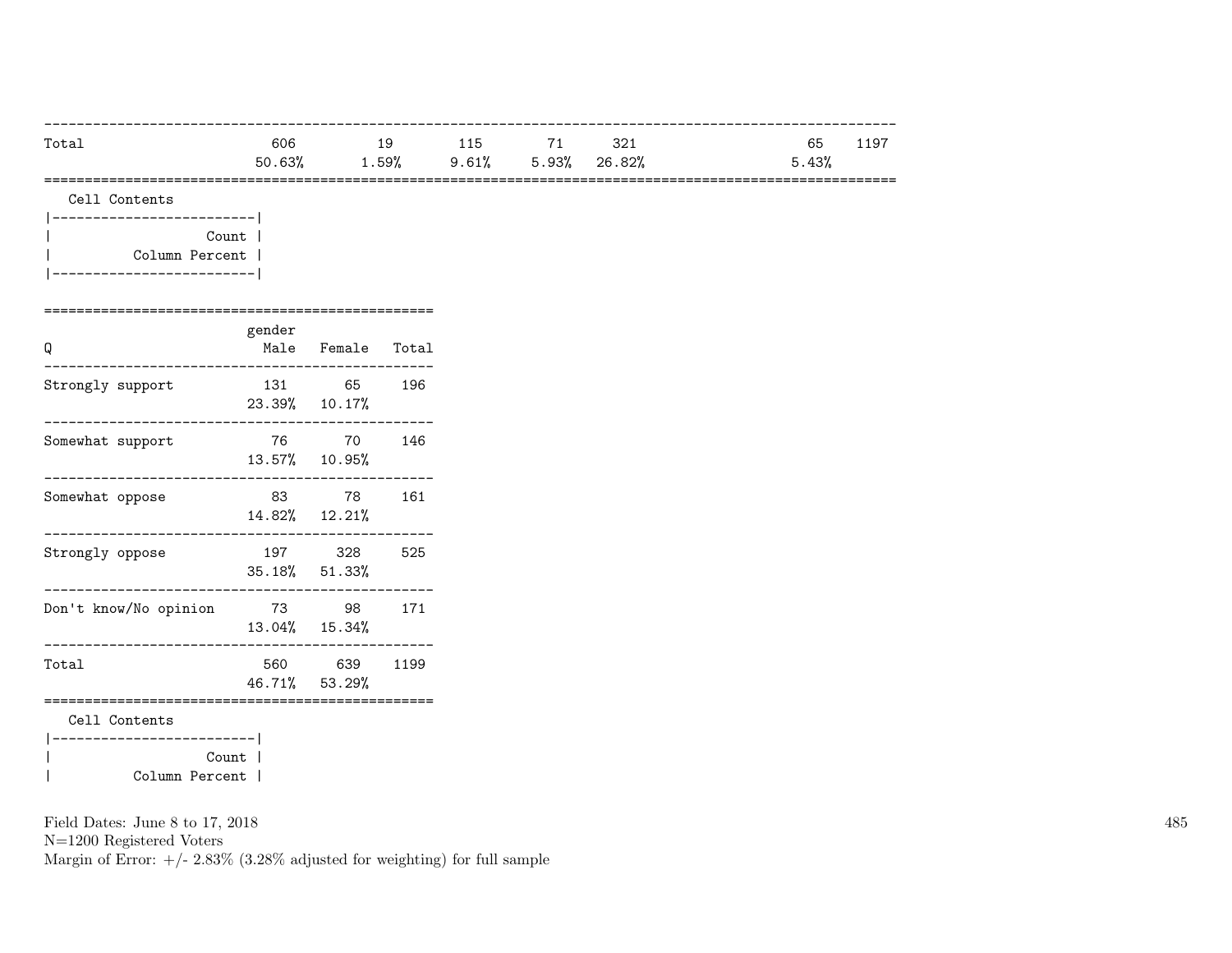|-------------------------|

|                                    |                               | =================             |    |      |    |                              |                                                                                           |
|------------------------------------|-------------------------------|-------------------------------|----|------|----|------------------------------|-------------------------------------------------------------------------------------------|
| Q                                  | LOCATE<br>Urban               | Suburban Rural Total          |    |      |    |                              |                                                                                           |
| Strongly support                   |                               | 55 99 42 196                  |    |      |    |                              |                                                                                           |
|                                    |                               | 14.07% 17.28% 17.95%          |    |      |    |                              |                                                                                           |
| Somewhat support                   |                               | 35 77                         | 34 | 146  |    |                              |                                                                                           |
|                                    |                               | $8.95\%$ $13.44\%$ $14.53\%$  |    |      |    |                              |                                                                                           |
| Somewhat oppose                    | 37 84                         |                               | 39 | 160  |    |                              |                                                                                           |
|                                    |                               | $9.46\%$ $14.66\%$ $16.67\%$  |    |      |    |                              |                                                                                           |
| Strongly oppose                    | 198 255 72 525                |                               |    |      |    |                              |                                                                                           |
|                                    | $50.64\%$ $44.50\%$ $30.77\%$ |                               |    |      |    |                              |                                                                                           |
| Don't know/No opinion 66 58 47 171 |                               |                               |    |      |    |                              |                                                                                           |
|                                    |                               | 16.88% 10.12% 20.09%          |    |      |    |                              |                                                                                           |
| Total                              |                               | 391 573 234                   |    | 1198 |    |                              |                                                                                           |
|                                    |                               | $32.64\%$ $47.83\%$ $19.53\%$ |    |      |    |                              |                                                                                           |
| Cell Contents                      |                               |                               |    |      |    |                              |                                                                                           |
| __________________________         | Count                         |                               |    |      |    |                              |                                                                                           |
| Column Percent                     |                               |                               |    |      |    |                              |                                                                                           |
| --------------------               |                               |                               |    |      |    |                              |                                                                                           |
|                                    | metro                         |                               |    |      |    |                              |                                                                                           |
| Q                                  |                               |                               |    |      |    |                              | Houston Area Dallas-Fort Worth Area San Antonio Area Austin Area Another Part of TX Total |
| Strongly support                   |                               | 46                            |    |      | 58 | 13<br>10                     | 70                                                                                        |
|                                    |                               | 16.25%                        |    |      |    | $17.58\%$ $11.61\%$<br>9.52% | 19.07%                                                                                    |

Field Dates: June 8 to 17, 2018

N=1200 Registered Voters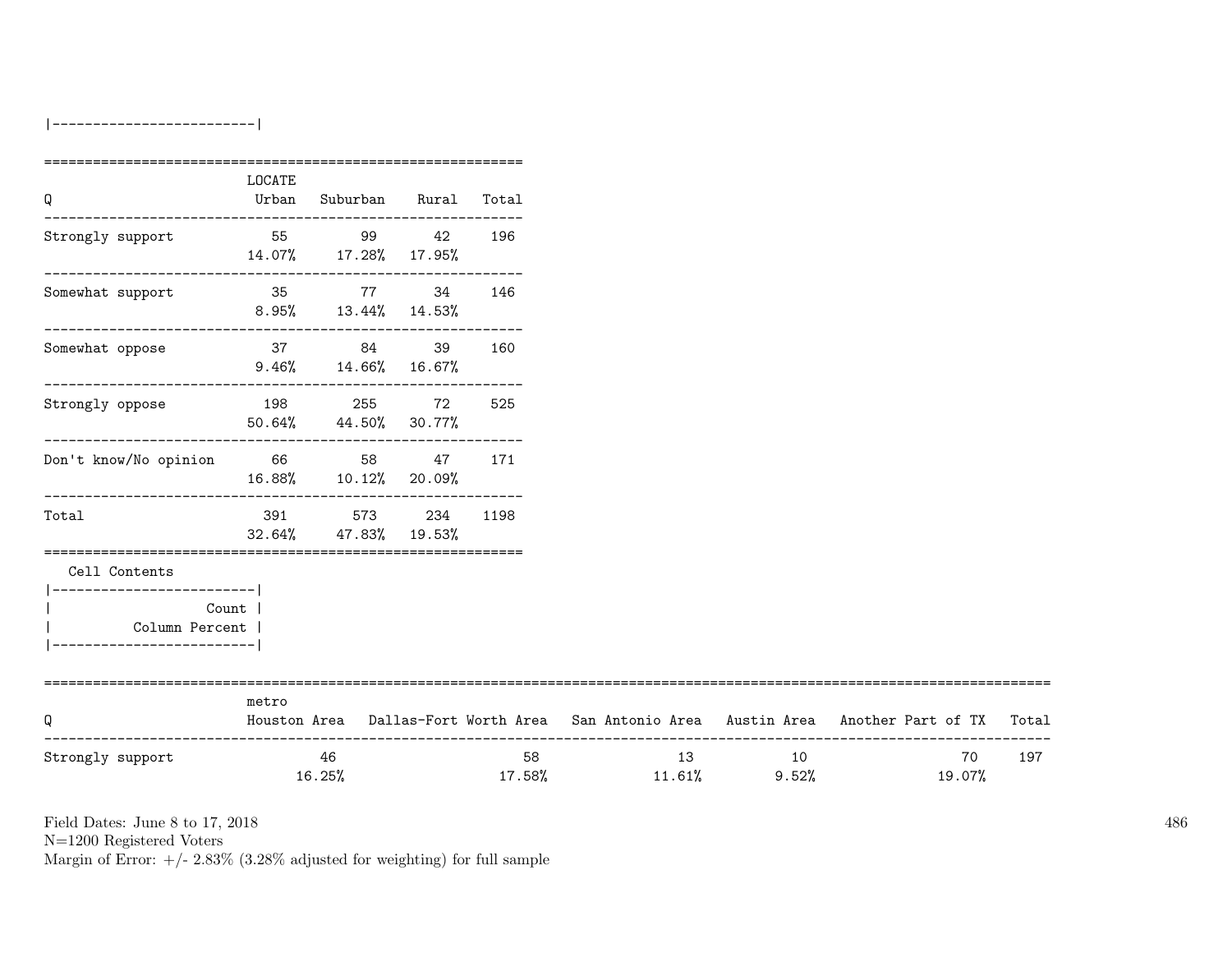| Somewhat support<br>-------------------------------------                                                                          |                                   | 35<br>12.37%  |                     |     | 40        | 21 and $\sim$<br>$12.12\%$ 18.75% 8.57% 11.17%   | 9              | 41            | 146  |
|------------------------------------------------------------------------------------------------------------------------------------|-----------------------------------|---------------|---------------------|-----|-----------|--------------------------------------------------|----------------|---------------|------|
| Somewhat oppose                                                                                                                    |                                   | 40            |                     |     | 51        | $14.13\%$ $15.45\%$ $7.14\%$ $13.33\%$ $13.08\%$ | 8 14           | 48            | 161  |
| Strongly oppose                                                                                                                    |                                   | 127<br>44.88% |                     |     | 140       | $42.42\%$ $43.75\%$ $58.10\%$                    | 49 61          | 148<br>40.33% | 525  |
| Don't know/No opinion                                                                                                              |                                   | 35<br>12.37%  |                     |     | 41        | $12.42\%$ $18.75\%$ $10.48\%$ $16.35\%$          | 21 11          | 60            | 168  |
| Total                                                                                                                              |                                   | 283<br>23.64% |                     |     | 27.57%    | 330 112 105                                      | $9.36\%$ 8.77% | 367<br>30.66% | 1197 |
| Cell Contents<br>------------------------- <br>Column Percent<br>_______________________<br>====================================== | Count                             |               |                     |     |           |                                                  |                |               |      |
| Q                                                                                                                                  | AGEG<br>$18 - 29$                 |               | $30 - 44$ $45 - 64$ |     | 65+ Total |                                                  |                |               |      |
| Strongly support 25 36 69                                                                                                          | 13.30% 11.58% 16.08% 24.45%       |               |                     |     | 67 197    |                                                  |                |               |      |
| Somewhat support                                                                                                                   | 23<br>12.23% 11.90% 11.66% 13.50% | 37 37         | 50                  | 37  | 147       |                                                  |                |               |      |
| Somewhat oppose                                                                                                                    | 14.36% 13.18% 13.52% 12.77%       | 27 41 58      |                     | 35  | 161       |                                                  |                |               |      |
| Strongly oppose 83                                                                                                                 |                                   | 146           | 192                 | 105 | 526       |                                                  |                |               |      |

N=1200 Registered Voters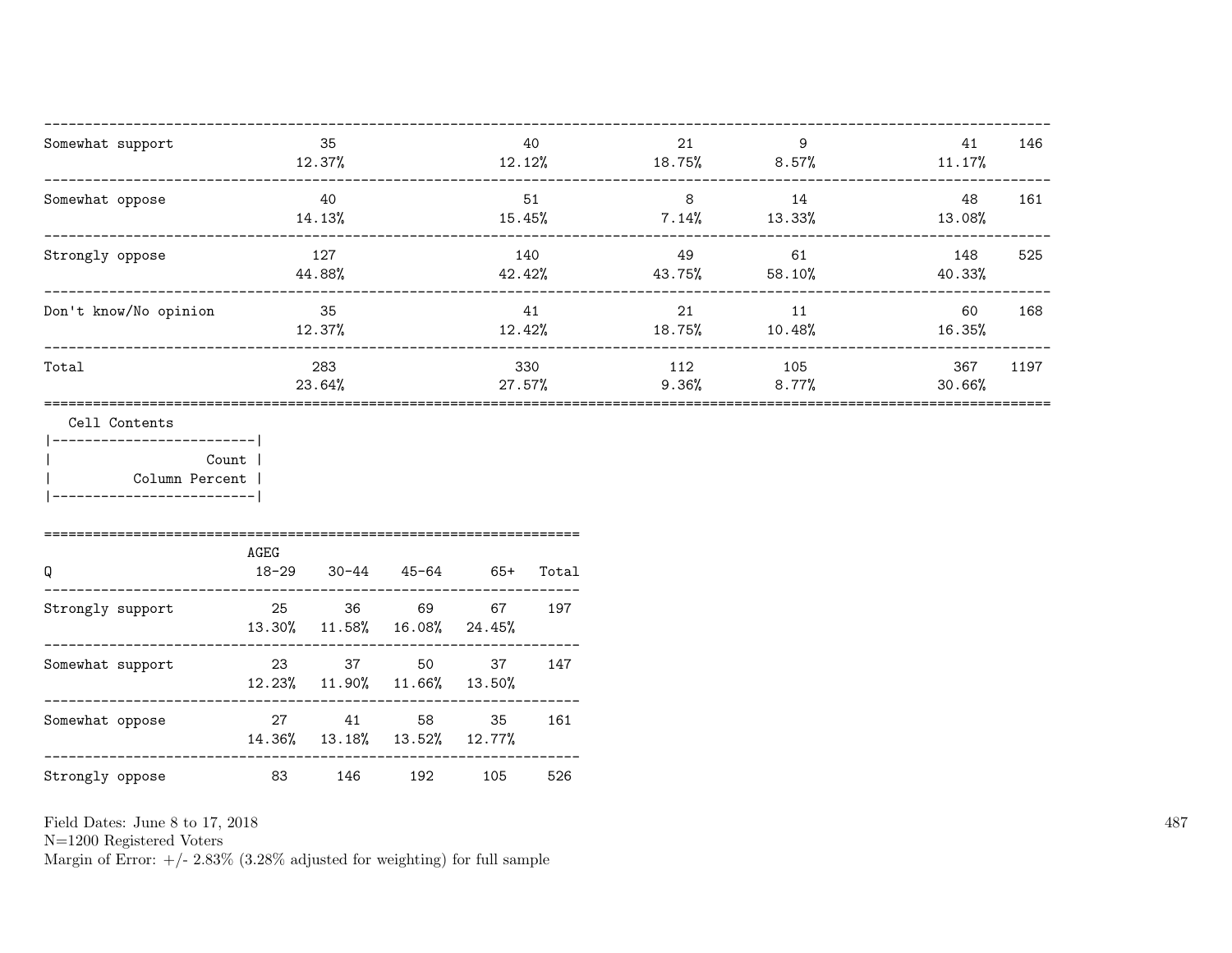|                       |       |       | 44.15% 46.95% 44.76% 38.32%        |     |      |
|-----------------------|-------|-------|------------------------------------|-----|------|
| Don't know/No opinion |       | 30 51 | 60<br>15.96% 16.40% 13.99% 10.95%  | 30  | 171  |
| Total                 | 188 - | 311   | 429<br>15.64% 25.87% 35.69% 22.80% | 274 | 1202 |

Field Dates: June 8 to 17, 2018 N=1200 Registered Voters Margin of Error:  $+/- 2.83\%$  (3.28% adjusted for weighting) for full sample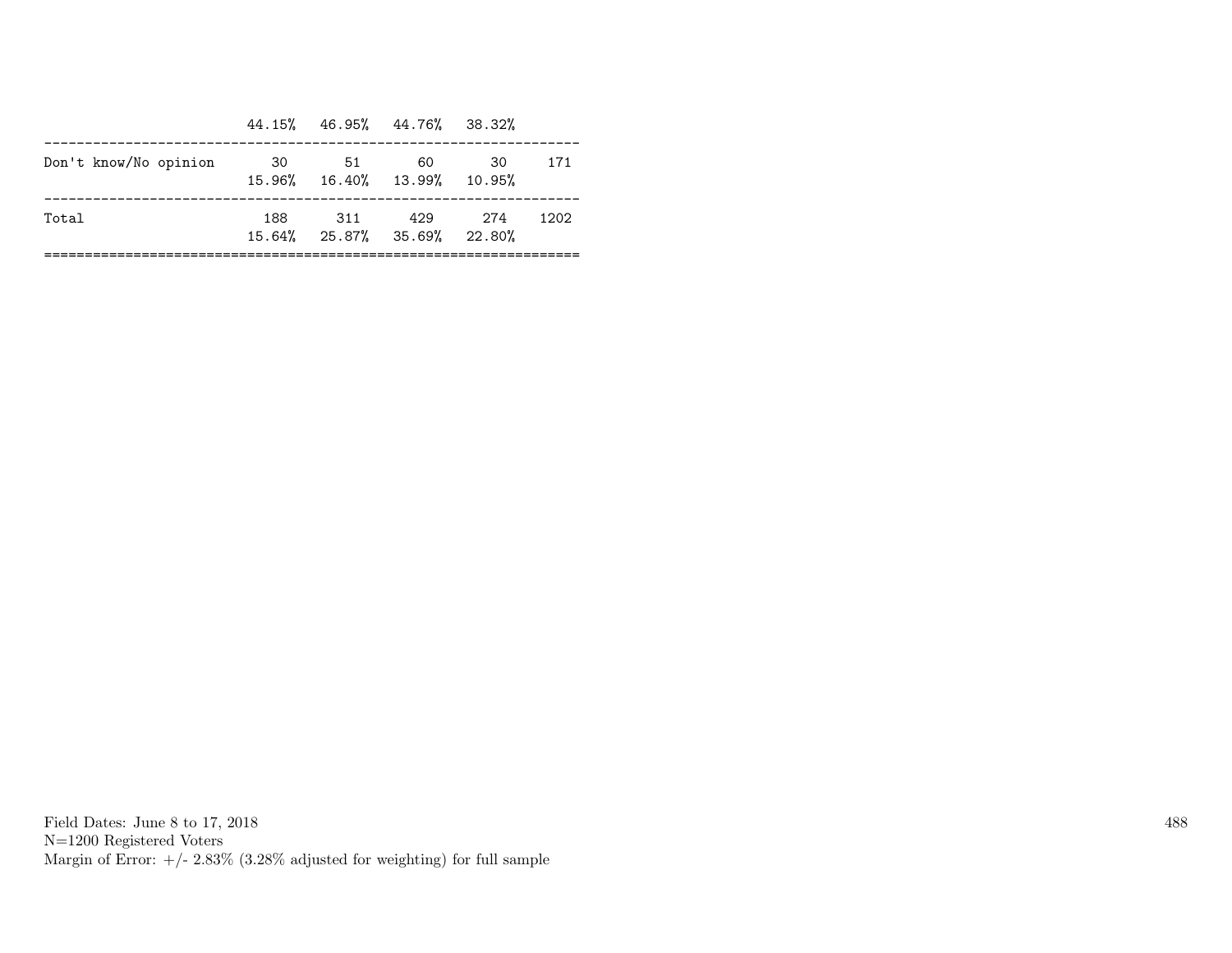## Q35. Is NAFTA good or bad for the Texas economy?

Cell Contents |-------------------------| | Count | | Column Percent | |-------------------------|

| Q                                                                              | LIBCON7                                         |    |                               |     |             |                                                                             | Extremely lib. Somewhat lib. Lean lib. Moderate Lean con. Somewhat con. Extremely con. Total |      |
|--------------------------------------------------------------------------------|-------------------------------------------------|----|-------------------------------|-----|-------------|-----------------------------------------------------------------------------|----------------------------------------------------------------------------------------------|------|
| Good                                                                           |                                                 | 70 |                               |     | 87 61 97 23 | 35                                                                          | 31<br>$61.40\%$ $57.62\%$ $67.03\%$ $31.91\%$ $21.50\%$ $16.13\%$ $15.05\%$                  | 404  |
| Bad                                                                            |                                                 | 12 |                               |     |             | 12 8 56 31 105<br>$10.53\%$ $7.95\%$ $8.79\%$ $18.42\%$ $28.97\%$ $48.39\%$ | 110<br>53.40%                                                                                | 334  |
| Don't know/no opinion                                                          |                                                 | 32 |                               |     |             | 52 22 151 53 77 65<br>28.07% 34.44% 24.18% 49.67% 49.53% 35.48%             | $31.55\%$                                                                                    | 452  |
| Total                                                                          |                                                 |    |                               |     |             | 114 151 91 304 107 217                                                      | 206<br>$9.58\%$ $12.69\%$ $7.65\%$ $25.55\%$ $8.99\%$ $18.24\%$ $17.31\%$                    | 1190 |
| Cell Contents<br><b>Count</b><br>Column Percent<br>___________________________ |                                                 |    |                               |     |             |                                                                             |                                                                                              |      |
| Q                                                                              | IDEOL<br>Liberals Moderates Conservatives Total |    |                               |     |             |                                                                             |                                                                                              |      |
| Good                                                                           | 219                                             |    | 97 89<br>61.34% 31.91% 16.76% | 405 |             |                                                                             |                                                                                              |      |

Field Dates: June 8 to 17, 2018

N=1200 Registered Voters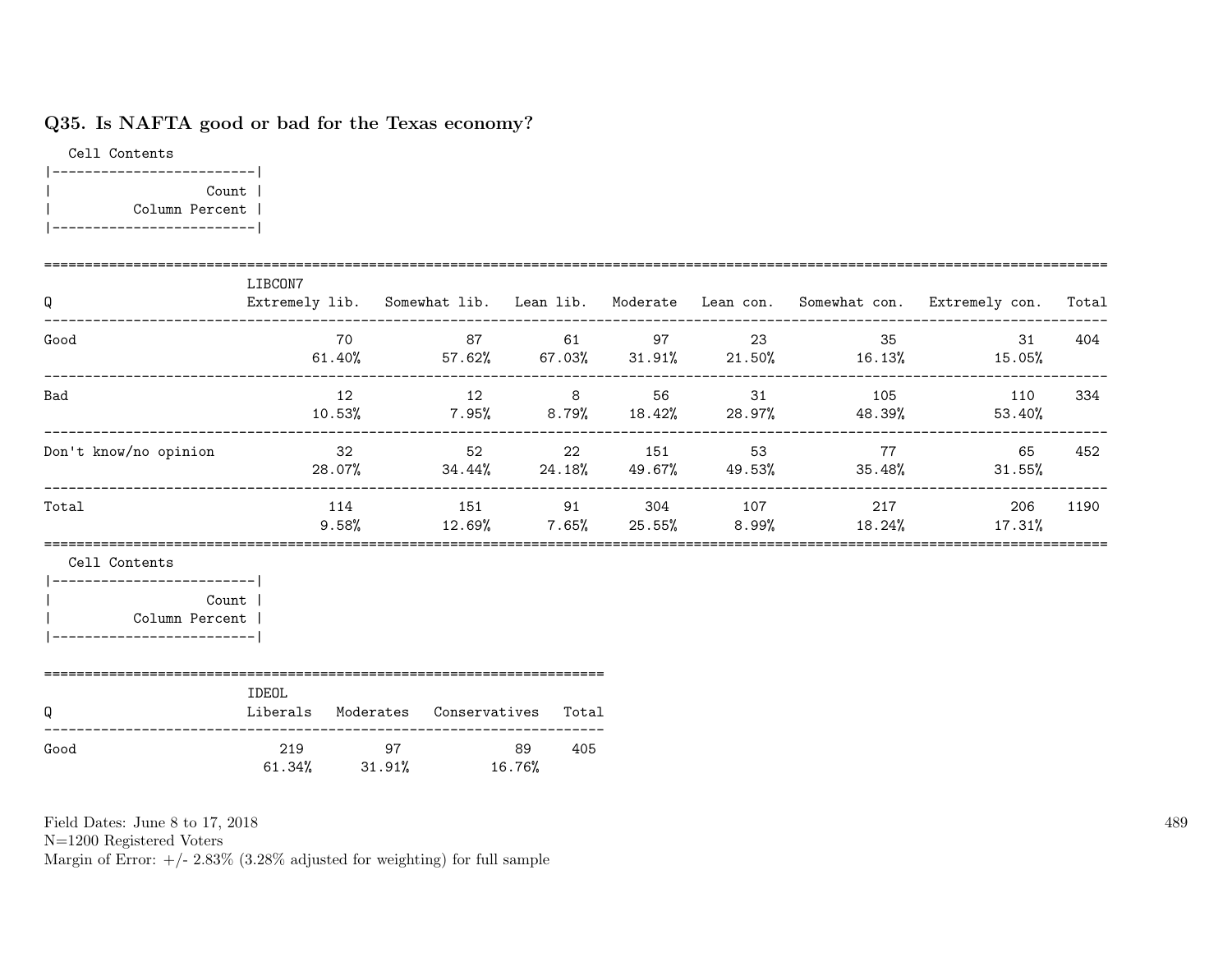| Bad                                                                                           |       | 32 56 | $8.96\%$ 18.42% 46.33%                  |    | 246 334 |                                                                                                                      |        |        |
|-----------------------------------------------------------------------------------------------|-------|-------|-----------------------------------------|----|---------|----------------------------------------------------------------------------------------------------------------------|--------|--------|
| Don't know/no opinion                                                                         |       |       | 106 151 196 453<br>29.69% 49.67% 36.91% |    |         |                                                                                                                      |        |        |
| Total                                                                                         |       |       | 357 304 531<br>29.95% 25.50% 44.55%     |    | 1192    |                                                                                                                      |        |        |
| =============================<br>Cell Contents<br>Column Percent  <br>----------------------- | Count |       |                                         |    |         |                                                                                                                      |        |        |
| Q                                                                                             | PID7  |       |                                         |    |         | StrDem WeakDem LeanDem Ind LeanRep WeakRep StrRep                                                                    |        | Total  |
| Good                                                                                          |       |       | 134 50 85                               | 32 |         | 22 and $\sim$<br>$54.25\% \qquad 43.10\% \qquad 61.59\% \qquad 26.45\% \qquad 15.83\% \qquad 19.18\% \qquad 16.94\%$ | 28 41  | 392    |
| Bad                                                                                           |       |       | 17 13 22 45 75                          |    |         | $6.88\%$ 11.21% 15.94% 37.19% 53.96% 26.71% 45.45%                                                                   | 39 110 | 321    |
| Don't know/no opinion                                                                         |       |       |                                         |    |         | 96 53 31 44 42 79<br>38.87% 45.69% 22.46% 36.36% 30.22% 54.11% 37.60%                                                |        | 91 436 |
| Total                                                                                         |       |       |                                         |    |         | 247 116 138 121 139 146<br>$21.50\%$ $10.10\%$ $12.01\%$ $10.53\%$ $12.10\%$ $12.71\%$ $21.06\%$                     | 242    | 1149   |
| Cell Contents<br> -------------------------                                                   |       |       |                                         |    |         |                                                                                                                      |        |        |

|<br>| Column Percent |<br>| Column Percent | | Column Percent |

Field Dates: June 8 to 17, 2018

N=1200 Registered Voters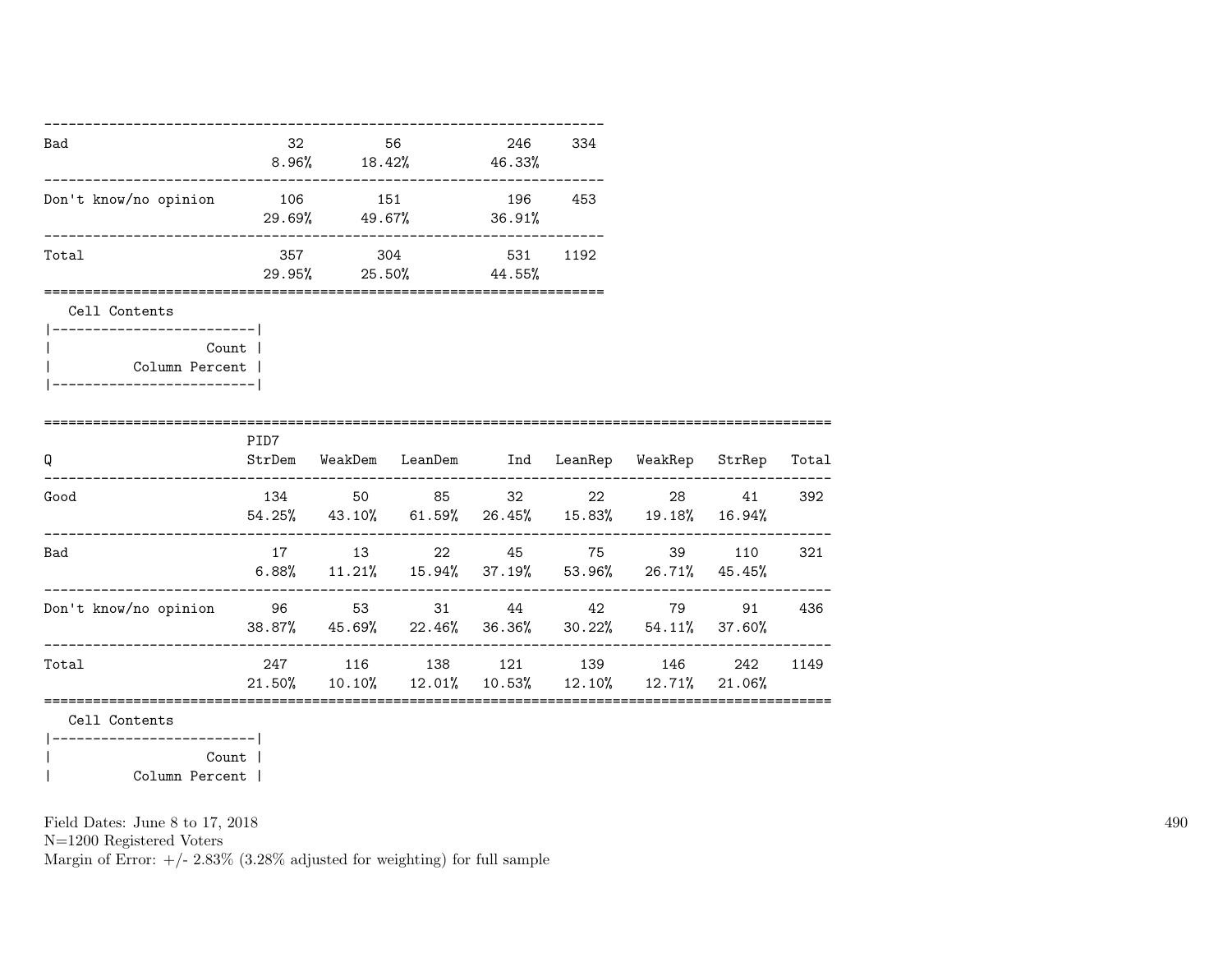|-------------------------|

|                                                                                        | PID3 |                                          |    |               |                                      |                                                                          |       |
|----------------------------------------------------------------------------------------|------|------------------------------------------|----|---------------|--------------------------------------|--------------------------------------------------------------------------|-------|
| Q                                                                                      |      | Democrats Independents Republicans Total |    |               |                                      |                                                                          |       |
| Good                                                                                   |      | 269<br>53.69% 26.45% 17.23%              | 32 | 392<br>91     |                                      |                                                                          |       |
| Bad                                                                                    | 52   | $10.38\%$ $37.19\%$ $42.61\%$            | 45 | 225<br>322    |                                      |                                                                          |       |
| Don't know/no opinion                                                                  | 180  | 44<br>$35.93\%$ $36.36\%$ $40.15\%$      |    | 212<br>436    |                                      |                                                                          |       |
| Total                                                                                  |      | 501 121<br>43.57% 10.52% 45.91%          |    | 528 1150      |                                      |                                                                          |       |
| Cell Contents                                                                          |      |                                          |    |               |                                      |                                                                          |       |
| ------------------------- <br>Count  <br>  Column Percent  <br>_______________________ |      |                                          |    |               |                                      |                                                                          |       |
| Q                                                                                      | Q20A |                                          |    |               |                                      | Democratic candidate Republican candidate Tea Party candidate Don't know | Total |
| Good                                                                                   |      | 271<br>55.88%                            |    | 73            | 22                                   | 38<br>$22.60\%$ 13.75% 16.74%                                            | 404   |
| Bad                                                                                    |      | 50<br>10.31%                             |    | 131<br>40.56% | ------------------------------------ | 62<br>58.13% 27.31%                                                      | 336   |
| Don't know/no opinion                                                                  |      | 164<br>33.81%                            |    | 119<br>36.84% |                                      | -----------------<br>45 127<br>28.12% 55.95%                             | 455   |

Field Dates: June 8 to 17, 2018

N=1200 Registered Voters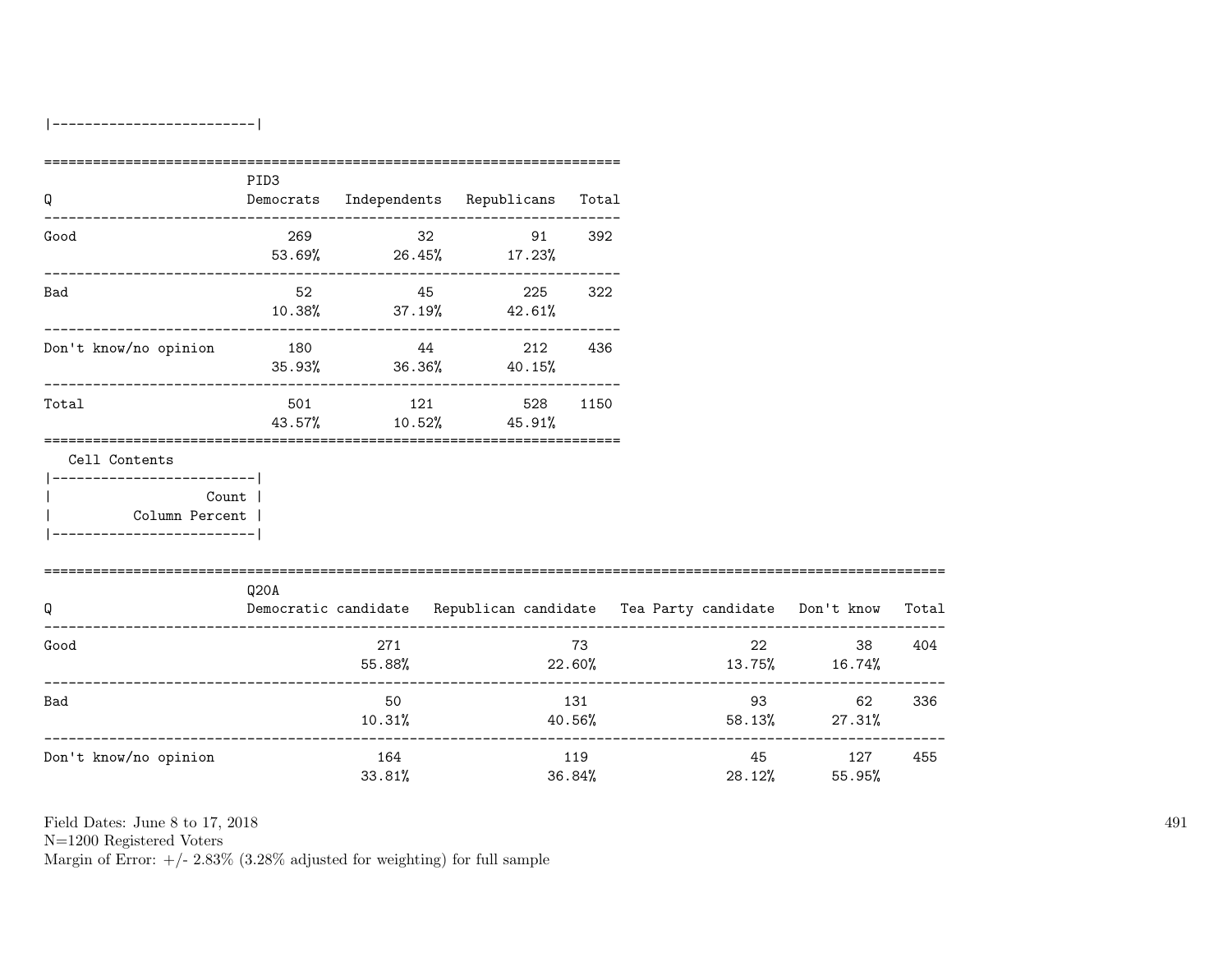| Total                                           |                 | 485<br>40.59%                                                              |     | 323<br>27.03%                                                                                                       |  |                               | 160<br>13.39% 19.00%                                     | 227<br>1195 |       |
|-------------------------------------------------|-----------------|----------------------------------------------------------------------------|-----|---------------------------------------------------------------------------------------------------------------------|--|-------------------------------|----------------------------------------------------------|-------------|-------|
| Cell Contents<br> -------------------------     |                 |                                                                            |     |                                                                                                                     |  |                               |                                                          |             |       |
| Column Percent  <br>___________________________ | Count           |                                                                            |     |                                                                                                                     |  |                               |                                                          |             |       |
| Q                                               | educ            | No HS High school graduate Some college 2-year 4-year Post-grad Total      |     |                                                                                                                     |  |                               |                                                          |             |       |
| Good                                            | 12<br>$17.14\%$ | $28.19\%$ 29.15% 24.37% 40.73% 56.62%                                      | 84  | <u>2001 - 2002 - 2012 - 2012 - 2012 - 2012 - 2012 - 2012 - 2012 - 2012 - 2012 - 2012 - 2013 - 2014 - 2014 - 201</u> |  | 29 123                        | 77                                                       | 404         |       |
| Bad                                             | 14<br>20.00%    |                                                                            | 84  |                                                                                                                     |  | 78 47 83                      | 31<br>$28.19\%$ 28.78% 39.50% 27.48% 22.79%              | 337         |       |
| Don't know/no opinion                           | 44<br>62.86%    |                                                                            | 130 |                                                                                                                     |  | 114 43 96                     | 28<br>$43.62\%$ $42.07\%$ $36.13\%$ $31.79\%$ 20.59 $\%$ | 455         |       |
| Total                                           | 70<br>5.85%     |                                                                            |     |                                                                                                                     |  | $24.92\%$ 22.66% 9.95% 25.25% | 298 271 119 302 136<br>11.37%                            | 1196        |       |
| Cell Contents<br> ------------------------      |                 |                                                                            |     |                                                                                                                     |  |                               |                                                          |             |       |
| Column Percent  <br>-------------------------   | Count           |                                                                            |     |                                                                                                                     |  |                               |                                                          |             |       |
| Q                                               | <b>ATTEND</b>   | More than once a week Once a week A few times a month Once or twice a year |     |                                                                                                                     |  |                               |                                                          |             | Never |

N=1200 Registered Voters<br>Margin of Error:  $+/- 2.83\%$  (3.28% adjusted for weighting) for full sample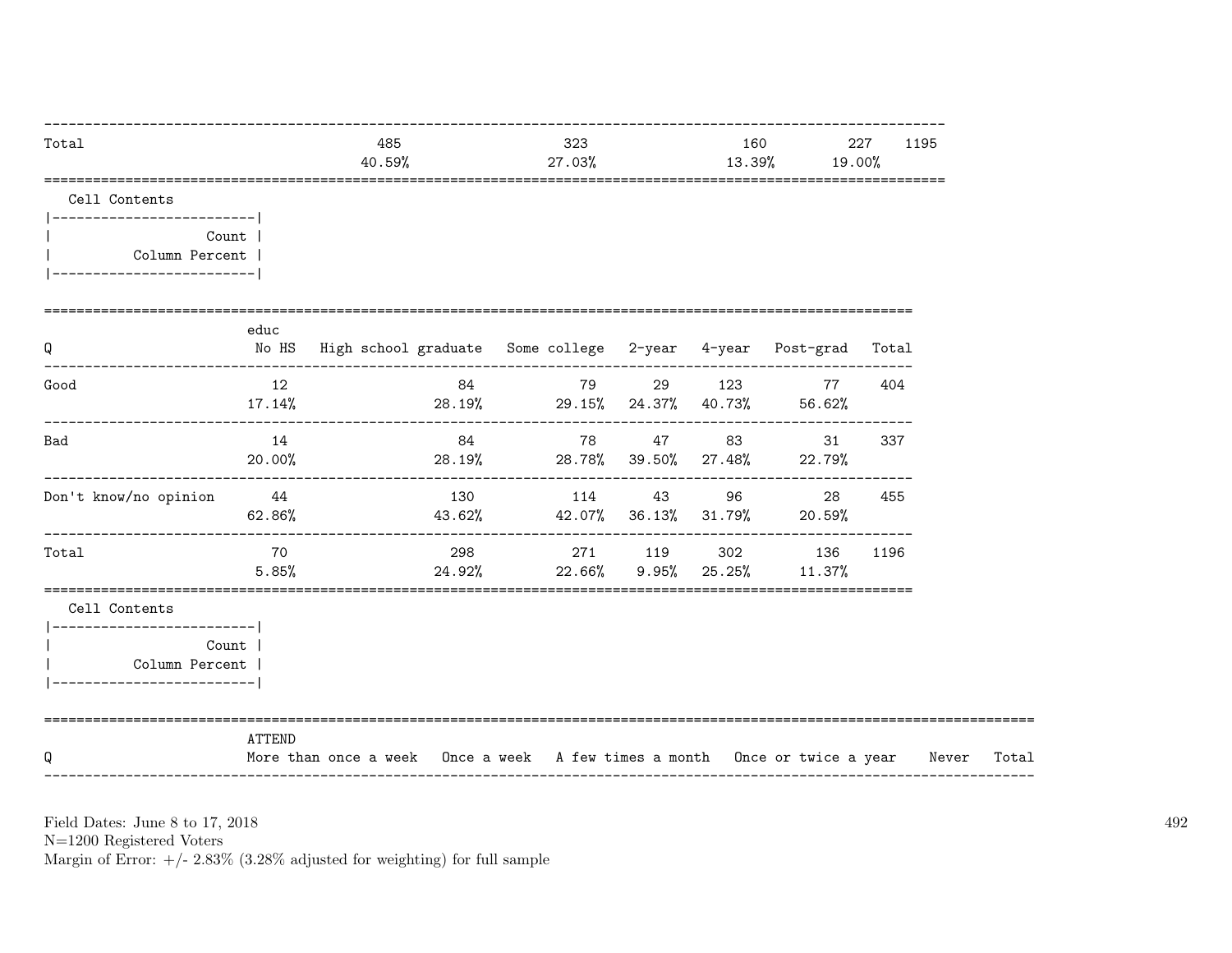| Good                                |             | 40                  | 74  |                                                                 | 35  | 95               | 160    | 404   |
|-------------------------------------|-------------|---------------------|-----|-----------------------------------------------------------------|-----|------------------|--------|-------|
|                                     |             | 28.99% 29.72%       |     | $26.72\%$ 33.57%                                                |     |                  | 40.40% |       |
| Bad                                 |             | 46                  | 81  |                                                                 | 36  | 87 — 1           | 88     | 338   |
|                                     |             | $33.33\%$ $32.53\%$ |     | 27.48%                                                          |     | $30.74\%$ 22.22% |        |       |
| Don't know/no opinion               |             | 52                  | 94  |                                                                 | 60  | 101 148          |        | 455   |
|                                     |             |                     |     | $37.68\%$ $37.75\%$ $45.80\%$                                   |     | 35.69%           | 37.37% |       |
| Total                               |             | 138                 | 249 |                                                                 | 131 | 283              | 396    | 1197  |
|                                     |             | $11.53\%$ 20.80%    |     | 10.94%                                                          |     | 23.64%           | 33.08% |       |
| Cell Contents                       |             |                     |     |                                                                 |     |                  |        |       |
| ------------------------- <br>Count |             |                     |     |                                                                 |     |                  |        |       |
| Column Percent                      |             |                     |     |                                                                 |     |                  |        |       |
| -------------------------           |             |                     |     |                                                                 |     |                  |        |       |
|                                     | race_recode |                     |     |                                                                 |     |                  |        |       |
| Q                                   |             |                     |     | White Black Hispanic Asian Native-American Middle-Eastern Mixed |     |                  | Other  | Total |

| Q                     | White         | Black            | Hispanic      |             | Asian Native American | Middle Eastern       | Mixed       | Other          | Total |
|-----------------------|---------------|------------------|---------------|-------------|-----------------------|----------------------|-------------|----------------|-------|
| Good                  | 234<br>33.62% | 54<br>31.95%     | 98<br>36.03%  | 6<br>35.29% | 14.29%                | 2<br>40.00%          | 8<br>36.36% | 2<br>18.18%    | 405   |
| Bad                   | 223<br>32.04% | -29<br>$17.16\%$ | 64<br>23.53%  | 3<br>17.65% | 5<br>71.43%           | 3<br>60.00%          | 8<br>36.36% | 3<br>$27.27\%$ | 338   |
| Don't know/no opinion | 239<br>34.34% | - 86<br>50.89%   | 110<br>40.44% | 8<br>47.06% | 14.29%                | $\Omega$<br>$0.00\%$ | 6<br>27.27% | -6<br>54.55%   | 456   |
| Total                 | 696<br>58.05% | 169<br>14.10%    | 272<br>22.69% | 17<br>1.42% | 0.58%                 | 5<br>0.42%           | 22<br>1.83% | 11<br>$0.92\%$ | 1199  |

Cell Contents

 $|----------$ 

Field Dates: June 8 to 17, 2018

 ${\rm N}{=}1200$  Registered Voters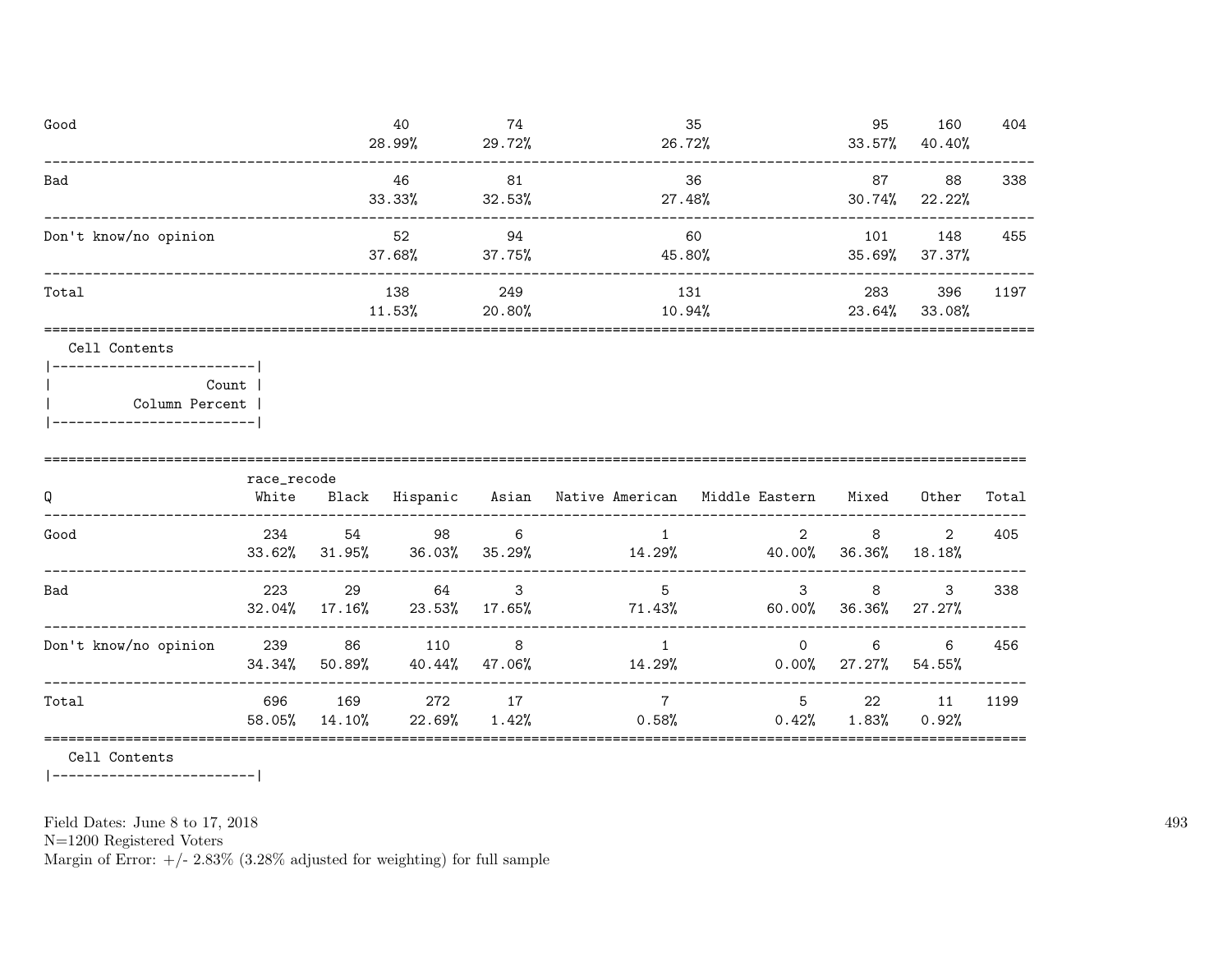| Q                     | MARITAL<br>Married |                          | Separated Divorced Widowed |                |               | Single Domestic Partnership | Total |
|-----------------------|--------------------|--------------------------|----------------------------|----------------|---------------|-----------------------------|-------|
| Good                  | 200<br>32.95%      | 5<br>27.78%              | 44<br>38.26%               | 14<br>19.72%   | 122<br>38.36% | 19<br>29.69%                | 404   |
| Bad                   | 199<br>32.78%      | 11<br>$61.11\%$          | 27<br>23.48%               | 23<br>32.39%   | 53<br>16.67%  | 24<br>$37.50\%$             | 337   |
| Don't know/no opinion | 208<br>34.27%      | $\overline{2}$<br>11.11% | 44<br>38.26%               | -34<br>47.89%  | 143<br>44.97% | 21<br>32.81%                | 452   |
| Total                 | 607<br>50.88%      | 18<br>$1.51\%$           | 115<br>$9.64\%$            | 71<br>$5.95\%$ | 318<br>26.66% | 64<br>5.36%                 | 1193  |

Cell Contents

|  | Count          |  |
|--|----------------|--|
|  | Column Percent |  |
|  |                |  |

| Ω    | gender<br>Male             | Female | Total |
|------|----------------------------|--------|-------|
| Good | 212<br>$37.92\%$ $30.09\%$ | 192    | 404   |
| Bad  | 204<br>$36.49\%$ 20.85%    | 133    | 337   |

================================================

Field Dates: June 8 to 17, 2018

N=1200 Registered Voters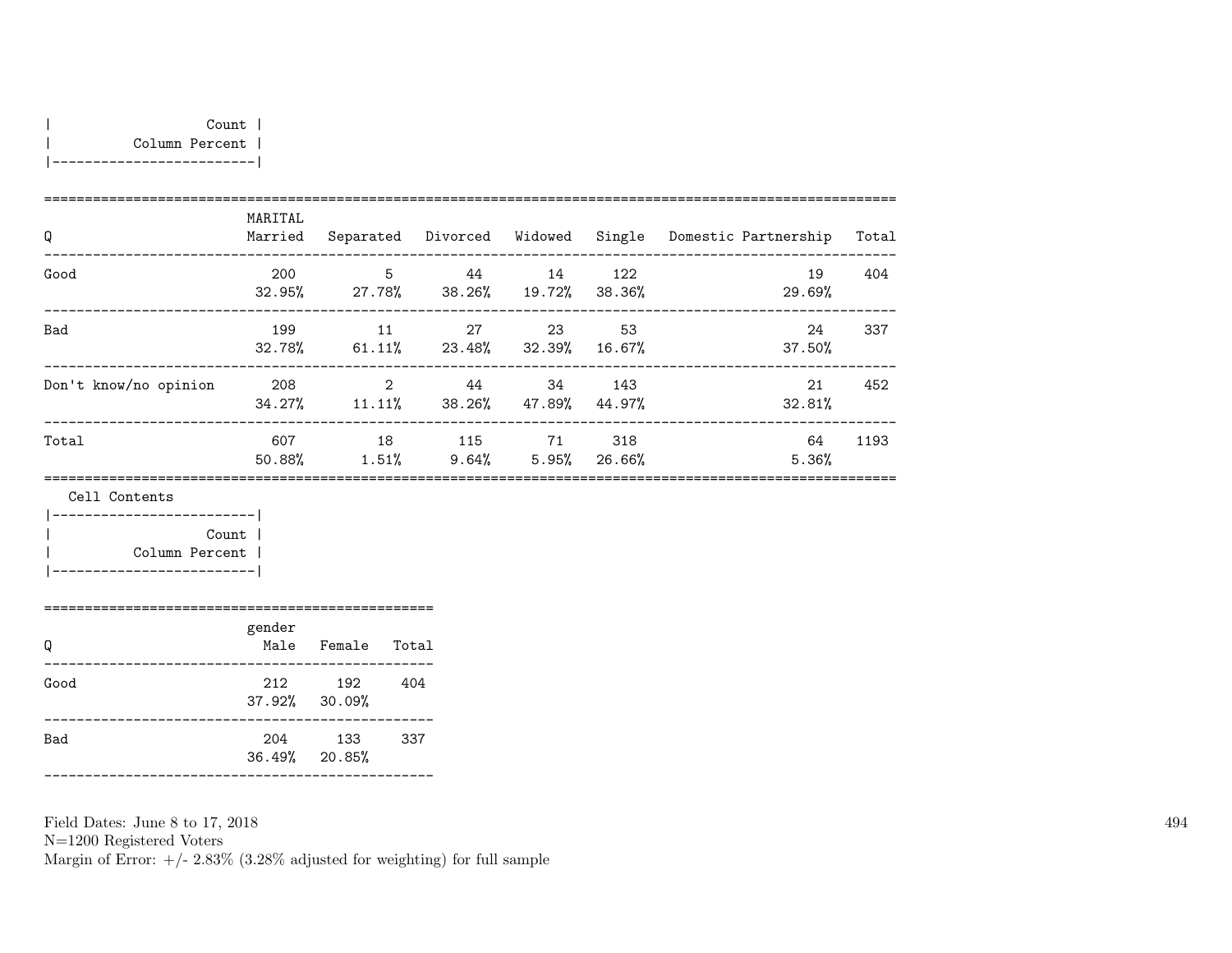| Don't know/no opinion                                                        | 25.58%49.06% | 143 313 456                                         |              |     |
|------------------------------------------------------------------------------|--------------|-----------------------------------------------------|--------------|-----|
| Total                                                                        |              | 559 638 1197<br>46.7% 53.3%                         |              |     |
| Cell Contents<br>-----------------------                                     |              |                                                     |              |     |
| Column Percent                                                               | Count        |                                                     |              |     |
| ==================<br>Q                                                      | LOCATE       | Urban Suburban Rural Total<br>_____________________ |              |     |
| Good                                                                         | 168          | 43.08% 31.82% 22.88%                                | 182 54 404   |     |
| Bad                                                                          |              | 76 176 86 338<br>19.49% 30.77% 36.44%               |              |     |
| Don't know/no opinion                                                        | .            | 146 214 96<br>37.44% 37.41% 40.68%                  |              | 456 |
| Total                                                                        | 390          | 32.55% 47.75% 19.70%                                | 572 236 1198 |     |
| Cell Contents                                                                |              |                                                     |              |     |
| ___________________________<br>Column Percent  <br>_________________________ | Count        |                                                     |              |     |

============================================================================================================================

metro

Field Dates: June 8 to 17, 2018 N=1200 Registered Voters Margin of Error:  $+/- 2.83\%$  (3.28% adjusted for weighting) for full sample 495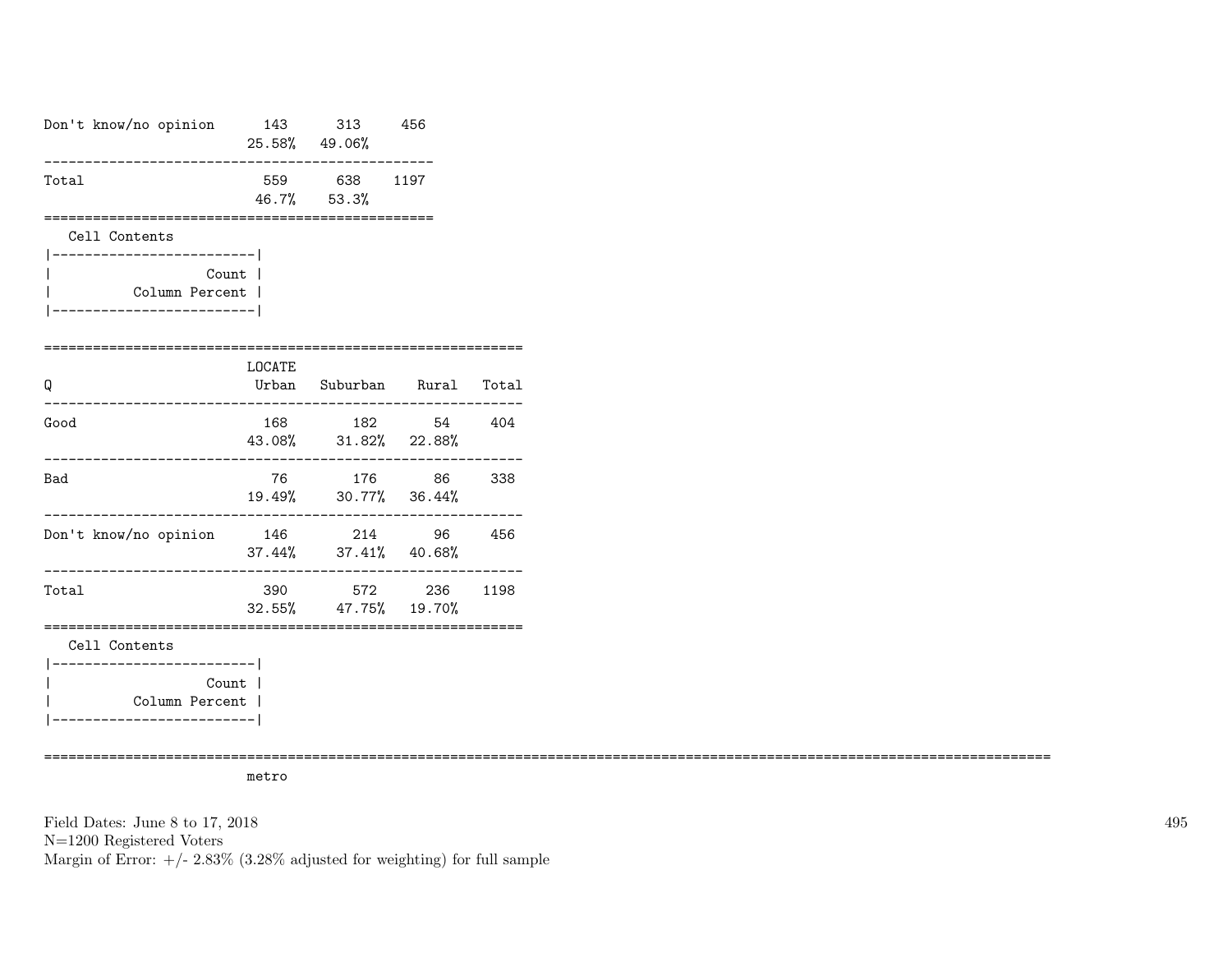| Q                                                                                                            |      |                 |                                          |               |               |        |     |                               | Houston Area Dallas-Fort Worth Area San Antonio Area Austin Area Another Part of TX |               | Total |
|--------------------------------------------------------------------------------------------------------------|------|-----------------|------------------------------------------|---------------|---------------|--------|-----|-------------------------------|-------------------------------------------------------------------------------------|---------------|-------|
| Good                                                                                                         |      | 108<br>38.43%   |                                          |               | 123           |        | 45  | 43<br>$37.27\%$ 40.54% 40.57% |                                                                                     | 84<br>22.89%  | 403   |
| Bad<br>---------------------------------                                                                     |      | 79<br>28.11%    |                                          |               | 85            |        | 22  | 30<br>$25.76\%$ 19.82% 28.30% |                                                                                     | 121<br>32.97% | 337   |
| Don't know/no opinion                                                                                        |      | 94<br>$33.45\%$ |                                          | 122           |               | 36.97% | 44  | 33<br>39.64% 31.13%           |                                                                                     | 162<br>44.14% | 455   |
| Total                                                                                                        |      | 281<br>23.51%   |                                          |               | 330<br>27.62% |        | 111 | 106<br>$9.29\%$ 8.87%         |                                                                                     | 367<br>30.71% | 1195  |
| Cell Contents<br> -------------------------- <br>Count<br>  Column Percent<br>_________________________<br>Q | AGEG |                 | 18-29 30-44 45-64 65+                    |               | Total         |        |     |                               |                                                                                     |               |       |
| Good                                                                                                         |      |                 | 74 110 142 78<br>39.78% 35.37% 33.18%    | 28.68%        | 404           |        |     |                               |                                                                                     |               |       |
| Bad                                                                                                          |      |                 | 21 64 148 105<br>$11.29\%$ 20.58% 34.58% | 38.60%        | 338           |        |     |                               |                                                                                     |               |       |
| Don't know/no opinion 91 137 138 89                                                                          |      |                 | 48.92% 44.05% 32.24% 32.72%              |               | 455           |        |     |                               |                                                                                     |               |       |
| Total                                                                                                        |      |                 | 186 311 428<br>15.54% 25.98% 35.76%      | 272<br>22.72% | 1197          |        |     |                               |                                                                                     |               |       |

N=1200 Registered Voters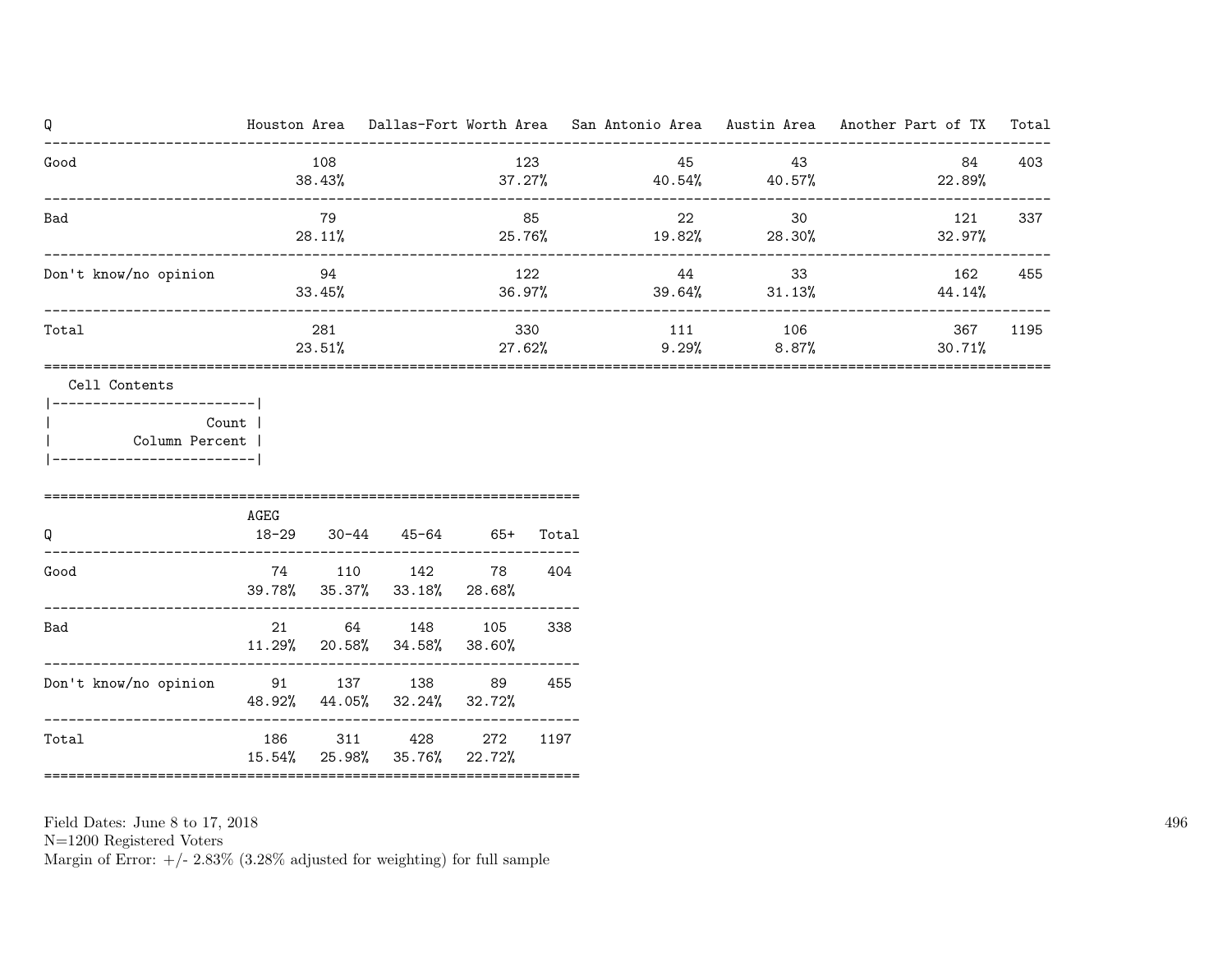Q36. Agree/Disagree: This country would be better off if we just stayed home and did not concern ourselves with problems in other parts of the world

Cell Contents

|-------------------------| | Count | | Column Percent | |-------------------------|

| Q                 | LIBCON7<br>Extremely lib. |                            |                |               |                                   |                | Somewhat lib. Lean lib. Moderate Lean con. Somewhat con. Extremely con. | Total |
|-------------------|---------------------------|----------------------------|----------------|---------------|-----------------------------------|----------------|-------------------------------------------------------------------------|-------|
| Strongly agree    | 13<br>$11.30\%$           | 8<br>5.33%                 | 6<br>6.52%     | 40            | $\overline{7}$<br>$13.16\%$ 6.54% | 33<br>15.07%   | 41<br>19.90%                                                            | 148   |
| Somewhat agree    | 13<br>11.30%              | 27<br>18.00%               | 28<br>30.43%   | 89<br>29.28%  | 39<br>36.45%                      | 72<br>32.88%   | 60<br>29.13%                                                            | 328   |
| Somewhat disagree | - 28<br>24.35%            | 37<br>24.67%               | 18<br>19.57%   | 84<br>27.63%  | 40<br>37.38%                      | 75<br>34.25%   | 53<br>25.73%                                                            | 335   |
| Strongly disagree | 57<br>49.57%              | 74<br>49.33%               | 34<br>36.96%   | 40<br>13.16%  | 14<br>$13.08\%$                   | 25<br>11.42%   | 34<br>16.50%                                                            | 278   |
| Don't know        | $\overline{4}$<br>3.48%   | $\overline{4}$<br>$2.67\%$ | 6<br>$6.52\%$  | 51<br>16.78%  | $\overline{7}$<br>$6.54\%$        | 14<br>$6.39\%$ | 18<br>$8.74\%$                                                          | 104   |
| Total             | 115<br>9.64%              | 150<br>12.57%              | 92<br>$7.71\%$ | 304<br>25.48% | 107<br>$8.97\%$                   | 219<br>18.36%  | 206<br>17.27%                                                           | 1193  |

Cell Contents

|-------------------------| | Count | | Column Percent | |-------------------------|

Field Dates: June 8 to 17, 2018

N=1200 Registered Voters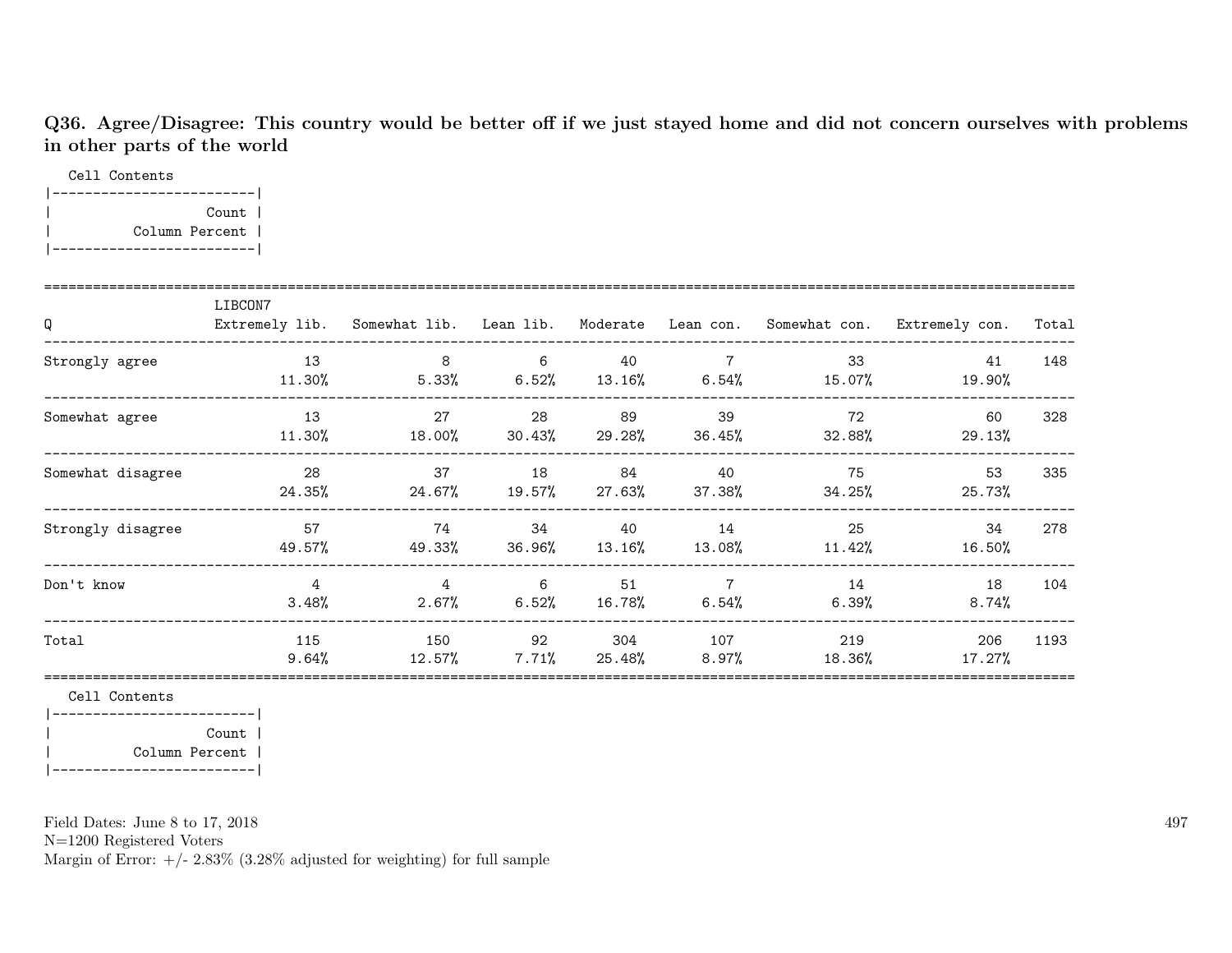| Q                                                                                        | =======<br>IDEOL<br>Liberals Moderates Conservatives Total                                  |       |                                |                                          |     |                                                         |     |
|------------------------------------------------------------------------------------------|---------------------------------------------------------------------------------------------|-------|--------------------------------|------------------------------------------|-----|---------------------------------------------------------|-----|
| Strongly agree                                                                           | 26 40 81 147<br>$7.30\%$ $13.16\%$ $15.23\%$                                                |       |                                |                                          |     |                                                         |     |
| Somewhat agree                                                                           | 68 89 171 328<br>$19.10\%$ 29.28% 32.14%                                                    |       |                                |                                          |     |                                                         |     |
| Somewhat disagree 83 84 168                                                              | $23.31\%$ 27.63% 31.58%                                                                     |       |                                |                                          | 335 |                                                         |     |
| Strongly disagree 165 40                                                                 | 46.35% 13.16% 13.72%                                                                        |       |                                | 73                                       | 278 |                                                         |     |
| Don't know                                                                               | $3.93\%$ 16.78% 7.33%                                                                       | 14 51 | ------------------------------ | 39 104                                   |     |                                                         |     |
| Total                                                                                    |                                                                                             |       |                                | 356 304 532 1192<br>29.87% 25.50% 44.63% |     |                                                         |     |
| Cell Contents<br>----------------------- <br>Column Percent  <br>----------------------- | Count                                                                                       |       |                                |                                          |     |                                                         |     |
| Q                                                                                        | PID7                                                                                        |       |                                |                                          |     | StrDem WeakDem LeanDem Ind LeanRep WeakRep StrRep Total |     |
| Strongly agree                                                                           | 22 12 17 21 16 12 34<br>$8.98\%$ $10.34\%$ $12.32\%$ $17.21\%$ $11.35\%$ $8.33\%$ $13.93\%$ |       |                                |                                          |     |                                                         | 134 |

N=1200 Registered Voters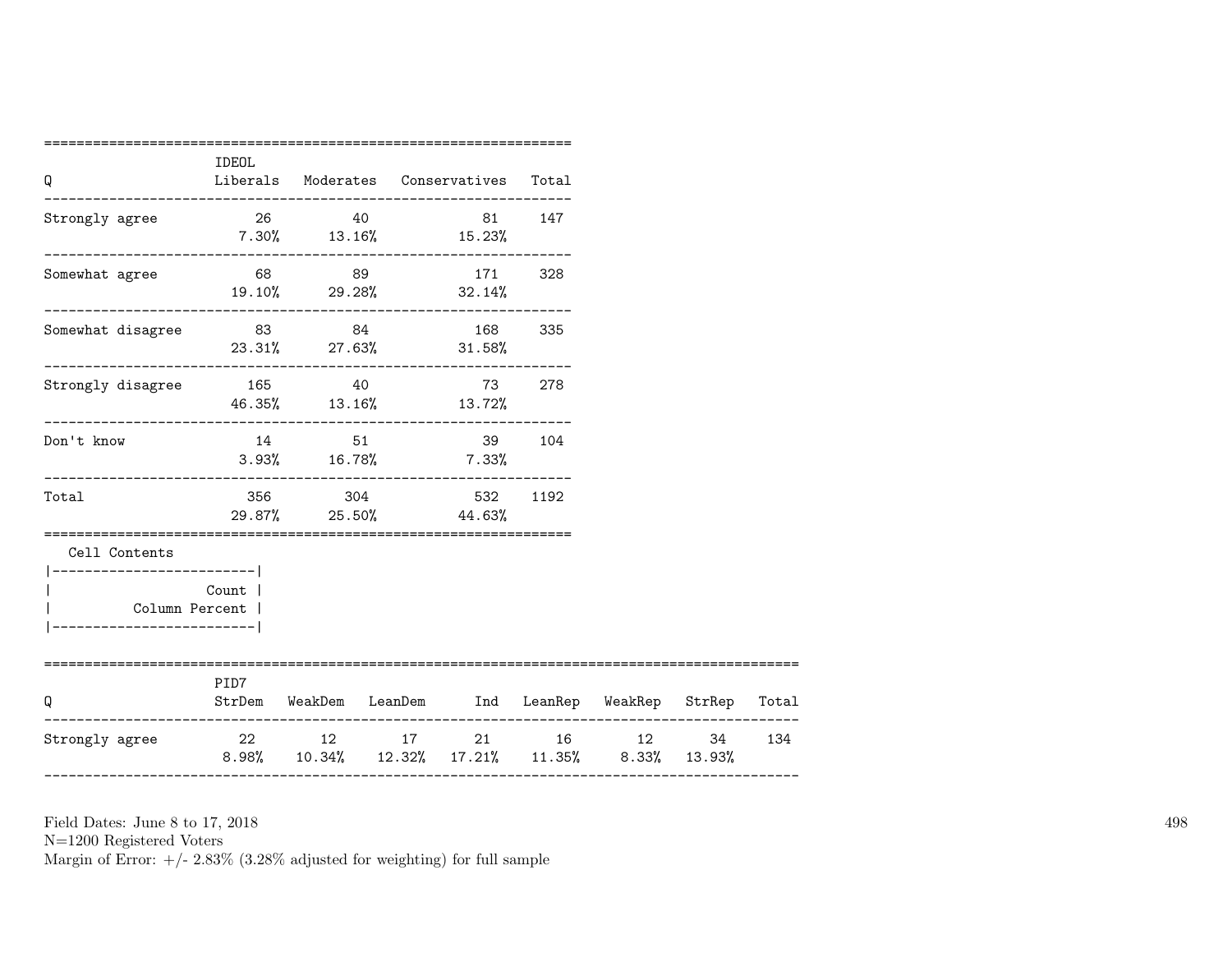| Somewhat agree                                                                         | 32                                        | 34 |              | 38<br>13.06% 29.31% 23.91% 31.15% 32.62% 37.50% 34.02%                                 | 46     | 54 | 83           | 320      |
|----------------------------------------------------------------------------------------|-------------------------------------------|----|--------------|----------------------------------------------------------------------------------------|--------|----|--------------|----------|
| Somewhat disagree 62 28 39 30 49 45                                                    | 25.31% 24.14% 28.26% 24.59% 34.75% 31.25% |    |              |                                                                                        |        |    | 74<br>30.33% | 327      |
| Strongly disagree 106 32 47 16 23 19                                                   |                                           |    |              | 43.27% 27.59% 34.06% 13.11% 16.31% 13.19% 13.52%                                       |        |    | 33           | 276      |
| Don't know                                                                             |                                           |    |              | 23 10 2 17 7 14<br>9.39% 8.62% 1.45% 13.93% 4.96% 9.72% 8.20%                          |        |    |              | 20 93    |
| Total                                                                                  |                                           |    |              | 245 116 138 122 141 144<br>$21.30\%$ $10.09\%$ $12.00\%$ $10.61\%$ $12.26\%$ $12.52\%$ |        |    | 21.22%       | 244 1150 |
| Cell Contents<br>---------------------- <br>Column Percent  <br>---------------------- | Count                                     |    |              |                                                                                        |        |    |              |          |
| $\Omega$                                                                               | PID3                                      |    |              | Democrats Independents Republicans Total                                               |        |    |              |          |
| Strongly agree                                                                         | 51                                        |    |              | $10.18\%$ $17.21\%$ $11.89\%$                                                          | 63 135 |    |              |          |
| Somewhat agree                                                                         | 100<br>$19.96\%$ $31.15\%$ $34.53\%$      |    |              | 38 183 321                                                                             |        |    |              |          |
| Somewhat disagree 129 30 168 327<br>----------------------                             |                                           |    |              | 25.75% 24.59% 31.70%                                                                   |        |    |              |          |
| Strongly disagree                                                                      | 185<br>36.93%                             |    | 16<br>13.11% | 75<br>14.15%                                                                           | 276    |    |              |          |

N=1200 Registered Voters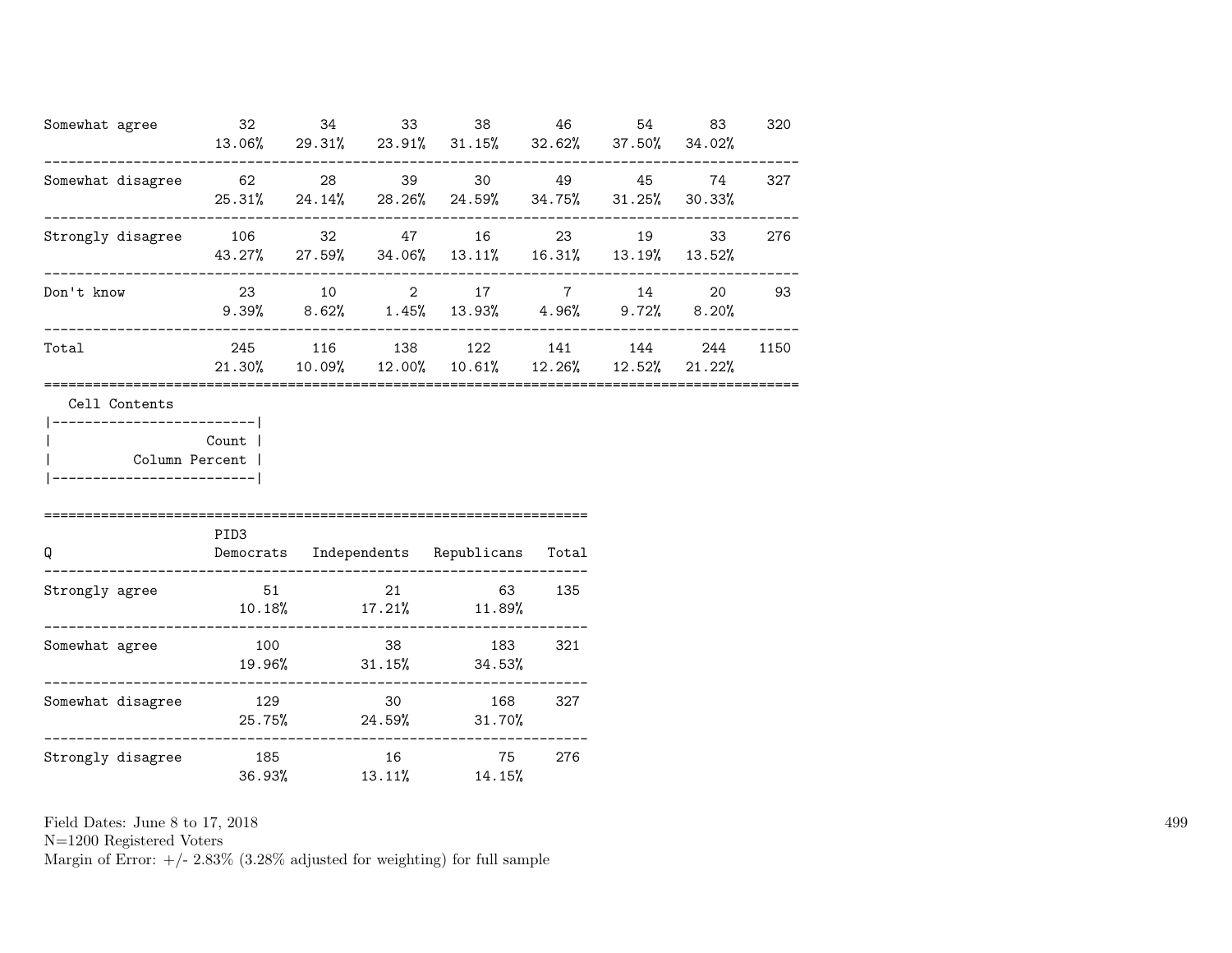| Don't know                                    | 36    | 17<br>$7.19\%$ $13.93\%$ $7.74\%$        | 41  | 94          |                                                                                |                                                |        |
|-----------------------------------------------|-------|------------------------------------------|-----|-------------|--------------------------------------------------------------------------------|------------------------------------------------|--------|
| Total                                         |       | 501 122 530 1153<br>43.45% 10.58% 45.97% |     |             |                                                                                |                                                |        |
| Cell Contents                                 |       |                                          |     |             |                                                                                |                                                |        |
| Column Percent  <br>_________________________ | Count |                                          |     |             |                                                                                |                                                |        |
| Q                                             | Q20A  |                                          |     |             | Democratic candidate Republican candidate Tea Party candidate Don't know Total |                                                |        |
| Strongly agree                                |       | 48 48                                    |     | 56 11       | $9.86\%$ $17.34\%$ $11.80\%$ $10.96\%$                                         | 19                                             | 25 148 |
| Somewhat agree                                |       | 102                                      | 112 |             | $20.94\%$ $34.67\%$ $31.06\%$ $28.95\%$                                        | 50 30 30 31 32 33 43 43 44 45 45 46 47<br>66 — | 330    |
| Somewhat disagree                             |       | 124                                      |     | 89          | $25.46\%$ 27.55% 35.40% 28.95%                                                 | 66 —                                           | 336    |
| Strongly disagree                             |       | 185                                      |     | 42          | $37.99\%$ $13.00\%$ $16.15\%$ $11.84\%$                                        | 26 27 280                                      |        |
| Don't know                                    |       | 28<br>$5.75\%$                           |     | 24<br>7.43% | $5.59\%$ 19.30%                                                                | $9 \t 44$                                      | 105    |
| Total                                         |       | 487                                      |     | 323         | $40.62\%$ 26.94% 13.43% 19.02%                                                 | 161 228                                        | 1199   |

Cell Contents

Field Dates: June 8 to 17, 2018

 ${\rm N}{=}1200$  Registered Voters

Margin of Error:  $+/- 2.83\%$  (3.28% adjusted for weighting) for full sample

500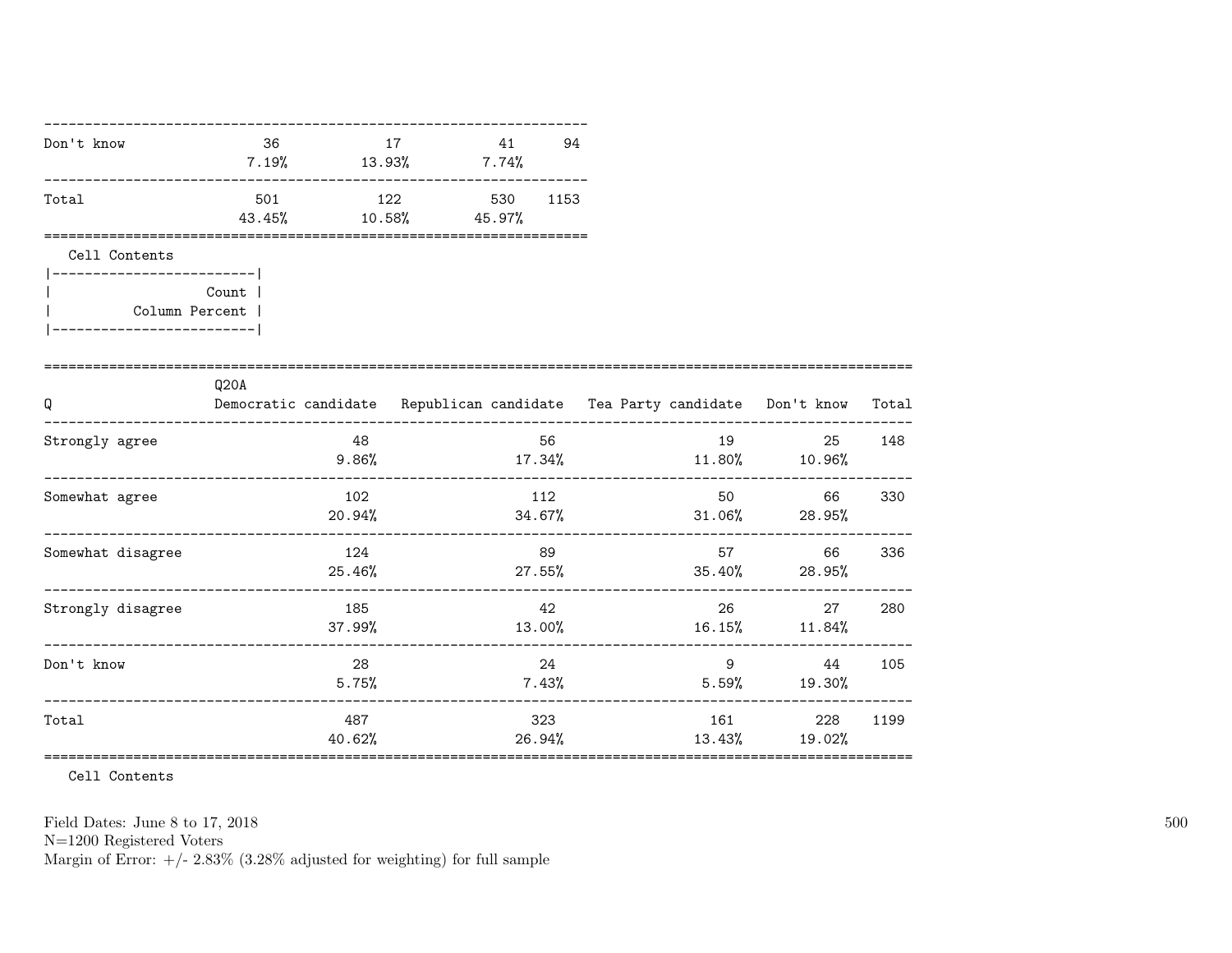| Count          |
|----------------|
| Column Percent |
|                |

| Q                                             | educ         | No HS High school graduate Some college 2-year 4-year Post-grad Total            |                                                          |          |              |                                             |      |
|-----------------------------------------------|--------------|----------------------------------------------------------------------------------|----------------------------------------------------------|----------|--------------|---------------------------------------------|------|
| Strongly agree                                | 14           | $20.00\%$ $15.77\%$ $12.50\%$ $16.81\%$ $7.26\%$ $8.76\%$                        | 47 34                                                    |          |              | 20 22 12                                    | 149  |
| Somewhat agree 24                             | 34.29%       | 66<br>$22.15\%$ 33.82% $25.21\%$ 29.70% 20.44%                                   |                                                          | 92 30 90 |              | -------------------------------------<br>28 | 330  |
| Somewhat disagree 11                          |              | $15.71\%$ 27.18% 26.47% 32.77% 32.01% 26.28%                                     | 81 72 39 97 36 336                                       |          |              |                                             |      |
| Strongly disagree 2                           |              | $2.86\%$ 21.48% 20.96% 16.81% 25.41% 43.07%                                      | 64                                                       | 57 20    | <b>77</b> 17 | --------------------------------<br>59      | 279  |
| Don't know                                    | 19<br>27.14% |                                                                                  | 40 17 10 17 2<br>$13.42\%$ 6.25% 8.40% 5.61% 1.46%       |          |              |                                             | 105  |
| Total                                         | 70<br>5.84%  |                                                                                  | 298 272 119 303 137<br>24.85% 22.69% 9.92% 25.27% 11.43% |          |              |                                             | 1199 |
| Cell Contents                                 |              |                                                                                  |                                                          |          |              |                                             |      |
| Column Percent<br>___________________________ | Count        |                                                                                  |                                                          |          |              |                                             |      |
| Q                                             | ATTEND       | More than once a week Once a week A few times a month Once or twice a year Never |                                                          |          |              |                                             |      |

N=1200 Registered Voters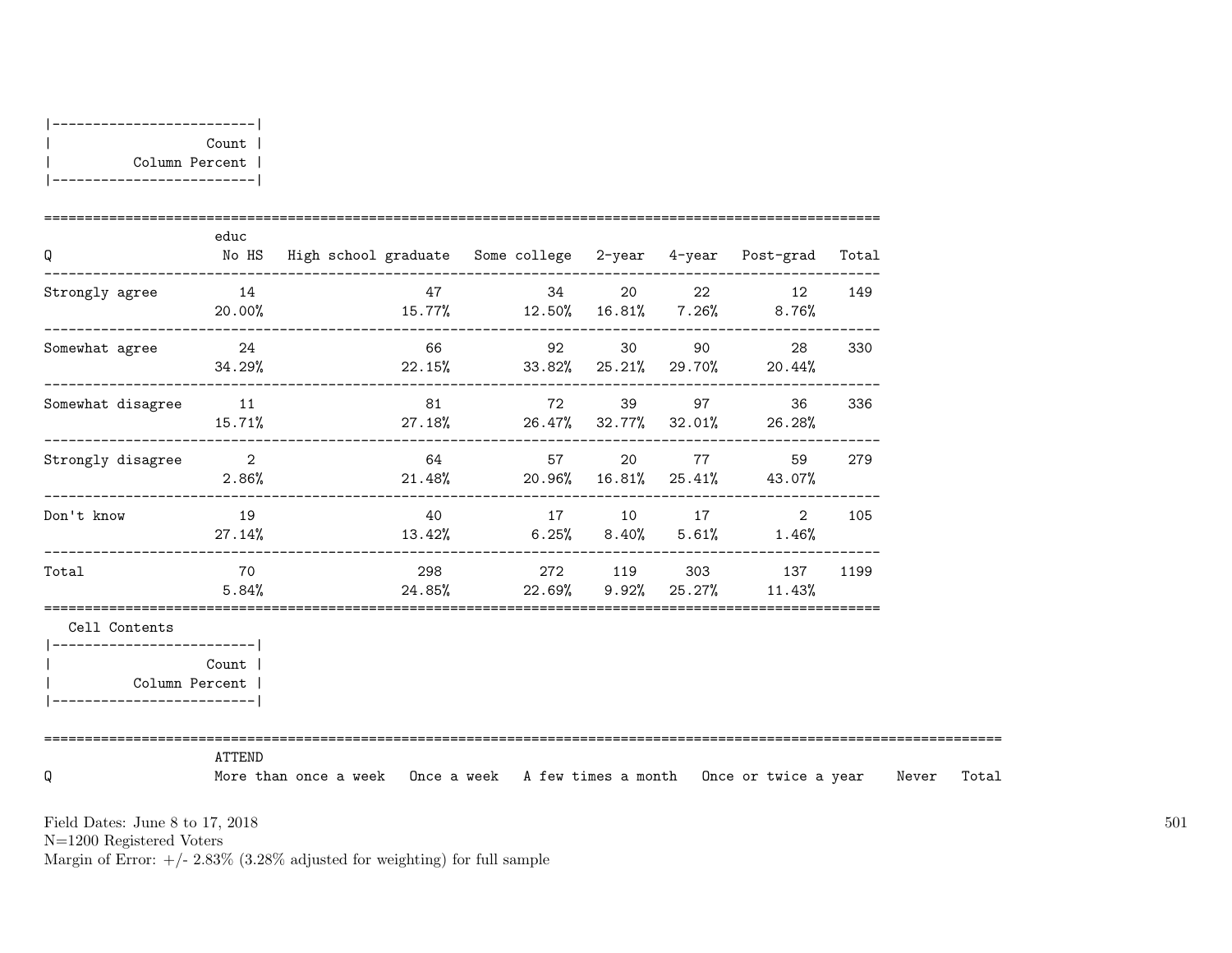| Strongly agree                                          |                      |                           | 28<br>20.14% 14.06%      | 35                              |                                | 10<br>7.63%            | 35<br>12.37%             | 40<br>10.10%               | 148   |
|---------------------------------------------------------|----------------------|---------------------------|--------------------------|---------------------------------|--------------------------------|------------------------|--------------------------|----------------------------|-------|
| Somewhat agree                                          |                      |                           | 35<br>25.18%             | 66<br>26.51%                    | 35.88%                         | 47                     | 76<br>26.86%             | 105<br>26.52%              | 329   |
| Somewhat disagree                                       |                      |                           | 42<br>30.22%             | 71<br>28.51%                    | 27.48%                         | 36                     | 83<br>29.33%             | 103<br>26.01%              | 335   |
| Strongly disagree                                       |                      |                           | 27<br>19.42%             | 45<br>$18.07\%$                 | 16.79%                         | 22                     | 67<br>23.67%             | 120<br>30.30%              | 281   |
| Don't know                                              |                      |                           | $7\overline{ }$<br>5.04% | 32<br>12.85%                    |                                | 16<br>12.21%           |                          | 28<br>$7.77\%$<br>$7.07\%$ | 105   |
| Total                                                   |                      |                           |                          | 249<br>20.78%                   | 131<br>10.93%                  |                        | 283<br>23.62%            | 396<br>33.06%              | 1198  |
| Cell Contents<br>------------------- <br>Column Percent | Count                |                           |                          |                                 |                                |                        |                          |                            |       |
| Q                                                       | race_recode<br>White |                           | Black Hispanic Asian     |                                 | Native American Middle Eastern |                        | Mixed                    | Other                      | Total |
| Strongly agree                                          | 73                   | 23<br>$10.44\%$ $13.53\%$ | 42<br>15.44%             | $\mathbf{3}$<br>18.75%          | $\mathbf{1}$<br>14.29%         | $\mathbf{3}$<br>50.00% | $\overline{4}$<br>18.18% | $\mathbf 0$<br>0.00%       | 149   |
| Somewhat agree                                          | 207                  | 38<br>29.61% 22.35%       | 65                       | $\overline{2}$<br>23.90% 12.50% | 5 <sup>5</sup><br>71.43%       | $\mathbf{1}$<br>16.67% | 10<br>45.45%             | $\overline{2}$<br>18.18%   | 330   |
| Somewhat disagree                                       | 211                  | 46                        | 68                       | 6                               | $\overline{0}$                 | $\mathbf{1}$           | $\overline{2}$           | $\overline{4}$             | 338   |

N=1200 Registered Voters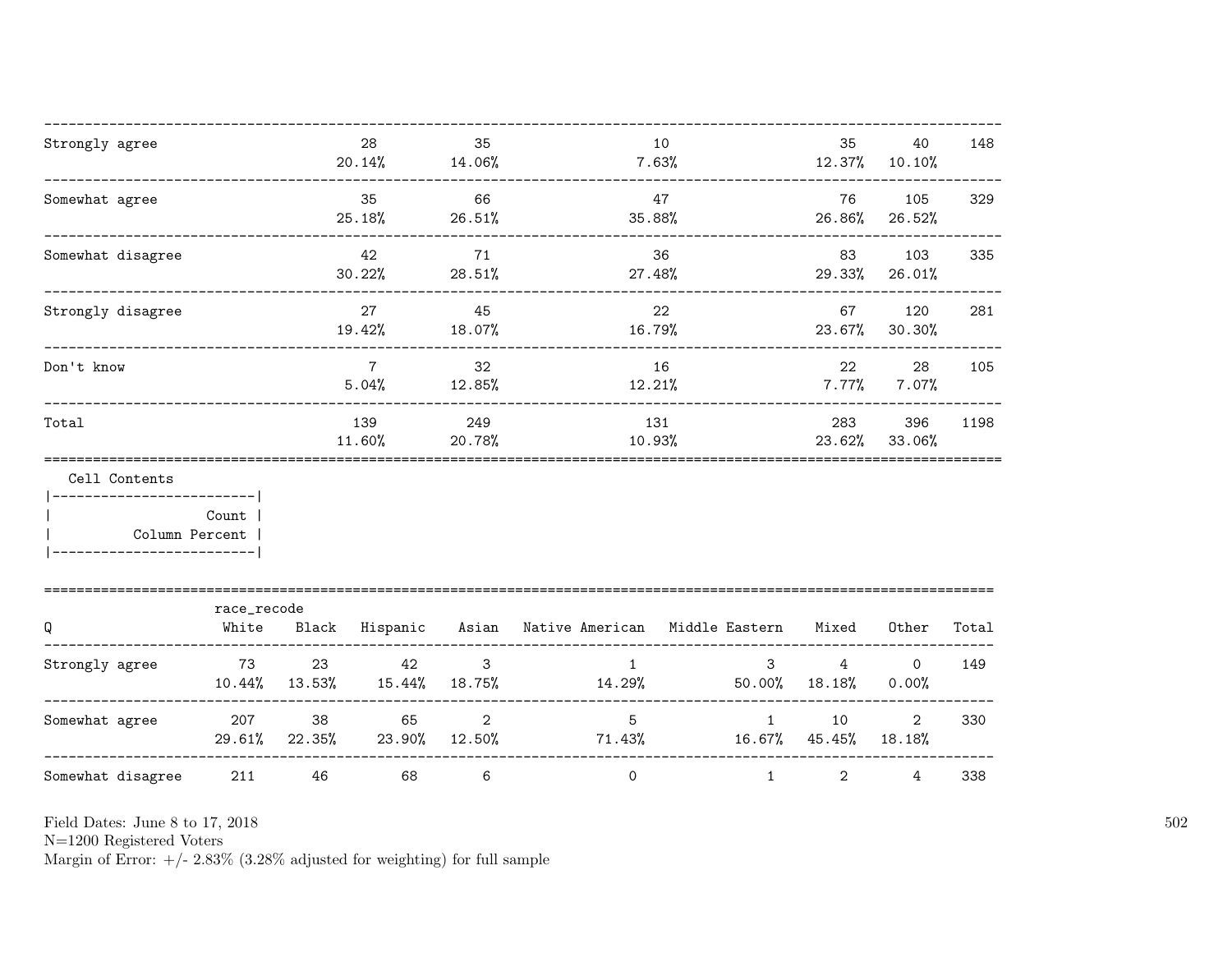|                                                                                               |         | $30.19\%$ 27.06% 25.00% 37.50% 0.00% 16.67% 9.09% 36.36%                                   |  |                      |          |                                     |                       |      |
|-----------------------------------------------------------------------------------------------|---------|--------------------------------------------------------------------------------------------|--|----------------------|----------|-------------------------------------|-----------------------|------|
| Strongly disagree 167 37 66 3                                                                 |         | $23.89\%$ 21.76% 24.26% 18.75% 14.29% 0.00% 27.27% 9.09%                                   |  |                      | $\sim$ 1 |                                     | $0 \qquad 6 \qquad 1$ | 281  |
| Don't know                                                                                    |         | 41 26 31 2 0<br>$5.87\%$ 15.29% 11.40% 12.50% 0.00% 16.67% 0.00% 36.36%                    |  |                      |          | $1 \qquad \qquad 0 \qquad \qquad 4$ |                       | 105  |
| Total                                                                                         |         | 699 170 272 16 7 6 22 11<br>$58.10\%$ $14.13\%$ $22.61\%$ $1.33\%$ 0.58% 0.50% 1.83% 0.91% |  |                      |          |                                     |                       | 1203 |
| Cell Contents<br> ------------------------- <br>Column Percent  <br> ------------------------ | Count   |                                                                                            |  |                      |          |                                     |                       |      |
| Q                                                                                             | MARITAL | Married Separated Divorced Widowed Single Domestic Partnership<br>---------------------    |  | -------------------- |          |                                     | Total                 |      |
| Strongly agree                                                                                |         | 58 6 7 7<br>$9.56\%$ $31.58\%$ $6.09\%$ $9.72\%$ $19.38\%$ $12.50\%$                       |  | 62                   |          | 8                                   | 148                   |      |
| Somewhat agree 166 6 33 22 80                                                                 |         | 27.35% 31.58% 28.70% 30.56% 25.00%                                                         |  |                      |          | 19<br>29.69%                        | 326                   |      |
| Somewhat disagree 188 188 29 25 70                                                            |         | $30.97\%$ 21.05% 25.22% 34.72% 21.88% 32.81%                                               |  |                      |          |                                     | 21 337                |      |
| Strongly disagree 151 3 39 9 67                                                               |         | 24.88% 15.79% 33.91% 12.50% 20.94%                                                         |  |                      |          | 12<br>18.75%                        | 281                   |      |
| Don't know                                                                                    |         | 44 0 7 9 41<br>$7.25\%$ 0.00% 6.09% 12.50% 12.81%                                          |  |                      |          | 4<br>6.25%                          | 105                   |      |
| -----------------------------------                                                           |         |                                                                                            |  |                      |          |                                     |                       |      |

N=1200 Registered Voters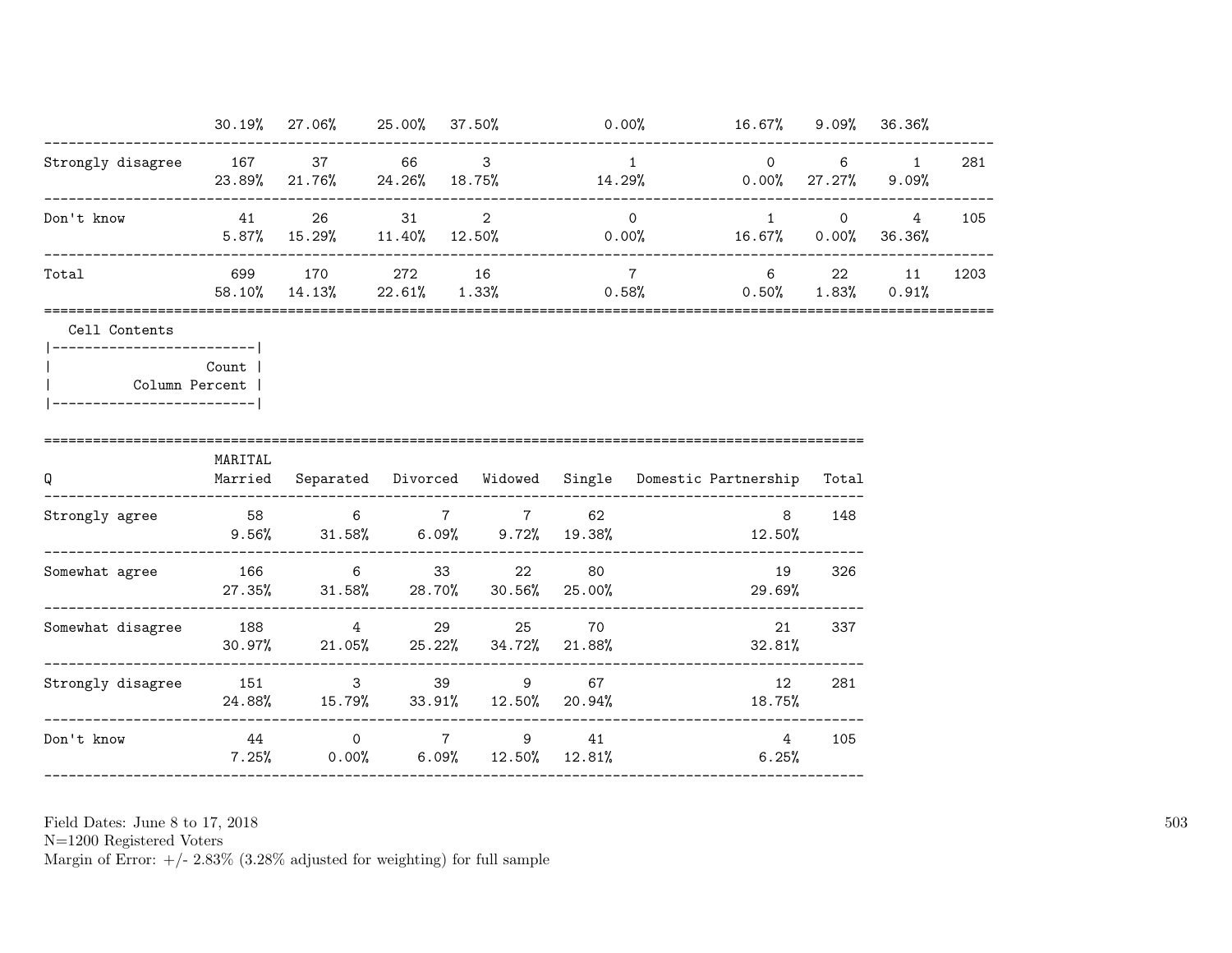| Total | 607 | 19 115 72 320                                  |  | 64 —     | 1197 |
|-------|-----|------------------------------------------------|--|----------|------|
|       |     | $50.71\%$ $1.59\%$ $9.61\%$ $6.02\%$ $26.73\%$ |  | $5.35\%$ |      |

=====================================================================================================

| Cell Contents |  |
|---------------|--|
|---------------|--|

| Count          |  |
|----------------|--|
| Column Percent |  |
|                |  |

#### ============================================

| Q                 | gender<br>Male | Female                         | Total |
|-------------------|----------------|--------------------------------|-------|
| Strongly agree    | 88             | - 60<br>$15.69\%$ 9.40\%       | 148   |
| Somewhat agree    | 156 —          | 174<br>27.81% 27.27%           | 330   |
| Somewhat disagree | 153            | 183<br>27.27% 28.68%           | 336   |
| Strongly disagree |                | 127 154<br>$22.64\%$ $24.14\%$ | 281   |
| Don't know        | 37             | 67<br>$6.60\%$ 10.50%          | 104   |
| Total             | 561 —          | 638<br>46.79% 53.21%           | 1199  |
| Cell Contents     |                |                                |       |
| Column Percent    | Count          |                                |       |

Field Dates: June 8 to 17, 2018

|-------------------------|

N=1200 Registered Voters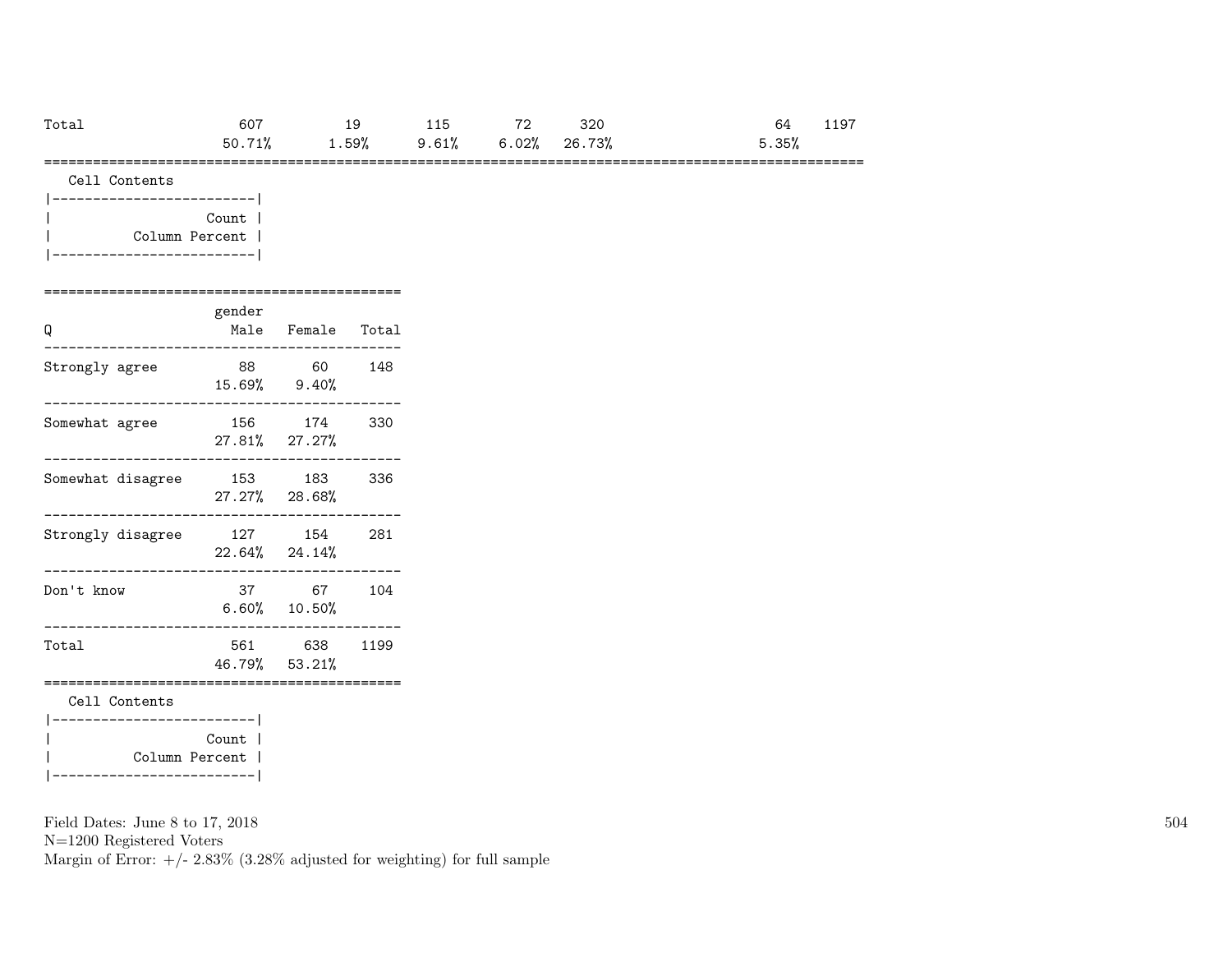| Q                                                                                             | LOCATE<br>Urban | Suburban Rural Total                                                  |     |                                      |                                                                                           |     |
|-----------------------------------------------------------------------------------------------|-----------------|-----------------------------------------------------------------------|-----|--------------------------------------|-------------------------------------------------------------------------------------------|-----|
|                                                                                               |                 | 12.85%  12.94%  10.17%                                                |     |                                      |                                                                                           |     |
| ----------------------<br>Somewhat agree 87 160 82                                            |                 | 22.37% 27.97% 34.75%                                                  | 329 |                                      |                                                                                           |     |
| $\begin{tabular}{llll} Somewhat disagree & 103 & 163 & 69 & 335 \\ \end{tabular}$             |                 | $26.48\%$ 28.50% 29.24%                                               |     |                                      |                                                                                           |     |
| Strongly disagree 104 139 38 281                                                              |                 | 26.74% 24.30% 16.10%                                                  |     |                                      |                                                                                           |     |
| Don't know                                                                                    | 45              | 36 23<br>$11.57\%$ 6.29% 9.75%                                        | 104 |                                      |                                                                                           |     |
| Total                                                                                         | 32.50%          | --------------------------------<br>389 572 236 1197<br>47.79% 19.72% |     |                                      |                                                                                           |     |
| Cell Contents<br>------------------------- <br>Column Percent  <br>__________________________ | Count           |                                                                       |     |                                      |                                                                                           |     |
| ============================<br>Q                                                             | metro           |                                                                       |     |                                      | Houston Area Dallas-Fort Worth Area San Antonio Area Austin Area Another Part of TX Total |     |
| Strongly agree                                                                                |                 | 42<br>14.79%                                                          |     | $7\overline{ }$<br>$6 \qquad \qquad$ | 49<br>$13.37\%$ 6.36% 5.66% 13.32%                                                        | 148 |

N=1200 Registered Voters

Margin of Error:  $+/- 2.83\%$  (3.28% adjusted for weighting) for full sample

=======================================================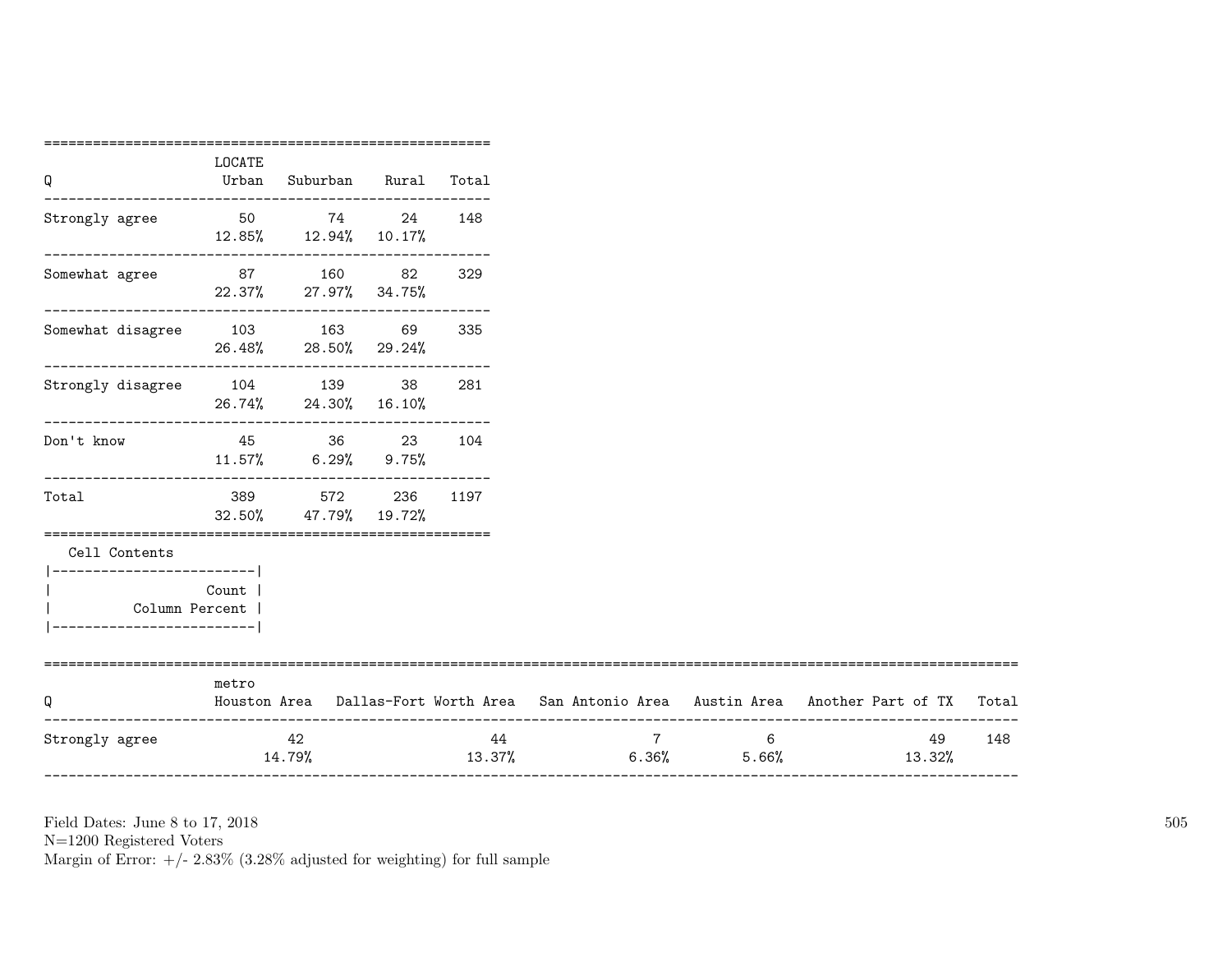| Somewhat agree    | 73<br>25.70%  | 83<br>25.23%   | 25<br>22.73% | 26<br>24.53%    | 121<br>328<br>32.88%  |
|-------------------|---------------|----------------|--------------|-----------------|-----------------------|
| Somewhat disagree | 72<br>25.35%  | 98<br>29.79%   | 34<br>30.91% | 31<br>29.25%    | 336<br>101<br>27.45%  |
| Strongly disagree | 78<br>27.46%  | 76<br>23.10%   | 30<br>27.27% | 37<br>34.91%    | 281<br>60<br>16.30%   |
| Don't know        | 19<br>6.69%   | 28<br>$8.51\%$ | 14<br>12.73% | 6<br>5.66%      | 37<br>104<br>10.05%   |
| Total             | 284<br>23.73% | 329<br>27.49%  | 110<br>9.19% | 106<br>$8.86\%$ | 368<br>1197<br>30.74% |

Cell Contents

|-------------------------| | Count | | Column Percent | |-------------------------|

| Q                 | AGEG<br>$18 - 29$ | $30 - 44$           | 45-64                                 | $65+$        | Total |
|-------------------|-------------------|---------------------|---------------------------------------|--------------|-------|
| Strongly agree    | 37                | 49<br>19.79% 15.71% | 38<br>8.86%                           | 25<br>9.19%  | 149   |
| Somewhat agree    | 65                | 73                  | 125<br>$34.76\%$ 23.40% 29.14% 24.63% | 67           | 330   |
| Somewhat disagree | 39                | 79                  | 134<br>$20.86\%$ $25.32\%$ $31.24\%$  | 84<br>30.88% | 336   |
| Strongly disagree | 24<br>12.83%      | 68<br>21.79% 25.17% | 108                                   | 80<br>29.41% | 280   |

Field Dates: June 8 to 17, 2018

N=1200 Registered Voters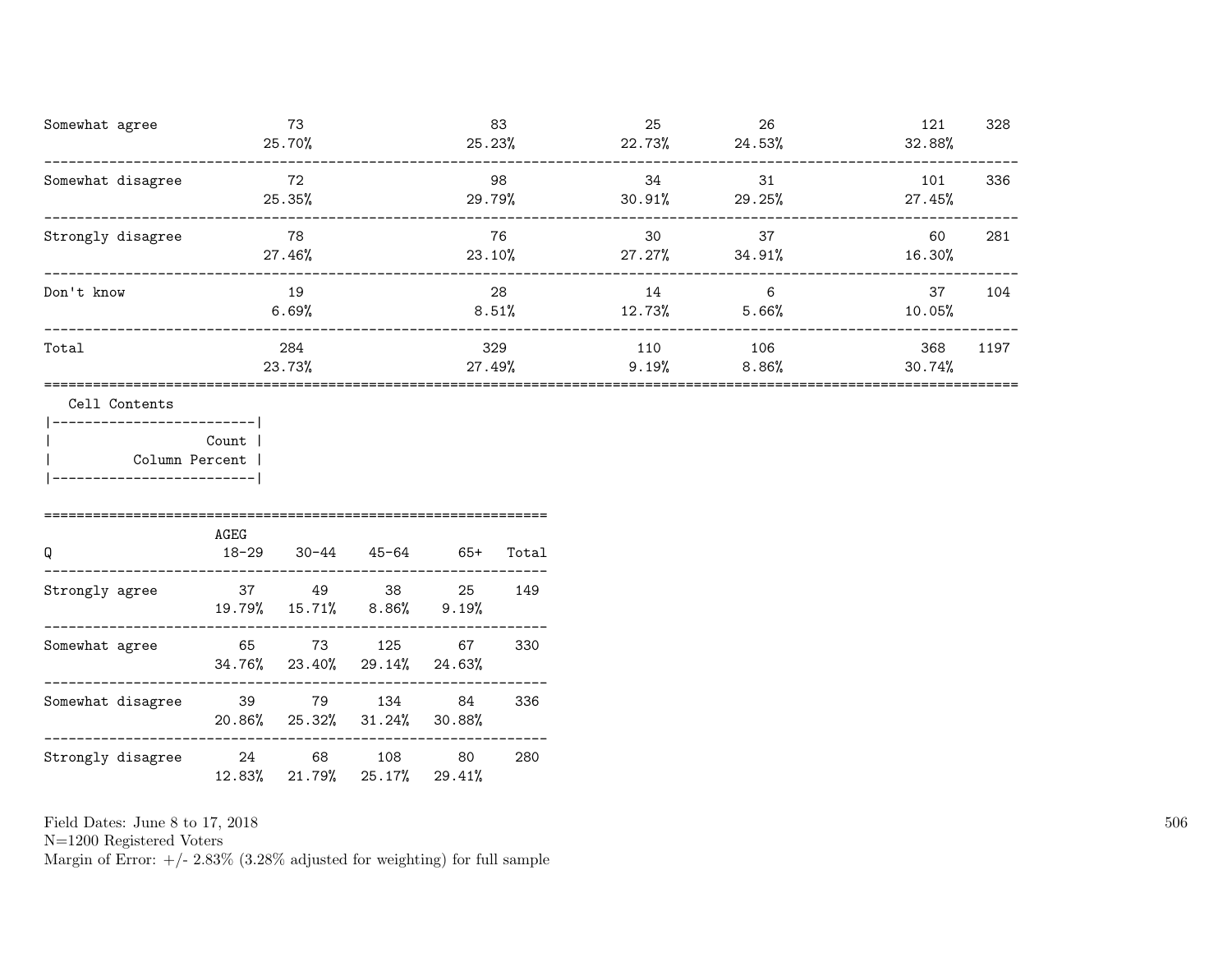| Don't know | 22.   | 43<br>$11.76\%$ $13.78\%$ 5.59% | 24                                     | 16<br>5.88% | 105  |
|------------|-------|---------------------------------|----------------------------------------|-------------|------|
| Total      | 187 - | 312                             | 429 272<br>15.58% 26.00% 35.75% 22.67% |             | 1200 |

Field Dates: June 8 to 17, 2018 N=1200 Registered Voters Margin of Error:  $+/- 2.83\%$  (3.28% adjusted for weighting) for full sample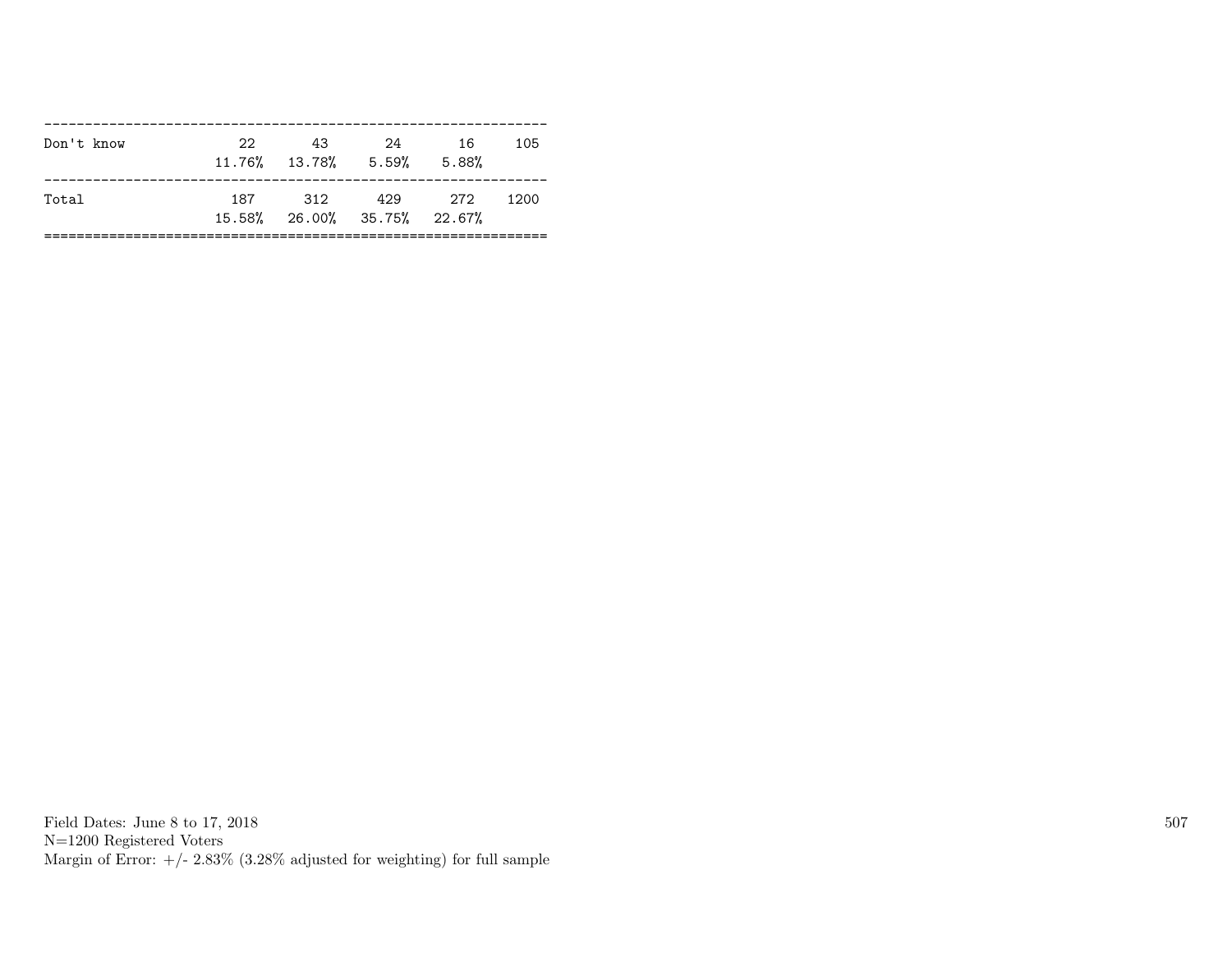### Q37. Approve/Disapprove: How state leaders and the Legislature are handling K-12 public education in Texas

Cell Contents |-------------------------| | Count | | Column Percent | |-------------------------|

| Q                              | LIBCON7      |                      |                          |                |                 |               | Extremely lib. Somewhat lib. Lean lib. Moderate Lean con. Somewhat con. Extremely con. | Total |
|--------------------------------|--------------|----------------------|--------------------------|----------------|-----------------|---------------|----------------------------------------------------------------------------------------|-------|
| Approve strongly               | 6.14%        | $\Omega$<br>$0.00\%$ | 1.10%                    | -3<br>$0.99\%$ | 3<br>$2.78\%$   | 5<br>2.31%    | 4.35%                                                                                  | 28    |
| Approve somewhat               | 6.14%        | 9<br>$6.00\%$        | $7\overline{ }$<br>7.69% | 44<br>14.47%   | 18<br>16.67%    | 41<br>18.98%  | 41<br>19.81%                                                                           | 167   |
| Neither approve nor disapprove | 11<br>9.65%  | 23<br>15.33%         | 9<br>9.89%               | 71<br>23.36%   | 23<br>21.30%    | 42<br>19.44%  | 46<br>22.22%                                                                           | 225   |
| Disapprove somewhat            | 22<br>19.30% | 47<br>31.33%         | 30<br>32.97%             | 61<br>20.07%   | 31<br>28.70%    | 67<br>31.02%  | 42<br>20.29%                                                                           | 300   |
| Disapprove strongly            | 61<br>53.51% | 60<br>40.00%         | 35<br>38.46%             | 70<br>23.03%   | 15<br>13.89%    | 30<br>13.89%  | 37<br>17.87%                                                                           | 308   |
| Don't know                     | 6<br>5.26%   | 11<br>7.33%          | 9<br>9.89%               | 55<br>18.09%   | 18<br>16.67%    | 31<br>14.35%  | 32<br>15.46%                                                                           | 162   |
| Total                          | 114<br>9.58% | 150<br>12.61%        | 91<br>$7.65\%$           | 304<br>25.55%  | 108<br>$9.08\%$ | 216<br>18.15% | 207<br>17.39%                                                                          | 1190  |

Cell Contents

|-------------------------| | Count |

Field Dates: June 8 to 17, 2018

N=1200 Registered Voters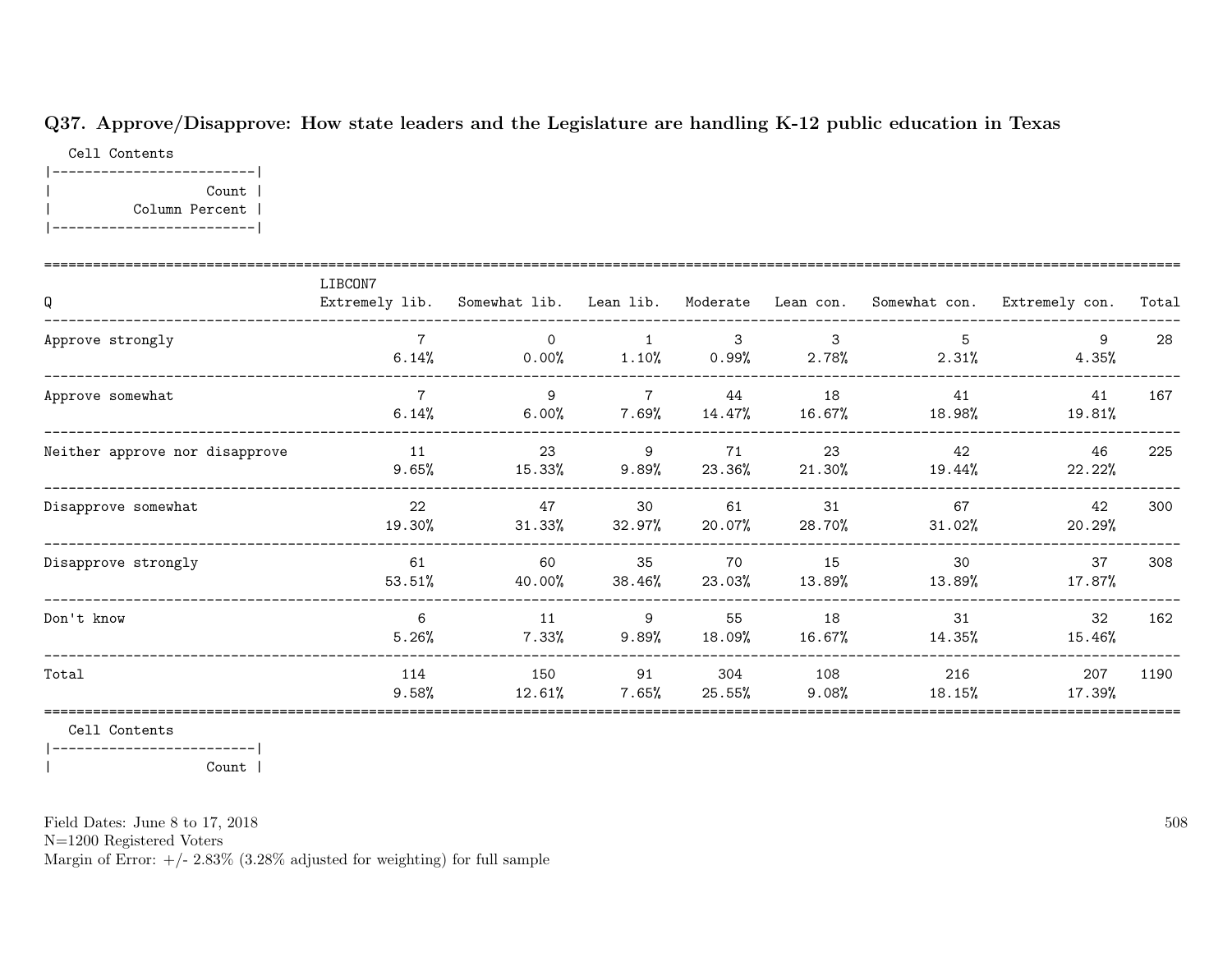|-------------------------|

| Q                                                     | <b>IDEOL</b> |                                  | Liberals Moderates Conservatives Total |        |
|-------------------------------------------------------|--------------|----------------------------------|----------------------------------------|--------|
| Approve strongly                                      | 8            | 3 <sup>1</sup><br>$2.25\%$ 0.99% | 3.02%                                  | 16 27  |
| Approve somewhat                                      | 23           | 44                               | 100<br>$6.46\%$ 14.47% 18.90%          | 167    |
| Neither approve nor disapprove                        | 43 71        |                                  | 110<br>$12.08\%$ 23.36% 20.79%         | 224    |
| Disapprove somewhat                                   |              | 98 61                            | 140 299<br>27.53% 20.07% 26.47%        |        |
| Disapprove strongly<br>______________________________ |              | 157 70                           | 44.10% 23.03% 15.50%                   | 82 309 |
| Don't know<br>__________________________________      | 27           | 55<br>$7.58\%$ 18.09%            | 15.31%                                 | 81 163 |
| Total                                                 |              | 356 304                          | 529<br>29.94% 25.57% 44.49%            | 1189   |
| Cell Contents<br>-----------------------              |              |                                  |                                        |        |
| Count  <br>Column Percent                             |              |                                  |                                        |        |

==========================================================================================================

PID7

Field Dates: June 8 to 17, 2018 N=1200 Registered Voters Margin of Error:  $+/- 2.83\%$  (3.28% adjusted for weighting) for full sample 509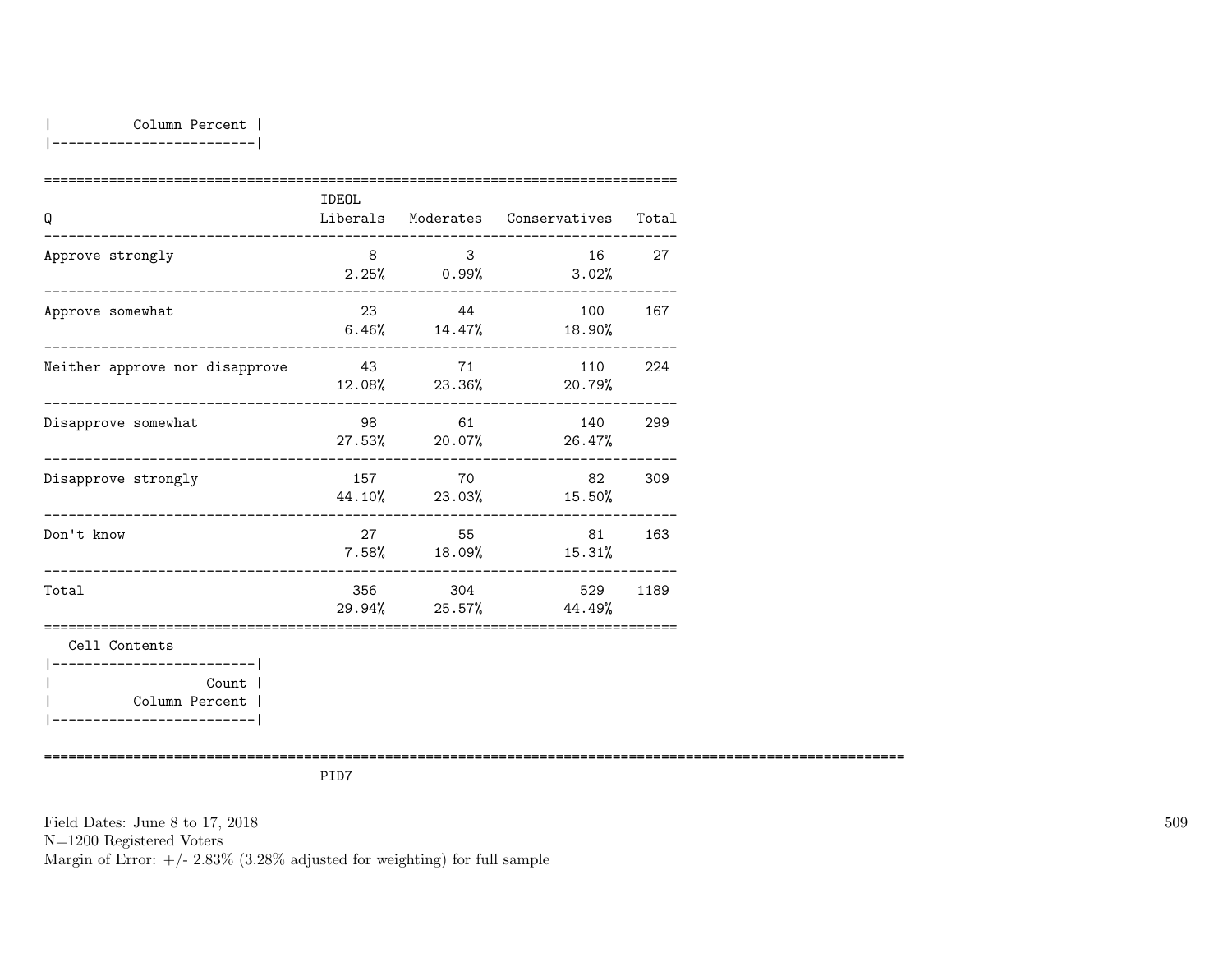| Q                                                                                    | StrDem           |       |                         | WeakDem LeanDem Ind LeanRep WeakRep                                               |               |                | StrRep                      | Total |
|--------------------------------------------------------------------------------------|------------------|-------|-------------------------|-----------------------------------------------------------------------------------|---------------|----------------|-----------------------------|-------|
| Approve strongly<br>----------------------------------                               | 10               |       | $2 \qquad \qquad 0$     | $4\qquad\qquad\qquad 5$<br>$4.07\%$ $1.72\%$ $0.00\%$ $3.25\%$ $3.52\%$ $0.00\%$  |               | $\overline{0}$ | $7\overline{ }$<br>$2.87\%$ | 28    |
| Approve somewhat                                                                     | 18               |       | 15 6                    | $7.32\%$ 12.93% 4.38% 14.63% 16.20% 14.69% 21.72%                                 | 23 and $\sim$ |                | 53                          | 154   |
| Neither approve nor disapprove 40                                                    |                  |       |                         | 21 25<br>16.26% 18.10% 15.33% 20.33% 19.01% 22.38% 22.95%                         |               | 27 32          | 56                          | 222   |
| Disapprove somewhat                                                                  | 54               |       | 29 44                   | $21.95\%$ 25.00% 32.12% 21.14% 28.87% 30.77% 23.36%                               |               | 26 41 44       | 57                          | 295   |
| Disapprove strongly                                                                  | 99               |       |                         | 26 58 33<br>$40.24\%$ $22.41\%$ $42.34\%$ $26.83\%$ $21.13\%$ $16.08\%$ $11.48\%$ |               | 30 23          | 28                          | 297   |
| Don't know                                                                           | 25               |       |                         | 23 8 17<br>10.16% 19.83% 5.84% 13.82% 11.27% 16.08% 17.62%                        |               | 16 23          | 43                          | 155   |
| Total                                                                                |                  |       |                         | 246 116 137 123 142 143<br>21.37% 10.08% 11.90% 10.69% 12.34% 12.42% 21.20%       |               |                | 244                         | 1151  |
| Cell Contents                                                                        |                  |       |                         |                                                                                   |               |                |                             |       |
| -------------------------- <br>Count  <br>Column Percent  <br>---------------------- |                  |       |                         |                                                                                   |               |                |                             |       |
| --------------------------------------<br>Q                                          | PID <sub>3</sub> |       |                         | Democrats Independents Republicans Total                                          |               |                |                             |       |
| Approve strongly                                                                     | 12               | 2.40% | $\overline{4}$<br>3.25% | 11<br>2.09%                                                                       | 27            |                |                             |       |

N=1200 Registered Voters

Margin of Error:  $+/- 2.83\%$  (3.28% adjusted for weighting) for full sample

510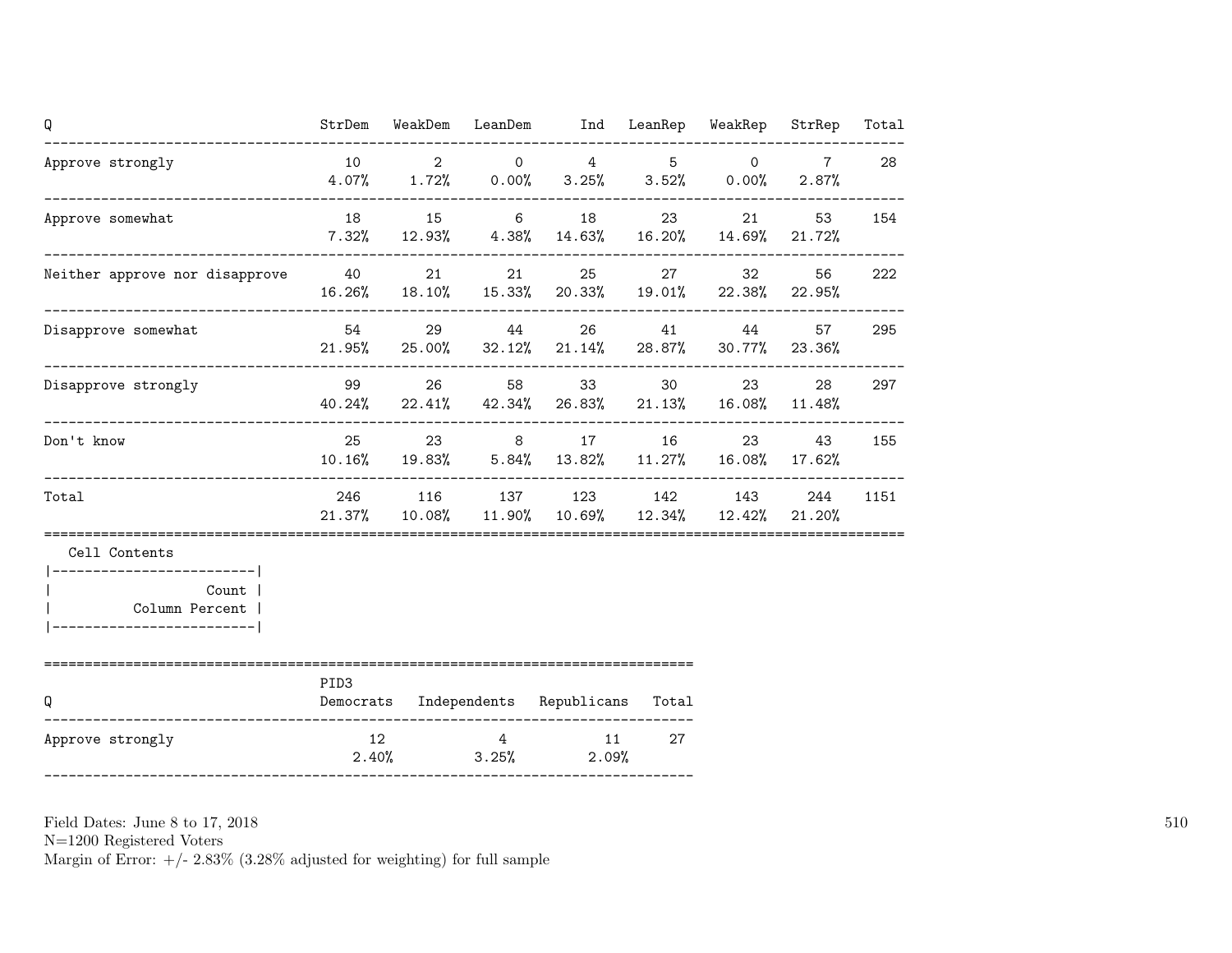| Approve somewhat                                        | 39                            |              | 18 | 97<br>$7.78\%$ 14.63% 18.41%              | 154 |                                                                                |                                      |        |
|---------------------------------------------------------|-------------------------------|--------------|----|-------------------------------------------|-----|--------------------------------------------------------------------------------|--------------------------------------|--------|
| Neither approve nor disapprove                          | 82<br>$16.37\%$ 20.33% 21.82% |              |    | 25 115                                    | 222 |                                                                                |                                      |        |
| Disapprove somewhat                                     | 128                           |              | 26 | 142<br>$25.55\%$ 21.14% 26.94%            | 296 |                                                                                |                                      |        |
| Disapprove strongly                                     |                               |              |    | 183 33 80<br>$36.53\%$ 26.83% 15.18%      | 296 |                                                                                |                                      |        |
| Don't know                                              |                               |              |    | 57 17 82<br>$11.38\%$ $13.82\%$ $15.56\%$ | 156 |                                                                                |                                      |        |
| Total                                                   | 501 700                       |              |    | 123 527 1151<br>43.53% 10.69% 45.79%      |     |                                                                                |                                      |        |
| Cell Contents                                           |                               |              |    |                                           |     |                                                                                |                                      |        |
| ------------------------- <br>Count  <br>Column Percent |                               |              |    |                                           |     |                                                                                |                                      |        |
|                                                         | Q20A                          |              |    |                                           |     |                                                                                |                                      |        |
| Q                                                       |                               |              |    |                                           |     | Democratic candidate Republican candidate Tea Party candidate Don't know Total |                                      |        |
| Approve strongly                                        |                               | 12           |    |                                           | 13  | $2.46\%$ $4.06\%$ $0.62\%$ $0.88\%$                                            | $1 \quad \blacksquare$               | 2 28   |
| Approve somewhat                                        |                               | 35           |    |                                           | 71  | $7.19\%$ 22.19% 20.50% 12.72%                                                  | 33 <sup>1</sup>                      | 29 168 |
| Neither approve nor disapprove                          |                               | 72<br>14.78% |    |                                           | 81  | 25.31%                                                                         | 28 and $\sim$<br>45<br>17.39% 19.74% | 226    |

N=1200 Registered Voters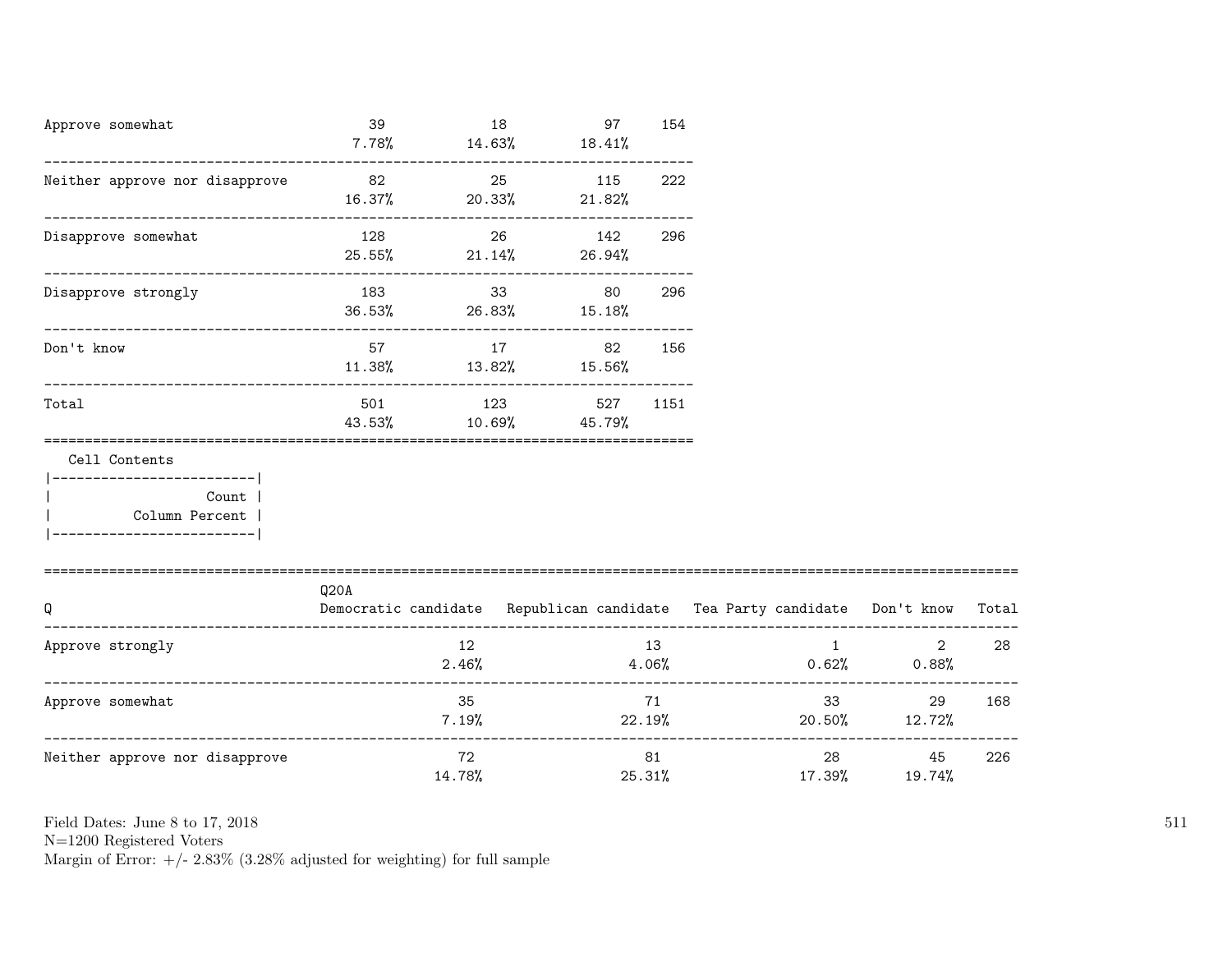| Disapprove somewhat | 123<br>25.26% | 66<br>20.62%  | 51<br>31.68%  | 61<br>26.75%  | 301  |
|---------------------|---------------|---------------|---------------|---------------|------|
| Disapprove strongly | 197<br>40.45% | 34<br>10.62%  | 38<br>23.60%  | 41<br>17.98%  | 310  |
| Don't know          | 48<br>9.86%   | 55<br>17.19%  | 10<br>6.21%   | 50<br>21.93%  | 163  |
| Total               | 487<br>40.72% | 320<br>26.76% | 161<br>13.46% | 228<br>19.06% | 1196 |
| Cell Contents       |               |               |               |               |      |

|  | Count 1        |
|--|----------------|
|  | Column Percent |
|  |                |

| Q                              | educ<br>No HS | High school graduate Some college |                 | 2-year       | 4-year        | Post-grad               | Total |
|--------------------------------|---------------|-----------------------------------|-----------------|--------------|---------------|-------------------------|-------|
| Approve strongly               | 4<br>5.71%    | 14<br>4.73%                       | 2<br>0.74%      | 0.83%        | 5<br>$1.65\%$ | $\overline{2}$<br>1.46% | 28    |
| Approve somewhat               | 11<br>15.71%  | 50<br>16.89%                      | 31<br>$11.40\%$ | 12<br>10.00% | 43<br>14.19%  | 21<br>15.33%            | 168   |
| Neither approve nor disapprove | 27<br>38.57%  | 55<br>18.58%                      | 54<br>19.85%    | 22<br>18.33% | 55<br>18.15%  | 14<br>10.22%            | 227   |
| Disapprove somewhat            | 4<br>5.71%    | 61<br>20.61%                      | 85<br>$31.25\%$ | 33<br>27.50% | 89<br>29.37%  | 29<br>21.17%            | 301   |
| Disapprove strongly            | 10            | 52                                | 63              | 35           | 87            | 63                      | 310   |

 ${\rm N}{=}1200$  Registered Voters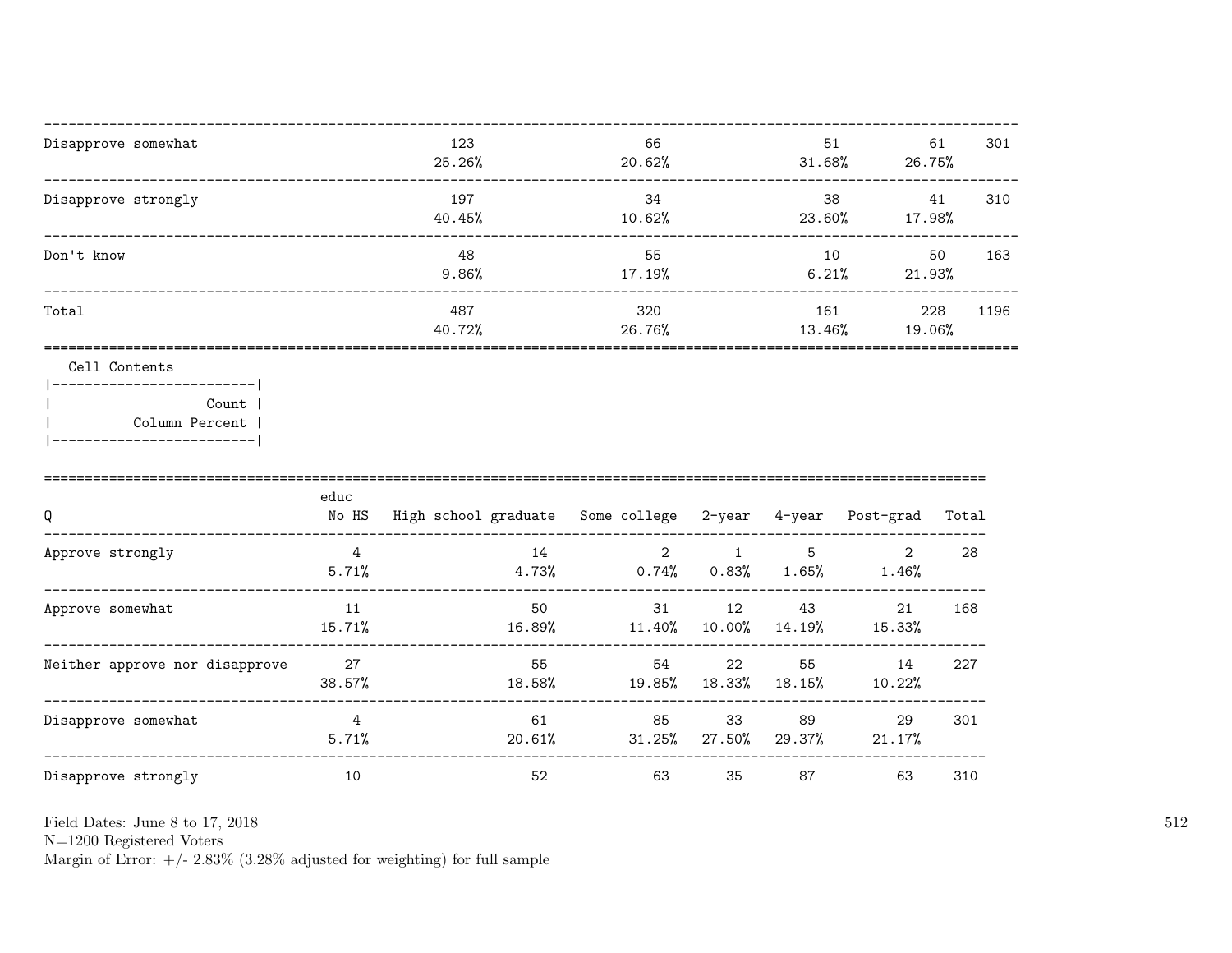|                                                           | 14.29%                                                                                                  | $17.57\%$ 23.16% 29.17% 28.71% 45.99%           |        |                |                                       |         |                                                                    |     |
|-----------------------------------------------------------|---------------------------------------------------------------------------------------------------------|-------------------------------------------------|--------|----------------|---------------------------------------|---------|--------------------------------------------------------------------|-----|
| Don't know                                                | 14<br>20.00%                                                                                            | 21.62% 13.60% 14.17% 7.92%                      |        |                | 64 37 17 24 8<br>5.84%                | 164     |                                                                    |     |
| Total                                                     | 70<br>5.84%                                                                                             | 296<br>24.71% 22.70% 10.02%                     |        |                | 272 120 303 137 1198<br>25.29% 11.44% |         |                                                                    |     |
| Cell Contents<br>--------------------------               |                                                                                                         |                                                 |        |                |                                       |         |                                                                    |     |
| Count  <br>Column Percent  <br> ------------------------- |                                                                                                         |                                                 |        |                |                                       |         |                                                                    |     |
| Q                                                         | <b>ATTEND</b><br>More than once a week Once a week A few times a month Once or twice a year Never Total |                                                 |        |                |                                       |         |                                                                    |     |
| Approve strongly                                          | 11                                                                                                      | $\overline{\mathbf{3}}$<br>$7.91\%$ 1.20% 0.76% |        | $\overline{1}$ |                                       |         | $9 \left( \frac{1}{2} \right)$<br>$5^{\circ}$<br>$3.18\%$ $1.28\%$ | 29  |
| Approve somewhat                                          | 21                                                                                                      | 55<br>$15.11\%$ 22.00%                          | 23.48% | 31             |                                       | 28      | 31<br>$9.89\%$ $7.91\%$                                            | 166 |
| Neither approve nor disapprove                            | 32<br>23.02%                                                                                            | 47<br>18.80%                                    | 21.97% | 29             |                                       | 58 —    | 60<br>$20.49\%$ 15.31%                                             | 226 |
| Disapprove somewhat                                       | 26<br>$18.71\%$                                                                                         | 61<br>24.40%                                    | 28.03% | 37             |                                       | 79 — 10 | 99<br>27.92% 25.26%                                                | 302 |
| Disapprove strongly                                       | 34<br>24.46%                                                                                            | 46<br>18.40%                                    | 16.67% | 22             |                                       | 68      | 140<br>24.03% 35.71%                                               | 310 |
| Don't know                                                | 15<br>10.79%                                                                                            | 38<br>15.20%                                    |        | 12             | 9.09%                                 |         | 41 57<br>14.49% 14.54%                                             | 163 |
|                                                           |                                                                                                         |                                                 |        |                |                                       |         |                                                                    |     |

Field Dates: June 8 to 17,  $2018\,$ 

N=1200 Registered Voters<br>Margin of Error:  $+/- 2.83\%$  (3.28% adjusted for weighting) for full sample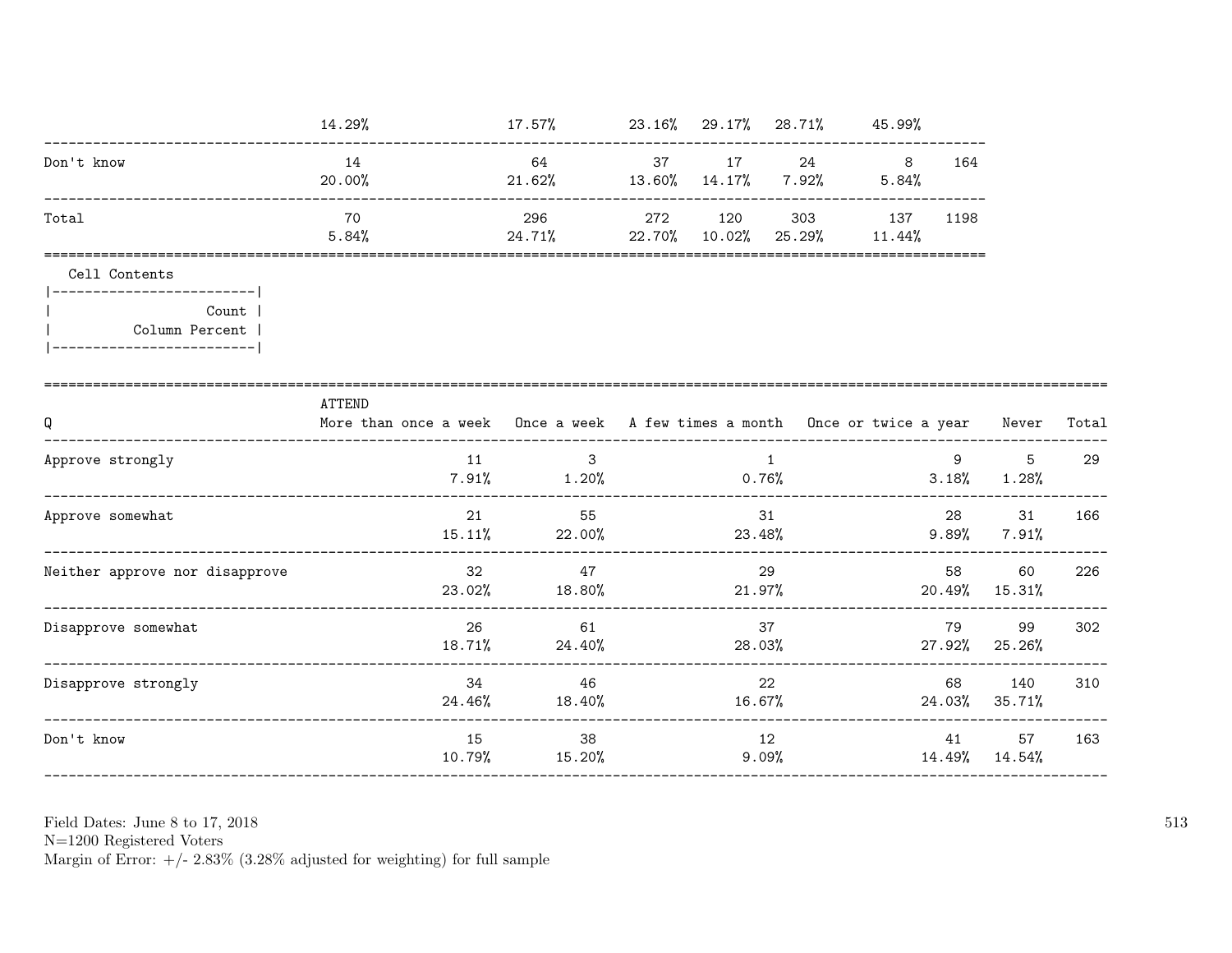| Total | 139    | 250    | م 1 1<br>⊥⊖∠ | 283    | 392    | 1196 |
|-------|--------|--------|--------------|--------|--------|------|
|       | 11.62% | 20.90% | 1.04% د      | 23.66% | 32.78% |      |
| ----  |        |        |              |        |        |      |

Cell Contents

|-------------------------| | Count | | Column Percent | |-------------------------|

| Q                              | race_recode<br>White | Black         | Hispanic      |                          | Asian Native American Middle Eastern |                         | Mixed                      | Other                   | Total |
|--------------------------------|----------------------|---------------|---------------|--------------------------|--------------------------------------|-------------------------|----------------------------|-------------------------|-------|
| Approve strongly               | 13<br>1.87%          | 10<br>5.85%   | 4<br>$1.47\%$ | $\overline{0}$<br>0.00%  | $\Omega$<br>0.00%                    | $\Omega$<br>0.00%       | $\circ$<br>$0.00\%$        | $\mathbf 0$<br>$0.00\%$ | 27    |
| Approve somewhat               | 89<br>12.81%         | 23<br>13.45%  | 48<br>17.65%  | 2<br>12.50%              | $\mathbf 0$<br>0.00%                 | $\Omega$<br>$0.00\%$    | $\overline{2}$<br>$9.52\%$ | $\mathbf{3}$<br>27.27%  | 167   |
| Neither approve nor disapprove | 127<br>18.27%        | 49<br>28.65%  | 40<br>14.71%  | 6<br>37.50%              | $\Omega$<br>0.00%                    | $20.00\%$               | 3<br>14.29%                | $\Omega$<br>0.00%       | 226   |
| Disapprove somewhat            | 187<br>26.91%        | 32<br>18.71%  | 71<br>26.10%  | 1<br>6.25%               | 2<br>28.57%                          | $\mathcal{S}$<br>60.00% | 3<br>14.29%                | 4<br>36.36%             | 303   |
| Disapprove strongly            | 198<br>28.49%        | 27<br>15.79%  | 63<br>23.16%  | $\overline{4}$<br>25.00% | $\overline{4}$<br>$57.14\%$          | $\mathbf{1}$<br>20.00%  | 12<br>57.14%               | $\overline{1}$<br>9.09% | 310   |
| Don't know                     | 81<br>$11.65\%$      | 30<br>17.54%  | 46<br>16.91%  | 3<br>18.75%              | $\mathbf{1}$<br>14.29%               | $\Omega$<br>$0.00\%$    | $\mathbf{1}$<br>$4.76\%$   | 3<br>27.27%             | 165   |
| Total                          | 695<br>58.01%        | 171<br>14.27% | 272<br>22.70% | 16<br>$1.34\%$           | $\overline{7}$<br>0.58%              | 5<br>0.42%              | 21<br>$1.75\%$             | 11<br>0.92%             | 1198  |

Cell Contents

|-------------------------|

Field Dates: June 8 to 17, 2018

N=1200 Registered Voters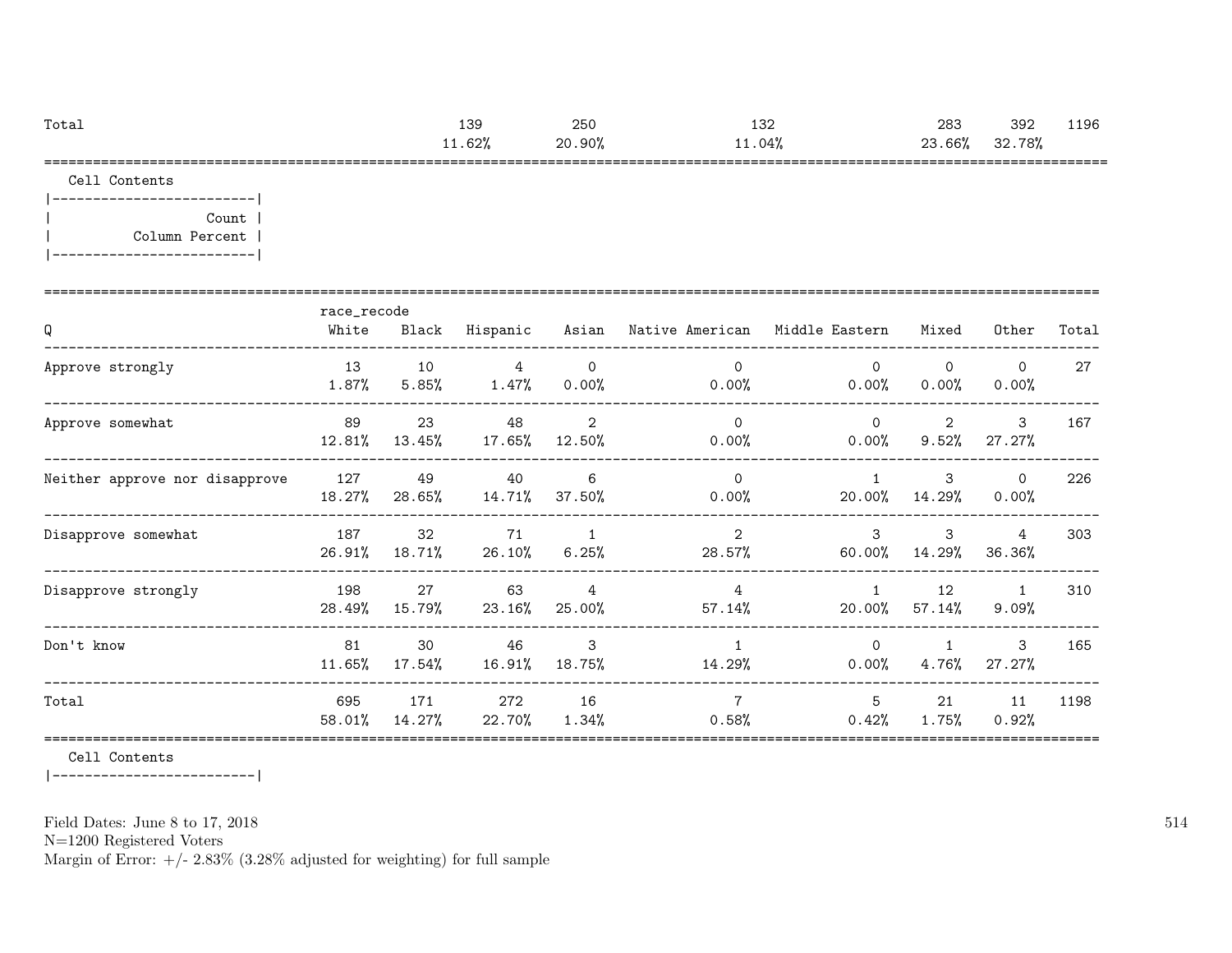| Q                              | MARITAL<br>Married |                                                    | Separated Divorced Widowed |                     |                 | Single Domestic Partnership | Total |
|--------------------------------|--------------------|----------------------------------------------------|----------------------------|---------------------|-----------------|-----------------------------|-------|
| Approve strongly               | $\overline{4}$     | $\overline{1}$<br>$0.66\%$ 6.25% 0.88% 0.00% 6.27% | $\sim$ 1                   | $\overline{0}$      | 20              | $\Omega$<br>0.00%           | 26    |
| Approve somewhat               | 98                 | $\overline{0}$<br>16.20% 0.00% 8.77% 10.00%        | 10 7 45                    |                     | 14.11%          | 6<br>9.38%                  | 166   |
| Neither approve nor disapprove | 122                | $3^{\circ}$<br>20.17% 18.75% 19.30% 21.43%         | 22                         | 15                  | 48<br>$15.05\%$ | 14<br>21.88%                | 224   |
| Disapprove somewhat            | 153<br>25.29%      | $\overline{7}$<br>43.75%                           | 30                         | 21<br>26.32% 30.00% | 72<br>$22.57\%$ | 17<br>26.56%                | 300   |
| Disapprove strongly            | 155                | $\overline{5}$<br>25.62% 31.25%                    | 41 15                      | $35.96\%$ $21.43\%$ | 75<br>23.51%    | 18<br>28.12%                | 309   |
| Don't know                     | 73                 | $\Omega$<br>$12.07\%$ 0.00% 8.77% 17.14%           | 10                         | 12                  | 59<br>18.50%    | 9<br>14.06%                 | 163   |
| Total                          | 605<br>50.93%      | 16<br>$1.35\%$ 9.60% 5.89% 26.85%                  | 114 70                     |                     | 319             | 64<br>5.39%                 | 1188  |

|-------------------------| | Count | | Column Percent | |-------------------------|

=========================================================

Field Dates: June 8 to 17, 2018

N=1200 Registered Voters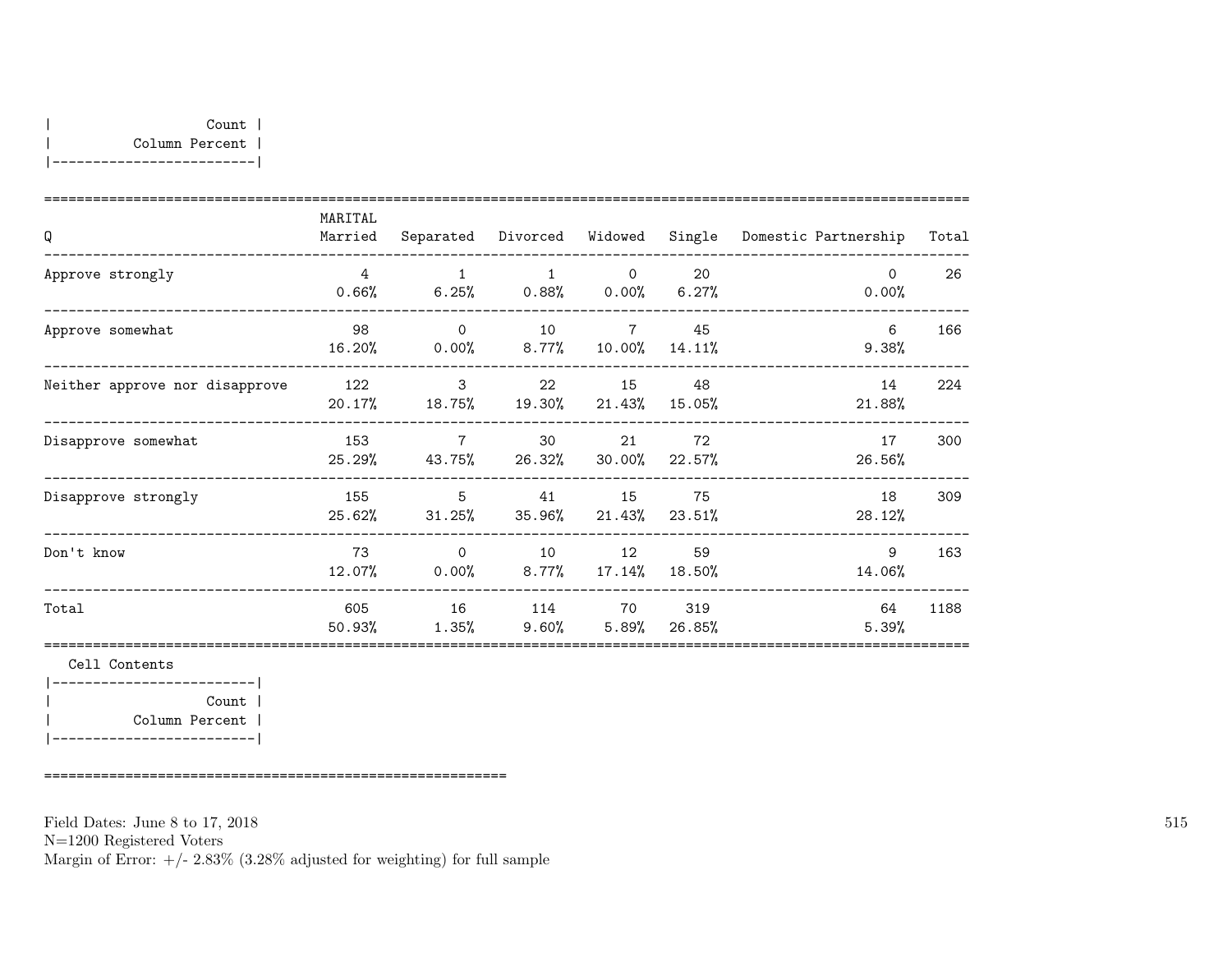| Q                                                                                                | gender | Male Female Total                                       |                            |    |
|--------------------------------------------------------------------------------------------------|--------|---------------------------------------------------------|----------------------------|----|
| Approve strongly                                                                                 |        | 19 8 27<br>$3.39\%$ $1.26\%$                            |                            |    |
| Approve somewhat                                                                                 |        | 101 66 167<br>18.00% 10.39%                             |                            |    |
| Neither approve nor disapprove 110 117 227                                                       |        | 19.61% 18.43%                                           |                            |    |
| Disapprove somewhat                                                                              |        | 143 159 302<br>25.49% 25.04%<br>----------------------- |                            |    |
| Disapprove strongly                                                                              |        | 136 174 310<br>24.24% 27.40%                            |                            |    |
| Don't know<br>___________________________                                                        |        | 52 111 163<br>$9.27\%$ 17.48%                           |                            |    |
| Total                                                                                            |        | 561 635 1196<br>46.91% 53.09%                           |                            |    |
| Cell Contents<br>----------------------- <br>Count  <br>Column Percent  <br>-------------------- |        |                                                         |                            |    |
| Q                                                                                                | LOCATE |                                                         | Urban Suburban Rural Total |    |
| . _ _ _ _ _ _ _ _ _ _ _ _ _ _<br>Approve strongly                                                | 19     | 8 <sup>1</sup><br>$4.88\%$ $1.40\%$ 0.43%               | $1 \quad$                  | 28 |

N=1200 Registered Voters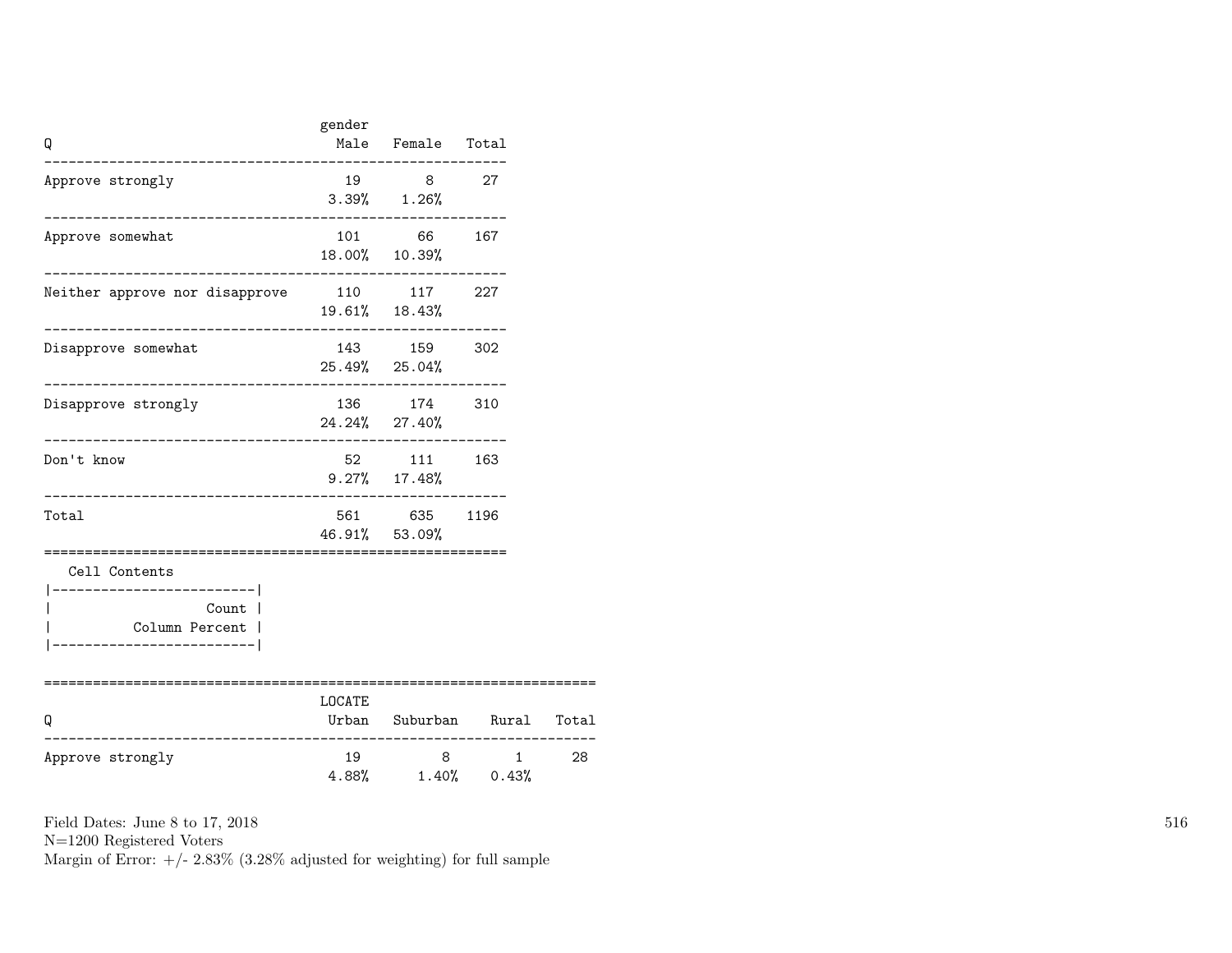| Approve somewhat                                                       | 60            | 66<br>15.42% 11.54% 17.45%     | 41            | 167      |                                  |                                  |                                                                                           |     |
|------------------------------------------------------------------------|---------------|--------------------------------|---------------|----------|----------------------------------|----------------------------------|-------------------------------------------------------------------------------------------|-----|
| Neither approve nor disapprove                                         | 78 108 40     | 20.05% 18.88% 17.02%           |               | 226      |                                  |                                  |                                                                                           |     |
| Disapprove somewhat                                                    |               | 83 158<br>21.34% 27.62% 25.96% | 61 —          | 302      |                                  |                                  |                                                                                           |     |
| Disapprove strongly                                                    | 93 158        | 23.91% 27.62% 24.68%           | 58            | 309      |                                  |                                  |                                                                                           |     |
| Don't know                                                             |               | 56 74<br>14.40% 12.94% 14.47%  | 34            | 164      |                                  |                                  |                                                                                           |     |
| Total                                                                  | 389<br>32.53% | 572                            | 47.83% 19.65% | 235 1196 |                                  |                                  |                                                                                           |     |
| Cell Contents<br>----------------------- <br>Count  <br>Column Percent |               |                                |               |          |                                  |                                  |                                                                                           |     |
| O                                                                      | metro         |                                |               |          |                                  |                                  | Houston Area Dallas-Fort Worth Area San Antonio Area Austin Area Another Part of TX Total |     |
| Approve strongly                                                       |               | 8<br>2.84%                     |               | 11       | $\overline{\mathbf{3}}$<br>3.34% | $\overline{0}$<br>2.68%<br>0.00% | $5^{\circ}$<br>$1.36\%$                                                                   | 27  |
| Approve somewhat                                                       | 12.77%        | 36                             |               | 56       | $17.02\%$ $12.50\%$              | 14 10                            | 51<br>$9.71\%$ 13.90%                                                                     | 167 |
| Neither approve nor disapprove                                         | 66            |                                |               | 46       | 23                               | 19                               | 72                                                                                        | 226 |

N=1200 Registered Voters

Margin of Error:  $+/- 2.83\%$  (3.28% adjusted for weighting) for full sample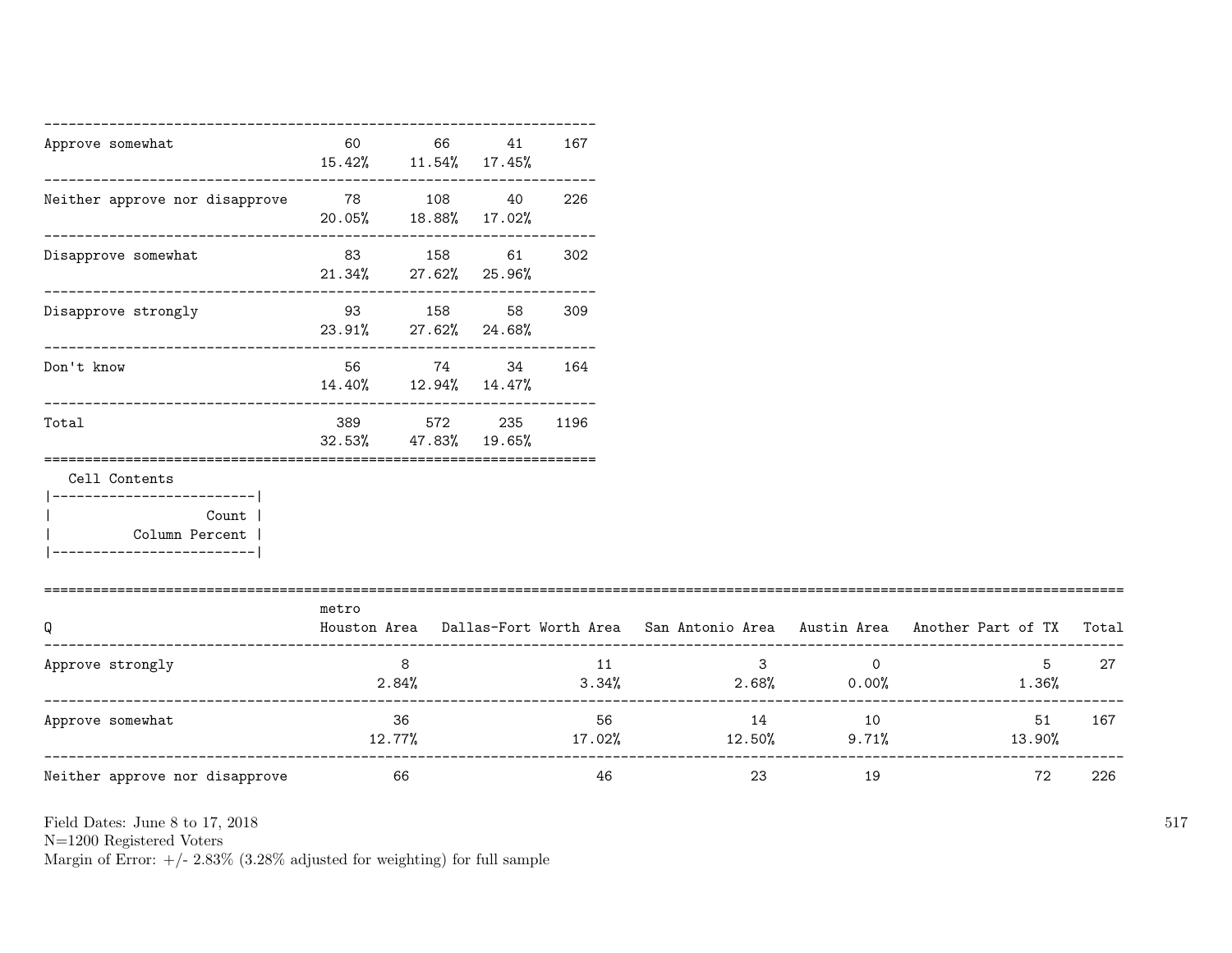|                     | 23.40%        | 13.98%           | 20.54%       | 18.45%          | 19.62%        |      |
|---------------------|---------------|------------------|--------------|-----------------|---------------|------|
| Disapprove somewhat | 70<br>24.82%  | 82<br>24.92%     | 28<br>25.00% | 25<br>24.27%    | 96<br>26.16%  | 301  |
| Disapprove strongly | 71<br>25.18%  | 92<br>27.96%     | 29<br>25.89% | 33<br>$32.04\%$ | 83<br>22.62%  | 308  |
| Don't know          | 31<br>10.99%  | 42<br>12.77%     | 15<br>13.39% | 16<br>15.53%    | 60<br>16.35%  | 164  |
| Total               | 282<br>23.64% | 329<br>$27.58\%$ | 112<br>9.39% | 103<br>8.63%    | 367<br>30.76% | 1193 |

#### Cell Contents

 $|----------|$ Count | Column Percent |  $\mathbf{I}$ |-------------------------|

| AGEG<br>$18 - 29$ |    | 45-64         | 65+         | Total                                                                                                                                            |
|-------------------|----|---------------|-------------|--------------------------------------------------------------------------------------------------------------------------------------------------|
| 5                 | 14 | 7             | $\mathbf 1$ | 27                                                                                                                                               |
| 36                | 39 |               | 41          | 167                                                                                                                                              |
|                   | 52 | 88            | 59          | 226                                                                                                                                              |
|                   | 74 |               | 69          | 302                                                                                                                                              |
|                   |    | 27 — 27<br>52 | 30-44       | $2.70\%$ $4.50\%$ $1.64\%$ $0.37\%$<br>51<br>19.46% 12.54% 11.97% 15.02%<br>14.59% 16.72% 20.66% 21.61%<br>107<br>$28.11\%$ 23.79% 25.12% 25.27% |

Field Dates: June 8 to 17, 2018

 ${\rm N}{=}1200$  Registered Voters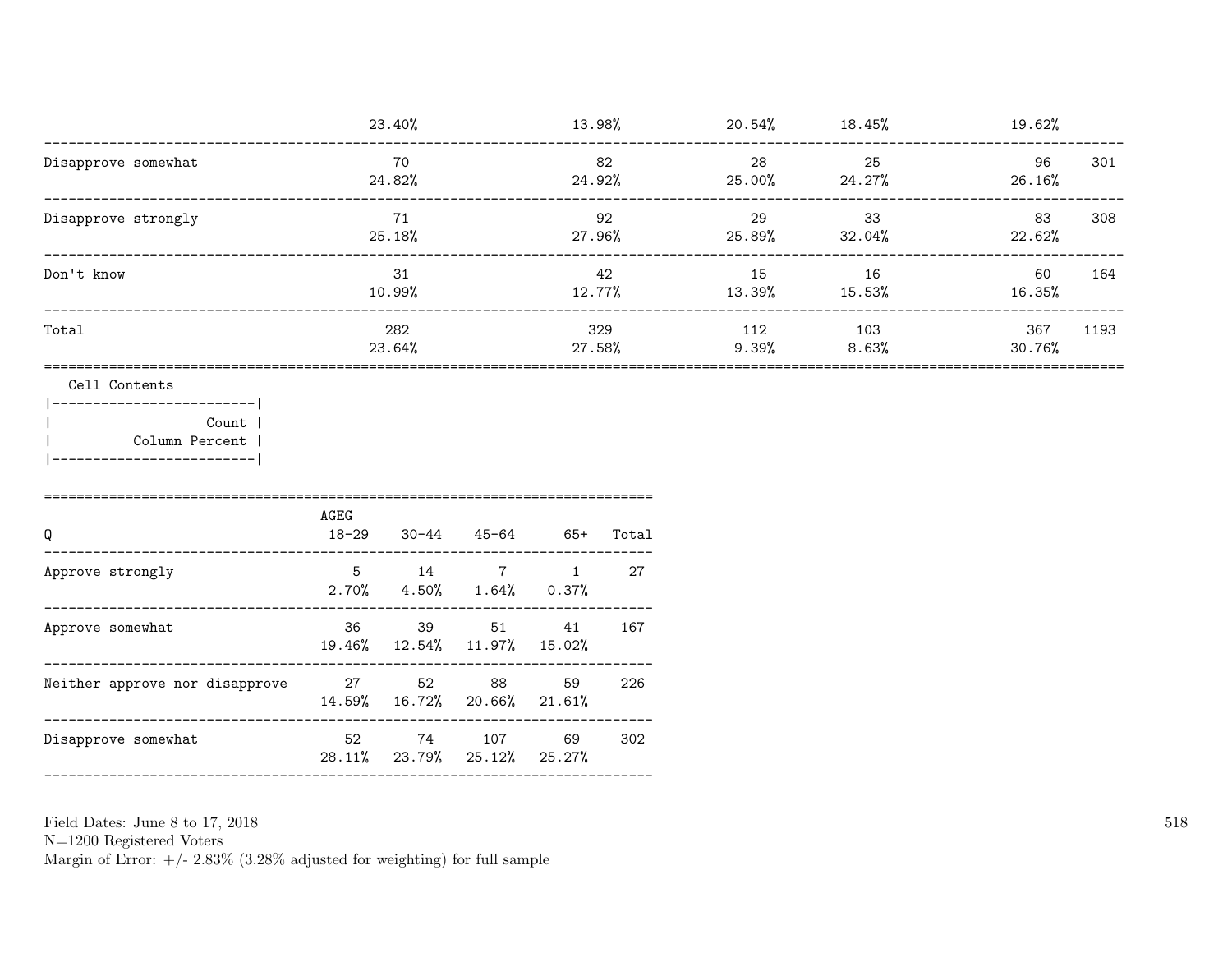| Disapprove strongly | 32<br>17.30%  | 86<br>27.65% 30.05% 23.44% | 128 | 64             | 310  |
|---------------------|---------------|----------------------------|-----|----------------|------|
| Don't know          | 33<br>17.84%  | 46<br>14.79% 10.56% 14.29% | 45  | .39            | 163  |
| Total               | 185<br>15.48% | 311<br>26.03% 35.65%       | 426 | -273<br>22.85% | 1195 |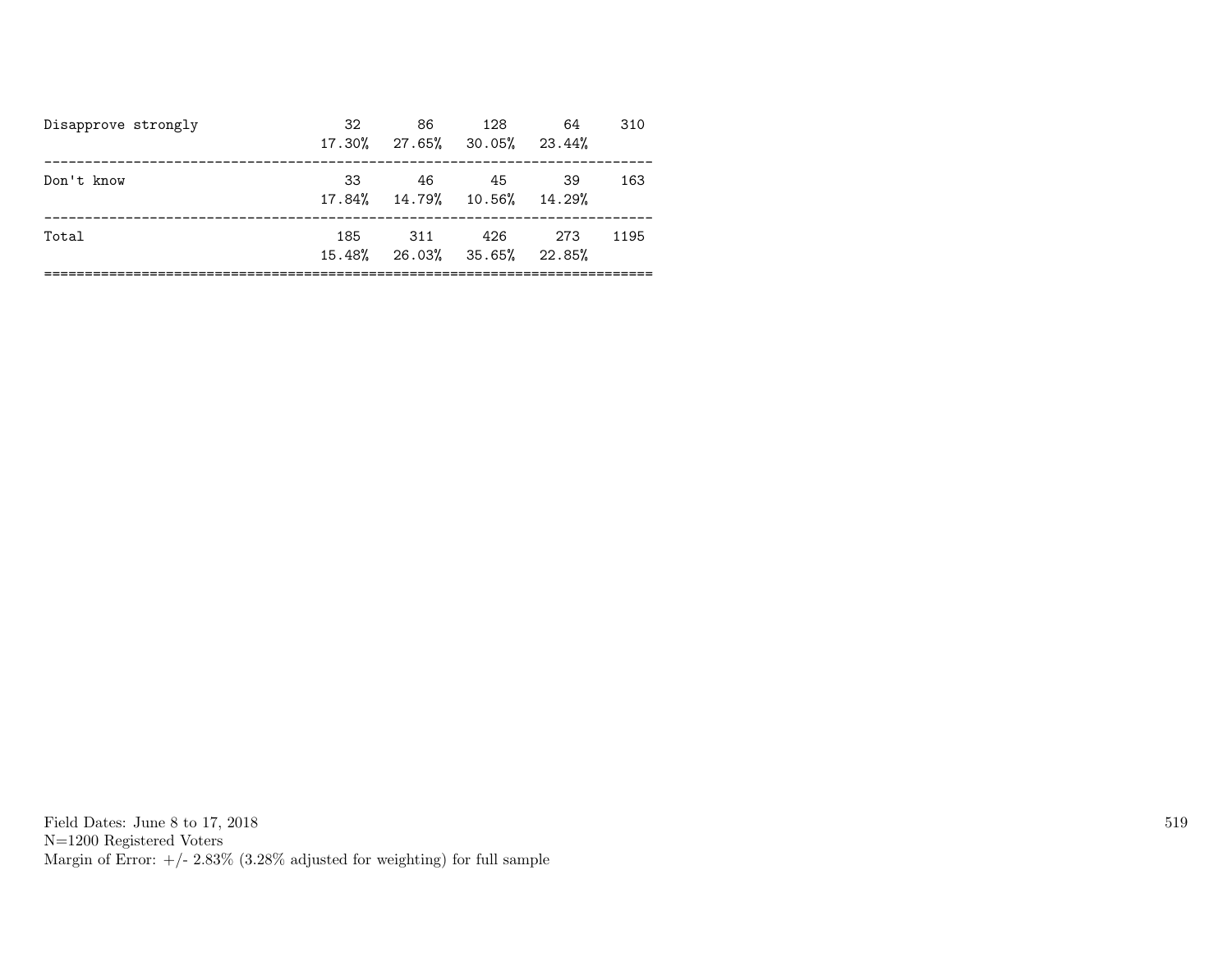# Q38A. Primary source of funding for public education in Texas (split sample)

Cell Contents |-------------------------| | Count | | Column Percent | |-------------------------|

| Q                                                                                         | LIBCON7                                                                                                                                                                                                                                                             |    |                                        |     |  |                | Extremely lib. Somewhat lib. Lean lib. Moderate Lean con. Somewhat con. Extremely con.        | Total |
|-------------------------------------------------------------------------------------------|---------------------------------------------------------------------------------------------------------------------------------------------------------------------------------------------------------------------------------------------------------------------|----|----------------------------------------|-----|--|----------------|-----------------------------------------------------------------------------------------------|-------|
| Local school districts                                                                    | $\sim$ 0.000 $\sim$ 0.000 $\sim$ 0.000 $\sim$ 0.000 $\sim$ 0.000 $\sim$ 0.000 $\sim$ 0.000 $\sim$ 0.000 $\sim$ 0.000 $\sim$ 0.000 $\sim$ 0.000 $\sim$ 0.000 $\sim$ 0.000 $\sim$ 0.000 $\sim$ 0.000 $\sim$ 0.000 $\sim$ 0.000 $\sim$ 0.000 $\sim$ 0.000 $\sim$ 0.000 |    |                                        |     |  | 14 12 40 19 45 | 63                                                                                            | 202   |
| State government                                                                          |                                                                                                                                                                                                                                                                     |    |                                        |     |  |                | 45 52 32 86 27 46 28<br>$78.95\%$ $70.27\%$ $66.67\%$ $48.86\%$ $46.55\%$ $43.40\%$ $25.69\%$ | 316   |
| Don't know/no opinion                                                                     |                                                                                                                                                                                                                                                                     |    |                                        |     |  |                | 3 8 4 50 12 15 18<br>$5.26\%$ $10.81\%$ $8.33\%$ $28.41\%$ $20.69\%$ $14.15\%$ $16.51\%$      | 110   |
| Total                                                                                     |                                                                                                                                                                                                                                                                     | 57 |                                        |     |  |                | 74 48 176 58 106 109<br>$9.08\%$ $11.78\%$ $7.64\%$ $28.03\%$ $9.24\%$ $16.88\%$ $17.36\%$    | 628   |
| Cell Contents<br>--------------------------<br><b>Example 2</b> Count<br>  Column Percent |                                                                                                                                                                                                                                                                     |    |                                        |     |  |                |                                                                                               |       |
| Q                                                                                         | IDEOL                                                                                                                                                                                                                                                               |    | Liberals Moderates Conservatives Total |     |  |                |                                                                                               |       |
| Local school districts                                                                    |                                                                                                                                                                                                                                                                     |    | 35 40 127<br>$19.55\%$ 22.73% 46.52%   | 202 |  |                |                                                                                               |       |

Field Dates: June 8 to 17, 2018

N=1200 Registered Voters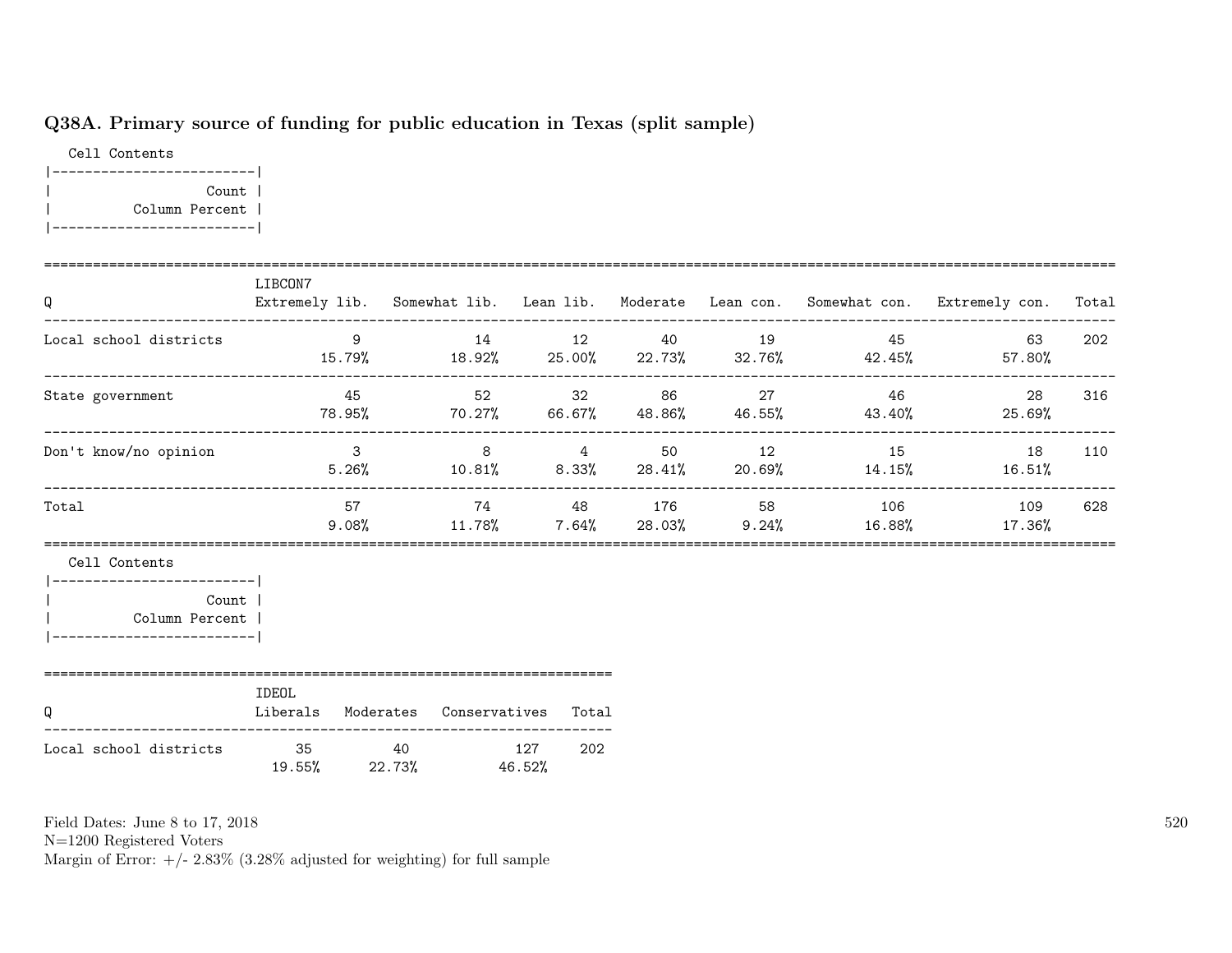|                                                             |      | 128 86  |                                                                                        | 101 315 |     |       |       |        |
|-------------------------------------------------------------|------|---------|----------------------------------------------------------------------------------------|---------|-----|-------|-------|--------|
| State government                                            |      |         | $71.51\%$ 48.86% 37.00%                                                                |         |     |       |       |        |
| Don't know/no opinion                                       |      | 16 50   | $8.94\%$ 28.41\% 16.48\%                                                               | 45 111  |     |       |       |        |
| Total                                                       |      | 179 176 | 28.50% 28.03% 43.47%                                                                   | 273     | 628 |       |       |        |
| Cell Contents<br> -------------------------                 |      |         |                                                                                        |         |     |       |       |        |
| Count  <br>  Column Percent  <br> ------------------------- |      |         |                                                                                        |         |     |       |       |        |
| Q                                                           | PID7 |         | StrDem WeakDem LeanDem Ind LeanRep WeakRep StrRep Total                                |         |     |       |       |        |
| Local school districts 21 19 10 14 35 25 71                 |      |         | 17.07% 27.94% 15.38% 22.58% 46.05% 36.23% 50.35%                                       |         |     |       |       | 195    |
| State government                                            |      |         | 88 39 46 28 26<br>$71.54\%$ 57.35% 70.77% 45.16% 34.21% 43.48% 31.21%                  |         |     |       | 30 44 | 301    |
| Don't know/no opinion                                       |      |         | 14 10 9 20 15<br>$11.38\%$ $14.71\%$ $13.85\%$ $32.26\%$ $19.74\%$ $20.29\%$ $18.44\%$ |         |     | 14 \, |       | 26 108 |
| Total                                                       |      |         | 123 68 65 62 76 69<br>$20.36\%$ 11.26% 10.76% 10.26% 12.58% 11.42% 23.34%              |         |     |       | 141   | 604    |
| Cell Contents                                               |      |         |                                                                                        |         |     |       |       |        |

|-------------------------| | Count | | Column Percent |

Field Dates: June 8 to 17, 2018

N=1200 Registered Voters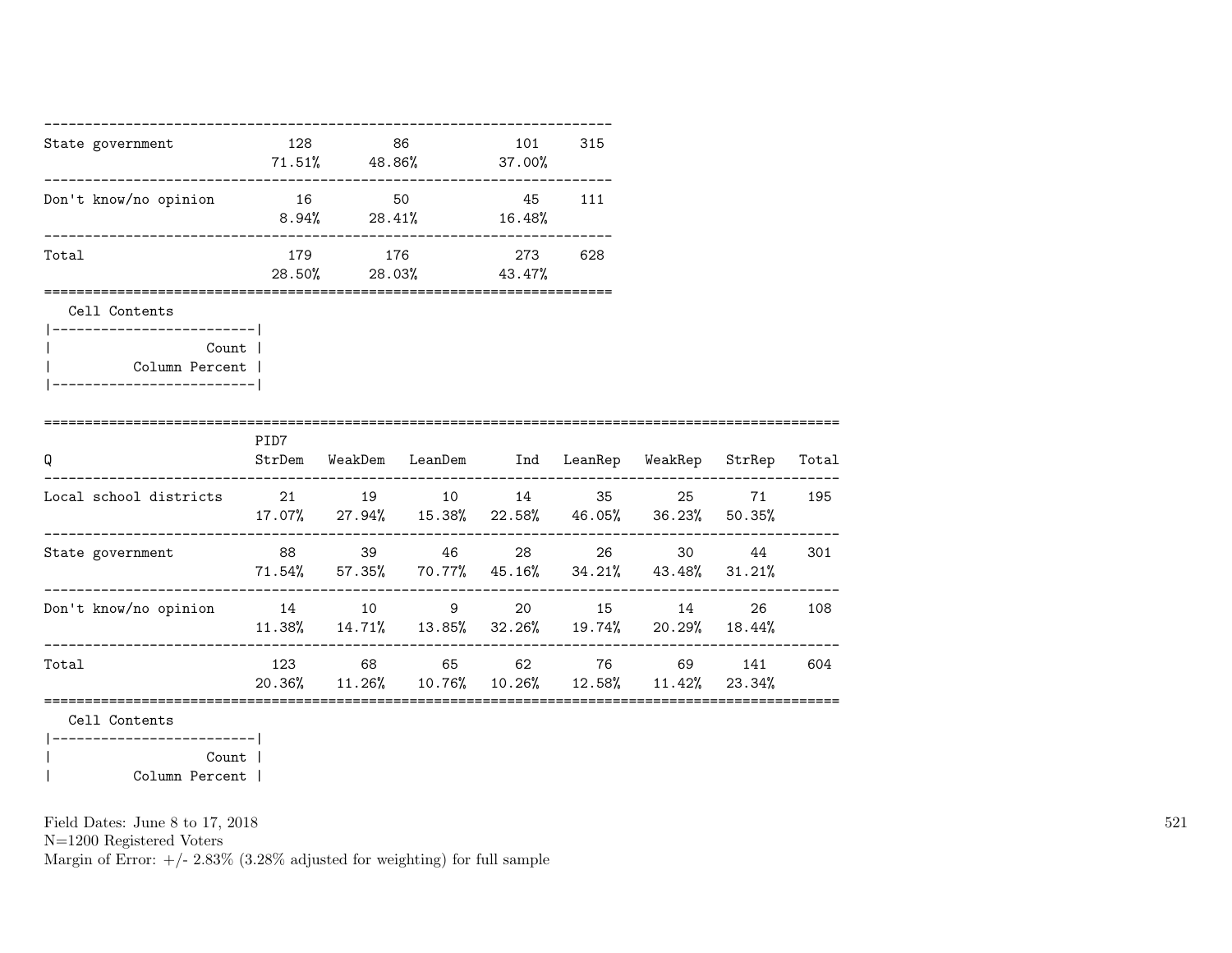|-------------------------|

| Q                                                                                              | PID3  |               | Democrats Independents Republicans Total |              |                                                                          |                                  |       |
|------------------------------------------------------------------------------------------------|-------|---------------|------------------------------------------|--------------|--------------------------------------------------------------------------|----------------------------------|-------|
| Local school districts 50 14 131 195                                                           |       |               | $19.46\%$ 22.58% 45.96%                  |              |                                                                          |                                  |       |
| State government                                                                               |       |               | 174 28 99<br>$67.70\%$ 45.16% 34.74%     | 301          |                                                                          |                                  |       |
| Don't know/no opinion                                                                          | 33 20 |               | 55<br>$12.84\%$ $32.26\%$ $19.30\%$      | 108          |                                                                          |                                  |       |
| Total                                                                                          |       | 257 62        | 285 604<br>42.55% 10.26% 47.19%          |              |                                                                          |                                  |       |
| Cell Contents                                                                                  |       |               |                                          |              |                                                                          |                                  |       |
| ------------------------- <br><b>Count</b><br>  Column Percent  <br>__________________________ |       |               |                                          |              |                                                                          |                                  |       |
| Q                                                                                              | Q20A  |               |                                          |              | Democratic candidate Republican candidate Tea Party candidate Don't know |                                  | Total |
| Local school districts                                                                         |       | 39            |                                          | 79           | $15.79\%$ $41.15\%$ $62.16\%$ $33.33\%$                                  | 46 30<br>39                      | 203   |
| State government                                                                               |       | 176<br>71.26% |                                          | 83           | $43.23\%$ 27.03% $31.62\%$                                               | 20<br>37                         | 316   |
| Don't know/no opinion                                                                          |       | 32<br>12.96%  |                                          | 30<br>15.62% | 10.81%                                                                   | $8 \overline{)}$<br>41<br>35.04% | 111   |

Field Dates: June 8 to 17, 2018

N=1200 Registered Voters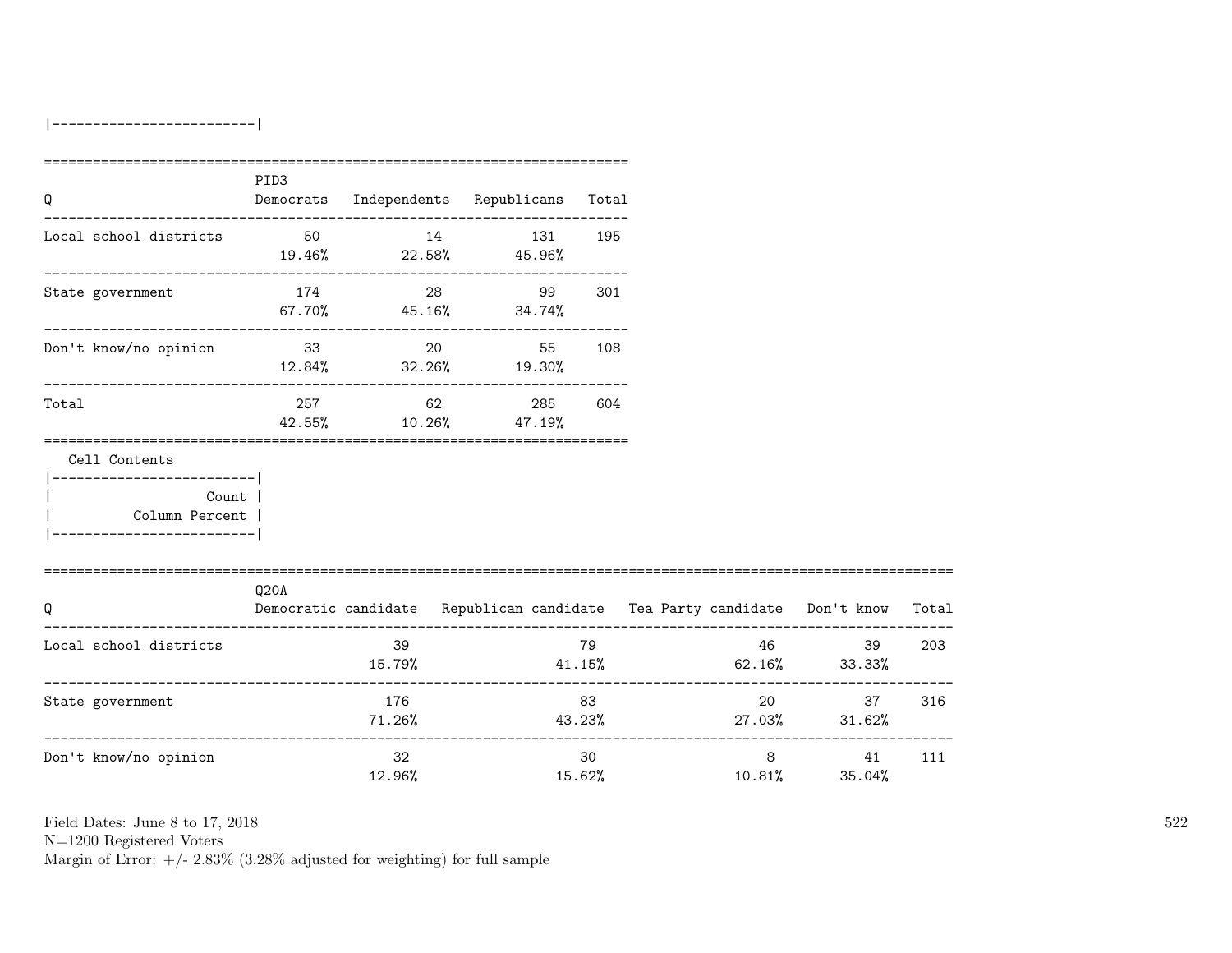| Total                                                        |             | 247<br>39.21%                                                              |      | 30.48% | 192 |             | 74<br>$11.75\%$ 18.57%                                  | 117 | 630   |
|--------------------------------------------------------------|-------------|----------------------------------------------------------------------------|------|--------|-----|-------------|---------------------------------------------------------|-----|-------|
| Cell Contents<br> -------------------------                  |             |                                                                            |      |        |     |             |                                                         |     |       |
| Count  <br>Column Percent  <br> -------------------------    |             |                                                                            |      |        |     |             |                                                         |     |       |
| ______________________________<br>Q                          | educ        | No HS High school graduate Some college 2-year 4-year Post-grad Total      |      |        |     |             |                                                         |     |       |
| Local school districts                                       | 9           | $21.43\%$ $32.74\%$ $31.58\%$ $21.54\%$ $38.16\%$ $34.72\%$                | 55 7 |        |     | 42 14 58    | 25                                                      | 203 |       |
| State government                                             | 14          | $33.33\%$ $48.81\%$ $48.87\%$ $63.08\%$ $51.97\%$ $50.00\%$                |      |        |     | 82 65 41 79 | 36 —                                                    | 317 |       |
| Don't know/no opinion 19                                     | 45.24%      |                                                                            | 31   |        |     |             | 26 10 15 11 112<br>$18.45\%$ 19.55% 15.38% 9.87% 15.28% |     |       |
| Total                                                        | 42<br>6.65% |                                                                            |      |        |     |             | 168 133 65 152 72<br>26.58% 21.04% 10.28% 24.05% 11.39% | 632 |       |
| Cell Contents<br> -------------------------                  |             |                                                                            |      |        |     |             |                                                         |     |       |
| Count  <br>Column Percent  <br>  ___________________________ |             |                                                                            |      |        |     |             |                                                         |     |       |
| Q                                                            | ATTEND      | More than once a week Once a week A few times a month Once or twice a year |      |        |     |             |                                                         |     | Never |

N=1200 Registered Voters <br>Margin of Error: +/-  $2.83\%$  (3.28% adjusted for weighting) for full sample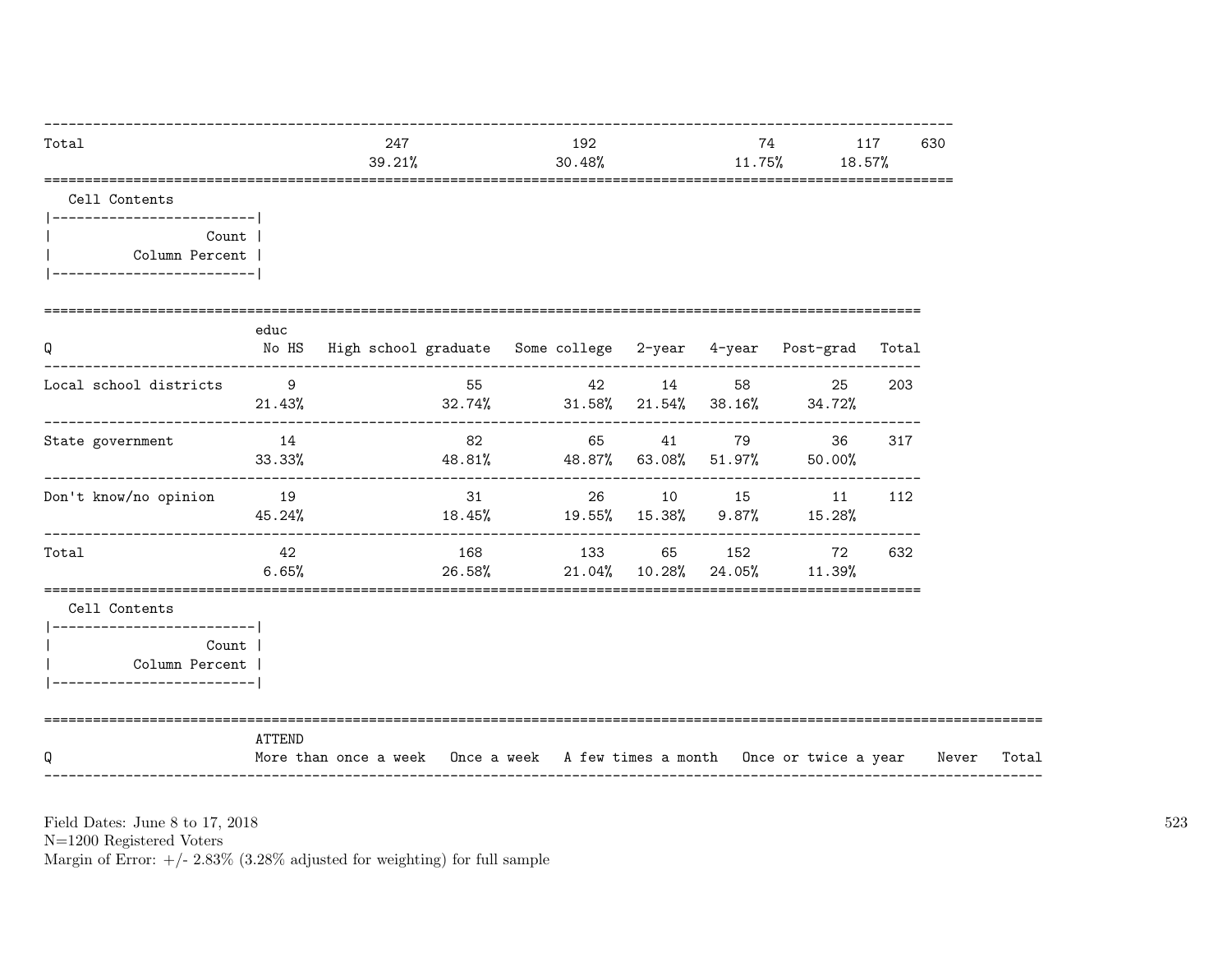| Local school districts | 29<br>43.94% | 50<br>37.88%  | 19<br>28.79%  | 45<br>28.85%  | 60<br>28.30%    | 203 |
|------------------------|--------------|---------------|---------------|---------------|-----------------|-----|
| State government       | 29<br>43.94% | 60<br>45.45%  | -33<br>50.00% | 78<br>50.00%  | 118<br>55.66%   | 318 |
| Don't know/no opinion  | 8<br>12.12%  | 22<br>16.67%  | 14<br>21.21%  | 33<br>21.15%  | 34<br>$16.04\%$ | 111 |
| Total                  | 66<br>10.44% | 132<br>20.89% | 66<br>10.44%  | 156<br>24.68% | 212<br>33.54%   | 632 |
|                        |              |               |               |               |                 |     |

#### Cell Contents

|-------------------------| | Count | | Column Percent | |-------------------------|

| Q                      | race_recode<br>White | Black        | Hispanic        | Asian       | Native American          | Middle Eastern          | Mixed       | Other                | Total |
|------------------------|----------------------|--------------|-----------------|-------------|--------------------------|-------------------------|-------------|----------------------|-------|
| Local school districts | - 124<br>34.35%      | 19<br>20.65% | 52<br>33.33%    | 2<br>50.00% | 25.00%                   | 50.00%                  | 4<br>33.33% | $\Omega$<br>$0.00\%$ | 203   |
| State government       | 177<br>49.03%        | 58<br>63.04% | 71<br>45.51%    | 25.00%      | 25.00%                   | $\mathbf{1}$<br>50.00%  | 58.33%      | $2^{1}$<br>100.00%   | 318   |
| Don't know/no opinion  | 60<br>16.62%         | 15<br>16.30% | 33<br>$21.15\%$ | 25.00%      | $\mathfrak{D}$<br>50.00% | $\Omega$<br>$0.00\%$    | 8.33%       | $\Omega$<br>$0.00\%$ | 112   |
| Total                  | 361<br>57.03%        | 92<br>14.53% | 156<br>24.64%   | 4<br>0.63%  | 4<br>0.63%               | $\overline{2}$<br>0.32% | 12<br>1.90% | 2<br>0.32%           | 633   |

Cell Contents

|-------------------------|

Field Dates: June 8 to 17, 2018

N=1200 Registered Voters

Margin of Error:  $+/- 2.83\%$  (3.28% adjusted for weighting) for full sample

524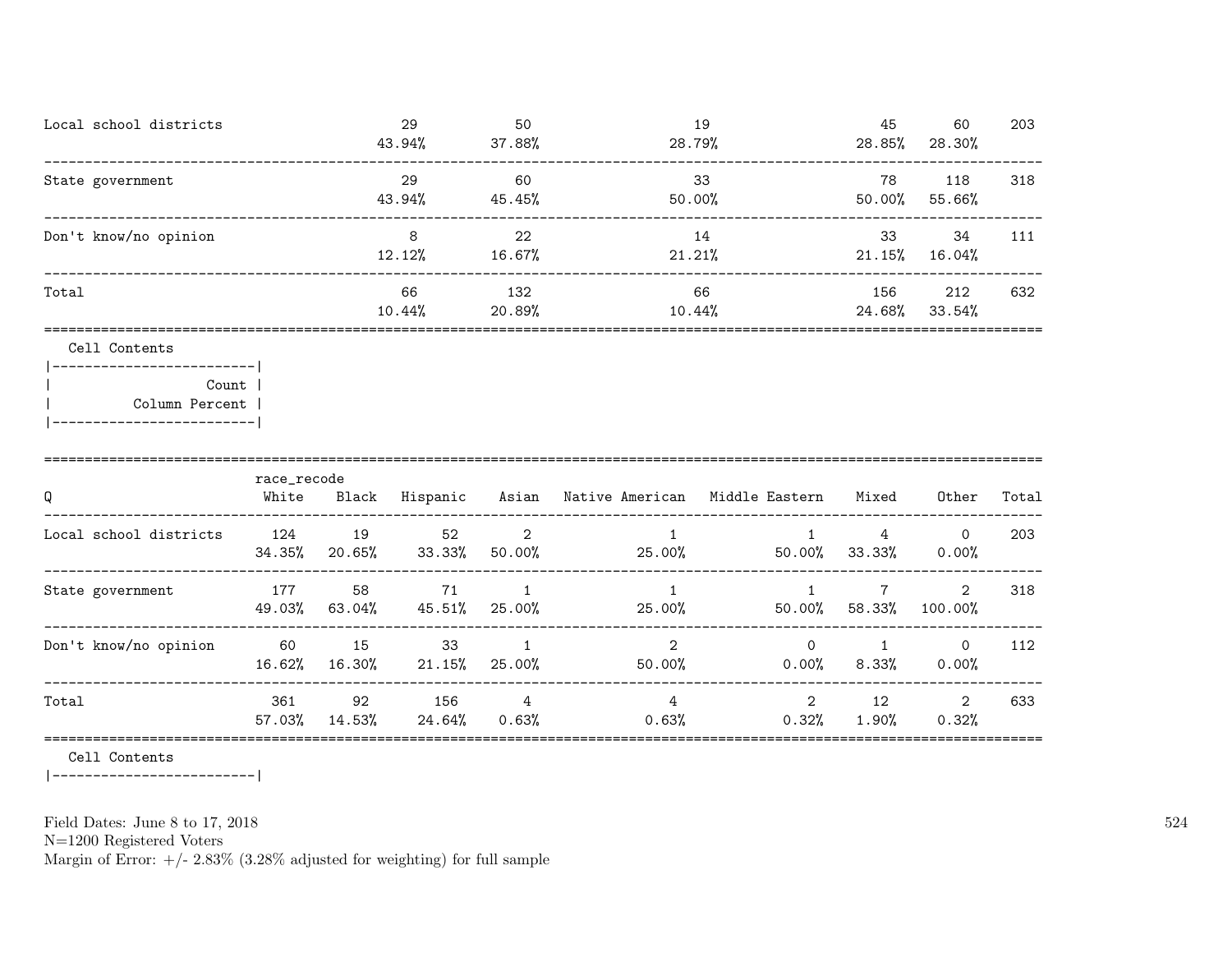|-------------------------|

| Q                      | MARITAL<br>Married |                   | Separated Divorced Widowed |                           |                        | Single Domestic Partnership | Total |
|------------------------|--------------------|-------------------|----------------------------|---------------------------|------------------------|-----------------------------|-------|
| Local school districts | 113<br>35.65%      | 4<br>44.44%       | 20<br>$31.75\%$            | 14<br>40.00%              | 44<br>25.29%           | 8<br>25.00%                 | 203   |
| State government       | 159<br>50.16%      | -5<br>55.56%      | 36<br>57.14%               | 18<br>$51.43\%$ $45.40\%$ | 79                     | 19<br>59.38%                | 316   |
| Don't know/no opinion  | 45<br>14.20%       | $\Omega$<br>0.00% | 7<br>11.11%                | 3<br>$8.57\%$ 29.31%      | 51                     | 5.<br>15.62%                | 111   |
| Total                  | 317<br>50.32%      | 9<br>1.43%        | 63<br>10.00%               | -35                       | 174<br>$5.56\%$ 27.62% | 32<br>5.08%                 | 630   |
|                        |                    |                   |                            |                           |                        |                             |       |

Cell Contents

|-------------------------| | Count | | Column Percent | |-------------------------|

|                        | gender        |             |       |
|------------------------|---------------|-------------|-------|
|                        | Male          | Female      | Total |
| Local school districts | 117<br>41.34% | 87<br>24.86 | 204   |

| State government | 133<br>47.00% 52.86% | 185 | -318 |
|------------------|----------------------|-----|------|
|                  |                      |     |      |

Field Dates: June 8 to 17, 2018

N=1200 Registered Voters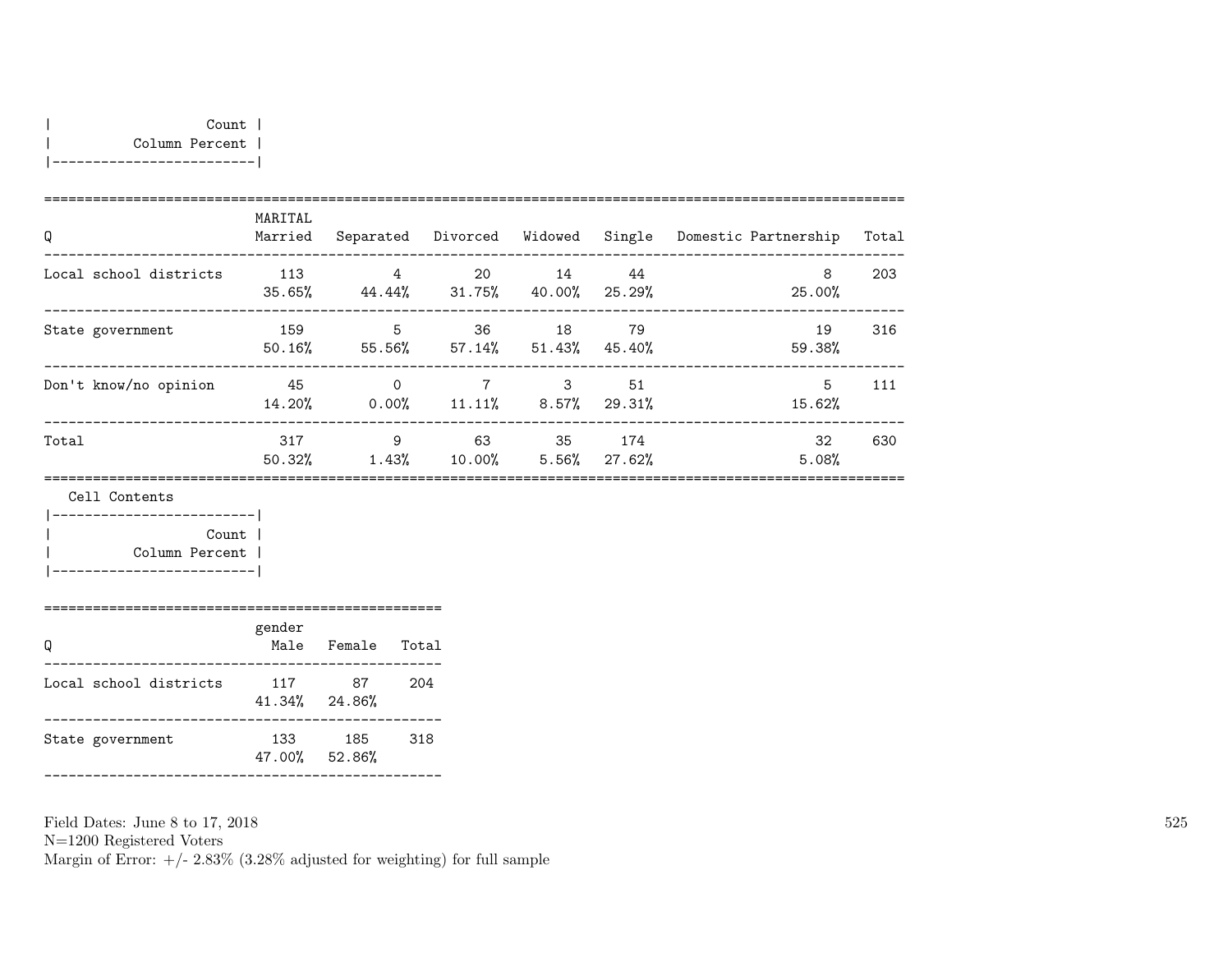| Don't know/no opinion                                                                 |        | 33 78 111<br>$11.66\%$ 22.29%<br>-----------------       |     |
|---------------------------------------------------------------------------------------|--------|----------------------------------------------------------|-----|
| Total                                                                                 |        | 283 350 633<br>44.71% 55.29%                             |     |
| Cell Contents                                                                         |        |                                                          |     |
| ------------------------- <br>Count l<br>Column Percent  <br>------------------------ |        |                                                          |     |
| ;======================<br>Q                                                          | LOCATE | Urban Suburban Rural Total<br>-------------------------- |     |
| Local school districts                                                                |        | 50 104 50 204<br>24.15% 34.32% 40.98%                    |     |
| State government                                                                      |        | 123 141 53 317<br>59.42% 46.53% 43.44%                   |     |
| Don't know/no opinion                                                                 |        | 34 58 19<br>$16.43\%$ $19.14\%$ $15.57\%$                | 111 |
| Total                                                                                 |        | 207 303 122 632<br>32.75% 47.94% 19.30%                  |     |
| Cell Contents                                                                         |        |                                                          |     |
| ----------------------- <br>Count  <br>Column Percent  <br>-----------------          |        |                                                          |     |

=============================================================================================================================

metro

Field Dates: June 8 to 17, 2018 N=1200 Registered Voters Margin of Error:  $+/- 2.83\%$  (3.28% adjusted for weighting) for full sample 526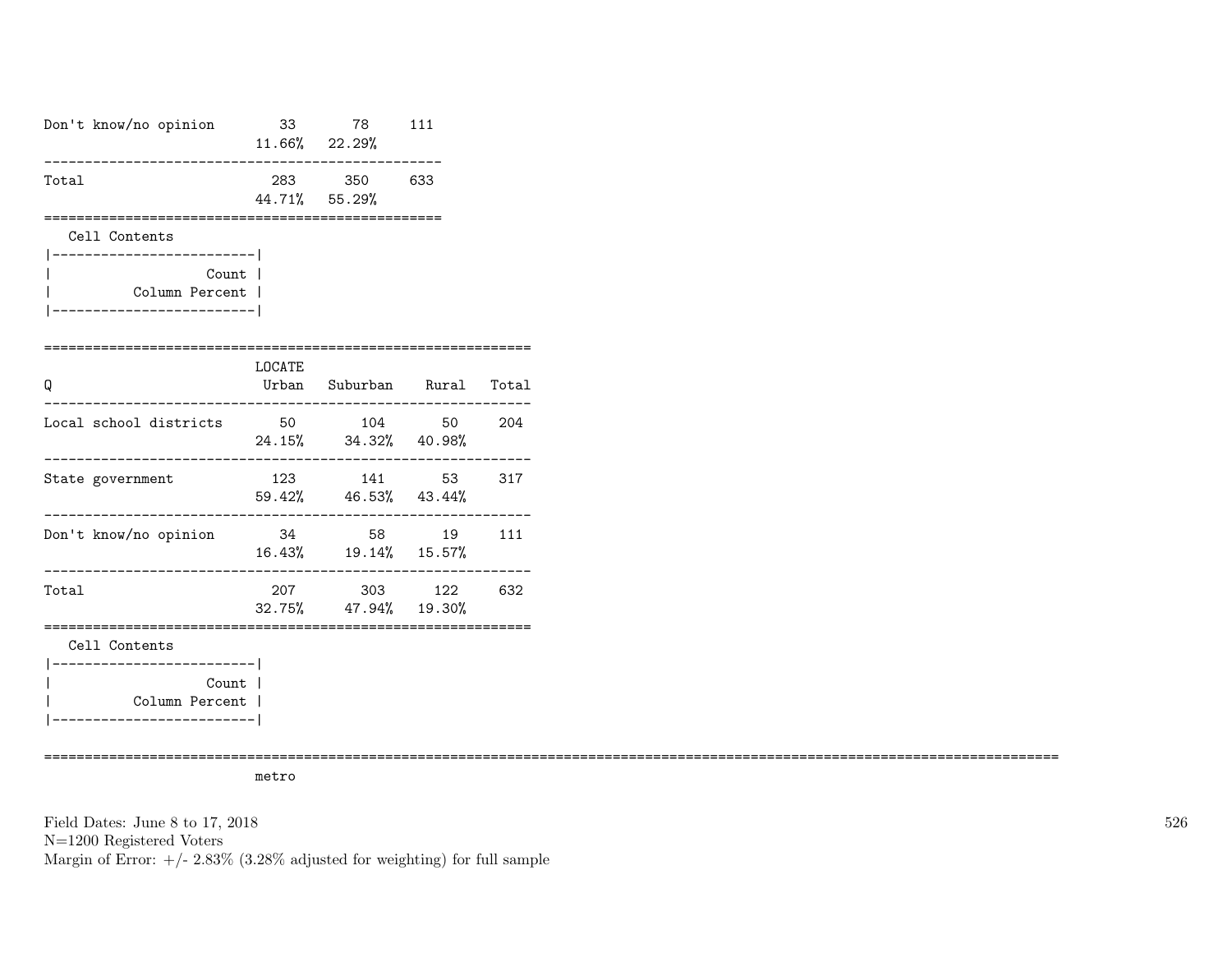| Q                                                                                                            |      |               |                                             |               |     |                                     | ------------------------------- | Houston Area Dallas-Fort Worth Area San Antonio Area Austin Area Another Part of TX Total |     |
|--------------------------------------------------------------------------------------------------------------|------|---------------|---------------------------------------------|---------------|-----|-------------------------------------|---------------------------------|-------------------------------------------------------------------------------------------|-----|
| Local school districts                                                                                       |      | 40<br>28.57%  |                                             |               | 63  | 19<br>$35.20\%$ $32.76\%$ $37.74\%$ | 20                              | 61<br>$30.35\%$                                                                           | 203 |
| State government                                                                                             |      | 82<br>58.57%  |                                             |               | 82  | $45.81\%$ $36.21\%$ $50.94\%$       | 27                              | 105<br>52.24%                                                                             | 317 |
| Don't know/no opinion                                                                                        |      | 18<br>12.86%  |                                             |               | 34  | 18<br>$18.99\%$ $31.03\%$ $11.32\%$ | $6\overline{6}$                 | 35<br>17.41%                                                                              | 111 |
| Total                                                                                                        |      | 140<br>22.19% |                                             |               | 179 | $28.37\%$ 9.19% 8.40%               | 53                              | 201<br>$31.85\%$                                                                          | 631 |
| Cell Contents<br> ------------------------- <br>Count  <br>  Column Percent  <br> -------------------------- |      |               |                                             |               |     |                                     |                                 |                                                                                           |     |
| Q                                                                                                            | AGEG |               | 18-29 30-44 45-64 65+ Total                 |               |     |                                     |                                 |                                                                                           |     |
| Local school districts<br>43<br>34<br>73<br>54<br>---------------------------                                |      |               | 38.05% 22.22% 32.44% 38.03%                 |               | 204 |                                     |                                 |                                                                                           |     |
| State government                                                                                             |      |               | 46 88 108 76<br>40.71% 57.52% 48.00% 53.52% |               | 318 |                                     |                                 |                                                                                           |     |
| Don't know/no opinion 24                                                                                     |      |               | 31 44 12<br>$21.24\%$ 20.26% 19.56% 8.45%   |               | 111 |                                     |                                 |                                                                                           |     |
| Total                                                                                                        | 113  |               | 153<br>225<br>17.85% 24.17% 35.55%          | 142<br>22.43% | 633 |                                     |                                 |                                                                                           |     |

N=1200 Registered Voters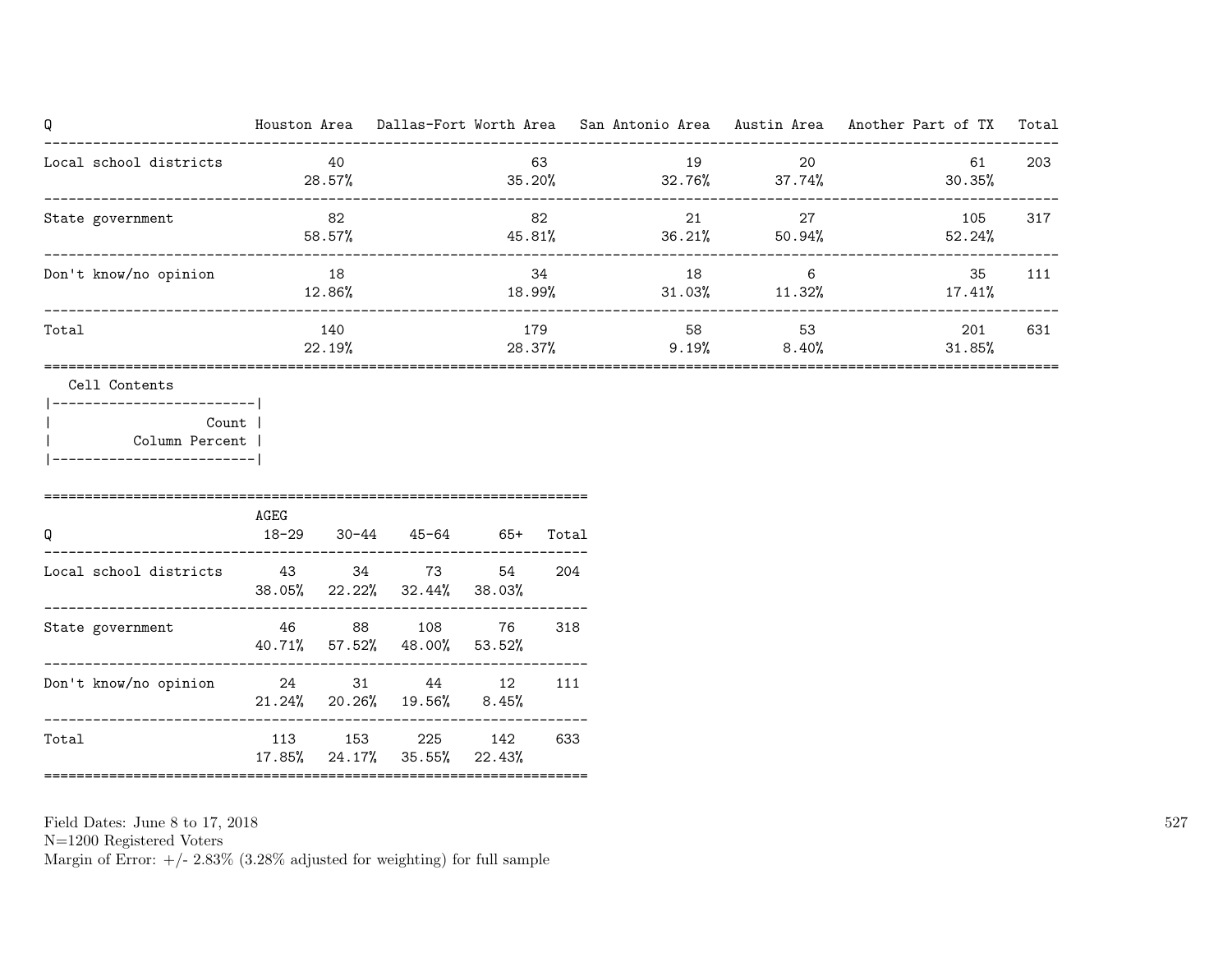# Q38B. Primary source of funding for public education in Texas (split sample)

Cell Contents |-------------------------| | Count | | Column Percent | |-------------------------|

| Q                                                                                                      | LIBCON7                                         |  |     |  |                  | Extremely lib. Somewhat lib. Lean lib. Moderate Lean con. Somewhat con. Extremely con. Total             |     |
|--------------------------------------------------------------------------------------------------------|-------------------------------------------------|--|-----|--|------------------|----------------------------------------------------------------------------------------------------------|-----|
| Local property taxes                                                                                   |                                                 |  |     |  | 11 17 5 27 16 24 | 31<br>$19.64\%$ 22.08% $11.36\%$ 21.26% 32.00% 21.62% 31.63%                                             | 131 |
| Existing state taxes                                                                                   |                                                 |  |     |  |                  | 36       38     30    50     22       59       47<br>$64.29\%$ 49.35% 68.18% 39.37% 44.00% 53.15% 47.96% | 282 |
| Don't know/no opinion                                                                                  |                                                 |  |     |  | 9 22 9 50 12 28  | $\sim$ 20<br>$16.07\%$ 28.57% 20.45% 39.37% 24.00% 25.23% 20.41%                                         | 150 |
| Total                                                                                                  | 56                                              |  |     |  |                  | 77 44 127 50 111 98<br>$9.95\%$ $13.68\%$ $7.82\%$ $22.56\%$ $8.88\%$ $19.72\%$ $17.41\%$                | 563 |
| Cell Contents<br> -------------------------<br>Count<br>  Column Percent<br> ------------------------- |                                                 |  |     |  |                  |                                                                                                          |     |
| Q                                                                                                      | IDEOL<br>Liberals Moderates Conservatives Total |  |     |  |                  |                                                                                                          |     |
| Local property taxes                                                                                   | 33 27 71<br>$18.64\%$ 21.26% 27.41%             |  | 131 |  |                  |                                                                                                          |     |

Field Dates: June 8 to 17, 2018

N=1200 Registered Voters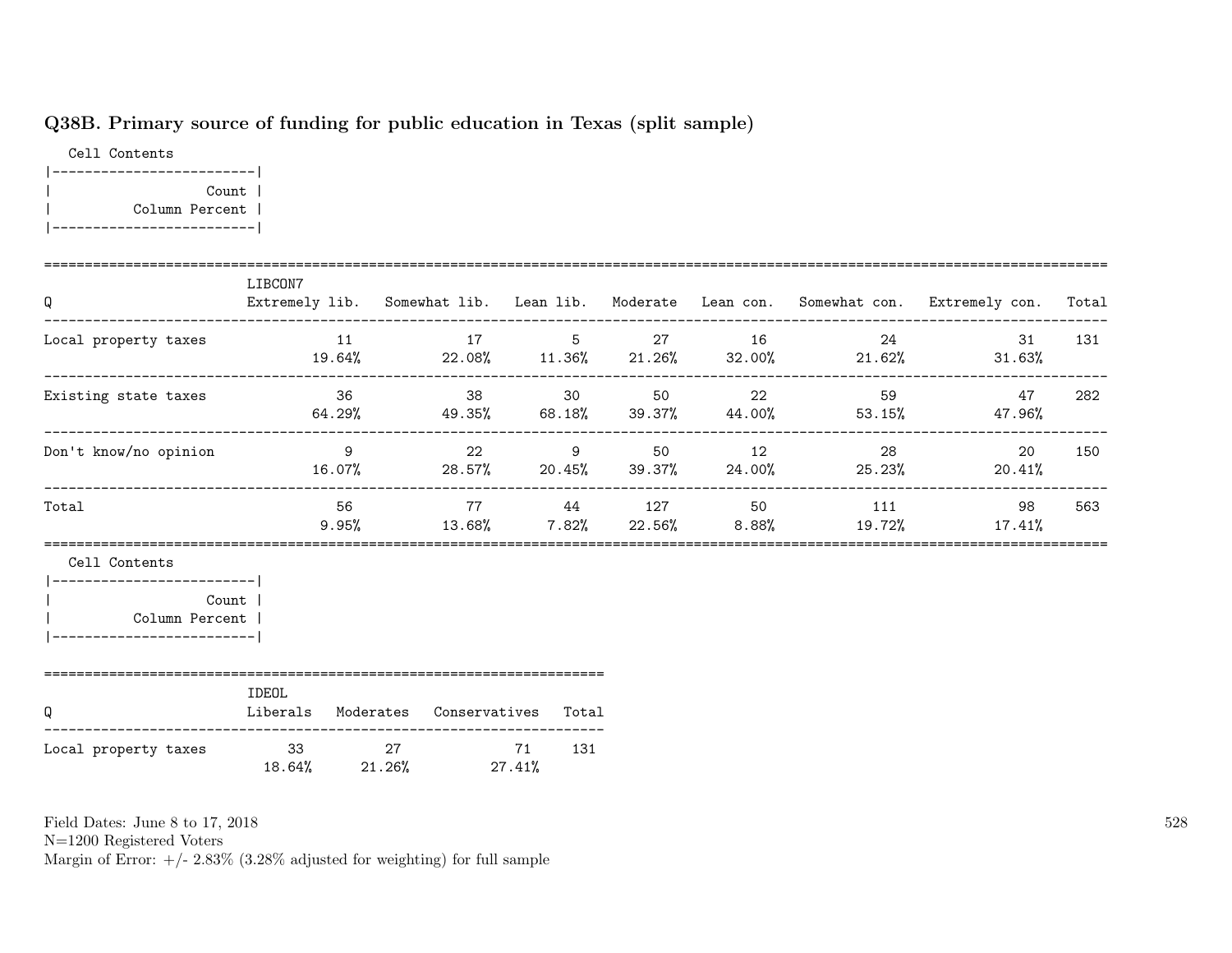|                                                                                             |                                           | 128                                                              | 282                                                                        |                                               |                                                                                         |                                                                                                                                                                                                                                                                                                                             |
|---------------------------------------------------------------------------------------------|-------------------------------------------|------------------------------------------------------------------|----------------------------------------------------------------------------|-----------------------------------------------|-----------------------------------------------------------------------------------------|-----------------------------------------------------------------------------------------------------------------------------------------------------------------------------------------------------------------------------------------------------------------------------------------------------------------------------|
|                                                                                             |                                           |                                                                  |                                                                            |                                               |                                                                                         |                                                                                                                                                                                                                                                                                                                             |
|                                                                                             |                                           |                                                                  | 563                                                                        |                                               |                                                                                         |                                                                                                                                                                                                                                                                                                                             |
|                                                                                             |                                           |                                                                  |                                                                            |                                               |                                                                                         |                                                                                                                                                                                                                                                                                                                             |
|                                                                                             |                                           |                                                                  |                                                                            |                                               |                                                                                         |                                                                                                                                                                                                                                                                                                                             |
|                                                                                             |                                           |                                                                  |                                                                            |                                               |                                                                                         |                                                                                                                                                                                                                                                                                                                             |
|                                                                                             |                                           |                                                                  |                                                                            |                                               |                                                                                         |                                                                                                                                                                                                                                                                                                                             |
|                                                                                             |                                           |                                                                  |                                                                            |                                               | 26                                                                                      | 128                                                                                                                                                                                                                                                                                                                         |
|                                                                                             |                                           |                                                                  |                                                                            |                                               | 57                                                                                      | 280                                                                                                                                                                                                                                                                                                                         |
|                                                                                             |                                           |                                                                  |                                                                            |                                               | 20                                                                                      | 143                                                                                                                                                                                                                                                                                                                         |
|                                                                                             |                                           |                                                                  |                                                                            |                                               |                                                                                         | 551                                                                                                                                                                                                                                                                                                                         |
|                                                                                             |                                           |                                                                  |                                                                            |                                               |                                                                                         |                                                                                                                                                                                                                                                                                                                             |
|                                                                                             |                                           |                                                                  |                                                                            |                                               |                                                                                         |                                                                                                                                                                                                                                                                                                                             |
| ------------------------- <br>Count  <br>Column Percent<br>________________________<br>PID7 | 177<br>;================================= | Existing state taxes 104 50<br>127<br>Existing state taxes 71 22 | $58.76\%$ 39.37% 49.42%<br>22.60% 39.37% 23.17%<br>$31.44\%$ 22.56% 46.00% | Don't know/no opinion  40  50  60  150<br>259 | Local property taxes $26$ 9 14 10 21<br>39 28 37<br>Don't know/no opinion 26 18 20 22 8 | StrDem WeakDem LeanDem Ind LeanRep WeakRep StrRep Total<br>22<br>$21.14\%$ 18.37% 19.18% 16.67% 31.82% 28.57% 25.24%<br>26 30<br>57.72% 44.90% 53.42% 46.67% 56.06% 33.77% 55.34%<br>29<br>$21.14\%$ 36.73% 27.40% 36.67% 12.12% 37.66% 19.42%<br>123 49 73 60 66 77 103<br>22.32% 8.89% 13.25% 10.89% 11.98% 13.97% 18.69% |

| Column Percent |

Field Dates: June 8 to 17, 2018

N=1200 Registered Voters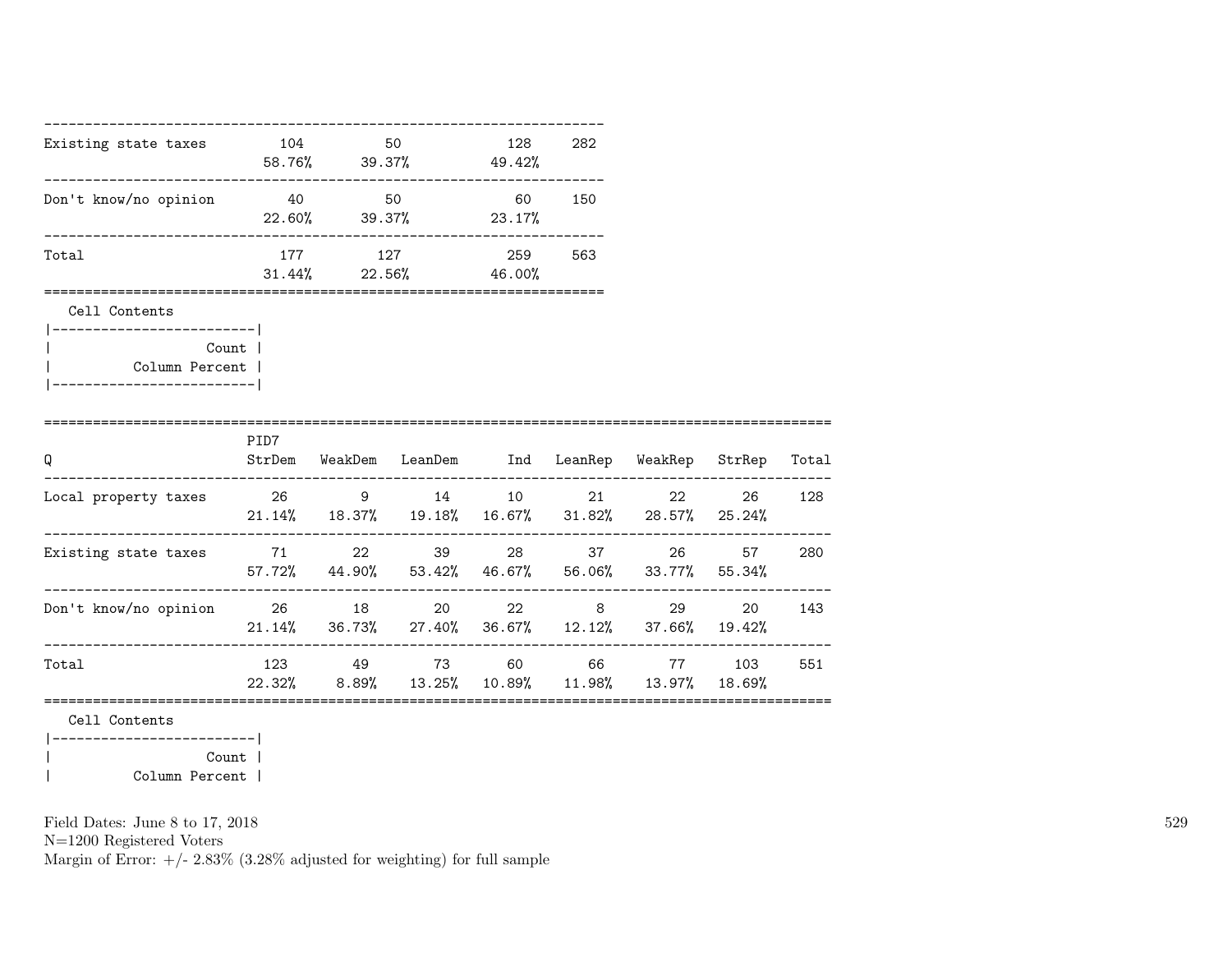|-------------------------|

| Q                                                        | PID <sub>3</sub> |               | Democrats Independents Republicans Total |              |                                                                                |                                                             |     |
|----------------------------------------------------------|------------------|---------------|------------------------------------------|--------------|--------------------------------------------------------------------------------|-------------------------------------------------------------|-----|
| Local property taxes $48$ 10 68 126                      |                  |               | $19.67\%$ $16.67\%$ 27.87%               |              |                                                                                |                                                             |     |
| Existing state taxes                                     | 133 28 119       |               | $54.51\%$ 46.67% 48.77%                  | 280          |                                                                                |                                                             |     |
| Don't know/no opinion                                    |                  |               | 63 22 57 142<br>$25.82\%$ 36.67% 23.36%  |              |                                                                                |                                                             |     |
| Total                                                    |                  | 244 60        | 244<br>44.53% 10.95% 44.53%              | 548          |                                                                                |                                                             |     |
| Cell Contents                                            |                  |               |                                          |              |                                                                                |                                                             |     |
| ------------------------ <br>Count  <br>  Column Percent |                  |               |                                          |              |                                                                                |                                                             |     |
| =================================<br>Q                   | Q20A             |               |                                          |              | Democratic candidate Republican candidate Tea Party candidate Don't know Total |                                                             |     |
| Local property taxes                                     |                  | 51            | 21.16%                                   | 31           | $23.66\%$ $34.88\%$ $17.43\%$                                                  | 30 <sub>2</sub><br>19                                       | 131 |
| Existing state taxes                                     |                  | 135<br>56.02% |                                          | 69<br>52.67% | $52.33\%$ $33.03\%$                                                            | 45 200<br>36                                                | 285 |
| Don't know/no opinion                                    |                  | 55<br>22.82%  |                                          | 31<br>23.66% |                                                                                | ------------------------<br>11 \,<br>54<br>$12.79\%$ 49.54% | 151 |

Field Dates: June 8 to 17, 2018

N=1200 Registered Voters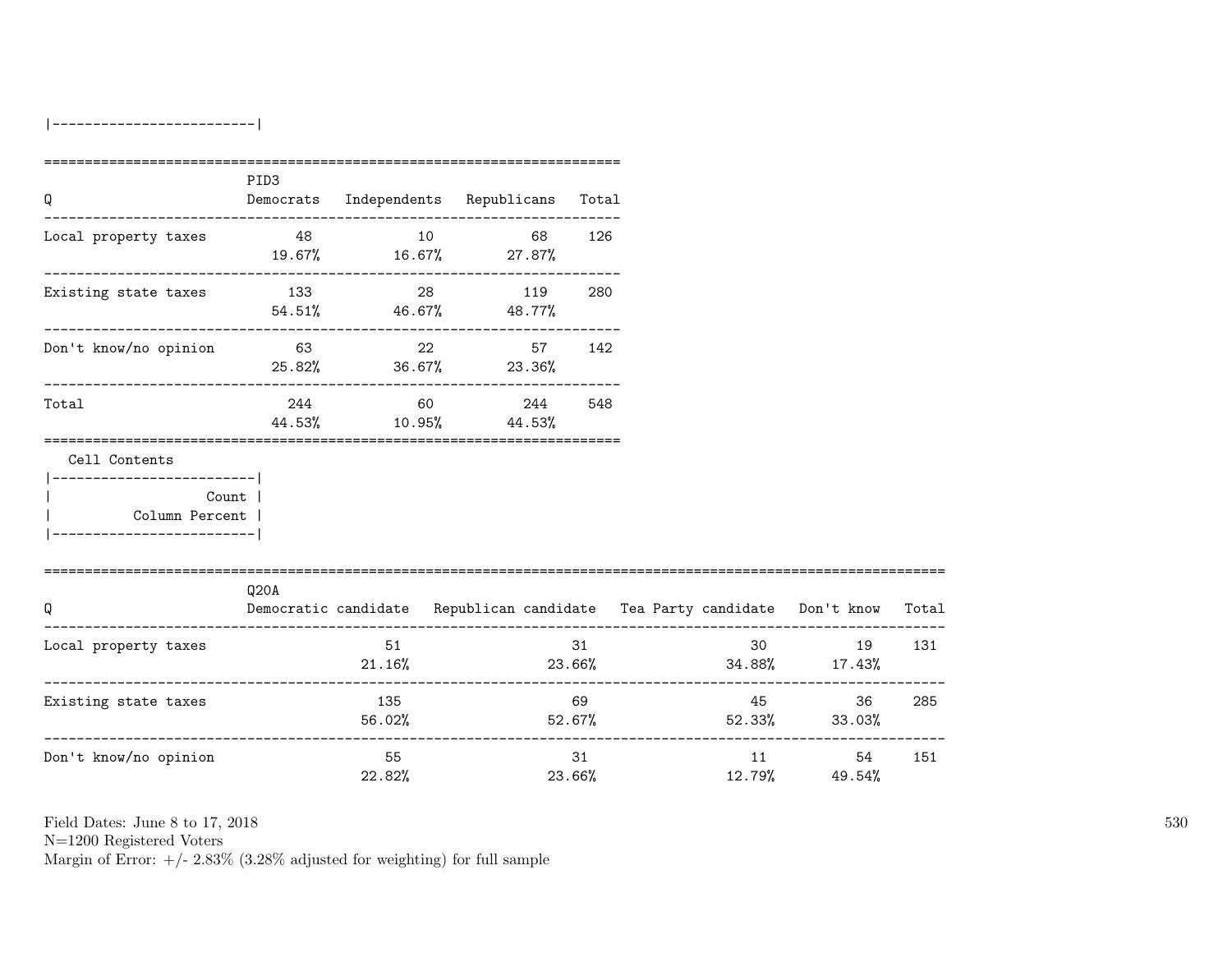| Total                                                                                          |                 | 241<br>42.50%                                                               |        | 131<br>23.10% |              |          | 86 — 1<br>15.17%                                         | 109<br>567<br>19.22% |       |
|------------------------------------------------------------------------------------------------|-----------------|-----------------------------------------------------------------------------|--------|---------------|--------------|----------|----------------------------------------------------------|----------------------|-------|
| Cell Contents<br> -------------------------                                                    |                 |                                                                             |        |               |              |          |                                                          |                      |       |
| Count  <br>Column Percent  <br>-------------------------                                       |                 |                                                                             |        |               |              |          |                                                          |                      |       |
| Q                                                                                              | educ            | No HS  High school graduate  Some college  2-year  4-year  Post-grad  Total |        |               |              |          |                                                          |                      |       |
| Local property taxes                                                                           | $5\overline{)}$ | $17.86\%$ 23.66% 23.66% 22.86% 12.50% 26.85% 23.08%                         | 31     |               |              | 32 7 40  | 15                                                       | 130                  |       |
| Existing state taxes 8                                                                         | 28.57%          | $45.04\%$ $55.00\%$ $62.50\%$ $48.99\%$ $53.85\%$                           | 59     |               |              | 77 35 73 | 35                                                       | 287                  |       |
| Don't know/no opinion 15                                                                       | 53.57%          |                                                                             | 41     |               |              |          | 31 14 36 15 152<br>$31.30\%$ 22.14% 25.00% 24.16% 23.08% |                      |       |
| Total                                                                                          | 28<br>4.92%     |                                                                             | 23.02% |               | 24.60% 9.84% | 26.19%   | 131 140 56 149 65<br>$11.42\%$                           | 569                  |       |
| Cell Contents<br> ------------------------- <br>Column Percent  <br> ------------------------- | Count           |                                                                             |        |               |              |          |                                                          |                      |       |
| Q                                                                                              | ATTEND          | More than once a week Once a week A few times a month Once or twice a year  |        |               |              |          |                                                          |                      | Never |

Field Dates: June 8 to 17,  $2018\,$ 

N=1200 Registered Voters<br>Margin of Error:  $+/- 2.83\%$  (3.28% adjusted for weighting) for full sample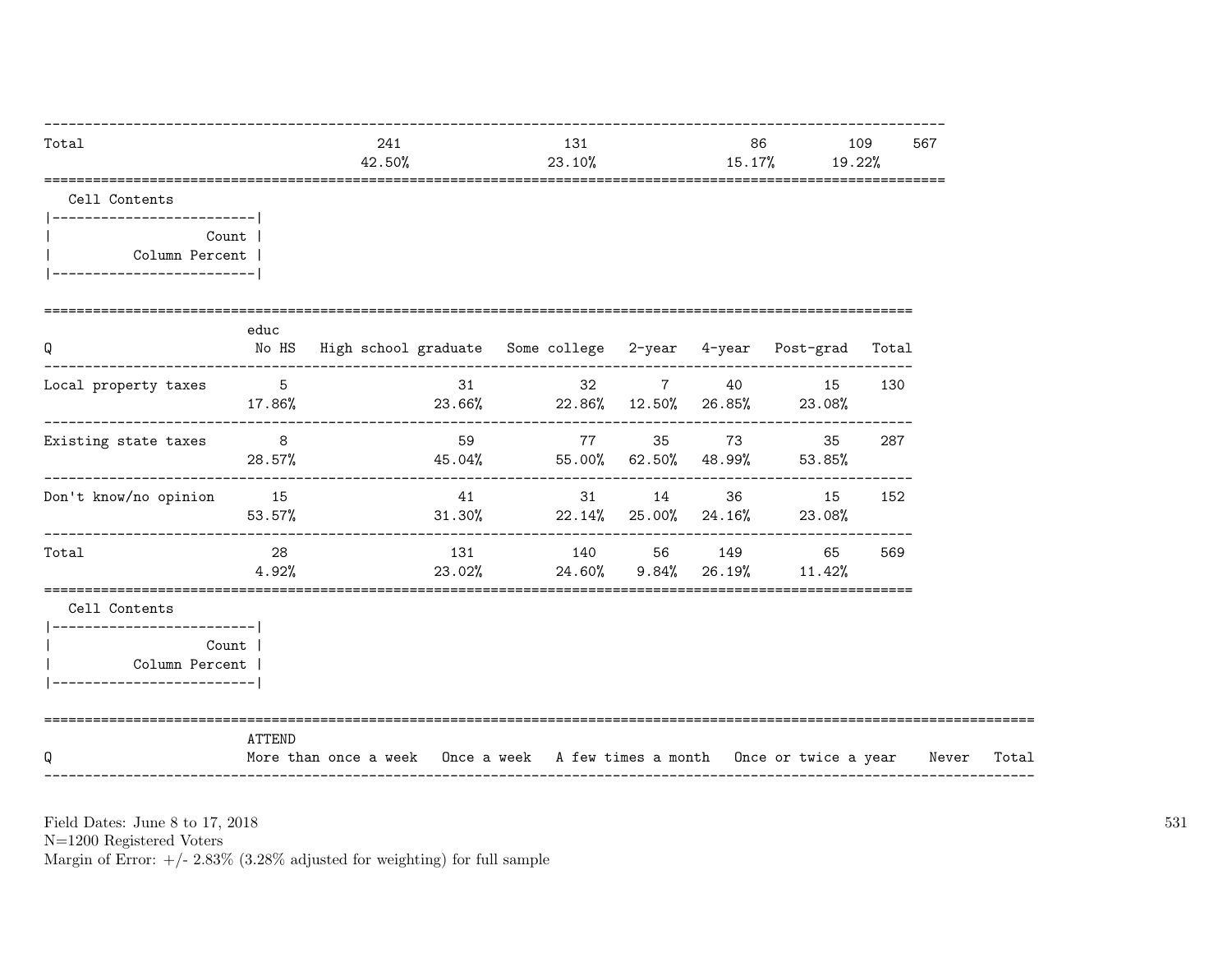| Local property taxes                                    |               |              | 21<br>28.77%                      | 32<br>26.89% | 27.69%                                                                           | 18                       | 22<br>17.19%                                                            | 38<br>20.88%             | 131   |
|---------------------------------------------------------|---------------|--------------|-----------------------------------|--------------|----------------------------------------------------------------------------------|--------------------------|-------------------------------------------------------------------------|--------------------------|-------|
| Existing state taxes                                    |               |              | 31<br>42.47% 47.90%               | 57           | 44.62%                                                                           | 29                       | 74                                                                      | 94<br>57.81% 51.65%      | 285   |
| Don't know/no opinion                                   |               |              | 21<br>28.77%                      | 30<br>25.21% | 27.69%                                                                           | 18                       | 32                                                                      | 50<br>25.00% 27.47%      | 151   |
| Total                                                   |               |              | 73                                | 119          | $12.87\%$ 20.99% 11.46% 22.57% 32.10%                                            | 65                       | 128                                                                     | 182                      | 567   |
| Cell Contents<br>----------------------                 |               |              |                                   |              |                                                                                  |                          |                                                                         |                          |       |
| Count  <br>Column Percent<br> ------------------------- |               |              |                                   |              |                                                                                  |                          |                                                                         |                          |       |
|                                                         | race_recode   |              |                                   |              |                                                                                  |                          |                                                                         |                          |       |
| Q                                                       |               |              |                                   |              | White Black Hispanic Asian Native-American Middle-Eastern Mixed Other            |                          |                                                                         |                          | Total |
| Local property taxes 78 12                              |               |              |                                   | 27 — 27      | $\overline{4}$<br>$1 \quad$<br>$23.15\%$ $15.38\%$ $23.28\%$ $33.33\%$ $33.33\%$ |                          | 5 <sup>5</sup><br>$2 \left( \frac{1}{2} \right)$<br>$50.00\%$ $45.45\%$ | $\overline{2}$<br>22.22% | 131   |
| Existing state taxes 188                                |               | 33           | 50                                | $\mathbf{3}$ | $\mathcal{L}$<br>55.79% 42.31% 43.10% 25.00% 66.67%                              | $\overline{2}$           | $4\overline{ }$<br>50.00% 36.36%                                        | 5<br>55.56%              | 287   |
| Don't know/no opinion 71                                |               | 33           | 39<br>21.07% 42.31% 33.62% 41.67% | $5^{\circ}$  | $\Omega$<br>$0.00\%$ 0.00% 18.18%                                                | $\overline{\phantom{0}}$ | $2^{\circ}$                                                             | $\overline{2}$<br>22.22% | 152   |
| Total                                                   | 337<br>59.12% | 78<br>13.68% | 116 12<br>20.35%                  | 2.11%        | $\mathbf{3}$<br>0.53%                                                            | $4\degree$<br>$0.70\%$   | 11                                                                      | 9<br>$1.93\%$ $1.58\%$   | 570   |

=========================================================================================================================

Cell Contents

|-------------------------|

Field Dates: June 8 to 17, 2018

N=1200 Registered Voters

Margin of Error:  $+/- 2.83\%$  (3.28% adjusted for weighting) for full sample

532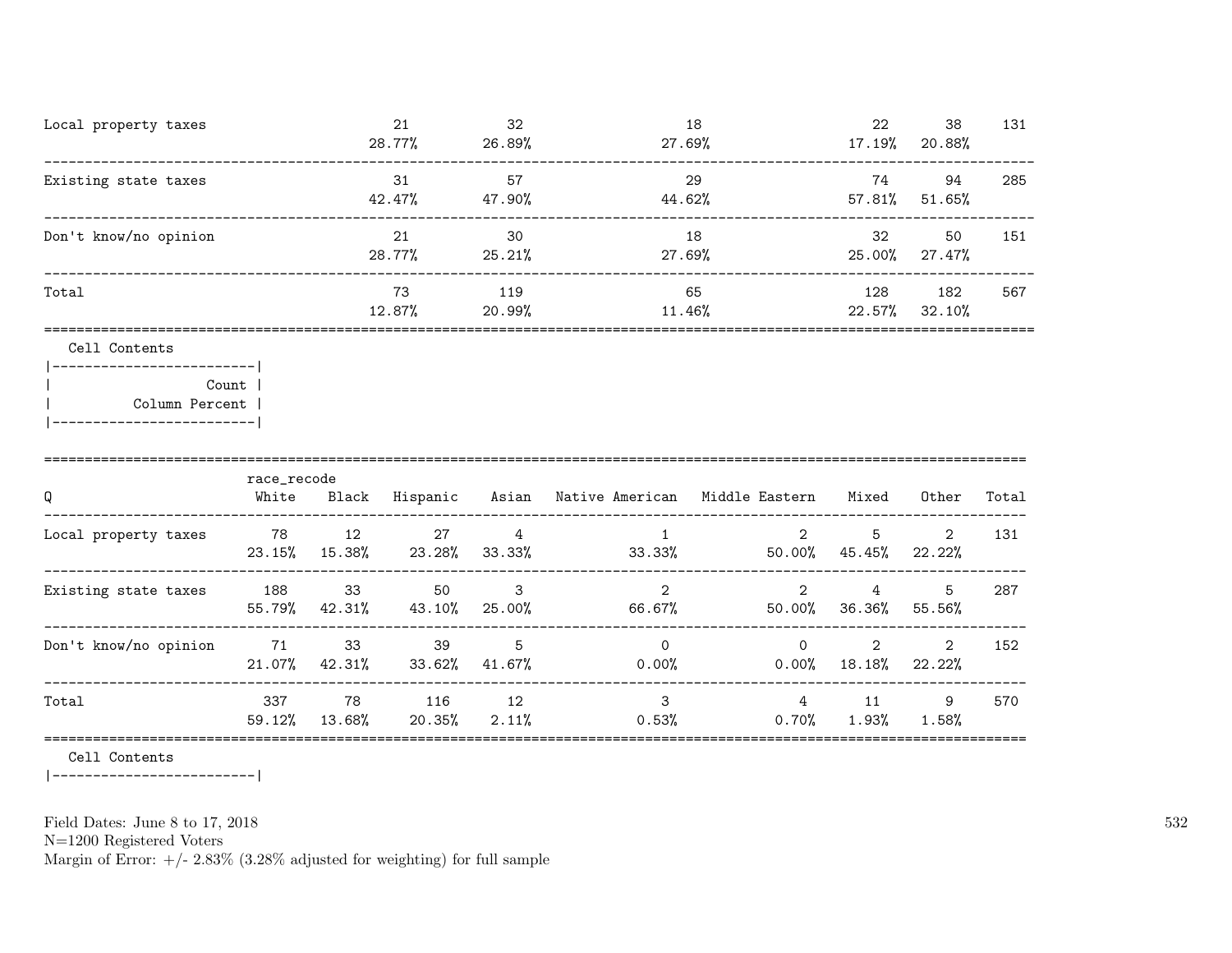| Q                     | MARITAL<br>Married |                | Separated Divorced Widowed |                |                 | Single Domestic Partnership | Total |
|-----------------------|--------------------|----------------|----------------------------|----------------|-----------------|-----------------------------|-------|
| Local property taxes  | 79<br>27.24%       | 4<br>40.00%    | 11<br>21.15%               | 8<br>21.05%    | 25<br>$17.24\%$ | 5<br>15.15%                 | 132   |
| Existing state taxes  | 147<br>50.69%      | 5<br>50.00%    | 26<br>50.00%               | 18<br>47.37%   | 76<br>52.41%    | 13<br>39.39%                | 285   |
| Don't know/no opinion | 64<br>22.07%       | 1<br>10.00%    | 15<br>28.85%               | - 12<br>31.58% | -44<br>30.34%   | 15<br>45.45%                | 151   |
| Total                 | 290<br>51.06%      | 10<br>$1.76\%$ | 52<br>9.15%                | 38<br>6.69%    | 145<br>25.53%   | 33<br>5.81%                 | 568   |

Cell Contents

| Count          |  |
|----------------|--|
| Column Percent |  |
|                |  |

|                      | gender<br>Male | Female        | Total |
|----------------------|----------------|---------------|-------|
| Local property taxes | 65<br>23.30%   | 67<br>23.10%  | 132   |
| Existing state taxes | 155<br>55.56%  | 131<br>45.17% | 286   |

================================================

Field Dates: June 8 to 17, 2018

N=1200 Registered Voters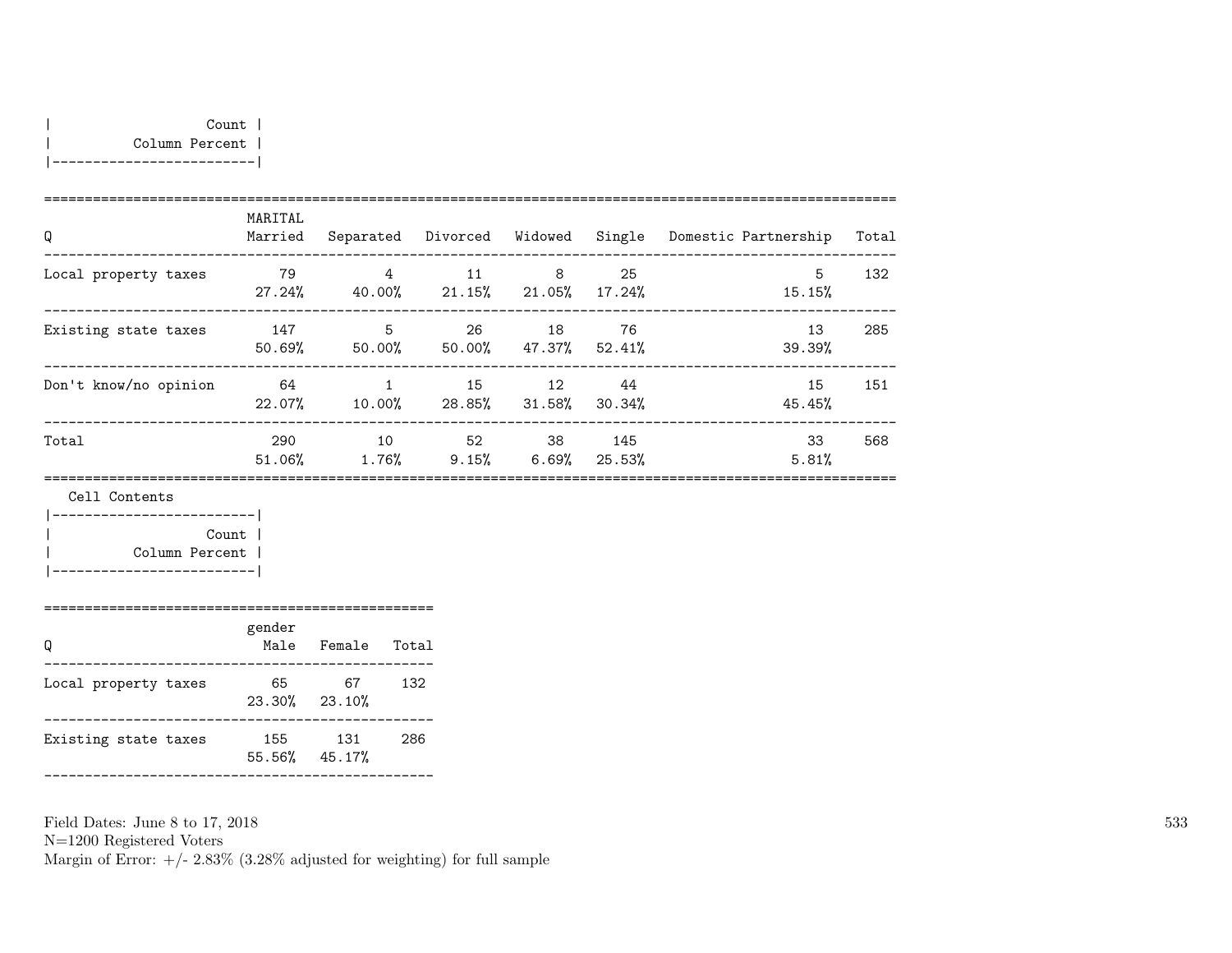| Don't know/no opinion                                                      | 59 30 31        | 92 151<br>21.15% 31.72%                                                |     |
|----------------------------------------------------------------------------|-----------------|------------------------------------------------------------------------|-----|
| Total                                                                      |                 | 279 290 569<br>49.03% 50.97%                                           |     |
| Cell Contents<br>--------------------------                                |                 |                                                                        |     |
| Count  <br>Column Percent  <br>==================                          |                 |                                                                        |     |
| Q                                                                          | <b>LOCATE</b>   | Urban Suburban Rural Total<br>______________________                   |     |
| Local property taxes                                                       | 35              | 75 22 132<br>19.02% 27.68% 19.30%                                      |     |
| Existing state taxes                                                       |                 | 91 133 62<br>49.46% 49.08% 54.39%<br>_________________________________ | 286 |
| Don't know/no opinion                                                      | _______________ | 58 63 30<br>$31.52\%$ 23.25% 26.32%                                    | 151 |
| Total                                                                      | 184             | 271 114 569<br>$32.34\%$ $47.63\%$ $20.04\%$                           |     |
| Cell Contents                                                              |                 |                                                                        |     |
| ------------------------- <br>Count<br>Column Percent  <br>--------------- |                 |                                                                        |     |

============================================================================================================================

metro

Field Dates: June 8 to 17, 2018 N=1200 Registered Voters Margin of Error:  $+/- 2.83\%$  (3.28% adjusted for weighting) for full sample 534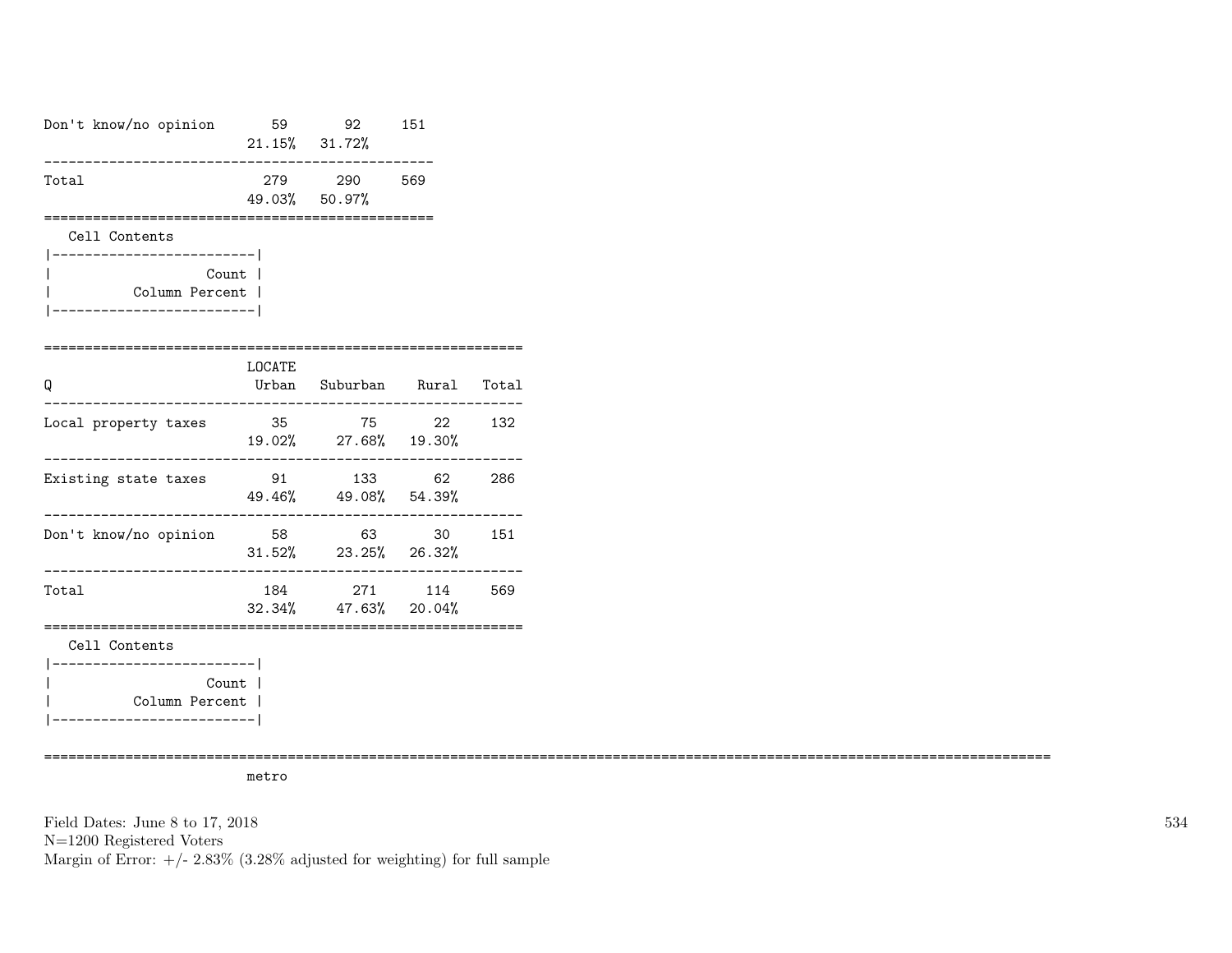| Q                                                                        |           |                 |                                                                  |        |               |                                     |                         |        | Houston Area Dallas-Fort Worth Area San Antonio Area Austin Area Another Part of TX | Total |
|--------------------------------------------------------------------------|-----------|-----------------|------------------------------------------------------------------|--------|---------------|-------------------------------------|-------------------------|--------|-------------------------------------------------------------------------------------|-------|
| Local property taxes                                                     | $\sim$ 38 | 26.39%          |                                                                  |        | 32            | 14<br>$21.33\%$ $25.93\%$ $15.09\%$ |                         | 8      | 40<br>24.24%                                                                        | 132   |
| Existing state taxes<br>-----------------------------------              |           | 75<br>52.08%    |                                                                  | 83     |               | 24<br>$55.33\%$ 44.44% 49.06%       |                         | 26     | 76<br>46.06%                                                                        | 284   |
| Don't know/no opinion                                                    |           | 31<br>$21.53\%$ |                                                                  |        | 35            | 16<br>23.33% 29.63%                 | 19                      | 35.85% | 49<br>29.70%                                                                        | 150   |
| Total                                                                    |           | 144<br>25.44%   |                                                                  |        | 150<br>26.50% | 54                                  | 53<br>$9.54\%$ $9.36\%$ |        | 165<br>29.15%                                                                       | 566   |
| Cell Contents<br>Count<br>  Column Percent<br>__________________________ | AGEG      |                 |                                                                  |        | Total         |                                     |                         |        |                                                                                     |       |
| Q<br>Local property taxes                                                |           |                 | 18-29 30-44 45-64 65+<br>12 31 58<br>16.00% 19.50% 28.57% 22.90% | 30     | 131           |                                     |                         |        |                                                                                     |       |
| Existing state taxes 37 37 395                                           |           |                 | 49.33% 45.91% 46.80% 61.83%                                      | 81     | 286           |                                     |                         |        |                                                                                     |       |
| Don't know/no opinion 26 55 50                                           |           |                 | 34.67% 34.59% 24.63% 15.27%                                      | 20     | 151           |                                     |                         |        |                                                                                     |       |
| Total                                                                    |           | 13.20% 27.99%   | 75 159 203 131<br>35.74%                                         | 23.06% | 568           |                                     |                         |        |                                                                                     |       |

N=1200 Registered Voters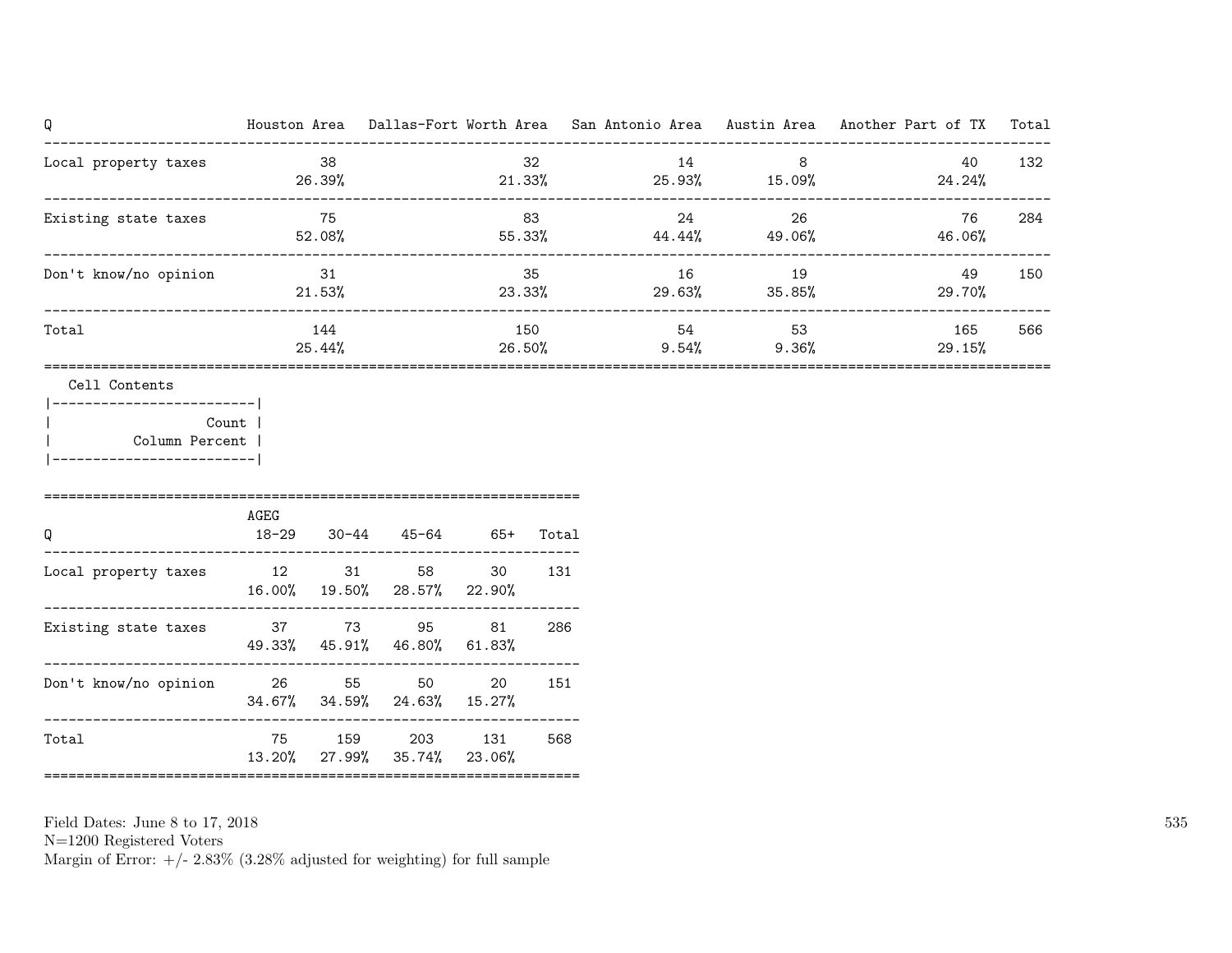### Q39. Should gun control laws be more strict, less strict, or the same?

Cell Contents |-------------------------| | Count | | Column Percent | |-------------------------|

| $\mathsf Q$               | LIBCON7        |                                                                                         |  |                    | Extremely lib. Somewhat lib. Lean lib. Moderate Lean con. Somewhat con. Extremely con. Total |      |
|---------------------------|----------------|-----------------------------------------------------------------------------------------|--|--------------------|----------------------------------------------------------------------------------------------|------|
| More strict               |                | 101 129 79 168 41 43<br>$89.38\%$ $86.00\%$ $86.81\%$ $55.63\%$ $37.96\%$ 20.09% 20.39% |  |                    | 42                                                                                           | 603  |
| Less strict               | 9              | $7.96\%$ 6.00% 1.10% 7.28% 13.89% 21.96% 24.27%                                         |  | 9 1 22 15 47       | 50                                                                                           | 153  |
| Left as they are now      |                | $1.77\%$ 6.00% 8.79% 25.83% 42.59% 52.80% 51.94%                                        |  |                    | 2 3 8 78 46 113 107                                                                          | 363  |
| Don't know / No opinion   | $\overline{1}$ | $3 \qquad 3 \qquad 34 \qquad 6$<br>$0.88\%$ 2.00% 3.30% 11.26% 5.56% 5.14%              |  | 11                 | $7\overline{ }$<br>$3.40\%$                                                                  | 65   |
| Total                     | 113            | $9.54\%$ $12.67\%$ $7.69\%$ $25.51\%$ $9.12\%$ $18.07\%$ $17.40\%$                      |  | 150 91 302 108 214 | 206                                                                                          | 1184 |
| Cell Contents             |                |                                                                                         |  |                    |                                                                                              |      |
| Count<br>  Column Percent |                |                                                                                         |  |                    |                                                                                              |      |
| Q                         | IDEOL          | Liberals Moderates Conservatives Total                                                  |  |                    |                                                                                              |      |

Field Dates: June 8 to 17, 2018

N=1200 Registered Voters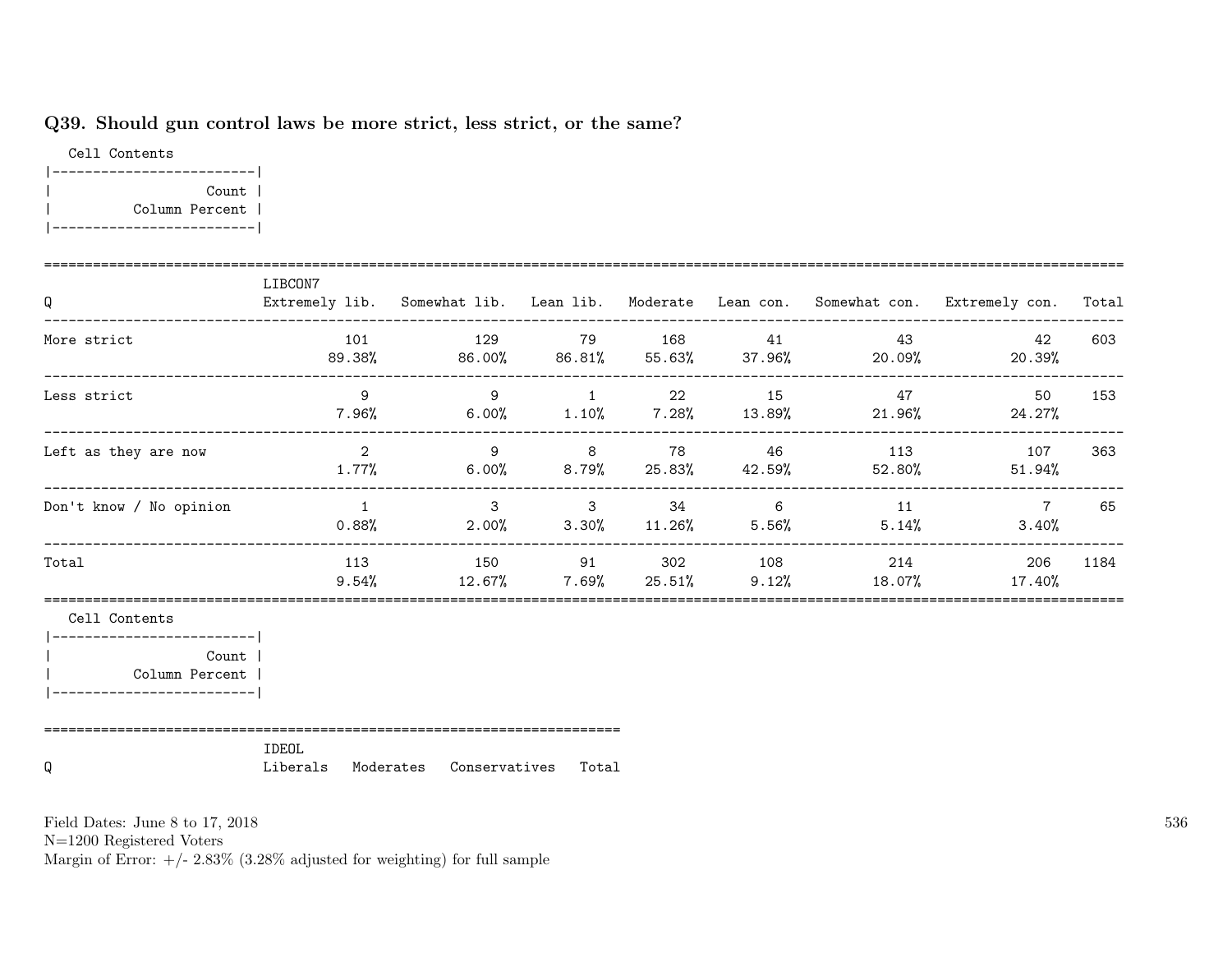| More strict                                                                                          |      | 309 168 | 86.80% 55.63% 23.86%                                                                            | 126     | 603   |    |        |       |
|------------------------------------------------------------------------------------------------------|------|---------|-------------------------------------------------------------------------------------------------|---------|-------|----|--------|-------|
| Less strict                                                                                          | 19   | 22      | $5.34\%$ $7.28\%$ $21.21\%$                                                                     | 112 153 |       |    |        |       |
| Left as they are now                                                                                 |      |         | 20 78 266 364<br>$5.62\%$ 25.83% 50.38%                                                         |         |       |    |        |       |
| Don't know / No opinion                                                                              |      |         | 8 34 34<br>$2.25\%$ 11.26% 4.55%                                                                |         | 24 66 |    |        |       |
| Total                                                                                                |      |         | 356 302 528 1186<br>30.02% 25.46% 44.52%                                                        |         |       |    |        |       |
| Cell Contents<br>------------------------- <br>Count  <br>Column Percent  <br>---------------------- |      |         |                                                                                                 |         |       |    |        |       |
| Q                                                                                                    | PID7 |         | StrDem WeakDem LeanDem Ind LeanRep WeakRep StrRep Total                                         |         |       |    |        |       |
| More strict                                                                                          |      |         | 207 94 113 55 26 43 47<br>$84.15\%$ $80.34\%$ $81.88\%$ $45.08\%$ $18.31\%$ $30.28\%$ $19.67\%$ |         |       |    |        | 585   |
| Less strict                                                                                          |      |         | 12 4 10 13 38<br>$4.88\%$ $3.42\%$ $7.25\%$ 10.66% 26.76% 15.49% 19.67%                         |         |       |    | 22 47  | 146   |
| Left as they are now                                                                                 |      |         | 13 14 9 41 76<br>$5.28\%$ $11.97\%$ $6.52\%$ $33.61\%$ $53.52\%$ $47.18\%$ $56.49\%$            |         |       |    | 67 135 | 355   |
| Don't know / No opinion 14 5 6 13 2                                                                  |      |         |                                                                                                 |         |       | 10 |        | 10 60 |

N=1200 Registered Voters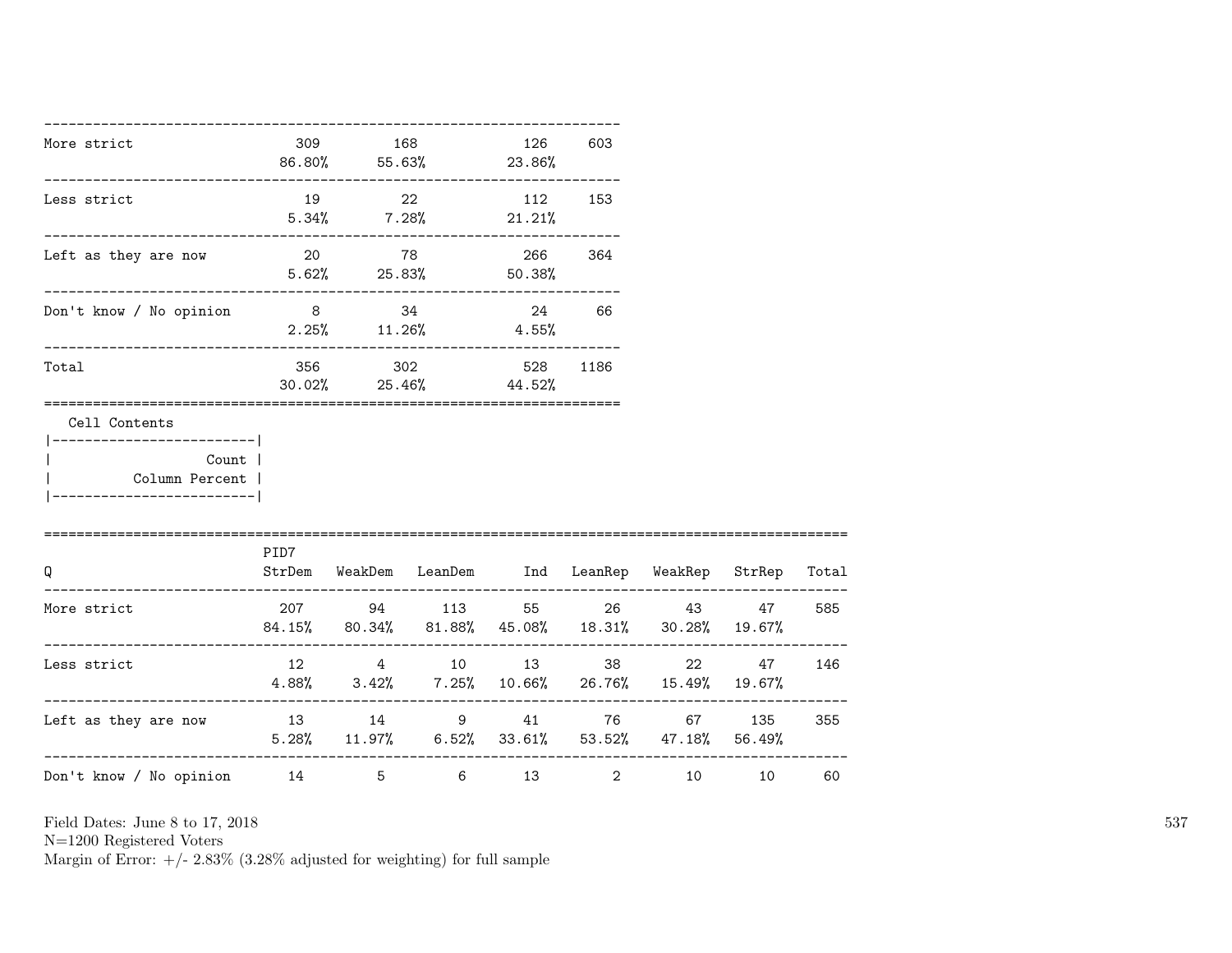|                                                                                     |                  |    | $5.69\%$ $4.27\%$ $4.35\%$ $10.66\%$ $1.41\%$ $7.04\%$ $4.18\%$                      |      |  |  |
|-------------------------------------------------------------------------------------|------------------|----|--------------------------------------------------------------------------------------|------|--|--|
| Total                                                                               |                  |    | 246 117 138 122 142 142 239 1146<br>21.47% 10.21% 12.04% 10.65% 12.39% 12.39% 20.86% |      |  |  |
| Cell Contents                                                                       |                  |    |                                                                                      |      |  |  |
| ----------------------- <br>Count  <br>Column Percent  <br>________________________ |                  |    |                                                                                      |      |  |  |
| Q                                                                                   | PID <sub>3</sub> |    | Democrats Independents Republicans Total                                             |      |  |  |
| More strict                                                                         |                  |    | 415 55 116<br>$82.67\%$ 45.08% 22.14%                                                | 586  |  |  |
| Less strict                                                                         | 26               |    | 13 107 146<br>$5.18\%$ $10.66\%$ $20.42\%$                                           |      |  |  |
| Left as they are now                                                                |                  |    | 36 41 279 356<br>$7.17\%$ 33.61% 53.24%                                              |      |  |  |
| Don't know / No opinion                                                             | 25               | 13 | 22<br>$4.98\%$ $10.66\%$ $4.20\%$                                                    | 60   |  |  |
| Total                                                                               |                  |    | 502 122 524<br>43.73% 10.63% 45.64%                                                  | 1148 |  |  |
| Cell Contents<br>___________________________                                        |                  |    |                                                                                      |      |  |  |
| Count  <br>Column Percent                                                           |                  |    |                                                                                      |      |  |  |

|-------------------------|

Field Dates: June 8 to 17, 2018

N=1200 Registered Voters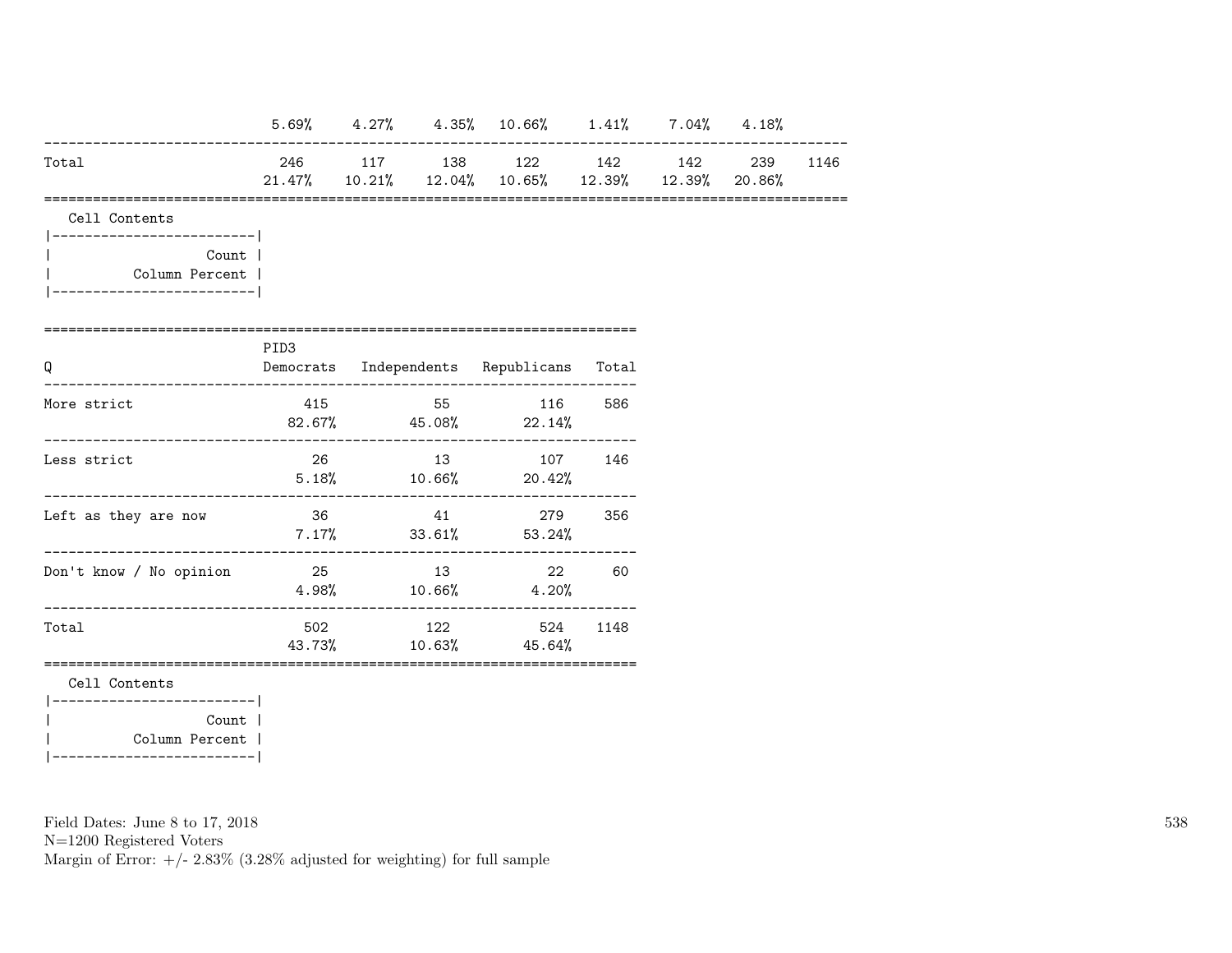| Q                                                                                           | Q20A          |               |               | Democratic candidate Republican candidate Tea Party candidate Don't know |                 |                  |                         |                     | Total |
|---------------------------------------------------------------------------------------------|---------------|---------------|---------------|--------------------------------------------------------------------------|-----------------|------------------|-------------------------|---------------------|-------|
| More strict                                                                                 |               | 411<br>84.22% |               | 98<br>$30.63\%$                                                          |                 | 19               | $11.88\%$ $35.56\%$     | 80                  | 608   |
| Less strict                                                                                 |               | 22<br>4.51%   |               | 54<br>16.88%                                                             |                 |                  | 46<br>28.75% 14.22%     | 32                  | 154   |
| Left as they are now                                                                        |               | 35<br>7.17%   |               | 157<br>49.06%                                                            |                 | 56.25%           | 90                      | 84<br>366<br>37.33% |       |
| Don't know / No opinion                                                                     |               | 20<br>4.10%   |               | 11<br>3.44%                                                              |                 |                  | 5 <sup>5</sup><br>3.12% | 29<br>65<br>12.89%  |       |
| Total                                                                                       |               | 488<br>40.91% |               | 320<br>26.82%                                                            |                 | 160<br>13.41%    |                         | 225<br>18.86%       | 1193  |
| Cell Contents<br>------------------ <br>Count<br>Column Percent  <br>______________________ |               |               |               |                                                                          |                 |                  |                         |                     |       |
| Q                                                                                           | educ<br>No HS |               |               | High school graduate Some college 2-year 4-year Post-grad                |                 |                  |                         | Total               |       |
| More strict                                                                                 | 33<br>49.25%  |               | 140<br>47.62% | 126<br>46.32%                                                            | 62<br>$51.24\%$ | 160<br>$52.81\%$ | 86<br>62.77%            | 607                 |       |
| Less strict                                                                                 | 11<br>16.42%  |               | 34            | 37<br>$11.56\%$ $13.60\%$ $13.22\%$ $13.20\%$                            | 16              | 40               | 16<br>$11.68\%$         | 154                 |       |
| Left as they are now                                                                        | 14            |               | 102           | 90                                                                       | 38              | 89               | 34                      | 367                 |       |

N=1200 Registered Voters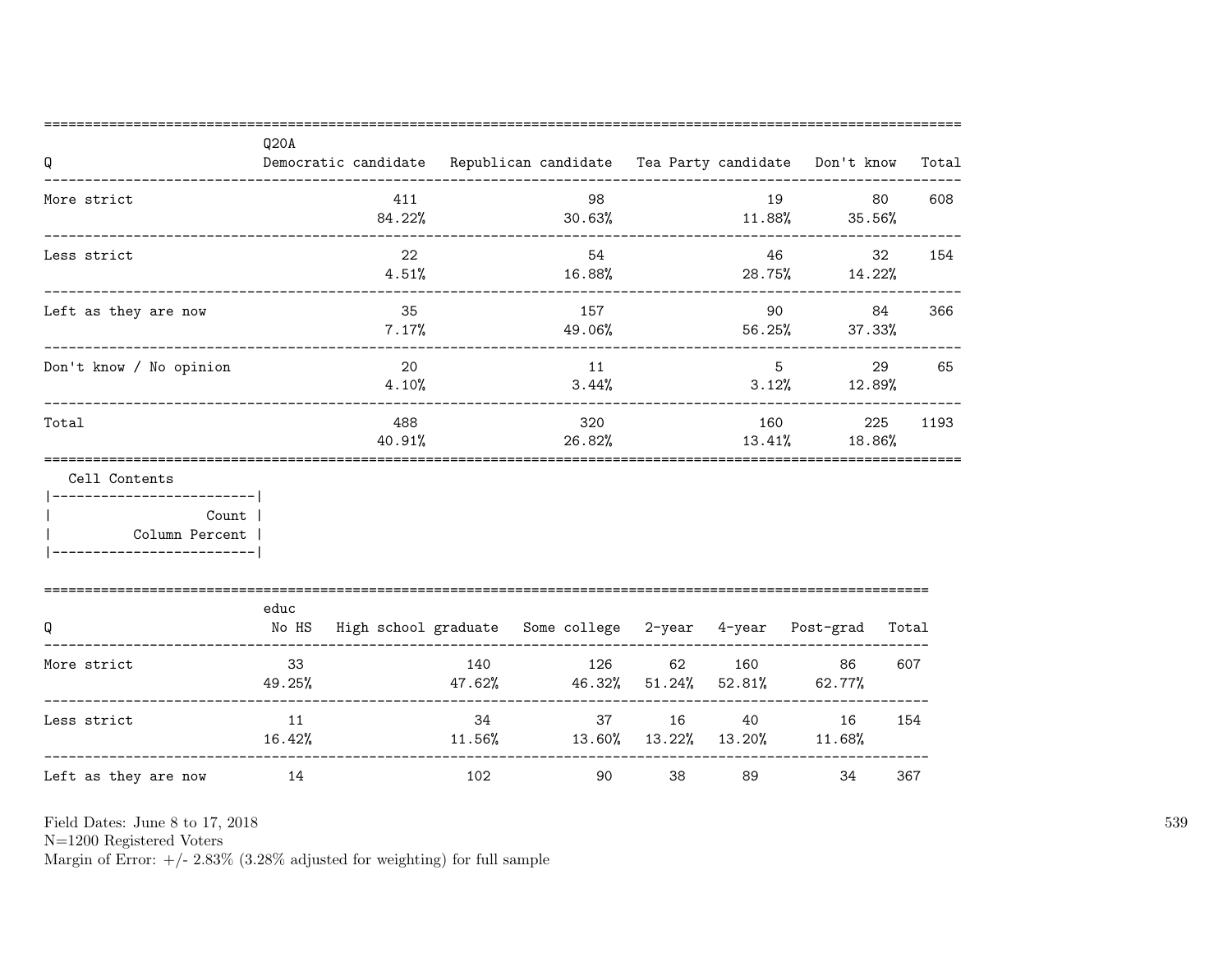|                                                         | 20.90%                                                                                                  | $34.69\%$ $33.09\%$ $31.40\%$ $29.37\%$ $24.82\%$<br>--------------------------------- |         |                |                                  |          |                            |      |
|---------------------------------------------------------|---------------------------------------------------------------------------------------------------------|----------------------------------------------------------------------------------------|---------|----------------|----------------------------------|----------|----------------------------|------|
| Don't know / No opinion 9                               | 13.43%                                                                                                  | 18 19 5 14 1<br>6.12%                                                                  |         |                | $6.99\%$ $4.13\%$ $4.62\%$ 0.73% | 66       |                            |      |
| Total                                                   | 67<br>5.61%                                                                                             | 294<br>24.62% 22.78% 10.13% 25.38% 11.47%                                              | 272 121 |                | 303 137                          | 1194     |                            |      |
| Cell Contents<br> --------------------------            |                                                                                                         |                                                                                        |         |                |                                  |          |                            |      |
| Count  <br>Column Percent<br> ------------------------- |                                                                                                         |                                                                                        |         |                |                                  |          |                            |      |
| Q                                                       | <b>ATTEND</b><br>More than once a week Once a week A few times a month Once or twice a year Never Total |                                                                                        |         |                |                                  |          |                            |      |
| More strict                                             |                                                                                                         | 61 117<br>43.57% 47.56%                                                                |         | 66             | $50.00\%$ 51.24% 55.87%          | 145      | 219                        | 608  |
| Less strict                                             | 21                                                                                                      | 35<br>$15.00\%$ $14.23\%$ $19.70\%$                                                    |         | 26             |                                  | 29       | 43<br>10.25% 10.97%        | 154  |
| Left as they are now                                    | 52                                                                                                      | 73<br>$37.14\%$ 29.67%                                                                 | 33      |                | $25.00\%$ 32.51% 29.59%          |          | 92 116 366                 |      |
| Don't know / No opinion                                 | $6\overline{6}$                                                                                         | 21<br>$4.29\%$ 8.54%                                                                   |         | $\overline{7}$ | $5.30\%$                         |          | 17 14<br>$6.01\%$ $3.57\%$ | 65   |
| Total                                                   | 11.74%                                                                                                  | 140 246<br>20.62%                                                                      | 11.06%  | 132            |                                  | 283 — 10 | 392<br>23.72% 32.86%       | 1193 |
|                                                         |                                                                                                         |                                                                                        |         |                |                                  |          |                            |      |

Cell Contents

 $|---------------$ Count |  $\overline{\phantom{a}}$ 

Field Dates: June 8 to 17, 2018

 ${\rm N}{=}1200$  Registered Voters

Margin of Error:  $+/- 2.83\%$  (3.28% adjusted for weighting) for full sample

540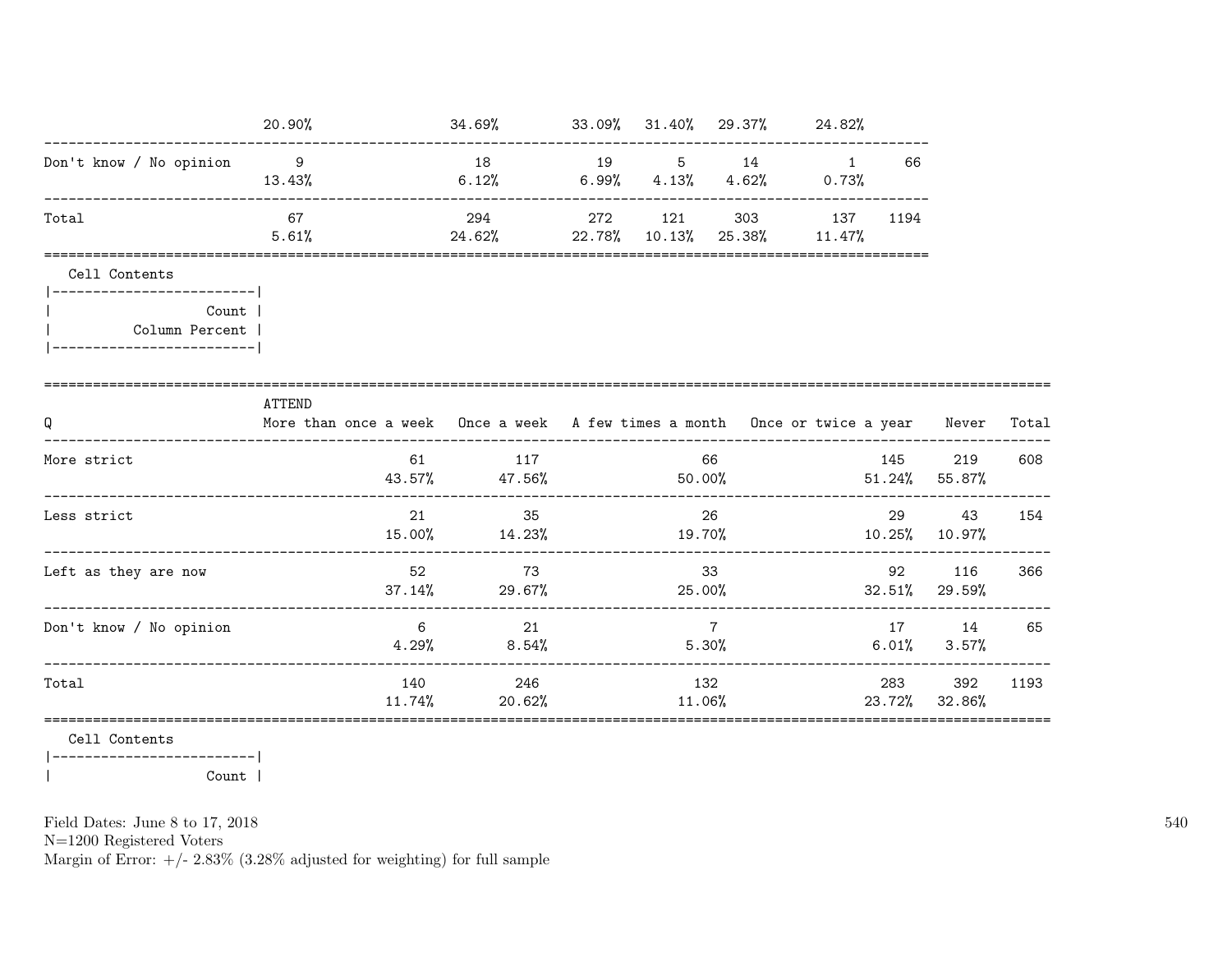| Column Percent |

|-------------------------|

| Q                                                                       | race_recode<br>White |                                                       |                |                |    |                          | Black Hispanic Asian Native-American Middle-Eastern Mixed Other          |                                                        |                                                  | Total |
|-------------------------------------------------------------------------|----------------------|-------------------------------------------------------|----------------|----------------|----|--------------------------|--------------------------------------------------------------------------|--------------------------------------------------------|--------------------------------------------------|-------|
| More strict<br>----------------------                                   |                      | 295 125 159 12<br>42.32% 73.10%                       |                |                |    | $3^{\circ}$              | $\mathbf{1}$<br>$60.00\%$ 75.00% $42.86\%$ 25.00% $40.91\%$ $40.00\%$    |                                                        | $9 \left( \frac{1}{2} \right)$<br>$\overline{4}$ | 608   |
| Less strict                                                             |                      | 104 13 27                                             | $\overline{0}$ |                |    | 1                        | $\mathbf{1}$<br>$14.92\%$ 7.60% 10.19% 0.00% 14.29% 25.00% 27.27% 20.00% | 6                                                      | 2                                                | 154   |
| Left as they are now                                                    |                      | 269 16 63<br>38.59% 9.36% 23.77% 25.00%               | $\overline{4}$ |                |    | $\mathbf{3}$<br>42.86%   |                                                                          | $\overline{0}$<br>$7\degree$<br>$0.00\%$ 31.82% 30.00% | $\mathcal{S}$                                    | 365   |
| Don't know / No opinion 29 17 16 0                                      |                      | $4.16\%$ $9.94\%$ $6.04\%$ $0.00\%$ 0.00%             |                |                |    | $\Omega$                 | $\overline{2}$                                                           | $\Omega$<br>$50.00\%$ 0.00% 10.00%                     | 1                                                | 65    |
| Total                                                                   |                      | 697 171 265 16<br>58.47% 14.35% 22.23% 1.34%          |                |                |    | $7\overline{7}$<br>0.59% |                                                                          | 4 22 10<br>$0.34\%$ $1.85\%$ $0.84\%$                  |                                                  | 1192  |
| Cell Contents<br>------------------------ <br>Count  <br>Column Percent |                      |                                                       |                |                |    |                          |                                                                          |                                                        |                                                  |       |
| Q                                                                       | MARITAL<br>Married   |                                                       |                |                |    |                          | Separated Divorced Widowed Single Domestic-Partnership                   | Total                                                  |                                                  |       |
| More strict                                                             |                      | 295 7 72 33 173<br>48.60% 38.89% 62.61% 46.48% 55.27% |                |                |    |                          | 23<br>36.51%                                                             | 603                                                    |                                                  |       |
| Less strict                                                             | 67                   | $7\overline{ }$                                       | 8              | $\overline{4}$ | 57 |                          | 10                                                                       | 153                                                    |                                                  |       |

Field Dates: June 8 to 17, 2018

N=1200 Registered Voters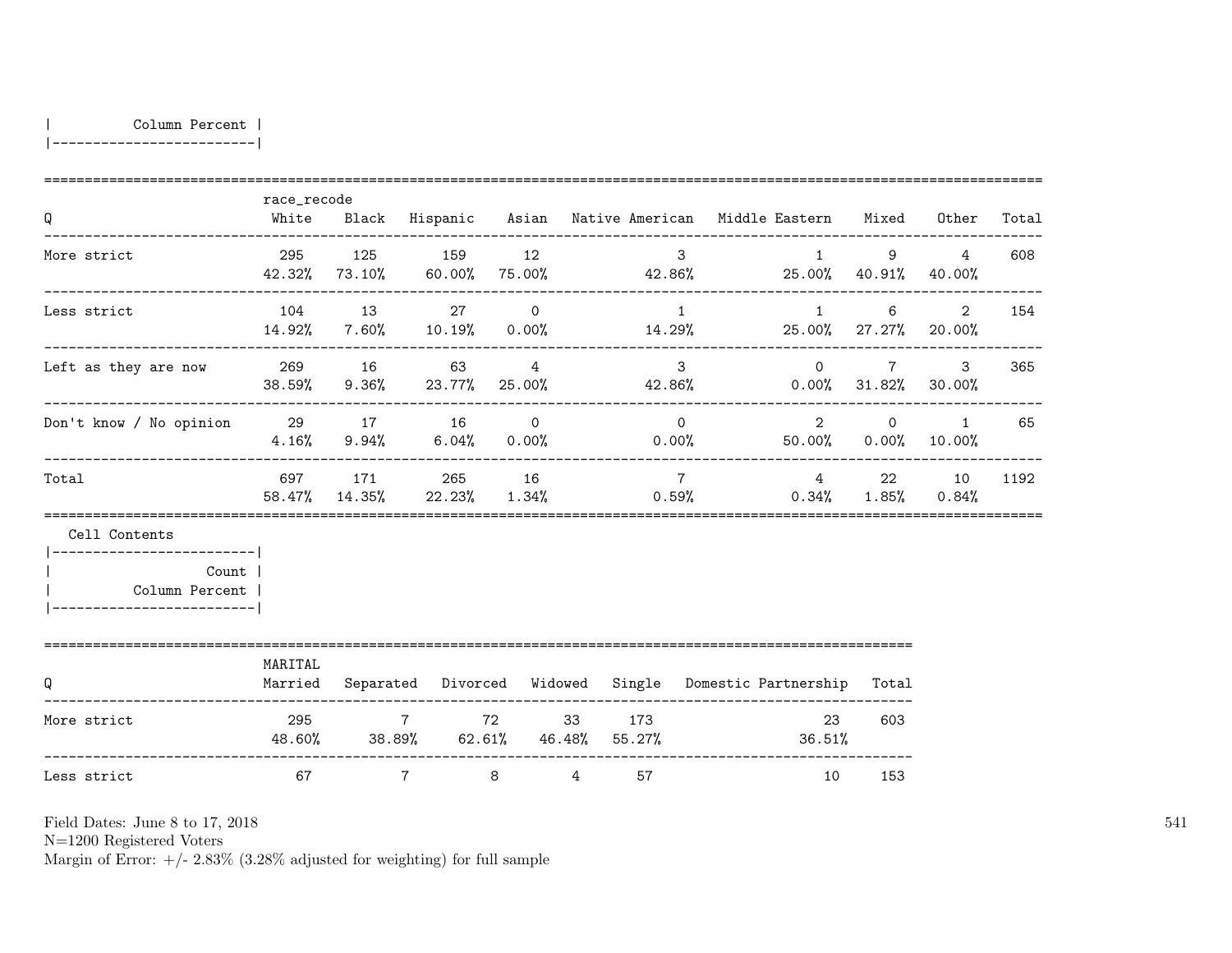|                         | 11.04%        | 38.89%               | 6.96%        |               | $5.63\%$ $18.21\%$ | 15.87%       |      |
|-------------------------|---------------|----------------------|--------------|---------------|--------------------|--------------|------|
| Left as they are now    | 215<br>35.42% | 4<br>22.22%          | 32<br>27.83% | -33<br>46.48% | 52<br>$16.61\%$    | 29<br>46.03% | 365  |
| Don't know / No opinion | - 30<br>4.94% | $\Omega$<br>$0.00\%$ | 3<br>2.61%   | 1.41%         | 31<br>9.90%        | 1.59%        | 66   |
| Total                   | 607<br>51.14% | 18<br>1.52%          | 115<br>9.69% | -71<br>5.98%  | 313<br>26.37%      | 63<br>5.31%  | 1187 |

Cell Contents

|-------------------------| | Count | | Column Percent | |-------------------------|

| Q                       | gender | Male Female Total           |      |
|-------------------------|--------|-----------------------------|------|
| More strict             |        | 248 359<br>44.21% 56.89%    | 607  |
| Less strict             | 101    | 53<br>18.00% 8.40%          | 154  |
| Left as they are now    |        | 193 173<br>$34.40\%$ 27.42% | 366  |
| Don't know / No opinion | 19     | 46<br>$3.39\%$ $7.29\%$     | 65   |
| Total                   |        | 561 631<br>$47.06\%$ 52.94% | 1192 |

==================================================

==================================================

Field Dates: June 8 to 17, 2018 N=1200 Registered Voters Margin of Error:  $+/- 2.83\%$  (3.28% adjusted for weighting) for full sample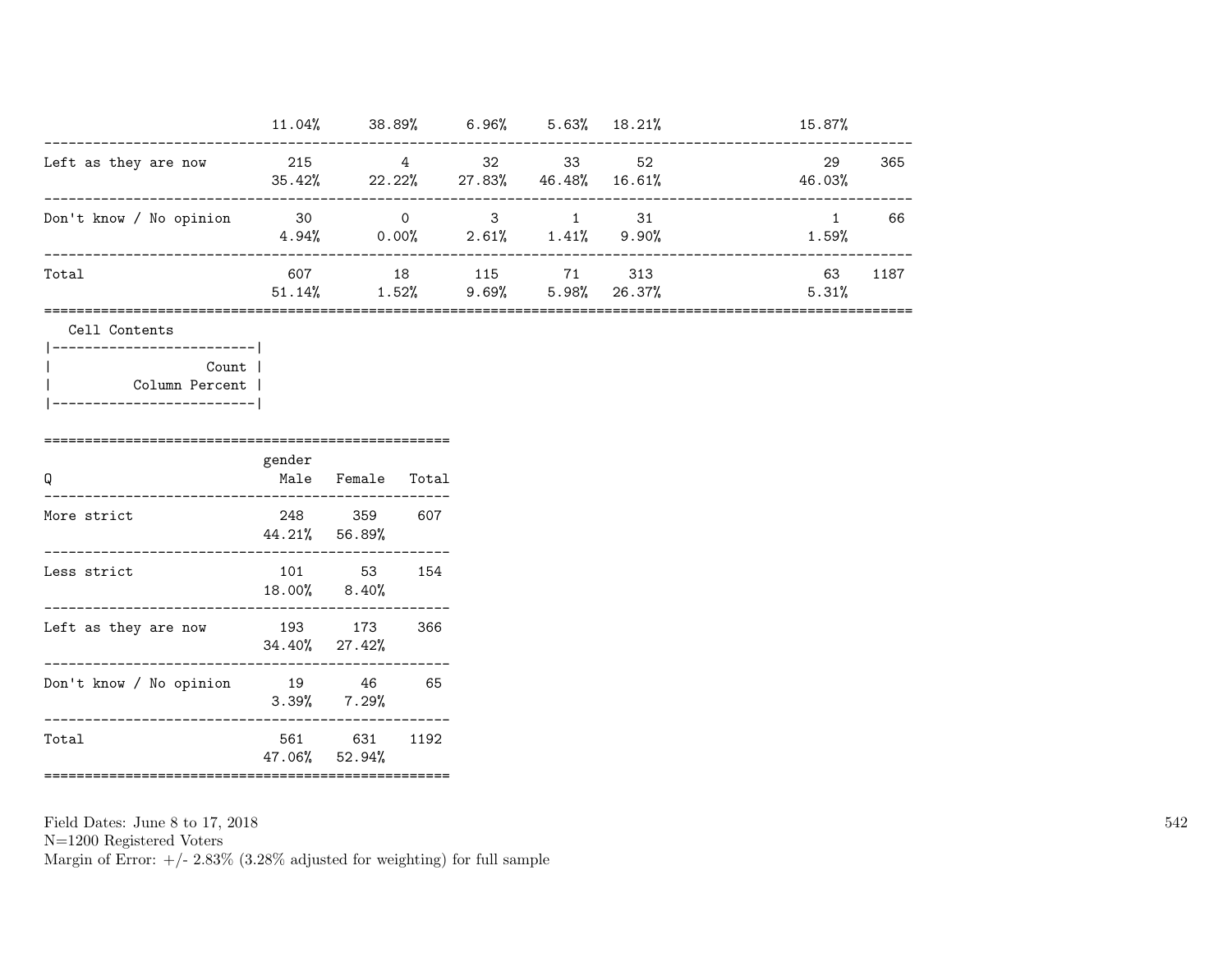|  | Cell Contents |                |  |
|--|---------------|----------------|--|
|  | --------      |                |  |
|  |               | Count          |  |
|  |               | Column Percent |  |

|-------------------------|

| More strict                                                               |        | 154                                             |     | 189  | 52 | 60 | 151                                                                                       | 606 |
|---------------------------------------------------------------------------|--------|-------------------------------------------------|-----|------|----|----|-------------------------------------------------------------------------------------------|-----|
| Q                                                                         | metro  |                                                 |     |      |    |    | Houston Area Dallas-Fort Worth Area San Antonio Area Austin Area Another Part of TX Total |     |
| Column Percent  <br>_______________________                               |        |                                                 |     |      |    |    |                                                                                           |     |
| Cell Contents<br>----------------------- <br>Count                        |        |                                                 |     |      |    |    |                                                                                           |     |
| Total                                                                     | 389    | 572<br>$32.61\%$ $47.95\%$ $19.45\%$            | 232 | 1193 |    |    |                                                                                           |     |
| Don't know / No opinion 31 28 6                                           |        | $7.97\%$ 4.90% 2.59%                            |     | 65   |    |    |                                                                                           |     |
| Left as they are now $31$ $180$ $105$ $366$<br>$20.82%$ $31.47%$ $45.26%$ |        |                                                 |     |      |    |    |                                                                                           |     |
| Less strict                                                               |        | 36 81 37 154<br>$9.25\%$ 14.16% 15.95%          |     |      |    |    |                                                                                           |     |
| More strict                                                               |        | 241 283 84 608<br>$61.95\%$ $49.48\%$ $36.21\%$ |     |      |    |    |                                                                                           |     |
| Q                                                                         | LOCATE | Urban Suburban Rural Total                      |     |      |    |    |                                                                                           |     |

Field Dates: June 8 to 17, 2018

N=1200 Registered Voters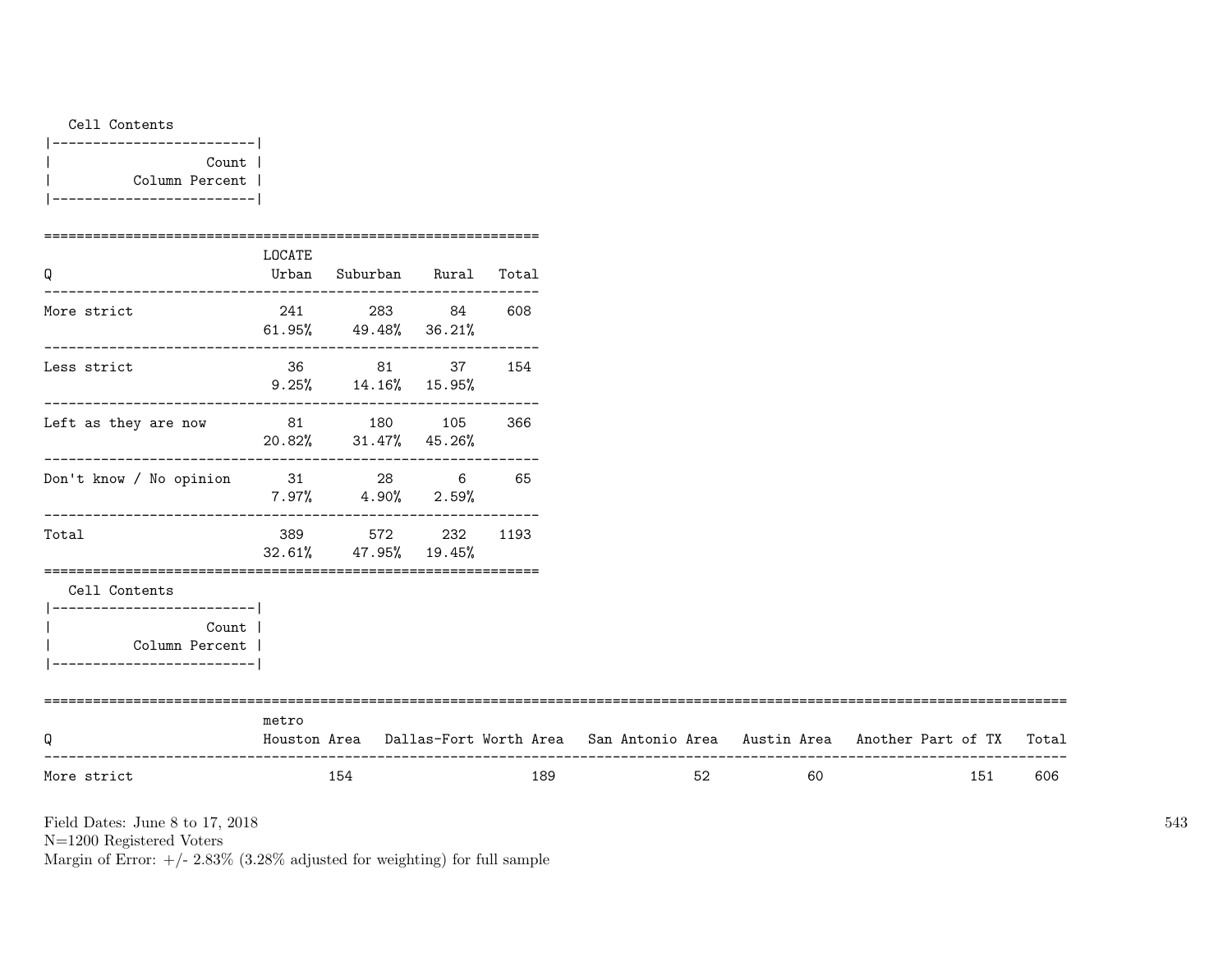|                                                                                                                                                      |                           |                                                               |  |           |         | $54.61\%$ $57.27\%$ $47.71\%$ $56.60\%$ $41.60\%$<br>------------------ |                |      |
|------------------------------------------------------------------------------------------------------------------------------------------------------|---------------------------|---------------------------------------------------------------|--|-----------|---------|-------------------------------------------------------------------------|----------------|------|
| Less strict<br>---------------------------------                                                                                                     |                           | 30<br>$10.64\%$                                               |  | 40        | 16 9    | $12.12\%$ $14.68\%$ $8.49\%$ $16.25\%$                                  | 59             | 154  |
| Left as they are now                                                                                                                                 |                           | 80<br>28.37%                                                  |  | 86        |         | 31 30<br>$26.06\%$ 28.44% 28.30%                                        | 138<br>38.02%  | 365  |
| Don't know / No opinion                                                                                                                              |                           | 18<br>$6.38\%$                                                |  | 15        | 10      | $\overline{7}$<br>$4.55\%$ 9.17% 6.60%                                  | 15<br>$4.13\%$ | 65   |
| Total                                                                                                                                                |                           | 282<br>23.70%                                                 |  | 330       | 109 106 | $27.73\%$ 9.16% 8.91%                                                   | 363<br>30.50%  | 1190 |
| Cell Contents<br> ------------------------- <br>Count  <br>Column Percent  <br> --------------------------<br>====================================== |                           |                                                               |  |           |         |                                                                         |                |      |
| Q                                                                                                                                                    | AGEG<br>18-29 30-44 45-64 | -----------------------------------                           |  | 65+ Total |         |                                                                         |                |      |
| More strict                                                                                                                                          |                           | 96 182 208 121 607<br>$52.46\%$ $58.33\%$ $48.94\%$ $44.49\%$ |  |           |         |                                                                         |                |      |
| Less strict                                                                                                                                          |                           | 35 43 52 24<br>19.13% 13.78% 12.24% 8.82%                     |  | 154       |         |                                                                         |                |      |
| Left as they are now 34 63 150 119                                                                                                                   |                           | 18.58% 20.19% 35.29% 43.75%                                   |  | 366       |         |                                                                         |                |      |
| Don't know / No opinion 18 24 15 8 65                                                                                                                |                           | $9.84\%$ 7.69% 3.53% 2.94%                                    |  |           |         |                                                                         |                |      |
|                                                                                                                                                      |                           |                                                               |  |           |         |                                                                         |                |      |

Field Dates: June 8 to 17,  $2018\,$ 

N=1200 Registered Voters <br>Margin of Error: +/-  $2.83\%$  (3.28% adjusted for weighting) for full sample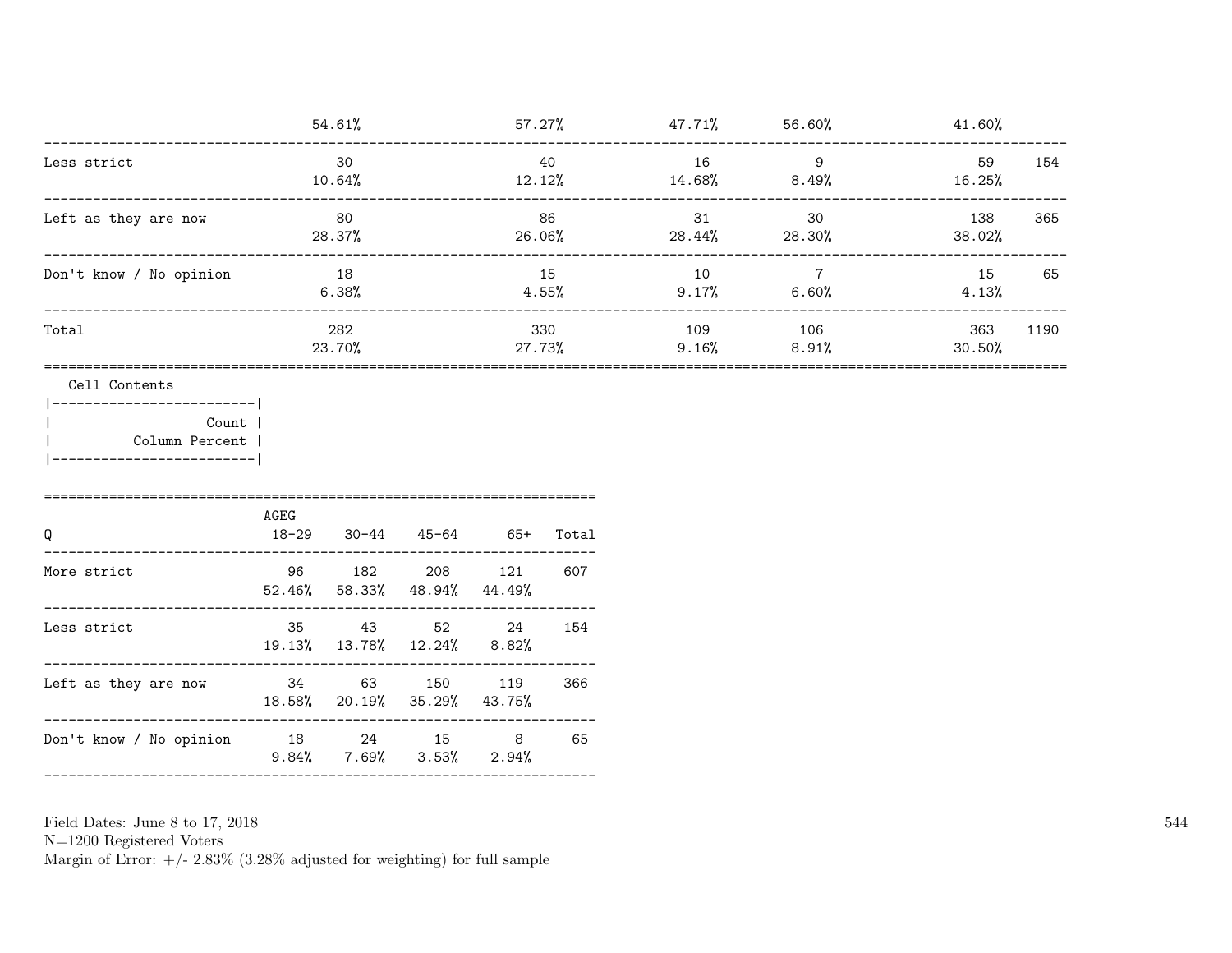|          |                      |        |        |                             | ้                |
|----------|----------------------|--------|--------|-----------------------------|------------------|
|          | つにり<br>1 氏 -<br>ە رى | 26.17% | 35.65% | າາ ຂາ″<br>0 / ک<br><u>.</u> |                  |
| --<br>-- |                      |        | _____  |                             | ----<br>________ |

Field Dates: June 8 to 17, 2018 N=1200 Registered Voters Margin of Error:  $+/- 2.83\%$  (3.28% adjusted for weighting) for full sample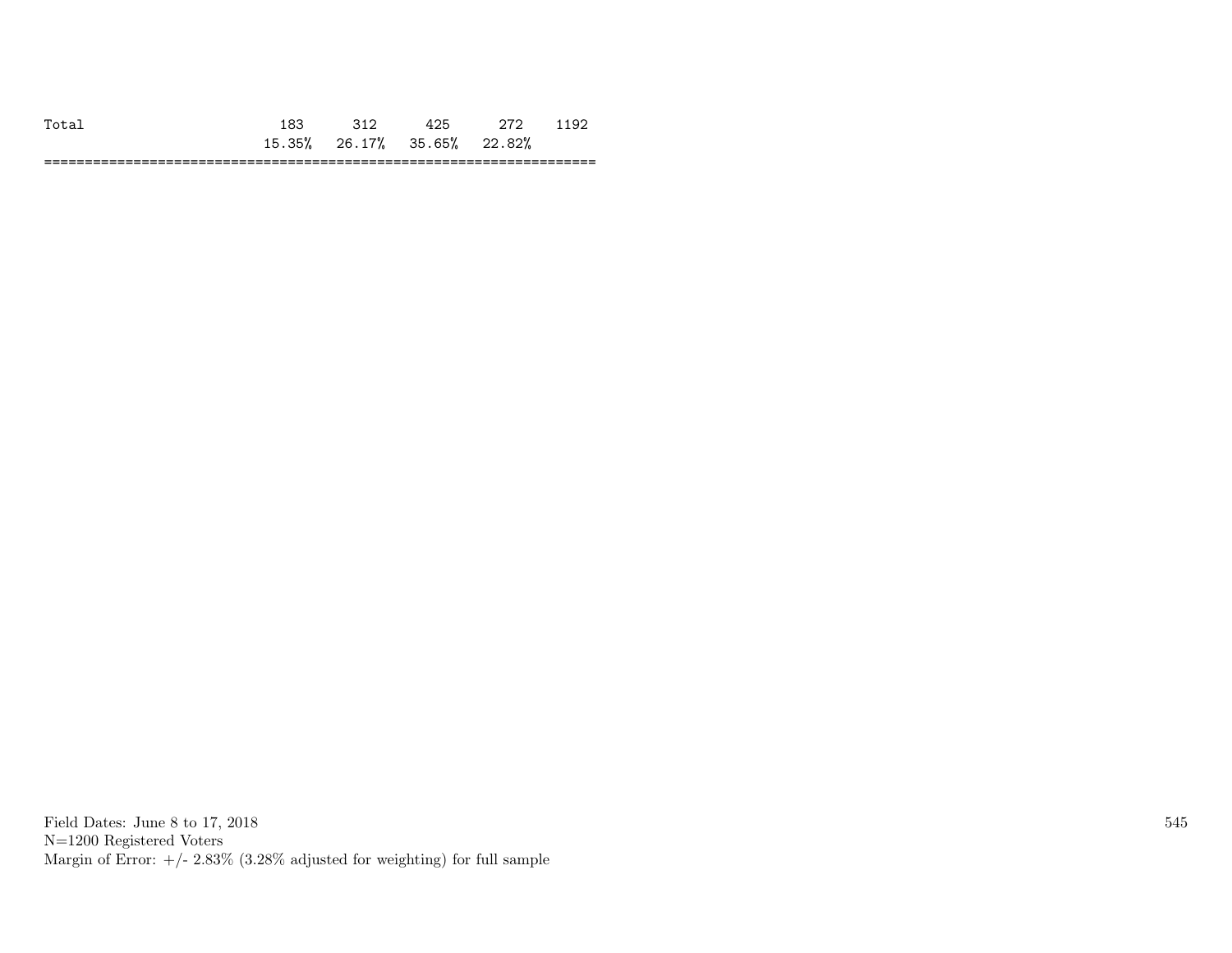# Q40. Would U.S. be safer, less safe, or the same if more people carried guns?

Cell Contents |-------------------------| | Count | | Column Percent | |-------------------------|

| $\mathsf Q$                                           | LIBCON7           |                         |                               |                |                    | Extremely lib. Somewhat lib. Lean lib. Moderate Lean con. Somewhat con. Extremely con. Total |      |
|-------------------------------------------------------|-------------------|-------------------------|-------------------------------|----------------|--------------------|----------------------------------------------------------------------------------------------|------|
| More safe                                             |                   | $\overline{\mathbf{8}}$ |                               |                |                    | 14 7 61 59 140 148<br>$7.02\%$ 9.33% 7.61% 19.93% 55.14% 66.04% 72.20%                       | 437  |
| Less safe                                             | 95                |                         |                               | 116 63 135 17  |                    | 26 13<br>$83.33\%$ 77.33% 68.48% 44.12% 15.89% 12.26% 6.34%                                  | 465  |
| No impact on safety                                   |                   |                         |                               | 10 14 16 65 17 |                    | $32 \left( \frac{1}{2} \right)$<br>29<br>$8.77\%$ 9.33% 17.39% 21.24% 15.89% 15.09% 14.15%   | 183  |
| Don't know/No opinion                                 | $\sim$ 1          |                         |                               |                |                    | 6 6 45 14 14 15 101<br>$0.88\%$ 4.00% 6.52% 14.71% 13.08% 6.60% 7.32%                        |      |
| Total                                                 |                   | 114                     |                               |                | 150 92 306 107 212 | 205<br>$9.61\%$ $12.65\%$ $7.76\%$ $25.80\%$ $9.02\%$ $17.88\%$ $17.28\%$                    | 1186 |
| Cell Contents<br> --------------------------          |                   |                         |                               |                |                    |                                                                                              |      |
| Count<br>Column Percent<br>__________________________ |                   |                         |                               |                |                    |                                                                                              |      |
| Q                                                     | IDEOL<br>Liberals |                         | Moderates Conservatives Total |                |                    |                                                                                              |      |

Field Dates: June 8 to 17, 2018

N=1200 Registered Voters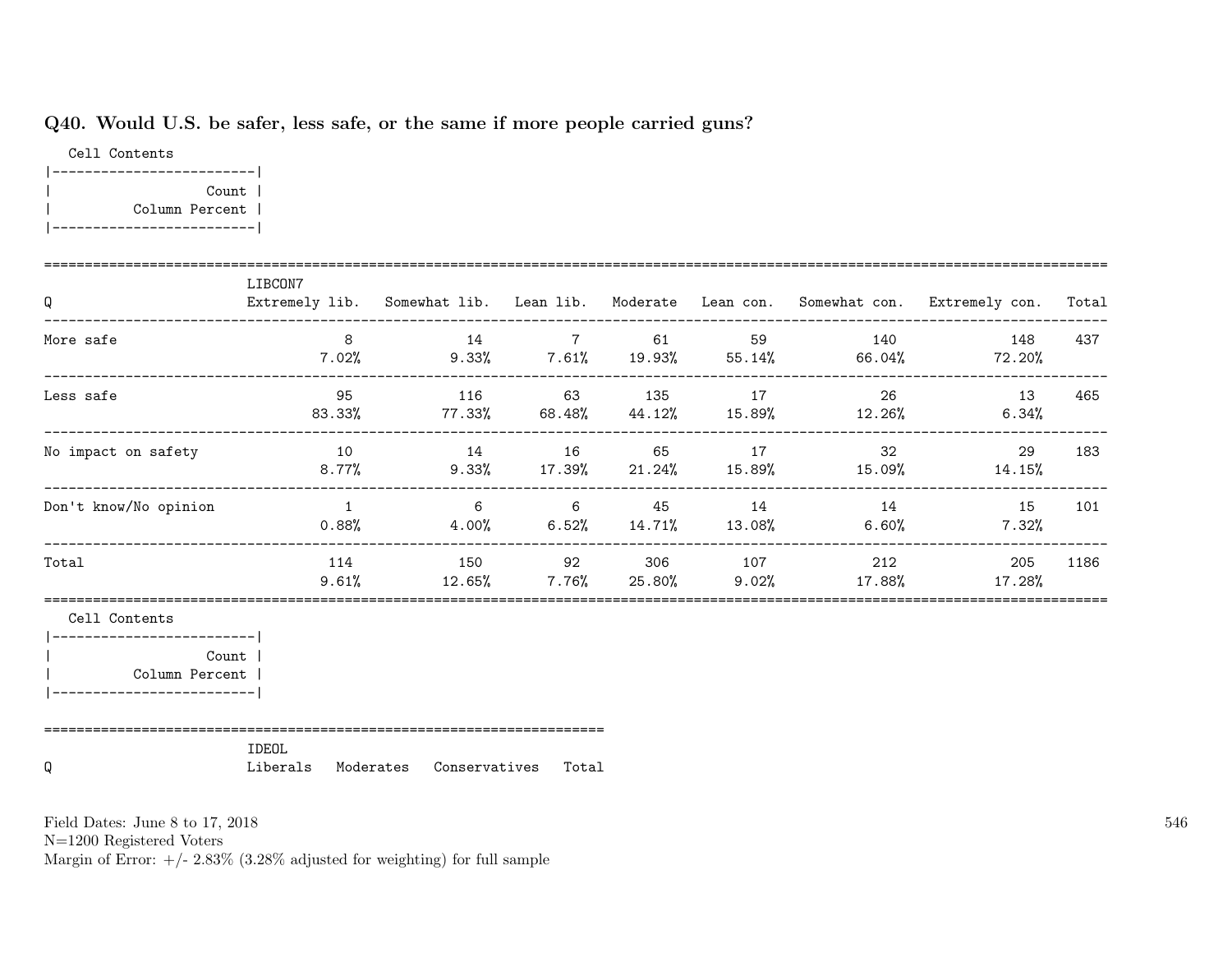| More safe                                    | 29    | 61  | $8.15\%$ 19.93% 66.10%                | 347    | 437                     |                                                                             |       |     |
|----------------------------------------------|-------|-----|---------------------------------------|--------|-------------------------|-----------------------------------------------------------------------------|-------|-----|
| Less safe                                    | 275   | 135 | $77.25\%$ 44.12% 10.67%               |        | 56 466                  |                                                                             |       |     |
| No impact on safety 39 65                    |       |     | $10.96\%$ 21.24% 15.05%               | 79 183 |                         |                                                                             |       |     |
| Don't know/No opinion                        |       |     | 13 45 43 101<br>$3.65\%$ 14.71% 8.19% |        |                         |                                                                             |       |     |
| Total                                        |       |     | 356 306 525<br>29.99% 25.78% 44.23%   |        | 1187                    |                                                                             |       |     |
| Cell Contents<br>-------------------------   |       |     |                                       |        |                         |                                                                             |       |     |
| Column Percent  <br>-----------------------  | Count |     |                                       |        |                         |                                                                             |       |     |
| $\Omega$                                     | PID7  |     |                                       |        |                         | StrDem WeakDem LeanDem Ind LeanRep WeakRep StrRep Total                     |       |     |
| More safe                                    |       |     |                                       |        |                         | 25 10 18 33 101 68<br>$10.08\%$ 8.55% $13.04\%$ 27.05% 72.14% 47.22% 69.46% | 166   | 421 |
| Less safe                                    |       |     | 188 80 98 38 8                        |        |                         | 75.81% 68.38% 71.01% 31.15% 5.71% 18.06% 6.69%                              | 26 16 | 454 |
| No impact on safety and the 24 and 18 and 11 |       |     |                                       | 37 8   |                         | 27 — 27<br>$9.68\%$ 15.38% 7.97% 30.33% 20.00% 18.75% 14.64%                | 35    | 180 |
| Don't know/No opinion 11 9 11                |       |     |                                       | 14     | $\overline{\mathbf{3}}$ | ._________________________<br>23                                            | 22    | 93  |

N=1200 Registered Voters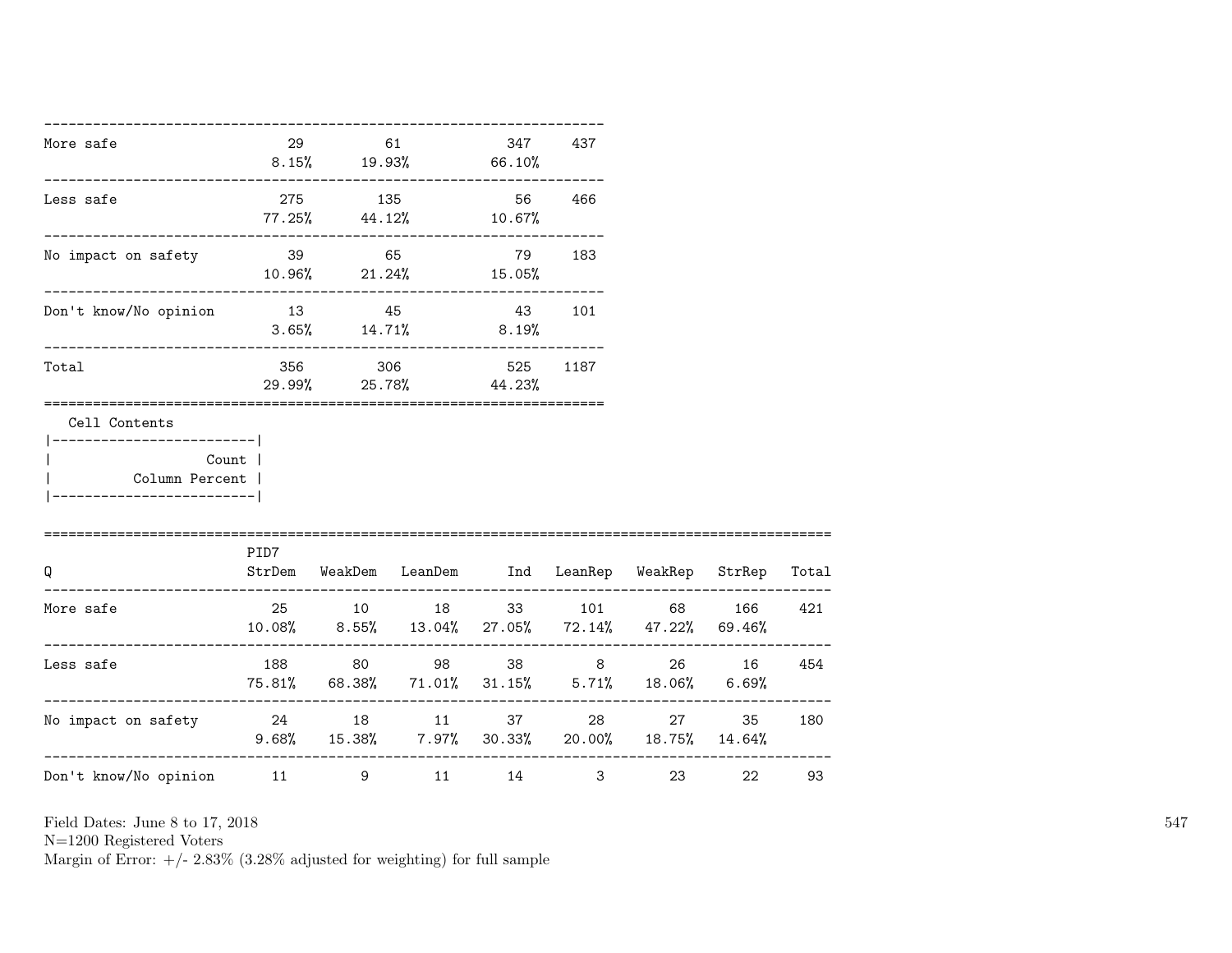|                                             |          |  | $4.44\%$ 7.69% 7.97% 11.48% 2.14% 15.97% 9.21%                              |     |  |          |
|---------------------------------------------|----------|--|-----------------------------------------------------------------------------|-----|--|----------|
| Total                                       |          |  | 248 117 138 122 140 144<br>21.60% 10.19% 12.02% 10.63% 12.20% 12.54% 20.82% |     |  | 239 1148 |
| Cell Contents                               |          |  |                                                                             |     |  |          |
| ------------------------ <br>Column Percent | Count    |  |                                                                             |     |  |          |
| Q                                           | PID3     |  | Democrats Independents Republicans Total                                    |     |  |          |
| More safe                                   |          |  | 53 33 335 421<br>$10.58\%$ 27.05% 63.81%                                    |     |  |          |
| Less safe                                   |          |  | 365 38 50 453<br>$72.85\%$ $31.15\%$ $9.52\%$                               |     |  |          |
| No impact on safety                         | 53 37 91 |  | $10.58\%$ 30.33% 17.33%                                                     | 181 |  |          |
| Don't know/No opinion                       | 30 14 49 |  | $5.99\%$ $11.48\%$ $9.33\%$                                                 | 93  |  |          |
| Total                                       |          |  | 501 122 525 1148<br>43.64% 10.63% 45.73%                                    |     |  |          |
| Cell Contents                               |          |  |                                                                             |     |  |          |
| ------------------------ <br>Column Percent | Count    |  |                                                                             |     |  |          |
|                                             |          |  |                                                                             |     |  |          |

N=1200 Registered Voters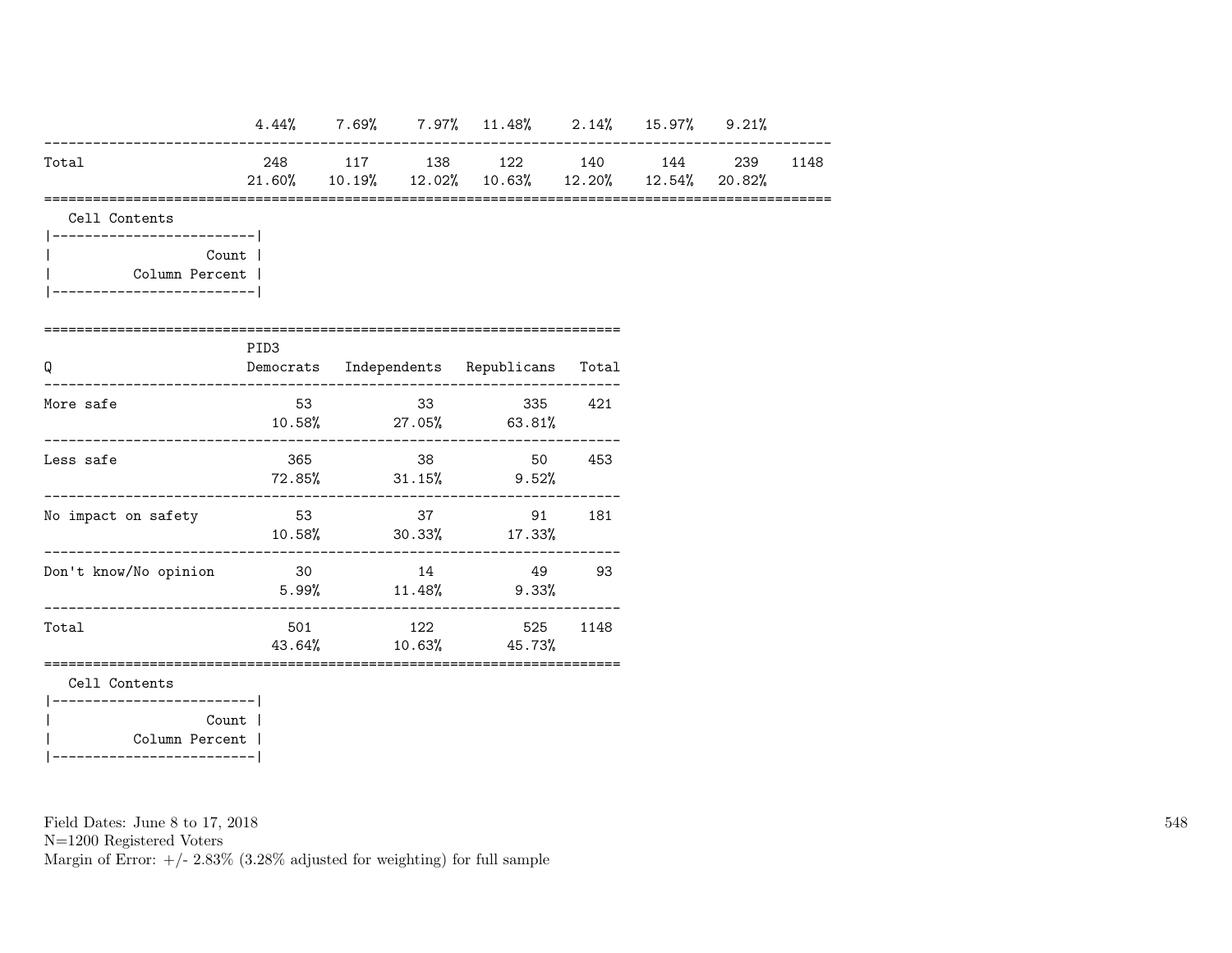| Q                                                                                          | Q20A         |               |     | Democratic candidate Republican candidate Tea Party candidate Don't know |        |    |                            |     | Total |
|--------------------------------------------------------------------------------------------|--------------|---------------|-----|--------------------------------------------------------------------------|--------|----|----------------------------|-----|-------|
| More safe                                                                                  |              | 43<br>8.81%   |     | 197<br>61.18%                                                            |        |    | 112<br>$70.00\%$ 39.73%    | 89  | 441   |
| --------------------------------<br>Less safe                                              |              | 363<br>74.39% |     | 39<br>$12.11\%$                                                          |        |    | 19<br>$11.88\%$ 20.98%     | 47  | 468   |
| No impact on safety                                                                        |              | 54<br>11.07%  |     | 59<br>18.32%                                                             |        |    | $13.12\%$ 21.88%           | 49  | 183   |
| Don't know/No opinion                                                                      |              | 28<br>5.74%   |     | 27<br>8.39%                                                              |        |    | $5.00\%$ 17.41%            | 39  | 102   |
| Total                                                                                      |              | 488<br>40.87% |     | 322<br>26.97%                                                            |        |    | 160<br>$13.40\%$ $18.76\%$ | 224 | 1194  |
| Cell Contents<br>------------------------- <br>Column Percent<br>------------------------- | Count        |               |     |                                                                          |        |    |                            |     |       |
| Q                                                                                          | educ         |               |     | No HS High school graduate Some college 2-year 4-year Post-grad Total    |        |    |                            |     |       |
| More safe                                                                                  | 14<br>20.29% |               | 114 | 38.91% 43.17% 37.19% 37.09% 27.94%                                       | 117 45 |    | 112<br>38                  |     | 440   |
| Less safe                                                                                  | 25<br>36.23% |               | 100 | 96<br>$34.13\%$ $35.42\%$ $38.02\%$ $42.05\%$ $54.41\%$                  | 46 10  |    | 127<br>74                  | 468 |       |
| No impact on safety                                                                        | 17           |               | 52  | 28                                                                       | 22     | 44 | 20                         |     | 183   |

N=1200 Registered Voters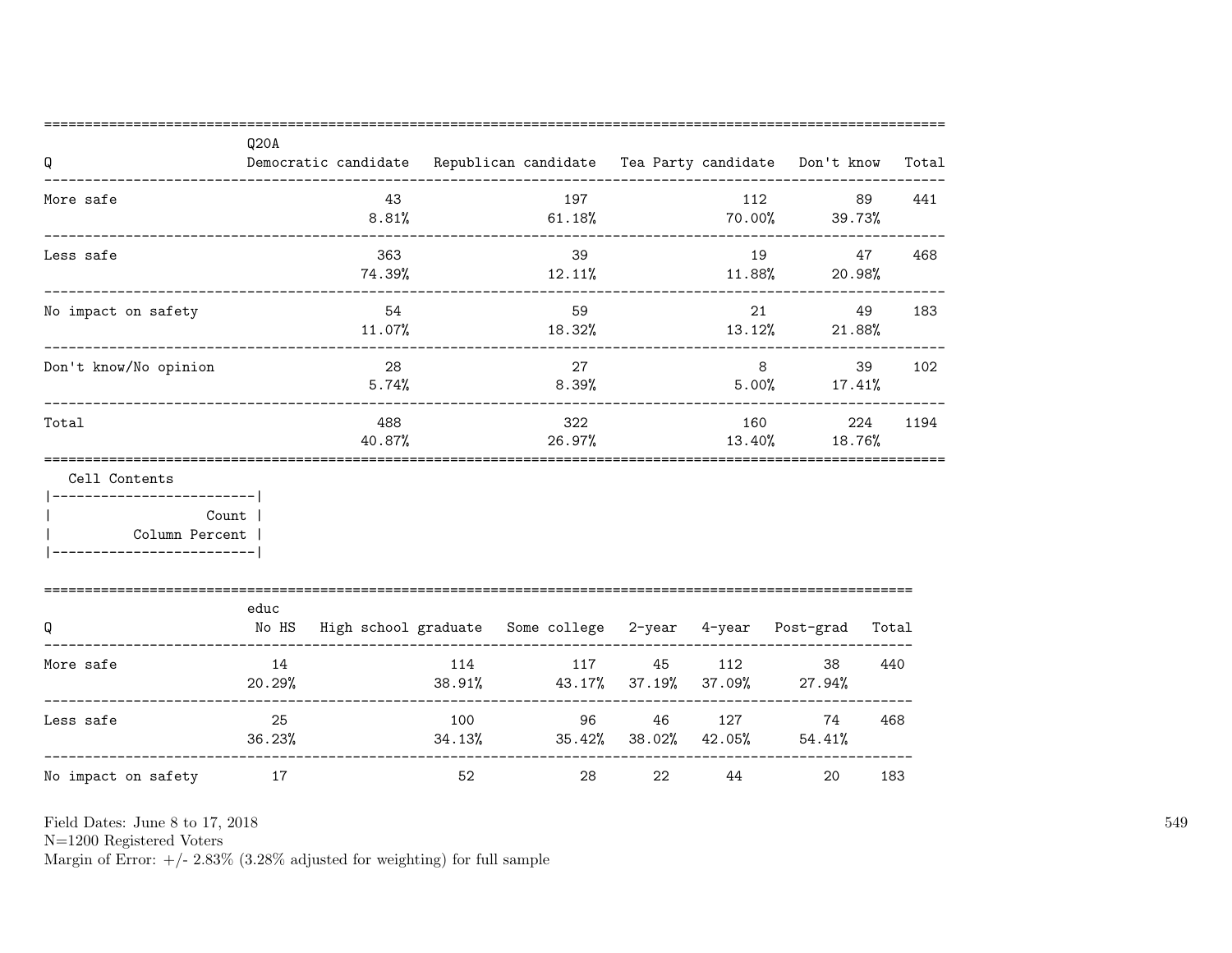|                                                                  | 24.64%    |        | $17.75\%$ 10.33% 18.18% 14.57% 14.71%                                                  |         |     |                               |      |                          |        |
|------------------------------------------------------------------|-----------|--------|----------------------------------------------------------------------------------------|---------|-----|-------------------------------|------|--------------------------|--------|
| Don't know/No opinion 13                                         | $18.84\%$ |        | 27 27<br>$9.22\%$ 11.07% 6.61% 6.29%                                                   | 30 8 19 |     | $4\overline{ }$<br>$2.94\%$   | 101  |                          |        |
| Total                                                            | 69        |        | 293 271 121<br>$5.79\%$ 24.58% 22.73% 10.15% 25.34% 11.41%                             |         |     | 302 136                       | 1192 |                          |        |
| Cell Contents<br>-------------------------                       |           |        |                                                                                        |         |     |                               |      |                          |        |
| <b>Count</b> 1<br>Column Percent  <br>-------------------------- |           |        |                                                                                        |         |     |                               |      |                          |        |
| Q                                                                | ATTEND    |        | More than once a week Once a week A few times a month Once or twice a year Never Total |         |     |                               |      |                          |        |
| More safe                                                        |           |        | 68 97<br>48.57% 39.59%                                                                 |         | 51  | $38.93\%$ $34.98\%$ $31.73\%$ | 99   | 125                      | 440    |
| Less safe                                                        |           | 42     | 81<br>30.00% 33.06%                                                                    | 35.88%  | 47  |                               | 114  | 184<br>40.28%46.70%      | 468    |
| No impact on safety                                              |           |        | 21 41<br>$15.00\%$ 16.73% 16.03% 17.31% 12.94%                                         |         | 21  |                               | 49   |                          | 51 183 |
| Don't know/No opinion                                            |           |        | $9 \t 26$<br>$6.43\%$ $10.61\%$                                                        | 12      |     | 9.16%                         |      | 34<br>$7.42\%$ 8.63%     | 102    |
| Total                                                            |           | 11.74% | 140 245<br>20.54%                                                                      | 10.98%  | 131 |                               |      | 283 394<br>23.72% 33.03% | 1193   |
|                                                                  |           |        |                                                                                        |         |     |                               |      |                          |        |

Cell Contents

 $|---------------$ Count |  $\overline{\phantom{a}}$ 

Field Dates: June 8 to 17, 2018

 ${\rm N}{=}1200$  Registered Voters

Margin of Error:  $+/- 2.83\%$  (3.28% adjusted for weighting) for full sample

550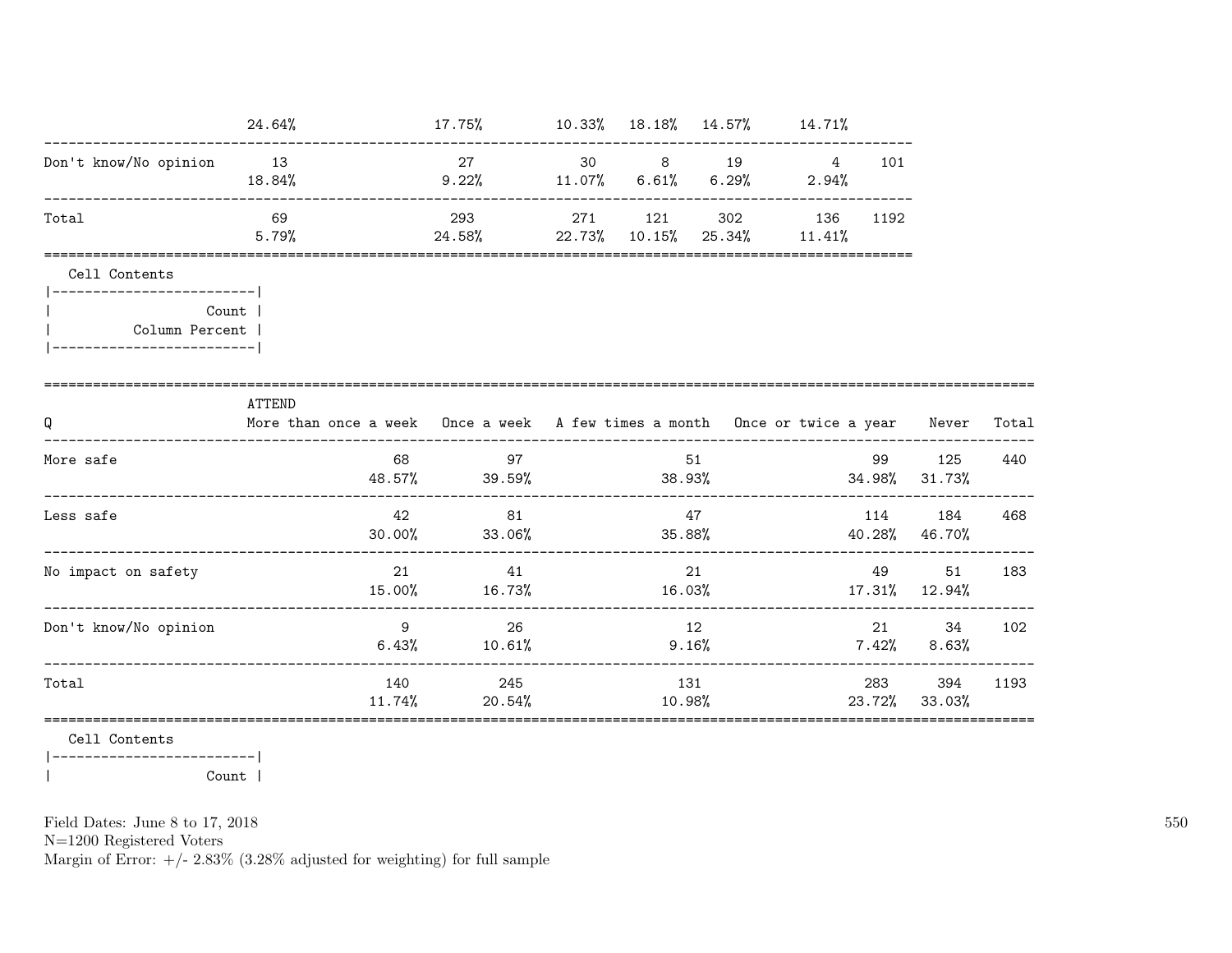| Column Percent |

|-------------------------|

| Q                                                                                             | race_recode<br>White |                                             |        |                           |    |     |                 | Black Hispanic Asian Native-American Middle-Eastern Mixed Other                 |                                    |                | Total |
|-----------------------------------------------------------------------------------------------|----------------------|---------------------------------------------|--------|---------------------------|----|-----|-----------------|---------------------------------------------------------------------------------|------------------------------------|----------------|-------|
| More safe                                                                                     | 305                  | 22                                          | 85 86  | 6                         |    |     | $5 -$           | $43.82\%$ $12.94\%$ $31.60\%$ $40.00\%$ $71.43\%$ $20.00\%$ $50.00\%$ $70.00\%$ | 1 11 7                             |                | 442   |
| Less safe                                                                                     | 237                  | 108                                         | 104    | 8                         |    |     | $\overline{1}$  | 1<br>$34.05\%$ 63.53% 38.66% 53.33% 14.29% 20.00% 31.82% 10.00%                 | $\overline{7}$                     | $\overline{1}$ | 467   |
| No impact on safety 104 25 49 1                                                               |                      |                                             |        |                           |    |     | $\Omega$        | $14.94\%$ $14.71\%$ $18.22\%$ $6.67\%$ $0.00\%$ $0.00\%$ $18.18\%$ $0.00\%$     | $\overline{0}$                     | $4\qquad 0$    | 183   |
| Don't know/No opinion 50 15                                                                   |                      |                                             |        | 31 and $\sim$<br>$\Omega$ |    |     | $\overline{1}$  | $7.18\%$ $8.82\%$ $11.52\%$ $0.00\%$ $14.29\%$ $60.00\%$ $0.00\%$ $20.00\%$     | $3 \quad \blacksquare$<br>$\Omega$ | 2              | 102   |
| Total                                                                                         | 696 170              |                                             | 269 15 |                           |    |     | $7\overline{7}$ | $58.29\%$ $14.24\%$ $22.53\%$ $1.26\%$ $0.59\%$ $0.42\%$ $1.84\%$ $0.84\%$      | 5 22 10                            |                | 1194  |
| Cell Contents<br>------------------------ <br>  Column Percent  <br>------------------------- | Count                |                                             |        |                           |    |     |                 |                                                                                 |                                    |                |       |
| Q                                                                                             | MARITAL<br>Married   |                                             |        |                           |    |     |                 | Separated Divorced Widowed Single Domestic Partnership                          | Total                              |                |       |
| More safe                                                                                     |                      | 248 5<br>40.99% 27.78% 24.35% 39.44% 31.53% |        |                           |    | 99  |                 | 30<br>46.15%                                                                    | 438                                |                |       |
| Less safe                                                                                     | 222                  | 8                                           |        | 56                        | 24 | 136 |                 | 20                                                                              | 466                                |                |       |

Field Dates: June 8 to 17, 2018

N=1200 Registered Voters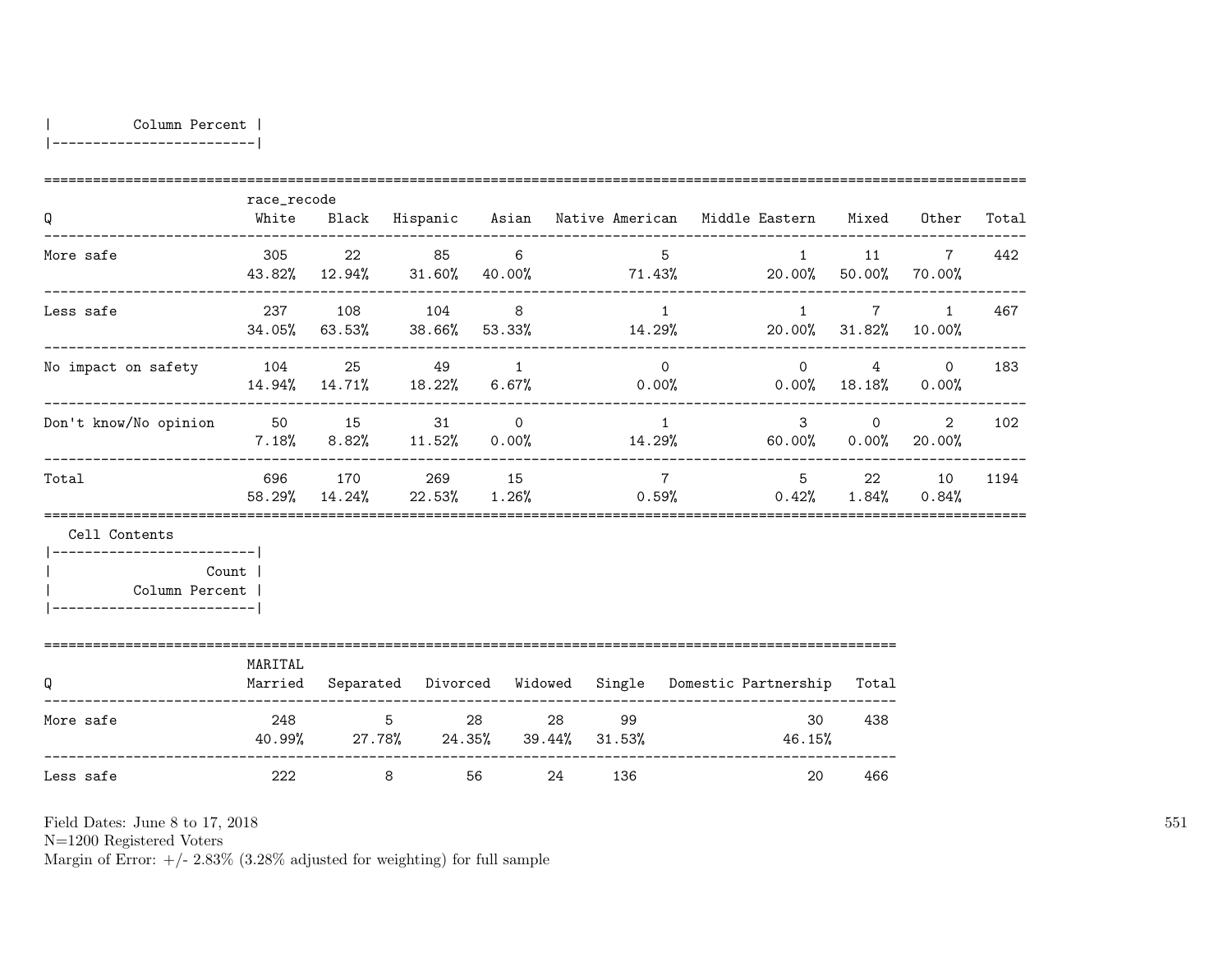|                       | 36.69%        | 44.44%      | 48.70%         | 33.80%         | 43.31%        | 30.77%       |      |
|-----------------------|---------------|-------------|----------------|----------------|---------------|--------------|------|
| No impact on safety   | 91<br>15.04%  | 5<br>27.78% | 25<br>21.74%   | 11<br>15.49%   | -37<br>11.78% | 14<br>21.54% | 183  |
| Don't know/No opinion | -44<br>7.27%  | 0<br>0.00%  | -6<br>$5.22\%$ | 8<br>$11.27\%$ | 42<br>13.38%  | 1.54%        | 101  |
| Total                 | 605<br>50.93% | 18<br>1.52% | 115<br>9.68%   | 71<br>5.98%    | 314<br>26.43% | 65<br>5.47%  | 1188 |

Cell Contents

| Count 1        |
|----------------|
| Column Percent |
|                |

| Q                     | gender                     | Male Female Total                  |      |
|-----------------------|----------------------------|------------------------------------|------|
| More safe             | 45.62% 29.18%              | 255 185                            | 440  |
| Less safe             | 202<br>$36.14\%$ $41.96\%$ | 266                                | 468  |
| No impact on safety   | 75<br>$13.42\%$ $17.03\%$  | 108                                | 183  |
| Don't know/No opinion | 27                         | 75<br>$4.83\%$ $11.83\%$           | 102  |
| Total                 | 559<br>46.86% 53.14%       | 634<br>=========================== | 1193 |

Field Dates: June 8 to 17, 2018 N=1200 Registered Voters Margin of Error:  $+/- 2.83\%$  (3.28% adjusted for weighting) for full sample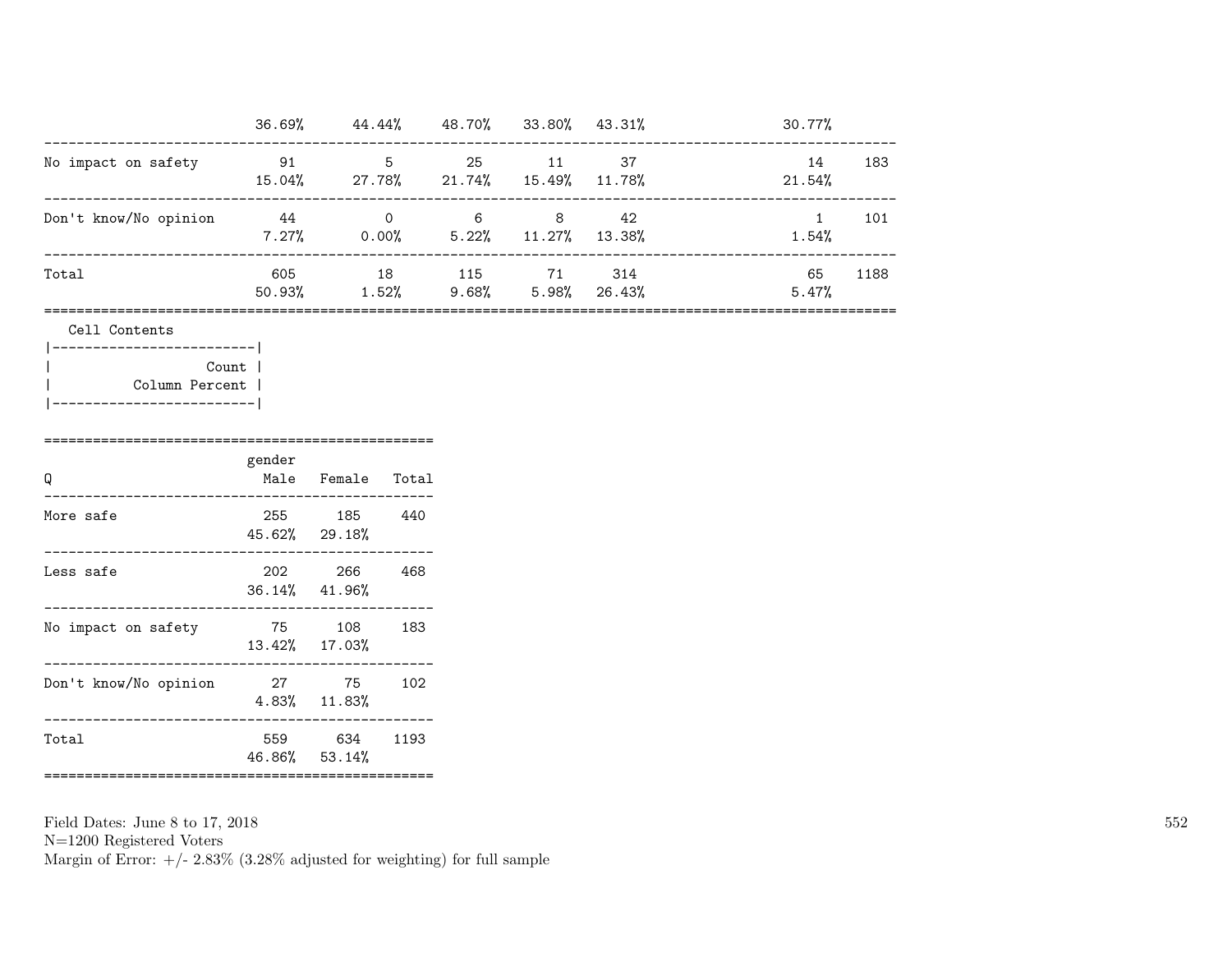| Cell Contents |                |
|---------------|----------------|
| ------        |                |
|               | Count          |
|               | Column Percent |
|               |                |

| Q                                                                                   | LOCATE | Urban Suburban Rural Total          |      |                                                                                           |    |    |     |     |
|-------------------------------------------------------------------------------------|--------|-------------------------------------|------|-------------------------------------------------------------------------------------------|----|----|-----|-----|
| More safe                                                                           |        | 104 224 113<br>26.60% 39.23% 48.92% | 441  |                                                                                           |    |    |     |     |
| Less safe                                                                           |        | 195 212 61<br>49.87% 37.13% 26.41%  | 468  |                                                                                           |    |    |     |     |
| No impact on safety 57 89 37 183                                                    |        | 14.58%  15.59%  16.02%              |      |                                                                                           |    |    |     |     |
| Don't know/No opinion 35 46 20 101                                                  |        | $8.95\%$ $8.06\%$ $8.66\%$          |      |                                                                                           |    |    |     |     |
| Total                                                                               |        | 391 571 231<br>32.77% 47.86% 19.36% | 1193 |                                                                                           |    |    |     |     |
| Cell Contents                                                                       |        |                                     |      |                                                                                           |    |    |     |     |
| ------------------------- <br>Count<br>Column Percent<br>__________________________ |        |                                     |      |                                                                                           |    |    |     |     |
| Q                                                                                   | metro  |                                     |      | Houston Area Dallas-Fort Worth Area San Antonio Area Austin Area Another Part of TX Total |    |    |     |     |
| More safe                                                                           |        | 91                                  | 116  |                                                                                           | 36 | 29 | 169 | 441 |

N=1200 Registered Voters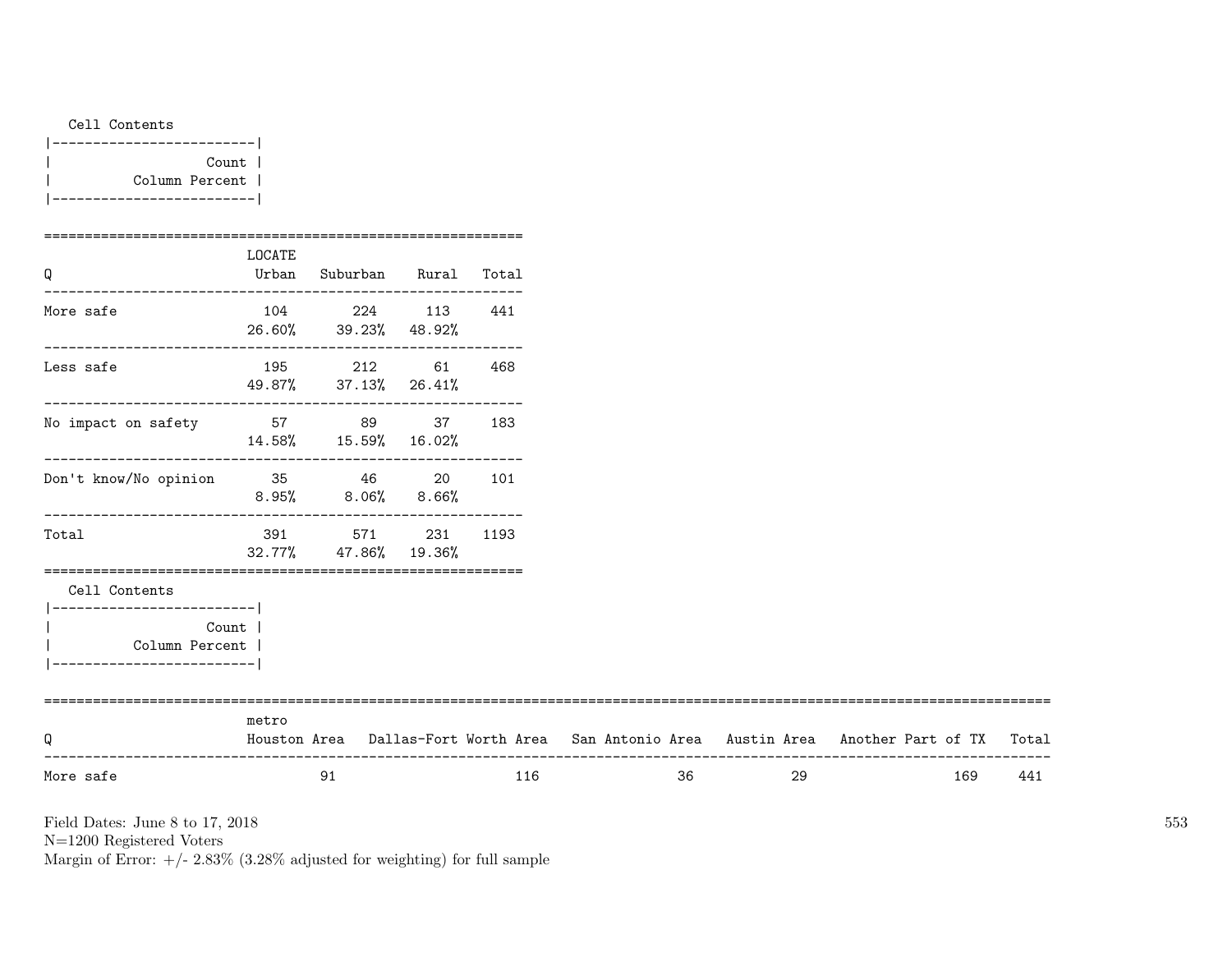|                                                                                                                |                         | 32.16%                             |                       |               | $35.15\%$ $32.14\%$ $27.36\%$     |                 | 46.81%                |  |
|----------------------------------------------------------------------------------------------------------------|-------------------------|------------------------------------|-----------------------|---------------|-----------------------------------|-----------------|-----------------------|--|
| Less safe                                                                                                      |                         | 119<br>42.05%                      |                       | 143           | 42<br>43.33% 37.50% 50.00%        | 53              | 109<br>466<br>30.19%  |  |
| No impact on safety                                                                                            | _______________________ | 47<br>16.61%                       |                       | 42<br>12.73%  | 17<br>15.18%                      | 20<br>18.87%    | 57<br>183<br>15.79%   |  |
| Don't know/No opinion                                                                                          |                         | 26<br>$9.19\%$                     |                       | 29            | 17<br>$8.79\%$ $15.18\%$ $3.77\%$ | $\overline{4}$  | 26<br>102<br>$7.20\%$ |  |
| Total                                                                                                          |                         | 283<br>23.74%                      |                       | 330<br>27.68% | 112<br>9.40%                      | 106<br>$8.89\%$ | 361<br>1192<br>30.29% |  |
| ------------------ <br>Count<br>Column Percent<br>-----------------------                                      |                         |                                    |                       |               |                                   |                 |                       |  |
| Q                                                                                                              | AGEG<br>18-29           |                                    | 30-44 45-64 65+ Total |               |                                   |                 |                       |  |
| More safe                                                                                                      | 66                      | 92 169 113<br>36.07% 29.68% 39.49% | 41.54%                | 440           |                                   |                 |                       |  |
| Less safe                                                                                                      | 74                      | 145 150<br>40.44% 46.77% 35.05%    | 99<br>36.40%          | 468           |                                   |                 |                       |  |
| No impact on safety and the 24 and 24 and 24 and 24 and 25 and 24 and 25 and 26 and 273 and 273 and 273 and 27 |                         | 13.11% 13.23% 17.06% 16.54%        | 45                    | 183           |                                   |                 |                       |  |
| Don't know/No opinion 19 32 36 15                                                                              |                         | 10.38% 10.32% 8.41%                | 5.51%                 | 102           |                                   |                 |                       |  |
|                                                                                                                |                         |                                    |                       |               |                                   |                 |                       |  |

N=1200 Registered Voters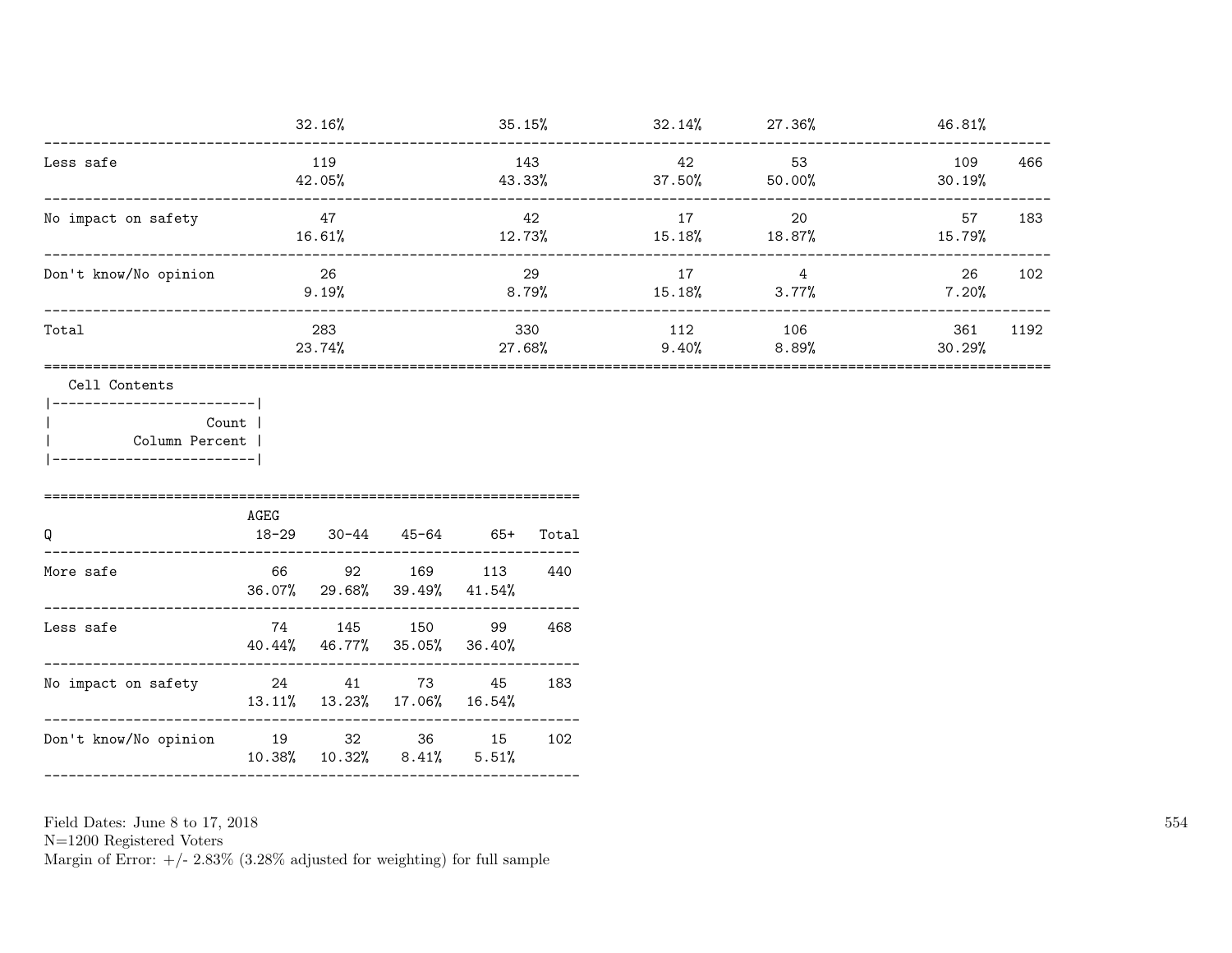|    | .9 <sup>o</sup> |        |        |                     | . .        |
|----|-----------------|--------|--------|---------------------|------------|
|    | 15.34%          | 25.98% | 35.88% | 22.80%<br>$\vee$ /0 |            |
| -- |                 |        |        |                     | ---<br>___ |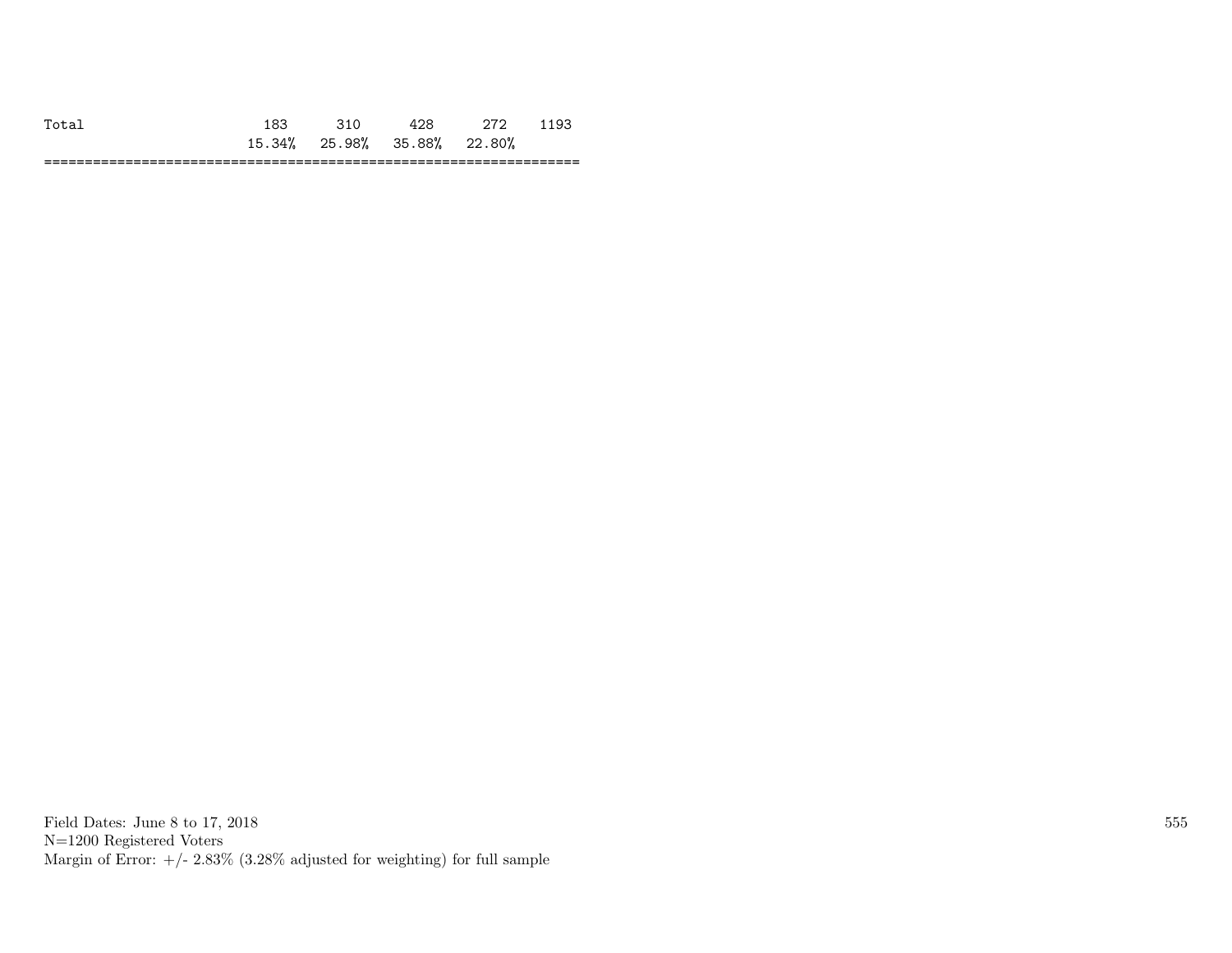## Q41.A. How much are insufficient restrictions on gun ownership to blame for school shootings

Cell Contents |-------------------------| | Count | | Column Percent | |-------------------------|

| Q                     | LIBCON7                    |                         |                                   |                 |                          |                | Extremely lib. Somewhat lib. Lean lib. Moderate Lean con. Somewhat con. Extremely con. | Total |
|-----------------------|----------------------------|-------------------------|-----------------------------------|-----------------|--------------------------|----------------|----------------------------------------------------------------------------------------|-------|
| A great deal          | 86<br>76.79%               | 100<br>67.11%           | 51<br>56.04%                      | 103             | 19<br>$33.99\%$ 17.59%   | 32<br>14.81%   | 30<br>14.78%                                                                           | 421   |
| A fair amount         | 13<br>11.61%               | 28<br>18.79%            | 21<br>23.08% 26.07%               | 79              | 22<br>20.37%             | 18<br>$8.33\%$ | 22<br>$10.84\%$                                                                        | 203   |
| Not much              | $\overline{7}$<br>$6.25\%$ | 17                      | $\overline{7}$<br>$11.41\%$ 7.69% | 39<br>$12.87\%$ | 22<br>20.37%             | 53<br>24.54%   | 34<br>16.75%                                                                           | 179   |
| Not at all            | 3<br>$2.68\%$              | $\overline{4}$<br>2.68% | $6\overline{6}$<br>$6.59\%$       | 51<br>$16.83\%$ | 42<br>38.89%             | 103<br>47.69%  | 111<br>54.68%                                                                          | 320   |
| Don't know/No opinion | 3<br>$2.68\%$              | $\Omega$<br>$0.00\%$    | 6<br>6.59%                        | 31<br>$10.23\%$ | $\mathbf{3}$<br>$2.78\%$ | 10<br>4.63%    | 6<br>$2.96\%$                                                                          | 59    |
| Total                 | 112<br>$9.48\%$            | 149<br>12.61%           | 91<br>7.70%                       | 303<br>25.63%   | 108<br>$9.14\%$          | 216<br>18.27%  | 203<br>$17.17\%$                                                                       | 1182  |

Cell Contents

|-------------------------| | Count | | Column Percent | |-------------------------|

Field Dates: June 8 to 17, 2018

N=1200 Registered Voters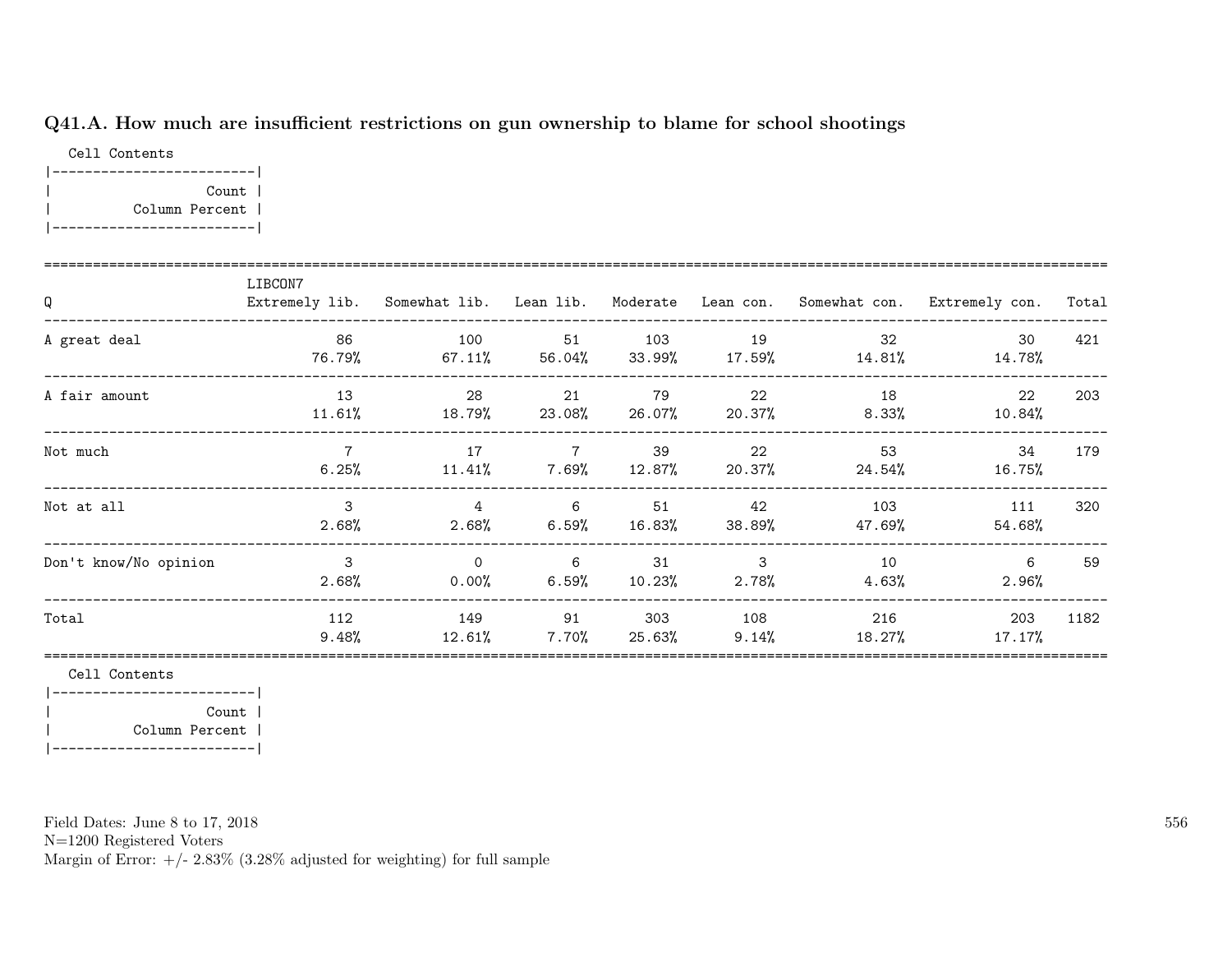| Q                                                                                                    | IDEOL   |         | Liberals Moderates Conservatives                                           | Total |         |    |     |
|------------------------------------------------------------------------------------------------------|---------|---------|----------------------------------------------------------------------------|-------|---------|----|-----|
| A great deal                                                                                         |         | 237 103 | -------------------------------------<br>81 421<br>$67.52\%$ 33.99% 15.37% |       |         |    |     |
| A fair amount                                                                                        |         |         | 62 79 62 203<br>$17.66\%$ 26.07% $11.76\%$                                 |       |         |    |     |
| Not much                                                                                             |         |         | 31 39 110 180<br>$8.83\%$ 12.87% 20.87%                                    |       |         |    |     |
| Not at all                                                                                           |         |         | 12 51 255<br>$3.42\%$ 16.83% 48.39%                                        | 318   |         |    |     |
| Don't know/No opinion                                                                                | 9 31    |         | 19 59<br>$2.56\%$ 10.23% 3.61%                                             |       |         |    |     |
| Total                                                                                                |         |         | 351 303 527<br>29.72% 25.66% 44.62%                                        | 1181  |         |    |     |
| Cell Contents<br>------------------------ <br>Count  <br>Column Percent  <br>----------------------- |         |         |                                                                            |       |         |    |     |
| ===========================<br>Q                                                                     | PID7    |         | StrDem WeakDem LeanDem Ind LeanRep WeakRep StrRep Total                    |       |         |    |     |
| A great deal                                                                                         |         |         | 166 58 87 34 13<br>68.03% 50.88% 63.50% 27.87% 9.35% 12.41% 12.50%         |       | 18 (18) | 30 | 406 |
| A fair amount                                                                                        | 37 — 10 |         | 22                                                                         |       | 27 — 27 | 31 | 196 |

N=1200 Registered Voters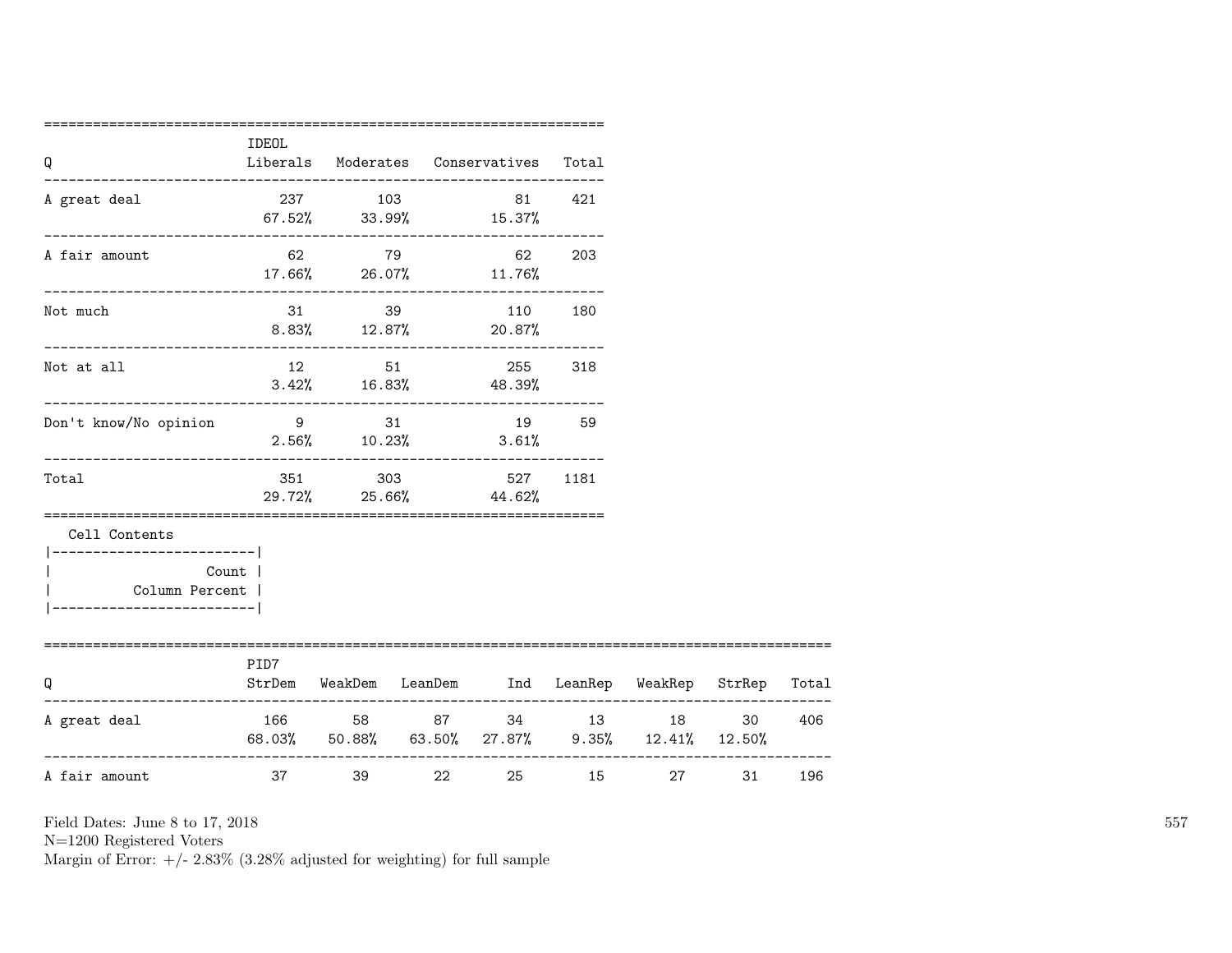|                                                                                         |                                                   |       | 15.16% 34.21% 16.06% 20.49% 10.79% 18.62% 12.92%                                                       |        |           |      |
|-----------------------------------------------------------------------------------------|---------------------------------------------------|-------|--------------------------------------------------------------------------------------------------------|--------|-----------|------|
| Not much                                                                                |                                                   |       | 21 12 13 17 29<br>$8.61\%$ $10.53\%$ $9.49\%$ $13.93\%$ $20.86\%$ $24.83\%$ $19.17\%$                  |        | 36 46 174 |      |
| Not at all                                                                              |                                                   |       | $11 \t 4 \t 8 \t 32 \t 81 \t 48$<br>$4.51\%$ $3.51\%$ $5.84\%$ $26.23\%$ $58.27\%$ $33.10\%$ $52.92\%$ |        | 127       | 311  |
| Don't know/No opinion 9 1 7 14 1 16 6 54<br>.____________________________               | $3.69\%$ 0.88% $5.11\%$ 11.48% 0.72% 11.03% 2.50% |       |                                                                                                        |        |           |      |
| Total                                                                                   |                                                   |       | 244 114 137 122 139 145<br>21.38% 9.99% 12.01% 10.69% 12.18% 12.71% 21.03%                             |        | 240       | 1141 |
| Count  <br>Column Percent  <br>________________________<br>============================ | PID3                                              |       |                                                                                                        |        |           |      |
| $\Omega$                                                                                |                                                   |       |                                                                                                        |        |           |      |
|                                                                                         |                                                   |       | Democrats Independents Republicans Total                                                               |        |           |      |
| A great deal                                                                            | $62.65\%$ 27.87% 11.64%                           |       | 312 34 61 407                                                                                          |        |           |      |
| A fair amount                                                                           | $19.68\%$ 20.49% $13.93\%$                        | 98 25 |                                                                                                        | 73 196 |           |      |
| Not much                                                                                |                                                   |       | 46 17 112 175<br>$9.24\%$ $13.93\%$ $21.37\%$                                                          |        |           |      |

N=1200 Registered Voters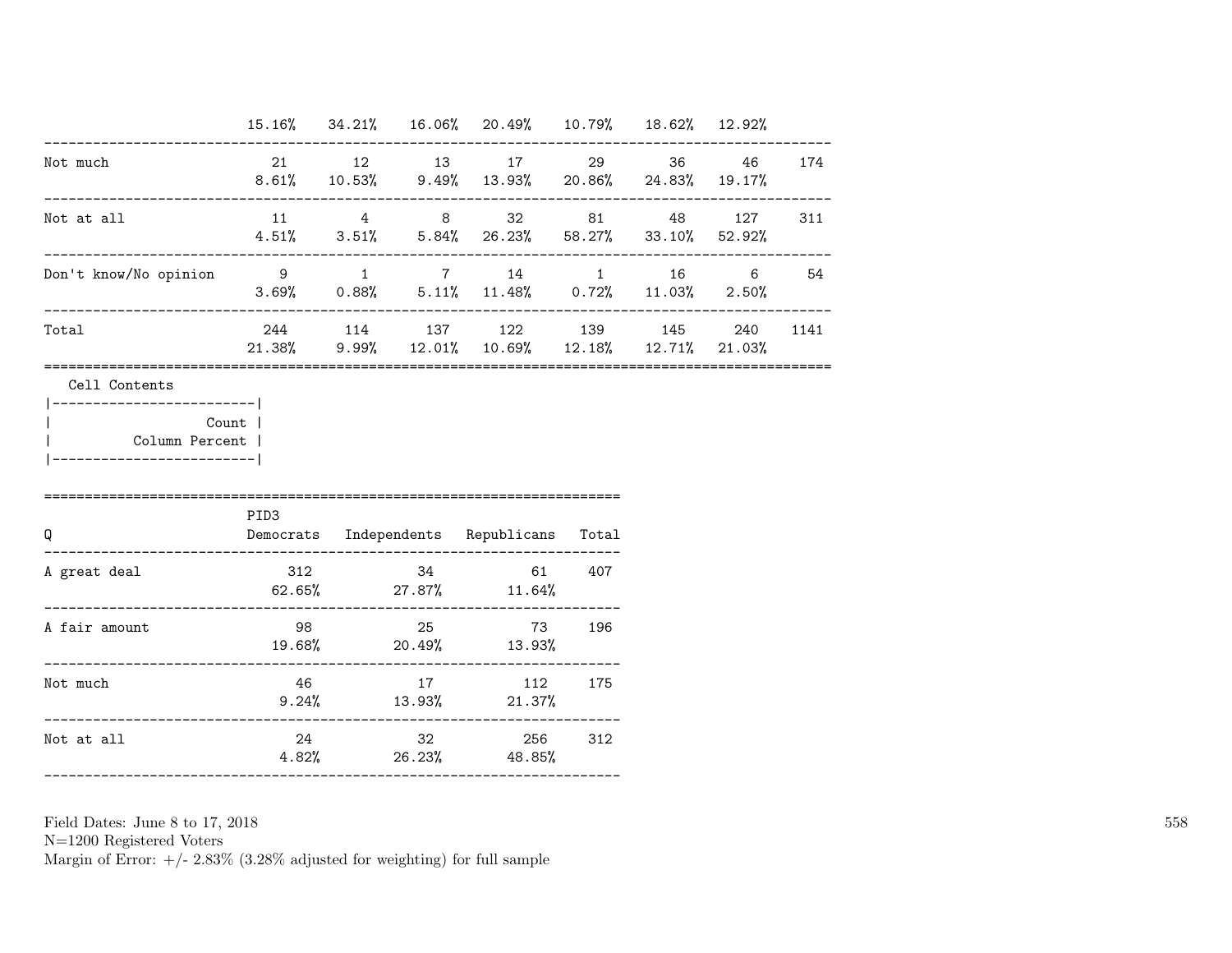| Don't know/No opinion                                                                                 | 18<br>$3.61\%$ $11.48\%$ $4.20\%$                                                | 14             | 22                                     | 54      |    |                                                      |        |
|-------------------------------------------------------------------------------------------------------|----------------------------------------------------------------------------------|----------------|----------------------------------------|---------|----|------------------------------------------------------|--------|
| Total                                                                                                 | 43.53%                                                                           | 10.66%         | 498 122 524<br>45.80%                  | 1144    |    |                                                      |        |
| Cell Contents<br>------------------------- <br>Count  <br>Column Percent  <br>----------------------- |                                                                                  |                |                                        |         |    |                                                      |        |
| Q                                                                                                     | Q20A<br>Democratic candidate Republican candidate Tea Party candidate Don't know |                |                                        |         |    |                                                      | Total  |
| A great deal                                                                                          |                                                                                  | 310            | $64.32\%$ $18.18\%$ $7.41\%$ $19.38\%$ | 58      |    | 44                                                   | 424    |
| A fair amount                                                                                         |                                                                                  | 103            | $21.37\%$ $15.67\%$ $8.64\%$ $15.86\%$ | 50 — 10 | 14 |                                                      | 36 203 |
| Not much                                                                                              |                                                                                  | 41             | 8.51%                                  | 59      |    | 34<br>47<br>$18.50\%$ 20.99% 20.70%                  | 181    |
| Not at all                                                                                            |                                                                                  | 16<br>3.32%    |                                        | 132     |    | 100 74<br>$41.38\%$ 61.73% 32.60%                    | 322    |
| Don't know/No opinion                                                                                 |                                                                                  | 12<br>$2.49\%$ | 6.27%                                  | 20      |    | $2 \left( \frac{1}{2} \right)$<br>$1.23\%$ $11.45\%$ | 26 60  |
| Total                                                                                                 |                                                                                  | 482<br>40.50%  | $26.81\%$ 13.61% 19.08%                | 319     |    | 162 — 162<br>227                                     | 1190   |

Cell Contents

 $|----------$ 

Field Dates: June 8 to 17, 2018

 ${\rm N}{=}1200$  Registered Voters

Margin of Error:  $+/- 2.83\%$  (3.28% adjusted for weighting) for full sample

559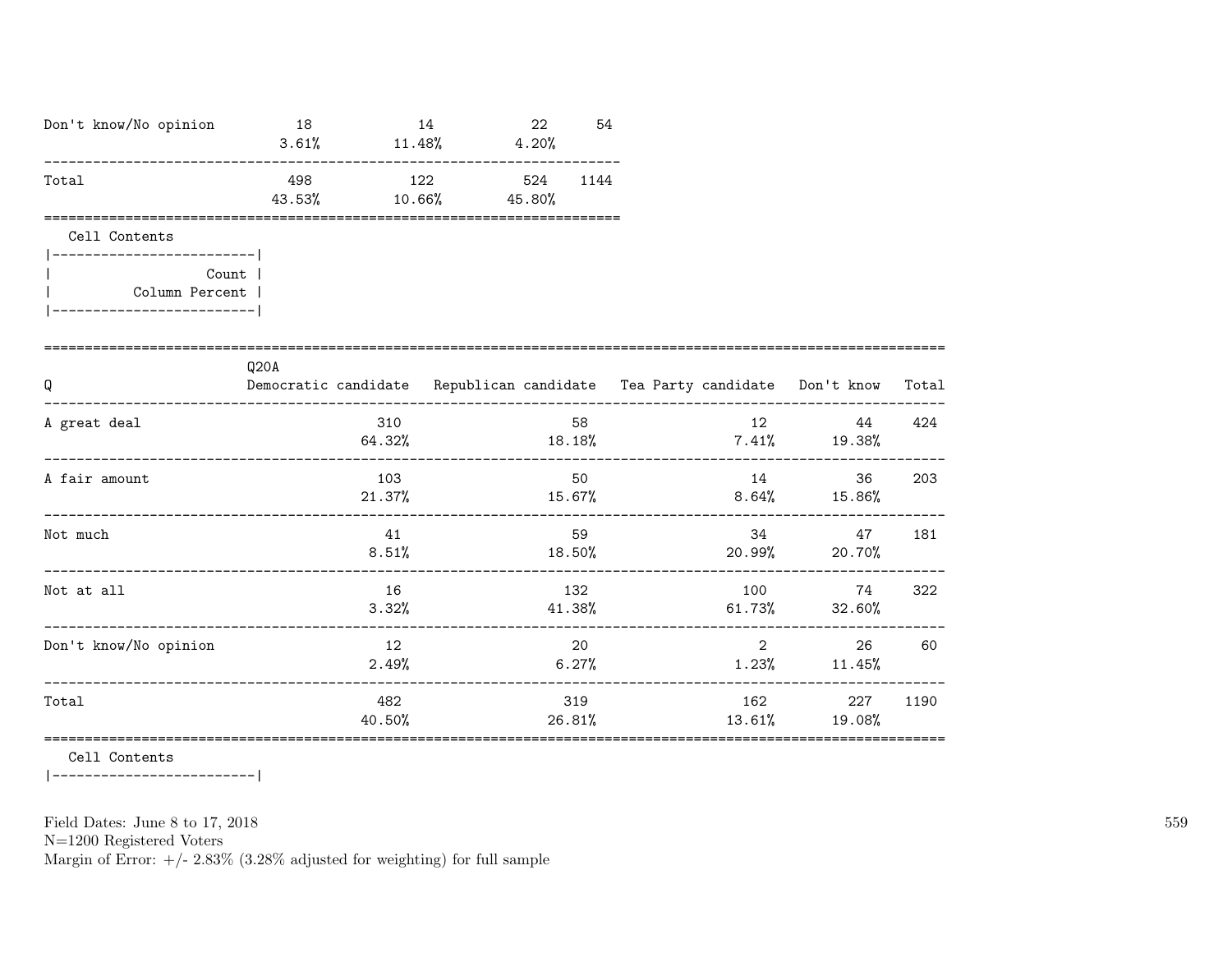| Q                                                              | educ           | No HS High school graduate Some college 2-year 4-year Post-grad Total            |    |                                       |  |        |                          |     |       |
|----------------------------------------------------------------|----------------|----------------------------------------------------------------------------------|----|---------------------------------------|--|--------|--------------------------|-----|-------|
| A great deal                                                   | 17             | $24.64\%$ 35.59% 33.83% 34.17% 35.33% 46.67%                                     |    | 105 91 41 106                         |  |        | 63 — 10                  | 423 |       |
| A fair amount                                                  | 12<br>17.39%   | $20.00\%$ 17.10% 13.33% 16.33% 15.56%                                            |    |                                       |  |        |                          | 203 |       |
| Not much                                                       | 6              | 8.70% 12.88% $14.87\%$ 15.83% 20.67% 12.59%                                      |    |                                       |  |        | 38 40 19 62 17           | 182 |       |
| Not at all                                                     | 23             | $33.33\%$ 24.41% 30.86% 33.33% 24.00% 23.70%                                     |    |                                       |  |        | 72 83 40 72 32           | 322 |       |
| Don't know/No opinion                                          | 11<br>15.94%   | $7.12\%$ $3.35\%$ $3.33\%$ $3.67\%$ $1.48\%$                                     | 21 |                                       |  | 9 4 11 | 2                        | 58  |       |
| Total                                                          | 69 69<br>5.81% |                                                                                  |    | $24.83\%$ 22.64% 10.10% 25.25% 11.36% |  |        | 295 269 120 300 135 1188 |     |       |
| Cell Contents<br>Column Percent  <br>------------------------- | Count          |                                                                                  |    |                                       |  |        |                          |     |       |
| Q                                                              | ATTEND         | More than once a week Once a week A few times a month Once or twice a year Never |    |                                       |  |        |                          |     | Total |

N=1200 Registered Voters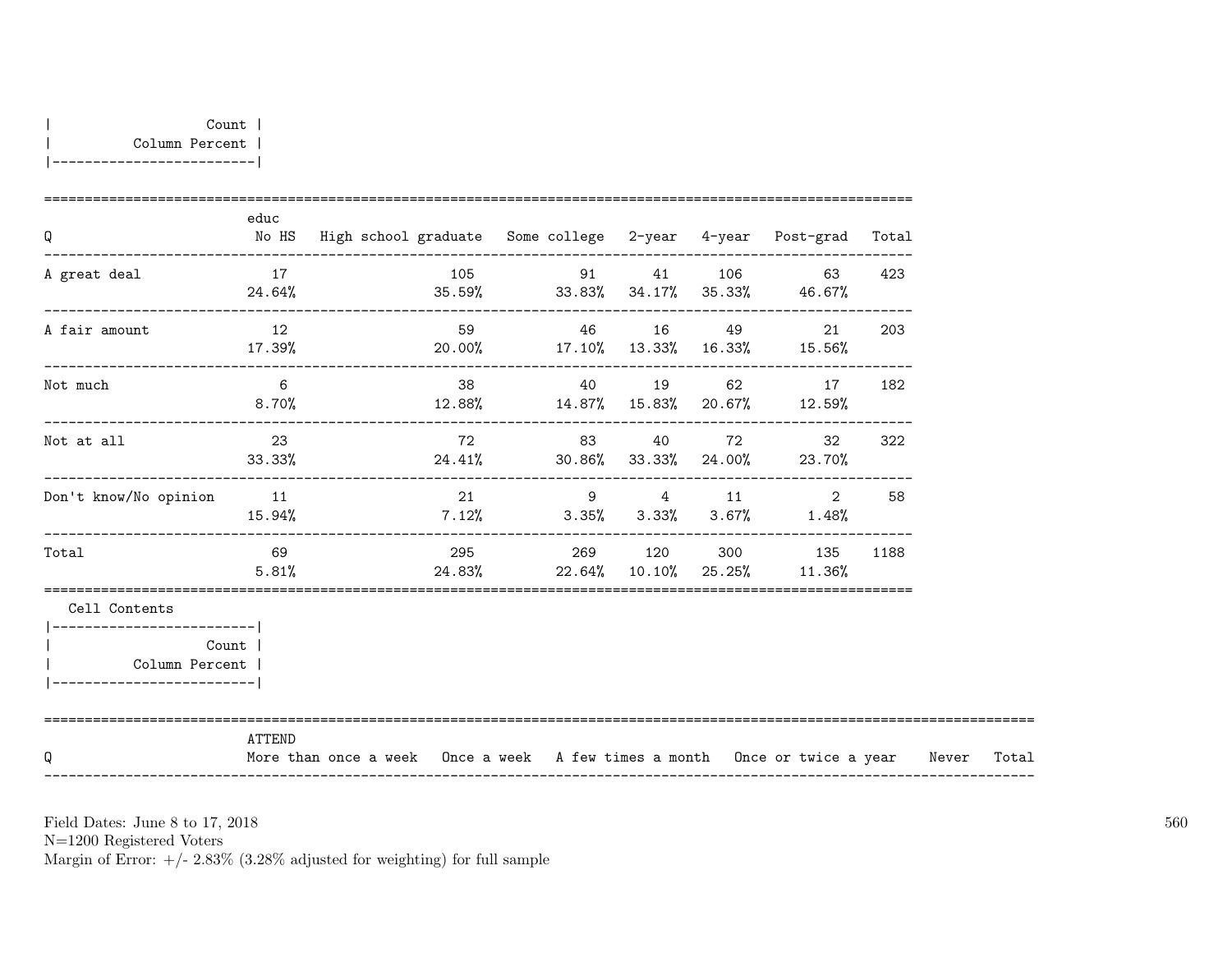| A great deal                                                                                 |                                   | 47<br>34.06% | 81<br>32.53%               | 34.09%                          | 45                                                        | 99                                              | 152<br>$35.74\%$ $38.68\%$ | 424                      |       |
|----------------------------------------------------------------------------------------------|-----------------------------------|--------------|----------------------------|---------------------------------|-----------------------------------------------------------|-------------------------------------------------|----------------------------|--------------------------|-------|
| A fair amount                                                                                | _________________________________ |              | 18<br>13.04%               | 42<br>16.87%                    | 18.94%                                                    | 25                                              | 54                         | 63<br>19.49% 16.03%      | 202   |
| Not much                                                                                     |                                   |              | 21<br>15.22%               | 44<br>$17.67\%$                 | 19.70%                                                    | 26                                              | 43                         | 48<br>15.52% 12.21%      | 182   |
| Not at all                                                                                   |                                   | 45<br>32.61% | 70<br>28.11%               | 34<br>25.76%                    | 65                                                        | 107<br>23.47% 27.23%                            | 321                        |                          |       |
| Don't know/No opinion                                                                        |                                   |              | $\overline{7}$<br>$5.07\%$ | 12<br>4.82%                     | 1.52%                                                     | $\overline{2}$                                  | $5.78\%$                   | 16 23<br>$5.85\%$        | 60    |
| Total                                                                                        |                                   |              | 138<br>$11.61\%$           | 249                             |                                                           | 132<br>$20.94\%$ 11.10%                         |                            |                          | 1189  |
| Cell Contents<br>________________________<br>  Column Percent  <br>------------------------- | Count                             |              |                            |                                 |                                                           |                                                 |                            |                          |       |
| Q                                                                                            | race_recode<br>White              |              |                            |                                 | Black Hispanic Asian Native-American Middle-Eastern Mixed |                                                 |                            | Other                    | Total |
| A great deal                                                                                 | 196<br>28.32%                     | 96<br>56.80% | 116<br>43.12%              | $6\overline{6}$<br>40.00%       | 2                                                         | 1<br>28.57%                                     | 5<br>$20.00\%$ 23.81%      | $\overline{2}$<br>20.00% | 424   |
| -------------<br>A fair amount                                                               | 102                               | 31           | 57<br>14.74% 18.34% 21.19% | $6\phantom{1}6$<br>40.00%       | 1                                                         | $\overline{2}$<br>$14.29\%$ $40.00\%$ $14.29\%$ | 3                          | $\mathbf{1}$<br>10.00%   | 203   |
| Not much                                                                                     | 131<br>18.93%                     | 12<br>7.10%  | 31                         | $\overline{2}$<br>11.52% 13.33% | $\Omega$<br>$0.00\%$                                      | $\mathbf{1}$                                    | 4<br>20.00% 19.05%         | $\overline{0}$<br>0.00%  | 181   |

N=1200 Registered Voters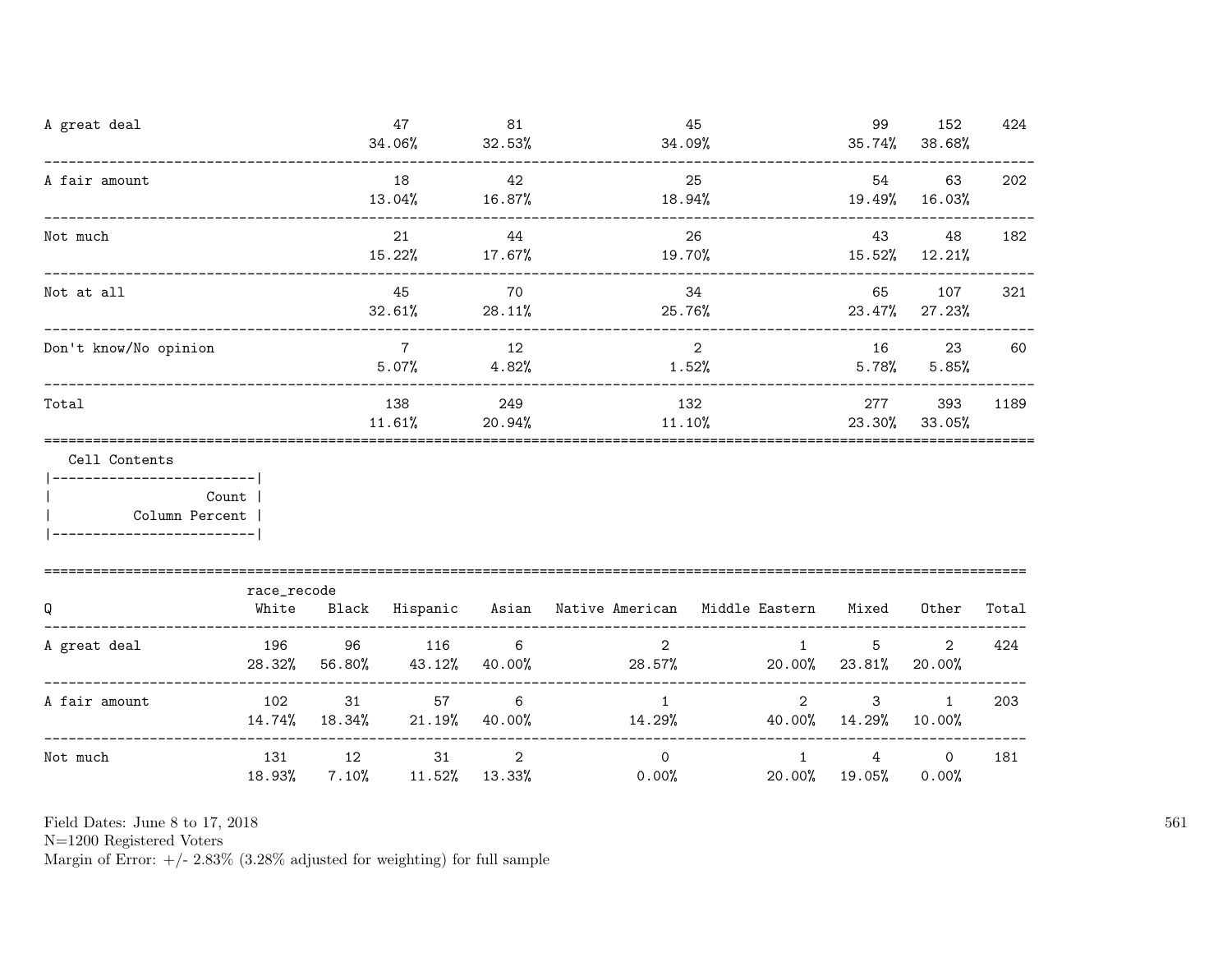| Not at all                                                                                                        | 236     | 19                                 | 47        | $\overline{\phantom{a}}$                                                       | $\overline{4}$<br>$34.10\%$ 11.24% 17.47% 6.67% 57.14% 20.00% 38.10% 50.00% |                                                                                                     | 1            | 8    | 5  | 321  |                                     |    |
|-------------------------------------------------------------------------------------------------------------------|---------|------------------------------------|-----------|--------------------------------------------------------------------------------|-----------------------------------------------------------------------------|-----------------------------------------------------------------------------------------------------|--------------|------|----|------|-------------------------------------|----|
| Don't know/No opinion 27 11 18 0                                                                                  |         |                                    |           |                                                                                |                                                                             | $\overline{0}$<br>$3.90\%$ $6.51\%$ $6.69\%$ $0.00\%$ $0.00\%$ $0.00\%$ $0.00\%$ $4.76\%$ $20.00\%$ |              |      |    |      | $0 \qquad \qquad 1 \qquad \qquad 2$ | 59 |
| Total                                                                                                             |         | 692 169 269 15                     |           | $58.25\%$ $14.23\%$ $22.64\%$ $1.26\%$ $0.59\%$ $0.42\%$ $1.77\%$ $0.84\%$     |                                                                             | $7\overline{ }$                                                                                     | 5 21         |      | 10 | 1188 |                                     |    |
| Cell Contents<br> ------------------------- <br><b>Count</b>  <br>Column Percent  <br>___________________________ |         |                                    |           |                                                                                |                                                                             |                                                                                                     |              |      |    |      |                                     |    |
| Q                                                                                                                 | MARITAL | ---------------------------------- |           | Married Separated Divorced Widowed Single Domestic-Partnership Total           |                                                                             |                                                                                                     |              |      |    |      |                                     |    |
| A great deal                                                                                                      |         |                                    |           | 195 6 48 27 131<br>$32.50\%$ $31.58\%$ $41.74\%$ $38.57\%$ $41.46\%$ $23.44\%$ |                                                                             |                                                                                                     | 15           | 422  |    |      |                                     |    |
| A fair amount                                                                                                     |         |                                    |           | 103 3 16 9 61<br>$17.17\%$ $15.79\%$ $13.91\%$ $12.86\%$ $19.30\%$ $11.50\%$   |                                                                             |                                                                                                     |              | 200  |    |      |                                     |    |
| Not much                                                                                                          |         | 97 0                               |           | 22 12<br>16.17% 0.00% 19.13% 17.14% 11.71%                                     | 37                                                                          |                                                                                                     | 13<br>20.31% | 181  |    |      |                                     |    |
| Not at all                                                                                                        |         | 181 6                              |           | 23 and $\sim$<br>$30.17\%$ $31.58\%$ $20.00\%$ $28.57\%$ $20.25\%$             | 20 64                                                                       |                                                                                                     | 26<br>40.62% | 320  |    |      |                                     |    |
| Don't know/No opinion $24$ 4 6 2 23                                                                               |         |                                    |           | $4.00\%$ 21.05% 5.22% 2.86% 7.28%                                              |                                                                             |                                                                                                     | 2<br>3.12%   | 61   |    |      |                                     |    |
| Total                                                                                                             |         | 600 000                            | 19<br>115 | <b>2012 70</b>                                                                 |                                                                             | 316 72                                                                                              | 64           | 1184 |    |      |                                     |    |

N=1200 Registered Voters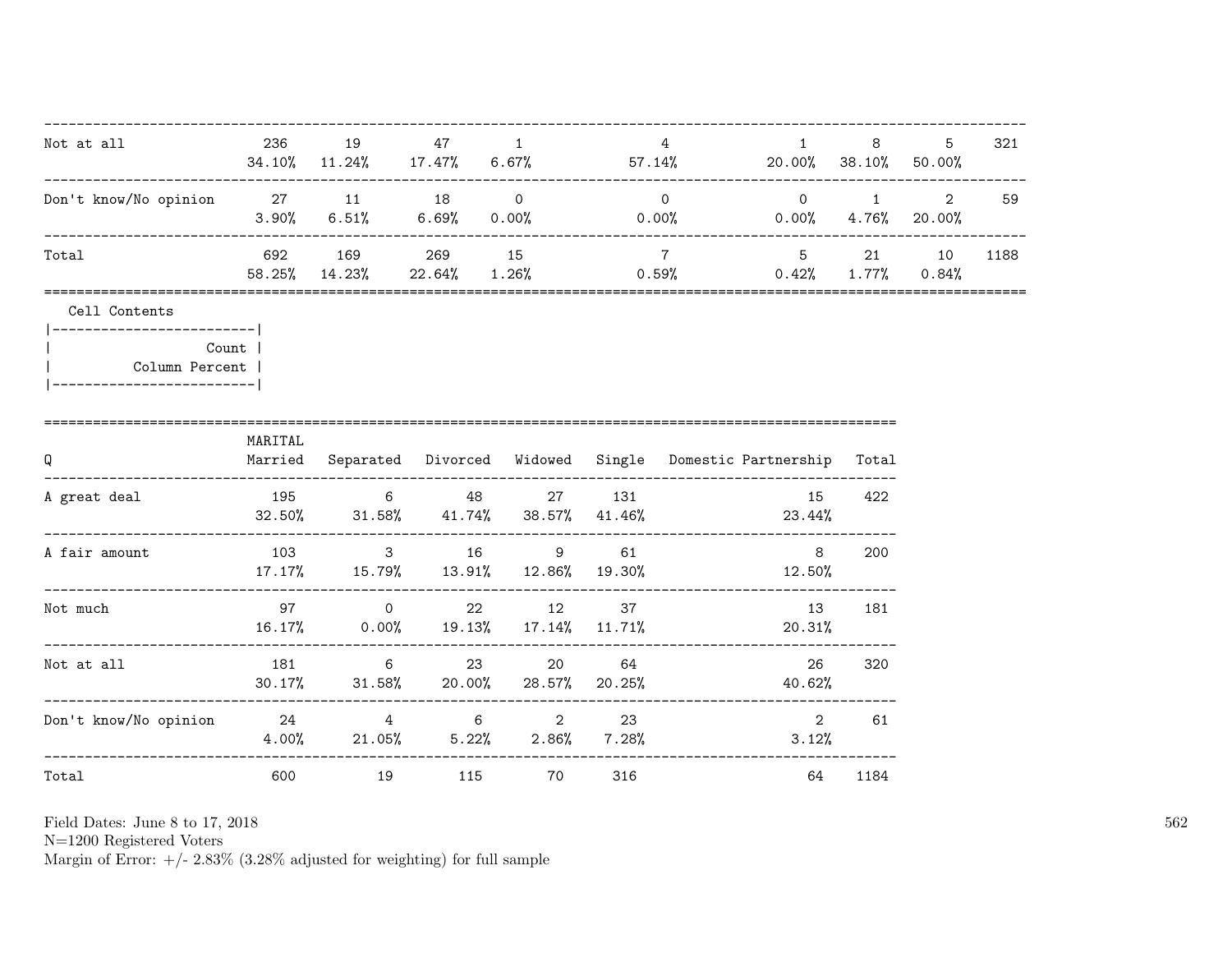### =========================================================================================================

| Count          |  |
|----------------|--|
| Column Percent |  |
|                |  |

## ================================================ gender

| Q                                                    |  | Male Female Total             |     |  |  |  |  |  |  |  |  |
|------------------------------------------------------|--|-------------------------------|-----|--|--|--|--|--|--|--|--|
| A great deal                                         |  | 167 256<br>30.20% 40.38%      | 423 |  |  |  |  |  |  |  |  |
| A fair amount                                        |  | 101 102<br>18.26% 16.09%      | 203 |  |  |  |  |  |  |  |  |
| Not much                                             |  | 79 102<br>14.29% 16.09%       | 181 |  |  |  |  |  |  |  |  |
| Not at all                                           |  | 194 127<br>35.08% 20.03%      | 321 |  |  |  |  |  |  |  |  |
| Don't know/No opinion                                |  | 12 47<br>$2.17\%$ 7.41%       | 59  |  |  |  |  |  |  |  |  |
| Total                                                |  | 553 634 1187<br>46.59% 53.41% |     |  |  |  |  |  |  |  |  |
| Cell Contents                                        |  |                               |     |  |  |  |  |  |  |  |  |
| Count  <br>Column Percent  <br>--------------------- |  |                               |     |  |  |  |  |  |  |  |  |

Field Dates: June 8 to 17, 2018

N=1200 Registered Voters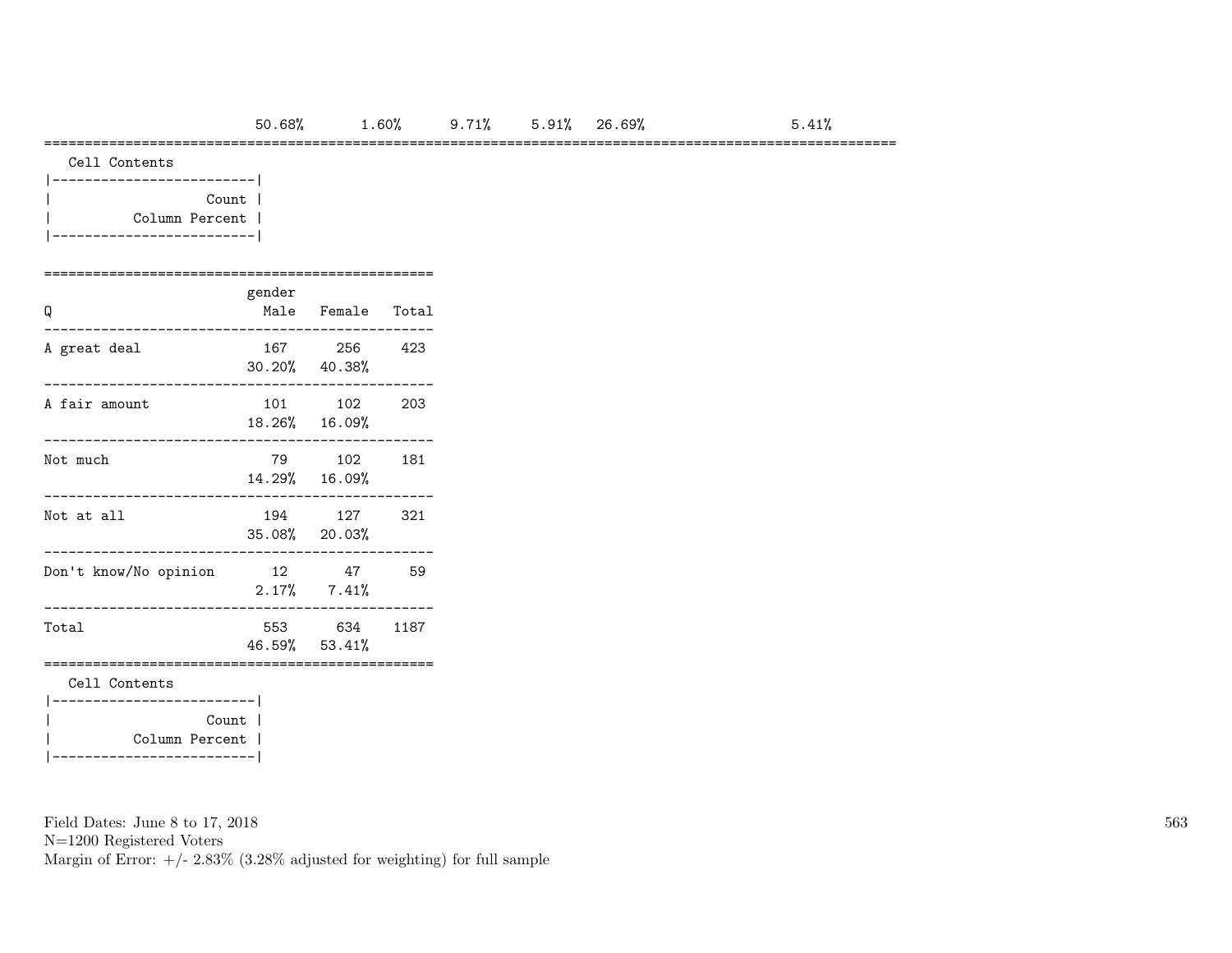|                                  | ================== |                                                               |     |      |                               |                             |                                                                                     |       |
|----------------------------------|--------------------|---------------------------------------------------------------|-----|------|-------------------------------|-----------------------------|-------------------------------------------------------------------------------------|-------|
| Q                                | LOCATE<br>Urban    | Suburban Rural Total                                          |     |      |                               |                             |                                                                                     |       |
|                                  |                    |                                                               |     |      |                               |                             |                                                                                     |       |
| A great deal                     |                    | 171 205 48                                                    |     | 424  |                               |                             |                                                                                     |       |
|                                  |                    | 44.07% 36.22% 20.43%<br>---------------------------           |     |      |                               |                             |                                                                                     |       |
| A fair amount                    |                    | 68 93 42                                                      |     | 203  |                               |                             |                                                                                     |       |
|                                  |                    | 17.53%  16.43%  17.87%<br>----------------------------------- |     |      |                               |                             |                                                                                     |       |
| Not much                         |                    | 49 91 42 182                                                  |     |      |                               |                             |                                                                                     |       |
|                                  |                    | 12.63% 16.08% 17.87%                                          |     |      |                               |                             |                                                                                     |       |
| Not at all                       |                    | 75 151 96                                                     |     | 322  |                               |                             |                                                                                     |       |
|                                  |                    | 19.33% 26.68% 40.85%                                          |     |      |                               |                             |                                                                                     |       |
| Don't know/No opinion 25 26 7 58 |                    |                                                               |     |      |                               |                             |                                                                                     |       |
|                                  |                    | $6.44\%$ $4.59\%$ $2.98\%$                                    |     |      |                               |                             |                                                                                     |       |
| Total                            | 388 388            | 566                                                           | 235 | 1189 |                               |                             |                                                                                     |       |
|                                  |                    | 32.63% 47.60% 19.76%                                          |     |      |                               |                             |                                                                                     |       |
| Cell Contents                    |                    |                                                               |     |      |                               |                             |                                                                                     |       |
|                                  |                    |                                                               |     |      |                               |                             |                                                                                     |       |
| Count  <br>Column Percent        |                    |                                                               |     |      |                               |                             |                                                                                     |       |
| -----------------------          |                    |                                                               |     |      |                               |                             |                                                                                     |       |
|                                  |                    |                                                               |     |      |                               |                             |                                                                                     |       |
| Q                                | metro              |                                                               |     |      |                               |                             | Houston Area Dallas-Fort Worth Area San Antonio Area Austin Area Another Part of TX | Total |
|                                  |                    |                                                               |     |      |                               |                             |                                                                                     |       |
| A great deal                     |                    | 118                                                           |     | 124  |                               | 41 and $\overline{a}$<br>44 | 95                                                                                  | 422   |
|                                  |                    | 41.84%                                                        |     |      | $37.80\%$ $37.61\%$ $42.31\%$ |                             | 26.03%                                                                              |       |
| A fair amount                    |                    | 50                                                            |     | 62   | 17                            | 14                          | 60                                                                                  | 203   |
|                                  |                    |                                                               |     |      |                               |                             |                                                                                     |       |

N=1200 Registered Voters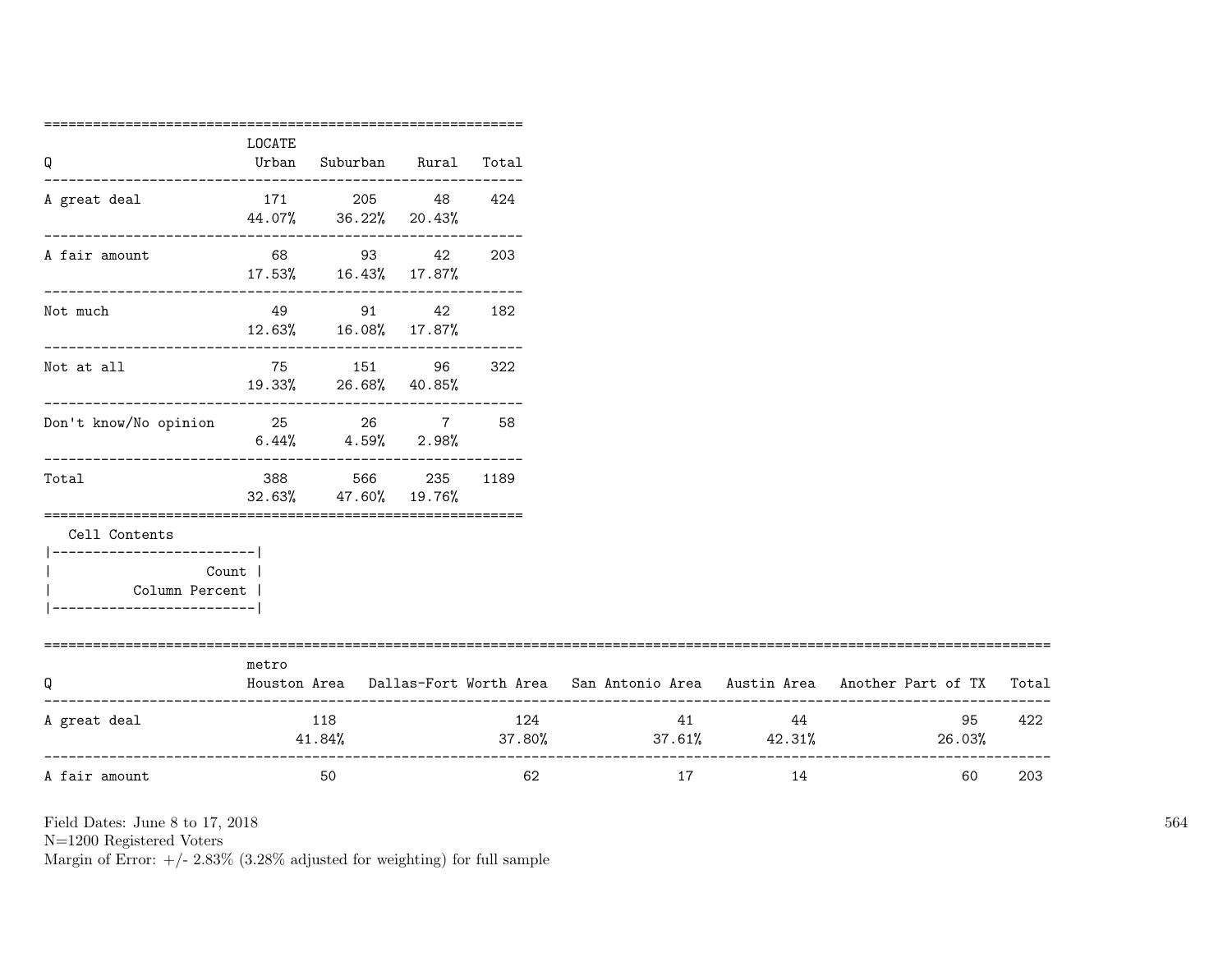|                                                |                            | 17.73%                                   |  |               |             |              | $18.90\%$ $15.60\%$ $13.46\%$ | 16.44%        |      |
|------------------------------------------------|----------------------------|------------------------------------------|--|---------------|-------------|--------------|-------------------------------|---------------|------|
| Not much                                       |                            | 32<br>11.35%                             |  | 57<br>17.38%  |             | 16<br>14.68% | 20<br>19.23%                  | 56<br>15.34%  | 181  |
| Not at all                                     |                            | 71<br>25.18%                             |  | 74<br>22.56%  |             | 25<br>22.94% | 19<br>18.27%                  | 134<br>36.71% | 323  |
| Don't know/No opinion                          |                            | 11<br>3.90%                              |  |               | 11<br>3.35% | 10<br>9.17%  | $7\overline{ }$<br>6.73%      | 20<br>5.48%   | 59   |
| Total                                          |                            | 282<br>23.74%                            |  | 328<br>27.61% |             | 109<br>9.18% | 104<br>8.75%                  | 365<br>30.72% | 1188 |
| Column Percent<br>-----------------------<br>Q | Count<br>AGEG<br>$18 - 29$ | $30-44$ $45-64$ $65+$                    |  |               | Total       |              |                               |               |      |
| A great deal                                   |                            | 70 113 143<br>38.04% 37.05% 33.49%       |  | 97<br>35.79%  | 423         |              |                               |               |      |
| A fair amount                                  | 41<br>22.28%               | 56 66<br>18.36% 15.46%                   |  | 40<br>14.76%  | 203         |              |                               |               |      |
| Not much                                       | 22                         | 52 63<br>11.96% 17.05% 14.75% 16.24%     |  | 44            | 181         |              |                               |               |      |
| Not at all                                     |                            | 34 63 140<br>18.48% 20.66% 32.79% 31.37% |  | 85            | 322         |              |                               |               |      |

Field Dates: June 8 to 17,  $2018\,$ 

N=1200 Registered Voters <br>Margin of Error: +/-  $2.83\%$  (3.28% adjusted for weighting) for full sample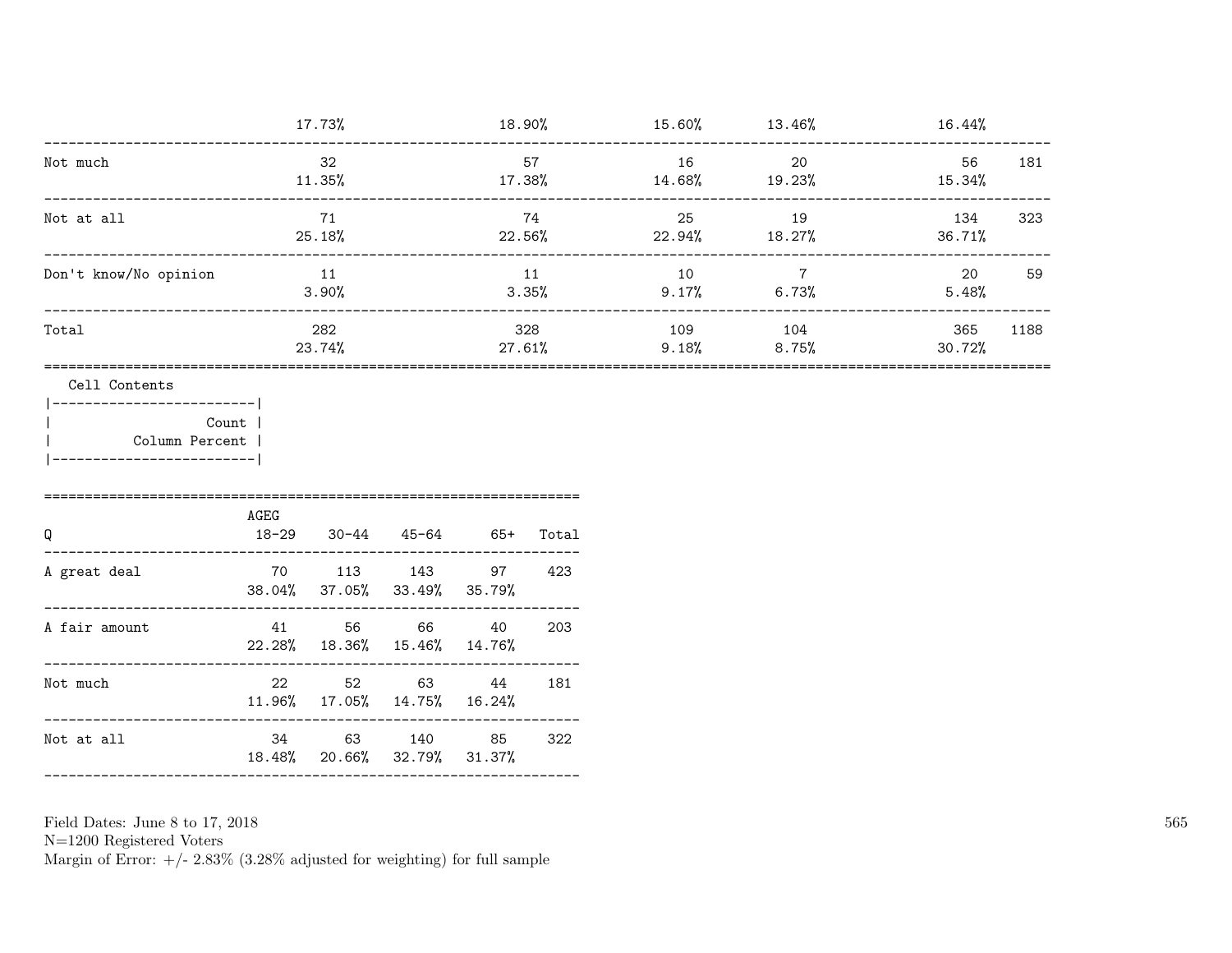| Don't know/No opinion | 17<br>9.24% | 21  | -15<br>$6.89\%$ $3.51\%$           | -5<br>1.85% | 58   |
|-----------------------|-------------|-----|------------------------------------|-------------|------|
| Total                 | 184         | 305 | 427<br>15.50% 25.70% 35.97% 22.83% | 271         | 1187 |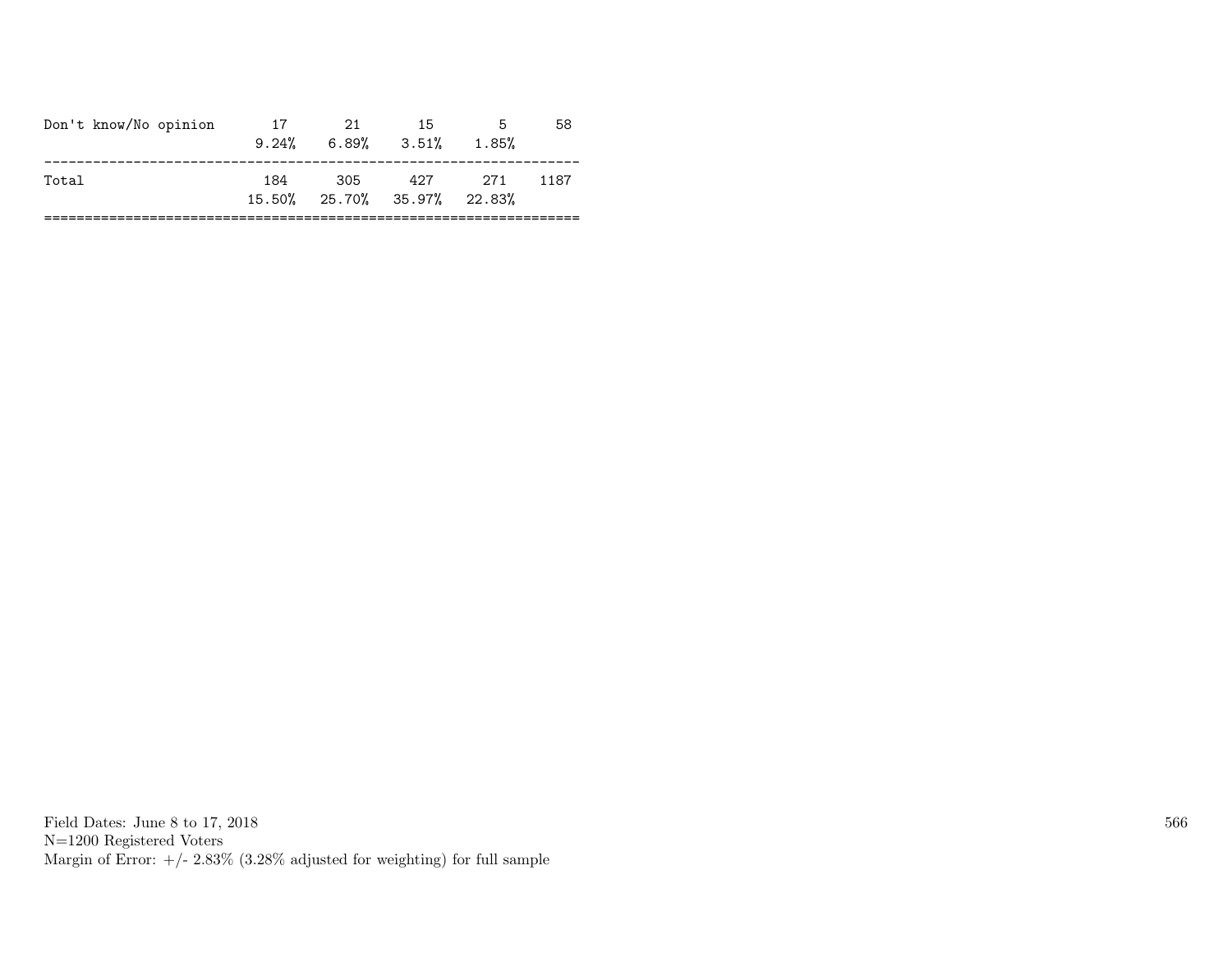# Q41.B. How much is poor enforcement of existing gun laws to blame for school shootings

Cell Contents |-------------------------| | Count | | Column Percent | |-------------------------|

| Q                     | LIBCON7               |                                    |                                        |                |                          |                        | Extremely lib. Somewhat lib. Lean lib. Moderate Lean con. Somewhat con. Extremely con. | Total |
|-----------------------|-----------------------|------------------------------------|----------------------------------------|----------------|--------------------------|------------------------|----------------------------------------------------------------------------------------|-------|
| A great deal          | 66<br>59.46%          | 79<br>53.38%                       | 44<br>48.35%                           | 128<br>42.24%  | 25                       | 59<br>$23.15\%$ 27.31% | 72<br>35.29%                                                                           | 473   |
| A fair amount         | 24<br>21.62%          | -36<br>$24.32\%$ 28.57% 20.46%     | 26                                     | 62             | 35<br>32.41%             | 45<br>20.83%           | 44<br>$21.57\%$                                                                        | 272   |
| Not much              | 16<br>14.41%          | - 24<br>$16.22\%$ $17.58\%$ 20.79% | 16                                     | 63             | 31                       | 52<br>28.70% 24.07%    | 41<br>$20.10\%$                                                                        | 243   |
| Not at all            | $\mathbf{3}$<br>2.70% | -9<br>$6.08\%$                     | $\sim$ 3<br>$3.30\%$                   | 23<br>7.59%    | 14<br>12.96%             | 47<br>21.76%           | 41<br>$20.10\%$                                                                        | 140   |
| Don't know/No opinion | 2<br>1.80%            | $\Omega$<br>$0.00\%$               | $\overline{\phantom{a}}$ 2<br>$2.20\%$ | 27<br>$8.91\%$ | $\mathbf{3}$<br>$2.78\%$ | 13<br>6.02%            | 6<br>$2.94\%$                                                                          | 53    |
| Total                 | 111<br>$9.40\%$       | 148<br>12.53%                      | 91<br>$7.71\%$                         | 303<br>25.66%  | 108<br>$9.14\%$          | 216<br>18.29%          | 204<br>17.27%                                                                          | 1181  |

Cell Contents

|-------------------------| | Count | | Column Percent | |-------------------------|

Field Dates: June 8 to 17, 2018

N=1200 Registered Voters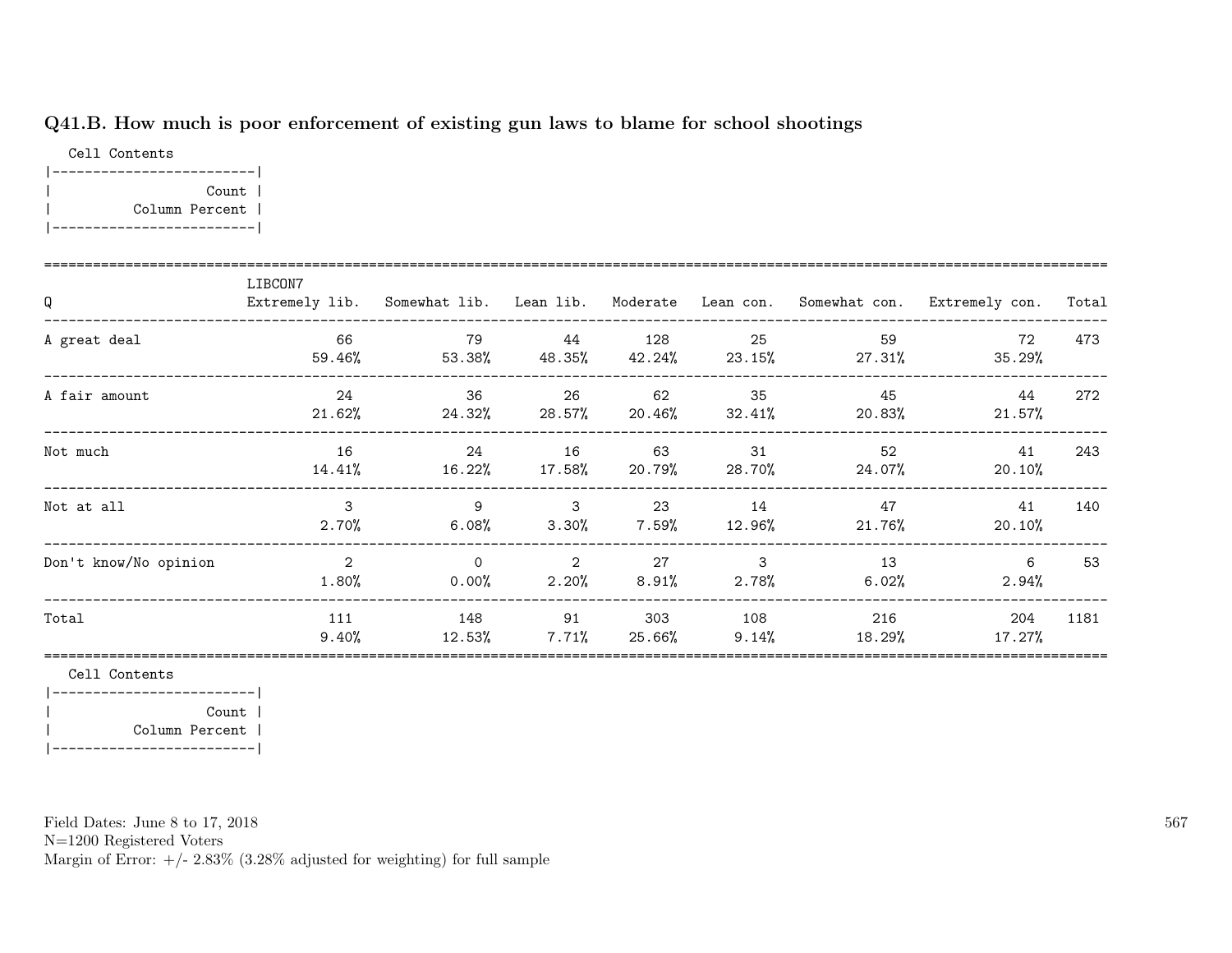| Q                                                                                        | IDEOL  |                              |           | Liberals Moderates Conservatives                                          | Total |                 |       |     |
|------------------------------------------------------------------------------------------|--------|------------------------------|-----------|---------------------------------------------------------------------------|-------|-----------------|-------|-----|
| A great deal                                                                             |        | 189 128                      |           | 155 472<br>$53.69\%$ $42.24\%$ 29.36%                                     |       |                 |       |     |
| A fair amount                                                                            |        |                              |           | 86 62 125 273<br>$24.43\%$ 20.46% 23.67%                                  |       |                 |       |     |
| Not much                                                                                 |        | ---------------------------- |           | 56 63 124 243<br>15.91% 20.79% 23.48%                                     |       |                 |       |     |
| Not at all                                                                               |        | 16 23                        |           | 102 141<br>$4.55\%$ 7.59% 19.32%                                          |       |                 |       |     |
| Don't know/No opinion                                                                    | $5$ 27 |                              |           | 22 54<br>$1.42\%$ 8.91\% 4.17\%                                           |       |                 |       |     |
| Total                                                                                    |        |                              |           | 352 303 528<br>29.75% 25.61% 44.63%                                       | 1183  |                 |       |     |
| Cell Contents<br>----------------------- <br>Column Percent  <br>----------------------- | Count  |                              |           |                                                                           |       |                 |       |     |
| =====================================<br>Q                                               | PID7   |                              |           | StrDem WeakDem LeanDem Ind LeanRep WeakRep StrRep Total                   |       |                 |       |     |
| A great deal                                                                             |        |                              |           | 139 55 69 49 42<br>56.73%, 47.83%, 49.64%, 40.16%, 30.00%, 26.90%, 26.25% |       |                 | 39 63 | 456 |
| A fair amount                                                                            | 48 7   |                              | $32 - 32$ | 26 30<br>39 39                                                            |       | 30 <sub>2</sub> | 55    | 268 |

N=1200 Registered Voters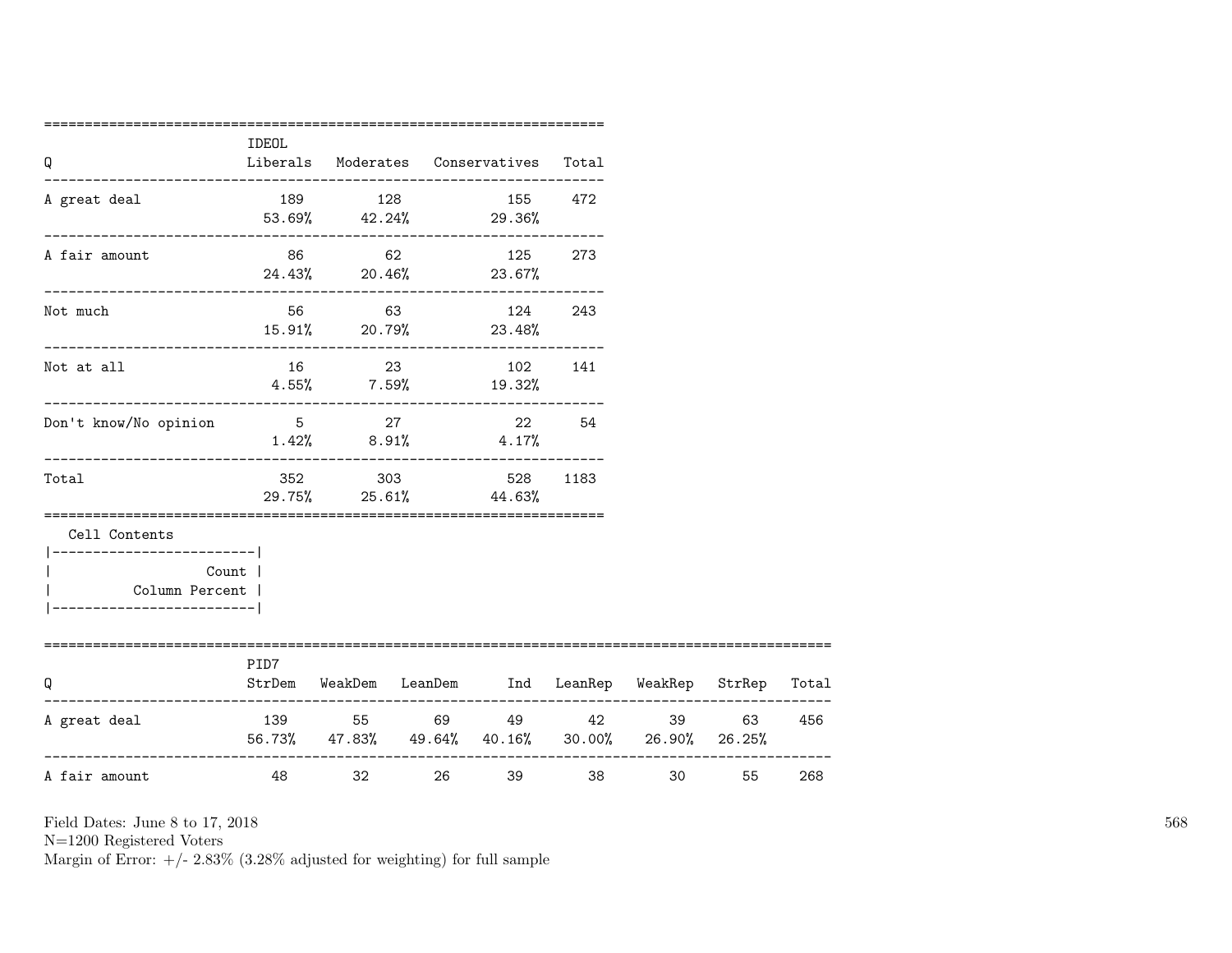|                                                       | 19.59% 27.83% 18.71% 31.97% 27.14% 20.69% 22.92% |  |                                                                                                           |     |           |  |
|-------------------------------------------------------|--------------------------------------------------|--|-----------------------------------------------------------------------------------------------------------|-----|-----------|--|
| Not much                                              |                                                  |  | 39 21 33 18 34<br>15.92% 18.26% 23.74% 14.75% 24.29% 24.14% 22.92%                                        |     | 35 55 235 |  |
| Not at all<br>---------------------------             |                                                  |  | 8 5 7 7 24<br>$3.27\%$ $4.35\%$ $5.04\%$ $5.74\%$ $17.14\%$ $16.55\%$ $25.83\%$                           |     | 24 62 137 |  |
| Don't know/No opinion 11 2 4 9 2 17 5 50              |                                                  |  | $4.49\%$ $1.74\%$ $2.88\%$ $7.38\%$ $1.43\%$ $11.72\%$ $2.08\%$                                           |     |           |  |
| Total                                                 |                                                  |  | 245 115 139 122 140 145 240 1146<br>$21.38\%$ $10.03\%$ $12.13\%$ $10.65\%$ $12.22\%$ $12.65\%$ $20.94\%$ |     |           |  |
| Count  <br>Column Percent  <br>---------------------- | PID3                                             |  |                                                                                                           |     |           |  |
|                                                       |                                                  |  |                                                                                                           |     |           |  |
| Q                                                     |                                                  |  | Democrats Independents Republicans Total                                                                  |     |           |  |
| A great deal                                          |                                                  |  | $52.72\%$ $40.16\%$ $27.43\%$                                                                             |     |           |  |
| A fair amount                                         |                                                  |  | 105 39 124<br>$21.13\%$ $31.97\%$ $23.62\%$                                                               | 268 |           |  |
| Not much                                              |                                                  |  | 93 18 124 235<br>18.71% 14.75% 23.62%                                                                     |     |           |  |

N=1200 Registered Voters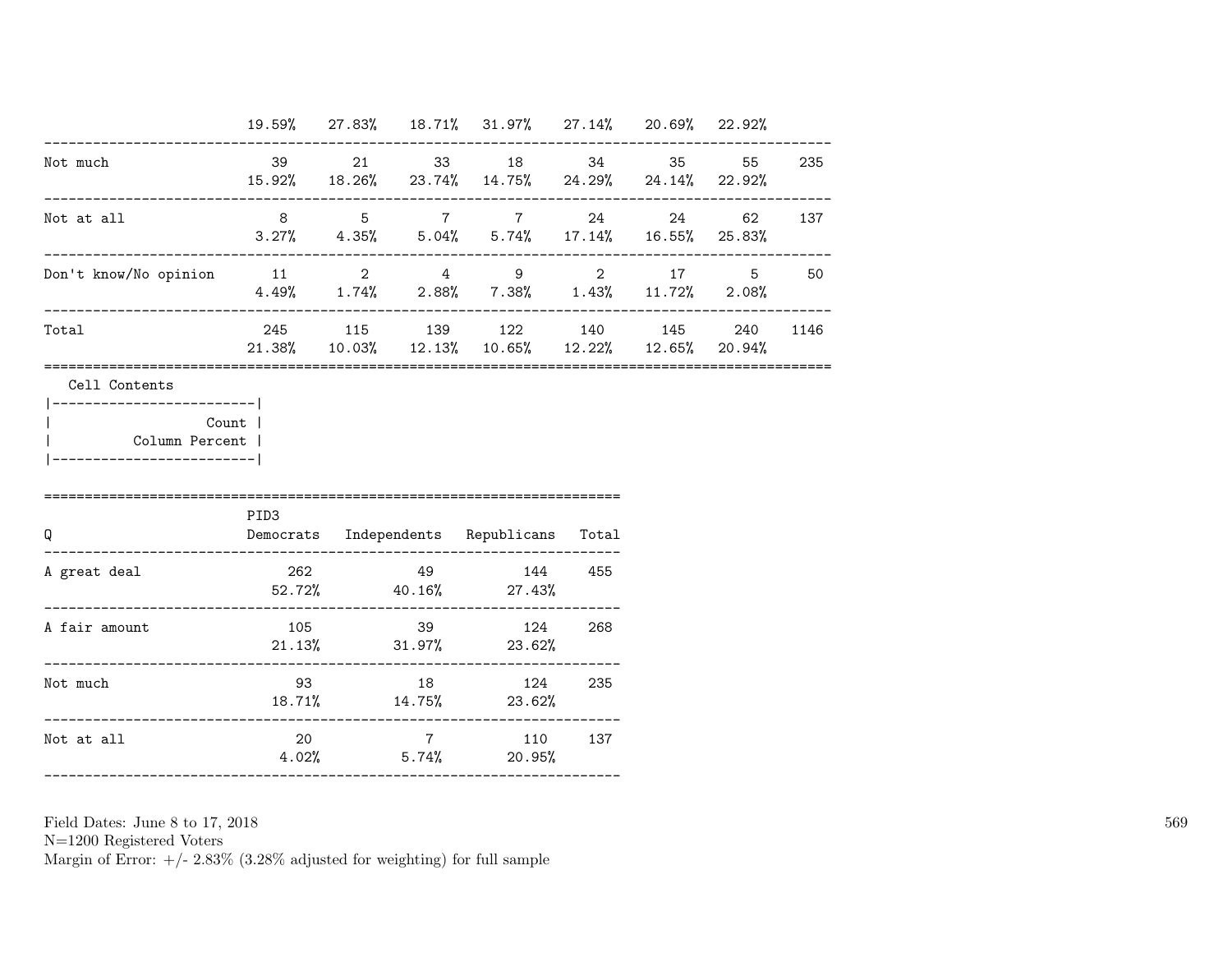| Don't know/No opinion                     | 17            |                | 9<br>$3.42\%$ 7.38% 4.38% | 23     | 49          |               |                                                                          |       |
|-------------------------------------------|---------------|----------------|---------------------------|--------|-------------|---------------|--------------------------------------------------------------------------|-------|
| Total                                     | 497<br>43.44% | $10.66\%$      | 122 525 1144<br>45.89%    |        |             |               |                                                                          |       |
| Cell Contents<br>________________________ |               |                |                           |        |             |               |                                                                          |       |
| Count  <br>Column Percent                 |               |                |                           |        |             |               |                                                                          |       |
| Q                                         | Q20A          |                |                           |        |             |               | Democratic candidate Republican candidate Tea Party candidate Don't know | Total |
| A great deal                              |               | 254            |                           |        | 87          |               | 77<br>$52.81\%$ 27.19% $34.57\%$ 33.92%                                  | 474   |
| A fair amount                             |               | 111            | 23.08%                    |        | 75          |               | 39<br>50<br>$23.44\%$ $24.07\%$ $22.03\%$                                | 275   |
| Not much                                  |               | 78             |                           |        | 74          |               | 30 <sub>2</sub><br>62<br>$16.22\%$ 23.12% $23.12\%$ 18.52% 27.31%        | 244   |
| Not at all                                |               | 24<br>$4.99\%$ |                           | 20.62% | 66          | 34            | 18<br>$20.99\%$ 7.93%                                                    | 142   |
| Don't know/No opinion                     |               | 14<br>2.91%    |                           |        | 18<br>5.62% |               | $3 \overline{\phantom{a}}$<br>20<br>$1.85\%$ 8.81%                       | 55    |
| Total                                     |               | 481<br>40.42%  |                           |        | 320         | 26.89% 13.61% | 162<br>227<br>19.08%                                                     | 1190  |

Cell Contents

|------------------------|

Field Dates: June 8 to 17, 2018

 ${\rm N}{=}1200$  Registered Voters

Margin of Error:  $+/- 2.83\%$  (3.28% adjusted for weighting) for full sample

570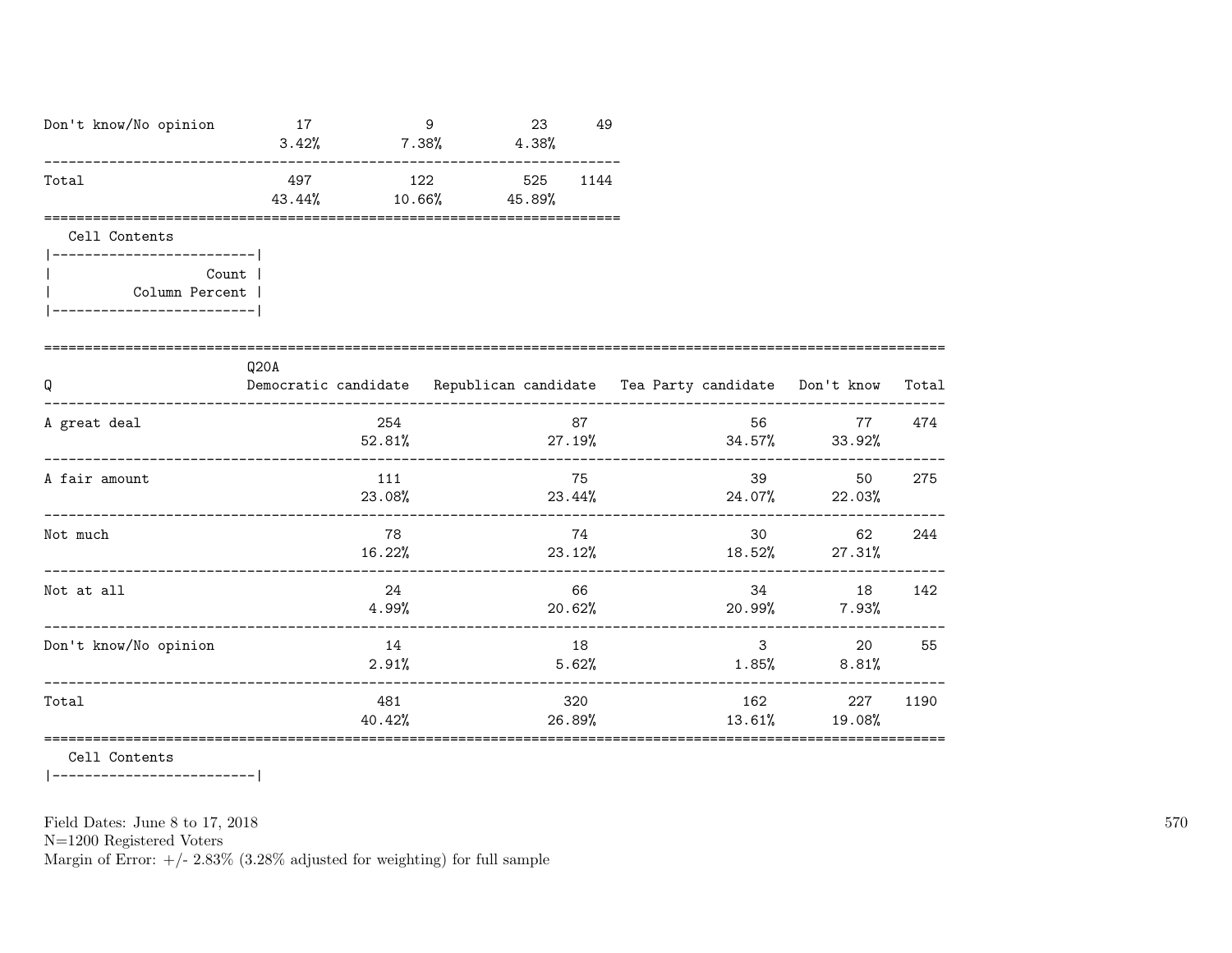| Q                                                                          | educ           | No HS High school graduate Some college 2-year 4-year Post-grad Total                                |                |  |                                                                   |     |  |
|----------------------------------------------------------------------------|----------------|------------------------------------------------------------------------------------------------------|----------------|--|-------------------------------------------------------------------|-----|--|
| A great deal                                                               | 30             | -------------------------------------<br>$43.48\%$ $37.50\%$ $38.95\%$ $37.19\%$ $41.86\%$ $43.70\%$ | 111 104 45 126 |  | 59                                                                | 475 |  |
| A fair amount                                                              | $\overline{9}$ |                                                                                                      | 58 70 32 66    |  | 39                                                                | 274 |  |
| Not much                                                                   | 14             | $20.29%$ 25.00% 17.60% 18.18% 21.26% 17.04%                                                          | 74 47 22 64    |  | 23                                                                | 244 |  |
| Not at all                                                                 | $\overline{7}$ | $10.14%$ $12.16%$ $13.86%$ $13.22%$ $10.96%$ $8.89%$                                                 |                |  | 36 37 16 33 12 141                                                |     |  |
| Don't know/No opinion                                                      | $\overline{9}$ | $13.04\%$ $5.74\%$ $3.37\%$ $4.96\%$ $3.99\%$ $1.48\%$                                               | 17 9 6 12      |  | 2                                                                 | 55  |  |
| Total                                                                      | 69<br>5.80%    |                                                                                                      |                |  | 296 267 121 301 135 1189<br>$24.89\%$ 22.46% 10.18% 25.32% 11.35% |     |  |
| Cell Contents<br>Count  <br>Column Percent  <br>__________________________ |                |                                                                                                      |                |  |                                                                   |     |  |
| Q                                                                          | ATTEND         | More than once a week Once a week A few times a month Once or twice a year Never Total               |                |  |                                                                   |     |  |

N=1200 Registered Voters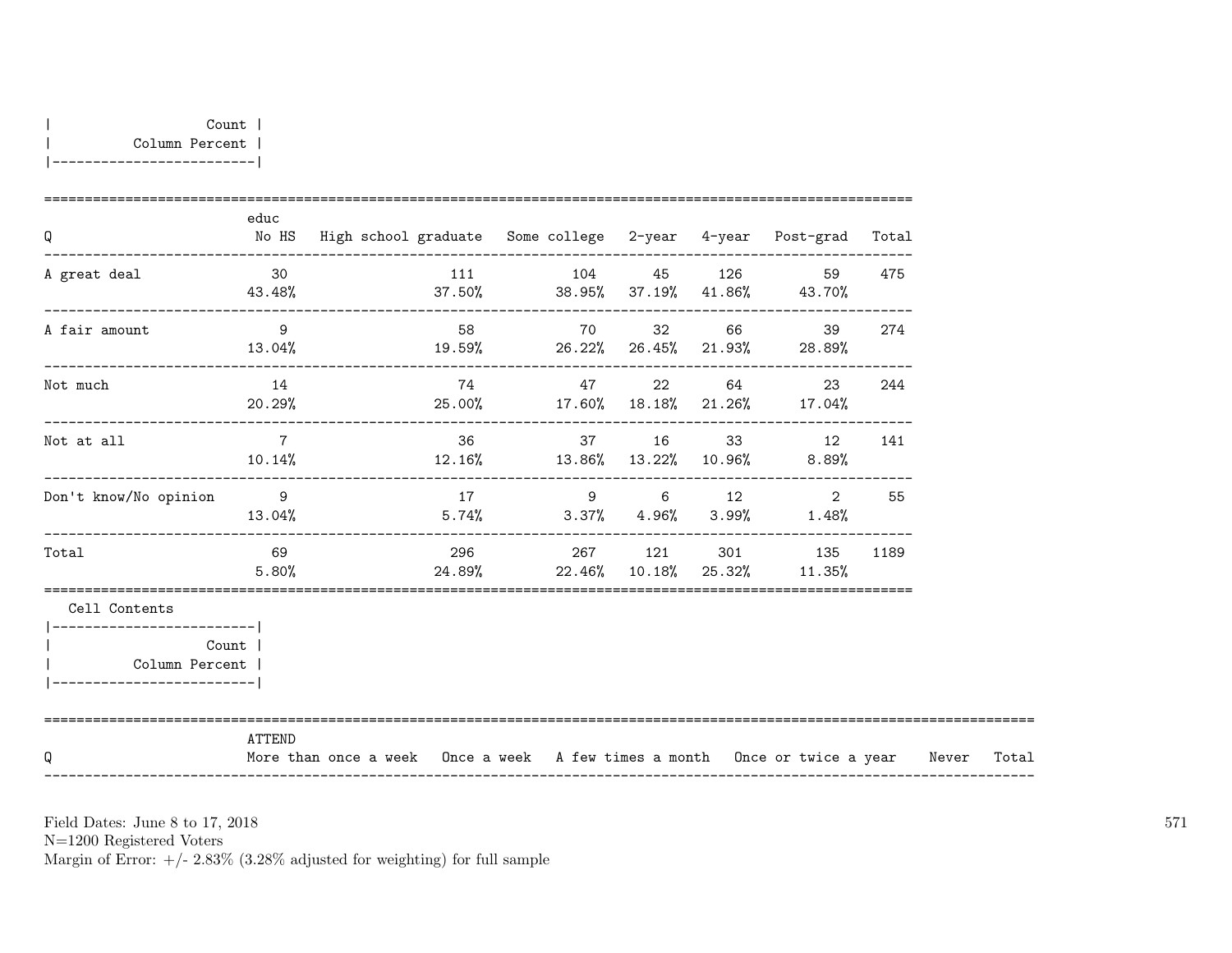| A great deal                                                               |                                                    |     | 52<br>37.96%                      | 95<br>$38.15\%$       | 39.69%                                                    | 52                             | 118                          | 157<br>42.29% 39.95%       | 474   |
|----------------------------------------------------------------------------|----------------------------------------------------|-----|-----------------------------------|-----------------------|-----------------------------------------------------------|--------------------------------|------------------------------|----------------------------|-------|
| A fair amount                                                              |                                                    |     | 29<br>21.17%                      | 55<br>22.09%          | 26.72%                                                    | 35                             | 57                           | 99<br>20.43% 25.19%        | 275   |
| Not much                                                                   |                                                    |     | 27<br>19.71%                      | 51<br>20.48%          | 22.14%                                                    | 29                             | $21.86\%$ 19.34%             | 61 — 10<br>76              | 244   |
| Not at all                                                                 | ----------------------------------<br>18<br>13.14% |     |                                   | 38<br>15.26%          |                                                           | 12<br>9.16%                    | $11.47\%$ 10.69%             | 32<br>42                   | 142   |
| Don't know/No opinion                                                      |                                                    |     | 11<br>8.03%                       | 10<br>4.02%           | 2.29%                                                     | $\mathbf{3}$                   |                              | 11 19<br>$3.94\%$ $4.83\%$ | 54    |
| Total                                                                      |                                                    |     | 137<br>11.52%                     | 249                   | $20.94\%$ $11.02\%$ $23.47\%$ $33.05\%$                   | 131                            | 279                          | 393                        | 1189  |
| Cell Contents<br>------------------------- <br>Count  <br>  Column Percent |                                                    |     |                                   |                       |                                                           |                                |                              |                            |       |
| Q                                                                          | race_recode<br>White                               |     |                                   |                       | Black Hispanic Asian Native-American Middle-Eastern Mixed |                                |                              | Other                      | Total |
| A great deal                                                               | 231<br>33.29%                                      | 105 | 118<br>$62.13\%$ $44.03\%$        | $\sim$ 8<br>$50.00\%$ | $\mathbf{1}$<br>$16.67\%$ 0.00% 36.36%                    |                                | 8<br>$\overline{0}$          | 3<br>27.27%                | 474   |
| A fair amount                                                              | 179                                                | 24  | 58<br>25.79% 14.20% 21.64% 18.75% | $\mathbf{3}$          | $0.00\%$ 100.00% 22.73% 18.18%                            | $\Omega$<br>5 <sup>5</sup>     | 5                            | $\overline{2}$             | 276   |
| Not much                                                                   | 158                                                | 24  | 50<br>22.77% 14.20% 18.66% 18.75% | $\mathbf{3}$          | $\overline{2}$                                            | $\Omega$<br>$33.33\%$<br>0.00% | $5^{\circ}$<br>22.73% 18.18% | $\overline{2}$             | 244   |

N=1200 Registered Voters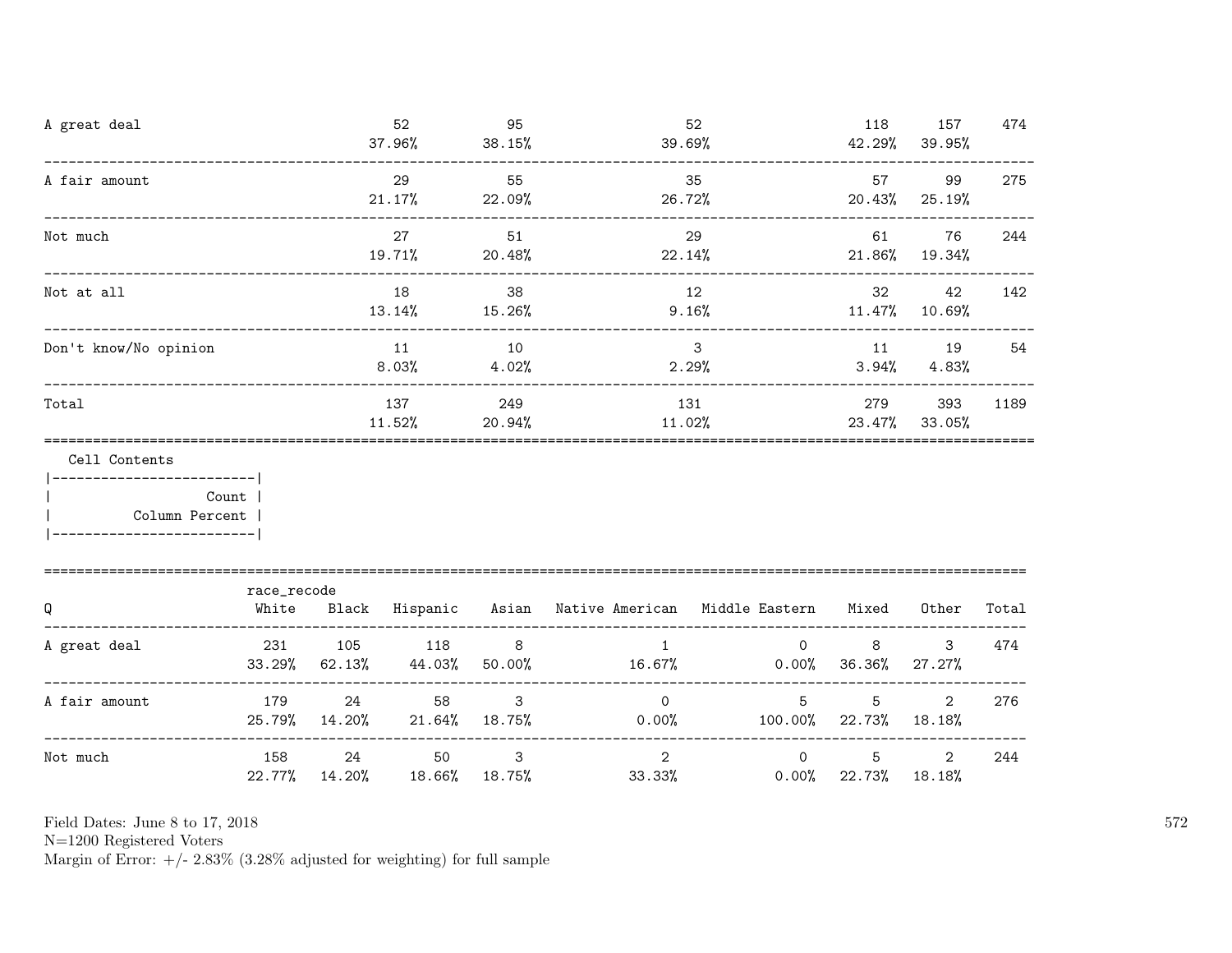| Not at all                                                                                     | 101                              | $3^{\circ}$                     | 27  | 2                                                       |    | 2<br>$14.55\%$ 1.78% 10.07% 12.50% 33.33% 0.00% 18.18% 18.18%                         | $\overline{0}$           | $4\degree$  | $\overline{2}$        | 141  |
|------------------------------------------------------------------------------------------------|----------------------------------|---------------------------------|-----|---------------------------------------------------------|----|---------------------------------------------------------------------------------------|--------------------------|-------------|-----------------------|------|
| Don't know/No opinion 25 13 15 0                                                               |                                  | ----------------                |     |                                                         |    | $\sim$ 1<br>$3.60\%$ $7.69\%$ $5.60\%$ $0.00\%$ $16.67\%$ $0.00\%$ $0.00\%$ $18.18\%$ |                          |             | $0 \qquad 0 \qquad 2$ | 56   |
| Total                                                                                          |                                  | 694 169 268 16<br>58.27% 14.19% |     |                                                         |    | $6\degree$<br>$22.50\%$ $1.34\%$ $0.50\%$ $0.42\%$ $1.85\%$ $0.92\%$                  | 5 22 11                  |             |                       | 1191 |
| Cell Contents<br> ------------------------- <br>Column Percent  <br> ------------------------- | Count                            |                                 |     |                                                         |    |                                                                                       |                          |             |                       |      |
| Q<br>-----------------------------------                                                       | MARITAL                          |                                 |     |                                                         |    | Married Separated Divorced Widowed Single Domestic Partnership Total                  |                          |             |                       |      |
| A great deal                                                                                   |                                  |                                 |     | 239 7 46 31 129                                         |    | $39.57\%$ $36.84\%$ $40.71\%$ $43.06\%$ $41.08\%$ $41.08\%$ $34.38\%$                 | 22                       | 474         |                       |      |
| A fair amount                                                                                  |                                  |                                 |     | 143 3 24 22<br>23.68% 15.79% 21.24% 30.56% 21.66%       | 68 |                                                                                       | 15<br>23.44%             | 275         |                       |      |
| Not much                                                                                       |                                  | 130 0                           |     | 23 7<br>$21.52\%$ 0.00% 20.35% 9.72% 20.06%             | 63 |                                                                                       | 19<br>29.69%             | 242         |                       |      |
| Not at all                                                                                     | 74<br>-------------------------- |                                 |     | 5 13 7 35<br>$12.25\%$ 26.32% $11.50\%$ 9.72% $11.15\%$ |    |                                                                                       | $6\overline{6}$<br>9.38% | 140         |                       |      |
| Don't know/No opinion 18 18 4 7 5 19                                                           |                                  |                                 |     |                                                         |    | $2.98\%$ 21.05% 6.19% 6.94% 6.05%                                                     | 2                        | 55<br>3.12% |                       |      |
| Total                                                                                          | 604                              | 19                              | 113 | 72 314                                                  |    |                                                                                       | 64                       | 1186        |                       |      |

N=1200 Registered Voters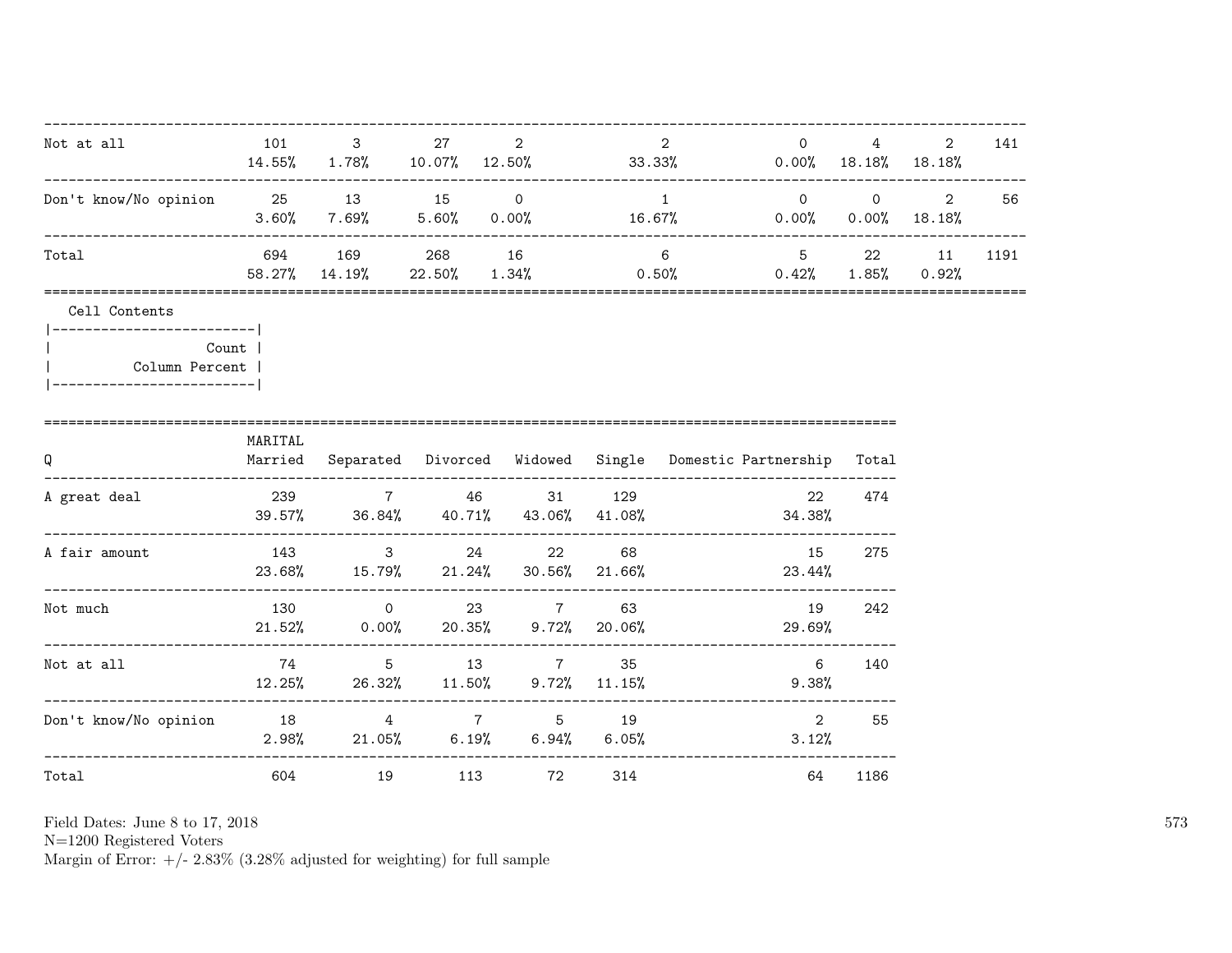### =========================================================================================================

| Cell Contents |
|---------------|
|               |

| Count          |  |
|----------------|--|
| Column Percent |  |
|                |  |

### ================================================ gender

| Q                                          | Kenaer | Male Female Total             |     |
|--------------------------------------------|--------|-------------------------------|-----|
| A great deal                               |        | 225 249 474<br>40.69% 39.15%  |     |
| A fair amount                              |        | 134 141<br>24.23% 22.17%      | 275 |
| Not much                                   |        | 115 129<br>20.80% 20.28%      | 244 |
| Not at all                                 |        | 71 71<br>12.84% 11.16%        | 142 |
| Don't know/No opinion                      | 8 46   | $1.45\%$ $7.23\%$             | 54  |
| Total                                      |        | 553 636 1189<br>46.51% 53.49% |     |
| Cell Contents<br>---------------------     |        |                               |     |
| Column Percent  <br>---------------------- | Count  |                               |     |

Field Dates: June 8 to 17, 2018

N=1200 Registered Voters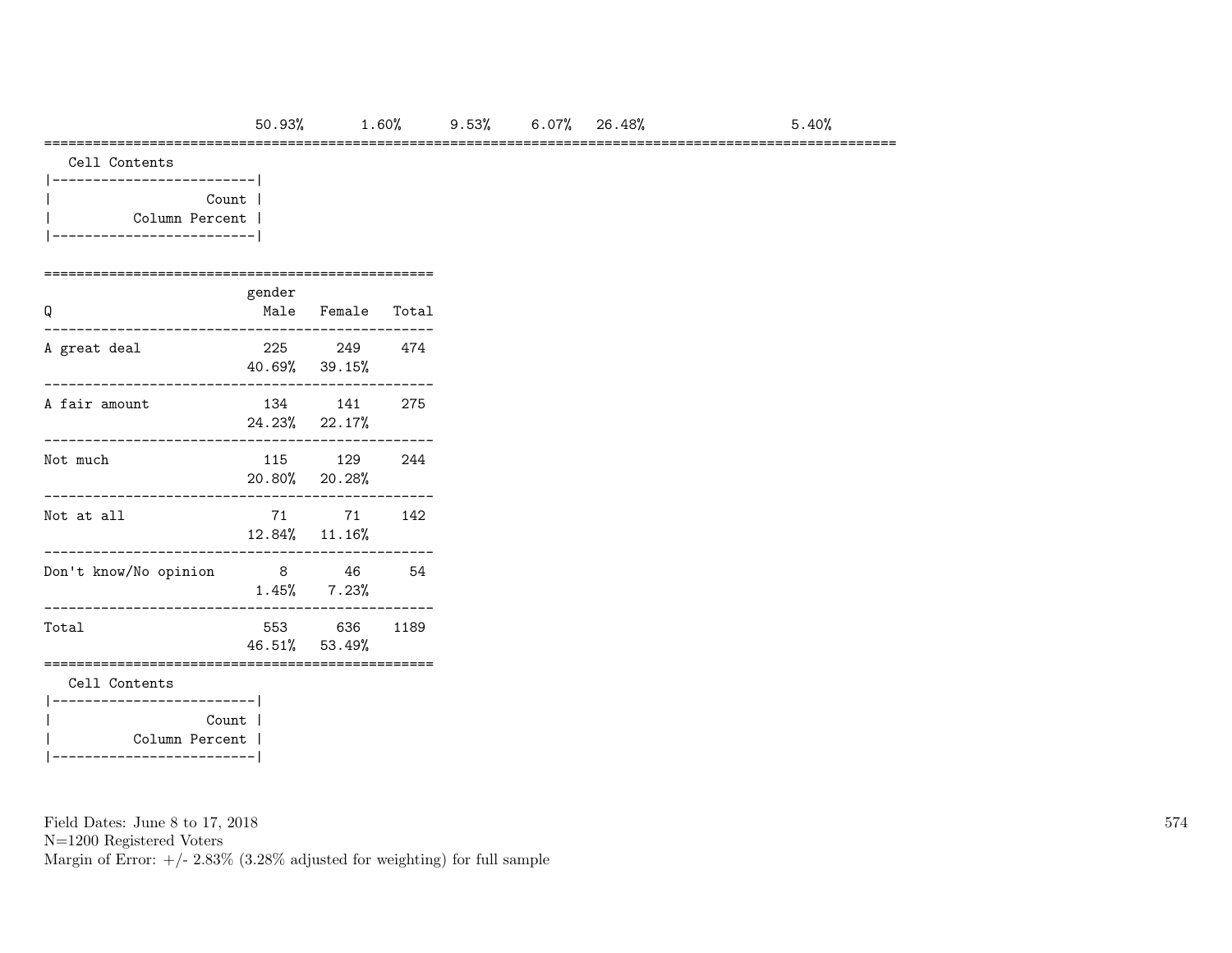|                                  | ===========     |                               |              |     |                               |    |                                                                                     |       |
|----------------------------------|-----------------|-------------------------------|--------------|-----|-------------------------------|----|-------------------------------------------------------------------------------------|-------|
| Q                                | LOCATE<br>Urban | Suburban Rural Total          |              |     |                               |    |                                                                                     |       |
|                                  |                 |                               |              |     |                               |    |                                                                                     |       |
| A great deal                     |                 | 187 217 71                    |              | 475 |                               |    |                                                                                     |       |
|                                  |                 | 48.07% 38.27% 30.21%          |              |     |                               |    |                                                                                     |       |
| A fair amount                    |                 | 78 146 52                     |              | 276 |                               |    |                                                                                     |       |
|                                  |                 | 20.05% 25.75% 22.13%          |              |     |                               |    |                                                                                     |       |
| Not much                         |                 | 66 121 57                     |              | 244 |                               |    |                                                                                     |       |
|                                  |                 | 16.97% 21.34% 24.26%          |              |     |                               |    |                                                                                     |       |
| Not at all                       |                 | 33 61 48                      |              | 142 |                               |    |                                                                                     |       |
|                                  |                 | $8.48\%$ $10.76\%$ $20.43\%$  |              |     |                               |    |                                                                                     |       |
| Don't know/No opinion 25 22 7 54 |                 |                               |              |     |                               |    |                                                                                     |       |
|                                  |                 | $6.43\%$ $3.88\%$ $2.98\%$    |              |     |                               |    |                                                                                     |       |
| Total                            | 389             |                               | 567 235 1191 |     |                               |    |                                                                                     |       |
|                                  |                 | $32.66\%$ $47.61\%$ $19.73\%$ |              |     |                               |    |                                                                                     |       |
| Cell Contents                    |                 |                               |              |     |                               |    |                                                                                     |       |
| -------------------------        |                 |                               |              |     |                               |    |                                                                                     |       |
| Column Percent                   | Count           |                               |              |     |                               |    |                                                                                     |       |
| ---------------------            |                 |                               |              |     |                               |    |                                                                                     |       |
|                                  |                 |                               |              |     |                               |    |                                                                                     |       |
|                                  | metro           |                               |              |     |                               |    |                                                                                     |       |
| Q                                |                 |                               |              |     |                               |    | Houston Area Dallas-Fort Worth Area San Antonio Area Austin Area Another Part of TX | Total |
| A great deal                     |                 | 126                           |              | 128 | 38                            | 56 | 125                                                                                 | 473   |
|                                  |                 | 44.52%                        |              |     | $38.91\%$ $34.86\%$ $54.37\%$ |    | 34.25%                                                                              |       |
| A fair amount                    |                 | 63                            |              | 91  | 22                            | 21 | 78                                                                                  | 275   |
|                                  |                 |                               |              |     |                               |    |                                                                                     |       |

N=1200 Registered Voters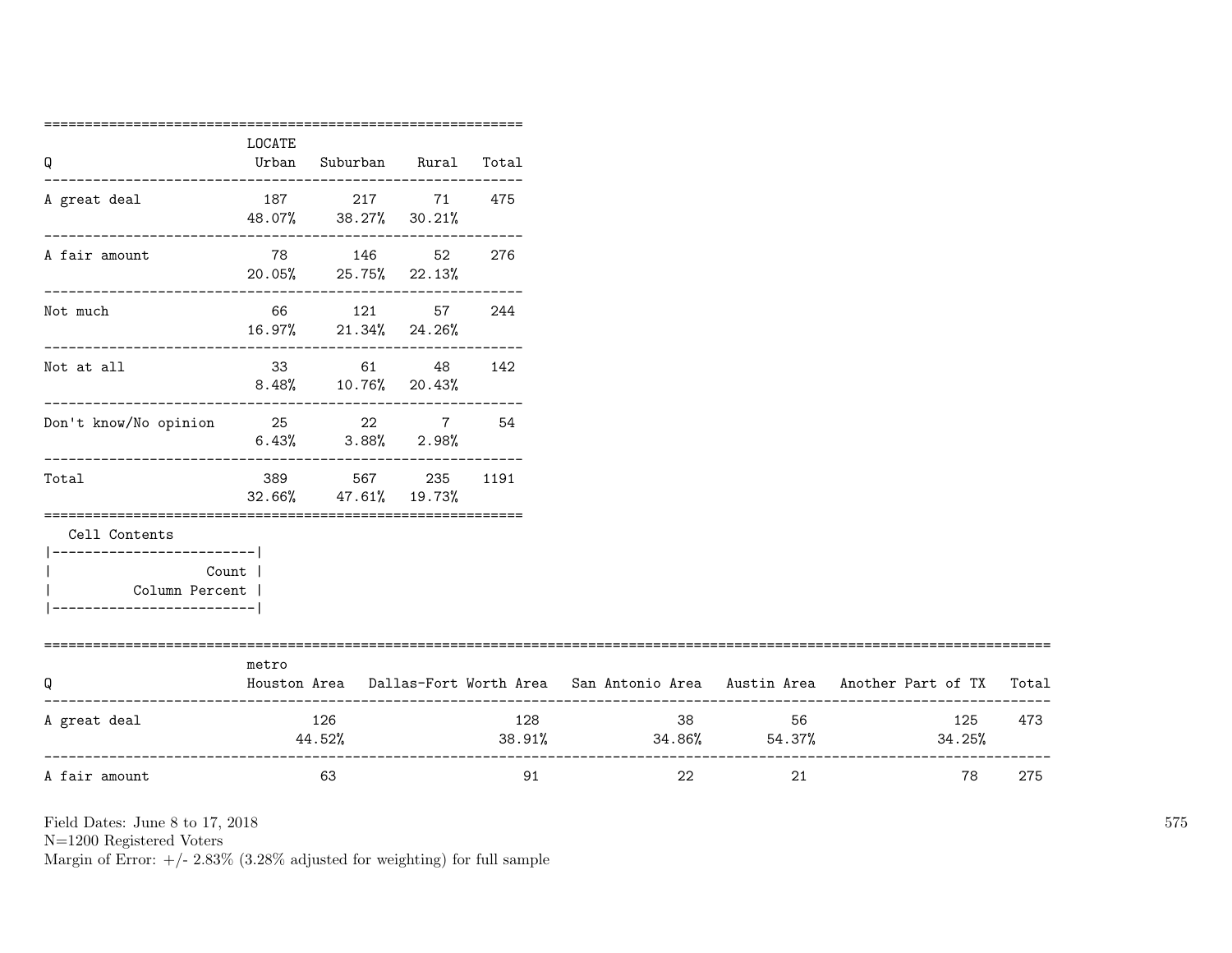|                                                                                    |                                   | 22.26%                  |        |                            |              |              | $27.66\%$ 20.18% 20.39%                           | 21.37%        |      |
|------------------------------------------------------------------------------------|-----------------------------------|-------------------------|--------|----------------------------|--------------|--------------|---------------------------------------------------|---------------|------|
| Not much                                                                           |                                   | 60<br>21.20%            |        | 19.45%                     | 64           | 26<br>23.85% | 13<br>12.62%                                      | 81<br>22.19%  | 244  |
| Not at all                                                                         | ________________                  | 25<br>$8.83\%$          |        | 10.33%                     | 34           | 12<br>11.01% | $7\overline{ }$<br>6.80%<br>_____________________ | 64<br>17.53%  | 142  |
| Don't know/No opinion                                                              |                                   | $\overline{9}$<br>3.18% |        |                            | 12<br>3.65%  | 11<br>10.09% | $6\overline{6}$<br>5.83%                          | 17<br>4.66%   | 55   |
| Total                                                                              |                                   | 283<br>23.80%           |        | 27.67%                     | 329          | 109<br>9.17% | 103<br>8.66%                                      | 365<br>30.70% | 1189 |
| ------------------------- <br>Count<br>Column Percent<br>_________________________ | AGEG                              |                         |        |                            |              |              |                                                   |               |      |
| Q<br>A great deal                                                                  | $18 - 29$<br>63 113 185<br>34.24% | $30 - 44$<br>36.93%     | 43.33% | 45-64 65+<br>113<br>41.54% | Total<br>474 |              |                                                   |               |      |
| A fair amount                                                                      | 38<br>20.65% 23.53% 22.01%        |                         | 72 94  | 71<br>26.10%               | 275          |              |                                                   |               |      |
| Not much                                                                           | 51<br>27.72% 20.26% 18.27% 19.12% |                         | 62 78  | 52                         | 243          |              |                                                   |               |      |
| Not at all                                                                         | 22<br>11.96% 12.42% 12.65% 10.66% |                         | 38 54  | 29                         | 143          |              |                                                   |               |      |
|                                                                                    |                                   |                         |        |                            |              |              |                                                   |               |      |

Field Dates: June 8 to 17,  $2018\,$ 

N=1200 Registered Voters<br>Margin of Error:  $+/- 2.83\%$  (3.28% adjusted for weighting) for full sample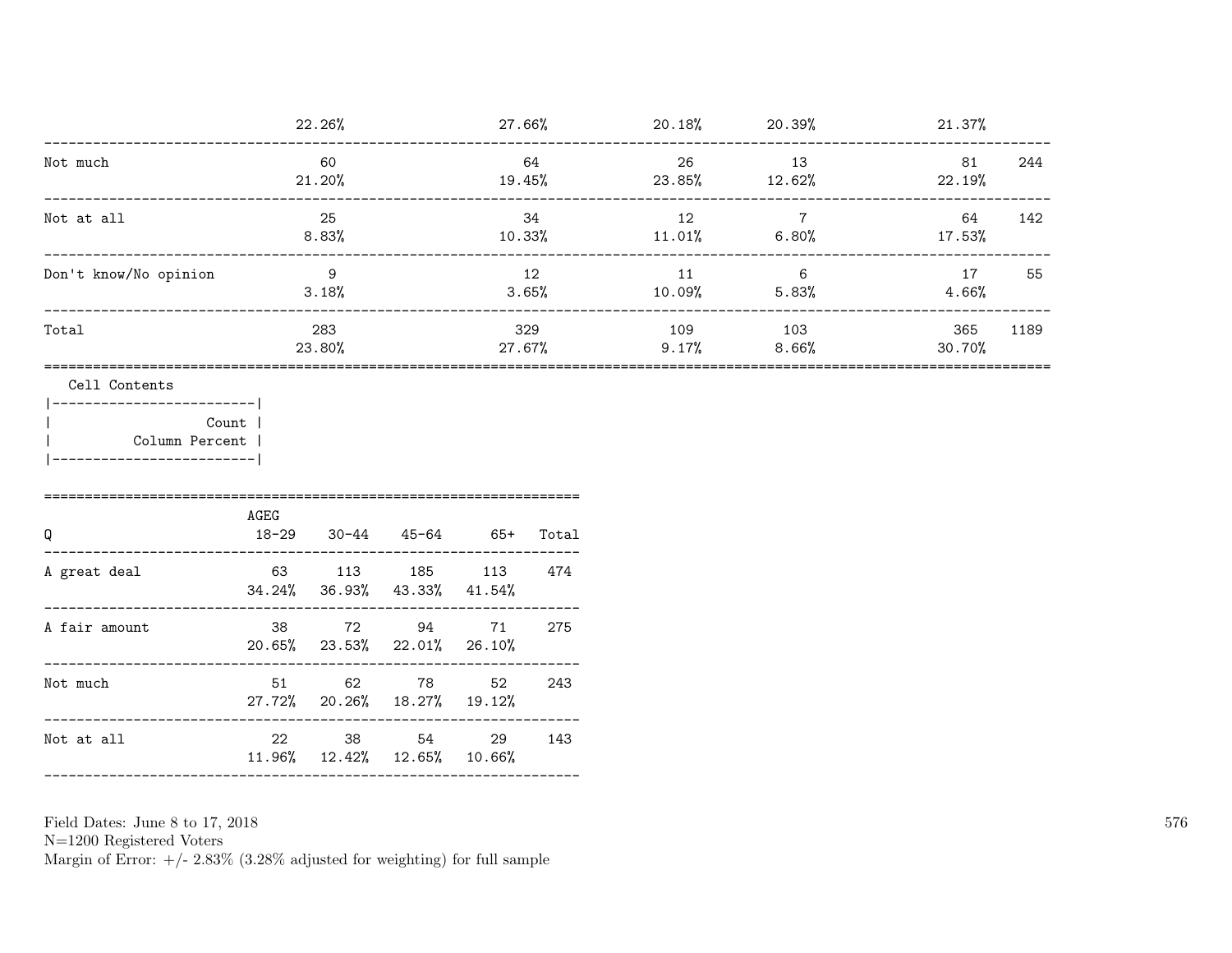| 306<br>427<br>- 272<br>184<br>Total<br>1189<br>15.48% 25.74% 35.91% 22.88% | Don't know/No opinion | 10 | -21<br>$5.43\%$ 6.86\% 3.75\% | 16 | 2.57% | 54 |
|----------------------------------------------------------------------------|-----------------------|----|-------------------------------|----|-------|----|
|                                                                            |                       |    |                               |    |       |    |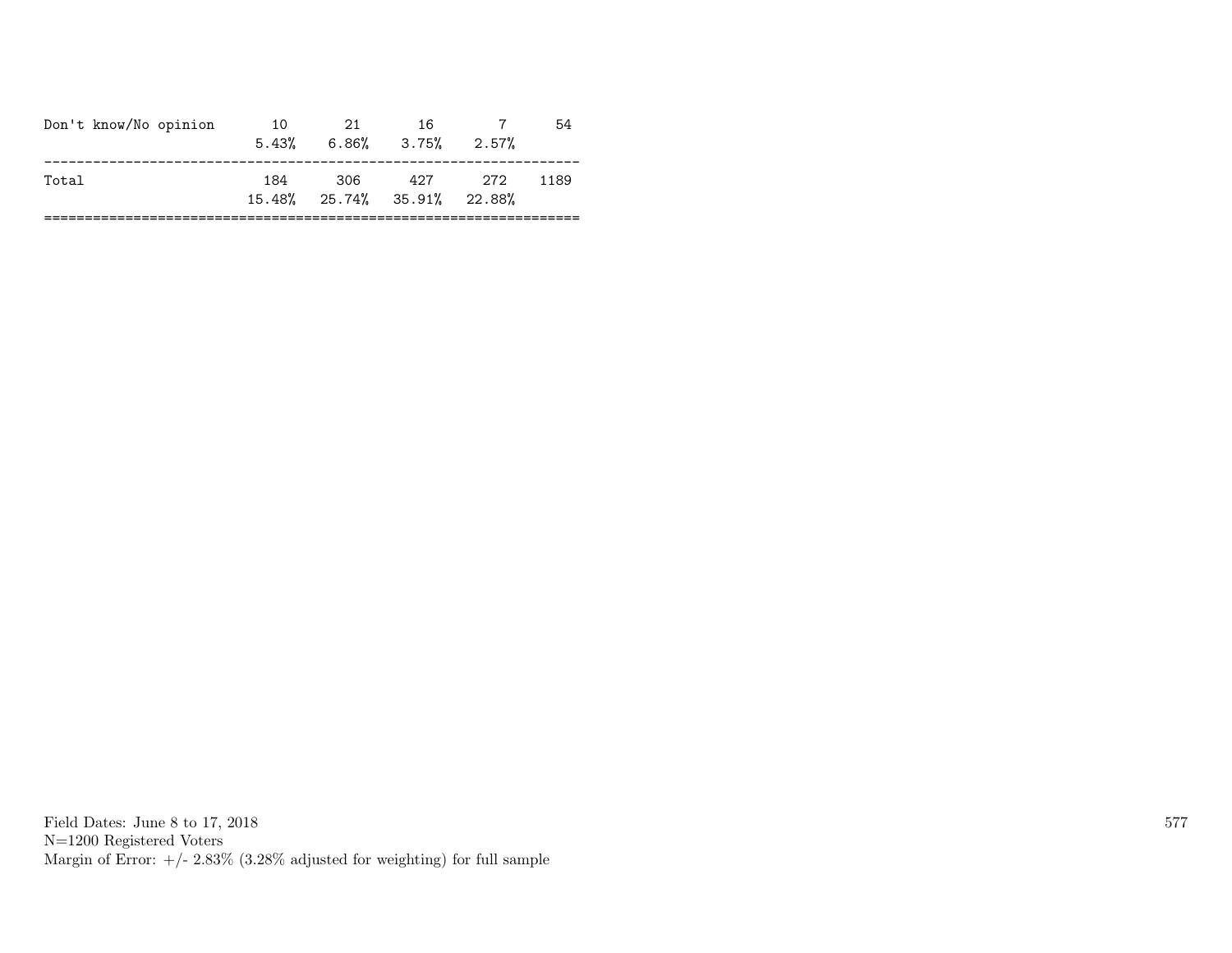## Q41.C. How much is insufficient security at schools to blame for school shootings

Cell Contents |-------------------------| | Count | | Column Percent | |-------------------------|

| Q                     | LIBCON7                    |                                     |                                        |                |                 |                           | Extremely lib. Somewhat lib. Lean lib. Moderate Lean con. Somewhat con. Extremely con. | Total |
|-----------------------|----------------------------|-------------------------------------|----------------------------------------|----------------|-----------------|---------------------------|----------------------------------------------------------------------------------------|-------|
| A great deal          | 25<br>22.12%               | 27<br>$18.24\%$ $15.38\%$ $28.05\%$ | 14                                     | 85             | - 40            | 84<br>$37.04\%$ $38.71\%$ | 110<br>54.19%                                                                          | 385   |
| A fair amount         | 25<br>22.12%               | 46                                  | 33<br>$31.08\%$ $36.26\%$ $39.60\%$    | 120            | 35              | 85<br>$32.41\%$ $39.17\%$ | 62<br>30.54%                                                                           | 406   |
| Not much              | - 43<br>$38.05\%$          | 55                                  | 28<br>$37.16\%$ $30.77\%$ $17.16\%$    | 52             | 26              | 31<br>$24.07\%$ 14.29%    | 21<br>10.34%                                                                           | 256   |
| Not at all            | 16<br>14.16%               | 20<br>13.51%                        | 13<br>14.29%                           | 16<br>5.28%    | 5<br>4.63%      | 8<br>$3.69\%$             | 6<br>$2.96\%$                                                                          | 84    |
| Don't know/No opinion | $\overline{4}$<br>$3.54\%$ | $\Omega$<br>$0.00\%$                | $\overline{\phantom{a}}$ 3<br>$3.30\%$ | 30<br>$9.90\%$ | 2<br>$1.85\%$   | 9<br>4.15%                | $\overline{4}$<br>$1.97\%$                                                             | 52    |
| Total                 | 113<br>$9.55\%$            | 148<br>12.51%                       | 91<br>7.69%                            | 303<br>25.61%  | 108<br>$9.13\%$ | 217<br>18.34%             | 203<br>$17.16\%$                                                                       | 1183  |

Cell Contents

|-------------------------| | Count | | Column Percent | |-------------------------|

Field Dates: June 8 to 17, 2018

N=1200 Registered Voters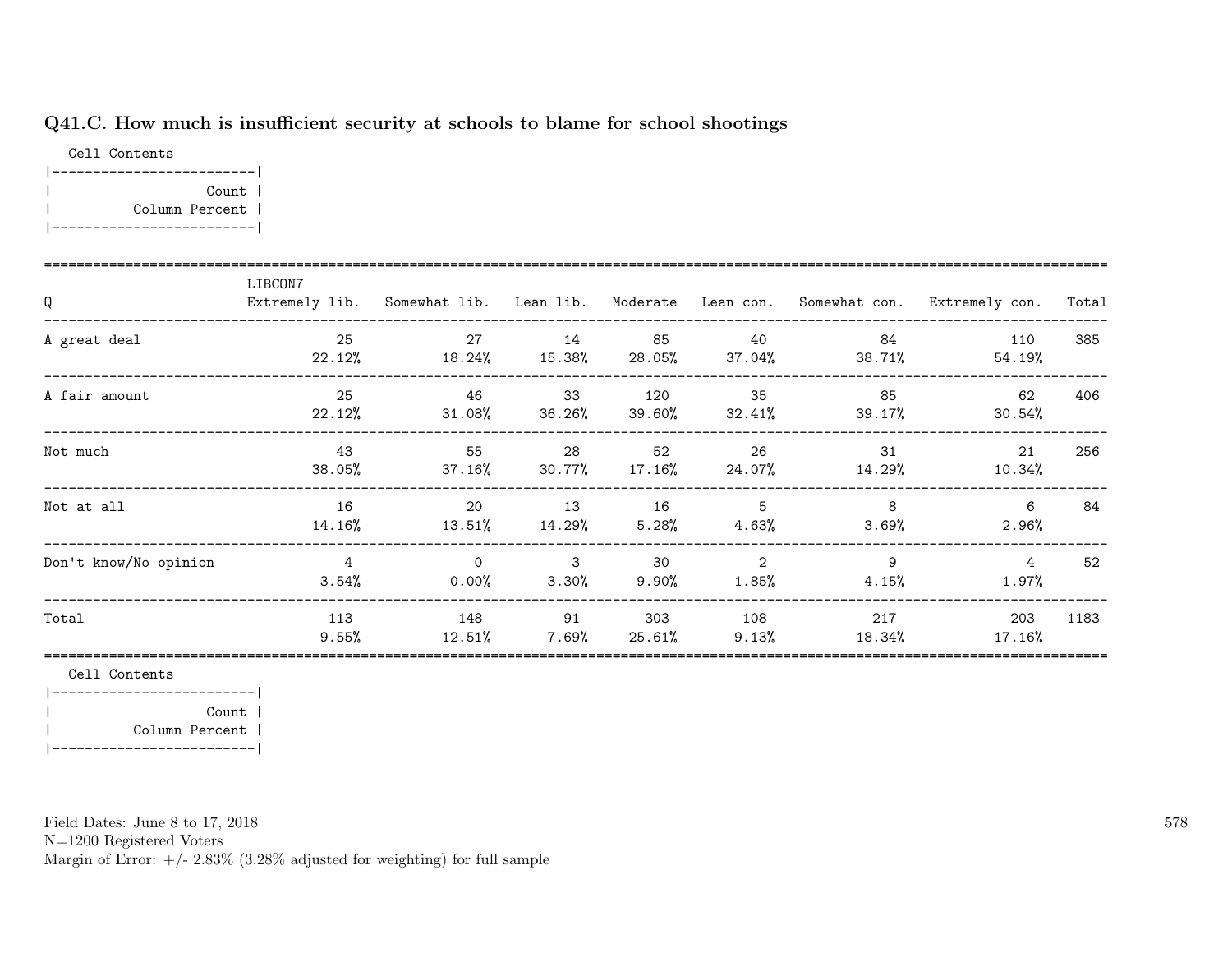| Q                                                                                       | IDEOL   |       | Liberals Moderates Conservatives                                                   | Total |                |         |     |
|-----------------------------------------------------------------------------------------|---------|-------|------------------------------------------------------------------------------------|-------|----------------|---------|-----|
| A great deal                                                                            |         |       | --------------------------------------<br>65 85 234 384<br>$18.52\%$ 28.05% 44.40% |       |                |         |     |
| A fair amount                                                                           |         |       | 104 120 182 406<br>$29.63\%$ $39.60\%$ $34.54\%$                                   |       |                |         |     |
| Not much                                                                                |         |       | 126 52 77 255<br>35.90% 17.16% 14.61%                                              |       |                |         |     |
| Not at all                                                                              |         | 49 16 | 19 84<br>$13.96\%$ $5.28\%$ $3.61\%$                                               |       |                |         |     |
| Don't know/No opinion                                                                   | 7 30    |       | 15 52<br>$1.99\%$ 9.90% 2.85%                                                      |       |                |         |     |
| Total                                                                                   |         |       | 351 303 527<br>29.72% 25.66% 44.62%                                                | 1181  |                |         |     |
| Cell Contents<br>---------------------- <br>Column Percent  <br>----------------------- | Count   |       |                                                                                    |       |                |         |     |
| ===============================<br>Q                                                    | PID7    |       | StrDem WeakDem LeanDem Ind LeanRep WeakRep StrRep Total                            |       |                |         |     |
| A great deal                                                                            |         |       | 64 33 16 33 60<br>26.23% 28.70% 11.59% 27.73% 42.86% 37.24% 44.63%                 |       |                | 54 108  | 368 |
| A fair amount                                                                           | 81 — 10 |       | 39 47 43                                                                           |       | 61 7<br>40 000 | 84 — 10 | 395 |

N=1200 Registered Voters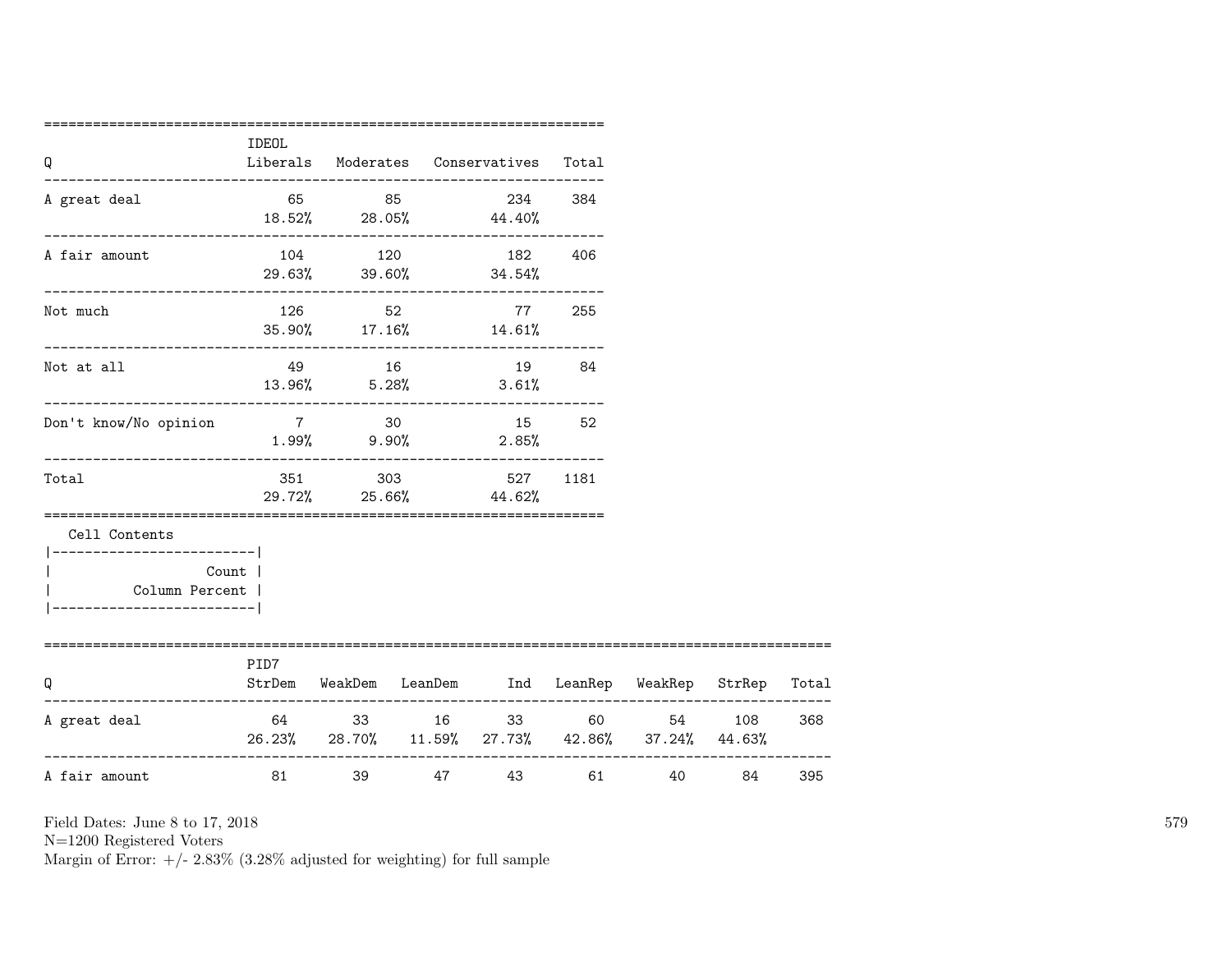|                                                         |                                                                 | ------------------------ | 33.20% 33.91% 34.06% 36.13% 43.57% 27.59% 34.71%                            |        |           |      |
|---------------------------------------------------------|-----------------------------------------------------------------|--------------------------|-----------------------------------------------------------------------------|--------|-----------|------|
| Not much                                                |                                                                 |                          | 68 27 48 23 15<br>$27.87\%$ 23.48% 34.78% 19.33% 10.71% 20.00% 16.12%       |        | 29 39 249 |      |
| Not at all                                              |                                                                 |                          | 21 12 23 7 3 8 8 82<br>$8.61\%$ 10.43% 16.67% 5.88% 2.14% 5.52% 3.31%       |        |           |      |
| Don't know/No opinion 10   4   4   13   1   14   3   49 | $4.10\%$ $3.48\%$ $2.90\%$ $10.92\%$ $0.71\%$ $9.66\%$ $1.24\%$ |                          |                                                                             |        |           |      |
| Total                                                   |                                                                 |                          | 244 115 138 119 140 145<br>21.35% 10.06% 12.07% 10.41% 12.25% 12.69% 21.17% |        | 242       | 1143 |
| Column Percent  <br>----------------------              |                                                                 |                          |                                                                             |        |           |      |
|                                                         |                                                                 |                          |                                                                             |        |           |      |
| Q                                                       | PID3                                                            |                          | Democrats Independents Republicans Total                                    |        |           |      |
|                                                         |                                                                 |                          | 113 33 222 368<br>$22.74\%$ 27.73% 42.29%                                   |        |           |      |
| A great deal<br>A fair amount                           |                                                                 |                          | 167    43    185<br>$33.60\%$ $36.13\%$ $35.24\%$                           | 395    |           |      |
| Not much                                                |                                                                 | 143                      | 23<br>28.77% 19.33% 15.62%                                                  | 82 248 |           |      |

N=1200 Registered Voters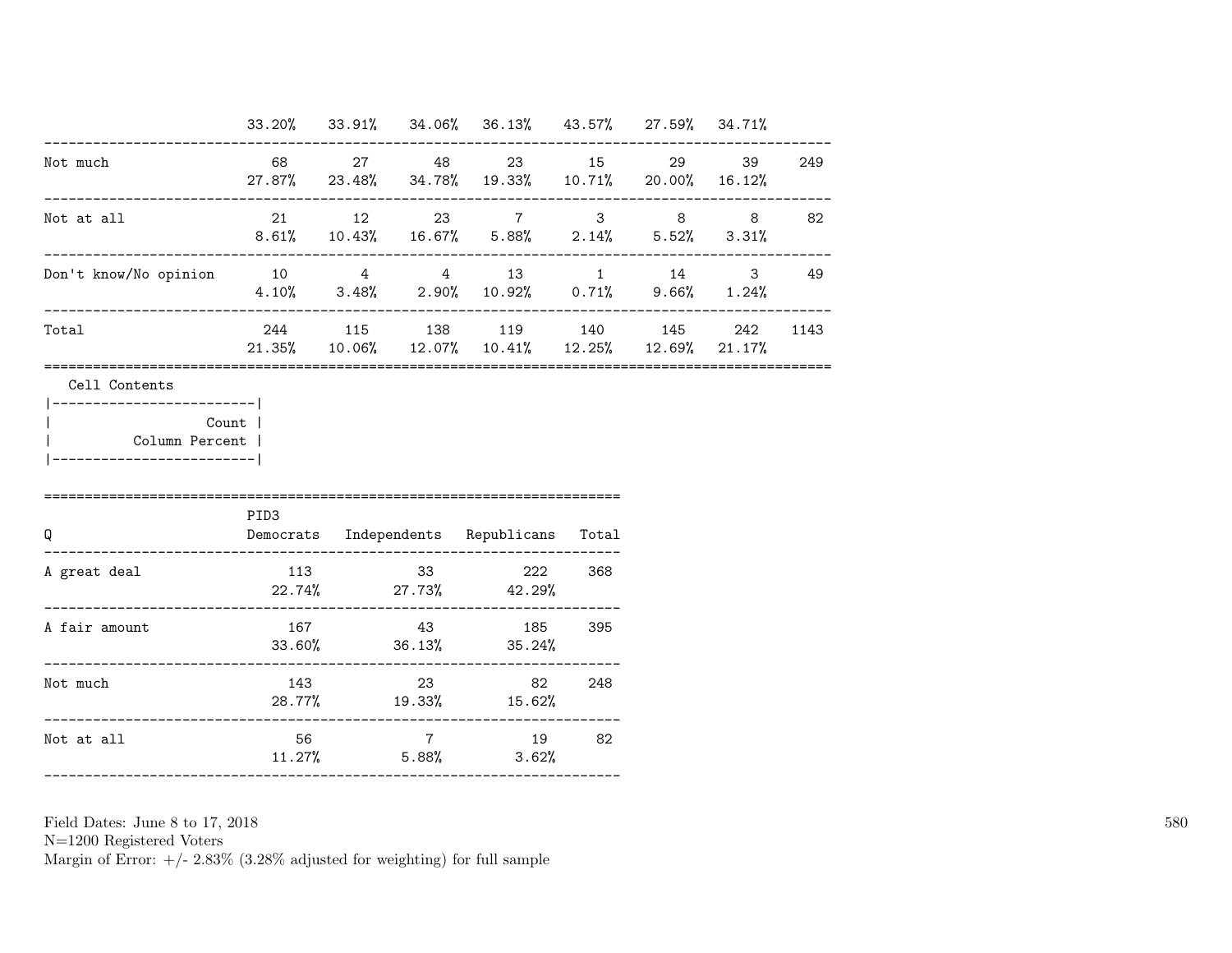| Don't know/No opinion                                                                           | 18<br>$3.62\%$ 10.92% |               | 13                             | 17<br>3.24% | 48            |       |                      |                                                                                                                                                                                                                                                  |       |
|-------------------------------------------------------------------------------------------------|-----------------------|---------------|--------------------------------|-------------|---------------|-------|----------------------|--------------------------------------------------------------------------------------------------------------------------------------------------------------------------------------------------------------------------------------------------|-------|
| Total                                                                                           | 497<br>43.56%         |               | 119 525<br>$10.43\%$ $46.01\%$ |             | 1141          |       |                      |                                                                                                                                                                                                                                                  |       |
| Cell Contents<br>--------------------- <br>Count  <br>Column Percent<br>----------------------- |                       |               |                                |             |               |       |                      |                                                                                                                                                                                                                                                  |       |
| Q<br>----------------------------                                                               | Q20A                  |               |                                |             |               |       |                      | Democratic candidate Republican candidate Tea Party candidate Don't know                                                                                                                                                                         | Total |
| A great deal                                                                                    |                       | 109           |                                |             | 130           |       | 65 30 31 32 33 43 44 | 85<br>$22.52%$ $41.01%$ $40.37%$ $37.61%$<br>---------------------                                                                                                                                                                               | 389   |
| A fair amount                                                                                   |                       | 160<br>33.06% |                                |             | 110           |       |                      | 78<br>$34.70\%$ 36.65% 34.51%                                                                                                                                                                                                                    | 407   |
| Not much                                                                                        |                       | 144           |                                |             | 49            |       | 25                   | 37<br>$29.75\%$ 15.46% 15.53% 16.37%                                                                                                                                                                                                             | 255   |
| Not at all                                                                                      |                       | 56<br>11.57%  |                                |             | 14            | 4.42% | 6                    | 8<br>$3.73\%$ $3.54\%$                                                                                                                                                                                                                           | 84    |
| Don't know/No opinion                                                                           |                       | 15<br>3.10%   |                                |             | 14            | 4.42% |                      | 6 18 53<br>$3.73\%$ 7.96%                                                                                                                                                                                                                        |       |
| Total<br>=====================================                                                  |                       | 484<br>40.74% |                                |             | 317<br>26.68% |       | 13.55%               | 161 — 161 — 161 — 162 — 162 — 162 — 162 — 162 — 162 — 162 — 162 — 162 — 162 — 162 — 162 — 162 — 162 — 162 — 162 — 162 — 162 — 162 — 162 — 162 — 162 — 162 — 162 — 162 — 162 — 162 — 162 — 162 — 162 — 162 — 162 — 162 — 162 — 1<br>226<br>19.02% | 1188  |

 $\mathtt{Cell}$  Contents

 $|----------$ 

Field Dates: June 8 to 17, 2018

 ${\rm N}{=}1200$  Registered Voters

Margin of Error:  $+/- 2.83\%$  (3.28% adjusted for weighting) for full sample

581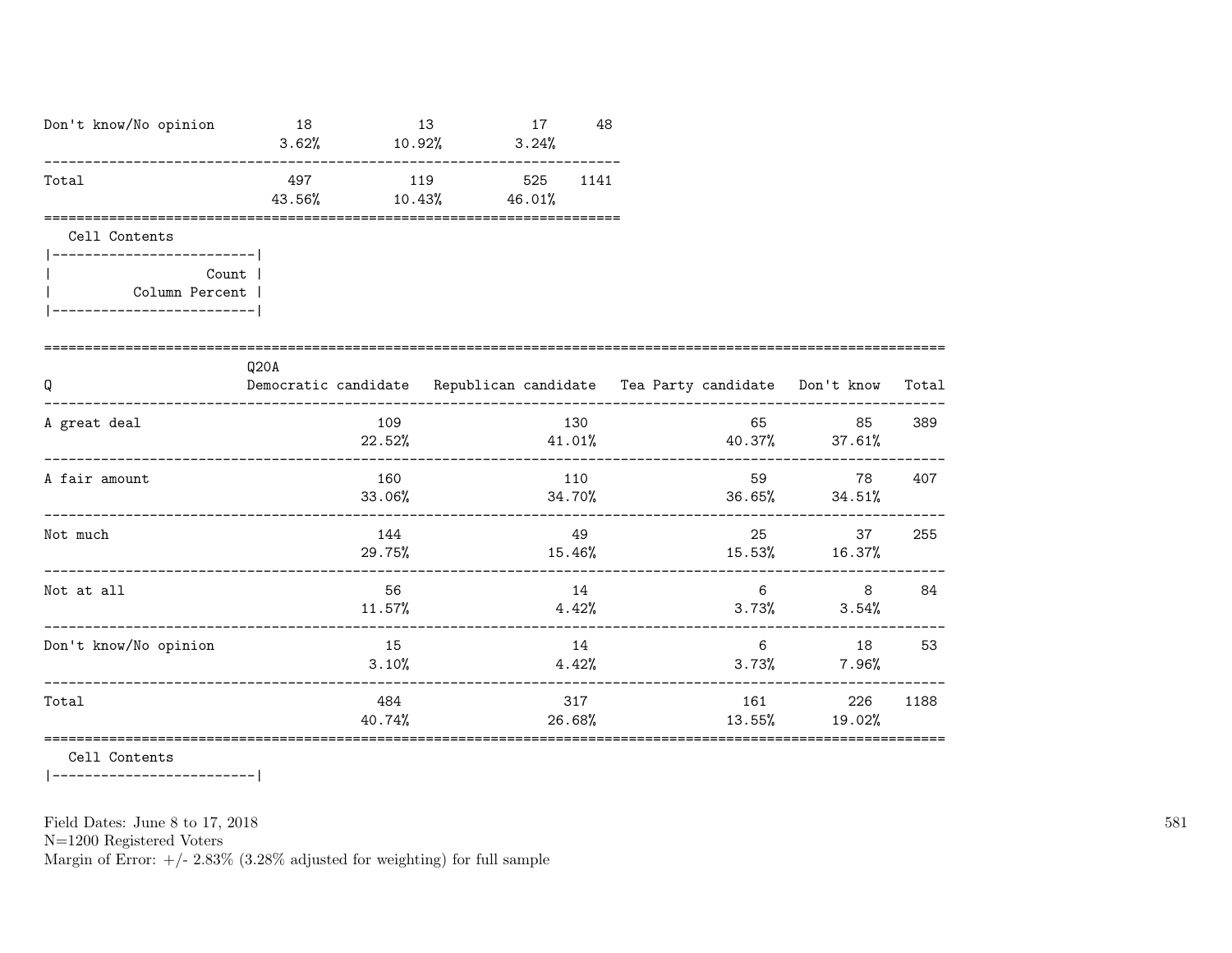| Q                                                                                        | educ           | No HS High school graduate Some college 2-year 4-year Post-grad Total            |    |                                                                   |  |                |     |       |
|------------------------------------------------------------------------------------------|----------------|----------------------------------------------------------------------------------|----|-------------------------------------------------------------------|--|----------------|-----|-------|
| A great deal                                                                             | 30             | $44.78\%$ 36.15% 29.48% 46.67% 28.24% 22.63%                                     |    | 107 79 56 85                                                      |  | 31             | 388 |       |
| A fair amount                                                                            | 21             | $31.34\%$ $38.85\%$ $40.30\%$ $25.00\%$ $30.56\%$ $30.66\%$                      |    | 115 108 30 92 42                                                  |  |                | 408 |       |
| Not much                                                                                 | 6              | $8.96\%$ $14.53\%$ $17.91\%$ $15.83\%$ $30.90\%$ $33.58\%$                       |    | 43 48 19 93 46                                                    |  |                | 255 |       |
| Not at all                                                                               | $\overline{1}$ | $1.49\%$ $4.05\%$ $8.21\%$ $7.50\%$ $8.31\%$ $11.68\%$                           |    | 12 22 9 25 16                                                     |  |                | 85  |       |
| Don't know/No opinion                                                                    | $\overline{9}$ | $13.43\%$ $6.42\%$ $4.10\%$ $5.00\%$ $1.99\%$ $1.46\%$                           | 19 | 11 6 6                                                            |  | $\overline{2}$ | 53  |       |
| Total                                                                                    | 67 67<br>5.63% |                                                                                  |    | 296 268 120 301 137 1189<br>$24.89\%$ 22.54% 10.09% 25.32% 11.52% |  |                |     |       |
| Cell Contents                                                                            |                |                                                                                  |    |                                                                   |  |                |     |       |
| _______________________<br><b>Count</b><br>Column Percent  <br>------------------------- |                |                                                                                  |    |                                                                   |  |                |     |       |
| Q                                                                                        | ATTEND         | More than once a week Once a week A few times a month Once or twice a year Never |    |                                                                   |  |                |     | Total |

N=1200 Registered Voters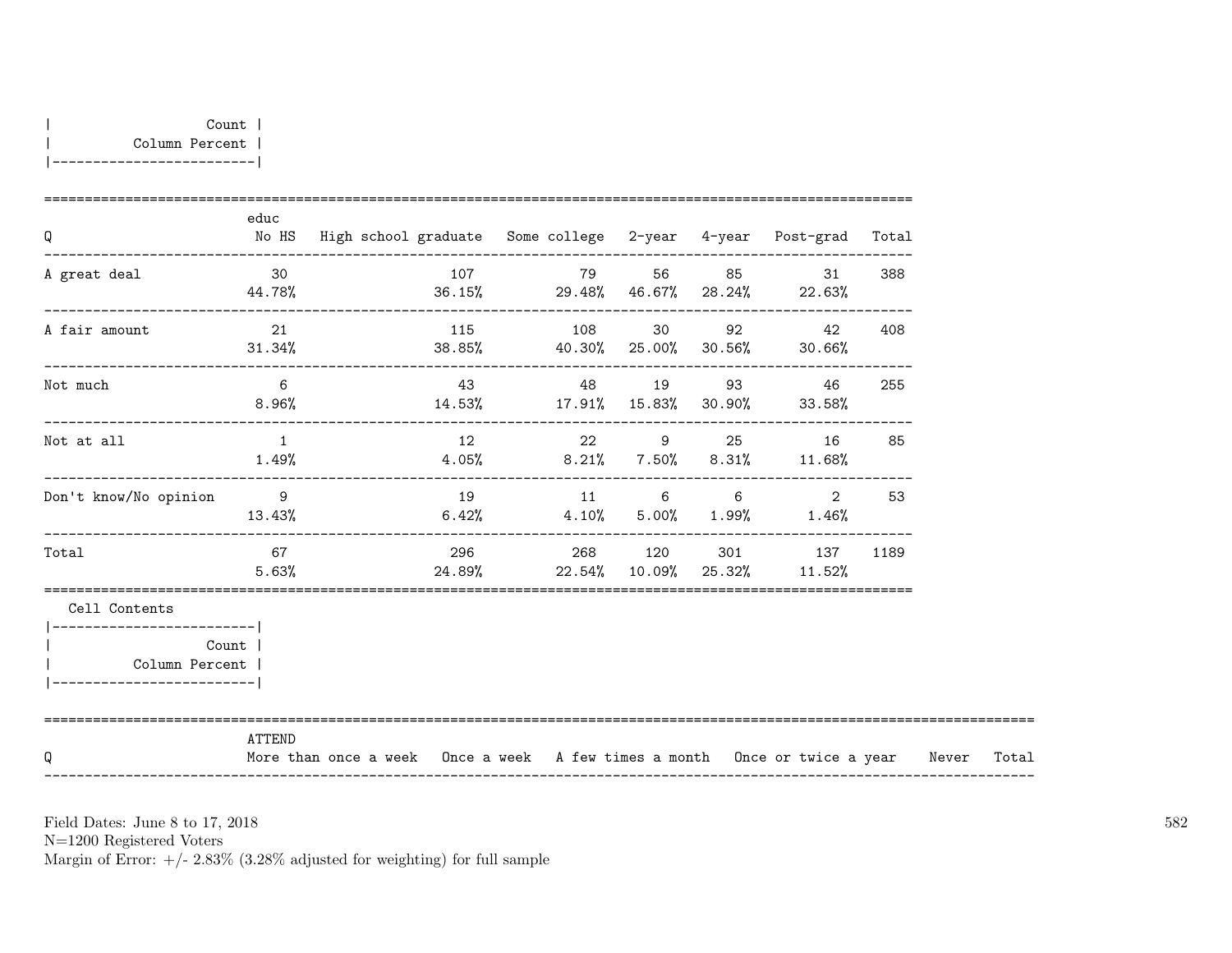| A great deal                                                    |                                   |              | 63<br>45.32%            | 91<br>36.69%                        | 37.88%                                                    | 50                     | 94                                 | 90<br>33.69% 23.02%        | 388   |
|-----------------------------------------------------------------|-----------------------------------|--------------|-------------------------|-------------------------------------|-----------------------------------------------------------|------------------------|------------------------------------|----------------------------|-------|
| A fair amount                                                   | _________________________________ |              | 37<br>26.62%            | 92<br>37.10%                        | 34.85%                                                    | 46                     | 93                                 | 141<br>33.33% 36.06%       | 409   |
| Not much                                                        | -------------------------------   |              | 26<br>18.71%            | 38<br>15.32%                        | 17.42%                                                    | 23                     | 56                                 | 112<br>20.07% 28.64%       | 255   |
| Not at all                                                      |                                   |              | 6<br>4.32%              | 19<br>7.66%                         | $\overline{7}$                                            | 5.30%                  |                                    | 23<br>30<br>$8.24\%$ 7.67% | 85    |
| Don't know/No opinion                                           |                                   |              | $\overline{7}$<br>5.04% | $\overline{\phantom{0}}$ 8<br>3.23% |                                                           | 6<br>4.55%             |                                    | 13 18<br>$4.66\%$ $4.60\%$ | 52    |
| Total                                                           |                                   |              | 139<br>11.69%           | 248<br>$20.86\%$                    | 11.10%                                                    | 132                    | 279                                | 391<br>23.47% 32.88%       | 1189  |
| Cell Contents<br>------------------------- <br>  Column Percent | Count                             |              |                         |                                     |                                                           |                        |                                    |                            |       |
| Q                                                               | race_recode<br>White              |              |                         |                                     | Black Hispanic Asian Native-American Middle-Eastern Mixed |                        |                                    | Other                      | Total |
| A great deal                                                    | 204<br>29.39%                     | 67<br>40.12% | 101<br>37.83%           | $\mathbf{3}$<br>20.00%              | 2<br>28.57%                                               | 1<br>20.00%            | 8<br>38.10%                        | $\mathbf{1}$<br>10.00%     | 387   |
| A fair amount                                                   | 245<br>$35.30\%$                  | 62<br>37.13% | 79<br>29.59%            | 6<br>40.00%                         | $4\overline{ }$                                           | $\mathbf{3}$<br>57.14% | $\overline{4}$<br>$60.00\%$ 19.05% | $\overline{4}$<br>40.00%   | 407   |
| Not much                                                        | 176<br>25.36%                     | 16<br>9.58%  | 54<br>20.22%            | $\overline{1}$                      | $\mathbf{1}$<br>6.67%<br>14.29%                           | $\mathbf{1}$<br>20.00% | 5<br>23.81%                        | $\mathbf{1}$<br>10.00%     | 255   |

N=1200 Registered Voters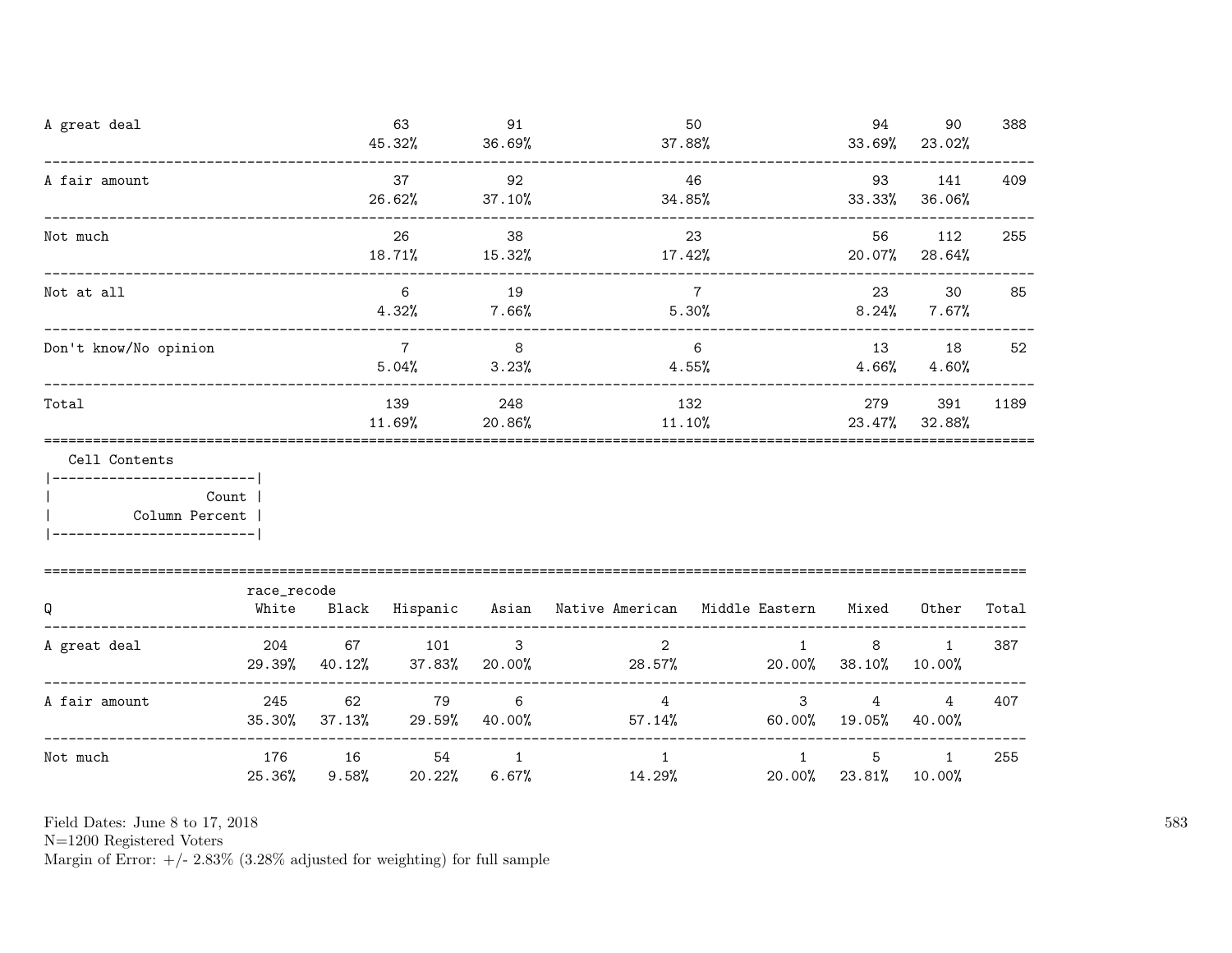| Not at all                                                                                                | 52      | 10              | 12        | $4^{\circ}$<br>$7.49\%$ 5.99% 4.49% 26.67% 0.00%                           |     | $\overline{0}$  | $\overline{0}$             | 4<br>$0.00\%$ 19.05% 20.00% | $\overline{2}$        | 84   |
|-----------------------------------------------------------------------------------------------------------|---------|-----------------|-----------|----------------------------------------------------------------------------|-----|-----------------|----------------------------|-----------------------------|-----------------------|------|
| Don't know/No opinion 17 12 21 1                                                                          | 2.45%   |                 |           | $7.19\%$ $7.87\%$ $6.67\%$ $0.00\%$ $0.00\%$ $0.00\%$ $20.00\%$            |     | $\overline{0}$  |                            |                             | $0 \qquad 0 \qquad 2$ | 53   |
| Total                                                                                                     |         | 58.52% 14.08%   |           | 694 167 267 15<br>$22.51\%$ 1.26% 0.59%                                    |     | $7\overline{7}$ | 5 21 10                    | $0.42\%$ 1.77% $0.84\%$     |                       | 1186 |
| Cell Contents<br> ------------------------- <br>Count  <br>Column Percent  <br> ------------------------- |         |                 |           |                                                                            |     |                 |                            |                             |                       |      |
| Q                                                                                                         | MARITAL |                 |           | Married Separated Divorced Widowed Single Domestic-Partnership Total       |     |                 |                            |                             |                       |      |
| ----------------------------------<br>A great deal<br>------------------------------------                |         |                 |           | 213 6 31 24<br>$35.32\%$ $31.58\%$ $26.96\%$ $33.80\%$ $28.57\%$ $34.38\%$ | 90  |                 | 22                         | 386                         |                       |      |
| A fair amount                                                                                             |         |                 |           | 197 4 39 37 105<br>$32.67\%$ 21.05% 33.91% 52.11% 33.33%                   |     |                 | 23<br>35.94%               | 405                         |                       |      |
| Not much                                                                                                  | 140     | $4\overline{ }$ |           | 27 4<br>$23.22\%$ 21.05% 23.48% 5.63% 21.90%                               | 69  |                 | 12<br>18.75%               | 256                         |                       |      |
| Not at all                                                                                                | 38      |                 |           | 1 11 4 27<br>$6.30\%$ $5.26\%$ $9.57\%$ $5.63\%$ $8.57\%$                  |     |                 | $\overline{4}$<br>6.25%    | 85                          |                       |      |
| Don't know/No opinion 15 15 14 7 2 24                                                                     |         |                 |           | $2.49\%$ 21.05% 6.09% 2.82% 7.62%                                          |     |                 | 3 <sup>1</sup><br>$4.69\%$ | 55                          |                       |      |
| Total                                                                                                     |         | 603 000         | 19<br>115 | 71                                                                         | 315 |                 | 64                         | 1187                        |                       |      |

N=1200 Registered Voters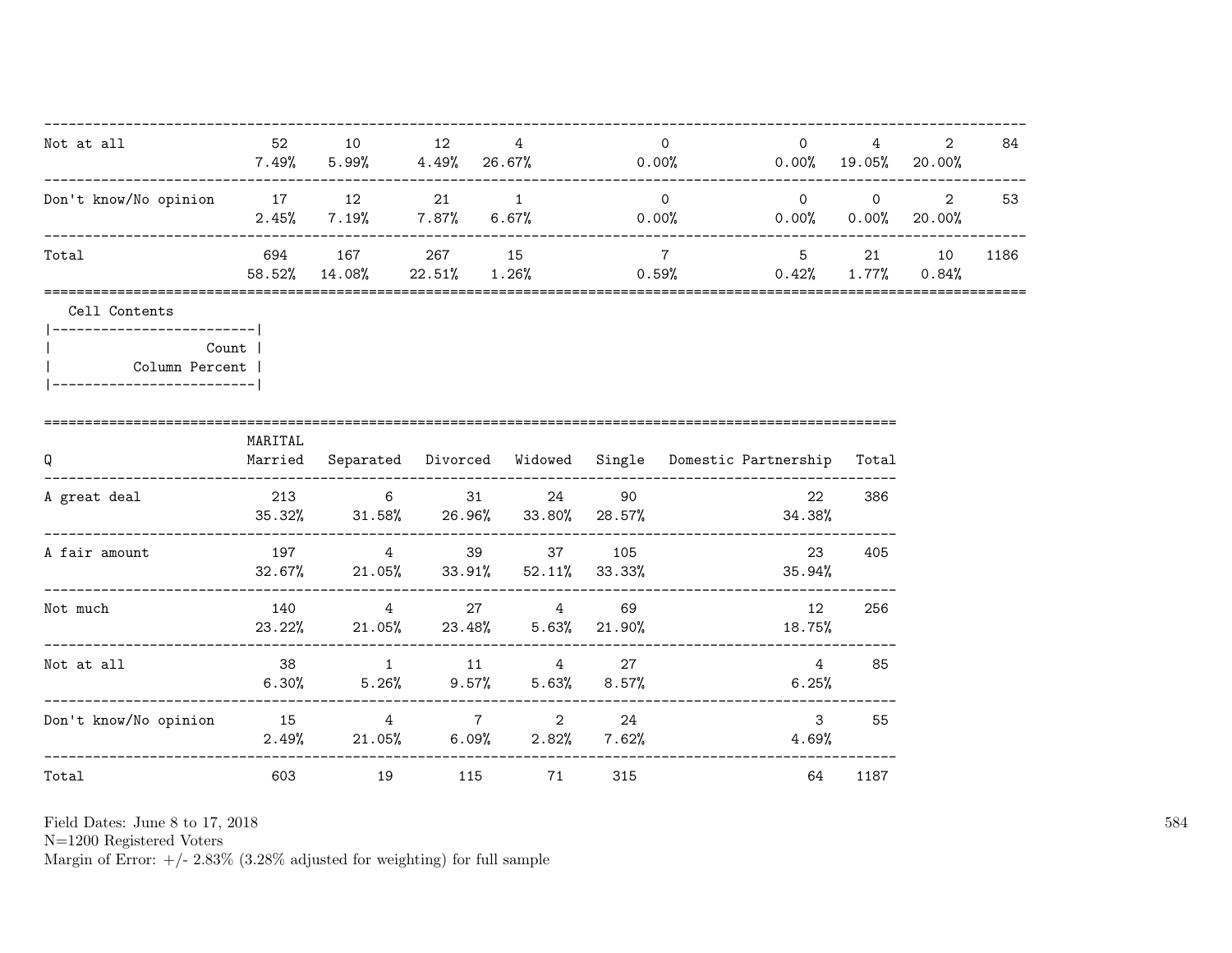#### =========================================================================================================

| Cell Contents |
|---------------|
|               |

| Count          |  |
|----------------|--|
| Column Percent |  |
|                |  |

#### ================================================ gender

| Q                                      | Renaer | Male Female Total             |       |
|----------------------------------------|--------|-------------------------------|-------|
| A great deal                           |        | 184 203<br>33.15% 32.07%      | - 387 |
| A fair amount                          |        | 200 208<br>36.04% 32.86%      | 408   |
| Not much                               |        | 117 138<br>21.08% 21.80%      | 255   |
| Not at all                             |        | 39 46<br>$7.03\%$ $7.27\%$    | 85    |
| Don't know/No opinion                  |        | 15 38<br>$2.70\%$ 6.00%       | 53    |
| Total                                  |        | 555 633 1188<br>46.72% 53.28% |       |
| Cell Contents<br>_____________________ |        |                               |       |
| Column Percent                         | Count  |                               |       |

Field Dates: June 8 to 17, 2018

N=1200 Registered Voters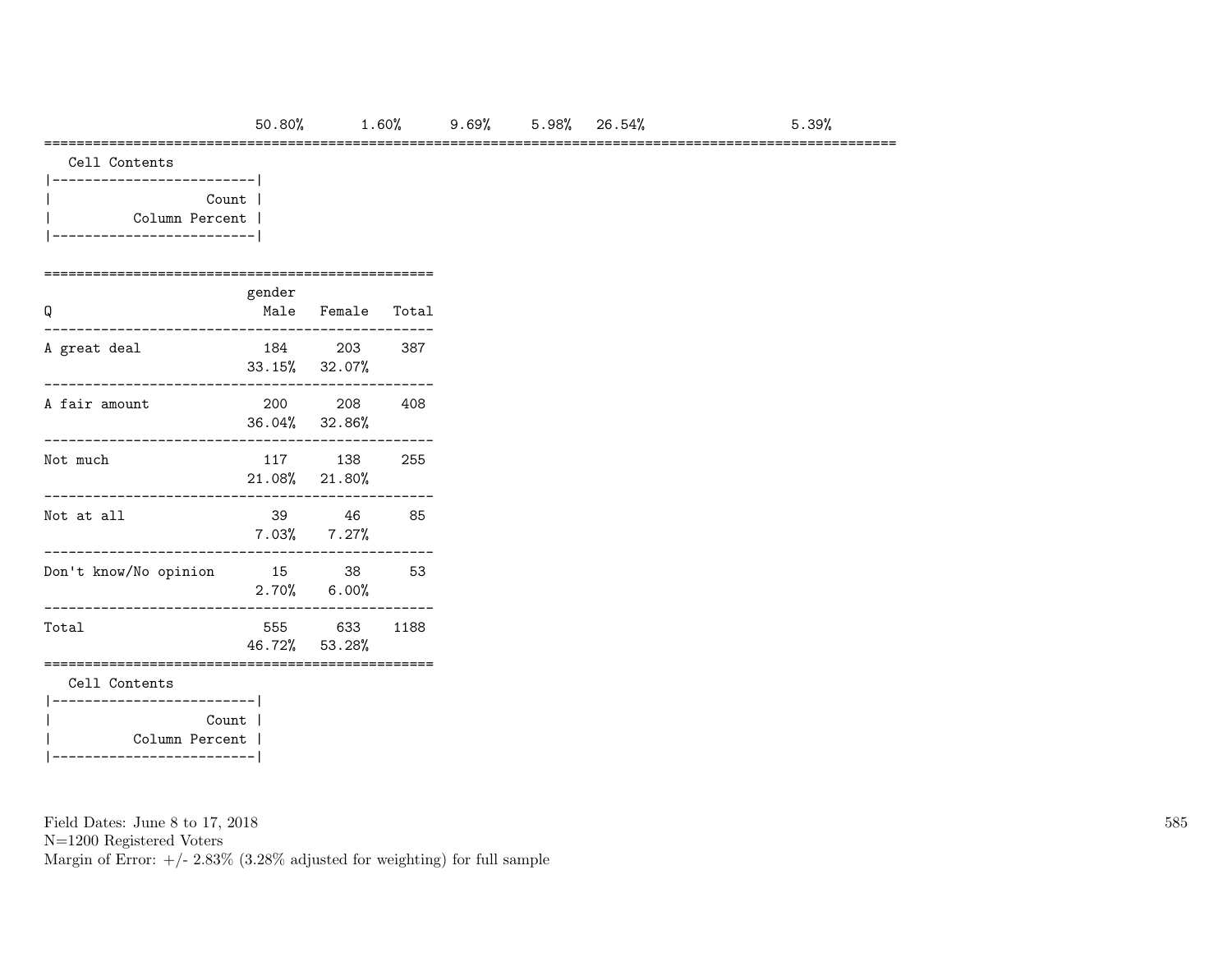|                                  | LOCATE<br>Urban | Suburban Rural Total                                             |              |     |                         |                     |                                                                                     |       |
|----------------------------------|-----------------|------------------------------------------------------------------|--------------|-----|-------------------------|---------------------|-------------------------------------------------------------------------------------|-------|
| Q                                |                 |                                                                  |              |     |                         |                     |                                                                                     |       |
| A great deal                     |                 | 126 178 84                                                       |              | 388 |                         |                     |                                                                                     |       |
|                                  |                 | 32.56% 31.39% 35.74%<br>----------------------------             |              |     |                         |                     |                                                                                     |       |
| A fair amount                    |                 | 111 202 95                                                       |              | 408 |                         |                     |                                                                                     |       |
|                                  |                 | 28.68% 35.63% 40.43%<br>----------------------------             |              |     |                         |                     |                                                                                     |       |
| Not much                         |                 | 94 125 36                                                        |              | 255 |                         |                     |                                                                                     |       |
|                                  |                 | 24.29% 22.05% 15.32%<br>--------------------------------         |              |     |                         |                     |                                                                                     |       |
| Not at all                       |                 | 27 45 13 85                                                      |              |     |                         |                     |                                                                                     |       |
|                                  |                 | $6.98\%$ 7.94% 5.53%                                             |              |     |                         |                     |                                                                                     |       |
| Don't know/No opinion 29 17 7 53 |                 |                                                                  |              |     |                         |                     |                                                                                     |       |
|                                  |                 | $7.49\%$ $3.00\%$ $2.98\%$<br>---------------------------------- |              |     |                         |                     |                                                                                     |       |
| Total                            | 387 — 100       |                                                                  | 567 235 1189 |     |                         |                     |                                                                                     |       |
|                                  |                 | 32.55% 47.69% 19.76%                                             |              |     |                         |                     |                                                                                     |       |
| Cell Contents                    |                 |                                                                  |              |     |                         |                     |                                                                                     |       |
| __________________________       |                 |                                                                  |              |     |                         |                     |                                                                                     |       |
| Count  <br>Column Percent        |                 |                                                                  |              |     |                         |                     |                                                                                     |       |
| ----------------------           |                 |                                                                  |              |     |                         |                     |                                                                                     |       |
| ============================     |                 |                                                                  |              |     |                         |                     |                                                                                     |       |
| Q                                | metro           |                                                                  |              |     |                         |                     | Houston Area Dallas-Fort Worth Area San Antonio Area Austin Area Another Part of TX | Total |
|                                  |                 |                                                                  |              |     |                         |                     |                                                                                     |       |
| A great deal                     |                 | 95                                                               |              | 109 |                         | 25 and $\sim$<br>25 | 134                                                                                 | 388   |
|                                  |                 | $33.45\%$                                                        |              |     | $33.44\%$ 22.73% 24.27% |                     | 36.81%                                                                              |       |
| A fair amount                    |                 | 95                                                               |              | 118 | 38                      | 26                  | 129                                                                                 | 406   |
|                                  |                 |                                                                  |              |     |                         |                     |                                                                                     |       |

N=1200 Registered Voters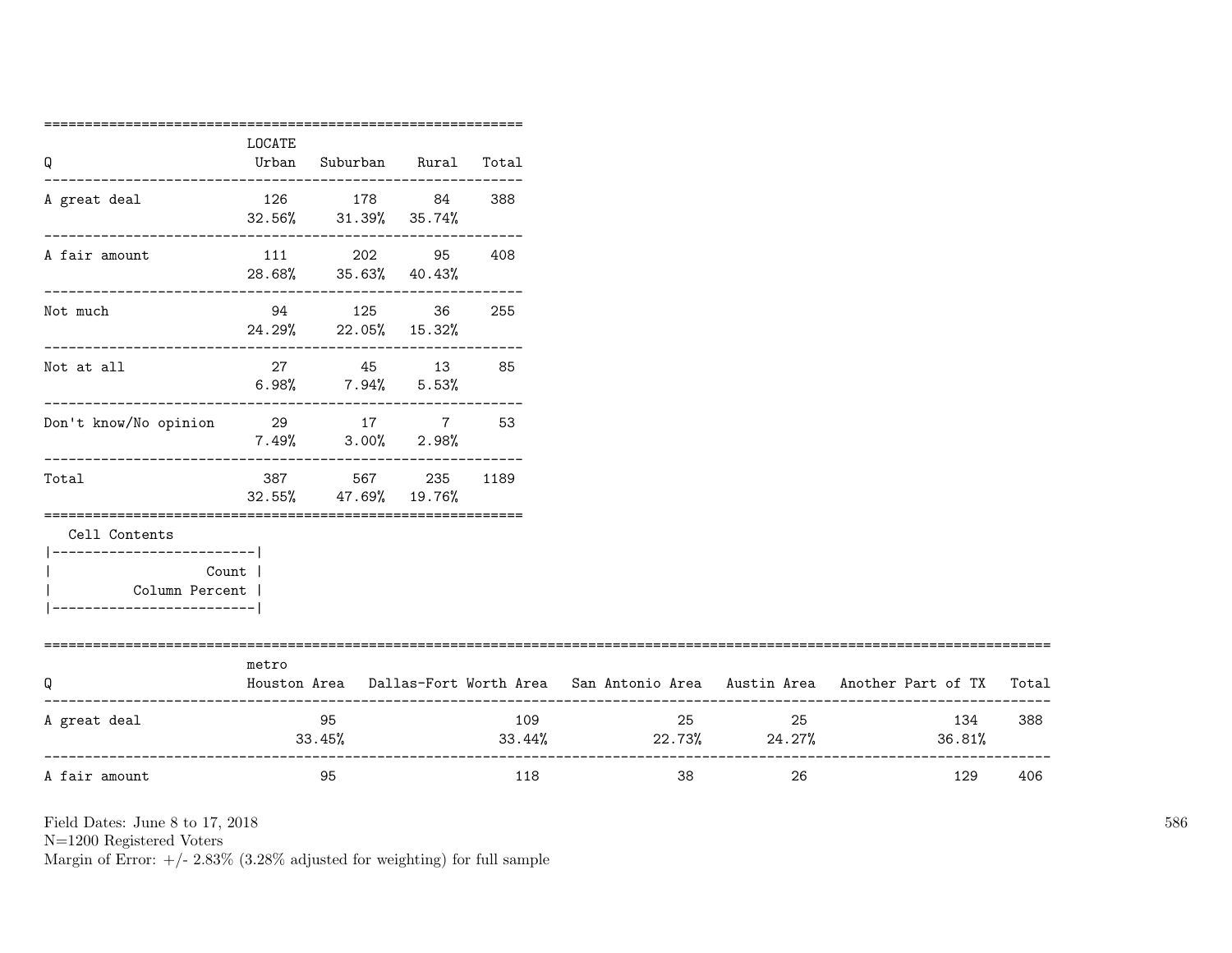|                                             |                   | 33.45%                                 |                                                                                                                                                                                                                                 |                         |               | $36.20\%$ $34.55\%$ $25.24\%$      |                                  | 35.44%        |      |
|---------------------------------------------|-------------------|----------------------------------------|---------------------------------------------------------------------------------------------------------------------------------------------------------------------------------------------------------------------------------|-------------------------|---------------|------------------------------------|----------------------------------|---------------|------|
| Not much                                    |                   | 65<br>22.89%                           |                                                                                                                                                                                                                                 | $20.55\%$               | 67            | 30                                 | 36<br>27.27% 34.95%              | 57<br>15.66%  | 255  |
| Not at all                                  |                   | 20<br>$7.04\%$                         |                                                                                                                                                                                                                                 | $7.06\%$                | 23            | $7\overline{ }$<br>6.36%           | 11<br>10.68%                     | 24<br>6.59%   | 85   |
| Don't know/No opinion                       |                   | $\overline{9}$<br>3.17%                |                                                                                                                                                                                                                                 |                         | 9<br>2.76%    | 10                                 | $5\overline{)}$<br>$9.09%$ 4.85% | 20<br>5.49%   | 53   |
| Total                                       |                   | 284<br>23.93%                          |                                                                                                                                                                                                                                 |                         | 326<br>27.46% | 110                                | 103<br>$9.27\%$ 8.68%            | 364<br>30.67% | 1187 |
| Cell Contents<br> ------------------------- |                   |                                        |                                                                                                                                                                                                                                 |                         |               | __________________________________ |                                  |               |      |
| Column Percent<br>______________________    | Count             |                                        |                                                                                                                                                                                                                                 |                         |               |                                    |                                  |               |      |
| Q                                           | AGEG<br>$18 - 29$ |                                        | $30-44$ $45-64$ $65+$                                                                                                                                                                                                           |                         | Total         |                                    |                                  |               |      |
| A great deal                                |                   | 48 94 153<br>25.95% 30.52% 36.00%      |                                                                                                                                                                                                                                 | 93<br>34.19%            | 388           |                                    |                                  |               |      |
| A fair amount                               |                   | 70 88 140 110<br>37.84% 28.57% 32.94%  |                                                                                                                                                                                                                                 | 40.44%                  | 408           |                                    |                                  |               |      |
| Not much                                    | 41                | 75 — 17<br>22.16% 24.35% 21.18% 18.38% | 90 — 100 — 100 — 100 — 100 — 100 — 100 — 100 — 100 — 100 — 100 — 100 — 100 — 100 — 100 — 100 — 100 — 100 — 100 — 100 — 100 — 100 — 100 — 100 — 100 — 100 — 100 — 100 — 100 — 100 — 100 — 100 — 100 — 100 — 100 — 100 — 100 — 10 | 50                      | 256           |                                    |                                  |               |      |
| Not at all                                  |                   | $9.19\%$ $8.12\%$ $6.82\%$             |                                                                                                                                                                                                                                 | 17 25 29 13 84<br>4.78% |               |                                    |                                  |               |      |
|                                             |                   |                                        |                                                                                                                                                                                                                                 |                         |               |                                    |                                  |               |      |

Field Dates: June 8 to 17,  $2018\,$ 

N=1200 Registered Voters<br>Margin of Error:  $+/- 2.83\%$  (3.28% adjusted for weighting) for full sample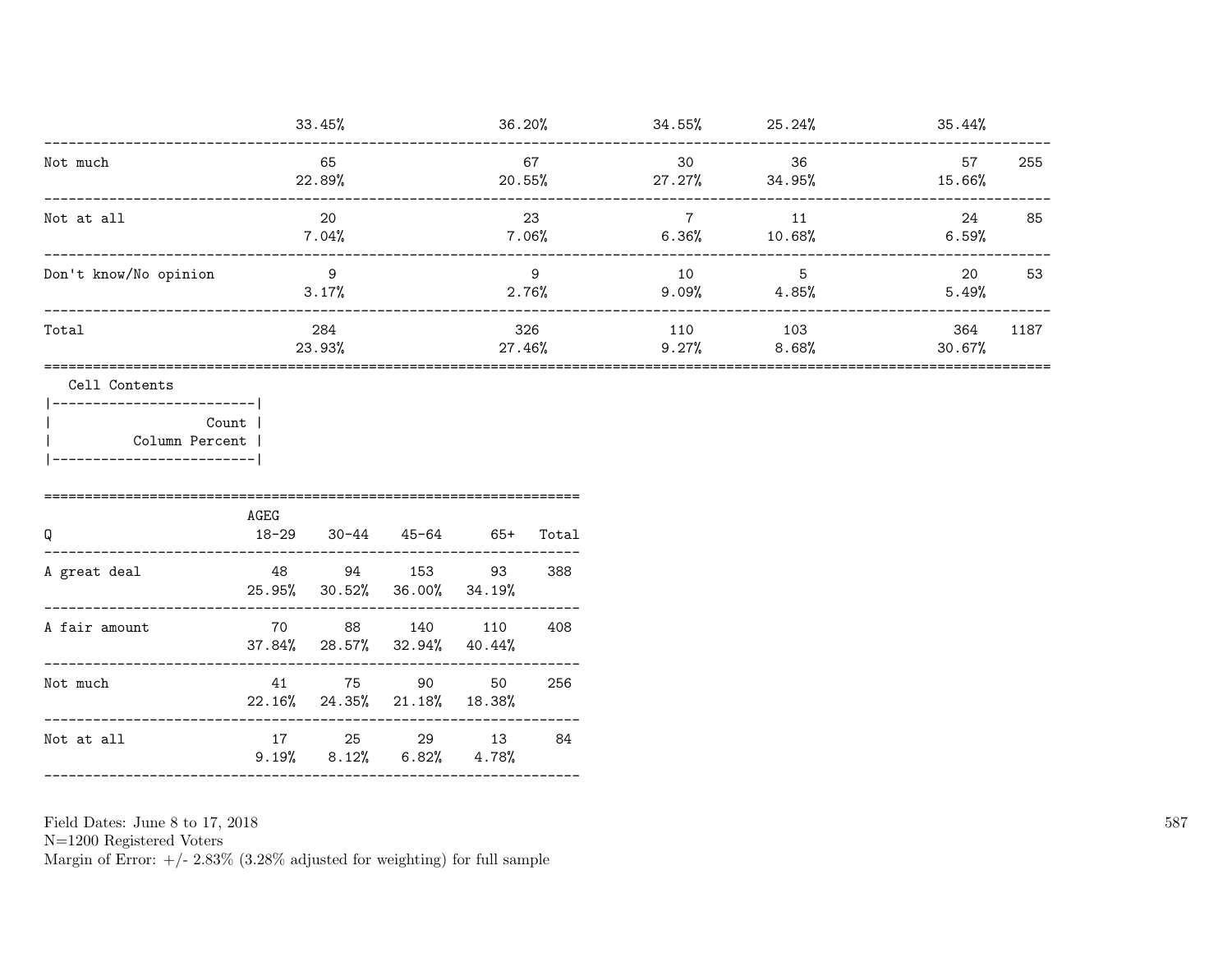| Don't know/No opinion | 9   | 26  | 13<br>$4.86\%$ $8.44\%$ $3.06\%$ $2.21\%$ | 6   | 54   |
|-----------------------|-----|-----|-------------------------------------------|-----|------|
| Total                 | 185 | 308 | 425<br>15.55% 25.88% 35.71% 22.86%        | 272 | 1190 |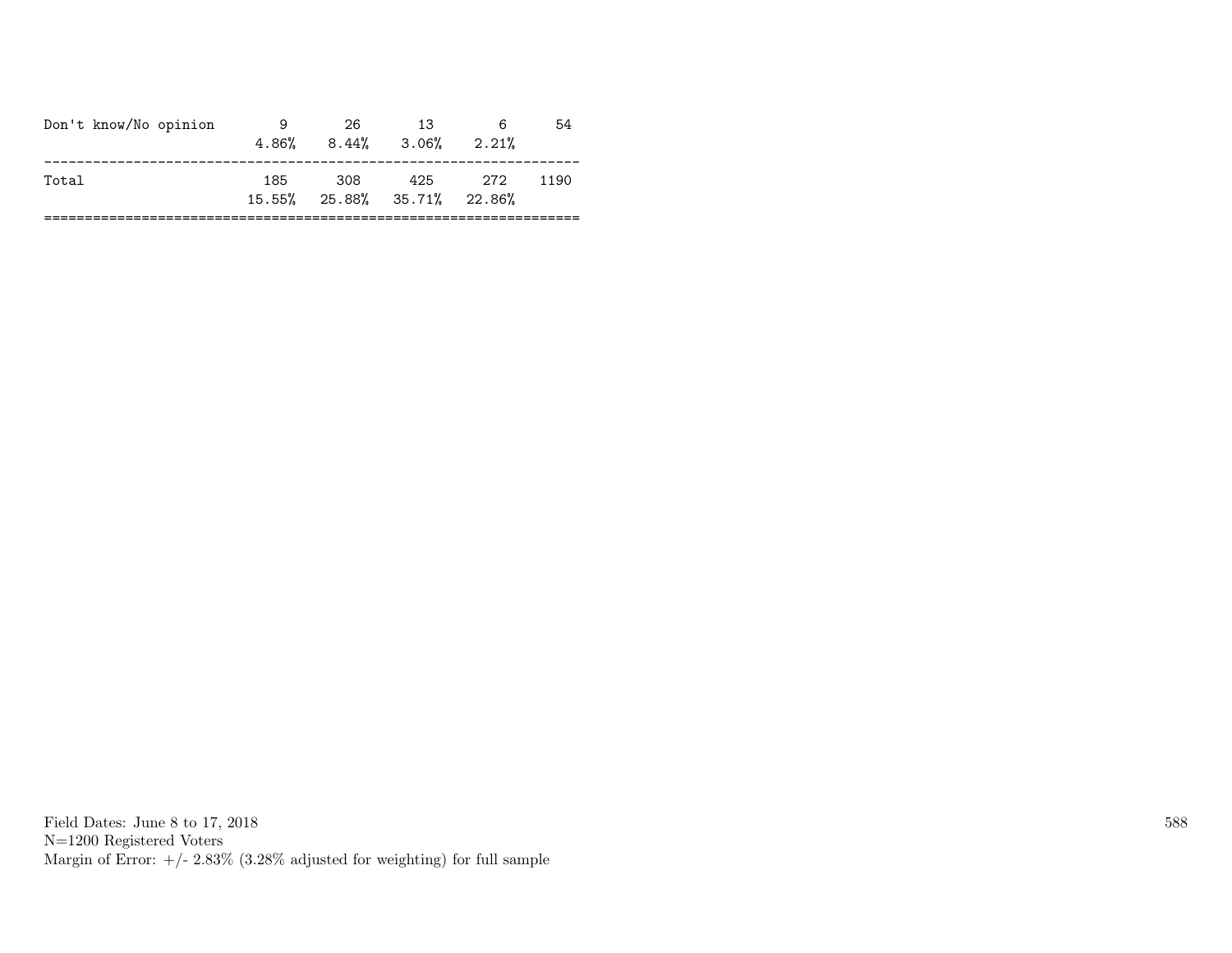# Q41.D. How much are insufficient mental health resources for students to blame for school shootings

Cell Contents |-------------------------| | Count | | Column Percent | |-------------------------|

| Q                     | LIBCON7                 |                      |                                  |                         |                                        |                            | Extremely lib. Somewhat lib. Lean lib. Moderate Lean con. Somewhat con. Extremely con. | Total |
|-----------------------|-------------------------|----------------------|----------------------------------|-------------------------|----------------------------------------|----------------------------|----------------------------------------------------------------------------------------|-------|
| A great deal          | 68<br>$60.18\%$         | 84<br>56.76%         | 50<br>$54.95\%$                  | 125<br>41.12%           | 48<br>44.44%                           | 104<br>48.15%              | 97<br>47.32%                                                                           | 576   |
| A fair amount         | 30<br>26.55%            | 46<br>$31.08\%$      | 33<br>36.26%                     | 103<br>33.88%           | 46<br>42.59%                           | 68<br>31.48%               | 66<br>32.20%                                                                           | 392   |
| Not much              | 9<br>7.96%              | 16<br>10.81%         | 5<br>$5.49\%$                    | 34<br>$11.18\%$         | $\overline{7}$                         | 30<br>$6.48\%$ 13.89%      | 22<br>10.73%                                                                           | 123   |
| Not at all            | $\overline{4}$<br>3.54% | 2<br>$1.35\%$        | $\overline{1}$<br>1.10%          | $\overline{9}$<br>2.96% | $\overline{\phantom{a}}$ 3<br>$2.78\%$ | $\overline{4}$<br>$1.85\%$ | 11<br>5.37%                                                                            | 34    |
| Don't know/No opinion | 2<br>$1.77\%$           | $\Omega$<br>$0.00\%$ | $\overline{\mathbf{2}}$<br>2.20% | 33<br>$10.86\%$         | $\overline{4}$<br>3.70%                | 10<br>4.63%                | 9<br>4.39%                                                                             | 60    |
| Total                 | 113<br>$9.54\%$         | 148<br>12.49%        | 91<br>7.68%                      | 304<br>25.65%           | 108<br>$9.11\%$                        | 216<br>18.23%              | 205<br>17.30%                                                                          | 1185  |

Cell Contents

|-------------------------| | Count | | Column Percent | |-------------------------|

Field Dates: June 8 to 17, 2018

N=1200 Registered Voters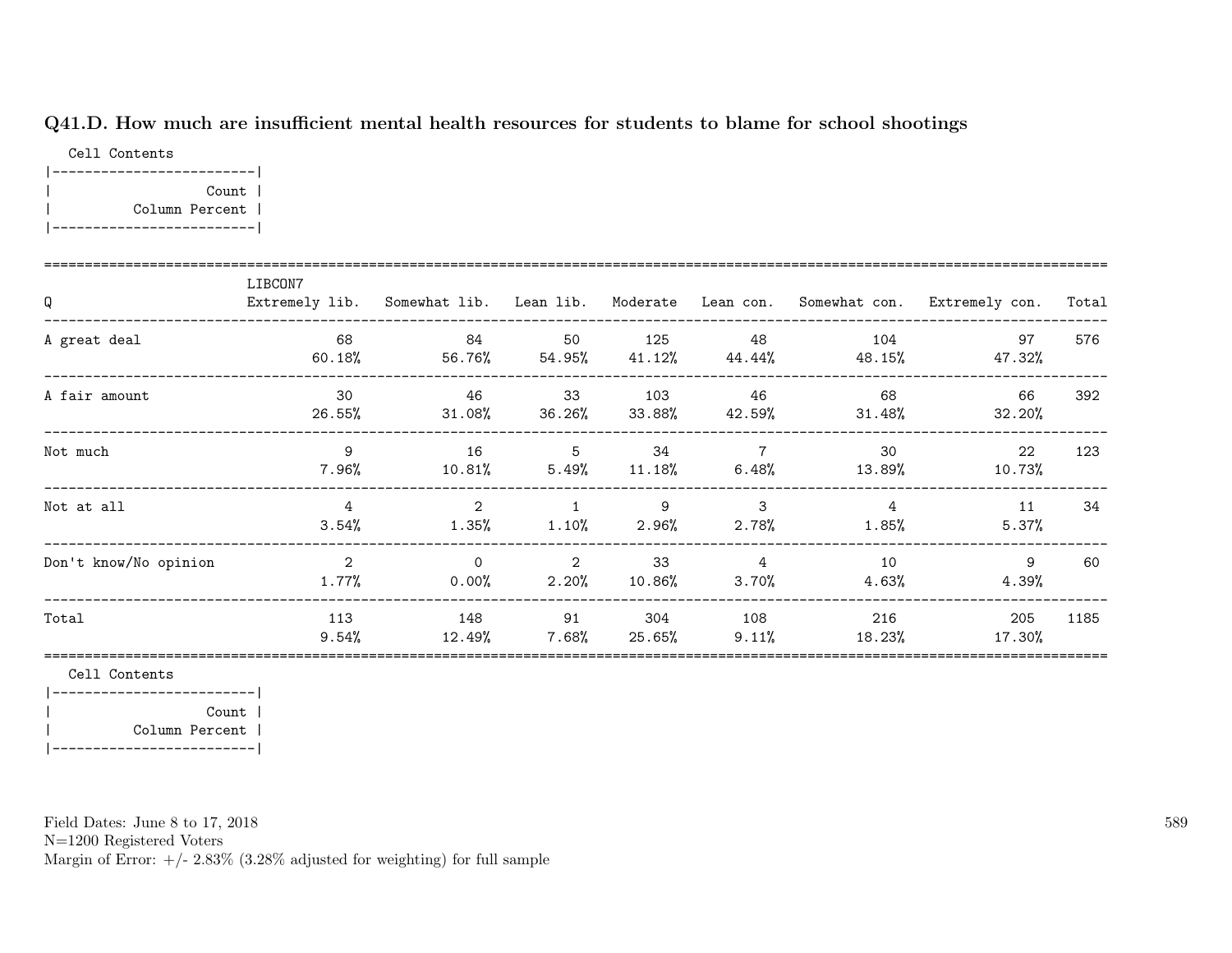| Q                                                                                          | <b>IDEOL</b>   |                                   |       | Liberals Moderates Conservatives                                           | Total |                                                                                                                                                                                                                                         |    |     |
|--------------------------------------------------------------------------------------------|----------------|-----------------------------------|-------|----------------------------------------------------------------------------|-------|-----------------------------------------------------------------------------------------------------------------------------------------------------------------------------------------------------------------------------------------|----|-----|
| A great deal                                                                               |                | --------------------------------- |       | 202 125 249 576<br>$57.22\%$ $41.12\%$ $47.16\%$                           |       |                                                                                                                                                                                                                                         |    |     |
| A fair amount                                                                              |                |                                   |       | 110 103 179 392<br>$31.16\%$ $33.88\%$ $33.90\%$                           |       |                                                                                                                                                                                                                                         |    |     |
| Not much                                                                                   |                |                                   |       | 30 34 60 124<br>$8.50\%$ 11.18% 11.36%                                     |       |                                                                                                                                                                                                                                         |    |     |
| Not at all                                                                                 |                | 7 9                               |       | 17 33<br>$1.98\%$ 2.96% 3.22%                                              |       |                                                                                                                                                                                                                                         |    |     |
| Don't know/No opinion                                                                      | 4 33           |                                   |       | 23<br>$1.13\%$ $10.86\%$ $4.36\%$                                          | 60    |                                                                                                                                                                                                                                         |    |     |
| __________________________<br>Total                                                        |                |                                   |       | 353 304 528<br>29.79% 25.65% 44.56%                                        | 1185  |                                                                                                                                                                                                                                         |    |     |
| Cell Contents<br>------------------------- <br>Column Percent  <br>----------------------- | Count          |                                   |       |                                                                            |       |                                                                                                                                                                                                                                         |    |     |
| Q                                                                                          | PID7           |                                   |       | StrDem WeakDem LeanDem Ind LeanRep WeakRep StrRep Total                    |       |                                                                                                                                                                                                                                         |    |     |
| A great deal                                                                               |                |                                   |       | 137 48 71 53 68 63 120<br>56.15% 41.74% 51.45% 43.44% 48.57% 43.15% 49.79% |       |                                                                                                                                                                                                                                         |    | 560 |
| A fair amount                                                                              | <b>2012 76</b> |                                   | 49 46 | 32 and $\sim$                                                              |       | 50 30 30 31 32 33 40 33 40 34 35 40 35 40 35 40 35 40 35 40 35 40 35 40 35 40 35 40 35 40 35 40 35 40 35 40 35 40 35 40 35 40 35 40 35 40 35 40 35 40 35 40 35 40 35 40 35 40 35 40 35 40 35 40 35 40 35 40 35 40 35 40 35 40 3<br>55 7 | 71 | 379 |

N=1200 Registered Voters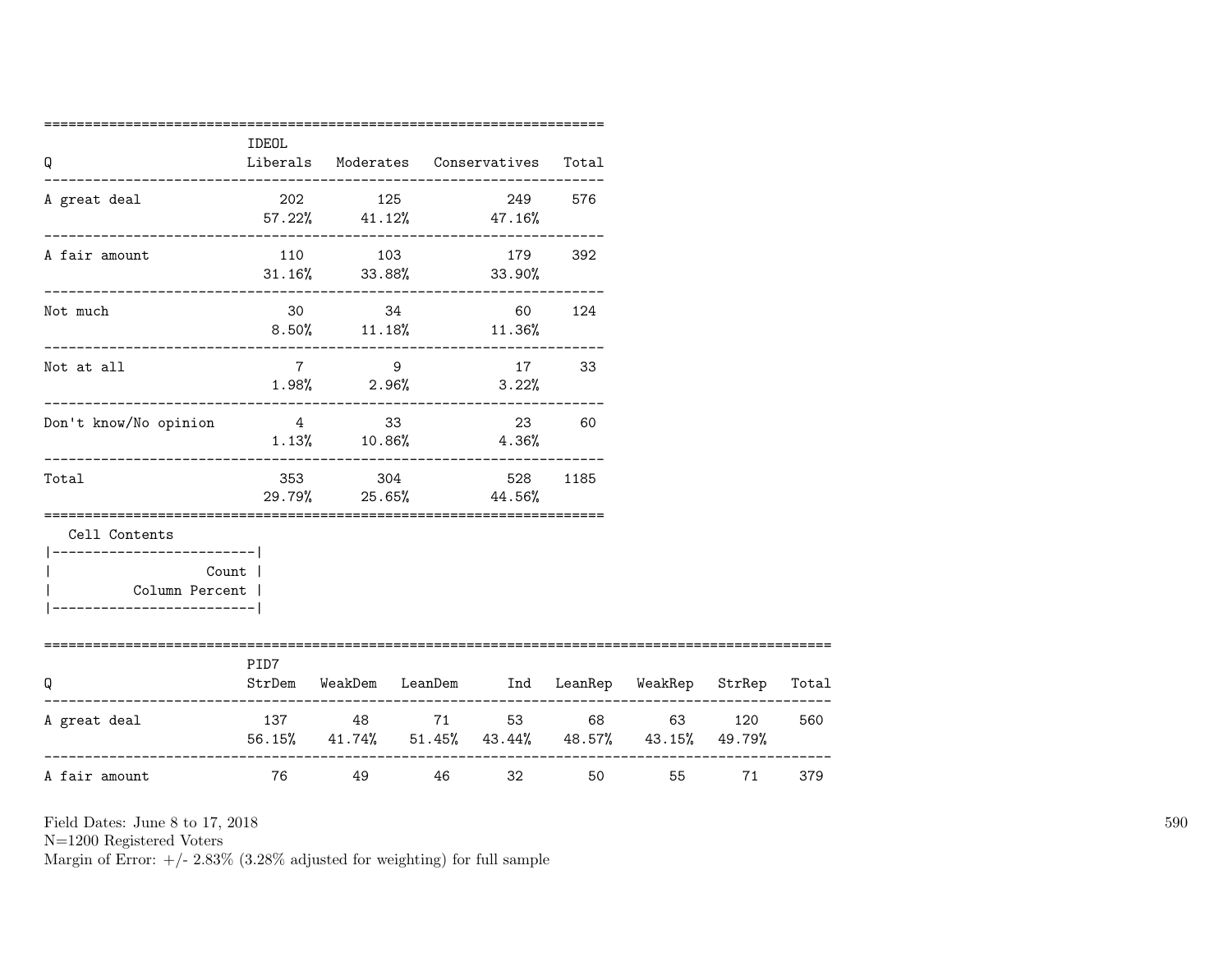|                                                                          |                                          |  | $31.15\%$ $42.61\%$ $33.33\%$ $26.23\%$ $35.71\%$ $37.67\%$ $29.46\%$                               |     |     |        |
|--------------------------------------------------------------------------|------------------------------------------|--|-----------------------------------------------------------------------------------------------------|-----|-----|--------|
| Not much                                                                 |                                          |  | 20 9 16 15 14 12<br>$8.20\%$ 7.83% 11.59% 12.30% 10.00% 8.22% 14.11%                                |     |     | 34 120 |
| Not at all                                                               |                                          |  | $2 \qquad 5 \qquad 1 \qquad 7 \qquad 4 \qquad 4$<br>$0.82\%$ 4.35% $0.72\%$ 5.74% 2.86% 2.74% 3.73% |     |     | 9 32   |
| Don't know/No opinion 9 4 4 4 15 4 12 7 55<br>-------------------------- |                                          |  | $3.69\%$ $3.48\%$ $2.90\%$ $12.30\%$ $2.86\%$ $8.22\%$ $2.90\%$                                     |     |     |        |
| Total                                                                    |                                          |  | 244 115 138 122 140 146<br>$21.29\%$ $10.03\%$ $12.04\%$ $10.65\%$ $12.22\%$ $12.74\%$ $21.03\%$    |     | 241 | 1146   |
| Count  <br>Column Percent  <br>______________________________            | PID3                                     |  |                                                                                                     |     |     |        |
| $\mathsf Q$                                                              | Democrats Independents Republicans Total |  |                                                                                                     |     |     |        |
|                                                                          |                                          |  |                                                                                                     |     |     |        |
| A great deal                                                             |                                          |  | 256 53 250 559<br>$51.61\%$ $43.44\%$ $47.53\%$                                                     |     |     |        |
| A fair amount                                                            |                                          |  | 171 32 175 378<br>$34.48\%$ 26.23% 33.27%                                                           |     |     |        |
| Not much<br>._____________________________                               |                                          |  | 45 15 60<br>$9.07\%$ $12.30\%$ $11.41\%$                                                            | 120 |     |        |

N=1200 Registered Voters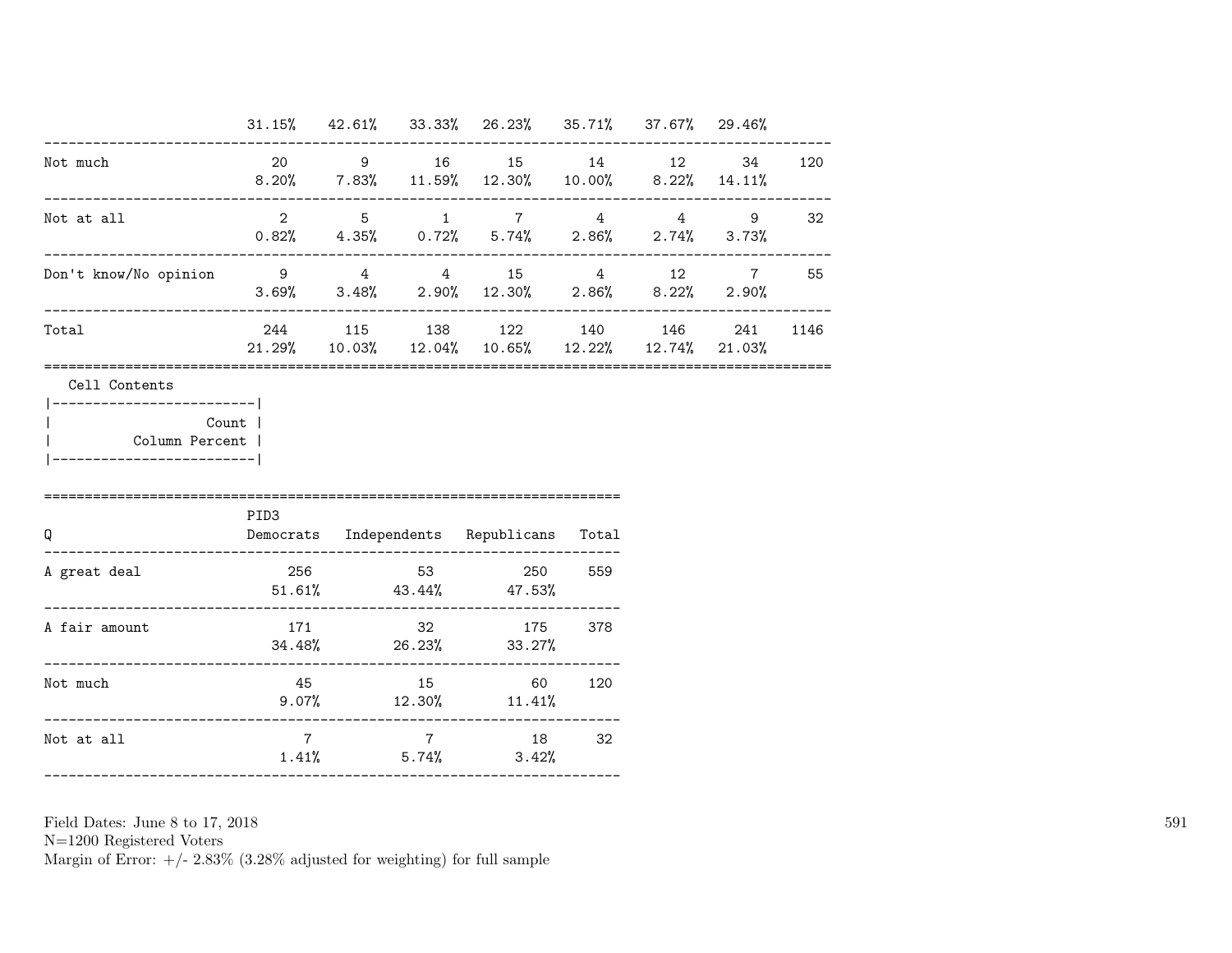| Don't know/No opinion                                   | 17<br>$3.43\%$ $12.30\%$ $4.37\%$                                                |                | 15    | 23            | 55   |       |                   |                                                                                                                                                                                                                                                                |       |
|---------------------------------------------------------|----------------------------------------------------------------------------------|----------------|-------|---------------|------|-------|-------------------|----------------------------------------------------------------------------------------------------------------------------------------------------------------------------------------------------------------------------------------------------------------|-------|
| Total                                                   | 496<br>43.36%                                                                    | 10.66%         | 122   | 526<br>45.98% | 1144 |       |                   |                                                                                                                                                                                                                                                                |       |
| Cell Contents<br>-------------------------              |                                                                                  |                |       |               |      |       |                   |                                                                                                                                                                                                                                                                |       |
| Count  <br>Column Percent  <br>------------------------ |                                                                                  |                |       |               |      |       |                   |                                                                                                                                                                                                                                                                |       |
| Q                                                       | Q20A<br>Democratic candidate Republican candidate Tea Party candidate Don't know |                |       |               |      |       |                   |                                                                                                                                                                                                                                                                | Total |
| A great deal                                            |                                                                                  | 263            |       | 148           |      |       | 68 30 31 32 33 46 | 102<br>$54.34\%$ $46.54\%$ $42.50\%$ $44.74\%$                                                                                                                                                                                                                 | 581   |
| A fair amount                                           |                                                                                  | 153            |       |               | 99   |       |                   | 83<br>$31.61\%$ $31.13\%$ $36.25\%$ $36.40\%$                                                                                                                                                                                                                  | 393   |
| Not much                                                |                                                                                  | 43             | 8.88% |               | 37   |       | 22                | 21<br>$11.64\%$ $13.75\%$ $9.21\%$                                                                                                                                                                                                                             | 123   |
| Not at all                                              |                                                                                  | 11<br>2.27%    |       |               | 15   |       | $\overline{4}$    | $3^{\circ}$<br>$4.72\%$ 2.50% 1.32%                                                                                                                                                                                                                            | 33    |
| Don't know/No opinion                                   |                                                                                  | 14<br>$2.89\%$ |       |               | 19   | 5.97% | 5.00%             | 8<br>8.33%                                                                                                                                                                                                                                                     | 19 60 |
| Total                                                   |                                                                                  | 484<br>40.67%  |       |               | 318  |       |                   | 160 — 160 — 160 — 160 — 160 — 160 — 160 — 160 — 161 — 162 — 162 — 162 — 162 — 162 — 162 — 162 — 162 — 162 — 162 — 162 — 162 — 162 — 162 — 162 — 162 — 162 — 162 — 162 — 162 — 162 — 162 — 162 — 162 — 162 — 162 — 162 — 162 — 1<br>228<br>26.72% 13.45% 19.16% | 1190  |

Cell Contents

|------------------------|

Field Dates: June 8 to 17, 2018

 ${\rm N}{=}1200$  Registered Voters

Margin of Error:  $+/- 2.83\%$  (3.28% adjusted for weighting) for full sample

 $592\,$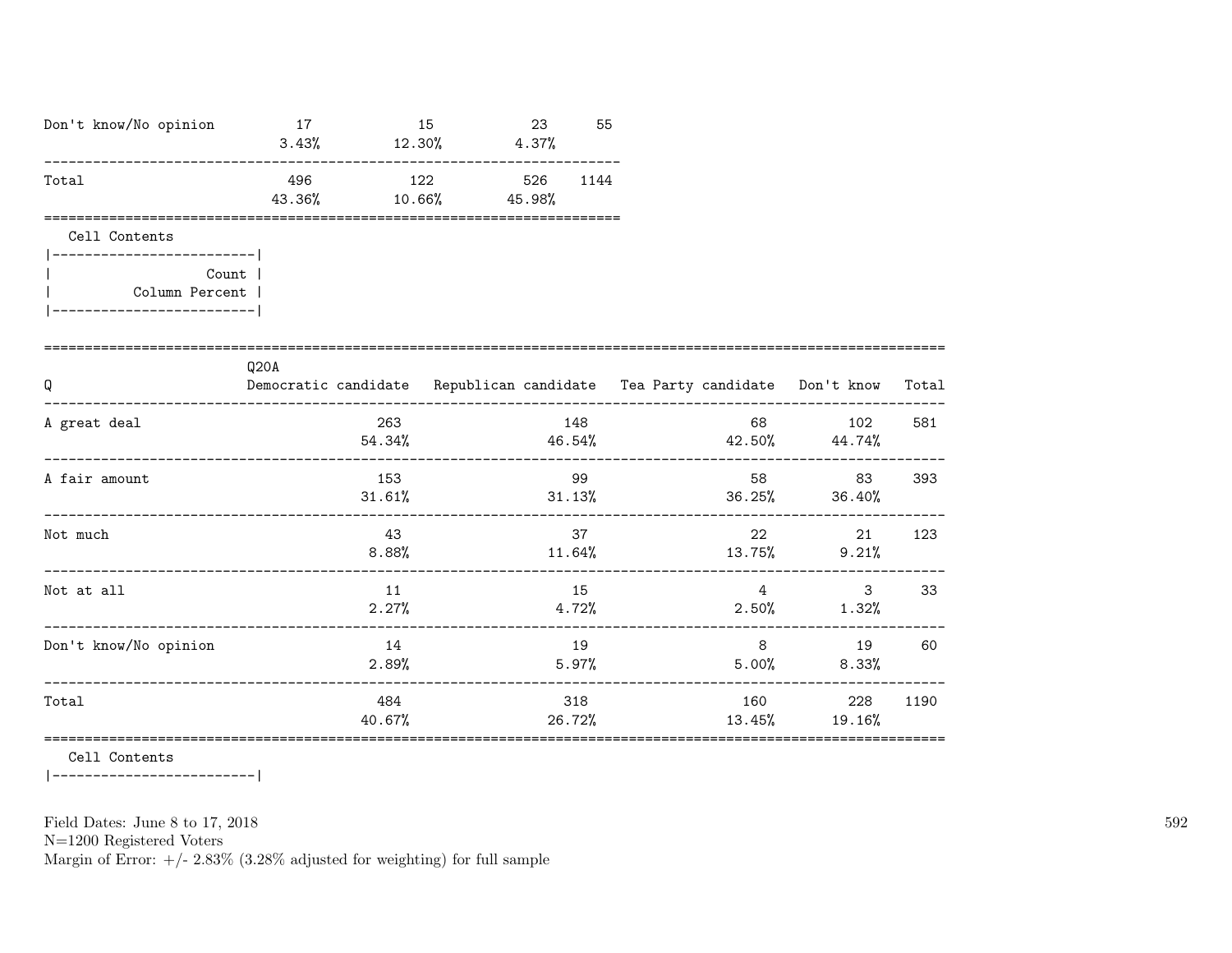| Q                                                                                  | educ              | No HS High school graduate Some college 2-year 4-year Post-grad Total            |                |  |                                                                                 |                           |       |
|------------------------------------------------------------------------------------|-------------------|----------------------------------------------------------------------------------|----------------|--|---------------------------------------------------------------------------------|---------------------------|-------|
| A great deal                                                                       | 35                | $50.72\%$ $51.52\%$ $42.01\%$ $50.85\%$ $51.66\%$ $46.32\%$                      | 153 113 60 156 |  |                                                                                 | 63 — 1<br>580             |       |
| A fair amount                                                                      | 21<br>30.43%      | $28.62\%$ 39.41% $30.51\%$ 32.12% 36.03%                                         |                |  | 85 106 36 97 49                                                                 | 394                       |       |
| Not much                                                                           | 6                 | 8.70% 9.09% $11.52\%$ 9.32% $11.26\%$ 11.76%                                     |                |  | 27 31 11 34 16                                                                  | 125                       |       |
| Not at all                                                                         | $\sim$ 1<br>1.45% | $1.68\%$ 2.60% 3.39% 3.31% 4.41%                                                 | 5 7 4 10       |  |                                                                                 | $6 \quad \text{or}$<br>33 |       |
| Don't know/No opinion                                                              | $6\overline{6}$   | $8.70\%$ $9.09\%$ $4.46\%$ $5.93\%$ $1.66\%$ $1.47\%$                            | 27 12 7 5      |  | 2                                                                               | 59                        |       |
| Total                                                                              | 69<br>5.79%       |                                                                                  |                |  | 297    269    118    302    136    1191<br>$24.94\%$ 22.59% 9.91% 25.36% 11.42% |                           |       |
| Cell Contents                                                                      |                   |                                                                                  |                |  |                                                                                 |                           |       |
| -----------------------<br>Count<br>Column Percent  <br>__________________________ |                   |                                                                                  |                |  |                                                                                 |                           |       |
| Q                                                                                  | ATTEND            | More than once a week Once a week A few times a month Once or twice a year Never |                |  |                                                                                 |                           | Total |

N=1200 Registered Voters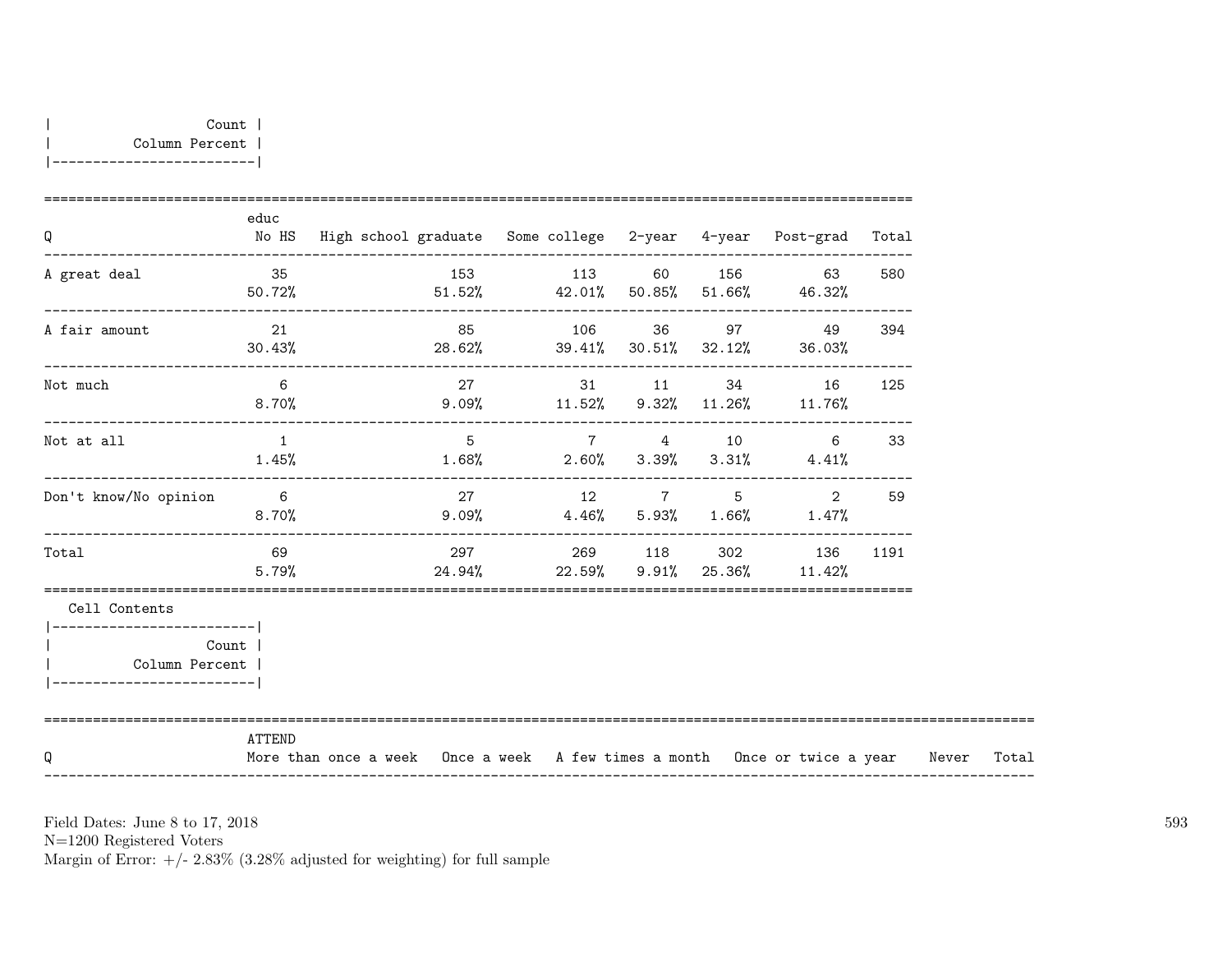| A great deal                                                   |                      |                         | 64<br>46.38%            | 116<br>46.59%          | 51.52%                                                    | 68                   | 151                      | 181<br>54.32% 46.17%       | 580   |
|----------------------------------------------------------------|----------------------|-------------------------|-------------------------|------------------------|-----------------------------------------------------------|----------------------|--------------------------|----------------------------|-------|
| A fair amount                                                  |                      |                         | 43<br>31.16%            | 77<br>30.92%           | 37.12%                                                    | 49                   | 88                       | 136<br>$31.65\%$ $34.69\%$ | 393   |
| Not much                                                       |                      |                         | 13<br>9.42%             | 38<br>15.26%           |                                                           | 8<br>6.06%           | 24                       | 40<br>$8.63\%$ 10.20%      | 123   |
| Not at all                                                     |                      |                         | 9<br>6.52%              | 6<br>2.41%             |                                                           | 1<br>$0.76\%$        | $7\overline{ }$<br>2.52% | 10<br>2.55%                | 33    |
| Don't know/No opinion                                          |                      |                         | $\overline{9}$<br>6.52% | 12<br>4.82%            |                                                           | 6<br>4.55%           | 8<br>$2.88\%$            | 25<br>6.38%                | 60    |
| Total                                                          |                      |                         | 138<br>$11.61\%$        | 249<br>20.94%          | $11.10\%$                                                 | 132                  | 278<br>23.38%            | 392<br>32.97%              | 1189  |
| Cell Contents<br>_________________________<br>  Column Percent | Count                |                         |                         |                        |                                                           |                      |                          |                            |       |
| Q                                                              | race_recode<br>White |                         |                         |                        | Black Hispanic Asian Native-American Middle-Eastern Mixed |                      |                          | Other                      | Total |
| A great deal                                                   | 338<br>48.63%        | 76<br>45.24%            | 147<br>54.85%           | $\mathbf{3}$<br>18.75% | $\mathbf{1}$<br>16.67%                                    | $\mathbf{1}$         | 12<br>$20.00\%$ 54.55%   | 3<br>$27.27\%$             | 581   |
| ------------<br>A fair amount                                  | 228<br>$32.81\%$     | 67<br>39.88%            | 71<br>26.49%            | 10<br>$62.50\%$        | $\mathbf{3}$<br>50.00%                                    | 3<br>60.00%          | 8<br>36.36%              | 3<br>27.27%                | 393   |
| Not much                                                       | 84<br>12.09%         | $\overline{7}$<br>4.17% | 30                      | 3<br>$11.19\%$ 18.75%  | $\Omega$<br>$0.00\%$                                      | $\Omega$<br>$0.00\%$ | $\circ$<br>$0.00\%$      | $\overline{2}$<br>18.18%   | 126   |

N=1200 Registered Voters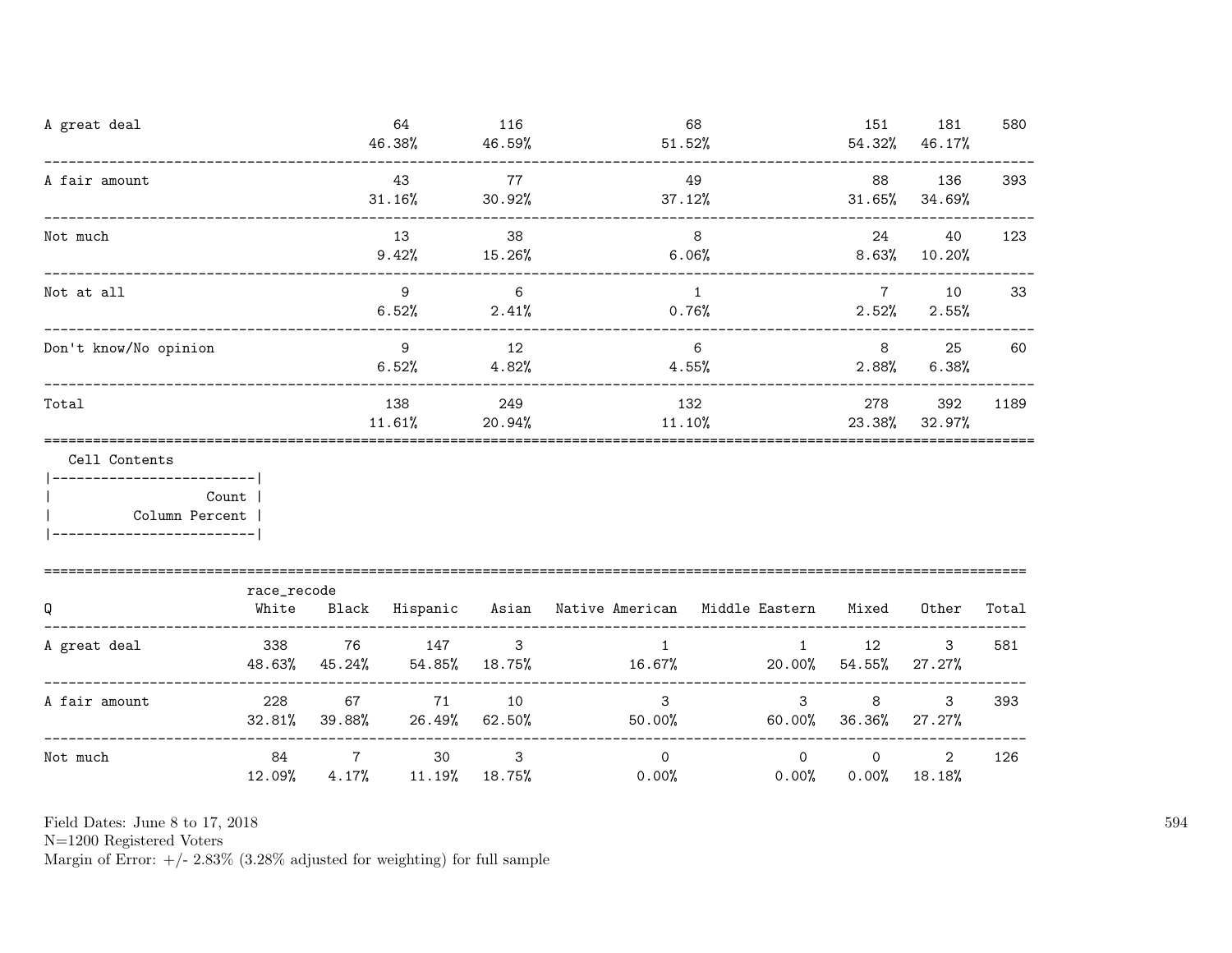| Not at all                                                                                    | 22 and $\sim$ | $3^{\circ}$                | $5$ 0             |                                                                      |     | $\mathbf{1}$              | $3.17\%$ $1.79\%$ $1.87\%$ $0.00\%$ $16.67\%$ $0.00\%$ $4.55\%$ $0.00\%$                       | $\begin{array}{ccc} 0 & 1 \end{array}$ | $\Omega$        | 32   |
|-----------------------------------------------------------------------------------------------|---------------|----------------------------|-------------------|----------------------------------------------------------------------|-----|---------------------------|------------------------------------------------------------------------------------------------|----------------------------------------|-----------------|------|
| Don't know/No opinion 23 15 15 0                                                              |               |                            |                   |                                                                      |     | $\overline{1}$            | $1 \qquad \qquad 1 \qquad \qquad 3$<br>$3.31\%$ $8.93\%$ $5.60\%$ $0.00\%$ $16.67\%$ $20.00\%$ |                                        | $4.55\%$ 27.27% | 59   |
| Total                                                                                         | 695 — 10      | 168 — 168<br>58.35% 14.11% | ----------------- | 268 16                                                               |     | $6 \quad \text{or} \quad$ | $22.50\%$ $1.34\%$ $0.50\%$ $0.42\%$ $1.85\%$ $0.92\%$                                         | 5 22                                   | 11              | 1191 |
| Cell Contents<br> -------------------------- <br>Column Percent  <br>------------------------ | Count         |                            |                   |                                                                      |     |                           |                                                                                                |                                        |                 |      |
| Q                                                                                             | MARITAL       |                            |                   |                                                                      |     |                           | Married Separated Divorced Widowed Single Domestic-Partnership Total                           |                                        |                 |      |
| A great deal                                                                                  |               |                            |                   | 284 7 63 42 148                                                      |     |                           | 34<br>$47.02\%$ 38.89% 54.78% 60.00% 46.84% 53.97%                                             | 578                                    |                 |      |
| A fair amount                                                                                 |               |                            |                   | 203 6 31 23 113<br>$33.61\%$ $33.33\%$ $26.96\%$ $32.86\%$ $35.76\%$ |     |                           | 16<br>25.40%                                                                                   | 392                                    |                 |      |
| Not much                                                                                      |               |                            |                   | 77 1 14 3 21<br>$12.75\%$ 5.56% $12.17\%$ 4.29% 6.65%                |     |                           | $7\overline{ }$<br>11.11%                                                                      | 123                                    |                 |      |
| Not at all                                                                                    |               |                            |                   | 19 0 1 0 1 0<br>$3.15\%$ 0.00% 0.87% 0.00% 3.16%                     |     |                           | $\mathbf{3}$<br>4.76%                                                                          | 33                                     |                 |      |
| Don't know/No opinion  21   4   6   2   24                                                    |               |                            |                   | $3.48\%$ 22.22% 5.22% 2.86% 7.59%                                    |     |                           | $\mathbf{3}$<br>4.76%                                                                          | 60                                     |                 |      |
| Total                                                                                         | 604           |                            | 115               | 70                                                                   | 316 |                           | 63                                                                                             | 1186                                   |                 |      |

Field Dates: June 8 to 17,  $2018\,$ 

N=1200 Registered Voters<br>Margin of Error:  $+/- 2.83\%$  (3.28% adjusted for weighting) for full sample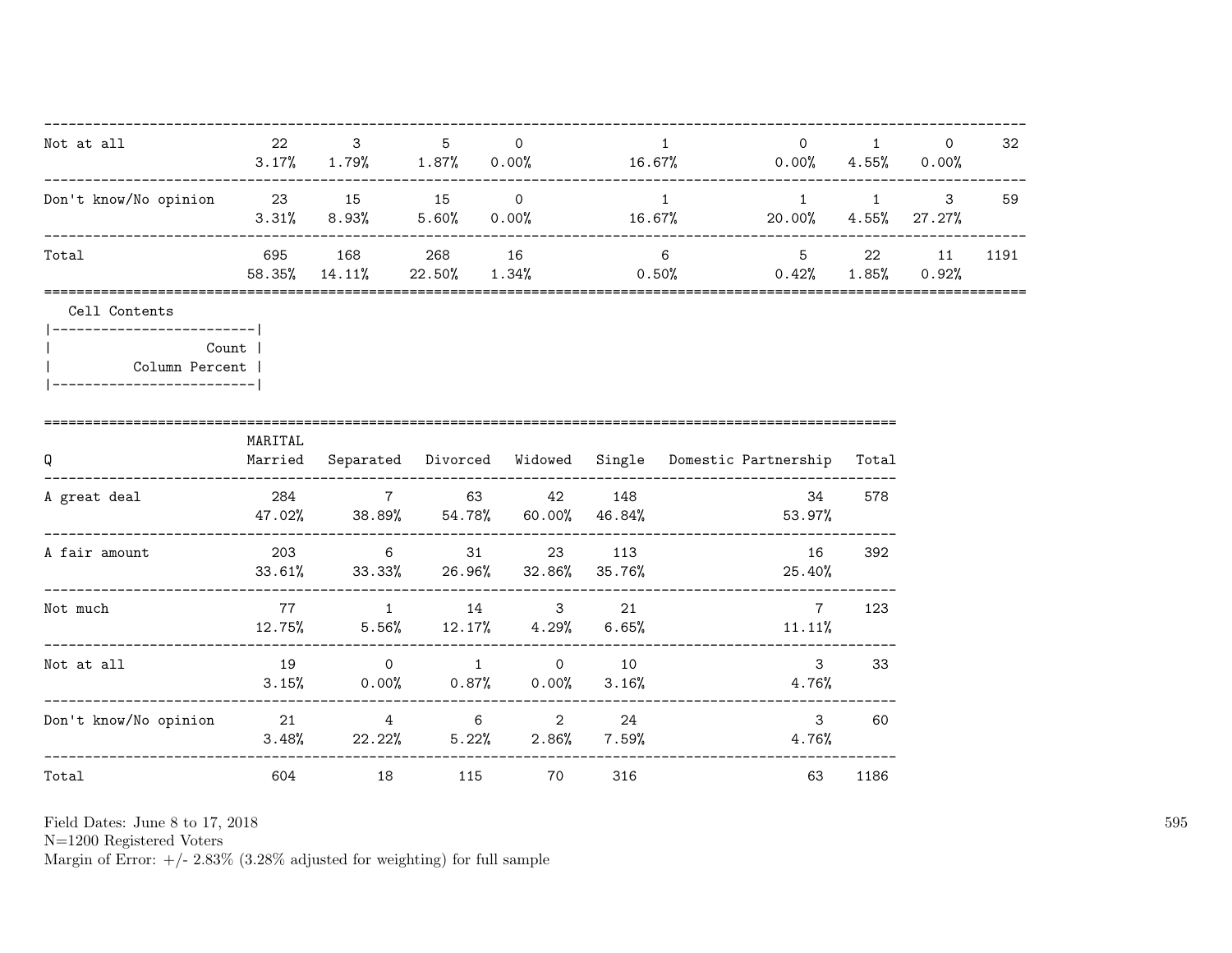#### =========================================================================================================

| Cell Contents |
|---------------|
|               |

| Count          |  |
|----------------|--|
| Column Percent |  |
|                |  |

# ================================================

| Q                                         | gender | Male Female Total          |       |
|-------------------------------------------|--------|----------------------------|-------|
| A great deal                              |        | 238 342<br>42.81% 53.77%   | - 580 |
| A fair amount                             |        | 201 193<br>36.15% 30.35%   | 394   |
| Not much                                  |        | 78 47<br>14.03% 7.39%      | 125   |
| Not at all                                |        | 16<br>$3.06\%$ $2.52\%$    | 33    |
| Don't know/No opinion                     |        | 22 38<br>$3.96\%$ $5.97\%$ | 60    |
| Total                                     |        | 556 636<br>46.64% 53.36%   | 1192  |
| Cell Contents<br>------------------------ |        |                            |       |
| Count  <br>Column Percent                 |        |                            |       |

Field Dates: June 8 to 17, 2018

N=1200 Registered Voters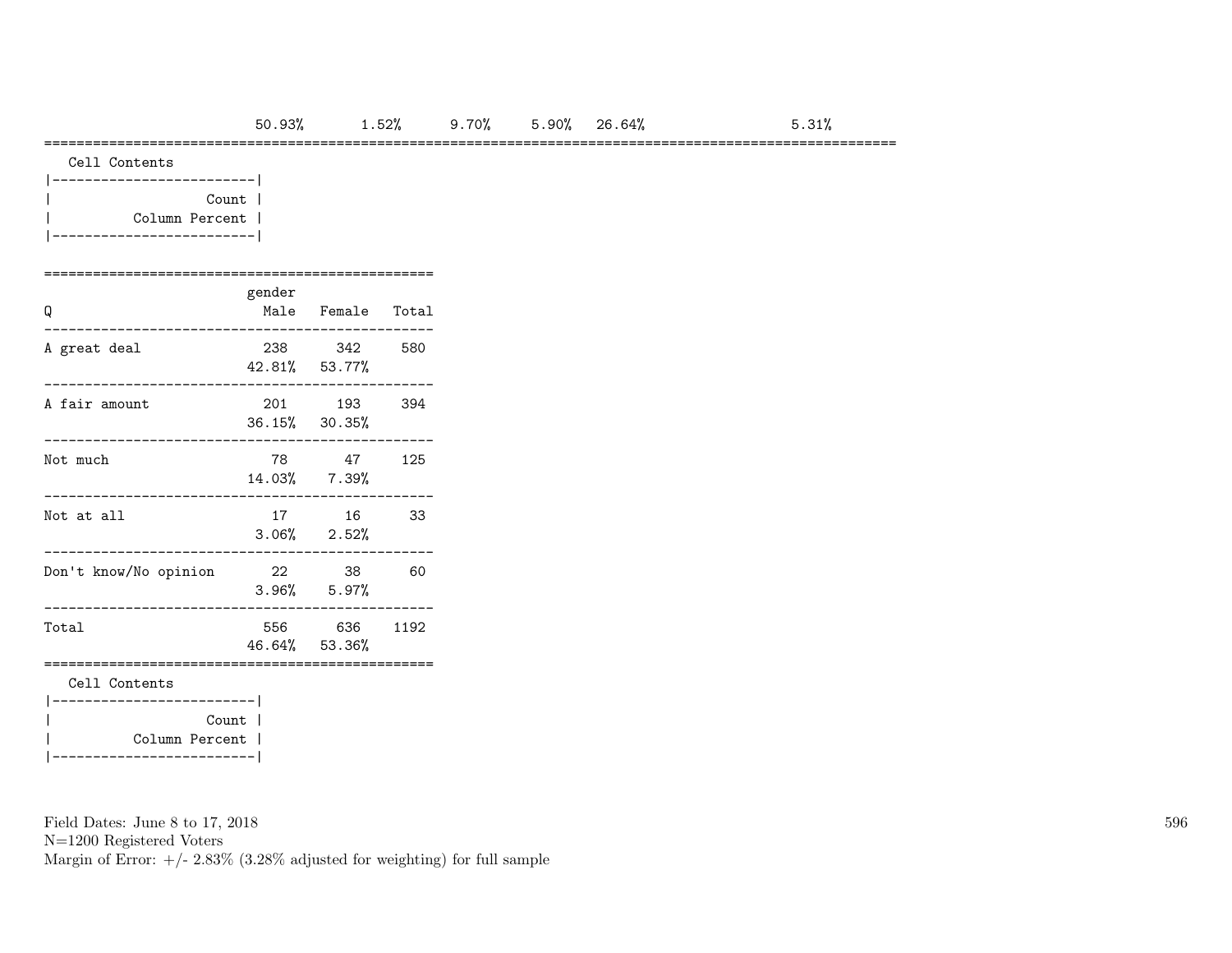| Q                                   | LOCATE<br>Urban | Suburban Rural Total                                  |              |     |                         |          |                                                                                           |     |
|-------------------------------------|-----------------|-------------------------------------------------------|--------------|-----|-------------------------|----------|-------------------------------------------------------------------------------------------|-----|
|                                     |                 |                                                       |              |     |                         |          |                                                                                           |     |
| A great deal                        |                 | 188 286 106                                           |              | 580 |                         |          |                                                                                           |     |
|                                     |                 | 48.33% 50.26% 45.30%<br>----------------------------  |              |     |                         |          |                                                                                           |     |
| A fair amount                       |                 | 120 189 85                                            |              | 394 |                         |          |                                                                                           |     |
|                                     |                 | 30.85% 33.22% 36.32%<br>----------------------------- |              |     |                         |          |                                                                                           |     |
| Not much                            |                 | 43 56 26                                              |              | 125 |                         |          |                                                                                           |     |
|                                     |                 | $11.05\%$ 9.84% $11.11\%$                             |              |     |                         |          |                                                                                           |     |
| Not at all                          |                 | 12 14 7 33                                            |              |     |                         |          |                                                                                           |     |
|                                     |                 | $3.08\%$ $2.46\%$ $2.99\%$                            |              |     |                         |          |                                                                                           |     |
| Don't know/No opinion 26 24 10 60   |                 |                                                       |              |     |                         |          |                                                                                           |     |
|                                     |                 | $6.68\%$ $4.22\%$ $4.27\%$                            |              |     |                         |          |                                                                                           |     |
| Total                               | 389             |                                                       | 569 234 1192 |     |                         |          |                                                                                           |     |
|                                     |                 | 32.63% 47.73% 19.63%                                  |              |     |                         |          |                                                                                           |     |
| Cell Contents                       |                 |                                                       |              |     |                         |          |                                                                                           |     |
| ------------------------- <br>Count |                 |                                                       |              |     |                         |          |                                                                                           |     |
| Column Percent                      |                 |                                                       |              |     |                         |          |                                                                                           |     |
| -----------------------             |                 |                                                       |              |     |                         |          |                                                                                           |     |
| ============================        | metro           |                                                       |              |     |                         |          |                                                                                           |     |
| Q                                   |                 |                                                       |              |     |                         |          | Houston Area Dallas-Fort Worth Area San Antonio Area Austin Area Another Part of TX Total |     |
| A great deal                        |                 | 124                                                   |              | 163 |                         | 71       | 163                                                                                       | 579 |
|                                     |                 | 43.66%                                                |              |     | $49.70\%$ 53.21% 68.93% |          | 44.78%                                                                                    |     |
| A fair amount                       |                 | 92                                                    |              | 113 |                         | 34<br>20 | 134                                                                                       | 393 |
|                                     |                 |                                                       |              |     |                         |          |                                                                                           |     |

N=1200 Registered Voters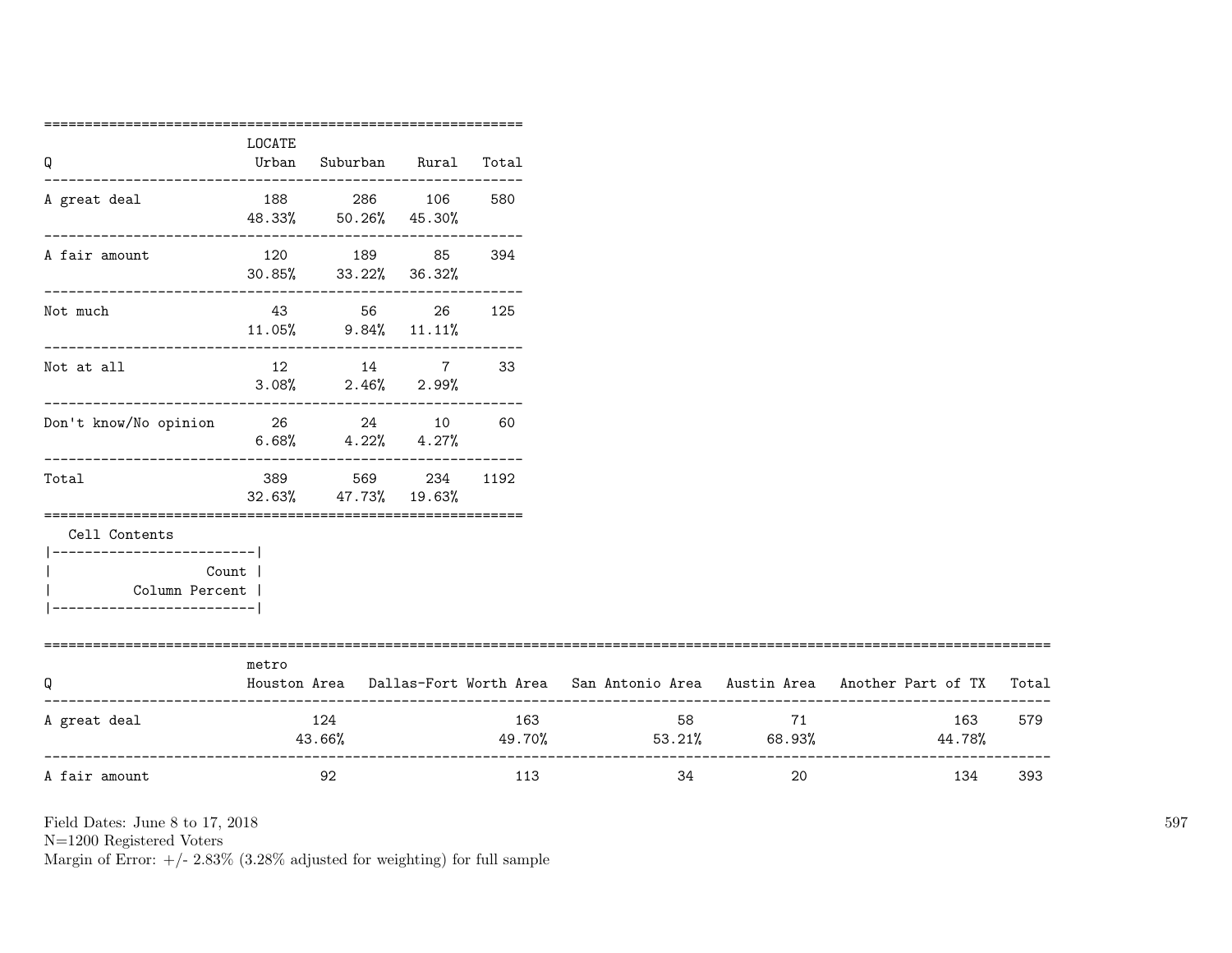|                                                        |                    | 32.39%                                               |               |                | 34.45%        |          | $31.19\%$ $19.42\%$               | 36.81%         |                                   |             |    |
|--------------------------------------------------------|--------------------|------------------------------------------------------|---------------|----------------|---------------|----------|-----------------------------------|----------------|-----------------------------------|-------------|----|
| Not much                                               |                    | 40<br>14.08%                                         |               | 34             | $10.37\%$     | 13       | $\overline{7}$<br>$11.93\%$ 6.80% | 30<br>8.24%    | 124                               |             |    |
| Not at all                                             | ------------------ | 13<br>$4.58\%$                                       |               | 5<br>1.52%     |               | $\Omega$ | $\overline{1}$<br>$0.00\%$ 0.97%  | 14<br>3.85%    | 33                                |             |    |
| Don't know/No opinion                                  |                    | 15<br>5.28%                                          |               | 13<br>$3.96\%$ |               |          |                                   | $\overline{4}$ | $\overline{4}$<br>$3.67%$ $3.88%$ | 23<br>6.32% | 59 |
| Total                                                  |                    | 284<br>23.91%                                        |               |                | 328<br>27.61% | 109      | 103<br>$9.18\%$ 8.67%             | 364<br>30.64%  | 1188                              |             |    |
| Count  <br>Column Percent<br>_________________________ | AGEG               |                                                      |               |                |               |          |                                   |                |                                   |             |    |
| Q<br>A great deal                                      |                    | 18-29 30-44 45-64 65+<br>74 151 212<br>40.00% 49.03% | 49.42%        | 143<br>52.77%  | Total<br>580  |          |                                   |                |                                   |             |    |
| A fair amount                                          |                    | 83 95<br>44.86% 30.84%                               | 147<br>34.27% | 69<br>25.46%   | 394           |          |                                   |                |                                   |             |    |
| Not much                                               |                    | 13 31 40<br>$7.03\%$ 10.06%                          | 9.32%         | 41<br>15.13%   | 125           |          |                                   |                |                                   |             |    |
| Not at all                                             |                    | 1 15 10 7<br>$0.54\%$ 4.87%                          | 2.33%         | 2.58%          | 33            |          |                                   |                |                                   |             |    |

N=1200 Registered Voters<br>Margin of Error: +/- 2.83% (3.28% adjusted for weighting) for full sample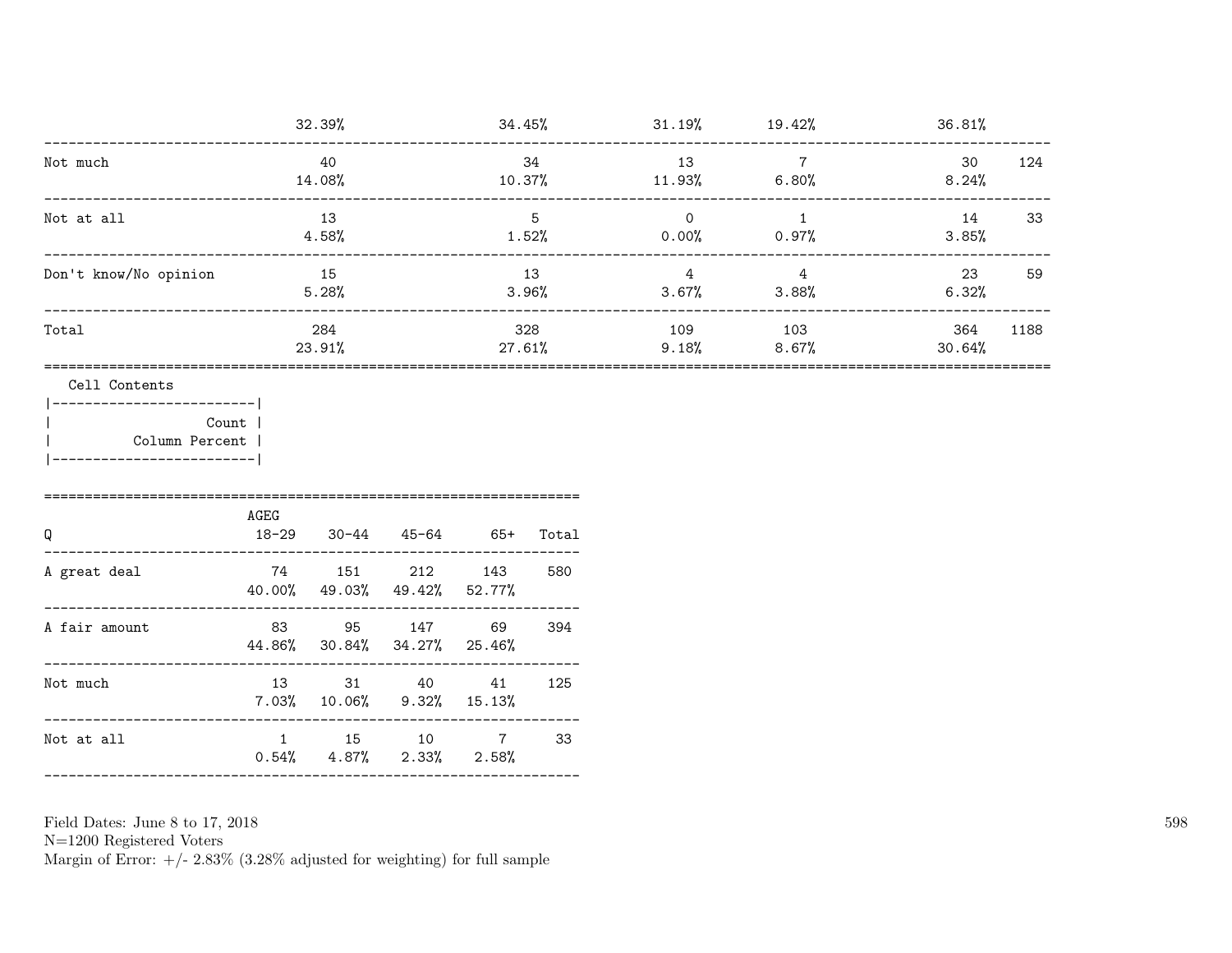|       | Don't know/No opinion<br>20<br>-14<br>16<br>11<br>$7.57\%$ $5.19\%$ $4.66\%$<br>4.06% | 61 |
|-------|---------------------------------------------------------------------------------------|----|
| Total | 308<br>429<br>185<br>- 271<br>1193<br>15.51% 25.82% 35.96% 22.72%                     |    |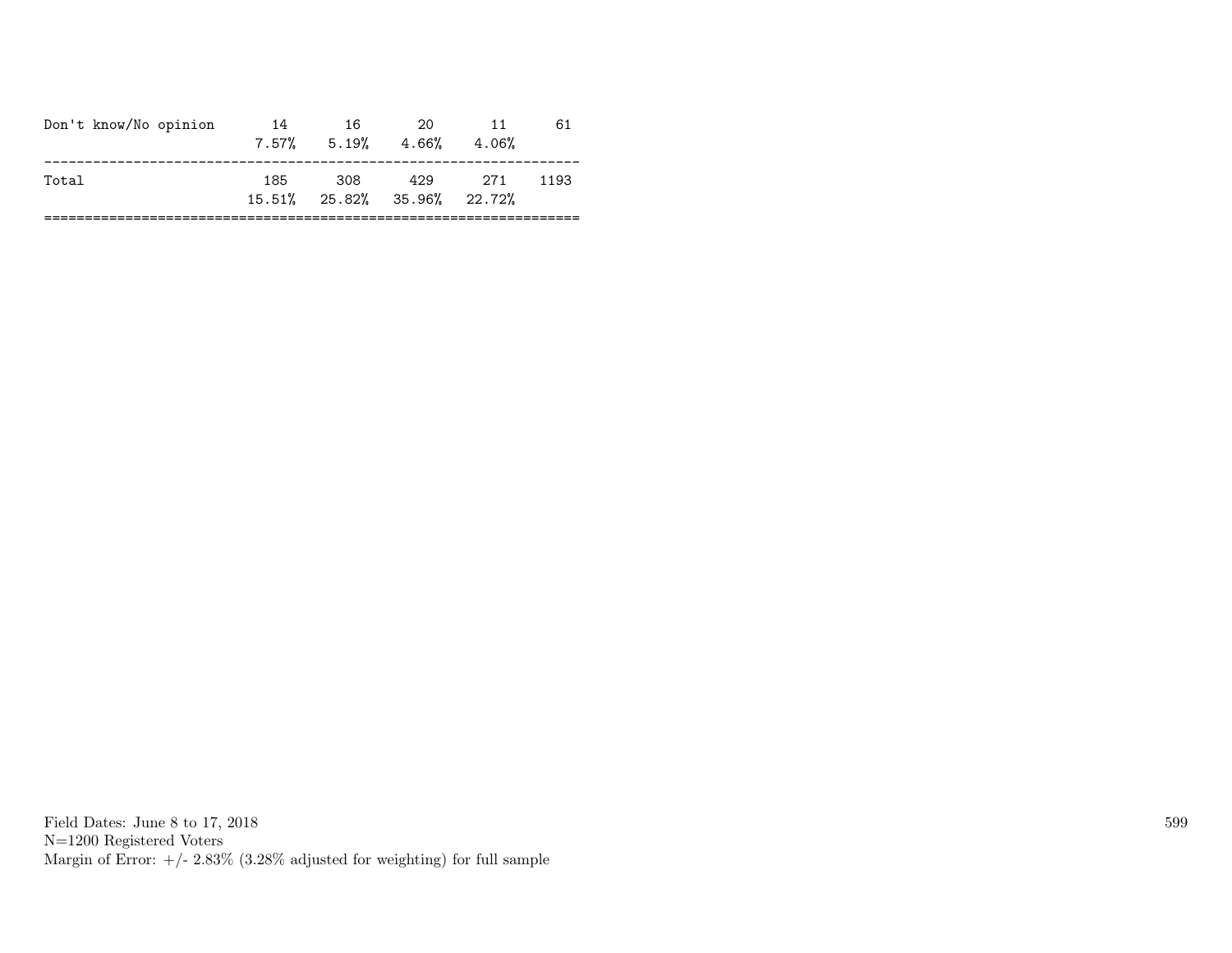# Q41.E. How much is poor parenting to blame for school shootings

Cell Contents |-------------------------| | Count | | Column Percent | |-------------------------|

| Q                     | LIBCON7         |                            |                                     |                |                            |                            | Extremely lib. Somewhat lib. Lean lib. Moderate Lean con. Somewhat con. Extremely con. | Total |
|-----------------------|-----------------|----------------------------|-------------------------------------|----------------|----------------------------|----------------------------|----------------------------------------------------------------------------------------|-------|
| A great deal          | 30<br>26.55%    | 40<br>27.03%               | 26<br>$28.57\%$                     | 136            | 47<br>44.74% 43.52%        | 133<br>61.29%              | 137<br>67.16%                                                                          | 549   |
| A fair amount         | 37<br>32.74%    | 55                         | 43<br>$37.16\%$ $47.25\%$ $31.58\%$ | 96             | 40                         | 62<br>$37.04\%$ 28.57%     | 51<br>25.00%                                                                           | 384   |
| Not much              | 35<br>$30.97\%$ | 40<br>27.03%               | 13<br>14.29%                        | 30<br>$9.87\%$ | 14<br>$12.96\%$            | 14<br>$6.45\%$             | 10<br>4.90%                                                                            | 156   |
| Not at all            | 6<br>5.31%      | 9<br>$6.08\%$              | 5<br>5.49%                          | 12<br>$3.95\%$ | $\overline{4}$<br>$3.70\%$ | $\overline{1}$<br>$0.46\%$ | $\circ$<br>$0.00\%$                                                                    | 37    |
| Don't know/No opinion | - 5<br>4.42%    | $\overline{4}$<br>$2.70\%$ | $\overline{4}$<br>4.40%             | 30<br>$9.87\%$ | 3<br>$2.78\%$              | $\overline{7}$<br>3.23%    | 6<br>$2.94\%$                                                                          | 59    |
| Total                 | 113<br>$9.54\%$ | 148<br>12.49%              | 91<br>7.68%                         | 304<br>25.65%  | 108<br>$9.11\%$            | 217<br>18.31%              | 204<br>17.22%                                                                          | 1185  |

Cell Contents

|-------------------------| | Count | | Column Percent | |-------------------------|

Field Dates: June 8 to 17, 2018

N=1200 Registered Voters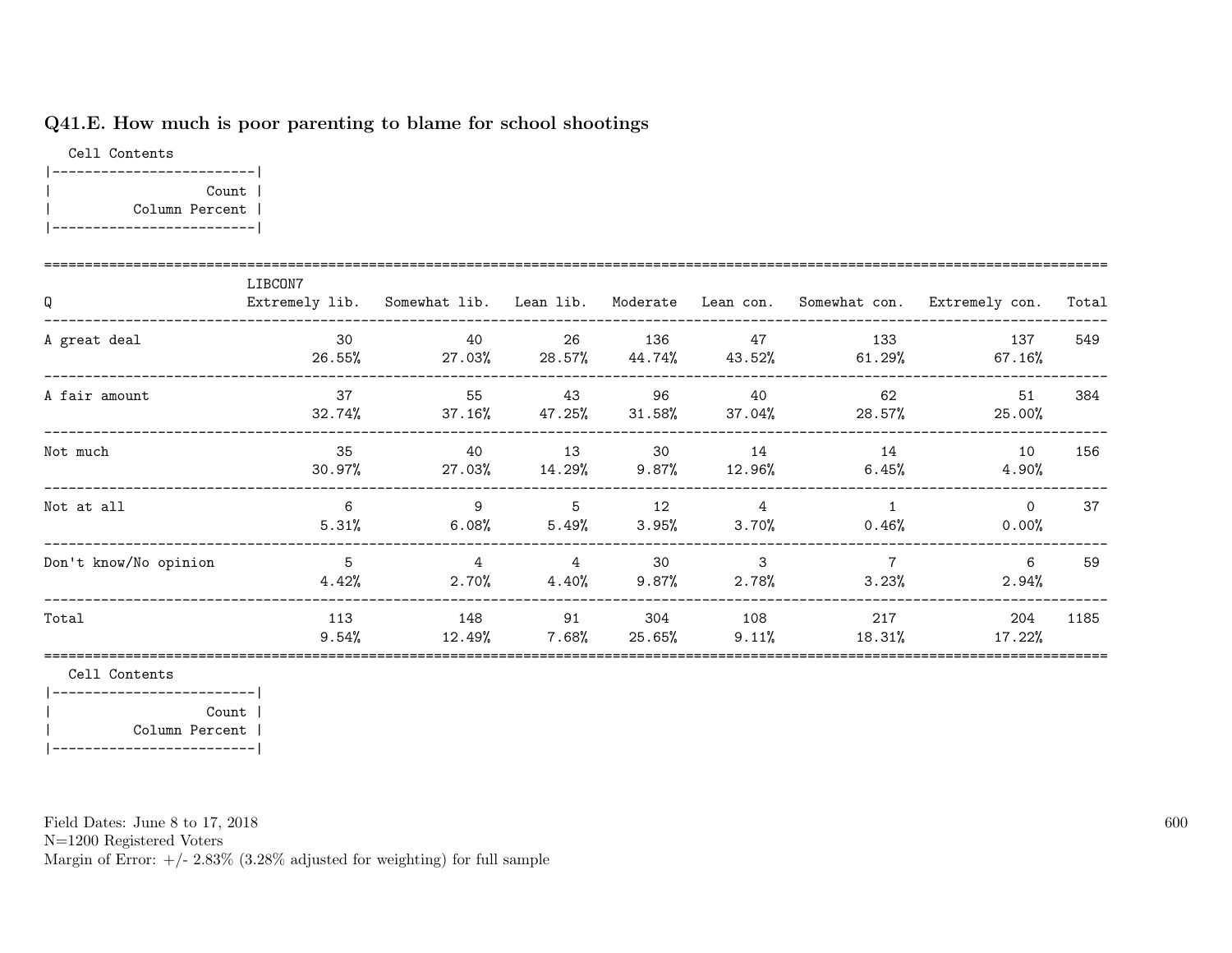| Q                                                 | IDEOL     |        |       | Liberals Moderates Conservatives                                                        | Total             |                     |        |     |
|---------------------------------------------------|-----------|--------|-------|-----------------------------------------------------------------------------------------|-------------------|---------------------|--------|-----|
| A great deal                                      |           | 96 136 |       | 317 549<br>$27.20\%$ $44.74\%$ 60.04%                                                   |                   |                     |        |     |
| --------------------------------<br>A fair amount |           |        |       | 135 96 152 383<br>$38.24\%$ $31.58\%$ 28.79%                                            |                   |                     |        |     |
| Not much                                          |           |        |       | 88 30 38 156<br>24.93% 9.87% 7.20%                                                      |                   |                     |        |     |
| Not at all                                        |           | 20 12  |       | $5.67\%$ $3.95\%$ 0.95%                                                                 | $5^{\circ}$<br>37 |                     |        |     |
| Don't know/No opinion                             | 14 30     |        |       | 16<br>$3.97\%$ 9.87% 3.03%                                                              | 60                |                     |        |     |
| Total                                             |           |        |       | 353 304 528<br>29.79% 25.65% 44.56%                                                     | 1185              |                     |        |     |
| Cell Contents<br>------------------------         |           |        |       |                                                                                         |                   |                     |        |     |
| Column Percent                                    | Count     |        |       |                                                                                         |                   |                     |        |     |
| O                                                 | PID7      |        |       | StrDem WeakDem LeanDem Ind LeanRep WeakRep StrRep Total                                 |                   |                     |        |     |
| A great deal                                      |           |        |       | 78 49 31 64 88<br>$31.97\%$ $42.98\%$ $22.46\%$ $52.46\%$ $62.41\%$ $49.66\%$ $62.24\%$ |                   |                     | 72 150 | 532 |
| A fair amount                                     | <b>79</b> |        | 39 61 | 32 and $\sim$                                                                           |                   | 45 — 100<br>49 — 10 | 63     | 368 |

N=1200 Registered Voters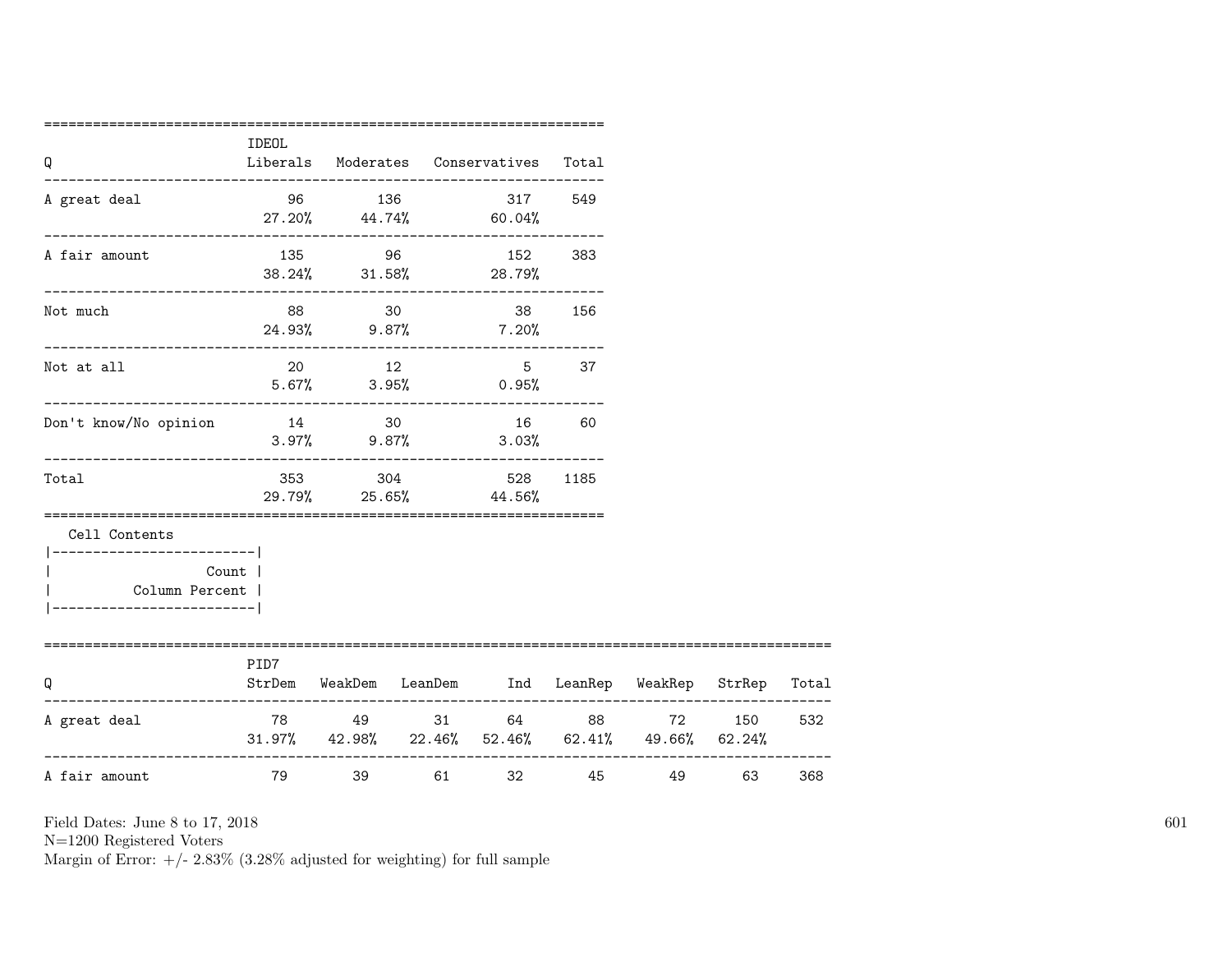|                                             |      |       | 32.38% 34.21% 44.20% 26.23% 31.91% 33.79% 26.14%                                                     |  |     |      |
|---------------------------------------------|------|-------|------------------------------------------------------------------------------------------------------|--|-----|------|
| Not much                                    |      | 59 14 | 32 11 6 13 19 154<br>$24.18\%$ $12.28\%$ $23.19\%$ $9.02\%$ $4.26\%$ $8.97\%$ $7.88\%$               |  |     |      |
| Not at all                                  |      |       | $12 \qquad 6 \qquad 6 \qquad 9 \qquad 0 \qquad 2$<br>$4.92\%$ 5.26% $4.35\%$ 7.38% 0.00% 1.38% 0.83% |  |     | 2 37 |
| Don't know/No opinion 16 6 8 6 2 9 7 54     |      |       | $6.56\%$ $5.26\%$ $5.80\%$ $4.92\%$ $1.42\%$ $6.21\%$ $2.90\%$                                       |  |     |      |
| Total                                       |      |       | 244 114 138 122 141 145<br>$21.31\%$ 9.96% 12.05% 10.66% 12.31% 12.66% 21.05%                        |  | 241 | 1145 |
| Column Percent  <br>----------------------- | PID3 |       |                                                                                                      |  |     |      |
| Q                                           |      |       | Democrats Independents Republicans Total                                                             |  |     |      |
|                                             |      |       |                                                                                                      |  |     |      |
|                                             |      |       | 158 64 309 531<br>$31.79\%$ $52.46\%$ $58.63\%$                                                      |  |     |      |
| A great deal<br>A fair amount               |      |       | 180 32 157 369<br>$36.22\%$ 26.23% 29.79%                                                            |  |     |      |
| Not much                                    |      |       | 105 11 39 155<br>$21.13\%$ 9.02% 7.40%                                                               |  |     |      |

N=1200 Registered Voters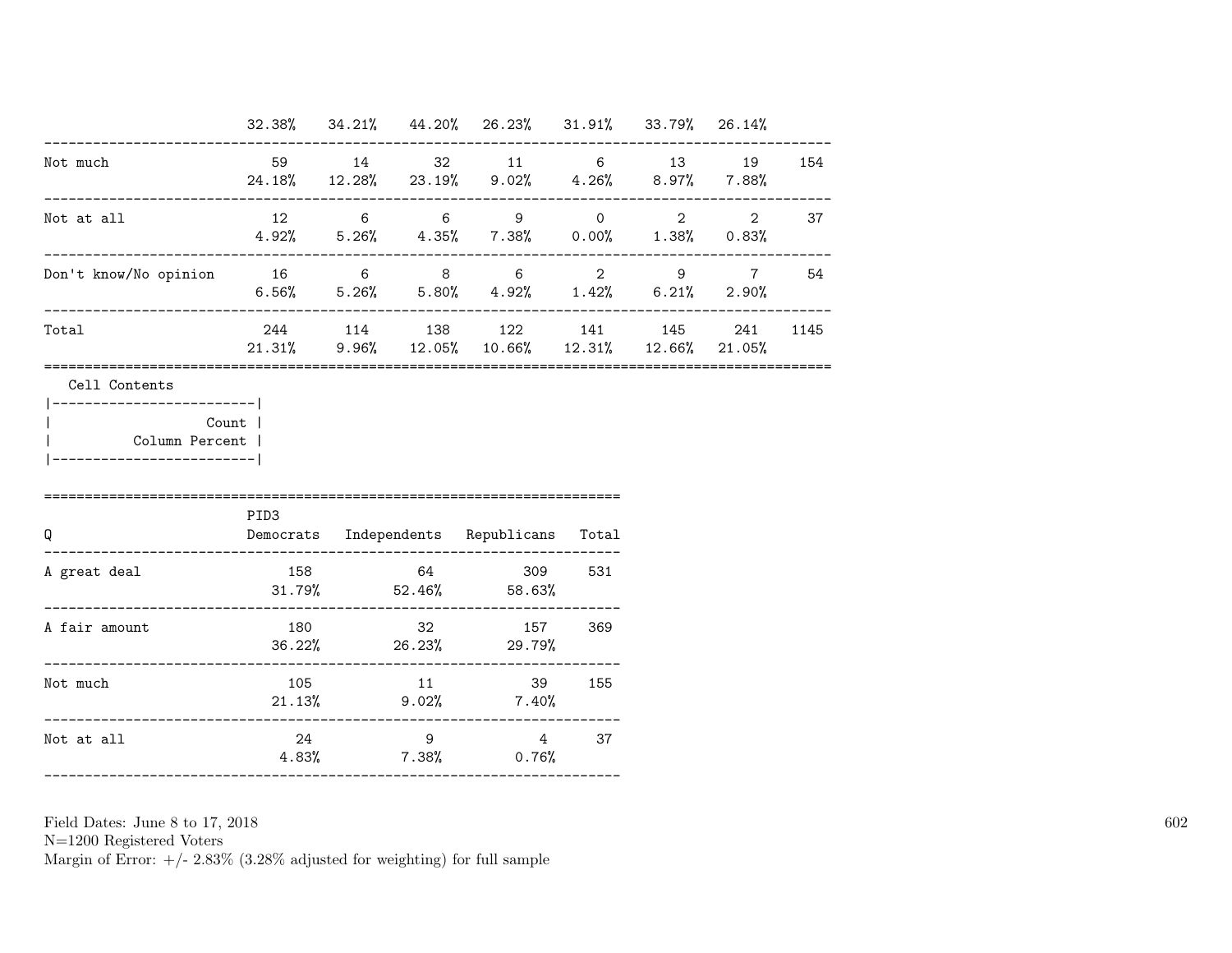| Don't know/No opinion                                                                                  | 30<br>$6.04%$ $4.92%$                                                            |               | 6            | 18<br>$3.42\%$ | 54              |                 |       |                                                                     |       |
|--------------------------------------------------------------------------------------------------------|----------------------------------------------------------------------------------|---------------|--------------|----------------|-----------------|-----------------|-------|---------------------------------------------------------------------|-------|
| Total                                                                                                  | 497<br>43.37%                                                                    | 10.65%        | 122 527 1146 | 45.99%         |                 |                 |       |                                                                     |       |
| Cell Contents<br>------------------------ <br>Count  <br>Column Percent  <br>_________________________ |                                                                                  |               |              |                |                 |                 |       |                                                                     |       |
| Q                                                                                                      | Q20A<br>Democratic candidate Republican candidate Tea Party candidate Don't know |               |              |                |                 |                 |       |                                                                     | Total |
| A great deal                                                                                           |                                                                                  | 163<br>33.61% |              |                | 176             |                 | 104   | 110<br>$55.00\%$ 65.00% 48.25%                                      | 553   |
| A fair amount                                                                                          |                                                                                  | 169           |              |                | 100             |                 | 44 22 | 72<br>$34.85\%$ $31.25\%$ $27.50\%$ $31.58\%$                       | 385   |
| Not much                                                                                               |                                                                                  | 103           |              |                | 23              | $21.24\%$ 7.19% | 11    | 21<br>$6.88\%$ 9.21%                                                | 158   |
| Not at all                                                                                             |                                                                                  | 23<br>4.74%   |              |                | $7\overline{7}$ | 2.19%           |       | $\begin{array}{ccc} & & 0 & & \hline \end{array}$<br>$0.00\%$ 3.07% | 37    |
| Don't know/No opinion                                                                                  |                                                                                  | 27<br>5.57%   |              |                | 14              | 4.38%           |       | 1 18 60<br>$0.62%$ 7.89%                                            |       |
| Total                                                                                                  |                                                                                  | 485<br>40.65% |              |                | 320             |                 |       | 160 000<br>228<br>26.82% 13.41% 19.11%                              | 1193  |

Cell Contents

 $|----------$ 

Field Dates: June 8 to 17, 2018

 ${\rm N}{=}1200$  Registered Voters

Margin of Error:  $+/- 2.83\%$  (3.28% adjusted for weighting) for full sample

603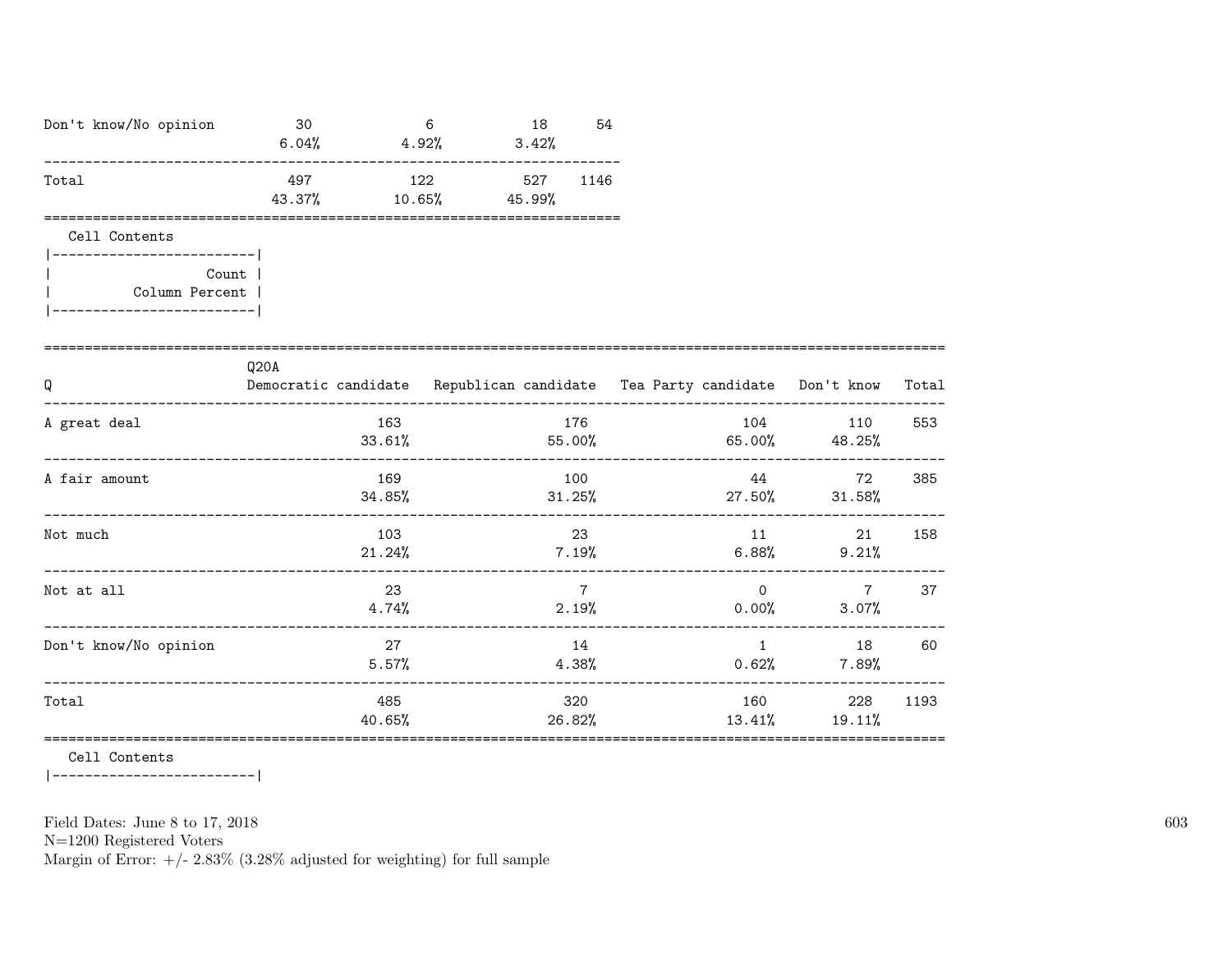| Q                                                                                    | educ            | No HS High school graduate Some college 2-year 4-year Post-grad Total                  |    |                                                     |           |                                                                   |           |  |
|--------------------------------------------------------------------------------------|-----------------|----------------------------------------------------------------------------------------|----|-----------------------------------------------------|-----------|-------------------------------------------------------------------|-----------|--|
| A great deal                                                                         | 32              | $47.06\%$ $49.32\%$ $48.13\%$ $51.24\%$ $42.33\%$ $40.88\%$                            |    | 146 129 62 127                                      |           | 56                                                                | 552       |  |
| A fair amount                                                                        | 19              | $27.94\%$ $30.41\%$ $29.10\%$ $34.71\%$ $39.00\%$ $28.47\%$                            | 90 |                                                     | 78 42 117 |                                                                   | 39<br>385 |  |
| Not much                                                                             | $7\overline{ }$ | $10.29\%$ 11.15% 13.43% 7.44% 14.33% 21.17%                                            |    |                                                     |           | 33 36 9 43 29                                                     | 157       |  |
| Not at all                                                                           | $5^{\circ}$     | $7.35\%$ $3.04\%$ $2.99\%$ $1.65\%$ $1.33\%$ $6.57\%$                                  |    | $9 \qquad \qquad 8 \qquad \qquad 2 \qquad \qquad 4$ |           | 9                                                                 | 37        |  |
| Don't know/No opinion                                                                | 5 <sub>5</sub>  | $7.35\%$ 6.08% 6.34% 4.96% 3.00% 2.92%                                                 |    | 18 17 6 9                                           |           | $4^{\circ}$                                                       | 59        |  |
| Total                                                                                | 68 68<br>5.71%  |                                                                                        |    |                                                     |           | 296 268 121 300 137 1190<br>$24.87\%$ 22.52% 10.17% 25.21% 11.51% |           |  |
| Cell Contents                                                                        |                 |                                                                                        |    |                                                     |           |                                                                   |           |  |
| __________________________<br>Count<br>Column Percent  <br>------------------------- |                 |                                                                                        |    |                                                     |           |                                                                   |           |  |
| Q                                                                                    | ATTEND          | More than once a week Once a week A few times a month Once or twice a year Never Total |    |                                                     |           |                                                                   |           |  |

N=1200 Registered Voters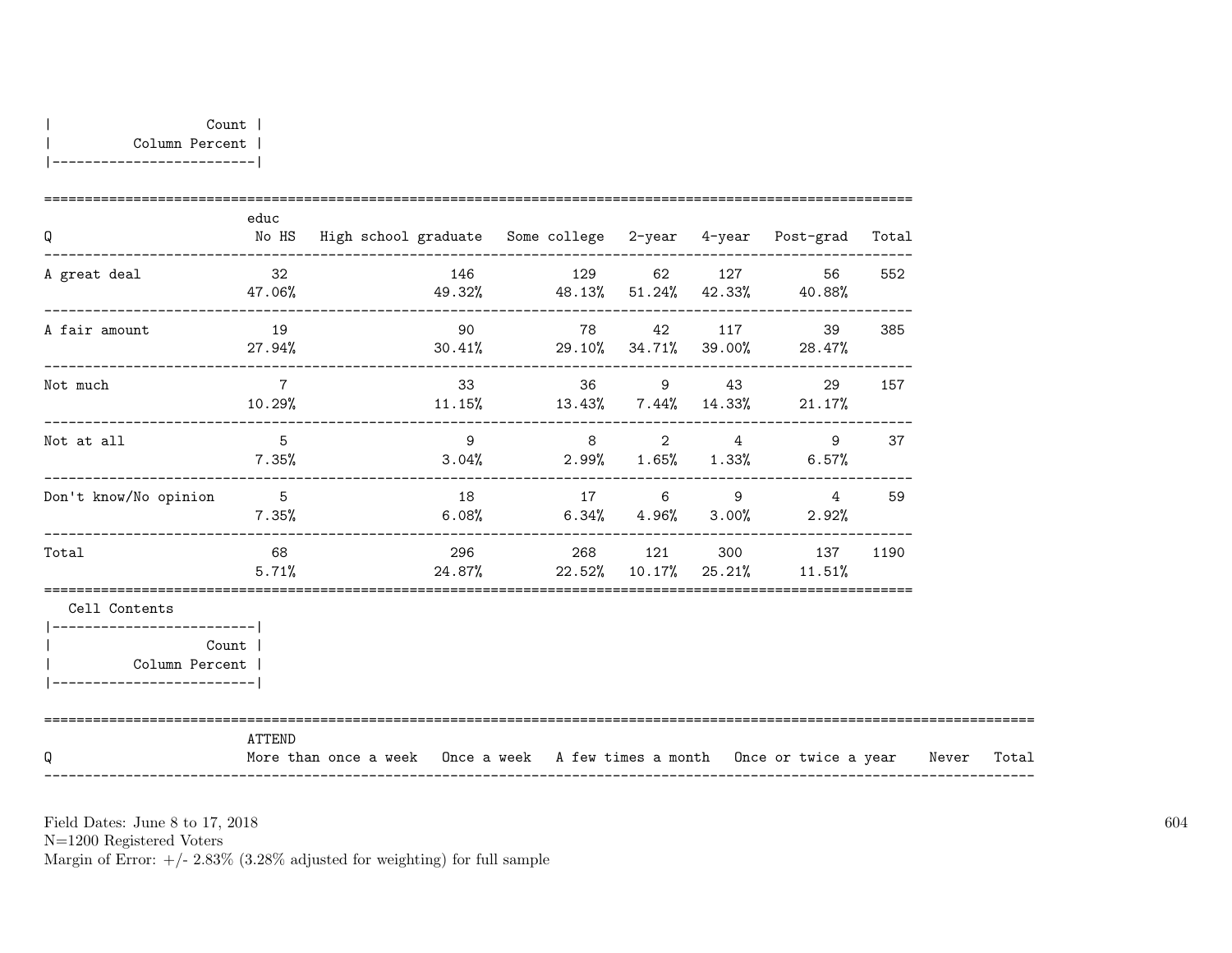| A great deal                                                    | _______________________                         |                     | 77<br>55.40%            | 127<br>50.80%            |                                                           | 81<br>$61.36\%$         |                                  | 146<br>43.88% 37.15%       | 553   |
|-----------------------------------------------------------------|-------------------------------------------------|---------------------|-------------------------|--------------------------|-----------------------------------------------------------|-------------------------|----------------------------------|----------------------------|-------|
| A fair amount                                                   |                                                 |                     | 41<br>29.50%            | 71<br>28.40%             | 26.52%                                                    | 35                      | 88                               | 149<br>$31.65\%$ $37.91\%$ | 384   |
| Not much                                                        |                                                 |                     | 12<br>8.63%             | 27<br>10.80%             |                                                           | $\overline{7}$<br>5.30% | - 44<br>15.83% 17.05%            | 67                         | 157   |
| Not at all                                                      |                                                 |                     | $\overline{1}$<br>0.72% | 11<br>4.40%              |                                                           | 5 <sup>5</sup><br>3.79% | 12 12<br>4.32%                   | 9<br>2.29%                 | 38    |
| Don't know/No opinion                                           |                                                 |                     | 8 <sup>8</sup><br>5.76% | 14<br>5.60%              |                                                           | $\overline{4}$<br>3.03% | 12<br>4.32%                      | 22<br>5.60%                | 60    |
| Total                                                           | 132<br>139<br>250<br>20.97%<br>11.66%<br>11.07% |                     |                         |                          | 278                                                       | 393<br>23.32% 32.97%    | 1192                             |                            |       |
| Cell Contents<br>  Column Percent<br>-------------------------- | Count                                           |                     |                         |                          |                                                           |                         |                                  |                            |       |
| Q                                                               | race_recode<br>White                            |                     |                         |                          | Black Hispanic Asian Native-American Middle-Eastern Mixed |                         |                                  | Other                      | Total |
| A great deal                                                    | 316<br>45.47%                                   | 72<br>42.60%        | 136<br>$50.75\%$        | 8<br>53.33%              | 6<br>$85.71\%$ 0.00% 42.86%                               | $\circ$                 | 9                                | 6<br>54.55%                | 553   |
| A fair amount                                                   | 248                                             | 39<br>35.68% 23.08% | 81                      | 5<br>$30.22\%$ $33.33\%$ | $\mathbf{1}$<br>14.29%                                    | $\overline{2}$          | $7\overline{ }$<br>40.00% 33.33% | $\mathbf{1}$<br>9.09%      | 384   |
| Not much                                                        | 96<br>13.81%                                    | 29<br>$17.16\%$     | 25<br>9.33%             | $\overline{1}$           | $\Omega$<br>6.67%<br>$0.00\%$                             | $\overline{2}$          | 4<br>40.00% 19.05%               | $\circ$<br>0.00%           | 157   |

N=1200 Registered Voters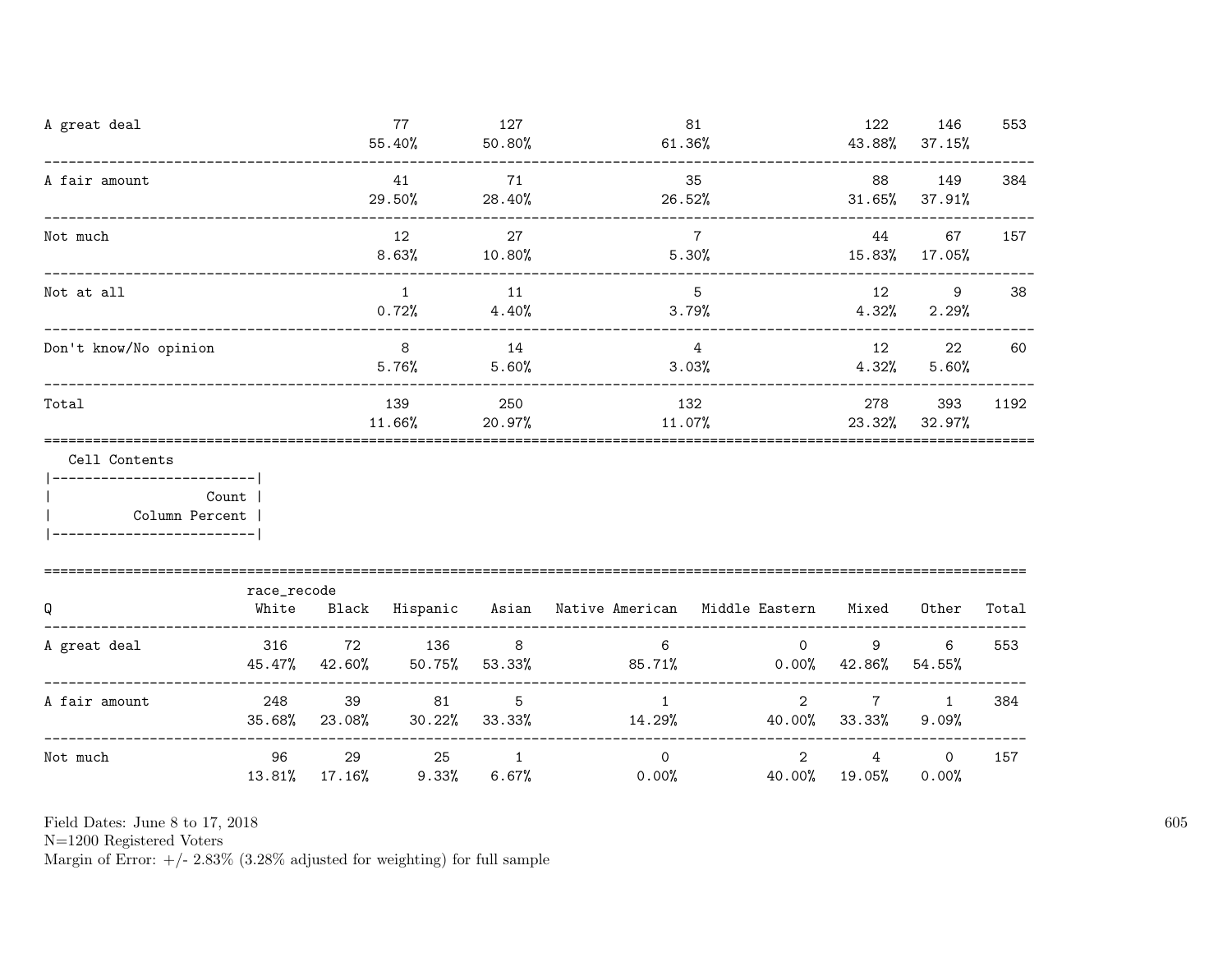| Not at all                                                                                                       |         | 13 7                     | 13 1      |                                                                     |     | $\overline{0}$  | $\overline{0}$<br>$1.87\%$ $4.14\%$ $4.85\%$ $6.67\%$ $0.00\%$ $0.00\%$ $4.76\%$ $18.18\%$   | $1 \quad \cdots$                                   | $\mathbf{2}^{\circ}$ | 37   |
|------------------------------------------------------------------------------------------------------------------|---------|--------------------------|-----------|---------------------------------------------------------------------|-----|-----------------|----------------------------------------------------------------------------------------------|----------------------------------------------------|----------------------|------|
| Don't know/No opinion 22 22 13 0                                                                                 |         |                          |           |                                                                     |     | $\overline{0}$  | $\overline{1}$<br>$3.17\%$ $13.02\%$ $4.85\%$ $0.00\%$ $0.00\%$ $20.00\%$ $0.00\%$ $18.18\%$ | $\begin{array}{ccc} & & 0 & \quad & 2 \end{array}$ |                      | 60   |
| Total                                                                                                            |         | 695 169<br>58.35% 14.19% |           | 268 15                                                              |     | $7\overline{7}$ | $5 \qquad \qquad 21$<br>$22.50\%$ $1.26\%$ $0.59\%$ $0.42\%$ $1.76\%$ $0.92\%$               |                                                    | 11                   | 1191 |
| Cell Contents<br> ------------------------- <br><b>Count</b>  <br>Column Percent  <br> ------------------------- |         |                          |           |                                                                     |     |                 |                                                                                              |                                                    |                      |      |
| Q                                                                                                                | MARITAL |                          |           |                                                                     |     |                 | Married Separated Divorced Widowed Single Domestic-Partnership Total                         |                                                    |                      |      |
| A great deal                                                                                                     |         |                          |           | 294 8 40 31 143                                                     |     |                 | 35<br>48.76% 42.11% 35.09% 43.66% 45.11% 53.85%                                              | 551                                                |                      |      |
| A fair amount                                                                                                    |         |                          |           | 190 8 45 28 93<br>$31.51\%$ $42.11\%$ $39.47\%$ $39.44\%$ $29.34\%$ |     |                 | 19<br>29.23%                                                                                 | 383                                                |                      |      |
| Not much                                                                                                         | 82      |                          |           | 1 15 3<br>13.60% 5.26% 13.16% 4.23% 16.09%                          | 51  |                 | 5<br>7.69%                                                                                   | 157                                                |                      |      |
| Not at all                                                                                                       | 18      |                          |           | 0 5 3 10<br>$2.99\%$ 0.00% 4.39% 4.23% 3.15%                        |     |                 | 2<br>$3.08\%$                                                                                | 38                                                 |                      |      |
| Don't know/No opinion 19 19 2 9 6 20                                                                             |         |                          |           | $3.15\%$ 10.53% 7.89% 8.45% 6.31%                                   |     |                 | 4<br>6.15%                                                                                   | 60                                                 |                      |      |
| Total                                                                                                            | 603     |                          | 19<br>114 | 71                                                                  | 317 |                 | 65                                                                                           | 1189                                               |                      |      |

Field Dates: June 8 to 17,  $2018\,$ 

N=1200 Registered Voters<br>Margin of Error:  $+/- 2.83\%$  (3.28% adjusted for weighting) for full sample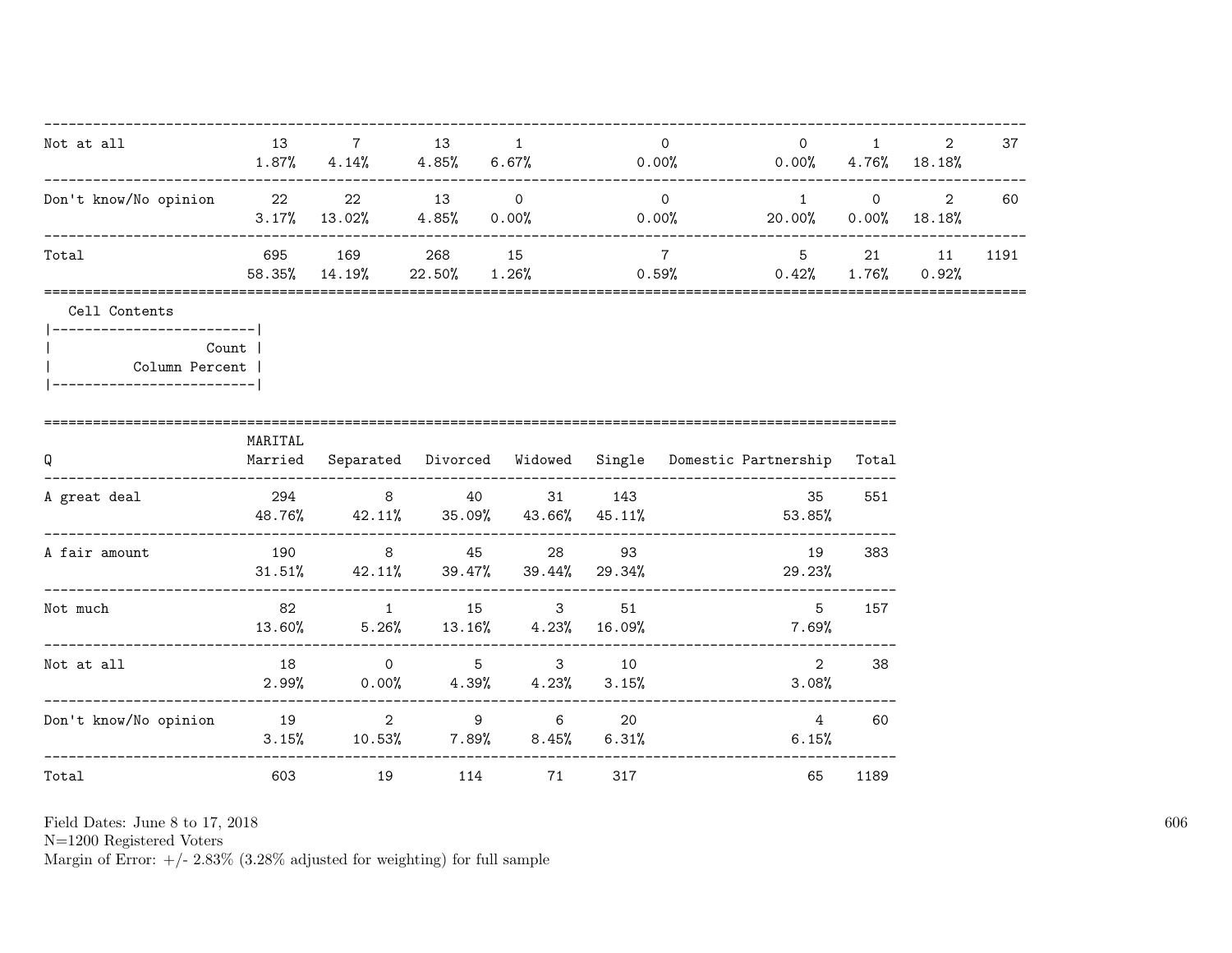#### =========================================================================================================

| Count          |  |
|----------------|--|
| Column Percent |  |
|                |  |

#### ================================================ gender Q Male Female Total

| A great deal                                           | 307 246<br>55.12% 38.74%   | 553  |
|--------------------------------------------------------|----------------------------|------|
| A fair amount                                          | 150 235<br>26.93% 37.01%   | 385  |
| Not much                                               | 74 84<br>13.29% 13.23%     | 158  |
| Not at all                                             | 12 25<br>$2.15\%$ $3.94\%$ | 37   |
| Don't know/No opinion                                  | 14 45<br>$2.51\%$ $7.09\%$ | 59   |
| Total                                                  | 557 635<br>46.73% 53.27%   | 1192 |
| Cell Contents                                          |                            |      |
| ------------------------ <br>Count  <br>Column Percent |                            |      |

Field Dates: June 8 to 17, 2018

N=1200 Registered Voters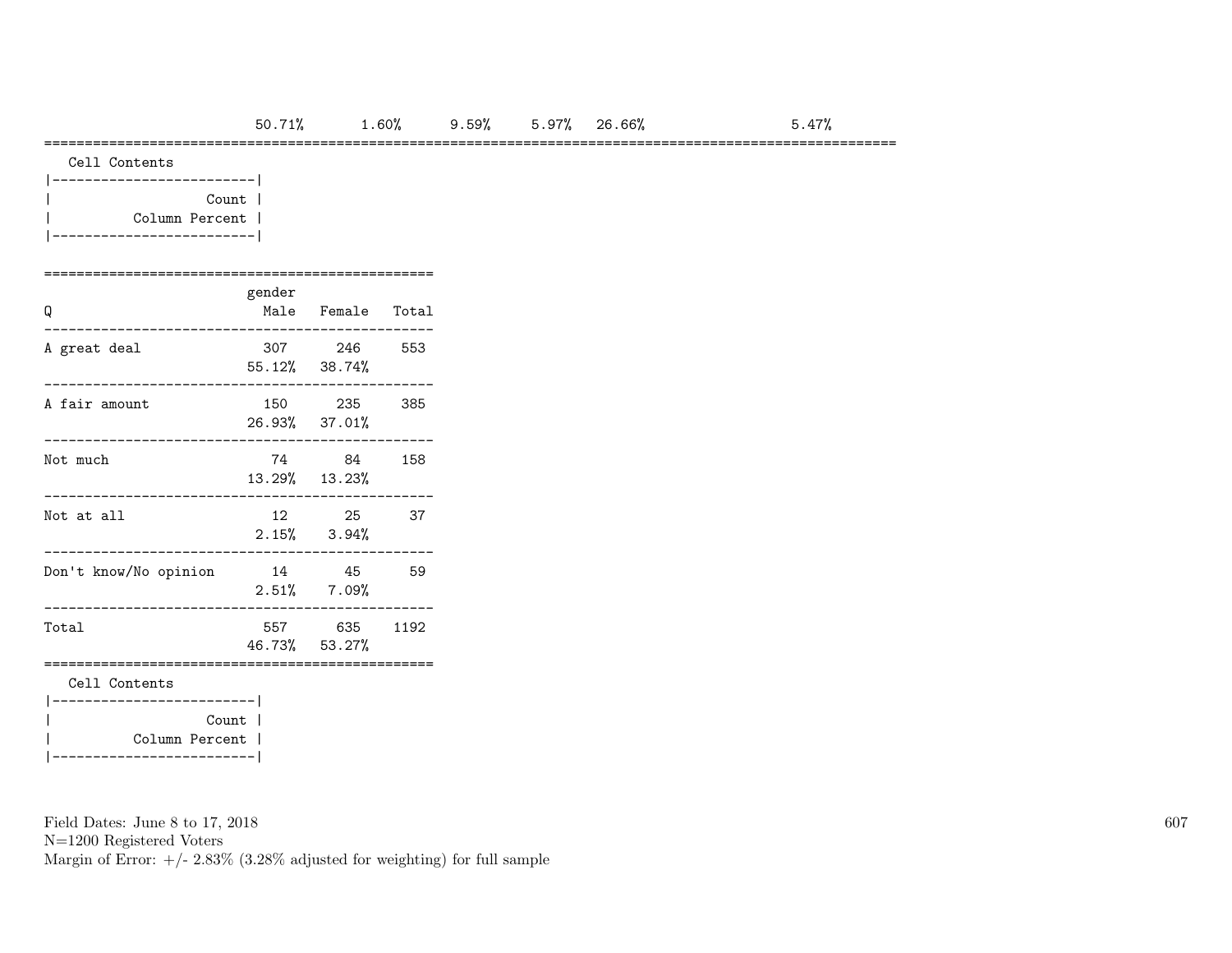| Q                                | LOCATE<br>Urban | Suburban Rural Total                                   |              |     |                               |      |                                                                                           |     |
|----------------------------------|-----------------|--------------------------------------------------------|--------------|-----|-------------------------------|------|-------------------------------------------------------------------------------------------|-----|
|                                  |                 |                                                        |              |     |                               |      |                                                                                           |     |
| A great deal                     |                 | 151 268 134                                            |              | 553 |                               |      |                                                                                           |     |
|                                  |                 | 38.82% 47.10% 57.26%                                   |              |     |                               |      |                                                                                           |     |
| A fair amount                    |                 | 131 186 68                                             |              | 385 |                               |      |                                                                                           |     |
|                                  |                 | 33.68% 32.69% 29.06%<br>------------------------------ |              |     |                               |      |                                                                                           |     |
| Not much                         |                 | 60 77 21 158                                           |              |     |                               |      |                                                                                           |     |
|                                  |                 | 15.42% 13.53% 8.97%                                    |              |     |                               |      |                                                                                           |     |
| Not at all                       |                 | 16 17 4 37                                             |              |     |                               |      |                                                                                           |     |
|                                  |                 | $4.11\%$ 2.99% 1.71%                                   |              |     |                               |      |                                                                                           |     |
| Don't know/No opinion 31 21 7 59 |                 |                                                        |              |     |                               |      |                                                                                           |     |
|                                  |                 | $7.97\%$ $3.69\%$ $2.99\%$                             |              |     |                               |      |                                                                                           |     |
| Total                            | 389             |                                                        | 569 234 1192 |     |                               |      |                                                                                           |     |
|                                  |                 | 32.63% 47.73% 19.63%                                   |              |     |                               |      |                                                                                           |     |
| Cell Contents                    |                 |                                                        |              |     |                               |      |                                                                                           |     |
| __________________________       |                 |                                                        |              |     |                               |      |                                                                                           |     |
| Count  <br>Column Percent        |                 |                                                        |              |     |                               |      |                                                                                           |     |
| -----------------------          |                 |                                                        |              |     |                               |      |                                                                                           |     |
| ============================     |                 |                                                        |              |     |                               |      |                                                                                           |     |
| Q                                | metro           |                                                        |              |     |                               |      | Houston Area Dallas-Fort Worth Area San Antonio Area Austin Area Another Part of TX Total |     |
|                                  |                 |                                                        |              |     |                               |      |                                                                                           |     |
| A great deal                     |                 | 132                                                    |              | 141 |                               | 46 — | 188                                                                                       | 552 |
|                                  |                 | 46.32%                                                 |              |     | $42.86\%$ $40.54\%$ $44.66\%$ |      | $51.65\%$                                                                                 |     |
| A fair amount                    |                 | 93                                                     |              | 106 | 41                            | 37   | 108                                                                                       | 385 |
|                                  |                 |                                                        |              |     |                               |      |                                                                                           |     |

N=1200 Registered Voters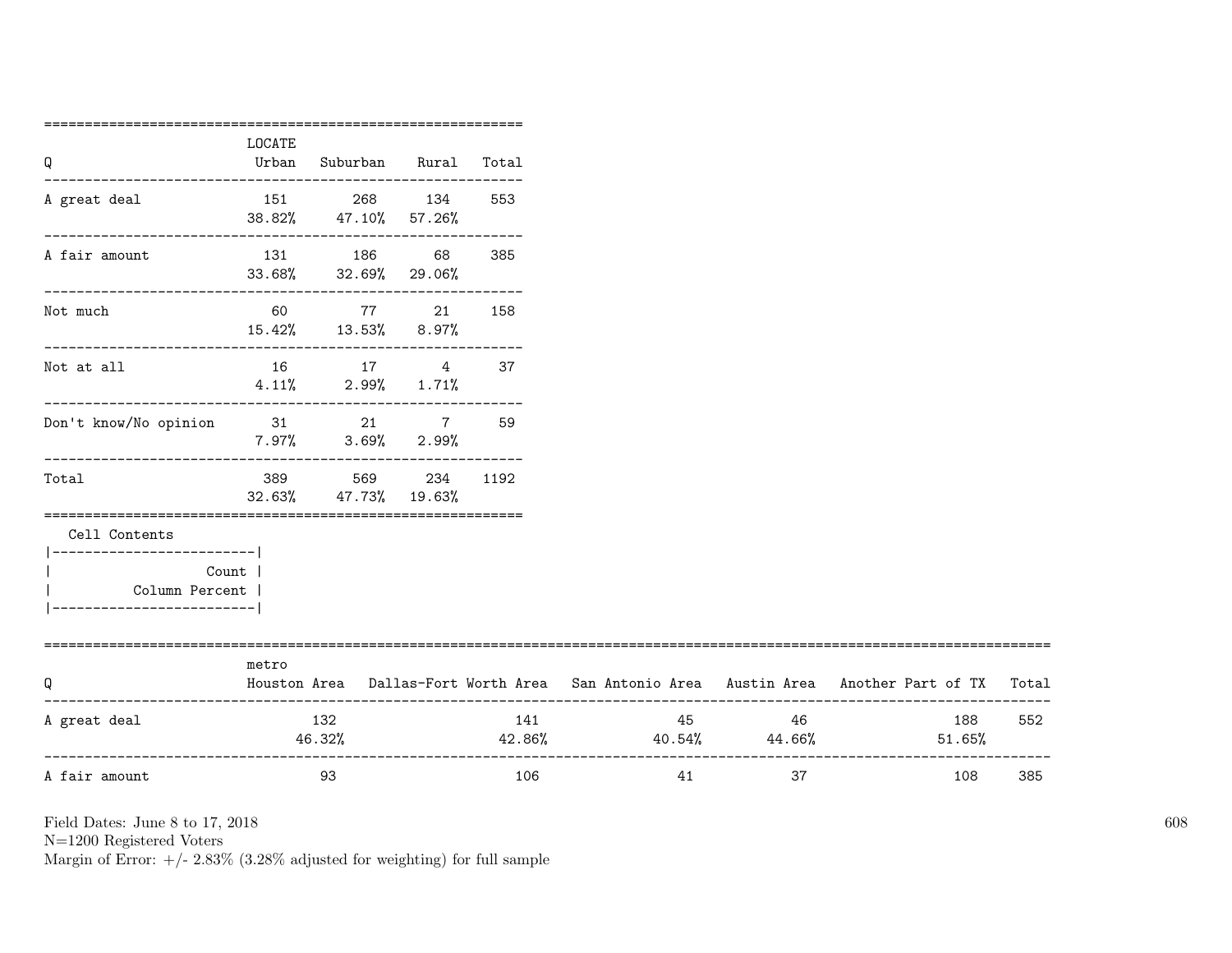|                                                                                                      |                                                 | 32.63%                                           |                       |           |               |                      | $32.22\%$ 36.94% 35.92% | 29.67%        |      |
|------------------------------------------------------------------------------------------------------|-------------------------------------------------|--------------------------------------------------|-----------------------|-----------|---------------|----------------------|-------------------------|---------------|------|
| Not much                                                                                             |                                                 | 37<br>12.98%                                     | 57<br>17.33%          |           |               | 8<br>$7.21\%$ 11.65% | 12                      | 44<br>12.09%  | 158  |
| Not at all                                                                                           | _______________________                         | $\overline{7}$<br>2.46%                          | 9<br>2.74%            |           |               | 9<br>8.11%           | $\overline{4}$<br>3.88% | 9<br>$2.47\%$ | 38   |
| Don't know/No opinion                                                                                |                                                 | 16<br>5.61%                                      |                       | 4.86%     | - 16          | 8<br>$7.21\%$ 3.88%  | 4                       | 15<br>4.12%   | 59   |
| Total                                                                                                |                                                 | 285<br>23.91%                                    |                       |           | 329<br>27.60% | 9.31%                | 111 103<br>8.64%        | 364<br>30.54% | 1192 |
| Cell Contents<br> ------------------------ <br>Count  <br>Column Percent<br>------------------------ |                                                 |                                                  |                       |           |               |                      |                         |               |      |
| Q                                                                                                    | AGEG<br>$18 - 29$                               |                                                  | $30-44$ $45-64$ $65+$ |           | Total         |                      |                         |               |      |
| ----------<br>A great deal                                                                           | 48.11% 40.72% 47.89%<br>.______________________ | 89 125 204 135                                   |                       | 49.45%    | 553           |                      |                         |               |      |
| A fair amount                                                                                        | 29.73% 35.83% 31.22%                            | 55 110 133 87                                    |                       | $31.87\%$ | 385           |                      |                         |               |      |
| Not much                                                                                             |                                                 | 31 42 50 34 157<br>16.76% 13.68% 11.74% 12.45%   |                       |           |               |                      |                         |               |      |
| Not at all                                                                                           |                                                 | 3 14 12 8<br>$1.62\%$ $4.56\%$ $2.82\%$ $2.93\%$ |                       |           | 37            |                      |                         |               |      |
|                                                                                                      |                                                 |                                                  |                       |           |               |                      |                         |               |      |

Field Dates: June 8 to 17,  $2018\,$ 

N=1200 Registered Voters<br>Margin of Error:  $+/- 2.83\%$  (3.28% adjusted for weighting) for full sample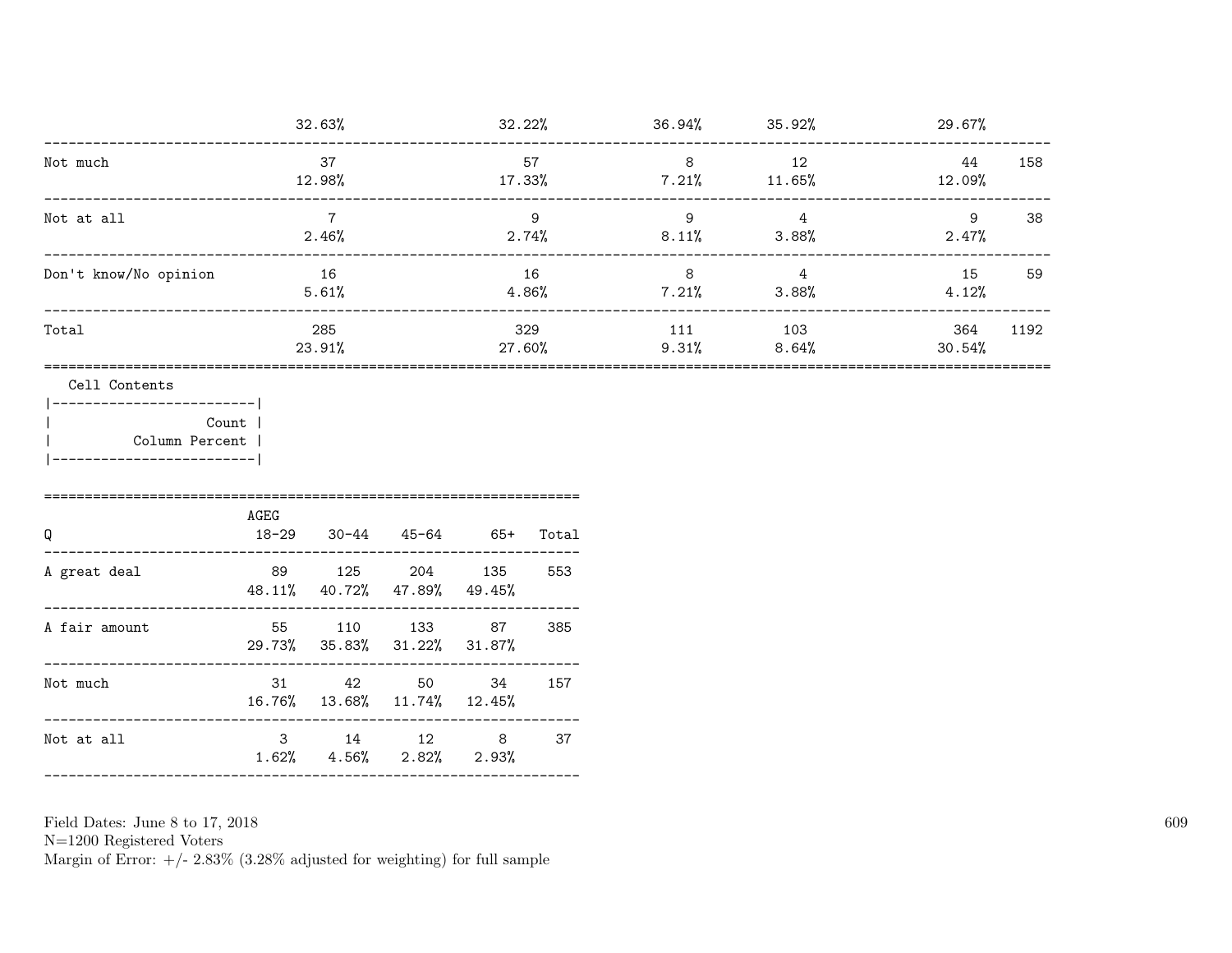| Don't know/No opinion |     |     | $3.78\%$ $5.21\%$ $6.34\%$ $3.30\%$ |       |      |
|-----------------------|-----|-----|-------------------------------------|-------|------|
| Total                 | 185 | 307 | 426<br>15.53% 25.78% 35.77% 22.92%  | - 273 | 1191 |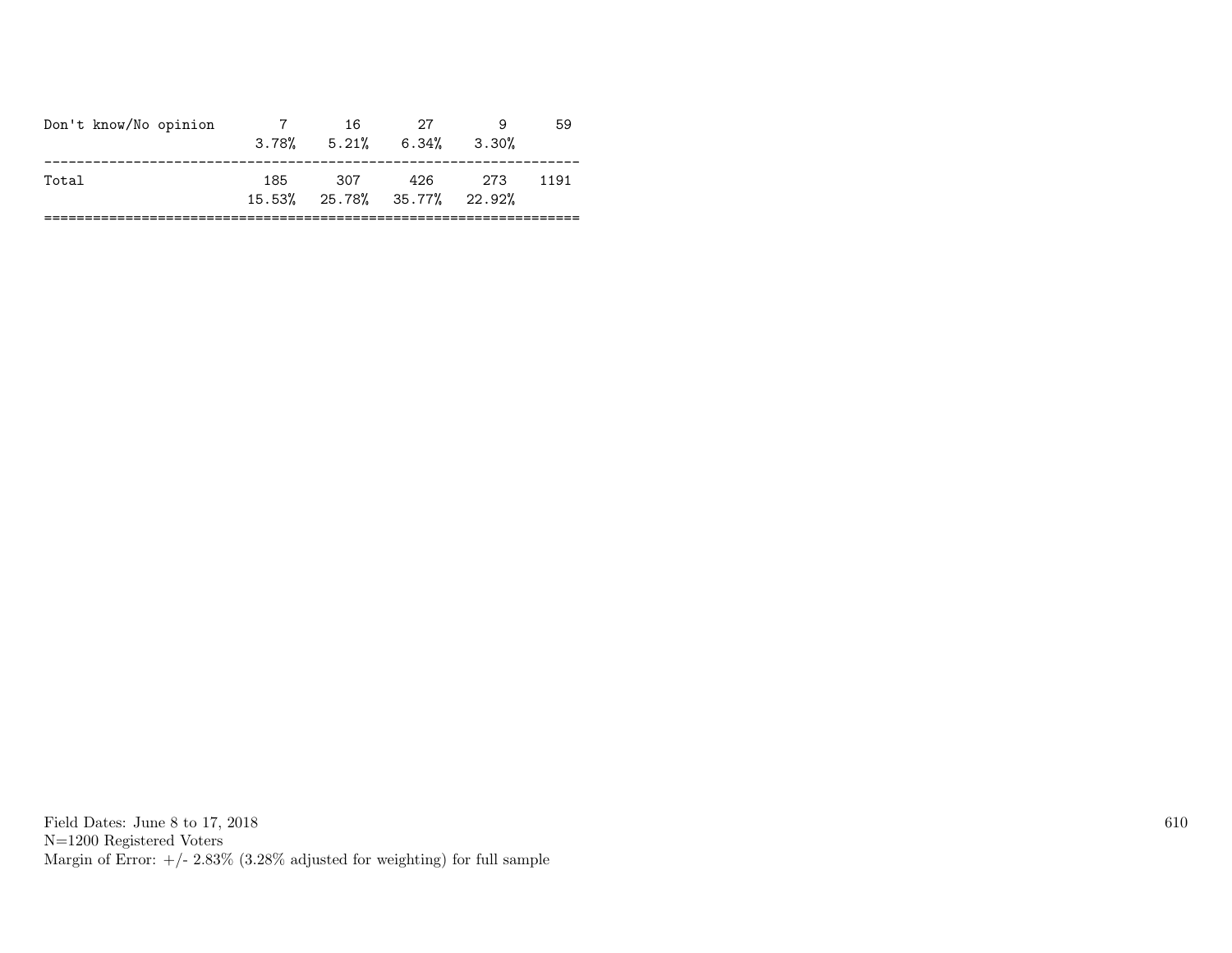### Q41.F. How much is media attention to perpetrators to blame for school shootings

Cell Contents |-------------------------| | Count | | Column Percent | |-------------------------|

| Q                     | LIBCON7         | Extremely lib. Somewhat lib. Lean lib. Moderate Lean con. Somewhat con. |                         |                           |                 |                | Extremely con.              | Total |
|-----------------------|-----------------|-------------------------------------------------------------------------|-------------------------|---------------------------|-----------------|----------------|-----------------------------|-------|
| A great deal          | 30<br>26.55%    | 31<br>21.09%                                                            | 28<br>$30.43\%$         | 114<br>37.50%             | 48<br>44.04%    | 100<br>46.30%  | 131<br>64.22%               | 482   |
| A fair amount         | 34<br>30.09%    | 50<br>34.01%                                                            | 36                      | 95<br>$39.13\%$ $31.25\%$ | 32<br>29.36%    | 74<br>34.26%   | 50<br>24.51%                | 371   |
| Not much              | 31<br>27.43%    | 53<br>36.05%                                                            | 17<br>$18.48\%$         | 44<br>14.47%              | 18<br>$16.51\%$ | - 22<br>10.19% | 14<br>$6.86\%$              | 199   |
| Not at all            | 13<br>11.50%    | 10<br>$6.80\%$                                                          | $\overline{6}$<br>6.52% | 7 8<br>2.30%              | 7.34%           | 11<br>5.09%    | $4\overline{ }$<br>$1.96\%$ | 59    |
| Don't know/No opinion | 5<br>4.42%      | $\mathbf{3}$<br>$2.04\%$                                                | 5<br>$5.43\%$           | 44<br>$14.47\%$           | 3<br>$2.75\%$   | 9<br>4.17%     | 5<br>$2.45\%$               | 74    |
| Total                 | 113<br>$9.54\%$ | 147<br>12.41%                                                           | 92<br>$7.76\%$          | 304<br>25.65%             | 109<br>$9.20\%$ | 216<br>18.23%  | 204<br>17.22%               | 1185  |

Cell Contents

|-------------------------| | Count | | Column Percent | |-------------------------|

Field Dates: June 8 to 17, 2018

N=1200 Registered Voters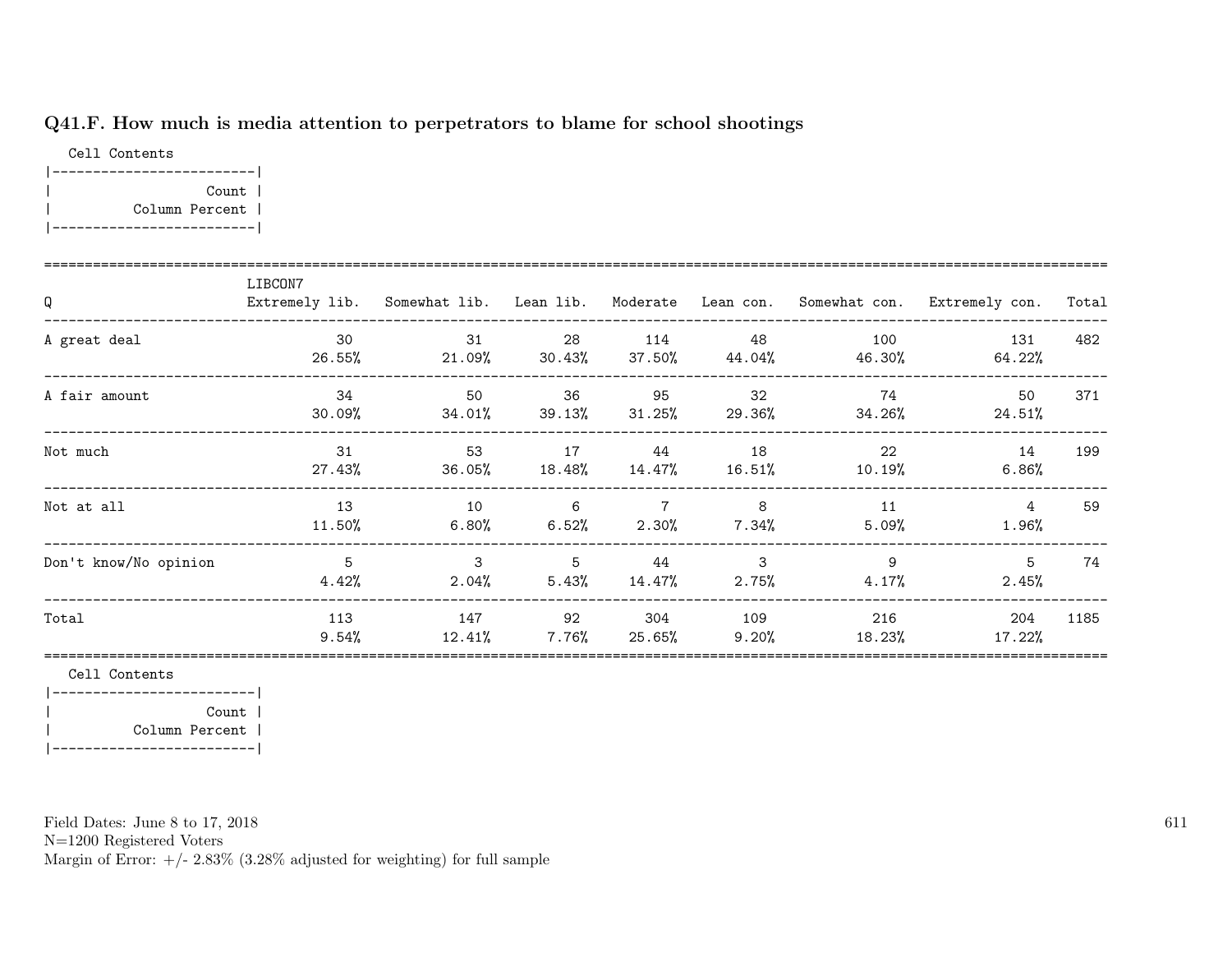| Q                                                                                      | IDEOL                    |          | Liberals Moderates Conservatives Total              |        |        |        |       |
|----------------------------------------------------------------------------------------|--------------------------|----------|-----------------------------------------------------|--------|--------|--------|-------|
| A great deal                                                                           |                          | 88 114   | 279 481<br>$25.14\%$ $37.50\%$ $52.84\%$            |        |        |        |       |
| A fair amount                                                                          | ________________________ |          | 120 95 156 371<br>$34.29\%$ $31.25\%$ 29.55%        |        |        |        |       |
| Not much                                                                               |                          | 100 44   | 28.57% 14.47% 10.04%                                | 53 197 |        |        |       |
| Not at all                                                                             |                          | 29 7     | 22 58<br>$8.29\%$ 2.30% 4.17%                       |        |        |        |       |
| Don't know/No opinion                                                                  | 13 44                    |          | $3.71\%$ $14.47\%$ $3.41\%$                         | 18 75  |        |        |       |
| Total                                                                                  |                          |          | 350 304 528<br>29.61% 25.72% 44.67%                 | 1182   |        |        |       |
| Cell Contents<br>_______________________<br>Column Percent  <br>---------------------- | Count                    |          |                                                     |        |        |        |       |
| O                                                                                      | PID7                     |          | StrDem WeakDem LeanDem Ind LeanRep WeakRep StrRep   |        |        |        | Total |
| A great deal                                                                           |                          | 61 29 42 | $24.90\%$ 25.22% 30.43% 42.15% 60.00% 45.21% 55.65% | 51 84  |        | 66 133 | 466   |
| A fair amount                                                                          | 80 11                    |          | 41 46 42                                            |        | 40 000 | 73     | 361   |

N=1200 Registered Voters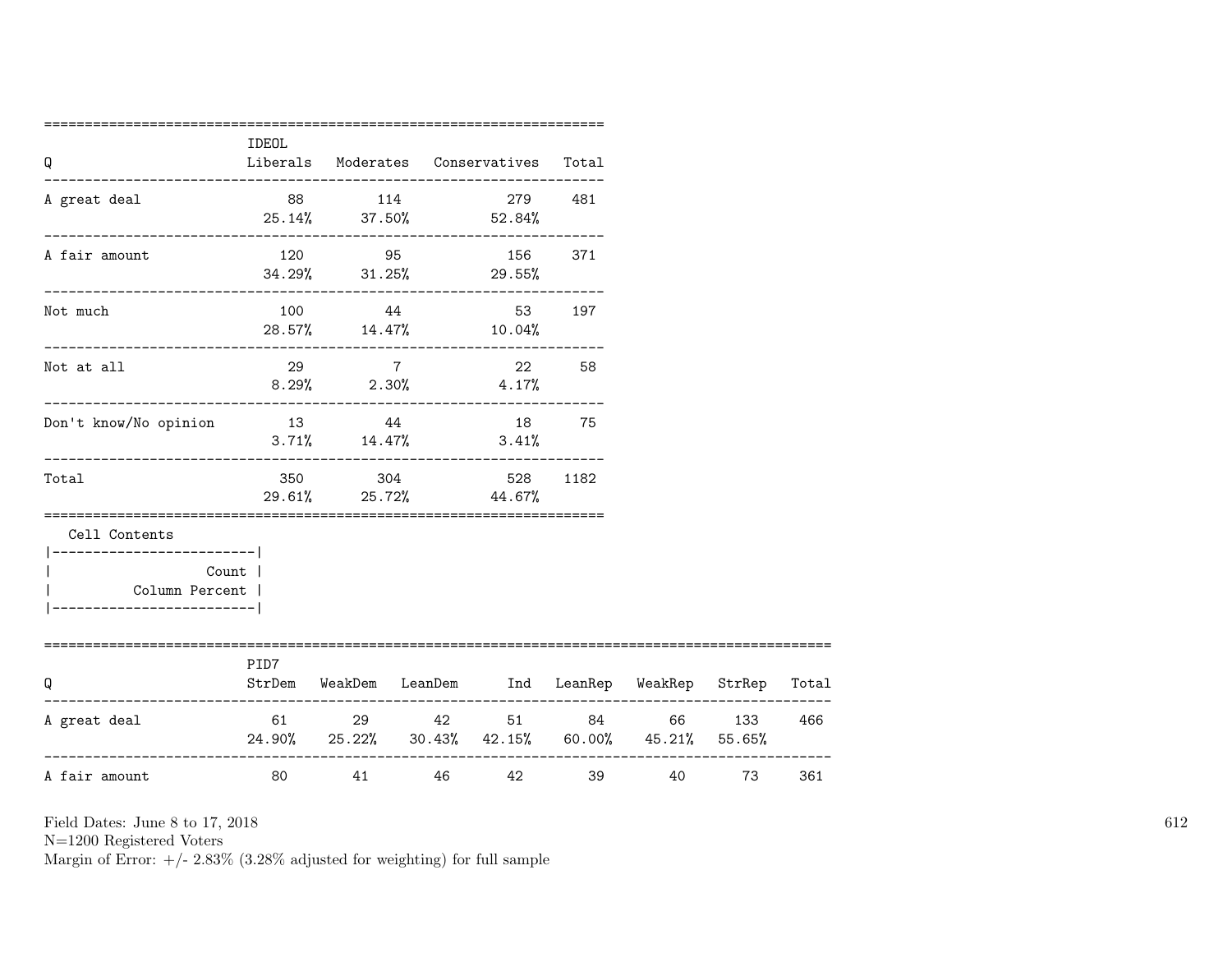|                                                         |      |  | $32.65\%$ $35.65\%$ $33.33\%$ $34.71\%$ $27.86\%$ $27.40\%$ $30.54\%$                                     |     |           |    |
|---------------------------------------------------------|------|--|-----------------------------------------------------------------------------------------------------------|-----|-----------|----|
| Not much                                                |      |  | 70 31 28 12 13<br>28.57% 26.96% 20.29% 9.92% 9.29% 15.75% 5.86%                                           |     | 23 14 191 |    |
| Not at all                                              |      |  | 20 8 9 2 2 4 12 57<br>$8.16\%$ 6.96% 6.52% 1.65% 1.43% 2.74% 5.02%                                        |     |           |    |
| Don't know/No opinion 14 6 13 14 2 13 7                 |      |  | $5.71\%$ $5.22\%$ $9.42\%$ $11.57\%$ $1.43\%$ $8.90\%$ $2.93\%$                                           |     |           | 69 |
| Total                                                   |      |  | 245 115 138 121 140 146 239 1144<br>$21.42\%$ $10.05\%$ $12.06\%$ $10.58\%$ $12.24\%$ $12.76\%$ $20.89\%$ |     |           |    |
| Count  <br>Column Percent  <br>________________________ | PID3 |  |                                                                                                           |     |           |    |
| Q                                                       |      |  | Democrats Independents Republicans Total                                                                  |     |           |    |
| A great deal                                            |      |  | 132 51 283 466<br>$26.61\%$ $42.15\%$ 53.90%                                                              |     |           |    |
|                                                         |      |  |                                                                                                           |     |           |    |
| A fair amount                                           |      |  | 167 42 152<br>$33.67\%$ $34.71\%$ 28.95%                                                                  | 361 |           |    |
| Not much                                                |      |  | 128 12 50 190<br>25.81% 9.92% 9.52%                                                                       |     |           |    |

N=1200 Registered Voters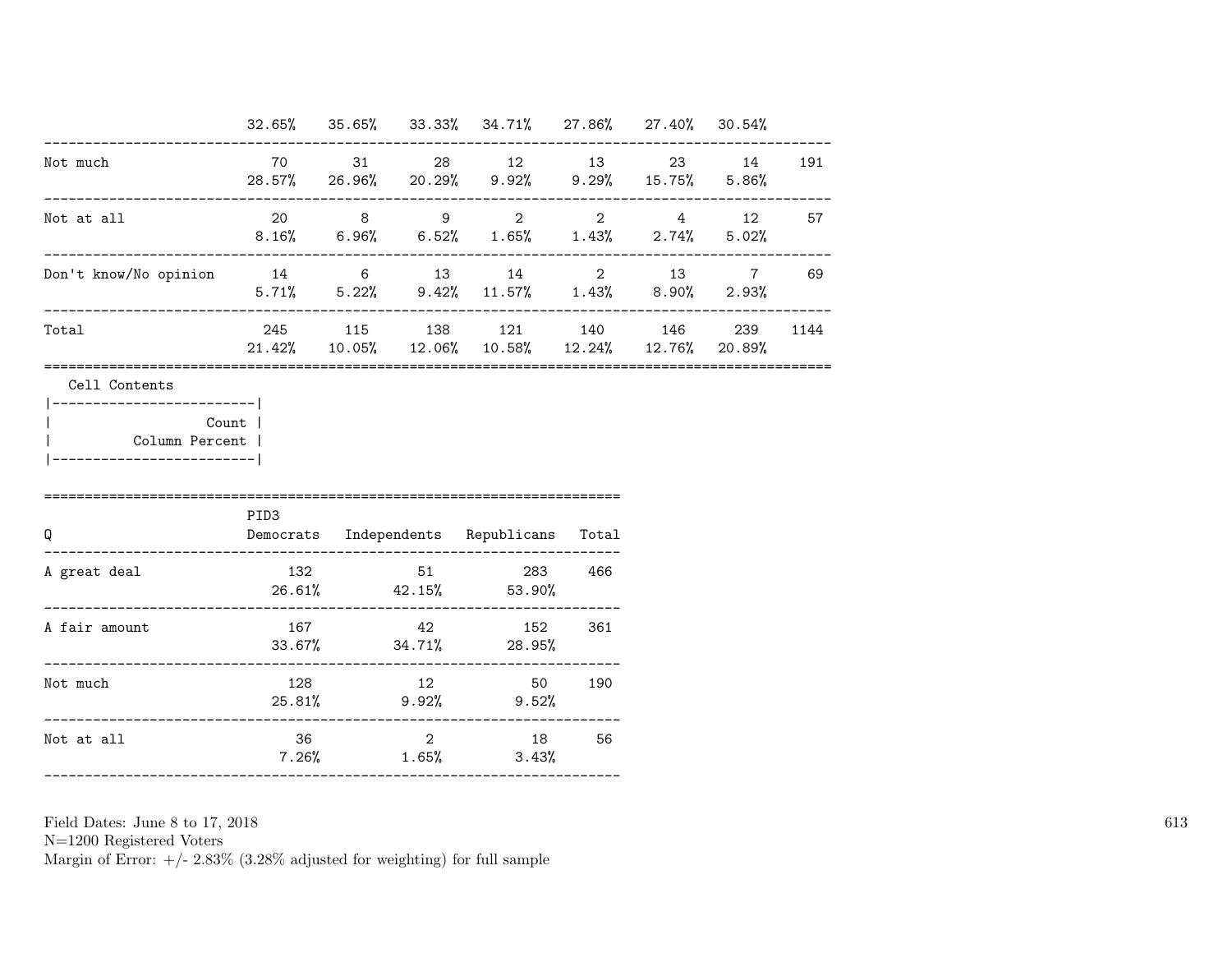| Don't know/No opinion                                                                                | 33<br>$6.65\%$ $11.57\%$ $4.19\%$ |                  | 14           | 22 | 69             |       |               |                                                                                                                                                                                                                                                                  |       |
|------------------------------------------------------------------------------------------------------|-----------------------------------|------------------|--------------|----|----------------|-------|---------------|------------------------------------------------------------------------------------------------------------------------------------------------------------------------------------------------------------------------------------------------------------------|-------|
| Total                                                                                                | 496<br>43.43%                     | $10.60\%$ 45.97% | 121 525 1142 |    |                |       |               |                                                                                                                                                                                                                                                                  |       |
| Cell Contents<br>_________________________<br>Count  <br>Column Percent  <br>----------------------- |                                   |                  |              |    |                |       |               |                                                                                                                                                                                                                                                                  |       |
| Q                                                                                                    | Q20A                              |                  |              |    |                |       |               | Democratic candidate Republican candidate Tea Party candidate Don't know                                                                                                                                                                                         | Total |
| A great deal                                                                                         |                                   | 135<br>$27.95\%$ |              |    | 161            |       |               | 99 — 100 — 100 — 100 — 100 — 100 — 100 — 100 — 100 — 100 — 100 — 100 — 100 — 100 — 100 — 100 — 100 — 100 — 100 — 100 — 100 — 100 — 100 — 100 — 100 — 100 — 100 — 100 — 100 — 100 — 100 — 100 — 100 — 100 — 100 — 100 — 100 — 10<br>91<br>$50.79\%$ 61.49% 40.09% | 486   |
| A fair amount                                                                                        |                                   | 166<br>34.37%    |              |    | 93             |       | 43 and $\sim$ | 71<br>$29.34\%$ 26.71% 31.28%                                                                                                                                                                                                                                    | 373   |
| Not much                                                                                             |                                   | 124              |              |    | 34             |       |               | $7 \overline{}$<br>32<br>$25.67\%$ 10.73% $4.35\%$ 14.10%                                                                                                                                                                                                        | 197   |
| Not at all                                                                                           |                                   | 31<br>6.42%      |              |    | 11             | 3.47% | 11            | $5 - 5$<br>$6.83\%$ 2.20%                                                                                                                                                                                                                                        | 58    |
| Don't know/No opinion                                                                                |                                   | 27<br>5.59%      |              |    | 18<br>$5.68\%$ |       |               | 28 — 10<br>$1 \quad \cdots$<br>$0.62%$ 12.33%                                                                                                                                                                                                                    | 74    |
| Total                                                                                                |                                   | 483<br>40.66%    |              |    | 317<br>26.68%  |       | 13.55%        | 161 227<br>19.11%                                                                                                                                                                                                                                                | 1188  |

Cell Contents

|------------------------|

Field Dates: June 8 to 17, 2018

 ${\rm N}{=}1200$  Registered Voters

Margin of Error:  $+/- 2.83\%$  (3.28% adjusted for weighting) for full sample

614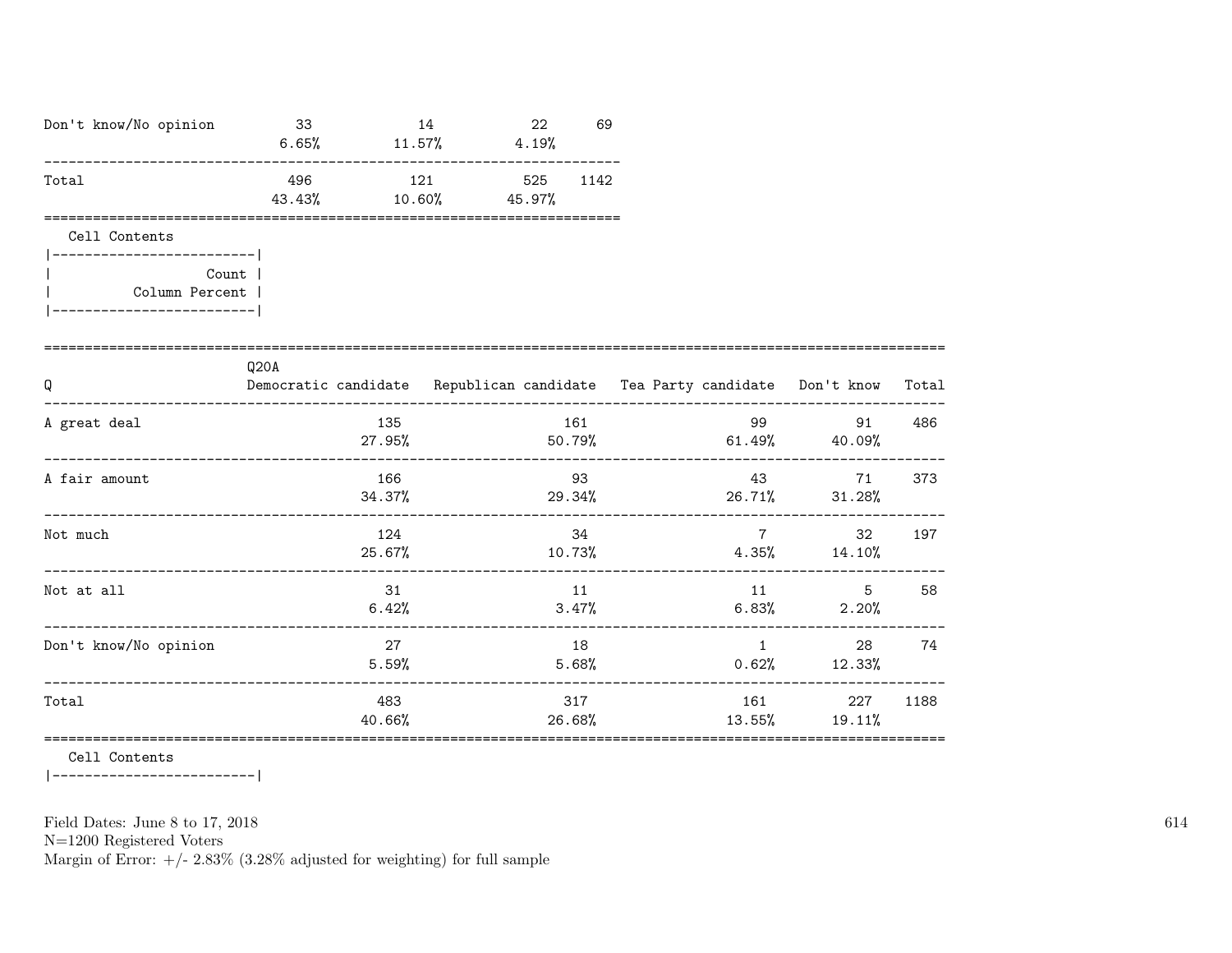| Q                                                        | educ                       | No HS High school graduate Some college 2-year 4-year Post-grad Total<br>-------------------------- |    |                                       |  |                          |     |       |
|----------------------------------------------------------|----------------------------|-----------------------------------------------------------------------------------------------------|----|---------------------------------------|--|--------------------------|-----|-------|
| A great deal                                             | 22<br>31.43%               | $43.24\%$ $42.32\%$ $53.33\%$ $39.53\%$ $29.63\%$                                                   |    | 128 113 64 119 40                     |  |                          | 486 |       |
| A fair amount                                            | 19<br>27.14%               |                                                                                                     |    | $31.08\%$ 29.96% 25.83% 33.55% 37.04% |  | 92 80 31 101 50 373      |     |       |
| Not much                                                 | 15<br>21.43%               | $13.51\%$ $14.23\%$ $11.67\%$ $18.60\%$ $25.93\%$                                                   | 40 |                                       |  | 38 14 56 35 198          |     |       |
| Not at all                                               | $\overline{2}$<br>$2.86\%$ | $4.73\%$ $7.49\%$ $2.50\%$ $3.32\%$ $5.93\%$                                                        |    |                                       |  | 14 20 3 10 8             | 57  |       |
| Don't know/No opinion                                    | 12<br>17.14%               | $7.43\%$ 5.99% 6.67% 4.98% 1.48%                                                                    | 22 |                                       |  | 16 8 15 2                | 75  |       |
| Total                                                    | 70<br>5.89%                | $24.89\%$ 22.46% 10.09% 25.32% 11.35%                                                               |    |                                       |  | 296 267 120 301 135 1189 |     |       |
| Cell Contents<br>--------------------------              |                            |                                                                                                     |    |                                       |  |                          |     |       |
| Count<br>Column Percent  <br>___________________________ |                            |                                                                                                     |    |                                       |  |                          |     |       |
| O                                                        | ATTEND                     | More than once a week Once a week A few times a month Once or twice a year Never                    |    |                                       |  |                          |     | Total |

N=1200 Registered Voters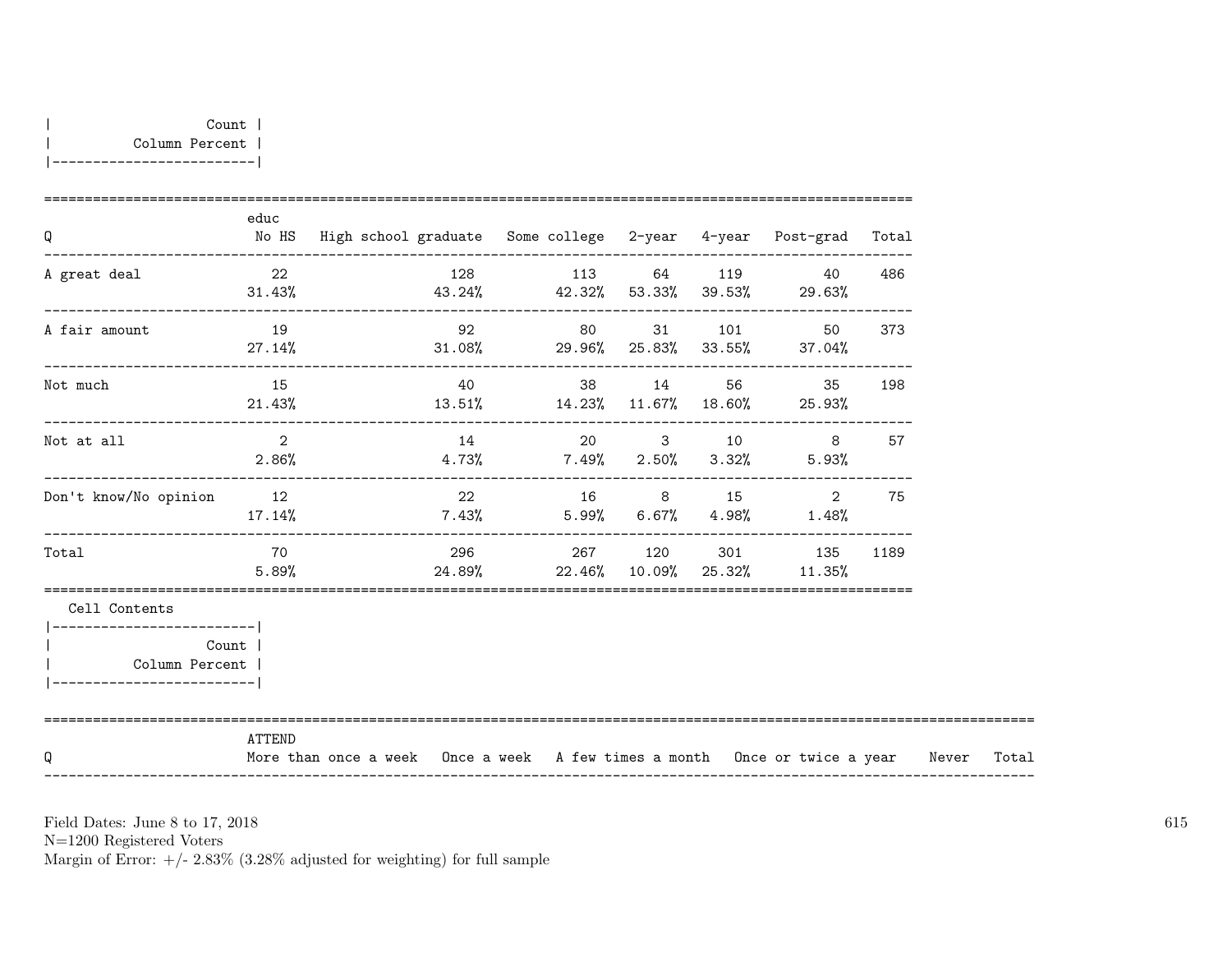| A great deal                                                    |                                       |                 | 63<br>45.00%                  | 100<br>40.16%             | 44.70%                                                    | 59                       | 119                             | 145<br>42.81% 36.90%        | 486   |
|-----------------------------------------------------------------|---------------------------------------|-----------------|-------------------------------|---------------------------|-----------------------------------------------------------|--------------------------|---------------------------------|-----------------------------|-------|
| A fair amount                                                   |                                       |                 | 35<br>25.00%                  | 83<br>33.33%              | 37.12%                                                    | 49                       | 80                              | 126<br>28.78% 32.06%        | 373   |
| Not much                                                        | .____________________________________ |                 | 23<br>16.43%                  | 40<br>16.06%              |                                                           | 10<br>$7.58\%$           | 46<br>$16.55\%$ 20.10%          | 79                          | 198   |
| Not at all                                                      |                                       |                 | 6<br>4.29%                    | 8 <sup>8</sup><br>3.21%   |                                                           | $7\overline{7}$<br>5.30% | 19                              | 19<br>$6.83\%$ $4.83\%$     | 59    |
| Don't know/No opinion                                           |                                       |                 | 13<br>$9.29\%$                | 18<br>7.23%               | $\overline{7}$                                            | 5.30%                    | 14                              | 24<br>$5.04\%$ 6.11%        | 76    |
| Total                                                           |                                       |                 | 140<br>$11.74\%$              | 249<br>20.89%             |                                                           | 132<br>11.07%            |                                 | 278<br>393<br>23.32% 32.97% | 1192  |
| Cell Contents<br>------------------------- <br>  Column Percent | Count                                 |                 |                               |                           |                                                           |                          |                                 |                             |       |
| Q                                                               | race_recode<br>White                  |                 |                               |                           | Black Hispanic Asian Native-American Middle-Eastern Mixed |                          |                                 | Other                       | Total |
| A great deal                                                    | 280<br>40.29%                         | 54<br>$31.95\%$ | 121<br>45.15%                 | $7\overline{ }$<br>41.18% | $\overline{4}$<br>66.67%                                  | $1 \quad$                | 14<br>20.00% 63.64%             | 6<br>54.55%                 | 487   |
| A fair amount                                                   | 231                                   | 48              | 79<br>$33.24\%$ 28.40% 29.48% | $4\overline{ }$<br>23.53% | 1<br>16.67%                                               | $\mathbf{1}$             | 5<br>$20.00\%$ 22.73%           | 3<br>$27.27\%$              | 372   |
| Not much                                                        | 119<br>17.12%                         | 39              | 34<br>23.08% 12.69%           | 5<br>29.41%               | $\Omega$<br>0.00%                                         | $\circ$                  | $\mathbf{3}$<br>$0.00\%$ 13.64% | $\circ$<br>0.00%            | 200   |

N=1200 Registered Voters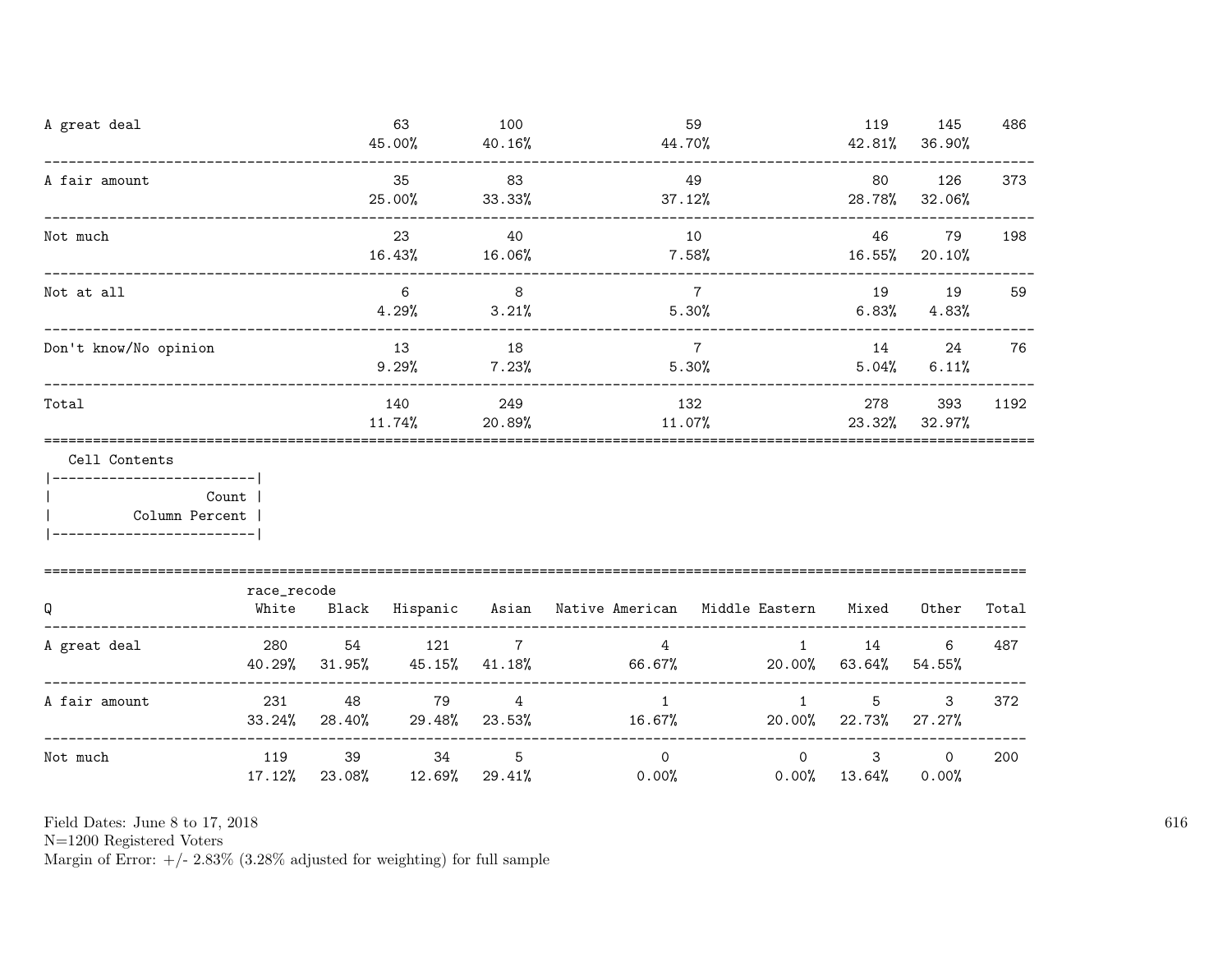| Not at all                                                                                      | 33      | 6                                 | 15 1    |                                                                 |     | $\mathbf{1}$ | 3 <sup>1</sup><br>$4.75\%$ $3.55\%$ $5.60\%$ $5.88\%$ $16.67\%$ $60.00\%$ $0.00\%$ $0.00\%$ $0.00\%$ | $\Omega$   | $\Omega$        | 59   |
|-------------------------------------------------------------------------------------------------|---------|-----------------------------------|---------|-----------------------------------------------------------------|-----|--------------|------------------------------------------------------------------------------------------------------|------------|-----------------|------|
| Don't know/No opinion 32                                                                        |         | $4.60\%$ $13.02\%$ $7.09\%$ 0.00% | 22 19 0 |                                                                 |     | $\circ$      | $\overline{0}$<br>$0.00\%$ 0.00%                                                                     | $\sim$ 0 2 | $0.00\%$ 18.18% | 75   |
| Total                                                                                           |         | 695 169<br>58.26% 14.17%          |         | 268 17                                                          |     | 6            | $5 \t 22$<br>$22.46\%$ $1.42\%$ $0.50\%$ $0.42\%$ $1.84\%$ $0.92\%$                                  |            | 11              | 1193 |
| Cell Contents<br> ------------------------- <br>Column Percent  <br>--------------------------- | Count   |                                   |         |                                                                 |     |              |                                                                                                      |            |                 |      |
| Q                                                                                               | MARITAL |                                   |         |                                                                 |     |              | Married Separated Divorced Widowed Single Domestic-Partnership Total                                 |            |                 |      |
| A great deal                                                                                    |         |                                   |         | 234 6 45 33 136                                                 |     |              | 31<br>$38.81\%$ $33.33\%$ $39.82\%$ $46.48\%$ $42.90\%$ $49.21\%$                                    | 485        |                 |      |
| A fair amount                                                                                   |         |                                   |         | 216 4 28 22 84<br>$35.82\%$ 22.22% 24.78% 30.99% 26.50%         |     |              | 16<br>25.40%                                                                                         | 370        |                 |      |
| Not much                                                                                        |         | $105$ 2                           |         | $22 \t\t 6$<br>$17.41\%$ $11.11\%$ $19.47\%$ $8.45\%$ $16.09\%$ | 51  |              | 10<br>15.87%                                                                                         | 196        |                 |      |
| Not at all                                                                                      | 23      |                                   |         | 2 7 5 19<br>$3.81\%$ $11.11\%$ $6.19\%$ $7.04\%$ $5.99\%$       |     |              | $\mathbf{3}$<br>4.76%                                                                                | 59         |                 |      |
| Don't know/No opinion 25 27 4 11 5 27                                                           |         |                                   |         | $4.15\%$ 22.22% 9.73% 7.04% 8.52%                               |     |              | $\mathbf{3}$<br>4.76%                                                                                | 75         |                 |      |
| Total                                                                                           | 603     |                                   | 113     | 71                                                              | 317 |              | 63                                                                                                   | 1185       |                 |      |

N=1200 Registered Voters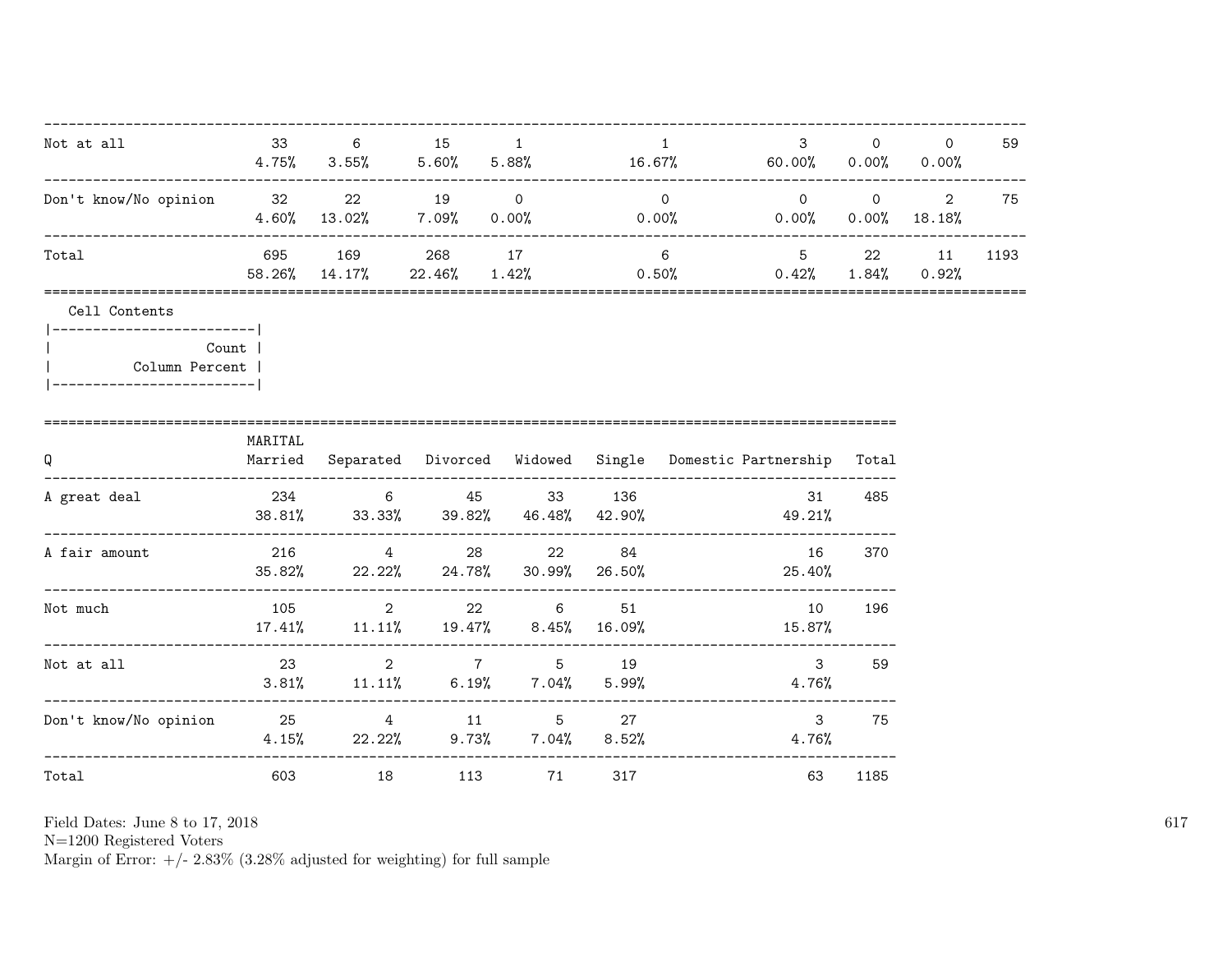### =========================================================================================================

| Cell Contents |  |
|---------------|--|
|---------------|--|

| Count          |  |
|----------------|--|
| Column Percent |  |
|                |  |

# ================================================

| Q                                  | gender | Male Female Total              |      |
|------------------------------------|--------|--------------------------------|------|
| A great deal                       |        | 234 252<br>42.09% 39.62%       | -486 |
| A fair amount                      |        | 169 204<br>$30.40\%$ $32.08\%$ | 373  |
| Not much                           |        | 107 91<br>19.24% 14.31%        | 198  |
| Not at all                         |        | 28 31<br>$5.04\%$ $4.87\%$     | 59   |
| Don't know/No opinion              | 18     | 58<br>$3.24\%$ $9.12\%$        | 76   |
| Total                              |        | 556 636<br>46.64% 53.36%       | 1192 |
| Cell Contents<br>---------------   |        |                                |      |
| Column Percent  <br>-------------- | Count  |                                |      |

Field Dates: June 8 to 17, 2018

N=1200 Registered Voters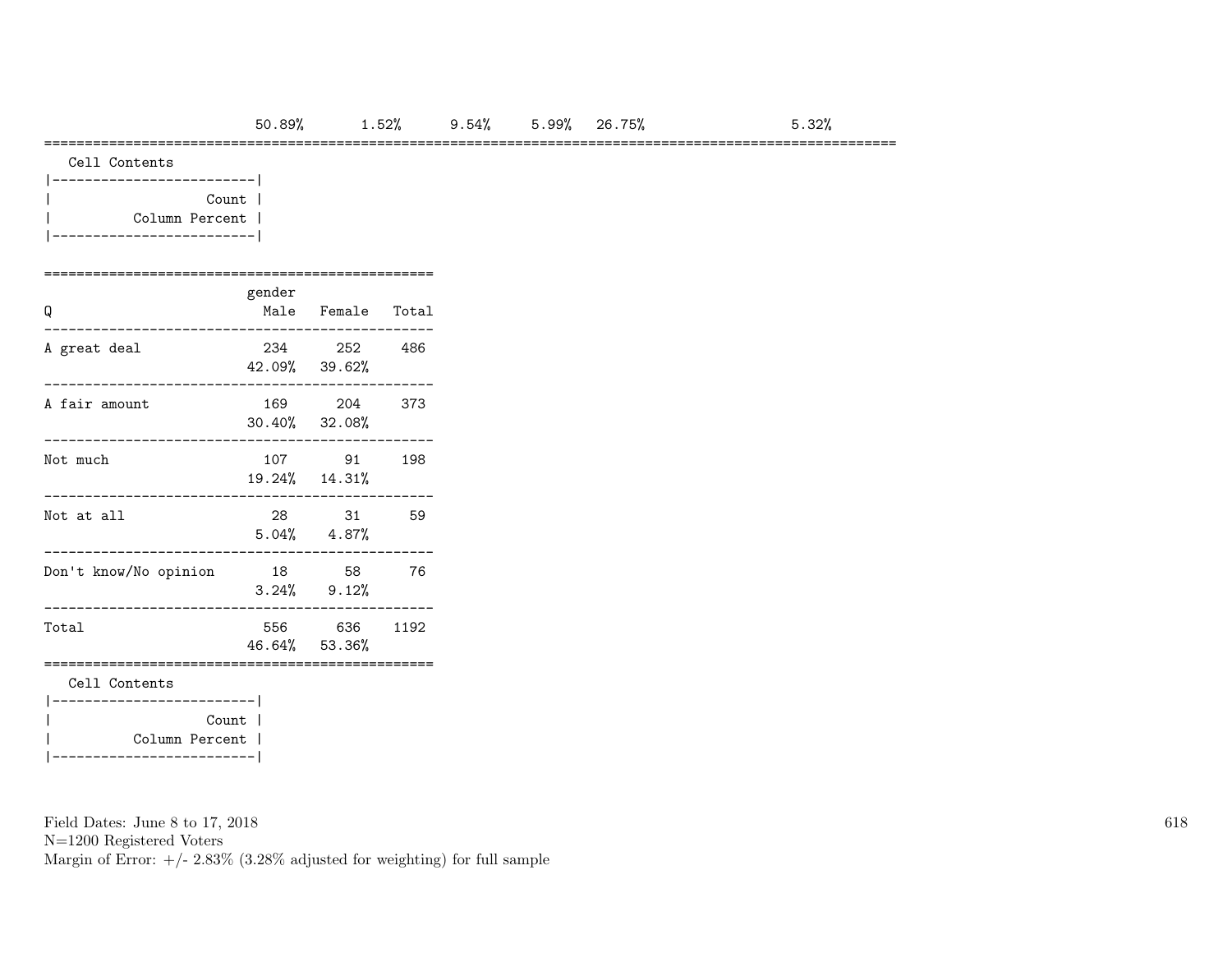|                                                      | ================== |                                                                       |              |     |                                        |    |                                                                                           |     |
|------------------------------------------------------|--------------------|-----------------------------------------------------------------------|--------------|-----|----------------------------------------|----|-------------------------------------------------------------------------------------------|-----|
| Q                                                    | LOCATE<br>Urban    | Suburban Rural Total                                                  |              |     |                                        |    |                                                                                           |     |
| A great deal                                         |                    | 145 231 109<br>37.47% 40.81% 46.38%                                   |              | 485 |                                        |    |                                                                                           |     |
| A fair amount                                        |                    | 125 175 72<br>$32.30\%$ $30.92\%$ $30.64\%$                           |              | 372 |                                        |    |                                                                                           |     |
| Not much                                             |                    | -----------------------------<br>77 96 25 198<br>19.90% 16.96% 10.64% |              |     |                                        |    |                                                                                           |     |
| Not at all                                           |                    | 9 34 15 58<br>$2.33\%$ 6.01% 6.38%                                    |              |     |                                        |    |                                                                                           |     |
| Don't know/No opinion 31 30 14 75                    |                    | $8.01\%$ $5.30\%$ $5.96\%$                                            |              |     |                                        |    |                                                                                           |     |
| Total                                                | 387                | ------------------------------<br>32.58% 47.64% 19.78%                | 566 235 1188 |     |                                        |    |                                                                                           |     |
| Cell Contents<br>-------------------------           |                    |                                                                       |              |     |                                        |    |                                                                                           |     |
| Count  <br>Column Percent  <br>--------------------- |                    |                                                                       |              |     |                                        |    |                                                                                           |     |
| Q                                                    | metro              |                                                                       |              |     |                                        |    | Houston Area Dallas-Fort Worth Area San Antonio Area Austin Area Another Part of TX Total |     |
| A great deal                                         |                    | 102<br>36.17%                                                         |              | 132 | 48 48<br>$40.49\%$ $43.64\%$ $33.98\%$ | 35 | 168<br>45.90%                                                                             | 485 |
| A fair amount                                        |                    | 76                                                                    |              | 108 | 30                                     | 37 | 119                                                                                       | 370 |
|                                                      |                    |                                                                       |              |     |                                        |    |                                                                                           |     |

N=1200 Registered Voters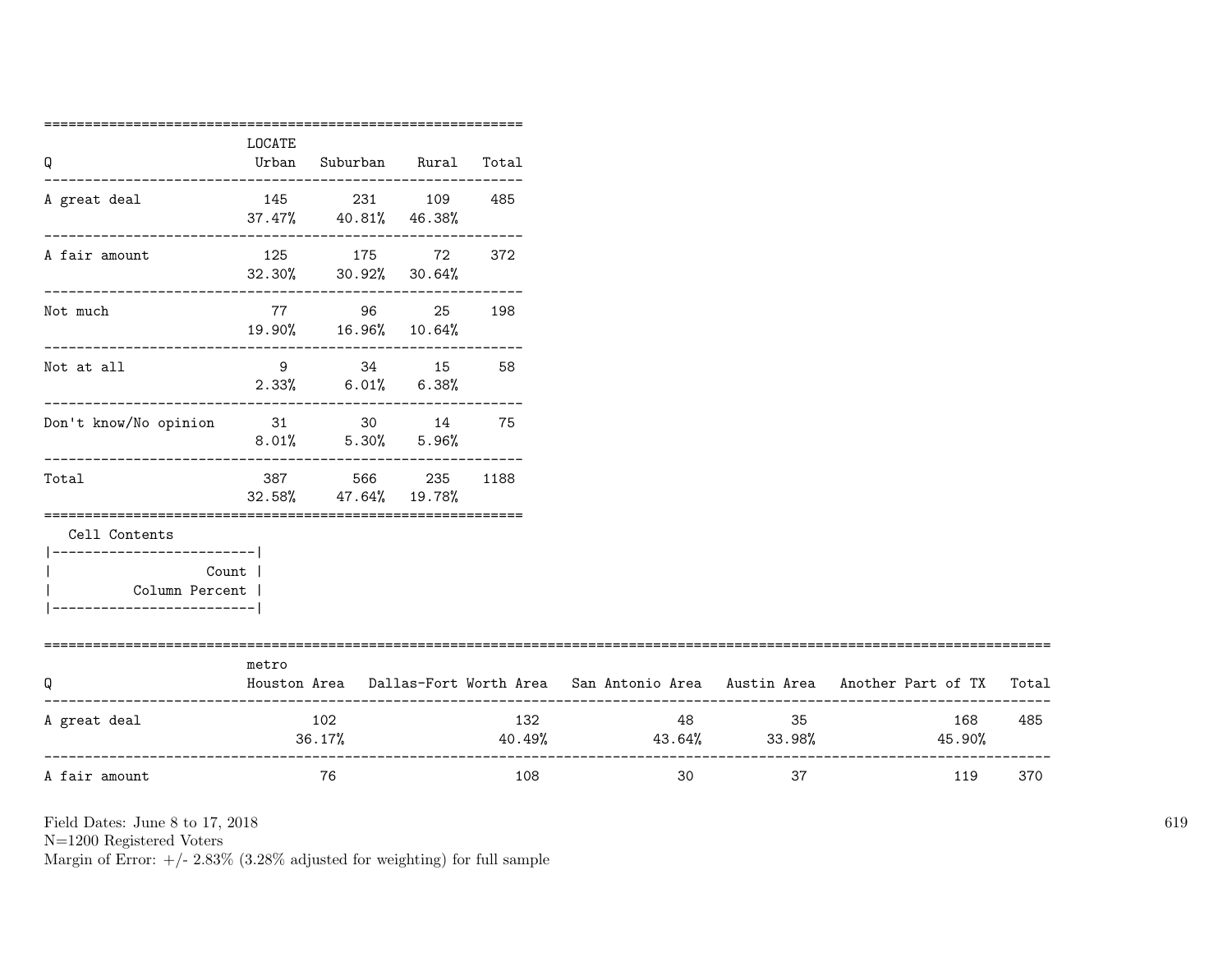|                                                                                           |                 | 26.95%        |                                          |              |             | $33.13\%$ 27.27% 35.92%  |              | 32.51%        |      |
|-------------------------------------------------------------------------------------------|-----------------|---------------|------------------------------------------|--------------|-------------|--------------------------|--------------|---------------|------|
| Not much                                                                                  |                 | 72<br>25.53%  |                                          | 15.34%       | 50          | 11<br>10.00%             | 17<br>16.50% | 48<br>13.11%  | 198  |
| Not at all                                                                                |                 | 17<br>6.03%   |                                          | $4.91\%$     | 16          | $7\overline{ }$<br>6.36% | 5<br>4.85%   | 14<br>3.83%   | 59   |
| Don't know/No opinion                                                                     |                 | 15<br>5.32%   |                                          |              | 20<br>6.13% | 14<br>$12.73\%$ 8.74%    | 9            | 17<br>4.64%   | 75   |
| Total                                                                                     |                 | 282<br>23.76% |                                          | $27.46\%$    | 326         | 110<br>9.27%             | 103<br>8.68% | 366<br>30.83% | 1187 |
| Cell Contents<br> ------------------------ <br>Column Percent<br>________________________ | Count  <br>AGEG |               |                                          |              |             |                          |              |               |      |
| Q                                                                                         | $18 - 29$       |               | $30-44$ $45-64$ $65+$                    |              | Total       |                          |              |               |      |
| A great deal                                                                              | 90<br>48.39%    | 33.66%        | 103 166 127<br>38.79%                    | 46.86%       | 486         |                          |              |               |      |
| A fair amount                                                                             |                 | 55 94 139     | 29.57% 30.72% 32.48%                     | 84<br>31.00% | 372         |                          |              |               |      |
| Not much                                                                                  | 22              |               | 70 68<br>11.83% 22.88% 15.89%            | 38<br>14.02% | 198         |                          |              |               |      |
| Not at all                                                                                |                 |               | 6 13 28 12<br>$3.23\%$ $4.25\%$ $6.54\%$ | 4.43%        | 59          |                          |              |               |      |
|                                                                                           |                 |               |                                          |              |             |                          |              |               |      |

Field Dates: June 8 to 17,  $2018\,$ 

N=1200 Registered Voters<br>Margin of Error:  $+/- 2.83\%$  (3.28% adjusted for weighting) for full sample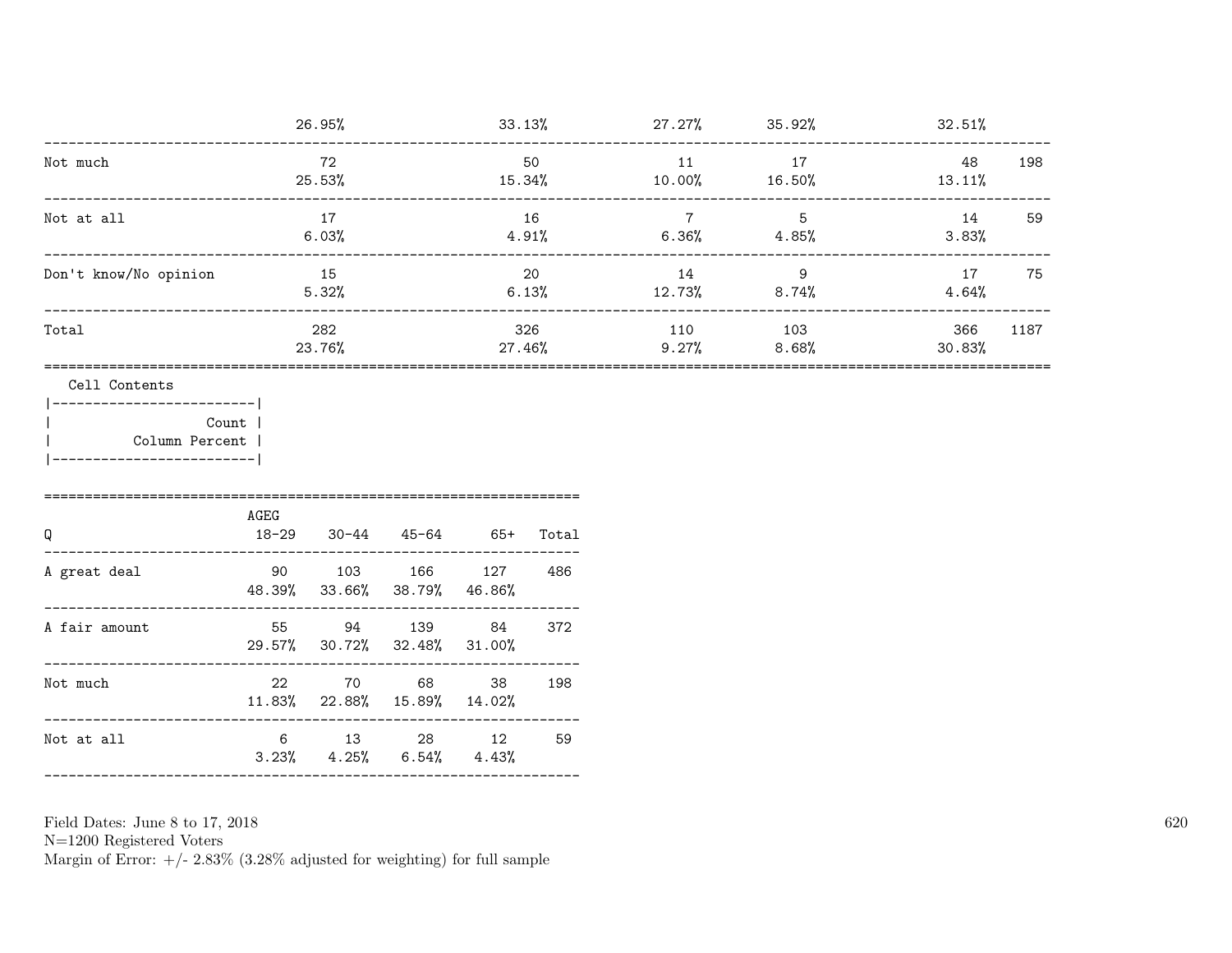| Don't know/No opinion | 13<br>$6.99\%$ | 26   | 27<br>$8.50\%$ 6.31%                           | 10<br>3.69% | 76   |
|-----------------------|----------------|------|------------------------------------------------|-------------|------|
| Total                 | 186.           | -306 | 428<br>$15.62\%$ $25.69\%$ $35.94\%$ $22.75\%$ | 271         | 1191 |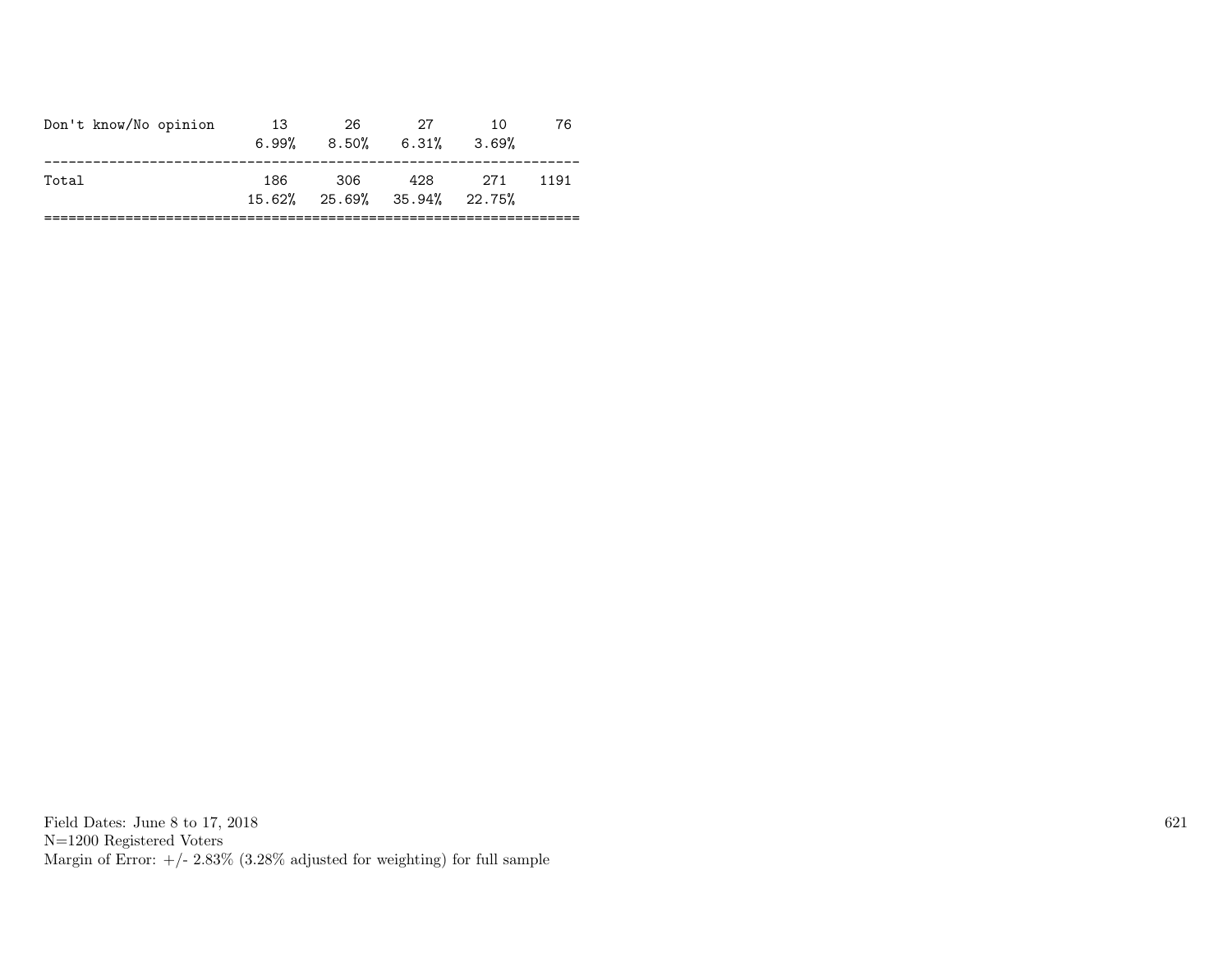## Q41.G. How much is drug use to blame for school shootings

Cell Contents |-------------------------| | Count | | Column Percent | |-------------------------|

| Q                     | LIBCON7         |                                     |                                               |               |                         |                     | Extremely lib. Somewhat lib. Lean lib. Moderate Lean con. Somewhat con. Extremely con. | Total |
|-----------------------|-----------------|-------------------------------------|-----------------------------------------------|---------------|-------------------------|---------------------|----------------------------------------------------------------------------------------|-------|
| A great deal          | 12<br>10.62%    | 15                                  | 12<br>$10.14\%$ $13.33\%$ $27.91\%$ $20.37\%$ | 84            | 22                      | 57<br>26.39%        | 90<br>45.45%                                                                           | 292   |
| A fair amount         | 14<br>12.39%    | 30<br>$20.27\%$ $18.89\%$ $23.59\%$ | 17                                            | 71            | 44                      | 75<br>40.74% 34.72% | 61<br>$30.81\%$                                                                        | 312   |
| Not much              | - 46<br>40.71%  | 64<br>$43.24\%$ $42.22\%$ $24.92\%$ | 38                                            | 75            | 27<br>25.00%            | 54<br>25.00%        | 32<br>$16.16\%$                                                                        | 336   |
| Not at all            | 35<br>$30.97\%$ | 34<br>22.97%                        | 16<br>$17.78\%$                               | 28<br>9.30%   | $\overline{7}$<br>6.48% | 14<br>6.48%         | 4<br>2.02%                                                                             | 138   |
| Don't know/No opinion | 6<br>5.31%      | 5<br>$3.38\%$                       | $\overline{7}$<br>$7.78\%$                    | 43<br>14.29%  | 8<br>$7.41\%$           | 16<br>$7.41\%$      | 11<br>5.56%                                                                            | 96    |
| Total                 | 113<br>$9.63\%$ | 148<br>12.61%                       | 90<br>$7.67\%$                                | 301<br>25.64% | 108<br>$9.20\%$         | 216<br>18.40%       | 198<br>16.87%                                                                          | 1174  |

Cell Contents

|-------------------------| | Count | | Column Percent | |-------------------------|

Field Dates: June 8 to 17, 2018

N=1200 Registered Voters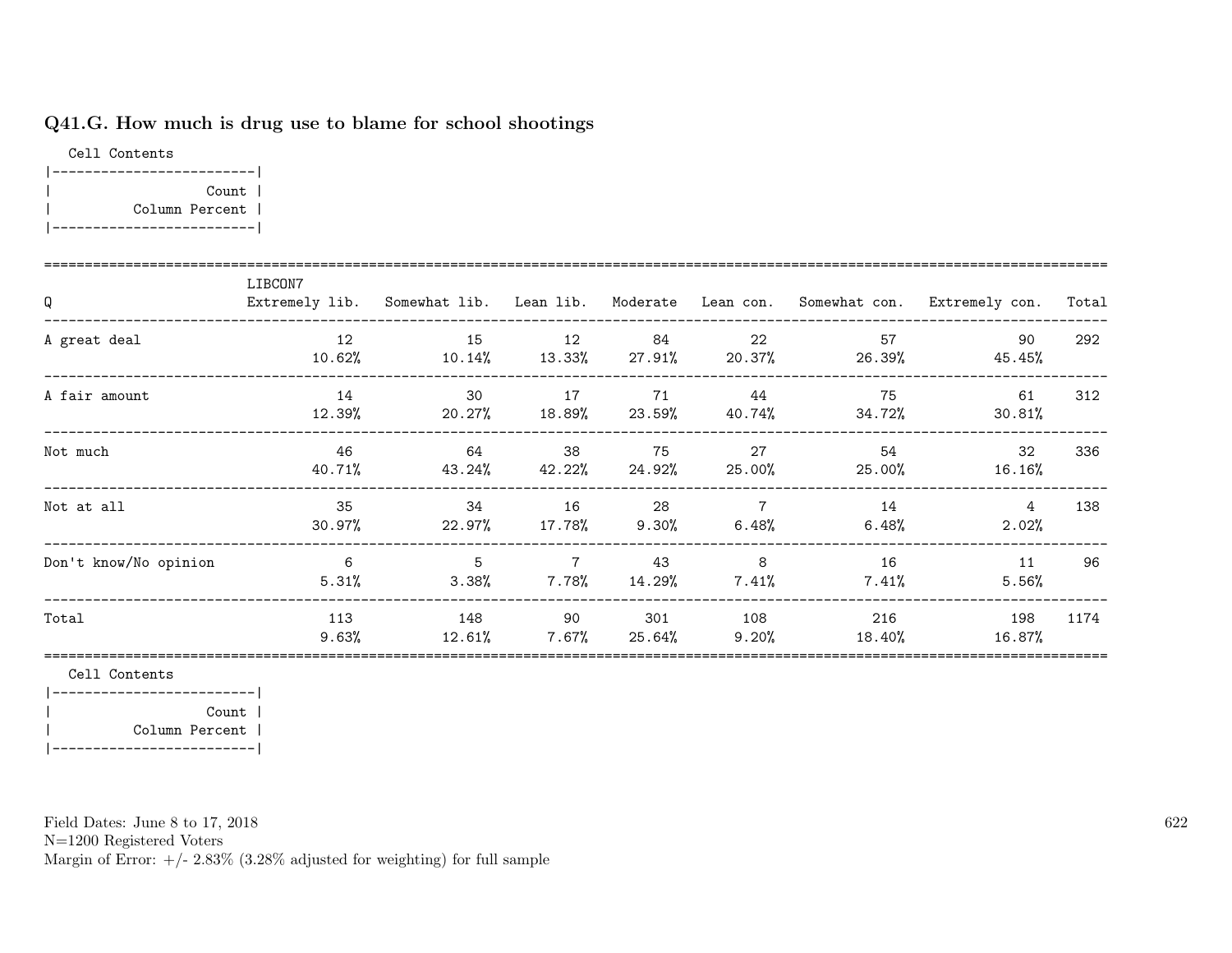| Q                                                                                         | IDEOL |                    |         | Liberals Moderates Conservatives                                                                | Total   |          |               |     |
|-------------------------------------------------------------------------------------------|-------|--------------------|---------|-------------------------------------------------------------------------------------------------|---------|----------|---------------|-----|
| A great deal                                                                              |       | 40 84              |         | .___________________________________<br>$11.40\%$ 27.91% 32.25%                                 | 168 292 |          |               |     |
| A fair amount                                                                             |       |                    |         | 60 71 180 311<br>$17.09\%$ 23.59% 34.55%                                                        |         |          |               |     |
| Not much                                                                                  |       |                    |         | 147 75 113 335<br>41.88% 24.92% 21.69%                                                          |         |          |               |     |
| Not at all                                                                                |       | 85 28              |         | 25 138<br>$24.22\%$ 9.30% 4.80%                                                                 |         |          |               |     |
| Don't know/No opinion                                                                     | 19 43 | $5.41\%$ $14.29\%$ |         | 6.72%                                                                                           | 35 97   |          |               |     |
| Total                                                                                     |       |                    |         | 351 301 521<br>29.92% 25.66% 44.42%                                                             | 1173    |          |               |     |
| Cell Contents<br>------------------------ <br>Column Percent  <br>----------------------- | Count |                    |         |                                                                                                 |         |          |               |     |
| =========================<br>O                                                            | PID7  |                    |         | ====================================<br>StrDem WeakDem LeanDem Ind LeanRep WeakRep StrRep Total |         |          |               |     |
| A great deal                                                                              |       | 45 23 15           |         | 18.44% 20.72% 10.87% 32.23% 25.90% 27.97% 34.87%                                                | 39 36   |          | 40 83         | 281 |
| A fair amount                                                                             |       |                    | 27 — 27 | 18 (18)                                                                                         | 24      | 45 — 100 | 52 30<br>87 — | 306 |

N=1200 Registered Voters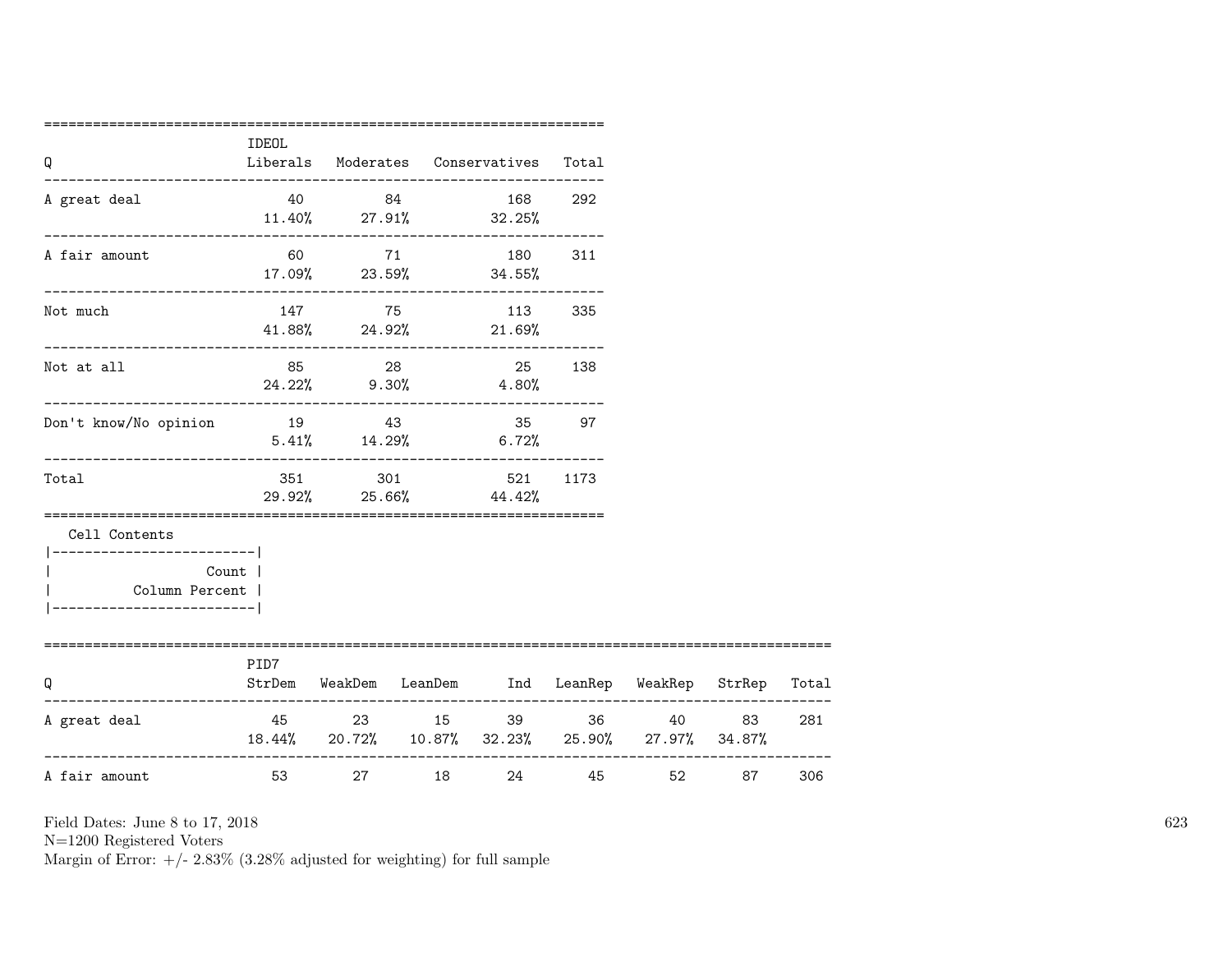|                                                       |       |  | 21.72% 24.32% 13.04% 19.83% 32.37% 36.36% 36.55%                                                                    |  |           |          |
|-------------------------------------------------------|-------|--|---------------------------------------------------------------------------------------------------------------------|--|-----------|----------|
| Not much                                              |       |  | 77 36 71 30 39<br>$31.56\%$ $32.43\%$ $51.45\%$ $24.79\%$ $28.06\%$ $20.28\%$ $19.33\%$                             |  | 29 46 328 |          |
| Not at all                                            | 52 19 |  | 27 12 9 5 11 135<br>$21.31\% \qquad 17.12\% \qquad 19.57\% \qquad 9.92\% \qquad 6.47\% \qquad 3.50\% \qquad 4.62\%$ |  |           |          |
| Don't know/No opinion 17 6 7 16 10 17 11 84           |       |  | $6.97\%$ $5.41\%$ $5.07\%$ $13.22\%$ $7.19\%$ $11.89\%$ $4.62\%$                                                    |  |           |          |
| Total                                                 |       |  | 244 111 138 121 139 143<br>$21.52\%$ 9.79% 12.17% 10.67% 12.26% 12.61% 20.99%                                       |  |           | 238 1134 |
| Count  <br>Column Percent  <br>---------------------- |       |  |                                                                                                                     |  |           |          |
|                                                       | PID3  |  |                                                                                                                     |  |           |          |
| Q                                                     |       |  | Democrats Independents Republicans Total                                                                            |  |           |          |
| A great deal                                          |       |  | 83 39 158 280<br>$16.84\%$ $32.23\%$ $30.38\%$                                                                      |  |           |          |
| A fair amount                                         |       |  | 98 24 184 306<br>$19.88\%$ $19.83\%$ $35.38\%$                                                                      |  |           |          |
| Not much                                              |       |  | 184 30 114 328<br>37.32% 24.79% 21.92%                                                                              |  |           |          |

N=1200 Registered Voters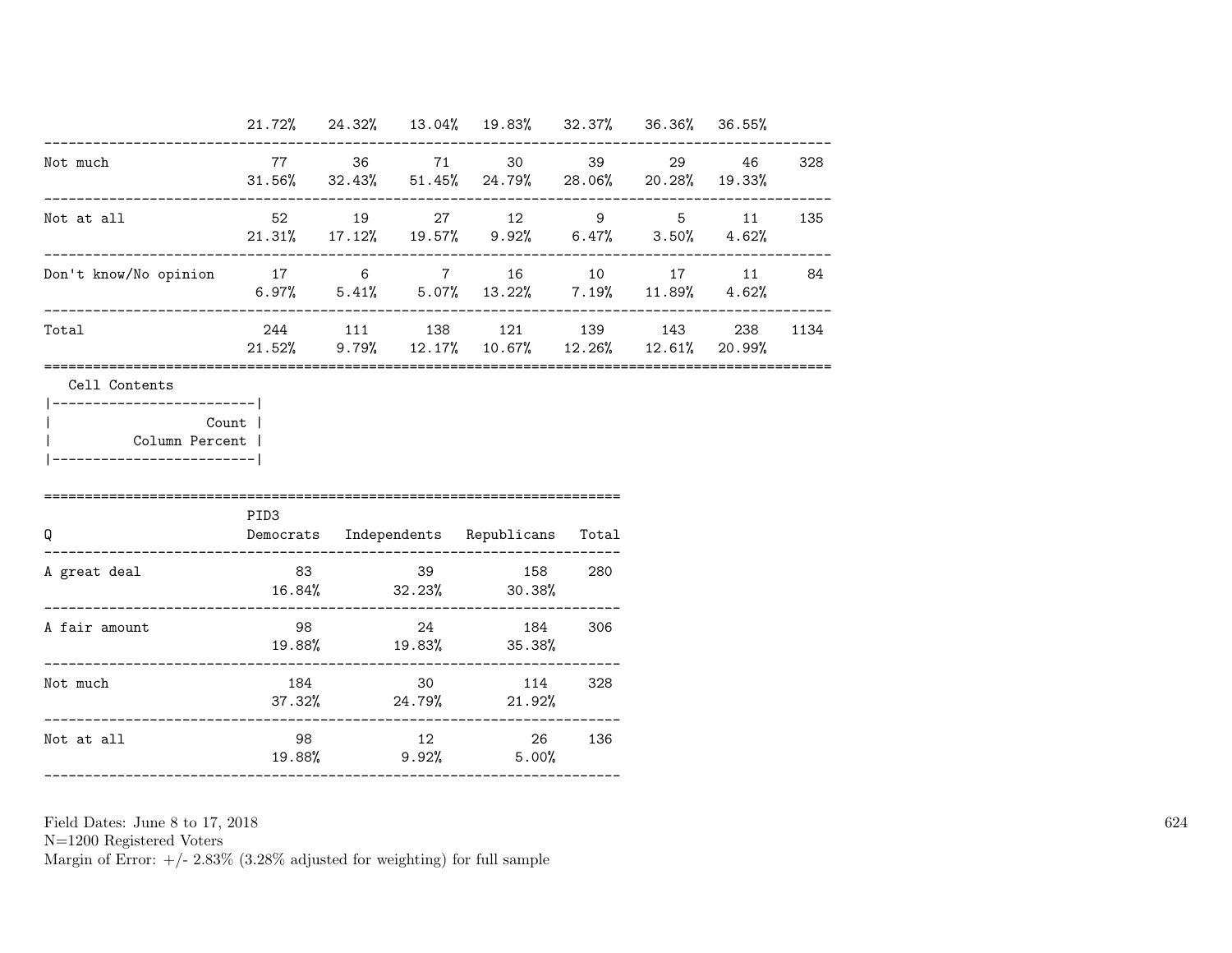| Don't know/No opinion                                                                                   | 30<br>$6.09\%$ $13.22\%$ $7.31\%$ |               | 16 | 38                         | 84  |       |    |                                                                          |        |
|---------------------------------------------------------------------------------------------------------|-----------------------------------|---------------|----|----------------------------|-----|-------|----|--------------------------------------------------------------------------|--------|
| Total                                                                                                   | 43.47%                            | 10.67%        |    | 493 121 520 1134<br>45.86% |     |       |    |                                                                          |        |
| Cell Contents<br>------------------------- <br>Count  <br>Column Percent  <br>_________________________ |                                   |               |    |                            |     |       |    |                                                                          |        |
| Q                                                                                                       | Q20A                              |               |    |                            |     |       |    | Democratic candidate Republican candidate Tea Party candidate Don't know | Total  |
| A great deal                                                                                            |                                   | 77            |    |                            | 100 |       |    | 62<br>$16.08\%$ 31.75% 33.54% 27.31%                                     | 292    |
| A fair amount                                                                                           |                                   | 98            |    |                            | 96  |       |    | 52<br>$20.46\%$ $30.48\%$ $32.91\%$ $30.40\%$                            | 69 315 |
| Not much                                                                                                |                                   | 177           |    |                            | 70  |       | 33 | 58<br>$36.95\%$ 22.22% 20.89% 25.55%                                     | 338    |
| Not at all                                                                                              |                                   | 96<br>20.04%  |    |                            | 21  | 6.67% |    | 11 10<br>$6.96\%$ $4.41\%$                                               | 138    |
| Don't know/No opinion                                                                                   |                                   | 31<br>6.47%   |    |                            | 28  | 8.89% |    | $9 \left( \frac{1}{2} \right)$<br>$5.70\%$ $12.33\%$                     | 28 96  |
| Total                                                                                                   |                                   | 479<br>40.63% |    |                            | 315 |       |    | 158 227<br>26.72% 13.40% 19.25%                                          | 1179   |

Cell Contents

|------------------------|

Field Dates: June 8 to 17, 2018

 ${\rm N}{=}1200$  Registered Voters

Margin of Error:  $+/- 2.83\%$  (3.28% adjusted for weighting) for full sample

625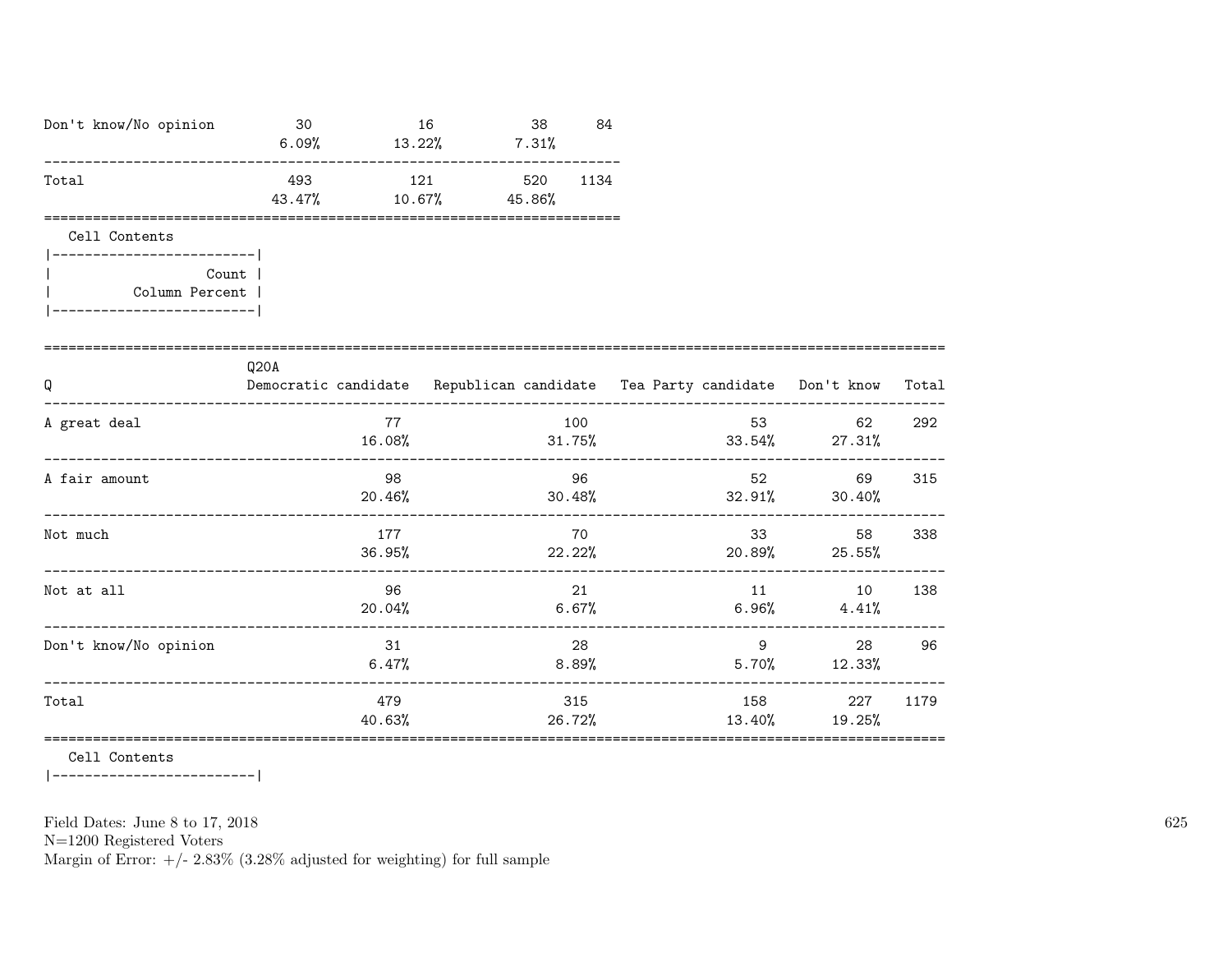| Q                                                                                                          | educ                      | No HS High school graduate Some college 2-year 4-year Post-grad Total            |                          |  |  |    |     |       |
|------------------------------------------------------------------------------------------------------------|---------------------------|----------------------------------------------------------------------------------|--------------------------|--|--|----|-----|-------|
| A great deal                                                                                               | 30                        | $44.78\%$ $31.06\%$ $22.64\%$ $30.00\%$ $18.67\%$ $15.44\%$                      | 91 60 36 56              |  |  | 21 | 294 |       |
| A fair amount                                                                                              | $7\overline{ }$<br>10.45% | $29.69\%$ 28.30% 30.83% 24.67% 25.74%                                            | 87 75 37 74 35           |  |  |    | 315 |       |
| Not much                                                                                                   | 12                        | $17.91\%$ 20.82% 28.30% 21.67% 37.33% 38.24%                                     | 61 75 26 112             |  |  | 52 | 338 |       |
| Not at all                                                                                                 | $\overline{1}$<br>1.49%   | $11.26\%$ $14.34\%$ $10.83\%$ $11.33\%$ $13.97\%$                                | 33 38 13 34 19 138       |  |  |    |     |       |
| Don't know/No opinion                                                                                      | 17                        | $25.37\%$ 7.17% 6.42% 6.67% 8.00% 6.62%                                          | 21 17 8 24               |  |  | 9  | 96  |       |
| Total                                                                                                      | 67 67<br>5.67%            | $24.81\%$ 22.44% 10.16% 25.40% 11.52%                                            | 293 265 120 300 136 1181 |  |  |    |     |       |
| Cell Contents<br>-------------------------- <br>Count  <br>Column Percent  <br> -------------------------- |                           |                                                                                  |                          |  |  |    |     |       |
| Q                                                                                                          | ATTEND                    | More than once a week Once a week A few times a month Once or twice a year Never |                          |  |  |    |     | Total |

N=1200 Registered Voters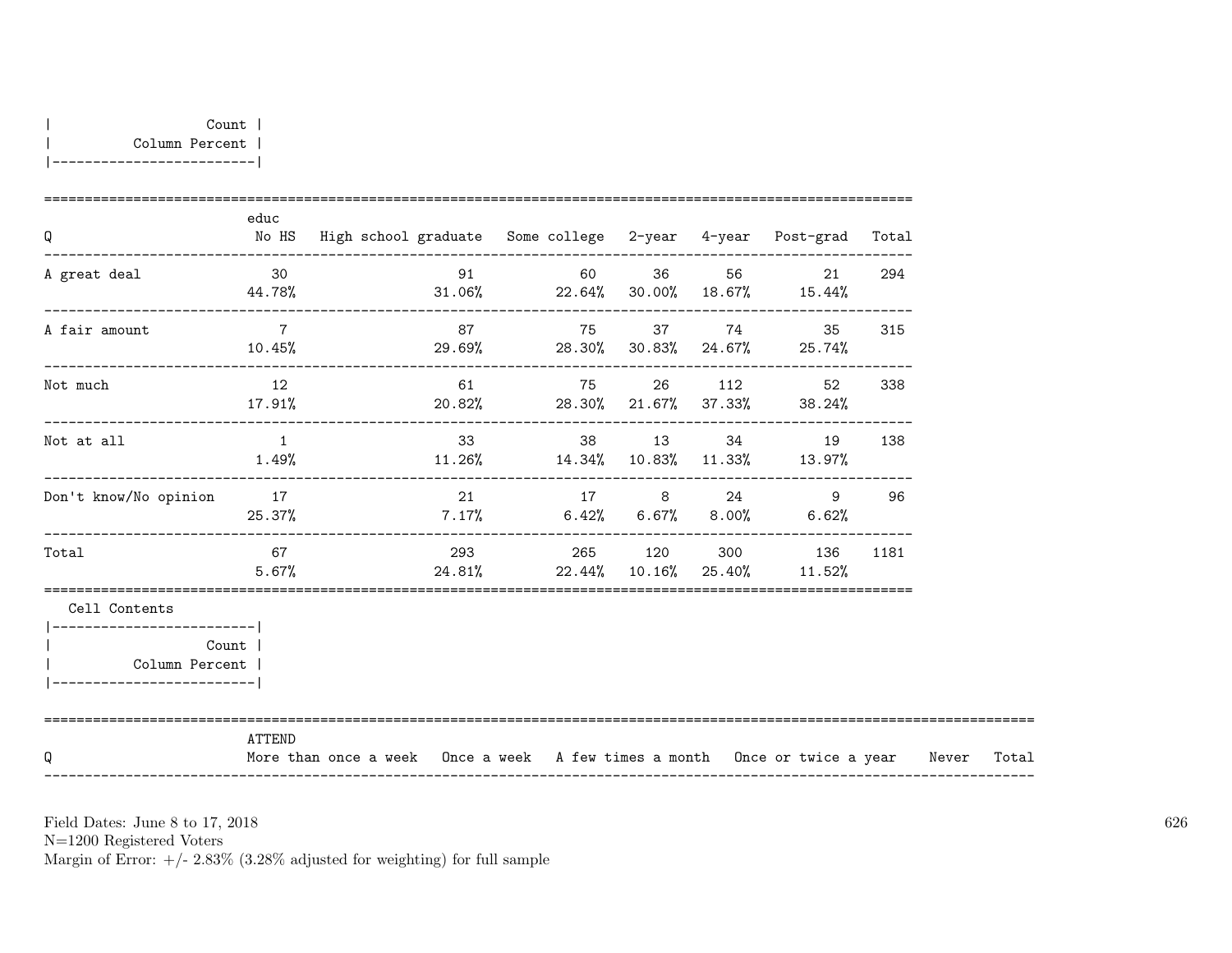| A great deal                                                    |                                       |                           | 52<br>$37.68\%$ | 64<br>26.23%           | 33.33%                                                    | 43                                   | 71                                     | 63<br>25.54% 16.07%         | 293   |
|-----------------------------------------------------------------|---------------------------------------|---------------------------|-----------------|------------------------|-----------------------------------------------------------|--------------------------------------|----------------------------------------|-----------------------------|-------|
| A fair amount                                                   |                                       |                           | 31<br>22.46%    | 85<br>34.84%           | 33.33%                                                    | 43                                   |                                        | 61 7<br>96<br>21.94% 24.49% | 316   |
| Not much                                                        | .____________________________________ |                           | 26<br>18.84%    | 51<br>20.90%           | 22.48%                                                    | 29                                   | 91 — 10                                | 141<br>32.73% 35.97%        | 338   |
| Not at all                                                      |                                       |                           | 17              | 14                     |                                                           | 10                                   | 38 — 1<br>13.67% 14.80%                | 58                          | 137   |
| Don't know/No opinion                                           |                                       |                           | 12<br>$8.70\%$  | 30<br>12.30%           |                                                           | $\overline{4}$<br>3.10%              | 17                                     | 34<br>$6.12\%$ $8.67\%$     | 97    |
| Total                                                           |                                       |                           | 138<br>11.69%   | 244<br>$20.66\%$       | 129<br>10.92%                                             | $23.54\%$ 33.19%                     | 278                                    | 392                         | 1181  |
| Cell Contents<br>------------------------- <br>  Column Percent | Count                                 |                           |                 |                        |                                                           |                                      |                                        |                             |       |
| Q                                                               | race_recode<br>White                  |                           |                 |                        | Black Hispanic Asian Native-American Middle-Eastern Mixed |                                      |                                        | Other                       | Total |
| A great deal                                                    | 154                                   | 50<br>22.25% 30.30%       | 76<br>28.57%    | $\mathbf{3}$<br>21.43% | $\mathbf{1}$<br>$16.67\%$ 33.33% 27.27%                   |                                      | $\overline{2}$ and $\overline{2}$<br>6 | $\mathbf{1}$<br>9.09%       | 293   |
| A fair amount                                                   | 188                                   | 40<br>$27.17\%$ $24.24\%$ | 70              | 6<br>26.32% 42.86%     | $33.33\%$                                                 | $\overline{2}$<br>1                  | 6<br>16.67% 27.27%                     | 3<br>$27.27\%$              | 316   |
| Not much                                                        | 225<br>$32.51\%$                      | 33<br>20.00%              | 67<br>25.19%    | $\mathbf{3}$           | $\mathbf{1}$<br>21.43%                                    | $\overline{0}$<br>16.67%<br>$0.00\%$ | 6<br>27.27%                            | $\mathbf{3}$<br>27.27%      | 338   |

N=1200 Registered Voters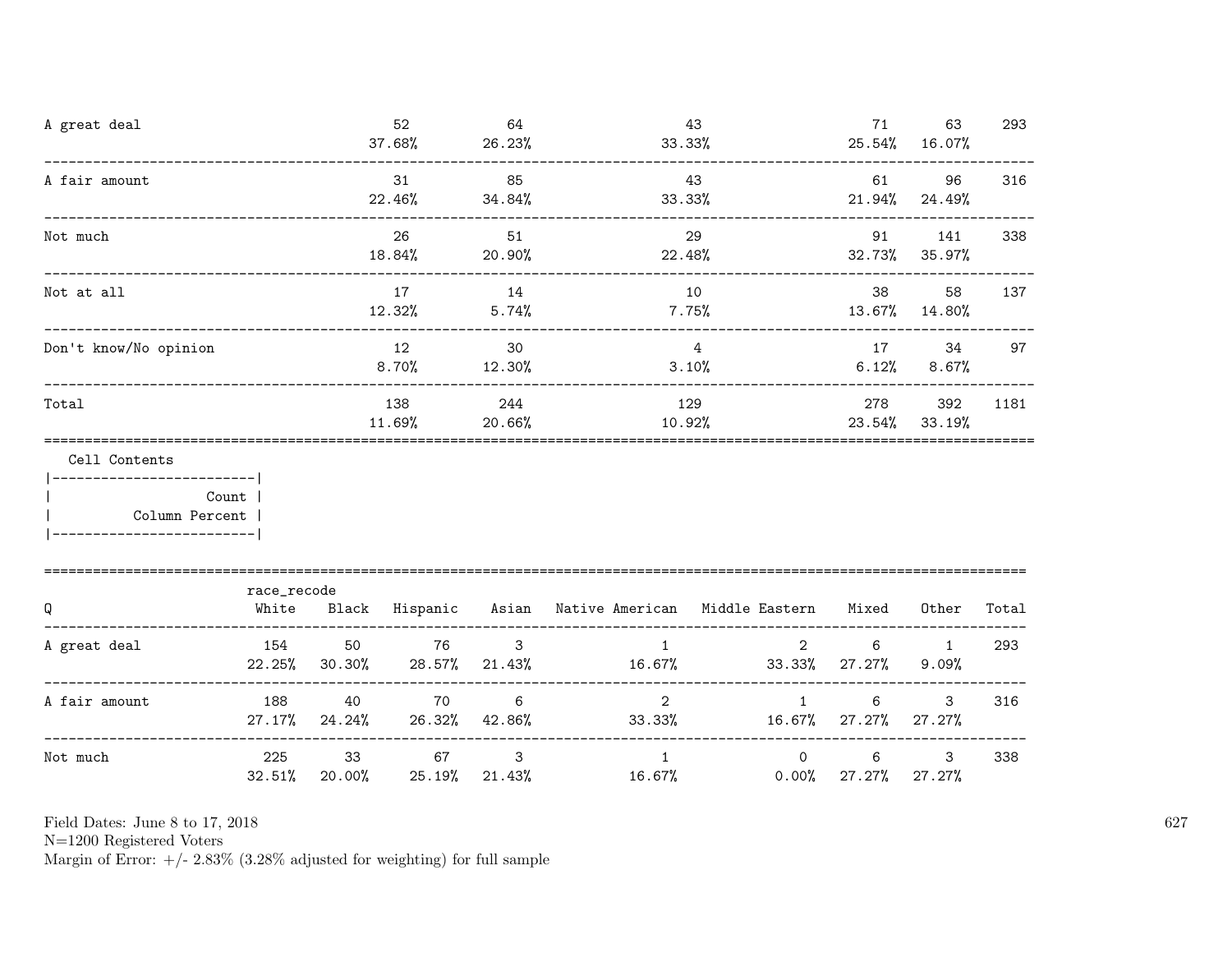| Not at all                                                                                    | 74      | 22                                   | 32 | 2<br>$10.69\%$ $13.33\%$ $12.03\%$ $14.29\%$ $16.67\%$ $50.00\%$ $9.09\%$ $18.18\%$ |     | $\mathbf{1}$    | $3^{\circ}$                                                         | $2 \left( \frac{1}{2} \right)$ | $\overline{2}$  | 138  |
|-----------------------------------------------------------------------------------------------|---------|--------------------------------------|----|-------------------------------------------------------------------------------------|-----|-----------------|---------------------------------------------------------------------|--------------------------------|-----------------|------|
| Don't know/No opinion 51 20 21 0                                                              |         |                                      |    | $7.37\%$ 12.12% 7.89% 0.00% 16.67% 0.00%                                            |     | $\sim$ 1        | .---------------------------<br>$0 \qquad \qquad 2 \qquad \qquad 2$ |                                | $9.09\%$ 18.18% | 97   |
| Total                                                                                         |         | -------------------<br>58.54% 13.96% |    | 692 165 266 14<br>$22.50\%$ $1.18\%$ $0.51\%$ $0.51\%$ $1.86\%$ $0.93\%$            |     | $6\overline{6}$ | 6 22 11                                                             |                                |                 | 1182 |
| Cell Contents<br> ------------------------- <br>Column Percent  <br> ------------------------ | Count   |                                      |    |                                                                                     |     |                 |                                                                     |                                |                 |      |
| -=================================<br>Q                                                       | MARITAL |                                      |    | Married Separated Divorced Widowed Single Domestic Partnership Total                |     |                 |                                                                     |                                |                 |      |
| A great deal                                                                                  |         |                                      |    | 151 5 24 23<br>$25.08\%$ 26.32% 21.05% 32.86% 22.40% 31.75%                         | 69  |                 | 20                                                                  | 292                            |                 |      |
| A fair amount                                                                                 |         |                                      |    | 164 4 30 30 77<br>$27.24\%$ 21.05% 26.32% 42.86% 25.00%                             |     |                 | 10<br>15.87%                                                        | 315                            |                 |      |
| Not much                                                                                      |         |                                      |    | 178 4 35 10 87<br>29.57% 21.05% 30.70% 14.29% 28.25%                                |     |                 | 21<br>33.33%                                                        | 335                            |                 |      |
| Not at all                                                                                    | 60 60   |                                      |    | 2 16 2 49<br>$9.97\%$ 10.53% 14.04% 2.86% 15.91%                                    |     | 12.70%          | 8                                                                   | 137                            |                 |      |
| Don't know/No opinion 49 49 4 9 5 26                                                          |         |                                      |    | $8.14\%$ 21.05% 7.89% 7.14% 8.44%                                                   |     |                 | $4\overline{ }$<br>$6.35\%$                                         | 97                             |                 |      |
| Total                                                                                         |         | 602 and $\sim$                       | 19 | 114 70                                                                              | 308 |                 | 63                                                                  | 1176                           |                 |      |

N=1200 Registered Voters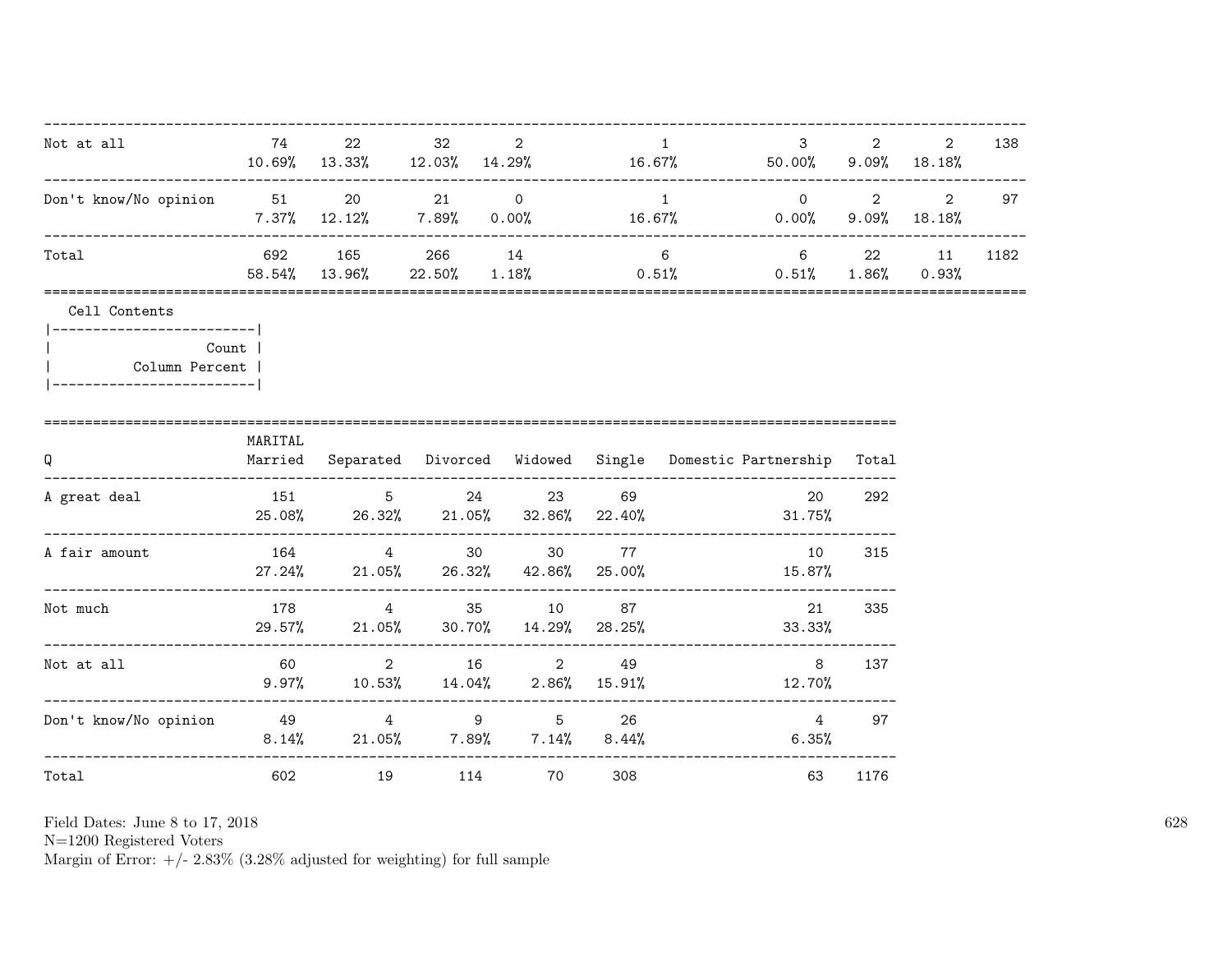### =========================================================================================================

| Count          |  |
|----------------|--|
| Column Percent |  |
|                |  |

### ================================================ gender

| Q                                       |       | Male Female Total           |      |
|-----------------------------------------|-------|-----------------------------|------|
| A great deal                            |       | 140 153<br>$25.41\%$ 24.25% | 293  |
| A fair amount                           |       | 139 177<br>25.23% 28.05%    | 316  |
| Not much                                |       | 166 172<br>$30.13\%$ 27.26% | 338  |
| Not at all                              |       | 71 67<br>12.89% 10.62%      | 138  |
| Don't know/No opinion                   | 35 62 | $6.35\%$ $9.83\%$           | 97   |
| Total                                   |       | 551 631<br>46.62% 53.38%    | 1182 |
| Cell Contents<br>---------------------- |       |                             |      |
| Column Percent                          | Count |                             |      |

Field Dates: June 8 to 17, 2018

N=1200 Registered Voters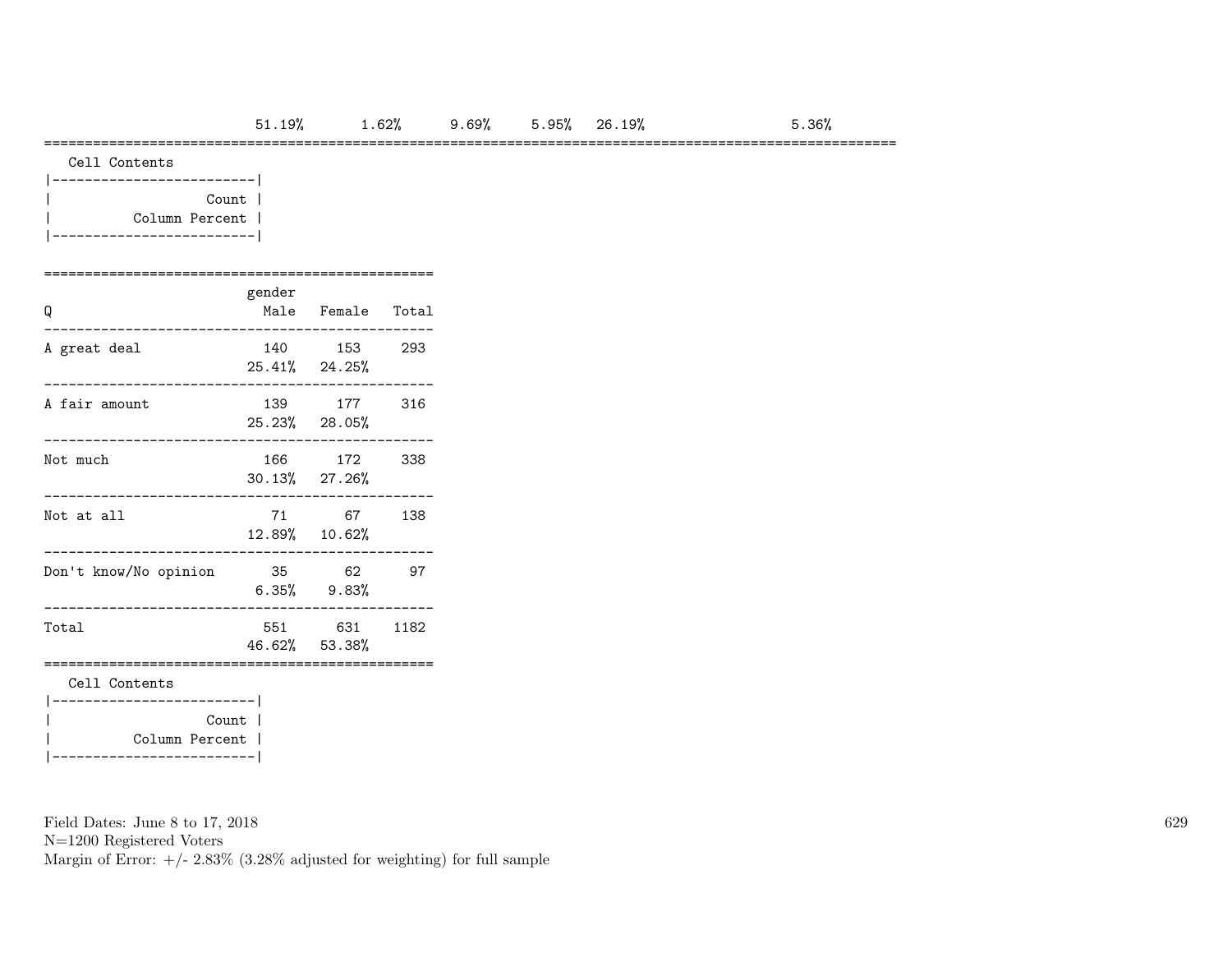| =============<br>LOCATE                              |                           |                        |                                                                                                                                         |                                                                                                                                                                   |    |               |                                                                                                                      |
|------------------------------------------------------|---------------------------|------------------------|-----------------------------------------------------------------------------------------------------------------------------------------|-------------------------------------------------------------------------------------------------------------------------------------------------------------------|----|---------------|----------------------------------------------------------------------------------------------------------------------|
| Urban                                                |                           |                        |                                                                                                                                         |                                                                                                                                                                   |    |               |                                                                                                                      |
|                                                      |                           |                        | 294                                                                                                                                     |                                                                                                                                                                   |    |               |                                                                                                                      |
|                                                      |                           |                        | 316                                                                                                                                     |                                                                                                                                                                   |    |               |                                                                                                                      |
|                                                      |                           |                        | 337                                                                                                                                     |                                                                                                                                                                   |    |               |                                                                                                                      |
|                                                      |                           |                        | 138                                                                                                                                     |                                                                                                                                                                   |    |               |                                                                                                                      |
| ------------------------------                       |                           |                        |                                                                                                                                         |                                                                                                                                                                   |    |               |                                                                                                                      |
|                                                      |                           |                        |                                                                                                                                         |                                                                                                                                                                   |    |               |                                                                                                                      |
|                                                      |                           |                        |                                                                                                                                         |                                                                                                                                                                   |    |               |                                                                                                                      |
| Count  <br>Column Percent  <br>--------------------- |                           |                        |                                                                                                                                         |                                                                                                                                                                   |    |               |                                                                                                                      |
| metro                                                |                           |                        |                                                                                                                                         |                                                                                                                                                                   |    |               | Total                                                                                                                |
|                                                      | 64                        |                        | 63                                                                                                                                      |                                                                                                                                                                   |    | 116<br>31.78% | 292                                                                                                                  |
|                                                      | 75                        |                        | 88                                                                                                                                      | 28                                                                                                                                                                | 17 | 108           | 316                                                                                                                  |
|                                                      | ------------------------- | 388 — 100<br>$22.61\%$ | 26.55% 22.42% 28.02%<br>98 144 74<br>25.26% 25.62% 31.90%<br>113 174 50<br>29.12% 30.96% 21.55%<br>562<br>$32.83\%$ $47.55\%$ $19.63\%$ | Suburban Rural Total<br>103 126 65<br>42 73 23<br>10.82% 12.99% 9.91%<br>Don't know/No opinion 32<br>45<br>20<br>97<br><br>$8.25\%$ $8.01\%$ $8.62\%$<br>232 1182 |    | 25 and $\sim$ | Houston Area Dallas-Fort Worth Area San Antonio Area Austin Area Another Part of TX<br>24<br>$19.75\%$ 22.73% 23.08% |

N=1200 Registered Voters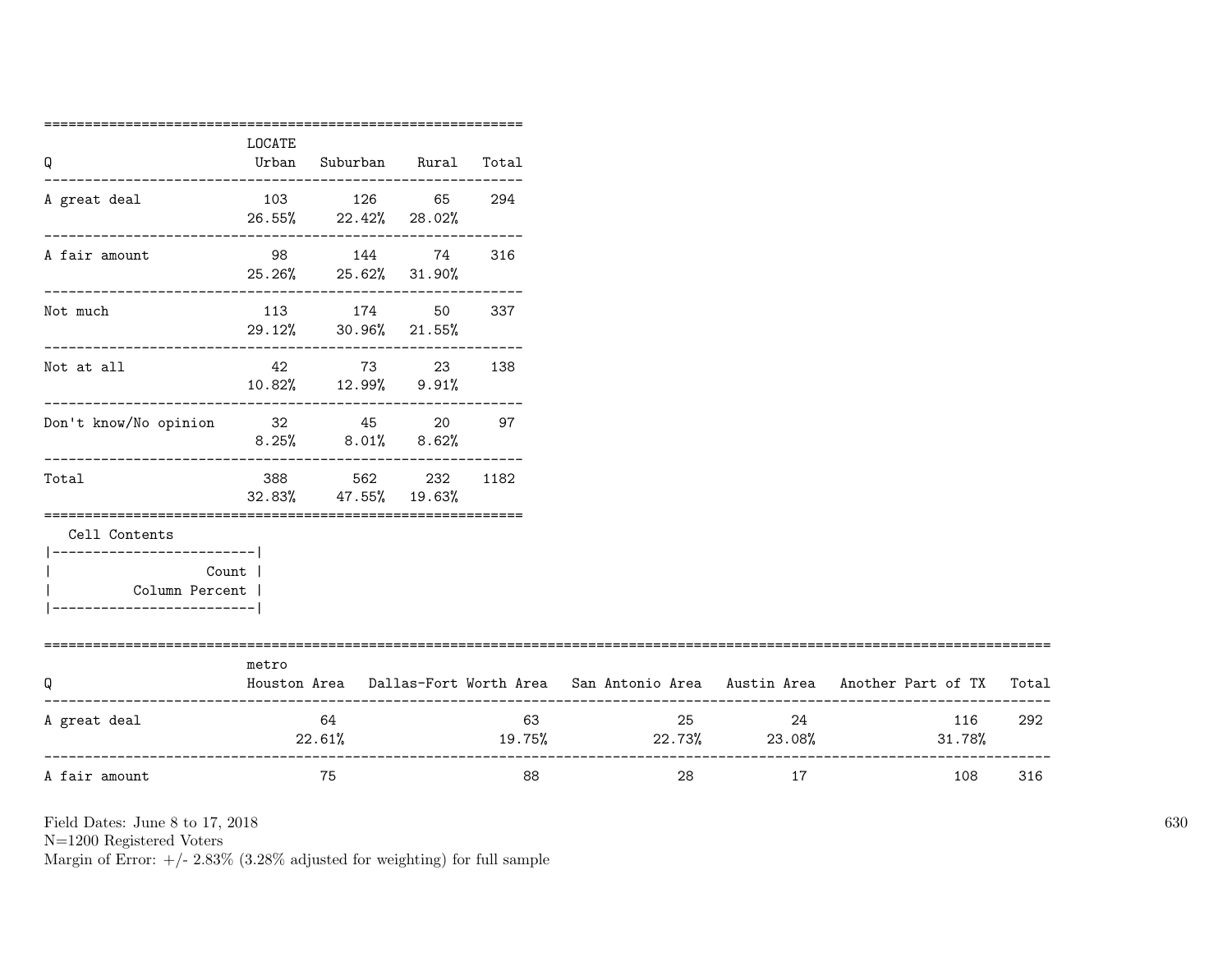|                                                        |                     | 26.50%                                                |                           |                 |                          |                              | $27.59\%$ 25.45% 16.35% 29.59% |               |      |
|--------------------------------------------------------|---------------------|-------------------------------------------------------|---------------------------|-----------------|--------------------------|------------------------------|--------------------------------|---------------|------|
| Not much                                               |                     | 77<br>27.21%                                          |                           | 36.36%          | 116                      | 27<br>$24.55\%$ 36.54%       | 38                             | 80<br>21.92%  | 338  |
| Not at all                                             | ------------------- | 45<br>15.90%                                          |                           | 8.46%           | 27                       | 14<br>$12.73\%$ $11.54\%$    | 12                             | 40<br>10.96%  | 138  |
| Don't know/No opinion                                  |                     | 22<br>$7.77\%$                                        |                           |                 | 25                       | 16<br>$7.84\%$ 14.55% 12.50% | 13                             | 21<br>5.75%   | 97   |
| Total                                                  |                     | 283<br>23.96%                                         |                           | 27.01%          | 319                      | 110 104                      | $9.31\%$ 8.81%                 | 365<br>30.91% | 1181 |
| Count  <br>Column Percent<br>------------------------- | AGEG                |                                                       |                           |                 |                          |                              |                                |               |      |
| Q<br>A great deal                                      | $18 - 29$           | $30 - 44$<br>36 60 111<br>20.11% 19.80% 26.12% 31.73% |                           | 45-64 65+<br>86 | Total<br>293             |                              |                                |               |      |
| A fair amount                                          |                     | 51 53 127<br>28.49% 17.49% 29.88% 31.00%              |                           | 84              | 315                      |                              |                                |               |      |
| Not much<br>--------------                             |                     | 51 105<br>28.49% 34.65% 27.29% 23.99%                 | 116                       | 65              | ------<br>337<br>------- |                              |                                |               |      |
| Not at all                                             |                     | 29 48 37                                              | 16.20% 15.84% 8.71% 8.49% | 23              | 137                      |                              |                                |               |      |

N=1200 Registered Voters<br>Margin of Error: +/- 2.83% (3.28% adjusted for weighting) for full sample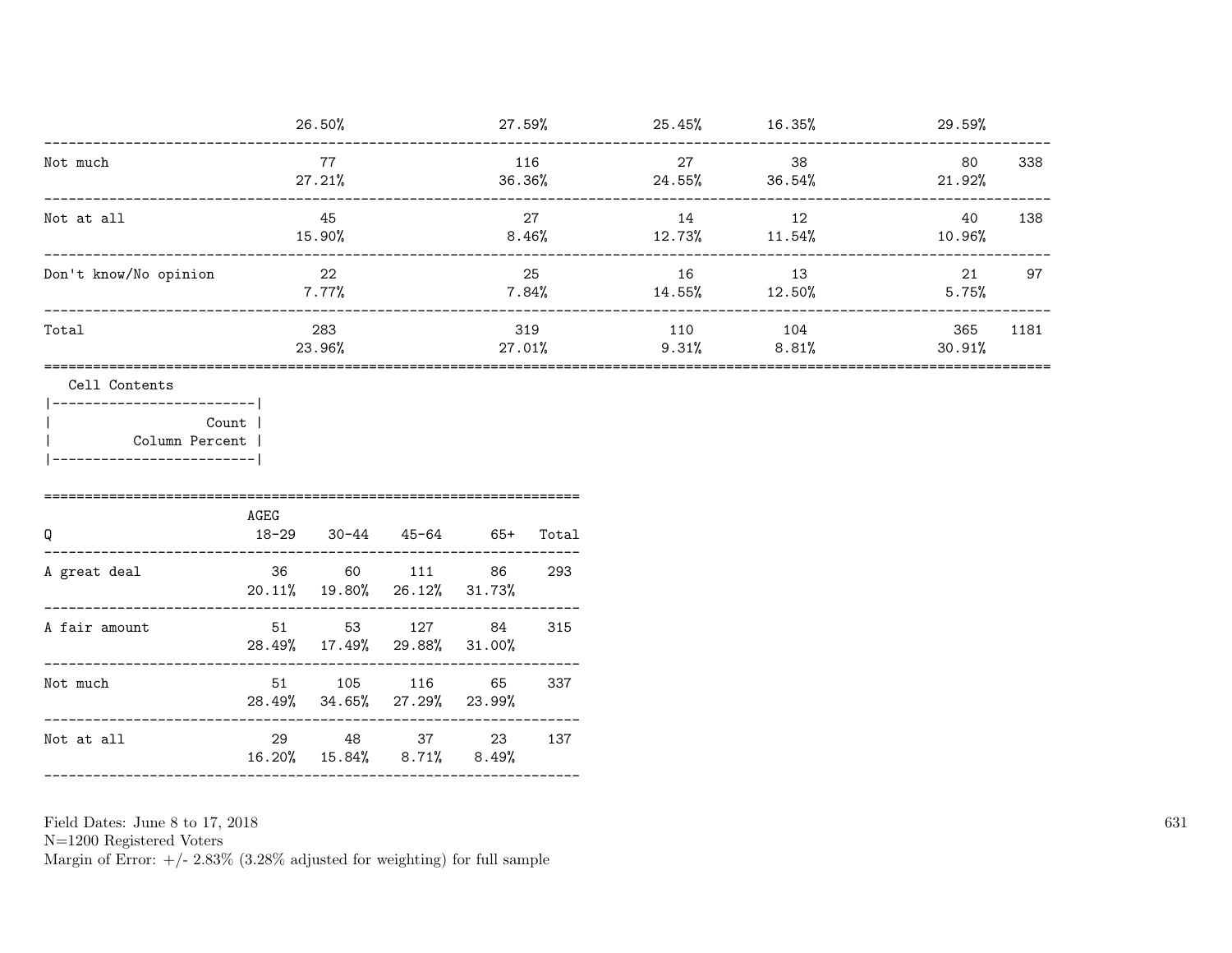| Don't know/No opinion | 12  | 37<br>$6.70\%$ $12.21\%$ $8.00\%$ | -34                                | 13<br>4.80% | 96   |
|-----------------------|-----|-----------------------------------|------------------------------------|-------------|------|
| Total                 | 179 | 303                               | 425<br>15.20% 25.72% 36.08% 23.01% | - 271       | 1178 |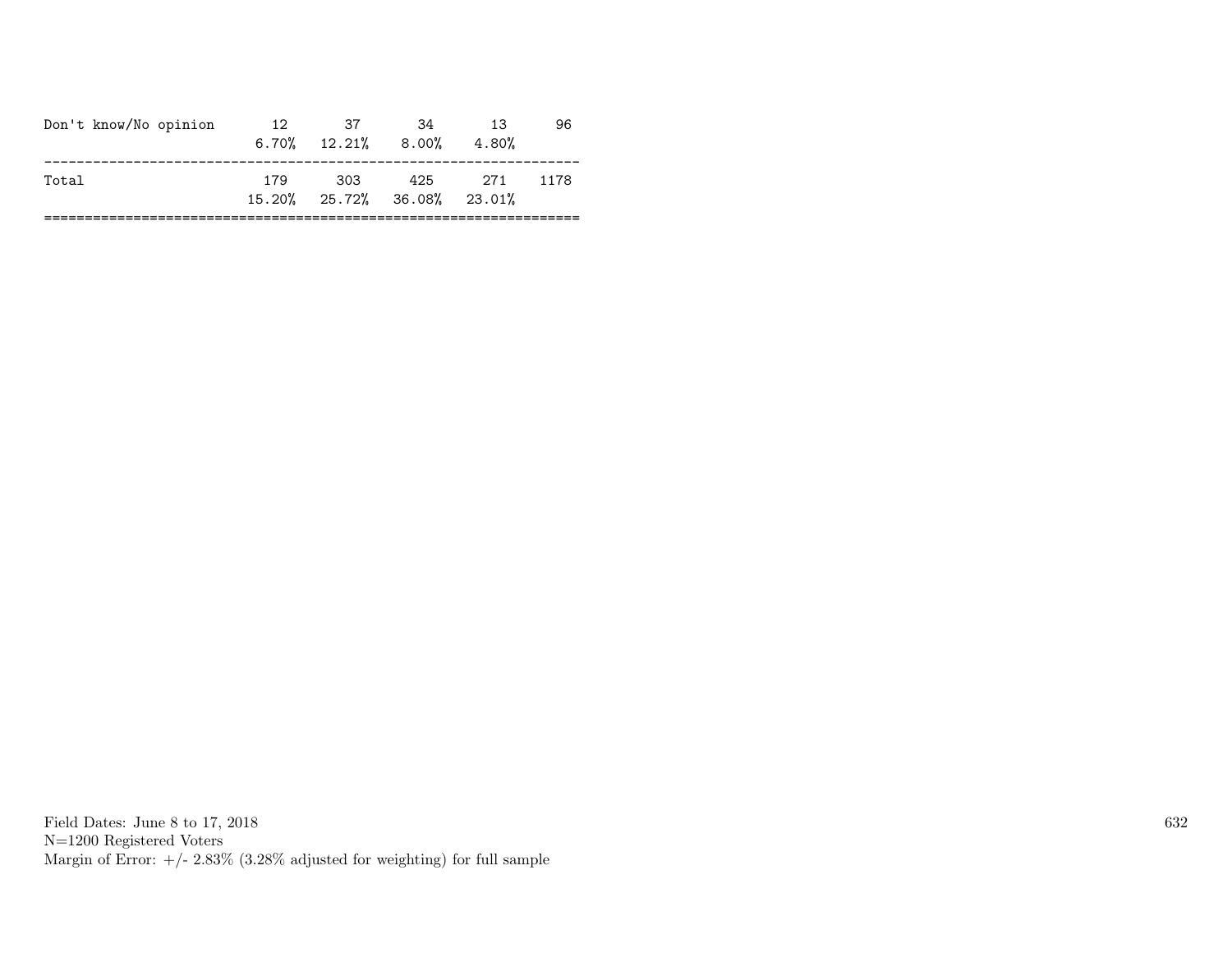## Q41.H. How much is violence in popular culture to blame for school shootings

Cell Contents |-------------------------| | Count | | Column Percent | |-------------------------|

| Q                     | LIBCON7                 |                               |                                        |                 |                 |                           | Extremely lib. Somewhat lib. Lean lib. Moderate Lean con. Somewhat con. Extremely con. | Total |
|-----------------------|-------------------------|-------------------------------|----------------------------------------|-----------------|-----------------|---------------------------|----------------------------------------------------------------------------------------|-------|
| A great deal          | 18<br>15.93%            | 29<br>19.59%                  | 21<br>$23.08\%$ 38.69%                 | 118             | 38<br>$35.51\%$ | 76<br>35.35%              | 113<br>55.39%                                                                          | 413   |
| A fair amount         | 21<br>18.58%            | 38<br>$25.68\%$ 19.78% 24.92% | 18                                     | 76              | - 40            | 70<br>$37.38\%$ $32.56\%$ | 52<br>25.49%                                                                           | 315   |
| Not much              | 33<br>29.20%            | 49                            | 28<br>$33.11\%$ $30.77\%$ $16.39\%$    | 50              | 16              | - 39<br>$14.95\%$ 18.14%  | 22<br>10.78%                                                                           | 237   |
| Not at all            | 36<br>$31.86\%$         | 31<br>20.95%                  | 21<br>23.08%                           | 36<br>$11.80\%$ | 11<br>10.28%    | 21<br>9.77%               | 13<br>$6.37\%$                                                                         | 169   |
| Don't know/No opinion | $\overline{5}$<br>4.42% | $\overline{1}$<br>$0.68\%$    | $\overline{\phantom{a}}$ 3<br>$3.30\%$ | 25<br>$8.20\%$  | 2<br>$1.87\%$   | 9<br>$4.19\%$             | $\overline{4}$<br>$1.96\%$                                                             | 49    |
| Total                 | 113<br>$9.55\%$         | 148<br>12.51%                 | 91<br>7.69%                            | 305<br>25.78%   | 107<br>$9.04\%$ | 215<br>18.17%             | 204<br>17.24%                                                                          | 1183  |

Cell Contents

|-------------------------| | Count | | Column Percent | |-------------------------|

Field Dates: June 8 to 17, 2018

N=1200 Registered Voters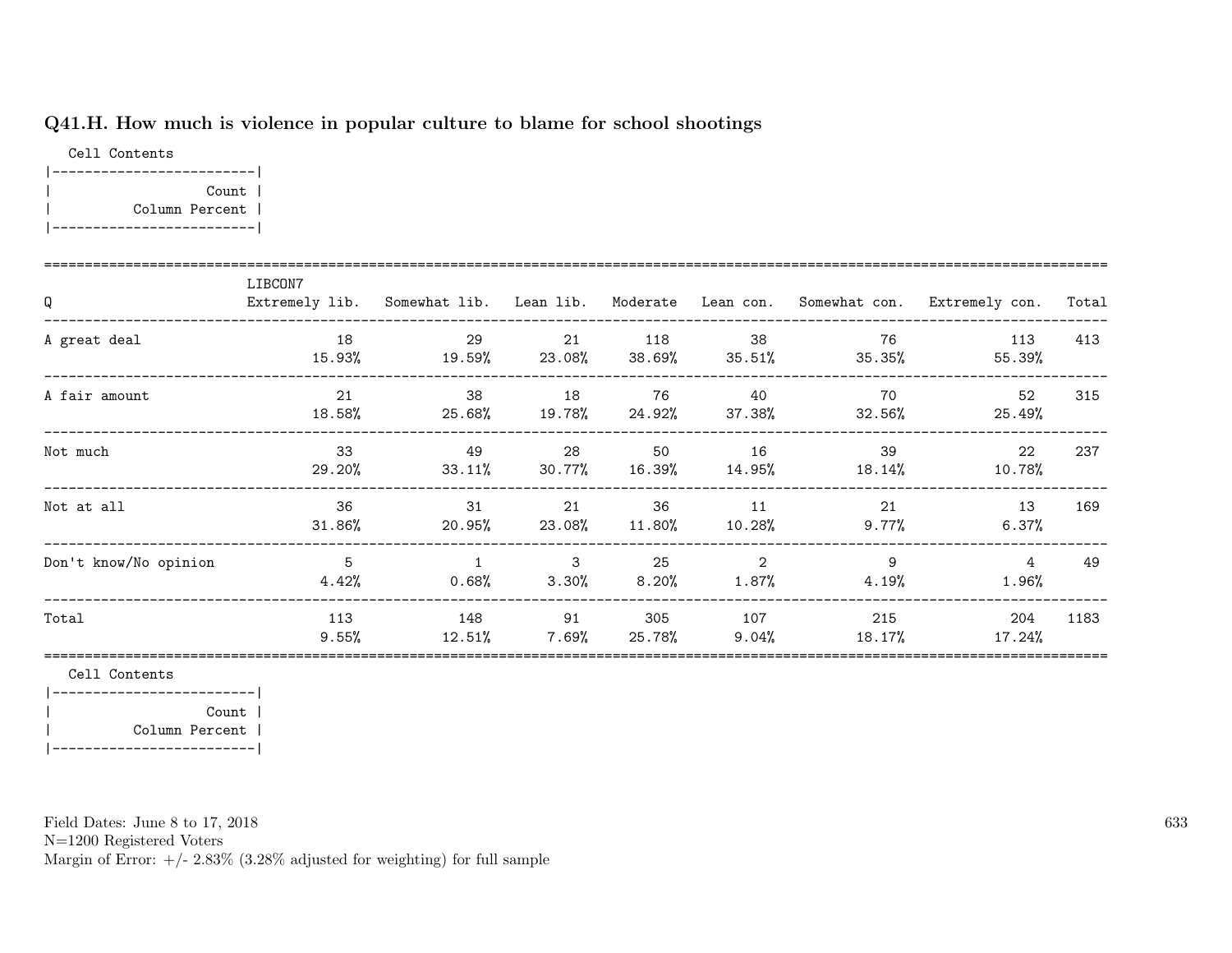| Q                                                                                                     | <b>IDEOL</b>      |                                      |               | Liberals Moderates Conservatives Total                                                          |         |                         |         |     |
|-------------------------------------------------------------------------------------------------------|-------------------|--------------------------------------|---------------|-------------------------------------------------------------------------------------------------|---------|-------------------------|---------|-----|
| A great deal                                                                                          |                   | 68 118                               |               | $19.26\%$ 38.69% 43.16%                                                                         | 227 413 |                         |         |     |
| A fair amount                                                                                         |                   |                                      |               | 78 76 161 315<br>$22.10\%$ 24.92% 30.61%                                                        |         |                         |         |     |
| Not much                                                                                              |                   |                                      |               | 110 50 77 237<br>$31.16\%$ 16.39% 14.64%                                                        |         |                         |         |     |
| Not at all                                                                                            |                   | ---------------------------<br>88 36 |               | 45 169<br>24.93% 11.80% 8.56%                                                                   |         |                         |         |     |
| Don't know/No opinion                                                                                 |                   | 9 25<br>$2.55\%$ 8.20%               |               | 16<br>$3.04\%$                                                                                  | 50      |                         |         |     |
| Total                                                                                                 |                   |                                      |               | 353 305 526<br>29.81% 25.76% 44.43%                                                             | 1184    |                         |         |     |
| Cell Contents<br>------------------------- <br>Count  <br>Column Percent  <br>----------------------- |                   |                                      |               |                                                                                                 |         |                         |         |     |
| =========================<br>O                                                                        | PID7              |                                      |               | ====================================<br>StrDem WeakDem LeanDem Ind LeanRep WeakRep StrRep Total |         |                         |         |     |
| A great deal                                                                                          |                   | 58 42 24                             |               | 23.67% 36.84% 17.52% 44.63% 42.55% 37.24% 46.25%                                                | 54 60   |                         | 54 111  | 403 |
| A fair amount                                                                                         | 64 64 64 64 64 65 |                                      | 23 and $\sim$ | 27 — 27                                                                                         |         | 42 and $\sim$<br>50 000 | 66 — 10 | 300 |

N=1200 Registered Voters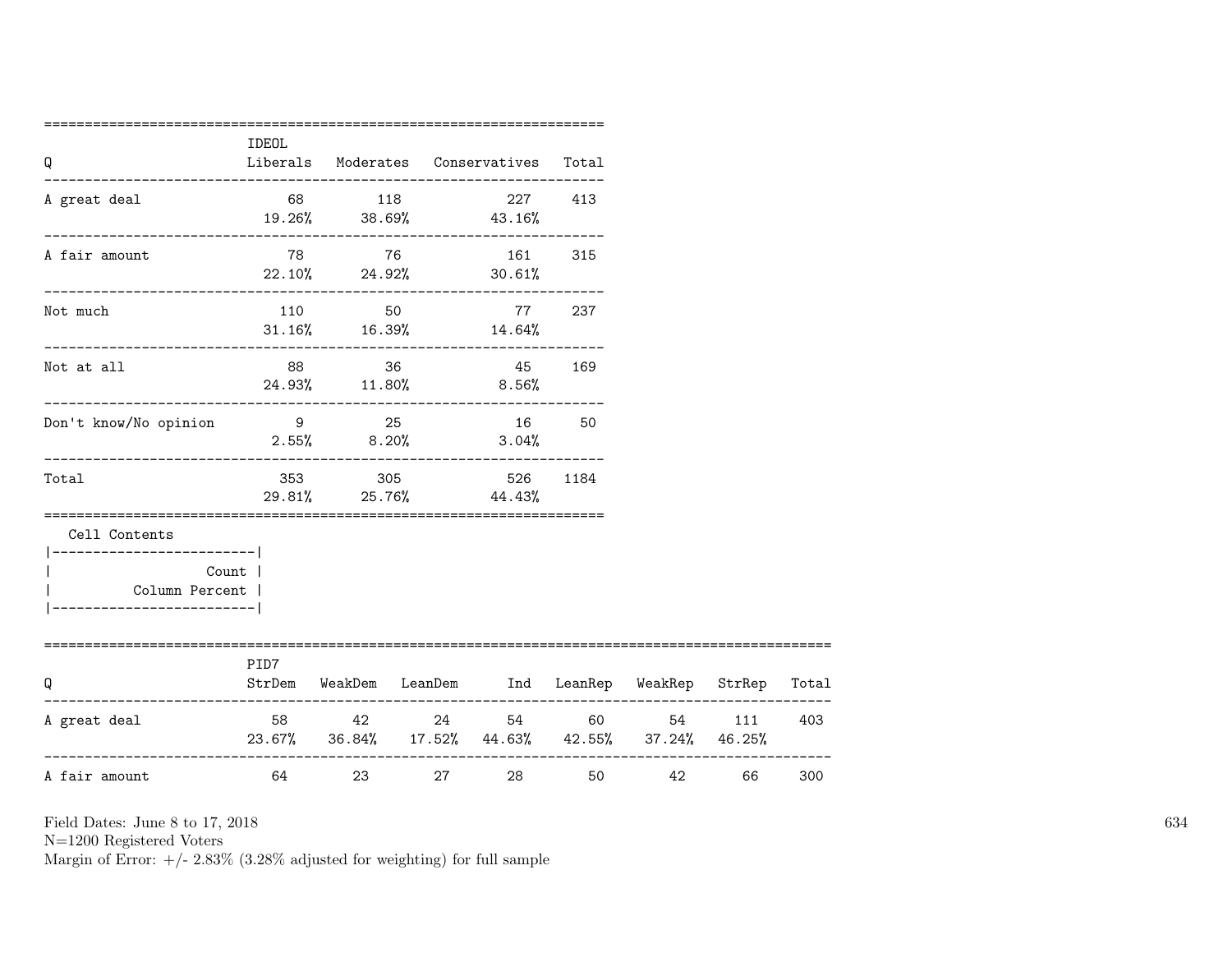|                                            |                 |  | 26.12% 20.18% 19.71% 23.14% 35.46% 28.97% 27.50%                                                                                    |                                |           |          |
|--------------------------------------------|-----------------|--|-------------------------------------------------------------------------------------------------------------------------------------|--------------------------------|-----------|----------|
| Not much                                   |                 |  | 68 31 42 16 18<br>27.76% 27.19% 30.66% 13.22% 12.77% 16.55% 14.17%<br>------------------                                            | ------------------------------ | 24 34 233 |          |
| Not at all                                 | 45 14           |  | 39 15 10 13 25 161<br>$18.37\% \qquad 12.28\% \qquad 28.47\% \qquad 12.40\% \qquad \quad 7.09\% \qquad \quad 8.97\% \qquad 10.42\%$ |                                |           |          |
| Don't know/No opinion 10 4 5 8 3 12 4 46   |                 |  | $4.08\%$ $3.51\%$ $3.65\%$ $6.61\%$ $2.13\%$ $8.28\%$ $1.67\%$                                                                      |                                |           |          |
| Total                                      |                 |  | 245 114 137 121 141 145<br>$21.43\%$ 9.97% 11.99% 10.59% 12.34% 12.69% 21.00%                                                       |                                |           | 240 1143 |
| Column Percent  <br>---------------------- | Count  <br>PID3 |  |                                                                                                                                     |                                |           |          |
| Q                                          |                 |  | Democrats Independents Republicans Total                                                                                            |                                |           |          |
| A great deal                               |                 |  | 124 54 225 403<br>$24.95\%$ $44.63\%$ $42.86\%$                                                                                     |                                |           |          |
| A fair amount                              |                 |  | 115 28 159 302                                                                                                                      |                                |           |          |
|                                            |                 |  | $23.14\%$ $23.14\%$ $30.29\%$                                                                                                       |                                |           |          |
| Not much                                   |                 |  | 141 16 75 232<br>28.37% 13.22% 14.29%                                                                                               |                                |           |          |

N=1200 Registered Voters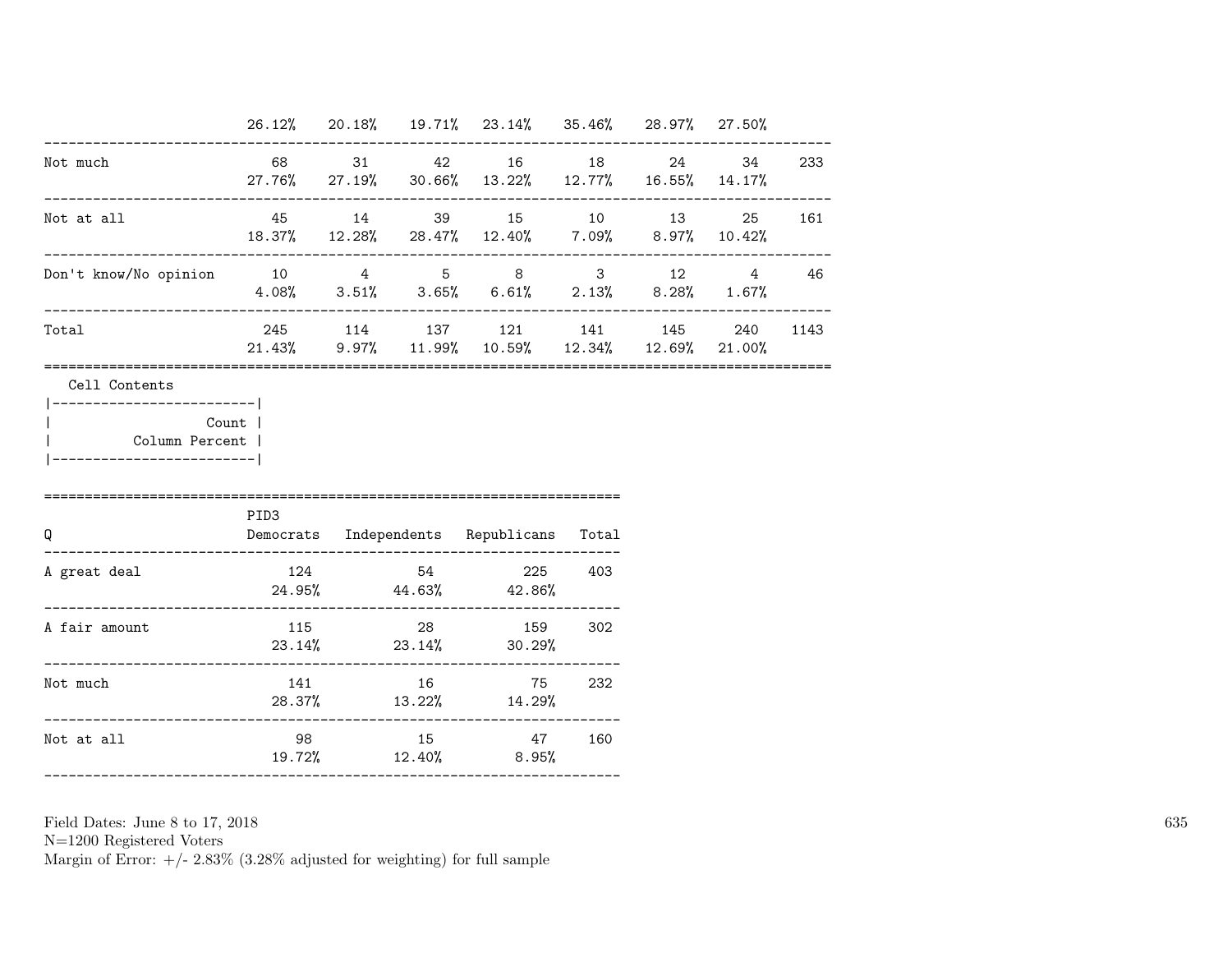| Don't know/No opinion                                | 19<br>$3.82\%$ 6.61%                |                  | 8   | 19<br>3.62% | 46            |               |                                                                          |       |
|------------------------------------------------------|-------------------------------------|------------------|-----|-------------|---------------|---------------|--------------------------------------------------------------------------|-------|
| Total                                                | 497<br>43.48%                       | $10.59\%$ 45.93% | 121 | 525         | 1143          |               |                                                                          |       |
| Cell Contents                                        |                                     |                  |     |             |               |               |                                                                          |       |
| Count  <br>Column Percent<br>----------------------- |                                     |                  |     |             |               |               |                                                                          |       |
| Q<br>____________________________                    | Q20A                                |                  |     |             |               |               | Democratic candidate Republican candidate Tea Party candidate Don't know | Total |
| A great deal                                         |                                     | 128<br>26.56%    |     |             | 135           | <b>72</b> T2  | 81<br>$42.32\%$ $44.72\%$ $35.68\%$                                      | 416   |
| A fair amount                                        |                                     | 109              |     |             | 84            |               | 73<br>$22.61\%$ 26.33% 31.06% 32.16%                                     | 316   |
| Not much                                             |                                     | 127              |     |             | 51            |               | 19<br>41<br>26.35% 15.99% 15.99% 11.80% 18.06%                           | 238   |
| Not at all                                           |                                     | 99<br>20.54%     |     |             | 33            | 19            | 18<br>$10.34\%$ $11.80\%$ 7.93%                                          | 169   |
| Don't know/No opinion                                |                                     | 19<br>3.94%      |     | 5.02%       | 16            | 0.62%         | $\mathbf 1$<br>$6.17\%$                                                  | 14 50 |
| Total                                                | ----------------------------------- | 482<br>40.54%    |     |             | 319<br>26.83% | 161<br>13.54% | 227<br>19.09%                                                            | 1189  |

 $\mathtt{Cell}$  Contents

 $|----------|$ 

Field Dates: June 8 to 17, 2018

 ${\rm N}{=}1200$  Registered Voters

Margin of Error:  $+/- 2.83\%$  (3.28% adjusted for weighting) for full sample

636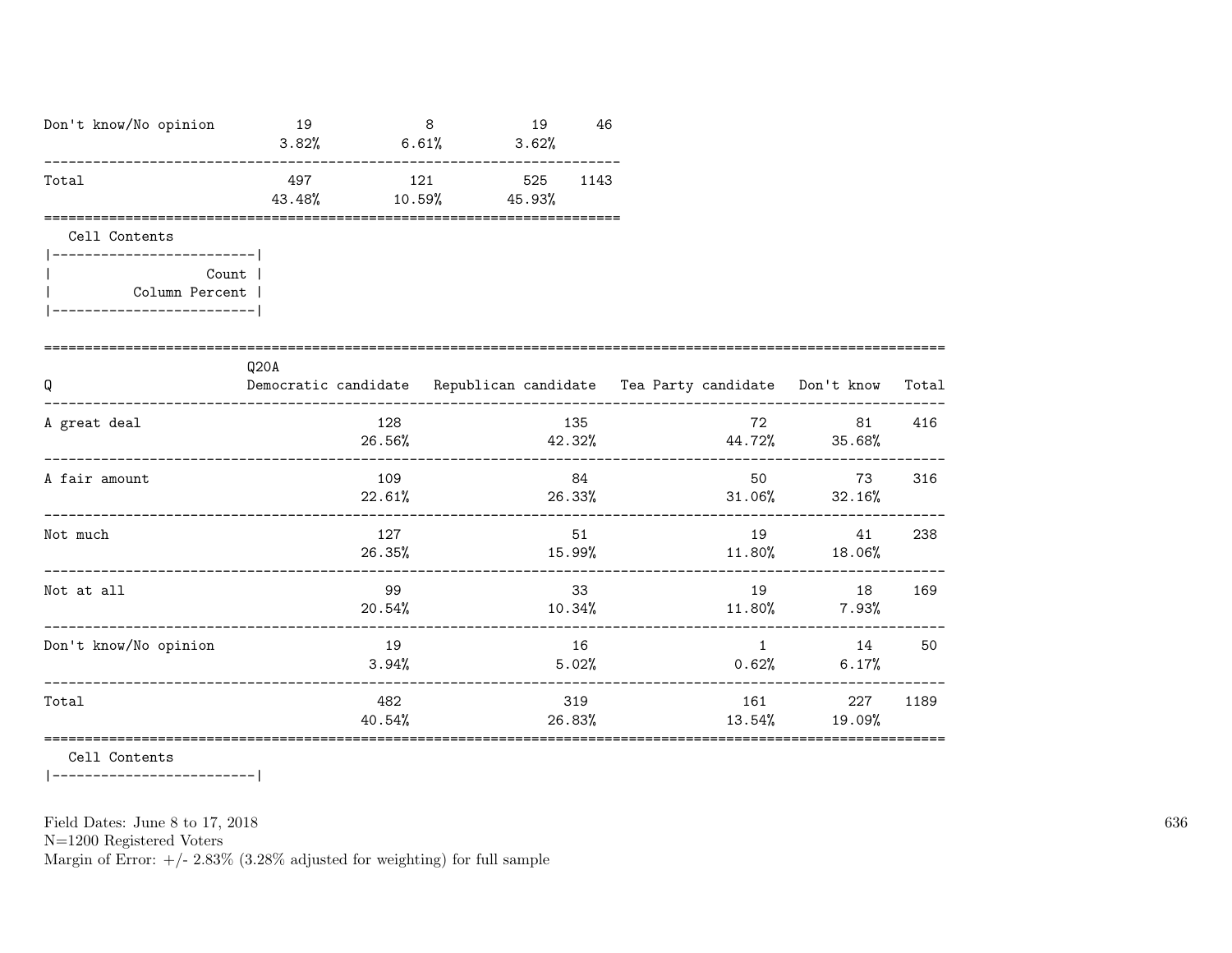| Q                                                                            | educ            | No HS High school graduate Some college 2-year 4-year Post-grad Total            |    |                                                                   |  |                |     |       |
|------------------------------------------------------------------------------|-----------------|----------------------------------------------------------------------------------|----|-------------------------------------------------------------------|--|----------------|-----|-------|
| A great deal                                                                 | 30              | $42.86\%$ $42.71\%$ $25.65\%$ $42.86\%$ $33.00\%$ $29.93\%$                      |    | 126 69 51 99                                                      |  | 41             | 416 |       |
| A fair amount                                                                | 12<br>$17.14\%$ | $28.47\%$ 25.65% $25.21\%$ 27.67% 28.47%                                         | 84 | 69 30 83                                                          |  | 39             | 317 |       |
| Not much                                                                     | 11              | $15.71\%$ $13.90\%$ $23.05\%$ $16.81\%$ $24.33\%$ $22.63\%$                      |    | 41 62                                                             |  | 20 73<br>31    | 238 |       |
| Not at all                                                                   | 11              | $15.71\%$ 9.15% 20.82% 10.08% 12.67% 17.52%                                      |    | 27 56 12 38 24 168                                                |  |                |     |       |
| Don't know/No opinion                                                        | $6\overline{6}$ | $8.57\%$ $5.76\%$ $4.83\%$ $5.04\%$ $2.33\%$ $1.46\%$                            |    | 17 13 6 7                                                         |  | $\overline{2}$ | 51  |       |
| Total                                                                        | 70<br>5.88%     |                                                                                  |    | 295 269 119 300 137 1190<br>$24.79\%$ 22.61% 10.00% 25.21% 11.51% |  |                |     |       |
| Cell Contents                                                                |                 |                                                                                  |    |                                                                   |  |                |     |       |
| <b>Count</b> Provide Count<br>Column Percent  <br>__________________________ |                 |                                                                                  |    |                                                                   |  |                |     |       |
| Q                                                                            | ATTEND          | More than once a week Once a week A few times a month Once or twice a year Never |    |                                                                   |  |                |     | Total |

N=1200 Registered Voters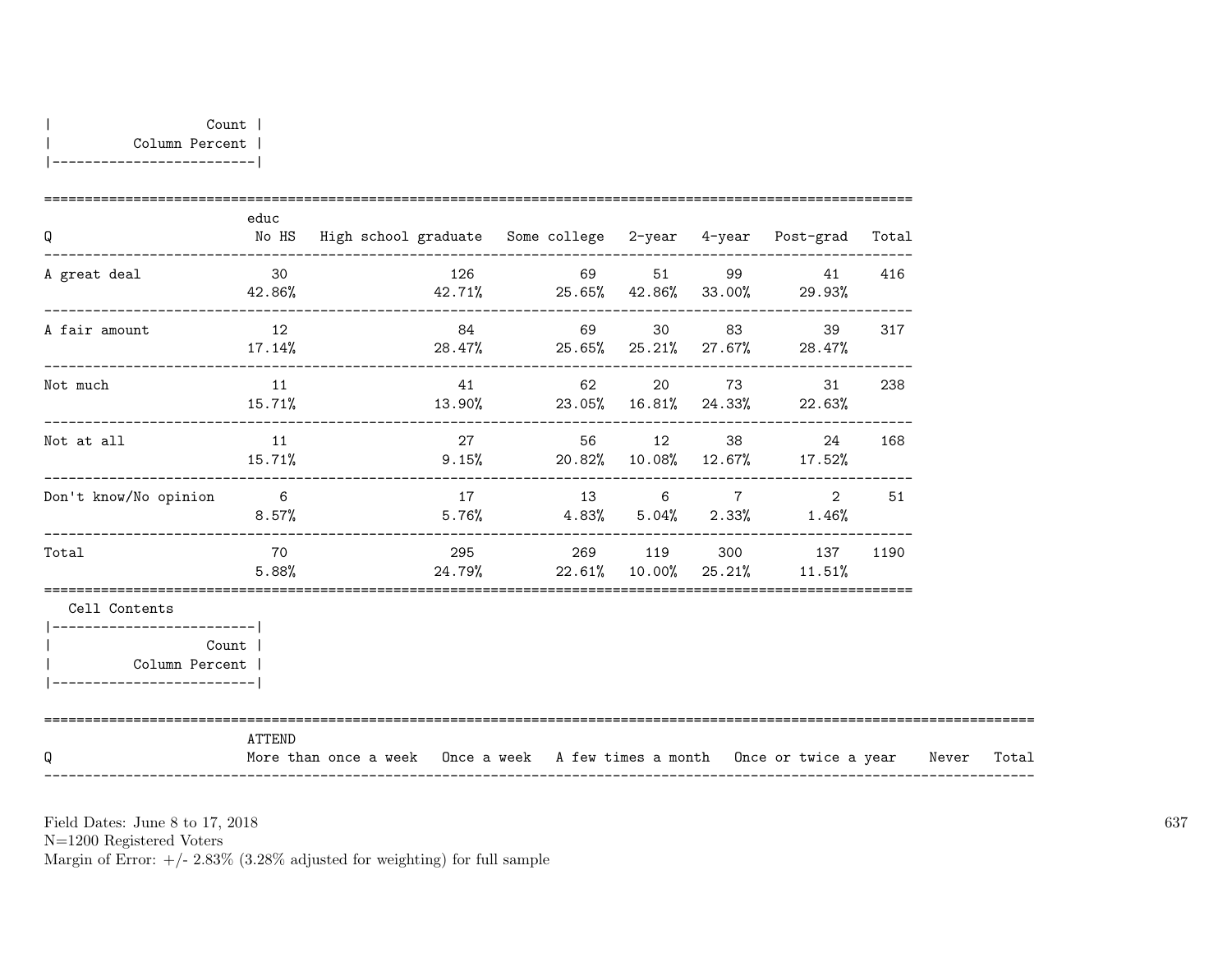| A great deal                                                    |                                    |                           | 68<br>50.00%   | 106<br>42.40%             | 39.69%                                                    | 52                                   | 101<br>36.33% | 88<br>22.39%           | 415   |
|-----------------------------------------------------------------|------------------------------------|---------------------------|----------------|---------------------------|-----------------------------------------------------------|--------------------------------------|---------------|------------------------|-------|
| A fair amount                                                   | ---------------------------------- |                           | 34<br>25.00%   | 66<br>26.40%              | 25.95%                                                    | 34                                   | 79            | 104<br>28.42% 26.46%   | 317   |
| Not much                                                        |                                    |                           | 16<br>11.76%   | 42<br>16.80%              | 21.37%                                                    | 28                                   | 60            | 92<br>$21.58\%$ 23.41% | 238   |
| Not at all                                                      |                                    |                           | 8<br>5.88%     | 24<br>9.60%               | 15<br>11.45%                                              | 33<br>$11.87\%$ 22.39%               | 88            | 168                    |       |
| Don't know/No opinion                                           |                                    |                           | 10<br>$7.35\%$ | 12<br>4.80%               | 1.53%                                                     | $5\phantom{.0}$<br>$1.80\%$          | 21<br>5.34%   | 50                     |       |
| Total                                                           |                                    | 136<br>$11.45\%$          | 250<br>21.04%  | 131<br>11.03%             | 278                                                       | 393<br>23.40% 33.08%                 | 1188          |                        |       |
| Cell Contents<br>__________________________<br>  Column Percent | Count                              |                           |                |                           |                                                           |                                      |               |                        |       |
| Q                                                               | race_recode<br>White               |                           |                |                           | Black Hispanic Asian Native-American Middle-Eastern Mixed |                                      |               | Other                  | Total |
| A great deal                                                    | 229                                | 65<br>$33.04\%$ $38.69\%$ | 101<br>37.83%  | $6\overline{6}$<br>35.29% | $2^{\circ}$<br>$33.33\%$ 16.67% 22.73%                    | 1                                    | 5             | 6<br>60.00%            | 415   |
| A fair amount                                                   | 197                                | 39<br>28.43% 23.21%       | 66             | 3<br>24.72% 17.65%        | 3 <sup>1</sup>                                            | $\mathbf{1}$<br>50.00% 16.67% 36.36% | 8             | $\mathbf{1}$<br>10.00% | 318   |
| Not much                                                        | 154                                | 29<br>22.22% 17.26%       | 47             | 2<br>17.60% 11.76%        | $\Omega$<br>0.00%                                         | $\mathbf{1}$<br>16.67% 18.18%        | 4             | $\mathbf{1}$<br>10.00% | 238   |

N=1200 Registered Voters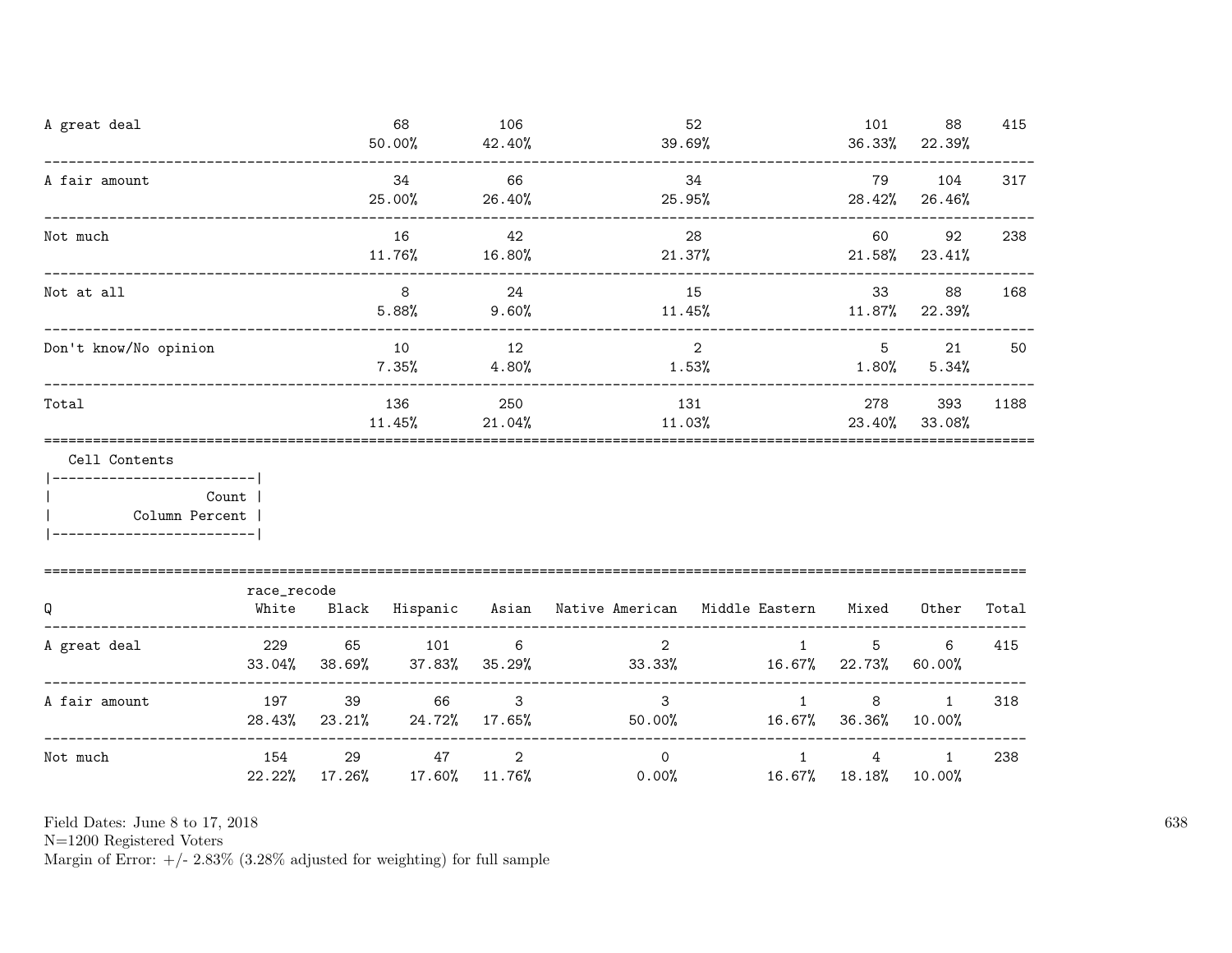| Not at all                                                                                                | 92 18   |                                    | 44        | 6                                                                                              |     | $\mathbf{1}$   | 3 <sup>1</sup><br>$13.28\%$ 10.71% 16.48% 35.29% 16.67% 50.00% 22.73% 0.00%                 | $5^{\circ}$          | $\Omega$                                     | 169  |
|-----------------------------------------------------------------------------------------------------------|---------|------------------------------------|-----------|------------------------------------------------------------------------------------------------|-----|----------------|---------------------------------------------------------------------------------------------|----------------------|----------------------------------------------|------|
| Don't know/No opinion 21 17 9 0                                                                           |         |                                    |           |                                                                                                |     | $\overline{0}$ | $\overline{0}$<br>$3.03\%$ $10.12\%$ $3.37\%$ $0.00\%$ $0.00\%$ $0.00\%$ $0.00\%$ $20.00\%$ |                      | $\begin{array}{ccc} & & 0 & & 2 \end{array}$ | 49   |
| Total                                                                                                     |         | 693 168 267 17<br>58.28% 14.13%    |           | $22.46\%$ 1.43% 0.50%                                                                          |     | $6\degree$     | 6 22 10                                                                                     | $0.50\%$ 1.85% 0.84% |                                              | 1189 |
| Cell Contents<br> ------------------------- <br>Count  <br>Column Percent  <br> ------------------------- |         |                                    |           |                                                                                                |     |                |                                                                                             |                      |                                              |      |
| Q                                                                                                         | MARITAL | ---------------------------------- |           |                                                                                                |     |                | Married Separated Divorced Widowed Single Domestic-Partnership Total                        |                      |                                              |      |
| A great deal<br>-------------------------------------                                                     |         |                                    |           | 216 7 43 32                                                                                    | 89  |                | 29<br>$35.88\%$ $36.84\%$ $37.72\%$ $45.71\%$ $28.08\%$ $45.31\%$                           | 416                  |                                              |      |
| A fair amount                                                                                             |         |                                    |           | 189 3 34 21<br>$31.40\%$ $15.79\%$ $29.82\%$ $30.00\%$ $18.61\%$<br>-------------------------- | 59  |                | 11<br>$17.19\%$                                                                             | 317                  |                                              |      |
| Not much                                                                                                  | 127     | $\overline{2}$                     |           | 22 9 62<br>21.10% 10.53% 19.30% 12.86% 19.56%                                                  |     |                | 15<br>23.44%                                                                                | 237                  |                                              |      |
| Not at all                                                                                                | 59      |                                    |           | 2 9 4 86<br>$9.80\%$ 10.53% 7.89% 5.71% 27.13%                                                 |     |                | $6\overline{6}$<br>9.38%                                                                    | 166                  |                                              |      |
| Don't know/No opinion 11 5 6 4 21                                                                         |         |                                    |           | $1.83\%$ 26.32% 5.26% 5.71% 6.62%                                                              |     |                | $\mathbf{3}$<br>4.69%                                                                       | 50                   |                                              |      |
| Total                                                                                                     | 602     |                                    | 19<br>114 | <b>2012 2013</b>                                                                               | 317 |                | 64                                                                                          | 1186                 |                                              |      |

N=1200 Registered Voters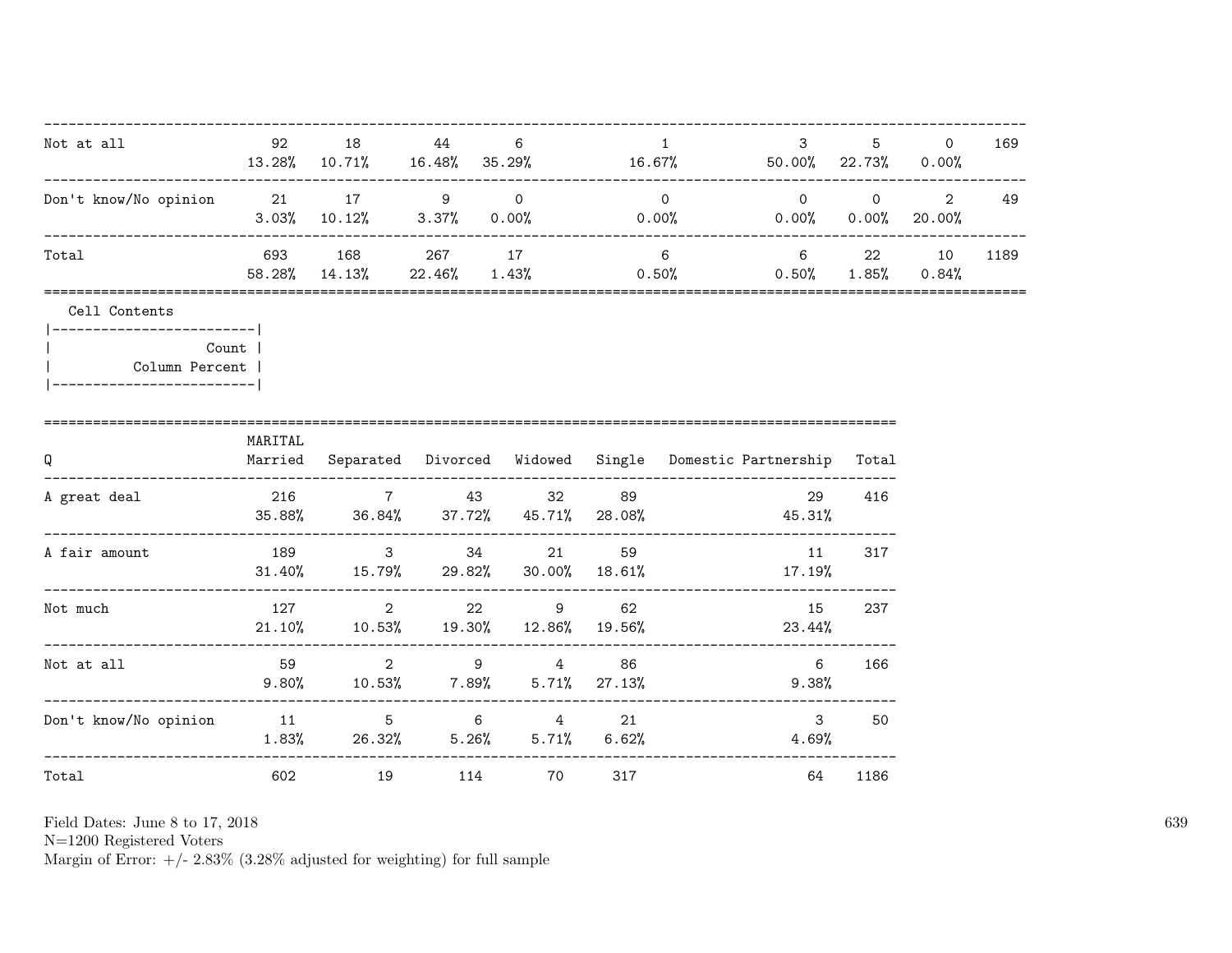#### =========================================================================================================

| Count          |  |
|----------------|--|
| Column Percent |  |
|                |  |

### ================================================ gender Q Male Female Total

| A great deal                                        | 177 — 177 | 239<br>31.89% 37.64%     | 416  |  |  |  |  |  |  |  |  |
|-----------------------------------------------------|-----------|--------------------------|------|--|--|--|--|--|--|--|--|
| A fair amount                                       |           | 153 164<br>27.57% 25.83% | 317  |  |  |  |  |  |  |  |  |
| Not much                                            |           | 109 129<br>19.64% 20.31% | 238  |  |  |  |  |  |  |  |  |
| Not at all                                          |           | 100 69<br>18.02% 10.87%  | 169  |  |  |  |  |  |  |  |  |
| Don't know/No opinion                               | 16        | 34<br>$2.88\%$ $5.35\%$  | 50   |  |  |  |  |  |  |  |  |
| Total                                               |           | 555 635<br>46.64% 53.36% | 1190 |  |  |  |  |  |  |  |  |
| Cell Contents                                       |           |                          |      |  |  |  |  |  |  |  |  |
| _____________________ <br>Count  <br>Column Percent |           |                          |      |  |  |  |  |  |  |  |  |

Field Dates: June 8 to 17, 2018

N=1200 Registered Voters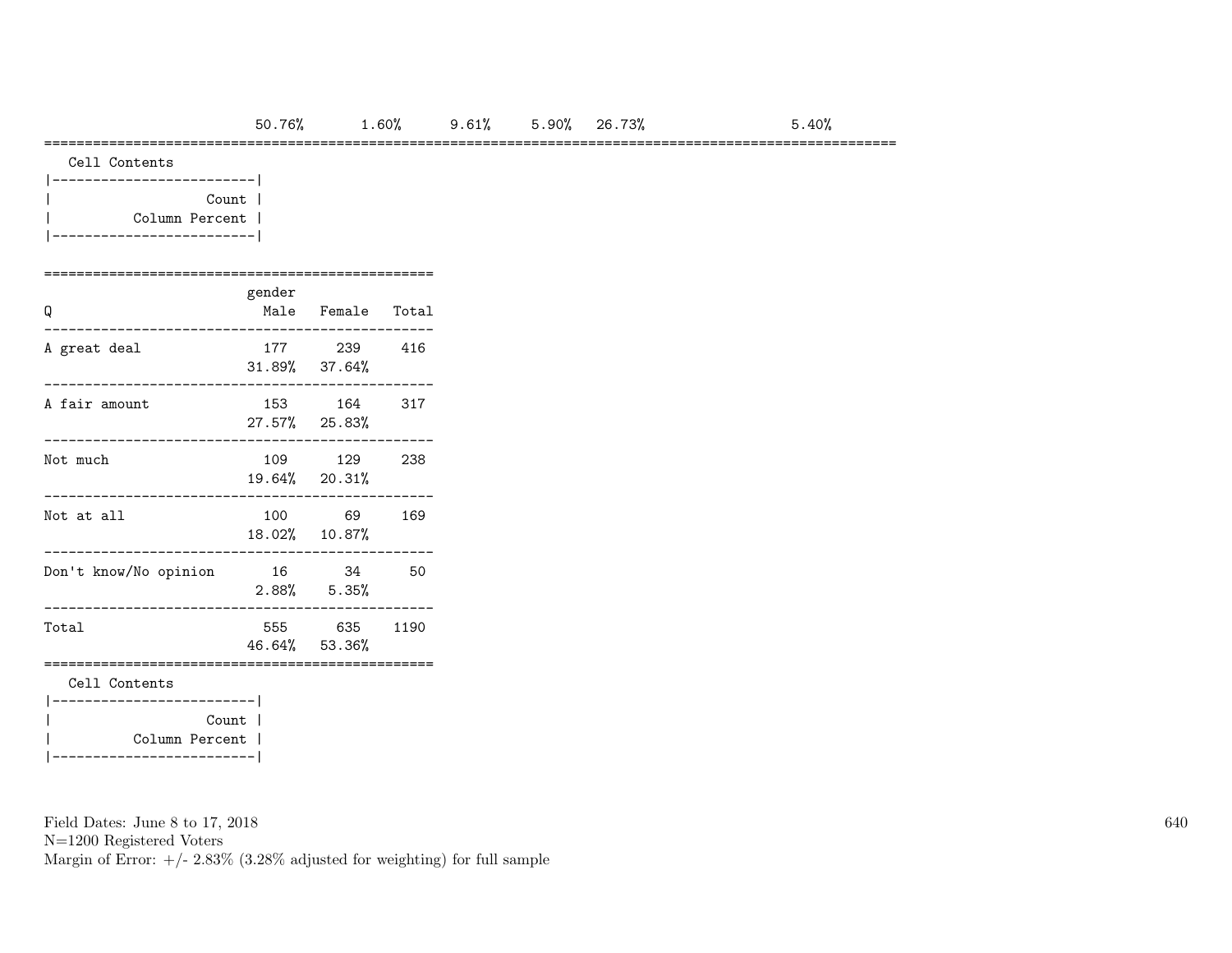|                                  | LOCATE |                                                                 |          |                               |                     |                                                                                           |     |
|----------------------------------|--------|-----------------------------------------------------------------|----------|-------------------------------|---------------------|-------------------------------------------------------------------------------------------|-----|
| Q                                | Urban  | Suburban Rural Total                                            |          |                               |                     |                                                                                           |     |
| A great deal                     |        | 123 198 95                                                      | 416      |                               |                     |                                                                                           |     |
|                                  |        | 31.78% 34.86% 40.43%<br>---------------------------             |          |                               |                     |                                                                                           |     |
| A fair amount                    |        | 109 140 68                                                      | 317      |                               |                     |                                                                                           |     |
|                                  |        | 28.17% 24.65% 28.94%                                            |          |                               |                     |                                                                                           |     |
| Not much                         |        | 73 124 40                                                       | 237      |                               |                     |                                                                                           |     |
|                                  |        | 18.86% 21.83% 17.02%                                            |          |                               |                     |                                                                                           |     |
| Not at all                       |        | 58 88 23 169                                                    |          |                               |                     |                                                                                           |     |
|                                  |        | $14.99\%$ $15.49\%$ $9.79\%$                                    |          |                               |                     |                                                                                           |     |
| Don't know/No opinion 24 18 9 51 |        |                                                                 |          |                               |                     |                                                                                           |     |
|                                  |        | $6.20\%$ $3.17\%$ $3.83\%$<br>--------------------------------- |          |                               |                     |                                                                                           |     |
| Total                            |        | 387 568                                                         | 235 1190 |                               |                     |                                                                                           |     |
|                                  |        | 32.52% 47.73% 19.75%                                            |          |                               |                     |                                                                                           |     |
| Cell Contents                    |        |                                                                 |          |                               |                     |                                                                                           |     |
| -------------------------        |        |                                                                 |          |                               |                     |                                                                                           |     |
| Count  <br>Column Percent        |        |                                                                 |          |                               |                     |                                                                                           |     |
| ------------------------         |        |                                                                 |          |                               |                     |                                                                                           |     |
| ================================ | metro  |                                                                 |          |                               |                     |                                                                                           |     |
| Q                                |        |                                                                 |          |                               |                     | Houston Area Dallas-Fort Worth Area San Antonio Area Austin Area Another Part of TX Total |     |
| A great deal                     |        | 99                                                              | 106      |                               | 42 and $\sim$<br>28 | 139                                                                                       | 414 |
|                                  |        | 34.86%                                                          |          | $32.32\%$ $38.18\%$ $27.18\%$ |                     | 38.19%                                                                                    |     |
| A fair amount                    |        | 76                                                              | 93       | 27                            | 19                  | 103                                                                                       | 318 |
|                                  |        |                                                                 |          |                               |                     |                                                                                           |     |

N=1200 Registered Voters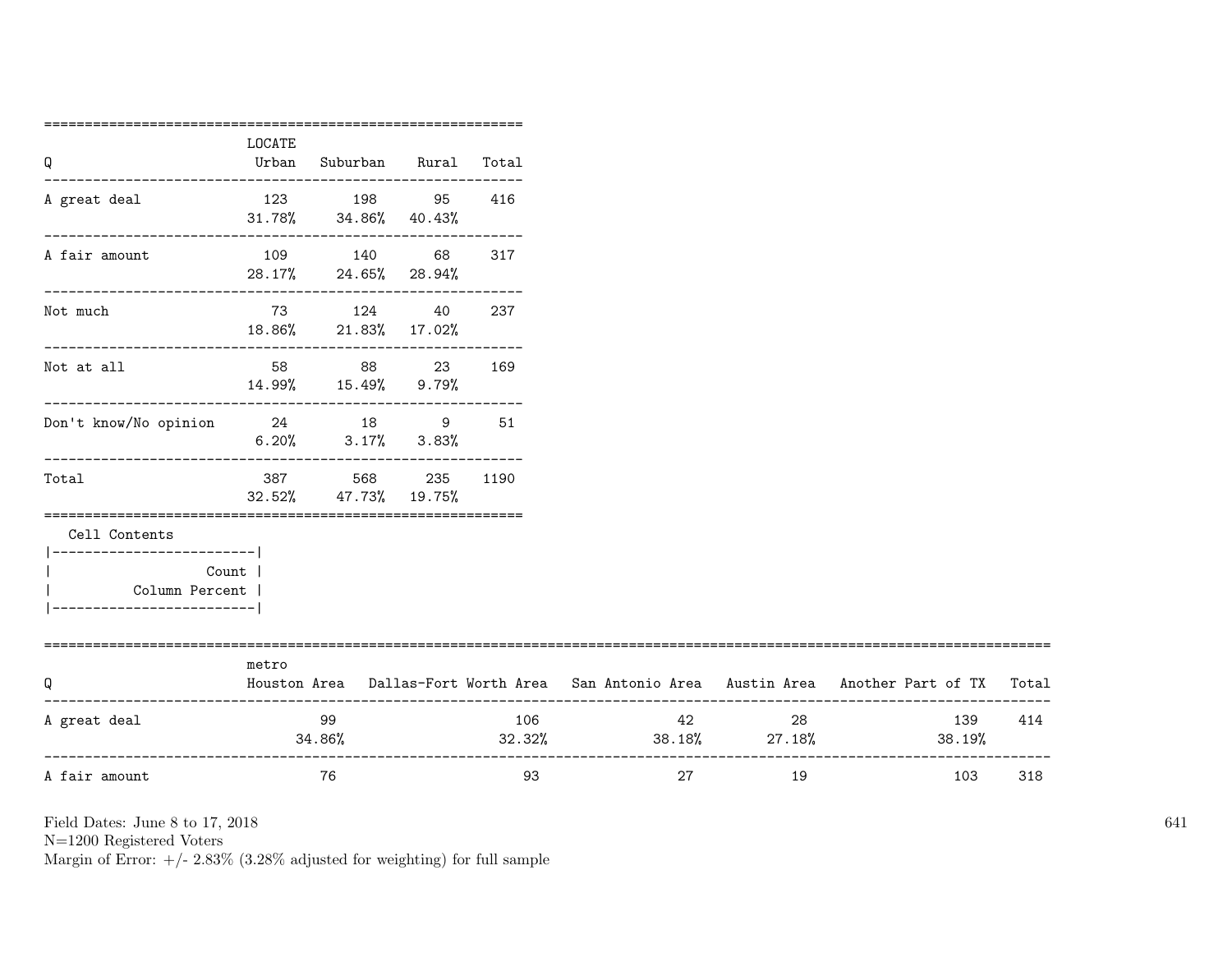|                                                                                            |                                | 26.76%                                |                                        |                |              | $28.35\%$ 24.55% 18.45% |                                   | 28.30%          |      |
|--------------------------------------------------------------------------------------------|--------------------------------|---------------------------------------|----------------------------------------|----------------|--------------|-------------------------|-----------------------------------|-----------------|------|
| Not much                                                                                   |                                | 57<br>20.07%                          |                                        |                | 73<br>22.26% |                         | 33<br>$13.64\%$ $32.04\%$         | 59<br>$16.21\%$ | 237  |
| Not at all                                                                                 |                                | 38<br>13.38%<br>--------------------- |                                        |                | 45<br>13.72% | 21<br>19.09%            | 17<br>16.50%                      | 49<br>13.46%    | 170  |
| Don't know/No opinion                                                                      |                                | 14<br>4.93%                           |                                        | 11<br>3.35%    |              | 5 <sup>5</sup>          | $6\overline{6}$<br>$4.55\%$ 5.83% | 14<br>$3.85\%$  | 50   |
| Total                                                                                      |                                | 284<br>23.89%                         |                                        | 27.59%         | 328          | 110<br>9.25%            | 103<br>8.66%                      | 364<br>30.61%   | 1189 |
| Cell Contents<br> ------------------------ <br>Column Percent<br>_________________________ | Count<br>AGEG                  |                                       |                                        |                |              |                         |                                   |                 |      |
| Q<br>A great deal                                                                          | $18 - 29$                      | 20.32% 28.01% 36.94%                  | $30-44$ $45-64$ $65+$<br>38 86 157 135 | 49.82%         | Total<br>416 |                         |                                   |                 |      |
| A fair amount                                                                              | 17.65% 20.52% 32.00%           |                                       | 33 63 136 85                           | 31.37%         | 317          |                         |                                   |                 |      |
| Not much                                                                                   | 43                             |                                       | 79 79<br>22.99% 25.73% 18.59% 13.65%   | 37             | 238          |                         |                                   |                 |      |
| Not at all                                                                                 |                                |                                       | 33.16% 20.85% 8.71% 2.21%              | 62 64 37 6 169 |              |                         |                                   |                 |      |
|                                                                                            | ------------------------------ |                                       |                                        |                |              |                         |                                   |                 |      |

Field Dates: June 8 to 17,  $2018\,$ 

N=1200 Registered Voters<br>Margin of Error:  $+/- 2.83\%$  (3.28% adjusted for weighting) for full sample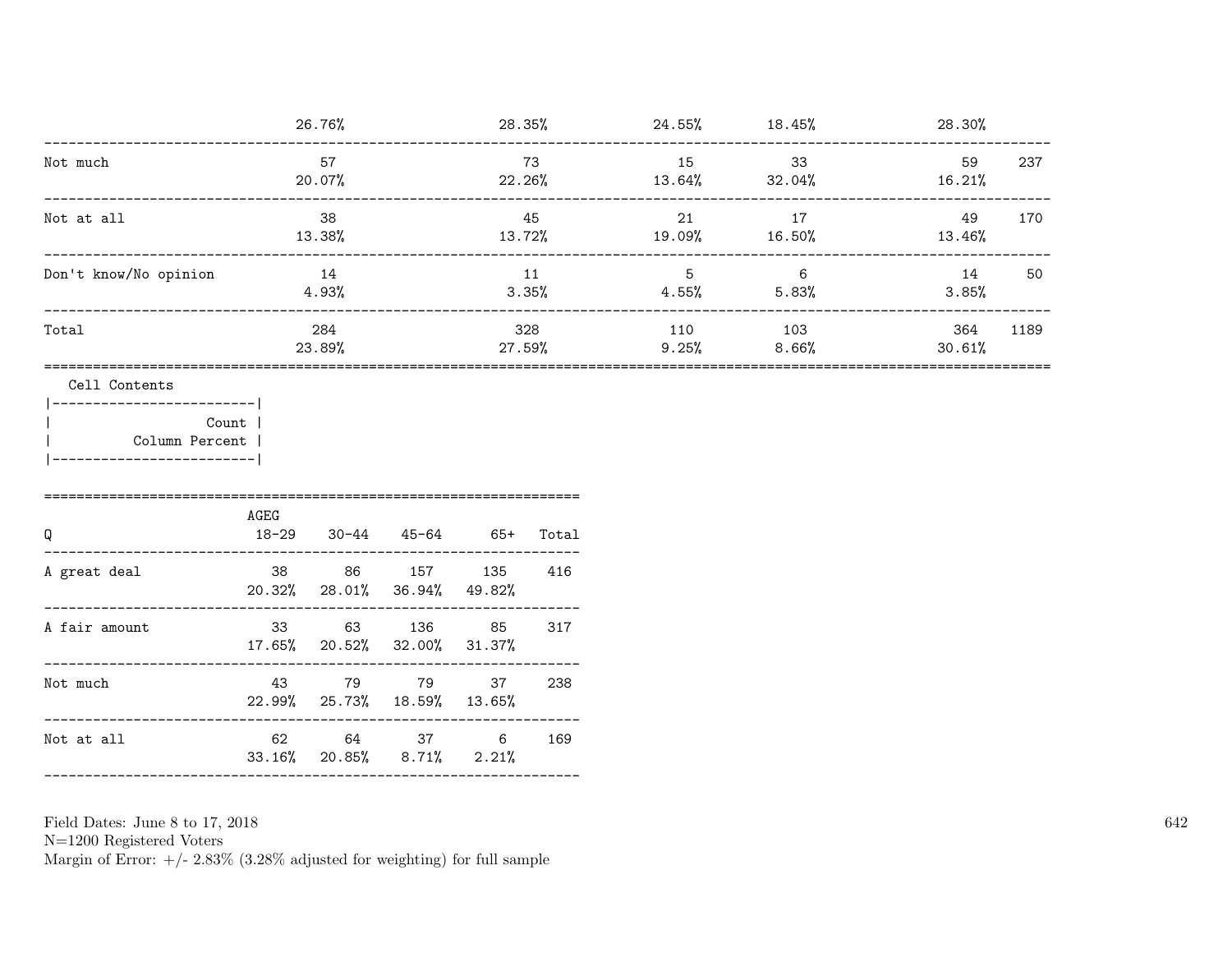| Don't know/No opinion | 11  | -15 | -16<br>$5.88\%$ $4.89\%$ $3.76\%$ $2.95\%$ |     | 50   |
|-----------------------|-----|-----|--------------------------------------------|-----|------|
| Total                 | 187 | 307 | 425<br>$15.71\%$ 25.80% 35.71% 22.77%      | 271 | 1190 |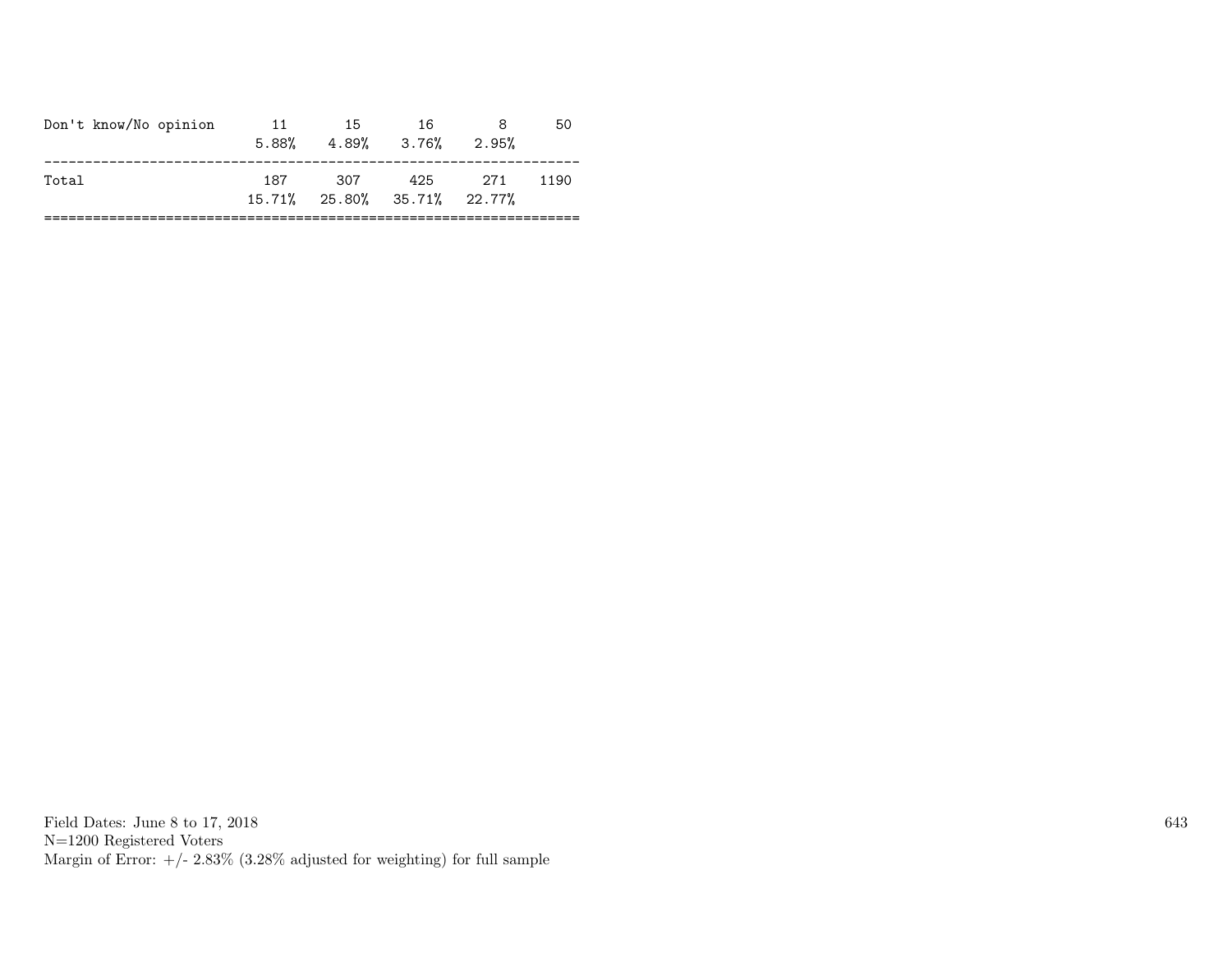## Q41.I. How much is failure to identify potential school shooters in advance to blame for school shootings

Cell Contents |-------------------------| | Count | | Column Percent | |-------------------------|

| Q                     | LIBCON7                 |                            |                                              |                |                       |               | Extremely lib. Somewhat lib. Lean lib. Moderate Lean con. Somewhat con. Extremely con. | Total |
|-----------------------|-------------------------|----------------------------|----------------------------------------------|----------------|-----------------------|---------------|----------------------------------------------------------------------------------------|-------|
| A great deal          | 50<br>43.86%            | 45<br>30.20%               | 37<br>40.66%                                 | 116<br>38.16%  | 42<br>40.00%          | 104<br>48.15% | 119<br>58.62%                                                                          | 513   |
| A fair amount         | 33<br>28.95%            | 64<br>42.95%               | 36<br>$39.56\%$                              | 92<br>30.26%   | 39<br>$37.14\%$       | 85<br>39.35%  | 53<br>26.11%                                                                           | 402   |
| Not much              | 23<br>20.18%            | 29<br>19.46%               | 12<br>13.19%                                 | 41<br>13.49%   | 18<br>17.14%          | 12<br>5.56%   | <b>20</b><br>$9.85\%$                                                                  | 155   |
| Not at all            | $\overline{4}$<br>3.51% | $\overline{7}$             | $\overline{\phantom{a}}$ 2<br>$4.70\%$ 2.20% | 14<br>$4.61\%$ | 5<br>4.76%            | 9<br>$4.17\%$ | 2<br>0.99%                                                                             | 43    |
| Don't know/No opinion | $\overline{4}$<br>3.51% | $\overline{4}$<br>$2.68\%$ | $\overline{4}$<br>4.40%                      | 41<br>13.49%   | $\mathbf{1}$<br>0.95% | 6<br>$2.78\%$ | 9<br>4.43%                                                                             | 69    |
| Total                 | 114<br>$9.64\%$         | 149<br>$12.61\%$           | 91<br>$7.70\%$                               | 304<br>25.72%  | 105<br>8.88%          | 216<br>18.27% | 203<br>$17.17\%$                                                                       | 1182  |

Cell Contents

|-------------------------| | Count | | Column Percent | |-------------------------|

Field Dates: June 8 to 17, 2018

N=1200 Registered Voters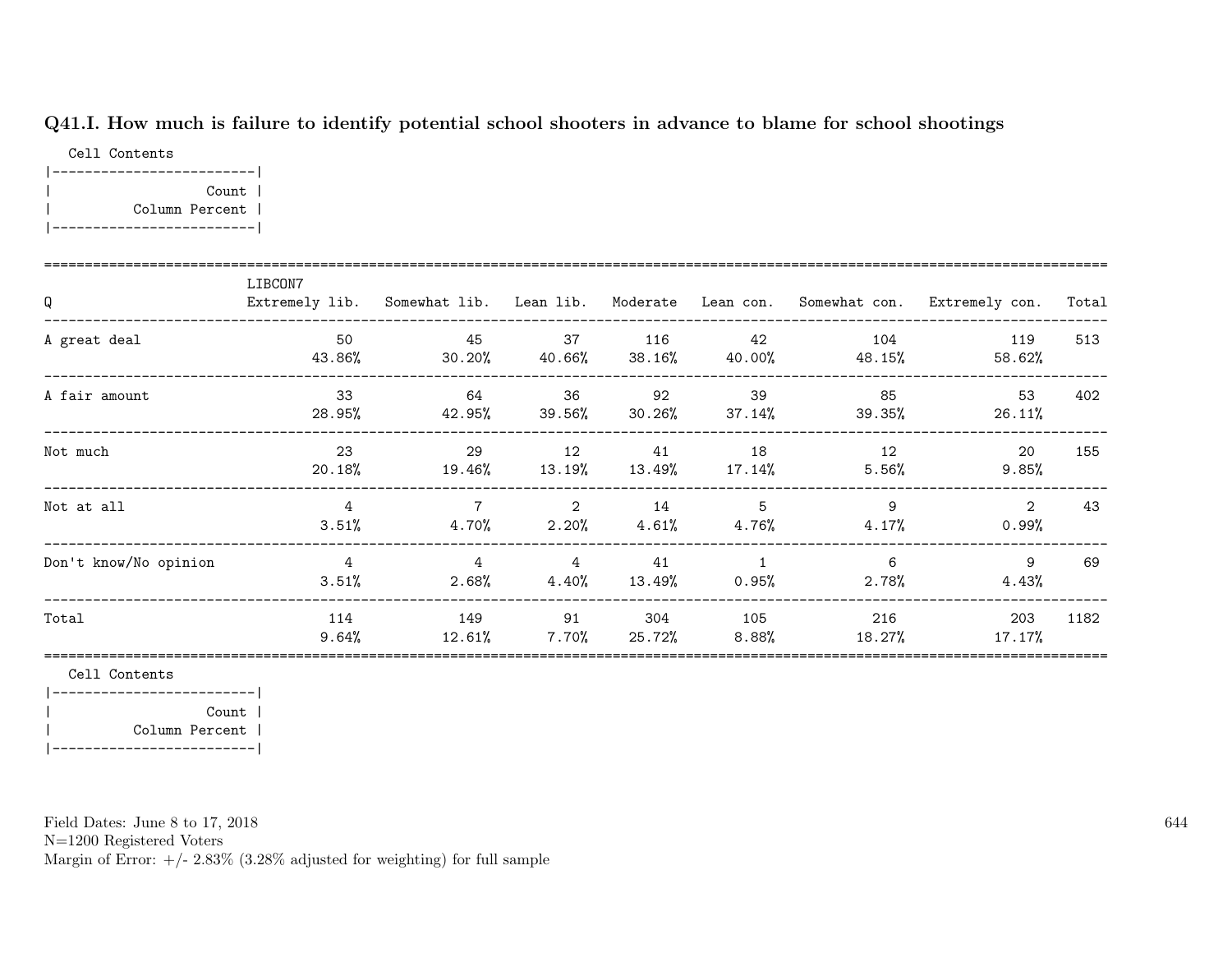| Q                                                                                      | IDEOL    |                            | Liberals Moderates Conservatives Total                                                    |       |      |            |     |
|----------------------------------------------------------------------------------------|----------|----------------------------|-------------------------------------------------------------------------------------------|-------|------|------------|-----|
| A great deal                                                                           |          | 132 116                    | 265 513<br>$37.39\%$ $38.16\%$ 50.57%                                                     |       |      |            |     |
| A fair amount                                                                          |          |                            | --------------------------------------<br>133 92 177 402<br>$37.68\%$ $30.26\%$ $33.78\%$ |       |      |            |     |
| Not much                                                                               |          |                            | 64 41 50 155<br>18.13% 13.49% 9.54%                                                       |       |      |            |     |
| Not at all                                                                             |          | 12 14<br>$3.40\%$ $4.61\%$ | 16 42<br>3.05%                                                                            |       |      |            |     |
| _____________________________<br>Don't know/No opinion                                 | 12 41    |                            | 16<br>$3.40\%$ $13.49\%$ $3.05\%$                                                         | 69    |      |            |     |
| Total                                                                                  |          |                            | 353 304 524<br>29.89% 25.74% 44.37%                                                       | 1181  |      |            |     |
| Cell Contents<br>_______________________<br>Column Percent  <br>---------------------- | Count    |                            |                                                                                           |       |      |            |     |
| O                                                                                      | PID7     |                            | StrDem WeakDem LeanDem Ind LeanRep WeakRep StrRep Total                                   |       |      |            |     |
| A great deal                                                                           |          | 93 49 51                   | $37.96\%$ $42.61\%$ $36.69\%$ $41.32\%$ $50.35\%$ $41.26\%$ $51.67\%$                     | 50 71 |      | 59 124 497 |     |
| A fair amount                                                                          | 93 — 100 |                            | 40 46 33                                                                                  |       | 51 7 | 80 — 10    | 395 |

N=1200 Registered Voters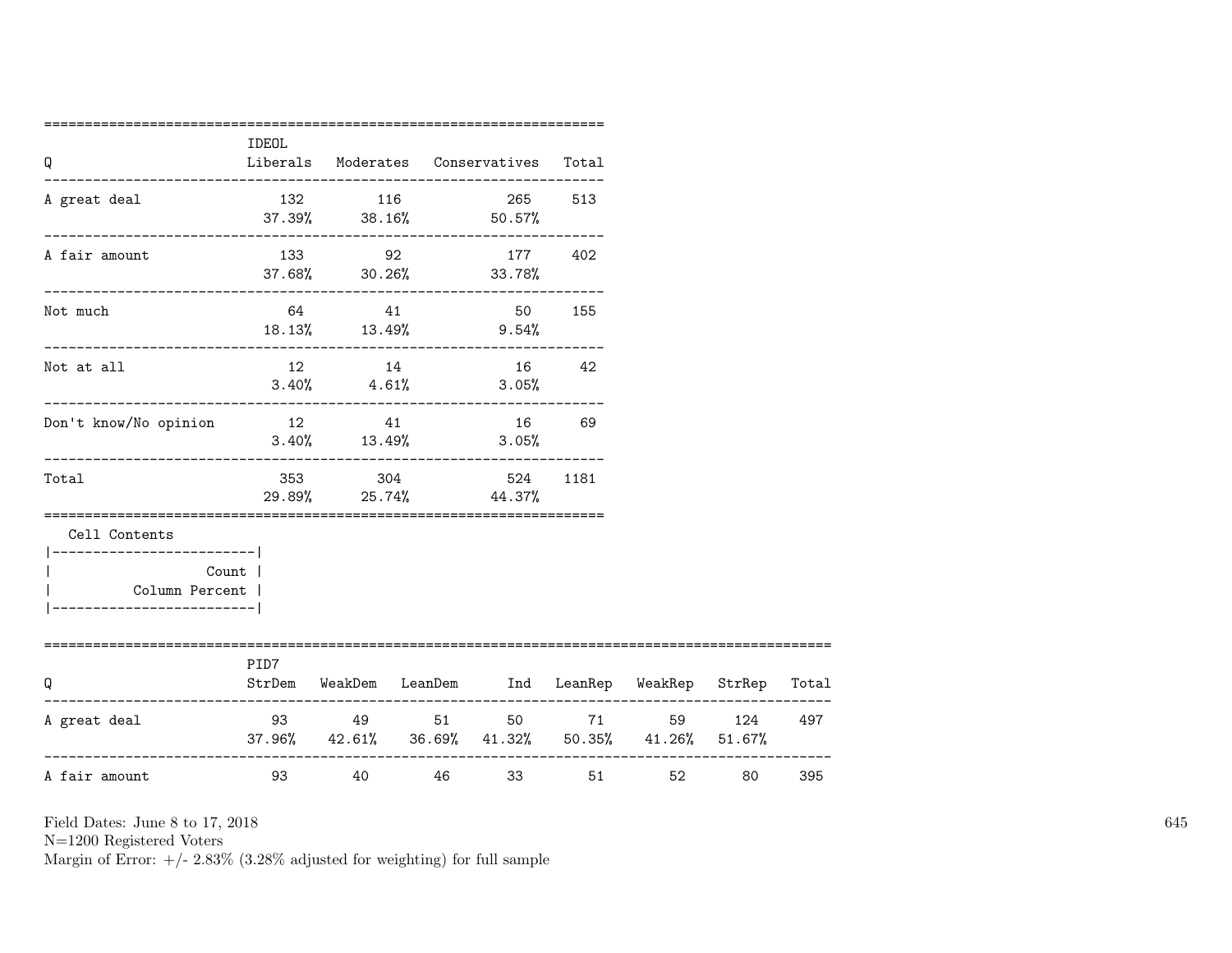|                                                       |                                          |  | 37.96% 34.78% 33.09% 27.27% 36.17% 36.36% 33.33%                                                                                                                  |  |          |
|-------------------------------------------------------|------------------------------------------|--|-------------------------------------------------------------------------------------------------------------------------------------------------------------------|--|----------|
| Not much                                              |                                          |  | 37 18 34 15 10 14 22 150<br>15.10% 15.65% 24.46% 12.40% 7.09% 9.79% 9.17%                                                                                         |  |          |
| Not at all<br>---------------------------             |                                          |  | $\begin{array}{ccccccccccccccccc}\n7 & & & 5 & & 3 & & 4 & & 6 & & 8 & & 4 & & 37\n\end{array}$<br>$2.86\%$ $4.35\%$ $2.16\%$ $3.31\%$ $4.26\%$ $5.59\%$ $1.67\%$ |  |          |
| Don't know/No opinion 15 3 5 19 3 10 10 65            |                                          |  | 6.12% 2.61% 3.60% 15.70% 2.13% 6.99% 4.17%                                                                                                                        |  |          |
| Total                                                 |                                          |  | 245 115 139 121 141 143<br>$21.42\%$ $10.05\%$ $12.15\%$ $10.58\%$ $12.33\%$ $12.50\%$ $20.98\%$                                                                  |  | 240 1144 |
| Count  <br>Column Percent  <br>---------------------- | PID3                                     |  |                                                                                                                                                                   |  |          |
| Q                                                     | Democrats Independents Republicans Total |  |                                                                                                                                                                   |  |          |
|                                                       |                                          |  |                                                                                                                                                                   |  |          |
| A great deal                                          |                                          |  | 193 50 253 496<br>$38.76\%$ $41.32\%$ $48.47\%$                                                                                                                   |  |          |
| A fair amount                                         |                                          |  | 179 33 182 394<br>$35.94\%$ 27.27% 34.87%                                                                                                                         |  |          |
| Not much                                              |                                          |  | 89 15 46 150<br>$17.87\%$ $12.40\%$ $8.81\%$                                                                                                                      |  |          |

N=1200 Registered Voters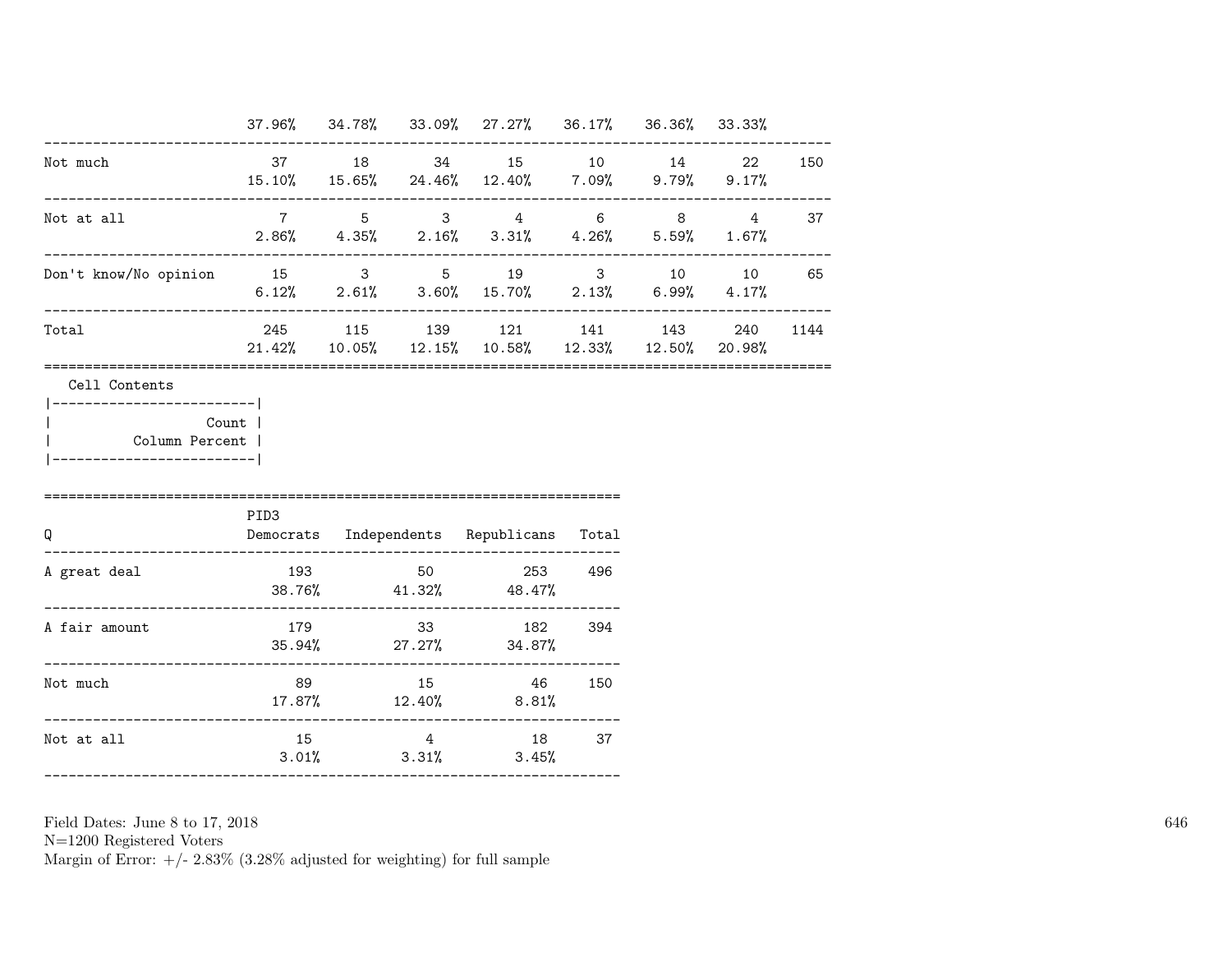| Don't know/No opinion                                                                                 | 22<br>19<br>$4.42\%$ $15.70\%$ $4.41\%$                                          |                       | 23<br>64 |        |      |       |                                                                                                                                                                                                                                 |                                                   |        |
|-------------------------------------------------------------------------------------------------------|----------------------------------------------------------------------------------|-----------------------|----------|--------|------|-------|---------------------------------------------------------------------------------------------------------------------------------------------------------------------------------------------------------------------------------|---------------------------------------------------|--------|
| Total                                                                                                 | 43.65%                                                                           | 498 121 522<br>10.60% |          | 45.75% | 1141 |       |                                                                                                                                                                                                                                 |                                                   |        |
| Cell Contents<br>------------------------- <br>Count  <br>Column Percent  <br>----------------------- |                                                                                  |                       |          |        |      |       |                                                                                                                                                                                                                                 |                                                   |        |
| Q                                                                                                     | Q20A<br>Democratic candidate Republican candidate Tea Party candidate Don't know |                       |          |        |      |       |                                                                                                                                                                                                                                 |                                                   | Total  |
| A great deal                                                                                          |                                                                                  | 193                   |          |        | 150  |       |                                                                                                                                                                                                                                 | 88<br>$39.88\%$ $47.62\%$ $54.66\%$ $38.60\%$     | 519    |
| A fair amount                                                                                         |                                                                                  | 173                   |          |        | 104  |       |                                                                                                                                                                                                                                 | 54 30<br>$35.74\%$ $33.02\%$ $33.54\%$ $32.02\%$  | 73 404 |
| Not much                                                                                              |                                                                                  | 81                    |          |        | 29   |       |                                                                                                                                                                                                                                 | 15<br>28<br>$16.74\%$ $9.21\%$ $9.32\%$ $12.28\%$ | 153    |
| Not at all                                                                                            |                                                                                  | 17<br>3.51%           |          |        | 14   | 4.44% |                                                                                                                                                                                                                                 | $3 \quad \cdots$<br>9<br>$1.86\%$ $3.95\%$        | 43     |
| Don't know/No opinion                                                                                 |                                                                                  | 20<br>4.13%           |          |        | 18   | 5.71% |                                                                                                                                                                                                                                 | $1 \qquad \qquad$<br>$0.62\%$ 13.16%              | 30 69  |
| Total                                                                                                 |                                                                                  | 484                   |          |        | 315  |       | 161 — 161 — 161 — 162 — 162 — 162 — 162 — 162 — 162 — 162 — 162 — 162 — 162 — 162 — 162 — 162 — 162 — 162 — 162 — 162 — 162 — 162 — 162 — 162 — 162 — 162 — 162 — 162 — 162 — 162 — 162 — 162 — 162 — 162 — 162 — 162 — 162 — 1 | 228<br>$40.74\%$ 26.52% 13.55% 19.19%             | 1188   |

Cell Contents

 $|----------$ 

Field Dates: June 8 to 17, 2018

 ${\rm N}{=}1200$  Registered Voters

Margin of Error:  $+/- 2.83\%$  (3.28% adjusted for weighting) for full sample

647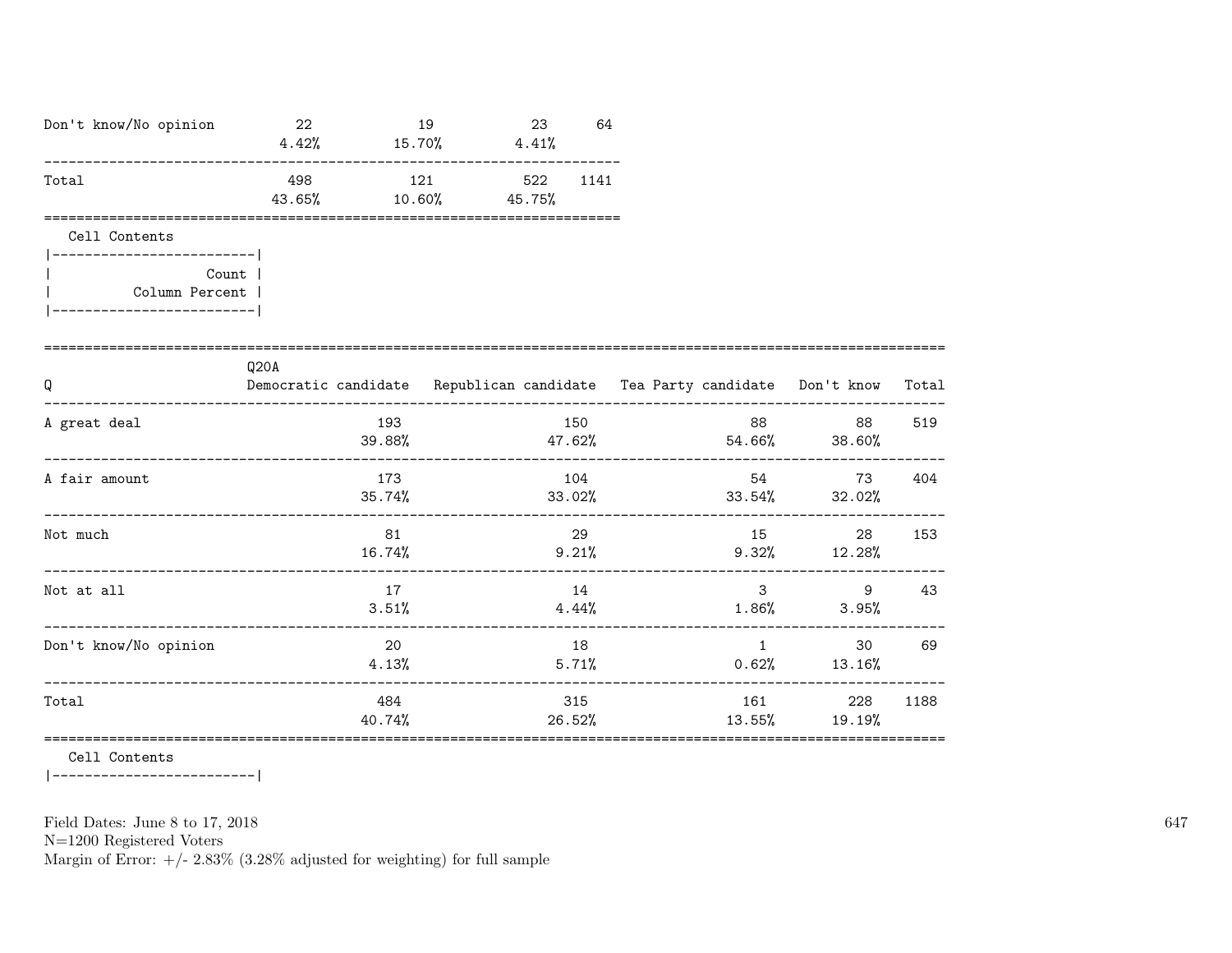| Q                                                                                           | educ               | No HS High school graduate Some college 2-year 4-year Post-grad Total            |    |                |  |                                                                   |     |       |
|---------------------------------------------------------------------------------------------|--------------------|----------------------------------------------------------------------------------|----|----------------|--|-------------------------------------------------------------------|-----|-------|
| A great deal                                                                                | 33                 | $47.14\%$ $48.30\%$ $44.19\%$ $38.33\%$ $41.20\%$ $40.74\%$                      |    | 142 118 46 124 |  | 55                                                                | 518 |       |
| A fair amount                                                                               | 12                 | $17.14\%$ 29.93% 33.33% 35.83% 39.53% 37.78%                                     | 88 |                |  | 89 43 119 51                                                      | 402 |       |
| Not much                                                                                    | $\overline{4}$     | $5.71\%$ $10.54\%$ $12.73\%$ $13.33\%$ $15.95\%$ $16.30\%$                       |    |                |  | 31 34 16 48 22                                                    | 155 |       |
| Not at all                                                                                  | $4\overline{4}$    | $5.71\%$ $5.10\%$ $2.62\%$ $5.83\%$ $1.33\%$ $4.44\%$                            |    | 15 7 7 4       |  | 6                                                                 | 43  |       |
| Don't know/No opinion                                                                       | 17                 | $24.29\%$ 6.12% 7.12% 6.67% 1.99% 0.74%                                          |    | 18 19 8 6      |  | 1                                                                 | 69  |       |
| Total                                                                                       | <b>70</b><br>5.90% |                                                                                  |    |                |  | 294 267 120 301 135 1187<br>$24.77\%$ 22.49% 10.11% 25.36% 11.37% |     |       |
| Cell Contents<br>_________________________<br>Column Percent  <br>------------------------- | Count              |                                                                                  |    |                |  |                                                                   |     |       |
| Q                                                                                           | ATTEND             | More than once a week Once a week A few times a month Once or twice a year Never |    |                |  |                                                                   |     | Total |

N=1200 Registered Voters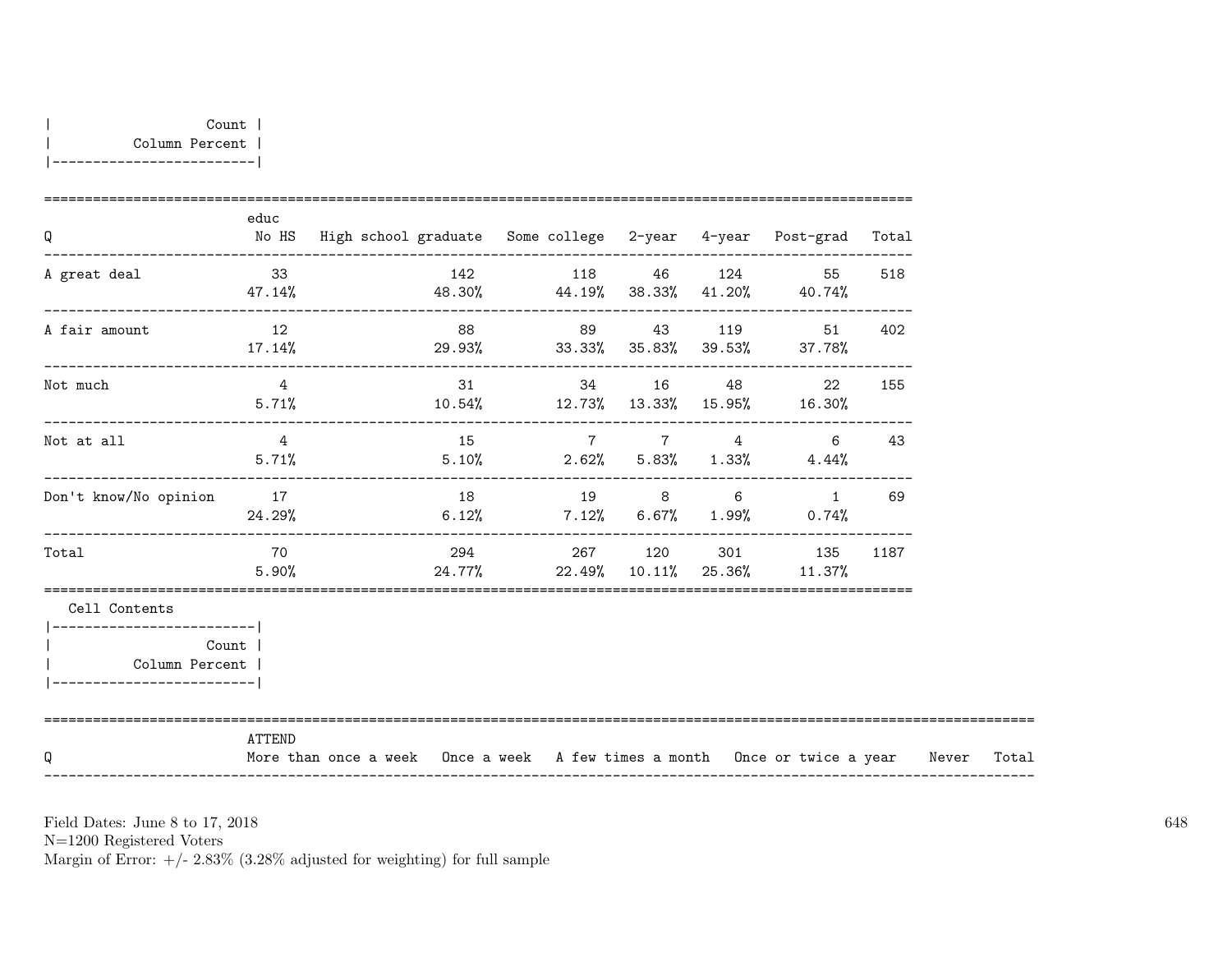| A great deal                                                               |                                    |              | 57<br>41.01%               | 126<br>50.20%                                   | 49.62%                                                    | 65                       | 112                       | 159<br>40.14% 40.77%     | 519   |
|----------------------------------------------------------------------------|------------------------------------|--------------|----------------------------|-------------------------------------------------|-----------------------------------------------------------|--------------------------|---------------------------|--------------------------|-------|
| A fair amount                                                              | ______________________             |              | 46<br>33.09%               | 72<br>28.69%                                    | 36.64%                                                    | 48                       |                           | 104 134<br>37.28% 34.36% | 404   |
| Not much                                                                   | ---------------------------------- |              | 20<br>14.39%               | 32<br>12.75%                                    |                                                           | $7\overline{ }$<br>5.34% | 38<br>$13.62\%$ $14.62\%$ | 57                       | 154   |
| Not at all                                                                 |                                    |              | $\overline{4}$<br>2.88%    | 10<br>$3.98\%$                                  | $6\overline{6}$<br>$4.58\%$                               | $7\overline{ }$          | 16<br>$2.51\%$ 4.10%      | 43                       |       |
| Don't know/No opinion                                                      |                                    |              | 12<br>8.63%                | 11<br>$4.38\%$                                  |                                                           | $5^{\circ}$<br>3.82%     | 18 18                     | 24<br>$6.45\%$ $6.15\%$  | 70    |
| Total                                                                      |                                    |              | 139<br>11.68%              | 251<br>131<br>21.09%<br>$11.01\%$ 23.45% 32.77% |                                                           |                          |                           | 279<br>390               | 1190  |
| Cell Contents<br>------------------------- <br>Count  <br>  Column Percent |                                    |              |                            |                                                 |                                                           |                          |                           |                          |       |
| Q                                                                          | race_recode<br>White               |              |                            |                                                 | Black Hispanic Asian Native-American Middle-Eastern Mixed |                          |                           | Other                    | Total |
| A great deal                                                               | 282<br>40.75%                      | 81<br>47.93% | 129<br>48.13%              | $\overline{6}$<br>40.00%                        | 5 <sup>5</sup><br>$71.43\%$ 20.00% 52.38%                 | 1                        | 11                        | 4<br>33.33%              | 519   |
| A fair amount                                                              | 257                                | 47           | 85<br>37.14% 27.81% 31.72% | $4\overline{ }$<br>26.67%                       | $\Omega$<br>0.00%                                         | $\mathbf{3}$             | 5<br>60.00% 23.81% 16.67% | $\overline{2}$           | 403   |
| Not much                                                                   | 103<br>14.88%                      | 11<br>6.51%  | 29<br>10.82%               | - 5<br>33.33%                                   | 2<br>28.57%                                               | $\mathbf{1}$<br>20.00%   | 2<br>9.52%                | $\overline{2}$<br>16.67% | 155   |

N=1200 Registered Voters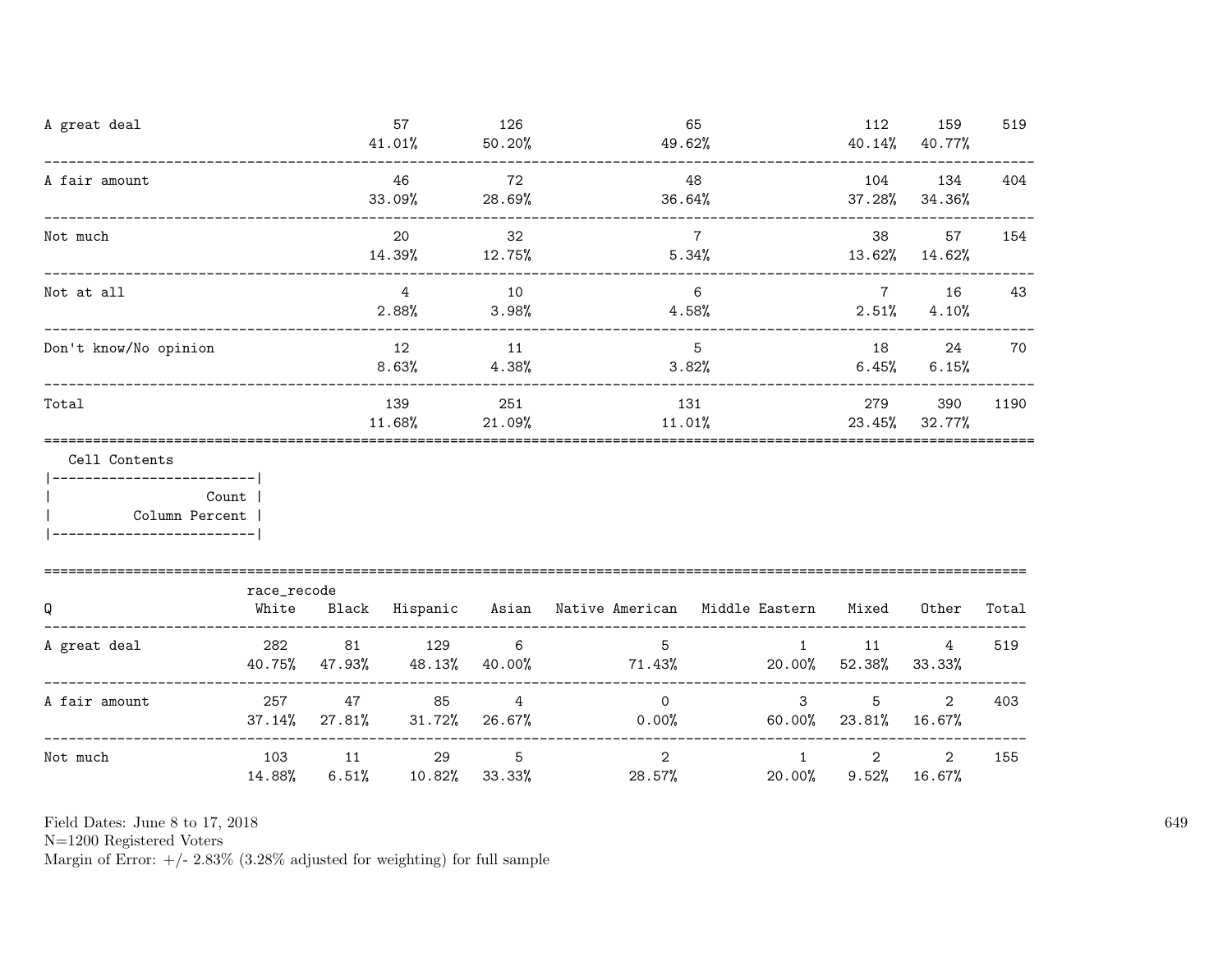| Not at all                                                                                   | 23 7    |                                                                                          | 9                  | $\Omega$              |                | $\Omega$       | $\overline{0}$<br>$3.32\%$ $4.14\%$ $3.36\%$ $0.00\%$ $0.00\%$ $0.00\%$ $0.00\%$ $9.52\%$ $16.67\%$ | $2 \quad$ | $\overline{2}$  | 43   |
|----------------------------------------------------------------------------------------------|---------|------------------------------------------------------------------------------------------|--------------------|-----------------------|----------------|----------------|-----------------------------------------------------------------------------------------------------|-----------|-----------------|------|
| Don't know/No opinion 27 23 16 0                                                             |         | $3.90\%$ $13.61\%$ $5.97\%$ 0.00%                                                        |                    |                       |                | $\overline{0}$ | $0 \qquad \qquad 1 \qquad \qquad 2$<br>$0.00\%$ 0.00%                                               |           | $4.76\%$ 16.67% | 69   |
| Total                                                                                        |         | 692 169 268 15<br>58.20% 14.21%                                                          |                    | $22.54\%$ 1.26% 0.59% | $\overline{7}$ |                | $0.42\%$ 1.77% 1.01%                                                                                | 5 21      | 12              | 1189 |
| Cell Contents<br>------------------------- <br>Column Percent  <br>------------------------- | Count   |                                                                                          |                    |                       |                |                |                                                                                                     |           |                 |      |
| Q<br>-------------------------------                                                         | MARITAL |                                                                                          |                    |                       |                |                | Married Separated Divorced Widowed Single Domestic-Partnership Total                                |           |                 |      |
| A great deal                                                                                 |         | 263 6 42 30 147<br>$43.83\%$ $33.33\%$ $36.84\%$ $42.86\%$ $46.37\%$ $46.37\%$ $42.86\%$ |                    |                       |                |                | 27                                                                                                  | 515       |                 |      |
| A fair amount                                                                                |         | 214 5 45 30 92<br>$35.67\%$ 27.78% $39.47\%$ 42.86% 29.02%                               |                    |                       |                |                | 17<br>26.98%                                                                                        | 403       |                 |      |
| Not much                                                                                     |         | 85 2 17 6<br>14.17%  11.11%  14.91%  8.57%  11.99%                                       |                    |                       | 38             |                | $6\overline{6}$<br>9.52%                                                                            | 154       |                 |      |
| Not at all                                                                                   | 15      | $2.50\%$ 22.22% 1.75% 2.86% 4.10%                                                        | $4\qquad \qquad 2$ |                       | 2 13           |                | $7\phantom{.0}$<br>11.11%                                                                           | 43        |                 |      |
| Don't know/No opinion  23  1  8  2  27                                                       |         | $3.83\%$ $5.56\%$ $7.02\%$ $2.86\%$ $8.52\%$                                             |                    |                       |                |                | 6<br>9.52%                                                                                          | 67        |                 |      |
| Total                                                                                        | 600     |                                                                                          | 114                | 70                    | 317            |                | 63                                                                                                  | 1182      |                 |      |

Field Dates: June 8 to 17,  $2018\,$ 

N=1200 Registered Voters<br>Margin of Error:  $+/- 2.83\%$  (3.28% adjusted for weighting) for full sample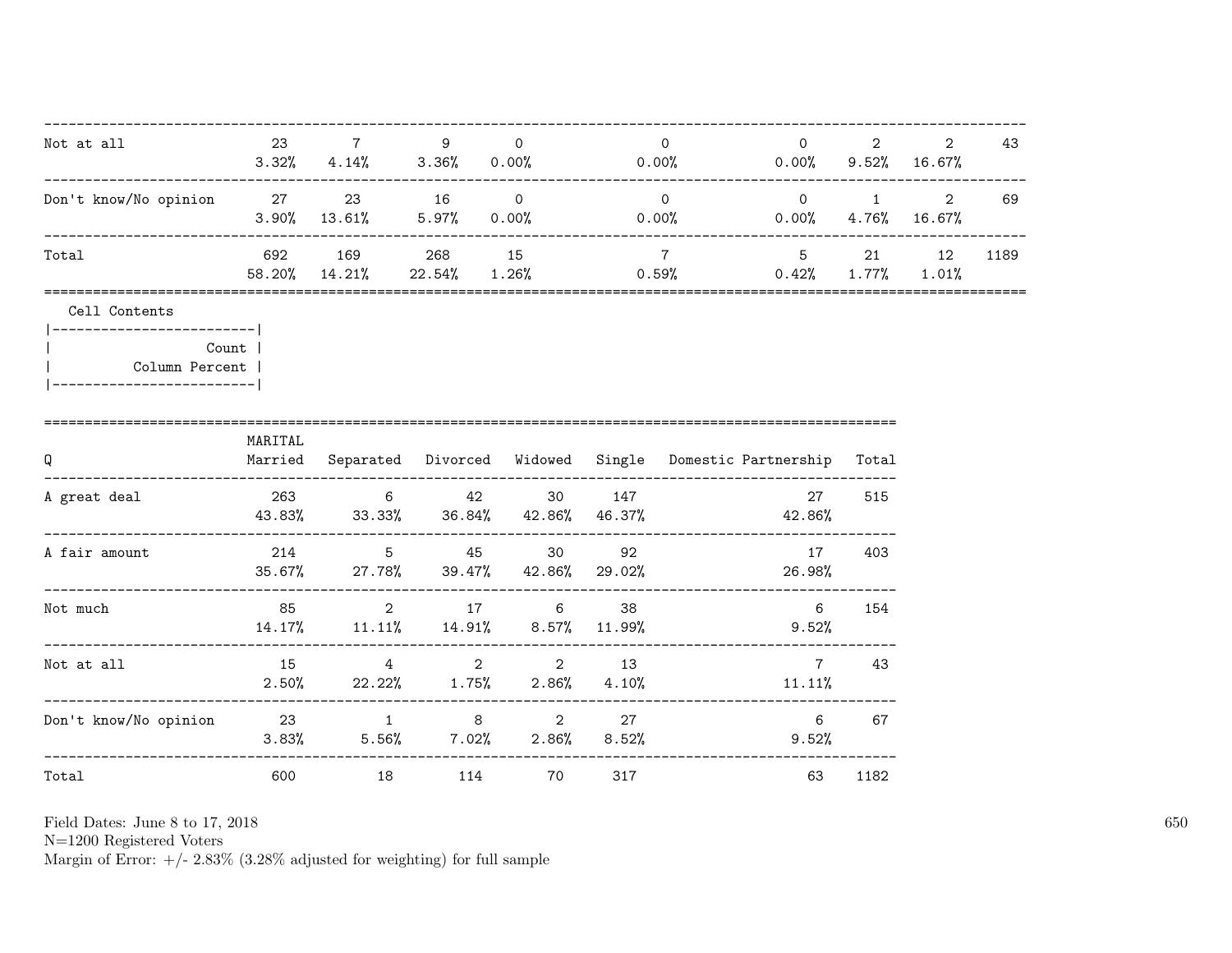#### =========================================================================================================

| Cell Contents |
|---------------|
|               |

| Count          |  |
|----------------|--|
| Column Percent |  |
|                |  |

### ================================================ gender

| Q                                       |       | Male Female Total             |     |
|-----------------------------------------|-------|-------------------------------|-----|
| A great deal                            |       | 257 262<br>46.47% 41.19%      | 519 |
| A fair amount                           |       | 178 225<br>32.19% 35.38%      | 403 |
| Not much                                |       | 78 77<br>$14.10\%$ $12.11\%$  | 155 |
| Not at all                              |       | 17 26<br>$3.07\%$ $4.09\%$    | 43  |
| Don't know/No opinion                   | 23 46 | $4.16\%$ 7.23%                | 69  |
| Total                                   |       | 553 636 1189<br>46.51% 53.49% |     |
| Cell Contents<br>---------------------- |       |                               |     |
| Column Percent                          | Count |                               |     |

Field Dates: June 8 to 17, 2018

N=1200 Registered Voters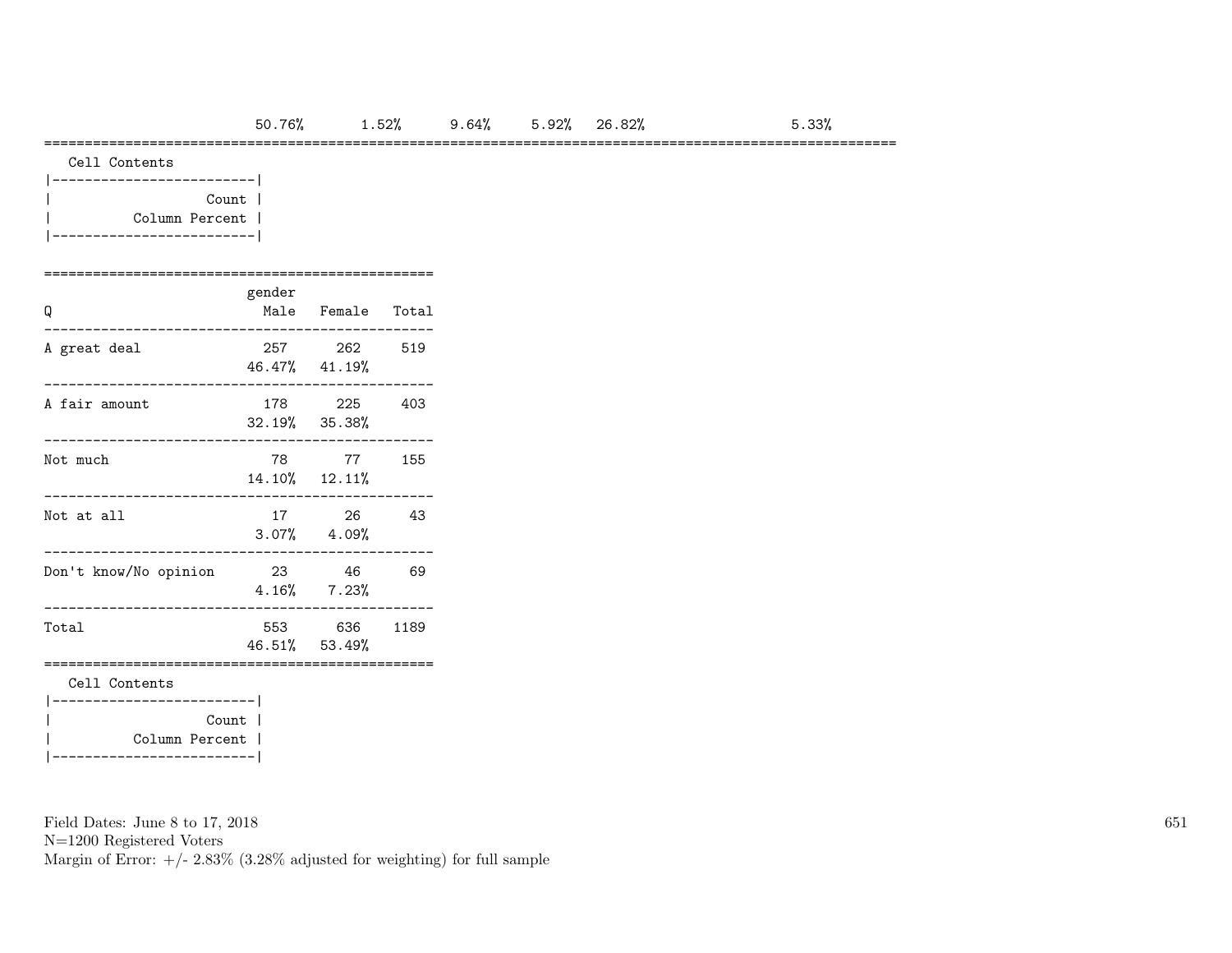|                                   | LOCATE  |                                                                |              |     |                            |          |                                                                                           |     |
|-----------------------------------|---------|----------------------------------------------------------------|--------------|-----|----------------------------|----------|-------------------------------------------------------------------------------------------|-----|
| Q                                 | Urban   | Suburban Rural Total                                           |              |     |                            |          |                                                                                           |     |
| A great deal                      |         | 155 258 106                                                    |              | 519 |                            |          |                                                                                           |     |
|                                   |         | 39.95% 45.42% 45.49%<br>---------------------------            |              |     |                            |          |                                                                                           |     |
| A fair amount                     |         | 125 195 84                                                     |              | 404 |                            |          |                                                                                           |     |
|                                   |         | $32.22\%$ $34.33\%$ $36.05\%$<br>----------------------------- |              |     |                            |          |                                                                                           |     |
| Not much                          |         | 52 76 27                                                       |              | 155 |                            |          |                                                                                           |     |
|                                   |         | 13.40% 13.38% 11.59%                                           |              |     |                            |          |                                                                                           |     |
| Not at all                        |         | 17 19 6 42                                                     |              |     |                            |          |                                                                                           |     |
|                                   |         | $4.38\%$ $3.35\%$ $2.58\%$                                     |              |     |                            |          |                                                                                           |     |
| Don't know/No opinion 39 20 10 69 |         |                                                                |              |     |                            |          |                                                                                           |     |
|                                   |         | $10.05\%$ $3.52\%$ $4.29\%$                                    |              |     |                            |          |                                                                                           |     |
| Total                             | 388 388 |                                                                | 568 233 1189 |     |                            |          |                                                                                           |     |
|                                   |         | 32.63% 47.77% 19.60%                                           |              |     |                            |          |                                                                                           |     |
| Cell Contents                     |         |                                                                |              |     |                            |          |                                                                                           |     |
| __________________________        |         |                                                                |              |     |                            |          |                                                                                           |     |
| Count  <br>Column Percent         |         |                                                                |              |     |                            |          |                                                                                           |     |
| -----------------------           |         |                                                                |              |     |                            |          |                                                                                           |     |
| ============================      |         |                                                                |              |     |                            |          |                                                                                           |     |
| Q                                 | metro   |                                                                |              |     |                            |          | Houston Area Dallas-Fort Worth Area San Antonio Area Austin Area Another Part of TX Total |     |
| A great deal                      |         | 117                                                            |              | 155 |                            | 36<br>42 | 167                                                                                       | 517 |
|                                   |         | 41.20%                                                         |              |     | $47.26\%$ 32.43% $40.78\%$ |          | 45.88%                                                                                    |     |
| A fair amount                     |         | 98                                                             |              | 105 | 44                         | 39       | 119                                                                                       | 405 |
|                                   |         |                                                                |              |     |                            |          |                                                                                           |     |

N=1200 Registered Voters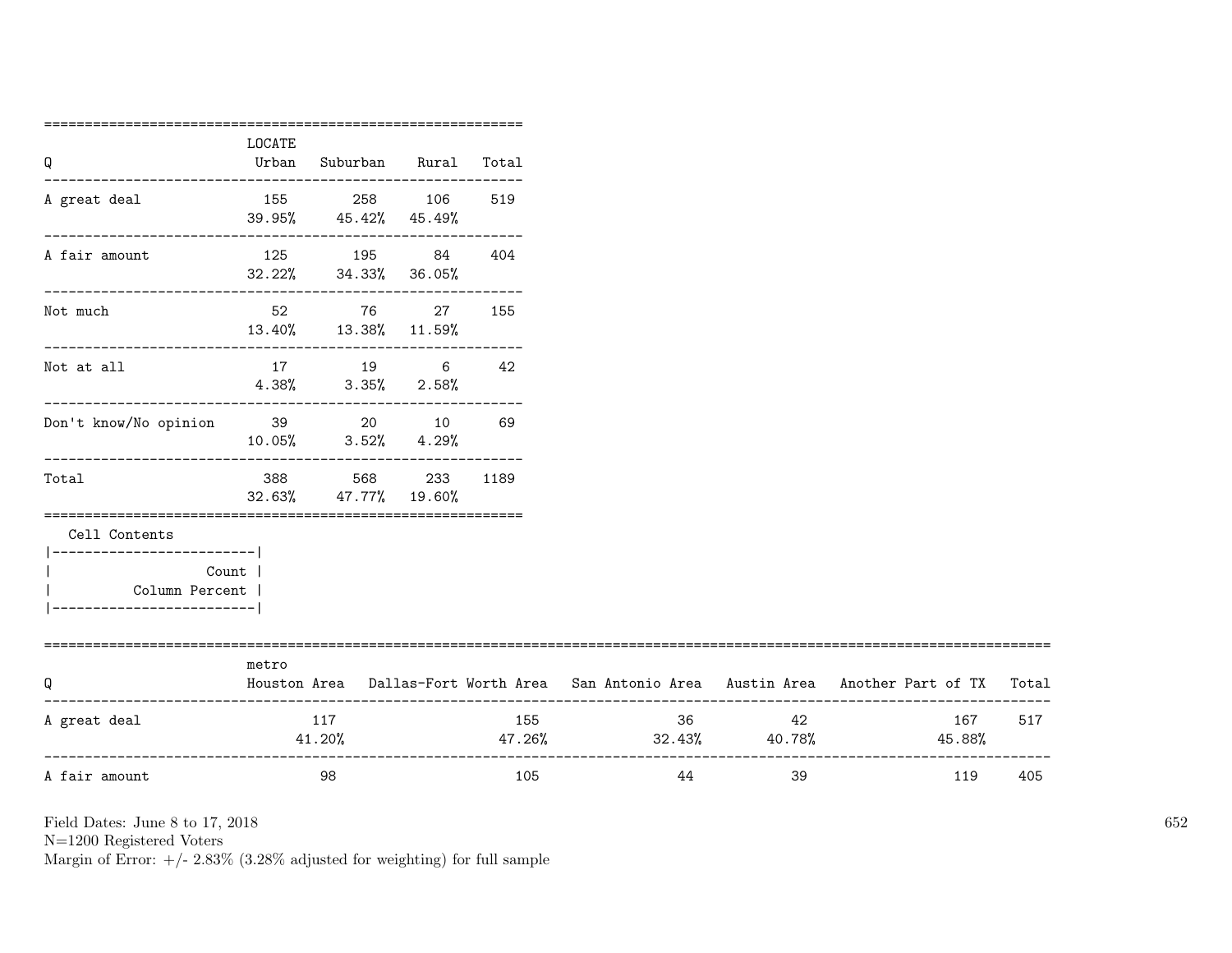|                                                                                                       |                   | 34.51%                                    |                       |                          |               | $32.01\%$ $39.64\%$ $37.86\%$ $37.86\%$ $32.69\%$ |                                |                |      |
|-------------------------------------------------------------------------------------------------------|-------------------|-------------------------------------------|-----------------------|--------------------------|---------------|---------------------------------------------------|--------------------------------|----------------|------|
| Not much                                                                                              |                   | 45                                        |                       |                          | 41            | 15                                                | 10                             | 44             | 155  |
|                                                                                                       |                   | 15.85%                                    |                       |                          |               | $12.50\%$ $13.51\%$ $9.71\%$                      |                                | 12.09%         |      |
| Not at all                                                                                            |                   | 8<br>2.82%                                |                       | 13<br>3.96%              |               | 5 <sup>5</sup>                                    | $\mathbf{3}$<br>$4.50\%$ 2.91% | 14<br>$3.85\%$ | 43   |
| Don't know/No opinion                                                                                 |                   | 16<br>5.63%                               |                       |                          | 14<br>4.27%   | 11                                                | 9<br>$9.91\%$ 8.74%            | 20<br>5.49%    | 70   |
| Total                                                                                                 |                   | 284<br>23.87%                             |                       |                          | 328<br>27.56% | 111<br>9.33%                                      | 103<br>8.66%                   | 364<br>30.59%  | 1190 |
| Cell Contents<br> ------------------------- <br>Count<br>  Column Percent<br>________________________ |                   |                                           |                       |                          |               |                                                   |                                |                |      |
| Q                                                                                                     | AGEG<br>$18 - 29$ |                                           | $30-44$ $45-64$ $65+$ |                          | Total         |                                                   |                                |                |      |
| A great deal                                                                                          |                   | 44.51% 41.69% 39.95%                      |                       | 81 128 171 138<br>50.74% | 518           |                                                   |                                |                |      |
| A fair amount                                                                                         |                   | 49 98 163<br>26.92% 31.92% 38.08%         |                       | 94<br>34.56%             | 404           |                                                   |                                |                |      |
| Not much                                                                                              |                   | 29 47 52 26<br>15.93% 15.31% 12.15% 9.56% |                       |                          | 154           |                                                   |                                |                |      |
| Not at all                                                                                            |                   | $5.49\%$ $4.89\%$ $3.27\%$ $1.47\%$       |                       | 10 15 14 4 43            |               |                                                   |                                |                |      |

Field Dates: June 8 to 17,  $2018\,$ 

N=1200 Registered Voters<br>Margin of Error:  $+/- 2.83\%$  (3.28% adjusted for weighting) for full sample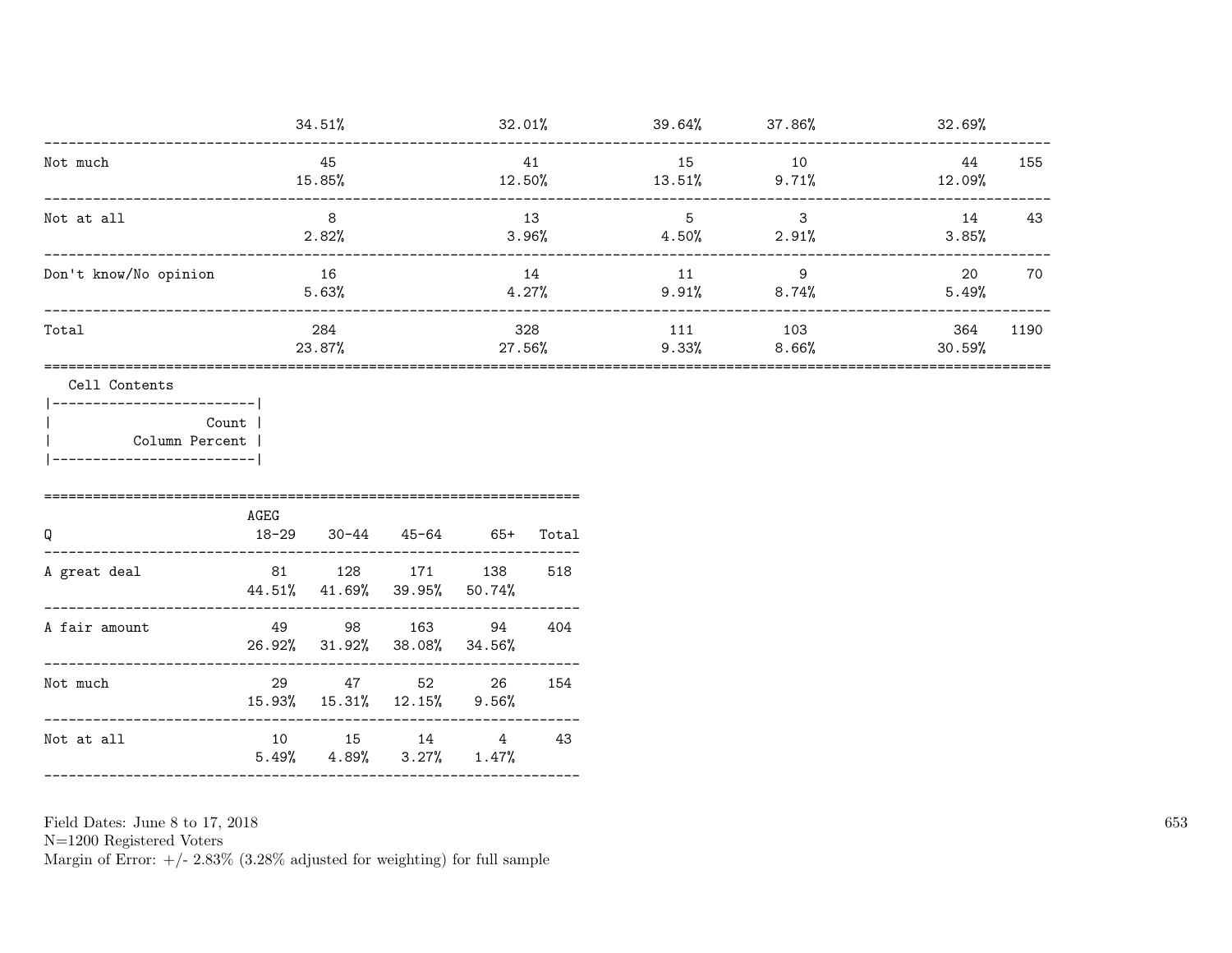|                                                            | 10<br>3.68% | 70   |
|------------------------------------------------------------|-------------|------|
| 428<br>307<br>182.<br>Total<br>15.31% 25.82% 36.00% 22.88% | - 272       | 1189 |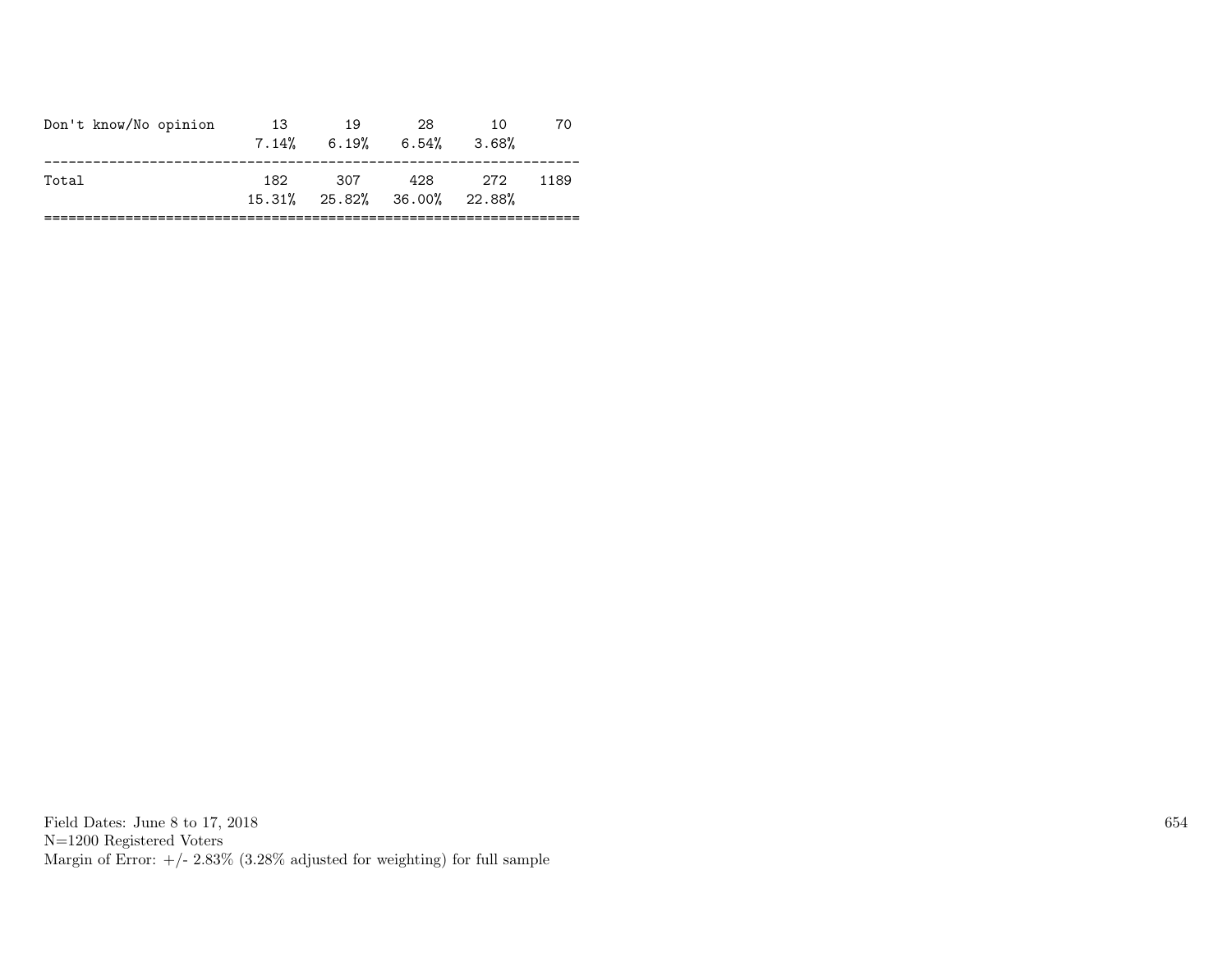## Q41.J. How much is school building design to blame for school shootings

Cell Contents |-------------------------| | Count | | Column Percent | |-------------------------|

| Q                     | LIBCON7                  |                            |                                        |                  |                 |                                                         | Extremely lib. Somewhat lib. Lean lib. Moderate Lean con. Somewhat con. Extremely con. | Total |
|-----------------------|--------------------------|----------------------------|----------------------------------------|------------------|-----------------|---------------------------------------------------------|----------------------------------------------------------------------------------------|-------|
| A great deal          | 12<br>10.53%             | 17                         | 6                                      | 55               | 16              | 36<br>$11.49\%$ 6.59% $18.33\%$ 14.95% $16.59\%$        | 59<br>29.06%                                                                           | 201   |
| A fair amount         | 9<br>7.89%               | 22                         | 13                                     | 69               | 22              | 66<br>$14.86\%$ $14.29\%$ $23.00\%$ $20.56\%$ $30.41\%$ | 63<br>$31.03\%$                                                                        | 264   |
| Not much              | 36<br>$31.58\%$          |                            | 47 — 200<br>31<br>31.76% 34.07% 25.00% | 75               | 40              | 57<br>$37.38\%$ 26.27%                                  | 42<br>20.69%                                                                           | 328   |
| Not at all            | 51<br>44.74%             | 59<br>39.86%               | 37<br>$40.66\%$ 21.67%                 | 65               | -24<br>22.43%   | 47<br>$21.66\%$                                         | 28<br>13.79%                                                                           | 311   |
| Don't know/No opinion | $6\overline{6}$<br>5.26% | 3 <sup>3</sup><br>$2.03\%$ | $\overline{4}$<br>4.40%                | 36<br>$12.00\%$  | 5<br>$4.67\%$   | 11<br>5.07%                                             | 11<br>5.42%                                                                            | 76    |
| Total                 | 114<br>9.66%             | 148<br>12.54%              | 91<br>7.71%                            | 300<br>$25.42\%$ | 107<br>$9.07\%$ | 217<br>18.39%                                           | 203<br>17.20%                                                                          | 1180  |

Cell Contents

|-------------------------| | Count | | Column Percent | |-------------------------|

Field Dates: June 8 to 17, 2018

N=1200 Registered Voters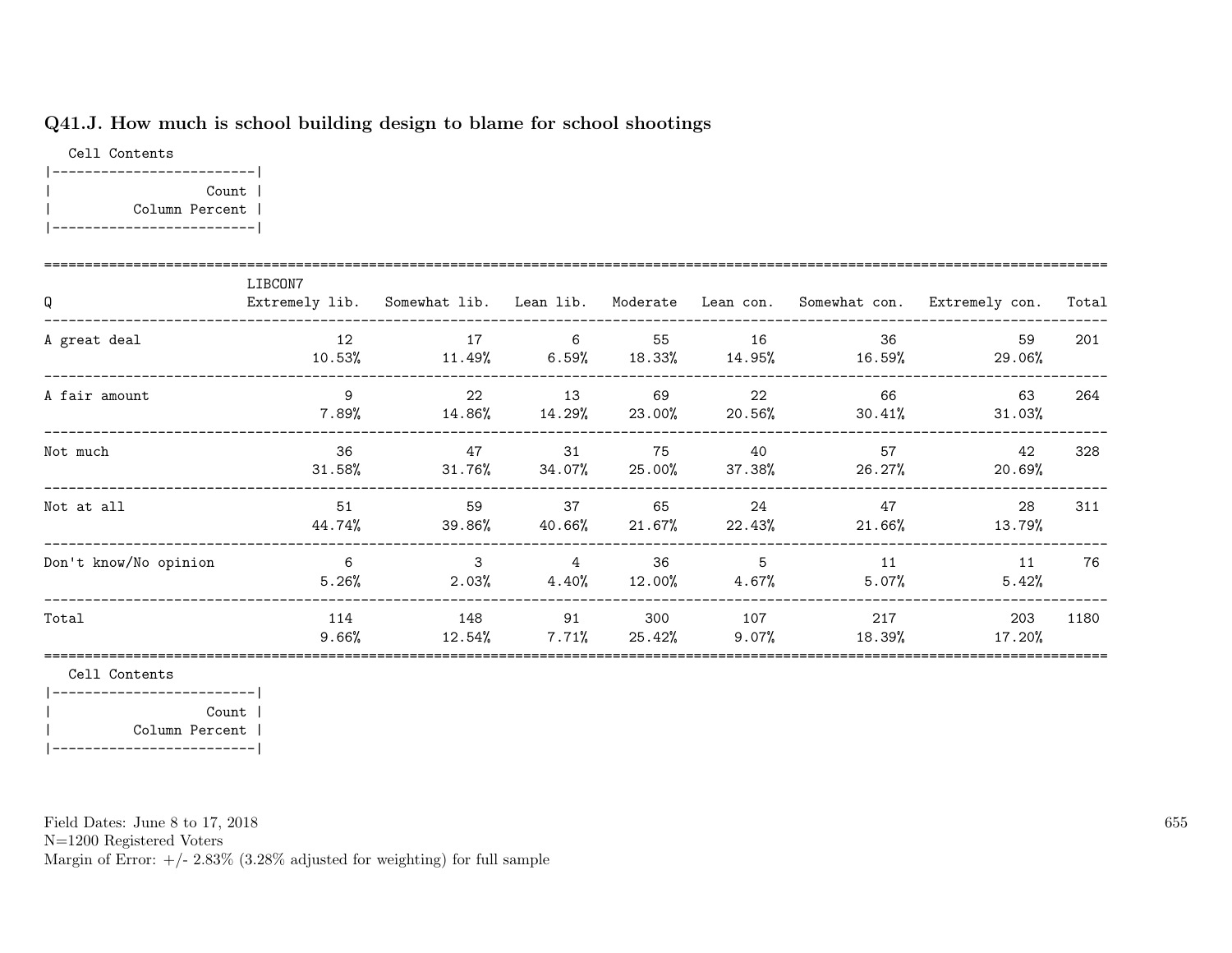| Q                                                                                       | IDEOL |          | Liberals Moderates Conservatives                                    | Total |       |    |     |
|-----------------------------------------------------------------------------------------|-------|----------|---------------------------------------------------------------------|-------|-------|----|-----|
| A great deal                                                                            |       | 35 55 56 | 112 202<br>$9.97\%$ 18.33% 21.21%                                   |       |       |    |     |
| A fair amount                                                                           |       |          | 43 69 150 262<br>$12.25\%$ 23.00% 28.41%                            |       |       |    |     |
| Not much                                                                                |       |          | 113 75 139 327<br>$32.19\%$ 25.00% 26.33%                           |       |       |    |     |
| Not at all                                                                              |       | 146 65   | -------------------------------------<br>99<br>41.60% 21.67% 18.75% | 310   |       |    |     |
| Don't know/No opinion                                                                   | 14 36 |          | 28 78<br>$3.99\%$ $12.00\%$ $5.30\%$                                |       |       |    |     |
| Total                                                                                   |       | 351 300  | 528<br>29.77% 25.45% 44.78%                                         | 1179  |       |    |     |
| Cell Contents<br>---------------------- <br>Column Percent  <br>----------------------- | Count |          |                                                                     |       |       |    |     |
| Q                                                                                       | PID7  |          | StrDem WeakDem LeanDem Ind LeanRep WeakRep StrRep Total             |       |       |    |     |
| A great deal                                                                            |       |          | 32 29 9 19 33<br>$13.06\%$ 25.44% 6.62% 15.70% 23.57% 14.08% 22.08% |       | 20    | 53 | 195 |
| A fair amount                                                                           | 43    | 15 — 15  | 27 — 27<br>15                                                       |       | 36 45 | 74 | 255 |

N=1200 Registered Voters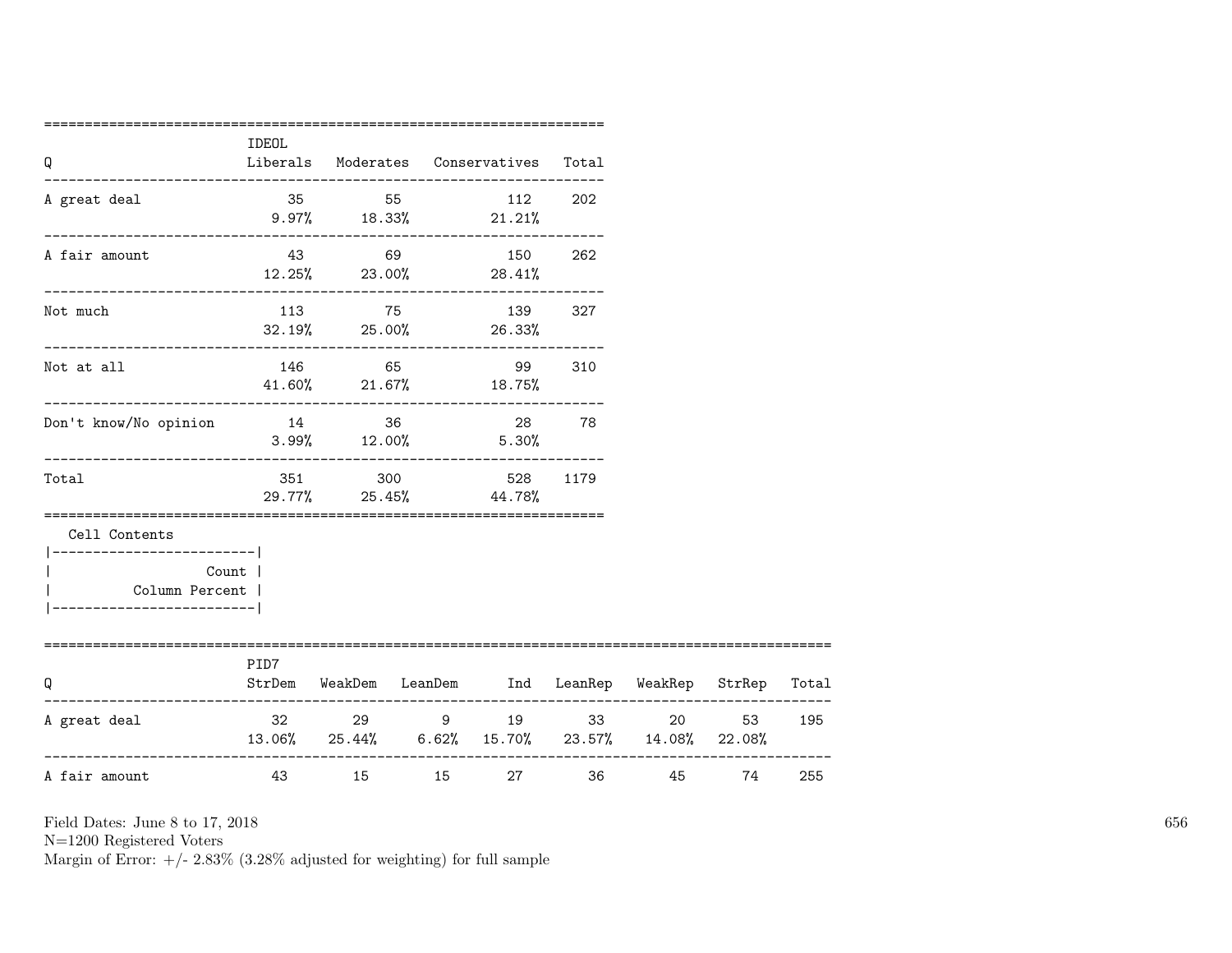|                                                      |                            |  | 17.55% 13.16% 11.03% 22.31% 25.71% 31.69% 30.83%                                                 |     |           |      |
|------------------------------------------------------|----------------------------|--|--------------------------------------------------------------------------------------------------|-----|-----------|------|
| Not much                                             |                            |  | 71 30 50 31 39<br>28.98% 26.32% 36.76% 25.62% 27.86% 28.17% 25.42%                               |     | 40 61 322 |      |
| Not at all<br>--------------------------             |                            |  | 85 34 54 27<br>34.69% 29.82% 39.71% 22.31% 20.00% 16.90% 18.33%                                  |     | 24 44 296 |      |
| Don't know/No opinion 14 6 8 17 4 13 8 70            |                            |  | $5.71\%$ $5.26\%$ $5.88\%$ $14.05\%$ $2.86\%$ $9.15\%$ $3.33\%$                                  |     |           |      |
| Total                                                |                            |  | 245 114 136 121 140 142<br>$21.53\%$ $10.02\%$ $11.95\%$ $10.63\%$ $12.30\%$ $12.48\%$ $21.09\%$ |     | 240       | 1138 |
| Count  <br>Column Percent  <br>--------------------- | PID3                       |  |                                                                                                  |     |           |      |
| Q                                                    |                            |  | Democrats Independents Republicans Total                                                         |     |           |      |
| A great deal                                         | $14.14\%$ $15.70\%$ 20.42% |  | 70 19 107 196                                                                                    |     |           |      |
| A fair amount                                        | $14.75\%$ 22.31% 29.77%    |  | 73 27 156 256                                                                                    |     |           |      |
| Not much                                             |                            |  | 151 31 139 321<br>$30.51\%$ 25.62% 26.53%                                                        |     |           |      |
| Not at all                                           | 173                        |  | 27 96<br>34.95% 22.31% 18.32%                                                                    | 296 |           |      |

N=1200 Registered Voters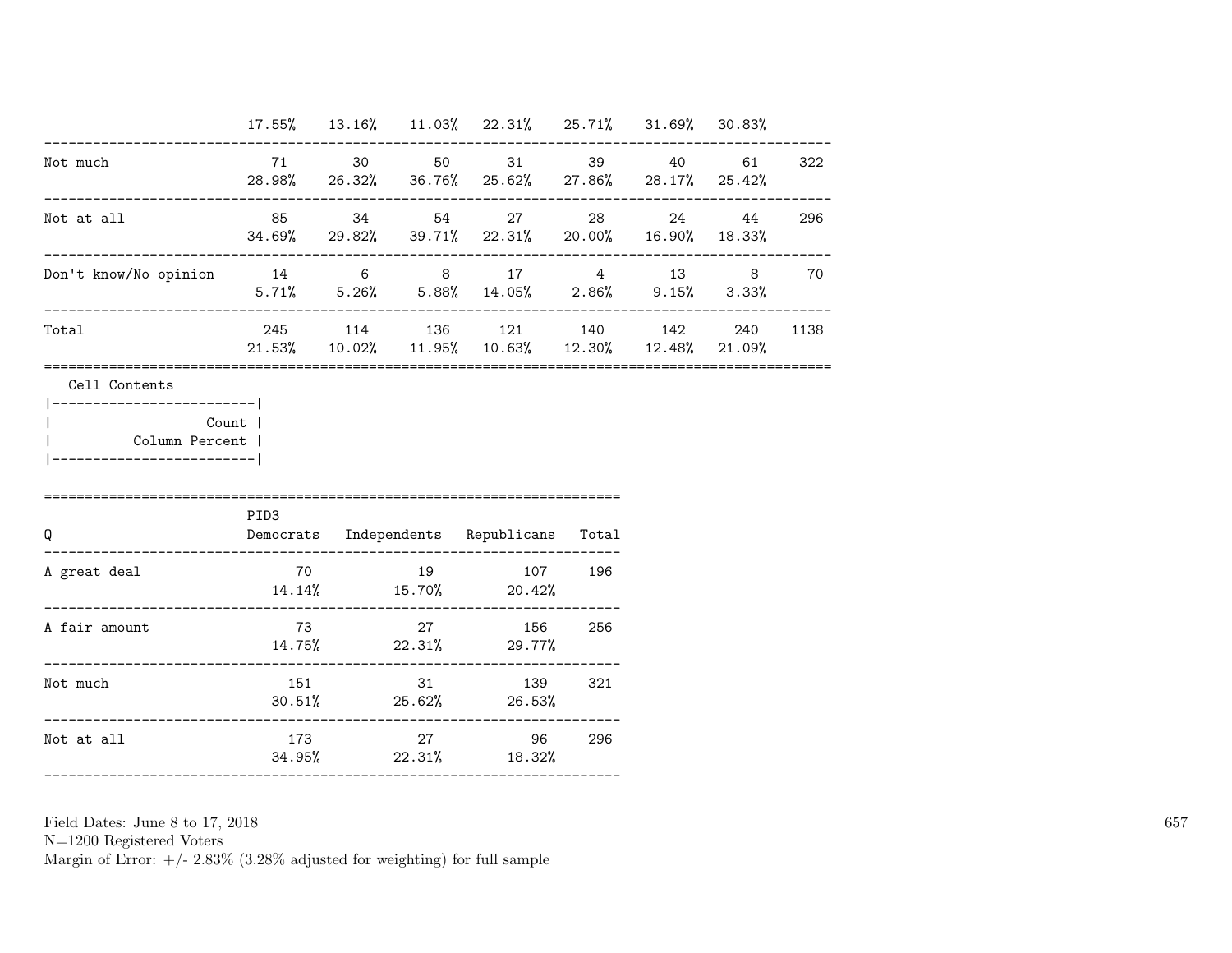| Don't know/No opinion                  | 28<br>$5.66\%$ $14.05\%$ $4.96\%$ |                         | 17 | 26     | 71   |       |                 |                                                                                                                                                                                                                                                                                                                                                                |       |
|----------------------------------------|-----------------------------------|-------------------------|----|--------|------|-------|-----------------|----------------------------------------------------------------------------------------------------------------------------------------------------------------------------------------------------------------------------------------------------------------------------------------------------------------------------------------------------------------|-------|
| Total                                  | 495<br>43.42%                     | 121<br>$10.61\%$ 45.96% |    | 524    | 1140 |       |                 |                                                                                                                                                                                                                                                                                                                                                                |       |
| Cell Contents<br>--------------------- |                                   |                         |    |        |      |       |                 |                                                                                                                                                                                                                                                                                                                                                                |       |
| Count  <br>Column Percent              |                                   |                         |    |        |      |       |                 |                                                                                                                                                                                                                                                                                                                                                                |       |
| Q                                      | Q20A                              |                         |    |        |      |       |                 | Democratic candidate Republican candidate Tea Party candidate Don't know                                                                                                                                                                                                                                                                                       | Total |
| A great deal                           |                                   | 69<br>$14.26\%$         |    |        | 76   |       | 25              | 36<br>$24.13\%$ $15.53\%$ $15.86\%$                                                                                                                                                                                                                                                                                                                            | 206   |
| A fair amount                          |                                   | 65<br>13.43%            |    |        | 83   |       | 64 64 64 64 65  | 52<br>$26.35\%$ 39.75% 22.91%                                                                                                                                                                                                                                                                                                                                  | 264   |
| Not much                               |                                   | 144                     |    |        | 74   |       | 38 38 38        | 72<br>$29.75\%$ 23.49% 23.60% 31.72%                                                                                                                                                                                                                                                                                                                           | 328   |
| Not at all                             |                                   | 181<br>37.40%           |    | 19.68% | 62   |       | 30 <sup>1</sup> | 38<br>$18.63\%$ $16.74\%$                                                                                                                                                                                                                                                                                                                                      | 311   |
| Don't know/No opinion                  |                                   | 25<br>$5.17\%$          |    |        | 20   | 6.35% |                 | $\overline{4}$ and $\overline{4}$ and $\overline{4}$ and $\overline{4}$ and $\overline{4}$ and $\overline{4}$ and $\overline{4}$ and $\overline{4}$ and $\overline{4}$ and $\overline{4}$ and $\overline{4}$ and $\overline{4}$ and $\overline{4}$ and $\overline{4}$ and $\overline{4}$ and $\overline{4}$ and $\overline{4}$ and<br>29<br>$2.48\%$ $12.78\%$ | 78    |
| Total                                  |                                   | 484                     |    |        | 315  |       | 161             | 227<br>$40.78\%$ 26.54% 13.56% 19.12%                                                                                                                                                                                                                                                                                                                          | 1187  |

 $\mathtt{Cell}$  Contents

|------------------------|

Field Dates: June 8 to 17, 2018

 ${\rm N}{=}1200$  Registered Voters

Margin of Error:  $+/- 2.83\%$  (3.28% adjusted for weighting) for full sample

658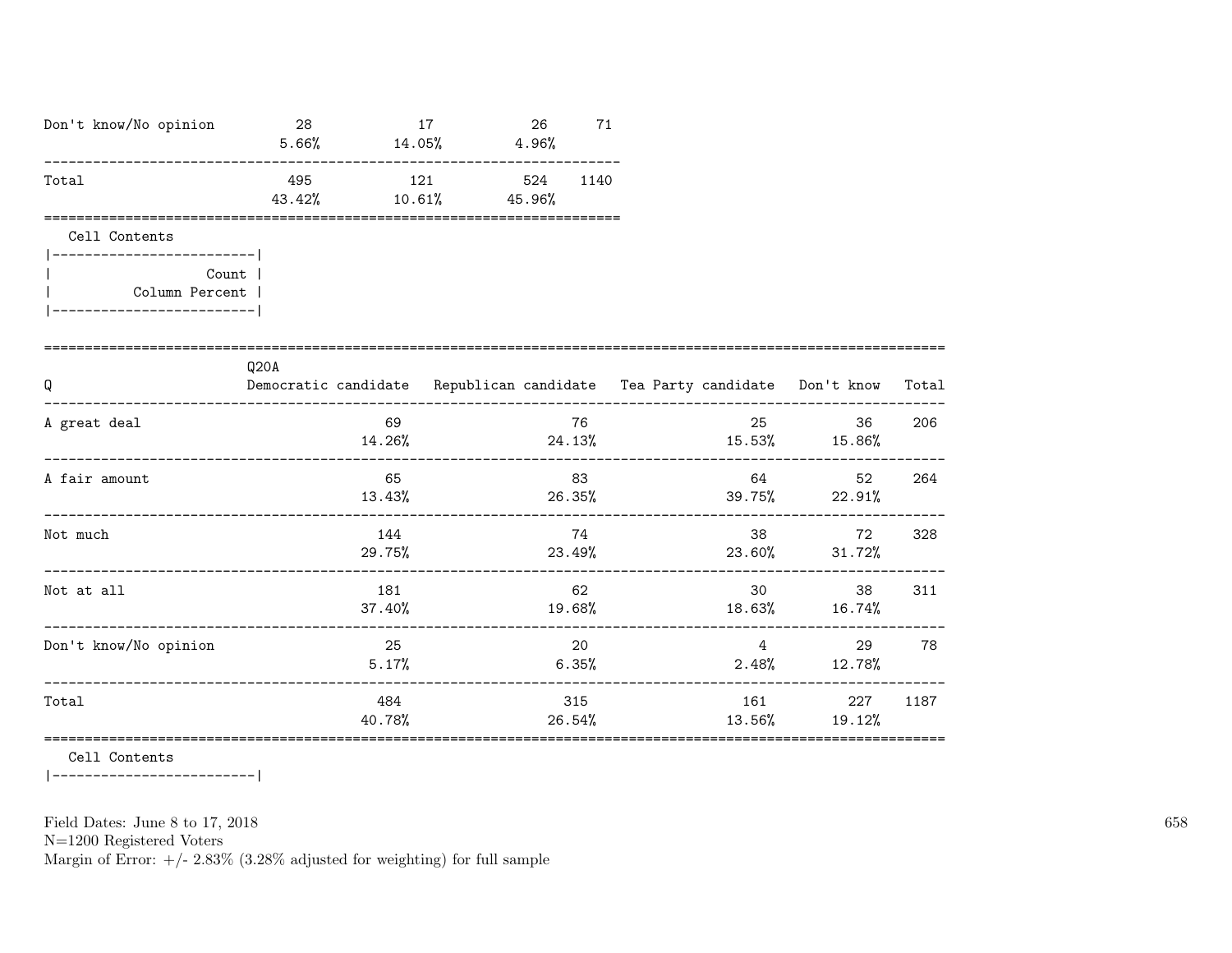| Q                                                                                          | educ             | No HS High school graduate Some college 2-year 4-year Post-grad Total            |    |       |        |                                                              |      |       |
|--------------------------------------------------------------------------------------------|------------------|----------------------------------------------------------------------------------|----|-------|--------|--------------------------------------------------------------|------|-------|
| A great deal                                                                               | 10               | $14.93\%$ $24.32\%$ $14.18\%$ $21.67\%$ $15.00\%$ $11.76\%$                      |    |       |        | 72 38 26 45 16                                               | 207  |       |
| A fair amount                                                                              | 15               | $22.39%$ 28.04% 18.66% 24.17% 20.00% 19.85%                                      | 83 |       |        | 50 29 60 27                                                  | 264  |       |
| Not much                                                                                   | 19               | $28.36\%$ $19.59\%$ $30.22\%$ $24.17\%$ $32.67\%$ $31.62\%$                      |    | 58 81 |        | 29 98 43                                                     | 328  |       |
| Not at all                                                                                 | $\overline{9}$   | $13.43\%$ $18.92\%$ $29.85\%$ $23.33\%$ $30.33\%$ $34.56\%$                      |    |       |        | 56 80 28 91 47                                               | 311  |       |
| Don't know/No opinion                                                                      | 14               | $20.90\%$ $9.12\%$ $7.09\%$ $6.67\%$ $2.00\%$ $2.21\%$                           | 27 |       | 19 8 6 | $\mathbf{3}$                                                 | 77   |       |
| Total                                                                                      | 67 — 10<br>5.64% |                                                                                  |    |       |        | 296 268 120 300 136<br>$24.94\%$ 22.58% 10.11% 25.27% 11.46% | 1187 |       |
| Cell Contents<br>------------------------<br>Column Percent  <br>------------------------- | Count            |                                                                                  |    |       |        |                                                              |      |       |
| Q                                                                                          | ATTEND           | More than once a week Once a week A few times a month Once or twice a year Never |    |       |        |                                                              |      | Total |

N=1200 Registered Voters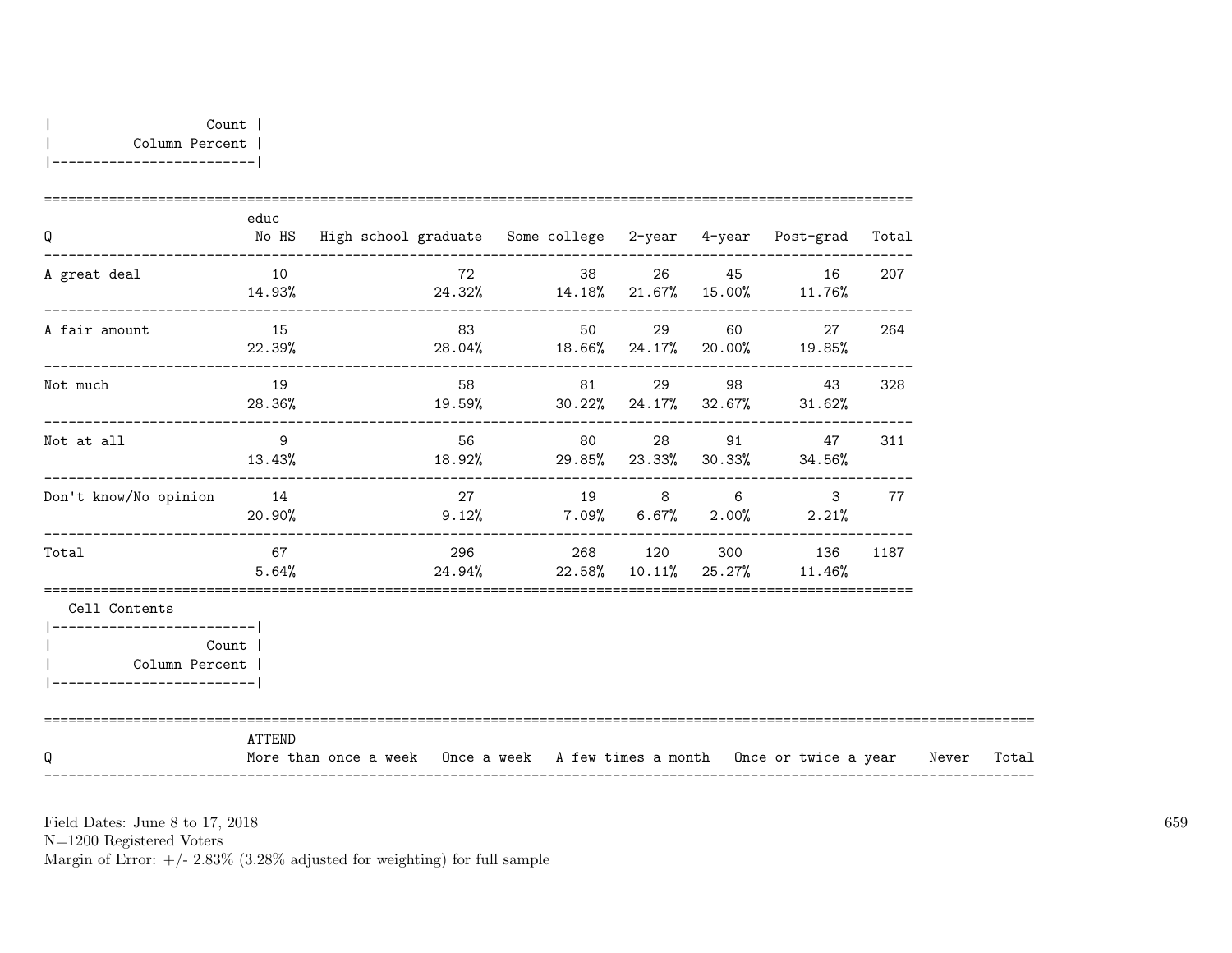| A great deal                                                    |                                    |                     | 29<br>20.86%                      | 60<br>24.00%           | $15.15\%$                                                 | 20                      | 54                    | 42<br>19.57% 10.80%     | 205   |
|-----------------------------------------------------------------|------------------------------------|---------------------|-----------------------------------|------------------------|-----------------------------------------------------------|-------------------------|-----------------------|-------------------------|-------|
| A fair amount                                                   |                                    |                     | 29<br>20.86%                      | 57<br>22.80%           | 30.30%                                                    | 40                      | 59                    | 78<br>21.38% 20.05%     | 263   |
| Not much                                                        | __________________________________ |                     | 36<br>25.90%                      | 63<br>25.20%           | 30.30%                                                    | 40                      | 73                    | 116<br>26.45% 29.82%    | 328   |
| Not at all                                                      |                                    |                     | 28<br>$20.14\%$                   | 54<br>21.60%           | $21.21\%$                                                 | 28                      | 72                    | 129<br>26.09% 33.16%    | 311   |
| Don't know/No opinion                                           |                                    |                     | 17<br>12.23%                      | 16<br>6.40%            |                                                           | $\overline{4}$<br>3.03% | 18 18                 | 24<br>$6.52\%$ $6.17\%$ | 79    |
| Total                                                           |                                    |                     | 139<br>11.72%                     | 250<br>21.08%          |                                                           | 132<br>11.13%           |                       |                         | 1186  |
| Cell Contents<br>------------------------- <br>  Column Percent | Count                              |                     |                                   |                        |                                                           |                         |                       |                         |       |
| Q                                                               | race_recode<br>White               |                     |                                   |                        | Black Hispanic Asian Native-American Middle-Eastern Mixed |                         |                       | Other                   | Total |
| A great deal                                                    | 104                                | 46<br>15.01% 27.22% | 46<br>17.36%                      | $\mathbf{3}$<br>18.75% | $\mathbf{3}$<br>$50.00\%$ 0.00% 13.04%                    | $\overline{0}$          | $\mathbf{3}$          | $\mathbf{1}$<br>10.00%  | 206   |
| A fair amount                                                   | 174                                | 21                  | 54<br>25.11% 12.43% 20.38% 18.75% | 3                      | $\overline{2}$<br>$33.33\%$                               | $\overline{2}$          | 6<br>40.00% 26.09%    | $\mathbf{1}$<br>10.00%  | 263   |
| Not much                                                        | 196<br>$28.28\%$                   | 50<br>29.59%        | 74<br>27.92%                      | $\overline{4}$         | $\mathbf{1}$<br>25.00%<br>$16.67\%$                       | $\mathbf{1}$<br>20.00%  | $\mathbf{1}$<br>4.35% | $\mathbf{1}$<br>10.00%  | 328   |

N=1200 Registered Voters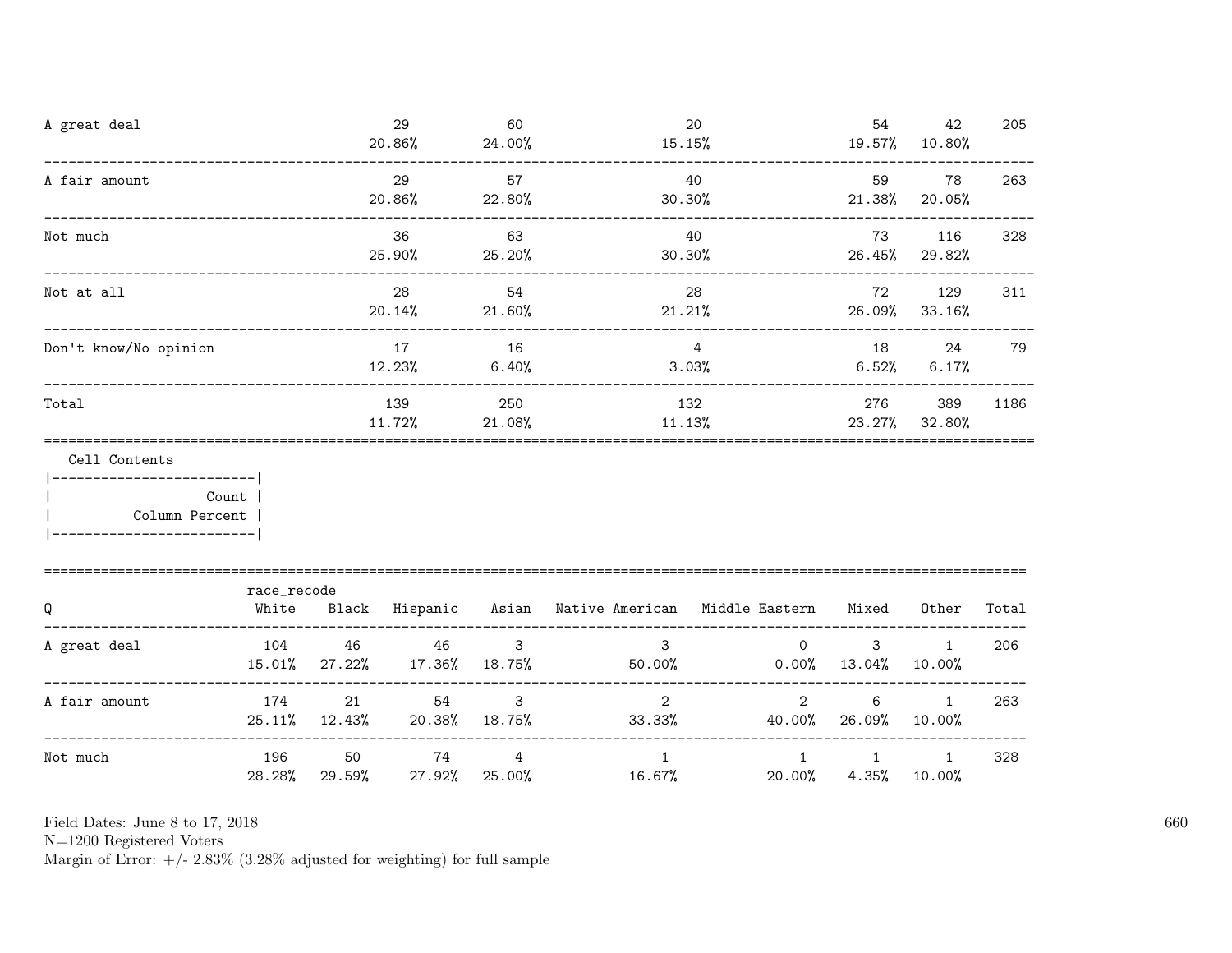| Not at all                                                     | 190     | 30                             | 68                | 6<br>$27.42\%$ 17.75% 25.66% 37.50% 0.00% 40.00% 47.83% 40.00%                     |    | $\Omega$        | $2 \left( \frac{1}{2} \right)$                                | 11 \, | 4 | 311  |
|----------------------------------------------------------------|---------|--------------------------------|-------------------|------------------------------------------------------------------------------------|----|-----------------|---------------------------------------------------------------|-------|---|------|
| Don't know/No opinion 29                                       |         | 22 23 0<br>------------------- |                   | $4.18\%$ $13.02\%$ $8.68\%$ $0.00\%$ $0.00\%$ $0.00\%$ $0.00\%$ $8.70\%$ $30.00\%$ |    | $\overline{0}$  | --------------------------<br>$0 \qquad 2 \qquad 3 \qquad 79$ |       |   |      |
| Total                                                          |         | 58.38% 14.24%                  | ----------------- | 693 169 265 16<br>$22.33\%$ 1.35% 0.51% 0.42% 1.94% 0.84%                          |    | $6\overline{6}$ | 5 23 10                                                       |       |   | 1187 |
| Cell Contents<br> ------------------------- <br>Column Percent | Count   |                                |                   |                                                                                    |    |                 |                                                               |       |   |      |
| Q                                                              | MARITAL |                                |                   | Married Separated Divorced Widowed Single Domestic Partnership Total               |    |                 |                                                               |       |   |      |
| A great deal                                                   |         |                                |                   | 118 4 18 12<br>$19.54\%$ 22.22% 15.79% 17.14% 14.70% 9.68%                         | 46 |                 | 6                                                             | 204   |   |      |
| A fair amount                                                  |         |                                |                   | 140 2 27 28 47<br>$23.18\%$ $11.11\%$ $23.68\%$ $40.00\%$ $15.02\%$                |    |                 | 19<br>30.65%                                                  | 263   |   |      |
| Not much                                                       |         |                                |                   | 164 4 30 15<br>27.15% 22.22% 26.32% 21.43% 29.39%                                  | 92 |                 | 22<br>35.48%                                                  | 327   |   |      |
| Not at all                                                     |         |                                |                   | 152 4 28 9 102<br>25.17% 22.22% 24.56% 12.86% 32.59%                               |    |                 | 14<br>22.58%                                                  | 309   |   |      |
| Don't know/No opinion 30 5 4 5 11 5 26                         |         |                                |                   | $4.97\%$ 22.22% 9.65% 8.57% 8.31% 1.61%                                            |    |                 | $\sim$ 1                                                      | 78    |   |      |
| Total                                                          |         | 604 000                        |                   | 114 70 313                                                                         |    |                 | 62                                                            | 1181  |   |      |

N=1200 Registered Voters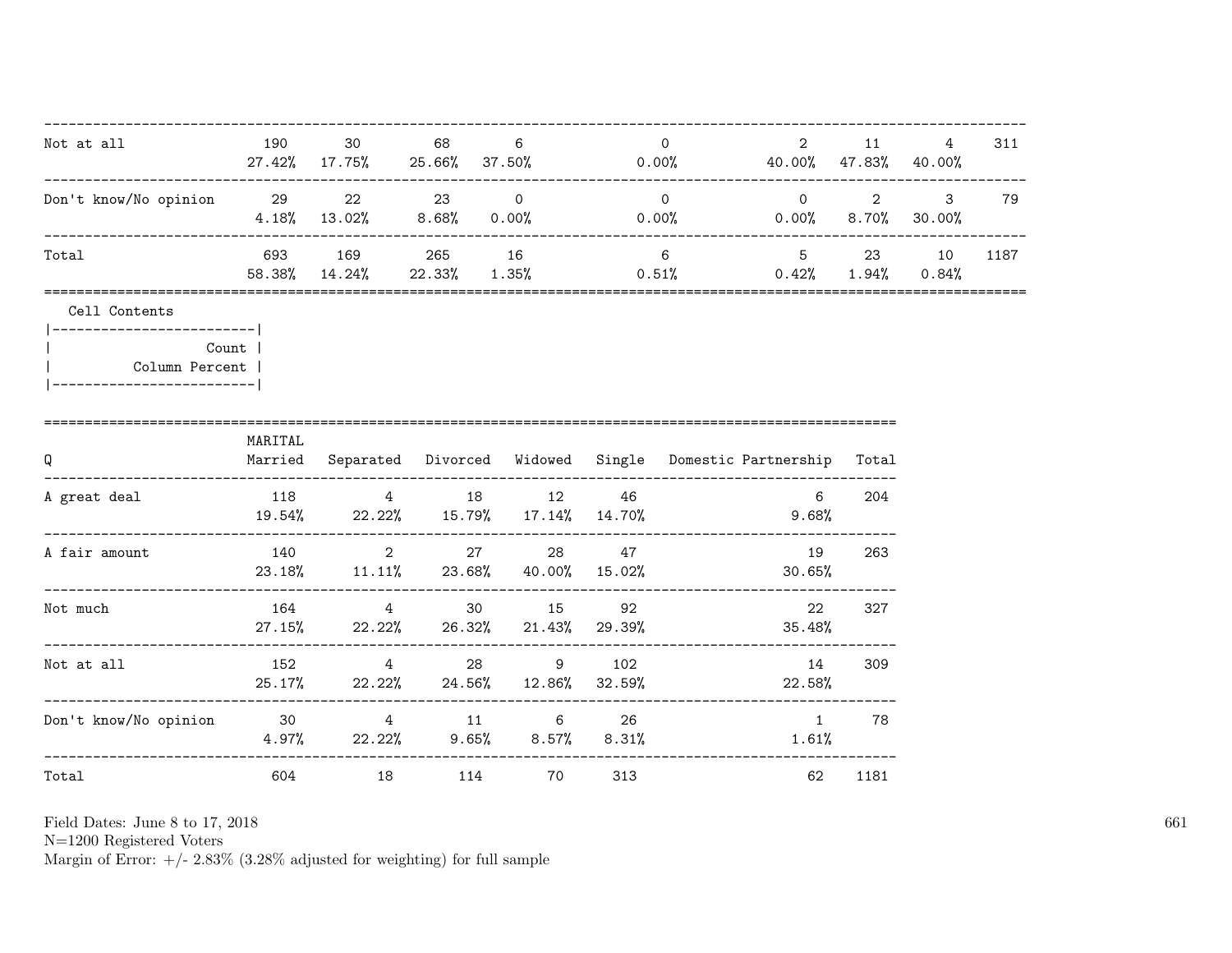#### =========================================================================================================

| Count          |  |
|----------------|--|
| Column Percent |  |
|                |  |

### ================================================ gender

| Q                                                    |       | Male Female Total             |     |  |  |  |  |  |  |  |  |
|------------------------------------------------------|-------|-------------------------------|-----|--|--|--|--|--|--|--|--|
| A great deal                                         |       | 108 98<br>19.46% 15.51%       | 206 |  |  |  |  |  |  |  |  |
| A fair amount                                        |       | 124 140<br>22.34% 22.15%      | 264 |  |  |  |  |  |  |  |  |
| Not much                                             |       | 159 168<br>28.65% 26.58%      | 327 |  |  |  |  |  |  |  |  |
| Not at all                                           |       | 146 166<br>26.31% 26.27%      | 312 |  |  |  |  |  |  |  |  |
| Don't know/No opinion                                | 18 60 | $3.24\%$ $9.49\%$             | 78  |  |  |  |  |  |  |  |  |
| Total                                                |       | 555 632 1187<br>46.76% 53.24% |     |  |  |  |  |  |  |  |  |
| Cell Contents                                        |       |                               |     |  |  |  |  |  |  |  |  |
| ---------------------- <br>Count  <br>Column Percent |       |                               |     |  |  |  |  |  |  |  |  |

Field Dates: June 8 to 17, 2018

N=1200 Registered Voters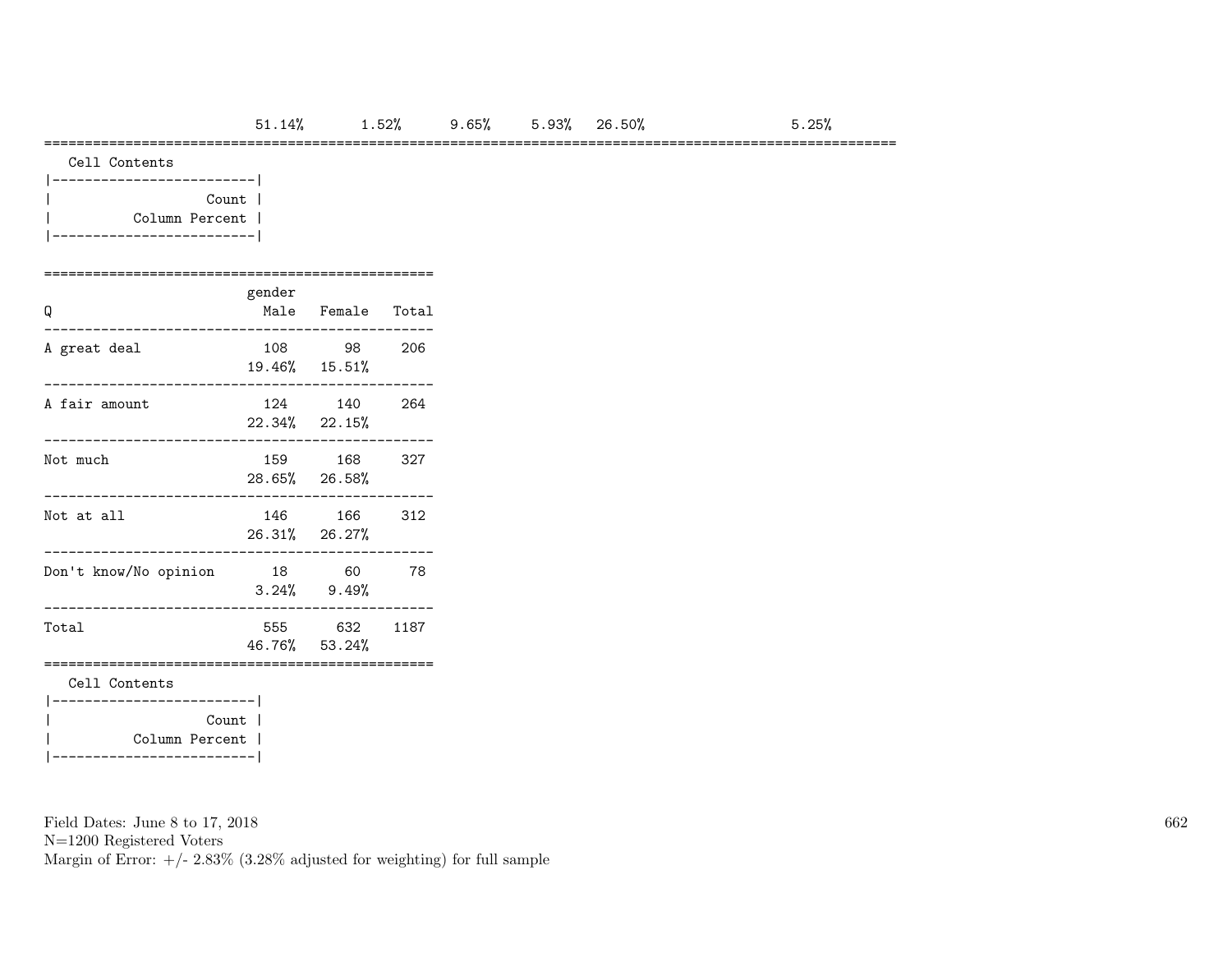|                                   | ============ |                                                                 |              |     |                              |    |                                                                                     |       |
|-----------------------------------|--------------|-----------------------------------------------------------------|--------------|-----|------------------------------|----|-------------------------------------------------------------------------------------|-------|
|                                   | LOCATE       |                                                                 |              |     |                              |    |                                                                                     |       |
| Q                                 | Urban        | Suburban Rural Total                                            |              |     |                              |    |                                                                                     |       |
| A great deal                      |              | 55 100 51                                                       |              | 206 |                              |    |                                                                                     |       |
|                                   |              | 14.36% 17.61% 21.70%<br>---------------------------             |              |     |                              |    |                                                                                     |       |
| A fair amount                     |              | 79 122 62                                                       |              | 263 |                              |    |                                                                                     |       |
|                                   |              | 20.63% 21.48% 26.38%                                            |              |     |                              |    |                                                                                     |       |
| Not much                          |              | 114 165 48                                                      |              | 327 |                              |    |                                                                                     |       |
|                                   |              | 29.77% 29.05% 20.43%                                            |              |     |                              |    |                                                                                     |       |
| Not at all                        |              | 102 150 59                                                      |              | 311 |                              |    |                                                                                     |       |
|                                   |              | 26.63% 26.41% 25.11%                                            |              |     |                              |    |                                                                                     |       |
| Don't know/No opinion 33 31 15 79 |              |                                                                 |              |     |                              |    |                                                                                     |       |
|                                   |              | $8.62\%$ $5.46\%$ $6.38\%$<br>--------------------------------- |              |     |                              |    |                                                                                     |       |
| Total                             | 383          |                                                                 | 568 235 1186 |     |                              |    |                                                                                     |       |
|                                   |              | 32.29% 47.89% 19.81%                                            |              |     |                              |    |                                                                                     |       |
| Cell Contents                     |              |                                                                 |              |     |                              |    |                                                                                     |       |
| -------------------------         | Count        |                                                                 |              |     |                              |    |                                                                                     |       |
| Column Percent                    |              |                                                                 |              |     |                              |    |                                                                                     |       |
| _________________                 |              |                                                                 |              |     |                              |    |                                                                                     |       |
|                                   |              |                                                                 |              |     |                              |    |                                                                                     |       |
| Q                                 | metro        |                                                                 |              |     |                              |    | Houston Area Dallas-Fort Worth Area San Antonio Area Austin Area Another Part of TX | Total |
| A great deal                      |              | 60                                                              |              | 63  | 17                           | 8  | 57                                                                                  | 205   |
|                                   |              | 21.20%                                                          |              |     | $19.33\%$ $15.89\%$ $7.77\%$ |    | 15.66%                                                                              |       |
| A fair amount                     |              | 62                                                              |              | 57  | 25                           | 18 | 100                                                                                 | 262   |
|                                   |              |                                                                 |              |     |                              |    |                                                                                     |       |

N=1200 Registered Voters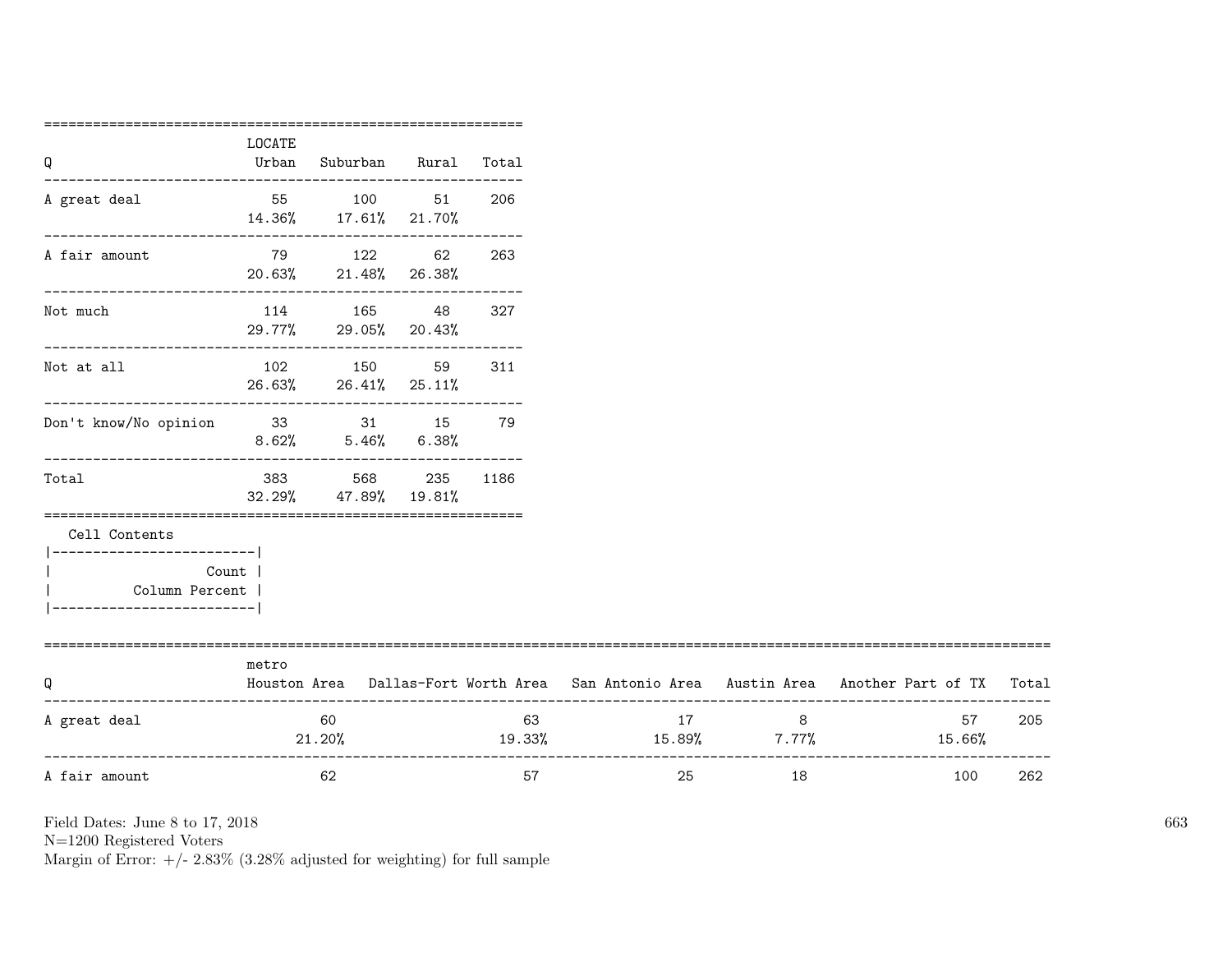|                                                                                        | 70                                  |                                                                                        | 101<br>30.98%                                |                                                                                                                                                   | 28                                            | 36             | 91<br>25.00%                                                                        | 326                               |
|----------------------------------------------------------------------------------------|-------------------------------------|----------------------------------------------------------------------------------------|----------------------------------------------|---------------------------------------------------------------------------------------------------------------------------------------------------|-----------------------------------------------|----------------|-------------------------------------------------------------------------------------|-----------------------------------|
|                                                                                        | 74                                  |                                                                                        |                                              |                                                                                                                                                   | 28                                            | 34             | 92<br>25.27%                                                                        | 312                               |
|                                                                                        |                                     |                                                                                        | 21<br>$6.44\%$                               |                                                                                                                                                   | $9^{\circ}$                                   | $\overline{7}$ | 24<br>$6.59\%$                                                                      | 78                                |
|                                                                                        | 283                                 |                                                                                        |                                              |                                                                                                                                                   |                                               |                | 364<br>30.77%                                                                       | 1183                              |
| Column Percent  <br>-------------------------<br>=============================<br>AGEG |                                     |                                                                                        |                                              |                                                                                                                                                   |                                               |                |                                                                                     |                                   |
|                                                                                        |                                     |                                                                                        | 63                                           | Total<br>206                                                                                                                                      |                                               |                |                                                                                     |                                   |
|                                                                                        |                                     |                                                                                        | 68                                           | 264                                                                                                                                               |                                               |                |                                                                                     |                                   |
|                                                                                        |                                     | 107                                                                                    | 75                                           | 328                                                                                                                                               |                                               |                |                                                                                     |                                   |
|                                                                                        |                                     |                                                                                        | 52                                           | 311                                                                                                                                               |                                               |                |                                                                                     |                                   |
|                                                                                        | ------------------------- <br>Count | 21.91%<br>24.73%<br>26.15%<br>__________________<br>17<br>6.01%<br>23.92%<br>$18 - 29$ | $30 - 44$<br>24 55 117<br>63 83<br>60 99 100 | 45-64 65+<br>25 43 75<br>13.51% 13.96% 17.73% 23.25%<br>12.97% 17.86% 27.66% 25.09%<br>34.05% 26.95% 25.30% 27.68%<br>32.43% 32.14% 23.64% 19.19% | 84<br>$25.77\%$<br>326<br>$27.56\%$<br>------ |                | $26.17\%$ 34.95%<br>$26.17\%$ 33.01%<br>$8.41\%$ 6.80%<br>107 103<br>$9.04\%$ 8.71% | $17.48\%$ 23.36% $17.48\%$ 27.47% |

 ${\rm N}{=}1200$  Registered Voters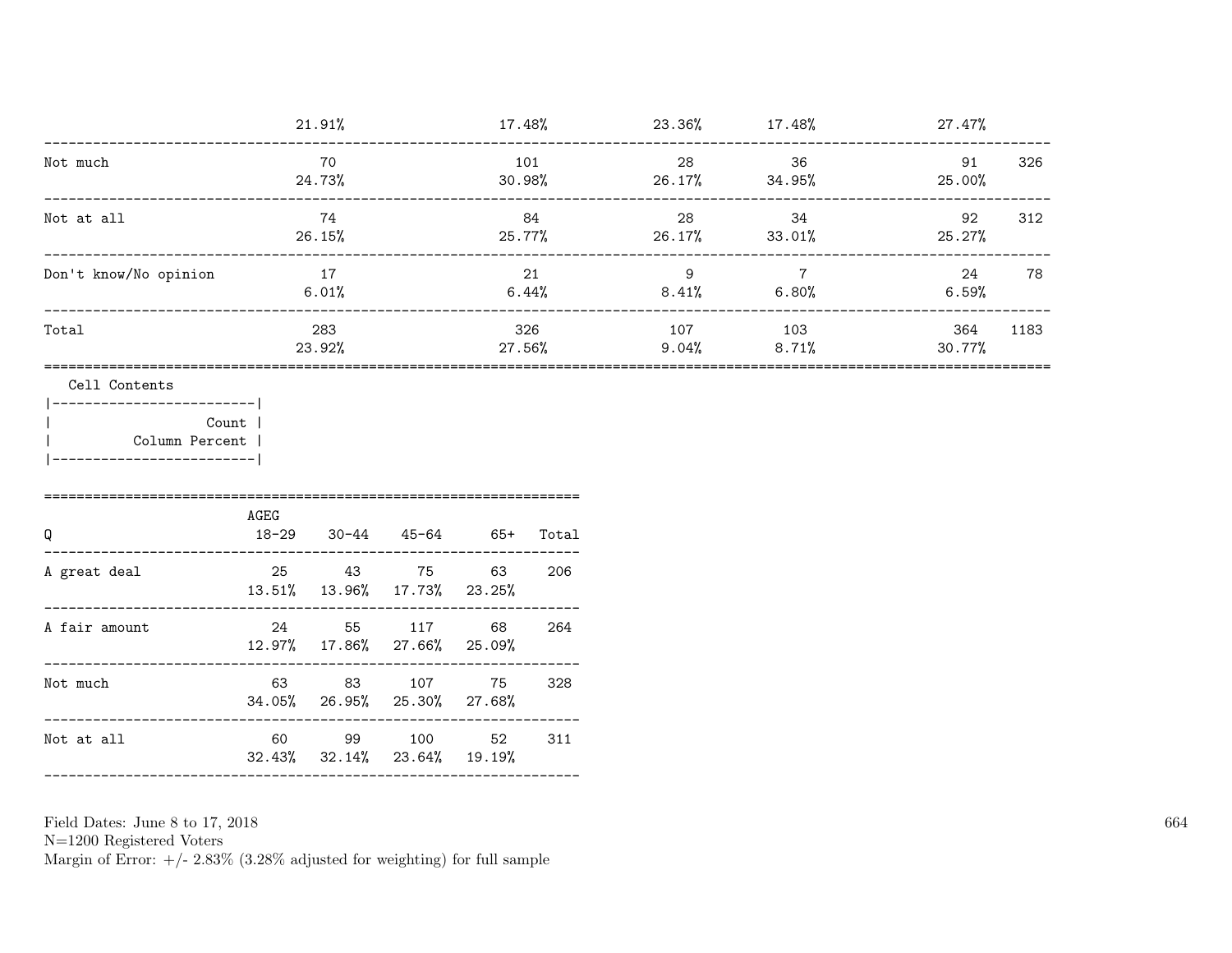| 423<br>308<br>- 271<br>185<br>1187<br>Total<br>$15.59\%$ 25.95% 35.64% 22.83% | Don't know/No opinion | 13<br>7.03% | 28<br>$9.09\%$ 5.67% | 24 | 13<br>4.80% | 78 |
|-------------------------------------------------------------------------------|-----------------------|-------------|----------------------|----|-------------|----|
|                                                                               |                       |             |                      |    |             |    |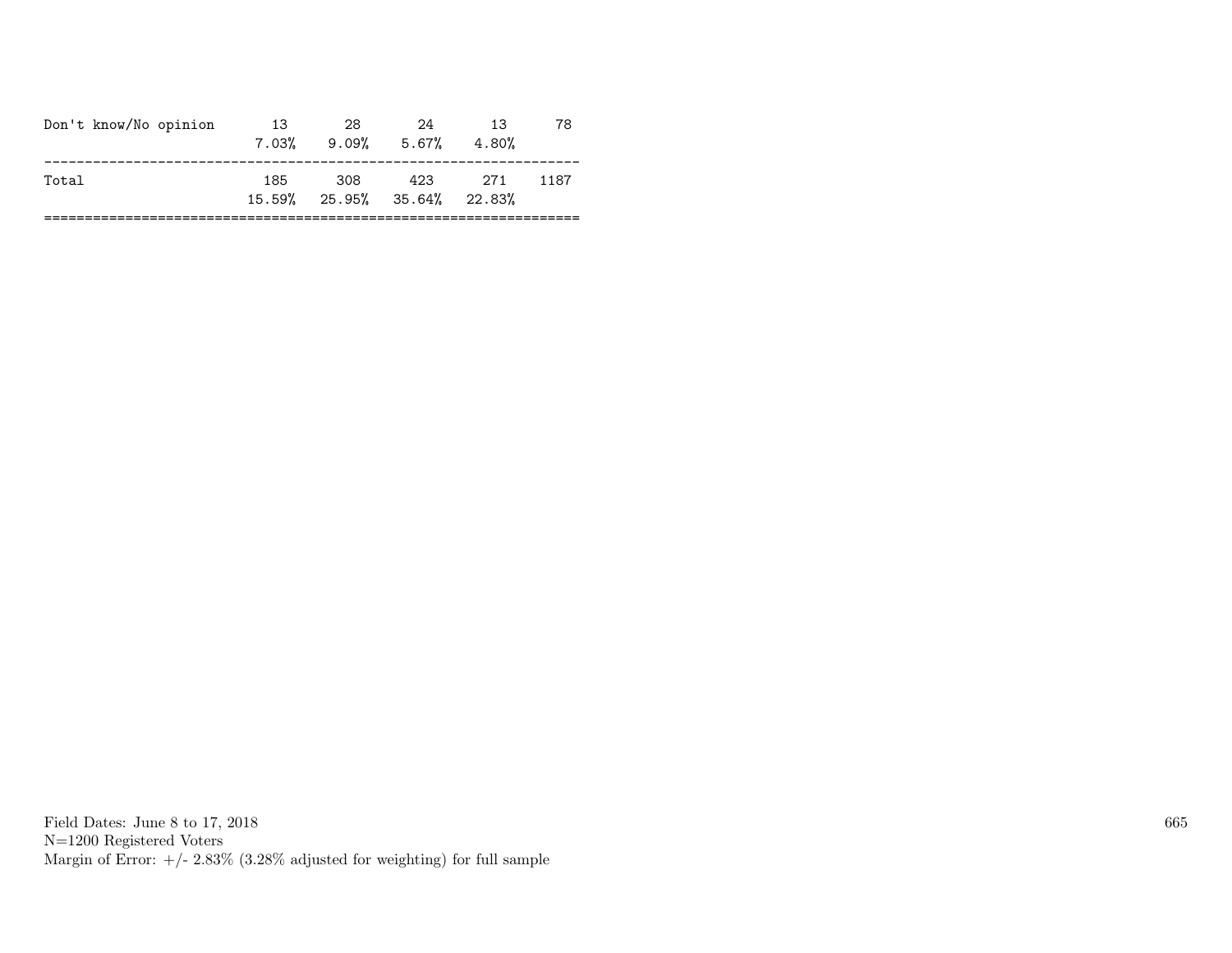# Q41.K. How much is bullying to blame for school shootings

Cell Contents |-------------------------| | Count | | Column Percent | |-------------------------|

| Q                     | LIBCON7                 |                                     |                            |                       |                 |                            | Extremely lib. Somewhat lib. Lean lib. Moderate Lean con. Somewhat con. Extremely con. | Total |
|-----------------------|-------------------------|-------------------------------------|----------------------------|-----------------------|-----------------|----------------------------|----------------------------------------------------------------------------------------|-------|
| A great deal          | 48<br>42.48%            | 65<br>43.92%                        | 33<br>35.87%               | 150<br>49.18%         | 34<br>32.08%    | 101<br>47.20%              | 93<br>45.59%                                                                           | 524   |
| A fair amount         | 45<br>39.82%            | 60<br>$40.54\%$ $41.30\%$ $31.15\%$ | 38                         | 95                    | 49              | 67<br>46.23% 31.31%        | 62<br>30.39%                                                                           | 416   |
| Not much              | 14<br>12.39%            | 19                                  | 15<br>$12.84\%$ $16.30\%$  | 33<br>$10.82\%$       | 15<br>$14.15\%$ | - 28<br>13.08%             | 35<br>17.16%                                                                           | 159   |
| Not at all            | $\overline{4}$<br>3.54% | $\overline{2}$                      | $\sim$ 2<br>$1.35\%$ 2.17% | 7 3<br>$2.30\%$       | $2.83\%$        | 11<br>5.14%                | 8<br>3.92%                                                                             | 37    |
| Don't know/No opinion | 2<br>$1.77\%$           | $\overline{2}$<br>$1.35\%$          | $\overline{4}$<br>$4.35\%$ | $\sim$ 20<br>$6.56\%$ | -5<br>4.72%     | $\overline{7}$<br>$3.27\%$ | 6<br>$2.94\%$                                                                          | 46    |
| Total                 | 113<br>$9.56\%$         | 148<br>12.52%                       | 92<br>7.78%                | 305<br>25.80%         | 106<br>8.97%    | 214<br>18.10%              | 204<br>17.26%                                                                          | 1182  |

Cell Contents

|-------------------------| | Count | | Column Percent | |-------------------------|

Field Dates: June 8 to 17, 2018

N=1200 Registered Voters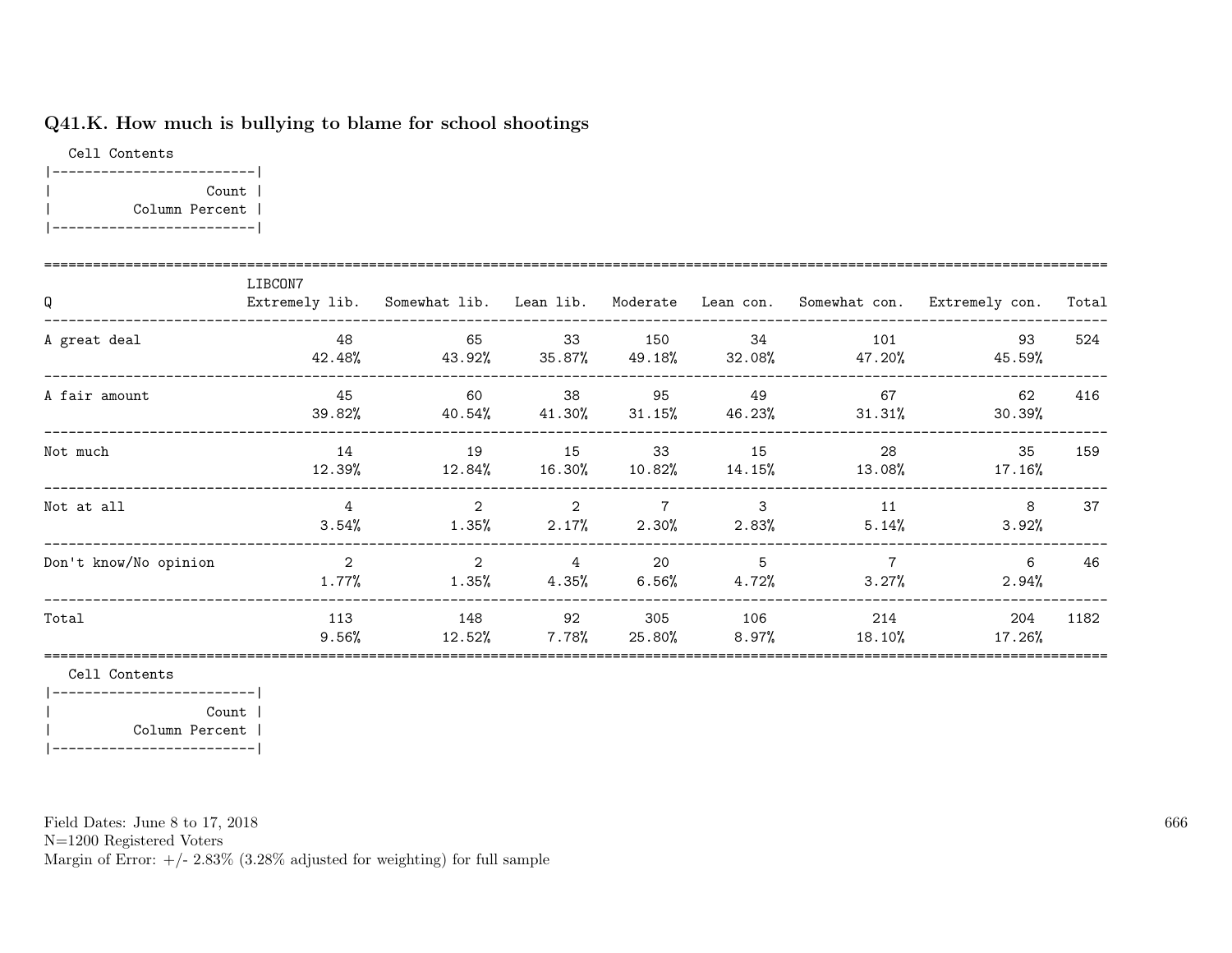| Q                                                                                      | IDEOL                                                                                                                                                                                                                           |         |       | Liberals Moderates Conservatives                                                            | Total |        |       |     |
|----------------------------------------------------------------------------------------|---------------------------------------------------------------------------------------------------------------------------------------------------------------------------------------------------------------------------------|---------|-------|---------------------------------------------------------------------------------------------|-------|--------|-------|-----|
| A great deal                                                                           |                                                                                                                                                                                                                                 | 146 150 |       | --------------------------------<br>228 524<br>$41.36\%$ $49.18\%$ $43.51\%$                |       |        |       |     |
| A fair amount                                                                          |                                                                                                                                                                                                                                 |         |       | 143 95 178 416<br>$40.51\%$ $31.15\%$ $33.97\%$                                             |       |        |       |     |
| Not much                                                                               |                                                                                                                                                                                                                                 | 48 48   |       | 33 78 159<br>13.60% 10.82% 14.89%                                                           |       |        |       |     |
| Not at all                                                                             |                                                                                                                                                                                                                                 | 8 7     |       | 22 37<br>$2.27\%$ 2.30% 4.20%                                                               |       |        |       |     |
| Don't know/No opinion                                                                  | 8 20                                                                                                                                                                                                                            |         |       | 18 46<br>$2.27\%$ 6.56% 3.44%                                                               |       |        |       |     |
| Total                                                                                  |                                                                                                                                                                                                                                 | 353 305 |       | 524<br>29.86% 25.80% 44.33%                                                                 | 1182  |        |       |     |
| Cell Contents<br>----------------------- <br>Column Percent  <br>--------------------- | Count                                                                                                                                                                                                                           |         |       |                                                                                             |       |        |       |     |
| -------------------------<br>O                                                         | PID7                                                                                                                                                                                                                            |         |       | ================================<br>StrDem WeakDem LeanDem Ind LeanRep WeakRep StrRep Total |       |        |       |     |
| A great deal                                                                           |                                                                                                                                                                                                                                 |         |       | 108 55 51 69 50 63 104<br>44.08% 48.25% 36.96% 56.56% 35.97% 43.75% 43.70%                  |       |        |       | 500 |
| A fair amount                                                                          | 90 - 100 - 100 - 100 - 100 - 100 - 100 - 100 - 100 - 100 - 100 - 100 - 100 - 100 - 100 - 100 - 100 - 100 - 100 - 100 - 100 - 100 - 100 - 100 - 100 - 100 - 100 - 100 - 100 - 100 - 100 - 100 - 100 - 100 - 100 - 100 - 100 - 10 |         | 41 61 |                                                                                             |       | 56 100 | 45 87 | 409 |

N=1200 Registered Voters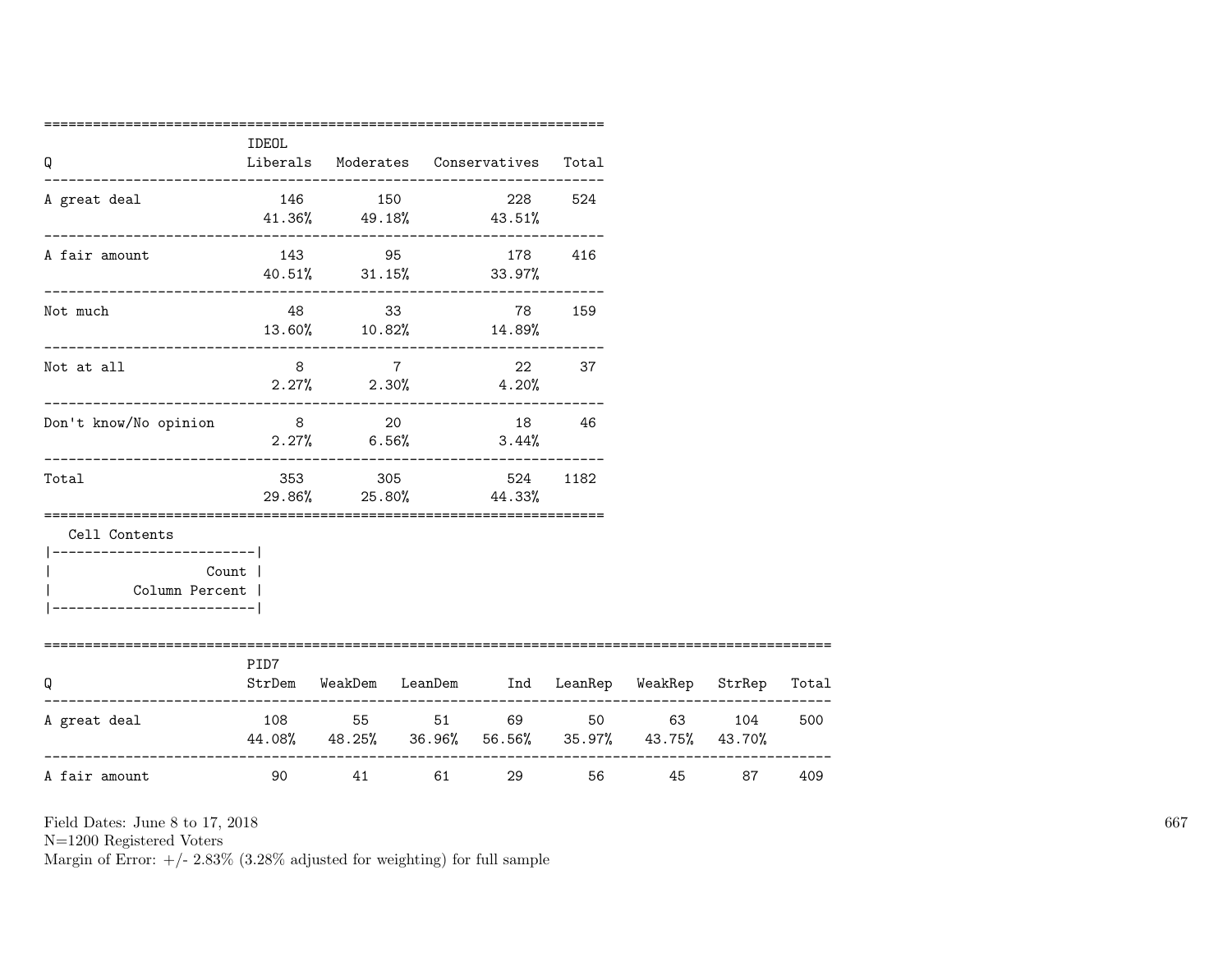|                                                        |                                              |                       | 36.73% 35.96% 44.20% 23.77% 40.29% 31.25% 36.55%                               |    |     |        |
|--------------------------------------------------------|----------------------------------------------|-----------------------|--------------------------------------------------------------------------------|----|-----|--------|
| Not much                                               |                                              |                       | 30 13 18 14 20<br>12.24% 11.40% 13.04% 11.48% 14.39% 14.58% 15.97%             | 21 |     | 38 154 |
| Not at all<br>---------------------------              |                                              |                       | 8 3 2 5 6 5 6 35<br>$3.27\%$ 2.63% 1.45% 4.10% 4.32% 3.47% 2.52%               |    |     |        |
| Don't know/No opinion 9 2 6 5 7 10 3 42                | $3.67\%$ 1.75% 4.35% 4.10% 5.04% 6.94% 1.26% |                       |                                                                                |    |     |        |
| Total                                                  |                                              |                       | 245 114 138 122 139 144<br>$21.49\%$ 10.00% 12.11% 10.70% 12.19% 12.63% 20.88% |    | 238 | 1140   |
| Count  <br>Column Percent  <br>----------------------- |                                              |                       |                                                                                |    |     |        |
|                                                        |                                              |                       |                                                                                |    |     |        |
| Q                                                      | PID <sub>3</sub>                             |                       | Democrats Independents Republicans Total                                       |    |     |        |
| A great deal                                           | $43.06\%$ 56.56% $41.68\%$                   |                       | 214 69 218 501                                                                 |    |     |        |
| A fair amount                                          |                                              |                       | 192 29 188 409<br>$38.63\%$ 23.77% 35.95%                                      |    |     |        |
| Not much                                               |                                              | 61 and $\overline{a}$ | 14 80 155<br>12.27% 11.48% 15.30%                                              |    |     |        |

N=1200 Registered Voters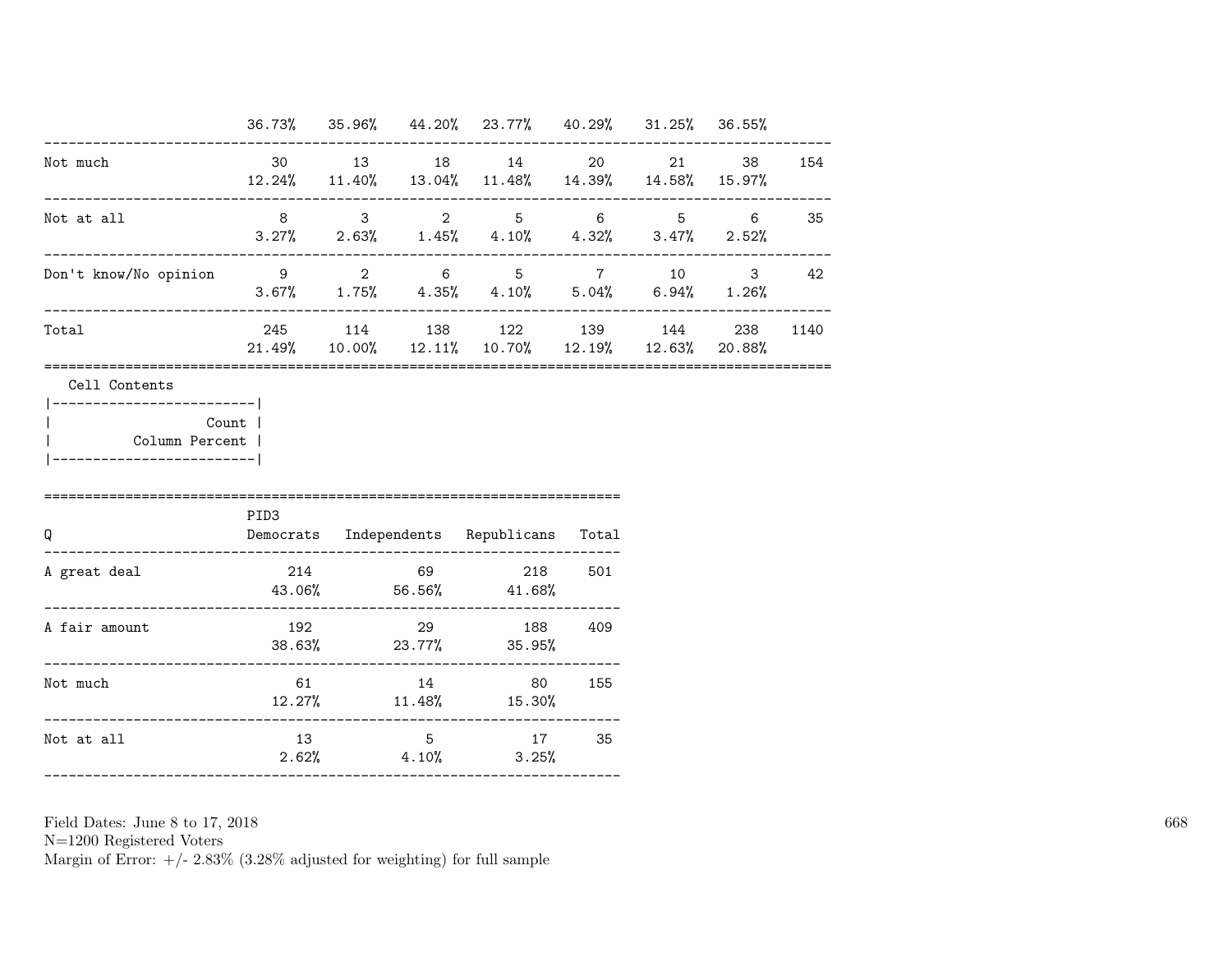| Don't know/No opinion                              | 17            | 5<br>$3.42\%$ $4.10\%$ | 20<br>3.82%   | 42          |                                                                          |                            |       |
|----------------------------------------------------|---------------|------------------------|---------------|-------------|--------------------------------------------------------------------------|----------------------------|-------|
| Total                                              | 497<br>43.52% | 122<br>$10.68\%$       | 523<br>45.80% | 1142        |                                                                          |                            |       |
| Cell Contents<br>------------------------          |               |                        |               |             |                                                                          |                            |       |
| Count  <br>Column Percent                          |               |                        |               |             |                                                                          |                            |       |
| Q                                                  | Q20A          |                        |               |             | Democratic candidate Republican candidate Tea Party candidate Don't know |                            | Total |
| A great deal                                       |               | 202<br>41.65%          |               | 144         | $45.00\%$ $41.14\%$ $50.88\%$                                            | 65 116                     | 527   |
| A fair amount                                      |               | 201<br>41.44%          | 31.56%        | 101         | $32.91\%$ 28.95%                                                         | 66 —                       | 420   |
| Not much                                           |               | 58                     |               | 52          | $11.96\%$ $16.25\%$ $16.46\%$ $10.53\%$                                  | 26<br>24                   | 160   |
| Not at all<br>____________________________________ |               | 9<br>$1.86\%$          |               | 10<br>3.12% | 8 <sup>1</sup><br>$5.06\%$ 4.39%                                         | 10                         | 37    |
| Don't know/No opinion                              |               | 15<br>3.09%            |               | 13<br>4.06% |                                                                          | 7<br>4.43%<br>5.26%        | 12 47 |
| Total                                              |               | 485<br>40.72%          |               | 320         | 26.87%<br>13.27%                                                         | 158 — 158<br>228<br>19.14% | 1191  |

Cell Contents

|-------------------------|

Field Dates: June 8 to 17, 2018

 ${\rm N}{=}1200$  Registered Voters

Margin of Error:  $+/- 2.83\%$  (3.28% adjusted for weighting) for full sample

669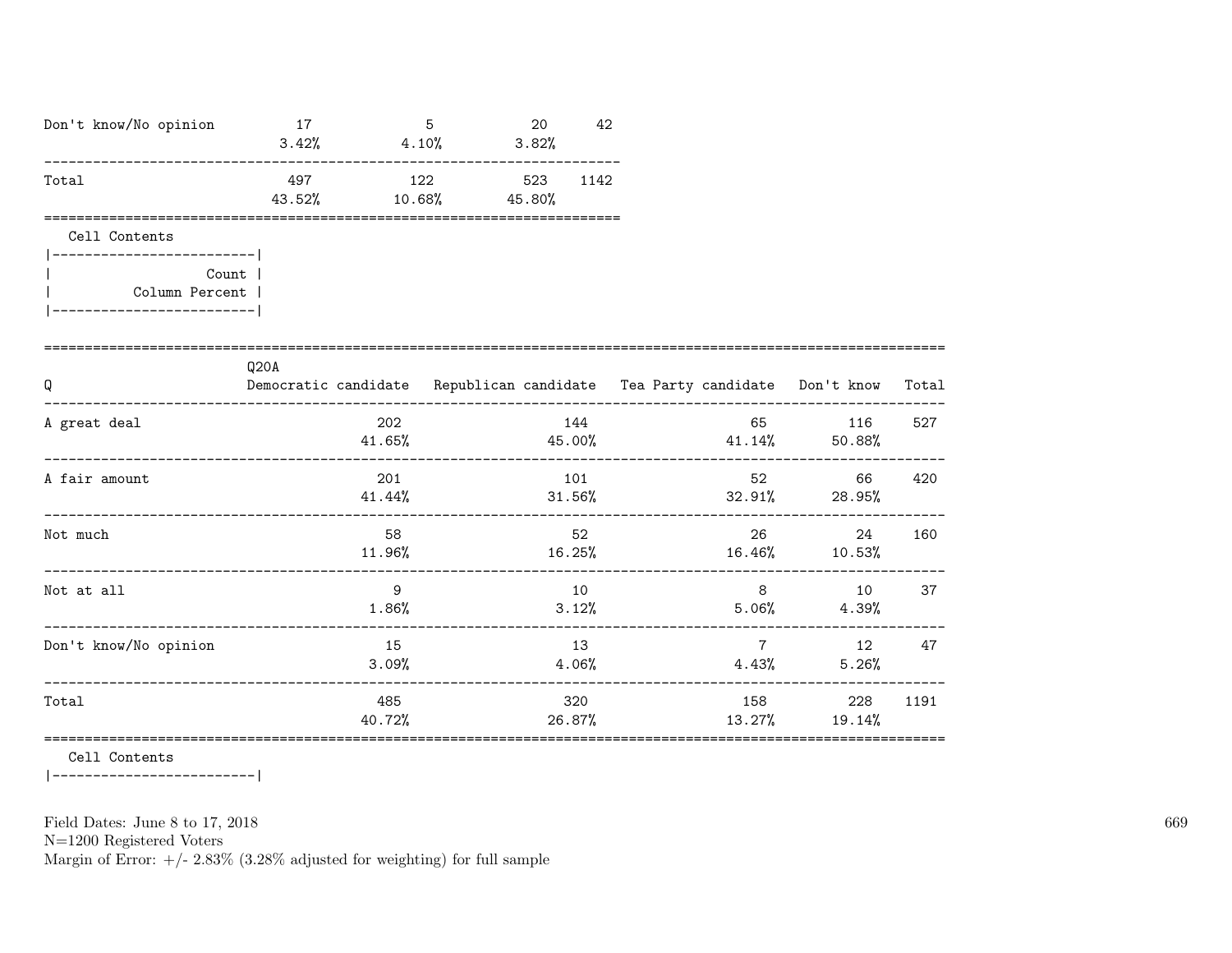| Q                                                                                   | educ                     | No HS High school graduate Some college 2-year 4-year Post-grad Total            |    |              |  |                                           |                                                                   |     |       |
|-------------------------------------------------------------------------------------|--------------------------|----------------------------------------------------------------------------------|----|--------------|--|-------------------------------------------|-------------------------------------------------------------------|-----|-------|
| A great deal                                                                        |                          | 37 146 117 68 108<br>$52.86\%$ $49.49\%$ $43.33\%$ $56.67\%$ $36.24\%$ $36.76\%$ |    |              |  |                                           | 50                                                                | 526 |       |
| A fair amount                                                                       | $\sim$ 20<br>28.57%      |                                                                                  |    | 95 89 32 126 |  |                                           | 58 —<br>$32.20\%$ $32.96\%$ $26.67\%$ $42.28\%$ $42.65\%$         | 420 |       |
| Not much                                                                            | $\overline{4}$           | $5.71\%$ $12.88\%$ $13.70\%$ $8.33\%$ $16.44\%$ $15.44\%$                        |    |              |  |                                           | -------------------------------------<br>38 37 10 49 21           | 159 |       |
| Not at all                                                                          | $4\overline{)}$<br>5.71% |                                                                                  |    |              |  |                                           | 6 10 6 9 2<br>$2.03\%$ $3.70\%$ $5.00\%$ $3.02\%$ $1.47\%$        | 37  |       |
| Don't know/No opinion                                                               | $5\overline{5}$<br>7.14% |                                                                                  | 10 |              |  | -------------------------------<br>17 4 6 | 5<br>$3.39\%$ 6.30% $3.33\%$ 2.01% 3.68%                          | 47  |       |
| Total                                                                               | 70<br>$5.89\%$           |                                                                                  |    |              |  |                                           | 295 270 120 298 136 1189<br>$24.81\%$ 22.71% 10.09% 25.06% 11.44% |     |       |
| Cell Contents                                                                       |                          |                                                                                  |    |              |  |                                           |                                                                   |     |       |
| ________________________<br>Count<br>Column Percent  <br>__________________________ |                          |                                                                                  |    |              |  |                                           |                                                                   |     |       |
| O                                                                                   | ATTEND                   | More than once a week Once a week A few times a month Once or twice a year Never |    |              |  |                                           |                                                                   |     | Total |

N=1200 Registered Voters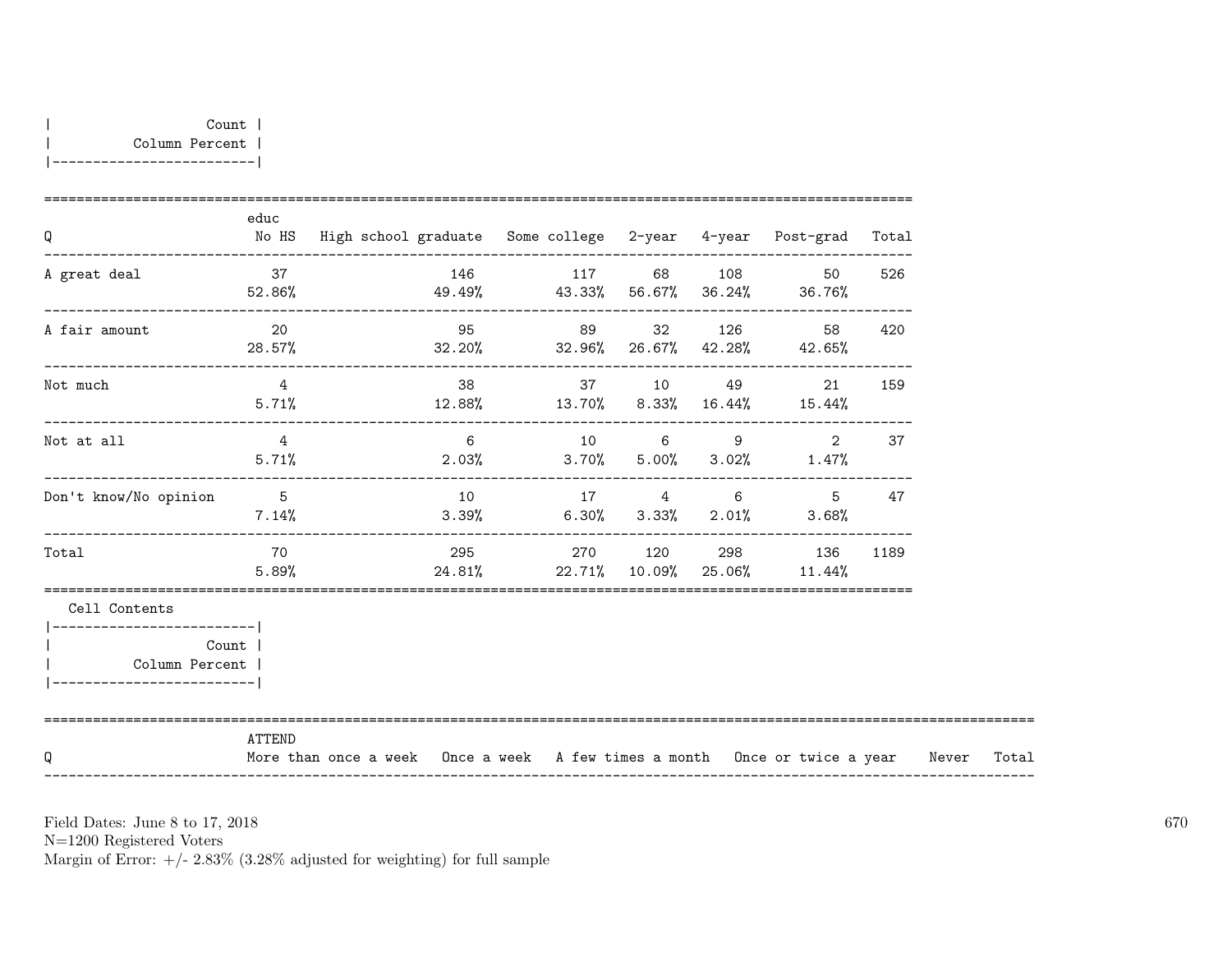| A great deal                                                    |                                    |                     | 62<br>44.29%         | 104<br>42.11%           | 47.37%                                                    | 63                       | 139<br>50.00%              | 159<br>40.56%                                  | 527   |
|-----------------------------------------------------------------|------------------------------------|---------------------|----------------------|-------------------------|-----------------------------------------------------------|--------------------------|----------------------------|------------------------------------------------|-------|
| A fair amount                                                   |                                    |                     | 34<br>24.29%         | 92<br>37.25%            | 36.84%                                                    | 49                       | 93                         | 152<br>$33.45\%$ $38.78\%$                     | 420   |
| Not much                                                        | __________________________________ |                     | 28<br>20.00%         | 31<br>12.55%            | 11.28%                                                    | 15                       | 35<br>$12.59\%$ 12.76%     | 50                                             | 159   |
| Not at all                                                      |                                    |                     | 6<br>$4.29%$ $3.64%$ | $\overline{9}$          | $\overline{4}$                                            | 3.01%                    |                            | $6 \quad \text{or}$<br>12<br>$2.16\%$ $3.06\%$ | 37    |
| Don't know/No opinion                                           |                                    |                     | 10<br>7.14%          | 11<br>4.45%             | 1.50%                                                     | 2                        | $5\overline{)}$<br>1.80%   | 19<br>4.85%                                    | 47    |
| Total                                                           |                                    |                     | 140<br>11.76%        | 247<br>20.76%           | 11.18%                                                    | 133                      | 278                        | 392<br>23.36% 32.94%                           | 1190  |
| Cell Contents<br>------------------------- <br>  Column Percent | Count                              |                     |                      |                         |                                                           |                          |                            |                                                |       |
| Q                                                               | race_recode<br>White               |                     |                      |                         | Black Hispanic Asian Native-American Middle-Eastern Mixed |                          |                            | Other                                          | Total |
| A great deal                                                    | 273<br>39.39%                      | 86<br>50.89%        | 137<br>51.31%        | 9<br>56.25%             | $4\overline{ }$                                           | 66.67% 0.00% 65.22%      | $\overline{0}$<br>15       | 3<br>27.27%                                    | 527   |
| A fair amount                                                   | 279                                | 57<br>40.26% 33.73% | 70<br>26.22%         | 5<br>31.25%             | $\overline{0}$<br>0.00%                                   | $\mathbf{1}$             | 5<br>20.00% 21.74%         | 3<br>27.27%                                    | 420   |
| Not much                                                        | 99<br>14.29%                       | 9<br>5.33%          | 45<br>16.85%         | $\overline{1}$<br>6.25% | $\Omega$<br>$0.00\%$                                      | $\overline{2}$<br>40.00% | $\overline{2}$<br>$8.70\%$ | $\overline{2}$<br>18.18%                       | 160   |

N=1200 Registered Voters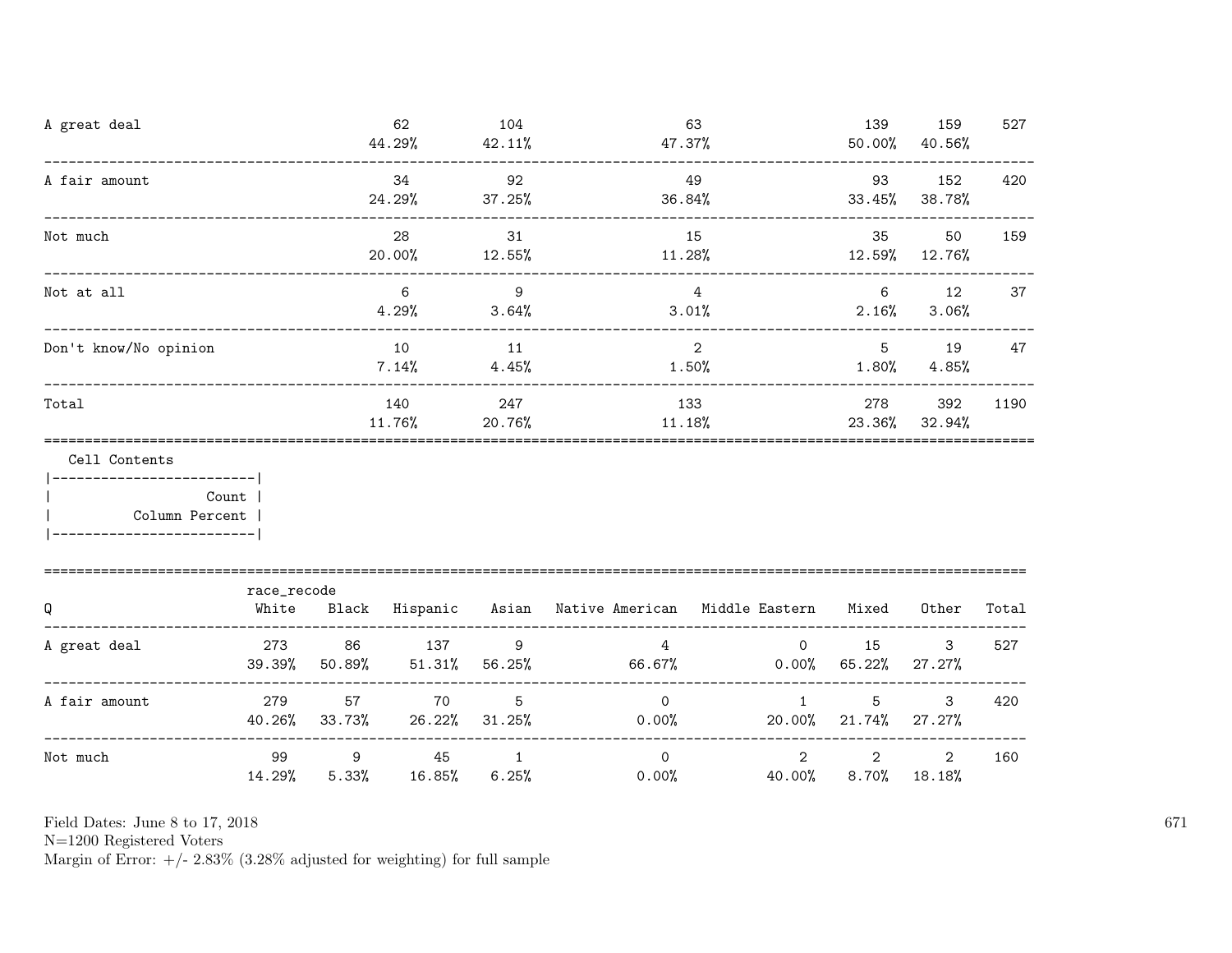| Not at all                                                     | 23       | 4                                                                 | 5   | $\circ$   |     | 2              | 1<br>$3.32\%$ $2.37\%$ $1.87\%$ $0.00\%$ $33.33\%$ $20.00\%$ $4.35\%$ $9.09\%$ | 1                      | 1                                                | 37   |
|----------------------------------------------------------------|----------|-------------------------------------------------------------------|-----|-----------|-----|----------------|--------------------------------------------------------------------------------|------------------------|--------------------------------------------------|------|
| Don't know/No opinion 19 13 10 1                               | $2.74\%$ |                                                                   |     |           |     | $\overline{0}$ | $\overline{1}$<br>$7.69\%$ 3.75% 6.25% 0.00% 20.00% 0.00% 18.18%               |                        | $\begin{array}{ccc} & 0 & \quad & 2 \end{array}$ | 46   |
| Total                                                          |          | 693 169 267 16<br>58.24% 14.20%                                   |     |           |     | 6 <sup>6</sup> | 5 23 11<br>$22.44\%$ $1.34\%$ $0.50\%$ $0.42\%$ $1.93\%$ $0.92\%$              |                        |                                                  | 1190 |
| Cell Contents<br> ------------------------- <br>Column Percent | Count    |                                                                   |     |           |     |                |                                                                                |                        |                                                  |      |
| Q                                                              | MARITAL  |                                                                   |     |           |     |                | Married Separated Divorced Widowed Single Domestic-Partnership Total           |                        |                                                  |      |
| A great deal                                                   |          | 247 9 50 31 149                                                   |     |           |     |                | 39<br>$41.10\%$ 50.00% $43.48\%$ $43.06\%$ $47.15\%$ 61.90%                    | 525                    |                                                  |      |
| A fair amount                                                  |          | 211 5 48 33 106<br>$35.11\%$ 27.78% $41.74\%$ $45.83\%$ $33.54\%$ |     |           |     |                | 15<br>23.81%                                                                   | 418                    |                                                  |      |
| Not much                                                       |          | 96 2 9 4<br>15.97%  11.11%  7.83%  5.56%  13.29%                  |     |           | 42  |                | $6\overline{6}$<br>9.52%                                                       | 159                    |                                                  |      |
| Not at all                                                     | 26       | $4.33\%$ $5.56\%$ $0.00\%$ $1.39\%$ $1.90\%$                      |     | 1 0 1 6   |     |                | 2<br>3.17%                                                                     | 36                     |                                                  |      |
| Don't know/No opinion  21  1  8  3  13                         |          | $3.49\%$ 5.56% 6.96% 4.17% 4.11%                                  |     |           |     |                | $1.59\%$                                                                       | $1 \quad \cdots$<br>47 |                                                  |      |
| Total                                                          | 601 000  |                                                                   | 115 | <b>72</b> | 316 |                | 63                                                                             | 1185                   |                                                  |      |

Field Dates: June 8 to 17,  $2018\,$ 

N=1200 Registered Voters<br>Margin of Error:  $+/- 2.83\%$  (3.28% adjusted for weighting) for full sample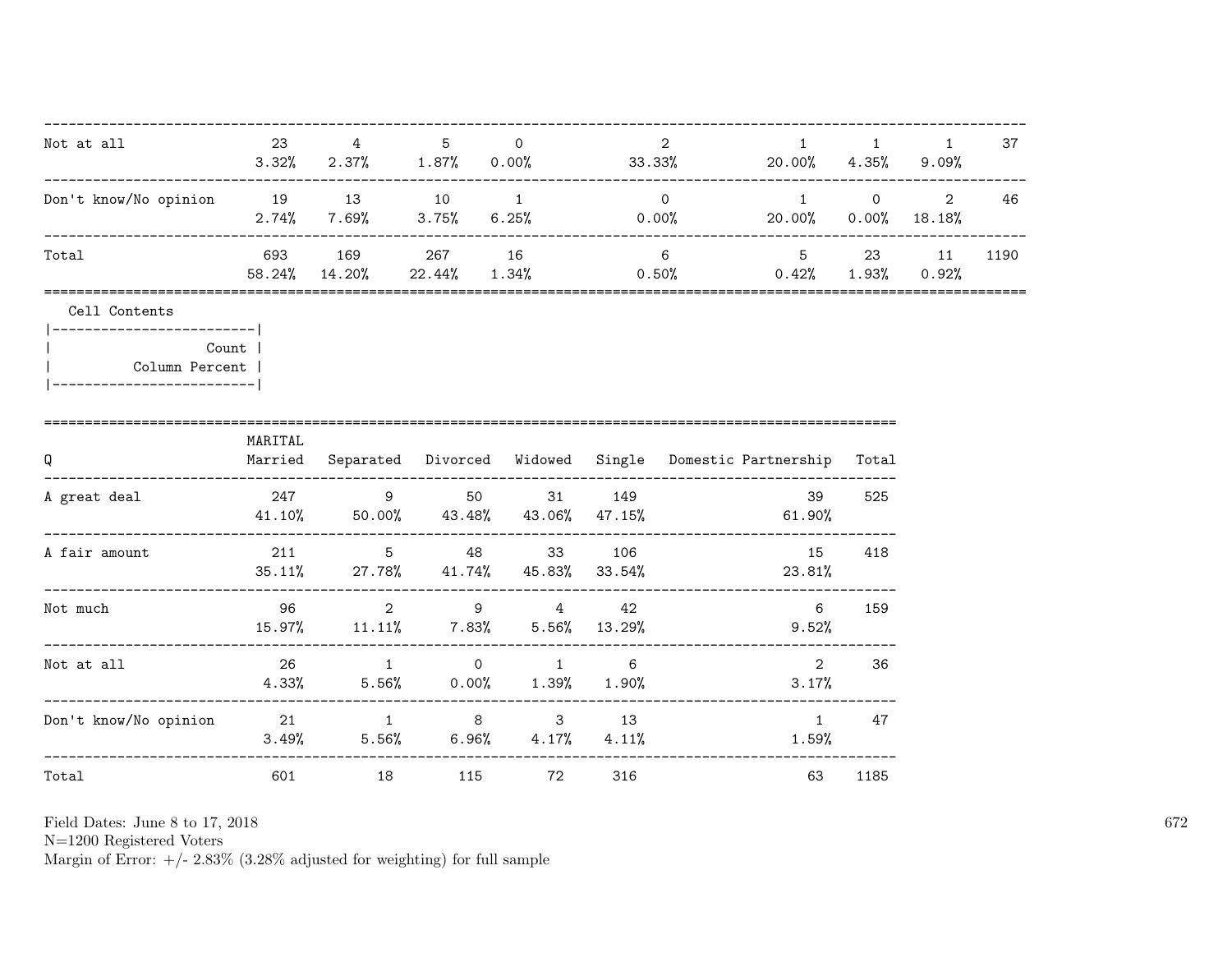### =========================================================================================================

|  |  | Cell Contents |
|--|--|---------------|
|--|--|---------------|

| Count          |  |
|----------------|--|
| Column Percent |  |
|                |  |

#### ================================================ gender

| Q                                          | Keimer | Male Female Total             |     |
|--------------------------------------------|--------|-------------------------------|-----|
| A great deal                               |        | 210 317 527<br>37.84% 49.92%  |     |
| A fair amount                              |        | 202 218<br>36.40% 34.33%      | 420 |
| Not much                                   |        | 101 58<br>18.20% 9.13%        | 159 |
| Not at all                                 |        | 23 14<br>$4.14\%$ $2.20\%$    | 37  |
| Don't know/No opinion                      | 19 28  | $3.42\%$ $4.41\%$             | 47  |
| Total                                      |        | 555 635 1190<br>46.64% 53.36% |     |
| Cell Contents<br>---------------------     |        |                               |     |
| Column Percent  <br>---------------------- | Count  |                               |     |

Field Dates: June 8 to 17, 2018

N=1200 Registered Voters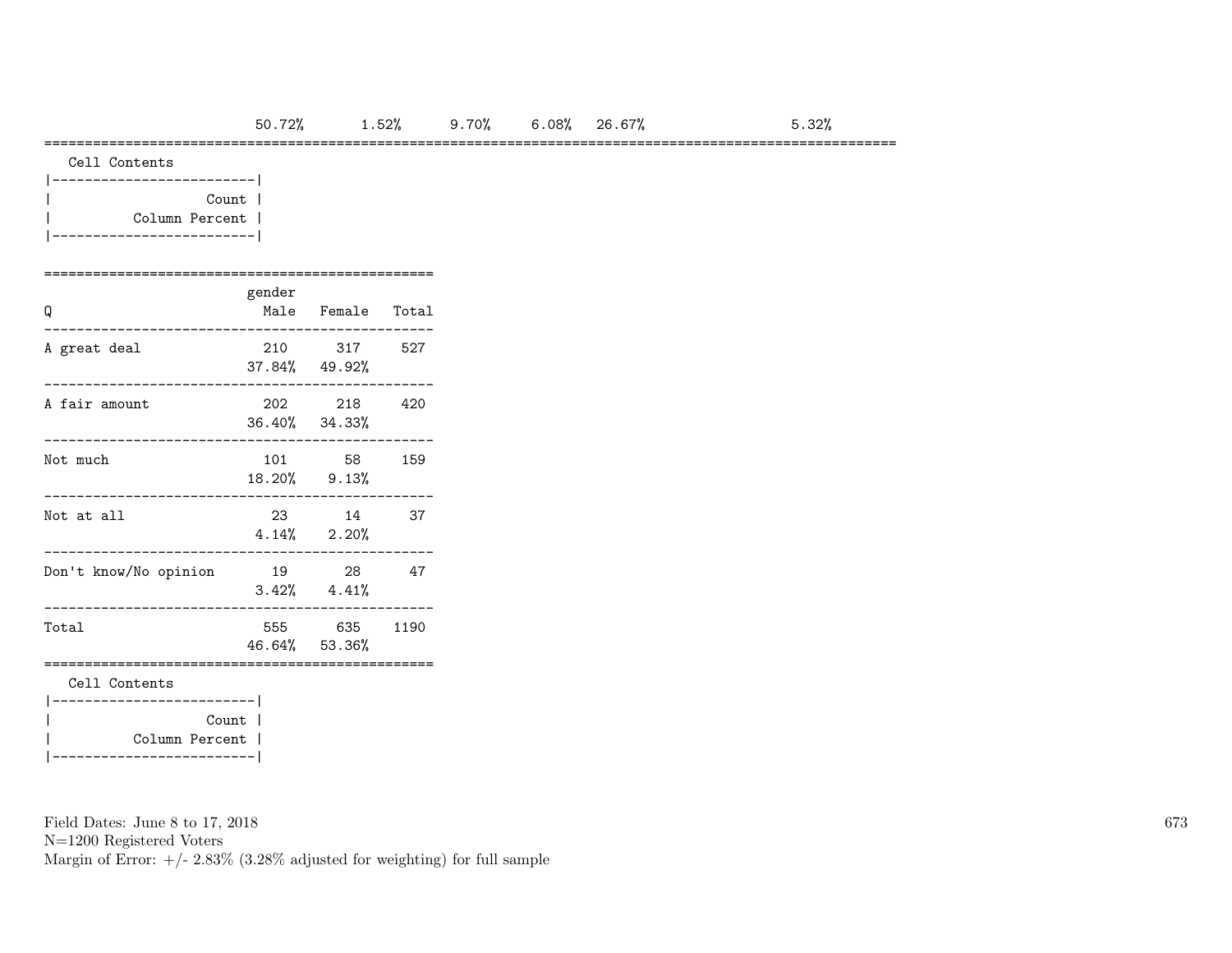| ====================<br>LOCATE<br>Urban |                                                                                     | Suburban Rural Total              |                                                                                                      |                                                                                                                                                                             |    |               |                                                                                                                                  |
|-----------------------------------------|-------------------------------------------------------------------------------------|-----------------------------------|------------------------------------------------------------------------------------------------------|-----------------------------------------------------------------------------------------------------------------------------------------------------------------------------|----|---------------|----------------------------------------------------------------------------------------------------------------------------------|
|                                         |                                                                                     |                                   |                                                                                                      |                                                                                                                                                                             |    |               |                                                                                                                                  |
|                                         | 194 235 98<br>50.00% 41.30% 41.88%                                                  |                                   | 527                                                                                                  |                                                                                                                                                                             |    |               |                                                                                                                                  |
|                                         |                                                                                     |                                   | 421                                                                                                  |                                                                                                                                                                             |    |               |                                                                                                                                  |
|                                         |                                                                                     |                                   | 159                                                                                                  |                                                                                                                                                                             |    |               |                                                                                                                                  |
|                                         |                                                                                     |                                   |                                                                                                      |                                                                                                                                                                             |    |               |                                                                                                                                  |
|                                         |                                                                                     |                                   |                                                                                                      |                                                                                                                                                                             |    |               |                                                                                                                                  |
|                                         |                                                                                     |                                   |                                                                                                      |                                                                                                                                                                             |    |               |                                                                                                                                  |
|                                         |                                                                                     |                                   |                                                                                                      |                                                                                                                                                                             |    |               |                                                                                                                                  |
|                                         |                                                                                     |                                   |                                                                                                      |                                                                                                                                                                             |    |               |                                                                                                                                  |
| metro                                   |                                                                                     |                                   |                                                                                                      |                                                                                                                                                                             |    |               |                                                                                                                                  |
|                                         |                                                                                     |                                   | 147                                                                                                  |                                                                                                                                                                             |    | 174<br>47.80% | 526                                                                                                                              |
|                                         |                                                                                     |                                   | 113                                                                                                  | 44                                                                                                                                                                          | 38 | 116           | 419                                                                                                                              |
|                                         | ------------------------- <br>Count  <br>Column Percent  <br>---------------------- | 388 38<br>113<br>39.93%<br>-- 108 | 117 218 86<br>$30.15\%$ $38.31\%$ $36.75\%$<br>$11.86\%$ $15.11\%$ $11.54\%$<br>32.58% 47.77% 19.65% | ----------------------------------<br>46 86 27<br>11 15 11 37<br>$2.84\%$ $2.64\%$ $4.70\%$<br>Don't know/No opinion 20 15 12 47<br>$5.15\%$ 2.64% $5.13\%$<br>569 234 1191 |    | 46 46         | Houston Area Dallas-Fort Worth Area San Antonio Area Austin Area Another Part of TX Total<br>46<br>$44.95\%$ $41.82\%$ $44.66\%$ |

N=1200 Registered Voters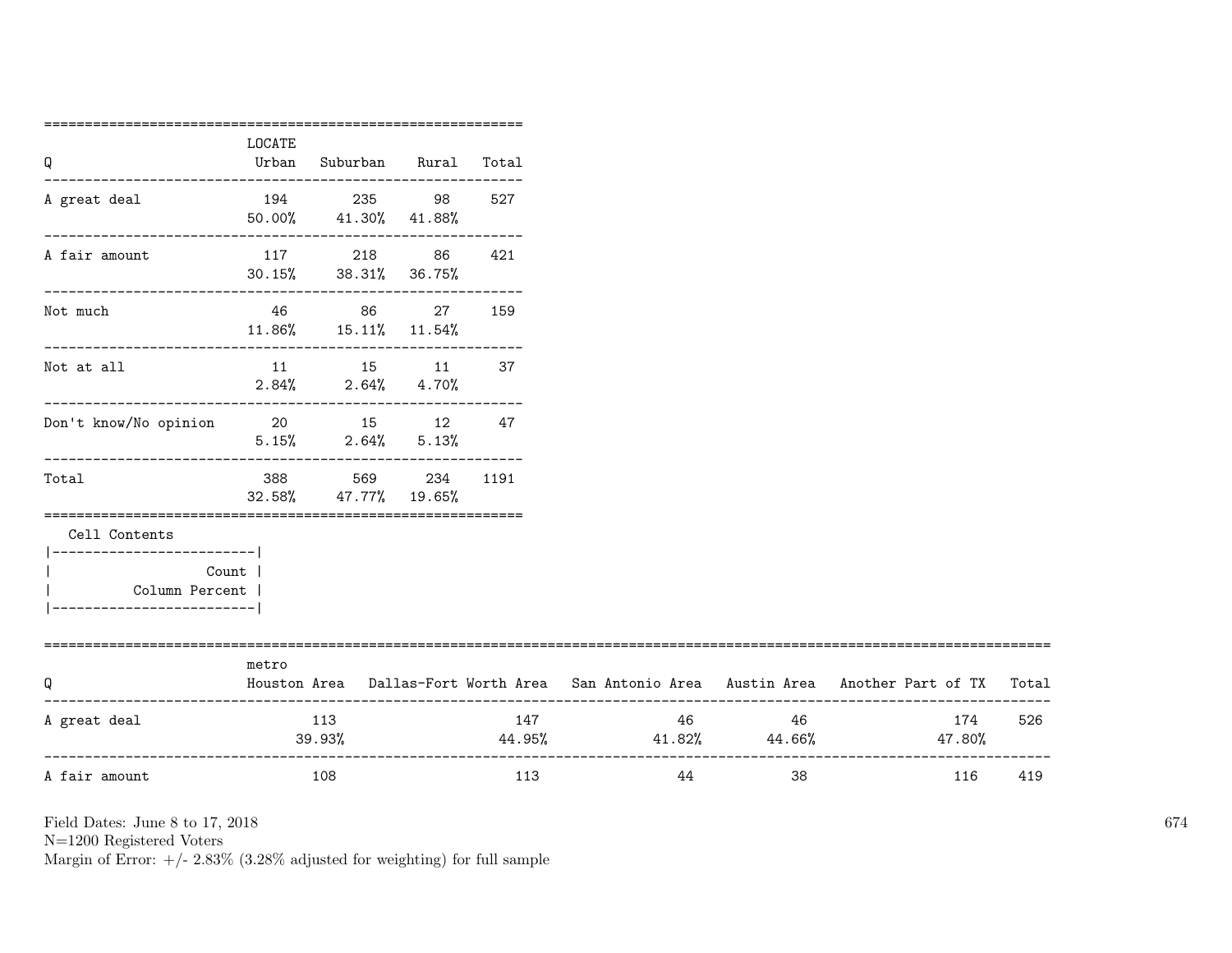|                                                          |                     | 38.16%                                     |                       |                          |              | $34.56\%$ 40.00% 36.89% |                                  | $31.87\%$     |      |
|----------------------------------------------------------|---------------------|--------------------------------------------|-----------------------|--------------------------|--------------|-------------------------|----------------------------------|---------------|------|
| Not much                                                 |                     | 47<br>16.61%                               |                       | $14.68\%$                | 48           | 10                      | 16<br>$9.09\%$ 15.53%            | 38<br>10.44%  | 159  |
| Not at all                                               | ___________________ | $\overline{4}$<br>1.41%                    |                       | 2.75%                    | 9            | $\overline{4}$          | $\overline{0}$<br>$3.64\%$ 0.00% | 20<br>5.49%   | 37   |
| Don't know/No opinion                                    |                     | 11<br>3.89%                                |                       | 10                       | 3.06%        | $6\overline{6}$         | 3 <sup>7</sup><br>$5.45\%$ 2.91% | 16<br>4.40%   | 46   |
| Total                                                    |                     | 283<br>23.84%                              |                       | 27.55%                   | 327          | 110<br>9.27%            | 103<br>8.68%                     | 364<br>30.67% | 1187 |
| Count  <br>  Column Percent<br>------------------------- | AGEG                |                                            |                       |                          |              |                         |                                  |               |      |
| Q<br>________________________<br>A great deal            | $18 - 29$<br>43.01% | 50.65% 43.93%                              | $30-44$ $45-64$ $65+$ | 80 155 188 104<br>38.52% | Total<br>527 |                         |                                  |               |      |
| --------------------------------<br>A fair amount        |                     | 60 95 151<br>$32.26\%$ $31.05\%$ $35.28\%$ |                       | 115<br>42.59%            | 421          |                         |                                  |               |      |
| Not much                                                 | 18.82%              | 35 33 54 37<br>10.78% 12.62% 13.70%        |                       |                          | 159          |                         |                                  |               |      |
| Not at all                                               |                     | $3.23\%$ $3.59\%$ $3.50\%$ $1.85\%$        |                       | 6 11 15 5                | 37           |                         |                                  |               |      |

Field Dates: June 8 to 17,  $2018\,$ 

N=1200 Registered Voters<br>Margin of Error:  $+/- 2.83\%$  (3.28% adjusted for weighting) for full sample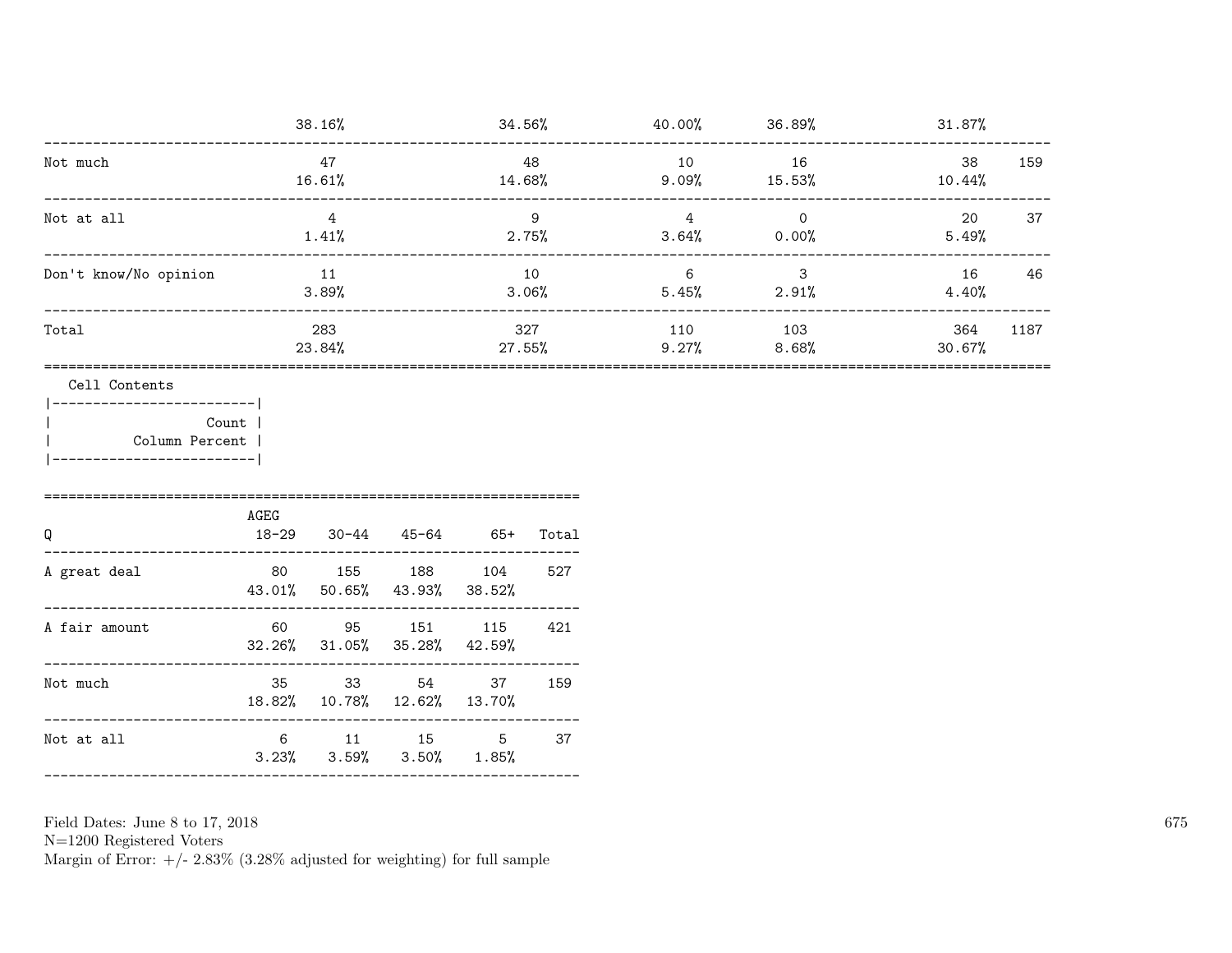| -306<br>428<br>186<br>- 270<br>Total<br>1190<br>15.63% 25.71% 35.97% 22.69% | Don't know/No opinion | 5 | 12 | 20<br>$2.69\%$ $3.92\%$ $4.67\%$ | 3.33% | 46 |
|-----------------------------------------------------------------------------|-----------------------|---|----|----------------------------------|-------|----|
|                                                                             |                       |   |    |                                  |       |    |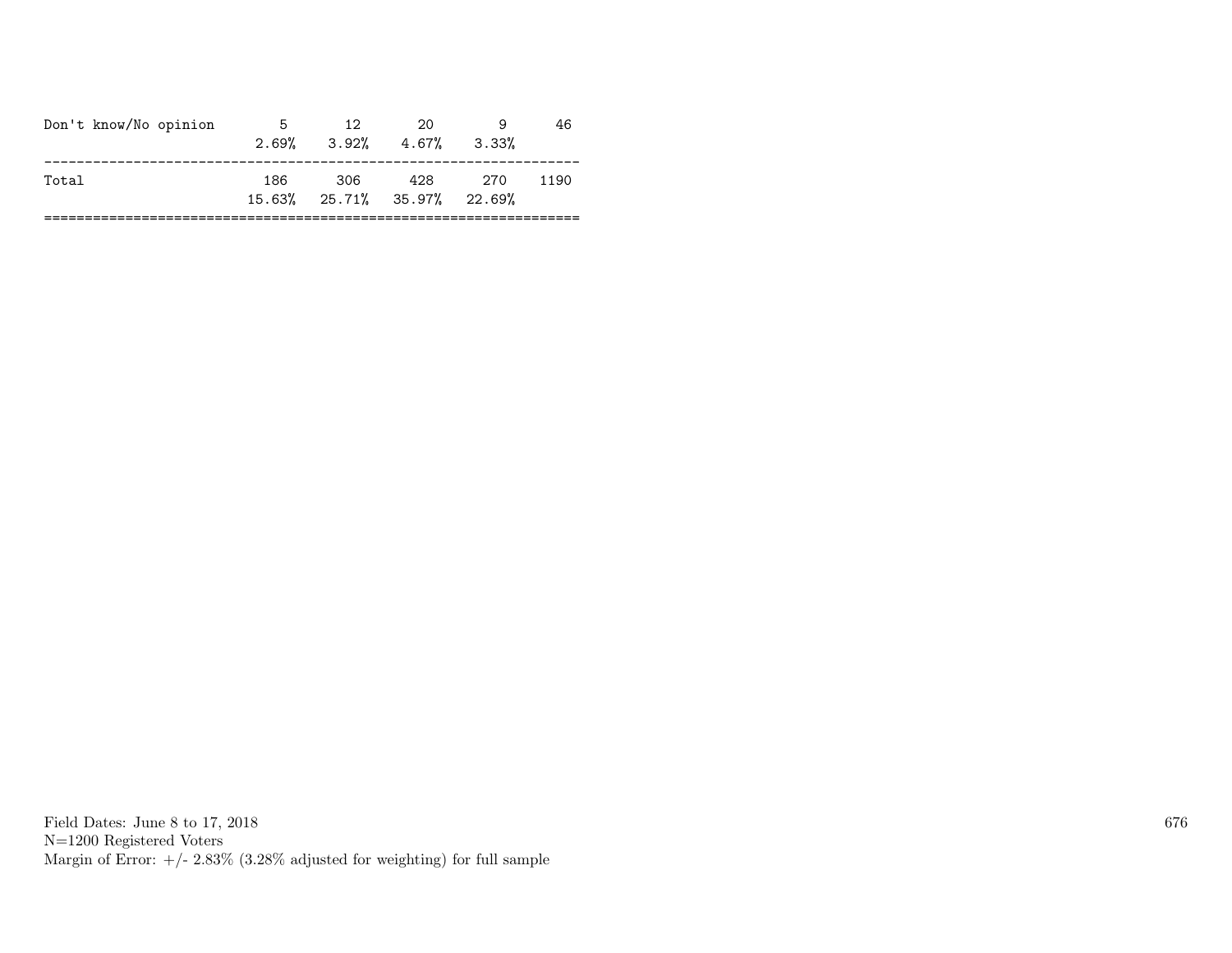# Q41A. Factor most to blame for school shootings

Cell Contents |-------------------------| | Count | | Column Percent | |-------------------------|

| Q                             | LIBCON7<br>Extremely lib. | Somewhat lib. Lean lib.    |                             | Moderate                | Lean con.                  |                         | Somewhat con. Extremely con. | Total |
|-------------------------------|---------------------------|----------------------------|-----------------------------|-------------------------|----------------------------|-------------------------|------------------------------|-------|
| Insufficient restrictions     | 64<br>57.14%              | 54<br>36.49%               | 28<br>30.11%                | 38<br>12.62%            | -5<br>4.63%                | 7<br>3.24%              | 0.49%                        | 197   |
| Poor enforcement              | $\overline{7}$<br>6.25%   | 11<br>7.43%                | $7\overline{ }$<br>7.53%    | 24<br>$7.97\%$          | $\overline{4}$<br>3.70%    | 6<br>2.78%              | $\overline{7}$<br>3.40%      | 66    |
| Insufficient school security  | 1<br>0.89%                | 8<br>5.41%                 | $\mathbf{3}$<br>3.23%       | 12<br>3.99%             | - 9<br>8.33%               | 22<br>10.19%            | 34<br>16.50%                 | 89    |
| Insufficient mentl hlth rsrcs | 15<br>13.39%              | 29<br>19.59%               | 21<br>22.58%                | 46<br>$15.28\%$         | 11<br>10.19%               | 30<br>13.89%            | 15<br>7.28%                  | 167   |
| Poor parenting                | $\overline{7}$<br>6.25%   | 16<br>10.81%               | $6\overline{6}$<br>6.45%    | 56<br>18.60%            | 19<br>17.59%               | 54<br>25.00%            | 59<br>28.64%                 | 217   |
| Media attention               | $\overline{2}$<br>1.79%   | $\mathcal{S}$<br>2.03%     | 9<br>$9.68\%$               | 17<br>5.65%             | 13<br>12.04%               | 13<br>6.02%             | 17<br>8.25%                  | 74    |
| Drug use                      | $\overline{0}$<br>0.00%   | $\overline{2}$<br>$1.35\%$ | $\overline{1}$<br>$1.08\%$  | $\overline{4}$<br>1.33% | $\mathbf{3}$<br>2.78%      | $\overline{2}$<br>0.93% | 5<br>2.43%                   | 17    |
| Violence in popular culture   | 2<br>1.79%                | $\mathcal{E}$<br>2.03%     | $5\overline{)}$<br>$5.38\%$ | 29<br>9.63%             | 8 <sup>8</sup><br>$7.41\%$ | 15<br>6.94%             | 23<br>11.17%                 | 85    |

Field Dates: June 8 to 17, 2018

N=1200 Registered Voters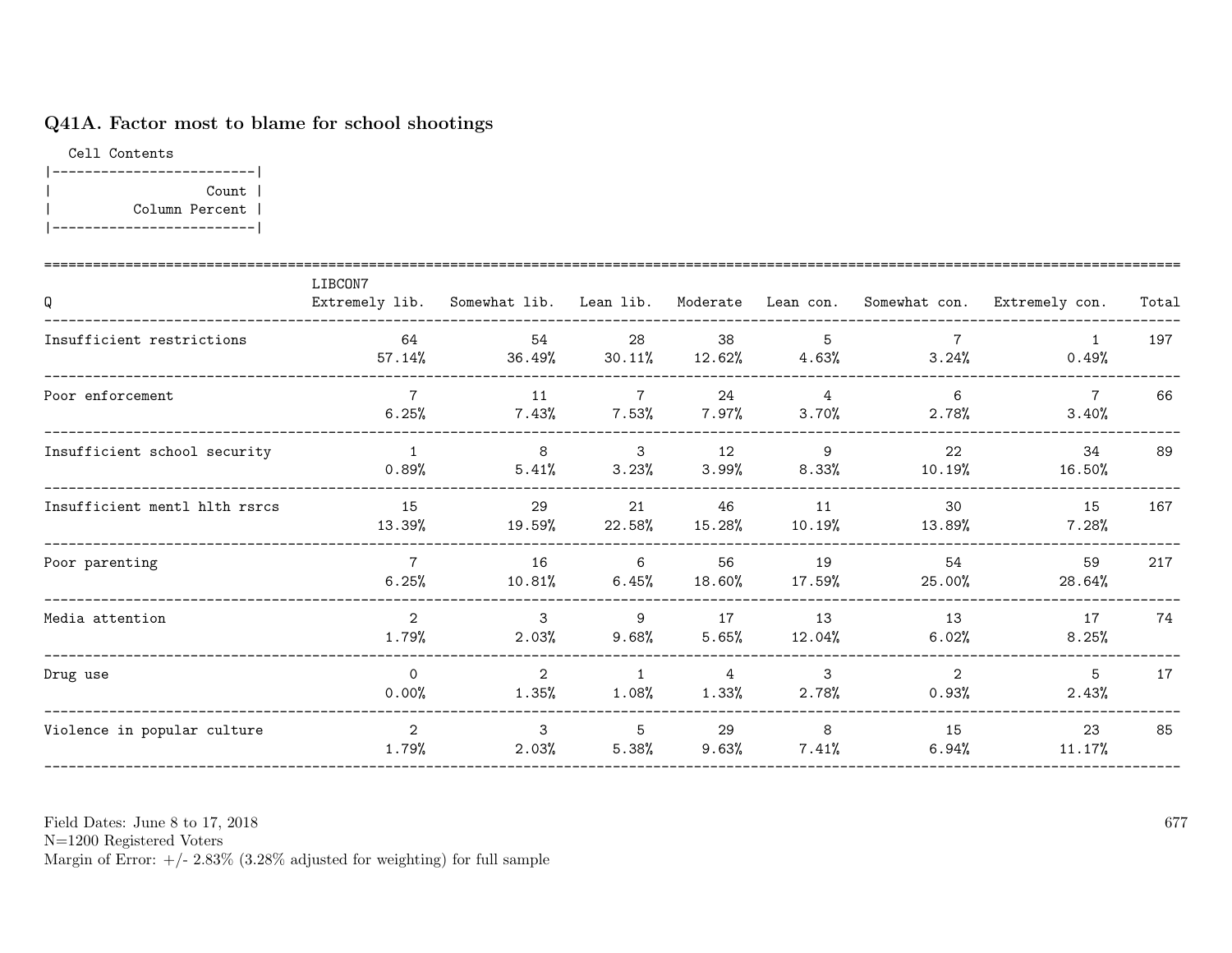| Failure to idntfy ptntl shtrs | 1.79%        | 4.73%         | 4<br>4.30%        | 19<br>6.31%   | 16<br>14.81% | 25<br>11.57%  | 26<br>12.62%   | 99   |
|-------------------------------|--------------|---------------|-------------------|---------------|--------------|---------------|----------------|------|
| School building design        | 1.79%        | 4<br>2.70%    | $\Omega$<br>0.00% | 0.33%         | C<br>1.85%   | 1.39%         | 1.46%          | 15   |
| Bullying                      | 10<br>8.93%  | 11<br>7.43%   | 9<br>9.68%        | 55<br>18.27%  | 18<br>16.67% | 39<br>18.06%  | 16<br>$7.77\%$ | 158  |
| Total                         | 112<br>9.46% | 148<br>12.50% | 93<br>7.85%       | 301<br>25.42% | 108<br>9.12% | 216<br>18.24% | 206<br>17.40%  | 1184 |
|                               |              |               |                   |               |              |               |                |      |

### Cell Contents

|-------------------------| Count | | Column Percent | |-------------------------|

====================================================================================== IDEOL Q Liberals Moderates Conservatives Total -------------------------------------------------------------------------------------- Insufficient restrictions 146 38 13 197 41.48% 12.62% 2.45% -------------------------------------------------------------------------------------- Poor enforcement 25 24 18 67 7.10% 7.97% 3.40% -------------------------------------------------------------------------------------- Insufficient school security 12 12 12 65 89 3.41% 3.99% 12.26% -------------------------------------------------------------------------------------- Insufficient mental health resources 66 46 56 168 18.75% 15.28% 10.57% -------------------------------------------------------------------------------------- Poor parenting 29 56 132 217 8.24% 18.60% 24.91%

Field Dates: June 8 to 17, 2018

N=1200 Registered Voters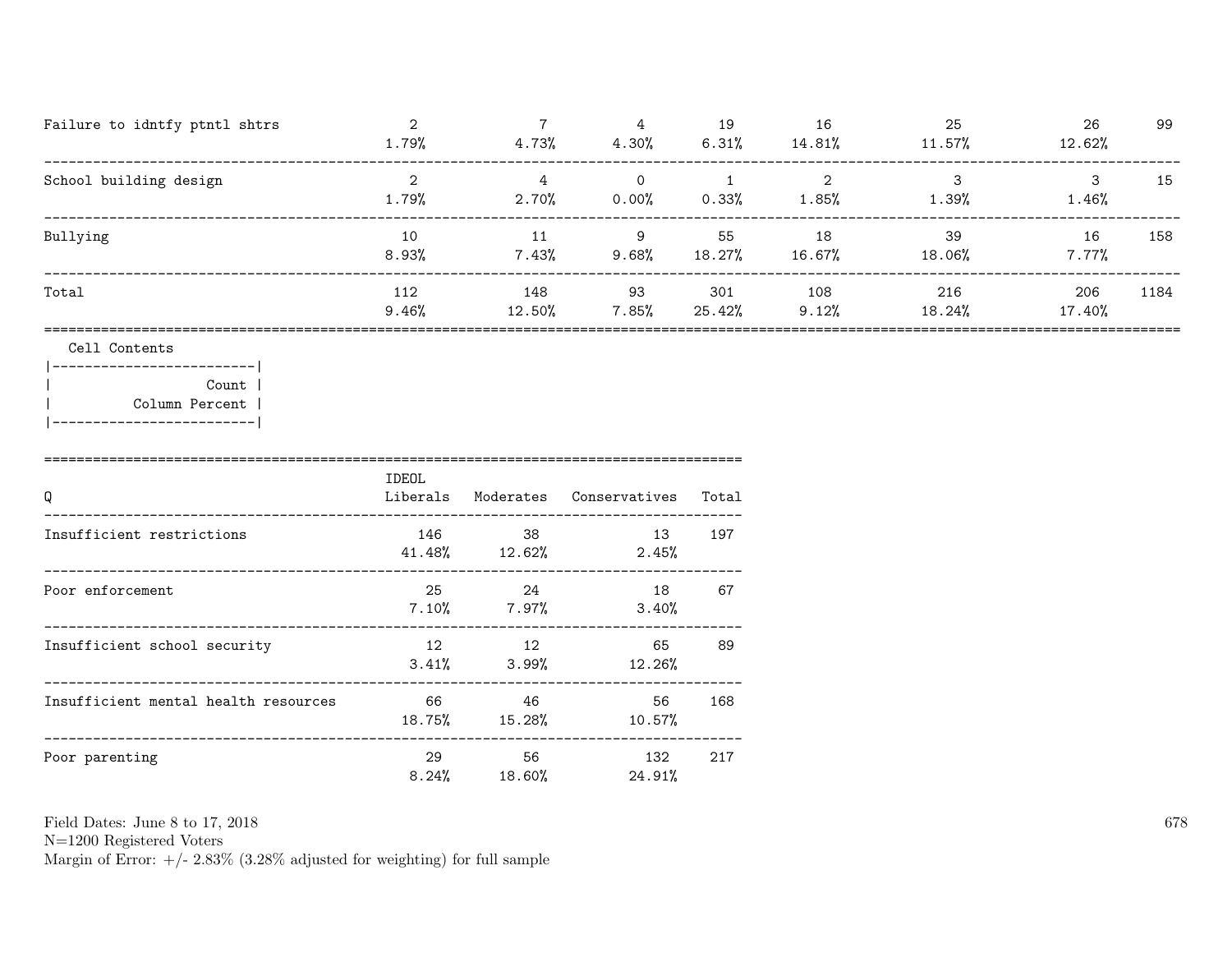| Media attention                                                  | 13                      |                | 17<br>$3.69\%$ $5.65\%$ $8.11\%$                      | 43                       | 73             |                |                  |       |
|------------------------------------------------------------------|-------------------------|----------------|-------------------------------------------------------|--------------------------|----------------|----------------|------------------|-------|
| Drug use                                                         | 3 <sup>1</sup><br>0.85% |                | $\overline{4}$<br>$1.33\%$ $1.89\%$                   | 10                       | 17             |                |                  |       |
| ---------------------------------<br>Violence in popular culture |                         | 9 29           | $2.56\%$ 9.63%                                        | 46<br>$8.68\%$           | 84             |                |                  |       |
| Failure to identify potential shooters                           |                         |                | 12 19<br>$3.41\%$ 6.31% 12.64%                        |                          | 67 — 10<br>98  |                |                  |       |
| School building design                                           | $7^{\circ}$             | $\overline{1}$ | $1.99\%$ 0.33%                                        | $7\overline{ }$<br>1.32% | 15             |                |                  |       |
| Bullying                                                         | 30                      | 55             | $8.52\%$ 18.27% 13.77%                                | 73                       | 158            |                |                  |       |
| Total                                                            | 352                     | 301            | 29.75% 25.44% 44.80%                                  | 530                      | 1183           |                |                  |       |
| Cell Contents<br>-----------------------                         |                         |                |                                                       |                          |                |                |                  |       |
| Count  <br>Column Percent  <br>------------------------          |                         |                |                                                       |                          |                |                |                  |       |
| O                                                                | PID7<br>StrDem          |                | WeakDem LeanDem Ind LeanRep WeakRep                   |                          |                |                | StrRep           | Total |
| Insufficient restrictions                                        | 94 — 100                |                | 31 46<br>38.21% 27.19% 33.58% 9.02% 1.42% 3.52% 1.23% |                          | 11 2           |                | $5^{\circ}$<br>3 | 192   |
| Poor enforcement                                                 | 21                      | 15             | 9                                                     | $\mathbf{3}$             | $7\phantom{.}$ | $\overline{2}$ | 9                | 66    |

N=1200 Registered Voters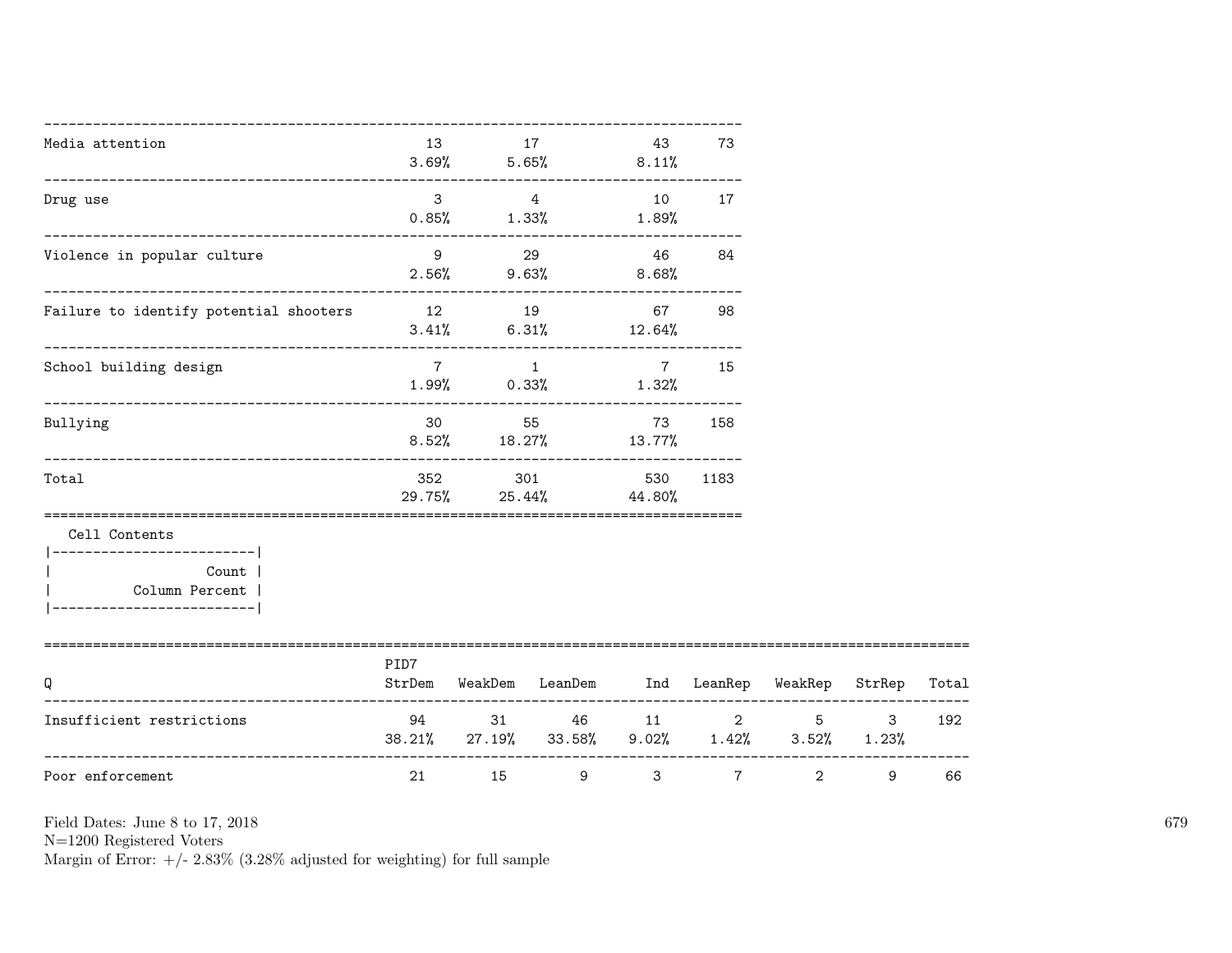| 8.54%         | 13.16%          | 6.57%                       | 2.46%    | 4.96%     | 1.41%          | 3.70%  |                                                         |
|---------------|-----------------|-----------------------------|----------|-----------|----------------|--------|---------------------------------------------------------|
| 14            | $5^{\circ}$     | 6                           | 5        | 15        | 13             | 26     | 84                                                      |
| 5.69%         | 4.39%           | 4.38%                       | 4.10%    | $10.64\%$ | 9.15%          | 10.70% |                                                         |
| 38            | 15              | 32                          | 15       | 19        | 18             | 23     | 160                                                     |
| 15.45%        | 13.16%          | 23.36%                      | 12.30%   | 13.48%    | 12.68%         | 9.47%  |                                                         |
| 22            | 14              | 12                          | 26       | 42        | 29             | 65     | 210                                                     |
| 8.94%         | 12.28%          | 8.76%                       | 21.31%   | 29.79%    | 20.42%         | 26.75% |                                                         |
| 10            | $\overline{4}$  | 10                          | 6        | 6         | 14             | 21     | 71                                                      |
| 4.07%         | 3.51%           | $7.30\%$                    | 4.92%    | 4.26%     | 9.86%          | 8.64%  |                                                         |
| 3             | $\mathbf{1}$    | $\mathbf{1}$                | $\Omega$ | 5         | $\overline{2}$ | 5      | 17                                                      |
| 1.22%         | 0.88%           | 0.73%                       | 0.00%    | 3.55%     | 1.41%          | 2.06%  |                                                         |
| 5             | 6               | $\overline{2}$              | 15       | 13        | 14             | 23     | 78                                                      |
| 2.03%         | 5.26%           | 1.46%                       | 12.30%   | 9.22%     | 9.86%          | 9.47%  |                                                         |
| 12            | $7\phantom{.0}$ | 6                           | 10       | 10        | 17             | 35     | 97                                                      |
| 4.88%         | 6.14%           | 4.38%                       | 8.20%    | 7.09%     | 11.97%         | 14.40% |                                                         |
| 2             | $\mathbf{1}$    | $\mathcal{D}_{\mathcal{L}}$ | 3        | 3         | $\overline{2}$ | 3      | 16                                                      |
| 0.81%         | 0.88%           | 1.46%                       | 2.46%    | 2.13%     | 1.41%          | 1.23%  |                                                         |
| 25            | 15              | 11                          | 28       | 19        | 26             | 30     | 154                                                     |
| 10.16%        | 13.16%          | 8.03%                       | 22.95%   | 13.48%    | 18.31%         | 12.35% |                                                         |
| 246<br>21.48% | 114             | 137                         | 122      | 141       | 142            | 243    | 1145                                                    |
|               |                 |                             |          |           |                |        | 9.96%<br>11.97%<br>10.66%<br>12.31%<br>12.40%<br>21.22% |

|-------------------------| | Count | | Column Percent |

Field Dates: June 8 to 17, 2018

N=1200 Registered Voters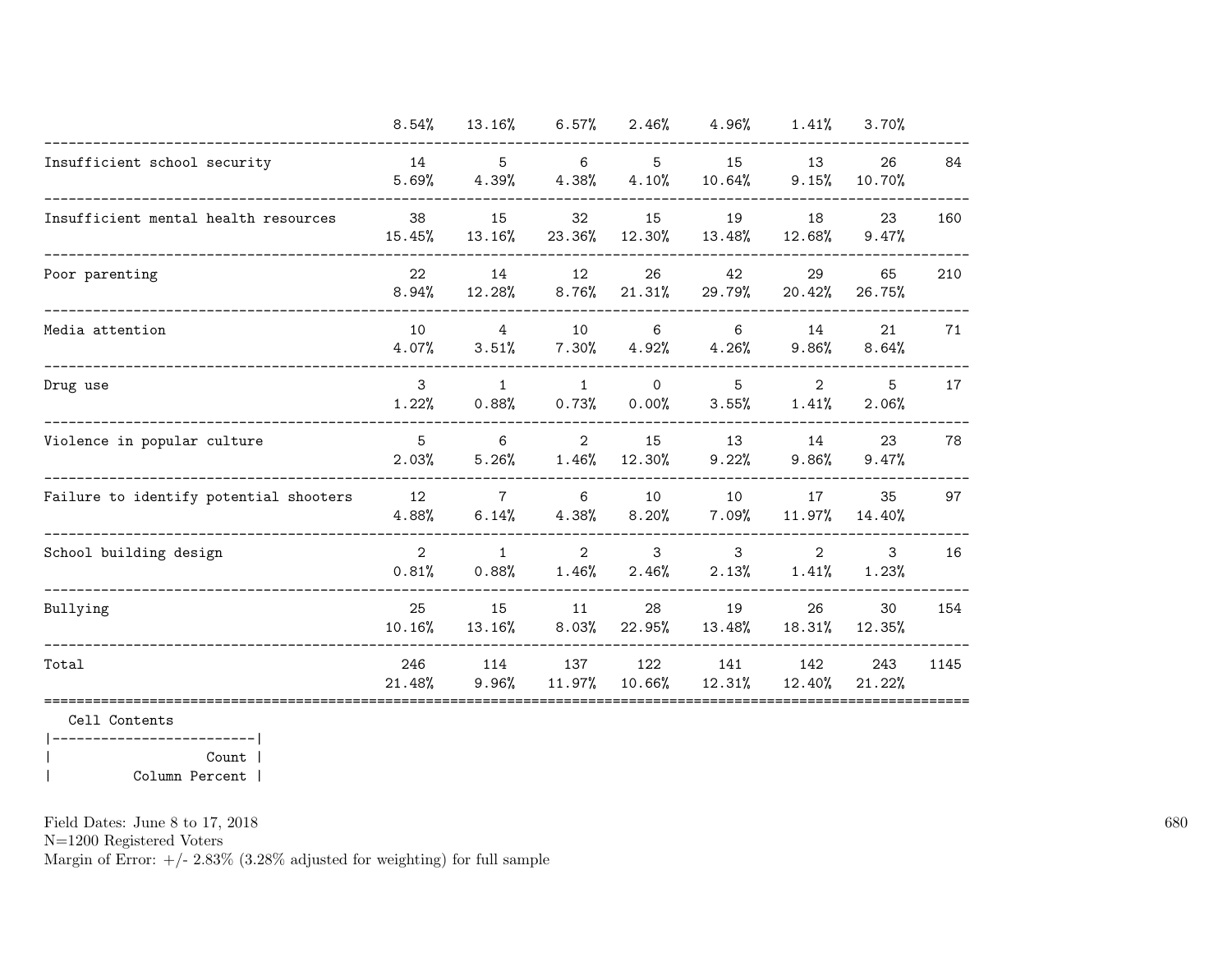| Q                                                            | PID <sub>3</sub><br>Democrats | Independents Republicans |                          | Total |
|--------------------------------------------------------------|-------------------------------|--------------------------|--------------------------|-------|
| Insufficient restrictions                                    | 171<br>34.20%                 | 11<br>$9.02\%$           | 11<br>2.08%              | 193   |
| Poor enforcement                                             | 45<br>$9.00\%$                | 3 <sup>1</sup><br>2.46%  | 17<br>3.22%              | 65    |
| Insufficient school security                                 | 25<br>5.00%                   | 5 <sup>5</sup>           | 55<br>$4.10\%$ $10.42\%$ | 85    |
| Insufficient mental health resources<br>____________________ | 85<br>17.00%                  | 15<br>12.30%             | 61<br>11.55%             | 161   |
| Poor parenting                                               | 49<br>$9.80\%$                | 26<br>21.31%             | 136<br>25.76%            | 211   |
| Media attention                                              | 25<br>5.00%                   | 6<br>4.92%               | 40<br>$7.58\%$           | 71    |
| Drug use                                                     | $\overline{4}$<br>0.80%       | $\Omega$<br>$0.00\%$     | 12<br>2.27%              | 16    |
| Violence in popular culture                                  | 13<br>2.60%                   | 15<br>12.30%             | 51<br>9.66%              | 79    |
| Failure to identify potential shooters                       | 26<br>5.20%                   | 10<br>8.20%              | 62<br>11.74%             | 98    |
| School building design                                       | 5<br>1.00%                    | $\mathbf{3}$<br>2.46%    | 8 <sup>8</sup><br>1.52%  | 16    |

N=1200 Registered Voters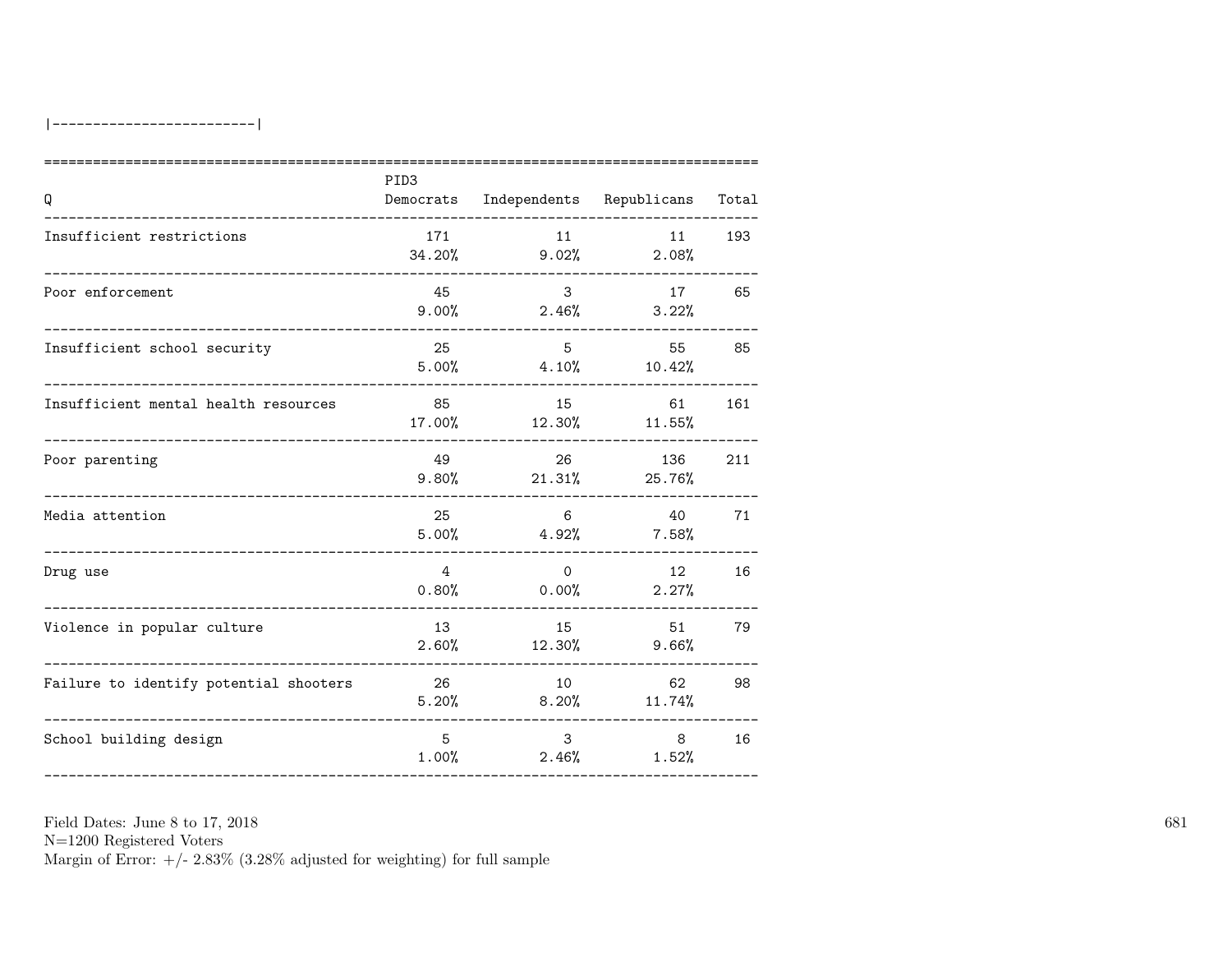| Bullying | 52<br>10.40%  | 28<br>22.95%  | 75<br>14.20%  | 155  |
|----------|---------------|---------------|---------------|------|
| Total    | 500<br>43.48% | 122<br>10.61% | 528<br>45.91% | 1150 |

Cell Contents

| Count          |
|----------------|
| Column Percent |
|                |

| Q                                    | Q20A           | Democratic candidate Republican candidate Tea Party candidate Don't know Total |                |                                               |     |
|--------------------------------------|----------------|--------------------------------------------------------------------------------|----------------|-----------------------------------------------|-----|
| Insufficient restrictions            | 171<br>35.33%  | 12<br>3.74%                                                                    |                | $\Omega$ and $\Omega$<br>16<br>$0.00\%$ 7.11% | 199 |
| Poor enforcement                     | 40<br>8.26%    | 11<br>3.43%                                                                    | 5              | 11<br>$3.11\%$ 4.89%                          | 67  |
| Insufficient school security         | 24<br>4.96%    | 34<br>10.59%                                                                   | 20<br>12.42%   | 12<br>5.33%                                   | 90  |
| Insufficient mental health resources | 81<br>16.74%   | 37<br>11.53%                                                                   | 13<br>$8.07\%$ | 38<br>16.89%                                  | 169 |
| Poor parenting                       | 40<br>$8.26\%$ | 77<br>23.99%                                                                   | 51<br>31.68%   | 52<br>23.11%                                  | 220 |
| Media attention                      | 17<br>3.51%    | 29<br>$9.03\%$                                                                 |                | 12 15<br>$7.45\%$ 6.67%                       | 73  |
| Drug use                             | 3<br>0.62%     | 5<br>1.56%                                                                     | 4<br>$2.48\%$  | 4<br>$1.78\%$                                 | 16  |

Field Dates: June 8 to 17, 2018

 ${\rm N}{=}1200$  Registered Voters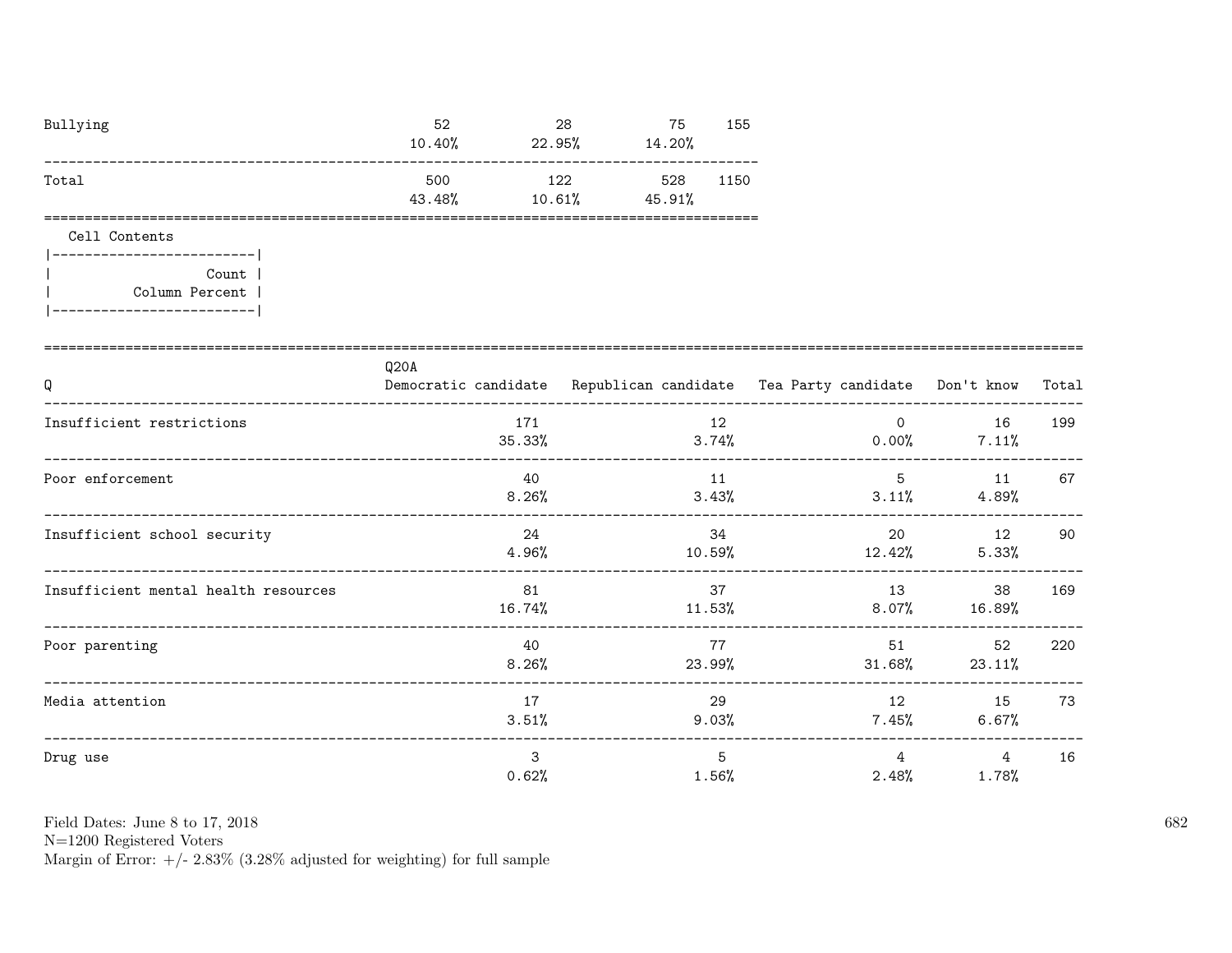| Violence in popular culture<br>_____________________            |                                  | 18<br>3.72%                                                     | 40<br>12.46%                                            |               |               | 11<br>16<br>$6.83\%$ 7.11%     | 85                   |
|-----------------------------------------------------------------|----------------------------------|-----------------------------------------------------------------|---------------------------------------------------------|---------------|---------------|--------------------------------|----------------------|
| Failure to identify potential shooters<br>_____________________ |                                  | 27<br>5.58%                                                     | 32<br>$9.97\%$                                          |               |               | 21<br>$13.04\%$ 8.44%          | 19<br>99             |
| School building design<br>____________________________          |                                  | 8<br>1.65%                                                      | $\mathbf{3}$<br>0.93%                                   |               |               | $\mathbf{3}$<br>1.86%<br>0.44% | $\overline{1}$<br>15 |
| Bullying                                                        |                                  | 55<br>$11.36\%$                                                 | 41<br>12.77%                                            |               |               | 21<br>$13.04\%$ $18.22\%$      | 41<br>158            |
| Total                                                           |                                  | 484<br>40.64%                                                   | 321<br>26.95%                                           |               | 161<br>13.52% | 18.89%                         | 225<br>1191          |
| Cell Contents<br>Count  <br>Column Percent                      |                                  |                                                                 |                                                         |               |               |                                |                      |
| Q                                                               | educ                             | No HS High school graduate Some college 2-year 4-year Post-grad |                                                         |               |               |                                | Total                |
| Insufficient restrictions                                       | 15<br>21.74%                     | 34                                                              | 41<br>$11.53\%$ $15.07\%$ $13.22\%$ $18.87\%$ $27.74\%$ | 16            |               | 57 — 10<br>38                  | 201                  |
| Poor enforcement                                                | $\overline{2}$<br>2.90%          | 21                                                              | $7.12\%$ 5.88% 2.48% 6.62% 3.65%                        | 16 3 20       |               | $5^{\circ}$                    | 67                   |
| Insufficient school security                                    | $\overline{\mathbf{3}}$<br>4.35% | 29                                                              | $9.83\%$ $8.09\%$ $5.79\%$                              | 22 and $\sim$ | 7 18<br>5.96% | 12<br>8.76%                    | 91                   |
| Insufficient mental health resources                            | 11                               | 40                                                              | 33                                                      | 15            | 48            | 20                             | 167                  |

Field Dates: June 8 to 17,  $2018\,$ 

N=1200 Registered Voters<br>Margin of Error:  $+/- 2.83\%$  (3.28% adjusted for weighting) for full sample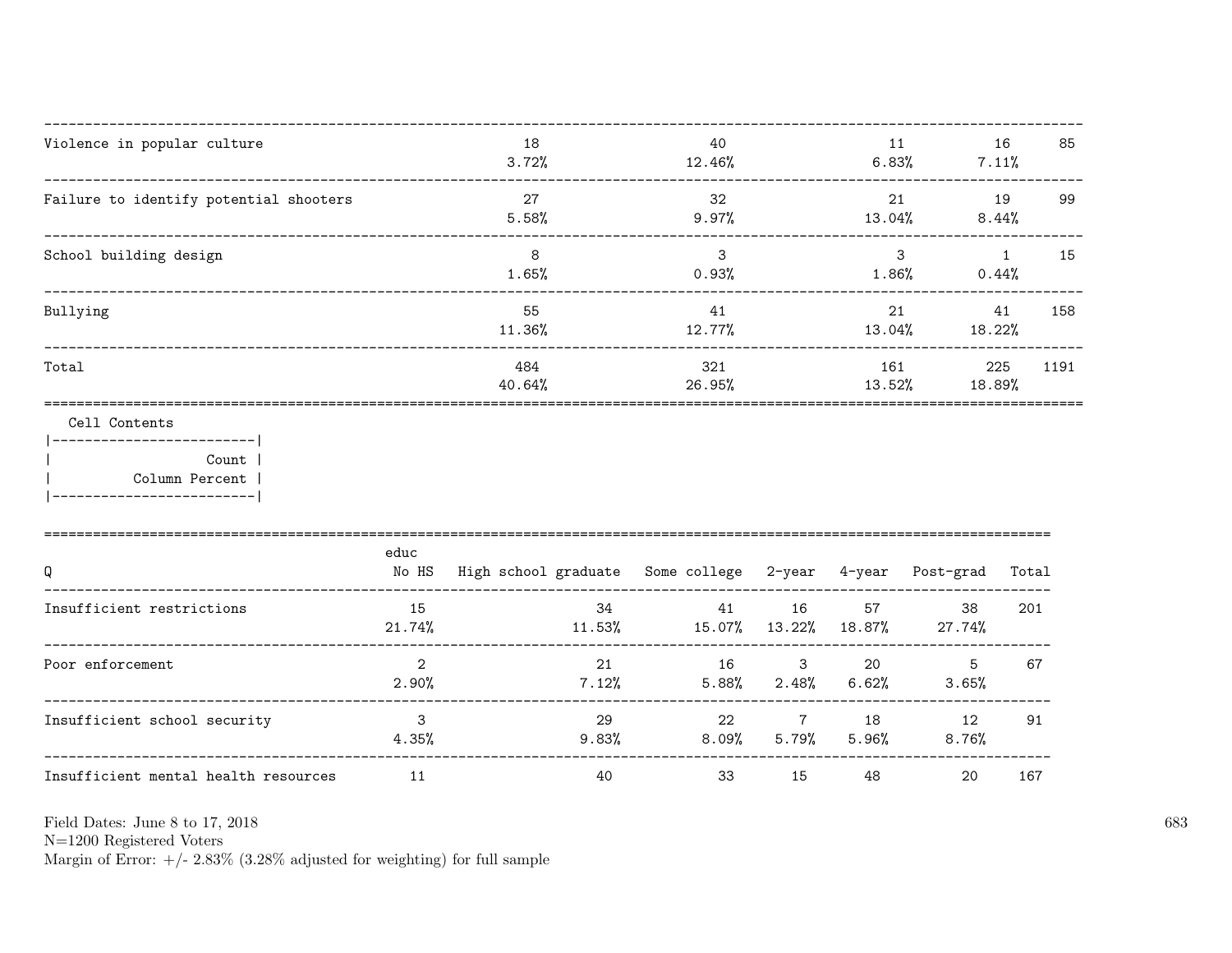|                                                                                                        | 15.94%                                                                               | $13.56\%$ $12.13\%$ $12.40\%$ $15.89\%$ $14.60\%$                       |                |                |                                |                         |      |       |       |
|--------------------------------------------------------------------------------------------------------|--------------------------------------------------------------------------------------|-------------------------------------------------------------------------|----------------|----------------|--------------------------------|-------------------------|------|-------|-------|
| Poor parenting                                                                                         | $7\overline{ }$<br>10.14%                                                            | 53 64<br>$17.97\%$ 23.53% 27.27% $14.24\%$ 13.87%                       |                | 33             | 43 — 13                        | 19                      | 219  |       |       |
| Media attention                                                                                        | $\mathcal{B}$<br>$4.35\%$                                                            | 15 17 7<br>$5.08\%$ 6.25% 5.79% 7.62%                                   |                |                | 23                             | 9<br>$6.57\%$           | 74   |       |       |
| Drug use                                                                                               | $\overline{0}$<br>$0.00\%$                                                           | $\overline{\mathbf{3}}$<br>$1.02\%$ $1.84\%$ $4.13\%$ $1.32\%$ $0.00\%$ |                |                | $5 \qquad 5 \qquad 4 \qquad 0$ |                         | 17   |       |       |
| Violence in popular culture                                                                            | $\overline{4}$<br>$5.80\%$                                                           | 24<br>$8.14\%$ $5.15\%$ $8.26\%$ $6.95\%$ $8.76\%$                      |                | 14 10          | 21                             | 12                      | 85   |       |       |
| Failure to identify potential shooters                                                                 | $\overline{6}$<br>$8.70\%$ 6.78% 9.19% 3.31% 11.92%                                  | 20 25                                                                   |                |                | $4\overline{ }$                | 36<br>-9<br>$6.57\%$    | 100  |       |       |
| School building design                                                                                 | $\overline{\mathbf{3}}$<br>4.35%                                                     | $\frac{4}{3}$<br>$1.36\%$ 0.37% 0.83% 1.66%                             | $\overline{1}$ | $\overline{1}$ | 5                              | $\overline{1}$<br>0.73% | 15   |       |       |
| Bullying                                                                                               | 15<br>$21.74\%$                                                                      | 52<br>$17.63\%$ $12.50\%$ $16.53\%$                                     | 34             | 20             | $8.94\%$                       | 27 12<br>$8.76\%$       | 160  |       |       |
| Total                                                                                                  | 69<br>5.77%                                                                          | 295<br>24.67% 22.74% 10.12% 25.25%                                      | 272            | 121            | 302                            | 137<br>11.45%           | 1196 |       |       |
| Cell Contents<br> ------------------------ <br>Count  <br>Column Percent<br>__________________________ |                                                                                      |                                                                         |                |                |                                |                         |      |       |       |
| Q                                                                                                      | ATTEND<br>More than once a week Once a week A few times a month Once or twice a year |                                                                         |                |                |                                |                         |      | Never | Total |

 ${\rm N}{=}1200$  Registered Voters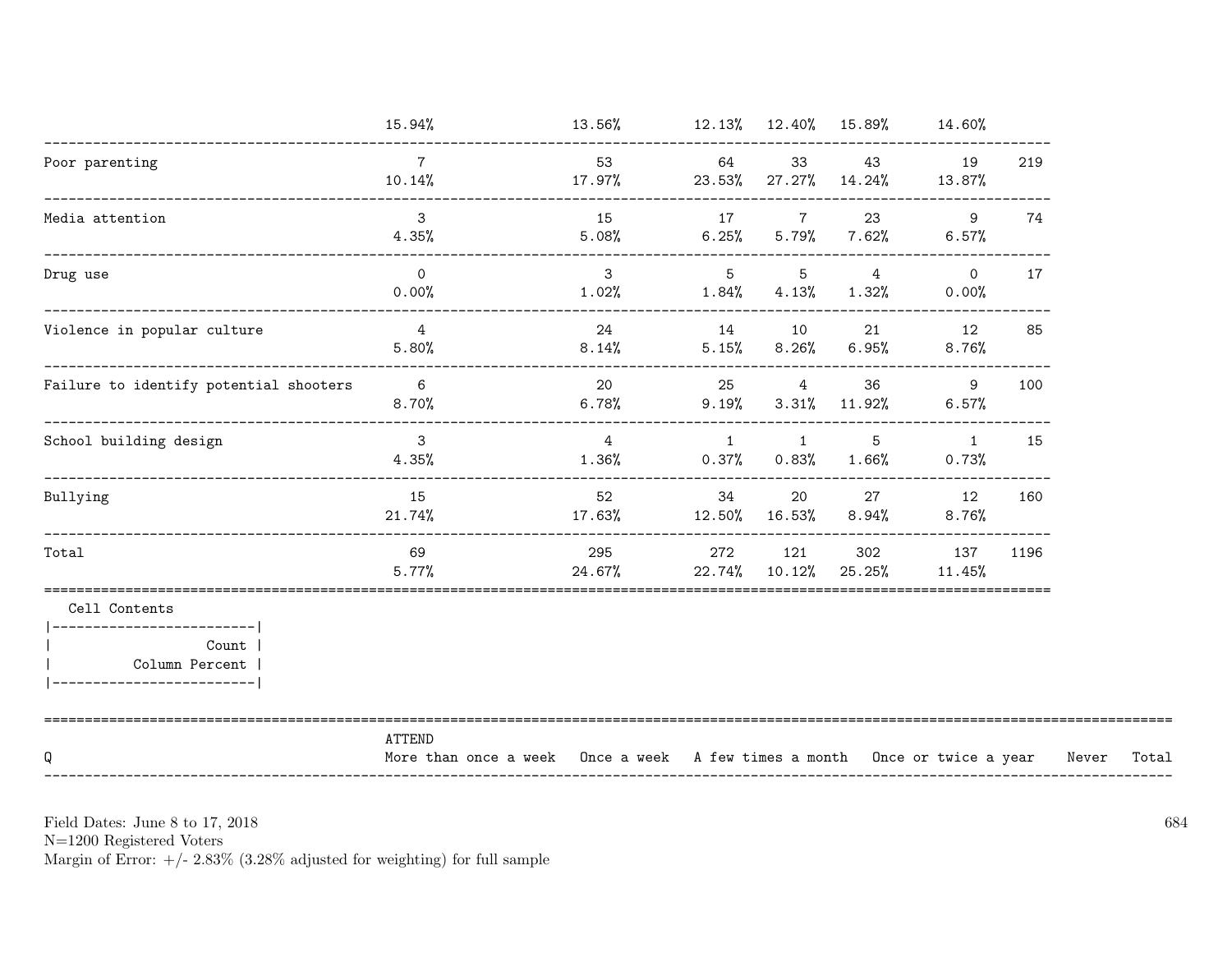| Insufficient restrictions                 | 12<br>8.63%           | 35<br>14.06%               | 20<br>15.38%             | 40<br>14.29%            | 92<br>23.47%          | 199  |
|-------------------------------------------|-----------------------|----------------------------|--------------------------|-------------------------|-----------------------|------|
| Poor enforcement                          | 9<br>6.47%            | 15<br>6.02%                | 6<br>4.62%               | 23<br>8.21%             | 15<br>3.83%           | 68   |
| Insufficient school security              | 12<br>8.63%           | 22<br>8.84%                | 12<br>9.23%              | 20<br>$7.14\%$          | 25<br>6.38%           | 91   |
| Insufficient mental health resources      | 12<br>8.63%           | 41<br>16.47%               | 15<br>$11.54\%$          | 41<br>14.64%            | 59<br>15.05%          | 168  |
| Poor parenting                            | 28<br>20.14%          | 66<br>26.51%               | 20<br>15.38%             | 44<br>15.71%            | 61<br>15.56%          | 219  |
| Media attention                           | 10<br>7.19%           | 6<br>2.41%                 | $7\overline{ }$<br>5.38% | 23<br>8.21%             | 27<br>6.89%           | 73   |
| Drug use<br>----------------------------- | $\mathbf{3}$<br>2.16% | 2<br>$0.80\%$              | 5<br>3.85%               | $\overline{2}$<br>0.71% | $\mathbf{3}$<br>0.77% | 15   |
| Violence in popular culture               | 16<br>11.51%          | 16<br>6.43%                | $7\phantom{.0}$<br>5.38% | 17<br>6.07%             | 29<br>7.40%           | 85   |
| Failure to identify potential shooters    | 11<br>$7.91\%$        | 14<br>5.62%                | 18<br>13.85%             | 23<br>8.21%             | 33<br>8.42%           | 99   |
| School building design                    | 5<br>3.60%            | $\overline{2}$<br>$0.80\%$ | $\mathbf{1}$<br>$0.77\%$ | $\overline{4}$<br>1.43% | 3<br>0.77%            | 15   |
| Bullying                                  | 21<br>15.11%          | 30<br>12.05%               | 19<br>14.62%             | 43<br>15.36%            | 45<br>11.48%          | 158  |
| Total                                     | 139<br>11.68%         | 249<br>20.92%              | 130<br>10.92%            | 280<br>23.53%           | 392<br>32.94%         | 1190 |

N=1200 Registered Voters<br>Margin of Error: +/- 2.83% (3.28% adjusted for weighting) for full sample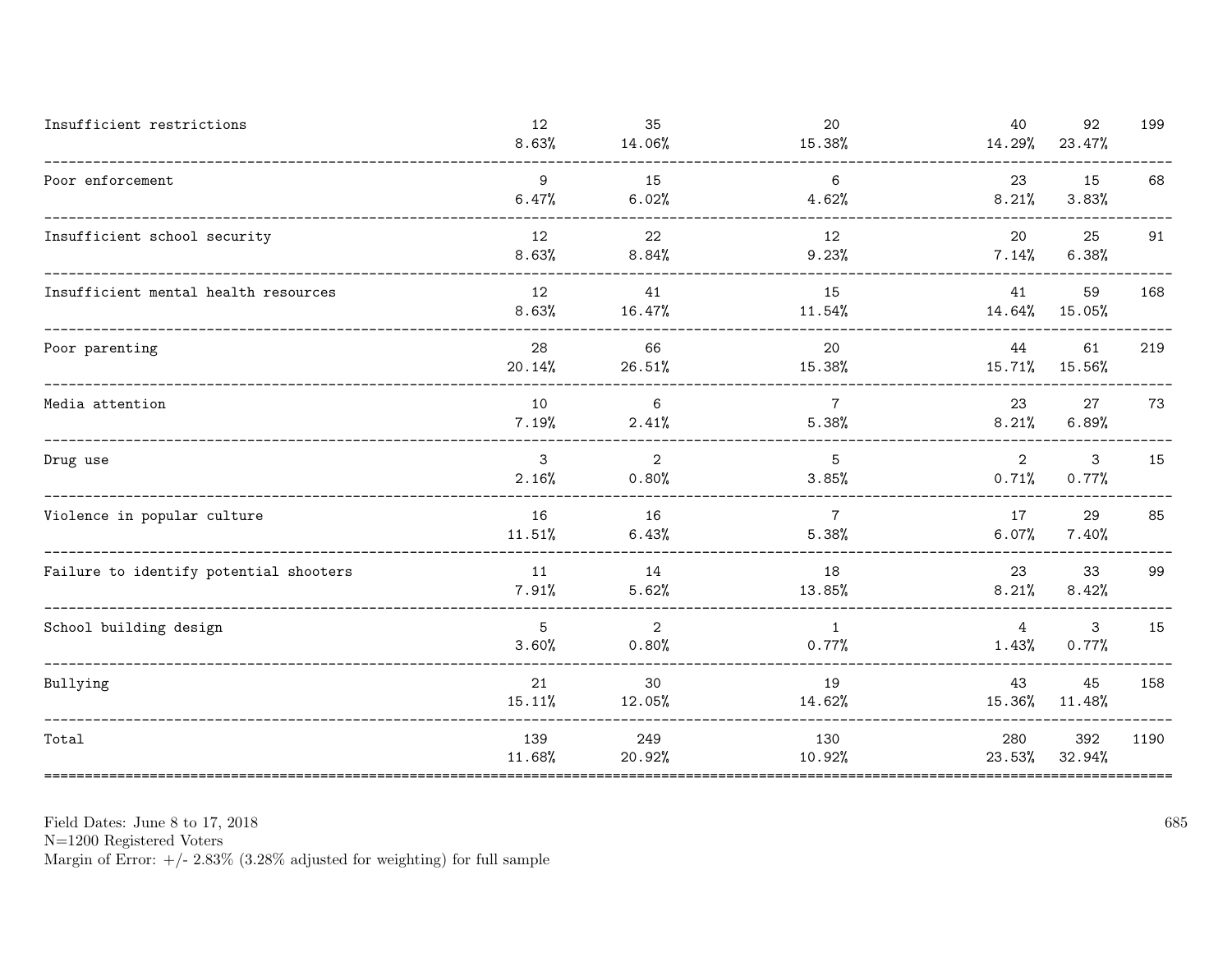|-------------------------| | Count | | Column Percent | |-------------------------|

|                                        | race_recode   |                         |              |                       |                                |                           |                       |                          |       |
|----------------------------------------|---------------|-------------------------|--------------|-----------------------|--------------------------------|---------------------------|-----------------------|--------------------------|-------|
| Q                                      | White         | Black                   | Hispanic     | Asian                 | Native American Middle Eastern |                           | Mixed                 | Other                    | Total |
| Insufficient restrictions              | 110<br>15.78% | 45<br>26.63%            | 35<br>12.87% | 4<br>25.00%           | $\Omega$<br>0.00%              | $\Omega$<br>0.00%         | 5<br>22.73%           | $\Omega$<br>0.00%        | 199   |
| Poor enforcement                       | 30<br>4.30%   | 16<br>9.47%             | 20<br>7.35%  | $\Omega$<br>0.00%     | $\mathbf{1}$<br>14.29%         | $\Omega$<br>0.00%         | 0<br>0.00%            | $\mathbf{1}$<br>11.11%   | 68    |
| Insufficient school security           | 52<br>7.46%   | 15<br>8.88%             | 21<br>7.72%  | $\mathbf{1}$<br>6.25% | $\Omega$<br>0.00%              | $\mathbf{1}$<br>16.67%    | $\mathbf{1}$<br>4.55% | $\mathbf 0$<br>0.00%     | 91    |
| Insufficient mental health resources   | 85<br>12.20%  | 25<br>14.79%            | 51<br>18.75% | $\Omega$<br>0.00%     | 14.29%                         | $\overline{2}$<br>33.33%  | 4<br>18.18%           | $\Omega$<br>0.00%        | 168   |
| Poor parenting                         | 132<br>18.94% | 17<br>10.06%            | 56<br>20.59% | 4<br>25.00%           | 3<br>42.86%                    | $\Omega$<br>0.00%         | 4<br>$18.18\%$        | 4<br>44.44%              | 220   |
| Media attention                        | 46<br>6.60%   | $\overline{2}$<br>1.18% | 21<br>7.72%  | 3<br>18.75%           | $\mathbf{1}$<br>14.29%         | $\overline{1}$<br>16.67%  | -1<br>4.55%           | $\Omega$<br>0.00%        | 75    |
| Drug use                               | 9<br>1.29%    | 5<br>2.96%              | 3<br>1.10%   | $\Omega$<br>0.00%     | $\Omega$<br>0.00%              | $\Omega$<br>0.00%         | $\Omega$<br>0.00%     | $\mathbf 0$<br>0.00%     | 17    |
| Violence in popular culture            | 63<br>9.04%   | 3<br>1.78%              | 15<br>5.51%  | 1<br>6.25%            | 1<br>14.29%                    | $\mathbf{1}$<br>$16.67\%$ | $\Omega$<br>0.00%     | $\overline{2}$<br>22.22% | 86    |
| Failure to identify potential shooters | 66<br>9.47%   | 12<br>7.10%             | 13<br>4.78%  | 3<br>18.75%           | $\Omega$<br>0.00%              | $\mathbf{1}$<br>16.67%    | 4<br>18.18%           | $\overline{2}$<br>22.22% | 101   |

Field Dates: June 8 to 17, 2018

N=1200 Registered Voters

Margin of Error:  $+/- 2.83\%$  (3.28% adjusted for weighting) for full sample

686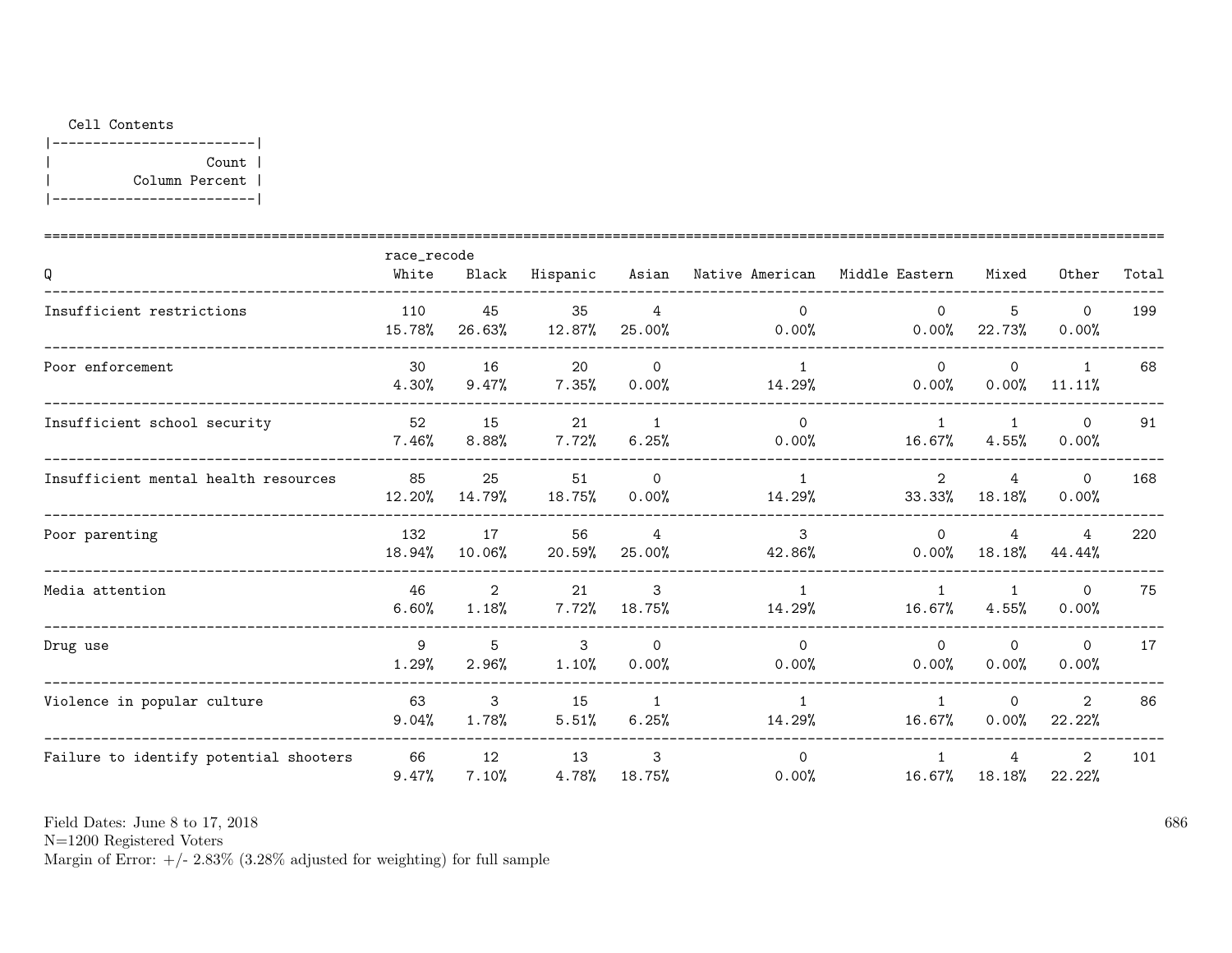| School building design | 8<br>1.15%    | 2<br>1.18%    | 6<br>2.21%      | $0.00\%$             | 0.00% | $\Omega$<br>0.00% | $\Omega$<br>0.00% | $\mathbf 0$<br>0.00% | 16   |
|------------------------|---------------|---------------|-----------------|----------------------|-------|-------------------|-------------------|----------------------|------|
| Bullying               | 96<br>13.77%  | -27<br>15.98% | 31<br>$11.40\%$ | $\Omega$<br>$0.00\%$ | 0.00% | $\Omega$<br>0.00% | 3<br>13.64%       | $\circ$<br>0.00%     | 157  |
| Total                  | 697<br>58.18% | 169<br>14.11% | 272<br>22.70%   | 16<br>1.34%          | 0.58% | 6<br>0.50%        | 22<br>$1.84\%$    | 9<br>0.75%           | 1198 |

|-------------------------| Count |  $\overline{1}$ Column Percent | |------------------------|

| Q                                    | MARITAL<br>Married |                      | Separated Divorced | Widowed                     |                | Single Domestic Partnership | Total |
|--------------------------------------|--------------------|----------------------|--------------------|-----------------------------|----------------|-----------------------------|-------|
| Insufficient restrictions            | 88<br>14.64%       | 2<br>10.53%          | 31<br>27.43%       | <sup>7</sup><br>9.86%       | 64<br>20.13%   | $\mathbf{7}$<br>11.29%      | 199   |
| Poor enforcement                     | 32<br>5.32%        | 5.26%                | 12<br>10.62%       | 7<br>9.86%                  | 16<br>5.03%    | $\mathbf{1}$<br>1.61%       | 69    |
| Insufficient school security         | 50<br>8.32%        | $\Omega$<br>$0.00\%$ | -8<br>7.08%        | -5<br>$7.04\%$              | 25<br>$7.86\%$ | $\Omega$<br>0.00%           | 88    |
| Insufficient mental health resources | 80<br>13.31%       | 6<br>31.58%          | 13<br>11.50%       | $6\overline{6}$<br>$8.45\%$ | 55<br>17.30%   | 6<br>9.68%                  | 166   |
| Poor parenting                       | 135<br>22.46%      | 6<br>31.58%          | 12<br>10.62%       | 12<br>16.90%                | 39<br>12.26%   | 14<br>22.58%                | 218   |
| Media attention                      | 42                 | $\mathbf 0$          | 4                  | 3                           | 21             | 2                           | 72    |

Field Dates: June 8 to 17, 2018

 ${\rm N}{=}1200$  Registered Voters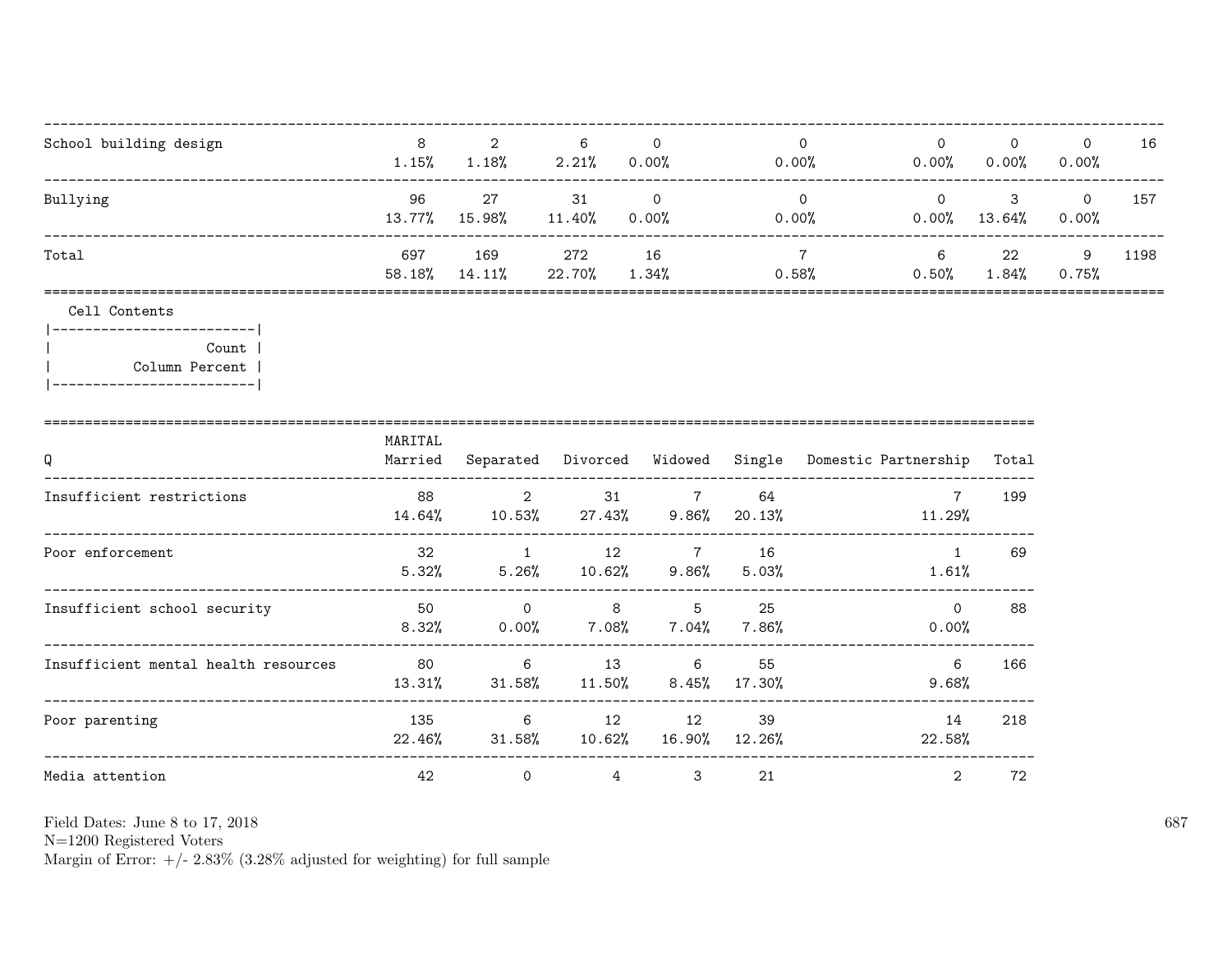|                                        | 6.99%         | $0.00\%$                   | 3.54%               | $4.23\%$                   | $6.60\%$       | 3.23%                 |      |
|----------------------------------------|---------------|----------------------------|---------------------|----------------------------|----------------|-----------------------|------|
| Drug use                               | 1.16%         | $\overline{0}$<br>$0.00\%$ | $\circ$<br>$0.00\%$ | 3<br>$4.23\%$              | 2<br>$0.63\%$  | 4<br>6.45%            | 16   |
| Violence in popular culture            | 45<br>7.49%   | $\overline{0}$<br>$0.00\%$ | 6<br>5.31%          | $\overline{7}$<br>$9.86\%$ | 22<br>6.92%    | 4<br>6.45%            | 84   |
| Failure to identify potential shooters | 43<br>7.15%   | $\overline{2}$<br>10.53%   | 15<br>13.27%        | 10<br>14.08%               | 26<br>$8.18\%$ | 4<br>6.45%            | 100  |
| School building design                 | 10<br>1.66%   | $\overline{2}$<br>10.53%   | $\circ$<br>$0.00\%$ | $\circ$<br>$0.00\%$        | 2<br>$0.63\%$  | $\mathbf{1}$<br>1.61% | 15   |
| Bullying                               | 69<br>11.48%  | $\overline{0}$<br>0.00%    | 12<br>10.62%        | 11<br>15.49%               | 46<br>14.47%   | 19<br>30.65%          | 157  |
| Total                                  | 601<br>50.76% | 19<br>1.60%                | 113<br>$9.54\%$     | 71<br>6.00%                | 318<br>26.86%  | 62<br>5.24%           | 1184 |

|------------------------| Count |  $\overline{\phantom{a}}$ Column Percent | |-------------------------|

| __ | ____ |
|----|------|
|    |      |

| Q                         |    | Male Female Total        |     |
|---------------------------|----|--------------------------|-----|
| Insufficient restrictions | 83 | 116<br>14.82% 18.30%     | 199 |
| Poor enforcement          | 30 | -38<br>$5.36\%$ $5.99\%$ | 68  |

Field Dates: June 8 to 17, 2018

 ${\rm N}{=}1200$  Registered Voters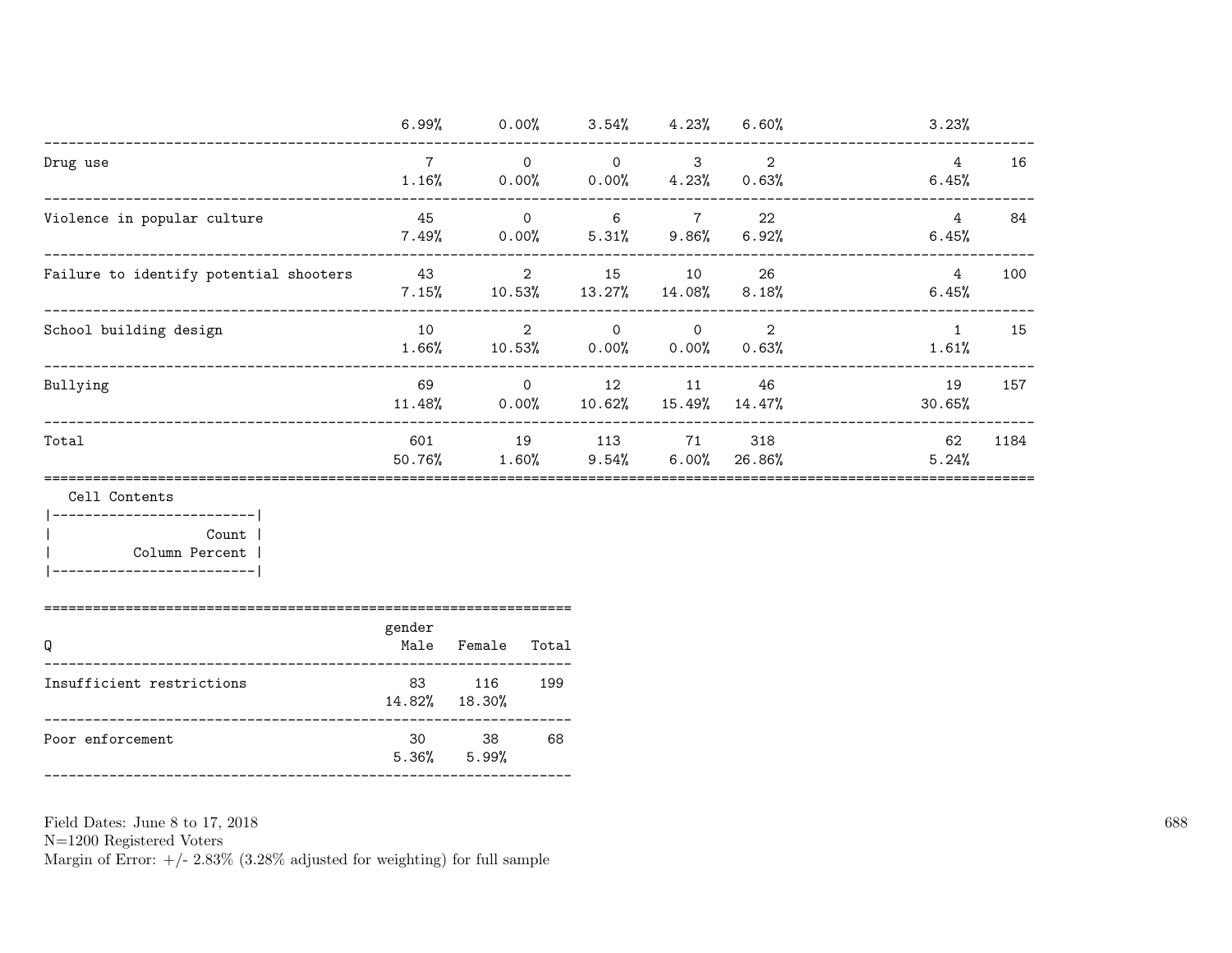| Insufficient school security           | 61              | 31<br>10.89% 4.89%                   | 92   |
|----------------------------------------|-----------------|--------------------------------------|------|
| Insufficient mental health resources   | 70              | 98<br>12.50% 15.46%                  | 168  |
| Poor parenting                         | 115             | 105<br>20.54% 16.56%                 | 220  |
| Media attention                        |                 | 31 42<br>$5.54\%$ 6.62%              | 73   |
| Drug use                               | 10 <sup>1</sup> | $7\overline{7}$<br>$1.79\%$ $1.10\%$ | 17   |
| Violence in popular culture            | 39              | 45<br>$6.96\%$ $7.10\%$              | 84   |
| Failure to identify potential shooters |                 | 47 52<br>$8.39%$ $8.20%$             | 99   |
| School building design                 | 5               | 11<br>$0.89%$ 1.74%                  | 16   |
| Bullying                               | 69              | 89<br>12.32% 14.04%                  | 158  |
| Total                                  | 560             | 634<br>$46.9\%$ $53.1\%$             | 1194 |
| Cell Contents<br>-----------           |                 |                                      |      |
| Count                                  |                 |                                      |      |

| Column Percent | |-------------------------|

Field Dates: June 8 to 17, 2018

N=1200 Registered Voters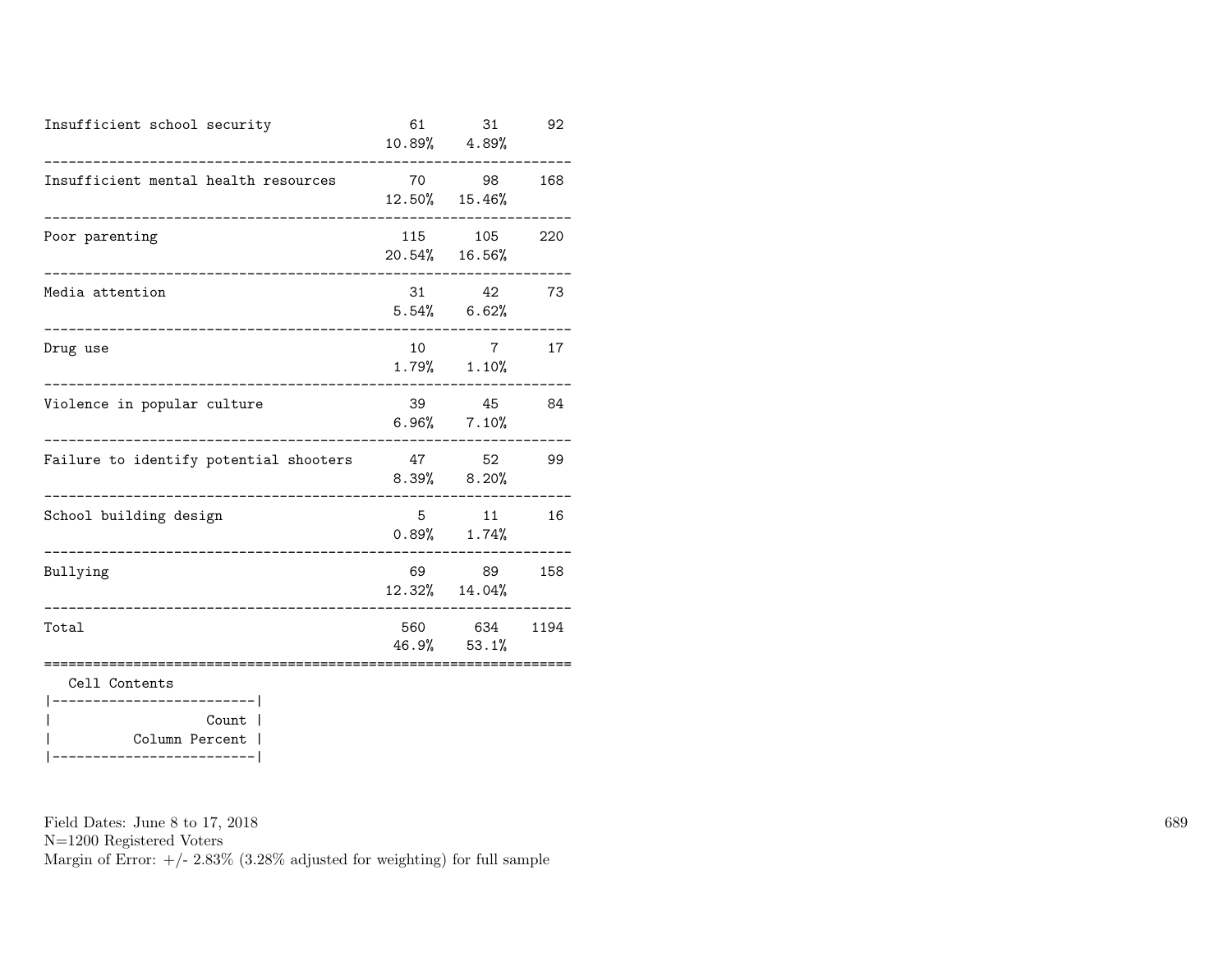| Q                                      | LOCATE<br>Urban         | Suburban Rural                   |                          | Total |
|----------------------------------------|-------------------------|----------------------------------|--------------------------|-------|
| Insufficient restrictions              | 87                      | 93<br>22.48% 16.26% 8.12%        | 19                       | 199   |
| Poor enforcement                       | 22                      | 38<br>$5.68\%$ 6.64%             | $7\phantom{.0}$<br>2.99% | 67    |
| Insufficient school security           | 27<br>$6.98\%$          | 43<br>$7.52\%$ 8.97%             | 21                       | 91    |
| Insufficient mental health resources   | 58                      | 82<br>14.99% 14.34% 11.97%       | 28                       | 168   |
| Poor parenting                         | 57<br>14.73%            | 98                               | 66<br>$17.13\%$ 28.21%   | 221   |
| Media attention                        | 17                      | 43<br>$4.39\%$ $7.52\%$          | 13<br>5.56%              | 73    |
| Drug use                               | 6                       | 7<br>$1.55\%$ $1.22\%$ $1.28\%$  | 3                        | 16    |
| Violence in popular culture            | 30                      | 40<br>$7.75\%$ 6.99% 5.98%       | 14                       | 84    |
| Failure to identify potential shooters | 23                      | 55<br>$5.94\%$ $9.62\%$ $9.40\%$ | 22                       | 100   |
| School building design                 | $\overline{4}$<br>1.03% | 8<br>1.40%                       | 4<br>1.71%               | 16    |
| Bullying                               | 56<br>14.47%            | 65<br>$11.36\%$                  | 37<br>15.81%             | 158   |

N=1200 Registered Voters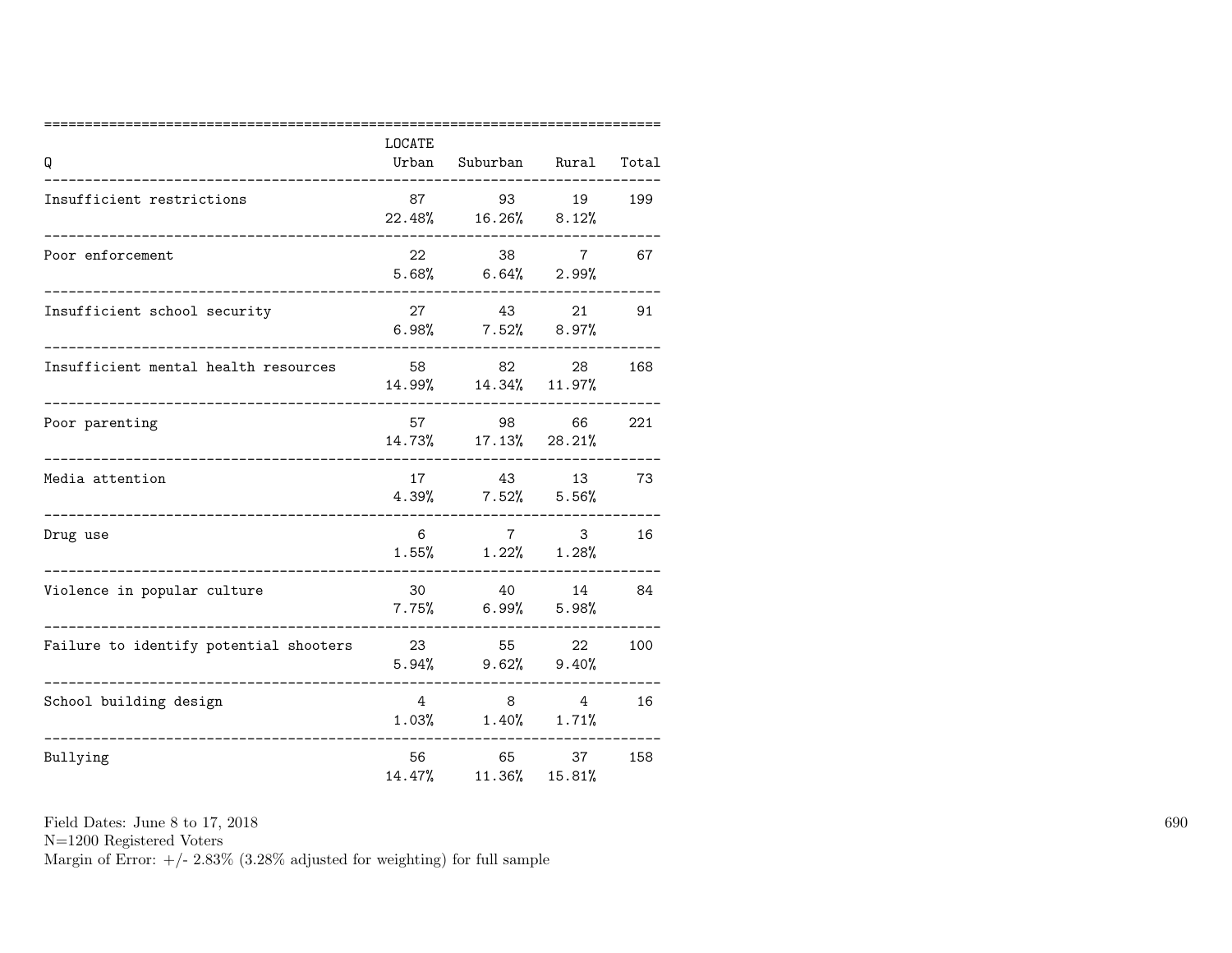| Total |                               | 387 572 234 1193 |  |
|-------|-------------------------------|------------------|--|
|       | $32.44\%$ $47.95\%$ $19.61\%$ |                  |  |
|       |                               |                  |  |

|-------------------------| Count |  $\overline{\phantom{a}}$ Column Percent |  $\overline{\phantom{a}}$ |-------------------------|

| Q                                    | metro           | Houston Area Dallas-Fort Worth Area San Antonio Area Austin Area Another Part of TX |                   |                         |              | Total |
|--------------------------------------|-----------------|-------------------------------------------------------------------------------------|-------------------|-------------------------|--------------|-------|
| Insufficient restrictions            | 56<br>19.79%    | 62<br>18.84%                                                                        | 12<br>$11.01\%$   | 27<br>25.47%            | 42<br>11.51% | 199   |
| Poor enforcement                     | 24<br>8.48%     | 18<br>5.47%                                                                         | 5<br>4.59%        | $\overline{4}$<br>3.77% | 15<br>4.11%  | 66    |
| Insufficient school security         | 22<br>$7.77\%$  | 25<br>$7.60\%$                                                                      | 6<br>5.50%        | 4<br>3.77%              | 35<br>9.59%  | 92    |
| Insufficient mental health resources | 33<br>$11.66\%$ | 44<br>13.37%                                                                        | 27<br>24.77%      | 20<br>18.87%            | 44<br>12.05% | 168   |
| Poor parenting                       | 49<br>17.31%    | 55<br>16.72%                                                                        | 17<br>15.60%      | 14<br>13.21%            | 85<br>23.29% | 220   |
| Media attention                      | 13<br>$4.59\%$  | 16<br>4.86%                                                                         | 11<br>10.09%      | 8<br>$7.55\%$           | 25<br>6.85%  | 73    |
| Drug use                             | 5<br>1.77%      | 3<br>$0.91\%$                                                                       | $\Omega$<br>0.00% | $\Omega$<br>0.00%       | 8<br>2.19%   | 16    |
| Violence in popular culture          | 18              | 26                                                                                  | 15                | 4                       | 23           | 86    |

Field Dates: June 8 to 17, 2018

 ${\rm N}{=}1200$  Registered Voters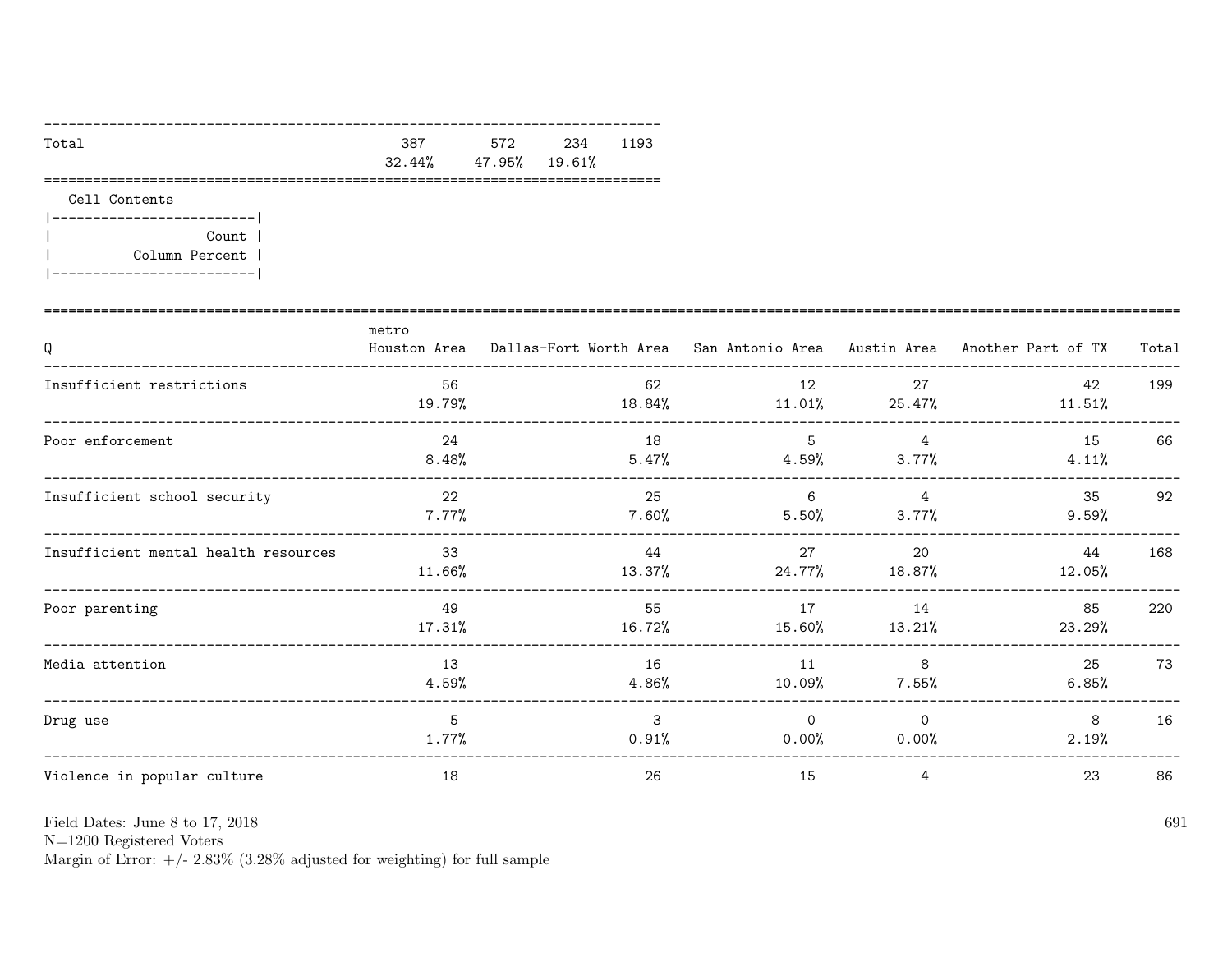|                                      | 6.36%         | 7.90%         | 13.76%            | 3.77%             | 6.30%         |      |
|--------------------------------------|---------------|---------------|-------------------|-------------------|---------------|------|
| Failure to identify potential shotrs | 15<br>5.30%   | 34<br>10.33%  | 6<br>5.50%        | 11<br>10.38%      | 33<br>9.04%   | 99   |
| School building design               | 8<br>2.83%    | 3<br>0.91%    | $\Omega$<br>0.00% | $\Omega$<br>0.00% | 5.<br>1.37%   | 16   |
| Bullying                             | 40<br>14.13%  | 43<br>13.07%  | 10<br>9.17%       | 14<br>13.21%      | 50<br>13.70%  | 157  |
| Total                                | 283<br>23.74% | 329<br>27.60% | 109<br>9.14%      | 106<br>8.89%      | 365<br>30.62% | 1192 |

```
Cell Contents
```
 $|----------$ Count | Column Percent |  $\mathbf{I}$  $|---------------$ 

| Q                                    | AGEG<br>18-29 | 30-44                      |                                   | 45-64 65+   | Total |
|--------------------------------------|---------------|----------------------------|-----------------------------------|-------------|-------|
| Insufficient restrictions            | 41            | 53                         | 69<br>21.93% 17.32% 16.20% 13.55% | 37          | 200   |
| Poor enforcement                     | 7             | 15                         | 23<br>$3.74\%$ $4.90\%$ $5.40\%$  | 23<br>8.42% | 68    |
| Insufficient school security         | 19            | 12 —<br>$10.16\%$ $3.92\%$ | 37<br>8.69%                       | 23<br>8.42% | 91    |
| Insufficient mental health resources | 34            | 55<br>18.18% 17.97% 12.91% | 55                                | 23<br>8.42% | 167   |

Field Dates: June 8 to 17, 2018

 ${\rm N}{=}1200$  Registered Voters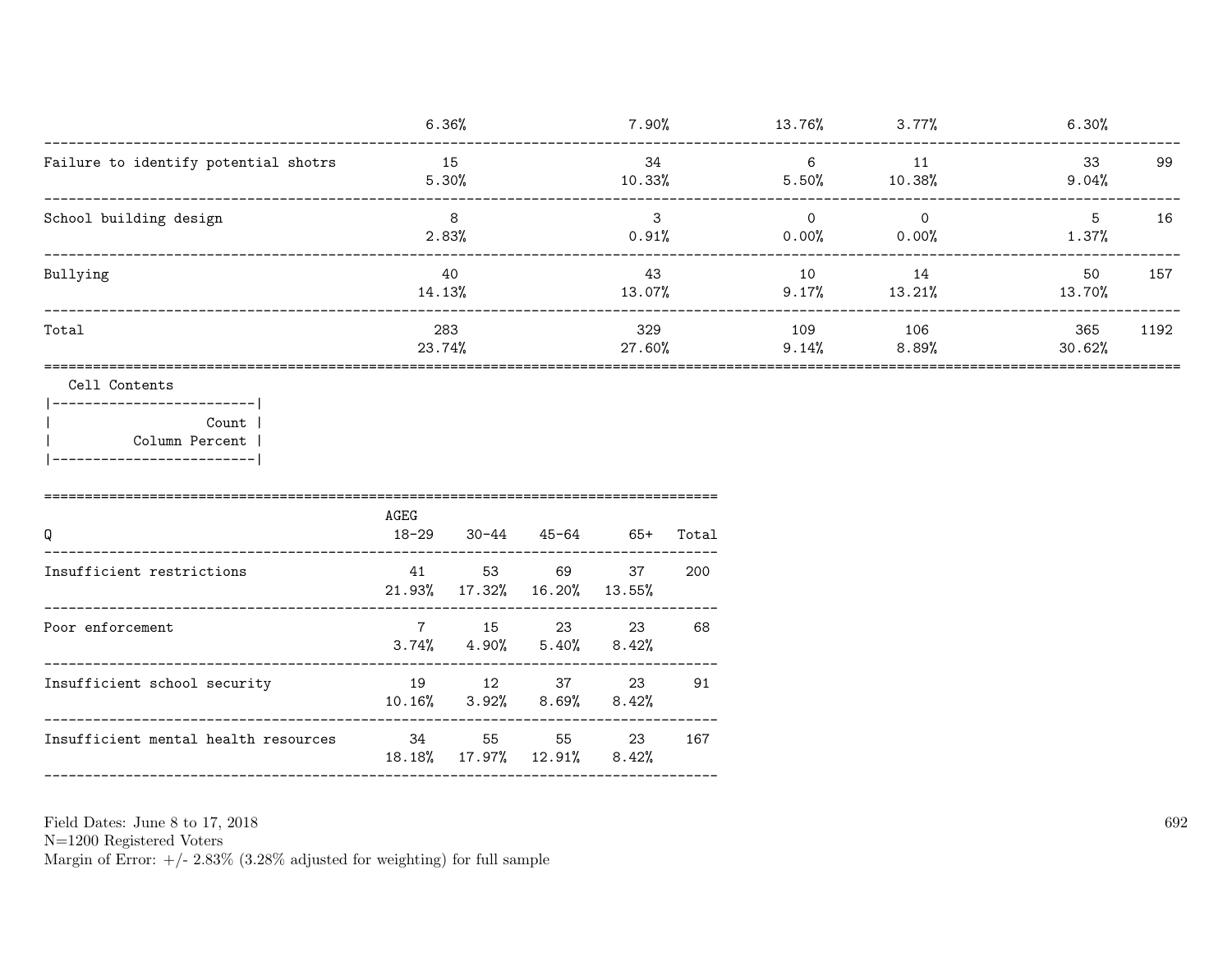| Poor parenting                         | 23              | 54<br>12.30% 17.65% 18.78% 22.71%                                     | 80                           | 62             | 219  |
|----------------------------------------|-----------------|-----------------------------------------------------------------------|------------------------------|----------------|------|
| Media attention                        |                 | 22 18 21 13<br>11.76% 5.88% 4.93% 4.76%                               |                              |                | 74   |
| Drug use                               | 1               | $7\overline{ }$<br>$0.53\%$ 2.29% $0.23\%$ 2.56%                      | 1                            | $7\phantom{.}$ | 16   |
| Violence in popular culture            |                 | 8 12 40 24<br>$4.28\%$ $3.92\%$ $9.39\%$ $8.79\%$                     |                              |                | 84   |
| Failure to identify potential shooters |                 | 10 16 41 33<br>$5.35\%$ $5.23\%$ $9.62\%$ $12.09\%$                   |                              |                | 100  |
| School building design                 |                 | $\begin{matrix} 0 & 8 & 6 \end{matrix}$<br>$0.00\%$ 2.61% 1.41% 0.37% |                              | $\mathbf{1}$   | 15   |
| Bullying                               | 22<br>$11.76\%$ |                                                                       | 56 53<br>18.30% 12.44% 9.89% | 27             | 158  |
| Total                                  |                 | 187 306 426<br>15.69% 25.67% 35.74%                                   |                              | 273<br>22.90%  | 1192 |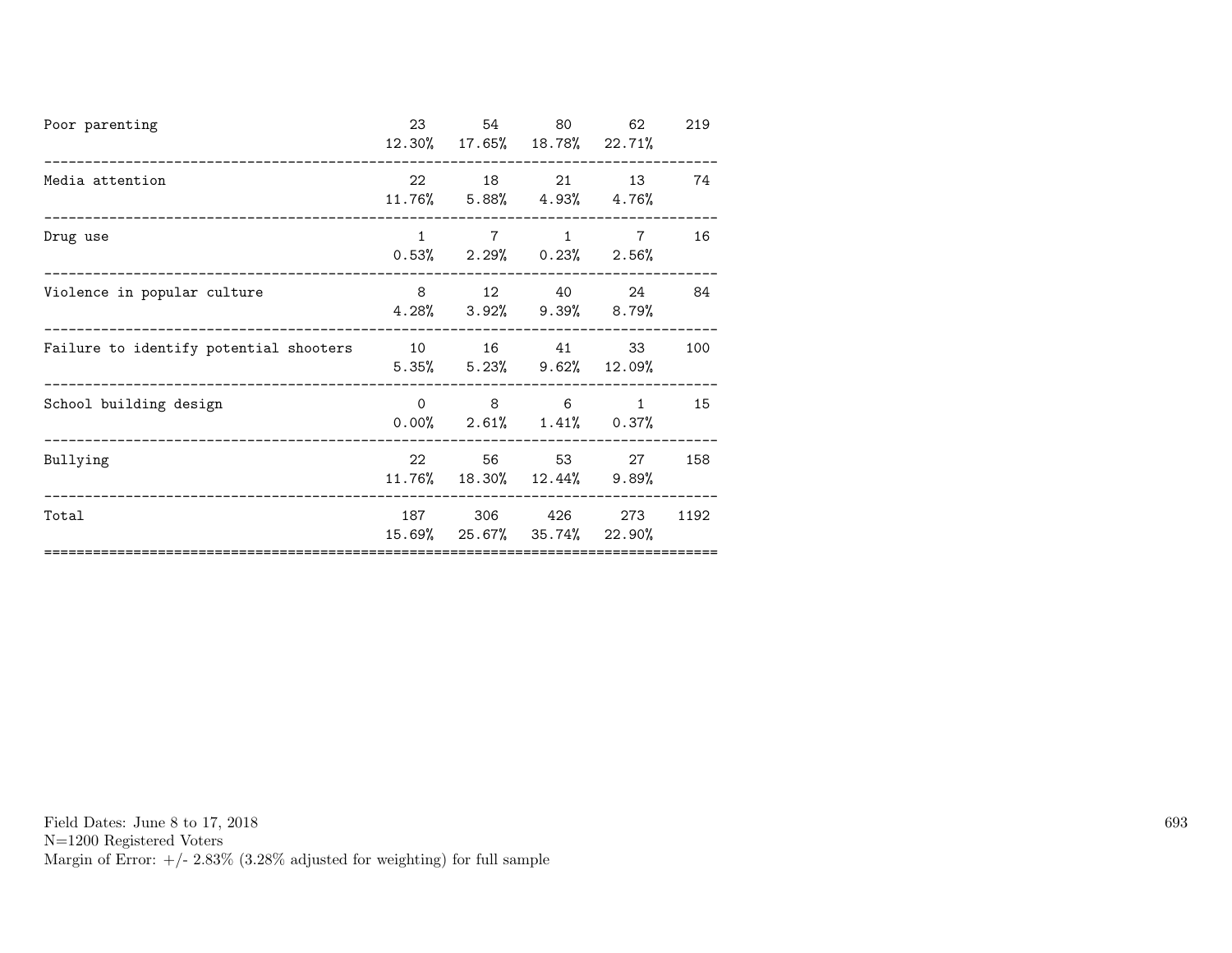# Q42. Support/Oppose: Legalizing sports betting in Texas

Cell Contents |-------------------------| | Count | | Column Percent | |-------------------------|

| Q                                                                                                    | LIBCON7                                         |    |                                 |     |             |                        | Extremely lib. Somewhat lib. Lean lib. Moderate Lean con. Somewhat con. Extremely con. Total                       |      |
|------------------------------------------------------------------------------------------------------|-------------------------------------------------|----|---------------------------------|-----|-------------|------------------------|--------------------------------------------------------------------------------------------------------------------|------|
| Support                                                                                              |                                                 |    |                                 |     |             | 40 70 56 124 42 83     | 64<br>$35.09\%$ 46.67% 61.54% 40.79% 38.53% 38.07% 31.22%                                                          | 479  |
| Oppose                                                                                               |                                                 | 31 |                                 |     | 32 11 72 22 | 52                     | 68<br>$27.19\%$ 21.33% 12.09% 23.68% 20.18% 23.85% 33.17%                                                          | 288  |
| Don't know/No opinion                                                                                |                                                 |    |                                 |     |             |                        | $43$ $48$ $24$ $108$ $45$ $83$ $73$ $424$<br>$37.72\%$ $32.00\%$ $26.37\%$ $35.53\%$ $41.28\%$ $38.07\%$ $38.61\%$ |      |
| Total                                                                                                |                                                 |    |                                 |     |             | 114 150 91 304 109 218 | 205<br>9.57% 12.59% 7.64% 25.52% 9.15% 18.30% 17.21%                                                               | 1191 |
| Cell Contents<br>--------------------------<br>Count<br>Column Percent<br>-------------------------- |                                                 |    |                                 |     |             |                        |                                                                                                                    |      |
| Q                                                                                                    | IDEOL<br>Liberals Moderates Conservatives Total |    |                                 |     |             |                        |                                                                                                                    |      |
| Support                                                                                              | 167                                             |    | 124 189<br>46.78% 40.79% 35.59% | 480 |             |                        |                                                                                                                    |      |

Field Dates: June 8 to 17, 2018

N=1200 Registered Voters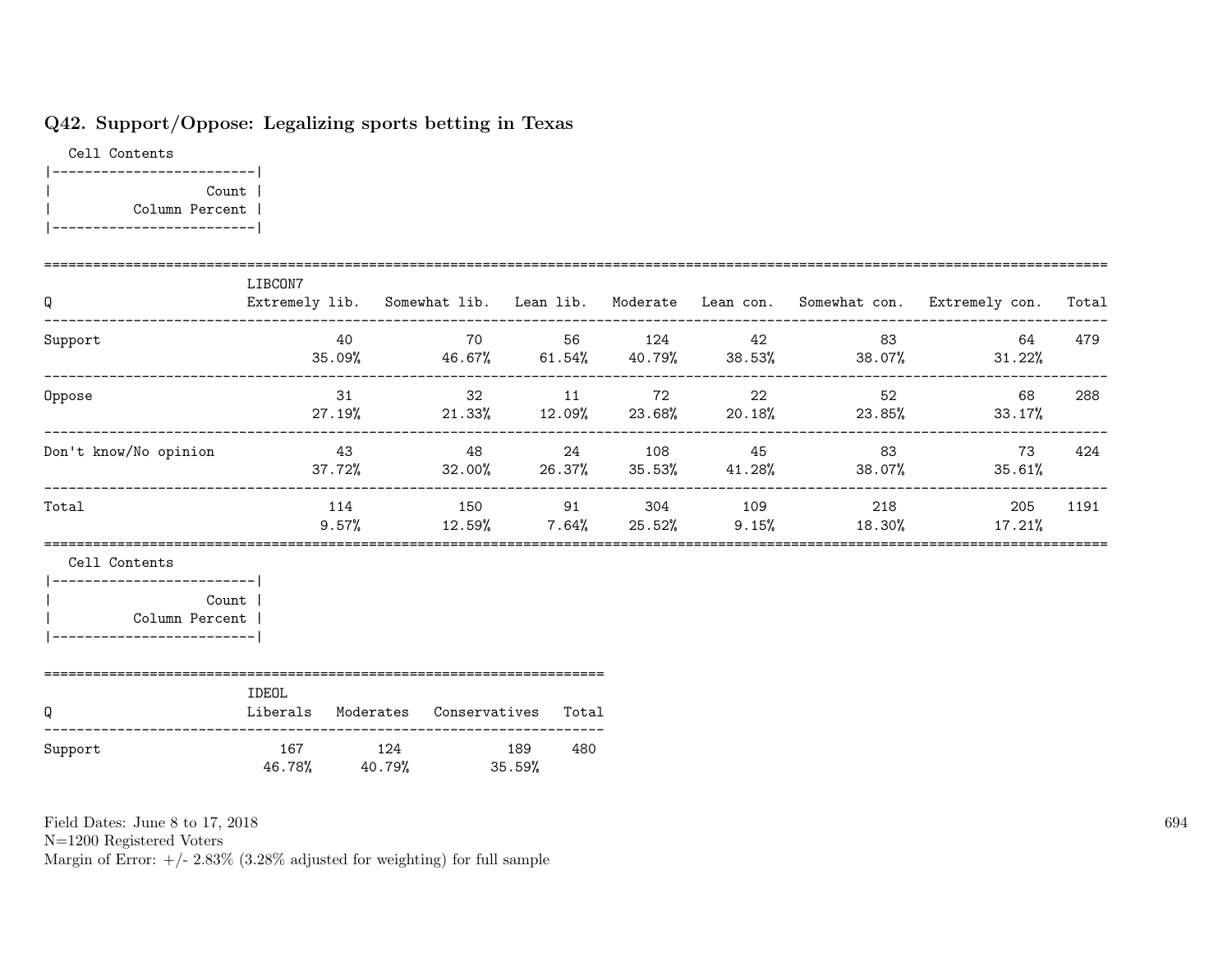| Oppose                                                                       |       | 74 72 142<br>20.73% 23.68% 26.74%      | 288  |                                                                                                      |                           |      |
|------------------------------------------------------------------------------|-------|----------------------------------------|------|------------------------------------------------------------------------------------------------------|---------------------------|------|
| Don't know/No opinion 116 108 200 424                                        |       | $32.49\%$ $35.53\%$ $37.66\%$          |      |                                                                                                      |                           |      |
| Total                                                                        |       | 357 304 531<br>$29.95\%$ 25.50% 44.55% | 1192 |                                                                                                      |                           |      |
| Cell Contents                                                                |       |                                        |      |                                                                                                      |                           |      |
| ------------------------- <br>Column Percent  <br> ------------------------- | Count |                                        |      |                                                                                                      |                           |      |
| ===========================<br>Q                                             | PID7  |                                        |      | StrDem WeakDem LeanDem Ind LeanRep WeakRep StrRep Total                                              |                           |      |
| Support                                                                      |       | 106 50 68 52 60                        |      | 42.91% 43.10% 49.28% 42.62% 42.25% 35.86% 31.69%                                                     | 52 77 465<br>____________ |      |
| Oppose                                                                       |       | 57 25 29 23 36                         |      | $23.08\%$ 21.55% 21.01% 18.85% 25.35% 23.45% 32.51%                                                  | 34 79                     | 283  |
| Don't know/No opinion 84 41 41 47 46                                         |       |                                        |      | 34.01% 35.34% 29.71% 38.52% 32.39% 40.69% 35.80%                                                     | 59 87                     | 405  |
| Total                                                                        |       |                                        |      | 247 116 138 122 142 145 243<br>$21.42\%$ $10.06\%$ $11.97\%$ $10.58\%$ $12.32\%$ $12.58\%$ $21.08\%$ |                           | 1153 |
| Cell Contents<br> ------------------------                                   |       |                                        |      |                                                                                                      |                           |      |

|<br>| Column Percent |<br>| Column Percent | | Column Percent |

Field Dates: June 8 to 17, 2018

N=1200 Registered Voters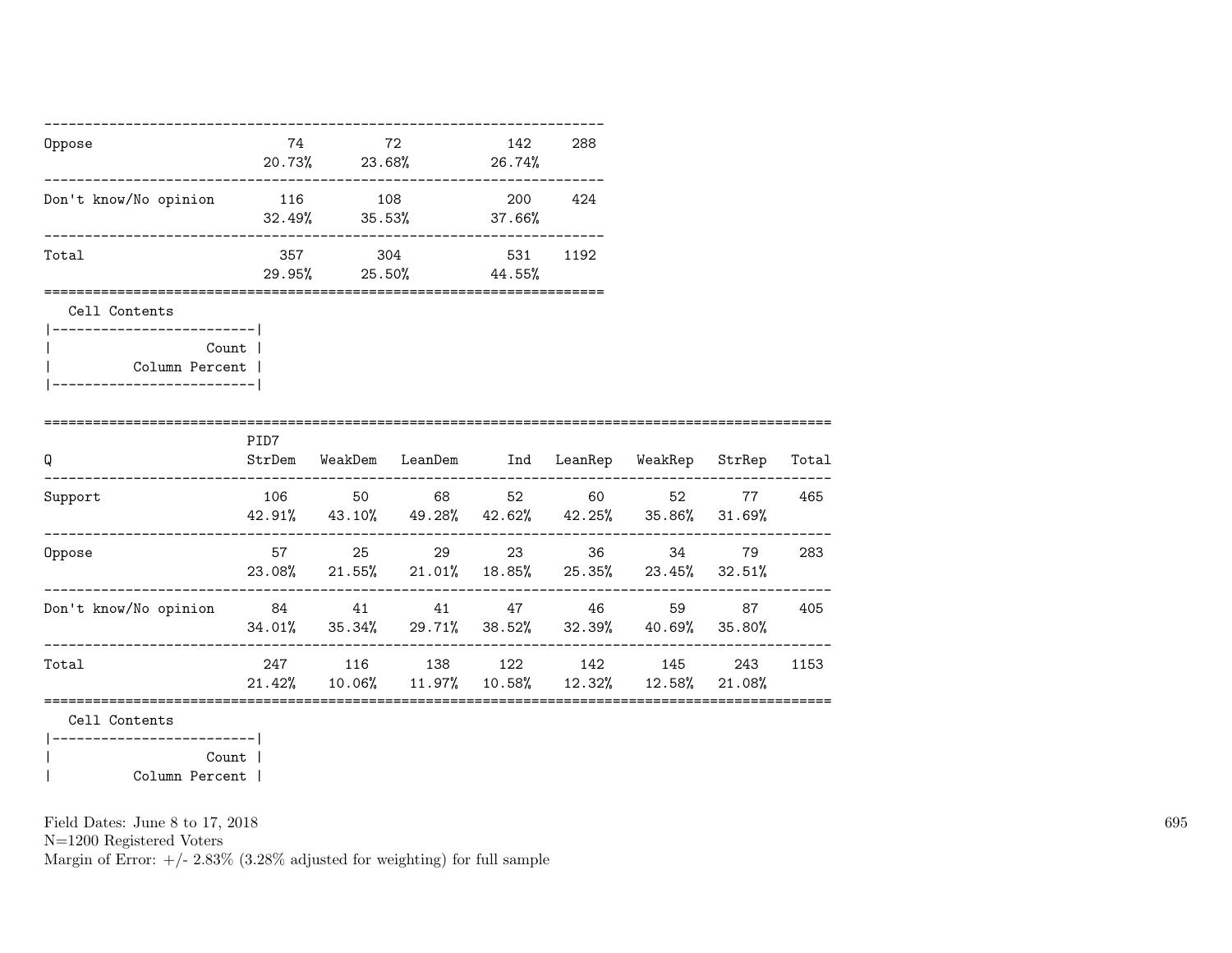|-------------------------|

| Q                                         | PID3 |               |    | Democrats Independents Republicans Total |               |                                                                          |                                          |       |
|-------------------------------------------|------|---------------|----|------------------------------------------|---------------|--------------------------------------------------------------------------|------------------------------------------|-------|
| Support                                   |      | 225           |    | 52 189<br>44.82% 42.62% 35.66%           | 466           |                                                                          |                                          |       |
| Oppose                                    | 111  |               | 23 | 149<br>$22.11\%$ 18.85% 28.11%           | 283           |                                                                          |                                          |       |
| Don't know/No opinion                     | 166  | 47            |    | 192 405<br>$33.07\%$ $38.52\%$ $36.23\%$ |               |                                                                          |                                          |       |
| Total                                     |      | 502 122       |    | 43.50% 10.57% 45.93%                     | 530 1154      |                                                                          |                                          |       |
| Cell Contents<br>------------------------ |      |               |    |                                          |               |                                                                          |                                          |       |
| Count  <br>Column Percent                 |      |               |    |                                          |               |                                                                          |                                          |       |
| Q                                         | Q20A |               |    |                                          |               | Democratic candidate Republican candidate Tea Party candidate Don't know |                                          | Total |
| Support                                   |      | 218<br>44.67% |    |                                          | 121           | $37.58\%$ $41.61\%$ $34.21\%$                                            | 67 — 100<br>78                           | 484   |
| Oppose                                    |      | 107<br>21.93% |    |                                          | 94<br>29.19%  | $26.09\%$ 19.74%                                                         | 42 and $\sim$<br>45                      | 288   |
| Don't know/No opinion                     |      | 163<br>33.40% |    |                                          | 107<br>33.23% | 32.30%                                                                   | --------------------<br>52 105<br>46.05% | 427   |

Field Dates: June 8 to 17, 2018

N=1200 Registered Voters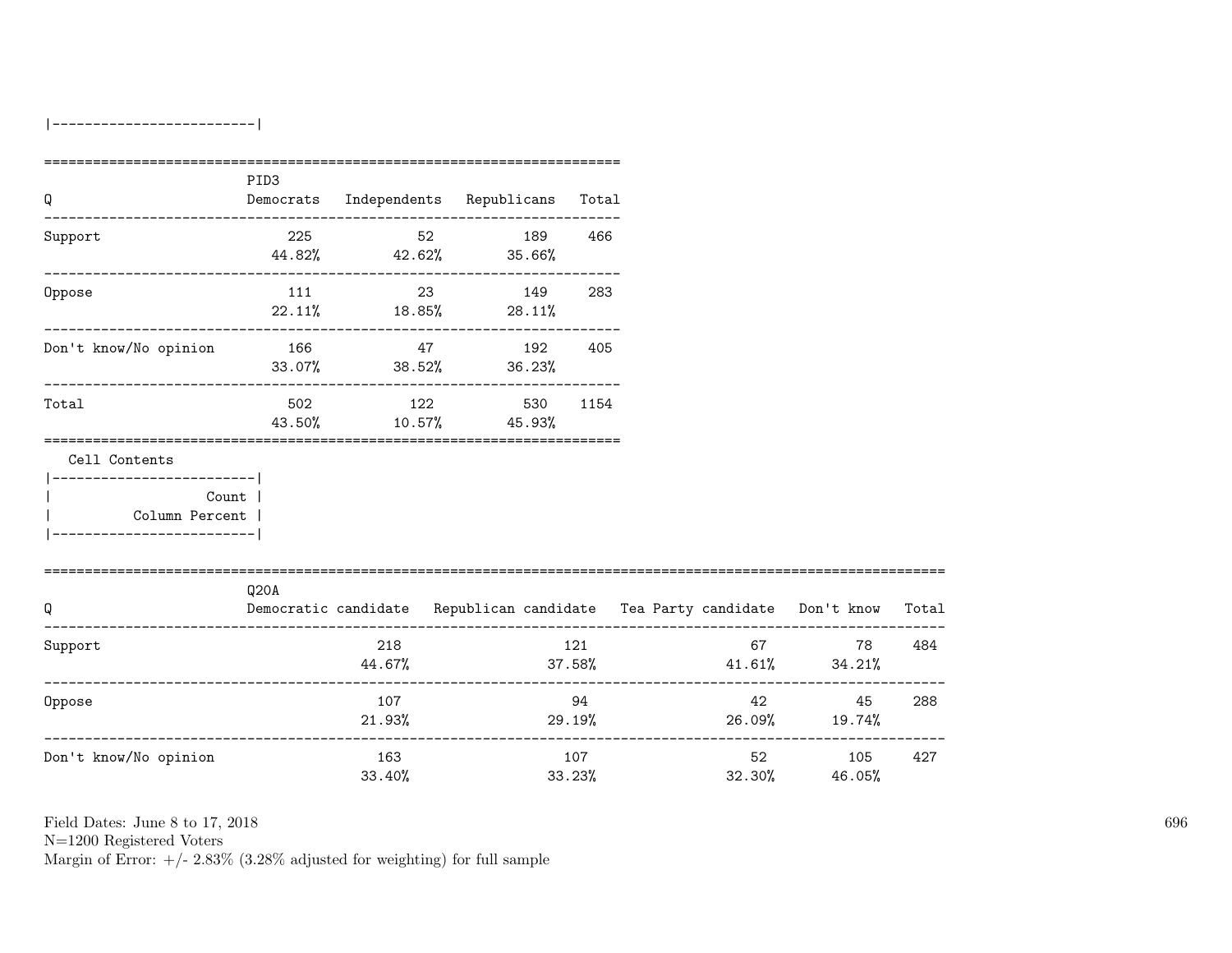| Total                                                                                         |                 | 488<br>40.70%                                                               |     | 322<br>26.86% |  |                                | 161 — 161 — 162 — 162 — 163 — 164 — 164 — 164 — 165 — 165 — 165 — 165 — 165 — 165 — 165 — 165 — 165 — 165 — 165 — 165 — 165 — 165 — 165 — 165 — 165 — 165 — 165 — 165 — 165 — 165 — 165 — 165 — 165 — 165 — 165 — 165 — 165 — 1<br>13.43% |                                                                        | 228<br>1199<br>19.02% |       |
|-----------------------------------------------------------------------------------------------|-----------------|-----------------------------------------------------------------------------|-----|---------------|--|--------------------------------|-------------------------------------------------------------------------------------------------------------------------------------------------------------------------------------------------------------------------------------------|------------------------------------------------------------------------|-----------------------|-------|
| Cell Contents<br> -------------------------                                                   |                 |                                                                             |     |               |  |                                |                                                                                                                                                                                                                                           |                                                                        |                       |       |
| Column Percent  <br>-------------------------                                                 | Count           |                                                                             |     |               |  |                                |                                                                                                                                                                                                                                           |                                                                        |                       |       |
| Q                                                                                             | educ            | No HS  High school graduate  Some college  2-year  4-year  Post-grad  Total |     |               |  |                                |                                                                                                                                                                                                                                           |                                                                        |                       |       |
| Support                                                                                       | 22<br>$31.88\%$ | $48.32\%$ $34.93\%$ $40.00\%$ $38.28\%$ $42.34\%$                           | 144 |               |  | 95 48 116                      |                                                                                                                                                                                                                                           | 58                                                                     | 483                   |       |
| Oppose                                                                                        | 15<br>$21.74\%$ |                                                                             | 61  |               |  | 67 30 81                       |                                                                                                                                                                                                                                           | 35<br>$20.47\%$ 24.63% 25.00% 26.73% 25.55%                            | 289                   |       |
| Don't know/No opinion                                                                         | 32<br>46.38%    |                                                                             | 93  |               |  |                                |                                                                                                                                                                                                                                           | 110 42 106 44 427<br>$31.21\%$ $40.44\%$ $35.00\%$ $34.98\%$ $32.12\%$ |                       |       |
| Total                                                                                         | 69<br>5.75%     |                                                                             |     |               |  | $24.85\%$ 22.69% 10.01% 25.27% |                                                                                                                                                                                                                                           | 298 272 120 303 137<br>11.43%                                          | 1199                  |       |
| Cell Contents<br> ------------------------- <br>Column Percent  <br>------------------------- | Count           |                                                                             |     |               |  |                                |                                                                                                                                                                                                                                           |                                                                        |                       |       |
| Q                                                                                             | ATTEND          | More than once a week Once a week A few times a month Once or twice a year  |     |               |  |                                |                                                                                                                                                                                                                                           |                                                                        |                       | Never |

Field Dates: June 8 to 17,  $2018\,$ 

N=1200 Registered Voters<br>Margin of Error:  $+/- 2.83\%$  (3.28% adjusted for weighting) for full sample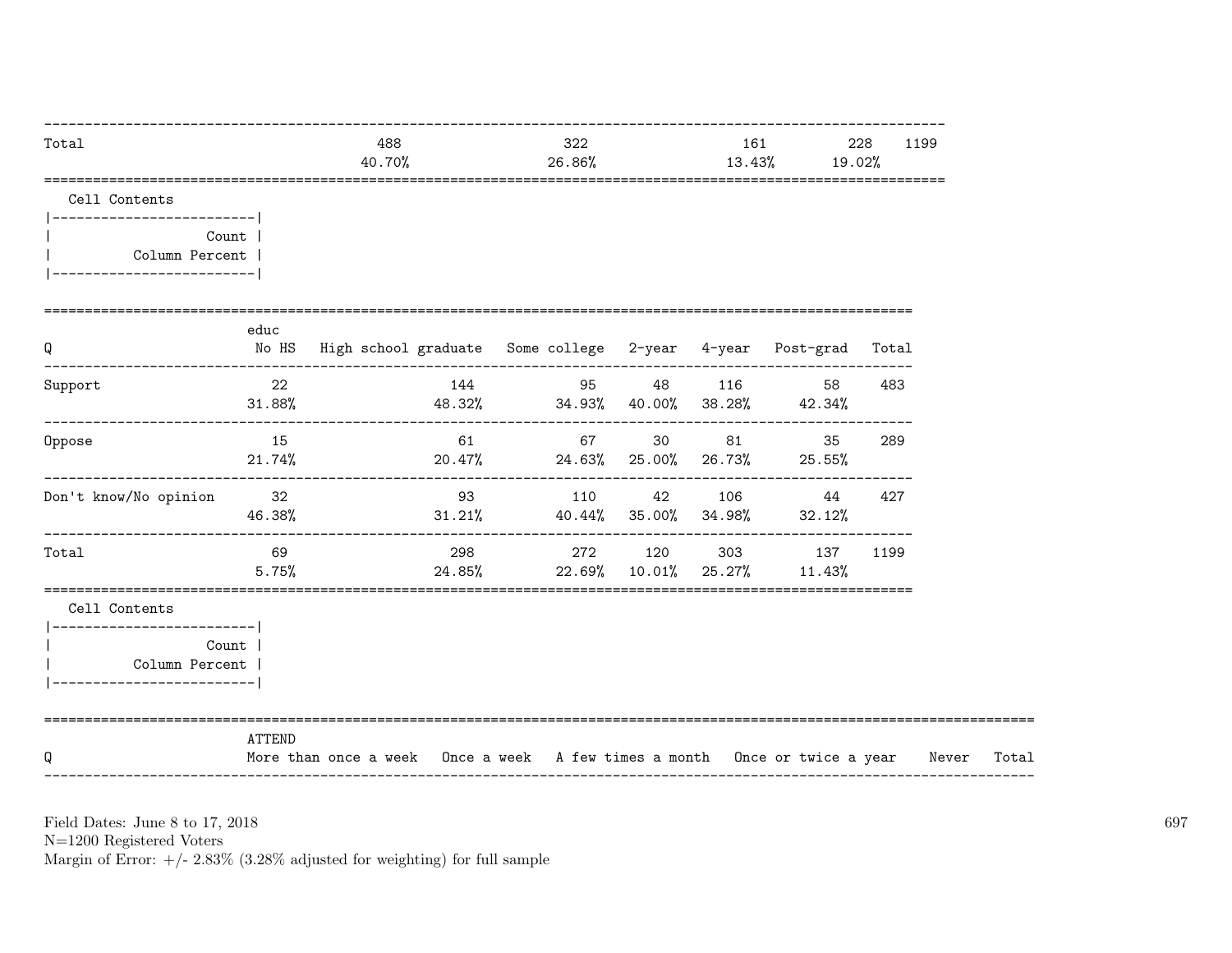| Support                | 42<br>30.00%  | 86<br>34.54%  | 62<br>46.97%  | 129<br>45.58% | 165<br>41.77% | 484  |
|------------------------|---------------|---------------|---------------|---------------|---------------|------|
| Oppose                 | 55<br>39.29%  | 60<br>24.10%  | 22<br>16.67%  | 66<br>23.32%  | 86<br>21.77%  | 289  |
| Don't know/No opinion  | 43<br>30.71%  | 103<br>41.37% | 48<br>36.36%  | 88<br>31.10%  | 144<br>36.46% | 426  |
| Total                  | 140<br>11.68% | 249<br>20.77% | 132<br>11.01% | 283<br>23.60% | 395<br>32.94% | 1199 |
| Cell Contents          |               |               |               |               |               |      |
| Count<br>$0.11$ $0.11$ |               |               |               |               |               |      |

| Column Percent ' |  |
|------------------|--|
|                  |  |

| Q                     | race_recode<br>White | Black         | Hispanic        | Asian       | Native American         | Middle Eastern       | Mixed        | Other       | Total |
|-----------------------|----------------------|---------------|-----------------|-------------|-------------------------|----------------------|--------------|-------------|-------|
| Support               | 278<br>39.83%        | 65<br>38.24%  | 119<br>43.75%   | 6<br>37.50% | 4<br>$57.14\%$          | 3<br>75.00%          | 6<br>27.27%  | 3<br>27.27% | 484   |
| Oppose                | 169<br>24.21%        | 41<br>24.12%  | 69<br>25.37%    | 4<br>25.00% | 14.29%                  | $\Omega$<br>$0.00\%$ | 4<br>18.18%  | $9.09\%$    | 289   |
| Don't know/No opinion | - 251<br>35.96%      | 64<br>37.65%  | 84<br>$30.88\%$ | 6<br>37.50% | $\mathcal{D}$<br>28.57% | 25.00%               | 12<br>54.55% | 7<br>63.64% | 427   |
| Total                 | 698<br>58.17%        | 170<br>14.17% | 272<br>22.67%   | 16<br>1.33% | 0.58%                   | 4<br>$0.33\%$        | 22<br>1.83%  | 11<br>0.92% | 1200  |

=========================================================================================================================

Cell Contents

|-------------------------|

Field Dates: June 8 to 17, 2018

N=1200 Registered Voters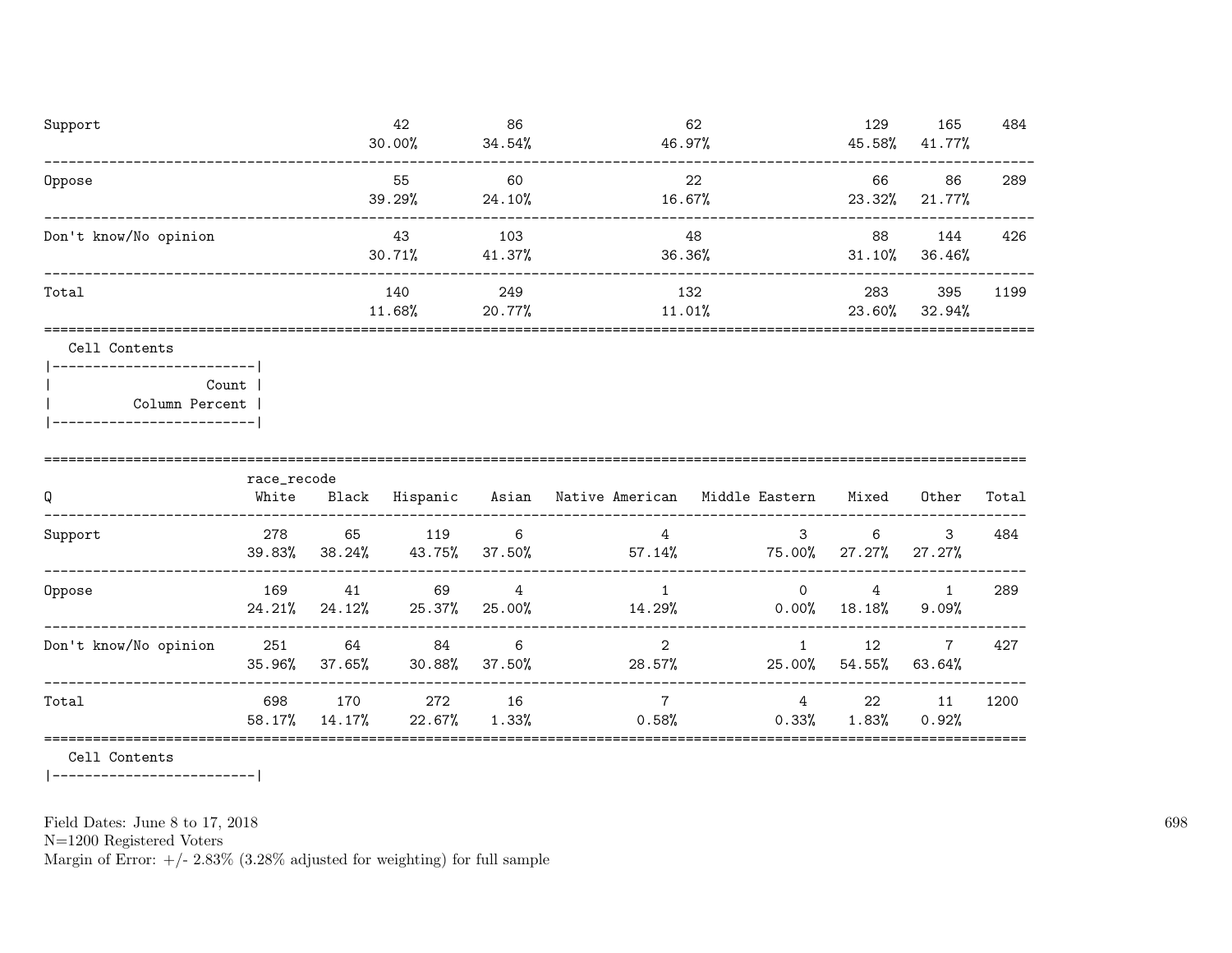|-------------------------|

| Q                     | MARITAL<br>Married | Separated       | Divorced     | Widowed        |               | Single Domestic Partnership | Total |
|-----------------------|--------------------|-----------------|--------------|----------------|---------------|-----------------------------|-------|
| Support               | 244<br>40.26%      | 12<br>$63.16\%$ | 43<br>37.39% | 16<br>22.54%   | 135<br>42.19% | 32<br>49.23%                | 482   |
| Oppose                | 161<br>26.57%      | 4<br>21.05%     | 27<br>23.48% | 20<br>28.17%   | 64<br>20.00%  | 12<br>18.46%                | 288   |
| Don't know/No opinion | 201<br>33.17%      | 3<br>15.79%     | 45<br>39.13% | 35<br>49.30%   | 121<br>37.81% | 21<br>32.31%                | 426   |
| Total                 | 606<br>50.67%      | 19<br>$1.59\%$  | 115<br>9.62% | 71<br>$5.94\%$ | 320<br>26.76% | 65<br>5.43%                 | 1196  |
|                       |                    |                 |              |                |               |                             |       |

Cell Contents

|-------------------------| | Count | | Column Percent | |-------------------------|

| Q       | gender<br>Male       | Female        | Total |
|---------|----------------------|---------------|-------|
| Support | 300<br>53.57% 28.75% | 184           | 484   |
| Oppose  | 124<br>22.14%        | 165<br>25.78% | 289   |

================================================

Field Dates: June 8 to 17, 2018

N=1200 Registered Voters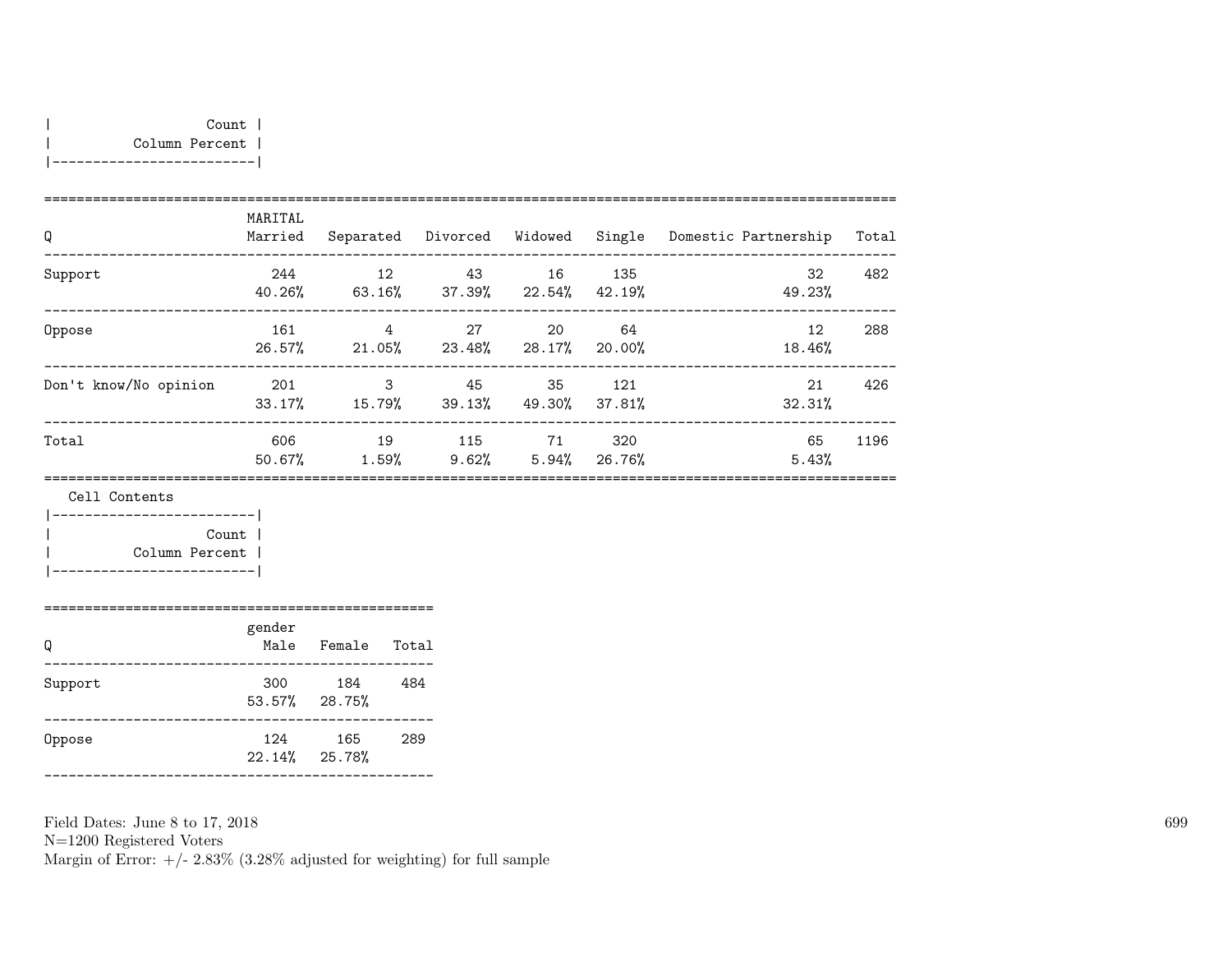| Don't know/No opinion                                                          |         | 136 291<br>24.29% 45.47%                      | 427        |      |
|--------------------------------------------------------------------------------|---------|-----------------------------------------------|------------|------|
| Total                                                                          |         | 560 640 1200<br>46.67% 53.33%                 |            |      |
| Cell Contents                                                                  |         | ------------------------                      |            |      |
| ___________________________<br>Count l<br>Column Percent  <br>--------------   |         |                                               |            |      |
| Q                                                                              | LOCATE  | Urban Suburban Rural Total                    |            |      |
| Support                                                                        | 175     | 44.76% 39.62% 34.75%                          | 227 82 484 |      |
| Oppose                                                                         |         | 87 145 58<br>22.25% 25.31% 24.58%<br>-------- |            | 290  |
| Don't know/No opinion                                                          | ------- | 129 201 96<br>32.99% 35.08% 40.68%            |            | 426  |
| Total                                                                          | 391     | 32.58% 47.75% 19.67%                          | 573 236    | 1200 |
| Cell Contents                                                                  |         | ___________________________________           |            |      |
| ------------------------ <br>Count<br>Column Percent  <br>____________________ |         |                                               |            |      |

============================================================================================================================

metro

Field Dates: June 8 to 17, 2018 N=1200 Registered Voters Margin of Error:  $+/- 2.83\%$  (3.28% adjusted for weighting) for full sample 700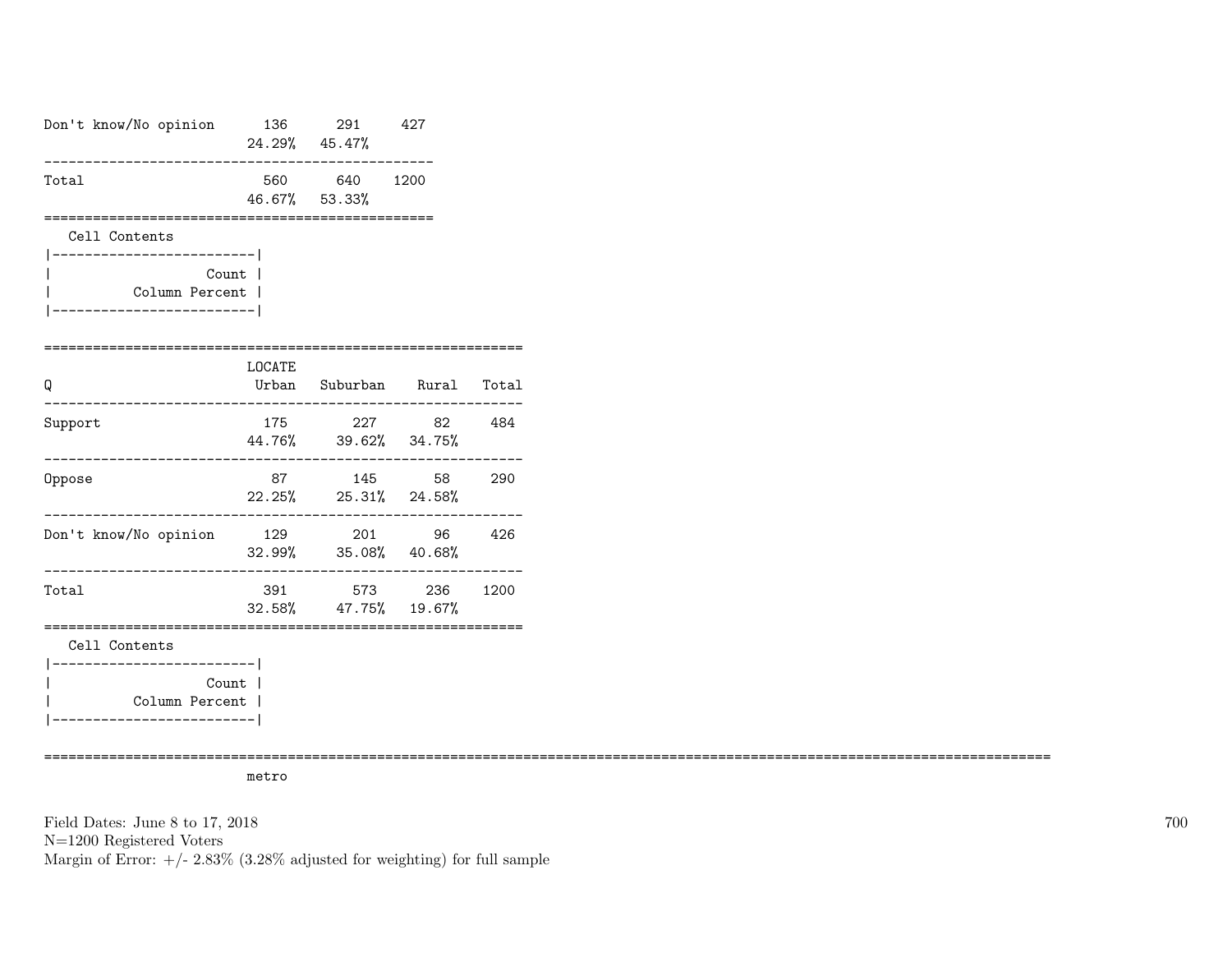| Q                                                                                          |                      |               |                                                                 |               |       |                               |              | Houston Area Dallas-Fort Worth Area San Antonio Area Austin Area Another Part of TX | Total |
|--------------------------------------------------------------------------------------------|----------------------|---------------|-----------------------------------------------------------------|---------------|-------|-------------------------------|--------------|-------------------------------------------------------------------------------------|-------|
| Support                                                                                    |                      | 126<br>44.52% |                                                                 |               | 122   | 51<br>$36.97\%$ 45.95% 44.34% | 47           | 138<br>37.60%                                                                       | 484   |
| Oppose                                                                                     | -------------------- | 59<br>20.85%  | 91                                                              |               |       | 16<br>27.58% 14.41% 21.70%    | 23           | 98<br>26.70%                                                                        | 287   |
| Don't know/No opinion                                                                      |                      | 98<br>34.63%  |                                                                 |               | 117   | 44<br>35.45%<br>39.64%        | 36<br>33.96% | 131<br>35.69%                                                                       | 426   |
| Total                                                                                      |                      | 283<br>23.64% |                                                                 | 27.57%        | 330   | 111<br>9.27%                  | 106<br>8.86% | 367<br>30.66%                                                                       | 1197  |
| -------------------------- <br>Count  <br>Column Percent<br>_________________________<br>Q | AGEG<br>$18 - 29$    |               | $30-44$ $45-64$ $65+$                                           |               | Total |                               |              |                                                                                     |       |
| Support                                                                                    |                      |               | 80 139 180<br>42.55% 44.69% 42.06%                              | 86<br>31.50%  | 485   |                               |              |                                                                                     |       |
| Oppose                                                                                     | 39 — 10              |               | 68 84<br>20.74% 21.86% 19.63% 35.90%                            | 98            | 289   |                               |              |                                                                                     |       |
| Don't know/No opinion 69 104 164                                                           |                      |               | 36.70% 33.44% 38.32% 32.60%<br>-------------------------------- | 89            | 426   |                               |              |                                                                                     |       |
| Total                                                                                      | 188                  | 311           | 428<br>15.67% 25.92% 35.67%                                     | 273<br>22.75% | 1200  |                               |              |                                                                                     |       |

N=1200 Registered Voters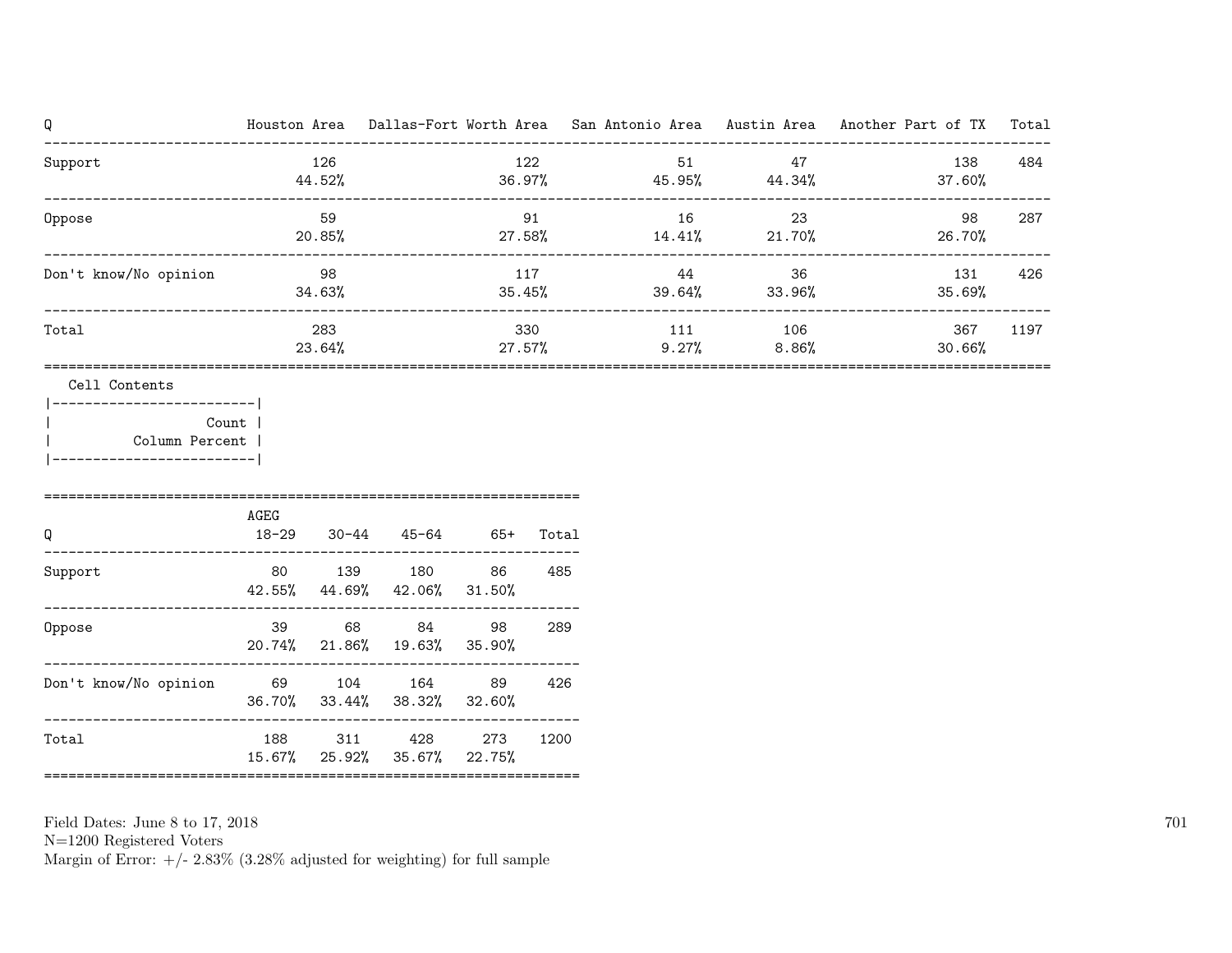## Q43. Opinion on death penalty for those convicted of violent crimes

Cell Contents |-------------------------| | Count | | Column Percent | |-------------------------|

| Q                       | LIBCON7         | Extremely lib. Somewhat lib. Lean lib. Moderate Lean con. |                |                |                 | Somewhat con.    | Extremely con. | Total |
|-------------------------|-----------------|-----------------------------------------------------------|----------------|----------------|-----------------|------------------|----------------|-------|
| Strongly support        | 21<br>18.42%    | 18<br>$12.00\%$                                           | 19<br>20.65%   | 103<br>33.88%  | 31<br>28.70%    | 112<br>$51.38\%$ | 154<br>74.04%  | 458   |
| Somewhat support        | 11<br>9.65%     | 44<br>29.33%                                              | 27<br>29.35%   | 100<br>32.89%  | 45<br>41.67%    | 66<br>$30.28\%$  | 32<br>15.38%   | 325   |
| Somewhat oppose         | 31<br>27.19%    | 34<br>22.67%                                              | 20<br>21.74%   | 27<br>$8.88\%$ | 13<br>12.04%    | 14<br>6.42%      | 11<br>5.29%    | 150   |
| Strongly oppose         | 43<br>37.72%    | 41<br>27.33%                                              | 20<br>21.74%   | 17<br>5.59%    | 5<br>4.63%      | 12<br>5.50%      | 8<br>3.85%     | 146   |
| Don't know / No opinion | 8<br>$7.02\%$   | 13<br>$8.67\%$                                            | 6<br>6.52%     | 57<br>18.75%   | 14<br>12.96%    | 14<br>6.42%      | 3<br>1.44%     | 115   |
| Total                   | 114<br>$9.55\%$ | 150<br>$12.56\%$                                          | 92<br>$7.71\%$ | 304<br>25.46%  | 108<br>$9.05\%$ | 218<br>18.26%    | 208<br>17.42%  | 1194  |

Cell Contents

|-------------------------| | Count | | Column Percent | |-------------------------|

Field Dates: June 8 to 17, 2018

N=1200 Registered Voters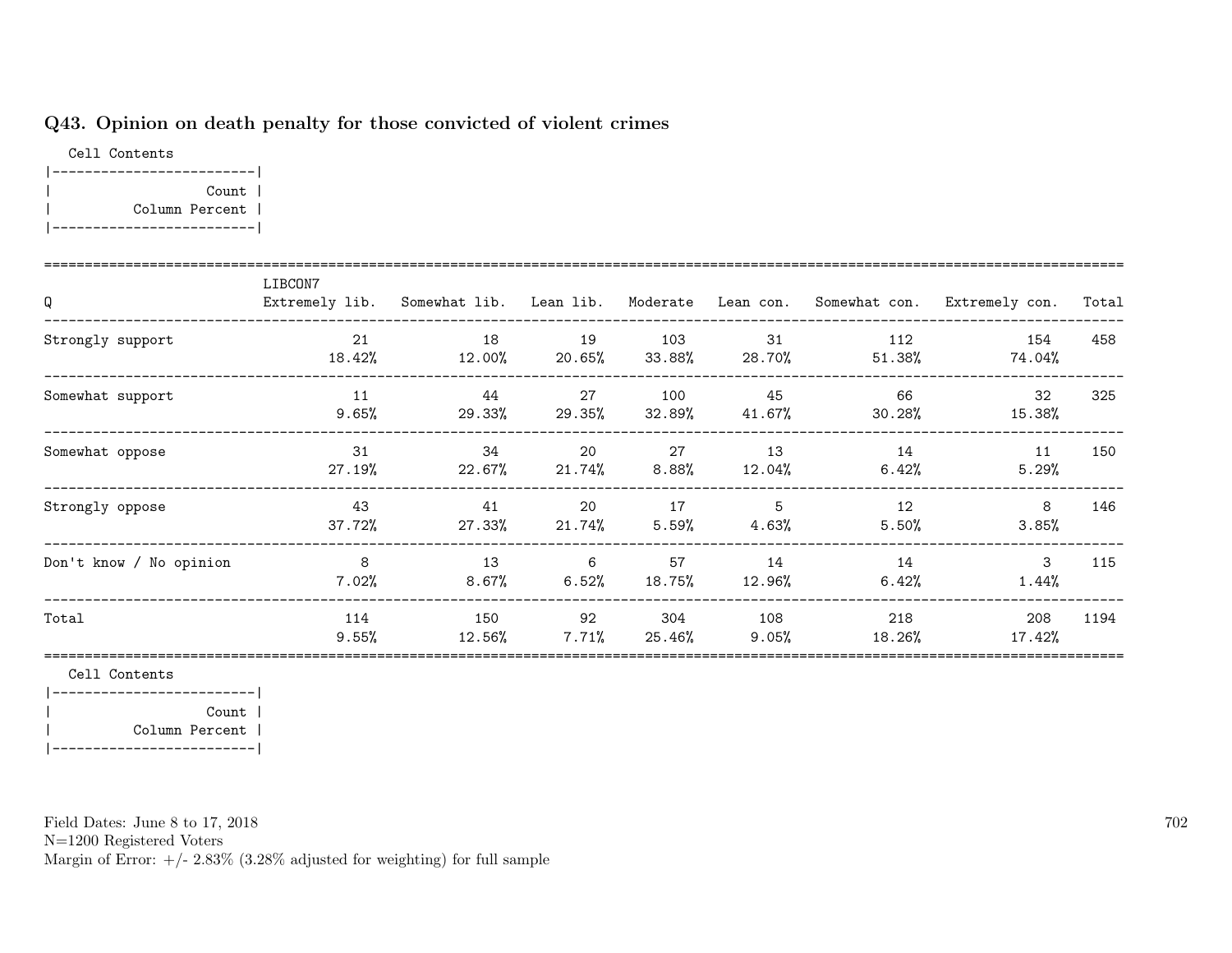| Q                                                              | IDEOL    |        | Liberals Moderates Conservatives Total                  |        |       |        |     |
|----------------------------------------------------------------|----------|--------|---------------------------------------------------------|--------|-------|--------|-----|
| Strongly support                                               |          |        | 58 103 297 458<br>$16.38\%$ $33.88\%$ $55.83\%$         |        |       |        |     |
| Somewhat support                                               |          |        | 81 100 142 323<br>$22.88\%$ $32.89\%$ 26.69%            |        |       |        |     |
| Somewhat oppose                                                |          | 85 27  | $24.01\%$ 8.88% 6.95%                                   | 37 149 |       |        |     |
| Strongly oppose                                                |          | 104 17 | 25<br>29.38% 5.59% 4.70%                                | 146    |       |        |     |
| _____________________________<br>Don't know / No opinion 26 57 |          |        | 31 114<br>$7.34\%$ 18.75% 5.83%                         |        |       |        |     |
| Total                                                          |          |        | 354 304 532<br>29.75% 25.55% 44.71%                     | 1190   |       |        |     |
| Cell Contents<br>-----------------------                       |          |        |                                                         |        |       |        |     |
| Count  <br>Column Percent  <br>-----------------------         |          |        |                                                         |        |       |        |     |
| O                                                              | PID7     |        | StrDem WeakDem LeanDem Ind LeanRep WeakRep StrRep Total |        |       |        |     |
| Strongly support                                               | 53 22 24 |        | $21.63\%$ 18.97% 17.52% 42.62% 59.15% 40.00% 62.55%     | 52 84  |       | 58 152 | 445 |
| Somewhat support                                               | 55       | 37 — 1 | 25 7<br>40 000                                          |        | 39 39 | 55 63  | 314 |

N=1200 Registered Voters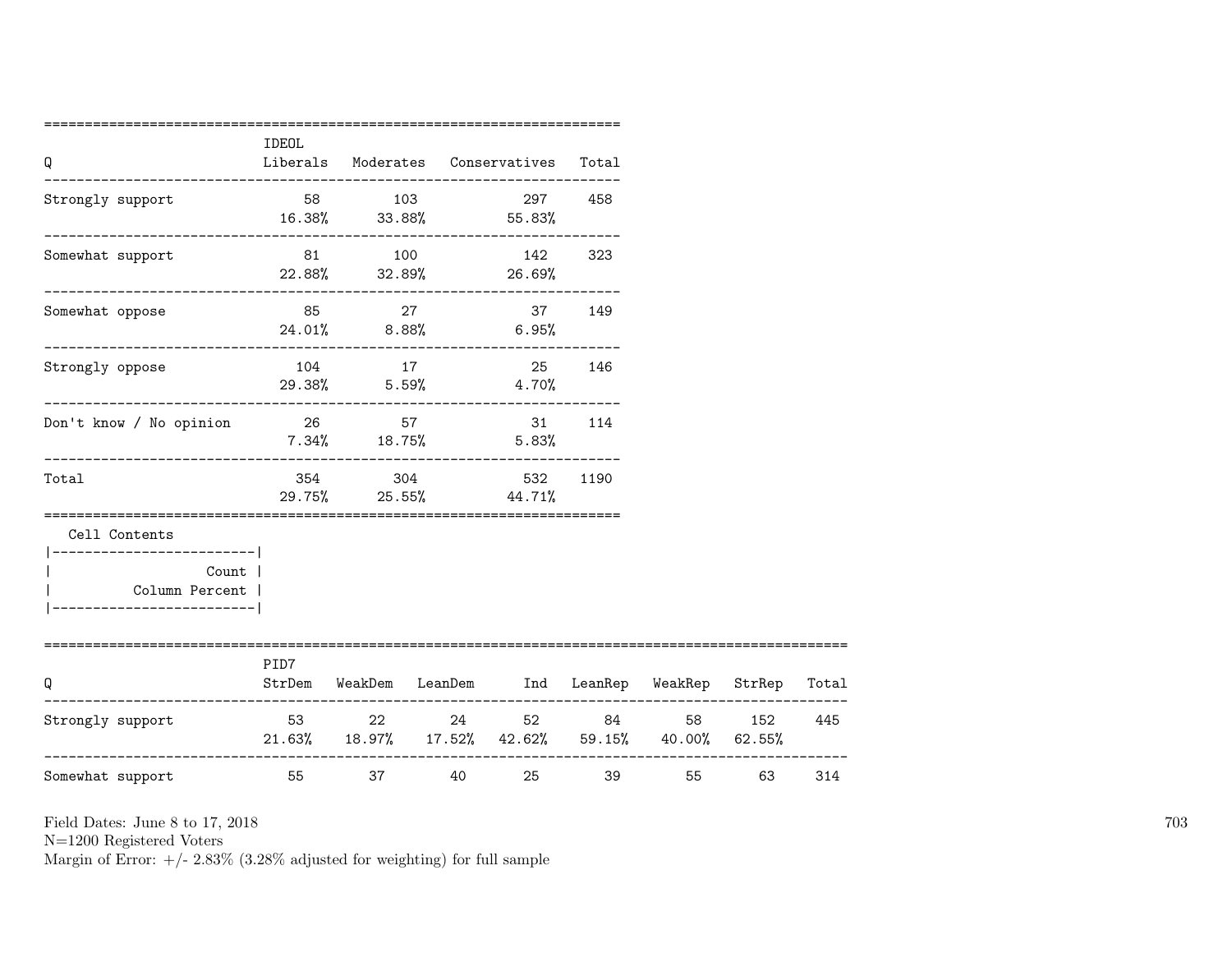|                                                                                                       |      |  | 22.45% 31.90% 29.20% 20.49% 27.46% 37.93% 25.93%                                           |  |     |      |
|-------------------------------------------------------------------------------------------------------|------|--|--------------------------------------------------------------------------------------------|--|-----|------|
| Somewhat oppose                                                                                       |      |  | 54 23 24 12 10 11 13 147<br>$22.04\%$ 19.83% 17.52% 9.84% 7.04% 7.59% 5.35%                |  |     |      |
| Strongly oppose                                                                                       |      |  | 53 20 37 12 5 9 6 142<br>$21.63\%$ $17.24\%$ $27.01\%$ $9.84\%$ $3.52\%$ $6.21\%$ $2.47\%$ |  |     |      |
| Don't know / No opinion 30 14 12 21 4 12 9 102                                                        |      |  | $12.24\%$ $12.07\%$ $8.76\%$ $17.21\%$ $2.82\%$ $8.28\%$ $3.70\%$                          |  |     |      |
| Total                                                                                                 |      |  | 245 116 137 122 142 145<br>$21.30\%$ 10.09% 11.91% 10.61% 12.35% 12.61% 21.13%             |  | 243 | 1150 |
| Cell Contents<br>------------------------- <br>Count  <br>Column Percent  <br>----------------------- |      |  |                                                                                            |  |     |      |
| $\Omega$                                                                                              | PID3 |  | Democrats Independents Republicans Total                                                   |  |     |      |
| Strongly support                                                                                      |      |  | 100 52 295 447<br>$20.04\%$ $42.62\%$ $55.56\%$                                            |  |     |      |
| Somewhat support                                                                                      |      |  | 132 25 157 314<br>$26.45\%$ 20.49% 29.57%                                                  |  |     |      |
| Somewhat oppose                                                                                       |      |  | 101 12 34 147<br>$20.24\%$ 9.84% 6.40%                                                     |  |     |      |
|                                                                                                       |      |  |                                                                                            |  |     |      |

N=1200 Registered Voters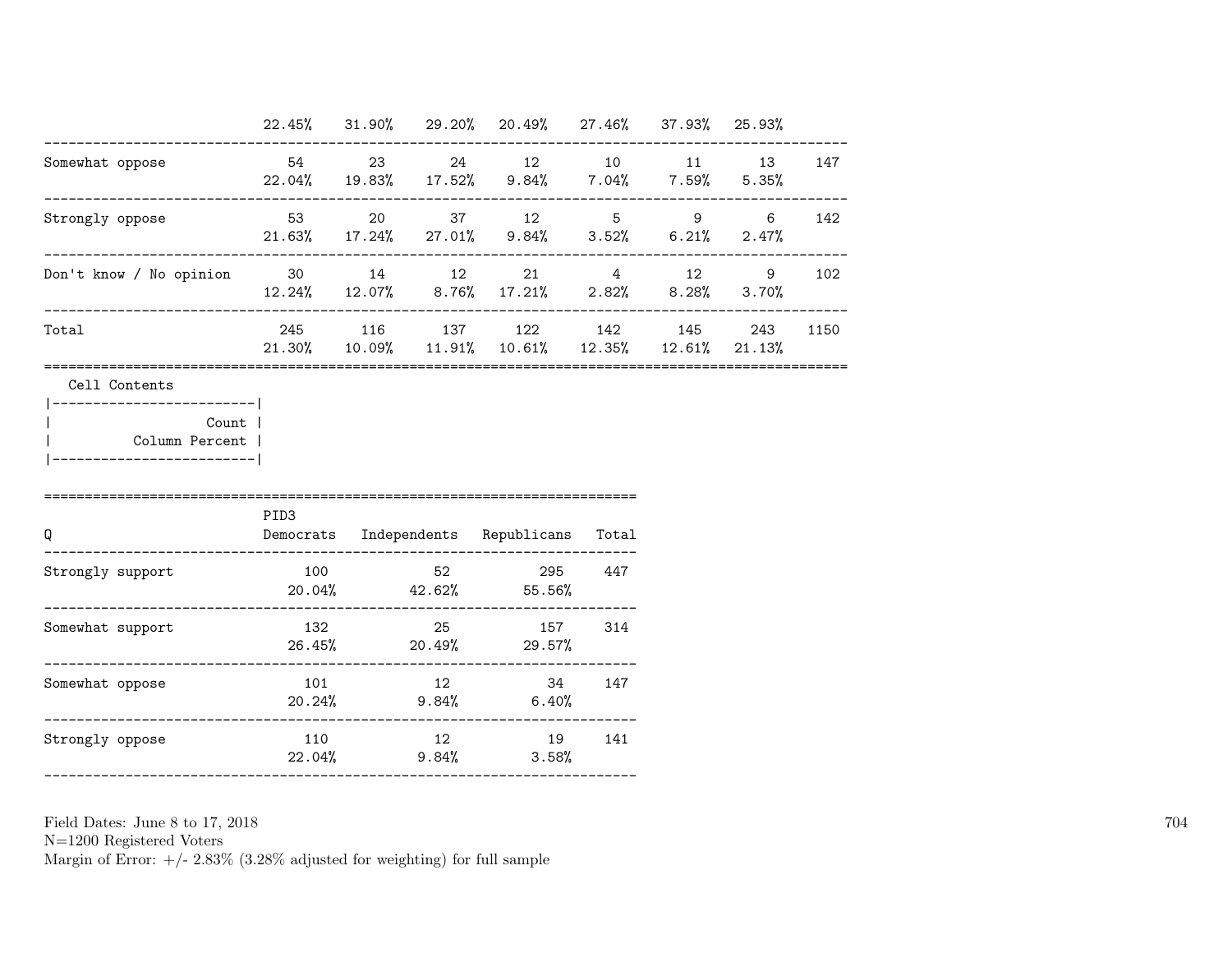| Don't know / No opinion                                  | 56<br>$11.22\%$ $17.21\%$ $4.90\%$                                               | 21<br>26                    | 103           |                                               |                       |       |
|----------------------------------------------------------|----------------------------------------------------------------------------------|-----------------------------|---------------|-----------------------------------------------|-----------------------|-------|
| Total                                                    | 499<br>43.32%                                                                    | 122 531<br>$10.59\%$ 46.09% | 1152          |                                               |                       |       |
| Cell Contents<br>-------------------------               |                                                                                  |                             |               |                                               |                       |       |
| Count  <br>Column Percent  <br>_________________________ |                                                                                  |                             |               |                                               |                       |       |
| Q                                                        | Q20A<br>Democratic candidate Republican candidate Tea Party candidate Don't know |                             |               |                                               |                       | Total |
| Strongly support                                         | 96                                                                               |                             | 173           | 103<br>$19.67\%$ 53.73% 64.38% 38.86%         | 89                    | 461   |
| Somewhat support                                         | 127                                                                              |                             | 89            | 44<br>$26.02\%$ 27.64% 27.50% 28.82%          | 66                    | 326   |
| Somewhat oppose                                          | 105                                                                              |                             | 28            | $\overline{4}$<br>$21.52\%$ 8.70% 2.50% 5.68% | $\sim$ 13             | 150   |
| Strongly oppose                                          | 113<br>23.16%                                                                    |                             | 14<br>4.35%   | $\overline{4}$<br>2.50%                       | 16<br>6.99%           | 147   |
| Don't know / No opinion                                  | 47<br>9.63%                                                                      |                             | 18<br>5.59%   |                                               | 45<br>$3.12\%$ 19.65% | 115   |
| Total                                                    | 488<br>40.70%                                                                    |                             | 322<br>26.86% | 13.34%                                        | 229<br>19.10%         | 1199  |

=================================================================================================================

Cell Contents

|-------------------------|

Field Dates: June 8 to 17, 2018

N=1200 Registered Voters

Margin of Error:  $+/- 2.83\%$  (3.28% adjusted for weighting) for full sample

705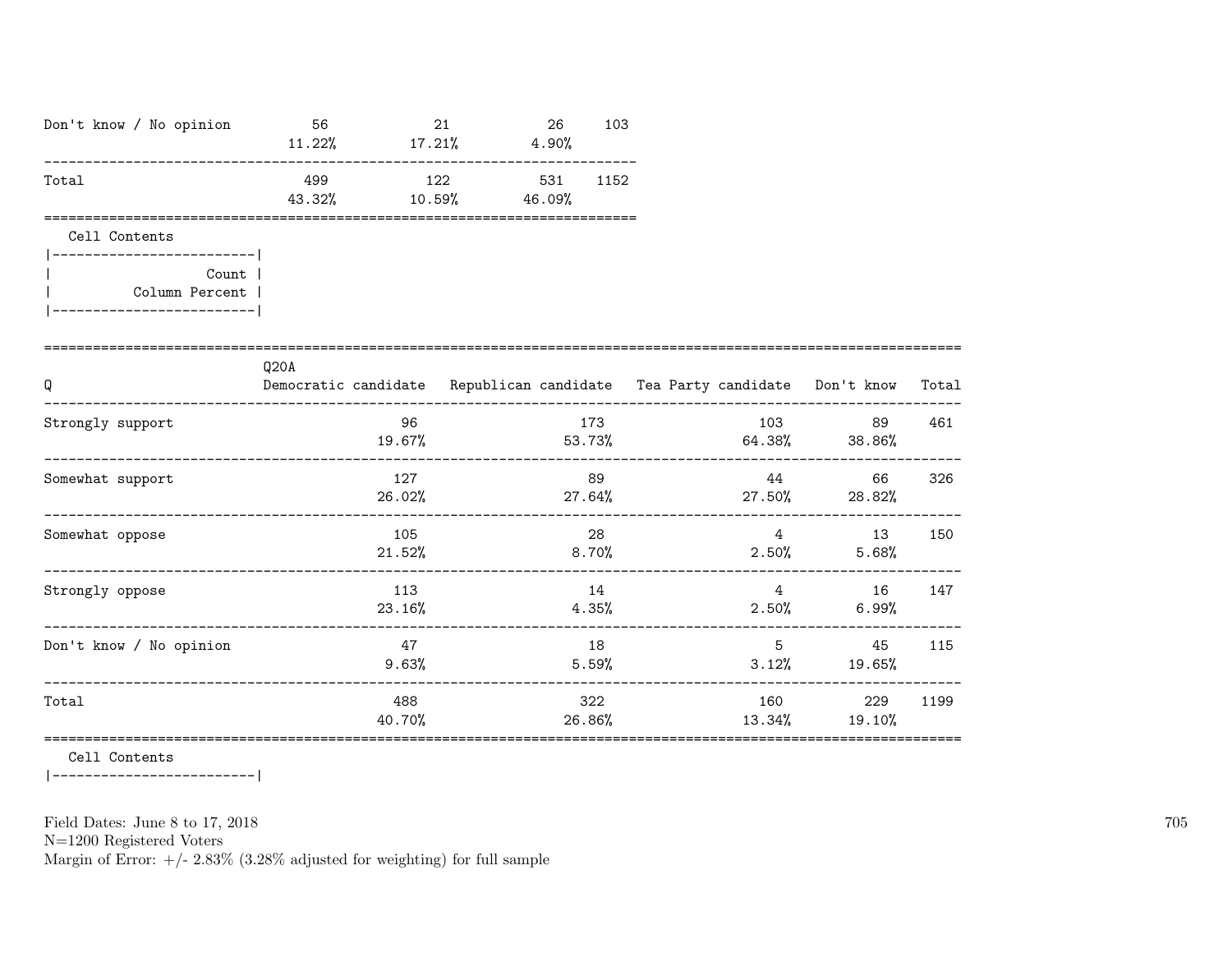| Q                                                                                         | educ                    | No HS High school graduate Some college 2-year 4-year Post-grad Total            |             |  |                                                                |        |       |       |
|-------------------------------------------------------------------------------------------|-------------------------|----------------------------------------------------------------------------------|-------------|--|----------------------------------------------------------------|--------|-------|-------|
| Strongly support                                                                          |                         | 27 130 109 53 108<br>$39.13\%$ $43.62\%$ $40.07\%$ $43.80\%$ $35.88\%$ $25.00\%$ |             |  | 34                                                             | 461    |       |       |
| Somewhat support                                                                          | 14<br>20.29%            | $25.17\%$ 27.21% 30.58% 28.57% 28.68%                                            | 75 74 37 86 |  | 39                                                             | 325    |       |       |
| Somewhat oppose                                                                           | $5\overline{)}$         | $7.25\%$ 11.41% 12.87% 11.57% 10.63% 21.32%                                      | 34 35 14    |  | $32 - 32$<br>29                                                | 149    |       |       |
| Strongly oppose                                                                           | $\overline{2}$<br>2.90% |                                                                                  | 27 32 10 51 |  | $9.06\%$ 11.76% 8.26% 16.94% 18.38%                            | 25 147 |       |       |
| Don't know / No opinion                                                                   | 21<br>30.43%            | $10.74\%$ 8.09% 5.79% 7.97% 6.62%                                                | 32 22 7 24  |  | 9                                                              | 115    |       |       |
| Total                                                                                     | 69<br>5.76%             |                                                                                  |             |  | 298 272 121 301 136 1197<br>24.90% 22.72% 10.11% 25.15% 11.36% |        |       |       |
| Cell Contents                                                                             |                         |                                                                                  |             |  |                                                                |        |       |       |
| ------------------------<br><b>Count</b><br>Column Percent  <br>------------------------- |                         |                                                                                  |             |  |                                                                |        |       |       |
| Q                                                                                         | ATTEND                  | More than once a week Once a week A few times a month Once or twice a year       |             |  |                                                                |        | Never | Total |

N=1200 Registered Voters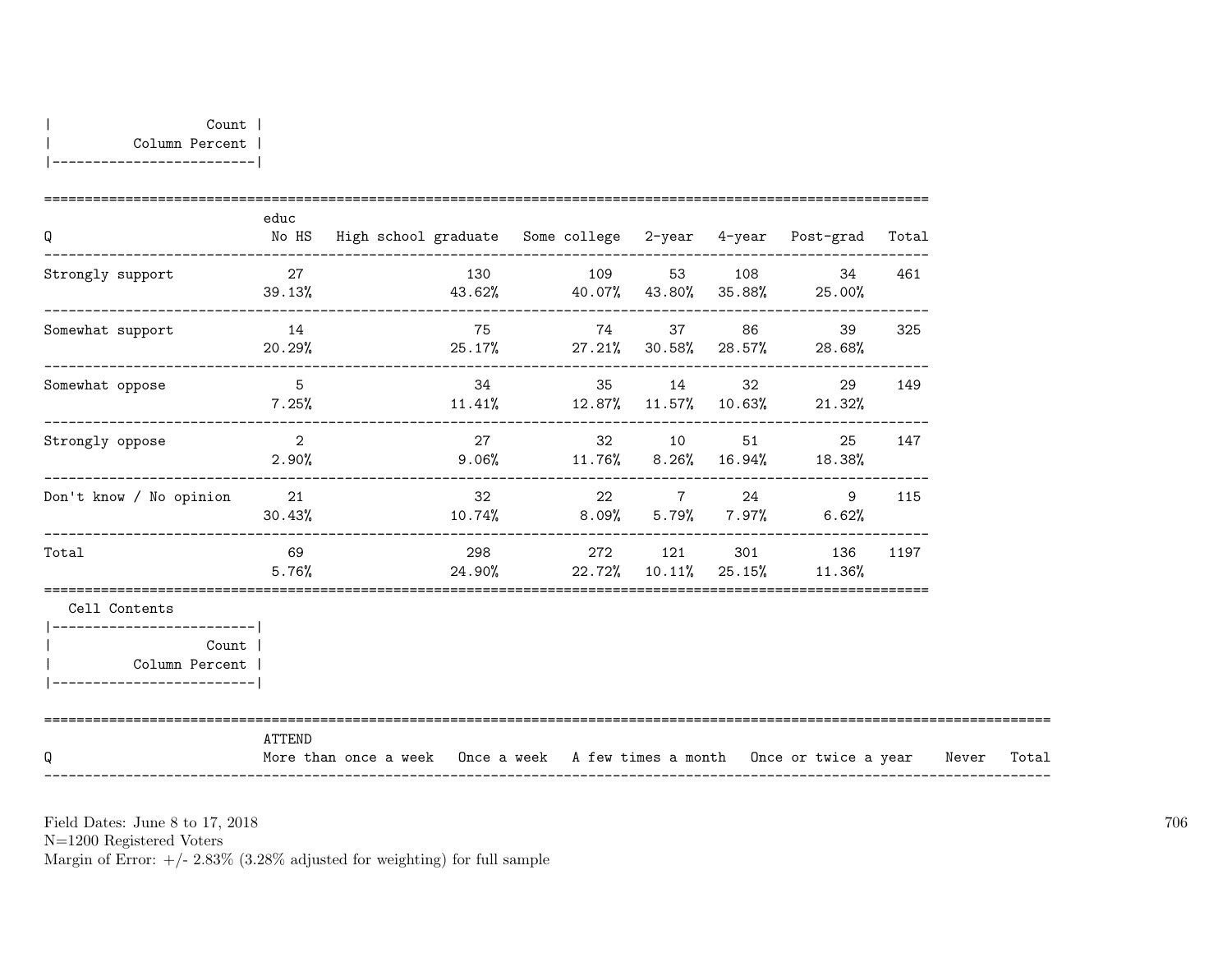| Strongly support                           |              |                     | 67<br>48.20%   | 97<br>38.96%                     | 51<br>38.93%                                        |                        | 102<br>36.04%           | 144<br>36.36%            | 461   |
|--------------------------------------------|--------------|---------------------|----------------|----------------------------------|-----------------------------------------------------|------------------------|-------------------------|--------------------------|-------|
| Somewhat support                           |              |                     | 29<br>20.86%   | 73<br>29.32%                     | 29.77%                                              | 39                     | 83                      | 101<br>29.33% 25.51%     | 325   |
| Somewhat oppose                            |              |                     | 18<br>12.95%   | 27<br>10.84%                     | 18.32%                                              | 24                     | 31                      | 50<br>10.95% 12.63%      | 150   |
| Strongly oppose                            |              |                     | 11<br>7.91%    | 28<br>11.24%                     | 3.82%                                               | 5 <sup>5</sup>         | 34                      | 69<br>12.01% 17.42%      | 147   |
| Don't know / No opinion                    |              |                     | 14<br>10.07%   | 24<br>$9.64\%$                   | 12<br>9.16%                                         | 33<br>11.66%           | 32<br>$8.08\%$          | 115                      |       |
| Total                                      |              |                     | 139<br>11.60%  | 249<br>20.78%                    | 131                                                 | 10.93%                 | 283                     | 396<br>23.62% 33.06%     | 1198  |
| Cell Contents<br>------------------------- |              |                     |                |                                  |                                                     |                        |                         |                          |       |
| Count<br>Column Percent                    |              |                     |                |                                  |                                                     |                        |                         |                          |       |
|                                            | race_recode  |                     |                |                                  |                                                     |                        |                         |                          |       |
| Q                                          | White        |                     |                |                                  | Black Hispanic Asian Native American Middle Eastern |                        | Mixed                   | Other                    | Total |
| Strongly support                           | 279          | 53<br>40.09% 31.18% | 103            | $\overline{4}$<br>37.87% 26.67%  | $5\overline{)}$<br>71.43%                           | 1                      | 11<br>$20.00\%$ 50.00%  | 5<br>45.45%              | 461   |
| Somewhat support                           | 204          | 32<br>29.31% 18.82% | 75             | $7\overline{ }$<br>27.57% 46.67% | $\overline{0}$<br>0.00%                             | $\mathbf{1}$           | 5<br>20.00% 22.73%      | $\overline{2}$<br>18.18% | 326   |
| Somewhat oppose                            | 88<br>12.64% | 32<br>18.82%        | 25<br>$9.19\%$ | $\overline{0}$<br>$0.00\%$       | $\overline{0}$<br>0.00%                             | $\mathbf{3}$<br>60.00% | $\overline{2}$<br>9.09% | $\overline{0}$<br>0.00%  | 150   |

N=1200 Registered Voters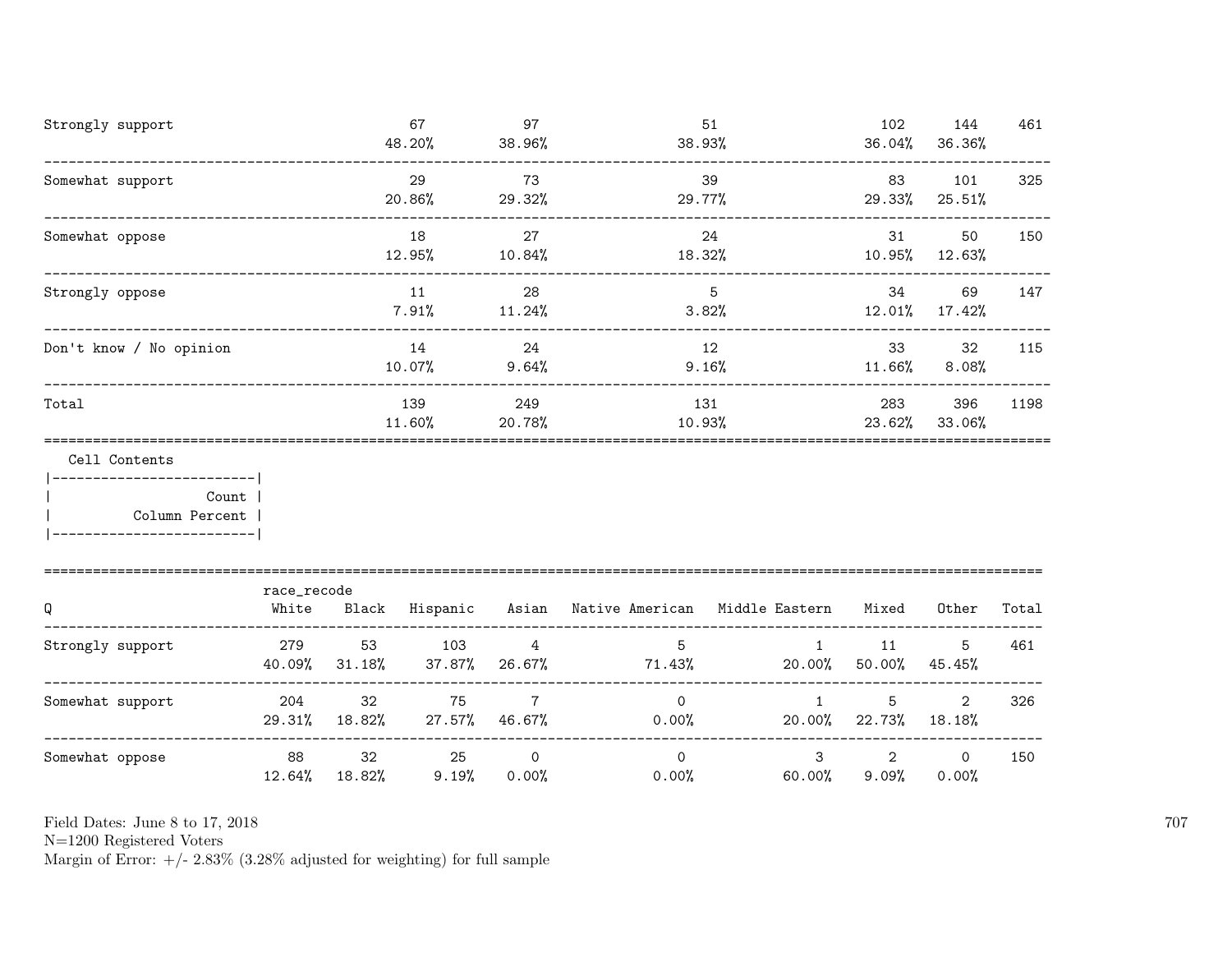| Strongly oppose                                                                                          |         | 86 16 35                                                   | 2      | 2<br>$\circ$<br>$12.36\%$ 9.41% $12.87\%$ 13.33% 28.57%                          | $0.00\%$ 18.18% 9.09%                                                    | $4 \t 1$ | 146  |
|----------------------------------------------------------------------------------------------------------|---------|------------------------------------------------------------|--------|----------------------------------------------------------------------------------|--------------------------------------------------------------------------|----------|------|
| Don't know / No opinion 39 37 34 2                                                                       |         | -------------------------------------                      |        | $\overline{0}$<br>$5.60\%$ 21.76% 12.50% 13.33% 0.00%                            | ----------------------<br>$0 \qquad 0 \qquad 3$<br>$0.00\%$ 0.00% 27.27% |          | 115  |
| Total                                                                                                    |         | 696 170 272 15                                             |        | 5 22 11<br>$7\overline{ }$<br>58.10% 14.19% 22.70% 1.25% 0.58% 0.42% 1.84% 0.92% |                                                                          |          | 1198 |
| Cell Contents<br> ------------------------- <br>Count  <br>Column Percent  <br>------------------------- |         |                                                            |        |                                                                                  |                                                                          |          |      |
| Q                                                                                                        | MARITAL |                                                            |        | Married Separated Divorced Widowed Single Domestic Partnership Total             |                                                                          |          |      |
| Strongly support 254 25 43 25 97                                                                         |         |                                                            |        | 30<br>$41.98\%$ $47.37\%$ $37.07\%$ $34.25\%$ $30.31\%$ $46.88\%$                | 458                                                                      |          |      |
| Somewhat support                                                                                         |         | 166 2 30 27 82                                             |        | 18<br>$27.44\%$ 10.53% $25.86\%$ 36.99% $25.62\%$ 27.44% $28.12\%$               | 325                                                                      |          |      |
| Somewhat oppose                                                                                          |         | 66 5 17 4 52<br>$10.91\%$ 26.32% $14.66\%$ 5.48% $16.25\%$ |        | $\overline{7}$<br>10.94%                                                         | 151                                                                      |          |      |
| Strongly oppose                                                                                          |         | 69 3 16 11 45                                              |        | $4\overline{4}$<br>$11.40\%$ $15.79\%$ $13.79\%$ $15.07\%$ $14.06\%$<br>$6.25\%$ | 148                                                                      |          |      |
| Don't know / No opinion $50$ 0 $10$ 6 $44$                                                               |         |                                                            |        | $8.26\%$ 0.00% $8.62\%$ $8.22\%$ 13.75% 7.81%                                    | $5^{\circ}$<br>115                                                       |          |      |
| Total                                                                                                    | 605     | 19                                                         | 116 73 | 320<br>64                                                                        | 1197                                                                     |          |      |

N=1200 Registered Voters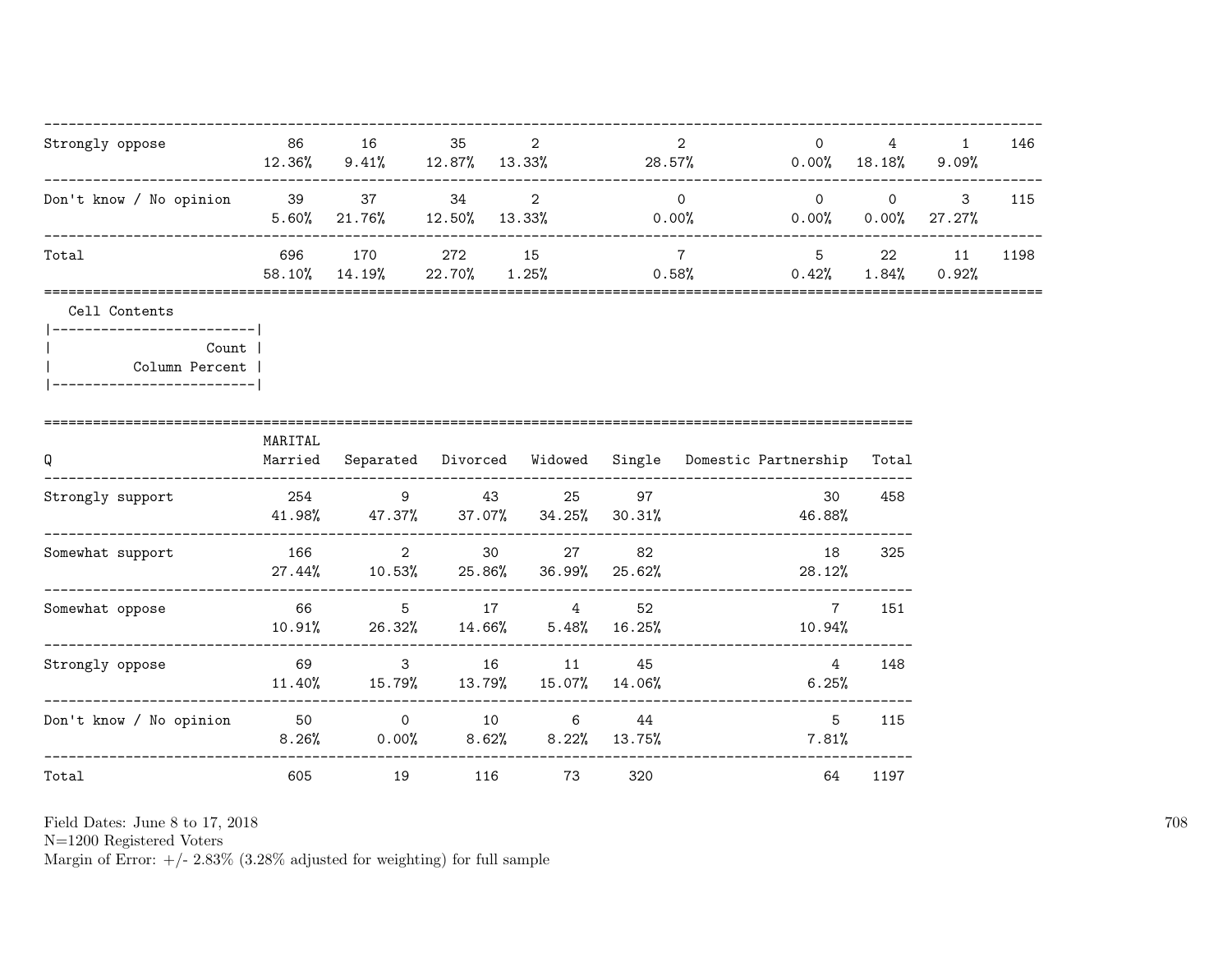===========================================================================================================

| Cell Contents |
|---------------|
|               |

| Count          |  |
|----------------|--|
| Column Percent |  |
|                |  |

#### ==================================================

| Q                                                                   | gender | Male Female Total        |      |
|---------------------------------------------------------------------|--------|--------------------------|------|
| Strongly support                                                    |        | 263 198<br>47.13% 30.94% | 461  |
| Somewhat support                                                    |        | 133 192<br>23.84% 30.00% | 325  |
| Somewhat oppose                                                     |        | 64 86<br>11.47% 13.44%   | 150  |
| Strongly oppose                                                     |        | 64 83<br>11.47% 12.97%   | 147  |
| Don't know / No opinion                                             | 34 81  | $6.09%$ 12.66%           | 115  |
| Total                                                               |        | 558 640<br>46.58% 53.42% | 1198 |
| Cell Contents<br>-------------------- <br>Count  <br>Column Percent |        |                          |      |

Field Dates: June 8 to 17, 2018

|-------------------------|

N=1200 Registered Voters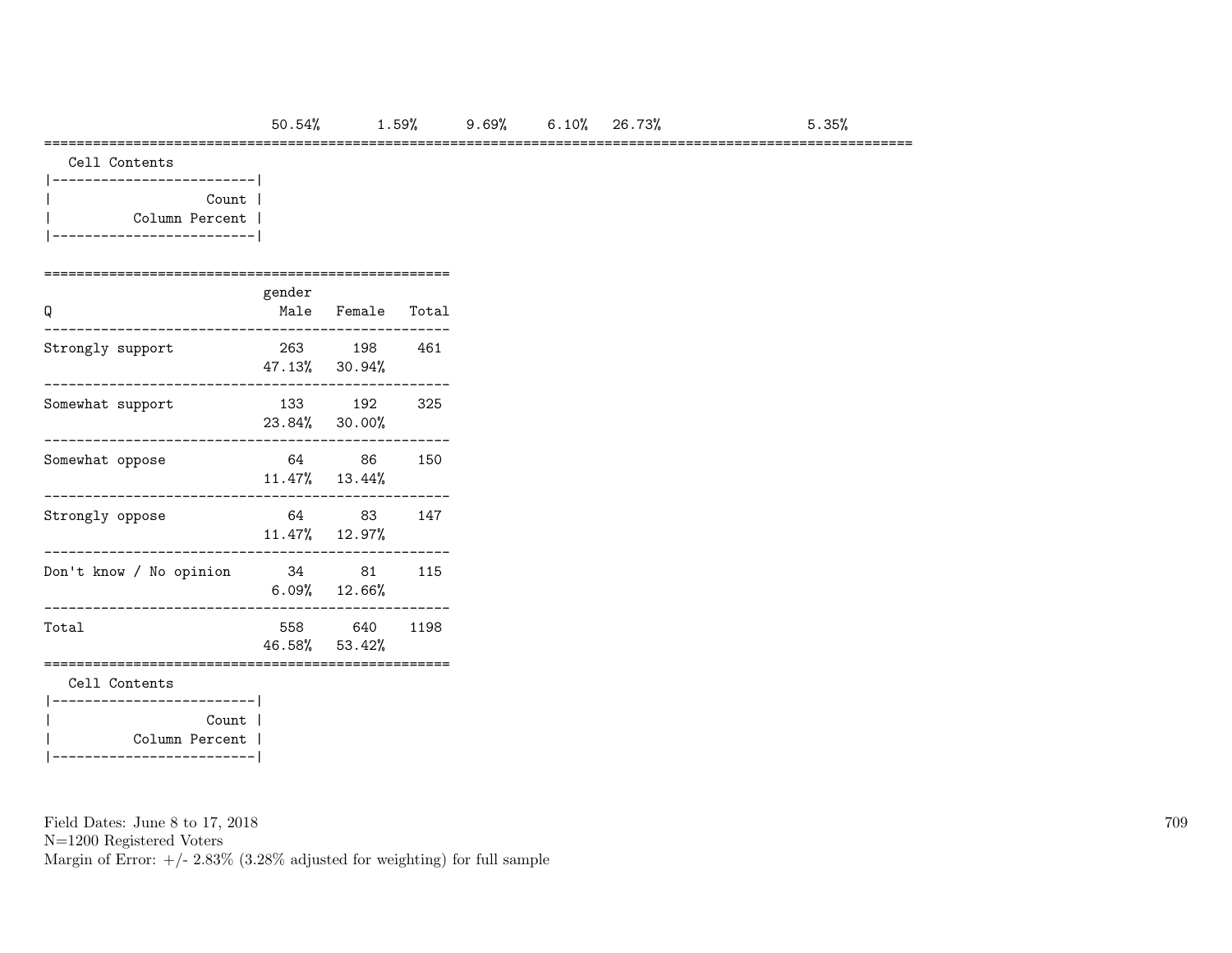| Q                                                                                       | LOCATE | Urban Suburban Rural Total                    |      |                                     |    |                                                                                           |     |
|-----------------------------------------------------------------------------------------|--------|-----------------------------------------------|------|-------------------------------------|----|-------------------------------------------------------------------------------------------|-----|
| Strongly support                                                                        |        | 133 217 111 461<br>34.19% 37.80% 47.03%       |      |                                     |    |                                                                                           |     |
| Somewhat support                                                                        |        | 94 167 65 326<br>24.16% 29.09% 27.54%         |      |                                     |    |                                                                                           |     |
| Somewhat oppose                                                                         |        | 47 76 27 150<br>$12.08\%$ $13.24\%$ $11.44\%$ |      |                                     |    |                                                                                           |     |
| Strongly oppose                                                                         |        | 60 72 15 147<br>$15.42\%$ $12.54\%$ 6.36%     |      |                                     |    |                                                                                           |     |
| Don't know / No opinion $55$ 42 18 115                                                  |        | $14.14\%$ 7.32% 7.63%                         |      |                                     |    |                                                                                           |     |
| Total                                                                                   |        | 389 574 236<br>32.44% 47.87% 19.68%           | 1199 |                                     |    |                                                                                           |     |
| Cell Contents                                                                           |        |                                               |      |                                     |    |                                                                                           |     |
| __________________________<br>Count  <br>Column Percent  <br>__________________________ |        |                                               |      |                                     |    |                                                                                           |     |
| Q                                                                                       | metro  |                                               |      |                                     |    | Houston Area Dallas-Fort Worth Area San Antonio Area Austin Area Another Part of TX Total |     |
| Strongly support                                                                        |        | 99<br>34.86%                                  | 116  | 36<br>$35.15\%$ $31.86\%$ $29.52\%$ | 31 | 178<br>48.50%                                                                             | 460 |
| Somewhat support                                                                        |        | 76                                            | 97   | 41                                  | 28 | 84                                                                                        | 326 |

N=1200 Registered Voters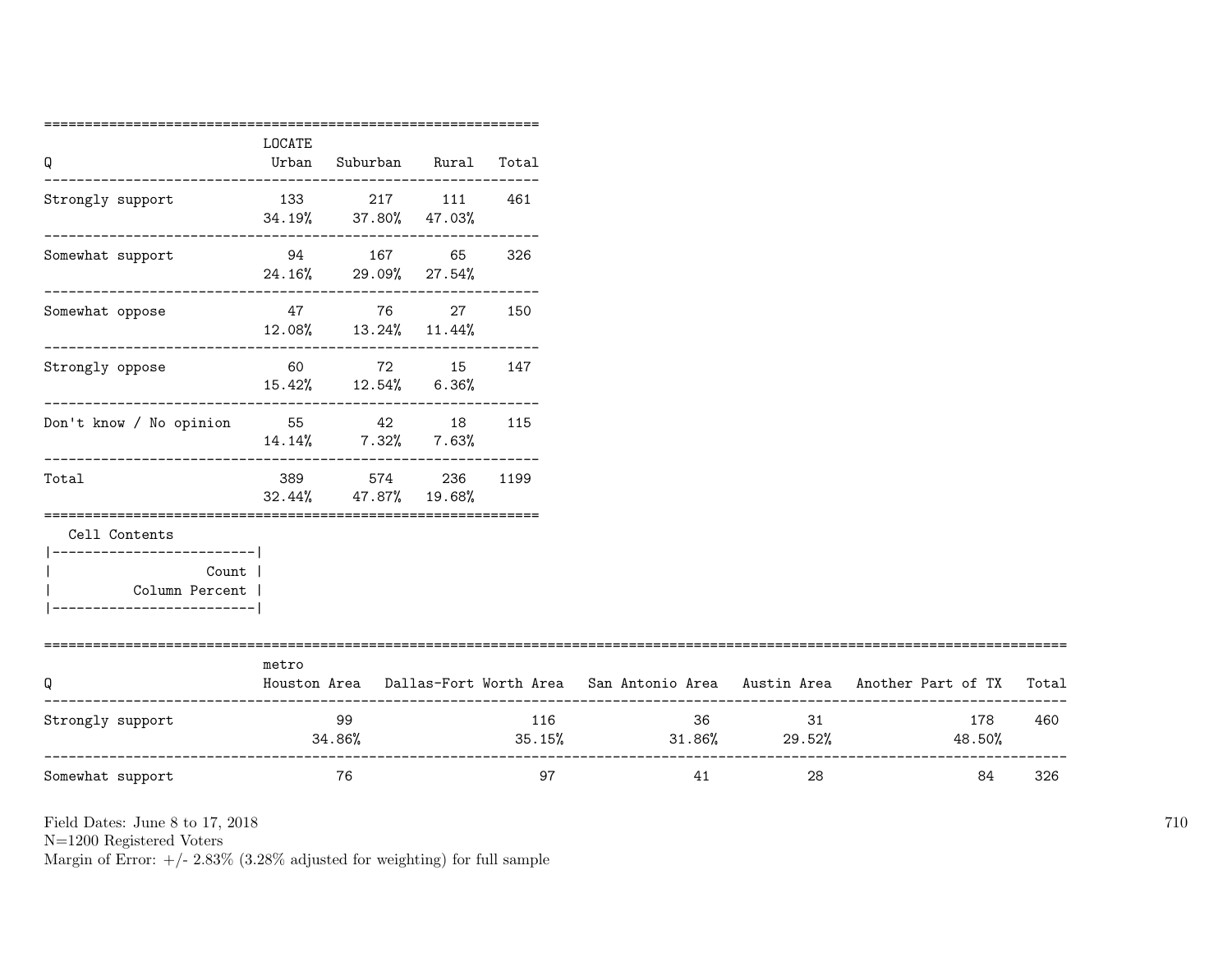|                                                        |                              | 26.76%                            |                       |                 |                  | $29.39\%$ 36.28% 26.67% 27.89%      |                       |                       |     |
|--------------------------------------------------------|------------------------------|-----------------------------------|-----------------------|-----------------|------------------|-------------------------------------|-----------------------|-----------------------|-----|
| Somewhat oppose                                        | -----------------------      | 36<br>$12.68\%$                   |                       |                 | 43               | 12<br>$13.03\%$ $10.62\%$ $20.00\%$ | 21                    | 39<br>10.63%          | 151 |
| Strongly oppose                                        |                              | 41<br>14.44%                      |                       |                 | 41               | 10<br>$12.42\%$ 8.85% 18.10%        | 19                    | 37<br>$10.08\%$       | 148 |
| Don't know / No opinion                                | 32<br>11.27%<br>____________ |                                   |                       | 33<br>$10.00\%$ |                  | 14<br>$12.39\%$ 5.71%               | 6                     | 29<br>7.90%           | 114 |
| Total                                                  |                              | 284<br>23.69%                     |                       |                 | 330<br>$27.52\%$ | 113                                 | 105<br>$9.42\%$ 8.76% | 367<br>1199<br>30.61% |     |
| Cell Contents                                          |                              |                                   |                       |                 |                  |                                     |                       |                       |     |
| ------------------------ <br>Count  <br>Column Percent |                              |                                   |                       |                 |                  |                                     |                       |                       |     |
| Q<br>_______________                                   | AGEG<br>$18 - 29$            |                                   | $30-44$ $45-64$ $65+$ |                 | Total            |                                     |                       |                       |     |
| Strongly support<br>_____________                      | 54                           | 28.88% 32.36% 45.22% 41.39%       | 100 194 113           |                 | 461<br>-----     |                                     |                       |                       |     |
| Somewhat support                                       | 59                           | $31.55\%$ 25.57% 25.41% 28.94%    | 79 109                | 79              | 326              |                                     |                       |                       |     |
| Somewhat oppose                                        | 29 30 31                     | 15.51% 11.33% 11.19% 13.92%       | 35 48                 | 38              | 150              |                                     |                       |                       |     |
| Strongly oppose                                        | 22                           | 52<br>11.76% 16.83% 10.26% 10.62% | 44                    | 29              | 147              |                                     |                       |                       |     |
|                                                        |                              |                                   |                       |                 |                  |                                     |                       |                       |     |

N=1200 Registered Voters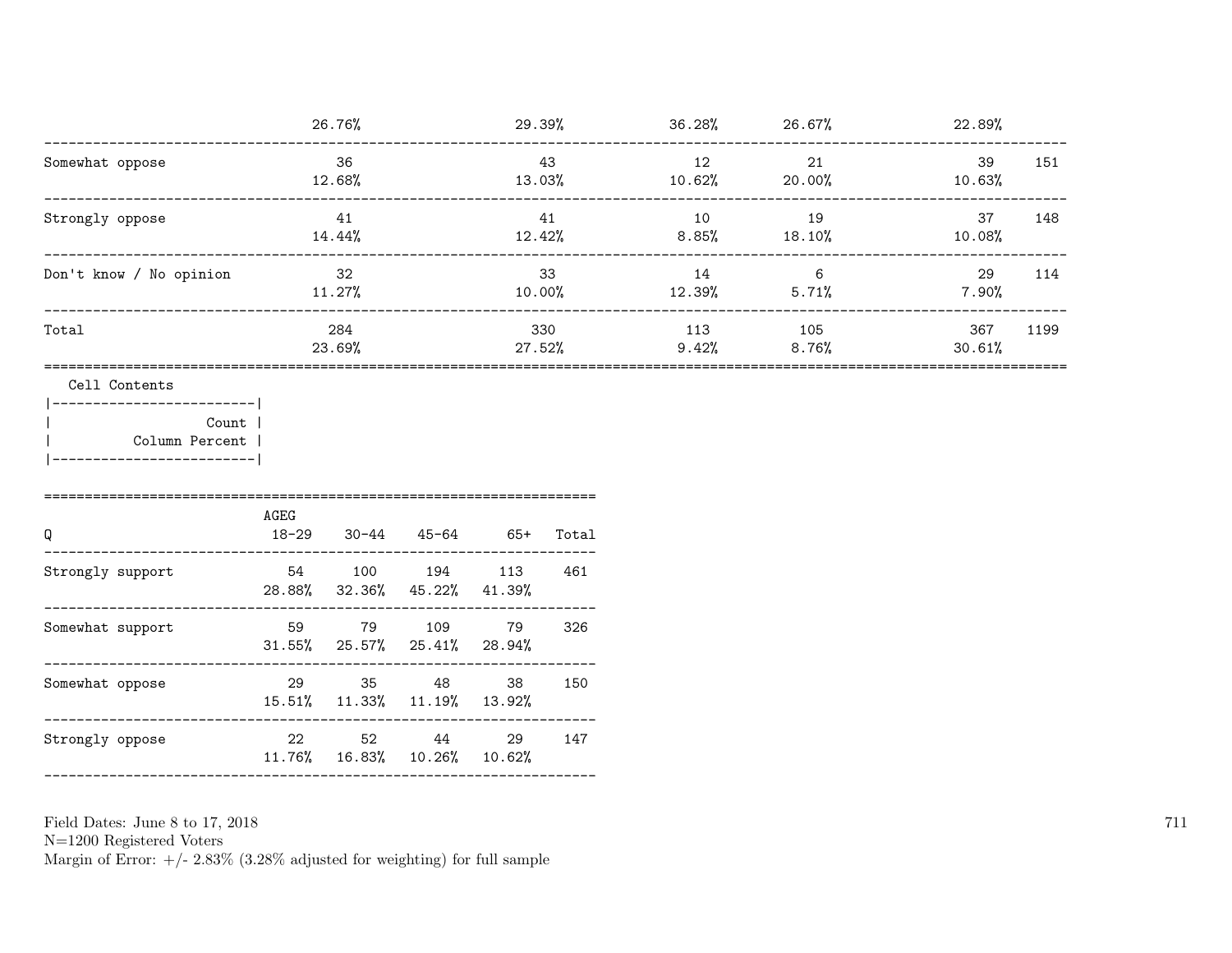| Don't know / No opinion | 23  | 43<br>$12.30\%$ $13.92\%$ 7.93%      | .34 | 14<br>5.13% | 114  |
|-------------------------|-----|--------------------------------------|-----|-------------|------|
| Total                   | 187 | - 309<br>15.61% 25.79% 35.81% 22.79% | 429 | 273         | 1198 |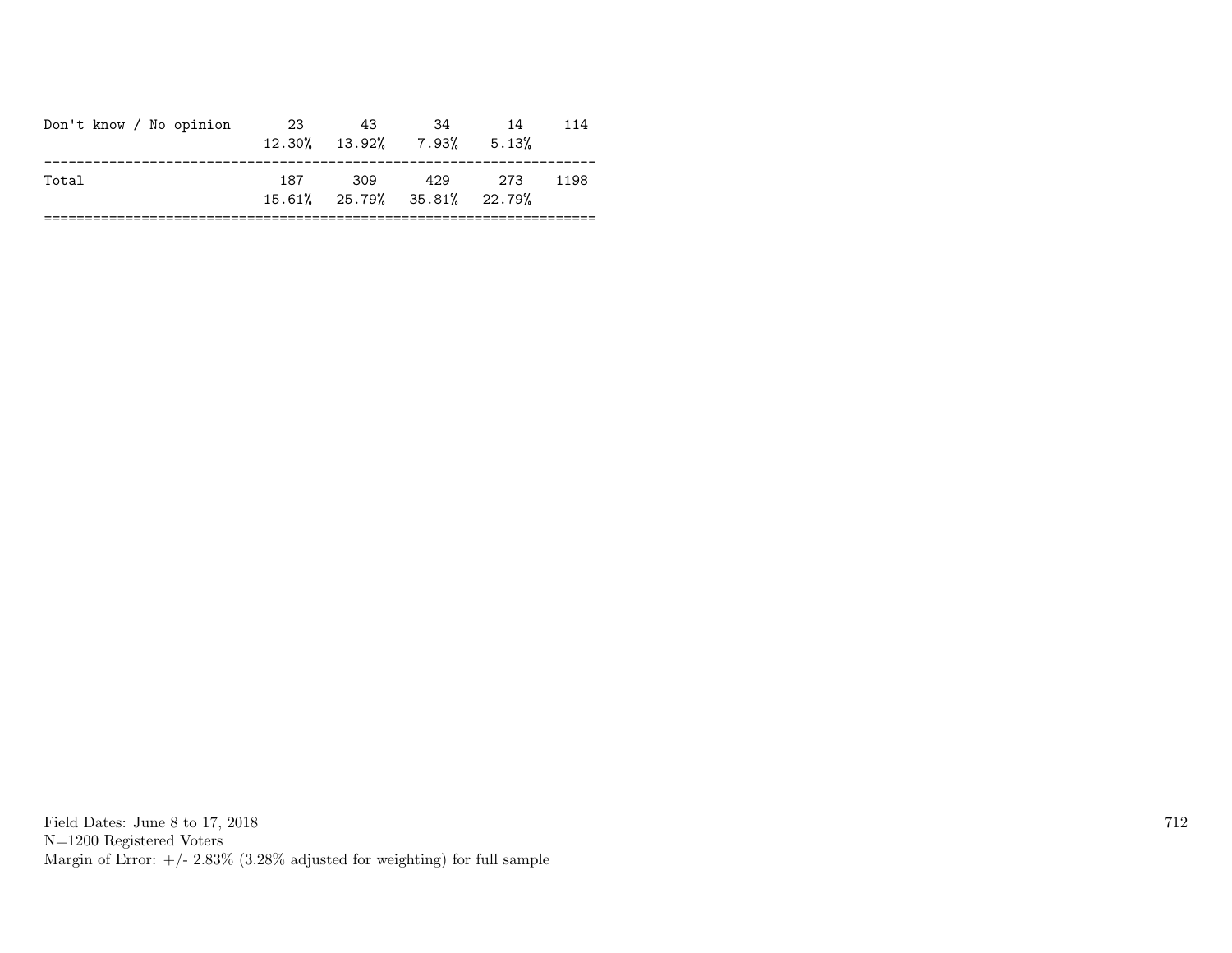## Q44. Opinion on marijuana legalization

Cell Contents |-------------------------| | Count | | Column Percent | |-------------------------|

| Q                                                                                                        | LIBCON7        |                                                       |  |  | Extremely lib. Somewhat lib. Lean lib. Moderate Lean con. Somewhat con. Extremely con. Total                              |      |
|----------------------------------------------------------------------------------------------------------|----------------|-------------------------------------------------------|--|--|---------------------------------------------------------------------------------------------------------------------------|------|
| Should not be legal                                                                                      | 8 <sup>8</sup> | $10 \qquad \qquad 2 \qquad \qquad 47 \qquad \qquad 9$ |  |  | 40 71 187<br>$7.02\%$ 6.62% 2.17% 15.51% 8.41% 18.35% 34.47%                                                              |      |
| Legal for medicinal purpose                                                                              | 11             |                                                       |  |  | 26 13 102 49 86 84<br>$9.65\%$ 17.22% 14.13% 33.66% 45.79% 39.45% 40.78%                                                  | 371  |
| Small recreational amonts lgl                                                                            |                |                                                       |  |  | 29 66 41 99 29 63 32<br>$25.44\%$ 43.71% 44.57% 32.67% 27.10% 28.90% 15.53%                                               | 359  |
| Any recreational amount legal                                                                            |                |                                                       |  |  | 66       49     36    55     20       29       19<br>$57.89\%$ $32.45\%$ $39.13\%$ $18.15\%$ $18.69\%$ $13.30\%$ $9.22\%$ | 274  |
| Total                                                                                                    |                |                                                       |  |  | 114 151 92 303 107 218 206<br>$9.57\%$ $12.68\%$ $7.72\%$ $25.44\%$ $8.98\%$ $18.30\%$ $17.30\%$                          | 1191 |
| Cell Contents<br> --------------------------<br>Count<br>  Column Percent<br> -------------------------- |                |                                                       |  |  |                                                                                                                           |      |
| Q                                                                                                        | IDEOL          | Liberals Moderates Conservatives Total                |  |  |                                                                                                                           |      |

Field Dates: June 8 to 17, 2018

N=1200 Registered Voters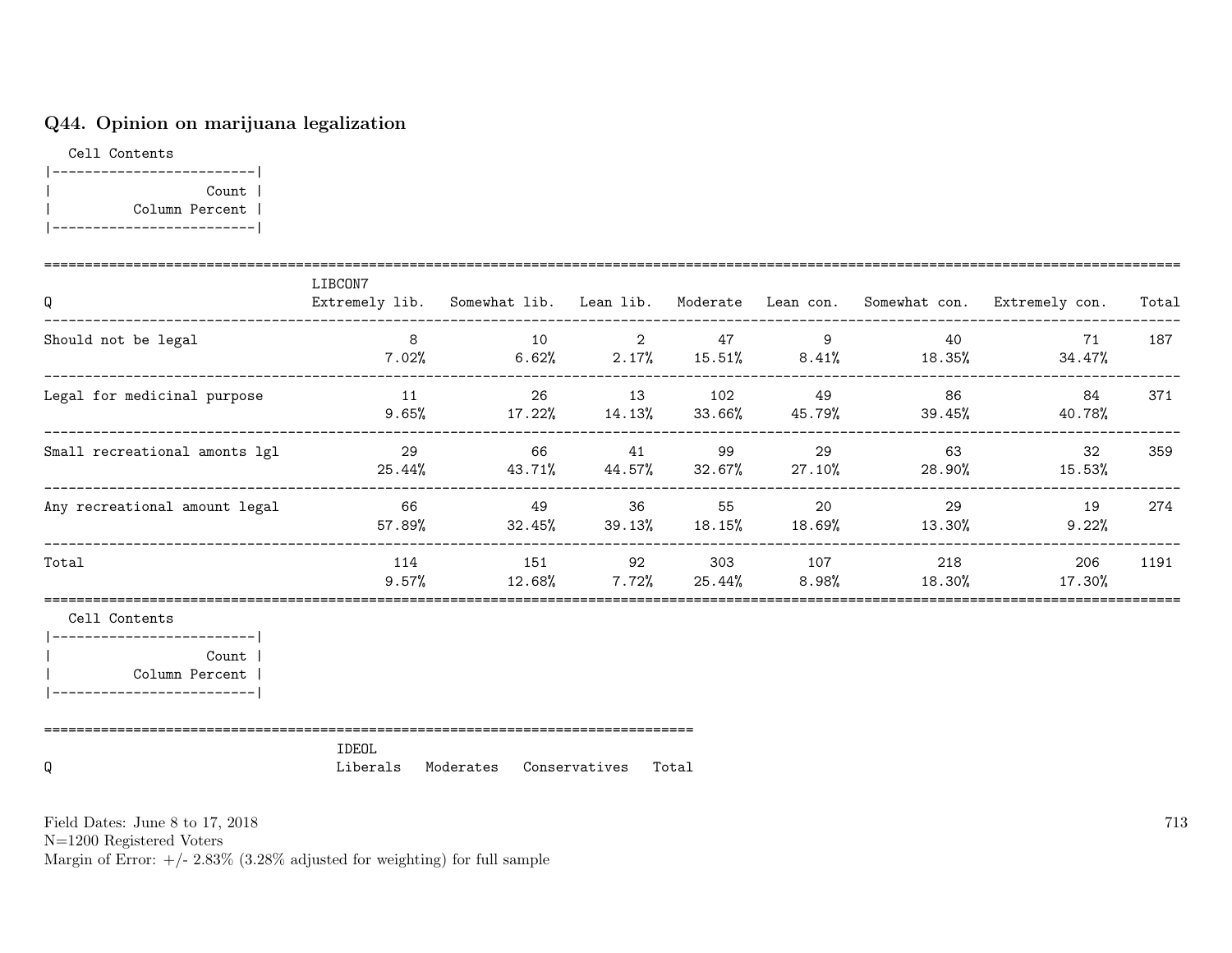| Should not be legal                                                        | 20                                                  | 47      | $5.60\%$ $15.51\%$ 22.79%                                                                                              | 121           | 188  |      |      |       |
|----------------------------------------------------------------------------|-----------------------------------------------------|---------|------------------------------------------------------------------------------------------------------------------------|---------------|------|------|------|-------|
| Legal for medicinal purpose                                                |                                                     | 51 102  | $14.29\%$ 33.66% 41.24%                                                                                                | 219           | 372  |      |      |       |
| Small recreational amounts legal                                           | 136 99<br>$38.10\%$ $32.67\%$ 23.16%                |         |                                                                                                                        | 123           | 358  |      |      |       |
| ------------------------------------<br>Any recreational amount legal      | 150 55                                              |         | 42.02% 18.15% 12.81%                                                                                                   | 68 —          | 273  |      |      |       |
| Total                                                                      |                                                     | 357 303 | 29.97% 25.44%                                                                                                          | 531<br>44.58% | 1191 |      |      |       |
| Cell Contents<br>------------------------- <br>Count  <br>  Column Percent |                                                     |         |                                                                                                                        |               |      |      |      |       |
| Q                                                                          | PID7<br>-------------------------------             |         | StrDem WeakDem LeanDem Ind LeanRep WeakRep StrRep                                                                      |               |      |      |      | Total |
| Should not be legal                                                        |                                                     |         | 20 16 11 23 17 18<br>$8.10\% \qquad 13.79\% \qquad 7.97\% \qquad 19.01\% \qquad 11.97\% \qquad 12.41\% \qquad 32.64\%$ |               |      |      | 79   | 184   |
| Legal for medicinal purpose                                                | $21.46\%$ 35.34% 15.94% 26.45% 39.44% 37.24% 40.50% |         | 53 41 22 32 56                                                                                                         |               |      | 54 7 | 98   | 356   |
| Small recreational amounts legal $94$ $40$ $46$ $35$ $49$ $47$             |                                                     |         | 38.06% 34.48% 33.33% 28.93% 34.51% 32.41% 16.53%                                                                       |               |      |      | 40 — | 351   |
| Any recreational amount legal 60                                           |                                                     |         | 19<br>59                                                                                                               | 31            | 20   | 26   | 25   | 260   |

N=1200 Registered Voters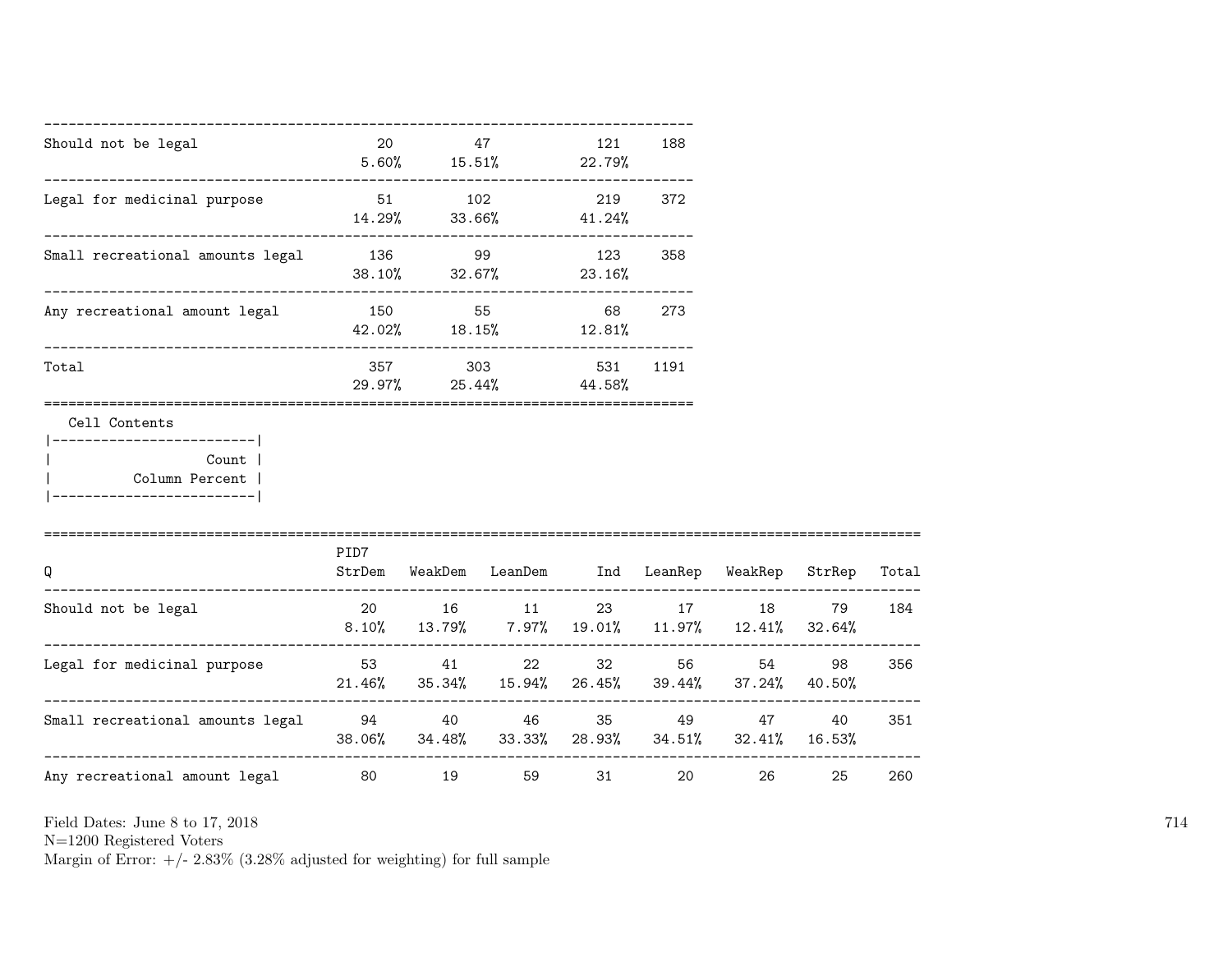|                                                                                      |        |    |    | 32.39% 16.38% 42.75% 25.62% 14.08% 17.93% 10.33%                     |       |     |      |
|--------------------------------------------------------------------------------------|--------|----|----|----------------------------------------------------------------------|-------|-----|------|
| Total                                                                                | 21.46% |    |    | 247 116 138 121 142 145<br>10.08% 11.99% 10.51% 12.34% 12.60% 21.03% |       | 242 | 1151 |
| Cell Contents                                                                        |        |    |    |                                                                      |       |     |      |
| ------------------------ <br>Count  <br>Column Percent  <br>------------------------ |        |    |    |                                                                      |       |     |      |
|                                                                                      | PID3   |    |    |                                                                      |       |     |      |
| Q                                                                                    |        |    |    | Democrats Independents Republicans                                   | Total |     |      |
| Should not be legal                                                                  |        | 47 |    | 23 113<br>$9.36\%$ 19.01% 21.36%                                     | 183   |     |      |
| Legal for medicinal purpose                                                          | 116    |    | 32 | 208<br>$23.11\%$ 26.45% 39.32%                                       | 356   |     |      |
| Small recreational amounts legal 181 185 35 137                                      |        |    |    | $36.06\%$ 28.93% 25.90%                                              | 353   |     |      |
| Any recreational amount legal                                                        | 158    |    | 31 | 71<br>$31.47\%$ 25.62% 13.42%                                        | 260   |     |      |
| Total                                                                                |        |    |    | 502 121 529<br>43.58% 10.50% 45.92%                                  | 1152  |     |      |
| Cell Contents<br>------------------------- <br>Count  <br>Column Percent             |        |    |    |                                                                      |       |     |      |

|-------------------------|

Field Dates: June 8 to 17, 2018

N=1200 Registered Voters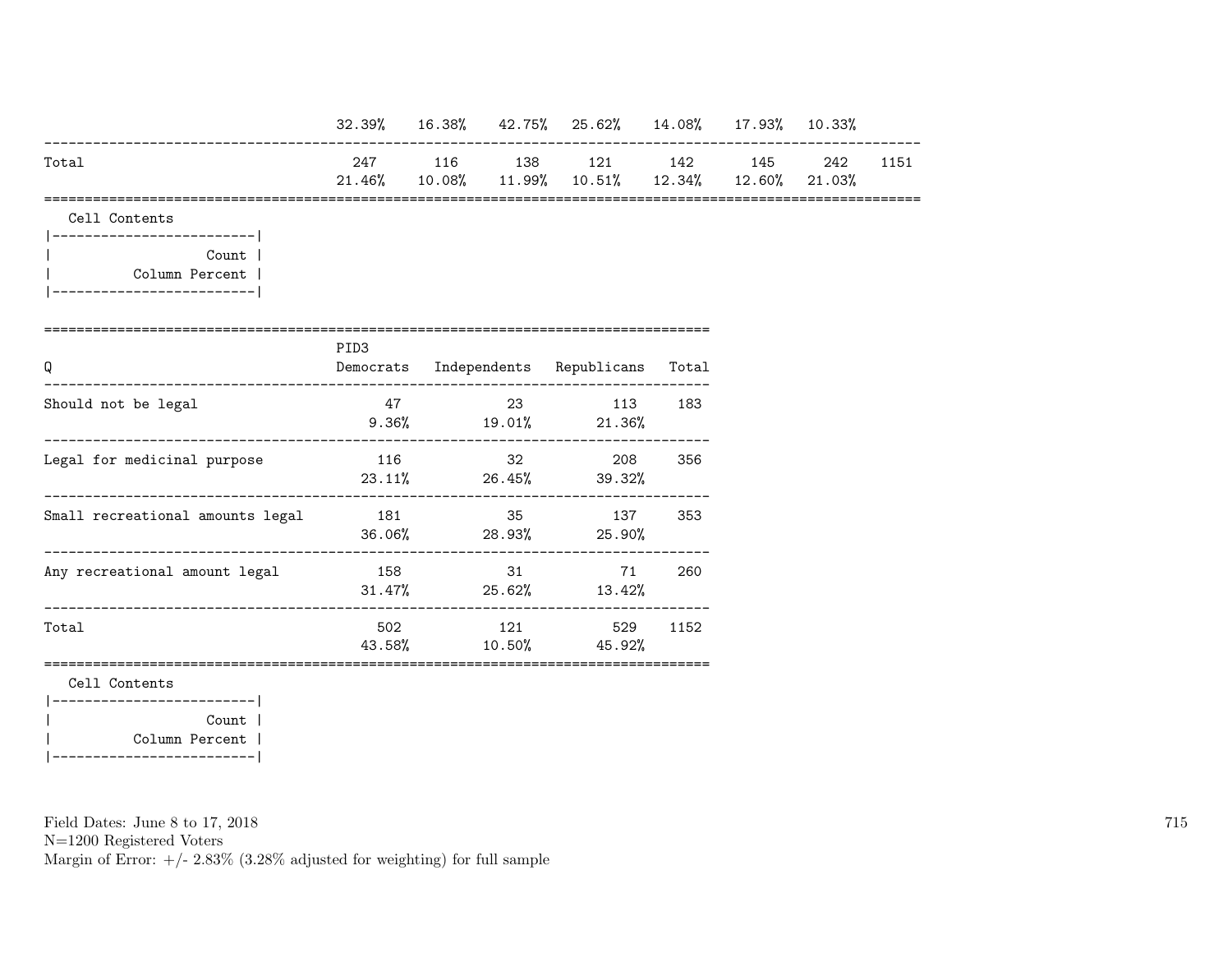| Q                                                                                                     | Q20A            | Democratic candidate Republican candidate Tea Party candidate Don't know |               |                                                                 |                                |               |                          |                 | Total |
|-------------------------------------------------------------------------------------------------------|-----------------|--------------------------------------------------------------------------|---------------|-----------------------------------------------------------------|--------------------------------|---------------|--------------------------|-----------------|-------|
| Should not be legal<br>------------------------------                                                 |                 | 44<br>9.02%                                                              |               | 78<br>24.15%                                                    |                                | 36            | 22.50% 13.66%            | 31              | 189   |
| Legal for medicinal purpose                                                                           |                 | 100<br>20.49%                                                            |               | 133<br>41.18%                                                   |                                |               | 59<br>36.88%             | 84<br>37.00%    | 376   |
| Small recreational amounts legal                                                                      |                 | 177<br>36.27%                                                            |               | 65<br>20.12%                                                    |                                |               | 48 — 18<br>30.00%        | 70<br>$30.84\%$ | 360   |
| Any recreational amount legal                                                                         |                 | 167<br>34.22%                                                            |               | 47<br>14.55%                                                    |                                | 17<br>10.62%  |                          | 42<br>18.50%    | 273   |
| Total                                                                                                 |                 | 488<br>40.73%                                                            |               | 323<br>26.96%                                                   |                                | 160<br>13.36% |                          | 227<br>18.95%   | 1198  |
| Cell Contents<br>------------------------ <br>Count  <br>Column Percent<br>__________________________ |                 |                                                                          |               |                                                                 |                                |               |                          |                 |       |
| Q                                                                                                     | educ<br>No HS   |                                                                          |               | High school graduate Some college 2-year 4-year Post-grad Total |                                |               |                          |                 |       |
| Should not be legal                                                                                   | 9<br>12.86%     |                                                                          | 49<br>16.50%  | 39<br>14.39% 19.01% 15.56% 15.33%                               | 23                             | 47 — 200      | 21                       |                 | 188   |
| Legal for medicinal purpose                                                                           | 27<br>$38.57\%$ |                                                                          | 104<br>35.02% | 78                                                              | 37 — 1<br>28.78% 30.58% 31.79% |               | 96 — 100<br>34<br>24.82% |                 | 376   |
| Small recreational amounts legal                                                                      | 26              |                                                                          | 81            | 70                                                              | 32                             | 96            | 56                       |                 | 361   |

N=1200 Registered Voters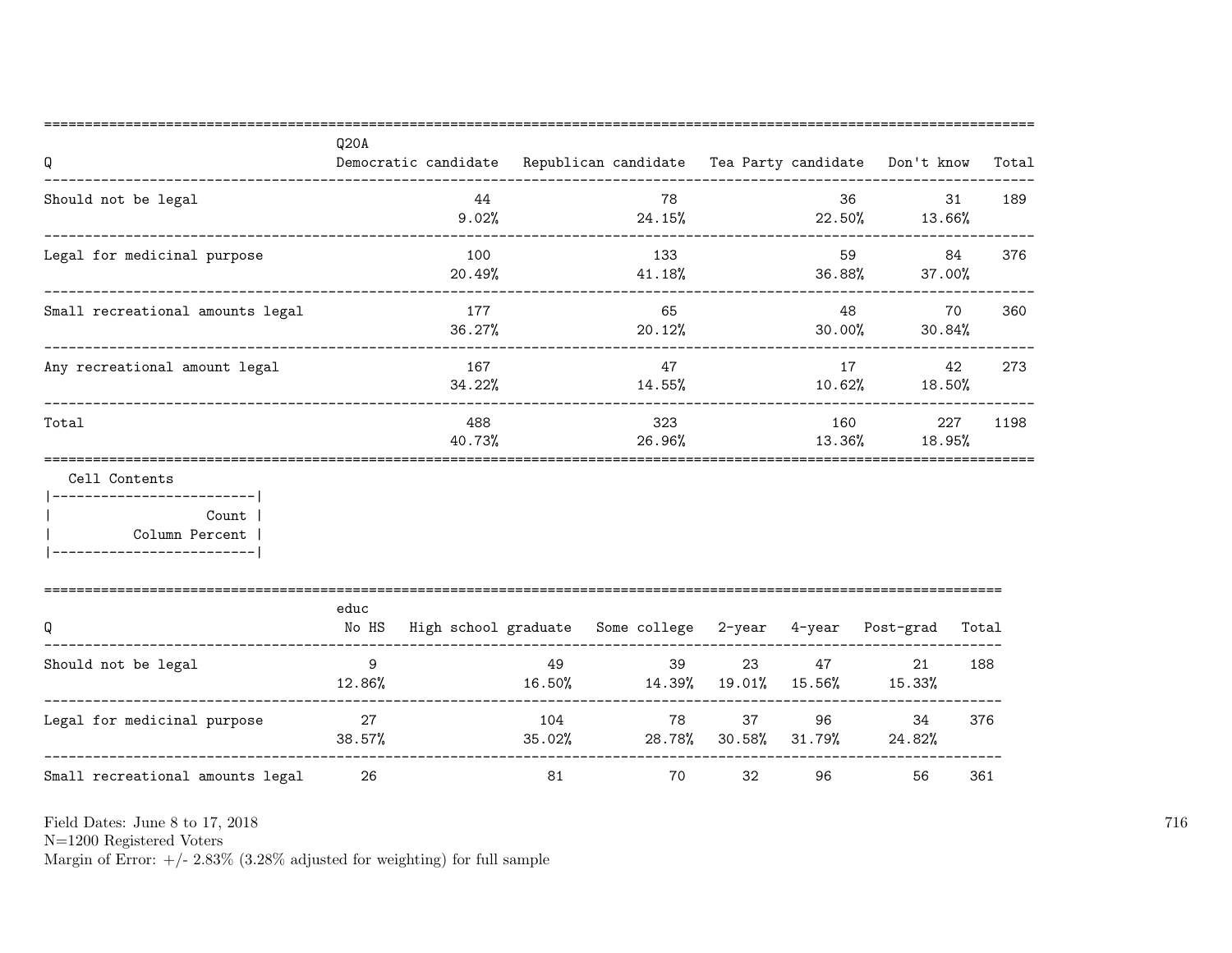|                                                                                                                     | 37.14%                                                                                     | $27.27\%$ 25.83% 26.45% 31.79% 40.88%       |     |               |                             |                  |       |                       |       |
|---------------------------------------------------------------------------------------------------------------------|--------------------------------------------------------------------------------------------|---------------------------------------------|-----|---------------|-----------------------------|------------------|-------|-----------------------|-------|
| Any recreational amount legal                                                                                       | 8 <sup>1</sup><br>$11.43\%$                                                                | 63<br>21.21%                                | 84  | 29            | 31.00% 23.97% 20.86% 18.98% | 26               | 273   |                       |       |
| Total                                                                                                               | 70<br>$5.84\%$ 24.79% 22.62% 10.10% 25.21% 11.44%                                          | 297                                         | 271 | 121           | 302                         | 137              | 1198  |                       |       |
| Cell Contents<br> ------------------------- <br><b>Count</b> 1<br>Column Percent  <br>  ___________________________ |                                                                                            |                                             |     |               |                             |                  |       |                       |       |
| Q                                                                                                                   | ATTEND<br>More than once a week Once a week A few times a month Once or twice a year Never |                                             |     |               |                             |                  |       |                       | Total |
| Should not be legal                                                                                                 |                                                                                            | 45<br>$39.57\%$ 18.00% 15.15% 15.15% 13.12% |     |               | 20                          |                  | 37    | 32<br>$8.12\%$        | 189   |
| Legal for medicinal purpose                                                                                         | 49                                                                                         | 119<br>$35.25\%$ 47.60%                     |     | 28.03%        | 37                          |                  | 85 86 | $30.14\%$ 21.83%      | 376   |
| Small recreational amounts legal                                                                                    |                                                                                            | 26 20<br>55<br>$18.71\%$ 22.00%             |     |               | 48<br>36.36%                |                  | 104   | 126<br>36.88% 31.98%  | 359   |
| Any recreational amount legal                                                                                       | $\overline{9}$                                                                             | 31<br>$6.47\%$ $12.40\%$                    |     | 20.45%        | 27                          | $19.86\%$ 38.07% |       | 56 150                | 273   |
| Total                                                                                                               |                                                                                            | 139<br>250<br>$11.61\%$ 20.89%              |     | 132<br>11.03% |                             |                  | 282   | 394<br>23.56% 32.92%  | 1197  |
| Cell Contents                                                                                                       |                                                                                            |                                             |     |               |                             |                  |       | ===================== |       |

|------------------------| Count |  $\overline{\phantom{a}}$ 

Field Dates: June 8 to 17, 2018

 ${\rm N}{=}1200$  Registered Voters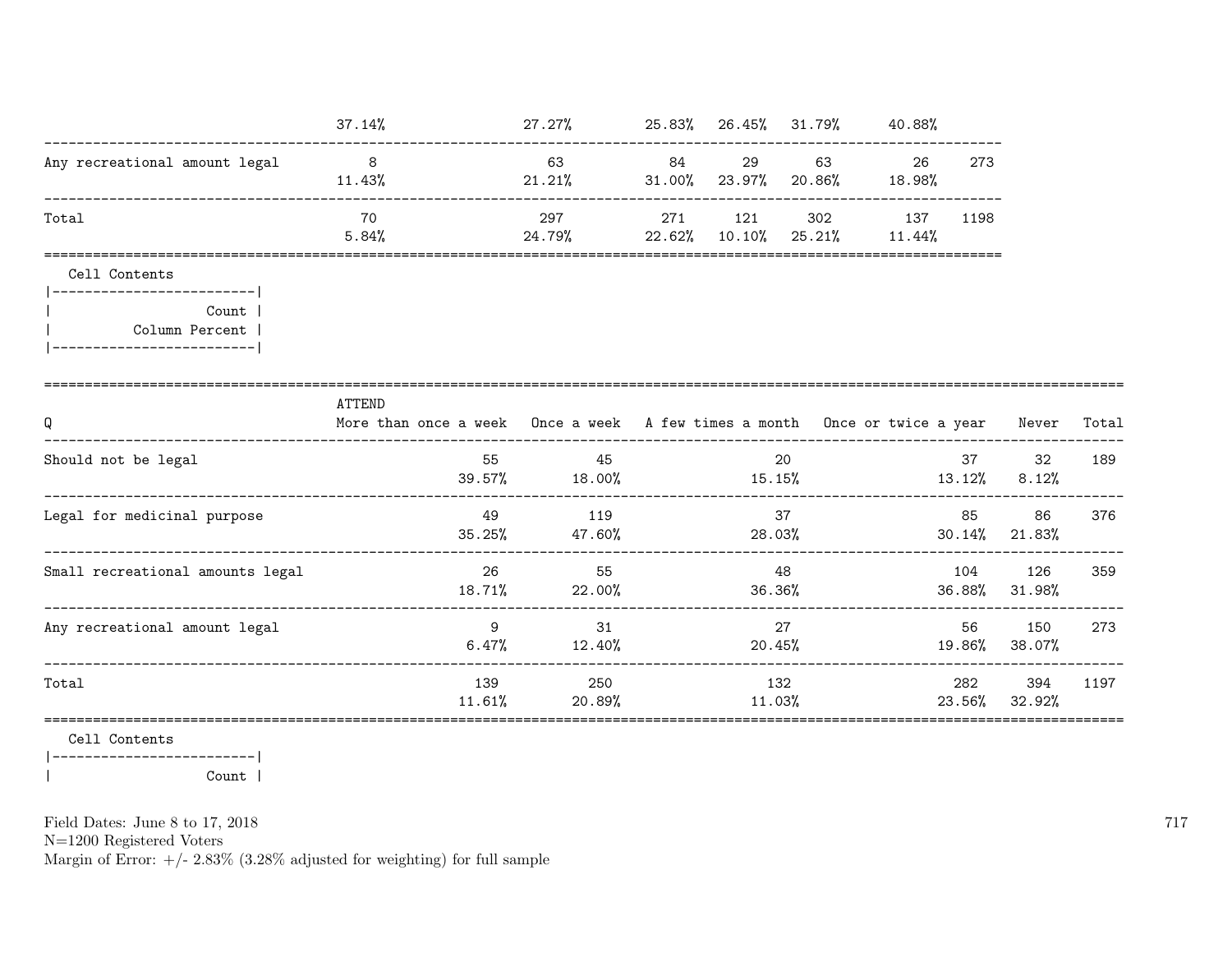| Column Percent |

|-------------------------|

|                                                                                                     | race_recode          |                           |                                            |                                    |                                                            |                          |                                                        |                                  |                        |       |
|-----------------------------------------------------------------------------------------------------|----------------------|---------------------------|--------------------------------------------|------------------------------------|------------------------------------------------------------|--------------------------|--------------------------------------------------------|----------------------------------|------------------------|-------|
| Q                                                                                                   | White                |                           |                                            |                                    |                                                            |                          | Black Hispanic Asian Native American Middle Eastern    | Mixed                            | Other                  | Total |
| Should not be legal                                                                                 | 108<br>15.47% 12.35% | 21                        | 51<br>18.89% 18.75%                        | $\mathbf{3}$                       | 14.29%                                                     | $\mathbf{1}$             | $\Omega$                                               | $\overline{2}$<br>$0.00\%$ 9.09% | 2<br>22.22%            | 188   |
| Legal for medicinal purpose                                                                         | 212                  | 58<br>$30.37\%$ $34.12\%$ | 89                                         | 6                                  | $32.96\%$ $37.50\%$ $57.14\%$                              | $\overline{4}$           | 1<br>$20.00\%$ 13.64% 44.44%                           | 3                                | $\overline{4}$         | 377   |
| Small recreational amounts legal                                                                    | 213                  | 56<br>$30.52\%$ $32.94\%$ | 74<br>27.41% 18.75%                        | $\mathbf{3}$                       | 14.29%                                                     | $\overline{1}$           | 2<br>40.00% 36.36%                                     | 8                                | $\mathbf{3}$<br>33.33% | 360   |
| Any recreational amount legal                                                                       | 165<br>23.64%        | 35<br>20.59%              | 56                                         | $\overline{4}$<br>$20.74\%$ 25.00% | 14.29%                                                     | $\overline{1}$           | $\overline{2}$<br>40.00% 40.91%                        | 9                                | $\circ$<br>0.00%       | 272   |
| Total                                                                                               | 698<br>58.31%        | 170<br>14.20%             | 270                                        | 16<br>$22.56\%$ $1.34\%$           |                                                            | $7\overline{7}$<br>0.58% | 5 <sup>5</sup><br>$0.42\%$                             | 22<br>1.84%                      | 9<br>0.75%             | 1197  |
| Cell Contents<br>________________________<br>Count<br>  Column Percent<br>------------------------- |                      |                           |                                            |                                    |                                                            |                          |                                                        |                                  |                        |       |
| Q                                                                                                   | MARITAL<br>Married   |                           |                                            |                                    |                                                            |                          | Separated Divorced Widowed Single Domestic Partnership | Total                            |                        |       |
| Should not be legal                                                                                 |                      |                           | $3 \t 16$<br>$16.17\%$ $16.67\%$ $14.04\%$ |                                    | $7 \quad \overline{\phantom{1}}$<br>57<br>$10.00\%$ 17.81% |                          | $7\overline{ }$<br>10.94%                              | 188                              |                        |       |
| Legal for medicinal purpose                                                                         | 225                  |                           | $\overline{4}$                             | 26                                 | 72<br>29                                                   |                          | 19                                                     | 375                              |                        |       |

Field Dates: June 8 to 17, 2018

N=1200 Registered Voters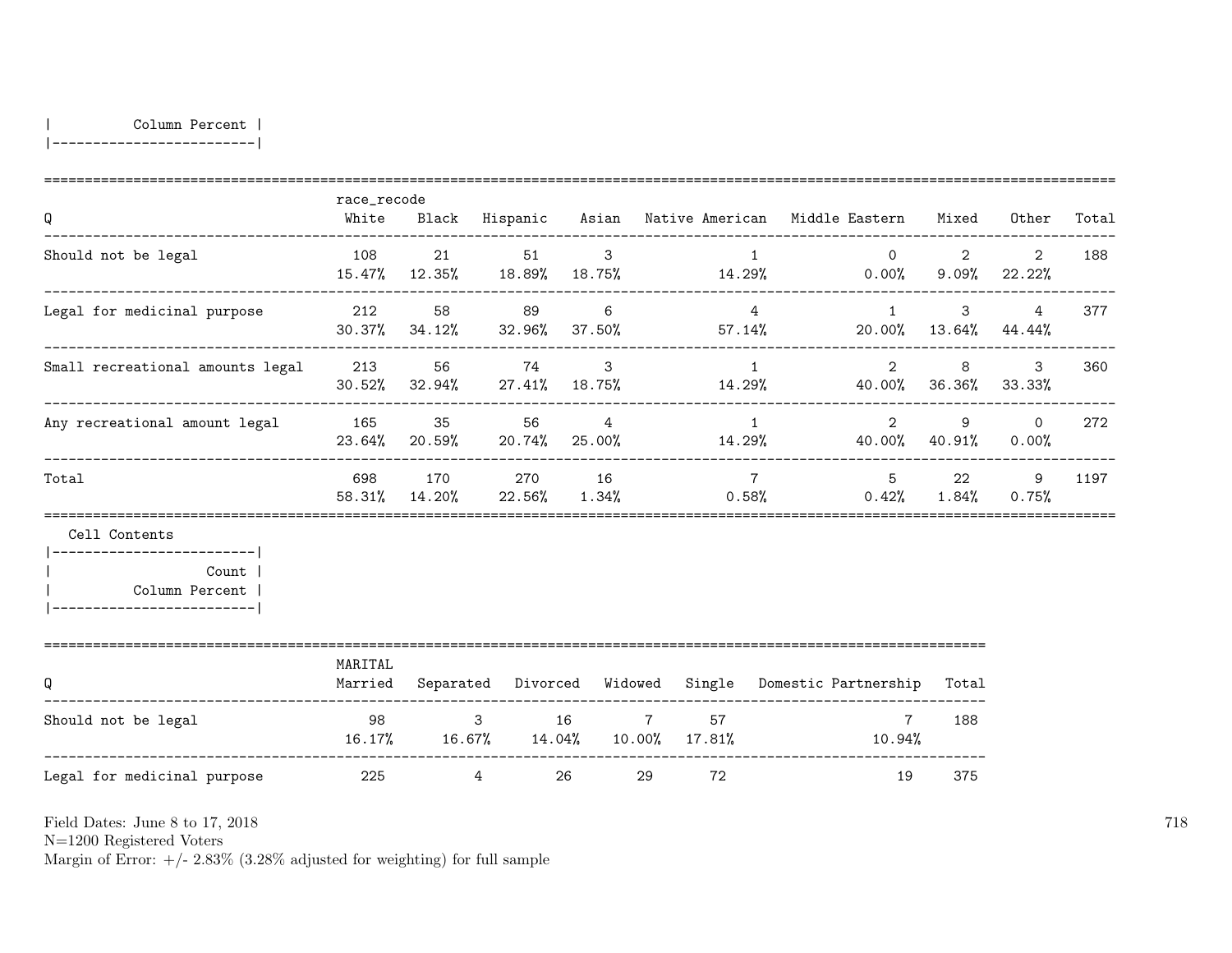|                                  | 37.13%        | 22.22%      | 22.81%           | 41.43%       | 22.50%        | 29.69%       |      |
|----------------------------------|---------------|-------------|------------------|--------------|---------------|--------------|------|
| Small recreational amounts legal | 176<br>29.04% | 5<br>27.78% | 49<br>42.98%     | 23<br>32.86% | 80<br>25.00%  | 24<br>37.50% | 357  |
| Any recreational amount legal    | 107<br>17.66% | 6<br>33.33% | -23<br>$20.18\%$ | 11<br>15.71% | 111<br>34.69% | 14<br>21.88% | 272  |
| Total                            | 606<br>50.84% | 18<br>1.51% | 114<br>9.56%     | 70<br>5.87%  | 320<br>26.85% | 64<br>5.37%  | 1192 |

|-------------------------| | Count | | Column Percent | |-------------------------|

| Q                                | gender     | Male Female Total           |      |
|----------------------------------|------------|-----------------------------|------|
| Should not be legal              | 107        | 82<br>19.11% 12.89%         | 189  |
| Legal for medicinal purpose      |            | 163 213<br>$29.11\%$ 33.49% | 376  |
| Small recreational amounts legal |            | 152 207<br>$27.14\%$ 32.55% | 359  |
| Any recreational amount legal    |            | 138 134<br>24.64% 21.07%    | 272  |
| Total                            | ---------- | 560 636<br>46.82% 53.18%    | 1196 |

Field Dates: June 8 to 17, 2018

N=1200 Registered Voters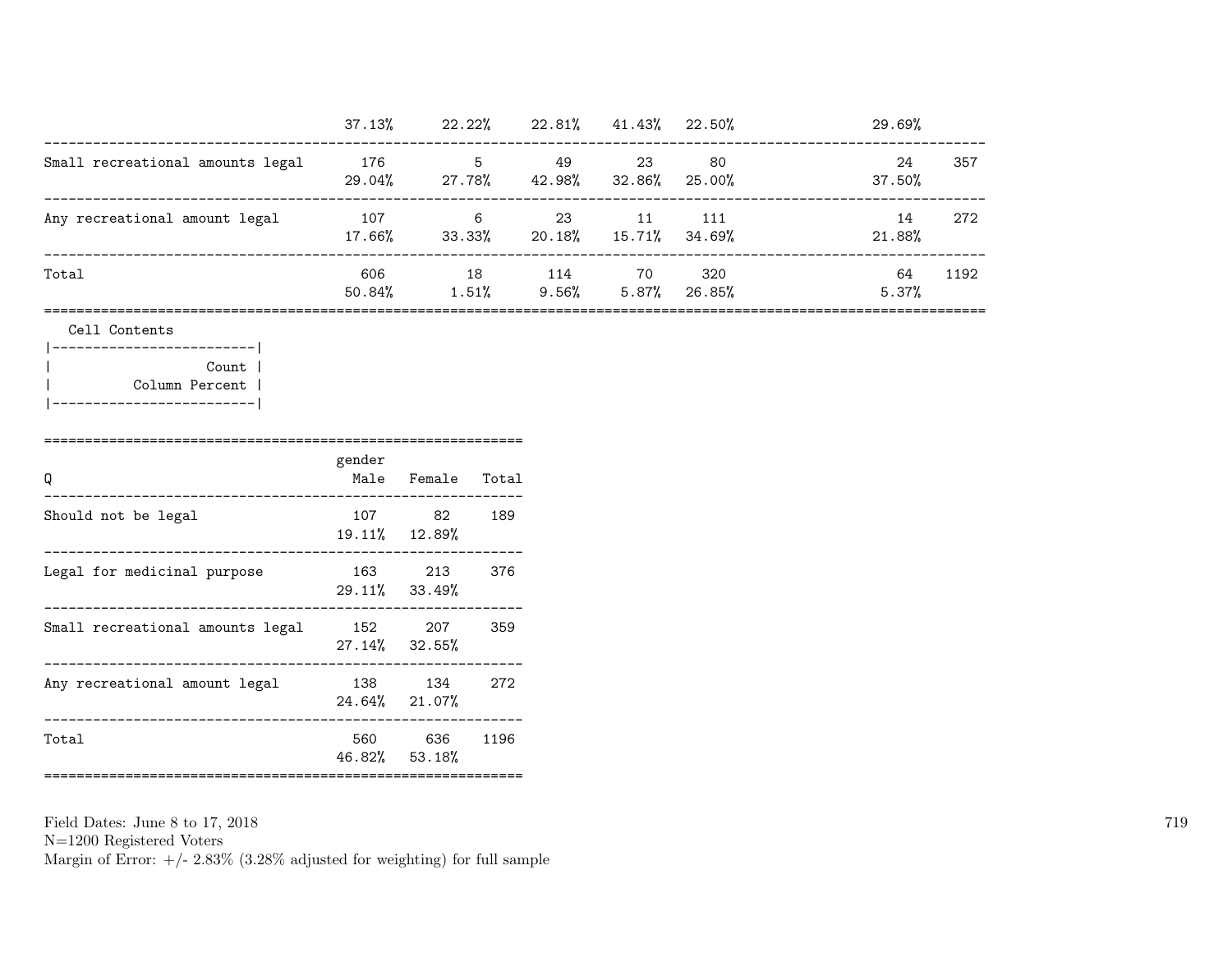Cell Contents

| Count          |
|----------------|
| Column Percent |
|                |

| Q                                                                                                     | LOCATE<br>Urban | Suburban                                     | Rural | Total |    |    |                                                                                     |       |
|-------------------------------------------------------------------------------------------------------|-----------------|----------------------------------------------|-------|-------|----|----|-------------------------------------------------------------------------------------|-------|
| Should not be legal                                                                                   |                 | 50 90 90<br>12.82% 15.73% 21.19%             | 50    | 190   |    |    |                                                                                     |       |
| Legal for medicinal purpose                                                                           | 114             | 168 — 168<br>29.23% 29.37% 39.41%            | 93    | 375   |    |    |                                                                                     |       |
| Small recreational amounts legal 133 167                                                              |                 | --------------------<br>34.10% 29.20% 25.42% | 60    | 360   |    |    |                                                                                     |       |
| Any recreational amount legal                                                                         |                 | 93 147<br>23.85% 25.70% 13.98%               | 33    | 273   |    |    |                                                                                     |       |
| Total                                                                                                 | 390 390         | 572<br>32.55% 47.75% 19.70%                  | 236   | 1198  |    |    |                                                                                     |       |
| Cell Contents<br>----------------------- <br>Count  <br>Column Percent<br> -------------------------- |                 |                                              |       |       |    |    |                                                                                     |       |
| Q                                                                                                     | metro           |                                              |       |       |    |    | Houston Area Dallas-Fort Worth Area San Antonio Area Austin Area Another Part of TX | Total |
| Should not be legal                                                                                   |                 | 41                                           |       | 35    | 23 | 14 | 75                                                                                  | 188   |

Field Dates: June 8 to 17, 2018

N=1200 Registered Voters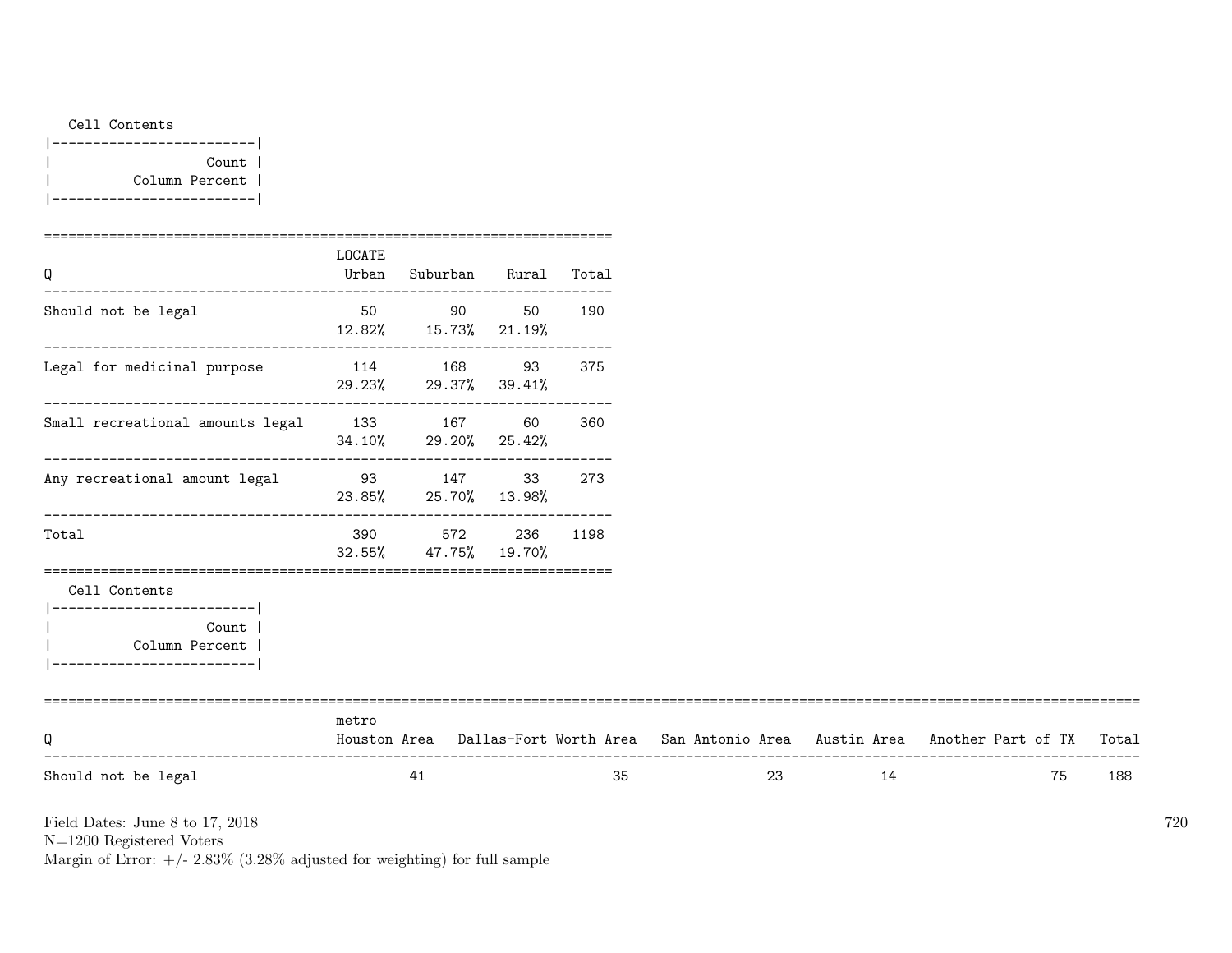|                                  | 14.49%        | 10.64%        | 20.54%       | 13.21%       | 20.49%                   |  |
|----------------------------------|---------------|---------------|--------------|--------------|--------------------------|--|
| Legal for medicinal purpose      | 101<br>35.69% | 109<br>33.13% | 27<br>24.11% | 18<br>16.98% | 375<br>120<br>32.79%     |  |
| Small recreational amounts legal | 84<br>29.68%  | 108<br>32.83% | 40<br>35.71% | 37<br>34.91% | 360<br>91<br>24.86%      |  |
| Any recreational amount legal    | 57<br>20.14%  | 77<br>23.40%  | 22<br>19.64% | 37<br>34.91% | 273<br>80<br>21.86%      |  |
| Total                            | 283<br>23.66% | 329<br>27.51% | 112<br>9.36% | 106<br>8.86% | 1196<br>366<br>$30.60\%$ |  |

Cell Contents

|-------------------------| | Count | | Column Percent | |-------------------------|

| Q                                | AGEG<br>18-29 | 30-44                             | 45-64  | 65+         | Total |
|----------------------------------|---------------|-----------------------------------|--------|-------------|-------|
| Should not be legal              | 29            | 52<br>15.43% 16.88% 13.55% 18.32% | 58     | 50          | 189   |
| Legal for medicinal purpose      | 49            | 26.06% 27.27% 30.14% 41.39%       | 84 129 | 113         | 375   |
| Small recreational amounts legal | 37            | 19.68% 27.60% 35.28% 31.87%       | 85 151 | 87          | 360   |
| Any recreational amount legal    | 73            | 87<br>38.83% 28.25% 21.03%        | 90     | 23<br>8.42% | 273   |

Field Dates: June 8 to 17, 2018

N=1200 Registered Voters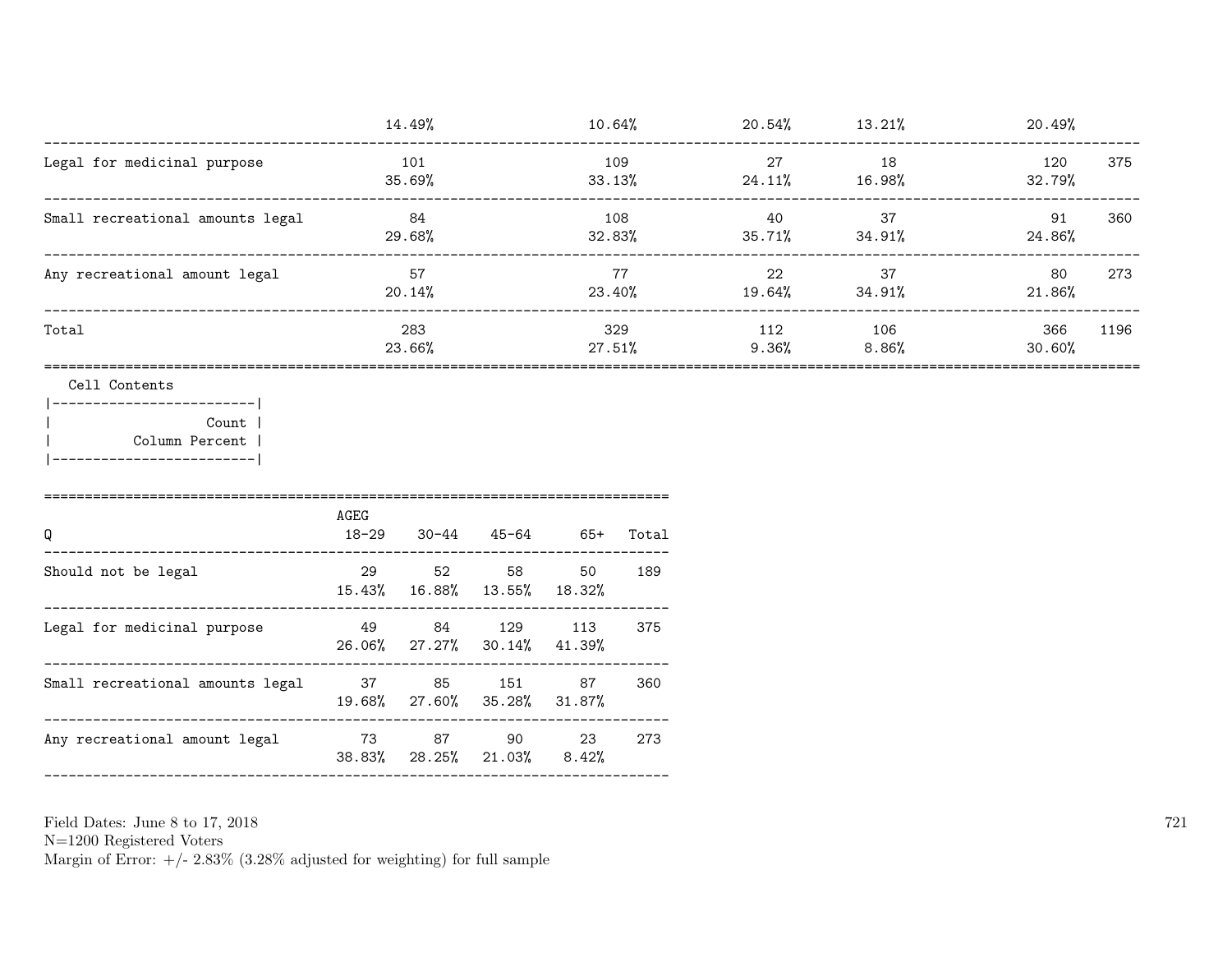| $T_{0}$ +2.                  | $\Omega$         |        |        |                                  | ◡           |
|------------------------------|------------------|--------|--------|----------------------------------|-------------|
|                              | 71%<br>15.<br>ᅩᄼ | 25.73% | 35.76% | 22.81%                           |             |
| -------------<br>----------- |                  |        |        | ______________<br>-------------- | ---<br>____ |

Field Dates: June 8 to 17, 2018 N=1200 Registered Voters Margin of Error:  $+/- 2.83\%$  (3.28% adjusted for weighting) for full sample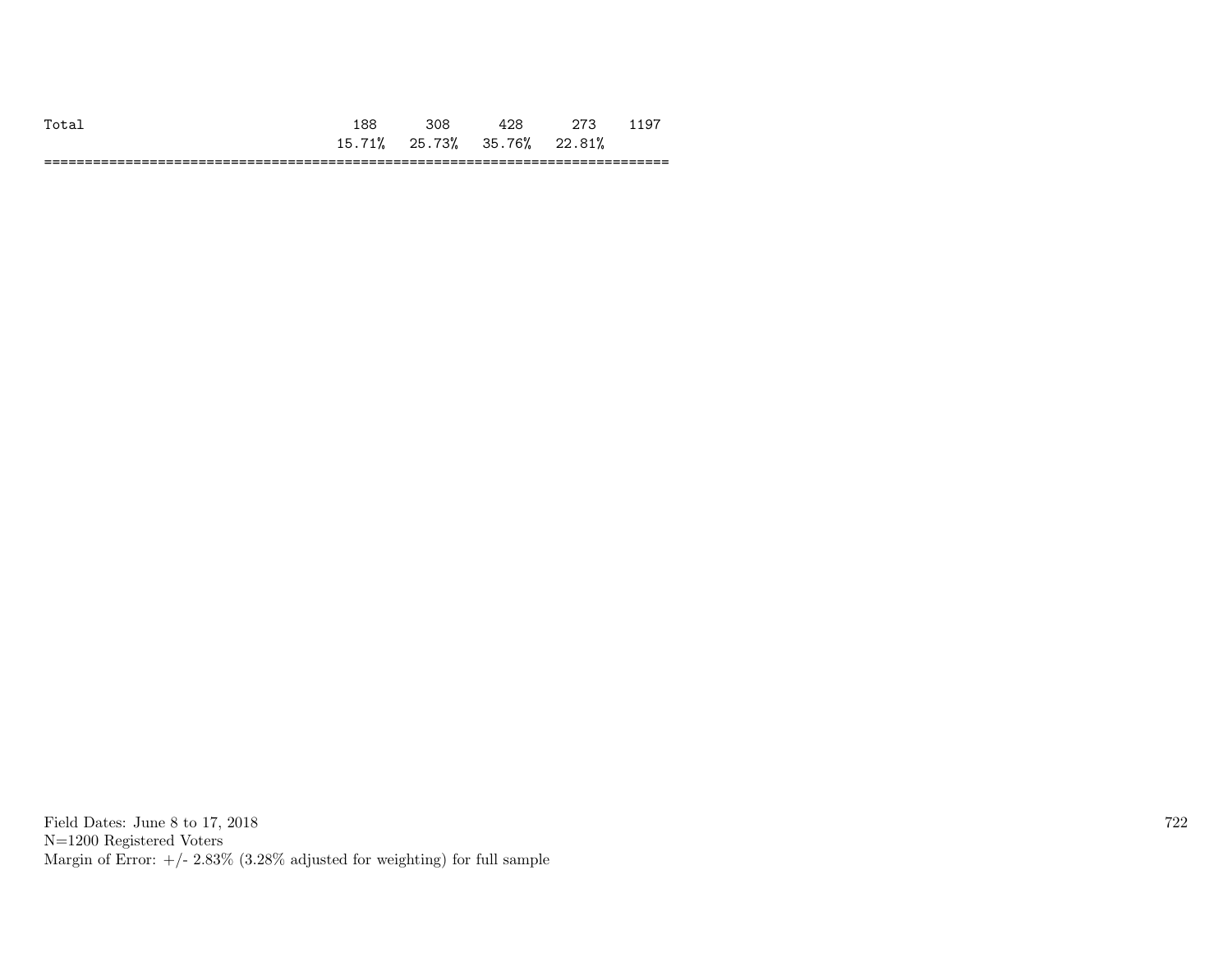## Q45. Support/Oppose: Reducing punishment for possession of small amounts of marijuana to a citation and a fine

Cell Contents |-------------------------| | Count | | Column Percent | |-------------------------|

| Q                       | LIBCON7                    | Extremely lib. Somewhat lib. Lean lib. Moderate Lean con. |                |               |                             |                | Somewhat con. Extremely con. | Total |
|-------------------------|----------------------------|-----------------------------------------------------------|----------------|---------------|-----------------------------|----------------|------------------------------|-------|
| Strongly support        | 81<br>71.68%               | 98<br>66.67%                                              | 63<br>69.23%   | 108<br>36.12% | 48<br>45.28%                | 73<br>33.64%   | 57<br>27.67%                 | 528   |
| Somewhat support        | 21<br>18.58%               | 30<br>$20.41\%$                                           | 21<br>23.08%   | 81<br>27.09%  | 25<br>23.58%                | 65<br>29.95%   | 48<br>23.30%                 | 291   |
| Somewhat oppose         | $\overline{4}$<br>3.54%    | 4<br>2.72%                                                | 2<br>2.20%     | 26<br>8.70%   | 17<br>16.04%                | 28<br>12.90%   | 24<br>11.65%                 | 105   |
| Strongly oppose         | 6<br>5.31%                 | 8<br>$5.44\%$                                             | 1<br>1.10%     | 40<br>13.38%  | $4\overline{4}$<br>$3.77\%$ | 32<br>14.75%   | 56<br>27.18%                 | 147   |
| Don't know / No opinion | $\overline{1}$<br>$0.88\%$ | $\overline{7}$<br>4.76%                                   | 4<br>4.40%     | 44<br>14.72%  | 12<br>11.32%                | 19<br>$8.76\%$ | 21<br>10.19%                 | 108   |
| Total                   | 113<br>$9.58\%$            | 147<br>12.47%                                             | 91<br>$7.72\%$ | 299<br>25.36% | 106<br>8.99%                | 217<br>18.41%  | 206<br>17.47%                | 1179  |

Cell Contents

|-------------------------| | Count | | Column Percent | |-------------------------|

Field Dates: June 8 to 17, 2018

N=1200 Registered Voters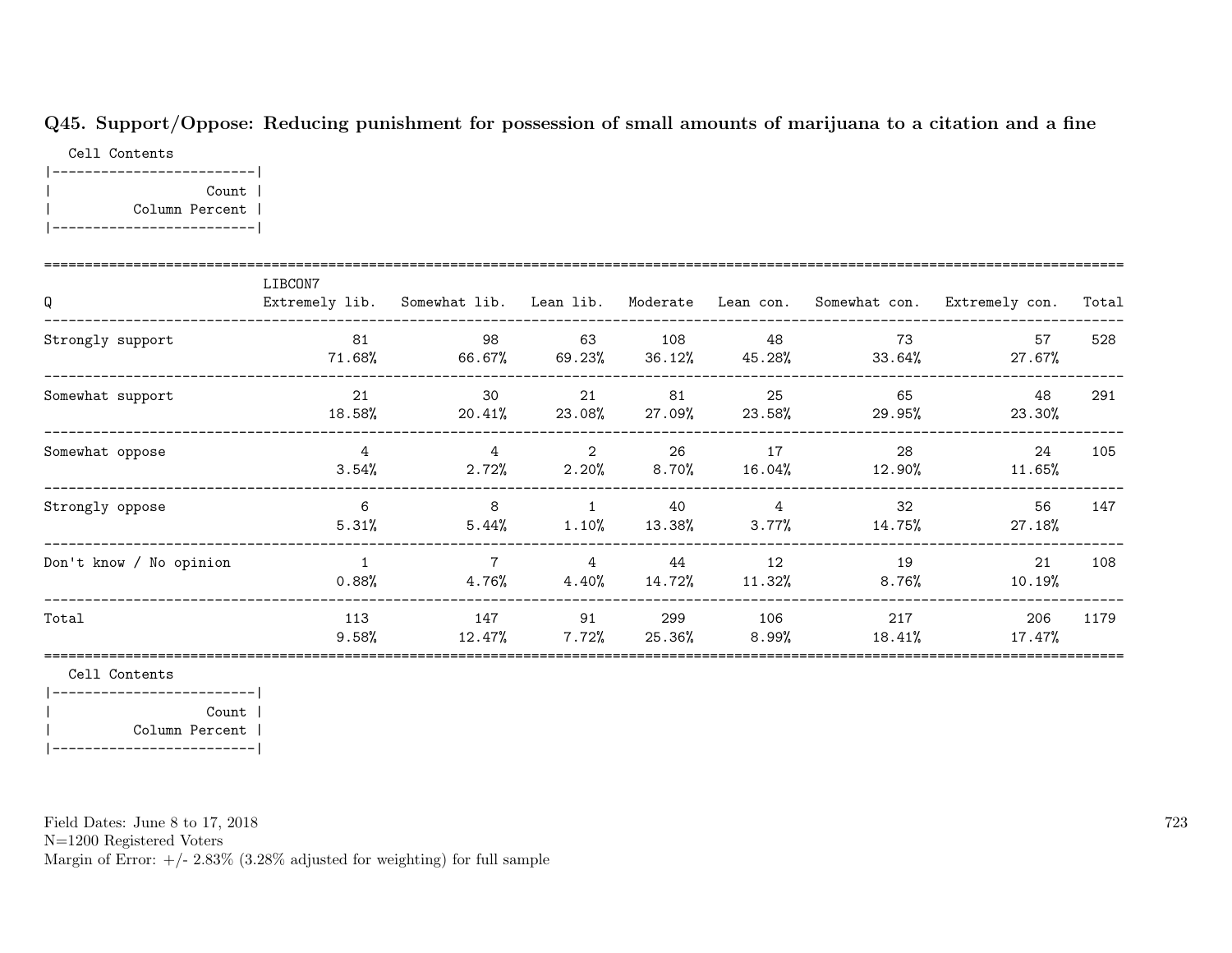| Q                                                  | IDEOL |                        |    | Liberals Moderates Conservatives Total                                                   |        |       |    |     |
|----------------------------------------------------|-------|------------------------|----|------------------------------------------------------------------------------------------|--------|-------|----|-----|
| Strongly support                                   |       |                        |    | 242 108 178 528<br>$68.36\%$ $36.12\%$ $33.46\%$                                         |        |       |    |     |
| Somewhat support                                   |       |                        |    | 73 81 139 293<br>20.62% 27.09% 26.13%                                                    |        |       |    |     |
| -------------------------------<br>Somewhat oppose |       | $10 \hspace{1.5cm} 26$ |    | $2.82\%$ $8.70\%$ $13.16\%$                                                              | 70 106 |       |    |     |
| Strongly oppose                                    |       | 16 40                  |    | 92<br>$4.52\%$ 13.38% 17.29%                                                             | 148    |       |    |     |
| Don't know / No opinion                            | 13 44 |                        |    | 53 110<br>$3.67\%$ $14.72\%$ $9.96\%$                                                    |        |       |    |     |
| ._______________________________<br>Total          |       | 354 299                |    | 532<br>29.87% 25.23% 44.89%                                                              | 1185   |       |    |     |
| Cell Contents<br>-------------------------         |       |                        |    |                                                                                          |        |       |    |     |
| Count  <br>Column Percent                          |       |                        |    |                                                                                          |        |       |    |     |
| Q                                                  | PID7  |                        |    | StrDem WeakDem LeanDem Ind LeanRep WeakRep StrRep Total                                  |        |       |    |     |
| Strongly support                                   |       |                        |    | 151 43 90 41 64<br>$61.38\%$ $36.44\%$ $66.18\%$ $35.34\%$ $45.07\%$ $43.06\%$ $26.64\%$ |        | 62 11 | 65 | 516 |
| __________________________<br>Somewhat support     | 40    | 43                     | 30 |                                                                                          | 38     | 29    | 70 | 277 |

N=1200 Registered Voters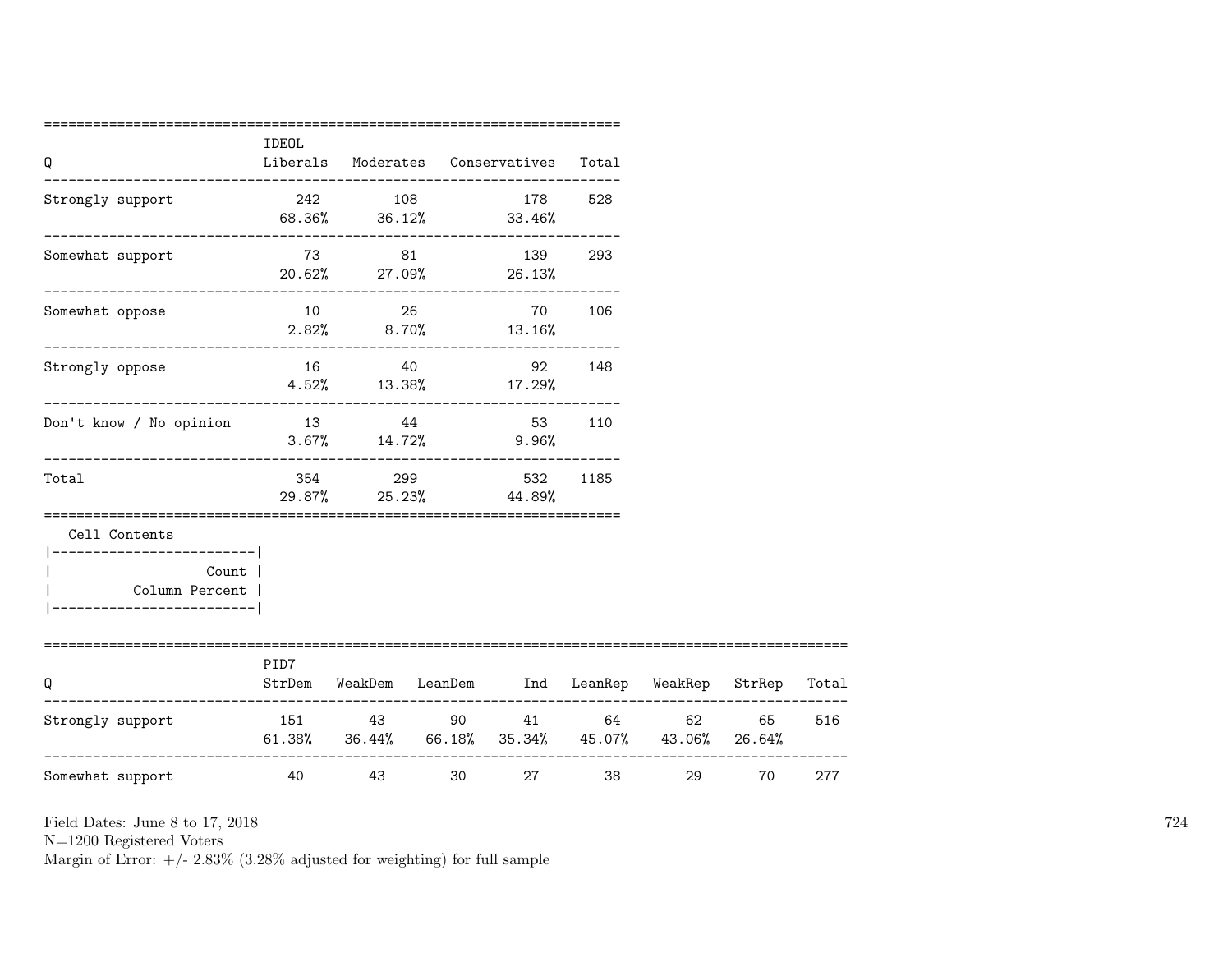|                                                                                                       |      |                        | 16.26% 36.44% 22.06% 23.28% 26.76% 20.14% 28.69%                                               |     |           |          |
|-------------------------------------------------------------------------------------------------------|------|------------------------|------------------------------------------------------------------------------------------------|-----|-----------|----------|
| Somewhat oppose                                                                                       |      |                        | 13 7 2 12 17<br>$5.28\%$ $5.93\%$ $1.47\%$ $10.34\%$ $11.97\%$ $17.36\%$ $11.48\%$             |     | 25 28 104 |          |
| Strongly oppose                                                                                       |      |                        | 27 14 7 20 15 10 53 146<br>$10.98\%$ $11.86\%$ $5.15\%$ $17.24\%$ $10.56\%$ $6.94\%$ $21.72\%$ |     |           |          |
| Don't know / No opinion 15 11 7 16 8 18 28 103                                                        |      |                        | 6.10% 9.32% 5.15% 13.79% 5.63% 12.50% 11.48%                                                   |     |           |          |
| Total                                                                                                 |      |                        | 246 118 136 116 142 144<br>$21.47\%$ 10.30\, 11.87\, 10.12\, 12.39\, 12.57\, 21.29\,           |     |           | 244 1146 |
| Cell Contents<br>------------------------- <br>Count  <br>Column Percent  <br>----------------------- |      |                        |                                                                                                |     |           |          |
| $\Omega$                                                                                              | PID3 |                        | Democrats Independents Republicans Total                                                       |     |           |          |
| Strongly support                                                                                      |      |                        | 284 41 191 516<br>$56.80\%$ $35.34\%$ $36.04\%$                                                |     |           |          |
| Somewhat support                                                                                      |      |                        | 113 27 137 277<br>$22.60\%$ 23.28% 25.85%                                                      |     |           |          |
| Somewhat oppose                                                                                       |      |                        | 22 12 70 104<br>$4.40\%$ $10.34\%$ $13.21\%$                                                   |     |           |          |
| Strongly oppose                                                                                       |      | $9.60\%$ 17.24% 14.72% | 48 20 78                                                                                       | 146 |           |          |

N=1200 Registered Voters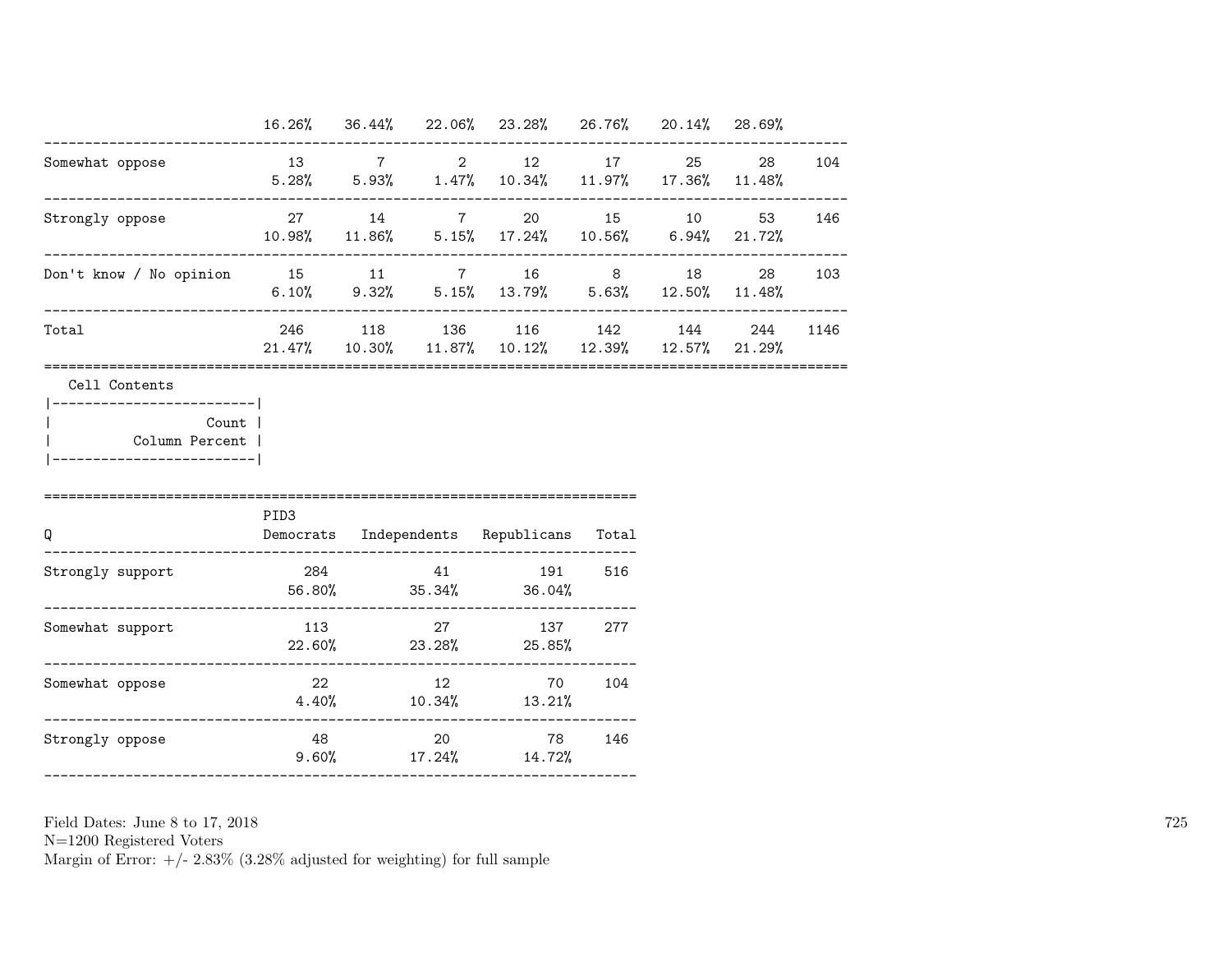| Don't know / No opinion                   | 33                                                                               | 16<br>54<br>$6.60\%$ 13.79% 10.19% | 103           |                                       |                                                                                                                                                                                                                                       |       |
|-------------------------------------------|----------------------------------------------------------------------------------|------------------------------------|---------------|---------------------------------------|---------------------------------------------------------------------------------------------------------------------------------------------------------------------------------------------------------------------------------------|-------|
| Total                                     | 500<br>43.63%                                                                    | 116<br>530<br>$10.12\%$ $46.25\%$  | 1146          |                                       |                                                                                                                                                                                                                                       |       |
| Cell Contents<br>------------------------ |                                                                                  |                                    |               |                                       |                                                                                                                                                                                                                                       |       |
| <b>Count</b><br>Column Percent            |                                                                                  |                                    |               |                                       |                                                                                                                                                                                                                                       |       |
| Q                                         | Q20A<br>Democratic candidate Republican candidate Tea Party candidate Don't know |                                    |               |                                       |                                                                                                                                                                                                                                       | Total |
| Strongly support                          | 287<br>59.18%                                                                    |                                    | 114           | 53 3<br>$35.40\%$ $33.97\%$ $33.48\%$ | 76                                                                                                                                                                                                                                    | 530   |
| Somewhat support                          | 107                                                                              |                                    | 82            | $22.06\%$ 25.47% 32.05% 25.55%        | 50 30 30 31 32 33 43 44 50 31 32 33 45 60 32 45 60 32 45 60 32 45 60 32 45 60 32 45 60 32 52 53 64 65 65 72 53 65 72 53 65 72 53 65 72 53 65 73 65 73 65 73 65 73 65 73 65 73 65 73 65 73 65 73 65 73 65 73 65 73 65 73 65 73 6<br>58 | 297   |
| Somewhat oppose                           | 19<br>$3.92\%$                                                                   |                                    | 44            | $13.66\%$ $10.90\%$ $11.45\%$         | 17 — 2020<br>26                                                                                                                                                                                                                       | 106   |
| Strongly oppose                           | 44<br>$9.07\%$                                                                   | $16.46\%$                          | 53            | $19.23\%$ 9.25%                       | 30 <sup>1</sup><br>21                                                                                                                                                                                                                 | 148   |
| Don't know / No opinion                   | 28<br>5.77%                                                                      |                                    | 29<br>9.01%   | 6                                     | 46<br>$3.85\%$ 20.26%                                                                                                                                                                                                                 | 109   |
| Total                                     | 485<br>40.76%                                                                    |                                    | 322<br>27.06% | 13.11%                                | 156 — 156<br>227<br>19.08%                                                                                                                                                                                                            | 1190  |

=================================================================================================================

Cell Contents

|-------------------------|

Field Dates: June 8 to 17, 2018

N=1200 Registered Voters

Margin of Error:  $+/- 2.83\%$  (3.28% adjusted for weighting) for full sample

726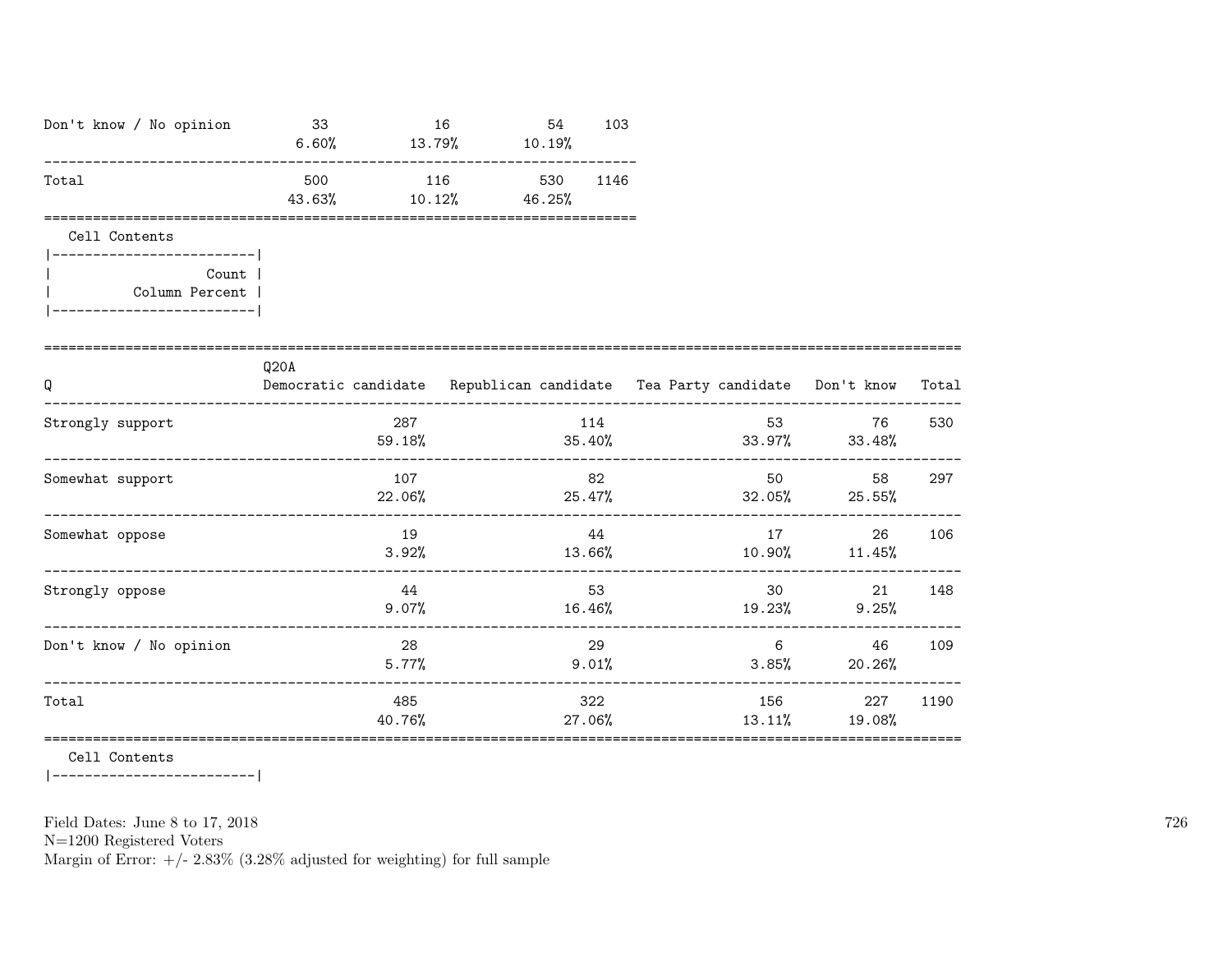| Q                                                             | educ         | No HS High school graduate Some college 2-year 4-year Post-grad Total             |             |  |                                                                   |     |       |       |
|---------------------------------------------------------------|--------------|-----------------------------------------------------------------------------------|-------------|--|-------------------------------------------------------------------|-----|-------|-------|
| Strongly support                                              |              | 17 135 122 56 135<br>$24.29%$ $45.92%$ $44.69%$ $46.28%$ $44.85%$ $49.64%$        |             |  | 68 — 1                                                            | 533 |       |       |
| Somewhat support                                              | 27<br>38.57% | $19.39\%$ 24.18% 21.49% 26.58% 29.93%                                             | 57 66 26 80 |  | 41                                                                | 297 |       |       |
| Somewhat oppose                                               |              | $11.43\%$ $8.84\%$ $6.96\%$ $8.26\%$ $10.30\%$ $9.49\%$                           | 26 19 10    |  | 31 13                                                             | 107 |       |       |
| Strongly oppose                                               |              | 4 28 36 16 33 11 148<br>$5.71\%$ $16.33\%$ $13.19\%$ $13.22\%$ $10.96\%$ $8.03\%$ |             |  |                                                                   |     |       |       |
| Don't know / No opinion                                       | 14<br>20.00% | $9.52\%$ 10.99% 10.74% 7.31% 2.92%                                                |             |  | 28 30 13 22 4                                                     | 111 |       |       |
| Total                                                         | 70<br>5.85%  |                                                                                   |             |  | 294 273 121 301 137 1196<br>$24.58\%$ 22.83% 10.12% 25.17% 11.45% |     |       |       |
| Cell Contents<br>------------------------                     |              |                                                                                   |             |  |                                                                   |     |       |       |
| <b>Count</b><br>Column Percent  <br>_________________________ |              |                                                                                   |             |  |                                                                   |     |       |       |
| Q                                                             | ATTEND       | More than once a week Once a week A few times a month Once or twice a year        |             |  |                                                                   |     | Never | Total |

N=1200 Registered Voters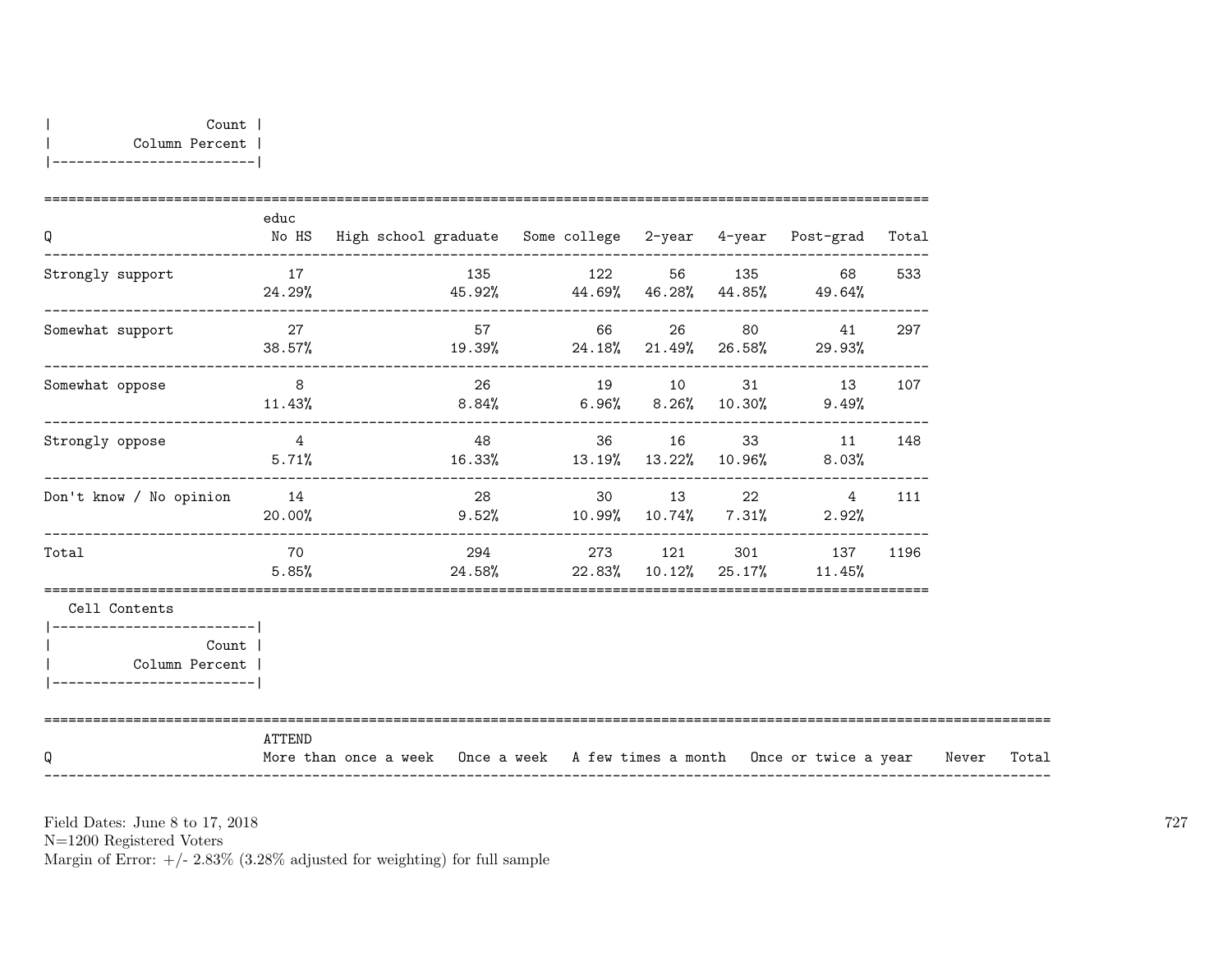| Strongly support                                        |               |                     | 44<br>31.65%  | 67<br>26.80%                      | 49.22%                                              | 63               | 142<br>50.00%            | 215<br>54.71%          | 531   |
|---------------------------------------------------------|---------------|---------------------|---------------|-----------------------------------|-----------------------------------------------------|------------------|--------------------------|------------------------|-------|
| Somewhat support                                        |               |                     | 32<br>23.02%  | 77<br>30.80%                      | 27.34%                                              | 35               | 73<br>25.70%             | 81<br>20.61%           | 298   |
| Somewhat oppose<br>------------------------------------ |               |                     | 17<br>12.23%  | 22<br>$8.80\%$                    | 12.50%                                              | 16               | 19<br>6.69%              | 33<br>8.40%            | 107   |
| Strongly oppose                                         |               |                     | 32<br>23.02%  | 41<br>16.40%                      |                                                     | 6<br>4.69%       | 34<br>$11.97\%$          | 36<br>9.16%            | 149   |
| Don't know / No opinion                                 |               |                     | 14<br>10.07%  | 43<br>17.20%                      |                                                     | 8<br>6.25%       | 16<br>5.63%              | 28<br>7.12%            | 109   |
| Total                                                   |               | 139<br>11.64%       | 250<br>20.94% | 128<br>10.72%                     |                                                     | 284              | 393<br>23.79% 32.91%     | 1194                   |       |
| Cell Contents<br>------------------------               |               |                     |               |                                   |                                                     |                  |                          |                        |       |
| Count  <br>Column Percent                               |               |                     |               |                                   |                                                     |                  |                          |                        |       |
|                                                         | race_recode   |                     |               |                                   |                                                     |                  |                          |                        |       |
| Q                                                       | White         |                     |               |                                   | Black Hispanic Asian Native American Middle Eastern |                  | Mixed                    | Other                  | Total |
| Strongly support                                        | 313           | 68<br>44.97% 40.24% | 125           | $\mathbf{3}$<br>46.82% 18.75%     | $\mathbf{3}$<br>42.86%                              | 3 <sup>1</sup>   | 12<br>$60.00\%$ 54.55%   | 3<br>30.00%            | 530   |
| Somewhat support                                        | 180<br>25.86% | 44<br>26.04%        | 60            | 5<br>22.47% 31.25%                | $\mathbf{1}$<br>14.29%                              | $\circ$<br>0.00% | 6<br>27.27%              | $\mathbf{1}$<br>10.00% | 297   |
| Somewhat oppose                                         | 66<br>9.48%   | 15<br>8.88%         | 18            | $\overline{4}$<br>$6.74\%$ 25.00% | $\mathbf{1}$<br>14.29%                              | 1<br>$20.00\%$   | $\mathbf{1}$<br>$4.55\%$ | 1<br>10.00%            | 107   |

N=1200 Registered Voters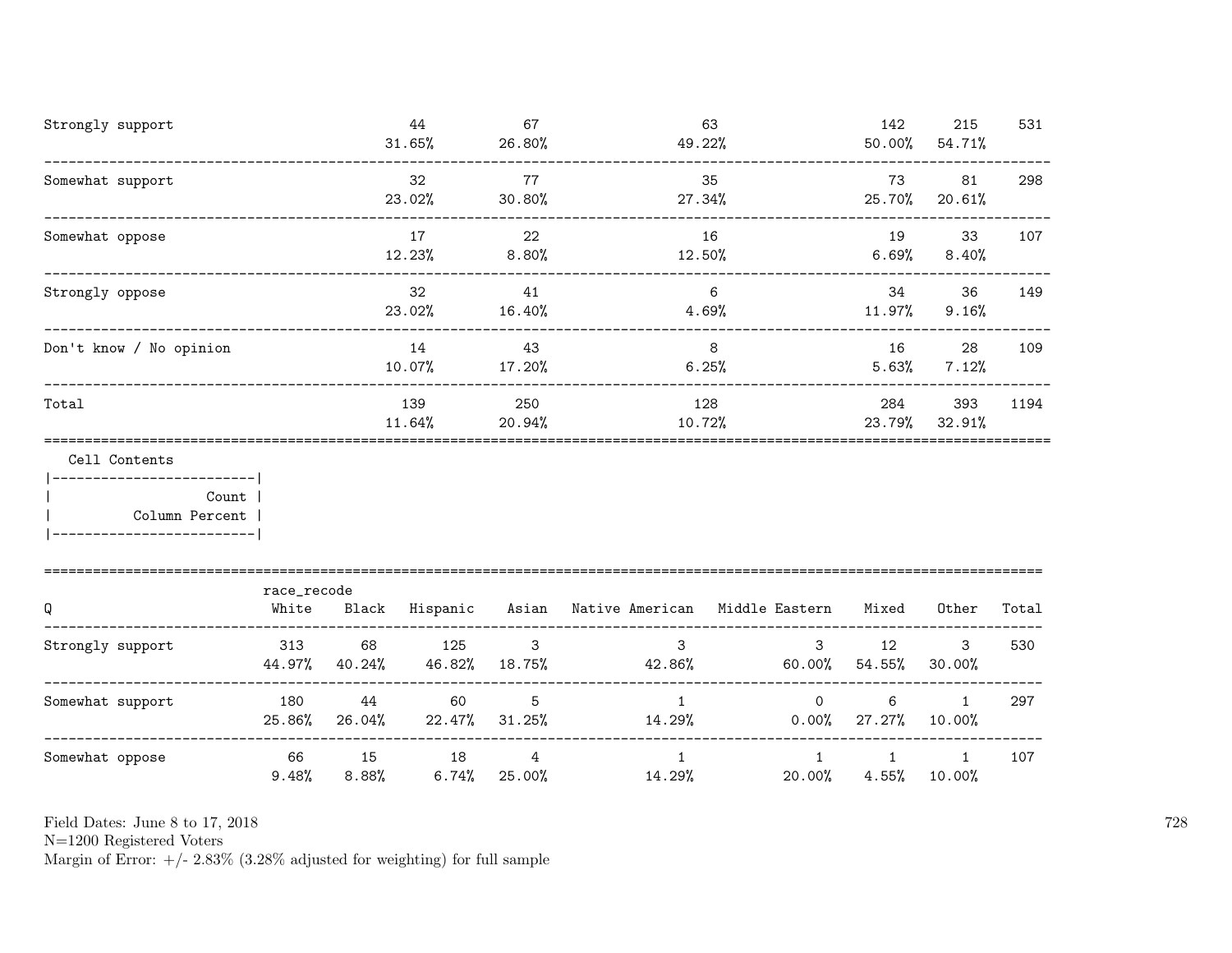| Strongly oppose                                                                       | 83                   |                                              | 23 34 3          |           | $\overline{0}$          | $\Omega$<br>$11.93\%$ $13.61\%$ $12.73\%$ $18.75\%$ 0.00% 0.00% 0.00% 13.64% 20.00% | $3 \sim$                  | 2 | 148  |
|---------------------------------------------------------------------------------------|----------------------|----------------------------------------------|------------------|-----------|-------------------------|-------------------------------------------------------------------------------------|---------------------------|---|------|
| Don't know / No opinion 54 19 30 1                                                    | -------------------- |                                              | ---------------- |           | $\overline{\mathbf{2}}$ | $7.76\%$ 11.24% 11.24% 6.25% 28.57%<br>20.00% 0.00% 30.00%                          | ----------------<br>1 0 3 |   | 110  |
| Total                                                                                 |                      | 696 169 267 16                               |                  |           |                         | 5 22 10<br>$\overline{7}$<br>58.39% 14.18% 22.40% 1.34% 0.59% 0.42% 1.85% 0.84%     |                           |   | 1192 |
| Cell Contents                                                                         |                      |                                              |                  |           |                         |                                                                                     |                           |   |      |
| ------------------------- <br>Count  <br>Column Percent<br>__________________________ |                      |                                              |                  |           |                         |                                                                                     |                           |   |      |
| Q                                                                                     | MARITAL              |                                              |                  |           |                         | Married Separated Divorced Widowed Single Domestic Partnership Total                |                           |   |      |
| Strongly support 253 9 71 21 142                                                      |                      |                                              |                  |           |                         | 31<br>$41.75\%$ 50.00% 61.74% 29.17% 44.94% 48.44%                                  | 527                       |   |      |
| Somewhat support                                                                      |                      | 167 4 25 18 67                               |                  |           |                         | 17<br>$27.56\%$ 22.22% 21.74% 25.00% 21.20%<br>26.56%                               | 298                       |   |      |
| Somewhat oppose                                                                       |                      | 59 4 4<br>$9.74\%$ 22.22% 3.48% 12.50% 7.28% |                  |           | 9 23                    | 8<br>12.50%                                                                         | 107                       |   |      |
| Strongly oppose                                                                       | 80                   |                                              |                  | 0 7 17 40 |                         | 5 <sup>5</sup><br>$13.20\%$ 0.00% 6.09% 23.61% 12.66% 7.81%                         | 149                       |   |      |
| Don't know / No opinion $47$ 1 8 $7$ 44                                               |                      |                                              |                  |           |                         | $\mathbf{3}$<br>$7.76\%$ $5.56\%$ $6.96\%$ $9.72\%$ $13.92\%$ $4.69\%$              | 110                       |   |      |
| Total                                                                                 | 606                  | 18                                           |                  | 115 72    | 316                     | 64                                                                                  | 1191                      |   |      |

N=1200 Registered Voters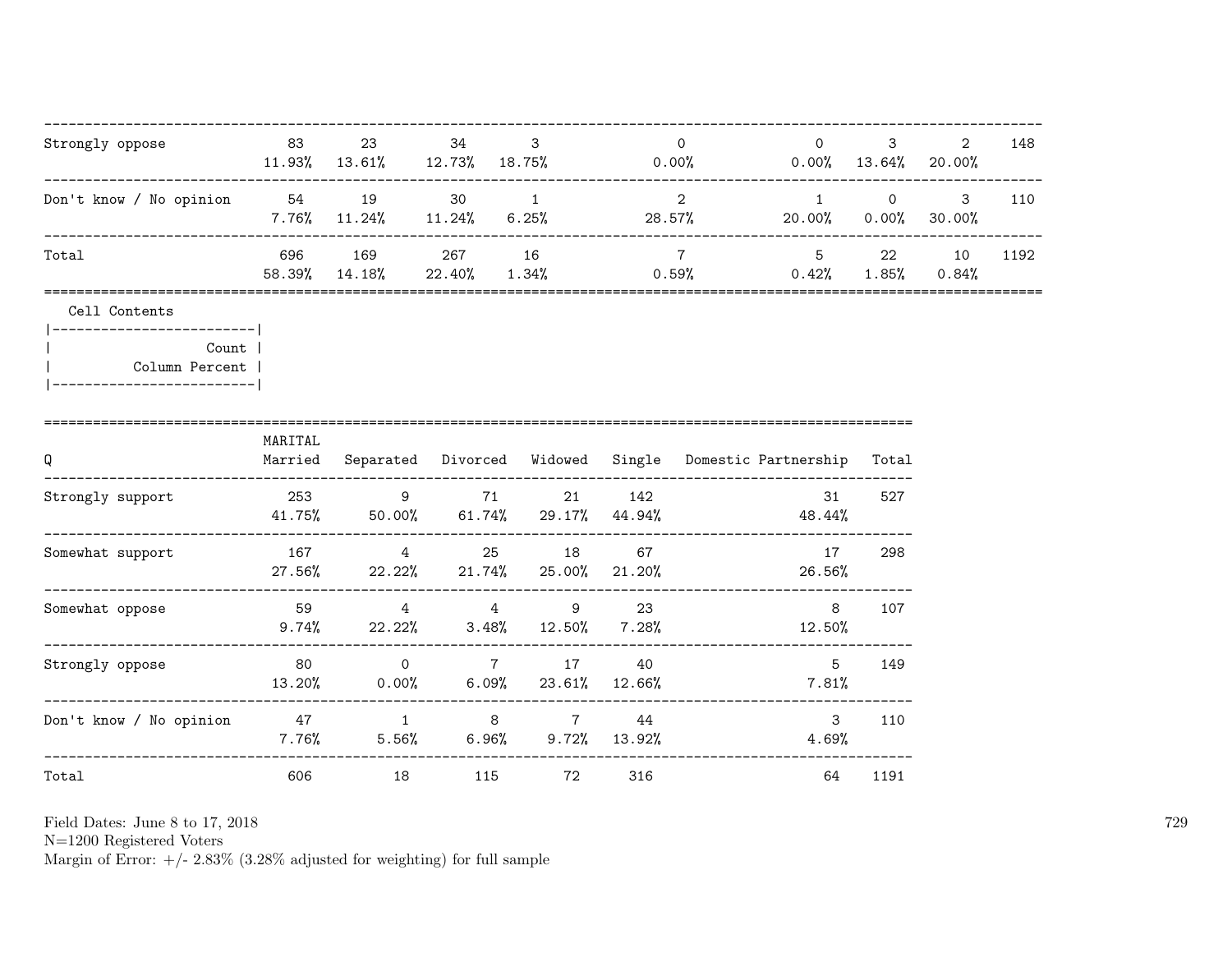===========================================================================================================

Cell Contents

| Count          |  |
|----------------|--|
| Column Percent |  |
|                |  |

## ==================================================

| Q                                             | gender | Male Female Total              |      |
|-----------------------------------------------|--------|--------------------------------|------|
| Strongly support                              |        | 241 289<br>43.35% 45.37%       | 530  |
| Somewhat support                              |        | 156 141<br>$28.06\%$ $22.14\%$ | 297  |
| Somewhat oppose                               |        | 47 60<br>$8.45\%$ $9.42\%$     | 107  |
| Strongly oppose                               |        | 78 71<br>14.03% 11.15%         | 149  |
| Don't know / No opinion                       |        | 34 76<br>$6.12\%$ $11.93\%$    | 110  |
| Total                                         |        | 556 637<br>46.61% 53.39%       | 1193 |
| Cell Contents<br>------------------------     |        |                                |      |
| Count  <br>Column Percent  <br>______________ |        |                                |      |

Field Dates: June 8 to 17, 2018

N=1200 Registered Voters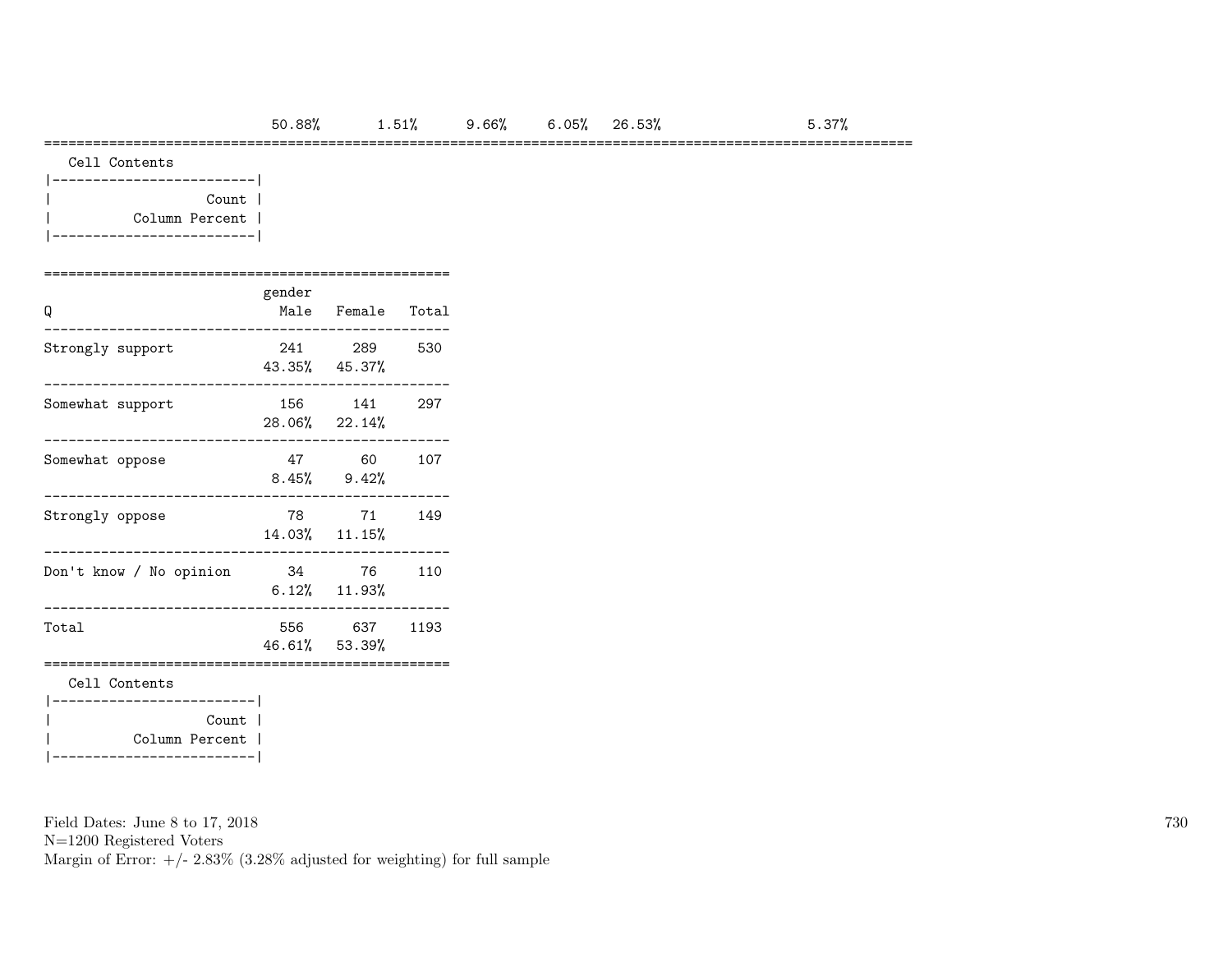| LOCATE |                                                                                                                        |                            |                                                                                                                                 |                                                                                                                                                            |     |                                                                                                                                                                                                                                       |                                                                                                                                  |
|--------|------------------------------------------------------------------------------------------------------------------------|----------------------------|---------------------------------------------------------------------------------------------------------------------------------|------------------------------------------------------------------------------------------------------------------------------------------------------------|-----|---------------------------------------------------------------------------------------------------------------------------------------------------------------------------------------------------------------------------------------|----------------------------------------------------------------------------------------------------------------------------------|
|        |                                                                                                                        | Urban Suburban Rural Total |                                                                                                                                 |                                                                                                                                                            |     |                                                                                                                                                                                                                                       |                                                                                                                                  |
|        |                                                                                                                        |                            | 530                                                                                                                             |                                                                                                                                                            |     |                                                                                                                                                                                                                                       |                                                                                                                                  |
|        |                                                                                                                        |                            |                                                                                                                                 |                                                                                                                                                            |     |                                                                                                                                                                                                                                       |                                                                                                                                  |
|        |                                                                                                                        |                            |                                                                                                                                 |                                                                                                                                                            |     |                                                                                                                                                                                                                                       |                                                                                                                                  |
|        |                                                                                                                        |                            |                                                                                                                                 |                                                                                                                                                            |     |                                                                                                                                                                                                                                       |                                                                                                                                  |
|        |                                                                                                                        |                            |                                                                                                                                 |                                                                                                                                                            |     |                                                                                                                                                                                                                                       |                                                                                                                                  |
|        |                                                                                                                        |                            | 1193                                                                                                                            |                                                                                                                                                            |     |                                                                                                                                                                                                                                       |                                                                                                                                  |
|        |                                                                                                                        |                            |                                                                                                                                 |                                                                                                                                                            |     |                                                                                                                                                                                                                                       |                                                                                                                                  |
|        |                                                                                                                        |                            |                                                                                                                                 |                                                                                                                                                            |     |                                                                                                                                                                                                                                       |                                                                                                                                  |
| metro  |                                                                                                                        |                            |                                                                                                                                 |                                                                                                                                                            |     |                                                                                                                                                                                                                                       |                                                                                                                                  |
|        |                                                                                                                        |                            |                                                                                                                                 |                                                                                                                                                            |     | 148<br>40.88%                                                                                                                                                                                                                         | 531                                                                                                                              |
|        | 82                                                                                                                     |                            | 80                                                                                                                              |                                                                                                                                                            | 26  | 82                                                                                                                                                                                                                                    | 298                                                                                                                              |
|        | ---------------------- <br>Count  <br>Column Percent  <br>-----------------------<br>_________________________________ | 122<br>42.96%              | 44.56% 47.47% 36.75%<br>$12.69\%$ $11.52\%$ $14.10\%$<br>$11.40\%$ 7.16% 10.68%<br>386 573 234<br>$32.36\%$ $48.03\%$ $19.61\%$ | 172 272 86<br>96 135 67 298<br>24.87% 23.56% 28.63%<br>25 59 23 107<br>$6.48\%$ $10.30\%$ $9.83\%$<br>49 66 33 148<br>Don't know / No opinion 44 41 25 110 | 161 | 50 30 30 31 32 33 40 34 35 40 35 40 35 40 35 40 35 40 35 40 35 40 35 40 35 40 35 40 35 40 35 40 35 40 35 40 35 40 35 40 35 40 35 40 35 40 35 40 35 40 35 40 35 40 35 40 35 40 35 40 35 40 35 40 35 40 35 40 35 40 35 40 35 40 3<br>28 | Houston Area Dallas-Fort Worth Area San Antonio Area Austin Area Another Part of TX Total<br>50<br>$48.49\%$ $44.25\%$ $47.17\%$ |

N=1200 Registered Voters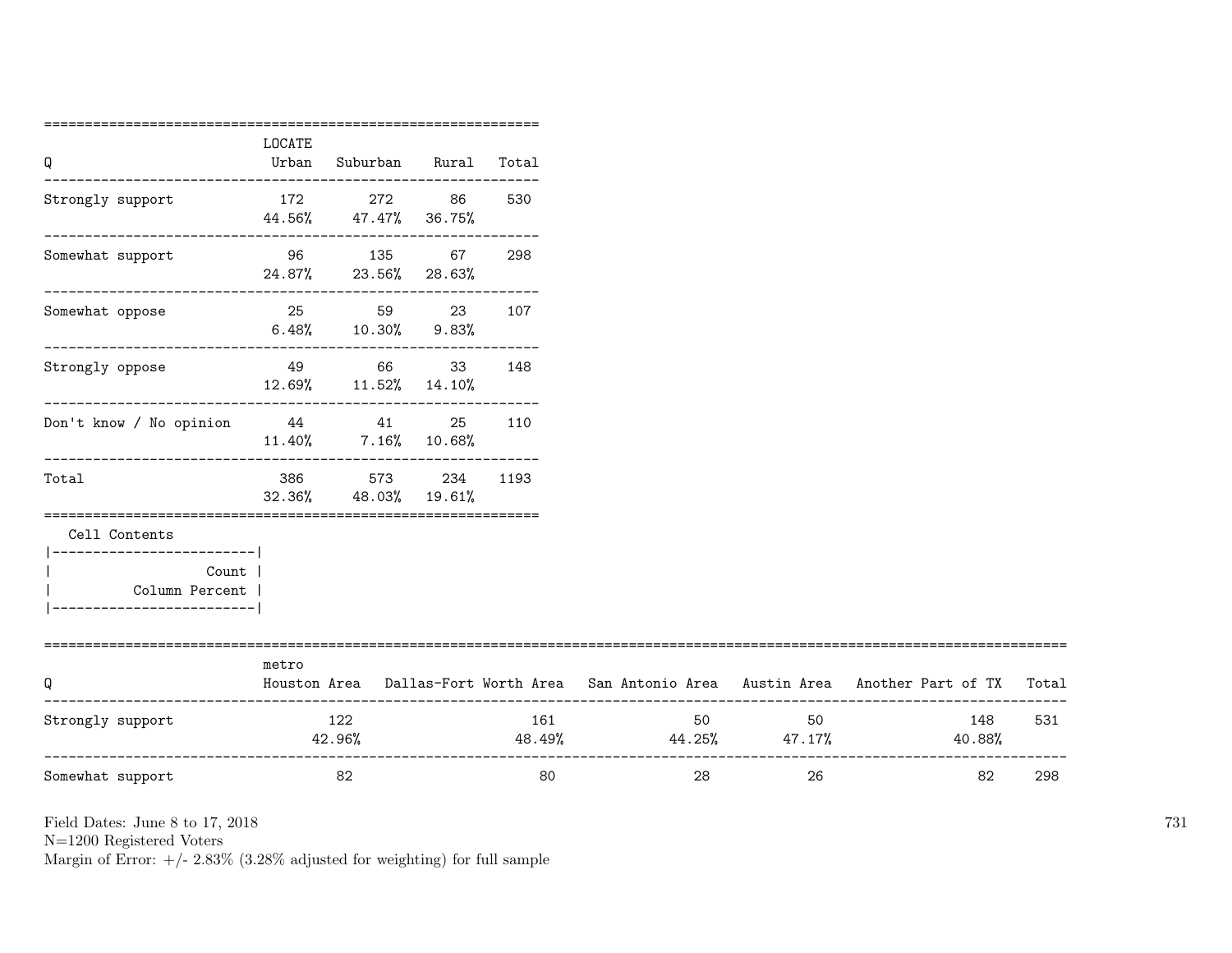|                                                                                                    |                   | 28.87%                                              |        |                                   |              |                                     |                | $24.10\%$ 24.78% 24.53% 24.53% 22.65% |
|----------------------------------------------------------------------------------------------------|-------------------|-----------------------------------------------------|--------|-----------------------------------|--------------|-------------------------------------|----------------|---------------------------------------|
| Somewhat oppose                                                                                    |                   | 18<br>6.34%                                         |        | 29<br>$8.73\%$ $4.42\%$ $11.32\%$ |              | $5^{\circ}$                         | 12             | 44<br>108<br>$12.15\%$                |
| Strongly oppose                                                                                    | 35<br>$12.32\%$   |                                                     |        | 32                                |              | 15<br>$9.64\%$ 13.27% 13.21%        | 14             | 54<br>150<br>14.92%                   |
| Don't know / No opinion                                                                            |                   | 27<br>$9.51\%$                                      |        |                                   | 30           | 15 4<br>$9.04\%$ $13.27\%$ $3.77\%$ |                | 34<br>110<br>9.39%                    |
| Total                                                                                              |                   | 284<br>23.73%                                       |        | 332<br>27.74%                     |              | 113 106                             | $9.44\%$ 8.86% | 362<br>1197<br>30.24%                 |
| Cell Contents<br>------------------------- <br>Count  <br>Column Percent<br>---------------------- |                   |                                                     |        |                                   |              |                                     |                |                                       |
| Q                                                                                                  | AGEG<br>$18 - 29$ |                                                     |        | $30-44$ $45-64$ $65+$             | Total        |                                     |                |                                       |
| Strongly support                                                                                   |                   | 72 156<br>38.30% 51.32% 48.01% 35.77%               | 205    | 98 —                              | 531          |                                     |                |                                       |
| Somewhat support                                                                                   | 42                | 22.34% 22.70% 24.82% 29.20%                         | 69 106 | 80 — 10                           | 297<br>----- |                                     |                |                                       |
| Somewhat oppose                                                                                    |                   | 17 24 41 25 107<br>$9.04\%$ 7.89% $9.60\%$ 9.12%    |        |                                   | -----        |                                     |                |                                       |
| Strongly oppose                                                                                    | 26 30             | 22 and $\overline{a}$<br>13.83% 7.24% 10.30% 20.44% | 44 \   | 56                                | 148          |                                     |                |                                       |

N=1200 Registered Voters